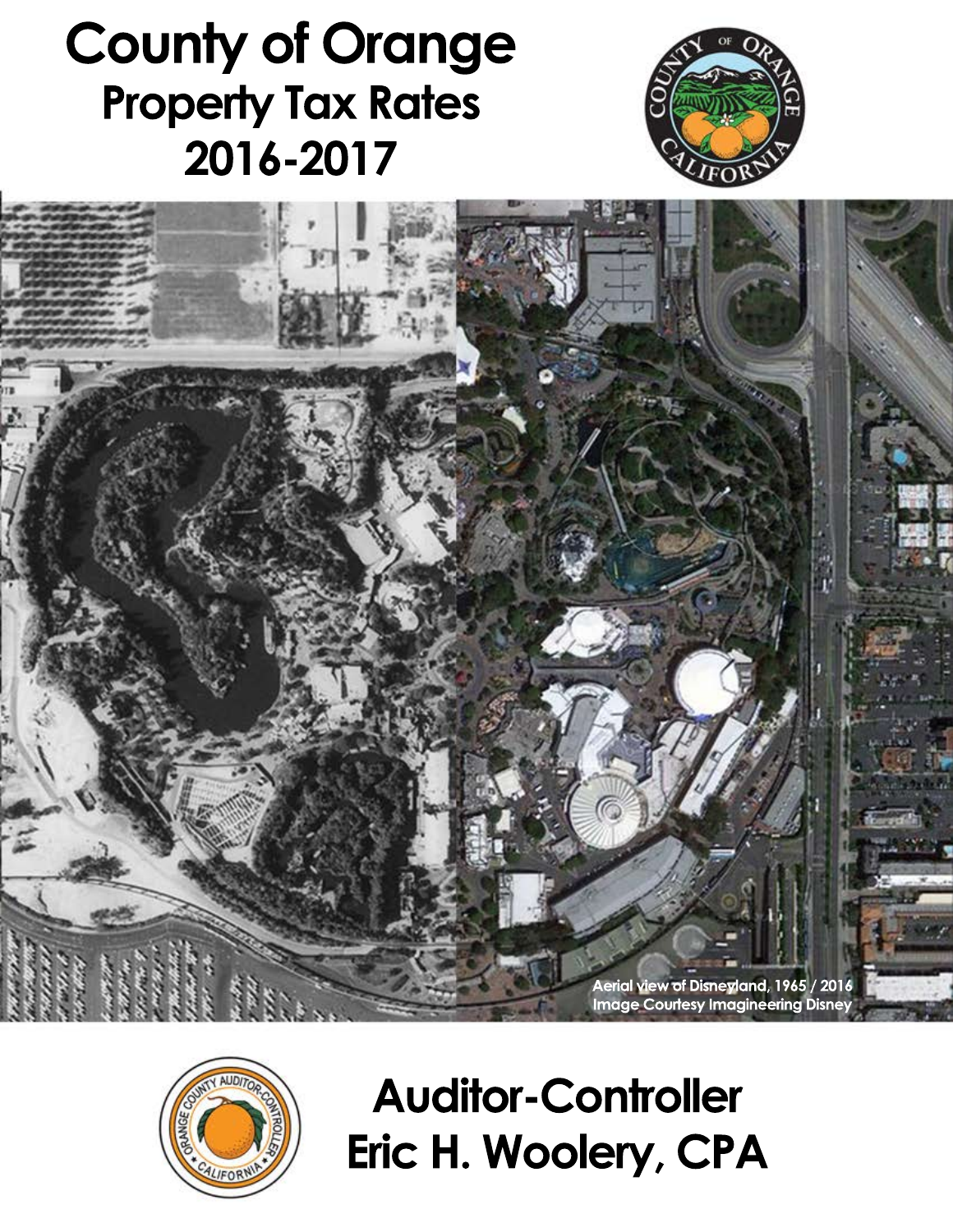#### COUNTY OF ORANGE TAX RATE BOOK<br>2016-2017 INDEX TO TAX RATE PRIME CODES

| TAX RATE AREA  |                                    | PAGE   |
|----------------|------------------------------------|--------|
| IDENTIFICATION | CITIES                             | NUMBER |
|                |                                    |        |
| $00 - 000$     | STATE ASSESSED UNITARY             | 001    |
| $01 - 000$     | ANAHEIM CITY                       | 001    |
| $02 - 000$     | BREA CITY                          | 018    |
| $03 - 000$     | FULLERTON CITY                     | 022    |
| $04 - 000$     | HUNTINGTON BEACH CITY              | 027    |
| $05 - 000$     | LAGUNA BEACH CITY                  | 031    |
| $06 - 000$     | LA HABRA CITY                      | 033    |
| $07 - 000$     | NEWPORT BEACH CITY                 | 040    |
| $08 - 000$     | ORANGE CITY                        | 056    |
| $09 - 000$     | PLACENTIA CITY                     | 074    |
| $10 - 000$     | SAN CLEMENTE CITY                  | 078    |
| $11 - 000$     | SANTA ANA CITY                     | 080    |
| $12 - 000$     | SEAL BEACH CITY                    | 090    |
| $13 - 000$     | TUSTIN CITY                        | 092    |
| $14 - 000$     | BUENA PARK CITY                    | 103    |
| $15 - 000$     | COSTA MESA CITY                    | 107    |
| 16-000         | LA PALMA CITY                      | 127    |
| $17 - 000$     | STANTON CITY                       | 130    |
| $18 - 000$     | GARDEN GROVE CITY                  | 138    |
| $19 - 000$     | CYPRESS CITY                       | 169    |
| $20 - 000$     | WESTMINSTER CITY                   | 172    |
| $21 - 000$     | FOUNTAIN VALLEY CITY               | 183    |
| $22 - 000$     | LOS ALAMITOS CITY                  | 185    |
| $23 - 000$     | SAN JUAN CAPISTRANO CITY           | 186    |
| 24-000         | VILLA PARK CITY                    | 190    |
| $25 - 000$     | YORBA LINDA CITY                   | 191    |
| 26-000         | IRVINE CITY                        | 204    |
| $27 - 000$     | MISSION VIEJO CITY                 | 220    |
| 28-000         | DANA POINT CITY                    | 225    |
| $29 - 000$     | LAGUNA NIGUEL CITY                 | 231    |
| $30 - 000$     | LAKE FOREST CITY                   | 235    |
| $31 - 000$     | LAGUNA HILLS CITY                  | 246    |
| $32 - 000$     | LAGUNA WOODS CITY                  | 252    |
| $33 - 000$     | RANCHO SANTA MARGARITA CITY        | 252    |
| $34 - 000$     | ALISO VIEJO CITY                   | 256    |
|                | SCHOOLS (OUTSIDE CITIES)           |        |
| $53 - 000$     | BREA-OLINDA UNIFIED                | 257    |
| $54 - 000$     | BUENA PARK, FULLERTON UNION HIGH   | 257    |
| $55 - 000$     | NEWPORT-MESA UNIFIED               | 257    |
| $60 - 000$     | FOUNTAIN VALLEY, HB UNION HIGH     | 259    |
| $62 - 000$     | GARDEN GROVE UNIFIED               | 260    |
| $64 - 000$     | HUNTINGTON BEACH                   | 261    |
| 66-000         | LAGUNA BEACH UNIFIED               | 261    |
| 67-000         | LA HABRA, FULLERTON UNION HIGH     | 262    |
| 68-000         | LOS ALAMITOS UNIFIED               | 262    |
| $70 - 000$     | LOWELL JOINT, FULLERTON UNION HIGH | 262    |
| $71 - 000$     | MAGNOLIA, ANAHEIM UNION HIGH       | 263    |
| $73 - 000$     | OCEAN VIEW, HB UNION HIGH          | 264    |
| $76 - 000$     | ORANGE UNIFIED                     | 264    |
| $80 - 000$     | PLACENTIA-YORBA LINDA UNIFIED      | 273    |
| $81 - 000$     | IRVINE UNIFIED                     | 275    |
| $82 - 000$     | CAPISTRANO UNIFIED                 | 276    |
| $83 - 000$     | SANTA ANA UNIFIED                  | 280    |
| $88 - 000$     | SADDLEBACK VALLEY UNIFIED          | 281    |
| $89 - 000$     | TUSTIN UNIFIED                     | 283    |
| $91 - 000$     | WESTMINSTER, HB UNION HIGH         | 292    |
| $93 - 000$     | CENTRALIA, ANAHEIM UNION HIGH      | 294    |

 $-$  A  $-$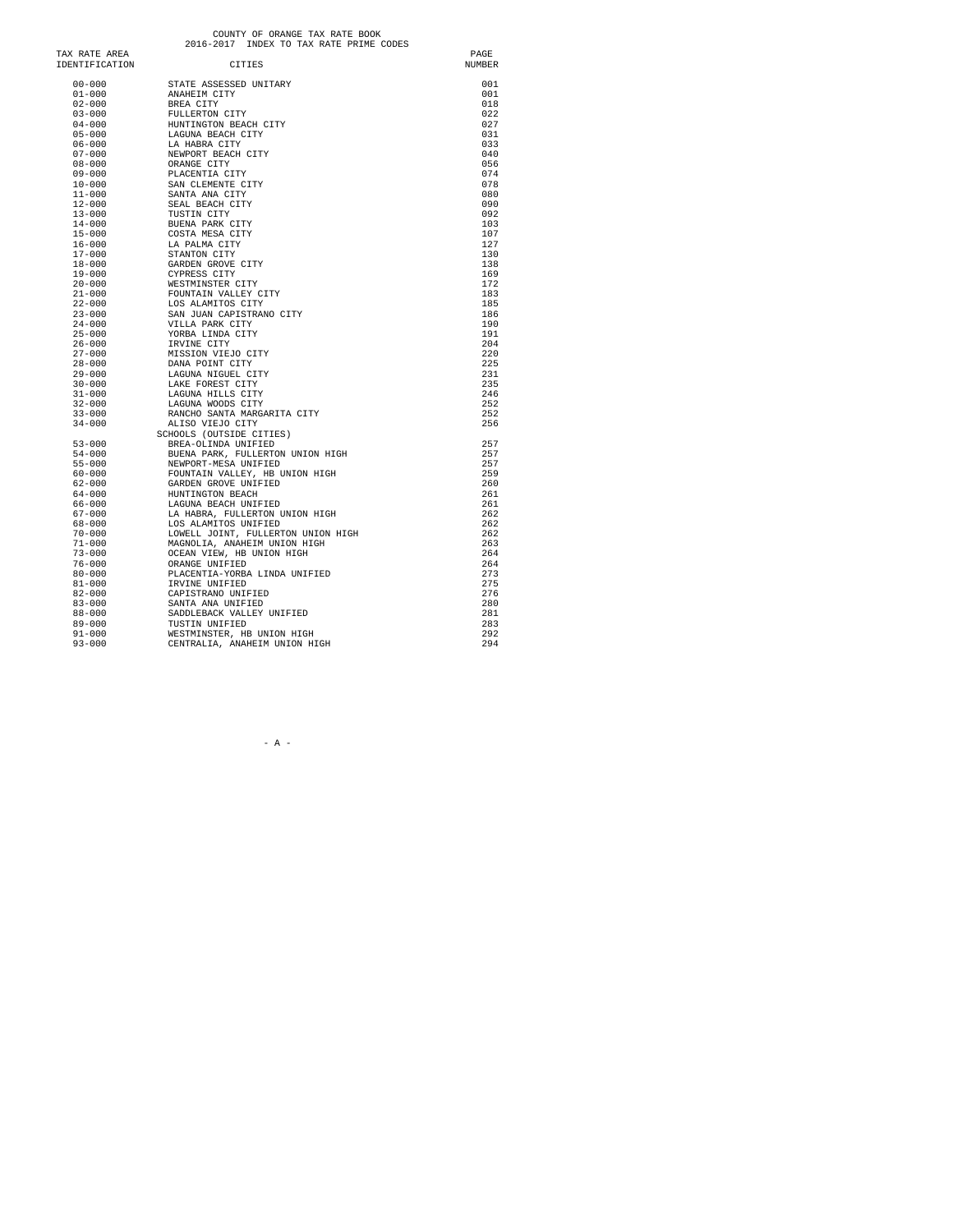\* \* \* \* \* \* \* \* \* \* \* \* \* \* \* \* \* \* \* \* \* \* \* \* \* \* \* \* TAX RATES ARE FIXED BY THE GOVERNING BODY OF EACH CITY AND SPECIAL DISTRICT. THEY ARE GROUPED WITH TAX RATES FIXED BY THE COUNTY BOARD OF SUPERVISORS TO DETERMINE THE TOTAL RATE APPLICABLE TO PROPERTY WITHIN A SPECIFIED AREA. EACH AREA IS ASSIGNED A NUMBER HEREIN. THIS IS CALLED A "TAX RATE AREA". \* \* \* \* \* \* \* \* \* \* \* \* \* \* \* \* \* \* \* \* \* \* \* \* \* \* \* \*

- 
- A1 TAX ON ALL PROPERTY<br>A2 TAX ON LAND AND IMPROVEMENTS<br>A3 TAX ON LAND AND IMPROVEMENTS EXCLUDING MINERAL RIGHTS<br>A4 TAX ON LAND EXCLUDING MINERAL RIGHTS<br>A5 TAX ON LAND EXCLUDING MINERAL RIGHTS
	-

 $-$  B  $-$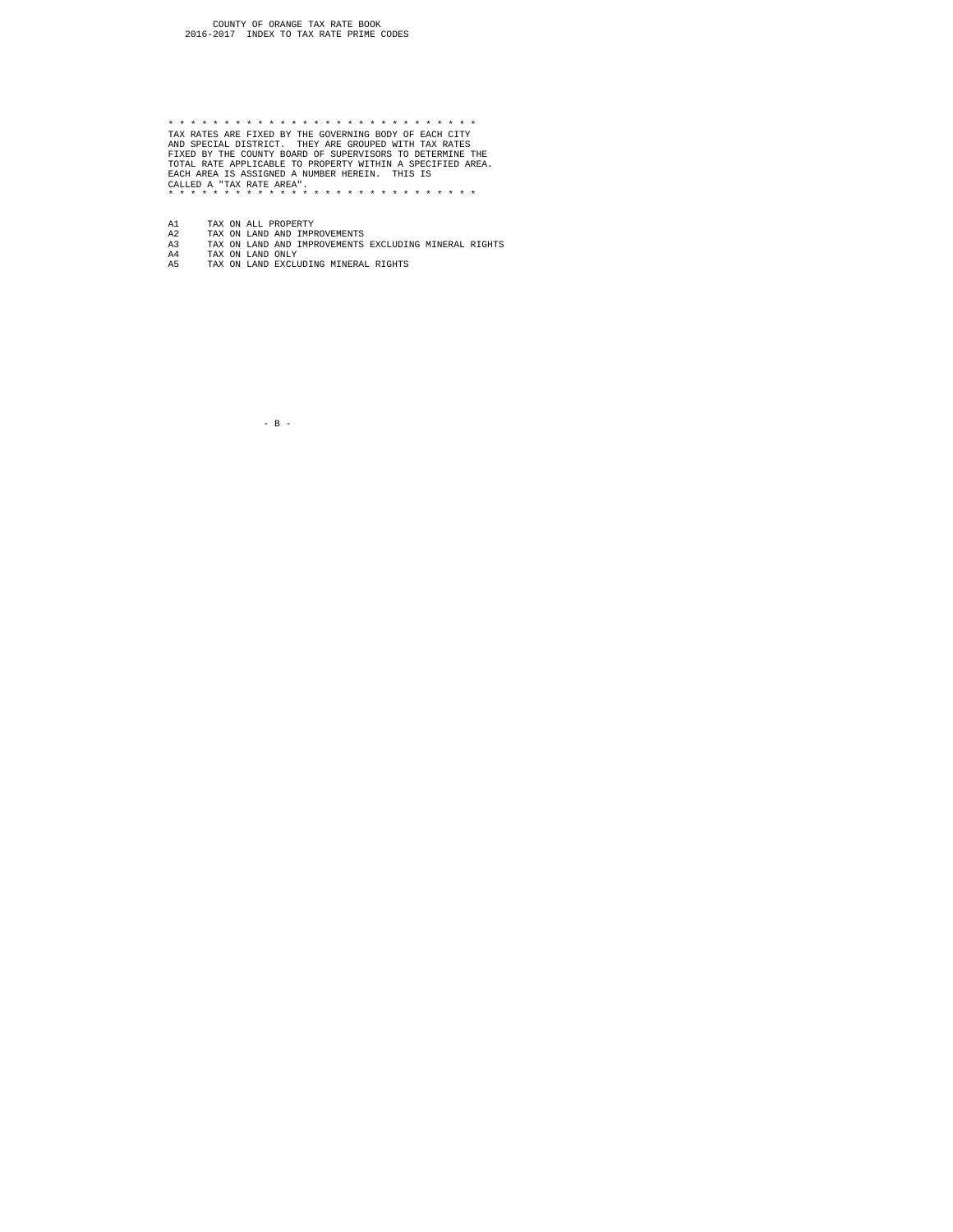## COUNTY OF ORANGE TAX RATE BOOK<br>2016-2017 INDEX TO TAX RATE BY CITIES/DISTRICT<br>ALPHABETIC LIST OF CITIES AND DISTRICTS<br>CONTAINED IN TAX RATE AREA LISTINGS OF THIS BOOK

TYPE<br>OF TAX

| OF TAX   |                                                                                                                                                                                                              | TAX RATE PER \$100<br>FULL VALUE |
|----------|--------------------------------------------------------------------------------------------------------------------------------------------------------------------------------------------------------------|----------------------------------|
| A1       |                                                                                                                                                                                                              |                                  |
| A1       |                                                                                                                                                                                                              |                                  |
| A1       |                                                                                                                                                                                                              |                                  |
| A1       |                                                                                                                                                                                                              |                                  |
| A1       |                                                                                                                                                                                                              |                                  |
| A1       |                                                                                                                                                                                                              |                                  |
| A1<br>A1 |                                                                                                                                                                                                              |                                  |
| A1       |                                                                                                                                                                                                              |                                  |
| A1       |                                                                                                                                                                                                              |                                  |
| A1       |                                                                                                                                                                                                              |                                  |
| A1       |                                                                                                                                                                                                              |                                  |
| A1       |                                                                                                                                                                                                              |                                  |
| A1       |                                                                                                                                                                                                              |                                  |
| A1       |                                                                                                                                                                                                              |                                  |
| A1<br>A1 |                                                                                                                                                                                                              |                                  |
| A1       |                                                                                                                                                                                                              |                                  |
| A1       |                                                                                                                                                                                                              |                                  |
| A1       |                                                                                                                                                                                                              |                                  |
| A1       |                                                                                                                                                                                                              |                                  |
| A1       |                                                                                                                                                                                                              |                                  |
| A1       |                                                                                                                                                                                                              |                                  |
| A1       |                                                                                                                                                                                                              |                                  |
| A1       |                                                                                                                                                                                                              |                                  |
| A1       |                                                                                                                                                                                                              |                                  |
| A1<br>A1 |                                                                                                                                                                                                              |                                  |
| A1       |                                                                                                                                                                                                              |                                  |
| A1       |                                                                                                                                                                                                              |                                  |
| A1       |                                                                                                                                                                                                              |                                  |
| A1       |                                                                                                                                                                                                              |                                  |
| A1       |                                                                                                                                                                                                              |                                  |
| A1       |                                                                                                                                                                                                              |                                  |
| A1       |                                                                                                                                                                                                              |                                  |
| A1       |                                                                                                                                                                                                              |                                  |
| A1<br>A1 |                                                                                                                                                                                                              |                                  |
| A1       |                                                                                                                                                                                                              |                                  |
| A1       |                                                                                                                                                                                                              |                                  |
| A1       |                                                                                                                                                                                                              |                                  |
| A1       |                                                                                                                                                                                                              |                                  |
| A1       |                                                                                                                                                                                                              |                                  |
| A1       |                                                                                                                                                                                                              |                                  |
| A1       |                                                                                                                                                                                                              |                                  |
| A1       |                                                                                                                                                                                                              |                                  |
| A1<br>A1 |                                                                                                                                                                                                              |                                  |
| A1       |                                                                                                                                                                                                              |                                  |
| A1       |                                                                                                                                                                                                              |                                  |
| A1       |                                                                                                                                                                                                              |                                  |
| A1       |                                                                                                                                                                                                              |                                  |
| A1       |                                                                                                                                                                                                              |                                  |
| A1       |                                                                                                                                                                                                              |                                  |
| A1       |                                                                                                                                                                                                              |                                  |
| A1<br>A1 |                                                                                                                                                                                                              |                                  |
| A1       |                                                                                                                                                                                                              |                                  |
| A1       |                                                                                                                                                                                                              |                                  |
| A1       |                                                                                                                                                                                                              |                                  |
| A1       |                                                                                                                                                                                                              |                                  |
| A1       | METRO WALEK DIST-MWOOC-ANX #8D 1205010<br>METRO WATER DIST-MWDOC-ANX #8E 1205011<br>METRO WATER DIST-MWDOC-ANX #8E 1205011<br>METRO WATER DIST-MWDOC-ANX #8H 1205014<br>METRO WATER DIST-SANTA ANA CITY 1202 |                                  |
| A1       |                                                                                                                                                                                                              |                                  |
| A1       |                                                                                                                                                                                                              | .00350                           |
| A1       | METRO WATER DIST-SANTA ANA CITY 1202                                                                                                                                                                         | .00350                           |
| A1<br>A1 |                                                                                                                                                                                                              |                                  |
| A1       |                                                                                                                                                                                                              |                                  |
| A1       |                                                                                                                                                                                                              |                                  |
| A1       |                                                                                                                                                                                                              |                                  |
| A1       |                                                                                                                                                                                                              |                                  |
| A1       |                                                                                                                                                                                                              |                                  |
| A1       |                                                                                                                                                                                                              |                                  |
| A1       |                                                                                                                                                                                                              |                                  |
| A1       |                                                                                                                                                                                                              |                                  |
| A1       |                                                                                                                                                                                                              | .01368                           |

 $-$  C  $-$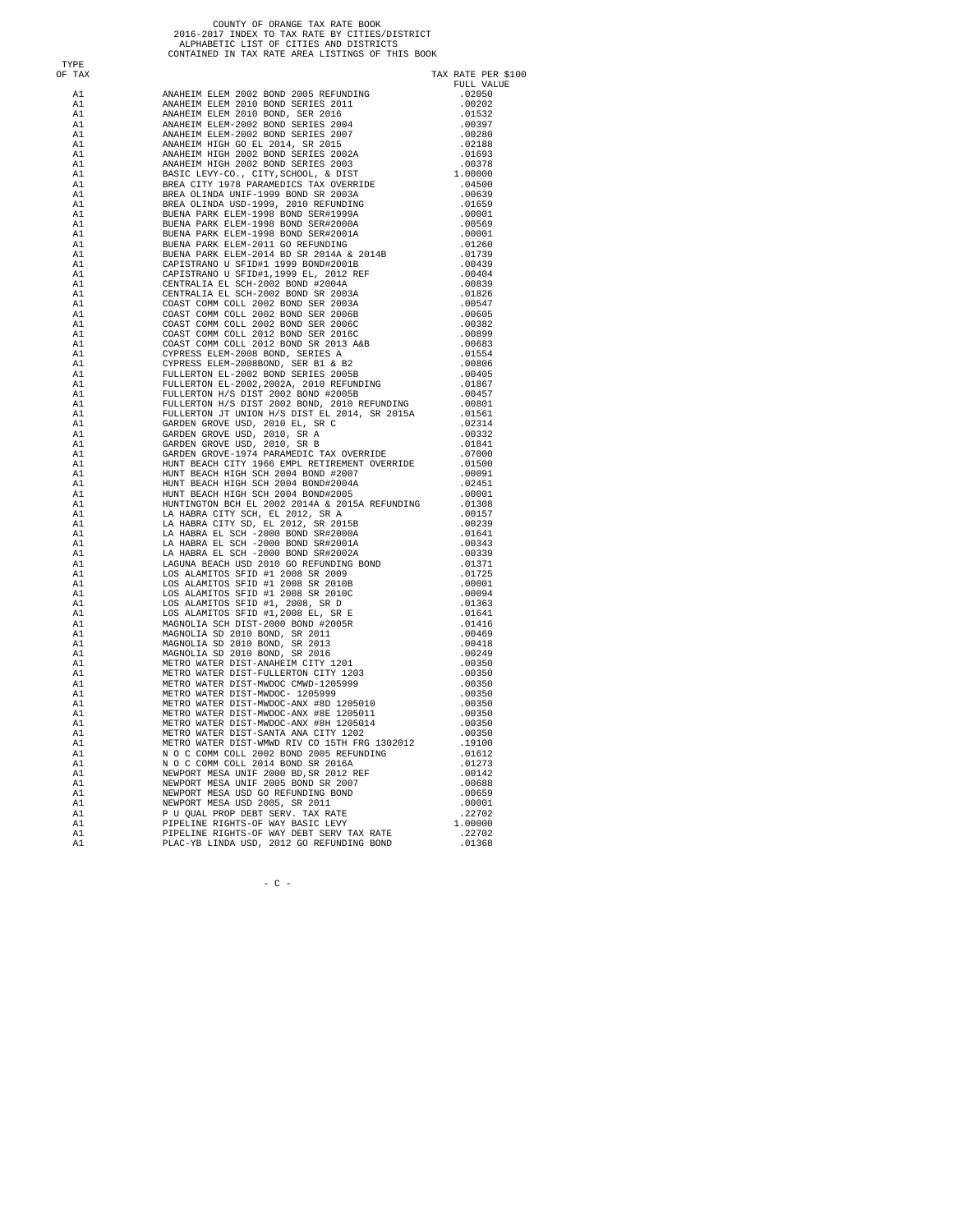## COUNTY OF ORANGE TAX RATE BOOK<br>2016-2017 INDEX TO TAX RATE BY CITIES/DISTRICT<br>ALPHABETIC LIST OF CITIES AND DISTRICTS<br>CONTAINED IN TAX RATE AREA LISTINGS OF THIS BOOK

TYPE<br>OF TAX

| OF TAX | 72. A<br>$\lambda$ a<br>$\lambda$ a<br>$\lambda$ a<br>$\lambda$ a<br>$\lambda$ a<br>$\lambda$ a<br>$\lambda$ a<br>$\lambda$ a<br>$\lambda$ a<br>$\lambda$ a<br>$\lambda$ a<br>$\lambda$ a<br>$\lambda$ a<br>$\lambda$ a<br>$\lambda$ a<br>$\lambda$ a<br>$\lambda$ a<br>$\lambda$ a<br>$\lambda$ a<br>$\lambda$ a<br>$\lambda$ a<br>$\lambda$ a<br>$\lambda$ a<br>$\lambda$ a<br>$\lambda$ a<br>$\lambda$ a<br>$\lambda$ a | TAX RATE PER \$100 |
|--------|----------------------------------------------------------------------------------------------------------------------------------------------------------------------------------------------------------------------------------------------------------------------------------------------------------------------------------------------------------------------------------------------------------------------------|--------------------|
|        |                                                                                                                                                                                                                                                                                                                                                                                                                            | FULL VALUE         |
|        |                                                                                                                                                                                                                                                                                                                                                                                                                            |                    |
|        |                                                                                                                                                                                                                                                                                                                                                                                                                            |                    |
|        |                                                                                                                                                                                                                                                                                                                                                                                                                            |                    |
|        |                                                                                                                                                                                                                                                                                                                                                                                                                            |                    |
|        |                                                                                                                                                                                                                                                                                                                                                                                                                            |                    |
|        |                                                                                                                                                                                                                                                                                                                                                                                                                            |                    |
|        |                                                                                                                                                                                                                                                                                                                                                                                                                            |                    |
|        |                                                                                                                                                                                                                                                                                                                                                                                                                            |                    |
|        |                                                                                                                                                                                                                                                                                                                                                                                                                            |                    |
|        |                                                                                                                                                                                                                                                                                                                                                                                                                            |                    |
|        |                                                                                                                                                                                                                                                                                                                                                                                                                            |                    |
|        |                                                                                                                                                                                                                                                                                                                                                                                                                            |                    |
|        |                                                                                                                                                                                                                                                                                                                                                                                                                            |                    |
|        |                                                                                                                                                                                                                                                                                                                                                                                                                            |                    |
|        |                                                                                                                                                                                                                                                                                                                                                                                                                            |                    |
|        |                                                                                                                                                                                                                                                                                                                                                                                                                            |                    |
|        |                                                                                                                                                                                                                                                                                                                                                                                                                            |                    |
|        |                                                                                                                                                                                                                                                                                                                                                                                                                            |                    |
|        |                                                                                                                                                                                                                                                                                                                                                                                                                            |                    |
|        |                                                                                                                                                                                                                                                                                                                                                                                                                            |                    |
|        |                                                                                                                                                                                                                                                                                                                                                                                                                            |                    |
|        |                                                                                                                                                                                                                                                                                                                                                                                                                            |                    |
|        |                                                                                                                                                                                                                                                                                                                                                                                                                            |                    |
|        |                                                                                                                                                                                                                                                                                                                                                                                                                            |                    |
|        |                                                                                                                                                                                                                                                                                                                                                                                                                            |                    |
|        |                                                                                                                                                                                                                                                                                                                                                                                                                            |                    |
|        |                                                                                                                                                                                                                                                                                                                                                                                                                            |                    |
|        |                                                                                                                                                                                                                                                                                                                                                                                                                            |                    |
|        |                                                                                                                                                                                                                                                                                                                                                                                                                            |                    |
|        |                                                                                                                                                                                                                                                                                                                                                                                                                            |                    |
|        |                                                                                                                                                                                                                                                                                                                                                                                                                            |                    |
|        |                                                                                                                                                                                                                                                                                                                                                                                                                            |                    |
|        |                                                                                                                                                                                                                                                                                                                                                                                                                            |                    |
|        |                                                                                                                                                                                                                                                                                                                                                                                                                            |                    |
|        |                                                                                                                                                                                                                                                                                                                                                                                                                            |                    |
|        |                                                                                                                                                                                                                                                                                                                                                                                                                            |                    |
|        |                                                                                                                                                                                                                                                                                                                                                                                                                            |                    |
|        |                                                                                                                                                                                                                                                                                                                                                                                                                            |                    |
|        |                                                                                                                                                                                                                                                                                                                                                                                                                            |                    |
|        |                                                                                                                                                                                                                                                                                                                                                                                                                            |                    |
|        |                                                                                                                                                                                                                                                                                                                                                                                                                            |                    |
|        |                                                                                                                                                                                                                                                                                                                                                                                                                            |                    |
|        |                                                                                                                                                                                                                                                                                                                                                                                                                            |                    |
|        |                                                                                                                                                                                                                                                                                                                                                                                                                            |                    |
|        |                                                                                                                                                                                                                                                                                                                                                                                                                            |                    |
|        |                                                                                                                                                                                                                                                                                                                                                                                                                            |                    |
|        |                                                                                                                                                                                                                                                                                                                                                                                                                            |                    |
|        |                                                                                                                                                                                                                                                                                                                                                                                                                            |                    |
|        |                                                                                                                                                                                                                                                                                                                                                                                                                            |                    |
|        |                                                                                                                                                                                                                                                                                                                                                                                                                            |                    |
|        |                                                                                                                                                                                                                                                                                                                                                                                                                            |                    |
|        |                                                                                                                                                                                                                                                                                                                                                                                                                            |                    |
|        |                                                                                                                                                                                                                                                                                                                                                                                                                            |                    |
|        |                                                                                                                                                                                                                                                                                                                                                                                                                            |                    |
|        |                                                                                                                                                                                                                                                                                                                                                                                                                            |                    |
|        |                                                                                                                                                                                                                                                                                                                                                                                                                            |                    |
|        |                                                                                                                                                                                                                                                                                                                                                                                                                            |                    |
|        |                                                                                                                                                                                                                                                                                                                                                                                                                            |                    |
|        |                                                                                                                                                                                                                                                                                                                                                                                                                            |                    |
|        |                                                                                                                                                                                                                                                                                                                                                                                                                            |                    |
|        |                                                                                                                                                                                                                                                                                                                                                                                                                            |                    |
|        |                                                                                                                                                                                                                                                                                                                                                                                                                            |                    |
|        |                                                                                                                                                                                                                                                                                                                                                                                                                            |                    |
|        |                                                                                                                                                                                                                                                                                                                                                                                                                            |                    |
|        |                                                                                                                                                                                                                                                                                                                                                                                                                            |                    |
|        |                                                                                                                                                                                                                                                                                                                                                                                                                            |                    |
|        |                                                                                                                                                                                                                                                                                                                                                                                                                            |                    |

 $-$  D  $-$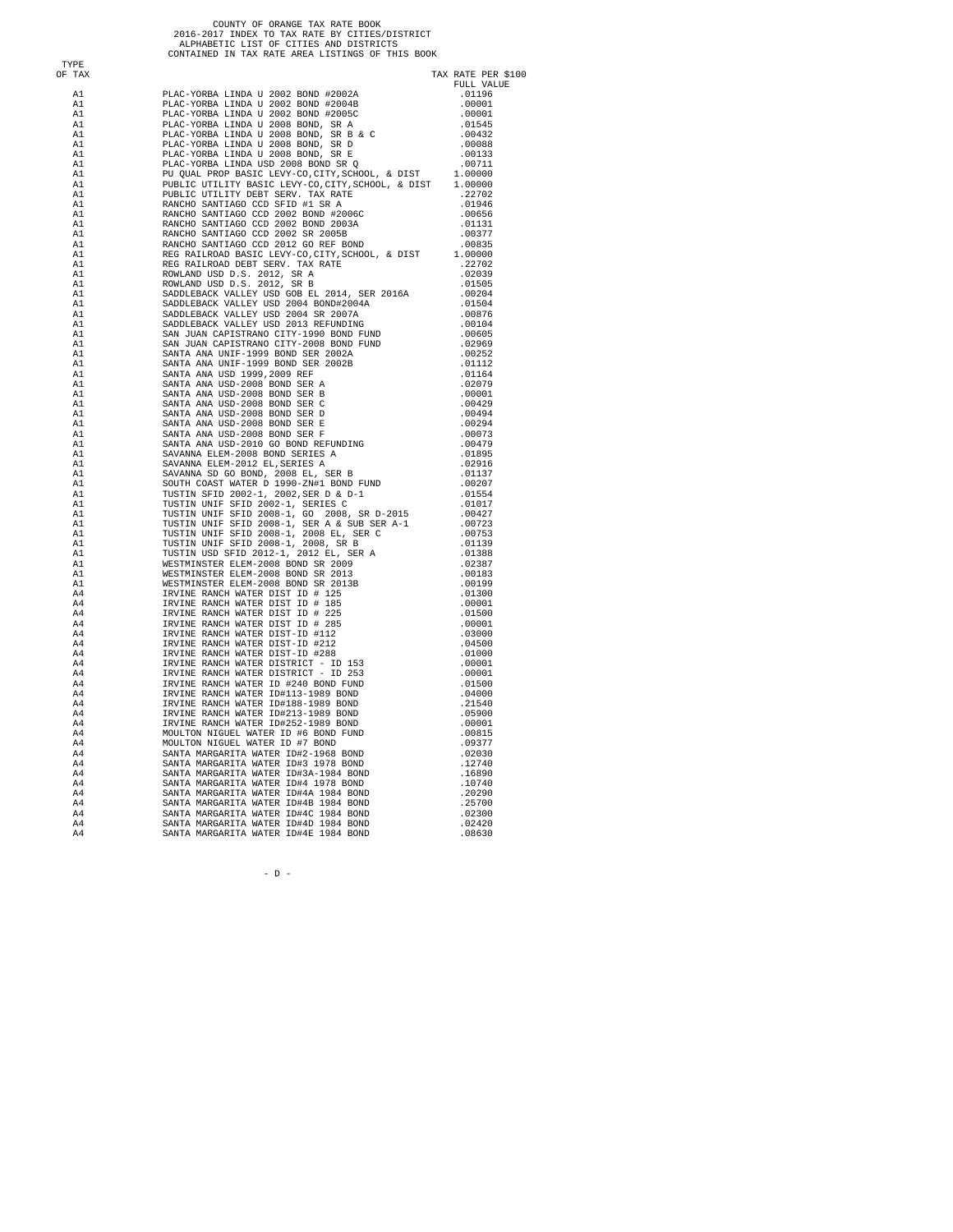| 2016-2017 TRA TAX RATES<br>DISTRICT                                                                                                                                                                                                                                                                                                                                                      | TAX RATE | <b>EXECUTE:</b> $01-006$ | TAX RATE |
|------------------------------------------------------------------------------------------------------------------------------------------------------------------------------------------------------------------------------------------------------------------------------------------------------------------------------------------------------------------------------------------|----------|--------------------------|----------|
| $00 - 001$                                                                                                                                                                                                                                                                                                                                                                               |          |                          |          |
|                                                                                                                                                                                                                                                                                                                                                                                          |          |                          |          |
| $\begin{tabular}{c cccc} $00-001$ & $01-006$ & $01-006$ & $01-006$ & $01-006$ & $01-006$ & $01-006$ & $01-006$ & $01-006$ & $01-006$ & $01-006$ & $01-006$ & $01-008$ & $01-0000$ & $01-008$ & $01-0000$ & $01-0000$ & $01-0000$ & $01-0000$ & $01-0000$ & $01-0000$ & $01-0000$ & $01-$                                                                                                 |          |                          |          |
|                                                                                                                                                                                                                                                                                                                                                                                          |          |                          |          |
|                                                                                                                                                                                                                                                                                                                                                                                          |          |                          |          |
|                                                                                                                                                                                                                                                                                                                                                                                          |          |                          |          |
|                                                                                                                                                                                                                                                                                                                                                                                          |          |                          |          |
|                                                                                                                                                                                                                                                                                                                                                                                          |          |                          |          |
|                                                                                                                                                                                                                                                                                                                                                                                          |          |                          |          |
|                                                                                                                                                                                                                                                                                                                                                                                          |          |                          |          |
|                                                                                                                                                                                                                                                                                                                                                                                          |          |                          |          |
|                                                                                                                                                                                                                                                                                                                                                                                          |          |                          |          |
|                                                                                                                                                                                                                                                                                                                                                                                          |          |                          |          |
|                                                                                                                                                                                                                                                                                                                                                                                          |          |                          |          |
|                                                                                                                                                                                                                                                                                                                                                                                          |          |                          |          |
|                                                                                                                                                                                                                                                                                                                                                                                          |          |                          |          |
|                                                                                                                                                                                                                                                                                                                                                                                          |          |                          |          |
|                                                                                                                                                                                                                                                                                                                                                                                          |          |                          |          |
|                                                                                                                                                                                                                                                                                                                                                                                          |          |                          |          |
|                                                                                                                                                                                                                                                                                                                                                                                          |          |                          |          |
|                                                                                                                                                                                                                                                                                                                                                                                          |          |                          |          |
|                                                                                                                                                                                                                                                                                                                                                                                          |          |                          |          |
|                                                                                                                                                                                                                                                                                                                                                                                          |          |                          |          |
|                                                                                                                                                                                                                                                                                                                                                                                          |          |                          |          |
|                                                                                                                                                                                                                                                                                                                                                                                          |          |                          |          |
|                                                                                                                                                                                                                                                                                                                                                                                          |          |                          |          |
|                                                                                                                                                                                                                                                                                                                                                                                          |          |                          |          |
|                                                                                                                                                                                                                                                                                                                                                                                          |          |                          |          |
|                                                                                                                                                                                                                                                                                                                                                                                          |          |                          |          |
|                                                                                                                                                                                                                                                                                                                                                                                          |          |                          |          |
|                                                                                                                                                                                                                                                                                                                                                                                          |          |                          |          |
|                                                                                                                                                                                                                                                                                                                                                                                          |          |                          |          |
|                                                                                                                                                                                                                                                                                                                                                                                          |          |                          |          |
|                                                                                                                                                                                                                                                                                                                                                                                          |          |                          |          |
|                                                                                                                                                                                                                                                                                                                                                                                          |          |                          |          |
|                                                                                                                                                                                                                                                                                                                                                                                          |          |                          |          |
|                                                                                                                                                                                                                                                                                                                                                                                          |          |                          |          |
| $\begin{tabular}{cccccccc} 01-004 & 01-012 \\ \text{BASIC LEV-CO., CITY, SCHOOL, & DIST & A1 & 1.00000 \\ \text{RANCE SANTIAGO CCD 2002 BOND 2003A & A1 & .01131 \\ \text{RANCEO SANTIAGO CCD 2002 BOND 2003A & A1 & .01131 \\ \text{RANCEO SANTIAGO CCD 2002 BOND 2003A & A1 & .01131 \\ \text{RANCEO SANTIAGO CCD 2002 BOND 2003A & A1 & .01131 \\ \text{RANCEO SANTIAO CCD 2002 BOND$ |          |                          |          |
|                                                                                                                                                                                                                                                                                                                                                                                          |          |                          |          |
|                                                                                                                                                                                                                                                                                                                                                                                          |          |                          |          |
|                                                                                                                                                                                                                                                                                                                                                                                          |          |                          |          |
|                                                                                                                                                                                                                                                                                                                                                                                          |          |                          |          |
|                                                                                                                                                                                                                                                                                                                                                                                          |          |                          |          |
|                                                                                                                                                                                                                                                                                                                                                                                          |          |                          |          |
|                                                                                                                                                                                                                                                                                                                                                                                          |          |                          |          |
|                                                                                                                                                                                                                                                                                                                                                                                          |          |                          |          |
|                                                                                                                                                                                                                                                                                                                                                                                          |          |                          |          |
|                                                                                                                                                                                                                                                                                                                                                                                          |          | TOTAL TAX RATE           | 1.03349  |

COUNTY OF ORANGE TAX RATE BOOK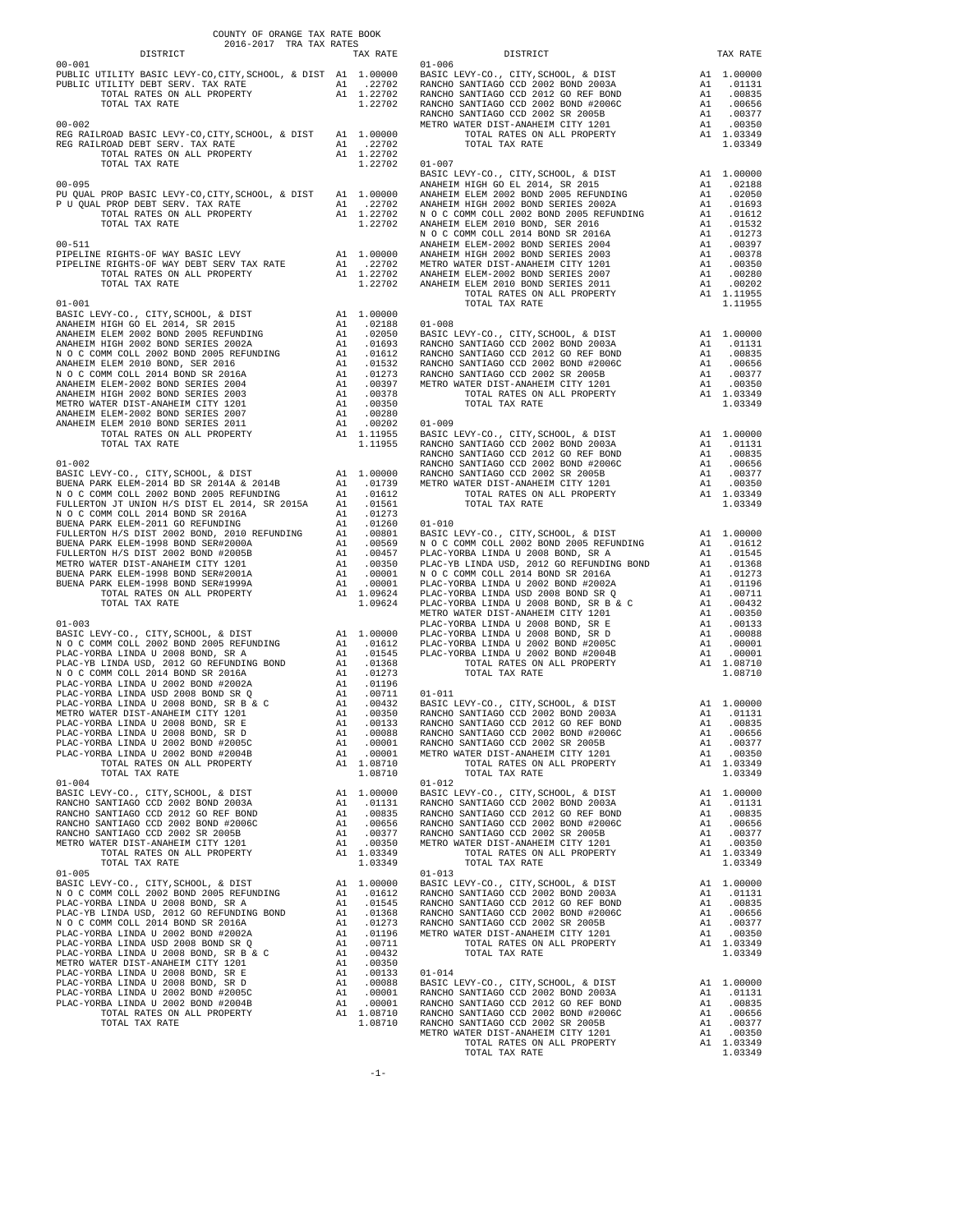| COUNTY OF ORANGE TAX RATE BOOK<br>2016-2017 TRA TAX RATES<br>$2016-2017 \quad \text{TRA RATES}$ DISTRICT $\hspace{2.5cm}$ |          |                           |          |
|---------------------------------------------------------------------------------------------------------------------------|----------|---------------------------|----------|
|                                                                                                                           | TAX RATE | DISTRICT                  | TAX RATE |
|                                                                                                                           |          |                           |          |
|                                                                                                                           |          |                           |          |
|                                                                                                                           |          |                           |          |
|                                                                                                                           |          |                           |          |
|                                                                                                                           |          |                           |          |
|                                                                                                                           |          |                           |          |
|                                                                                                                           |          |                           |          |
|                                                                                                                           |          |                           |          |
|                                                                                                                           |          |                           |          |
|                                                                                                                           |          |                           |          |
|                                                                                                                           |          |                           |          |
|                                                                                                                           |          |                           |          |
|                                                                                                                           |          |                           |          |
|                                                                                                                           |          |                           |          |
|                                                                                                                           |          |                           |          |
|                                                                                                                           |          |                           |          |
|                                                                                                                           |          |                           |          |
|                                                                                                                           |          |                           |          |
|                                                                                                                           |          |                           |          |
|                                                                                                                           |          |                           |          |
|                                                                                                                           |          |                           |          |
|                                                                                                                           |          |                           |          |
|                                                                                                                           |          |                           |          |
|                                                                                                                           |          |                           |          |
|                                                                                                                           |          |                           |          |
|                                                                                                                           |          |                           |          |
|                                                                                                                           |          |                           |          |
|                                                                                                                           |          |                           |          |
|                                                                                                                           |          |                           |          |
|                                                                                                                           |          |                           |          |
|                                                                                                                           |          |                           |          |
|                                                                                                                           |          |                           |          |
|                                                                                                                           |          |                           |          |
|                                                                                                                           |          |                           |          |
|                                                                                                                           |          |                           |          |
|                                                                                                                           |          |                           |          |
|                                                                                                                           |          |                           |          |
|                                                                                                                           |          |                           |          |
|                                                                                                                           |          |                           |          |
|                                                                                                                           |          |                           |          |
|                                                                                                                           |          |                           |          |
|                                                                                                                           |          |                           |          |
|                                                                                                                           |          |                           |          |
|                                                                                                                           |          |                           |          |
|                                                                                                                           |          |                           |          |
|                                                                                                                           |          |                           |          |
|                                                                                                                           |          |                           |          |
|                                                                                                                           |          |                           |          |
|                                                                                                                           |          |                           |          |
|                                                                                                                           |          |                           |          |
|                                                                                                                           |          |                           |          |
|                                                                                                                           |          |                           |          |
|                                                                                                                           |          |                           |          |
|                                                                                                                           |          |                           |          |
|                                                                                                                           |          |                           |          |
|                                                                                                                           |          |                           |          |
|                                                                                                                           |          |                           |          |
|                                                                                                                           |          |                           |          |
|                                                                                                                           |          |                           |          |
|                                                                                                                           |          |                           |          |
|                                                                                                                           |          |                           |          |
|                                                                                                                           |          |                           |          |
|                                                                                                                           |          |                           |          |
|                                                                                                                           |          |                           |          |
|                                                                                                                           |          |                           |          |
|                                                                                                                           |          |                           |          |
|                                                                                                                           |          |                           |          |
|                                                                                                                           |          |                           |          |
|                                                                                                                           |          |                           |          |
|                                                                                                                           |          |                           |          |
|                                                                                                                           |          |                           |          |
|                                                                                                                           |          |                           |          |
|                                                                                                                           |          |                           |          |
|                                                                                                                           |          |                           |          |
|                                                                                                                           |          |                           |          |
|                                                                                                                           |          |                           |          |
|                                                                                                                           |          |                           |          |
|                                                                                                                           |          |                           |          |
|                                                                                                                           |          |                           |          |
|                                                                                                                           |          | TOTAL TAX RATE<br>1.11955 |          |

-2-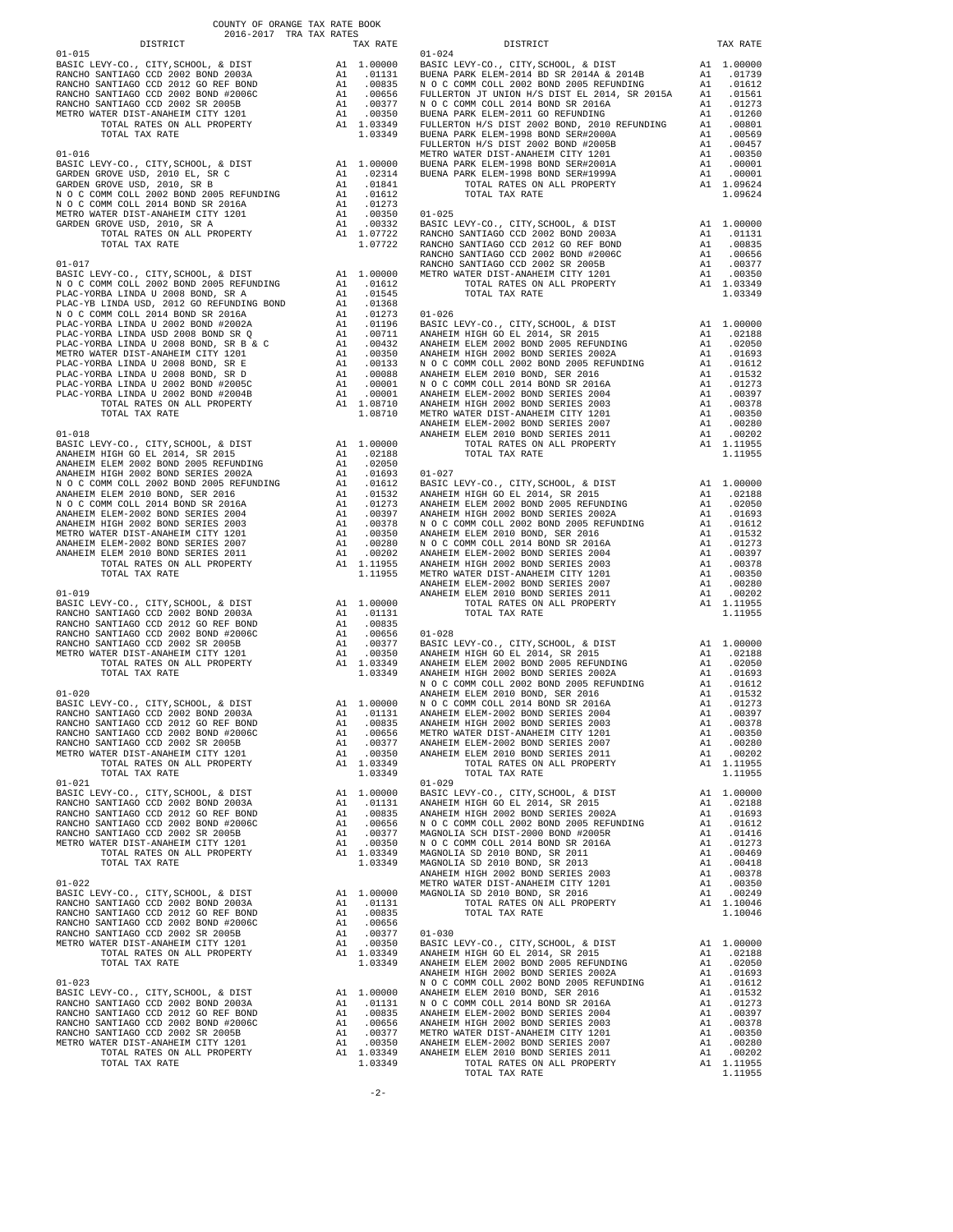COUNTY OF ORANGE TAX RATE BOOK 2016-2017 TRA TAX RATES 01-031 01-038 METRO WATER DIST-ANAHEIM CITY 1201 A1 .00350 TOTAL RATES ON ALL PROPERTY A1 1.10159<br>MAGNOLIA SD 2010 BOND, SR 2016 A1 .00249 TOTAL TAX RATE 1.10159<br>TOTAL TAX RATE 1.10159 BOND, SR 2016 A1 1.10046<br>TOTAL TAX RATE 01-037 BASIC LEVY-CO., CITY,SCHOOL, & DIST A1 1.00000 RANCHO SANTIAGO CCD 2002 BOND 2003A A1 .01131 RANCHO SANTIAGO CCD 2012 GO REF BOND A1 .00835 RANCHO SANTIAGO CCD 2002 BOND #2006C A1 .00656

 RANCHO SANTIAGO CCD 2002 SR 2005B A1 .00377 METRO WATER DIST-ANAHEIM CITY 1201 A1 .00350 TOTAL RATES ON ALL PROPERTY A1 1.03349 TOTAL TAX RATE 1.03349

 DISTRICT TAX RATE DISTRICT TAX RATE BASIC LEVY-CO., CITY,SCHOOL, & DIST A1 1.00000 BASIC LEVY-CO., CITY,SCHOOL, & DIST A1 1.00000 N O C COMM COLL 2002 BOND 2005 REFUNDING A1 .01612 N O C COMM COLL 2002 BOND 2005 REFUNDING A1 .01612 PLAC-YORBA LINDA U 2008 BOND, SR A A1 .01545 PLAC-YORBA LINDA U 2008 BOND, SR A A1 .01545 PLAC-YB LINDA USD, 2012 GO REFUNDING BOND A1 .01368 PLAC-YB LINDA USD, 2012 GO REFUNDING BOND A1 .01368 N O C COMM COLL 2014 BOND SR 2016A A1 .01273 N O C COMM COLL 2014 BOND SR 2016A A1 .01273 PLAC-YORBA LINDA U 2002 BOND #2002A A1 .01196 PLAC-YORBA LINDA U 2002 BOND #2002A A1 .01196 PLAC-YORBA LINDA USD 2008 BOND SR Q A1 .00711 PLAC-YORBA LINDA USD 2008 BOND SR Q A1 .00711 PLAC-YORBA LINDA U 2008 BOND, SR B & C A1 .00432 PLAC-YORBA LINDA U 2008 BOND, SR B & C A1 .00432 METRO WATER DIST-ANAHEIM CITY 1201 A1 .00350 METRO WATER DIST-ANAHEIM CITY 1201 A1 .00350 PLAC-YORBA LINDA U 2008 BOND, SR E A1 .00133 PLAC-YORBA LINDA U 2008 BOND, SR E A1 .00133 PLAC-YORBA LINDA U 2008 BOND, SR D **A1** .00033<br>
METRO WATER DIST-ANAHEIM CITY 1201 **A1** .00088 PLAC-YORBA LINDA U 2008 BOND, SR D **PLAC-YORBA LINDA U 2008 BOND**, SR D PLAC-YORBA LINDA U 2008 BOND, SR D PLAC-YORBA LINDA U PLAC-YORBA LINDA U 2002 BOND #2005C A1 .00001 PLAC-YORBA LINDA U 2002 BOND #2005C A1 .00001 PLAC-YORBA LINDA U 2002 BOND #2005C PLAC-YORBA LINDA U 2002 BOND #2005C PLAC-YORBA LINDA U 2002 BOND #2005C PLAC-YORBA LINDA U 200 PLAC-YORBA LINDA U 2002 BOND #2004B A1 .00001 PLAC-YORBA LINDA U 2002 BOND #2004B A1 .00001 TOTAL RATES ON ALL PROPERTY A1 1.08710 TOTAL RATES ON ALL PROPERTY A1 1.08710  $\begin{array}{ccccccccc} \text{RISTC LEVI-COS} & \text{CLOWI CDCL} & \text{CLOM0} & \text{RISTC LEVI-COS} & \text{A1} & 1.00000 & \text{RSC LEVI-COS} & \text{A1} & 1.00000 \\ \text{PLAC-YORBA LINDN U 2008 BOND, SR R} & \text{A1} & 0.000000 & \text{A1} & 0.000000 \\ \text{PLAC-YORBA LINDN U 2008 BOND, SR R} & \text{A2} & 0.000000 \\ \text{PLAC-YORBA LINDN U 2008 BOND$  01-032 01-039 BASIC LEVY-CO., CITY,SCHOOL, & DIST A1 1.00000 BASIC LEVY-CO., CITY,SCHOOL, & DIST A1 1.00000 N O C COMM COLL 2002 BOND 2005 REFUNDING A1 .01612 N O C COMM COLL 2002 BOND 2005 REFUNDING A1 .01612 1.01545 PLAC-YORBA LINDA U 2008 BOND, SR A (01545 PLAC-YORBA LINDA U 2008 BOND, SR A (01545 PLAC-YORBA LINDA U<br>PLAC-YB LINDA USD, 2012 GO REFUNDING BOND A1 (01368 PLAC-YB LINDA USD, 2012 GO REFUNDING BOND A1 (01368<br>N O C C PLAC-YORBA LINDA U 2002 BOND #2002<br>
PLAC-YORBA LINDA U 2002 BOND #2002<br>
PLAC-YORBA LINDA U 2002 BOND FRO (A1 .001196 PLAC-YORBA LINDA U 2002 BOND FRO (A1 .001196<br>
PLAC-YORBA LINDA U 2008 BOND, SR B & C (A1 .0011 PLAC-YORBA  $\begin{tabular}{l|c|c|c|c|c} \hline \texttt{PLAC-YORBA LINDA U 2008 BOND S R Q} & \texttt{A1} & .00711 & \texttt{PLAC-YORBA LINDA U 2008 BOND S R Q} & \texttt{A1} & .00711 \\ \hline \texttt{PLAC-YORBA LINDA U 2008 BOND S R Q} & \texttt{A1} & .00432 & \texttt{PLAC-YORBA LINDA U 2008 BOND S R Q} & \texttt{A1} & .00432 \\ \hline \texttt{METRO WATER DIST-ANAEEIM CITY 1201} & \texttt{A1} &$ PLAC-YORBA LINDA U 2002 BOND #2004B<br>
PLAC-YORBA LINDA U 2002 BOND #2004B<br>
TOTAL RATES ON ALL PROPERTY<br>
TOTAL TAX RATE 1.08710<br>
TOTAL TAX RATE 1.08710<br>
1.08710<br>
1.08710<br>
1.08710<br>
1.08710<br>
1.08710<br>
1.08710<br>
1.08710<br>
1.08710<br> 01-033 01-040 BASIC LEVY-CO., CITY,SCHOOL, & DIST A1 1.00000 BASIC LEVY-CO., CITY,SCHOOL, & DIST A1 1.00000 ANAHEIM HIGH GO EL 2014, SR 2015 A1 .02188 ANAHEIM HIGH GO EL 2014, SR 2015 A1 .02188 ANAHEIM ELEM 2002 BOND 2005 REFUNDING A1 .02050 ANAHEIM ELEM 2002 BOND 2005 REFUNDING A1 .02050 ANAHEIM HIGH 2002 BOND SERIES 2002A A1 .01693 ANAHEIM HIGH 2002 BOND SERIES 2002A A1 .01693 N O C COMM COLL 2002 BOND 2005 REFUNDING A1 .01612 N O C COMM COLL 2002 BOND 2005 REFUNDING A1 .01612 ANAHEIM ELEM 2010 BOND, SER 2016 A1 .01532 ANAHEIM ELEM 2010 BOND, SER 2016 A1 .01532 N O C COMM COLL 2014 BOND, SER 2016<br>
N O C COMM COLL 2014 BOND SR 2016<br>
N O C COMM COLL 2014 BOND SR 2016<br>
ANAHEIM ELEM 2002 BOND SR 2016<br>
A1 .01273 N O C COMM COLL 2014 BOND SR 2016<br>
A1 .00379 NNAHEIM HIGH 2002 BOND SRIES ANAHEIM ELEM-2002 BOND SERIES 2004 A1 .00397 ANAHEIM ELEM-2002 BOND SERIES 2004 A1 .00397 ANAHEIM HIGH 2002 BOND SERIES 2003 A1 .00378 ANAHEIM HIGH 2002 BOND SERIES 2003 A1 .00378 METRO WATER DIST-ANAHEIM CITY 1201 A1 .00350 METRO WATER DIST-ANAHEIM CITY 1201 A1 .00350 ANAHEIM ELEM-2002 BOND SERIES 2007 A1 .00280 ANAHEIM ELEM-2002 BOND SERIES 2007 A1 .00280 ANAHEIM ELEM 2010 BOND SERIES 2011 A1 .00202 ANAHEIM ELEM 2010 BOND SERIES 2011 A1 .00202 TOTAL RATES ON ALL PROPERTY A1 1.11955 TOTAL RATES ON ALL PROPERTY A1 1.11955 TOTAL TAX RATE 1.11955 TOTAL TAX RATE 1.11955 01-034 01-041 01-034<br>BASIC LEVY-CO., CITY, SCHOOL, & DIST A1 1.00000 BASIC LEVY-CO., CITY, SCHOOL, & DIST A1 1.00000<br>FULLERTON EL-2002, 2002 BOND 2005 REFUNDING A1 .01667 ANAHEIM HIGH GO EL 2014, SR 2015 A1 .02188<br>RULLERTON JT UNION H/S FULLERTON EL-2002,2002A, 2010 REFUNDING A1 .01867 ANAHEIM HIGH GO EL 2014, SR 2015 A1 .02188 N O C COMM COLL 2002 BOND 2005 REFUNDING A1 .01612 ANAHEIM ELEM 2002 BOND 2005 REFUNDING A1 .02050 FULLERTON JT UNION H/S DIST EL 2014, SR 2015A A1 .01561 ANAHEIM HIGH 2002 BOND SERIES 2002A A1 .01693 N O C COMM COLL 2014 BOND SR 2016A A1 .01273 N O C COMM COLL 2002 BOND 2005 REFUNDING A1 .01612 FULLERTON H/S DIST 2002 BOND, 2010 REFUNDING A1 .00801 ANAHEIM ELEM 2010 BOND, SER 2016 A1 .01532 101. FULLERTON H/S DIST 2002 BOND #2005B A1 .00457 N O C COMM COLL 2014 BOND SR 2016A A1.<br>10397 PULLERTON EL-2002 BOND SERIES 2005B A1 .00405 ANAHEIM ELEM-2002 BOND SERIES 2004 00378 METRO WATER DIST-ANAHEIM CITY 1201 A1 .00350 ANAHEIM HIGH 2002 BOND SERIES 2003<br>00350 A1 .00326 METRO ATTES ON ALL PROPERTY AT L00326 ANAHEIM ELEM-2002 BOND SERIES 2001 A1 .00326 ATTES ON A<br>00200 A1 .00326 ANAHEIM EL TOTAL RATES ON ALL PROPERTY A1 1.08326 METRO WATER DIST-ANAHEIM CITY 1201 A1 .00350 TOTAL TAX RATE 1.08326 ANAHEIM ELEM-2002 BOND SERIES 2007 A1 .00280 ANAHEIM ELEM 2010 BOND SERIES 2011 A1 .00202 01-035 TOTAL RATES ON ALL PROPERTY A1 1.11955 BASIC LEVY-CO., CITY,SCHOOL, & DIST A1 1.00000 TOTAL TAX RATE 1.11955 ANAHEIM HIGH GO EL 2014, SR 2015 A1 .02188 ANAHEIM ELEM 2002 BOND 2005 REFUNDING A1 .02050 01-042 ANAHEIM HIGH 2002 BOND SERIES 2002A A1 .01693 BASIC LEVY-CO., CITY,SCHOOL, & DIST A1 1.00000 N O C COMM COLL 2002 BOND 2005 REFUNDING A1 .01612 ANAHEIM HIGH GO EL 2014, SR 2015 A1 .02188 ANAHEIM ELEM 2010 BOND, SER 2016 A1 .01532 CENTRALIA EL SCH-2002 BOND SR 2003A A1 .01826 N O C COMM COLL 2014 BOND SR 2016A A1 .01273 ANAHEIM HIGH 2002 BOND SERIES 2002A A1 .01693 ANAHEIM ELEM-2002 BOND SERIES 2004 A1 .00397 N O C COMM COLL 2002 BOND 2005 REFUNDING A1 .01612 ANAHEIM HIGH 2002 BOND SERIES 2003 A1 .00378 N O C COMM COLL 2014 BOND SR 2016A A1 .01273 NAHEIM ELEM-2002 BOND SERIES 2004 A1 .00397 NO COMM COLL 2002 BOND 2005 REFUNDING A1 .01612<br>ANAHEIM HIGH 2002 BOND SERIES 2003 A1 .00378 NO COMM COLL 2014 BOND SR 2016A A1 .01273<br>ANAHEIM ELEM-2002 BOND SERIES 2003 A1 .0035 ANAHEIM ELEM-2002 BOND SERIES 2007 A1 .00280 ANAHEIM HIGH 2002 BOND SERIES 2003 A1 .00378 ANAHEIM ELEM 2010 BOND SERIES 2011 A1 .00202 METRO WATER DIST-ANAHEIM CITY 1201 A1 .00350<br>TOTAL RATES ON ALL PROPERTY A1 1.11955 TOTAL RATES ON ALL PROPERTY A1 1.10159 TOTAL RATES ON ALL PROPERTY AI 1.11955 TOTAL RATES ON ALL PROPERTY AT L.11955 TOTAL TAX RATE 1.10159 01-036<br>BASIC LEVY-CO., CITY, SCHOOL, & DIST<br>ANAHEIM HIGHGO EL 2014, SR 2015 A1 .00000 BASIC LEVY-CO., CITY, SCHOOL, & DIST A1 .00000<br>ANAHEIM HIGH 2002 BOND SERIES 2002A A1 .01693 CENTRALIA EL SCH-2002 BOND SR 2003A A1 .016 MAGNOLIA SCH DIST-2000 BOND #2005R A1 .01416 N O C COMM COLL 2002 BOND 2005 REFUNDING A1 .01612 N O C COMM COLL 2014 BOND SR 2016A A1 .01273 N O C COMM COLL 2014 BOND SR 2016A A1 .01273 MAGNOLIA SD 2010 BOND, SR 2011 A1 .00469 CENTRALIA EL SCH-2002 BOND #2004A A1 .00839 MAGNOLIA SD 2010 BOND, SR 2013 A1 .00418 ANAHEIM HIGH 2002 BOND SERIES 2003 A1 .00378 ANAHEIM HIGH 2002 BOND SERIES 2003 A1 .00378 METRO WATER DIST-ANAHEIM CITY 1201 A1 .00350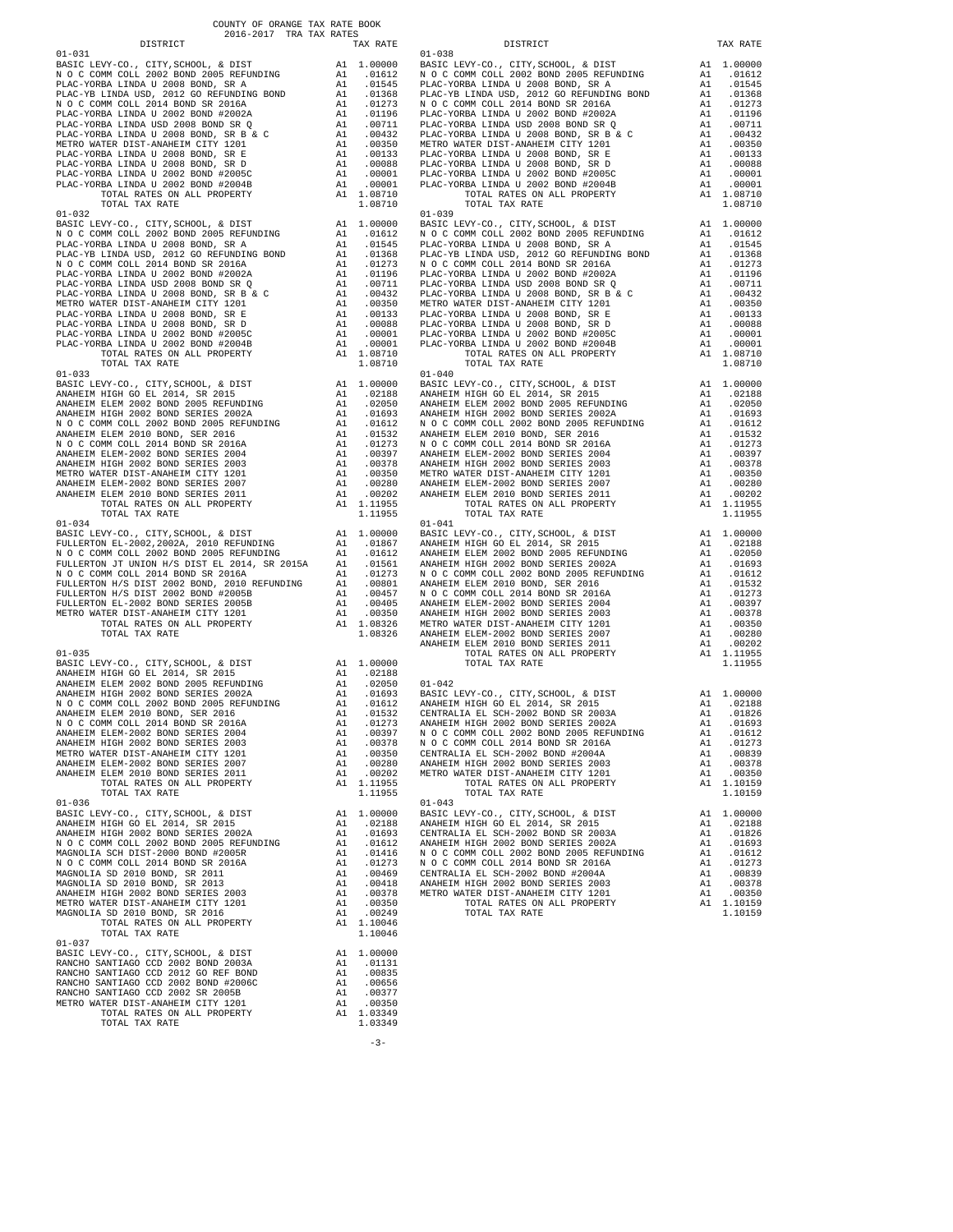| COUNTY OF ORANGE TAX RATE BOOK<br>$2016-2017 \quad \text{TRA RATES}$ DISTRICT $\hspace{2.5cm}$                                                                                                                                     |          |          |          |
|------------------------------------------------------------------------------------------------------------------------------------------------------------------------------------------------------------------------------------|----------|----------|----------|
|                                                                                                                                                                                                                                    | TAX RATE | DISTRICT | TAX RATE |
|                                                                                                                                                                                                                                    |          |          |          |
|                                                                                                                                                                                                                                    |          |          |          |
|                                                                                                                                                                                                                                    |          |          |          |
|                                                                                                                                                                                                                                    |          |          |          |
|                                                                                                                                                                                                                                    |          |          |          |
|                                                                                                                                                                                                                                    |          |          |          |
|                                                                                                                                                                                                                                    |          |          |          |
|                                                                                                                                                                                                                                    |          |          |          |
|                                                                                                                                                                                                                                    |          |          |          |
|                                                                                                                                                                                                                                    |          |          |          |
|                                                                                                                                                                                                                                    |          |          |          |
|                                                                                                                                                                                                                                    |          |          |          |
|                                                                                                                                                                                                                                    |          |          |          |
|                                                                                                                                                                                                                                    |          |          |          |
|                                                                                                                                                                                                                                    |          |          |          |
|                                                                                                                                                                                                                                    |          |          |          |
|                                                                                                                                                                                                                                    |          |          |          |
|                                                                                                                                                                                                                                    |          |          |          |
|                                                                                                                                                                                                                                    |          |          |          |
|                                                                                                                                                                                                                                    |          |          |          |
|                                                                                                                                                                                                                                    |          |          |          |
|                                                                                                                                                                                                                                    |          |          |          |
|                                                                                                                                                                                                                                    |          |          |          |
|                                                                                                                                                                                                                                    |          |          |          |
|                                                                                                                                                                                                                                    |          |          |          |
|                                                                                                                                                                                                                                    |          |          |          |
|                                                                                                                                                                                                                                    |          |          |          |
|                                                                                                                                                                                                                                    |          |          |          |
|                                                                                                                                                                                                                                    |          |          |          |
|                                                                                                                                                                                                                                    |          |          |          |
|                                                                                                                                                                                                                                    |          |          |          |
|                                                                                                                                                                                                                                    |          |          |          |
|                                                                                                                                                                                                                                    |          |          |          |
|                                                                                                                                                                                                                                    |          |          |          |
|                                                                                                                                                                                                                                    |          |          |          |
|                                                                                                                                                                                                                                    |          |          |          |
|                                                                                                                                                                                                                                    |          |          |          |
|                                                                                                                                                                                                                                    |          |          |          |
|                                                                                                                                                                                                                                    |          |          |          |
|                                                                                                                                                                                                                                    |          |          |          |
|                                                                                                                                                                                                                                    |          |          |          |
|                                                                                                                                                                                                                                    |          |          |          |
|                                                                                                                                                                                                                                    |          |          |          |
|                                                                                                                                                                                                                                    |          |          |          |
|                                                                                                                                                                                                                                    |          |          |          |
|                                                                                                                                                                                                                                    |          |          |          |
|                                                                                                                                                                                                                                    |          |          |          |
|                                                                                                                                                                                                                                    |          |          |          |
|                                                                                                                                                                                                                                    |          |          |          |
|                                                                                                                                                                                                                                    |          |          |          |
|                                                                                                                                                                                                                                    |          |          |          |
|                                                                                                                                                                                                                                    |          |          |          |
|                                                                                                                                                                                                                                    |          |          |          |
|                                                                                                                                                                                                                                    |          |          |          |
|                                                                                                                                                                                                                                    |          |          |          |
|                                                                                                                                                                                                                                    |          |          |          |
| <b>M</b> 26 C COMM CELL-2010. And 2012 and 2014 and 2012 and 2014 and 2013 and 2014 and 2013 and 2014 and 2013 and 2014 and 2013 and 2014 and 2013 and 2014 and 2013 and 2014 and 2013 and 2014 and 2013 and 2014 and 2013 and 201 |          |          |          |
|                                                                                                                                                                                                                                    |          |          |          |
|                                                                                                                                                                                                                                    |          |          |          |
|                                                                                                                                                                                                                                    |          |          |          |
|                                                                                                                                                                                                                                    |          |          |          |
|                                                                                                                                                                                                                                    |          |          |          |
|                                                                                                                                                                                                                                    |          |          |          |
|                                                                                                                                                                                                                                    |          |          |          |
|                                                                                                                                                                                                                                    |          |          |          |
|                                                                                                                                                                                                                                    |          |          |          |
|                                                                                                                                                                                                                                    |          |          |          |
|                                                                                                                                                                                                                                    |          |          |          |
|                                                                                                                                                                                                                                    |          |          |          |
|                                                                                                                                                                                                                                    |          |          |          |
|                                                                                                                                                                                                                                    |          |          |          |
|                                                                                                                                                                                                                                    |          |          |          |
|                                                                                                                                                                                                                                    |          |          |          |
|                                                                                                                                                                                                                                    |          |          |          |
|                                                                                                                                                                                                                                    |          |          |          |
|                                                                                                                                                                                                                                    |          |          |          |
|                                                                                                                                                                                                                                    |          |          |          |
|                                                                                                                                                                                                                                    |          |          |          |
|                                                                                                                                                                                                                                    |          |          |          |
|                                                                                                                                                                                                                                    |          |          |          |
|                                                                                                                                                                                                                                    |          |          |          |
|                                                                                                                                                                                                                                    |          |          |          |
|                                                                                                                                                                                                                                    |          |          |          |
|                                                                                                                                                                                                                                    |          |          |          |

 $-4-$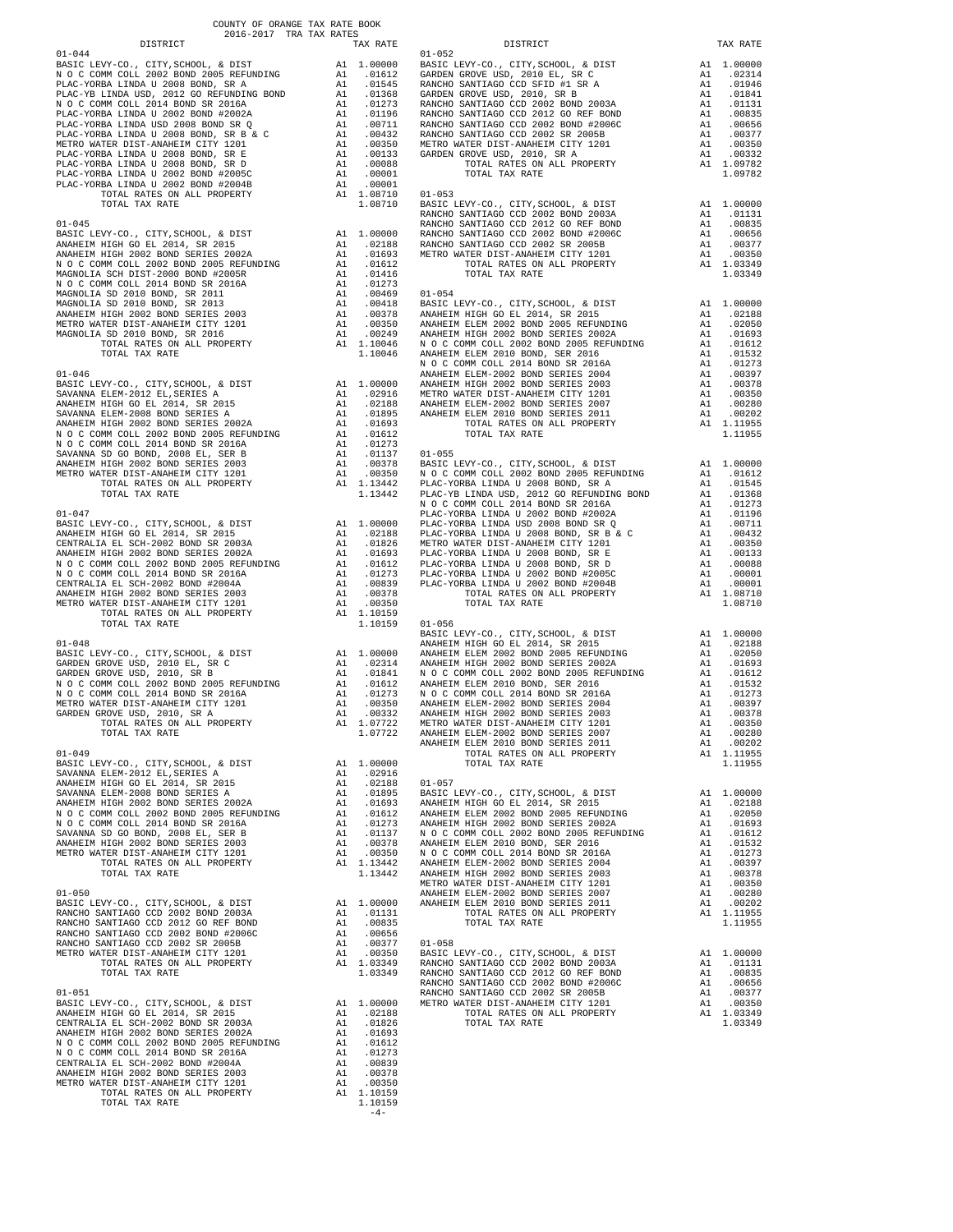| $01 - 059$ |                                                                                                                                                      |                                                                                                                                                                                             |                  | $01 - 066$                |
|------------|------------------------------------------------------------------------------------------------------------------------------------------------------|---------------------------------------------------------------------------------------------------------------------------------------------------------------------------------------------|------------------|---------------------------|
|            |                                                                                                                                                      |                                                                                                                                                                                             |                  |                           |
|            |                                                                                                                                                      |                                                                                                                                                                                             |                  |                           |
|            |                                                                                                                                                      |                                                                                                                                                                                             |                  |                           |
|            |                                                                                                                                                      |                                                                                                                                                                                             |                  |                           |
|            |                                                                                                                                                      |                                                                                                                                                                                             |                  |                           |
|            |                                                                                                                                                      |                                                                                                                                                                                             |                  |                           |
|            |                                                                                                                                                      |                                                                                                                                                                                             |                  |                           |
|            |                                                                                                                                                      |                                                                                                                                                                                             |                  |                           |
|            |                                                                                                                                                      |                                                                                                                                                                                             |                  |                           |
|            | TOTAL RATES ON ALL PROPERTY                                                                                                                          |                                                                                                                                                                                             | A1 1.10046       |                           |
|            | TOTAL TAX RATE                                                                                                                                       |                                                                                                                                                                                             | 1.10046          |                           |
| $01 - 060$ |                                                                                                                                                      |                                                                                                                                                                                             |                  | $01 - 067$                |
|            |                                                                                                                                                      |                                                                                                                                                                                             |                  |                           |
|            |                                                                                                                                                      |                                                                                                                                                                                             |                  |                           |
|            |                                                                                                                                                      |                                                                                                                                                                                             |                  |                           |
|            |                                                                                                                                                      |                                                                                                                                                                                             |                  |                           |
|            |                                                                                                                                                      |                                                                                                                                                                                             |                  |                           |
|            |                                                                                                                                                      |                                                                                                                                                                                             |                  |                           |
|            |                                                                                                                                                      |                                                                                                                                                                                             |                  |                           |
|            |                                                                                                                                                      |                                                                                                                                                                                             |                  |                           |
|            |                                                                                                                                                      |                                                                                                                                                                                             |                  |                           |
|            | TOTAL TAX RATE                                                                                                                                       |                                                                                                                                                                                             | 1.09782          |                           |
| $01 - 061$ |                                                                                                                                                      |                                                                                                                                                                                             |                  | $01 - 068$                |
|            | BASIC LEVY-CO., CITY, SCHOOL, & DIST                                                                                                                 |                                                                                                                                                                                             |                  |                           |
|            | RANCHO SANTIAGO CCD 2002 BOND 2003A                                                                                                                  |                                                                                                                                                                                             |                  |                           |
|            | NEW DANTIFIC CONTROL 2012 GO REF BOND RANCHO SANTIAGO CCD 2002 BOND #2006C<br>RANCHO SANTIAGO CCD 2002 SR 2005B<br>METRO WATER DIGT BY 2002 SR 2005B |                                                                                                                                                                                             |                  |                           |
|            |                                                                                                                                                      |                                                                                                                                                                                             |                  |                           |
|            |                                                                                                                                                      |                                                                                                                                                                                             |                  |                           |
|            | METRO WATER DIST-ANAHEIM CITY 1201<br>TOTAL RATES ON ALL PROPERTY<br>TOTAL RATES ON ALL PROPERTY                                                     | 01-068<br>A1 1.00000 BASIC L<br>A1 .01131 ANAHEIM<br>A1 .00835 ANAHEIM<br>A1 .00856 ANAHEIM<br>A1 .00377 NOCC<br>A1 .00377 NOCC<br>A1 1.03349 ANAHEIM<br>1.03349 ANAHEIM<br>1.03349 ANAHEIM |                  |                           |
|            | TOTAL TAX RATE                                                                                                                                       |                                                                                                                                                                                             |                  |                           |
|            |                                                                                                                                                      |                                                                                                                                                                                             |                  | ANAHEIM                   |
| $01 - 062$ |                                                                                                                                                      |                                                                                                                                                                                             |                  | METRO W                   |
|            |                                                                                                                                                      |                                                                                                                                                                                             |                  |                           |
|            |                                                                                                                                                      |                                                                                                                                                                                             |                  |                           |
|            | PLAC-YORBA LINDA U 2008 BOND, SR A<br>PLAC-YB LINDA USD, 2012 GO REFUNDING BOND A1 .01368                                                            |                                                                                                                                                                                             | A1 .01545        |                           |
|            | N O C COMM COLL 2014 BOND SR 2016A                                                                                                                   |                                                                                                                                                                                             | A1 .01273        |                           |
|            |                                                                                                                                                      |                                                                                                                                                                                             |                  |                           |
|            |                                                                                                                                                      |                                                                                                                                                                                             |                  |                           |
|            |                                                                                                                                                      |                                                                                                                                                                                             |                  |                           |
|            |                                                                                                                                                      |                                                                                                                                                                                             |                  |                           |
|            |                                                                                                                                                      |                                                                                                                                                                                             |                  |                           |
|            |                                                                                                                                                      |                                                                                                                                                                                             |                  |                           |
|            |                                                                                                                                                      |                                                                                                                                                                                             |                  |                           |
|            | TOTAL RATES ON ALL PROPERTY                                                                                                                          |                                                                                                                                                                                             | A1 1.08710       |                           |
|            | TOTAL TAX RATE                                                                                                                                       |                                                                                                                                                                                             | 1.08710          |                           |
| $01 - 063$ |                                                                                                                                                      | 01-070<br>A1 1.00000 BASIC L<br>A1 .0131 GARDEN<br>A1 .00835 GARDEN<br>A1 .00656 N O C C<br>A1 .00570 N O C C<br>A1 .00339 METRO W<br>A1 1.03349 GARDEN<br>A1 1.03349 GARDEN                |                  |                           |
|            | BASIC LEVY-CO., CITY, SCHOOL, & DIST                                                                                                                 |                                                                                                                                                                                             |                  |                           |
|            | RANCHO SANTIAGO CCD 2002 BOND 2003A<br>RANCHO SANTIAGO CCD 2012 GO REF BOND                                                                          |                                                                                                                                                                                             |                  |                           |
|            | RANCHO SANTIAGO CCD 2002 BOND #2006C                                                                                                                 |                                                                                                                                                                                             |                  |                           |
|            | RANCHO SANTIAGO CCD 2002 SR 2005B                                                                                                                    |                                                                                                                                                                                             |                  |                           |
|            | METRO WATER DIST-ANAHEIM CITY 1201                                                                                                                   |                                                                                                                                                                                             |                  |                           |
|            | TOTAL RATES ON ALL PROPERTY                                                                                                                          |                                                                                                                                                                                             |                  |                           |
|            | TOTAL TAX RATE                                                                                                                                       |                                                                                                                                                                                             | 1.03349          |                           |
|            |                                                                                                                                                      |                                                                                                                                                                                             |                  |                           |
| $01 - 064$ |                                                                                                                                                      |                                                                                                                                                                                             |                  |                           |
|            |                                                                                                                                                      |                                                                                                                                                                                             |                  |                           |
|            |                                                                                                                                                      |                                                                                                                                                                                             |                  |                           |
|            |                                                                                                                                                      |                                                                                                                                                                                             |                  |                           |
|            |                                                                                                                                                      |                                                                                                                                                                                             |                  |                           |
|            |                                                                                                                                                      |                                                                                                                                                                                             |                  |                           |
|            | PLAC-YORBA LINDA USD 2008 BOND SR Q<br>PLAC-YORBA LINDA U 2008 BOND, SR B & C                                                                        | A1<br>A1                                                                                                                                                                                    | .00711<br>.00432 | METRO W<br>GARDEN         |
|            | METRO WATER DIST-ANAHEIM CITY 1201                                                                                                                   | A1                                                                                                                                                                                          | .00350           |                           |
|            | PLAC-YORBA LINDA U 2008 BOND, SR E                                                                                                                   | A1                                                                                                                                                                                          | .00133           |                           |
|            | PLAC-YORBA LINDA U 2008 BOND, SR D                                                                                                                   | A1                                                                                                                                                                                          | .00088           |                           |
|            | PLAC-YORBA LINDA U 2002 BOND #2005C                                                                                                                  | A1                                                                                                                                                                                          | .00001           | $01 - 072$                |
|            | PLAC-YORBA LINDA U 2002 BOND #2004B                                                                                                                  | A1                                                                                                                                                                                          | .00001           | BASIC L                   |
|            | TOTAL RATES ON ALL PROPERTY                                                                                                                          |                                                                                                                                                                                             | A1 1.08710       | ANAHEIM                   |
|            | TOTAL TAX RATE                                                                                                                                       |                                                                                                                                                                                             | 1.08710          | ANAHEIM<br><b>ANAHEIM</b> |
| $01 - 065$ |                                                                                                                                                      |                                                                                                                                                                                             |                  | NOCC                      |
|            | BASIC LEVY-CO., CITY, SCHOOL, & DIST                                                                                                                 | A1                                                                                                                                                                                          | 1.00000          | <b>ANAHEIM</b>            |
|            | RANCHO SANTIAGO CCD 2002 BOND 2003A                                                                                                                  | A1                                                                                                                                                                                          | .01131           | NOCC                      |
|            | RANCHO SANTIAGO CCD 2012 GO REF BOND                                                                                                                 | A1                                                                                                                                                                                          | .00835           | ANAHEIM                   |
|            | RANCHO SANTIAGO CCD 2002 BOND #2006C                                                                                                                 | A1                                                                                                                                                                                          | .00656           | ANAHEIM                   |
|            | RANCHO SANTIAGO CCD 2002 SR 2005B                                                                                                                    | A1                                                                                                                                                                                          | .00377           | METRO W                   |
|            | METRO WATER DIST-ANAHEIM CITY 1201                                                                                                                   | A1                                                                                                                                                                                          | .00350           | ANAHEIM                   |

| WATER DIST-ANAHEIM CITY 1201 |                            |  |  |  |  |
|------------------------------|----------------------------|--|--|--|--|
|                              | TOTAL RATES ON ALL PROPERT |  |  |  |  |
|                              |                            |  |  |  |  |

| COUNTY OF ORANGE TAX RATE BOOK<br>2016-2017 TRA TAX RATES                                                                                                                                                                                                                                                                                                                     |          |                          |          |
|-------------------------------------------------------------------------------------------------------------------------------------------------------------------------------------------------------------------------------------------------------------------------------------------------------------------------------------------------------------------------------|----------|--------------------------|----------|
|                                                                                                                                                                                                                                                                                                                                                                               | TAX RATE | DISTRICT                 | TAX RATE |
| $01 - 059$<br>$01 - 060$                                                                                                                                                                                                                                                                                                                                                      |          | $01 - 066$<br>$01 - 067$ |          |
|                                                                                                                                                                                                                                                                                                                                                                               |          |                          |          |
|                                                                                                                                                                                                                                                                                                                                                                               |          |                          |          |
|                                                                                                                                                                                                                                                                                                                                                                               |          |                          |          |
| $01 - 063$<br>$01 - 064$                                                                                                                                                                                                                                                                                                                                                      |          | $01 - 070$               |          |
| 01-064<br>BASIC LEVY-CO., CITY, SCHOOL, & DIST<br>NO COOMM COLL 2002 BOND 2005 REFUNDING AI .01612 BASIC LEVY-CO., CITY, SCHOOL, & DIST AI 1.00000<br>PLAC-YORBA LINDA U 2008 BOND, SR A AI .01545 GARDEN GROVE USD, 2010 EL, SR C A                                                                                                                                          |          |                          |          |
| $\begin{tabular}{l cccc} \hline \texttt{PLG--VBID} & \texttt{MDI U 2001} & \texttt{G.11} & \texttt{G.12} & \texttt{G.12} & \texttt{G.12} & \texttt{G.12} & \texttt{G.12} & \texttt{G.12} & \texttt{G.12} & \texttt{G.12} & \texttt{G.12} & \texttt{G.12} & \texttt{G.12} & \texttt{G.12} & \texttt{G.12} & \texttt{G.12} & \texttt{G.12} & \texttt{G.12} & \texttt{G.12} & \$ |          | TOTAL TAX RATE           | 1.11955  |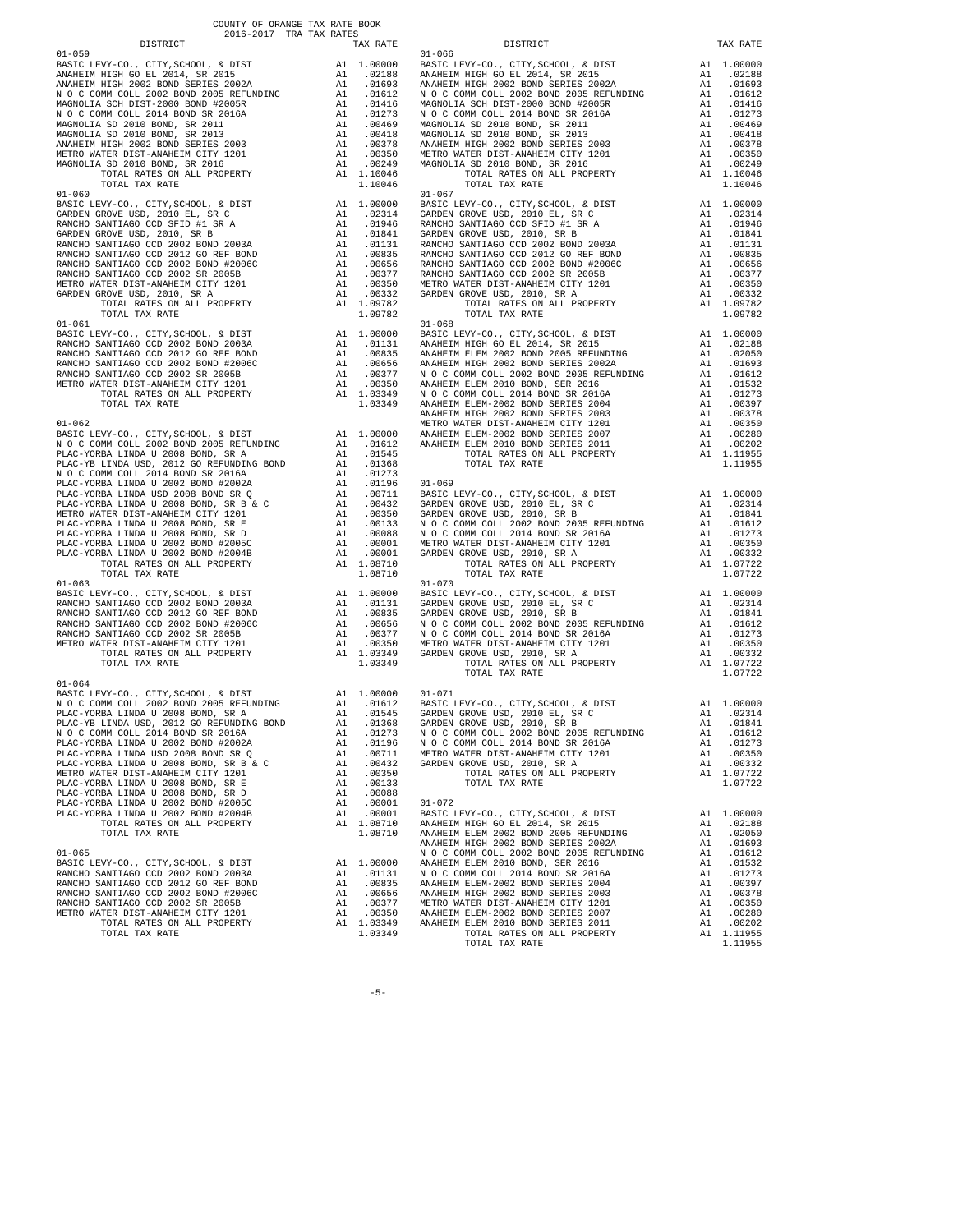| COUNTY OF ORANGE TAX RATE BOOK<br>$2016-2017 \quad \text{TRA RATES}$ DISTRICT $\hspace{2.5cm}$ | TAX RATE | DISTRICT                                                                                                                                                                                                                                  | TAX RATE |
|------------------------------------------------------------------------------------------------|----------|-------------------------------------------------------------------------------------------------------------------------------------------------------------------------------------------------------------------------------------------|----------|
| $01 - 073$                                                                                     |          | $01 - 080$                                                                                                                                                                                                                                |          |
|                                                                                                |          |                                                                                                                                                                                                                                           |          |
|                                                                                                |          |                                                                                                                                                                                                                                           |          |
|                                                                                                |          |                                                                                                                                                                                                                                           |          |
|                                                                                                |          |                                                                                                                                                                                                                                           |          |
|                                                                                                |          |                                                                                                                                                                                                                                           |          |
|                                                                                                |          |                                                                                                                                                                                                                                           |          |
|                                                                                                |          |                                                                                                                                                                                                                                           |          |
|                                                                                                |          |                                                                                                                                                                                                                                           |          |
|                                                                                                |          |                                                                                                                                                                                                                                           |          |
|                                                                                                |          |                                                                                                                                                                                                                                           |          |
|                                                                                                |          |                                                                                                                                                                                                                                           |          |
|                                                                                                |          |                                                                                                                                                                                                                                           |          |
|                                                                                                |          |                                                                                                                                                                                                                                           |          |
|                                                                                                |          |                                                                                                                                                                                                                                           |          |
|                                                                                                |          |                                                                                                                                                                                                                                           |          |
|                                                                                                |          |                                                                                                                                                                                                                                           |          |
|                                                                                                |          |                                                                                                                                                                                                                                           |          |
|                                                                                                |          |                                                                                                                                                                                                                                           |          |
|                                                                                                |          |                                                                                                                                                                                                                                           |          |
|                                                                                                |          |                                                                                                                                                                                                                                           |          |
|                                                                                                |          |                                                                                                                                                                                                                                           |          |
|                                                                                                |          |                                                                                                                                                                                                                                           |          |
|                                                                                                |          |                                                                                                                                                                                                                                           |          |
|                                                                                                |          |                                                                                                                                                                                                                                           |          |
| $01 - 075$                                                                                     |          | $01 - 082$                                                                                                                                                                                                                                |          |
|                                                                                                |          |                                                                                                                                                                                                                                           |          |
|                                                                                                |          |                                                                                                                                                                                                                                           |          |
|                                                                                                |          |                                                                                                                                                                                                                                           |          |
|                                                                                                |          |                                                                                                                                                                                                                                           |          |
|                                                                                                |          |                                                                                                                                                                                                                                           |          |
|                                                                                                |          |                                                                                                                                                                                                                                           |          |
|                                                                                                |          |                                                                                                                                                                                                                                           |          |
|                                                                                                |          |                                                                                                                                                                                                                                           |          |
|                                                                                                |          |                                                                                                                                                                                                                                           |          |
|                                                                                                |          |                                                                                                                                                                                                                                           |          |
| TOTAL TAX RATE                                                                                 | 1.10046  |                                                                                                                                                                                                                                           |          |
|                                                                                                |          | $01 - 083$                                                                                                                                                                                                                                |          |
|                                                                                                |          |                                                                                                                                                                                                                                           |          |
|                                                                                                |          |                                                                                                                                                                                                                                           |          |
|                                                                                                |          |                                                                                                                                                                                                                                           |          |
|                                                                                                |          |                                                                                                                                                                                                                                           |          |
|                                                                                                |          |                                                                                                                                                                                                                                           |          |
|                                                                                                |          |                                                                                                                                                                                                                                           |          |
|                                                                                                |          |                                                                                                                                                                                                                                           |          |
|                                                                                                |          |                                                                                                                                                                                                                                           |          |
|                                                                                                |          |                                                                                                                                                                                                                                           |          |
|                                                                                                |          |                                                                                                                                                                                                                                           |          |
|                                                                                                |          |                                                                                                                                                                                                                                           |          |
|                                                                                                |          |                                                                                                                                                                                                                                           |          |
|                                                                                                |          |                                                                                                                                                                                                                                           |          |
|                                                                                                |          |                                                                                                                                                                                                                                           |          |
|                                                                                                |          |                                                                                                                                                                                                                                           |          |
|                                                                                                |          |                                                                                                                                                                                                                                           |          |
|                                                                                                |          |                                                                                                                                                                                                                                           |          |
|                                                                                                |          |                                                                                                                                                                                                                                           |          |
|                                                                                                |          |                                                                                                                                                                                                                                           |          |
|                                                                                                |          |                                                                                                                                                                                                                                           |          |
|                                                                                                |          |                                                                                                                                                                                                                                           |          |
|                                                                                                |          |                                                                                                                                                                                                                                           |          |
|                                                                                                |          |                                                                                                                                                                                                                                           |          |
|                                                                                                |          |                                                                                                                                                                                                                                           |          |
|                                                                                                |          |                                                                                                                                                                                                                                           |          |
|                                                                                                |          |                                                                                                                                                                                                                                           |          |
|                                                                                                |          |                                                                                                                                                                                                                                           |          |
|                                                                                                |          |                                                                                                                                                                                                                                           |          |
|                                                                                                |          |                                                                                                                                                                                                                                           |          |
|                                                                                                |          |                                                                                                                                                                                                                                           |          |
|                                                                                                |          |                                                                                                                                                                                                                                           |          |
|                                                                                                |          |                                                                                                                                                                                                                                           |          |
|                                                                                                |          |                                                                                                                                                                                                                                           |          |
|                                                                                                |          |                                                                                                                                                                                                                                           |          |
|                                                                                                |          |                                                                                                                                                                                                                                           |          |
|                                                                                                |          |                                                                                                                                                                                                                                           |          |
|                                                                                                |          |                                                                                                                                                                                                                                           |          |
|                                                                                                |          |                                                                                                                                                                                                                                           |          |
|                                                                                                |          |                                                                                                                                                                                                                                           |          |
|                                                                                                |          |                                                                                                                                                                                                                                           |          |
|                                                                                                |          |                                                                                                                                                                                                                                           |          |
|                                                                                                |          |                                                                                                                                                                                                                                           |          |
|                                                                                                |          |                                                                                                                                                                                                                                           |          |
|                                                                                                |          |                                                                                                                                                                                                                                           |          |
|                                                                                                |          | VOC COMM COLL 2014 BOND SR 2016<br>FULLERTON H/S DIST 2002 BOND, 2010 REFUNDING<br>FULLERTON H/S DIST 2002 BOND, 2010 REFUNDING<br>FULLERTON H/S DIST 2002 BOND #2005B<br>FULLERTON EL-2002 BOND SERIES 2005B<br>A1 .00457<br>METRO WATER |          |
|                                                                                                |          |                                                                                                                                                                                                                                           |          |
|                                                                                                |          |                                                                                                                                                                                                                                           |          |
|                                                                                                |          |                                                                                                                                                                                                                                           |          |

TOTAL RATES ON ALL PROPERTY A1 1.08326<br>
TOTAL TAX RATE 1.08326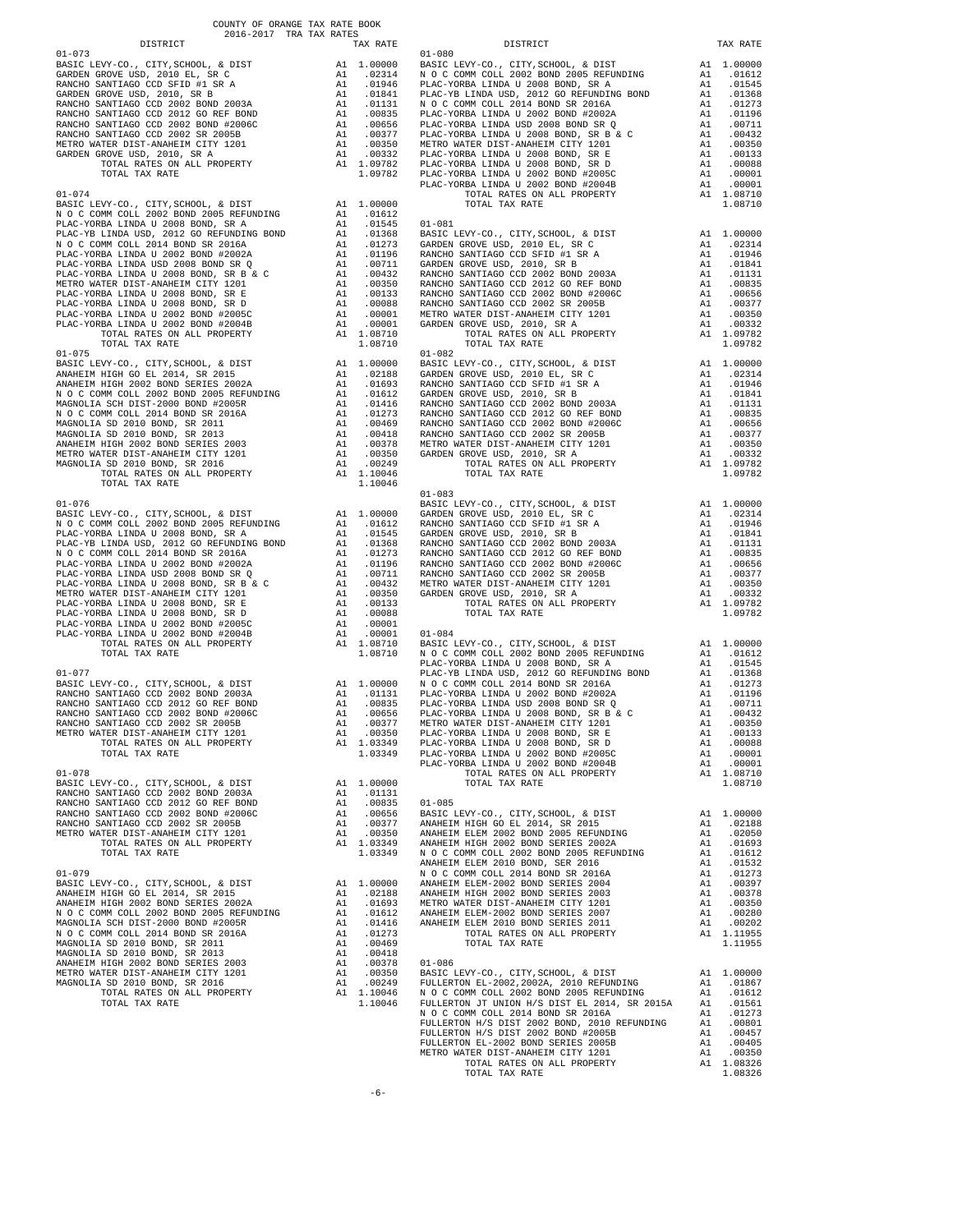|  | TAX RATE | DISTRICT | TAX RATE |
|--|----------|----------|----------|
|  |          |          |          |
|  |          |          |          |
|  |          |          |          |
|  |          |          |          |
|  |          |          |          |
|  |          |          |          |
|  |          |          |          |
|  |          |          |          |
|  |          |          |          |
|  |          |          |          |
|  |          |          |          |
|  |          |          |          |
|  |          |          |          |
|  |          |          |          |
|  |          |          |          |
|  |          |          |          |
|  |          |          |          |
|  |          |          |          |
|  |          |          |          |
|  |          |          |          |
|  |          |          |          |
|  |          |          |          |
|  |          |          |          |
|  |          |          |          |
|  |          |          |          |
|  |          |          |          |
|  |          |          |          |
|  |          |          |          |
|  |          |          |          |
|  |          |          |          |
|  |          |          |          |
|  |          |          |          |
|  |          |          |          |
|  |          |          |          |
|  |          |          |          |
|  |          |          |          |
|  |          |          |          |
|  |          |          |          |
|  |          |          |          |
|  |          |          |          |
|  |          |          |          |
|  |          |          |          |
|  |          |          |          |
|  |          |          |          |
|  |          |          |          |
|  |          |          |          |
|  |          |          |          |
|  |          |          |          |
|  |          |          |          |
|  |          |          |          |
|  |          |          |          |
|  |          |          |          |
|  |          |          |          |
|  |          |          |          |
|  |          |          |          |
|  |          |          |          |
|  |          |          |          |
|  |          |          |          |
|  |          |          |          |
|  |          |          |          |
|  |          |          |          |
|  |          |          |          |
|  |          |          |          |
|  |          |          |          |
|  |          |          |          |
|  |          |          |          |
|  |          |          |          |
|  |          |          |          |
|  |          |          |          |
|  |          |          |          |
|  |          |          |          |
|  |          |          |          |
|  |          |          |          |
|  |          |          |          |
|  |          |          |          |
|  |          |          |          |
|  |          |          |          |
|  |          |          |          |
|  |          |          |          |
|  |          |          |          |
|  |          |          |          |
|  |          |          |          |
|  |          |          |          |
|  |          |          |          |
|  |          |          |          |
|  |          |          |          |
|  |          |          |          |
|  |          |          |          |
|  |          |          |          |
|  |          |          |          |
|  |          |          |          |
|  |          |          |          |
|  |          |          |          |
|  |          |          |          |
|  |          |          |          |
|  |          |          |          |
|  |          |          |          |
|  |          |          |          |
|  |          |          |          |
|  |          |          |          |
|  |          |          |          |
|  |          |          |          |

COUNTY OF ORANGE TAX RATE BOOK 2016-2017 TRA TAX RATES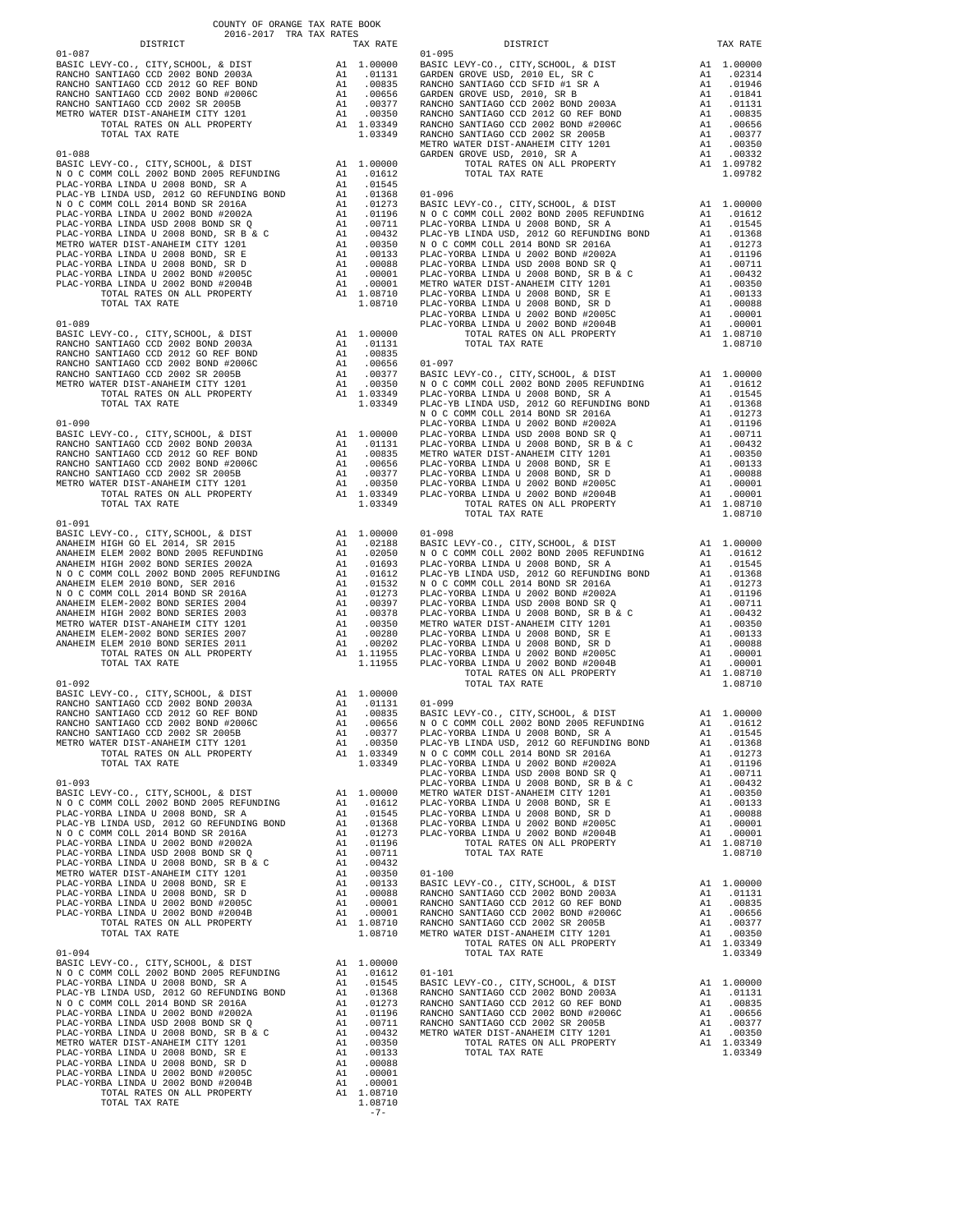| 2016-2017 TRA TAX RATES<br>DISTRICT |  |                                                                                                                                                                                                                                                                                                                                              | TAX RATE |
|-------------------------------------|--|----------------------------------------------------------------------------------------------------------------------------------------------------------------------------------------------------------------------------------------------------------------------------------------------------------------------------------------------|----------|
|                                     |  | $\begin{array}{c}\n\text{TAX RATE} \\ 01-110\n\end{array}$<br>DISTRICT                                                                                                                                                                                                                                                                       |          |
|                                     |  |                                                                                                                                                                                                                                                                                                                                              |          |
|                                     |  |                                                                                                                                                                                                                                                                                                                                              |          |
|                                     |  |                                                                                                                                                                                                                                                                                                                                              |          |
|                                     |  |                                                                                                                                                                                                                                                                                                                                              |          |
|                                     |  |                                                                                                                                                                                                                                                                                                                                              |          |
|                                     |  |                                                                                                                                                                                                                                                                                                                                              |          |
|                                     |  |                                                                                                                                                                                                                                                                                                                                              |          |
|                                     |  |                                                                                                                                                                                                                                                                                                                                              |          |
|                                     |  |                                                                                                                                                                                                                                                                                                                                              |          |
|                                     |  |                                                                                                                                                                                                                                                                                                                                              |          |
|                                     |  |                                                                                                                                                                                                                                                                                                                                              |          |
|                                     |  |                                                                                                                                                                                                                                                                                                                                              |          |
|                                     |  |                                                                                                                                                                                                                                                                                                                                              |          |
|                                     |  |                                                                                                                                                                                                                                                                                                                                              |          |
|                                     |  |                                                                                                                                                                                                                                                                                                                                              |          |
|                                     |  |                                                                                                                                                                                                                                                                                                                                              |          |
|                                     |  |                                                                                                                                                                                                                                                                                                                                              |          |
|                                     |  |                                                                                                                                                                                                                                                                                                                                              |          |
|                                     |  |                                                                                                                                                                                                                                                                                                                                              |          |
|                                     |  |                                                                                                                                                                                                                                                                                                                                              |          |
|                                     |  |                                                                                                                                                                                                                                                                                                                                              |          |
|                                     |  |                                                                                                                                                                                                                                                                                                                                              |          |
|                                     |  |                                                                                                                                                                                                                                                                                                                                              |          |
|                                     |  |                                                                                                                                                                                                                                                                                                                                              |          |
|                                     |  |                                                                                                                                                                                                                                                                                                                                              |          |
|                                     |  |                                                                                                                                                                                                                                                                                                                                              |          |
|                                     |  |                                                                                                                                                                                                                                                                                                                                              |          |
|                                     |  |                                                                                                                                                                                                                                                                                                                                              |          |
|                                     |  |                                                                                                                                                                                                                                                                                                                                              |          |
|                                     |  |                                                                                                                                                                                                                                                                                                                                              |          |
|                                     |  |                                                                                                                                                                                                                                                                                                                                              |          |
|                                     |  |                                                                                                                                                                                                                                                                                                                                              |          |
|                                     |  |                                                                                                                                                                                                                                                                                                                                              |          |
|                                     |  |                                                                                                                                                                                                                                                                                                                                              |          |
|                                     |  |                                                                                                                                                                                                                                                                                                                                              |          |
|                                     |  |                                                                                                                                                                                                                                                                                                                                              |          |
|                                     |  |                                                                                                                                                                                                                                                                                                                                              |          |
|                                     |  |                                                                                                                                                                                                                                                                                                                                              |          |
|                                     |  |                                                                                                                                                                                                                                                                                                                                              |          |
|                                     |  |                                                                                                                                                                                                                                                                                                                                              |          |
|                                     |  |                                                                                                                                                                                                                                                                                                                                              |          |
|                                     |  |                                                                                                                                                                                                                                                                                                                                              |          |
|                                     |  |                                                                                                                                                                                                                                                                                                                                              |          |
|                                     |  |                                                                                                                                                                                                                                                                                                                                              |          |
|                                     |  |                                                                                                                                                                                                                                                                                                                                              |          |
|                                     |  |                                                                                                                                                                                                                                                                                                                                              |          |
|                                     |  |                                                                                                                                                                                                                                                                                                                                              |          |
|                                     |  |                                                                                                                                                                                                                                                                                                                                              |          |
|                                     |  |                                                                                                                                                                                                                                                                                                                                              |          |
|                                     |  |                                                                                                                                                                                                                                                                                                                                              |          |
|                                     |  |                                                                                                                                                                                                                                                                                                                                              |          |
|                                     |  |                                                                                                                                                                                                                                                                                                                                              |          |
|                                     |  |                                                                                                                                                                                                                                                                                                                                              |          |
|                                     |  |                                                                                                                                                                                                                                                                                                                                              |          |
|                                     |  |                                                                                                                                                                                                                                                                                                                                              |          |
|                                     |  | $\begin{tabular}{l c c c c c c c} \multicolumn{4}{c}{\textbf{RAMCHO SMITIAGO CCD 2002 BOND 2002 BOND 2002 BOND 2002 BOND 2002 BOND 2002 BOND 2002 BOND 2002 BOND 2002 BOND 2002 BOND 2002 BOND 2002 BOND 2002 BOND 2002 BOND 2002 BOND 2002 BOND 2002 BOND 2002 BOND 2003 BARD 2003 BARD 2003 BARD 2003 BARD 2003 BARD 2003 BARD 2003 BARD $ |          |
|                                     |  |                                                                                                                                                                                                                                                                                                                                              |          |
|                                     |  |                                                                                                                                                                                                                                                                                                                                              |          |
|                                     |  |                                                                                                                                                                                                                                                                                                                                              |          |
|                                     |  |                                                                                                                                                                                                                                                                                                                                              |          |
|                                     |  |                                                                                                                                                                                                                                                                                                                                              |          |
|                                     |  |                                                                                                                                                                                                                                                                                                                                              |          |
|                                     |  |                                                                                                                                                                                                                                                                                                                                              |          |
|                                     |  |                                                                                                                                                                                                                                                                                                                                              |          |
|                                     |  |                                                                                                                                                                                                                                                                                                                                              |          |
|                                     |  |                                                                                                                                                                                                                                                                                                                                              |          |
|                                     |  |                                                                                                                                                                                                                                                                                                                                              |          |
|                                     |  |                                                                                                                                                                                                                                                                                                                                              |          |
|                                     |  |                                                                                                                                                                                                                                                                                                                                              |          |
|                                     |  |                                                                                                                                                                                                                                                                                                                                              |          |
|                                     |  |                                                                                                                                                                                                                                                                                                                                              |          |
|                                     |  |                                                                                                                                                                                                                                                                                                                                              |          |
|                                     |  |                                                                                                                                                                                                                                                                                                                                              |          |
|                                     |  |                                                                                                                                                                                                                                                                                                                                              |          |
|                                     |  |                                                                                                                                                                                                                                                                                                                                              |          |
|                                     |  |                                                                                                                                                                                                                                                                                                                                              |          |
|                                     |  |                                                                                                                                                                                                                                                                                                                                              |          |
|                                     |  |                                                                                                                                                                                                                                                                                                                                              |          |
|                                     |  |                                                                                                                                                                                                                                                                                                                                              |          |
|                                     |  |                                                                                                                                                                                                                                                                                                                                              |          |
|                                     |  |                                                                                                                                                                                                                                                                                                                                              |          |
|                                     |  |                                                                                                                                                                                                                                                                                                                                              |          |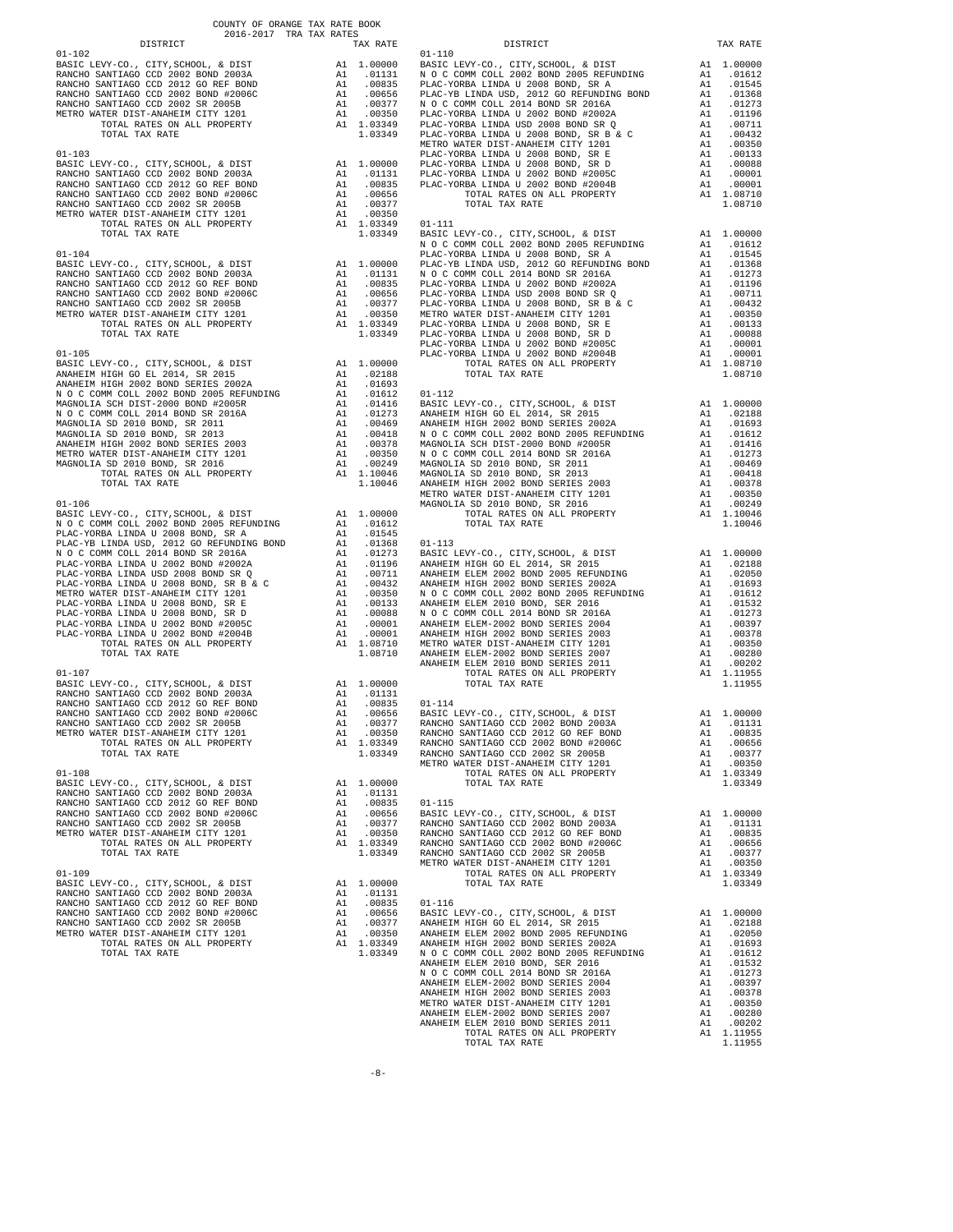| 2016-2017 TRA TAX RATES<br>DISTRICT<br>RA TAX RATES<br>TAX RATE<br>DISTRICT<br>$01 - 117$<br>$01 - 125$<br>$01 - 123$ | TAX RATE |  |  |  |  |
|-----------------------------------------------------------------------------------------------------------------------|----------|--|--|--|--|
|                                                                                                                       |          |  |  |  |  |
|                                                                                                                       |          |  |  |  |  |
|                                                                                                                       |          |  |  |  |  |
|                                                                                                                       |          |  |  |  |  |
|                                                                                                                       |          |  |  |  |  |
|                                                                                                                       |          |  |  |  |  |
|                                                                                                                       |          |  |  |  |  |
|                                                                                                                       |          |  |  |  |  |
|                                                                                                                       |          |  |  |  |  |
|                                                                                                                       |          |  |  |  |  |
|                                                                                                                       |          |  |  |  |  |
|                                                                                                                       |          |  |  |  |  |
|                                                                                                                       |          |  |  |  |  |
|                                                                                                                       |          |  |  |  |  |
|                                                                                                                       |          |  |  |  |  |
|                                                                                                                       |          |  |  |  |  |
|                                                                                                                       |          |  |  |  |  |
|                                                                                                                       |          |  |  |  |  |
|                                                                                                                       |          |  |  |  |  |
|                                                                                                                       |          |  |  |  |  |
|                                                                                                                       |          |  |  |  |  |
|                                                                                                                       |          |  |  |  |  |
|                                                                                                                       |          |  |  |  |  |
|                                                                                                                       |          |  |  |  |  |
|                                                                                                                       |          |  |  |  |  |
|                                                                                                                       |          |  |  |  |  |
|                                                                                                                       |          |  |  |  |  |
|                                                                                                                       |          |  |  |  |  |
|                                                                                                                       |          |  |  |  |  |
|                                                                                                                       |          |  |  |  |  |
|                                                                                                                       |          |  |  |  |  |
|                                                                                                                       |          |  |  |  |  |
|                                                                                                                       |          |  |  |  |  |
|                                                                                                                       |          |  |  |  |  |
|                                                                                                                       |          |  |  |  |  |
|                                                                                                                       |          |  |  |  |  |
|                                                                                                                       |          |  |  |  |  |
|                                                                                                                       |          |  |  |  |  |
|                                                                                                                       |          |  |  |  |  |
|                                                                                                                       |          |  |  |  |  |
|                                                                                                                       |          |  |  |  |  |
|                                                                                                                       |          |  |  |  |  |
|                                                                                                                       |          |  |  |  |  |
|                                                                                                                       |          |  |  |  |  |
|                                                                                                                       |          |  |  |  |  |
|                                                                                                                       |          |  |  |  |  |
|                                                                                                                       |          |  |  |  |  |
|                                                                                                                       |          |  |  |  |  |
|                                                                                                                       |          |  |  |  |  |
|                                                                                                                       |          |  |  |  |  |
|                                                                                                                       |          |  |  |  |  |
|                                                                                                                       |          |  |  |  |  |
|                                                                                                                       |          |  |  |  |  |
|                                                                                                                       |          |  |  |  |  |
|                                                                                                                       |          |  |  |  |  |
|                                                                                                                       |          |  |  |  |  |
|                                                                                                                       |          |  |  |  |  |
|                                                                                                                       |          |  |  |  |  |
|                                                                                                                       |          |  |  |  |  |
|                                                                                                                       |          |  |  |  |  |
|                                                                                                                       |          |  |  |  |  |
|                                                                                                                       |          |  |  |  |  |
|                                                                                                                       |          |  |  |  |  |
|                                                                                                                       |          |  |  |  |  |
|                                                                                                                       |          |  |  |  |  |
|                                                                                                                       |          |  |  |  |  |
|                                                                                                                       |          |  |  |  |  |
|                                                                                                                       |          |  |  |  |  |
|                                                                                                                       |          |  |  |  |  |
|                                                                                                                       |          |  |  |  |  |
|                                                                                                                       |          |  |  |  |  |
|                                                                                                                       |          |  |  |  |  |
|                                                                                                                       |          |  |  |  |  |
|                                                                                                                       |          |  |  |  |  |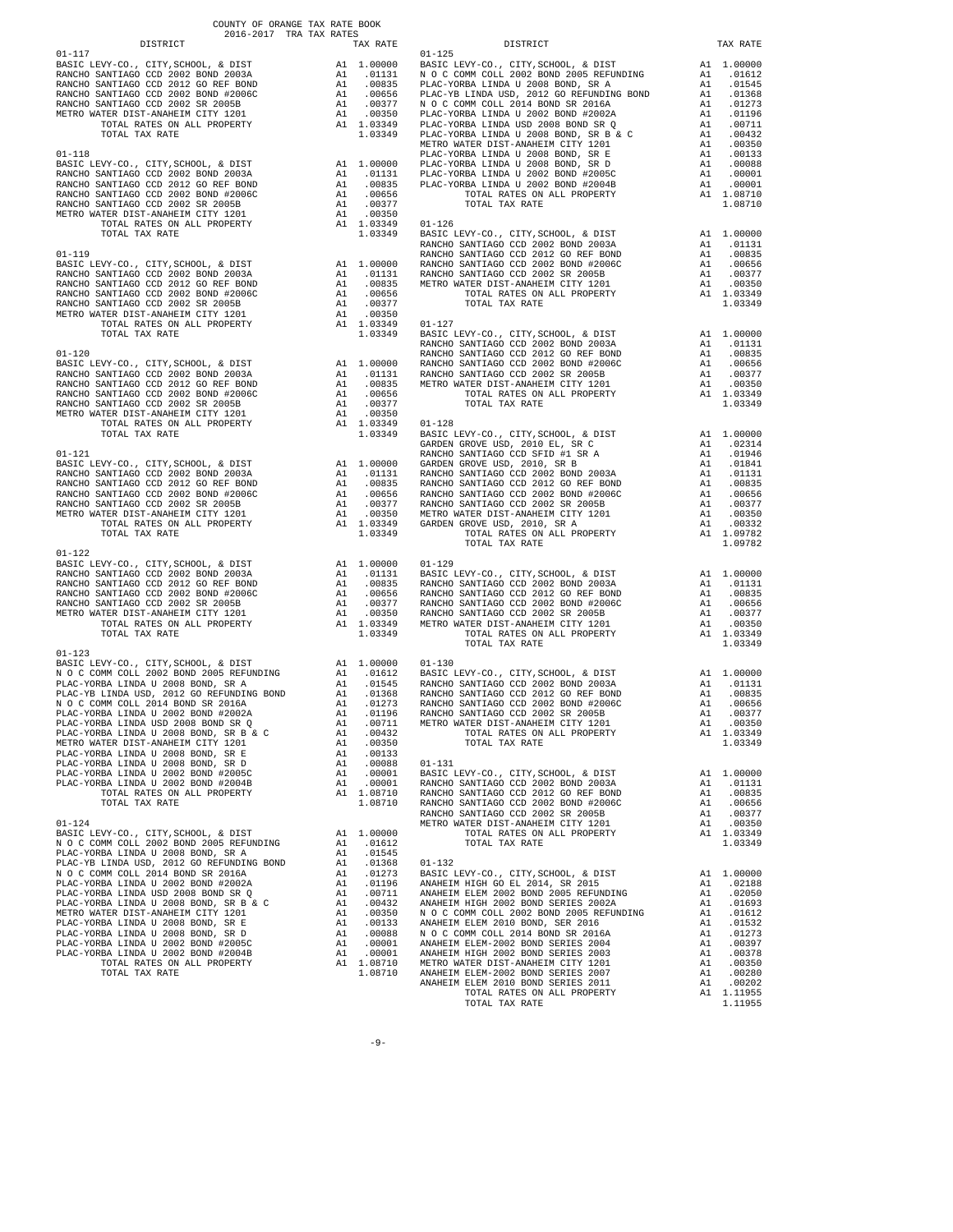|  | $-10-$ |  |  |
|--|--------|--|--|
|  |        |  |  |

COUNTY OF ORANGE TAX RATE BOOK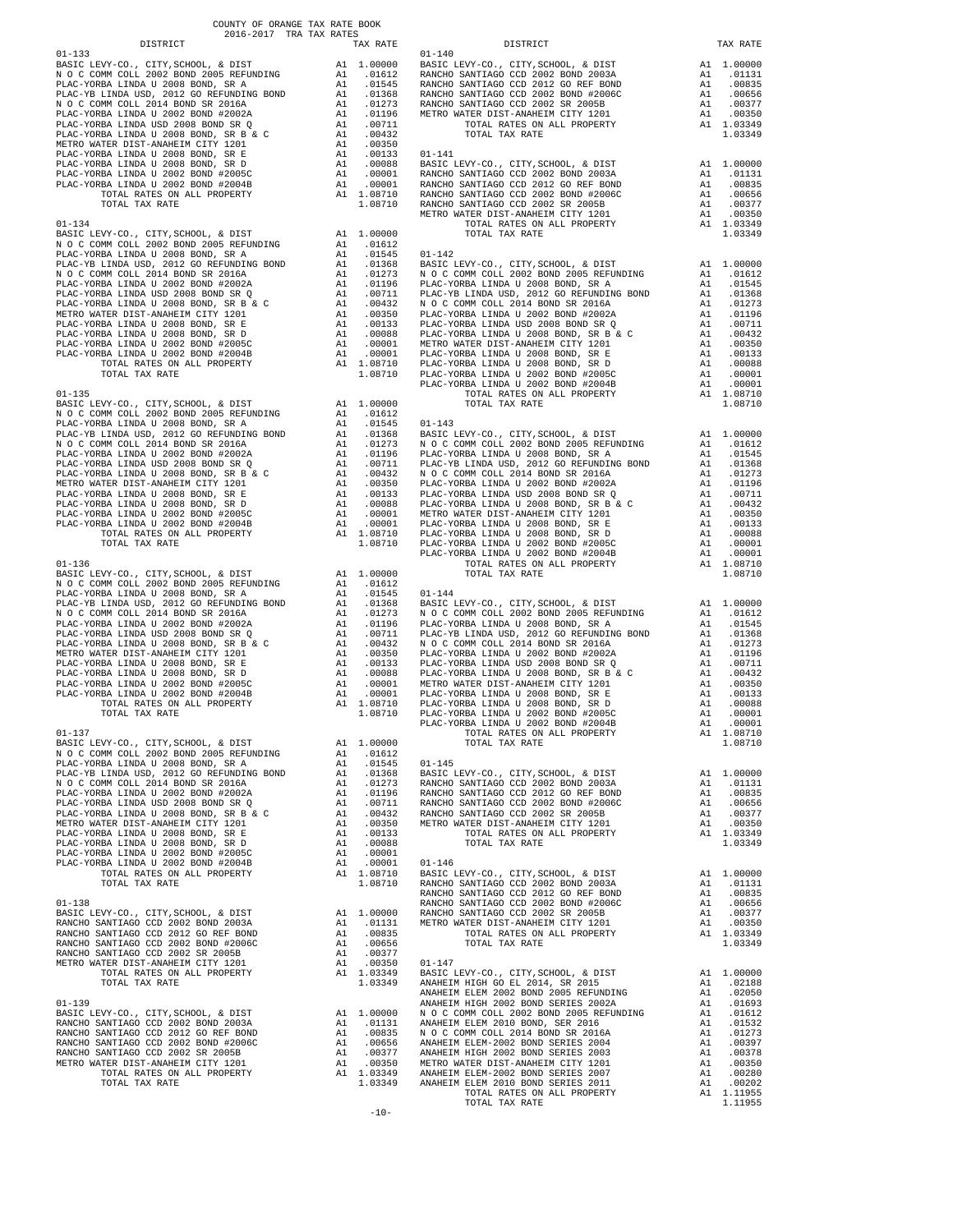| COUNTY OF ORANGE TAX RATE BOOK<br>$2016-2017\quad\text{TRA TAX RATES}\label{eq:2016-2017}$ DISTRICT |          |                                                                                                                                                                                                                                     |          |
|-----------------------------------------------------------------------------------------------------|----------|-------------------------------------------------------------------------------------------------------------------------------------------------------------------------------------------------------------------------------------|----------|
|                                                                                                     | TAX RATE | DISTRICT<br>$01 - 156$                                                                                                                                                                                                              | TAX RATE |
|                                                                                                     |          |                                                                                                                                                                                                                                     |          |
|                                                                                                     |          |                                                                                                                                                                                                                                     |          |
|                                                                                                     |          |                                                                                                                                                                                                                                     |          |
|                                                                                                     |          |                                                                                                                                                                                                                                     |          |
|                                                                                                     |          |                                                                                                                                                                                                                                     |          |
|                                                                                                     |          |                                                                                                                                                                                                                                     |          |
|                                                                                                     |          |                                                                                                                                                                                                                                     |          |
|                                                                                                     |          |                                                                                                                                                                                                                                     |          |
|                                                                                                     |          |                                                                                                                                                                                                                                     |          |
|                                                                                                     |          |                                                                                                                                                                                                                                     |          |
|                                                                                                     |          |                                                                                                                                                                                                                                     |          |
|                                                                                                     |          |                                                                                                                                                                                                                                     |          |
|                                                                                                     |          |                                                                                                                                                                                                                                     |          |
|                                                                                                     |          |                                                                                                                                                                                                                                     |          |
|                                                                                                     |          | 11.08710<br>01-149 FORM COMMERCIAL PROPERTY AND 11.08710<br>01-149 FORM COMMERCIAL PROPERTY CONTROLL AND THE COMMERCIAL COMMERCIAL CONTROLL AND THE COMMERCIAL PROPERTY AND 11.08710<br>PROCESSION COMMERCIAL COMMERCIAL COMMERCIAL |          |
|                                                                                                     |          |                                                                                                                                                                                                                                     |          |
|                                                                                                     |          |                                                                                                                                                                                                                                     |          |
|                                                                                                     |          |                                                                                                                                                                                                                                     |          |
|                                                                                                     |          |                                                                                                                                                                                                                                     |          |
|                                                                                                     |          |                                                                                                                                                                                                                                     |          |
|                                                                                                     |          |                                                                                                                                                                                                                                     |          |
|                                                                                                     |          | TOTAL TAX RATE                                                                                                                                                                                                                      |          |
|                                                                                                     |          |                                                                                                                                                                                                                                     |          |
|                                                                                                     |          |                                                                                                                                                                                                                                     |          |
|                                                                                                     |          |                                                                                                                                                                                                                                     |          |
|                                                                                                     |          |                                                                                                                                                                                                                                     |          |
| $01 - 152$                                                                                          |          |                                                                                                                                                                                                                                     |          |
|                                                                                                     |          |                                                                                                                                                                                                                                     |          |
|                                                                                                     |          |                                                                                                                                                                                                                                     |          |
|                                                                                                     |          |                                                                                                                                                                                                                                     |          |
|                                                                                                     |          | $\frac{1}{2}$<br>TOTAL TAX RATE                                                                                                                                                                                                     | 1.03349  |
| $01 - 153$                                                                                          |          |                                                                                                                                                                                                                                     |          |
|                                                                                                     |          |                                                                                                                                                                                                                                     |          |
|                                                                                                     |          |                                                                                                                                                                                                                                     |          |
|                                                                                                     |          |                                                                                                                                                                                                                                     |          |
|                                                                                                     |          |                                                                                                                                                                                                                                     |          |
|                                                                                                     |          |                                                                                                                                                                                                                                     |          |
|                                                                                                     |          |                                                                                                                                                                                                                                     |          |
|                                                                                                     |          |                                                                                                                                                                                                                                     |          |
|                                                                                                     |          |                                                                                                                                                                                                                                     |          |
|                                                                                                     |          |                                                                                                                                                                                                                                     |          |
| $01 - 155$                                                                                          |          |                                                                                                                                                                                                                                     |          |
|                                                                                                     |          |                                                                                                                                                                                                                                     |          |
|                                                                                                     |          |                                                                                                                                                                                                                                     |          |
|                                                                                                     |          |                                                                                                                                                                                                                                     |          |
|                                                                                                     |          |                                                                                                                                                                                                                                     |          |
|                                                                                                     |          |                                                                                                                                                                                                                                     |          |
|                                                                                                     |          |                                                                                                                                                                                                                                     |          |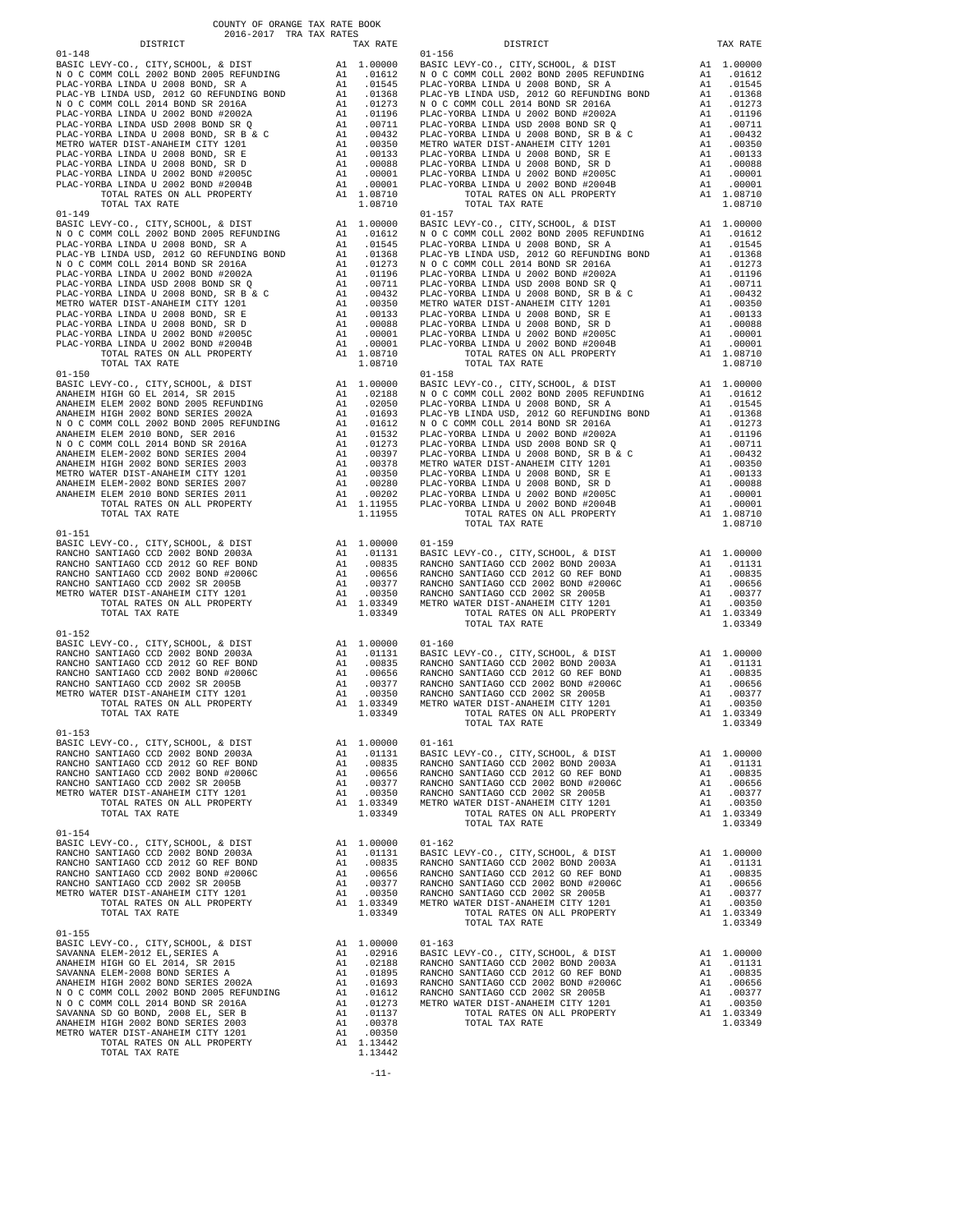| COUNTY OF ORANGE TAX RATE BOOK<br>2016-2017 TRA TAX RATES<br>$2016-2017\begin{array}{l} \multicolumn{1}{c}{\text{ITR}}\end{array}$<br>PLSTRICT $$\tt 2016-2017$\tt TRA}$ TRA RATES                                                                                                                                                                                                                              |          |            |          |  |
|-----------------------------------------------------------------------------------------------------------------------------------------------------------------------------------------------------------------------------------------------------------------------------------------------------------------------------------------------------------------------------------------------------------------|----------|------------|----------|--|
|                                                                                                                                                                                                                                                                                                                                                                                                                 | TAX RATE | DISTRICT   | TAX RATE |  |
| $01 - 164$<br>$\begin{tabular}{cccccccc} 01-164 & 01-174 & 01-174 \\ \text{BASIC LEVY-CO. , CITY, SCHOOL, & E DIST & A1 & 1.00000 \\ \text{RANCE BANTIAGO CCD 2002 BOND 2003A} & A1 & .01131 \\ \text{RANCEO SANTIAGO CCD 2002 BOND 2003A} & A1 & .01131 \\ \text{RANCEO SANTIAGO CCD 2012 GO REF BOND & A1 & .001335 \\ \text{RANCEO SANTIAGO CCD 2012 GO REF BOND & A1 & .00835 \\ \text{RANCEO SANTIAGO CCD$ |          | $01 - 174$ |          |  |
|                                                                                                                                                                                                                                                                                                                                                                                                                 |          |            |          |  |
|                                                                                                                                                                                                                                                                                                                                                                                                                 |          |            |          |  |
|                                                                                                                                                                                                                                                                                                                                                                                                                 |          |            |          |  |
|                                                                                                                                                                                                                                                                                                                                                                                                                 |          |            |          |  |
|                                                                                                                                                                                                                                                                                                                                                                                                                 |          |            |          |  |
|                                                                                                                                                                                                                                                                                                                                                                                                                 |          |            |          |  |
|                                                                                                                                                                                                                                                                                                                                                                                                                 |          |            |          |  |
|                                                                                                                                                                                                                                                                                                                                                                                                                 |          |            |          |  |
|                                                                                                                                                                                                                                                                                                                                                                                                                 |          |            |          |  |
|                                                                                                                                                                                                                                                                                                                                                                                                                 |          |            |          |  |
|                                                                                                                                                                                                                                                                                                                                                                                                                 |          |            |          |  |
|                                                                                                                                                                                                                                                                                                                                                                                                                 |          |            |          |  |
|                                                                                                                                                                                                                                                                                                                                                                                                                 |          |            |          |  |
|                                                                                                                                                                                                                                                                                                                                                                                                                 |          |            |          |  |
|                                                                                                                                                                                                                                                                                                                                                                                                                 |          |            |          |  |
|                                                                                                                                                                                                                                                                                                                                                                                                                 |          |            |          |  |
|                                                                                                                                                                                                                                                                                                                                                                                                                 |          |            |          |  |
|                                                                                                                                                                                                                                                                                                                                                                                                                 |          |            |          |  |
|                                                                                                                                                                                                                                                                                                                                                                                                                 |          |            |          |  |
|                                                                                                                                                                                                                                                                                                                                                                                                                 |          |            |          |  |
|                                                                                                                                                                                                                                                                                                                                                                                                                 |          |            |          |  |
|                                                                                                                                                                                                                                                                                                                                                                                                                 |          |            |          |  |
|                                                                                                                                                                                                                                                                                                                                                                                                                 |          |            |          |  |
|                                                                                                                                                                                                                                                                                                                                                                                                                 |          |            |          |  |
|                                                                                                                                                                                                                                                                                                                                                                                                                 |          |            |          |  |
|                                                                                                                                                                                                                                                                                                                                                                                                                 |          |            |          |  |
|                                                                                                                                                                                                                                                                                                                                                                                                                 |          |            |          |  |
|                                                                                                                                                                                                                                                                                                                                                                                                                 |          |            |          |  |
|                                                                                                                                                                                                                                                                                                                                                                                                                 |          |            |          |  |
|                                                                                                                                                                                                                                                                                                                                                                                                                 |          |            |          |  |
|                                                                                                                                                                                                                                                                                                                                                                                                                 |          |            |          |  |
|                                                                                                                                                                                                                                                                                                                                                                                                                 |          |            |          |  |
|                                                                                                                                                                                                                                                                                                                                                                                                                 |          |            |          |  |
|                                                                                                                                                                                                                                                                                                                                                                                                                 |          |            |          |  |
|                                                                                                                                                                                                                                                                                                                                                                                                                 |          |            |          |  |
|                                                                                                                                                                                                                                                                                                                                                                                                                 |          |            |          |  |
|                                                                                                                                                                                                                                                                                                                                                                                                                 |          |            |          |  |
|                                                                                                                                                                                                                                                                                                                                                                                                                 |          |            |          |  |
|                                                                                                                                                                                                                                                                                                                                                                                                                 |          |            |          |  |
|                                                                                                                                                                                                                                                                                                                                                                                                                 |          |            |          |  |
|                                                                                                                                                                                                                                                                                                                                                                                                                 |          |            |          |  |
|                                                                                                                                                                                                                                                                                                                                                                                                                 |          |            |          |  |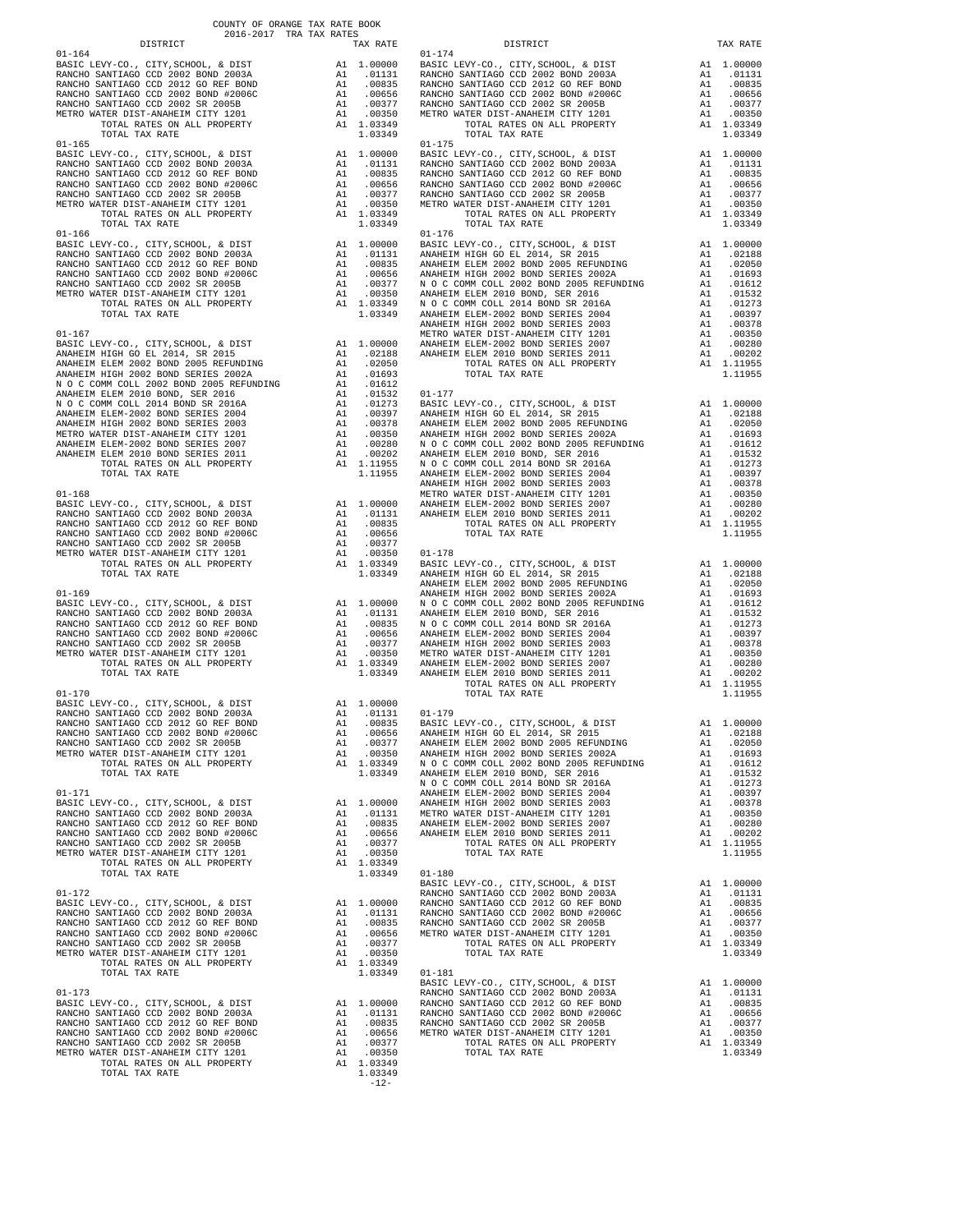| COUNTY OF ORANGE TAX RATE BOOK<br>2016-2017 TRA TAX RATES<br>$2016-2017\begin{array}{lcl} & \text{square} & \text{IAX RATE BC} \\ & 2016-2017 & \text{TRA TAX RATES} \end{array}$ |          |            |          |
|-----------------------------------------------------------------------------------------------------------------------------------------------------------------------------------|----------|------------|----------|
|                                                                                                                                                                                   | TAX RATE | DISTRICT   | TAX RATE |
|                                                                                                                                                                                   |          |            |          |
|                                                                                                                                                                                   |          |            |          |
|                                                                                                                                                                                   |          |            |          |
|                                                                                                                                                                                   |          |            |          |
|                                                                                                                                                                                   |          |            |          |
|                                                                                                                                                                                   |          |            |          |
|                                                                                                                                                                                   |          |            |          |
|                                                                                                                                                                                   |          |            |          |
|                                                                                                                                                                                   |          |            |          |
|                                                                                                                                                                                   |          |            |          |
|                                                                                                                                                                                   |          |            |          |
|                                                                                                                                                                                   |          |            |          |
|                                                                                                                                                                                   |          |            |          |
|                                                                                                                                                                                   |          |            |          |
|                                                                                                                                                                                   |          |            |          |
|                                                                                                                                                                                   |          |            |          |
|                                                                                                                                                                                   |          |            |          |
|                                                                                                                                                                                   |          |            |          |
|                                                                                                                                                                                   |          |            |          |
|                                                                                                                                                                                   |          |            |          |
|                                                                                                                                                                                   |          |            |          |
|                                                                                                                                                                                   |          |            |          |
|                                                                                                                                                                                   |          |            |          |
|                                                                                                                                                                                   |          |            |          |
|                                                                                                                                                                                   |          |            |          |
|                                                                                                                                                                                   |          |            |          |
|                                                                                                                                                                                   |          |            |          |
|                                                                                                                                                                                   |          |            |          |
|                                                                                                                                                                                   |          |            |          |
|                                                                                                                                                                                   |          |            |          |
|                                                                                                                                                                                   |          |            |          |
|                                                                                                                                                                                   |          |            |          |
|                                                                                                                                                                                   |          |            |          |
|                                                                                                                                                                                   |          |            |          |
| $01 - 186$                                                                                                                                                                        |          | $01 - 195$ |          |
|                                                                                                                                                                                   |          |            |          |
|                                                                                                                                                                                   |          |            |          |
|                                                                                                                                                                                   |          |            |          |
|                                                                                                                                                                                   |          |            |          |
|                                                                                                                                                                                   |          |            |          |
|                                                                                                                                                                                   |          |            |          |
|                                                                                                                                                                                   |          |            |          |
|                                                                                                                                                                                   |          |            |          |
|                                                                                                                                                                                   |          |            |          |
|                                                                                                                                                                                   |          |            |          |
|                                                                                                                                                                                   |          |            |          |
|                                                                                                                                                                                   |          |            |          |
|                                                                                                                                                                                   |          |            |          |
|                                                                                                                                                                                   |          |            |          |
|                                                                                                                                                                                   |          |            |          |
|                                                                                                                                                                                   |          |            |          |
|                                                                                                                                                                                   |          |            |          |
|                                                                                                                                                                                   |          |            |          |
|                                                                                                                                                                                   |          |            |          |
|                                                                                                                                                                                   |          |            |          |
|                                                                                                                                                                                   |          |            |          |
|                                                                                                                                                                                   |          |            |          |
|                                                                                                                                                                                   |          |            |          |
|                                                                                                                                                                                   |          |            |          |
|                                                                                                                                                                                   |          |            |          |
|                                                                                                                                                                                   |          |            |          |
|                                                                                                                                                                                   |          |            |          |
|                                                                                                                                                                                   |          |            |          |
|                                                                                                                                                                                   |          |            |          |
|                                                                                                                                                                                   |          |            |          |
| $01 - 190$                                                                                                                                                                        |          | $01 - 198$ |          |
|                                                                                                                                                                                   |          |            |          |
|                                                                                                                                                                                   |          |            |          |
|                                                                                                                                                                                   |          |            |          |
|                                                                                                                                                                                   |          |            |          |
|                                                                                                                                                                                   |          |            |          |
|                                                                                                                                                                                   |          |            |          |
|                                                                                                                                                                                   |          |            |          |
|                                                                                                                                                                                   |          |            |          |
|                                                                                                                                                                                   |          |            |          |
|                                                                                                                                                                                   |          |            |          |
|                                                                                                                                                                                   |          |            |          |
|                                                                                                                                                                                   |          |            |          |

-13-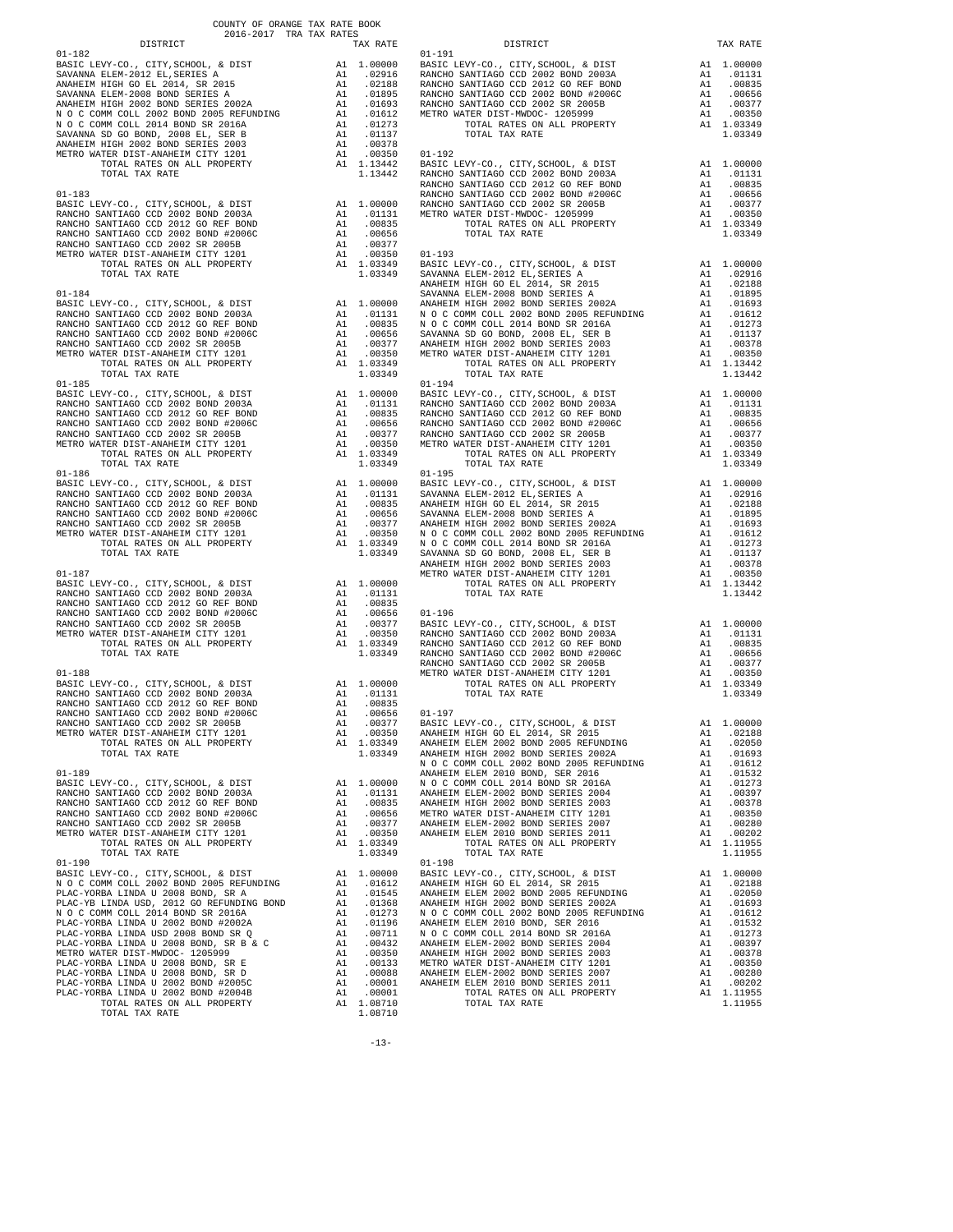| COUNTY OF ORANGE TAX RATE BOOK<br>2016-2017 TRA TAX RATES<br>$2016-2017\quad\text{TRA TAX RATES}\label{eq:2016-2017}$ DISTRICT |          |                        |          |
|--------------------------------------------------------------------------------------------------------------------------------|----------|------------------------|----------|
| $01 - 199$                                                                                                                     | TAX RATE | DISTRICT<br>$01 - 207$ | TAX RATE |
|                                                                                                                                |          |                        |          |
|                                                                                                                                |          |                        |          |
|                                                                                                                                |          |                        |          |
|                                                                                                                                |          |                        |          |
|                                                                                                                                |          |                        |          |
|                                                                                                                                |          |                        |          |
|                                                                                                                                |          |                        |          |
|                                                                                                                                |          |                        |          |
|                                                                                                                                |          |                        |          |
|                                                                                                                                |          |                        |          |
|                                                                                                                                |          |                        |          |
|                                                                                                                                |          |                        |          |
|                                                                                                                                |          |                        |          |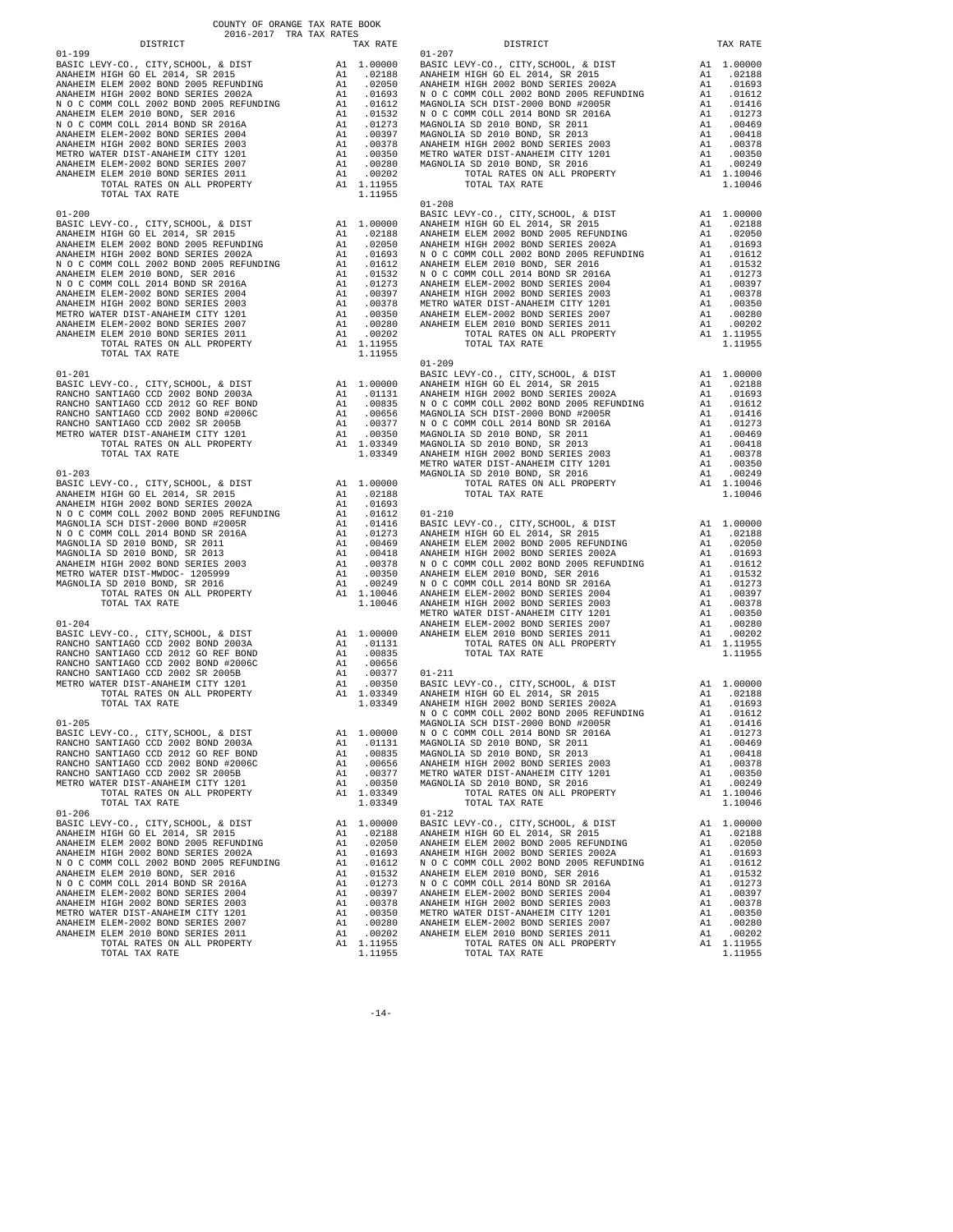| $\begin{tabular}{l c c c c} \multicolumn{1}{c}{AMHEIM HUBU} & MOMHEIM ELEM 2002 BOND 2005 RREUNDING & A1 & .02050 RANCHO \\ \multicolumn{1}{c}{AMHEIM HGBU} & MOM CDLL 2002 BOND 2005 RREUNDING & A1 & .01693 & RANCHO \\ \multicolumn{1}{c}{N O C COMM COLL 2002 BOND 2005 RREUNDING} & A1 & .01612 & RANCHO \\ \multicolumn{1}{c}{ANHEIM ELEM 2010 BOND S} & RRETDIDING & A1 & .01532 & METRO W \\ \mult$ |          |                                                                                                                                      |                 |
|-------------------------------------------------------------------------------------------------------------------------------------------------------------------------------------------------------------------------------------------------------------------------------------------------------------------------------------------------------------------------------------------------------------|----------|--------------------------------------------------------------------------------------------------------------------------------------|-----------------|
|                                                                                                                                                                                                                                                                                                                                                                                                             |          |                                                                                                                                      |                 |
|                                                                                                                                                                                                                                                                                                                                                                                                             |          |                                                                                                                                      |                 |
|                                                                                                                                                                                                                                                                                                                                                                                                             |          |                                                                                                                                      |                 |
|                                                                                                                                                                                                                                                                                                                                                                                                             |          |                                                                                                                                      |                 |
|                                                                                                                                                                                                                                                                                                                                                                                                             |          |                                                                                                                                      |                 |
|                                                                                                                                                                                                                                                                                                                                                                                                             |          |                                                                                                                                      |                 |
|                                                                                                                                                                                                                                                                                                                                                                                                             |          |                                                                                                                                      |                 |
|                                                                                                                                                                                                                                                                                                                                                                                                             |          |                                                                                                                                      |                 |
| $01 - 214$                                                                                                                                                                                                                                                                                                                                                                                                  |          |                                                                                                                                      | NOCC<br>PLAC-YO |
|                                                                                                                                                                                                                                                                                                                                                                                                             |          |                                                                                                                                      |                 |
|                                                                                                                                                                                                                                                                                                                                                                                                             |          |                                                                                                                                      |                 |
|                                                                                                                                                                                                                                                                                                                                                                                                             |          |                                                                                                                                      |                 |
|                                                                                                                                                                                                                                                                                                                                                                                                             |          |                                                                                                                                      |                 |
|                                                                                                                                                                                                                                                                                                                                                                                                             |          |                                                                                                                                      |                 |
|                                                                                                                                                                                                                                                                                                                                                                                                             |          |                                                                                                                                      |                 |
|                                                                                                                                                                                                                                                                                                                                                                                                             |          |                                                                                                                                      |                 |
|                                                                                                                                                                                                                                                                                                                                                                                                             |          |                                                                                                                                      |                 |
|                                                                                                                                                                                                                                                                                                                                                                                                             |          |                                                                                                                                      |                 |
|                                                                                                                                                                                                                                                                                                                                                                                                             |          |                                                                                                                                      |                 |
|                                                                                                                                                                                                                                                                                                                                                                                                             |          |                                                                                                                                      |                 |
|                                                                                                                                                                                                                                                                                                                                                                                                             |          |                                                                                                                                      |                 |
| $01 - 215$                                                                                                                                                                                                                                                                                                                                                                                                  |          |                                                                                                                                      | RANCHO          |
|                                                                                                                                                                                                                                                                                                                                                                                                             |          |                                                                                                                                      |                 |
|                                                                                                                                                                                                                                                                                                                                                                                                             |          |                                                                                                                                      |                 |
|                                                                                                                                                                                                                                                                                                                                                                                                             |          |                                                                                                                                      |                 |
|                                                                                                                                                                                                                                                                                                                                                                                                             |          |                                                                                                                                      |                 |
|                                                                                                                                                                                                                                                                                                                                                                                                             |          |                                                                                                                                      |                 |
|                                                                                                                                                                                                                                                                                                                                                                                                             |          |                                                                                                                                      |                 |
|                                                                                                                                                                                                                                                                                                                                                                                                             |          |                                                                                                                                      |                 |
|                                                                                                                                                                                                                                                                                                                                                                                                             |          |                                                                                                                                      |                 |
|                                                                                                                                                                                                                                                                                                                                                                                                             |          |                                                                                                                                      |                 |
| TOTAL TAX RATE                                                                                                                                                                                                                                                                                                                                                                                              |          | 1.11955                                                                                                                              |                 |
|                                                                                                                                                                                                                                                                                                                                                                                                             |          |                                                                                                                                      | $01 - 224$      |
| $01 - 216$                                                                                                                                                                                                                                                                                                                                                                                                  |          |                                                                                                                                      | BASIC L         |
|                                                                                                                                                                                                                                                                                                                                                                                                             |          |                                                                                                                                      |                 |
|                                                                                                                                                                                                                                                                                                                                                                                                             |          |                                                                                                                                      |                 |
|                                                                                                                                                                                                                                                                                                                                                                                                             |          |                                                                                                                                      |                 |
|                                                                                                                                                                                                                                                                                                                                                                                                             |          |                                                                                                                                      |                 |
|                                                                                                                                                                                                                                                                                                                                                                                                             |          |                                                                                                                                      |                 |
|                                                                                                                                                                                                                                                                                                                                                                                                             |          |                                                                                                                                      |                 |
|                                                                                                                                                                                                                                                                                                                                                                                                             |          |                                                                                                                                      |                 |
|                                                                                                                                                                                                                                                                                                                                                                                                             |          |                                                                                                                                      |                 |
|                                                                                                                                                                                                                                                                                                                                                                                                             |          |                                                                                                                                      |                 |
|                                                                                                                                                                                                                                                                                                                                                                                                             |          |                                                                                                                                      |                 |
|                                                                                                                                                                                                                                                                                                                                                                                                             |          |                                                                                                                                      | METRO W         |
| $01 - 217$                                                                                                                                                                                                                                                                                                                                                                                                  |          |                                                                                                                                      |                 |
|                                                                                                                                                                                                                                                                                                                                                                                                             |          |                                                                                                                                      |                 |
|                                                                                                                                                                                                                                                                                                                                                                                                             |          |                                                                                                                                      |                 |
|                                                                                                                                                                                                                                                                                                                                                                                                             |          |                                                                                                                                      |                 |
|                                                                                                                                                                                                                                                                                                                                                                                                             |          |                                                                                                                                      |                 |
|                                                                                                                                                                                                                                                                                                                                                                                                             |          |                                                                                                                                      |                 |
|                                                                                                                                                                                                                                                                                                                                                                                                             |          |                                                                                                                                      |                 |
| ANAHEIM HIGH 2002 BOND SERIES 2003                                                                                                                                                                                                                                                                                                                                                                          | A1       |                                                                                                                                      | .00378 NOCC     |
| METRO WATER DIST-ANAHEIM CITY 1201<br>ANAHEIM ELEM-2002 BOND SERIES 2007                                                                                                                                                                                                                                                                                                                                    | A1       | .00350                                                                                                                               | MAGNOLI         |
| ANAHEIM ELEM 2010 BOND SERIES 2011                                                                                                                                                                                                                                                                                                                                                                          |          | A1 .00280 MAGNOLI<br>A1 .00202 ANAHEIM<br>A1 .11955 METRO W<br>1.11955 MAGNOLI                                                       |                 |
| TOTAL RATES ON ALL PROPERTY                                                                                                                                                                                                                                                                                                                                                                                 |          |                                                                                                                                      |                 |
| TOTAL TAX RATE                                                                                                                                                                                                                                                                                                                                                                                              |          |                                                                                                                                      |                 |
| $01 - 218$                                                                                                                                                                                                                                                                                                                                                                                                  |          |                                                                                                                                      |                 |
| BASIC LEVY-CO., CITY, SCHOOL, & DIST ANAHEIM HIGH GO EL 2014, SR 2015                                                                                                                                                                                                                                                                                                                                       | A1       | 1.00000                                                                                                                              |                 |
|                                                                                                                                                                                                                                                                                                                                                                                                             |          |                                                                                                                                      |                 |
|                                                                                                                                                                                                                                                                                                                                                                                                             |          |                                                                                                                                      |                 |
|                                                                                                                                                                                                                                                                                                                                                                                                             |          |                                                                                                                                      |                 |
|                                                                                                                                                                                                                                                                                                                                                                                                             |          |                                                                                                                                      |                 |
|                                                                                                                                                                                                                                                                                                                                                                                                             |          |                                                                                                                                      |                 |
| ANAHEIM HIGH 2002 BOND SERIES 2003                                                                                                                                                                                                                                                                                                                                                                          |          |                                                                                                                                      |                 |
| METRO WATER DIST-ANAHEIM CITY 1201                                                                                                                                                                                                                                                                                                                                                                          |          |                                                                                                                                      |                 |
| ANAHEIM ELEM-2002 BOND SERIES 2007<br>ANAHEIM ELEM 2010 BOND SERIES 2011                                                                                                                                                                                                                                                                                                                                    |          |                                                                                                                                      |                 |
| <b>ELEM-2002 BOND SERIES 2007<br/>ELEM-2002 BOND SERIES 2007<br/>ELEM 2010 BOND SERIES 2011<br/>TOTAL RATES ON ALL PROPERTY</b>                                                                                                                                                                                                                                                                             |          |                                                                                                                                      |                 |
| TOTAL TAX RATE                                                                                                                                                                                                                                                                                                                                                                                              |          | AL .00378<br>AL .00378 N OCC<br>AL .00350 ANAHEIM<br>AL .00280 ANAHEIM<br>AL .00202 METRO W<br>AL 1.11955 ANAHEIM<br>1.11955 ANAHEIM |                 |
| $01 - 219$                                                                                                                                                                                                                                                                                                                                                                                                  |          |                                                                                                                                      |                 |
| BASIC LEVY-CO., CITY, SCHOOL, & DIST                                                                                                                                                                                                                                                                                                                                                                        |          | A1 1.00000                                                                                                                           |                 |
| RANCHO SANTIAGO CCD 2002 BOND 2003A                                                                                                                                                                                                                                                                                                                                                                         |          | A1 .01131                                                                                                                            |                 |
| RANCHO SANTIAGO CCD 2012 GO REF BOND                                                                                                                                                                                                                                                                                                                                                                        | A1       | .00835                                                                                                                               |                 |
| RANCHO SANTIAGO CCD 2002 BOND #2006C<br>RANCHO SANTIAGO CCD 2002 SR 2005B                                                                                                                                                                                                                                                                                                                                   | A1<br>A1 | .00656<br>.00377                                                                                                                     |                 |
| METRO WATER DIST-MWDOC- 1205999                                                                                                                                                                                                                                                                                                                                                                             | A1       | .00350                                                                                                                               |                 |
| TOTAL RATES ON ALL PROPERTY<br>TOTAL TAX RATE                                                                                                                                                                                                                                                                                                                                                               |          | A1 1.03349<br>1.03349                                                                                                                |                 |
|                                                                                                                                                                                                                                                                                                                                                                                                             |          |                                                                                                                                      |                 |

-15-

| TAX RATE<br>DISTRICT |  | DISTRICT   | TAX RATE |
|----------------------|--|------------|----------|
|                      |  | $01 - 220$ |          |
|                      |  |            |          |
|                      |  |            |          |
|                      |  |            |          |
|                      |  |            |          |
|                      |  |            |          |
|                      |  |            |          |
|                      |  |            |          |
|                      |  |            |          |
|                      |  |            |          |
|                      |  |            |          |
|                      |  |            |          |
|                      |  |            |          |
|                      |  |            |          |
|                      |  |            |          |
|                      |  |            |          |
|                      |  |            |          |
|                      |  |            |          |
|                      |  |            |          |
|                      |  |            |          |
|                      |  |            |          |
|                      |  |            |          |
|                      |  |            |          |
|                      |  |            |          |
|                      |  |            |          |
|                      |  |            |          |
|                      |  |            |          |
|                      |  |            |          |
|                      |  |            |          |
|                      |  |            |          |
|                      |  |            |          |
|                      |  |            |          |
|                      |  |            |          |
|                      |  |            |          |
|                      |  |            |          |
|                      |  |            |          |
|                      |  |            |          |
|                      |  |            |          |
|                      |  |            |          |
|                      |  |            |          |
|                      |  | $01 - 224$ |          |
|                      |  |            |          |
|                      |  |            |          |
|                      |  |            |          |
|                      |  |            |          |
|                      |  |            |          |
|                      |  |            |          |
|                      |  |            |          |
|                      |  |            |          |
|                      |  |            |          |
|                      |  |            |          |
|                      |  |            |          |
|                      |  |            |          |
|                      |  |            |          |
|                      |  |            |          |
|                      |  |            |          |
|                      |  |            |          |
|                      |  |            |          |
|                      |  |            |          |
|                      |  |            |          |
|                      |  |            |          |
|                      |  |            |          |
|                      |  |            |          |
|                      |  |            |          |
|                      |  |            |          |
|                      |  |            |          |
|                      |  |            |          |
|                      |  |            |          |
|                      |  |            |          |
|                      |  |            |          |
|                      |  |            |          |
|                      |  |            |          |
|                      |  |            |          |
|                      |  |            |          |
|                      |  |            |          |
|                      |  |            |          |
|                      |  |            |          |
|                      |  |            |          |
|                      |  |            |          |
|                      |  |            |          |
|                      |  |            |          |
|                      |  |            |          |
|                      |  |            |          |
|                      |  |            |          |
|                      |  |            |          |
|                      |  |            |          |
|                      |  |            |          |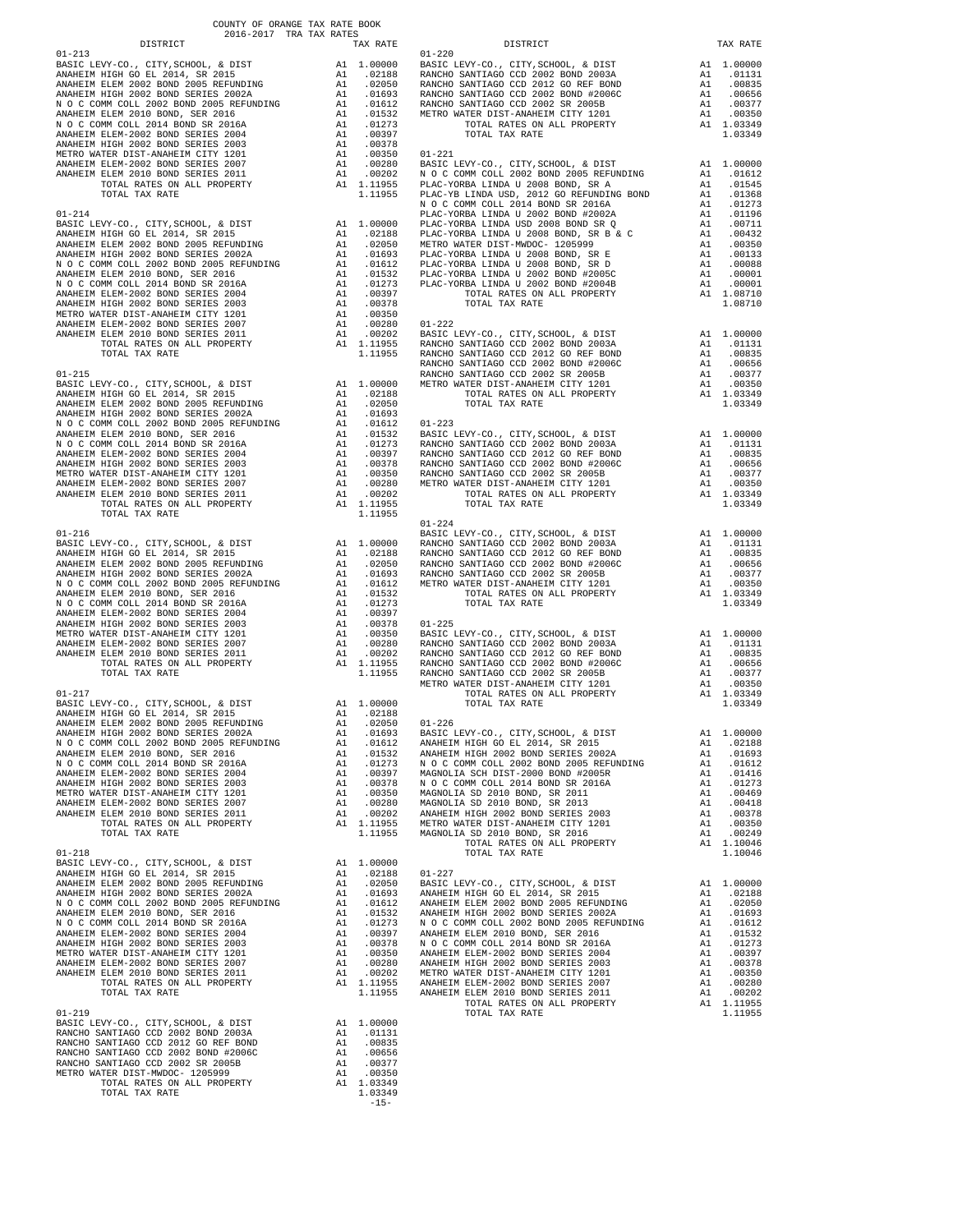| COUNTY OF ORANGE TAX RATE BOOK<br>2016-2017 TRA TAX RATES<br>$2016-2017\quad\text{TRA RATES}\label{eq:2016-2017}$ DISTRICT $$$ |          |            |          |
|--------------------------------------------------------------------------------------------------------------------------------|----------|------------|----------|
|                                                                                                                                | TAX RATE | DISTRICT   | TAX RATE |
| $01 - 228$                                                                                                                     |          | $01 - 236$ |          |
|                                                                                                                                |          |            |          |
|                                                                                                                                |          |            |          |
|                                                                                                                                |          |            |          |
|                                                                                                                                |          |            |          |
|                                                                                                                                |          |            |          |
|                                                                                                                                |          |            |          |
|                                                                                                                                |          |            |          |
|                                                                                                                                |          |            |          |
|                                                                                                                                |          |            |          |
|                                                                                                                                |          |            |          |
|                                                                                                                                |          |            |          |
|                                                                                                                                |          |            |          |
|                                                                                                                                |          |            |          |
|                                                                                                                                |          |            |          |
|                                                                                                                                |          |            |          |
|                                                                                                                                |          |            |          |
|                                                                                                                                |          |            |          |
|                                                                                                                                |          |            |          |
|                                                                                                                                |          |            |          |
|                                                                                                                                |          |            |          |
|                                                                                                                                |          |            |          |
|                                                                                                                                |          |            |          |
|                                                                                                                                |          |            |          |
|                                                                                                                                |          |            |          |
|                                                                                                                                |          |            |          |
|                                                                                                                                |          |            |          |
|                                                                                                                                |          |            |          |
|                                                                                                                                |          |            |          |
|                                                                                                                                |          |            |          |
|                                                                                                                                |          |            |          |
|                                                                                                                                |          |            |          |
|                                                                                                                                |          |            |          |
|                                                                                                                                |          |            |          |
|                                                                                                                                |          |            |          |
|                                                                                                                                |          |            |          |
|                                                                                                                                |          |            |          |
|                                                                                                                                |          |            |          |
|                                                                                                                                |          |            |          |
|                                                                                                                                |          |            |          |
|                                                                                                                                |          |            |          |
|                                                                                                                                |          |            |          |
|                                                                                                                                |          |            |          |
|                                                                                                                                |          |            |          |
|                                                                                                                                |          |            |          |
|                                                                                                                                |          |            |          |
|                                                                                                                                |          |            |          |
|                                                                                                                                |          |            |          |
|                                                                                                                                |          |            |          |
|                                                                                                                                |          |            |          |
|                                                                                                                                |          |            |          |
|                                                                                                                                |          |            |          |
|                                                                                                                                |          |            |          |
|                                                                                                                                |          |            |          |
|                                                                                                                                |          |            |          |
|                                                                                                                                |          |            |          |
|                                                                                                                                |          |            |          |
|                                                                                                                                |          |            |          |
|                                                                                                                                |          |            |          |
|                                                                                                                                |          |            |          |
|                                                                                                                                |          |            |          |
|                                                                                                                                |          |            |          |
|                                                                                                                                |          |            |          |
|                                                                                                                                |          |            |          |
|                                                                                                                                |          |            |          |
|                                                                                                                                |          |            |          |
|                                                                                                                                |          |            |          |
|                                                                                                                                |          |            |          |
|                                                                                                                                |          |            |          |
|                                                                                                                                |          |            |          |
|                                                                                                                                |          |            |          |
|                                                                                                                                |          |            |          |
|                                                                                                                                |          |            |          |
|                                                                                                                                |          |            |          |
|                                                                                                                                |          |            |          |
|                                                                                                                                |          |            |          |
|                                                                                                                                |          |            |          |
|                                                                                                                                |          |            |          |
|                                                                                                                                | $-16-$   |            |          |
|                                                                                                                                |          |            |          |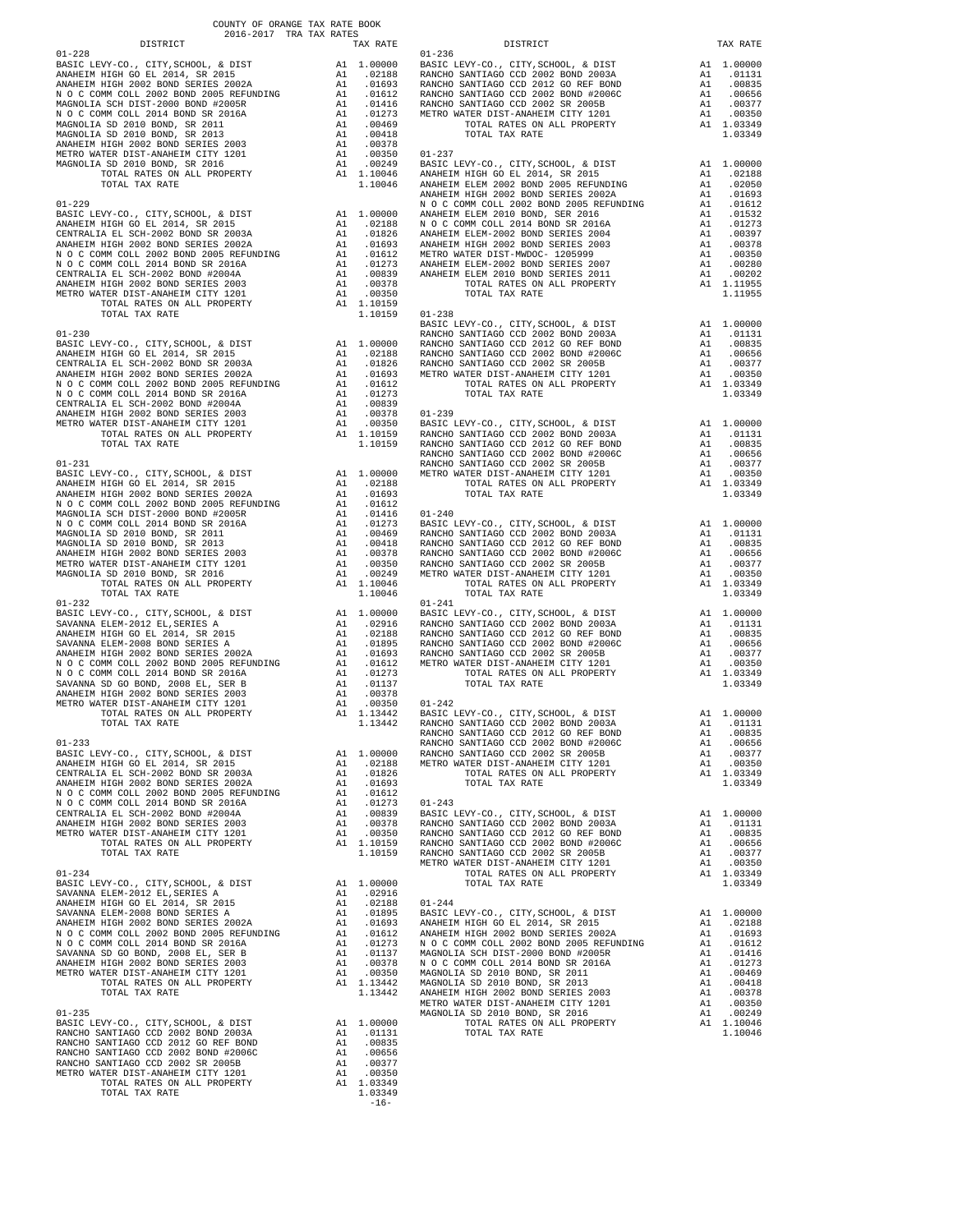| COUNTY OF ORANGE TAX RATE BOOK<br>2016-2017 TRA TAX RATES<br>$2016-2017\quad\text{TRA TAX RATES}\label{eq:2016-2017}$ DISTRICT                                                                                                |          |            |          |
|-------------------------------------------------------------------------------------------------------------------------------------------------------------------------------------------------------------------------------|----------|------------|----------|
|                                                                                                                                                                                                                               | TAX RATE | DISTRICT   | TAX RATE |
|                                                                                                                                                                                                                               |          |            |          |
|                                                                                                                                                                                                                               |          |            |          |
|                                                                                                                                                                                                                               |          |            |          |
|                                                                                                                                                                                                                               |          |            |          |
|                                                                                                                                                                                                                               |          |            |          |
|                                                                                                                                                                                                                               |          |            |          |
|                                                                                                                                                                                                                               |          |            |          |
|                                                                                                                                                                                                                               |          |            |          |
|                                                                                                                                                                                                                               |          |            |          |
|                                                                                                                                                                                                                               |          |            |          |
|                                                                                                                                                                                                                               |          |            |          |
|                                                                                                                                                                                                                               |          |            |          |
|                                                                                                                                                                                                                               |          |            |          |
|                                                                                                                                                                                                                               |          |            |          |
|                                                                                                                                                                                                                               |          |            |          |
|                                                                                                                                                                                                                               |          |            |          |
|                                                                                                                                                                                                                               |          |            |          |
|                                                                                                                                                                                                                               |          |            |          |
|                                                                                                                                                                                                                               |          |            |          |
|                                                                                                                                                                                                                               |          |            |          |
|                                                                                                                                                                                                                               |          |            |          |
|                                                                                                                                                                                                                               |          |            |          |
|                                                                                                                                                                                                                               |          |            |          |
|                                                                                                                                                                                                                               |          |            |          |
|                                                                                                                                                                                                                               |          |            |          |
|                                                                                                                                                                                                                               |          |            |          |
|                                                                                                                                                                                                                               |          |            |          |
|                                                                                                                                                                                                                               |          |            |          |
|                                                                                                                                                                                                                               |          |            |          |
| $01 - 249$                                                                                                                                                                                                                    |          | $01 - 256$ |          |
|                                                                                                                                                                                                                               |          |            |          |
|                                                                                                                                                                                                                               |          |            |          |
|                                                                                                                                                                                                                               |          |            |          |
|                                                                                                                                                                                                                               |          |            |          |
|                                                                                                                                                                                                                               |          |            |          |
|                                                                                                                                                                                                                               |          |            |          |
|                                                                                                                                                                                                                               |          |            |          |
|                                                                                                                                                                                                                               |          |            |          |
|                                                                                                                                                                                                                               |          |            |          |
|                                                                                                                                                                                                                               |          |            |          |
|                                                                                                                                                                                                                               |          |            |          |
|                                                                                                                                                                                                                               |          |            |          |
|                                                                                                                                                                                                                               |          |            |          |
|                                                                                                                                                                                                                               |          |            |          |
|                                                                                                                                                                                                                               |          |            |          |
|                                                                                                                                                                                                                               |          |            |          |
|                                                                                                                                                                                                                               |          |            |          |
|                                                                                                                                                                                                                               |          |            |          |
|                                                                                                                                                                                                                               |          |            |          |
|                                                                                                                                                                                                                               |          |            |          |
|                                                                                                                                                                                                                               |          |            |          |
|                                                                                                                                                                                                                               |          |            |          |
|                                                                                                                                                                                                                               |          |            |          |
|                                                                                                                                                                                                                               |          |            |          |
|                                                                                                                                                                                                                               |          |            |          |
|                                                                                                                                                                                                                               |          |            |          |
|                                                                                                                                                                                                                               |          |            |          |
|                                                                                                                                                                                                                               |          |            |          |
|                                                                                                                                                                                                                               |          |            |          |
|                                                                                                                                                                                                                               |          |            |          |
|                                                                                                                                                                                                                               |          |            |          |
|                                                                                                                                                                                                                               |          |            |          |
|                                                                                                                                                                                                                               |          |            |          |
| WHOM PATHE ULIFT AND THE SET AND 1993 AND 2003 AND 2003 AND 2003 AND 2003 AND 2003 AND 2003 AND 2003 AND 2003 AND 2003 AND 2003 AND 2003 AND 2003 AND 2003 AND 2003 AND 2003 AND 2003 AND 2003 AND 2003 AND 2003 AND 2003 AND |          |            |          |
|                                                                                                                                                                                                                               |          |            |          |
|                                                                                                                                                                                                                               |          |            |          |
|                                                                                                                                                                                                                               |          |            |          |
|                                                                                                                                                                                                                               |          |            |          |
|                                                                                                                                                                                                                               |          |            |          |
|                                                                                                                                                                                                                               |          |            |          |
|                                                                                                                                                                                                                               |          |            |          |
|                                                                                                                                                                                                                               |          |            |          |

-17-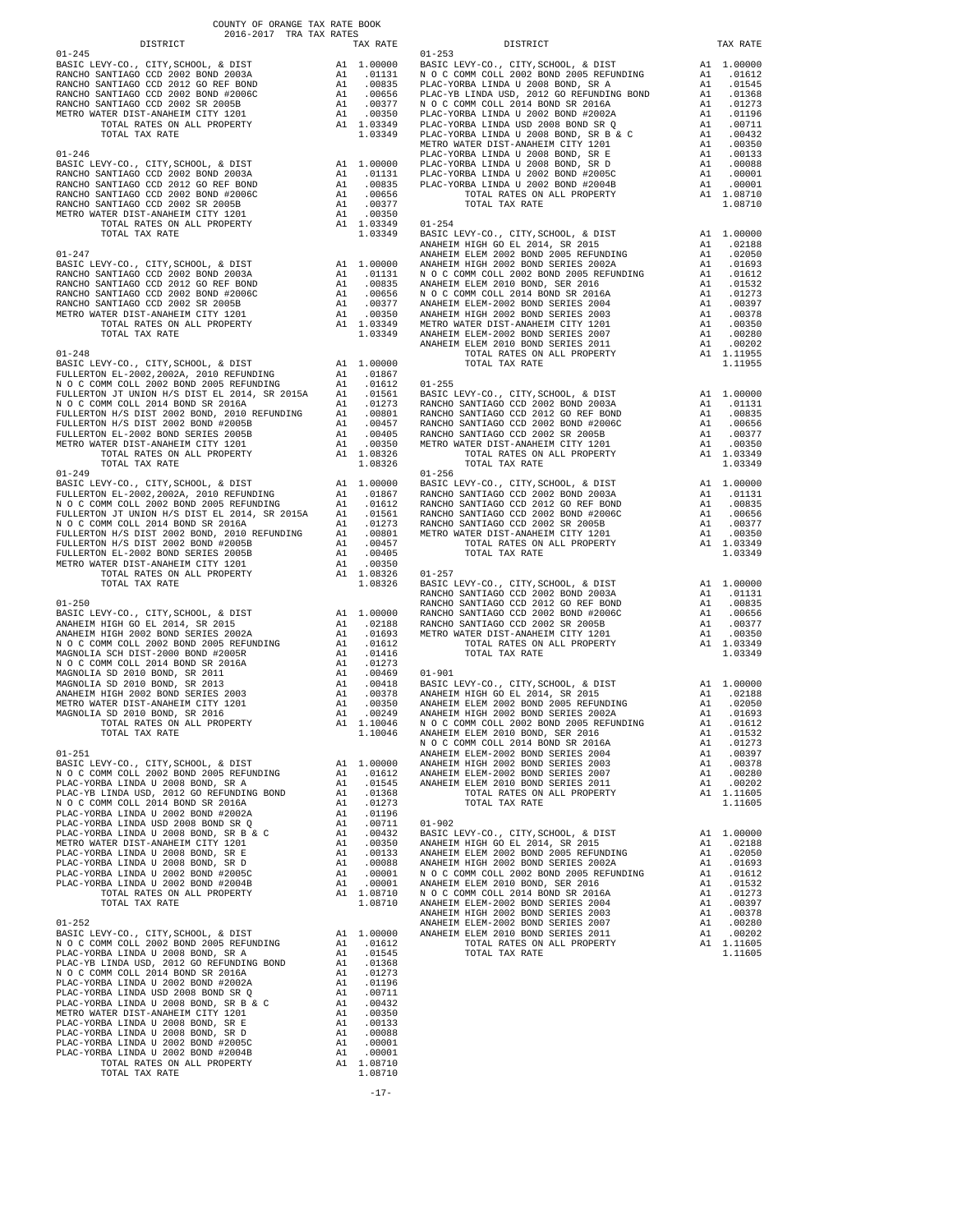| COUNTY OF ORANGE TAX RATE BOOK<br>2016-2017 TRA TAX RATES<br>DISTRICT |    |                                                                                  |                       |
|-----------------------------------------------------------------------|----|----------------------------------------------------------------------------------|-----------------------|
|                                                                       |    | TAX RATE                                                                         |                       |
|                                                                       |    |                                                                                  |                       |
|                                                                       |    |                                                                                  |                       |
|                                                                       |    |                                                                                  |                       |
|                                                                       |    |                                                                                  |                       |
|                                                                       |    |                                                                                  |                       |
|                                                                       |    |                                                                                  |                       |
|                                                                       |    |                                                                                  |                       |
|                                                                       |    |                                                                                  |                       |
|                                                                       |    |                                                                                  |                       |
|                                                                       |    |                                                                                  |                       |
|                                                                       |    |                                                                                  |                       |
|                                                                       |    |                                                                                  |                       |
|                                                                       |    |                                                                                  | BASIC L               |
|                                                                       |    |                                                                                  |                       |
|                                                                       |    |                                                                                  |                       |
|                                                                       |    |                                                                                  |                       |
|                                                                       |    |                                                                                  |                       |
|                                                                       |    |                                                                                  |                       |
|                                                                       |    |                                                                                  |                       |
|                                                                       |    |                                                                                  |                       |
|                                                                       |    |                                                                                  |                       |
|                                                                       |    |                                                                                  |                       |
|                                                                       |    |                                                                                  |                       |
|                                                                       |    |                                                                                  |                       |
|                                                                       |    |                                                                                  |                       |
|                                                                       |    |                                                                                  |                       |
|                                                                       |    |                                                                                  |                       |
|                                                                       |    |                                                                                  |                       |
|                                                                       |    |                                                                                  |                       |
|                                                                       |    |                                                                                  |                       |
|                                                                       |    |                                                                                  |                       |
|                                                                       |    |                                                                                  |                       |
|                                                                       |    |                                                                                  |                       |
|                                                                       |    |                                                                                  |                       |
|                                                                       |    |                                                                                  |                       |
|                                                                       |    |                                                                                  |                       |
|                                                                       |    |                                                                                  | BREA OL               |
|                                                                       |    |                                                                                  |                       |
|                                                                       |    |                                                                                  |                       |
|                                                                       |    |                                                                                  |                       |
|                                                                       |    |                                                                                  |                       |
|                                                                       |    |                                                                                  |                       |
|                                                                       |    |                                                                                  |                       |
|                                                                       |    |                                                                                  |                       |
|                                                                       |    |                                                                                  |                       |
|                                                                       |    |                                                                                  |                       |
|                                                                       |    |                                                                                  |                       |
|                                                                       |    |                                                                                  |                       |
|                                                                       |    |                                                                                  |                       |
|                                                                       |    |                                                                                  |                       |
|                                                                       |    |                                                                                  | METRO W               |
| $01 - 907$                                                            |    |                                                                                  |                       |
| BASIC LEVY-CO., CITY, SCHOOL, & DIST                                  |    |                                                                                  |                       |
|                                                                       |    |                                                                                  |                       |
|                                                                       |    |                                                                                  |                       |
|                                                                       |    |                                                                                  |                       |
|                                                                       |    |                                                                                  |                       |
|                                                                       |    |                                                                                  |                       |
|                                                                       |    |                                                                                  |                       |
|                                                                       |    |                                                                                  |                       |
| PLAC-YORBA LINDA U 2008 BOND, SR E                                    |    | A1 .00133                                                                        | BREA OL               |
| PLAC-YORBA LINDA U 2008 BOND, SR D                                    | A1 | .00088                                                                           | METRO W               |
| PLAC-YORBA LINDA U 2002 BOND #2005C                                   | A1 | .00001                                                                           |                       |
| PLAC-YORBA LINDA U 2002 BOND #2004B                                   |    | A1 .00001                                                                        |                       |
| TOTAL RATES ON ALL PROPERTY                                           |    | A1 1.08360                                                                       |                       |
| TOTAL TAX RATE                                                        |    | 1.08360                                                                          | $02 - 004$<br>BASIC L |
| $01 - 908$                                                            |    |                                                                                  | BREA CI               |
|                                                                       |    |                                                                                  |                       |
|                                                                       |    |                                                                                  |                       |
|                                                                       |    |                                                                                  |                       |
|                                                                       |    |                                                                                  |                       |
|                                                                       |    |                                                                                  |                       |
|                                                                       |    |                                                                                  |                       |
| CENTRALIA EL SCH-2002 BOND #2004A                                     | A1 | .00839                                                                           |                       |
| ANAHEIM HIGH 2002 BOND SERIES 2003                                    |    | A1 .00378                                                                        |                       |
| TOTAL RATES ON ALL PROPERTY                                           |    | A1 1.09809 02-005<br>1.09809 BASIC L                                             |                       |
| TOTAL TAX RATE                                                        |    |                                                                                  |                       |
|                                                                       |    |                                                                                  | BREA CI               |
| $01 - 909$                                                            |    |                                                                                  | BREA OL               |
| BASIC LEVY-CO., CITY, SCHOOL, & DIST                                  |    | A1 1.00000 NOCC<br>A1 .02188 NOCC<br>A1 .01693 BREA OL<br>A1 .01612 METRO W      |                       |
| ANAHEIM HIGH GO EL 2014, SR 2015                                      |    |                                                                                  |                       |
| ANAHEIM HIGH 2002 BOND SERIES 2002A                                   |    |                                                                                  |                       |
|                                                                       |    |                                                                                  |                       |
|                                                                       |    | A1 .01416                                                                        |                       |
| N O C COMM COLL 2014 BOND SR 2016A                                    |    | A1.01273                                                                         |                       |
| MAGNOLIA SD 2010 BOND, SR 2011                                        |    | A1.00469                                                                         |                       |
| MAGNOLIA SD 2010 BOND, SR 2013                                        |    |                                                                                  |                       |
| ANAHEIM HIGH 2002 BOND SERIES 2003                                    |    |                                                                                  |                       |
| MAGNOLIA SD 2010 BOND, SR 2016<br>TOTAL RATES ON ALL PROPERTY         |    | A1 .00418 02-006<br>A1 .00378 BASIC L<br>A1 .00249 BREA CI<br>A1 1.09696 BREA OL |                       |
|                                                                       |    | 1.09696 NOCC                                                                     |                       |
| TOTAL TAX RATE                                                        |    |                                                                                  |                       |

| DISTRICT   | SUIG-SUIT TRA TAX RAILS | TAX RATE | DISTRICT                                                                                                                                                                                                                                                                                                                                                                                  | TAX RATE |
|------------|-------------------------|----------|-------------------------------------------------------------------------------------------------------------------------------------------------------------------------------------------------------------------------------------------------------------------------------------------------------------------------------------------------------------------------------------------|----------|
| $01 - 903$ |                         |          | $01 - 910$                                                                                                                                                                                                                                                                                                                                                                                |          |
|            |                         |          |                                                                                                                                                                                                                                                                                                                                                                                           |          |
|            |                         |          |                                                                                                                                                                                                                                                                                                                                                                                           |          |
|            |                         |          |                                                                                                                                                                                                                                                                                                                                                                                           |          |
|            |                         |          |                                                                                                                                                                                                                                                                                                                                                                                           |          |
|            |                         |          |                                                                                                                                                                                                                                                                                                                                                                                           |          |
|            |                         |          |                                                                                                                                                                                                                                                                                                                                                                                           |          |
|            |                         |          |                                                                                                                                                                                                                                                                                                                                                                                           |          |
|            |                         |          |                                                                                                                                                                                                                                                                                                                                                                                           |          |
|            |                         |          |                                                                                                                                                                                                                                                                                                                                                                                           |          |
|            |                         |          |                                                                                                                                                                                                                                                                                                                                                                                           |          |
|            |                         |          |                                                                                                                                                                                                                                                                                                                                                                                           |          |
|            |                         |          |                                                                                                                                                                                                                                                                                                                                                                                           |          |
|            |                         |          |                                                                                                                                                                                                                                                                                                                                                                                           |          |
|            |                         |          |                                                                                                                                                                                                                                                                                                                                                                                           |          |
|            |                         |          |                                                                                                                                                                                                                                                                                                                                                                                           |          |
|            |                         |          |                                                                                                                                                                                                                                                                                                                                                                                           |          |
|            |                         |          |                                                                                                                                                                                                                                                                                                                                                                                           |          |
|            |                         |          |                                                                                                                                                                                                                                                                                                                                                                                           |          |
|            |                         |          |                                                                                                                                                                                                                                                                                                                                                                                           |          |
|            |                         |          | 11.1996 (2013) 2013 (2014) 2013 (2014) 2014) 2014) 2014) 2014) 2014) 2014) 2014) 2014) 2014) 2014) 2014) 2014<br>2014-021 (2014) 2014 (2014) 2014) 2014 (2014) 2014) 2014) 2014) 2014) 2014) 2014) 2014 (2014) 2014) 2014 (2014                                                                                                                                                           |          |
|            |                         |          |                                                                                                                                                                                                                                                                                                                                                                                           |          |
|            |                         |          |                                                                                                                                                                                                                                                                                                                                                                                           |          |
|            |                         |          |                                                                                                                                                                                                                                                                                                                                                                                           |          |
|            |                         |          |                                                                                                                                                                                                                                                                                                                                                                                           |          |
|            |                         |          |                                                                                                                                                                                                                                                                                                                                                                                           |          |
|            |                         |          |                                                                                                                                                                                                                                                                                                                                                                                           |          |
|            |                         |          |                                                                                                                                                                                                                                                                                                                                                                                           |          |
|            |                         |          |                                                                                                                                                                                                                                                                                                                                                                                           |          |
|            |                         |          |                                                                                                                                                                                                                                                                                                                                                                                           |          |
|            |                         |          |                                                                                                                                                                                                                                                                                                                                                                                           |          |
|            |                         |          |                                                                                                                                                                                                                                                                                                                                                                                           |          |
|            |                         |          |                                                                                                                                                                                                                                                                                                                                                                                           |          |
|            |                         |          |                                                                                                                                                                                                                                                                                                                                                                                           |          |
|            |                         |          |                                                                                                                                                                                                                                                                                                                                                                                           |          |
|            |                         |          |                                                                                                                                                                                                                                                                                                                                                                                           |          |
|            |                         |          |                                                                                                                                                                                                                                                                                                                                                                                           |          |
|            |                         |          |                                                                                                                                                                                                                                                                                                                                                                                           |          |
|            |                         |          |                                                                                                                                                                                                                                                                                                                                                                                           |          |
|            |                         |          |                                                                                                                                                                                                                                                                                                                                                                                           |          |
|            |                         |          |                                                                                                                                                                                                                                                                                                                                                                                           |          |
|            |                         |          |                                                                                                                                                                                                                                                                                                                                                                                           |          |
|            |                         |          |                                                                                                                                                                                                                                                                                                                                                                                           |          |
|            |                         |          |                                                                                                                                                                                                                                                                                                                                                                                           |          |
|            |                         |          |                                                                                                                                                                                                                                                                                                                                                                                           |          |
|            |                         |          |                                                                                                                                                                                                                                                                                                                                                                                           |          |
|            |                         |          |                                                                                                                                                                                                                                                                                                                                                                                           |          |
|            |                         |          |                                                                                                                                                                                                                                                                                                                                                                                           |          |
|            |                         |          |                                                                                                                                                                                                                                                                                                                                                                                           |          |
|            |                         |          |                                                                                                                                                                                                                                                                                                                                                                                           |          |
|            |                         |          |                                                                                                                                                                                                                                                                                                                                                                                           |          |
|            |                         |          |                                                                                                                                                                                                                                                                                                                                                                                           |          |
|            |                         |          | $\begin{tabular}{l c c c c c c c c c c c c} \hline \texttt{PLAC-YORRA LINDA U 2008 BOD} & \texttt{AL} & \texttt{.00639} & \texttt{AL} & \texttt{.00639} & \texttt{AL} & \texttt{.00639} \\ \hline \texttt{PLAC-YORBA LINDA U 2008 BOND, SR D} & \texttt{AL} & \texttt{.00088} & \texttt{METRO WATER DIST-MMDC-1205999} & \texttt{AL} & \texttt{.00038} \\ \hline \texttt{PLAC-YORBA LIND$ |          |
|            |                         |          |                                                                                                                                                                                                                                                                                                                                                                                           |          |
|            |                         |          |                                                                                                                                                                                                                                                                                                                                                                                           |          |
|            |                         |          |                                                                                                                                                                                                                                                                                                                                                                                           |          |
|            |                         |          |                                                                                                                                                                                                                                                                                                                                                                                           |          |
|            |                         |          |                                                                                                                                                                                                                                                                                                                                                                                           |          |
|            |                         |          |                                                                                                                                                                                                                                                                                                                                                                                           |          |
|            |                         |          |                                                                                                                                                                                                                                                                                                                                                                                           |          |
|            |                         |          |                                                                                                                                                                                                                                                                                                                                                                                           |          |
|            |                         |          |                                                                                                                                                                                                                                                                                                                                                                                           |          |
|            |                         |          |                                                                                                                                                                                                                                                                                                                                                                                           |          |
|            |                         |          |                                                                                                                                                                                                                                                                                                                                                                                           |          |
|            |                         |          |                                                                                                                                                                                                                                                                                                                                                                                           |          |
|            |                         |          |                                                                                                                                                                                                                                                                                                                                                                                           |          |
|            |                         |          |                                                                                                                                                                                                                                                                                                                                                                                           |          |
|            |                         |          |                                                                                                                                                                                                                                                                                                                                                                                           |          |
|            |                         |          |                                                                                                                                                                                                                                                                                                                                                                                           |          |
|            |                         |          |                                                                                                                                                                                                                                                                                                                                                                                           |          |
|            |                         |          |                                                                                                                                                                                                                                                                                                                                                                                           |          |
|            |                         |          |                                                                                                                                                                                                                                                                                                                                                                                           |          |
|            |                         |          |                                                                                                                                                                                                                                                                                                                                                                                           |          |
|            |                         |          |                                                                                                                                                                                                                                                                                                                                                                                           |          |
|            |                         |          |                                                                                                                                                                                                                                                                                                                                                                                           |          |
|            |                         | $-18-$   |                                                                                                                                                                                                                                                                                                                                                                                           |          |
|            |                         |          |                                                                                                                                                                                                                                                                                                                                                                                           |          |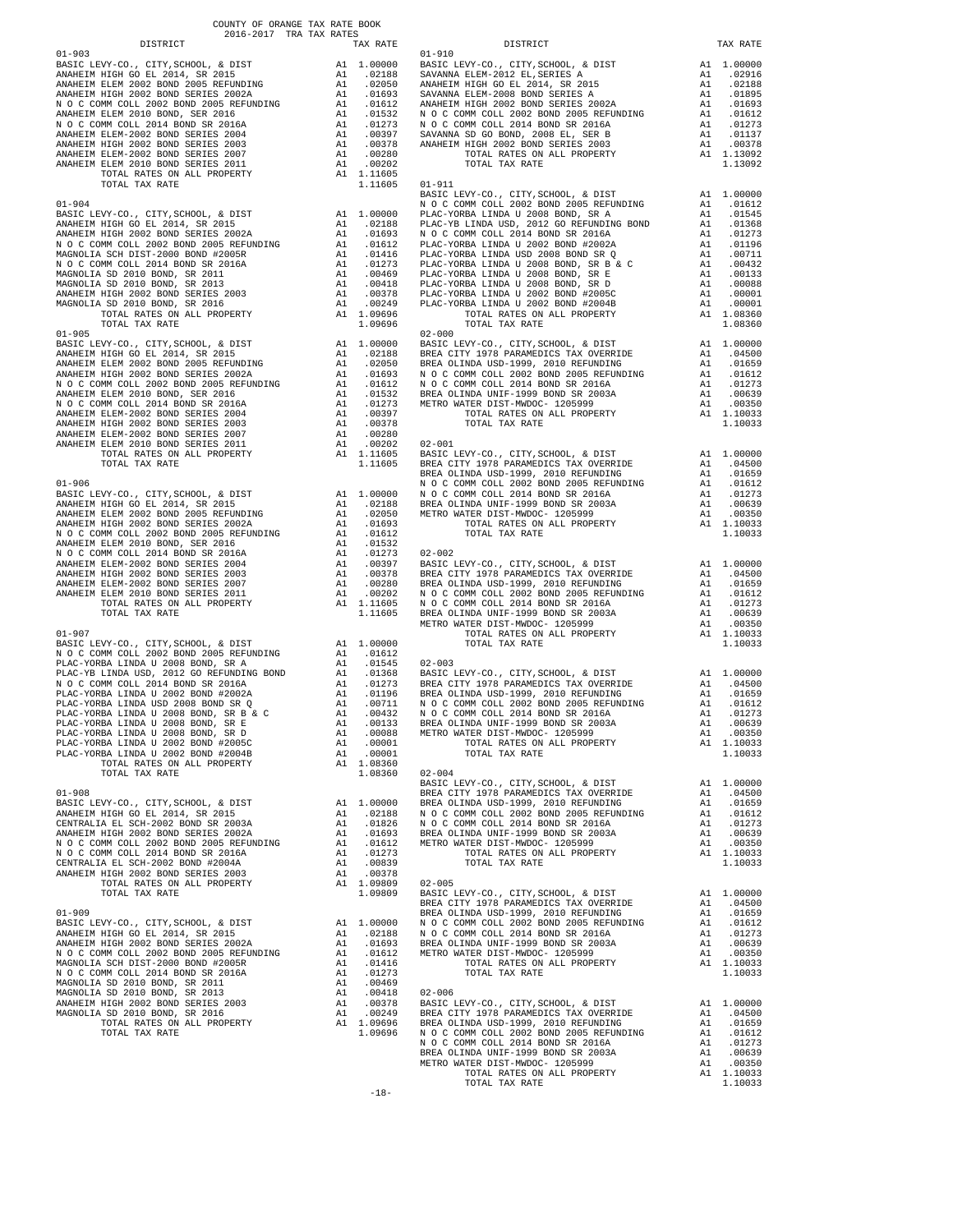| COUNTY OF ORANGE TAX RATE BOOK<br>2016-2017 TRA TAX RATES          |            |                   |
|--------------------------------------------------------------------|------------|-------------------|
| DISTRICT                                                           | TAX RATE   |                   |
|                                                                    |            |                   |
|                                                                    |            |                   |
|                                                                    |            |                   |
|                                                                    |            |                   |
|                                                                    |            |                   |
|                                                                    |            |                   |
|                                                                    |            |                   |
|                                                                    |            |                   |
|                                                                    |            |                   |
|                                                                    |            |                   |
|                                                                    |            |                   |
|                                                                    |            | FULLERT           |
| $02 - 008$                                                         |            | NOCC              |
|                                                                    |            |                   |
|                                                                    |            |                   |
|                                                                    |            |                   |
|                                                                    |            |                   |
|                                                                    |            |                   |
|                                                                    |            |                   |
|                                                                    |            |                   |
|                                                                    |            | BREA CI           |
|                                                                    |            |                   |
|                                                                    |            |                   |
|                                                                    |            |                   |
|                                                                    |            |                   |
|                                                                    |            |                   |
|                                                                    |            |                   |
|                                                                    |            |                   |
|                                                                    |            |                   |
|                                                                    |            |                   |
|                                                                    |            |                   |
|                                                                    |            | PLAC-YB           |
|                                                                    |            |                   |
|                                                                    |            |                   |
|                                                                    |            |                   |
|                                                                    |            |                   |
|                                                                    |            |                   |
|                                                                    |            |                   |
|                                                                    |            |                   |
|                                                                    |            |                   |
| $02 - 011$                                                         |            |                   |
|                                                                    |            |                   |
|                                                                    |            |                   |
|                                                                    |            |                   |
|                                                                    |            |                   |
|                                                                    |            |                   |
|                                                                    |            |                   |
|                                                                    |            |                   |
|                                                                    |            |                   |
|                                                                    |            |                   |
| Al .00001<br>Al .00001<br>Al 1.13210                               |            |                   |
| PLAC-YORBA LINDA U 2002 BOND #2004B<br>TOTAL RATES ON ALL PROPERTY | A1 1.13210 |                   |
| TOTAL TAX RATE                                                     | 1.13210    | 02-020<br>BASIC L |
|                                                                    |            | BREA CI           |
| $02 - 012$                                                         |            | BREA OL           |
|                                                                    |            |                   |
|                                                                    |            |                   |
|                                                                    |            |                   |
|                                                                    |            |                   |
|                                                                    |            |                   |
|                                                                    |            |                   |
|                                                                    |            | BREA CI           |
| $02 - 013$                                                         |            | LA HABR           |
|                                                                    |            |                   |
|                                                                    |            |                   |
|                                                                    |            |                   |
|                                                                    |            |                   |
|                                                                    |            |                   |
|                                                                    |            |                   |
|                                                                    |            |                   |
|                                                                    |            | LA HABR           |
| $02 - 014$                                                         |            |                   |
|                                                                    |            |                   |
|                                                                    |            |                   |
|                                                                    |            |                   |
|                                                                    |            |                   |
|                                                                    |            |                   |
|                                                                    |            |                   |
|                                                                    |            |                   |
|                                                                    |            |                   |
| TOTAL TAX RATE                                                     | 1.12826    |                   |
|                                                                    | $-19-$     |                   |

|                                                                                            |  |        | $\begin{smallmatrix} 12.487 & 10.71 & 0.71 & 0.71 & 0.71 & 0.71 & 0.71 & 0.71 & 0.71 & 0.71 & 0.71 & 0.71 & 0.71 & 0.71 & 0.71 & 0.71 & 0.71 & 0.71 & 0.71 & 0.71 & 0.71 & 0.71 & 0.71 & 0.71 & 0.71 & 0.71 & 0.71 & 0.71 & 0.71 & 0.71 & 0.71 & 0.71 & 0.71 & 0.71 & 0.71 & $ |  |
|--------------------------------------------------------------------------------------------|--|--------|--------------------------------------------------------------------------------------------------------------------------------------------------------------------------------------------------------------------------------------------------------------------------------|--|
|                                                                                            |  |        |                                                                                                                                                                                                                                                                                |  |
|                                                                                            |  |        |                                                                                                                                                                                                                                                                                |  |
|                                                                                            |  |        |                                                                                                                                                                                                                                                                                |  |
|                                                                                            |  |        |                                                                                                                                                                                                                                                                                |  |
|                                                                                            |  |        |                                                                                                                                                                                                                                                                                |  |
|                                                                                            |  |        |                                                                                                                                                                                                                                                                                |  |
| $02 - 011$                                                                                 |  |        | $02 - 020$                                                                                                                                                                                                                                                                     |  |
| COTAL RATES ON ALL PROPERTY A1 1.13210<br>TOTAL TAX RATE (NATES AT ALL PROPERTY A1 1.13210 |  |        |                                                                                                                                                                                                                                                                                |  |
|                                                                                            |  |        | $\begin{tabular}{cccccccc} $e_{-406} $-1084 & 144.04 & 14.0404 & 14.044 & 1.04041 & 1.12210 & 02-020 & 0.0717, 0.90000, & 6.9187 & 8.1 & 1.00000 & 0.0000 & 0.0000 & 0.0000 & 0.0000 & 0.0000 & 0.0000 & 0.0000 & 0.0000 & 0.0000 & 0.0000 & 0.0000 & 0.0000 & 0.0000 & $      |  |
|                                                                                            |  | $-19-$ |                                                                                                                                                                                                                                                                                |  |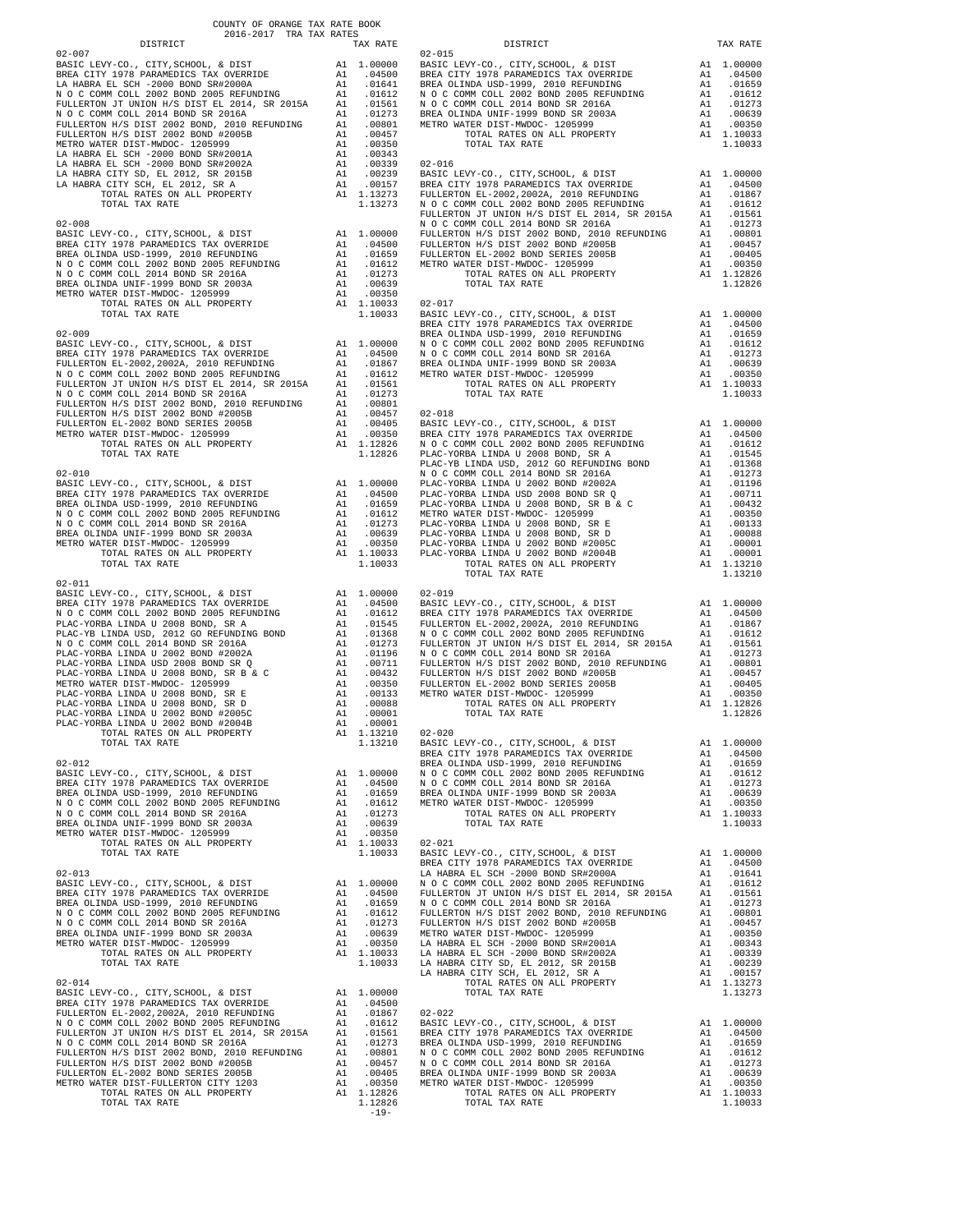| DISTRICT                                                                             |    | TAX RATE                                                  |            |
|--------------------------------------------------------------------------------------|----|-----------------------------------------------------------|------------|
|                                                                                      |    |                                                           |            |
|                                                                                      |    |                                                           |            |
|                                                                                      |    |                                                           |            |
|                                                                                      |    |                                                           |            |
|                                                                                      |    |                                                           |            |
|                                                                                      |    |                                                           |            |
|                                                                                      |    |                                                           |            |
|                                                                                      |    |                                                           |            |
|                                                                                      |    |                                                           |            |
| $02 - 024$                                                                           |    |                                                           | $02 - 032$ |
|                                                                                      |    |                                                           |            |
|                                                                                      |    |                                                           |            |
|                                                                                      |    |                                                           |            |
|                                                                                      |    |                                                           |            |
|                                                                                      |    |                                                           |            |
|                                                                                      |    |                                                           |            |
|                                                                                      |    |                                                           |            |
|                                                                                      |    |                                                           |            |
|                                                                                      |    |                                                           |            |
|                                                                                      |    |                                                           |            |
|                                                                                      |    |                                                           |            |
|                                                                                      |    |                                                           |            |
|                                                                                      |    |                                                           |            |
|                                                                                      |    |                                                           |            |
|                                                                                      |    |                                                           | BREA OL    |
|                                                                                      |    |                                                           |            |
|                                                                                      |    |                                                           |            |
|                                                                                      |    |                                                           |            |
|                                                                                      |    |                                                           |            |
|                                                                                      |    |                                                           |            |
|                                                                                      |    |                                                           |            |
|                                                                                      |    |                                                           |            |
|                                                                                      |    |                                                           |            |
|                                                                                      |    |                                                           |            |
|                                                                                      |    |                                                           |            |
|                                                                                      |    |                                                           | BREA OL    |
| $02 - 026$                                                                           |    |                                                           | METRO W    |
|                                                                                      |    |                                                           |            |
|                                                                                      |    |                                                           |            |
|                                                                                      |    |                                                           |            |
|                                                                                      |    |                                                           |            |
|                                                                                      |    |                                                           |            |
|                                                                                      |    |                                                           |            |
|                                                                                      |    |                                                           |            |
|                                                                                      |    |                                                           |            |
|                                                                                      |    |                                                           | NOCC       |
|                                                                                      |    |                                                           |            |
|                                                                                      |    |                                                           |            |
|                                                                                      |    |                                                           |            |
|                                                                                      |    |                                                           |            |
|                                                                                      |    |                                                           |            |
|                                                                                      |    |                                                           |            |
|                                                                                      |    |                                                           |            |
|                                                                                      |    |                                                           |            |
|                                                                                      |    |                                                           |            |
|                                                                                      |    |                                                           | $02 - 036$ |
|                                                                                      |    |                                                           |            |
|                                                                                      |    |                                                           |            |
|                                                                                      |    |                                                           |            |
|                                                                                      |    |                                                           |            |
|                                                                                      |    |                                                           |            |
|                                                                                      |    |                                                           |            |
|                                                                                      |    |                                                           |            |
| TOTAL RATES ON ALL PROPERTY                                                          |    |                                                           |            |
| TOTAL TAX RATE                                                                       |    | 1.10033                                                   |            |
|                                                                                      |    |                                                           | $02 - 037$ |
| $02 - 029$                                                                           |    |                                                           | BASIC L    |
|                                                                                      |    |                                                           |            |
|                                                                                      |    |                                                           |            |
|                                                                                      |    |                                                           |            |
|                                                                                      |    |                                                           |            |
|                                                                                      |    |                                                           |            |
|                                                                                      |    |                                                           |            |
|                                                                                      |    |                                                           |            |
| FULLERTON EL-2002 BOND SERIES 2005B                                                  |    | A1 .00405                                                 |            |
| METRO WATER DIST-FULLERTON CITY 1203                                                 |    | $A1 \t .00350$                                            |            |
| TOTAL RATES ON ALL PROPERTY                                                          |    | A1 .00350 02-038<br>A1 1.12826 BASIC L<br>1.12826 BREA CI |            |
| TOTAL TAX RATE                                                                       |    |                                                           | BREA OL    |
| $02 - 030$                                                                           |    |                                                           | NOCC       |
| BASIC LEVY-CO., CITY, SCHOOL, & DIST                                                 |    |                                                           |            |
| BREA CITY 1978 PARAMEDICS TAX OVERRIDE                                               |    | A1 1.00000 NOC<br>A1 .04500 BREA OL<br>A1 .01659 METRO W  |            |
| BREA OLINDA USD-1999, 2010 REFUNDING                                                 |    |                                                           |            |
| N O C COMM COLL 2002 BOND 2005 REFUNDING<br>N O C COMM COLL 2002 BOND 2005 REFUNDING | A1 | .01612                                                    |            |
| N O C COMM COLL 2014 BOND SR 2016A                                                   | A1 | .01273                                                    |            |
| BREA OLINDA UNIF-1999 BOND SR 2003A                                                  |    | A1 .00639<br>A1 .00350                                    |            |
| METRO WATER DIST-MWDOC- 1205999                                                      |    | A1 .00350 02-039<br>A1 1.10033 BASIC L                    |            |
| TOTAL RATES ON ALL PROPERTY                                                          |    |                                                           |            |
| TOTAL TAX RATE                                                                       |    | 1.10033 BREA CI                                           |            |

| COUNTY OF ORANGE TAX RATE BOOK<br>2016-2017 TRA TAX RATES<br>$2016-2017\begin{array}{l} \multicolumn{1}{c}{\text{ITR}}\end{array}\text{RA} \text{RATE BC}$ DISTRICT |          |                                                                                                                                                                                                                               |          |
|---------------------------------------------------------------------------------------------------------------------------------------------------------------------|----------|-------------------------------------------------------------------------------------------------------------------------------------------------------------------------------------------------------------------------------|----------|
|                                                                                                                                                                     | TAX RATE | DISTRICT                                                                                                                                                                                                                      | TAX RATE |
| $02 - 023$                                                                                                                                                          |          | $02 - 031$                                                                                                                                                                                                                    |          |
|                                                                                                                                                                     |          |                                                                                                                                                                                                                               |          |
|                                                                                                                                                                     |          |                                                                                                                                                                                                                               |          |
|                                                                                                                                                                     |          |                                                                                                                                                                                                                               |          |
|                                                                                                                                                                     |          |                                                                                                                                                                                                                               |          |
|                                                                                                                                                                     |          |                                                                                                                                                                                                                               |          |
|                                                                                                                                                                     |          |                                                                                                                                                                                                                               |          |
|                                                                                                                                                                     |          |                                                                                                                                                                                                                               |          |
|                                                                                                                                                                     |          |                                                                                                                                                                                                                               |          |
|                                                                                                                                                                     |          |                                                                                                                                                                                                                               |          |
|                                                                                                                                                                     |          |                                                                                                                                                                                                                               |          |
|                                                                                                                                                                     |          |                                                                                                                                                                                                                               |          |
|                                                                                                                                                                     |          |                                                                                                                                                                                                                               |          |
|                                                                                                                                                                     |          |                                                                                                                                                                                                                               |          |
|                                                                                                                                                                     |          |                                                                                                                                                                                                                               |          |
|                                                                                                                                                                     |          |                                                                                                                                                                                                                               |          |
|                                                                                                                                                                     |          |                                                                                                                                                                                                                               |          |
|                                                                                                                                                                     |          |                                                                                                                                                                                                                               |          |
|                                                                                                                                                                     |          |                                                                                                                                                                                                                               |          |
|                                                                                                                                                                     |          |                                                                                                                                                                                                                               |          |
|                                                                                                                                                                     |          |                                                                                                                                                                                                                               |          |
|                                                                                                                                                                     |          |                                                                                                                                                                                                                               |          |
|                                                                                                                                                                     |          |                                                                                                                                                                                                                               |          |
|                                                                                                                                                                     |          |                                                                                                                                                                                                                               |          |
|                                                                                                                                                                     |          |                                                                                                                                                                                                                               |          |
|                                                                                                                                                                     |          | 23. 2012 12. 2012 12. 2013 12. 2013 12. 2013 12. 2013 12. 2013 12. 2013 12. 2013 12. 2014 12. 2013 12. 2014 12. 2014 12. 2014 12. 2014 12. 2014 12. 2014 12. 2014 12. 2014 12. 2014 12. 2014 12. 2014 12. 2014 12. 2014 12. 2 |          |
|                                                                                                                                                                     |          |                                                                                                                                                                                                                               |          |
|                                                                                                                                                                     |          |                                                                                                                                                                                                                               |          |
|                                                                                                                                                                     |          |                                                                                                                                                                                                                               |          |
|                                                                                                                                                                     |          |                                                                                                                                                                                                                               |          |
|                                                                                                                                                                     |          |                                                                                                                                                                                                                               |          |
|                                                                                                                                                                     |          |                                                                                                                                                                                                                               |          |
|                                                                                                                                                                     |          |                                                                                                                                                                                                                               |          |
|                                                                                                                                                                     |          |                                                                                                                                                                                                                               |          |
|                                                                                                                                                                     |          |                                                                                                                                                                                                                               |          |
|                                                                                                                                                                     |          |                                                                                                                                                                                                                               |          |
|                                                                                                                                                                     |          |                                                                                                                                                                                                                               |          |
|                                                                                                                                                                     |          |                                                                                                                                                                                                                               |          |
|                                                                                                                                                                     |          |                                                                                                                                                                                                                               |          |
|                                                                                                                                                                     |          |                                                                                                                                                                                                                               |          |
|                                                                                                                                                                     |          |                                                                                                                                                                                                                               |          |
|                                                                                                                                                                     |          |                                                                                                                                                                                                                               |          |
|                                                                                                                                                                     |          |                                                                                                                                                                                                                               |          |
|                                                                                                                                                                     |          |                                                                                                                                                                                                                               |          |
|                                                                                                                                                                     |          |                                                                                                                                                                                                                               |          |
|                                                                                                                                                                     |          |                                                                                                                                                                                                                               |          |
|                                                                                                                                                                     |          | $02 - 036$                                                                                                                                                                                                                    |          |
|                                                                                                                                                                     |          |                                                                                                                                                                                                                               |          |
|                                                                                                                                                                     |          |                                                                                                                                                                                                                               |          |
|                                                                                                                                                                     |          |                                                                                                                                                                                                                               |          |
|                                                                                                                                                                     |          |                                                                                                                                                                                                                               |          |
|                                                                                                                                                                     |          |                                                                                                                                                                                                                               |          |
|                                                                                                                                                                     |          |                                                                                                                                                                                                                               |          |
|                                                                                                                                                                     |          |                                                                                                                                                                                                                               |          |
|                                                                                                                                                                     |          | $02 - 037$                                                                                                                                                                                                                    |          |
|                                                                                                                                                                     |          |                                                                                                                                                                                                                               |          |
|                                                                                                                                                                     |          |                                                                                                                                                                                                                               |          |
|                                                                                                                                                                     |          |                                                                                                                                                                                                                               |          |
|                                                                                                                                                                     |          |                                                                                                                                                                                                                               |          |
|                                                                                                                                                                     |          |                                                                                                                                                                                                                               |          |
|                                                                                                                                                                     |          |                                                                                                                                                                                                                               |          |
|                                                                                                                                                                     |          |                                                                                                                                                                                                                               |          |
|                                                                                                                                                                     |          |                                                                                                                                                                                                                               |          |
|                                                                                                                                                                     |          |                                                                                                                                                                                                                               |          |
|                                                                                                                                                                     |          |                                                                                                                                                                                                                               |          |
|                                                                                                                                                                     |          |                                                                                                                                                                                                                               |          |
|                                                                                                                                                                     |          |                                                                                                                                                                                                                               |          |
|                                                                                                                                                                     |          |                                                                                                                                                                                                                               |          |
|                                                                                                                                                                     |          |                                                                                                                                                                                                                               |          |
|                                                                                                                                                                     |          |                                                                                                                                                                                                                               |          |
|                                                                                                                                                                     |          |                                                                                                                                                                                                                               |          |
|                                                                                                                                                                     |          |                                                                                                                                                                                                                               |          |
|                                                                                                                                                                     |          |                                                                                                                                                                                                                               |          |
|                                                                                                                                                                     |          |                                                                                                                                                                                                                               |          |
|                                                                                                                                                                     |          |                                                                                                                                                                                                                               |          |
|                                                                                                                                                                     |          |                                                                                                                                                                                                                               |          |
|                                                                                                                                                                     |          |                                                                                                                                                                                                                               |          |
|                                                                                                                                                                     |          |                                                                                                                                                                                                                               |          |
|                                                                                                                                                                     |          | TOTAL TAX RATE                                                                                                                                                                                                                | 1.10033  |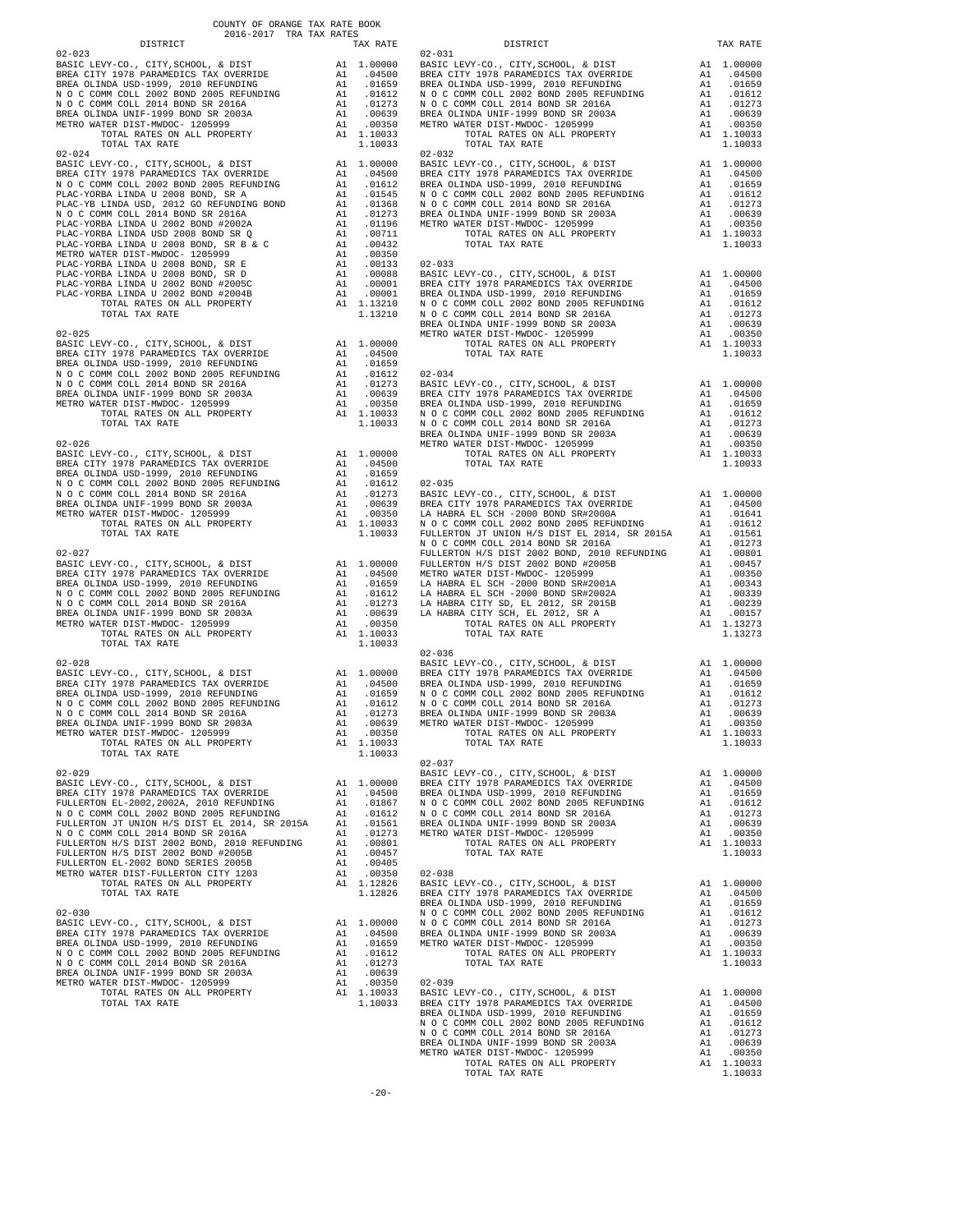| COUNTY OF ORANGE TAX RATE BOOK<br>$2016-2017\quad\text{TRA TAX RATES}\label{eq:2016-2017}$ DISTRICT |          |            |          |
|-----------------------------------------------------------------------------------------------------|----------|------------|----------|
|                                                                                                     | TAX RATE | DISTRICT   | TAX RATE |
|                                                                                                     |          |            |          |
|                                                                                                     |          |            |          |
|                                                                                                     |          |            |          |
|                                                                                                     |          |            |          |
|                                                                                                     |          |            |          |
|                                                                                                     |          |            |          |
|                                                                                                     |          |            |          |
|                                                                                                     |          |            |          |
|                                                                                                     |          |            |          |
|                                                                                                     |          |            |          |
|                                                                                                     |          |            |          |
|                                                                                                     |          |            |          |
|                                                                                                     |          |            |          |
|                                                                                                     |          |            |          |
|                                                                                                     |          |            |          |
|                                                                                                     |          |            |          |
|                                                                                                     |          |            |          |
|                                                                                                     |          |            |          |
|                                                                                                     |          |            |          |
|                                                                                                     |          |            |          |
|                                                                                                     |          |            |          |
|                                                                                                     |          |            |          |
|                                                                                                     |          |            |          |
|                                                                                                     |          |            |          |
|                                                                                                     |          |            |          |
|                                                                                                     |          |            |          |
|                                                                                                     |          |            |          |
|                                                                                                     |          |            |          |
|                                                                                                     |          |            |          |
|                                                                                                     |          |            |          |
|                                                                                                     |          |            |          |
|                                                                                                     |          |            |          |
|                                                                                                     |          |            |          |
|                                                                                                     |          |            |          |
|                                                                                                     |          |            |          |
|                                                                                                     |          |            |          |
|                                                                                                     |          |            |          |
|                                                                                                     |          |            |          |
|                                                                                                     |          |            |          |
|                                                                                                     |          |            |          |
|                                                                                                     |          |            |          |
|                                                                                                     |          |            |          |
|                                                                                                     |          | $02 - 052$ |          |
|                                                                                                     |          |            |          |
|                                                                                                     |          |            |          |
|                                                                                                     |          |            |          |
|                                                                                                     |          |            |          |
|                                                                                                     |          |            |          |
|                                                                                                     |          |            |          |
|                                                                                                     |          |            |          |
| $02 - 045$                                                                                          |          | $02 - 901$ |          |
|                                                                                                     |          |            |          |
|                                                                                                     |          |            |          |
|                                                                                                     |          |            |          |
|                                                                                                     |          |            |          |
|                                                                                                     |          |            |          |
|                                                                                                     |          |            |          |
|                                                                                                     |          |            |          |
|                                                                                                     |          |            |          |
|                                                                                                     |          |            |          |
|                                                                                                     |          |            |          |
|                                                                                                     |          |            |          |
|                                                                                                     |          |            |          |
|                                                                                                     |          |            |          |
|                                                                                                     |          |            |          |
|                                                                                                     |          |            |          |
|                                                                                                     |          |            |          |
|                                                                                                     |          |            |          |
|                                                                                                     |          |            |          |
|                                                                                                     |          |            |          |
|                                                                                                     |          |            |          |
|                                                                                                     |          |            |          |
|                                                                                                     |          |            |          |

TOTAL TAX RATE 1.10033

-21-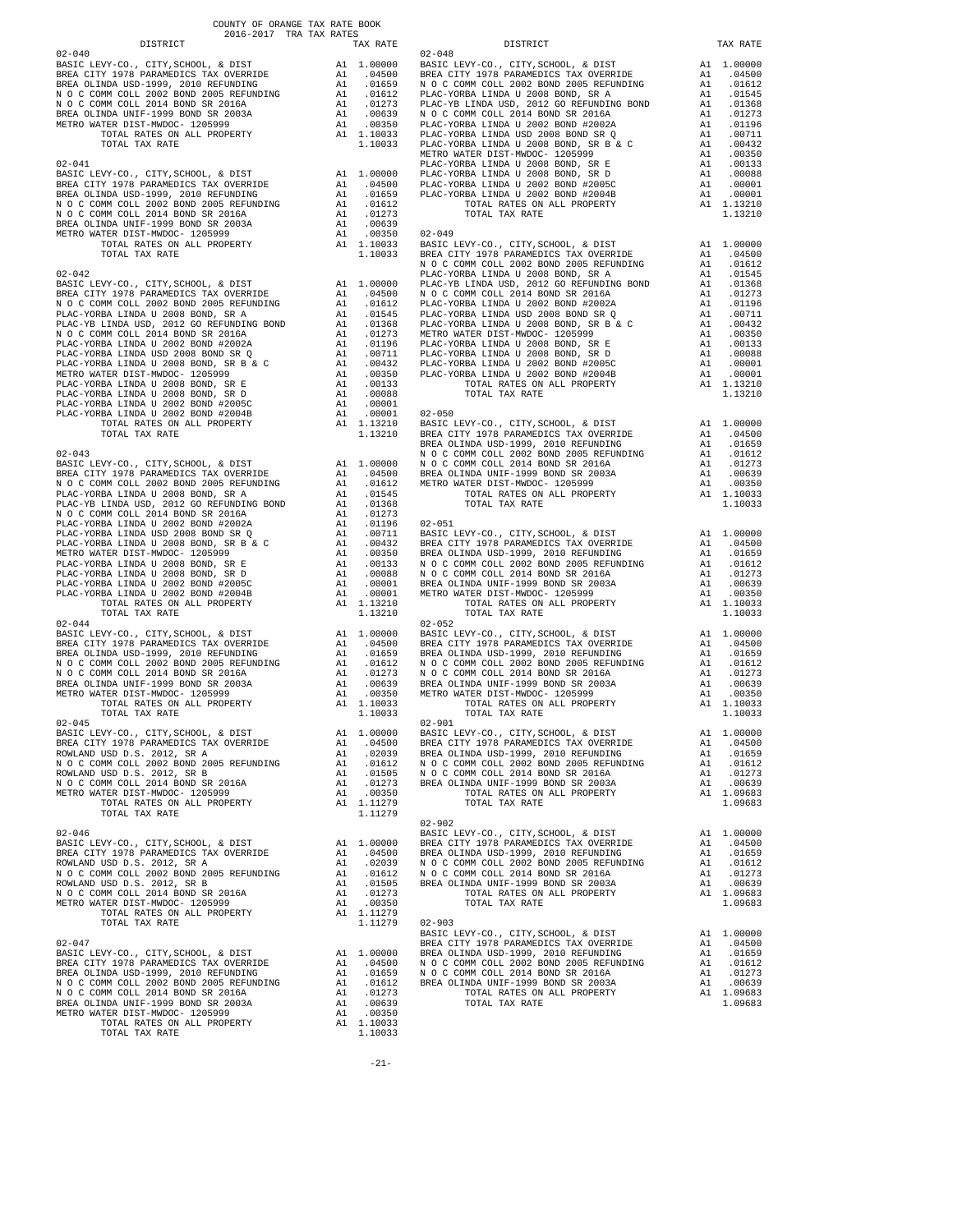COUNTY OF ORANGE TAX RATE BOOK 2016-2017 TRA TAX RATES 02-904 03-006 TOTAL RATES ON ALL PROPERTY A1 1.12923<br>
TOTAL TAX RATE ALL PROPERTY A1 1.12923 BREA OLINDA USD-1999, 2010 REFUNDING A1 .01659 N O C COMM COLL 2002 BOND 2005 REFUNDING A1 .01612

 N O C COMM COLL 2014 BOND SR 2016A A1 .01273 BREA OLINDA UNIF-1999 BOND SR 2003A A1 .00639 METRO WATER DIST-FULLERTON CITY 1203 A1 .00350 A1 .005533 TOTAL RATES ON ALL PROPERTY A1 1.05533 TOTAL TAX RATE 1.05533

#### DISTRICT TAX RATE DISTRICT TAX RATE BASIC LEVY-CO., CITY,SCHOOL, & DIST A1 1.00000 BASIC LEVY-CO., CITY,SCHOOL, & DIST A1 1.00000 BREA CITY 1978 PARAMEDICS TAX OVERRIDE A1 .04500 FULLERTON EL-2002,2002A, 2010 REFUNDING A1 .01867 101612. IA HABRA EL SCH-2000 BOND SR#2000A A1 .01641 NO COOMM COLL 2002 BOND 2005 REFUNDING A1<br>NO COOLL 2002 BOND 2005 REFUNDING A1 .01612 FULLERTON JT UNION H/S DIST EL 2014, SR 2015A A1<br>FULLERTON JT UNION H/S DIST EL 20 N O C COMM COLL 2014 BOND SR 2016A A1 .01273 FULLERTON H/S DIST 2002 BOND, 2010 REFUNDING A1 .00801 FULLERTON H/S DIST 2002 BOND, 2010 REFUNDING A1 .00801 FULLERTON H/S DIST 2002 BOND #2005B A1 .00457 FULLERTON H/S DIST 2002 BOND #2005B A1 .00457 FULLERTON EL-2002 BOND SERIES 2005B A1 .00405<br>
LA HABRA EL SCH -2000 BOND SR#2001A A1 .00339 A1 .00339 TOTAL RATES ON ALL PROPERTY A1 .00350<br>
LA HABRA CLTY SD, EL 2012, SR 2015 03-007<br>
BASIC LEVY-CO., CITY, SCHOOL, & DIST<br>
FULLERTON EL-2002, 2002A, 2010 REFUNDING A1 .01867<br>
N O C COMM COLL 2002 BOND 2005 REFUNDING A1 .01612 FULLERTON EL-2002,2002A, 2010 REFUNDING A1 .01867<br>10161. A1 .01612 N O C COMM COLL 2002 BOND 2005 REFUNDING A1 .01612 BASIC LEVY-CO., CITY,SCHOOL, & DIST A1 1.00000 FULLERTON JT UNION H/S DIST EL 2014, SR 2015A A1 .01561 BREA CITY 1978 PARAMEDICS TAX OVERRIDE A1 .04500 N O C COMM COLL 2014 BOND SR 2016A A1 .01273 BREA OLINDA USD-1999, 2010 REFUNDING A1 .01659 FULLERTON H/S DIST 2002 BOND, 2010 REFUNDING A1 .00801 N O C COMM COLL 2002 BOND 2005 REFUNDING A1 .01612 FULLERTON H/S DIST 2002 BOND #2005B A1 .00457 N O C COMM COLL 2014 BOND SR 2016A A1 .01273 FULLERTON EL-2002 BOND SERIES 2005B A1 .00405 OLINDA UNIF-1999 BOND SR 2003A A1 .00639 METRO WATER DIST-FULLERTON CITY 1203 A1 .00350<br>A1 1.08326 A1 1.08326 TOTAL RATES ON ALL PROPERTY A1 1.09683 TOTAL TAX RATE 1.09683 TOTAL TAX RATE 1.08326 03-000 03-008 BASIC LEVY-CO., CITY,SCHOOL, & DIST A1 1.00000 BASIC LEVY-CO., CITY,SCHOOL, & DIST A1 1.00000 FULLERTON EL-2002,2002A, 2010 REFUNDING A1 .01867 FULLERTON EL-2002,2002A, 2010 REFUNDING A1 .01867 N O C COMM COLL 2002 BOND 2005 REFUNDING A1 .01612 N O C COMM COLL 2002 BOND 2005 REFUNDING A1 .01612 FULLERTON JT UNION H/S DIST EL 2014, SR 2015A A1 .01561 FULLERTON JT UNION H/S DIST EL 2014, SR 2015A A1 .01561 N O C COMM COLL 2014 BOND SR 2016A A1 .01273 N O C COMM COLL 2014 BOND SR 2016A A1 .01273 FULLERTON H/S DIST 2002 BOND, 2010 REFUNDING A1 .00801 FULLERTON H/S DIST 2002 BOND, 2010 REFUNDING A1 .00801 FULLERTON H/S DIST 2002 BOND #2005B A1 .00457 FULLERTON H/S DIST 2002 BOND #2005B A1 .00457  $\begin{tabular}{l|c|c|c|c|c|c|c|c|c|c|c} \multicolumn{1}{c}{\textbf{FULERTON} & \textbf{DIST 2002 BOND} & \textbf{2010} & \textbf{REFUNDING} & \textbf{A1} & .00405 & \textbf{FULLERTON} & \textbf{H/S DIST 2002 BOND} & \textbf{2010} & \textbf{REFUNDING} & \textbf{A1} & .00457 \\ \multicolumn{1}{c}{\textbf{FULLERTON} & \textbf{H/S DIST 2002 BOND} & \textbf{2010} & \textbf{REFUNDING} & \textbf{$ METRO WATER DIST-FULLERTON CITY 1203 A1 .00350 METRO WATER DIST-FULLERTON CITY 1203 A1 .00350<br>TOTAL RATES ON ALL PROPERTY A1 1.08326 TOTAL RATES ON ALL PROPERTY 120326 1.08326<br>1.08326 1.08326 TOTAL TAX RATE 03-001 03-009 BASIC LEVY-CO., CITY,SCHOOL, & DIST A1 1.00000 BASIC LEVY-CO., CITY,SCHOOL, & DIST A1 1.00000 FULLERTON EL-2002,2002A, 2010 REFUNDING A1 .01867 FULLERTON EL-2002,2002A, 2010 REFUNDING A1 .01867 N O C COMM COLL 2002 BOND 2005 REFUNDING A1 .01612 N O C COMM COLL 2002 BOND 2005 REFUNDING A1 .01612 FULLERTON JT UNION H/S DIST EL 2014, SR 2015A A1 .01561 FULLERTON JT UNION H/S DIST EL 2014, SR 2015A A1 .01561 N O C COMM COLL 2014 BOND SR 2016A A1 .01273 N O C COMM COLL 2014 BOND SR 2016A A1 .01273 FULLERTON H/S DIST 2002 BOND, 2010 REFUNDING A1 .00801 FULLERTON H/S DIST 2002 BOND, 2010 REFUNDING A1 .00801 FULLERTON H/S DIST 2002 BOND #2005B A1 .00457 FULLERTON H/S DIST 2002 BOND #2005B A1 .00457 FULLERTON EL-2002 BOND SERIES 2005B A1 .00405 FULLERTON EL-2002 BOND SERIES 2005B A1 .00405 METRO WATER DIST-FULLERTON CITY 1203 A1 .00350 METRO WATER DIST-FULLERTON CITY 1203 A1 .00350 TOTAL RATES ON ALL PROPERTY A1 1.08326 TOTAL RATES ON ALL PROPERTY A1 1.08326 TOTAL TAX RATE 1.08326 TOTAL TAX RATE 1.08326 03-002 03-010 BASIC LEVY-CO., CITY,SCHOOL, & DIST A1 1.00000 BASIC LEVY-CO., CITY,SCHOOL, & DIST A1 1.00000 101641. BUENA PARK ELEM-2014 BD SR 2014A & 2014B A1 .01739 LA HABRA EL SCH-2000 BOND SR#2000A A1 .01641<br>NOC COMM COLL 2002 BOND 2005 REUNDING A1 .01612 NOC COMM COLL 2002 BOND 2005 REFUNDING<br>FULLERTON JT UNION H/S DIST EL 0 C COMM COLL 2014 BOND SR 2016A A1 .01273 N O C COMM COLL 2014 BOND SR 2016A A1 .01273<br>BUENA PARK ELEM-2011 GO REFUNDING A1 .01260 FULLERTON H/S DIST 2002 BOND, 2010 REFUNDING A1 .00801 FULLERTON H/S DIST 2002 BOND, 2010 REFUNDING A1 .00801 FULLERTON H/S DIST 2002 BOND #2005B A1 .00457 BUENA PARK ELEM-1998 BOND SER#2000A A1 .00569 METRO WATER DIST-FULLERTON CITY 1203 A1 .00350 FULLERTON H/S DIST 2002 BOND #2005B A1 .00457 LA HABRA EL SCH -2000 BOND SR#2001A A1 .00343 METRO WATER DIST-FULLERTON CITY 1203 A1 .00350 LA HABRA EL SCH -2000 BOND SR#2002A A1 .00339 BUENA PARK ELEM-1998 BOND SER#2001A A1 .00001 LA HABRA CITY SD, EL 2012, SR 2015B A1 .00239 BUENA PARK ELEM-1998 BOND SER#1999A A1 .00001 LA HABRA CITY SCH, EL 2012, SR A A1 .00157 TOTAL RATES ON LUE PROPERTY A1 1.09624 TOTAL RATES ON ALL PROPERTY A1 1.08773<br>TOTAL RATES ON ALL PROPERTY A1 1.09773<br>TOTAL TAX RATE 1.08773 TOTAL TAX RATE 1.09624 TOTAL TAX RATE 1.08773 03-003<br>BASIC LEVY-CO., CITY, SCHOOL, & DIST A1 1.00000 BASIC LEVY-CO., CITY, SCHOOL, & DIST A1 1.00000<br>FULLERTON EL-2002,2002A, 2010 REFUNDING A1 .01867 LA HABRA EL SCH-2000 BOND SR#2000A A1 .01641<br>NOCCOMM COLL 2002 BOND 2 FULLERTON JT UNION H/S DIST EL 2014, SR 2015A A1 .01561 FULLERTON JT UNION H/S DIST EL 2014, SR 2015A A1 .01561<br>N O C COMM COLL 2014 BOND SR 2016A A1 .0173 N O C COMM COLL 2014 SR 2015A A1 .0173<br>FULLERTON H/S DIST 2002 BON 0 C COMM COLL 2014 BOND SR 2016A A1 .01273 N O C COMM COLL 2014 BOND SR 2016A A1 .01273<br>FULLERTON H/S DIST 2002 BOND, 2010 REFUNDING A1 .00801 FULLERTON H/S DIST 2002 BOND, 2010 REFUNDING A1 .00801 FULLERTON H/S DIST 2002 BOND #2005B FULLERTON EIST 2002 BOND #2005B FULLERTON EL-2002 BOND ENGENERTON EL-2002 BOND ENGENERTON CITY 1203 A1 .00457 METRO WELTRON CITY 1203 A1 .00455 A1 .00457 METRO WERE DIST-FULLERTON CITY 1 BASIC LEVY-CO., CITY,SCHOOL, & DIST A1 1.00000 TOTAL TAX RATE 1.08773 FULLERTON EL-2002,2002A, 2010 REFUNDING A1 .01867 N O C COMM COLL 2002 BOND 2005 REFUNDING A1 .01612 03-012 FULLERTON JT UNION H/S DIST EL 2014, SR 2015A A1 .01561 BASIC LEVY-CO., CITY,SCHOOL, & DIST A1 1.00000 01867. NOCCOMM COLL 2014 BOND SR 2016A 1 A1 .01273 FULLERTON EL-2002,2002A, 2010 REFUNDING A1 .01867<br>FULLERTON H/S DIST 2002 BOND, 2000 REFUNDING A1 .00801 NOCCOMM COLL 2002 BOND 2005 REFUNDING POLL 2010 REFUNDIN<br>FULLERTON FULLERTON EL-2002 BOND SERIES 2005B A1 .00405 N O C COMM COLL 2014 BOND SR 2016A A1 .01273 METRO WATER DIST-FULLERTON CITY 1203 A1 .00350 FULLERTON H/S DIST 2002 BOND, 2010 REFUNDING A1 .00801 TOTAL RATES ON ALL PROPERTY A1 1.08326 FULLERTON H/S DIST 2002 BOND #2005B A1 .00457 TOTAL RATES ON ALL PROPERTY AND 1.08326 FULLERTON H/S DIST 2002 BOND #2005B AND ALL 1.00457<br>TOTAL TAX RATE 1.08326 FULLERTON EL-2002 BOND SERIES 2005B A1 .00457<br>TOTAL TAX RATE 1.08326 FULLERTON H/S DIST 2002 BOND SERIES 20 03-005. METRO WATER DIST-FULLERTON CITY 1203<br>108310 A1 .00350 A1 .00326 TOTAL RATES ON ALL PROPERTY<br>1.08326 1.08326 A1 .00000 1.08326 A1 .00000 ISLEME 1.08326

-22-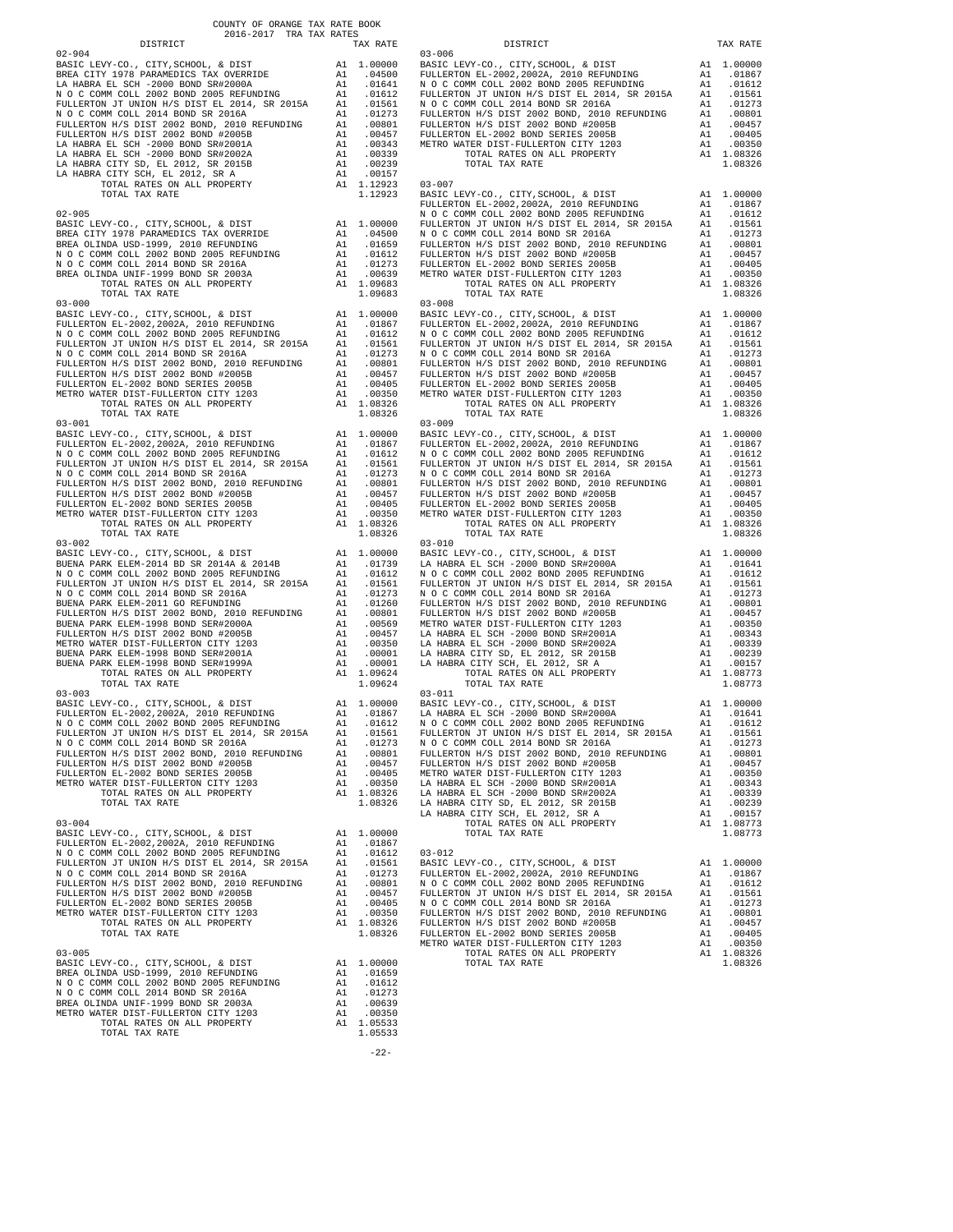| COUNTY OF ORANGE TAX RATE BOOK<br>2016-2017 TRA TAX RATES                                                                                                                                                                                                                                                                                                                                                  |  |                                                                                                                                                                                                                                                                                                                                                                                                        |          |
|------------------------------------------------------------------------------------------------------------------------------------------------------------------------------------------------------------------------------------------------------------------------------------------------------------------------------------------------------------------------------------------------------------|--|--------------------------------------------------------------------------------------------------------------------------------------------------------------------------------------------------------------------------------------------------------------------------------------------------------------------------------------------------------------------------------------------------------|----------|
| DISTRICT                                                                                                                                                                                                                                                                                                                                                                                                   |  |                                                                                                                                                                                                                                                                                                                                                                                                        | TAX RATE |
| $03 - 013$                                                                                                                                                                                                                                                                                                                                                                                                 |  | $03 - 020$                                                                                                                                                                                                                                                                                                                                                                                             |          |
|                                                                                                                                                                                                                                                                                                                                                                                                            |  |                                                                                                                                                                                                                                                                                                                                                                                                        |          |
|                                                                                                                                                                                                                                                                                                                                                                                                            |  |                                                                                                                                                                                                                                                                                                                                                                                                        |          |
|                                                                                                                                                                                                                                                                                                                                                                                                            |  |                                                                                                                                                                                                                                                                                                                                                                                                        |          |
|                                                                                                                                                                                                                                                                                                                                                                                                            |  |                                                                                                                                                                                                                                                                                                                                                                                                        |          |
|                                                                                                                                                                                                                                                                                                                                                                                                            |  |                                                                                                                                                                                                                                                                                                                                                                                                        |          |
|                                                                                                                                                                                                                                                                                                                                                                                                            |  |                                                                                                                                                                                                                                                                                                                                                                                                        |          |
|                                                                                                                                                                                                                                                                                                                                                                                                            |  |                                                                                                                                                                                                                                                                                                                                                                                                        |          |
|                                                                                                                                                                                                                                                                                                                                                                                                            |  |                                                                                                                                                                                                                                                                                                                                                                                                        |          |
|                                                                                                                                                                                                                                                                                                                                                                                                            |  |                                                                                                                                                                                                                                                                                                                                                                                                        |          |
|                                                                                                                                                                                                                                                                                                                                                                                                            |  |                                                                                                                                                                                                                                                                                                                                                                                                        |          |
|                                                                                                                                                                                                                                                                                                                                                                                                            |  |                                                                                                                                                                                                                                                                                                                                                                                                        |          |
|                                                                                                                                                                                                                                                                                                                                                                                                            |  |                                                                                                                                                                                                                                                                                                                                                                                                        |          |
|                                                                                                                                                                                                                                                                                                                                                                                                            |  |                                                                                                                                                                                                                                                                                                                                                                                                        |          |
|                                                                                                                                                                                                                                                                                                                                                                                                            |  |                                                                                                                                                                                                                                                                                                                                                                                                        |          |
|                                                                                                                                                                                                                                                                                                                                                                                                            |  |                                                                                                                                                                                                                                                                                                                                                                                                        |          |
|                                                                                                                                                                                                                                                                                                                                                                                                            |  |                                                                                                                                                                                                                                                                                                                                                                                                        |          |
|                                                                                                                                                                                                                                                                                                                                                                                                            |  |                                                                                                                                                                                                                                                                                                                                                                                                        |          |
|                                                                                                                                                                                                                                                                                                                                                                                                            |  |                                                                                                                                                                                                                                                                                                                                                                                                        |          |
|                                                                                                                                                                                                                                                                                                                                                                                                            |  |                                                                                                                                                                                                                                                                                                                                                                                                        |          |
|                                                                                                                                                                                                                                                                                                                                                                                                            |  |                                                                                                                                                                                                                                                                                                                                                                                                        |          |
|                                                                                                                                                                                                                                                                                                                                                                                                            |  |                                                                                                                                                                                                                                                                                                                                                                                                        |          |
|                                                                                                                                                                                                                                                                                                                                                                                                            |  |                                                                                                                                                                                                                                                                                                                                                                                                        |          |
|                                                                                                                                                                                                                                                                                                                                                                                                            |  |                                                                                                                                                                                                                                                                                                                                                                                                        |          |
|                                                                                                                                                                                                                                                                                                                                                                                                            |  |                                                                                                                                                                                                                                                                                                                                                                                                        |          |
|                                                                                                                                                                                                                                                                                                                                                                                                            |  |                                                                                                                                                                                                                                                                                                                                                                                                        |          |
|                                                                                                                                                                                                                                                                                                                                                                                                            |  |                                                                                                                                                                                                                                                                                                                                                                                                        |          |
|                                                                                                                                                                                                                                                                                                                                                                                                            |  |                                                                                                                                                                                                                                                                                                                                                                                                        |          |
|                                                                                                                                                                                                                                                                                                                                                                                                            |  |                                                                                                                                                                                                                                                                                                                                                                                                        |          |
|                                                                                                                                                                                                                                                                                                                                                                                                            |  |                                                                                                                                                                                                                                                                                                                                                                                                        |          |
|                                                                                                                                                                                                                                                                                                                                                                                                            |  |                                                                                                                                                                                                                                                                                                                                                                                                        |          |
|                                                                                                                                                                                                                                                                                                                                                                                                            |  |                                                                                                                                                                                                                                                                                                                                                                                                        |          |
|                                                                                                                                                                                                                                                                                                                                                                                                            |  |                                                                                                                                                                                                                                                                                                                                                                                                        |          |
|                                                                                                                                                                                                                                                                                                                                                                                                            |  |                                                                                                                                                                                                                                                                                                                                                                                                        |          |
|                                                                                                                                                                                                                                                                                                                                                                                                            |  |                                                                                                                                                                                                                                                                                                                                                                                                        |          |
|                                                                                                                                                                                                                                                                                                                                                                                                            |  |                                                                                                                                                                                                                                                                                                                                                                                                        |          |
|                                                                                                                                                                                                                                                                                                                                                                                                            |  |                                                                                                                                                                                                                                                                                                                                                                                                        |          |
|                                                                                                                                                                                                                                                                                                                                                                                                            |  |                                                                                                                                                                                                                                                                                                                                                                                                        |          |
|                                                                                                                                                                                                                                                                                                                                                                                                            |  |                                                                                                                                                                                                                                                                                                                                                                                                        |          |
|                                                                                                                                                                                                                                                                                                                                                                                                            |  |                                                                                                                                                                                                                                                                                                                                                                                                        |          |
|                                                                                                                                                                                                                                                                                                                                                                                                            |  |                                                                                                                                                                                                                                                                                                                                                                                                        |          |
|                                                                                                                                                                                                                                                                                                                                                                                                            |  |                                                                                                                                                                                                                                                                                                                                                                                                        |          |
|                                                                                                                                                                                                                                                                                                                                                                                                            |  |                                                                                                                                                                                                                                                                                                                                                                                                        |          |
|                                                                                                                                                                                                                                                                                                                                                                                                            |  |                                                                                                                                                                                                                                                                                                                                                                                                        |          |
|                                                                                                                                                                                                                                                                                                                                                                                                            |  | $\begin{tabular}{l c c c c c c c} \multicolumn{4}{c}{\textbf{PLAC-YORBA LINDA U 2008 BOND SRE Q} & \multicolumn{4}{c}{A1} & .00711 & FULLERTON JT UNION H/S DIST EL 2014, SR 2015A & A1 & .01561 \\ \multicolumn{4}{c}{\textbf{PLAC-YORBA LINDA U 2008 BOND, SRE B & C & A1 & .00432 & N & 0 C COM M COL 2014 BOND SR 2016A & & 0.0432 \\ \multicolumn{4}{c}{\textbf{METRO WATER DIST-TULLERTON CITY $ |          |
|                                                                                                                                                                                                                                                                                                                                                                                                            |  | $03 - 027$                                                                                                                                                                                                                                                                                                                                                                                             |          |
|                                                                                                                                                                                                                                                                                                                                                                                                            |  |                                                                                                                                                                                                                                                                                                                                                                                                        |          |
|                                                                                                                                                                                                                                                                                                                                                                                                            |  |                                                                                                                                                                                                                                                                                                                                                                                                        |          |
|                                                                                                                                                                                                                                                                                                                                                                                                            |  |                                                                                                                                                                                                                                                                                                                                                                                                        |          |
|                                                                                                                                                                                                                                                                                                                                                                                                            |  |                                                                                                                                                                                                                                                                                                                                                                                                        |          |
|                                                                                                                                                                                                                                                                                                                                                                                                            |  |                                                                                                                                                                                                                                                                                                                                                                                                        |          |
| $\begin{tabular}{c c c c c} \multicolumn{4}{c}{\textbf{103-019}} & \multicolumn{4}{c}{\textbf{104-010}} & \multicolumn{4}{c}{\textbf{105-010}} & \multicolumn{4}{c}{\textbf{106-010}} & \multicolumn{4}{c}{\textbf{107-010}} & \multicolumn{4}{c}{\textbf{108-020}} & \multicolumn{4}{c}{\textbf{108-020}} & \multicolumn{4}{c}{\textbf{108-020}} & \multicolumn{4}{c}{\textbf{108-020}} & \multicolumn{4$ |  | $\begin{tabular}{cccc} \textbf{03-018} & \textbf{03-027} & \textbf{03-027} & \textbf{03-027} \\ \textbf{BASE LEVY-CO.}, \text{ CITY, SCHOOL}, \text{ & BASTC LEVY-CO.}, \text{ CITY, SCHOOL}, \text{ & BISTL.} \\ \textbf{BRES CLIND A USD-1999, 2010 REFUNDING & \textbf{A1} & 1.00000 & \textbf{REUIDERTON EL-2002, 2002A, 2010 REFUNDING & \textbf{A1} & .01867 \\ \textbf{RIC LEVY-CO.}, \text$    |          |
|                                                                                                                                                                                                                                                                                                                                                                                                            |  |                                                                                                                                                                                                                                                                                                                                                                                                        |          |
|                                                                                                                                                                                                                                                                                                                                                                                                            |  |                                                                                                                                                                                                                                                                                                                                                                                                        |          |
|                                                                                                                                                                                                                                                                                                                                                                                                            |  |                                                                                                                                                                                                                                                                                                                                                                                                        |          |
|                                                                                                                                                                                                                                                                                                                                                                                                            |  |                                                                                                                                                                                                                                                                                                                                                                                                        |          |
|                                                                                                                                                                                                                                                                                                                                                                                                            |  |                                                                                                                                                                                                                                                                                                                                                                                                        |          |
|                                                                                                                                                                                                                                                                                                                                                                                                            |  |                                                                                                                                                                                                                                                                                                                                                                                                        |          |
|                                                                                                                                                                                                                                                                                                                                                                                                            |  |                                                                                                                                                                                                                                                                                                                                                                                                        |          |
|                                                                                                                                                                                                                                                                                                                                                                                                            |  |                                                                                                                                                                                                                                                                                                                                                                                                        |          |
|                                                                                                                                                                                                                                                                                                                                                                                                            |  |                                                                                                                                                                                                                                                                                                                                                                                                        |          |
|                                                                                                                                                                                                                                                                                                                                                                                                            |  |                                                                                                                                                                                                                                                                                                                                                                                                        |          |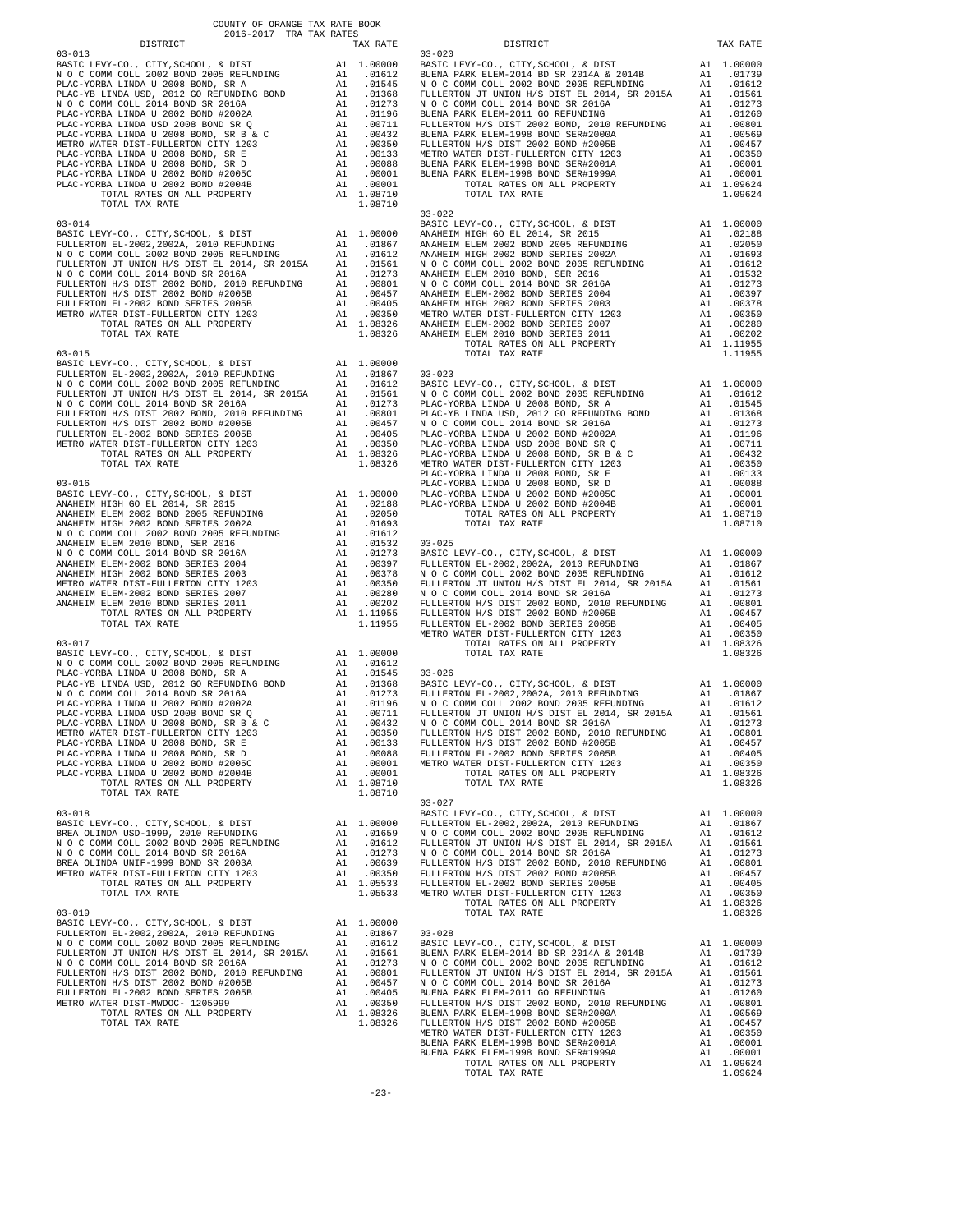| COUNTY OF ORANGE TAX RATE BOOK                                    |          |                                                                                                                                                                                                                                                                                                                                                                                                                                                         |          |  |
|-------------------------------------------------------------------|----------|---------------------------------------------------------------------------------------------------------------------------------------------------------------------------------------------------------------------------------------------------------------------------------------------------------------------------------------------------------------------------------------------------------------------------------------------------------|----------|--|
| $2016-2017\quad\text{TRA TAX RATES}\label{eq:2016-2017}$ DISTRICT | TAX RATE | DISTRICT                                                                                                                                                                                                                                                                                                                                                                                                                                                | TAX RATE |  |
|                                                                   |          |                                                                                                                                                                                                                                                                                                                                                                                                                                                         |          |  |
|                                                                   |          |                                                                                                                                                                                                                                                                                                                                                                                                                                                         |          |  |
|                                                                   |          |                                                                                                                                                                                                                                                                                                                                                                                                                                                         |          |  |
|                                                                   |          |                                                                                                                                                                                                                                                                                                                                                                                                                                                         |          |  |
|                                                                   |          |                                                                                                                                                                                                                                                                                                                                                                                                                                                         |          |  |
|                                                                   |          |                                                                                                                                                                                                                                                                                                                                                                                                                                                         |          |  |
|                                                                   |          |                                                                                                                                                                                                                                                                                                                                                                                                                                                         |          |  |
|                                                                   |          |                                                                                                                                                                                                                                                                                                                                                                                                                                                         |          |  |
|                                                                   |          |                                                                                                                                                                                                                                                                                                                                                                                                                                                         |          |  |
|                                                                   |          |                                                                                                                                                                                                                                                                                                                                                                                                                                                         |          |  |
|                                                                   |          |                                                                                                                                                                                                                                                                                                                                                                                                                                                         |          |  |
|                                                                   |          |                                                                                                                                                                                                                                                                                                                                                                                                                                                         |          |  |
|                                                                   |          |                                                                                                                                                                                                                                                                                                                                                                                                                                                         |          |  |
|                                                                   |          |                                                                                                                                                                                                                                                                                                                                                                                                                                                         |          |  |
|                                                                   |          |                                                                                                                                                                                                                                                                                                                                                                                                                                                         |          |  |
|                                                                   |          |                                                                                                                                                                                                                                                                                                                                                                                                                                                         |          |  |
|                                                                   |          |                                                                                                                                                                                                                                                                                                                                                                                                                                                         |          |  |
|                                                                   |          |                                                                                                                                                                                                                                                                                                                                                                                                                                                         |          |  |
|                                                                   |          |                                                                                                                                                                                                                                                                                                                                                                                                                                                         |          |  |
|                                                                   |          |                                                                                                                                                                                                                                                                                                                                                                                                                                                         |          |  |
|                                                                   |          |                                                                                                                                                                                                                                                                                                                                                                                                                                                         |          |  |
|                                                                   |          |                                                                                                                                                                                                                                                                                                                                                                                                                                                         |          |  |
|                                                                   |          |                                                                                                                                                                                                                                                                                                                                                                                                                                                         |          |  |
|                                                                   |          |                                                                                                                                                                                                                                                                                                                                                                                                                                                         |          |  |
|                                                                   |          |                                                                                                                                                                                                                                                                                                                                                                                                                                                         |          |  |
|                                                                   |          |                                                                                                                                                                                                                                                                                                                                                                                                                                                         |          |  |
|                                                                   |          |                                                                                                                                                                                                                                                                                                                                                                                                                                                         |          |  |
|                                                                   |          |                                                                                                                                                                                                                                                                                                                                                                                                                                                         |          |  |
|                                                                   |          |                                                                                                                                                                                                                                                                                                                                                                                                                                                         |          |  |
|                                                                   |          |                                                                                                                                                                                                                                                                                                                                                                                                                                                         |          |  |
|                                                                   |          |                                                                                                                                                                                                                                                                                                                                                                                                                                                         |          |  |
|                                                                   |          |                                                                                                                                                                                                                                                                                                                                                                                                                                                         |          |  |
|                                                                   |          |                                                                                                                                                                                                                                                                                                                                                                                                                                                         |          |  |
|                                                                   |          |                                                                                                                                                                                                                                                                                                                                                                                                                                                         |          |  |
|                                                                   |          |                                                                                                                                                                                                                                                                                                                                                                                                                                                         |          |  |
|                                                                   |          |                                                                                                                                                                                                                                                                                                                                                                                                                                                         |          |  |
|                                                                   |          |                                                                                                                                                                                                                                                                                                                                                                                                                                                         |          |  |
|                                                                   |          |                                                                                                                                                                                                                                                                                                                                                                                                                                                         |          |  |
|                                                                   |          |                                                                                                                                                                                                                                                                                                                                                                                                                                                         |          |  |
|                                                                   |          |                                                                                                                                                                                                                                                                                                                                                                                                                                                         |          |  |
|                                                                   |          |                                                                                                                                                                                                                                                                                                                                                                                                                                                         |          |  |
|                                                                   |          |                                                                                                                                                                                                                                                                                                                                                                                                                                                         |          |  |
|                                                                   |          | $03 - 047$                                                                                                                                                                                                                                                                                                                                                                                                                                              |          |  |
|                                                                   |          |                                                                                                                                                                                                                                                                                                                                                                                                                                                         |          |  |
|                                                                   |          |                                                                                                                                                                                                                                                                                                                                                                                                                                                         |          |  |
|                                                                   |          |                                                                                                                                                                                                                                                                                                                                                                                                                                                         |          |  |
|                                                                   |          |                                                                                                                                                                                                                                                                                                                                                                                                                                                         |          |  |
|                                                                   |          |                                                                                                                                                                                                                                                                                                                                                                                                                                                         |          |  |
|                                                                   |          |                                                                                                                                                                                                                                                                                                                                                                                                                                                         |          |  |
|                                                                   |          |                                                                                                                                                                                                                                                                                                                                                                                                                                                         |          |  |
|                                                                   |          |                                                                                                                                                                                                                                                                                                                                                                                                                                                         |          |  |
|                                                                   |          |                                                                                                                                                                                                                                                                                                                                                                                                                                                         |          |  |
|                                                                   |          |                                                                                                                                                                                                                                                                                                                                                                                                                                                         |          |  |
|                                                                   |          | $\begin{tabular}{l c c c c c c} \multicolumn{2}{c}{\textbf{NMEIM} PAK} \multicolumn{2}{c}{\textbf{D01}} & \multicolumn{2}{c}{\textbf{NMEIM} PAK} \multicolumn{2}{c}{\textbf{D1}} & \multicolumn{2}{c}{\textbf{NMEIM} PAK} \multicolumn{2}{c}{\textbf{D1}} & \multicolumn{2}{c}{\textbf{NMEINN} PAK} \multicolumn{2}{c}{\textbf{D1}} & \multicolumn{2}{c}{\textbf{NMEINN PAK} PKE} \multicolumn{2}{c}{\textbf{D1}} & \multicolumn{2}{c}{\$<br>$03 - 048$ |          |  |
|                                                                   |          |                                                                                                                                                                                                                                                                                                                                                                                                                                                         |          |  |
|                                                                   |          |                                                                                                                                                                                                                                                                                                                                                                                                                                                         |          |  |
|                                                                   |          |                                                                                                                                                                                                                                                                                                                                                                                                                                                         |          |  |
|                                                                   |          |                                                                                                                                                                                                                                                                                                                                                                                                                                                         |          |  |
|                                                                   |          |                                                                                                                                                                                                                                                                                                                                                                                                                                                         |          |  |
|                                                                   |          |                                                                                                                                                                                                                                                                                                                                                                                                                                                         |          |  |
|                                                                   |          |                                                                                                                                                                                                                                                                                                                                                                                                                                                         |          |  |
|                                                                   |          |                                                                                                                                                                                                                                                                                                                                                                                                                                                         |          |  |
|                                                                   |          |                                                                                                                                                                                                                                                                                                                                                                                                                                                         |          |  |
|                                                                   |          |                                                                                                                                                                                                                                                                                                                                                                                                                                                         |          |  |
|                                                                   |          |                                                                                                                                                                                                                                                                                                                                                                                                                                                         |          |  |
|                                                                   |          |                                                                                                                                                                                                                                                                                                                                                                                                                                                         |          |  |
|                                                                   |          |                                                                                                                                                                                                                                                                                                                                                                                                                                                         |          |  |
|                                                                   |          |                                                                                                                                                                                                                                                                                                                                                                                                                                                         |          |  |
|                                                                   |          |                                                                                                                                                                                                                                                                                                                                                                                                                                                         |          |  |
|                                                                   |          |                                                                                                                                                                                                                                                                                                                                                                                                                                                         |          |  |
|                                                                   |          |                                                                                                                                                                                                                                                                                                                                                                                                                                                         |          |  |
|                                                                   |          |                                                                                                                                                                                                                                                                                                                                                                                                                                                         |          |  |
|                                                                   |          |                                                                                                                                                                                                                                                                                                                                                                                                                                                         |          |  |
|                                                                   |          |                                                                                                                                                                                                                                                                                                                                                                                                                                                         |          |  |
|                                                                   |          |                                                                                                                                                                                                                                                                                                                                                                                                                                                         |          |  |
|                                                                   |          |                                                                                                                                                                                                                                                                                                                                                                                                                                                         |          |  |
|                                                                   |          |                                                                                                                                                                                                                                                                                                                                                                                                                                                         |          |  |
|                                                                   |          |                                                                                                                                                                                                                                                                                                                                                                                                                                                         |          |  |

-24-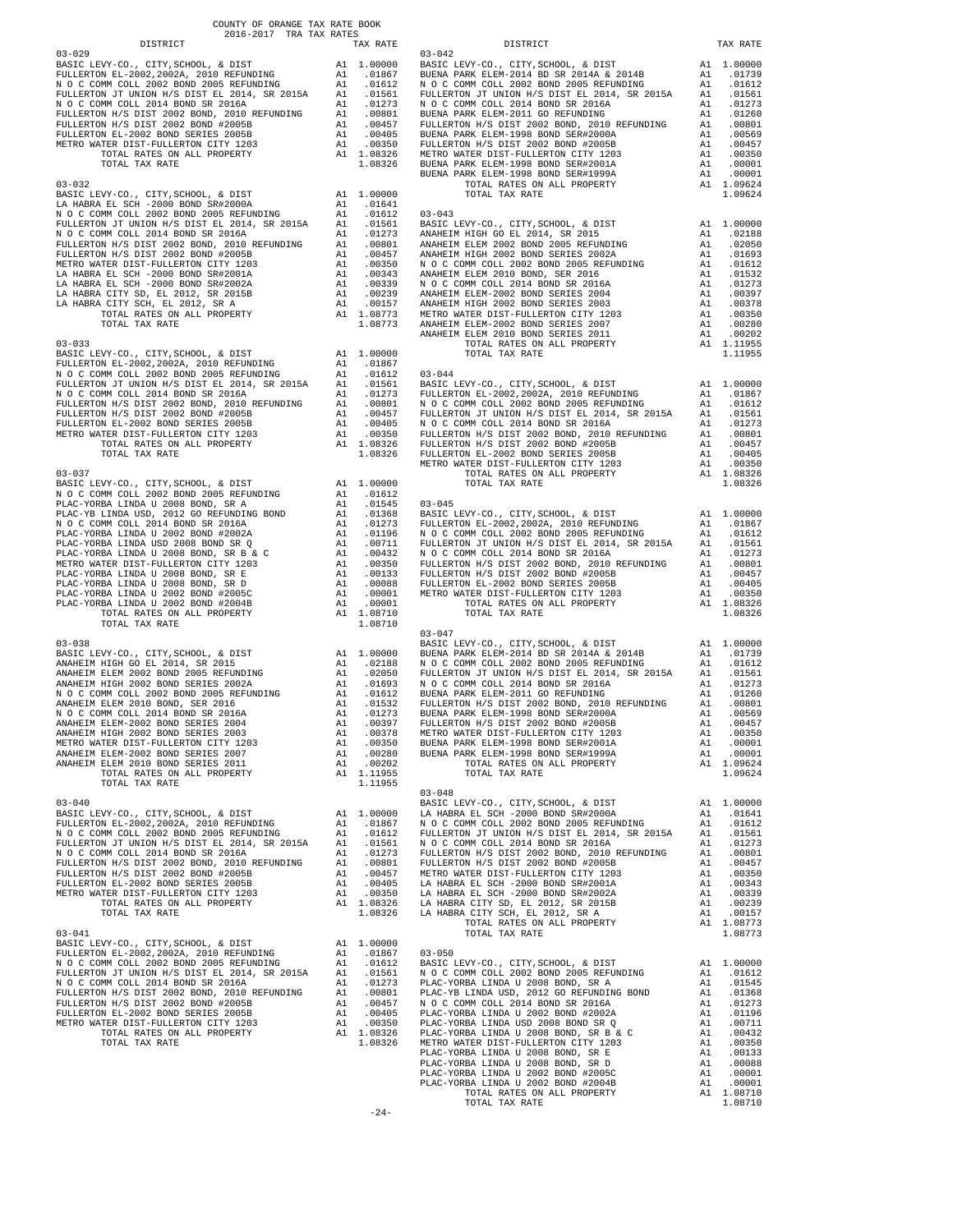| COUNTY OF ORANGE TAX RATE BOOK<br>2016-2017 TRA TAX RATES |         |         |                                                                                                                                                                                                                                                                                                                                                                                                                       |          |
|-----------------------------------------------------------|---------|---------|-----------------------------------------------------------------------------------------------------------------------------------------------------------------------------------------------------------------------------------------------------------------------------------------------------------------------------------------------------------------------------------------------------------------------|----------|
| DISTRICT                                                  |         |         | EATES<br>TAX RATE<br>DISTRICT                                                                                                                                                                                                                                                                                                                                                                                         | TAX RATE |
| $03 - 051$                                                |         |         | $03 - 066$                                                                                                                                                                                                                                                                                                                                                                                                            |          |
| $03 - 055$                                                |         |         | 9207, EVY-CO., CITY, SCHOOL, & DIST A1 1.00000<br>FULLERTON EL-2002, 2002A, 2010 REFUNDING A1 .01867<br>NOCCOMM COLL 2002 BOND 2005 REFUNDING A1 .01612<br>FULLERTON JT UNION H/S DIST_EL_2014, SR 2015A A1 .01561                                                                                                                                                                                                    |          |
|                                                           |         |         |                                                                                                                                                                                                                                                                                                                                                                                                                       |          |
| $03 - 057$                                                |         |         |                                                                                                                                                                                                                                                                                                                                                                                                                       |          |
|                                                           |         |         |                                                                                                                                                                                                                                                                                                                                                                                                                       |          |
| $03 - 059$                                                |         |         | $\begin{tabular}{l c c c c c c} \texttt{METRO WATER DIST-FULLERTON CITY 1203 & $\check{1}$ & 0.0050 & 03-069 \\ \texttt{10TA RATES ON ALL PROPERTIES}\end{tabular} \begin{tabular}{llllllll} \texttt{METRO WATEN DIST-FULLERTON CITY} & $\check{2011}$ & 0.0000 \\ \texttt{10A1} & $\check{101612}$ & 0.0000 \\ \texttt{10A2} & $\check{101612}$ & 0.0000 \\ \texttt{10A3} & $\check{101612}$ & 0.0000$<br>$03 - 071$ |          |
| TOTAL TAX RATE                                            | 1.08326 |         | TOTAL TAX RATE                                                                                                                                                                                                                                                                                                                                                                                                        | 1.08326  |
| 03-061                                                    |         |         | $03 - 072$                                                                                                                                                                                                                                                                                                                                                                                                            |          |
|                                                           |         |         |                                                                                                                                                                                                                                                                                                                                                                                                                       |          |
| TOTAL TAX RATE                                            |         | 1.09624 | TOTAL TAX RATE                                                                                                                                                                                                                                                                                                                                                                                                        | 1.08326  |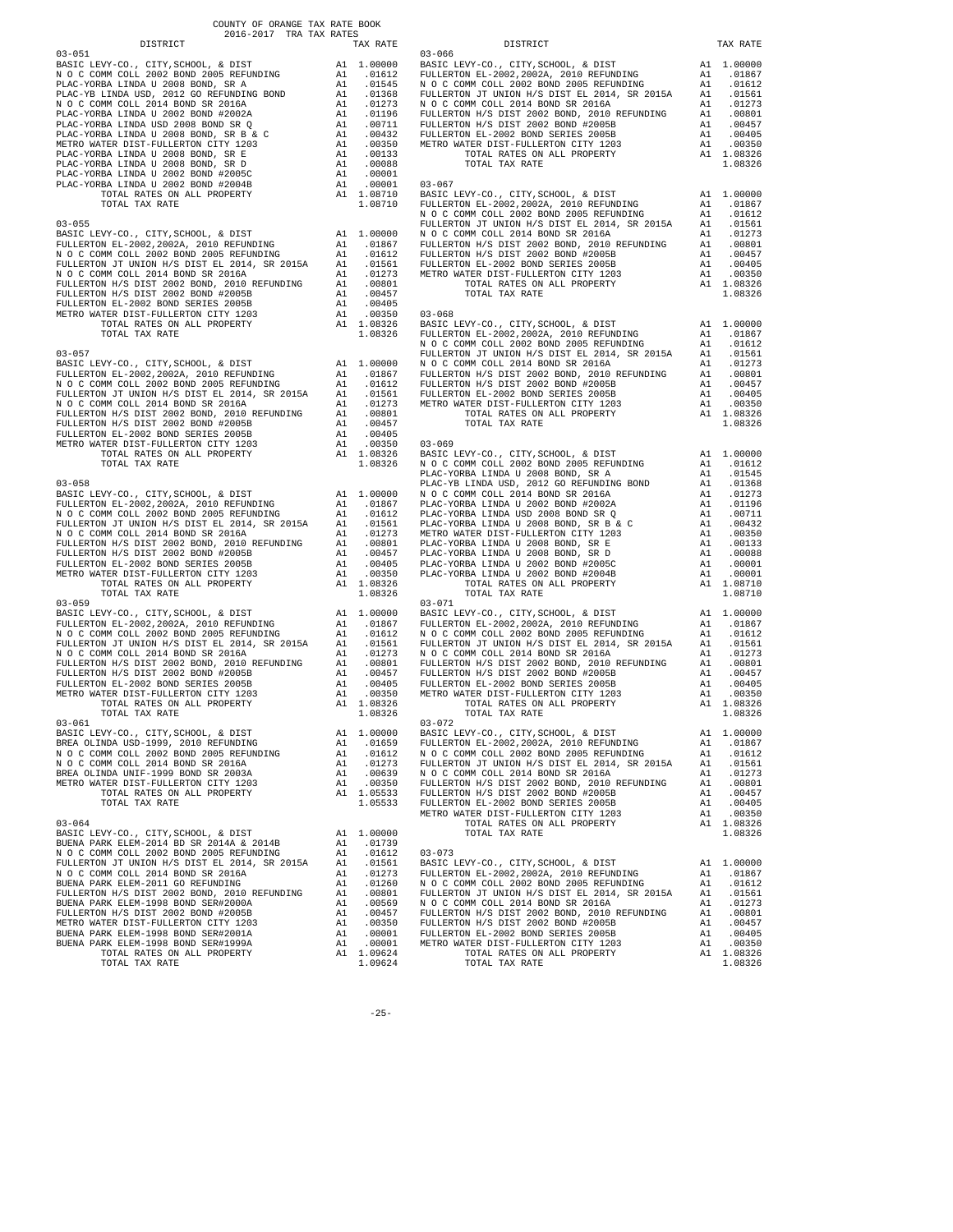| COUNTY OF ORANGE TAX RATE BOOK<br>2016-2017 TRA TAX RATES                                                                  |          |                                                                                                                                                                                                                                                                        |                       |
|----------------------------------------------------------------------------------------------------------------------------|----------|------------------------------------------------------------------------------------------------------------------------------------------------------------------------------------------------------------------------------------------------------------------------|-----------------------|
| DISTRICT                                                                                                                   | TAX RATE | DISTRICT                                                                                                                                                                                                                                                               | TAX RATE              |
| $03 - 074$                                                                                                                 |          | $03 - 083$                                                                                                                                                                                                                                                             |                       |
|                                                                                                                            |          |                                                                                                                                                                                                                                                                        |                       |
|                                                                                                                            |          |                                                                                                                                                                                                                                                                        |                       |
|                                                                                                                            |          | $03 - 085$                                                                                                                                                                                                                                                             |                       |
|                                                                                                                            |          | $\begin{tabular}{cccccc} 03-078 & 03-078 & 03-085 & 03-085 & 03-085 & 03-085 & 03-085 & 03-085 & 03-085 & 03-085 & 03-085 & 03-085 & 03-085 & 03-085 & 03-085 & 03-085 & 03-085 & 03-085 & 03-085 & 03-085 & 03-085 & 03-085 & 03-085 & 03-085 & 03-085 & 03-085 & 03$ |                       |
|                                                                                                                            |          |                                                                                                                                                                                                                                                                        |                       |
| A1 .00001<br>A1 1.09624<br>1.09624<br>BUENA PARK ELEM-1998 BOND SER#1999A<br>TOTAL RATES ON ALL PROPERTY<br>TOTAL TAX RATE | 1.09624  | $03 - 087$<br>TOTAL RATES ON ALL PROPERTY<br>TOTAL TAX RATE                                                                                                                                                                                                            | A1 1.08326<br>1.08326 |
|                                                                                                                            |          | $03 - 088$                                                                                                                                                                                                                                                             |                       |
| $03 - 082$                                                                                                                 |          | FULLERTON JT UNION H/S DIST EL 2014, SR 2015A A1 .01561<br>N O C COMM COLL 2014 BOND SR 2016A<br>TOTAL TAX RATE                                                                                                                                                        | A1 .01273<br>1.08326  |
| TOTAL TAX RATE                                                                                                             | 1.09624  |                                                                                                                                                                                                                                                                        |                       |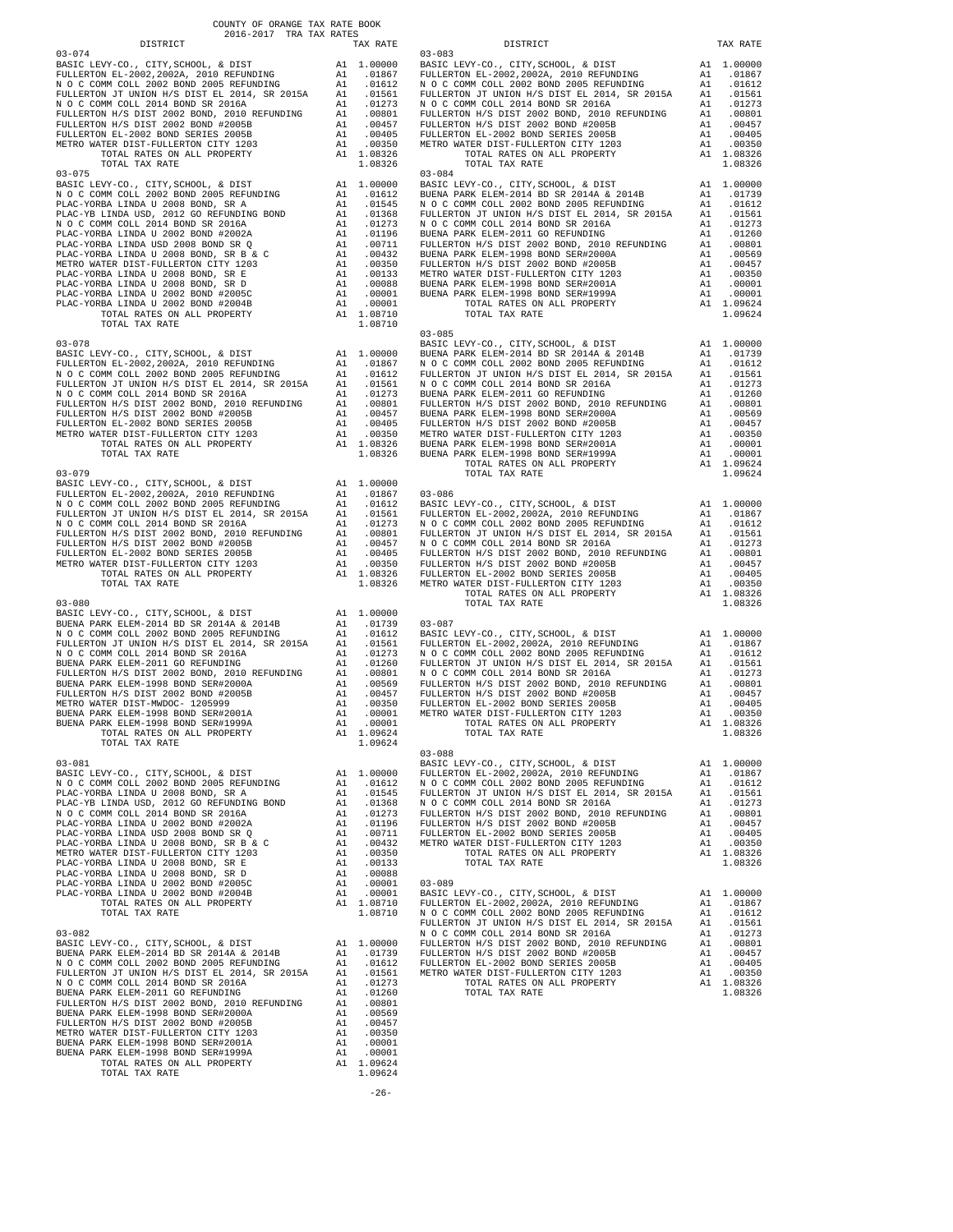| DISTRICT | TAX RATE | <b>DISTRICT</b>                                                                                                                                                                                                                                                                                                                                                                                                                                                        | TAX RATE |
|----------|----------|------------------------------------------------------------------------------------------------------------------------------------------------------------------------------------------------------------------------------------------------------------------------------------------------------------------------------------------------------------------------------------------------------------------------------------------------------------------------|----------|
|          |          |                                                                                                                                                                                                                                                                                                                                                                                                                                                                        |          |
|          |          | $\begin{bmatrix} 1.011 & 0.11 & 0.11 & 0.11 & 0.11 & 0.11 & 0.11 & 0.11 & 0.11 & 0.11 & 0.11 & 0.11 & 0.11 & 0.11 & 0.11 & 0.11 & 0.11 & 0.11 & 0.11 & 0.11 & 0.11 & 0.11 & 0.11 & 0.11 & 0.11 & 0.11 & 0.11 & 0.11 & 0.11 & 0.11 & 0.11 & 0.11 & 0.11 & 0.11 & 0.11 & 0.$                                                                                                                                                                                             |          |
|          |          |                                                                                                                                                                                                                                                                                                                                                                                                                                                                        |          |
|          |          |                                                                                                                                                                                                                                                                                                                                                                                                                                                                        |          |
|          |          |                                                                                                                                                                                                                                                                                                                                                                                                                                                                        |          |
|          |          |                                                                                                                                                                                                                                                                                                                                                                                                                                                                        |          |
|          |          | $\begin{tabular}{l c c c c c c} \hline $\mathbf{R} & $\mathbf{U} & $\mathbf{C}$ & $\mathbf{C} & $\mathbf{C} & $\mathbf{C} & $\mathbf{C} & $\mathbf{C}$ & $\mathbf{A} & $\mathbf{I} & $\mathbf{0}$ & $\mathbf{0}$ & $\mathbf{0}$ & $\mathbf{0}$ & $\mathbf{0}$ & $\mathbf{0}$ & $\mathbf{0}$ & $\mathbf{0}$ & $\mathbf{0}$ & $\mathbf{0}$ & $\mathbf{0}$ & $\mathbf{0}$ & $\mathbf{0}$ & $\mathbf{0}$ & $\mathbf{0}$ & $\mathbf{0}$ & $\mathbf{0}$ & $\mathbf{0}$ & $\$ |          |
|          |          | HUNTINGTON BCH EL 2002 2014A & 2015A REFUNDING A1 .01308                                                                                                                                                                                                                                                                                                                                                                                                               |          |
|          |          |                                                                                                                                                                                                                                                                                                                                                                                                                                                                        |          |
|          |          |                                                                                                                                                                                                                                                                                                                                                                                                                                                                        |          |

-27-

COUNTY OF ORANGE TAX RATE BOOK 2016-2017 TRA TAX RATES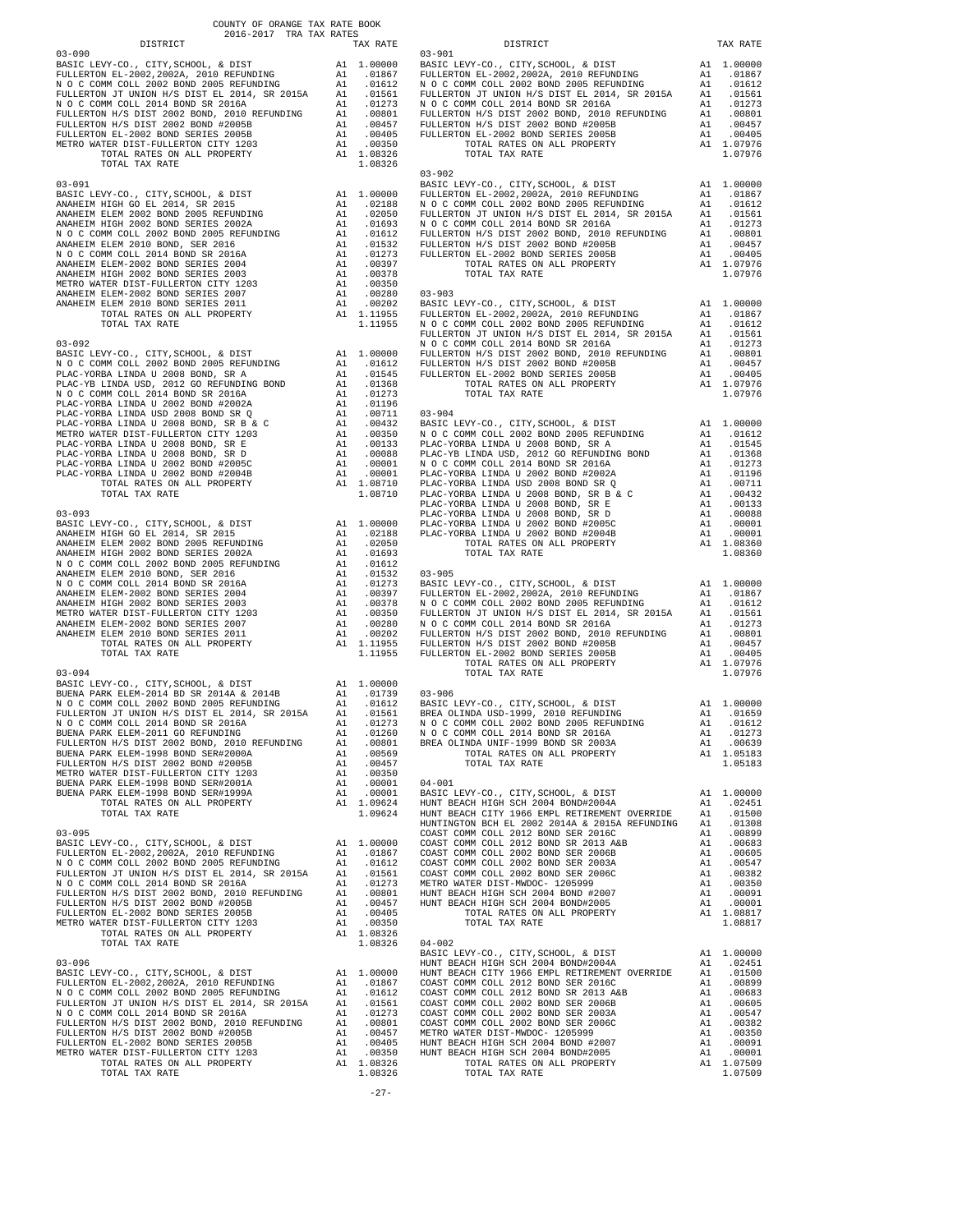| DISTRICT   | TAX RATE | DISTRICT                                                                                                                                                                                                                      | TAX RATE |
|------------|----------|-------------------------------------------------------------------------------------------------------------------------------------------------------------------------------------------------------------------------------|----------|
| $04 - 003$ |          | $04 - 014$                                                                                                                                                                                                                    |          |
|            |          |                                                                                                                                                                                                                               |          |
|            |          |                                                                                                                                                                                                                               |          |
|            |          |                                                                                                                                                                                                                               |          |
|            |          |                                                                                                                                                                                                                               |          |
|            |          |                                                                                                                                                                                                                               |          |
|            |          |                                                                                                                                                                                                                               |          |
|            |          |                                                                                                                                                                                                                               |          |
|            |          |                                                                                                                                                                                                                               |          |
|            |          |                                                                                                                                                                                                                               |          |
|            |          |                                                                                                                                                                                                                               |          |
|            |          |                                                                                                                                                                                                                               |          |
| $04 - 004$ |          |                                                                                                                                                                                                                               |          |
|            |          |                                                                                                                                                                                                                               |          |
|            |          |                                                                                                                                                                                                                               |          |
|            |          |                                                                                                                                                                                                                               |          |
|            |          |                                                                                                                                                                                                                               |          |
|            |          |                                                                                                                                                                                                                               |          |
|            |          |                                                                                                                                                                                                                               |          |
|            |          |                                                                                                                                                                                                                               |          |
|            |          |                                                                                                                                                                                                                               |          |
|            |          |                                                                                                                                                                                                                               |          |
|            |          |                                                                                                                                                                                                                               |          |
|            |          |                                                                                                                                                                                                                               |          |
|            |          | TOTAL TAX RATE                                                                                                                                                                                                                | 1.08817  |
|            |          |                                                                                                                                                                                                                               |          |
|            |          |                                                                                                                                                                                                                               |          |
|            |          |                                                                                                                                                                                                                               |          |
|            |          |                                                                                                                                                                                                                               |          |
|            |          |                                                                                                                                                                                                                               |          |
|            |          |                                                                                                                                                                                                                               |          |
|            |          |                                                                                                                                                                                                                               |          |
|            |          |                                                                                                                                                                                                                               |          |
|            |          |                                                                                                                                                                                                                               |          |
|            |          |                                                                                                                                                                                                                               |          |
|            |          |                                                                                                                                                                                                                               |          |
|            |          |                                                                                                                                                                                                                               |          |
|            |          |                                                                                                                                                                                                                               |          |
|            |          |                                                                                                                                                                                                                               |          |
|            |          |                                                                                                                                                                                                                               |          |
|            |          |                                                                                                                                                                                                                               |          |
|            |          |                                                                                                                                                                                                                               |          |
|            |          |                                                                                                                                                                                                                               |          |
|            |          |                                                                                                                                                                                                                               |          |
|            |          |                                                                                                                                                                                                                               |          |
|            |          |                                                                                                                                                                                                                               |          |
|            |          |                                                                                                                                                                                                                               |          |
|            |          |                                                                                                                                                                                                                               |          |
|            |          |                                                                                                                                                                                                                               |          |
|            |          |                                                                                                                                                                                                                               |          |
|            |          |                                                                                                                                                                                                                               |          |
|            |          |                                                                                                                                                                                                                               |          |
|            |          |                                                                                                                                                                                                                               |          |
|            |          |                                                                                                                                                                                                                               |          |
|            |          |                                                                                                                                                                                                                               |          |
|            |          |                                                                                                                                                                                                                               |          |
|            |          |                                                                                                                                                                                                                               |          |
|            |          |                                                                                                                                                                                                                               |          |
|            |          |                                                                                                                                                                                                                               |          |
|            |          |                                                                                                                                                                                                                               |          |
|            |          |                                                                                                                                                                                                                               |          |
|            |          |                                                                                                                                                                                                                               |          |
|            |          |                                                                                                                                                                                                                               |          |
|            |          |                                                                                                                                                                                                                               |          |
|            |          |                                                                                                                                                                                                                               |          |
|            |          |                                                                                                                                                                                                                               |          |
|            |          |                                                                                                                                                                                                                               |          |
|            |          |                                                                                                                                                                                                                               |          |
|            |          |                                                                                                                                                                                                                               |          |
|            |          |                                                                                                                                                                                                                               |          |
|            |          |                                                                                                                                                                                                                               |          |
|            |          |                                                                                                                                                                                                                               |          |
|            |          |                                                                                                                                                                                                                               |          |
|            |          |                                                                                                                                                                                                                               |          |
|            |          |                                                                                                                                                                                                                               |          |
|            |          |                                                                                                                                                                                                                               |          |
|            |          |                                                                                                                                                                                                                               |          |
|            |          |                                                                                                                                                                                                                               |          |
|            |          |                                                                                                                                                                                                                               |          |
|            |          |                                                                                                                                                                                                                               |          |
|            |          |                                                                                                                                                                                                                               |          |
|            |          |                                                                                                                                                                                                                               |          |
|            | $-28-$   | 1791. THE REAL PROPERTY AS A SERIE PROPERTY AND THE PROPERTY AND THE REAL PROPERTY AND THE REAL PROPERTY AND A SERIE PROPERTY AND A SERIE PROPERTY AND THE REAL PROPERTY AND REAL PROPERTY AND REAL PROPERTY AND REAL PROPERT |          |
|            |          |                                                                                                                                                                                                                               |          |

COUNTY OF ORANGE TAX RATE BOOK 2016-2017 TRA TAX RATES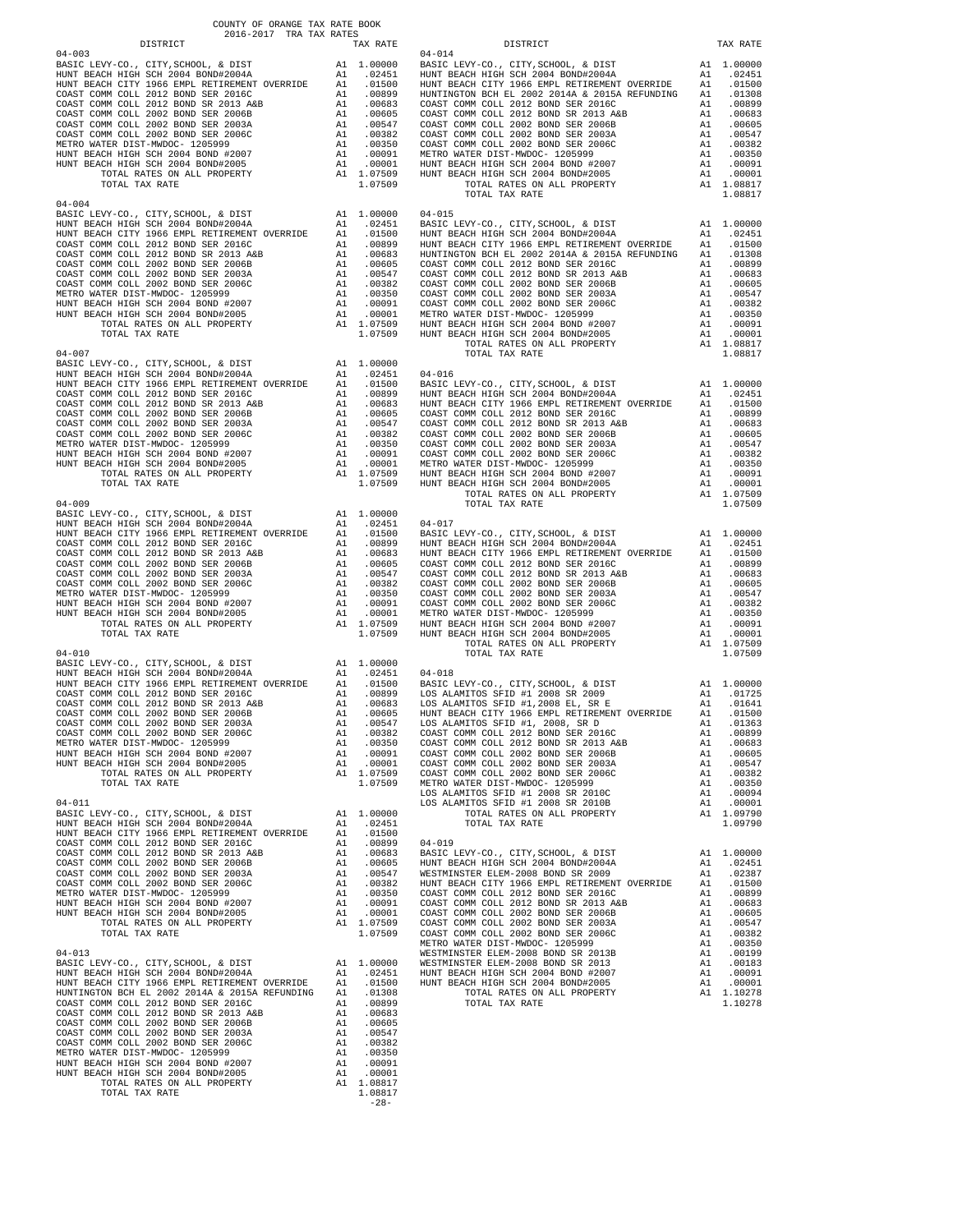| $04 - 028$<br>$04 - 021$<br>1.08817<br>TOTAL TAX RATE<br>$\begin{tabular}{cccc} 0.4-0.22 & 0.4-0.29 & 0.4-0.29 & 0.4-0.29 & 0.4-0.29 & 0.4-0.29 & 0.4-0.29 & 0.4-0.29 & 0.4-0.29 & 0.4-0.29 & 0.4-0.29 & 0.4-0.29 & 0.4-0.29 & 0.4-0.29 & 0.4-0.29 & 0.4-0.29 & 0.4-0.29 & 0.4-0.29 & 0.4-0.29 & 0.4-0.29 & 0.4-0.29 & 0$<br>$\begin{tabular}{cccccccc} \textsc{HOMY BACI HMIS OR NLOI} & \textsc{MMI} & \textsc{MMI} & \textsc{MMI} & \textsc{MMI} & \textsc{MMI} & \textsc{MMI} & \textsc{MMI} & \textsc{MMI} & \textsc{MMI} & \textsc{MMI} & \textsc{MMI} & \textsc{MMI} & \textsc{MMI} & \textsc{MMI} & \textsc{MMI} & \textsc{MMI} & \textsc{MMI} & \textsc{MMI} & \textsc{MMI} & \textsc{MMI} & \textsc{MMI} & \textsc{MMI} & \textsc{MMI} & \textsc{MMI} &$<br>HUNTINGTON BCH EL 2002 2014A & 2015A REFUNDING A1 .01308 | DISTRICT | TAX RATE | DISTRICT | TAX RATE |
|--------------------------------------------------------------------------------------------------------------------------------------------------------------------------------------------------------------------------------------------------------------------------------------------------------------------------------------------------------------------------------------------------------------------------------------------------------------------------------------------------------------------------------------------------------------------------------------------------------------------------------------------------------------------------------------------------------------------------------------------------------------------------------------------------------------------------------|----------|----------|----------|----------|
|                                                                                                                                                                                                                                                                                                                                                                                                                                                                                                                                                                                                                                                                                                                                                                                                                                |          |          |          |          |
|                                                                                                                                                                                                                                                                                                                                                                                                                                                                                                                                                                                                                                                                                                                                                                                                                                |          |          |          |          |
|                                                                                                                                                                                                                                                                                                                                                                                                                                                                                                                                                                                                                                                                                                                                                                                                                                |          |          |          |          |
|                                                                                                                                                                                                                                                                                                                                                                                                                                                                                                                                                                                                                                                                                                                                                                                                                                |          |          |          |          |
|                                                                                                                                                                                                                                                                                                                                                                                                                                                                                                                                                                                                                                                                                                                                                                                                                                |          |          |          |          |
|                                                                                                                                                                                                                                                                                                                                                                                                                                                                                                                                                                                                                                                                                                                                                                                                                                |          |          |          |          |
|                                                                                                                                                                                                                                                                                                                                                                                                                                                                                                                                                                                                                                                                                                                                                                                                                                |          |          |          |          |
|                                                                                                                                                                                                                                                                                                                                                                                                                                                                                                                                                                                                                                                                                                                                                                                                                                |          |          |          |          |
|                                                                                                                                                                                                                                                                                                                                                                                                                                                                                                                                                                                                                                                                                                                                                                                                                                |          |          |          |          |
|                                                                                                                                                                                                                                                                                                                                                                                                                                                                                                                                                                                                                                                                                                                                                                                                                                |          |          |          |          |
|                                                                                                                                                                                                                                                                                                                                                                                                                                                                                                                                                                                                                                                                                                                                                                                                                                |          |          |          |          |
|                                                                                                                                                                                                                                                                                                                                                                                                                                                                                                                                                                                                                                                                                                                                                                                                                                |          |          |          |          |
|                                                                                                                                                                                                                                                                                                                                                                                                                                                                                                                                                                                                                                                                                                                                                                                                                                |          |          |          |          |
|                                                                                                                                                                                                                                                                                                                                                                                                                                                                                                                                                                                                                                                                                                                                                                                                                                |          |          |          |          |
|                                                                                                                                                                                                                                                                                                                                                                                                                                                                                                                                                                                                                                                                                                                                                                                                                                |          |          |          |          |
|                                                                                                                                                                                                                                                                                                                                                                                                                                                                                                                                                                                                                                                                                                                                                                                                                                |          |          |          |          |
|                                                                                                                                                                                                                                                                                                                                                                                                                                                                                                                                                                                                                                                                                                                                                                                                                                |          |          |          |          |
|                                                                                                                                                                                                                                                                                                                                                                                                                                                                                                                                                                                                                                                                                                                                                                                                                                |          |          |          |          |
|                                                                                                                                                                                                                                                                                                                                                                                                                                                                                                                                                                                                                                                                                                                                                                                                                                |          |          |          |          |
|                                                                                                                                                                                                                                                                                                                                                                                                                                                                                                                                                                                                                                                                                                                                                                                                                                |          |          |          |          |
|                                                                                                                                                                                                                                                                                                                                                                                                                                                                                                                                                                                                                                                                                                                                                                                                                                |          |          |          |          |
|                                                                                                                                                                                                                                                                                                                                                                                                                                                                                                                                                                                                                                                                                                                                                                                                                                |          |          |          |          |
|                                                                                                                                                                                                                                                                                                                                                                                                                                                                                                                                                                                                                                                                                                                                                                                                                                |          |          |          |          |
|                                                                                                                                                                                                                                                                                                                                                                                                                                                                                                                                                                                                                                                                                                                                                                                                                                |          |          |          |          |
|                                                                                                                                                                                                                                                                                                                                                                                                                                                                                                                                                                                                                                                                                                                                                                                                                                |          |          |          |          |
|                                                                                                                                                                                                                                                                                                                                                                                                                                                                                                                                                                                                                                                                                                                                                                                                                                |          |          |          |          |
|                                                                                                                                                                                                                                                                                                                                                                                                                                                                                                                                                                                                                                                                                                                                                                                                                                |          |          |          |          |
|                                                                                                                                                                                                                                                                                                                                                                                                                                                                                                                                                                                                                                                                                                                                                                                                                                |          |          |          |          |
|                                                                                                                                                                                                                                                                                                                                                                                                                                                                                                                                                                                                                                                                                                                                                                                                                                |          |          |          |          |
|                                                                                                                                                                                                                                                                                                                                                                                                                                                                                                                                                                                                                                                                                                                                                                                                                                |          |          |          |          |
|                                                                                                                                                                                                                                                                                                                                                                                                                                                                                                                                                                                                                                                                                                                                                                                                                                |          |          |          |          |
|                                                                                                                                                                                                                                                                                                                                                                                                                                                                                                                                                                                                                                                                                                                                                                                                                                |          |          |          |          |
|                                                                                                                                                                                                                                                                                                                                                                                                                                                                                                                                                                                                                                                                                                                                                                                                                                |          |          |          |          |
|                                                                                                                                                                                                                                                                                                                                                                                                                                                                                                                                                                                                                                                                                                                                                                                                                                |          |          |          |          |
|                                                                                                                                                                                                                                                                                                                                                                                                                                                                                                                                                                                                                                                                                                                                                                                                                                |          |          |          |          |
|                                                                                                                                                                                                                                                                                                                                                                                                                                                                                                                                                                                                                                                                                                                                                                                                                                |          |          |          |          |
|                                                                                                                                                                                                                                                                                                                                                                                                                                                                                                                                                                                                                                                                                                                                                                                                                                |          |          |          |          |
|                                                                                                                                                                                                                                                                                                                                                                                                                                                                                                                                                                                                                                                                                                                                                                                                                                |          |          |          |          |
|                                                                                                                                                                                                                                                                                                                                                                                                                                                                                                                                                                                                                                                                                                                                                                                                                                |          |          |          |          |
|                                                                                                                                                                                                                                                                                                                                                                                                                                                                                                                                                                                                                                                                                                                                                                                                                                |          |          |          |          |
|                                                                                                                                                                                                                                                                                                                                                                                                                                                                                                                                                                                                                                                                                                                                                                                                                                |          |          |          |          |
|                                                                                                                                                                                                                                                                                                                                                                                                                                                                                                                                                                                                                                                                                                                                                                                                                                |          |          |          |          |
|                                                                                                                                                                                                                                                                                                                                                                                                                                                                                                                                                                                                                                                                                                                                                                                                                                |          |          |          |          |
|                                                                                                                                                                                                                                                                                                                                                                                                                                                                                                                                                                                                                                                                                                                                                                                                                                |          |          |          |          |
|                                                                                                                                                                                                                                                                                                                                                                                                                                                                                                                                                                                                                                                                                                                                                                                                                                |          |          |          |          |
|                                                                                                                                                                                                                                                                                                                                                                                                                                                                                                                                                                                                                                                                                                                                                                                                                                |          |          |          |          |
|                                                                                                                                                                                                                                                                                                                                                                                                                                                                                                                                                                                                                                                                                                                                                                                                                                |          |          |          |          |
|                                                                                                                                                                                                                                                                                                                                                                                                                                                                                                                                                                                                                                                                                                                                                                                                                                |          |          |          |          |
|                                                                                                                                                                                                                                                                                                                                                                                                                                                                                                                                                                                                                                                                                                                                                                                                                                |          |          |          |          |
|                                                                                                                                                                                                                                                                                                                                                                                                                                                                                                                                                                                                                                                                                                                                                                                                                                |          |          |          |          |
|                                                                                                                                                                                                                                                                                                                                                                                                                                                                                                                                                                                                                                                                                                                                                                                                                                |          |          |          |          |
|                                                                                                                                                                                                                                                                                                                                                                                                                                                                                                                                                                                                                                                                                                                                                                                                                                |          |          |          |          |
|                                                                                                                                                                                                                                                                                                                                                                                                                                                                                                                                                                                                                                                                                                                                                                                                                                |          |          |          |          |
|                                                                                                                                                                                                                                                                                                                                                                                                                                                                                                                                                                                                                                                                                                                                                                                                                                |          |          |          |          |
|                                                                                                                                                                                                                                                                                                                                                                                                                                                                                                                                                                                                                                                                                                                                                                                                                                |          |          |          |          |
|                                                                                                                                                                                                                                                                                                                                                                                                                                                                                                                                                                                                                                                                                                                                                                                                                                |          |          |          |          |
|                                                                                                                                                                                                                                                                                                                                                                                                                                                                                                                                                                                                                                                                                                                                                                                                                                |          |          |          |          |
|                                                                                                                                                                                                                                                                                                                                                                                                                                                                                                                                                                                                                                                                                                                                                                                                                                |          |          |          |          |
|                                                                                                                                                                                                                                                                                                                                                                                                                                                                                                                                                                                                                                                                                                                                                                                                                                |          |          |          |          |
|                                                                                                                                                                                                                                                                                                                                                                                                                                                                                                                                                                                                                                                                                                                                                                                                                                |          |          |          |          |
|                                                                                                                                                                                                                                                                                                                                                                                                                                                                                                                                                                                                                                                                                                                                                                                                                                |          |          |          |          |
|                                                                                                                                                                                                                                                                                                                                                                                                                                                                                                                                                                                                                                                                                                                                                                                                                                |          |          |          |          |
|                                                                                                                                                                                                                                                                                                                                                                                                                                                                                                                                                                                                                                                                                                                                                                                                                                |          |          |          |          |
|                                                                                                                                                                                                                                                                                                                                                                                                                                                                                                                                                                                                                                                                                                                                                                                                                                |          |          |          |          |
|                                                                                                                                                                                                                                                                                                                                                                                                                                                                                                                                                                                                                                                                                                                                                                                                                                |          |          |          |          |
|                                                                                                                                                                                                                                                                                                                                                                                                                                                                                                                                                                                                                                                                                                                                                                                                                                |          |          |          |          |
|                                                                                                                                                                                                                                                                                                                                                                                                                                                                                                                                                                                                                                                                                                                                                                                                                                |          |          |          |          |
|                                                                                                                                                                                                                                                                                                                                                                                                                                                                                                                                                                                                                                                                                                                                                                                                                                |          |          |          |          |
|                                                                                                                                                                                                                                                                                                                                                                                                                                                                                                                                                                                                                                                                                                                                                                                                                                |          |          |          |          |
|                                                                                                                                                                                                                                                                                                                                                                                                                                                                                                                                                                                                                                                                                                                                                                                                                                |          |          |          |          |
|                                                                                                                                                                                                                                                                                                                                                                                                                                                                                                                                                                                                                                                                                                                                                                                                                                |          |          |          |          |
|                                                                                                                                                                                                                                                                                                                                                                                                                                                                                                                                                                                                                                                                                                                                                                                                                                |          |          |          |          |
|                                                                                                                                                                                                                                                                                                                                                                                                                                                                                                                                                                                                                                                                                                                                                                                                                                |          |          |          |          |
|                                                                                                                                                                                                                                                                                                                                                                                                                                                                                                                                                                                                                                                                                                                                                                                                                                |          |          |          |          |
|                                                                                                                                                                                                                                                                                                                                                                                                                                                                                                                                                                                                                                                                                                                                                                                                                                |          |          |          |          |
|                                                                                                                                                                                                                                                                                                                                                                                                                                                                                                                                                                                                                                                                                                                                                                                                                                |          |          |          |          |
|                                                                                                                                                                                                                                                                                                                                                                                                                                                                                                                                                                                                                                                                                                                                                                                                                                |          |          |          |          |
|                                                                                                                                                                                                                                                                                                                                                                                                                                                                                                                                                                                                                                                                                                                                                                                                                                |          |          |          |          |
|                                                                                                                                                                                                                                                                                                                                                                                                                                                                                                                                                                                                                                                                                                                                                                                                                                |          |          |          |          |
|                                                                                                                                                                                                                                                                                                                                                                                                                                                                                                                                                                                                                                                                                                                                                                                                                                |          |          |          |          |
|                                                                                                                                                                                                                                                                                                                                                                                                                                                                                                                                                                                                                                                                                                                                                                                                                                |          |          |          |          |

-29-

COUNTY OF ORANGE TAX RATE BOOK 2016-2017 TRA TAX RATES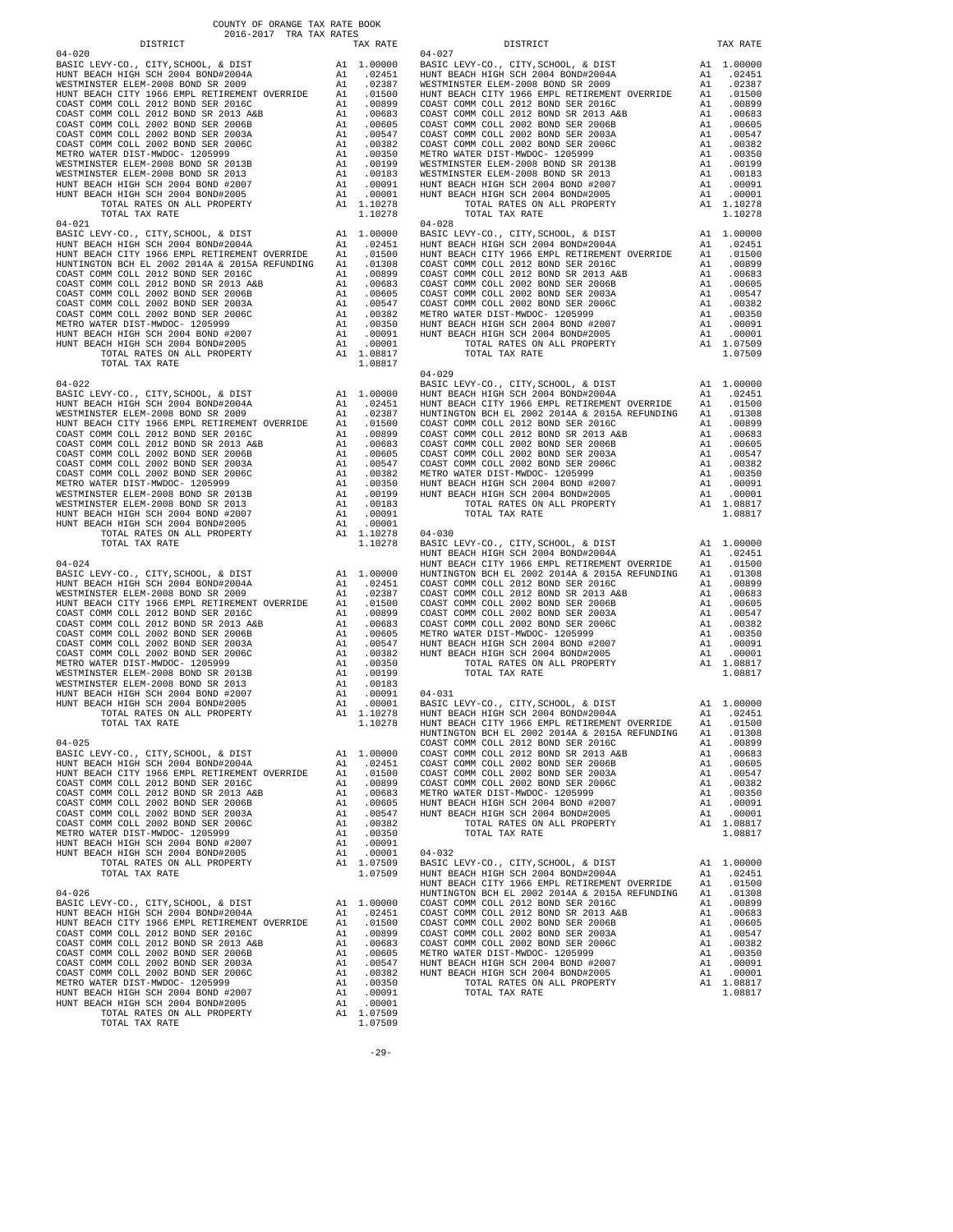| 2016-2017 TRA TAX RATES<br>DISTRICT | TAX RATE | DISTRICT                                                                                                                                                                                                                                                                                                                                                            | TAX RATE |
|-------------------------------------|----------|---------------------------------------------------------------------------------------------------------------------------------------------------------------------------------------------------------------------------------------------------------------------------------------------------------------------------------------------------------------------|----------|
| $04 - 033$                          |          | $04 - 040$                                                                                                                                                                                                                                                                                                                                                          |          |
|                                     |          |                                                                                                                                                                                                                                                                                                                                                                     |          |
|                                     |          |                                                                                                                                                                                                                                                                                                                                                                     |          |
|                                     |          |                                                                                                                                                                                                                                                                                                                                                                     |          |
|                                     |          |                                                                                                                                                                                                                                                                                                                                                                     |          |
|                                     |          |                                                                                                                                                                                                                                                                                                                                                                     |          |
|                                     |          |                                                                                                                                                                                                                                                                                                                                                                     |          |
|                                     |          |                                                                                                                                                                                                                                                                                                                                                                     |          |
|                                     |          |                                                                                                                                                                                                                                                                                                                                                                     |          |
|                                     |          |                                                                                                                                                                                                                                                                                                                                                                     |          |
|                                     |          |                                                                                                                                                                                                                                                                                                                                                                     |          |
|                                     |          |                                                                                                                                                                                                                                                                                                                                                                     |          |
|                                     |          |                                                                                                                                                                                                                                                                                                                                                                     |          |
|                                     |          |                                                                                                                                                                                                                                                                                                                                                                     |          |
|                                     |          |                                                                                                                                                                                                                                                                                                                                                                     |          |
|                                     |          |                                                                                                                                                                                                                                                                                                                                                                     |          |
|                                     |          |                                                                                                                                                                                                                                                                                                                                                                     |          |
|                                     |          |                                                                                                                                                                                                                                                                                                                                                                     |          |
|                                     |          |                                                                                                                                                                                                                                                                                                                                                                     |          |
|                                     |          |                                                                                                                                                                                                                                                                                                                                                                     |          |
|                                     |          |                                                                                                                                                                                                                                                                                                                                                                     |          |
|                                     |          |                                                                                                                                                                                                                                                                                                                                                                     |          |
|                                     |          |                                                                                                                                                                                                                                                                                                                                                                     |          |
|                                     |          |                                                                                                                                                                                                                                                                                                                                                                     |          |
|                                     |          |                                                                                                                                                                                                                                                                                                                                                                     |          |
|                                     |          |                                                                                                                                                                                                                                                                                                                                                                     |          |
|                                     |          |                                                                                                                                                                                                                                                                                                                                                                     |          |
|                                     |          |                                                                                                                                                                                                                                                                                                                                                                     |          |
|                                     |          |                                                                                                                                                                                                                                                                                                                                                                     |          |
|                                     |          |                                                                                                                                                                                                                                                                                                                                                                     |          |
|                                     |          |                                                                                                                                                                                                                                                                                                                                                                     |          |
|                                     |          |                                                                                                                                                                                                                                                                                                                                                                     |          |
|                                     |          |                                                                                                                                                                                                                                                                                                                                                                     |          |
|                                     |          |                                                                                                                                                                                                                                                                                                                                                                     |          |
|                                     |          |                                                                                                                                                                                                                                                                                                                                                                     |          |
|                                     |          |                                                                                                                                                                                                                                                                                                                                                                     |          |
|                                     |          | $\begin{tabular}{l c c c c c c} {\it HUNT BEACH CITY 1966 E MPD REZHE NPT OVERIDER & 0.01500 & {\it HUNT BEACH CITY 1966 E MPDEREDER} & 0.01500 & 0.010000 & {\it HUNT BEACH CITY 1966 E MPDEREDER} & 0.01500 & 0.010000 & 0.0100000 & 0.0100000 & 0.01000000 \\ \hline \end{tabular} \begin{tabular}{l c c c c c c} {\it HUNT BECH DINC} & 0.0150$                 |          |
|                                     |          |                                                                                                                                                                                                                                                                                                                                                                     |          |
|                                     |          |                                                                                                                                                                                                                                                                                                                                                                     |          |
|                                     |          |                                                                                                                                                                                                                                                                                                                                                                     |          |
|                                     |          |                                                                                                                                                                                                                                                                                                                                                                     |          |
|                                     |          |                                                                                                                                                                                                                                                                                                                                                                     |          |
|                                     |          |                                                                                                                                                                                                                                                                                                                                                                     |          |
|                                     |          |                                                                                                                                                                                                                                                                                                                                                                     |          |
|                                     |          |                                                                                                                                                                                                                                                                                                                                                                     |          |
|                                     |          |                                                                                                                                                                                                                                                                                                                                                                     |          |
|                                     |          |                                                                                                                                                                                                                                                                                                                                                                     |          |
|                                     |          |                                                                                                                                                                                                                                                                                                                                                                     |          |
|                                     |          |                                                                                                                                                                                                                                                                                                                                                                     |          |
|                                     |          |                                                                                                                                                                                                                                                                                                                                                                     |          |
|                                     |          |                                                                                                                                                                                                                                                                                                                                                                     |          |
|                                     |          |                                                                                                                                                                                                                                                                                                                                                                     |          |
| $04 - 038$                          |          |                                                                                                                                                                                                                                                                                                                                                                     |          |
|                                     |          |                                                                                                                                                                                                                                                                                                                                                                     |          |
|                                     |          |                                                                                                                                                                                                                                                                                                                                                                     |          |
|                                     |          |                                                                                                                                                                                                                                                                                                                                                                     |          |
|                                     |          |                                                                                                                                                                                                                                                                                                                                                                     |          |
|                                     |          |                                                                                                                                                                                                                                                                                                                                                                     |          |
|                                     |          |                                                                                                                                                                                                                                                                                                                                                                     |          |
|                                     |          |                                                                                                                                                                                                                                                                                                                                                                     |          |
|                                     |          |                                                                                                                                                                                                                                                                                                                                                                     |          |
|                                     |          | COAST COMM COLL 2002 BOND SER 2006<br>METRO WATER DIST COMM COLL 2002 BOND SER 2006C<br>METRO WATER DIST -MWDOC- 120599<br>HUNT BEACH HIGH SCH 2004 BOND #2007<br>HUNT BEACH HIGH SCH 2004 BOND #2007<br>HUNT BEACH HIGH SCH 2004 BOND                                                                                                                              |          |
|                                     |          |                                                                                                                                                                                                                                                                                                                                                                     |          |
|                                     |          |                                                                                                                                                                                                                                                                                                                                                                     |          |
|                                     |          | TOTAL TAX RATE                                                                                                                                                                                                                                                                                                                                                      | 1.07509  |
| $04 - 039$                          |          |                                                                                                                                                                                                                                                                                                                                                                     |          |
|                                     |          |                                                                                                                                                                                                                                                                                                                                                                     |          |
|                                     |          |                                                                                                                                                                                                                                                                                                                                                                     |          |
|                                     |          |                                                                                                                                                                                                                                                                                                                                                                     |          |
|                                     |          |                                                                                                                                                                                                                                                                                                                                                                     |          |
|                                     |          |                                                                                                                                                                                                                                                                                                                                                                     |          |
|                                     |          |                                                                                                                                                                                                                                                                                                                                                                     |          |
|                                     |          |                                                                                                                                                                                                                                                                                                                                                                     |          |
|                                     |          |                                                                                                                                                                                                                                                                                                                                                                     |          |
|                                     |          | $\begin{tabular}{cccccc} 04-039 & 04-039 & 04-046 \\ \hline HOMT BEACH HIGH SCH 2004 BONDH2004A & 01.00000 & 04-045 \\ \hline HUMT BEACH HIGH SCH 2004 BONDH2004A & 01.02451 & 02451 \\ \hline HUMT BEACH HIGH SCH 2004 BONDH2014A & 2015A RETUNDING & 1.0350 \\ \hline HOMT T BEACH HIGH 2012  BOND SER 2016C & 1.0350 \\ \hline COAST COMM COLL 2012 BOND SER 20$ |          |
|                                     |          |                                                                                                                                                                                                                                                                                                                                                                     |          |
|                                     |          |                                                                                                                                                                                                                                                                                                                                                                     |          |
|                                     |          |                                                                                                                                                                                                                                                                                                                                                                     |          |

COUNTY OF ORANGE TAX RATE BOOK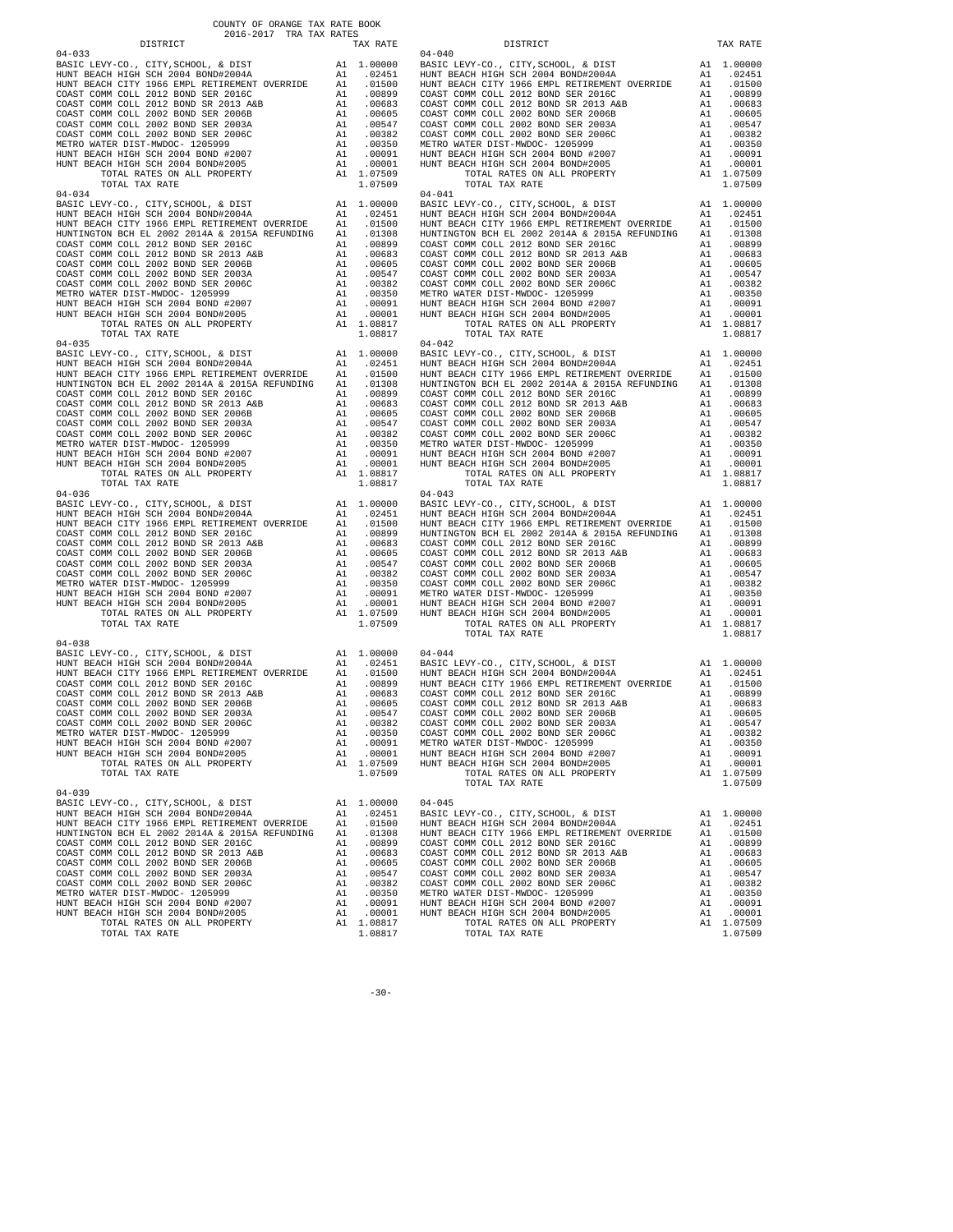| COUNTY OF ORANGE TAX RATE BOOK<br>2016-2017 TRA TAX RATES<br>$2016-2017\quad\text{TRA RATES}\label{eq:2016-2017}$ DISTRICT |          |                                                                                                                                                                                                                                                                                                                                                                                                                                                                                                                        |            |
|----------------------------------------------------------------------------------------------------------------------------|----------|------------------------------------------------------------------------------------------------------------------------------------------------------------------------------------------------------------------------------------------------------------------------------------------------------------------------------------------------------------------------------------------------------------------------------------------------------------------------------------------------------------------------|------------|
|                                                                                                                            | TAX RATE | DISTRICT                                                                                                                                                                                                                                                                                                                                                                                                                                                                                                               | TAX RATE   |
| $04 - 046$                                                                                                                 |          | $04 - 904$                                                                                                                                                                                                                                                                                                                                                                                                                                                                                                             |            |
|                                                                                                                            |          |                                                                                                                                                                                                                                                                                                                                                                                                                                                                                                                        |            |
|                                                                                                                            |          |                                                                                                                                                                                                                                                                                                                                                                                                                                                                                                                        |            |
|                                                                                                                            |          |                                                                                                                                                                                                                                                                                                                                                                                                                                                                                                                        |            |
|                                                                                                                            |          |                                                                                                                                                                                                                                                                                                                                                                                                                                                                                                                        |            |
|                                                                                                                            |          |                                                                                                                                                                                                                                                                                                                                                                                                                                                                                                                        |            |
|                                                                                                                            |          |                                                                                                                                                                                                                                                                                                                                                                                                                                                                                                                        |            |
|                                                                                                                            |          |                                                                                                                                                                                                                                                                                                                                                                                                                                                                                                                        |            |
|                                                                                                                            |          |                                                                                                                                                                                                                                                                                                                                                                                                                                                                                                                        |            |
|                                                                                                                            |          |                                                                                                                                                                                                                                                                                                                                                                                                                                                                                                                        |            |
| TOTAL TAX RATE                                                                                                             | 1.08817  |                                                                                                                                                                                                                                                                                                                                                                                                                                                                                                                        |            |
|                                                                                                                            |          |                                                                                                                                                                                                                                                                                                                                                                                                                                                                                                                        |            |
|                                                                                                                            |          |                                                                                                                                                                                                                                                                                                                                                                                                                                                                                                                        |            |
|                                                                                                                            |          |                                                                                                                                                                                                                                                                                                                                                                                                                                                                                                                        |            |
|                                                                                                                            |          |                                                                                                                                                                                                                                                                                                                                                                                                                                                                                                                        |            |
|                                                                                                                            |          |                                                                                                                                                                                                                                                                                                                                                                                                                                                                                                                        |            |
|                                                                                                                            |          |                                                                                                                                                                                                                                                                                                                                                                                                                                                                                                                        |            |
|                                                                                                                            |          |                                                                                                                                                                                                                                                                                                                                                                                                                                                                                                                        |            |
|                                                                                                                            |          |                                                                                                                                                                                                                                                                                                                                                                                                                                                                                                                        |            |
|                                                                                                                            |          |                                                                                                                                                                                                                                                                                                                                                                                                                                                                                                                        |            |
|                                                                                                                            |          |                                                                                                                                                                                                                                                                                                                                                                                                                                                                                                                        |            |
|                                                                                                                            |          |                                                                                                                                                                                                                                                                                                                                                                                                                                                                                                                        |            |
|                                                                                                                            |          |                                                                                                                                                                                                                                                                                                                                                                                                                                                                                                                        |            |
|                                                                                                                            |          |                                                                                                                                                                                                                                                                                                                                                                                                                                                                                                                        |            |
|                                                                                                                            |          |                                                                                                                                                                                                                                                                                                                                                                                                                                                                                                                        |            |
|                                                                                                                            |          |                                                                                                                                                                                                                                                                                                                                                                                                                                                                                                                        |            |
|                                                                                                                            |          |                                                                                                                                                                                                                                                                                                                                                                                                                                                                                                                        |            |
|                                                                                                                            |          |                                                                                                                                                                                                                                                                                                                                                                                                                                                                                                                        |            |
|                                                                                                                            |          |                                                                                                                                                                                                                                                                                                                                                                                                                                                                                                                        |            |
|                                                                                                                            |          |                                                                                                                                                                                                                                                                                                                                                                                                                                                                                                                        |            |
|                                                                                                                            |          |                                                                                                                                                                                                                                                                                                                                                                                                                                                                                                                        |            |
|                                                                                                                            |          |                                                                                                                                                                                                                                                                                                                                                                                                                                                                                                                        |            |
|                                                                                                                            |          |                                                                                                                                                                                                                                                                                                                                                                                                                                                                                                                        |            |
|                                                                                                                            |          |                                                                                                                                                                                                                                                                                                                                                                                                                                                                                                                        |            |
|                                                                                                                            |          |                                                                                                                                                                                                                                                                                                                                                                                                                                                                                                                        |            |
|                                                                                                                            |          |                                                                                                                                                                                                                                                                                                                                                                                                                                                                                                                        |            |
|                                                                                                                            |          |                                                                                                                                                                                                                                                                                                                                                                                                                                                                                                                        |            |
|                                                                                                                            |          |                                                                                                                                                                                                                                                                                                                                                                                                                                                                                                                        |            |
|                                                                                                                            |          |                                                                                                                                                                                                                                                                                                                                                                                                                                                                                                                        |            |
|                                                                                                                            |          |                                                                                                                                                                                                                                                                                                                                                                                                                                                                                                                        |            |
|                                                                                                                            |          |                                                                                                                                                                                                                                                                                                                                                                                                                                                                                                                        |            |
|                                                                                                                            |          |                                                                                                                                                                                                                                                                                                                                                                                                                                                                                                                        |            |
|                                                                                                                            |          |                                                                                                                                                                                                                                                                                                                                                                                                                                                                                                                        |            |
|                                                                                                                            |          |                                                                                                                                                                                                                                                                                                                                                                                                                                                                                                                        |            |
|                                                                                                                            |          |                                                                                                                                                                                                                                                                                                                                                                                                                                                                                                                        |            |
|                                                                                                                            |          |                                                                                                                                                                                                                                                                                                                                                                                                                                                                                                                        |            |
|                                                                                                                            |          | $\begin{tabular}{l cccc} \multicolumn{4}{c}{\begin{tabular}{l cccccccc} \multicolumn{4}{c}{\begin{tabular}{l cccc} \multicolumn{4}{c}{\begin{tabular}{l cccc} \multicolumn{4}{c}{\begin{tabular}{l cccc} \multicolumn{4}{c}{\begin{tabular}{l cccc} \multicolumn{4}{c}{\begin{tabular}{l cccc} \multicolumn{4}{c}{\begin{tabular}{l cccc} \multicolumn{4}{c}{\begin{tabular}{l cccc} \multicolumn{4}{c}{\begin{tabular}{l cccc} \multicolumn{4}{c}{\begin{tabular}{l cccc} \multicolumn{4}{c}{\begin{tabular}{l cccc}$ |            |
|                                                                                                                            |          |                                                                                                                                                                                                                                                                                                                                                                                                                                                                                                                        |            |
|                                                                                                                            |          |                                                                                                                                                                                                                                                                                                                                                                                                                                                                                                                        |            |
|                                                                                                                            |          | HUNTINGTON BCH EL 2002 2014A & 2015A REFUNDING A1 .01308 BASIC LEVY-CO., CITY, SCHOOL, & DIST                                                                                                                                                                                                                                                                                                                                                                                                                          | A1 1.00000 |
|                                                                                                                            |          |                                                                                                                                                                                                                                                                                                                                                                                                                                                                                                                        |            |
|                                                                                                                            |          |                                                                                                                                                                                                                                                                                                                                                                                                                                                                                                                        |            |
|                                                                                                                            |          |                                                                                                                                                                                                                                                                                                                                                                                                                                                                                                                        |            |
|                                                                                                                            |          |                                                                                                                                                                                                                                                                                                                                                                                                                                                                                                                        |            |
|                                                                                                                            |          |                                                                                                                                                                                                                                                                                                                                                                                                                                                                                                                        |            |
|                                                                                                                            |          |                                                                                                                                                                                                                                                                                                                                                                                                                                                                                                                        |            |
|                                                                                                                            |          |                                                                                                                                                                                                                                                                                                                                                                                                                                                                                                                        |            |
|                                                                                                                            |          |                                                                                                                                                                                                                                                                                                                                                                                                                                                                                                                        |            |
|                                                                                                                            |          |                                                                                                                                                                                                                                                                                                                                                                                                                                                                                                                        |            |
|                                                                                                                            |          |                                                                                                                                                                                                                                                                                                                                                                                                                                                                                                                        |            |
|                                                                                                                            |          |                                                                                                                                                                                                                                                                                                                                                                                                                                                                                                                        |            |
|                                                                                                                            |          |                                                                                                                                                                                                                                                                                                                                                                                                                                                                                                                        |            |
|                                                                                                                            |          |                                                                                                                                                                                                                                                                                                                                                                                                                                                                                                                        |            |
|                                                                                                                            |          |                                                                                                                                                                                                                                                                                                                                                                                                                                                                                                                        |            |
|                                                                                                                            |          |                                                                                                                                                                                                                                                                                                                                                                                                                                                                                                                        |            |
|                                                                                                                            |          |                                                                                                                                                                                                                                                                                                                                                                                                                                                                                                                        |            |
|                                                                                                                            |          |                                                                                                                                                                                                                                                                                                                                                                                                                                                                                                                        |            |
|                                                                                                                            |          |                                                                                                                                                                                                                                                                                                                                                                                                                                                                                                                        |            |
|                                                                                                                            |          |                                                                                                                                                                                                                                                                                                                                                                                                                                                                                                                        |            |
|                                                                                                                            |          |                                                                                                                                                                                                                                                                                                                                                                                                                                                                                                                        |            |
|                                                                                                                            |          |                                                                                                                                                                                                                                                                                                                                                                                                                                                                                                                        |            |
|                                                                                                                            |          |                                                                                                                                                                                                                                                                                                                                                                                                                                                                                                                        |            |
|                                                                                                                            |          |                                                                                                                                                                                                                                                                                                                                                                                                                                                                                                                        |            |
|                                                                                                                            |          |                                                                                                                                                                                                                                                                                                                                                                                                                                                                                                                        |            |
|                                                                                                                            |          |                                                                                                                                                                                                                                                                                                                                                                                                                                                                                                                        |            |
|                                                                                                                            |          | <b>HOTE BANK SICHO SOLU 2003 BORD RESERVATION CONTROLL AND A CONSIDERATION CONTROLL A DESIGNATION CONTROLL 2013 BORD 2003 BORD 2013 BORD 2013 BORD 2013 BORD 2013 BORD 2013 BORD 2013 BORD 2013 BORD 2013 BORD 2013 BORD 2013 B</b>                                                                                                                                                                                                                                                                                    |            |
|                                                                                                                            |          |                                                                                                                                                                                                                                                                                                                                                                                                                                                                                                                        |            |
|                                                                                                                            |          |                                                                                                                                                                                                                                                                                                                                                                                                                                                                                                                        |            |
|                                                                                                                            |          |                                                                                                                                                                                                                                                                                                                                                                                                                                                                                                                        |            |
|                                                                                                                            | $-31-$   |                                                                                                                                                                                                                                                                                                                                                                                                                                                                                                                        |            |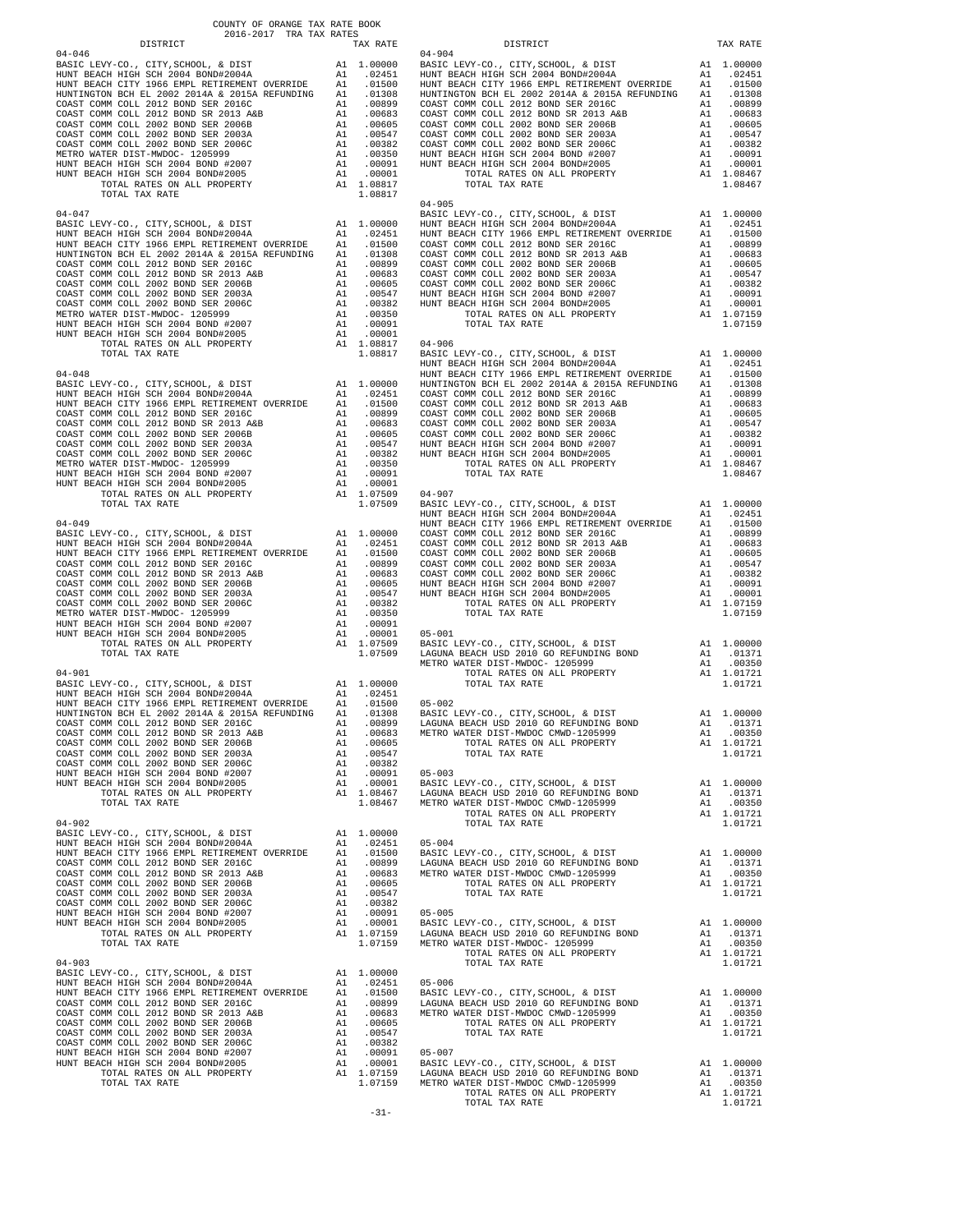| COUNTY OF ORANGE TAX RATE BOOK<br>2016-2017 TRA TAX RATES                                                                                                                                                                                                                                                                                                                                                                           |  |                                                                                                                                                                                                                                                                                                                                   |          |
|-------------------------------------------------------------------------------------------------------------------------------------------------------------------------------------------------------------------------------------------------------------------------------------------------------------------------------------------------------------------------------------------------------------------------------------|--|-----------------------------------------------------------------------------------------------------------------------------------------------------------------------------------------------------------------------------------------------------------------------------------------------------------------------------------|----------|
| $2016-2017 \begin{array}{l} \text{I.A. KATE } \text{BOOK} \\ \text{TRR TAX RATES} \end{array}$ DISTRICT                                                                                                                                                                                                                                                                                                                             |  | $\begin{array}{ccc}\n\text{1.1.1}\n\text{1.2.1}\n\text{1.3.1}\n\text{1.4.1}\n\text{1.5.1}\n\text{1.6.1}\n\text{1.7.1}\n\text{1.7.1}\n\text{1.7.1}\n\text{1.7.1}\n\text{1.7.1}\n\text{1.7.1}\n\text{1.7.1}\n\text{1.7.1}\n\text{1.7.1}\n\text{1.7.1}\n\text{1.7.1}\n\text{1.7.1}\n\text{1.7.1}\n\text{1.7.1}\n\text{1.7.1}\n\text$ | TAX RATE |
|                                                                                                                                                                                                                                                                                                                                                                                                                                     |  |                                                                                                                                                                                                                                                                                                                                   |          |
|                                                                                                                                                                                                                                                                                                                                                                                                                                     |  |                                                                                                                                                                                                                                                                                                                                   |          |
|                                                                                                                                                                                                                                                                                                                                                                                                                                     |  |                                                                                                                                                                                                                                                                                                                                   |          |
|                                                                                                                                                                                                                                                                                                                                                                                                                                     |  |                                                                                                                                                                                                                                                                                                                                   |          |
| $\begin{tabular}{@{}c@{}}05-008 & \begin{tabular}{@{}}c@{}} \textbf{0.5-008} & \begin{tabular}{@{}}c@{}} \textbf{0.5-008} & \begin{tabular}{@{}}c@{}} \textbf{0.5-008} & \begin{tabular}{@{}}c@{}} \textbf{0.5-008} & \begin{tabular}{@{}}c@{}} \textbf{0.5-008} & \begin{tabular}{@{}}c@{}} \textbf{0.5-008} & \begin{tabular}{@{}}c@{}} \textbf{0.5-008} & \textbf{0.5-023} & \textbf{0.$                                         |  |                                                                                                                                                                                                                                                                                                                                   |          |
|                                                                                                                                                                                                                                                                                                                                                                                                                                     |  |                                                                                                                                                                                                                                                                                                                                   |          |
|                                                                                                                                                                                                                                                                                                                                                                                                                                     |  |                                                                                                                                                                                                                                                                                                                                   |          |
| $05 - 014$                                                                                                                                                                                                                                                                                                                                                                                                                          |  |                                                                                                                                                                                                                                                                                                                                   |          |
|                                                                                                                                                                                                                                                                                                                                                                                                                                     |  |                                                                                                                                                                                                                                                                                                                                   |          |
|                                                                                                                                                                                                                                                                                                                                                                                                                                     |  |                                                                                                                                                                                                                                                                                                                                   |          |
|                                                                                                                                                                                                                                                                                                                                                                                                                                     |  |                                                                                                                                                                                                                                                                                                                                   |          |
|                                                                                                                                                                                                                                                                                                                                                                                                                                     |  |                                                                                                                                                                                                                                                                                                                                   |          |
|                                                                                                                                                                                                                                                                                                                                                                                                                                     |  |                                                                                                                                                                                                                                                                                                                                   |          |
|                                                                                                                                                                                                                                                                                                                                                                                                                                     |  |                                                                                                                                                                                                                                                                                                                                   |          |
|                                                                                                                                                                                                                                                                                                                                                                                                                                     |  |                                                                                                                                                                                                                                                                                                                                   |          |
|                                                                                                                                                                                                                                                                                                                                                                                                                                     |  |                                                                                                                                                                                                                                                                                                                                   |          |
|                                                                                                                                                                                                                                                                                                                                                                                                                                     |  |                                                                                                                                                                                                                                                                                                                                   |          |
| $\begin{tabular}{l c c c c c} \hline \texttt{TCTAL TAX RATE} & \texttt{TOTAL TAX RATE} \\ \hline \texttt{BASIC LEV-CO.}, & \texttt{CTY1}, \texttt{SCHOO.}, & \texttt{\&}\texttt{DIST} \\ \texttt{LAGUBRATE} & \texttt{BING 2010 G0} & \texttt{BRE} & \texttt{AD 1.0000} & \texttt{TOTAL TAX RATE} \\ \texttt{METRO WATE DIST-MMDC CUMD-1205999} & \texttt{A1} & 0.0350 & 05-033 \\ \texttt{TOTAL RATES ON ALL PROPERTIES} & \$      |  |                                                                                                                                                                                                                                                                                                                                   |          |
|                                                                                                                                                                                                                                                                                                                                                                                                                                     |  |                                                                                                                                                                                                                                                                                                                                   |          |
|                                                                                                                                                                                                                                                                                                                                                                                                                                     |  |                                                                                                                                                                                                                                                                                                                                   |          |
|                                                                                                                                                                                                                                                                                                                                                                                                                                     |  |                                                                                                                                                                                                                                                                                                                                   |          |
|                                                                                                                                                                                                                                                                                                                                                                                                                                     |  |                                                                                                                                                                                                                                                                                                                                   |          |
| $\begin{tabular}{c c c c c} \multicolumn{3}{c }{\text{\small{05-022}} & \multicolumn{3}{c }{\text{\small{05-036}} & \multicolumn{3}{c }{\text{\small{05-036}} & \multicolumn{3}{c }{\text{\small{05-036}} & \multicolumn{3}{c }{\text{\small{05-036}} & \multicolumn{3}{c }{\text{\small{05-036}} & \multicolumn{3}{c }{\text{\small{05-036}} & \multicolumn{3}{c }{\text{\small{05-036}} & \multicolumn{3}{c }{\text{\small{05-03$ |  |                                                                                                                                                                                                                                                                                                                                   |          |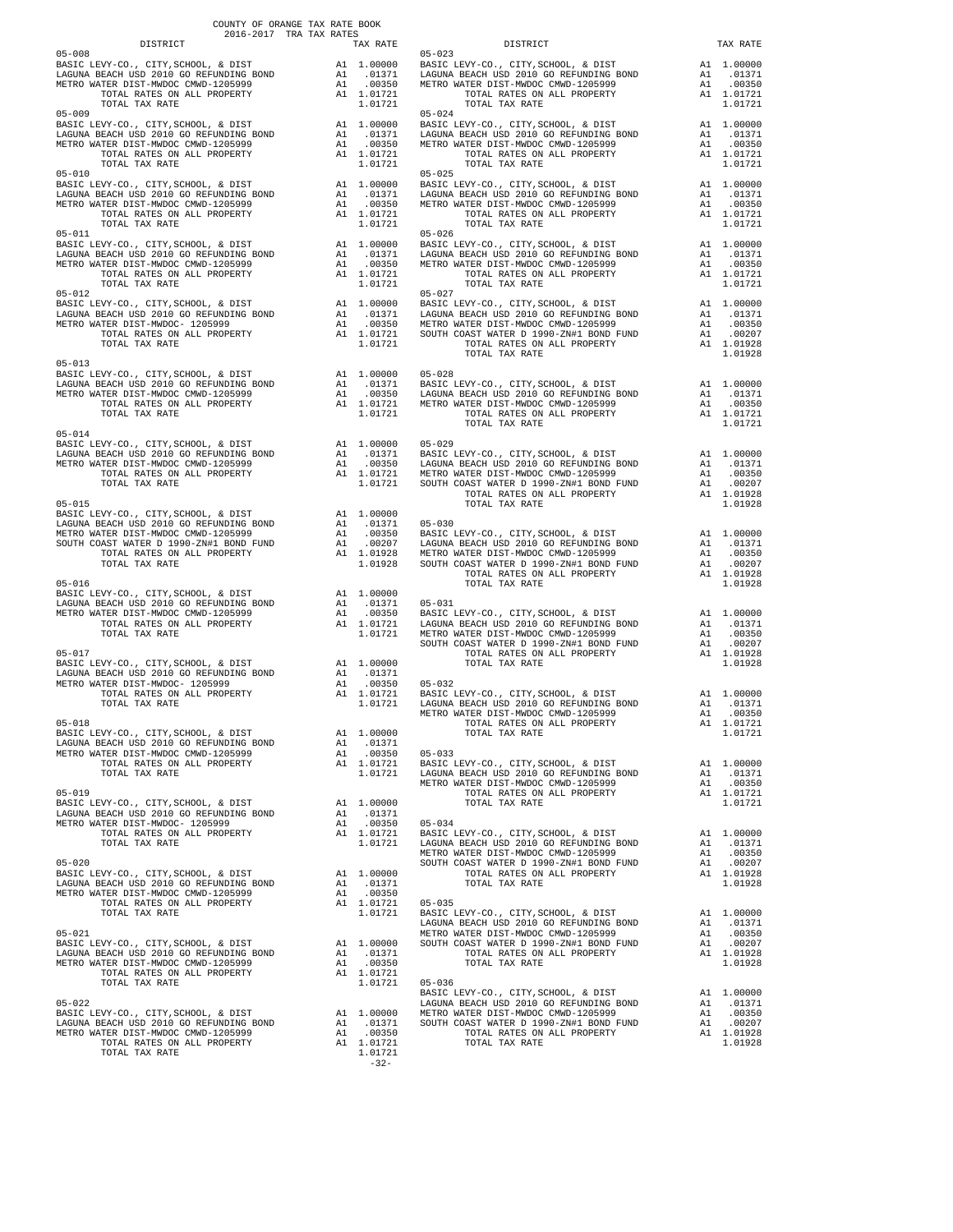|            |  | 01-9-45 BASIC LEVY-CO., CITY, SCHOOL, & DIST<br>LAGUNA BEACH USD 2010 GO REFUNDING BOND A1 01371 BASIC LEVY-CO., CITY, SCHOOL, & DIST A1 1.00000<br>LAGUNA BEACH USD 2010 GO REFUNDING BOND A1 01370 A1 00350 LAGUNA BEACH 2000 BO                                                                                            |  |
|------------|--|-------------------------------------------------------------------------------------------------------------------------------------------------------------------------------------------------------------------------------------------------------------------------------------------------------------------------------|--|
|            |  |                                                                                                                                                                                                                                                                                                                               |  |
|            |  |                                                                                                                                                                                                                                                                                                                               |  |
|            |  |                                                                                                                                                                                                                                                                                                                               |  |
|            |  |                                                                                                                                                                                                                                                                                                                               |  |
|            |  |                                                                                                                                                                                                                                                                                                                               |  |
|            |  |                                                                                                                                                                                                                                                                                                                               |  |
|            |  |                                                                                                                                                                                                                                                                                                                               |  |
| $05 - 048$ |  |                                                                                                                                                                                                                                                                                                                               |  |
|            |  |                                                                                                                                                                                                                                                                                                                               |  |
|            |  |                                                                                                                                                                                                                                                                                                                               |  |
|            |  |                                                                                                                                                                                                                                                                                                                               |  |
|            |  |                                                                                                                                                                                                                                                                                                                               |  |
|            |  | 01-918 UBASIC LEVY-CO., CITY, SCHOOL, & DIST Al 1.00000 06-006<br>LAGUNA BEACH USD 2010 GO REFUNDING BOND A1 .01371 BASIC LEVY-CO., CITY, SCHOOL, & DIST A1 1.00000<br>LAGUNA BEACH USD 2010 GO REFUNDING BOND A1 .01371 BASIC LEV                                                                                            |  |
|            |  |                                                                                                                                                                                                                                                                                                                               |  |
|            |  |                                                                                                                                                                                                                                                                                                                               |  |
|            |  |                                                                                                                                                                                                                                                                                                                               |  |
|            |  |                                                                                                                                                                                                                                                                                                                               |  |
|            |  |                                                                                                                                                                                                                                                                                                                               |  |
|            |  |                                                                                                                                                                                                                                                                                                                               |  |
|            |  |                                                                                                                                                                                                                                                                                                                               |  |
|            |  |                                                                                                                                                                                                                                                                                                                               |  |
|            |  |                                                                                                                                                                                                                                                                                                                               |  |
|            |  | $\begin{tabular}{cccc} 05-901 & 01731 & FULERTON - VUU L Q014 BOND 2005 REFUNDING & 011731RMGUL-REV-CO. , CITY, SCHOOL, & DIST & 011731RASTC LEVY-CO. , CITY, SCHOOL, & DIST & 011731RAUNA BRACH USD 2011 GO. REFUNDINGLAGUNA BRACH USD 2010 GO REFUNDINGTOTAL TAX RATE & 011732033505-902 & 011733077AL TAX RATE & 017307AL$ |  |
|            |  |                                                                                                                                                                                                                                                                                                                               |  |
|            |  |                                                                                                                                                                                                                                                                                                                               |  |
|            |  |                                                                                                                                                                                                                                                                                                                               |  |
|            |  |                                                                                                                                                                                                                                                                                                                               |  |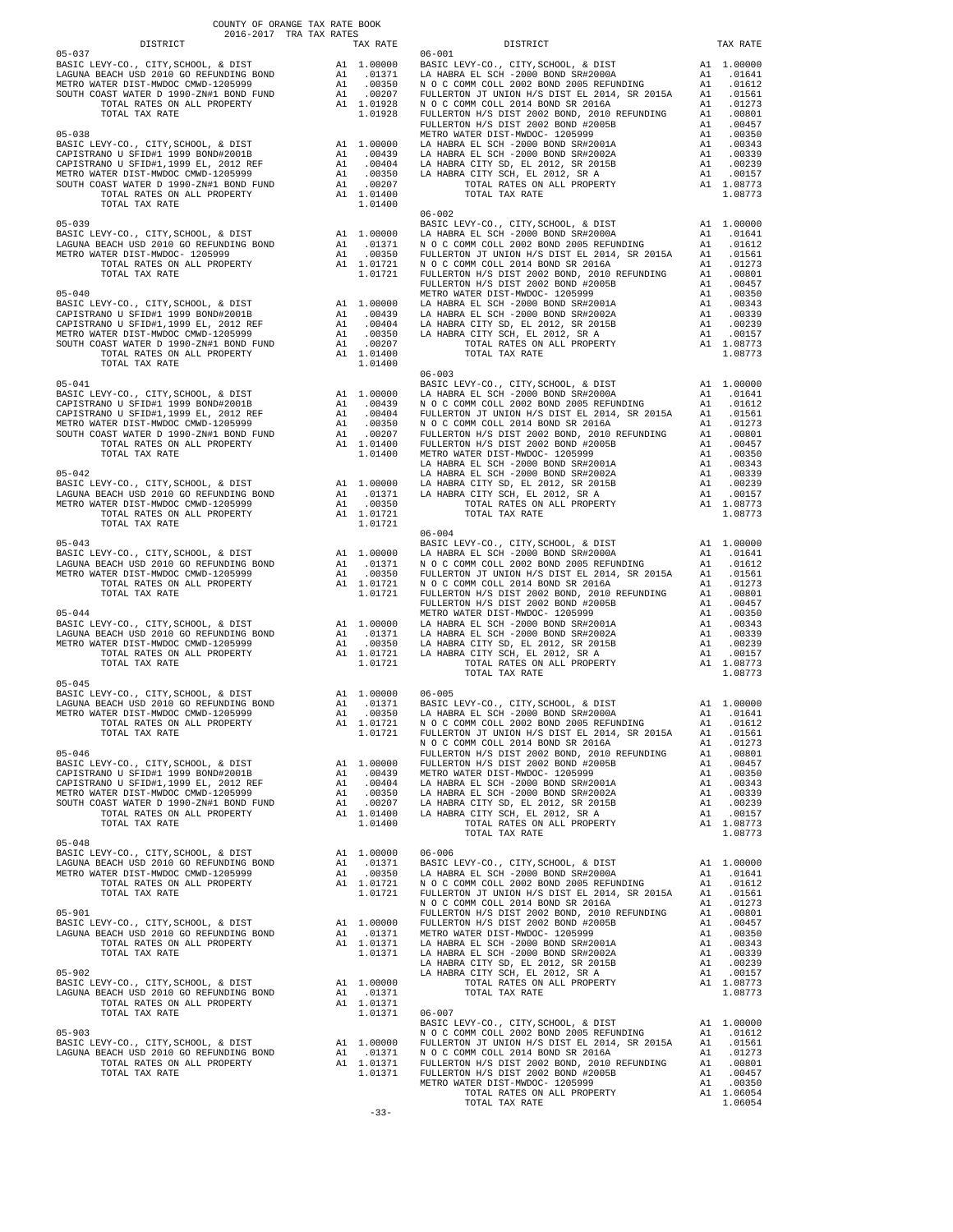|                | TAX RATE | DISTRICT | TAX RATE |
|----------------|----------|----------|----------|
|                |          |          |          |
|                |          |          |          |
|                |          |          |          |
|                |          |          |          |
|                |          |          |          |
|                |          |          |          |
|                |          |          |          |
|                |          |          |          |
|                |          |          |          |
|                |          |          |          |
|                |          |          |          |
|                |          |          |          |
|                |          |          |          |
|                |          |          |          |
|                |          |          |          |
|                |          |          |          |
|                |          |          |          |
|                |          |          |          |
|                |          |          |          |
|                |          |          |          |
|                |          |          |          |
|                |          |          |          |
|                |          |          |          |
|                |          |          |          |
|                |          |          |          |
|                |          |          |          |
|                |          |          |          |
|                |          |          |          |
|                |          |          |          |
|                |          |          |          |
|                |          |          |          |
|                |          |          |          |
|                |          |          |          |
|                |          |          |          |
|                |          |          |          |
|                |          |          |          |
|                |          |          |          |
|                |          |          |          |
|                |          |          |          |
|                |          |          |          |
|                |          |          |          |
|                |          |          |          |
|                |          |          |          |
|                |          |          |          |
|                |          |          |          |
|                |          |          |          |
|                |          |          |          |
|                |          |          |          |
|                |          |          |          |
|                |          |          |          |
|                |          |          |          |
|                |          |          |          |
|                |          |          |          |
|                |          |          |          |
|                |          |          |          |
|                |          |          |          |
|                |          |          |          |
|                |          |          |          |
|                |          |          |          |
|                |          |          |          |
|                |          |          |          |
|                |          |          |          |
|                |          |          |          |
|                |          |          |          |
|                |          |          |          |
|                |          |          |          |
|                |          |          |          |
|                |          |          |          |
|                |          |          |          |
|                |          |          |          |
|                |          |          |          |
|                |          |          |          |
|                |          |          |          |
|                |          |          |          |
|                |          |          |          |
|                |          |          |          |
|                |          |          |          |
|                |          |          |          |
|                |          |          |          |
|                |          |          |          |
|                |          |          |          |
|                |          |          |          |
|                |          |          |          |
|                |          |          |          |
|                |          |          |          |
|                |          |          |          |
|                |          |          |          |
|                |          |          |          |
|                |          |          |          |
|                |          |          |          |
|                |          |          |          |
|                |          |          |          |
| TOTAL TAX RATE |          |          |          |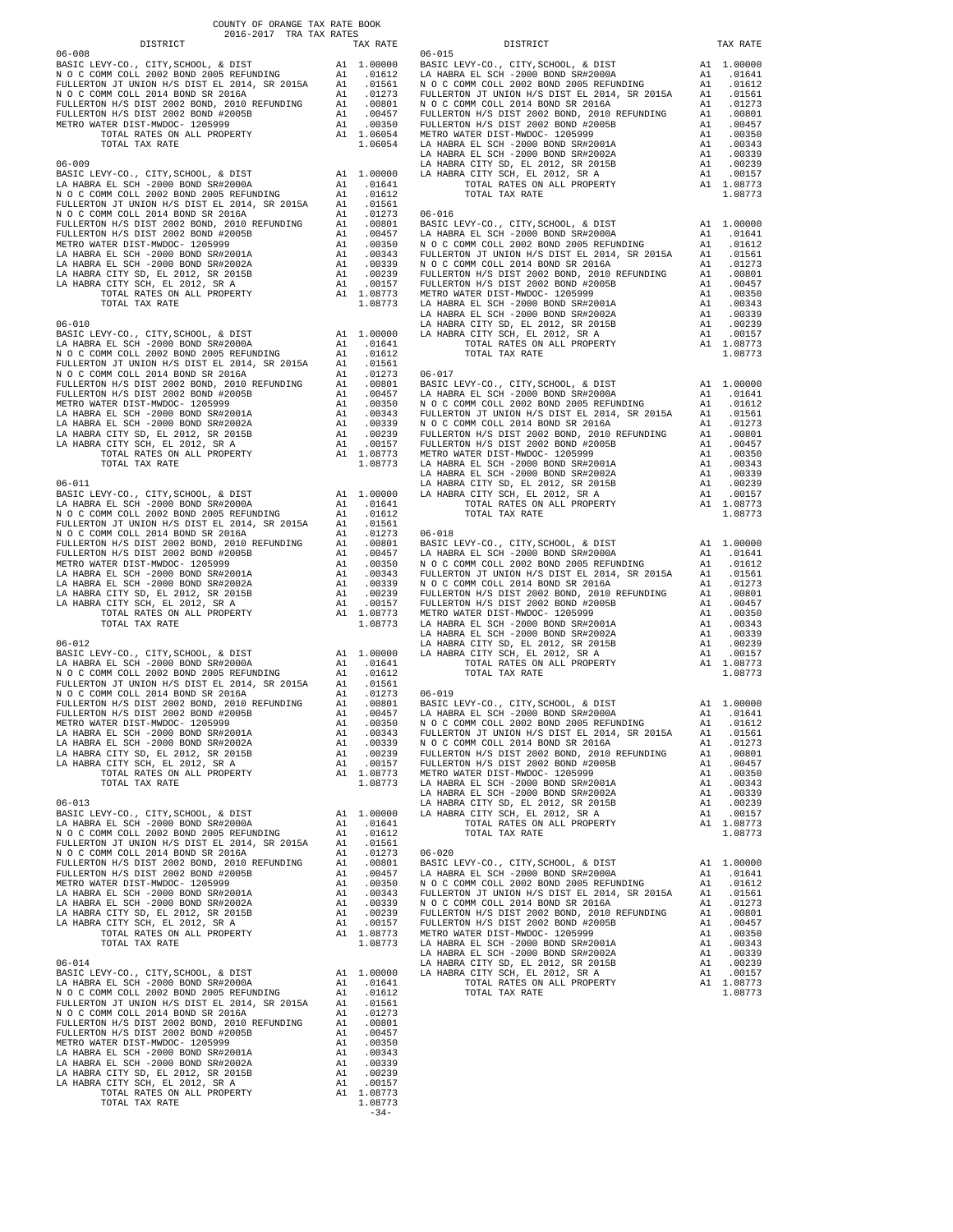| COUNTY OF ORANGE TAX RATE BOOK<br>$2016-2017 \quad \text{TRA RATE} \label{eq:Q016}$ DISTRICT 2016–2017 TRA TAX RATES |          |                                                                                                                                                                                                                                                                                                                                                                                                              |          |
|----------------------------------------------------------------------------------------------------------------------|----------|--------------------------------------------------------------------------------------------------------------------------------------------------------------------------------------------------------------------------------------------------------------------------------------------------------------------------------------------------------------------------------------------------------------|----------|
|                                                                                                                      | TAX RATE | DISTRICT                                                                                                                                                                                                                                                                                                                                                                                                     | TAX RATE |
|                                                                                                                      |          |                                                                                                                                                                                                                                                                                                                                                                                                              |          |
|                                                                                                                      |          |                                                                                                                                                                                                                                                                                                                                                                                                              |          |
|                                                                                                                      |          |                                                                                                                                                                                                                                                                                                                                                                                                              |          |
|                                                                                                                      |          |                                                                                                                                                                                                                                                                                                                                                                                                              |          |
|                                                                                                                      |          |                                                                                                                                                                                                                                                                                                                                                                                                              |          |
|                                                                                                                      |          |                                                                                                                                                                                                                                                                                                                                                                                                              |          |
|                                                                                                                      |          |                                                                                                                                                                                                                                                                                                                                                                                                              |          |
|                                                                                                                      |          |                                                                                                                                                                                                                                                                                                                                                                                                              |          |
|                                                                                                                      |          |                                                                                                                                                                                                                                                                                                                                                                                                              |          |
|                                                                                                                      |          |                                                                                                                                                                                                                                                                                                                                                                                                              |          |
|                                                                                                                      |          |                                                                                                                                                                                                                                                                                                                                                                                                              |          |
|                                                                                                                      |          |                                                                                                                                                                                                                                                                                                                                                                                                              |          |
|                                                                                                                      |          |                                                                                                                                                                                                                                                                                                                                                                                                              |          |
|                                                                                                                      |          |                                                                                                                                                                                                                                                                                                                                                                                                              |          |
| TOTAL TAX RATE<br>$06 - 026$                                                                                         | 1.08773  | $\begin{tabular}{l c c c c c c c c} FULLERTON H/S DIST & 2002 BOND, 2010 REFUNDING & A1 & .00801 & FULLERTON H/S DIST & 2002 BOND, 2010 REFUNDING & A1 & .00801 \\ FULLERTON H/S DIST & 2002 BOND, 2010 REFUNDING & A1 & .00457 & FULLERTON H/S DIST & 2002 BOND, 2010 REFUNDICS & A1 & .00457 & FULLERTON H/S DIST & 2002 BOND & A1 & .0047 & FUDC-1205999 & A1 & .00350 &$<br>TOTAL TAX RATE<br>$06 - 032$ | 1.08773  |
|                                                                                                                      |          |                                                                                                                                                                                                                                                                                                                                                                                                              |          |
|                                                                                                                      |          | $\begin{tabular}{l c c c c c} \multicolumn{1}{c}{\textbf{A1}} & 00350 & 00350 & 00350 & 00350 & 00350 & 00350 & 00350 & 00350 & 00350 & 00350 & 00350 & 00350 & 00350 & 00350 & 00350 & 00350 & 00350 & 00350 & 00350 & 00350 & 00350 & 00350 & 00350 & 00350 & 00350 & 00350 & 00$                                                                                                                          |          |
| TOTAL TAX RATE                                                                                                       | 1.08773  | TOTAL TAX RATE                                                                                                                                                                                                                                                                                                                                                                                               | 1.08773  |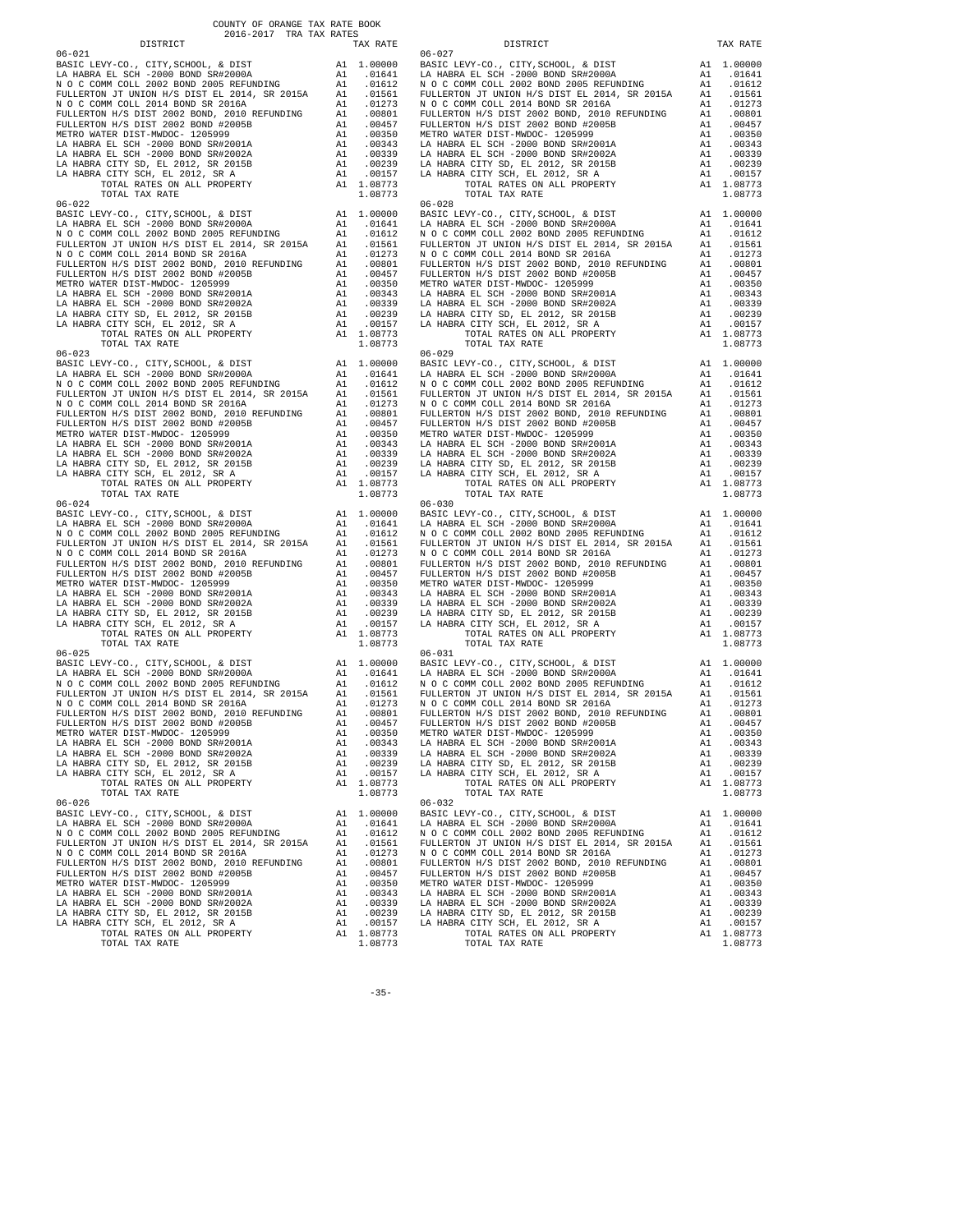|  | $-36-$ |  |  |
|--|--------|--|--|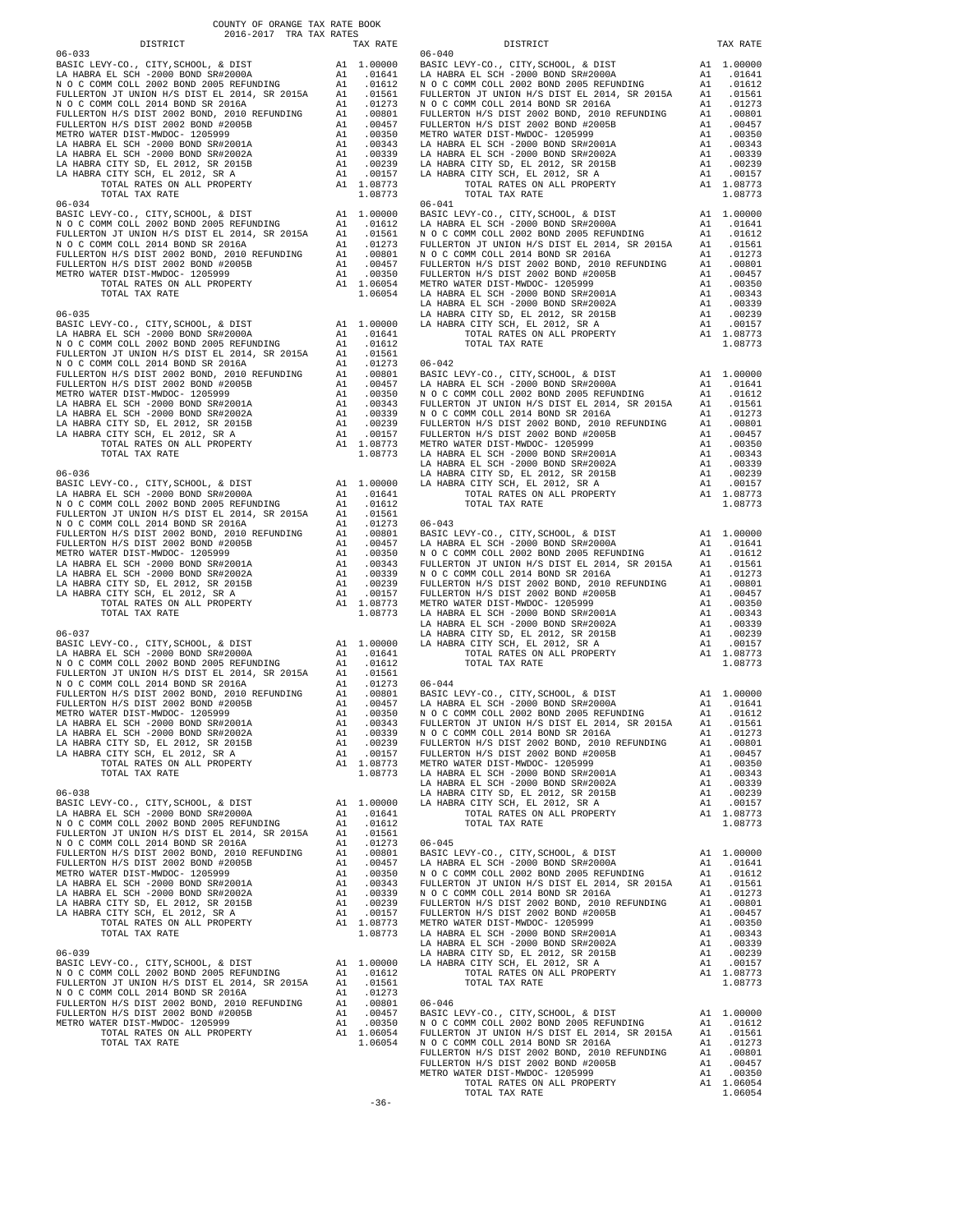| COUNTY OF ORANGE TAX RATE BOOK<br>2016–2017 יחס המד מחר<br>$2016-2017\quad\text{TRA TAX RATES}\label{eq:2016-2017}$ DISTRICT                                                                                  |  |                                                                                                                                                                                                                                                                                                                                                                        |           |
|---------------------------------------------------------------------------------------------------------------------------------------------------------------------------------------------------------------|--|------------------------------------------------------------------------------------------------------------------------------------------------------------------------------------------------------------------------------------------------------------------------------------------------------------------------------------------------------------------------|-----------|
|                                                                                                                                                                                                               |  | ---<br>TAX RATE 06-054 DISTRICT                                                                                                                                                                                                                                                                                                                                        | TAX RATE  |
| $06 - 047$                                                                                                                                                                                                    |  |                                                                                                                                                                                                                                                                                                                                                                        |           |
|                                                                                                                                                                                                               |  |                                                                                                                                                                                                                                                                                                                                                                        |           |
|                                                                                                                                                                                                               |  |                                                                                                                                                                                                                                                                                                                                                                        |           |
|                                                                                                                                                                                                               |  |                                                                                                                                                                                                                                                                                                                                                                        |           |
|                                                                                                                                                                                                               |  |                                                                                                                                                                                                                                                                                                                                                                        |           |
|                                                                                                                                                                                                               |  |                                                                                                                                                                                                                                                                                                                                                                        |           |
|                                                                                                                                                                                                               |  |                                                                                                                                                                                                                                                                                                                                                                        |           |
|                                                                                                                                                                                                               |  |                                                                                                                                                                                                                                                                                                                                                                        |           |
|                                                                                                                                                                                                               |  |                                                                                                                                                                                                                                                                                                                                                                        |           |
|                                                                                                                                                                                                               |  |                                                                                                                                                                                                                                                                                                                                                                        |           |
|                                                                                                                                                                                                               |  |                                                                                                                                                                                                                                                                                                                                                                        |           |
|                                                                                                                                                                                                               |  |                                                                                                                                                                                                                                                                                                                                                                        |           |
|                                                                                                                                                                                                               |  |                                                                                                                                                                                                                                                                                                                                                                        |           |
|                                                                                                                                                                                                               |  |                                                                                                                                                                                                                                                                                                                                                                        |           |
|                                                                                                                                                                                                               |  |                                                                                                                                                                                                                                                                                                                                                                        |           |
|                                                                                                                                                                                                               |  |                                                                                                                                                                                                                                                                                                                                                                        |           |
|                                                                                                                                                                                                               |  |                                                                                                                                                                                                                                                                                                                                                                        |           |
|                                                                                                                                                                                                               |  |                                                                                                                                                                                                                                                                                                                                                                        |           |
|                                                                                                                                                                                                               |  |                                                                                                                                                                                                                                                                                                                                                                        |           |
|                                                                                                                                                                                                               |  |                                                                                                                                                                                                                                                                                                                                                                        |           |
|                                                                                                                                                                                                               |  |                                                                                                                                                                                                                                                                                                                                                                        |           |
|                                                                                                                                                                                                               |  |                                                                                                                                                                                                                                                                                                                                                                        |           |
|                                                                                                                                                                                                               |  |                                                                                                                                                                                                                                                                                                                                                                        |           |
|                                                                                                                                                                                                               |  |                                                                                                                                                                                                                                                                                                                                                                        |           |
|                                                                                                                                                                                                               |  |                                                                                                                                                                                                                                                                                                                                                                        |           |
|                                                                                                                                                                                                               |  |                                                                                                                                                                                                                                                                                                                                                                        |           |
|                                                                                                                                                                                                               |  |                                                                                                                                                                                                                                                                                                                                                                        |           |
|                                                                                                                                                                                                               |  |                                                                                                                                                                                                                                                                                                                                                                        |           |
|                                                                                                                                                                                                               |  |                                                                                                                                                                                                                                                                                                                                                                        |           |
|                                                                                                                                                                                                               |  |                                                                                                                                                                                                                                                                                                                                                                        |           |
|                                                                                                                                                                                                               |  |                                                                                                                                                                                                                                                                                                                                                                        |           |
|                                                                                                                                                                                                               |  |                                                                                                                                                                                                                                                                                                                                                                        |           |
|                                                                                                                                                                                                               |  |                                                                                                                                                                                                                                                                                                                                                                        |           |
|                                                                                                                                                                                                               |  | NO C COMM COLL 2007 2003 REPUBBING AND 10.01213<br>FULLERYON STORIC 10000 00001 REPUBBING AND 2003 REPUBBING AND 10.0121<br>FULLERYON H/S DEST 2002 BORD REPUBBING AND 10.0121<br>FULLERYON H/S DEST 2002 BORD REPUBBING AND 10.000                                                                                                                                    |           |
|                                                                                                                                                                                                               |  |                                                                                                                                                                                                                                                                                                                                                                        |           |
| $06 - 050$                                                                                                                                                                                                    |  | $06 - 057$                                                                                                                                                                                                                                                                                                                                                             |           |
|                                                                                                                                                                                                               |  |                                                                                                                                                                                                                                                                                                                                                                        |           |
|                                                                                                                                                                                                               |  |                                                                                                                                                                                                                                                                                                                                                                        |           |
|                                                                                                                                                                                                               |  |                                                                                                                                                                                                                                                                                                                                                                        |           |
|                                                                                                                                                                                                               |  |                                                                                                                                                                                                                                                                                                                                                                        |           |
|                                                                                                                                                                                                               |  |                                                                                                                                                                                                                                                                                                                                                                        |           |
|                                                                                                                                                                                                               |  |                                                                                                                                                                                                                                                                                                                                                                        |           |
|                                                                                                                                                                                                               |  |                                                                                                                                                                                                                                                                                                                                                                        |           |
|                                                                                                                                                                                                               |  |                                                                                                                                                                                                                                                                                                                                                                        |           |
|                                                                                                                                                                                                               |  |                                                                                                                                                                                                                                                                                                                                                                        |           |
|                                                                                                                                                                                                               |  |                                                                                                                                                                                                                                                                                                                                                                        |           |
|                                                                                                                                                                                                               |  |                                                                                                                                                                                                                                                                                                                                                                        |           |
|                                                                                                                                                                                                               |  |                                                                                                                                                                                                                                                                                                                                                                        |           |
|                                                                                                                                                                                                               |  |                                                                                                                                                                                                                                                                                                                                                                        |           |
|                                                                                                                                                                                                               |  |                                                                                                                                                                                                                                                                                                                                                                        |           |
|                                                                                                                                                                                                               |  |                                                                                                                                                                                                                                                                                                                                                                        |           |
|                                                                                                                                                                                                               |  |                                                                                                                                                                                                                                                                                                                                                                        |           |
|                                                                                                                                                                                                               |  |                                                                                                                                                                                                                                                                                                                                                                        |           |
|                                                                                                                                                                                                               |  |                                                                                                                                                                                                                                                                                                                                                                        |           |
|                                                                                                                                                                                                               |  |                                                                                                                                                                                                                                                                                                                                                                        |           |
|                                                                                                                                                                                                               |  |                                                                                                                                                                                                                                                                                                                                                                        |           |
|                                                                                                                                                                                                               |  | FULLERTON JT UNION H/S DIST EL 2014, SR 2015A A1 .01561                                                                                                                                                                                                                                                                                                                |           |
| $06 - 052$                                                                                                                                                                                                    |  | N O C COMM COLL 2014 BOND SR 2016A                                                                                                                                                                                                                                                                                                                                     | A1 .01273 |
|                                                                                                                                                                                                               |  | FULLERTON H/S DIST 2002 BOND, 2010 REFUNDING A1 .00801                                                                                                                                                                                                                                                                                                                 |           |
| BASIC LEVY-CO., CITY, SCHOOL, & DIST<br>LA HABRA EL SCH -2000 BOND SR#2000A<br>NO C COMM COLL 2002 BOND 2005 REFUNDING<br>NO C COMM COLL 2002 BOND 2005 REFUNDING<br>A1 .01612 METRO WATER DIST-MWDOC-1205999 |  |                                                                                                                                                                                                                                                                                                                                                                        |           |
|                                                                                                                                                                                                               |  |                                                                                                                                                                                                                                                                                                                                                                        |           |
|                                                                                                                                                                                                               |  |                                                                                                                                                                                                                                                                                                                                                                        |           |
|                                                                                                                                                                                                               |  |                                                                                                                                                                                                                                                                                                                                                                        |           |
|                                                                                                                                                                                                               |  |                                                                                                                                                                                                                                                                                                                                                                        |           |
|                                                                                                                                                                                                               |  |                                                                                                                                                                                                                                                                                                                                                                        |           |
|                                                                                                                                                                                                               |  |                                                                                                                                                                                                                                                                                                                                                                        |           |
|                                                                                                                                                                                                               |  |                                                                                                                                                                                                                                                                                                                                                                        |           |
|                                                                                                                                                                                                               |  |                                                                                                                                                                                                                                                                                                                                                                        |           |
|                                                                                                                                                                                                               |  |                                                                                                                                                                                                                                                                                                                                                                        |           |
|                                                                                                                                                                                                               |  |                                                                                                                                                                                                                                                                                                                                                                        |           |
|                                                                                                                                                                                                               |  |                                                                                                                                                                                                                                                                                                                                                                        |           |
|                                                                                                                                                                                                               |  |                                                                                                                                                                                                                                                                                                                                                                        |           |
|                                                                                                                                                                                                               |  |                                                                                                                                                                                                                                                                                                                                                                        |           |
| FULLERTON JT UNION H/S DIST EL 2014, SR 2015A A1 .01561 METRO WATER DIST-MWDOC- 1205999                                                                                                                       |  |                                                                                                                                                                                                                                                                                                                                                                        | A1.00350  |
|                                                                                                                                                                                                               |  |                                                                                                                                                                                                                                                                                                                                                                        |           |
|                                                                                                                                                                                                               |  |                                                                                                                                                                                                                                                                                                                                                                        |           |
|                                                                                                                                                                                                               |  |                                                                                                                                                                                                                                                                                                                                                                        |           |
|                                                                                                                                                                                                               |  |                                                                                                                                                                                                                                                                                                                                                                        |           |
|                                                                                                                                                                                                               |  | $\begin{tabular}{l c c c c c c c c} FULERTON JT UNION H/S DIST EL 2014, SR 2015A & A1 .01561 METRO WATER DIST-MWDOC- 120599 & A1 .00350NO CC COM MCOL 2014 BOND SR 2016A & A1 .01273FULLERTON H/S DIST 2002 BOND, 2016 REFUNDING & A1 .00373 & LA HARRA EL SCH -2000 BOND SR#2002A & A1 .00349FULLERTON H/S DIST 2002 BOND #2005B & A1 .00457 LA HARRA CLTY SD, EL 20$ |           |
|                                                                                                                                                                                                               |  |                                                                                                                                                                                                                                                                                                                                                                        |           |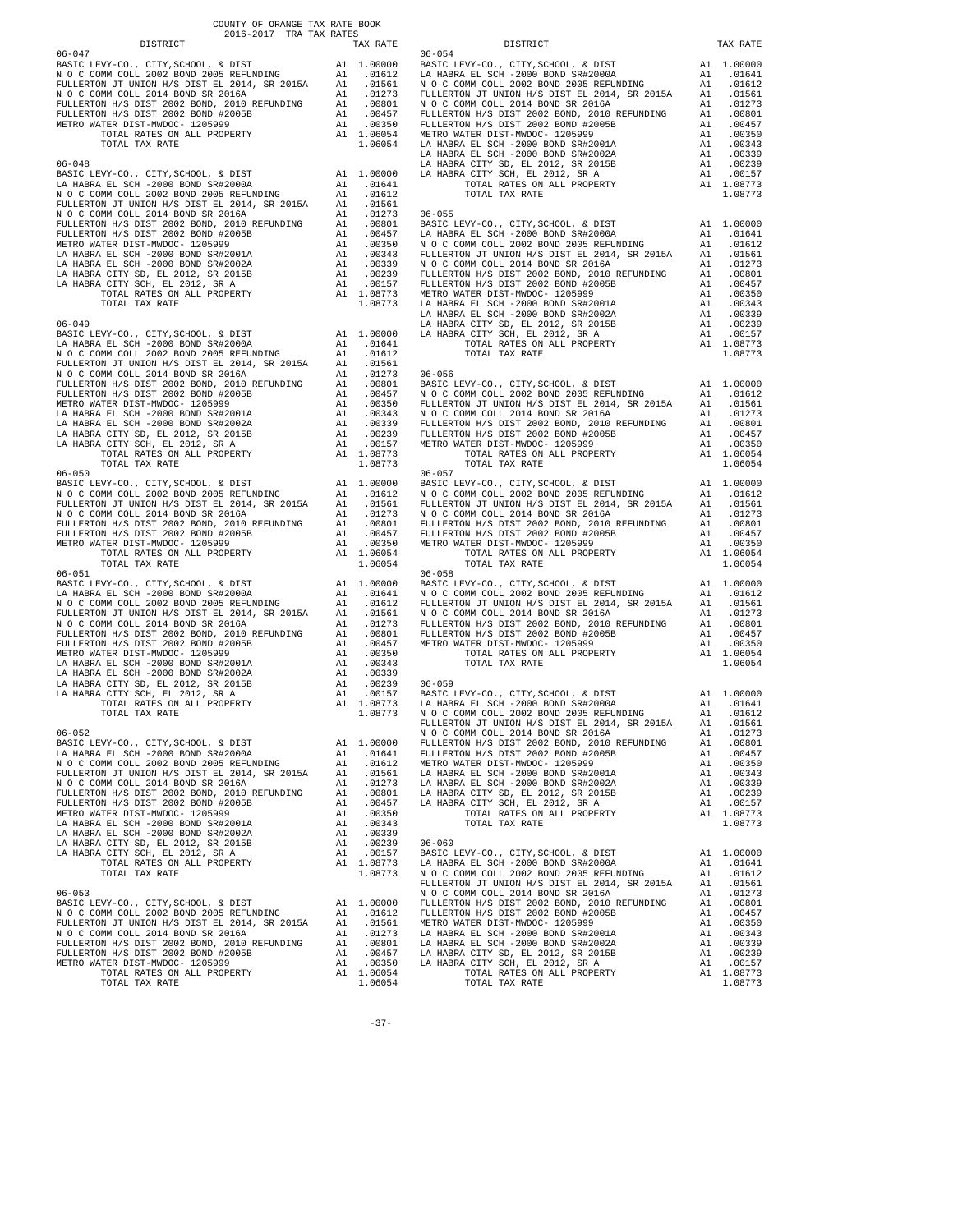| COUNTY OF ORANGE TAX RATE BOOK<br>$2016-2017\begin{array}{l} \text{1.2}\footnotesize\text{The RAM RATE} \\ \text{2016}-2017\end{array}$ TRA TAX RATES |          |            |          |
|-------------------------------------------------------------------------------------------------------------------------------------------------------|----------|------------|----------|
|                                                                                                                                                       | TAX RATE | DISTRICT   | TAX RATE |
| $06 - 061$                                                                                                                                            |          | $06 - 068$ |          |
|                                                                                                                                                       |          |            |          |
|                                                                                                                                                       |          |            |          |
|                                                                                                                                                       |          |            |          |
|                                                                                                                                                       |          |            |          |
|                                                                                                                                                       |          |            |          |
|                                                                                                                                                       |          |            |          |
|                                                                                                                                                       |          |            |          |
|                                                                                                                                                       |          |            |          |
|                                                                                                                                                       |          |            |          |
|                                                                                                                                                       |          |            |          |
|                                                                                                                                                       |          |            |          |
|                                                                                                                                                       |          |            |          |
|                                                                                                                                                       |          |            |          |
|                                                                                                                                                       |          |            |          |
|                                                                                                                                                       |          |            |          |
|                                                                                                                                                       |          |            |          |
|                                                                                                                                                       |          |            |          |
| $06 - 066$                                                                                                                                            |          |            |          |
|                                                                                                                                                       |          |            |          |
|                                                                                                                                                       |          |            |          |
|                                                                                                                                                       |          |            |          |
|                                                                                                                                                       |          |            |          |
| $-38-$                                                                                                                                                |          |            |          |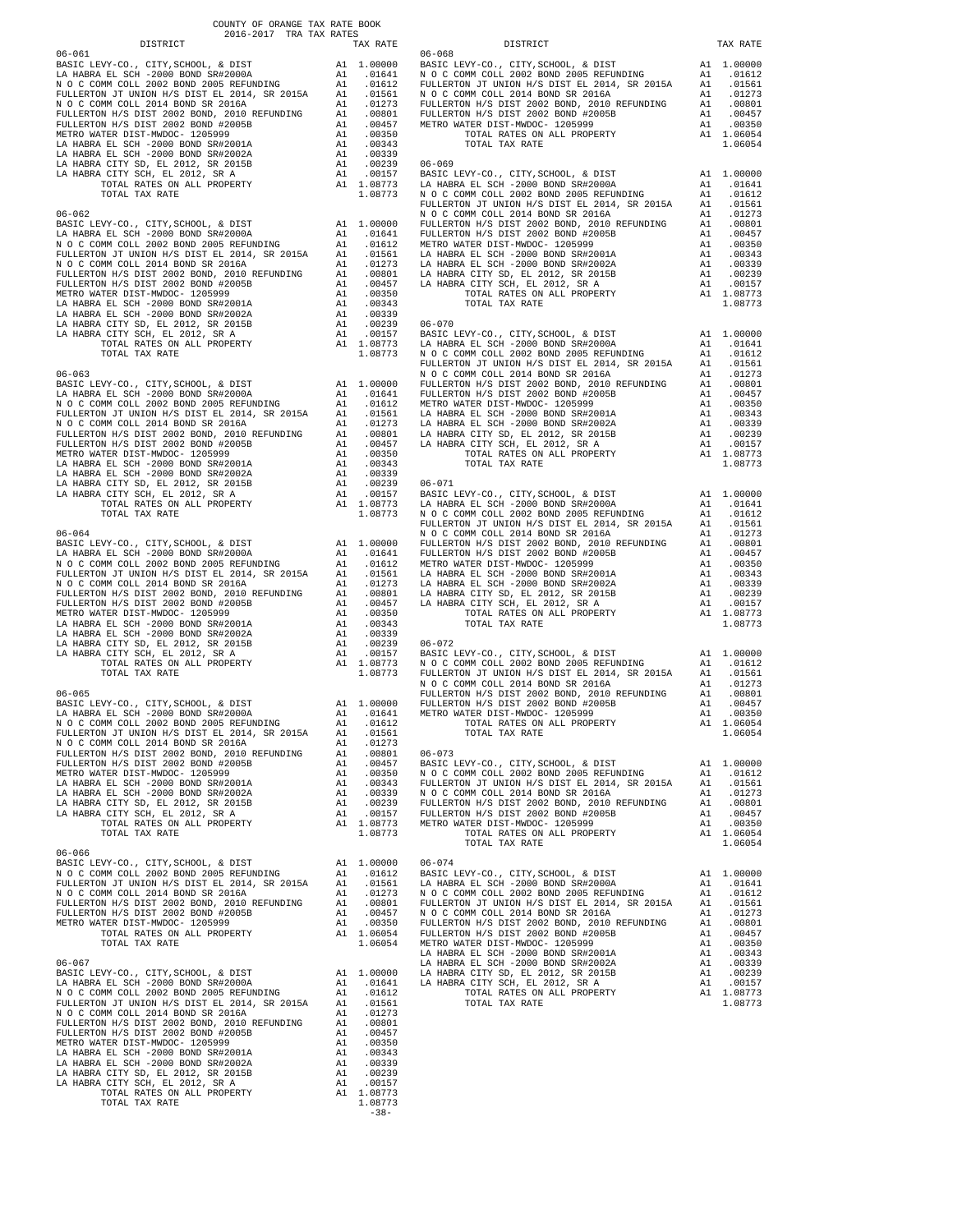| DISTRICT | 2016-2017 TRA TAX RATES | TAX RATE | DISTRICT                                                                                                                                                                                                                      | TAX RATE |
|----------|-------------------------|----------|-------------------------------------------------------------------------------------------------------------------------------------------------------------------------------------------------------------------------------|----------|
|          |                         |          |                                                                                                                                                                                                                               |          |
|          |                         |          |                                                                                                                                                                                                                               |          |
|          |                         |          |                                                                                                                                                                                                                               |          |
|          |                         |          |                                                                                                                                                                                                                               |          |
|          |                         |          |                                                                                                                                                                                                                               |          |
|          |                         |          |                                                                                                                                                                                                                               |          |
|          |                         |          |                                                                                                                                                                                                                               |          |
|          |                         |          |                                                                                                                                                                                                                               |          |
|          |                         |          |                                                                                                                                                                                                                               |          |
|          |                         |          |                                                                                                                                                                                                                               |          |
|          |                         |          | NO COOM COLL 2010 AND 2013 (1912) 1000 AND 2013 FOR EVIDENT IN 10000 AND 2013 (1912) 10000 AND 2013 (1912) 2013 (1912) 2013 (1912) 2013 (1912) 2013 (1913) 2014 (1913) 2014 (1913) 2014 (1913) 2014 (1913) 2014 (1914) 2014 ( |          |

COUNTY OF ORANGE TAX RATE BOOK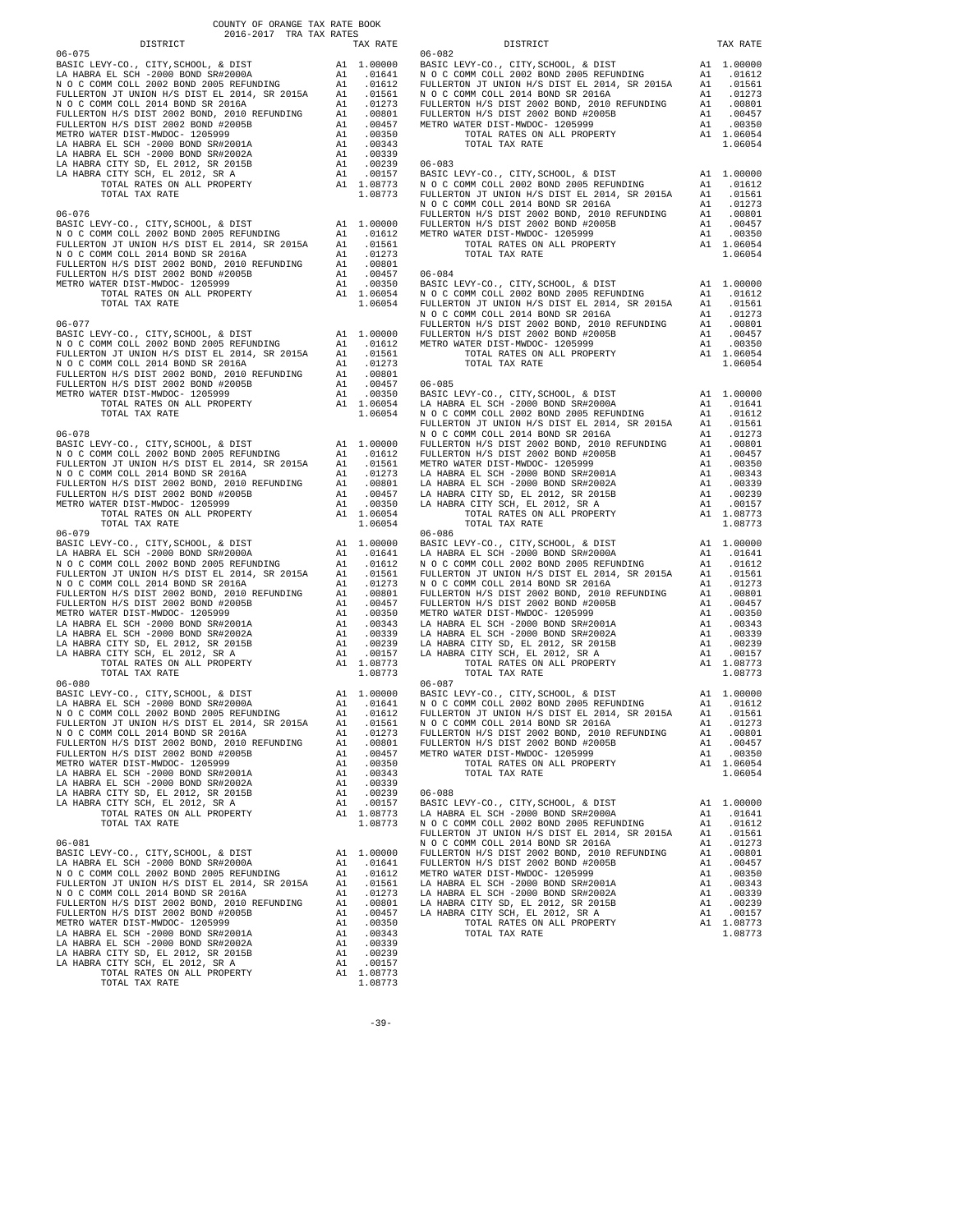| $(37-001 \put(2017) \put(2017) \put(2017) \put(2017) \put(2017) \put(2017) \put(2017) \put(2017) \put(2017) \put(2017) \put(2017) \put(2017) \put(2017) \put(2017) \put(2017) \put(2017) \put(2017) \put(2017) \put(2017) \put(2017) \put(2017) \put(2017) \put(2017) \put(2017) \put(2017) \put(2017) \put(20$ |  |  |  |
|-----------------------------------------------------------------------------------------------------------------------------------------------------------------------------------------------------------------------------------------------------------------------------------------------------------------|--|--|--|
|                                                                                                                                                                                                                                                                                                                 |  |  |  |
|                                                                                                                                                                                                                                                                                                                 |  |  |  |
|                                                                                                                                                                                                                                                                                                                 |  |  |  |
|                                                                                                                                                                                                                                                                                                                 |  |  |  |
|                                                                                                                                                                                                                                                                                                                 |  |  |  |
|                                                                                                                                                                                                                                                                                                                 |  |  |  |
|                                                                                                                                                                                                                                                                                                                 |  |  |  |
|                                                                                                                                                                                                                                                                                                                 |  |  |  |
|                                                                                                                                                                                                                                                                                                                 |  |  |  |
|                                                                                                                                                                                                                                                                                                                 |  |  |  |
|                                                                                                                                                                                                                                                                                                                 |  |  |  |
|                                                                                                                                                                                                                                                                                                                 |  |  |  |
|                                                                                                                                                                                                                                                                                                                 |  |  |  |
|                                                                                                                                                                                                                                                                                                                 |  |  |  |
|                                                                                                                                                                                                                                                                                                                 |  |  |  |
|                                                                                                                                                                                                                                                                                                                 |  |  |  |
|                                                                                                                                                                                                                                                                                                                 |  |  |  |
|                                                                                                                                                                                                                                                                                                                 |  |  |  |
|                                                                                                                                                                                                                                                                                                                 |  |  |  |
|                                                                                                                                                                                                                                                                                                                 |  |  |  |
|                                                                                                                                                                                                                                                                                                                 |  |  |  |
|                                                                                                                                                                                                                                                                                                                 |  |  |  |
|                                                                                                                                                                                                                                                                                                                 |  |  |  |
|                                                                                                                                                                                                                                                                                                                 |  |  |  |
|                                                                                                                                                                                                                                                                                                                 |  |  |  |
|                                                                                                                                                                                                                                                                                                                 |  |  |  |
|                                                                                                                                                                                                                                                                                                                 |  |  |  |
|                                                                                                                                                                                                                                                                                                                 |  |  |  |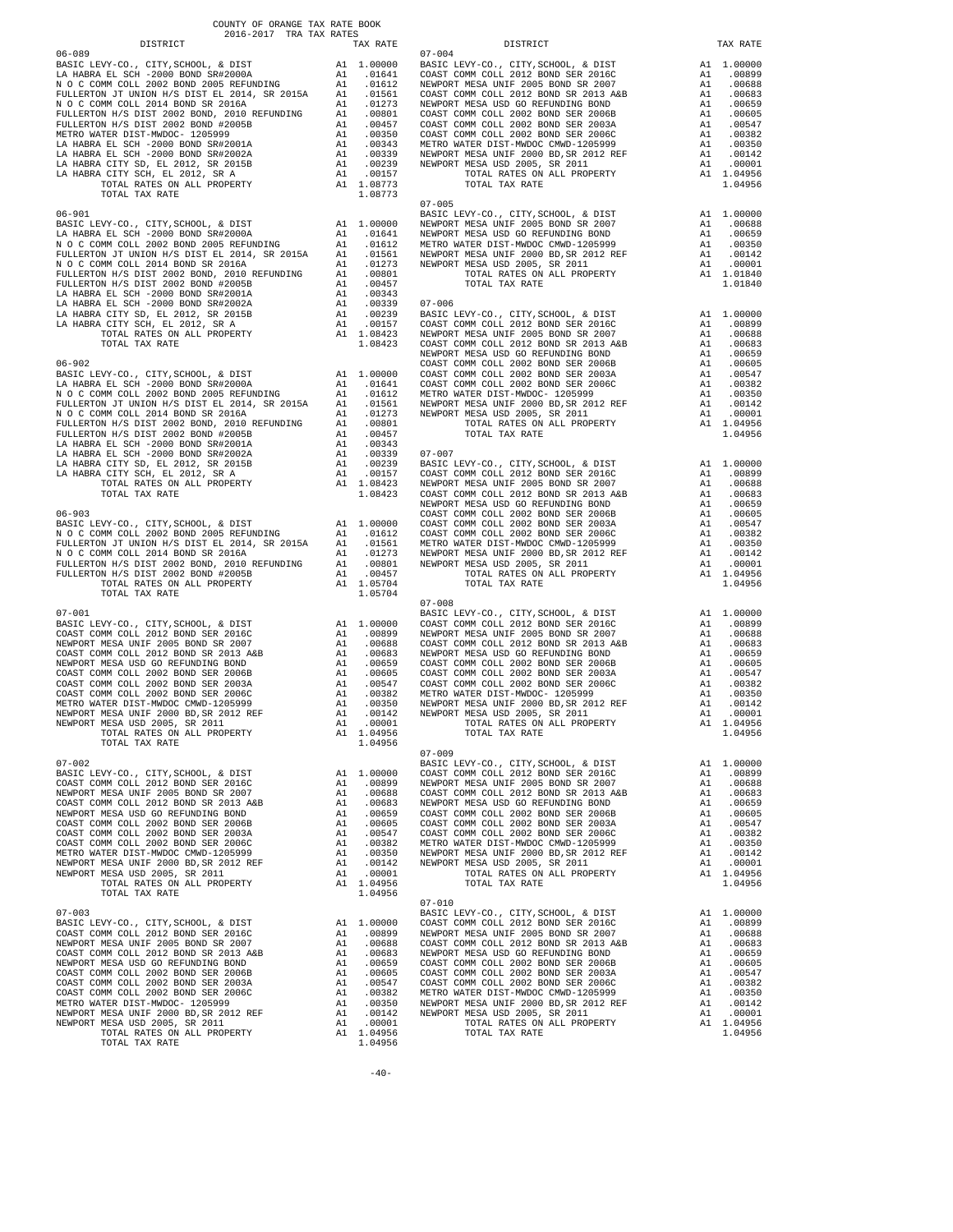| COUNTY OF ORANGE TAX RATE BOOK<br>2016-2017 TRA TAX RATES |        |                                                                                                                                          |          |
|-----------------------------------------------------------|--------|------------------------------------------------------------------------------------------------------------------------------------------|----------|
| DISTRICT                                                  |        | $\begin{tabular}{lllllllll} \bf{TAX} & \bf{RATES} & & & & & \tt{DISTRICT} \\ & \tt{TAX} & \tt{RATE} & & & & \tt{DISTRICT} \end{tabular}$ | TAX RATE |
| $07 - 011$                                                |        | $07 - 018$                                                                                                                               |          |
|                                                           |        |                                                                                                                                          |          |
|                                                           |        |                                                                                                                                          |          |
|                                                           |        |                                                                                                                                          |          |
|                                                           |        |                                                                                                                                          |          |
|                                                           |        |                                                                                                                                          |          |
|                                                           |        |                                                                                                                                          |          |
|                                                           |        |                                                                                                                                          |          |
|                                                           |        |                                                                                                                                          |          |
|                                                           |        |                                                                                                                                          |          |
|                                                           |        |                                                                                                                                          |          |
|                                                           |        |                                                                                                                                          |          |
|                                                           |        |                                                                                                                                          |          |
|                                                           |        |                                                                                                                                          |          |
|                                                           |        |                                                                                                                                          |          |
|                                                           |        |                                                                                                                                          |          |
|                                                           |        |                                                                                                                                          |          |
|                                                           |        |                                                                                                                                          |          |
|                                                           |        |                                                                                                                                          |          |
|                                                           |        |                                                                                                                                          |          |
|                                                           |        |                                                                                                                                          |          |
|                                                           |        |                                                                                                                                          |          |
|                                                           |        |                                                                                                                                          |          |
|                                                           |        |                                                                                                                                          |          |
|                                                           |        |                                                                                                                                          |          |
|                                                           |        |                                                                                                                                          |          |
|                                                           |        |                                                                                                                                          |          |
|                                                           |        |                                                                                                                                          |          |
|                                                           |        |                                                                                                                                          |          |
|                                                           |        |                                                                                                                                          |          |
|                                                           |        |                                                                                                                                          |          |
|                                                           |        |                                                                                                                                          |          |
|                                                           |        |                                                                                                                                          |          |
|                                                           |        |                                                                                                                                          |          |
|                                                           |        |                                                                                                                                          |          |
|                                                           |        |                                                                                                                                          |          |
|                                                           |        |                                                                                                                                          |          |
|                                                           |        |                                                                                                                                          |          |
|                                                           |        |                                                                                                                                          |          |
|                                                           |        |                                                                                                                                          |          |
|                                                           |        |                                                                                                                                          |          |
|                                                           |        |                                                                                                                                          |          |
|                                                           |        |                                                                                                                                          |          |
|                                                           |        |                                                                                                                                          |          |
|                                                           |        |                                                                                                                                          |          |
|                                                           |        |                                                                                                                                          |          |
|                                                           |        |                                                                                                                                          |          |
|                                                           |        |                                                                                                                                          |          |
|                                                           |        |                                                                                                                                          |          |
|                                                           |        |                                                                                                                                          |          |
|                                                           |        |                                                                                                                                          |          |
|                                                           |        |                                                                                                                                          |          |
|                                                           |        |                                                                                                                                          |          |
|                                                           |        |                                                                                                                                          |          |
|                                                           |        |                                                                                                                                          |          |
|                                                           |        |                                                                                                                                          |          |
|                                                           |        |                                                                                                                                          |          |
|                                                           |        |                                                                                                                                          |          |
|                                                           |        |                                                                                                                                          |          |
|                                                           |        |                                                                                                                                          |          |
|                                                           |        |                                                                                                                                          |          |
|                                                           |        |                                                                                                                                          |          |
|                                                           |        |                                                                                                                                          |          |
|                                                           |        |                                                                                                                                          |          |
|                                                           |        |                                                                                                                                          |          |
|                                                           |        |                                                                                                                                          |          |
|                                                           |        |                                                                                                                                          |          |
|                                                           |        |                                                                                                                                          |          |
|                                                           |        |                                                                                                                                          |          |
|                                                           |        |                                                                                                                                          |          |
|                                                           | $-41-$ |                                                                                                                                          |          |

|              |                                                                                                                                                                                                                                                  | A1       |                                  |
|--------------|--------------------------------------------------------------------------------------------------------------------------------------------------------------------------------------------------------------------------------------------------|----------|----------------------------------|
|              |                                                                                                                                                                                                                                                  | A1       | $\cdot$                          |
|              | 0688 NEWPORT MESA UNIT 2005 BOND SR 2007<br>0683 COAST COMM COLL 2012 BOND SR 2013 A&B<br>0659 NEWPORT MESA USD GO REFUNDING BOND<br>0659 COAST COMM COLL 2002 BOND SER 2003A<br>0382 COAST COMM COLL 2002 BOND SER 2003A<br>0382 COAST COMM     | A1<br>A1 | $\cdot$                          |
|              |                                                                                                                                                                                                                                                  | A1       |                                  |
|              |                                                                                                                                                                                                                                                  |          |                                  |
|              |                                                                                                                                                                                                                                                  | A1<br>A1 |                                  |
|              |                                                                                                                                                                                                                                                  | A1       |                                  |
|              |                                                                                                                                                                                                                                                  | A1       |                                  |
|              |                                                                                                                                                                                                                                                  | A4       |                                  |
|              |                                                                                                                                                                                                                                                  | A4       |                                  |
|              | TOTAL RATES ON ALL PROPERTY                                                                                                                                                                                                                      | A1 1.    |                                  |
|              | TOTAL RATE ON LAND ONLY                                                                                                                                                                                                                          | A4       |                                  |
| 0000         | TOTAL TAX RATE                                                                                                                                                                                                                                   |          | 1.                               |
|              | 2079<br>1946 07-019<br>1946 07-019<br>1946 07-019<br>1946 07-019<br>1946 07-019<br>1958 CAST COMM COLL 2012 BOND SER 2016C<br>1112<br>11311 COAST COMM COLL 2012 BOND SER 2016<br>1958 COAST COMM COLL 2012 BOND SER 2005<br>1955 0887 COMM COLL |          |                                  |
|              |                                                                                                                                                                                                                                                  |          |                                  |
|              |                                                                                                                                                                                                                                                  | A1       | 1.                               |
|              |                                                                                                                                                                                                                                                  | A1       |                                  |
|              |                                                                                                                                                                                                                                                  | A1       |                                  |
|              |                                                                                                                                                                                                                                                  | A1       |                                  |
|              |                                                                                                                                                                                                                                                  | A1       |                                  |
|              |                                                                                                                                                                                                                                                  | A1       |                                  |
|              |                                                                                                                                                                                                                                                  |          |                                  |
|              |                                                                                                                                                                                                                                                  |          |                                  |
|              |                                                                                                                                                                                                                                                  |          |                                  |
|              |                                                                                                                                                                                                                                                  | A1       |                                  |
|              |                                                                                                                                                                                                                                                  | A1 1.    |                                  |
| 0073         | TOTAL TAX RATE                                                                                                                                                                                                                                   |          | 1.                               |
| 0001         |                                                                                                                                                                                                                                                  |          |                                  |
| 1672         |                                                                                                                                                                                                                                                  |          |                                  |
| 1672         | 07-020<br>BASIC LEVY-CO., CITY,SCHOOL, & DIST                                                                                                                                                                                                    | A1       | 1.                               |
|              | NEWPORT MESA UNIF 2005 BOND SR 2007                                                                                                                                                                                                              | A1       |                                  |
|              | NEWPORT MESA USD GO REFUNDING BOND                                                                                                                                                                                                               | A1       |                                  |
| 0000         | METRO WATER DIST-MWDOC CMWD-1205999<br>NEWPORT MESA UNIF 2000 BD, SR 2012 REF<br>NEWPORT MESA USD 2005, SR 2011                                                                                                                                  | A1       |                                  |
| 0688         |                                                                                                                                                                                                                                                  | A1       |                                  |
| 0659         |                                                                                                                                                                                                                                                  | A1       |                                  |
| 0350         | TOTAL RATES ON ALL PROPERTY                                                                                                                                                                                                                      | A1       | 1.                               |
| 0142         | TOTAL TAX RATE                                                                                                                                                                                                                                   |          | 1.                               |
| 0001         |                                                                                                                                                                                                                                                  |          |                                  |
| 1840         | $07 - 021$                                                                                                                                                                                                                                       |          |                                  |
| 1840         | BASIC LEVY-CO., CITY, SCHOOL, & DIST<br>COAST COMM COLL 2012 BOND SER 2016C                                                                                                                                                                      | A1       | 1.                               |
|              | NEWPORT MESA UNIF 2005 BOND SR 2007                                                                                                                                                                                                              | A1       |                                  |
|              |                                                                                                                                                                                                                                                  | A1<br>A1 |                                  |
|              |                                                                                                                                                                                                                                                  | A1       |                                  |
|              |                                                                                                                                                                                                                                                  | A1       | $\blacksquare$<br>$\blacksquare$ |
|              |                                                                                                                                                                                                                                                  | A1       |                                  |
|              |                                                                                                                                                                                                                                                  | A1       |                                  |
|              |                                                                                                                                                                                                                                                  | A1       |                                  |
|              | NEWPORT MESA UNIF 2005 BOND SR 2007<br>0000 COAST COMM COLL 2012 BOND SR 2013 A&B<br>0899 NEWPORT MESA USD GO REFUNDING BOND<br>0688 COAST COMM COLL 2002 BOND SER 2006B<br>0683 COAST COMM COLL 2002 BOND SER 2003<br>0659 COAST COMM C         | A1       |                                  |
|              |                                                                                                                                                                                                                                                  | A1       |                                  |
|              |                                                                                                                                                                                                                                                  | A1       | 1.                               |
| 0142         | TOTAL TAX RATE                                                                                                                                                                                                                                   |          | 1.                               |
| 0001         |                                                                                                                                                                                                                                                  |          |                                  |
| 4956         | 07-022                                                                                                                                                                                                                                           |          |                                  |
| 4956         | BASIC LEVY-CO., CITY, SCHOOL, & DIST                                                                                                                                                                                                             | A1       | 1.                               |
|              | COAST COMM COLL 2012 BOND SER 2016C                                                                                                                                                                                                              | A1       |                                  |
|              | NEWPORT MESA UNIF 2005 BOND SR 2007                                                                                                                                                                                                              | A1       | $\cdot$                          |
|              |                                                                                                                                                                                                                                                  | A1       | $\cdot$                          |
|              |                                                                                                                                                                                                                                                  | A1<br>A1 |                                  |
|              |                                                                                                                                                                                                                                                  | A1       |                                  |
|              |                                                                                                                                                                                                                                                  | A1       |                                  |
|              |                                                                                                                                                                                                                                                  | A1       |                                  |
|              |                                                                                                                                                                                                                                                  | A1       |                                  |
|              |                                                                                                                                                                                                                                                  | A1       | $\blacksquare$                   |
|              | NEWPORT MESA UNIF 2005 BOND SR 2007<br>0000 COAST COMM COLL 2012 BOND SR 2013 A&B<br>0899 NEWPORT MESA USD GO REFUNDING BOND<br>0688 COAST COMM COLL 2002 BOND SER 2006B<br>0683 COAST COMM COLL 2002 BOND SER 2003A<br>0659 COAST COMM COLL     | A1       | 1.                               |
| 0142         | TOTAL TAX RATE                                                                                                                                                                                                                                   |          | 1.                               |
| 0001         |                                                                                                                                                                                                                                                  |          |                                  |
| 4956         | $07 - 023$                                                                                                                                                                                                                                       |          |                                  |
| 4956         | BASIC LEVY-CO., CITY, SCHOOL, & DIST                                                                                                                                                                                                             | A1       | 1.                               |
|              | COAST COMM COLL 2012 BOND SER 2016C                                                                                                                                                                                                              | A1       | $\cdot$                          |
|              | NEWPORT MESA UNIF 2005 BOND SR 2007                                                                                                                                                                                                              | Α1       | $\cdot$                          |
| 0000         | COAST COMM COLL 2012 BOND SR 2013 A&B                                                                                                                                                                                                            | A1       |                                  |
| 0899         | NEWPORT MESA USD GO REFUNDING BOND                                                                                                                                                                                                               | A1       |                                  |
| 0688         | COAST COMM COLL 2002 BOND SER 2006B                                                                                                                                                                                                              | A1       |                                  |
| 0683         | COAST COMM COLL 2002 BOND SER 2003A                                                                                                                                                                                                              | A1       |                                  |
| 0659         | COAST COMM COLL 2002 BOND SER 2006C<br>METRO WATER DIST-MWDOC CMWD-1205999                                                                                                                                                                       | A1       |                                  |
| 0605<br>0547 | NEWPORT MESA UNIF 2000 BD, SR 2012 REF                                                                                                                                                                                                           | A1       |                                  |
| 0382         | NEWPORT MESA USD 2005, SR 2011                                                                                                                                                                                                                   | Α1<br>A1 | $\,$ .                           |
| 0350         | TOTAL RATES ON ALL PROPERTY                                                                                                                                                                                                                      | A1       | 1.                               |
| 0142         | TOTAL TAX RATE                                                                                                                                                                                                                                   |          | 1.                               |
| 0001         |                                                                                                                                                                                                                                                  |          |                                  |
| 4956         | $07 - 024$                                                                                                                                                                                                                                       |          |                                  |
| 4956         | BASIC LEVY-CO., CITY, SCHOOL, & DIST                                                                                                                                                                                                             | A1       | $1\,.$                           |
|              | COAST COMM COLL 2012 BOND SER 2016C                                                                                                                                                                                                              | A1       | $\cdot$                          |
|              | NEWPORT MESA UNIF 2005 BOND SR 2007                                                                                                                                                                                                              | A1       | $\cdot$                          |
| 0000         | COAST COMM COLL 2012 BOND SR 2013 A&B                                                                                                                                                                                                            | A1       |                                  |
| 0899         | NEWPORT MESA USD GO REFUNDING BOND                                                                                                                                                                                                               | A1       |                                  |
| 0688         | COAST COMM COLL 2002 BOND SER 2006B                                                                                                                                                                                                              | A1       |                                  |
| 0683         | COAST COMM COLL 2002 BOND SER 2003A                                                                                                                                                                                                              | A1       |                                  |
| 0659         | COAST COMM COLL 2002 BOND SER 2006C                                                                                                                                                                                                              | A1       |                                  |
| 0605         | METRO WATER DIST-MWDOC CMWD-1205999                                                                                                                                                                                                              | A1       | $\cdot$                          |
| 0547         | NEWPORT MESA UNIF 2000 BD, SR 2012 REF                                                                                                                                                                                                           | Α1       | $\,$ .                           |
| 0382         | NEWPORT MESA USD 2005, SR 2011                                                                                                                                                                                                                   | Α1       | $\cdot$                          |
| 0350<br>0142 | TOTAL RATES ON ALL PROPERTY<br>TOTAL TAX RATE                                                                                                                                                                                                    | A1       | 1.<br>1.                         |
|              |                                                                                                                                                                                                                                                  |          |                                  |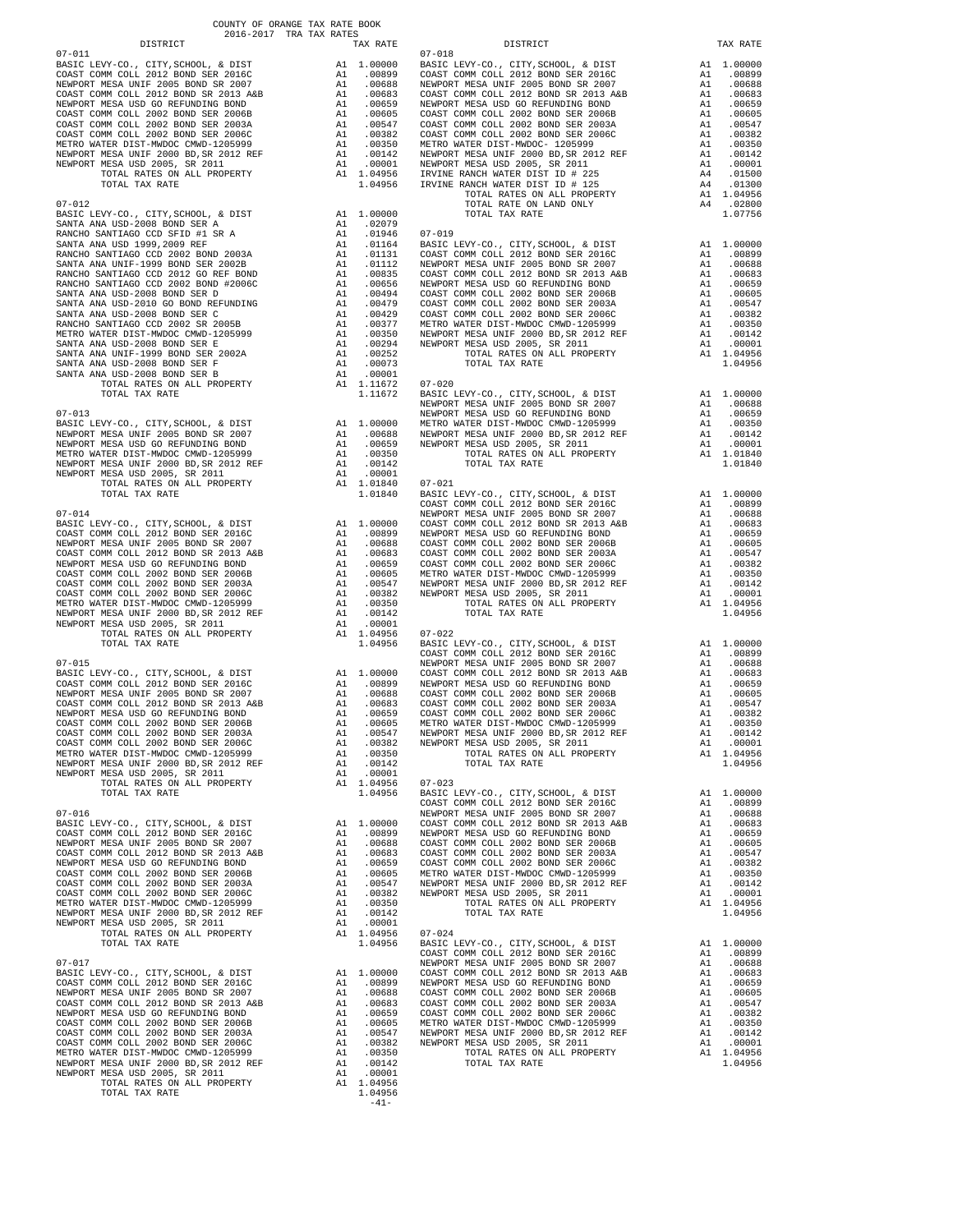| RANCHO SANTIAGO CCD 2002 BOND 2003A<br>SANTA ANA UNIF-1999 BOND SER 2002B<br>RANCHO SANTIAGO CCD 2012 GO REF BOND |                                                                                                                                                                                                                                                                          |         |                       |
|-------------------------------------------------------------------------------------------------------------------|--------------------------------------------------------------------------------------------------------------------------------------------------------------------------------------------------------------------------------------------------------------------------|---------|-----------------------|
| RANCHO SANTIAGO CCD 2002 BOND #2006C<br>SANTA ANA USD-2008 BOND SER D                                             |                                                                                                                                                                                                                                                                          |         |                       |
| SANTA ANA USD-2010 GO BOND REFUNDING<br>SANTA ANA USD-2008 BOND SER C<br>RANCHO SANTIAGO CCD 2002 SR 2005B        |                                                                                                                                                                                                                                                                          |         |                       |
| METRO WATER DIST-MWDOC CMWD-1205999<br>SANTA ANA USD-2008 BOND SER E                                              |                                                                                                                                                                                                                                                                          |         |                       |
| SANTA ANA UNIF-1999 BOND SER 2002A<br>SANTA ANA USD-2008 BOND SER F<br>SANTA ANA USD-2008 BOND SER B              |                                                                                                                                                                                                                                                                          |         |                       |
| TOTAL RATES ON ALL PROPERTY<br>TOTAL TAX RATE<br>$07 - 027$                                                       | A1 .01131 NEWPORT<br>A1 .01012 COAST C<br>A1 .00635 COAST C<br>A1 .00635 COAST C<br>A1 .00656 COAST C<br>A1 .00494 METAD NEWPORT<br>A1 .00429 NEWPORT<br>A1 .00350<br>A1 .00294<br>A1 .00294<br>A1 .00294<br>A1 .00292 07-033<br>A1 .00292<br>A1 .00292 07-033<br>A1 .00 |         | NEWPORT<br>COAST C    |
|                                                                                                                   |                                                                                                                                                                                                                                                                          |         |                       |
|                                                                                                                   |                                                                                                                                                                                                                                                                          |         |                       |
| TOTAL TAX RATE                                                                                                    |                                                                                                                                                                                                                                                                          | 1.01840 | $07 - 034$            |
|                                                                                                                   |                                                                                                                                                                                                                                                                          |         | BASIC L               |
|                                                                                                                   |                                                                                                                                                                                                                                                                          |         |                       |
|                                                                                                                   |                                                                                                                                                                                                                                                                          |         |                       |
|                                                                                                                   |                                                                                                                                                                                                                                                                          |         |                       |
| $07 - 029$                                                                                                        |                                                                                                                                                                                                                                                                          |         | $07 - 035$<br>BASIC L |
|                                                                                                                   |                                                                                                                                                                                                                                                                          |         |                       |
|                                                                                                                   |                                                                                                                                                                                                                                                                          |         |                       |
|                                                                                                                   |                                                                                                                                                                                                                                                                          |         |                       |
|                                                                                                                   |                                                                                                                                                                                                                                                                          |         |                       |
|                                                                                                                   |                                                                                                                                                                                                                                                                          |         |                       |
| TOTAL TAX RATE                                                                                                    |                                                                                                                                                                                                                                                                          | 1.07756 | $07 - 036$            |
| $07 - 030$                                                                                                        |                                                                                                                                                                                                                                                                          |         | BASIC L               |
|                                                                                                                   |                                                                                                                                                                                                                                                                          |         |                       |
|                                                                                                                   |                                                                                                                                                                                                                                                                          |         |                       |
| NEWDOPT MECA INITE 2000 PD CP 2012 PER                                                                            | $\mathbb{R}^n$                                                                                                                                                                                                                                                           | 00142   | חסמת שתו              |

| $2016-2017\begin{array}{lcl} & \text{if a} & \text{RATE} & \text{E}\\ & 2016-2017 & \text{TRA TAX RATES} & \text{DISTRICT} & \end{array}$ | TAX RATE | DISTRICT                                                                                                                                                                                                                                                                                                                                                                                                                                                                                                                                                                     | TAX RATE |
|-------------------------------------------------------------------------------------------------------------------------------------------|----------|------------------------------------------------------------------------------------------------------------------------------------------------------------------------------------------------------------------------------------------------------------------------------------------------------------------------------------------------------------------------------------------------------------------------------------------------------------------------------------------------------------------------------------------------------------------------------|----------|
| $07 - 025$                                                                                                                                |          | $07 - 031$                                                                                                                                                                                                                                                                                                                                                                                                                                                                                                                                                                   |          |
|                                                                                                                                           |          |                                                                                                                                                                                                                                                                                                                                                                                                                                                                                                                                                                              |          |
|                                                                                                                                           |          |                                                                                                                                                                                                                                                                                                                                                                                                                                                                                                                                                                              |          |
|                                                                                                                                           |          |                                                                                                                                                                                                                                                                                                                                                                                                                                                                                                                                                                              |          |
|                                                                                                                                           |          |                                                                                                                                                                                                                                                                                                                                                                                                                                                                                                                                                                              |          |
|                                                                                                                                           |          |                                                                                                                                                                                                                                                                                                                                                                                                                                                                                                                                                                              |          |
|                                                                                                                                           |          |                                                                                                                                                                                                                                                                                                                                                                                                                                                                                                                                                                              |          |
|                                                                                                                                           |          |                                                                                                                                                                                                                                                                                                                                                                                                                                                                                                                                                                              |          |
|                                                                                                                                           |          |                                                                                                                                                                                                                                                                                                                                                                                                                                                                                                                                                                              |          |
|                                                                                                                                           |          |                                                                                                                                                                                                                                                                                                                                                                                                                                                                                                                                                                              |          |
|                                                                                                                                           |          |                                                                                                                                                                                                                                                                                                                                                                                                                                                                                                                                                                              |          |
| $07 - 026$                                                                                                                                |          | $07 - 032$                                                                                                                                                                                                                                                                                                                                                                                                                                                                                                                                                                   |          |
|                                                                                                                                           |          |                                                                                                                                                                                                                                                                                                                                                                                                                                                                                                                                                                              |          |
|                                                                                                                                           |          |                                                                                                                                                                                                                                                                                                                                                                                                                                                                                                                                                                              |          |
|                                                                                                                                           |          |                                                                                                                                                                                                                                                                                                                                                                                                                                                                                                                                                                              |          |
|                                                                                                                                           |          |                                                                                                                                                                                                                                                                                                                                                                                                                                                                                                                                                                              |          |
|                                                                                                                                           |          |                                                                                                                                                                                                                                                                                                                                                                                                                                                                                                                                                                              |          |
|                                                                                                                                           |          |                                                                                                                                                                                                                                                                                                                                                                                                                                                                                                                                                                              |          |
|                                                                                                                                           |          |                                                                                                                                                                                                                                                                                                                                                                                                                                                                                                                                                                              |          |
|                                                                                                                                           |          |                                                                                                                                                                                                                                                                                                                                                                                                                                                                                                                                                                              |          |
|                                                                                                                                           |          |                                                                                                                                                                                                                                                                                                                                                                                                                                                                                                                                                                              |          |
|                                                                                                                                           |          |                                                                                                                                                                                                                                                                                                                                                                                                                                                                                                                                                                              |          |
|                                                                                                                                           |          |                                                                                                                                                                                                                                                                                                                                                                                                                                                                                                                                                                              |          |
|                                                                                                                                           |          |                                                                                                                                                                                                                                                                                                                                                                                                                                                                                                                                                                              |          |
|                                                                                                                                           |          |                                                                                                                                                                                                                                                                                                                                                                                                                                                                                                                                                                              |          |
|                                                                                                                                           |          |                                                                                                                                                                                                                                                                                                                                                                                                                                                                                                                                                                              |          |
|                                                                                                                                           |          |                                                                                                                                                                                                                                                                                                                                                                                                                                                                                                                                                                              |          |
|                                                                                                                                           |          |                                                                                                                                                                                                                                                                                                                                                                                                                                                                                                                                                                              |          |
|                                                                                                                                           |          |                                                                                                                                                                                                                                                                                                                                                                                                                                                                                                                                                                              |          |
|                                                                                                                                           |          |                                                                                                                                                                                                                                                                                                                                                                                                                                                                                                                                                                              |          |
|                                                                                                                                           |          |                                                                                                                                                                                                                                                                                                                                                                                                                                                                                                                                                                              |          |
|                                                                                                                                           |          | $\begin{array}{cccccccc} \text{total} & \text{total} & \text{total} & \text{total} & \text{total} & \text{total} & \text{total} & \text{total} & \text{total} & \text{total} & \text{total} & \text{total} & \text{total} & \text{total} & \text{total} & \text{total} & \text{total} & \text{total} & \text{total} & \text{total} & \text{total} & \text{total} & \text{total} & \text{total} & \text{total} & \text{total} & \text{total} & \text{total} & \text{total} & \text{total} & \text{total} & \text{total} & \text{total} & \text{total} & \text{total} & \text$ |          |
|                                                                                                                                           |          |                                                                                                                                                                                                                                                                                                                                                                                                                                                                                                                                                                              |          |
|                                                                                                                                           |          |                                                                                                                                                                                                                                                                                                                                                                                                                                                                                                                                                                              |          |
|                                                                                                                                           |          |                                                                                                                                                                                                                                                                                                                                                                                                                                                                                                                                                                              |          |
|                                                                                                                                           |          |                                                                                                                                                                                                                                                                                                                                                                                                                                                                                                                                                                              |          |
| TOTAL TAX RATE                                                                                                                            | 1.01840  | $07 - 034$                                                                                                                                                                                                                                                                                                                                                                                                                                                                                                                                                                   |          |
|                                                                                                                                           |          |                                                                                                                                                                                                                                                                                                                                                                                                                                                                                                                                                                              |          |
|                                                                                                                                           |          |                                                                                                                                                                                                                                                                                                                                                                                                                                                                                                                                                                              |          |
|                                                                                                                                           |          |                                                                                                                                                                                                                                                                                                                                                                                                                                                                                                                                                                              |          |
|                                                                                                                                           |          |                                                                                                                                                                                                                                                                                                                                                                                                                                                                                                                                                                              |          |
|                                                                                                                                           |          |                                                                                                                                                                                                                                                                                                                                                                                                                                                                                                                                                                              |          |
|                                                                                                                                           |          |                                                                                                                                                                                                                                                                                                                                                                                                                                                                                                                                                                              |          |
|                                                                                                                                           |          |                                                                                                                                                                                                                                                                                                                                                                                                                                                                                                                                                                              |          |
|                                                                                                                                           |          |                                                                                                                                                                                                                                                                                                                                                                                                                                                                                                                                                                              |          |
|                                                                                                                                           |          |                                                                                                                                                                                                                                                                                                                                                                                                                                                                                                                                                                              |          |
|                                                                                                                                           |          |                                                                                                                                                                                                                                                                                                                                                                                                                                                                                                                                                                              |          |
|                                                                                                                                           |          |                                                                                                                                                                                                                                                                                                                                                                                                                                                                                                                                                                              |          |
| TOTAL TAX RATE                                                                                                                            | 1.04956  |                                                                                                                                                                                                                                                                                                                                                                                                                                                                                                                                                                              |          |
|                                                                                                                                           |          | $07 - 035$                                                                                                                                                                                                                                                                                                                                                                                                                                                                                                                                                                   |          |
|                                                                                                                                           |          |                                                                                                                                                                                                                                                                                                                                                                                                                                                                                                                                                                              |          |
|                                                                                                                                           |          |                                                                                                                                                                                                                                                                                                                                                                                                                                                                                                                                                                              |          |
|                                                                                                                                           |          |                                                                                                                                                                                                                                                                                                                                                                                                                                                                                                                                                                              |          |
|                                                                                                                                           |          |                                                                                                                                                                                                                                                                                                                                                                                                                                                                                                                                                                              |          |
|                                                                                                                                           |          |                                                                                                                                                                                                                                                                                                                                                                                                                                                                                                                                                                              |          |
|                                                                                                                                           |          |                                                                                                                                                                                                                                                                                                                                                                                                                                                                                                                                                                              |          |
|                                                                                                                                           |          |                                                                                                                                                                                                                                                                                                                                                                                                                                                                                                                                                                              |          |
|                                                                                                                                           |          |                                                                                                                                                                                                                                                                                                                                                                                                                                                                                                                                                                              |          |
|                                                                                                                                           |          |                                                                                                                                                                                                                                                                                                                                                                                                                                                                                                                                                                              |          |
|                                                                                                                                           |          |                                                                                                                                                                                                                                                                                                                                                                                                                                                                                                                                                                              |          |
|                                                                                                                                           |          |                                                                                                                                                                                                                                                                                                                                                                                                                                                                                                                                                                              |          |
|                                                                                                                                           |          |                                                                                                                                                                                                                                                                                                                                                                                                                                                                                                                                                                              |          |
|                                                                                                                                           |          |                                                                                                                                                                                                                                                                                                                                                                                                                                                                                                                                                                              |          |
|                                                                                                                                           |          |                                                                                                                                                                                                                                                                                                                                                                                                                                                                                                                                                                              |          |
|                                                                                                                                           |          |                                                                                                                                                                                                                                                                                                                                                                                                                                                                                                                                                                              |          |
|                                                                                                                                           |          |                                                                                                                                                                                                                                                                                                                                                                                                                                                                                                                                                                              |          |
|                                                                                                                                           |          |                                                                                                                                                                                                                                                                                                                                                                                                                                                                                                                                                                              |          |
|                                                                                                                                           |          |                                                                                                                                                                                                                                                                                                                                                                                                                                                                                                                                                                              |          |
|                                                                                                                                           |          |                                                                                                                                                                                                                                                                                                                                                                                                                                                                                                                                                                              |          |
|                                                                                                                                           |          |                                                                                                                                                                                                                                                                                                                                                                                                                                                                                                                                                                              |          |
|                                                                                                                                           |          |                                                                                                                                                                                                                                                                                                                                                                                                                                                                                                                                                                              |          |
|                                                                                                                                           |          |                                                                                                                                                                                                                                                                                                                                                                                                                                                                                                                                                                              |          |
|                                                                                                                                           |          |                                                                                                                                                                                                                                                                                                                                                                                                                                                                                                                                                                              |          |
|                                                                                                                                           |          |                                                                                                                                                                                                                                                                                                                                                                                                                                                                                                                                                                              |          |
|                                                                                                                                           |          |                                                                                                                                                                                                                                                                                                                                                                                                                                                                                                                                                                              |          |
|                                                                                                                                           |          |                                                                                                                                                                                                                                                                                                                                                                                                                                                                                                                                                                              |          |
|                                                                                                                                           |          |                                                                                                                                                                                                                                                                                                                                                                                                                                                                                                                                                                              |          |
|                                                                                                                                           |          |                                                                                                                                                                                                                                                                                                                                                                                                                                                                                                                                                                              |          |
|                                                                                                                                           |          |                                                                                                                                                                                                                                                                                                                                                                                                                                                                                                                                                                              |          |
|                                                                                                                                           |          |                                                                                                                                                                                                                                                                                                                                                                                                                                                                                                                                                                              |          |
|                                                                                                                                           |          |                                                                                                                                                                                                                                                                                                                                                                                                                                                                                                                                                                              |          |
|                                                                                                                                           |          |                                                                                                                                                                                                                                                                                                                                                                                                                                                                                                                                                                              |          |
|                                                                                                                                           |          |                                                                                                                                                                                                                                                                                                                                                                                                                                                                                                                                                                              |          |
|                                                                                                                                           |          |                                                                                                                                                                                                                                                                                                                                                                                                                                                                                                                                                                              |          |

TOTAL TAX RATE  $1.01840$  $-42-$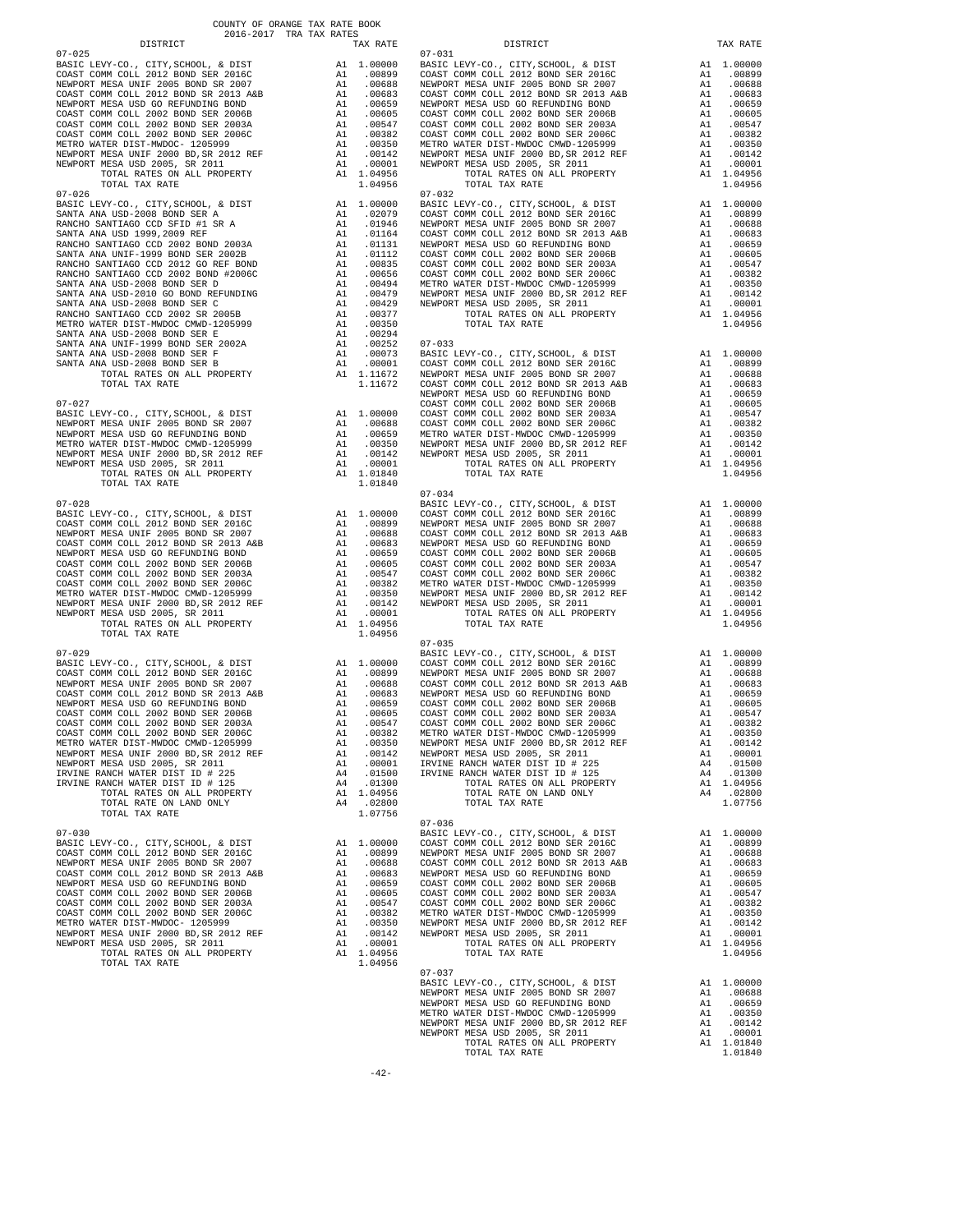| NEWPORT MESA USD GO REFUNDING BOND SER 2006B AL 0.0659 07-046 COAST COMM COLL 2002 BOND SER 2006B AL 0.0659 BASIC L<br>COAST COMM COLL 2002 BOND SER 2003A AL 0.0547 COAST COMM COLL 2002 BOND SER 2003A AL 0.0547 COAST COAST |                                                                                                                                                                                                                                  |                    |
|--------------------------------------------------------------------------------------------------------------------------------------------------------------------------------------------------------------------------------|----------------------------------------------------------------------------------------------------------------------------------------------------------------------------------------------------------------------------------|--------------------|
|                                                                                                                                                                                                                                |                                                                                                                                                                                                                                  |                    |
|                                                                                                                                                                                                                                |                                                                                                                                                                                                                                  |                    |
|                                                                                                                                                                                                                                |                                                                                                                                                                                                                                  |                    |
|                                                                                                                                                                                                                                |                                                                                                                                                                                                                                  |                    |
|                                                                                                                                                                                                                                |                                                                                                                                                                                                                                  |                    |
|                                                                                                                                                                                                                                |                                                                                                                                                                                                                                  |                    |
|                                                                                                                                                                                                                                |                                                                                                                                                                                                                                  |                    |
| $07 - 040$                                                                                                                                                                                                                     |                                                                                                                                                                                                                                  | NEWPORT            |
| BASIC LEVY-CO., CITY, SCHOOL, & DIST                                                                                                                                                                                           | A1 1.00000 NEWPORT<br>A1 .00688<br>A1 .00689<br>A1 .00659<br>A1 .00350<br>A1 .00142 07-047<br>A1 .00011 BAST C<br>A1 1.01840 COAST C<br>1.01840 NEWPORT                                                                          |                    |
| NEWPORT MESA UNIF 2005 BOND SR 2007<br>NEWPORT MESA USD GO REFUNDING BOND                                                                                                                                                      |                                                                                                                                                                                                                                  |                    |
| METRO WATER DIST-MWDOC CMWD-1205999                                                                                                                                                                                            |                                                                                                                                                                                                                                  |                    |
| NEWPORT MESA UNIF 2000 BD, SR 2012 REF<br>NEWPORT MESA UNIF 2000 BD, SR 2012 REF                                                                                                                                               |                                                                                                                                                                                                                                  |                    |
| NEWPORT MESA USD 2005, SR 2011                                                                                                                                                                                                 |                                                                                                                                                                                                                                  |                    |
| TOTAL RATES ON ALL PROPERTY                                                                                                                                                                                                    |                                                                                                                                                                                                                                  |                    |
| TOTAL TAX RATE                                                                                                                                                                                                                 |                                                                                                                                                                                                                                  |                    |
| $07 - 041$                                                                                                                                                                                                                     |                                                                                                                                                                                                                                  | NEWPORT            |
|                                                                                                                                                                                                                                |                                                                                                                                                                                                                                  |                    |
|                                                                                                                                                                                                                                |                                                                                                                                                                                                                                  |                    |
|                                                                                                                                                                                                                                |                                                                                                                                                                                                                                  |                    |
|                                                                                                                                                                                                                                |                                                                                                                                                                                                                                  |                    |
|                                                                                                                                                                                                                                |                                                                                                                                                                                                                                  |                    |
|                                                                                                                                                                                                                                |                                                                                                                                                                                                                                  |                    |
|                                                                                                                                                                                                                                |                                                                                                                                                                                                                                  |                    |
|                                                                                                                                                                                                                                |                                                                                                                                                                                                                                  |                    |
|                                                                                                                                                                                                                                |                                                                                                                                                                                                                                  |                    |
|                                                                                                                                                                                                                                |                                                                                                                                                                                                                                  |                    |
|                                                                                                                                                                                                                                |                                                                                                                                                                                                                                  |                    |
|                                                                                                                                                                                                                                |                                                                                                                                                                                                                                  | COAST C            |
| $07 - 042$                                                                                                                                                                                                                     |                                                                                                                                                                                                                                  | NEWPORT            |
|                                                                                                                                                                                                                                |                                                                                                                                                                                                                                  |                    |
|                                                                                                                                                                                                                                |                                                                                                                                                                                                                                  |                    |
|                                                                                                                                                                                                                                |                                                                                                                                                                                                                                  |                    |
|                                                                                                                                                                                                                                |                                                                                                                                                                                                                                  |                    |
|                                                                                                                                                                                                                                |                                                                                                                                                                                                                                  |                    |
|                                                                                                                                                                                                                                |                                                                                                                                                                                                                                  |                    |
|                                                                                                                                                                                                                                |                                                                                                                                                                                                                                  |                    |
|                                                                                                                                                                                                                                |                                                                                                                                                                                                                                  |                    |
|                                                                                                                                                                                                                                |                                                                                                                                                                                                                                  |                    |
|                                                                                                                                                                                                                                |                                                                                                                                                                                                                                  |                    |
|                                                                                                                                                                                                                                |                                                                                                                                                                                                                                  |                    |
|                                                                                                                                                                                                                                |                                                                                                                                                                                                                                  | COAST C            |
| $07 - 043$                                                                                                                                                                                                                     | COAST COAST COAST COAST COAST COAST CORP<br>A1 1.00000 COAST COAST COAST COAST COAST COAST COAST COAST COAST COAST COAST COAST COAST COAST COAST COAST COAST COAST COAST COAST COAST COAST COAST COAST COAST COAST COAST COAST C |                    |
| BASIC LEVY-CO., CITY, SCHOOL, & DIST COAST COMM COLL 2012 BOND SER 2016C                                                                                                                                                       |                                                                                                                                                                                                                                  |                    |
| NEWPORT MESA UNIF 2005 BOND SR 2007                                                                                                                                                                                            |                                                                                                                                                                                                                                  |                    |
| COAST COMM COLL 2012 BOND SR 2013 A&B                                                                                                                                                                                          |                                                                                                                                                                                                                                  |                    |
| NEWPORT MESA USD GO REFUNDING BOND                                                                                                                                                                                             |                                                                                                                                                                                                                                  |                    |
| COAST COMM COLL 2002 BOND SER 2006B                                                                                                                                                                                            |                                                                                                                                                                                                                                  |                    |
| COAST COMM COLL 2002 BOND SER 2003A<br>COAST COMM COLL 2002 BOND SER 2006C                                                                                                                                                     |                                                                                                                                                                                                                                  |                    |
| METRO WATER DIST-MWDOC CMWD-1205999                                                                                                                                                                                            |                                                                                                                                                                                                                                  |                    |
| NEWPORT MESA UNIF 2000 BD, SR 2012 REF                                                                                                                                                                                         |                                                                                                                                                                                                                                  |                    |
| NEWPORT MESA USD 2005, SR 2011 TOTAL RATES ON ALL PROPERTY                                                                                                                                                                     |                                                                                                                                                                                                                                  |                    |
|                                                                                                                                                                                                                                |                                                                                                                                                                                                                                  |                    |
| TOTAL TAX RATE                                                                                                                                                                                                                 |                                                                                                                                                                                                                                  |                    |
| $07 - 044$                                                                                                                                                                                                                     |                                                                                                                                                                                                                                  | METRO W<br>NEWPORT |
|                                                                                                                                                                                                                                |                                                                                                                                                                                                                                  | NEWPORT            |
|                                                                                                                                                                                                                                |                                                                                                                                                                                                                                  |                    |
| NEWPORT MESA UNIF 2005 BOND SR 2007                                                                                                                                                                                            |                                                                                                                                                                                                                                  |                    |
| COAST COMM COLL 2012 BOND SR 2013 A&B                                                                                                                                                                                          | A1 .00683<br>A1 .00683<br>A1 .00659 07-051<br>A1 .00659 BASIC L<br>A1 .00547 NEWPORT<br>A1 .00382 NEWPORT<br>A1 .00382 MEWPORT<br>A1 .00142 NEWPORT                                                                              |                    |
| NEWPORT MESA USD GO REFUNDING BOND                                                                                                                                                                                             |                                                                                                                                                                                                                                  |                    |
| COAST COMM COLL 2002 BOND SER 2006B<br>COAST COMM COLL 2002 BOND SER 2003A                                                                                                                                                     |                                                                                                                                                                                                                                  |                    |
| COAST COMM COLL 2002 BOND SER 2006C                                                                                                                                                                                            |                                                                                                                                                                                                                                  |                    |
| METRO WATER DIST-MWDOC CMWD-1205999                                                                                                                                                                                            |                                                                                                                                                                                                                                  |                    |
| NEWDORT MESA HNIE 2000 RD SP 2012 PER                                                                                                                                                                                          | $\mathbf{A}$ , $\mathbf{A}$                                                                                                                                                                                                      | $0.0142$ NEMPORT   |

| COUNTY OF ORANGE TAX RATE BOOK<br>$2016-2017\begin{array}{l} \multicolumn{1}{c}{\text{ITR}}\end{array}\text{RA} \text{RATE BC}$ DISTRICT |          |          |          |
|------------------------------------------------------------------------------------------------------------------------------------------|----------|----------|----------|
|                                                                                                                                          | TAX RATE | DISTRICT | TAX RATE |
|                                                                                                                                          |          |          |          |
|                                                                                                                                          |          |          |          |
|                                                                                                                                          |          |          |          |
|                                                                                                                                          |          |          |          |
|                                                                                                                                          |          |          |          |
|                                                                                                                                          |          |          |          |
|                                                                                                                                          |          |          |          |
|                                                                                                                                          |          |          |          |
|                                                                                                                                          |          |          |          |
|                                                                                                                                          |          |          |          |
|                                                                                                                                          |          |          |          |
|                                                                                                                                          |          |          |          |
|                                                                                                                                          |          |          |          |
|                                                                                                                                          |          |          |          |
|                                                                                                                                          |          |          |          |
|                                                                                                                                          |          |          |          |
|                                                                                                                                          |          |          |          |
|                                                                                                                                          |          |          |          |
|                                                                                                                                          |          |          |          |
|                                                                                                                                          |          |          |          |
|                                                                                                                                          |          |          |          |
|                                                                                                                                          |          |          |          |
|                                                                                                                                          |          |          |          |
|                                                                                                                                          |          |          |          |
|                                                                                                                                          |          |          |          |
|                                                                                                                                          |          |          |          |
|                                                                                                                                          |          |          |          |
|                                                                                                                                          |          |          |          |
|                                                                                                                                          |          |          |          |
|                                                                                                                                          |          |          |          |
|                                                                                                                                          |          |          |          |
|                                                                                                                                          |          |          |          |
|                                                                                                                                          |          |          |          |
|                                                                                                                                          |          |          |          |
|                                                                                                                                          |          |          |          |
|                                                                                                                                          |          |          |          |
|                                                                                                                                          |          |          |          |
|                                                                                                                                          |          |          |          |
|                                                                                                                                          |          |          |          |
|                                                                                                                                          |          |          |          |
|                                                                                                                                          |          |          |          |
|                                                                                                                                          |          |          |          |
|                                                                                                                                          |          |          |          |
|                                                                                                                                          |          |          |          |
|                                                                                                                                          |          |          |          |
|                                                                                                                                          |          |          |          |
|                                                                                                                                          |          |          |          |
|                                                                                                                                          |          |          |          |
|                                                                                                                                          |          |          |          |
|                                                                                                                                          |          |          |          |
|                                                                                                                                          |          |          |          |
|                                                                                                                                          |          |          |          |
|                                                                                                                                          |          |          |          |
|                                                                                                                                          |          |          |          |
|                                                                                                                                          |          |          |          |
|                                                                                                                                          |          |          |          |
|                                                                                                                                          |          |          |          |
|                                                                                                                                          |          |          |          |
|                                                                                                                                          |          |          |          |
|                                                                                                                                          |          |          |          |
|                                                                                                                                          |          |          |          |
|                                                                                                                                          |          |          |          |
|                                                                                                                                          |          |          |          |
|                                                                                                                                          |          |          |          |
|                                                                                                                                          |          |          |          |
|                                                                                                                                          |          |          |          |
|                                                                                                                                          |          |          |          |
|                                                                                                                                          |          |          |          |
|                                                                                                                                          |          |          |          |
|                                                                                                                                          |          |          |          |
|                                                                                                                                          |          |          |          |
|                                                                                                                                          |          |          |          |
|                                                                                                                                          |          |          |          |
|                                                                                                                                          |          |          |          |
|                                                                                                                                          |          |          |          |
|                                                                                                                                          |          |          |          |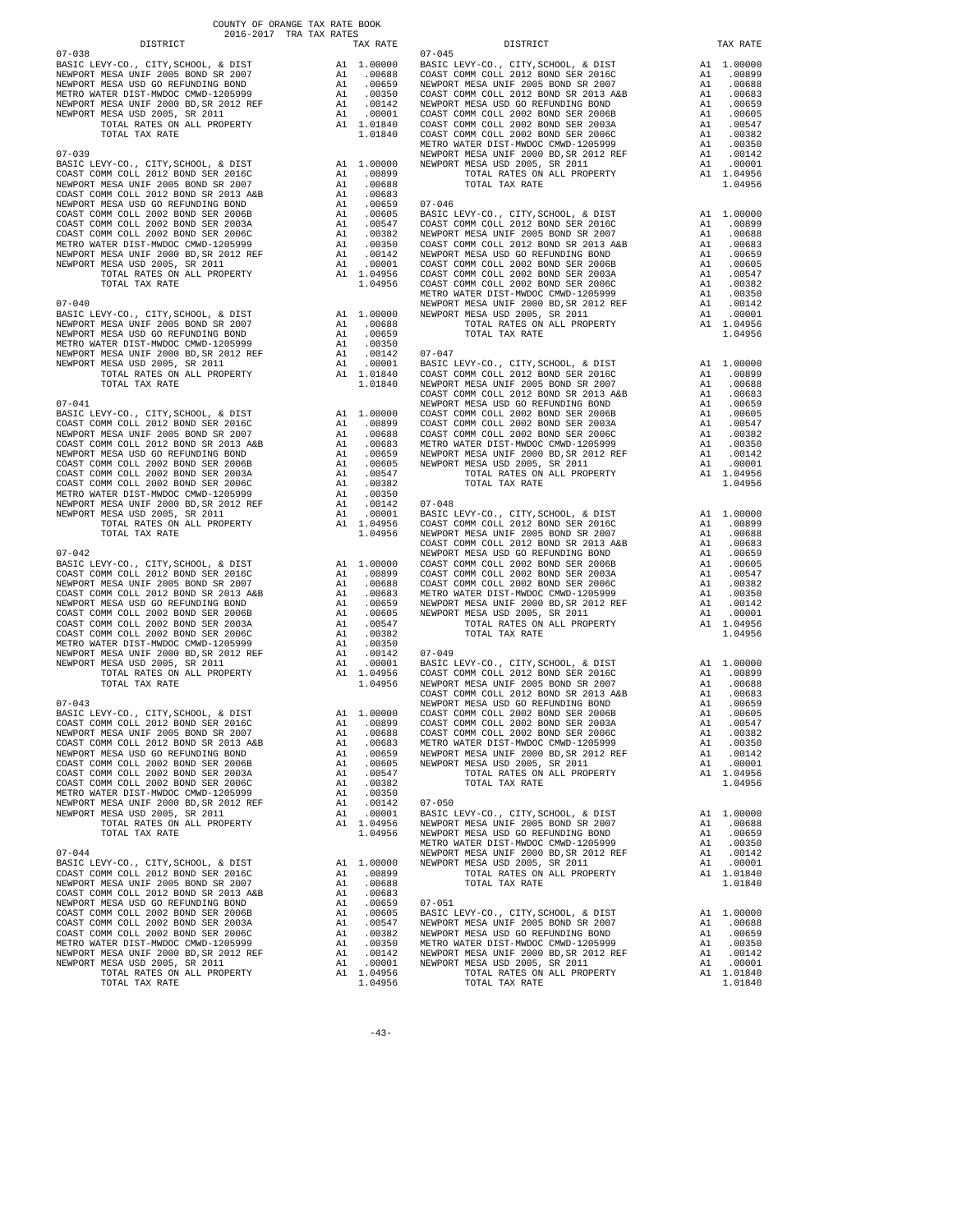| $01 - 030$     |         | <b>INDMPURI</b> |
|----------------|---------|-----------------|
|                |         |                 |
|                |         |                 |
|                |         |                 |
|                |         |                 |
|                |         |                 |
|                |         |                 |
|                |         |                 |
|                |         |                 |
|                |         |                 |
|                |         |                 |
|                |         |                 |
|                |         |                 |
| TOTAL TAX RATE | 1.04956 | BASIC L         |
|                |         | COAST C         |
| $07 - 057$     |         | NEWPORT         |
|                |         |                 |
|                |         |                 |
|                |         |                 |
|                |         |                 |
|                |         |                 |
|                |         |                 |
|                |         |                 |
|                |         |                 |
|                |         |                 |
|                |         |                 |
|                |         |                 |
|                |         |                 |
|                |         |                 |
|                |         | COAST C         |
| $07 - 058$     |         |                 |
|                |         | NEWPORT         |
|                |         |                 |
|                |         |                 |
|                |         |                 |
|                |         |                 |
|                |         |                 |
|                |         |                 |
|                |         |                 |
|                |         |                 |
| $07 - 059$     |         |                 |
|                |         |                 |
|                |         |                 |
|                |         |                 |
|                |         |                 |
|                |         |                 |
|                |         |                 |
|                |         |                 |
|                |         |                 |
|                |         |                 |
|                |         |                 |
|                |         |                 |
|                |         |                 |
|                |         |                 |
|                |         |                 |

| NEWPORT MESA USD GO REFUNDING BOND A1 .00659                                                                                                                                                                                            |                        |                           |
|-----------------------------------------------------------------------------------------------------------------------------------------------------------------------------------------------------------------------------------------|------------------------|---------------------------|
|                                                                                                                                                                                                                                         |                        |                           |
|                                                                                                                                                                                                                                         |                        |                           |
|                                                                                                                                                                                                                                         |                        |                           |
|                                                                                                                                                                                                                                         | A1 .00350<br>A1 .00142 | RANCHO                    |
|                                                                                                                                                                                                                                         |                        | SANTA A                   |
|                                                                                                                                                                                                                                         | A1 .00001              | RANCHO                    |
| COAST COMPUTE DISTRIBUTION OF A CONTROLLATION OF A CONSIDERT ON ATTER DISTRIBUTE ON THE MERICULAR OF A CONSIDER<br>NEWPORT MESA UNIF 2000 BD, SR 2012 REF A 1 .000350<br>NEWPORT MESA USD 2005, SR 2011 A 1 .00001<br>TOTAL RATES ON    |                        | SANTA A                   |
| TOTAL TAX RATE                                                                                                                                                                                                                          | 1.04956                | RANCHO                    |
|                                                                                                                                                                                                                                         |                        | RANCHO                    |
| $07 - 055$                                                                                                                                                                                                                              |                        | SANTA A                   |
| BASIC LEVY-CO., CITY, SCHOOL, & DIST A1 1.00000                                                                                                                                                                                         |                        | SANTA A                   |
| 20089 20089 2012 2012 2012 2022 2023 2024 2035 20487 2048 2048 2048 2048 2048 2048 2048 2049 2048 2049 2048 204                                                                                                                         |                        | SANTA A                   |
|                                                                                                                                                                                                                                         |                        | RANCHO                    |
|                                                                                                                                                                                                                                         |                        | METRO W                   |
| COAST COMM COLL 2012 DUND ON 2012<br>NEWPORT MESA USD CO REFUNDING BOND<br>2006 POND OF 2012 2014                                                                                                                                       | A1.00659<br>A1.00605   | SANTA A                   |
| COAST COMM COLL 2002 BOND SER 2006B                                                                                                                                                                                                     |                        | SANTA A                   |
| COAST COMM COLL 2002 BOND SER 2003A                                                                                                                                                                                                     | $A1 \t .00547$         | SANTA A                   |
| COAST COMM COLL 2002 BOND SER 2006C<br>COAST COMM COLL 2002 BOND SER 2006C<br>METRO WATER DIST-MWDOC CMWD-1205999 A1 .00350                                                                                                             | A1 .00382              | SANTA A                   |
|                                                                                                                                                                                                                                         |                        |                           |
|                                                                                                                                                                                                                                         |                        |                           |
| TOTAL RATES ON ALL PROPERTY A1 1.04956                                                                                                                                                                                                  |                        |                           |
| TOTAL TAX RATE                                                                                                                                                                                                                          |                        | $07 - 062$                |
|                                                                                                                                                                                                                                         | 1.04956                | <b>BASIC L</b><br>COAST C |
| $07 - 056$                                                                                                                                                                                                                              |                        | NEWPORT                   |
|                                                                                                                                                                                                                                         |                        | COAST C                   |
| BASIC LEVY-CO., CITY, SCHOOL, & DIST A1 1.00000<br>COAST COMM COLL 2012 BOND SER 2016C A1 .00899                                                                                                                                        |                        | NEWPORT                   |
|                                                                                                                                                                                                                                         |                        | COAST C                   |
|                                                                                                                                                                                                                                         |                        | COAST C                   |
|                                                                                                                                                                                                                                         |                        | COAST C                   |
|                                                                                                                                                                                                                                         |                        | METRO W                   |
| COAST COMM COLL 2002 BOND SER 2006B<br>COAST COMM COLL 2002 BOND SER 2003A                                                                                                                                                              | A1 .00605<br>A1 .00547 | NEWPORT                   |
| COAST COMM COLL 2002 BOND SER 2006C                                                                                                                                                                                                     |                        | NEWPORT                   |
|                                                                                                                                                                                                                                         | A1.00382<br>A1.00350   |                           |
|                                                                                                                                                                                                                                         |                        |                           |
| COAST COMM COLL 2002 2002 2012<br>METRO WATER DIST-MWDOC- 120599 21 .00142<br>NEWPORT MESA UNIF 2000 BD, SR 2012 REF 21 .00142<br>100001 11 21 .00001<br>Al .00001 AU 2005, SK 2011 Al .00001<br>TOTAL RATES ON ALL PROPERTY Al 1.04956 |                        |                           |
|                                                                                                                                                                                                                                         | 1.04956                | $07 - 063$                |
| TOTAL TAX RATE                                                                                                                                                                                                                          | 1.04956                | <b>BASIC L</b>            |
|                                                                                                                                                                                                                                         |                        | COAST C                   |
| $07 - 057$                                                                                                                                                                                                                              |                        | NEWPORT                   |
|                                                                                                                                                                                                                                         |                        | COAST C                   |
| BASIC LEVY-CO., CITY, SCHOOL, & DIST A1 1.00000<br>COAST COMM COLL 2012 BOND SER 2016C A1 .00899                                                                                                                                        |                        | NEWPORT                   |
| NEWPORT MESA UNIF 2005 BOND SR 2007                                                                                                                                                                                                     | A1 .00688              | COAST C                   |
|                                                                                                                                                                                                                                         |                        | COAST C                   |
|                                                                                                                                                                                                                                         |                        | COAST C                   |
|                                                                                                                                                                                                                                         |                        |                           |

| IVIAU KAILO VR AUU FRVEBRII           |     | $-1.1$     | <b>NATACITA</b> |
|---------------------------------------|-----|------------|-----------------|
| TOTAL TAX RATE                        |     | 1.04956    | METRO W         |
|                                       |     |            | SANTA A         |
| $07 - 053$                            |     |            | SANTA A         |
| BASIC LEVY-CO., CITY, SCHOOL, & DIST  |     | A1 1,00000 | SANTA A         |
| COAST COMM COLL 2012 BOND SER 2016C   | A1  | .00899     | SANTA A         |
| NEWPORT MESA UNIF 2005 BOND SR 2007   | A1  | .00688     |                 |
| COAST COMM COLL 2012 BOND SR 2013 A&B | A1  | .00683     |                 |
| NEWPORT MESA USD GO REFUNDING BOND    | A1  | .00659     |                 |
| COAST COMM COLL 2002 BOND SER 2006B   | A1  | .00605     | $07 - 061$      |
| COAST COMM COLL 2002 BOND SER 2003A   | A 1 | .00547     | <b>BASIC L</b>  |
| COAST COMM COLL 2002 BOND SER 2006C   | A1  | .00382     | SANTA A         |
| METRO WATER DIST-MWDOC CMWD-1205999   | A1  | .00350     | RANCHO          |
| NEWPORT MESA UNIF 2000 BD.SR 2012 REF | A1. | .00142     | SANTA A         |
| NEWPORT MESA HSD 2005 SR 2011         | A1  | 00001      | RANCHO          |

| n Jan Cin                             | IAA RAIB     |                |  |
|---------------------------------------|--------------|----------------|--|
| $07 - 052$                            |              | $07 - 060$     |  |
| BASIC LEVY-CO., CITY, SCHOOL, & DIST  | A1 1.00000   | <b>BASIC L</b> |  |
| COAST COMM COLL 2012 BOND SER 2016C   | .00899<br>A1 | SANTA A        |  |
| NEWPORT MESA UNIF 2005 BOND SR 2007   | A1<br>.00688 | RANCHO         |  |
| COAST COMM COLL 2012 BOND SR 2013 A&B | .00683<br>A1 | SANTA A        |  |
| NEWPORT MESA USD GO REFUNDING BOND    | A1<br>.00659 | RANCHO         |  |
| COAST COMM COLL 2002 BOND SER 2006B   | A1<br>.00605 | SANTA A        |  |
| COAST COMM COLL 2002 BOND SER 2003A   | .00547<br>A1 | RANCHO         |  |
| COAST COMM COLL 2002 BOND SER 2006C   | A1<br>.00382 | RANCHO         |  |
| METRO WATER DIST-MWDOC CMWD-1205999   | A1<br>.00350 | SANTA A        |  |
| NEWPORT MESA UNIF 2000 BD.SR 2012 REF | A1<br>.00142 | SANTA A        |  |
| NEWPORT MESA USD 2005, SR 2011        | A1<br>.00001 | SANTA A        |  |
| TOTAL RATES ON ALL PROPERTY           | A1 1.04956   | RANCHO         |  |
| TOTAL TAX RATE                        | 1 04956      | METRO W        |  |

COUNTY OF ORANGE TAX RATE BOOK<br>2016-2017 TRA TAX RATES DISTRICT DISTRICT TAX RATE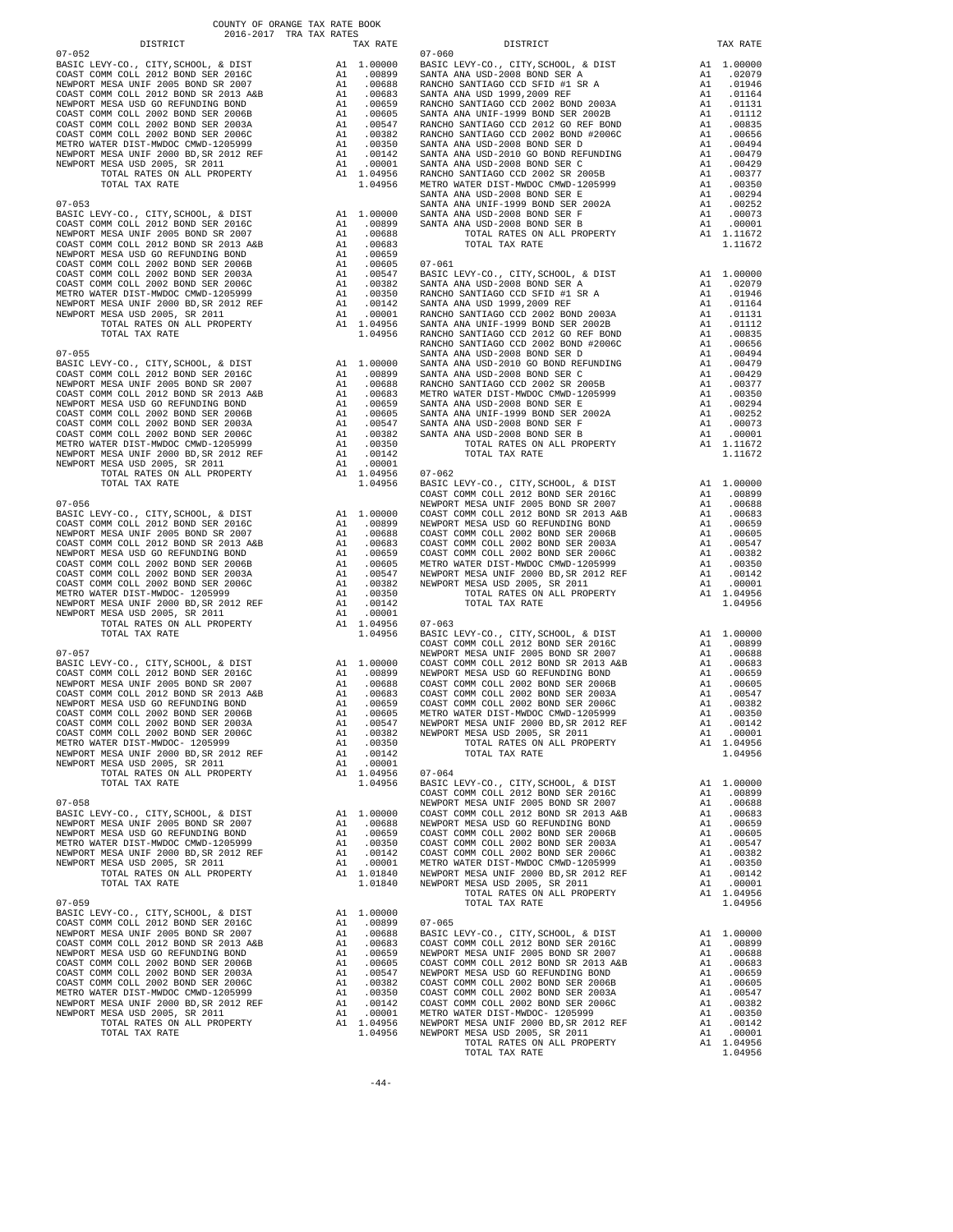| RANCH WATER DIST ID # 125<br>TOTAL RATES ON ALL PROPERTY                   |          |                                                   |                                  |
|----------------------------------------------------------------------------|----------|---------------------------------------------------|----------------------------------|
| TOTAL RATE ON LAND ONLY                                                    |          | A1 1.04956<br>A4 .02800 07-074<br>1.07756 BASIC L |                                  |
| TOTAL TAX RATE                                                             |          |                                                   |                                  |
| $07 - 067$                                                                 |          |                                                   | COAST C<br>NEWPORT               |
|                                                                            |          |                                                   |                                  |
|                                                                            |          |                                                   |                                  |
|                                                                            |          |                                                   |                                  |
|                                                                            |          |                                                   |                                  |
|                                                                            |          |                                                   |                                  |
|                                                                            |          |                                                   |                                  |
|                                                                            |          |                                                   |                                  |
|                                                                            |          |                                                   |                                  |
|                                                                            |          |                                                   |                                  |
|                                                                            |          |                                                   |                                  |
| TOTAL TAX RATE                                                             |          | 1.04956                                           | BASIC L                          |
|                                                                            |          |                                                   | COAST C                          |
|                                                                            |          |                                                   |                                  |
|                                                                            |          |                                                   |                                  |
|                                                                            |          |                                                   |                                  |
|                                                                            |          |                                                   |                                  |
|                                                                            |          |                                                   |                                  |
|                                                                            |          |                                                   |                                  |
|                                                                            |          |                                                   |                                  |
|                                                                            |          |                                                   |                                  |
|                                                                            |          |                                                   |                                  |
|                                                                            |          |                                                   |                                  |
|                                                                            |          |                                                   |                                  |
| TOTAL TAX RATE                                                             |          | 1.04956                                           | BASIC L                          |
|                                                                            |          |                                                   | COAST C                          |
|                                                                            |          |                                                   |                                  |
|                                                                            |          |                                                   |                                  |
|                                                                            |          |                                                   |                                  |
|                                                                            |          |                                                   |                                  |
|                                                                            |          |                                                   |                                  |
|                                                                            |          |                                                   |                                  |
|                                                                            |          |                                                   |                                  |
|                                                                            |          |                                                   |                                  |
|                                                                            |          |                                                   |                                  |
| NEWPORT MESA USD 2005, SR 2011                                             |          | A1 .00142<br>A1 .00001<br>A1 1.04956 07-077       |                                  |
| TOTAL RATES ON ALL PROPERTY                                                |          |                                                   |                                  |
| TOTAL TAX RATE                                                             |          | 1.04956                                           | BASIC L                          |
|                                                                            |          |                                                   | COAST C                          |
| $07 - 071$                                                                 |          |                                                   | NEWPORT                          |
|                                                                            |          |                                                   |                                  |
|                                                                            |          |                                                   |                                  |
|                                                                            |          |                                                   |                                  |
|                                                                            |          |                                                   |                                  |
|                                                                            |          |                                                   |                                  |
| COAST COMM COLL 2002 BOND SER 2006C                                        |          | .00382                                            |                                  |
| METRO WATER DIST-MWDOC CMWD-1205999                                        | A1<br>A1 | .00350                                            | NEWPORT                          |
| NEWPORT MESA UNIF 2000 BD, SR 2012 REF                                     | A1       | .00142                                            |                                  |
| NEWPORT MESA USD 2005, SR 2011                                             | A1       | .00001                                            |                                  |
| TOTAL RATES ON ALL PROPERTY                                                |          | A1 1.04956                                        | $07 - 078$                       |
| TOTAL TAX RATE                                                             |          | 1.04956                                           | BASIC L                          |
| $07 - 072$                                                                 |          |                                                   | COAST C<br>NEWPORT               |
| BASIC LEVY-CO., CITY, SCHOOL, & DIST                                       | A1       | 1.00000                                           | COAST C                          |
| COAST COMM COLL 2012 BOND SER 2016C                                        |          | A1.00899                                          | NEWPORT                          |
| NEWPORT MESA UNIF 2005 BOND SR 2007                                        | A1       | .00688                                            | COAST C                          |
| COAST COMM COLL 2012 BOND SR 2013 A&B                                      | A1       | .00683                                            | COAST C                          |
| NEWPORT MESA USD GO REFUNDING BOND                                         | A1       | .00659                                            | COAST C                          |
| COAST COMM COLL 2002 BOND SER 2006B                                        |          | A1.00605                                          | METRO W                          |
| COAST COMM COLL 2002 BOND SER 2003A<br>COAST COMM COLL 2002 BOND SER 2006C | A1       | A1.00547<br>.00382                                | NEWPORT<br>NEWPORT               |
| METRO WATER DIST-MWDOC CMWD-1205999                                        | A1       | .00350                                            |                                  |
| NEWPORT MESA UNIF 2000 BD, SR 2012 REF                                     | A1       | .00142                                            |                                  |
| NEWPORT MESA USD 2005, SR 2011                                             | A1       | .00001                                            |                                  |
| TOTAL RATES ON ALL PROPERTY<br>TOTAL TAY RATE                              |          | A1 1.04956                                        | $07 - 079$<br>$1.04956$ RASTO T. |
|                                                                            |          |                                                   |                                  |

| DISTRICT   | ZUID-ZUI/ TRA TAX RATES<br>TAX RATE | DISTRICT                                                                                                                                                                                                                                                                                                                                                                                            | TAX RATE |
|------------|-------------------------------------|-----------------------------------------------------------------------------------------------------------------------------------------------------------------------------------------------------------------------------------------------------------------------------------------------------------------------------------------------------------------------------------------------------|----------|
| $07 - 066$ |                                     | $07 - 073$                                                                                                                                                                                                                                                                                                                                                                                          |          |
|            |                                     |                                                                                                                                                                                                                                                                                                                                                                                                     |          |
|            |                                     |                                                                                                                                                                                                                                                                                                                                                                                                     |          |
|            |                                     |                                                                                                                                                                                                                                                                                                                                                                                                     |          |
|            |                                     |                                                                                                                                                                                                                                                                                                                                                                                                     |          |
|            |                                     |                                                                                                                                                                                                                                                                                                                                                                                                     |          |
|            |                                     |                                                                                                                                                                                                                                                                                                                                                                                                     |          |
|            |                                     |                                                                                                                                                                                                                                                                                                                                                                                                     |          |
|            |                                     |                                                                                                                                                                                                                                                                                                                                                                                                     |          |
|            |                                     |                                                                                                                                                                                                                                                                                                                                                                                                     |          |
|            |                                     |                                                                                                                                                                                                                                                                                                                                                                                                     |          |
|            |                                     |                                                                                                                                                                                                                                                                                                                                                                                                     |          |
|            |                                     |                                                                                                                                                                                                                                                                                                                                                                                                     |          |
|            |                                     |                                                                                                                                                                                                                                                                                                                                                                                                     |          |
|            |                                     |                                                                                                                                                                                                                                                                                                                                                                                                     |          |
|            |                                     |                                                                                                                                                                                                                                                                                                                                                                                                     |          |
|            |                                     |                                                                                                                                                                                                                                                                                                                                                                                                     |          |
|            |                                     |                                                                                                                                                                                                                                                                                                                                                                                                     |          |
|            |                                     |                                                                                                                                                                                                                                                                                                                                                                                                     |          |
|            |                                     |                                                                                                                                                                                                                                                                                                                                                                                                     |          |
|            |                                     |                                                                                                                                                                                                                                                                                                                                                                                                     |          |
|            |                                     |                                                                                                                                                                                                                                                                                                                                                                                                     |          |
|            |                                     |                                                                                                                                                                                                                                                                                                                                                                                                     |          |
|            |                                     |                                                                                                                                                                                                                                                                                                                                                                                                     |          |
|            |                                     |                                                                                                                                                                                                                                                                                                                                                                                                     |          |
|            |                                     |                                                                                                                                                                                                                                                                                                                                                                                                     |          |
|            |                                     |                                                                                                                                                                                                                                                                                                                                                                                                     |          |
|            |                                     |                                                                                                                                                                                                                                                                                                                                                                                                     |          |
|            |                                     |                                                                                                                                                                                                                                                                                                                                                                                                     |          |
|            |                                     |                                                                                                                                                                                                                                                                                                                                                                                                     |          |
|            |                                     |                                                                                                                                                                                                                                                                                                                                                                                                     |          |
|            |                                     |                                                                                                                                                                                                                                                                                                                                                                                                     |          |
|            |                                     |                                                                                                                                                                                                                                                                                                                                                                                                     |          |
|            |                                     |                                                                                                                                                                                                                                                                                                                                                                                                     |          |
|            |                                     |                                                                                                                                                                                                                                                                                                                                                                                                     |          |
|            |                                     |                                                                                                                                                                                                                                                                                                                                                                                                     |          |
|            |                                     |                                                                                                                                                                                                                                                                                                                                                                                                     |          |
|            |                                     |                                                                                                                                                                                                                                                                                                                                                                                                     |          |
|            |                                     |                                                                                                                                                                                                                                                                                                                                                                                                     |          |
|            |                                     |                                                                                                                                                                                                                                                                                                                                                                                                     |          |
|            |                                     |                                                                                                                                                                                                                                                                                                                                                                                                     |          |
|            |                                     |                                                                                                                                                                                                                                                                                                                                                                                                     |          |
|            |                                     |                                                                                                                                                                                                                                                                                                                                                                                                     |          |
|            |                                     |                                                                                                                                                                                                                                                                                                                                                                                                     |          |
|            |                                     |                                                                                                                                                                                                                                                                                                                                                                                                     |          |
|            |                                     | $\begin{tabular}{l ll} \hline \textbf{18} \textbf{R} \textbf{19} \textbf{19} \textbf{19} \textbf{19} \textbf{19} \textbf{19} \textbf{19} \textbf{19} \textbf{19} \textbf{19} \textbf{19} \textbf{19} \textbf{19} \textbf{19} \textbf{19} \textbf{19} \textbf{19} \textbf{19} \textbf{19} \textbf{19} \textbf{19} \textbf{19} \textbf{19} \textbf{19} \textbf{19} \textbf{19} \textbf{19} \textbf{1$ |          |
|            |                                     |                                                                                                                                                                                                                                                                                                                                                                                                     |          |
|            |                                     |                                                                                                                                                                                                                                                                                                                                                                                                     |          |
|            |                                     |                                                                                                                                                                                                                                                                                                                                                                                                     |          |
|            |                                     |                                                                                                                                                                                                                                                                                                                                                                                                     |          |
|            |                                     |                                                                                                                                                                                                                                                                                                                                                                                                     |          |
|            |                                     |                                                                                                                                                                                                                                                                                                                                                                                                     |          |
|            |                                     |                                                                                                                                                                                                                                                                                                                                                                                                     |          |
|            |                                     |                                                                                                                                                                                                                                                                                                                                                                                                     |          |
|            |                                     |                                                                                                                                                                                                                                                                                                                                                                                                     |          |
|            |                                     |                                                                                                                                                                                                                                                                                                                                                                                                     |          |
|            |                                     |                                                                                                                                                                                                                                                                                                                                                                                                     |          |
|            |                                     |                                                                                                                                                                                                                                                                                                                                                                                                     |          |
|            |                                     |                                                                                                                                                                                                                                                                                                                                                                                                     |          |
|            |                                     |                                                                                                                                                                                                                                                                                                                                                                                                     |          |
|            |                                     |                                                                                                                                                                                                                                                                                                                                                                                                     |          |
|            |                                     |                                                                                                                                                                                                                                                                                                                                                                                                     |          |
|            |                                     |                                                                                                                                                                                                                                                                                                                                                                                                     |          |
|            |                                     |                                                                                                                                                                                                                                                                                                                                                                                                     |          |
|            |                                     |                                                                                                                                                                                                                                                                                                                                                                                                     |          |
|            |                                     |                                                                                                                                                                                                                                                                                                                                                                                                     |          |
|            |                                     |                                                                                                                                                                                                                                                                                                                                                                                                     |          |
|            |                                     |                                                                                                                                                                                                                                                                                                                                                                                                     |          |
|            |                                     | WERFORT WERE, UNIT 2005 SOMET COMPARATION (1995 2007 CONFIDENT MEAL 1.0005 2007 COMPARATION (1993 2007 COMPARATION (1993 2007 COMPARATION (1993 2007 COMPARATION (1993 2007 COMPARATION (1993 2007 COMPARATION (1993 2007 COM                                                                                                                                                                       |          |
|            |                                     |                                                                                                                                                                                                                                                                                                                                                                                                     |          |
|            |                                     |                                                                                                                                                                                                                                                                                                                                                                                                     |          |
|            |                                     |                                                                                                                                                                                                                                                                                                                                                                                                     |          |
|            |                                     |                                                                                                                                                                                                                                                                                                                                                                                                     |          |
|            |                                     |                                                                                                                                                                                                                                                                                                                                                                                                     |          |
|            |                                     |                                                                                                                                                                                                                                                                                                                                                                                                     |          |
|            |                                     |                                                                                                                                                                                                                                                                                                                                                                                                     |          |
|            |                                     |                                                                                                                                                                                                                                                                                                                                                                                                     |          |
|            |                                     |                                                                                                                                                                                                                                                                                                                                                                                                     |          |
|            |                                     |                                                                                                                                                                                                                                                                                                                                                                                                     |          |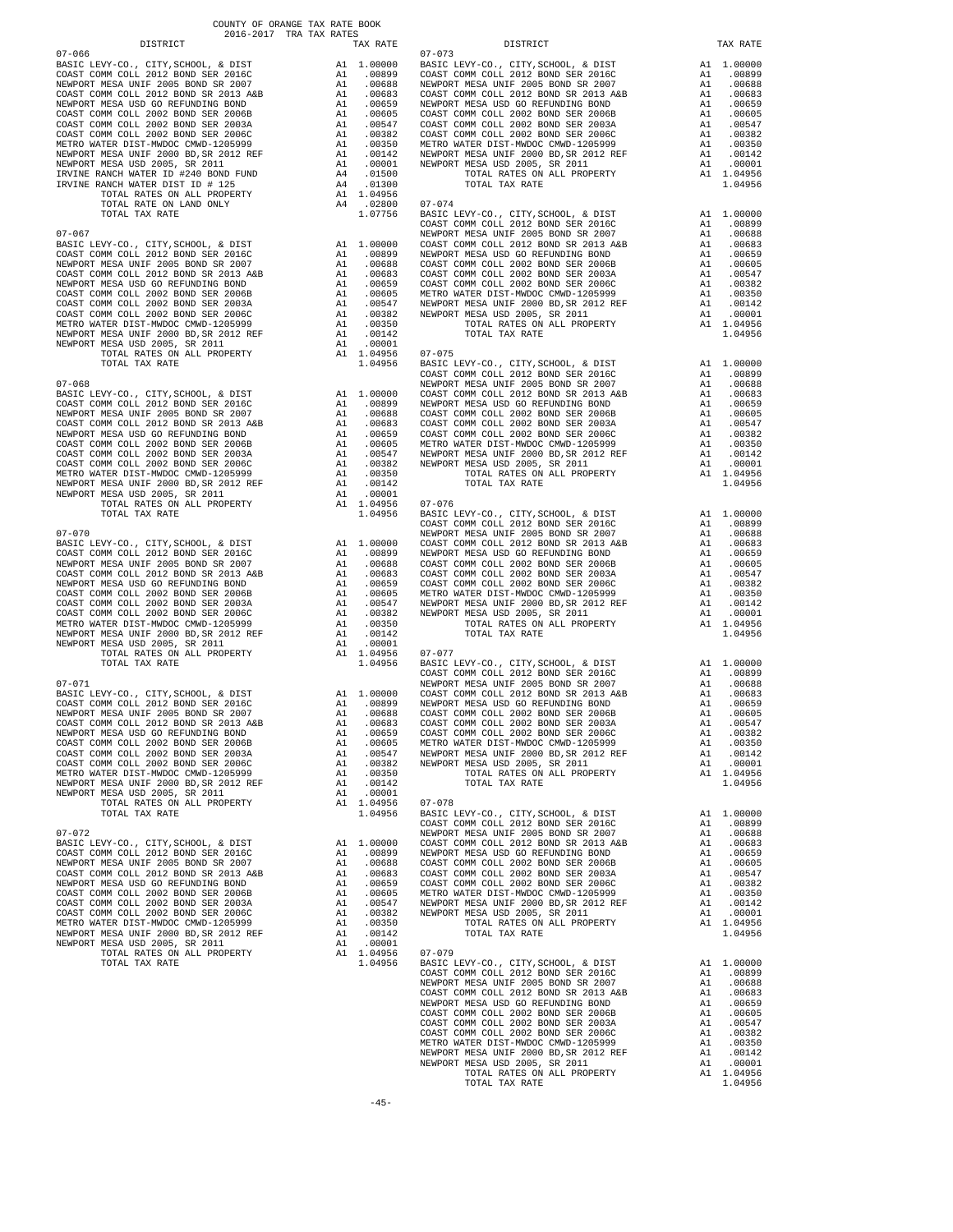|                                                                                                                                                                                                                                                                                                                                                                                                | COUNTY OF ORANGE TAX RATE BOOK<br>2016-2017 TRA TAX RATES |    |                                                                                                                                                  |            |
|------------------------------------------------------------------------------------------------------------------------------------------------------------------------------------------------------------------------------------------------------------------------------------------------------------------------------------------------------------------------------------------------|-----------------------------------------------------------|----|--------------------------------------------------------------------------------------------------------------------------------------------------|------------|
| DISTRICT                                                                                                                                                                                                                                                                                                                                                                                       |                                                           |    | TAX RATE                                                                                                                                         |            |
| $07 - 080$<br>$\begin{tabular}{l c c c c} \multicolumn{1}{c}{0.7-0.0000} & 0.7-0.07 & 0.7-0.07 & 0.7-0.07 \\ \multicolumn{1}{c}{\textbf{BASIC }} \textbf{LEVY-C0.} & \textbf{C TTY, SCHOOL, & $D$ I T} & $A1$ & $1.00000$ & $B\textrm{A}BIC L \\ \multicolumn{1}{c}{\textbf{NEWPORT}}\textbf{ MESA UNIF } 2005\textbf{ BOND SR } 2007 & $A1$ & $0.0688$ & $N\textbf{ENPORT} \\ \multicolumn{1$ |                                                           |    |                                                                                                                                                  | $07 - 087$ |
|                                                                                                                                                                                                                                                                                                                                                                                                |                                                           |    |                                                                                                                                                  |            |
|                                                                                                                                                                                                                                                                                                                                                                                                |                                                           |    |                                                                                                                                                  |            |
|                                                                                                                                                                                                                                                                                                                                                                                                |                                                           |    |                                                                                                                                                  |            |
|                                                                                                                                                                                                                                                                                                                                                                                                |                                                           |    |                                                                                                                                                  |            |
|                                                                                                                                                                                                                                                                                                                                                                                                |                                                           |    |                                                                                                                                                  |            |
|                                                                                                                                                                                                                                                                                                                                                                                                |                                                           |    |                                                                                                                                                  |            |
|                                                                                                                                                                                                                                                                                                                                                                                                |                                                           |    |                                                                                                                                                  |            |
| TOTAL TAX RATE                                                                                                                                                                                                                                                                                                                                                                                 |                                                           |    | 1.03340                                                                                                                                          |            |
| $07 - 081$                                                                                                                                                                                                                                                                                                                                                                                     |                                                           |    |                                                                                                                                                  | $07 - 088$ |
|                                                                                                                                                                                                                                                                                                                                                                                                |                                                           |    |                                                                                                                                                  |            |
|                                                                                                                                                                                                                                                                                                                                                                                                |                                                           |    |                                                                                                                                                  |            |
|                                                                                                                                                                                                                                                                                                                                                                                                |                                                           |    |                                                                                                                                                  |            |
|                                                                                                                                                                                                                                                                                                                                                                                                |                                                           |    |                                                                                                                                                  |            |
|                                                                                                                                                                                                                                                                                                                                                                                                |                                                           |    |                                                                                                                                                  |            |
|                                                                                                                                                                                                                                                                                                                                                                                                |                                                           |    |                                                                                                                                                  |            |
|                                                                                                                                                                                                                                                                                                                                                                                                |                                                           |    |                                                                                                                                                  |            |
|                                                                                                                                                                                                                                                                                                                                                                                                |                                                           |    |                                                                                                                                                  |            |
|                                                                                                                                                                                                                                                                                                                                                                                                |                                                           |    |                                                                                                                                                  |            |
|                                                                                                                                                                                                                                                                                                                                                                                                |                                                           |    |                                                                                                                                                  |            |
|                                                                                                                                                                                                                                                                                                                                                                                                |                                                           |    |                                                                                                                                                  |            |
|                                                                                                                                                                                                                                                                                                                                                                                                |                                                           |    |                                                                                                                                                  |            |
|                                                                                                                                                                                                                                                                                                                                                                                                |                                                           |    |                                                                                                                                                  |            |
|                                                                                                                                                                                                                                                                                                                                                                                                |                                                           |    |                                                                                                                                                  |            |
|                                                                                                                                                                                                                                                                                                                                                                                                |                                                           |    |                                                                                                                                                  |            |
|                                                                                                                                                                                                                                                                                                                                                                                                |                                                           |    |                                                                                                                                                  |            |
| TOTAL TAX RATE                                                                                                                                                                                                                                                                                                                                                                                 |                                                           |    | 1.11672                                                                                                                                          |            |
|                                                                                                                                                                                                                                                                                                                                                                                                |                                                           |    |                                                                                                                                                  |            |
|                                                                                                                                                                                                                                                                                                                                                                                                |                                                           |    |                                                                                                                                                  |            |
|                                                                                                                                                                                                                                                                                                                                                                                                |                                                           |    |                                                                                                                                                  |            |
|                                                                                                                                                                                                                                                                                                                                                                                                |                                                           |    |                                                                                                                                                  |            |
|                                                                                                                                                                                                                                                                                                                                                                                                |                                                           |    |                                                                                                                                                  |            |
|                                                                                                                                                                                                                                                                                                                                                                                                |                                                           |    |                                                                                                                                                  |            |
|                                                                                                                                                                                                                                                                                                                                                                                                |                                                           |    |                                                                                                                                                  |            |
|                                                                                                                                                                                                                                                                                                                                                                                                |                                                           |    |                                                                                                                                                  |            |
|                                                                                                                                                                                                                                                                                                                                                                                                |                                                           |    |                                                                                                                                                  |            |
|                                                                                                                                                                                                                                                                                                                                                                                                |                                                           |    |                                                                                                                                                  |            |
|                                                                                                                                                                                                                                                                                                                                                                                                |                                                           |    |                                                                                                                                                  |            |
|                                                                                                                                                                                                                                                                                                                                                                                                |                                                           |    |                                                                                                                                                  |            |
|                                                                                                                                                                                                                                                                                                                                                                                                |                                                           |    |                                                                                                                                                  |            |
| $07 - 083$                                                                                                                                                                                                                                                                                                                                                                                     |                                                           |    |                                                                                                                                                  | SANTA A    |
|                                                                                                                                                                                                                                                                                                                                                                                                |                                                           |    |                                                                                                                                                  | SANTA A    |
|                                                                                                                                                                                                                                                                                                                                                                                                |                                                           |    |                                                                                                                                                  |            |
|                                                                                                                                                                                                                                                                                                                                                                                                |                                                           |    |                                                                                                                                                  |            |
|                                                                                                                                                                                                                                                                                                                                                                                                |                                                           |    |                                                                                                                                                  |            |
|                                                                                                                                                                                                                                                                                                                                                                                                |                                                           |    |                                                                                                                                                  |            |
|                                                                                                                                                                                                                                                                                                                                                                                                |                                                           |    |                                                                                                                                                  |            |
|                                                                                                                                                                                                                                                                                                                                                                                                |                                                           |    |                                                                                                                                                  |            |
|                                                                                                                                                                                                                                                                                                                                                                                                |                                                           |    |                                                                                                                                                  |            |
|                                                                                                                                                                                                                                                                                                                                                                                                |                                                           |    |                                                                                                                                                  |            |
|                                                                                                                                                                                                                                                                                                                                                                                                |                                                           |    |                                                                                                                                                  |            |
|                                                                                                                                                                                                                                                                                                                                                                                                |                                                           |    |                                                                                                                                                  |            |
|                                                                                                                                                                                                                                                                                                                                                                                                |                                                           |    |                                                                                                                                                  |            |
|                                                                                                                                                                                                                                                                                                                                                                                                |                                                           |    |                                                                                                                                                  | COAST C    |
| $07 - 084$                                                                                                                                                                                                                                                                                                                                                                                     |                                                           |    |                                                                                                                                                  | METRO W    |
|                                                                                                                                                                                                                                                                                                                                                                                                |                                                           |    |                                                                                                                                                  |            |
|                                                                                                                                                                                                                                                                                                                                                                                                |                                                           |    |                                                                                                                                                  |            |
|                                                                                                                                                                                                                                                                                                                                                                                                |                                                           |    |                                                                                                                                                  |            |
|                                                                                                                                                                                                                                                                                                                                                                                                |                                                           |    |                                                                                                                                                  |            |
| NEWPORT MESA USD 2005, SR 2011                                                                                                                                                                                                                                                                                                                                                                 |                                                           |    |                                                                                                                                                  |            |
| IRVINE RANCH WATER DIST ID # 225                                                                                                                                                                                                                                                                                                                                                               |                                                           |    | A1 .00001 07-091<br>A4 .01500 BASIC L<br>A1 .01500 BASIC L<br>A4 .01500 NEWPORT<br>1.03340 COAST C                                               |            |
| TOTAL RATES ON ALL PROPERTY                                                                                                                                                                                                                                                                                                                                                                    |                                                           |    |                                                                                                                                                  |            |
| TOTAL RATE ON LAND ONLY                                                                                                                                                                                                                                                                                                                                                                        |                                                           |    |                                                                                                                                                  |            |
| TOTAL TAX RATE                                                                                                                                                                                                                                                                                                                                                                                 |                                                           |    |                                                                                                                                                  | NEWPORT    |
| $07 - 085$                                                                                                                                                                                                                                                                                                                                                                                     |                                                           |    |                                                                                                                                                  | COAST C    |
| BASIC LEVY-CO., CITY, SCHOOL, & DIST                                                                                                                                                                                                                                                                                                                                                           |                                                           |    | A1 1.00000                                                                                                                                       | COAST C    |
| NEWPORT MESA UNIF 2005 BOND SR 2007                                                                                                                                                                                                                                                                                                                                                            |                                                           |    |                                                                                                                                                  |            |
| NEWPORT MESA USD GO REFUNDING BOND                                                                                                                                                                                                                                                                                                                                                             |                                                           |    |                                                                                                                                                  |            |
| METRO WATER DIST-MWDOC- 1205999                                                                                                                                                                                                                                                                                                                                                                |                                                           |    | A1.000688<br>A1.00688<br>A1.00659<br>METRO WERPORT<br>A1.00142<br>MEWPORT<br>A1.00142<br>MEWPORT                                                 |            |
| NEWPORT MESA UNIF 2000 BD, SR 2012 REF                                                                                                                                                                                                                                                                                                                                                         |                                                           |    |                                                                                                                                                  |            |
| NEWPORT MESA USD 2005, SR 2011<br>IRVINE RANCH WATER DIST ID # 225                                                                                                                                                                                                                                                                                                                             |                                                           | A4 | A1 .00001                                                                                                                                        |            |
| IRVINE RANCH WATER DIST ID # 125                                                                                                                                                                                                                                                                                                                                                               |                                                           | A4 | .01500<br>.01300                                                                                                                                 |            |
| TOTAL RATES ON ALL PROPERTY                                                                                                                                                                                                                                                                                                                                                                    |                                                           |    | A1 1.01840                                                                                                                                       |            |
| TOTAL RATE ON LAND ONLY                                                                                                                                                                                                                                                                                                                                                                        |                                                           |    |                                                                                                                                                  |            |
| TOTAL TAX RATE                                                                                                                                                                                                                                                                                                                                                                                 |                                                           |    | A1 1.01840 07-092<br>A4 .02800 BASIC L<br>1.04640 COAST C                                                                                        |            |
|                                                                                                                                                                                                                                                                                                                                                                                                |                                                           |    |                                                                                                                                                  | NEWPORT    |
| $07 - 086$                                                                                                                                                                                                                                                                                                                                                                                     |                                                           |    |                                                                                                                                                  | COAST C    |
| BASIC LEVY-CO., CITY, SCHOOL, & DIST                                                                                                                                                                                                                                                                                                                                                           |                                                           |    |                                                                                                                                                  |            |
| NEWPORT MESA UNIF 2005 BOND SR 2007                                                                                                                                                                                                                                                                                                                                                            |                                                           |    |                                                                                                                                                  |            |
| NEWPORT MESA USD GO REFUNDING BOND<br>METRO WATER DIST-MWDOC CMWD-1205999                                                                                                                                                                                                                                                                                                                      |                                                           |    |                                                                                                                                                  |            |
| NEWPORT MESA UNIF 2000 BD, SR 2012 REF                                                                                                                                                                                                                                                                                                                                                         |                                                           |    | A1 1.00000 MEWPORT<br>A1 .00688 COAST C<br>A1 .00659 COAST C<br>A1 .00350 COAST C<br>A1 .00142 METRO W<br>A1 .00001 NEWPORT<br>A1 101840 NEWPORT |            |
| NEWPORT MESA USD 2005, SR 2011                                                                                                                                                                                                                                                                                                                                                                 |                                                           |    |                                                                                                                                                  |            |
| TOTAL RATES ON ALL DRODERTY                                                                                                                                                                                                                                                                                                                                                                    |                                                           |    |                                                                                                                                                  |            |

| DISTRICT   | 2016-2017 TRA TAX RATES | TAX RATE | DISTRICT                                                                                                                                                                                                                                                             | TAX RATE |
|------------|-------------------------|----------|----------------------------------------------------------------------------------------------------------------------------------------------------------------------------------------------------------------------------------------------------------------------|----------|
|            |                         |          |                                                                                                                                                                                                                                                                      |          |
|            |                         |          |                                                                                                                                                                                                                                                                      |          |
|            |                         |          |                                                                                                                                                                                                                                                                      |          |
|            |                         |          |                                                                                                                                                                                                                                                                      |          |
|            |                         |          |                                                                                                                                                                                                                                                                      |          |
|            |                         |          |                                                                                                                                                                                                                                                                      |          |
|            |                         |          |                                                                                                                                                                                                                                                                      |          |
|            |                         |          |                                                                                                                                                                                                                                                                      |          |
|            |                         |          | $\begin{array}{ccccccccc} 0.791 & 0.0000 & 0.0000 & 0.00000 & 0.00000 & 0.00000 & 0.00000 & 0.00000 & 0.00000 & 0.00000 & 0.00000 & 0.00000 & 0.00000 & 0.00000 & 0.00000 & 0.00000 & 0.00000 & 0.00000 & 0.00000 & 0.00000 & 0.00000 & 0.00000 & 0.00000 & 0.00000$ |          |
|            |                         |          |                                                                                                                                                                                                                                                                      |          |
|            |                         |          |                                                                                                                                                                                                                                                                      |          |
|            |                         |          |                                                                                                                                                                                                                                                                      |          |
|            |                         |          |                                                                                                                                                                                                                                                                      |          |
|            |                         |          |                                                                                                                                                                                                                                                                      |          |
|            |                         |          |                                                                                                                                                                                                                                                                      |          |
|            |                         |          |                                                                                                                                                                                                                                                                      |          |
|            |                         |          |                                                                                                                                                                                                                                                                      |          |
|            |                         |          |                                                                                                                                                                                                                                                                      |          |
|            |                         |          |                                                                                                                                                                                                                                                                      |          |
|            |                         |          |                                                                                                                                                                                                                                                                      |          |
|            |                         |          |                                                                                                                                                                                                                                                                      |          |
|            |                         |          |                                                                                                                                                                                                                                                                      |          |
|            |                         |          |                                                                                                                                                                                                                                                                      |          |
| $07 - 082$ |                         |          | $07 - 089$                                                                                                                                                                                                                                                           |          |
|            |                         |          |                                                                                                                                                                                                                                                                      |          |
|            |                         |          |                                                                                                                                                                                                                                                                      |          |
|            |                         |          |                                                                                                                                                                                                                                                                      |          |
|            |                         |          |                                                                                                                                                                                                                                                                      |          |
|            |                         |          |                                                                                                                                                                                                                                                                      |          |
|            |                         |          |                                                                                                                                                                                                                                                                      |          |
|            |                         |          |                                                                                                                                                                                                                                                                      |          |
|            |                         |          |                                                                                                                                                                                                                                                                      |          |
|            |                         |          |                                                                                                                                                                                                                                                                      |          |
|            |                         |          |                                                                                                                                                                                                                                                                      |          |
|            |                         |          |                                                                                                                                                                                                                                                                      |          |
|            |                         |          |                                                                                                                                                                                                                                                                      |          |
|            |                         |          |                                                                                                                                                                                                                                                                      |          |
|            |                         |          |                                                                                                                                                                                                                                                                      |          |
|            |                         |          |                                                                                                                                                                                                                                                                      |          |
|            |                         |          |                                                                                                                                                                                                                                                                      |          |
|            |                         |          |                                                                                                                                                                                                                                                                      |          |
|            |                         |          |                                                                                                                                                                                                                                                                      |          |
|            |                         |          |                                                                                                                                                                                                                                                                      |          |
|            |                         |          |                                                                                                                                                                                                                                                                      |          |
|            |                         |          |                                                                                                                                                                                                                                                                      |          |
|            |                         |          |                                                                                                                                                                                                                                                                      |          |
|            |                         |          |                                                                                                                                                                                                                                                                      |          |
|            |                         |          |                                                                                                                                                                                                                                                                      |          |
|            |                         |          |                                                                                                                                                                                                                                                                      |          |
|            |                         |          |                                                                                                                                                                                                                                                                      |          |
|            |                         |          |                                                                                                                                                                                                                                                                      |          |
|            |                         |          |                                                                                                                                                                                                                                                                      |          |
|            |                         |          |                                                                                                                                                                                                                                                                      |          |
|            |                         |          |                                                                                                                                                                                                                                                                      |          |
|            |                         |          |                                                                                                                                                                                                                                                                      |          |
|            |                         |          |                                                                                                                                                                                                                                                                      |          |
|            |                         |          |                                                                                                                                                                                                                                                                      |          |
|            |                         |          |                                                                                                                                                                                                                                                                      |          |
|            |                         |          |                                                                                                                                                                                                                                                                      |          |
|            |                         |          |                                                                                                                                                                                                                                                                      |          |
|            |                         |          |                                                                                                                                                                                                                                                                      |          |
|            |                         |          |                                                                                                                                                                                                                                                                      |          |
|            |                         |          |                                                                                                                                                                                                                                                                      |          |
|            |                         |          |                                                                                                                                                                                                                                                                      |          |
|            |                         |          |                                                                                                                                                                                                                                                                      |          |
|            |                         |          |                                                                                                                                                                                                                                                                      |          |
|            |                         |          |                                                                                                                                                                                                                                                                      |          |
|            |                         |          |                                                                                                                                                                                                                                                                      |          |
|            |                         |          |                                                                                                                                                                                                                                                                      |          |
|            |                         |          |                                                                                                                                                                                                                                                                      |          |
|            |                         |          |                                                                                                                                                                                                                                                                      |          |
|            |                         |          |                                                                                                                                                                                                                                                                      |          |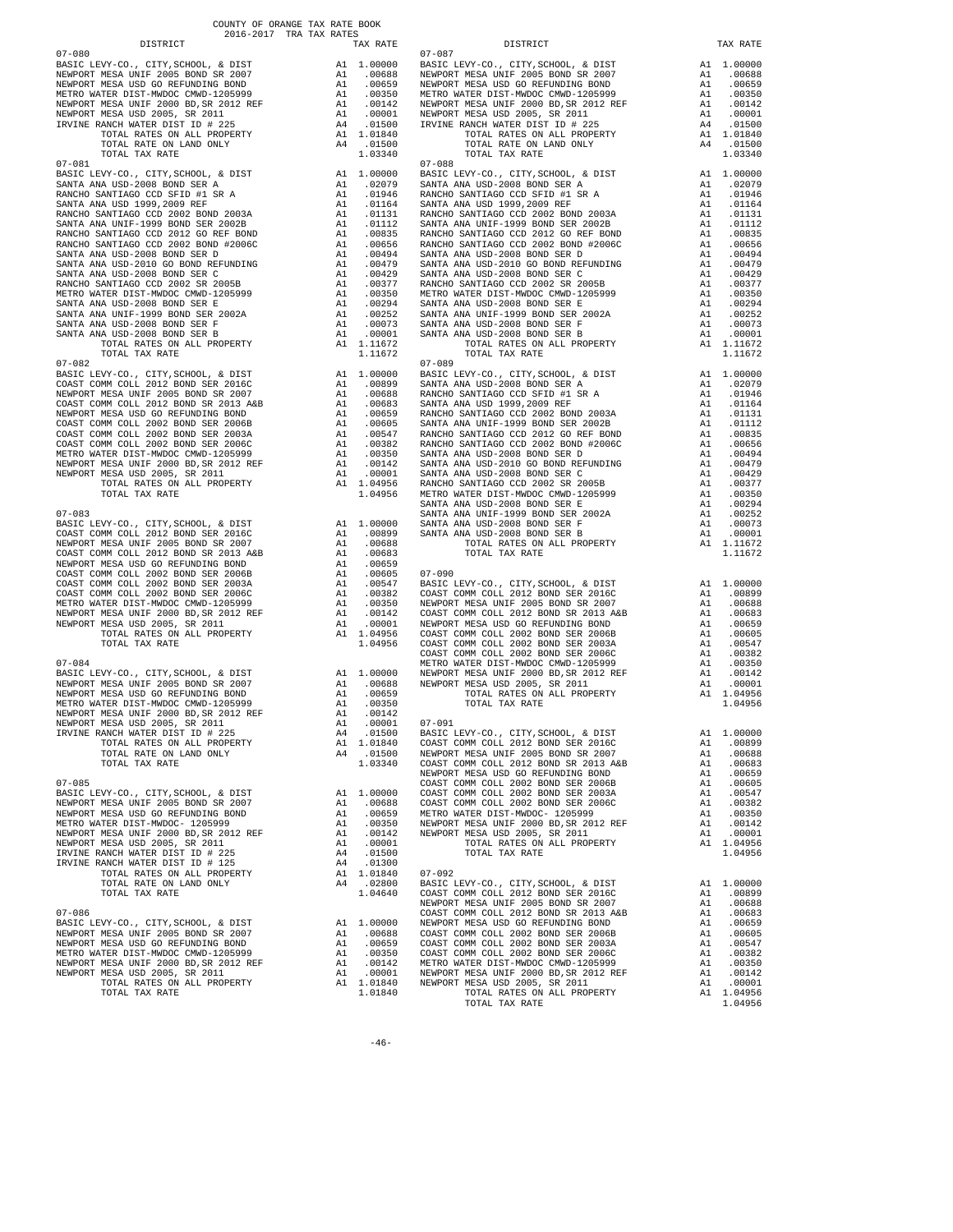| $\begin{tabular}{lcccc} \texttt{METRO} & \texttt{METRO} & \texttt{METRO} & \texttt{METRO} & \texttt{NETRO} & \texttt{NETRO} & \texttt{NETRO} \\ \texttt{NEWPORT} & \texttt{MESA} & \texttt{UNIF} & 2000 & \texttt{BD}, \texttt{SR} & 2012 & \texttt{REF} & \texttt{A1} & .00350 \\ \texttt{NEWPORT} & \texttt{MESA} & \texttt{USD} & 2005 & \texttt{SR} & 2011 & \texttt{REF} & \texttt{A1} & .00001 \\ \texttt{TOTAL} & \$ |                                       |         |            |
|-----------------------------------------------------------------------------------------------------------------------------------------------------------------------------------------------------------------------------------------------------------------------------------------------------------------------------------------------------------------------------------------------------------------------------|---------------------------------------|---------|------------|
|                                                                                                                                                                                                                                                                                                                                                                                                                             |                                       |         |            |
|                                                                                                                                                                                                                                                                                                                                                                                                                             |                                       |         |            |
|                                                                                                                                                                                                                                                                                                                                                                                                                             |                                       |         |            |
| TOTAL TAX RATE                                                                                                                                                                                                                                                                                                                                                                                                              |                                       | 1.04956 | BASIC L    |
|                                                                                                                                                                                                                                                                                                                                                                                                                             |                                       |         | COAST C    |
|                                                                                                                                                                                                                                                                                                                                                                                                                             |                                       |         |            |
|                                                                                                                                                                                                                                                                                                                                                                                                                             |                                       |         |            |
|                                                                                                                                                                                                                                                                                                                                                                                                                             |                                       |         |            |
|                                                                                                                                                                                                                                                                                                                                                                                                                             |                                       |         |            |
|                                                                                                                                                                                                                                                                                                                                                                                                                             |                                       |         |            |
|                                                                                                                                                                                                                                                                                                                                                                                                                             |                                       |         |            |
|                                                                                                                                                                                                                                                                                                                                                                                                                             |                                       |         |            |
|                                                                                                                                                                                                                                                                                                                                                                                                                             |                                       |         |            |
|                                                                                                                                                                                                                                                                                                                                                                                                                             |                                       |         |            |
|                                                                                                                                                                                                                                                                                                                                                                                                                             |                                       |         |            |
|                                                                                                                                                                                                                                                                                                                                                                                                                             |                                       |         |            |
|                                                                                                                                                                                                                                                                                                                                                                                                                             |                                       |         |            |
|                                                                                                                                                                                                                                                                                                                                                                                                                             |                                       |         |            |
| TOTAL TAX RATE                                                                                                                                                                                                                                                                                                                                                                                                              |                                       | 1.04956 |            |
| $07 - 098$                                                                                                                                                                                                                                                                                                                                                                                                                  |                                       |         | $07 - 105$ |
|                                                                                                                                                                                                                                                                                                                                                                                                                             |                                       |         |            |
|                                                                                                                                                                                                                                                                                                                                                                                                                             |                                       |         |            |
|                                                                                                                                                                                                                                                                                                                                                                                                                             |                                       |         |            |
|                                                                                                                                                                                                                                                                                                                                                                                                                             |                                       |         |            |
|                                                                                                                                                                                                                                                                                                                                                                                                                             |                                       |         |            |
|                                                                                                                                                                                                                                                                                                                                                                                                                             |                                       |         |            |
|                                                                                                                                                                                                                                                                                                                                                                                                                             |                                       |         |            |
|                                                                                                                                                                                                                                                                                                                                                                                                                             |                                       |         |            |
|                                                                                                                                                                                                                                                                                                                                                                                                                             |                                       |         |            |
|                                                                                                                                                                                                                                                                                                                                                                                                                             |                                       |         |            |
|                                                                                                                                                                                                                                                                                                                                                                                                                             |                                       |         |            |
|                                                                                                                                                                                                                                                                                                                                                                                                                             |                                       |         |            |
| TOTAL TAX RATE                                                                                                                                                                                                                                                                                                                                                                                                              |                                       | 1.04956 |            |
|                                                                                                                                                                                                                                                                                                                                                                                                                             |                                       |         |            |
| $07 - 099$                                                                                                                                                                                                                                                                                                                                                                                                                  |                                       |         |            |
|                                                                                                                                                                                                                                                                                                                                                                                                                             |                                       |         |            |
|                                                                                                                                                                                                                                                                                                                                                                                                                             | A1 .00899 07-106<br>A1 .00688 BASIC L |         |            |
|                                                                                                                                                                                                                                                                                                                                                                                                                             |                                       |         |            |
| VERPOORT NEWS USE ON COLL 2012 BOND SR 2013 A&B<br>NEWSPORT NESA USD GO REFUNDING BOND SR 2013 A&B<br>NEWSPORT NESA USD GO REFUNDING BOND SER 2006B<br>COAST COMM COLL 2002 BOND SER 2003A<br>COAST COMM COLL 2002 BOND SER 2003A<br>A1                                                                                                                                                                                     |                                       |         |            |
|                                                                                                                                                                                                                                                                                                                                                                                                                             |                                       |         |            |
|                                                                                                                                                                                                                                                                                                                                                                                                                             |                                       |         |            |
| COAST COMM COLL 2002 BOND SER 2003A<br>COAST COMM COLL 2002 BOND SER 2006C                                                                                                                                                                                                                                                                                                                                                  |                                       |         |            |
|                                                                                                                                                                                                                                                                                                                                                                                                                             |                                       |         |            |
|                                                                                                                                                                                                                                                                                                                                                                                                                             |                                       |         |            |
| COAST COMM COLL 2002 BOND SER 2006C<br>METRO WATER DIST-MWDOC-1205999 A1 .00382 NEWPORT<br>METRO WATER DIST-MWDOC-1205999 A1 .00382 IRVINE<br>NEWPORT MESA UNIF 2000 BD, SR 2012 REF A1 .00142<br>NEWPORT MESA USD 2005, SR 2011 A1 .0                                                                                                                                                                                      |                                       |         |            |
|                                                                                                                                                                                                                                                                                                                                                                                                                             |                                       |         |            |
| TOTAL RATES ON ALL PROPERTY A1 1.04956                                                                                                                                                                                                                                                                                                                                                                                      |                                       |         |            |
| TOTAL TAX RATE                                                                                                                                                                                                                                                                                                                                                                                                              |                                       | 1.04956 |            |
|                                                                                                                                                                                                                                                                                                                                                                                                                             |                                       |         |            |

 $-47-$ 

07-094 07-101

07-093 07-100

 BASIC LEVY-CO., CITY,SCHOOL, & DIST A1 1.00000 BASIC LEVY-CO., CITY,SCHOOL, & DIST A1 1.00000 COAST COMM COLL 2012 BOND SER 2016C A1 .00899 COAST COMM COLL 2012 BOND SER 2016C A1 .00899 NEWPORT MESA UNIF 2005 BOND SR 2007 A1 .00688 NEWPORT MESA UNIF 2005 BOND SR 2007 A1 .00688 COAST COMM COLL 2012 BOND SR 2013 A&B A1 .00683<br>
NEWPORT MESA USD GO REFUNDING BOND A1 .00659 NEWPORT MESA USD GO REFUNDING BOND A1 .00659 NEWPORT MESA USD GO REFUNDING BOND A1 .00659 COAST COMM COLL 2002 BOND SER 2006B A1 .00605 COAST COMM COLL 2002 BOND SER 2006B A1 .00605 COAST COMM COLL 2002 BOND SER 2003A A1 .00547 COAST COMM COLL 2002 BOND SER 2003A A1 .00547 COAST COMM COLL 2002 BOND SER 2006C A1 .00382 COAST COMM COLL 2002 BOND SER 2006C A1 .00382 METRO WATER DIST-MWDOC CMWD-1205999 A1 .00350 METRO WATER DIST-MWDOC CMWD-1205999 A1 .00350<br>NEWPORT MESA USP 2006 BD, SR 2012 REF A1 .00101 NEWPORT MESA USP 2005, SR 2012 REF A1 .00142<br>NEWPORT MESA USP 2005, SR 2011 A1 .00 BASIC LEVY-CO., CITY,SCHOOL, & DIST A1 1.00000 BASIC LEVY-CO., CITY,SCHOOL, & DIST A1 1.00000 COAST COMM COLL 2012 BOND SER 2016C A1 .00899 NEWPORT MESA UNIF 2005 BOND SR 2007 A1 .00688 NEWPORT MESA UNIF 2005 BOND SR 2007 A1 .00688 NEWPORT MESA USD GO REFUNDING BOND A1 .00659 A1 .00699 A1 .00699 A1 .00699 A1 .00689 NETRO WATER DIST-MWDOC CMWD-1205999 A1 .00350 COAST COMM COLL 2012 BOND SR 2013 A&B A1 .00683 METRO WATER DIST-MWDOC CMWD-1205999 A1 .00350 00142 NEWPORT MESA USD GO REFUNDING BOND MORE AL .00659 NEWPORT MESA UNIF 2000 BD, SR 2012 REF AL .00142<br>COAST COMM COLL 2002 BOND SER 2006B AL .00605 BENEVORT MESA USD 2005, SR 2011<br>COAST COMM COLL 2002 BOND SER 2003A AL COAST COMM COLL 2002 BOND SER 2006C A1 .00382 TOTAL RATES ON ALL PROPERTY A1 1.01840 METRO WATER DIST-MWDOC CMWD-1205999 A1 .00350 TOTAL RATE ON LAND ONLY A4 .01500 NEWPORT MESA UNIF 2000 BD,SR 2012 REF A1 .00142 TOTAL TAX RATE 1.03340 NEWPORT MESA USD 2005, SR 2011 A1 .00001 TOTAL RATES ON ALL PROPERTY A1 1.04956 07-102 TOTAL TAX RATE 1.04956 BASIC LEVY-CO., CITY,SCHOOL, & DIST A1 1.00000 NEWPORT MESA UNIF 2005 BOND SR 2007 A1 .00688 07-095 NEWPORT MESA USD GO REFUNDING BOND A1 .00659 BASIC LEVY-CO., CITY,SCHOOL, & DIST A1 1.00000 METRO WATER DIST-MWDOC CMWD-1205999 A1 .00350 COAST COMM COLL 2012 BOND SER 2016C A1 .00899 NEWPORT MESA UNIF 2000 BD,SR 2012 REF A1 .00142 NEWPORT MESA UNIF 2005 BOND SR 2007 A1 .00688 NEWPORT MESA USD 2005, SR 2011 A1 .00001 COAST COMM COLL 2012 BOND SR 2013 A&B A1 .00683 IRVINE RANCH WATER DIST ID # 225 A4 .01500 NEWPORT MESA USD GO REFUNDING BOND A1 .00659 TOTAL RATES ON ALL PROPERTY A1 1.01840 COAST COMM COLL 2002 BOND SER 2006B A1 .00605 TOTAL RATE ON LAND ONLY A4 .01500 COAST COMM COLL 2002 BOND SER 2003A A1 .00547 TOTAL TAX RATE <br>COAST COMM COLL 2002 BOND SER 2006C A1 .00382 METRO WATER DIST-MWDOC CMWD-1205999 A1 .00350 07-103 NEWPORT MESA UNIF 2000 BD,SR 2012 REF A1 .00142 BASIC LEVY-CO., CITY,SCHOOL, & DIST A1 1.00000 NEWPORT MESA USD 2005, SR 2011 A1 .00001 COAST COMM COLL 2012 BOND SER 2016C A1 .00899 TOTAL RATES ON ALL PROPERTY A1 1.04956 NEWPORT MESA UNIF 2005 BOND SR 2007 A1 .00688 TOTAL RATES ON ALL PROPERTY AND 1.04956 COMM COLL 2012 BOND SR 2016<br>TOTAL RATES ON ALL PROPERTY AND 1.04956 COAST COMM COLL 2012 BOND SR 2016<br>TOTAL TAX RATE 1.04956 COAST COMM COLL 2012 BOND SR 2013 A&B A1 .00683<br>TOTAL TAX NEWPORT MESA USD GO REFUNDING BOND A1 .00659 07-096 COAST COMM COLL 2002 BOND SER 2006B A1 .00605  $\begin{tabular}{ c| c| c|c|c|c|c} \multicolumn{1}{c}{ \begin{tabular}{c} \multicolumn{1}{c}{ \begin{tabular}{c} \multicolumn{1}{c}{ \begin{tabular}{c} \multicolumn{1}{c}{ \begin{tabular}{c} \multicolumn{1}{c}{ \begin{tabular}{c} \multicolumn{1}{c}{ \begin{tabular}{c} \multicolumn{1}{c}{ \begin{tabular}{c} \multicolumn{1}{c}{ \begin{tabular}{c} \multicolumn{1}{c}{ \begin{tabular}{c} \multicolumn{1}{c}{ \multicolumn{1}{c}{ \multicolumn{1}{c}{ \multicolumn{1}{c}{ \multicolumn{1}{c}{ \mult$  TOTAL TAX RATE 1.04956 BASIC LEVY-CO., CITY,SCHOOL, & DIST A1 1.00000 COAST COMM COLL 2012 BOND SER 2016C A1 .00899 07-097 16 07-097 NEWPORT MESA UNIF 2005 BOND SR 2007 A1<br>BASIC LEVY-CO., CITY,SCHOOL, & DIST A1 1.00000 COAST COMM COLL 2012 BOND SR 2013 A&B COAST COMM COLL 2012 BOND SER 2016C A1 .00899 NEWPORT MESA USD GO REFUNDING BOND A1 .00659 NEWPORT MESA UNIF 2005 BOND SR 2007 A1 .00688 COAST COMM COLL 2002 BOND SER 2006B A1 .00605 OOAST COMM COLL 2012 BOND SR 2013 A&B A1 .00683 COAST COMM COLL 2002 BOND SER 2003A A1 .00547<br>NEWPORT MESA USD GO REFUNDING BOND A1 .00659 COAST COMM COLL 2002 BOND SER 2006C A1 .00382 A1 .00683 COAST COMM COLL 2002 BOND SER 2003A A1 .00547<br>A1 .00659 COAST COMM COLL 2002 BOND SER 2006C A1 .00382<br>A1 .00605 METRO WATER DIST-MWDOC CMWD-1205999 A1 .00547 NEWPORT MESA UNIF 2000 BD SR 2012 REF A1 .00142 COAST COMM COLL 2002 BOND SER 2003A A1 .00547 NEWPORT MESA UNIF 2000 BD,SR 2012 REF A1 .00142 COAST COMM COLL 2002 BOND SER 2006C A1 .00382 NEWPORT MESA USD 2005, SR 2011 A1 .00001 METRO WATER DIST-MWDOC CMWD-1205999 A1 .00350 IRVINE RANCH WATER ID #240 BOND FUND A4 .01500 NEWPORT MESA UNIF 2000 BD,SR 2012 REF A1 .00142 IRVINE RANCH WATER DIST ID # 125 A4 .01300 NEWPORT MESA USD 2005, SR 2011 A1 .00001 TOTAL RATES ON ALL PROPERTY A1 1.04956 TOTAL RATE ON LAND ONLY A1 1.04956 TOTAL RATE ON LAND ONLY A4 .02800 1.04956 TOTAL RATE ON LAND ONLY  $\begin{array}{cc} 1.04956 & 1.07756 \end{array}$  $\begin{tabular}{ll} \multicolumn{2}{l} {\begin{tabular}{l} \bf{1.6} \end{tabular}} \hline \multicolumn{2}{l}{\begin{tabular}{l} \bf{1.6} \end{tabular}} \hline \multicolumn{2}{l}{\begin{tabular}{l} \bf{1.6} \end{tabular}} \hline \multicolumn{2}{l}{\begin{tabular}{l} \bf{1.6} \end{tabular}} \hline \multicolumn{2}{l}{\begin{tabular}{l} \bf{1.6} \end{tabular}} \hline \multicolumn{2}{l}{\begin{tabular}{l} \bf{1.6} \end{tabular}} \hline \multicolumn{2}{l}{\begin{tabular$ BASIC LEVY-CO., CITY, SCHOOL, & DIST<br>COAST COMM COLL 2012 BOND SER 2016C MORE ALL 00000 BASIC LEVY-CO., CITY, SCHOOL, 2012 BOND SER 2016C<br>NEWPORT MESA UNIF 2005 BOND SR 2007 ALL 00688 NEWPORT MESA UNIF 2005 BOND SR 2007 AL NEWPORT MESA USD GO REFUNDING BOND A1 .00659 NEWPORT MESA USD GO REFUNDING BOND A1 .00605<br>A1 .00605 COAST COMM COLL 2002 BOND SER 2006B A1 .00605 00605. COAST COMM COLL 2002 BOND SER 2006B A1 .00605 COAST COMM COLL 2002 BOND SER 2006B<br>COAST COMM COLL 2002 BOND SER 2003A COAST COAST COAST COAST COMM COLL 2003 BOND SER 2003A AND COLL 2002 BOND S<br>COAST COMM COLL 2002 B METRO WATER DIST-MWDOC CMWD-1205999 A1 .00350 METRO WATER DIST-MWDOC CMWD-1205999 A1 .00350 NEWPORT MESA UNIF 2000 BD,SR 2012 REF A1 .00142 NEWPORT MESA UNIF 2000 BD,SR 2012 REF A1 .00142 NEWPORT MESA USD 2005, SR 2011 A1 .00001 NEWPORT MESA USD 2005, SR 2011 A1 .00001 TOTAL RATES ON ALL PROPERTY A1 1.04956 IRVINE RANCH WATER DIST ID # 225 A4 .01500 TOTAL TAX RATE 1.04956 TOTAL RATES ON ALL PROPERTY A1 1.04956 TOTAL RATE ON LAND ONLY A4 .01500<br>
TOTAL RATE ON LAND ONLY A4 .01500<br>
1.06456  $07-099$  and  $07-099$  and  $07-099$  and  $07-099$  and  $07-099$  and  $07-099$  and  $07-099$  and  $07-099$  and  $07-099$  and  $07-099$  and  $07-099$  and  $07-099$  and  $07-099$  and  $07-099$  and  $07-099$  and  $07-099$  and  $07-099$  and A1 1.00000<br>A1 .00899 A1 .00899 07-106<br>A1 .00688 BASIC LEVY-CO., CITY,SCHOOL, & DIST A1 1.00000<br>A1 .00683 NEWPORT MESA USD GO REFUNDING BOND A1 .00659<br>A1 .00659 NEWPORT MESA USD GO REFUNDING BOND A1 .00659 COAST COMM COLL 2012 BOND SR 2013 A&B A1 .00683 NEWPORT MESA UNIF 2005 BOND SR 2007 A1 .00688<br>NEWPORT MESA USD GO REFUNDING BOND A1 .00659 NEWPORT MESA USD GO REFUNDING BOND A1 .00659 COAST COMM COLL 2002 BOND SER 2006B A1 .00605 METRO WATER DIST-MWDOC CMWD-1205999 A1 .00350 COAST COMM COLL 2002 BOND SER 2003A A1 .00547 NEWPORT MESA UNIF 2000 BD,SR 2012 REF A1 .00142 COAST COMM COLL 2002 BOND SER 2006C A1 .00382 NEWPORT MESA USD 2005, SR 2011 A1 .00001 METRO WATER DIST-MWDOC- 1205999 A1 .00350 IRVINE RANCH WATER DIST ID # 225 A4 .01500 NEWPORT MESA UNIF 2000 BD,SR 2012 REF A1 .00142 TOTAL RATES ON ALL PROPERTY A1 1.01840 NEWPORT MESA USD 2005, SR 2011 A1 .00001 TOTAL RATE ON LAND ONLY A4 .01500 TOTAL RATES ON ALL PROPERTY A1 1.04956 TOTAL TAX RATE 1.03340

DISTRICT TAX RATE DISTRICT TAX RATE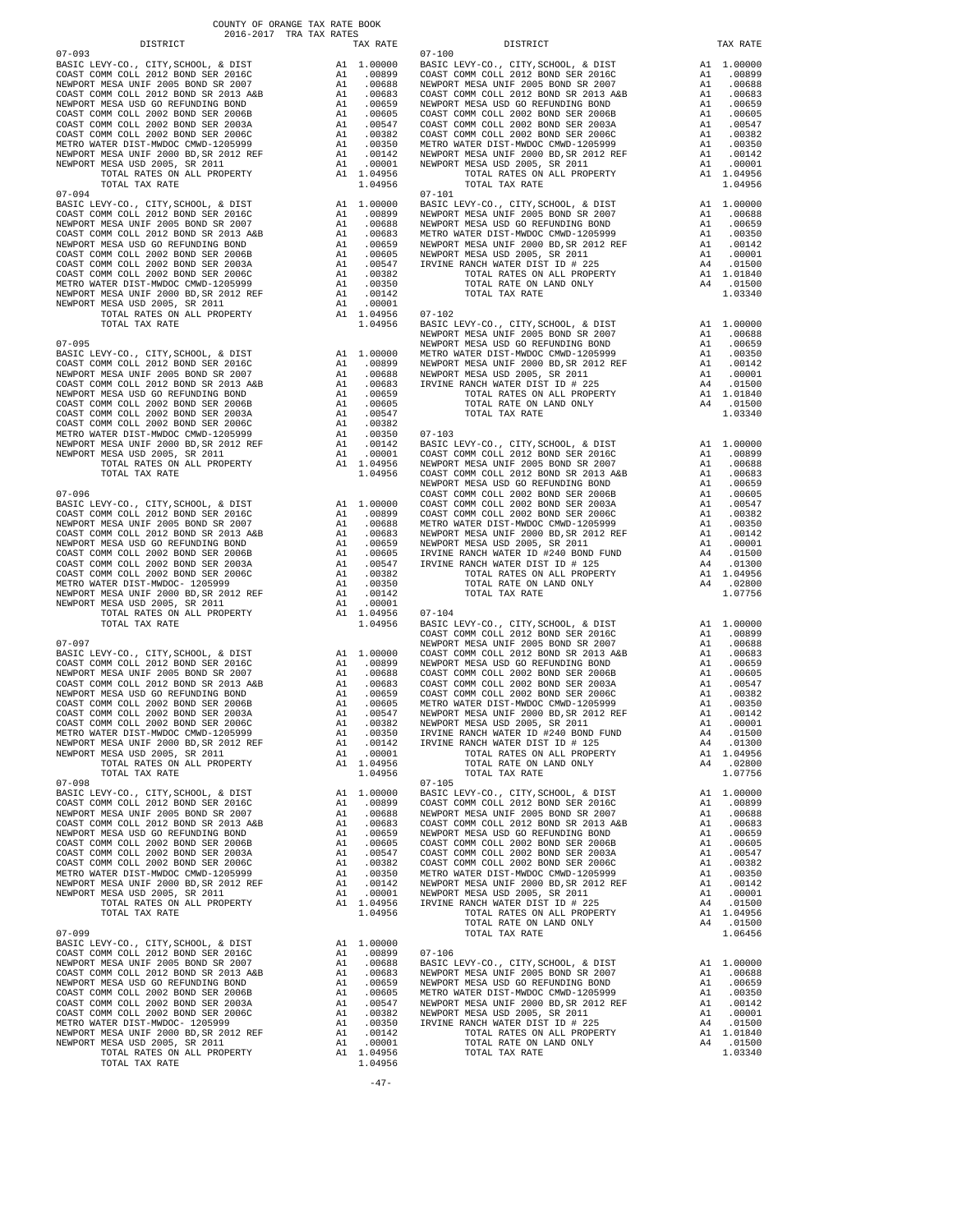| COUNTY OF ORANGE TAX RATE BOOK<br>$2016-2017\begin{array}{l} \multicolumn{1}{c}{\begin{tabular}{c} \multicolumn{1}{c}{\textbf{1.A}}\end{tabular}}\end{array}}\begin{tabular}{l} \multicolumn{1}{c}{\textbf{1.A}}\end{tabular}}\end{tabular}\begin{tabular}{c}{\textbf{1.A}}\end{tabular}}\label{tab1}$ DISTRICT |          |                                                                                                                                                                                                                                                                                          |          |
|-----------------------------------------------------------------------------------------------------------------------------------------------------------------------------------------------------------------------------------------------------------------------------------------------------------------|----------|------------------------------------------------------------------------------------------------------------------------------------------------------------------------------------------------------------------------------------------------------------------------------------------|----------|
|                                                                                                                                                                                                                                                                                                                 | TAX RATE | DISTRICT                                                                                                                                                                                                                                                                                 | TAX RATE |
|                                                                                                                                                                                                                                                                                                                 |          | $\begin{tabular}{ c  c  c } \hline & $0.1711$ & $0.0711$ & $0.0711$ & $0.0711$ & $0.0711$ & $0.0711$ & $0.0711$ & $0.0711$ & $0.0711$ & $0.0711$ & $0.0711$ & $0.0711$ & $0.0711$ & $0.0711$ \\ \hline & 0.07111$ & 0.07111$ & 0.07111$ & 0.07111$ & 0.07111$ & 0.07111$ & 0.07111$ & 0$ |          |
|                                                                                                                                                                                                                                                                                                                 |          |                                                                                                                                                                                                                                                                                          |          |
|                                                                                                                                                                                                                                                                                                                 |          |                                                                                                                                                                                                                                                                                          |          |
|                                                                                                                                                                                                                                                                                                                 |          |                                                                                                                                                                                                                                                                                          |          |
|                                                                                                                                                                                                                                                                                                                 |          |                                                                                                                                                                                                                                                                                          |          |
|                                                                                                                                                                                                                                                                                                                 |          |                                                                                                                                                                                                                                                                                          |          |
|                                                                                                                                                                                                                                                                                                                 |          |                                                                                                                                                                                                                                                                                          |          |
|                                                                                                                                                                                                                                                                                                                 |          |                                                                                                                                                                                                                                                                                          |          |
|                                                                                                                                                                                                                                                                                                                 |          |                                                                                                                                                                                                                                                                                          |          |
|                                                                                                                                                                                                                                                                                                                 |          |                                                                                                                                                                                                                                                                                          |          |
|                                                                                                                                                                                                                                                                                                                 |          |                                                                                                                                                                                                                                                                                          |          |
|                                                                                                                                                                                                                                                                                                                 |          |                                                                                                                                                                                                                                                                                          |          |
|                                                                                                                                                                                                                                                                                                                 |          |                                                                                                                                                                                                                                                                                          |          |
|                                                                                                                                                                                                                                                                                                                 |          |                                                                                                                                                                                                                                                                                          |          |
|                                                                                                                                                                                                                                                                                                                 |          |                                                                                                                                                                                                                                                                                          |          |
|                                                                                                                                                                                                                                                                                                                 |          |                                                                                                                                                                                                                                                                                          |          |
|                                                                                                                                                                                                                                                                                                                 |          |                                                                                                                                                                                                                                                                                          |          |
|                                                                                                                                                                                                                                                                                                                 |          |                                                                                                                                                                                                                                                                                          |          |
|                                                                                                                                                                                                                                                                                                                 |          |                                                                                                                                                                                                                                                                                          |          |
|                                                                                                                                                                                                                                                                                                                 |          |                                                                                                                                                                                                                                                                                          |          |
|                                                                                                                                                                                                                                                                                                                 |          | TOTAL TAX RATE                                                                                                                                                                                                                                                                           | 1.01840  |
|                                                                                                                                                                                                                                                                                                                 |          |                                                                                                                                                                                                                                                                                          |          |
|                                                                                                                                                                                                                                                                                                                 |          |                                                                                                                                                                                                                                                                                          |          |
|                                                                                                                                                                                                                                                                                                                 |          |                                                                                                                                                                                                                                                                                          |          |
|                                                                                                                                                                                                                                                                                                                 |          |                                                                                                                                                                                                                                                                                          |          |
|                                                                                                                                                                                                                                                                                                                 |          |                                                                                                                                                                                                                                                                                          |          |
|                                                                                                                                                                                                                                                                                                                 |          |                                                                                                                                                                                                                                                                                          |          |
|                                                                                                                                                                                                                                                                                                                 |          |                                                                                                                                                                                                                                                                                          |          |
|                                                                                                                                                                                                                                                                                                                 |          |                                                                                                                                                                                                                                                                                          |          |
|                                                                                                                                                                                                                                                                                                                 |          |                                                                                                                                                                                                                                                                                          |          |
|                                                                                                                                                                                                                                                                                                                 |          |                                                                                                                                                                                                                                                                                          |          |
|                                                                                                                                                                                                                                                                                                                 |          |                                                                                                                                                                                                                                                                                          |          |
|                                                                                                                                                                                                                                                                                                                 |          |                                                                                                                                                                                                                                                                                          |          |
|                                                                                                                                                                                                                                                                                                                 |          |                                                                                                                                                                                                                                                                                          |          |
|                                                                                                                                                                                                                                                                                                                 |          |                                                                                                                                                                                                                                                                                          |          |
|                                                                                                                                                                                                                                                                                                                 |          |                                                                                                                                                                                                                                                                                          |          |
|                                                                                                                                                                                                                                                                                                                 |          |                                                                                                                                                                                                                                                                                          |          |
|                                                                                                                                                                                                                                                                                                                 |          |                                                                                                                                                                                                                                                                                          |          |
|                                                                                                                                                                                                                                                                                                                 |          |                                                                                                                                                                                                                                                                                          |          |
|                                                                                                                                                                                                                                                                                                                 |          |                                                                                                                                                                                                                                                                                          |          |
|                                                                                                                                                                                                                                                                                                                 |          |                                                                                                                                                                                                                                                                                          |          |
|                                                                                                                                                                                                                                                                                                                 |          |                                                                                                                                                                                                                                                                                          |          |
|                                                                                                                                                                                                                                                                                                                 |          |                                                                                                                                                                                                                                                                                          |          |
|                                                                                                                                                                                                                                                                                                                 |          |                                                                                                                                                                                                                                                                                          |          |
|                                                                                                                                                                                                                                                                                                                 |          |                                                                                                                                                                                                                                                                                          |          |
|                                                                                                                                                                                                                                                                                                                 |          |                                                                                                                                                                                                                                                                                          |          |
|                                                                                                                                                                                                                                                                                                                 |          |                                                                                                                                                                                                                                                                                          |          |
|                                                                                                                                                                                                                                                                                                                 |          |                                                                                                                                                                                                                                                                                          |          |
|                                                                                                                                                                                                                                                                                                                 |          |                                                                                                                                                                                                                                                                                          |          |
|                                                                                                                                                                                                                                                                                                                 |          |                                                                                                                                                                                                                                                                                          |          |
|                                                                                                                                                                                                                                                                                                                 |          |                                                                                                                                                                                                                                                                                          |          |
|                                                                                                                                                                                                                                                                                                                 |          |                                                                                                                                                                                                                                                                                          |          |
|                                                                                                                                                                                                                                                                                                                 |          |                                                                                                                                                                                                                                                                                          |          |

 $-48-$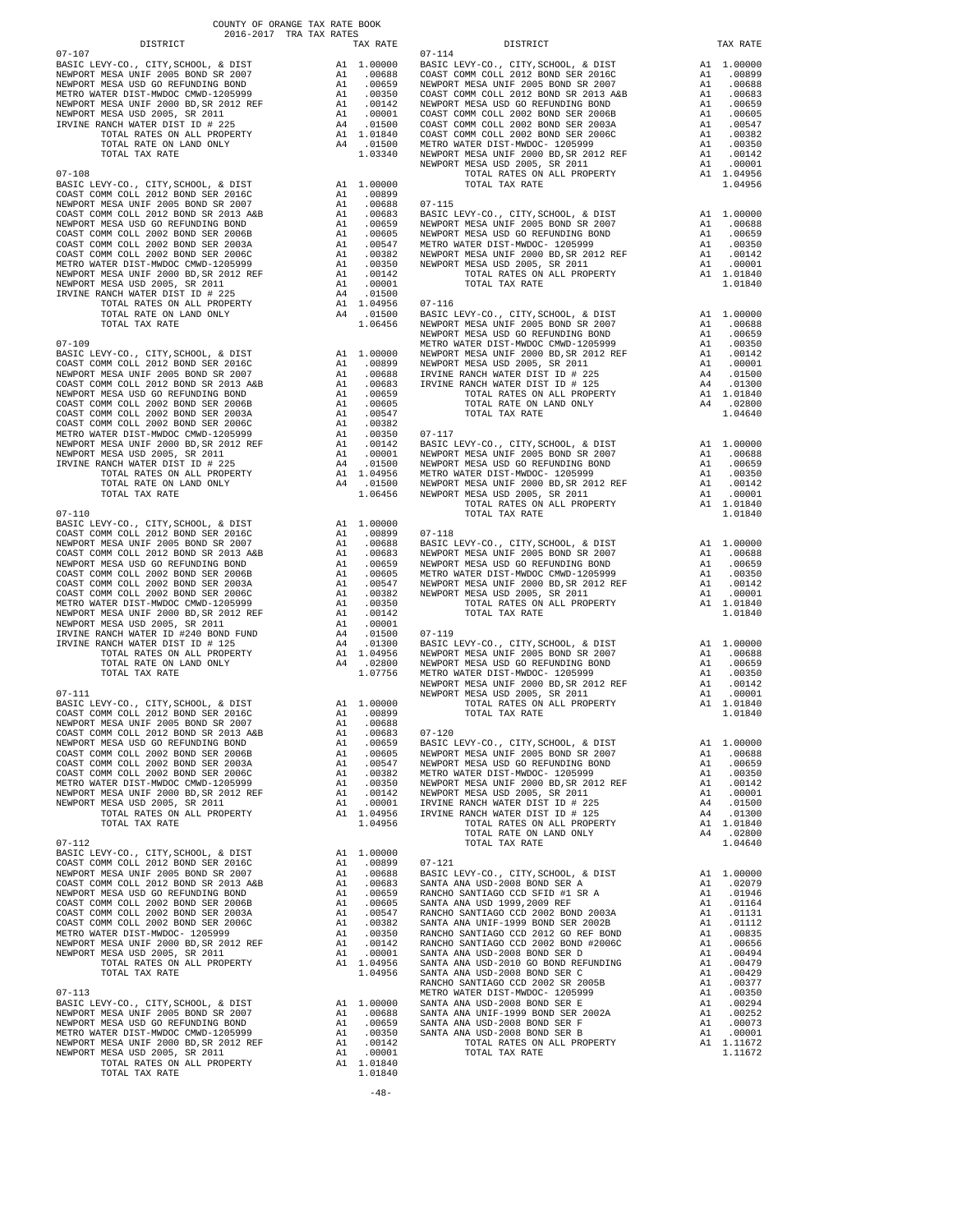| nteigter                                                                                             | IAA RAID                                                                                                                                                                                                                                                           |            |
|------------------------------------------------------------------------------------------------------|--------------------------------------------------------------------------------------------------------------------------------------------------------------------------------------------------------------------------------------------------------------------|------------|
| $07 - 122$                                                                                           |                                                                                                                                                                                                                                                                    | $07 - 128$ |
|                                                                                                      |                                                                                                                                                                                                                                                                    |            |
|                                                                                                      |                                                                                                                                                                                                                                                                    |            |
|                                                                                                      |                                                                                                                                                                                                                                                                    |            |
|                                                                                                      |                                                                                                                                                                                                                                                                    |            |
|                                                                                                      |                                                                                                                                                                                                                                                                    |            |
|                                                                                                      |                                                                                                                                                                                                                                                                    |            |
|                                                                                                      |                                                                                                                                                                                                                                                                    |            |
|                                                                                                      |                                                                                                                                                                                                                                                                    |            |
|                                                                                                      |                                                                                                                                                                                                                                                                    |            |
|                                                                                                      |                                                                                                                                                                                                                                                                    |            |
|                                                                                                      |                                                                                                                                                                                                                                                                    |            |
|                                                                                                      |                                                                                                                                                                                                                                                                    |            |
|                                                                                                      |                                                                                                                                                                                                                                                                    |            |
|                                                                                                      |                                                                                                                                                                                                                                                                    |            |
|                                                                                                      |                                                                                                                                                                                                                                                                    |            |
|                                                                                                      |                                                                                                                                                                                                                                                                    |            |
|                                                                                                      |                                                                                                                                                                                                                                                                    |            |
|                                                                                                      |                                                                                                                                                                                                                                                                    |            |
|                                                                                                      |                                                                                                                                                                                                                                                                    | NEWPORT    |
| $07 - 123$                                                                                           |                                                                                                                                                                                                                                                                    |            |
| BASIC LEVY-CO., CITY, SCHOOL, & DIST                                                                 |                                                                                                                                                                                                                                                                    |            |
| SANTA ANA USD-2008 BOND SER A                                                                        |                                                                                                                                                                                                                                                                    |            |
| RANCHO SANTIAGO CCD SFID #1 SR A                                                                     |                                                                                                                                                                                                                                                                    |            |
| SANTA ANA USD 1999, 2009 REF                                                                         |                                                                                                                                                                                                                                                                    |            |
| RANCHO SANTIAGO CCD 2002 BOND 2003A                                                                  |                                                                                                                                                                                                                                                                    |            |
| SANTA ANA UNIF-1999 BOND SER 2002B                                                                   |                                                                                                                                                                                                                                                                    |            |
| RANCHO SANTIAGO CCD 2012 GO REF BOND<br>RANCHO SANTIAGO CCD 2002 BOND #2006C                         |                                                                                                                                                                                                                                                                    |            |
| SANTA ANA USD-2008 BOND SER D                                                                        |                                                                                                                                                                                                                                                                    |            |
|                                                                                                      |                                                                                                                                                                                                                                                                    |            |
| SANTA ANA USD-2010 GO BOND REFUNDING<br>SANTA ANA USD-2008 BOND SER C                                |                                                                                                                                                                                                                                                                    |            |
|                                                                                                      |                                                                                                                                                                                                                                                                    |            |
| RANCHO SANTIAGO CCD 2002 SR 2005B<br>METRO WATER DIST-MWDOC- 1205999                                 |                                                                                                                                                                                                                                                                    |            |
| SANTA ANA USD-2008 BOND SER E                                                                        |                                                                                                                                                                                                                                                                    |            |
| SANTA ANA UNIF-1999 BOND SER 2002A<br>SANTA ANA USD-2008 BOND SER F<br>SANTA ANA USD-2008 BOND SER F |                                                                                                                                                                                                                                                                    |            |
| SANTA ANA USD-2008 BOND SER F                                                                        |                                                                                                                                                                                                                                                                    |            |
| SANTA ANA USD-2008 BOND SER B                                                                        |                                                                                                                                                                                                                                                                    |            |
| TOTAL RATES ON ALL PROPERTY                                                                          |                                                                                                                                                                                                                                                                    |            |
| TOTAL TAX RATE                                                                                       | 1.11672                                                                                                                                                                                                                                                            |            |
|                                                                                                      |                                                                                                                                                                                                                                                                    |            |
| $07 - 124$                                                                                           |                                                                                                                                                                                                                                                                    |            |
| BASIC LEVY-CO., CITY, SCHOOL, & DIST                                                                 |                                                                                                                                                                                                                                                                    |            |
| NEWPORT MESA UNIF 2005 BOND SR 2007                                                                  |                                                                                                                                                                                                                                                                    |            |
| NEWPORT MESA USD GO REFUNDING BOND                                                                   |                                                                                                                                                                                                                                                                    |            |
| METRO WATER DIST-MWDOC- 1205999                                                                      |                                                                                                                                                                                                                                                                    |            |
| NEWPORT MESA UNIF 2000 BD, SR 2012 REF                                                               |                                                                                                                                                                                                                                                                    |            |
| NEWPORT MESA USD 2005, SR 2011                                                                       |                                                                                                                                                                                                                                                                    |            |
| IRVINE RANCH WATER DIST ID # 225                                                                     |                                                                                                                                                                                                                                                                    |            |
| IRVINE RANCH WATER DIST ID # 125                                                                     |                                                                                                                                                                                                                                                                    |            |
|                                                                                                      |                                                                                                                                                                                                                                                                    |            |
|                                                                                                      |                                                                                                                                                                                                                                                                    |            |
| TOTAL TAX RATE                                                                                       | 1.04640                                                                                                                                                                                                                                                            | $07 - 132$ |
|                                                                                                      |                                                                                                                                                                                                                                                                    | BASIC L    |
| $07 - 125$                                                                                           |                                                                                                                                                                                                                                                                    | COAST C    |
| BASIC LEVY-CO., CITY, SCHOOL, & DIST                                                                 |                                                                                                                                                                                                                                                                    |            |
| NEWPORT MESA UNIF 2005 BOND SR 2007                                                                  |                                                                                                                                                                                                                                                                    |            |
| NEWPORT MESA USD GO REFUNDING BOND                                                                   |                                                                                                                                                                                                                                                                    |            |
| METRO WATER DIST-MWDOC- 1205999                                                                      |                                                                                                                                                                                                                                                                    |            |
| NEWPORT MESA UNIF 2000 BD, SR 2012 REF                                                               |                                                                                                                                                                                                                                                                    |            |
| NEWPORT MESA USD 2005, SR 2011                                                                       |                                                                                                                                                                                                                                                                    |            |
| IRVINE RANCH WATER DIST ID # 225<br>IRVINE RANCH WATER DIST ID # 125                                 |                                                                                                                                                                                                                                                                    |            |
|                                                                                                      |                                                                                                                                                                                                                                                                    |            |
|                                                                                                      |                                                                                                                                                                                                                                                                    |            |
| TOTAL TAX RATE                                                                                       | 1.04640                                                                                                                                                                                                                                                            |            |
|                                                                                                      |                                                                                                                                                                                                                                                                    |            |
| $07 - 126$                                                                                           |                                                                                                                                                                                                                                                                    |            |
| BASIC LEVY-CO., CITY, SCHOOL, & DIST                                                                 | A1 1.00000                                                                                                                                                                                                                                                         |            |
| NEWPORT MESA UNIF 2005 BOND SR 2007                                                                  |                                                                                                                                                                                                                                                                    |            |
| NEWPORT MESA USD GO REFUNDING BOND                                                                   |                                                                                                                                                                                                                                                                    |            |
| METRO WATER DIST-MWDOC- 1205999                                                                      | A1 .00688 07-133<br>A1 .00688 07-133<br>A1 .00559 BASIC L<br>A1 .00350 NEWPORT<br>A1 .00142 NEWPORT<br>A4 .01500 NEWPORT<br>A4 .01500 NEWPORT<br>A4 .01300 NEWPORT<br>A4 .01300 NEWPORT                                                                            |            |
| NEWPORT MESA UNIF 2000 BD, SR 2012 REF                                                               |                                                                                                                                                                                                                                                                    |            |
| NEWPORT MESA USD 2005, SR 2011                                                                       |                                                                                                                                                                                                                                                                    |            |
| IRVINE RANCH WATER DIST ID # 225                                                                     |                                                                                                                                                                                                                                                                    |            |
| IRVINE RANCH WATER DIST ID # 125                                                                     |                                                                                                                                                                                                                                                                    |            |
| TOTAL RATES ON ALL PROPERTY                                                                          | A1 1.01840                                                                                                                                                                                                                                                         |            |
| TOTAL RATE ON LAND ONLY                                                                              | A4 .02800                                                                                                                                                                                                                                                          |            |
| TOTAL TAX RATE                                                                                       | 1.04640                                                                                                                                                                                                                                                            |            |
|                                                                                                      |                                                                                                                                                                                                                                                                    | $07 - 134$ |
| $07 - 127$                                                                                           |                                                                                                                                                                                                                                                                    | BASIC L    |
| BASIC LEVY-CO., CITY, SCHOOL, & DIST                                                                 | A1 1.00000                                                                                                                                                                                                                                                         | NEWPORT    |
| SANTA ANA USD-2008 BOND SER A                                                                        |                                                                                                                                                                                                                                                                    |            |
| RANCHO SANTIAGO CCD SFID #1 SR A                                                                     | A1 .02079 NEWPORT<br>A1 .01946 METRO W<br>A1 .01164 NEWPORT<br>A1 .01131 NEWPORT                                                                                                                                                                                   |            |
| SANTA ANA USD 1999, 2009 REF                                                                         |                                                                                                                                                                                                                                                                    |            |
| RANCHO SANTIAGO CCD 2002 BOND 2003A                                                                  |                                                                                                                                                                                                                                                                    |            |
| SANTA ANA UNIF-1999 BOND SER 2002B                                                                   | A1 .01112                                                                                                                                                                                                                                                          |            |
| RANCHO SANTIAGO CCD 2012 GO REF BOND                                                                 | A1.00835<br>A1 .00835<br>A1 .00656<br>A1 .00494 07-135<br>A1 .00499 BASIC L<br>A1 .00429 COAST C<br>A1 .00377 NEWPORT<br>A1 .00350 COAST C<br>A1 .00252 COAST C<br>A1 .00252 COAST C<br>A1 .00073 COAST C<br>A1 .00073 COAST C<br>A1 .00073 COAST C<br>A1 .00073 C |            |
| RANCHO SANTIAGO CCD 2002 BOND #2006C                                                                 |                                                                                                                                                                                                                                                                    |            |
| SANTA ANA USD-2008 BOND SER D                                                                        |                                                                                                                                                                                                                                                                    |            |
| SANTA ANA USD-2010 GO BOND REFUNDING                                                                 |                                                                                                                                                                                                                                                                    |            |
| SANTA ANA USD-2008 BOND SER C<br>RANCHO SANTIAGO CCD 2002 SR 2005B                                   |                                                                                                                                                                                                                                                                    |            |
| METRO WATER DIST-MWDOC CMWD-1205999                                                                  |                                                                                                                                                                                                                                                                    |            |
| SANTA ANA USD-2008 BOND SER E                                                                        |                                                                                                                                                                                                                                                                    |            |
| SANTA ANA UNIF-1999 BOND SER 2002A                                                                   |                                                                                                                                                                                                                                                                    |            |
| SANTA ANA USD-2008 BOND SER F                                                                        |                                                                                                                                                                                                                                                                    |            |
| SANTA ANA USD-2008 BOND SER B                                                                        |                                                                                                                                                                                                                                                                    |            |
| TOTAL RATES ON ALL PROPERTY                                                                          |                                                                                                                                                                                                                                                                    |            |

| DISTRICT                                                                                                                                                                                                                                                                                                                                                           | TAX RATE | DISTRICT   | TAX RATE |
|--------------------------------------------------------------------------------------------------------------------------------------------------------------------------------------------------------------------------------------------------------------------------------------------------------------------------------------------------------------------|----------|------------|----------|
|                                                                                                                                                                                                                                                                                                                                                                    |          | $07 - 128$ |          |
|                                                                                                                                                                                                                                                                                                                                                                    |          |            |          |
|                                                                                                                                                                                                                                                                                                                                                                    |          |            |          |
| $07 - 124$                                                                                                                                                                                                                                                                                                                                                         |          |            |          |
| $\begin{tabular}{l c c c c c} 07-124 & 07-124 & 010000 & 07-131 \\ \hline BASIC LEVY-CO., CITY, SCHOOL, & DIST & A1 & 0.0000 & 07-131 \\ \hline NEWPORT MESA UNIF 2005 BOND SR 2007 & A1 & .00688 & BASIC LEVY-CO., CITY, SCHOOL, & DIST & A1 & 1.00000 \\ \hline NENDORT MESA UST = MWDOC-120599 & A1 & .0059 & NEWPORT MESA UNIF 2000 BD, SR 2012 REF & A1 & .0$ |          |            |          |
|                                                                                                                                                                                                                                                                                                                                                                    |          |            |          |
|                                                                                                                                                                                                                                                                                                                                                                    |          | $07 - 134$ |          |
|                                                                                                                                                                                                                                                                                                                                                                    |          |            |          |
|                                                                                                                                                                                                                                                                                                                                                                    |          |            |          |
|                                                                                                                                                                                                                                                                                                                                                                    | $-49-$   |            |          |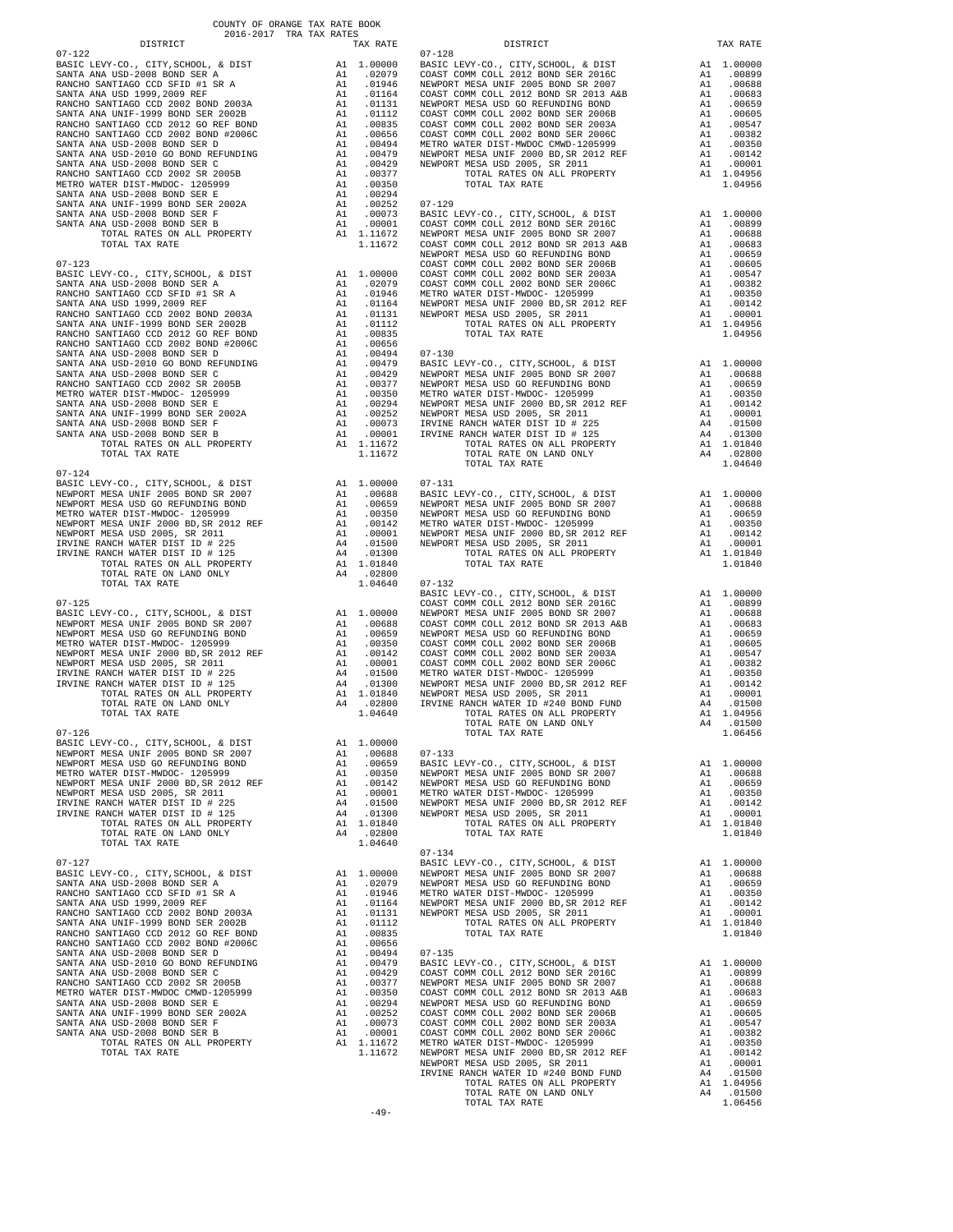| COUNTY OF ORANGE TAX RATE BOOK<br>2016-2017 TRA TAX RATES |                    |                    |
|-----------------------------------------------------------|--------------------|--------------------|
| DISTRICT                                                  | TAX RATE           |                    |
| $07 - 136$                                                |                    | $07 - 143$         |
|                                                           |                    |                    |
|                                                           |                    |                    |
|                                                           |                    |                    |
|                                                           |                    |                    |
|                                                           |                    |                    |
|                                                           |                    |                    |
|                                                           |                    |                    |
|                                                           |                    |                    |
|                                                           |                    |                    |
|                                                           |                    |                    |
|                                                           |                    |                    |
|                                                           |                    |                    |
|                                                           |                    |                    |
|                                                           |                    |                    |
|                                                           |                    |                    |
|                                                           |                    |                    |
|                                                           |                    |                    |
|                                                           |                    |                    |
|                                                           |                    |                    |
| $07 - 138$                                                |                    | COAST C            |
|                                                           |                    |                    |
|                                                           |                    |                    |
|                                                           |                    |                    |
|                                                           |                    |                    |
|                                                           |                    |                    |
|                                                           |                    |                    |
|                                                           |                    |                    |
| $07 - 139$                                                |                    | $07 - 145$         |
|                                                           |                    |                    |
|                                                           |                    |                    |
|                                                           |                    |                    |
|                                                           |                    |                    |
|                                                           |                    |                    |
|                                                           |                    |                    |
|                                                           |                    |                    |
|                                                           |                    |                    |
|                                                           |                    |                    |
|                                                           |                    |                    |
| TOTAL TAX RATE                                            | $1.04956$ $07-146$ |                    |
| $07 - 140$                                                |                    | BASIC L<br>NEWPORT |
|                                                           |                    |                    |
|                                                           |                    |                    |
|                                                           |                    |                    |
|                                                           |                    |                    |
|                                                           |                    |                    |
|                                                           |                    |                    |
|                                                           |                    |                    |
|                                                           |                    |                    |
|                                                           |                    |                    |
|                                                           |                    |                    |
|                                                           |                    |                    |
|                                                           |                    |                    |
|                                                           |                    |                    |
|                                                           |                    |                    |
|                                                           |                    | METRO W            |
| 07-141                                                    |                    | NEWPORT            |
|                                                           |                    |                    |
|                                                           |                    |                    |
|                                                           |                    |                    |
|                                                           |                    |                    |
|                                                           |                    |                    |
|                                                           |                    |                    |
|                                                           |                    |                    |
|                                                           |                    |                    |
|                                                           |                    |                    |
|                                                           |                    |                    |
|                                                           |                    |                    |
|                                                           |                    |                    |
|                                                           |                    |                    |
|                                                           |                    |                    |
|                                                           |                    |                    |
|                                                           |                    |                    |
|                                                           |                    |                    |
|                                                           |                    |                    |
|                                                           |                    |                    |
|                                                           |                    |                    |
|                                                           |                    |                    |
|                                                           |                    |                    |
|                                                           |                    |                    |
|                                                           |                    |                    |
|                                                           |                    |                    |
|                                                           |                    |                    |
|                                                           |                    |                    |
|                                                           |                    |                    |

| $07 - 143$                                                                                                                                                                                                                                                                     | TAX RATE |
|--------------------------------------------------------------------------------------------------------------------------------------------------------------------------------------------------------------------------------------------------------------------------------|----------|
|                                                                                                                                                                                                                                                                                |          |
|                                                                                                                                                                                                                                                                                |          |
|                                                                                                                                                                                                                                                                                |          |
|                                                                                                                                                                                                                                                                                |          |
|                                                                                                                                                                                                                                                                                |          |
|                                                                                                                                                                                                                                                                                |          |
|                                                                                                                                                                                                                                                                                |          |
|                                                                                                                                                                                                                                                                                |          |
|                                                                                                                                                                                                                                                                                |          |
|                                                                                                                                                                                                                                                                                |          |
|                                                                                                                                                                                                                                                                                |          |
|                                                                                                                                                                                                                                                                                |          |
|                                                                                                                                                                                                                                                                                |          |
|                                                                                                                                                                                                                                                                                |          |
|                                                                                                                                                                                                                                                                                |          |
|                                                                                                                                                                                                                                                                                |          |
|                                                                                                                                                                                                                                                                                |          |
|                                                                                                                                                                                                                                                                                |          |
|                                                                                                                                                                                                                                                                                |          |
|                                                                                                                                                                                                                                                                                |          |
|                                                                                                                                                                                                                                                                                |          |
|                                                                                                                                                                                                                                                                                |          |
|                                                                                                                                                                                                                                                                                |          |
|                                                                                                                                                                                                                                                                                |          |
|                                                                                                                                                                                                                                                                                |          |
|                                                                                                                                                                                                                                                                                |          |
| $\begin{smallmatrix} 07-240 & 0.07 & 0.07 & 0.07 & 0.08 & 0.07 & 0.08 & 0.08 & 0.08 & 0.08 & 0.08 & 0.08 & 0.08 & 0.08 & 0.08 & 0.08 & 0.08 & 0.08 & 0.08 & 0.08 & 0.08 & 0.08 & 0.08 & 0.08 & 0.08 & 0.08 & 0.08 & 0.08 & 0.08 & 0.08 & 0.08 & 0.08 & 0.08 & 0.08 & 0.08 & 0$ |          |
|                                                                                                                                                                                                                                                                                |          |
|                                                                                                                                                                                                                                                                                |          |
|                                                                                                                                                                                                                                                                                |          |
|                                                                                                                                                                                                                                                                                |          |
|                                                                                                                                                                                                                                                                                |          |
|                                                                                                                                                                                                                                                                                |          |
|                                                                                                                                                                                                                                                                                |          |
|                                                                                                                                                                                                                                                                                |          |
|                                                                                                                                                                                                                                                                                |          |
|                                                                                                                                                                                                                                                                                |          |
|                                                                                                                                                                                                                                                                                |          |
|                                                                                                                                                                                                                                                                                |          |
|                                                                                                                                                                                                                                                                                |          |
|                                                                                                                                                                                                                                                                                |          |
|                                                                                                                                                                                                                                                                                |          |
|                                                                                                                                                                                                                                                                                |          |
|                                                                                                                                                                                                                                                                                |          |
|                                                                                                                                                                                                                                                                                |          |
|                                                                                                                                                                                                                                                                                |          |
|                                                                                                                                                                                                                                                                                |          |
|                                                                                                                                                                                                                                                                                |          |
|                                                                                                                                                                                                                                                                                |          |
|                                                                                                                                                                                                                                                                                |          |
|                                                                                                                                                                                                                                                                                |          |
|                                                                                                                                                                                                                                                                                |          |
|                                                                                                                                                                                                                                                                                |          |
|                                                                                                                                                                                                                                                                                |          |
|                                                                                                                                                                                                                                                                                |          |
|                                                                                                                                                                                                                                                                                |          |
|                                                                                                                                                                                                                                                                                |          |
|                                                                                                                                                                                                                                                                                |          |
|                                                                                                                                                                                                                                                                                |          |
|                                                                                                                                                                                                                                                                                |          |
|                                                                                                                                                                                                                                                                                |          |
|                                                                                                                                                                                                                                                                                |          |
|                                                                                                                                                                                                                                                                                |          |
|                                                                                                                                                                                                                                                                                |          |
|                                                                                                                                                                                                                                                                                |          |
|                                                                                                                                                                                                                                                                                |          |
|                                                                                                                                                                                                                                                                                |          |
|                                                                                                                                                                                                                                                                                |          |
|                                                                                                                                                                                                                                                                                |          |
|                                                                                                                                                                                                                                                                                |          |
|                                                                                                                                                                                                                                                                                |          |
|                                                                                                                                                                                                                                                                                |          |
|                                                                                                                                                                                                                                                                                |          |
|                                                                                                                                                                                                                                                                                |          |
|                                                                                                                                                                                                                                                                                |          |
|                                                                                                                                                                                                                                                                                |          |
|                                                                                                                                                                                                                                                                                |          |
|                                                                                                                                                                                                                                                                                |          |
|                                                                                                                                                                                                                                                                                |          |
|                                                                                                                                                                                                                                                                                |          |
|                                                                                                                                                                                                                                                                                |          |
|                                                                                                                                                                                                                                                                                |          |
|                                                                                                                                                                                                                                                                                |          |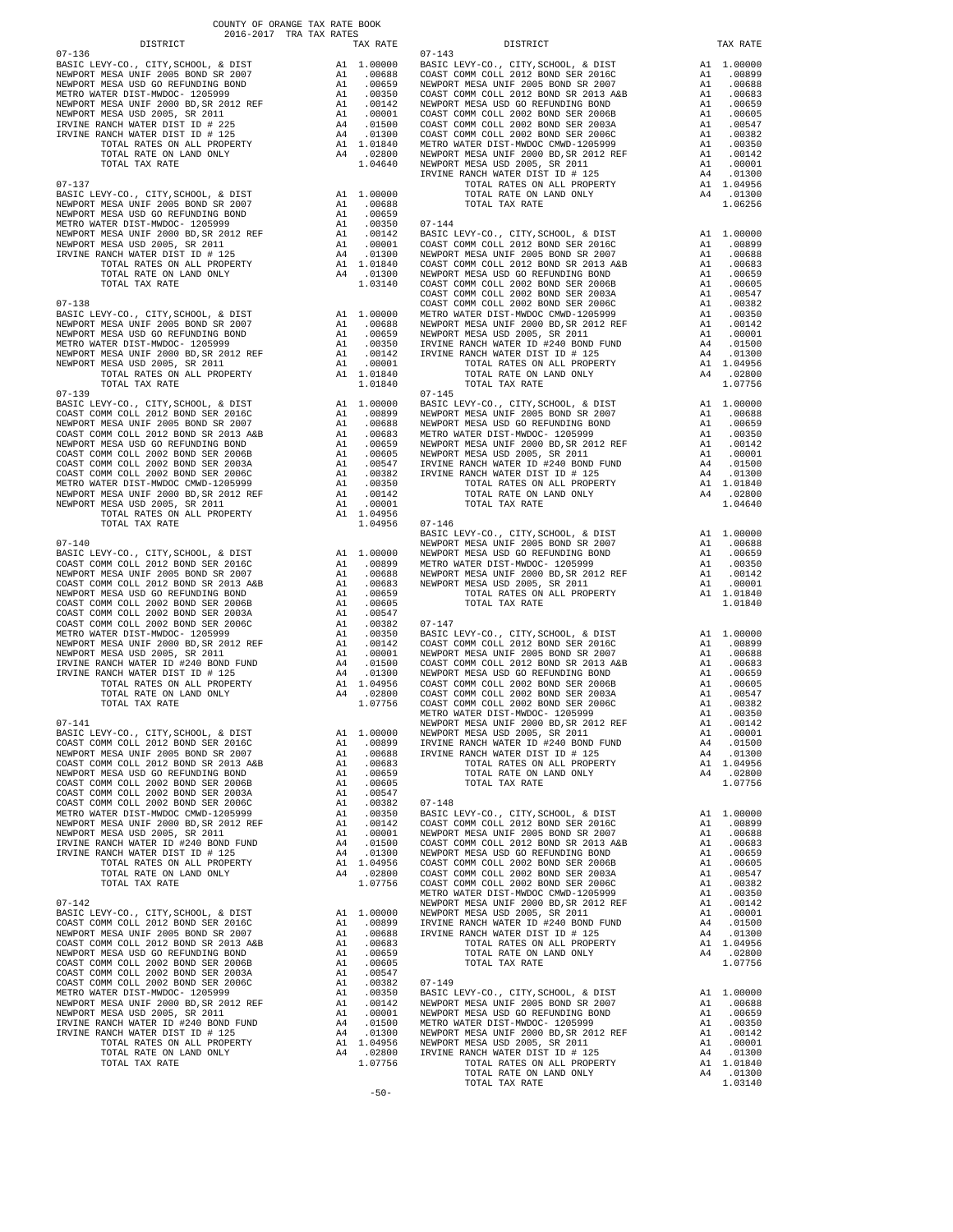| COUNTY OF ORANGE TAX RATE BOOK<br>$2016-2017\begin{array}{l} \multicolumn{1}{c}{\begin{tabular}{c} \multicolumn{1}{c}{\textbf{1.A}}\end{tabular}}\end{array}}\begin{tabular}{l} \multicolumn{1}{c}{\textbf{1.A}}\end{tabular}}\end{tabular}\begin{tabular}{c}{\textbf{1.A}}\end{tabular}}\label{tab1}$ DISTRICT                                                                                                         |          |                                                                                                                                                                                                                                       |          |
|-------------------------------------------------------------------------------------------------------------------------------------------------------------------------------------------------------------------------------------------------------------------------------------------------------------------------------------------------------------------------------------------------------------------------|----------|---------------------------------------------------------------------------------------------------------------------------------------------------------------------------------------------------------------------------------------|----------|
|                                                                                                                                                                                                                                                                                                                                                                                                                         | TAX RATE | DISTRICT                                                                                                                                                                                                                              | TAX RATE |
|                                                                                                                                                                                                                                                                                                                                                                                                                         |          |                                                                                                                                                                                                                                       |          |
|                                                                                                                                                                                                                                                                                                                                                                                                                         |          |                                                                                                                                                                                                                                       |          |
|                                                                                                                                                                                                                                                                                                                                                                                                                         |          |                                                                                                                                                                                                                                       |          |
|                                                                                                                                                                                                                                                                                                                                                                                                                         |          |                                                                                                                                                                                                                                       |          |
|                                                                                                                                                                                                                                                                                                                                                                                                                         |          |                                                                                                                                                                                                                                       |          |
|                                                                                                                                                                                                                                                                                                                                                                                                                         |          |                                                                                                                                                                                                                                       |          |
|                                                                                                                                                                                                                                                                                                                                                                                                                         |          |                                                                                                                                                                                                                                       |          |
|                                                                                                                                                                                                                                                                                                                                                                                                                         |          |                                                                                                                                                                                                                                       |          |
|                                                                                                                                                                                                                                                                                                                                                                                                                         |          |                                                                                                                                                                                                                                       |          |
|                                                                                                                                                                                                                                                                                                                                                                                                                         |          |                                                                                                                                                                                                                                       |          |
|                                                                                                                                                                                                                                                                                                                                                                                                                         |          |                                                                                                                                                                                                                                       |          |
|                                                                                                                                                                                                                                                                                                                                                                                                                         |          |                                                                                                                                                                                                                                       |          |
|                                                                                                                                                                                                                                                                                                                                                                                                                         |          |                                                                                                                                                                                                                                       |          |
|                                                                                                                                                                                                                                                                                                                                                                                                                         |          |                                                                                                                                                                                                                                       |          |
|                                                                                                                                                                                                                                                                                                                                                                                                                         |          |                                                                                                                                                                                                                                       |          |
|                                                                                                                                                                                                                                                                                                                                                                                                                         |          |                                                                                                                                                                                                                                       |          |
|                                                                                                                                                                                                                                                                                                                                                                                                                         |          |                                                                                                                                                                                                                                       |          |
|                                                                                                                                                                                                                                                                                                                                                                                                                         |          |                                                                                                                                                                                                                                       |          |
|                                                                                                                                                                                                                                                                                                                                                                                                                         |          |                                                                                                                                                                                                                                       |          |
|                                                                                                                                                                                                                                                                                                                                                                                                                         |          |                                                                                                                                                                                                                                       |          |
|                                                                                                                                                                                                                                                                                                                                                                                                                         |          |                                                                                                                                                                                                                                       |          |
|                                                                                                                                                                                                                                                                                                                                                                                                                         |          |                                                                                                                                                                                                                                       |          |
|                                                                                                                                                                                                                                                                                                                                                                                                                         |          |                                                                                                                                                                                                                                       |          |
|                                                                                                                                                                                                                                                                                                                                                                                                                         |          |                                                                                                                                                                                                                                       |          |
|                                                                                                                                                                                                                                                                                                                                                                                                                         |          |                                                                                                                                                                                                                                       |          |
|                                                                                                                                                                                                                                                                                                                                                                                                                         |          |                                                                                                                                                                                                                                       |          |
|                                                                                                                                                                                                                                                                                                                                                                                                                         |          |                                                                                                                                                                                                                                       |          |
|                                                                                                                                                                                                                                                                                                                                                                                                                         |          |                                                                                                                                                                                                                                       |          |
|                                                                                                                                                                                                                                                                                                                                                                                                                         |          |                                                                                                                                                                                                                                       |          |
|                                                                                                                                                                                                                                                                                                                                                                                                                         |          |                                                                                                                                                                                                                                       |          |
|                                                                                                                                                                                                                                                                                                                                                                                                                         |          |                                                                                                                                                                                                                                       |          |
|                                                                                                                                                                                                                                                                                                                                                                                                                         |          |                                                                                                                                                                                                                                       |          |
|                                                                                                                                                                                                                                                                                                                                                                                                                         |          |                                                                                                                                                                                                                                       |          |
|                                                                                                                                                                                                                                                                                                                                                                                                                         |          |                                                                                                                                                                                                                                       |          |
|                                                                                                                                                                                                                                                                                                                                                                                                                         |          |                                                                                                                                                                                                                                       |          |
|                                                                                                                                                                                                                                                                                                                                                                                                                         |          |                                                                                                                                                                                                                                       |          |
|                                                                                                                                                                                                                                                                                                                                                                                                                         |          |                                                                                                                                                                                                                                       |          |
|                                                                                                                                                                                                                                                                                                                                                                                                                         |          |                                                                                                                                                                                                                                       |          |
|                                                                                                                                                                                                                                                                                                                                                                                                                         |          |                                                                                                                                                                                                                                       |          |
|                                                                                                                                                                                                                                                                                                                                                                                                                         |          |                                                                                                                                                                                                                                       |          |
|                                                                                                                                                                                                                                                                                                                                                                                                                         |          |                                                                                                                                                                                                                                       |          |
|                                                                                                                                                                                                                                                                                                                                                                                                                         |          |                                                                                                                                                                                                                                       |          |
|                                                                                                                                                                                                                                                                                                                                                                                                                         |          |                                                                                                                                                                                                                                       |          |
|                                                                                                                                                                                                                                                                                                                                                                                                                         |          |                                                                                                                                                                                                                                       |          |
|                                                                                                                                                                                                                                                                                                                                                                                                                         |          |                                                                                                                                                                                                                                       |          |
|                                                                                                                                                                                                                                                                                                                                                                                                                         |          |                                                                                                                                                                                                                                       |          |
|                                                                                                                                                                                                                                                                                                                                                                                                                         |          |                                                                                                                                                                                                                                       |          |
|                                                                                                                                                                                                                                                                                                                                                                                                                         |          |                                                                                                                                                                                                                                       |          |
|                                                                                                                                                                                                                                                                                                                                                                                                                         |          |                                                                                                                                                                                                                                       |          |
|                                                                                                                                                                                                                                                                                                                                                                                                                         |          |                                                                                                                                                                                                                                       |          |
|                                                                                                                                                                                                                                                                                                                                                                                                                         |          |                                                                                                                                                                                                                                       |          |
|                                                                                                                                                                                                                                                                                                                                                                                                                         |          |                                                                                                                                                                                                                                       |          |
|                                                                                                                                                                                                                                                                                                                                                                                                                         |          |                                                                                                                                                                                                                                       |          |
|                                                                                                                                                                                                                                                                                                                                                                                                                         |          |                                                                                                                                                                                                                                       |          |
|                                                                                                                                                                                                                                                                                                                                                                                                                         |          |                                                                                                                                                                                                                                       |          |
|                                                                                                                                                                                                                                                                                                                                                                                                                         |          |                                                                                                                                                                                                                                       |          |
|                                                                                                                                                                                                                                                                                                                                                                                                                         |          | COAST COMM COLL 2002 BOND SER 2003<br>COAST COMM COLL 2002 BOND SER 2003<br>COAST COMM COLL 2002 BOND SER 2003<br>METRO WITER INTERNATION COMMO-1205299<br>METRO WITER SINTER P2005 DOB CREAT AND CONSTRUCT AND CONSTRUCT AND CONSTRU |          |
|                                                                                                                                                                                                                                                                                                                                                                                                                         |          |                                                                                                                                                                                                                                       |          |
|                                                                                                                                                                                                                                                                                                                                                                                                                         |          |                                                                                                                                                                                                                                       |          |
|                                                                                                                                                                                                                                                                                                                                                                                                                         |          |                                                                                                                                                                                                                                       |          |
|                                                                                                                                                                                                                                                                                                                                                                                                                         |          |                                                                                                                                                                                                                                       |          |
|                                                                                                                                                                                                                                                                                                                                                                                                                         |          |                                                                                                                                                                                                                                       |          |
|                                                                                                                                                                                                                                                                                                                                                                                                                         |          |                                                                                                                                                                                                                                       |          |
|                                                                                                                                                                                                                                                                                                                                                                                                                         |          |                                                                                                                                                                                                                                       |          |
|                                                                                                                                                                                                                                                                                                                                                                                                                         |          |                                                                                                                                                                                                                                       |          |
|                                                                                                                                                                                                                                                                                                                                                                                                                         |          |                                                                                                                                                                                                                                       |          |
|                                                                                                                                                                                                                                                                                                                                                                                                                         |          |                                                                                                                                                                                                                                       |          |
|                                                                                                                                                                                                                                                                                                                                                                                                                         |          |                                                                                                                                                                                                                                       |          |
| $\begin{tabular}{c c c c c} \multicolumn{4}{c c c} \multicolumn{4}{c c} $\mathsf{L} \mathsf{U}\mathsf{A}\mathsf{L}$ & $\mathsf{1.04640}$ & $\mathsf{0.7-162}$ & $\mathsf{BASTC}~\text{LEVY-CO.}, $\mathsf{CITY},\mathsf{SCHODL}$ & $\mathsf{BASTC}~\text{LEVY-CO.}, $\mathsf{CITY},\mathsf{SCHODL}$ & $\mathsf{RAI}~\mathsf{0.0000}$ \\ \multicolumn{4}{c c c} $\mathsf{B}\mathsf{ASIC}~\text{LEVY-CO.}, $\mathsf{CITY$ |          |                                                                                                                                                                                                                                       |          |
|                                                                                                                                                                                                                                                                                                                                                                                                                         |          |                                                                                                                                                                                                                                       |          |
|                                                                                                                                                                                                                                                                                                                                                                                                                         |          |                                                                                                                                                                                                                                       |          |
|                                                                                                                                                                                                                                                                                                                                                                                                                         |          |                                                                                                                                                                                                                                       |          |
|                                                                                                                                                                                                                                                                                                                                                                                                                         |          |                                                                                                                                                                                                                                       |          |
|                                                                                                                                                                                                                                                                                                                                                                                                                         |          |                                                                                                                                                                                                                                       |          |

-51-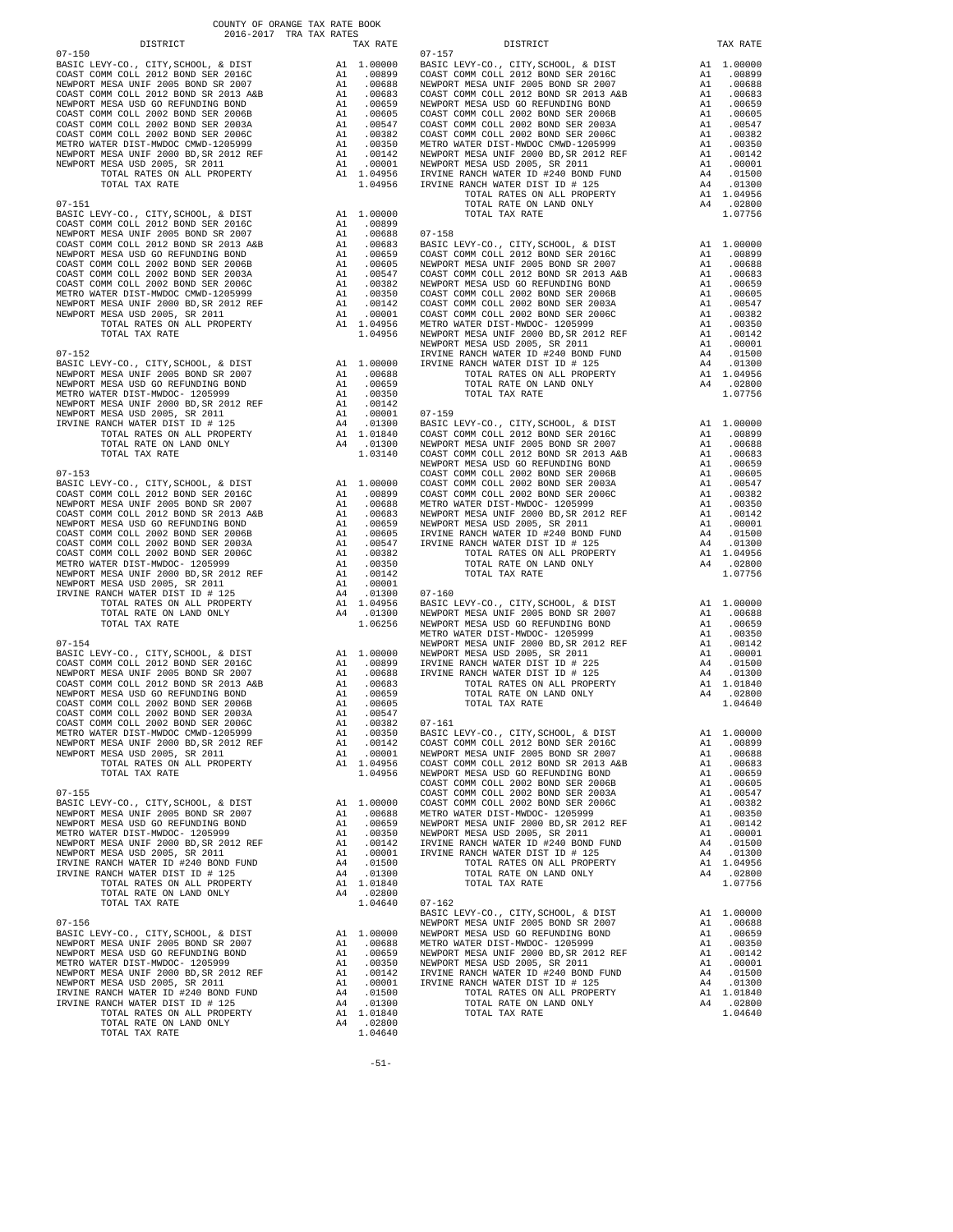| COUNTY OF ORANGE TAX RATE BOOK<br>2016-2017 TRA TAX RATES<br>$2016-2017\begin{array}{lcl} & \text{otherwise} & \text{IAA} & \text{RATE} & \text{R}\text{NTE} \\ & 2016-2017 & \text{TRA} & \text{TAA} & \text{RATES} \\ \end{array}$ | TAX RATE | DISTRICT                                                                                                                                                                                                                                                                                                                                                                                                 |            | TAX RATE |
|--------------------------------------------------------------------------------------------------------------------------------------------------------------------------------------------------------------------------------------|----------|----------------------------------------------------------------------------------------------------------------------------------------------------------------------------------------------------------------------------------------------------------------------------------------------------------------------------------------------------------------------------------------------------------|------------|----------|
|                                                                                                                                                                                                                                      |          | $07 - 171$                                                                                                                                                                                                                                                                                                                                                                                               |            |          |
|                                                                                                                                                                                                                                      |          |                                                                                                                                                                                                                                                                                                                                                                                                          |            |          |
|                                                                                                                                                                                                                                      |          |                                                                                                                                                                                                                                                                                                                                                                                                          |            |          |
|                                                                                                                                                                                                                                      |          |                                                                                                                                                                                                                                                                                                                                                                                                          |            |          |
|                                                                                                                                                                                                                                      |          |                                                                                                                                                                                                                                                                                                                                                                                                          |            |          |
|                                                                                                                                                                                                                                      |          |                                                                                                                                                                                                                                                                                                                                                                                                          |            |          |
|                                                                                                                                                                                                                                      |          |                                                                                                                                                                                                                                                                                                                                                                                                          |            |          |
|                                                                                                                                                                                                                                      |          |                                                                                                                                                                                                                                                                                                                                                                                                          |            |          |
|                                                                                                                                                                                                                                      |          |                                                                                                                                                                                                                                                                                                                                                                                                          |            |          |
|                                                                                                                                                                                                                                      |          |                                                                                                                                                                                                                                                                                                                                                                                                          |            |          |
|                                                                                                                                                                                                                                      |          |                                                                                                                                                                                                                                                                                                                                                                                                          |            |          |
|                                                                                                                                                                                                                                      |          |                                                                                                                                                                                                                                                                                                                                                                                                          |            |          |
|                                                                                                                                                                                                                                      |          |                                                                                                                                                                                                                                                                                                                                                                                                          |            |          |
|                                                                                                                                                                                                                                      |          |                                                                                                                                                                                                                                                                                                                                                                                                          |            |          |
|                                                                                                                                                                                                                                      |          |                                                                                                                                                                                                                                                                                                                                                                                                          |            |          |
|                                                                                                                                                                                                                                      |          |                                                                                                                                                                                                                                                                                                                                                                                                          |            |          |
|                                                                                                                                                                                                                                      |          |                                                                                                                                                                                                                                                                                                                                                                                                          |            |          |
|                                                                                                                                                                                                                                      |          |                                                                                                                                                                                                                                                                                                                                                                                                          |            |          |
|                                                                                                                                                                                                                                      |          |                                                                                                                                                                                                                                                                                                                                                                                                          |            |          |
|                                                                                                                                                                                                                                      |          |                                                                                                                                                                                                                                                                                                                                                                                                          |            |          |
|                                                                                                                                                                                                                                      |          |                                                                                                                                                                                                                                                                                                                                                                                                          |            |          |
|                                                                                                                                                                                                                                      |          |                                                                                                                                                                                                                                                                                                                                                                                                          |            |          |
|                                                                                                                                                                                                                                      |          |                                                                                                                                                                                                                                                                                                                                                                                                          |            |          |
|                                                                                                                                                                                                                                      |          |                                                                                                                                                                                                                                                                                                                                                                                                          |            |          |
|                                                                                                                                                                                                                                      |          |                                                                                                                                                                                                                                                                                                                                                                                                          |            |          |
|                                                                                                                                                                                                                                      |          |                                                                                                                                                                                                                                                                                                                                                                                                          |            |          |
|                                                                                                                                                                                                                                      |          |                                                                                                                                                                                                                                                                                                                                                                                                          |            |          |
|                                                                                                                                                                                                                                      |          |                                                                                                                                                                                                                                                                                                                                                                                                          |            |          |
|                                                                                                                                                                                                                                      |          |                                                                                                                                                                                                                                                                                                                                                                                                          |            |          |
|                                                                                                                                                                                                                                      |          |                                                                                                                                                                                                                                                                                                                                                                                                          |            |          |
|                                                                                                                                                                                                                                      |          |                                                                                                                                                                                                                                                                                                                                                                                                          |            |          |
|                                                                                                                                                                                                                                      |          |                                                                                                                                                                                                                                                                                                                                                                                                          |            |          |
|                                                                                                                                                                                                                                      |          |                                                                                                                                                                                                                                                                                                                                                                                                          |            |          |
|                                                                                                                                                                                                                                      |          |                                                                                                                                                                                                                                                                                                                                                                                                          |            |          |
|                                                                                                                                                                                                                                      |          |                                                                                                                                                                                                                                                                                                                                                                                                          |            |          |
|                                                                                                                                                                                                                                      |          |                                                                                                                                                                                                                                                                                                                                                                                                          |            |          |
|                                                                                                                                                                                                                                      |          |                                                                                                                                                                                                                                                                                                                                                                                                          |            |          |
|                                                                                                                                                                                                                                      |          |                                                                                                                                                                                                                                                                                                                                                                                                          |            |          |
|                                                                                                                                                                                                                                      |          |                                                                                                                                                                                                                                                                                                                                                                                                          |            |          |
|                                                                                                                                                                                                                                      |          |                                                                                                                                                                                                                                                                                                                                                                                                          |            |          |
|                                                                                                                                                                                                                                      |          |                                                                                                                                                                                                                                                                                                                                                                                                          |            |          |
|                                                                                                                                                                                                                                      |          |                                                                                                                                                                                                                                                                                                                                                                                                          |            |          |
|                                                                                                                                                                                                                                      |          |                                                                                                                                                                                                                                                                                                                                                                                                          |            |          |
|                                                                                                                                                                                                                                      |          |                                                                                                                                                                                                                                                                                                                                                                                                          |            |          |
|                                                                                                                                                                                                                                      |          |                                                                                                                                                                                                                                                                                                                                                                                                          |            |          |
|                                                                                                                                                                                                                                      |          | $\begin{array}{ccccccccc} 07-1.65 & 0.744 & 0.744 & 0.744 & 0.744 & 0.744 & 0.744 & 0.744 & 0.744 & 0.744 & 0.744 & 0.744 & 0.744 & 0.744 & 0.744 & 0.744 & 0.744 & 0.744 & 0.744 & 0.744 & 0.744 & 0.744 & 0.744 & 0.744 & 0.744 & 0.744 & 0.744 & 0.744 & 0.744 & 0.744$                                                                                                                               |            |          |
|                                                                                                                                                                                                                                      |          |                                                                                                                                                                                                                                                                                                                                                                                                          |            |          |
|                                                                                                                                                                                                                                      |          |                                                                                                                                                                                                                                                                                                                                                                                                          |            |          |
|                                                                                                                                                                                                                                      |          |                                                                                                                                                                                                                                                                                                                                                                                                          |            |          |
|                                                                                                                                                                                                                                      |          |                                                                                                                                                                                                                                                                                                                                                                                                          |            |          |
|                                                                                                                                                                                                                                      |          |                                                                                                                                                                                                                                                                                                                                                                                                          |            |          |
|                                                                                                                                                                                                                                      |          |                                                                                                                                                                                                                                                                                                                                                                                                          |            |          |
|                                                                                                                                                                                                                                      |          |                                                                                                                                                                                                                                                                                                                                                                                                          |            |          |
|                                                                                                                                                                                                                                      |          |                                                                                                                                                                                                                                                                                                                                                                                                          |            |          |
|                                                                                                                                                                                                                                      |          |                                                                                                                                                                                                                                                                                                                                                                                                          |            |          |
|                                                                                                                                                                                                                                      |          |                                                                                                                                                                                                                                                                                                                                                                                                          |            |          |
|                                                                                                                                                                                                                                      |          |                                                                                                                                                                                                                                                                                                                                                                                                          |            |          |
|                                                                                                                                                                                                                                      |          |                                                                                                                                                                                                                                                                                                                                                                                                          |            |          |
|                                                                                                                                                                                                                                      |          |                                                                                                                                                                                                                                                                                                                                                                                                          |            |          |
|                                                                                                                                                                                                                                      |          |                                                                                                                                                                                                                                                                                                                                                                                                          | A1 1.01721 |          |
| $07 - 168$                                                                                                                                                                                                                           |          | TOTAL TAX RATE                                                                                                                                                                                                                                                                                                                                                                                           |            | 1.01721  |
|                                                                                                                                                                                                                                      |          |                                                                                                                                                                                                                                                                                                                                                                                                          |            |          |
|                                                                                                                                                                                                                                      |          |                                                                                                                                                                                                                                                                                                                                                                                                          |            |          |
|                                                                                                                                                                                                                                      |          |                                                                                                                                                                                                                                                                                                                                                                                                          |            |          |
|                                                                                                                                                                                                                                      |          |                                                                                                                                                                                                                                                                                                                                                                                                          |            |          |
|                                                                                                                                                                                                                                      |          |                                                                                                                                                                                                                                                                                                                                                                                                          |            |          |
|                                                                                                                                                                                                                                      |          |                                                                                                                                                                                                                                                                                                                                                                                                          |            |          |
|                                                                                                                                                                                                                                      |          |                                                                                                                                                                                                                                                                                                                                                                                                          |            |          |
|                                                                                                                                                                                                                                      |          |                                                                                                                                                                                                                                                                                                                                                                                                          |            |          |
|                                                                                                                                                                                                                                      |          |                                                                                                                                                                                                                                                                                                                                                                                                          |            |          |
|                                                                                                                                                                                                                                      |          |                                                                                                                                                                                                                                                                                                                                                                                                          |            |          |
|                                                                                                                                                                                                                                      |          |                                                                                                                                                                                                                                                                                                                                                                                                          |            |          |
|                                                                                                                                                                                                                                      |          |                                                                                                                                                                                                                                                                                                                                                                                                          |            |          |
|                                                                                                                                                                                                                                      |          |                                                                                                                                                                                                                                                                                                                                                                                                          |            |          |
|                                                                                                                                                                                                                                      |          |                                                                                                                                                                                                                                                                                                                                                                                                          |            |          |
|                                                                                                                                                                                                                                      |          |                                                                                                                                                                                                                                                                                                                                                                                                          |            |          |
|                                                                                                                                                                                                                                      |          |                                                                                                                                                                                                                                                                                                                                                                                                          |            |          |
|                                                                                                                                                                                                                                      |          |                                                                                                                                                                                                                                                                                                                                                                                                          |            |          |
|                                                                                                                                                                                                                                      |          |                                                                                                                                                                                                                                                                                                                                                                                                          |            |          |
|                                                                                                                                                                                                                                      |          |                                                                                                                                                                                                                                                                                                                                                                                                          |            |          |
|                                                                                                                                                                                                                                      |          | $\begin{tabular}{c c c c c} \multicolumn{3}{c c c c} \multicolumn{3}{c c c} \multicolumn{3}{c c c} \multicolumn{3}{c c c} \multicolumn{3}{c c c} \multicolumn{3}{c c c} \multicolumn{3}{c c c} \multicolumn{3}{c c c} \multicolumn{3}{c c c} \multicolumn{3}{c c c} \multicolumn{3}{c c c} \multicolumn{3}{c c c} \multicolumn{3}{c c c} \multicolumn{3}{c c c} \multicolumn{3}{c c c} \multicolumn{3}{$ |            |          |
|                                                                                                                                                                                                                                      |          |                                                                                                                                                                                                                                                                                                                                                                                                          |            |          |
|                                                                                                                                                                                                                                      |          |                                                                                                                                                                                                                                                                                                                                                                                                          |            |          |

1.00350 BASIC LEVY-CO., CITY, SCHOOL, & DIST<br>NEWPORT MESA UNIF 2005 SR DOS ON TRING AND AND LOOGO IN THE RESOLUT MATER ID #240 DOSSO ON DEWPORT MESSOLOGY A<br>NEWPORT MESA USD GO REFUNDING BOND MANAL AND ALL .00659 IRVINE RAN METRO WATER DIST-MWDOC-1205999 (ALLY 2000150 MENDORT MALLY PROPERTY AND RESOURCE AT A LOUGE 100012 (ALLY 21 1<br>NEWPORT MESA USING 10000 BOS, SR 2011 (ALLY 21 100001 TOTAL RATE ON LAND ONLY A4 .02800<br>IRVINE RANCH WATER DIST TOTAL RATES ON ALL PROPERTY A1 1.01840 TOTAL RATE ON LAND ONLY A4 .02800 TOTAL TAX RATE 1.04640<br>  $-52-$ 

-52-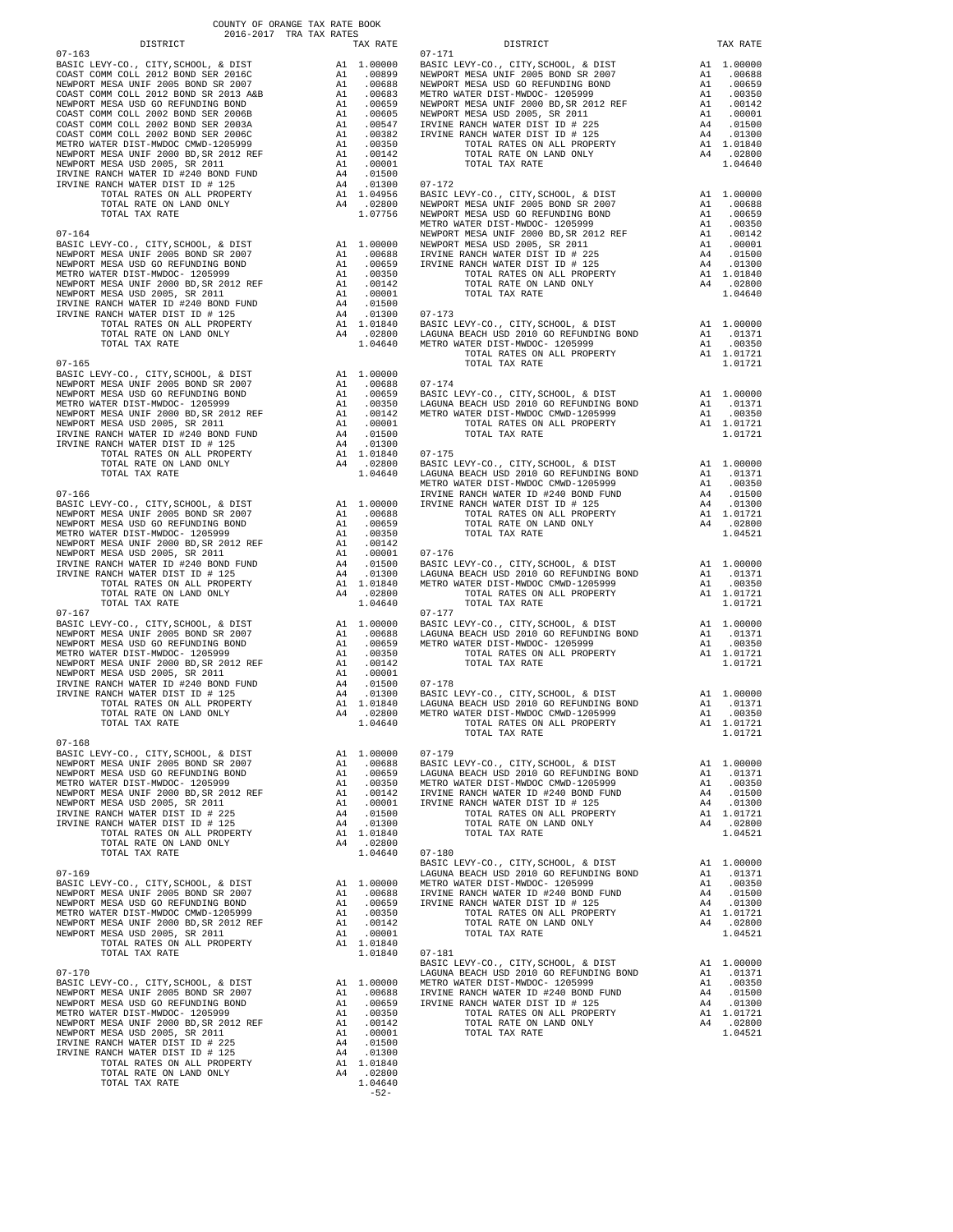| COUNTY OF ORANGE TAX RATE BOOK      |          |                        |          |
|-------------------------------------|----------|------------------------|----------|
| 2016-2017 TRA TAX RATES<br>DISTRICT | TAX RATE | $07 - 190$<br>DISTRICT | TAX RATE |
| $07 - 182$                          |          |                        |          |
|                                     |          |                        |          |
|                                     |          |                        |          |
|                                     |          |                        |          |
|                                     |          |                        |          |
|                                     |          |                        |          |
|                                     |          |                        |          |
|                                     |          |                        |          |
|                                     |          |                        |          |
|                                     |          |                        |          |
|                                     |          |                        |          |
|                                     |          |                        |          |
|                                     |          |                        |          |
|                                     |          |                        |          |
|                                     |          |                        |          |
|                                     |          |                        |          |
|                                     |          |                        |          |
|                                     |          |                        |          |
|                                     |          |                        |          |
|                                     |          |                        |          |
|                                     |          |                        |          |
|                                     |          |                        |          |
|                                     |          |                        |          |
|                                     |          |                        |          |
|                                     |          |                        |          |
|                                     |          |                        |          |
|                                     |          |                        |          |
|                                     |          |                        |          |
|                                     |          |                        |          |
|                                     |          |                        |          |
|                                     |          |                        |          |
|                                     |          |                        |          |
|                                     |          |                        |          |
|                                     |          |                        |          |
|                                     |          |                        |          |
|                                     |          |                        |          |
|                                     |          |                        |          |
|                                     |          |                        |          |
|                                     |          |                        |          |
|                                     |          |                        |          |
|                                     |          |                        |          |
|                                     |          |                        |          |
|                                     |          |                        |          |
|                                     |          |                        |          |
|                                     |          |                        |          |
|                                     |          |                        |          |
|                                     |          |                        |          |
|                                     |          |                        |          |
|                                     |          |                        |          |
|                                     |          |                        |          |
|                                     |          |                        |          |
|                                     |          |                        |          |
|                                     |          |                        |          |
|                                     |          |                        |          |
|                                     |          |                        |          |
|                                     |          |                        |          |
|                                     |          |                        |          |
|                                     |          |                        |          |
|                                     |          |                        |          |
|                                     |          |                        |          |
|                                     |          |                        |          |
|                                     |          |                        |          |
|                                     |          |                        |          |
|                                     |          |                        |          |
|                                     |          |                        |          |
|                                     |          |                        |          |
|                                     |          |                        |          |
|                                     |          |                        |          |
|                                     |          |                        |          |
|                                     |          |                        |          |
|                                     |          |                        |          |
|                                     |          |                        |          |
|                                     |          |                        |          |
|                                     |          |                        |          |
|                                     |          |                        |          |
|                                     |          |                        |          |
|                                     |          |                        |          |
|                                     |          |                        |          |
|                                     |          |                        |          |
|                                     |          |                        |          |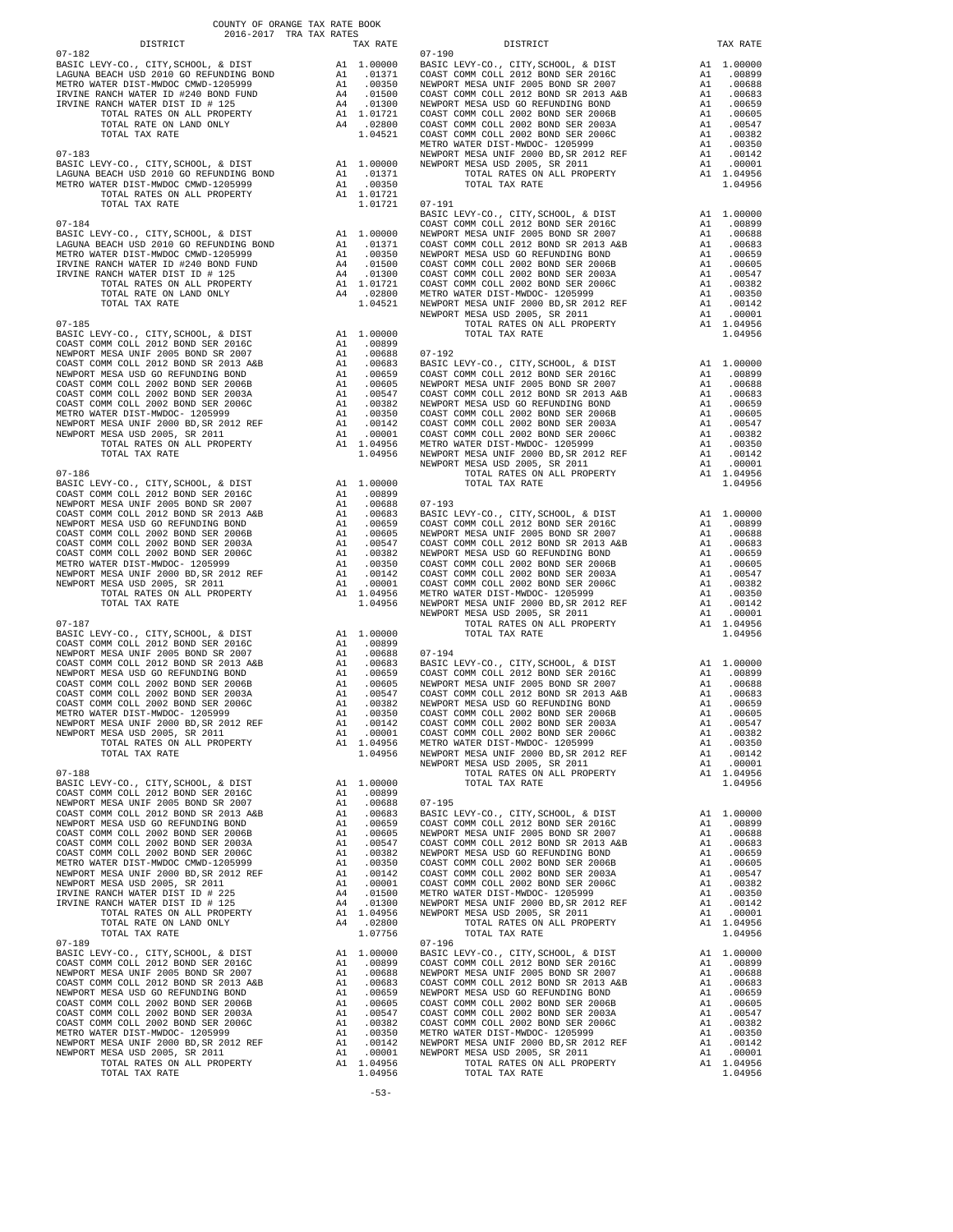| RANCHO SANTIAGO CCD SFID #1 SR A<br>SANTA ANA USD 1999, 2009 REF           | A1 .01946 NEWPORT<br>A1 .01164 COAST C<br>A1 .01151 NEWPORT<br>A1 .01131 NEWPORT<br>A1 .00835 COAST C<br>A1 .00656 COAST C<br>A1 .00656 COAST C<br>A1 .00479 NEWPORT<br>A1 .00479 NEWPORT<br>A1 .00350<br>A1 .00350<br>A1 .00350<br>A1 .00254<br>A1 .002     |        |         |
|----------------------------------------------------------------------------|--------------------------------------------------------------------------------------------------------------------------------------------------------------------------------------------------------------------------------------------------------------|--------|---------|
| RANCHO SANTIAGO CCD 2002 BOND 2003A                                        |                                                                                                                                                                                                                                                              |        |         |
| SANTA ANA UNIF-1999 BOND SER 2002B                                         |                                                                                                                                                                                                                                                              |        |         |
| RANCHO SANTIAGO CCD 2012 GO REF BOND                                       |                                                                                                                                                                                                                                                              |        |         |
| RANCHO SANTIAGO CCD 2002 BOND #2006C                                       |                                                                                                                                                                                                                                                              |        |         |
| SANTA ANA USD-2008 BOND SER D                                              |                                                                                                                                                                                                                                                              |        |         |
| SANTA ANA USD-2010 GO BOND REFUNDING<br>SANTA ANA USD-2008 BOND SER C      |                                                                                                                                                                                                                                                              |        |         |
| RANCHO SANTIAGO CCD 2002 SR 2005B                                          |                                                                                                                                                                                                                                                              |        |         |
| METRO WATER DIST-MWDOC CMWD-1205999                                        |                                                                                                                                                                                                                                                              |        |         |
| SANTA ANA USD-2008 BOND SER E                                              |                                                                                                                                                                                                                                                              |        |         |
| SANTA ANA UNIF-1999 BOND SER 2002A                                         |                                                                                                                                                                                                                                                              |        |         |
| SANTA ANA UNIFILIOS LIL<br>SANTA ANA USD-2008 BOND SER F                   |                                                                                                                                                                                                                                                              |        |         |
| SANTA ANA USD-2008 BOND SER B                                              |                                                                                                                                                                                                                                                              |        |         |
| TOTAL RATES ON ALL PROPERTY<br>TOTAL TAX RATE                              |                                                                                                                                                                                                                                                              |        |         |
|                                                                            |                                                                                                                                                                                                                                                              |        |         |
| $07 - 199$                                                                 |                                                                                                                                                                                                                                                              |        | COAST C |
|                                                                            |                                                                                                                                                                                                                                                              |        |         |
|                                                                            |                                                                                                                                                                                                                                                              |        |         |
|                                                                            |                                                                                                                                                                                                                                                              |        |         |
|                                                                            |                                                                                                                                                                                                                                                              |        |         |
|                                                                            |                                                                                                                                                                                                                                                              |        |         |
|                                                                            |                                                                                                                                                                                                                                                              |        |         |
|                                                                            |                                                                                                                                                                                                                                                              |        |         |
|                                                                            |                                                                                                                                                                                                                                                              |        |         |
|                                                                            |                                                                                                                                                                                                                                                              |        |         |
|                                                                            |                                                                                                                                                                                                                                                              |        |         |
|                                                                            |                                                                                                                                                                                                                                                              |        |         |
|                                                                            |                                                                                                                                                                                                                                                              |        |         |
|                                                                            |                                                                                                                                                                                                                                                              |        | NEWPORT |
|                                                                            |                                                                                                                                                                                                                                                              |        |         |
|                                                                            |                                                                                                                                                                                                                                                              |        |         |
|                                                                            |                                                                                                                                                                                                                                                              |        |         |
|                                                                            |                                                                                                                                                                                                                                                              |        |         |
|                                                                            |                                                                                                                                                                                                                                                              |        |         |
|                                                                            |                                                                                                                                                                                                                                                              |        |         |
|                                                                            |                                                                                                                                                                                                                                                              |        |         |
|                                                                            |                                                                                                                                                                                                                                                              |        |         |
|                                                                            |                                                                                                                                                                                                                                                              |        |         |
|                                                                            |                                                                                                                                                                                                                                                              |        |         |
|                                                                            |                                                                                                                                                                                                                                                              |        |         |
|                                                                            |                                                                                                                                                                                                                                                              |        |         |
|                                                                            |                                                                                                                                                                                                                                                              |        | NEWPORT |
| $07 - 201$<br>BASIC LEVY-CO., CITY, SCHOOL, & DIST                         |                                                                                                                                                                                                                                                              |        |         |
| COAST COMM COLL 2012 BOND SER 2016C                                        |                                                                                                                                                                                                                                                              |        |         |
| NEWPORT MESA UNIF 2005 BOND SR 2007                                        |                                                                                                                                                                                                                                                              |        |         |
| COAST COMM COLL 2012 BOND SR 2013 A&B                                      |                                                                                                                                                                                                                                                              |        |         |
| NEWPORT MESA USD GO REFUNDING BOND                                         | COAST COAST COAST COAST COAST COAST COAST COAST COAST COAST COAST COAST COAST COAST COAST COAST COAST COAST CO<br>A1 006689 METRO W<br>A1 006689 MEWPORT A1 006659<br>A1 00665                                                                               |        |         |
| COAST COMM COLL 2002 BOND SER 2006B                                        |                                                                                                                                                                                                                                                              |        |         |
| COAST COMM COLL 2002 BOND SER 2003A                                        |                                                                                                                                                                                                                                                              |        |         |
| COAST COMM COLL 2002 BOND SER 2006C<br>METRO WATER DIST-MWDOC CMWD-1205999 |                                                                                                                                                                                                                                                              |        |         |
| NEWPORT MESA UNIF 2000 BD, SR 2012 REF                                     |                                                                                                                                                                                                                                                              |        |         |
| NEWPORT MESA USD 2005, SR 2011                                             |                                                                                                                                                                                                                                                              |        |         |
| TOTAL RATES ON ALL PROPERTY                                                |                                                                                                                                                                                                                                                              |        |         |
| TOTAL TAX RATE                                                             |                                                                                                                                                                                                                                                              |        |         |
|                                                                            |                                                                                                                                                                                                                                                              |        |         |
| $07 - 202$                                                                 | A1 .00547<br>A1 .00547<br>A1 .00382<br>A1 .00382<br>A1 .00380<br>A1 .00142<br>BASIC L<br>A1 .00001 COAST C<br>A1 1.04956<br>COAST C<br>COAST C<br>COAST C<br>COAST C<br>COAST C<br>COAST C<br>COAST C<br>COAST C<br>COAST C<br>COAST C<br>COAST C<br>COAST C |        |         |
|                                                                            |                                                                                                                                                                                                                                                              |        |         |
|                                                                            |                                                                                                                                                                                                                                                              |        |         |
|                                                                            |                                                                                                                                                                                                                                                              |        |         |
|                                                                            |                                                                                                                                                                                                                                                              |        |         |
|                                                                            |                                                                                                                                                                                                                                                              |        |         |
|                                                                            |                                                                                                                                                                                                                                                              |        |         |
|                                                                            |                                                                                                                                                                                                                                                              |        |         |
|                                                                            |                                                                                                                                                                                                                                                              |        |         |
| $0.005 - 0.01$<br>$\cdots$<br>$\frac{1}{2}$                                | $-1$                                                                                                                                                                                                                                                         | 0.0001 |         |

-54-

| COUNTY OF ORANGE TAX RATE BOOK<br>$2016-2017\quad\text{TRA TAX RATES}\label{eq:2016-2017}$ DISTRICT |          |            |          |
|-----------------------------------------------------------------------------------------------------|----------|------------|----------|
|                                                                                                     | TAX RATE | DISTRICT   | TAX RATE |
| $07 - 197$                                                                                          |          | $07 - 203$ |          |
|                                                                                                     |          |            |          |
|                                                                                                     |          |            |          |
|                                                                                                     |          |            |          |
|                                                                                                     |          |            |          |
|                                                                                                     |          |            |          |
|                                                                                                     |          |            |          |
|                                                                                                     |          |            |          |
|                                                                                                     |          |            |          |
|                                                                                                     |          |            |          |
|                                                                                                     |          |            |          |
|                                                                                                     |          |            |          |
|                                                                                                     |          |            |          |
|                                                                                                     |          |            |          |
|                                                                                                     |          |            |          |
|                                                                                                     |          |            |          |
|                                                                                                     |          |            |          |
|                                                                                                     |          |            |          |
|                                                                                                     |          |            |          |
|                                                                                                     |          |            |          |
|                                                                                                     |          |            |          |
|                                                                                                     |          |            |          |
|                                                                                                     |          |            |          |
|                                                                                                     |          |            |          |
|                                                                                                     |          |            |          |
|                                                                                                     |          |            |          |
|                                                                                                     |          |            |          |
|                                                                                                     |          |            |          |
|                                                                                                     |          |            |          |
|                                                                                                     |          |            |          |
|                                                                                                     |          |            |          |
|                                                                                                     |          |            |          |
|                                                                                                     |          |            |          |
|                                                                                                     |          |            |          |
|                                                                                                     |          |            |          |
|                                                                                                     |          |            |          |
|                                                                                                     |          |            |          |
|                                                                                                     |          |            |          |
|                                                                                                     |          |            |          |
|                                                                                                     |          |            |          |
|                                                                                                     |          |            |          |
|                                                                                                     |          |            |          |
|                                                                                                     |          |            |          |
|                                                                                                     |          |            |          |
|                                                                                                     |          |            |          |
|                                                                                                     |          |            |          |
|                                                                                                     |          |            |          |
|                                                                                                     |          |            |          |
|                                                                                                     |          |            |          |
|                                                                                                     |          |            |          |
|                                                                                                     |          |            |          |
|                                                                                                     |          |            |          |
|                                                                                                     |          |            |          |
|                                                                                                     |          |            |          |
|                                                                                                     |          |            |          |
|                                                                                                     |          |            |          |
|                                                                                                     |          |            |          |
|                                                                                                     |          |            |          |
|                                                                                                     |          |            |          |
|                                                                                                     |          |            |          |
|                                                                                                     |          |            |          |
|                                                                                                     |          |            |          |
|                                                                                                     |          |            |          |
|                                                                                                     |          |            |          |
|                                                                                                     |          |            |          |
|                                                                                                     |          |            |          |
|                                                                                                     |          |            |          |
|                                                                                                     |          |            |          |
|                                                                                                     |          |            |          |
|                                                                                                     |          |            |          |
|                                                                                                     |          |            |          |
|                                                                                                     |          |            |          |
|                                                                                                     |          |            |          |
|                                                                                                     |          |            |          |
|                                                                                                     |          |            |          |
|                                                                                                     |          |            |          |
|                                                                                                     |          |            |          |
|                                                                                                     |          |            |          |
|                                                                                                     |          |            |          |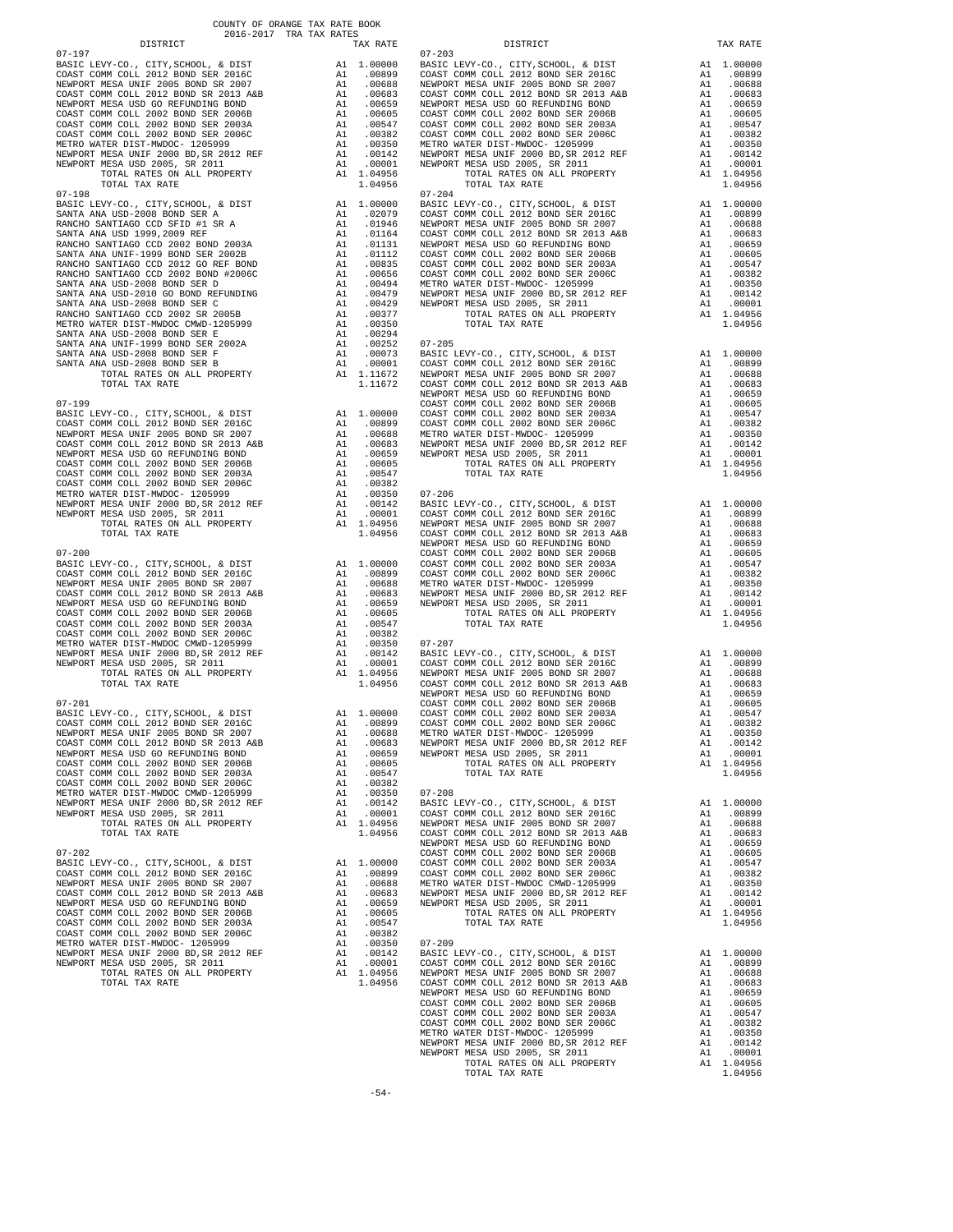| $07 - 212$ | TOTAL TAX RATE                                                                                                                                                                                                                                                                                                                                                                                                 |                                                                                                                                             |                          | L.04956 NEWPORT<br>NEWPORT<br>METRO W<br>NEWPORT |
|------------|----------------------------------------------------------------------------------------------------------------------------------------------------------------------------------------------------------------------------------------------------------------------------------------------------------------------------------------------------------------------------------------------------------------|---------------------------------------------------------------------------------------------------------------------------------------------|--------------------------|--------------------------------------------------|
|            |                                                                                                                                                                                                                                                                                                                                                                                                                |                                                                                                                                             |                          |                                                  |
|            |                                                                                                                                                                                                                                                                                                                                                                                                                |                                                                                                                                             |                          |                                                  |
|            |                                                                                                                                                                                                                                                                                                                                                                                                                |                                                                                                                                             |                          |                                                  |
|            |                                                                                                                                                                                                                                                                                                                                                                                                                |                                                                                                                                             |                          |                                                  |
| $07 - 213$ |                                                                                                                                                                                                                                                                                                                                                                                                                |                                                                                                                                             |                          | NEWPORT<br>NEWPORT                               |
|            |                                                                                                                                                                                                                                                                                                                                                                                                                |                                                                                                                                             |                          |                                                  |
|            |                                                                                                                                                                                                                                                                                                                                                                                                                |                                                                                                                                             |                          |                                                  |
|            |                                                                                                                                                                                                                                                                                                                                                                                                                |                                                                                                                                             |                          |                                                  |
|            |                                                                                                                                                                                                                                                                                                                                                                                                                |                                                                                                                                             |                          |                                                  |
|            |                                                                                                                                                                                                                                                                                                                                                                                                                |                                                                                                                                             |                          |                                                  |
|            | $\begin{tabular}{l c c c c c} \multicolumn{1}{c}{\textbf{NEWPORT} MESA UN11-2002} & $\textbf{X} & $\textbf{X}$ & $\textbf{X}$ & $\textbf{X}$ & $\textbf{0.0659}$ \\ \multicolumn{1}{c}{\textbf{NEWPORT} COMM COLL 2012 BOMD SER 2006B} & $\textbf{A1}$ & 00659 \\ \multicolumn{1}{c}{\textbf{NEMPORT} MESA USD G O RETUNDING BOMD} & $\textbf{A1}$ & 00605 \\ \multicolumn{1}{c}{\textbf{COAST} COMM COLL 200$ |                                                                                                                                             |                          |                                                  |
| $07 - 214$ |                                                                                                                                                                                                                                                                                                                                                                                                                |                                                                                                                                             |                          | COAST C                                          |
|            |                                                                                                                                                                                                                                                                                                                                                                                                                |                                                                                                                                             |                          |                                                  |
|            |                                                                                                                                                                                                                                                                                                                                                                                                                |                                                                                                                                             |                          |                                                  |
|            |                                                                                                                                                                                                                                                                                                                                                                                                                |                                                                                                                                             |                          |                                                  |
|            |                                                                                                                                                                                                                                                                                                                                                                                                                |                                                                                                                                             |                          |                                                  |
|            |                                                                                                                                                                                                                                                                                                                                                                                                                |                                                                                                                                             |                          |                                                  |
|            |                                                                                                                                                                                                                                                                                                                                                                                                                |                                                                                                                                             |                          | METRO W                                          |
| $07 - 215$ | BASIC LEVY-CO., CITY, SCHOOL, & DIST                                                                                                                                                                                                                                                                                                                                                                           |                                                                                                                                             |                          | NEWPORT                                          |
|            | NEWPORT MESA UNIF 2005 BOND SR 2007<br>NEWPORT MESA UNIF 2005 BOND SR 2007<br>NEWPORT MESA USD GO REFUNDING BOND                                                                                                                                                                                                                                                                                               | A1 1.00000 NEWPORT<br>A1 .00688 IRVINE<br>A1 .00659<br>A1 .00350                                                                            |                          |                                                  |
|            | METRO WATER DIST-MWDOC- 1205999<br>NEWPORT MESA UNIF 2000 BD, SR 2012 REF                                                                                                                                                                                                                                                                                                                                      |                                                                                                                                             | A1. .00330<br>A1. .00142 |                                                  |
|            | NEWPORT MESA USD 2005, SR 2011<br>IRVINE RANCH WATER DIST ID # 225                                                                                                                                                                                                                                                                                                                                             |                                                                                                                                             | A1 .00001                |                                                  |
|            | IRVINE RANCH WATER DIST ID # 125                                                                                                                                                                                                                                                                                                                                                                               |                                                                                                                                             |                          |                                                  |
|            |                                                                                                                                                                                                                                                                                                                                                                                                                |                                                                                                                                             |                          | IRVINE                                           |
| $07 - 216$ | BASIC LEVY-CO., CITY, SCHOOL, & DIST<br>COAST COMM COLL 2012 BOND SER 2016C                                                                                                                                                                                                                                                                                                                                    | IRVINE<br>Al 1.00009<br>Al .00689<br>Al .00688<br>Al .00683<br>Al .00689<br>Al .00659<br>Al .00605 LAGUNA<br>Al .00547 METRO W<br>Al .00547 |                          |                                                  |
|            | NEWPORT MESA UNIF 2005 BOND SR 2007<br>COAST COMM COLL 2012 BOND SR 2013 A&B                                                                                                                                                                                                                                                                                                                                   |                                                                                                                                             |                          |                                                  |
|            | NEWPORT MESA USD GO REFUNDING BOND<br>COAST COMM COLL 2002 BOND SER 2006B                                                                                                                                                                                                                                                                                                                                      |                                                                                                                                             |                          |                                                  |
|            | COAST COMM COLL 2002 BOND SER 2003A<br>COAST COMM COLL 2002 BOND SER 2006C                                                                                                                                                                                                                                                                                                                                     |                                                                                                                                             |                          |                                                  |
|            | METRO WATER DIST-MWDOC- 1205999<br>METRO WATER DIST-MWDOC- 1205999<br>NEWPORT MESA UNIF 2000 BD, SR 2012 REF                                                                                                                                                                                                                                                                                                   |                                                                                                                                             | A1 .00350                | IRVINE                                           |
|            | NEWPORT MESA USD 2005, SR 2011<br>IRVINE RANCH WATER ID #240 BOND FUND                                                                                                                                                                                                                                                                                                                                         |                                                                                                                                             |                          |                                                  |
|            | IRVINE RANCH WATER DIST ID # 125                                                                                                                                                                                                                                                                                                                                                                               |                                                                                                                                             |                          |                                                  |
|            |                                                                                                                                                                                                                                                                                                                                                                                                                |                                                                                                                                             | $-55-$                   |                                                  |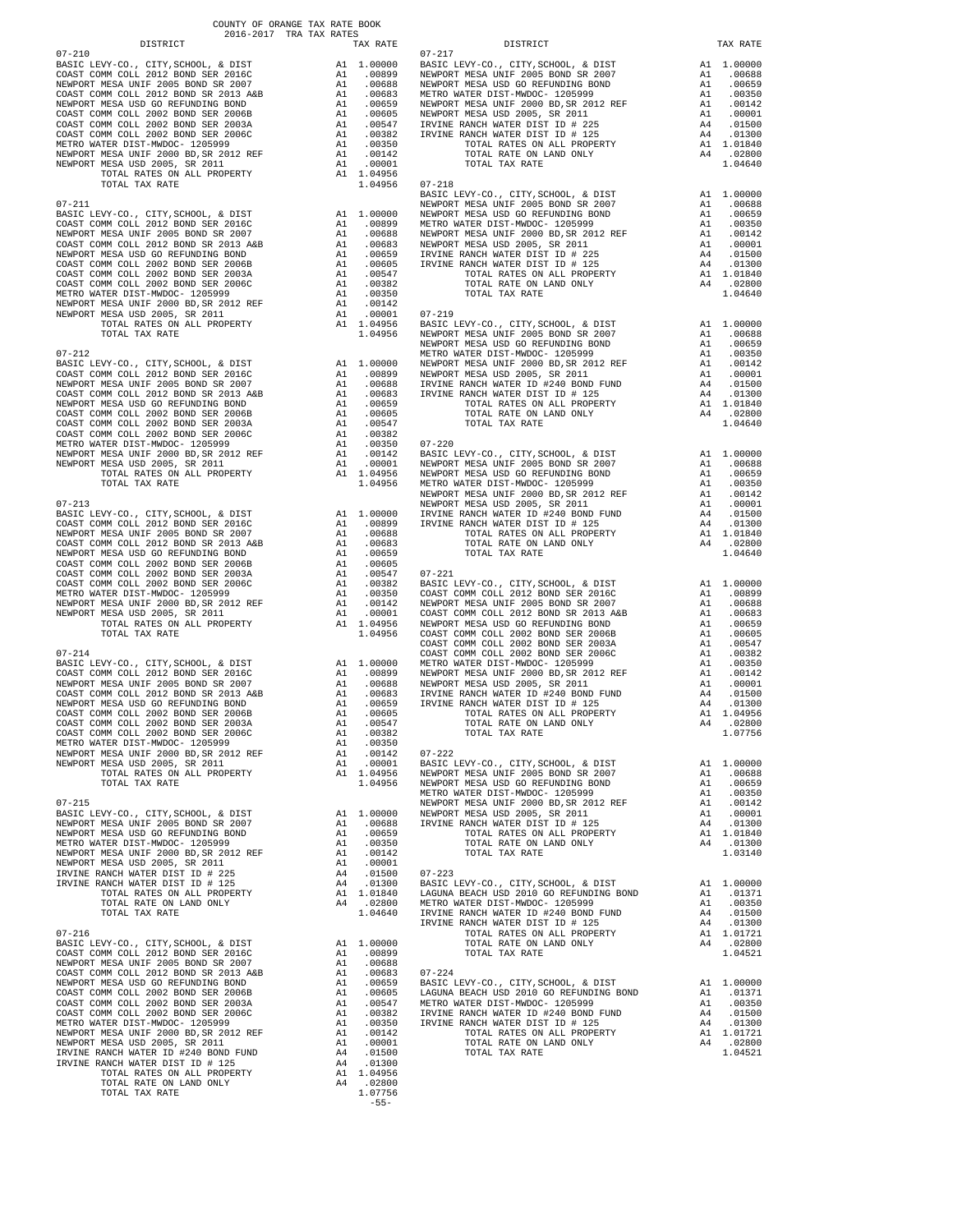| DISTRICT | 2016-2017 TRA TAX RATES<br>TAX RATE | DISTRICT                                                                                                                                                                                                                                                                              | TAX RATE |
|----------|-------------------------------------|---------------------------------------------------------------------------------------------------------------------------------------------------------------------------------------------------------------------------------------------------------------------------------------|----------|
|          |                                     |                                                                                                                                                                                                                                                                                       |          |
|          |                                     |                                                                                                                                                                                                                                                                                       |          |
|          |                                     |                                                                                                                                                                                                                                                                                       |          |
|          |                                     |                                                                                                                                                                                                                                                                                       |          |
|          |                                     |                                                                                                                                                                                                                                                                                       |          |
|          |                                     |                                                                                                                                                                                                                                                                                       |          |
|          |                                     |                                                                                                                                                                                                                                                                                       |          |
|          |                                     |                                                                                                                                                                                                                                                                                       |          |
|          |                                     |                                                                                                                                                                                                                                                                                       |          |
|          |                                     |                                                                                                                                                                                                                                                                                       |          |
|          |                                     |                                                                                                                                                                                                                                                                                       |          |
|          |                                     |                                                                                                                                                                                                                                                                                       |          |
|          |                                     |                                                                                                                                                                                                                                                                                       |          |
|          |                                     |                                                                                                                                                                                                                                                                                       |          |
|          |                                     |                                                                                                                                                                                                                                                                                       |          |
|          |                                     |                                                                                                                                                                                                                                                                                       |          |
|          |                                     |                                                                                                                                                                                                                                                                                       |          |
|          |                                     |                                                                                                                                                                                                                                                                                       |          |
|          |                                     |                                                                                                                                                                                                                                                                                       |          |
|          |                                     |                                                                                                                                                                                                                                                                                       |          |
|          |                                     |                                                                                                                                                                                                                                                                                       |          |
|          |                                     |                                                                                                                                                                                                                                                                                       |          |
|          |                                     |                                                                                                                                                                                                                                                                                       |          |
|          |                                     |                                                                                                                                                                                                                                                                                       |          |
|          |                                     |                                                                                                                                                                                                                                                                                       |          |
|          |                                     |                                                                                                                                                                                                                                                                                       |          |
|          |                                     |                                                                                                                                                                                                                                                                                       |          |
|          |                                     |                                                                                                                                                                                                                                                                                       |          |
|          |                                     |                                                                                                                                                                                                                                                                                       |          |
|          |                                     |                                                                                                                                                                                                                                                                                       |          |
|          |                                     |                                                                                                                                                                                                                                                                                       |          |
|          |                                     |                                                                                                                                                                                                                                                                                       |          |
|          |                                     |                                                                                                                                                                                                                                                                                       |          |
|          |                                     |                                                                                                                                                                                                                                                                                       |          |
|          |                                     |                                                                                                                                                                                                                                                                                       |          |
|          |                                     |                                                                                                                                                                                                                                                                                       |          |
|          |                                     |                                                                                                                                                                                                                                                                                       |          |
|          |                                     |                                                                                                                                                                                                                                                                                       |          |
|          |                                     |                                                                                                                                                                                                                                                                                       |          |
|          |                                     |                                                                                                                                                                                                                                                                                       |          |
|          |                                     |                                                                                                                                                                                                                                                                                       |          |
|          |                                     |                                                                                                                                                                                                                                                                                       |          |
|          |                                     |                                                                                                                                                                                                                                                                                       |          |
|          |                                     |                                                                                                                                                                                                                                                                                       |          |
|          |                                     |                                                                                                                                                                                                                                                                                       |          |
|          |                                     |                                                                                                                                                                                                                                                                                       |          |
|          |                                     | $\begin{tabular}{cccc} {\bf 107AL RATE \; ON LAND \; ONLY & \tt107AL RATE & 1.00000 & 0.012 & 0.02500 & 0.025000 & 0.025000 & 0.025000 & 0.025000 & 0.025000 & 0.025000 & 0.025000 & 0.025000 & 0.025000 & 0.025000 & 0.025000 & 0.025000 & 0.025000 & 0.025000 & 0.025000 & 0.02500$ |          |
|          |                                     |                                                                                                                                                                                                                                                                                       |          |
|          |                                     |                                                                                                                                                                                                                                                                                       |          |
|          |                                     |                                                                                                                                                                                                                                                                                       |          |
|          |                                     |                                                                                                                                                                                                                                                                                       |          |
|          |                                     |                                                                                                                                                                                                                                                                                       |          |
|          |                                     |                                                                                                                                                                                                                                                                                       |          |
|          |                                     |                                                                                                                                                                                                                                                                                       |          |
|          |                                     |                                                                                                                                                                                                                                                                                       |          |
|          |                                     |                                                                                                                                                                                                                                                                                       |          |
|          |                                     |                                                                                                                                                                                                                                                                                       |          |
|          |                                     |                                                                                                                                                                                                                                                                                       |          |
|          |                                     |                                                                                                                                                                                                                                                                                       |          |
|          |                                     |                                                                                                                                                                                                                                                                                       |          |
|          |                                     |                                                                                                                                                                                                                                                                                       |          |
|          |                                     |                                                                                                                                                                                                                                                                                       |          |
|          |                                     |                                                                                                                                                                                                                                                                                       |          |
|          |                                     |                                                                                                                                                                                                                                                                                       |          |
|          |                                     |                                                                                                                                                                                                                                                                                       |          |
|          |                                     |                                                                                                                                                                                                                                                                                       |          |
|          |                                     |                                                                                                                                                                                                                                                                                       |          |
|          |                                     |                                                                                                                                                                                                                                                                                       |          |
|          |                                     | $\begin{tabular}{cccccc} 1712.174X RATE & 0.854011 & 0.00001 & 0.0001 & 0.00001 & 0.00001 & 0.00001 & 0.00001 & 0.00001 & 0.00001 & 0.00001 & 0.00001 & 0.00001 & 0.00001 & 0.00001 & 0.00001 & 0.00001 & 0.00001 & 0.00001 & 0.00001 & 0.00001 & 0.00001 & 0.00001 &$                |          |
|          |                                     |                                                                                                                                                                                                                                                                                       |          |
|          |                                     |                                                                                                                                                                                                                                                                                       |          |

COUNTY OF ORANGE TAX RATE BOOK

TOTAL TAX RATE 1.03349 -56-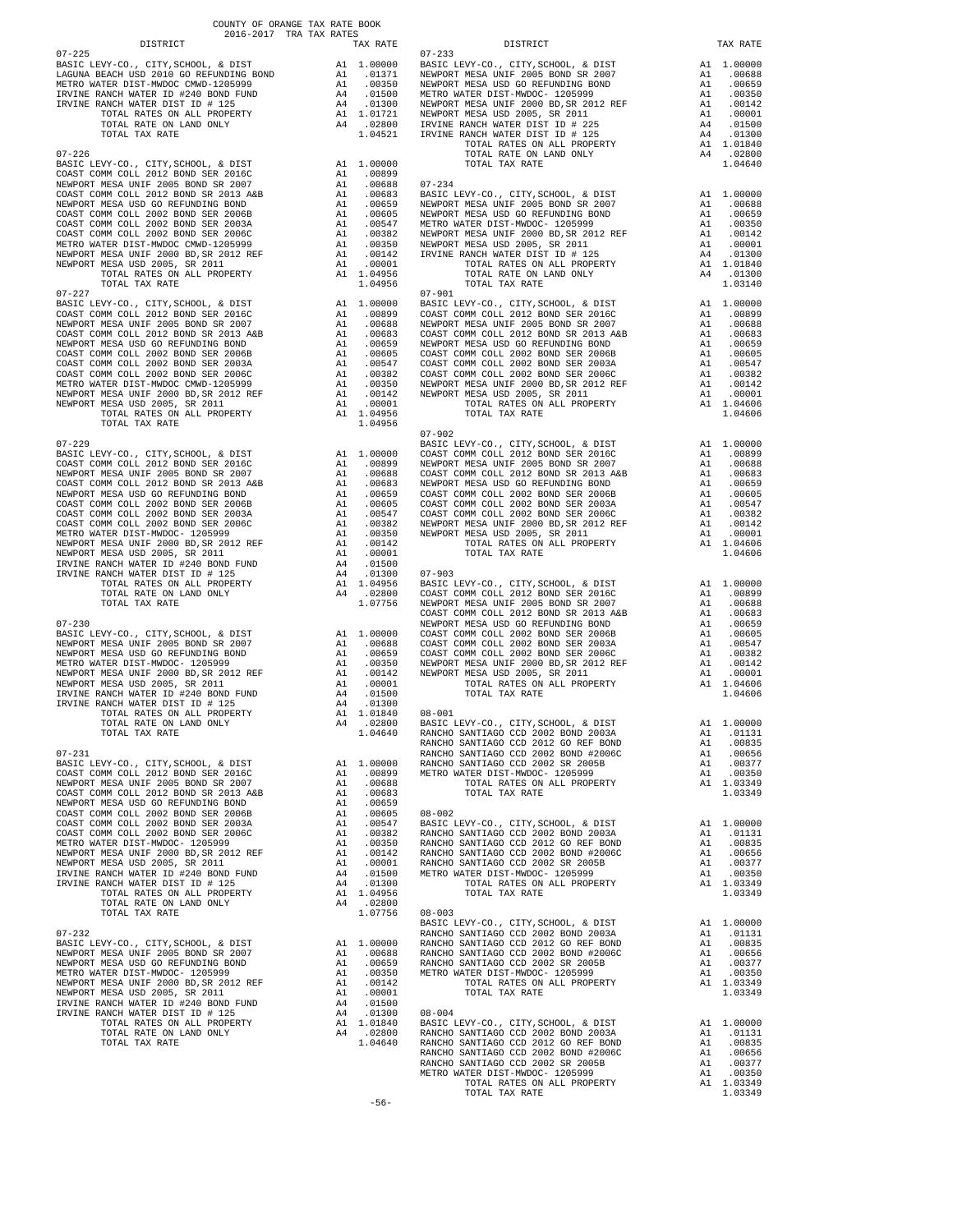| $\begin{tabular}{l c c c c c} \multicolumn{1}{c}{\textbf{RANCHO}} \multicolumn{1}{c}{\textbf{NAMCHO}} \multicolumn{1}{c}{\textbf{NAMCHO}} \multicolumn{1}{c}{\textbf{NAMCHO}} \multicolumn{1}{c}{\textbf{NAMCHO}} \multicolumn{1}{c}{\textbf{NAMCHO}} \multicolumn{1}{c}{\textbf{NAMCHO}} \multicolumn{1}{c}{\textbf{NAMCHO}} \multicolumn{1}{c}{\textbf{NAMCHO}} \multicolumn{1}{c}{\textbf{NAMCHO}} \multicolumn{1}{c}{\textbf{NAMCHO}} \multicolumn{$ |          |                                                                                                                                                                                                                                                                                                                            |                  |
|----------------------------------------------------------------------------------------------------------------------------------------------------------------------------------------------------------------------------------------------------------------------------------------------------------------------------------------------------------------------------------------------------------------------------------------------------------|----------|----------------------------------------------------------------------------------------------------------------------------------------------------------------------------------------------------------------------------------------------------------------------------------------------------------------------------|------------------|
|                                                                                                                                                                                                                                                                                                                                                                                                                                                          |          |                                                                                                                                                                                                                                                                                                                            |                  |
|                                                                                                                                                                                                                                                                                                                                                                                                                                                          |          |                                                                                                                                                                                                                                                                                                                            |                  |
|                                                                                                                                                                                                                                                                                                                                                                                                                                                          |          |                                                                                                                                                                                                                                                                                                                            |                  |
|                                                                                                                                                                                                                                                                                                                                                                                                                                                          |          |                                                                                                                                                                                                                                                                                                                            |                  |
|                                                                                                                                                                                                                                                                                                                                                                                                                                                          |          |                                                                                                                                                                                                                                                                                                                            | RANCHO           |
| $08 - 007$                                                                                                                                                                                                                                                                                                                                                                                                                                               |          | Al 1.00000<br>Al .02314<br>Al .01946                                                                                                                                                                                                                                                                                       | METRO W          |
| BASIC LEVY-CO., CITY, SCHOOL, & DIST                                                                                                                                                                                                                                                                                                                                                                                                                     |          |                                                                                                                                                                                                                                                                                                                            |                  |
| GARDEN GROVE USD, 2010 EL, SR C<br>RANCHO SANTIAGO CCD SFID #1 SR A                                                                                                                                                                                                                                                                                                                                                                                      |          |                                                                                                                                                                                                                                                                                                                            |                  |
| GARDEN GROVE USD, 2010, SR B                                                                                                                                                                                                                                                                                                                                                                                                                             |          |                                                                                                                                                                                                                                                                                                                            |                  |
| RANCHO SANTIAGO CCD 2002 BOND 2003A                                                                                                                                                                                                                                                                                                                                                                                                                      |          |                                                                                                                                                                                                                                                                                                                            |                  |
| RANCHO SANTIAGO CCD 2002 BOND 2003A<br>RANCHO SANTIAGO CCD 2012 GO REF BOND<br>RANCHO SANTIAGO CCD 2002 BOND #2006C                                                                                                                                                                                                                                                                                                                                      |          |                                                                                                                                                                                                                                                                                                                            |                  |
|                                                                                                                                                                                                                                                                                                                                                                                                                                                          |          |                                                                                                                                                                                                                                                                                                                            |                  |
| RANCHO SANTIAGO CCD 2002 SR 2005B                                                                                                                                                                                                                                                                                                                                                                                                                        |          |                                                                                                                                                                                                                                                                                                                            |                  |
| METRO WATER DIST-MWDOC- 1205999<br>GARDEN GROVE USD, 2010, SR A                                                                                                                                                                                                                                                                                                                                                                                          |          |                                                                                                                                                                                                                                                                                                                            |                  |
|                                                                                                                                                                                                                                                                                                                                                                                                                                                          |          |                                                                                                                                                                                                                                                                                                                            |                  |
| TOTAL TAX RATE                                                                                                                                                                                                                                                                                                                                                                                                                                           |          | 1.09782<br>$\begin{tabular}{cc} & & . \\ \hline \text{A1} & 1.00000 & \text{BASE L} \\ \text{A1} & .01131 & \text{RANCHO} \\ \text{A1} & .00835 & \text{RANCHO} \\ \text{A1} & .00656 & \text{RANCHO} \\ \text{A1} & .00377 & \text{RANCHO} \\ \text{A1} & .00379 & \text{RANCHO} \\ \text{A1} & .003349 \\ \end{tabular}$ |                  |
| $08 - 008$                                                                                                                                                                                                                                                                                                                                                                                                                                               |          |                                                                                                                                                                                                                                                                                                                            |                  |
| BASIC LEVY-CO., CITY, SCHOOL, & DIST<br>RANCHO SANTIAGO CCD 2002 BOND 2003A                                                                                                                                                                                                                                                                                                                                                                              |          |                                                                                                                                                                                                                                                                                                                            |                  |
| RANCHO SANTIAGO CCD 2012 GU RAL LUIL<br>RANCHO SANTIAGO CCD 2002 BOND #2006C<br>TANGHO SANTIAGO CCD 2002 SR 2005B                                                                                                                                                                                                                                                                                                                                        |          |                                                                                                                                                                                                                                                                                                                            |                  |
|                                                                                                                                                                                                                                                                                                                                                                                                                                                          |          |                                                                                                                                                                                                                                                                                                                            |                  |
|                                                                                                                                                                                                                                                                                                                                                                                                                                                          |          |                                                                                                                                                                                                                                                                                                                            |                  |
| METRO WATER DIST-MWDOC- 1205999                                                                                                                                                                                                                                                                                                                                                                                                                          |          |                                                                                                                                                                                                                                                                                                                            |                  |
| TOTAL RATES ON ALL PROPERTY                                                                                                                                                                                                                                                                                                                                                                                                                              |          |                                                                                                                                                                                                                                                                                                                            |                  |
| TOTAL TAX RATE<br>$08 - 009$                                                                                                                                                                                                                                                                                                                                                                                                                             |          |                                                                                                                                                                                                                                                                                                                            | $08 - 019$       |
| BASIC LEVY-CO., CITY, SCHOOL, & DIST                                                                                                                                                                                                                                                                                                                                                                                                                     |          | V - UP-019<br>A1 00000 BASIC L<br>A1 01131 ANAHEIM<br>A1 00656 ANAHEIM<br>A1 00656 ANAHEIM<br>A1 00377 N O C C<br>A1 0.03349 ANAHEIM<br>1.03349 ANAHEIM<br>1.03349 ANAHEIM                                                                                                                                                 |                  |
| BASIC LEVI-CO., CIII,SCHOOL, & DISI<br>RANCHO SANTIAGO CCD 2002 BOND 2003A<br>RANCHO SANTIAGO CCD 2012 GO REF BOND<br>RANCHO SANTIAGO CCD 2002 BOND #2006C                                                                                                                                                                                                                                                                                               |          |                                                                                                                                                                                                                                                                                                                            |                  |
|                                                                                                                                                                                                                                                                                                                                                                                                                                                          |          |                                                                                                                                                                                                                                                                                                                            |                  |
| RANCHO SANTIAGO CCD 2002 BOND #2006C                                                                                                                                                                                                                                                                                                                                                                                                                     |          |                                                                                                                                                                                                                                                                                                                            |                  |
|                                                                                                                                                                                                                                                                                                                                                                                                                                                          |          |                                                                                                                                                                                                                                                                                                                            |                  |
| RANCHO SANTIAGO CCD 2002 SR 2005B<br>METRO WATER DIST-MWDOC- 1205999<br>TOTAL RATES ON ALL PROPERTY                                                                                                                                                                                                                                                                                                                                                      |          |                                                                                                                                                                                                                                                                                                                            |                  |
| TOTAL TAX RATE                                                                                                                                                                                                                                                                                                                                                                                                                                           |          |                                                                                                                                                                                                                                                                                                                            |                  |
|                                                                                                                                                                                                                                                                                                                                                                                                                                                          |          |                                                                                                                                                                                                                                                                                                                            | ANAHEIM          |
| $08 - 010$                                                                                                                                                                                                                                                                                                                                                                                                                                               |          |                                                                                                                                                                                                                                                                                                                            | METRO W          |
|                                                                                                                                                                                                                                                                                                                                                                                                                                                          |          |                                                                                                                                                                                                                                                                                                                            |                  |
|                                                                                                                                                                                                                                                                                                                                                                                                                                                          |          |                                                                                                                                                                                                                                                                                                                            |                  |
|                                                                                                                                                                                                                                                                                                                                                                                                                                                          |          |                                                                                                                                                                                                                                                                                                                            |                  |
| RANCHO SANTIAGO CCD 2002 BOND #2006C<br>RANCHO SANTIAGO CCD 2002 SR 2005B<br>METRO WATER DIST-MWDOC- 1205999                                                                                                                                                                                                                                                                                                                                             |          |                                                                                                                                                                                                                                                                                                                            |                  |
|                                                                                                                                                                                                                                                                                                                                                                                                                                                          |          |                                                                                                                                                                                                                                                                                                                            |                  |
|                                                                                                                                                                                                                                                                                                                                                                                                                                                          |          |                                                                                                                                                                                                                                                                                                                            |                  |
|                                                                                                                                                                                                                                                                                                                                                                                                                                                          |          |                                                                                                                                                                                                                                                                                                                            |                  |
| $\begin{tabular}{l c c c} $\mathsf{L}_{\mathsf{L}}$ & $\mathsf{RW}:\mathsf{CO}$. & $\mathsf{R}\mathsf{A}\mathsf{N}\mathsf{A}\mathsf{B}\mathsf{C}\mathsf{H}\mathsf{O}$ & $\mathsf{R}\mathsf{A}\mathsf{N}\mathsf{A}\mathsf{C}\mathsf{H}\mathsf{O}$ \\[.8em] $\mathsf{A}\mathsf{NAHEIM} \mathsf{H}\mathsf{I}\mathsf{G}\mathsf{I}\mathsf{B}\mathsf{I}\mathsf{I}\mathsf{I}\mathsf{O}\mathsf{I}\mathsf{I}\mathsf{I}\mathsf{I}\mathsf{I}\mathsf{I}\mathsf{I}\$  |          |                                                                                                                                                                                                                                                                                                                            | RANCHO           |
|                                                                                                                                                                                                                                                                                                                                                                                                                                                          |          |                                                                                                                                                                                                                                                                                                                            |                  |
|                                                                                                                                                                                                                                                                                                                                                                                                                                                          |          |                                                                                                                                                                                                                                                                                                                            |                  |
|                                                                                                                                                                                                                                                                                                                                                                                                                                                          |          |                                                                                                                                                                                                                                                                                                                            |                  |
|                                                                                                                                                                                                                                                                                                                                                                                                                                                          |          |                                                                                                                                                                                                                                                                                                                            |                  |
|                                                                                                                                                                                                                                                                                                                                                                                                                                                          |          |                                                                                                                                                                                                                                                                                                                            |                  |
|                                                                                                                                                                                                                                                                                                                                                                                                                                                          |          |                                                                                                                                                                                                                                                                                                                            |                  |
|                                                                                                                                                                                                                                                                                                                                                                                                                                                          |          |                                                                                                                                                                                                                                                                                                                            |                  |
|                                                                                                                                                                                                                                                                                                                                                                                                                                                          |          |                                                                                                                                                                                                                                                                                                                            |                  |
|                                                                                                                                                                                                                                                                                                                                                                                                                                                          |          |                                                                                                                                                                                                                                                                                                                            |                  |
|                                                                                                                                                                                                                                                                                                                                                                                                                                                          |          |                                                                                                                                                                                                                                                                                                                            |                  |
|                                                                                                                                                                                                                                                                                                                                                                                                                                                          |          |                                                                                                                                                                                                                                                                                                                            |                  |
|                                                                                                                                                                                                                                                                                                                                                                                                                                                          |          |                                                                                                                                                                                                                                                                                                                            |                  |
|                                                                                                                                                                                                                                                                                                                                                                                                                                                          |          |                                                                                                                                                                                                                                                                                                                            |                  |
|                                                                                                                                                                                                                                                                                                                                                                                                                                                          |          |                                                                                                                                                                                                                                                                                                                            |                  |
| RANCHO SANTIAGO CCD 2002 BOND 2003A                                                                                                                                                                                                                                                                                                                                                                                                                      |          |                                                                                                                                                                                                                                                                                                                            |                  |
| RANCHO SANTIAGO CCD 2012 GO REF BOND                                                                                                                                                                                                                                                                                                                                                                                                                     |          | A1 1.00000 BASIC<br>A1 .01131 RANCHO<br>A1 .00835 RANCHO<br>A1 .00656 RANCHO<br>A1 .00656 RANCHO                                                                                                                                                                                                                           |                  |
| RANCHO SANTIAGO CCD 2002 BOND #2006C<br>RANCHO SANTIAGO CCD 2002 SR 2005B                                                                                                                                                                                                                                                                                                                                                                                | A1       |                                                                                                                                                                                                                                                                                                                            | RANCHO           |
| METRO WATER DIST-MWDOC- 1205999                                                                                                                                                                                                                                                                                                                                                                                                                          | A1       | .00377<br>.00350                                                                                                                                                                                                                                                                                                           | METRO W          |
| TOTAL RATES ON ALL PROPERTY                                                                                                                                                                                                                                                                                                                                                                                                                              |          | A1 1.03349                                                                                                                                                                                                                                                                                                                 |                  |
| TOTAL TAX RATE                                                                                                                                                                                                                                                                                                                                                                                                                                           |          | 1.03349                                                                                                                                                                                                                                                                                                                    |                  |
| $08 - 013$                                                                                                                                                                                                                                                                                                                                                                                                                                               |          |                                                                                                                                                                                                                                                                                                                            | $08 - 023$       |
| BASIC LEVY-CO., CITY, SCHOOL, & DIST<br>RANCHO SANTIAGO CCD 2002 BOND 2003A                                                                                                                                                                                                                                                                                                                                                                              | A1       | 1.00000                                                                                                                                                                                                                                                                                                                    | BASIC L          |
| RANCHO SANTIAGO CCD 2012 GO REF BOND                                                                                                                                                                                                                                                                                                                                                                                                                     | A1<br>A1 | .01131<br>.00835                                                                                                                                                                                                                                                                                                           | RANCHO<br>RANCHO |
| RANCHO SANTIAGO CCD 2002 BOND #2006C                                                                                                                                                                                                                                                                                                                                                                                                                     | A1       | .00656                                                                                                                                                                                                                                                                                                                     | RANCHO           |
| RANCHO SANTIAGO CCD 2002 SR 2005B                                                                                                                                                                                                                                                                                                                                                                                                                        | A1       | .00377                                                                                                                                                                                                                                                                                                                     | RANCHO           |
| METRO WATER DIST-MWDOC- 1205999                                                                                                                                                                                                                                                                                                                                                                                                                          | A1       | .00350                                                                                                                                                                                                                                                                                                                     | METRO W          |
| TOTAL RATES ON ALL PROPERTY                                                                                                                                                                                                                                                                                                                                                                                                                              |          | A1 1.03349                                                                                                                                                                                                                                                                                                                 |                  |
| TOTAL TAX RATE                                                                                                                                                                                                                                                                                                                                                                                                                                           |          | 1.03349<br>$-57-$                                                                                                                                                                                                                                                                                                          |                  |
|                                                                                                                                                                                                                                                                                                                                                                                                                                                          |          |                                                                                                                                                                                                                                                                                                                            |                  |

| TAX RATE<br>DISTRICT                                                                                                                                                                                                                                                                                                                            |        | DISTRICT   | TAX RATE |
|-------------------------------------------------------------------------------------------------------------------------------------------------------------------------------------------------------------------------------------------------------------------------------------------------------------------------------------------------|--------|------------|----------|
|                                                                                                                                                                                                                                                                                                                                                 |        |            |          |
|                                                                                                                                                                                                                                                                                                                                                 |        |            |          |
|                                                                                                                                                                                                                                                                                                                                                 |        |            |          |
|                                                                                                                                                                                                                                                                                                                                                 |        |            |          |
|                                                                                                                                                                                                                                                                                                                                                 |        |            |          |
|                                                                                                                                                                                                                                                                                                                                                 |        |            |          |
|                                                                                                                                                                                                                                                                                                                                                 |        |            |          |
|                                                                                                                                                                                                                                                                                                                                                 |        |            |          |
|                                                                                                                                                                                                                                                                                                                                                 |        |            |          |
|                                                                                                                                                                                                                                                                                                                                                 |        |            |          |
|                                                                                                                                                                                                                                                                                                                                                 |        |            |          |
|                                                                                                                                                                                                                                                                                                                                                 |        |            |          |
|                                                                                                                                                                                                                                                                                                                                                 |        |            |          |
|                                                                                                                                                                                                                                                                                                                                                 |        |            |          |
|                                                                                                                                                                                                                                                                                                                                                 |        |            |          |
|                                                                                                                                                                                                                                                                                                                                                 |        |            |          |
|                                                                                                                                                                                                                                                                                                                                                 |        |            |          |
|                                                                                                                                                                                                                                                                                                                                                 |        |            |          |
|                                                                                                                                                                                                                                                                                                                                                 |        |            |          |
|                                                                                                                                                                                                                                                                                                                                                 |        |            |          |
|                                                                                                                                                                                                                                                                                                                                                 |        |            |          |
|                                                                                                                                                                                                                                                                                                                                                 |        |            |          |
|                                                                                                                                                                                                                                                                                                                                                 |        |            |          |
|                                                                                                                                                                                                                                                                                                                                                 |        |            |          |
|                                                                                                                                                                                                                                                                                                                                                 |        |            |          |
|                                                                                                                                                                                                                                                                                                                                                 |        |            |          |
|                                                                                                                                                                                                                                                                                                                                                 |        |            |          |
|                                                                                                                                                                                                                                                                                                                                                 |        |            |          |
|                                                                                                                                                                                                                                                                                                                                                 |        |            |          |
|                                                                                                                                                                                                                                                                                                                                                 |        |            |          |
|                                                                                                                                                                                                                                                                                                                                                 |        |            |          |
|                                                                                                                                                                                                                                                                                                                                                 |        |            |          |
|                                                                                                                                                                                                                                                                                                                                                 |        |            |          |
|                                                                                                                                                                                                                                                                                                                                                 |        |            |          |
|                                                                                                                                                                                                                                                                                                                                                 |        |            |          |
|                                                                                                                                                                                                                                                                                                                                                 |        |            |          |
|                                                                                                                                                                                                                                                                                                                                                 |        |            |          |
|                                                                                                                                                                                                                                                                                                                                                 |        |            |          |
|                                                                                                                                                                                                                                                                                                                                                 |        |            |          |
|                                                                                                                                                                                                                                                                                                                                                 |        |            |          |
|                                                                                                                                                                                                                                                                                                                                                 |        |            |          |
|                                                                                                                                                                                                                                                                                                                                                 |        |            |          |
|                                                                                                                                                                                                                                                                                                                                                 |        |            |          |
|                                                                                                                                                                                                                                                                                                                                                 |        |            |          |
|                                                                                                                                                                                                                                                                                                                                                 |        |            |          |
|                                                                                                                                                                                                                                                                                                                                                 |        |            |          |
|                                                                                                                                                                                                                                                                                                                                                 |        |            |          |
|                                                                                                                                                                                                                                                                                                                                                 |        |            |          |
|                                                                                                                                                                                                                                                                                                                                                 |        | $08 - 019$ |          |
|                                                                                                                                                                                                                                                                                                                                                 |        |            |          |
|                                                                                                                                                                                                                                                                                                                                                 |        |            |          |
|                                                                                                                                                                                                                                                                                                                                                 |        |            |          |
|                                                                                                                                                                                                                                                                                                                                                 |        |            |          |
|                                                                                                                                                                                                                                                                                                                                                 |        |            |          |
|                                                                                                                                                                                                                                                                                                                                                 |        |            |          |
|                                                                                                                                                                                                                                                                                                                                                 |        |            |          |
|                                                                                                                                                                                                                                                                                                                                                 |        |            |          |
|                                                                                                                                                                                                                                                                                                                                                 |        |            |          |
|                                                                                                                                                                                                                                                                                                                                                 |        |            |          |
|                                                                                                                                                                                                                                                                                                                                                 |        |            |          |
|                                                                                                                                                                                                                                                                                                                                                 |        |            |          |
|                                                                                                                                                                                                                                                                                                                                                 |        |            |          |
|                                                                                                                                                                                                                                                                                                                                                 |        |            |          |
|                                                                                                                                                                                                                                                                                                                                                 |        |            |          |
|                                                                                                                                                                                                                                                                                                                                                 |        |            |          |
|                                                                                                                                                                                                                                                                                                                                                 |        |            |          |
|                                                                                                                                                                                                                                                                                                                                                 |        |            |          |
|                                                                                                                                                                                                                                                                                                                                                 |        |            |          |
|                                                                                                                                                                                                                                                                                                                                                 |        |            |          |
|                                                                                                                                                                                                                                                                                                                                                 |        |            |          |
|                                                                                                                                                                                                                                                                                                                                                 |        |            |          |
|                                                                                                                                                                                                                                                                                                                                                 |        |            |          |
|                                                                                                                                                                                                                                                                                                                                                 |        |            |          |
|                                                                                                                                                                                                                                                                                                                                                 |        |            |          |
|                                                                                                                                                                                                                                                                                                                                                 |        |            |          |
|                                                                                                                                                                                                                                                                                                                                                 |        |            |          |
|                                                                                                                                                                                                                                                                                                                                                 |        |            |          |
|                                                                                                                                                                                                                                                                                                                                                 |        |            |          |
|                                                                                                                                                                                                                                                                                                                                                 |        |            |          |
|                                                                                                                                                                                                                                                                                                                                                 |        |            |          |
|                                                                                                                                                                                                                                                                                                                                                 |        |            |          |
|                                                                                                                                                                                                                                                                                                                                                 |        |            |          |
|                                                                                                                                                                                                                                                                                                                                                 |        |            |          |
|                                                                                                                                                                                                                                                                                                                                                 |        |            |          |
|                                                                                                                                                                                                                                                                                                                                                 |        |            |          |
|                                                                                                                                                                                                                                                                                                                                                 |        |            |          |
|                                                                                                                                                                                                                                                                                                                                                 |        |            |          |
|                                                                                                                                                                                                                                                                                                                                                 |        |            |          |
|                                                                                                                                                                                                                                                                                                                                                 |        |            |          |
|                                                                                                                                                                                                                                                                                                                                                 |        |            |          |
|                                                                                                                                                                                                                                                                                                                                                 |        |            |          |
|                                                                                                                                                                                                                                                                                                                                                 |        |            |          |
|                                                                                                                                                                                                                                                                                                                                                 |        |            |          |
|                                                                                                                                                                                                                                                                                                                                                 |        |            |          |
|                                                                                                                                                                                                                                                                                                                                                 |        |            |          |
|                                                                                                                                                                                                                                                                                                                                                 |        |            |          |
|                                                                                                                                                                                                                                                                                                                                                 |        |            |          |
|                                                                                                                                                                                                                                                                                                                                                 |        |            |          |
|                                                                                                                                                                                                                                                                                                                                                 |        |            |          |
|                                                                                                                                                                                                                                                                                                                                                 |        |            |          |
|                                                                                                                                                                                                                                                                                                                                                 |        |            |          |
| $\begin{tabular}{cccccc} 08-012 & 10444& 146& 8441& 103049& 108-012& 10444& 144& 8441& 100309\\ \hline \text{RANCLO SANTIAGO CCD, 2 CTP, SCHOOL, 6 DIST RANCLO SANTIAGO COD 2002 BOND 2003A & 11.00100\\ \hline \text{RANCLO SANTIAGO COD 2012 GO REF BOND} & 11.00000& 11.00000\\ \hline \text{RANCLO SANTIAGO COD 2012 GO REF BOND} & 11.000$ | $-57-$ |            |          |
|                                                                                                                                                                                                                                                                                                                                                 |        |            |          |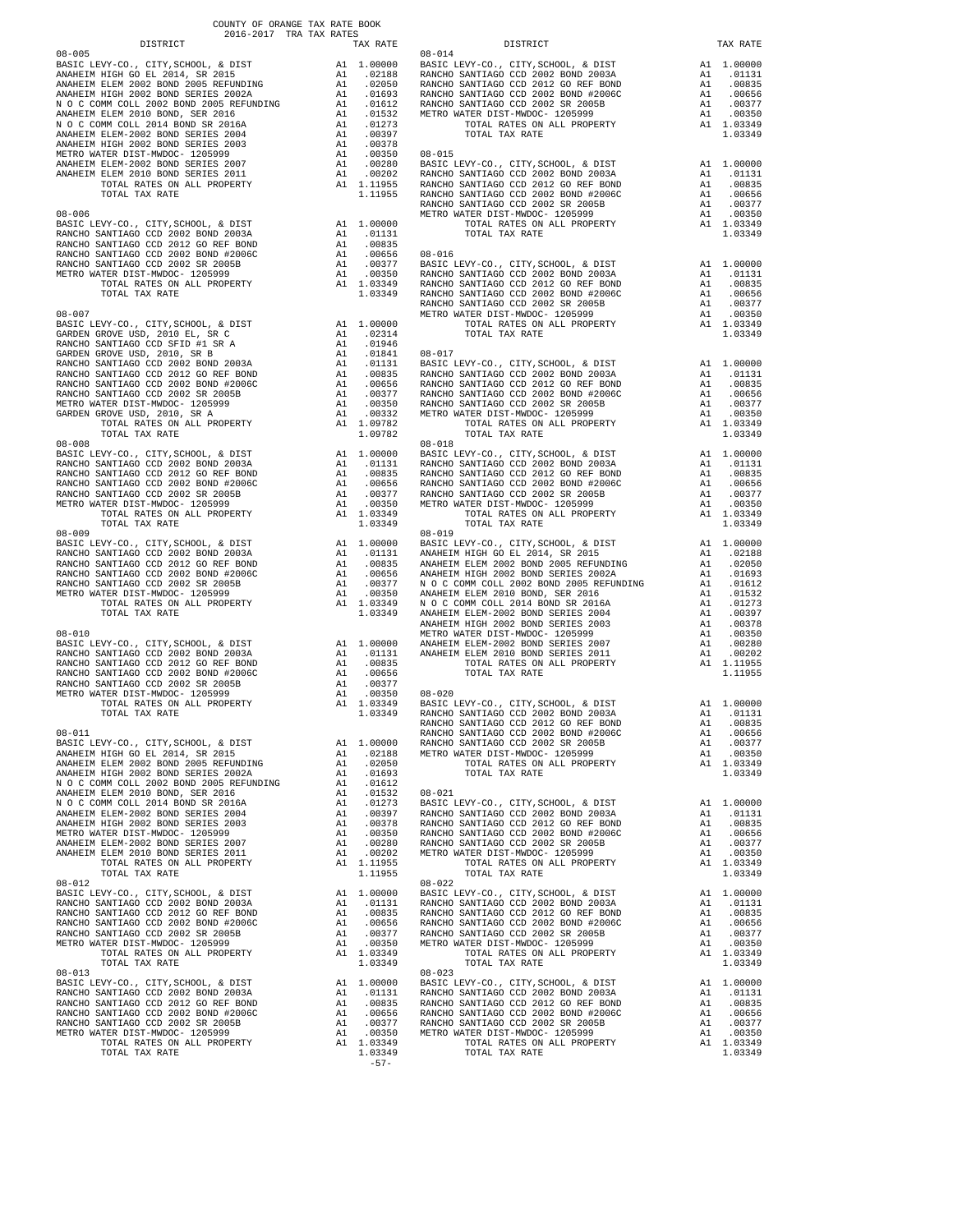| TOTAL TAX RATE                                                                                                                                                                                                                                                                                                                                                                                                                                                                   |                                       | 1.03349                                                                                                                                    |                                       |
|----------------------------------------------------------------------------------------------------------------------------------------------------------------------------------------------------------------------------------------------------------------------------------------------------------------------------------------------------------------------------------------------------------------------------------------------------------------------------------|---------------------------------------|--------------------------------------------------------------------------------------------------------------------------------------------|---------------------------------------|
|                                                                                                                                                                                                                                                                                                                                                                                                                                                                                  |                                       |                                                                                                                                            |                                       |
|                                                                                                                                                                                                                                                                                                                                                                                                                                                                                  |                                       |                                                                                                                                            |                                       |
|                                                                                                                                                                                                                                                                                                                                                                                                                                                                                  |                                       |                                                                                                                                            |                                       |
|                                                                                                                                                                                                                                                                                                                                                                                                                                                                                  |                                       |                                                                                                                                            |                                       |
|                                                                                                                                                                                                                                                                                                                                                                                                                                                                                  |                                       |                                                                                                                                            | RANCHO                                |
| $\begin{tabular}{l c c c c} \multicolumn{1}{c}{\textbf{RATIC LEVY-CO.}}, & CITY, SCHOOL, & & DIST & \multicolumn{1}{c}{\textbf{RANCHO}} & \multicolumn{1}{c}{\textbf{RANCHO}} & \multicolumn{1}{c}{\textbf{RANCHO}} & \multicolumn{1}{c}{\textbf{RANCHO}} & \multicolumn{1}{c}{\textbf{RANCHO}} & \multicolumn{1}{c}{\textbf{RANCHO}} & \multicolumn{1}{c}{\textbf{RANCHO}} & \multicolumn{1}{c}{\textbf{RANCHO}} & \multicolumn{1}{c}{\textbf{RANCHO}} & \multicolumn{1}{$      |                                       |                                                                                                                                            |                                       |
|                                                                                                                                                                                                                                                                                                                                                                                                                                                                                  |                                       |                                                                                                                                            |                                       |
|                                                                                                                                                                                                                                                                                                                                                                                                                                                                                  |                                       |                                                                                                                                            |                                       |
|                                                                                                                                                                                                                                                                                                                                                                                                                                                                                  |                                       |                                                                                                                                            |                                       |
| $\begin{tabular}{l c c c c} \multicolumn{1}{c}{\textbf{RANCHO}} & \multicolumn{1}{c}{\textbf{RANCHO}} \\ \multicolumn{1}{c}{\textbf{RANCHO}} & \multicolumn{1}{c}{\textbf{RANCHO}} & \multicolumn{1}{c}{\textbf{RANCHO}} \\ \multicolumn{1}{c}{\textbf{RANCHO}} & \multicolumn{1}{c}{\textbf{RANCHO}} & \multicolumn{1}{c}{\textbf{RANCHO}} & \multicolumn{1}{c}{\textbf{RANCHO}} \\ \multicolumn{1}{c}{\textbf{RANCHO}} & \multicolumn{1}{c}{\textbf{RANCHO}} & \multicolumn{1$ |                                       |                                                                                                                                            |                                       |
|                                                                                                                                                                                                                                                                                                                                                                                                                                                                                  |                                       |                                                                                                                                            |                                       |
|                                                                                                                                                                                                                                                                                                                                                                                                                                                                                  |                                       |                                                                                                                                            |                                       |
| 08-031                                                                                                                                                                                                                                                                                                                                                                                                                                                                           |                                       |                                                                                                                                            | RANCHO<br>RANCHO                      |
| BASIC LEVY-CO., CITY, SCHOOL, & DIST<br>RANCHO SANTIAGO CCD 2002 BOND 2003A<br>RANCHO SANTIAGO CCD 2012 GO REF BOND<br>RANCHO SANTIAGO CCD 2002 BOND #2006C<br>RANCHO SANTIAGO CCD 2002 SR 2005B<br>METRO WATER DIST-MWDOC- 1205999                                                                                                                                                                                                                                              | A1                                    | A1 1.00000 RANCHO<br>A1 .01131 METRO W<br>A1.00835<br>A1 .00656<br>A1 .00377<br>.00350                                                     | $08 - 042$                            |
| TOTAL RATES ON ALL PROPERTY<br>TOTAL TAX RATE<br>$08 - 032$                                                                                                                                                                                                                                                                                                                                                                                                                      |                                       | A1 1.03349<br>1.03349                                                                                                                      | BASIC L<br>RANCHO<br>RANCHO<br>RANCHO |
| BASIC LEVY-CO., CITY, SCHOOL, & DIST<br>RANCHO SANTIAGO CCD 2002 BOND 2003A<br>RANCHO SANTIAGO CCD 2012 GO REF BOND<br>RANCHO SANTIAGO CCD 2002 BOND #2006C<br>RANCHO SANTIAGO CCD 2002 SR 2005B                                                                                                                                                                                                                                                                                 | A1 1.00000 RANCHO<br>A1 .01131 METROW | A1 .00835<br>A1 .00656                                                                                                                     |                                       |
| METRO WATER DIST-MWDOC- 1205999<br>TOTAL RATES ON ALL PROPERTY<br>TOTAL TAX RATE<br>$08 - 033$                                                                                                                                                                                                                                                                                                                                                                                   |                                       | A1 .00050<br>A1 .00377<br>A1 .00350 08-043<br>A1 1.03349 BASIC L<br>1.03349 RANCHO                                                         | RANCHO<br>RANCHO                      |
| BASIC LEVY-CO., CITY, SCHOOL, & DIST<br>RANCHO SANTIAGO CCD 2002 BOND 2003A<br>RANCHO SANTIAGO CCD 2012 GO REF BOND<br>RANCHO SANTIAGO CCD 2002 BOND #2006C<br>RANCHO SANTIAGO CCD 2002 SR 2005B<br>METRO WATER DIST-MWDOC- 1205999<br>TOTAL RATES ON ALL PROPERTY<br>TOTAL TAX RATE                                                                                                                                                                                             |                                       | A1 1.00000 RANCHO<br>A1 .01131 METROW<br>للنللال. Al<br>00835. Al<br>00656.<br>A1.00656<br>A1 .00377<br>A1 .00350<br>A1 1.03349<br>1.03349 |                                       |
|                                                                                                                                                                                                                                                                                                                                                                                                                                                                                  |                                       |                                                                                                                                            |                                       |

-58-

| DISTRICT | 2016-2017 TRA TAX RATES | TAX RATE | DISTRICT   | TAX RATE |
|----------|-------------------------|----------|------------|----------|
|          |                         |          | $08 - 034$ |          |
|          |                         |          |            |          |
|          |                         |          |            |          |
|          |                         |          |            |          |
|          |                         |          |            |          |
|          |                         |          |            |          |
|          |                         |          |            |          |
|          |                         |          |            |          |
|          |                         |          |            |          |
|          |                         |          |            |          |
|          |                         |          |            |          |
|          |                         |          |            |          |
|          |                         |          |            |          |
|          |                         |          |            |          |
|          |                         |          |            |          |
|          |                         |          |            |          |
|          |                         |          |            |          |
|          |                         |          |            |          |
|          |                         |          |            |          |
|          |                         |          |            |          |
|          |                         |          |            |          |
|          |                         |          |            |          |
|          |                         |          |            |          |
|          |                         |          |            |          |
|          |                         |          |            |          |
|          |                         |          |            |          |
|          |                         |          |            |          |
|          |                         |          |            |          |
|          |                         |          |            |          |
|          |                         |          |            |          |
|          |                         |          |            |          |
|          |                         |          |            |          |
|          |                         |          |            |          |
|          |                         |          |            |          |
|          |                         |          |            |          |
|          |                         |          |            |          |
|          |                         |          |            |          |
|          |                         |          |            |          |
|          |                         |          |            |          |
|          |                         |          |            |          |
|          |                         |          |            |          |
|          |                         |          |            |          |
|          |                         |          |            |          |
|          |                         |          |            |          |
|          |                         |          |            |          |
|          |                         |          |            |          |
|          |                         |          |            |          |
|          |                         |          |            |          |
|          |                         |          |            |          |
|          |                         |          |            |          |
|          |                         |          |            |          |
|          |                         |          |            |          |
|          |                         |          |            |          |
|          |                         |          |            |          |
|          |                         |          |            |          |
|          |                         |          |            |          |
|          |                         |          |            |          |
|          |                         |          |            |          |
|          |                         |          |            |          |
|          |                         |          |            |          |
|          |                         |          |            |          |
|          |                         |          |            |          |
|          |                         |          |            |          |
|          |                         |          |            |          |
|          |                         |          |            |          |
|          |                         |          |            |          |
|          |                         |          |            |          |
|          |                         |          |            |          |
|          |                         |          |            |          |
|          |                         |          |            |          |
|          |                         |          |            |          |
|          |                         |          |            |          |
|          |                         |          |            |          |
|          |                         |          |            |          |
|          |                         |          |            |          |
|          |                         |          |            |          |
|          |                         |          |            |          |
|          |                         |          |            |          |
|          |                         |          |            |          |
|          |                         |          |            |          |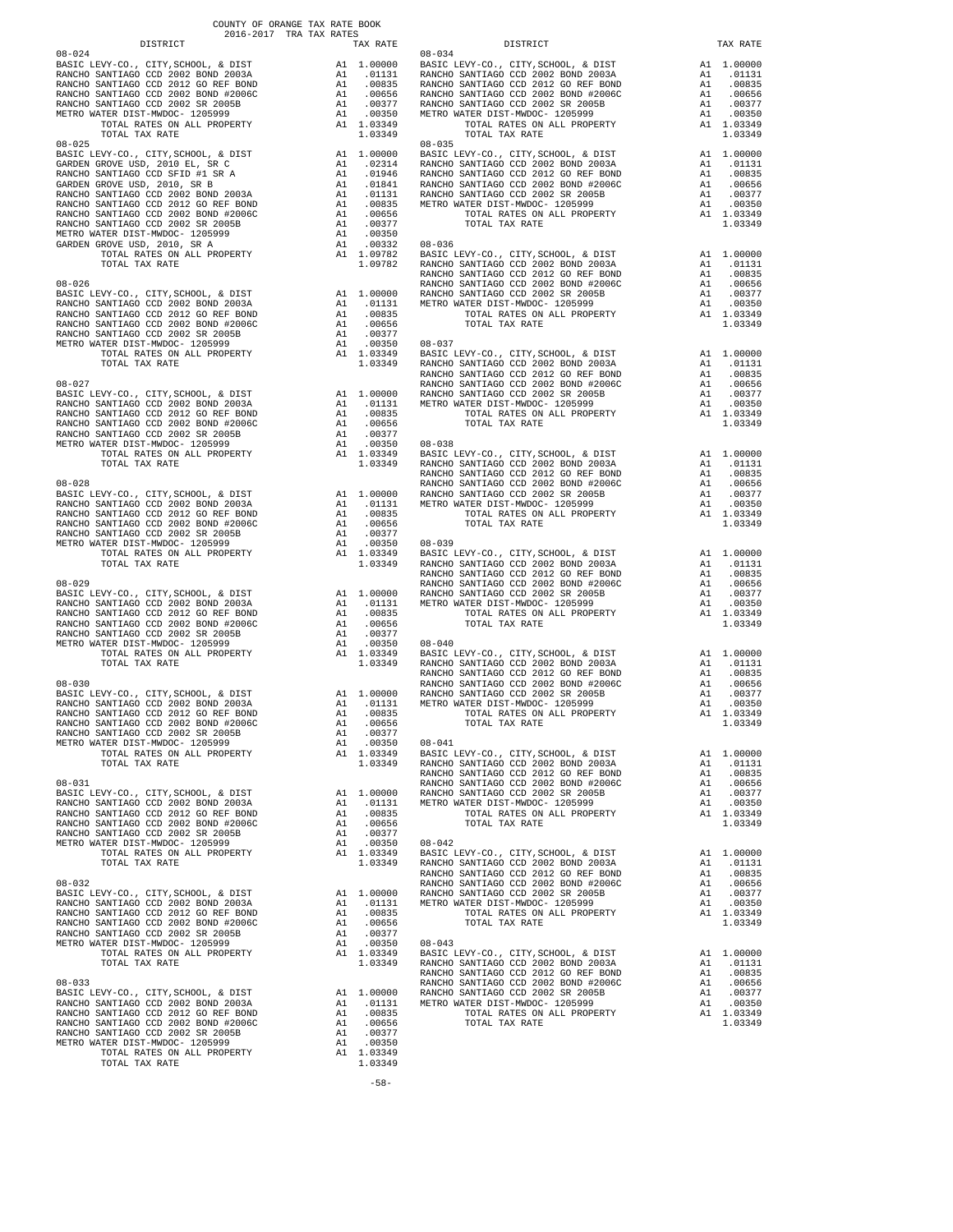| $08 - 044$                                                                                                                                             |                                                                                                                                                                    |                                                                                                                                                                                                                                                                  | $08 - 054$        |
|--------------------------------------------------------------------------------------------------------------------------------------------------------|--------------------------------------------------------------------------------------------------------------------------------------------------------------------|------------------------------------------------------------------------------------------------------------------------------------------------------------------------------------------------------------------------------------------------------------------|-------------------|
| BASIC LEVY-CO., CITY, SCHOOL, & DIST                                                                                                                   | M1 1.00000 BASIC L<br>A1 .01131 RANCHO<br>A1 .00835 RANCHO<br>A1 .00656 RANCHO<br>A1 .00357 RANCHO<br>A1 .00377 RANCHO<br>A1 .00370 METRO W                        |                                                                                                                                                                                                                                                                  |                   |
| RANCHO SANTIAGO CCD 2002 BOND 2003A                                                                                                                    |                                                                                                                                                                    |                                                                                                                                                                                                                                                                  |                   |
| RANCHO SANTIAGO CCD 2012 GO REF BOND                                                                                                                   |                                                                                                                                                                    |                                                                                                                                                                                                                                                                  |                   |
| RANCHO SANTIAGO CCD 2002 BOND #2006C<br>RANCHO SANTIAGO CCD 2002 BOND #2006C<br>RANCHO SANTIAGO CCD 2002 SR 2005B<br>RANCHO SANTIAGO CCD 2002 SR 2005B |                                                                                                                                                                    |                                                                                                                                                                                                                                                                  |                   |
| METRO WATER DIST-MWDOC- 1205999                                                                                                                        |                                                                                                                                                                    |                                                                                                                                                                                                                                                                  |                   |
| TOTAL RATES ON ALL PROPERTY                                                                                                                            |                                                                                                                                                                    | A1 1.03349                                                                                                                                                                                                                                                       |                   |
| TOTAL TAX RATE                                                                                                                                         |                                                                                                                                                                    | 1.03349                                                                                                                                                                                                                                                          |                   |
| $08 - 045$                                                                                                                                             | 08-055<br>Al 1.00000 BASIC L<br>Al .01131 RANCHO<br>Al .00835 RANCHO<br>Al .00656 RANCHO<br>Al .00357 RANCHO<br>Al .00350 METRO W<br>Al 1.03349<br>1.03349         |                                                                                                                                                                                                                                                                  |                   |
| BASIC LEVY-CO., CITY, SCHOOL, & DIST                                                                                                                   |                                                                                                                                                                    |                                                                                                                                                                                                                                                                  |                   |
| RANCHO SANTIAGO CCD 2002 BOND 2003A                                                                                                                    |                                                                                                                                                                    |                                                                                                                                                                                                                                                                  |                   |
| RANCHO SANTIAGO CCD 2012 GO REF BOND                                                                                                                   |                                                                                                                                                                    |                                                                                                                                                                                                                                                                  |                   |
| RANCHO SANTIAGO CCD 2002 BOND #2006C                                                                                                                   |                                                                                                                                                                    |                                                                                                                                                                                                                                                                  |                   |
| RANCHO SANTIAGO CCD 2002 SR 2005B                                                                                                                      |                                                                                                                                                                    |                                                                                                                                                                                                                                                                  |                   |
| METRO WATER DIST-MWDOC- 1205999<br>TOTAL RATES ON ALL PROPERTY                                                                                         |                                                                                                                                                                    |                                                                                                                                                                                                                                                                  |                   |
| TOTAL TAX RATE                                                                                                                                         |                                                                                                                                                                    |                                                                                                                                                                                                                                                                  |                   |
| $08 - 046$                                                                                                                                             |                                                                                                                                                                    |                                                                                                                                                                                                                                                                  | $08 - 056$        |
| BASIC LEVY-CO., CITY, SCHOOL, & DIST                                                                                                                   | A1 1.00000 BASIC L<br>A1 .01131 RANCHO<br>A1 .00835 RANCHO<br>A1 .00856 RANCHO<br>A1 .00377 RANCHO<br>A1 .00350 METROW                                             |                                                                                                                                                                                                                                                                  |                   |
| RANCHO SANTIAGO CCD 2002 BOND 2003A                                                                                                                    |                                                                                                                                                                    |                                                                                                                                                                                                                                                                  |                   |
| RANCHO SANTIAGO CCD 2012 GO REF BOND                                                                                                                   |                                                                                                                                                                    |                                                                                                                                                                                                                                                                  |                   |
| RANCHO SANTIAGO CCD 2002 BOND #2006C                                                                                                                   |                                                                                                                                                                    |                                                                                                                                                                                                                                                                  |                   |
| RANCHO SANTIAGO CCD 2002 SR 2005B                                                                                                                      |                                                                                                                                                                    |                                                                                                                                                                                                                                                                  |                   |
| METRO WATER DIST-MWDOC- 1205999                                                                                                                        |                                                                                                                                                                    |                                                                                                                                                                                                                                                                  |                   |
| TOTAL RATES ON ALL PROPERTY<br>TOTAL TAX RATE                                                                                                          |                                                                                                                                                                    | A1 1.03349<br>1.03349                                                                                                                                                                                                                                            |                   |
| $08 - 047$                                                                                                                                             |                                                                                                                                                                    |                                                                                                                                                                                                                                                                  | $08 - 057$        |
|                                                                                                                                                        |                                                                                                                                                                    |                                                                                                                                                                                                                                                                  |                   |
| BASIC LEVY-CO., CITY, SCHOOL, & DIST<br>RANCHO SANTIAGO CCD 2002 BOND 2003A                                                                            |                                                                                                                                                                    |                                                                                                                                                                                                                                                                  |                   |
|                                                                                                                                                        | 08-057<br>A1 .00000 BASIC L<br>A1 .01131 RANCHO<br>A1 .00835 RANCHO<br>A1 .00356 RANCHO<br>A1 .00377 RANCHO<br>A1 .00377 RANCHO<br>A1 .00377 METRO W<br>A1 .003349 |                                                                                                                                                                                                                                                                  |                   |
| RANCHO SANTIAGO CCD 2002 BOND #2006C<br>RANCHO SANTIAGO CCD 2002 BOND #2006C<br>RANCHO SANTIAGO CCD 2002 SR 2005R                                      |                                                                                                                                                                    |                                                                                                                                                                                                                                                                  |                   |
|                                                                                                                                                        |                                                                                                                                                                    |                                                                                                                                                                                                                                                                  |                   |
| METRO WATER DIST-MWDOC- 1205999                                                                                                                        |                                                                                                                                                                    |                                                                                                                                                                                                                                                                  |                   |
| TOTAL RATES ON ALL PROPERTY                                                                                                                            |                                                                                                                                                                    | A1 1.03349                                                                                                                                                                                                                                                       |                   |
| TOTAL TAX RATE                                                                                                                                         |                                                                                                                                                                    | 1.03349<br>08-058<br>A1 1.00000 BASIC L<br>A1 .01131 RANCHO<br>A1 .00835 RANCHO<br>A1 .00855 RANCHO<br>A1 .00377 RANCHO<br>A1 .00370 RANCHO<br>A1 .00359 METROW<br>A1 1.03349                                                                                    |                   |
| $08 - 048$                                                                                                                                             |                                                                                                                                                                    |                                                                                                                                                                                                                                                                  |                   |
| BASIC LEVY-CO., CITY, SCHOOL, & DIST<br>RANCHO SANTIAGO CCD 2002 BOND 2003A                                                                            |                                                                                                                                                                    |                                                                                                                                                                                                                                                                  |                   |
| RANCHO SANTIAGO CCD 2012 GO REF BOND                                                                                                                   |                                                                                                                                                                    |                                                                                                                                                                                                                                                                  |                   |
| RANCHO SANTIAGO CCD 2002 BOND #2006C                                                                                                                   |                                                                                                                                                                    |                                                                                                                                                                                                                                                                  |                   |
| RANCHO SANTIAGO CCD 2002 SR 2005B                                                                                                                      |                                                                                                                                                                    |                                                                                                                                                                                                                                                                  |                   |
| METRO WATER DIST-MWDOC- 1205999                                                                                                                        |                                                                                                                                                                    |                                                                                                                                                                                                                                                                  |                   |
| TOTAL RATES ON ALL PROPERTY                                                                                                                            |                                                                                                                                                                    | A1 1.03349                                                                                                                                                                                                                                                       |                   |
| TOTAL TAX RATE                                                                                                                                         |                                                                                                                                                                    | 1.03349                                                                                                                                                                                                                                                          |                   |
| $08 - 049$                                                                                                                                             |                                                                                                                                                                    |                                                                                                                                                                                                                                                                  |                   |
| BASIC LEVY-CO., CITY, SCHOOL, & DIST                                                                                                                   |                                                                                                                                                                    |                                                                                                                                                                                                                                                                  |                   |
| RANCHO SANTIAGO CCD 2002 BOND 2003A<br>RANCHO SANTIAGO CCD 2012 GO REF BOND                                                                            |                                                                                                                                                                    |                                                                                                                                                                                                                                                                  |                   |
| RANCHO SANTIAGO CCD 2002 BOND #2006C                                                                                                                   |                                                                                                                                                                    |                                                                                                                                                                                                                                                                  |                   |
| RANCHO SANTIAGO CCD 2002 SR 2005B                                                                                                                      |                                                                                                                                                                    |                                                                                                                                                                                                                                                                  |                   |
| METRO WATER DIST-MWDOC- 1205999                                                                                                                        |                                                                                                                                                                    |                                                                                                                                                                                                                                                                  |                   |
|                                                                                                                                                        |                                                                                                                                                                    |                                                                                                                                                                                                                                                                  |                   |
|                                                                                                                                                        |                                                                                                                                                                    |                                                                                                                                                                                                                                                                  |                   |
|                                                                                                                                                        |                                                                                                                                                                    | $\begin{tabular}{cc} $\mu$ \texttt{LAC-YC} \\ \texttt{METAC N} \\ \texttt{PERO} \\ \texttt{R} \\ \texttt{A1} & 1.00000 \\ \texttt{A1} & .01131 \\ \texttt{A1} & .00835 \\ \texttt{A1} & .00656 \\ \texttt{A1} & .00377 \\ \texttt{A2} & .00377 \\ \end{tabular}$ |                   |
| $08 - 050$                                                                                                                                             |                                                                                                                                                                    |                                                                                                                                                                                                                                                                  |                   |
| BASIC LEVY-CO., CITY, SCHOOL, & DIST<br>RANCHO SANTIAGO CCD 2002 BOND 2003A                                                                            |                                                                                                                                                                    |                                                                                                                                                                                                                                                                  |                   |
| RANCHO SANTIAGO CCD 2012 GO REF BOND                                                                                                                   |                                                                                                                                                                    |                                                                                                                                                                                                                                                                  |                   |
| RANCHO SANTIAGO CCD 2012 GO REF BOND<br>RANCHO SANTIAGO CCD 2002 BOND #2006C<br>RANCHO SANTIAGO CCD 2002 SR 2005R                                      |                                                                                                                                                                    |                                                                                                                                                                                                                                                                  |                   |
| RANCHO SANTIAGO CCD 2002 SR 2005B                                                                                                                      |                                                                                                                                                                    |                                                                                                                                                                                                                                                                  |                   |
| METRO WATER DIST-MWDOC- 1205999                                                                                                                        |                                                                                                                                                                    |                                                                                                                                                                                                                                                                  |                   |
| TOTAL RATES ON ALL PROPERTY                                                                                                                            |                                                                                                                                                                    | A1 1.03349 08-060<br>1.03349 BASIC L<br>1.03349 BASIC L                                                                                                                                                                                                          |                   |
| TOTAL TAX RATE                                                                                                                                         |                                                                                                                                                                    |                                                                                                                                                                                                                                                                  |                   |
|                                                                                                                                                        |                                                                                                                                                                    |                                                                                                                                                                                                                                                                  | RANCHO            |
| $08 - 051$                                                                                                                                             | EANCHO<br>A1 1.00000 RANCHO<br>A1 .01131 RANCHO<br>A1 .00835 METRO W<br>$\frac{100835}{2100835}$ METRO W                                                           |                                                                                                                                                                                                                                                                  |                   |
| BASIC LEVY-CO., CITY, SCHOOL, & DIST<br>RANCHO SANTIAGO CCD 2002 BOND 2003A                                                                            |                                                                                                                                                                    |                                                                                                                                                                                                                                                                  |                   |
| RANCHO SANTIAGO CCD 2012 GO REF BOND                                                                                                                   |                                                                                                                                                                    |                                                                                                                                                                                                                                                                  |                   |
| RANCHO SANTIAGO CCD 2002 BOND #2006C                                                                                                                   | A1 00656                                                                                                                                                           |                                                                                                                                                                                                                                                                  |                   |
| RANCHO SANTIAGO CCD 2002 SR 2005B                                                                                                                      |                                                                                                                                                                    | A1 .00377                                                                                                                                                                                                                                                        |                   |
| METRO WATER DIST-MWDOC- 1205999                                                                                                                        | A1                                                                                                                                                                 | .00350                                                                                                                                                                                                                                                           |                   |
| TOTAL RATES ON ALL PROPERTY                                                                                                                            |                                                                                                                                                                    | A1 1.03349                                                                                                                                                                                                                                                       | 08-061            |
| TOTAL TAX RATE                                                                                                                                         |                                                                                                                                                                    | 1.03349                                                                                                                                                                                                                                                          | <b>BASIC L</b>    |
|                                                                                                                                                        |                                                                                                                                                                    |                                                                                                                                                                                                                                                                  | RANCHO            |
| $08 - 052$                                                                                                                                             |                                                                                                                                                                    |                                                                                                                                                                                                                                                                  | RANCHO            |
| BASIC LEVY-CO., CITY, SCHOOL, & DIST                                                                                                                   |                                                                                                                                                                    | A1 1,00000                                                                                                                                                                                                                                                       | RANCHO            |
| RANCHO SANTIAGO CCD 2002 BOND 2003A<br>RANCHO SANTIAGO CCD 2012 GO REF BOND                                                                            | A1                                                                                                                                                                 | A1 .01131<br>.00835                                                                                                                                                                                                                                              | RANCHO<br>METRO W |
| RANCHO SANTIAGO CCD 2002 BOND #2006C                                                                                                                   | A1                                                                                                                                                                 | .00656                                                                                                                                                                                                                                                           |                   |
| RANCHO SANTIAGO CCD 2002 SR 2005B                                                                                                                      | A1                                                                                                                                                                 | .00377                                                                                                                                                                                                                                                           |                   |
| METRO WATER DIST-MWDOC- 1205999                                                                                                                        | A1                                                                                                                                                                 | .00350                                                                                                                                                                                                                                                           |                   |
| TOTAL RATES ON ALL PROPERTY                                                                                                                            |                                                                                                                                                                    | A1 1.03349                                                                                                                                                                                                                                                       | $08 - 062$        |
| TOTAL TAX RATE                                                                                                                                         |                                                                                                                                                                    | 1.03349                                                                                                                                                                                                                                                          | BASIC L           |
|                                                                                                                                                        |                                                                                                                                                                    |                                                                                                                                                                                                                                                                  | RANCHO            |
| $08 - 053$                                                                                                                                             |                                                                                                                                                                    |                                                                                                                                                                                                                                                                  | RANCHO            |
| BASIC LEVY-CO., CITY, SCHOOL, & DIST                                                                                                                   | A1                                                                                                                                                                 | 1.00000                                                                                                                                                                                                                                                          | RANCHO            |
| RANCHO SANTIAGO CCD 2002 BOND 2003A                                                                                                                    | A1                                                                                                                                                                 |                                                                                                                                                                                                                                                                  | $.01131$ RANCHO   |
| RANCHO SANTIAGO CCD 2012 GO REF BOND<br>RANCHO SANTIAGO CCD 2002 BOND #2006C                                                                           | A1<br>A1                                                                                                                                                           | .00835<br>.00656                                                                                                                                                                                                                                                 | METRO W           |
| RANCHO SANTIAGO CCD 2002 SR 2005B                                                                                                                      | A1                                                                                                                                                                 | .00377                                                                                                                                                                                                                                                           |                   |
| METRO WATER DIST-MWDOC- 1205999                                                                                                                        |                                                                                                                                                                    | A1 .00350                                                                                                                                                                                                                                                        |                   |
|                                                                                                                                                        |                                                                                                                                                                    |                                                                                                                                                                                                                                                                  |                   |

| レエウエルエニエ   | tuv vute | ----------                                                                                                                                                                                                                                                                                                                                                                                      | tuv vute |
|------------|----------|-------------------------------------------------------------------------------------------------------------------------------------------------------------------------------------------------------------------------------------------------------------------------------------------------------------------------------------------------------------------------------------------------|----------|
| $08 - 044$ |          | $08 - 054$                                                                                                                                                                                                                                                                                                                                                                                      |          |
|            |          |                                                                                                                                                                                                                                                                                                                                                                                                 |          |
|            |          |                                                                                                                                                                                                                                                                                                                                                                                                 |          |
|            |          |                                                                                                                                                                                                                                                                                                                                                                                                 |          |
|            |          |                                                                                                                                                                                                                                                                                                                                                                                                 |          |
|            |          |                                                                                                                                                                                                                                                                                                                                                                                                 |          |
|            |          |                                                                                                                                                                                                                                                                                                                                                                                                 |          |
|            |          |                                                                                                                                                                                                                                                                                                                                                                                                 |          |
| $08 - 045$ |          | $08 - 055$                                                                                                                                                                                                                                                                                                                                                                                      |          |
|            |          |                                                                                                                                                                                                                                                                                                                                                                                                 |          |
|            |          |                                                                                                                                                                                                                                                                                                                                                                                                 |          |
|            |          |                                                                                                                                                                                                                                                                                                                                                                                                 |          |
|            |          |                                                                                                                                                                                                                                                                                                                                                                                                 |          |
|            |          |                                                                                                                                                                                                                                                                                                                                                                                                 |          |
|            |          |                                                                                                                                                                                                                                                                                                                                                                                                 |          |
|            |          |                                                                                                                                                                                                                                                                                                                                                                                                 |          |
|            |          |                                                                                                                                                                                                                                                                                                                                                                                                 |          |
|            |          |                                                                                                                                                                                                                                                                                                                                                                                                 |          |
|            |          | $\begin{tabular}{cccccccc} 08-045 & 08-055 \\ \texttt{BASIC LEVY-CO.}, CITY, SCHOOL, & DIST & \texttt{A1} & 1.00000 \\ \texttt{RANCE BATIC LEVY-CO.}, CITY, SCHOOL, & DIST & \texttt{A1} & 1.00000 \\ \texttt{RANCEO SANTIAGO CCD 2002 BOND 2003A} & \texttt{A1} & .01131 \\ \texttt{RANCEO SANTIAGO CCD 2002 BOND 2003A} & \texttt{A1} & .01131 \\ \texttt{RANCEO SANTIAGO CCD 2002 BOND 2003$ |          |
|            |          |                                                                                                                                                                                                                                                                                                                                                                                                 |          |
|            |          |                                                                                                                                                                                                                                                                                                                                                                                                 |          |
|            |          |                                                                                                                                                                                                                                                                                                                                                                                                 |          |
|            |          |                                                                                                                                                                                                                                                                                                                                                                                                 |          |
|            |          |                                                                                                                                                                                                                                                                                                                                                                                                 |          |
|            |          |                                                                                                                                                                                                                                                                                                                                                                                                 |          |
|            |          |                                                                                                                                                                                                                                                                                                                                                                                                 |          |
|            |          |                                                                                                                                                                                                                                                                                                                                                                                                 |          |
|            |          |                                                                                                                                                                                                                                                                                                                                                                                                 |          |
|            |          |                                                                                                                                                                                                                                                                                                                                                                                                 |          |
|            |          |                                                                                                                                                                                                                                                                                                                                                                                                 |          |
|            |          |                                                                                                                                                                                                                                                                                                                                                                                                 |          |
|            |          |                                                                                                                                                                                                                                                                                                                                                                                                 |          |
|            |          |                                                                                                                                                                                                                                                                                                                                                                                                 |          |
|            |          |                                                                                                                                                                                                                                                                                                                                                                                                 |          |
|            |          |                                                                                                                                                                                                                                                                                                                                                                                                 |          |
|            |          |                                                                                                                                                                                                                                                                                                                                                                                                 |          |
|            |          |                                                                                                                                                                                                                                                                                                                                                                                                 |          |
|            |          |                                                                                                                                                                                                                                                                                                                                                                                                 |          |
|            |          |                                                                                                                                                                                                                                                                                                                                                                                                 |          |
|            |          |                                                                                                                                                                                                                                                                                                                                                                                                 |          |
|            |          |                                                                                                                                                                                                                                                                                                                                                                                                 |          |
|            |          |                                                                                                                                                                                                                                                                                                                                                                                                 |          |
|            |          |                                                                                                                                                                                                                                                                                                                                                                                                 |          |
|            |          |                                                                                                                                                                                                                                                                                                                                                                                                 |          |
|            |          |                                                                                                                                                                                                                                                                                                                                                                                                 |          |
|            |          |                                                                                                                                                                                                                                                                                                                                                                                                 |          |
|            |          |                                                                                                                                                                                                                                                                                                                                                                                                 |          |
|            |          |                                                                                                                                                                                                                                                                                                                                                                                                 |          |
|            |          |                                                                                                                                                                                                                                                                                                                                                                                                 |          |
|            |          |                                                                                                                                                                                                                                                                                                                                                                                                 |          |
|            |          |                                                                                                                                                                                                                                                                                                                                                                                                 |          |
|            |          |                                                                                                                                                                                                                                                                                                                                                                                                 |          |
|            |          |                                                                                                                                                                                                                                                                                                                                                                                                 |          |
|            |          |                                                                                                                                                                                                                                                                                                                                                                                                 |          |
|            |          |                                                                                                                                                                                                                                                                                                                                                                                                 |          |
|            |          |                                                                                                                                                                                                                                                                                                                                                                                                 |          |
|            |          |                                                                                                                                                                                                                                                                                                                                                                                                 |          |
|            |          |                                                                                                                                                                                                                                                                                                                                                                                                 |          |
|            |          |                                                                                                                                                                                                                                                                                                                                                                                                 |          |
|            |          |                                                                                                                                                                                                                                                                                                                                                                                                 |          |
|            |          |                                                                                                                                                                                                                                                                                                                                                                                                 |          |
|            |          |                                                                                                                                                                                                                                                                                                                                                                                                 |          |
|            |          |                                                                                                                                                                                                                                                                                                                                                                                                 |          |
|            |          |                                                                                                                                                                                                                                                                                                                                                                                                 |          |
|            |          |                                                                                                                                                                                                                                                                                                                                                                                                 |          |
|            |          |                                                                                                                                                                                                                                                                                                                                                                                                 |          |
|            |          |                                                                                                                                                                                                                                                                                                                                                                                                 |          |
|            |          |                                                                                                                                                                                                                                                                                                                                                                                                 |          |
|            |          |                                                                                                                                                                                                                                                                                                                                                                                                 |          |
|            |          |                                                                                                                                                                                                                                                                                                                                                                                                 |          |
|            |          |                                                                                                                                                                                                                                                                                                                                                                                                 |          |
|            |          |                                                                                                                                                                                                                                                                                                                                                                                                 |          |
|            |          |                                                                                                                                                                                                                                                                                                                                                                                                 |          |
|            |          |                                                                                                                                                                                                                                                                                                                                                                                                 |          |
|            |          |                                                                                                                                                                                                                                                                                                                                                                                                 |          |
|            |          |                                                                                                                                                                                                                                                                                                                                                                                                 |          |
|            |          |                                                                                                                                                                                                                                                                                                                                                                                                 |          |
|            |          |                                                                                                                                                                                                                                                                                                                                                                                                 |          |
|            |          |                                                                                                                                                                                                                                                                                                                                                                                                 |          |
|            |          |                                                                                                                                                                                                                                                                                                                                                                                                 |          |
|            |          |                                                                                                                                                                                                                                                                                                                                                                                                 |          |
|            |          |                                                                                                                                                                                                                                                                                                                                                                                                 |          |
|            |          |                                                                                                                                                                                                                                                                                                                                                                                                 |          |
|            |          |                                                                                                                                                                                                                                                                                                                                                                                                 |          |
|            |          |                                                                                                                                                                                                                                                                                                                                                                                                 |          |
|            |          |                                                                                                                                                                                                                                                                                                                                                                                                 |          |
|            |          |                                                                                                                                                                                                                                                                                                                                                                                                 |          |
|            |          |                                                                                                                                                                                                                                                                                                                                                                                                 |          |
|            |          |                                                                                                                                                                                                                                                                                                                                                                                                 |          |
|            |          |                                                                                                                                                                                                                                                                                                                                                                                                 |          |
|            |          |                                                                                                                                                                                                                                                                                                                                                                                                 |          |
|            |          |                                                                                                                                                                                                                                                                                                                                                                                                 |          |
|            |          |                                                                                                                                                                                                                                                                                                                                                                                                 |          |
|            |          |                                                                                                                                                                                                                                                                                                                                                                                                 |          |
|            |          |                                                                                                                                                                                                                                                                                                                                                                                                 |          |
|            |          | $\begin{tabular}{cccccccc} \texttt{RAMGIO} SARTICI GIO: 2002 SOR & 2002 SOR & 2002 SOR \\ \texttt{RAMGIO} SARTICIO: 2002 SOR & 2002 SOR \\ \texttt{RAMGIO} SARTICIO: 2002 SOR \\ \texttt{RAMGIO} SARTICIO: 2002 SOR \\ \texttt{RAMGIO} SARTICIO: 2002 SOR \\ \texttt{RAMGIO} SARTICIO: 2002 SOR \\ \texttt{RAMGIO} SARTICIO: 2002 SOR \\ \texttt{RAMGIO} SARTICIO: 2002 SOR \\ \texttt{RAMGIO}$ |          |
|            |          |                                                                                                                                                                                                                                                                                                                                                                                                 |          |
|            |          |                                                                                                                                                                                                                                                                                                                                                                                                 |          |
|            |          |                                                                                                                                                                                                                                                                                                                                                                                                 |          |
|            |          |                                                                                                                                                                                                                                                                                                                                                                                                 |          |
|            |          |                                                                                                                                                                                                                                                                                                                                                                                                 |          |
|            |          |                                                                                                                                                                                                                                                                                                                                                                                                 |          |
|            |          |                                                                                                                                                                                                                                                                                                                                                                                                 |          |
|            |          |                                                                                                                                                                                                                                                                                                                                                                                                 |          |
|            |          |                                                                                                                                                                                                                                                                                                                                                                                                 |          |

-59-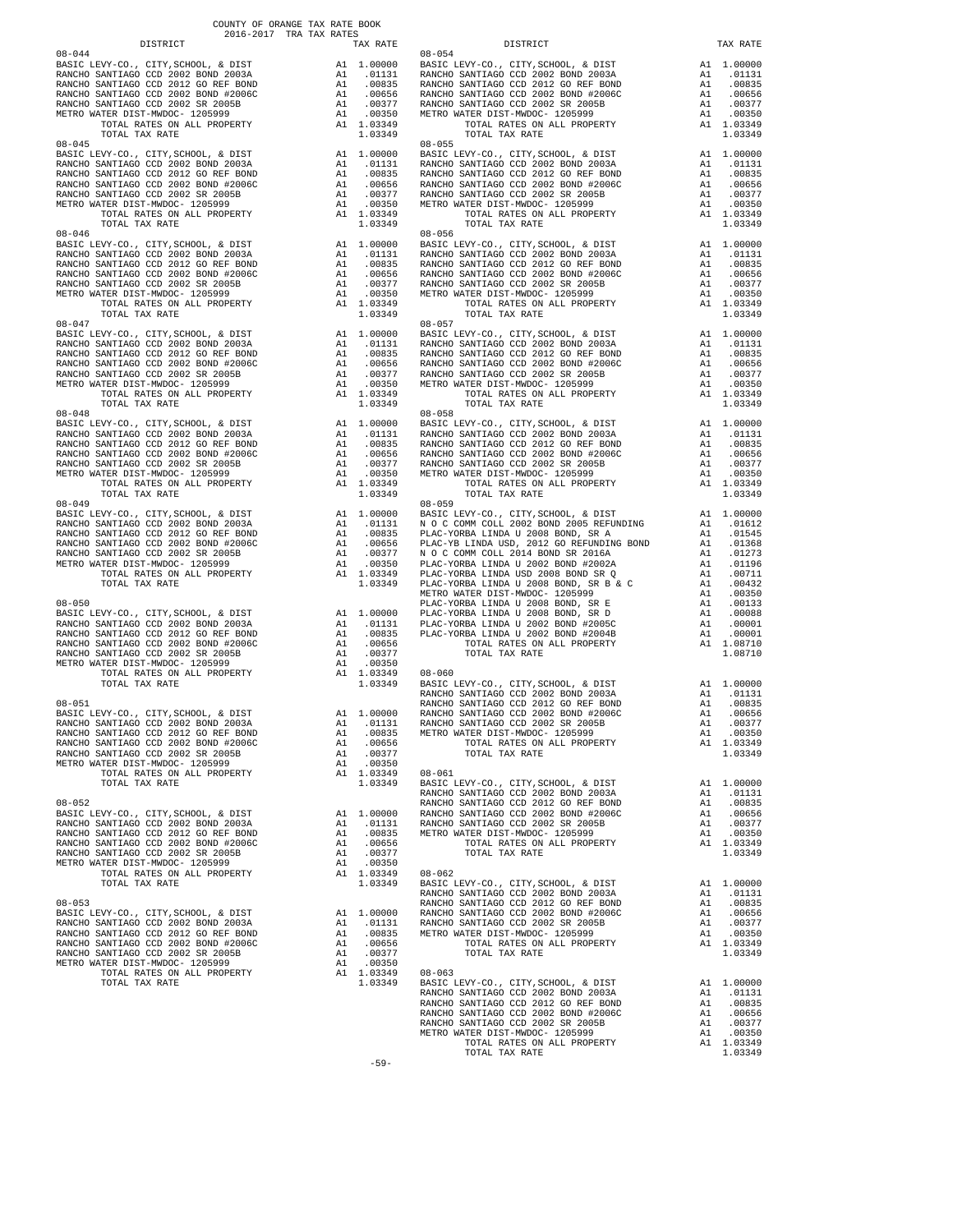| $08 - 066$                                                                                                                      |  | $08 - 076$                                                                                                                                                                                                                                                                                                                                       |  |
|---------------------------------------------------------------------------------------------------------------------------------|--|--------------------------------------------------------------------------------------------------------------------------------------------------------------------------------------------------------------------------------------------------------------------------------------------------------------------------------------------------|--|
|                                                                                                                                 |  |                                                                                                                                                                                                                                                                                                                                                  |  |
|                                                                                                                                 |  |                                                                                                                                                                                                                                                                                                                                                  |  |
|                                                                                                                                 |  |                                                                                                                                                                                                                                                                                                                                                  |  |
| $08 - 071$                                                                                                                      |  | $08 - 081$                                                                                                                                                                                                                                                                                                                                       |  |
| TER DIST-MWDOU- 1205999<br>TOTAL RATES ON ALL PROPERTY AI 1.03349<br>TOTAL TAX RATE 1.03349<br>TOTAL TAX RATE 1.03349<br>AC 282 |  | $\begin{tabular}{cccccc} 08-071 & 08-081 & 08-081 & 08-081 & 08-081 & 08-081 & 08-081 & 08-081 & 08-081 & 08-081 & 08-081 & 08-081 & 08-081 & 08-081 & 08-081 & 08-081 & 08-081 & 08-081 & 08-081 & 08-081 & 08-081 & 08-081 & 08-081 & 08-081 & 08-081 & 08-081 & 08$<br>TOTAL RATES ON ALL PROPERTY A1 1.03349<br>TOTAL TAX RATE<br>$08 - 082$ |  |
| $08 - 072$                                                                                                                      |  |                                                                                                                                                                                                                                                                                                                                                  |  |
|                                                                                                                                 |  |                                                                                                                                                                                                                                                                                                                                                  |  |

-60-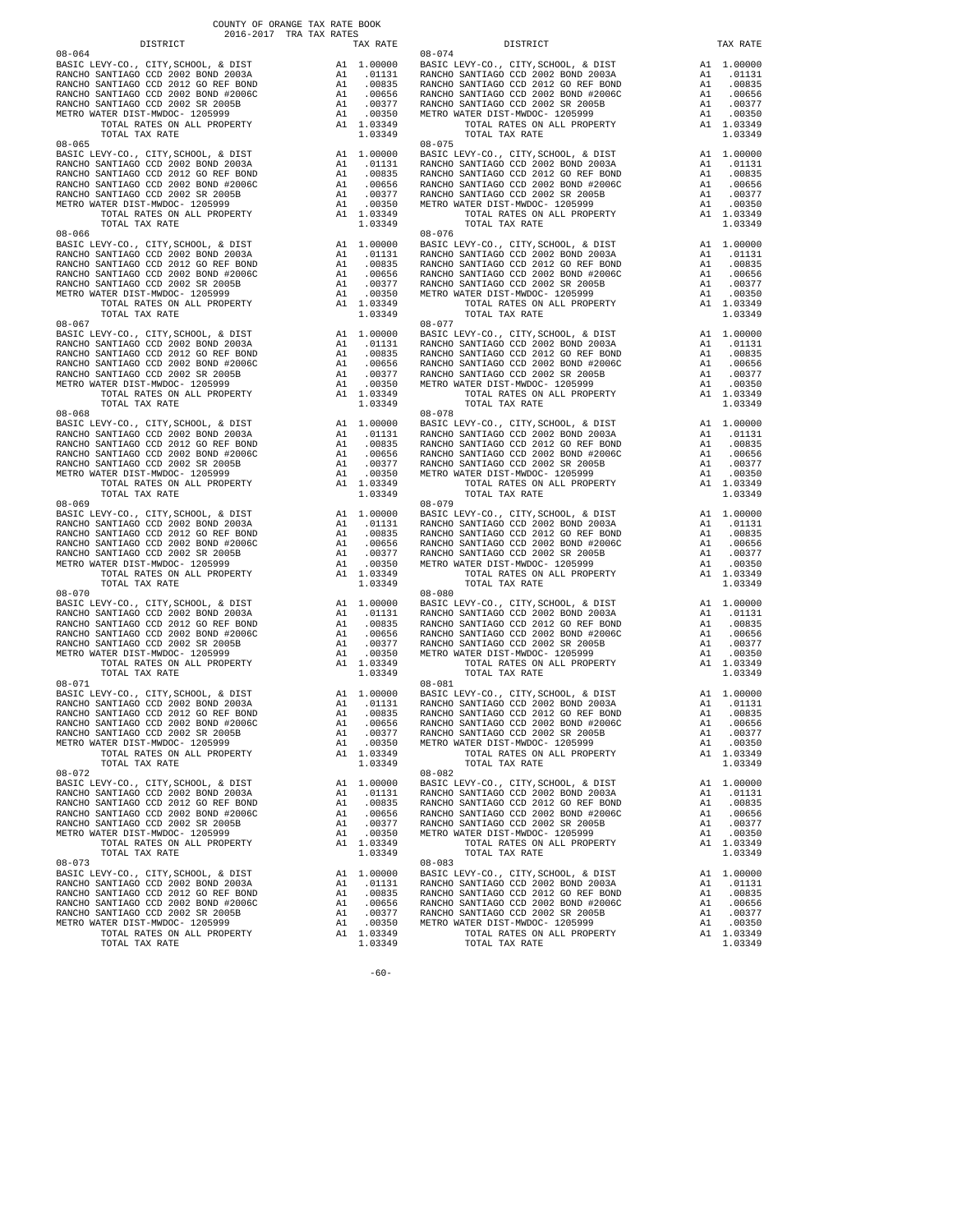| $08 - 086$                                                                                                                                       |  | $08 - 096$<br>$\begin{tabular}{cccc} 08-086 & 077.47 & 0.717 & 0.717 & 0.717 & 0.717 & 0.717 & 0.717 & 0.717 & 0.717 & 0.717 & 0.717 & 0.717 & 0.717 & 0.717 & 0.717 & 0.717 & 0.717 & 0.717 & 0.717 & 0.717 & 0.717 & 0.717 & 0.717 & 0.717 & 0.717 & 0.717 & 0.717 & 0.717 & 0.717 &$                                                          |  |
|--------------------------------------------------------------------------------------------------------------------------------------------------|--|--------------------------------------------------------------------------------------------------------------------------------------------------------------------------------------------------------------------------------------------------------------------------------------------------------------------------------------------------|--|
|                                                                                                                                                  |  |                                                                                                                                                                                                                                                                                                                                                  |  |
|                                                                                                                                                  |  |                                                                                                                                                                                                                                                                                                                                                  |  |
|                                                                                                                                                  |  |                                                                                                                                                                                                                                                                                                                                                  |  |
|                                                                                                                                                  |  | $08 - 101$                                                                                                                                                                                                                                                                                                                                       |  |
| $08 - 091$<br>TER DIST-MWDOU- 1205999<br>TOTAL RATES ON ALL PROPERTY AI 1.03349<br>TOTAL TAX RATE 103349<br>TOTAL TAX RATE 1.03349<br>$08 - 092$ |  | $\begin{tabular}{cccccc} 08-091 & 08-101 & 08-101 & 08-101 & 08-101 & 08-101 & 08-101 & 08-101 & 08-101 & 08-101 & 08-101 & 08-101 & 08-101 & 08-101 & 08-101 & 08-101 & 08-101 & 08-101 & 08-101 & 08-101 & 08-101 & 08-101 & 08-101 & 08-101 & 08-101 & 08-101 & 08$<br>TOTAL RATES ON ALL PROPERTY A1 1.03349<br>TOTAL TAX RATE<br>$08 - 102$ |  |
|                                                                                                                                                  |  |                                                                                                                                                                                                                                                                                                                                                  |  |
|                                                                                                                                                  |  |                                                                                                                                                                                                                                                                                                                                                  |  |

| .00350             | METRO WATER DIST-MWDOC- 1205999                                                                                                                                                                                                                                                                                                                                                                                                | A1        | .00350                  |
|--------------------|--------------------------------------------------------------------------------------------------------------------------------------------------------------------------------------------------------------------------------------------------------------------------------------------------------------------------------------------------------------------------------------------------------------------------------|-----------|-------------------------|
| 1.03349<br>1.03349 |                                                                                                                                                                                                                                                                                                                                                                                                                                | A1        | 1.03349<br>1.03349      |
|                    |                                                                                                                                                                                                                                                                                                                                                                                                                                |           |                         |
|                    | 1.00000 BASIC LEVY-CO., CITY, SCHOOL, & DIST<br>.01131 RANCHO SANTIAGO CCD 2002 BOND 2003A<br>.00835 RANCHO SANTIAGO CCD 2002 GORE BOND<br>.00656 RANCHO SANTIAGO CCD 2002 BOND #2006C<br>.00350 RANCHO SANTIAGO CCD 2002 SR 2005B<br>.                                                                                                                                                                                        |           | A1 1.00000              |
|                    |                                                                                                                                                                                                                                                                                                                                                                                                                                | A1<br>A1  | .01131<br>.00835        |
|                    |                                                                                                                                                                                                                                                                                                                                                                                                                                |           | A1 .00656               |
|                    |                                                                                                                                                                                                                                                                                                                                                                                                                                |           | A1 .00377<br>A1 .00350  |
|                    |                                                                                                                                                                                                                                                                                                                                                                                                                                |           |                         |
| 1.03349<br>1.03349 | TOTAL RATES ON ALL PROPERTY<br>TOTAL TAX RATE                                                                                                                                                                                                                                                                                                                                                                                  | A1        | 1.03349<br>1.03349      |
|                    | $08 - 096$                                                                                                                                                                                                                                                                                                                                                                                                                     |           |                         |
|                    | BASIC LEVY-CO., CITY, SCHOOL, & DIST                                                                                                                                                                                                                                                                                                                                                                                           |           | A1 1.00000              |
|                    |                                                                                                                                                                                                                                                                                                                                                                                                                                | A1        | .01131                  |
|                    |                                                                                                                                                                                                                                                                                                                                                                                                                                | A1        | .00835                  |
|                    |                                                                                                                                                                                                                                                                                                                                                                                                                                |           | A1 .00656               |
|                    |                                                                                                                                                                                                                                                                                                                                                                                                                                |           | A1 .00377<br>A1 .00350  |
| 1.03349            | TOTAL RATES ON ALL PROPERTY                                                                                                                                                                                                                                                                                                                                                                                                    |           | A1 1.03349              |
| 1.03349            | TOTAL TAX RATE                                                                                                                                                                                                                                                                                                                                                                                                                 |           | 1.03349                 |
|                    | $\begin{tabular}{ c c c c} \multicolumn{1}{c}{0.8-97} \multicolumn{1}{c}{1.014 \text{L}} \multicolumn{1}{c}{\text{L}} \\ \multicolumn{1}{c}{0.8-097} \multicolumn{1}{c}{0.8-097} \multicolumn{1}{c}{\text{D}} \\ \multicolumn{1}{c}{0.8-097} \multicolumn{1}{c}{\text{R}} \\ \multicolumn{1}{c}{0.8-097} \multicolumn{1}{c}{\text{R}} \\ \multicolumn{1}{c}{0.8-097} \multicolumn{1}{c}{\text{R}} \\ \multicolumn{1}{c}{0.8-0$ |           | A1 1.00000              |
|                    |                                                                                                                                                                                                                                                                                                                                                                                                                                |           | A1 .01131               |
|                    |                                                                                                                                                                                                                                                                                                                                                                                                                                | A1        | .00835                  |
|                    |                                                                                                                                                                                                                                                                                                                                                                                                                                | A1        | .00656                  |
|                    |                                                                                                                                                                                                                                                                                                                                                                                                                                | A1        | A1 .00377<br>.00350     |
| 1.03349            | TOTAL RATES ON ALL PROPERTY                                                                                                                                                                                                                                                                                                                                                                                                    |           | A1 1.03349              |
|                    |                                                                                                                                                                                                                                                                                                                                                                                                                                |           | 1.03349                 |
|                    |                                                                                                                                                                                                                                                                                                                                                                                                                                |           |                         |
|                    |                                                                                                                                                                                                                                                                                                                                                                                                                                |           | A1 1.00000<br>A1 .01131 |
|                    |                                                                                                                                                                                                                                                                                                                                                                                                                                | A1        | .00835                  |
|                    |                                                                                                                                                                                                                                                                                                                                                                                                                                | A1        | .00656                  |
|                    |                                                                                                                                                                                                                                                                                                                                                                                                                                | A1        | .00377                  |
|                    | TOTAL RATES ON ALL PROPERTY                                                                                                                                                                                                                                                                                                                                                                                                    | A1<br>A1  | .00350<br>1.03349       |
|                    |                                                                                                                                                                                                                                                                                                                                                                                                                                |           | 1.03349                 |
|                    |                                                                                                                                                                                                                                                                                                                                                                                                                                |           |                         |
|                    |                                                                                                                                                                                                                                                                                                                                                                                                                                | A1        | A1 1.00000              |
|                    |                                                                                                                                                                                                                                                                                                                                                                                                                                | A1        | .01131<br>.00835        |
|                    |                                                                                                                                                                                                                                                                                                                                                                                                                                | A1        | .00656                  |
|                    |                                                                                                                                                                                                                                                                                                                                                                                                                                |           | A1.00377<br>31.00350    |
|                    |                                                                                                                                                                                                                                                                                                                                                                                                                                | A1        | .00350                  |
|                    |                                                                                                                                                                                                                                                                                                                                                                                                                                |           | A1 1.03349<br>1.03349   |
|                    | $08 - 100$                                                                                                                                                                                                                                                                                                                                                                                                                     |           |                         |
|                    | 1.00000 BASIC LEVY-CO., CITY, SCHOOL, & DIST<br>.01131 RANCHO SANTIAGO CCD 2002 BOND 2003A<br>.00835 RANCHO SANTIAGO CCD 2002 GORE BOND<br>.00656 RANCHO SANTIAGO CCD 2002 BOND #2006C<br>.00350 RANCHO SANTIAGO CCD 2002 SR 2005B<br>.                                                                                                                                                                                        |           | A1 1.00000              |
|                    |                                                                                                                                                                                                                                                                                                                                                                                                                                |           | A1 .01131<br>A1 .00835  |
|                    |                                                                                                                                                                                                                                                                                                                                                                                                                                |           | A1 .00656               |
|                    |                                                                                                                                                                                                                                                                                                                                                                                                                                |           | A1 .00377               |
|                    |                                                                                                                                                                                                                                                                                                                                                                                                                                | A1        | .00350                  |
| 1.03349            | TOTAL RATES ON ALL PROPERTY                                                                                                                                                                                                                                                                                                                                                                                                    |           | A1 1.03349              |
| 1.03349            | TOTAL TAX RATE<br>$08 - 101$                                                                                                                                                                                                                                                                                                                                                                                                   |           | 1.03349                 |
|                    | 1.00000 BASIC LEVY-CO., CITY, SCHOOL, & DIST<br>.01131 RANCHO SANTIAGO CCD 2002 BOND 2003A<br>.00835 RANCHO SANTIAGO CCD 2012 GOREF BOND<br>.00656 RANCHO SANTIAGO CCD 2002 BOND #2006C<br>.00350 RANCHO SANTIAGO CCD 2002 SR 2005B<br>                                                                                                                                                                                        |           | A1 1.00000              |
|                    |                                                                                                                                                                                                                                                                                                                                                                                                                                |           | A1 .01131               |
|                    |                                                                                                                                                                                                                                                                                                                                                                                                                                | A1        | .00835                  |
|                    |                                                                                                                                                                                                                                                                                                                                                                                                                                | A1        | A1 .00656<br>00377      |
|                    |                                                                                                                                                                                                                                                                                                                                                                                                                                | A1        | .00350                  |
| 1.03349            | TOTAL RATES ON ALL PROPERTY                                                                                                                                                                                                                                                                                                                                                                                                    |           | A1 1.03349              |
| 1.03349            | TOTAL TAX RATE                                                                                                                                                                                                                                                                                                                                                                                                                 |           | 1.03349                 |
|                    |                                                                                                                                                                                                                                                                                                                                                                                                                                |           | A1 1.00000              |
|                    |                                                                                                                                                                                                                                                                                                                                                                                                                                |           | A1 .01131               |
|                    | .00835 RANCHO SANTIAGO CCD 2012 GO REF BOND                                                                                                                                                                                                                                                                                                                                                                                    | A1        | .00835                  |
| .00656             | RANCHO SANTIAGO CCD 2002 BOND #2006C<br>RANCHO SANTIAGO CCD 2002 SR 2005B                                                                                                                                                                                                                                                                                                                                                      | A1        | .00656                  |
| .00377<br>.00350   | METRO WATER DIST-MWDOC- 1205999                                                                                                                                                                                                                                                                                                                                                                                                | A1<br>A1  | .00377<br>.00350        |
| 1.03349            | TOTAL RATES ON ALL PROPERTY                                                                                                                                                                                                                                                                                                                                                                                                    | Α1        | 1.03349                 |
| 1.03349            | TOTAL TAX RATE                                                                                                                                                                                                                                                                                                                                                                                                                 |           | 1.03349                 |
|                    | $08 - 103$                                                                                                                                                                                                                                                                                                                                                                                                                     |           |                         |
| 1.00000<br>.01131  | BASIC LEVY-CO., CITY, SCHOOL, & DIST<br>RANCHO SANTIAGO CCD 2002 BOND 2003A                                                                                                                                                                                                                                                                                                                                                    | A1<br>A1  | 1.00000<br>.01131       |
| .00835             | RANCHO SANTIAGO CCD 2012 GO REF BOND                                                                                                                                                                                                                                                                                                                                                                                           | A1        | .00835                  |
| .00656             | RANCHO SANTIAGO CCD 2002 BOND #2006C                                                                                                                                                                                                                                                                                                                                                                                           | Α1        | .00656                  |
| .00377<br>00350    | RANCHO SANTIAGO CCD 2002 SR 2005B<br>METRO WATER DIST-MWDOC- 1205999                                                                                                                                                                                                                                                                                                                                                           | Α1<br>2.1 | .00377<br>00350         |
|                    |                                                                                                                                                                                                                                                                                                                                                                                                                                |           |                         |

-61-

COUNTY OF ORANGE TAX RATE BOOK 2016-2017 TRA TAX RATES

DISTRICT TAX RATE DISTRICT TAX RATE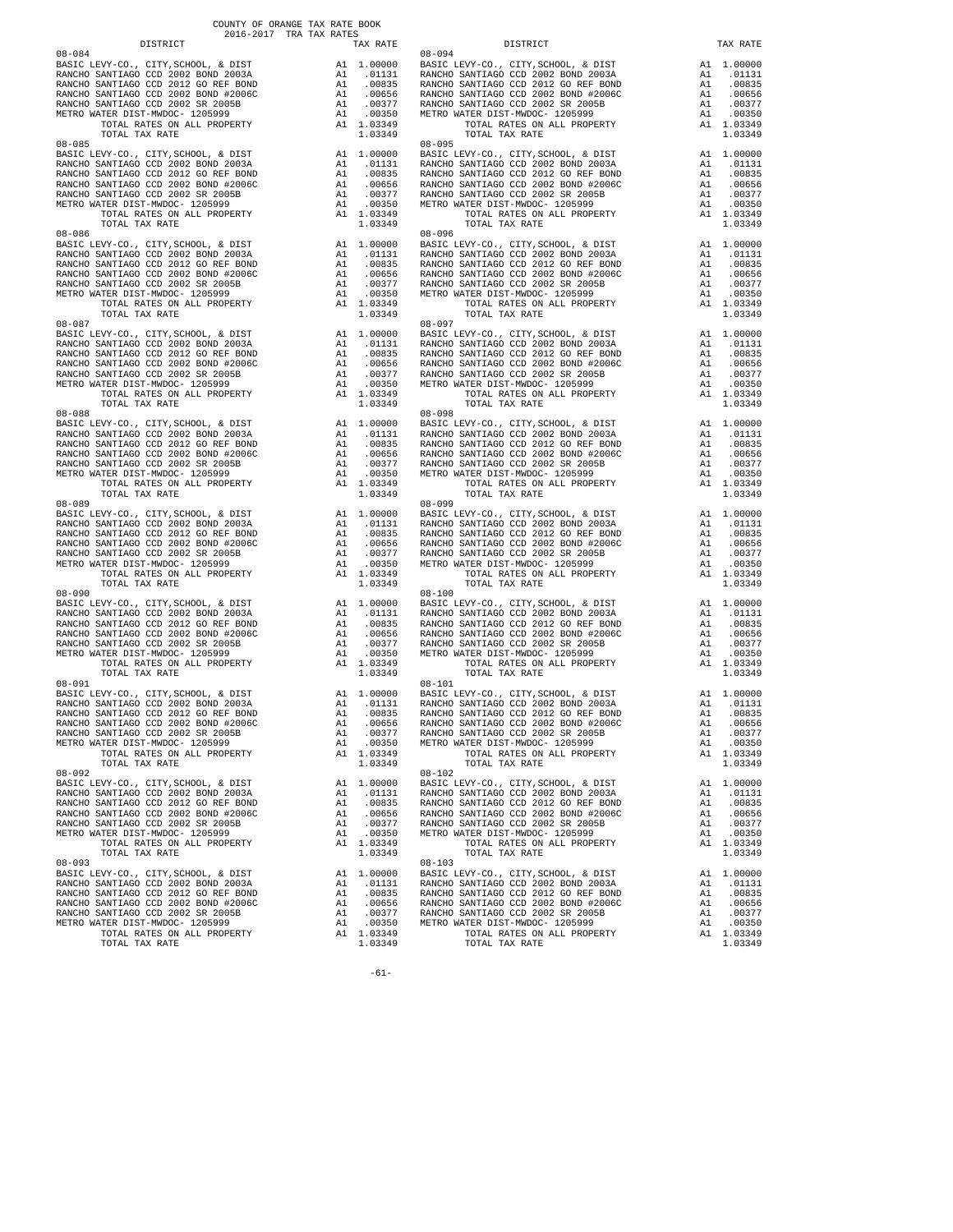| DISTRICT | 2016-2017 TRA TAX RATES | TAX RATE | DISTRICT | TAX RATE |
|----------|-------------------------|----------|----------|----------|
|          |                         |          |          |          |
|          |                         |          |          |          |
|          |                         |          |          |          |
|          |                         |          |          |          |
|          |                         |          |          |          |
|          |                         |          |          |          |
|          |                         |          |          |          |
|          |                         |          |          |          |
|          |                         |          |          |          |
|          |                         |          |          |          |
|          |                         |          |          |          |
|          |                         |          |          |          |
|          |                         |          |          |          |
|          |                         |          |          |          |
|          |                         |          |          |          |
|          |                         |          |          |          |
|          |                         |          |          |          |
|          |                         |          |          |          |
|          |                         |          |          |          |
|          |                         |          |          |          |
|          |                         |          |          |          |
|          |                         |          |          |          |
|          |                         |          |          |          |
|          |                         |          |          |          |
|          |                         |          |          |          |
|          |                         |          |          |          |
|          |                         |          |          |          |
|          |                         |          |          |          |
|          |                         |          |          |          |
|          |                         |          |          |          |
|          |                         |          |          |          |
|          |                         |          |          |          |
|          |                         |          |          |          |
|          |                         |          |          |          |
|          |                         |          |          |          |
|          |                         |          |          |          |
|          |                         |          |          |          |
|          |                         |          |          |          |
|          |                         |          |          |          |
|          |                         |          |          |          |
|          |                         |          |          |          |
|          |                         |          |          |          |
|          |                         |          |          |          |
|          |                         |          |          |          |
|          |                         |          |          |          |
|          |                         |          |          |          |
|          |                         |          |          |          |
|          |                         |          |          |          |
|          |                         |          |          |          |
|          |                         |          |          |          |
|          |                         |          |          |          |
|          |                         |          |          |          |
|          |                         |          |          |          |
|          |                         |          |          |          |
|          |                         |          |          |          |
|          |                         |          |          |          |
|          |                         |          |          |          |
|          |                         |          |          |          |
|          |                         |          |          |          |
|          |                         |          |          |          |
|          |                         |          |          |          |
|          |                         |          |          |          |
|          |                         |          |          |          |
|          |                         |          |          |          |
|          |                         |          |          |          |
|          |                         |          |          |          |
|          |                         |          |          |          |
|          |                         |          |          |          |
|          |                         |          |          |          |
|          |                         |          |          |          |
|          |                         |          |          |          |
|          |                         |          |          |          |
|          |                         |          |          |          |
|          |                         |          |          |          |
|          |                         |          |          |          |
|          |                         |          |          |          |
|          |                         |          |          |          |
|          |                         |          |          |          |
|          |                         |          |          |          |
|          |                         |          |          |          |
|          |                         |          |          |          |
|          |                         |          |          |          |
|          |                         |          |          |          |

COUNTY OF ORANGE TAX RATE BOOK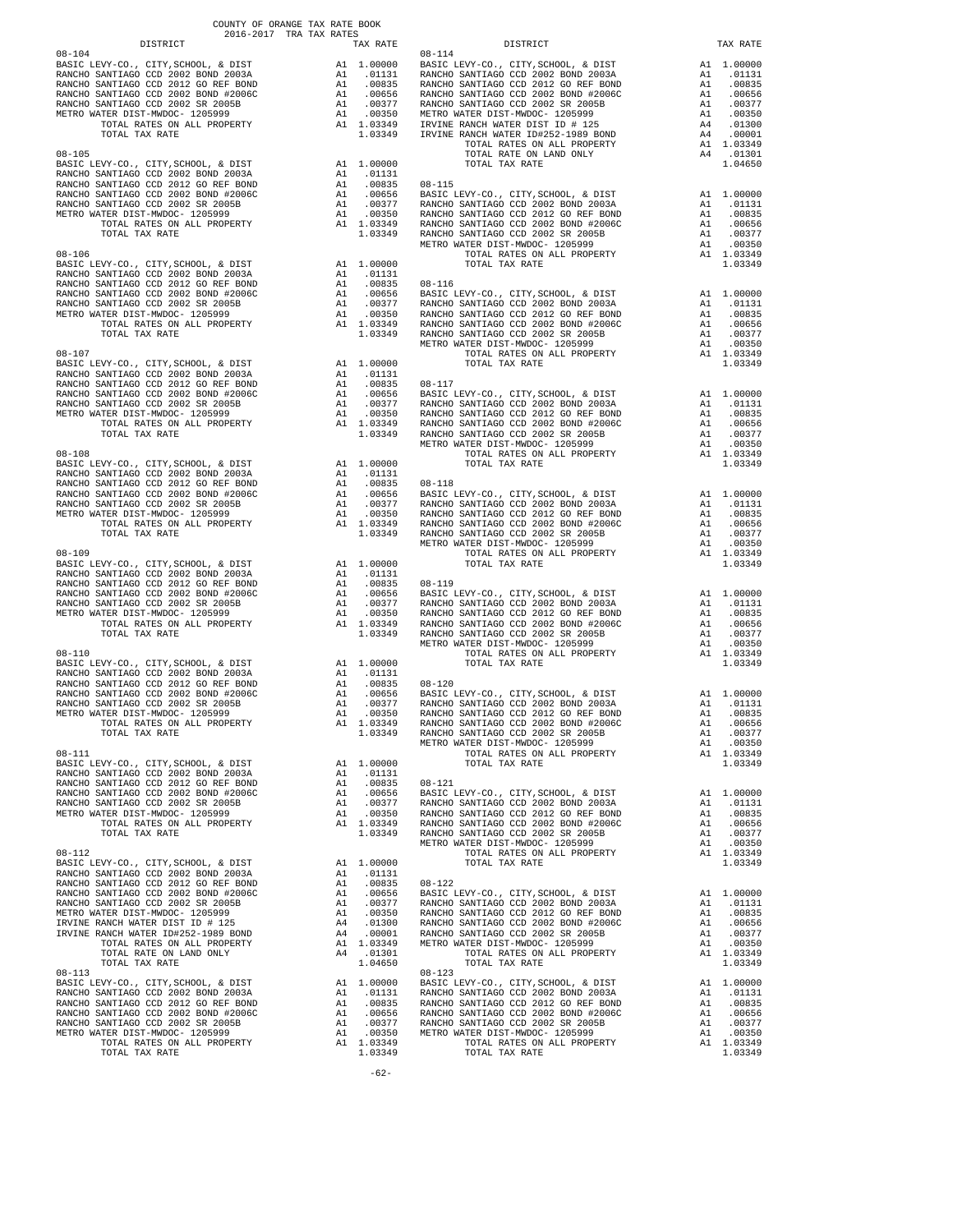| $\begin{tabular}{lcccc} RANCHO & SANTIAGO & CCD & 2002 & BOND & \#2006C & & & & & & 0.0656 & RANCHO \\ RANCHO & SANTIAGO & COD & 2002 & SR & 2005B & & & & & 0.0377 & RANCHO \\ METRO & WETRO & WTETLO & MDE & 0.0350 & METRO & METRO \\ TOTAL RATES & ON ALL PROPERTIES & & & & & & 0.0350 & METRO \\ TOTAL TAX RATE & & & & & & & 1.03349 & IRVINE \\ \end{tabular}$                                                             |                                              |                                                                                                        |                                                                                                                        |
|------------------------------------------------------------------------------------------------------------------------------------------------------------------------------------------------------------------------------------------------------------------------------------------------------------------------------------------------------------------------------------------------------------------------------------|----------------------------------------------|--------------------------------------------------------------------------------------------------------|------------------------------------------------------------------------------------------------------------------------|
|                                                                                                                                                                                                                                                                                                                                                                                                                                    |                                              |                                                                                                        |                                                                                                                        |
|                                                                                                                                                                                                                                                                                                                                                                                                                                    |                                              |                                                                                                        |                                                                                                                        |
| $08 - 127$                                                                                                                                                                                                                                                                                                                                                                                                                         |                                              |                                                                                                        | <b>ANAHEIM</b>                                                                                                         |
|                                                                                                                                                                                                                                                                                                                                                                                                                                    |                                              |                                                                                                        |                                                                                                                        |
|                                                                                                                                                                                                                                                                                                                                                                                                                                    |                                              |                                                                                                        | $08 - 137$                                                                                                             |
| $08 - 130$                                                                                                                                                                                                                                                                                                                                                                                                                         |                                              |                                                                                                        | $08 - 138$<br>BASIC L                                                                                                  |
| $08 - 131$<br>BASIC LEVY-CO., CITY, SCHOOL, & DIST A1 1.00000 RANCHO ANNOHO BANTIAGO CCD 2002 BOND 2003A A1 .01131 RANCHO ANCHO ANCHO ANCHO ANCHO AND ANNOHO A1 .00835 RANCHO<br>RANCHO SANTIAGO CCD 2002 BOND #2006C<br>RANCHO SANTIAGO CCD 2002 SR 2005B<br>METRO WATER DIST-MWDOC- 1205999<br>IRVINE RANCH WATER DIST ID # 125<br>IRVINE RANCH WATER ID#252-1989 BOND<br>TOTAL RATES ON ALL PROPERTY<br>TOTAL RATE ON LAND ONLY | A1<br>A1<br>A1<br>A4<br>A4                   | .00656<br>.00377<br>.00350<br>.01300<br>.00001<br>A1 1.03349<br>A4 .01301                              | $08 - 139$<br>BASIC L<br>${\tt RANCHO}$<br>METRO W<br>$08 - 140$<br>BASIC L                                            |
| TOTAL TAX RATE<br>$08 - 132$<br>BASIC LEVY-CO., CITY, SCHOOL, & DIST<br>RANCHO SANTIAGO CCD 2002 BOND 2003A<br>RANCHO SANTIAGO CCD 2012 GO REF BOND<br>RANCHO SANTIAGO CCD 2002 BOND #2006C<br>RANCHO SANTIAGO CCD 2002 SR 2005B<br>METRO WATER DIST-MWDOC- 1205999<br>IRVINE RANCH WATER DIST ID # 125<br>IRVINE RANCH WATER ID#252-1989 BOND<br>TOTAL RATES ON ALL PROPERTY                                                      | A1<br>A1<br>A1<br>A1<br>A1<br>A1<br>A4<br>A4 | 1.04650<br>1.00000<br>.01131<br>.00835<br>.00656<br>.00377<br>.00350<br>.01300<br>.00001<br>A1 1.03349 | ANAHEIM<br>ANAHEIM<br>ANAHEIM<br>NOCC<br>ANAHEIM<br>NOCC<br>ANAHEIM<br>ANAHEIM<br>METRO W<br><b>ANAHEIM</b><br>ANAHEIM |

| COUNTY OF ORANGE TAX RATE BOOK                                                                                              |          |                                                                                                                                                                                                                                                                                                                                                      |          |
|-----------------------------------------------------------------------------------------------------------------------------|----------|------------------------------------------------------------------------------------------------------------------------------------------------------------------------------------------------------------------------------------------------------------------------------------------------------------------------------------------------------|----------|
| $2016-2017\begin{array}{l} \texttt{?} \\ \texttt{TRA} \\ \texttt{TRA} \\ \texttt{RATES} \end{array}$ DISTRICT<br>$08 - 124$ | TAX RATE | DISTRICT<br>$08 - 133$                                                                                                                                                                                                                                                                                                                               | TAX RATE |
|                                                                                                                             |          |                                                                                                                                                                                                                                                                                                                                                      |          |
|                                                                                                                             |          |                                                                                                                                                                                                                                                                                                                                                      |          |
|                                                                                                                             |          |                                                                                                                                                                                                                                                                                                                                                      |          |
|                                                                                                                             |          |                                                                                                                                                                                                                                                                                                                                                      |          |
|                                                                                                                             |          |                                                                                                                                                                                                                                                                                                                                                      |          |
|                                                                                                                             |          |                                                                                                                                                                                                                                                                                                                                                      |          |
|                                                                                                                             |          |                                                                                                                                                                                                                                                                                                                                                      |          |
|                                                                                                                             |          |                                                                                                                                                                                                                                                                                                                                                      |          |
|                                                                                                                             |          |                                                                                                                                                                                                                                                                                                                                                      |          |
|                                                                                                                             |          |                                                                                                                                                                                                                                                                                                                                                      |          |
|                                                                                                                             |          |                                                                                                                                                                                                                                                                                                                                                      |          |
|                                                                                                                             |          |                                                                                                                                                                                                                                                                                                                                                      |          |
|                                                                                                                             |          |                                                                                                                                                                                                                                                                                                                                                      |          |
|                                                                                                                             |          |                                                                                                                                                                                                                                                                                                                                                      |          |
|                                                                                                                             |          |                                                                                                                                                                                                                                                                                                                                                      |          |
|                                                                                                                             |          |                                                                                                                                                                                                                                                                                                                                                      |          |
|                                                                                                                             |          |                                                                                                                                                                                                                                                                                                                                                      |          |
|                                                                                                                             |          |                                                                                                                                                                                                                                                                                                                                                      |          |
|                                                                                                                             |          |                                                                                                                                                                                                                                                                                                                                                      |          |
|                                                                                                                             |          |                                                                                                                                                                                                                                                                                                                                                      |          |
|                                                                                                                             |          |                                                                                                                                                                                                                                                                                                                                                      |          |
|                                                                                                                             |          |                                                                                                                                                                                                                                                                                                                                                      |          |
|                                                                                                                             |          |                                                                                                                                                                                                                                                                                                                                                      |          |
|                                                                                                                             |          |                                                                                                                                                                                                                                                                                                                                                      |          |
|                                                                                                                             |          |                                                                                                                                                                                                                                                                                                                                                      |          |
|                                                                                                                             |          |                                                                                                                                                                                                                                                                                                                                                      |          |
|                                                                                                                             |          |                                                                                                                                                                                                                                                                                                                                                      |          |
|                                                                                                                             |          |                                                                                                                                                                                                                                                                                                                                                      |          |
|                                                                                                                             |          |                                                                                                                                                                                                                                                                                                                                                      |          |
|                                                                                                                             |          |                                                                                                                                                                                                                                                                                                                                                      |          |
|                                                                                                                             |          |                                                                                                                                                                                                                                                                                                                                                      |          |
|                                                                                                                             |          |                                                                                                                                                                                                                                                                                                                                                      |          |
|                                                                                                                             |          |                                                                                                                                                                                                                                                                                                                                                      |          |
|                                                                                                                             |          | $08 - 137$                                                                                                                                                                                                                                                                                                                                           |          |
|                                                                                                                             |          |                                                                                                                                                                                                                                                                                                                                                      |          |
|                                                                                                                             |          |                                                                                                                                                                                                                                                                                                                                                      |          |
|                                                                                                                             |          |                                                                                                                                                                                                                                                                                                                                                      |          |
|                                                                                                                             |          |                                                                                                                                                                                                                                                                                                                                                      |          |
|                                                                                                                             |          |                                                                                                                                                                                                                                                                                                                                                      |          |
| TOTAL TAX RATE                                                                                                              | 1.03349  |                                                                                                                                                                                                                                                                                                                                                      |          |
|                                                                                                                             |          | $\begin{tabular}{cccccc} 08-130 & 08-138 & 08-138 & 08-138 & 08-138 & 08-138 & 08-138 & 08-138 & 08-138 & 08-138 & 08-138 & 08-138 & 08-138 & 08-138 & 08-138 & 08-138 & 08-138 & 08-138 & 08-138 & 08-138 & 08-138 & 08-138 & 08-138 & 08-138 & 08-138 & 08-138 & 08$                                                                               |          |
|                                                                                                                             |          |                                                                                                                                                                                                                                                                                                                                                      |          |
|                                                                                                                             |          |                                                                                                                                                                                                                                                                                                                                                      |          |
|                                                                                                                             |          |                                                                                                                                                                                                                                                                                                                                                      |          |
|                                                                                                                             |          |                                                                                                                                                                                                                                                                                                                                                      |          |
|                                                                                                                             |          |                                                                                                                                                                                                                                                                                                                                                      |          |
| XANIANO COL COL 1205999<br>ATER DIST-MWDOC-1205999<br>TOTAL RATES ON ALL PROPERTY A1 1.03349<br>1.03349<br>1.03349          |          | $\overline{a}$ and $\overline{a}$ and $\overline{a}$ and $\overline{a}$ and $\overline{a}$ and $\overline{a}$ and $\overline{a}$ and $\overline{a}$ and $\overline{a}$ and $\overline{a}$ and $\overline{a}$ and $\overline{a}$ and $\overline{a}$ and $\overline{a}$ and $\overline{a}$ and $\overline{a}$ and $\overline{a}$ and<br>TOTAL TAX RATE | 1.03349  |
|                                                                                                                             |          |                                                                                                                                                                                                                                                                                                                                                      |          |
|                                                                                                                             |          |                                                                                                                                                                                                                                                                                                                                                      |          |
|                                                                                                                             |          |                                                                                                                                                                                                                                                                                                                                                      |          |
|                                                                                                                             |          |                                                                                                                                                                                                                                                                                                                                                      |          |
|                                                                                                                             |          |                                                                                                                                                                                                                                                                                                                                                      |          |
|                                                                                                                             |          |                                                                                                                                                                                                                                                                                                                                                      |          |
|                                                                                                                             |          |                                                                                                                                                                                                                                                                                                                                                      |          |
|                                                                                                                             |          |                                                                                                                                                                                                                                                                                                                                                      |          |
|                                                                                                                             |          |                                                                                                                                                                                                                                                                                                                                                      |          |
|                                                                                                                             |          |                                                                                                                                                                                                                                                                                                                                                      |          |
|                                                                                                                             |          |                                                                                                                                                                                                                                                                                                                                                      |          |
|                                                                                                                             |          |                                                                                                                                                                                                                                                                                                                                                      |          |
|                                                                                                                             |          |                                                                                                                                                                                                                                                                                                                                                      |          |
|                                                                                                                             |          |                                                                                                                                                                                                                                                                                                                                                      |          |
|                                                                                                                             |          |                                                                                                                                                                                                                                                                                                                                                      |          |
|                                                                                                                             |          |                                                                                                                                                                                                                                                                                                                                                      |          |
|                                                                                                                             |          |                                                                                                                                                                                                                                                                                                                                                      |          |
|                                                                                                                             |          |                                                                                                                                                                                                                                                                                                                                                      |          |
|                                                                                                                             |          |                                                                                                                                                                                                                                                                                                                                                      |          |
|                                                                                                                             |          |                                                                                                                                                                                                                                                                                                                                                      |          |
|                                                                                                                             |          |                                                                                                                                                                                                                                                                                                                                                      |          |
|                                                                                                                             |          |                                                                                                                                                                                                                                                                                                                                                      |          |
|                                                                                                                             |          |                                                                                                                                                                                                                                                                                                                                                      |          |
|                                                                                                                             |          |                                                                                                                                                                                                                                                                                                                                                      |          |
|                                                                                                                             |          |                                                                                                                                                                                                                                                                                                                                                      |          |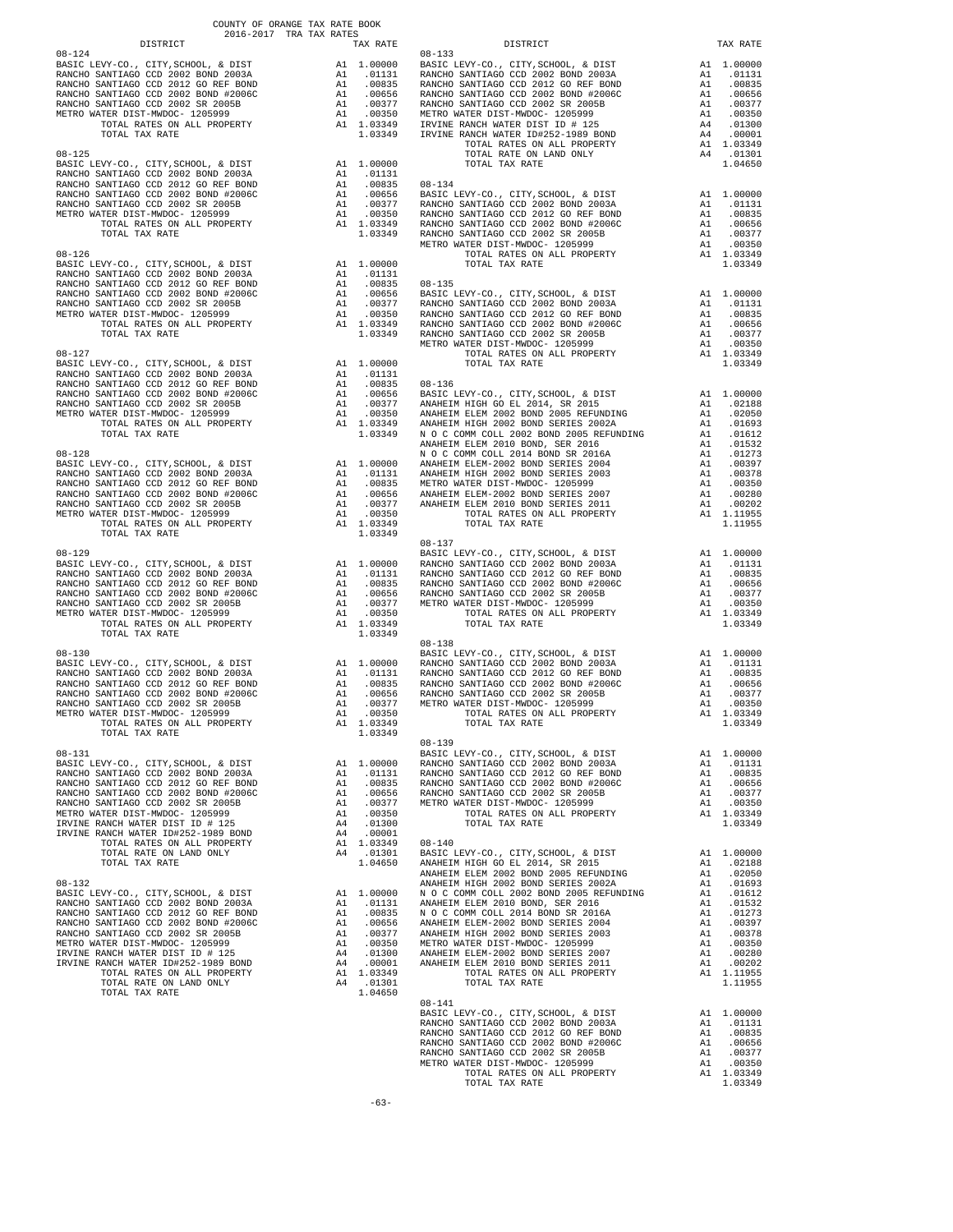| 2016-2017 TRA TAX RATES<br>DISTRICT | TAX RATE | DISTRICT                                                                                                                                                                                                                                                                                                                                                                                         | TAX RATE |
|-------------------------------------|----------|--------------------------------------------------------------------------------------------------------------------------------------------------------------------------------------------------------------------------------------------------------------------------------------------------------------------------------------------------------------------------------------------------|----------|
|                                     |          | $\begin{tabular}{cccccc} 08-142 & DISTRICT & TAX RATE & DISTRICT & TAX RATE \\ BASIC LEV-CO, CITT, SEIOOD, & DISTT & A1 & 1,00000 & BASIC LEV-CO, & CITT, SCIBOD, & DISTT & A1 & 1,00000 \\ RANCE BANTIAGO CCD 2012 BOND 2003A & A1 & 00131 & RANCEO SANTIAO CO2 2012 GO REF BOND & A1 & 00131 & 01010 \\ RANCEO SANTIAGO CCD 2012 BOND 2003C BOND 2003A & A1 & 0131 & 01000 \\ RANCEO SANTIAGO$ |          |
|                                     |          |                                                                                                                                                                                                                                                                                                                                                                                                  |          |
|                                     |          |                                                                                                                                                                                                                                                                                                                                                                                                  |          |
|                                     |          |                                                                                                                                                                                                                                                                                                                                                                                                  |          |
|                                     |          |                                                                                                                                                                                                                                                                                                                                                                                                  |          |
|                                     |          |                                                                                                                                                                                                                                                                                                                                                                                                  |          |
|                                     |          |                                                                                                                                                                                                                                                                                                                                                                                                  |          |
|                                     |          |                                                                                                                                                                                                                                                                                                                                                                                                  |          |
|                                     |          |                                                                                                                                                                                                                                                                                                                                                                                                  |          |
|                                     |          |                                                                                                                                                                                                                                                                                                                                                                                                  |          |
|                                     |          |                                                                                                                                                                                                                                                                                                                                                                                                  |          |
|                                     |          |                                                                                                                                                                                                                                                                                                                                                                                                  |          |
|                                     |          |                                                                                                                                                                                                                                                                                                                                                                                                  |          |
|                                     |          |                                                                                                                                                                                                                                                                                                                                                                                                  |          |
|                                     |          |                                                                                                                                                                                                                                                                                                                                                                                                  |          |
|                                     |          |                                                                                                                                                                                                                                                                                                                                                                                                  |          |
|                                     |          |                                                                                                                                                                                                                                                                                                                                                                                                  |          |
|                                     |          |                                                                                                                                                                                                                                                                                                                                                                                                  |          |
|                                     |          |                                                                                                                                                                                                                                                                                                                                                                                                  |          |
|                                     |          |                                                                                                                                                                                                                                                                                                                                                                                                  |          |
|                                     |          |                                                                                                                                                                                                                                                                                                                                                                                                  |          |
|                                     |          |                                                                                                                                                                                                                                                                                                                                                                                                  |          |
|                                     |          |                                                                                                                                                                                                                                                                                                                                                                                                  |          |
|                                     |          |                                                                                                                                                                                                                                                                                                                                                                                                  |          |
|                                     |          |                                                                                                                                                                                                                                                                                                                                                                                                  |          |
|                                     |          | $\begin{tabular}{cccccc} 08-146 & 070 \text{AL} & 08-146 \text{NMC} \\ 08-144 & 0.0000 & 0.0000 & 0.0000 \\ 08-15 & 0.00000 & 0.00000 & 0.00000 \\ 08-15 & 0.00000 & 0.00000 & 0.00000 \\ 08-15 & 0.00000 & 0.00000 & 0.00000 \\ 08-15 & 0.00000 & 0.00000 & 0.00000 \\ 08-15 & 0.0$                                                                                                             |          |
|                                     |          |                                                                                                                                                                                                                                                                                                                                                                                                  |          |
|                                     |          |                                                                                                                                                                                                                                                                                                                                                                                                  |          |
|                                     |          |                                                                                                                                                                                                                                                                                                                                                                                                  |          |
|                                     |          |                                                                                                                                                                                                                                                                                                                                                                                                  |          |
|                                     |          |                                                                                                                                                                                                                                                                                                                                                                                                  |          |
|                                     |          |                                                                                                                                                                                                                                                                                                                                                                                                  |          |
|                                     |          |                                                                                                                                                                                                                                                                                                                                                                                                  |          |
|                                     |          |                                                                                                                                                                                                                                                                                                                                                                                                  |          |
|                                     |          |                                                                                                                                                                                                                                                                                                                                                                                                  |          |
|                                     |          |                                                                                                                                                                                                                                                                                                                                                                                                  |          |
|                                     |          |                                                                                                                                                                                                                                                                                                                                                                                                  |          |
|                                     |          |                                                                                                                                                                                                                                                                                                                                                                                                  |          |
|                                     |          | TOTAL TAX RATE                                                                                                                                                                                                                                                                                                                                                                                   | 1.03349  |
| $08 - 148$                          |          |                                                                                                                                                                                                                                                                                                                                                                                                  |          |
|                                     |          |                                                                                                                                                                                                                                                                                                                                                                                                  |          |
|                                     |          |                                                                                                                                                                                                                                                                                                                                                                                                  |          |
|                                     |          |                                                                                                                                                                                                                                                                                                                                                                                                  |          |
|                                     |          |                                                                                                                                                                                                                                                                                                                                                                                                  |          |
|                                     |          |                                                                                                                                                                                                                                                                                                                                                                                                  |          |
|                                     |          |                                                                                                                                                                                                                                                                                                                                                                                                  |          |
|                                     |          |                                                                                                                                                                                                                                                                                                                                                                                                  |          |
|                                     |          |                                                                                                                                                                                                                                                                                                                                                                                                  |          |
|                                     |          |                                                                                                                                                                                                                                                                                                                                                                                                  |          |
|                                     |          |                                                                                                                                                                                                                                                                                                                                                                                                  |          |
|                                     |          |                                                                                                                                                                                                                                                                                                                                                                                                  |          |
|                                     |          |                                                                                                                                                                                                                                                                                                                                                                                                  |          |
|                                     |          |                                                                                                                                                                                                                                                                                                                                                                                                  |          |
|                                     |          |                                                                                                                                                                                                                                                                                                                                                                                                  |          |
|                                     |          |                                                                                                                                                                                                                                                                                                                                                                                                  |          |
|                                     |          |                                                                                                                                                                                                                                                                                                                                                                                                  |          |
|                                     |          |                                                                                                                                                                                                                                                                                                                                                                                                  |          |
|                                     |          |                                                                                                                                                                                                                                                                                                                                                                                                  |          |
|                                     |          |                                                                                                                                                                                                                                                                                                                                                                                                  |          |
|                                     |          |                                                                                                                                                                                                                                                                                                                                                                                                  |          |
|                                     |          |                                                                                                                                                                                                                                                                                                                                                                                                  |          |
|                                     |          |                                                                                                                                                                                                                                                                                                                                                                                                  |          |
|                                     |          |                                                                                                                                                                                                                                                                                                                                                                                                  |          |
|                                     |          |                                                                                                                                                                                                                                                                                                                                                                                                  |          |
|                                     |          |                                                                                                                                                                                                                                                                                                                                                                                                  |          |
|                                     |          |                                                                                                                                                                                                                                                                                                                                                                                                  |          |
|                                     |          |                                                                                                                                                                                                                                                                                                                                                                                                  |          |
|                                     |          |                                                                                                                                                                                                                                                                                                                                                                                                  |          |
|                                     |          |                                                                                                                                                                                                                                                                                                                                                                                                  |          |
|                                     |          |                                                                                                                                                                                                                                                                                                                                                                                                  |          |
|                                     |          |                                                                                                                                                                                                                                                                                                                                                                                                  |          |
|                                     |          |                                                                                                                                                                                                                                                                                                                                                                                                  |          |

-64-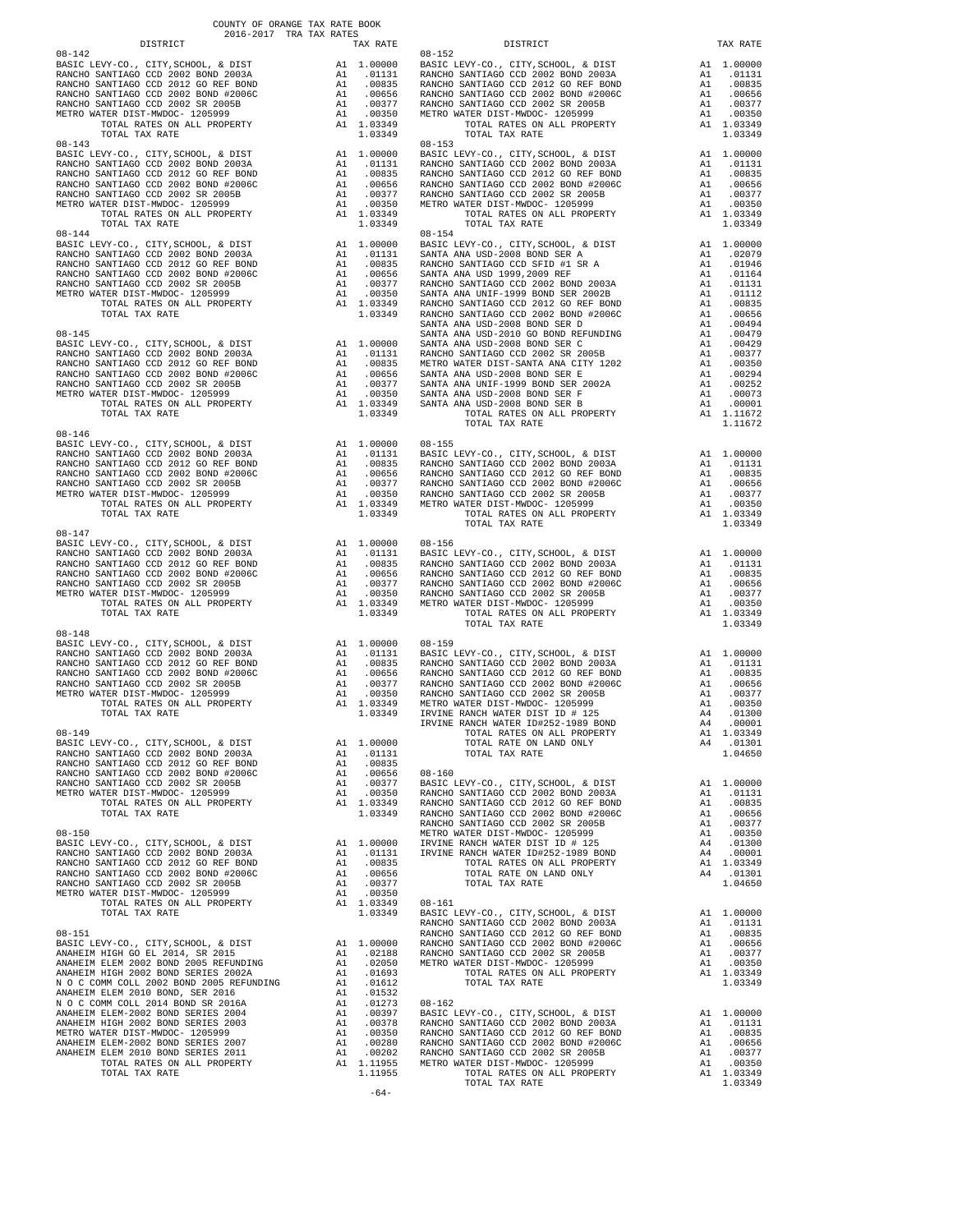|                                                                         |          |                  | RANCHO           |
|-------------------------------------------------------------------------|----------|------------------|------------------|
|                                                                         |          |                  |                  |
|                                                                         |          |                  |                  |
|                                                                         |          |                  |                  |
|                                                                         |          |                  |                  |
|                                                                         |          |                  |                  |
|                                                                         |          |                  |                  |
|                                                                         |          |                  |                  |
|                                                                         |          |                  |                  |
|                                                                         |          |                  |                  |
|                                                                         |          |                  |                  |
|                                                                         |          |                  |                  |
|                                                                         |          |                  |                  |
|                                                                         |          |                  |                  |
|                                                                         |          |                  |                  |
|                                                                         |          |                  |                  |
|                                                                         |          |                  |                  |
|                                                                         |          |                  |                  |
|                                                                         |          |                  |                  |
|                                                                         |          |                  |                  |
|                                                                         |          |                  |                  |
|                                                                         |          |                  |                  |
|                                                                         |          |                  |                  |
|                                                                         |          |                  |                  |
|                                                                         |          |                  |                  |
|                                                                         |          |                  |                  |
|                                                                         |          |                  |                  |
|                                                                         |          |                  |                  |
|                                                                         |          |                  |                  |
|                                                                         |          |                  |                  |
|                                                                         |          |                  |                  |
|                                                                         |          |                  |                  |
|                                                                         |          |                  |                  |
|                                                                         |          |                  | METRO W          |
|                                                                         |          |                  |                  |
|                                                                         |          |                  |                  |
|                                                                         |          |                  |                  |
|                                                                         |          |                  |                  |
|                                                                         |          |                  |                  |
|                                                                         |          |                  |                  |
|                                                                         |          |                  |                  |
|                                                                         |          |                  | METRO W          |
|                                                                         |          |                  |                  |
|                                                                         |          |                  |                  |
|                                                                         |          |                  |                  |
|                                                                         |          |                  |                  |
|                                                                         |          |                  |                  |
|                                                                         |          |                  |                  |
|                                                                         |          |                  |                  |
|                                                                         |          |                  |                  |
|                                                                         |          |                  | METRO W          |
| $08 - 168$                                                              |          |                  |                  |
| BASIC LEVY-CO., CITY, SCHOOL, & DIST                                    | A1       | 1.00000          |                  |
| RANCHO SANTIAGO CCD 2002 BOND 2003A                                     |          | A1 .01131        |                  |
| RANCHO SANTIAGO CCD 2012 GO REF BOND                                    | A1       | .00835           | $08 - 178$       |
| RANCHO SANTIAGO CCD 2002 BOND #2006C                                    | A1       | .00656           | BASIC L          |
| RANCHO SANTIAGO CCD 2002 SR 2005B                                       | A1       | .00377           | RANCHO           |
| METRO WATER DIST-MWDOC- 1205999                                         | A1       | .00350           | RANCHO<br>RANCHO |
| IRVINE RANCH WATER DIST ID # 125<br>IRVINE RANCH WATER ID#252-1989 BOND | A4<br>A4 | .01300<br>.00001 | RANCHO           |
| TOTAL RATES ON ALL PROPERTY                                             |          | A1 1.03349       | METRO W          |
| TOTAL RATE ON LAND ONLY                                                 |          | A4 .01301        |                  |
| TOTAL TAX RATE                                                          |          | 1.04650          |                  |
| $08 - 169$                                                              |          |                  | 08-179           |
| BASIC LEVY-CO., CITY, SCHOOL, & DIST                                    |          | A1 1.00000       | BASIC L          |
| RANCHO SANTIAGO CCD 2002 BOND 2003A                                     |          | A1 .01131        | RANCHO           |
| RANCHO SANTIAGO CCD 2012 GO REF BOND                                    | A1       | .00835           | RANCHO           |
| RANCHO SANTIAGO CCD 2002 BOND #2006C                                    | A1       | .00656           | RANCHO           |
| RANCHO SANTIAGO CCD 2002 SR 2005B                                       | A1       | .00377           | RANCHO           |
| METRO WATER DIST-MWDOC- 1205999                                         | A1<br>A4 | .00350           | METRO W          |
| IRVINE RANCH WATER ID#252-1989 BOND<br>TOTAL RATES ON ALL PROPERTY      |          | .00001           |                  |
| ∨ דואר תואגז זה מידי אפ זגידרים                                         |          | A1 1.03349       |                  |

|  | TAX RATE |            | TAX RATE |
|--|----------|------------|----------|
|  |          | $08 - 170$ |          |
|  |          |            |          |
|  |          |            |          |
|  |          |            |          |
|  |          |            |          |
|  |          |            |          |
|  |          |            |          |
|  |          |            |          |
|  |          |            |          |
|  |          |            |          |
|  |          |            |          |
|  |          |            |          |
|  |          |            |          |
|  |          |            |          |
|  |          |            |          |
|  |          |            |          |
|  |          |            |          |
|  |          |            |          |
|  |          |            |          |
|  |          |            |          |
|  |          |            |          |
|  |          |            |          |
|  |          |            |          |
|  |          |            |          |
|  |          |            |          |
|  |          |            |          |
|  |          |            |          |
|  |          |            |          |
|  |          |            |          |
|  |          |            |          |
|  |          |            |          |
|  |          |            |          |
|  |          |            |          |
|  |          |            |          |
|  |          |            |          |
|  |          |            |          |
|  |          |            |          |
|  |          |            |          |
|  |          |            |          |
|  |          |            |          |
|  |          |            |          |
|  |          |            |          |
|  |          |            |          |
|  |          |            |          |
|  |          |            |          |
|  |          |            |          |
|  |          |            |          |
|  |          |            |          |
|  |          |            |          |
|  |          |            |          |
|  |          |            |          |
|  |          |            |          |
|  |          |            |          |
|  |          |            |          |
|  |          |            |          |
|  |          |            |          |
|  |          |            |          |
|  |          |            |          |
|  |          |            |          |
|  |          |            |          |
|  |          |            |          |
|  |          |            |          |
|  |          |            |          |
|  |          |            |          |
|  |          |            |          |
|  |          |            |          |
|  |          |            |          |
|  |          |            |          |
|  |          |            |          |
|  |          |            |          |
|  |          |            |          |
|  |          |            |          |
|  |          |            |          |
|  |          |            |          |
|  |          |            |          |
|  |          |            |          |
|  |          |            |          |
|  |          |            |          |
|  |          |            |          |
|  |          |            |          |
|  |          |            |          |
|  |          |            |          |
|  |          |            |          |
|  |          |            |          |
|  |          |            |          |
|  |          |            |          |
|  |          |            |          |
|  |          |            |          |
|  |          |            |          |
|  |          |            |          |
|  |          |            |          |
|  |          |            |          |
|  |          |            |          |
|  |          |            |          |
|  |          |            |          |
|  |          |            |          |
|  |          |            |          |
|  |          |            |          |
|  |          |            |          |
|  |          |            |          |
|  |          |            |          |
|  |          |            |          |
|  |          |            |          |
|  |          |            |          |
|  |          |            |          |
|  |          |            |          |
|  |          |            |          |
|  |          |            |          |
|  |          |            |          |
|  |          |            |          |
|  |          |            |          |
|  |          |            |          |
|  |          |            |          |
|  |          |            |          |
|  |          |            |          |
|  |          |            |          |
|  |          |            |          |
|  |          |            |          |
|  |          |            |          |
|  |          |            |          |
|  |          |            |          |
|  |          |            |          |
|  |          |            |          |
|  |          |            |          |
|  | $-65-$   |            |          |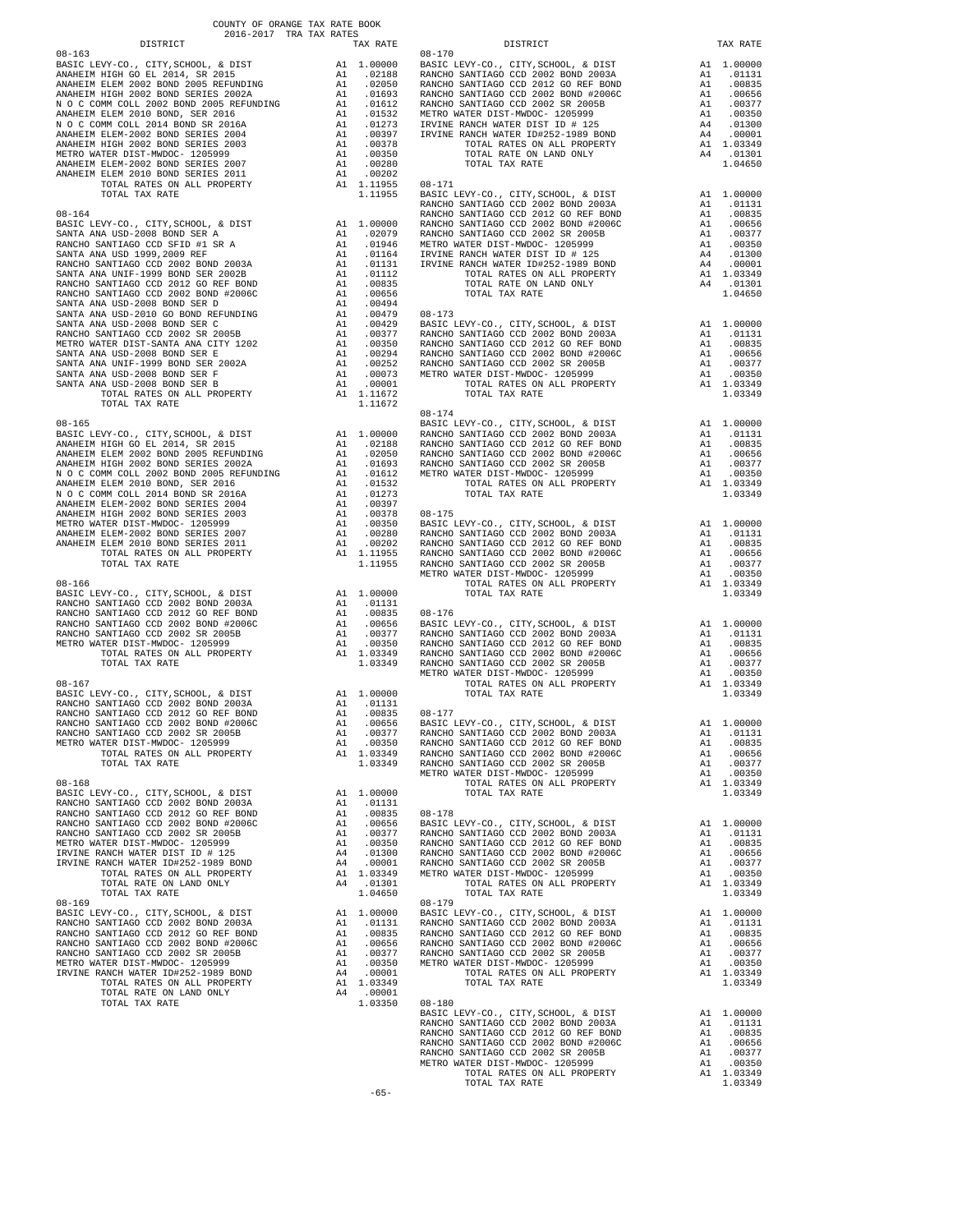| 2016-2017 TRA TAX RATES<br>DISTRICT | TAX RATE | DISTRICT                                                                                                                                                                                                                                                                                            | TAX RATE |
|-------------------------------------|----------|-----------------------------------------------------------------------------------------------------------------------------------------------------------------------------------------------------------------------------------------------------------------------------------------------------|----------|
| $08 - 181$                          |          | $08 - 190$<br>$\begin{tabular}{cccccc} 08-181 & 0157107 \\ 08-181 & 010000 \\ 08-180 & 0117 & 00000 \\ 08-180 & 0117 & 00000 \\ 08-181 & 00000 \\ 08-180 & 00000 \\ 08-180 & 00000 \\ 08-180 & 00000 \\ 08-180 & 00000 \\ 08-180 & 00000 \\ 08-180 & 00000 \\ 08-180 & 00000 \\ 08-180 & 00000 \\ $ |          |
|                                     |          |                                                                                                                                                                                                                                                                                                     |          |
|                                     |          |                                                                                                                                                                                                                                                                                                     |          |
|                                     |          |                                                                                                                                                                                                                                                                                                     |          |
|                                     |          |                                                                                                                                                                                                                                                                                                     |          |
|                                     |          |                                                                                                                                                                                                                                                                                                     |          |
|                                     |          |                                                                                                                                                                                                                                                                                                     |          |
|                                     |          |                                                                                                                                                                                                                                                                                                     |          |
|                                     |          |                                                                                                                                                                                                                                                                                                     |          |
|                                     |          |                                                                                                                                                                                                                                                                                                     |          |
|                                     |          |                                                                                                                                                                                                                                                                                                     |          |
|                                     |          |                                                                                                                                                                                                                                                                                                     |          |
|                                     |          |                                                                                                                                                                                                                                                                                                     |          |
|                                     |          |                                                                                                                                                                                                                                                                                                     |          |
|                                     |          |                                                                                                                                                                                                                                                                                                     |          |
|                                     |          |                                                                                                                                                                                                                                                                                                     |          |
|                                     |          |                                                                                                                                                                                                                                                                                                     |          |
|                                     |          |                                                                                                                                                                                                                                                                                                     |          |
|                                     |          |                                                                                                                                                                                                                                                                                                     |          |
|                                     |          |                                                                                                                                                                                                                                                                                                     |          |
|                                     |          |                                                                                                                                                                                                                                                                                                     |          |
|                                     |          |                                                                                                                                                                                                                                                                                                     |          |
|                                     |          |                                                                                                                                                                                                                                                                                                     |          |
|                                     |          |                                                                                                                                                                                                                                                                                                     |          |
|                                     |          |                                                                                                                                                                                                                                                                                                     |          |
|                                     |          |                                                                                                                                                                                                                                                                                                     |          |
|                                     |          |                                                                                                                                                                                                                                                                                                     |          |
|                                     |          |                                                                                                                                                                                                                                                                                                     |          |
|                                     |          |                                                                                                                                                                                                                                                                                                     |          |
|                                     |          |                                                                                                                                                                                                                                                                                                     |          |
|                                     |          |                                                                                                                                                                                                                                                                                                     |          |
|                                     |          |                                                                                                                                                                                                                                                                                                     |          |
|                                     |          |                                                                                                                                                                                                                                                                                                     |          |
|                                     |          |                                                                                                                                                                                                                                                                                                     |          |
|                                     |          |                                                                                                                                                                                                                                                                                                     |          |
|                                     |          | $\begin{tabular}{cccccc} TUTAL TAX RATE & 1.03349 & 08-193 & 08-193 & 08-192 & 08-193 & 08-194 & 08-195 & 08-196 & 08-197 & 08-198 & 08-197 & 08-198 & 08-198 & 08-198 & 08-198 & 08-198 & 08-198 & 08-198 & 08-198 & 08-198 & 08-198 & 08-198 & 08-198 & 08-198 & 08-198 & 0$                      |          |
|                                     |          |                                                                                                                                                                                                                                                                                                     |          |
|                                     |          |                                                                                                                                                                                                                                                                                                     |          |
| $08 - 186$                          |          |                                                                                                                                                                                                                                                                                                     |          |
|                                     |          |                                                                                                                                                                                                                                                                                                     |          |
|                                     |          |                                                                                                                                                                                                                                                                                                     |          |
|                                     |          |                                                                                                                                                                                                                                                                                                     |          |
|                                     |          |                                                                                                                                                                                                                                                                                                     |          |
|                                     |          |                                                                                                                                                                                                                                                                                                     |          |
|                                     |          |                                                                                                                                                                                                                                                                                                     |          |
|                                     |          | TOTAL TAX RATE                                                                                                                                                                                                                                                                                      | 1.03349  |
|                                     |          |                                                                                                                                                                                                                                                                                                     |          |
|                                     |          |                                                                                                                                                                                                                                                                                                     |          |
|                                     |          |                                                                                                                                                                                                                                                                                                     |          |
|                                     |          |                                                                                                                                                                                                                                                                                                     |          |
|                                     |          |                                                                                                                                                                                                                                                                                                     |          |
|                                     |          |                                                                                                                                                                                                                                                                                                     |          |
|                                     |          |                                                                                                                                                                                                                                                                                                     |          |
|                                     |          |                                                                                                                                                                                                                                                                                                     |          |
|                                     |          |                                                                                                                                                                                                                                                                                                     |          |
|                                     |          |                                                                                                                                                                                                                                                                                                     |          |
|                                     |          |                                                                                                                                                                                                                                                                                                     |          |
|                                     |          |                                                                                                                                                                                                                                                                                                     |          |
|                                     |          |                                                                                                                                                                                                                                                                                                     |          |
|                                     |          |                                                                                                                                                                                                                                                                                                     |          |
|                                     |          |                                                                                                                                                                                                                                                                                                     |          |
|                                     |          |                                                                                                                                                                                                                                                                                                     |          |
|                                     |          |                                                                                                                                                                                                                                                                                                     |          |
|                                     |          |                                                                                                                                                                                                                                                                                                     |          |
|                                     |          |                                                                                                                                                                                                                                                                                                     |          |
|                                     |          |                                                                                                                                                                                                                                                                                                     |          |
|                                     |          |                                                                                                                                                                                                                                                                                                     |          |
|                                     |          |                                                                                                                                                                                                                                                                                                     |          |
|                                     |          |                                                                                                                                                                                                                                                                                                     |          |
|                                     |          |                                                                                                                                                                                                                                                                                                     |          |
|                                     |          |                                                                                                                                                                                                                                                                                                     |          |
|                                     |          |                                                                                                                                                                                                                                                                                                     |          |
|                                     |          |                                                                                                                                                                                                                                                                                                     |          |
|                                     |          |                                                                                                                                                                                                                                                                                                     |          |
|                                     |          |                                                                                                                                                                                                                                                                                                     |          |
|                                     |          |                                                                                                                                                                                                                                                                                                     |          |
|                                     |          |                                                                                                                                                                                                                                                                                                     |          |
|                                     |          |                                                                                                                                                                                                                                                                                                     |          |
|                                     |          |                                                                                                                                                                                                                                                                                                     |          |
|                                     |          |                                                                                                                                                                                                                                                                                                     |          |

COUNTY OF ORANGE TAX RATE BOOK

|              | A1 1.00000                                                                                                                                                                                                                                                                                                                                                                 |                 |                                                                            |
|--------------|----------------------------------------------------------------------------------------------------------------------------------------------------------------------------------------------------------------------------------------------------------------------------------------------------------------------------------------------------------------------------|-----------------|----------------------------------------------------------------------------|
|              |                                                                                                                                                                                                                                                                                                                                                                            | A1              | A1.02188<br>.02050                                                         |
|              |                                                                                                                                                                                                                                                                                                                                                                            | A1              | .01693                                                                     |
|              |                                                                                                                                                                                                                                                                                                                                                                            | A1              | .01612                                                                     |
|              |                                                                                                                                                                                                                                                                                                                                                                            |                 |                                                                            |
|              |                                                                                                                                                                                                                                                                                                                                                                            |                 |                                                                            |
|              | 0000 BASIC LEVY-CO., CITY, SCHOOL, & DIST<br>11311 ANAHEIM HIGH GOEL 2014, SR 2015<br>10835 ANAHEIM HIGH GOEL 2014, SR 2015<br>10856 ANAHEIM HIGH 2002 BOND 2015 REFUNDING<br>10377 N O COMM COLL 2002 BOND 2005 REFUNDING<br>10377 N O COMM                                                                                                                               |                 | A1 .01532<br>A1 .01273<br>A1 .00397<br>A1 .00378<br>A1 .00350<br>A1 .00350 |
|              | METRO WATER DIST-MWDOC- 1205999                                                                                                                                                                                                                                                                                                                                            |                 |                                                                            |
|              | 0000 ANAHEIM ELEM-2002 BOND SERIES 2007<br>1131 ANAHEIM ELEM 2010 BOND SERIES 2011<br>0835 TOTAL RATES ON ALL PROPERTY                                                                                                                                                                                                                                                     |                 | A1 .00280<br>A1 .00202                                                     |
| 0835         | TOTAL RATES ON ALL PROPERTY                                                                                                                                                                                                                                                                                                                                                |                 | A1 1.11955                                                                 |
| 0656         | TOTAL TAX RATE                                                                                                                                                                                                                                                                                                                                                             |                 | 1.11955                                                                    |
| 0377         |                                                                                                                                                                                                                                                                                                                                                                            |                 |                                                                            |
| 0350         | 08-191<br>BASIC LEVY-CO., CITY,SCHOOL, & DIST<br>RANCHO SANTIAGO CCD 2002 BOND 2003A<br>RANCHO SANTIAGO CCD 2012 GO REF BOND                                                                                                                                                                                                                                               |                 |                                                                            |
| 3349         |                                                                                                                                                                                                                                                                                                                                                                            |                 | A1 1.00000                                                                 |
|              |                                                                                                                                                                                                                                                                                                                                                                            | A1              | A1 .01131<br>.00835                                                        |
|              |                                                                                                                                                                                                                                                                                                                                                                            | A1              | .00656                                                                     |
|              |                                                                                                                                                                                                                                                                                                                                                                            | A1              | .00377                                                                     |
|              |                                                                                                                                                                                                                                                                                                                                                                            |                 | A1 .00350<br>A4 .00001<br>A1 1.03349                                       |
|              |                                                                                                                                                                                                                                                                                                                                                                            |                 |                                                                            |
|              |                                                                                                                                                                                                                                                                                                                                                                            |                 |                                                                            |
|              |                                                                                                                                                                                                                                                                                                                                                                            |                 | A4 .00001                                                                  |
| 0350<br>3349 | TOTAL TAX RATE                                                                                                                                                                                                                                                                                                                                                             |                 | 1.03350                                                                    |
| 3349         | $08 - 192$                                                                                                                                                                                                                                                                                                                                                                 |                 |                                                                            |
|              |                                                                                                                                                                                                                                                                                                                                                                            | A1              | 1.00000                                                                    |
|              |                                                                                                                                                                                                                                                                                                                                                                            |                 | A1 .01131                                                                  |
|              |                                                                                                                                                                                                                                                                                                                                                                            | A1              | .00835                                                                     |
|              |                                                                                                                                                                                                                                                                                                                                                                            | A1              | .00656                                                                     |
|              |                                                                                                                                                                                                                                                                                                                                                                            | A1              | .00377                                                                     |
| 0377         |                                                                                                                                                                                                                                                                                                                                                                            | A1              | .00350<br>A1 1.03349                                                       |
| 0350         | TOTAL TAX RATE                                                                                                                                                                                                                                                                                                                                                             |                 | 1.03349                                                                    |
| 3349         |                                                                                                                                                                                                                                                                                                                                                                            |                 |                                                                            |
|              | 3349 08-193                                                                                                                                                                                                                                                                                                                                                                |                 |                                                                            |
|              | BASIC LEVY-CO., CITY, SCHOOL, & DIST                                                                                                                                                                                                                                                                                                                                       |                 | A1 1.00000                                                                 |
|              | RANCHO SANTIAGO CCD 2002 BOND 2003A                                                                                                                                                                                                                                                                                                                                        |                 | A1 .01131                                                                  |
|              |                                                                                                                                                                                                                                                                                                                                                                            | A1              | .00835                                                                     |
|              |                                                                                                                                                                                                                                                                                                                                                                            |                 |                                                                            |
|              |                                                                                                                                                                                                                                                                                                                                                                            |                 |                                                                            |
|              |                                                                                                                                                                                                                                                                                                                                                                            |                 |                                                                            |
|              | RANCHO SANTIAGO CCD 2012 SON 2001<br>1131 RANCHO SANTIAGO CCD 2012 GO REF BOMD<br>1131 RANCHO SANTIAGO CCD 2002 BOND #2006C<br>11331 RANCHO SANTIAGO CCD 2002 SR 2005B<br>10356 RENCHO WATER DIST-MWDOC-1205999<br>10377 IRVINE RANCH WA                                                                                                                                   |                 | A1 .00656<br>A1 .00377<br>A1 .00350<br>A4 .01300<br>A4 .00001              |
|              |                                                                                                                                                                                                                                                                                                                                                                            |                 | A1 1.03349                                                                 |
|              |                                                                                                                                                                                                                                                                                                                                                                            | A4              | .01301                                                                     |
|              | TOTAL TAX RATE                                                                                                                                                                                                                                                                                                                                                             |                 | 1.04650                                                                    |
|              |                                                                                                                                                                                                                                                                                                                                                                            |                 |                                                                            |
|              |                                                                                                                                                                                                                                                                                                                                                                            |                 | A1 1.00000                                                                 |
|              |                                                                                                                                                                                                                                                                                                                                                                            |                 | A1 .01131                                                                  |
|              |                                                                                                                                                                                                                                                                                                                                                                            | A1              | .00835                                                                     |
|              |                                                                                                                                                                                                                                                                                                                                                                            | $\overline{A1}$ | .00656                                                                     |
|              | $\begin{tabular}{llllll} 0.0000 & 08-194 & \text{BASIC LEVY-CO.}, & CITY, SCHOOL, & & DIST \\ \hline 0.815 & RANCHO SANTIAGO CCD 2002 BOND 2003A & RANCHO SANTIAGO CCD 2012 GO REF BOND \\ 0.656 & RANCHO SANTIAGO CCD 2012 GOR EF BOND & RANCHO SANTIAGO CCD 2002 SR 2005B & METRO WATER DIST-MWO- 1205999 \\ \hline 3349 & TOTAL RATES ON ALL PROBERTY \\ \end{tabular}$ |                 | A1 .00377<br>A1 .00350                                                     |
|              |                                                                                                                                                                                                                                                                                                                                                                            |                 |                                                                            |
| 3349         | TOTAL RATES ON ALL PROPERTY                                                                                                                                                                                                                                                                                                                                                |                 | A1 1.03349                                                                 |
|              | TOTAL TAX RATE<br>0000 08-195<br>2314 BASIC LEVY-CO., CITY, SCHOOL, & DIST<br>1946 RANCHO SANTIAGO CCD 2002 BOND 2003<br>1841 RANCHO SANTIAGO CCD 2012 GO REF BOND<br>1131 RANCHO SANTIAGO CCD 2002 SOND #2006C<br>0835 RANCHO SANTIAGO CCD 2002 SR 2005B                                                                                                                  |                 | 1.03349                                                                    |
|              |                                                                                                                                                                                                                                                                                                                                                                            |                 |                                                                            |
|              |                                                                                                                                                                                                                                                                                                                                                                            |                 | A1 1.00000                                                                 |
|              |                                                                                                                                                                                                                                                                                                                                                                            | A1              | .01131                                                                     |
|              |                                                                                                                                                                                                                                                                                                                                                                            | A1              | .00835                                                                     |
|              |                                                                                                                                                                                                                                                                                                                                                                            | A1              | .00656                                                                     |
|              |                                                                                                                                                                                                                                                                                                                                                                            | A1              | .00377                                                                     |
|              |                                                                                                                                                                                                                                                                                                                                                                            |                 | A1 .00350<br>A4 .00001                                                     |
|              | TOTAL RATES ON ALL PROPERTY                                                                                                                                                                                                                                                                                                                                                |                 | A1 1.03349                                                                 |
| 0332         | TOTAL RATE ON LAND ONLY                                                                                                                                                                                                                                                                                                                                                    |                 | A4 .00001                                                                  |
| 9782         | TOTAL TAX RATE                                                                                                                                                                                                                                                                                                                                                             |                 | 1.03350                                                                    |
| 9782         |                                                                                                                                                                                                                                                                                                                                                                            |                 |                                                                            |
|              | $08 - 196$                                                                                                                                                                                                                                                                                                                                                                 |                 |                                                                            |
|              |                                                                                                                                                                                                                                                                                                                                                                            |                 |                                                                            |
|              |                                                                                                                                                                                                                                                                                                                                                                            |                 |                                                                            |
|              |                                                                                                                                                                                                                                                                                                                                                                            |                 |                                                                            |
|              |                                                                                                                                                                                                                                                                                                                                                                            |                 |                                                                            |
|              |                                                                                                                                                                                                                                                                                                                                                                            |                 |                                                                            |
|              |                                                                                                                                                                                                                                                                                                                                                                            |                 |                                                                            |
|              |                                                                                                                                                                                                                                                                                                                                                                            |                 |                                                                            |
|              |                                                                                                                                                                                                                                                                                                                                                                            |                 |                                                                            |
| 0350         | TOTAL TAX RATE                                                                                                                                                                                                                                                                                                                                                             |                 | 1.07351                                                                    |
| 0280         |                                                                                                                                                                                                                                                                                                                                                                            |                 |                                                                            |
| 0202         | 08-197<br>BASIC LEVY-CO., CITY, SCHOOL, & DIST<br>TUSTIN SFID 2002-1, 2002, SER D & D-1<br>THETIN HED SFID 2012-1, 2012 FL, SER, 2                                                                                                                                                                                                                                         |                 |                                                                            |
| 1955         |                                                                                                                                                                                                                                                                                                                                                                            | A1              | 1.00000                                                                    |
| 1955         | TUSTIN SFID 2002-1, 2002, SER D & D-1<br>TUSTIN USD SFID 2012-1, 2012 EL, SER A                                                                                                                                                                                                                                                                                            |                 | A1.01554                                                                   |
|              | TUSTIN UNIF SFID 2008-1, 2008, SR B                                                                                                                                                                                                                                                                                                                                        | A1<br>A1        | .01388<br>.01139                                                           |
|              |                                                                                                                                                                                                                                                                                                                                                                            |                 |                                                                            |
|              |                                                                                                                                                                                                                                                                                                                                                                            |                 |                                                                            |
|              |                                                                                                                                                                                                                                                                                                                                                                            |                 |                                                                            |
|              |                                                                                                                                                                                                                                                                                                                                                                            |                 |                                                                            |
|              |                                                                                                                                                                                                                                                                                                                                                                            |                 |                                                                            |
|              |                                                                                                                                                                                                                                                                                                                                                                            |                 |                                                                            |
|              |                                                                                                                                                                                                                                                                                                                                                                            |                 |                                                                            |
|              |                                                                                                                                                                                                                                                                                                                                                                            |                 |                                                                            |
| 0332         | TOTAL RATES ON ALL PROPERTY                                                                                                                                                                                                                                                                                                                                                |                 | A1 1.10350                                                                 |
| 9782         | TOTAL TAX RATE                                                                                                                                                                                                                                                                                                                                                             |                 | 1.10350                                                                    |
|              |                                                                                                                                                                                                                                                                                                                                                                            |                 |                                                                            |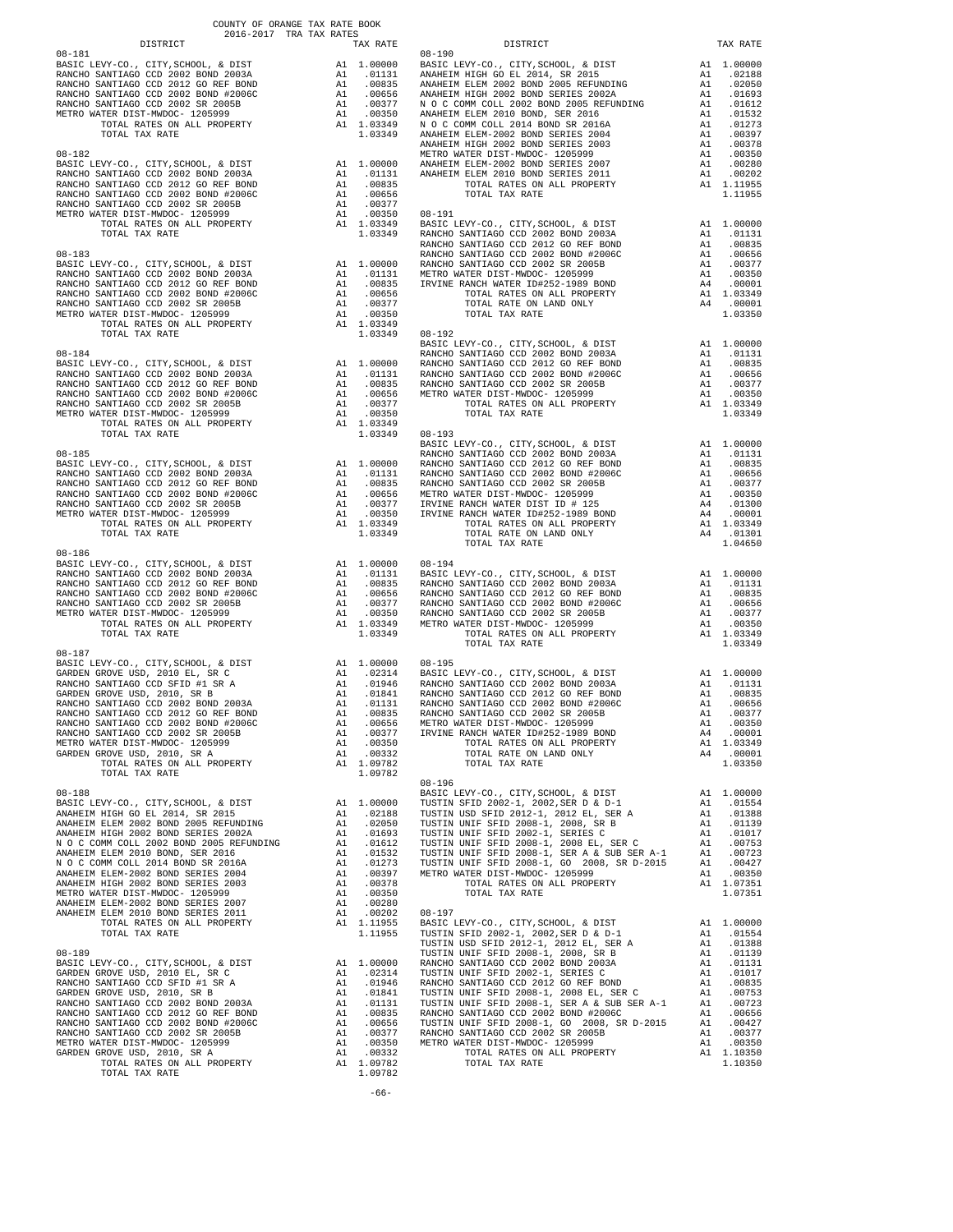|                                                                                                                                                                                                                                 | COUNTY OF ORANGE TAX RATE BOOK<br>2016-2017 TRA TAX RATES |          |            |          |
|---------------------------------------------------------------------------------------------------------------------------------------------------------------------------------------------------------------------------------|-----------------------------------------------------------|----------|------------|----------|
| $2016-2017\quad\text{TRA RATE B}$ DISTRICT 2016-2017 TRA TAX RATES                                                                                                                                                              |                                                           | TAX RATE | DISTRICT   | TAX RATE |
| $08 - 198$                                                                                                                                                                                                                      |                                                           |          | $08 - 207$ |          |
|                                                                                                                                                                                                                                 |                                                           |          |            |          |
|                                                                                                                                                                                                                                 |                                                           |          |            |          |
|                                                                                                                                                                                                                                 |                                                           |          |            |          |
|                                                                                                                                                                                                                                 |                                                           |          |            |          |
|                                                                                                                                                                                                                                 |                                                           |          |            |          |
|                                                                                                                                                                                                                                 |                                                           |          |            |          |
| METRO WITHO LETTAMINDON LIGHER POPERTY AND 1.00350 SPACE LEVY-CO., CITY, SCHOOL, & DIST<br>17976. VICHOL TAX ANTHON COLOREST AND ANNOUNCE COLOREST AND TRANSPORTED AND COLOREST AND COLOREST AND COLOREST AND COLOREST AND COLO |                                                           |          |            |          |
|                                                                                                                                                                                                                                 |                                                           |          |            |          |
|                                                                                                                                                                                                                                 |                                                           |          |            |          |
|                                                                                                                                                                                                                                 |                                                           |          |            |          |
|                                                                                                                                                                                                                                 |                                                           |          |            |          |
|                                                                                                                                                                                                                                 |                                                           |          |            |          |
|                                                                                                                                                                                                                                 |                                                           |          |            |          |
|                                                                                                                                                                                                                                 |                                                           |          |            |          |
|                                                                                                                                                                                                                                 |                                                           |          |            |          |
|                                                                                                                                                                                                                                 |                                                           |          |            |          |
|                                                                                                                                                                                                                                 |                                                           |          |            |          |
|                                                                                                                                                                                                                                 |                                                           |          |            |          |
|                                                                                                                                                                                                                                 |                                                           |          |            |          |
|                                                                                                                                                                                                                                 |                                                           |          |            |          |
|                                                                                                                                                                                                                                 |                                                           |          |            |          |
|                                                                                                                                                                                                                                 |                                                           |          |            |          |
|                                                                                                                                                                                                                                 |                                                           |          |            |          |
|                                                                                                                                                                                                                                 |                                                           |          |            |          |
|                                                                                                                                                                                                                                 |                                                           |          |            |          |
|                                                                                                                                                                                                                                 |                                                           |          |            |          |
|                                                                                                                                                                                                                                 |                                                           |          |            |          |
|                                                                                                                                                                                                                                 |                                                           |          |            |          |
|                                                                                                                                                                                                                                 |                                                           |          |            |          |
|                                                                                                                                                                                                                                 |                                                           |          |            |          |
|                                                                                                                                                                                                                                 |                                                           |          |            |          |
|                                                                                                                                                                                                                                 |                                                           |          |            |          |
|                                                                                                                                                                                                                                 |                                                           |          |            |          |
|                                                                                                                                                                                                                                 |                                                           |          |            |          |
|                                                                                                                                                                                                                                 |                                                           |          |            |          |
|                                                                                                                                                                                                                                 |                                                           |          |            |          |
|                                                                                                                                                                                                                                 |                                                           |          |            |          |
|                                                                                                                                                                                                                                 |                                                           |          |            |          |
|                                                                                                                                                                                                                                 |                                                           |          |            |          |
|                                                                                                                                                                                                                                 |                                                           |          |            |          |
|                                                                                                                                                                                                                                 |                                                           |          |            |          |
|                                                                                                                                                                                                                                 |                                                           |          |            |          |
|                                                                                                                                                                                                                                 |                                                           |          |            |          |
|                                                                                                                                                                                                                                 |                                                           |          | $08 - 213$ |          |
| $08 - 203$                                                                                                                                                                                                                      |                                                           |          |            |          |
|                                                                                                                                                                                                                                 |                                                           |          |            |          |
|                                                                                                                                                                                                                                 |                                                           |          |            |          |
|                                                                                                                                                                                                                                 |                                                           |          |            |          |
|                                                                                                                                                                                                                                 |                                                           |          |            |          |
|                                                                                                                                                                                                                                 |                                                           |          |            |          |
|                                                                                                                                                                                                                                 |                                                           |          |            |          |
|                                                                                                                                                                                                                                 |                                                           |          |            |          |
| 08-204                                                                                                                                                                                                                          |                                                           |          | $08 - 214$ |          |
|                                                                                                                                                                                                                                 |                                                           |          |            |          |
|                                                                                                                                                                                                                                 |                                                           |          |            |          |
|                                                                                                                                                                                                                                 |                                                           |          |            |          |
|                                                                                                                                                                                                                                 |                                                           |          |            |          |
|                                                                                                                                                                                                                                 |                                                           |          |            |          |
|                                                                                                                                                                                                                                 |                                                           |          |            |          |
|                                                                                                                                                                                                                                 |                                                           |          |            |          |
|                                                                                                                                                                                                                                 |                                                           |          |            |          |
|                                                                                                                                                                                                                                 |                                                           |          |            |          |
|                                                                                                                                                                                                                                 |                                                           |          |            |          |
|                                                                                                                                                                                                                                 |                                                           |          |            |          |
|                                                                                                                                                                                                                                 |                                                           |          |            |          |
|                                                                                                                                                                                                                                 |                                                           |          |            |          |
|                                                                                                                                                                                                                                 |                                                           |          |            |          |
|                                                                                                                                                                                                                                 |                                                           |          |            |          |
|                                                                                                                                                                                                                                 |                                                           |          |            |          |
|                                                                                                                                                                                                                                 |                                                           |          |            |          |
|                                                                                                                                                                                                                                 |                                                           |          |            |          |
|                                                                                                                                                                                                                                 |                                                           |          |            |          |
|                                                                                                                                                                                                                                 |                                                           |          |            |          |
|                                                                                                                                                                                                                                 |                                                           |          |            |          |
|                                                                                                                                                                                                                                 |                                                           |          |            |          |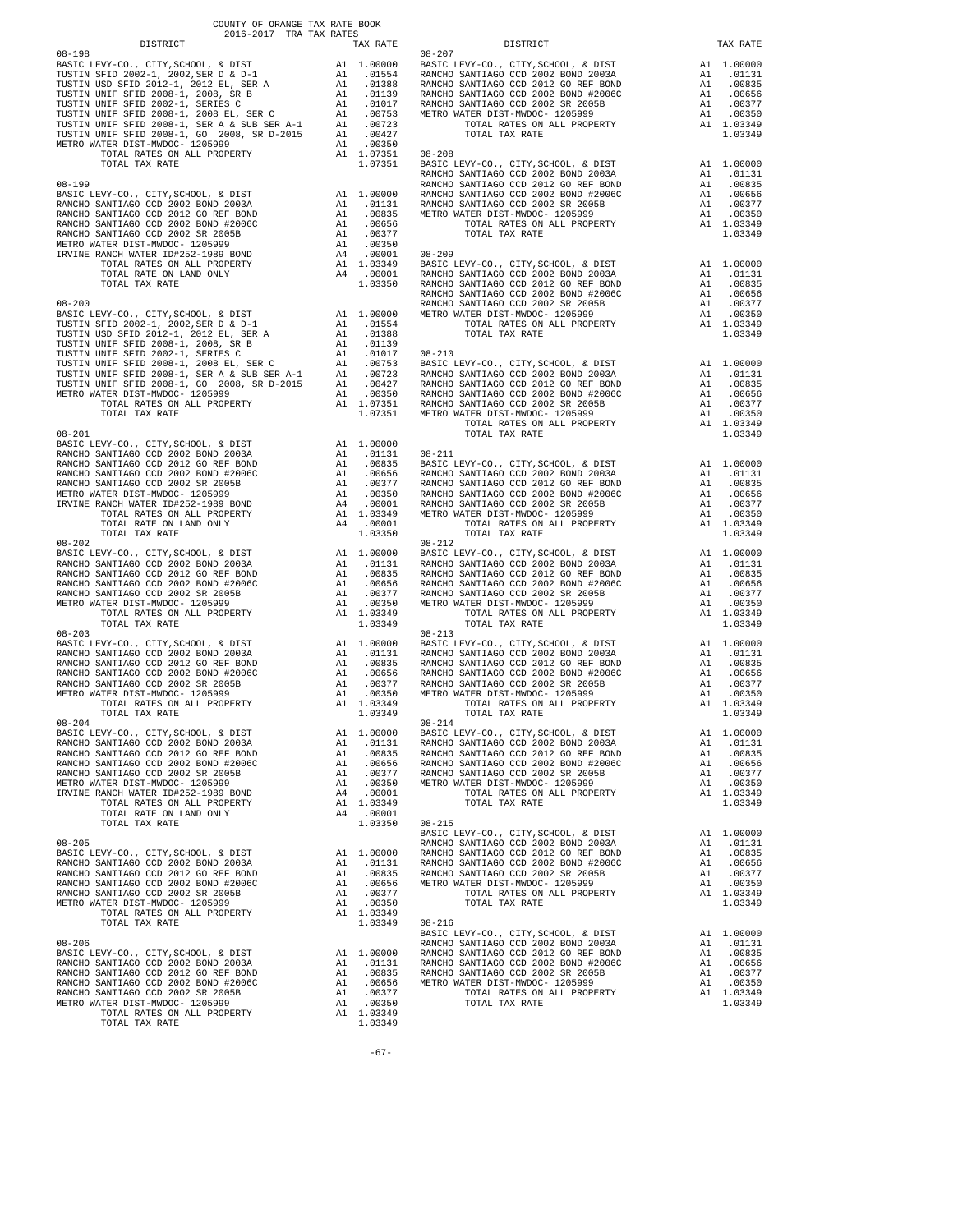| $08 - 219$                                                                                                                                                                                                                                                                                                                                                            |  | $08 - 229$                                                                               |  |
|-----------------------------------------------------------------------------------------------------------------------------------------------------------------------------------------------------------------------------------------------------------------------------------------------------------------------------------------------------------------------|--|------------------------------------------------------------------------------------------|--|
|                                                                                                                                                                                                                                                                                                                                                                       |  |                                                                                          |  |
|                                                                                                                                                                                                                                                                                                                                                                       |  |                                                                                          |  |
|                                                                                                                                                                                                                                                                                                                                                                       |  |                                                                                          |  |
| $\begin{tabular}{cccccc} TOTAL TAX RATE & 1.03349 & TOTAL TAX RATE & 1.03349\\ 08-222 & 08-222 & 08-232 & 08-232 & 08-232 & 08-232 & 08-232 & 08-232 & 08-232 & 08-232 & 08-232 & 08-232 & 08-232 & 08-232 & 08-232 & 08-232 & 08-232 & 08-232 & 08-232 & 08-232 & 08-232 & 08-232 & 08$                                                                              |  |                                                                                          |  |
| $08 - 224$                                                                                                                                                                                                                                                                                                                                                            |  | $08 - 234$                                                                               |  |
| $\begin{tabular}{cccccc} 08-224 & 08-234 & 08-234 & 08-234 & 08-234 & 08-234 & 08-234 & 08-234 & 08-234 & 08-234 & 08-234 & 08-234 & 08-234 & 08-234 & 08-234 & 08-234 & 08-234 & 08-234 & 08-234 & 08-234 & 08-234 & 08-234 & 08-234 & 08-234 & 08-234 & 08-234 & 08$<br>TER DIST-MWDUC- 1205999<br>TOTAL RATES ON ALL PROPERTY Al 1.03349<br>TOTAL TAX RATE 1.03349 |  | TOTAL RATES ON ALL PROPERTY A1 1.03349<br>TOTAL TAX RATE<br>TOTAL TAX RATE<br>$08 - 235$ |  |
| $08 - 225$<br>$\begin{tabular}{cccccc} 08-225 & 04144 & 048 & 08-225 & 0414 & 048 & 08-225 & 0414 & 048 & 041 & 04000 & 048.81 & 04000 & 041 & 048.81 & 04000 \\ \hline \text{RANCIO SANTIAGO COCD 2012 GO RETRO USP BOND 2003A & 041 & 040000 & 041 & 048.81 & 040000 \\ \text{RANCIO SANTIAGO COD 2012 GO RETRO WARTIAO COD 2012 GO RET$                            |  |                                                                                          |  |
|                                                                                                                                                                                                                                                                                                                                                                       |  |                                                                                          |  |

COUNTY OF ORANGE TAX RATE BOOK 2016-2017 TRA TAX RATES

-68-

DISTRICT TAX RATE DISTRICT TAX RATE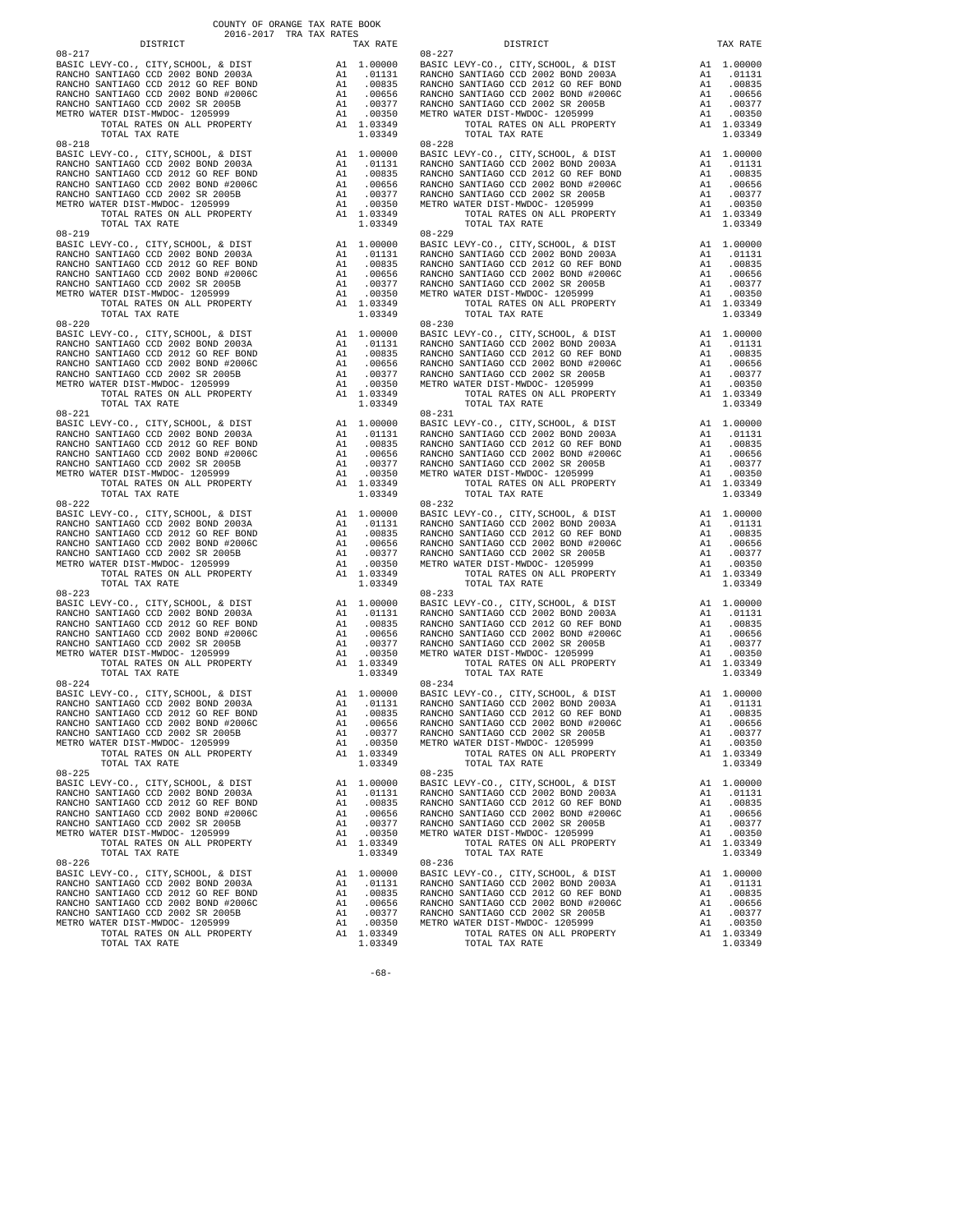| $08 - 237$<br>BASIC LEVY-CO., CITY, SCHOOL, & DIST<br>RANCHO SANTIAGO CCD 2002 BOND 2003A                                       | V-2-10 (BASIC LAND 10000 BASIC LAND 100835 RANCHO A1 000835 RANCHO A1 000377 RANCHO A1 00377 RANCHO M1 00350 METRO W                     |                                                                                                                                                              | 08-248            |
|---------------------------------------------------------------------------------------------------------------------------------|------------------------------------------------------------------------------------------------------------------------------------------|--------------------------------------------------------------------------------------------------------------------------------------------------------------|-------------------|
| RANCHO SANTIAGO CCD 2012 GO REF BOND                                                                                            |                                                                                                                                          |                                                                                                                                                              |                   |
| RANCHO SANTIAGO CCD 2002 BOND #2006C<br>RANCHO SANTIAGO CCD 2002 SR 2005B                                                       |                                                                                                                                          |                                                                                                                                                              |                   |
| METRO WATER DIST-MWDOC- 1205999                                                                                                 |                                                                                                                                          |                                                                                                                                                              |                   |
| TOTAL RATES ON ALL PROPERTY                                                                                                     |                                                                                                                                          | A1 1.03349<br>1.03349                                                                                                                                        |                   |
| TOTAL TAX RATE<br>$08 - 238$                                                                                                    |                                                                                                                                          |                                                                                                                                                              | $08 - 249$        |
| BASIC LEVY-CO., CITY, SCHOOL, & DIST                                                                                            | US-249<br>A1 1.00000 BASIC L<br>A1 .01831 RANCHO<br>A1 .00835 RANCHO<br>A1 .00357 RANCHO<br>A1 .00350 METRO W<br>A1 1.03349              |                                                                                                                                                              |                   |
| RANCHO SANTIAGO CCD 2002 BOND 2003A<br>RANCHO SANTIAGO CCD 2012 GO REF BOND                                                     |                                                                                                                                          |                                                                                                                                                              |                   |
| RANCHO SANTIAGO CCD 2002 BOND #2006C                                                                                            |                                                                                                                                          |                                                                                                                                                              |                   |
| RANCHO SANTIAGO CCD 2002 SR 2005B                                                                                               |                                                                                                                                          |                                                                                                                                                              |                   |
| METRO WATER DIST-MWDOC- 1205999<br>TOTAL RATES ON ALL PROPERTY                                                                  |                                                                                                                                          |                                                                                                                                                              |                   |
| TOTAL TAX RATE                                                                                                                  |                                                                                                                                          | 1.03349                                                                                                                                                      |                   |
| $08 - 239$<br>BASIC LEVY-CO., CITY, SCHOOL, & DIST                                                                              |                                                                                                                                          | 08-250<br>Al 1.00000 BASIC L<br>Al 00131 RANCHO<br>Al 00835 RANCHO<br>Al 00656 RANCHO<br>Al 00377 RANCHO<br>Al 00370 RANCHO<br>Al 00350 METROW<br>Al 1.03349 |                   |
| RANCHO SANTIAGO CCD 2002 BOND 2003A                                                                                             |                                                                                                                                          |                                                                                                                                                              |                   |
| RANCHO SANTIAGO CCD 2012 GO REF BOND                                                                                            |                                                                                                                                          |                                                                                                                                                              |                   |
| RANCHO SANTIAGO CCD 2002 BOND #2006C<br>RANCHO SANTIAGO CCD 2002 SR 2005B<br>WINTEG ULL UNITED TO THE MANUSCO CCD 2002 SR 2005B |                                                                                                                                          |                                                                                                                                                              |                   |
| METRO WATER DIST-MWDOC- 1205999                                                                                                 |                                                                                                                                          |                                                                                                                                                              |                   |
| TOTAL RATES ON ALL PROPERTY<br>TOTAL TAX RATE                                                                                   |                                                                                                                                          | A1 1.03349<br>1.03349                                                                                                                                        |                   |
| $08 - 240$                                                                                                                      |                                                                                                                                          |                                                                                                                                                              | $08 - 251$        |
| BASIC LEVY-CO., CITY, SCHOOL, & DIST<br>RANCHO SANTIAGO CCD 2002 BOND 2003A                                                     |                                                                                                                                          |                                                                                                                                                              |                   |
| RANCHO SANTIAGO CCD 2012 GO REF BOND                                                                                            |                                                                                                                                          |                                                                                                                                                              |                   |
| RANCHO SANTIAGO CCD 2002 BOND #2006C                                                                                            |                                                                                                                                          |                                                                                                                                                              |                   |
| RANCHO SANTIAGO CCD 2002 SR 2005B                                                                                               |                                                                                                                                          |                                                                                                                                                              |                   |
| METRO WATER DIST-MWDOC- 1205999                                                                                                 |                                                                                                                                          |                                                                                                                                                              |                   |
|                                                                                                                                 |                                                                                                                                          |                                                                                                                                                              |                   |
| $08 - 241$<br>BASIC LEVY-CO., CITY, SCHOOL, & DIST                                                                              |                                                                                                                                          |                                                                                                                                                              |                   |
| RANCHO SANTIAGO CCD 2002 BOND 2003A                                                                                             |                                                                                                                                          |                                                                                                                                                              |                   |
| RANCHO SANTIAGO CCD 2012 GO REF BOND                                                                                            |                                                                                                                                          |                                                                                                                                                              |                   |
| RANCHO SANTIAGO CCD 2002 BOND #2006C<br>RANCHO SANTIAGO CCD 2002 SR 2005B<br>RANCHO SANTIAGO CCD 2002 SR 2005B                  |                                                                                                                                          |                                                                                                                                                              |                   |
| METRO WATER DIST-MWDOC- 1205999                                                                                                 |                                                                                                                                          |                                                                                                                                                              |                   |
| TOTAL RATES ON ALL PROPERTY<br>TOTAL TAX RATE                                                                                   |                                                                                                                                          |                                                                                                                                                              |                   |
| $08 - 242$                                                                                                                      |                                                                                                                                          |                                                                                                                                                              |                   |
| BASIC LEVY-CO., CITY, SCHOOL, & DIST<br>RANCHO SANTIAGO CCD 2002 BOND 2003A                                                     |                                                                                                                                          |                                                                                                                                                              |                   |
| RANCHO SANTIAGO CCD 2012 GO REF BOND                                                                                            |                                                                                                                                          |                                                                                                                                                              |                   |
| RANCHO SANTIAGO CCD 2002 BOND #2006C                                                                                            |                                                                                                                                          |                                                                                                                                                              |                   |
| RANCHO SANTIAGO CCD 2002 SR 2005B<br>METRO WATER DIST-MWDOC- 1205999                                                            |                                                                                                                                          |                                                                                                                                                              |                   |
| TOTAL RATES ON ALL PROPERTY                                                                                                     |                                                                                                                                          |                                                                                                                                                              |                   |
| TOTAL TAX RATE<br>$08 - 243$                                                                                                    |                                                                                                                                          |                                                                                                                                                              |                   |
| BASIC LEVY-CO., CITY, SCHOOL, & DIST                                                                                            |                                                                                                                                          |                                                                                                                                                              | $08 - 254$        |
| RANCHO SANTIAGO CCD 2002 BOND 2003A                                                                                             |                                                                                                                                          |                                                                                                                                                              |                   |
| RANCHO SANTIAGO CCD 2012 GO REF BOND<br>RANCHO SANTIAGO CCD 2002 BOND #2006C                                                    |                                                                                                                                          |                                                                                                                                                              |                   |
| RANCHO SANTIAGO CCD 2002 SR 2005B                                                                                               |                                                                                                                                          |                                                                                                                                                              |                   |
| METRO WATER DIST-MWDOC- 1205999                                                                                                 | A1 1.00000 BASIC<br>A1 .01131 RANCHO<br>A1 .00835 RANCHO<br>A1 .00856 RANCHO<br>A1 .00377 RANCHO<br>A1 .00350 METROW<br>A1 .00350 METROW |                                                                                                                                                              |                   |
| TOTAL RATES ON ALL PROPERTY<br>TOTAL TAX RATE                                                                                   |                                                                                                                                          | A1 1.03349<br>1.03349                                                                                                                                        |                   |
| $08 - 245$                                                                                                                      |                                                                                                                                          |                                                                                                                                                              | $08 - 255$        |
| BASIC LEVY-CO., CITY, SCHOOL, & DIST<br>RANCHO SANTIAGO CCD 2002 BOND 2003A                                                     | M1 1.00000 BASIC<br>A1 .01131 RANCHO<br>A1 .00835 RANCHO<br>A1 .00835 RANCHO<br>A1 .00377 RANCHO<br>A1 .00350 METROW<br>A1 .00350 METROW |                                                                                                                                                              |                   |
| RANCHO SANTIAGO CCD 2012 GO REF BOND                                                                                            |                                                                                                                                          |                                                                                                                                                              |                   |
| RANCHO SANTIAGO CCD 2002 BOND #2006C                                                                                            |                                                                                                                                          |                                                                                                                                                              |                   |
| RANCHO SANTIAGO CCD 2002 SR 2005B<br>METRO WATER DIST-MWDOC- 1205999                                                            |                                                                                                                                          |                                                                                                                                                              |                   |
| TOTAL RATES ON ALL PROPERTY                                                                                                     |                                                                                                                                          | A1 1.03349                                                                                                                                                   |                   |
| TOTAL TAX RATE<br>$08 - 246$                                                                                                    |                                                                                                                                          | 1.03349                                                                                                                                                      | $08 - 256$        |
| BASIC LEVY-CO., CITY, SCHOOL, & DIST                                                                                            | A1                                                                                                                                       | 1.00000                                                                                                                                                      | BASIC L           |
| RANCHO SANTIAGO CCD 2002 BOND 2003A                                                                                             |                                                                                                                                          | A1 .01131                                                                                                                                                    | RANCHO            |
| RANCHO SANTIAGO CCD 2012 GO REF BOND<br>RANCHO SANTIAGO CCD 2002 BOND #2006C                                                    | A1<br>A1                                                                                                                                 | .00835<br>.00656                                                                                                                                             | RANCHO<br>RANCHO  |
| RANCHO SANTIAGO CCD 2002 SR 2005B                                                                                               | A1                                                                                                                                       | .00377                                                                                                                                                       | RANCHO            |
| METRO WATER DIST-MWDOC- 1205999                                                                                                 | A1                                                                                                                                       | .00350                                                                                                                                                       | METRO W           |
| TOTAL RATES ON ALL PROPERTY<br>TOTAL TAX RATE                                                                                   |                                                                                                                                          | A1 1.03349<br>1.03349                                                                                                                                        |                   |
| $08 - 247$                                                                                                                      |                                                                                                                                          |                                                                                                                                                              | $08 - 257$        |
| BASIC LEVY-CO., CITY, SCHOOL, & DIST<br>RANCHO SANTIAGO CCD 2002 BOND 2003A                                                     | A1                                                                                                                                       | 1.00000<br>A1 .01131                                                                                                                                         | BASIC L<br>RANCHO |
| RANCHO SANTIAGO CCD 2012 GO REF BOND                                                                                            | A1                                                                                                                                       | .00835                                                                                                                                                       | RANCHO            |
| RANCHO SANTIAGO CCD 2002 BOND #2006C                                                                                            | A1                                                                                                                                       | .00656                                                                                                                                                       | RANCHO            |
| RANCHO SANTIAGO CCD 2002 SR 2005B<br>METRO WATER DIST-MWDOC- 1205999                                                            | A1                                                                                                                                       | .00377<br>A1 .00350 METRO W                                                                                                                                  | RANCHO            |
|                                                                                                                                 |                                                                                                                                          |                                                                                                                                                              |                   |

| COUNTY OF ORANGE TAX RATE BOOK<br>2016-2017 יחס המדי 2016<br>$2016-2017\begin{array}{l} \multicolumn{1}{c}{\text{Tr}}\text{A} & \text{RATE} \end{array}$ DISTRICT $$\tt 2016-2017$\tt TRA}$ |          |                                                                                                                                                                                                                                                                                                                                                                                    |          |
|---------------------------------------------------------------------------------------------------------------------------------------------------------------------------------------------|----------|------------------------------------------------------------------------------------------------------------------------------------------------------------------------------------------------------------------------------------------------------------------------------------------------------------------------------------------------------------------------------------|----------|
| $08 - 237$                                                                                                                                                                                  | TAX RATE | DISTRICT<br>$08 - 248$                                                                                                                                                                                                                                                                                                                                                             | TAX RATE |
|                                                                                                                                                                                             |          |                                                                                                                                                                                                                                                                                                                                                                                    |          |
|                                                                                                                                                                                             |          |                                                                                                                                                                                                                                                                                                                                                                                    |          |
|                                                                                                                                                                                             |          |                                                                                                                                                                                                                                                                                                                                                                                    |          |
|                                                                                                                                                                                             |          |                                                                                                                                                                                                                                                                                                                                                                                    |          |
| $08 - 238$                                                                                                                                                                                  |          | $08 - 249$                                                                                                                                                                                                                                                                                                                                                                         |          |
|                                                                                                                                                                                             |          |                                                                                                                                                                                                                                                                                                                                                                                    |          |
|                                                                                                                                                                                             |          |                                                                                                                                                                                                                                                                                                                                                                                    |          |
|                                                                                                                                                                                             |          |                                                                                                                                                                                                                                                                                                                                                                                    |          |
|                                                                                                                                                                                             |          |                                                                                                                                                                                                                                                                                                                                                                                    |          |
|                                                                                                                                                                                             |          |                                                                                                                                                                                                                                                                                                                                                                                    |          |
|                                                                                                                                                                                             |          |                                                                                                                                                                                                                                                                                                                                                                                    |          |
|                                                                                                                                                                                             |          |                                                                                                                                                                                                                                                                                                                                                                                    |          |
|                                                                                                                                                                                             |          |                                                                                                                                                                                                                                                                                                                                                                                    |          |
|                                                                                                                                                                                             |          |                                                                                                                                                                                                                                                                                                                                                                                    |          |
|                                                                                                                                                                                             |          |                                                                                                                                                                                                                                                                                                                                                                                    |          |
|                                                                                                                                                                                             |          |                                                                                                                                                                                                                                                                                                                                                                                    |          |
|                                                                                                                                                                                             |          |                                                                                                                                                                                                                                                                                                                                                                                    |          |
|                                                                                                                                                                                             |          |                                                                                                                                                                                                                                                                                                                                                                                    |          |
|                                                                                                                                                                                             |          |                                                                                                                                                                                                                                                                                                                                                                                    |          |
|                                                                                                                                                                                             |          |                                                                                                                                                                                                                                                                                                                                                                                    |          |
|                                                                                                                                                                                             |          |                                                                                                                                                                                                                                                                                                                                                                                    |          |
|                                                                                                                                                                                             |          |                                                                                                                                                                                                                                                                                                                                                                                    |          |
|                                                                                                                                                                                             |          |                                                                                                                                                                                                                                                                                                                                                                                    |          |
|                                                                                                                                                                                             |          |                                                                                                                                                                                                                                                                                                                                                                                    |          |
|                                                                                                                                                                                             |          |                                                                                                                                                                                                                                                                                                                                                                                    |          |
|                                                                                                                                                                                             |          |                                                                                                                                                                                                                                                                                                                                                                                    |          |
|                                                                                                                                                                                             |          |                                                                                                                                                                                                                                                                                                                                                                                    |          |
|                                                                                                                                                                                             |          |                                                                                                                                                                                                                                                                                                                                                                                    |          |
|                                                                                                                                                                                             |          |                                                                                                                                                                                                                                                                                                                                                                                    |          |
| $08 - 242$                                                                                                                                                                                  |          | $08 - 253$                                                                                                                                                                                                                                                                                                                                                                         |          |
|                                                                                                                                                                                             |          |                                                                                                                                                                                                                                                                                                                                                                                    |          |
|                                                                                                                                                                                             |          |                                                                                                                                                                                                                                                                                                                                                                                    |          |
|                                                                                                                                                                                             |          |                                                                                                                                                                                                                                                                                                                                                                                    |          |
|                                                                                                                                                                                             |          |                                                                                                                                                                                                                                                                                                                                                                                    |          |
|                                                                                                                                                                                             |          |                                                                                                                                                                                                                                                                                                                                                                                    |          |
|                                                                                                                                                                                             |          |                                                                                                                                                                                                                                                                                                                                                                                    |          |
|                                                                                                                                                                                             |          |                                                                                                                                                                                                                                                                                                                                                                                    |          |
|                                                                                                                                                                                             |          |                                                                                                                                                                                                                                                                                                                                                                                    |          |
|                                                                                                                                                                                             |          |                                                                                                                                                                                                                                                                                                                                                                                    |          |
|                                                                                                                                                                                             |          |                                                                                                                                                                                                                                                                                                                                                                                    |          |
|                                                                                                                                                                                             |          |                                                                                                                                                                                                                                                                                                                                                                                    |          |
|                                                                                                                                                                                             |          |                                                                                                                                                                                                                                                                                                                                                                                    |          |
|                                                                                                                                                                                             |          |                                                                                                                                                                                                                                                                                                                                                                                    |          |
|                                                                                                                                                                                             |          |                                                                                                                                                                                                                                                                                                                                                                                    |          |
|                                                                                                                                                                                             |          |                                                                                                                                                                                                                                                                                                                                                                                    |          |
|                                                                                                                                                                                             |          |                                                                                                                                                                                                                                                                                                                                                                                    |          |
|                                                                                                                                                                                             |          | $\begin{tabular}{l c c c c c c c c} \multicolumn{1}{c}{\textbf{RANCHO SMTHAGO CCD 2002 BOND 42006C} & \multicolumn{1}{c}{\textbf{RANCHO SMTHAGO CCD 2002 BOND 42006C} & \multicolumn{1}{c}{\textbf{RANCHO SMTHAGO CCD 2002 BOND 42006C} & \multicolumn{1}{c}{\textbf{A1}} & .00656 & \multicolumn{1}{c}{\textbf{RANCHO SMTHAGO CCD 2002 SIND 42006C} & \multicolumn{1}{c}{\textbf$ |          |
| $08 - 246$                                                                                                                                                                                  |          | $08 - 256$                                                                                                                                                                                                                                                                                                                                                                         |          |
|                                                                                                                                                                                             |          |                                                                                                                                                                                                                                                                                                                                                                                    |          |
|                                                                                                                                                                                             |          |                                                                                                                                                                                                                                                                                                                                                                                    |          |
|                                                                                                                                                                                             |          |                                                                                                                                                                                                                                                                                                                                                                                    |          |
|                                                                                                                                                                                             |          |                                                                                                                                                                                                                                                                                                                                                                                    |          |
|                                                                                                                                                                                             |          |                                                                                                                                                                                                                                                                                                                                                                                    |          |
|                                                                                                                                                                                             |          |                                                                                                                                                                                                                                                                                                                                                                                    |          |
| $08 - 247$                                                                                                                                                                                  |          | $08 - 257$                                                                                                                                                                                                                                                                                                                                                                         |          |
|                                                                                                                                                                                             |          |                                                                                                                                                                                                                                                                                                                                                                                    |          |
|                                                                                                                                                                                             |          |                                                                                                                                                                                                                                                                                                                                                                                    |          |
|                                                                                                                                                                                             |          |                                                                                                                                                                                                                                                                                                                                                                                    |          |
|                                                                                                                                                                                             |          |                                                                                                                                                                                                                                                                                                                                                                                    |          |
|                                                                                                                                                                                             |          |                                                                                                                                                                                                                                                                                                                                                                                    |          |

-69-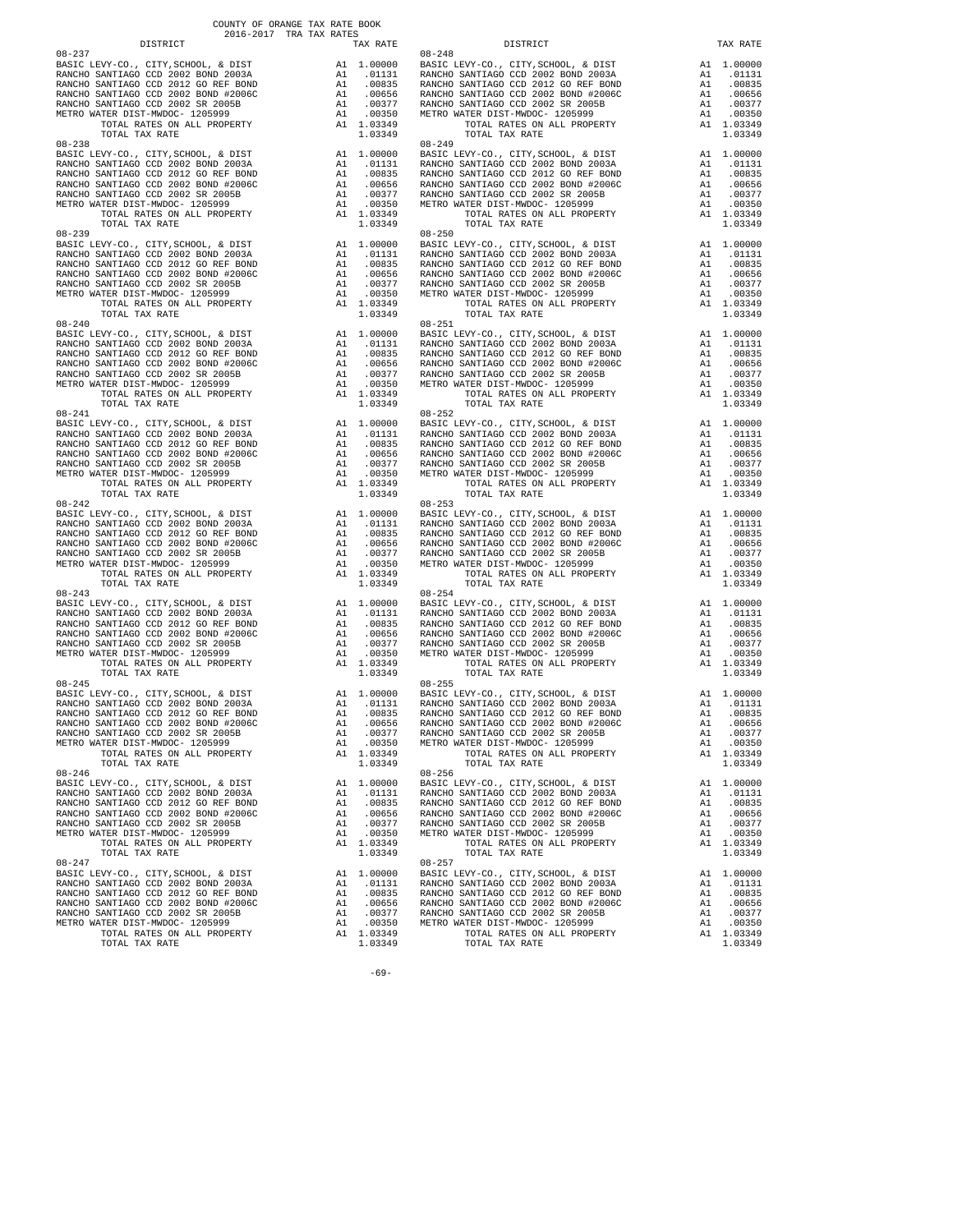| $08 - 258$<br>BASIC LEVY-CO., CITY, SCHOOL, & DIST                                                                | M1 1.00000 BASIC L<br>A1 .01131 RANCHO<br>A1 .00855 RANCHO<br>A1 .00855 RANCHO<br>A1 .00377 RANCHO<br>A1 .00377 RANCHO<br>A1 .00350 METRO W |                                                                                                                                                                    | 08-268           |
|-------------------------------------------------------------------------------------------------------------------|---------------------------------------------------------------------------------------------------------------------------------------------|--------------------------------------------------------------------------------------------------------------------------------------------------------------------|------------------|
| RANCHO SANTIAGO CCD 2002 BOND 2003A<br>RANCHO SANTIAGO CCD 2012 GO REF BOND                                       |                                                                                                                                             |                                                                                                                                                                    |                  |
| RANCHO SANTIAGO CCD 2002 BOND #2006C                                                                              |                                                                                                                                             |                                                                                                                                                                    |                  |
| RANCHO SANTIAGO CCD 2002 SR 2005B                                                                                 |                                                                                                                                             |                                                                                                                                                                    |                  |
| METRO WATER DIST-MWDOC- 1205999                                                                                   |                                                                                                                                             |                                                                                                                                                                    |                  |
| TOTAL RATES ON ALL PROPERTY<br>TOTAL TAX RATE                                                                     |                                                                                                                                             | A1 1.03349<br>1.03349                                                                                                                                              |                  |
| $08 - 259$                                                                                                        |                                                                                                                                             |                                                                                                                                                                    | $08 - 269$       |
| BASIC LEVY-CO., CITY, SCHOOL, & DIST                                                                              | US-209 US-2010<br>A1 .00000 BASIC L<br>A1 .00835 RANCHO<br>A1 .00656 RANCHO<br>A1 .00377 RANCHO<br>A1 .00370 METRO W<br>A1 1.03349          |                                                                                                                                                                    |                  |
| RANCHO SANTIAGO CCD 2002 BOND 2003A<br>RANCHO SANTIAGO CCD 2012 GO REF BOND                                       |                                                                                                                                             |                                                                                                                                                                    |                  |
| RANCHO SANTIAGO CCD 2002 BOND #2006C                                                                              |                                                                                                                                             |                                                                                                                                                                    |                  |
| RANCHO SANTIAGO CCD 2002 SR 2005B                                                                                 |                                                                                                                                             |                                                                                                                                                                    |                  |
| METRO WATER DIST-MWDOC- 1205999                                                                                   |                                                                                                                                             |                                                                                                                                                                    |                  |
| TOTAL RATES ON ALL PROPERTY<br>TOTAL TAX RATE                                                                     |                                                                                                                                             | 1.03349                                                                                                                                                            |                  |
| $08 - 260$                                                                                                        |                                                                                                                                             | 08-270<br>A1 1.00000 BASIC L<br>A1 .01131 RANCHO<br>A1 .00835 RANCHO<br>A1 .00656 RANCHO<br>A1 .00377 RANCHO<br>A1 .00370 RANCHO<br>A1 .00380 METROW<br>A1 1.03349 |                  |
| BASIC LEVY-CO., CITY, SCHOOL, & DIST                                                                              |                                                                                                                                             |                                                                                                                                                                    |                  |
| RANCHO SANTIAGO CCD 2002 BOND 2003A<br>RANCHO SANTIAGO CCD 2012 GO REF BOND                                       |                                                                                                                                             |                                                                                                                                                                    |                  |
|                                                                                                                   |                                                                                                                                             |                                                                                                                                                                    |                  |
| RANCHO SANTIAGO CCD 2002 BOND #2006C<br>RANCHO SANTIAGO CCD 2002 BOND #2006C<br>MENCHO SANTIAGO CCD 2002 SR 2005B |                                                                                                                                             |                                                                                                                                                                    |                  |
| METRO WATER DIST-MWDOC- 1205999                                                                                   |                                                                                                                                             |                                                                                                                                                                    |                  |
| TOTAL RATES ON ALL PROPERTY<br>TOTAL TAX RATE                                                                     |                                                                                                                                             | A1 1.03349<br>1.03349                                                                                                                                              |                  |
| $08 - 261$                                                                                                        |                                                                                                                                             |                                                                                                                                                                    | $08 - 271$       |
| BASIC LEVY-CO., CITY, SCHOOL, & DIST<br>RANCHO SANTIAGO CCD 2002 BOND 2003A                                       |                                                                                                                                             |                                                                                                                                                                    |                  |
|                                                                                                                   |                                                                                                                                             |                                                                                                                                                                    |                  |
| RANCHO SANTIAGO CCD 2012 GO REF BOND<br>RANCHO SANTIAGO CCD 2002 BOND #2006C                                      |                                                                                                                                             |                                                                                                                                                                    |                  |
| RANCHO SANTIAGO CCD 2002 SR 2005B                                                                                 |                                                                                                                                             |                                                                                                                                                                    |                  |
| METRO WATER DIST-MWDOC- 1205999                                                                                   |                                                                                                                                             |                                                                                                                                                                    |                  |
|                                                                                                                   |                                                                                                                                             |                                                                                                                                                                    |                  |
| $08 - 262$                                                                                                        |                                                                                                                                             |                                                                                                                                                                    |                  |
| BASIC LEVY-CO., CITY, SCHOOL, & DIST                                                                              |                                                                                                                                             |                                                                                                                                                                    |                  |
| RANCHO SANTIAGO CCD 2002 BOND 2003A                                                                               |                                                                                                                                             |                                                                                                                                                                    |                  |
| RANCHO SANTIAGO CCD 2012 GO REF BOND                                                                              |                                                                                                                                             |                                                                                                                                                                    |                  |
| RANCHO SANTIAGO CCD 2002 BOND #2006C<br>RANCHO SANTIAGO CCD 2002 SR 2005B<br>RANCHO SANTIAGO CCD 2002 SR 2005B    |                                                                                                                                             |                                                                                                                                                                    |                  |
| METRO WATER DIST-MWDOC- 1205999                                                                                   |                                                                                                                                             |                                                                                                                                                                    |                  |
| TOTAL RATES ON ALL PROPERTY<br>TOTAL TAX RATE                                                                     |                                                                                                                                             |                                                                                                                                                                    |                  |
| $08 - 263$                                                                                                        |                                                                                                                                             |                                                                                                                                                                    |                  |
| BASIC LEVY-CO., CITY, SCHOOL, & DIST                                                                              |                                                                                                                                             |                                                                                                                                                                    |                  |
| RANCHO SANTIAGO CCD 2002 BOND 2003A                                                                               |                                                                                                                                             |                                                                                                                                                                    |                  |
| RANCHO SANTIAGO CCD 2012 GO REF BOND<br>RANCHO SANTIAGO CCD 2002 BOND #2006C                                      |                                                                                                                                             |                                                                                                                                                                    |                  |
| RANCHO SANTIAGO CCD 2002 SR 2005B                                                                                 |                                                                                                                                             |                                                                                                                                                                    |                  |
| METRO WATER DIST-MWDOC- 1205999                                                                                   |                                                                                                                                             |                                                                                                                                                                    |                  |
| TOTAL RATES ON ALL PROPERTY<br>TOTAL TAX RATE                                                                     |                                                                                                                                             |                                                                                                                                                                    |                  |
| $08 - 264$                                                                                                        |                                                                                                                                             |                                                                                                                                                                    | $08 - 274$       |
| BASIC LEVY-CO., CITY, SCHOOL, & DIST                                                                              | A1 1.00000 BASIC<br>A1 .01131 RANCHO<br>A1 .00835 RANCHO<br>A1 .00856 RANCHO<br>A1 .00377 RANCHO<br>A1 .00350 METROW<br>A1 .00350 METROW    |                                                                                                                                                                    |                  |
| RANCHO SANTIAGO CCD 2002 BOND 2003A<br>RANCHO SANTIAGO CCD 2012 GO REF BOND                                       |                                                                                                                                             |                                                                                                                                                                    |                  |
| RANCHO SANTIAGO CCD 2002 BOND #2006C                                                                              |                                                                                                                                             |                                                                                                                                                                    |                  |
| RANCHO SANTIAGO CCD 2002 SR 2005B                                                                                 |                                                                                                                                             |                                                                                                                                                                    |                  |
| METRO WATER DIST-MWDOC- 1205999                                                                                   |                                                                                                                                             |                                                                                                                                                                    |                  |
| TOTAL RATES ON ALL PROPERTY<br>TOTAL TAX RATE                                                                     |                                                                                                                                             | A1 1.03349<br>1.03349                                                                                                                                              |                  |
| $08 - 265$                                                                                                        |                                                                                                                                             |                                                                                                                                                                    | $08 - 275$       |
| BASIC LEVY-CO., CITY, SCHOOL, & DIST                                                                              | M1 1.00000 BASIC<br>A1 .01131 RANCHO<br>A1 .00835 RANCHO<br>A1 .00835 RANCHO<br>A1 .00377 RANCHO<br>A1 .00350 METRO W                       |                                                                                                                                                                    |                  |
| RANCHO SANTIAGO CCD 2002 BOND 2003A                                                                               |                                                                                                                                             |                                                                                                                                                                    |                  |
| RANCHO SANTIAGO CCD 2012 GO REF BOND<br>RANCHO SANTIAGO CCD 2002 BOND #2006C                                      |                                                                                                                                             |                                                                                                                                                                    |                  |
| RANCHO SANTIAGO CCD 2002 SR 2005B                                                                                 |                                                                                                                                             |                                                                                                                                                                    |                  |
| METRO WATER DIST-MWDOC- 1205999                                                                                   |                                                                                                                                             |                                                                                                                                                                    |                  |
| TOTAL RATES ON ALL PROPERTY<br>TOTAL TAX RATE                                                                     |                                                                                                                                             | A1 1.03349<br>1.03349                                                                                                                                              |                  |
| $08 - 266$                                                                                                        |                                                                                                                                             |                                                                                                                                                                    | $08 - 276$       |
| BASIC LEVY-CO., CITY, SCHOOL, & DIST                                                                              | A1                                                                                                                                          | 1.00000                                                                                                                                                            | BASIC L          |
| RANCHO SANTIAGO CCD 2002 BOND 2003A                                                                               |                                                                                                                                             | A1 .01131                                                                                                                                                          | RANCHO<br>RANCHO |
| RANCHO SANTIAGO CCD 2012 GO REF BOND<br>RANCHO SANTIAGO CCD 2002 BOND #2006C                                      | A1<br>A1                                                                                                                                    | .00835<br>.00656                                                                                                                                                   | RANCHO           |
| RANCHO SANTIAGO CCD 2002 SR 2005B                                                                                 | A1                                                                                                                                          | .00377                                                                                                                                                             | RANCHO           |
| METRO WATER DIST-MWDOC- 1205999                                                                                   | A1                                                                                                                                          | .00350                                                                                                                                                             | METRO W          |
| TOTAL RATES ON ALL PROPERTY                                                                                       |                                                                                                                                             | A1 1.03349                                                                                                                                                         |                  |
| TOTAL TAX RATE<br>$08 - 267$                                                                                      |                                                                                                                                             | 1.03349                                                                                                                                                            | $08 - 277$       |
| BASIC LEVY-CO., CITY, SCHOOL, & DIST                                                                              | A1                                                                                                                                          | 1.00000                                                                                                                                                            | BASIC L          |
| RANCHO SANTIAGO CCD 2002 BOND 2003A                                                                               |                                                                                                                                             | A1.01131                                                                                                                                                           | RANCHO           |
| RANCHO SANTIAGO CCD 2012 GO REF BOND<br>RANCHO SANTIAGO CCD 2002 BOND #2006C                                      | A1<br>A1                                                                                                                                    | .00835<br>.00656                                                                                                                                                   | RANCHO<br>RANCHO |
| RANCHO SANTIAGO CCD 2002 SR 2005B                                                                                 | A1                                                                                                                                          | .00377                                                                                                                                                             | RANCHO           |
| METRO WATER DIST-MWDOC- 1205999                                                                                   | A1                                                                                                                                          | .00350                                                                                                                                                             | METRO W          |
|                                                                                                                   |                                                                                                                                             |                                                                                                                                                                    |                  |

 DISTRICT TAX RATE DISTRICT TAX RATE BASIC LEVY-CO., CITY,SCHOOL, & DIST A1 1.00000 BASIC LEVY-CO., CITY,SCHOOL, & DIST A1 1.00000 RANCHO SANTIAGO CCD 2002 BOND 2003A A1 .01131 RANCHO SANTIAGO CCD 2002 BOND 2003A A1 .01131 RANCHO SANTIAGO CCD 2012 GO REF BOND A1 .00835 RANCHO SANTIAGO CCD 2012 GO REF BOND A1 .00835 RANCHO SANTIAGO CCD 2002 BOND #2006C A1 .00656 RANCHO SANTIAGO CCD 2002 BOND #2006C A1 .00656 RANCHO SANTIAGO CCD 2002 SR 2005B A1 .00377 RANCHO SANTIAGO CCD 2002 SR 2005B A1 .00377 METRO WATER DIST-MWDOC- 1205999 A1 .00350 METRO WATER DIST-MWDOC- 1205999 A1 .00350 TOTAL RATES ON ALL PROPERTY A1 1.03349 TOTAL RATES ON ALL PROPERTY A1 1.03349 USING THE TRUE THE TAX RATES ON ALL PROPERTY AND TOTAL TAX RATE 1.03349 TOTAL TAX RATE 1.03349 BASIC LEVY-CO., CITY, SCHOOL, & DIST<br>RANCHO SANTIAGO CCD 2002 200D 2003A RADIO A1 1.00000 BASIC LEVY-CO., CITY, SCHOOL, ADIST ANCHO BANCHO AND 1013<br>RANCHO SANTIAGO CCD 2012 GO REF BOND A1 .00835 RANCHO SANTIAGO CCD 2012 GO RANCHO SANTIAGO CCD 2002 BOND #2006C A1 .00656 RANCHO SANTIAGO CCD 2002 BOND #2006C A1 .00656 RANCHO SANTIAGO CCD 2002 SR 2005B A1 .00377 RANCHO SANTIAGO CCD 2002 SR 2005B A1 .00377 METRO WATER DIST-MWDOC- 1205999 A1 .00350 METRO WATER DIST-MWDOC- 1205999 A1 .00350 TOTAL RATES ON ALL PROPERTY A1 1.03349 TOTAL RATES ON ALL PROPERTY A1 1.03349  $1.03349$  TOTAL TAX RATE 1.03349 BASIC LEVY-CO., CITY, SCHOOL, & DIST<br>RANCHO SANTIAGO CCD 2002 200D 2003A RADIO A1 1.00000 BASIC LEVY-CO., CITY, SCHOOL, ADIST ANCHO BANCHO AND 1013<br>RANCHO SANTIAGO CCD 2012 GO REF BOND A1 .00835 RANCHO SANTIAGO CCD 2012 GO RANCHO SANTIAGO CCD 2002 BOND #2006C A1 .00656 RANCHO SANTIAGO CCD 2002 BOND #2006C A1 .00656 RANCHO SANTIAGO CCD 2002 SR 2005B A1 .00377 RANCHO SANTIAGO CCD 2002 SR 2005B A1 .00377 METRO WATER DIST-MWDOC- 1205999 A1 .00350 METRO WATER DIST-MWDOC- 1205999 A1 .00350<br>TOTAL RATES ON ALL PROPERTY A1 1.03349 TOTAL RATES ON ALL PROPERTY TOTAL TAX RATE<br>1.03349 1.03349 1.03349 TOTAL TAX RATE BASIC LEVY-CO., CITY,SCHOOL, & DIST A1 1.00000 BASIC LEVY-CO., CITY,SCHOOL, & DIST A1 1.00000 01131 RANCHO SANTIAGO CCD 2002 BOND 2003A A1 .01131 RANCHO SANTIAGO CCD 2002 BOND 2003A A1 .01131<br>RANCHO SANTIAGO CCD 2012 GO REF BOND A1 .00835 RANCHO SANTIAGO CCD 2012 GO REF BOND A1 .00835 RANCHO SANTIAGO CCD 2002 BOND #2006C A1 .00656 RANCHO SANTIAGO CCD 2002 BOND #2006C A1 .00656 RANCHO SANTIAGO CCD 2002 SR 2005B A1 .00377 RANCHO SANTIAGO CCD 2002 SR 2005B A1 .00377 METRO WATER DIST-MWDOC- 1205999 A1 .00350 METRO WATER DIST-MWDOC- 1205999 A1 .00350<br>TOTAL RATES ON ALL PROPERTY A1 1.03349 TOTAL RATES ON ALL PROPERTY TOTAL TAX RATE<br>1.03349 1.03349 1.03349 TOTAL TAX RATE 0000 BASIC LEVY-CO., CITY, SCHOOL, & DIST 41 1.00000<br>
90000 BASIC LEVY-CO., CITY, SCHOOL, & DIST 41 1.00000.<br>
900035 RANCHO SANTIAGO CCD 2012 GO REF BOND 41 .00835. 01131 RANCHO SANTIAGO CCD 2002 BOND 2003A A1 .01131 RANCHO SANTIAGO CCD 2002 BOND 2003A A1 .01131<br>RANCHO SANTIAGO CCD 2012 GO REF BOND A1 .00835 RANCHO SANTIAGO CCD 2012 GO REF BOND A1 .00835 RANCHO SANTIAGO CCD 2002 BOND #2006C A1 .00656 RANCHO SANTIAGO CCD 2002 BOND #2006C A1 .00656 RANCHO SANTIAGO CCD 2002 SR 2005B A1 .00377 RANCHO SANTIAGO CCD 2002 SR 2005B A1 .00377 00350 METRO WATER DIST-MWDOC- 1205999 A1 .00350<br>203349 TOTAL RATES ON ALL PROPERTY A1 1.03349 TOTAL RATES ON ALL PROPERTY A1 1.03349 TOTAL RATES ON ALL PROPERTY A1 1.03349 TOTAL TAX RATE 1.03349 TOTAL TAX RATE 1.03349 BASIC LEVY-CO., CITY,SCHOOL, & DIST A1 1.00000 BASIC LEVY-CO., CITY,SCHOOL, & DIST A1 1.00000 01131 RANCHO SANTIAGO CCD 2002 BOND 2003A A1 .01131 RANCHO SANTIAGO CCD 2002 BOND 2003A A1 .01131<br>RANCHO SANTIAGO CCD 2012 GO REF BOND A1 .00835 RANCHO SANTIAGO CCD 2012 GO REF BOND A1 .00835 RANCHO SANTIAGO CCD 2002 BOND #2006C A1 .00656 RANCHO SANTIAGO CCD 2002 BOND #2006C A1 .00656 RANCHO SANTIAGO CCD 2002 SR 2005B A1 .00377 RANCHO SANTIAGO CCD 2002 SR 2005B A1 .00377 METRO WATER DIST-MWDOC- 1205999 A1 .00350 METRO WATER DIST-MWDOC- 1205999 A1 .00350 TOTAL RATES ON ALL PROPERTY A1 1.03349 TOTAL RATES ON ALL PROPERTY A1 1.03349 TOTAL TAX RATE 1.03319 TOTAL TAX RATE 1.03349 TOTAL TAX RATE BASIC LEVY-CO., CITY,SCHOOL, & DIST A1 1.00000 BASIC LEVY-CO., CITY,SCHOOL, & DIST A1 1.00000  $\begin{tabular}{l|c|c|c|c|c|c} \multicolumn{4}{c}{\textbf{RANCHO}} \multicolumn{4}{c}{\textbf{RANCHO}} \multicolumn{4}{c}{\textbf{RANCHO}} \multicolumn{4}{c}{\textbf{RANCHO}} \multicolumn{4}{c}{\textbf{RANCHO}} \multicolumn{4}{c}{\textbf{RANCHO}} \multicolumn{4}{c}{\textbf{RANCHO}} \multicolumn{4}{c}{\textbf{RANCHO}} \multicolumn{4}{c}{\textbf{RANCHO}} \multicolumn{4}{c}{\textbf{RANCHO}} \multicolumn{4}{c}{\textbf{RANCHO}} \multicolumn{4}{c}{\textbf{$ TOTAL TAX RATE 1.1.1 PHYSICS 2008-275<br>1.03349 TOTAL TAX RATE 1.03349 BASIC LEVY-CO., CITY, SCHOOL, & DIST<br>RANCHO SANTIAGO CCD 2002 BOND 2003A RANCHO SANTIAGO COD 2002 BOND 2003 BOND 2003 BOND 2003A RANCHO SANTIAGO CC<br>RANCHO SANTIAGO CCD 2012 GO REF BOND A1 .00835 RANCHO SANTIAGO CCD 2012 GO RANCHO SANTIAGO CCD 2002 SR 2005B A1 .00377 RANCHO SANTIAGO CCD 2002 SR 2005B A1 .00377 METRO WATER DIST-MWDOC- 1205999 A1 .00350 METRO WATER DIST-MWDOC- 1205999 A1 .00350 TOTAL RATES ON ALL PROPERTY A1 1.03349 TOTAL RATES ON ALL PROPERTY A1 1.03349 TOTAL TAX RATE 1.1.1 1.1.2 1.1.2 1.1.2 1.03349<br>1.03349 1.03349<br>08-276 BASIC LEVY-CO., CITY, SCHOOL, & DIST<br>RANCHO SANTIAGO CCD 2002 200D 2003A RADIO A1 1.00000 BASIC LEVY-CO., CITY, SCHOOL, ADIST ANCHO SANTIAGO CCD 20<br>RANCHO SANTIAGO CCD 2012 GO REF BOND A1 .00835 RANCHO SANTIAGO CCD 2012 GO RANCHO SANTIAGO CCD 2002 BOND #2006C A1 .00656 RANCHO SANTIAGO CCD 2002 BOND #2006C A1 .00656 RANCHO SANTIAGO CCD 2002 SR 2005B A1 .00377 RANCHO SANTIAGO CCD 2002 SR 2005B A1 .00377 METRO WATER DIST-MWDOC- 1205999 A1 .00350 METRO WATER DIST-MWDOC- 1205999 A1 .00350 TOTAL RATES ON ALL PROPERTY A1 1.03349 TOTAL RATES ON ALL PROPERTY A1 1.03349 TOTAL TAX RATE 1.03-277 BASIC LEVY-CO., CITY, SCHOOL, & DIST<br>RANCHO SANTIAGO CCD 2002 DO 2012 AND 101011 RANCHO SANTIAGO CCD 2002 BOND 2003A<br>RANCHO SANTIAGO CCD 2012 GO REF BOND A 1 1.00835 RANCHO SANTIAGO CCD 2012 GO REF BOND A 1 01331 .0131<br>RAN RANCHO SANTIAGO CCD 2002 BOND #2006C A1 .00656 RANCHO SANTIAGO CCD 2002 BOND #2006C A1 .00656 RANCHO SANTIAGO CCD 2002 SR 2005B A1 .00377 RANCHO SANTIAGO CCD 2002 SR 2005B A1 .00377 METRO WATER DIST-MWDOC- 1205999 A1 .00350 METRO WATER DIST-MWDOC- 1205999 A1 .00350 TOTAL RATES ON ALL PROPERTY A1 1.03349 TOTAL RATES ON ALL PROPERTY A1 1.03349 TOTAL TAX RATE 1.03349 TOTAL TAX RATE 1.03349

-70-

COUNTY OF ORANGE TAX RATE BOOK 2016-2017 TRA TAX RATES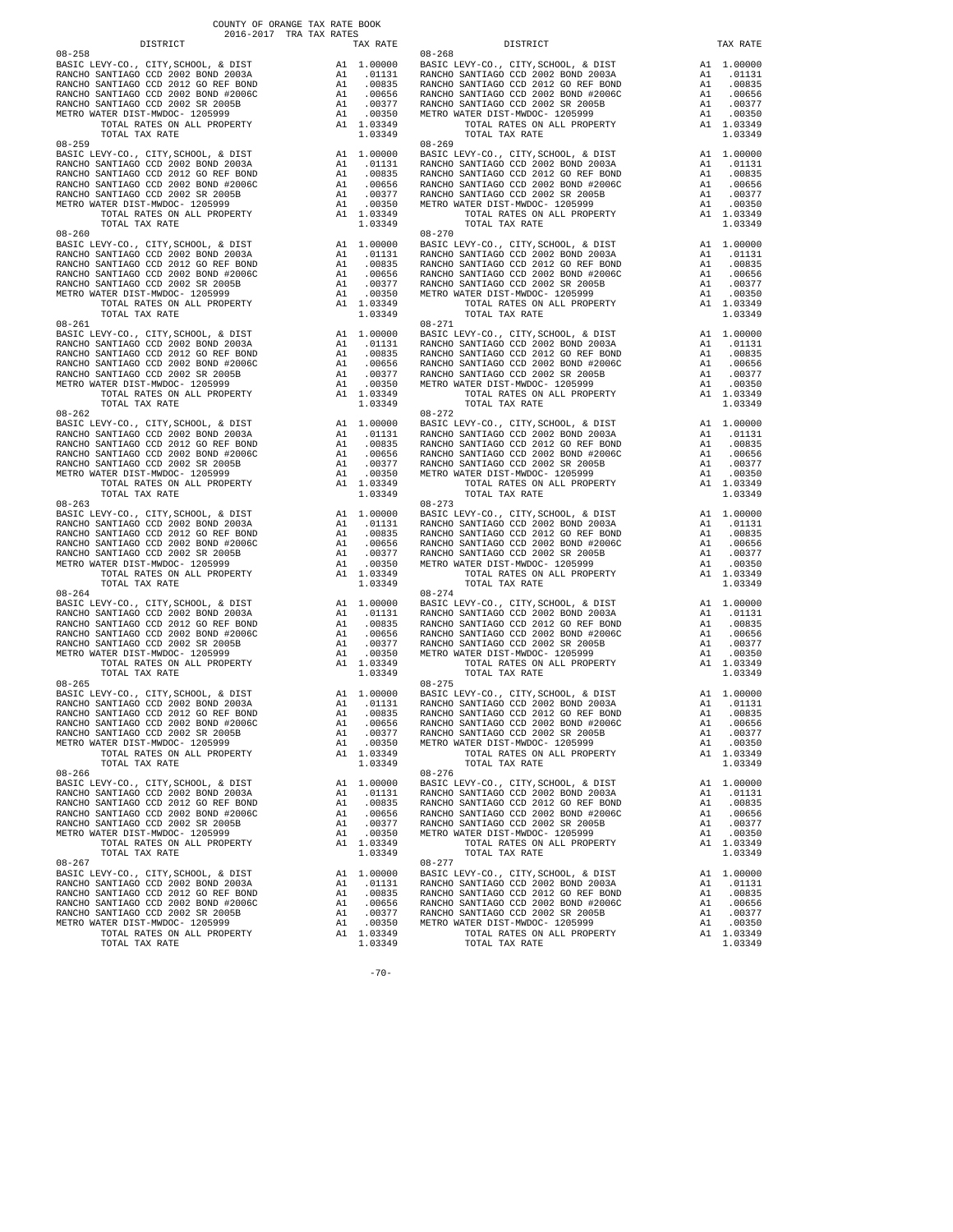| $08 - 278$                                                                                                          |                                                                                                                                                                                |                                                         | $08 - 288$ |
|---------------------------------------------------------------------------------------------------------------------|--------------------------------------------------------------------------------------------------------------------------------------------------------------------------------|---------------------------------------------------------|------------|
| BASIC LEVY-CO., CITY, SCHOOL, & DIST<br>RANCHO SANTIAGO CCD 2002 BOND 2003A                                         | 08-288<br>A1 1.00000 BASIC L<br>A1 .01131 RANCHO<br>A1 .00835 RANCHO<br>A1 .00855 RANCHO<br>A1 .00377 RANCHO<br>A1 .00370 RANCHO<br>A1 .00350 METRO W<br>A1 .00350 METRO W     |                                                         |            |
| RANCHO SANTIAGO CCD 2012 GO REF BOND                                                                                |                                                                                                                                                                                |                                                         |            |
| RANCHO SANTIAGO CCD 2002 BOND #2006C                                                                                |                                                                                                                                                                                |                                                         |            |
| RANCHO SANTIAGO CCD 2002 SR 2005B                                                                                   |                                                                                                                                                                                |                                                         |            |
| METRO WATER DIST-MWDOC- 1205999<br>TOTAL RATES ON ALL PROPERTY                                                      |                                                                                                                                                                                | A1 1.03349                                              |            |
| TOTAL TAX RATE                                                                                                      |                                                                                                                                                                                | 1.03349                                                 |            |
| $08 - 279$                                                                                                          |                                                                                                                                                                                |                                                         | 08-289     |
| BASIC LEVY-CO., CITY, SCHOOL, & DIST<br>RANCHO SANTIAGO CCD 2002 BOND 2003A                                         | A1 1.00000 BASIC L<br>A1 .01131 RANCHO<br>A1 .00855 RANCHO<br>A1 .00656 RANCHO<br>A1 .00357 RANCHO<br>A1 .00350 METROW                                                         |                                                         |            |
| RANCHO SANTIAGO CCD 2012 GO REF BOND                                                                                |                                                                                                                                                                                |                                                         |            |
| RANCHO SANTIAGO CCD 2002 BOND #2006C                                                                                |                                                                                                                                                                                |                                                         |            |
| RANCHO SANTIAGO CCD 2002 SR 2005B                                                                                   |                                                                                                                                                                                |                                                         |            |
| METRO WATER DIST-MWDOC- 1205999                                                                                     |                                                                                                                                                                                |                                                         |            |
| TOTAL RATES ON ALL PROPERTY                                                                                         |                                                                                                                                                                                | A1 1.03349<br>1.03349                                   |            |
| TOTAL TAX RATE<br>$08 - 280$                                                                                        |                                                                                                                                                                                |                                                         | $08 - 290$ |
| BASIC LEVY-CO., CITY, SCHOOL, & DIST                                                                                | M1 1.00000 BASIC<br>M1 .01131 RANCHO<br>M1 .00835 RANCHO<br>M1 .00656 RANCHO<br>M1 .00377 RANCHO<br>M1 .00377 RANCHO<br>M1 .00350 METRO W                                      |                                                         |            |
| RANCHO SANTIAGO CCD 2002 BOND 2003A                                                                                 |                                                                                                                                                                                |                                                         |            |
| RANCHO SANTIAGO CCD 2002 BOND 2003A<br>RANCHO SANTIAGO CCD 2012 GO REF BOND<br>RANCHO SANTIAGO CCD 2002 BOND #2006C |                                                                                                                                                                                |                                                         |            |
| RANCHO SANTIAGO CCD 2002 SR 2005B                                                                                   |                                                                                                                                                                                |                                                         |            |
| METRO WATER DIST-MWDOC- 1205999                                                                                     |                                                                                                                                                                                |                                                         |            |
| TOTAL RATES ON ALL PROPERTY                                                                                         |                                                                                                                                                                                | A1 1.03349                                              |            |
| TOTAL TAX RATE<br>$08 - 281$                                                                                        | 08-291<br>A1 1.00000 BASIC L<br>A1 .01131 RANCHO<br>A1 .00835 RANCHO<br>A1 .00656 RANCHO<br>A1 .00377 RANCHO<br>A1 .00377 RANCHO<br>A1 .00359 METRO W<br>A1 1.03349<br>1.03349 | 1.03349                                                 |            |
| BASIC LEVY-CO., CITY, SCHOOL, & DIST                                                                                |                                                                                                                                                                                |                                                         |            |
| RANCHO SANTIAGO CCD 2002 BOND 2003A                                                                                 |                                                                                                                                                                                |                                                         |            |
| RANCHO SANTIAGO CCD 2012 GO REF BOND                                                                                |                                                                                                                                                                                |                                                         |            |
| RANCHO SANTIAGO CCD 2002 BOND #2006C<br>RANCHO SANTIAGO CCD 2002 SR 2005B                                           |                                                                                                                                                                                |                                                         |            |
| METRO WATER DIST-MWDOC- 1205999                                                                                     |                                                                                                                                                                                |                                                         |            |
| TOTAL RATES ON ALL PROPERTY                                                                                         |                                                                                                                                                                                |                                                         |            |
| TOTAL TAX RATE                                                                                                      |                                                                                                                                                                                |                                                         |            |
| $08 - 282$                                                                                                          |                                                                                                                                                                                |                                                         | $08 - 292$ |
| BASIC LEVY-CO., CITY, SCHOOL, & DIST<br>RANCHO SANTIAGO CCD 2002 BOND 2003A                                         |                                                                                                                                                                                |                                                         |            |
| RANCHO SANTIAGO CCD 2012 GO REF BOND                                                                                |                                                                                                                                                                                |                                                         |            |
| RANCHO SANTIAGO CCD 2002 BOND #2006C<br>RANCHO SANTIAGO CCD 2002 SP 2005P                                           | 08-292<br>A1 1.00000 BASIC L<br>A1 .01131 RANCHO<br>A1 .00835 RANCHO<br>A1 .00356 RANCHO<br>A1 .00377 RANCHO<br>A1 .00350 METRO W<br>A1 1.03349                                |                                                         |            |
| RANCHO SANTIAGO CCD 2002 SR 2005B                                                                                   |                                                                                                                                                                                |                                                         |            |
| METRO WATER DIST-MWDOC- 1205999<br>TOTAL RATES ON ALL PROPERTY                                                      |                                                                                                                                                                                |                                                         |            |
| TOTAL TAX RATE                                                                                                      |                                                                                                                                                                                | 1.03349                                                 |            |
| $08 - 283$                                                                                                          | 08-293<br>A1 1.00000 BASIC L<br>A1 .0131 RANCHO<br>A1 .00635 RANCHO<br>A1 .00656 RANCHO<br>A1 .00556 RANCHO<br>A1 .00377 RANCHO<br>A1 .00377 RANCHO<br>A1 .00350 METRO W       |                                                         |            |
| BASIC LEVY-CO., CITY, SCHOOL, & DIST<br>RANCHO SANTIAGO CCD 2002 BOND 2003A                                         |                                                                                                                                                                                |                                                         |            |
| RANCHO SANTIAGO CCD 2012 GO REF BOND                                                                                |                                                                                                                                                                                |                                                         |            |
| RANCHO SANTIAGO CCD 2002 BOND #2006C<br>RANCHO SANTIAGO CCD 2002 BOND #2006C                                        |                                                                                                                                                                                |                                                         |            |
| RANCHO SANTIAGO CCD 2002 SR 2005B                                                                                   |                                                                                                                                                                                |                                                         |            |
| METRO WATER DIST-MWDOC- 1205999                                                                                     |                                                                                                                                                                                |                                                         |            |
| TOTAL RATES ON ALL PROPERTY<br>TOTAL TAX RATE                                                                       |                                                                                                                                                                                | 1.03349                                                 |            |
| $08 - 284$                                                                                                          |                                                                                                                                                                                |                                                         | $08 - 294$ |
| BASIC LEVY-CO., CITY, SCHOOL, & DIST                                                                                |                                                                                                                                                                                |                                                         |            |
| RANCHO SANTIAGO CCD 2002 BOND 2003A                                                                                 |                                                                                                                                                                                |                                                         |            |
| RANCHO SANTIAGO CCD 2012 GO REF BOND<br>RANCHO SANTIAGO CCD 2002 BOND #2006C                                        |                                                                                                                                                                                |                                                         |            |
| RANCHO SANTIAGO CCD 2002 SR 2005B                                                                                   |                                                                                                                                                                                |                                                         |            |
| METRO WATER DIST-MWDOC- 1205999                                                                                     |                                                                                                                                                                                |                                                         |            |
| TOTAL RATES ON ALL PROPERTY                                                                                         |                                                                                                                                                                                |                                                         |            |
| TOTAL TAX RATE                                                                                                      |                                                                                                                                                                                | 1.03349                                                 |            |
| $08 - 285$<br>BASIC LEVY-CO., CITY, SCHOOL, & DIST                                                                  |                                                                                                                                                                                |                                                         | $08 - 295$ |
| RANCHO SANTIAGO CCD 2002 BOND 2003A                                                                                 |                                                                                                                                                                                |                                                         |            |
| RANCHO SANTIAGO CCD 2012 GO REF BOND                                                                                | A1 1.00000 BASIC L<br>A1 .01131 RANCHO<br>A1 .00835 RANCHO<br>A1 .00856 RANCHO<br>A1 .00377 RANCHO<br>A1 .00370 METRO M<br>A1 .00330 METRO M                                   |                                                         |            |
| RANCHO SANTIAGO CCD 2002 BOND #2006C                                                                                |                                                                                                                                                                                |                                                         |            |
| RANCHO SANTIAGO CCD 2002 SR 2005B                                                                                   |                                                                                                                                                                                |                                                         |            |
| METRO WATER DIST-MWDOC- 1205999<br>TOTAL RATES ON ALL PROPERTY                                                      |                                                                                                                                                                                | A1 1.03349 IRVINE                                       |            |
| TOTAL TAX RATE                                                                                                      |                                                                                                                                                                                | 1.03349                                                 | IRVINE     |
|                                                                                                                     |                                                                                                                                                                                |                                                         |            |
| $08 - 286$<br>BASIC LEVY-CO., CITY, SCHOOL, & DIST                                                                  |                                                                                                                                                                                |                                                         |            |
| RANCHO SANTIAGO CCD 2002 BOND 2003A                                                                                 |                                                                                                                                                                                | A1 1.00000<br>A1 .01131                                 |            |
| RANCHO SANTIAGO CCD 2012 GO REF BOND                                                                                | A1                                                                                                                                                                             | .00835                                                  | $08 - 296$ |
| RANCHO SANTIAGO CCD 2002 BOND #2006C                                                                                | A1                                                                                                                                                                             | .00656                                                  | BASIC L    |
| RANCHO SANTIAGO CCD 2002 SR 2005B                                                                                   |                                                                                                                                                                                | A1 .00377                                               | RANCHO     |
| METRO WATER DIST-MWDOC- 1205999<br>TOTAL RATES ON ALL PROPERTY                                                      |                                                                                                                                                                                |                                                         |            |
| TOTAL TAX RATE                                                                                                      |                                                                                                                                                                                | A1 .00350 RANCHO<br>A1 1.03349 RANCHO<br>1.03349 RANCHO |            |
|                                                                                                                     |                                                                                                                                                                                |                                                         | METRO W    |
| $08 - 287$                                                                                                          |                                                                                                                                                                                |                                                         | IRVINE     |
| BASIC LEVY-CO., CITY, SCHOOL, & DIST                                                                                |                                                                                                                                                                                | A1 1.00000                                              | IRVINE     |
| RANCHO SANTIAGO CCD 2002 BOND 2003A<br>RANCHO SANTIAGO CCD 2012 GO REF BOND                                         | A1                                                                                                                                                                             | A1 .01131<br>.00835                                     |            |
| RANCHO SANTIAGO CCD 2002 BOND #2006C                                                                                | A1                                                                                                                                                                             | .00656                                                  |            |
| RANCHO SANTIAGO CCD 2002 SR 2005B                                                                                   | A1                                                                                                                                                                             | .00377                                                  |            |
| METRO WATER DIST-MWDOC- 1205999                                                                                     | A1                                                                                                                                                                             | .00350                                                  |            |
| TOTAL RATES ON ALL PROPERTY<br>TOTAL TAX RATE                                                                       |                                                                                                                                                                                | A1 1.03349<br>1.03349                                   |            |
|                                                                                                                     |                                                                                                                                                                                |                                                         |            |

COUNTY OF ORANGE TAX RATE BOOK 2016-2017 TRA TAX RATES

|            | TAX RATE |            |  |
|------------|----------|------------|--|
|            |          |            |  |
|            |          |            |  |
|            |          |            |  |
|            |          |            |  |
|            |          |            |  |
|            |          |            |  |
|            |          |            |  |
|            |          |            |  |
|            |          |            |  |
|            |          |            |  |
|            |          |            |  |
|            |          |            |  |
|            |          |            |  |
|            |          |            |  |
|            |          |            |  |
|            |          |            |  |
|            |          |            |  |
|            |          |            |  |
| $08 - 280$ |          | $08 - 290$ |  |
|            |          |            |  |
|            |          |            |  |
|            |          |            |  |
|            |          |            |  |
|            |          |            |  |
|            |          |            |  |
|            |          |            |  |
|            |          |            |  |
|            |          |            |  |
|            |          |            |  |
|            |          |            |  |
|            |          |            |  |
|            |          |            |  |
|            |          |            |  |
|            |          |            |  |
|            |          |            |  |
|            |          |            |  |
|            |          |            |  |
|            |          |            |  |
|            |          |            |  |
|            |          |            |  |
|            |          |            |  |
|            |          |            |  |
|            |          |            |  |
|            |          |            |  |
|            |          |            |  |
|            |          |            |  |
|            |          |            |  |
|            |          |            |  |
|            |          |            |  |
|            |          |            |  |
|            |          |            |  |
|            |          |            |  |
|            |          |            |  |
|            |          |            |  |
|            |          |            |  |
|            |          |            |  |
|            |          |            |  |
|            |          |            |  |
|            |          |            |  |
|            |          |            |  |
|            |          |            |  |
|            |          |            |  |
|            |          |            |  |
|            |          |            |  |
|            |          | $08 - 295$ |  |
|            |          |            |  |
|            |          |            |  |
|            |          |            |  |
|            |          |            |  |
|            |          |            |  |
|            |          |            |  |
|            |          |            |  |
|            |          |            |  |
|            |          |            |  |
|            |          |            |  |
|            |          |            |  |
|            |          |            |  |
|            |          |            |  |
|            |          |            |  |
|            |          |            |  |
|            |          |            |  |
|            |          |            |  |
|            |          |            |  |
|            |          |            |  |
|            |          |            |  |
|            |          |            |  |
|            |          |            |  |
|            |          |            |  |
|            |          |            |  |
|            |          |            |  |
|            |          |            |  |

-71-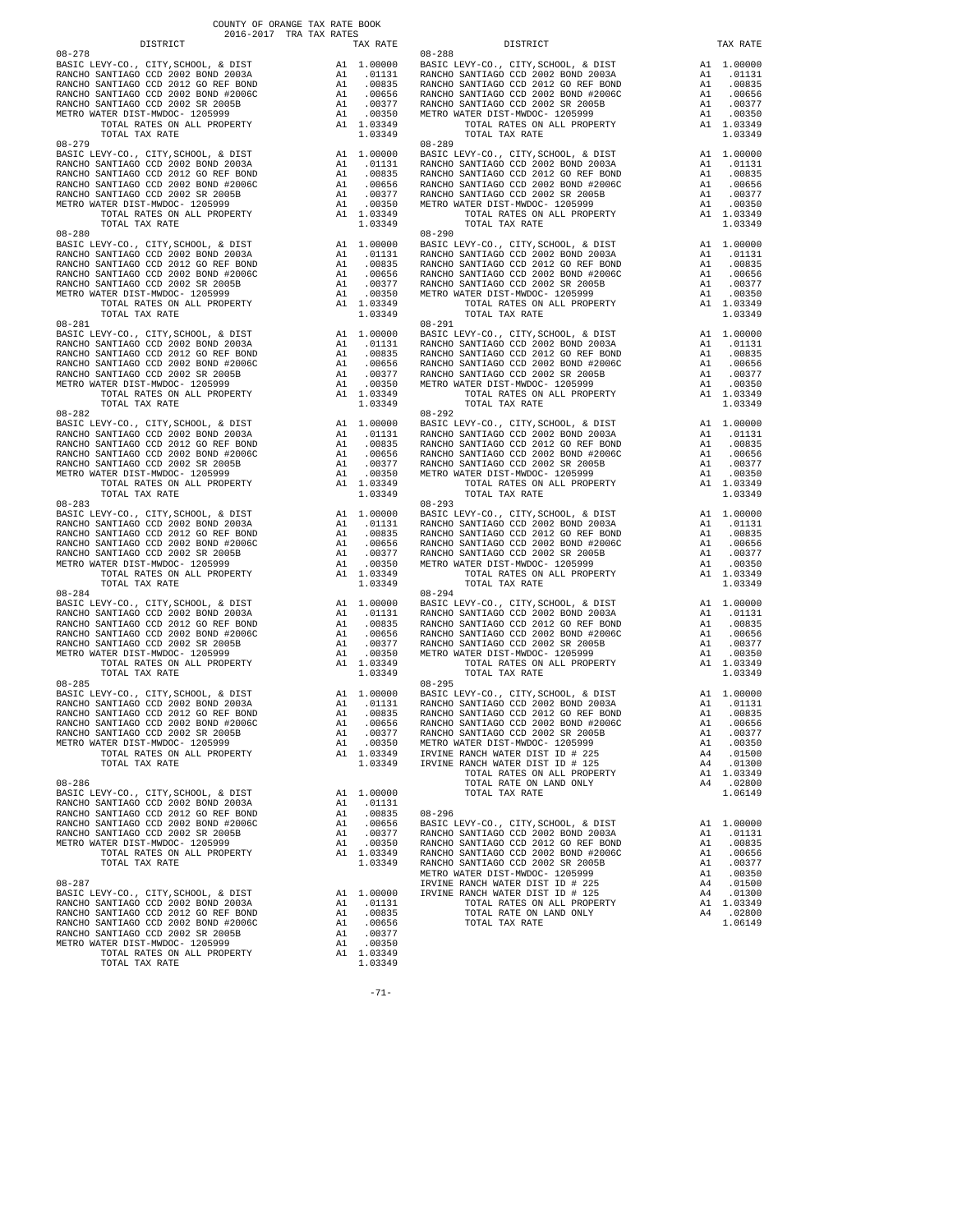| COUNTY OF ORANGE TAX RATE BOOK<br>2016-2017 TRA TAX RATES                   |          |                                                                                                    |                   |
|-----------------------------------------------------------------------------|----------|----------------------------------------------------------------------------------------------------|-------------------|
| DISTRICT                                                                    |          | TAX RATE                                                                                           |                   |
|                                                                             |          |                                                                                                    |                   |
|                                                                             |          |                                                                                                    |                   |
|                                                                             |          |                                                                                                    |                   |
|                                                                             |          |                                                                                                    |                   |
|                                                                             |          |                                                                                                    |                   |
|                                                                             |          |                                                                                                    |                   |
|                                                                             |          |                                                                                                    |                   |
|                                                                             |          |                                                                                                    |                   |
|                                                                             |          |                                                                                                    |                   |
|                                                                             |          |                                                                                                    |                   |
|                                                                             |          |                                                                                                    |                   |
|                                                                             |          |                                                                                                    |                   |
|                                                                             |          |                                                                                                    |                   |
|                                                                             |          |                                                                                                    |                   |
|                                                                             |          |                                                                                                    |                   |
| $08 - 299$                                                                  |          |                                                                                                    | $08 - 307$        |
|                                                                             |          |                                                                                                    |                   |
|                                                                             |          |                                                                                                    |                   |
|                                                                             |          |                                                                                                    |                   |
|                                                                             |          |                                                                                                    |                   |
|                                                                             |          |                                                                                                    |                   |
|                                                                             |          |                                                                                                    |                   |
|                                                                             |          |                                                                                                    |                   |
|                                                                             |          |                                                                                                    | RANCHO            |
| $08 - 300$                                                                  |          |                                                                                                    | RANCHO            |
|                                                                             |          |                                                                                                    |                   |
|                                                                             |          |                                                                                                    |                   |
|                                                                             |          |                                                                                                    |                   |
|                                                                             |          |                                                                                                    |                   |
|                                                                             |          |                                                                                                    |                   |
|                                                                             |          |                                                                                                    |                   |
|                                                                             |          |                                                                                                    |                   |
| $08 - 301$                                                                  |          |                                                                                                    | RANCHO<br>METRO W |
|                                                                             |          |                                                                                                    |                   |
|                                                                             |          |                                                                                                    |                   |
|                                                                             |          |                                                                                                    |                   |
|                                                                             |          |                                                                                                    |                   |
|                                                                             |          |                                                                                                    |                   |
|                                                                             |          |                                                                                                    |                   |
|                                                                             |          |                                                                                                    |                   |
| $08 - 302$                                                                  |          |                                                                                                    |                   |
|                                                                             |          |                                                                                                    |                   |
|                                                                             |          |                                                                                                    |                   |
|                                                                             |          |                                                                                                    |                   |
| RANCHO SANTIAGO CCD 2002 SR 2005B<br>METRO WATER DIST-MWDOC- 1205999        | A1<br>A1 | $.00377$ RANCHO<br>.00350                                                                          | RANCHO            |
| TOTAL RATES ON ALL PROPERTY                                                 |          | A1 1.03349                                                                                         | ${\tt RANCHO}$    |
| TOTAL TAX RATE                                                              |          | 1.03349                                                                                            | METRO W           |
| $08 - 303$                                                                  |          |                                                                                                    |                   |
| BASIC LEVY-CO., CITY, SCHOOL, & DIST<br>RANCHO SANTIAGO CCD 2002 BOND 2003A |          | A1 1.00000<br>A1 .01131                                                                            | $08 - 312$        |
| RANCHO SANTIAGO CCD 2012 GO REF BOND                                        | A1       | .00835                                                                                             | BASIC L           |
| RANCHO SANTIAGO CCD 2002 BOND #2006C                                        |          |                                                                                                    |                   |
| RANCHO SANTIAGO CCD 2002 SR 2005B<br>METRO WATER DIST-MWDOC- 1205999        |          |                                                                                                    |                   |
| TOTAL RATES ON ALL PROPERTY                                                 |          | A1 .00656 RANCHO<br>A1 .00656 RANCHO<br>A1 .00377 RANCHO<br>A1 .00350 RANCHO<br>A1 1.03349 METRO W |                   |
| TOTAL TAX RATE                                                              |          |                                                                                                    |                   |
| $08 - 304$                                                                  |          |                                                                                                    |                   |
| BASIC LEVY-CO., CITY, SCHOOL, & DIST<br>RANCHO SANTIAGO CCD 2002 BOND 2003A | A1       | 1.00000<br>A1 .01131 08-313                                                                        |                   |
| RANCHO SANTIAGO CCD 2012 GO REF BOND                                        | A1       | .00835                                                                                             | BASIC L           |
| RANCHO SANTIAGO CCD 2002 BOND #2006C<br>RANCHO SANTIAGO CCD 2002 SR 2005B   | A1<br>A1 | .00656<br>.00377                                                                                   | RANCHO<br>RANCHO  |
| METRO WATER DIST-MWDOC- 1205999                                             | A1       | .00350                                                                                             | RANCHO            |
| IRVINE RANCH WATER DIST ID # 125<br>IRVINE RANCH WATER ID#252-1989 BOND     | A4<br>A4 | .01300 RANCHO<br>.00001 METRO W                                                                    |                   |
| TOTAL RATES ON ALL PROPERTY                                                 |          | $A1 \quad 1.03349$                                                                                 |                   |
| TOTAL RATE ON LAND ONLY<br>TOTAL TAX RATE                                   | A4       | .01301<br>1.04650                                                                                  |                   |
|                                                                             |          |                                                                                                    | 22.5              |

| DISTRICT                                                                                                                                                                                                                                                                             | TAX RATE | DISTRICT   | TAX RATE |
|--------------------------------------------------------------------------------------------------------------------------------------------------------------------------------------------------------------------------------------------------------------------------------------|----------|------------|----------|
| $08 - 297$                                                                                                                                                                                                                                                                           |          | $08 - 305$ |          |
| $08 - 299$                                                                                                                                                                                                                                                                           |          | $08 - 307$ |          |
| $\begin{bmatrix} 10001 & 00010 \\ 00010 & 00101 \\ 00010 & 00101 \\ 00010 & 00101 \\ 00010 & 00101 \\ 00010 & 00101 \\ 00010 & 00101 \\ 00010 & 00101 \\ 00010 & 00101 \\ 00010 & 00101 \\ 00010 & 00101 \\ 00010 & 00101 \\ 00010 & 00101 \\ 00010 & 00101 \\ 00010 & 00101 \\ 000$ |          |            |          |
|                                                                                                                                                                                                                                                                                      |          |            |          |
|                                                                                                                                                                                                                                                                                      |          |            |          |
|                                                                                                                                                                                                                                                                                      |          |            |          |
|                                                                                                                                                                                                                                                                                      |          |            |          |
|                                                                                                                                                                                                                                                                                      |          |            |          |
|                                                                                                                                                                                                                                                                                      |          |            |          |
|                                                                                                                                                                                                                                                                                      | $-72-$   | $08 - 314$ |          |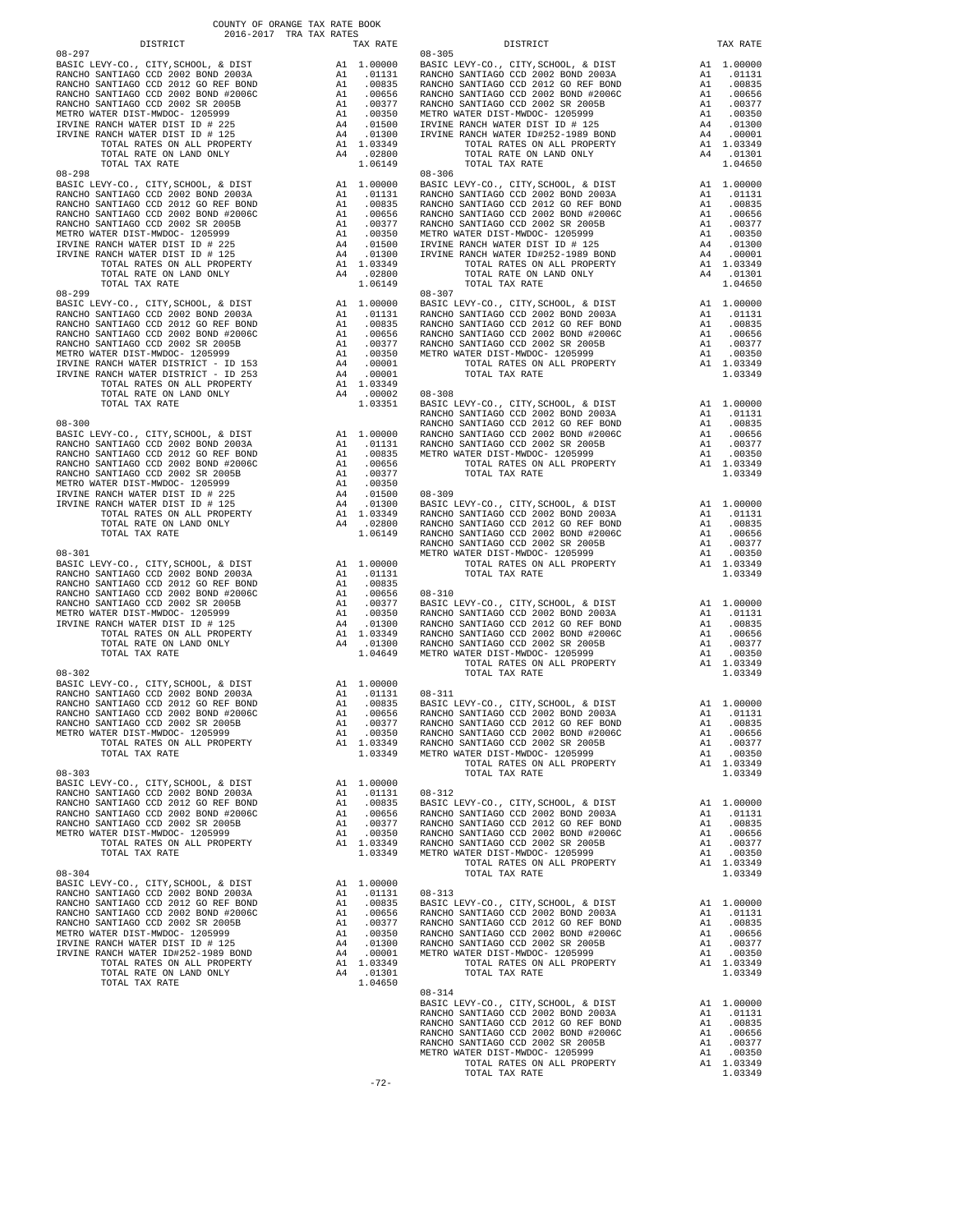| $08 - 315$<br>BASIC LEVY-CO., CITY, SCHOOL, & DIST<br>RANCHO SANTIAGO CCD 2002 BOND 2003A<br>RANCHO SANTIAGO CCD 2012 GO REF BOND<br>RANCHO SANTIAGO CCD 2002 BOND #2006C<br>RANCHO SANTIAGO CCD 2002 BOND #2006C<br>RANCHO SANTIAGO CCD 2002 SR 2005B<br>METRO WATER DIST-MWDOC- 1205999<br>TOTAL RATES ON ALL PROPERTY                                                                                                                                                                                                                                                                             | 08-325<br>A1 1.00000 BASIC L<br>A1 .01131 RANCHO<br>A1 .00835 RANCHO<br>A1 .00556 RANCHO<br>A1 .00377 RANCHO<br>A1 .00370 METRO W<br>A1 1.03349 METRO W                                                                                                       | A1 1.03349                                                                                                                                                             | $08 - 325$                                                                                   |
|------------------------------------------------------------------------------------------------------------------------------------------------------------------------------------------------------------------------------------------------------------------------------------------------------------------------------------------------------------------------------------------------------------------------------------------------------------------------------------------------------------------------------------------------------------------------------------------------------|---------------------------------------------------------------------------------------------------------------------------------------------------------------------------------------------------------------------------------------------------------------|------------------------------------------------------------------------------------------------------------------------------------------------------------------------|----------------------------------------------------------------------------------------------|
| TOTAL TAX RATE<br>$08 - 316$<br>BASIC LEVY-CO., CITY, SCHOOL, & DIST<br>RANCHO SANTIAGO CCD 2002 BOND 2003A<br>RANCHO SANTIAGO CCD 2012 GO REF BOND<br>RANCHO SANTIAGO CCD 2002 BOND #2006C<br>RANCHO SANTIAGO CCD 2002 SR 2005B<br><i>LIST-MWDOC- 1205999</i><br>TOTAL RATES ON ALL PROPERTY<br>TOTAL TAX RATE<br>METRO WATER DIST-MWDOC- 1205999<br>$08 - 317$                                                                                                                                                                                                                                     |                                                                                                                                                                                                                                                               | 1.03349<br>08-326<br>A1 1.00000 BASIC L<br>A1 .01131 RANCHO<br>A1 .00835 RANCHO<br>A1 .00656 RANCHO<br>A1 .00350 METRO W<br>A1 .00350 METRO W<br>A1 1.03349<br>1.03349 | $08 - 326$<br>$08 - 327$                                                                     |
| BASIC LEVY-CO., CITY, SCHOOL, & DIST<br>RANCHO SANTIAGO CCD 2002 BOND 2003A<br>RANCHO SANTIAGO CCD 2012 GO REF BOND<br>RANCHO SANTIAGO CCD 2002 BOND #2006C<br>RANCHO SANTIAGO CCD 2002 SR 2005B<br>METRO WATER DIST-MWDOC- 1205999<br>TOTAL RATES ON ALL PROPERTY<br>TOTAL TAX RATE                                                                                                                                                                                                                                                                                                                 | N1 1.00000 DASIC L<br>A1 .01131 RANCHO<br>A1 .00835 RANCHO<br>A1 .00855 RANCHO<br>A1 .00357 RANCHO<br>A1 .00350 METRO W<br>A1 1.03349                                                                                                                         | 1.03349                                                                                                                                                                |                                                                                              |
| $08 - 318$<br>BASIC LEVY-CO., CITY, SCHOOL, & DIST<br>RANCHO SANTIAGO CCD 2002 BOND 2003A<br>RANCHO SANTIAGO CCD 2012 GO REF BOND RANCHO SANTIAGO CCD 2002 BOND #2006C<br>RANCHO SANTIAGO CCD 2002 SR 2005B<br>RANCHO SANTIAGO CCD 2002 SR 2005B<br>METRO WATER DIST-MWDOC- 1205999<br>TOTAL RATES ON ALL PROPERTY<br>TOTAL TAX RATE                                                                                                                                                                                                                                                                 | 08-328<br>Al 1.00000 BASIC L<br>Al 00131 RANCHO<br>Al 00835 RANCHO<br>Al 00656 RANCHO<br>Al 00377 RANCHO<br>Al 00377 RANCHO<br>Al 00350 METRO W<br>Al 1.03349                                                                                                 | A1 1.03349<br>1.03349                                                                                                                                                  |                                                                                              |
| $08 - 319$                                                                                                                                                                                                                                                                                                                                                                                                                                                                                                                                                                                           |                                                                                                                                                                                                                                                               |                                                                                                                                                                        | $08 - 329$                                                                                   |
| $08 - 320$<br>BASIC LEVY-CO., CITY, SCHOOL, & DIST<br>RANCHO SANTIAGO CCD 2002 BOND 2003A<br>RANCHO SANTIAGO CCD 2012 GO REF BOND<br>RANCHO SANTIAGO CCD 2002 BOND #2006C<br>RANCHO SANTIAGO CCD 2002 SR_2005B<br>METRO WATER DIST-MWDOC- 1205999                                                                                                                                                                                                                                                                                                                                                    |                                                                                                                                                                                                                                                               |                                                                                                                                                                        |                                                                                              |
| $08 - 321$<br>BASIC LEVY-CO., CITY, SCHOOL, & DIST<br>RANCHO SANTIAGO CCD 2002 BOND 2003A<br>RANCHO SANTIAGO CCD 2012 GO REF BOND<br>RANCHO SANTIAGO CCD 2002 BOND #2006C<br>RANCHO SANTIAGO CCD 2002 SR 2005B<br>METRO NATIAGO CCD 2002 SR 2005B<br>METRO WATER DIST-MWDOC- 1205999<br>TOTAL RATES ON ALL PROPERTY<br>TOTAL TAX RATE<br>$08 - 322$<br>BASIC LEVY-CO., CITY, SCHOOL, & DIST<br>RANCHO SANTIAGO CCD 2002 BOND 2003A<br>RANCHO SANTIAGO CCD 2012 GO REF BOND<br>RANCHO SANTIAGO CCD 2002 BOND #2006C A1 .00656<br>RANCHO SANTIAGO CCD 2002 SR 2005B<br>METRO WATER DIST-MWDOC- 1205999 | A1 1.00000<br>A1 1.00000<br>A1 .01131<br>A1 .00835 08-331<br>A1 .00656 BASIC L<br>A1 .00377 RANCHO<br>A1 .00370 RANCHO<br>A1 1.03349 RANCHO<br>1.03349 RANCHO<br>1.03349 RANCHO<br>A1 1.00000 IRVINE<br>A1 .01131 IRVINE<br>A1 .00835<br>A1 00635<br>A1<br>A1 | .00377<br>.00350                                                                                                                                                       | METRO W<br>IRVINE                                                                            |
| TOTAL RATES ON ALL PROPERTY<br>TOTAL TAX RATE<br>$08 - 323$<br>BASIC LEVY-CO., CITY, SCHOOL, & DIST<br>RANCHO SANTIAGO CCD 2002 BOND 2003A<br>RANCHO SANTIAGO CCD 2012 GO REF BOND<br>RANCHO SANTIAGO CCD 2002 BOND #2006C<br>RANCHO SANTIAGO CCD 2002 SR 2005B<br>METRO WATER DIST-MWDOC- 1205999<br>TOTAL RATES ON ALL PROPERTY                                                                                                                                                                                                                                                                    | A1<br>A1<br>A1<br>A1                                                                                                                                                                                                                                          | A1 1.03349<br>1.03349<br>A1 1.00000<br>A1 .01131<br>.00835<br>.00656<br>.00377<br>.00350<br>A1 1.03349                                                                 | $08 - 332$<br>BASIC L<br>RANCHO<br>RANCHO<br>RANCHO<br>RANCHO<br>METRO W<br>IRVINE<br>IRVINE |
| TOTAL TAX RATE<br>$08 - 324$<br>BASIC LEVY-CO., CITY, SCHOOL, & DIST<br>RANCHO SANTIAGO CCD 2002 BOND 2003A<br>RANCHO SANTIAGO CCD 2012 GO REF BOND<br>RANCHO SANTIAGO CCD 2002 BOND #2006C<br>RANCHO SANTIAGO CCD 2002 SR 2005B<br>METRO WATER DIST-MWDOC- 1205999<br>TOTAL RATES ON ALL PROPERTY                                                                                                                                                                                                                                                                                                   | A1<br>A1<br>A1                                                                                                                                                                                                                                                | 1.03349<br>A1 1.00000<br>A1 .01131<br>.00835<br>.00656<br>A1 .00377<br>A1 .00350 METROW<br>A1 1.03349 IRVINE                                                           | $08 - 333$<br>BASIC L<br>RANCHO<br>RANCHO<br>RANCHO<br>RANCHO<br>METRO W                     |

| $2016-2017\quad\text{TRA TAX RATES}\label{eq:2016-2017}$ DISTRICT | TAX RATE | DISTRICT                                                                                                                                                                                                                                                                                                                         | TAX RATE |
|-------------------------------------------------------------------|----------|----------------------------------------------------------------------------------------------------------------------------------------------------------------------------------------------------------------------------------------------------------------------------------------------------------------------------------|----------|
| $08 - 315$                                                        |          | $08 - 325$                                                                                                                                                                                                                                                                                                                       |          |
|                                                                   |          |                                                                                                                                                                                                                                                                                                                                  |          |
|                                                                   |          |                                                                                                                                                                                                                                                                                                                                  |          |
|                                                                   |          |                                                                                                                                                                                                                                                                                                                                  |          |
|                                                                   |          |                                                                                                                                                                                                                                                                                                                                  |          |
|                                                                   |          |                                                                                                                                                                                                                                                                                                                                  |          |
| $08 - 316$                                                        |          | $08 - 326$                                                                                                                                                                                                                                                                                                                       |          |
|                                                                   |          |                                                                                                                                                                                                                                                                                                                                  |          |
|                                                                   |          |                                                                                                                                                                                                                                                                                                                                  |          |
|                                                                   |          |                                                                                                                                                                                                                                                                                                                                  |          |
|                                                                   |          |                                                                                                                                                                                                                                                                                                                                  |          |
|                                                                   |          |                                                                                                                                                                                                                                                                                                                                  |          |
|                                                                   |          |                                                                                                                                                                                                                                                                                                                                  |          |
|                                                                   |          |                                                                                                                                                                                                                                                                                                                                  |          |
|                                                                   |          |                                                                                                                                                                                                                                                                                                                                  |          |
|                                                                   |          |                                                                                                                                                                                                                                                                                                                                  |          |
|                                                                   |          |                                                                                                                                                                                                                                                                                                                                  |          |
|                                                                   |          |                                                                                                                                                                                                                                                                                                                                  |          |
|                                                                   |          |                                                                                                                                                                                                                                                                                                                                  |          |
|                                                                   |          |                                                                                                                                                                                                                                                                                                                                  |          |
|                                                                   |          |                                                                                                                                                                                                                                                                                                                                  |          |
|                                                                   |          |                                                                                                                                                                                                                                                                                                                                  |          |
|                                                                   |          |                                                                                                                                                                                                                                                                                                                                  |          |
|                                                                   |          |                                                                                                                                                                                                                                                                                                                                  |          |
|                                                                   |          |                                                                                                                                                                                                                                                                                                                                  |          |
|                                                                   |          |                                                                                                                                                                                                                                                                                                                                  |          |
|                                                                   |          |                                                                                                                                                                                                                                                                                                                                  |          |
|                                                                   |          |                                                                                                                                                                                                                                                                                                                                  |          |
|                                                                   |          |                                                                                                                                                                                                                                                                                                                                  |          |
|                                                                   |          |                                                                                                                                                                                                                                                                                                                                  |          |
|                                                                   |          |                                                                                                                                                                                                                                                                                                                                  |          |
| $08 - 320$                                                        |          | $08 - 330$                                                                                                                                                                                                                                                                                                                       |          |
|                                                                   |          |                                                                                                                                                                                                                                                                                                                                  |          |
|                                                                   |          |                                                                                                                                                                                                                                                                                                                                  |          |
|                                                                   |          |                                                                                                                                                                                                                                                                                                                                  |          |
|                                                                   |          |                                                                                                                                                                                                                                                                                                                                  |          |
|                                                                   |          |                                                                                                                                                                                                                                                                                                                                  |          |
|                                                                   |          | $\begin{tabular}{cccc} {\bf 08-320} & {\bf 077AL TAX RATE} & 1.03349 & {\bf 077AL TAX RATE} & 1.03349 & {\bf 08-320} & {\bf 08-320} & {\bf 08-320} & {\bf 08-320} & {\bf 08-320} & {\bf 08-320} & {\bf 08-320} & {\bf 08-320} & {\bf 08-320} & {\bf 08-320} & {\bf 08-320} & {\bf 08-320} & {\bf 08-320} & {\bf 08-320} & {\bf $ |          |
|                                                                   |          |                                                                                                                                                                                                                                                                                                                                  |          |
|                                                                   |          |                                                                                                                                                                                                                                                                                                                                  |          |
|                                                                   |          |                                                                                                                                                                                                                                                                                                                                  |          |
|                                                                   |          |                                                                                                                                                                                                                                                                                                                                  |          |
|                                                                   |          |                                                                                                                                                                                                                                                                                                                                  |          |
|                                                                   |          |                                                                                                                                                                                                                                                                                                                                  |          |
|                                                                   |          |                                                                                                                                                                                                                                                                                                                                  |          |
|                                                                   |          |                                                                                                                                                                                                                                                                                                                                  |          |
|                                                                   |          |                                                                                                                                                                                                                                                                                                                                  |          |
|                                                                   |          |                                                                                                                                                                                                                                                                                                                                  |          |
|                                                                   |          |                                                                                                                                                                                                                                                                                                                                  |          |
|                                                                   |          |                                                                                                                                                                                                                                                                                                                                  |          |
|                                                                   |          |                                                                                                                                                                                                                                                                                                                                  |          |
|                                                                   |          |                                                                                                                                                                                                                                                                                                                                  |          |
|                                                                   |          |                                                                                                                                                                                                                                                                                                                                  |          |
|                                                                   |          |                                                                                                                                                                                                                                                                                                                                  |          |
|                                                                   |          |                                                                                                                                                                                                                                                                                                                                  |          |
|                                                                   |          |                                                                                                                                                                                                                                                                                                                                  |          |
|                                                                   |          |                                                                                                                                                                                                                                                                                                                                  |          |
|                                                                   |          |                                                                                                                                                                                                                                                                                                                                  |          |
|                                                                   |          |                                                                                                                                                                                                                                                                                                                                  |          |
|                                                                   |          |                                                                                                                                                                                                                                                                                                                                  |          |
|                                                                   |          |                                                                                                                                                                                                                                                                                                                                  |          |
|                                                                   |          |                                                                                                                                                                                                                                                                                                                                  |          |
|                                                                   |          |                                                                                                                                                                                                                                                                                                                                  |          |
|                                                                   |          |                                                                                                                                                                                                                                                                                                                                  |          |
|                                                                   |          |                                                                                                                                                                                                                                                                                                                                  |          |
|                                                                   |          |                                                                                                                                                                                                                                                                                                                                  |          |
|                                                                   |          |                                                                                                                                                                                                                                                                                                                                  |          |
|                                                                   |          |                                                                                                                                                                                                                                                                                                                                  |          |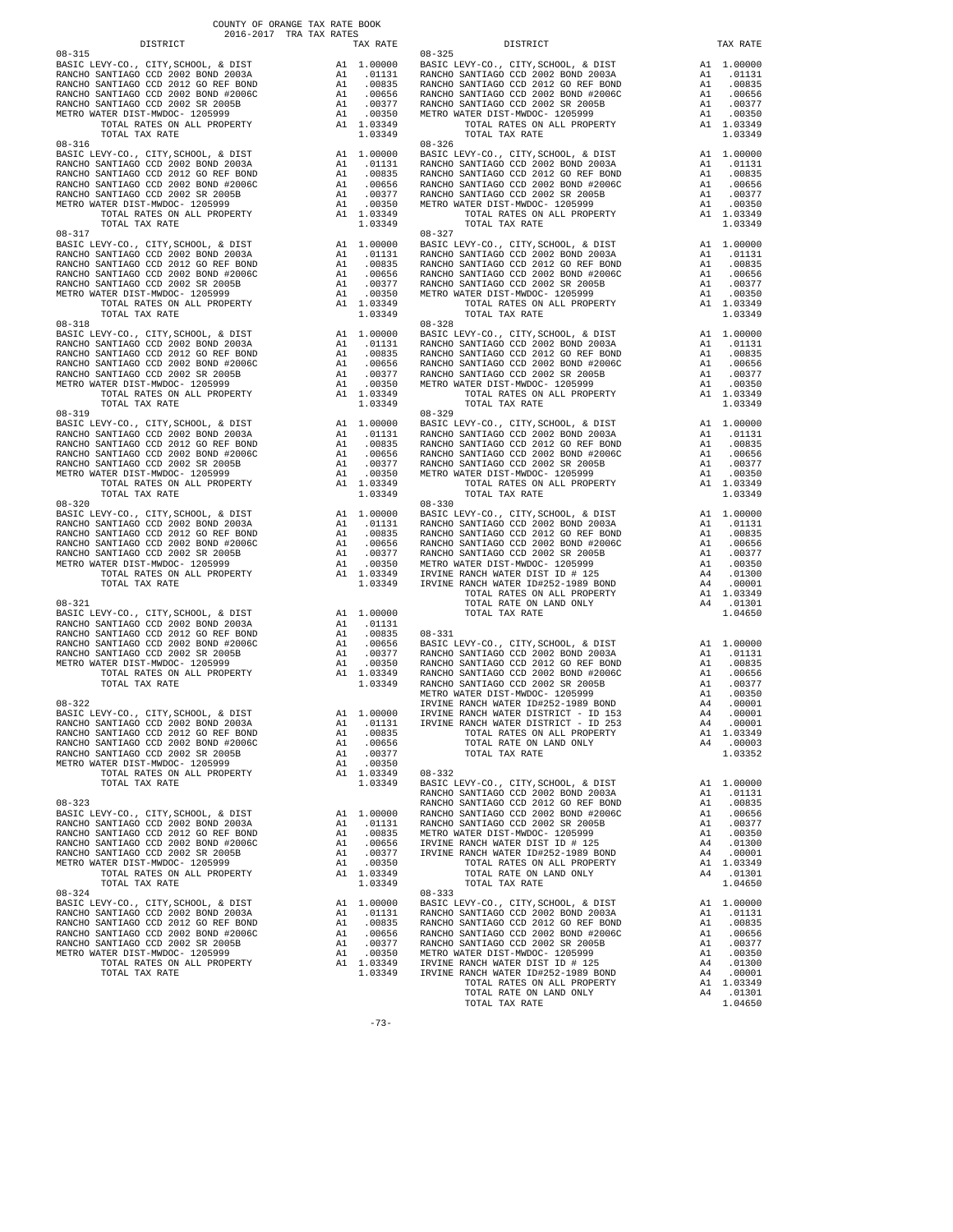| DISTRICT   | 2016-2017 TRA TAX RATES<br>TAX RATE | DISTRICT                                                                                                                                                                                                                                                                                                                                                                                                                                                       | TAX RATE |
|------------|-------------------------------------|----------------------------------------------------------------------------------------------------------------------------------------------------------------------------------------------------------------------------------------------------------------------------------------------------------------------------------------------------------------------------------------------------------------------------------------------------------------|----------|
|            |                                     |                                                                                                                                                                                                                                                                                                                                                                                                                                                                |          |
|            |                                     |                                                                                                                                                                                                                                                                                                                                                                                                                                                                |          |
|            |                                     |                                                                                                                                                                                                                                                                                                                                                                                                                                                                |          |
|            |                                     |                                                                                                                                                                                                                                                                                                                                                                                                                                                                |          |
|            |                                     |                                                                                                                                                                                                                                                                                                                                                                                                                                                                |          |
|            |                                     |                                                                                                                                                                                                                                                                                                                                                                                                                                                                |          |
|            |                                     |                                                                                                                                                                                                                                                                                                                                                                                                                                                                |          |
|            |                                     |                                                                                                                                                                                                                                                                                                                                                                                                                                                                |          |
|            |                                     |                                                                                                                                                                                                                                                                                                                                                                                                                                                                |          |
|            |                                     |                                                                                                                                                                                                                                                                                                                                                                                                                                                                |          |
|            |                                     |                                                                                                                                                                                                                                                                                                                                                                                                                                                                |          |
|            |                                     |                                                                                                                                                                                                                                                                                                                                                                                                                                                                |          |
|            |                                     |                                                                                                                                                                                                                                                                                                                                                                                                                                                                |          |
|            |                                     |                                                                                                                                                                                                                                                                                                                                                                                                                                                                |          |
|            |                                     |                                                                                                                                                                                                                                                                                                                                                                                                                                                                |          |
|            |                                     |                                                                                                                                                                                                                                                                                                                                                                                                                                                                |          |
|            |                                     |                                                                                                                                                                                                                                                                                                                                                                                                                                                                |          |
|            |                                     |                                                                                                                                                                                                                                                                                                                                                                                                                                                                |          |
|            |                                     |                                                                                                                                                                                                                                                                                                                                                                                                                                                                |          |
|            |                                     |                                                                                                                                                                                                                                                                                                                                                                                                                                                                |          |
|            |                                     |                                                                                                                                                                                                                                                                                                                                                                                                                                                                |          |
|            |                                     |                                                                                                                                                                                                                                                                                                                                                                                                                                                                |          |
|            |                                     |                                                                                                                                                                                                                                                                                                                                                                                                                                                                |          |
|            |                                     |                                                                                                                                                                                                                                                                                                                                                                                                                                                                |          |
|            |                                     |                                                                                                                                                                                                                                                                                                                                                                                                                                                                |          |
|            |                                     |                                                                                                                                                                                                                                                                                                                                                                                                                                                                |          |
|            |                                     |                                                                                                                                                                                                                                                                                                                                                                                                                                                                |          |
|            |                                     |                                                                                                                                                                                                                                                                                                                                                                                                                                                                |          |
|            |                                     |                                                                                                                                                                                                                                                                                                                                                                                                                                                                |          |
|            |                                     |                                                                                                                                                                                                                                                                                                                                                                                                                                                                |          |
|            |                                     |                                                                                                                                                                                                                                                                                                                                                                                                                                                                |          |
|            |                                     |                                                                                                                                                                                                                                                                                                                                                                                                                                                                |          |
|            |                                     |                                                                                                                                                                                                                                                                                                                                                                                                                                                                |          |
|            |                                     |                                                                                                                                                                                                                                                                                                                                                                                                                                                                |          |
|            |                                     |                                                                                                                                                                                                                                                                                                                                                                                                                                                                |          |
|            |                                     |                                                                                                                                                                                                                                                                                                                                                                                                                                                                |          |
|            |                                     |                                                                                                                                                                                                                                                                                                                                                                                                                                                                |          |
|            |                                     |                                                                                                                                                                                                                                                                                                                                                                                                                                                                |          |
|            |                                     |                                                                                                                                                                                                                                                                                                                                                                                                                                                                |          |
|            |                                     |                                                                                                                                                                                                                                                                                                                                                                                                                                                                |          |
|            |                                     |                                                                                                                                                                                                                                                                                                                                                                                                                                                                |          |
|            |                                     |                                                                                                                                                                                                                                                                                                                                                                                                                                                                |          |
|            |                                     |                                                                                                                                                                                                                                                                                                                                                                                                                                                                |          |
|            |                                     |                                                                                                                                                                                                                                                                                                                                                                                                                                                                |          |
|            |                                     |                                                                                                                                                                                                                                                                                                                                                                                                                                                                |          |
|            |                                     |                                                                                                                                                                                                                                                                                                                                                                                                                                                                |          |
|            |                                     |                                                                                                                                                                                                                                                                                                                                                                                                                                                                |          |
|            |                                     |                                                                                                                                                                                                                                                                                                                                                                                                                                                                |          |
|            |                                     |                                                                                                                                                                                                                                                                                                                                                                                                                                                                |          |
|            |                                     |                                                                                                                                                                                                                                                                                                                                                                                                                                                                |          |
|            |                                     |                                                                                                                                                                                                                                                                                                                                                                                                                                                                |          |
|            |                                     |                                                                                                                                                                                                                                                                                                                                                                                                                                                                |          |
|            |                                     |                                                                                                                                                                                                                                                                                                                                                                                                                                                                |          |
|            |                                     |                                                                                                                                                                                                                                                                                                                                                                                                                                                                |          |
|            |                                     |                                                                                                                                                                                                                                                                                                                                                                                                                                                                |          |
|            |                                     |                                                                                                                                                                                                                                                                                                                                                                                                                                                                |          |
|            |                                     |                                                                                                                                                                                                                                                                                                                                                                                                                                                                |          |
|            |                                     | $\begin{tabular}{l c c c c c} \multicolumn{4}{c}{\textbf{RAC}} & \multicolumn{4}{c}{\textbf{BAC}} & \multicolumn{4}{c}{\textbf{RAC}} & \multicolumn{4}{c}{\textbf{RAC}} & \multicolumn{4}{c}{\textbf{RAC}} & \multicolumn{4}{c}{\textbf{RAC}} & \multicolumn{4}{c}{\textbf{RAC}} & \multicolumn{4}{c}{\textbf{RAC}} & \multicolumn{4}{c}{\textbf{RAC}} & \multicolumn{4}{c}{\textbf{RAC}} & \multicolumn{4}{c}{\textbf{RAC}} & \multicolumn{4}{c}{\textbf{RAC$ |          |
|            |                                     |                                                                                                                                                                                                                                                                                                                                                                                                                                                                |          |
|            |                                     |                                                                                                                                                                                                                                                                                                                                                                                                                                                                |          |
| $08 - 902$ |                                     |                                                                                                                                                                                                                                                                                                                                                                                                                                                                |          |
|            |                                     |                                                                                                                                                                                                                                                                                                                                                                                                                                                                |          |
|            |                                     |                                                                                                                                                                                                                                                                                                                                                                                                                                                                |          |
|            |                                     |                                                                                                                                                                                                                                                                                                                                                                                                                                                                |          |
|            |                                     |                                                                                                                                                                                                                                                                                                                                                                                                                                                                |          |
|            |                                     |                                                                                                                                                                                                                                                                                                                                                                                                                                                                |          |
|            |                                     |                                                                                                                                                                                                                                                                                                                                                                                                                                                                |          |
|            |                                     |                                                                                                                                                                                                                                                                                                                                                                                                                                                                |          |
|            |                                     |                                                                                                                                                                                                                                                                                                                                                                                                                                                                |          |
|            |                                     |                                                                                                                                                                                                                                                                                                                                                                                                                                                                |          |
|            |                                     |                                                                                                                                                                                                                                                                                                                                                                                                                                                                |          |
|            |                                     |                                                                                                                                                                                                                                                                                                                                                                                                                                                                |          |
|            |                                     |                                                                                                                                                                                                                                                                                                                                                                                                                                                                |          |
|            |                                     |                                                                                                                                                                                                                                                                                                                                                                                                                                                                |          |
| $08 - 904$ |                                     |                                                                                                                                                                                                                                                                                                                                                                                                                                                                |          |
|            |                                     |                                                                                                                                                                                                                                                                                                                                                                                                                                                                |          |
|            |                                     |                                                                                                                                                                                                                                                                                                                                                                                                                                                                |          |
|            |                                     |                                                                                                                                                                                                                                                                                                                                                                                                                                                                |          |
|            |                                     |                                                                                                                                                                                                                                                                                                                                                                                                                                                                |          |
|            |                                     |                                                                                                                                                                                                                                                                                                                                                                                                                                                                |          |
|            |                                     |                                                                                                                                                                                                                                                                                                                                                                                                                                                                |          |

COUNTY OF ORANGE TAX RATE BOOK

- 
- 
- -74-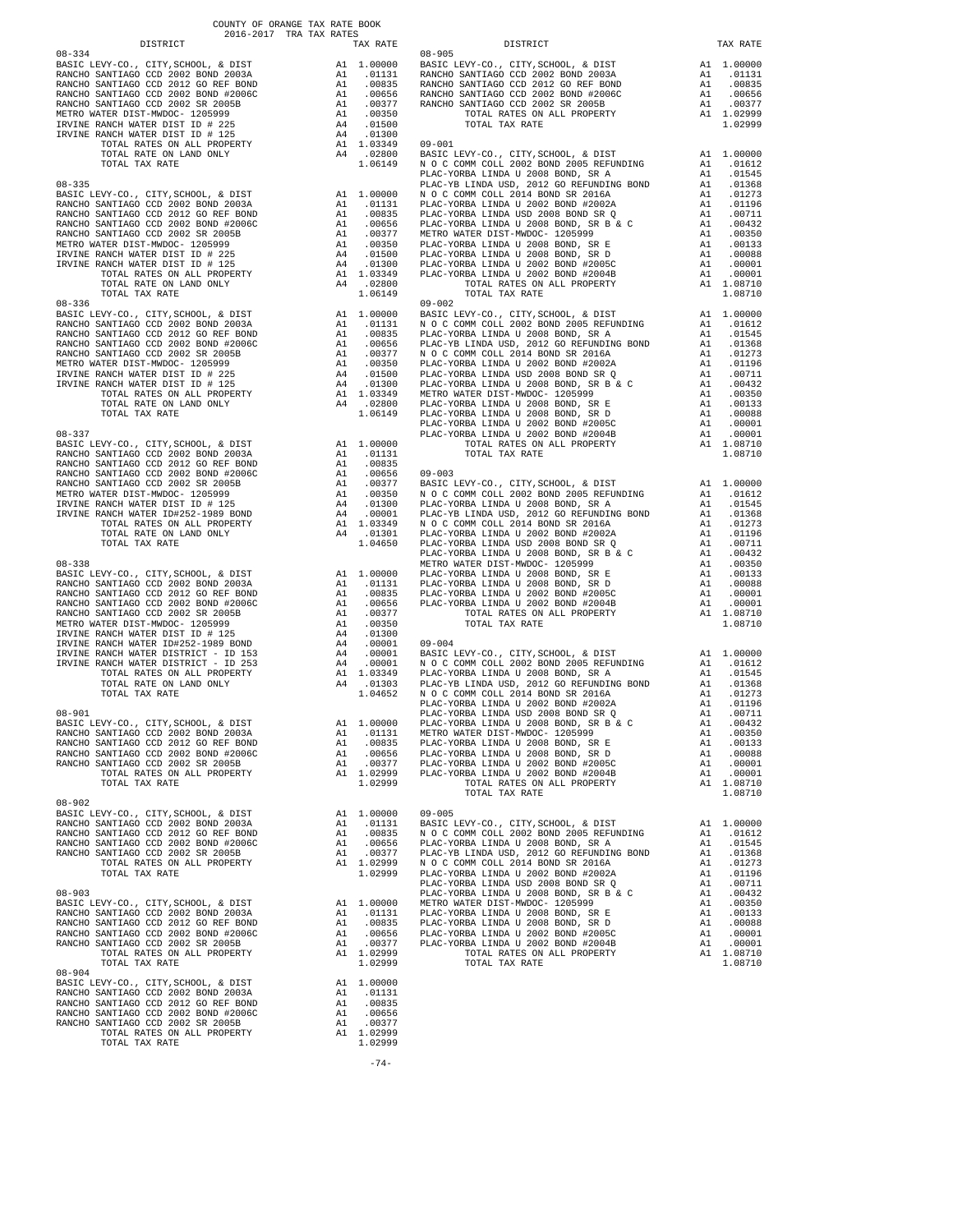COUNTY OF ORANGE TAX RATE BOOK 2016-2017 TRA TAX RATES DISTRICT TAX RATE DISTRICT TAX RATE 09-006 09-012 BASIC LEVY-CO., CITY,SCHOOL, & DIST A1 1.00000 BASIC LEVY-CO., CITY,SCHOOL, & DIST A1 1.00000 N O C COMM COLL 2002 BOND 2005 REFUNDING A1 .01612 N O C COMM COLL 2002 BOND 2005 REFUNDING A1 .01612 PLAC-YORBA LINDA U 2008 BOND, SR A A1 .01545 PLAC-YORBA LINDA U 2008 BOND, SR A A1 .01545 PLAC-YB LINDA USD, 2012 GO REFUNDING BOND A1 .01368 PLAC-YB LINDA USD, 2012 GO REFUNDING BOND A1 .01368 N O C COMM COLL 2014 BOND SR 2016A A1 .01273 N O C COMM COLL 2014 BOND SR 2016A A1 .01273 PLAC-YORBA LINDA U 2002 BOND #2002A A1 .01196 PLAC-YORBA LINDA U 2002 BOND #2002A A1 .01196 PLAC-YORBA LINDA USD 2008 BOND SR Q A1 .00711 PLAC-YORBA LINDA USD 2008 BOND SR Q A1 .00711 PLAC-YORBA LINDA U 2008 BOND, SR B & C A1 .00432 PLAC-YORBA LINDA U 2008 BOND, SR B & C A1 .00432 METRO WATER DIST-MWDOC- 1205999 A1 .00350 METRO WATER DIST-MWDOC- 1205999 A1 .00350 PLAC-YORBA LINDA U 2008 BOND, SR E A1 .00133 PLAC-YORBA LINDA U 2008 BOND, SR E A1 .00133 PLAC-YORBA LINDA U 2008 BOND, SR D A1 .00088 PLAC-YORBA LINDA U 2008 BOND, SR D A1 .00088 PLAC-YORBA LINDA U 2002 BOND #2005C A1 .00001 PLAC-YORBA LINDA U 2002 BOND #2005C A1 .00001 PLAC-YORBA LINDA U 2002 BOND #2004B A1 .00001 PLAC-YORBA LINDA U 2002 BOND #2004B A1 .00001 TOTAL RATES ON ALL PROPERTY A1 1.08710 TOTAL RATES ON ALL PROPERTY A1 1.08710 TOTAL TAX RATE 1.08710 TOTAL TAX RATE 1.08710 09-007 09-013 BASIC LEVY-CO., CITY,SCHOOL, & DIST A1 1.00000 BASIC LEVY-CO., CITY,SCHOOL, & DIST A1 1.00000 N O C COMM COLL 2002 BOND 2005 REFUNDING A1 .01612 N O C COMM COLL 2002 BOND 2005 REFUNDING A1 .01612 PLAC-YORBA LINDA U 2008 BOND, SR A A1 .01545 PLAC-YORBA LINDA U 2008 BOND, SR A A1 .01545 PLAC-YB LINDA USD, 2012 GO REFUNDING BOND A1 .01368 PLAC-YB LINDA USD, 2012 GO REFUNDING BOND A1 .01368 N O C COMM COLL 2014 BOND SR 2016A A1 .01273 N O C COMM COLL 2014 BOND SR 2016A A1 .01273 PLAC-YORBA LINDA U 2002 BOND #2002A A1 .01196 PLAC-YORBA LINDA U 2002 BOND #2002A A1 .01196 PLAC-YORBA LINDA USD 2008 BOND SR Q A1 .00711 PLAC-YORBA LINDA USD 2008 BOND SR Q A1 .00711 9 PLAC -YORBA LINDA U 2008 BOND, SR B & C<br>
METRO WATER DIST -WINDOC - 120599 PLAC -YORBA LINDA U 2008 BOND, SR B & C<br>
METRO WATER DIST -WINDOC - 120599 PLAC -YORBA LINDA U 2008 BOND, SR B A 1<br>
PLAC -YORBA LINDA U 2008 BOND 09-008 09-014 BASIC LEVY-CO., CITY,SCHOOL, & DIST A1 1.00000 BASIC LEVY-CO., CITY,SCHOOL, & DIST A1 1.00000 N O C COMM COLL 2002 BOND 2005 REFUNDING A1 .01612 N O C COMM COLL 2002 BOND 2005 REFUNDING A1 .01612 PLAC-YORBA LINDA U 2008 BOND, SR A A1 .01545 PLAC-YORBA LINDA U 2008 BOND, SR A A1 .01545 PLAC-YB LINDA USD, 2012 GO REFUNDING BOND A1 .01368 PLAC-YB LINDA USD, 2012 GO REFUNDING BOND A1 .01368 N O C COMM COLL 2014 BOND SR 2016A A1 .01273 N O C COMM COLL 2014 BOND SR 2016A A1 .01273 PLAC-YORBA LINDA U 2002 BOND #2002A A1 .01196 PLAC-YORBA LINDA U 2002 BOND #2002A A1 .01196 PLAC-YORBA LINDA USD 2008 BOND SR Q A1 .00711 PLAC-YORBA LINDA USD 2008 BOND SR Q A1 .00711 PLAC-YORBA LINDA U 2008 BOND, SR B & C A1 .00432 PLAC-YORBA LINDA U 2008 BOND, SR B & C A1 .00432 METRO WATER DIST-MWDOC- 1205999 A1 .00350 METRO WATER DIST-MWDOC- 1205999 A1 .00350 PLAC-YORBA LINDA U 2008 BOND, SR E A1 .00133 PLAC-YORBA LINDA U 2008 BOND, SR E A1 .00133 PLAC-YORBA LINDA U 2008 BOND, SR D A1 .00088 PLAC-YORBA LINDA U 2008 BOND, SR D A1 .00088 PLAC-YORBA LINDA U 2002 BOND #2005C A1 .00001 PLAC-YORBA LINDA U 2002 BOND #2005C A1 .00001 PLAC-YORBA LINDA U 2002 BOND #2004B A1 .00001 PLAC-YORBA LINDA U 2002 BOND #2004B A1 .00001 TOTAL RATES ON ALL PROPERTY A1 1.08710 TOTAL RATES ON ALL PROPERTY A1 1.08710 TOTAL TAX RATE 1.08710 TOTAL TAX RATE 1.08710 09-009 09-015 BASIC LEVY-CO., CITY,SCHOOL, & DIST A1 1.00000 BASIC LEVY-CO., CITY,SCHOOL, & DIST A1 1.00000 N O C COMM COLL 2002 BOND 2005 REFUNDING A1 .01612 N O C COMM COLL 2002 BOND 2005 REFUNDING A1 .01612 PLAC-YORBA LINDA U 2008 BOND, SR A A1 .01545 PLAC-YORBA LINDA U 2008 BOND, SR A A1 .01545 PLAC-YB LINDA USD, 2012 GO REFUNDING BOND A1 .01368 PLAC-YB LINDA USD, 2012 GO REFUNDING BOND A1 .01368 N O C COMM COLL 2014 BOND SR 2016A A1 .01273 N O C COMM COLL 2014 BOND SR 2016A A1 .01273 PLAC-YORBA LINDA U 2002 BOND #2002A A1 .01196 PLAC-YORBA LINDA U 2002 BOND #2002A A1 .01196 PLAC-YORBA LINDA USD 2008 BOND SR Q A1 .00711 PLAC-YORBA LINDA USD 2008 BOND SR Q A1 .00711 PLAC-YORBA LINDA U 2008 BOND, SR B & C A1 .00432 PLAC-YORBA LINDA U 2008 BOND, SR B & C A1 .00432 METRO WATER DIST-MWDOC- 1205999 A1 .00350 METRO WATER DIST-MWDOC- 1205999 A1 .00350 PLAC-YORBA LINDA U 2008 BOND, SR E A1 .00133 PLAC-YORBA LINDA U 2008 BOND, SR E A1 .00133 PLAC-YORBA LINDA U 2008 BOND, SR D A1 .00088 PLAC-YORBA LINDA U 2008 BOND, SR D A1 .00088 PLAC-YORBA LINDA U 2002 BOND #2005C A1 .00001 PLAC-YORBA LINDA U 2002 BOND #2005C A1 .00001 PLAC-YORBA LINDA U 2002 BOND #2004B A1 .00001 PLAC-YORBA LINDA U 2002 BOND #2004B A1 .00001 TOTAL RATES ON ALL PROPERTY A1 1.08710 TOTAL RATES ON ALL PROPERTY A1 1.08710 TOTAL TAX RATE 1.08710 TOTAL TAX RATE 1.08710 09-010 09-016 BASIC LEVY-CO., CITY,SCHOOL, & DIST A1 1.00000 BASIC LEVY-CO., CITY,SCHOOL, & DIST A1 1.00000 N O C COMM COLL 2002 BOND 2005 REFUNDING A1 .01612 N O C COMM COLL 2002 BOND 2005 REFUNDING A1 .01612 PLAC-YORBA LINDA U 2008 BOND, SR A A1 .01545 PLAC-YORBA LINDA U 2008 BOND, SR A A1 .01545 PLAC-YB LINDA USD, 2012 GO REFUNDING BOND A1 .01368 PLAC-YB LINDA USD, 2012 GO REFUNDING BOND A1 .01368 N O C COMM COLL 2014 BOND SR 2016A A1 .01273 N O C COMM COLL 2014 BOND SR 2016A A1 .01273 PLAC-YORBA LINDA U 2002 BOND #2002A A1 .01196 PLAC-YORBA LINDA U 2002 BOND #2002A A1 .01196 PLAC-YORBA LINDA USD 2008 BOND SR Q A1 .00711 PLAC-YORBA LINDA USD 2008 BOND SR Q A1 .00711 PLAC-YORBA LINDA U 2008 BOND, SR B & C A1 .00432 PLAC-YORBA LINDA U 2008 BOND, SR B & C A1 .00432 METRO WATER DIST-MWDOC- 1205999 A1 .00350 METRO WATER DIST-MWDOC- 1205999 A1 .00350 PLAC-YORBA LINDA U 2008 BOND, SR E A1 .00133 PLAC-YORBA LINDA U 2008 BOND, SR E A1 .00133 PLAC-YORBA LINDA U 2008 BOND, SR D A1 .00088 PLAC-YORBA LINDA U 2008 BOND, SR D A1 .00088 PLAC-YORBA LINDA U 2002 BOND #2005C A1 .00001 PLAC-YORBA LINDA U 2002 BOND #2005C A1 .00001 PLAC-YORBA LINDA U 2002 BOND #2004B A1 .00001 PLAC-YORBA LINDA U 2002 BOND #2004B A1 .00001 TOTAL RATES ON ALL PROPERTY A1 1.08710 TOTAL RATES ON ALL PROPERTY A1 1.08710 TOTAL TAX RATE 1.08710 TOTAL TAX RATE 1.08710 09-011 09-017 BASIC LEVY-CO., CITY, SCHOOL, & DIST<br>NOC COMM COLL 2002 DON DONG COMM COLL 2002 BOND 2008 DONG COMM COLL 2002 DONG COMM COLL 2002 DONG COMM COLL 20<br>PLAC-YORBA LINDA U 2008 DONG DONG RETUNDING A1 .01545 PLAC-YORBA LINDA U 2  $\begin{tabular}{0.95\textwidth} {\bf N O C COM COL} 2014 BOND SR 2016 A & 0.1273 & 0.1273  
PLAC-YORBA LINDA U 2002 BOND 42008 BOND SR 2016 A & 0.1273  
PLAC-YORBA LINDA U 2008 BOND SR Q & 0.10011  
PLAC-YORBA LINDA U 2008 BOND SR R Q & 0.100111  
PLAC-YORBA LINDA U 2008 BOND SR R B & 0.100121  
MLCP-YORBA LINDA U 2008 BOND SER B & 1.0032  
MLPC-$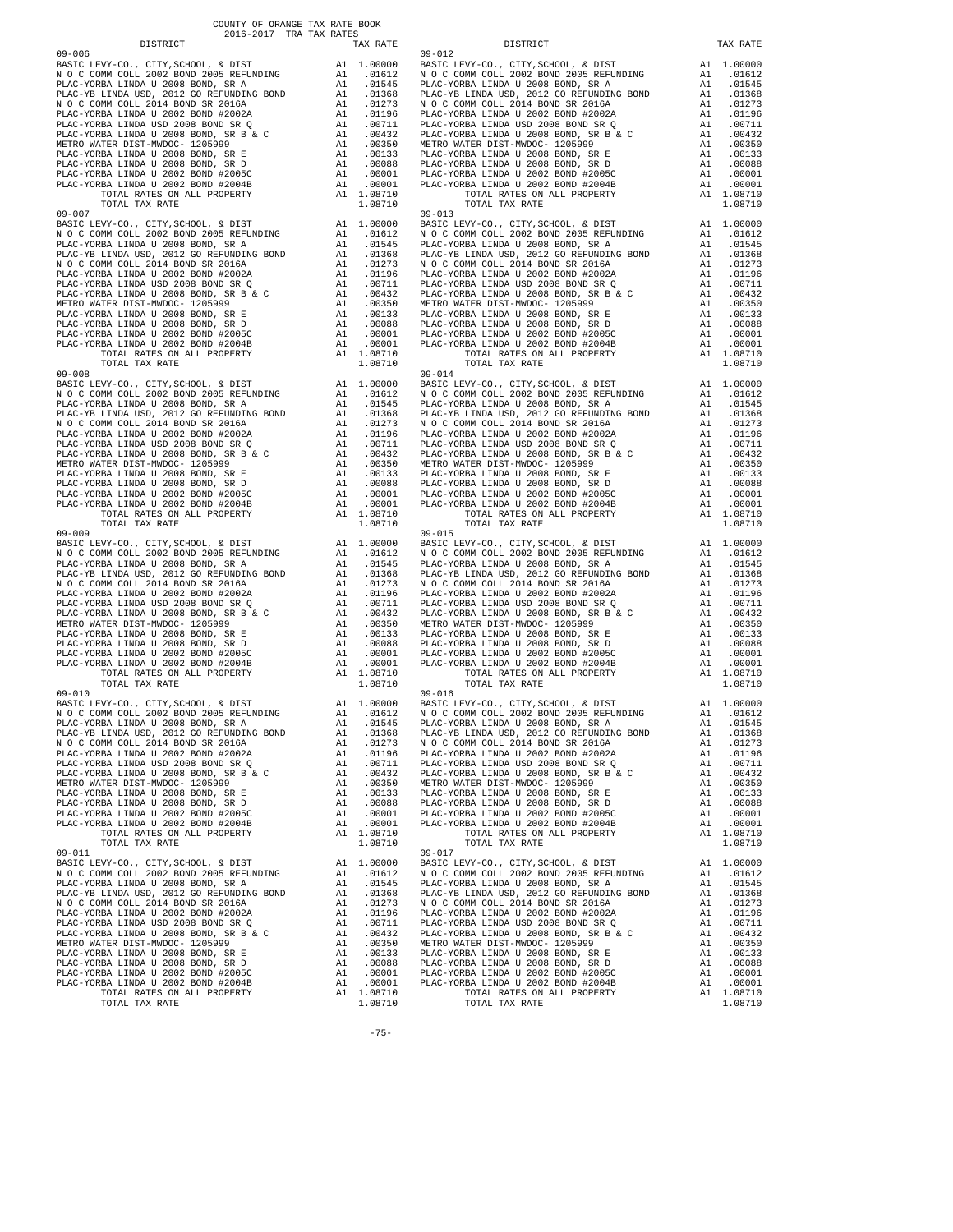COUNTY OF ORANGE TAX RATE BOOK 2016-2017 TRA TAX RATES DISTRICT TAX RATE DISTRICT TAX RATE 09-018 09-024 BASIC LEVY-CO., CITY,SCHOOL, & DIST A1 1.00000 BASIC LEVY-CO., CITY,SCHOOL, & DIST A1 1.00000 N O C COMM COLL 2002 BOND 2005 REFUNDING A1 .01612 N O C COMM COLL 2002 BOND 2005 REFUNDING A1 .01612 PLAC-YORBA LINDA U 2008 BOND, SR A A1 .01545 PLAC-YORBA LINDA U 2008 BOND, SR A A1 .01545 PLAC-YB LINDA USD, 2012 GO REFUNDING BOND A1 .01368 PLAC-YB LINDA USD, 2012 GO REFUNDING BOND A1 .01368 N O C COMM COLL 2014 BOND SR 2016A A1 .01273 N O C COMM COLL 2014 BOND SR 2016A A1 .01273 PLAC-YORBA LINDA U 2002 BOND #2002A A1 .01196 PLAC-YORBA LINDA U 2002 BOND #2002A A1 .01196 PLAC-YORBA LINDA USD 2008 BOND SR Q A1 .00711 PLAC-YORBA LINDA USD 2008 BOND SR Q A1 .00711 PLAC-YORBA LINDA U 2008 BOND, SR B & C A1 .00432 PLAC-YORBA LINDA U 2008 BOND, SR B & C A1 .00432 METRO WATER DIST-MWDOC- 1205999 A1 .00350 METRO WATER DIST-MWDOC- 1205999 A1 .00350 PLAC-YORBA LINDA U 2008 BOND, SR E A1 .00133 PLAC-YORBA LINDA U 2008 BOND, SR E A1 .00133 PLAC-YORBA LINDA U 2008 BOND, SR D A1 .00088 PLAC-YORBA LINDA U 2008 BOND, SR D A1 .00088 PLAC-YORBA LINDA U 2002 BOND #2005C A1 .00001 PLAC-YORBA LINDA U 2002 BOND #2005C A1 .00001 PLAC-YORBA LINDA U 2002 BOND #2004B A1 .00001 PLAC-YORBA LINDA U 2002 BOND #2004B A1 .00001 TOTAL RATES ON ALL PROPERTY A1 1.08710 TOTAL RATES ON ALL PROPERTY A1 1.08710 TOTAL TAX RATE 1.08710 TOTAL TAX RATE 1.08710 09-019 09-025 BASIC LEVY-CO., CITY,SCHOOL, & DIST A1 1.00000 BASIC LEVY-CO., CITY,SCHOOL, & DIST A1 1.00000 N O C COMM COLL 2002 BOND 2005 REFUNDING A1 .01612 N O C COMM COLL 2002 BOND 2005 REFUNDING A1 .01612 PLAC-YORBA LINDA U 2008 BOND, SR A A1 .01545 PLAC-YORBA LINDA U 2008 BOND, SR A A1 .01545 PLAC-YB LINDA USD, 2012 GO REFUNDING BOND A1 .01368 PLAC-YB LINDA USD, 2012 GO REFUNDING BOND A1 .01368 N O C COMM COLL 2014 BOND SR 2016A A1 .01273 N O C COMM COLL 2014 BOND SR 2016A A1 .01273 PLAC-YORBA LINDA U 2002 BOND #2002A A1 .01196 PLAC-YORBA LINDA U 2002 BOND #2002A A1 .01196 PLAC-YORBA LINDA USD 2008 BOND SR Q A1 .00711 PLAC-YORBA LINDA USD 2008 BOND SR Q A1 .00711 9 PLAC -YORBA LINDA U 2008 BOND, SR B & C<br>
METRO WATER DIST -WINDOC - 120599 PLAC -YORBA LINDA U 2008 BOND, SR B & C<br>
METRO WATER DIST -WINDOC - 120599 PLAC -YORBA LINDA U 2008 BOND, SR B A 1<br>
PLAC -YORBA LINDA U 2008 BOND 09-020 09-026 BASIC LEVY-CO., CITY,SCHOOL, & DIST A1 1.00000 BASIC LEVY-CO., CITY,SCHOOL, & DIST A1 1.00000 N O C COMM COLL 2002 BOND 2005 REFUNDING A1 .01612 N O C COMM COLL 2002 BOND 2005 REFUNDING A1 .01612 PLAC-YORBA LINDA U 2008 BOND, SR A A1 .01545 PLAC-YORBA LINDA U 2008 BOND, SR A A1 .01545 PLAC-YB LINDA USD, 2012 GO REFUNDING BOND A1 .01368 PLAC-YB LINDA USD, 2012 GO REFUNDING BOND A1 .01368 N O C COMM COLL 2014 BOND SR 2016A A1 .01273 N O C COMM COLL 2014 BOND SR 2016A A1 .01273 PLAC-YORBA LINDA U 2002 BOND #2002A A1 .01196 PLAC-YORBA LINDA U 2002 BOND #2002A A1 .01196 PLAC-YORBA LINDA USD 2008 BOND SR Q A1 .00711 PLAC-YORBA LINDA USD 2008 BOND SR Q A1 .00711 PLAC-YORBA LINDA U 2008 BOND, SR B & C A1 .00432 PLAC-YORBA LINDA U 2008 BOND, SR B & C A1 .00432 METRO WATER DIST-MWDOC- 1205999 A1 .00350 METRO WATER DIST-MWDOC- 1205999 A1 .00350 PLAC-YORBA LINDA U 2008 BOND, SR E A1 .00133 PLAC-YORBA LINDA U 2008 BOND, SR E A1 .00133 PLAC-YORBA LINDA U 2008 BOND, SR D A1 .00088 PLAC-YORBA LINDA U 2008 BOND, SR D A1 .00088 PLAC-YORBA LINDA U 2002 BOND #2005C A1 .00001 PLAC-YORBA LINDA U 2002 BOND #2005C A1 .00001 PLAC-YORBA LINDA U 2002 BOND #2004B A1 .00001 PLAC-YORBA LINDA U 2002 BOND #2004B A1 .00001 TOTAL RATES ON ALL PROPERTY A1 1.08710 TOTAL RATES ON ALL PROPERTY A1 1.08710 TOTAL TAX RATE 1.08710 TOTAL TAX RATE 1.08710 09-021 09-027 BASIC LEVY-CO., CITY,SCHOOL, & DIST A1 1.00000 BASIC LEVY-CO., CITY,SCHOOL, & DIST A1 1.00000 N O C COMM COLL 2002 BOND 2005 REFUNDING A1 .01612 N O C COMM COLL 2002 BOND 2005 REFUNDING A1 .01612 PLAC-YORBA LINDA U 2008 BOND, SR A A1 .01545 PLAC-YORBA LINDA U 2008 BOND, SR A A1 .01545 PLAC-YB LINDA USD, 2012 GO REFUNDING BOND A1 .01368 PLAC-YB LINDA USD, 2012 GO REFUNDING BOND A1 .01368 N O C COMM COLL 2014 BOND SR 2016A A1 .01273 N O C COMM COLL 2014 BOND SR 2016A A1 .01273 PLAC-YORBA LINDA U 2002 BOND #2002A A1 .01196 PLAC-YORBA LINDA U 2002 BOND #2002A A1 .01196 PLAC-YORBA LINDA USD 2008 BOND SR Q A1 .00711 PLAC-YORBA LINDA USD 2008 BOND SR Q A1 .00711 PLAC-YORBA LINDA U 2008 BOND, SR B & C A1 .00432 PLAC-YORBA LINDA U 2008 BOND, SR B & C A1 .00432 METRO WATER DIST-MWDOC- 1205999 A1 .00350 METRO WATER DIST-MWDOC- 1205999 A1 .00350 PLAC-YORBA LINDA U 2008 BOND, SR E A1 .00133 PLAC-YORBA LINDA U 2008 BOND, SR E A1 .00133 PLAC-YORBA LINDA U 2008 BOND, SR D A1 .00088 PLAC-YORBA LINDA U 2008 BOND, SR D A1 .00088 PLAC-YORBA LINDA U 2002 BOND #2005C A1 .00001 PLAC-YORBA LINDA U 2002 BOND #2005C A1 .00001 PLAC-YORBA LINDA U 2002 BOND #2004B A1 .00001 PLAC-YORBA LINDA U 2002 BOND #2004B A1 .00001 TOTAL RATES ON ALL PROPERTY A1 1.08710 TOTAL RATES ON ALL PROPERTY A1 1.08710 TOTAL TAX RATE 1.08710 TOTAL TAX RATE 1.08710 09-022 09-028 BASIC LEVY-CO., CITY,SCHOOL, & DIST A1 1.00000 BASIC LEVY-CO., CITY,SCHOOL, & DIST A1 1.00000 N O C COMM COLL 2002 BOND 2005 REFUNDING A1 .01612 N O C COMM COLL 2002 BOND 2005 REFUNDING A1 .01612 PLAC-YORBA LINDA U 2008 BOND, SR A A1 .01545 PLAC-YORBA LINDA U 2008 BOND, SR A A1 .01545 PLAC-YB LINDA USD, 2012 GO REFUNDING BOND A1 .01368 PLAC-YB LINDA USD, 2012 GO REFUNDING BOND A1 .01368 N O C COMM COLL 2014 BOND SR 2016A A1 .01273 N O C COMM COLL 2014 BOND SR 2016A A1 .01273 PLAC-YORBA LINDA U 2002 BOND #2002A A1 .01196 PLAC-YORBA LINDA U 2002 BOND #2002A A1 .01196 PLAC-YORBA LINDA USD 2008 BOND SR Q A1 .00711 PLAC-YORBA LINDA USD 2008 BOND SR Q A1 .00711 PLAC-YORBA LINDA U 2008 BOND, SR B & C A1 .00432 PLAC-YORBA LINDA U 2008 BOND, SR B & C A1 .00432 METRO WATER DIST-MWDOC- 1205999 A1 .00350 METRO WATER DIST-MWDOC- 1205999 A1 .00350 PLAC-YORBA LINDA U 2008 BOND, SR E A1 .00133 PLAC-YORBA LINDA U 2008 BOND, SR E A1 .00133 PLAC-YORBA LINDA U 2008 BOND, SR D A1 .00088 PLAC-YORBA LINDA U 2008 BOND, SR D A1 .00088 PLAC-YORBA LINDA U 2002 BOND #2005C A1 .00001 PLAC-YORBA LINDA U 2002 BOND #2005C A1 .00001 PLAC-YORBA LINDA U 2002 BOND #2004B A1 .00001 PLAC-YORBA LINDA U 2002 BOND #2004B A1 .00001 TOTAL RATES ON ALL PROPERTY A1 1.08710 TOTAL RATES ON ALL PROPERTY A1 1.08710 TOTAL TAX RATE 1.08710 TOTAL TAX RATE 1.08710 09-023 09-029 BASIC LEVY-CO., CITY, SCHOOL, & DIST<br>NOC COMM COLL 2002 DON DONG COMM COLL 2002 BOND 2008 DONG COMM COLL 2002 DONG COMM COLL 2002 DONG COMM COLL 20<br>PLAC-YORBA LINDA U 2008 DONG DONG RETUNDING A1 .01545 PLAC-YORBA LINDA U 2  $\begin{tabular}{0.95\textwidth} {\bf N O C COM COL} 2014 BOND SR 2016 A & 0.1273 & 0.1273  
PLAC-YORBA LINDA U 2002 BOND 42008 BOND SR 2016 A & 0.1273  
PLAC-YORBA LINDA U 2008 BOND SR Q & 0.10011  
PLAC-YORBA LINDA U 2008 BOND SR R Q & 0.100111  
PLAC-YORBA LINDA U 2008 BOND SR R B & 0.100121  
MLCP-YORBA LINDA U 2008 BOND SER B & 1.0032  
MLPC-$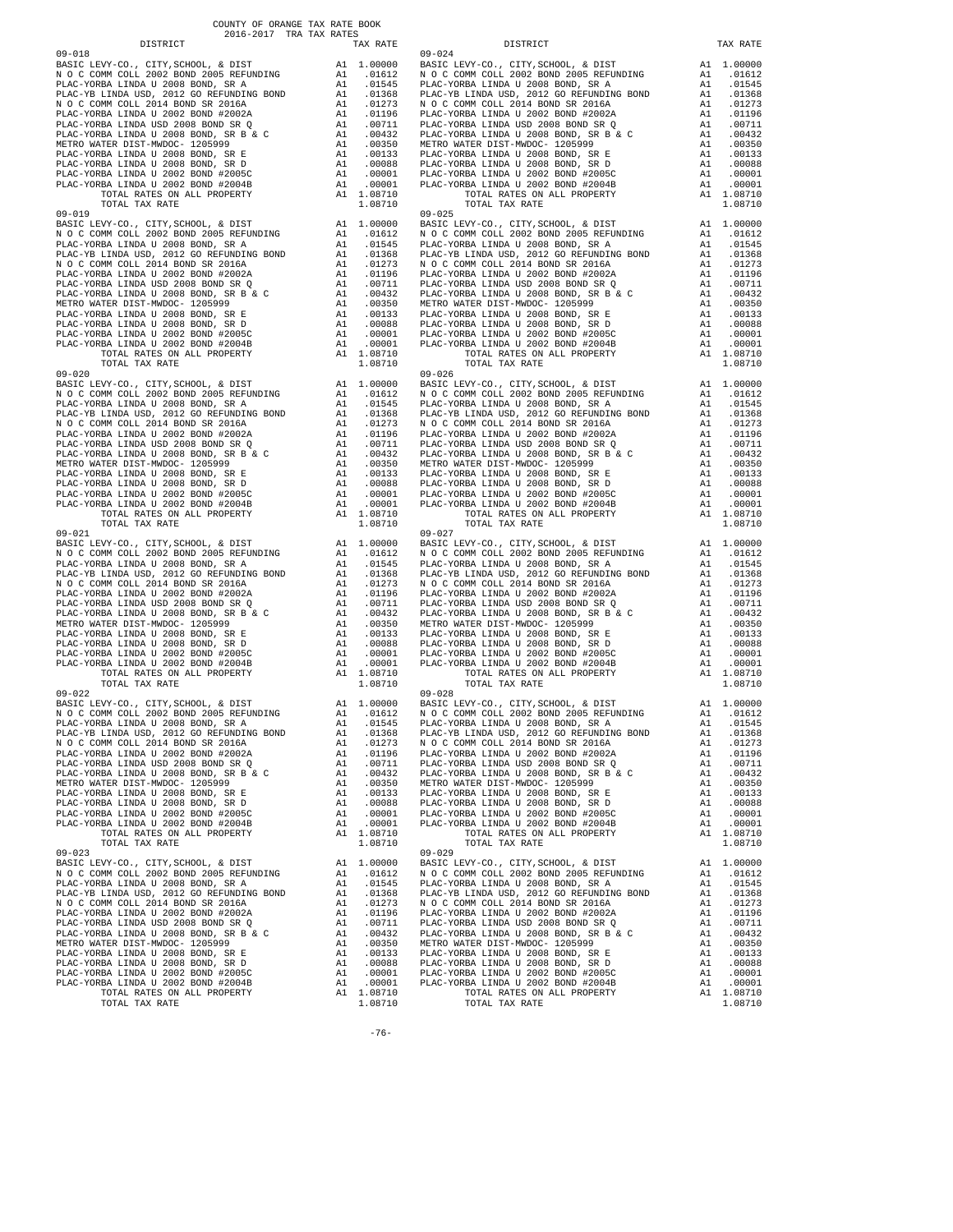COUNTY OF ORANGE TAX RATE BOOK 2016-2017 TRA TAX RATES DISTRICT TAX RATE DISTRICT TAX RATE 09-030 09-036 BASIC LEVY-CO., CITY,SCHOOL, & DIST A1 1.00000 BASIC LEVY-CO., CITY,SCHOOL, & DIST A1 1.00000 N O C COMM COLL 2002 BOND 2005 REFUNDING A1 .01612 N O C COMM COLL 2002 BOND 2005 REFUNDING A1 .01612 PLAC-YORBA LINDA U 2008 BOND, SR A A1 .01545 PLAC-YORBA LINDA U 2008 BOND, SR A A1 .01545 PLAC-YB LINDA USD, 2012 GO REFUNDING BOND A1 .01368 PLAC-YB LINDA USD, 2012 GO REFUNDING BOND A1 .01368 N O C COMM COLL 2014 BOND SR 2016A A1 .01273 N O C COMM COLL 2014 BOND SR 2016A A1 .01273 PLAC-YORBA LINDA U 2002 BOND #2002A A1 .01196 PLAC-YORBA LINDA U 2002 BOND #2002A A1 .01196 PLAC-YORBA LINDA USD 2008 BOND SR Q A1 .00711 PLAC-YORBA LINDA USD 2008 BOND SR Q A1 .00711 PLAC-YORBA LINDA U 2008 BOND, SR B & C A1 .00432 PLAC-YORBA LINDA U 2008 BOND, SR B & C A1 .00432 METRO WATER DIST-MWDOC- 1205999 A1 .00350 METRO WATER DIST-MWDOC- 1205999 A1 .00350 PLAC-YORBA LINDA U 2008 BOND, SR E A1 .00133 PLAC-YORBA LINDA U 2008 BOND, SR E A1 .00133 PLAC-YORBA LINDA U 2008 BOND, SR D A1 .00088 PLAC-YORBA LINDA U 2008 BOND, SR D A1 .00088 PLAC-YORBA LINDA U 2002 BOND #2005C A1 .00001 PLAC-YORBA LINDA U 2002 BOND #2005C A1 .00001 PLAC-YORBA LINDA U 2002 BOND #2004B A1 .00001 PLAC-YORBA LINDA U 2002 BOND #2004B A1 .00001 TOTAL RATES ON ALL PROPERTY A1 1.08710 TOTAL RATES ON ALL PROPERTY A1 1.08710 TOTAL TAX RATE 1.08710 TOTAL TAX RATE 1.08710 09-031 09-037 BASIC LEVY-CO., CITY,SCHOOL, & DIST A1 1.00000 BASIC LEVY-CO., CITY,SCHOOL, & DIST A1 1.00000 N O C COMM COLL 2002 BOND 2005 REFUNDING A1 .01612 N O C COMM COLL 2002 BOND 2005 REFUNDING A1 .01612 PLAC-YORBA LINDA U 2008 BOND, SR A A1 .01545 PLAC-YORBA LINDA U 2008 BOND, SR A A1 .01545 PLAC-YB LINDA USD, 2012 GO REFUNDING BOND A1 .01368 PLAC-YB LINDA USD, 2012 GO REFUNDING BOND A1 .01368 N O C COMM COLL 2014 BOND SR 2016A A1 .01273 N O C COMM COLL 2014 BOND SR 2016A A1 .01273 PLAC-YORBA LINDA U 2002 BOND #2002A A1 .01196 PLAC-YORBA LINDA U 2002 BOND #2002A A1 .01196 PLAC-YORBA LINDA USD 2008 BOND SR Q A1 .00711 PLAC-YORBA LINDA USD 2008 BOND SR Q A1 .00711 9 PLAC -YORBA LINDA U 2008 BOND, SR B & C<br>
METRO WATER DIST -WINDOC - 120599 PLAC -YORBA LINDA U 2008 BOND, SR B & C<br>
METRO WATER DIST -WINDOC - 120599 PLAC -YORBA LINDA U 2008 BOND, SR B A 1<br>
PLAC -YORBA LINDA U 2008 BOND 09-032 09-038 BASIC LEVY-CO., CITY,SCHOOL, & DIST A1 1.00000 BASIC LEVY-CO., CITY,SCHOOL, & DIST A1 1.00000 N O C COMM COLL 2002 BOND 2005 REFUNDING A1 .01612 N O C COMM COLL 2002 BOND 2005 REFUNDING A1 .01612 PLAC-YORBA LINDA U 2008 BOND, SR A A1 .01545 PLAC-YORBA LINDA U 2008 BOND, SR A A1 .01545 PLAC-YB LINDA USD, 2012 GO REFUNDING BOND A1 .01368 PLAC-YB LINDA USD, 2012 GO REFUNDING BOND A1 .01368 N O C COMM COLL 2014 BOND SR 2016A A1 .01273 N O C COMM COLL 2014 BOND SR 2016A A1 .01273 PLAC-YORBA LINDA U 2002 BOND #2002A A1 .01196 PLAC-YORBA LINDA U 2002 BOND #2002A A1 .01196 PLAC-YORBA LINDA USD 2008 BOND SR Q A1 .00711 PLAC-YORBA LINDA USD 2008 BOND SR Q A1 .00711 PLAC-YORBA LINDA U 2008 BOND, SR B & C A1 .00432 PLAC-YORBA LINDA U 2008 BOND, SR B & C A1 .00432 METRO WATER DIST-MWDOC- 1205999 A1 .00350 METRO WATER DIST-MWDOC- 1205999 A1 .00350 PLAC-YORBA LINDA U 2008 BOND, SR E A1 .00133 PLAC-YORBA LINDA U 2008 BOND, SR E A1 .00133 PLAC-YORBA LINDA U 2008 BOND, SR D A1 .00088 PLAC-YORBA LINDA U 2008 BOND, SR D A1 .00088 PLAC-YORBA LINDA U 2002 BOND #2005C A1 .00001 PLAC-YORBA LINDA U 2002 BOND #2005C A1 .00001 PLAC-YORBA LINDA U 2002 BOND #2004B A1 .00001 PLAC-YORBA LINDA U 2002 BOND #2004B A1 .00001 TOTAL RATES ON ALL PROPERTY A1 1.08710 TOTAL RATES ON ALL PROPERTY A1 1.08710 TOTAL TAX RATE 1.08710 TOTAL TAX RATE 1.08710 09-033 09-039 BASIC LEVY-CO., CITY,SCHOOL, & DIST A1 1.00000 BASIC LEVY-CO., CITY,SCHOOL, & DIST A1 1.00000 N O C COMM COLL 2002 BOND 2005 REFUNDING A1 .01612 N O C COMM COLL 2002 BOND 2005 REFUNDING A1 .01612 PLAC-YORBA LINDA U 2008 BOND, SR A A1 .01545 PLAC-YORBA LINDA U 2008 BOND, SR A A1 .01545 PLAC-YB LINDA USD, 2012 GO REFUNDING BOND A1 .01368 PLAC-YB LINDA USD, 2012 GO REFUNDING BOND A1 .01368 N O C COMM COLL 2014 BOND SR 2016A A1 .01273 N O C COMM COLL 2014 BOND SR 2016A A1 .01273 PLAC-YORBA LINDA U 2002 BOND #2002A A1 .01196 PLAC-YORBA LINDA U 2002 BOND #2002A A1 .01196 PLAC-YORBA LINDA USD 2008 BOND SR Q A1 .00711 PLAC-YORBA LINDA USD 2008 BOND SR Q A1 .00711 PLAC-YORBA LINDA U 2008 BOND, SR B & C A1 .00432 PLAC-YORBA LINDA U 2008 BOND, SR B & C A1 .00432 METRO WATER DIST-MWDOC- 1205999 A1 .00350 METRO WATER DIST-MWDOC- 1205999 A1 .00350 PLAC-YORBA LINDA U 2008 BOND, SR E A1 .00133 PLAC-YORBA LINDA U 2008 BOND, SR E A1 .00133 PLAC-YORBA LINDA U 2008 BOND, SR D A1 .00088 PLAC-YORBA LINDA U 2008 BOND, SR D A1 .00088 PLAC-YORBA LINDA U 2002 BOND #2005C A1 .00001 PLAC-YORBA LINDA U 2002 BOND #2005C A1 .00001 PLAC-YORBA LINDA U 2002 BOND #2004B A1 .00001 PLAC-YORBA LINDA U 2002 BOND #2004B A1 .00001 TOTAL RATES ON ALL PROPERTY A1 1.08710 TOTAL RATES ON ALL PROPERTY A1 1.08710 TOTAL TAX RATE 1.08710 TOTAL TAX RATE 1.08710 09-034 09-040 BASIC LEVY-CO., CITY,SCHOOL, & DIST A1 1.00000 BASIC LEVY-CO., CITY,SCHOOL, & DIST A1 1.00000 N O C COMM COLL 2002 BOND 2005 REFUNDING A1 .01612 N O C COMM COLL 2002 BOND 2005 REFUNDING A1 .01612 PLAC-YORBA LINDA U 2008 BOND, SR A A1 .01545 PLAC-YORBA LINDA U 2008 BOND, SR A A1 .01545 PLAC-YB LINDA USD, 2012 GO REFUNDING BOND A1 .01368 PLAC-YB LINDA USD, 2012 GO REFUNDING BOND A1 .01368 N O C COMM COLL 2014 BOND SR 2016A A1 .01273 N O C COMM COLL 2014 BOND SR 2016A A1 .01273 PLAC-YORBA LINDA U 2002 BOND #2002A A1 .01196 PLAC-YORBA LINDA U 2002 BOND #2002A A1 .01196 PLAC-YORBA LINDA USD 2008 BOND SR Q A1 .00711 PLAC-YORBA LINDA USD 2008 BOND SR Q A1 .00711 PLAC-YORBA LINDA U 2008 BOND, SR B & C A1 .00432 PLAC-YORBA LINDA U 2008 BOND, SR B & C A1 .00432 METRO WATER DIST-MWDOC- 1205999 A1 .00350 METRO WATER DIST-MWDOC- 1205999 A1 .00350 PLAC-YORBA LINDA U 2008 BOND, SR E A1 .00133 PLAC-YORBA LINDA U 2008 BOND, SR E A1 .00133 PLAC-YORBA LINDA U 2008 BOND, SR D A1 .00088 PLAC-YORBA LINDA U 2008 BOND, SR D A1 .00088 PLAC-YORBA LINDA U 2002 BOND #2005C A1 .00001 PLAC-YORBA LINDA U 2002 BOND #2005C A1 .00001 PLAC-YORBA LINDA U 2002 BOND #2004B A1 .00001 PLAC-YORBA LINDA U 2002 BOND #2004B A1 .00001 TOTAL RATES ON ALL PROPERTY A1 1.08710 TOTAL RATES ON ALL PROPERTY A1 1.08710 TOTAL TAX RATE 1.08710 TOTAL TAX RATE 1.08710 09-035 09-041 BASIC LEVY-CO., CITY, SCHOOL, & DIST<br>NOC COMM COLL 2002 DON DONG COMM COLL 2002 BOND 2008 DONG COMM COLL 2002 DONG COMM COLL 2002 DONG COMM COLL 20<br>PLAC-YORBA LINDA U 2008 DONG DONG RETUNDING A1 .01545 PLAC-YORBA LINDA U 2  $\begin{tabular}{0.95\textwidth} {\bf N O C COM COL} 2014 BOND SR 2016 A & 0.1273 & 0.1273  
PLAC-YORBA LINDA U 2002 BOND 42008 BOND SR 2016 A & 0.1273  
PLAC-YORBA LINDA U 2008 BOND SR Q & 0.10011  
PLAC-YORBA LINDA U 2008 BOND SR R Q & 0.100111  
PLAC-YORBA LINDA U 2008 BOND SR R B & 0.100121  
MLCP-YORBA LINDA U 2008 BOND SER B & 1.0032  
MLPC-$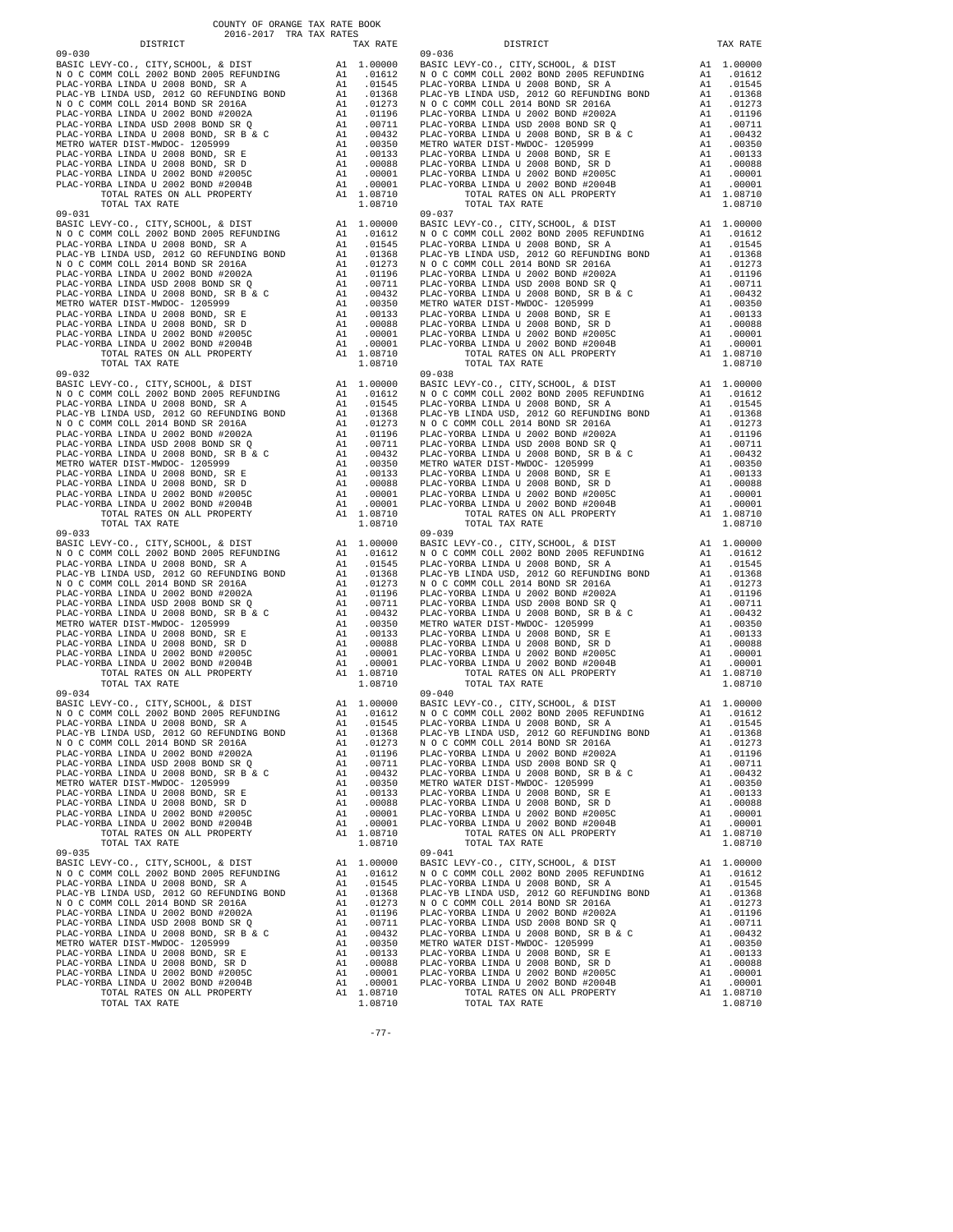|  |  | $\begin{tabular}{cccc} 09-902 & 1.04193 & 1.04194 \\ \hline \texttt{N} & \texttt{O} & \texttt{C} & \texttt{CIVY-CO}, \texttt{CITY}, \texttt{SCHOOL}, \texttt{ & \texttt{D1-009}} \\ \texttt{N} & \texttt{O} & \texttt{C} & \texttt{CIVY-CO}, \texttt{CITY}, \texttt{SCHOOL}, \texttt{ & \texttt{DIST}} \\ \texttt{N} & \texttt{O} & \texttt{C} & \texttt{CONM} & \texttt{COLL} & \texttt{2002 BOND} & \texttt{2005} & \$ |  |
|--|--|--------------------------------------------------------------------------------------------------------------------------------------------------------------------------------------------------------------------------------------------------------------------------------------------------------------------------------------------------------------------------------------------------------------------------|--|
|  |  |                                                                                                                                                                                                                                                                                                                                                                                                                          |  |
|  |  |                                                                                                                                                                                                                                                                                                                                                                                                                          |  |
|  |  |                                                                                                                                                                                                                                                                                                                                                                                                                          |  |
|  |  | $\begin{tabular}{l c c c c c} \multicolumn{1}{c}{\textbf{10-000}} & \multicolumn{1}{c}{\textbf{0-013}} & \multicolumn{1}{c}{\textbf{10-000}} & \multicolumn{1}{c}{\textbf{0-013}} & \multicolumn{1}{c}{\textbf{10-000}} & \multicolumn{1}{c}{\textbf{0-013}} & \multicolumn{1}{c}{\textbf{0-014}} & \multicolumn{1}{c}{\textbf{0-015}} & \multicolumn{1}{c}{\textbf{0-016}} & \multicolumn{1}{c}{\textbf{0-017}}$        |  |
|  |  |                                                                                                                                                                                                                                                                                                                                                                                                                          |  |
|  |  |                                                                                                                                                                                                                                                                                                                                                                                                                          |  |
|  |  |                                                                                                                                                                                                                                                                                                                                                                                                                          |  |
|  |  |                                                                                                                                                                                                                                                                                                                                                                                                                          |  |

COUNTY OF ORANGE TAX RATE BOOK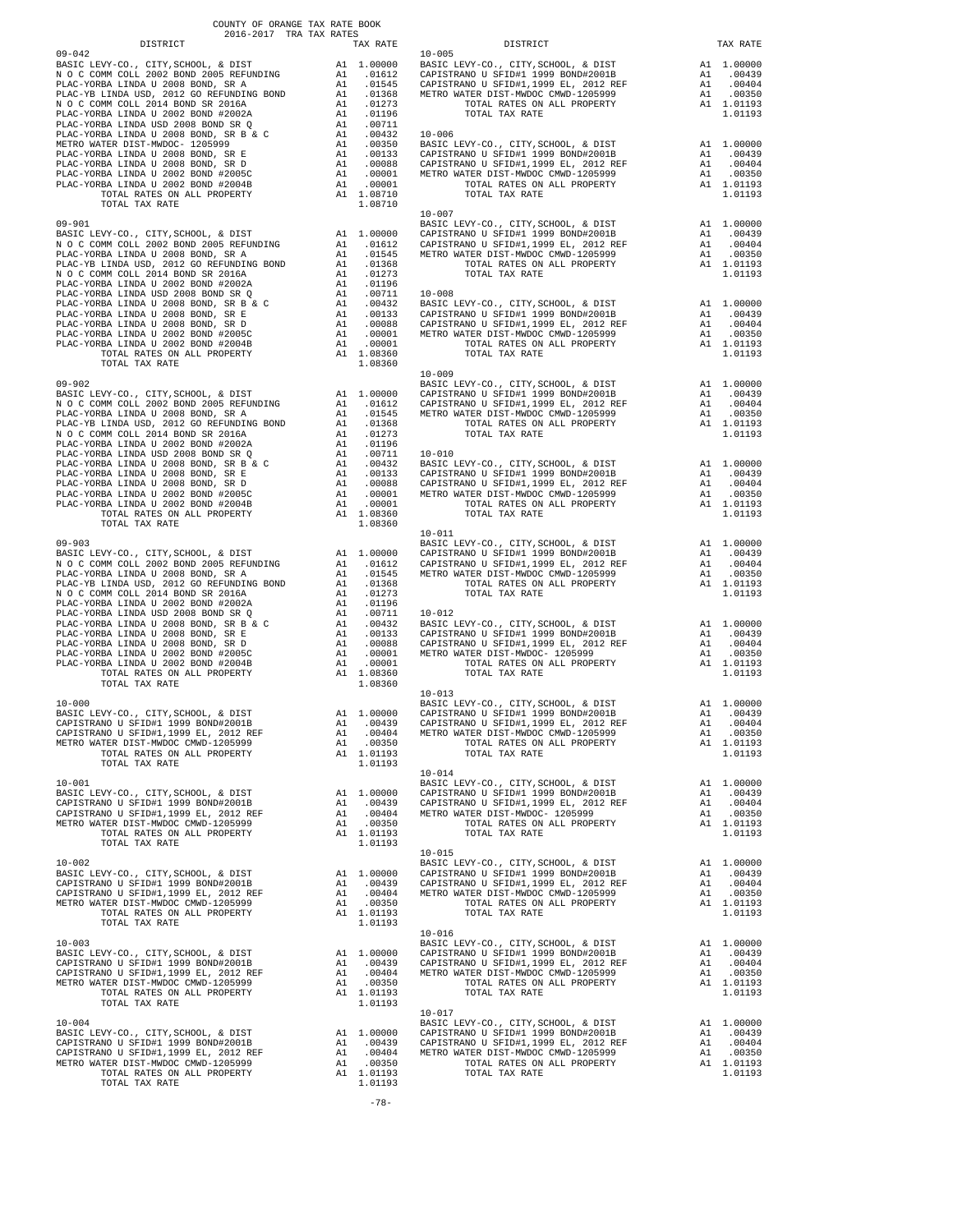| COUNTY OF ORANGE TAX RATE BOOK<br>2016-2017 TRA TAX RATES                                                                                                |                   |                                                                                                                                                                                                                                                                                                                                                                                                                                           |          |
|----------------------------------------------------------------------------------------------------------------------------------------------------------|-------------------|-------------------------------------------------------------------------------------------------------------------------------------------------------------------------------------------------------------------------------------------------------------------------------------------------------------------------------------------------------------------------------------------------------------------------------------------|----------|
| DISTRICT                                                                                                                                                 | TAX RATE $10-034$ | DISTRICT                                                                                                                                                                                                                                                                                                                                                                                                                                  | TAX RATE |
| $10 - 018$                                                                                                                                               |                   | 10–018<br>BASIC LEVY-CO., CITY, SCHOOL, & DIST<br>CAPISTRANO U SFID#1 1999 BOND#2001B<br>CAPISTRANO U SFID#1 1999 BOND#2001B<br>CAPISTRANO U SFID#1,1999 BOND#2001B<br>CAPISTRANO U SFID#1,1999 BOND#2001B<br>CAPISTRANO U SFID#1 1999 BON                                                                                                                                                                                                |          |
|                                                                                                                                                          |                   |                                                                                                                                                                                                                                                                                                                                                                                                                                           |          |
|                                                                                                                                                          |                   |                                                                                                                                                                                                                                                                                                                                                                                                                                           |          |
|                                                                                                                                                          |                   |                                                                                                                                                                                                                                                                                                                                                                                                                                           |          |
|                                                                                                                                                          |                   | 1.01193 10-019<br>MASIC LEVY-CO., CITY, SCHOOL, & DIST<br>MASIC LEVY-CO., CITY, SCHOOL, & DIST<br>MASIC LEVY-CO., CITY, SCHOOL, & DIST<br>CAPISTRANO U SFID#1 1999 BOND#2001B<br>CAPISTRANO U SFID#1 1999 BOND#2001B<br>CAPISTRANO U SFID#                                                                                                                                                                                                |          |
|                                                                                                                                                          |                   |                                                                                                                                                                                                                                                                                                                                                                                                                                           |          |
|                                                                                                                                                          |                   |                                                                                                                                                                                                                                                                                                                                                                                                                                           |          |
|                                                                                                                                                          |                   |                                                                                                                                                                                                                                                                                                                                                                                                                                           |          |
|                                                                                                                                                          |                   |                                                                                                                                                                                                                                                                                                                                                                                                                                           |          |
|                                                                                                                                                          |                   |                                                                                                                                                                                                                                                                                                                                                                                                                                           |          |
|                                                                                                                                                          |                   |                                                                                                                                                                                                                                                                                                                                                                                                                                           |          |
|                                                                                                                                                          |                   |                                                                                                                                                                                                                                                                                                                                                                                                                                           |          |
|                                                                                                                                                          |                   | 1.00350<br>BASIC LEVY-CO., CITY, SCHOOL, & DIST<br>CAPISTRANO U SFID#1 1999 BOND#2001B<br>CAPISTRANO U SFID#1 1999 BOND#2001B<br>CAPISTRANO U SFID#1 1999 BOND#2001B<br>CAPISTRANO U SFID#1 1999 BOND#2001B<br>CAPISTRANO U SFID#1 1999 BO                                                                                                                                                                                                |          |
|                                                                                                                                                          |                   |                                                                                                                                                                                                                                                                                                                                                                                                                                           |          |
|                                                                                                                                                          |                   |                                                                                                                                                                                                                                                                                                                                                                                                                                           |          |
|                                                                                                                                                          |                   |                                                                                                                                                                                                                                                                                                                                                                                                                                           |          |
| $10 - 022$                                                                                                                                               |                   | $10 - 038$                                                                                                                                                                                                                                                                                                                                                                                                                                |          |
|                                                                                                                                                          |                   |                                                                                                                                                                                                                                                                                                                                                                                                                                           |          |
|                                                                                                                                                          |                   |                                                                                                                                                                                                                                                                                                                                                                                                                                           |          |
|                                                                                                                                                          |                   |                                                                                                                                                                                                                                                                                                                                                                                                                                           |          |
|                                                                                                                                                          |                   |                                                                                                                                                                                                                                                                                                                                                                                                                                           |          |
|                                                                                                                                                          |                   |                                                                                                                                                                                                                                                                                                                                                                                                                                           |          |
|                                                                                                                                                          |                   |                                                                                                                                                                                                                                                                                                                                                                                                                                           |          |
|                                                                                                                                                          |                   |                                                                                                                                                                                                                                                                                                                                                                                                                                           |          |
|                                                                                                                                                          |                   |                                                                                                                                                                                                                                                                                                                                                                                                                                           |          |
|                                                                                                                                                          |                   |                                                                                                                                                                                                                                                                                                                                                                                                                                           |          |
|                                                                                                                                                          |                   |                                                                                                                                                                                                                                                                                                                                                                                                                                           |          |
|                                                                                                                                                          |                   |                                                                                                                                                                                                                                                                                                                                                                                                                                           |          |
|                                                                                                                                                          |                   |                                                                                                                                                                                                                                                                                                                                                                                                                                           |          |
|                                                                                                                                                          |                   |                                                                                                                                                                                                                                                                                                                                                                                                                                           |          |
|                                                                                                                                                          |                   |                                                                                                                                                                                                                                                                                                                                                                                                                                           |          |
|                                                                                                                                                          |                   |                                                                                                                                                                                                                                                                                                                                                                                                                                           |          |
|                                                                                                                                                          |                   |                                                                                                                                                                                                                                                                                                                                                                                                                                           |          |
|                                                                                                                                                          |                   |                                                                                                                                                                                                                                                                                                                                                                                                                                           |          |
|                                                                                                                                                          |                   |                                                                                                                                                                                                                                                                                                                                                                                                                                           |          |
|                                                                                                                                                          |                   |                                                                                                                                                                                                                                                                                                                                                                                                                                           |          |
|                                                                                                                                                          |                   | $\begin{tabular}{lllllllllllllllllll} \multicolumn{4}{c}{10-026} & & & & & & & 10-043 & \\ & & & & & & & & & & 10-043 & \\ & & & & & & & & & & & & 10-043 & \\ \hline \multicolumn{4}{c}{\textbf{BASE} & \textbf{LEVY} - \textbf{CO.}, & \textbf{CITY}, \textbf{SCHOOL}, & \& \textbf{DIST} & \textbf{M1} & 1.00000 & \\ & \textbf{BASE} & \textbf{LEVY} - \textbf{CO.}, & \textbf{CITY}, \textbf{SCHOOL}, & \& \textbf{DIST} & \textbf{$ |          |
|                                                                                                                                                          |                   |                                                                                                                                                                                                                                                                                                                                                                                                                                           |          |
|                                                                                                                                                          |                   |                                                                                                                                                                                                                                                                                                                                                                                                                                           |          |
|                                                                                                                                                          |                   |                                                                                                                                                                                                                                                                                                                                                                                                                                           |          |
|                                                                                                                                                          |                   |                                                                                                                                                                                                                                                                                                                                                                                                                                           |          |
|                                                                                                                                                          |                   |                                                                                                                                                                                                                                                                                                                                                                                                                                           |          |
|                                                                                                                                                          |                   |                                                                                                                                                                                                                                                                                                                                                                                                                                           |          |
|                                                                                                                                                          |                   |                                                                                                                                                                                                                                                                                                                                                                                                                                           |          |
|                                                                                                                                                          |                   |                                                                                                                                                                                                                                                                                                                                                                                                                                           |          |
|                                                                                                                                                          |                   |                                                                                                                                                                                                                                                                                                                                                                                                                                           |          |
|                                                                                                                                                          |                   |                                                                                                                                                                                                                                                                                                                                                                                                                                           |          |
|                                                                                                                                                          |                   |                                                                                                                                                                                                                                                                                                                                                                                                                                           |          |
|                                                                                                                                                          |                   |                                                                                                                                                                                                                                                                                                                                                                                                                                           |          |
|                                                                                                                                                          |                   |                                                                                                                                                                                                                                                                                                                                                                                                                                           |          |
|                                                                                                                                                          |                   |                                                                                                                                                                                                                                                                                                                                                                                                                                           |          |
|                                                                                                                                                          |                   |                                                                                                                                                                                                                                                                                                                                                                                                                                           |          |
|                                                                                                                                                          |                   |                                                                                                                                                                                                                                                                                                                                                                                                                                           |          |
|                                                                                                                                                          |                   |                                                                                                                                                                                                                                                                                                                                                                                                                                           |          |
|                                                                                                                                                          |                   |                                                                                                                                                                                                                                                                                                                                                                                                                                           |          |
|                                                                                                                                                          |                   |                                                                                                                                                                                                                                                                                                                                                                                                                                           |          |
|                                                                                                                                                          |                   | $\begin{tabular}{lllllllllllllllllllllll} \textsc{10-030} & \textsc{10-030} & \textsc{10-030} & \textsc{10-030} \\ \textsc{BASC LEVY-CO.}, & \textsc{CITY}, \textsc{SCHOOL}, & \textsc{6}\ \textsc{10-030} & \textsc{6}\ \textsc{10-030} & \textsc{6}\ \textsc{10-048} & \textsc{70} & \textsc{70} & \textsc{70} & \textsc{70} \\ \textsc{10-0350} & \textsc{10-0350} & \textsc{10-0350$                                                  |          |
|                                                                                                                                                          |                   |                                                                                                                                                                                                                                                                                                                                                                                                                                           |          |
|                                                                                                                                                          |                   |                                                                                                                                                                                                                                                                                                                                                                                                                                           |          |
|                                                                                                                                                          |                   |                                                                                                                                                                                                                                                                                                                                                                                                                                           |          |
|                                                                                                                                                          |                   |                                                                                                                                                                                                                                                                                                                                                                                                                                           |          |
|                                                                                                                                                          |                   | $\begin{tabular}{lllllllllllllllllllll} \textsc{10-031} & & & & & & \textsc{10-031} & & \\ \textsc{BASE LEVY-CO.}, & \textsc{CITY}, \textsc{SCHODL}, & \& \textsc{DIST} & & \textsc{Al} & 1.00000 & & \\ \textsc{METRO WATER DIST-MMDOC-1205999} & & \textsc{Al} & 1.00350 & \textsc{BNTC - LEVY-CO.}, & \textsc{CITY}, \textsc{SCHOOL}, & \& \textsc{DIST} & & \textsc{Al} & 1.00000 & \\ \textsc{TOTAL RATES ON ALL PRO$                |          |
|                                                                                                                                                          |                   |                                                                                                                                                                                                                                                                                                                                                                                                                                           |          |
|                                                                                                                                                          |                   |                                                                                                                                                                                                                                                                                                                                                                                                                                           |          |
|                                                                                                                                                          |                   |                                                                                                                                                                                                                                                                                                                                                                                                                                           |          |
|                                                                                                                                                          |                   | $\begin{tabular}{lllllllllllll} \multicolumn{4}{c}{\textbf{10-032}} & & & & & & & & \\ \multicolumn{4}{c}{\textbf{10-032}} & & & & & & & \\ \multicolumn{4}{c}{\textbf{10-032}} & & & & & & \\ \multicolumn{4}{c}{\textbf{METRO WATER DIST-MWDOC- 1205999}} & & & & & & \\ \multicolumn{4}{c}{\textbf{METRO WATER DIST-MWDOC- 1205999}} & & & & & & \\ \multicolumn{4}{c}{\textbf{10-0350}} & & & & & & \\ \multicolumn{4}{c}{\$          |          |
|                                                                                                                                                          |                   |                                                                                                                                                                                                                                                                                                                                                                                                                                           |          |
|                                                                                                                                                          |                   |                                                                                                                                                                                                                                                                                                                                                                                                                                           |          |
|                                                                                                                                                          |                   |                                                                                                                                                                                                                                                                                                                                                                                                                                           |          |
| BASIC LEVY-CO., CITY, SCHOOL, & DIST Al 1.00000<br>METRO WATER DIST-MWDOC- 1205999 Al .00350<br>TOTAL RATES ON ALL PROPERTY Al 1.00350<br>TOTAL TAX RATE |                   |                                                                                                                                                                                                                                                                                                                                                                                                                                           |          |
|                                                                                                                                                          |                   |                                                                                                                                                                                                                                                                                                                                                                                                                                           |          |
|                                                                                                                                                          |                   |                                                                                                                                                                                                                                                                                                                                                                                                                                           |          |

-79-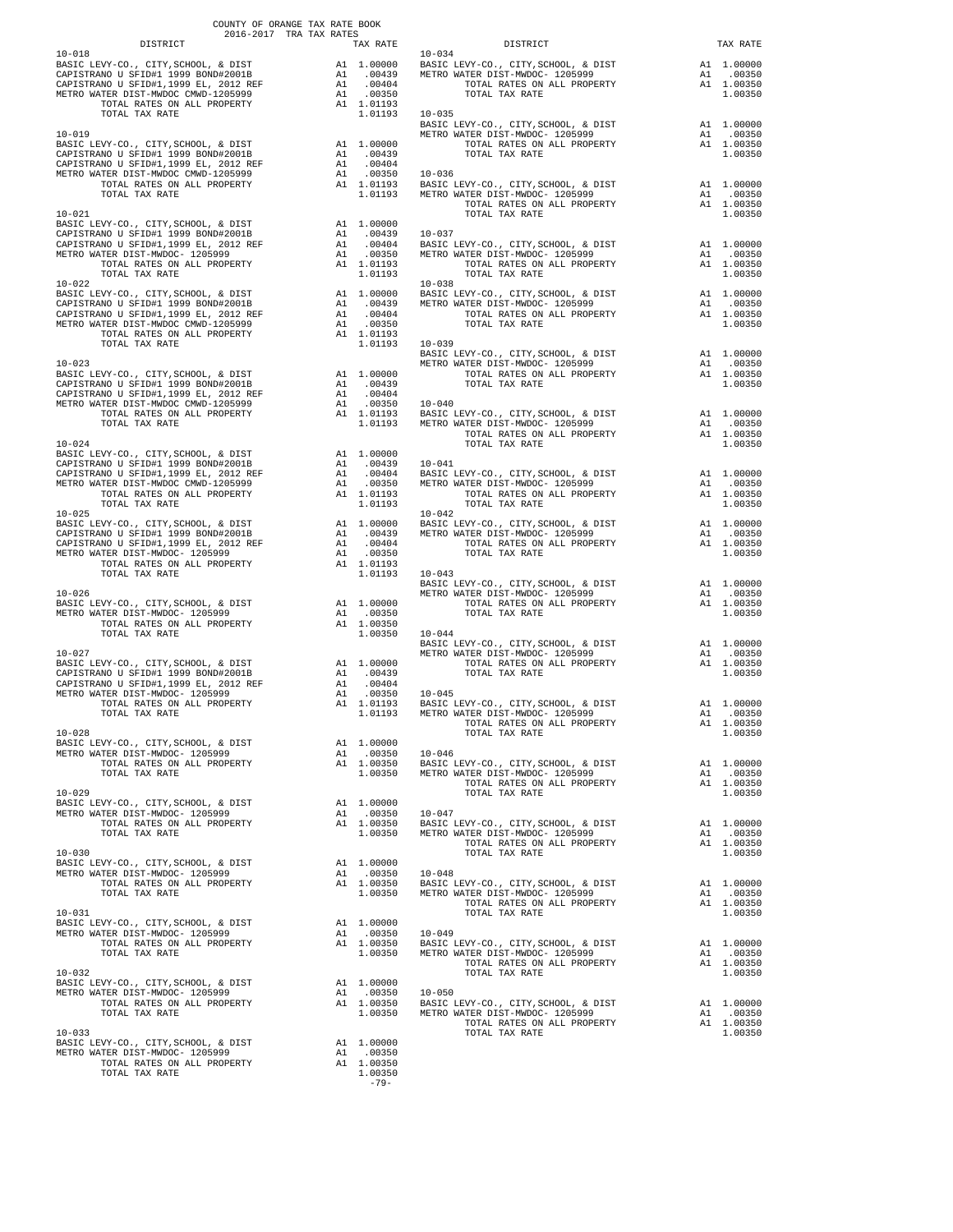|                                                                                            |  | $\begin{tabular}{c c c c c} \multicolumn{1}{c }{\begin{tabular}{c} \multicolumn{1}{c}{DISTRICT}\\ \multicolumn{1}{c}{DISTRICT}\\ \multicolumn{1}{c}{\begin{tabular}{c} {\bf DISTRICT}\\ \bf BASIC LEVY-CO, \; CITY, SCHOOL, \; & & \tt DISTRICT\\ \end{tabular} & \begin{tabular}{c} {\bf DISTRICT}\\ \bf BASIC LEVY-CO, \; CITY, SCHOOL, \; & & \tt DISTT\\ \end{tabular} & \begin{tabular}{c} {\bf DISTRICT}\\ \bf BASIC LEVY-CO, \; CITY, SCHOOL, \; & & \tt DISTT$ |  |
|--------------------------------------------------------------------------------------------|--|------------------------------------------------------------------------------------------------------------------------------------------------------------------------------------------------------------------------------------------------------------------------------------------------------------------------------------------------------------------------------------------------------------------------------------------------------------------------|--|
| $10 - 052$                                                                                 |  |                                                                                                                                                                                                                                                                                                                                                                                                                                                                        |  |
|                                                                                            |  |                                                                                                                                                                                                                                                                                                                                                                                                                                                                        |  |
|                                                                                            |  |                                                                                                                                                                                                                                                                                                                                                                                                                                                                        |  |
|                                                                                            |  |                                                                                                                                                                                                                                                                                                                                                                                                                                                                        |  |
|                                                                                            |  |                                                                                                                                                                                                                                                                                                                                                                                                                                                                        |  |
|                                                                                            |  |                                                                                                                                                                                                                                                                                                                                                                                                                                                                        |  |
|                                                                                            |  |                                                                                                                                                                                                                                                                                                                                                                                                                                                                        |  |
|                                                                                            |  |                                                                                                                                                                                                                                                                                                                                                                                                                                                                        |  |
|                                                                                            |  |                                                                                                                                                                                                                                                                                                                                                                                                                                                                        |  |
|                                                                                            |  |                                                                                                                                                                                                                                                                                                                                                                                                                                                                        |  |
|                                                                                            |  |                                                                                                                                                                                                                                                                                                                                                                                                                                                                        |  |
|                                                                                            |  |                                                                                                                                                                                                                                                                                                                                                                                                                                                                        |  |
|                                                                                            |  |                                                                                                                                                                                                                                                                                                                                                                                                                                                                        |  |
|                                                                                            |  |                                                                                                                                                                                                                                                                                                                                                                                                                                                                        |  |
|                                                                                            |  |                                                                                                                                                                                                                                                                                                                                                                                                                                                                        |  |
|                                                                                            |  |                                                                                                                                                                                                                                                                                                                                                                                                                                                                        |  |
|                                                                                            |  |                                                                                                                                                                                                                                                                                                                                                                                                                                                                        |  |
|                                                                                            |  |                                                                                                                                                                                                                                                                                                                                                                                                                                                                        |  |
|                                                                                            |  |                                                                                                                                                                                                                                                                                                                                                                                                                                                                        |  |
|                                                                                            |  |                                                                                                                                                                                                                                                                                                                                                                                                                                                                        |  |
|                                                                                            |  |                                                                                                                                                                                                                                                                                                                                                                                                                                                                        |  |
|                                                                                            |  |                                                                                                                                                                                                                                                                                                                                                                                                                                                                        |  |
|                                                                                            |  |                                                                                                                                                                                                                                                                                                                                                                                                                                                                        |  |
|                                                                                            |  |                                                                                                                                                                                                                                                                                                                                                                                                                                                                        |  |
|                                                                                            |  |                                                                                                                                                                                                                                                                                                                                                                                                                                                                        |  |
|                                                                                            |  |                                                                                                                                                                                                                                                                                                                                                                                                                                                                        |  |
|                                                                                            |  |                                                                                                                                                                                                                                                                                                                                                                                                                                                                        |  |
|                                                                                            |  |                                                                                                                                                                                                                                                                                                                                                                                                                                                                        |  |
|                                                                                            |  |                                                                                                                                                                                                                                                                                                                                                                                                                                                                        |  |
| $10 - 060$                                                                                 |  |                                                                                                                                                                                                                                                                                                                                                                                                                                                                        |  |
|                                                                                            |  |                                                                                                                                                                                                                                                                                                                                                                                                                                                                        |  |
|                                                                                            |  |                                                                                                                                                                                                                                                                                                                                                                                                                                                                        |  |
|                                                                                            |  |                                                                                                                                                                                                                                                                                                                                                                                                                                                                        |  |
|                                                                                            |  |                                                                                                                                                                                                                                                                                                                                                                                                                                                                        |  |
|                                                                                            |  |                                                                                                                                                                                                                                                                                                                                                                                                                                                                        |  |
|                                                                                            |  |                                                                                                                                                                                                                                                                                                                                                                                                                                                                        |  |
|                                                                                            |  |                                                                                                                                                                                                                                                                                                                                                                                                                                                                        |  |
|                                                                                            |  |                                                                                                                                                                                                                                                                                                                                                                                                                                                                        |  |
|                                                                                            |  |                                                                                                                                                                                                                                                                                                                                                                                                                                                                        |  |
|                                                                                            |  |                                                                                                                                                                                                                                                                                                                                                                                                                                                                        |  |
|                                                                                            |  |                                                                                                                                                                                                                                                                                                                                                                                                                                                                        |  |
|                                                                                            |  |                                                                                                                                                                                                                                                                                                                                                                                                                                                                        |  |
|                                                                                            |  | $\begin{tabular}{c c c c c c} \multicolumn{3}{c c c c} \multicolumn{3}{c c c} \multicolumn{3}{c c c} \multicolumn{3}{c c c} \multicolumn{3}{c c c} \multicolumn{3}{c c c} \multicolumn{3}{c c c} \multicolumn{3}{c c c} \multicolumn{3}{c c c} \multicolumn{3}{c c c} \multicolumn{3}{c c c} \multicolumn{3}{c c c} \multicolumn{3}{c c c} \multicolumn{3}{c c c} \multicolumn{3}{c c c} \multicolumn{$                                                                |  |
|                                                                                            |  |                                                                                                                                                                                                                                                                                                                                                                                                                                                                        |  |
|                                                                                            |  |                                                                                                                                                                                                                                                                                                                                                                                                                                                                        |  |
|                                                                                            |  |                                                                                                                                                                                                                                                                                                                                                                                                                                                                        |  |
|                                                                                            |  |                                                                                                                                                                                                                                                                                                                                                                                                                                                                        |  |
|                                                                                            |  |                                                                                                                                                                                                                                                                                                                                                                                                                                                                        |  |
|                                                                                            |  |                                                                                                                                                                                                                                                                                                                                                                                                                                                                        |  |
|                                                                                            |  |                                                                                                                                                                                                                                                                                                                                                                                                                                                                        |  |
|                                                                                            |  |                                                                                                                                                                                                                                                                                                                                                                                                                                                                        |  |
|                                                                                            |  |                                                                                                                                                                                                                                                                                                                                                                                                                                                                        |  |
|                                                                                            |  |                                                                                                                                                                                                                                                                                                                                                                                                                                                                        |  |
|                                                                                            |  |                                                                                                                                                                                                                                                                                                                                                                                                                                                                        |  |
| $10 - 067$                                                                                 |  |                                                                                                                                                                                                                                                                                                                                                                                                                                                                        |  |
| BASIC LEVY-CO., CITY, SCHOOL, & DIST Al 1.00000<br>METRO WATER DIST-MWDOC-1205999 AL 00350 |  |                                                                                                                                                                                                                                                                                                                                                                                                                                                                        |  |
|                                                                                            |  |                                                                                                                                                                                                                                                                                                                                                                                                                                                                        |  |

COUNTY OF ORANGE TAX RATE BOOK

METRO WATER DIST-MWDOC- 1205999 A1 .00350<br>TOTAL RATES ON ALL PROPERTY A1 1.00350<br>TOTAL TAX RATE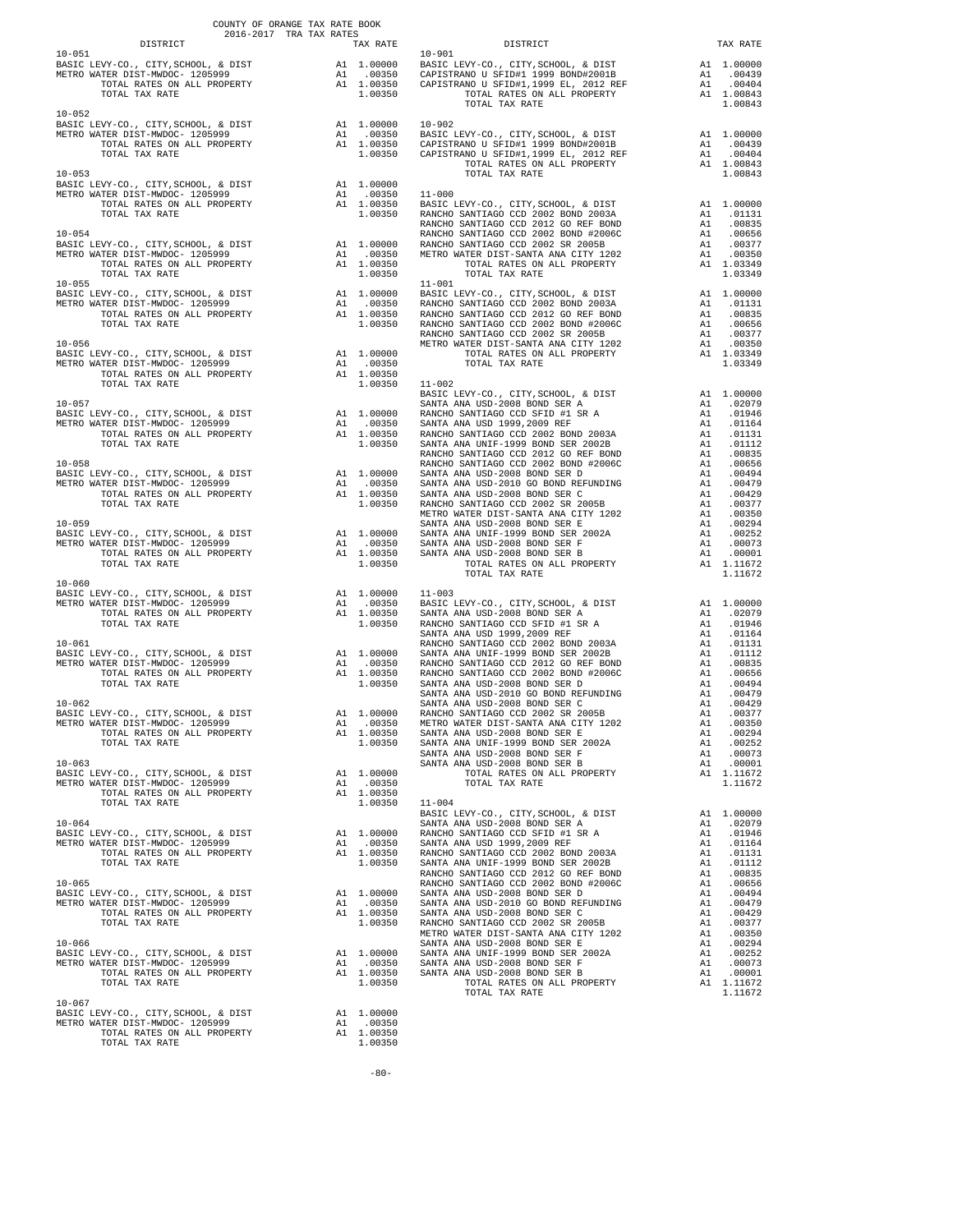| TOTAL TAX RATE                                                                                                    |                | 1.11672                                                                                                                                 |                  |
|-------------------------------------------------------------------------------------------------------------------|----------------|-----------------------------------------------------------------------------------------------------------------------------------------|------------------|
| $11 - 006$                                                                                                        |                |                                                                                                                                         | $11 - 012$       |
| BASIC LEVY-CO., CITY, SCHOOL, & DIST                                                                              |                |                                                                                                                                         |                  |
| SASIL DEVI CO., DIE 2010 EL, SR C<br>GARDEN GROVE USD, 2010 EL, SR C<br>RANCHO SANTIAGO CCD SFID #1 SR A          |                |                                                                                                                                         |                  |
| GARDEN GROVE USD, 2010, SR B                                                                                      |                |                                                                                                                                         |                  |
| RANCHO SANTIAGO CCD 2002 BOND 2003A                                                                               |                |                                                                                                                                         |                  |
| RANCHO SANTIAGO CCD 2002 BOND #2006C<br>RANCHO SANTIAGO CCD 2002 BOND #2006C<br>RANCHO SANTIAGO CCD 2002 SR 2005R |                |                                                                                                                                         |                  |
|                                                                                                                   |                |                                                                                                                                         |                  |
| METRO WATER DIST-SANTA ANA CITY 1202<br>GARDEN GROVE USD, 2010, SR A<br>GARDEN GROVE USD, 2010, SR A              |                |                                                                                                                                         |                  |
|                                                                                                                   |                |                                                                                                                                         |                  |
|                                                                                                                   |                |                                                                                                                                         | $11 - 013$       |
|                                                                                                                   |                |                                                                                                                                         |                  |
|                                                                                                                   |                |                                                                                                                                         |                  |
|                                                                                                                   |                |                                                                                                                                         |                  |
|                                                                                                                   |                |                                                                                                                                         |                  |
|                                                                                                                   |                |                                                                                                                                         |                  |
|                                                                                                                   |                |                                                                                                                                         |                  |
|                                                                                                                   |                |                                                                                                                                         |                  |
|                                                                                                                   |                |                                                                                                                                         |                  |
|                                                                                                                   |                |                                                                                                                                         |                  |
|                                                                                                                   |                |                                                                                                                                         |                  |
|                                                                                                                   |                |                                                                                                                                         |                  |
|                                                                                                                   |                |                                                                                                                                         |                  |
|                                                                                                                   |                |                                                                                                                                         |                  |
|                                                                                                                   |                |                                                                                                                                         |                  |
|                                                                                                                   |                |                                                                                                                                         |                  |
|                                                                                                                   |                |                                                                                                                                         |                  |
|                                                                                                                   |                |                                                                                                                                         |                  |
|                                                                                                                   |                |                                                                                                                                         |                  |
|                                                                                                                   |                |                                                                                                                                         |                  |
|                                                                                                                   |                |                                                                                                                                         |                  |
|                                                                                                                   |                |                                                                                                                                         |                  |
|                                                                                                                   |                |                                                                                                                                         |                  |
|                                                                                                                   |                |                                                                                                                                         |                  |
|                                                                                                                   |                |                                                                                                                                         |                  |
|                                                                                                                   |                |                                                                                                                                         |                  |
|                                                                                                                   |                |                                                                                                                                         |                  |
|                                                                                                                   |                |                                                                                                                                         |                  |
| SANTA ANA USD-2008 BOND SER F<br>SANTA ANA USD-2008 BOND SER B                                                    |                | A1 .00073<br>A1 .00001                                                                                                                  | SANTA A          |
| TOTAL RATES ON ALL PROPERTY                                                                                       |                | A1 1.11672                                                                                                                              |                  |
| TOTAL TAX RATE                                                                                                    |                | 1.11672                                                                                                                                 | $11 - 015$       |
| $11 - 009$                                                                                                        |                |                                                                                                                                         | BASIC L          |
|                                                                                                                   |                |                                                                                                                                         |                  |
|                                                                                                                   |                |                                                                                                                                         |                  |
|                                                                                                                   |                |                                                                                                                                         |                  |
|                                                                                                                   |                |                                                                                                                                         |                  |
|                                                                                                                   |                |                                                                                                                                         |                  |
|                                                                                                                   |                |                                                                                                                                         |                  |
|                                                                                                                   |                |                                                                                                                                         |                  |
|                                                                                                                   |                |                                                                                                                                         |                  |
| $11 - 010$                                                                                                        |                |                                                                                                                                         | RANCHO<br>GARDEN |
| BASIC LEVY-CO., CITY, SCHOOL, & DIST                                                                              |                |                                                                                                                                         |                  |
| GARDEN GROVE USD, 2010 EL, SR C                                                                                   |                | GRANCHO GRANCHO<br>A1 .02314 RANCHO<br>A1 .01946 RANCHO<br>A1 .01946 RANCHO<br>A1 .01841 RANCHO<br>A1 .00835 GARDEN<br>A1 .00835 GARDEN |                  |
| RANCHO SANTIAGO CCD SFID #1 SR A<br>GARDEN GROVE USD, 2010, SR B                                                  |                |                                                                                                                                         |                  |
| RANCHO SANTIAGO CCD 2002 BOND 2003A                                                                               |                |                                                                                                                                         |                  |
| RANCHO SANTIAGO CCD 2012 GO REF BOND<br>RANCHO SANTIAGO CCD 2002 BOND #2006C                                      | A1<br>A1<br>A1 | .00656                                                                                                                                  |                  |
| RANCHO SANTIAGO CCD 2002 SR 2005B                                                                                 | A1             | .00377                                                                                                                                  |                  |
| METRO WATER DIST-SANTA ANA CITY 1202                                                                              |                | A1 .00350<br>A1 .00332                                                                                                                  |                  |
| GARDEN GROVE USD, 2010, SR A<br>TOTAL RATES ON ALL PROPERTY                                                       |                | A1 1.09782                                                                                                                              |                  |
| TOTAL TAX RATE                                                                                                    |                | 1.09782                                                                                                                                 |                  |
|                                                                                                                   |                |                                                                                                                                         |                  |

-81-

| COUNTY OF ORANGE TAX RATE BOOK<br>$2016-2017\quad\text{TRA TAX RATES}\label{eq:2016-2017}$ DISTRICT | TAX RATE | DISTRICT   | TAX RATE |
|-----------------------------------------------------------------------------------------------------|----------|------------|----------|
| $11 - 005$                                                                                          |          | $11 - 011$ |          |
|                                                                                                     |          |            |          |
|                                                                                                     |          |            |          |
|                                                                                                     |          |            |          |
|                                                                                                     |          |            |          |
|                                                                                                     |          |            |          |
|                                                                                                     |          |            |          |
|                                                                                                     |          |            |          |
|                                                                                                     |          |            |          |
|                                                                                                     |          |            |          |
|                                                                                                     |          |            |          |
|                                                                                                     |          |            |          |
|                                                                                                     |          |            |          |
|                                                                                                     |          |            |          |
|                                                                                                     |          |            |          |
|                                                                                                     |          |            |          |
|                                                                                                     |          |            |          |
|                                                                                                     |          |            |          |
|                                                                                                     |          |            |          |
|                                                                                                     |          |            |          |
|                                                                                                     |          |            |          |
|                                                                                                     |          |            |          |
|                                                                                                     |          |            |          |
|                                                                                                     |          |            |          |
|                                                                                                     |          |            |          |
|                                                                                                     |          |            |          |
|                                                                                                     |          |            |          |
|                                                                                                     |          |            |          |
|                                                                                                     |          |            |          |
|                                                                                                     |          |            |          |
|                                                                                                     |          |            |          |
|                                                                                                     |          |            |          |
|                                                                                                     |          |            |          |
|                                                                                                     |          |            |          |
|                                                                                                     |          |            |          |
|                                                                                                     |          |            |          |
|                                                                                                     |          |            |          |
|                                                                                                     |          |            |          |
|                                                                                                     |          |            |          |
|                                                                                                     |          |            |          |
|                                                                                                     |          |            |          |
|                                                                                                     |          |            |          |
|                                                                                                     |          |            |          |
|                                                                                                     |          |            |          |
|                                                                                                     |          |            |          |
|                                                                                                     |          |            |          |
|                                                                                                     |          |            |          |
|                                                                                                     |          |            |          |
|                                                                                                     |          |            |          |
|                                                                                                     |          |            |          |
|                                                                                                     |          |            |          |
|                                                                                                     |          |            |          |
|                                                                                                     |          |            |          |
|                                                                                                     |          |            |          |
|                                                                                                     |          |            |          |
|                                                                                                     |          |            |          |
|                                                                                                     |          |            |          |
|                                                                                                     |          | $11 - 015$ |          |
|                                                                                                     |          |            |          |
|                                                                                                     |          |            |          |
|                                                                                                     |          |            |          |
|                                                                                                     |          |            |          |
|                                                                                                     |          |            |          |
|                                                                                                     |          |            |          |
|                                                                                                     |          |            |          |
|                                                                                                     |          |            |          |
|                                                                                                     |          |            |          |
|                                                                                                     |          |            |          |
|                                                                                                     |          |            |          |
|                                                                                                     |          |            |          |
|                                                                                                     |          |            |          |
|                                                                                                     |          |            |          |
|                                                                                                     |          |            |          |
|                                                                                                     |          |            |          |
|                                                                                                     |          |            |          |
|                                                                                                     |          |            |          |
|                                                                                                     |          |            |          |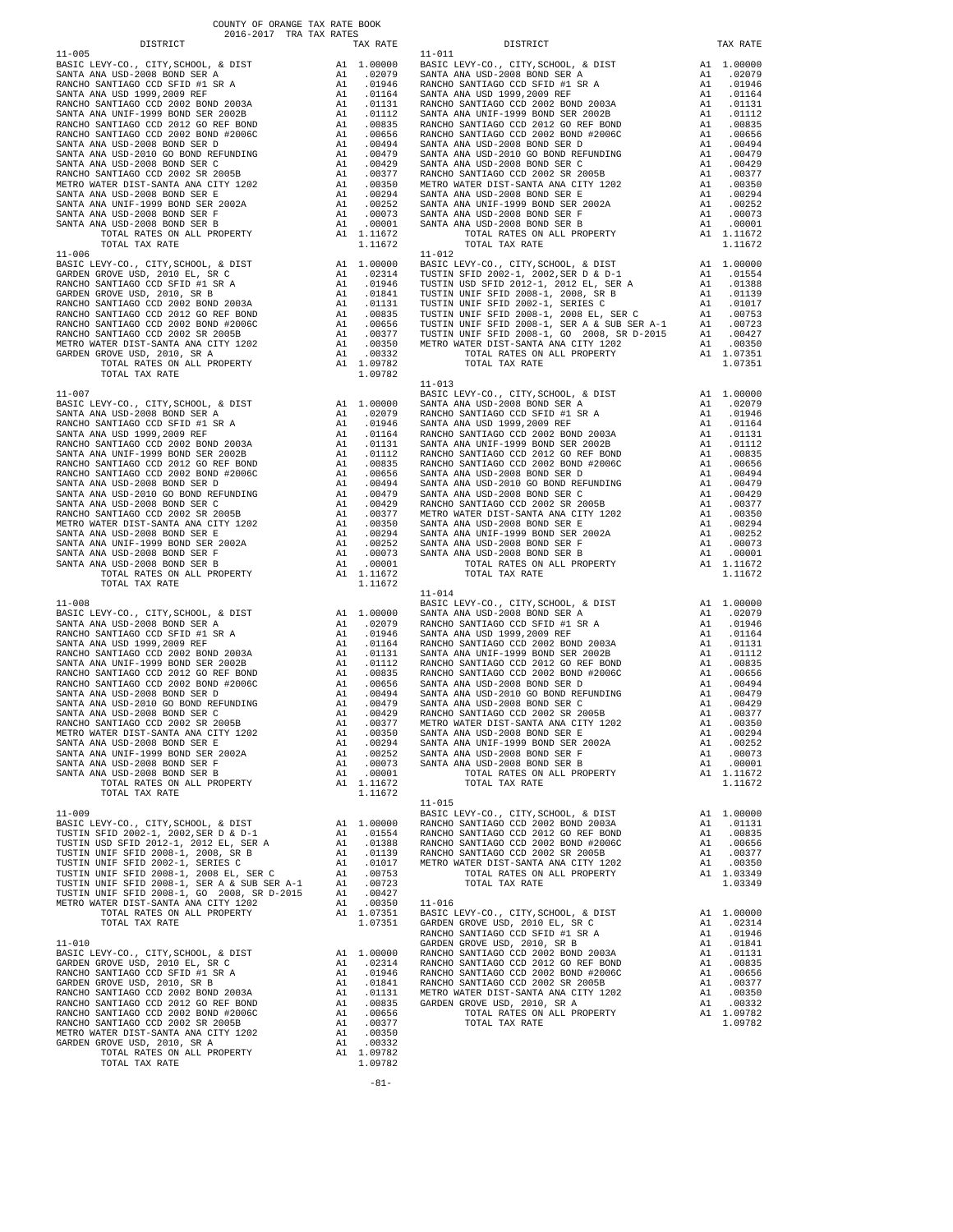| COUNTY OF ORANGE TAX RATE BOOK<br>2016-2017 TRA TAX RATES<br>$2016-2017\begin{array}{l} \texttt{?} \\ \texttt{TRA} \\ \texttt{TRA} \\ \texttt{RATES} \end{array}$ DISTRICT |          |          |          |
|----------------------------------------------------------------------------------------------------------------------------------------------------------------------------|----------|----------|----------|
|                                                                                                                                                                            | TAX RATE | DISTRICT | TAX RATE |
|                                                                                                                                                                            |          |          |          |
|                                                                                                                                                                            |          |          |          |
|                                                                                                                                                                            |          |          |          |
|                                                                                                                                                                            |          |          |          |
|                                                                                                                                                                            |          |          |          |
|                                                                                                                                                                            |          |          |          |
|                                                                                                                                                                            |          |          |          |
|                                                                                                                                                                            |          |          |          |
|                                                                                                                                                                            |          |          |          |
|                                                                                                                                                                            |          |          |          |
|                                                                                                                                                                            |          |          |          |
|                                                                                                                                                                            |          |          |          |
|                                                                                                                                                                            |          |          |          |
|                                                                                                                                                                            |          |          |          |
|                                                                                                                                                                            |          |          |          |
|                                                                                                                                                                            |          |          |          |
|                                                                                                                                                                            |          |          |          |
|                                                                                                                                                                            |          |          |          |
|                                                                                                                                                                            |          |          |          |
|                                                                                                                                                                            |          |          |          |
|                                                                                                                                                                            |          |          |          |
|                                                                                                                                                                            |          |          |          |
|                                                                                                                                                                            |          |          |          |
|                                                                                                                                                                            |          |          |          |
|                                                                                                                                                                            |          |          |          |
|                                                                                                                                                                            |          |          |          |
|                                                                                                                                                                            |          |          |          |
|                                                                                                                                                                            |          |          |          |
|                                                                                                                                                                            |          |          |          |
|                                                                                                                                                                            |          |          |          |
|                                                                                                                                                                            |          |          |          |
|                                                                                                                                                                            |          |          |          |
|                                                                                                                                                                            |          |          |          |
|                                                                                                                                                                            |          |          |          |
|                                                                                                                                                                            |          |          |          |
|                                                                                                                                                                            |          |          |          |
|                                                                                                                                                                            |          |          |          |
|                                                                                                                                                                            |          |          |          |
|                                                                                                                                                                            |          |          |          |
|                                                                                                                                                                            |          |          |          |
|                                                                                                                                                                            |          |          |          |
|                                                                                                                                                                            |          |          |          |
|                                                                                                                                                                            |          |          |          |
|                                                                                                                                                                            |          |          |          |
|                                                                                                                                                                            |          |          |          |
|                                                                                                                                                                            |          |          |          |
|                                                                                                                                                                            |          |          |          |
|                                                                                                                                                                            |          |          |          |
|                                                                                                                                                                            |          |          |          |
|                                                                                                                                                                            |          |          |          |
|                                                                                                                                                                            |          |          |          |
|                                                                                                                                                                            |          |          |          |
|                                                                                                                                                                            |          |          |          |
|                                                                                                                                                                            |          |          |          |
|                                                                                                                                                                            |          |          |          |
|                                                                                                                                                                            |          |          |          |
|                                                                                                                                                                            |          |          |          |
|                                                                                                                                                                            |          |          |          |
|                                                                                                                                                                            |          |          |          |
|                                                                                                                                                                            |          |          |          |
|                                                                                                                                                                            |          |          |          |
|                                                                                                                                                                            |          |          |          |
|                                                                                                                                                                            |          |          |          |
|                                                                                                                                                                            |          |          |          |
|                                                                                                                                                                            |          |          |          |
|                                                                                                                                                                            |          |          |          |
|                                                                                                                                                                            |          |          |          |
|                                                                                                                                                                            |          |          |          |
|                                                                                                                                                                            |          |          |          |
|                                                                                                                                                                            |          |          |          |
|                                                                                                                                                                            |          |          |          |
|                                                                                                                                                                            |          |          |          |
|                                                                                                                                                                            |          |          |          |
|                                                                                                                                                                            |          |          |          |
|                                                                                                                                                                            |          |          |          |
|                                                                                                                                                                            |          |          |          |
|                                                                                                                                                                            |          |          |          |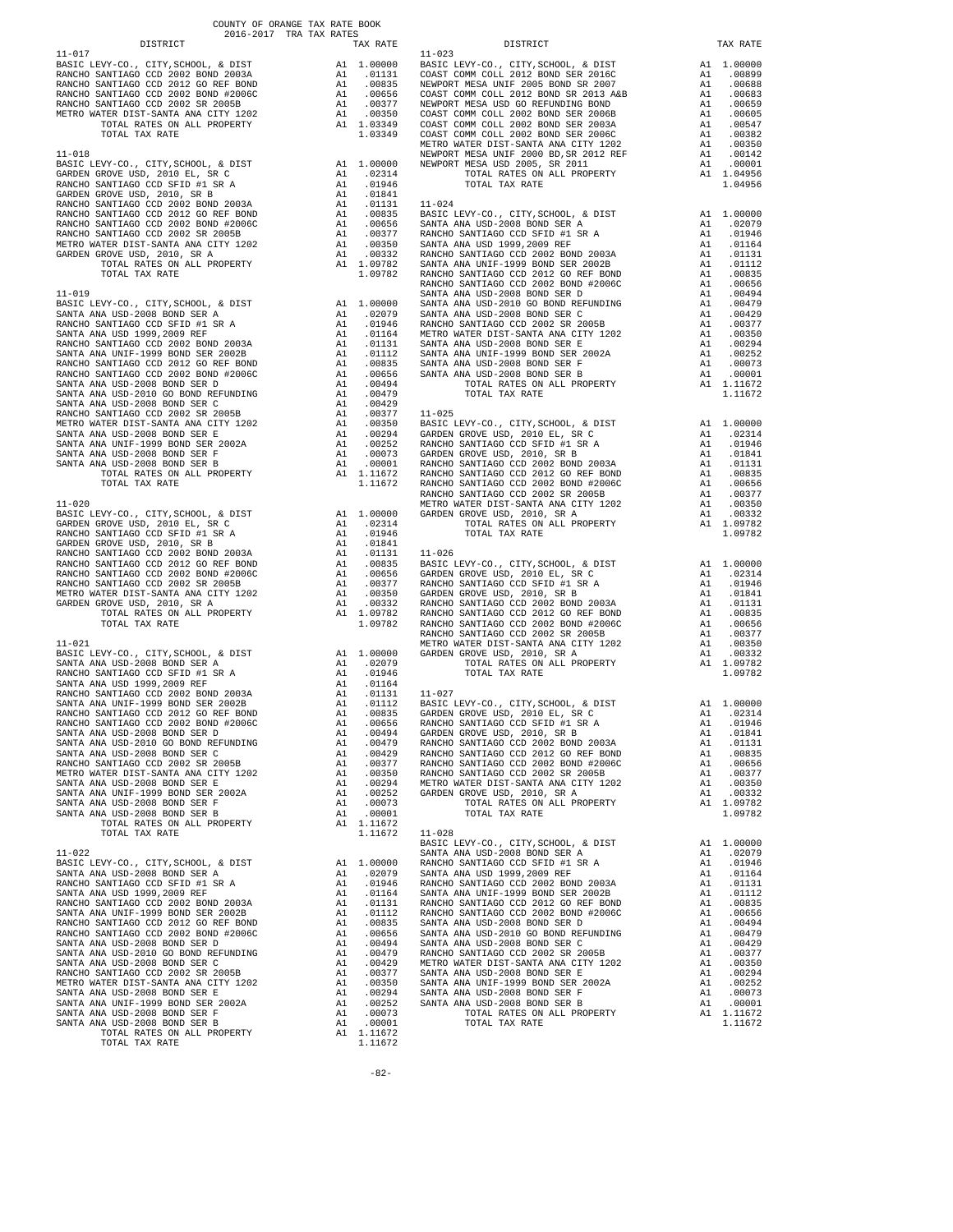| COUNTY OF ORANGE TAX RATE BOOK                                  |  |                                                                                                                                                                                                                                                                                     |          |
|-----------------------------------------------------------------|--|-------------------------------------------------------------------------------------------------------------------------------------------------------------------------------------------------------------------------------------------------------------------------------------|----------|
| $2016-2017\quad\text{TRA TAX RATES}\label{eq:201}$ DISTRICT $$$ |  |                                                                                                                                                                                                                                                                                     | TAX RATE |
| $11 - 029$                                                      |  | TAX RATE DISTRICT DISTRICT                                                                                                                                                                                                                                                          |          |
|                                                                 |  |                                                                                                                                                                                                                                                                                     |          |
|                                                                 |  |                                                                                                                                                                                                                                                                                     |          |
|                                                                 |  |                                                                                                                                                                                                                                                                                     |          |
|                                                                 |  |                                                                                                                                                                                                                                                                                     |          |
|                                                                 |  |                                                                                                                                                                                                                                                                                     |          |
|                                                                 |  |                                                                                                                                                                                                                                                                                     |          |
|                                                                 |  |                                                                                                                                                                                                                                                                                     |          |
|                                                                 |  |                                                                                                                                                                                                                                                                                     |          |
|                                                                 |  |                                                                                                                                                                                                                                                                                     |          |
| $11 - 030$                                                      |  |                                                                                                                                                                                                                                                                                     |          |
|                                                                 |  |                                                                                                                                                                                                                                                                                     |          |
|                                                                 |  |                                                                                                                                                                                                                                                                                     |          |
|                                                                 |  |                                                                                                                                                                                                                                                                                     |          |
|                                                                 |  |                                                                                                                                                                                                                                                                                     |          |
|                                                                 |  |                                                                                                                                                                                                                                                                                     |          |
|                                                                 |  |                                                                                                                                                                                                                                                                                     |          |
|                                                                 |  |                                                                                                                                                                                                                                                                                     |          |
|                                                                 |  |                                                                                                                                                                                                                                                                                     |          |
|                                                                 |  |                                                                                                                                                                                                                                                                                     |          |
|                                                                 |  |                                                                                                                                                                                                                                                                                     |          |
|                                                                 |  |                                                                                                                                                                                                                                                                                     |          |
|                                                                 |  |                                                                                                                                                                                                                                                                                     |          |
|                                                                 |  |                                                                                                                                                                                                                                                                                     |          |
|                                                                 |  |                                                                                                                                                                                                                                                                                     |          |
|                                                                 |  |                                                                                                                                                                                                                                                                                     |          |
|                                                                 |  | 1.5792<br>1.5792<br>1.5792<br>1.5792<br>1.5792<br>1.5792<br>1.5792<br>1.5792<br>1.5792<br>1.5792<br>1.5792<br>1.5792<br>1.5792<br>1.5792<br>1.5792<br>1.5792<br>1.5792<br>1.5792<br>1.5792<br>1.5792<br>1.5792<br>1.5792<br>1.5792<br>1.5792<br>1.5792<br>1.5792<br>1.5792<br>1.579 |          |
|                                                                 |  |                                                                                                                                                                                                                                                                                     |          |
|                                                                 |  |                                                                                                                                                                                                                                                                                     |          |
|                                                                 |  |                                                                                                                                                                                                                                                                                     |          |
|                                                                 |  |                                                                                                                                                                                                                                                                                     |          |
|                                                                 |  |                                                                                                                                                                                                                                                                                     |          |
|                                                                 |  |                                                                                                                                                                                                                                                                                     |          |
|                                                                 |  |                                                                                                                                                                                                                                                                                     |          |
|                                                                 |  |                                                                                                                                                                                                                                                                                     |          |
|                                                                 |  |                                                                                                                                                                                                                                                                                     |          |
|                                                                 |  |                                                                                                                                                                                                                                                                                     |          |
|                                                                 |  |                                                                                                                                                                                                                                                                                     |          |
|                                                                 |  |                                                                                                                                                                                                                                                                                     |          |
|                                                                 |  |                                                                                                                                                                                                                                                                                     |          |
|                                                                 |  |                                                                                                                                                                                                                                                                                     |          |
|                                                                 |  |                                                                                                                                                                                                                                                                                     |          |
|                                                                 |  |                                                                                                                                                                                                                                                                                     |          |
|                                                                 |  |                                                                                                                                                                                                                                                                                     |          |
|                                                                 |  |                                                                                                                                                                                                                                                                                     |          |
|                                                                 |  |                                                                                                                                                                                                                                                                                     |          |
|                                                                 |  |                                                                                                                                                                                                                                                                                     |          |
|                                                                 |  |                                                                                                                                                                                                                                                                                     |          |
|                                                                 |  |                                                                                                                                                                                                                                                                                     |          |
|                                                                 |  |                                                                                                                                                                                                                                                                                     |          |
|                                                                 |  |                                                                                                                                                                                                                                                                                     |          |
|                                                                 |  |                                                                                                                                                                                                                                                                                     |          |
|                                                                 |  |                                                                                                                                                                                                                                                                                     |          |
|                                                                 |  |                                                                                                                                                                                                                                                                                     |          |
|                                                                 |  |                                                                                                                                                                                                                                                                                     |          |
|                                                                 |  |                                                                                                                                                                                                                                                                                     |          |
|                                                                 |  |                                                                                                                                                                                                                                                                                     |          |
|                                                                 |  |                                                                                                                                                                                                                                                                                     |          |
|                                                                 |  |                                                                                                                                                                                                                                                                                     |          |
|                                                                 |  |                                                                                                                                                                                                                                                                                     |          |
|                                                                 |  |                                                                                                                                                                                                                                                                                     |          |
|                                                                 |  |                                                                                                                                                                                                                                                                                     |          |
|                                                                 |  |                                                                                                                                                                                                                                                                                     |          |
|                                                                 |  |                                                                                                                                                                                                                                                                                     |          |
|                                                                 |  |                                                                                                                                                                                                                                                                                     |          |
|                                                                 |  |                                                                                                                                                                                                                                                                                     |          |
|                                                                 |  |                                                                                                                                                                                                                                                                                     |          |
|                                                                 |  |                                                                                                                                                                                                                                                                                     |          |
|                                                                 |  |                                                                                                                                                                                                                                                                                     |          |
|                                                                 |  |                                                                                                                                                                                                                                                                                     |          |
|                                                                 |  |                                                                                                                                                                                                                                                                                     |          |
|                                                                 |  |                                                                                                                                                                                                                                                                                     |          |
|                                                                 |  |                                                                                                                                                                                                                                                                                     |          |
|                                                                 |  |                                                                                                                                                                                                                                                                                     |          |
|                                                                 |  |                                                                                                                                                                                                                                                                                     |          |
|                                                                 |  |                                                                                                                                                                                                                                                                                     |          |
|                                                                 |  |                                                                                                                                                                                                                                                                                     |          |
|                                                                 |  |                                                                                                                                                                                                                                                                                     |          |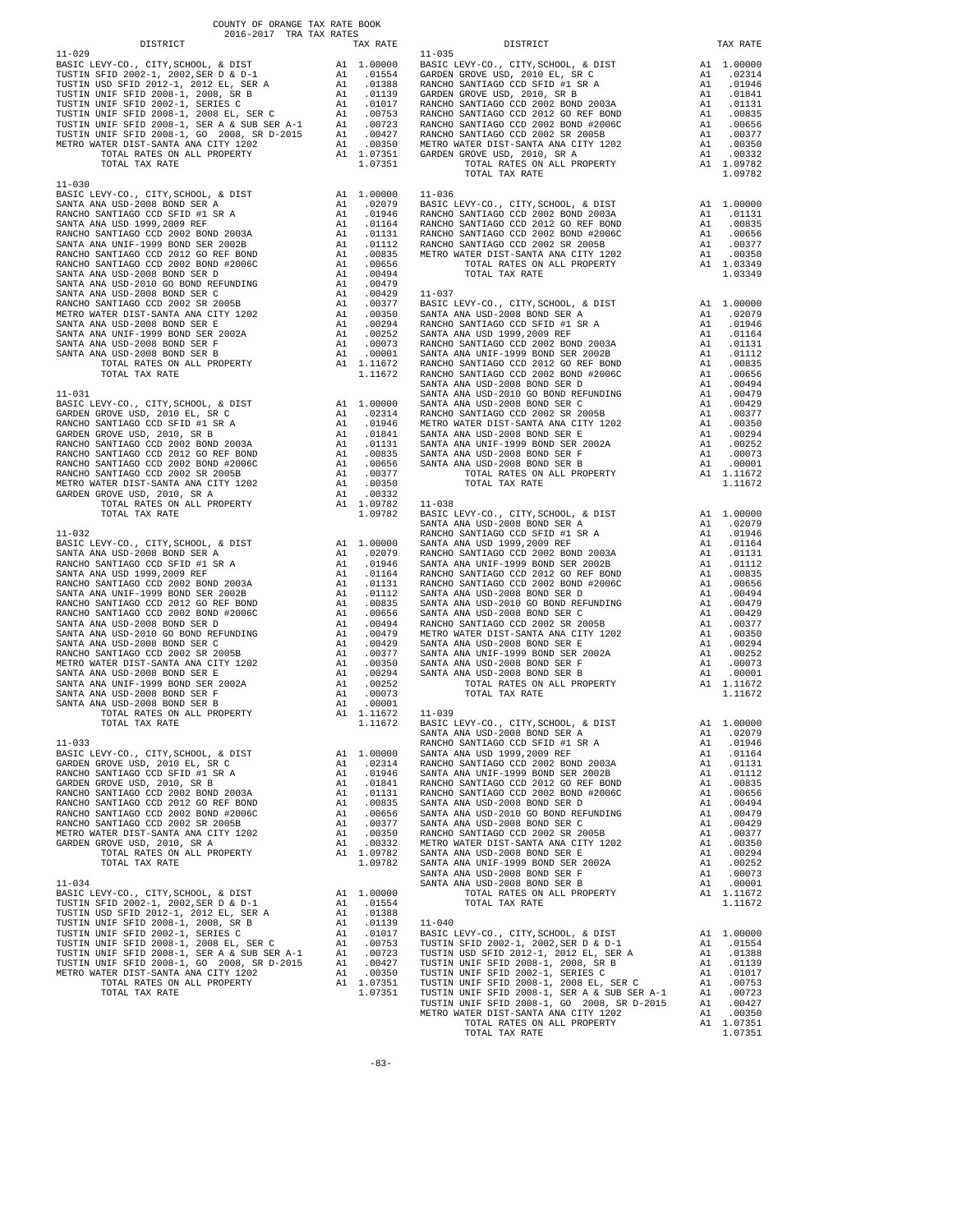| TAX RATE<br>DISTRICT                                                                                                                                                                                                                                                          |  | DISTRICT | TAX RATE |
|-------------------------------------------------------------------------------------------------------------------------------------------------------------------------------------------------------------------------------------------------------------------------------|--|----------|----------|
|                                                                                                                                                                                                                                                                               |  |          |          |
|                                                                                                                                                                                                                                                                               |  |          |          |
|                                                                                                                                                                                                                                                                               |  |          |          |
|                                                                                                                                                                                                                                                                               |  |          |          |
|                                                                                                                                                                                                                                                                               |  |          |          |
|                                                                                                                                                                                                                                                                               |  |          |          |
|                                                                                                                                                                                                                                                                               |  |          |          |
|                                                                                                                                                                                                                                                                               |  |          |          |
|                                                                                                                                                                                                                                                                               |  |          |          |
|                                                                                                                                                                                                                                                                               |  |          |          |
|                                                                                                                                                                                                                                                                               |  |          |          |
|                                                                                                                                                                                                                                                                               |  |          |          |
|                                                                                                                                                                                                                                                                               |  |          |          |
|                                                                                                                                                                                                                                                                               |  |          |          |
|                                                                                                                                                                                                                                                                               |  |          |          |
|                                                                                                                                                                                                                                                                               |  |          |          |
|                                                                                                                                                                                                                                                                               |  |          |          |
|                                                                                                                                                                                                                                                                               |  |          |          |
|                                                                                                                                                                                                                                                                               |  |          |          |
|                                                                                                                                                                                                                                                                               |  |          |          |
|                                                                                                                                                                                                                                                                               |  |          |          |
|                                                                                                                                                                                                                                                                               |  |          |          |
|                                                                                                                                                                                                                                                                               |  |          |          |
|                                                                                                                                                                                                                                                                               |  |          |          |
|                                                                                                                                                                                                                                                                               |  |          |          |
|                                                                                                                                                                                                                                                                               |  |          |          |
|                                                                                                                                                                                                                                                                               |  |          |          |
|                                                                                                                                                                                                                                                                               |  |          |          |
|                                                                                                                                                                                                                                                                               |  |          |          |
|                                                                                                                                                                                                                                                                               |  |          |          |
|                                                                                                                                                                                                                                                                               |  |          |          |
|                                                                                                                                                                                                                                                                               |  |          |          |
|                                                                                                                                                                                                                                                                               |  |          |          |
|                                                                                                                                                                                                                                                                               |  |          |          |
|                                                                                                                                                                                                                                                                               |  |          |          |
|                                                                                                                                                                                                                                                                               |  |          |          |
|                                                                                                                                                                                                                                                                               |  |          |          |
|                                                                                                                                                                                                                                                                               |  |          |          |
|                                                                                                                                                                                                                                                                               |  |          |          |
|                                                                                                                                                                                                                                                                               |  |          |          |
|                                                                                                                                                                                                                                                                               |  |          |          |
|                                                                                                                                                                                                                                                                               |  |          |          |
|                                                                                                                                                                                                                                                                               |  |          |          |
|                                                                                                                                                                                                                                                                               |  |          |          |
|                                                                                                                                                                                                                                                                               |  |          |          |
|                                                                                                                                                                                                                                                                               |  |          |          |
|                                                                                                                                                                                                                                                                               |  |          |          |
|                                                                                                                                                                                                                                                                               |  |          |          |
|                                                                                                                                                                                                                                                                               |  |          |          |
|                                                                                                                                                                                                                                                                               |  |          |          |
|                                                                                                                                                                                                                                                                               |  |          |          |
|                                                                                                                                                                                                                                                                               |  |          |          |
|                                                                                                                                                                                                                                                                               |  |          |          |
|                                                                                                                                                                                                                                                                               |  |          |          |
|                                                                                                                                                                                                                                                                               |  |          |          |
|                                                                                                                                                                                                                                                                               |  |          |          |
|                                                                                                                                                                                                                                                                               |  |          |          |
|                                                                                                                                                                                                                                                                               |  |          |          |
|                                                                                                                                                                                                                                                                               |  |          |          |
|                                                                                                                                                                                                                                                                               |  |          |          |
|                                                                                                                                                                                                                                                                               |  |          |          |
|                                                                                                                                                                                                                                                                               |  |          |          |
|                                                                                                                                                                                                                                                                               |  |          |          |
|                                                                                                                                                                                                                                                                               |  |          |          |
|                                                                                                                                                                                                                                                                               |  |          |          |
|                                                                                                                                                                                                                                                                               |  |          |          |
|                                                                                                                                                                                                                                                                               |  |          |          |
|                                                                                                                                                                                                                                                                               |  |          |          |
|                                                                                                                                                                                                                                                                               |  |          |          |
|                                                                                                                                                                                                                                                                               |  |          |          |
|                                                                                                                                                                                                                                                                               |  |          |          |
|                                                                                                                                                                                                                                                                               |  |          |          |
|                                                                                                                                                                                                                                                                               |  |          |          |
|                                                                                                                                                                                                                                                                               |  |          |          |
|                                                                                                                                                                                                                                                                               |  |          |          |
|                                                                                                                                                                                                                                                                               |  |          |          |
|                                                                                                                                                                                                                                                                               |  |          |          |
|                                                                                                                                                                                                                                                                               |  |          |          |
|                                                                                                                                                                                                                                                                               |  |          |          |
|                                                                                                                                                                                                                                                                               |  |          |          |
|                                                                                                                                                                                                                                                                               |  |          |          |
|                                                                                                                                                                                                                                                                               |  |          |          |
|                                                                                                                                                                                                                                                                               |  |          |          |
| $\begin{tabular}{l cccc} \hline 1 & 0.011 & 0.012 & 0.012 & 0.018 & 0.128 & 0.128 & 0.008 & 0.008 & 0.008 & 0.008 & 0.008 & 0.008 & 0.008 & 0.008 & 0.008 & 0.008 & 0.008 & 0.008 & 0.008 & 0.008 & 0.008 & 0.008 & 0.008 & 0.008 & 0.008 & 0.008 & 0.008 & 0.008 & 0.008 & $ |  |          |          |
|                                                                                                                                                                                                                                                                               |  |          |          |
|                                                                                                                                                                                                                                                                               |  |          |          |
|                                                                                                                                                                                                                                                                               |  |          |          |
|                                                                                                                                                                                                                                                                               |  |          |          |
|                                                                                                                                                                                                                                                                               |  |          |          |
|                                                                                                                                                                                                                                                                               |  |          |          |
|                                                                                                                                                                                                                                                                               |  |          |          |
|                                                                                                                                                                                                                                                                               |  |          |          |
|                                                                                                                                                                                                                                                                               |  |          |          |

COUNTY OF ORANGE TAX RATE BOOK 2016-2017 TRA TAX RATES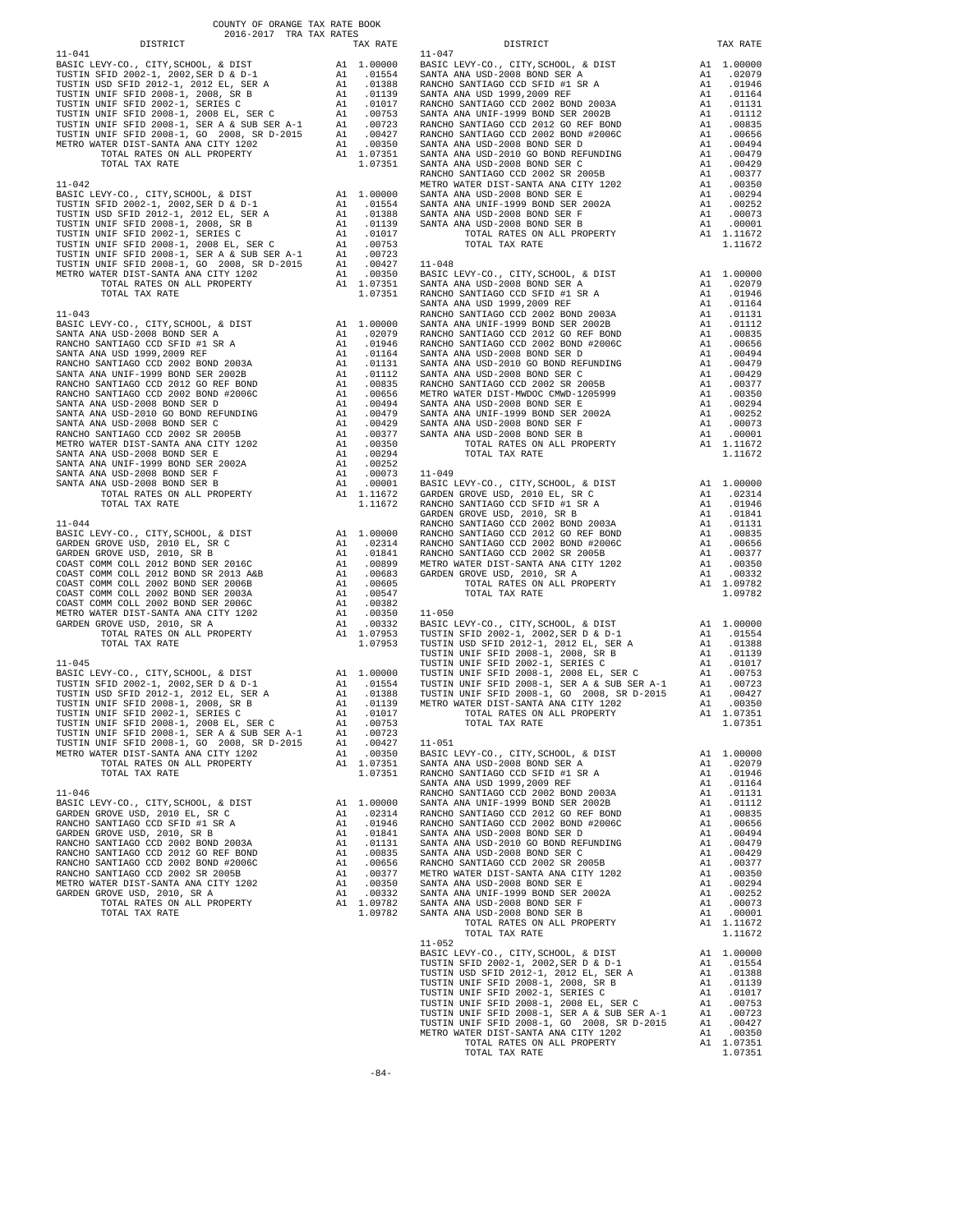| COUNTY OF ORANGE TAX RATE BOOK<br>2016-2017 TRA TAX RATES                                                  |    |                                                                                                                                                   |                                                                                                                                                                                                                                                                                                                                                                                             |
|------------------------------------------------------------------------------------------------------------|----|---------------------------------------------------------------------------------------------------------------------------------------------------|---------------------------------------------------------------------------------------------------------------------------------------------------------------------------------------------------------------------------------------------------------------------------------------------------------------------------------------------------------------------------------------------|
| DISTRICT                                                                                                   |    | TAX RATE                                                                                                                                          |                                                                                                                                                                                                                                                                                                                                                                                             |
| $11 - 053$                                                                                                 |    |                                                                                                                                                   | $11 - 058$                                                                                                                                                                                                                                                                                                                                                                                  |
|                                                                                                            |    |                                                                                                                                                   |                                                                                                                                                                                                                                                                                                                                                                                             |
|                                                                                                            |    |                                                                                                                                                   |                                                                                                                                                                                                                                                                                                                                                                                             |
|                                                                                                            |    |                                                                                                                                                   |                                                                                                                                                                                                                                                                                                                                                                                             |
|                                                                                                            |    |                                                                                                                                                   |                                                                                                                                                                                                                                                                                                                                                                                             |
|                                                                                                            |    |                                                                                                                                                   |                                                                                                                                                                                                                                                                                                                                                                                             |
|                                                                                                            |    |                                                                                                                                                   |                                                                                                                                                                                                                                                                                                                                                                                             |
|                                                                                                            |    |                                                                                                                                                   | METRO W                                                                                                                                                                                                                                                                                                                                                                                     |
| $11 - 054$                                                                                                 |    |                                                                                                                                                   | GARDEN                                                                                                                                                                                                                                                                                                                                                                                      |
| BASIC LEVY-CO., CITY, SCHOOL, & DIST                                                                       |    | A1 1.00000                                                                                                                                        |                                                                                                                                                                                                                                                                                                                                                                                             |
| SANTA ANA USD-2008 BOND SER A<br>RANCHO SANTIAGO CCD SFID #1 SR A                                          |    | A1 .02079                                                                                                                                         |                                                                                                                                                                                                                                                                                                                                                                                             |
|                                                                                                            |    | A1 .01946                                                                                                                                         |                                                                                                                                                                                                                                                                                                                                                                                             |
|                                                                                                            |    |                                                                                                                                                   |                                                                                                                                                                                                                                                                                                                                                                                             |
|                                                                                                            |    |                                                                                                                                                   |                                                                                                                                                                                                                                                                                                                                                                                             |
|                                                                                                            |    |                                                                                                                                                   |                                                                                                                                                                                                                                                                                                                                                                                             |
|                                                                                                            |    |                                                                                                                                                   |                                                                                                                                                                                                                                                                                                                                                                                             |
|                                                                                                            |    |                                                                                                                                                   |                                                                                                                                                                                                                                                                                                                                                                                             |
|                                                                                                            |    |                                                                                                                                                   |                                                                                                                                                                                                                                                                                                                                                                                             |
|                                                                                                            |    |                                                                                                                                                   |                                                                                                                                                                                                                                                                                                                                                                                             |
|                                                                                                            |    |                                                                                                                                                   |                                                                                                                                                                                                                                                                                                                                                                                             |
|                                                                                                            |    |                                                                                                                                                   |                                                                                                                                                                                                                                                                                                                                                                                             |
|                                                                                                            |    |                                                                                                                                                   |                                                                                                                                                                                                                                                                                                                                                                                             |
|                                                                                                            |    |                                                                                                                                                   |                                                                                                                                                                                                                                                                                                                                                                                             |
|                                                                                                            |    |                                                                                                                                                   |                                                                                                                                                                                                                                                                                                                                                                                             |
|                                                                                                            |    |                                                                                                                                                   |                                                                                                                                                                                                                                                                                                                                                                                             |
|                                                                                                            |    |                                                                                                                                                   |                                                                                                                                                                                                                                                                                                                                                                                             |
|                                                                                                            |    |                                                                                                                                                   | GARDEN                                                                                                                                                                                                                                                                                                                                                                                      |
| $11 - 055$                                                                                                 |    |                                                                                                                                                   | RANCHO                                                                                                                                                                                                                                                                                                                                                                                      |
|                                                                                                            |    |                                                                                                                                                   |                                                                                                                                                                                                                                                                                                                                                                                             |
|                                                                                                            |    |                                                                                                                                                   |                                                                                                                                                                                                                                                                                                                                                                                             |
|                                                                                                            |    |                                                                                                                                                   |                                                                                                                                                                                                                                                                                                                                                                                             |
|                                                                                                            |    |                                                                                                                                                   |                                                                                                                                                                                                                                                                                                                                                                                             |
|                                                                                                            |    |                                                                                                                                                   |                                                                                                                                                                                                                                                                                                                                                                                             |
|                                                                                                            |    |                                                                                                                                                   |                                                                                                                                                                                                                                                                                                                                                                                             |
|                                                                                                            |    |                                                                                                                                                   |                                                                                                                                                                                                                                                                                                                                                                                             |
|                                                                                                            |    |                                                                                                                                                   |                                                                                                                                                                                                                                                                                                                                                                                             |
| SANTA ANA USD-2008 BOND SER C                                                                              |    |                                                                                                                                                   |                                                                                                                                                                                                                                                                                                                                                                                             |
| SANTA ANA USD-2008 BOND SER C<br>RANCHO SANTIAGO CCD 2002 SR 2005B<br>METRO WATER DIST-SANTA ANA CITY 1202 |    |                                                                                                                                                   |                                                                                                                                                                                                                                                                                                                                                                                             |
|                                                                                                            |    |                                                                                                                                                   |                                                                                                                                                                                                                                                                                                                                                                                             |
| SANTA ANA USD-2008 BOND SER E                                                                              |    |                                                                                                                                                   |                                                                                                                                                                                                                                                                                                                                                                                             |
| SANTA ANA UNIF-1999 BOND SER 2002A                                                                         |    |                                                                                                                                                   |                                                                                                                                                                                                                                                                                                                                                                                             |
| SANTA ANA USD-2008 BOND SER F                                                                              |    |                                                                                                                                                   |                                                                                                                                                                                                                                                                                                                                                                                             |
| SANTA ANA USD-2008 BOND SER B                                                                              |    |                                                                                                                                                   |                                                                                                                                                                                                                                                                                                                                                                                             |
|                                                                                                            |    |                                                                                                                                                   |                                                                                                                                                                                                                                                                                                                                                                                             |
|                                                                                                            |    |                                                                                                                                                   | METRO W                                                                                                                                                                                                                                                                                                                                                                                     |
| $11 - 056$                                                                                                 |    |                                                                                                                                                   | GARDEN                                                                                                                                                                                                                                                                                                                                                                                      |
|                                                                                                            |    |                                                                                                                                                   |                                                                                                                                                                                                                                                                                                                                                                                             |
|                                                                                                            |    |                                                                                                                                                   |                                                                                                                                                                                                                                                                                                                                                                                             |
|                                                                                                            |    |                                                                                                                                                   |                                                                                                                                                                                                                                                                                                                                                                                             |
|                                                                                                            |    |                                                                                                                                                   |                                                                                                                                                                                                                                                                                                                                                                                             |
|                                                                                                            |    |                                                                                                                                                   |                                                                                                                                                                                                                                                                                                                                                                                             |
|                                                                                                            |    |                                                                                                                                                   |                                                                                                                                                                                                                                                                                                                                                                                             |
|                                                                                                            |    |                                                                                                                                                   |                                                                                                                                                                                                                                                                                                                                                                                             |
|                                                                                                            |    |                                                                                                                                                   |                                                                                                                                                                                                                                                                                                                                                                                             |
|                                                                                                            |    |                                                                                                                                                   |                                                                                                                                                                                                                                                                                                                                                                                             |
|                                                                                                            |    |                                                                                                                                                   |                                                                                                                                                                                                                                                                                                                                                                                             |
|                                                                                                            |    |                                                                                                                                                   |                                                                                                                                                                                                                                                                                                                                                                                             |
|                                                                                                            |    |                                                                                                                                                   |                                                                                                                                                                                                                                                                                                                                                                                             |
| SANTA ANA UNIF-1999 BOND SER 2002A                                                                         |    | A1.00252                                                                                                                                          |                                                                                                                                                                                                                                                                                                                                                                                             |
| SANTA ANA USD-2008 BOND SER F                                                                              | A1 | .00073                                                                                                                                            |                                                                                                                                                                                                                                                                                                                                                                                             |
| SANTA ANA USD-2008 BOND SER B                                                                              | A1 | .00001                                                                                                                                            |                                                                                                                                                                                                                                                                                                                                                                                             |
| TOTAL RATES ON ALL PROPERTY                                                                                |    | A1 1.11672                                                                                                                                        | $11 - 063$                                                                                                                                                                                                                                                                                                                                                                                  |
| TOTAL TAX RATE                                                                                             |    | 1.11672                                                                                                                                           | BASIC L                                                                                                                                                                                                                                                                                                                                                                                     |
|                                                                                                            |    |                                                                                                                                                   | RANCHO                                                                                                                                                                                                                                                                                                                                                                                      |
| $11 - 057$                                                                                                 |    | A1 1.00000                                                                                                                                        | RANCHO                                                                                                                                                                                                                                                                                                                                                                                      |
| BASIC LEVY-CO., CITY, SCHOOL, & DIST<br>SANTA ANA USD-2008 BOND SER A                                      | A1 | .02079                                                                                                                                            | $\begin{tabular}{ll} $\mathbb{Z}$ & $\mathbb{R}$ & \textbf{R}NCHO \\ $01946$ & \textbf{M} & \textbf{R} \\\ $01946$ & \textbf{M} & \textbf{R} \\\ $01164$ & \textbf{M} & \textbf{R} \\\ $01164$ & \textbf{M} & \textbf{M} \\\ $01164$ & \textbf{M} & \textbf{M} \\\ $01164$ & \textbf{M} & \textbf{M} \\\ $01164$ & \textbf{M} & \textbf{M} \\\ $01164$ & \textbf{M} & \textbf{M} \\\ $0116$ |
| RANCHO SANTIAGO CCD SFID #1 SR A                                                                           | A1 |                                                                                                                                                   |                                                                                                                                                                                                                                                                                                                                                                                             |
| SANTA ANA USD 1999, 2009 REF                                                                               | A1 |                                                                                                                                                   |                                                                                                                                                                                                                                                                                                                                                                                             |
| RANCHO SANTIAGO CCD 2002 BOND 2003A                                                                        | A1 | .01131                                                                                                                                            |                                                                                                                                                                                                                                                                                                                                                                                             |
| SANTA ANA UNIF-1999 BOND SER 2002B                                                                         |    | A1 .01112                                                                                                                                         |                                                                                                                                                                                                                                                                                                                                                                                             |
| RANCHO SANTIAGO CCD 2012 GO REF BOND                                                                       |    |                                                                                                                                                   |                                                                                                                                                                                                                                                                                                                                                                                             |
| RANCHO SANTIAGO CCD 2002 BOND #2006C<br>SANTA ANA USD-2008 BOND SER D                                      |    | A1 .00835 11-064<br>A1 .00656 BASIC L<br>A1 .00494 GARDEN                                                                                         |                                                                                                                                                                                                                                                                                                                                                                                             |
| SANTA ANA USD-2010 GO BOND REFUNDING                                                                       |    |                                                                                                                                                   |                                                                                                                                                                                                                                                                                                                                                                                             |
| SANTA ANA USD-2008 BOND SER C                                                                              |    |                                                                                                                                                   |                                                                                                                                                                                                                                                                                                                                                                                             |
| RANCHO SANTIAGO CCD 2002 SR 2005B                                                                          |    | Al .00494 BASIC .00050 BASIC .00494 GARDEN<br>Al .00494 GARDEN<br>Al .00479 GARDEN<br>Al .00377 COAST C<br>Al .00252 COAST C<br>Al .00252 COAST C |                                                                                                                                                                                                                                                                                                                                                                                             |
| METRO WATER DIST-SANTA ANA CITY 1202                                                                       |    |                                                                                                                                                   |                                                                                                                                                                                                                                                                                                                                                                                             |
| SANTA ANA USD-2008 BOND SER E                                                                              |    |                                                                                                                                                   |                                                                                                                                                                                                                                                                                                                                                                                             |
| SANTA ANA UNIF-1999 BOND SER 2002A                                                                         |    |                                                                                                                                                   |                                                                                                                                                                                                                                                                                                                                                                                             |
| SANTA ANA USD-2008 BOND SER F                                                                              |    | A1 .00073 METRO W<br>A1 .00001 GARDEN                                                                                                             |                                                                                                                                                                                                                                                                                                                                                                                             |
| SANTA ANA USD-2008 BOND SER B                                                                              |    |                                                                                                                                                   |                                                                                                                                                                                                                                                                                                                                                                                             |
| TOTAL RATES ON ALL PROPERTY                                                                                |    | A1 1.11672                                                                                                                                        |                                                                                                                                                                                                                                                                                                                                                                                             |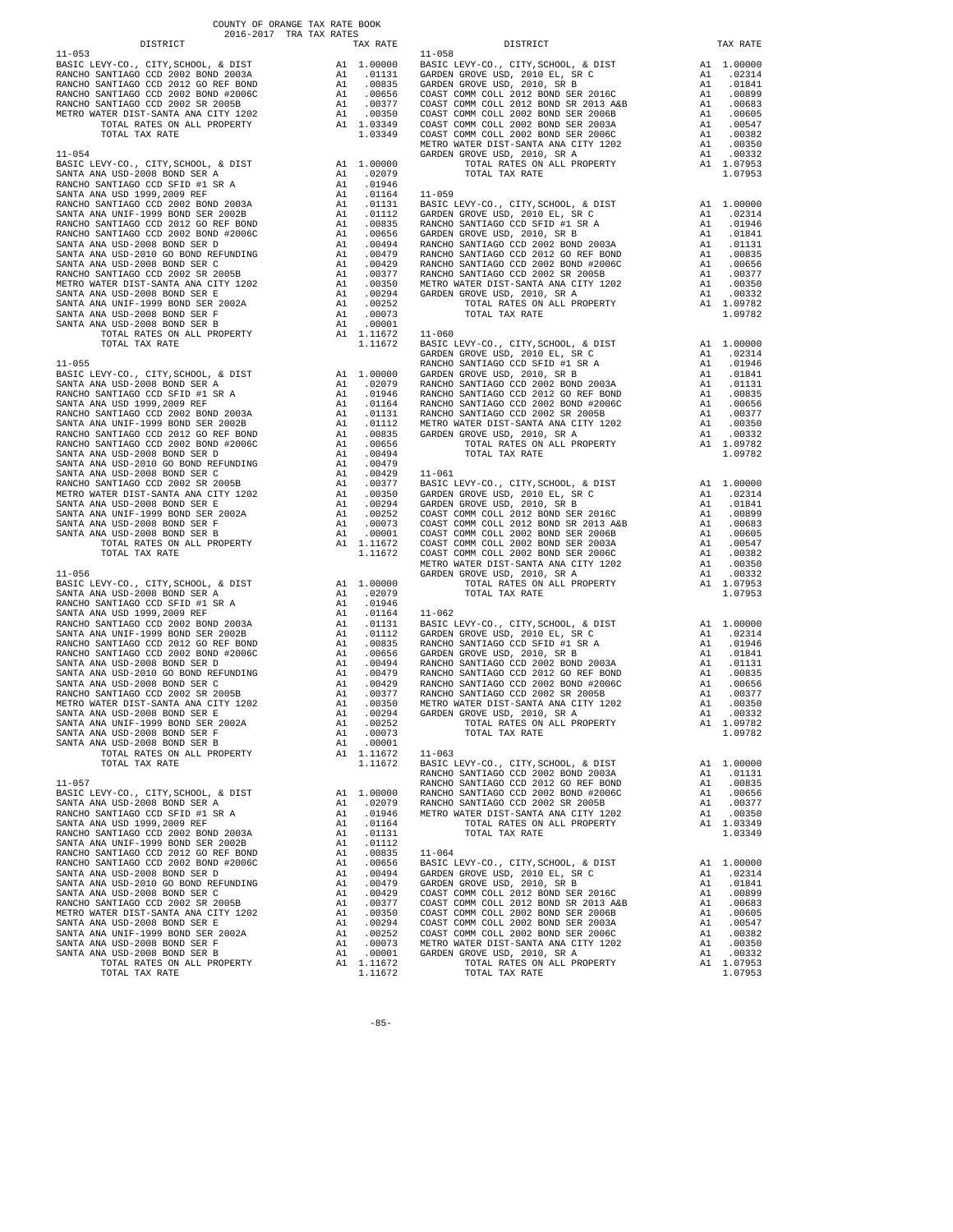|            | DISTRICT                                                                                                                                                                                                                                                                                                                                                                                                                         |                                                          | TAX RATE                                                                                                                                                                                                                                |                                                                                                                       |
|------------|----------------------------------------------------------------------------------------------------------------------------------------------------------------------------------------------------------------------------------------------------------------------------------------------------------------------------------------------------------------------------------------------------------------------------------|----------------------------------------------------------|-----------------------------------------------------------------------------------------------------------------------------------------------------------------------------------------------------------------------------------------|-----------------------------------------------------------------------------------------------------------------------|
| $11 - 065$ | TOTAL RATES ON ALL PROPERTY<br>TOTAL TAX RATE                                                                                                                                                                                                                                                                                                                                                                                    |                                                          | A1 1.09782<br>1.09782                                                                                                                                                                                                                   | 11-072                                                                                                                |
|            |                                                                                                                                                                                                                                                                                                                                                                                                                                  |                                                          |                                                                                                                                                                                                                                         |                                                                                                                       |
|            |                                                                                                                                                                                                                                                                                                                                                                                                                                  |                                                          |                                                                                                                                                                                                                                         |                                                                                                                       |
| $11 - 068$ | BASIC LEVY-CO., CITY, SCHOOL, & DIST<br>BASIC LEVI-CO., CITI, COLL, SR C<br>GARDEN GROVE USD, 2010 EL, SR C<br>GARDEN GROVE USD, 2010, SR B<br>RANCHO SANTIAGO CCD 2002 BOND 2003A<br>RANCHO SANTIAGO CCD 2012 GO REF BOND<br>RANCHO SANTIAGO CCD 2002 BOND #2006C<br>RANCHO SANTIAGO CCD 2002 SR 2005B<br>METRO WATER DIST-SANTA ANA CITY 1202<br>GARDEN GROVE USD, 2010, SR A                                                  |                                                          |                                                                                                                                                                                                                                         | BASIC L                                                                                                               |
| $11 - 069$ | TOTAL TAX RATE                                                                                                                                                                                                                                                                                                                                                                                                                   |                                                          | 1.09782                                                                                                                                                                                                                                 | $11 - 076$<br>BASIC L                                                                                                 |
| $11 - 070$ | BASIC LEVY-CO., CITY, SCHOOL, & DIST<br>GARDEN GROVE USD, 2010 EL, SR C<br>RANCHO SANTIAGO CCD SFID #1 SR A<br>GARDEN GROVE USD, 2010, SR B<br>RANCHO SANTIAGO CCD 2002 BOND 2003A<br>RANCHO SANTIAGO CCD 2012 GO REF BOND<br>RANCHO SANTIAGO CCD 2002 BOND #2006C<br>RANCHO SANTIAGO CCD 2002 SR 2005B<br>METRO WATER DIST-SANTA ANA CITY 1202<br>GARDEN GROVE USD, 2010, SR A<br>TOTAL RATES ON ALL PROPERTY<br>TOTAL TAX RATE | A1<br>A1<br>A1<br>A1<br>A1<br>A1<br>A1<br>A1<br>A1<br>A1 | 1.00000<br>.02314<br>.01946<br>.01841<br>.01131<br>.00835<br>.00656<br>.00377<br>.00350<br>.00332<br>A1 1.09782<br>1.09782                                                                                                              | $11 - 077$<br>BASIC L<br>GARDEN<br>GARDEN<br>COAST C<br>COAST C<br>COAST C<br>COAST C<br>COAST C<br>METRO W<br>GARDEN |
| 11-071     | BASIC LEVY-CO., CITY, SCHOOL, & DIST<br>GARDEN GROVE USD, 2010 EL, SR C<br>RANCHO SANTIAGO CCD SFID #1 SR A<br>GARDEN GROVE USD, 2010, SR B<br>RANCHO SANTIAGO CCD 2002 BOND 2003A<br>RANCHO SANTIAGO CCD 2012 GO REF BOND<br>RANCHO SANTIAGO CCD 2002 BOND #2006C<br>RANCHO SANTIAGO CCD 2002 SR 2005B<br>METRO WATER DIST-SANTA ANA CITY 1202<br>GARDEN GROVE USD, 2010, SR A<br>TOTAL RATES ON ALL PROPERTY<br>TOTAL TAX RATE | A1<br>A1<br>A1<br>A1<br>A1<br>A1<br>A1<br>A1<br>A1<br>A1 | $\begin{tabular}{c} 1.00000 & \texttt{GARDEN} \\ .02314 & \texttt{GARDEN} \\ .01946 & \texttt{COAST C} \\ .01841 & \texttt{COAST C} \end{tabular}$<br>.01131<br>.00835<br>.00656<br>.00377<br>.00350<br>.00332<br>A1 1.09782<br>1.09782 | $11 - 078$<br>BASIC L<br>COAST C<br>COAST C<br>COAST C<br>METRO W<br>GARDEN                                           |

| COUNTY OF ORANGE TAX RATE BOOK<br>$2016-2017\begin{array}{l} \texttt{if} \texttt{if} \texttt{if} \texttt{if} \texttt{if} \texttt{if} \texttt{if} \texttt{if} \texttt{if} \texttt{if} \texttt{if} \texttt{if} \texttt{if} \texttt{if} \texttt{if} \texttt{if} \texttt{if} \texttt{if} \texttt{if} \texttt{if} \texttt{if} \texttt{if} \texttt{if} \texttt{if} \texttt{if} \texttt{if} \texttt{if} \texttt{if} \texttt{if} \texttt{if} \texttt{if} \texttt{if} \texttt{if} \texttt{if}$ |          |                                                                                                                                                                                                                                                                                                                                                                                                                                                                           |          |
|---------------------------------------------------------------------------------------------------------------------------------------------------------------------------------------------------------------------------------------------------------------------------------------------------------------------------------------------------------------------------------------------------------------------------------------------------------------------------------------|----------|---------------------------------------------------------------------------------------------------------------------------------------------------------------------------------------------------------------------------------------------------------------------------------------------------------------------------------------------------------------------------------------------------------------------------------------------------------------------------|----------|
|                                                                                                                                                                                                                                                                                                                                                                                                                                                                                       | TAX RATE | DISTRICT                                                                                                                                                                                                                                                                                                                                                                                                                                                                  | TAX RATE |
| $11 - 065$                                                                                                                                                                                                                                                                                                                                                                                                                                                                            |          | $11 - 072$                                                                                                                                                                                                                                                                                                                                                                                                                                                                |          |
|                                                                                                                                                                                                                                                                                                                                                                                                                                                                                       |          |                                                                                                                                                                                                                                                                                                                                                                                                                                                                           |          |
|                                                                                                                                                                                                                                                                                                                                                                                                                                                                                       |          |                                                                                                                                                                                                                                                                                                                                                                                                                                                                           |          |
|                                                                                                                                                                                                                                                                                                                                                                                                                                                                                       |          | $\begin{tabular}{c cccc} \multicolumn{4}{c}{\begin{tabular}{@{}}c@{}} \multicolumn{4}{c}{\begin{tabular}{@{}}c@{}} \multicolumn{4}{c}{\begin{tabular}{@{}}c@{}} \multicolumn{4}{c}{\begin{tabular}{@{}}c@{}} \multicolumn{4}{c}{\begin{tabular}{@{}}c@{}} \multicolumn{4}{c}{\begin{tabular}{@{}}c@{}} \multicolumn{4}{c}{\begin{tabular}{@{}}c@{}} \multicolumn{4}{c}{\begin{tabular}{@{}}c@{}} \multicolumn{4}{c}{\begin{tabular}{@{}}c@{}} \multicolumn{4}{c}{\begin{$ |          |
|                                                                                                                                                                                                                                                                                                                                                                                                                                                                                       |          |                                                                                                                                                                                                                                                                                                                                                                                                                                                                           |          |
|                                                                                                                                                                                                                                                                                                                                                                                                                                                                                       |          |                                                                                                                                                                                                                                                                                                                                                                                                                                                                           |          |
|                                                                                                                                                                                                                                                                                                                                                                                                                                                                                       |          |                                                                                                                                                                                                                                                                                                                                                                                                                                                                           |          |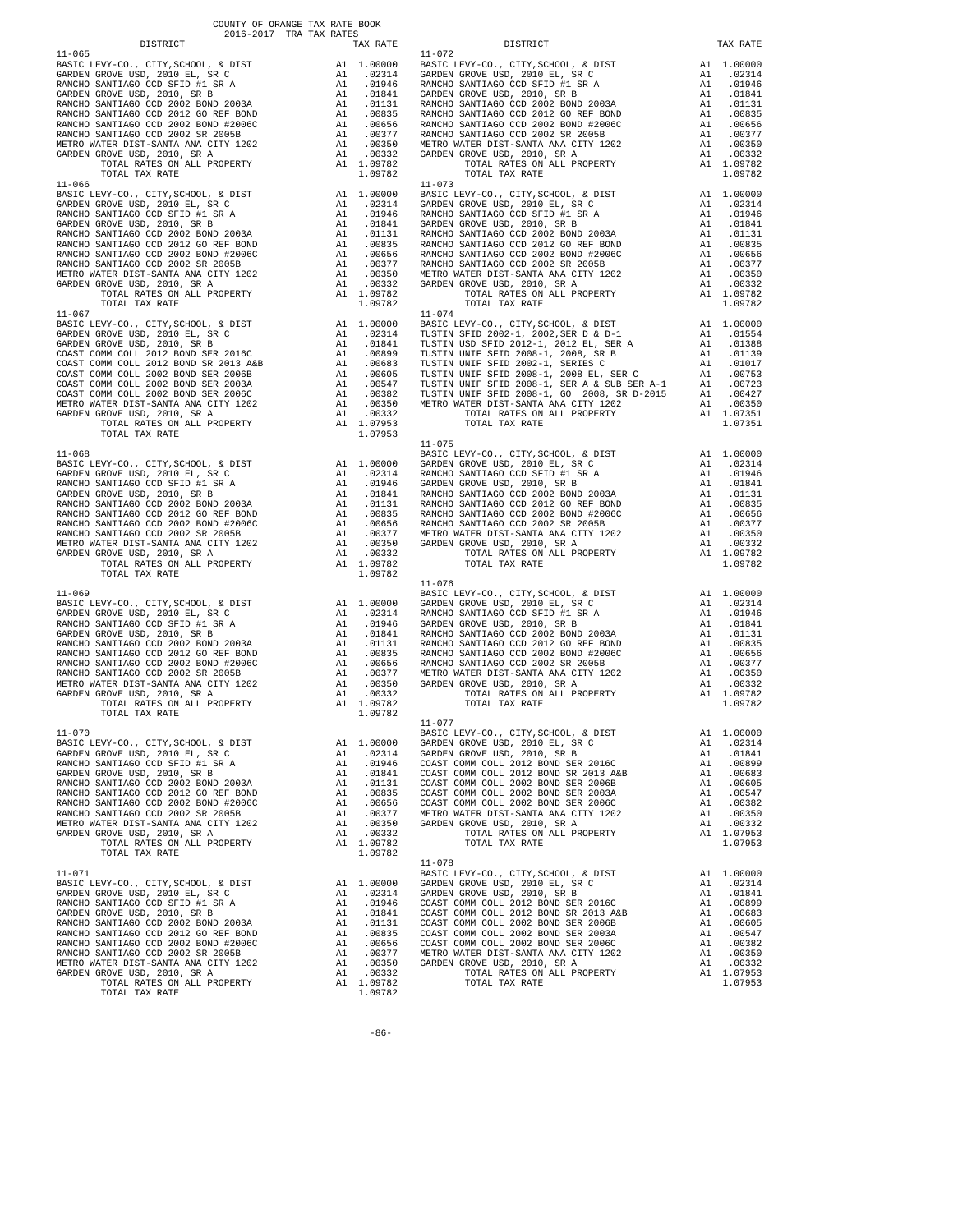| COUNTY OF ORANGE TAX RATE BOOK<br>2016-2017 TRA TAX RATES                 |          |                     |                  |
|---------------------------------------------------------------------------|----------|---------------------|------------------|
| DISTRICT                                                                  |          | TAX RATE            |                  |
| $11 - 079$                                                                |          |                     | $11 - 085$       |
|                                                                           |          |                     |                  |
|                                                                           |          |                     |                  |
|                                                                           |          |                     |                  |
|                                                                           |          |                     |                  |
|                                                                           |          |                     |                  |
|                                                                           |          |                     |                  |
|                                                                           |          |                     |                  |
|                                                                           |          |                     |                  |
|                                                                           |          |                     |                  |
|                                                                           |          |                     |                  |
|                                                                           |          |                     |                  |
|                                                                           |          |                     |                  |
|                                                                           |          |                     |                  |
|                                                                           |          |                     |                  |
|                                                                           |          |                     |                  |
|                                                                           |          |                     |                  |
|                                                                           |          |                     |                  |
| $11 - 080$                                                                |          |                     | RANCHO           |
|                                                                           |          |                     |                  |
|                                                                           |          |                     |                  |
|                                                                           |          |                     |                  |
|                                                                           |          |                     |                  |
|                                                                           |          |                     |                  |
|                                                                           |          |                     |                  |
|                                                                           |          |                     |                  |
|                                                                           |          |                     |                  |
|                                                                           |          |                     |                  |
|                                                                           |          |                     |                  |
|                                                                           |          |                     |                  |
|                                                                           |          |                     | RANCHO           |
| $11 - 081$                                                                |          |                     | RANCHO           |
|                                                                           |          |                     |                  |
|                                                                           |          |                     |                  |
|                                                                           |          |                     |                  |
|                                                                           |          |                     |                  |
|                                                                           |          |                     |                  |
|                                                                           |          |                     |                  |
|                                                                           |          |                     |                  |
|                                                                           |          |                     |                  |
|                                                                           |          |                     |                  |
|                                                                           |          |                     | RANCHO           |
| $11 - 082$                                                                |          |                     | SANTA A          |
|                                                                           |          |                     |                  |
|                                                                           |          |                     |                  |
|                                                                           |          |                     |                  |
|                                                                           |          |                     |                  |
|                                                                           |          |                     |                  |
|                                                                           |          |                     |                  |
|                                                                           |          |                     |                  |
|                                                                           |          |                     |                  |
|                                                                           |          |                     |                  |
|                                                                           |          |                     |                  |
| TOTAL TAX RATE                                                            |          | 1.09782             |                  |
| $11 - 083$                                                                |          |                     |                  |
|                                                                           |          |                     |                  |
|                                                                           |          |                     |                  |
|                                                                           |          |                     |                  |
|                                                                           |          |                     |                  |
| RANCHO SANTIAGO CCD 2002 BOND 2003A                                       | A1       | .01131              | SANTA A          |
| RANCHO SANTIAGO CCD 2012 GO REF BOND                                      | A1       | .00835              | RANCHO           |
| RANCHO SANTIAGO CCD 2002 BOND #2006C                                      | A1       | .00656              | SANTA A          |
| RANCHO SANTIAGO CCD 2002 SR 2005B<br>METRO WATER DIST-SANTA ANA CITY 1202 | A1       | A1 .00377<br>.00350 | RANCHO<br>RANCHO |
| GARDEN GROVE USD, 2010, SR A                                              | A1       | .00332              | SANTA A          |
| TOTAL RATES ON ALL PROPERTY                                               |          | A1 1.09782          | SANTA A          |
| TOTAL TAX RATE                                                            |          | 1.09782             | SANTA A          |
|                                                                           |          |                     | RANCHO           |
| $11 - 084$                                                                |          |                     | METRO W          |
| BASIC LEVY-CO., CITY, SCHOOL, & DIST                                      |          | A1 1.00000          | SANTA A          |
| SANTA ANA USD-2008 BOND SER A                                             |          | A1 .02079           | SANTA A          |
| RANCHO SANTIAGO CCD SFID #1 SR A                                          | A1       | .01946<br>.01164    | SANTA A          |
| SANTA ANA USD 1999, 2009 REF<br>RANCHO SANTIAGO CCD 2002 BOND 2003A       | A1<br>A1 | .01131              | SANTA A          |
| SANTA ANA UNIF-1999 BOND SER 2002B                                        | A1       | .01112              |                  |
| RANCHO SANTIAGO CCD 2012 GO REF BOND                                      | A1       | .00835              |                  |
| RANCHO SANTIAGO CCD 2002 BOND #2006C                                      |          | A1.00656            | $11 - 090$       |
| SANTA ANA USD-2008 BOND SER D                                             |          | A1.00494            | BASIC L          |
| SANTA ANA USD-2010 GO BOND REFUNDING                                      | A1       | .00479              | GARDEN           |
| SANTA ANA USD-2008 BOND SER C                                             | A1       | .00429              | RANCHO           |
| RANCHO SANTIAGO CCD 2002 SR 2005B                                         | A1       | .00377              | GARDEN           |
| METRO WATER DIST-SANTA ANA CITY 1202                                      | A1       | .00350              | RANCHO           |
| SANTA ANA USD-2008 BOND SER E<br>SANTA ANA UNIF-1999 BOND SER 2002A       | A1       | .00294<br>.00252    | RANCHO<br>RANCHO |
| SANTA ANA USD-2008 BOND SER F                                             | A1<br>A1 | .00073              | RANCHO           |
| SANTA ANA USD-2008 BOND SER B                                             | A1       | .00001              | METRO W          |
|                                                                           |          |                     |                  |

| 2016-2017 TRA TAX RATES<br>DISTRICT<br>$\begin{smallmatrix} 160.9 & 0.01 & 0.00 & 0.00 & 0.00 & 0.00 & 0.00 & 0.00 & 0.00 & 0.00 & 0.00 & 0.00 & 0.00 & 0.00 & 0.00 & 0.00 & 0.00 & 0.00 & 0.00 & 0.00 & 0.00 & 0.00 & 0.00 & 0.00 & 0.00 & 0.00 & 0.00 & 0.00 & 0.00 & 0.00 & 0.00 & 0.00 & 0.00 & 0.00 & 0.00 & 0.$ | TAX RATE | DISTRICT   | TAX RATE |
|-----------------------------------------------------------------------------------------------------------------------------------------------------------------------------------------------------------------------------------------------------------------------------------------------------------------------|----------|------------|----------|
|                                                                                                                                                                                                                                                                                                                       |          | $11 - 085$ |          |
|                                                                                                                                                                                                                                                                                                                       |          |            |          |
|                                                                                                                                                                                                                                                                                                                       |          |            |          |
|                                                                                                                                                                                                                                                                                                                       |          |            |          |
|                                                                                                                                                                                                                                                                                                                       |          |            |          |
|                                                                                                                                                                                                                                                                                                                       |          |            |          |
|                                                                                                                                                                                                                                                                                                                       |          |            |          |
|                                                                                                                                                                                                                                                                                                                       |          |            |          |
|                                                                                                                                                                                                                                                                                                                       |          |            |          |
|                                                                                                                                                                                                                                                                                                                       |          |            |          |
|                                                                                                                                                                                                                                                                                                                       |          |            |          |
|                                                                                                                                                                                                                                                                                                                       |          |            |          |
|                                                                                                                                                                                                                                                                                                                       |          |            |          |
|                                                                                                                                                                                                                                                                                                                       |          |            |          |
|                                                                                                                                                                                                                                                                                                                       |          |            |          |
|                                                                                                                                                                                                                                                                                                                       |          |            |          |
|                                                                                                                                                                                                                                                                                                                       |          |            |          |
|                                                                                                                                                                                                                                                                                                                       |          |            |          |
|                                                                                                                                                                                                                                                                                                                       |          |            |          |
|                                                                                                                                                                                                                                                                                                                       |          |            |          |
|                                                                                                                                                                                                                                                                                                                       |          |            |          |
|                                                                                                                                                                                                                                                                                                                       |          |            |          |
|                                                                                                                                                                                                                                                                                                                       |          |            |          |
|                                                                                                                                                                                                                                                                                                                       |          |            |          |
|                                                                                                                                                                                                                                                                                                                       |          |            |          |
|                                                                                                                                                                                                                                                                                                                       |          |            |          |
|                                                                                                                                                                                                                                                                                                                       |          |            |          |
|                                                                                                                                                                                                                                                                                                                       |          |            |          |
|                                                                                                                                                                                                                                                                                                                       |          |            |          |
|                                                                                                                                                                                                                                                                                                                       |          |            |          |
|                                                                                                                                                                                                                                                                                                                       |          |            |          |
|                                                                                                                                                                                                                                                                                                                       |          |            |          |
|                                                                                                                                                                                                                                                                                                                       |          |            |          |
|                                                                                                                                                                                                                                                                                                                       |          |            |          |
|                                                                                                                                                                                                                                                                                                                       |          |            |          |
|                                                                                                                                                                                                                                                                                                                       |          |            |          |
|                                                                                                                                                                                                                                                                                                                       |          |            |          |
|                                                                                                                                                                                                                                                                                                                       |          |            |          |
|                                                                                                                                                                                                                                                                                                                       |          |            |          |
|                                                                                                                                                                                                                                                                                                                       |          |            |          |
|                                                                                                                                                                                                                                                                                                                       |          |            |          |
|                                                                                                                                                                                                                                                                                                                       |          |            |          |
|                                                                                                                                                                                                                                                                                                                       |          |            |          |
|                                                                                                                                                                                                                                                                                                                       |          |            |          |
|                                                                                                                                                                                                                                                                                                                       |          |            |          |
|                                                                                                                                                                                                                                                                                                                       |          |            |          |
|                                                                                                                                                                                                                                                                                                                       |          |            |          |
|                                                                                                                                                                                                                                                                                                                       |          |            |          |
|                                                                                                                                                                                                                                                                                                                       |          |            |          |
| $11 - 083$                                                                                                                                                                                                                                                                                                            |          |            |          |
|                                                                                                                                                                                                                                                                                                                       |          |            |          |
|                                                                                                                                                                                                                                                                                                                       |          |            |          |
|                                                                                                                                                                                                                                                                                                                       |          |            |          |
|                                                                                                                                                                                                                                                                                                                       |          |            |          |
|                                                                                                                                                                                                                                                                                                                       |          |            |          |
|                                                                                                                                                                                                                                                                                                                       |          |            |          |
|                                                                                                                                                                                                                                                                                                                       |          |            |          |
|                                                                                                                                                                                                                                                                                                                       |          |            |          |
|                                                                                                                                                                                                                                                                                                                       |          |            |          |
|                                                                                                                                                                                                                                                                                                                       |          |            |          |
|                                                                                                                                                                                                                                                                                                                       |          |            |          |
|                                                                                                                                                                                                                                                                                                                       |          |            |          |
|                                                                                                                                                                                                                                                                                                                       |          |            |          |
|                                                                                                                                                                                                                                                                                                                       |          |            |          |
|                                                                                                                                                                                                                                                                                                                       |          |            |          |
|                                                                                                                                                                                                                                                                                                                       |          |            |          |
|                                                                                                                                                                                                                                                                                                                       |          |            |          |
|                                                                                                                                                                                                                                                                                                                       |          |            |          |
|                                                                                                                                                                                                                                                                                                                       |          |            |          |
|                                                                                                                                                                                                                                                                                                                       |          |            |          |
|                                                                                                                                                                                                                                                                                                                       |          |            |          |
|                                                                                                                                                                                                                                                                                                                       |          |            |          |
|                                                                                                                                                                                                                                                                                                                       |          |            |          |
|                                                                                                                                                                                                                                                                                                                       |          |            |          |
|                                                                                                                                                                                                                                                                                                                       |          |            |          |
|                                                                                                                                                                                                                                                                                                                       |          |            |          |
|                                                                                                                                                                                                                                                                                                                       |          |            |          |
|                                                                                                                                                                                                                                                                                                                       |          |            |          |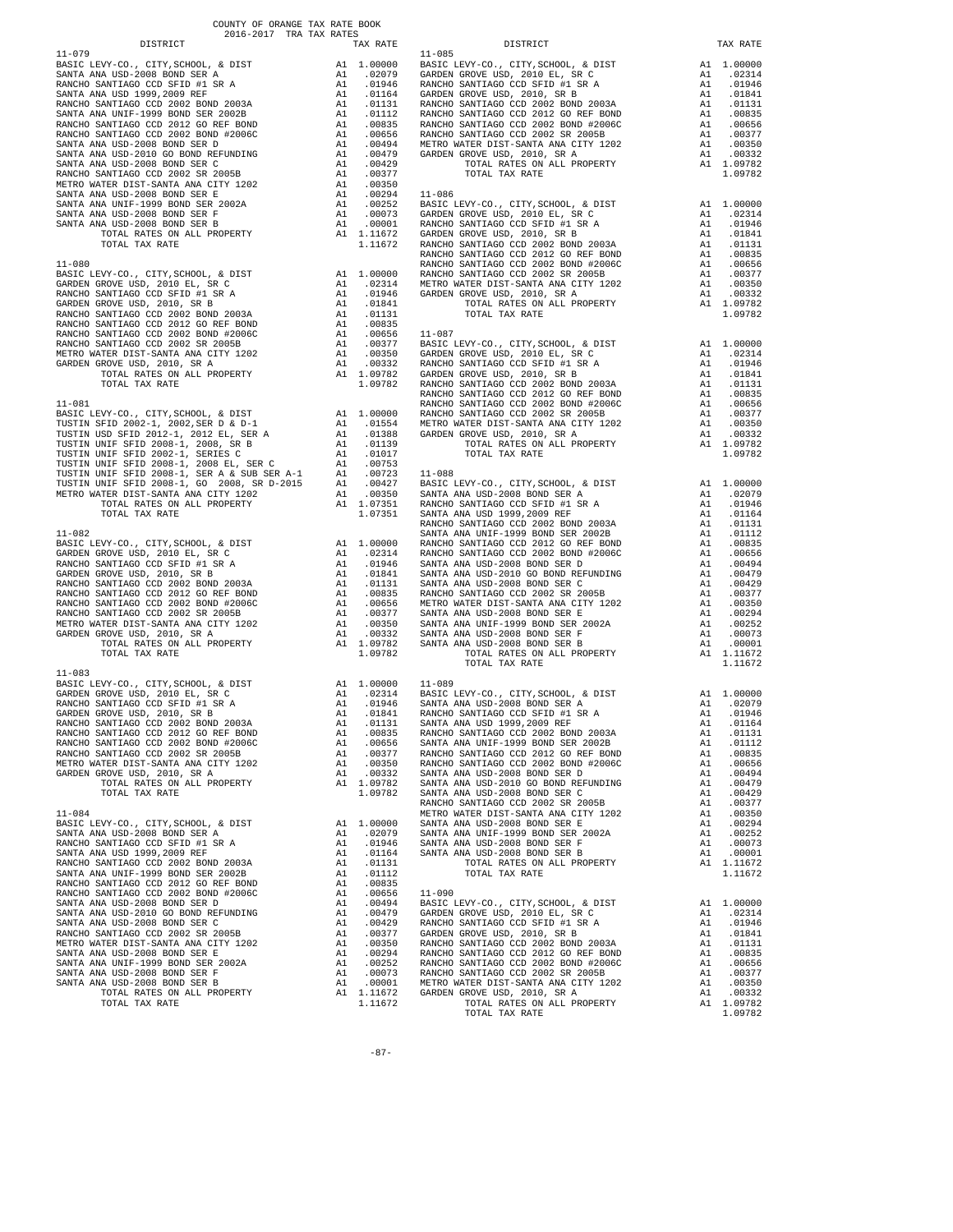|                                                                              | COUNTY OF ORANGE TAX RATE BOOK<br>2016-2017 TRA TAX RATES |                            |                                                                                                                                                                                                                                                          |                   |
|------------------------------------------------------------------------------|-----------------------------------------------------------|----------------------------|----------------------------------------------------------------------------------------------------------------------------------------------------------------------------------------------------------------------------------------------------------|-------------------|
| DISTRICT                                                                     |                                                           |                            | TAX RATE                                                                                                                                                                                                                                                 |                   |
| $11 - 091$                                                                   |                                                           |                            |                                                                                                                                                                                                                                                          | $11 - 099$        |
|                                                                              |                                                           |                            |                                                                                                                                                                                                                                                          |                   |
|                                                                              |                                                           |                            |                                                                                                                                                                                                                                                          |                   |
|                                                                              |                                                           |                            |                                                                                                                                                                                                                                                          |                   |
|                                                                              |                                                           |                            |                                                                                                                                                                                                                                                          |                   |
|                                                                              |                                                           |                            |                                                                                                                                                                                                                                                          |                   |
|                                                                              |                                                           |                            |                                                                                                                                                                                                                                                          |                   |
|                                                                              |                                                           |                            |                                                                                                                                                                                                                                                          |                   |
|                                                                              |                                                           |                            |                                                                                                                                                                                                                                                          |                   |
|                                                                              |                                                           |                            |                                                                                                                                                                                                                                                          |                   |
| TOTAL TAX RATE                                                               |                                                           |                            | 1.09782                                                                                                                                                                                                                                                  |                   |
|                                                                              |                                                           |                            |                                                                                                                                                                                                                                                          | $11 - 100$        |
| $11 - 092$                                                                   |                                                           |                            |                                                                                                                                                                                                                                                          | BASIC L           |
|                                                                              |                                                           |                            |                                                                                                                                                                                                                                                          |                   |
|                                                                              |                                                           |                            |                                                                                                                                                                                                                                                          |                   |
|                                                                              |                                                           |                            |                                                                                                                                                                                                                                                          |                   |
|                                                                              |                                                           |                            |                                                                                                                                                                                                                                                          |                   |
|                                                                              |                                                           |                            |                                                                                                                                                                                                                                                          |                   |
|                                                                              |                                                           |                            |                                                                                                                                                                                                                                                          |                   |
|                                                                              |                                                           |                            |                                                                                                                                                                                                                                                          |                   |
|                                                                              |                                                           |                            |                                                                                                                                                                                                                                                          |                   |
|                                                                              |                                                           |                            |                                                                                                                                                                                                                                                          |                   |
|                                                                              |                                                           |                            |                                                                                                                                                                                                                                                          |                   |
|                                                                              |                                                           |                            |                                                                                                                                                                                                                                                          | SANTA A           |
|                                                                              |                                                           |                            |                                                                                                                                                                                                                                                          |                   |
|                                                                              |                                                           |                            |                                                                                                                                                                                                                                                          |                   |
|                                                                              |                                                           |                            |                                                                                                                                                                                                                                                          |                   |
|                                                                              |                                                           |                            |                                                                                                                                                                                                                                                          |                   |
|                                                                              |                                                           |                            |                                                                                                                                                                                                                                                          |                   |
|                                                                              |                                                           |                            |                                                                                                                                                                                                                                                          |                   |
|                                                                              |                                                           |                            |                                                                                                                                                                                                                                                          |                   |
|                                                                              |                                                           |                            |                                                                                                                                                                                                                                                          |                   |
|                                                                              |                                                           |                            |                                                                                                                                                                                                                                                          |                   |
|                                                                              |                                                           |                            |                                                                                                                                                                                                                                                          |                   |
|                                                                              |                                                           |                            |                                                                                                                                                                                                                                                          |                   |
|                                                                              |                                                           |                            |                                                                                                                                                                                                                                                          |                   |
| $11 - 094$                                                                   |                                                           |                            |                                                                                                                                                                                                                                                          |                   |
|                                                                              |                                                           |                            |                                                                                                                                                                                                                                                          |                   |
|                                                                              |                                                           |                            |                                                                                                                                                                                                                                                          |                   |
|                                                                              |                                                           |                            |                                                                                                                                                                                                                                                          |                   |
|                                                                              |                                                           |                            |                                                                                                                                                                                                                                                          |                   |
|                                                                              |                                                           |                            |                                                                                                                                                                                                                                                          |                   |
|                                                                              |                                                           |                            |                                                                                                                                                                                                                                                          |                   |
|                                                                              |                                                           |                            |                                                                                                                                                                                                                                                          |                   |
|                                                                              |                                                           |                            |                                                                                                                                                                                                                                                          |                   |
|                                                                              |                                                           |                            |                                                                                                                                                                                                                                                          |                   |
|                                                                              |                                                           |                            |                                                                                                                                                                                                                                                          |                   |
|                                                                              |                                                           |                            |                                                                                                                                                                                                                                                          | SANTA A           |
|                                                                              |                                                           |                            |                                                                                                                                                                                                                                                          |                   |
|                                                                              |                                                           |                            |                                                                                                                                                                                                                                                          |                   |
|                                                                              |                                                           |                            |                                                                                                                                                                                                                                                          |                   |
|                                                                              |                                                           |                            |                                                                                                                                                                                                                                                          |                   |
|                                                                              |                                                           |                            |                                                                                                                                                                                                                                                          |                   |
|                                                                              |                                                           |                            |                                                                                                                                                                                                                                                          |                   |
|                                                                              |                                                           |                            |                                                                                                                                                                                                                                                          |                   |
|                                                                              |                                                           |                            |                                                                                                                                                                                                                                                          |                   |
|                                                                              |                                                           |                            |                                                                                                                                                                                                                                                          |                   |
|                                                                              |                                                           |                            |                                                                                                                                                                                                                                                          |                   |
| TOTAL RATES ON ALL PROPERTY                                                  |                                                           | $A1$ 1                     | 1.09782 SANTA A                                                                                                                                                                                                                                          |                   |
| TOTAL TAX RATE                                                               |                                                           |                            | 1.09782                                                                                                                                                                                                                                                  | RANCHO<br>SANTA A |
| $11 - 096$                                                                   |                                                           |                            |                                                                                                                                                                                                                                                          | RANCHO            |
| BASIC LEVY-CO., CITY, SCHOOL, & DIST                                         |                                                           |                            |                                                                                                                                                                                                                                                          |                   |
| GARDEN GROVE USD, 2010 EL, SR C                                              |                                                           |                            |                                                                                                                                                                                                                                                          |                   |
| RANCHO SANTIAGO CCD SFID #1 SR A                                             |                                                           |                            |                                                                                                                                                                                                                                                          |                   |
| GARDEN GROVE USD, 2010, SR B                                                 |                                                           |                            |                                                                                                                                                                                                                                                          |                   |
| RANCHO SANTIAGO CCD 2002 BOND 2003A                                          |                                                           |                            |                                                                                                                                                                                                                                                          |                   |
| RANCHO SANTIAGO CCD 2012 GO REF BOND<br>RANCHO SANTIAGO CCD 2002 BOND #2006C |                                                           |                            |                                                                                                                                                                                                                                                          |                   |
| RANCHO SANTIAGO CCD 2002 SR 2005B                                            |                                                           |                            |                                                                                                                                                                                                                                                          |                   |
| METRO WATER DIST-SANTA ANA CITY 1202                                         |                                                           |                            |                                                                                                                                                                                                                                                          |                   |
| GARDEN GROVE USD, 2010, SR A                                                 |                                                           |                            |                                                                                                                                                                                                                                                          |                   |
| TOTAL RATES ON ALL PROPERTY                                                  |                                                           |                            | RANCHO RANCHO<br>1.00000 SANTA A<br>1.02314 RANCHO<br>1.01941 RANCHO<br>1.01841 RANTA A<br>1.01841 SANTA A<br>1.0131 SANTA A<br>1.00355 SANTA A<br>1.00350 RANCHO<br>1.00377 METRO W<br>21.00350 SANTA A<br>21.00332 SANTA A<br>1.09782 SANTA A<br>1.097 |                   |
| TOTAL TAX RATE                                                               |                                                           |                            |                                                                                                                                                                                                                                                          |                   |
| $11 - 097$                                                                   |                                                           |                            |                                                                                                                                                                                                                                                          |                   |
| BASIC LEVY-CO., CITY, SCHOOL, & DIST                                         |                                                           |                            | A1 1.00000                                                                                                                                                                                                                                               |                   |
| GARDEN GROVE USD, 2010 EL, SR C                                              |                                                           |                            | A1 .02314 11-104                                                                                                                                                                                                                                         |                   |
| RANCHO SANTIAGO CCD SFID #1 SR A                                             |                                                           | A1                         | .01946                                                                                                                                                                                                                                                   | BASIC L           |
| GARDEN GROVE USD, 2010, SR B                                                 |                                                           | A1                         | .01841                                                                                                                                                                                                                                                   | GARDEN            |
| RANCHO SANTIAGO CCD 2002 BOND 2003A<br>RANCHO SANTIAGO CCD 2012 GO REF BOND  |                                                           | A1<br>A1<br>$\overline{ }$ | .01131                                                                                                                                                                                                                                                   | RANCHO            |
| RANCHO SANTIAGO CCD 2002 BOND #2006C                                         |                                                           |                            |                                                                                                                                                                                                                                                          |                   |
| RANCHO SANTIAGO CCD 2002 SR 2005B                                            |                                                           |                            |                                                                                                                                                                                                                                                          |                   |
| METRO WATER DIST-SANTA ANA CITY 1202                                         |                                                           |                            | A1 .01131 RANCHO<br>A1 .00835 GARDEN<br>A1 .00656 RANCHO<br>A1 .00377 RANCHO<br>A1 .00332 RANCHO<br>A1 .00332 RANCHO                                                                                                                                     |                   |
| GARDEN GROVE USD, 2010, SR A                                                 |                                                           |                            |                                                                                                                                                                                                                                                          |                   |

|            | 2016-2017 TRA TAX RATES |  | $\begin{tabular}{l c c c c c} {\small 11-091 & {\small 11-091} & {\small 11-099} & {\small 11-099} & {\small 11-099} & {\small 11-099} & {\small 11-099} & {\small 11-099} & {\small 11-099} & {\small 11-099} & {\small 11-099} & {\small 11-099} & {\small 11-099} & {\small 11-099} & {\small 11-099} & {\small 11-099} & {\small 11-099} & {\small 11-099} & {\small 11$ |         |
|------------|-------------------------|--|------------------------------------------------------------------------------------------------------------------------------------------------------------------------------------------------------------------------------------------------------------------------------------------------------------------------------------------------------------------------------|---------|
|            |                         |  |                                                                                                                                                                                                                                                                                                                                                                              |         |
|            |                         |  |                                                                                                                                                                                                                                                                                                                                                                              |         |
|            |                         |  |                                                                                                                                                                                                                                                                                                                                                                              |         |
|            |                         |  |                                                                                                                                                                                                                                                                                                                                                                              |         |
|            |                         |  |                                                                                                                                                                                                                                                                                                                                                                              |         |
|            |                         |  |                                                                                                                                                                                                                                                                                                                                                                              |         |
|            |                         |  |                                                                                                                                                                                                                                                                                                                                                                              |         |
|            |                         |  |                                                                                                                                                                                                                                                                                                                                                                              |         |
|            |                         |  |                                                                                                                                                                                                                                                                                                                                                                              |         |
|            |                         |  |                                                                                                                                                                                                                                                                                                                                                                              |         |
|            |                         |  |                                                                                                                                                                                                                                                                                                                                                                              |         |
|            |                         |  |                                                                                                                                                                                                                                                                                                                                                                              |         |
|            |                         |  |                                                                                                                                                                                                                                                                                                                                                                              |         |
|            |                         |  |                                                                                                                                                                                                                                                                                                                                                                              |         |
|            |                         |  |                                                                                                                                                                                                                                                                                                                                                                              |         |
|            |                         |  |                                                                                                                                                                                                                                                                                                                                                                              |         |
|            |                         |  |                                                                                                                                                                                                                                                                                                                                                                              |         |
|            |                         |  |                                                                                                                                                                                                                                                                                                                                                                              |         |
|            |                         |  |                                                                                                                                                                                                                                                                                                                                                                              |         |
|            |                         |  |                                                                                                                                                                                                                                                                                                                                                                              |         |
|            |                         |  |                                                                                                                                                                                                                                                                                                                                                                              |         |
|            |                         |  |                                                                                                                                                                                                                                                                                                                                                                              |         |
|            |                         |  |                                                                                                                                                                                                                                                                                                                                                                              |         |
|            |                         |  |                                                                                                                                                                                                                                                                                                                                                                              |         |
|            |                         |  |                                                                                                                                                                                                                                                                                                                                                                              |         |
|            |                         |  |                                                                                                                                                                                                                                                                                                                                                                              |         |
|            |                         |  |                                                                                                                                                                                                                                                                                                                                                                              |         |
|            |                         |  |                                                                                                                                                                                                                                                                                                                                                                              |         |
|            |                         |  |                                                                                                                                                                                                                                                                                                                                                                              |         |
|            |                         |  |                                                                                                                                                                                                                                                                                                                                                                              |         |
|            |                         |  |                                                                                                                                                                                                                                                                                                                                                                              |         |
|            |                         |  |                                                                                                                                                                                                                                                                                                                                                                              |         |
|            |                         |  |                                                                                                                                                                                                                                                                                                                                                                              |         |
| $11 - 094$ |                         |  | TOTAL TAX RATE                                                                                                                                                                                                                                                                                                                                                               | 1.11672 |
|            |                         |  |                                                                                                                                                                                                                                                                                                                                                                              |         |
|            |                         |  |                                                                                                                                                                                                                                                                                                                                                                              |         |
|            |                         |  |                                                                                                                                                                                                                                                                                                                                                                              |         |
|            |                         |  |                                                                                                                                                                                                                                                                                                                                                                              |         |
|            |                         |  |                                                                                                                                                                                                                                                                                                                                                                              |         |
|            |                         |  |                                                                                                                                                                                                                                                                                                                                                                              |         |
|            |                         |  |                                                                                                                                                                                                                                                                                                                                                                              |         |
|            |                         |  |                                                                                                                                                                                                                                                                                                                                                                              |         |
|            |                         |  |                                                                                                                                                                                                                                                                                                                                                                              |         |
|            |                         |  |                                                                                                                                                                                                                                                                                                                                                                              |         |
|            |                         |  |                                                                                                                                                                                                                                                                                                                                                                              |         |
|            |                         |  |                                                                                                                                                                                                                                                                                                                                                                              |         |
|            |                         |  |                                                                                                                                                                                                                                                                                                                                                                              |         |
|            |                         |  |                                                                                                                                                                                                                                                                                                                                                                              |         |
|            |                         |  |                                                                                                                                                                                                                                                                                                                                                                              |         |
|            |                         |  |                                                                                                                                                                                                                                                                                                                                                                              |         |
|            |                         |  |                                                                                                                                                                                                                                                                                                                                                                              |         |
|            |                         |  |                                                                                                                                                                                                                                                                                                                                                                              |         |
|            |                         |  |                                                                                                                                                                                                                                                                                                                                                                              |         |
|            |                         |  |                                                                                                                                                                                                                                                                                                                                                                              |         |
|            |                         |  |                                                                                                                                                                                                                                                                                                                                                                              |         |
|            |                         |  |                                                                                                                                                                                                                                                                                                                                                                              |         |
|            |                         |  |                                                                                                                                                                                                                                                                                                                                                                              |         |
|            |                         |  |                                                                                                                                                                                                                                                                                                                                                                              |         |
|            |                         |  |                                                                                                                                                                                                                                                                                                                                                                              |         |
|            |                         |  |                                                                                                                                                                                                                                                                                                                                                                              |         |
|            |                         |  |                                                                                                                                                                                                                                                                                                                                                                              |         |
|            |                         |  |                                                                                                                                                                                                                                                                                                                                                                              |         |
|            |                         |  |                                                                                                                                                                                                                                                                                                                                                                              |         |
|            |                         |  |                                                                                                                                                                                                                                                                                                                                                                              |         |
|            |                         |  |                                                                                                                                                                                                                                                                                                                                                                              |         |
|            |                         |  | $\begin{tabular}{cccccccc} 11.04 & 12.04 & 12.04 & 12.04 & 12.04 & 12.04 & 12.04 & 12.04 & 12.04 & 12.04 & 12.04 & 12.04 & 12.04 & 12.04 & 12.04 & 12.04 & 12.04 & 12.04 & 12.04 & 12.04 & 12.04 & 12.04 & 12.04 & 12.04 & 12.04 & 12.04 & 12.04 & 12.04 & 12.04 & 12.04 & $                                                                                                 |         |
|            |                         |  |                                                                                                                                                                                                                                                                                                                                                                              |         |
|            |                         |  |                                                                                                                                                                                                                                                                                                                                                                              |         |
|            |                         |  |                                                                                                                                                                                                                                                                                                                                                                              |         |
|            |                         |  |                                                                                                                                                                                                                                                                                                                                                                              |         |
|            |                         |  |                                                                                                                                                                                                                                                                                                                                                                              |         |
|            |                         |  |                                                                                                                                                                                                                                                                                                                                                                              |         |
|            |                         |  |                                                                                                                                                                                                                                                                                                                                                                              |         |
|            |                         |  |                                                                                                                                                                                                                                                                                                                                                                              |         |
|            |                         |  |                                                                                                                                                                                                                                                                                                                                                                              |         |
|            |                         |  |                                                                                                                                                                                                                                                                                                                                                                              |         |
|            |                         |  |                                                                                                                                                                                                                                                                                                                                                                              |         |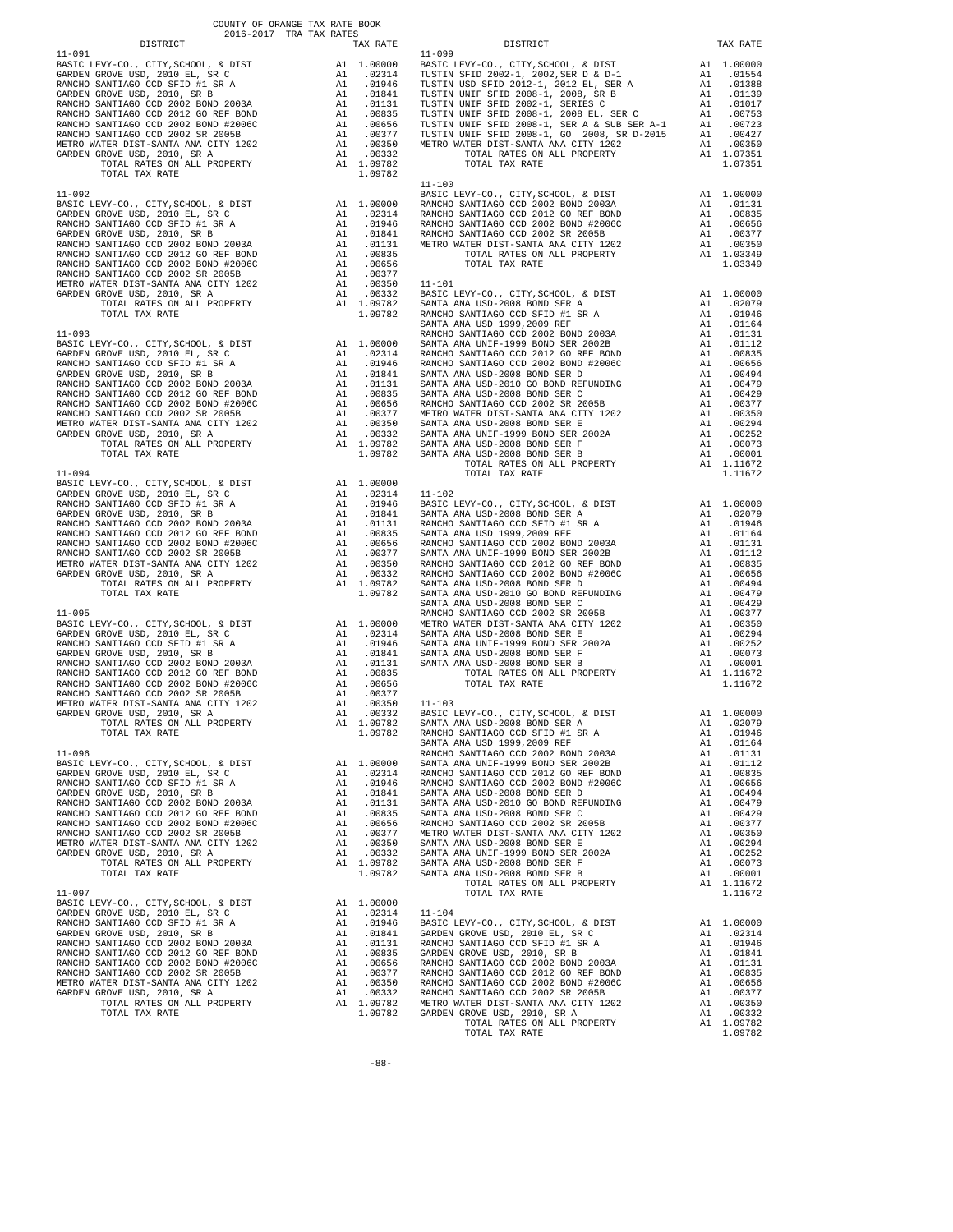| DISTRICT                                                                                                  |                                                                                                                                                                                                                                                                                                                                                                                          | TAX RATE                                |                       |
|-----------------------------------------------------------------------------------------------------------|------------------------------------------------------------------------------------------------------------------------------------------------------------------------------------------------------------------------------------------------------------------------------------------------------------------------------------------------------------------------------------------|-----------------------------------------|-----------------------|
| $11 - 105$                                                                                                |                                                                                                                                                                                                                                                                                                                                                                                          |                                         | $11 - 902$            |
| BASIC LEVY-CO., CITY, SCHOOL, & DIST                                                                      |                                                                                                                                                                                                                                                                                                                                                                                          |                                         |                       |
| GARDEN GROVE USD, 2010 EL, SR C<br>RANCHO SANTIAGO CCD SFID #1 SR A                                       |                                                                                                                                                                                                                                                                                                                                                                                          |                                         |                       |
| GARDEN GROVE USD, 2010, SR B                                                                              |                                                                                                                                                                                                                                                                                                                                                                                          |                                         |                       |
| RANCHO SANTIAGO CCD 2002 BOND 2003A                                                                       |                                                                                                                                                                                                                                                                                                                                                                                          |                                         |                       |
| RANCHO SANTIAGO CCD 2012 GO REF BOND                                                                      |                                                                                                                                                                                                                                                                                                                                                                                          |                                         |                       |
| RANCHO SANTIAGO CCD 2002 BOND #2006C                                                                      | $\begin{tabular}{cc} & 11-902 \\ \text{A1} & 1.00000 & \text{BASTC L} \\ \text{A1} & .02314 & \text{SANTA A} \\ \text{A1} & .01946 & \text{RANCHO} \\ \text{A1} & .01841 & \text{SANTA A} \\ \text{A1} & .01311 & \text{RANTA A} \\ \text{A1} & .00835 & \text{SANTA A} \\ \text{A1} & .00656 & \text{SANTA A} \\ \text{A1} & .00377 & \text{RANCHO} \\ \text{A1} & .00350 & \text{SANT$ |                                         |                       |
| RANCHO SANTIAGO CCD 2002 SR 2005B<br>METRO WATER DIST-SANTA ANA CITY 1202<br>GARDEN GROVE USD, 2010, SR A |                                                                                                                                                                                                                                                                                                                                                                                          |                                         |                       |
|                                                                                                           |                                                                                                                                                                                                                                                                                                                                                                                          |                                         |                       |
| TOTAL RATES ON ALL PROPERTY                                                                               |                                                                                                                                                                                                                                                                                                                                                                                          |                                         |                       |
| TOTAL TAX RATE                                                                                            |                                                                                                                                                                                                                                                                                                                                                                                          |                                         |                       |
|                                                                                                           |                                                                                                                                                                                                                                                                                                                                                                                          |                                         | SANTA A               |
| $11 - 106$<br>BASIC LEVY-CO., CITY, SCHOOL, & DIST                                                        |                                                                                                                                                                                                                                                                                                                                                                                          |                                         | SANTA A               |
| BASIC LEVY-CO., CITY, COLL, SR C<br>GARDEN GROVE USD, 2010 EL, SR C<br>---- COD SETD #1 SR A              |                                                                                                                                                                                                                                                                                                                                                                                          | A1 1.00000 SANTA A<br>A1 .02314 SANTA A |                       |
| RANCHO SANTIAGO CCD SFID #1 SR A                                                                          |                                                                                                                                                                                                                                                                                                                                                                                          | A1 .01946                               |                       |
|                                                                                                           |                                                                                                                                                                                                                                                                                                                                                                                          |                                         |                       |
|                                                                                                           |                                                                                                                                                                                                                                                                                                                                                                                          |                                         |                       |
|                                                                                                           |                                                                                                                                                                                                                                                                                                                                                                                          |                                         |                       |
|                                                                                                           |                                                                                                                                                                                                                                                                                                                                                                                          |                                         |                       |
|                                                                                                           |                                                                                                                                                                                                                                                                                                                                                                                          |                                         |                       |
|                                                                                                           |                                                                                                                                                                                                                                                                                                                                                                                          |                                         |                       |
|                                                                                                           |                                                                                                                                                                                                                                                                                                                                                                                          |                                         |                       |
|                                                                                                           |                                                                                                                                                                                                                                                                                                                                                                                          |                                         |                       |
| $11 - 107$                                                                                                |                                                                                                                                                                                                                                                                                                                                                                                          |                                         | RANCHO<br>RANCHO      |
|                                                                                                           |                                                                                                                                                                                                                                                                                                                                                                                          |                                         |                       |
|                                                                                                           |                                                                                                                                                                                                                                                                                                                                                                                          |                                         |                       |
|                                                                                                           |                                                                                                                                                                                                                                                                                                                                                                                          |                                         |                       |
|                                                                                                           |                                                                                                                                                                                                                                                                                                                                                                                          |                                         |                       |
|                                                                                                           |                                                                                                                                                                                                                                                                                                                                                                                          |                                         |                       |
|                                                                                                           |                                                                                                                                                                                                                                                                                                                                                                                          |                                         |                       |
|                                                                                                           |                                                                                                                                                                                                                                                                                                                                                                                          |                                         |                       |
|                                                                                                           |                                                                                                                                                                                                                                                                                                                                                                                          |                                         |                       |
|                                                                                                           |                                                                                                                                                                                                                                                                                                                                                                                          |                                         |                       |
|                                                                                                           |                                                                                                                                                                                                                                                                                                                                                                                          |                                         |                       |
| TOTAL TAX RATE                                                                                            |                                                                                                                                                                                                                                                                                                                                                                                          | 1.09782 11-904<br>BASIC L               |                       |
| $11 - 108$                                                                                                |                                                                                                                                                                                                                                                                                                                                                                                          |                                         | RANCHO                |
|                                                                                                           |                                                                                                                                                                                                                                                                                                                                                                                          |                                         |                       |
|                                                                                                           |                                                                                                                                                                                                                                                                                                                                                                                          |                                         |                       |
|                                                                                                           |                                                                                                                                                                                                                                                                                                                                                                                          |                                         |                       |
|                                                                                                           |                                                                                                                                                                                                                                                                                                                                                                                          |                                         |                       |
|                                                                                                           |                                                                                                                                                                                                                                                                                                                                                                                          |                                         |                       |
|                                                                                                           |                                                                                                                                                                                                                                                                                                                                                                                          |                                         |                       |
|                                                                                                           |                                                                                                                                                                                                                                                                                                                                                                                          |                                         |                       |
|                                                                                                           |                                                                                                                                                                                                                                                                                                                                                                                          |                                         |                       |
|                                                                                                           |                                                                                                                                                                                                                                                                                                                                                                                          |                                         |                       |
|                                                                                                           |                                                                                                                                                                                                                                                                                                                                                                                          |                                         |                       |
|                                                                                                           |                                                                                                                                                                                                                                                                                                                                                                                          |                                         | SANTA A               |
| $11 - 109$                                                                                                |                                                                                                                                                                                                                                                                                                                                                                                          |                                         | RANCHO                |
|                                                                                                           |                                                                                                                                                                                                                                                                                                                                                                                          |                                         |                       |
|                                                                                                           |                                                                                                                                                                                                                                                                                                                                                                                          |                                         |                       |
|                                                                                                           |                                                                                                                                                                                                                                                                                                                                                                                          |                                         |                       |
|                                                                                                           |                                                                                                                                                                                                                                                                                                                                                                                          |                                         |                       |
|                                                                                                           |                                                                                                                                                                                                                                                                                                                                                                                          |                                         |                       |
|                                                                                                           |                                                                                                                                                                                                                                                                                                                                                                                          |                                         |                       |
|                                                                                                           |                                                                                                                                                                                                                                                                                                                                                                                          |                                         |                       |
|                                                                                                           |                                                                                                                                                                                                                                                                                                                                                                                          |                                         |                       |
|                                                                                                           |                                                                                                                                                                                                                                                                                                                                                                                          |                                         |                       |
| TOTAL TAX RATE                                                                                            |                                                                                                                                                                                                                                                                                                                                                                                          | 1.09782                                 |                       |
| $11 - 110$                                                                                                |                                                                                                                                                                                                                                                                                                                                                                                          |                                         | $11 - 906$<br>BASIC L |
|                                                                                                           |                                                                                                                                                                                                                                                                                                                                                                                          |                                         |                       |
|                                                                                                           |                                                                                                                                                                                                                                                                                                                                                                                          |                                         |                       |
|                                                                                                           |                                                                                                                                                                                                                                                                                                                                                                                          |                                         |                       |
|                                                                                                           |                                                                                                                                                                                                                                                                                                                                                                                          |                                         |                       |
|                                                                                                           |                                                                                                                                                                                                                                                                                                                                                                                          |                                         |                       |
|                                                                                                           |                                                                                                                                                                                                                                                                                                                                                                                          |                                         |                       |
|                                                                                                           |                                                                                                                                                                                                                                                                                                                                                                                          |                                         |                       |
|                                                                                                           |                                                                                                                                                                                                                                                                                                                                                                                          |                                         |                       |
|                                                                                                           |                                                                                                                                                                                                                                                                                                                                                                                          |                                         |                       |
|                                                                                                           |                                                                                                                                                                                                                                                                                                                                                                                          |                                         |                       |
| TOTAL TAX RATE                                                                                            |                                                                                                                                                                                                                                                                                                                                                                                          |                                         |                       |
|                                                                                                           |                                                                                                                                                                                                                                                                                                                                                                                          |                                         | GARDEN                |
| $11 - 901$                                                                                                |                                                                                                                                                                                                                                                                                                                                                                                          |                                         | RANCHO                |
| BASIC LEVY-CO., CITY, SCHOOL, & DIST                                                                      |                                                                                                                                                                                                                                                                                                                                                                                          |                                         |                       |
| SANTA ANA USD-2008 BOND SER A<br>RANCHO SANTIAGO CCD SFID #1 SR A                                         | A1 1.00000 GARDEN<br>A1 .02079 RANCHO<br>A1 .01946 RANCHO<br>A1 .01164 RANCHO<br>A1 .01131 RANCHO<br>A1 .01111 RANCHO                                                                                                                                                                                                                                                                    |                                         |                       |
| SANTA ANA USD 1999, 2009 REF                                                                              |                                                                                                                                                                                                                                                                                                                                                                                          |                                         |                       |
|                                                                                                           |                                                                                                                                                                                                                                                                                                                                                                                          |                                         |                       |
|                                                                                                           |                                                                                                                                                                                                                                                                                                                                                                                          | A1 .01112                               | GARDEN                |
|                                                                                                           |                                                                                                                                                                                                                                                                                                                                                                                          | .00835                                  |                       |
|                                                                                                           |                                                                                                                                                                                                                                                                                                                                                                                          |                                         |                       |
|                                                                                                           |                                                                                                                                                                                                                                                                                                                                                                                          |                                         |                       |
|                                                                                                           |                                                                                                                                                                                                                                                                                                                                                                                          |                                         |                       |
|                                                                                                           |                                                                                                                                                                                                                                                                                                                                                                                          |                                         |                       |
|                                                                                                           |                                                                                                                                                                                                                                                                                                                                                                                          |                                         |                       |
| SANTA ANA UNIF-1999 BOND SER 2002A<br>SANTA ANA USD-2008 BOND SER F                                       | A1                                                                                                                                                                                                                                                                                                                                                                                       | .00252                                  |                       |
| SANTA ANA USD-2008 BOND SER B                                                                             |                                                                                                                                                                                                                                                                                                                                                                                          |                                         |                       |
| TOTAL RATES ON ALL PROPERTY                                                                               |                                                                                                                                                                                                                                                                                                                                                                                          | A1 1.11322                              |                       |
| TOTAL TAX RATE                                                                                            |                                                                                                                                                                                                                                                                                                                                                                                          | 1.11322                                 |                       |

| COUNTY OF ORANGE TAX RATE BOOK<br>2016-2017 TRA TAX RATES<br>$2016-2017\quad\text{TRA TAX RATES}\label{eq:2016-2017}$ DISTRICT |                                  |                                                                                                                                                                                                                                                                                                                                                                                                             |          |
|--------------------------------------------------------------------------------------------------------------------------------|----------------------------------|-------------------------------------------------------------------------------------------------------------------------------------------------------------------------------------------------------------------------------------------------------------------------------------------------------------------------------------------------------------------------------------------------------------|----------|
| $11 - 105$                                                                                                                     | TAX RATE                         | DISTRICT<br>$11 - 902$                                                                                                                                                                                                                                                                                                                                                                                      | TAX RATE |
|                                                                                                                                |                                  |                                                                                                                                                                                                                                                                                                                                                                                                             |          |
|                                                                                                                                |                                  |                                                                                                                                                                                                                                                                                                                                                                                                             |          |
|                                                                                                                                |                                  |                                                                                                                                                                                                                                                                                                                                                                                                             |          |
|                                                                                                                                |                                  |                                                                                                                                                                                                                                                                                                                                                                                                             |          |
|                                                                                                                                |                                  |                                                                                                                                                                                                                                                                                                                                                                                                             |          |
|                                                                                                                                |                                  |                                                                                                                                                                                                                                                                                                                                                                                                             |          |
|                                                                                                                                |                                  |                                                                                                                                                                                                                                                                                                                                                                                                             |          |
|                                                                                                                                |                                  |                                                                                                                                                                                                                                                                                                                                                                                                             |          |
|                                                                                                                                |                                  |                                                                                                                                                                                                                                                                                                                                                                                                             |          |
|                                                                                                                                |                                  |                                                                                                                                                                                                                                                                                                                                                                                                             |          |
|                                                                                                                                |                                  |                                                                                                                                                                                                                                                                                                                                                                                                             |          |
|                                                                                                                                |                                  |                                                                                                                                                                                                                                                                                                                                                                                                             |          |
|                                                                                                                                |                                  |                                                                                                                                                                                                                                                                                                                                                                                                             |          |
|                                                                                                                                |                                  |                                                                                                                                                                                                                                                                                                                                                                                                             |          |
|                                                                                                                                |                                  |                                                                                                                                                                                                                                                                                                                                                                                                             |          |
|                                                                                                                                |                                  |                                                                                                                                                                                                                                                                                                                                                                                                             |          |
|                                                                                                                                |                                  |                                                                                                                                                                                                                                                                                                                                                                                                             |          |
|                                                                                                                                |                                  |                                                                                                                                                                                                                                                                                                                                                                                                             |          |
|                                                                                                                                |                                  |                                                                                                                                                                                                                                                                                                                                                                                                             |          |
|                                                                                                                                |                                  |                                                                                                                                                                                                                                                                                                                                                                                                             |          |
|                                                                                                                                |                                  |                                                                                                                                                                                                                                                                                                                                                                                                             |          |
|                                                                                                                                |                                  |                                                                                                                                                                                                                                                                                                                                                                                                             |          |
|                                                                                                                                |                                  |                                                                                                                                                                                                                                                                                                                                                                                                             |          |
|                                                                                                                                |                                  |                                                                                                                                                                                                                                                                                                                                                                                                             |          |
|                                                                                                                                |                                  |                                                                                                                                                                                                                                                                                                                                                                                                             |          |
|                                                                                                                                |                                  |                                                                                                                                                                                                                                                                                                                                                                                                             |          |
|                                                                                                                                |                                  |                                                                                                                                                                                                                                                                                                                                                                                                             |          |
|                                                                                                                                |                                  |                                                                                                                                                                                                                                                                                                                                                                                                             |          |
|                                                                                                                                |                                  |                                                                                                                                                                                                                                                                                                                                                                                                             |          |
|                                                                                                                                |                                  |                                                                                                                                                                                                                                                                                                                                                                                                             |          |
|                                                                                                                                |                                  |                                                                                                                                                                                                                                                                                                                                                                                                             |          |
|                                                                                                                                |                                  |                                                                                                                                                                                                                                                                                                                                                                                                             |          |
|                                                                                                                                |                                  |                                                                                                                                                                                                                                                                                                                                                                                                             |          |
|                                                                                                                                |                                  |                                                                                                                                                                                                                                                                                                                                                                                                             |          |
|                                                                                                                                |                                  |                                                                                                                                                                                                                                                                                                                                                                                                             |          |
|                                                                                                                                |                                  |                                                                                                                                                                                                                                                                                                                                                                                                             |          |
|                                                                                                                                |                                  |                                                                                                                                                                                                                                                                                                                                                                                                             |          |
|                                                                                                                                |                                  |                                                                                                                                                                                                                                                                                                                                                                                                             |          |
|                                                                                                                                |                                  |                                                                                                                                                                                                                                                                                                                                                                                                             |          |
|                                                                                                                                |                                  |                                                                                                                                                                                                                                                                                                                                                                                                             |          |
|                                                                                                                                |                                  |                                                                                                                                                                                                                                                                                                                                                                                                             |          |
|                                                                                                                                |                                  |                                                                                                                                                                                                                                                                                                                                                                                                             |          |
|                                                                                                                                |                                  |                                                                                                                                                                                                                                                                                                                                                                                                             |          |
|                                                                                                                                |                                  |                                                                                                                                                                                                                                                                                                                                                                                                             |          |
|                                                                                                                                |                                  |                                                                                                                                                                                                                                                                                                                                                                                                             |          |
|                                                                                                                                |                                  |                                                                                                                                                                                                                                                                                                                                                                                                             |          |
|                                                                                                                                |                                  |                                                                                                                                                                                                                                                                                                                                                                                                             |          |
|                                                                                                                                |                                  |                                                                                                                                                                                                                                                                                                                                                                                                             |          |
|                                                                                                                                |                                  |                                                                                                                                                                                                                                                                                                                                                                                                             |          |
|                                                                                                                                |                                  |                                                                                                                                                                                                                                                                                                                                                                                                             |          |
|                                                                                                                                |                                  |                                                                                                                                                                                                                                                                                                                                                                                                             |          |
|                                                                                                                                |                                  |                                                                                                                                                                                                                                                                                                                                                                                                             |          |
|                                                                                                                                |                                  |                                                                                                                                                                                                                                                                                                                                                                                                             |          |
|                                                                                                                                |                                  |                                                                                                                                                                                                                                                                                                                                                                                                             |          |
|                                                                                                                                |                                  |                                                                                                                                                                                                                                                                                                                                                                                                             |          |
|                                                                                                                                |                                  |                                                                                                                                                                                                                                                                                                                                                                                                             |          |
|                                                                                                                                |                                  | $\overline{a}$<br>TOTAL TAX RATE                                                                                                                                                                                                                                                                                                                                                                            | 1.11322  |
| TOTAL RATES ON ALL PROPERTY<br>TOTAL TAX RATE                                                                                  | A1 1.09782<br>1.09782<br>1.09782 |                                                                                                                                                                                                                                                                                                                                                                                                             |          |
|                                                                                                                                |                                  |                                                                                                                                                                                                                                                                                                                                                                                                             |          |
|                                                                                                                                |                                  |                                                                                                                                                                                                                                                                                                                                                                                                             |          |
|                                                                                                                                |                                  |                                                                                                                                                                                                                                                                                                                                                                                                             |          |
|                                                                                                                                |                                  |                                                                                                                                                                                                                                                                                                                                                                                                             |          |
|                                                                                                                                |                                  |                                                                                                                                                                                                                                                                                                                                                                                                             |          |
|                                                                                                                                |                                  |                                                                                                                                                                                                                                                                                                                                                                                                             |          |
|                                                                                                                                |                                  |                                                                                                                                                                                                                                                                                                                                                                                                             |          |
|                                                                                                                                |                                  |                                                                                                                                                                                                                                                                                                                                                                                                             |          |
|                                                                                                                                |                                  |                                                                                                                                                                                                                                                                                                                                                                                                             |          |
|                                                                                                                                |                                  |                                                                                                                                                                                                                                                                                                                                                                                                             |          |
|                                                                                                                                |                                  |                                                                                                                                                                                                                                                                                                                                                                                                             |          |
|                                                                                                                                |                                  |                                                                                                                                                                                                                                                                                                                                                                                                             |          |
|                                                                                                                                |                                  | $\begin{tabular}{l c c c c c} \hline \text{TOTAL RATES ON ALL PROBERT} & \text{A1} & 1.04956 & 11-907 \\ \hline \text{11-901} & \text{GARIC LEVY-CO.}, \text{ CITY, SCHOOL}, & \text{A DIST} & \text{AAL 1.00000} \\ \hline \text{11-901} & \text{GARIC LEVY-CO.}, \text{ CITY, SCHOOL}, & \text{DIST} & \text{AIRNCHO GANTIAGO CO FID H1 ISR} & \text{A1} & 0.02314 \\ \text{BASIC LEVY-CO.}, \text{ CITY$ |          |
|                                                                                                                                |                                  |                                                                                                                                                                                                                                                                                                                                                                                                             |          |
|                                                                                                                                |                                  |                                                                                                                                                                                                                                                                                                                                                                                                             |          |
|                                                                                                                                |                                  |                                                                                                                                                                                                                                                                                                                                                                                                             |          |
|                                                                                                                                |                                  |                                                                                                                                                                                                                                                                                                                                                                                                             |          |
|                                                                                                                                |                                  |                                                                                                                                                                                                                                                                                                                                                                                                             |          |
|                                                                                                                                |                                  |                                                                                                                                                                                                                                                                                                                                                                                                             |          |
|                                                                                                                                |                                  |                                                                                                                                                                                                                                                                                                                                                                                                             |          |
|                                                                                                                                |                                  |                                                                                                                                                                                                                                                                                                                                                                                                             |          |
|                                                                                                                                |                                  |                                                                                                                                                                                                                                                                                                                                                                                                             |          |
|                                                                                                                                |                                  |                                                                                                                                                                                                                                                                                                                                                                                                             |          |
|                                                                                                                                |                                  |                                                                                                                                                                                                                                                                                                                                                                                                             |          |
| ספומר כס כממכ היא מאזידיווגים מעימוגים                                                                                         |                                  |                                                                                                                                                                                                                                                                                                                                                                                                             |          |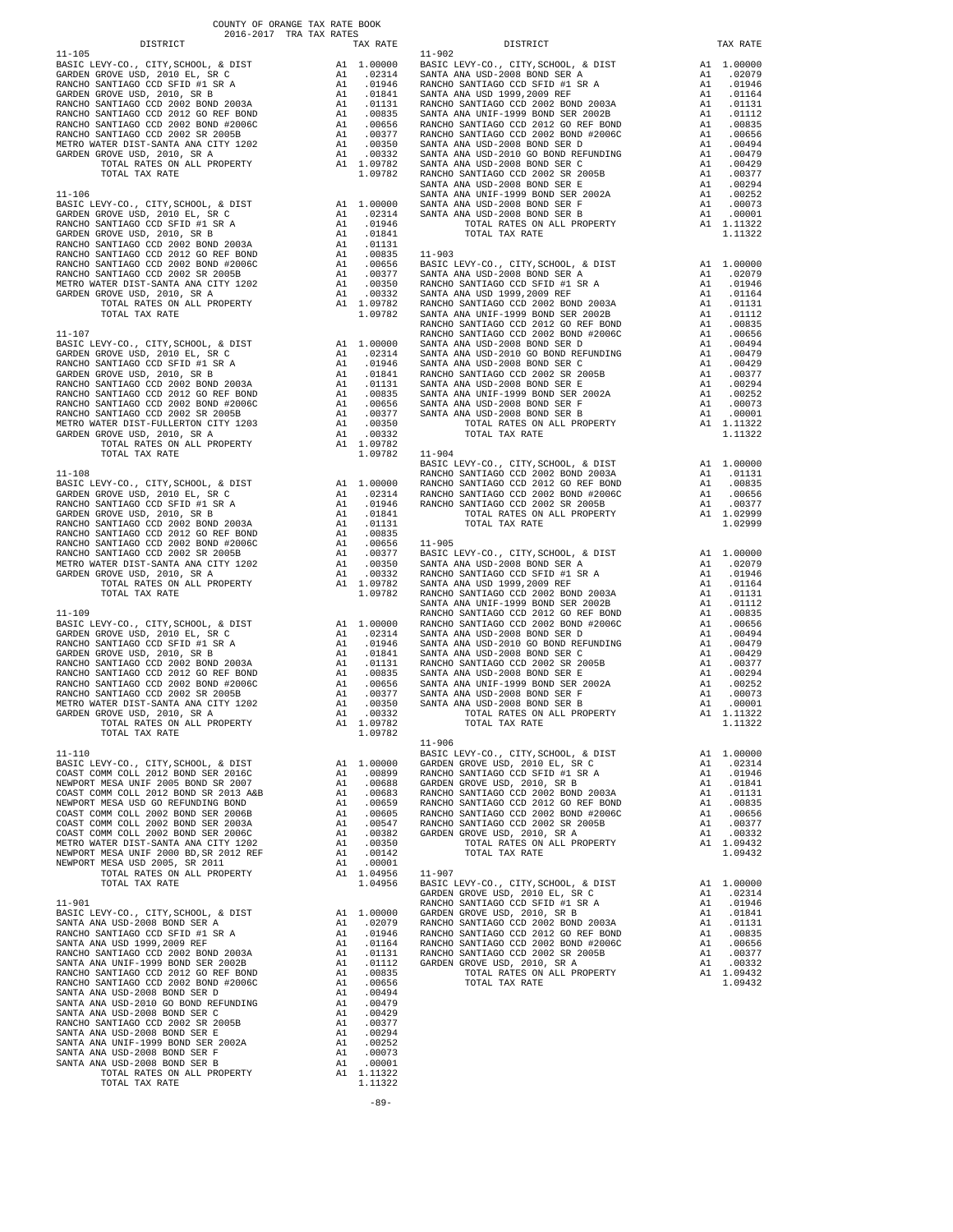| COUNTY OF ORANGE TAX RATE BOOK<br>$2016-2017\quad\text{TRA TAX RATES}\label{eq:2016-2017}$ DISTRICT |          |                                                                                      |          |
|-----------------------------------------------------------------------------------------------------|----------|--------------------------------------------------------------------------------------|----------|
|                                                                                                     | TAX RATE | DISTRICT                                                                             | TAX RATE |
| $11 - 908$                                                                                          |          | $12 - 003$                                                                           |          |
|                                                                                                     |          |                                                                                      |          |
|                                                                                                     |          |                                                                                      |          |
|                                                                                                     |          |                                                                                      |          |
|                                                                                                     |          |                                                                                      |          |
|                                                                                                     |          |                                                                                      |          |
|                                                                                                     |          |                                                                                      |          |
|                                                                                                     |          |                                                                                      |          |
|                                                                                                     |          |                                                                                      |          |
|                                                                                                     |          |                                                                                      |          |
|                                                                                                     |          |                                                                                      |          |
|                                                                                                     |          |                                                                                      |          |
|                                                                                                     |          |                                                                                      |          |
|                                                                                                     |          |                                                                                      |          |
|                                                                                                     |          |                                                                                      |          |
|                                                                                                     |          |                                                                                      |          |
|                                                                                                     |          |                                                                                      |          |
|                                                                                                     |          |                                                                                      |          |
|                                                                                                     |          |                                                                                      |          |
|                                                                                                     |          |                                                                                      |          |
|                                                                                                     |          |                                                                                      |          |
|                                                                                                     |          |                                                                                      |          |
|                                                                                                     |          |                                                                                      |          |
|                                                                                                     |          |                                                                                      |          |
|                                                                                                     |          |                                                                                      |          |
|                                                                                                     |          |                                                                                      |          |
|                                                                                                     |          |                                                                                      |          |
|                                                                                                     |          |                                                                                      |          |
|                                                                                                     |          |                                                                                      |          |
| $12 - 000$                                                                                          |          |                                                                                      |          |
|                                                                                                     |          |                                                                                      |          |
|                                                                                                     |          |                                                                                      |          |
|                                                                                                     |          |                                                                                      |          |
|                                                                                                     |          |                                                                                      |          |
|                                                                                                     |          |                                                                                      |          |
|                                                                                                     |          |                                                                                      |          |
|                                                                                                     |          |                                                                                      |          |
|                                                                                                     |          |                                                                                      |          |
| $12 - 001$                                                                                          |          | TOTAL RATES ON ALL PROPERTY FOTAL RATES ON ALL PROPERTY A1 1.08778<br>TOTAL TAX RATE | 1.08778  |
|                                                                                                     |          |                                                                                      |          |
|                                                                                                     |          |                                                                                      |          |
|                                                                                                     |          |                                                                                      |          |
|                                                                                                     |          |                                                                                      |          |
|                                                                                                     |          |                                                                                      |          |
|                                                                                                     |          |                                                                                      |          |
|                                                                                                     |          |                                                                                      |          |
|                                                                                                     |          |                                                                                      |          |
|                                                                                                     |          |                                                                                      |          |
|                                                                                                     |          |                                                                                      |          |
|                                                                                                     |          |                                                                                      |          |
|                                                                                                     |          |                                                                                      |          |
|                                                                                                     |          |                                                                                      |          |
|                                                                                                     |          |                                                                                      |          |
|                                                                                                     |          |                                                                                      |          |
|                                                                                                     |          |                                                                                      |          |
|                                                                                                     |          |                                                                                      |          |
|                                                                                                     |          |                                                                                      |          |
|                                                                                                     |          |                                                                                      |          |
|                                                                                                     |          |                                                                                      |          |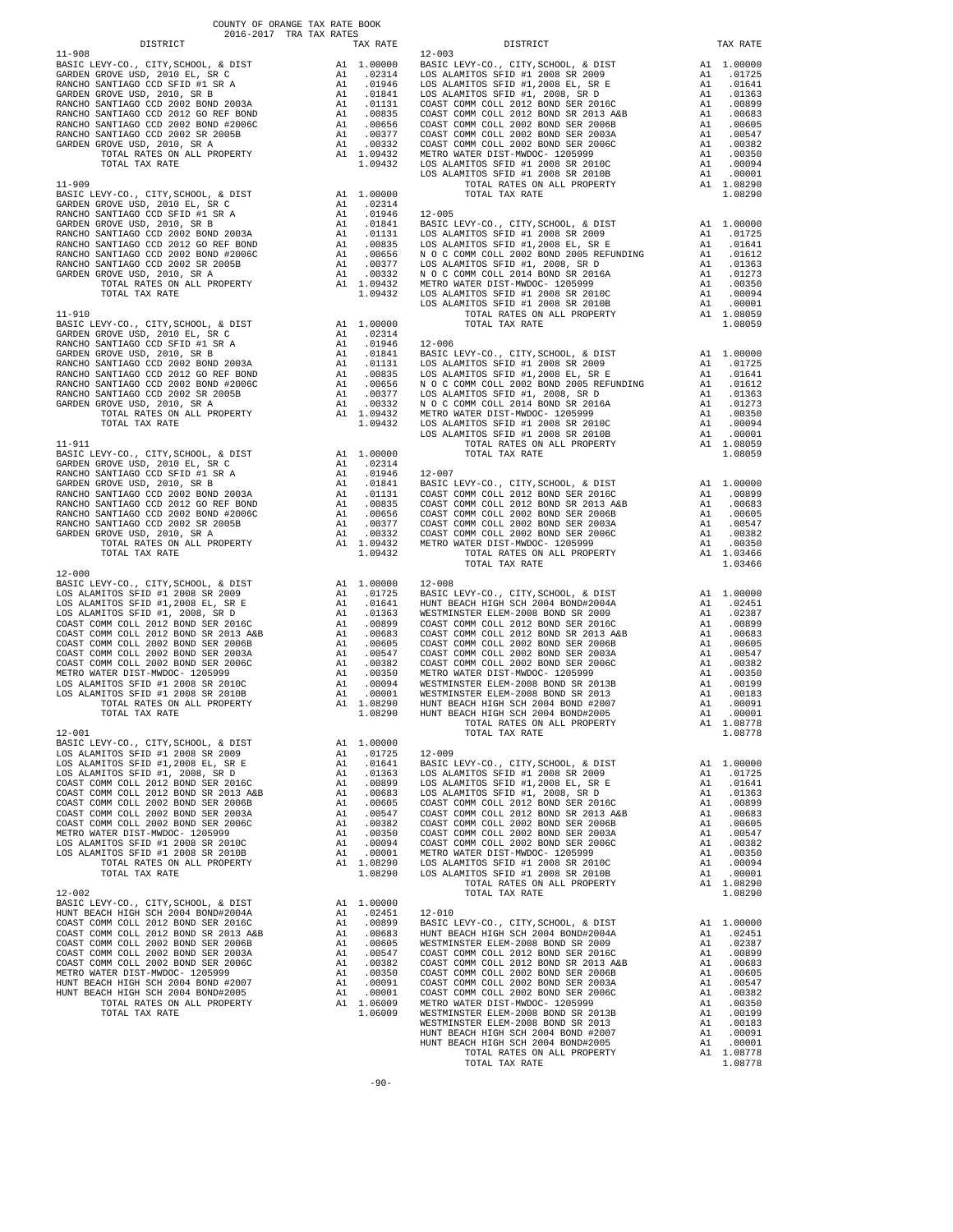| TOTAL TAX RATE                                                                                                                                                                                                                                                                                                                                                                                                                       |          | 1.08290                                                                                                                                                                            |                    |
|--------------------------------------------------------------------------------------------------------------------------------------------------------------------------------------------------------------------------------------------------------------------------------------------------------------------------------------------------------------------------------------------------------------------------------------|----------|------------------------------------------------------------------------------------------------------------------------------------------------------------------------------------|--------------------|
| $12 - 012$                                                                                                                                                                                                                                                                                                                                                                                                                           |          |                                                                                                                                                                                    | $12 - 021$         |
|                                                                                                                                                                                                                                                                                                                                                                                                                                      |          |                                                                                                                                                                                    |                    |
|                                                                                                                                                                                                                                                                                                                                                                                                                                      |          |                                                                                                                                                                                    |                    |
|                                                                                                                                                                                                                                                                                                                                                                                                                                      |          |                                                                                                                                                                                    |                    |
|                                                                                                                                                                                                                                                                                                                                                                                                                                      |          |                                                                                                                                                                                    |                    |
|                                                                                                                                                                                                                                                                                                                                                                                                                                      |          |                                                                                                                                                                                    |                    |
|                                                                                                                                                                                                                                                                                                                                                                                                                                      |          |                                                                                                                                                                                    |                    |
|                                                                                                                                                                                                                                                                                                                                                                                                                                      |          |                                                                                                                                                                                    |                    |
| TOTAL TAX RATE                                                                                                                                                                                                                                                                                                                                                                                                                       |          | 1.08290                                                                                                                                                                            |                    |
|                                                                                                                                                                                                                                                                                                                                                                                                                                      |          |                                                                                                                                                                                    |                    |
|                                                                                                                                                                                                                                                                                                                                                                                                                                      |          |                                                                                                                                                                                    |                    |
|                                                                                                                                                                                                                                                                                                                                                                                                                                      |          |                                                                                                                                                                                    |                    |
|                                                                                                                                                                                                                                                                                                                                                                                                                                      |          |                                                                                                                                                                                    |                    |
|                                                                                                                                                                                                                                                                                                                                                                                                                                      |          |                                                                                                                                                                                    |                    |
|                                                                                                                                                                                                                                                                                                                                                                                                                                      |          |                                                                                                                                                                                    |                    |
|                                                                                                                                                                                                                                                                                                                                                                                                                                      |          |                                                                                                                                                                                    |                    |
| $12 - 015$                                                                                                                                                                                                                                                                                                                                                                                                                           |          |                                                                                                                                                                                    | LOS ALA            |
|                                                                                                                                                                                                                                                                                                                                                                                                                                      |          |                                                                                                                                                                                    |                    |
|                                                                                                                                                                                                                                                                                                                                                                                                                                      |          |                                                                                                                                                                                    |                    |
|                                                                                                                                                                                                                                                                                                                                                                                                                                      |          |                                                                                                                                                                                    |                    |
|                                                                                                                                                                                                                                                                                                                                                                                                                                      |          |                                                                                                                                                                                    |                    |
|                                                                                                                                                                                                                                                                                                                                                                                                                                      |          |                                                                                                                                                                                    |                    |
|                                                                                                                                                                                                                                                                                                                                                                                                                                      |          |                                                                                                                                                                                    |                    |
|                                                                                                                                                                                                                                                                                                                                                                                                                                      |          |                                                                                                                                                                                    | COAST C            |
| $12 - 017$                                                                                                                                                                                                                                                                                                                                                                                                                           |          |                                                                                                                                                                                    | METRO W            |
|                                                                                                                                                                                                                                                                                                                                                                                                                                      |          |                                                                                                                                                                                    |                    |
|                                                                                                                                                                                                                                                                                                                                                                                                                                      |          |                                                                                                                                                                                    |                    |
| $\begin{tabular}{l c c c c} \multicolumn{1}{c}{\textbf{12-017}} & \multicolumn{1}{c}{\textbf{METRO W}} & \multicolumn{1}{c}{\textbf{METRO W}} \\ \multicolumn{1}{c}{\textbf{BASIC LEVY-CO. , CITY, SCHOOL, & DIST}} & \multicolumn{1}{c}{\textbf{A1}} & 1.00000 & \textbf{LOS ALA} \\ \multicolumn{1}{c}{\textbf{GARDEN GROVE USD, 2010, SER C}} & \multicolumn{1}{c}{\textbf{A1}} & .02314 & \textbf{LOS ALA} \\ \multicolumn{1}{c$ |          |                                                                                                                                                                                    |                    |
|                                                                                                                                                                                                                                                                                                                                                                                                                                      |          |                                                                                                                                                                                    |                    |
|                                                                                                                                                                                                                                                                                                                                                                                                                                      |          |                                                                                                                                                                                    |                    |
|                                                                                                                                                                                                                                                                                                                                                                                                                                      |          |                                                                                                                                                                                    |                    |
|                                                                                                                                                                                                                                                                                                                                                                                                                                      |          |                                                                                                                                                                                    |                    |
|                                                                                                                                                                                                                                                                                                                                                                                                                                      |          |                                                                                                                                                                                    | COAST C            |
| $\begin{array}{lllllll} 12-018 & \text{COAST C} \\ \text{BASC LEVY-CO.}, & \text{CITY, SCHOOL}, & \text{DIST} & \text{A1} & 1.00000 & \text{COAST C} \\ \text{LOS RLMITOS SFID #1} & 2008 SR 2009 & \text{A1} & .01725 & \text{METN OF} \\ \end{array}$                                                                                                                                                                              |          |                                                                                                                                                                                    |                    |
| LOS ALAMITOS SFID #1,2008 EL, SR E                                                                                                                                                                                                                                                                                                                                                                                                   | A1       | .01641                                                                                                                                                                             | LOS ALA            |
| LOS ALAMITOS SFID #1, 2008, SR D<br>COAST COMM COLL 2012 BOND SER 2016C                                                                                                                                                                                                                                                                                                                                                              | A1       | .01363                                                                                                                                                                             | LOS ALA            |
| COAST COMM COLL 2012 BOND SR 2013 A&B                                                                                                                                                                                                                                                                                                                                                                                                |          | A1 .00899<br>A1 .00683                                                                                                                                                             |                    |
| COAST COMM COLL 2002 BOND SER 2006B<br>COAST COMM COLL 2002 BOND SER 2003A                                                                                                                                                                                                                                                                                                                                                           |          | A1 .00605<br>A1.00547                                                                                                                                                              | $12 - 901$         |
| COAST COMM COLL 2002 BOND SER 2006C                                                                                                                                                                                                                                                                                                                                                                                                  |          | A1.00382                                                                                                                                                                           | BASIC L            |
| METRO WATER DIST-MWDOC- 1205999<br>LOS ALAMITOS SFID #1 2008 SR 2010C                                                                                                                                                                                                                                                                                                                                                                | A1<br>A1 | .00350<br>.00094                                                                                                                                                                   | COAST C<br>COAST C |
| LOS ALAMITOS SFID #1 2008 SR 2010B<br>TOTAL RATES ON ALL PROPERTY                                                                                                                                                                                                                                                                                                                                                                    |          | A1 .00001 COAST C<br>A1 1.08290 COAST C<br>A1 1.08290 COAST C                                                                                                                      |                    |
| TOTAL TAX RATE                                                                                                                                                                                                                                                                                                                                                                                                                       |          |                                                                                                                                                                                    |                    |
| $12 - 019$<br>BASIC LEVY-CO., CITY, SCHOOL, & DIST                                                                                                                                                                                                                                                                                                                                                                                   | A1       | 1.00000                                                                                                                                                                            |                    |
| LOS ALAMITOS SFID #1 2008 SR 2009<br>LOS ALAMITOS SFID #1,2008 EL, SR E                                                                                                                                                                                                                                                                                                                                                              |          | .01725 12-902<br>A1 .01641 BASIC I<br>A1 .01363 COAST C<br>A1 .00899 COAST C<br>A1 .00683 COAST C<br>A1 .00665 COAST C<br>A1 .00547 COAST C<br>A1 .00382<br>A1 .00382<br>A1 .00382 |                    |
| LOS ALAMITOS SFID #1, 2008, SR D                                                                                                                                                                                                                                                                                                                                                                                                     |          |                                                                                                                                                                                    |                    |
| COAST COMM COLL 2012 BOND SER 2016C<br>COAST COMM COLL 2012 BOND SR 2013 A&B                                                                                                                                                                                                                                                                                                                                                         |          |                                                                                                                                                                                    |                    |
| COAST COMM COLL 2002 BOND SER 2006B                                                                                                                                                                                                                                                                                                                                                                                                  |          |                                                                                                                                                                                    |                    |
| COAST COMM COLL 2002 BOND SER 2003A<br>COAST COMM COLL 2002 BOND SER 2006C                                                                                                                                                                                                                                                                                                                                                           |          |                                                                                                                                                                                    |                    |
| METRO WATER DIST-MWDOC- 1205999<br>LOS ALAMITOS SFID #1 2008 SR 2010C                                                                                                                                                                                                                                                                                                                                                                |          |                                                                                                                                                                                    |                    |
| LOS ALAMITOS SFID #1 2008 SR 2010B                                                                                                                                                                                                                                                                                                                                                                                                   |          |                                                                                                                                                                                    |                    |
| TOTAL RATES ON ALL PROPERTY<br>TOTAL TAX RATE                                                                                                                                                                                                                                                                                                                                                                                        |          | A1 1.08290<br>1.08290                                                                                                                                                              |                    |

-91-

| DISTRICT                                                                                                                                                                                                                                                                           | TAX RATE | DISTRICT   | TAX RATE |
|------------------------------------------------------------------------------------------------------------------------------------------------------------------------------------------------------------------------------------------------------------------------------------|----------|------------|----------|
| $12 - 011$                                                                                                                                                                                                                                                                         |          | $12 - 020$ |          |
|                                                                                                                                                                                                                                                                                    |          |            |          |
|                                                                                                                                                                                                                                                                                    |          |            |          |
|                                                                                                                                                                                                                                                                                    |          |            |          |
|                                                                                                                                                                                                                                                                                    |          |            |          |
|                                                                                                                                                                                                                                                                                    |          |            |          |
|                                                                                                                                                                                                                                                                                    |          |            |          |
| $12 - 012$<br>$\begin{tabular}{ c  c  c c c} 12-012 & 12-021 & 12-021 & 12-021 & 12-021 & 12-021 & 12-021 & 12-021 & 12-021 & 12-021 & 12-021 & 12-021 & 12-021 & 12-021 & 12-021 & 12-021 & 12-021 & 12-021 & 12-021 & 12-021 & 12-021 & 12-021 & 12-021 & 12-021 & 12-021 & 12-$ |          | $12 - 021$ |          |
|                                                                                                                                                                                                                                                                                    |          |            |          |
|                                                                                                                                                                                                                                                                                    |          |            |          |
|                                                                                                                                                                                                                                                                                    |          |            |          |
|                                                                                                                                                                                                                                                                                    |          |            |          |
|                                                                                                                                                                                                                                                                                    |          |            |          |
|                                                                                                                                                                                                                                                                                    |          |            |          |
|                                                                                                                                                                                                                                                                                    |          |            |          |
|                                                                                                                                                                                                                                                                                    |          |            |          |
|                                                                                                                                                                                                                                                                                    |          |            |          |
|                                                                                                                                                                                                                                                                                    |          |            |          |
|                                                                                                                                                                                                                                                                                    |          |            |          |
|                                                                                                                                                                                                                                                                                    |          |            |          |
|                                                                                                                                                                                                                                                                                    |          |            |          |
|                                                                                                                                                                                                                                                                                    |          |            |          |
|                                                                                                                                                                                                                                                                                    |          |            |          |
|                                                                                                                                                                                                                                                                                    |          |            |          |
|                                                                                                                                                                                                                                                                                    |          |            |          |
|                                                                                                                                                                                                                                                                                    |          |            |          |
|                                                                                                                                                                                                                                                                                    |          |            |          |
|                                                                                                                                                                                                                                                                                    |          |            |          |
|                                                                                                                                                                                                                                                                                    |          |            |          |
|                                                                                                                                                                                                                                                                                    |          |            |          |
|                                                                                                                                                                                                                                                                                    |          |            |          |
|                                                                                                                                                                                                                                                                                    |          |            |          |
|                                                                                                                                                                                                                                                                                    |          |            |          |
|                                                                                                                                                                                                                                                                                    |          |            |          |
|                                                                                                                                                                                                                                                                                    |          |            |          |
|                                                                                                                                                                                                                                                                                    |          |            |          |
|                                                                                                                                                                                                                                                                                    |          |            |          |
|                                                                                                                                                                                                                                                                                    |          |            |          |
|                                                                                                                                                                                                                                                                                    |          |            |          |
|                                                                                                                                                                                                                                                                                    |          |            |          |
|                                                                                                                                                                                                                                                                                    |          |            |          |
|                                                                                                                                                                                                                                                                                    |          |            |          |
|                                                                                                                                                                                                                                                                                    |          |            |          |
|                                                                                                                                                                                                                                                                                    |          |            |          |
|                                                                                                                                                                                                                                                                                    |          |            |          |
|                                                                                                                                                                                                                                                                                    |          |            |          |
|                                                                                                                                                                                                                                                                                    |          |            |          |
|                                                                                                                                                                                                                                                                                    |          |            |          |
|                                                                                                                                                                                                                                                                                    |          |            |          |
|                                                                                                                                                                                                                                                                                    |          |            |          |
|                                                                                                                                                                                                                                                                                    |          |            |          |
|                                                                                                                                                                                                                                                                                    |          |            |          |
|                                                                                                                                                                                                                                                                                    |          |            |          |
|                                                                                                                                                                                                                                                                                    |          |            |          |
|                                                                                                                                                                                                                                                                                    |          |            |          |
|                                                                                                                                                                                                                                                                                    |          |            |          |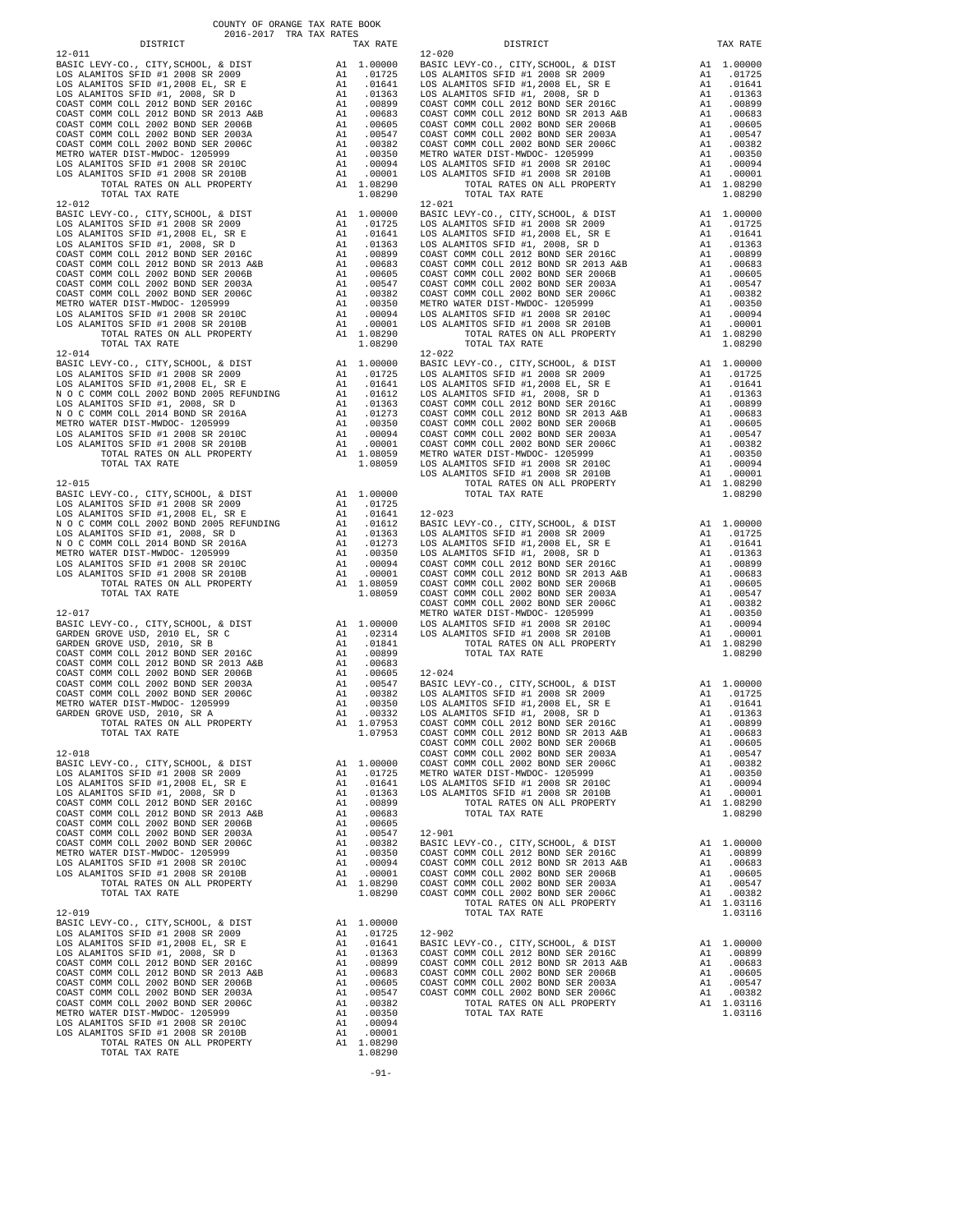| DISTRICT                                                                                                                                                                                                                                                                            | TAX RATE                                                                                                                               |                                       |
|-------------------------------------------------------------------------------------------------------------------------------------------------------------------------------------------------------------------------------------------------------------------------------------|----------------------------------------------------------------------------------------------------------------------------------------|---------------------------------------|
| $13 - 000$<br>$13 - 001$                                                                                                                                                                                                                                                            |                                                                                                                                        | $13 - 008$<br>$13 - 009$              |
|                                                                                                                                                                                                                                                                                     |                                                                                                                                        |                                       |
| $13 - 002$                                                                                                                                                                                                                                                                          |                                                                                                                                        | $13 - 010$                            |
| $13 - 003$                                                                                                                                                                                                                                                                          |                                                                                                                                        | $13 - 011$<br>METRO W                 |
| $13 - 004$                                                                                                                                                                                                                                                                          |                                                                                                                                        | SANTA A                               |
| $13 - 005$<br>TOTAL RATES ON ALL PROPERTY<br>TOTAL TAX RATE                                                                                                                                                                                                                         | A1 1.07351<br>1.07351                                                                                                                  | SANTA A<br>$13 - 013$                 |
| $13 - 006$<br>BASIC LEVY-CO., CITY, SCHOOL, & DIST<br>TUSTIN USD SFID 2012-1, 2012 EL, SER A<br>METRO WATER DIST-MWDOC- 1205999<br>IRVINE RANCH WATER DIST ID # 225<br>IRVINE RANCH WATER DIST ID # 125<br>TOTAL RATES ON ALL PROPERTY<br>TOTAL RATE ON LAND ONLY<br>TOTAL TAX RATE | A1 1.00000<br>A1 .01388<br>A1 .00350 TUSTIN<br>A4 .01500 TUSTIN<br>A4 .01500 TUSTIN<br>A4 .01300 TUSTIN<br>A1 .02800 METROW<br>1.04538 | BASIC L<br>TUSTIN<br>TUSTIN<br>TUSTIN |
| $13 - 007$<br>BASIC LEVY-CO., CITY, SCHOOL, & DIST<br>TUSTIN SFID 2002-1, 2002, SER D & D-1<br>TUSTIN USD SFID 2012-1, 2012 EL, SER A<br>TUSTIN UNIF SFID 2008-1 2012 EL, SER A                                                                                                     | A1 1.00000 13-014<br>A1 .01554 BASIC L<br>A1 .01388 TUSTIN<br>A1.01139                                                                 | TUSTIN                                |

| COUNTY OF ORANGE TAX RATE BOOK<br>2016-2017 TRA TAX RATES                                                                                                                                                                             |          |                                                                            |          |
|---------------------------------------------------------------------------------------------------------------------------------------------------------------------------------------------------------------------------------------|----------|----------------------------------------------------------------------------|----------|
| DISTRICT<br>$13 - 000$                                                                                                                                                                                                                | TAX RATE | DISTRICT<br>$13 - 008$                                                     | TAX RATE |
|                                                                                                                                                                                                                                       |          |                                                                            |          |
|                                                                                                                                                                                                                                       |          |                                                                            |          |
|                                                                                                                                                                                                                                       |          |                                                                            |          |
|                                                                                                                                                                                                                                       |          |                                                                            |          |
|                                                                                                                                                                                                                                       |          |                                                                            |          |
| TUSTIN UNIF SFID 2008-1, SER A & SUB SER A-1 A1 .007251 WHT SFID 2008-1, GO 2008, SR D-2015 A1 .00427 A1 .00350<br>METRO WATER DIST-MWDOC- 12059999 A1 .00427 A1 .00350<br>METRO WATER DIST-MWDOC- 12059998 A1 1.07351<br>TOTAL RATES |          | 1.0001 1.11672<br>TOTAL RATES ON ALL PROPERTY A1 1.11672<br>TOTAL TAX RATE |          |
|                                                                                                                                                                                                                                       |          |                                                                            |          |
|                                                                                                                                                                                                                                       |          |                                                                            |          |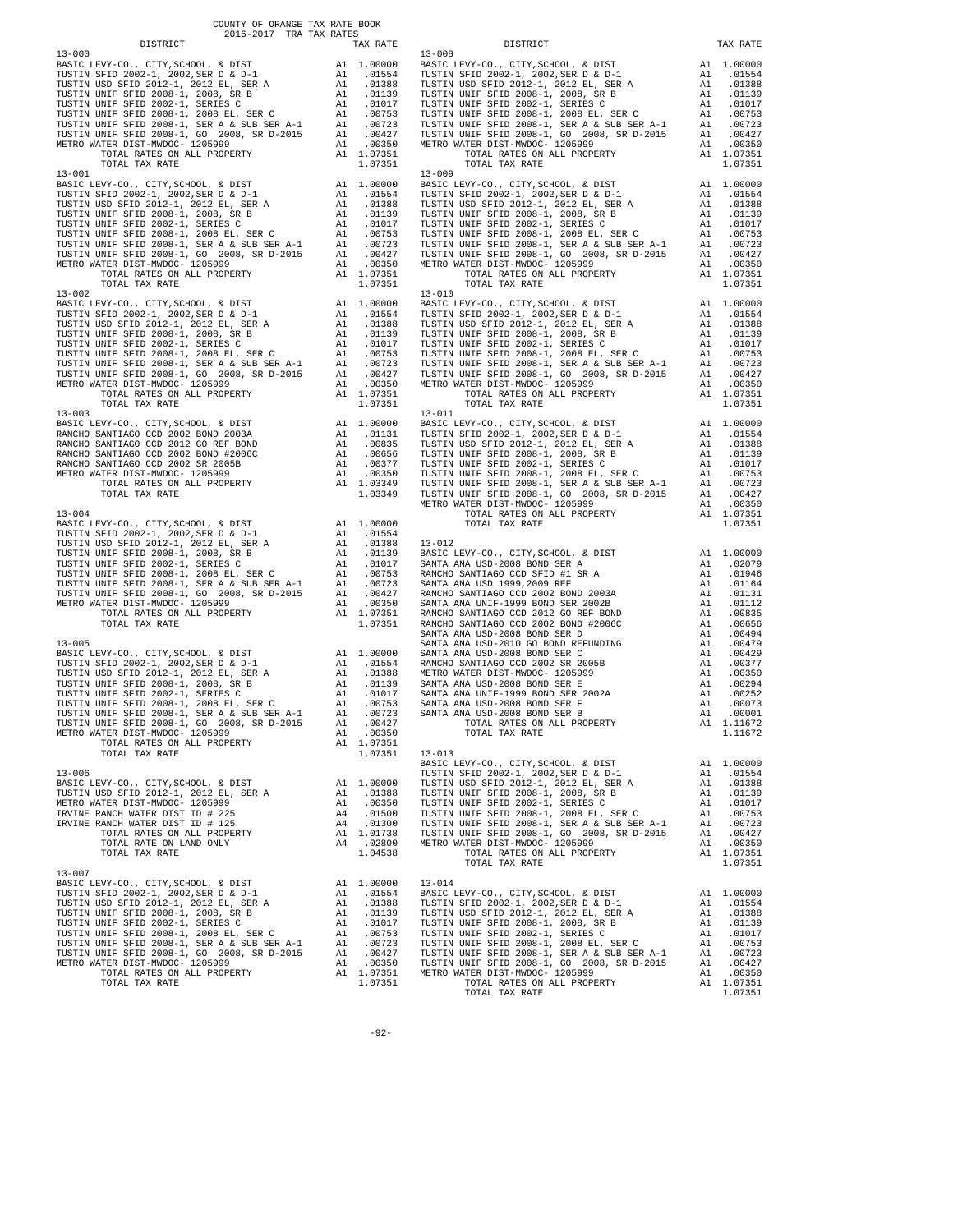TOTAL RATES ON ALL PROPERTY A1 1.07351 TOTAL TAX RATE

 COUNTY OF ORANGE TAX RATE BOOK 2016-2017 TRA TAX RATES DISTRICT TAX RATE DISTRICT TAX RATE 13-015 13-022 BASIC LEVY-CO., CITY,SCHOOL, & DIST A1 1.00000 BASIC LEVY-CO., CITY,SCHOOL, & DIST A1 1.00000 TUSTIN SFID 2002-1, 2002,SER D & D-1 A1 .01554 TUSTIN SFID 2002-1, 2002,SER D & D-1 A1 .01554 TUSTIN USD SFID 2012-1, 2012 EL, SER A A1 .01388 TUSTIN USD SFID 2012-1, 2012 EL, SER A A1 .01388 TUSTIN UNIF SFID 2008-1, 2008, SR B A1 .01139 TUSTIN UNIF SFID 2008-1, 2008, SR B A1 .01139 TUSTIN UNIF SFID 2002-1, SERIES C A1 .01017 TUSTIN UNIF SFID 2002-1, SERIES C A1 .01017 TUSTIN UNIF SFID 2008-1, 2008 EL, SER C A1 .00753 TUSTIN UNIF SFID 2008-1, 2008 EL, SER C A1 .00753 TUSTIN UNIF SFID 2008-1, SER A & SUB SER A-1 A1 .00723 TUSTIN UNIF SFID 2008-1, SER A & SUB SER A-1 A1 .00723 TUSTIN UNIF SFID 2008-1, GO 2008, SR D-2015 A1 .00427 TUSTIN UNIF SFID 2008-1, GO 2008, SR D-2015 A1 .00427 METRO WATER DIST-MWDOC- 1205999 A1 .00350 METRO WATER DIST-MWDOC- 1205999 A1 .00350 TOTAL RATES ON ALL PROPERTY A1 1.07351 TOTAL RATES ON ALL PROPERTY A1 1.07351 TOTAL TAX RATE 1.07351 TOTAL TAX RATE 1.07351 13-016 13-023 BASIC LEVY-CO., CITY,SCHOOL, & DIST A1 1.00000 BASIC LEVY-CO., CITY,SCHOOL, & DIST A1 1.00000 TUSTIN SFID 2002-1, 2002,SER D & D-1 A1 .01554 TUSTIN SFID 2002-1, 2002,SER D & D-1 A1 .01554 TUSTIN USD SFID 2012-1, 2012 EL, SER A A1 .01388 TUSTIN USD SFID 2012-1, 2012 EL, SER A A1 .01388 TUSTIN UNIF SFID 2008-1, 2008, SR B A1 .01139 TUSTIN UNIF SFID 2008-1, 2008, SR B A1 .01139 TUSTIN UNIF SFID 2002-1, SERIES C A1 .01017 TUSTIN UNIF SFID 2002-1, SERIES C A1 .01017 TUSTIN UNIF SFID 2008-1, 2008 EL, SER C A1 .00753 TUSTIN UNIF SFID 2008-1, 2008 EL, SER C A1 .00753 TUSTIN UNIF SFID 2008-1, SER A & SUB SER A-1 A1 .00723 TUSTIN UNIF SFID 2008-1, SER A & SUB SER A-1 A1 .00723 TUSTIN UNIF SFID 2008-1, GO 2008, SR D-2015 A1 .00427 TUSTIN UNIF SFID 2008-1, GO 2008, SR D-2015 A1 .00427 METRO WATER DIST-MWDOC- 1205999 A1 .00350 METRO WATER DIST-MWDOC- 1205999 A1 .00350  $\begin{tabular}{cccc} {\bf 13-017}\\ \text{TDAL RATES ON ALL PROPERTIES}\end{tabular} \begin{tabular}{cccc} {\bf 13-021}\\ \text{RASTIN STID Z002-1, 2002, 25RE D & 10133}\\ \text{RISTIN STID Z002-1, 2002, 5RE D & 10133}\\ \text{RISTIN STID Z002-1, 2002, 5RE D & 10133}\\ \text{RISTIN VINIF STD 2002-1, 2002, 5RE D & 101334}\\ \text{TUSTIN UNIF STD 2002-1, 2002, 5RE P$ BASIC LEVY-CO., CITY, SCHOOL, & DIST<br>TUSTIN SFID 2002-1, 2002, SER D & DIST AL 1.00000 BASIC LEVY-CO., CITY, SCHOOL, & DIST AL 1.00000<br>TUSTIN USD SFID 2012-1, 2012 EL, SER A Al .01388 TUSTIN USD SFID 2012-1, 2012 EL, SER A TUSTIN UNIF SFID 2002-1, SERIES C<br>TUSTIN UNIF SFID 2002-1, SERIES C<br>TUSTIN UNIF SFID 2008-1, 2008 EL, SER C<br>TUSTIN UNIF SFID 2008-1, SER A & SUB SER A-1 A1 .00753 TUSTIN UNIF SFID 2008-1, SER A & SUB SER A-1 A1 .00753<br>TUST TOTAL TAX RATE 1.07351 TOTAL TAX RATE 1.07351  $\begin{tabular}{cccc} 13-019 \\ \text{BASIC LEVY-CO., CITY, SCHOOL, & \& DIST \\ \text{TUSTIN SFD 2002-1, 2002, SER D & \& D-I \\ \text{TUSTIN SFD 2002-1, 2008-1, 2008-1, 2008-1, 2008-1, 2008-1, 2008-1, 2008-1, 2008-1, 2008-1, 2008-1, 2008-1, 2008-1, 2008-1, 2008-1, 2008-1, 2008-1, 2008-$ TUSTIN UNIF SFID 2008-1, SER ALL SER CONTROLLY, SER A & SUB SER A-1 .00753 TUSTIN UNIF SFID 2008-1, SER A & SUB SER A-1 .00753 TUSTIN UNIF SFID 2008-1, SER A & SUB SER A-1 .00723 TUSTIN UNIF SFID 2008-1, SER A & SUB SER A- $\begin{tabular}{l|cccc} \textbf{METRO} & \textbf{MIST-MR DIST-MRIST} & \textbf{M1} & .00350 & \textbf{MISTRO} & \textbf{MISTRO} & \textbf{MISTRO} & \textbf{MISTRO} & \textbf{MISTRO} & \textbf{MISTRO} & \textbf{MISTRO} & \textbf{MISTRO} & \textbf{MISTRO} & \textbf{MISTRO} & \textbf{MISTRO} & \textbf{MISTRO} & \textbf{MISTRO} & \textbf{MISTRO} & \textbf{MISTRO} & \textbf{MISTRO} & \textbf{MISTRO} & \textbf{MISTRO} & \textbf{MISTRO} &$  BASIC LEVY-CO., CITY,SCHOOL, & DIST A1 1.00000 TUSTIN USD SFID 2012-1, 2012 EL, SER A A1 .01388 TUSTIN SFID 2002-1, 2002,SER D & D-1 A1 .01554 TUSTIN UNIF SFID 2008-1, 2008, SR B A1 .01139 TUSTIN USD SFID 2012-1, 2012 EL, SER A A1 .01388 TUSTIN UNIF SFID 2002-1, SERIES C A1 .01017 TUSTIN UNIF SFID 2008-1, 2008, SR B A1 .01139 TUSTIN UNIF SFID 2008-1, 2008 EL, SER C A1 .00753 TUSTIN UNIF SFID 2002-1, SERIES C A1 .01017 TUSTIN UNIF SFID 2008-1, SER A & SUB SER A-1 A1 .00723 TUSTIN UNIF SFID 2008-1, 2008 EL, SER C A1 .00753 TUSTIN UNIF SFID 2008-1, GO 2008, SR D-2015 A1 .00427 TUSTIN UNIF SFID 2008-1, SER A & SUB SER A-1 A1 .00723 METRO WATER DIST-MWDOC- 1205999 A1 .00350 TUSTIN UNIF SFID 2008-1, GO 2008, SR D-2015 A1 .00427 TOTAL RATES ON ALL PROPERTY A1 1.07351 METRO WATER DIST-MWDOC- 1205999 A1 .00350 TOTAL TAX RATE 1.07351

-93-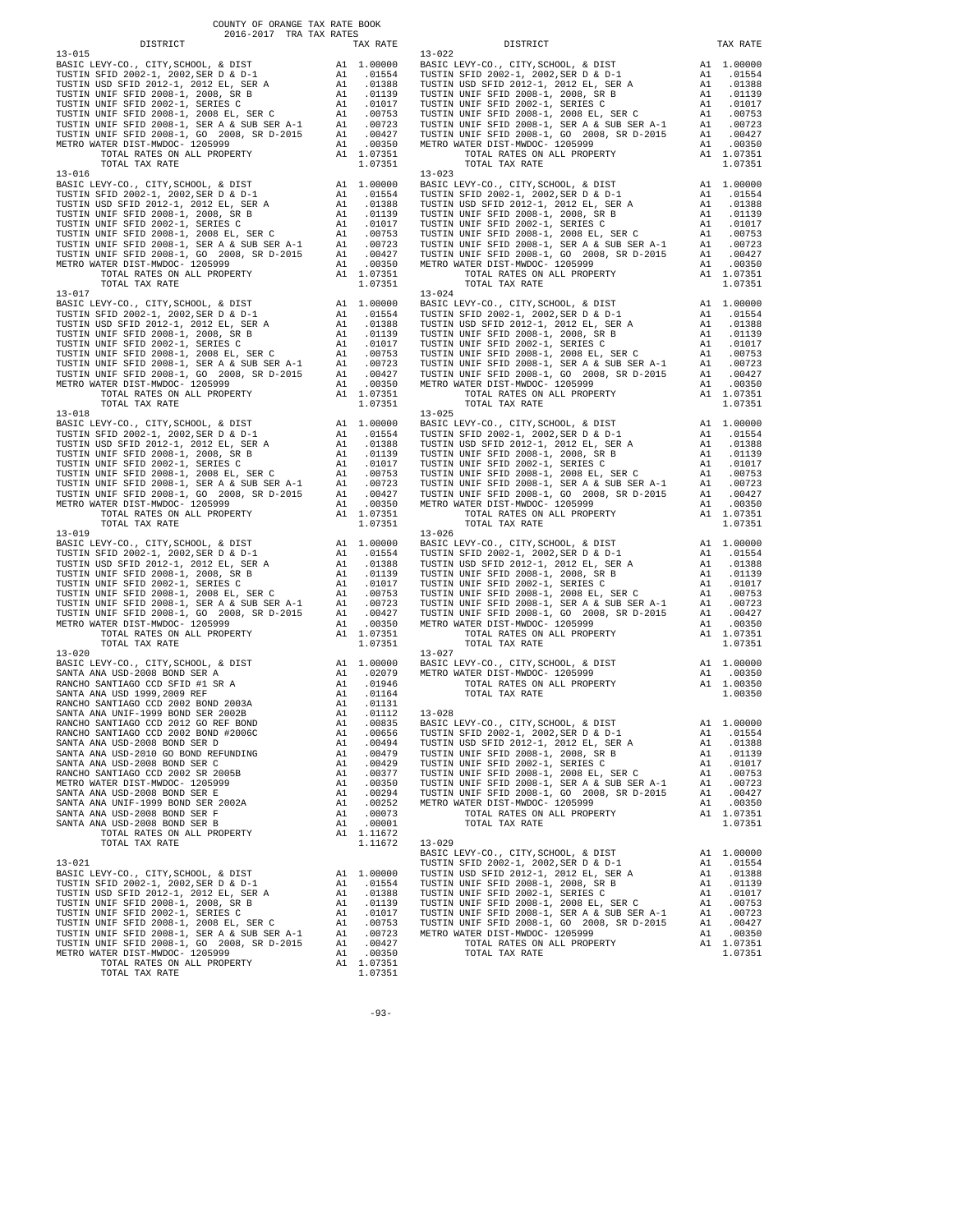| COUNTY OF ORANGE TAX RATE BOOK<br>2016-2017 TRA TAX RATES         |          |                                                                                                                                                                                                                                                                                                                                                                                                                   |          |
|-------------------------------------------------------------------|----------|-------------------------------------------------------------------------------------------------------------------------------------------------------------------------------------------------------------------------------------------------------------------------------------------------------------------------------------------------------------------------------------------------------------------|----------|
| $2016-2017\quad\text{TRA TAX RATES}\label{eq:2016-2017}$ DISTRICT | TAX RATE | DISTRICT                                                                                                                                                                                                                                                                                                                                                                                                          | TAX RATE |
|                                                                   |          |                                                                                                                                                                                                                                                                                                                                                                                                                   |          |
|                                                                   |          |                                                                                                                                                                                                                                                                                                                                                                                                                   |          |
|                                                                   |          |                                                                                                                                                                                                                                                                                                                                                                                                                   |          |
|                                                                   |          |                                                                                                                                                                                                                                                                                                                                                                                                                   |          |
|                                                                   |          |                                                                                                                                                                                                                                                                                                                                                                                                                   |          |
|                                                                   |          |                                                                                                                                                                                                                                                                                                                                                                                                                   |          |
|                                                                   |          |                                                                                                                                                                                                                                                                                                                                                                                                                   |          |
|                                                                   |          |                                                                                                                                                                                                                                                                                                                                                                                                                   |          |
|                                                                   |          |                                                                                                                                                                                                                                                                                                                                                                                                                   |          |
|                                                                   |          |                                                                                                                                                                                                                                                                                                                                                                                                                   |          |
|                                                                   |          |                                                                                                                                                                                                                                                                                                                                                                                                                   |          |
|                                                                   |          |                                                                                                                                                                                                                                                                                                                                                                                                                   |          |
|                                                                   |          |                                                                                                                                                                                                                                                                                                                                                                                                                   |          |
|                                                                   |          |                                                                                                                                                                                                                                                                                                                                                                                                                   |          |
|                                                                   |          |                                                                                                                                                                                                                                                                                                                                                                                                                   |          |
|                                                                   |          |                                                                                                                                                                                                                                                                                                                                                                                                                   |          |
|                                                                   |          |                                                                                                                                                                                                                                                                                                                                                                                                                   |          |
|                                                                   |          |                                                                                                                                                                                                                                                                                                                                                                                                                   |          |
|                                                                   |          |                                                                                                                                                                                                                                                                                                                                                                                                                   |          |
|                                                                   |          |                                                                                                                                                                                                                                                                                                                                                                                                                   |          |
|                                                                   |          |                                                                                                                                                                                                                                                                                                                                                                                                                   |          |
|                                                                   |          |                                                                                                                                                                                                                                                                                                                                                                                                                   |          |
|                                                                   |          |                                                                                                                                                                                                                                                                                                                                                                                                                   |          |
|                                                                   |          |                                                                                                                                                                                                                                                                                                                                                                                                                   |          |
|                                                                   |          |                                                                                                                                                                                                                                                                                                                                                                                                                   |          |
|                                                                   |          |                                                                                                                                                                                                                                                                                                                                                                                                                   |          |
|                                                                   |          |                                                                                                                                                                                                                                                                                                                                                                                                                   |          |
|                                                                   |          |                                                                                                                                                                                                                                                                                                                                                                                                                   |          |
|                                                                   |          |                                                                                                                                                                                                                                                                                                                                                                                                                   |          |
|                                                                   |          |                                                                                                                                                                                                                                                                                                                                                                                                                   |          |
|                                                                   |          |                                                                                                                                                                                                                                                                                                                                                                                                                   |          |
|                                                                   |          |                                                                                                                                                                                                                                                                                                                                                                                                                   |          |
|                                                                   |          |                                                                                                                                                                                                                                                                                                                                                                                                                   |          |
|                                                                   |          |                                                                                                                                                                                                                                                                                                                                                                                                                   |          |
|                                                                   |          |                                                                                                                                                                                                                                                                                                                                                                                                                   |          |
|                                                                   |          |                                                                                                                                                                                                                                                                                                                                                                                                                   |          |
|                                                                   |          |                                                                                                                                                                                                                                                                                                                                                                                                                   |          |
|                                                                   |          |                                                                                                                                                                                                                                                                                                                                                                                                                   |          |
|                                                                   |          |                                                                                                                                                                                                                                                                                                                                                                                                                   |          |
|                                                                   |          |                                                                                                                                                                                                                                                                                                                                                                                                                   |          |
|                                                                   |          |                                                                                                                                                                                                                                                                                                                                                                                                                   |          |
|                                                                   |          |                                                                                                                                                                                                                                                                                                                                                                                                                   |          |
|                                                                   |          |                                                                                                                                                                                                                                                                                                                                                                                                                   |          |
|                                                                   |          |                                                                                                                                                                                                                                                                                                                                                                                                                   |          |
|                                                                   |          |                                                                                                                                                                                                                                                                                                                                                                                                                   |          |
|                                                                   |          |                                                                                                                                                                                                                                                                                                                                                                                                                   |          |
|                                                                   |          |                                                                                                                                                                                                                                                                                                                                                                                                                   |          |
|                                                                   |          |                                                                                                                                                                                                                                                                                                                                                                                                                   |          |
|                                                                   |          |                                                                                                                                                                                                                                                                                                                                                                                                                   |          |
|                                                                   |          |                                                                                                                                                                                                                                                                                                                                                                                                                   |          |
|                                                                   |          |                                                                                                                                                                                                                                                                                                                                                                                                                   |          |
|                                                                   |          |                                                                                                                                                                                                                                                                                                                                                                                                                   |          |
|                                                                   |          |                                                                                                                                                                                                                                                                                                                                                                                                                   |          |
|                                                                   |          |                                                                                                                                                                                                                                                                                                                                                                                                                   |          |
|                                                                   |          |                                                                                                                                                                                                                                                                                                                                                                                                                   |          |
|                                                                   |          |                                                                                                                                                                                                                                                                                                                                                                                                                   |          |
|                                                                   |          |                                                                                                                                                                                                                                                                                                                                                                                                                   |          |
| TOTAL TAX RATE                                                    | 1.08851  |                                                                                                                                                                                                                                                                                                                                                                                                                   |          |
| $13 - 035$                                                        |          | 1.08851 TUSTIN UNIF SFID 2008-1, 2008 EL, SER C<br>1.08851 TUSTIN UNIF SFID 2008-1, 2008 EL, SER C<br>TUSTIN UNIF SFID 2008-1, SER A & SUB SER A-1 A1 .00753<br>TUSTIN UNIF SFID 2008-1, GO 2008, SR D-2015 A1 .00427                                                                                                                                                                                             |          |
|                                                                   |          |                                                                                                                                                                                                                                                                                                                                                                                                                   |          |
|                                                                   |          |                                                                                                                                                                                                                                                                                                                                                                                                                   |          |
|                                                                   |          | $\begin{array}{cccccccccccc} \texttt{I-015} & \texttt{METRO WATE} & \texttt{DIST} & \texttt{METRO WATE} & \texttt{DIST-UMIDOC-120599} & \texttt{A1} & \texttt{00010} & \texttt{METRO WATE} & \texttt{DIST-UMIDOC-120599} & \texttt{A1} & \texttt{00350} & \texttt{00350} & \texttt{00350} & \texttt{00350} & \texttt{00350} & \texttt{00350} & \texttt{00350} & \texttt{00350} & \texttt{00$                      |          |
| TOTAL TAX RATE                                                    | 1.00350  | $13 - 042$                                                                                                                                                                                                                                                                                                                                                                                                        |          |
|                                                                   |          |                                                                                                                                                                                                                                                                                                                                                                                                                   |          |
|                                                                   |          |                                                                                                                                                                                                                                                                                                                                                                                                                   |          |
|                                                                   |          |                                                                                                                                                                                                                                                                                                                                                                                                                   |          |
|                                                                   |          |                                                                                                                                                                                                                                                                                                                                                                                                                   |          |
|                                                                   |          |                                                                                                                                                                                                                                                                                                                                                                                                                   |          |
|                                                                   |          |                                                                                                                                                                                                                                                                                                                                                                                                                   |          |
|                                                                   |          |                                                                                                                                                                                                                                                                                                                                                                                                                   |          |
|                                                                   |          |                                                                                                                                                                                                                                                                                                                                                                                                                   |          |
|                                                                   |          |                                                                                                                                                                                                                                                                                                                                                                                                                   |          |
|                                                                   |          |                                                                                                                                                                                                                                                                                                                                                                                                                   |          |
|                                                                   |          |                                                                                                                                                                                                                                                                                                                                                                                                                   |          |
|                                                                   |          | $\begin{tabular}{cccc} 13-037 \\ BASTC LEVY-CO., CITY, SCHOOL, & & & & & & & & \\ BASTC LEVY-CO., CITY, SCHOOL, & & & & & & & & \\ & METRO WATER DIST-MWDCC-1205999 & & & & & & & & & \\ & METRO WATER DIST-MWDCC-1205999 & & & & & & & & & \\ & 10350 & & & & & & & & & & & \\ & 10350 & & & & & & & & & & & & \\ & 10350 & & & & & & & & & & & & \\ & 10350 & & & & & & & & & & & & \\ & 10350 & & & & & & & &$ |          |
|                                                                   |          |                                                                                                                                                                                                                                                                                                                                                                                                                   |          |
|                                                                   |          |                                                                                                                                                                                                                                                                                                                                                                                                                   |          |
|                                                                   |          |                                                                                                                                                                                                                                                                                                                                                                                                                   |          |
|                                                                   |          |                                                                                                                                                                                                                                                                                                                                                                                                                   |          |
|                                                                   |          |                                                                                                                                                                                                                                                                                                                                                                                                                   |          |
|                                                                   |          |                                                                                                                                                                                                                                                                                                                                                                                                                   |          |
|                                                                   |          |                                                                                                                                                                                                                                                                                                                                                                                                                   |          |
|                                                                   |          |                                                                                                                                                                                                                                                                                                                                                                                                                   |          |
|                                                                   |          |                                                                                                                                                                                                                                                                                                                                                                                                                   |          |
|                                                                   |          |                                                                                                                                                                                                                                                                                                                                                                                                                   |          |
|                                                                   |          |                                                                                                                                                                                                                                                                                                                                                                                                                   |          |
|                                                                   |          |                                                                                                                                                                                                                                                                                                                                                                                                                   |          |
|                                                                   |          |                                                                                                                                                                                                                                                                                                                                                                                                                   |          |
|                                                                   |          |                                                                                                                                                                                                                                                                                                                                                                                                                   |          |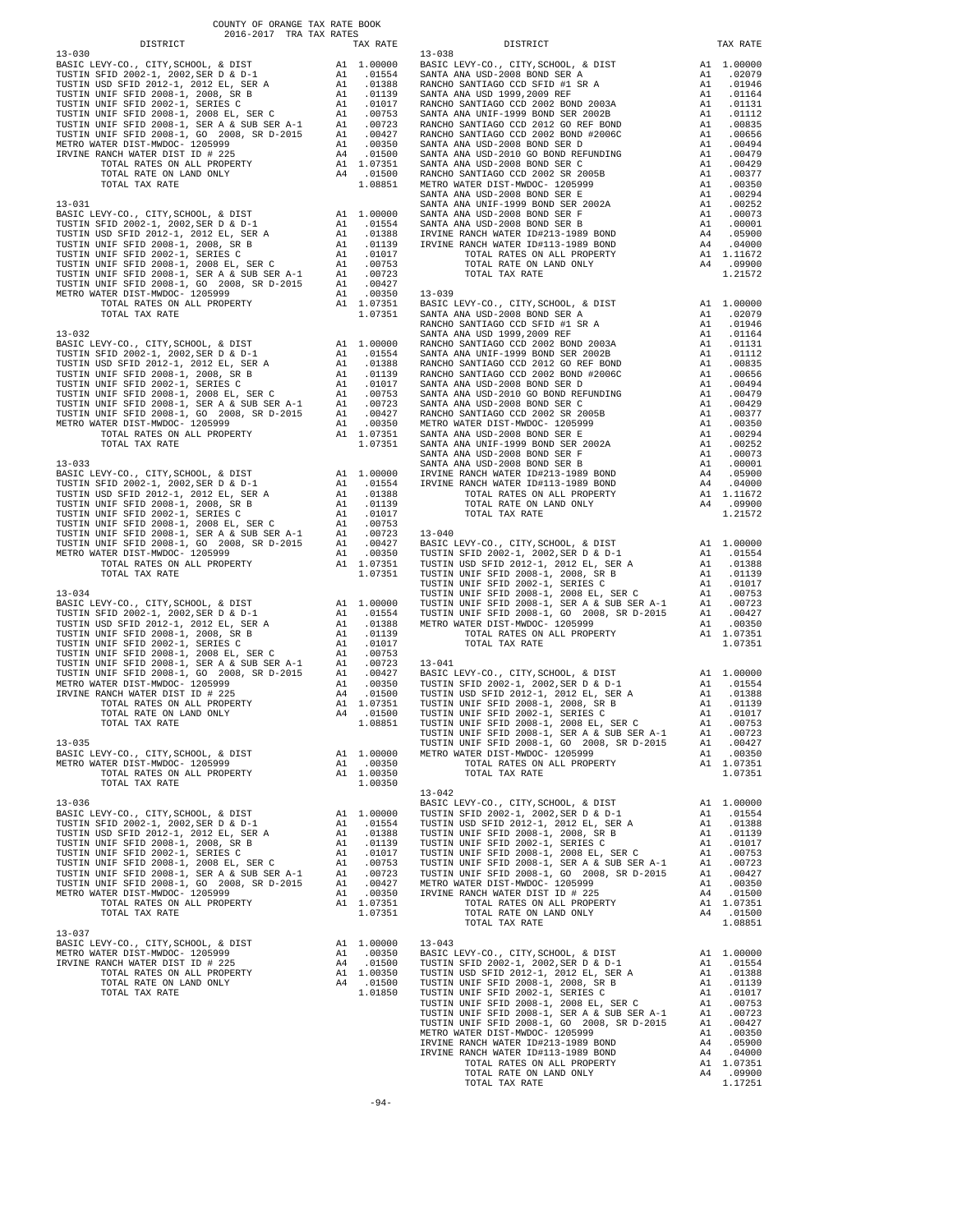| $2016-2017\quad\text{TRA TAX RATES}\label{eq:2016-2017}$ DISTRICT                                                                                                                                                                                                                    | TAX RATE | DISTRICT | TAX RATE |
|--------------------------------------------------------------------------------------------------------------------------------------------------------------------------------------------------------------------------------------------------------------------------------------|----------|----------|----------|
|                                                                                                                                                                                                                                                                                      |          |          |          |
|                                                                                                                                                                                                                                                                                      |          |          |          |
|                                                                                                                                                                                                                                                                                      |          |          |          |
|                                                                                                                                                                                                                                                                                      |          |          |          |
|                                                                                                                                                                                                                                                                                      |          |          |          |
|                                                                                                                                                                                                                                                                                      |          |          |          |
|                                                                                                                                                                                                                                                                                      |          |          |          |
|                                                                                                                                                                                                                                                                                      |          |          |          |
|                                                                                                                                                                                                                                                                                      |          |          |          |
|                                                                                                                                                                                                                                                                                      |          |          |          |
|                                                                                                                                                                                                                                                                                      |          |          |          |
|                                                                                                                                                                                                                                                                                      |          |          |          |
|                                                                                                                                                                                                                                                                                      |          |          |          |
|                                                                                                                                                                                                                                                                                      |          |          |          |
|                                                                                                                                                                                                                                                                                      |          |          |          |
|                                                                                                                                                                                                                                                                                      |          |          |          |
|                                                                                                                                                                                                                                                                                      |          |          |          |
|                                                                                                                                                                                                                                                                                      |          |          |          |
|                                                                                                                                                                                                                                                                                      |          |          |          |
|                                                                                                                                                                                                                                                                                      |          |          |          |
|                                                                                                                                                                                                                                                                                      |          |          |          |
|                                                                                                                                                                                                                                                                                      |          |          |          |
|                                                                                                                                                                                                                                                                                      |          |          |          |
|                                                                                                                                                                                                                                                                                      |          |          |          |
|                                                                                                                                                                                                                                                                                      |          |          |          |
|                                                                                                                                                                                                                                                                                      |          |          |          |
|                                                                                                                                                                                                                                                                                      |          |          |          |
|                                                                                                                                                                                                                                                                                      |          |          |          |
|                                                                                                                                                                                                                                                                                      |          |          |          |
|                                                                                                                                                                                                                                                                                      |          |          |          |
|                                                                                                                                                                                                                                                                                      |          |          |          |
|                                                                                                                                                                                                                                                                                      |          |          |          |
|                                                                                                                                                                                                                                                                                      |          |          |          |
|                                                                                                                                                                                                                                                                                      |          |          |          |
|                                                                                                                                                                                                                                                                                      |          |          |          |
|                                                                                                                                                                                                                                                                                      |          |          |          |
|                                                                                                                                                                                                                                                                                      |          |          |          |
|                                                                                                                                                                                                                                                                                      |          |          |          |
|                                                                                                                                                                                                                                                                                      |          |          |          |
|                                                                                                                                                                                                                                                                                      |          |          |          |
|                                                                                                                                                                                                                                                                                      |          |          |          |
|                                                                                                                                                                                                                                                                                      |          |          |          |
|                                                                                                                                                                                                                                                                                      |          |          |          |
|                                                                                                                                                                                                                                                                                      |          |          |          |
|                                                                                                                                                                                                                                                                                      |          |          |          |
|                                                                                                                                                                                                                                                                                      |          |          |          |
|                                                                                                                                                                                                                                                                                      |          |          |          |
|                                                                                                                                                                                                                                                                                      |          |          |          |
|                                                                                                                                                                                                                                                                                      |          |          |          |
|                                                                                                                                                                                                                                                                                      |          |          |          |
|                                                                                                                                                                                                                                                                                      |          |          |          |
|                                                                                                                                                                                                                                                                                      |          |          |          |
|                                                                                                                                                                                                                                                                                      |          |          |          |
|                                                                                                                                                                                                                                                                                      |          |          |          |
|                                                                                                                                                                                                                                                                                      |          |          |          |
|                                                                                                                                                                                                                                                                                      |          |          |          |
|                                                                                                                                                                                                                                                                                      |          |          |          |
|                                                                                                                                                                                                                                                                                      |          |          |          |
| WHE DIST-MWDOC- 1205999<br>TOTAL RATES ON ALL PROPERTY A1 1.07351<br>1.07351<br>1.07351                                                                                                                                                                                              |          |          |          |
|                                                                                                                                                                                                                                                                                      |          |          |          |
|                                                                                                                                                                                                                                                                                      |          |          |          |
|                                                                                                                                                                                                                                                                                      |          |          |          |
|                                                                                                                                                                                                                                                                                      |          |          |          |
|                                                                                                                                                                                                                                                                                      |          |          |          |
|                                                                                                                                                                                                                                                                                      |          |          |          |
|                                                                                                                                                                                                                                                                                      |          |          |          |
|                                                                                                                                                                                                                                                                                      |          |          |          |
|                                                                                                                                                                                                                                                                                      |          |          |          |
|                                                                                                                                                                                                                                                                                      |          |          |          |
|                                                                                                                                                                                                                                                                                      |          |          |          |
|                                                                                                                                                                                                                                                                                      |          |          |          |
|                                                                                                                                                                                                                                                                                      |          |          |          |
|                                                                                                                                                                                                                                                                                      |          |          |          |
|                                                                                                                                                                                                                                                                                      |          |          |          |
|                                                                                                                                                                                                                                                                                      |          |          |          |
|                                                                                                                                                                                                                                                                                      |          |          |          |
|                                                                                                                                                                                                                                                                                      |          |          |          |
|                                                                                                                                                                                                                                                                                      |          |          |          |
|                                                                                                                                                                                                                                                                                      |          |          |          |
|                                                                                                                                                                                                                                                                                      |          |          |          |
|                                                                                                                                                                                                                                                                                      |          |          |          |
|                                                                                                                                                                                                                                                                                      |          |          |          |
|                                                                                                                                                                                                                                                                                      |          |          |          |
|                                                                                                                                                                                                                                                                                      |          |          |          |
|                                                                                                                                                                                                                                                                                      |          |          |          |
|                                                                                                                                                                                                                                                                                      |          |          |          |
|                                                                                                                                                                                                                                                                                      |          |          |          |
| $\begin{tabular}{cccccccc} \hline 108711 & 0101 & 0101 & 0101 & 0101 & 0101 & 0101 & 0101 & 0101 & 0101 & 0101 & 0101 & 0101 & 0101 & 0101 & 0101 & 0101 & 0101 & 0101 & 0101 & 0101 & 0101 & 0101 & 0101 & 0101 & 0101 & 0101 & 0101 & 0101 & 0101 & 0101 & 0101 & 0101 & 0101 & 0$ |          |          |          |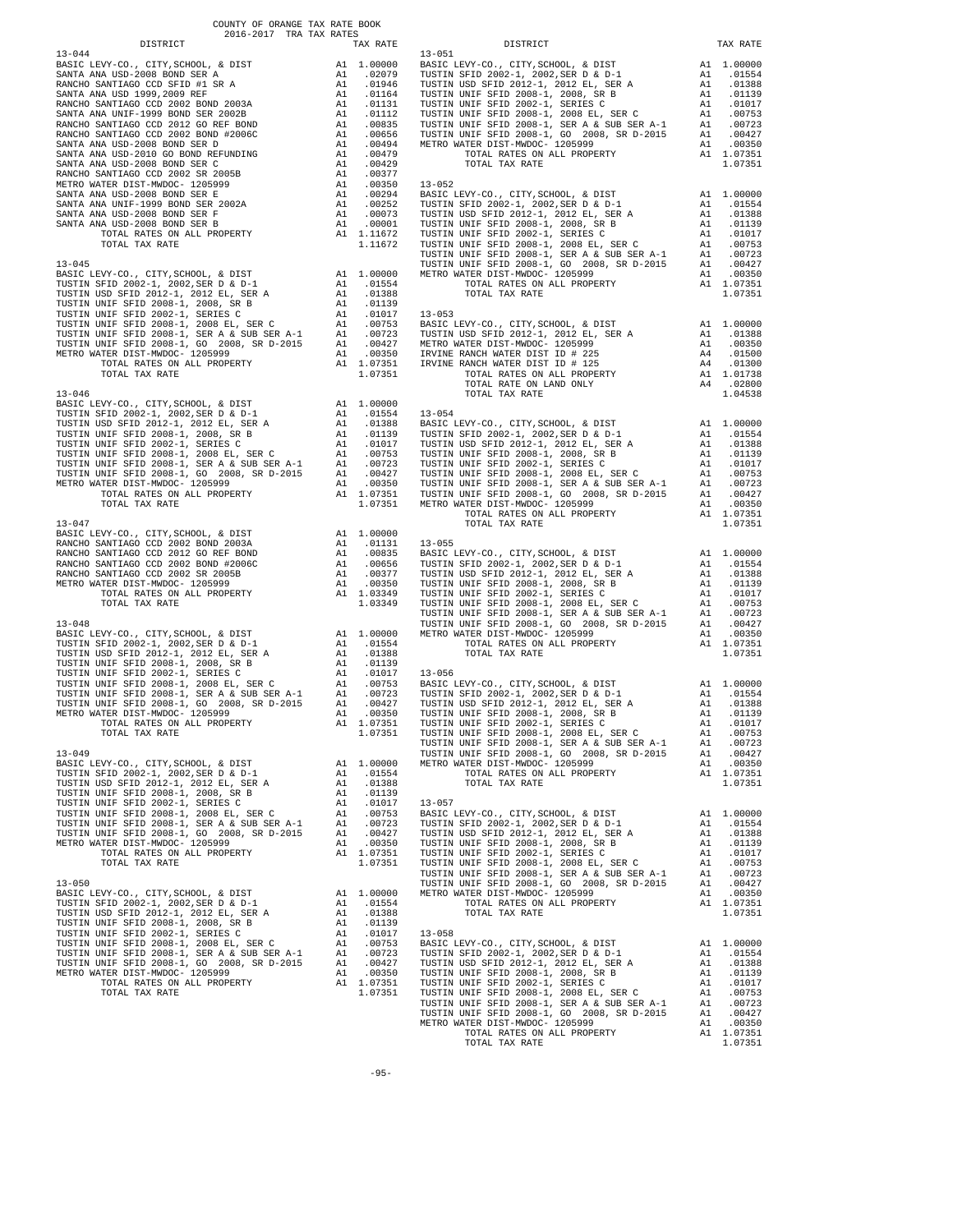| COUNTY OF ORANGE TAX RATE BOOK<br>2016-2017 TRA TAX RATES |          |            |          |
|-----------------------------------------------------------|----------|------------|----------|
| DISTRICT                                                  | TAX RATE | DISTRICT   | TAX RATE |
| $13 - 059$                                                |          | $13 - 067$ |          |
|                                                           |          |            |          |
|                                                           |          |            |          |
|                                                           |          |            |          |
|                                                           |          |            |          |
|                                                           |          |            |          |
|                                                           |          |            |          |
| $13 - 064$                                                |          |            |          |
|                                                           |          |            |          |
|                                                           |          |            |          |
|                                                           |          |            |          |
|                                                           | $-96-$   |            |          |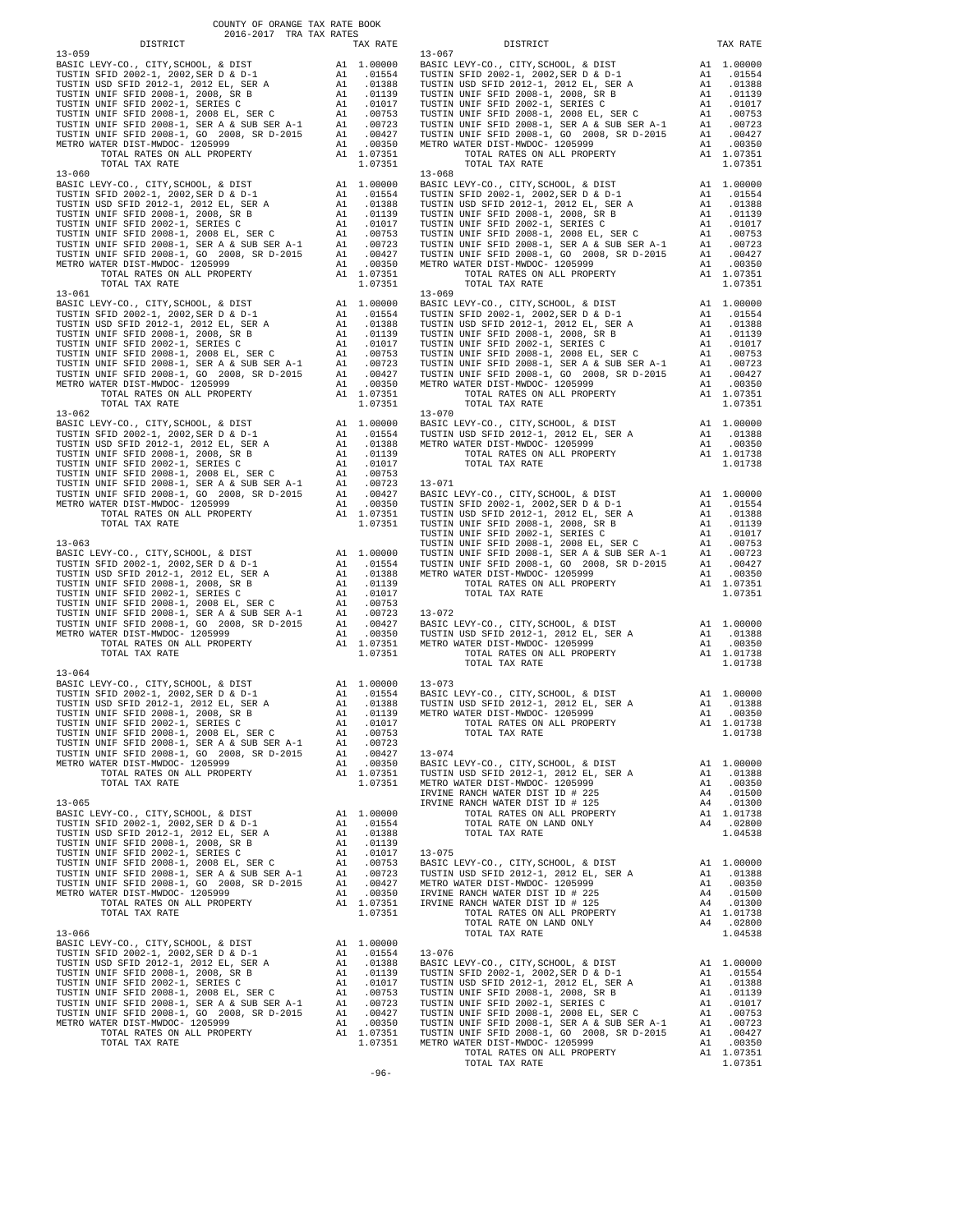| COUNTY OF ORANGE TAX RATE BOOK                                                                                                                                                                                                                                                                                                                                                                                                                                                                                               |  |                                         |          |
|------------------------------------------------------------------------------------------------------------------------------------------------------------------------------------------------------------------------------------------------------------------------------------------------------------------------------------------------------------------------------------------------------------------------------------------------------------------------------------------------------------------------------|--|-----------------------------------------|----------|
| $\begin{tabular}{lllllll} & $\textsc{--}\xspace$ & $\textsc{--}\xspace$ & $\textsc{--}\xspace$ & $\textsc{--}\xspace$ & $\textsc{--}\xspace$ & $\textsc{--}\xspace$ & $\textsc{--}\xspace$ & $\textsc{--}\xspace$ & $\textsc{--}\xspace$ & $\textsc{--}\xspace$ & $\textsc{--}\xspace$ & $\textsc{--}\xspace$ & $\textsc{--}\xspace$ & $\textsc{--}\xspace$ & $\textsc{--}\xspace$ & $\textsc{--}\xspace$ & $\textsc{--}\xspace$ & $\textsc{--}\xspace$ & $\textsc{--}\xspace$ & $\textsc{--}\xspace$ & $\textsc{--}\xspace$ |  | A TAX RATES<br>TAX RATE 13-085 DISTRICT | TAX RATE |
|                                                                                                                                                                                                                                                                                                                                                                                                                                                                                                                              |  |                                         |          |
|                                                                                                                                                                                                                                                                                                                                                                                                                                                                                                                              |  |                                         |          |
|                                                                                                                                                                                                                                                                                                                                                                                                                                                                                                                              |  |                                         |          |
|                                                                                                                                                                                                                                                                                                                                                                                                                                                                                                                              |  |                                         |          |
|                                                                                                                                                                                                                                                                                                                                                                                                                                                                                                                              |  |                                         |          |
|                                                                                                                                                                                                                                                                                                                                                                                                                                                                                                                              |  |                                         |          |
|                                                                                                                                                                                                                                                                                                                                                                                                                                                                                                                              |  |                                         |          |
|                                                                                                                                                                                                                                                                                                                                                                                                                                                                                                                              |  |                                         |          |
|                                                                                                                                                                                                                                                                                                                                                                                                                                                                                                                              |  |                                         |          |
|                                                                                                                                                                                                                                                                                                                                                                                                                                                                                                                              |  |                                         |          |
|                                                                                                                                                                                                                                                                                                                                                                                                                                                                                                                              |  |                                         |          |
|                                                                                                                                                                                                                                                                                                                                                                                                                                                                                                                              |  |                                         |          |
|                                                                                                                                                                                                                                                                                                                                                                                                                                                                                                                              |  |                                         |          |
|                                                                                                                                                                                                                                                                                                                                                                                                                                                                                                                              |  |                                         |          |
|                                                                                                                                                                                                                                                                                                                                                                                                                                                                                                                              |  |                                         |          |
|                                                                                                                                                                                                                                                                                                                                                                                                                                                                                                                              |  |                                         |          |
|                                                                                                                                                                                                                                                                                                                                                                                                                                                                                                                              |  |                                         |          |
|                                                                                                                                                                                                                                                                                                                                                                                                                                                                                                                              |  |                                         |          |
|                                                                                                                                                                                                                                                                                                                                                                                                                                                                                                                              |  |                                         |          |
|                                                                                                                                                                                                                                                                                                                                                                                                                                                                                                                              |  |                                         |          |
|                                                                                                                                                                                                                                                                                                                                                                                                                                                                                                                              |  |                                         |          |
|                                                                                                                                                                                                                                                                                                                                                                                                                                                                                                                              |  |                                         |          |
|                                                                                                                                                                                                                                                                                                                                                                                                                                                                                                                              |  |                                         |          |
|                                                                                                                                                                                                                                                                                                                                                                                                                                                                                                                              |  |                                         |          |
|                                                                                                                                                                                                                                                                                                                                                                                                                                                                                                                              |  |                                         |          |
|                                                                                                                                                                                                                                                                                                                                                                                                                                                                                                                              |  |                                         |          |
|                                                                                                                                                                                                                                                                                                                                                                                                                                                                                                                              |  |                                         |          |
|                                                                                                                                                                                                                                                                                                                                                                                                                                                                                                                              |  |                                         |          |
|                                                                                                                                                                                                                                                                                                                                                                                                                                                                                                                              |  |                                         |          |
|                                                                                                                                                                                                                                                                                                                                                                                                                                                                                                                              |  |                                         |          |
|                                                                                                                                                                                                                                                                                                                                                                                                                                                                                                                              |  |                                         |          |
|                                                                                                                                                                                                                                                                                                                                                                                                                                                                                                                              |  |                                         |          |
|                                                                                                                                                                                                                                                                                                                                                                                                                                                                                                                              |  |                                         |          |
|                                                                                                                                                                                                                                                                                                                                                                                                                                                                                                                              |  |                                         |          |
|                                                                                                                                                                                                                                                                                                                                                                                                                                                                                                                              |  |                                         |          |
|                                                                                                                                                                                                                                                                                                                                                                                                                                                                                                                              |  |                                         |          |
|                                                                                                                                                                                                                                                                                                                                                                                                                                                                                                                              |  |                                         |          |
|                                                                                                                                                                                                                                                                                                                                                                                                                                                                                                                              |  |                                         |          |
|                                                                                                                                                                                                                                                                                                                                                                                                                                                                                                                              |  |                                         |          |
|                                                                                                                                                                                                                                                                                                                                                                                                                                                                                                                              |  |                                         |          |
|                                                                                                                                                                                                                                                                                                                                                                                                                                                                                                                              |  |                                         |          |
|                                                                                                                                                                                                                                                                                                                                                                                                                                                                                                                              |  |                                         |          |
|                                                                                                                                                                                                                                                                                                                                                                                                                                                                                                                              |  |                                         |          |
|                                                                                                                                                                                                                                                                                                                                                                                                                                                                                                                              |  |                                         |          |
|                                                                                                                                                                                                                                                                                                                                                                                                                                                                                                                              |  |                                         |          |
|                                                                                                                                                                                                                                                                                                                                                                                                                                                                                                                              |  |                                         |          |
|                                                                                                                                                                                                                                                                                                                                                                                                                                                                                                                              |  |                                         |          |
|                                                                                                                                                                                                                                                                                                                                                                                                                                                                                                                              |  |                                         |          |
|                                                                                                                                                                                                                                                                                                                                                                                                                                                                                                                              |  |                                         |          |
|                                                                                                                                                                                                                                                                                                                                                                                                                                                                                                                              |  |                                         |          |
|                                                                                                                                                                                                                                                                                                                                                                                                                                                                                                                              |  |                                         |          |
|                                                                                                                                                                                                                                                                                                                                                                                                                                                                                                                              |  |                                         |          |
|                                                                                                                                                                                                                                                                                                                                                                                                                                                                                                                              |  |                                         |          |
|                                                                                                                                                                                                                                                                                                                                                                                                                                                                                                                              |  |                                         |          |
|                                                                                                                                                                                                                                                                                                                                                                                                                                                                                                                              |  |                                         |          |
|                                                                                                                                                                                                                                                                                                                                                                                                                                                                                                                              |  |                                         |          |
|                                                                                                                                                                                                                                                                                                                                                                                                                                                                                                                              |  |                                         |          |
|                                                                                                                                                                                                                                                                                                                                                                                                                                                                                                                              |  |                                         |          |
|                                                                                                                                                                                                                                                                                                                                                                                                                                                                                                                              |  |                                         |          |
|                                                                                                                                                                                                                                                                                                                                                                                                                                                                                                                              |  |                                         |          |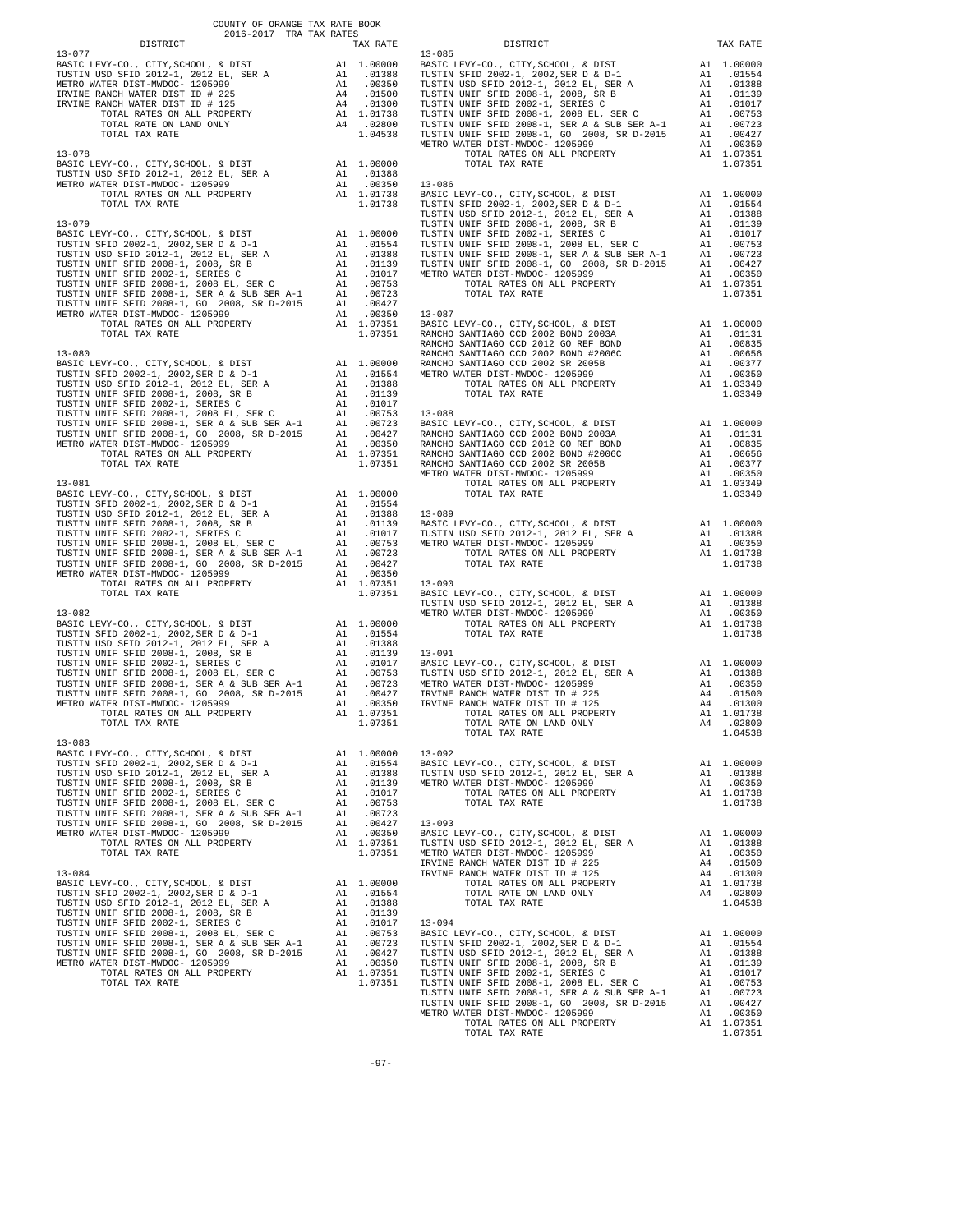COUNTY OF ORANGE TAX RATE BOOK 2016-2017 TRA TAX RATES DISTRICT TAX RATE DISTRICT TAX RATE  $\begin{tabular}{ c| c| c|c|c|c|c} & & & & & & 13-103 \\ \hline \texttt{BASTC LEVY-CO., CITY, SCHOOL, & & & & & & & 13-103 \\ \hline TUSTIN SFD 2002-1, & 2002, SER D & & & & & & 11 & 0.0000 \\ \hline TUSTIN SFD 2002-1, & 2002, SER D & & & & & & 10 & 0.0554 \\ \hline TUSTIN VSD SFTD 2012-1, & 2012 EL, SER A & & & & & 0.1554 \\ \hline TUSTIN UNIP SFD 2002-1, &$  13-096 13-104 BASIC LEVY-CO., CITY,SCHOOL, & DIST A1 1.00000 BASIC LEVY-CO., CITY,SCHOOL, & DIST A1 1.00000 TUSTIN SFID 2002-1, 2002,SER D & D-1 A1 .01554 TUSTIN SFID 2002-1, 2002,SER D & D-1 A1 .01554 TUSTIN USD SFID 2012-1, 2012 EL, SER A A1 .01388 TUSTIN USD SFID 2012-1, 2012 EL, SER A A1 .01388 TUSTIN UNIF SFID 2008-1, 2008, SR B A1 .01139 TUSTIN UNIF SFID 2008-1, 2008, SR B A1 .01139 TUSTIN UNIF SFID 2002-1, SERIES C A1 .01017 TUSTIN UNIF SFID 2002-1, SERIES C A1 .01017 TUSTIN UNIF SFID 2008-1, 2008 EL, SER C A1 .00753 TUSTIN UNIF SFID 2008-1, 2008 EL, SER C A1 .00753 TUSTIN UNIF SFID 2008-1, SER A & SUB SER A-1 A1 .00723 TUSTIN UNIF SFID 2008-1, SER A & SUB SER A-1 A1 .00723 TUSTIN UNIF SFID 2008-1, GO 2008, SR D-2015 A1 .00427 TUSTIN UNIF SFID 2008-1, GO 2008, SR D-2015 A1 .00427 METRO WATER DIST-MWDOC- 1205999 A1 .00350 METRO WATER DIST-MWDOC- 1205999 A1 .00350 TOTAL RATES ON ALL PROPERTY A1 1.07351 TOTAL RATES ON ALL PROPERTY A1 1.07351 TOTAL TAX RATE 1.07351 TOTAL TAX RATE 1.07351 13-097 13-105 BASIC LEVY-CO., CITY,SCHOOL, & DIST A1 1.00000 BASIC LEVY-CO., CITY,SCHOOL, & DIST A1 1.00000 TUSTIN SFID 2002-1, 2002,SER D & D-1 A1 .01554 TUSTIN SFID 2002-1, 2002,SER D & D-1 A1 .01554 TUSTIN USD SFID 2012-1, 2012 EL, SER A A1 .01388 TUSTIN USD SFID 2012-1, 2012 EL, SER A A1 .01388 TUSTIN UNIF SFID 2008-1, 2008, SR B A1 .01139 TUSTIN UNIF SFID 2008-1, 2008, SR B A1 .01139 TUSTIN UNIF SFID 2002-1, SERIES C A1 .01017 TUSTIN UNIF SFID 2002-1, SERIES C A1 .01017 TUSTIN UNIF SFID 2008-1, 2008 EL, SER C A1 .00753 TUSTIN UNIF SFID 2008-1, 2008 EL, SER C A1 .00753 TUSTIN UNIF SFID 2008-1, SER A & SUB SER A-1 A1 .00723 TUSTIN UNIF SFID 2008-1, SER A & SUB SER A-1 A1 .00723 TUSTIN UNIF SFID 2008-1, GO 2008, SR D-2015 A1 .00427 TUSTIN UNIF SFID 2008-1, GO 2008, SR D-2015 A1 .00427 METRO WATER DIST-MWDOC- 1205999 A1 .00350 METRO WATER DIST-MWDOC- 1205999 A1 .00350 TOTAL RATES ON ALL PROPERTY A1 1.07351 TOTAL RATES ON ALL PROPERTY A1 1.07351 TOTAL TAX RATE 1.07351 TOTAL TAX RATE 1.07351 13-098 13-106 3 (1 1 00000 BASIC LEVY-CO., CITY, SCHOOL, & DIST<br>
TUSTIN SFID 2002-1, 2002, SER D & D = 1<br>
TUSTIN USD STID 2002-1, 2012 EL, SER A al. 01354<br>
TUSTIN UNIF SFID 2008-1, 2008, SR B and 1.0139<br>
TUSTIN UNIF SFID 2008-1, 2008, S TOTAL TAX RATE 1.07351 TOTAL TAX RATE 1.07351 13-099 13-107 BASIC LEVY-CO., CITY, SCHOOL, & DIST<br>METRO WATRE DIST 100000 BASIC LEVY-CO., CITY, SCHOOL, & DIST 11.00000<br>IRVINE RANCH WATER DIST 1D # 125 41 .00350 TUSTIN USD SFID 2002-1, 2002, SER A 200-1, 2012<br>IRVINE RANCH WATER DIST TOTAL TAX RATE 1.01650 TUSTIN UNIF SFID 2008-1, 2008 EL, SER C A1 .00753 TUSTIN UNIF SFID 2008-1, SER A & SUB SER A-1 A1 .00723 13-100 TUSTIN UNIF SFID 2008-1, GO 2008, SR D-2015 A1 .00427 BASIC LEVY-CO., CITY,SCHOOL, & DIST A1 1.00000 METRO WATER DIST-MWDOC- 1205999 A1 .00350 TUSTIN SFID 2002-1, 2002,SER D & D-1 A1 .01554 TOTAL RATES ON ALL PROPERTY A1 1.07351 TUSTIN USD SFID 2012-1, 2012 EL, SER A A1 .01388 TOTAL TAX RATE 1.07351 TUSTIN UNIF SFID 2008-1, 2008, SR B A1 .01139 TUSTIN UNIF SFID 2002-1, SERIES C A1 .01017 13-108 TUSTIN UNIF SFID 2008-1, 2008 EL, SER C A1 .00753 BASIC LEVY-CO., CITY,SCHOOL, & DIST A1 1.00000 TUSTIN UNIF SFID 2008-1, SER A & SUB SER A-1 A1 .00723 TUSTIN SFID 2002-1, 2002,SER D & D-1 A1 .01554 TUSTIN UNIF SFID 2008-1, GO 2008, SR D-2015 A1 .00427 TUSTIN USD SFID 2012-1, 2012 EL, SER A A1 .01388 METRO WATER DIST-MWDOC- 1205999 A1 .00350 TUSTIN UNIF SFID 2008-1, 2008, SR B A1 .01139 IRVINE RANCH WATER DIST ID # 125 A4 .01300 TUSTIN UNIF SFID 2002-1, SERIES C A1 .01017 100753 TOTAL RATES ON ALL PROPERTY AI 1.07351 TUSTIN UNIF SFID 2008-1, 2008 EL, SER CALL 00753<br>TOTAL RATE ON LAND ONLY 1980 A4 1.01300 TUSTIN UNIF SFID 2008-1, SER A & SUB SER A-1 A1<br>2008-1, GO 2008, SR D-2015 A1 1.00427 ( METRO WATER DIST-MWDOC- 1205999 A1 .00350 13-101 TOTAL RATES ON ALL PROPERTY A1 1.07351<br>BASIC LEVY-CO., CITY, SCHOOL, & DIST A1 1.00000 TOTAL TAX RATE 1.07351 TOTAT TAX RATE 1.07351 TOTAL TAX RATE 1<br>TUSTIN USD SFID 2012-1, 2012 EL, SER A A1 .01388 13-109 TUSTIN UNIF SFID 2008-1, 2008, SR B A1 .01139 BASIC LEVY-CO., CITY,SCHOOL, & DIST A1 1.00000 TUSTIN UNIF SFID 2002-1, SERIES C A1 .01017 RANCHO SANTIAGO CCD 2002 BOND 2003A A1 .01131 TUSTIN UNIF SFID 2008-1, 2008 EL, SER C A1 .00753 RANCHO SANTIAGO CCD 2012 GO REF BOND A1 .00835 TUSTIN UNIF SFID 2008-1, SER A & SUB SER A-1 A1 .00723 RANCHO SANTIAGO CCD 2002 BOND #2006C A1 .00656 TUSTIN UNIF SFID 2008-1, GO 2008, SR D-2015 A1 .00427 RANCHO SANTIAGO CCD 2002 SR 2005B A1 .00377 METRO WATER DIST-MWDOC- 1205999 A1 .00350 METRO WATER DIST-MWDOC- 1205999 A1 .00350 TOTAL RATES ON ALL PROPERTY A1 1.07351 TOTAL RATES ON ALL PROPERTY A1 1.03349 TOTAL TAX RATE 1.07351 TOTAL TAX RATE 1.03349 13-102 13-110 BASIC LEVY-CO., CITY,SCHOOL, & DIST A1 1.00000 BASIC LEVY-CO., CITY,SCHOOL, & DIST A1 1.00000 TUSTIN SFID 2002-1, 2002,SER D & D-1 A1 .01554 TUSTIN SFID 2002-1, 2002,SER D & D-1 A1 .01554 TUSTIN USD SFID 2012-1, 2012 EL, SER A A1 .01388 TUSTIN USD SFID 2012-1, 2012 EL, SER A A1 .01388 TUSTIN UNIF SFID 2008-1, 2008, SR B A1 .01139 TUSTIN UNIF SFID 2008-1, 2008, SR B A1 .01139 TUSTIN UNIF SFID 2002-1, SERIES C A1 .01017 TUSTIN UNIF SFID 2002-1, SERIES C A1 .01017 TUSTIN UNIF SFID 2008-1, 2008 EL, SER C A1 .00753 TUSTIN UNIF SFID 2008-1, 2008 EL, SER C A1 .00753 TUSTIN UNIF SFID 2008-1, SER A & SUB SER A-1 A1 .00723 TUSTIN UNIF SFID 2008-1, SER A & SUB SER A-1 A1 .00723 TUSTIN UNIF SFID 2008-1, GO 2008, SR D-2015 A1 .00427 TUSTIN UNIF SFID 2008-1, GO 2008, SR D-2015 A1 .00427 METRO WATER DIST-MWDOC- 1205999 A1 .00350 METRO WATER DIST-MWDOC- 1205999 A1 .00350 TOTAL RATES ON ALL PROPERTY A1 1.07351 TOTAL RATES ON ALL PROPERTY A1 1.07351 TOTAL TAX RATE 1.07351 TOTAL TAX RATE 1.07351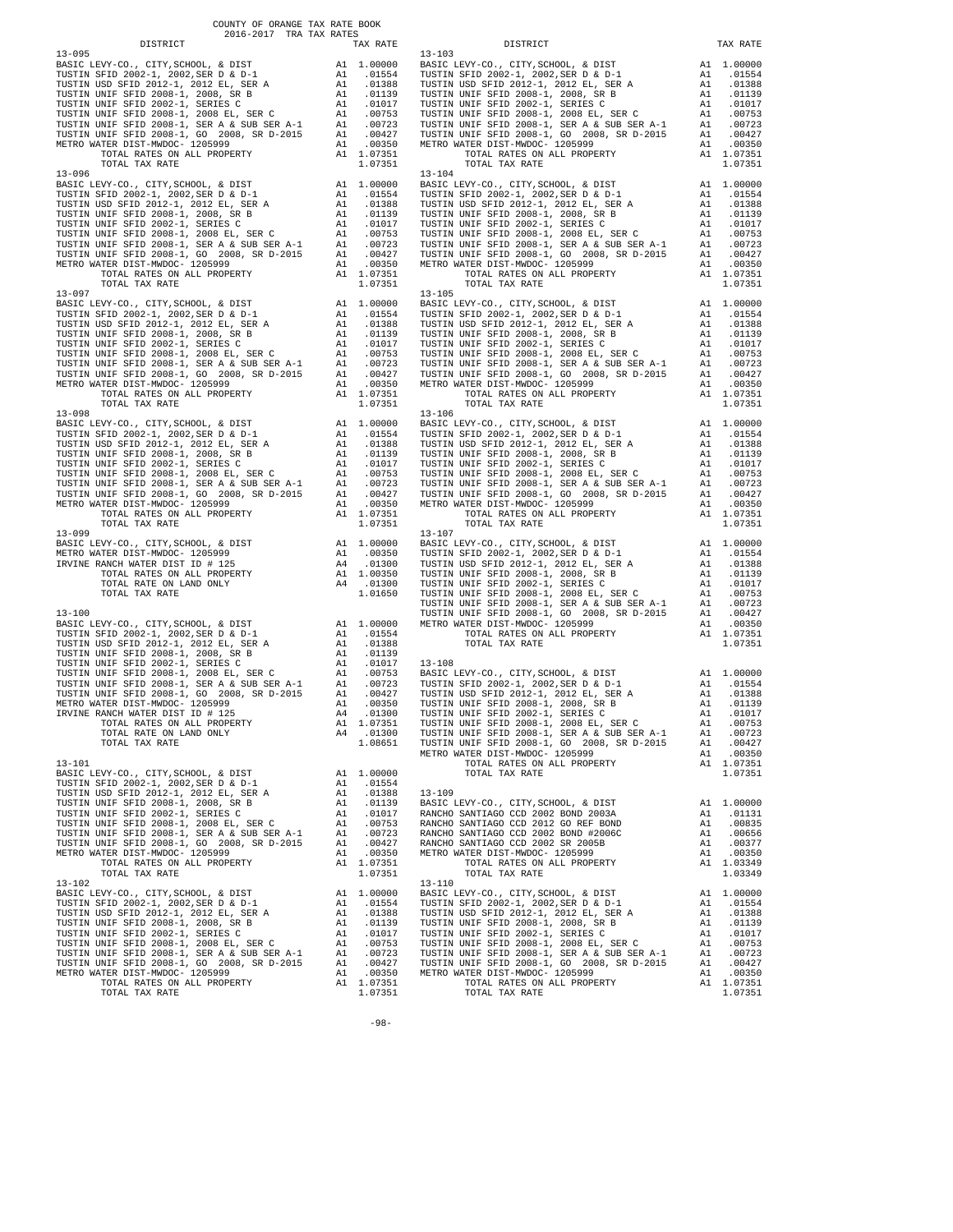| COUNTY OF ORANGE TAX RATE BOOK<br>2016-2017 TRA TAX RATES |          |                                                                                                                                                                                                                                                                                                                                                                                                                                                                                                       |          |
|-----------------------------------------------------------|----------|-------------------------------------------------------------------------------------------------------------------------------------------------------------------------------------------------------------------------------------------------------------------------------------------------------------------------------------------------------------------------------------------------------------------------------------------------------------------------------------------------------|----------|
| DISTRICT                                                  | TAX RATE | DISTRICT                                                                                                                                                                                                                                                                                                                                                                                                                                                                                              | TAX RATE |
| $13 - 111$                                                |          | $13 - 119$                                                                                                                                                                                                                                                                                                                                                                                                                                                                                            |          |
|                                                           |          |                                                                                                                                                                                                                                                                                                                                                                                                                                                                                                       |          |
|                                                           |          |                                                                                                                                                                                                                                                                                                                                                                                                                                                                                                       |          |
|                                                           |          |                                                                                                                                                                                                                                                                                                                                                                                                                                                                                                       |          |
|                                                           |          |                                                                                                                                                                                                                                                                                                                                                                                                                                                                                                       |          |
|                                                           |          | $\begin{tabular}{l c c c c c c c} \hline 13-116 & 14 & 1.00000 & 1.5 & 1.24 & 1.00000 & 1.5 & 1.00000 & 1.00000 & 1.00000 & 1.00000 & 1.00000 & 1.00000 & 1.00000 & 1.00000 & 1.00000 & 1.00000 & 1.00000 & 1.00000 & 1.00000 & 1.00000 & 1.00000 & 1.00000 & 1.00$<br>TUSTIN UNIF SFID 2008-1, SER A & SUB SER A-1 (00723 TUSTIN UNIF SFID 2008-1, SER A & SUB SER A-1 (00723 TUSTIN UNIF SFID 2008-1, SER A & SUB SER A-1 (00723 TUSTIN UNIF SFID 2008-1, SER A & SUB SER A-1 (00723 TUSTIN UNIF SF |          |
| $13 - 117$                                                |          | $13 - 125$                                                                                                                                                                                                                                                                                                                                                                                                                                                                                            |          |
|                                                           |          | $\begin{tabular}{cccccccc} 13-117 & TOTAL TAK RATS & 1.07351 & 107351 & 107351 & 107351 & 107351 & 107351 & 107351 & 107351 & 107351 & 107351 & 107351 & 107351 & 107351 & 107351 & 107351 & 107351 & 107351 & 107351 & 107351 & 107351 & 107351 & 107351 & 107351 & 107351 & $                                                                                                                                                                                                                       |          |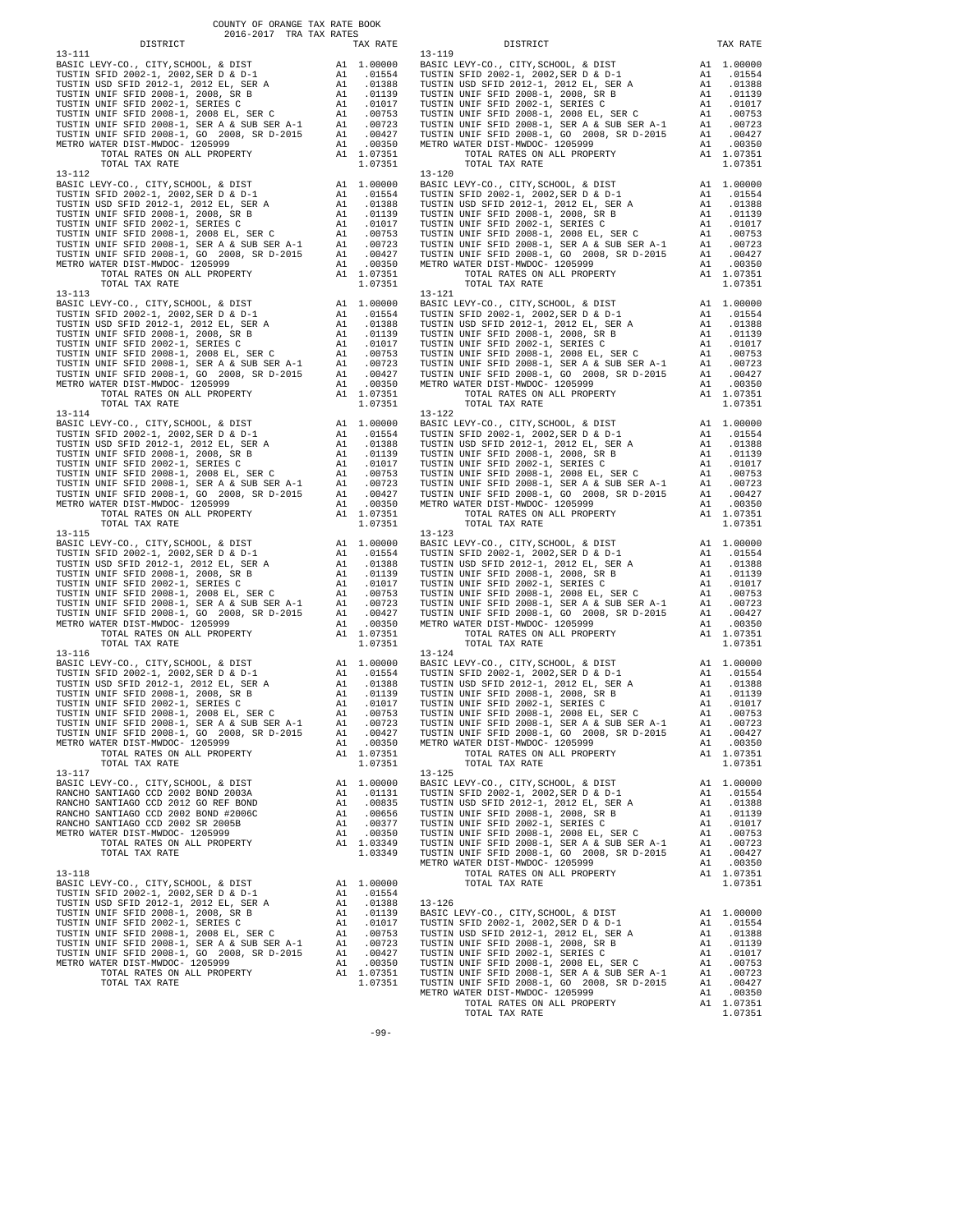| COUNTY OF ORANGE TAX RATE BOOK<br>2016-2017 TRA TAX RATES |          |            |
|-----------------------------------------------------------|----------|------------|
| DISTRICT<br>$13 - 127$                                    | TAX RATE | $13 - 135$ |
|                                                           |          |            |
|                                                           |          |            |
|                                                           |          |            |
|                                                           |          |            |
|                                                           |          |            |
|                                                           |          |            |
|                                                           |          |            |
|                                                           |          |            |
|                                                           |          |            |
|                                                           |          |            |
|                                                           |          |            |
|                                                           |          |            |
|                                                           |          |            |
|                                                           |          |            |
|                                                           |          |            |
|                                                           |          |            |
|                                                           |          |            |
|                                                           |          |            |
| $13 - 129$                                                |          | TUSTIN     |
|                                                           |          |            |
|                                                           |          |            |
|                                                           |          |            |
|                                                           |          |            |
|                                                           |          |            |
|                                                           |          |            |
|                                                           |          |            |
|                                                           |          |            |
|                                                           |          |            |
| $13 - 130$                                                |          | TUSTIN     |
|                                                           |          |            |
|                                                           |          |            |
|                                                           |          |            |
|                                                           |          |            |
|                                                           |          |            |
|                                                           |          |            |
|                                                           |          |            |
|                                                           |          |            |
|                                                           |          |            |
| 13-131                                                    |          | TUSTIN     |
|                                                           |          |            |
|                                                           |          |            |
|                                                           |          |            |
|                                                           |          |            |
|                                                           |          |            |
|                                                           |          |            |
|                                                           |          |            |
|                                                           |          |            |
|                                                           |          | TUSTIN     |
| 13-132                                                    |          | TUSTIN     |
|                                                           |          |            |
|                                                           |          |            |
|                                                           |          |            |
|                                                           |          |            |
|                                                           |          |            |
|                                                           |          |            |
|                                                           |          |            |
| IRVINE RANCH WATER ID#213-1989 BOND                       |          |            |
| IRVINE RANCH WATER ID#113-1989 BOND                       |          |            |
|                                                           |          |            |
|                                                           |          |            |
|                                                           |          | METRO W    |
| $13 - 133$                                                |          |            |
|                                                           |          |            |
|                                                           |          |            |
|                                                           |          |            |
|                                                           |          |            |
|                                                           |          |            |
|                                                           |          |            |
|                                                           |          |            |
|                                                           |          |            |
|                                                           |          | METRO W    |
| $13 - 134$                                                |          |            |
|                                                           |          |            |
|                                                           |          |            |
|                                                           |          |            |
|                                                           |          |            |
|                                                           |          |            |
|                                                           |          |            |
|                                                           |          |            |
|                                                           |          |            |
|                                                           | $-100-$  |            |

| 2016-2017 TRA TAX RATES<br>DISTRICT | TAX RATE | DISTRICT                                                                                                                                                                                                                                | TAX RATE |
|-------------------------------------|----------|-----------------------------------------------------------------------------------------------------------------------------------------------------------------------------------------------------------------------------------------|----------|
| $13 - 127$                          |          | $13 - 135$                                                                                                                                                                                                                              |          |
|                                     |          |                                                                                                                                                                                                                                         |          |
|                                     |          |                                                                                                                                                                                                                                         |          |
|                                     |          |                                                                                                                                                                                                                                         |          |
|                                     |          |                                                                                                                                                                                                                                         |          |
|                                     |          |                                                                                                                                                                                                                                         |          |
|                                     |          |                                                                                                                                                                                                                                         |          |
|                                     |          |                                                                                                                                                                                                                                         |          |
|                                     |          |                                                                                                                                                                                                                                         |          |
|                                     |          |                                                                                                                                                                                                                                         |          |
|                                     |          |                                                                                                                                                                                                                                         |          |
|                                     |          |                                                                                                                                                                                                                                         |          |
|                                     |          |                                                                                                                                                                                                                                         |          |
|                                     |          |                                                                                                                                                                                                                                         |          |
|                                     |          |                                                                                                                                                                                                                                         |          |
|                                     |          |                                                                                                                                                                                                                                         |          |
|                                     |          |                                                                                                                                                                                                                                         |          |
|                                     |          |                                                                                                                                                                                                                                         |          |
|                                     |          |                                                                                                                                                                                                                                         |          |
|                                     |          |                                                                                                                                                                                                                                         |          |
|                                     |          |                                                                                                                                                                                                                                         |          |
|                                     |          |                                                                                                                                                                                                                                         |          |
|                                     |          |                                                                                                                                                                                                                                         |          |
|                                     |          |                                                                                                                                                                                                                                         |          |
|                                     |          |                                                                                                                                                                                                                                         |          |
|                                     |          |                                                                                                                                                                                                                                         |          |
|                                     |          |                                                                                                                                                                                                                                         |          |
|                                     |          |                                                                                                                                                                                                                                         |          |
|                                     |          |                                                                                                                                                                                                                                         |          |
|                                     |          |                                                                                                                                                                                                                                         |          |
|                                     |          |                                                                                                                                                                                                                                         |          |
|                                     |          |                                                                                                                                                                                                                                         |          |
|                                     |          |                                                                                                                                                                                                                                         |          |
|                                     |          |                                                                                                                                                                                                                                         |          |
|                                     |          |                                                                                                                                                                                                                                         |          |
|                                     |          |                                                                                                                                                                                                                                         |          |
|                                     |          |                                                                                                                                                                                                                                         |          |
|                                     |          |                                                                                                                                                                                                                                         |          |
|                                     |          |                                                                                                                                                                                                                                         |          |
|                                     |          |                                                                                                                                                                                                                                         |          |
|                                     |          |                                                                                                                                                                                                                                         |          |
|                                     |          |                                                                                                                                                                                                                                         |          |
|                                     |          |                                                                                                                                                                                                                                         |          |
|                                     |          |                                                                                                                                                                                                                                         |          |
|                                     |          |                                                                                                                                                                                                                                         |          |
|                                     |          |                                                                                                                                                                                                                                         |          |
|                                     |          |                                                                                                                                                                                                                                         |          |
|                                     |          |                                                                                                                                                                                                                                         |          |
|                                     |          |                                                                                                                                                                                                                                         |          |
|                                     |          |                                                                                                                                                                                                                                         |          |
|                                     |          |                                                                                                                                                                                                                                         |          |
|                                     |          |                                                                                                                                                                                                                                         |          |
|                                     |          |                                                                                                                                                                                                                                         |          |
|                                     |          |                                                                                                                                                                                                                                         |          |
|                                     |          |                                                                                                                                                                                                                                         |          |
|                                     |          |                                                                                                                                                                                                                                         |          |
|                                     |          |                                                                                                                                                                                                                                         |          |
|                                     |          |                                                                                                                                                                                                                                         |          |
|                                     |          |                                                                                                                                                                                                                                         |          |
|                                     |          |                                                                                                                                                                                                                                         |          |
|                                     |          |                                                                                                                                                                                                                                         |          |
|                                     |          |                                                                                                                                                                                                                                         |          |
|                                     |          |                                                                                                                                                                                                                                         |          |
|                                     |          |                                                                                                                                                                                                                                         |          |
|                                     |          |                                                                                                                                                                                                                                         |          |
|                                     |          |                                                                                                                                                                                                                                         |          |
|                                     |          |                                                                                                                                                                                                                                         |          |
|                                     |          |                                                                                                                                                                                                                                         |          |
|                                     |          |                                                                                                                                                                                                                                         |          |
|                                     |          |                                                                                                                                                                                                                                         |          |
|                                     |          |                                                                                                                                                                                                                                         |          |
|                                     |          |                                                                                                                                                                                                                                         |          |
|                                     |          |                                                                                                                                                                                                                                         |          |
|                                     |          |                                                                                                                                                                                                                                         |          |
|                                     |          |                                                                                                                                                                                                                                         |          |
|                                     |          | TUSTIN SPID 2003-1, 2003.<br>FIGHT SPID 2003-1, 2003 ER -1 AN 101588<br>TUSTIN USE FE DE COSSE SE A AL 101588<br>TUSTIN USE FE DE COSSE SE A AL 201139<br>TUSTIN USE FE DE COSSE SE A AL 201139<br>TUSTIN USE FE DE COSSE SE A AL 20113 |          |
|                                     |          |                                                                                                                                                                                                                                         |          |
|                                     |          |                                                                                                                                                                                                                                         |          |
|                                     |          |                                                                                                                                                                                                                                         |          |
|                                     |          |                                                                                                                                                                                                                                         |          |
|                                     |          |                                                                                                                                                                                                                                         |          |
|                                     |          |                                                                                                                                                                                                                                         |          |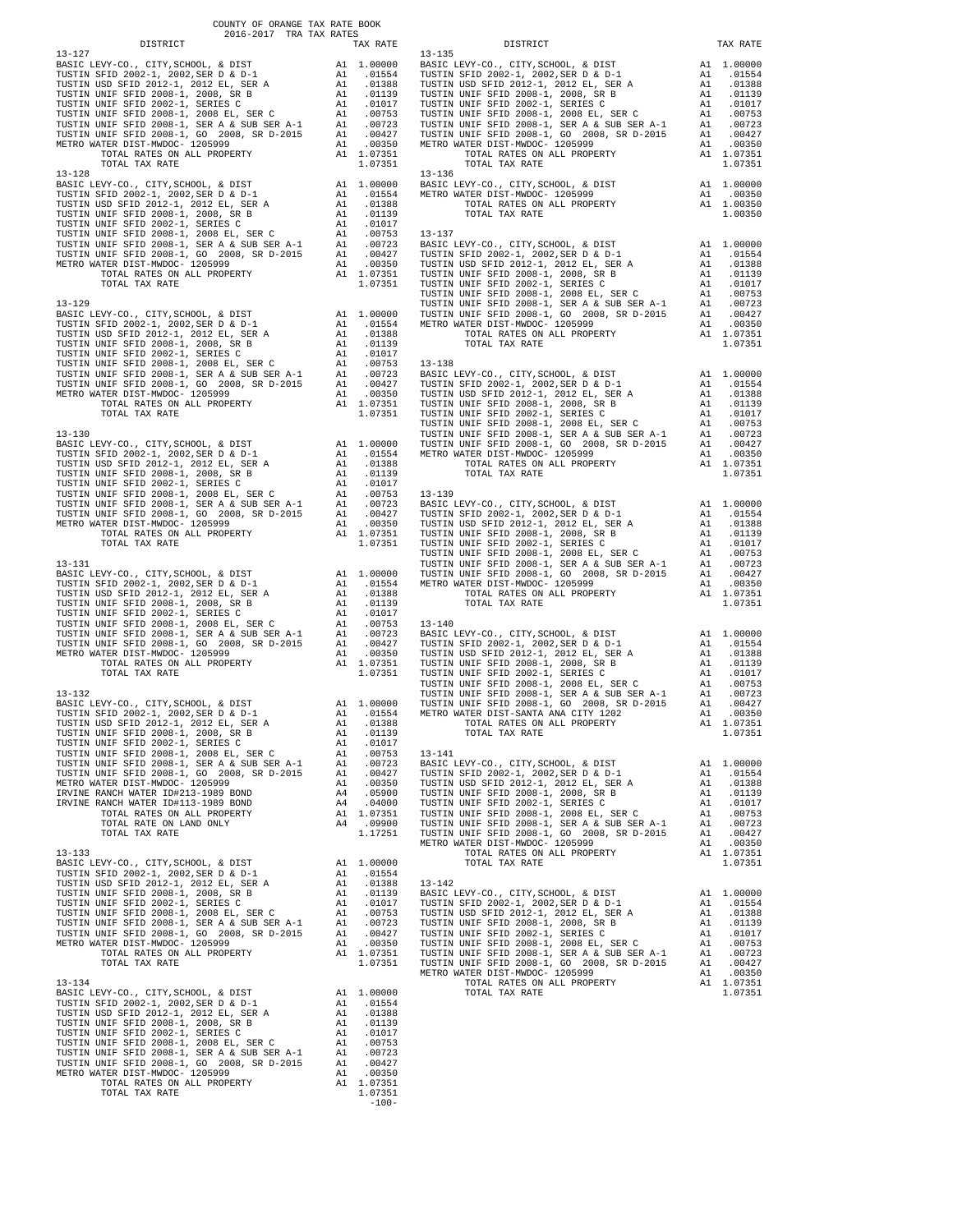| COUNTY OF ORANGE TAX RATE BOOK<br>2016-2017 TRA TAX RATES<br>$2016-2017\quad\text{TRA TAX RATES}\label{eq:2016-2017}$ DISTRICT |          |                                                                                                                                                                                                                                   |          |
|--------------------------------------------------------------------------------------------------------------------------------|----------|-----------------------------------------------------------------------------------------------------------------------------------------------------------------------------------------------------------------------------------|----------|
|                                                                                                                                | TAX RATE | DISTRICT                                                                                                                                                                                                                          | TAX RATE |
| $13 - 143$                                                                                                                     |          | $13 - 151$                                                                                                                                                                                                                        |          |
|                                                                                                                                |          |                                                                                                                                                                                                                                   |          |
|                                                                                                                                |          |                                                                                                                                                                                                                                   |          |
|                                                                                                                                |          |                                                                                                                                                                                                                                   |          |
|                                                                                                                                |          |                                                                                                                                                                                                                                   |          |
|                                                                                                                                |          |                                                                                                                                                                                                                                   |          |
|                                                                                                                                |          |                                                                                                                                                                                                                                   |          |
|                                                                                                                                |          |                                                                                                                                                                                                                                   |          |
|                                                                                                                                |          |                                                                                                                                                                                                                                   |          |
|                                                                                                                                |          |                                                                                                                                                                                                                                   |          |
|                                                                                                                                |          |                                                                                                                                                                                                                                   |          |
|                                                                                                                                |          |                                                                                                                                                                                                                                   |          |
|                                                                                                                                |          |                                                                                                                                                                                                                                   |          |
|                                                                                                                                |          |                                                                                                                                                                                                                                   |          |
|                                                                                                                                |          |                                                                                                                                                                                                                                   |          |
|                                                                                                                                |          |                                                                                                                                                                                                                                   |          |
|                                                                                                                                |          |                                                                                                                                                                                                                                   |          |
|                                                                                                                                |          |                                                                                                                                                                                                                                   |          |
|                                                                                                                                |          |                                                                                                                                                                                                                                   |          |
|                                                                                                                                |          |                                                                                                                                                                                                                                   |          |
|                                                                                                                                |          |                                                                                                                                                                                                                                   |          |
|                                                                                                                                |          | TORTH 6916 STIP DROS-1, 69 2018, 68 D-2015 A1. 195429<br>NETIN ONTOIC ACTION (POL. 1963-2016)<br>NETIN ON TOTAL TAX PATE 2012 COMPARENT AT A 1975-2012 COMPARENT AND SURVEY CONTINUOUS CONTINUOUS CONTINUOUS CONTINUOUS CONTINUOU |          |
|                                                                                                                                |          |                                                                                                                                                                                                                                   |          |
|                                                                                                                                |          |                                                                                                                                                                                                                                   |          |
|                                                                                                                                |          |                                                                                                                                                                                                                                   |          |
|                                                                                                                                |          |                                                                                                                                                                                                                                   |          |
|                                                                                                                                |          |                                                                                                                                                                                                                                   |          |
|                                                                                                                                |          |                                                                                                                                                                                                                                   |          |
|                                                                                                                                |          |                                                                                                                                                                                                                                   |          |
|                                                                                                                                |          |                                                                                                                                                                                                                                   |          |
|                                                                                                                                |          |                                                                                                                                                                                                                                   |          |
|                                                                                                                                |          |                                                                                                                                                                                                                                   |          |
|                                                                                                                                |          |                                                                                                                                                                                                                                   |          |
|                                                                                                                                |          |                                                                                                                                                                                                                                   |          |
|                                                                                                                                |          |                                                                                                                                                                                                                                   |          |
|                                                                                                                                |          |                                                                                                                                                                                                                                   |          |
|                                                                                                                                |          |                                                                                                                                                                                                                                   |          |
|                                                                                                                                |          |                                                                                                                                                                                                                                   |          |
|                                                                                                                                |          |                                                                                                                                                                                                                                   |          |
|                                                                                                                                |          |                                                                                                                                                                                                                                   |          |
|                                                                                                                                |          |                                                                                                                                                                                                                                   |          |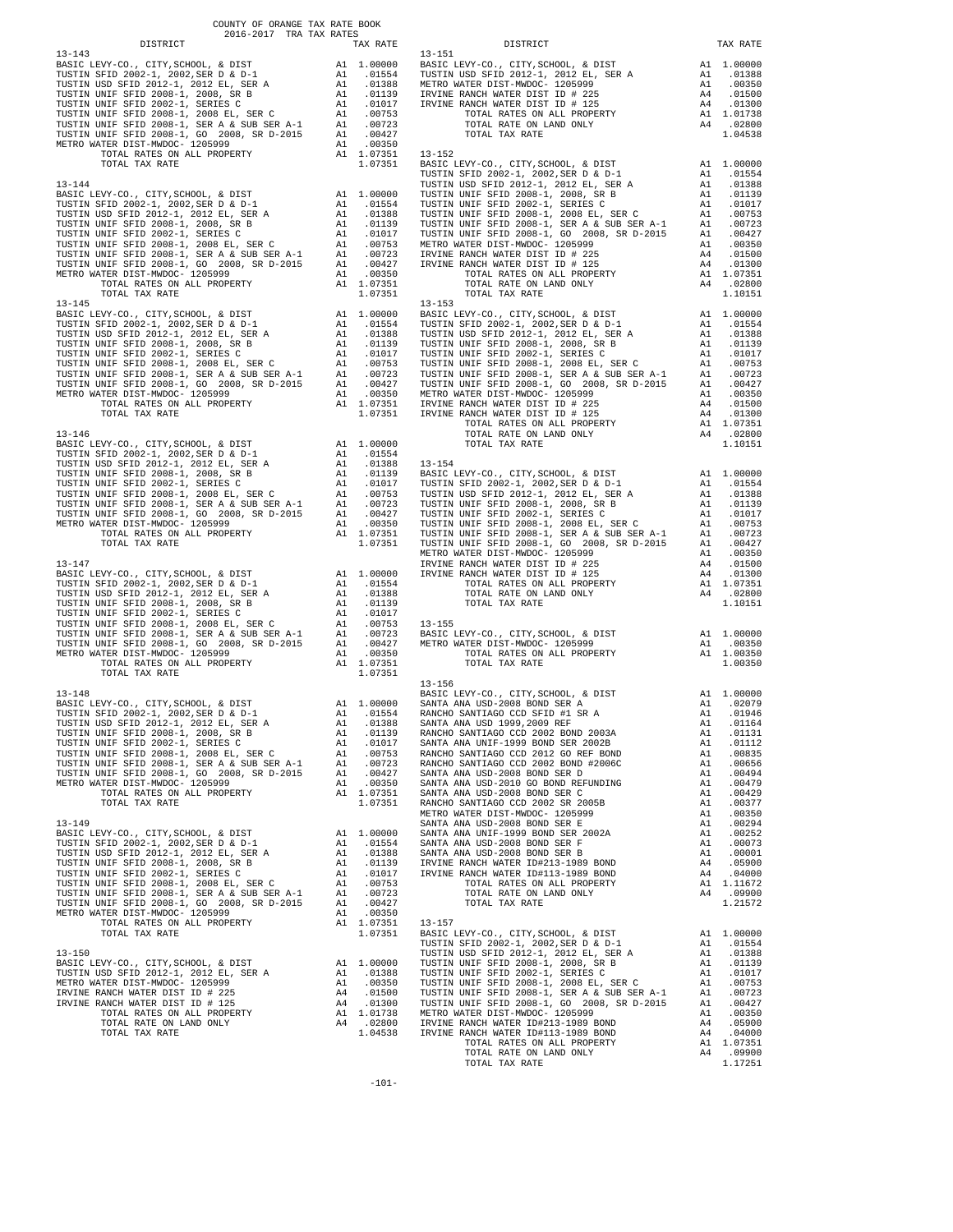| COUNTY OF ORANGE TAX RATE BOOK                                                                                                                                                                                                                                                                                                                                                                                                                                                                                                                                  |  |                                                                                                                                                                                                                                                                                                                                                                                                          |          |
|-----------------------------------------------------------------------------------------------------------------------------------------------------------------------------------------------------------------------------------------------------------------------------------------------------------------------------------------------------------------------------------------------------------------------------------------------------------------------------------------------------------------------------------------------------------------|--|----------------------------------------------------------------------------------------------------------------------------------------------------------------------------------------------------------------------------------------------------------------------------------------------------------------------------------------------------------------------------------------------------------|----------|
| $\begin{minipage}{0.5\textwidth} \begin{tabular}{c} \multicolumn{2}{c}{\textwidth} \begin{tabular}{c} $\color{red}\text{1} & $\color{blue}\text{1} & $\color{blue}\text{1} & $\color{blue}\text{1} & $\color{blue}\text{1} & $\color{blue}\text{1} & $\color{blue}\text{1} & $\color{blue}\text{1} & $\color{blue}\text{1} & $\color{blue}\text{1} & $\color{blue}\text{1} & $\color{blue}\text{1} & $\color{blue}\text{1} & $\color{blue}\text{1} & $\color{blue}\text{1} & $\color{blue}\text{1} & $\color{blue}\text{1} & $\color{blue}\text{$<br>$13 - 158$ |  | TAX RATE<br>TAX RATE<br>13-166<br>DISTRICT                                                                                                                                                                                                                                                                                                                                                               | TAX RATE |
|                                                                                                                                                                                                                                                                                                                                                                                                                                                                                                                                                                 |  | $\begin{tabular}{c c c c c} \hline 13-158 \\ 13-166 \\ TUSTI IN SFID 2002-1, 2002, SER D & D-T \\ TUSTIN SFID 2002-1, 2002, SER D & D-D \\ TUSTIN OFID 2002-1, 2002, SER D & D-D \\ TUSTIN IN FID 2002-1, 2002, SER D & D-D \\ TUSTIN UNIT F PID 2002-1, 2002, 2.055899 \\ TUSTIN UNIT F PID 2002-1, 2002, 2.5387 \\ TUSTIN UNIT F PID 2002$                                                             |          |
|                                                                                                                                                                                                                                                                                                                                                                                                                                                                                                                                                                 |  |                                                                                                                                                                                                                                                                                                                                                                                                          |          |
|                                                                                                                                                                                                                                                                                                                                                                                                                                                                                                                                                                 |  |                                                                                                                                                                                                                                                                                                                                                                                                          |          |
|                                                                                                                                                                                                                                                                                                                                                                                                                                                                                                                                                                 |  |                                                                                                                                                                                                                                                                                                                                                                                                          |          |
|                                                                                                                                                                                                                                                                                                                                                                                                                                                                                                                                                                 |  |                                                                                                                                                                                                                                                                                                                                                                                                          |          |
|                                                                                                                                                                                                                                                                                                                                                                                                                                                                                                                                                                 |  |                                                                                                                                                                                                                                                                                                                                                                                                          |          |
|                                                                                                                                                                                                                                                                                                                                                                                                                                                                                                                                                                 |  |                                                                                                                                                                                                                                                                                                                                                                                                          |          |
|                                                                                                                                                                                                                                                                                                                                                                                                                                                                                                                                                                 |  |                                                                                                                                                                                                                                                                                                                                                                                                          |          |
|                                                                                                                                                                                                                                                                                                                                                                                                                                                                                                                                                                 |  |                                                                                                                                                                                                                                                                                                                                                                                                          |          |
|                                                                                                                                                                                                                                                                                                                                                                                                                                                                                                                                                                 |  |                                                                                                                                                                                                                                                                                                                                                                                                          |          |
|                                                                                                                                                                                                                                                                                                                                                                                                                                                                                                                                                                 |  |                                                                                                                                                                                                                                                                                                                                                                                                          |          |
|                                                                                                                                                                                                                                                                                                                                                                                                                                                                                                                                                                 |  |                                                                                                                                                                                                                                                                                                                                                                                                          |          |
|                                                                                                                                                                                                                                                                                                                                                                                                                                                                                                                                                                 |  |                                                                                                                                                                                                                                                                                                                                                                                                          |          |
|                                                                                                                                                                                                                                                                                                                                                                                                                                                                                                                                                                 |  |                                                                                                                                                                                                                                                                                                                                                                                                          |          |
|                                                                                                                                                                                                                                                                                                                                                                                                                                                                                                                                                                 |  |                                                                                                                                                                                                                                                                                                                                                                                                          |          |
|                                                                                                                                                                                                                                                                                                                                                                                                                                                                                                                                                                 |  |                                                                                                                                                                                                                                                                                                                                                                                                          |          |
|                                                                                                                                                                                                                                                                                                                                                                                                                                                                                                                                                                 |  |                                                                                                                                                                                                                                                                                                                                                                                                          |          |
|                                                                                                                                                                                                                                                                                                                                                                                                                                                                                                                                                                 |  |                                                                                                                                                                                                                                                                                                                                                                                                          |          |
|                                                                                                                                                                                                                                                                                                                                                                                                                                                                                                                                                                 |  |                                                                                                                                                                                                                                                                                                                                                                                                          |          |
|                                                                                                                                                                                                                                                                                                                                                                                                                                                                                                                                                                 |  |                                                                                                                                                                                                                                                                                                                                                                                                          |          |
|                                                                                                                                                                                                                                                                                                                                                                                                                                                                                                                                                                 |  |                                                                                                                                                                                                                                                                                                                                                                                                          |          |
|                                                                                                                                                                                                                                                                                                                                                                                                                                                                                                                                                                 |  |                                                                                                                                                                                                                                                                                                                                                                                                          |          |
|                                                                                                                                                                                                                                                                                                                                                                                                                                                                                                                                                                 |  |                                                                                                                                                                                                                                                                                                                                                                                                          |          |
|                                                                                                                                                                                                                                                                                                                                                                                                                                                                                                                                                                 |  |                                                                                                                                                                                                                                                                                                                                                                                                          |          |
|                                                                                                                                                                                                                                                                                                                                                                                                                                                                                                                                                                 |  |                                                                                                                                                                                                                                                                                                                                                                                                          |          |
|                                                                                                                                                                                                                                                                                                                                                                                                                                                                                                                                                                 |  |                                                                                                                                                                                                                                                                                                                                                                                                          |          |
|                                                                                                                                                                                                                                                                                                                                                                                                                                                                                                                                                                 |  |                                                                                                                                                                                                                                                                                                                                                                                                          |          |
|                                                                                                                                                                                                                                                                                                                                                                                                                                                                                                                                                                 |  |                                                                                                                                                                                                                                                                                                                                                                                                          |          |
|                                                                                                                                                                                                                                                                                                                                                                                                                                                                                                                                                                 |  |                                                                                                                                                                                                                                                                                                                                                                                                          |          |
|                                                                                                                                                                                                                                                                                                                                                                                                                                                                                                                                                                 |  |                                                                                                                                                                                                                                                                                                                                                                                                          |          |
|                                                                                                                                                                                                                                                                                                                                                                                                                                                                                                                                                                 |  |                                                                                                                                                                                                                                                                                                                                                                                                          |          |
|                                                                                                                                                                                                                                                                                                                                                                                                                                                                                                                                                                 |  |                                                                                                                                                                                                                                                                                                                                                                                                          |          |
|                                                                                                                                                                                                                                                                                                                                                                                                                                                                                                                                                                 |  |                                                                                                                                                                                                                                                                                                                                                                                                          |          |
|                                                                                                                                                                                                                                                                                                                                                                                                                                                                                                                                                                 |  |                                                                                                                                                                                                                                                                                                                                                                                                          |          |
|                                                                                                                                                                                                                                                                                                                                                                                                                                                                                                                                                                 |  |                                                                                                                                                                                                                                                                                                                                                                                                          |          |
|                                                                                                                                                                                                                                                                                                                                                                                                                                                                                                                                                                 |  |                                                                                                                                                                                                                                                                                                                                                                                                          |          |
|                                                                                                                                                                                                                                                                                                                                                                                                                                                                                                                                                                 |  |                                                                                                                                                                                                                                                                                                                                                                                                          |          |
|                                                                                                                                                                                                                                                                                                                                                                                                                                                                                                                                                                 |  |                                                                                                                                                                                                                                                                                                                                                                                                          |          |
|                                                                                                                                                                                                                                                                                                                                                                                                                                                                                                                                                                 |  |                                                                                                                                                                                                                                                                                                                                                                                                          |          |
|                                                                                                                                                                                                                                                                                                                                                                                                                                                                                                                                                                 |  |                                                                                                                                                                                                                                                                                                                                                                                                          |          |
|                                                                                                                                                                                                                                                                                                                                                                                                                                                                                                                                                                 |  |                                                                                                                                                                                                                                                                                                                                                                                                          |          |
|                                                                                                                                                                                                                                                                                                                                                                                                                                                                                                                                                                 |  |                                                                                                                                                                                                                                                                                                                                                                                                          |          |
|                                                                                                                                                                                                                                                                                                                                                                                                                                                                                                                                                                 |  |                                                                                                                                                                                                                                                                                                                                                                                                          |          |
|                                                                                                                                                                                                                                                                                                                                                                                                                                                                                                                                                                 |  |                                                                                                                                                                                                                                                                                                                                                                                                          |          |
|                                                                                                                                                                                                                                                                                                                                                                                                                                                                                                                                                                 |  |                                                                                                                                                                                                                                                                                                                                                                                                          |          |
|                                                                                                                                                                                                                                                                                                                                                                                                                                                                                                                                                                 |  |                                                                                                                                                                                                                                                                                                                                                                                                          |          |
|                                                                                                                                                                                                                                                                                                                                                                                                                                                                                                                                                                 |  |                                                                                                                                                                                                                                                                                                                                                                                                          |          |
|                                                                                                                                                                                                                                                                                                                                                                                                                                                                                                                                                                 |  |                                                                                                                                                                                                                                                                                                                                                                                                          |          |
|                                                                                                                                                                                                                                                                                                                                                                                                                                                                                                                                                                 |  |                                                                                                                                                                                                                                                                                                                                                                                                          |          |
|                                                                                                                                                                                                                                                                                                                                                                                                                                                                                                                                                                 |  |                                                                                                                                                                                                                                                                                                                                                                                                          |          |
|                                                                                                                                                                                                                                                                                                                                                                                                                                                                                                                                                                 |  |                                                                                                                                                                                                                                                                                                                                                                                                          |          |
|                                                                                                                                                                                                                                                                                                                                                                                                                                                                                                                                                                 |  |                                                                                                                                                                                                                                                                                                                                                                                                          |          |
|                                                                                                                                                                                                                                                                                                                                                                                                                                                                                                                                                                 |  |                                                                                                                                                                                                                                                                                                                                                                                                          |          |
|                                                                                                                                                                                                                                                                                                                                                                                                                                                                                                                                                                 |  |                                                                                                                                                                                                                                                                                                                                                                                                          |          |
|                                                                                                                                                                                                                                                                                                                                                                                                                                                                                                                                                                 |  |                                                                                                                                                                                                                                                                                                                                                                                                          |          |
|                                                                                                                                                                                                                                                                                                                                                                                                                                                                                                                                                                 |  |                                                                                                                                                                                                                                                                                                                                                                                                          |          |
|                                                                                                                                                                                                                                                                                                                                                                                                                                                                                                                                                                 |  |                                                                                                                                                                                                                                                                                                                                                                                                          |          |
|                                                                                                                                                                                                                                                                                                                                                                                                                                                                                                                                                                 |  |                                                                                                                                                                                                                                                                                                                                                                                                          |          |
|                                                                                                                                                                                                                                                                                                                                                                                                                                                                                                                                                                 |  |                                                                                                                                                                                                                                                                                                                                                                                                          |          |
|                                                                                                                                                                                                                                                                                                                                                                                                                                                                                                                                                                 |  |                                                                                                                                                                                                                                                                                                                                                                                                          |          |
|                                                                                                                                                                                                                                                                                                                                                                                                                                                                                                                                                                 |  |                                                                                                                                                                                                                                                                                                                                                                                                          |          |
|                                                                                                                                                                                                                                                                                                                                                                                                                                                                                                                                                                 |  | $\begin{tabular}{c c c c c} \multicolumn{4}{c c c} \multicolumn{4}{c c c} \multicolumn{4}{c c c} \multicolumn{4}{c c c} \multicolumn{4}{c c c} \multicolumn{4}{c c c} \multicolumn{4}{c c c} \multicolumn{4}{c c c} \multicolumn{4}{c c c} \multicolumn{4}{c c c} \multicolumn{4}{c c c} \multicolumn{4}{c c c} \multicolumn{4}{c c c} \multicolumn{4}{c c c} \multicolumn{4}{c c c} \multicolumn{4}{c $ |          |
|                                                                                                                                                                                                                                                                                                                                                                                                                                                                                                                                                                 |  |                                                                                                                                                                                                                                                                                                                                                                                                          |          |
|                                                                                                                                                                                                                                                                                                                                                                                                                                                                                                                                                                 |  |                                                                                                                                                                                                                                                                                                                                                                                                          |          |
|                                                                                                                                                                                                                                                                                                                                                                                                                                                                                                                                                                 |  |                                                                                                                                                                                                                                                                                                                                                                                                          |          |
|                                                                                                                                                                                                                                                                                                                                                                                                                                                                                                                                                                 |  |                                                                                                                                                                                                                                                                                                                                                                                                          |          |
|                                                                                                                                                                                                                                                                                                                                                                                                                                                                                                                                                                 |  |                                                                                                                                                                                                                                                                                                                                                                                                          |          |
|                                                                                                                                                                                                                                                                                                                                                                                                                                                                                                                                                                 |  |                                                                                                                                                                                                                                                                                                                                                                                                          |          |
|                                                                                                                                                                                                                                                                                                                                                                                                                                                                                                                                                                 |  |                                                                                                                                                                                                                                                                                                                                                                                                          |          |
|                                                                                                                                                                                                                                                                                                                                                                                                                                                                                                                                                                 |  |                                                                                                                                                                                                                                                                                                                                                                                                          |          |
|                                                                                                                                                                                                                                                                                                                                                                                                                                                                                                                                                                 |  |                                                                                                                                                                                                                                                                                                                                                                                                          |          |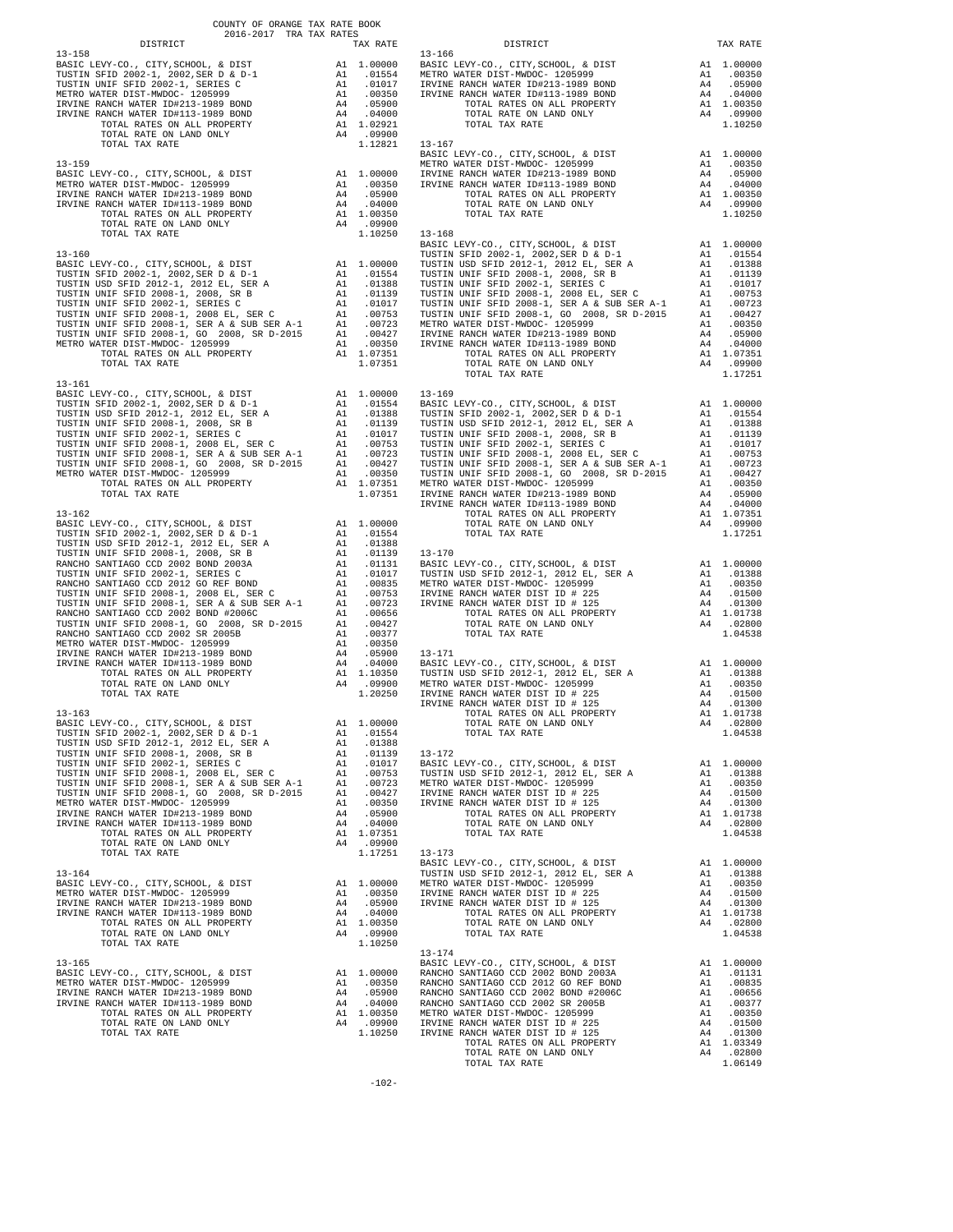| COUNTY OF ORANGE TAX RATE BOOK<br>2016-2017 TRA TAX RATES |  |                                                                                                                                                                                                                                                                                                                                                                                                                                           |          |
|-----------------------------------------------------------|--|-------------------------------------------------------------------------------------------------------------------------------------------------------------------------------------------------------------------------------------------------------------------------------------------------------------------------------------------------------------------------------------------------------------------------------------------|----------|
| DISTRICT<br>$13 - 175$                                    |  | RA TAX RATES<br>TAX RATE DISTRICT<br>$14 - 004$                                                                                                                                                                                                                                                                                                                                                                                           | TAX RATE |
|                                                           |  |                                                                                                                                                                                                                                                                                                                                                                                                                                           |          |
|                                                           |  |                                                                                                                                                                                                                                                                                                                                                                                                                                           |          |
|                                                           |  |                                                                                                                                                                                                                                                                                                                                                                                                                                           |          |
|                                                           |  |                                                                                                                                                                                                                                                                                                                                                                                                                                           |          |
|                                                           |  |                                                                                                                                                                                                                                                                                                                                                                                                                                           |          |
|                                                           |  |                                                                                                                                                                                                                                                                                                                                                                                                                                           |          |
|                                                           |  |                                                                                                                                                                                                                                                                                                                                                                                                                                           |          |
|                                                           |  |                                                                                                                                                                                                                                                                                                                                                                                                                                           |          |
|                                                           |  |                                                                                                                                                                                                                                                                                                                                                                                                                                           |          |
|                                                           |  |                                                                                                                                                                                                                                                                                                                                                                                                                                           |          |
|                                                           |  |                                                                                                                                                                                                                                                                                                                                                                                                                                           |          |
|                                                           |  | TOTAL TAX RATE                                                                                                                                                                                                                                                                                                                                                                                                                            | 1.10159  |
| $13 - 904$                                                |  |                                                                                                                                                                                                                                                                                                                                                                                                                                           |          |
|                                                           |  | $\begin{tabular}{cccc} 13-904 \\ TUSTIN INFF SFD 2002-1, 2002, SER D & & & & \\ TUSTIN INFF SFD 2002-1, 2002, SER D & & & \\ & & & & & \\ \hline \end{tabular} \hline \begin{tabular}{cccc} 13-904 \\ TUSTIN INFF SFD 2002-1, 2002, SER D & & & \\ & & & & & \\ \hline \end{tabular} \hline \begin{tabular}{cccc} 13-906 \\ TUSTIN INFF SFD 2002-1, 2002, SER D & & & \\ & & & & & \\ \hline \end{tabular} \hline \begin{tabular}{cccc} $ |          |
|                                                           |  |                                                                                                                                                                                                                                                                                                                                                                                                                                           |          |
|                                                           |  |                                                                                                                                                                                                                                                                                                                                                                                                                                           |          |
| $13 - 906$                                                |  | $14 - 009$<br>$14-009$<br>$14-009$<br>$14-009$<br>$14-009$<br>$14-009$<br>$14-009$<br>$14-009$<br>$14-009$<br>$14-009$<br>$14-009$<br>$14-009$<br>$14-009$<br>$14-009$<br>$14-009$<br>$14-009$<br>$14-009$<br>$14-009$<br>$14-009$<br>$14-009$<br>$14-009$<br>$14-009$<br>$14-009$<br>                                                                                                                                                    |          |
|                                                           |  |                                                                                                                                                                                                                                                                                                                                                                                                                                           |          |
|                                                           |  |                                                                                                                                                                                                                                                                                                                                                                                                                                           |          |
|                                                           |  |                                                                                                                                                                                                                                                                                                                                                                                                                                           |          |
|                                                           |  |                                                                                                                                                                                                                                                                                                                                                                                                                                           |          |
|                                                           |  |                                                                                                                                                                                                                                                                                                                                                                                                                                           |          |
|                                                           |  |                                                                                                                                                                                                                                                                                                                                                                                                                                           |          |
|                                                           |  |                                                                                                                                                                                                                                                                                                                                                                                                                                           |          |
|                                                           |  | $\begin{tabular}{l c c c c} \hline \texttt{FULLETON} & \texttt{JULDR} & \texttt{FULERTON} & \texttt{JULDS} & \texttt{A1} & 0.1564 \\ \hline \texttt{BUCLERTON} & \texttt{RULERTON} & \texttt{A1} & 0.1273 \\ \hline \texttt{BUCLAR} & \texttt{RMLRETON} & \texttt{A1} & 0.0001 \\ \hline \texttt{BUCLAR} & \texttt{RMLREION} & \texttt{A2} & 0.0008 \\ \hline \texttt{BUCLAR} & \texttt{RMLRE UNDUS} & \$                                 |          |
|                                                           |  |                                                                                                                                                                                                                                                                                                                                                                                                                                           |          |
|                                                           |  |                                                                                                                                                                                                                                                                                                                                                                                                                                           |          |
|                                                           |  |                                                                                                                                                                                                                                                                                                                                                                                                                                           |          |
|                                                           |  |                                                                                                                                                                                                                                                                                                                                                                                                                                           |          |
|                                                           |  |                                                                                                                                                                                                                                                                                                                                                                                                                                           |          |
|                                                           |  |                                                                                                                                                                                                                                                                                                                                                                                                                                           |          |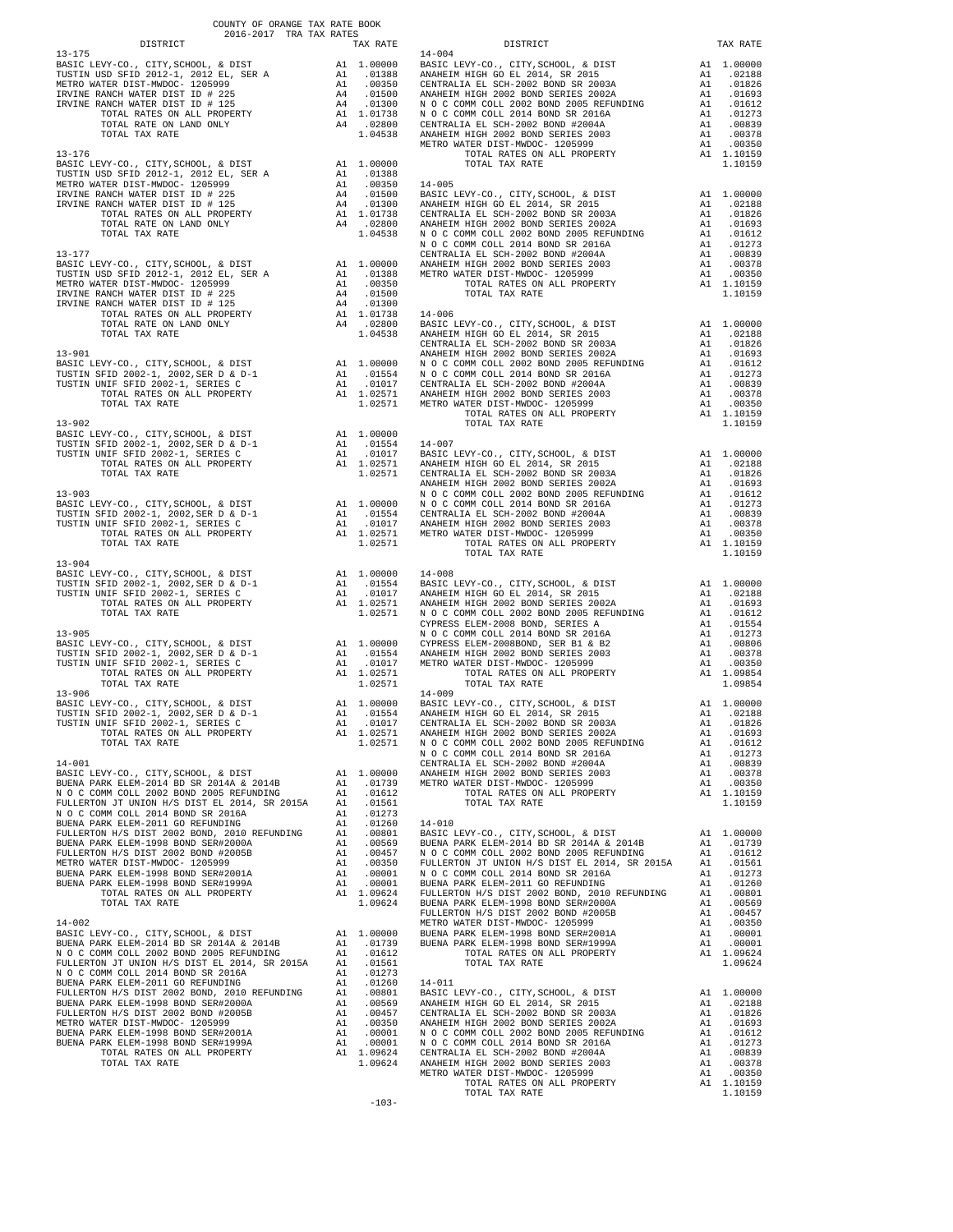-104-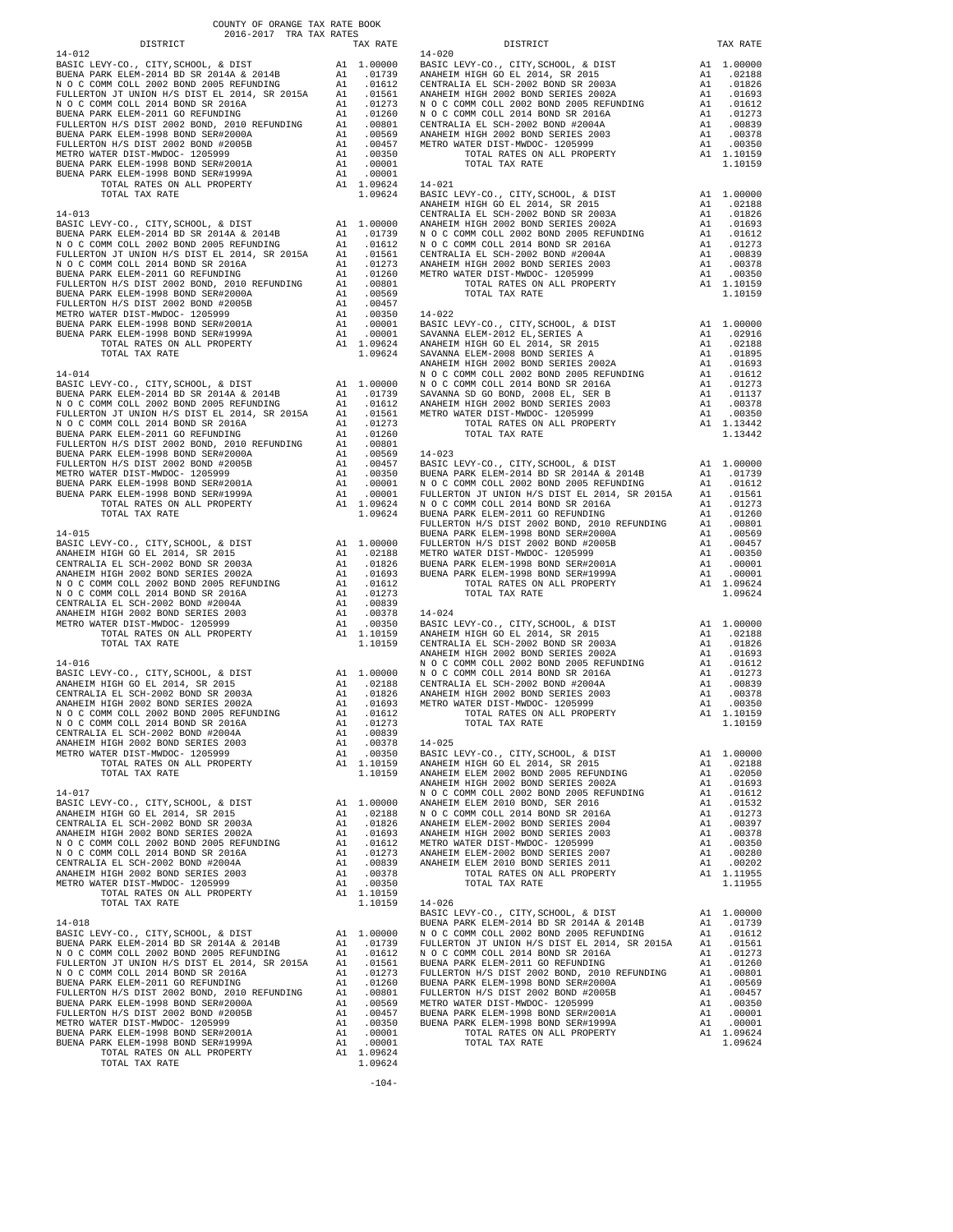| TOTAL RATES ON ALL PROPERTY<br>TOTAL TAX RATE                                   | A1 1.09854                                  | 1.09854                                                                  |                |
|---------------------------------------------------------------------------------|---------------------------------------------|--------------------------------------------------------------------------|----------------|
| $14 - 028$                                                                      |                                             |                                                                          | $14 - 036$     |
|                                                                                 |                                             |                                                                          |                |
|                                                                                 |                                             |                                                                          |                |
|                                                                                 |                                             |                                                                          |                |
|                                                                                 |                                             |                                                                          |                |
|                                                                                 |                                             |                                                                          |                |
|                                                                                 |                                             |                                                                          |                |
|                                                                                 |                                             |                                                                          |                |
|                                                                                 |                                             |                                                                          |                |
| TOTAL TAX RATE                                                                  |                                             | 1.10159                                                                  |                |
| $14 - 029$                                                                      |                                             |                                                                          | 14-037         |
|                                                                                 |                                             |                                                                          |                |
|                                                                                 |                                             |                                                                          |                |
|                                                                                 |                                             |                                                                          |                |
|                                                                                 |                                             |                                                                          |                |
|                                                                                 |                                             |                                                                          |                |
|                                                                                 |                                             |                                                                          |                |
|                                                                                 |                                             |                                                                          |                |
|                                                                                 |                                             |                                                                          |                |
|                                                                                 |                                             |                                                                          |                |
|                                                                                 |                                             |                                                                          | ANAHEIM        |
| $14 - 030$<br>BASIC LEVY-CO., CITY, SCHOOL, & DIST A1 1.00000                   |                                             |                                                                          |                |
|                                                                                 |                                             |                                                                          |                |
|                                                                                 |                                             |                                                                          |                |
|                                                                                 |                                             |                                                                          |                |
|                                                                                 |                                             |                                                                          |                |
|                                                                                 |                                             |                                                                          |                |
|                                                                                 |                                             |                                                                          |                |
|                                                                                 |                                             |                                                                          |                |
|                                                                                 |                                             |                                                                          |                |
|                                                                                 |                                             |                                                                          |                |
| $14 - 031$                                                                      |                                             |                                                                          | METRO W        |
| BASIC LEVY-CO., CITY, SCHOOL, & DIST A1 1.00000                                 |                                             |                                                                          |                |
|                                                                                 |                                             |                                                                          |                |
|                                                                                 |                                             |                                                                          |                |
|                                                                                 |                                             |                                                                          |                |
|                                                                                 |                                             |                                                                          |                |
|                                                                                 |                                             |                                                                          |                |
|                                                                                 |                                             |                                                                          |                |
|                                                                                 |                                             |                                                                          |                |
|                                                                                 |                                             |                                                                          |                |
|                                                                                 |                                             |                                                                          |                |
|                                                                                 |                                             |                                                                          | METRO W        |
|                                                                                 |                                             |                                                                          |                |
|                                                                                 |                                             |                                                                          |                |
|                                                                                 |                                             |                                                                          |                |
|                                                                                 |                                             |                                                                          |                |
|                                                                                 |                                             |                                                                          |                |
|                                                                                 |                                             |                                                                          |                |
|                                                                                 |                                             |                                                                          |                |
|                                                                                 |                                             |                                                                          |                |
|                                                                                 |                                             |                                                                          |                |
|                                                                                 |                                             |                                                                          |                |
|                                                                                 |                                             |                                                                          | <b>ANAHEIM</b> |
| $14 - 033$                                                                      |                                             |                                                                          | METRO W        |
| BASIC LEVY-CO., CITY, SCHOOL, & DIST<br>ANAHEIM HIGH GO EL 2014, SR 2015        | A1 1.00000 MAGNOLI<br>a1 02188<br>A1 .02188 |                                                                          |                |
| CENTRALIA EL SCH-2002 BOND SR 2003A                                             | A1                                          | .01826                                                                   |                |
| ANAHEIM HIGH 2002 BOND SERIES 2002A                                             |                                             | A1.01693                                                                 |                |
| ANAHEIM HIGH ZUUZ BOND SEKIES ZUUZA<br>N O C COMM COLL 2002 BOND 2005 REFUNDING |                                             | A1.01612                                                                 | $14 - 054$     |
| N O C COMM COLL 2014 BOND SR 2016A                                              | A1                                          | .01273                                                                   | BASIC L        |
| CENTRALIA EL SCH-2002 BOND #2004A                                               | A1                                          | .00839                                                                   | BUENA P        |
| ANAHEIM HIGH 2002 BOND SERIES 2003<br>METRO WATER DIST-MWDOC- 1205999           |                                             |                                                                          |                |
| TOTAL RATES ON ALL PROPERTY                                                     |                                             |                                                                          |                |
| TOTAL TAX RATE                                                                  |                                             | A1 .00378 NOCC<br>A1 .00350 FULLERT<br>A1 .10159 NOCC<br>1.10159 BUENA P |                |
|                                                                                 |                                             |                                                                          | FULLERT        |
| $14 - 034$                                                                      |                                             |                                                                          | BUENA P        |
|                                                                                 |                                             |                                                                          |                |
|                                                                                 |                                             |                                                                          |                |
|                                                                                 |                                             |                                                                          |                |
| MAGNOLIA SCH DIST-2000 BOND #2005R                                              |                                             | A1 .01416                                                                |                |
| N O C COMM COLL 2014 BOND SR 2016A                                              |                                             | A1.01273                                                                 |                |
| MAGNOLIA SD 2010 BOND, SR 2011<br>MAGNOLIA SD 2010 BOND, SR 2013                | A1<br>A1                                    | .00469<br>.00418                                                         |                |
| ANAHEIM HIGH 2002 BOND SERIES 2003                                              | A1                                          | .00378                                                                   |                |
| METRO WATER DIST-MWDOC- 1205999                                                 |                                             | A1 .00350                                                                |                |
| MAGNOLIA SD 2010 BOND, SR 2016                                                  | A1                                          | .00249                                                                   |                |
| TOTAL RATES ON ALL PROPERTY                                                     |                                             | A1 1.10046                                                               |                |
| TOTAL TAX RATE                                                                  |                                             | 1.10046                                                                  |                |
|                                                                                 |                                             | $-105-$                                                                  |                |

| TAX RATE<br>DISTRICT |  | DISTRICT                                                                                                                                                                                                                                                                                                                                                                                                                                                                  | TAX RATE |
|----------------------|--|---------------------------------------------------------------------------------------------------------------------------------------------------------------------------------------------------------------------------------------------------------------------------------------------------------------------------------------------------------------------------------------------------------------------------------------------------------------------------|----------|
|                      |  | $\begin{tabular}{l c c c c c} & \multicolumn{1}{c}{\textbf{DISTRICT}} & \multicolumn{1}{c}{\textbf{DISTRICT}} & \multicolumn{1}{c}{\textbf{TAX RATE}} & \multicolumn{1}{c}{\textbf{DISTRICT}} & \multicolumn{1}{c}{\textbf{TAX RATE}} & \multicolumn{1}{c}{\textbf{DISTRICT}} & \multicolumn{1}{c}{\textbf{TAX RATE}} & \multicolumn{1}{c}{\textbf{DISTRICT}} & \multicolumn{1}{c}{\textbf{TAX RATE}} & \multicolumn{1}{c}{\textbf{DISTRICT}} & \multicolumn{1}{c}{\text$ |          |
|                      |  |                                                                                                                                                                                                                                                                                                                                                                                                                                                                           |          |
|                      |  |                                                                                                                                                                                                                                                                                                                                                                                                                                                                           |          |
|                      |  |                                                                                                                                                                                                                                                                                                                                                                                                                                                                           |          |
|                      |  |                                                                                                                                                                                                                                                                                                                                                                                                                                                                           |          |
|                      |  |                                                                                                                                                                                                                                                                                                                                                                                                                                                                           |          |
|                      |  |                                                                                                                                                                                                                                                                                                                                                                                                                                                                           |          |
|                      |  |                                                                                                                                                                                                                                                                                                                                                                                                                                                                           |          |
|                      |  |                                                                                                                                                                                                                                                                                                                                                                                                                                                                           |          |
|                      |  |                                                                                                                                                                                                                                                                                                                                                                                                                                                                           |          |
|                      |  |                                                                                                                                                                                                                                                                                                                                                                                                                                                                           |          |
|                      |  |                                                                                                                                                                                                                                                                                                                                                                                                                                                                           |          |
|                      |  |                                                                                                                                                                                                                                                                                                                                                                                                                                                                           |          |
|                      |  |                                                                                                                                                                                                                                                                                                                                                                                                                                                                           |          |
|                      |  |                                                                                                                                                                                                                                                                                                                                                                                                                                                                           |          |
|                      |  |                                                                                                                                                                                                                                                                                                                                                                                                                                                                           |          |
|                      |  |                                                                                                                                                                                                                                                                                                                                                                                                                                                                           |          |
|                      |  |                                                                                                                                                                                                                                                                                                                                                                                                                                                                           |          |
|                      |  |                                                                                                                                                                                                                                                                                                                                                                                                                                                                           |          |
|                      |  |                                                                                                                                                                                                                                                                                                                                                                                                                                                                           |          |
|                      |  |                                                                                                                                                                                                                                                                                                                                                                                                                                                                           |          |
|                      |  |                                                                                                                                                                                                                                                                                                                                                                                                                                                                           |          |
|                      |  |                                                                                                                                                                                                                                                                                                                                                                                                                                                                           |          |
|                      |  |                                                                                                                                                                                                                                                                                                                                                                                                                                                                           |          |
|                      |  |                                                                                                                                                                                                                                                                                                                                                                                                                                                                           |          |
|                      |  |                                                                                                                                                                                                                                                                                                                                                                                                                                                                           |          |
|                      |  |                                                                                                                                                                                                                                                                                                                                                                                                                                                                           |          |
|                      |  |                                                                                                                                                                                                                                                                                                                                                                                                                                                                           |          |
|                      |  |                                                                                                                                                                                                                                                                                                                                                                                                                                                                           |          |
|                      |  |                                                                                                                                                                                                                                                                                                                                                                                                                                                                           |          |
|                      |  |                                                                                                                                                                                                                                                                                                                                                                                                                                                                           |          |
|                      |  |                                                                                                                                                                                                                                                                                                                                                                                                                                                                           |          |
|                      |  |                                                                                                                                                                                                                                                                                                                                                                                                                                                                           |          |
|                      |  |                                                                                                                                                                                                                                                                                                                                                                                                                                                                           |          |
|                      |  |                                                                                                                                                                                                                                                                                                                                                                                                                                                                           |          |
|                      |  |                                                                                                                                                                                                                                                                                                                                                                                                                                                                           |          |
|                      |  |                                                                                                                                                                                                                                                                                                                                                                                                                                                                           |          |
|                      |  |                                                                                                                                                                                                                                                                                                                                                                                                                                                                           |          |
|                      |  |                                                                                                                                                                                                                                                                                                                                                                                                                                                                           |          |
|                      |  |                                                                                                                                                                                                                                                                                                                                                                                                                                                                           |          |
|                      |  |                                                                                                                                                                                                                                                                                                                                                                                                                                                                           |          |
|                      |  |                                                                                                                                                                                                                                                                                                                                                                                                                                                                           |          |
|                      |  |                                                                                                                                                                                                                                                                                                                                                                                                                                                                           |          |
|                      |  |                                                                                                                                                                                                                                                                                                                                                                                                                                                                           |          |
|                      |  |                                                                                                                                                                                                                                                                                                                                                                                                                                                                           |          |
|                      |  |                                                                                                                                                                                                                                                                                                                                                                                                                                                                           |          |
|                      |  |                                                                                                                                                                                                                                                                                                                                                                                                                                                                           |          |
|                      |  |                                                                                                                                                                                                                                                                                                                                                                                                                                                                           |          |
|                      |  |                                                                                                                                                                                                                                                                                                                                                                                                                                                                           |          |
|                      |  |                                                                                                                                                                                                                                                                                                                                                                                                                                                                           |          |
|                      |  |                                                                                                                                                                                                                                                                                                                                                                                                                                                                           |          |
|                      |  |                                                                                                                                                                                                                                                                                                                                                                                                                                                                           |          |
|                      |  |                                                                                                                                                                                                                                                                                                                                                                                                                                                                           |          |
|                      |  |                                                                                                                                                                                                                                                                                                                                                                                                                                                                           |          |
|                      |  |                                                                                                                                                                                                                                                                                                                                                                                                                                                                           |          |
|                      |  |                                                                                                                                                                                                                                                                                                                                                                                                                                                                           |          |
|                      |  |                                                                                                                                                                                                                                                                                                                                                                                                                                                                           |          |
|                      |  |                                                                                                                                                                                                                                                                                                                                                                                                                                                                           |          |
|                      |  |                                                                                                                                                                                                                                                                                                                                                                                                                                                                           |          |
|                      |  |                                                                                                                                                                                                                                                                                                                                                                                                                                                                           |          |
|                      |  |                                                                                                                                                                                                                                                                                                                                                                                                                                                                           |          |
|                      |  |                                                                                                                                                                                                                                                                                                                                                                                                                                                                           |          |
|                      |  |                                                                                                                                                                                                                                                                                                                                                                                                                                                                           |          |
|                      |  |                                                                                                                                                                                                                                                                                                                                                                                                                                                                           |          |
|                      |  |                                                                                                                                                                                                                                                                                                                                                                                                                                                                           |          |
|                      |  |                                                                                                                                                                                                                                                                                                                                                                                                                                                                           |          |
|                      |  |                                                                                                                                                                                                                                                                                                                                                                                                                                                                           |          |
|                      |  |                                                                                                                                                                                                                                                                                                                                                                                                                                                                           |          |
|                      |  |                                                                                                                                                                                                                                                                                                                                                                                                                                                                           |          |
|                      |  |                                                                                                                                                                                                                                                                                                                                                                                                                                                                           |          |
|                      |  |                                                                                                                                                                                                                                                                                                                                                                                                                                                                           |          |
|                      |  |                                                                                                                                                                                                                                                                                                                                                                                                                                                                           |          |
|                      |  |                                                                                                                                                                                                                                                                                                                                                                                                                                                                           |          |
|                      |  |                                                                                                                                                                                                                                                                                                                                                                                                                                                                           |          |
|                      |  |                                                                                                                                                                                                                                                                                                                                                                                                                                                                           |          |
|                      |  |                                                                                                                                                                                                                                                                                                                                                                                                                                                                           |          |
|                      |  |                                                                                                                                                                                                                                                                                                                                                                                                                                                                           |          |
|                      |  |                                                                                                                                                                                                                                                                                                                                                                                                                                                                           |          |
|                      |  |                                                                                                                                                                                                                                                                                                                                                                                                                                                                           |          |
|                      |  |                                                                                                                                                                                                                                                                                                                                                                                                                                                                           |          |
|                      |  |                                                                                                                                                                                                                                                                                                                                                                                                                                                                           |          |
|                      |  |                                                                                                                                                                                                                                                                                                                                                                                                                                                                           |          |
|                      |  |                                                                                                                                                                                                                                                                                                                                                                                                                                                                           |          |
|                      |  |                                                                                                                                                                                                                                                                                                                                                                                                                                                                           |          |
|                      |  |                                                                                                                                                                                                                                                                                                                                                                                                                                                                           |          |
|                      |  |                                                                                                                                                                                                                                                                                                                                                                                                                                                                           |          |
|                      |  | NULLERTON HARR ELEM-2011 GO REFUNDING AN 101260<br>FULLERTON H/S DIST 2002 BOND, 2010 REFUNDING A1 .00801<br>BUENA PARK ELEM-1999 POND SEDIAL OR 1999 POLEN                                                                                                                                                                                                                                                                                                               |          |
|                      |  |                                                                                                                                                                                                                                                                                                                                                                                                                                                                           |          |
|                      |  |                                                                                                                                                                                                                                                                                                                                                                                                                                                                           |          |
|                      |  |                                                                                                                                                                                                                                                                                                                                                                                                                                                                           |          |
|                      |  |                                                                                                                                                                                                                                                                                                                                                                                                                                                                           |          |
|                      |  |                                                                                                                                                                                                                                                                                                                                                                                                                                                                           |          |
|                      |  |                                                                                                                                                                                                                                                                                                                                                                                                                                                                           |          |
|                      |  |                                                                                                                                                                                                                                                                                                                                                                                                                                                                           |          |
|                      |  |                                                                                                                                                                                                                                                                                                                                                                                                                                                                           |          |
|                      |  |                                                                                                                                                                                                                                                                                                                                                                                                                                                                           |          |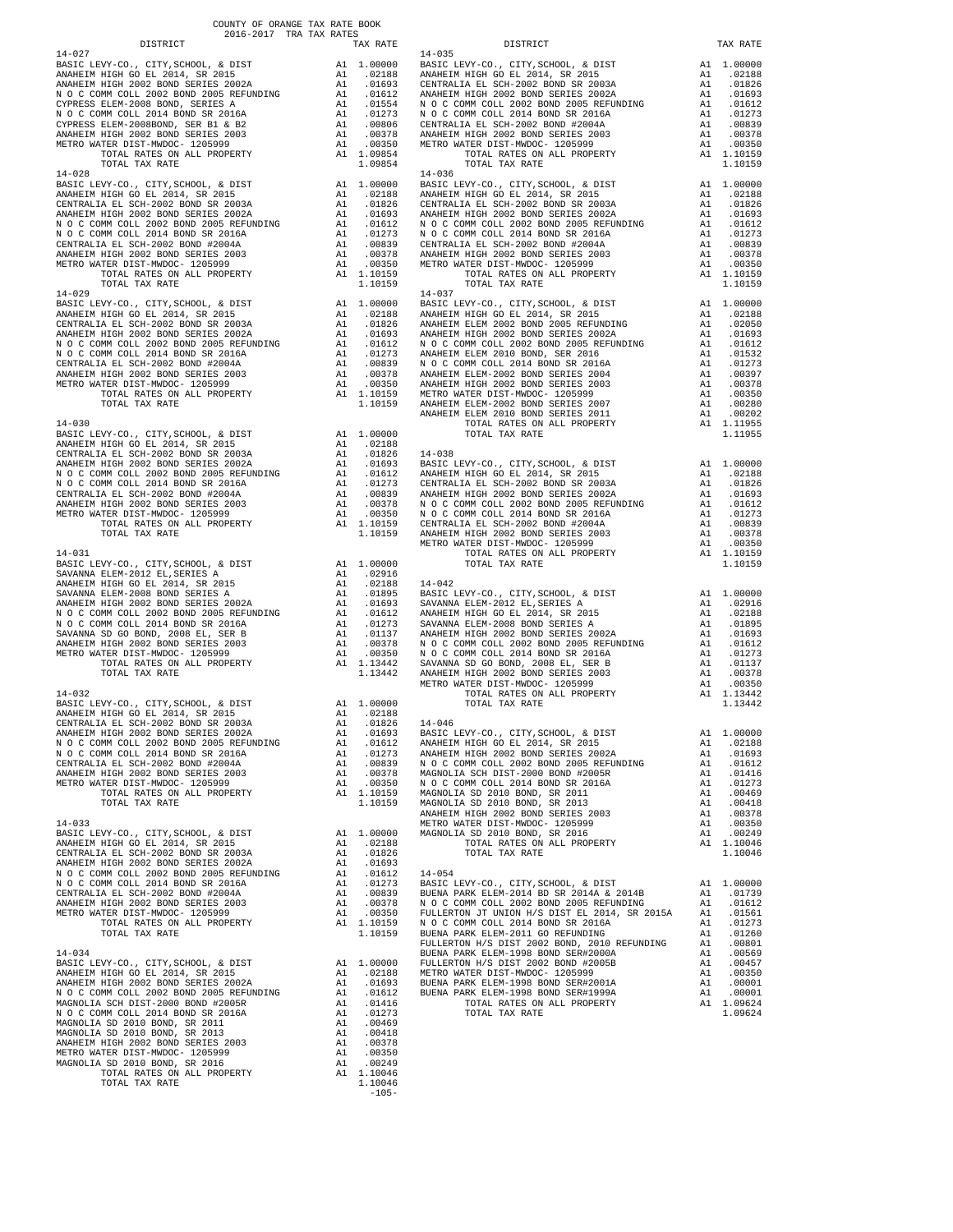| TOTAL TAX RATE | 1.09624 |            |
|----------------|---------|------------|
| $14 - 065$     |         | $14 - 073$ |
|                |         |            |
|                |         |            |
|                |         |            |
|                |         |            |
|                |         |            |
|                |         |            |
|                |         |            |
|                |         |            |
|                |         |            |
| TOTAL TAX RATE | 1.09854 |            |
|                |         |            |
| $14 - 067$     |         |            |
|                |         |            |
|                |         |            |
|                |         |            |
|                |         |            |
|                |         |            |
|                |         |            |
|                |         |            |
|                |         |            |
|                |         |            |
|                |         |            |
|                |         |            |
|                |         |            |
|                |         |            |
| TOTAL TAX RATE | 1.09624 |            |
| $14 - 068$     |         | $14 - 075$ |
|                |         |            |
|                |         |            |
|                |         |            |
|                |         |            |
|                |         |            |
|                |         |            |
|                |         |            |
|                |         |            |
|                |         |            |
| TOTAL TAX RATE | 1.10159 |            |
| $14 - 069$     |         | $14 - 901$ |
|                |         |            |
|                |         |            |
|                |         |            |
|                |         |            |
|                |         |            |
|                |         |            |
|                |         |            |
|                |         |            |
|                |         |            |
|                |         |            |
|                |         |            |
|                |         |            |
|                |         |            |
| TOTAL TAX RATE | 1.11955 |            |
|                |         | $14 - 902$ |
| $14 - 070$     |         | BASIC L    |
|                |         |            |
|                |         |            |
|                |         |            |
|                |         |            |
|                |         |            |
|                |         |            |
|                |         |            |

| METRO WATER DIST-MWDOC- 1205999               | A1 | .00350     | METRO W        |
|-----------------------------------------------|----|------------|----------------|
| TOTAL RATES ON ALL PROPERTY                   |    | A1 1.10159 |                |
| TOTAL TAX RATE                                |    | 1.10159    |                |
| $14 - 064$                                    |    |            | 14-072         |
| BASIC LEVY-CO., CITY, SCHOOL, & DIST          |    | A1 1.00000 | BASIC L        |
| BUENA PARK ELEM-2014 BD SR 2014A & 2014B      | A1 | .01739     | <b>ANAHEIM</b> |
| N O C COMM COLL 2002 BOND 2005 REFUNDING      | A1 | .01612     | <b>ANAHEIM</b> |
| FULLERTON JT UNION H/S DIST EL 2014. SR 2015A | A1 | .01561     | <b>ANAHEIM</b> |
| N O C COMM COLL 2014 BOND SR 2016A            | A1 | .01273     | NOCC           |
| BUENA PARK ELEM-2011 GO REFUNDING             | A1 | .01260     | <b>ANAHEIM</b> |
| FULLERTON H/S DIST 2002 BOND, 2010 REFUNDING  | A1 | .00801     | NOCC           |
| BUENA PARK ELEM-1998 BOND SER#2000A           | A1 | .00569     | <b>ANAHEIM</b> |
| FULLERTON H/S DIST 2002 BOND #2005B           | A1 | .00457     | <b>ANAHEIM</b> |
| METRO WATER DIST-MWDOC- 1205999               | A1 | .00350     | METRO W        |
| BUENA PARK ELEM-1998 BOND SER#2001A           | A1 | .00001     | <b>ANAHEIM</b> |
| BUENA PARK ELEM-1998 BOND SER#1999A           | A1 | .00001     | <b>ANAHEIM</b> |
| TOTAL RATES ON ALL PROPERTY                   | A1 | 1.09624    |                |
| TOTAL TAX RATE                                |    | 1.09624    |                |
| $14 - 065$                                    |    |            | $14 - 073$     |

| COUNTY OF ORANGE TAX RATE BOOK                |    |            |                                          |                |            |
|-----------------------------------------------|----|------------|------------------------------------------|----------------|------------|
| 2016-2017 TRA TAX RATES                       |    |            |                                          |                |            |
| DISTRICT                                      |    | TAX RATE   | DISTRICT                                 |                | TAX RATE   |
| $14 - 062$                                    |    |            | $14 - 071$                               |                |            |
| BASIC LEVY-CO., CITY, SCHOOL, & DIST          |    | A1 1,00000 | BASIC LEVY-CO., CITY, SCHOOL, & DIST     |                | A1 1,00000 |
| ANAHEIM HIGH GO EL 2014, SR 2015              | A1 | .02188     | ANAHEIM HIGH GO EL 2014, SR 2015         | A1             | .02188     |
| CENTRALIA EL SCH-2002 BOND SR 2003A           | A1 | .01826     | CENTRALIA EL SCH-2002 BOND SR 2003A      | A <sub>1</sub> | .01826     |
| ANAHEIM HIGH 2002 BOND SERIES 2002A           | A1 | .01693     | ANAHEIM HIGH 2002 BOND SERIES 2002A      | A1             | .01693     |
| N O C COMM COLL 2002 BOND 2005 REFUNDING      | A1 | .01612     | N O C COMM COLL 2002 BOND 2005 REFUNDING | A1             | .01612     |
| N O C COMM COLL 2014 BOND SR 2016A            | A1 | .01273     | N O C COMM COLL 2014 BOND SR 2016A       | A1             | .01273     |
| CENTRALIA EL SCH-2002 BOND #2004A             | A1 | .00839     | CENTRALIA EL SCH-2002 BOND #2004A        | A1             | .00839     |
| ANAHEIM HIGH 2002 BOND SERIES 2003            | A1 | .00378     | ANAHEIM HIGH 2002 BOND SERIES 2003       | A1             | .00378     |
| METRO WATER DIST-MWDOC- 1205999               | A1 | .00350     | METRO WATER DIST-MWDOC- 1205999          | A1             | .00350     |
| TOTAL RATES ON ALL PROPERTY                   |    | A1 1.10159 | TOTAL RATES ON ALL PROPERTY              |                | A1 1.10159 |
| TOTAL TAX RATE                                |    | 1,10159    | TOTAL TAX RATE                           |                | 1,10159    |
| $14 - 064$                                    |    |            | $14 - 072$                               |                |            |
| BASIC LEVY-CO., CITY, SCHOOL, & DIST          |    | A1 1.00000 | BASIC LEVY-CO., CITY, SCHOOL, & DIST     |                | A1 1,00000 |
| BUENA PARK ELEM-2014 BD SR 2014A & 2014B      |    | A1 .01739  | ANAHEIM HIGH GO EL 2014, SR 2015         | A1             | .02188     |
| N O C COMM COLL 2002 BOND 2005 REFUNDING      | A1 | .01612     | ANAHEIM ELEM 2002 BOND 2005 REFUNDING    | A1             | .02050     |
| FULLERTON JT UNION H/S DIST EL 2014, SR 2015A | A1 | .01561     | ANAHEIM HIGH 2002 BOND SERIES 2002A      | A1             | .01693     |

| 14-062     |  | $14 - 071$                                                                                                                                                                                                                                                                                                                                                                                                        |  |
|------------|--|-------------------------------------------------------------------------------------------------------------------------------------------------------------------------------------------------------------------------------------------------------------------------------------------------------------------------------------------------------------------------------------------------------------------|--|
|            |  | $\begin{tabular}{l c c c c c} \multicolumn{4}{c}{\textbf{A3-SC LEVY-CO., CITY, SCHOOL, & $\Delta$ DIST}\\ \multicolumn{4}{c}{\textbf{AASEIM HIGH 2002 BOND SERIES 2002A}} & $\textbf{A1} & 1.00000 & $\textbf{BASC LEVY-CO., CITY, SCHOOL, & $\Delta$ DIST}\\ \multicolumn{4}{c}{\textbf{ANAEEM HIGH 2002 BOND SERIES 2002A}} & $\textbf{A1} & .01828 & $\textbf{ANAEEM HIGH 2002 BOND SERIES 2002A}$ & $\textbf$ |  |
|            |  |                                                                                                                                                                                                                                                                                                                                                                                                                   |  |
|            |  |                                                                                                                                                                                                                                                                                                                                                                                                                   |  |
|            |  |                                                                                                                                                                                                                                                                                                                                                                                                                   |  |
|            |  |                                                                                                                                                                                                                                                                                                                                                                                                                   |  |
|            |  |                                                                                                                                                                                                                                                                                                                                                                                                                   |  |
|            |  |                                                                                                                                                                                                                                                                                                                                                                                                                   |  |
|            |  |                                                                                                                                                                                                                                                                                                                                                                                                                   |  |
|            |  |                                                                                                                                                                                                                                                                                                                                                                                                                   |  |
|            |  |                                                                                                                                                                                                                                                                                                                                                                                                                   |  |
|            |  |                                                                                                                                                                                                                                                                                                                                                                                                                   |  |
|            |  |                                                                                                                                                                                                                                                                                                                                                                                                                   |  |
|            |  |                                                                                                                                                                                                                                                                                                                                                                                                                   |  |
|            |  |                                                                                                                                                                                                                                                                                                                                                                                                                   |  |
|            |  |                                                                                                                                                                                                                                                                                                                                                                                                                   |  |
|            |  |                                                                                                                                                                                                                                                                                                                                                                                                                   |  |
|            |  |                                                                                                                                                                                                                                                                                                                                                                                                                   |  |
|            |  |                                                                                                                                                                                                                                                                                                                                                                                                                   |  |
|            |  |                                                                                                                                                                                                                                                                                                                                                                                                                   |  |
|            |  |                                                                                                                                                                                                                                                                                                                                                                                                                   |  |
|            |  |                                                                                                                                                                                                                                                                                                                                                                                                                   |  |
|            |  |                                                                                                                                                                                                                                                                                                                                                                                                                   |  |
|            |  |                                                                                                                                                                                                                                                                                                                                                                                                                   |  |
|            |  |                                                                                                                                                                                                                                                                                                                                                                                                                   |  |
|            |  |                                                                                                                                                                                                                                                                                                                                                                                                                   |  |
|            |  |                                                                                                                                                                                                                                                                                                                                                                                                                   |  |
|            |  |                                                                                                                                                                                                                                                                                                                                                                                                                   |  |
|            |  |                                                                                                                                                                                                                                                                                                                                                                                                                   |  |
|            |  |                                                                                                                                                                                                                                                                                                                                                                                                                   |  |
|            |  |                                                                                                                                                                                                                                                                                                                                                                                                                   |  |
|            |  |                                                                                                                                                                                                                                                                                                                                                                                                                   |  |
|            |  |                                                                                                                                                                                                                                                                                                                                                                                                                   |  |
|            |  |                                                                                                                                                                                                                                                                                                                                                                                                                   |  |
|            |  |                                                                                                                                                                                                                                                                                                                                                                                                                   |  |
|            |  |                                                                                                                                                                                                                                                                                                                                                                                                                   |  |
|            |  |                                                                                                                                                                                                                                                                                                                                                                                                                   |  |
|            |  |                                                                                                                                                                                                                                                                                                                                                                                                                   |  |
|            |  |                                                                                                                                                                                                                                                                                                                                                                                                                   |  |
|            |  |                                                                                                                                                                                                                                                                                                                                                                                                                   |  |
| $14 - 067$ |  |                                                                                                                                                                                                                                                                                                                                                                                                                   |  |
|            |  |                                                                                                                                                                                                                                                                                                                                                                                                                   |  |
|            |  |                                                                                                                                                                                                                                                                                                                                                                                                                   |  |
|            |  |                                                                                                                                                                                                                                                                                                                                                                                                                   |  |
|            |  |                                                                                                                                                                                                                                                                                                                                                                                                                   |  |
|            |  |                                                                                                                                                                                                                                                                                                                                                                                                                   |  |
|            |  |                                                                                                                                                                                                                                                                                                                                                                                                                   |  |
|            |  |                                                                                                                                                                                                                                                                                                                                                                                                                   |  |
|            |  |                                                                                                                                                                                                                                                                                                                                                                                                                   |  |
|            |  |                                                                                                                                                                                                                                                                                                                                                                                                                   |  |
|            |  |                                                                                                                                                                                                                                                                                                                                                                                                                   |  |
|            |  |                                                                                                                                                                                                                                                                                                                                                                                                                   |  |
|            |  |                                                                                                                                                                                                                                                                                                                                                                                                                   |  |
|            |  |                                                                                                                                                                                                                                                                                                                                                                                                                   |  |
|            |  |                                                                                                                                                                                                                                                                                                                                                                                                                   |  |
|            |  |                                                                                                                                                                                                                                                                                                                                                                                                                   |  |
|            |  |                                                                                                                                                                                                                                                                                                                                                                                                                   |  |
|            |  |                                                                                                                                                                                                                                                                                                                                                                                                                   |  |
|            |  |                                                                                                                                                                                                                                                                                                                                                                                                                   |  |
|            |  |                                                                                                                                                                                                                                                                                                                                                                                                                   |  |
|            |  |                                                                                                                                                                                                                                                                                                                                                                                                                   |  |
|            |  |                                                                                                                                                                                                                                                                                                                                                                                                                   |  |
|            |  |                                                                                                                                                                                                                                                                                                                                                                                                                   |  |
|            |  |                                                                                                                                                                                                                                                                                                                                                                                                                   |  |
|            |  |                                                                                                                                                                                                                                                                                                                                                                                                                   |  |
|            |  |                                                                                                                                                                                                                                                                                                                                                                                                                   |  |
|            |  |                                                                                                                                                                                                                                                                                                                                                                                                                   |  |
|            |  |                                                                                                                                                                                                                                                                                                                                                                                                                   |  |
|            |  |                                                                                                                                                                                                                                                                                                                                                                                                                   |  |
|            |  |                                                                                                                                                                                                                                                                                                                                                                                                                   |  |
|            |  |                                                                                                                                                                                                                                                                                                                                                                                                                   |  |
|            |  |                                                                                                                                                                                                                                                                                                                                                                                                                   |  |
|            |  |                                                                                                                                                                                                                                                                                                                                                                                                                   |  |
|            |  |                                                                                                                                                                                                                                                                                                                                                                                                                   |  |
|            |  |                                                                                                                                                                                                                                                                                                                                                                                                                   |  |
|            |  |                                                                                                                                                                                                                                                                                                                                                                                                                   |  |
|            |  |                                                                                                                                                                                                                                                                                                                                                                                                                   |  |
|            |  |                                                                                                                                                                                                                                                                                                                                                                                                                   |  |
|            |  |                                                                                                                                                                                                                                                                                                                                                                                                                   |  |
|            |  |                                                                                                                                                                                                                                                                                                                                                                                                                   |  |
|            |  | $\begin{tabular}{cccccccc} $14-068$ & $70714$ & $14,068$ & $10944$ & $10000$ & $14-0704$ & $10000$ & $14-0704$ & $10000$ & $14-0704$ & $10000$ & $14-0704$ & $10000$ & $14-0704$ & $10000$ & $14-0704$ & $10000$ & $14-0704$ & $10000$ & $14-0704$ & $10000$ & $14-0704$ & $10000$ & $14-070$                                                                                                                     |  |
|            |  |                                                                                                                                                                                                                                                                                                                                                                                                                   |  |
|            |  |                                                                                                                                                                                                                                                                                                                                                                                                                   |  |
|            |  |                                                                                                                                                                                                                                                                                                                                                                                                                   |  |
|            |  |                                                                                                                                                                                                                                                                                                                                                                                                                   |  |
|            |  |                                                                                                                                                                                                                                                                                                                                                                                                                   |  |
|            |  |                                                                                                                                                                                                                                                                                                                                                                                                                   |  |
|            |  |                                                                                                                                                                                                                                                                                                                                                                                                                   |  |
|            |  |                                                                                                                                                                                                                                                                                                                                                                                                                   |  |
|            |  |                                                                                                                                                                                                                                                                                                                                                                                                                   |  |
|            |  |                                                                                                                                                                                                                                                                                                                                                                                                                   |  |
|            |  |                                                                                                                                                                                                                                                                                                                                                                                                                   |  |
|            |  |                                                                                                                                                                                                                                                                                                                                                                                                                   |  |
|            |  |                                                                                                                                                                                                                                                                                                                                                                                                                   |  |
|            |  |                                                                                                                                                                                                                                                                                                                                                                                                                   |  |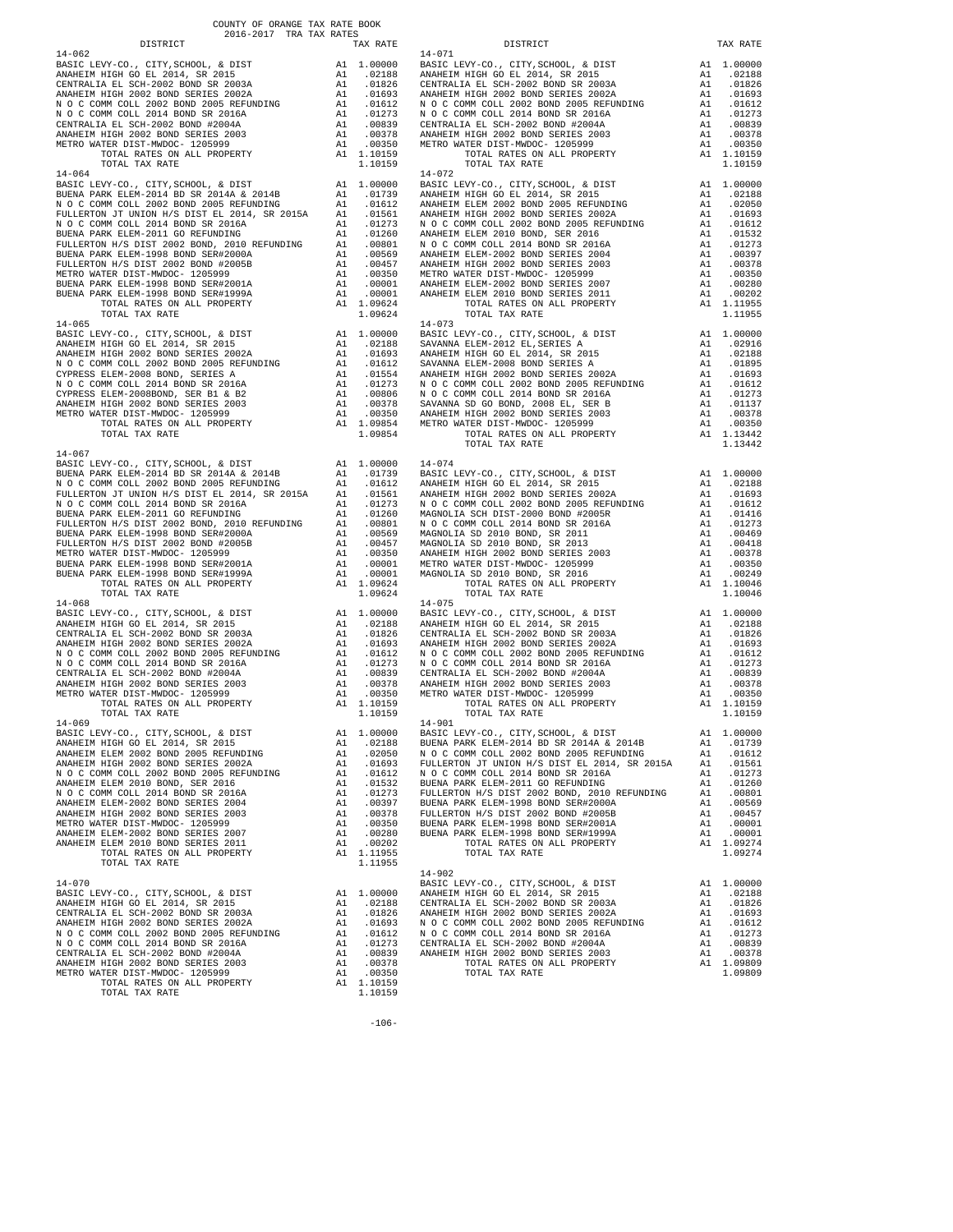| DISTRICT | TAX RATE | DISTRICT | TAX RATE |
|----------|----------|----------|----------|
|          |          |          |          |
|          |          |          |          |
|          |          |          |          |
|          |          |          |          |
|          |          |          |          |
|          |          |          |          |
|          |          |          |          |
|          |          |          |          |
|          |          |          |          |
|          |          |          |          |
|          |          |          |          |
|          |          |          |          |
|          |          |          |          |
|          |          |          |          |
|          |          |          |          |
|          |          |          |          |
|          |          |          |          |
|          |          |          |          |
|          |          |          |          |
|          |          |          |          |
|          |          |          |          |
|          |          |          |          |
|          |          |          |          |
|          |          |          |          |
|          |          |          |          |
|          |          |          |          |
|          |          |          |          |
|          |          |          |          |
|          |          |          |          |
|          |          |          |          |
|          |          |          |          |
|          |          |          |          |
|          |          |          |          |
|          |          |          |          |
|          |          |          |          |
|          |          |          |          |
|          |          |          |          |
|          |          |          |          |
|          |          |          |          |
|          |          |          |          |
|          |          |          |          |
|          |          |          |          |
|          |          |          |          |
|          |          |          |          |
|          |          |          |          |
|          |          |          |          |
|          |          |          |          |
|          |          |          |          |
|          |          |          |          |
|          |          |          |          |
|          |          |          |          |
|          |          |          |          |
|          |          |          |          |
|          |          |          |          |
|          |          |          |          |
|          |          |          |          |
|          |          |          |          |
|          |          |          |          |
|          |          |          |          |
|          |          |          |          |
|          |          |          |          |
|          |          |          |          |
|          |          |          |          |
|          |          |          |          |
|          |          |          |          |
|          |          |          |          |
|          |          |          |          |
|          |          |          |          |
|          |          |          |          |
|          |          |          |          |
|          |          |          |          |
|          |          |          |          |
|          |          |          |          |
|          |          |          |          |
|          |          |          |          |
|          |          |          |          |
|          |          |          |          |
|          |          |          |          |
|          |          |          |          |
|          |          |          |          |
|          |          |          |          |
|          |          |          |          |
|          |          |          |          |
|          |          |          |          |
|          |          |          |          |
|          |          |          |          |
|          |          |          |          |
|          |          |          |          |
|          |          |          |          |
|          |          |          |          |
|          |          |          |          |
|          |          |          |          |
|          |          |          |          |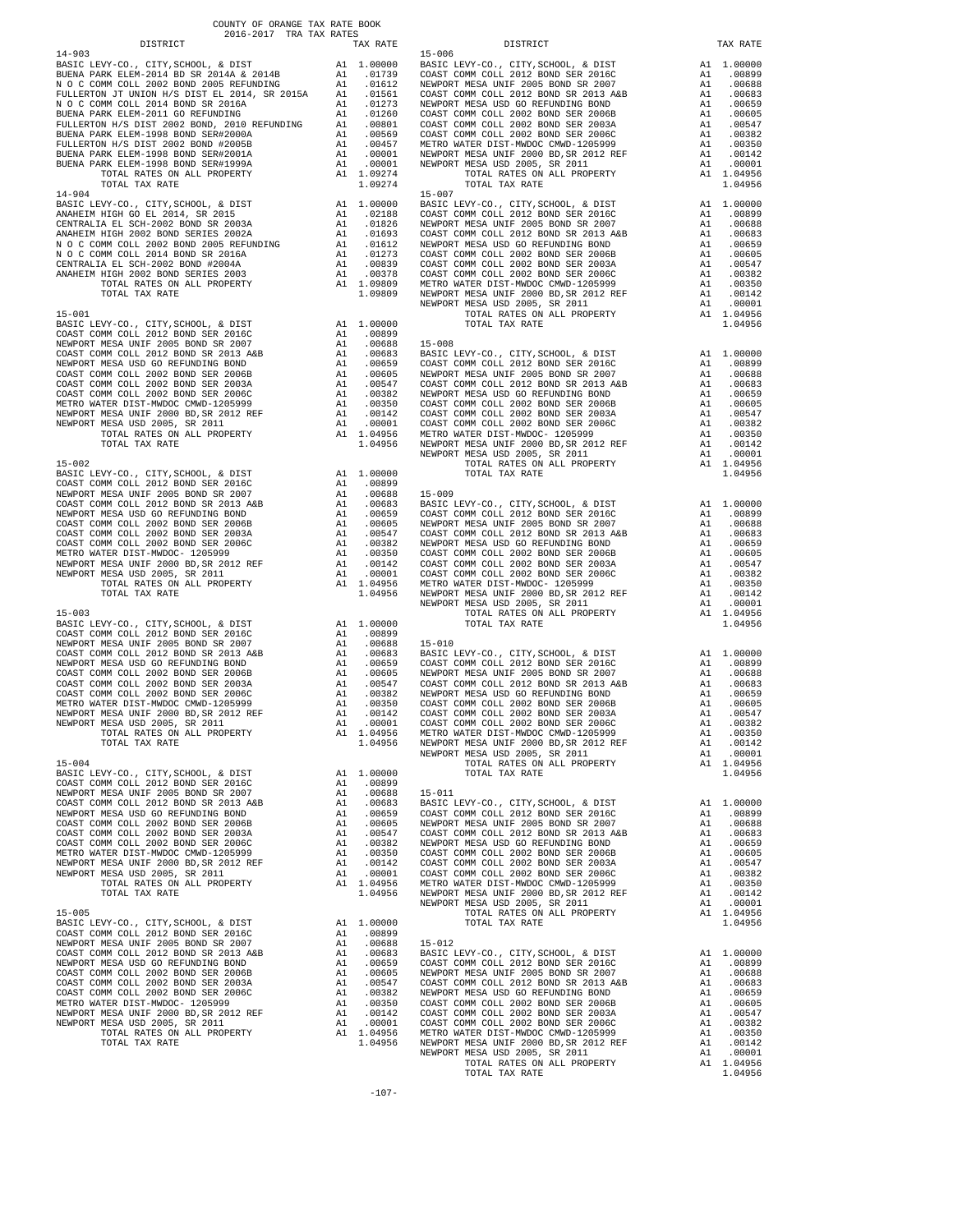| $\begin{tabular}{l c c c c c} \hline \multicolumn{3}{c}{\textbf{NENDCA}} & \multicolumn{3}{c}{\textbf{NENDCA}} & \multicolumn{3}{c}{\textbf{NEDA}} & \multicolumn{3}{c}{\textbf{NEDA}} & \multicolumn{3}{c}{\textbf{NEDA}} & \multicolumn{3}{c}{\textbf{NEDB}} & \multicolumn{3}{c}{\textbf{NEDB}} & \multicolumn{3}{c}{\textbf{NEDB}} & \multicolumn{3}{c}{\textbf{NEDB}} & \multicolumn{3}{c}{\textbf{NEDB}} & \multicolumn{3}{c}{\textbf{NEDB}} & \$ |                                                                                                                                                                                                                                                                                                                                             |                                                                                                                                                                                                                                                                         |            |
|---------------------------------------------------------------------------------------------------------------------------------------------------------------------------------------------------------------------------------------------------------------------------------------------------------------------------------------------------------------------------------------------------------------------------------------------------------|---------------------------------------------------------------------------------------------------------------------------------------------------------------------------------------------------------------------------------------------------------------------------------------------------------------------------------------------|-------------------------------------------------------------------------------------------------------------------------------------------------------------------------------------------------------------------------------------------------------------------------|------------|
|                                                                                                                                                                                                                                                                                                                                                                                                                                                         |                                                                                                                                                                                                                                                                                                                                             |                                                                                                                                                                                                                                                                         |            |
|                                                                                                                                                                                                                                                                                                                                                                                                                                                         |                                                                                                                                                                                                                                                                                                                                             |                                                                                                                                                                                                                                                                         |            |
|                                                                                                                                                                                                                                                                                                                                                                                                                                                         |                                                                                                                                                                                                                                                                                                                                             |                                                                                                                                                                                                                                                                         |            |
| METRO WATER DIST-MWDOC- 1205999<br>NEWPORT MESA UNIF 2000 BD, SR 2012 REF                                                                                                                                                                                                                                                                                                                                                                               |                                                                                                                                                                                                                                                                                                                                             |                                                                                                                                                                                                                                                                         |            |
| NEWPORT MESA USD 2005, SR 2011                                                                                                                                                                                                                                                                                                                                                                                                                          |                                                                                                                                                                                                                                                                                                                                             |                                                                                                                                                                                                                                                                         |            |
| TOTAL RATES ON ALL PROPERTY                                                                                                                                                                                                                                                                                                                                                                                                                             |                                                                                                                                                                                                                                                                                                                                             | A1 1.04956                                                                                                                                                                                                                                                              |            |
| TOTAL TAX RATE                                                                                                                                                                                                                                                                                                                                                                                                                                          |                                                                                                                                                                                                                                                                                                                                             | 1.04956                                                                                                                                                                                                                                                                 |            |
| $15 - 014$<br>BASIC LEVY-CO., CITY, SCHOOL, & DIST                                                                                                                                                                                                                                                                                                                                                                                                      | $\begin{tabular}{cc} \bf 15-021 \\ \bf 21 & 1.00000 \\ \bf 3A1 & .00899 \\ \bf 2A1 & .00688 \\ \bf 2B1 & .00683 \\ \bf 2CAST C \\ \bf 3A1 & .00655 \\ \bf 3COST C \\ \bf 3A1 & .00605 \\ \bf 3A1 & .00605 \\ \bf 3A1 & .00605 \\ \bf 3A1 & .00547 \\ \bf 3A1 & .00382 \\ \bf 3A2 & .00387 \\ \bf 4A1 & .00312 \\ \bf 3BKTC \\ \bf 4A1 & .0$ |                                                                                                                                                                                                                                                                         | $15 - 021$ |
| COAST COMM COLL 2012 BOND SER 2016C                                                                                                                                                                                                                                                                                                                                                                                                                     |                                                                                                                                                                                                                                                                                                                                             |                                                                                                                                                                                                                                                                         |            |
| NEWPORT MESA UNIF 2005 BOND SR 2007                                                                                                                                                                                                                                                                                                                                                                                                                     |                                                                                                                                                                                                                                                                                                                                             |                                                                                                                                                                                                                                                                         |            |
| COAST COMM COLL 2012 BOND SR 2013 A&B                                                                                                                                                                                                                                                                                                                                                                                                                   |                                                                                                                                                                                                                                                                                                                                             |                                                                                                                                                                                                                                                                         |            |
| NEWPORT MESA USD GO REFUNDING BOND<br>COAST COMM COLL 2002 BOND SER 2006B                                                                                                                                                                                                                                                                                                                                                                               |                                                                                                                                                                                                                                                                                                                                             |                                                                                                                                                                                                                                                                         |            |
| COAST COMM COLL 2002 BOND SER 2003A                                                                                                                                                                                                                                                                                                                                                                                                                     |                                                                                                                                                                                                                                                                                                                                             |                                                                                                                                                                                                                                                                         |            |
| COAST COMM COLL 2002 BOND SER 2006C                                                                                                                                                                                                                                                                                                                                                                                                                     |                                                                                                                                                                                                                                                                                                                                             |                                                                                                                                                                                                                                                                         |            |
| METRO WATER DIST-MWDOC- 1205999                                                                                                                                                                                                                                                                                                                                                                                                                         |                                                                                                                                                                                                                                                                                                                                             |                                                                                                                                                                                                                                                                         |            |
| NEWPORT MESA UNIF 2000 BD, SR 2012 REF<br>NEWPORT MESA USD 2005, SR 2011                                                                                                                                                                                                                                                                                                                                                                                |                                                                                                                                                                                                                                                                                                                                             |                                                                                                                                                                                                                                                                         |            |
| TOTAL RATES ON ALL PROPERTY                                                                                                                                                                                                                                                                                                                                                                                                                             |                                                                                                                                                                                                                                                                                                                                             |                                                                                                                                                                                                                                                                         |            |
| TOTAL TAX RATE                                                                                                                                                                                                                                                                                                                                                                                                                                          |                                                                                                                                                                                                                                                                                                                                             | 1.04956                                                                                                                                                                                                                                                                 |            |
| $15 - 015$                                                                                                                                                                                                                                                                                                                                                                                                                                              |                                                                                                                                                                                                                                                                                                                                             |                                                                                                                                                                                                                                                                         | $15 - 022$ |
| BASIC LEVY-CO., CITY, SCHOOL, & DIST                                                                                                                                                                                                                                                                                                                                                                                                                    | 15-022<br>A1 1.00000 BASIC L<br>A1 .00899 COAST C<br>A1 .00899 COAST C<br>A1 .00688 NEWPORT<br>A1 .00659 NEWPORT<br>A1 .00659 NEWPORT<br>A1 .00656 COAST C<br>A1 .00382 COAST C<br>A1 .00382 NEWPORT<br>A1 .00382 METRON NEWPORT<br>A1 .00001 NEWPOR                                                                                        |                                                                                                                                                                                                                                                                         |            |
| COAST COMM COLL 2012 BOND SER 2016C<br>NEWPORT MESA UNIF 2005 BOND SR 2007                                                                                                                                                                                                                                                                                                                                                                              |                                                                                                                                                                                                                                                                                                                                             |                                                                                                                                                                                                                                                                         |            |
| COAST COMM COLL 2012 BOND SR 2013 A&B                                                                                                                                                                                                                                                                                                                                                                                                                   |                                                                                                                                                                                                                                                                                                                                             |                                                                                                                                                                                                                                                                         |            |
| NEWPORT MESA USD GO REFUNDING BOND                                                                                                                                                                                                                                                                                                                                                                                                                      |                                                                                                                                                                                                                                                                                                                                             |                                                                                                                                                                                                                                                                         |            |
|                                                                                                                                                                                                                                                                                                                                                                                                                                                         |                                                                                                                                                                                                                                                                                                                                             |                                                                                                                                                                                                                                                                         |            |
|                                                                                                                                                                                                                                                                                                                                                                                                                                                         |                                                                                                                                                                                                                                                                                                                                             |                                                                                                                                                                                                                                                                         |            |
|                                                                                                                                                                                                                                                                                                                                                                                                                                                         |                                                                                                                                                                                                                                                                                                                                             |                                                                                                                                                                                                                                                                         |            |
|                                                                                                                                                                                                                                                                                                                                                                                                                                                         |                                                                                                                                                                                                                                                                                                                                             |                                                                                                                                                                                                                                                                         |            |
|                                                                                                                                                                                                                                                                                                                                                                                                                                                         |                                                                                                                                                                                                                                                                                                                                             |                                                                                                                                                                                                                                                                         |            |
|                                                                                                                                                                                                                                                                                                                                                                                                                                                         |                                                                                                                                                                                                                                                                                                                                             |                                                                                                                                                                                                                                                                         |            |
|                                                                                                                                                                                                                                                                                                                                                                                                                                                         |                                                                                                                                                                                                                                                                                                                                             | 1.04956                                                                                                                                                                                                                                                                 |            |
|                                                                                                                                                                                                                                                                                                                                                                                                                                                         |                                                                                                                                                                                                                                                                                                                                             |                                                                                                                                                                                                                                                                         | $15 - 023$ |
|                                                                                                                                                                                                                                                                                                                                                                                                                                                         |                                                                                                                                                                                                                                                                                                                                             |                                                                                                                                                                                                                                                                         |            |
|                                                                                                                                                                                                                                                                                                                                                                                                                                                         |                                                                                                                                                                                                                                                                                                                                             |                                                                                                                                                                                                                                                                         |            |
|                                                                                                                                                                                                                                                                                                                                                                                                                                                         |                                                                                                                                                                                                                                                                                                                                             |                                                                                                                                                                                                                                                                         |            |
|                                                                                                                                                                                                                                                                                                                                                                                                                                                         |                                                                                                                                                                                                                                                                                                                                             |                                                                                                                                                                                                                                                                         |            |
|                                                                                                                                                                                                                                                                                                                                                                                                                                                         |                                                                                                                                                                                                                                                                                                                                             |                                                                                                                                                                                                                                                                         |            |
|                                                                                                                                                                                                                                                                                                                                                                                                                                                         |                                                                                                                                                                                                                                                                                                                                             |                                                                                                                                                                                                                                                                         |            |
|                                                                                                                                                                                                                                                                                                                                                                                                                                                         |                                                                                                                                                                                                                                                                                                                                             |                                                                                                                                                                                                                                                                         |            |
|                                                                                                                                                                                                                                                                                                                                                                                                                                                         |                                                                                                                                                                                                                                                                                                                                             |                                                                                                                                                                                                                                                                         |            |
|                                                                                                                                                                                                                                                                                                                                                                                                                                                         |                                                                                                                                                                                                                                                                                                                                             |                                                                                                                                                                                                                                                                         |            |
| TOTAL RATES ON ALL PROPERTY<br>TOTAL TAX RATE                                                                                                                                                                                                                                                                                                                                                                                                           |                                                                                                                                                                                                                                                                                                                                             | A1 1.04956<br>1.04956                                                                                                                                                                                                                                                   |            |
| $15 - 017$                                                                                                                                                                                                                                                                                                                                                                                                                                              |                                                                                                                                                                                                                                                                                                                                             |                                                                                                                                                                                                                                                                         | $15 - 024$ |
| BASIC LEVY-CO., CITY, SCHOOL, & DIST                                                                                                                                                                                                                                                                                                                                                                                                                    | 15-024<br>A1 1.00000 BASIC L<br>A1 .00899 SANTA A<br>A1 .00688 RANCHO<br>A1 .00683 SANTA A<br>A1 .00663 SANTA A<br>A1 .00605 RANCHO<br>A1 .00605 RANCHO<br>A1 .00350 RANCHO<br>A1 .00350 SANTA A<br>A1 .00350 SANTA A<br>A1 .001612 SANTA A<br>A1 .001                                                                                      |                                                                                                                                                                                                                                                                         |            |
| COAST COMM COLL 2012 BOND SER 2016C                                                                                                                                                                                                                                                                                                                                                                                                                     |                                                                                                                                                                                                                                                                                                                                             |                                                                                                                                                                                                                                                                         |            |
| NEWPORT MESA UNIF 2005 BOND SR 2007                                                                                                                                                                                                                                                                                                                                                                                                                     |                                                                                                                                                                                                                                                                                                                                             |                                                                                                                                                                                                                                                                         |            |
| COAST COMM COLL 2012 BOND SR 2013 A&B<br>NEWPORT MESA USD GO REFUNDING BOND                                                                                                                                                                                                                                                                                                                                                                             |                                                                                                                                                                                                                                                                                                                                             |                                                                                                                                                                                                                                                                         |            |
| COAST COMM COLL 2002 BOND SER 2006B                                                                                                                                                                                                                                                                                                                                                                                                                     |                                                                                                                                                                                                                                                                                                                                             |                                                                                                                                                                                                                                                                         |            |
| COAST COMM COLL 2002 BOND SER 2003A                                                                                                                                                                                                                                                                                                                                                                                                                     |                                                                                                                                                                                                                                                                                                                                             |                                                                                                                                                                                                                                                                         |            |
| COAST COMM COLL 2002 BOND SER 2006C                                                                                                                                                                                                                                                                                                                                                                                                                     |                                                                                                                                                                                                                                                                                                                                             |                                                                                                                                                                                                                                                                         |            |
| METRO WATER DIST-MWDOC CMWD-1205999<br>NEWPORT MESA UNIF 2000 BD, SR 2012 REF                                                                                                                                                                                                                                                                                                                                                                           |                                                                                                                                                                                                                                                                                                                                             |                                                                                                                                                                                                                                                                         |            |
| NEWPORT MESA USD 2005, SR 2011                                                                                                                                                                                                                                                                                                                                                                                                                          |                                                                                                                                                                                                                                                                                                                                             |                                                                                                                                                                                                                                                                         |            |
| TOTAL RATES ON ALL PROPERTY                                                                                                                                                                                                                                                                                                                                                                                                                             |                                                                                                                                                                                                                                                                                                                                             |                                                                                                                                                                                                                                                                         |            |
| TOTAL TAX RATE                                                                                                                                                                                                                                                                                                                                                                                                                                          |                                                                                                                                                                                                                                                                                                                                             |                                                                                                                                                                                                                                                                         |            |
|                                                                                                                                                                                                                                                                                                                                                                                                                                                         |                                                                                                                                                                                                                                                                                                                                             |                                                                                                                                                                                                                                                                         | SANTA A    |
| $15 - 018$                                                                                                                                                                                                                                                                                                                                                                                                                                              |                                                                                                                                                                                                                                                                                                                                             |                                                                                                                                                                                                                                                                         | SANTA A    |
| BASIC LEVY-CO., CITY, SCHOOL, & DIST<br>COAST COMM COLL 2012 BOND SER 2016C                                                                                                                                                                                                                                                                                                                                                                             | A1 1.00000 SANTA A<br>A1 .00899 SANTA A                                                                                                                                                                                                                                                                                                     |                                                                                                                                                                                                                                                                         |            |
| NEWPORT MESA UNIF 2005 BOND SR 2007                                                                                                                                                                                                                                                                                                                                                                                                                     | A1                                                                                                                                                                                                                                                                                                                                          | .00688                                                                                                                                                                                                                                                                  |            |
| COAST COMM COLL 2012 BOND SR 2013 A&B                                                                                                                                                                                                                                                                                                                                                                                                                   |                                                                                                                                                                                                                                                                                                                                             |                                                                                                                                                                                                                                                                         |            |
| NEWPORT MESA USD GO REFUNDING BOND                                                                                                                                                                                                                                                                                                                                                                                                                      |                                                                                                                                                                                                                                                                                                                                             |                                                                                                                                                                                                                                                                         |            |
| COAST COMM COLL 2002 BOND SER 2006B                                                                                                                                                                                                                                                                                                                                                                                                                     |                                                                                                                                                                                                                                                                                                                                             |                                                                                                                                                                                                                                                                         |            |
| COAST COMM COLL 2002 BOND SER 2003A                                                                                                                                                                                                                                                                                                                                                                                                                     |                                                                                                                                                                                                                                                                                                                                             |                                                                                                                                                                                                                                                                         |            |
| COAST COMM COLL 2002 BOND SER 2006C                                                                                                                                                                                                                                                                                                                                                                                                                     |                                                                                                                                                                                                                                                                                                                                             |                                                                                                                                                                                                                                                                         |            |
|                                                                                                                                                                                                                                                                                                                                                                                                                                                         |                                                                                                                                                                                                                                                                                                                                             |                                                                                                                                                                                                                                                                         |            |
| naigk DIST-MWDOC CMWD-1205999<br>NEWPORT MESA UNIF 2000 BD, SR 2012 REF<br>NEWPORT MESA USD 2005, SR 2011<br>TOTAL TOTAL TO 1005, SR 2011                                                                                                                                                                                                                                                                                                               |                                                                                                                                                                                                                                                                                                                                             |                                                                                                                                                                                                                                                                         |            |
| TOTAL RATES ON ALL PROPERTY                                                                                                                                                                                                                                                                                                                                                                                                                             |                                                                                                                                                                                                                                                                                                                                             |                                                                                                                                                                                                                                                                         |            |
| TOTAL TAX RATE                                                                                                                                                                                                                                                                                                                                                                                                                                          |                                                                                                                                                                                                                                                                                                                                             | A1 .00683<br>A1 .00683<br>A1 .00659<br>A1 .00659<br>A1 .00547<br>A1 .00382<br>A1 .00382<br>A1 .00350<br>NEWPORT<br>A1 .00142<br>COAST C<br>A1 .00142<br>COAST C<br>A1 .00101<br>NEWPORT<br>A1 .00142<br>COAST C<br>A1 .004956<br>COAST C<br>COAST C<br>COAST C<br>COAST |            |
| $15 - 019$                                                                                                                                                                                                                                                                                                                                                                                                                                              |                                                                                                                                                                                                                                                                                                                                             |                                                                                                                                                                                                                                                                         | COAST C    |
| BASIC LEVY-CO., CITY, SCHOOL, & DIST                                                                                                                                                                                                                                                                                                                                                                                                                    | METRO W<br>A1 1.00000 NEWPORT<br>A1 .00899 NEWPORT<br>A1 .00688<br>A1 .00688<br>A1 .00688                                                                                                                                                                                                                                                   |                                                                                                                                                                                                                                                                         |            |
| COAST COMM COLL 2012 BOND SER 2016C                                                                                                                                                                                                                                                                                                                                                                                                                     |                                                                                                                                                                                                                                                                                                                                             |                                                                                                                                                                                                                                                                         |            |
| NEWPORT MESA UNIF 2005 BOND SR 2007                                                                                                                                                                                                                                                                                                                                                                                                                     |                                                                                                                                                                                                                                                                                                                                             |                                                                                                                                                                                                                                                                         |            |
| COAST COMM COLL 2012 BOND SR 2013 A&B                                                                                                                                                                                                                                                                                                                                                                                                                   |                                                                                                                                                                                                                                                                                                                                             | .00659                                                                                                                                                                                                                                                                  |            |
| NEWPORT MESA USD GO REFUNDING BOND<br>COAST COMM COLL 2002 BOND SER 2006B                                                                                                                                                                                                                                                                                                                                                                               |                                                                                                                                                                                                                                                                                                                                             |                                                                                                                                                                                                                                                                         |            |
| COAST COMM COLL 2002 BOND SER 2003A                                                                                                                                                                                                                                                                                                                                                                                                                     |                                                                                                                                                                                                                                                                                                                                             |                                                                                                                                                                                                                                                                         |            |
| COAST COMM COLL 2002 BOND SER 2006C                                                                                                                                                                                                                                                                                                                                                                                                                     | A1 .00035<br>A1 .00605<br>A1 .00342<br>A1 .00382<br>A1 00350                                                                                                                                                                                                                                                                                |                                                                                                                                                                                                                                                                         |            |
| METRO WATER DIST-MWDOC- 1205999<br>MEIRO WAIER DISI-MWDOC- 1205999<br>NEWPORT MESA UNIF 2000 BD, SR 2012 REF                                                                                                                                                                                                                                                                                                                                            |                                                                                                                                                                                                                                                                                                                                             | A1.00350                                                                                                                                                                                                                                                                |            |
|                                                                                                                                                                                                                                                                                                                                                                                                                                                         |                                                                                                                                                                                                                                                                                                                                             | A1 .00142                                                                                                                                                                                                                                                               |            |
| NEWPORT MESA USD 2005, SR 2011<br>TOTAL RATES ON ALL PROPERTY                                                                                                                                                                                                                                                                                                                                                                                           | A1                                                                                                                                                                                                                                                                                                                                          | .00001<br>A1 1.04956                                                                                                                                                                                                                                                    |            |
| TOTAL TAX RATE                                                                                                                                                                                                                                                                                                                                                                                                                                          |                                                                                                                                                                                                                                                                                                                                             | 1.04956                                                                                                                                                                                                                                                                 |            |
|                                                                                                                                                                                                                                                                                                                                                                                                                                                         |                                                                                                                                                                                                                                                                                                                                             |                                                                                                                                                                                                                                                                         |            |

-108-

| $15 - 013$ |  |            |  |
|------------|--|------------|--|
|            |  | $15 - 020$ |  |
|            |  |            |  |
|            |  |            |  |
|            |  |            |  |
|            |  |            |  |
|            |  |            |  |
|            |  |            |  |
|            |  |            |  |
|            |  |            |  |
|            |  |            |  |
|            |  |            |  |
|            |  |            |  |
|            |  |            |  |
|            |  |            |  |
|            |  |            |  |
|            |  |            |  |
|            |  |            |  |
|            |  |            |  |
|            |  |            |  |
|            |  |            |  |
|            |  |            |  |
|            |  |            |  |
|            |  |            |  |
|            |  |            |  |
|            |  |            |  |
|            |  |            |  |
|            |  |            |  |
|            |  |            |  |
|            |  |            |  |
|            |  |            |  |
|            |  |            |  |
|            |  |            |  |
|            |  |            |  |
|            |  |            |  |
|            |  |            |  |
|            |  |            |  |
|            |  |            |  |
|            |  |            |  |
|            |  |            |  |
|            |  |            |  |
|            |  |            |  |
|            |  |            |  |
|            |  |            |  |
|            |  |            |  |
|            |  |            |  |
| $15 - 016$ |  | $15 - 023$ |  |
|            |  |            |  |
|            |  |            |  |
|            |  |            |  |
|            |  |            |  |
|            |  |            |  |
|            |  |            |  |
|            |  |            |  |
|            |  |            |  |
|            |  |            |  |
|            |  |            |  |
|            |  |            |  |
|            |  |            |  |
|            |  |            |  |
|            |  |            |  |
| $15 - 017$ |  | $15 - 024$ |  |
|            |  |            |  |
|            |  |            |  |
|            |  |            |  |
|            |  |            |  |
|            |  |            |  |
|            |  |            |  |
|            |  |            |  |
|            |  |            |  |
|            |  |            |  |
|            |  |            |  |
|            |  |            |  |
|            |  |            |  |
|            |  |            |  |
|            |  |            |  |
|            |  |            |  |
|            |  |            |  |
|            |  |            |  |
|            |  |            |  |
|            |  |            |  |
|            |  |            |  |
|            |  |            |  |
|            |  |            |  |
|            |  |            |  |
|            |  |            |  |
|            |  |            |  |
|            |  |            |  |
|            |  |            |  |
|            |  |            |  |
|            |  |            |  |
|            |  |            |  |
|            |  |            |  |
|            |  |            |  |
|            |  |            |  |
|            |  |            |  |
|            |  |            |  |
|            |  |            |  |
|            |  |            |  |
|            |  |            |  |
|            |  |            |  |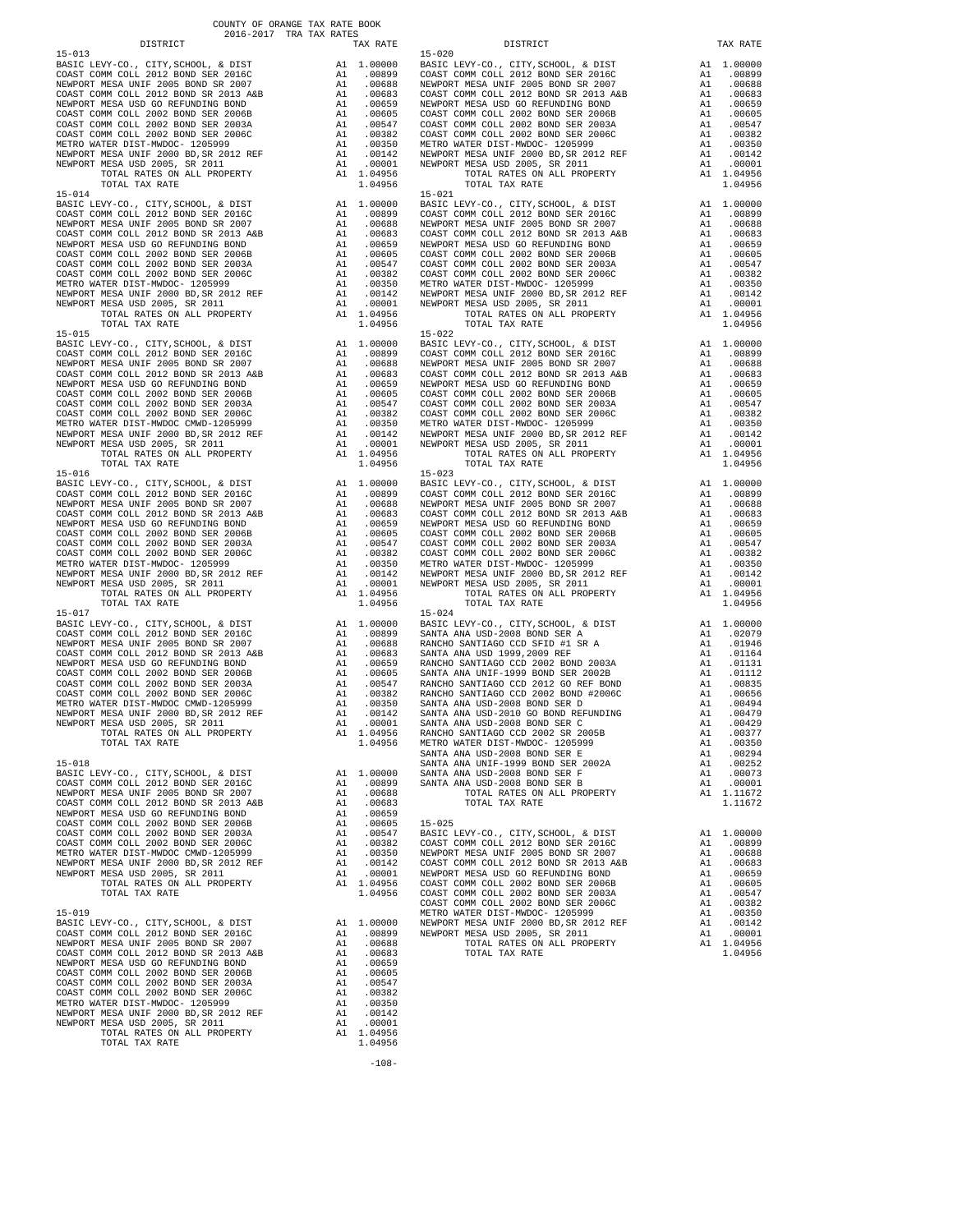| DISTRICT | TAX RATE | DISTRICT | TAX RATE |
|----------|----------|----------|----------|
|          |          |          |          |
|          |          |          |          |
|          |          |          |          |
|          |          |          |          |
|          |          |          |          |
|          |          |          |          |
|          |          |          |          |
|          |          |          |          |
|          |          |          |          |
|          |          |          |          |
|          |          |          |          |
|          |          |          |          |
|          |          |          |          |
|          |          |          |          |
|          |          |          |          |
|          |          |          |          |
|          |          |          |          |
|          |          |          |          |
|          |          |          |          |
|          |          |          |          |
|          |          |          |          |
|          |          |          |          |
|          |          |          |          |
|          |          |          |          |
|          |          |          |          |
|          |          |          |          |
|          |          |          |          |
|          |          |          |          |
|          |          |          |          |
|          |          |          |          |
|          |          |          |          |
|          |          |          |          |
|          |          |          |          |
|          |          |          |          |
|          |          |          |          |
|          |          |          |          |
|          |          |          |          |
|          |          |          |          |
|          |          |          |          |
|          |          |          |          |
|          |          |          |          |
|          |          |          |          |
|          |          |          |          |
|          |          |          |          |
|          |          |          |          |
|          |          |          |          |
|          |          |          |          |
|          |          |          |          |
|          |          |          |          |
|          |          |          |          |
|          |          |          |          |
|          |          |          |          |
|          |          |          |          |
|          |          |          |          |
|          |          |          |          |
|          |          |          |          |
|          |          |          |          |
|          |          |          |          |
|          |          |          |          |
|          |          |          |          |
|          |          |          |          |
|          |          |          |          |
|          |          |          |          |
|          |          |          |          |
|          |          |          |          |
|          |          |          |          |
|          |          |          |          |
|          |          |          |          |
|          |          |          |          |
|          |          |          |          |
|          |          |          |          |
|          |          |          |          |
|          |          |          |          |
|          |          |          |          |
|          |          |          |          |
|          |          |          |          |
|          |          |          |          |
|          |          |          |          |
|          |          |          |          |
|          |          |          |          |
|          |          |          |          |
|          |          |          |          |
|          |          |          |          |
|          |          |          |          |
|          |          |          |          |
|          |          |          |          |
|          |          |          |          |
|          |          |          |          |
|          |          |          |          |
|          |          |          |          |
|          |          |          |          |
|          |          |          |          |
|          |          |          |          |
|          |          |          |          |
|          |          |          |          |
|          |          |          |          |
|          |          |          |          |
|          |          |          |          |
|          |          |          |          |
|          |          |          |          |
|          |          |          |          |
|          |          |          |          |
|          | 1.11672  |          |          |

-109-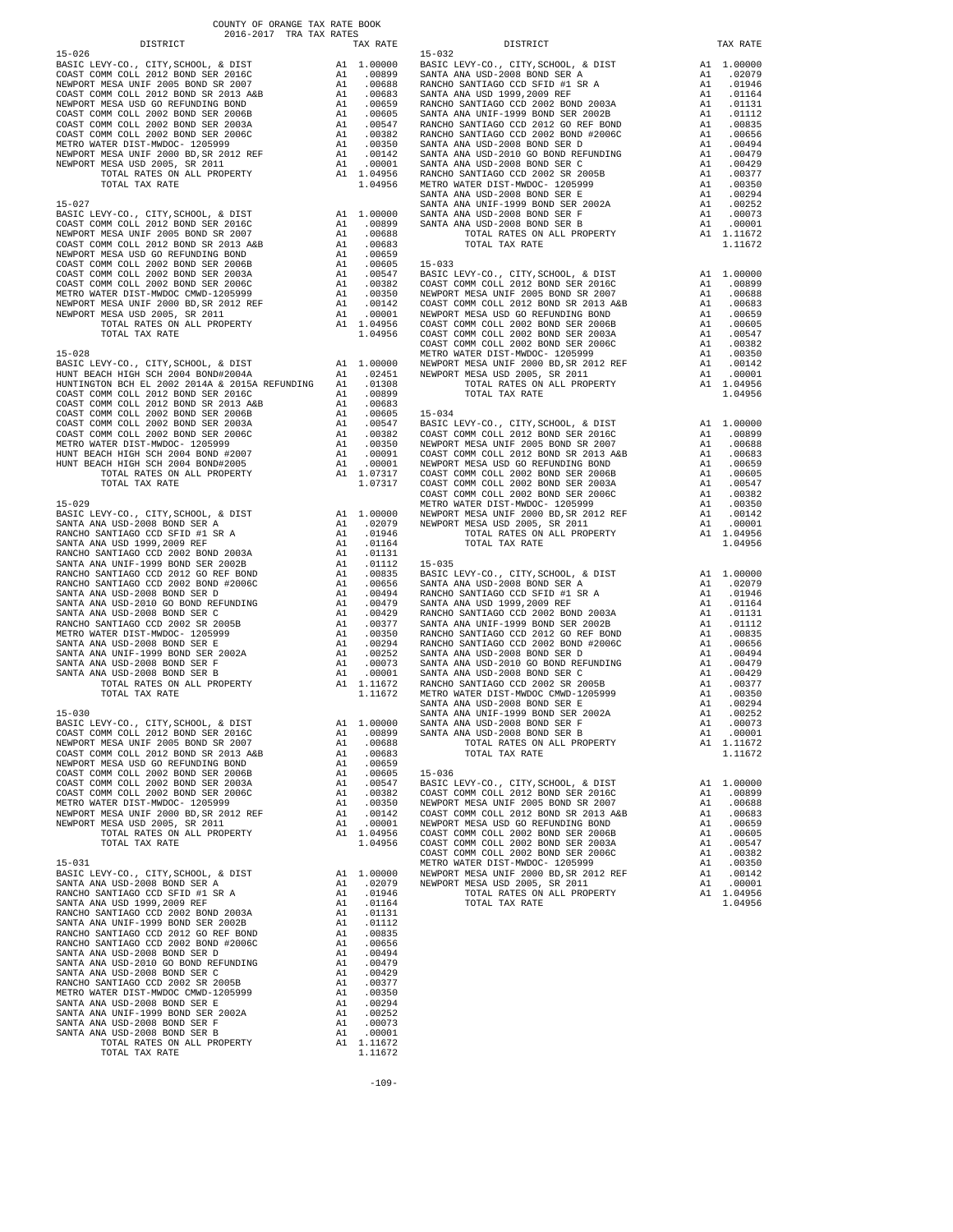| COUNTY OF ORANGE TAX RATE BOOK<br>2016-2017 TRA TAX RATES                                                                                                                                                                                                                                                                                                                                                                          |    |                    |                   |
|------------------------------------------------------------------------------------------------------------------------------------------------------------------------------------------------------------------------------------------------------------------------------------------------------------------------------------------------------------------------------------------------------------------------------------|----|--------------------|-------------------|
| DISTRICT                                                                                                                                                                                                                                                                                                                                                                                                                           |    | TAX RATE           |                   |
| $15 - 037$                                                                                                                                                                                                                                                                                                                                                                                                                         |    |                    | $15 - 042$        |
|                                                                                                                                                                                                                                                                                                                                                                                                                                    |    |                    |                   |
|                                                                                                                                                                                                                                                                                                                                                                                                                                    |    |                    |                   |
|                                                                                                                                                                                                                                                                                                                                                                                                                                    |    |                    |                   |
|                                                                                                                                                                                                                                                                                                                                                                                                                                    |    |                    |                   |
|                                                                                                                                                                                                                                                                                                                                                                                                                                    |    |                    |                   |
|                                                                                                                                                                                                                                                                                                                                                                                                                                    |    |                    |                   |
|                                                                                                                                                                                                                                                                                                                                                                                                                                    |    |                    |                   |
|                                                                                                                                                                                                                                                                                                                                                                                                                                    |    |                    |                   |
|                                                                                                                                                                                                                                                                                                                                                                                                                                    |    |                    |                   |
|                                                                                                                                                                                                                                                                                                                                                                                                                                    |    |                    |                   |
|                                                                                                                                                                                                                                                                                                                                                                                                                                    |    |                    |                   |
|                                                                                                                                                                                                                                                                                                                                                                                                                                    |    |                    |                   |
|                                                                                                                                                                                                                                                                                                                                                                                                                                    |    |                    |                   |
|                                                                                                                                                                                                                                                                                                                                                                                                                                    |    |                    |                   |
|                                                                                                                                                                                                                                                                                                                                                                                                                                    |    |                    |                   |
|                                                                                                                                                                                                                                                                                                                                                                                                                                    |    |                    |                   |
|                                                                                                                                                                                                                                                                                                                                                                                                                                    |    |                    |                   |
| $15 - 038$                                                                                                                                                                                                                                                                                                                                                                                                                         |    |                    | $15 - 043$        |
|                                                                                                                                                                                                                                                                                                                                                                                                                                    |    |                    |                   |
|                                                                                                                                                                                                                                                                                                                                                                                                                                    |    |                    |                   |
|                                                                                                                                                                                                                                                                                                                                                                                                                                    |    |                    |                   |
|                                                                                                                                                                                                                                                                                                                                                                                                                                    |    |                    |                   |
|                                                                                                                                                                                                                                                                                                                                                                                                                                    |    |                    |                   |
|                                                                                                                                                                                                                                                                                                                                                                                                                                    |    |                    |                   |
|                                                                                                                                                                                                                                                                                                                                                                                                                                    |    |                    |                   |
|                                                                                                                                                                                                                                                                                                                                                                                                                                    |    |                    |                   |
|                                                                                                                                                                                                                                                                                                                                                                                                                                    |    |                    |                   |
|                                                                                                                                                                                                                                                                                                                                                                                                                                    |    |                    |                   |
|                                                                                                                                                                                                                                                                                                                                                                                                                                    |    |                    |                   |
|                                                                                                                                                                                                                                                                                                                                                                                                                                    |    |                    |                   |
|                                                                                                                                                                                                                                                                                                                                                                                                                                    |    |                    |                   |
|                                                                                                                                                                                                                                                                                                                                                                                                                                    |    |                    |                   |
|                                                                                                                                                                                                                                                                                                                                                                                                                                    |    |                    |                   |
|                                                                                                                                                                                                                                                                                                                                                                                                                                    |    |                    |                   |
|                                                                                                                                                                                                                                                                                                                                                                                                                                    |    |                    |                   |
|                                                                                                                                                                                                                                                                                                                                                                                                                                    |    |                    | NEWPORT           |
|                                                                                                                                                                                                                                                                                                                                                                                                                                    |    |                    |                   |
|                                                                                                                                                                                                                                                                                                                                                                                                                                    |    |                    |                   |
|                                                                                                                                                                                                                                                                                                                                                                                                                                    |    |                    |                   |
|                                                                                                                                                                                                                                                                                                                                                                                                                                    |    |                    |                   |
|                                                                                                                                                                                                                                                                                                                                                                                                                                    |    |                    |                   |
|                                                                                                                                                                                                                                                                                                                                                                                                                                    |    |                    |                   |
|                                                                                                                                                                                                                                                                                                                                                                                                                                    |    |                    |                   |
|                                                                                                                                                                                                                                                                                                                                                                                                                                    |    |                    |                   |
|                                                                                                                                                                                                                                                                                                                                                                                                                                    |    |                    |                   |
|                                                                                                                                                                                                                                                                                                                                                                                                                                    |    |                    |                   |
|                                                                                                                                                                                                                                                                                                                                                                                                                                    |    |                    |                   |
|                                                                                                                                                                                                                                                                                                                                                                                                                                    |    |                    |                   |
|                                                                                                                                                                                                                                                                                                                                                                                                                                    |    |                    |                   |
|                                                                                                                                                                                                                                                                                                                                                                                                                                    |    |                    | NEWPORT           |
|                                                                                                                                                                                                                                                                                                                                                                                                                                    |    |                    |                   |
|                                                                                                                                                                                                                                                                                                                                                                                                                                    |    |                    |                   |
| $[15-040] \begin{tabular}{lcccc} \texttt{IS-040} & \texttt{INWPORT} & \texttt{C0AST} & \texttt{C0AST} \\ \texttt{E0AST} & \texttt{CONST}-\texttt{CONST}-\texttt{C0AST}\ \texttt{C} \\ \texttt{C0AST} & \texttt{COMST}-\texttt{CONST}-\texttt{C0AST}\ \texttt{C} \\ \texttt{NEWPORT} & \texttt{MESA} & \texttt{UNIF} & 2005 \text{ BOND} \text{ SR } 2007 & \text{A1} & .00688 & \text{METRO W \\ \texttt{NEWPORT} & \texttt{MESA}$ |    |                    |                   |
|                                                                                                                                                                                                                                                                                                                                                                                                                                    |    |                    |                   |
|                                                                                                                                                                                                                                                                                                                                                                                                                                    |    |                    |                   |
|                                                                                                                                                                                                                                                                                                                                                                                                                                    |    |                    |                   |
|                                                                                                                                                                                                                                                                                                                                                                                                                                    |    |                    |                   |
|                                                                                                                                                                                                                                                                                                                                                                                                                                    |    |                    |                   |
|                                                                                                                                                                                                                                                                                                                                                                                                                                    |    |                    |                   |
|                                                                                                                                                                                                                                                                                                                                                                                                                                    |    |                    |                   |
|                                                                                                                                                                                                                                                                                                                                                                                                                                    |    | A1 .00001          |                   |
| NEWPORT MESA USD 2005, SR 2011<br>TOTAL RATES ON ALL PROPERTY                                                                                                                                                                                                                                                                                                                                                                      |    |                    | SANTA A           |
| TOTAL TAX RATE                                                                                                                                                                                                                                                                                                                                                                                                                     | A1 | 1.04956<br>1.04956 | RANCHO<br>SANTA A |
|                                                                                                                                                                                                                                                                                                                                                                                                                                    |    |                    | RANCHO            |
| $15 - 041$                                                                                                                                                                                                                                                                                                                                                                                                                         |    |                    | SANTA A           |
| BASIC LEVY-CO., CITY, SCHOOL, & DIST                                                                                                                                                                                                                                                                                                                                                                                               | A1 | 1.00000            | RANCHO            |
| COAST COMM COLL 2012 BOND SER 2016C                                                                                                                                                                                                                                                                                                                                                                                                | A1 | .00899             | RANCHO            |
| NEWPORT MESA UNIF 2005 BOND SR 2007                                                                                                                                                                                                                                                                                                                                                                                                | A1 | .00688             | SANTA A           |
| COAST COMM COLL 2012 BOND SR 2013 A&B                                                                                                                                                                                                                                                                                                                                                                                              | A1 | .00683             | SANTA A           |
| NEWPORT MESA USD GO REFUNDING BOND                                                                                                                                                                                                                                                                                                                                                                                                 | A1 | .00659             | SANTA A           |
| COAST COMM COLL 2002 BOND SER 2006B                                                                                                                                                                                                                                                                                                                                                                                                | A1 | .00605             | RANCHO            |
| COAST COMM COLL 2002 BOND SER 2003A                                                                                                                                                                                                                                                                                                                                                                                                |    | A1 .00547          | METRO W           |
| COAST COMM COLL 2002 BOND SER 2006C                                                                                                                                                                                                                                                                                                                                                                                                | A1 | .00382             | SANTA A           |
| METRO WATER DIST-MWDOC CMWD-1205999                                                                                                                                                                                                                                                                                                                                                                                                | A1 | .00350             | SANTA A           |
| NEWPORT MESA UNIF 2000 BD, SR 2012 REF                                                                                                                                                                                                                                                                                                                                                                                             | A1 | .00142             | SANTA A           |
| NEWPORT MESA USD 2005, SR 2011                                                                                                                                                                                                                                                                                                                                                                                                     | A1 | .00001             | SANTA A           |
| TOTAL RATES ON ALL PROPERTY                                                                                                                                                                                                                                                                                                                                                                                                        |    | A1 1.04956         |                   |

| DISTRICT | TAX RATE | DISTRICT   | TAX RATE |
|----------|----------|------------|----------|
|          |          |            |          |
|          |          |            |          |
|          |          |            |          |
|          |          |            |          |
|          |          |            |          |
|          |          |            |          |
|          |          |            |          |
|          |          |            |          |
|          |          |            |          |
|          |          |            |          |
|          |          |            |          |
|          |          |            |          |
|          |          |            |          |
|          |          |            |          |
|          |          |            |          |
|          |          |            |          |
|          |          |            |          |
|          |          |            |          |
|          |          |            |          |
|          |          |            |          |
|          |          |            |          |
|          |          |            |          |
|          |          |            |          |
|          |          |            |          |
|          |          |            |          |
|          |          |            |          |
|          |          |            |          |
|          |          |            |          |
|          |          |            |          |
|          |          |            |          |
|          |          |            |          |
|          |          |            |          |
|          |          |            |          |
|          |          |            |          |
|          |          |            |          |
|          |          |            |          |
|          |          |            |          |
|          |          |            |          |
|          |          |            |          |
|          |          |            |          |
|          |          |            |          |
|          |          |            |          |
|          |          |            |          |
|          |          |            |          |
|          |          |            |          |
|          |          |            |          |
|          |          |            |          |
|          |          |            |          |
|          |          |            |          |
|          |          |            |          |
|          |          |            |          |
|          |          |            |          |
|          |          |            |          |
|          |          |            |          |
|          |          |            |          |
|          |          |            |          |
|          |          |            |          |
|          |          |            |          |
|          |          |            |          |
|          |          |            |          |
|          |          |            |          |
|          |          |            |          |
|          |          |            |          |
|          |          |            |          |
|          |          |            |          |
|          |          |            |          |
|          |          |            |          |
|          |          |            |          |
|          |          |            |          |
|          |          |            |          |
|          |          |            |          |
|          |          |            |          |
|          |          |            |          |
|          |          |            |          |
|          |          |            |          |
|          |          |            |          |
|          |          |            |          |
|          |          |            |          |
|          |          |            |          |
|          |          | $15 - 047$ |          |
|          |          |            |          |
|          |          |            |          |
|          |          |            |          |
|          |          |            |          |
|          |          |            |          |
|          |          |            |          |
|          |          |            |          |
|          |          |            |          |
|          |          |            |          |
|          |          |            |          |
|          |          |            |          |
|          |          |            |          |
|          |          |            |          |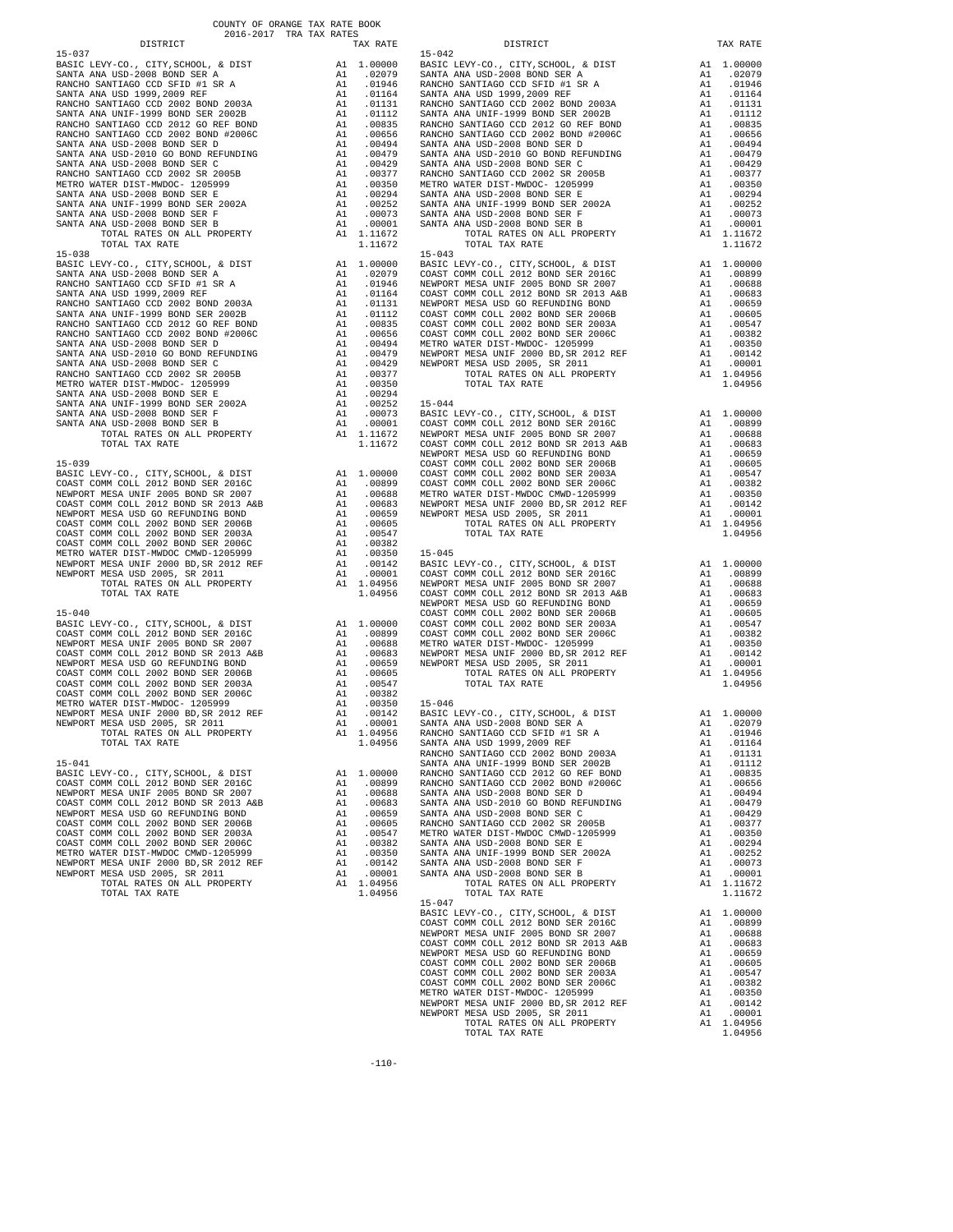COAST COMM COLL 2012 BOND SER 2016C A1 .00899 NEWPORT MESA UNIF 2005 BOND SR 2007 A1 .00688 15-060

 DISTRICT TAX RATE DISTRICT TAX RATE 15-048 15-054 BASIC LEVY-CO., CITY,SCHOOL, & DIST A1 1.00000 BASIC LEVY-CO., CITY,SCHOOL, & DIST A1 1.00000 COAST COMM COLL 2012 BOND SER 2016C A1 .00899 COAST COMM COLL 2012 BOND SER 2016C A1 .00899 NEWPORT MESA UNIF 2005 BOND SR 2007 A1 .00688 NEWPORT MESA UNIF 2005 BOND SR 2007 A1 .00688 COAST COMM COLL 2012 BOND SR 2013 A&B A1 .00683 COAST COMM COLL 2012 BOND SR 2013 A&B A1 .00683 NEWPORT MESA USD GO REFUNDING BOND A1 .00659 NEWPORT MESA USD GO REFUNDING BOND A1 .00659 COAST COMM COLL 2002 BOND SER 2006B A1 .00605 COAST COMM COLL 2002 BOND SER 2006B A1 .00605 COAST COMM COLL 2002 BOND SER 2003A A1 .00547 COAST COMM COLL 2002 BOND SER 2003A A1 .00547 COAST COMM COLL 2002 BOND SER 2006C A1 .00382 COAST COMM COLL 2002 BOND SER 2006C A1 .00382 METRO WATER DIST-MWDOC- 1205999 A1 .00350 METRO WATER DIST-MWDOC CMWD-1205999 A1 .00350 NEWPORT MESA UNIF 2000 BD,SR 2012 REF A1 .00142 NEWPORT MESA UNIF 2000 BD,SR 2012 REF A1 .00142 NEWPORT MESA USD 2005, SR 2011 A1 .00001 NEWPORT MESA USD 2005, SR 2011 A1 .00001 TOTAL RATES ON ALL PROPERTY A1 1.04956 TOTAL RATES ON ALL PROPERTY A1 1.04956 TOTAL TAX RATE 1.04956 TOTAL TAX RATE 1.04956 15-049 15-055  $\begin{tabular}{l|c|c|c|c|c|c|c|c} \multicolumn{1}{c}{\textbf{METRO WATER DIST-MHDOC}-1205999\textbf{.} & 0.0382 & 0.0372 & 0.0082 & 0.0082 & 0.0082 & 0.0082 & 0.0082 & 0.0082 & 0.0082 & 0.0082 & 0.0082 & 0.0082 & 0.0082 & 0.0082 & 0.0082 & 0.0082 & 0.0082 & 0.0082 & 0.0082 & 0.00$  $\begin{tabular}{ c| c| c| c|c|c|c} \hline \texttt{COAST COMM COLL 2012 BOND SER 2016C} & \texttt{A1} & .00899 & \texttt{COAST COMM COLL 2012 BOND SER 2016C} & \texttt{A1} & .00899 \\ \hline \texttt{NENPORT MESA UNIT 2005 BOND SR 2007 & \texttt{A1} & .00688 & \texttt{NENPORT MESA UNIT 2005 BOND SR 2007} & \texttt{A1} & .00688 \\ \hline \texttt{CQAST COMM COLL 2012 BOND SR 2007 & \$  TOTAL TAX RATE 1.04956 TOTAL TAX RATE 1.04956 15-050 15-056 BASIC LEVY-CO., CITY,SCHOOL, & DIST A1 1.00000 BASIC LEVY-CO., CITY,SCHOOL, & DIST A1 1.00000 SANTA ANA USD-2008 BOND SER A A1 .02079 COAST COMM COLL 2012 BOND SER 2016C A1 .00899 RANCHO SANTIAGO CCD SFID #1 SR A A1 .01946 NEWPORT MESA UNIF 2005 BOND SR 2007 A1 .00688 SANTA ANA USD 1999,2009 REF A1 .01164 COAST COMM COLL 2012 BOND SR 2013 A&B A1 .00683 RANCHO SANTIAGO CCD 2002 BOND 2003A A1 .01131 NEWPORT MESA USD GO REFUNDING BOND A1 .00659 SANTA ANA UNIF-1999 BOND SER 2002B A1 .01112 COAST COMM COLL 2002 BOND SER 2006B A1 .00605 RANCHO SANTIAGO CCD 2012 GO REF BOND A1 .00835 COAST COMM COLL 2002 BOND SER 2003A A1 .00547 RANCHO SANTIAGO CCD 2002 BOND #2006C A1 .00656 COAST COMM COLL 2002 BOND SER 2006C A1 .00382 SANTA ANA USD-2008 BOND SER D A1 .00494 METRO WATER DIST-MWDOC CMWD-1205999 A1 .00350 SANTA ANA USD-2010 GO BOND REFUNDING A1 .00479 NEWPORT MESA UNIF 2000 BD,SR 2012 REF A1 .00142 SANTA ANA USD-2008 BOND SER C A1 .00429 NEWPORT MESA USD 2005, SR 2011 A1 .00001 RANCHO SANTIAGO CCD 2002 SR 2005B A1 .00377 TOTAL RATES ON ALL PROPERTY A1 1.04956 METRO WATER DIST-MWDOC- 1205999 A1 .00350 TOTAL TAX RATE 1.04956 SANTA ANA USD-2008 BOND SER E A1 .00294 SANTA ANA UNIF-1999 BOND SER 2002A A1 .00252 15-057 SANTA ANA USD-2008 BOND SER F A1 .00073 BASIC LEVY-CO., CITY,SCHOOL, & DIST A1 1.00000 SANTA ANA USD-2008 BOND SER B A1 .00001 COAST COMM COLL 2012 BOND SER 2016C A1 .00899 TOTAL RATES ON ALL PROPERTY A1 1.11672 NEWPORT MESA UNIF 2005 BOND SR 2007 A1 .00688 TOTAL TAX RATE 1.11672 COAST COMM COLL 2012 BOND SR 2013 A&B A1 .00683 NEWPORT MESA USD GO REFUNDING BOND A1 .00659 15-051 COAST COMM COLL 2002 BOND SER 2006B A1 .00605 BASIC LEVY-CO., CITY,SCHOOL, & DIST A1 1.00000 COAST COMM COLL 2002 BOND SER 2003A A1 .00547 SANTA ANA USD-2008 BOND SER A A1 .02079 COAST COMM COLL 2002 BOND SER 2006C A1 .00382 RANCHO SANTIAGO CCD SFID #1 SR A A1 .01946 METRO WATER DIST-MWDOC- 1205999 A1 .00350 SANTA ANA USD 1999,2009 REF A1 .01164 NEWPORT MESA UNIF 2000 BD,SR 2012 REF A1 .00142 RANCHO SANTIAGO CCD 2002 BOND 2003A A1 .01131 NEWPORT MESA USD 2005, SR 2011 A1 .00001 SANTA ANA UNIF-1999 BOND SER 2002B A1 .01112 TOTAL RATES ON ALL PROPERTY A1 1.04956 RANCHO SANTIAGO CCD 2012 GO REF BOND A1 .00835 TOTAL TAX RATE 1.04956 RANCHO SANTIAGO CCD 2002 BOND #2006C A1 .00656 SANTA ANA USD-2008 BOND SER D A1 .00494 15-058 SANTA ANA USD-2010 GO BOND REFUNDING A1 .00479 BASIC LEVY-CO., CITY,SCHOOL, & DIST A1 1.00000 SANTA ANA USD-2008 BOND SER C A1 .00429 COAST COMM COLL 2012 BOND SER 2016C A1 .00899 RANCHO SANTIAGO CCD 2002 SR 2005B A1 .00377 NEWPORT MESA UNIF 2005 BOND SR 2007 A1 .00688 METRO WATER DIST-MWDOC- 1205999 A1 .00350 COAST COMM COLL 2012 BOND SR 2013 A&B A1 .00683 SANTA ANA USD-2008 BOND SER E A1 .00294 NEWPORT MESA USD GO REFUNDING BOND A1 .00659 SANTA ANA UNIF-1999 BOND SER 2002A A1 .00252 COAST COMM COLL 2002 BOND SER 2006B A1 .00605 SANTA ANA USD-2008 BOND SER F A1 .00073 COAST COMM COLL 2002 BOND SER 2003A A1 .00547 SANTA ANA USD-2008 BOND SER B A1 .00001 COAST COMM COLL 2002 BOND SER 2006C A1 .00382 TOTAL RATES ON ALL PROPERTY A1 1.11672 METRO WATER DIST-MWDOC CMWD-1205999 A1 .00350 TOTAL TAX RATE 1.11672 NEWPORT MESA UNIF 2000 BD,SR 2012 REF A1 .00142 NEWPORT MESA USD 2005, SR 2011 A1 .00001 15-052 TOTAL RATES ON ALL PROPERTY A1 1.04956 BASIC LEVY-CO., CITY,SCHOOL, & DIST A1 1.00000 TOTAL TAX RATE 1.04956 COAST COMM COLL 2012 BOND SER 2016C A1 .00899 NEWPORT MESA UNIF 2005 BOND SR 2007 A1 .00688 15-059 COAST COMM COLL 2012 BOND SR 2013 A&B A1 .00683 BASIC LEVY-CO., CITY,SCHOOL, & DIST A1 1.00000 NEWPORT MESA USD GO REFUNDING BOND A1 .00659 COAST COMM COLL 2012 BOND SER 2016C A1 .00899 COAST COMM COLL 2002 BOND SER 2006B A1 .00605 NEWPORT MESA UNIF 2005 BOND SR 2007 A1 .00688 COAST COMM COLL 2002 BOND SER 2003A A1 .00547 COAST COMM COLL 2012 BOND SR 2013 A&B A1 .00683 COAST COMM COLL 2002 BOND SER 2006C A1 .00382 NEWPORT MESA USD GO REFUNDING BOND A1 .00659 METRO WATER DIST-MWDOC- 1205999 A1 .00350 COAST COMM COLL 2002 BOND SER 2006B A1 .00605 NEWPORT MESA UNIF 2000 BD,SR 2012 REF A1 .00142 COAST COMM COLL 2002 BOND SER 2003A A1 .00547 NEWPORT MESA USD 2005, SR 2011 A1 .00001 COAST COMM COLL 2002 BOND SER 2006C A1 .00382 TOTAL RATES ON ALL PROPERTY A1 1.04956 METRO WATER DIST-MWDOC- 1205999 A1 .00350 TOTAL TAX RATE 1.04956 NEWPORT MESA UNIF 2000 BD,SR 2012 REF A1 .00142 NEWPORT MESA USD 2005, SR 2011 A1 .00001 15-053 TOTAL RATES ON ALL PROPERTY A1 1.04956 BASIC LEVY-CO., CITY,SCHOOL, & DIST A1 1.00000 TOTAL TAX RATE 1.04956 COAST COMM COLL 2012 BOND SR 2013 A&B A1 .00683 BASIC LEVY-CO., CITY,SCHOOL, & DIST A1 1.00000 NEWPORT MESA USD GO REFUNDING BOND A1 .00659 COAST COMM COLL 2012 BOND SER 2016C<br>
COAST COMM COLL 2002 BOND SER 2006B NEWPORT MESA UNIT 2002 BOND SR 2007<br>
COAST COMM COLL 2002 BOND SER 20068<br>
COAST COMM COLL 2002 BOND SER TOTAL RATES ON ALL PROPERTY A1 1.04956<br>TOTAL TAX RATE 1.04956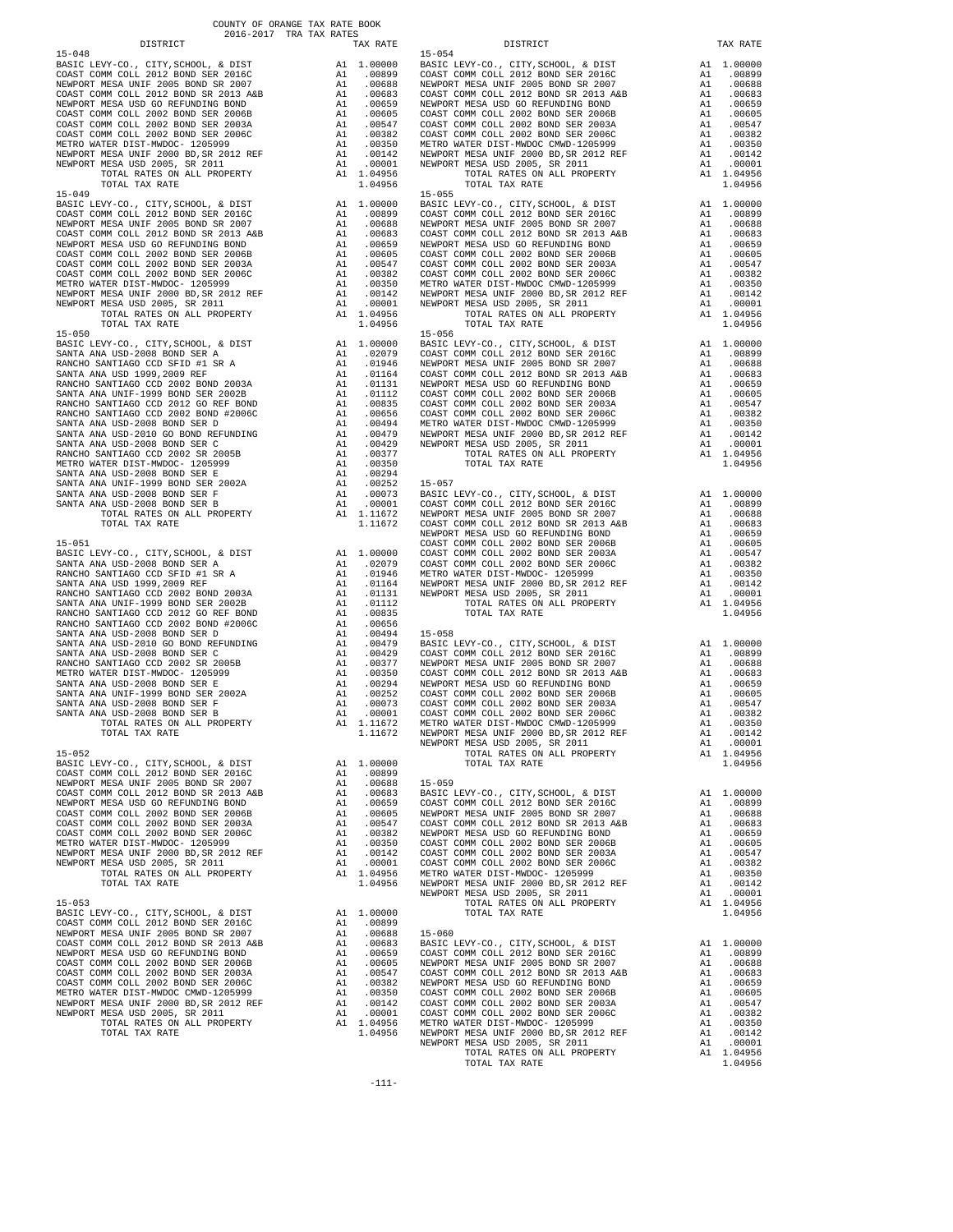| $\begin{tabular}{l c c c c c} {\bf NEWPORT} \hspace{0.08cm} {\tt MESA} \hspace{0.08cm} {\tt USD} \hspace{0.08cm} {\tt GOAET} \hspace{0.08cm} {\tt COND} \hspace{0.08cm} {\tt COAST} \hspace{0.08cm} {\tt COMM} \hspace{0.08cm} {\tt COAL} \hspace{0.08cm} {\tt 2002} \hspace{0.08cm} {\tt BND} \hspace{0.08cm} {\tt SCAST} \hspace{0.08cm} {\tt COMM} \hspace{0.08cm} {\tt COLL} \hspace{0.08cm}$ |          |                                                                                         |                    |
|---------------------------------------------------------------------------------------------------------------------------------------------------------------------------------------------------------------------------------------------------------------------------------------------------------------------------------------------------------------------------------------------------|----------|-----------------------------------------------------------------------------------------|--------------------|
|                                                                                                                                                                                                                                                                                                                                                                                                   |          |                                                                                         |                    |
|                                                                                                                                                                                                                                                                                                                                                                                                   |          |                                                                                         |                    |
|                                                                                                                                                                                                                                                                                                                                                                                                   |          |                                                                                         |                    |
|                                                                                                                                                                                                                                                                                                                                                                                                   |          |                                                                                         |                    |
|                                                                                                                                                                                                                                                                                                                                                                                                   |          |                                                                                         |                    |
|                                                                                                                                                                                                                                                                                                                                                                                                   |          |                                                                                         |                    |
| TOTAL TAX RATE                                                                                                                                                                                                                                                                                                                                                                                    |          | 1.04956                                                                                 |                    |
| $15 - 062$                                                                                                                                                                                                                                                                                                                                                                                        |          |                                                                                         | $15 - 068$         |
|                                                                                                                                                                                                                                                                                                                                                                                                   |          |                                                                                         |                    |
|                                                                                                                                                                                                                                                                                                                                                                                                   |          |                                                                                         |                    |
|                                                                                                                                                                                                                                                                                                                                                                                                   |          |                                                                                         |                    |
|                                                                                                                                                                                                                                                                                                                                                                                                   |          |                                                                                         |                    |
|                                                                                                                                                                                                                                                                                                                                                                                                   |          |                                                                                         |                    |
|                                                                                                                                                                                                                                                                                                                                                                                                   |          |                                                                                         |                    |
|                                                                                                                                                                                                                                                                                                                                                                                                   |          |                                                                                         |                    |
|                                                                                                                                                                                                                                                                                                                                                                                                   |          |                                                                                         |                    |
|                                                                                                                                                                                                                                                                                                                                                                                                   |          |                                                                                         |                    |
|                                                                                                                                                                                                                                                                                                                                                                                                   |          |                                                                                         |                    |
| TOTAL TAX RATE                                                                                                                                                                                                                                                                                                                                                                                    |          | 1.04956                                                                                 |                    |
| $15 - 063$                                                                                                                                                                                                                                                                                                                                                                                        |          |                                                                                         | $15 - 069$         |
|                                                                                                                                                                                                                                                                                                                                                                                                   |          |                                                                                         |                    |
|                                                                                                                                                                                                                                                                                                                                                                                                   |          |                                                                                         |                    |
|                                                                                                                                                                                                                                                                                                                                                                                                   |          |                                                                                         |                    |
|                                                                                                                                                                                                                                                                                                                                                                                                   |          |                                                                                         |                    |
|                                                                                                                                                                                                                                                                                                                                                                                                   |          |                                                                                         |                    |
|                                                                                                                                                                                                                                                                                                                                                                                                   |          |                                                                                         |                    |
|                                                                                                                                                                                                                                                                                                                                                                                                   |          |                                                                                         |                    |
|                                                                                                                                                                                                                                                                                                                                                                                                   |          |                                                                                         |                    |
|                                                                                                                                                                                                                                                                                                                                                                                                   |          |                                                                                         |                    |
|                                                                                                                                                                                                                                                                                                                                                                                                   |          |                                                                                         |                    |
|                                                                                                                                                                                                                                                                                                                                                                                                   |          |                                                                                         |                    |
|                                                                                                                                                                                                                                                                                                                                                                                                   |          |                                                                                         | SANTA A            |
| $15 - 064$                                                                                                                                                                                                                                                                                                                                                                                        |          |                                                                                         | SANTA A            |
|                                                                                                                                                                                                                                                                                                                                                                                                   |          |                                                                                         |                    |
|                                                                                                                                                                                                                                                                                                                                                                                                   |          |                                                                                         |                    |
|                                                                                                                                                                                                                                                                                                                                                                                                   |          |                                                                                         |                    |
|                                                                                                                                                                                                                                                                                                                                                                                                   |          |                                                                                         |                    |
|                                                                                                                                                                                                                                                                                                                                                                                                   |          |                                                                                         |                    |
|                                                                                                                                                                                                                                                                                                                                                                                                   |          |                                                                                         |                    |
|                                                                                                                                                                                                                                                                                                                                                                                                   |          |                                                                                         |                    |
|                                                                                                                                                                                                                                                                                                                                                                                                   |          |                                                                                         |                    |
|                                                                                                                                                                                                                                                                                                                                                                                                   |          |                                                                                         |                    |
|                                                                                                                                                                                                                                                                                                                                                                                                   |          |                                                                                         |                    |
|                                                                                                                                                                                                                                                                                                                                                                                                   |          |                                                                                         |                    |
| $15 - 065$                                                                                                                                                                                                                                                                                                                                                                                        |          |                                                                                         | COAST C<br>METRO W |
|                                                                                                                                                                                                                                                                                                                                                                                                   |          |                                                                                         |                    |
|                                                                                                                                                                                                                                                                                                                                                                                                   |          |                                                                                         |                    |
|                                                                                                                                                                                                                                                                                                                                                                                                   |          |                                                                                         |                    |
|                                                                                                                                                                                                                                                                                                                                                                                                   |          |                                                                                         |                    |
|                                                                                                                                                                                                                                                                                                                                                                                                   |          |                                                                                         |                    |
|                                                                                                                                                                                                                                                                                                                                                                                                   |          |                                                                                         |                    |
|                                                                                                                                                                                                                                                                                                                                                                                                   |          |                                                                                         |                    |
|                                                                                                                                                                                                                                                                                                                                                                                                   |          |                                                                                         |                    |
|                                                                                                                                                                                                                                                                                                                                                                                                   |          |                                                                                         |                    |
|                                                                                                                                                                                                                                                                                                                                                                                                   |          |                                                                                         |                    |
|                                                                                                                                                                                                                                                                                                                                                                                                   |          |                                                                                         |                    |
|                                                                                                                                                                                                                                                                                                                                                                                                   |          |                                                                                         | COAST C            |
| $15 - 066$                                                                                                                                                                                                                                                                                                                                                                                        |          |                                                                                         |                    |
| BASIC LEVY-CO., CITY, SCHOOL, & DIST                                                                                                                                                                                                                                                                                                                                                              |          | $\begin{tabular}{ll} \bf METRO & \tt W \\ \bf A1 & 1.00000 & \tt NEWPORT \end{tabular}$ |                    |
| SANTA ANA USD-2008 BOND SER A                                                                                                                                                                                                                                                                                                                                                                     | A1       | .02079                                                                                  | NEWPORT            |
| RANCHO SANTIAGO CCD SFID #1 SR A                                                                                                                                                                                                                                                                                                                                                                  | A1       | .01946                                                                                  |                    |
| SANTA ANA USD 1999, 2009 REF                                                                                                                                                                                                                                                                                                                                                                      | A1       | .01164                                                                                  |                    |
| RANCHO SANTIAGO CCD 2002 BOND 2003A<br>SANTA ANA UNIF-1999 BOND SER 2002B                                                                                                                                                                                                                                                                                                                         | A1<br>A1 | .01131<br>.01112                                                                        | $15 - 072$         |
| RANCHO SANTIAGO CCD 2012 GO REF BOND                                                                                                                                                                                                                                                                                                                                                              | A1       | .00835                                                                                  | BASIC L            |
| RANCHO SANTIAGO CCD 2002 BOND #2006C                                                                                                                                                                                                                                                                                                                                                              | A1       | .00656                                                                                  | COAST C            |
| SANTA ANA USD-2008 BOND SER D                                                                                                                                                                                                                                                                                                                                                                     | A1       | .00494                                                                                  | NEWPORT            |
| SANTA ANA USD-2010 GO BOND REFUNDING                                                                                                                                                                                                                                                                                                                                                              | A1       | .00479                                                                                  | COAST C            |
| SANTA ANA USD-2008 BOND SER C                                                                                                                                                                                                                                                                                                                                                                     | A1       | .00429                                                                                  | NEWPORT            |
| RANCHO SANTIAGO CCD 2002 SR 2005B                                                                                                                                                                                                                                                                                                                                                                 | A1       | .00377                                                                                  | COAST C            |
| METRO WATER DIST-MWDOC CMWD-1205999<br>SANTA ANA USD-2008 BOND SER E                                                                                                                                                                                                                                                                                                                              | A1<br>A1 | .00350<br>.00294                                                                        | COAST C<br>COAST C |
| SANTA ANA UNIF-1999 BOND SER 2002A                                                                                                                                                                                                                                                                                                                                                                | A1       | .00252                                                                                  | METRO W            |
| SANTA ANA USD-2008 BOND SER F                                                                                                                                                                                                                                                                                                                                                                     | A1       | .00073                                                                                  | NEWPORT            |
| SANTA ANA USD-2008 BOND SER B                                                                                                                                                                                                                                                                                                                                                                     | A1       | .00001                                                                                  | NEWPORT            |
| TOTAL RATES ON ALL PROPERTY                                                                                                                                                                                                                                                                                                                                                                       |          | A1 1.11672                                                                              |                    |

| DISTRICT | TAX RATE | DISTRICT | TAX RATE |
|----------|----------|----------|----------|
|          |          |          |          |
|          |          |          |          |
|          |          |          |          |
|          |          |          |          |
|          |          |          |          |
|          |          |          |          |
|          |          |          |          |
|          |          |          |          |
|          |          |          |          |
|          |          |          |          |
|          |          |          |          |
|          |          |          |          |
|          |          |          |          |
|          |          |          |          |
|          |          |          |          |
|          |          |          |          |
|          |          |          |          |
|          |          |          |          |
|          |          |          |          |
|          |          |          |          |
|          |          |          |          |
|          |          |          |          |
|          |          |          |          |
|          |          |          |          |
|          |          |          |          |
|          |          |          |          |
|          |          |          |          |
|          |          |          |          |
|          |          |          |          |
|          |          |          |          |
|          |          |          |          |
|          |          |          |          |
|          |          |          |          |
|          |          |          |          |
|          |          |          |          |
|          |          |          |          |
|          |          |          |          |
|          |          |          |          |
|          |          |          |          |
|          |          |          |          |
|          |          |          |          |
|          |          |          |          |
|          |          |          |          |
|          |          |          |          |
|          |          |          |          |
|          |          |          |          |
|          |          |          |          |
|          |          |          |          |
|          |          |          |          |
|          |          |          |          |
|          |          |          |          |
|          |          |          |          |
|          |          |          |          |
|          |          |          |          |
|          |          |          |          |
|          |          |          |          |
|          |          |          |          |
|          |          |          |          |
|          |          |          |          |
|          |          |          |          |
|          |          |          |          |
|          |          |          |          |
|          |          |          |          |
|          |          |          |          |
|          |          |          |          |
|          |          |          |          |
|          |          |          |          |
|          |          |          |          |
|          |          |          |          |
|          |          |          |          |
|          |          |          |          |
|          |          |          |          |
|          |          |          |          |
|          |          |          |          |
|          |          |          |          |
|          |          |          |          |
|          |          |          |          |
|          |          |          |          |
|          |          |          |          |
|          |          |          |          |
|          |          |          |          |
|          |          |          |          |
|          |          |          |          |
|          |          |          |          |
|          |          |          |          |
|          |          |          |          |
|          |          |          |          |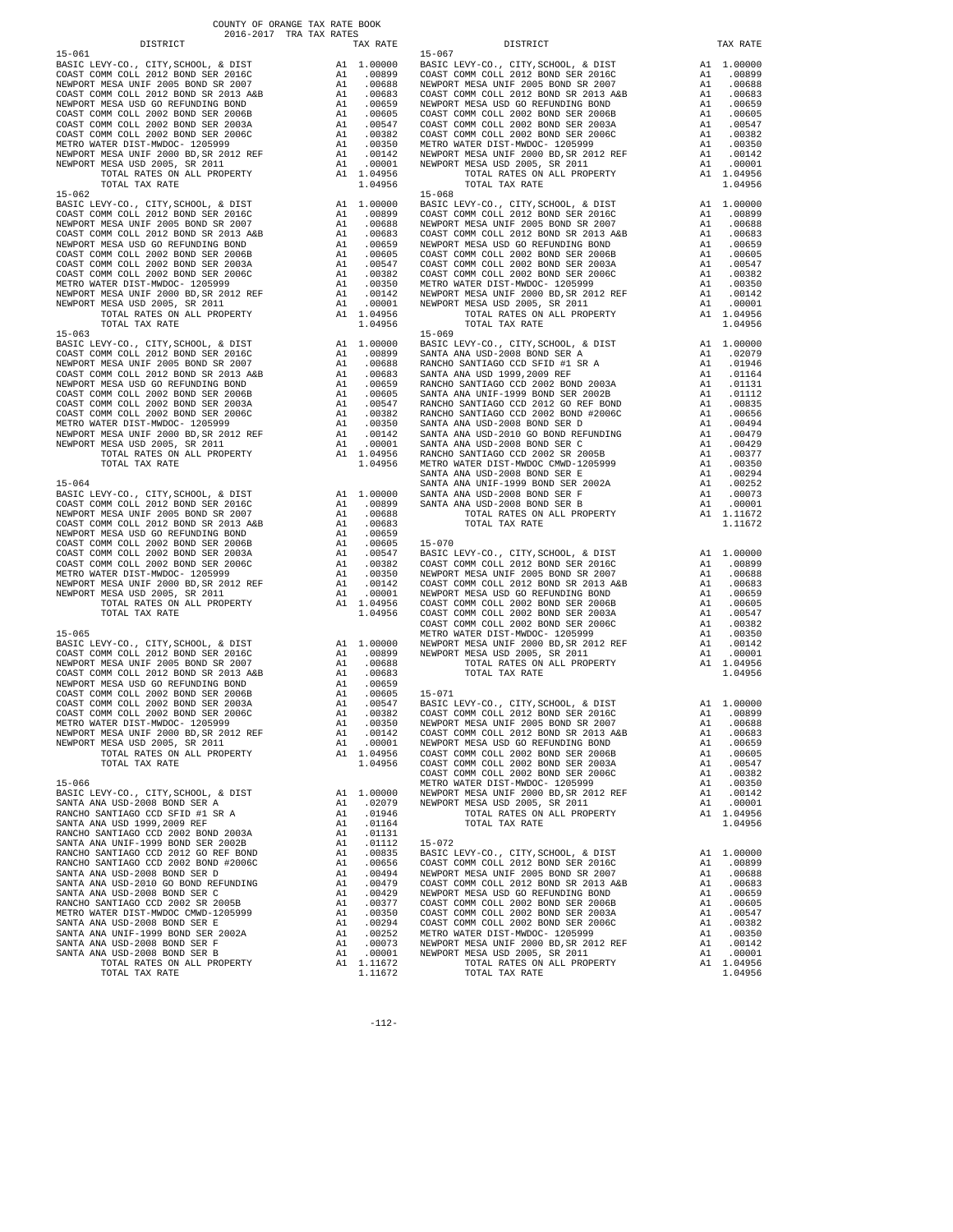|                                                                       |          |                                                                                         | SANTA A            |
|-----------------------------------------------------------------------|----------|-----------------------------------------------------------------------------------------|--------------------|
| $15 - 074$                                                            |          |                                                                                         | SANTA A            |
|                                                                       |          |                                                                                         |                    |
|                                                                       |          |                                                                                         |                    |
|                                                                       |          |                                                                                         |                    |
|                                                                       |          |                                                                                         |                    |
|                                                                       |          |                                                                                         |                    |
|                                                                       |          |                                                                                         |                    |
|                                                                       |          |                                                                                         |                    |
|                                                                       |          |                                                                                         |                    |
|                                                                       |          |                                                                                         |                    |
|                                                                       |          |                                                                                         |                    |
|                                                                       |          |                                                                                         |                    |
|                                                                       |          |                                                                                         | RANCHO             |
|                                                                       |          |                                                                                         |                    |
|                                                                       |          |                                                                                         |                    |
|                                                                       |          |                                                                                         |                    |
|                                                                       |          |                                                                                         |                    |
|                                                                       |          |                                                                                         |                    |
|                                                                       |          |                                                                                         |                    |
|                                                                       |          |                                                                                         |                    |
|                                                                       |          |                                                                                         |                    |
|                                                                       |          |                                                                                         |                    |
|                                                                       |          |                                                                                         |                    |
|                                                                       |          |                                                                                         |                    |
|                                                                       |          |                                                                                         |                    |
|                                                                       |          |                                                                                         |                    |
|                                                                       |          |                                                                                         |                    |
|                                                                       |          |                                                                                         |                    |
|                                                                       |          |                                                                                         |                    |
|                                                                       |          |                                                                                         |                    |
|                                                                       |          |                                                                                         |                    |
|                                                                       |          |                                                                                         | RANCHO             |
| $15 - 076$                                                            |          |                                                                                         | SANTA A            |
|                                                                       |          |                                                                                         |                    |
|                                                                       |          |                                                                                         |                    |
|                                                                       |          |                                                                                         |                    |
|                                                                       |          |                                                                                         |                    |
|                                                                       |          |                                                                                         |                    |
|                                                                       |          |                                                                                         |                    |
|                                                                       |          |                                                                                         |                    |
|                                                                       |          |                                                                                         |                    |
|                                                                       |          |                                                                                         |                    |
| SANTA ANA USD-2008 BOND SER C<br>RANCHO SANTIAGO CCD 2002 SR 2005B    |          |                                                                                         |                    |
| METRO WATER DIST-MWDOC CMWD-1205999                                   |          |                                                                                         |                    |
| SANTA ANA USD-2008 BOND SER E                                         |          |                                                                                         |                    |
| SANTA ANA UNIF-1999 BOND SER 2002A                                    |          |                                                                                         |                    |
| SANTA ANA USD-2008 BOND SER F                                         |          |                                                                                         |                    |
| SANTA ANA USD-2008 BOND SER B                                         |          |                                                                                         |                    |
|                                                                       |          |                                                                                         |                    |
|                                                                       |          |                                                                                         |                    |
| $15 - 077$                                                            |          |                                                                                         | COAST C            |
| BASIC LEVY-CO., CITY, SCHOOL, & DIST                                  |          | $\begin{tabular}{ll} \bf METRO & \tt W \\ \bf A1 & 1.00000 & \tt NEWPORT \end{tabular}$ |                    |
| SANTA ANA USD-2008 BOND SER A                                         | A1       | .02079                                                                                  | NEWPORT            |
| RANCHO SANTIAGO CCD SFID #1 SR A                                      | A1       | .01946                                                                                  |                    |
| SANTA ANA USD 1999, 2009 REF                                          | A1       | .01164                                                                                  |                    |
| RANCHO SANTIAGO CCD 2002 BOND 2003A                                   | A1       | .01131                                                                                  |                    |
| SANTA ANA UNIF-1999 BOND SER 2002B                                    | A1       | .01112                                                                                  | $15 - 082$         |
| RANCHO SANTIAGO CCD 2012 GO REF BOND                                  | A1<br>A1 | .00835                                                                                  | BASIC L            |
| RANCHO SANTIAGO CCD 2002 BOND #2006C<br>SANTA ANA USD-2008 BOND SER D | A1       | .00656<br>.00494                                                                        | COAST C<br>NEWPORT |
| SANTA ANA USD-2010 GO BOND REFUNDING                                  | A1       | .00479                                                                                  | COAST C            |
| SANTA ANA USD-2008 BOND SER C                                         | A1       | .00429                                                                                  | NEWPORT            |
| RANCHO SANTIAGO CCD 2002 SR 2005B                                     | A1       | .00377                                                                                  | COAST C            |
| METRO WATER DIST-MWDOC CMWD-1205999                                   | A1       | .00350                                                                                  | COAST C            |
| SANTA ANA USD-2008 BOND SER E                                         | A1       | .00294                                                                                  | COAST C            |
| SANTA ANA UNIF-1999 BOND SER 2002A                                    | A1       | .00252                                                                                  | METRO W            |
| SANTA ANA USD-2008 BOND SER F                                         |          | A1.00073                                                                                | NEWPORT            |

| DISTRICT | AUIU-AUIT IRA IAA RAIBU | TAX RATE | DISTRICT | TAX RATE |
|----------|-------------------------|----------|----------|----------|
|          |                         |          |          |          |
|          |                         |          |          |          |
|          |                         |          |          |          |
|          |                         |          |          |          |
|          |                         |          |          |          |
|          |                         |          |          |          |
|          |                         |          |          |          |
|          |                         |          |          |          |
|          |                         |          |          |          |
|          |                         |          |          |          |
|          |                         |          |          |          |
|          |                         |          |          |          |
|          |                         |          |          |          |
|          |                         |          |          |          |
|          |                         |          |          |          |
|          |                         |          |          |          |
|          |                         |          |          |          |
|          |                         |          |          |          |
|          |                         |          |          |          |
|          |                         |          |          |          |
|          |                         |          |          |          |
|          |                         |          |          |          |
|          |                         |          |          |          |
|          |                         |          |          |          |
|          |                         |          |          |          |
|          |                         |          |          |          |
|          |                         |          |          |          |
|          |                         |          |          |          |
|          |                         |          |          |          |
|          |                         |          |          |          |
|          |                         |          |          |          |
|          |                         |          |          |          |
|          |                         |          |          |          |
|          |                         |          |          |          |
|          |                         |          |          |          |
|          |                         |          |          |          |
|          |                         |          |          |          |
|          |                         |          |          |          |
|          |                         |          |          |          |
|          |                         |          |          |          |
|          |                         |          |          |          |
|          |                         |          |          |          |
|          |                         |          |          |          |
|          |                         |          |          |          |
|          |                         |          |          |          |
|          |                         |          |          |          |
|          |                         |          |          |          |
|          |                         |          |          |          |
|          |                         |          |          |          |
|          |                         |          |          |          |
|          |                         |          |          |          |
|          |                         |          |          |          |
|          |                         |          |          |          |
|          |                         |          |          |          |
|          |                         |          |          |          |
|          |                         |          |          |          |
|          |                         |          |          |          |
|          |                         |          |          |          |
|          |                         |          |          |          |
|          |                         |          |          |          |
|          |                         |          |          |          |
|          |                         |          |          |          |
|          |                         |          |          |          |
|          |                         |          |          |          |
|          |                         |          |          |          |
|          |                         |          |          |          |
|          |                         |          |          |          |
|          |                         |          |          |          |
|          |                         |          |          |          |
|          |                         |          |          |          |
|          |                         |          |          |          |
|          |                         |          |          |          |
|          |                         |          |          |          |
|          |                         |          |          |          |
|          |                         |          |          |          |
|          |                         |          |          |          |
|          |                         |          |          |          |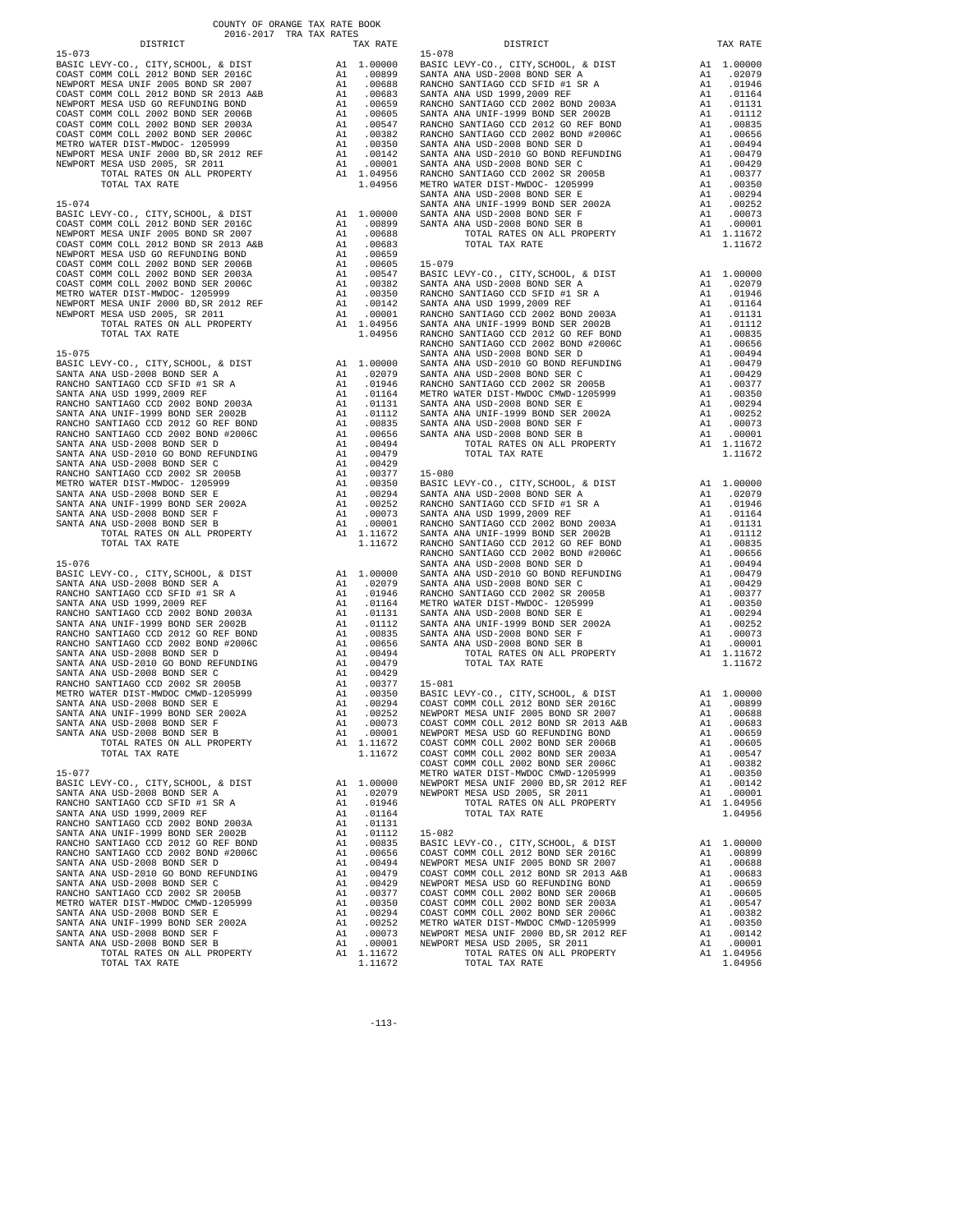| TOTAL RATES ON ALL PROPERTY           |    | A1 1.04956 |
|---------------------------------------|----|------------|
| TOTAL TAX RATE                        |    | 1.04956    |
|                                       |    |            |
| $15 - 089$                            |    |            |
| BASIC LEVY-CO., CITY, SCHOOL, & DIST  | A1 | 1,00000    |
| COAST COMM COLL 2012 BOND SER 2016C   | A1 | .00899     |
| NEWPORT MESA UNIF 2005 BOND SR 2007   | A1 | .00688     |
| COAST COMM COLL 2012 BOND SR 2013 A&B | A1 | .00683     |
| NEWPORT MESA USD GO REFUNDING BOND    | A1 | .00659     |
| COAST COMM COLL 2002 BOND SER 2006B   | A1 | .00605     |
| COAST COMM COLL 2002 BOND SER 2003A   | A1 | .00547     |
| COAST COMM COLL 2002 BOND SER 2006C   | A1 | .00382     |
| METRO WATER DIST-MWDOC CMWD-1205999   | A1 | .00350     |
| NEWPORT MESA UNIF 2000 BD.SR 2012 REF | A1 | .00142     |
| NEWPORT MESA USD 2005, SR 2011        | A1 | .00001     |
| TOTAL RATES ON ALL PROPERTY           | A1 | 1.04956    |
| TOTAL TAX RATE                        |    | 1.04956    |
|                                       |    |            |

-114-

## DISTRICT TAX RATE DISTRICT TAX RATE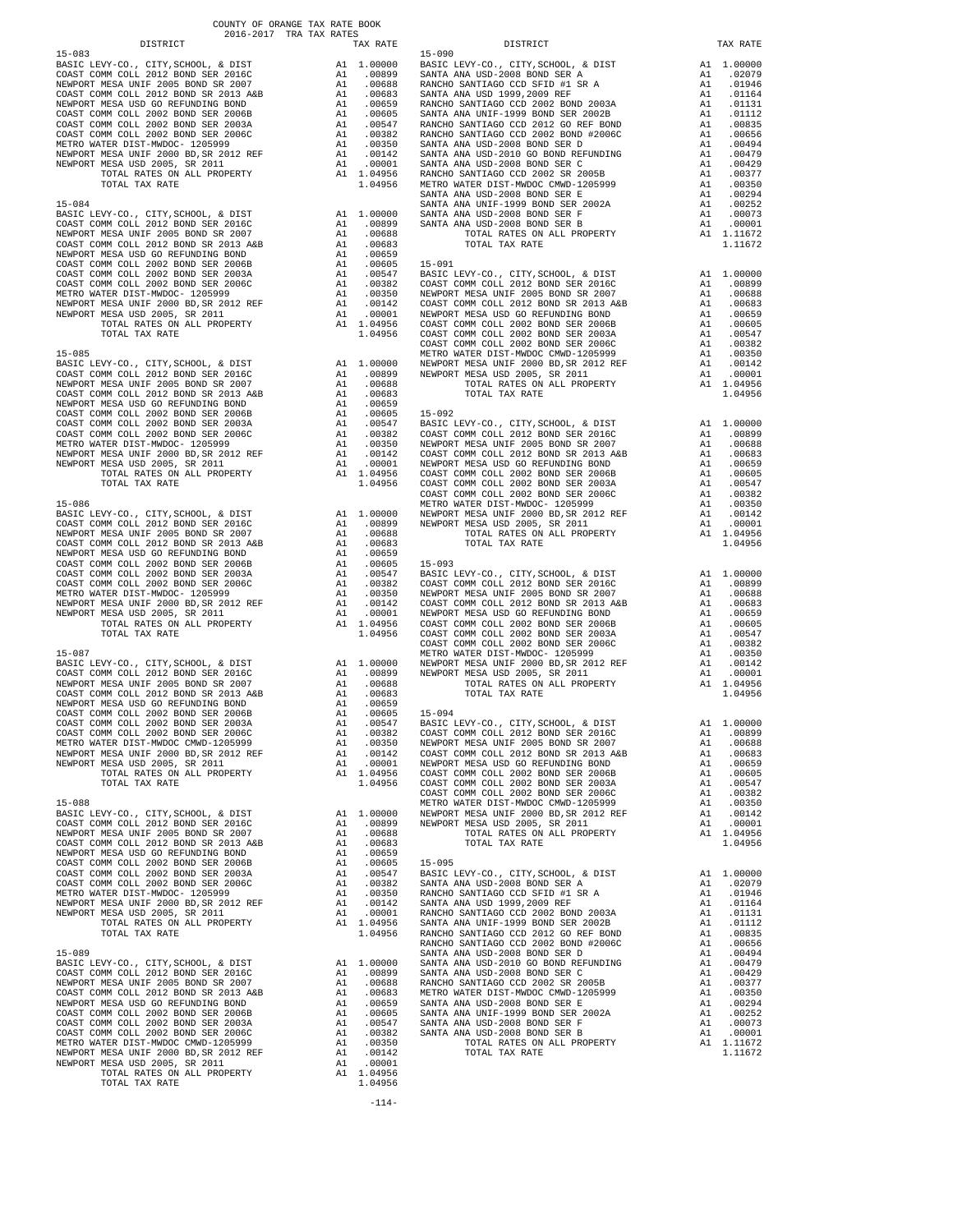| $15 - 097$     |         | $15 - 103$                                                                                                                 |            |
|----------------|---------|----------------------------------------------------------------------------------------------------------------------------|------------|
|                |         |                                                                                                                            |            |
|                |         |                                                                                                                            |            |
|                |         |                                                                                                                            |            |
|                |         |                                                                                                                            |            |
|                |         |                                                                                                                            |            |
|                |         |                                                                                                                            |            |
|                |         |                                                                                                                            |            |
|                |         |                                                                                                                            |            |
|                |         |                                                                                                                            |            |
|                |         |                                                                                                                            |            |
|                |         |                                                                                                                            |            |
|                |         |                                                                                                                            |            |
|                |         |                                                                                                                            |            |
|                |         |                                                                                                                            |            |
|                |         |                                                                                                                            |            |
|                |         |                                                                                                                            |            |
|                |         |                                                                                                                            |            |
|                |         |                                                                                                                            |            |
|                |         |                                                                                                                            |            |
|                |         |                                                                                                                            |            |
|                |         |                                                                                                                            |            |
|                |         |                                                                                                                            |            |
|                |         |                                                                                                                            |            |
|                |         |                                                                                                                            |            |
|                |         |                                                                                                                            |            |
|                |         |                                                                                                                            |            |
|                |         |                                                                                                                            |            |
|                |         |                                                                                                                            |            |
|                |         |                                                                                                                            |            |
|                |         |                                                                                                                            |            |
|                |         |                                                                                                                            |            |
|                |         |                                                                                                                            |            |
|                |         |                                                                                                                            |            |
|                |         |                                                                                                                            |            |
|                |         |                                                                                                                            |            |
|                |         |                                                                                                                            |            |
|                |         |                                                                                                                            |            |
|                |         |                                                                                                                            |            |
|                |         |                                                                                                                            |            |
|                |         |                                                                                                                            |            |
|                |         |                                                                                                                            |            |
|                |         |                                                                                                                            |            |
|                |         |                                                                                                                            |            |
|                |         |                                                                                                                            |            |
|                |         |                                                                                                                            |            |
|                |         |                                                                                                                            |            |
|                |         |                                                                                                                            |            |
|                |         |                                                                                                                            |            |
|                |         |                                                                                                                            |            |
|                |         |                                                                                                                            |            |
|                |         |                                                                                                                            |            |
|                |         |                                                                                                                            |            |
|                |         |                                                                                                                            | 1.04956    |
|                |         | TOTAL TAX RATE                                                                                                             |            |
|                |         | $15 - 106$                                                                                                                 |            |
| TOTAL TAX RATE |         |                                                                                                                            | A1 1.00000 |
|                |         | 1.04956 BASIC LEVY-CO., CITY, SCHOOL, & DIST<br>COAST COMM COLL 2012 BOND SER 2016C<br>NEWPORT MESA UNIF 2005 BOND SR 2007 | A1.00899   |
| $15 - 101$     |         |                                                                                                                            | A1 .00688  |
|                |         |                                                                                                                            |            |
|                |         |                                                                                                                            |            |
|                |         |                                                                                                                            |            |
|                |         |                                                                                                                            |            |
|                |         |                                                                                                                            |            |
|                |         |                                                                                                                            |            |
|                |         |                                                                                                                            |            |
|                |         |                                                                                                                            |            |
|                |         |                                                                                                                            |            |
|                |         |                                                                                                                            |            |
|                |         |                                                                                                                            |            |
|                |         |                                                                                                                            |            |
| TOTAL TAX RATE | 1.04956 |                                                                                                                            |            |

| DISTRICT                                                                    | 2016-2017 TRA TAX RATES | TAX RATE | DISTRICT                                                                                                                                                                                                                                                                                                                                                                                                            | TAX RATE |
|-----------------------------------------------------------------------------|-------------------------|----------|---------------------------------------------------------------------------------------------------------------------------------------------------------------------------------------------------------------------------------------------------------------------------------------------------------------------------------------------------------------------------------------------------------------------|----------|
| $15 - 096$                                                                  |                         |          | $15 - 102$                                                                                                                                                                                                                                                                                                                                                                                                          |          |
|                                                                             |                         |          |                                                                                                                                                                                                                                                                                                                                                                                                                     |          |
|                                                                             |                         |          |                                                                                                                                                                                                                                                                                                                                                                                                                     |          |
|                                                                             |                         |          |                                                                                                                                                                                                                                                                                                                                                                                                                     |          |
|                                                                             |                         |          |                                                                                                                                                                                                                                                                                                                                                                                                                     |          |
|                                                                             |                         |          |                                                                                                                                                                                                                                                                                                                                                                                                                     |          |
|                                                                             |                         |          |                                                                                                                                                                                                                                                                                                                                                                                                                     |          |
|                                                                             |                         |          |                                                                                                                                                                                                                                                                                                                                                                                                                     |          |
|                                                                             |                         |          |                                                                                                                                                                                                                                                                                                                                                                                                                     |          |
|                                                                             |                         |          |                                                                                                                                                                                                                                                                                                                                                                                                                     |          |
|                                                                             |                         |          |                                                                                                                                                                                                                                                                                                                                                                                                                     |          |
|                                                                             |                         |          |                                                                                                                                                                                                                                                                                                                                                                                                                     |          |
|                                                                             |                         |          |                                                                                                                                                                                                                                                                                                                                                                                                                     |          |
|                                                                             |                         |          |                                                                                                                                                                                                                                                                                                                                                                                                                     |          |
|                                                                             |                         |          |                                                                                                                                                                                                                                                                                                                                                                                                                     |          |
|                                                                             |                         |          |                                                                                                                                                                                                                                                                                                                                                                                                                     |          |
|                                                                             |                         |          |                                                                                                                                                                                                                                                                                                                                                                                                                     |          |
|                                                                             |                         |          |                                                                                                                                                                                                                                                                                                                                                                                                                     |          |
|                                                                             |                         |          |                                                                                                                                                                                                                                                                                                                                                                                                                     |          |
|                                                                             |                         |          |                                                                                                                                                                                                                                                                                                                                                                                                                     |          |
|                                                                             |                         |          |                                                                                                                                                                                                                                                                                                                                                                                                                     |          |
|                                                                             |                         |          |                                                                                                                                                                                                                                                                                                                                                                                                                     |          |
|                                                                             |                         |          |                                                                                                                                                                                                                                                                                                                                                                                                                     |          |
|                                                                             |                         |          |                                                                                                                                                                                                                                                                                                                                                                                                                     |          |
|                                                                             |                         |          |                                                                                                                                                                                                                                                                                                                                                                                                                     |          |
|                                                                             |                         |          |                                                                                                                                                                                                                                                                                                                                                                                                                     |          |
|                                                                             |                         |          |                                                                                                                                                                                                                                                                                                                                                                                                                     |          |
|                                                                             |                         |          |                                                                                                                                                                                                                                                                                                                                                                                                                     |          |
|                                                                             |                         |          |                                                                                                                                                                                                                                                                                                                                                                                                                     |          |
|                                                                             |                         |          |                                                                                                                                                                                                                                                                                                                                                                                                                     |          |
|                                                                             |                         |          |                                                                                                                                                                                                                                                                                                                                                                                                                     |          |
|                                                                             |                         |          |                                                                                                                                                                                                                                                                                                                                                                                                                     |          |
|                                                                             |                         |          |                                                                                                                                                                                                                                                                                                                                                                                                                     |          |
|                                                                             |                         |          |                                                                                                                                                                                                                                                                                                                                                                                                                     |          |
|                                                                             |                         |          |                                                                                                                                                                                                                                                                                                                                                                                                                     |          |
|                                                                             |                         |          |                                                                                                                                                                                                                                                                                                                                                                                                                     |          |
|                                                                             |                         |          |                                                                                                                                                                                                                                                                                                                                                                                                                     |          |
|                                                                             |                         |          |                                                                                                                                                                                                                                                                                                                                                                                                                     |          |
|                                                                             |                         |          |                                                                                                                                                                                                                                                                                                                                                                                                                     |          |
|                                                                             |                         |          |                                                                                                                                                                                                                                                                                                                                                                                                                     |          |
|                                                                             |                         |          |                                                                                                                                                                                                                                                                                                                                                                                                                     |          |
|                                                                             |                         |          |                                                                                                                                                                                                                                                                                                                                                                                                                     |          |
|                                                                             |                         |          |                                                                                                                                                                                                                                                                                                                                                                                                                     |          |
|                                                                             |                         |          |                                                                                                                                                                                                                                                                                                                                                                                                                     |          |
|                                                                             |                         |          |                                                                                                                                                                                                                                                                                                                                                                                                                     |          |
|                                                                             |                         |          |                                                                                                                                                                                                                                                                                                                                                                                                                     |          |
|                                                                             |                         |          |                                                                                                                                                                                                                                                                                                                                                                                                                     |          |
|                                                                             |                         |          |                                                                                                                                                                                                                                                                                                                                                                                                                     |          |
|                                                                             |                         |          |                                                                                                                                                                                                                                                                                                                                                                                                                     |          |
|                                                                             |                         |          |                                                                                                                                                                                                                                                                                                                                                                                                                     |          |
|                                                                             |                         |          |                                                                                                                                                                                                                                                                                                                                                                                                                     |          |
|                                                                             |                         |          |                                                                                                                                                                                                                                                                                                                                                                                                                     |          |
|                                                                             |                         |          |                                                                                                                                                                                                                                                                                                                                                                                                                     |          |
|                                                                             |                         |          |                                                                                                                                                                                                                                                                                                                                                                                                                     |          |
|                                                                             |                         |          |                                                                                                                                                                                                                                                                                                                                                                                                                     |          |
|                                                                             |                         |          | $\begin{tabular}{c c c c c c c c} \multicolumn{1}{c}{\textbf{A1}} & 1.04956 & \textbf{BASC LEVY-C0.}, & \text{CITY}, & \text{SCHODI}, & \& & \text{DIST} & & \text{A1} & 1.00000 \\ & & \text{COAST COMM COLL 2012 BOND SER 2016C} & & \text{A1} & .00899 \\ & & \text{NENPORT MESA UNF 2005 BOND SR 2007} & & \text{A1} & .00888 \\ \multicolumn{1}{c}{\textbf{A1}} & 1.00000 & \text{COAST COMM COLL 2$           |          |
|                                                                             |                         |          |                                                                                                                                                                                                                                                                                                                                                                                                                     |          |
| $15 - 100$                                                                  |                         |          |                                                                                                                                                                                                                                                                                                                                                                                                                     |          |
| BASIC LEVY-CO., CITY, SCHOOL, & DIST<br>COAST COMM COLL 2012 BOND SER 2016C |                         |          |                                                                                                                                                                                                                                                                                                                                                                                                                     |          |
|                                                                             |                         |          |                                                                                                                                                                                                                                                                                                                                                                                                                     |          |
|                                                                             |                         |          |                                                                                                                                                                                                                                                                                                                                                                                                                     |          |
|                                                                             |                         |          |                                                                                                                                                                                                                                                                                                                                                                                                                     |          |
|                                                                             |                         |          |                                                                                                                                                                                                                                                                                                                                                                                                                     |          |
|                                                                             |                         |          |                                                                                                                                                                                                                                                                                                                                                                                                                     |          |
|                                                                             |                         |          |                                                                                                                                                                                                                                                                                                                                                                                                                     |          |
|                                                                             |                         |          |                                                                                                                                                                                                                                                                                                                                                                                                                     |          |
|                                                                             |                         |          |                                                                                                                                                                                                                                                                                                                                                                                                                     |          |
|                                                                             |                         |          | $\begin{tabular}{l c c c c c c c} \multicolumn{1}{c}{\textbf{NENPORT MESA UNF 2010 SEND SER 2016} & \multicolumn{1}{c}{\textbf{NENPORT MESA UNF 2005 BOND SR R 2016} & \multicolumn{1}{c}{\textbf{NENPORT MESA UNF 2005 BOND SR R 2017} & \multicolumn{1}{c}{\textbf{A1}} & .00689 & \multicolumn{1}{c}{\textbf{COAST COMM COLL 2012 BOND SER 2003A} & \multicolumn{1}{c}{\textbf{A2}} & .00689 & \multicolumn{1}{$ |          |
|                                                                             |                         |          |                                                                                                                                                                                                                                                                                                                                                                                                                     |          |
|                                                                             |                         |          |                                                                                                                                                                                                                                                                                                                                                                                                                     |          |
|                                                                             |                         |          |                                                                                                                                                                                                                                                                                                                                                                                                                     |          |
|                                                                             |                         |          |                                                                                                                                                                                                                                                                                                                                                                                                                     |          |
|                                                                             |                         |          |                                                                                                                                                                                                                                                                                                                                                                                                                     |          |
|                                                                             |                         |          |                                                                                                                                                                                                                                                                                                                                                                                                                     |          |
|                                                                             |                         |          |                                                                                                                                                                                                                                                                                                                                                                                                                     |          |
|                                                                             |                         |          |                                                                                                                                                                                                                                                                                                                                                                                                                     |          |
|                                                                             |                         |          | $\begin{tabular}{c c c c c} \hline \text{15--101} & \text{15--106} \\ \hline \text{15--101} & \text{15--106} \\ \hline \text{15--101} & \text{15--106} \\ \hline \text{15--101} & \text{15--106} \\ \hline \text{15--101} & \text{15--106} \\ \hline \text{15--101} & \text{15--106} \\ \hline \text{15--101} & \text{15--106} \\ \hline \text{15--101} & \text{15--106} \\ \hline \$                               |          |
|                                                                             |                         |          |                                                                                                                                                                                                                                                                                                                                                                                                                     |          |
|                                                                             |                         |          |                                                                                                                                                                                                                                                                                                                                                                                                                     |          |
|                                                                             |                         |          |                                                                                                                                                                                                                                                                                                                                                                                                                     | 1.04956  |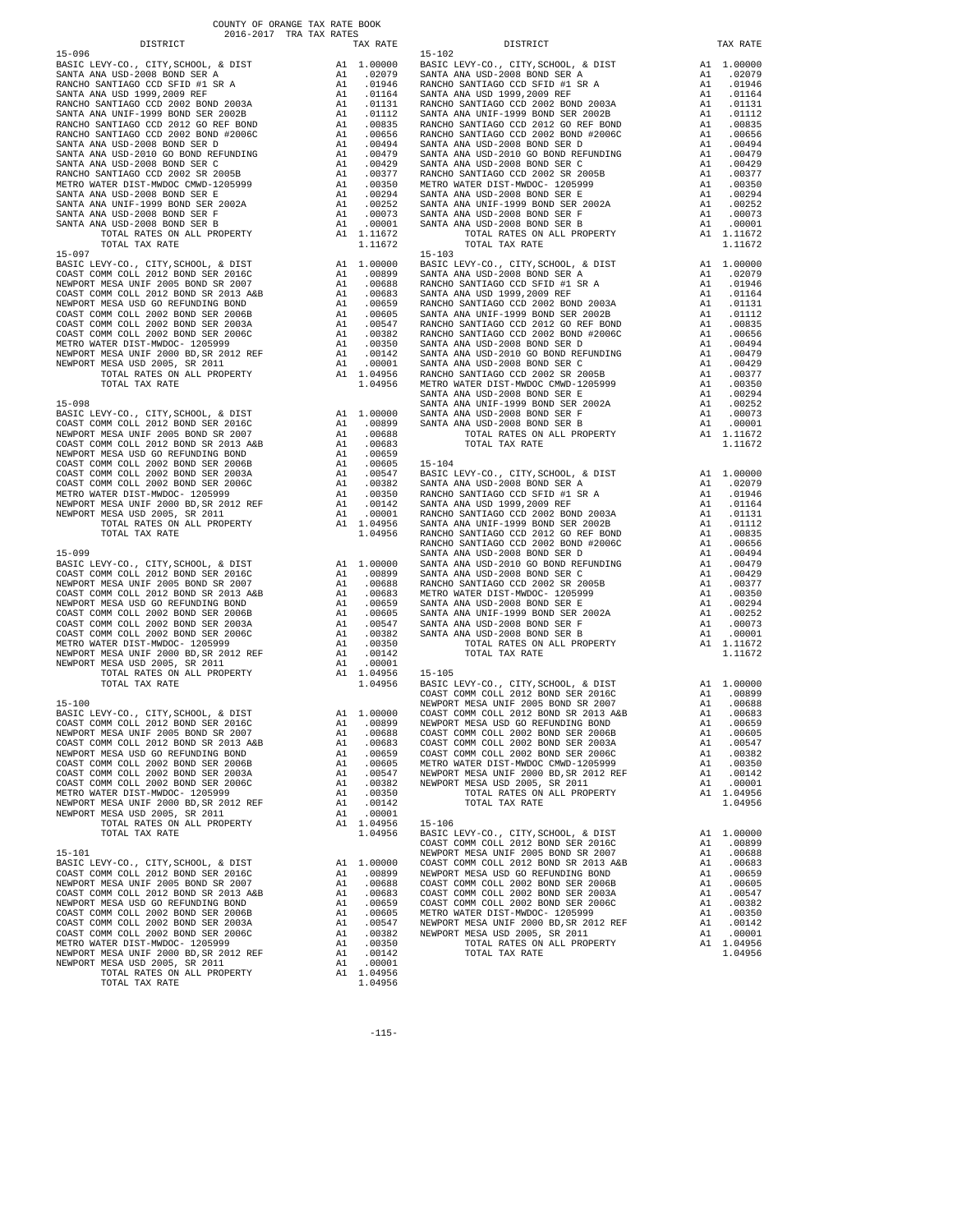| BASIC LEVY-CO., CITY, SCHOOL, & DIST<br>SANTA ANA USD-2008 BOND SER A<br>RANCHO SANTIAGO CCD SFID #1 SR A<br>SANTA ANA USD 1999, 2009 REF<br>RANCHO SANTIAGO CCD 2002 BOND 2003A<br>SANTA ANA UNIF-1999 BOND SER 2002B<br>RANCHO SANTIAGO CCD 2012 GO REF BOND<br>RANCHO SANTIAGO CCD 2002 BOND #2006C<br>SANTA ANA USD-2008 BOND SER D<br>SANTA ANA USD-2010 GO BOND REFUNDING<br>SANTA ANA USD-2008 BOND SER C<br>RANCHO SANTIAGO CCD 2002 SR 2005B<br>METRO WATER DIST-MWDOC- 1205999<br>SANTA ANA USD-2008 BOND SER E<br>SANTA ANA UNIF-1999 BOND SER 2002A<br>SANTA ANA USD-2008 BOND SER F<br>SANTA ANA USD-2008 BOND SER B                                                                | A1 1.00000 BASIC L<br>A1 .02079 COAST C<br>A1 .01946 NEWPORT<br>A1 .01144 NEWPORT<br>A1 .01144 NEWPORT<br>A1 .01151 NEWPORT<br>A1 .01121 NEWPORT<br>A1 .00835 COAST C<br>A1 .00439 NEWPORT<br>A1 .00499 NEWPORT<br>A1 .00499 NEWPORT<br>A1 .00377<br>A                                                               |                                                                                                                             |
|--------------------------------------------------------------------------------------------------------------------------------------------------------------------------------------------------------------------------------------------------------------------------------------------------------------------------------------------------------------------------------------------------------------------------------------------------------------------------------------------------------------------------------------------------------------------------------------------------------------------------------------------------------------------------------------------------|----------------------------------------------------------------------------------------------------------------------------------------------------------------------------------------------------------------------------------------------------------------------------------------------------------------------|-----------------------------------------------------------------------------------------------------------------------------|
| TOTAL RATES ON ALL PROPERTY<br>TOTAL TAX RATE<br>$15 - 108$                                                                                                                                                                                                                                                                                                                                                                                                                                                                                                                                                                                                                                      |                                                                                                                                                                                                                                                                                                                      | COAST C                                                                                                                     |
|                                                                                                                                                                                                                                                                                                                                                                                                                                                                                                                                                                                                                                                                                                  |                                                                                                                                                                                                                                                                                                                      |                                                                                                                             |
|                                                                                                                                                                                                                                                                                                                                                                                                                                                                                                                                                                                                                                                                                                  |                                                                                                                                                                                                                                                                                                                      | NEWPORT                                                                                                                     |
| $15 - 109$                                                                                                                                                                                                                                                                                                                                                                                                                                                                                                                                                                                                                                                                                       |                                                                                                                                                                                                                                                                                                                      | NEWPORT                                                                                                                     |
| $15 - 110$<br>$\begin{tabular}{lllllllllllll} \multicolumn{4}{c}{\textbf{CoAST COM M COL.} & $\cup$ 111, $SCHOOL$, & $\&$ DIST$} & $\&$ A1 & 1.00000 \\ \multicolumn{4}{c}{\textbf{COAST COM M COL.} & $2012$ BOND SER & $2016C$} & $\&$ A1 & .00899 \\ \multicolumn{4}{c}{\textbf{NEW DOT BAD MIJF 2005 BOND SR 2007}} & $\&$ A1 & .00899 \\ \multicolumn{4}{c}{\textbf{COAST COM M COL.} & $2015$ BOND SR 2007} & $\&$ A1 &$<br>TOTAL TAX RATE                                                                                                                                                                                                                                                 | 1.04956 NEWPORT                                                                                                                                                                                                                                                                                                      | NEWPORT                                                                                                                     |
| $15 - 111$<br>BASIC LEVY-CO., CITY, SCHOOL, & DIST<br>SANTA ANA USD-2008 BOND SER A<br>RANCHO SANTIAGO CCD SFID #1 SR A<br>SANTA ANA USD 1999, 2009 REF<br>RANCHO SANTIAGO CCD 2002 BOND 2003A<br>SANTA ANA UNIF-1999 BOND SER 2002B<br>RANCHO SANTIAGO CCD 2012 GO REF BOND<br>RANCHO SANTIAGO CCD 2002 BOND #2006C<br>SANTA ANA USD-2008 BOND SER D<br>SANTA ANA USD-2010 GO BOND REFUNDING<br>SANTA ANA USD-2008 BOND SER C<br>RANCHO SANTIAGO CCD 2002 SR 2005B<br>METRO WATER DIST-MWDOC- 1205999<br>SANTA ANA USD-2008 BOND SER E<br>SANTA ANA UNIF-1999 BOND SER 2002A<br>SANTA ANA USD-2008 BOND SER F<br>SANTA ANA USD-2008 BOND SER B<br>TOTAL RATES ON ALL PROPERTY<br>TOTAL TAX RATE | A1 1.00000<br>A1<br>.02079<br>A1<br>.01946<br>A1<br>.01164<br>A1<br>.01131<br>A1<br>.01112<br>A1<br>.00835<br>A1<br>.00656<br>A1<br>.00494<br>A1 .00479 COAST C<br>A1 .00429 COAST C<br>A1 .00377 METRO W<br>$A1 \t .00350$<br>A1<br>.00294<br>.00252<br>A1<br>.00073<br>A1<br>A1<br>.00001<br>A1 1.11672<br>1.11672 | $15 - 117$<br>BASIC L<br>COAST C<br>NEWPORT<br>COAST C<br>NEWPORT<br>COAST C<br>NEWPORT<br>NEWPORT<br>$15 - 118$<br>BASIC L |

| COUNTY OF ORANGE TAX RATE BOOK<br>$2016-2017\quad\text{TRA TAX RATES}\label{eq:2016-2017}$ DISTRICT |          |          |          |
|-----------------------------------------------------------------------------------------------------|----------|----------|----------|
|                                                                                                     | TAX RATE | DISTRICT | TAX RATE |
|                                                                                                     |          |          |          |
|                                                                                                     |          |          |          |
|                                                                                                     |          |          |          |
|                                                                                                     |          |          |          |
|                                                                                                     |          |          |          |
|                                                                                                     |          |          |          |
|                                                                                                     |          |          |          |
|                                                                                                     |          |          |          |
|                                                                                                     |          |          |          |
|                                                                                                     |          |          |          |
|                                                                                                     |          |          |          |
|                                                                                                     |          |          |          |
|                                                                                                     |          |          |          |
|                                                                                                     |          |          |          |
|                                                                                                     |          |          |          |
|                                                                                                     |          |          |          |
|                                                                                                     |          |          |          |
|                                                                                                     |          |          |          |
|                                                                                                     |          |          |          |
|                                                                                                     |          |          |          |
|                                                                                                     |          |          |          |
|                                                                                                     |          |          |          |
|                                                                                                     |          |          |          |
|                                                                                                     |          |          |          |
|                                                                                                     |          |          |          |
|                                                                                                     |          |          |          |
|                                                                                                     |          |          |          |
|                                                                                                     |          |          |          |
|                                                                                                     |          |          |          |
|                                                                                                     |          |          |          |
|                                                                                                     |          |          |          |
|                                                                                                     |          |          |          |
|                                                                                                     |          |          |          |
|                                                                                                     |          |          |          |
|                                                                                                     |          |          |          |
|                                                                                                     |          |          |          |
|                                                                                                     |          |          |          |
|                                                                                                     |          |          |          |
|                                                                                                     |          |          |          |
|                                                                                                     |          |          |          |
|                                                                                                     |          |          |          |
|                                                                                                     |          |          |          |
|                                                                                                     |          |          |          |
|                                                                                                     |          |          |          |
|                                                                                                     |          |          |          |
|                                                                                                     |          |          |          |
|                                                                                                     |          |          |          |
|                                                                                                     |          |          |          |
|                                                                                                     |          |          |          |
|                                                                                                     |          |          |          |
|                                                                                                     |          |          |          |
|                                                                                                     |          |          |          |
|                                                                                                     |          |          |          |
|                                                                                                     |          |          |          |
|                                                                                                     |          |          |          |
|                                                                                                     |          |          |          |
|                                                                                                     |          |          |          |
|                                                                                                     |          |          |          |
|                                                                                                     |          |          |          |
|                                                                                                     |          |          |          |
|                                                                                                     |          |          |          |
|                                                                                                     |          |          |          |
|                                                                                                     |          |          |          |
|                                                                                                     |          |          |          |
|                                                                                                     |          |          |          |
|                                                                                                     |          |          |          |
|                                                                                                     |          |          |          |
|                                                                                                     |          |          |          |
|                                                                                                     |          |          |          |
|                                                                                                     |          |          |          |
|                                                                                                     |          |          |          |
|                                                                                                     |          |          |          |
|                                                                                                     |          |          |          |
|                                                                                                     |          |          |          |
|                                                                                                     |          |          |          |
|                                                                                                     |          |          |          |
|                                                                                                     |          |          |          |
|                                                                                                     |          |          |          |
|                                                                                                     |          |          |          |
|                                                                                                     |          |          |          |
|                                                                                                     |          |          |          |
|                                                                                                     |          |          |          |
|                                                                                                     |          |          |          |
|                                                                                                     |          |          |          |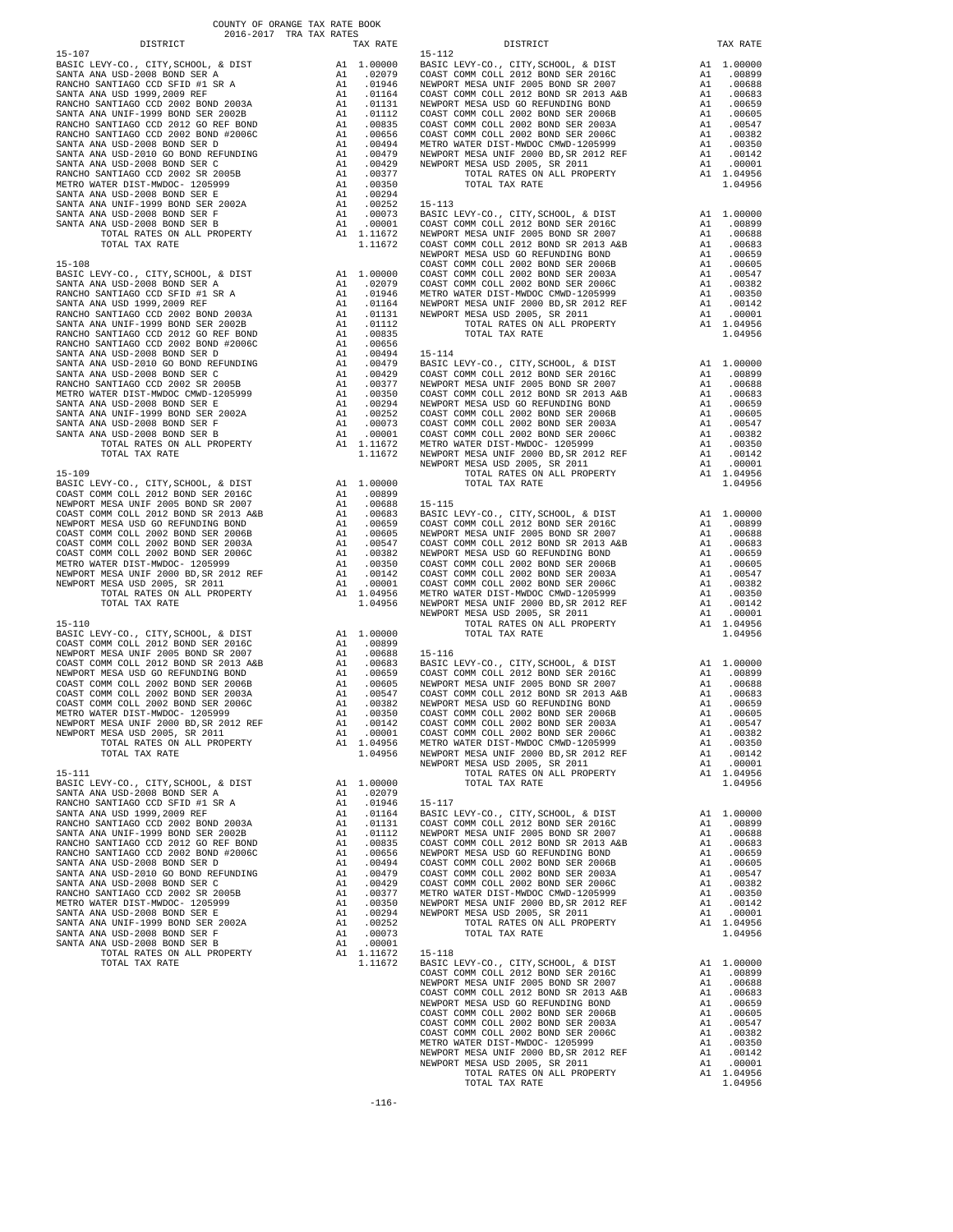| COAST COMM COLL 2002 BOND SER 2003A<br>COAST COMM COLL 2002 BOND SER 2006C<br>METRO WATER DIST-MWDOC- 1205999<br>NEWPORT MESA UNIF 2000 BD, SR 2012 REF<br>NEWPORT MESA USD 2005, SR 2011                                                                                                                                                                                                                                                                                                                                                                                                                                                                                                                         | A1 .00605 COAST C<br>A1 .00547 COAST C<br>A1 .00382 COAST C<br>A1 .00350 METRO W<br>A1 .00142 NEWPORT<br>A1 .00001 NEWPORT<br>A1 1.04956 |                                                                                                               |                                                                                                                                                                          |
|-------------------------------------------------------------------------------------------------------------------------------------------------------------------------------------------------------------------------------------------------------------------------------------------------------------------------------------------------------------------------------------------------------------------------------------------------------------------------------------------------------------------------------------------------------------------------------------------------------------------------------------------------------------------------------------------------------------------|------------------------------------------------------------------------------------------------------------------------------------------|---------------------------------------------------------------------------------------------------------------|--------------------------------------------------------------------------------------------------------------------------------------------------------------------------|
| TOTAL RATES ON ALL PROPERTY<br>TOTAL TAX RATE<br>$15 - 120$                                                                                                                                                                                                                                                                                                                                                                                                                                                                                                                                                                                                                                                       |                                                                                                                                          | 1.04956                                                                                                       | 15-127                                                                                                                                                                   |
|                                                                                                                                                                                                                                                                                                                                                                                                                                                                                                                                                                                                                                                                                                                   |                                                                                                                                          |                                                                                                               |                                                                                                                                                                          |
| TOTAL TAX RATE<br>$15 - 121$                                                                                                                                                                                                                                                                                                                                                                                                                                                                                                                                                                                                                                                                                      |                                                                                                                                          | 1.04956                                                                                                       | $15 - 128$                                                                                                                                                               |
| TOTAL TAX RATE                                                                                                                                                                                                                                                                                                                                                                                                                                                                                                                                                                                                                                                                                                    |                                                                                                                                          | 1.04956                                                                                                       |                                                                                                                                                                          |
| $15 - 122$<br>TOTAL TAX RATE                                                                                                                                                                                                                                                                                                                                                                                                                                                                                                                                                                                                                                                                                      |                                                                                                                                          | 1.04956                                                                                                       | $15 - 129$                                                                                                                                                               |
| $15 - 123$                                                                                                                                                                                                                                                                                                                                                                                                                                                                                                                                                                                                                                                                                                        |                                                                                                                                          |                                                                                                               | $15 - 130$<br>SANTA A                                                                                                                                                    |
| $15 - 124$<br>NEWPORT MESA USD GO REFUNDING BOND<br>COAST COMM COLL 2002 BOND SER 2006B<br>COAST COMM COLL 2002 BOND SER 2003A<br>COAST COMM COLL 2002 BOND SER 2006C<br>METRO WATER DIST-MWDOC- 1205999<br>METRO WATER DIST-MWDOC-1205999 AL<br>NEWPORT MESA UNIF 2000 BD, SR 2012 REF Al<br>NEWPORT MESA USD 2005, SR 2011 AL<br>Al TOTAL RATES ON ALL PROPERTY Al<br>TOTAL RATES ON ALL PROPERTY<br>TOTAL TAX RATE                                                                                                                                                                                                                                                                                             |                                                                                                                                          | A1 .00659<br>A1 .00605<br>A1 .00547<br>A1.00382                                                               | SANTA A<br>$15 - 131$<br>BASIC L<br>COAST C<br>A1 .00382 COAST C<br>A1 .00350 NEWPORT<br>A1 .00142 COAST C<br>A1 .00001 NEWPORT<br>A1 1.04956 COAST C<br>1.04956 COAST C |
| $15 - 125$<br>BASIC LEVY-CO., CITY, SCHOOL, & DIST<br>COAST COMM COLL 2012 BOND SER 2016C<br>NEWPORT MESA UNIF 2005 BOND SR 2007<br>COAST COMM COLL 2012 BOND SR 2013 A&B<br>NEWPORT MESA USD GO REFUNDING BOND<br>$\begin{tabular}{lllllllllllllllllllll} & $\mathbb{X}$ & $\mathbb{X}$ & $\mathbb{X}$ & $\mathbb{X}$ \\ & $\mathbb{X}$ & $\mathbb{X}$ & $\mathbb{X}$ & $\mathbb{X}$ \\ & $\mathbb{X}$ & $\mathbb{X}$ & $\mathbb{X}$ & $\mathbb{X}$ \\ & $\mathbb{X}$ & $\mathbb{X}$ & $\mathbb{X}$ & $\mathbb{X}$ \\ & $\mathbb{X}$ & $\mathbb{X}$ & $\mathbb{X}$ & $\mathbb{X}$ & $\mathbb{X}$ \\ & $\mathbb{X}$ & $\mathbb{X}$ & $\mathbb{X}$ & $\mathbb{X}$ & $\mathbb{X}$ & $\mathbb{X}$ \\ & $\mathbb{X}$$ | A1 1.00000 NEWPORT<br>A1 .00899 NEWPORT<br>A1 .00688                                                                                     | A1 .00683<br>A1.00659<br>A1 .00605<br>.00547<br>.00382<br>.00350<br>.00142<br>.00001<br>A1 1.04956<br>1.04956 | COAST C<br>METRO W                                                                                                                                                       |

-117-

| $2016-2017\quad\text{TRA RATES}\label{eq:2016-2017}$ DISTRICT | COUNTY OF ORANGE TAX RATE BOOK |                        |          |
|---------------------------------------------------------------|--------------------------------|------------------------|----------|
| $15 - 119$                                                    | TAX RATE                       | DISTRICT<br>$15 - 126$ | TAX RATE |
| $15 - 120$                                                    |                                | $15 - 127$             |          |
|                                                               |                                |                        |          |
| $15 - 122$                                                    |                                | $15 - 129$             |          |
|                                                               |                                |                        |          |
|                                                               |                                |                        |          |
|                                                               |                                |                        |          |
|                                                               |                                |                        |          |
| COAST COMM COLL 2002 BOND SER 2006B                           |                                |                        |          |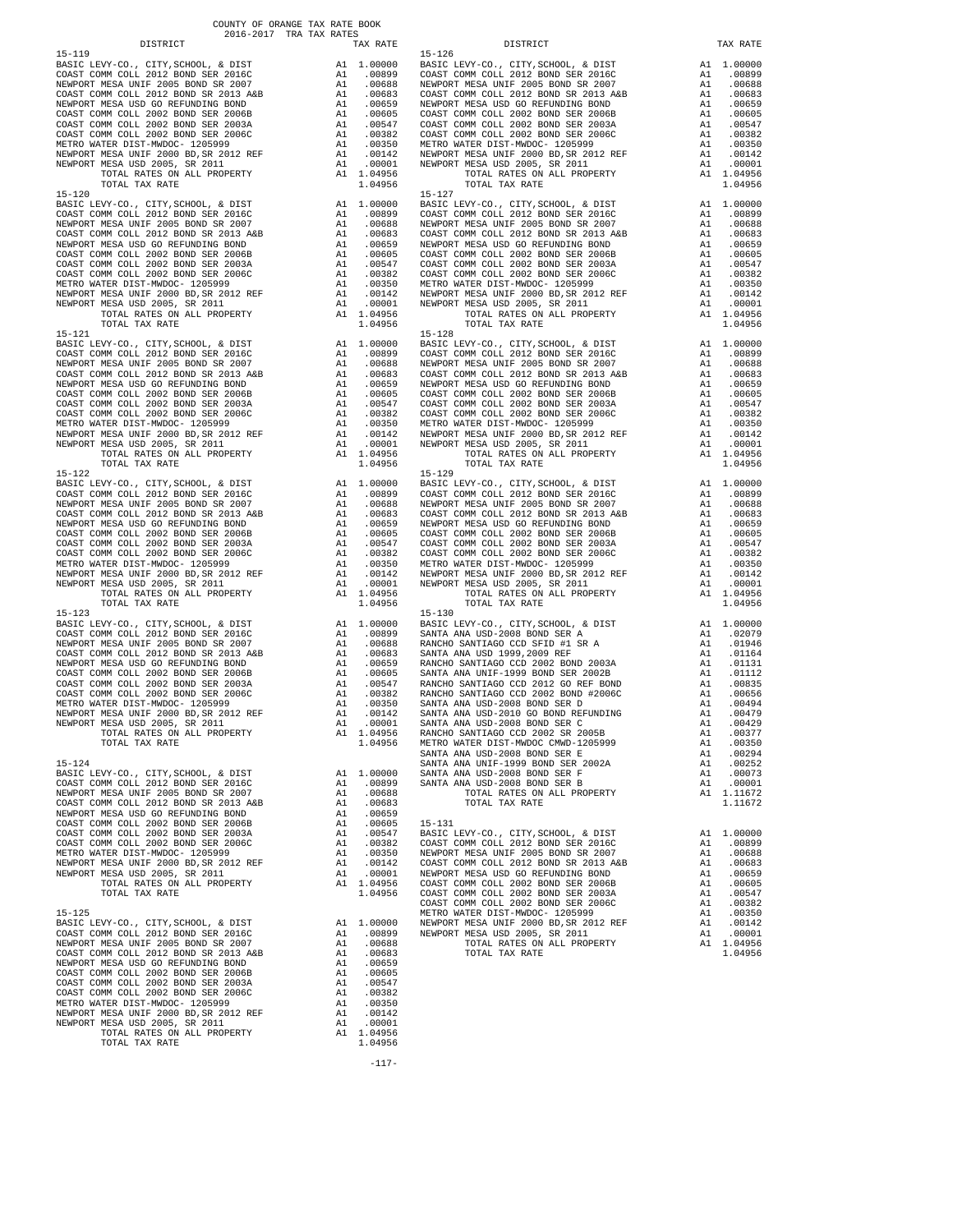| $15 - 133$                                                                 |          |                  | $15 - 140$         |
|----------------------------------------------------------------------------|----------|------------------|--------------------|
|                                                                            |          |                  |                    |
|                                                                            |          |                  |                    |
|                                                                            |          |                  |                    |
|                                                                            |          |                  |                    |
|                                                                            |          |                  |                    |
|                                                                            |          |                  |                    |
|                                                                            |          |                  |                    |
|                                                                            |          |                  |                    |
|                                                                            |          |                  |                    |
|                                                                            |          |                  |                    |
| TOTAL TAX RATE                                                             |          | 1.04956          |                    |
| $15 - 134$                                                                 |          |                  | $15 - 141$         |
|                                                                            |          |                  |                    |
|                                                                            |          |                  |                    |
|                                                                            |          |                  |                    |
|                                                                            |          |                  |                    |
|                                                                            |          |                  |                    |
|                                                                            |          |                  |                    |
|                                                                            |          |                  |                    |
|                                                                            |          |                  |                    |
|                                                                            |          |                  |                    |
|                                                                            |          |                  |                    |
|                                                                            |          |                  |                    |
| TOTAL TAX RATE                                                             |          | 1.04956          |                    |
| $15 - 135$                                                                 |          |                  | $15 - 142$         |
|                                                                            |          |                  |                    |
|                                                                            |          |                  |                    |
|                                                                            |          |                  |                    |
|                                                                            |          |                  |                    |
|                                                                            |          |                  |                    |
|                                                                            |          |                  |                    |
|                                                                            |          |                  |                    |
|                                                                            |          |                  |                    |
|                                                                            |          |                  |                    |
|                                                                            |          |                  |                    |
| TOTAL RATES ON ALL PROPERTY                                                |          | A1 1.04956       |                    |
| TOTAL TAX RATE                                                             |          | 1.04956          |                    |
| $15 - 136$                                                                 |          |                  | $15 - 143$         |
|                                                                            |          |                  |                    |
|                                                                            |          |                  |                    |
|                                                                            |          |                  |                    |
|                                                                            |          |                  |                    |
|                                                                            |          |                  |                    |
|                                                                            |          |                  |                    |
|                                                                            |          |                  |                    |
|                                                                            |          |                  |                    |
|                                                                            |          |                  |                    |
|                                                                            |          |                  |                    |
| TOTAL RATES ON ALL PROPERTY                                                |          | A1 1.04956       |                    |
| TOTAL TAX RATE                                                             |          | 1.04956          |                    |
| $15 - 137$                                                                 |          |                  | $15 - 144$         |
|                                                                            |          |                  |                    |
|                                                                            |          |                  |                    |
|                                                                            |          |                  |                    |
|                                                                            |          |                  |                    |
|                                                                            |          |                  |                    |
|                                                                            |          |                  |                    |
|                                                                            |          |                  |                    |
|                                                                            |          |                  |                    |
|                                                                            |          |                  |                    |
|                                                                            |          |                  |                    |
|                                                                            |          |                  |                    |
| TOTAL TAX RATE                                                             |          | 1.04956          |                    |
| 15-138                                                                     |          |                  | $15 - 145$         |
| BASIC LEVY-CO., CITY, SCHOOL, & DIST                                       | A1       | 1.00000          | BASIC L            |
| COAST COMM COLL 2012 BOND SER 2016C                                        | A1       | .00899           | COAST C            |
| NEWPORT MESA UNIF 2005 BOND SR 2007                                        | A1       | .00688           | NEWPORT            |
| COAST COMM COLL 2012 BOND SR 2013 A&B                                      | A1       | .00683           | COAST C            |
| NEWPORT MESA USD GO REFUNDING BOND                                         | A1       | .00659           | NEWPORT            |
| COAST COMM COLL 2002 BOND SER 2006B                                        | A1       | .00605           | COAST C            |
| COAST COMM COLL 2002 BOND SER 2003A<br>COAST COMM COLL 2002 BOND SER 2006C | A1<br>A1 | .00547           | COAST C<br>COAST C |
| METRO WATER DIST-MWDOC- 1205999                                            | A1       | .00382<br>.00350 | METRO W            |
| NEWPORT MESA UNIF 2000 BD, SR 2012 REF                                     | A1       | .00142           | NEWPORT            |
| NEWPORT MESA USD 2005, SR 2011                                             | A1       | .00001           | NEWPORT            |
| TOTAL RATES ON ALL PROPERTY                                                | A1       | 1.04956          |                    |
| TOTAL TAX RATE                                                             |          | 1.04956          |                    |
|                                                                            |          |                  |                    |

| DISTRICT | TAX RATE | DISTRICT   | TAX RATE |
|----------|----------|------------|----------|
|          |          |            |          |
|          |          |            |          |
|          |          |            |          |
|          |          |            |          |
|          |          |            |          |
|          |          |            |          |
|          |          |            |          |
|          |          |            |          |
|          |          |            |          |
|          |          |            |          |
|          |          |            |          |
|          |          |            |          |
|          |          |            |          |
|          |          |            |          |
|          |          |            |          |
|          |          |            |          |
|          |          |            |          |
|          |          |            |          |
|          |          |            |          |
|          |          |            |          |
|          |          |            |          |
|          |          |            |          |
|          |          |            |          |
|          |          |            |          |
|          |          |            |          |
|          |          |            |          |
|          |          |            |          |
|          |          |            |          |
|          |          |            |          |
|          |          |            |          |
|          |          |            |          |
|          |          |            |          |
|          |          |            |          |
|          |          |            |          |
|          |          |            |          |
|          |          |            |          |
|          |          |            |          |
|          |          |            |          |
|          |          |            |          |
|          |          |            |          |
|          |          |            |          |
|          |          |            |          |
|          |          |            |          |
|          |          |            |          |
|          |          |            |          |
|          |          |            |          |
|          |          |            |          |
|          |          |            |          |
|          |          |            |          |
|          |          |            |          |
|          |          |            |          |
|          |          |            |          |
|          |          |            |          |
|          |          |            |          |
|          |          |            |          |
|          |          |            |          |
|          |          |            |          |
|          |          |            |          |
|          |          |            |          |
| 15-137   |          | $15 - 144$ |          |
|          |          |            |          |
|          |          |            |          |
|          |          |            |          |
|          |          |            |          |
|          |          |            |          |
|          |          |            |          |
|          |          |            |          |
|          |          |            |          |
|          |          |            |          |
|          |          |            |          |
|          |          |            |          |
|          |          |            |          |
|          |          |            |          |
|          |          |            |          |
|          |          |            |          |
|          |          |            |          |
|          |          |            |          |
|          |          |            |          |
|          |          |            |          |
|          |          |            |          |
|          |          |            |          |
|          |          |            |          |
|          |          |            |          |
|          |          |            |          |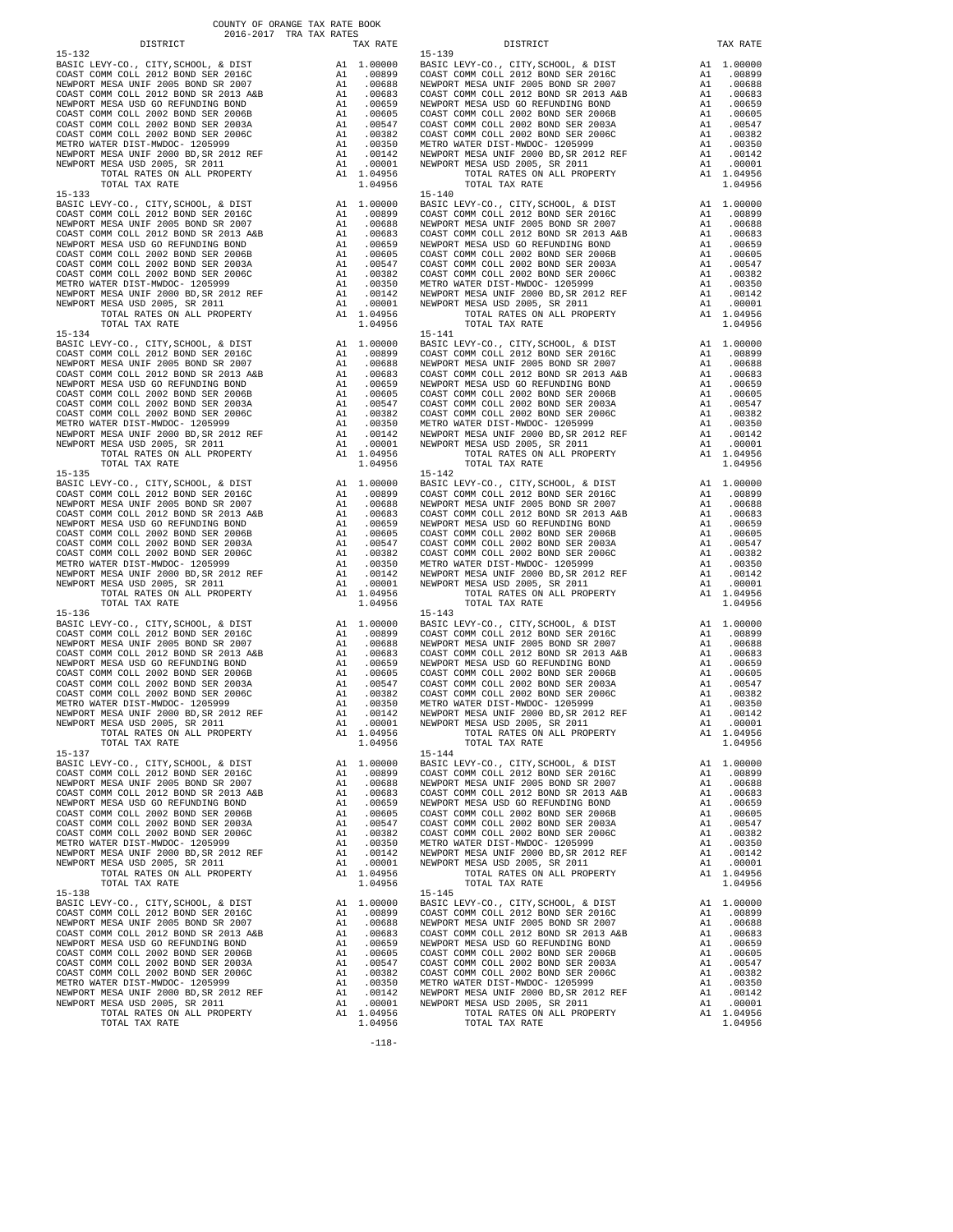| 15-147                                                                      |          |                      | 15-154             |
|-----------------------------------------------------------------------------|----------|----------------------|--------------------|
|                                                                             |          |                      |                    |
|                                                                             |          |                      |                    |
|                                                                             |          |                      |                    |
|                                                                             |          |                      |                    |
|                                                                             |          |                      |                    |
|                                                                             |          |                      |                    |
|                                                                             |          |                      |                    |
|                                                                             |          |                      |                    |
|                                                                             |          |                      |                    |
|                                                                             |          |                      |                    |
| TOTAL TAX RATE<br>$15 - 148$                                                |          | 1.04956              | $15 - 155$         |
|                                                                             |          |                      |                    |
|                                                                             |          |                      |                    |
|                                                                             |          |                      |                    |
|                                                                             |          |                      |                    |
|                                                                             |          |                      |                    |
|                                                                             |          |                      |                    |
|                                                                             |          |                      |                    |
|                                                                             |          |                      |                    |
|                                                                             |          |                      |                    |
|                                                                             |          |                      |                    |
| TOTAL TAX RATE                                                              |          | 1.04956              |                    |
| $15 - 149$                                                                  |          |                      | $15 - 156$         |
|                                                                             |          |                      |                    |
|                                                                             |          |                      |                    |
|                                                                             |          |                      |                    |
|                                                                             |          |                      |                    |
|                                                                             |          |                      |                    |
|                                                                             |          |                      |                    |
|                                                                             |          |                      |                    |
|                                                                             |          |                      |                    |
|                                                                             |          |                      |                    |
| TOTAL RATES ON ALL PROPERTY                                                 |          | A1 1.04956           |                    |
| TOTAL TAX RATE                                                              |          | 1.04956              |                    |
| $15 - 150$                                                                  |          |                      | $15 - 157$         |
|                                                                             |          |                      |                    |
|                                                                             |          |                      |                    |
|                                                                             |          |                      |                    |
|                                                                             |          |                      |                    |
|                                                                             |          |                      |                    |
|                                                                             |          |                      |                    |
|                                                                             |          |                      |                    |
|                                                                             |          |                      |                    |
|                                                                             |          |                      |                    |
|                                                                             |          |                      |                    |
|                                                                             |          |                      |                    |
| $15 - 151$                                                                  |          |                      | $15 - 158$         |
|                                                                             |          |                      |                    |
|                                                                             |          |                      |                    |
|                                                                             |          |                      |                    |
|                                                                             |          |                      |                    |
|                                                                             |          |                      |                    |
|                                                                             |          |                      |                    |
|                                                                             |          |                      |                    |
|                                                                             |          |                      |                    |
|                                                                             |          |                      |                    |
| TOTAL TAX RATE                                                              |          |                      |                    |
| $15 - 152$                                                                  |          | 1.04956              | $15 - 159$         |
|                                                                             | A1       | 1.00000              | BASIC L            |
| BASIC LEVY-CO., CITY, SCHOOL, & DIST COAST COMM COLL 2012 BOND SER 2016C    | A1       | .00899               | COAST C            |
| NEWPORT MESA UNIF 2005 BOND SR 2007                                         | A1       | .00688               | NEWPORT            |
| COAST COMM COLL 2012 BOND SR 2013 A&B<br>NEWPORT MESA USD GO REFUNDING BOND | A1       | .00683               | COAST C<br>NEWPORT |
| COAST COMM COLL 2002 BOND SER 2006B                                         | A1<br>A1 | .00659<br>.00605     | COAST C            |
| COAST COMM COLL 2002 BOND SER 2003A                                         | A1       | .00547               | COAST C            |
| COAST COMM COLL 2002 BOND SER 2006C                                         | A1       | .00382               | COAST C            |
| METRO WATER DIST-MWDOC- 1205999                                             | A1       | .00350               | METRO W            |
| NEWPORT MESA UNIF 2000 BD, SR 2012 REF                                      | A1       | .00142               | NEWPORT            |
| NEWPORT MESA USD 2005, SR 2011<br>TOTAL RATES ON ALL PROPERTY               | A1       | .00001<br>A1 1.04956 | NEWPORT            |
| TOTAL TAX RATE                                                              |          | 1.04956              |                    |
|                                                                             |          |                      |                    |

|            | ntergram       | IAA RAIB | <b>DTOIKTCI</b>                                                                                                                                                                                                                                           | TWV WHIP |
|------------|----------------|----------|-----------------------------------------------------------------------------------------------------------------------------------------------------------------------------------------------------------------------------------------------------------|----------|
| $15 - 146$ |                |          | $15 - 153$                                                                                                                                                                                                                                                |          |
|            |                |          |                                                                                                                                                                                                                                                           |          |
|            |                |          |                                                                                                                                                                                                                                                           |          |
|            |                |          |                                                                                                                                                                                                                                                           |          |
|            |                |          |                                                                                                                                                                                                                                                           |          |
|            |                |          |                                                                                                                                                                                                                                                           |          |
|            |                |          |                                                                                                                                                                                                                                                           |          |
|            |                |          |                                                                                                                                                                                                                                                           |          |
|            |                |          |                                                                                                                                                                                                                                                           |          |
|            |                |          |                                                                                                                                                                                                                                                           |          |
|            |                |          |                                                                                                                                                                                                                                                           |          |
|            |                |          |                                                                                                                                                                                                                                                           |          |
|            |                |          |                                                                                                                                                                                                                                                           |          |
|            |                |          |                                                                                                                                                                                                                                                           |          |
|            |                |          |                                                                                                                                                                                                                                                           |          |
|            |                |          |                                                                                                                                                                                                                                                           |          |
|            |                |          |                                                                                                                                                                                                                                                           |          |
|            |                |          |                                                                                                                                                                                                                                                           |          |
|            |                |          |                                                                                                                                                                                                                                                           |          |
|            |                |          |                                                                                                                                                                                                                                                           |          |
|            |                |          |                                                                                                                                                                                                                                                           |          |
|            |                |          |                                                                                                                                                                                                                                                           |          |
|            |                |          |                                                                                                                                                                                                                                                           |          |
|            |                |          |                                                                                                                                                                                                                                                           |          |
|            |                |          |                                                                                                                                                                                                                                                           |          |
|            |                |          |                                                                                                                                                                                                                                                           |          |
|            |                |          |                                                                                                                                                                                                                                                           |          |
|            |                |          |                                                                                                                                                                                                                                                           |          |
|            |                |          |                                                                                                                                                                                                                                                           |          |
|            |                |          |                                                                                                                                                                                                                                                           |          |
|            |                |          |                                                                                                                                                                                                                                                           |          |
|            |                |          |                                                                                                                                                                                                                                                           |          |
|            |                |          |                                                                                                                                                                                                                                                           |          |
|            |                |          |                                                                                                                                                                                                                                                           |          |
|            |                |          |                                                                                                                                                                                                                                                           |          |
|            |                |          |                                                                                                                                                                                                                                                           |          |
|            |                |          |                                                                                                                                                                                                                                                           |          |
|            |                |          |                                                                                                                                                                                                                                                           |          |
|            |                |          |                                                                                                                                                                                                                                                           |          |
|            |                |          |                                                                                                                                                                                                                                                           |          |
|            |                |          |                                                                                                                                                                                                                                                           |          |
|            |                |          |                                                                                                                                                                                                                                                           |          |
|            |                |          |                                                                                                                                                                                                                                                           |          |
|            |                |          |                                                                                                                                                                                                                                                           |          |
|            |                |          |                                                                                                                                                                                                                                                           |          |
|            |                |          |                                                                                                                                                                                                                                                           |          |
|            |                |          |                                                                                                                                                                                                                                                           |          |
|            |                |          |                                                                                                                                                                                                                                                           |          |
|            |                |          |                                                                                                                                                                                                                                                           |          |
|            |                |          |                                                                                                                                                                                                                                                           |          |
|            |                |          |                                                                                                                                                                                                                                                           |          |
|            |                |          |                                                                                                                                                                                                                                                           |          |
|            |                |          |                                                                                                                                                                                                                                                           |          |
|            |                |          |                                                                                                                                                                                                                                                           |          |
|            |                |          |                                                                                                                                                                                                                                                           |          |
|            |                |          |                                                                                                                                                                                                                                                           |          |
|            |                |          |                                                                                                                                                                                                                                                           |          |
|            |                |          |                                                                                                                                                                                                                                                           |          |
|            |                |          |                                                                                                                                                                                                                                                           |          |
|            |                |          |                                                                                                                                                                                                                                                           |          |
|            |                |          |                                                                                                                                                                                                                                                           |          |
|            |                |          |                                                                                                                                                                                                                                                           |          |
|            |                |          |                                                                                                                                                                                                                                                           |          |
|            |                |          |                                                                                                                                                                                                                                                           |          |
|            |                |          |                                                                                                                                                                                                                                                           |          |
|            |                |          |                                                                                                                                                                                                                                                           |          |
|            |                |          |                                                                                                                                                                                                                                                           |          |
|            |                |          |                                                                                                                                                                                                                                                           |          |
|            |                |          |                                                                                                                                                                                                                                                           |          |
|            |                |          |                                                                                                                                                                                                                                                           |          |
|            |                |          |                                                                                                                                                                                                                                                           |          |
| 15-151     | TOTAL TAX RATE | 1.04956  | 23.32 12.32 12.32 12.32 12.32 12.32 12.32 12.32 12.32 12.32 12.32 12.32 12.32 12.32 12.32 12.32 12.32 12.32 12.32 12.32 12.32 12.32 12.32 12.32 12.32 12.32 12.32 12.32 12.32 12.32 12.32 12.32 12.32 12.32 12.32 12.32 12.32<br>TOTAL TAX RATE<br>15-158 | 1.04956  |
|            |                |          |                                                                                                                                                                                                                                                           |          |
|            |                |          |                                                                                                                                                                                                                                                           |          |
|            |                |          |                                                                                                                                                                                                                                                           |          |
|            |                |          |                                                                                                                                                                                                                                                           |          |
|            |                |          |                                                                                                                                                                                                                                                           |          |
|            |                |          |                                                                                                                                                                                                                                                           |          |
|            |                |          |                                                                                                                                                                                                                                                           |          |
|            |                |          |                                                                                                                                                                                                                                                           |          |
|            |                |          |                                                                                                                                                                                                                                                           |          |
|            |                |          |                                                                                                                                                                                                                                                           |          |
|            |                |          |                                                                                                                                                                                                                                                           |          |
|            |                |          |                                                                                                                                                                                                                                                           |          |
|            |                |          |                                                                                                                                                                                                                                                           |          |
|            |                |          |                                                                                                                                                                                                                                                           |          |
|            |                |          |                                                                                                                                                                                                                                                           |          |
|            |                |          |                                                                                                                                                                                                                                                           |          |
|            |                |          |                                                                                                                                                                                                                                                           |          |
|            |                |          |                                                                                                                                                                                                                                                           |          |
|            |                |          |                                                                                                                                                                                                                                                           |          |
|            |                |          |                                                                                                                                                                                                                                                           |          |
|            |                |          |                                                                                                                                                                                                                                                           |          |
|            |                |          |                                                                                                                                                                                                                                                           |          |
|            |                |          |                                                                                                                                                                                                                                                           |          |
|            |                |          |                                                                                                                                                                                                                                                           |          |
|            |                |          |                                                                                                                                                                                                                                                           |          |
|            |                |          |                                                                                                                                                                                                                                                           |          |
|            |                |          |                                                                                                                                                                                                                                                           |          |
|            |                |          |                                                                                                                                                                                                                                                           |          |
|            |                |          |                                                                                                                                                                                                                                                           |          |

COUNTY OF ORANGE TAX RATE BOOK<br>2016-2017 TRA TAX RATES DISTRICT DISTRICT TAX RATE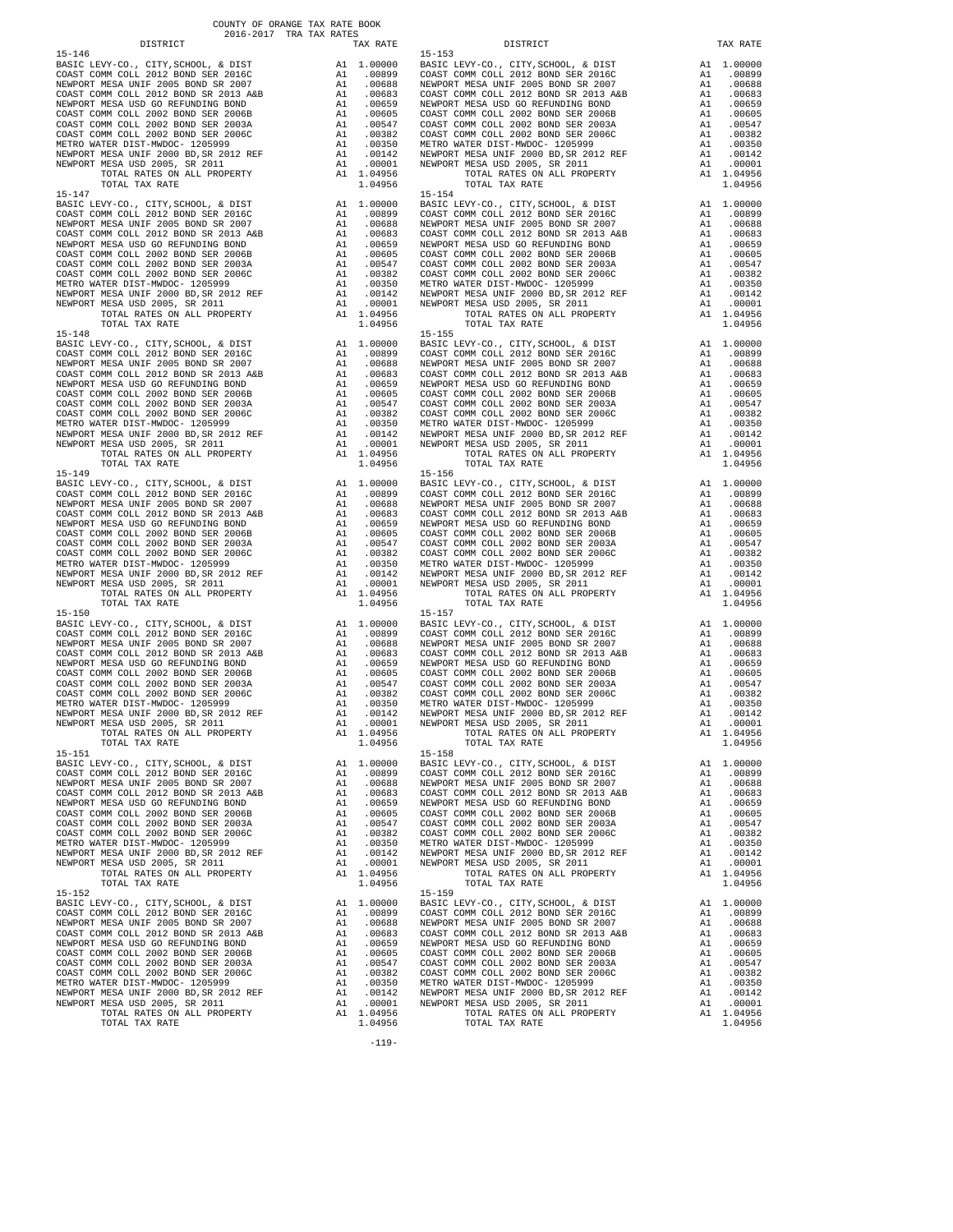| SANTA ANA USD 1999, 2009 REF<br>RANCHO SANTIAGO CCD 2002 BOND 2003A        | A1 .01164 COAST C<br>A1 .01131 NEWPORT<br>A1 .01131 COAST C<br>A1 .00835 COAST C<br>A1 .00656 COAST C<br>A1 .00494 METRO W<br>A1 .00499 NEWPORT<br>A1 .00429 NEWPORT<br>A1 .00377<br>A1 .00377<br>A1 .00252 15-168<br>A1 .00252 15-168<br>A1 .00025 BA                     |                    |
|----------------------------------------------------------------------------|----------------------------------------------------------------------------------------------------------------------------------------------------------------------------------------------------------------------------------------------------------------------------|--------------------|
| SANTA ANA UNIF-1999 BOND SER 2002B                                         |                                                                                                                                                                                                                                                                            |                    |
| RANCHO SANTIAGO CCD 2012 GO REF BOND                                       |                                                                                                                                                                                                                                                                            |                    |
| RANCHO SANTIAGO CCD 2002 BOND #2006C<br>SANTA ANA USD-2008 BOND SER D      |                                                                                                                                                                                                                                                                            |                    |
| SANTA ANA USD-2010 GO BOND REFUNDING                                       |                                                                                                                                                                                                                                                                            |                    |
| SANTA ANA USD-2008 BOND SER C                                              |                                                                                                                                                                                                                                                                            |                    |
| RANCHO SANTIAGO CCD 2002 SR 2005B                                          |                                                                                                                                                                                                                                                                            |                    |
| METRO WATER DIST-MWDOC CMWD-1205999                                        |                                                                                                                                                                                                                                                                            |                    |
| SANTA ANA USD-2008 BOND SER E<br>SANTA ANA UNIF-1999 BOND SER 2002A        |                                                                                                                                                                                                                                                                            |                    |
| SANTA ANA USD-2008 BOND SER F                                              |                                                                                                                                                                                                                                                                            |                    |
| SANTA ANA USD-2008 BOND SER B                                              |                                                                                                                                                                                                                                                                            |                    |
| TOTAL RATES ON ALL PROPERTY                                                |                                                                                                                                                                                                                                                                            |                    |
| TOTAL TAX RATE<br>$15 - 162$                                               |                                                                                                                                                                                                                                                                            | NEWPORT<br>COAST C |
|                                                                            |                                                                                                                                                                                                                                                                            |                    |
|                                                                            |                                                                                                                                                                                                                                                                            |                    |
|                                                                            |                                                                                                                                                                                                                                                                            |                    |
|                                                                            |                                                                                                                                                                                                                                                                            |                    |
|                                                                            |                                                                                                                                                                                                                                                                            |                    |
|                                                                            |                                                                                                                                                                                                                                                                            |                    |
|                                                                            |                                                                                                                                                                                                                                                                            |                    |
|                                                                            |                                                                                                                                                                                                                                                                            |                    |
|                                                                            |                                                                                                                                                                                                                                                                            |                    |
|                                                                            |                                                                                                                                                                                                                                                                            |                    |
|                                                                            |                                                                                                                                                                                                                                                                            |                    |
|                                                                            |                                                                                                                                                                                                                                                                            | NEWPORT            |
| $15 - 163$                                                                 |                                                                                                                                                                                                                                                                            | COAST C            |
|                                                                            |                                                                                                                                                                                                                                                                            |                    |
|                                                                            |                                                                                                                                                                                                                                                                            |                    |
|                                                                            |                                                                                                                                                                                                                                                                            |                    |
|                                                                            |                                                                                                                                                                                                                                                                            |                    |
|                                                                            |                                                                                                                                                                                                                                                                            |                    |
|                                                                            |                                                                                                                                                                                                                                                                            |                    |
|                                                                            |                                                                                                                                                                                                                                                                            |                    |
|                                                                            |                                                                                                                                                                                                                                                                            |                    |
|                                                                            |                                                                                                                                                                                                                                                                            |                    |
|                                                                            |                                                                                                                                                                                                                                                                            |                    |
|                                                                            |                                                                                                                                                                                                                                                                            | NEWPORT            |
|                                                                            |                                                                                                                                                                                                                                                                            |                    |
|                                                                            |                                                                                                                                                                                                                                                                            |                    |
|                                                                            |                                                                                                                                                                                                                                                                            |                    |
|                                                                            |                                                                                                                                                                                                                                                                            |                    |
|                                                                            |                                                                                                                                                                                                                                                                            |                    |
|                                                                            |                                                                                                                                                                                                                                                                            |                    |
|                                                                            |                                                                                                                                                                                                                                                                            |                    |
|                                                                            |                                                                                                                                                                                                                                                                            |                    |
|                                                                            |                                                                                                                                                                                                                                                                            |                    |
|                                                                            |                                                                                                                                                                                                                                                                            |                    |
|                                                                            | NEW PORT<br>200899 COAST C<br>20089 COAST C<br>20089 COAST C<br>20088 METRO W<br>200688 METRO W<br>200689 MEWPORT<br>200659 NEWPORT<br>200659<br>200892<br>20082<br>20082<br>20082<br>20082<br>20082<br>20082<br>20082<br>20082<br>20082<br>20082<br>20082<br>20082<br>200 | NEWPORT            |
| $15 - 165$<br>BASIC LEVY-CO., CITY, SCHOOL, & DIST                         |                                                                                                                                                                                                                                                                            |                    |
| COAST COMM COLL 2012 BOND SER 2016C                                        |                                                                                                                                                                                                                                                                            |                    |
| NEWPORT MESA UNIF 2005 BOND SR 2007                                        |                                                                                                                                                                                                                                                                            |                    |
| COAST COMM COLL 2012 BOND SR 2013 A&B                                      |                                                                                                                                                                                                                                                                            |                    |
| NEWPORT MESA USD GO REFUNDING BOND                                         |                                                                                                                                                                                                                                                                            |                    |
| COAST COMM COLL 2002 BOND SER 2006B<br>COAST COMM COLL 2002 BOND SER 2003A |                                                                                                                                                                                                                                                                            |                    |
| COAST COMM COLL 2002 BOND SER 2006C                                        |                                                                                                                                                                                                                                                                            |                    |
| METRO WATER DIST-MWDOC CMWD-1205999                                        |                                                                                                                                                                                                                                                                            |                    |
| NEWPORT MESA UNIF 2000 BD, SR 2012 REF<br>MEMBORT MECA HCD 2005 CD 2011    |                                                                                                                                                                                                                                                                            |                    |
|                                                                            |                                                                                                                                                                                                                                                                            |                    |

| NEWPORT MESA UNIF 2005 BOND SR 2007   | A1             | .00688     | NEWPORT    |
|---------------------------------------|----------------|------------|------------|
| COAST COMM COLL 2012 BOND SR 2013 A&B | A1             | .00683     | COAST C    |
| NEWPORT MESA USD GO REFUNDING BOND    | A1             | .00659     | NEWPORT    |
| COAST COMM COLL 2002 BOND SER 2006B   | A1             | .00605     | COAST C    |
| COAST COMM COLL 2002 BOND SER 2003A   | A1             | .00547     | COAST C    |
| COAST COMM COLL 2002 BOND SER 2006C   | A1             | .00382     | COAST C    |
| METRO WATER DIST-MWDOC CMWD-1205999   | A1             | .00350     | METRO W    |
| NEWPORT MESA UNIF 2000 BD.SR 2012 REF | A1             | .00142     | NEWPORT    |
| NEWPORT MESA USD 2005, SR 2011        |                | A1.00001   | NEWPORT    |
| TOTAL RATES ON ALL PROPERTY           |                | A1 1.04956 |            |
| TOTAL TAX RATE                        |                | 1.04956    |            |
| $15 - 161$                            |                |            | $15 - 167$ |
| BASIC LEVY-CO., CITY, SCHOOL, & DIST  |                | A1 1.00000 | BASIC L    |
| SANTA ANA USD-2008 BOND SER A         |                | A1.02079   | COAST C    |
| RANCHO SANTIAGO CCD SFID #1 SR A      | A1             | .01946     | NEWPORT    |
| SANTA ANA USD 1999.2009 REF           | A <sub>1</sub> | .01164     | COAST C    |

DISTRICT TAX RATE DISTRICT TAX RATE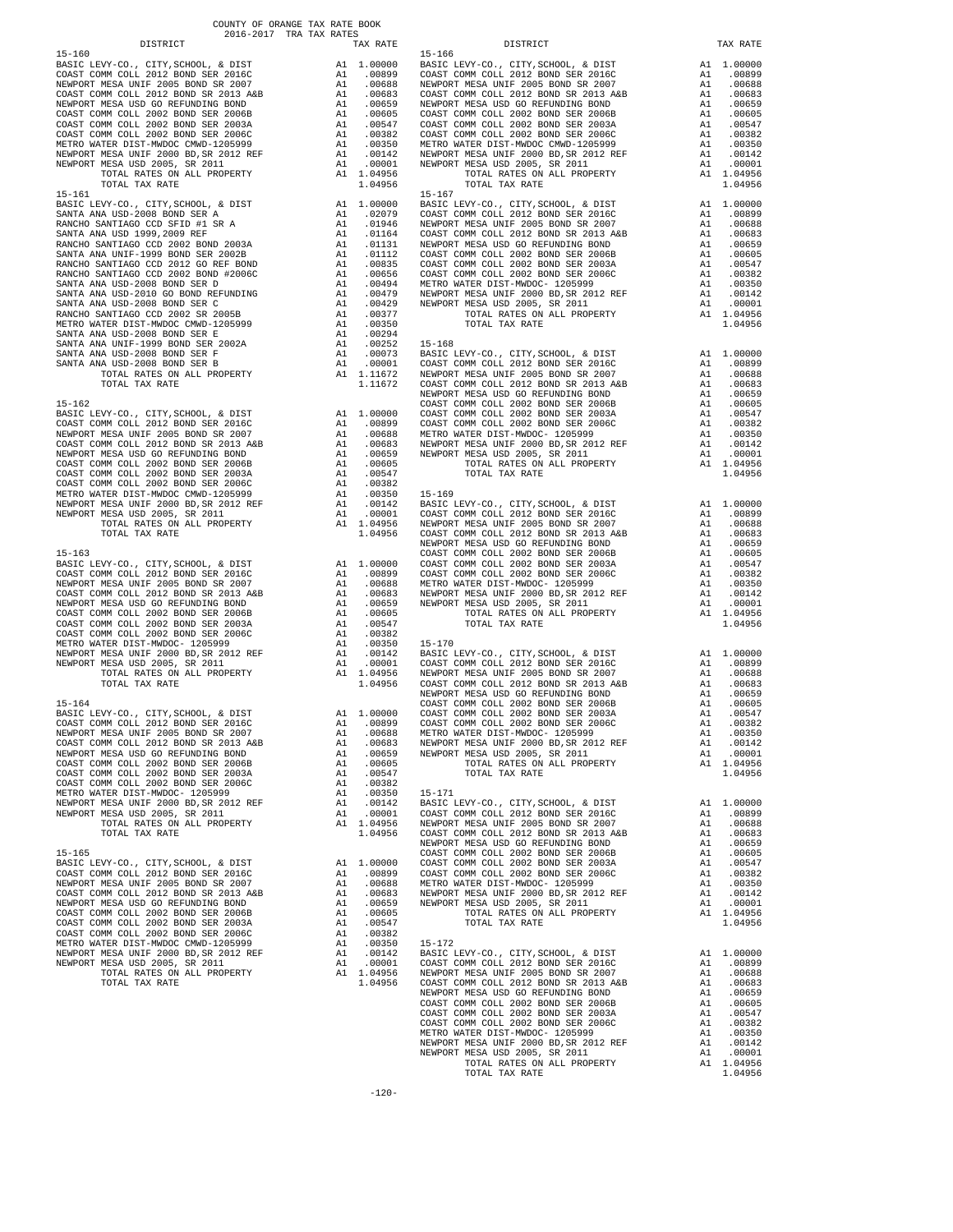| $15 - 174$                                                                 |          |                       | $15 - 181$         |
|----------------------------------------------------------------------------|----------|-----------------------|--------------------|
|                                                                            |          |                       |                    |
|                                                                            |          |                       |                    |
|                                                                            |          |                       |                    |
|                                                                            |          |                       |                    |
|                                                                            |          |                       |                    |
|                                                                            |          |                       |                    |
|                                                                            |          |                       |                    |
|                                                                            |          |                       |                    |
|                                                                            |          |                       |                    |
|                                                                            |          |                       |                    |
|                                                                            |          |                       |                    |
| TOTAL TAX RATE<br>$15 - 175$                                               |          | 1.04956               | $15 - 182$         |
|                                                                            |          |                       |                    |
|                                                                            |          |                       |                    |
|                                                                            |          |                       |                    |
|                                                                            |          |                       |                    |
|                                                                            |          |                       |                    |
|                                                                            |          |                       |                    |
|                                                                            |          |                       |                    |
|                                                                            |          |                       |                    |
|                                                                            |          |                       |                    |
|                                                                            |          |                       |                    |
|                                                                            |          |                       |                    |
|                                                                            |          |                       |                    |
| $15 - 176$                                                                 |          |                       | $15 - 183$         |
|                                                                            |          |                       |                    |
|                                                                            |          |                       |                    |
|                                                                            |          |                       |                    |
|                                                                            |          |                       |                    |
|                                                                            |          |                       |                    |
|                                                                            |          |                       |                    |
|                                                                            |          |                       |                    |
|                                                                            |          |                       |                    |
|                                                                            |          |                       |                    |
|                                                                            |          |                       |                    |
| TOTAL RATES ON ALL PROPERTY                                                |          | A1 1.04956            |                    |
| TOTAL TAX RATE                                                             |          | 1.04956               |                    |
| $15 - 177$                                                                 |          |                       | $15 - 184$         |
|                                                                            |          |                       |                    |
|                                                                            |          |                       |                    |
|                                                                            |          |                       |                    |
|                                                                            |          |                       |                    |
|                                                                            |          |                       |                    |
|                                                                            |          |                       |                    |
|                                                                            |          |                       |                    |
|                                                                            |          |                       |                    |
|                                                                            |          |                       |                    |
| TOTAL RATES ON ALL PROPERTY                                                |          | A1 1.04956            |                    |
| TOTAL TAX RATE                                                             |          | 1.04956               |                    |
| $15 - 178$                                                                 |          |                       | $15 - 185$         |
|                                                                            |          |                       |                    |
|                                                                            |          |                       |                    |
|                                                                            |          |                       |                    |
|                                                                            |          |                       |                    |
|                                                                            |          |                       |                    |
|                                                                            |          |                       |                    |
|                                                                            |          |                       |                    |
|                                                                            |          |                       |                    |
|                                                                            |          |                       |                    |
|                                                                            |          |                       |                    |
|                                                                            |          |                       |                    |
| TOTAL TAX RATE                                                             |          | 1.04956               |                    |
| $15 - 179$                                                                 |          |                       | 15-186             |
| BASIC LEVY-CO., CITY, SCHOOL, & DIST                                       | A1       | 1.00000               | BASIC L            |
| COAST COMM COLL 2012 BOND SER 2016C<br>NEWPORT MESA UNIF 2005 BOND SR 2007 | A1       | .00899                | COAST C            |
| COAST COMM COLL 2012 BOND SR 2013 A&B                                      | A1<br>A1 | .00688<br>.00683      | NEWPORT<br>COAST C |
| NEWPORT MESA USD GO REFUNDING BOND                                         | A1       | .00659                | NEWPORT            |
| COAST COMM COLL 2002 BOND SER 2006B                                        | A1       | .00605                | COAST C            |
| COAST COMM COLL 2002 BOND SER 2003A                                        | A1       | .00547                | COAST C            |
| COAST COMM COLL 2002 BOND SER 2006C                                        | A1       | .00382                | COAST C            |
| METRO WATER DIST-MWDOC- 1205999                                            | A1       | .00350                | METRO W            |
| NEWPORT MESA UNIF 2000 BD, SR 2012 REF                                     | A1       | .00142                | NEWPORT            |
| NEWPORT MESA USD 2005, SR 2011                                             |          |                       |                    |
|                                                                            | A1       | .00001                | NEWPORT            |
| TOTAL RATES ON ALL PROPERTY<br>TOTAL TAX RATE                              |          | A1 1.04956<br>1.04956 |                    |

| レエウエルエニエ | TWV WITH | ---------- |         | TWV WITH |
|----------|----------|------------|---------|----------|
|          |          |            |         |          |
|          |          |            |         |          |
|          |          |            |         |          |
|          |          |            |         |          |
|          |          |            |         |          |
|          |          |            |         |          |
|          |          |            |         |          |
|          |          |            |         |          |
|          |          |            |         |          |
|          |          |            |         |          |
|          |          |            |         |          |
|          |          |            |         |          |
|          |          |            |         |          |
|          |          |            |         |          |
|          |          |            |         |          |
|          |          |            |         |          |
|          |          |            |         |          |
|          |          |            |         |          |
|          |          |            |         |          |
|          |          |            |         |          |
|          |          |            |         |          |
|          |          |            |         |          |
|          |          |            |         |          |
|          |          |            |         |          |
|          |          |            |         |          |
|          |          |            |         |          |
|          |          |            |         |          |
|          |          |            |         |          |
|          |          |            |         |          |
|          |          |            |         |          |
|          |          |            |         |          |
|          |          |            |         |          |
|          |          |            |         |          |
|          |          |            |         |          |
|          |          |            |         |          |
|          |          |            |         |          |
|          |          |            |         |          |
|          |          |            |         |          |
|          |          |            |         |          |
|          |          |            |         |          |
|          |          |            |         |          |
|          |          |            |         |          |
|          |          |            |         |          |
|          |          |            |         |          |
|          |          |            |         |          |
|          |          |            |         |          |
|          |          |            |         |          |
|          |          |            |         |          |
|          |          |            |         |          |
|          |          |            |         |          |
|          |          |            |         |          |
|          |          |            |         |          |
|          |          |            |         |          |
|          |          |            |         |          |
|          |          |            |         |          |
|          |          |            |         |          |
|          |          |            |         |          |
|          |          |            |         |          |
|          |          |            |         |          |
|          |          |            |         |          |
|          |          |            |         |          |
|          |          |            |         |          |
|          |          |            |         |          |
|          |          |            |         |          |
|          |          |            |         |          |
|          |          |            |         |          |
|          |          |            |         |          |
|          |          |            |         |          |
|          |          |            |         |          |
|          |          |            |         |          |
|          |          |            |         |          |
|          |          |            |         |          |
|          |          |            |         |          |
|          |          |            |         |          |
|          |          |            |         |          |
|          |          |            |         |          |
|          |          |            |         |          |
|          |          |            |         |          |
|          |          |            |         |          |
|          |          |            |         |          |
|          |          |            |         |          |
|          |          |            |         |          |
|          |          |            |         |          |
|          |          |            |         |          |
|          |          |            |         |          |
|          |          |            |         |          |
|          |          |            |         |          |
|          |          |            |         |          |
|          |          |            |         |          |
|          |          |            |         |          |
|          |          |            |         |          |
|          |          |            |         |          |
|          |          |            |         |          |
|          |          |            |         |          |
|          |          |            |         |          |
|          |          |            |         |          |
|          |          |            |         |          |
|          |          |            |         |          |
|          |          |            | 1.04956 |          |

COUNTY OF ORANGE TAX RATE BOOK<br>2016-2017 TRA TAX RATES DISTRICT DISTRICT TAX RATE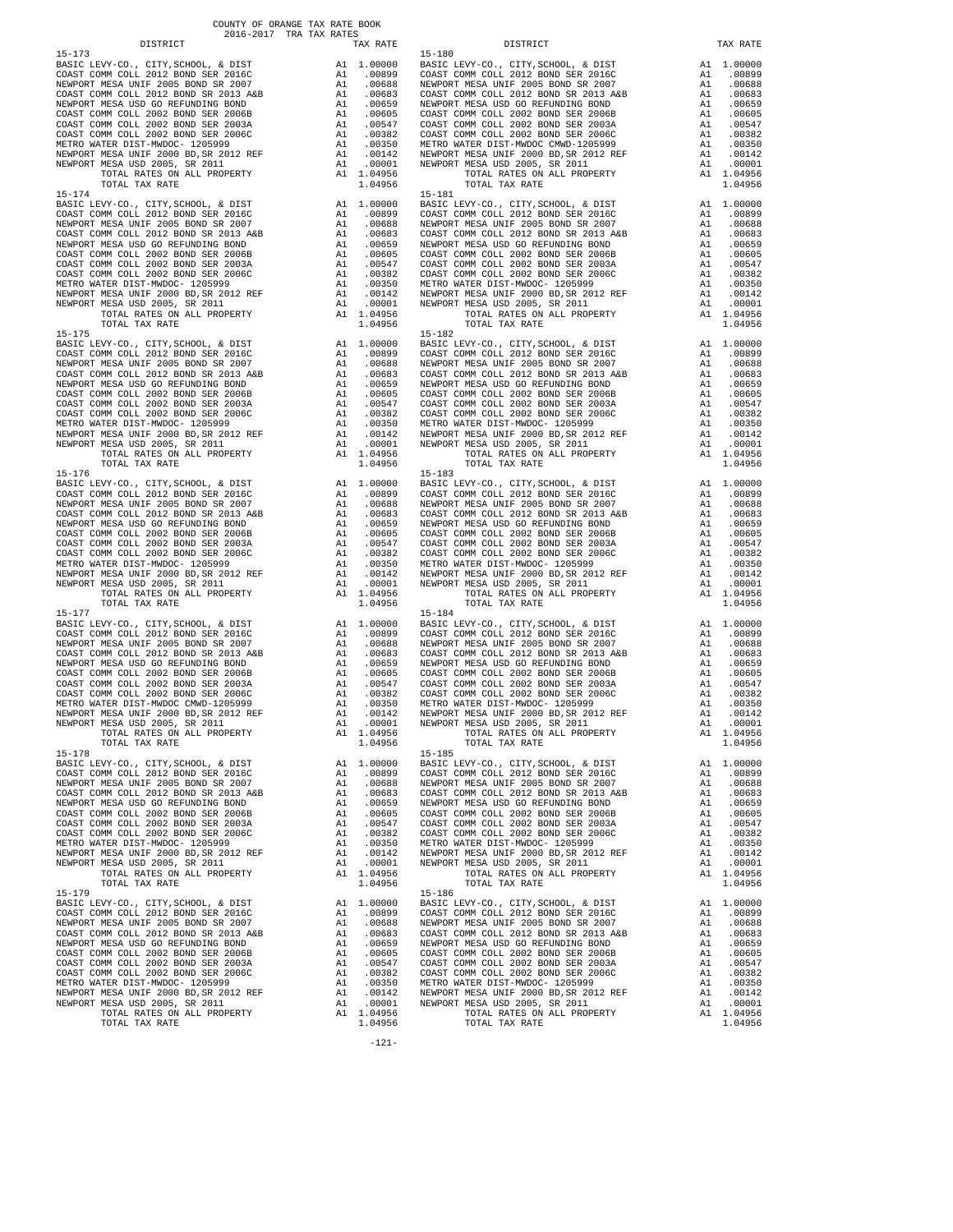15-193 15-200

 DISTRICT TAX RATE DISTRICT TAX RATE  $\begin{tabular}{cccccccc} 15-197 & 15-194 & 1.00000 & BR3TCE VY-C0., CITY, SCHOOL, & E DIST & A1 & 1.00000 & BR3TCE VY-C0., CITY, SCHOOL, & E DIST & A1 & 1.00000 & 10-100000 & 10-100000 & 10-100000 & 10-100000 & 10-100000 & 10-100000 & 10-100000 & 10-100000 & 10-100000 & 10-100000 & 10-10$  15-188 15-195 BASIC LEVY-CO., CITY,SCHOOL, & DIST A1 1.00000<br>
COAST COMM COLL 2012 BOND SER 2016C A1 .00899 COAST COMM COLL 2012 BOND SER 2016C A1 .00899 COAST COMM COLL 2012 BOND SER 2016C A1 .00899 NEWPORT MESA UNIF 2005 BOND SR 2007 A1 .00688 NEWPORT MESA UNIF 2005 BOND SR 2007 A1 .00688 COAST COMM COLL 2012 BOND SR 2013 A&B A1 .00683 COAST COMM COLL 2012 BOND SR 2013 A&B A1 .00683 NEWPORT MESA USD GO REFUNDING BOND SER 2006 PER 2006 PER 2006 PER 2006 COAST COMM COLL 2002 BOND SER 2006 PCOAST COMM COLL 2002 BOND SER 2006 PCOAST COMM COLL 2002 BOND SER 2006 COAST COMM COLL 2002 BOND SER 2006 COAST COM  $\begin{tabular}{cccc} 1.04956 \\ 15-189 & 1.04956 \\ 15-189 & 1.04956 \\ 15-180 & 1.00000 \\ 15-180 & 1.00000 \\ 15-180 & 1.00000 \\ 15-180 & 1.00000 \\ 15-180 & 1.00000 \\ 15-180 & 1.00000 \\ 15-180 & 1.00000 \\ 15-180 & 1.00000 \\ 15-180 & 1.00000 \\ 15-180 & 1.00000$  COAST COMM COLL 2012 BOND SR 2013 A&B A1 .00683 COAST COMM COLL 2012 BOND SR 2013 A&B A1 .00683 NEWPORT MESA USD GO REFUNDING BOND A1 .00659 NEWPORT MESA USD GO REFUNDING BOND A1 .00659 COAST COMM COLL 2002 BOND SER 2006B A1 .00605 COAST COMM COLL 2002 BOND SER 2006B A1 .00605 COAST COMM COLL 2002 BOND SER 2003A A1 .00547 COAST COMM COLL 2002 BOND SER 2003A A1 .00547 COAST COMM COLL 2002 BOND SER 2006C A1 .00382 COAST COMM COLL 2002 BOND SER 2006C A1 .00382 METRO WATER DIST-MWDOC- 1205999 A1 .00350 METRO WATER DIST-MWDOC- 1205999 A1 .00350 NEWPORT MESA UNIF 2000 BD,SR 2012 REF A1 .00142 NEWPORT MESA UNIF 2000 BD,SR 2012 REF A1 .00142 NEWPORT MESA USD 2005, SR 2011 A1 .00001 NEWPORT MESA USD 2005, SR 2011 A1 .00001 TOTAL RATES ON ALL PROPERTY A1 1.04956 TOTAL RATES ON ALL PROPERTY A1 1.04956 TOTAL TAX RATE 1.04956 TOTAL TAX RATE 1.04956  $\begin{tabular}{ c| c| c|c|c|c} \hline 15-191 & 15-198 & 15-198 & 15-198 & 15-198 & 15-198 & 15-198 & 15-198 & 15-198 & 15-198 & 15-198 & 15-198 & 15-198 & 15-198 & 15-198 & 15-198 & 15-198 & 15-198 & 15-198 & 15-198 & 15-198 & 15-198 & 15-198 & 15-198 & 15-198$  $\begin{tabular}{ c| c| c|c|c|c|c} \hline \texttt{COAST COM M COLL 2012 BOND SER 2016C} & \texttt{A1} & .00899 & \texttt{COAST COM M COLL 2012 BOND SER 2016C} & \texttt{A1} & .00899 \\ \hline \texttt{NEWPORT MESA UNF 2015 BOND SR 2007 & \texttt{A1} & .00688 & \texttt{NENPORT MESA UNF 2005 BOND OR E7 2007 & \texttt{A1} & .00688 \\ \hline \texttt{CQAST COMM COLL 2012 BOND SR 2007 & \$  BASIC LEVY-CO., CITY,SCHOOL, & DIST A1 1.00000 BASIC LEVY-CO., CITY,SCHOOL, & DIST A1 1.00000 COAST COMM COLL 2012 BOND SER 2016C A1 .00899 COAST COMM COLL 2012 BOND SER 2016C A1 .00899 NEWPORT MESA UNIF 2005 BOND SR 2007 A1 .00688 NEWPORT MESA UNIF 2005 BOND SR 2007 A1 .00688<br>COAST COMM COLL 2012 BOND SR 2013 A&B A1 .00683 COAST COMM COLL 2012 BOND SR 2013 A&B A1 .00683 NEWPORT MESA USD GO REFUNDING BOND A1 .00659 NEWPORT MESA USD GO REFUNDING BOND A1 .00659 COAST COMM COLL 2002 BOND SER 2006B A1 .00605 COAST COMM COLL 2002 BOND SER 2006B A1 .00605 COAST COMM COLL 2002 BOND SER 2003A A1 .00547 COAST COMM COLL 2002 BOND SER 2003A A1 .00547 COAST COMM COLL 2002 BOND SER 2006C A1 .00382 COAST COMM COLL 2002 BOND SER 2006C A1 .00382 METRO WATER DIST-MWDOC- 1205999 A1 .00350 METRO WATER DIST-MWDOC- 1205999 A1 .00350 NEWPORT MESA UNIF 2000 BD,SR 2012 REF A1 .00142 NEWPORT MESA UNIF 2000 BD,SR 2012 REF A1 .00142 NEWPORT MESA USD 2005, SR 2011 A1 .00001 NEWPORT MESA USD 2005, SR 2011 A1 .00001 TOTAL RATES ON ALL PROPERTY A1 1.04956 TOTAL RATES ON ALL PROPERTY A1 1.04956 TOTAL TAX RATE 1.04956 TOTAL TAX RATE 1.04956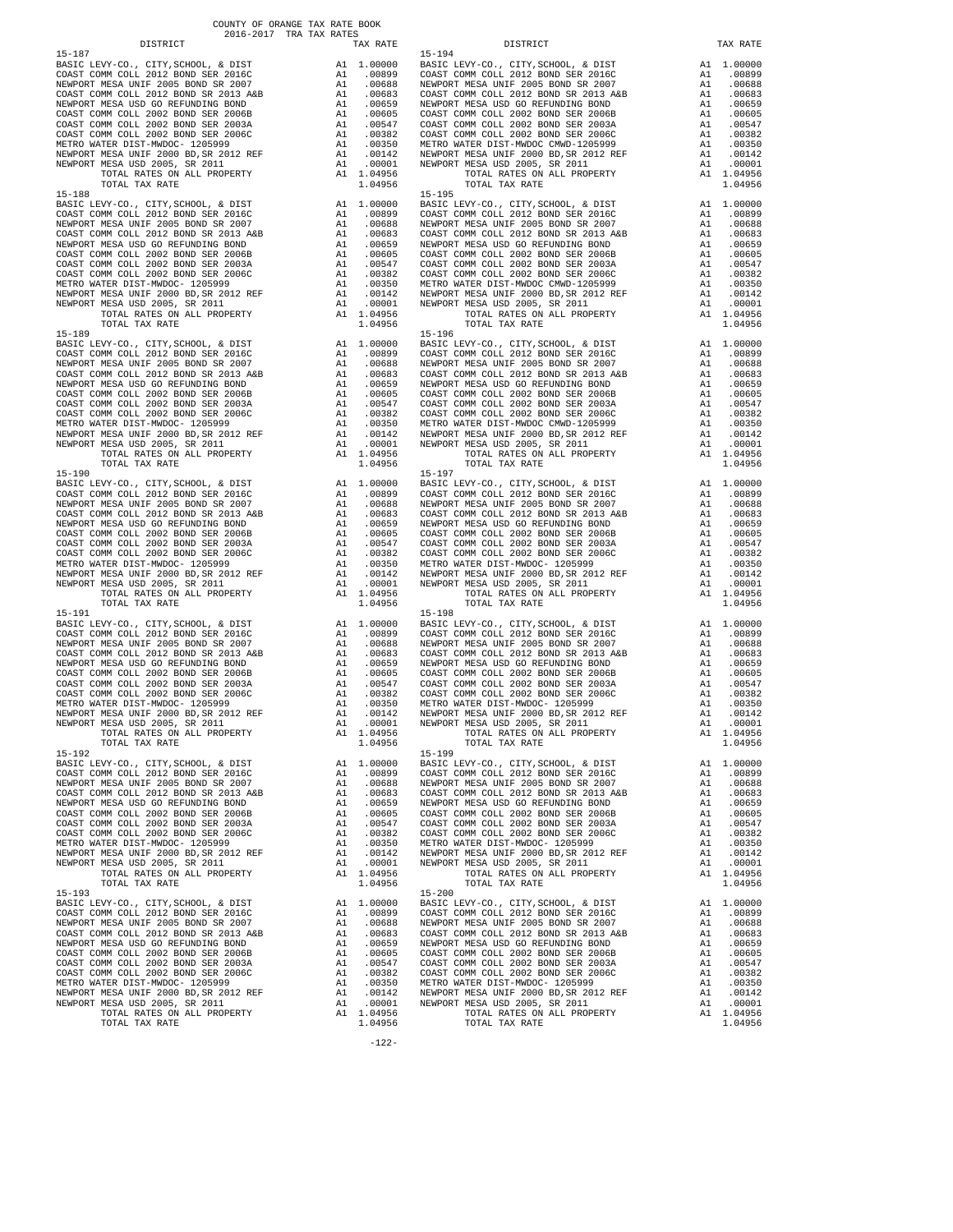| TOTAL TAX RATE                                                             |          | 1.11672              |                    |
|----------------------------------------------------------------------------|----------|----------------------|--------------------|
| $15 - 202$                                                                 |          |                      | $15 - 208$         |
|                                                                            |          |                      |                    |
|                                                                            |          |                      |                    |
|                                                                            |          |                      |                    |
|                                                                            |          |                      |                    |
|                                                                            |          |                      |                    |
|                                                                            |          |                      |                    |
|                                                                            |          |                      |                    |
|                                                                            |          |                      |                    |
|                                                                            |          |                      |                    |
|                                                                            |          |                      |                    |
| $15 - 203$                                                                 |          |                      | $15 - 209$         |
|                                                                            |          |                      |                    |
|                                                                            |          |                      |                    |
|                                                                            |          |                      |                    |
|                                                                            |          |                      |                    |
|                                                                            |          |                      |                    |
|                                                                            |          |                      |                    |
|                                                                            |          |                      |                    |
|                                                                            |          |                      |                    |
|                                                                            |          |                      |                    |
|                                                                            |          |                      |                    |
|                                                                            |          |                      | SANTA A            |
|                                                                            |          |                      |                    |
|                                                                            |          |                      |                    |
|                                                                            |          |                      |                    |
|                                                                            |          |                      |                    |
|                                                                            |          |                      |                    |
|                                                                            |          |                      |                    |
|                                                                            |          |                      |                    |
|                                                                            |          |                      |                    |
|                                                                            |          |                      |                    |
|                                                                            |          |                      |                    |
|                                                                            |          |                      | COAST C            |
|                                                                            |          |                      |                    |
|                                                                            |          |                      |                    |
|                                                                            |          |                      |                    |
|                                                                            |          |                      |                    |
|                                                                            |          |                      |                    |
|                                                                            |          |                      |                    |
|                                                                            |          |                      |                    |
|                                                                            |          |                      |                    |
|                                                                            |          |                      |                    |
| NEWPORT MESA USD 2005, SR 2011                                             | A1       | .00001               | NEWPORT            |
| TOTAL RATES ON ALL PROPERTY<br>TOTAL TAX RATE                              | A1       | 1.04956<br>1.04956   | COAST C<br>COAST C |
|                                                                            |          |                      | COAST C            |
| $15 - 206$                                                                 |          |                      | METRO W            |
| BASIC LEVY-CO., CITY, SCHOOL, & DIST                                       | A1       | 1.00000              | NEWPORT            |
| COAST COMM COLL 2012 BOND SER 2016C<br>NEWPORT MESA UNIF 2005 BOND SR 2007 | A1<br>A1 | .00899<br>.00688     | NEWPORT            |
| COAST COMM COLL 2012 BOND SR 2013 A&B                                      | A1       | .00683               |                    |
| NEWPORT MESA USD GO REFUNDING BOND                                         | A1       | .00659               |                    |
| COAST COMM COLL 2002 BOND SER 2006B                                        | A1       | .00605               |                    |
| COAST COMM COLL 2002 BOND SER 2003A<br>COAST COMM COLL 2002 BOND SER 2006C | A1<br>A1 | .00547<br>.00382     |                    |
| METRO WATER DIST-MWDOC- 1205999                                            | A1       | .00350               |                    |
| NEWPORT MESA UNIF 2000 BD, SR 2012 REF                                     | A1       | .00142               |                    |
| NEWPORT MESA USD 2005, SR 2011<br>TOTAL RATES ON ALL PROPERTY              | A1       | .00001<br>A1 1.04956 |                    |
| TOTAL TAX RATE                                                             |          | 1.04956              |                    |
|                                                                            |          |                      |                    |

| DISTRICT | AUIU-AUIT IRA IAA RAIBU | TAX RATE | DISTRICT                                                                                                                                                                                                                                | TAX RATE |
|----------|-------------------------|----------|-----------------------------------------------------------------------------------------------------------------------------------------------------------------------------------------------------------------------------------------|----------|
|          |                         |          |                                                                                                                                                                                                                                         |          |
|          |                         |          |                                                                                                                                                                                                                                         |          |
|          |                         |          |                                                                                                                                                                                                                                         |          |
|          |                         |          |                                                                                                                                                                                                                                         |          |
|          |                         |          |                                                                                                                                                                                                                                         |          |
|          |                         |          |                                                                                                                                                                                                                                         |          |
|          |                         |          |                                                                                                                                                                                                                                         |          |
|          |                         |          |                                                                                                                                                                                                                                         |          |
|          |                         |          |                                                                                                                                                                                                                                         |          |
|          |                         |          |                                                                                                                                                                                                                                         |          |
|          |                         |          |                                                                                                                                                                                                                                         |          |
|          |                         |          |                                                                                                                                                                                                                                         |          |
|          |                         |          |                                                                                                                                                                                                                                         |          |
|          |                         |          |                                                                                                                                                                                                                                         |          |
|          |                         |          |                                                                                                                                                                                                                                         |          |
|          |                         |          |                                                                                                                                                                                                                                         |          |
|          |                         |          |                                                                                                                                                                                                                                         |          |
|          |                         |          |                                                                                                                                                                                                                                         |          |
|          |                         |          |                                                                                                                                                                                                                                         |          |
|          |                         |          |                                                                                                                                                                                                                                         |          |
|          |                         |          |                                                                                                                                                                                                                                         |          |
|          |                         |          |                                                                                                                                                                                                                                         |          |
|          |                         |          |                                                                                                                                                                                                                                         |          |
|          |                         |          |                                                                                                                                                                                                                                         |          |
|          |                         |          |                                                                                                                                                                                                                                         |          |
|          |                         |          |                                                                                                                                                                                                                                         |          |
|          |                         |          |                                                                                                                                                                                                                                         |          |
|          |                         |          |                                                                                                                                                                                                                                         |          |
|          |                         |          |                                                                                                                                                                                                                                         |          |
|          |                         |          |                                                                                                                                                                                                                                         |          |
|          |                         |          |                                                                                                                                                                                                                                         |          |
|          |                         |          |                                                                                                                                                                                                                                         |          |
|          |                         |          |                                                                                                                                                                                                                                         |          |
|          |                         |          |                                                                                                                                                                                                                                         |          |
|          |                         |          |                                                                                                                                                                                                                                         |          |
|          |                         |          |                                                                                                                                                                                                                                         |          |
|          |                         |          |                                                                                                                                                                                                                                         |          |
|          |                         |          |                                                                                                                                                                                                                                         |          |
|          |                         |          |                                                                                                                                                                                                                                         |          |
|          |                         |          |                                                                                                                                                                                                                                         |          |
|          |                         |          |                                                                                                                                                                                                                                         |          |
|          |                         |          |                                                                                                                                                                                                                                         |          |
|          |                         |          |                                                                                                                                                                                                                                         |          |
|          |                         |          |                                                                                                                                                                                                                                         |          |
|          |                         |          |                                                                                                                                                                                                                                         |          |
|          |                         |          |                                                                                                                                                                                                                                         |          |
|          |                         |          |                                                                                                                                                                                                                                         |          |
|          |                         |          |                                                                                                                                                                                                                                         |          |
|          |                         |          |                                                                                                                                                                                                                                         |          |
|          |                         |          |                                                                                                                                                                                                                                         |          |
|          |                         |          |                                                                                                                                                                                                                                         |          |
|          |                         |          |                                                                                                                                                                                                                                         |          |
|          |                         |          |                                                                                                                                                                                                                                         |          |
|          |                         |          |                                                                                                                                                                                                                                         |          |
|          |                         |          |                                                                                                                                                                                                                                         |          |
|          |                         |          |                                                                                                                                                                                                                                         |          |
|          |                         |          |                                                                                                                                                                                                                                         |          |
|          |                         |          |                                                                                                                                                                                                                                         |          |
|          |                         |          |                                                                                                                                                                                                                                         |          |
|          |                         |          |                                                                                                                                                                                                                                         |          |
|          |                         |          |                                                                                                                                                                                                                                         |          |
|          |                         |          |                                                                                                                                                                                                                                         |          |
|          |                         |          |                                                                                                                                                                                                                                         |          |
|          |                         |          |                                                                                                                                                                                                                                         |          |
|          |                         |          |                                                                                                                                                                                                                                         |          |
|          |                         |          |                                                                                                                                                                                                                                         |          |
|          |                         |          |                                                                                                                                                                                                                                         |          |
|          |                         |          |                                                                                                                                                                                                                                         |          |
|          |                         |          | NEWFORT MESA UNIT 2005 BOND SR 2007<br>NOESE TOTAL TAX RATES ON ALL PROPERTY<br>NEWFORT MESA USE COAST COMM COLL 2012 BOND SR 2013 A&B<br>COAST COMM COLL 2012 BOND SR 2013 A&B<br>COAST COMM COLL 2012 BOND SR 2013<br>COAST COMM COLL |          |

-123-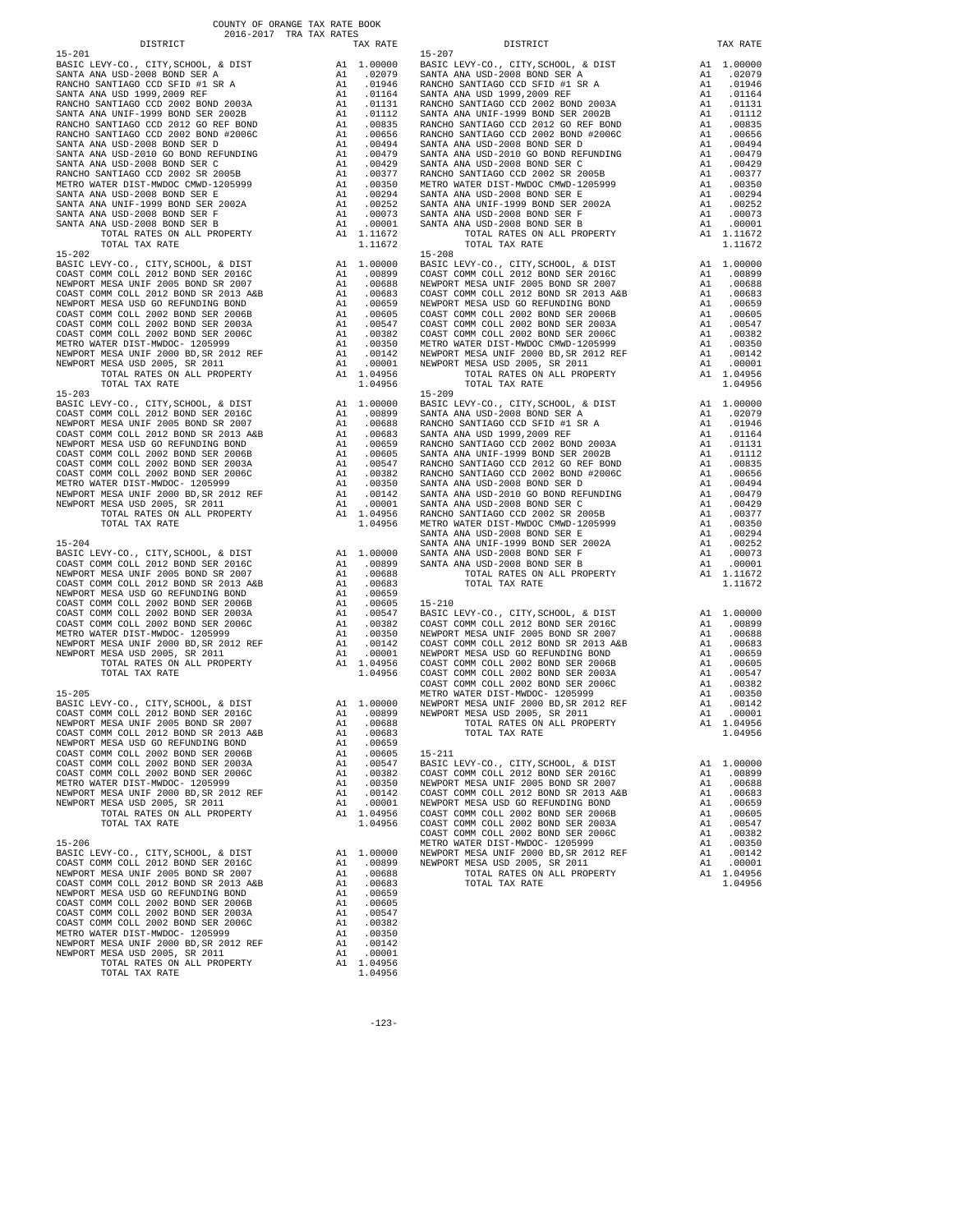|                                                                                                                                                                                               |    |                                                                                                                                                                                                                                                                                                                                                                                                   | NEWPORT                      |
|-----------------------------------------------------------------------------------------------------------------------------------------------------------------------------------------------|----|---------------------------------------------------------------------------------------------------------------------------------------------------------------------------------------------------------------------------------------------------------------------------------------------------------------------------------------------------------------------------------------------------|------------------------------|
| $15 - 213$                                                                                                                                                                                    |    |                                                                                                                                                                                                                                                                                                                                                                                                   | COAST C                      |
|                                                                                                                                                                                               |    |                                                                                                                                                                                                                                                                                                                                                                                                   |                              |
|                                                                                                                                                                                               |    |                                                                                                                                                                                                                                                                                                                                                                                                   |                              |
|                                                                                                                                                                                               |    |                                                                                                                                                                                                                                                                                                                                                                                                   |                              |
|                                                                                                                                                                                               |    |                                                                                                                                                                                                                                                                                                                                                                                                   |                              |
|                                                                                                                                                                                               |    |                                                                                                                                                                                                                                                                                                                                                                                                   |                              |
|                                                                                                                                                                                               |    |                                                                                                                                                                                                                                                                                                                                                                                                   |                              |
|                                                                                                                                                                                               |    |                                                                                                                                                                                                                                                                                                                                                                                                   |                              |
|                                                                                                                                                                                               |    |                                                                                                                                                                                                                                                                                                                                                                                                   |                              |
|                                                                                                                                                                                               |    |                                                                                                                                                                                                                                                                                                                                                                                                   |                              |
|                                                                                                                                                                                               |    |                                                                                                                                                                                                                                                                                                                                                                                                   |                              |
|                                                                                                                                                                                               |    |                                                                                                                                                                                                                                                                                                                                                                                                   |                              |
|                                                                                                                                                                                               |    |                                                                                                                                                                                                                                                                                                                                                                                                   |                              |
|                                                                                                                                                                                               |    |                                                                                                                                                                                                                                                                                                                                                                                                   |                              |
|                                                                                                                                                                                               |    |                                                                                                                                                                                                                                                                                                                                                                                                   |                              |
|                                                                                                                                                                                               |    |                                                                                                                                                                                                                                                                                                                                                                                                   |                              |
|                                                                                                                                                                                               |    |                                                                                                                                                                                                                                                                                                                                                                                                   | NEWPORT                      |
| $15 - 214$                                                                                                                                                                                    |    | $\begin{array}{ccc} \mathbb{A}1 & 1.00000 \\ \mathbb{A}1 & .02079 \\ \mathbb{A}1 & .010 \end{array}$                                                                                                                                                                                                                                                                                              |                              |
| BASIC LEVY-CO., CITY, SCHOOL, & DIST                                                                                                                                                          |    |                                                                                                                                                                                                                                                                                                                                                                                                   |                              |
| SANTA ANA USD-2008 BOND SER A<br>RANCHO SANTIAGO CCD SFID #1 SR A                                                                                                                             |    |                                                                                                                                                                                                                                                                                                                                                                                                   |                              |
| SANTA ANA USD 1999, 2009 REF                                                                                                                                                                  |    | $\begin{tabular}{llllll} \bf A1 & .02079 \\ \bf A1 & .01946 & 15-220 \\ \bf A1 & .01164 & \bf BASIC\ L \\ \bf A1 & .01164 & \bf BASIC\ L \\ \bf A1 & .01112 & \bf NEMPORT\ C \\ \bf A1 & .00835 & \bf COAST\ C \\ \bf A1 & .00656 & \bf NEWPORT \\ \bf A1 & .00494 & \bf COAST\ C \\ \bf A1 & .00479 & \bf COAST\ C \\ \bf A1 & .00429 & \bf COAST\ C \\ \bf A1 & .00377 & \bf METRO OF \\ \bf A$ |                              |
| SANTA ANA USD 1999,2009 REF<br>RANCHO SANTIAGO CCD 2002 BOND 2003A<br>SANCHO SANTIAGO CCD 2012 BOND SER 2002B<br>RANCHO SANTIAGO CCD 2012 GO REF BOND<br>RANCHO SANTIAGO CCD 2002 BOND #2006C |    |                                                                                                                                                                                                                                                                                                                                                                                                   |                              |
|                                                                                                                                                                                               |    |                                                                                                                                                                                                                                                                                                                                                                                                   |                              |
|                                                                                                                                                                                               |    |                                                                                                                                                                                                                                                                                                                                                                                                   |                              |
|                                                                                                                                                                                               |    |                                                                                                                                                                                                                                                                                                                                                                                                   |                              |
| SANTA ANA USD-2008 BOND SER D                                                                                                                                                                 |    |                                                                                                                                                                                                                                                                                                                                                                                                   |                              |
| SANTA ANA USD-2010 GO BOND REFUNDING<br>SANTA ANA USD-2008 BOND SER C                                                                                                                         |    |                                                                                                                                                                                                                                                                                                                                                                                                   |                              |
| RANCHO SANTIAGO CCD 2002 SR 2005B                                                                                                                                                             |    |                                                                                                                                                                                                                                                                                                                                                                                                   |                              |
| METRO WATER DIST-MWDOC CMWD-1205999                                                                                                                                                           |    |                                                                                                                                                                                                                                                                                                                                                                                                   |                              |
| SANTA ANA USD-2008 BOND SER E                                                                                                                                                                 |    |                                                                                                                                                                                                                                                                                                                                                                                                   |                              |
| SANTA ANA UNIF-1999 BOND SER 2002A                                                                                                                                                            |    |                                                                                                                                                                                                                                                                                                                                                                                                   |                              |
| SANTA ANA USD-2008 BOND SER F                                                                                                                                                                 |    | $00252$<br>A1 .00073<br>A1 .00001                                                                                                                                                                                                                                                                                                                                                                 |                              |
| SANTA ANA USD-2008 BOND SER B<br>TOTAL RATES ON ALL PROPERTY                                                                                                                                  |    | A1 1.11672                                                                                                                                                                                                                                                                                                                                                                                        |                              |
| TOTAL TAX RATE                                                                                                                                                                                |    | 1.11672<br>1.11672<br>BASIC L                                                                                                                                                                                                                                                                                                                                                                     |                              |
|                                                                                                                                                                                               |    |                                                                                                                                                                                                                                                                                                                                                                                                   | SANTA A                      |
| $15 - 215$                                                                                                                                                                                    |    |                                                                                                                                                                                                                                                                                                                                                                                                   | RANCHO                       |
|                                                                                                                                                                                               |    |                                                                                                                                                                                                                                                                                                                                                                                                   |                              |
|                                                                                                                                                                                               |    |                                                                                                                                                                                                                                                                                                                                                                                                   |                              |
|                                                                                                                                                                                               |    |                                                                                                                                                                                                                                                                                                                                                                                                   |                              |
|                                                                                                                                                                                               |    |                                                                                                                                                                                                                                                                                                                                                                                                   |                              |
|                                                                                                                                                                                               |    |                                                                                                                                                                                                                                                                                                                                                                                                   |                              |
|                                                                                                                                                                                               |    |                                                                                                                                                                                                                                                                                                                                                                                                   |                              |
|                                                                                                                                                                                               |    |                                                                                                                                                                                                                                                                                                                                                                                                   |                              |
|                                                                                                                                                                                               |    |                                                                                                                                                                                                                                                                                                                                                                                                   |                              |
| NEWPORT MESA UNIF 2000 BD, SR 2012 REF A1<br>NEWPORT MESA USD 2005, SR 2011                                                                                                                   | A1 | .00001                                                                                                                                                                                                                                                                                                                                                                                            | .00142 METRO W<br>SANTA A    |
| TOTAL RATES ON ALL PROPERTY                                                                                                                                                                   |    | A1 1.04956                                                                                                                                                                                                                                                                                                                                                                                        | SANTA A                      |
| TOTAL TAX RATE                                                                                                                                                                                |    | 1.04956                                                                                                                                                                                                                                                                                                                                                                                           | SANTA A<br>SANTA A           |
| $15 - 216$                                                                                                                                                                                    |    |                                                                                                                                                                                                                                                                                                                                                                                                   |                              |
| BASIC LEVY-CO., CITY, SCHOOL, & DIST                                                                                                                                                          |    | A1 1.00000                                                                                                                                                                                                                                                                                                                                                                                        |                              |
| COAST COMM COLL 2012 BOND SER 2016C<br>NEWPORT MESA UNIF 2005 BOND SR 2007                                                                                                                    |    | A1 .00899                                                                                                                                                                                                                                                                                                                                                                                         |                              |
| COAST COMM COLL 2012 BOND SR 2013 A&B                                                                                                                                                         |    | A1 .00688<br>A1 .00683<br>A1 .00659                                                                                                                                                                                                                                                                                                                                                               | 15-222<br>BASIC L            |
| NEWPORT MESA USD GO REFUNDING BOND                                                                                                                                                            |    |                                                                                                                                                                                                                                                                                                                                                                                                   |                              |
| COAST COMM COLL 2002 BOND SER 2006B                                                                                                                                                           |    | A1 .00605                                                                                                                                                                                                                                                                                                                                                                                         | SANTA A<br>RANCHO<br>SANTA A |
| COAST COMM COLL 2002 BOND SER 2003A                                                                                                                                                           |    | A1.00547                                                                                                                                                                                                                                                                                                                                                                                          |                              |
| COAST COMM COLL 2002 BOND SER 2006C                                                                                                                                                           |    | A1 .00382                                                                                                                                                                                                                                                                                                                                                                                         | RANCHO                       |
| METRO WATER DIST-MWDOC- 1205999<br>NEWPORT MESA UNIF 2000 BD, SR 2012 REF                                                                                                                     | A1 | .00350                                                                                                                                                                                                                                                                                                                                                                                            | SANTA A                      |
| NEWPORT MESA USD 2005, SR 2011                                                                                                                                                                |    | A1 .00142 RANCHO<br>A1 .00001 RANCHO<br>A1 1.04956 SANTA A                                                                                                                                                                                                                                                                                                                                        |                              |
| TOTAL RATES ON ALL PROPERTY                                                                                                                                                                   |    |                                                                                                                                                                                                                                                                                                                                                                                                   |                              |

| COUNTY OF ORANGE TAX RATE BOOK<br>2016-2017 TRA TAX RATES                                                                                                                                                                                                                                                                                                 |          |          |          |
|-----------------------------------------------------------------------------------------------------------------------------------------------------------------------------------------------------------------------------------------------------------------------------------------------------------------------------------------------------------|----------|----------|----------|
|                                                                                                                                                                                                                                                                                                                                                           | TAX RATE | DISTRICT | TAX RATE |
|                                                                                                                                                                                                                                                                                                                                                           |          |          |          |
|                                                                                                                                                                                                                                                                                                                                                           |          |          |          |
|                                                                                                                                                                                                                                                                                                                                                           |          |          |          |
|                                                                                                                                                                                                                                                                                                                                                           |          |          |          |
|                                                                                                                                                                                                                                                                                                                                                           |          |          |          |
|                                                                                                                                                                                                                                                                                                                                                           |          |          |          |
|                                                                                                                                                                                                                                                                                                                                                           |          |          |          |
|                                                                                                                                                                                                                                                                                                                                                           |          |          |          |
|                                                                                                                                                                                                                                                                                                                                                           |          |          |          |
|                                                                                                                                                                                                                                                                                                                                                           |          |          |          |
|                                                                                                                                                                                                                                                                                                                                                           |          |          |          |
|                                                                                                                                                                                                                                                                                                                                                           |          |          |          |
|                                                                                                                                                                                                                                                                                                                                                           |          |          |          |
|                                                                                                                                                                                                                                                                                                                                                           |          |          |          |
|                                                                                                                                                                                                                                                                                                                                                           |          |          |          |
|                                                                                                                                                                                                                                                                                                                                                           |          |          |          |
|                                                                                                                                                                                                                                                                                                                                                           |          |          |          |
|                                                                                                                                                                                                                                                                                                                                                           |          |          |          |
|                                                                                                                                                                                                                                                                                                                                                           |          |          |          |
|                                                                                                                                                                                                                                                                                                                                                           |          |          |          |
|                                                                                                                                                                                                                                                                                                                                                           |          |          |          |
|                                                                                                                                                                                                                                                                                                                                                           |          |          |          |
|                                                                                                                                                                                                                                                                                                                                                           |          |          |          |
|                                                                                                                                                                                                                                                                                                                                                           |          |          |          |
|                                                                                                                                                                                                                                                                                                                                                           |          |          |          |
|                                                                                                                                                                                                                                                                                                                                                           |          |          |          |
|                                                                                                                                                                                                                                                                                                                                                           |          |          |          |
|                                                                                                                                                                                                                                                                                                                                                           |          |          |          |
|                                                                                                                                                                                                                                                                                                                                                           |          |          |          |
|                                                                                                                                                                                                                                                                                                                                                           |          |          |          |
|                                                                                                                                                                                                                                                                                                                                                           |          |          |          |
|                                                                                                                                                                                                                                                                                                                                                           |          |          |          |
|                                                                                                                                                                                                                                                                                                                                                           |          |          |          |
|                                                                                                                                                                                                                                                                                                                                                           |          |          |          |
|                                                                                                                                                                                                                                                                                                                                                           |          |          |          |
|                                                                                                                                                                                                                                                                                                                                                           |          |          |          |
|                                                                                                                                                                                                                                                                                                                                                           |          |          |          |
|                                                                                                                                                                                                                                                                                                                                                           |          |          |          |
|                                                                                                                                                                                                                                                                                                                                                           |          |          |          |
|                                                                                                                                                                                                                                                                                                                                                           |          |          |          |
|                                                                                                                                                                                                                                                                                                                                                           |          |          |          |
|                                                                                                                                                                                                                                                                                                                                                           |          |          |          |
|                                                                                                                                                                                                                                                                                                                                                           |          |          |          |
|                                                                                                                                                                                                                                                                                                                                                           |          |          |          |
|                                                                                                                                                                                                                                                                                                                                                           |          |          |          |
|                                                                                                                                                                                                                                                                                                                                                           |          |          |          |
|                                                                                                                                                                                                                                                                                                                                                           |          |          |          |
| $\begin{tabular}{l c c c c c c} \hline NENDORT MESA UNIP-2005 BOND SR 20107\nCDAST COMM COLL 2012 BOND SR 2013 AAB\nCCOMM COLL 2012 BOND SR 2013 AAB\nCDAST COMM COLL 2002 BOND SR 2016\nCDAST COMM COLL 2002 BOND SR 2006B\nRINDP. TORDM. FANDR 2000 BB, SR 2012 BERN 1.00663\nCDAST COMM COLL 2002 BOND SER 2006B\nCDAST COMM COLL 2002 BOND SER 2$     |          |          |          |
|                                                                                                                                                                                                                                                                                                                                                           |          |          |          |
|                                                                                                                                                                                                                                                                                                                                                           |          |          |          |
|                                                                                                                                                                                                                                                                                                                                                           |          |          |          |
|                                                                                                                                                                                                                                                                                                                                                           |          |          |          |
|                                                                                                                                                                                                                                                                                                                                                           |          |          |          |
|                                                                                                                                                                                                                                                                                                                                                           |          |          |          |
|                                                                                                                                                                                                                                                                                                                                                           |          |          |          |
|                                                                                                                                                                                                                                                                                                                                                           |          |          |          |
|                                                                                                                                                                                                                                                                                                                                                           |          |          |          |
|                                                                                                                                                                                                                                                                                                                                                           |          |          |          |
|                                                                                                                                                                                                                                                                                                                                                           |          |          |          |
|                                                                                                                                                                                                                                                                                                                                                           |          |          |          |
|                                                                                                                                                                                                                                                                                                                                                           |          |          |          |
|                                                                                                                                                                                                                                                                                                                                                           |          |          |          |
|                                                                                                                                                                                                                                                                                                                                                           |          |          |          |
| $\begin{tabular}{cccccccc} \textbf{R} \textbf{REV} & \textbf{1.0000} & \textbf{1.00000} & \textbf{1.00000} & \textbf{1.00000} & \textbf{1.00000} & \textbf{1.00000} & \textbf{1.00000} & \textbf{1.00000} & \textbf{1.00000} & \textbf{1.00000} & \textbf{1.00000} & \textbf{1.00000} & \textbf{1.00000} & \textbf{1.00000} & \textbf{1.00000} & \textbf$ |          |          |          |
|                                                                                                                                                                                                                                                                                                                                                           |          |          |          |
|                                                                                                                                                                                                                                                                                                                                                           |          |          |          |
|                                                                                                                                                                                                                                                                                                                                                           |          |          |          |
|                                                                                                                                                                                                                                                                                                                                                           |          |          |          |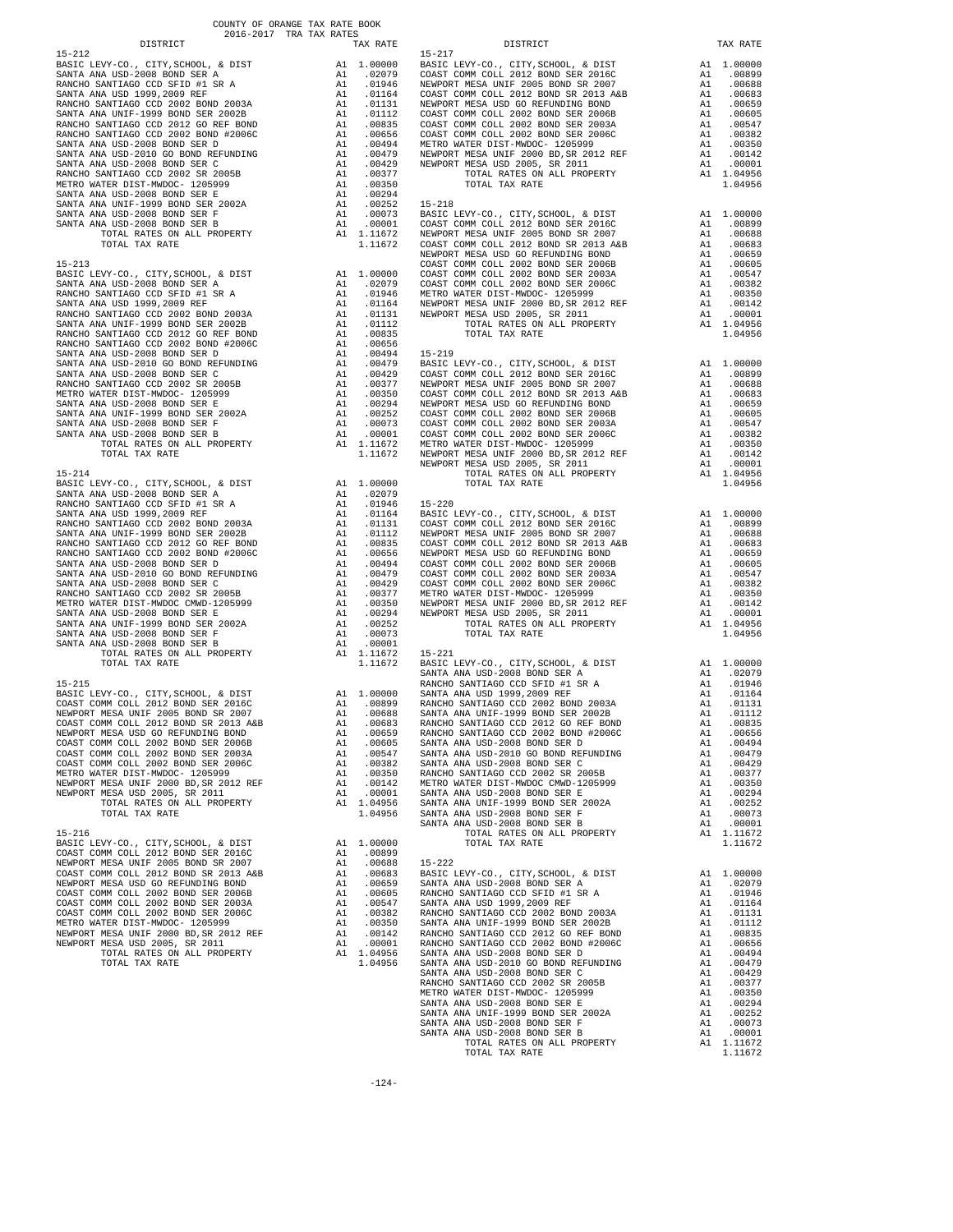| risting matsin pipel rimpog crimp taggaal | $\overline{1}$ | .          |
|-------------------------------------------|----------------|------------|
| SANTA ANA USD-2008 BOND SER E             | A1             | .00294     |
| SANTA ANA UNIF-1999 BOND SER 2002A        | A1             | .00252     |
| SANTA ANA USD-2008 BOND SER F             | A1             | .00073     |
| SANTA ANA USD-2008 BOND SER B             | A1             | .00001     |
| TOTAL RATES ON ALL PROPERTY               |                | A1 1.11672 |
| TOTAL TAX RATE                            |                | 1.11672    |
|                                           |                |            |
| $15 - 227$                                |                |            |
| BASIC LEVY-CO., CITY, SCHOOL, & DIST      |                | A1 1.00000 |
| SANTA ANA USD-2008 BOND SER A             | A1             | .02079     |
| RANCHO SANTIAGO CCD SFID #1 SR A          | A1             | .01946     |
| SANTA ANA USD 1999, 2009 REF              | A1             | .01164     |
| RANCHO SANTIAGO CCD 2002 BOND 2003A       | A1             | .01131     |
| SANTA ANA UNIF-1999 BOND SER 2002B        | A1             | .01112     |
| RANCHO SANTIAGO CCD 2012 GO REF BOND      | A1             | .00835     |
| RANCHO SANTIAGO CCD 2002 BOND #2006C      | A1             | .00656     |
| SANTA ANA USD-2008 BOND SER D             | A1             | .00494     |
| SANTA ANA USD-2010 GO BOND REFUNDING      | A1             | .00479     |
| SANTA ANA USD-2008 BOND SER C             | A1             | .00429     |
| RANCHO SANTIAGO CCD 2002 SR 2005B         | A1             | .00377     |
| METRO WATER DIST-MWDOC CMWD-1205999       | A1             | .00350     |
| SANTA ANA USD-2008 BOND SER E             | A1             | .00294     |
| SANTA ANA UNIF-1999 BOND SER 2002A        | A1             | .00252     |
| SANTA ANA USD-2008 BOND SER F             | A1             | .00073     |
| SANTA ANA USD-2008 BOND SER B             | A1             | .00001     |
| TOTAL RATES ON ALL PROPERTY               |                | A1 1.11672 |
| TOTAL TAX RATE                            |                | 1.11672    |
|                                           |                |            |

-125-

 COUNTY OF ORANGE TAX RATE BOOK 2016-2017 TRA TAX RATES DISTRICT TAX RATE DISTRICT TAX RATE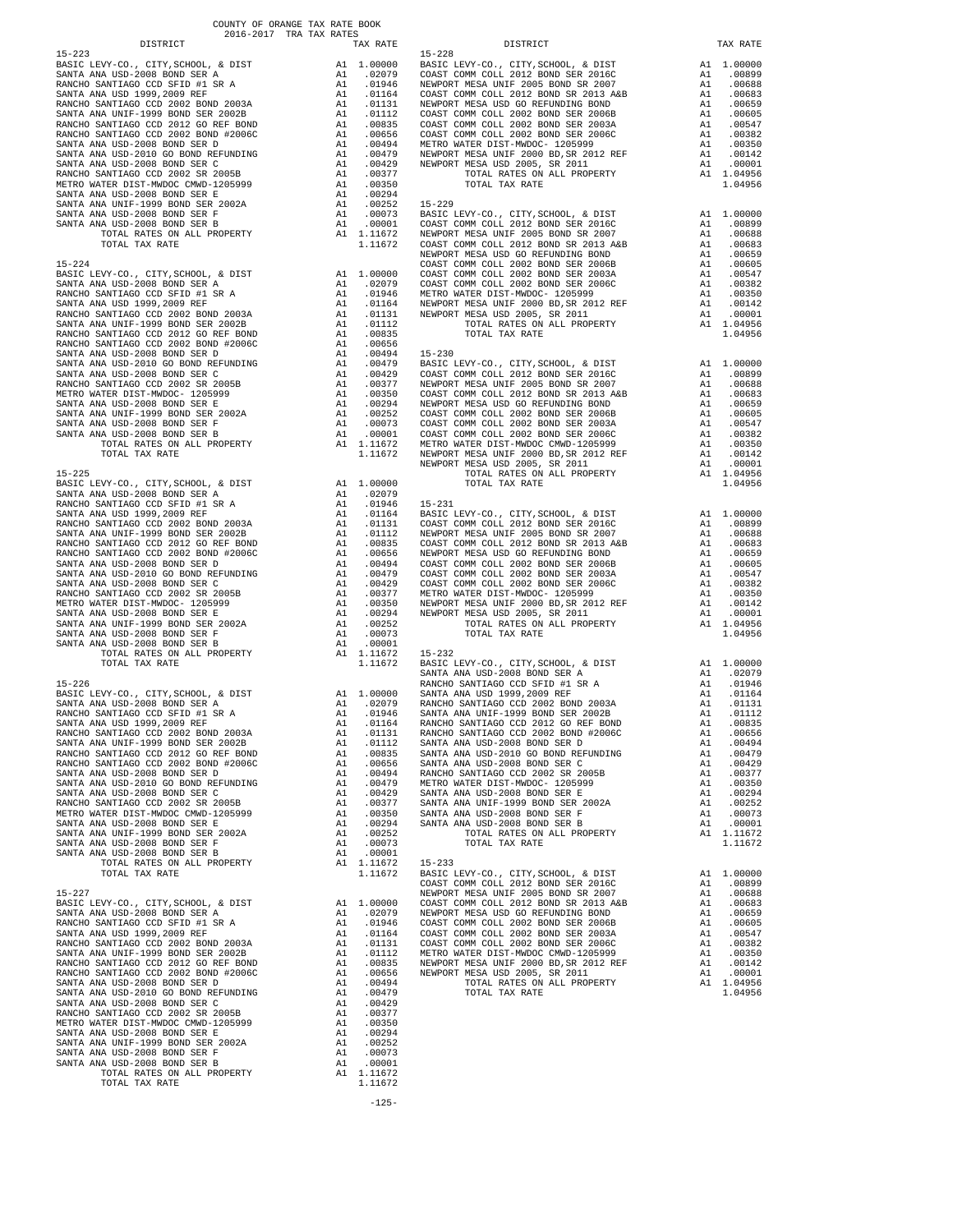| TOTAL TAX RATE                                                                                                                                                                                                                                   |                                                                                                                                                                                                                                                     | 1.04956          |            |
|--------------------------------------------------------------------------------------------------------------------------------------------------------------------------------------------------------------------------------------------------|-----------------------------------------------------------------------------------------------------------------------------------------------------------------------------------------------------------------------------------------------------|------------------|------------|
| $15 - 236$                                                                                                                                                                                                                                       |                                                                                                                                                                                                                                                     |                  | $15 - 244$ |
|                                                                                                                                                                                                                                                  |                                                                                                                                                                                                                                                     |                  |            |
|                                                                                                                                                                                                                                                  |                                                                                                                                                                                                                                                     |                  |            |
|                                                                                                                                                                                                                                                  |                                                                                                                                                                                                                                                     |                  |            |
|                                                                                                                                                                                                                                                  |                                                                                                                                                                                                                                                     |                  |            |
|                                                                                                                                                                                                                                                  |                                                                                                                                                                                                                                                     |                  |            |
|                                                                                                                                                                                                                                                  |                                                                                                                                                                                                                                                     |                  |            |
|                                                                                                                                                                                                                                                  |                                                                                                                                                                                                                                                     |                  |            |
|                                                                                                                                                                                                                                                  |                                                                                                                                                                                                                                                     |                  |            |
|                                                                                                                                                                                                                                                  |                                                                                                                                                                                                                                                     |                  |            |
|                                                                                                                                                                                                                                                  |                                                                                                                                                                                                                                                     |                  |            |
|                                                                                                                                                                                                                                                  |                                                                                                                                                                                                                                                     |                  |            |
| TOTAL TAX RATE                                                                                                                                                                                                                                   |                                                                                                                                                                                                                                                     | 1.04956          |            |
| $15 - 237$                                                                                                                                                                                                                                       |                                                                                                                                                                                                                                                     |                  | $15 - 245$ |
|                                                                                                                                                                                                                                                  |                                                                                                                                                                                                                                                     |                  |            |
|                                                                                                                                                                                                                                                  |                                                                                                                                                                                                                                                     |                  |            |
|                                                                                                                                                                                                                                                  |                                                                                                                                                                                                                                                     |                  |            |
|                                                                                                                                                                                                                                                  |                                                                                                                                                                                                                                                     |                  |            |
|                                                                                                                                                                                                                                                  |                                                                                                                                                                                                                                                     |                  |            |
|                                                                                                                                                                                                                                                  |                                                                                                                                                                                                                                                     |                  |            |
|                                                                                                                                                                                                                                                  |                                                                                                                                                                                                                                                     |                  |            |
|                                                                                                                                                                                                                                                  |                                                                                                                                                                                                                                                     |                  |            |
|                                                                                                                                                                                                                                                  |                                                                                                                                                                                                                                                     |                  |            |
|                                                                                                                                                                                                                                                  |                                                                                                                                                                                                                                                     |                  |            |
|                                                                                                                                                                                                                                                  |                                                                                                                                                                                                                                                     |                  |            |
| TOTAL RATES ON ALL PROPERTY                                                                                                                                                                                                                      |                                                                                                                                                                                                                                                     | A1 1.04956       |            |
| TOTAL TAX RATE<br>$15 - 238$                                                                                                                                                                                                                     |                                                                                                                                                                                                                                                     | 1.04956          |            |
|                                                                                                                                                                                                                                                  |                                                                                                                                                                                                                                                     |                  | $15 - 246$ |
|                                                                                                                                                                                                                                                  |                                                                                                                                                                                                                                                     |                  |            |
|                                                                                                                                                                                                                                                  |                                                                                                                                                                                                                                                     |                  |            |
|                                                                                                                                                                                                                                                  |                                                                                                                                                                                                                                                     |                  |            |
|                                                                                                                                                                                                                                                  |                                                                                                                                                                                                                                                     |                  |            |
|                                                                                                                                                                                                                                                  |                                                                                                                                                                                                                                                     |                  |            |
|                                                                                                                                                                                                                                                  |                                                                                                                                                                                                                                                     |                  |            |
|                                                                                                                                                                                                                                                  |                                                                                                                                                                                                                                                     |                  |            |
|                                                                                                                                                                                                                                                  |                                                                                                                                                                                                                                                     |                  |            |
|                                                                                                                                                                                                                                                  |                                                                                                                                                                                                                                                     |                  |            |
|                                                                                                                                                                                                                                                  |                                                                                                                                                                                                                                                     |                  |            |
|                                                                                                                                                                                                                                                  |                                                                                                                                                                                                                                                     |                  |            |
|                                                                                                                                                                                                                                                  |                                                                                                                                                                                                                                                     |                  |            |
| $15 - 239$                                                                                                                                                                                                                                       | 15-247<br>28 1.00000 BASIC L<br>28 200688 NEWPORT<br>28 21 00683 COAST C<br>28 21 00663 COAST C<br>28 21 00659 COAST COAST<br>21 00659 COAST COAST C<br>21 00350 METRO W<br>27 21 00350 METRO N<br>27 21 00342 NEWPORT<br>27 21 00142 NEWPORT<br>21 |                  | $15 - 247$ |
| BASIC LEVY-CO., CITY, SCHOOL, & DIST COAST COMM COLL 2012 BOND SER 2016C                                                                                                                                                                         |                                                                                                                                                                                                                                                     |                  |            |
| NEWPORT MESA UNIF 2005 BOND SR 2007                                                                                                                                                                                                              |                                                                                                                                                                                                                                                     |                  |            |
| COAST COMM COLL 2012 BOND SR 2013 A&B                                                                                                                                                                                                            |                                                                                                                                                                                                                                                     |                  |            |
| NEWPORT MESA USD GO REFUNDING BOND                                                                                                                                                                                                               |                                                                                                                                                                                                                                                     |                  |            |
|                                                                                                                                                                                                                                                  |                                                                                                                                                                                                                                                     |                  |            |
|                                                                                                                                                                                                                                                  |                                                                                                                                                                                                                                                     |                  |            |
|                                                                                                                                                                                                                                                  |                                                                                                                                                                                                                                                     |                  |            |
| COAST COMM COLL 2002 BOND SER 2006B<br>COAST COMM COLL 2002 BOND SER 2006C<br>COAST COMM COLL 2002 BOND SER 2006C<br>NETRO WATER DIST-MWDOC CMWD-1205999<br>NEWPORT MESA UNIF 2000 BD, SR 2011 REF<br>NEWPORT MESA UNIF 2000 BD, SR 2011<br>NEWP |                                                                                                                                                                                                                                                     |                  |            |
|                                                                                                                                                                                                                                                  |                                                                                                                                                                                                                                                     |                  |            |
|                                                                                                                                                                                                                                                  |                                                                                                                                                                                                                                                     |                  |            |
| TOTAL RATES ON ALL PROPERTY                                                                                                                                                                                                                      |                                                                                                                                                                                                                                                     | A1 1.04956       |            |
| TOTAL TAX RATE                                                                                                                                                                                                                                   |                                                                                                                                                                                                                                                     | 1.04956          |            |
| $15 - 240$                                                                                                                                                                                                                                       |                                                                                                                                                                                                                                                     |                  |            |
| BASIC LEVY-CO., CITY, SCHOOL, & DIST<br>COAST COMM COLL 2012 BOND SER 2016C                                                                                                                                                                      |                                                                                                                                                                                                                                                     | A1 1.00000       |            |
|                                                                                                                                                                                                                                                  | A1                                                                                                                                                                                                                                                  | .00899           |            |
| NEWPORT MESA UNIF 2005 BOND SR 2007                                                                                                                                                                                                              | A1                                                                                                                                                                                                                                                  | .00688           |            |
| COAST COMM COLL 2012 BOND SR 2013 A&B                                                                                                                                                                                                            | A1                                                                                                                                                                                                                                                  | .00683           |            |
| NEWPORT MESA USD GO REFUNDING BOND                                                                                                                                                                                                               | A1                                                                                                                                                                                                                                                  | .00659           |            |
| COAST COMM COLL 2002 BOND SER 2006B                                                                                                                                                                                                              | A1                                                                                                                                                                                                                                                  | .00605           |            |
| COAST COMM COLL 2002 BOND SER 2003A                                                                                                                                                                                                              | A1                                                                                                                                                                                                                                                  | .00547           |            |
| COAST COMM COLL 2002 BOND SER 2006C<br>METRO WATER DIST-MWDOC CMWD-1205999                                                                                                                                                                       | A1                                                                                                                                                                                                                                                  | .00382           |            |
| NEWPORT MESA UNIF 2000 BD, SR 2012 REF                                                                                                                                                                                                           | A1<br>A1                                                                                                                                                                                                                                            | .00350<br>.00142 |            |
| NEWPORT MESA USD 2005, SR 2011                                                                                                                                                                                                                   | A1                                                                                                                                                                                                                                                  | .00001           |            |
| TOTAL RATES ON ALL PROPERTY                                                                                                                                                                                                                      |                                                                                                                                                                                                                                                     | A1 1.04956       |            |
| TOTAL TAX RATE                                                                                                                                                                                                                                   |                                                                                                                                                                                                                                                     | 1.04956          |            |
|                                                                                                                                                                                                                                                  |                                                                                                                                                                                                                                                     |                  |            |

-126-

|                                                                                                                                                                                                                                          | TAX RATE   |
|------------------------------------------------------------------------------------------------------------------------------------------------------------------------------------------------------------------------------------------|------------|
|                                                                                                                                                                                                                                          |            |
|                                                                                                                                                                                                                                          |            |
|                                                                                                                                                                                                                                          |            |
|                                                                                                                                                                                                                                          |            |
|                                                                                                                                                                                                                                          |            |
|                                                                                                                                                                                                                                          |            |
|                                                                                                                                                                                                                                          |            |
|                                                                                                                                                                                                                                          |            |
|                                                                                                                                                                                                                                          |            |
|                                                                                                                                                                                                                                          |            |
|                                                                                                                                                                                                                                          |            |
|                                                                                                                                                                                                                                          |            |
|                                                                                                                                                                                                                                          |            |
|                                                                                                                                                                                                                                          |            |
|                                                                                                                                                                                                                                          |            |
|                                                                                                                                                                                                                                          |            |
|                                                                                                                                                                                                                                          |            |
|                                                                                                                                                                                                                                          |            |
|                                                                                                                                                                                                                                          |            |
|                                                                                                                                                                                                                                          |            |
|                                                                                                                                                                                                                                          |            |
|                                                                                                                                                                                                                                          |            |
|                                                                                                                                                                                                                                          |            |
|                                                                                                                                                                                                                                          |            |
|                                                                                                                                                                                                                                          |            |
|                                                                                                                                                                                                                                          |            |
|                                                                                                                                                                                                                                          |            |
|                                                                                                                                                                                                                                          |            |
|                                                                                                                                                                                                                                          |            |
|                                                                                                                                                                                                                                          |            |
|                                                                                                                                                                                                                                          |            |
|                                                                                                                                                                                                                                          |            |
|                                                                                                                                                                                                                                          |            |
|                                                                                                                                                                                                                                          |            |
|                                                                                                                                                                                                                                          |            |
|                                                                                                                                                                                                                                          |            |
|                                                                                                                                                                                                                                          |            |
|                                                                                                                                                                                                                                          |            |
|                                                                                                                                                                                                                                          |            |
|                                                                                                                                                                                                                                          |            |
|                                                                                                                                                                                                                                          |            |
|                                                                                                                                                                                                                                          |            |
|                                                                                                                                                                                                                                          |            |
|                                                                                                                                                                                                                                          |            |
|                                                                                                                                                                                                                                          |            |
|                                                                                                                                                                                                                                          |            |
|                                                                                                                                                                                                                                          |            |
|                                                                                                                                                                                                                                          |            |
|                                                                                                                                                                                                                                          |            |
|                                                                                                                                                                                                                                          |            |
|                                                                                                                                                                                                                                          |            |
|                                                                                                                                                                                                                                          |            |
|                                                                                                                                                                                                                                          |            |
|                                                                                                                                                                                                                                          |            |
|                                                                                                                                                                                                                                          |            |
|                                                                                                                                                                                                                                          |            |
|                                                                                                                                                                                                                                          |            |
|                                                                                                                                                                                                                                          |            |
|                                                                                                                                                                                                                                          |            |
|                                                                                                                                                                                                                                          |            |
|                                                                                                                                                                                                                                          |            |
|                                                                                                                                                                                                                                          |            |
|                                                                                                                                                                                                                                          |            |
|                                                                                                                                                                                                                                          |            |
|                                                                                                                                                                                                                                          |            |
|                                                                                                                                                                                                                                          | 1.04956    |
|                                                                                                                                                                                                                                          | A1 1.00000 |
| BASIC LEVY-CO., CITY, SCHOOL, & DIST<br>COAST COMM COLL 2012 BOND SER 2016C                                                                                                                                                              | A1.00899   |
| NEWPORT MESA UNIF 2005 BOND SR 2007                                                                                                                                                                                                      | A1 .00688  |
|                                                                                                                                                                                                                                          |            |
|                                                                                                                                                                                                                                          |            |
|                                                                                                                                                                                                                                          |            |
|                                                                                                                                                                                                                                          |            |
|                                                                                                                                                                                                                                          |            |
|                                                                                                                                                                                                                                          |            |
|                                                                                                                                                                                                                                          |            |
|                                                                                                                                                                                                                                          |            |
|                                                                                                                                                                                                                                          | 1.04956    |
| NEWPORT MESA UNIF 2002 BOND SR 2013<br>NEWPORT MESA UNIF 2005 BOND SR 2013 A&B<br>NEWPORT MESA USD GO REFUNDING BOND<br>COAST COMM COLL 2012 BOND SR 2013 A&B<br>NEWPORT MESA USD GO REFUNDING BOND<br>COAST COMM COLL 2002 BOND SRR 200 |            |
|                                                                                                                                                                                                                                          |            |
|                                                                                                                                                                                                                                          |            |
|                                                                                                                                                                                                                                          |            |
|                                                                                                                                                                                                                                          |            |
|                                                                                                                                                                                                                                          |            |
|                                                                                                                                                                                                                                          |            |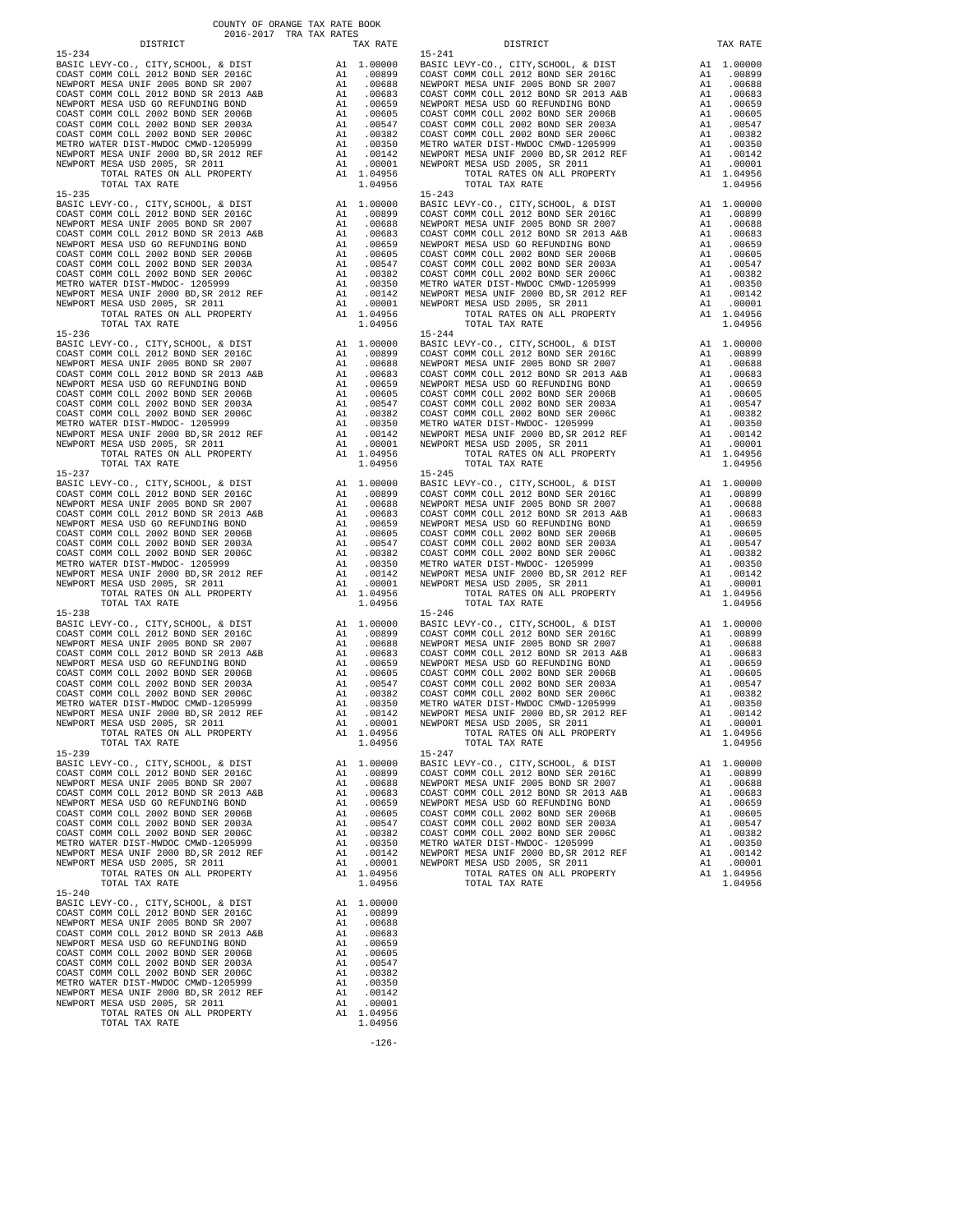| DISTRICT                                                                                                                                     |                                                                                                                                                                                                                                                          | TAX RATE                                                                                                                                                                                                                                                               |                               |
|----------------------------------------------------------------------------------------------------------------------------------------------|----------------------------------------------------------------------------------------------------------------------------------------------------------------------------------------------------------------------------------------------------------|------------------------------------------------------------------------------------------------------------------------------------------------------------------------------------------------------------------------------------------------------------------------|-------------------------------|
| $15 - 248$                                                                                                                                   | 15-903<br>A1 1.00000 BASIC L<br>A1 .02079 COAST C<br>A1 .01946 NEWPORT<br>A1 .01164 COAST C<br>A1 .01114 NEWPORT<br>A1 .01112 COAST C<br>A1 .00655 COAST C<br>A1 .00655 COAST C<br>A1 .00494 NEWPORT<br>A1 .00499 NEWPORT<br>A1 .00377<br>A1 .00377<br>A |                                                                                                                                                                                                                                                                        | $15 - 903$                    |
| BASIC LEVY-CO., CITY, SCHOOL, & DIST<br>SANTA ANA USD-2008 BOND SER A                                                                        |                                                                                                                                                                                                                                                          |                                                                                                                                                                                                                                                                        |                               |
|                                                                                                                                              |                                                                                                                                                                                                                                                          |                                                                                                                                                                                                                                                                        |                               |
| RANCHO SANTIAGO CCD SFID #1 SR A<br>SANTA ANA USD 1999,2009 REF<br>RANCHO SANTIAGO CCD 2002 BOND 2003A<br>RANCHO SANTIAGO COD 2002 BOND 2003 |                                                                                                                                                                                                                                                          |                                                                                                                                                                                                                                                                        |                               |
|                                                                                                                                              |                                                                                                                                                                                                                                                          |                                                                                                                                                                                                                                                                        |                               |
| SANTA ANA UNIF-1999 BOND SER 2002B                                                                                                           |                                                                                                                                                                                                                                                          |                                                                                                                                                                                                                                                                        |                               |
| RANCHO SANTIAGO CCD 2012 GO REF BOND                                                                                                         |                                                                                                                                                                                                                                                          |                                                                                                                                                                                                                                                                        |                               |
| RANCHO SANTIAGO CCD 2012 GO REF BOND<br>RANCHO SANTIAGO CCD 2002 BOND #2006C                                                                 |                                                                                                                                                                                                                                                          |                                                                                                                                                                                                                                                                        |                               |
| SANTA ANA USD-2008 BOND SER D                                                                                                                |                                                                                                                                                                                                                                                          |                                                                                                                                                                                                                                                                        |                               |
| SANTA ANA USD-2010 GO BOND REFUNDING                                                                                                         |                                                                                                                                                                                                                                                          |                                                                                                                                                                                                                                                                        |                               |
| SANTA ANA USD-2008 BOND SER C                                                                                                                |                                                                                                                                                                                                                                                          |                                                                                                                                                                                                                                                                        |                               |
| RANCHO SANTIAGO CCD 2002 SR 2005B                                                                                                            |                                                                                                                                                                                                                                                          |                                                                                                                                                                                                                                                                        |                               |
| METRO WATER DIST-MWDOC CMWD-1205999                                                                                                          |                                                                                                                                                                                                                                                          | Al .00479<br>Al .00429<br>Al .00329<br>Al .00350<br>Al .00294<br>Al .00294<br>Al .00295<br>Al .00252<br>Al .00073<br>COAST C<br>Al .00001<br>COAST COAST<br>Al .00001<br>COAST COAST<br>Al .10101<br>NEWPORT<br>Al 1.11672<br>NEWPORT<br>1.11672<br>NEWPORT<br>COAST C |                               |
| SANTA ANA USD-2008 BOND SER E                                                                                                                |                                                                                                                                                                                                                                                          |                                                                                                                                                                                                                                                                        |                               |
| SANTA ANA UNIF-1999 BOND SER 2002A<br>SANTA ANA USD-2008 BOND SER F                                                                          |                                                                                                                                                                                                                                                          |                                                                                                                                                                                                                                                                        |                               |
| SANTA ANA USD-2008 BOND SER B                                                                                                                |                                                                                                                                                                                                                                                          |                                                                                                                                                                                                                                                                        |                               |
| TOTAL RATES ON ALL PROPERTY                                                                                                                  |                                                                                                                                                                                                                                                          |                                                                                                                                                                                                                                                                        |                               |
| TOTAL TAX RATE                                                                                                                               |                                                                                                                                                                                                                                                          |                                                                                                                                                                                                                                                                        |                               |
|                                                                                                                                              |                                                                                                                                                                                                                                                          |                                                                                                                                                                                                                                                                        |                               |
| $15 - 249$                                                                                                                                   |                                                                                                                                                                                                                                                          |                                                                                                                                                                                                                                                                        | COAST C                       |
|                                                                                                                                              |                                                                                                                                                                                                                                                          |                                                                                                                                                                                                                                                                        |                               |
|                                                                                                                                              |                                                                                                                                                                                                                                                          |                                                                                                                                                                                                                                                                        |                               |
|                                                                                                                                              |                                                                                                                                                                                                                                                          |                                                                                                                                                                                                                                                                        |                               |
|                                                                                                                                              |                                                                                                                                                                                                                                                          |                                                                                                                                                                                                                                                                        |                               |
|                                                                                                                                              |                                                                                                                                                                                                                                                          |                                                                                                                                                                                                                                                                        |                               |
|                                                                                                                                              |                                                                                                                                                                                                                                                          |                                                                                                                                                                                                                                                                        |                               |
|                                                                                                                                              |                                                                                                                                                                                                                                                          |                                                                                                                                                                                                                                                                        |                               |
|                                                                                                                                              |                                                                                                                                                                                                                                                          |                                                                                                                                                                                                                                                                        |                               |
|                                                                                                                                              |                                                                                                                                                                                                                                                          |                                                                                                                                                                                                                                                                        |                               |
|                                                                                                                                              |                                                                                                                                                                                                                                                          |                                                                                                                                                                                                                                                                        |                               |
|                                                                                                                                              |                                                                                                                                                                                                                                                          |                                                                                                                                                                                                                                                                        |                               |
|                                                                                                                                              |                                                                                                                                                                                                                                                          |                                                                                                                                                                                                                                                                        |                               |
|                                                                                                                                              |                                                                                                                                                                                                                                                          |                                                                                                                                                                                                                                                                        | COAST C                       |
| $15 - 250$                                                                                                                                   |                                                                                                                                                                                                                                                          |                                                                                                                                                                                                                                                                        | COAST C                       |
|                                                                                                                                              |                                                                                                                                                                                                                                                          |                                                                                                                                                                                                                                                                        |                               |
|                                                                                                                                              |                                                                                                                                                                                                                                                          |                                                                                                                                                                                                                                                                        |                               |
|                                                                                                                                              |                                                                                                                                                                                                                                                          |                                                                                                                                                                                                                                                                        |                               |
|                                                                                                                                              |                                                                                                                                                                                                                                                          |                                                                                                                                                                                                                                                                        |                               |
|                                                                                                                                              |                                                                                                                                                                                                                                                          |                                                                                                                                                                                                                                                                        |                               |
|                                                                                                                                              |                                                                                                                                                                                                                                                          |                                                                                                                                                                                                                                                                        |                               |
|                                                                                                                                              |                                                                                                                                                                                                                                                          |                                                                                                                                                                                                                                                                        |                               |
|                                                                                                                                              |                                                                                                                                                                                                                                                          |                                                                                                                                                                                                                                                                        |                               |
|                                                                                                                                              |                                                                                                                                                                                                                                                          |                                                                                                                                                                                                                                                                        |                               |
|                                                                                                                                              |                                                                                                                                                                                                                                                          |                                                                                                                                                                                                                                                                        |                               |
|                                                                                                                                              |                                                                                                                                                                                                                                                          |                                                                                                                                                                                                                                                                        |                               |
|                                                                                                                                              |                                                                                                                                                                                                                                                          |                                                                                                                                                                                                                                                                        |                               |
|                                                                                                                                              |                                                                                                                                                                                                                                                          |                                                                                                                                                                                                                                                                        | COAST C                       |
| $15 - 251$<br>BASIC LEVY-CO., CITY, SCHOOL, & DIST                                                                                           | NEWPORT<br>A1 .00000 NEWPORT<br>A1 .00899<br>A1 .00683                                                                                                                                                                                                   |                                                                                                                                                                                                                                                                        |                               |
| BASIC LEVY-CO., CITY,SCHOOL, & DIST<br>COAST COMM COLL 2012 BOND SER 2016C<br>NEWDOPT MESA UNIE 2005 BOND SE 2007                            |                                                                                                                                                                                                                                                          |                                                                                                                                                                                                                                                                        |                               |
| NEWPORT MESA UNIF 2005 BOND SR 2007                                                                                                          |                                                                                                                                                                                                                                                          |                                                                                                                                                                                                                                                                        |                               |
| COAST COMM COLL 2012 BOND SR 2013 A&B                                                                                                        |                                                                                                                                                                                                                                                          |                                                                                                                                                                                                                                                                        |                               |
| NEWPORT MESA USD GO REFUNDING BOND                                                                                                           |                                                                                                                                                                                                                                                          |                                                                                                                                                                                                                                                                        |                               |
| COAST COMM COLL 2002 BOND SER 2006B                                                                                                          |                                                                                                                                                                                                                                                          |                                                                                                                                                                                                                                                                        |                               |
| COAST COMM COLL 2002 BOND SER 2003A                                                                                                          |                                                                                                                                                                                                                                                          |                                                                                                                                                                                                                                                                        |                               |
| COAST COMM COLL 2002 BOND SER 2006C                                                                                                          |                                                                                                                                                                                                                                                          |                                                                                                                                                                                                                                                                        |                               |
| METRO WATER DIST-MWDOC CMWD-1205999<br>METRO WATER DIST-MWDOC CMWD-1205999<br>NEWPORT MESA UNIF 2000 BD, SR 2012 REF                         |                                                                                                                                                                                                                                                          |                                                                                                                                                                                                                                                                        |                               |
|                                                                                                                                              |                                                                                                                                                                                                                                                          |                                                                                                                                                                                                                                                                        |                               |
| NEWPORT MESA USD 2005, SR 2011<br>TOTAL RATES ON ALL PROPERTY                                                                                |                                                                                                                                                                                                                                                          |                                                                                                                                                                                                                                                                        |                               |
| TOTAL TAX RATE                                                                                                                               |                                                                                                                                                                                                                                                          |                                                                                                                                                                                                                                                                        |                               |
|                                                                                                                                              |                                                                                                                                                                                                                                                          |                                                                                                                                                                                                                                                                        |                               |
| 15-901                                                                                                                                       | A1 .00688<br>A1 .00683<br>A1 .00659 15-907<br>A1 .00659 15-907<br>A1 .00659 CASIC L<br>A1 .00597 COAST C<br>A1 .00382 NEWPORT<br>A1 .00350 COAST C<br>A1 .00101 NEWPORT<br>A1 .00101 COAST C<br>A1 1.04956 COAST C<br>1.04956 COAST C<br>NEWPORT<br>NEWP |                                                                                                                                                                                                                                                                        | NEWPORT                       |
| BASIC LEVY-CO., CITY, SCHOOL, & DIST                                                                                                         | A1 1.00000<br>A1 .00899                                                                                                                                                                                                                                  |                                                                                                                                                                                                                                                                        |                               |
| COAST COMM COLL 2012 BOND SER 2016C                                                                                                          |                                                                                                                                                                                                                                                          |                                                                                                                                                                                                                                                                        |                               |
| NEWPORT MESA UNIF 2005 BOND SR 2007                                                                                                          | A1                                                                                                                                                                                                                                                       | .00688                                                                                                                                                                                                                                                                 |                               |
| COAST COMM COLL 2012 BOND SR 2013 A&B                                                                                                        | A1                                                                                                                                                                                                                                                       | .00683                                                                                                                                                                                                                                                                 | $16 - 001$                    |
| NEWPORT MESA USD GO REFUNDING BOND                                                                                                           | A1                                                                                                                                                                                                                                                       | .00659                                                                                                                                                                                                                                                                 | BASIC L                       |
| COAST COMM COLL 2002 BOND SER 2006B                                                                                                          | A1                                                                                                                                                                                                                                                       | .00605                                                                                                                                                                                                                                                                 |                               |
| COAST COMM COLL 2002 BOND SER 2003A<br>COAST COMM COLL 2002 BOND SER 2006C                                                                   | A1                                                                                                                                                                                                                                                       | .00547                                                                                                                                                                                                                                                                 | ANAHEIM<br>CENTRAL<br>ANAHEIM |
| NEWPORT MESA UNIF 2000 BD, SR 2012 REF                                                                                                       |                                                                                                                                                                                                                                                          | A1 .00382<br>A1 .00142                                                                                                                                                                                                                                                 | N O C C                       |
| NEWPORT MESA USD 2005, SR 2011                                                                                                               | A1                                                                                                                                                                                                                                                       | .00001                                                                                                                                                                                                                                                                 | NOCC                          |
| TOTAL RATES ON ALL PROPERTY                                                                                                                  |                                                                                                                                                                                                                                                          | A1 1.04606                                                                                                                                                                                                                                                             | CENTRAL                       |
| TOTAL TAX RATE                                                                                                                               |                                                                                                                                                                                                                                                          | 1.04606                                                                                                                                                                                                                                                                | ANAHEIM                       |
|                                                                                                                                              |                                                                                                                                                                                                                                                          |                                                                                                                                                                                                                                                                        | METRO W                       |
| $15 - 902$                                                                                                                                   |                                                                                                                                                                                                                                                          |                                                                                                                                                                                                                                                                        |                               |
| BASIC LEVY-CO., CITY, SCHOOL, & DIST                                                                                                         | A1                                                                                                                                                                                                                                                       | 1.00000                                                                                                                                                                                                                                                                |                               |
| COAST COMM COLL 2012 BOND SER 2016C                                                                                                          | A1                                                                                                                                                                                                                                                       | .00899                                                                                                                                                                                                                                                                 |                               |
| NEWPORT MESA UNIF 2005 BOND SR 2007                                                                                                          | A1                                                                                                                                                                                                                                                       | .00688                                                                                                                                                                                                                                                                 | 16-002<br>BASIC L             |
| COAST COMM COLL 2012 BOND SR 2013 A&B                                                                                                        | A1                                                                                                                                                                                                                                                       | .00683                                                                                                                                                                                                                                                                 |                               |
| NEWPORT MESA USD GO REFUNDING BOND                                                                                                           | A1                                                                                                                                                                                                                                                       | .00659                                                                                                                                                                                                                                                                 | ANAHEIM                       |
| COAST COMM COLL 2002 BOND SER 2006B<br>COAST COMM COLL 2002 BOND SER 2003A                                                                   | A1                                                                                                                                                                                                                                                       | .00605<br>.00547                                                                                                                                                                                                                                                       | CENTRAL<br>ANAHEIM            |
| COAST COMM COLL 2002 BOND SER 2006C                                                                                                          | A1                                                                                                                                                                                                                                                       | A1.00382                                                                                                                                                                                                                                                               | NOCC                          |
| NEWPORT MESA UNIF 2000 BD, SR 2012 REF                                                                                                       |                                                                                                                                                                                                                                                          | A1 .00142                                                                                                                                                                                                                                                              | NOCC                          |
| NEWPORT MESA USD 2005, SR 2011                                                                                                               |                                                                                                                                                                                                                                                          | A1 .00001 CENTRAL                                                                                                                                                                                                                                                      |                               |
|                                                                                                                                              |                                                                                                                                                                                                                                                          |                                                                                                                                                                                                                                                                        |                               |

| COUNTY OF ORANGE TAX RATE BOOK<br>2016-2017 TRA TAX RATES<br>$2016-2017\begin{array}{lcl} & \text{otherwise} & \text{1AX RATE BC} \\ & 2016-2017 & \text{TRA TAX RATES} \\ \end{array}$                                                                                                                              |          |          |          |
|----------------------------------------------------------------------------------------------------------------------------------------------------------------------------------------------------------------------------------------------------------------------------------------------------------------------|----------|----------|----------|
|                                                                                                                                                                                                                                                                                                                      | TAX RATE | DISTRICT | TAX RATE |
|                                                                                                                                                                                                                                                                                                                      |          |          |          |
|                                                                                                                                                                                                                                                                                                                      |          |          |          |
|                                                                                                                                                                                                                                                                                                                      |          |          |          |
|                                                                                                                                                                                                                                                                                                                      |          |          |          |
|                                                                                                                                                                                                                                                                                                                      |          |          |          |
|                                                                                                                                                                                                                                                                                                                      |          |          |          |
|                                                                                                                                                                                                                                                                                                                      |          |          |          |
|                                                                                                                                                                                                                                                                                                                      |          |          |          |
|                                                                                                                                                                                                                                                                                                                      |          |          |          |
|                                                                                                                                                                                                                                                                                                                      |          |          |          |
|                                                                                                                                                                                                                                                                                                                      |          |          |          |
|                                                                                                                                                                                                                                                                                                                      |          |          |          |
|                                                                                                                                                                                                                                                                                                                      |          |          |          |
|                                                                                                                                                                                                                                                                                                                      |          |          |          |
|                                                                                                                                                                                                                                                                                                                      |          |          |          |
|                                                                                                                                                                                                                                                                                                                      |          |          |          |
|                                                                                                                                                                                                                                                                                                                      |          |          |          |
|                                                                                                                                                                                                                                                                                                                      |          |          |          |
|                                                                                                                                                                                                                                                                                                                      |          |          |          |
|                                                                                                                                                                                                                                                                                                                      |          |          |          |
|                                                                                                                                                                                                                                                                                                                      |          |          |          |
|                                                                                                                                                                                                                                                                                                                      |          |          |          |
|                                                                                                                                                                                                                                                                                                                      |          |          |          |
|                                                                                                                                                                                                                                                                                                                      |          |          |          |
|                                                                                                                                                                                                                                                                                                                      |          |          |          |
|                                                                                                                                                                                                                                                                                                                      |          |          |          |
|                                                                                                                                                                                                                                                                                                                      |          |          |          |
|                                                                                                                                                                                                                                                                                                                      |          |          |          |
|                                                                                                                                                                                                                                                                                                                      |          |          |          |
|                                                                                                                                                                                                                                                                                                                      |          |          |          |
|                                                                                                                                                                                                                                                                                                                      |          |          |          |
|                                                                                                                                                                                                                                                                                                                      |          |          |          |
|                                                                                                                                                                                                                                                                                                                      |          |          |          |
|                                                                                                                                                                                                                                                                                                                      |          |          |          |
|                                                                                                                                                                                                                                                                                                                      |          |          |          |
|                                                                                                                                                                                                                                                                                                                      |          |          |          |
|                                                                                                                                                                                                                                                                                                                      |          |          |          |
|                                                                                                                                                                                                                                                                                                                      |          |          |          |
|                                                                                                                                                                                                                                                                                                                      |          |          |          |
|                                                                                                                                                                                                                                                                                                                      |          |          |          |
|                                                                                                                                                                                                                                                                                                                      |          |          |          |
|                                                                                                                                                                                                                                                                                                                      |          |          |          |
|                                                                                                                                                                                                                                                                                                                      |          |          |          |
|                                                                                                                                                                                                                                                                                                                      |          |          |          |
|                                                                                                                                                                                                                                                                                                                      |          |          |          |
|                                                                                                                                                                                                                                                                                                                      |          |          |          |
|                                                                                                                                                                                                                                                                                                                      |          |          |          |
|                                                                                                                                                                                                                                                                                                                      |          |          |          |
|                                                                                                                                                                                                                                                                                                                      |          |          |          |
|                                                                                                                                                                                                                                                                                                                      |          |          |          |
|                                                                                                                                                                                                                                                                                                                      |          |          |          |
|                                                                                                                                                                                                                                                                                                                      |          |          |          |
|                                                                                                                                                                                                                                                                                                                      |          |          |          |
|                                                                                                                                                                                                                                                                                                                      |          |          |          |
| $\begin{tabular}{l c c c c} TUTAL& IAA& \ldots .\\ \hline 15-901 & 100000 & 100010 & 100000 & 100000 & 100000 & 100000 \\ \hline COSAT & COMM & COAST & 0.00000 & 1000000 & 1000000 & 1000000 \\ \hline COSAT & COMM & COAST & 0.0000000 & 100000000 & 10000000 \\ \hline COSAT & COMM & 0.000000000000000000000000$ |          |          |          |
|                                                                                                                                                                                                                                                                                                                      |          |          |          |
|                                                                                                                                                                                                                                                                                                                      |          |          |          |
|                                                                                                                                                                                                                                                                                                                      |          |          |          |
|                                                                                                                                                                                                                                                                                                                      |          |          |          |
|                                                                                                                                                                                                                                                                                                                      |          |          |          |
|                                                                                                                                                                                                                                                                                                                      |          |          |          |
|                                                                                                                                                                                                                                                                                                                      |          |          |          |
|                                                                                                                                                                                                                                                                                                                      |          |          |          |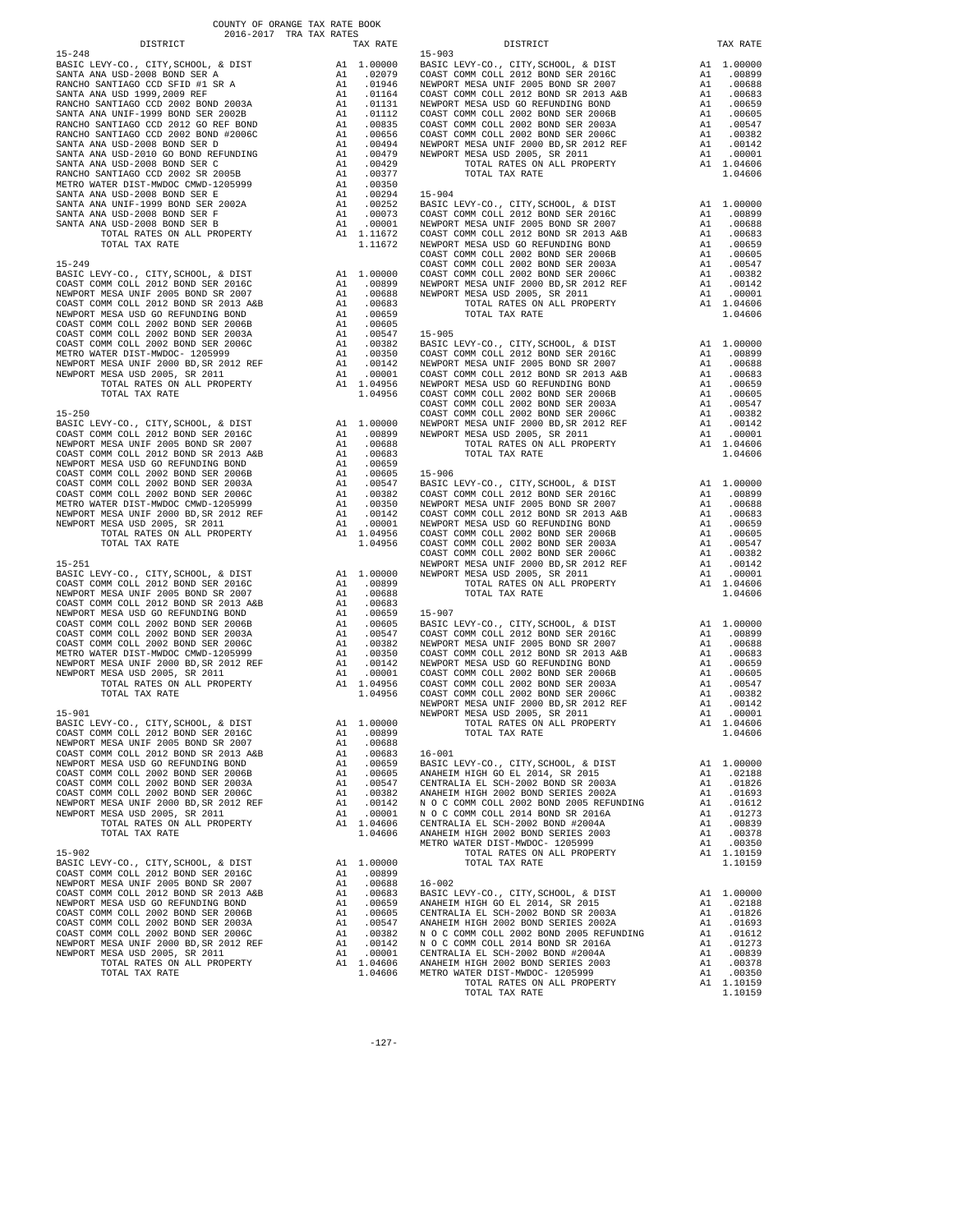| COUNTY OF ORANGE TAX RATE BOOK<br>2016-2017 TRA TAX RATES<br>$2016-2017\quad\text{TRA TAX RATES}\label{eq:2016-2017}$ DISTRICT |          |                                                                                                                                                                                                                                                                                                                                                                                        |           |
|--------------------------------------------------------------------------------------------------------------------------------|----------|----------------------------------------------------------------------------------------------------------------------------------------------------------------------------------------------------------------------------------------------------------------------------------------------------------------------------------------------------------------------------------------|-----------|
|                                                                                                                                | TAX RATE | DISTRICT                                                                                                                                                                                                                                                                                                                                                                               | TAX RATE  |
|                                                                                                                                |          |                                                                                                                                                                                                                                                                                                                                                                                        |           |
|                                                                                                                                |          |                                                                                                                                                                                                                                                                                                                                                                                        |           |
|                                                                                                                                |          |                                                                                                                                                                                                                                                                                                                                                                                        |           |
|                                                                                                                                |          |                                                                                                                                                                                                                                                                                                                                                                                        |           |
|                                                                                                                                |          |                                                                                                                                                                                                                                                                                                                                                                                        |           |
|                                                                                                                                |          |                                                                                                                                                                                                                                                                                                                                                                                        |           |
|                                                                                                                                |          |                                                                                                                                                                                                                                                                                                                                                                                        |           |
|                                                                                                                                |          |                                                                                                                                                                                                                                                                                                                                                                                        |           |
|                                                                                                                                |          |                                                                                                                                                                                                                                                                                                                                                                                        |           |
|                                                                                                                                |          |                                                                                                                                                                                                                                                                                                                                                                                        |           |
|                                                                                                                                |          |                                                                                                                                                                                                                                                                                                                                                                                        |           |
|                                                                                                                                |          |                                                                                                                                                                                                                                                                                                                                                                                        |           |
|                                                                                                                                |          |                                                                                                                                                                                                                                                                                                                                                                                        |           |
|                                                                                                                                |          |                                                                                                                                                                                                                                                                                                                                                                                        |           |
|                                                                                                                                |          |                                                                                                                                                                                                                                                                                                                                                                                        |           |
|                                                                                                                                |          |                                                                                                                                                                                                                                                                                                                                                                                        |           |
|                                                                                                                                |          |                                                                                                                                                                                                                                                                                                                                                                                        |           |
|                                                                                                                                |          |                                                                                                                                                                                                                                                                                                                                                                                        |           |
|                                                                                                                                |          |                                                                                                                                                                                                                                                                                                                                                                                        |           |
|                                                                                                                                |          |                                                                                                                                                                                                                                                                                                                                                                                        |           |
|                                                                                                                                |          |                                                                                                                                                                                                                                                                                                                                                                                        |           |
|                                                                                                                                |          |                                                                                                                                                                                                                                                                                                                                                                                        |           |
|                                                                                                                                |          |                                                                                                                                                                                                                                                                                                                                                                                        |           |
|                                                                                                                                |          |                                                                                                                                                                                                                                                                                                                                                                                        |           |
|                                                                                                                                |          |                                                                                                                                                                                                                                                                                                                                                                                        |           |
|                                                                                                                                |          |                                                                                                                                                                                                                                                                                                                                                                                        |           |
|                                                                                                                                |          |                                                                                                                                                                                                                                                                                                                                                                                        |           |
|                                                                                                                                |          |                                                                                                                                                                                                                                                                                                                                                                                        |           |
|                                                                                                                                |          |                                                                                                                                                                                                                                                                                                                                                                                        |           |
|                                                                                                                                |          |                                                                                                                                                                                                                                                                                                                                                                                        |           |
|                                                                                                                                |          |                                                                                                                                                                                                                                                                                                                                                                                        |           |
|                                                                                                                                |          |                                                                                                                                                                                                                                                                                                                                                                                        |           |
|                                                                                                                                |          |                                                                                                                                                                                                                                                                                                                                                                                        |           |
|                                                                                                                                |          |                                                                                                                                                                                                                                                                                                                                                                                        |           |
|                                                                                                                                |          |                                                                                                                                                                                                                                                                                                                                                                                        |           |
|                                                                                                                                |          |                                                                                                                                                                                                                                                                                                                                                                                        |           |
|                                                                                                                                |          |                                                                                                                                                                                                                                                                                                                                                                                        |           |
|                                                                                                                                |          |                                                                                                                                                                                                                                                                                                                                                                                        |           |
|                                                                                                                                |          |                                                                                                                                                                                                                                                                                                                                                                                        |           |
|                                                                                                                                |          |                                                                                                                                                                                                                                                                                                                                                                                        |           |
|                                                                                                                                |          |                                                                                                                                                                                                                                                                                                                                                                                        |           |
|                                                                                                                                |          |                                                                                                                                                                                                                                                                                                                                                                                        |           |
|                                                                                                                                |          |                                                                                                                                                                                                                                                                                                                                                                                        |           |
|                                                                                                                                |          |                                                                                                                                                                                                                                                                                                                                                                                        |           |
|                                                                                                                                |          |                                                                                                                                                                                                                                                                                                                                                                                        |           |
|                                                                                                                                |          |                                                                                                                                                                                                                                                                                                                                                                                        |           |
|                                                                                                                                |          |                                                                                                                                                                                                                                                                                                                                                                                        |           |
|                                                                                                                                |          |                                                                                                                                                                                                                                                                                                                                                                                        |           |
|                                                                                                                                |          |                                                                                                                                                                                                                                                                                                                                                                                        |           |
|                                                                                                                                |          |                                                                                                                                                                                                                                                                                                                                                                                        |           |
|                                                                                                                                |          |                                                                                                                                                                                                                                                                                                                                                                                        |           |
|                                                                                                                                |          |                                                                                                                                                                                                                                                                                                                                                                                        |           |
|                                                                                                                                |          |                                                                                                                                                                                                                                                                                                                                                                                        |           |
|                                                                                                                                |          |                                                                                                                                                                                                                                                                                                                                                                                        |           |
|                                                                                                                                |          |                                                                                                                                                                                                                                                                                                                                                                                        |           |
|                                                                                                                                |          |                                                                                                                                                                                                                                                                                                                                                                                        |           |
|                                                                                                                                |          |                                                                                                                                                                                                                                                                                                                                                                                        | A1 .01273 |
|                                                                                                                                |          | N O C COMM COLL 2014 BOND SR 2016A<br>BUENA PARK ELEM-2011 GO REFUNDING                                                                                                                                                                                                                                                                                                                |           |
|                                                                                                                                |          |                                                                                                                                                                                                                                                                                                                                                                                        |           |
|                                                                                                                                |          |                                                                                                                                                                                                                                                                                                                                                                                        |           |
|                                                                                                                                |          |                                                                                                                                                                                                                                                                                                                                                                                        |           |
|                                                                                                                                |          |                                                                                                                                                                                                                                                                                                                                                                                        |           |
|                                                                                                                                |          |                                                                                                                                                                                                                                                                                                                                                                                        |           |
|                                                                                                                                |          |                                                                                                                                                                                                                                                                                                                                                                                        |           |
|                                                                                                                                |          |                                                                                                                                                                                                                                                                                                                                                                                        |           |
|                                                                                                                                |          |                                                                                                                                                                                                                                                                                                                                                                                        |           |
|                                                                                                                                |          | $\begin{tabular}{c c c c} $\text{A1}$ & $\text{1.0954}$ & $\text{1.09654}$ & $\text{1.09654}$ \\ \hline $\text{16--09}$ & $\text{1.09654}$ & $\text{1.09654}$ & $\text{1.09654}$ \\ \hline $\text{16--09}$ & $\text{1.09654}$ & $\text{1.09654}$ & $\text{1.09654}$ & $\text{1.09654}$ \\ \hline $\text{16--09}$ & $\text{1.09654}$ & $\text{1.09654}$ & $\text{1.09654}$ & $\text{1.$ |           |
|                                                                                                                                |          |                                                                                                                                                                                                                                                                                                                                                                                        |           |
|                                                                                                                                |          |                                                                                                                                                                                                                                                                                                                                                                                        |           |
|                                                                                                                                |          |                                                                                                                                                                                                                                                                                                                                                                                        |           |
|                                                                                                                                |          |                                                                                                                                                                                                                                                                                                                                                                                        |           |
|                                                                                                                                |          |                                                                                                                                                                                                                                                                                                                                                                                        |           |
|                                                                                                                                |          |                                                                                                                                                                                                                                                                                                                                                                                        |           |
|                                                                                                                                |          |                                                                                                                                                                                                                                                                                                                                                                                        |           |
|                                                                                                                                |          |                                                                                                                                                                                                                                                                                                                                                                                        |           |
|                                                                                                                                |          |                                                                                                                                                                                                                                                                                                                                                                                        |           |
|                                                                                                                                |          |                                                                                                                                                                                                                                                                                                                                                                                        |           |

-128-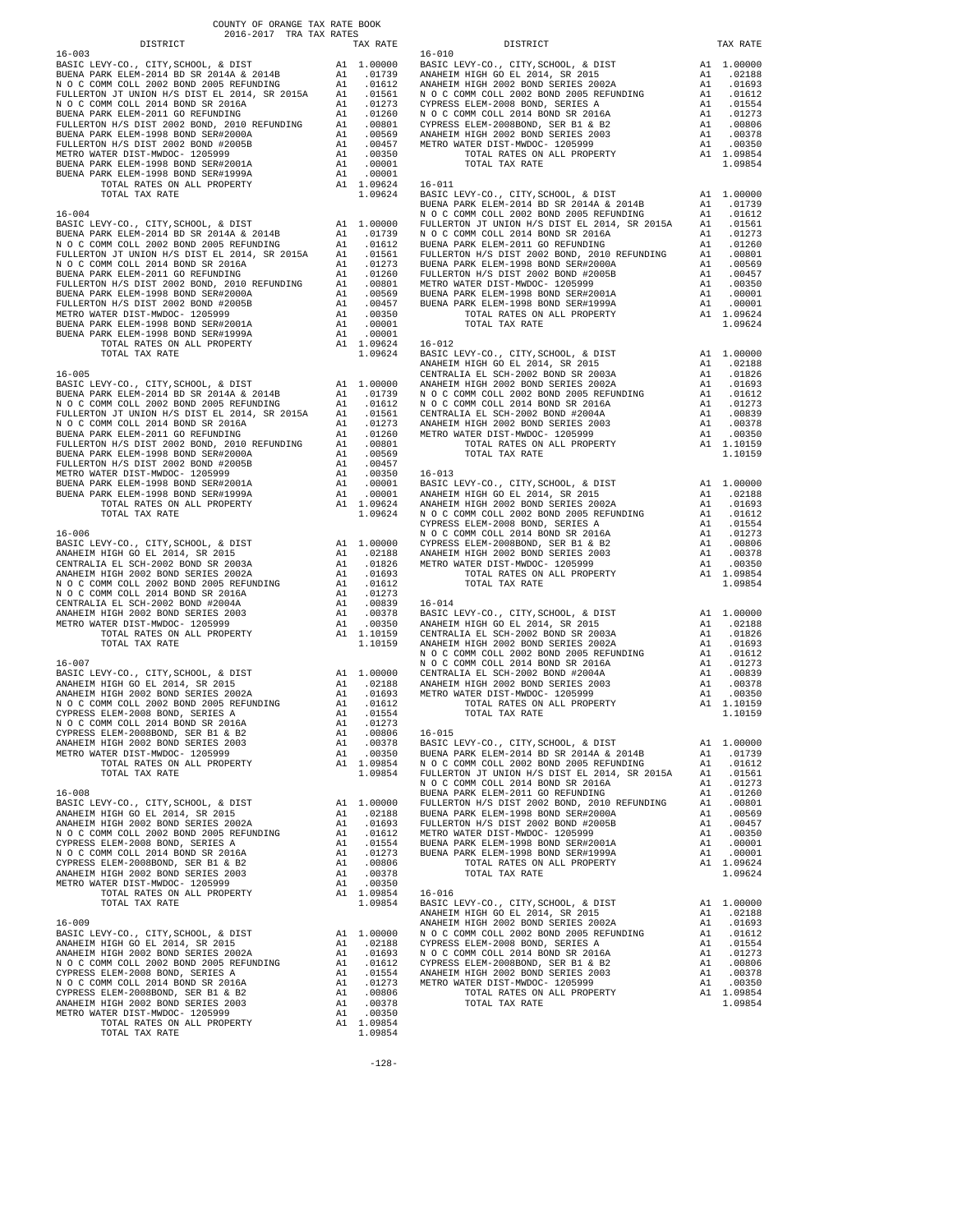| DISTRICT                                           |    | TAX RATE                                                                                             |            |
|----------------------------------------------------|----|------------------------------------------------------------------------------------------------------|------------|
| $16 - 017$                                         |    |                                                                                                      | $16 - 025$ |
|                                                    |    |                                                                                                      |            |
|                                                    |    |                                                                                                      |            |
|                                                    |    |                                                                                                      |            |
|                                                    |    |                                                                                                      |            |
|                                                    |    |                                                                                                      |            |
|                                                    |    |                                                                                                      |            |
|                                                    |    |                                                                                                      |            |
|                                                    |    |                                                                                                      |            |
|                                                    |    |                                                                                                      |            |
| TOTAL TAX RATE                                     |    | 1.09854                                                                                              |            |
| $16 - 018$                                         |    |                                                                                                      | $16 - 026$ |
|                                                    |    |                                                                                                      |            |
|                                                    |    |                                                                                                      |            |
|                                                    |    |                                                                                                      |            |
|                                                    |    |                                                                                                      |            |
|                                                    |    |                                                                                                      |            |
|                                                    |    |                                                                                                      |            |
|                                                    |    |                                                                                                      |            |
|                                                    |    |                                                                                                      |            |
|                                                    |    |                                                                                                      |            |
|                                                    |    |                                                                                                      |            |
| TOTAL TAX RATE<br>16-019                           |    | 1.10159                                                                                              | $16 - 027$ |
|                                                    |    |                                                                                                      |            |
|                                                    |    |                                                                                                      |            |
|                                                    |    |                                                                                                      |            |
|                                                    |    |                                                                                                      |            |
|                                                    |    |                                                                                                      |            |
|                                                    |    |                                                                                                      |            |
|                                                    |    |                                                                                                      |            |
|                                                    |    |                                                                                                      |            |
|                                                    |    |                                                                                                      |            |
|                                                    |    |                                                                                                      |            |
| TOTAL TAX RATE                                     |    | 1.09854                                                                                              |            |
| $16 - 020$                                         |    |                                                                                                      | $16 - 030$ |
|                                                    |    |                                                                                                      |            |
|                                                    |    |                                                                                                      |            |
|                                                    |    |                                                                                                      |            |
|                                                    |    |                                                                                                      |            |
|                                                    |    |                                                                                                      |            |
|                                                    |    |                                                                                                      |            |
|                                                    |    |                                                                                                      |            |
|                                                    |    |                                                                                                      |            |
|                                                    |    |                                                                                                      |            |
| TOTAL TAX RATE                                     |    | 1.10159                                                                                              |            |
|                                                    |    |                                                                                                      |            |
|                                                    |    |                                                                                                      |            |
|                                                    |    |                                                                                                      |            |
|                                                    |    |                                                                                                      |            |
|                                                    |    |                                                                                                      |            |
|                                                    |    |                                                                                                      |            |
|                                                    |    |                                                                                                      |            |
|                                                    |    |                                                                                                      |            |
|                                                    |    |                                                                                                      |            |
|                                                    |    |                                                                                                      |            |
|                                                    |    |                                                                                                      |            |
|                                                    |    |                                                                                                      |            |
| $16 - 022$                                         |    |                                                                                                      | BUENA P    |
|                                                    |    |                                                                                                      |            |
|                                                    |    |                                                                                                      |            |
|                                                    |    |                                                                                                      |            |
|                                                    |    |                                                                                                      |            |
|                                                    |    |                                                                                                      |            |
|                                                    |    |                                                                                                      |            |
|                                                    |    |                                                                                                      |            |
| ANAHEIM HIGH 2002 BOND SERIES 2003                 |    | A1 .00806 FOLDENT<br>A1 .00378 BUENA P<br>A1 .00350 BUENA P<br>A1 1.09854 BUENA P<br>1.09854 BUENA P |            |
| METRO WATER DIST-MWDOC- 1205999                    |    |                                                                                                      |            |
| TOTAL RATES ON ALL PROPERTY<br>TOTAL TAY DATE      |    |                                                                                                      |            |
| TOTAL TAX RATE                                     |    |                                                                                                      |            |
|                                                    |    |                                                                                                      | FULLERT    |
| $16 - 023$<br>BASIC LEVY-CO., CITY, SCHOOL, & DIST |    |                                                                                                      | METRO W    |
|                                                    |    | A1 1.00000 BUENA P<br>A1 .02188 BUENA P                                                              |            |
|                                                    |    |                                                                                                      |            |
|                                                    |    |                                                                                                      |            |
|                                                    |    |                                                                                                      |            |
|                                                    |    |                                                                                                      |            |
|                                                    |    |                                                                                                      |            |
|                                                    |    |                                                                                                      |            |
|                                                    |    |                                                                                                      |            |
|                                                    |    |                                                                                                      |            |
|                                                    |    |                                                                                                      |            |
|                                                    |    |                                                                                                      | BUENA P    |
|                                                    |    |                                                                                                      |            |
|                                                    |    |                                                                                                      |            |
|                                                    |    |                                                                                                      |            |
|                                                    |    |                                                                                                      |            |
|                                                    |    |                                                                                                      |            |
|                                                    |    |                                                                                                      |            |
|                                                    |    |                                                                                                      |            |
|                                                    |    |                                                                                                      |            |
|                                                    |    |                                                                                                      |            |
| METRO WATER DIST-MWDOC- 1205999                    |    | A1 .00350                                                                                            |            |
| BUENA PARK ELEM-1998 BOND SER#2001A                | A1 | .00001                                                                                               |            |
| BUENA PARK ELEM-1998 BOND SER#1999A                |    | A1 .00001<br>A1 .00001                                                                               |            |
| TOTAL RATES ON ALL PROPERTY                        |    | A1 1.09624                                                                                           |            |
| TOTAL TAX RATE                                     |    | 1.09624                                                                                              |            |

-129-

| $16 - 018$ |  | $16 - 026$                                                                                                                                                                       |  |
|------------|--|----------------------------------------------------------------------------------------------------------------------------------------------------------------------------------|--|
|            |  |                                                                                                                                                                                  |  |
|            |  |                                                                                                                                                                                  |  |
|            |  |                                                                                                                                                                                  |  |
|            |  |                                                                                                                                                                                  |  |
|            |  |                                                                                                                                                                                  |  |
|            |  |                                                                                                                                                                                  |  |
|            |  |                                                                                                                                                                                  |  |
|            |  |                                                                                                                                                                                  |  |
|            |  |                                                                                                                                                                                  |  |
|            |  |                                                                                                                                                                                  |  |
|            |  |                                                                                                                                                                                  |  |
|            |  |                                                                                                                                                                                  |  |
| $16 - 019$ |  | $16 - 027$                                                                                                                                                                       |  |
|            |  |                                                                                                                                                                                  |  |
|            |  |                                                                                                                                                                                  |  |
|            |  |                                                                                                                                                                                  |  |
|            |  |                                                                                                                                                                                  |  |
|            |  |                                                                                                                                                                                  |  |
|            |  |                                                                                                                                                                                  |  |
|            |  |                                                                                                                                                                                  |  |
|            |  |                                                                                                                                                                                  |  |
|            |  |                                                                                                                                                                                  |  |
|            |  |                                                                                                                                                                                  |  |
|            |  |                                                                                                                                                                                  |  |
|            |  |                                                                                                                                                                                  |  |
|            |  |                                                                                                                                                                                  |  |
|            |  |                                                                                                                                                                                  |  |
|            |  |                                                                                                                                                                                  |  |
|            |  |                                                                                                                                                                                  |  |
|            |  |                                                                                                                                                                                  |  |
|            |  |                                                                                                                                                                                  |  |
|            |  |                                                                                                                                                                                  |  |
|            |  |                                                                                                                                                                                  |  |
|            |  |                                                                                                                                                                                  |  |
|            |  |                                                                                                                                                                                  |  |
|            |  |                                                                                                                                                                                  |  |
|            |  |                                                                                                                                                                                  |  |
|            |  |                                                                                                                                                                                  |  |
|            |  |                                                                                                                                                                                  |  |
|            |  |                                                                                                                                                                                  |  |
|            |  |                                                                                                                                                                                  |  |
|            |  |                                                                                                                                                                                  |  |
|            |  |                                                                                                                                                                                  |  |
|            |  |                                                                                                                                                                                  |  |
|            |  |                                                                                                                                                                                  |  |
|            |  |                                                                                                                                                                                  |  |
|            |  |                                                                                                                                                                                  |  |
|            |  |                                                                                                                                                                                  |  |
|            |  |                                                                                                                                                                                  |  |
|            |  |                                                                                                                                                                                  |  |
|            |  |                                                                                                                                                                                  |  |
|            |  |                                                                                                                                                                                  |  |
|            |  |                                                                                                                                                                                  |  |
|            |  |                                                                                                                                                                                  |  |
|            |  |                                                                                                                                                                                  |  |
|            |  |                                                                                                                                                                                  |  |
|            |  |                                                                                                                                                                                  |  |
|            |  |                                                                                                                                                                                  |  |
|            |  |                                                                                                                                                                                  |  |
|            |  |                                                                                                                                                                                  |  |
|            |  |                                                                                                                                                                                  |  |
|            |  |                                                                                                                                                                                  |  |
|            |  |                                                                                                                                                                                  |  |
|            |  |                                                                                                                                                                                  |  |
|            |  |                                                                                                                                                                                  |  |
|            |  |                                                                                                                                                                                  |  |
|            |  |                                                                                                                                                                                  |  |
|            |  |                                                                                                                                                                                  |  |
|            |  |                                                                                                                                                                                  |  |
|            |  |                                                                                                                                                                                  |  |
|            |  |                                                                                                                                                                                  |  |
|            |  |                                                                                                                                                                                  |  |
|            |  |                                                                                                                                                                                  |  |
|            |  |                                                                                                                                                                                  |  |
|            |  |                                                                                                                                                                                  |  |
|            |  |                                                                                                                                                                                  |  |
|            |  |                                                                                                                                                                                  |  |
|            |  |                                                                                                                                                                                  |  |
|            |  | $1.09854 \qquad N \qquad C \qquad COMM \qquad COLL \qquad 2014 \qquad BOND \qquad SR \qquad 2016A \qquad \qquad A1 \qquad .01273$<br>BUENA PARK ELEM-2011 GO REFUNDING A1 .01260 |  |
|            |  | BUENA PARK ELEM-2011 GO REFUNDING                                                                                                                                                |  |
| $16 - 024$ |  |                                                                                                                                                                                  |  |
|            |  |                                                                                                                                                                                  |  |
|            |  |                                                                                                                                                                                  |  |
|            |  |                                                                                                                                                                                  |  |
|            |  |                                                                                                                                                                                  |  |
|            |  |                                                                                                                                                                                  |  |
|            |  |                                                                                                                                                                                  |  |
|            |  |                                                                                                                                                                                  |  |
|            |  |                                                                                                                                                                                  |  |
|            |  |                                                                                                                                                                                  |  |

COUNTY OF ORANGE TAX RATE BOOK<br>2016-2017 TRA TAX RATES DISTRICT DISTRICT TAX RATE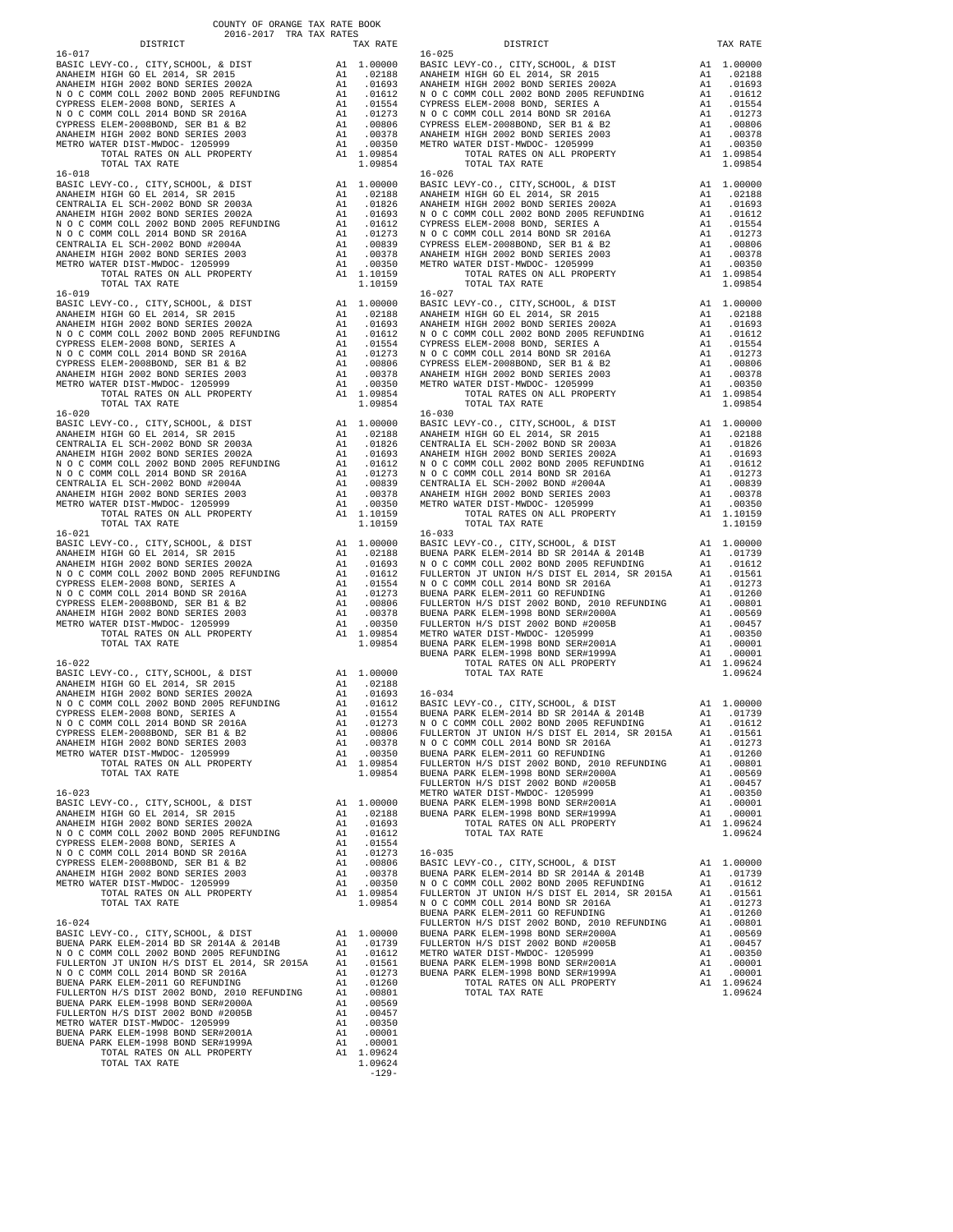| COUNTY OF ORANGE TAX RATE BOOK<br>2016-2017 TRA TAX RATES<br>$2016-2017\begin{array}{lcl} & \text{square} & \text{IAX RATE BC} \\ \text{PISTRICT} & & \\ \end{array}$ | TAX RATE | DISTRICT   | TAX RATE |
|-----------------------------------------------------------------------------------------------------------------------------------------------------------------------|----------|------------|----------|
| $16 - 036$                                                                                                                                                            |          | $17 - 000$ |          |
|                                                                                                                                                                       |          |            |          |
|                                                                                                                                                                       |          |            |          |
|                                                                                                                                                                       |          |            |          |
|                                                                                                                                                                       |          |            |          |
|                                                                                                                                                                       |          |            |          |
|                                                                                                                                                                       |          |            |          |
|                                                                                                                                                                       |          |            |          |
|                                                                                                                                                                       |          |            |          |
| $16 - 037$                                                                                                                                                            |          |            |          |
|                                                                                                                                                                       |          |            |          |
|                                                                                                                                                                       |          |            |          |
|                                                                                                                                                                       |          |            |          |
|                                                                                                                                                                       |          |            |          |
|                                                                                                                                                                       |          |            |          |
|                                                                                                                                                                       |          |            |          |
|                                                                                                                                                                       |          |            |          |
|                                                                                                                                                                       |          | $17 - 002$ |          |
|                                                                                                                                                                       |          |            |          |
|                                                                                                                                                                       |          |            |          |
|                                                                                                                                                                       |          |            |          |
|                                                                                                                                                                       |          |            |          |
|                                                                                                                                                                       |          |            |          |
|                                                                                                                                                                       |          |            |          |
|                                                                                                                                                                       |          |            |          |
|                                                                                                                                                                       |          |            |          |
|                                                                                                                                                                       |          |            |          |
|                                                                                                                                                                       |          |            |          |
|                                                                                                                                                                       |          |            |          |
|                                                                                                                                                                       |          |            |          |
|                                                                                                                                                                       |          |            |          |
|                                                                                                                                                                       |          |            |          |
|                                                                                                                                                                       |          |            |          |
|                                                                                                                                                                       |          |            |          |
|                                                                                                                                                                       |          |            |          |
|                                                                                                                                                                       |          |            |          |
|                                                                                                                                                                       |          |            |          |
|                                                                                                                                                                       |          |            |          |
|                                                                                                                                                                       |          |            |          |
|                                                                                                                                                                       |          |            |          |
|                                                                                                                                                                       |          |            |          |
|                                                                                                                                                                       |          |            |          |
|                                                                                                                                                                       |          |            |          |
|                                                                                                                                                                       |          |            |          |
|                                                                                                                                                                       |          |            |          |
|                                                                                                                                                                       |          |            |          |
|                                                                                                                                                                       |          |            |          |
|                                                                                                                                                                       |          |            |          |
|                                                                                                                                                                       |          |            |          |
|                                                                                                                                                                       |          |            |          |
|                                                                                                                                                                       |          |            |          |
|                                                                                                                                                                       |          |            |          |
|                                                                                                                                                                       |          |            |          |
|                                                                                                                                                                       |          |            |          |
|                                                                                                                                                                       |          |            |          |
|                                                                                                                                                                       |          |            |          |
|                                                                                                                                                                       |          |            |          |
|                                                                                                                                                                       |          |            |          |
|                                                                                                                                                                       |          |            |          |
|                                                                                                                                                                       |          |            |          |
|                                                                                                                                                                       |          |            |          |
|                                                                                                                                                                       |          |            |          |
|                                                                                                                                                                       |          |            |          |
|                                                                                                                                                                       |          |            |          |
|                                                                                                                                                                       |          |            |          |
|                                                                                                                                                                       |          |            |          |
|                                                                                                                                                                       |          |            |          |
|                                                                                                                                                                       |          |            |          |
|                                                                                                                                                                       |          |            |          |
|                                                                                                                                                                       |          |            |          |
|                                                                                                                                                                       |          |            |          |
|                                                                                                                                                                       |          |            |          |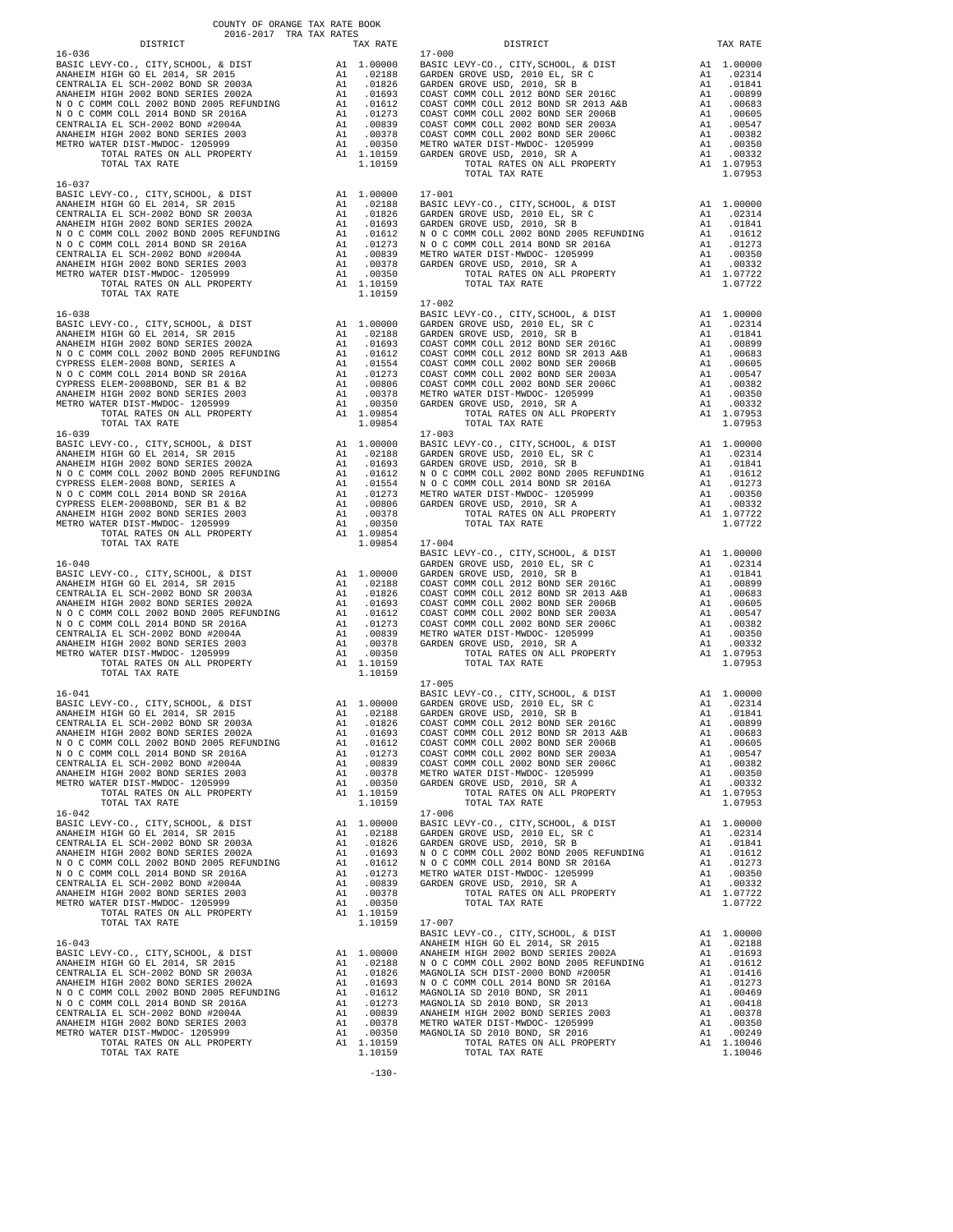| COUNTY OF ORANGE TAX RATE BOOK<br>2016-2017 TRA TAX RATES                                                                                                                                                                                                                                                                                                                                                                |    |                                                                                                                                                  |                 |
|--------------------------------------------------------------------------------------------------------------------------------------------------------------------------------------------------------------------------------------------------------------------------------------------------------------------------------------------------------------------------------------------------------------------------|----|--------------------------------------------------------------------------------------------------------------------------------------------------|-----------------|
| DISTRICT<br>$17 - 008$                                                                                                                                                                                                                                                                                                                                                                                                   |    | TAX RATE                                                                                                                                         | $17 - 016$      |
|                                                                                                                                                                                                                                                                                                                                                                                                                          |    |                                                                                                                                                  |                 |
|                                                                                                                                                                                                                                                                                                                                                                                                                          |    |                                                                                                                                                  |                 |
|                                                                                                                                                                                                                                                                                                                                                                                                                          |    |                                                                                                                                                  |                 |
|                                                                                                                                                                                                                                                                                                                                                                                                                          |    |                                                                                                                                                  |                 |
|                                                                                                                                                                                                                                                                                                                                                                                                                          |    |                                                                                                                                                  |                 |
|                                                                                                                                                                                                                                                                                                                                                                                                                          |    |                                                                                                                                                  |                 |
|                                                                                                                                                                                                                                                                                                                                                                                                                          |    |                                                                                                                                                  |                 |
|                                                                                                                                                                                                                                                                                                                                                                                                                          |    |                                                                                                                                                  |                 |
|                                                                                                                                                                                                                                                                                                                                                                                                                          |    |                                                                                                                                                  |                 |
|                                                                                                                                                                                                                                                                                                                                                                                                                          |    |                                                                                                                                                  |                 |
|                                                                                                                                                                                                                                                                                                                                                                                                                          |    |                                                                                                                                                  |                 |
| TOTAL TAX RATE                                                                                                                                                                                                                                                                                                                                                                                                           |    | 1.10046                                                                                                                                          |                 |
| $\begin{tabular}{l c c c c c} \multicolumn{1}{c}{\textbf{17--009}} & $\hspace{0.1cm} \multicolumn{1}{c}{\textbf{18-51--017}} & $\hspace{0.1cm} \multicolumn{1}{c}{\textbf{18-12--017}}\\ \multicolumn{1}{c}{\textbf{BASIC L }} & $\hspace{0.1cm}$ & $\hspace{0.1cm}$ & $\hspace{0.1cm}$ & $\hspace{0.1cm}$ & $\hspace{0.1cm}$ & $\hspace{0.1cm}$ & $\hspace{0.1cm}$ & $\hspace{0.1cm}$ & $\hspace{0.1cm}$ & $\hspace{0.$ |    |                                                                                                                                                  | $17 - 017$      |
|                                                                                                                                                                                                                                                                                                                                                                                                                          |    |                                                                                                                                                  |                 |
|                                                                                                                                                                                                                                                                                                                                                                                                                          |    |                                                                                                                                                  |                 |
|                                                                                                                                                                                                                                                                                                                                                                                                                          |    |                                                                                                                                                  |                 |
|                                                                                                                                                                                                                                                                                                                                                                                                                          |    |                                                                                                                                                  |                 |
|                                                                                                                                                                                                                                                                                                                                                                                                                          |    |                                                                                                                                                  |                 |
|                                                                                                                                                                                                                                                                                                                                                                                                                          |    |                                                                                                                                                  |                 |
|                                                                                                                                                                                                                                                                                                                                                                                                                          |    |                                                                                                                                                  |                 |
|                                                                                                                                                                                                                                                                                                                                                                                                                          |    |                                                                                                                                                  |                 |
|                                                                                                                                                                                                                                                                                                                                                                                                                          |    |                                                                                                                                                  | MAGNOLI         |
| $17 - 010$                                                                                                                                                                                                                                                                                                                                                                                                               |    |                                                                                                                                                  |                 |
| BASIC LEVY-CO., CITY, SCHOOL, & DIST $A1$ 1.00000<br>BASIC LEVY-CO., CITY, SCHOOL, & DIST                                                                                                                                                                                                                                                                                                                                |    |                                                                                                                                                  |                 |
|                                                                                                                                                                                                                                                                                                                                                                                                                          |    |                                                                                                                                                  |                 |
|                                                                                                                                                                                                                                                                                                                                                                                                                          |    |                                                                                                                                                  |                 |
|                                                                                                                                                                                                                                                                                                                                                                                                                          |    |                                                                                                                                                  |                 |
|                                                                                                                                                                                                                                                                                                                                                                                                                          |    |                                                                                                                                                  |                 |
|                                                                                                                                                                                                                                                                                                                                                                                                                          |    |                                                                                                                                                  |                 |
|                                                                                                                                                                                                                                                                                                                                                                                                                          |    |                                                                                                                                                  |                 |
|                                                                                                                                                                                                                                                                                                                                                                                                                          |    |                                                                                                                                                  |                 |
|                                                                                                                                                                                                                                                                                                                                                                                                                          |    |                                                                                                                                                  |                 |
|                                                                                                                                                                                                                                                                                                                                                                                                                          |    |                                                                                                                                                  |                 |
|                                                                                                                                                                                                                                                                                                                                                                                                                          |    |                                                                                                                                                  |                 |
|                                                                                                                                                                                                                                                                                                                                                                                                                          |    |                                                                                                                                                  | GARDEN          |
|                                                                                                                                                                                                                                                                                                                                                                                                                          |    |                                                                                                                                                  |                 |
|                                                                                                                                                                                                                                                                                                                                                                                                                          |    |                                                                                                                                                  |                 |
|                                                                                                                                                                                                                                                                                                                                                                                                                          |    |                                                                                                                                                  |                 |
|                                                                                                                                                                                                                                                                                                                                                                                                                          |    |                                                                                                                                                  |                 |
|                                                                                                                                                                                                                                                                                                                                                                                                                          |    |                                                                                                                                                  |                 |
|                                                                                                                                                                                                                                                                                                                                                                                                                          |    |                                                                                                                                                  |                 |
|                                                                                                                                                                                                                                                                                                                                                                                                                          |    |                                                                                                                                                  |                 |
|                                                                                                                                                                                                                                                                                                                                                                                                                          |    |                                                                                                                                                  |                 |
|                                                                                                                                                                                                                                                                                                                                                                                                                          |    |                                                                                                                                                  |                 |
| 17-012                                                                                                                                                                                                                                                                                                                                                                                                                   |    |                                                                                                                                                  | NOCC<br>SAVANNA |
|                                                                                                                                                                                                                                                                                                                                                                                                                          |    |                                                                                                                                                  |                 |
|                                                                                                                                                                                                                                                                                                                                                                                                                          |    |                                                                                                                                                  |                 |
|                                                                                                                                                                                                                                                                                                                                                                                                                          |    |                                                                                                                                                  |                 |
|                                                                                                                                                                                                                                                                                                                                                                                                                          |    |                                                                                                                                                  |                 |
|                                                                                                                                                                                                                                                                                                                                                                                                                          |    |                                                                                                                                                  |                 |
|                                                                                                                                                                                                                                                                                                                                                                                                                          |    |                                                                                                                                                  |                 |
|                                                                                                                                                                                                                                                                                                                                                                                                                          |    |                                                                                                                                                  |                 |
|                                                                                                                                                                                                                                                                                                                                                                                                                          |    |                                                                                                                                                  |                 |
|                                                                                                                                                                                                                                                                                                                                                                                                                          |    |                                                                                                                                                  |                 |
|                                                                                                                                                                                                                                                                                                                                                                                                                          |    |                                                                                                                                                  |                 |
|                                                                                                                                                                                                                                                                                                                                                                                                                          |    |                                                                                                                                                  |                 |
|                                                                                                                                                                                                                                                                                                                                                                                                                          |    |                                                                                                                                                  |                 |
|                                                                                                                                                                                                                                                                                                                                                                                                                          |    |                                                                                                                                                  |                 |
| $17 - 013$                                                                                                                                                                                                                                                                                                                                                                                                               |    |                                                                                                                                                  | ANAHEIM         |
|                                                                                                                                                                                                                                                                                                                                                                                                                          |    |                                                                                                                                                  |                 |
|                                                                                                                                                                                                                                                                                                                                                                                                                          |    |                                                                                                                                                  |                 |
|                                                                                                                                                                                                                                                                                                                                                                                                                          |    |                                                                                                                                                  |                 |
|                                                                                                                                                                                                                                                                                                                                                                                                                          |    |                                                                                                                                                  |                 |
| N O C COMM COLL 2014 BOND SR 2016A                                                                                                                                                                                                                                                                                                                                                                                       |    | A1 .01273                                                                                                                                        | BASIC L         |
| MAGNOLIA SD 2010 BOND, SR 2011                                                                                                                                                                                                                                                                                                                                                                                           |    | A1 .00469 SAVANNA<br>A1 .00469 SAVANNA<br>A1 .00418 ANAHELM<br>A1 .00378 SAVANNA<br>A1 .00350 ANAHELM<br>A1 .00249 N O C C<br>A1 1.10046 SAVANNA |                 |
| MAGNOLIA SD 2010 BOND, SR 2013                                                                                                                                                                                                                                                                                                                                                                                           |    |                                                                                                                                                  |                 |
| ANAHEIM HIGH 2002 BOND SERIES 2003                                                                                                                                                                                                                                                                                                                                                                                       |    |                                                                                                                                                  |                 |
| METRO WATER DIST-MWDOC- 1205999<br>EXECUTE DESCRIPTION OF TRANSPORTER SD 2010 BOND, SR 2016<br>TOTAL RATES ON ALL PROPERTY<br>MAGNOLIA SD 2010 BOND, SR 2016                                                                                                                                                                                                                                                             |    |                                                                                                                                                  |                 |
|                                                                                                                                                                                                                                                                                                                                                                                                                          |    |                                                                                                                                                  |                 |
| TOTAL TAX RATE                                                                                                                                                                                                                                                                                                                                                                                                           |    |                                                                                                                                                  |                 |
|                                                                                                                                                                                                                                                                                                                                                                                                                          |    |                                                                                                                                                  | ANAHEIM         |
| $17 - 014$                                                                                                                                                                                                                                                                                                                                                                                                               |    |                                                                                                                                                  | METRO W         |
| ${\tt BASIC~LEVY-CO.} \hbox{, CITY, SCHOOL, & \tt DIST} \hbox{A1 \hskip -3pt 1.00000}$                                                                                                                                                                                                                                                                                                                                   |    |                                                                                                                                                  |                 |
|                                                                                                                                                                                                                                                                                                                                                                                                                          |    |                                                                                                                                                  |                 |
|                                                                                                                                                                                                                                                                                                                                                                                                                          |    |                                                                                                                                                  |                 |
|                                                                                                                                                                                                                                                                                                                                                                                                                          |    |                                                                                                                                                  |                 |
|                                                                                                                                                                                                                                                                                                                                                                                                                          |    |                                                                                                                                                  |                 |
|                                                                                                                                                                                                                                                                                                                                                                                                                          |    |                                                                                                                                                  |                 |
|                                                                                                                                                                                                                                                                                                                                                                                                                          |    |                                                                                                                                                  |                 |
|                                                                                                                                                                                                                                                                                                                                                                                                                          |    |                                                                                                                                                  |                 |
|                                                                                                                                                                                                                                                                                                                                                                                                                          |    |                                                                                                                                                  |                 |
|                                                                                                                                                                                                                                                                                                                                                                                                                          |    |                                                                                                                                                  |                 |
|                                                                                                                                                                                                                                                                                                                                                                                                                          |    |                                                                                                                                                  |                 |
|                                                                                                                                                                                                                                                                                                                                                                                                                          |    |                                                                                                                                                  | ANAHEIM         |
| $17 - 015$<br>BASIC LEVY-CO., CITY, SCHOOL, & DIST                                                                                                                                                                                                                                                                                                                                                                       |    |                                                                                                                                                  | METRO W         |
| GARDEN GROVE USD, 2010 EL, SR C                                                                                                                                                                                                                                                                                                                                                                                          |    | $A1 \quad 1.00000$                                                                                                                               |                 |
| GARDEN GROVE USD, 2010, SR B                                                                                                                                                                                                                                                                                                                                                                                             |    | A1 .02314<br>A1 .01841                                                                                                                           |                 |
| N O C COMM COLL 2002 BOND 2005 REFUNDING A1 .01612                                                                                                                                                                                                                                                                                                                                                                       |    |                                                                                                                                                  |                 |
|                                                                                                                                                                                                                                                                                                                                                                                                                          | A1 | .01273                                                                                                                                           |                 |
| N O C COMM COLL 2002 BOND SR 2016A<br>N O C COMM COLL 2014 BOND SR 2016A<br>-- PIOT MADOC- 1205999                                                                                                                                                                                                                                                                                                                       | A1 | .00350                                                                                                                                           |                 |
| GARDEN GROVE USD, 2010, SR A<br>GROVE USD, 2010, SR A<br>TOTAL RATES ON ALL PROPERTY                                                                                                                                                                                                                                                                                                                                     | A1 | .00332                                                                                                                                           |                 |
|                                                                                                                                                                                                                                                                                                                                                                                                                          |    | A1 1.07722                                                                                                                                       |                 |
| TOTAL TAX RATE                                                                                                                                                                                                                                                                                                                                                                                                           |    | 1.07722<br>$-131-$                                                                                                                               |                 |
|                                                                                                                                                                                                                                                                                                                                                                                                                          |    |                                                                                                                                                  |                 |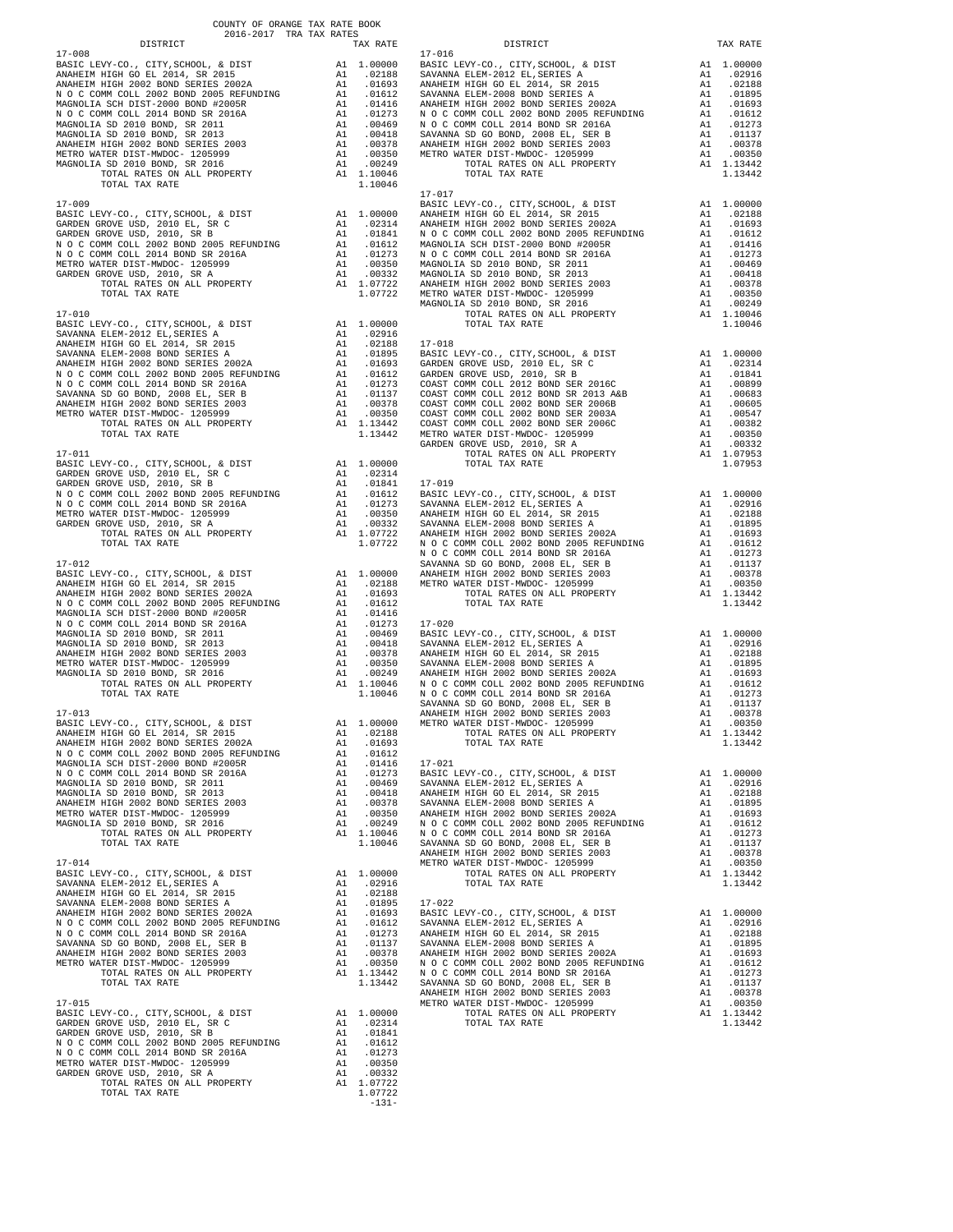| COUNTY OF ORANGE TAX RATE BOOK<br>2016-2017 TRA TAX RATES                      |                                                                                     |                                                                                                    |  |
|--------------------------------------------------------------------------------|-------------------------------------------------------------------------------------|----------------------------------------------------------------------------------------------------|--|
| DISTRICT                                                                       |                                                                                     | TAX RATE                                                                                           |  |
| $17 - 023$                                                                     |                                                                                     | $17 - 030$                                                                                         |  |
|                                                                                |                                                                                     |                                                                                                    |  |
|                                                                                |                                                                                     |                                                                                                    |  |
|                                                                                |                                                                                     |                                                                                                    |  |
|                                                                                |                                                                                     |                                                                                                    |  |
|                                                                                |                                                                                     |                                                                                                    |  |
|                                                                                |                                                                                     |                                                                                                    |  |
|                                                                                |                                                                                     |                                                                                                    |  |
|                                                                                |                                                                                     |                                                                                                    |  |
|                                                                                |                                                                                     |                                                                                                    |  |
|                                                                                |                                                                                     | SAVANNA                                                                                            |  |
|                                                                                |                                                                                     |                                                                                                    |  |
|                                                                                |                                                                                     |                                                                                                    |  |
|                                                                                |                                                                                     |                                                                                                    |  |
|                                                                                |                                                                                     |                                                                                                    |  |
|                                                                                |                                                                                     |                                                                                                    |  |
|                                                                                |                                                                                     |                                                                                                    |  |
|                                                                                |                                                                                     |                                                                                                    |  |
|                                                                                |                                                                                     |                                                                                                    |  |
|                                                                                |                                                                                     |                                                                                                    |  |
|                                                                                |                                                                                     |                                                                                                    |  |
|                                                                                |                                                                                     |                                                                                                    |  |
|                                                                                |                                                                                     | GARDEN                                                                                             |  |
|                                                                                |                                                                                     |                                                                                                    |  |
|                                                                                |                                                                                     |                                                                                                    |  |
|                                                                                |                                                                                     |                                                                                                    |  |
|                                                                                |                                                                                     |                                                                                                    |  |
|                                                                                |                                                                                     |                                                                                                    |  |
|                                                                                |                                                                                     |                                                                                                    |  |
|                                                                                |                                                                                     |                                                                                                    |  |
|                                                                                |                                                                                     |                                                                                                    |  |
|                                                                                |                                                                                     |                                                                                                    |  |
|                                                                                |                                                                                     |                                                                                                    |  |
|                                                                                |                                                                                     |                                                                                                    |  |
|                                                                                |                                                                                     | COAST C                                                                                            |  |
|                                                                                |                                                                                     |                                                                                                    |  |
|                                                                                |                                                                                     |                                                                                                    |  |
|                                                                                |                                                                                     |                                                                                                    |  |
|                                                                                |                                                                                     |                                                                                                    |  |
|                                                                                |                                                                                     |                                                                                                    |  |
|                                                                                |                                                                                     |                                                                                                    |  |
|                                                                                |                                                                                     |                                                                                                    |  |
|                                                                                |                                                                                     |                                                                                                    |  |
|                                                                                |                                                                                     |                                                                                                    |  |
|                                                                                |                                                                                     |                                                                                                    |  |
|                                                                                |                                                                                     |                                                                                                    |  |
|                                                                                |                                                                                     | COAST C                                                                                            |  |
| 17-027                                                                         | COAST C<br>A1 1.00000 COAST C<br>A1 .02314 METRO W<br>A1 .01841 GARDEN<br>A1 .00899 |                                                                                                    |  |
| BASIC LEVY-CO., CITY, SCHOOL, & DIST                                           |                                                                                     |                                                                                                    |  |
| GARDEN GROVE USD, 2010 EL, SR C                                                |                                                                                     |                                                                                                    |  |
| GARDEN GROVE USD, 2010, SR B                                                   |                                                                                     |                                                                                                    |  |
|                                                                                |                                                                                     |                                                                                                    |  |
|                                                                                |                                                                                     |                                                                                                    |  |
|                                                                                |                                                                                     |                                                                                                    |  |
|                                                                                |                                                                                     |                                                                                                    |  |
| GARDEN GROVE USD, 2010, SR A                                                   | A1 .00332                                                                           | GARDEN                                                                                             |  |
| TOTAL RATES ON ALL PROPERTY                                                    | A1                                                                                  | 1.07953                                                                                            |  |
| TOTAL TAX RATE                                                                 |                                                                                     | COAST C<br>COAST C<br>1.07953                                                                      |  |
|                                                                                |                                                                                     | COAST C                                                                                            |  |
| $17 - 028$                                                                     |                                                                                     | COAST C                                                                                            |  |
| BASIC LEVY-CO., CITY, SCHOOL, & DIST<br>ANAHEIM HIGH GO EL 2014, SR 2015       |                                                                                     |                                                                                                    |  |
| ANAHEIM HIGH 2002 BOND SERIES 2002A                                            |                                                                                     | A1 1.00000 COAST C<br>A1 .02188 METRO W<br>A1 .01693 GARDEN                                        |  |
| N O C COMM COLL 2002 BOND 2005 REFUNDING                                       | A1                                                                                  | .01612                                                                                             |  |
| MAGNOLIA SCH DIST-2000 BOND #2005R                                             | A1 .01416                                                                           |                                                                                                    |  |
| N O C COMM COLL 2014 BOND SR 2016A                                             | A1 .01273                                                                           |                                                                                                    |  |
| MAGNOLIA SD 2010 BOND, SR 2011<br>MAGNOLIA SD 2010 BOND, SR 2013               |                                                                                     | A1 .00469 17-036<br>A1 .00418 BASIC L                                                              |  |
| ANAHEIM HIGH 2002 BOND SERIES 2003                                             |                                                                                     |                                                                                                    |  |
| METRO WATER DIST-MWDOC- 1205999                                                |                                                                                     |                                                                                                    |  |
| MAGNOLIA SD 2010 BOND, SR 2016                                                 |                                                                                     |                                                                                                    |  |
| TOTAL RATES ON ALL PROPERTY                                                    |                                                                                     | A1 .00378 GARDEN<br>A1 .00350 GARDEN<br>A1 .00249 COAST C<br>A1 1.10046 COAST C<br>1.10046 COAST C |  |
| TOTAL TAX RATE                                                                 |                                                                                     | COAST C                                                                                            |  |
| $17 - 029$                                                                     |                                                                                     | COAST C                                                                                            |  |
| BASIC LEVY-CO., CITY, SCHOOL, & DIST                                           |                                                                                     |                                                                                                    |  |
| GARDEN GROVE USD, 2010 EL, SR C                                                |                                                                                     | A1 1.00000 METROW<br>A1 .02314 GARDEN                                                              |  |
| GARDEN GROVE USD, 2010, SR B                                                   | A1                                                                                  | .01841                                                                                             |  |
| N O C COMM COLL 2002 BOND 2005 REFUNDING<br>N O C COMM COLL 2014 BOND SR 2016A | A1                                                                                  | .01612                                                                                             |  |
| METRO WATER DIST-MWDOC- 1205999                                                | A1 .01273                                                                           |                                                                                                    |  |
| GARDEN GROVE USD, 2010, SR A                                                   |                                                                                     | A1 .00350 17-037<br>A1 .00332 BASIC L                                                              |  |
| TOTAL RATES ON ALL PROPERTY                                                    | A1 1.07722                                                                          | GARDEN                                                                                             |  |
| TOTAL TAX RATE                                                                 |                                                                                     | 1 07722 GARDEN                                                                                     |  |

| 2016-2017 TRA TAX RATES<br>DISTRICT | TAX RATE | DISTRICT   | TAX RATE |
|-------------------------------------|----------|------------|----------|
|                                     |          | $17 - 030$ |          |
|                                     |          |            |          |
|                                     |          |            |          |
|                                     |          |            |          |
|                                     |          |            |          |
|                                     |          |            |          |
|                                     |          |            |          |
|                                     |          |            |          |
|                                     |          |            |          |
|                                     |          |            |          |
|                                     |          |            |          |
|                                     |          |            |          |
|                                     |          |            |          |
|                                     |          |            |          |
|                                     |          |            |          |
|                                     |          |            |          |
|                                     |          |            |          |
|                                     |          |            |          |
|                                     |          |            |          |
|                                     |          |            |          |
|                                     |          |            |          |
|                                     |          |            |          |
|                                     |          |            |          |
|                                     |          |            |          |
|                                     |          |            |          |
|                                     |          |            |          |
|                                     |          |            |          |
|                                     |          |            |          |
|                                     |          |            |          |
|                                     |          |            |          |
|                                     |          |            |          |
|                                     |          |            |          |
|                                     |          |            |          |
|                                     |          |            |          |
|                                     |          |            |          |
|                                     |          |            |          |
|                                     |          |            |          |
|                                     |          |            |          |
|                                     |          |            |          |
|                                     |          |            |          |
|                                     |          |            |          |
|                                     |          |            |          |
|                                     |          |            |          |
|                                     |          |            |          |
|                                     |          |            |          |
|                                     |          |            |          |
|                                     |          |            |          |
|                                     |          |            |          |
|                                     |          |            |          |
|                                     |          |            |          |
|                                     |          |            |          |
|                                     |          |            |          |
|                                     |          |            |          |
|                                     |          |            |          |
|                                     |          |            |          |
|                                     |          |            |          |
|                                     |          |            |          |
|                                     |          |            |          |
|                                     |          |            |          |
|                                     |          |            |          |
|                                     |          |            |          |
|                                     |          |            |          |
|                                     |          |            |          |
|                                     |          |            |          |
|                                     |          |            |          |
|                                     |          |            |          |
|                                     |          |            |          |
|                                     |          |            |          |
|                                     |          |            |          |
|                                     |          |            |          |
|                                     |          |            |          |
|                                     |          |            |          |
|                                     |          |            |          |
|                                     |          |            |          |
|                                     |          |            |          |
|                                     |          |            |          |
|                                     |          |            |          |
|                                     |          |            |          |
|                                     |          |            |          |
|                                     |          |            |          |
|                                     | $-132-$  |            |          |
|                                     |          |            |          |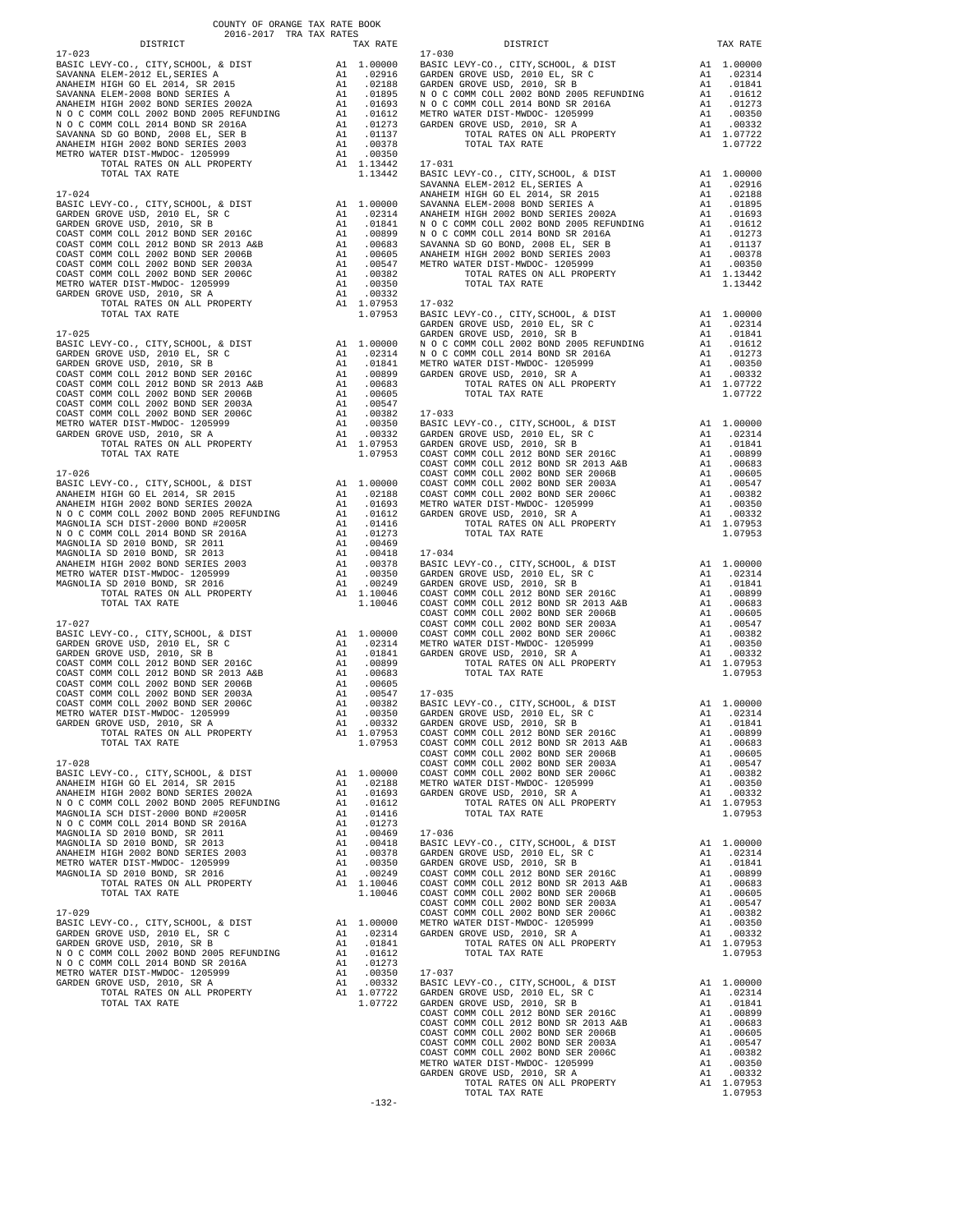| COUNTY OF ORANGE TAX RATE BOOK |          |          |          |
|--------------------------------|----------|----------|----------|
|                                | TAX RATE | DISTRICT | TAX RATE |
|                                |          |          |          |
|                                |          |          |          |
|                                |          |          |          |
|                                |          |          |          |
|                                |          |          |          |
|                                |          |          |          |
|                                |          |          |          |
|                                |          |          |          |
|                                |          |          |          |
|                                |          |          |          |
|                                |          |          |          |
|                                |          |          |          |
|                                |          |          |          |
|                                |          |          |          |
|                                |          |          |          |
|                                |          |          |          |
|                                |          |          |          |
|                                |          |          |          |
|                                |          |          |          |
|                                |          |          |          |
|                                |          |          |          |
|                                |          |          |          |
|                                |          |          |          |
|                                |          |          |          |
|                                |          |          |          |
|                                |          |          |          |
|                                |          |          |          |
|                                |          |          |          |
|                                |          |          |          |
|                                |          |          |          |
|                                |          |          |          |
|                                |          |          |          |
|                                |          |          |          |
|                                |          |          |          |
|                                |          |          |          |
|                                |          |          |          |
|                                |          |          |          |
|                                |          |          |          |
|                                |          |          |          |
|                                |          |          |          |
|                                |          |          |          |
|                                |          |          |          |
|                                |          |          |          |
|                                |          |          |          |
|                                |          |          |          |
|                                |          |          |          |
|                                |          |          |          |
|                                |          |          |          |
|                                |          |          |          |
|                                |          |          |          |
|                                |          |          |          |
|                                |          |          |          |
|                                |          |          |          |
|                                |          |          |          |
|                                |          |          |          |
|                                |          |          |          |
|                                |          |          |          |
|                                |          |          |          |
|                                |          |          |          |
|                                |          |          |          |
|                                |          |          |          |
|                                |          |          |          |
|                                |          |          |          |
|                                |          |          |          |
|                                |          |          |          |
|                                |          |          |          |
|                                |          |          |          |
|                                |          |          |          |
|                                |          |          |          |
|                                |          |          |          |
|                                |          |          |          |
|                                |          |          |          |
|                                |          |          |          |
|                                |          |          |          |
|                                |          |          |          |
|                                |          |          |          |
|                                |          |          |          |
|                                |          |          |          |
|                                |          |          |          |
|                                |          |          |          |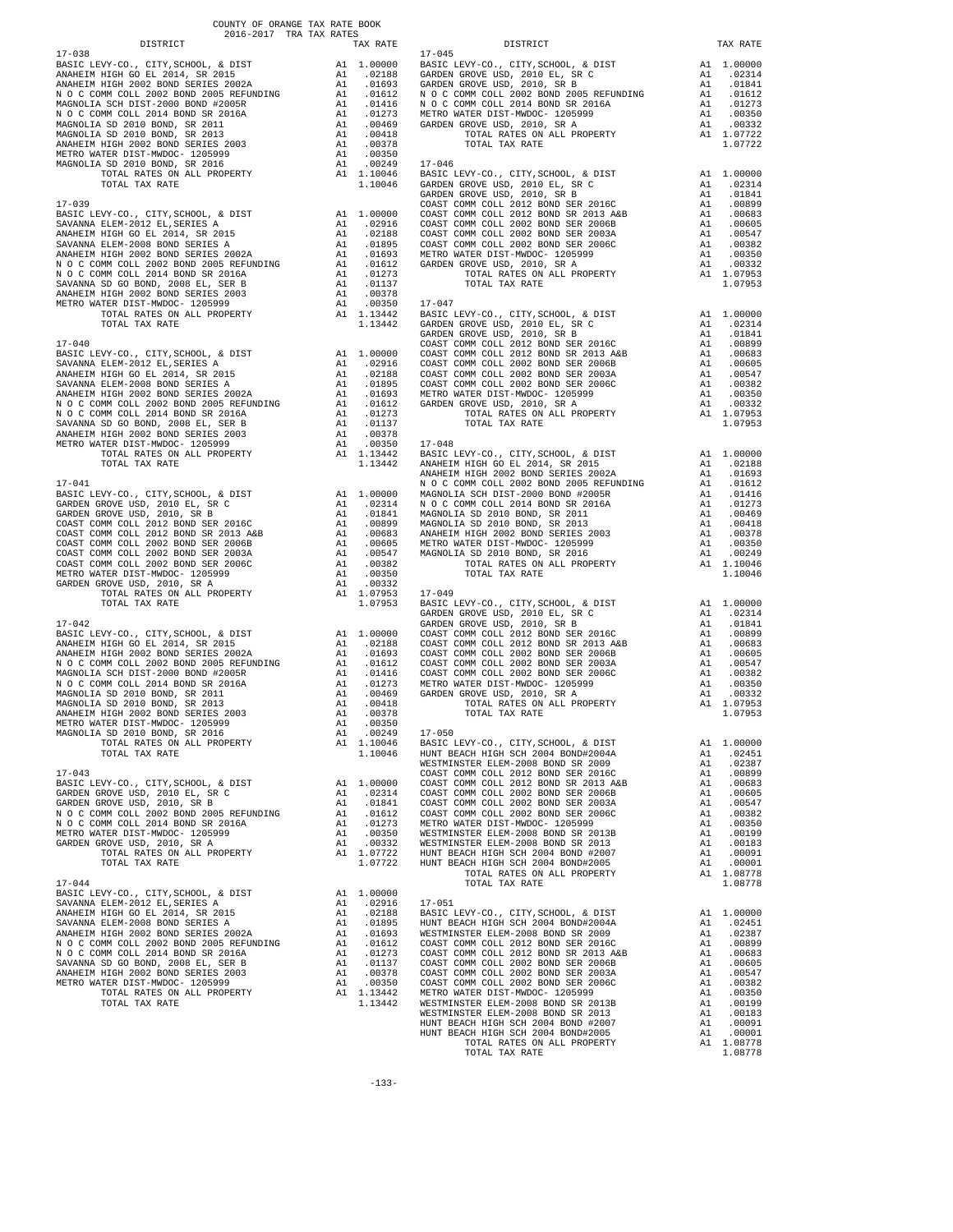| COUNTY OF ORANGE TAX RATE BOOK |          |                |          |
|--------------------------------|----------|----------------|----------|
|                                | TAX RATE | DISTRICT       | TAX RATE |
| $17 - 052$                     |          | $17 - 060$     |          |
|                                |          |                |          |
|                                |          |                |          |
|                                |          |                |          |
|                                |          |                |          |
|                                |          |                |          |
|                                |          | TOTAL TAX RATE | 1.10046  |
|                                |          |                |          |
|                                |          |                |          |
|                                |          |                |          |
|                                |          |                |          |
|                                |          |                |          |
|                                |          |                |          |
|                                |          |                |          |
| $17 - 054$                     |          |                |          |
|                                |          |                |          |
|                                |          |                |          |
|                                |          |                |          |
|                                |          |                |          |
|                                |          |                |          |
|                                |          |                |          |
|                                |          |                |          |
|                                |          |                |          |
|                                |          |                |          |
|                                |          |                |          |
|                                |          |                |          |
|                                |          |                |          |
|                                |          |                |          |
|                                |          |                |          |
|                                |          |                |          |
|                                |          |                |          |
|                                |          |                |          |
|                                |          |                |          |
|                                |          |                |          |
|                                |          |                |          |
|                                |          |                |          |
|                                |          |                |          |
|                                |          |                |          |
|                                |          |                |          |
|                                |          |                |          |
|                                |          |                |          |
|                                |          |                |          |
|                                |          |                |          |
|                                |          |                |          |
|                                |          |                |          |
|                                |          |                |          |
|                                |          |                |          |
|                                |          |                |          |
|                                |          |                |          |
|                                |          |                |          |
|                                |          |                |          |
|                                |          |                |          |
|                                |          |                |          |

-134-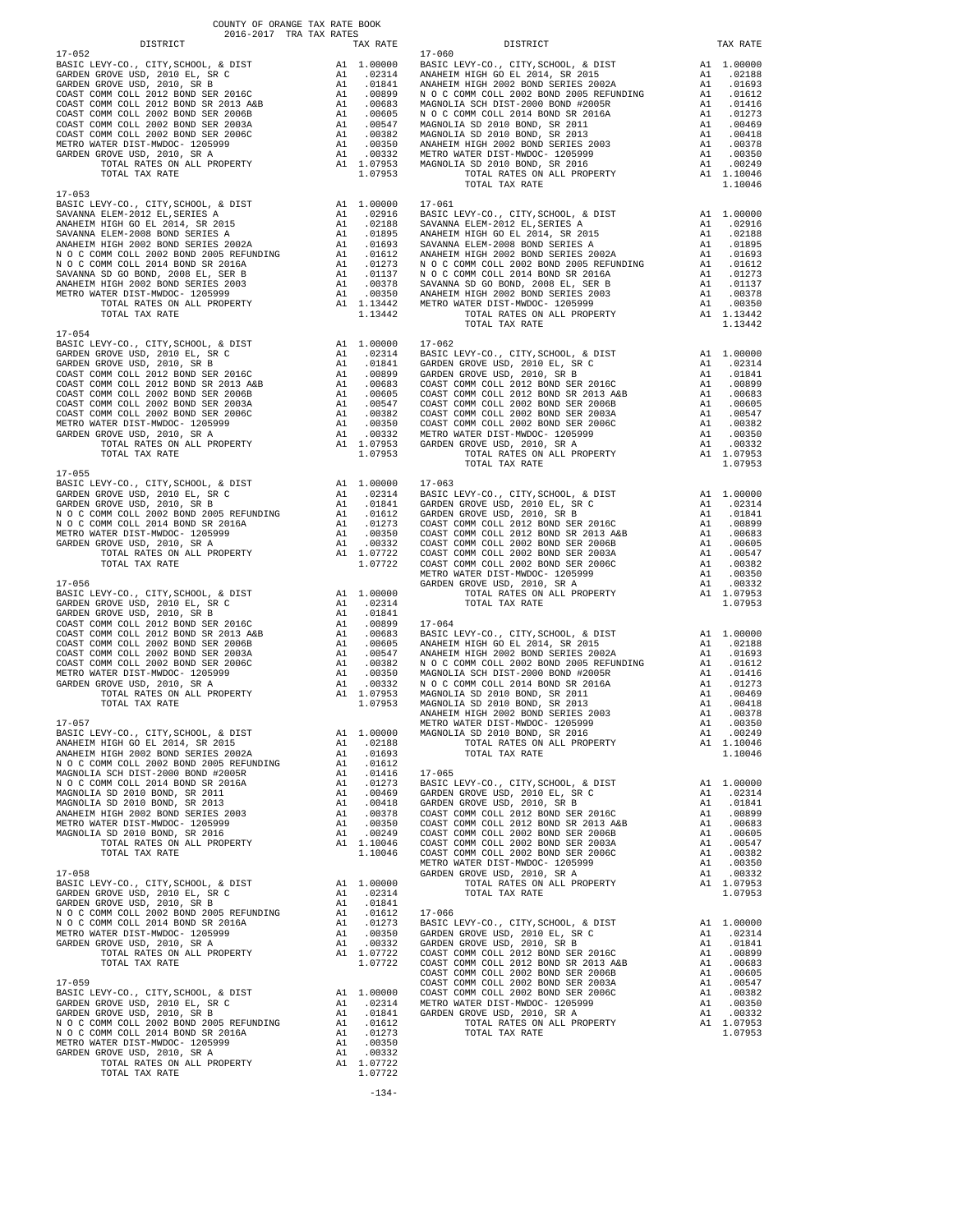| DISTRICT                                        |    | TAX RATE                                                                   |            |
|-------------------------------------------------|----|----------------------------------------------------------------------------|------------|
| $17 - 067$                                      |    |                                                                            | $17 - 074$ |
|                                                 |    |                                                                            |            |
|                                                 |    |                                                                            |            |
|                                                 |    |                                                                            |            |
|                                                 |    |                                                                            |            |
|                                                 |    |                                                                            |            |
|                                                 |    |                                                                            |            |
|                                                 |    |                                                                            |            |
|                                                 |    |                                                                            |            |
|                                                 |    |                                                                            |            |
|                                                 |    |                                                                            |            |
|                                                 |    |                                                                            |            |
|                                                 |    |                                                                            |            |
| TOTAL TAX RATE                                  |    | 1.07953                                                                    |            |
| $17 - 068$                                      |    |                                                                            | $17 - 075$ |
|                                                 |    |                                                                            |            |
|                                                 |    |                                                                            |            |
|                                                 |    |                                                                            |            |
|                                                 |    |                                                                            |            |
|                                                 |    |                                                                            |            |
|                                                 |    |                                                                            |            |
|                                                 |    |                                                                            |            |
|                                                 |    |                                                                            |            |
|                                                 |    |                                                                            |            |
|                                                 |    |                                                                            |            |
|                                                 |    |                                                                            |            |
| TOTAL RATES ON ALL PROPERTY                     |    |                                                                            |            |
| TOTAL TAX RATE                                  |    | 1.07953                                                                    |            |
| $17 - 069$                                      |    |                                                                            | 17-076     |
|                                                 |    |                                                                            |            |
|                                                 |    |                                                                            |            |
|                                                 |    |                                                                            |            |
|                                                 |    |                                                                            |            |
|                                                 |    |                                                                            |            |
|                                                 |    |                                                                            |            |
|                                                 |    |                                                                            |            |
|                                                 |    |                                                                            |            |
|                                                 |    |                                                                            |            |
|                                                 |    |                                                                            |            |
|                                                 |    |                                                                            |            |
| TOTAL RATES ON ALL PROPERTY                     |    |                                                                            |            |
|                                                 |    | 1.07953                                                                    |            |
| TOTAL TAX RATE                                  |    |                                                                            |            |
|                                                 |    |                                                                            |            |
|                                                 |    |                                                                            |            |
|                                                 |    |                                                                            |            |
|                                                 |    |                                                                            |            |
|                                                 |    |                                                                            |            |
|                                                 |    |                                                                            |            |
|                                                 |    |                                                                            |            |
|                                                 |    |                                                                            |            |
|                                                 |    |                                                                            |            |
|                                                 |    |                                                                            |            |
|                                                 |    |                                                                            |            |
|                                                 |    |                                                                            |            |
|                                                 |    |                                                                            |            |
| TOTAL TAX RATE                                  |    | 1.07953                                                                    |            |
| $17 - 071$                                      |    |                                                                            | $17 - 078$ |
|                                                 |    |                                                                            |            |
|                                                 |    |                                                                            |            |
|                                                 |    |                                                                            |            |
|                                                 |    |                                                                            |            |
|                                                 |    |                                                                            |            |
|                                                 |    |                                                                            |            |
|                                                 |    |                                                                            |            |
|                                                 |    |                                                                            |            |
|                                                 |    |                                                                            |            |
|                                                 |    |                                                                            |            |
|                                                 |    |                                                                            | METRO W    |
| 17-072                                          |    |                                                                            |            |
| BASIC LEVY-CO., CITY, SCHOOL, & DIST Al 1.00000 |    |                                                                            |            |
| SAVANNA ELEM-2012 EL, SERIES A                  |    | A1.02916                                                                   |            |
| ANAHEIM HIGH GO EL 2014, SR 2015                |    |                                                                            |            |
| SAVANNA ELEM-2008 BOND SERIES A                 |    |                                                                            |            |
| ANAHEIM HIGH 2002 BOND SERIES 2002A             |    | 11 .02916<br>17-079 02188 17-079<br>11 .01895 BASIC L<br>11 .01693 SAVANNA |            |
| N O C COMM COLL 2002 BOND 2005 REFUNDING        | Al | .01612                                                                     | ANAHEIM    |
| N O C COMM COLL 2014 BOND SR 2016A              | A1 | .01273                                                                     | SAVANNA    |
|                                                 |    |                                                                            | ANAHEIM    |
| SAVANNA SD GO BOND, 2008 EL, SER B              | A1 | .01137                                                                     |            |
| ANAHEIM HIGH 2002 BOND SERIES 2003              | A1 | .00378                                                                     | N O C C    |
| METRO WATER DIST-MWDOC- 1205999                 | A1 | .00350                                                                     | NOCC       |
| TOTAL RATES ON ALL PROPERTY                     |    | A1 1.13442                                                                 | SAVANNA    |
| TOTAL TAX RATE                                  |    | 1.13442                                                                    | ANAHEIM    |
|                                                 |    |                                                                            | METRO W    |
| 17-073                                          |    |                                                                            |            |
| BASIC LEVY-CO., CITY, SCHOOL, & DIST            | A1 | 1.00000                                                                    |            |
| ANAHEIM HIGH GO EL 2014, SR 2015                | A1 | .02188                                                                     |            |
|                                                 |    |                                                                            |            |
| ANAHEIM HIGH 2002 BOND SERIES 2002A             | A1 | .01693                                                                     | $17 - 080$ |
| N O C COMM COLL 2002 BOND 2005 REFUNDING        | A1 | .01612                                                                     | BASIC L    |
| MAGNOLIA SCH DIST-2000 BOND #2005R              | A1 | .01416                                                                     | ANAHEIM    |
| N O C COMM COLL 2014 BOND SR 2016A              | A1 | .01273                                                                     | ANAHEIM    |
| MAGNOLIA SD 2010 BOND, SR 2011                  | A1 | .00469                                                                     | N O C C    |
| MAGNOLIA SD 2010 BOND, SR 2013                  | A1 | .00418                                                                     | MAGNOLI    |
| ANAHEIM HIGH 2002 BOND SERIES 2003              | A1 | .00378                                                                     | N O C C    |
| METRO WATER DIST-MWDOC- 1205999                 |    | $A_{\perp}$ . 00350                                                        | MAGNOLI    |
| MACNOTIA SD 2010 RONTO SD 2016                  |    | <b>CACOO</b>                                                               | MACHIOT T  |

|                |  |  | LIA SD 2010 BOND, SR 2016  |  |
|----------------|--|--|----------------------------|--|
|                |  |  | TOTAL RATES ON ALL PROPERT |  |
| TOTAL TAX RATE |  |  |                            |  |

| TAX RATE<br>DISTRICT                                                                                                                                                                                                                                                                                                                                                                                                                     | DISTRICT | TAX RATE |
|------------------------------------------------------------------------------------------------------------------------------------------------------------------------------------------------------------------------------------------------------------------------------------------------------------------------------------------------------------------------------------------------------------------------------------------|----------|----------|
|                                                                                                                                                                                                                                                                                                                                                                                                                                          |          |          |
|                                                                                                                                                                                                                                                                                                                                                                                                                                          |          |          |
|                                                                                                                                                                                                                                                                                                                                                                                                                                          |          |          |
|                                                                                                                                                                                                                                                                                                                                                                                                                                          |          |          |
|                                                                                                                                                                                                                                                                                                                                                                                                                                          |          |          |
|                                                                                                                                                                                                                                                                                                                                                                                                                                          |          |          |
| $\begin{tabular}{c cccc} TOTAL MILB & \multicolumn{3}{c}{\begin{tabular}{c} TOTAL MILB} \end{tabular} & TOTAL MILB & TOTAL MILB & TOTAL MILB & TOTAL MILB & TOTAL MILB & TOTAL MILB & TOTAL MILB & TOTAL MILB & TOTAL MILB & TOTAL MILB & TOTAL MILB & TOTAL MILB & TOTAL MILB & TOTAL MILB & TOTAL MILB & TOTAL MILB & TOTAL MILB & TOTAL MILB & TOTAL MILB & TOTAL MILB & TOTAL MILB & TOTAL MILB & TOTAL MILB & TOTAL MILB & TOTAL M$ |          |          |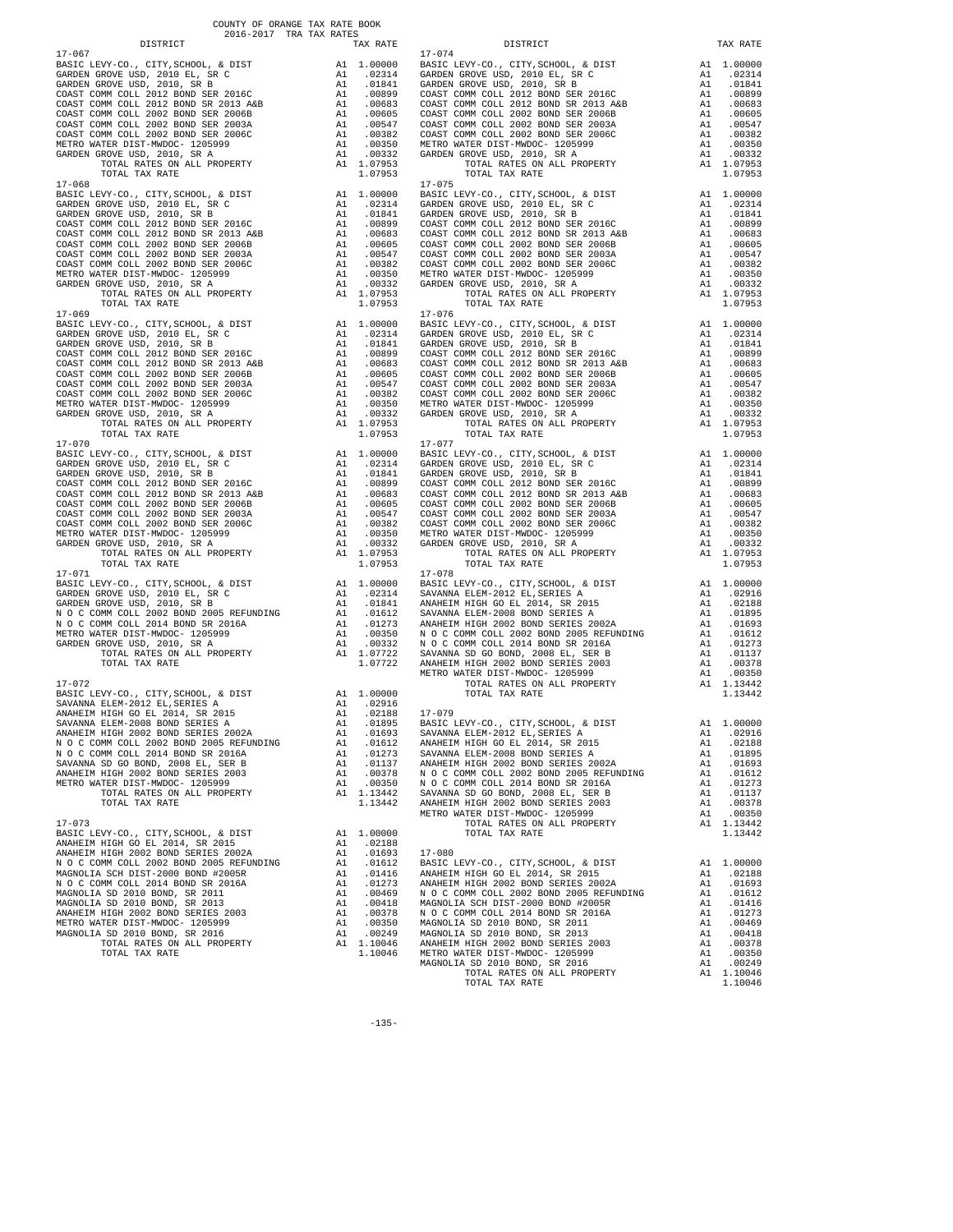| 2010 2017 This This Knipp<br>DISTRICT                                                |               | TAX RATE                                                                                                                                                        |                    |
|--------------------------------------------------------------------------------------|---------------|-----------------------------------------------------------------------------------------------------------------------------------------------------------------|--------------------|
| $17 - 081$                                                                           |               |                                                                                                                                                                 | 17-089             |
|                                                                                      |               |                                                                                                                                                                 |                    |
|                                                                                      |               |                                                                                                                                                                 |                    |
|                                                                                      |               |                                                                                                                                                                 |                    |
|                                                                                      |               |                                                                                                                                                                 |                    |
|                                                                                      |               |                                                                                                                                                                 |                    |
|                                                                                      |               |                                                                                                                                                                 |                    |
|                                                                                      |               |                                                                                                                                                                 |                    |
|                                                                                      |               |                                                                                                                                                                 |                    |
|                                                                                      |               |                                                                                                                                                                 |                    |
| $17 - 082$                                                                           |               |                                                                                                                                                                 | SAVANNA<br>ANAHEIM |
|                                                                                      |               |                                                                                                                                                                 |                    |
|                                                                                      |               |                                                                                                                                                                 |                    |
|                                                                                      |               |                                                                                                                                                                 |                    |
|                                                                                      |               |                                                                                                                                                                 |                    |
|                                                                                      |               |                                                                                                                                                                 |                    |
|                                                                                      |               |                                                                                                                                                                 |                    |
|                                                                                      |               |                                                                                                                                                                 |                    |
| TOTAL TAX RATE                                                                       |               | 1.07722                                                                                                                                                         |                    |
|                                                                                      |               |                                                                                                                                                                 |                    |
|                                                                                      |               |                                                                                                                                                                 |                    |
|                                                                                      |               |                                                                                                                                                                 |                    |
|                                                                                      |               |                                                                                                                                                                 |                    |
|                                                                                      |               |                                                                                                                                                                 |                    |
|                                                                                      |               |                                                                                                                                                                 |                    |
|                                                                                      |               |                                                                                                                                                                 |                    |
|                                                                                      |               |                                                                                                                                                                 |                    |
|                                                                                      |               |                                                                                                                                                                 |                    |
|                                                                                      |               |                                                                                                                                                                 |                    |
|                                                                                      |               |                                                                                                                                                                 |                    |
|                                                                                      |               |                                                                                                                                                                 |                    |
|                                                                                      |               |                                                                                                                                                                 |                    |
|                                                                                      |               |                                                                                                                                                                 |                    |
|                                                                                      |               |                                                                                                                                                                 |                    |
|                                                                                      |               |                                                                                                                                                                 |                    |
|                                                                                      |               |                                                                                                                                                                 |                    |
|                                                                                      |               |                                                                                                                                                                 |                    |
|                                                                                      |               |                                                                                                                                                                 |                    |
|                                                                                      |               |                                                                                                                                                                 |                    |
|                                                                                      |               |                                                                                                                                                                 |                    |
|                                                                                      |               |                                                                                                                                                                 |                    |
|                                                                                      |               |                                                                                                                                                                 | 17-093             |
|                                                                                      |               |                                                                                                                                                                 |                    |
|                                                                                      |               |                                                                                                                                                                 |                    |
|                                                                                      |               |                                                                                                                                                                 |                    |
|                                                                                      |               |                                                                                                                                                                 |                    |
|                                                                                      |               |                                                                                                                                                                 |                    |
|                                                                                      |               |                                                                                                                                                                 |                    |
|                                                                                      |               |                                                                                                                                                                 |                    |
|                                                                                      |               |                                                                                                                                                                 |                    |
|                                                                                      |               |                                                                                                                                                                 | GARDEN             |
| $17 - 086$                                                                           |               |                                                                                                                                                                 |                    |
|                                                                                      |               |                                                                                                                                                                 |                    |
|                                                                                      |               |                                                                                                                                                                 |                    |
|                                                                                      |               |                                                                                                                                                                 |                    |
|                                                                                      |               |                                                                                                                                                                 |                    |
|                                                                                      |               |                                                                                                                                                                 |                    |
| COAST COMM COLL 2002 BOND SER 2003A                                                  |               |                                                                                                                                                                 |                    |
| COAST COMM COLL 2002 BOND SER 2006C                                                  | $\mathtt{Al}$ |                                                                                                                                                                 | .00382 MAGNOLI     |
| METRO WATER DIST-MWDOC- 1205999<br>GARDEN GROVE USD, 2010, SR A                      | A1<br>A1      | .00350<br>.00332                                                                                                                                                | NOCC<br>MAGNOLI    |
| TOTAL RATES ON ALL PROPERTY                                                          |               |                                                                                                                                                                 |                    |
| TOTAL TAX RATE                                                                       |               | A1  1.07953 MAGNOLI<br>1.07953 ANAHEIM                                                                                                                          |                    |
|                                                                                      |               |                                                                                                                                                                 | METRO W            |
| $17 - 087$                                                                           |               |                                                                                                                                                                 | MAGNOLI            |
| BASIC LEVY-CO., CITY, SCHOOL, & DIST ANAHEIM HIGH GO EL 2014, SR 2015                | A1 1.00000    |                                                                                                                                                                 |                    |
|                                                                                      |               | A1 .02188<br>A1 .01693                                                                                                                                          |                    |
|                                                                                      |               |                                                                                                                                                                 |                    |
|                                                                                      |               |                                                                                                                                                                 |                    |
|                                                                                      |               |                                                                                                                                                                 |                    |
|                                                                                      |               |                                                                                                                                                                 |                    |
| MAGNOLIA SD 2010 BOND, SR 2013                                                       |               |                                                                                                                                                                 |                    |
| ANAHEIM HIGH 2002 BOND SERIES 2003<br>METRO WATER DIST-MWDOC- 1205999                |               |                                                                                                                                                                 |                    |
| MAGNOLIA SD 2010 BOND, SR 2016                                                       |               |                                                                                                                                                                 |                    |
| TOTAL RATES ON ALL PROPERTY                                                          |               |                                                                                                                                                                 |                    |
| TOTAL TAX RATE                                                                       |               | A1 .00418<br>AN .00378<br>A1 .00378<br>AN .00378<br>AN .00269<br>NOCC<br>A1 .00249<br>NOCC<br>A1 1.10046<br>ANAHEM<br>A1 .00249<br>NOCC<br>A1 1.10046<br>ANAHEM |                    |
|                                                                                      |               |                                                                                                                                                                 | METRO W            |
| $17 - 088$                                                                           |               |                                                                                                                                                                 |                    |
| BASIC LEVY-CO., CITY, SCHOOL, & DIST                                                 | A1 1.00000    |                                                                                                                                                                 |                    |
| GARDEN GROVE USD, 2010 EL, SR C<br>GARDEN GROVE USD, 2010, SR B                      |               | A1 .02314<br>A1 .01841                                                                                                                                          |                    |
| N O C COMM COLL 2002 BOND 2005 REFUNDING                                             |               | A1 .01612                                                                                                                                                       |                    |
| N O C COMM COLL 2014 BOND SR 2016A                                                   |               | A1.01273                                                                                                                                                        |                    |
| METRO WATER DIST-MWDOC- 1205999                                                      | A1            | .00350                                                                                                                                                          |                    |
| GARDEN GROVE USD, 2010, SR A<br>GROVE USD, 2010, SR A<br>TOTAL RATES ON ALL PROPERTY | A1            | .00332                                                                                                                                                          |                    |
| TOTAL TAX RATE                                                                       |               | A1 1.07722<br>1.07722                                                                                                                                           |                    |
|                                                                                      |               |                                                                                                                                                                 |                    |

| COUNTY OF ORANGE TAX RATE BOOK<br>2016-2017 TRA TAX RATES<br>$2016-2017\begin{array}{l} \text{C}\scriptsize{\textbf{C}\scriptsize{\textbf{C}\scriptsize{\textbf{C}}\scriptsize{\textbf{C}}\scriptsize{\textbf{C}}\scriptsize{\textbf{C}}\scriptsize{\textbf{C}}\scriptsize{\textbf{C}}\scriptsize{\textbf{C}}\scriptsize{\textbf{C}}\scriptsize{\textbf{C}}}\\\text{DISTRICT}\end{array}$ |          | DISTRICT | TAX RATE |
|-------------------------------------------------------------------------------------------------------------------------------------------------------------------------------------------------------------------------------------------------------------------------------------------------------------------------------------------------------------------------------------------|----------|----------|----------|
|                                                                                                                                                                                                                                                                                                                                                                                           | TAX RATE |          |          |
|                                                                                                                                                                                                                                                                                                                                                                                           |          |          |          |
|                                                                                                                                                                                                                                                                                                                                                                                           |          |          |          |
|                                                                                                                                                                                                                                                                                                                                                                                           |          |          |          |
|                                                                                                                                                                                                                                                                                                                                                                                           |          |          |          |
|                                                                                                                                                                                                                                                                                                                                                                                           |          |          |          |
|                                                                                                                                                                                                                                                                                                                                                                                           |          |          |          |
|                                                                                                                                                                                                                                                                                                                                                                                           |          |          |          |
|                                                                                                                                                                                                                                                                                                                                                                                           |          |          |          |
|                                                                                                                                                                                                                                                                                                                                                                                           |          |          |          |
|                                                                                                                                                                                                                                                                                                                                                                                           |          |          |          |
|                                                                                                                                                                                                                                                                                                                                                                                           |          |          |          |
|                                                                                                                                                                                                                                                                                                                                                                                           |          |          |          |
|                                                                                                                                                                                                                                                                                                                                                                                           |          |          |          |
|                                                                                                                                                                                                                                                                                                                                                                                           |          |          |          |
|                                                                                                                                                                                                                                                                                                                                                                                           |          |          |          |
|                                                                                                                                                                                                                                                                                                                                                                                           |          |          |          |
|                                                                                                                                                                                                                                                                                                                                                                                           |          |          |          |
|                                                                                                                                                                                                                                                                                                                                                                                           |          |          |          |
|                                                                                                                                                                                                                                                                                                                                                                                           |          |          |          |
|                                                                                                                                                                                                                                                                                                                                                                                           |          |          |          |
|                                                                                                                                                                                                                                                                                                                                                                                           |          |          |          |
|                                                                                                                                                                                                                                                                                                                                                                                           |          |          |          |
|                                                                                                                                                                                                                                                                                                                                                                                           |          |          |          |
|                                                                                                                                                                                                                                                                                                                                                                                           |          |          |          |
|                                                                                                                                                                                                                                                                                                                                                                                           |          |          |          |
|                                                                                                                                                                                                                                                                                                                                                                                           |          |          |          |
|                                                                                                                                                                                                                                                                                                                                                                                           |          |          |          |
|                                                                                                                                                                                                                                                                                                                                                                                           |          |          |          |
|                                                                                                                                                                                                                                                                                                                                                                                           |          |          |          |
|                                                                                                                                                                                                                                                                                                                                                                                           |          |          |          |
|                                                                                                                                                                                                                                                                                                                                                                                           |          |          |          |
|                                                                                                                                                                                                                                                                                                                                                                                           |          |          |          |
|                                                                                                                                                                                                                                                                                                                                                                                           |          |          |          |
|                                                                                                                                                                                                                                                                                                                                                                                           |          |          |          |
|                                                                                                                                                                                                                                                                                                                                                                                           |          |          |          |
|                                                                                                                                                                                                                                                                                                                                                                                           |          |          |          |
|                                                                                                                                                                                                                                                                                                                                                                                           |          |          |          |
|                                                                                                                                                                                                                                                                                                                                                                                           |          |          |          |
|                                                                                                                                                                                                                                                                                                                                                                                           |          |          |          |
|                                                                                                                                                                                                                                                                                                                                                                                           |          |          |          |
|                                                                                                                                                                                                                                                                                                                                                                                           |          |          |          |
|                                                                                                                                                                                                                                                                                                                                                                                           |          |          |          |
|                                                                                                                                                                                                                                                                                                                                                                                           |          |          |          |
|                                                                                                                                                                                                                                                                                                                                                                                           |          |          |          |
|                                                                                                                                                                                                                                                                                                                                                                                           |          |          |          |
|                                                                                                                                                                                                                                                                                                                                                                                           |          |          |          |
|                                                                                                                                                                                                                                                                                                                                                                                           |          |          |          |
|                                                                                                                                                                                                                                                                                                                                                                                           |          |          |          |
|                                                                                                                                                                                                                                                                                                                                                                                           |          |          |          |
|                                                                                                                                                                                                                                                                                                                                                                                           |          |          |          |
|                                                                                                                                                                                                                                                                                                                                                                                           |          |          |          |
|                                                                                                                                                                                                                                                                                                                                                                                           |          |          |          |
|                                                                                                                                                                                                                                                                                                                                                                                           |          |          |          |
|                                                                                                                                                                                                                                                                                                                                                                                           |          |          |          |
|                                                                                                                                                                                                                                                                                                                                                                                           |          |          |          |
|                                                                                                                                                                                                                                                                                                                                                                                           |          |          |          |
|                                                                                                                                                                                                                                                                                                                                                                                           |          |          |          |
|                                                                                                                                                                                                                                                                                                                                                                                           |          |          |          |
|                                                                                                                                                                                                                                                                                                                                                                                           |          |          |          |
|                                                                                                                                                                                                                                                                                                                                                                                           |          |          |          |
|                                                                                                                                                                                                                                                                                                                                                                                           |          |          |          |
|                                                                                                                                                                                                                                                                                                                                                                                           |          |          |          |
|                                                                                                                                                                                                                                                                                                                                                                                           |          |          |          |
|                                                                                                                                                                                                                                                                                                                                                                                           |          |          |          |
|                                                                                                                                                                                                                                                                                                                                                                                           |          |          |          |
|                                                                                                                                                                                                                                                                                                                                                                                           |          |          |          |
|                                                                                                                                                                                                                                                                                                                                                                                           |          |          |          |
|                                                                                                                                                                                                                                                                                                                                                                                           |          |          |          |
|                                                                                                                                                                                                                                                                                                                                                                                           |          |          |          |
|                                                                                                                                                                                                                                                                                                                                                                                           |          |          |          |
|                                                                                                                                                                                                                                                                                                                                                                                           |          |          |          |
|                                                                                                                                                                                                                                                                                                                                                                                           |          |          |          |
|                                                                                                                                                                                                                                                                                                                                                                                           |          |          |          |
| 179716 ANTERIOR (MATERIOR 12. 1979)<br>179716 ANTERIOR (1971) 2003 170716 ANTERIOR (1971) 2003 170716 ANTERIOR (1971) 2003 170716 ANTERIOR (1972) 2003 170716 170716 170716 170716 170716 17072<br>1870 1880 1880 1890 1890 1890                                                                                                                                                          |          |          |          |
|                                                                                                                                                                                                                                                                                                                                                                                           |          |          |          |
|                                                                                                                                                                                                                                                                                                                                                                                           |          |          |          |
|                                                                                                                                                                                                                                                                                                                                                                                           |          |          |          |
|                                                                                                                                                                                                                                                                                                                                                                                           |          |          |          |
|                                                                                                                                                                                                                                                                                                                                                                                           |          |          |          |

-136-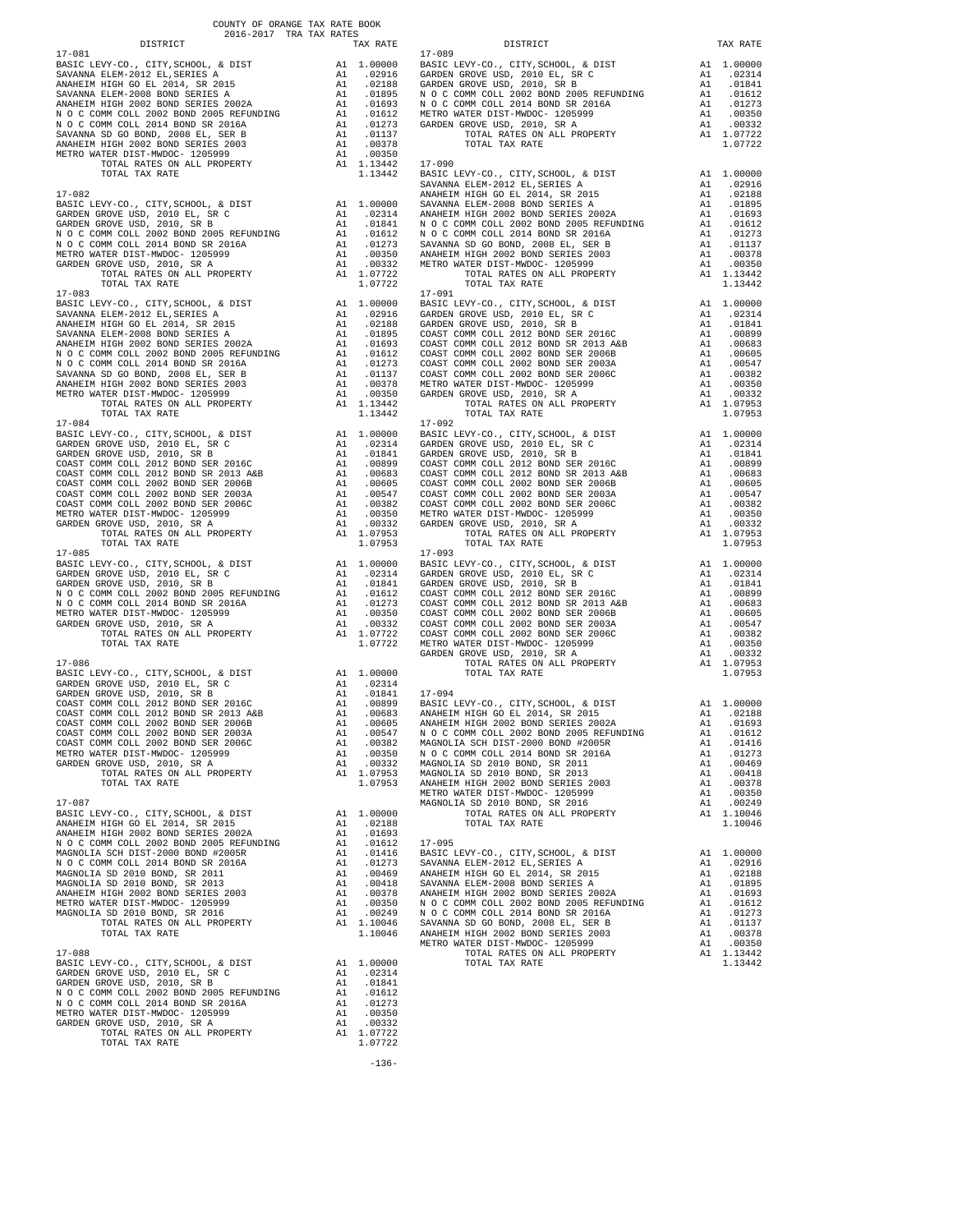| COUNTY OF ORANGE TAX RATE BOOK<br>2016-2017 TRA TAX RATES                                                                                                                                                                                                                                                                    |          |                                                                                                                                                                                                                                                                                                                                                                                                                                                              |          |
|------------------------------------------------------------------------------------------------------------------------------------------------------------------------------------------------------------------------------------------------------------------------------------------------------------------------------|----------|--------------------------------------------------------------------------------------------------------------------------------------------------------------------------------------------------------------------------------------------------------------------------------------------------------------------------------------------------------------------------------------------------------------------------------------------------------------|----------|
| $2016-2017\begin{array}{l} \text{C}\scriptsize{\textbf{C}\scriptsize{\textbf{C}\scriptsize{\textbf{C}}\scriptsize{\textbf{C}}\scriptsize{\textbf{C}}\scriptsize{\textbf{C}}\scriptsize{\textbf{C}}\scriptsize{\textbf{C}}\scriptsize{\textbf{C}}\scriptsize{\textbf{C}}\scriptsize{\textbf{C}}}\\\text{DISTRICT}\end{array}$ | TAX RATE | DISTRICT                                                                                                                                                                                                                                                                                                                                                                                                                                                     | TAX RATE |
| $17 - 096$                                                                                                                                                                                                                                                                                                                   |          | $17 - 104$                                                                                                                                                                                                                                                                                                                                                                                                                                                   |          |
|                                                                                                                                                                                                                                                                                                                              |          |                                                                                                                                                                                                                                                                                                                                                                                                                                                              |          |
|                                                                                                                                                                                                                                                                                                                              |          |                                                                                                                                                                                                                                                                                                                                                                                                                                                              |          |
|                                                                                                                                                                                                                                                                                                                              |          |                                                                                                                                                                                                                                                                                                                                                                                                                                                              |          |
|                                                                                                                                                                                                                                                                                                                              |          |                                                                                                                                                                                                                                                                                                                                                                                                                                                              |          |
|                                                                                                                                                                                                                                                                                                                              |          |                                                                                                                                                                                                                                                                                                                                                                                                                                                              |          |
|                                                                                                                                                                                                                                                                                                                              |          |                                                                                                                                                                                                                                                                                                                                                                                                                                                              |          |
|                                                                                                                                                                                                                                                                                                                              |          |                                                                                                                                                                                                                                                                                                                                                                                                                                                              |          |
|                                                                                                                                                                                                                                                                                                                              |          |                                                                                                                                                                                                                                                                                                                                                                                                                                                              |          |
|                                                                                                                                                                                                                                                                                                                              |          |                                                                                                                                                                                                                                                                                                                                                                                                                                                              |          |
|                                                                                                                                                                                                                                                                                                                              |          |                                                                                                                                                                                                                                                                                                                                                                                                                                                              |          |
|                                                                                                                                                                                                                                                                                                                              |          |                                                                                                                                                                                                                                                                                                                                                                                                                                                              |          |
|                                                                                                                                                                                                                                                                                                                              |          |                                                                                                                                                                                                                                                                                                                                                                                                                                                              |          |
|                                                                                                                                                                                                                                                                                                                              |          |                                                                                                                                                                                                                                                                                                                                                                                                                                                              |          |
|                                                                                                                                                                                                                                                                                                                              |          |                                                                                                                                                                                                                                                                                                                                                                                                                                                              |          |
|                                                                                                                                                                                                                                                                                                                              |          |                                                                                                                                                                                                                                                                                                                                                                                                                                                              |          |
|                                                                                                                                                                                                                                                                                                                              |          |                                                                                                                                                                                                                                                                                                                                                                                                                                                              |          |
|                                                                                                                                                                                                                                                                                                                              |          |                                                                                                                                                                                                                                                                                                                                                                                                                                                              |          |
|                                                                                                                                                                                                                                                                                                                              |          |                                                                                                                                                                                                                                                                                                                                                                                                                                                              |          |
|                                                                                                                                                                                                                                                                                                                              |          |                                                                                                                                                                                                                                                                                                                                                                                                                                                              |          |
|                                                                                                                                                                                                                                                                                                                              |          |                                                                                                                                                                                                                                                                                                                                                                                                                                                              |          |
|                                                                                                                                                                                                                                                                                                                              |          |                                                                                                                                                                                                                                                                                                                                                                                                                                                              |          |
|                                                                                                                                                                                                                                                                                                                              |          |                                                                                                                                                                                                                                                                                                                                                                                                                                                              |          |
|                                                                                                                                                                                                                                                                                                                              |          |                                                                                                                                                                                                                                                                                                                                                                                                                                                              |          |
|                                                                                                                                                                                                                                                                                                                              |          |                                                                                                                                                                                                                                                                                                                                                                                                                                                              |          |
|                                                                                                                                                                                                                                                                                                                              |          |                                                                                                                                                                                                                                                                                                                                                                                                                                                              |          |
|                                                                                                                                                                                                                                                                                                                              |          |                                                                                                                                                                                                                                                                                                                                                                                                                                                              |          |
|                                                                                                                                                                                                                                                                                                                              |          |                                                                                                                                                                                                                                                                                                                                                                                                                                                              |          |
|                                                                                                                                                                                                                                                                                                                              |          |                                                                                                                                                                                                                                                                                                                                                                                                                                                              |          |
|                                                                                                                                                                                                                                                                                                                              |          |                                                                                                                                                                                                                                                                                                                                                                                                                                                              |          |
|                                                                                                                                                                                                                                                                                                                              |          |                                                                                                                                                                                                                                                                                                                                                                                                                                                              |          |
|                                                                                                                                                                                                                                                                                                                              |          |                                                                                                                                                                                                                                                                                                                                                                                                                                                              |          |
|                                                                                                                                                                                                                                                                                                                              |          |                                                                                                                                                                                                                                                                                                                                                                                                                                                              |          |
|                                                                                                                                                                                                                                                                                                                              |          |                                                                                                                                                                                                                                                                                                                                                                                                                                                              |          |
|                                                                                                                                                                                                                                                                                                                              |          |                                                                                                                                                                                                                                                                                                                                                                                                                                                              |          |
|                                                                                                                                                                                                                                                                                                                              |          |                                                                                                                                                                                                                                                                                                                                                                                                                                                              |          |
|                                                                                                                                                                                                                                                                                                                              |          |                                                                                                                                                                                                                                                                                                                                                                                                                                                              |          |
|                                                                                                                                                                                                                                                                                                                              |          |                                                                                                                                                                                                                                                                                                                                                                                                                                                              |          |
|                                                                                                                                                                                                                                                                                                                              |          |                                                                                                                                                                                                                                                                                                                                                                                                                                                              |          |
|                                                                                                                                                                                                                                                                                                                              |          |                                                                                                                                                                                                                                                                                                                                                                                                                                                              |          |
|                                                                                                                                                                                                                                                                                                                              |          |                                                                                                                                                                                                                                                                                                                                                                                                                                                              |          |
|                                                                                                                                                                                                                                                                                                                              |          |                                                                                                                                                                                                                                                                                                                                                                                                                                                              |          |
|                                                                                                                                                                                                                                                                                                                              |          |                                                                                                                                                                                                                                                                                                                                                                                                                                                              |          |
|                                                                                                                                                                                                                                                                                                                              |          |                                                                                                                                                                                                                                                                                                                                                                                                                                                              |          |
|                                                                                                                                                                                                                                                                                                                              |          |                                                                                                                                                                                                                                                                                                                                                                                                                                                              |          |
|                                                                                                                                                                                                                                                                                                                              |          |                                                                                                                                                                                                                                                                                                                                                                                                                                                              |          |
|                                                                                                                                                                                                                                                                                                                              |          | $\begin{tabular}{l c c c c c} \multicolumn{4}{c}{\textbf{AREDEN GROV-CO., CITY, SCHOOL, & DIST} \end{tabular} \begin{tabular}{llllllll} \multicolumn{4}{c}{\textbf{AIC LEVY-CO., CITY, SCHOOL, & DIST} \end{tabular} \begin{tabular}{lllllllllllll} \multicolumn{4}{c}{\textbf{AIC LEVY-CO., CITY, SCHOOL, & DIST} \end{tabular} \begin{tabular}{lllllllllll} \multicolumn{4}{c}{\textbf{AIC LEVY-CO., CITY, SCHOOL, & DIST} \end{tabular} \begin{tabular}{$ |          |
|                                                                                                                                                                                                                                                                                                                              |          |                                                                                                                                                                                                                                                                                                                                                                                                                                                              |          |
|                                                                                                                                                                                                                                                                                                                              |          |                                                                                                                                                                                                                                                                                                                                                                                                                                                              |          |
|                                                                                                                                                                                                                                                                                                                              |          |                                                                                                                                                                                                                                                                                                                                                                                                                                                              |          |
|                                                                                                                                                                                                                                                                                                                              |          |                                                                                                                                                                                                                                                                                                                                                                                                                                                              |          |
|                                                                                                                                                                                                                                                                                                                              |          |                                                                                                                                                                                                                                                                                                                                                                                                                                                              |          |
|                                                                                                                                                                                                                                                                                                                              |          |                                                                                                                                                                                                                                                                                                                                                                                                                                                              |          |
|                                                                                                                                                                                                                                                                                                                              |          |                                                                                                                                                                                                                                                                                                                                                                                                                                                              |          |
|                                                                                                                                                                                                                                                                                                                              |          |                                                                                                                                                                                                                                                                                                                                                                                                                                                              |          |
|                                                                                                                                                                                                                                                                                                                              |          |                                                                                                                                                                                                                                                                                                                                                                                                                                                              |          |
|                                                                                                                                                                                                                                                                                                                              |          |                                                                                                                                                                                                                                                                                                                                                                                                                                                              |          |
| $17 - 102$                                                                                                                                                                                                                                                                                                                   |          |                                                                                                                                                                                                                                                                                                                                                                                                                                                              |          |
|                                                                                                                                                                                                                                                                                                                              |          |                                                                                                                                                                                                                                                                                                                                                                                                                                                              |          |
|                                                                                                                                                                                                                                                                                                                              |          |                                                                                                                                                                                                                                                                                                                                                                                                                                                              |          |
|                                                                                                                                                                                                                                                                                                                              |          |                                                                                                                                                                                                                                                                                                                                                                                                                                                              |          |
|                                                                                                                                                                                                                                                                                                                              |          |                                                                                                                                                                                                                                                                                                                                                                                                                                                              |          |
|                                                                                                                                                                                                                                                                                                                              |          |                                                                                                                                                                                                                                                                                                                                                                                                                                                              |          |
|                                                                                                                                                                                                                                                                                                                              |          |                                                                                                                                                                                                                                                                                                                                                                                                                                                              |          |
|                                                                                                                                                                                                                                                                                                                              |          |                                                                                                                                                                                                                                                                                                                                                                                                                                                              |          |
|                                                                                                                                                                                                                                                                                                                              |          |                                                                                                                                                                                                                                                                                                                                                                                                                                                              |          |
|                                                                                                                                                                                                                                                                                                                              |          |                                                                                                                                                                                                                                                                                                                                                                                                                                                              |          |
|                                                                                                                                                                                                                                                                                                                              |          |                                                                                                                                                                                                                                                                                                                                                                                                                                                              |          |
|                                                                                                                                                                                                                                                                                                                              |          |                                                                                                                                                                                                                                                                                                                                                                                                                                                              |          |
|                                                                                                                                                                                                                                                                                                                              |          |                                                                                                                                                                                                                                                                                                                                                                                                                                                              |          |
|                                                                                                                                                                                                                                                                                                                              |          |                                                                                                                                                                                                                                                                                                                                                                                                                                                              |          |
|                                                                                                                                                                                                                                                                                                                              |          |                                                                                                                                                                                                                                                                                                                                                                                                                                                              |          |
|                                                                                                                                                                                                                                                                                                                              |          |                                                                                                                                                                                                                                                                                                                                                                                                                                                              |          |
|                                                                                                                                                                                                                                                                                                                              |          |                                                                                                                                                                                                                                                                                                                                                                                                                                                              |          |
|                                                                                                                                                                                                                                                                                                                              |          |                                                                                                                                                                                                                                                                                                                                                                                                                                                              |          |
|                                                                                                                                                                                                                                                                                                                              |          |                                                                                                                                                                                                                                                                                                                                                                                                                                                              |          |
|                                                                                                                                                                                                                                                                                                                              |          |                                                                                                                                                                                                                                                                                                                                                                                                                                                              |          |
|                                                                                                                                                                                                                                                                                                                              |          |                                                                                                                                                                                                                                                                                                                                                                                                                                                              |          |

|         | $\begin{tabular}{l c c c c c c} \multicolumn{4}{c c c} \multicolumn{4}{c c c} \multicolumn{4}{c c c} \multicolumn{4}{c c c} \multicolumn{4}{c c c} \multicolumn{4}{c c c} \multicolumn{4}{c c c} \multicolumn{4}{c c c} \multicolumn{4}{c c c} \multicolumn{4}{c c c} \multicolumn{4}{c c c} \multicolumn{4}{c c c} \multicolumn{4}{c c c} \multicolumn{4}{c c c} \multicolumn{4}{c c c} \multicolumn{$ |  |
|---------|---------------------------------------------------------------------------------------------------------------------------------------------------------------------------------------------------------------------------------------------------------------------------------------------------------------------------------------------------------------------------------------------------------|--|
|         |                                                                                                                                                                                                                                                                                                                                                                                                         |  |
|         |                                                                                                                                                                                                                                                                                                                                                                                                         |  |
|         |                                                                                                                                                                                                                                                                                                                                                                                                         |  |
|         |                                                                                                                                                                                                                                                                                                                                                                                                         |  |
|         |                                                                                                                                                                                                                                                                                                                                                                                                         |  |
|         |                                                                                                                                                                                                                                                                                                                                                                                                         |  |
|         |                                                                                                                                                                                                                                                                                                                                                                                                         |  |
|         |                                                                                                                                                                                                                                                                                                                                                                                                         |  |
|         |                                                                                                                                                                                                                                                                                                                                                                                                         |  |
|         |                                                                                                                                                                                                                                                                                                                                                                                                         |  |
|         |                                                                                                                                                                                                                                                                                                                                                                                                         |  |
|         |                                                                                                                                                                                                                                                                                                                                                                                                         |  |
|         |                                                                                                                                                                                                                                                                                                                                                                                                         |  |
|         |                                                                                                                                                                                                                                                                                                                                                                                                         |  |
|         |                                                                                                                                                                                                                                                                                                                                                                                                         |  |
|         |                                                                                                                                                                                                                                                                                                                                                                                                         |  |
|         |                                                                                                                                                                                                                                                                                                                                                                                                         |  |
|         |                                                                                                                                                                                                                                                                                                                                                                                                         |  |
|         |                                                                                                                                                                                                                                                                                                                                                                                                         |  |
|         |                                                                                                                                                                                                                                                                                                                                                                                                         |  |
|         |                                                                                                                                                                                                                                                                                                                                                                                                         |  |
|         |                                                                                                                                                                                                                                                                                                                                                                                                         |  |
|         |                                                                                                                                                                                                                                                                                                                                                                                                         |  |
|         |                                                                                                                                                                                                                                                                                                                                                                                                         |  |
|         |                                                                                                                                                                                                                                                                                                                                                                                                         |  |
|         |                                                                                                                                                                                                                                                                                                                                                                                                         |  |
|         |                                                                                                                                                                                                                                                                                                                                                                                                         |  |
|         |                                                                                                                                                                                                                                                                                                                                                                                                         |  |
|         |                                                                                                                                                                                                                                                                                                                                                                                                         |  |
|         |                                                                                                                                                                                                                                                                                                                                                                                                         |  |
|         |                                                                                                                                                                                                                                                                                                                                                                                                         |  |
|         |                                                                                                                                                                                                                                                                                                                                                                                                         |  |
|         |                                                                                                                                                                                                                                                                                                                                                                                                         |  |
|         |                                                                                                                                                                                                                                                                                                                                                                                                         |  |
|         |                                                                                                                                                                                                                                                                                                                                                                                                         |  |
|         |                                                                                                                                                                                                                                                                                                                                                                                                         |  |
|         |                                                                                                                                                                                                                                                                                                                                                                                                         |  |
|         |                                                                                                                                                                                                                                                                                                                                                                                                         |  |
|         |                                                                                                                                                                                                                                                                                                                                                                                                         |  |
|         |                                                                                                                                                                                                                                                                                                                                                                                                         |  |
|         |                                                                                                                                                                                                                                                                                                                                                                                                         |  |
|         |                                                                                                                                                                                                                                                                                                                                                                                                         |  |
|         |                                                                                                                                                                                                                                                                                                                                                                                                         |  |
|         |                                                                                                                                                                                                                                                                                                                                                                                                         |  |
|         |                                                                                                                                                                                                                                                                                                                                                                                                         |  |
|         |                                                                                                                                                                                                                                                                                                                                                                                                         |  |
|         |                                                                                                                                                                                                                                                                                                                                                                                                         |  |
|         |                                                                                                                                                                                                                                                                                                                                                                                                         |  |
|         |                                                                                                                                                                                                                                                                                                                                                                                                         |  |
|         |                                                                                                                                                                                                                                                                                                                                                                                                         |  |
|         |                                                                                                                                                                                                                                                                                                                                                                                                         |  |
|         |                                                                                                                                                                                                                                                                                                                                                                                                         |  |
|         |                                                                                                                                                                                                                                                                                                                                                                                                         |  |
|         |                                                                                                                                                                                                                                                                                                                                                                                                         |  |
|         |                                                                                                                                                                                                                                                                                                                                                                                                         |  |
|         |                                                                                                                                                                                                                                                                                                                                                                                                         |  |
|         |                                                                                                                                                                                                                                                                                                                                                                                                         |  |
|         |                                                                                                                                                                                                                                                                                                                                                                                                         |  |
|         |                                                                                                                                                                                                                                                                                                                                                                                                         |  |
|         |                                                                                                                                                                                                                                                                                                                                                                                                         |  |
|         |                                                                                                                                                                                                                                                                                                                                                                                                         |  |
|         |                                                                                                                                                                                                                                                                                                                                                                                                         |  |
|         |                                                                                                                                                                                                                                                                                                                                                                                                         |  |
|         |                                                                                                                                                                                                                                                                                                                                                                                                         |  |
|         |                                                                                                                                                                                                                                                                                                                                                                                                         |  |
|         |                                                                                                                                                                                                                                                                                                                                                                                                         |  |
|         |                                                                                                                                                                                                                                                                                                                                                                                                         |  |
|         |                                                                                                                                                                                                                                                                                                                                                                                                         |  |
|         |                                                                                                                                                                                                                                                                                                                                                                                                         |  |
|         |                                                                                                                                                                                                                                                                                                                                                                                                         |  |
|         |                                                                                                                                                                                                                                                                                                                                                                                                         |  |
|         |                                                                                                                                                                                                                                                                                                                                                                                                         |  |
|         |                                                                                                                                                                                                                                                                                                                                                                                                         |  |
|         |                                                                                                                                                                                                                                                                                                                                                                                                         |  |
|         |                                                                                                                                                                                                                                                                                                                                                                                                         |  |
|         |                                                                                                                                                                                                                                                                                                                                                                                                         |  |
| $-137-$ | TOTAL TAX RATE                                                                                                                                                                                                                                                                                                                                                                                          |  |
|         |                                                                                                                                                                                                                                                                                                                                                                                                         |  |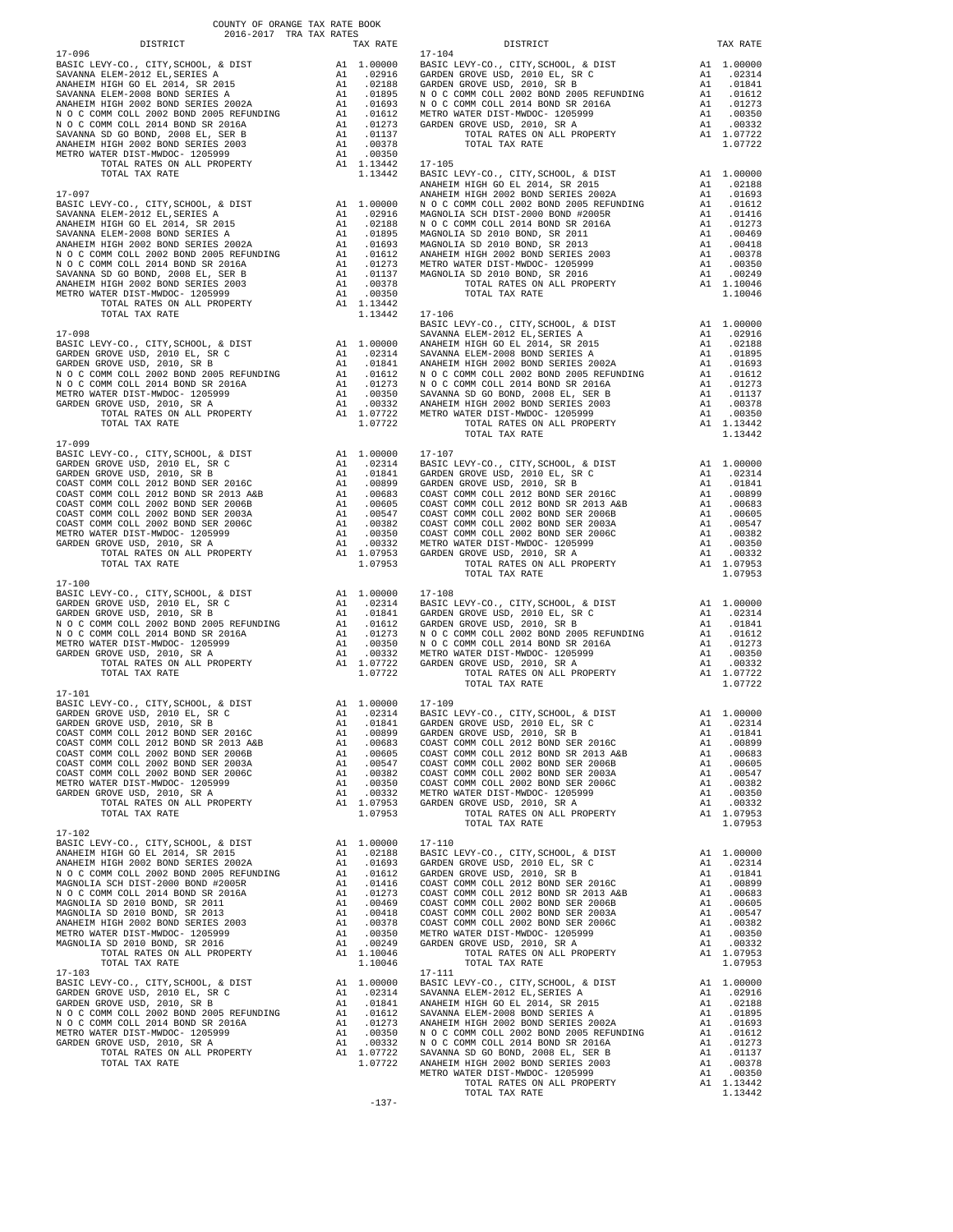| $-138-$ |  |
|---------|--|

| COUNTY OF ORANGE TAX RATE BOOK<br>2016-2017 TRA TAX RATES |  |                                                                                                                                                                                                                                 |  |
|-----------------------------------------------------------|--|---------------------------------------------------------------------------------------------------------------------------------------------------------------------------------------------------------------------------------|--|
|                                                           |  |                                                                                                                                                                                                                                 |  |
|                                                           |  |                                                                                                                                                                                                                                 |  |
|                                                           |  |                                                                                                                                                                                                                                 |  |
|                                                           |  |                                                                                                                                                                                                                                 |  |
|                                                           |  |                                                                                                                                                                                                                                 |  |
|                                                           |  |                                                                                                                                                                                                                                 |  |
|                                                           |  |                                                                                                                                                                                                                                 |  |
|                                                           |  |                                                                                                                                                                                                                                 |  |
|                                                           |  |                                                                                                                                                                                                                                 |  |
|                                                           |  |                                                                                                                                                                                                                                 |  |
|                                                           |  |                                                                                                                                                                                                                                 |  |
|                                                           |  |                                                                                                                                                                                                                                 |  |
|                                                           |  |                                                                                                                                                                                                                                 |  |
|                                                           |  |                                                                                                                                                                                                                                 |  |
|                                                           |  |                                                                                                                                                                                                                                 |  |
|                                                           |  |                                                                                                                                                                                                                                 |  |
|                                                           |  |                                                                                                                                                                                                                                 |  |
|                                                           |  |                                                                                                                                                                                                                                 |  |
|                                                           |  |                                                                                                                                                                                                                                 |  |
|                                                           |  |                                                                                                                                                                                                                                 |  |
|                                                           |  |                                                                                                                                                                                                                                 |  |
|                                                           |  |                                                                                                                                                                                                                                 |  |
|                                                           |  |                                                                                                                                                                                                                                 |  |
|                                                           |  |                                                                                                                                                                                                                                 |  |
|                                                           |  |                                                                                                                                                                                                                                 |  |
|                                                           |  |                                                                                                                                                                                                                                 |  |
|                                                           |  |                                                                                                                                                                                                                                 |  |
|                                                           |  |                                                                                                                                                                                                                                 |  |
|                                                           |  |                                                                                                                                                                                                                                 |  |
|                                                           |  |                                                                                                                                                                                                                                 |  |
|                                                           |  |                                                                                                                                                                                                                                 |  |
|                                                           |  |                                                                                                                                                                                                                                 |  |
|                                                           |  |                                                                                                                                                                                                                                 |  |
|                                                           |  |                                                                                                                                                                                                                                 |  |
|                                                           |  |                                                                                                                                                                                                                                 |  |
|                                                           |  |                                                                                                                                                                                                                                 |  |
|                                                           |  |                                                                                                                                                                                                                                 |  |
|                                                           |  |                                                                                                                                                                                                                                 |  |
|                                                           |  |                                                                                                                                                                                                                                 |  |
|                                                           |  |                                                                                                                                                                                                                                 |  |
|                                                           |  | METRO GATER SHOPA (1971-1987)<br>METRO STAT MONE CONFIGURATION AND THE SECTION OF THE SECTION OF THE SECTION AND THE SECTION OF THE SECTION AND THE SECTION AND SECTION AND ARREST THE SECTION OF THE SECTION OF THE SECTION OF |  |
|                                                           |  |                                                                                                                                                                                                                                 |  |
|                                                           |  |                                                                                                                                                                                                                                 |  |
|                                                           |  |                                                                                                                                                                                                                                 |  |
|                                                           |  |                                                                                                                                                                                                                                 |  |
|                                                           |  |                                                                                                                                                                                                                                 |  |
|                                                           |  |                                                                                                                                                                                                                                 |  |
|                                                           |  |                                                                                                                                                                                                                                 |  |
|                                                           |  |                                                                                                                                                                                                                                 |  |
|                                                           |  |                                                                                                                                                                                                                                 |  |
|                                                           |  |                                                                                                                                                                                                                                 |  |
|                                                           |  |                                                                                                                                                                                                                                 |  |
|                                                           |  |                                                                                                                                                                                                                                 |  |
|                                                           |  |                                                                                                                                                                                                                                 |  |
|                                                           |  |                                                                                                                                                                                                                                 |  |
|                                                           |  |                                                                                                                                                                                                                                 |  |
|                                                           |  |                                                                                                                                                                                                                                 |  |
|                                                           |  |                                                                                                                                                                                                                                 |  |
|                                                           |  |                                                                                                                                                                                                                                 |  |
|                                                           |  |                                                                                                                                                                                                                                 |  |
|                                                           |  |                                                                                                                                                                                                                                 |  |
|                                                           |  |                                                                                                                                                                                                                                 |  |
|                                                           |  |                                                                                                                                                                                                                                 |  |
|                                                           |  |                                                                                                                                                                                                                                 |  |
|                                                           |  |                                                                                                                                                                                                                                 |  |
|                                                           |  |                                                                                                                                                                                                                                 |  |
|                                                           |  |                                                                                                                                                                                                                                 |  |
|                                                           |  |                                                                                                                                                                                                                                 |  |
|                                                           |  |                                                                                                                                                                                                                                 |  |
|                                                           |  |                                                                                                                                                                                                                                 |  |
|                                                           |  |                                                                                                                                                                                                                                 |  |
|                                                           |  |                                                                                                                                                                                                                                 |  |
|                                                           |  |                                                                                                                                                                                                                                 |  |
|                                                           |  |                                                                                                                                                                                                                                 |  |
|                                                           |  |                                                                                                                                                                                                                                 |  |
|                                                           |  |                                                                                                                                                                                                                                 |  |
| ANAUPTM UTCU 2002 DONT CPDTPC 2002                        |  |                                                                                                                                                                                                                                 |  |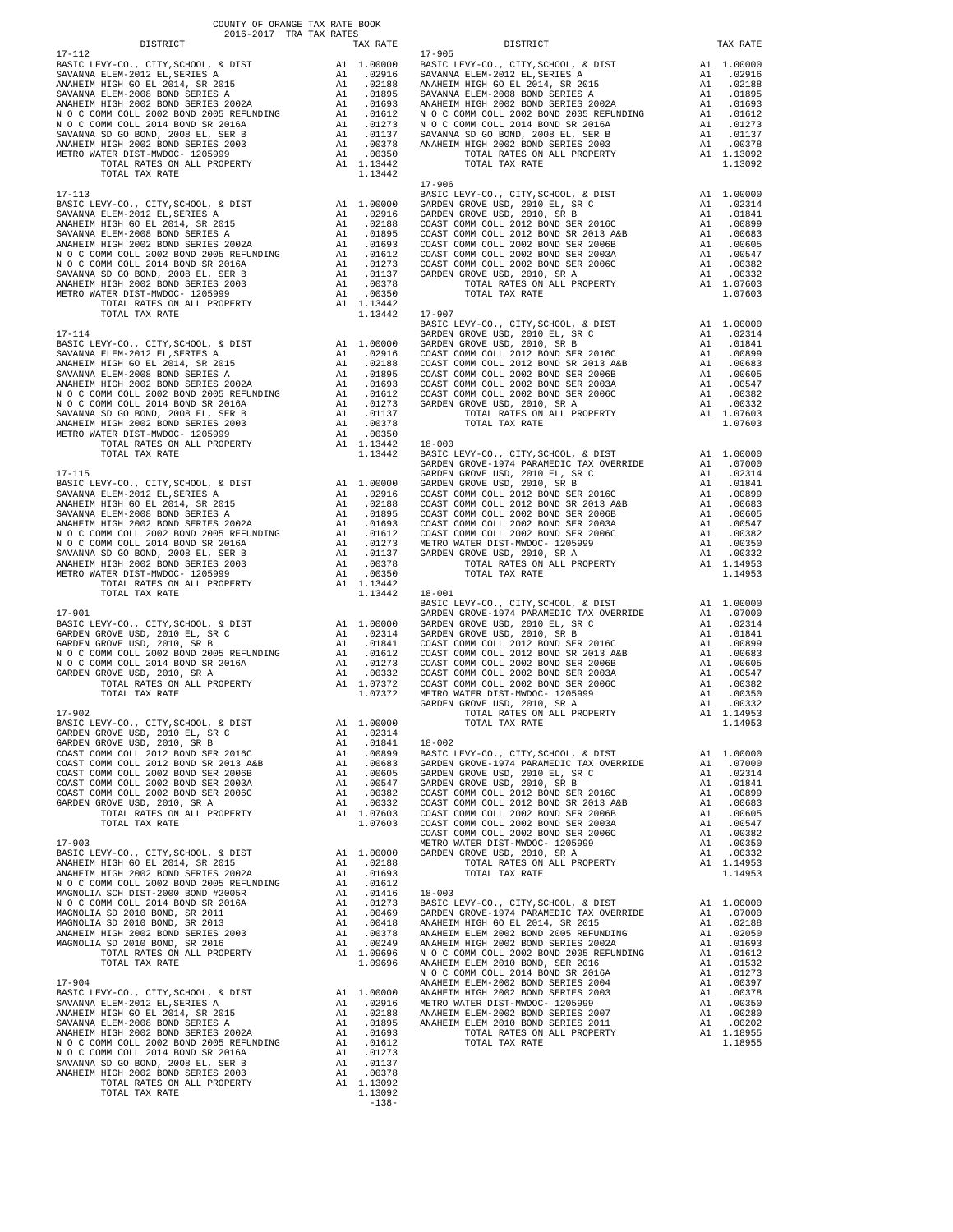| COUNTY OF ORANGE TAX RATE BOOK<br>2016-2017 TRA TAX RATES                          |    |                       |                       |
|------------------------------------------------------------------------------------|----|-----------------------|-----------------------|
| DISTRICT<br>$18 - 004$                                                             |    | TAX RATE              |                       |
|                                                                                    |    |                       | $18 - 011$            |
|                                                                                    |    |                       |                       |
|                                                                                    |    |                       |                       |
|                                                                                    |    |                       |                       |
|                                                                                    |    |                       |                       |
|                                                                                    |    |                       |                       |
|                                                                                    |    |                       |                       |
|                                                                                    |    |                       |                       |
|                                                                                    |    |                       |                       |
|                                                                                    |    |                       |                       |
|                                                                                    |    |                       |                       |
|                                                                                    |    |                       | GARDEN                |
|                                                                                    |    |                       |                       |
|                                                                                    |    |                       |                       |
|                                                                                    |    |                       |                       |
|                                                                                    |    |                       |                       |
|                                                                                    |    |                       |                       |
|                                                                                    |    |                       |                       |
|                                                                                    |    |                       |                       |
|                                                                                    |    |                       |                       |
|                                                                                    |    |                       |                       |
|                                                                                    |    |                       |                       |
|                                                                                    |    |                       |                       |
|                                                                                    |    |                       | NOCC                  |
|                                                                                    |    |                       |                       |
|                                                                                    |    |                       |                       |
|                                                                                    |    |                       |                       |
|                                                                                    |    |                       |                       |
|                                                                                    |    |                       |                       |
|                                                                                    |    |                       |                       |
|                                                                                    |    |                       |                       |
|                                                                                    |    |                       |                       |
|                                                                                    |    |                       |                       |
|                                                                                    |    |                       |                       |
|                                                                                    |    |                       |                       |
|                                                                                    |    |                       |                       |
| $18 - 007$                                                                         |    |                       | GARDEN                |
|                                                                                    |    |                       |                       |
|                                                                                    |    |                       |                       |
|                                                                                    |    |                       |                       |
|                                                                                    |    |                       |                       |
|                                                                                    |    |                       |                       |
|                                                                                    |    |                       |                       |
|                                                                                    |    |                       |                       |
|                                                                                    |    |                       |                       |
|                                                                                    |    |                       |                       |
|                                                                                    |    |                       |                       |
| TOTAL TAX RATE                                                                     |    | 1.14953               |                       |
|                                                                                    |    |                       |                       |
|                                                                                    |    |                       |                       |
|                                                                                    |    |                       |                       |
|                                                                                    |    |                       |                       |
|                                                                                    |    |                       |                       |
|                                                                                    |    |                       |                       |
| COAST COMM COLL 2002 BOND SER 2003A                                                |    | A1 .00547             | GARDEN                |
| COAST COMM COLL 2002 BOND SER 2006C                                                | A1 | .00382                |                       |
| METRO WATER DIST-MWDOC- 1205999                                                    | A1 | .00350                |                       |
| GARDEN GROVE USD, 2010, SR A                                                       | A1 | .00332                |                       |
| TOTAL RATES ON ALL PROPERTY<br>TOTAL TAX RATE                                      |    | A1 1.14953<br>1.14953 | $18 - 017$<br>BASIC L |
|                                                                                    |    |                       | GARDEN                |
| $18 - 009$                                                                         |    |                       | GARDEN                |
|                                                                                    |    |                       |                       |
|                                                                                    |    |                       |                       |
|                                                                                    |    |                       |                       |
|                                                                                    |    |                       |                       |
|                                                                                    |    |                       |                       |
|                                                                                    |    |                       |                       |
|                                                                                    |    |                       |                       |
|                                                                                    |    |                       |                       |
| GARDEN GROVE USD, 2010, SR A                                                       |    |                       |                       |
| GROVE USD, 2010, SR A $\qquad$ A1 .00332<br>TOTAL RATES ON ALL PROPERTY A1 1.14953 |    |                       | $18 - 018$            |
| TOTAL TAX RATE                                                                     |    | 1.14953               | BASIC L               |
| $18 - 010$                                                                         |    |                       | GARDEN<br>GARDEN      |
|                                                                                    |    |                       |                       |
|                                                                                    |    |                       |                       |
|                                                                                    |    |                       |                       |
|                                                                                    |    |                       |                       |
|                                                                                    |    |                       |                       |
|                                                                                    |    |                       |                       |
|                                                                                    |    |                       |                       |
|                                                                                    |    |                       |                       |
| GARDEN GROVE USD, 2010, SR A                                                       |    | A1 .00332             |                       |
| TOTAL RATES ON ALL PROPERTY                                                        |    | A1 1.14953            |                       |
| TOTAL TAX RATE                                                                     |    | 1.14953               |                       |

| CHINA ANI ANI INA TUSTUS<br>DISTRICT | TAX RATE | DISTRICT | TAX RATE |
|--------------------------------------|----------|----------|----------|
|                                      |          |          |          |
|                                      |          |          |          |
|                                      |          |          |          |
|                                      |          |          |          |
|                                      |          |          |          |
|                                      |          |          |          |
|                                      |          |          |          |
|                                      |          |          |          |
|                                      |          |          |          |
|                                      |          |          |          |
|                                      |          |          |          |
|                                      |          |          |          |
|                                      |          |          |          |
|                                      |          |          |          |
|                                      |          |          |          |
|                                      |          |          |          |
|                                      |          |          |          |
|                                      |          |          |          |
|                                      |          |          |          |
|                                      |          |          |          |
|                                      |          |          |          |
|                                      |          |          |          |
|                                      |          |          |          |
|                                      |          |          |          |
|                                      |          |          |          |
|                                      |          |          |          |
|                                      |          |          |          |
|                                      |          |          |          |
|                                      |          |          |          |
|                                      |          |          |          |
|                                      |          |          |          |
|                                      |          |          |          |
|                                      |          |          |          |
|                                      |          |          |          |
|                                      |          |          |          |
|                                      |          |          |          |
|                                      |          |          |          |
|                                      |          |          |          |
|                                      |          |          |          |
|                                      |          |          |          |
|                                      |          |          |          |
|                                      |          |          |          |
|                                      |          |          |          |
|                                      |          |          |          |
|                                      |          |          |          |
|                                      |          |          |          |
|                                      |          |          |          |
|                                      |          |          |          |
|                                      |          |          |          |
|                                      |          |          |          |
|                                      |          |          |          |
|                                      |          |          |          |
|                                      |          |          |          |
|                                      |          |          |          |
|                                      |          |          |          |
|                                      |          |          |          |
|                                      |          |          |          |
|                                      |          |          |          |
|                                      |          |          |          |
|                                      |          |          |          |
|                                      |          |          |          |
|                                      |          |          |          |
|                                      |          |          |          |
|                                      |          |          |          |
|                                      |          |          |          |
|                                      |          |          |          |
|                                      |          |          |          |
|                                      |          |          |          |
|                                      |          |          |          |
|                                      |          |          |          |
|                                      |          |          |          |
|                                      |          |          |          |
|                                      |          |          |          |
|                                      |          |          |          |
|                                      |          |          |          |
|                                      |          |          |          |
|                                      |          |          |          |
|                                      |          |          |          |
|                                      |          |          |          |
|                                      |          |          |          |
|                                      |          |          |          |
|                                      |          |          |          |

-139-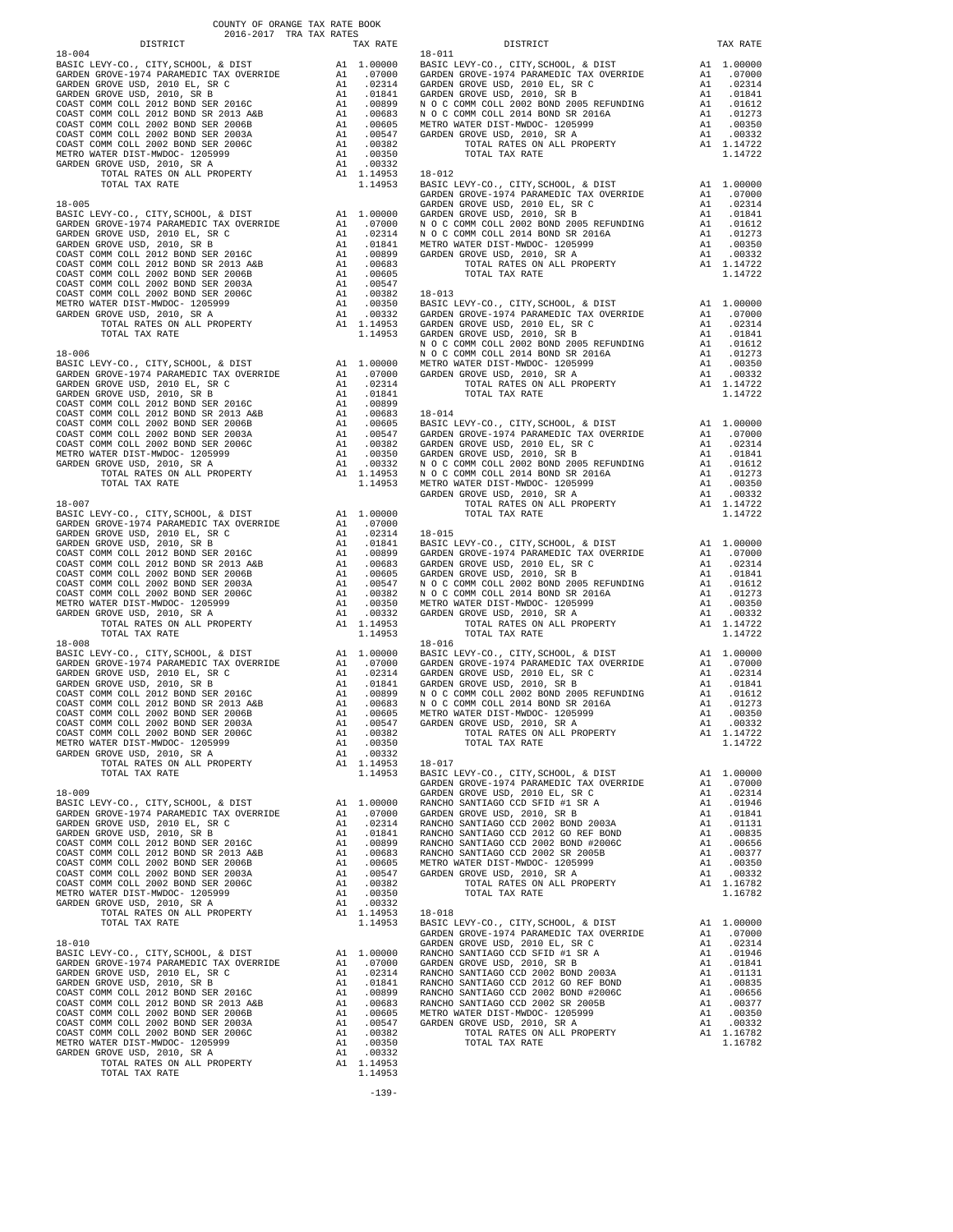| COUNTY OF ORANGE TAX RATE BOOK<br>2016-2017 TRA TAX RATES |                                  |            |
|-----------------------------------------------------------|----------------------------------|------------|
| DISTRICT<br>$18 - 019$                                    | TAX RATE                         | $18 - 026$ |
|                                                           |                                  |            |
|                                                           |                                  |            |
|                                                           |                                  |            |
|                                                           |                                  |            |
|                                                           |                                  |            |
|                                                           |                                  |            |
|                                                           |                                  |            |
|                                                           |                                  |            |
|                                                           |                                  |            |
|                                                           |                                  |            |
|                                                           |                                  |            |
|                                                           |                                  |            |
|                                                           |                                  |            |
|                                                           |                                  |            |
|                                                           |                                  |            |
|                                                           |                                  |            |
|                                                           |                                  |            |
|                                                           |                                  |            |
|                                                           |                                  |            |
|                                                           |                                  |            |
|                                                           |                                  |            |
|                                                           |                                  |            |
|                                                           |                                  |            |
|                                                           |                                  |            |
|                                                           |                                  |            |
|                                                           |                                  |            |
|                                                           |                                  |            |
|                                                           |                                  |            |
|                                                           |                                  |            |
|                                                           |                                  |            |
|                                                           |                                  |            |
|                                                           |                                  |            |
|                                                           |                                  |            |
|                                                           |                                  |            |
|                                                           |                                  |            |
|                                                           |                                  |            |
|                                                           |                                  |            |
|                                                           |                                  |            |
|                                                           |                                  |            |
|                                                           |                                  |            |
|                                                           |                                  |            |
|                                                           |                                  |            |
|                                                           |                                  |            |
|                                                           |                                  |            |
|                                                           |                                  | GARDEN     |
|                                                           |                                  |            |
|                                                           |                                  |            |
|                                                           |                                  |            |
|                                                           |                                  |            |
|                                                           |                                  |            |
|                                                           |                                  |            |
|                                                           |                                  |            |
|                                                           |                                  |            |
|                                                           | A1 .00350<br>A1 .00332<br>.00332 |            |
| RUVE USD, ZUIU, SK A<br>TOTAL RATES ON ALL PROPERTY       | A1 1.14953                       | $18 - 031$ |
| TOTAL TAX RATE                                            | 1.14953                          | BASIC L    |
|                                                           |                                  | GARDEN     |
| $18 - 024$                                                |                                  | GARDEN     |
|                                                           |                                  |            |
|                                                           |                                  |            |
|                                                           |                                  |            |
|                                                           |                                  |            |
|                                                           |                                  |            |
|                                                           |                                  |            |
|                                                           |                                  |            |
|                                                           |                                  |            |
|                                                           |                                  |            |
| TOTAL TAX RATE                                            | 1.16782                          | BASIC L    |
|                                                           |                                  | GARDEN     |
| $18 - 025$                                                |                                  | GARDEN     |
|                                                           |                                  |            |
|                                                           |                                  |            |
|                                                           |                                  |            |
|                                                           |                                  |            |
|                                                           |                                  |            |
|                                                           |                                  |            |
|                                                           |                                  |            |
| GARDEN GROVE USD, 2010, SR A                              | A1 .00350<br>A1 .00332           |            |
| TOTAL RATES ON ALL PROPERTY                               | A1 1.14953                       |            |
| TOTAL TAX RATE                                            | 1.14953                          |            |

| DISTRICT   | 2016-2017 TRA TAX RATES | TAX RATE | DISTRICT   | TAX RATE |
|------------|-------------------------|----------|------------|----------|
| $18 - 019$ |                         |          | $18 - 026$ |          |
|            |                         |          |            |          |
|            |                         |          |            |          |
|            |                         |          |            |          |
|            |                         |          |            |          |
|            |                         |          |            |          |
|            |                         |          |            |          |
|            |                         |          |            |          |
|            |                         |          |            |          |
|            |                         |          |            |          |
|            |                         |          |            |          |
|            |                         |          |            |          |
|            |                         |          |            |          |
|            |                         |          |            |          |
|            |                         |          |            |          |
|            |                         |          |            |          |
|            |                         |          |            |          |
|            |                         |          |            |          |
|            |                         |          |            |          |
|            |                         |          |            |          |
|            |                         |          |            |          |
|            |                         |          |            |          |
|            |                         |          |            |          |
|            |                         |          |            |          |
|            |                         |          |            |          |
|            |                         |          |            |          |
|            |                         |          |            |          |
|            |                         |          |            |          |
|            |                         |          |            |          |
|            |                         |          |            |          |
|            |                         |          |            |          |
|            |                         |          |            |          |
|            |                         |          |            |          |
|            |                         |          |            |          |
|            |                         |          |            |          |
|            |                         |          |            |          |
|            |                         |          |            |          |
|            |                         |          |            |          |
|            |                         |          |            |          |
|            |                         |          |            |          |
|            |                         |          |            |          |
|            |                         |          |            |          |
|            |                         |          |            |          |
|            |                         |          |            |          |
|            |                         |          |            |          |
|            |                         |          |            |          |
|            |                         |          |            |          |
|            |                         |          |            |          |
|            |                         |          |            |          |
|            |                         |          |            |          |
|            |                         |          |            |          |
|            |                         |          |            |          |
|            |                         |          |            |          |
|            |                         |          |            |          |
|            |                         |          |            |          |
|            |                         |          |            |          |
|            |                         |          |            |          |
|            |                         |          |            |          |
|            |                         |          |            |          |
|            |                         |          |            |          |
|            |                         |          |            |          |
|            |                         |          |            |          |
|            |                         |          |            |          |
|            |                         |          |            |          |
|            |                         |          |            |          |
|            |                         |          |            |          |
|            |                         |          |            |          |
|            |                         |          |            |          |
|            |                         |          |            |          |
|            |                         |          |            |          |
|            |                         |          |            |          |
|            |                         |          |            |          |
|            |                         |          |            |          |
|            |                         |          |            |          |
|            |                         |          |            |          |
|            |                         |          |            |          |
|            |                         |          |            |          |
|            |                         |          |            |          |
|            |                         |          |            |          |
|            |                         |          |            |          |
|            |                         |          |            |          |
|            |                         |          |            |          |
|            |                         |          |            |          |
|            |                         |          |            |          |
|            |                         |          |            |          |
|            |                         |          |            |          |
|            |                         |          |            |          |
|            |                         |          |            |          |
|            |                         |          |            |          |
|            |                         |          |            |          |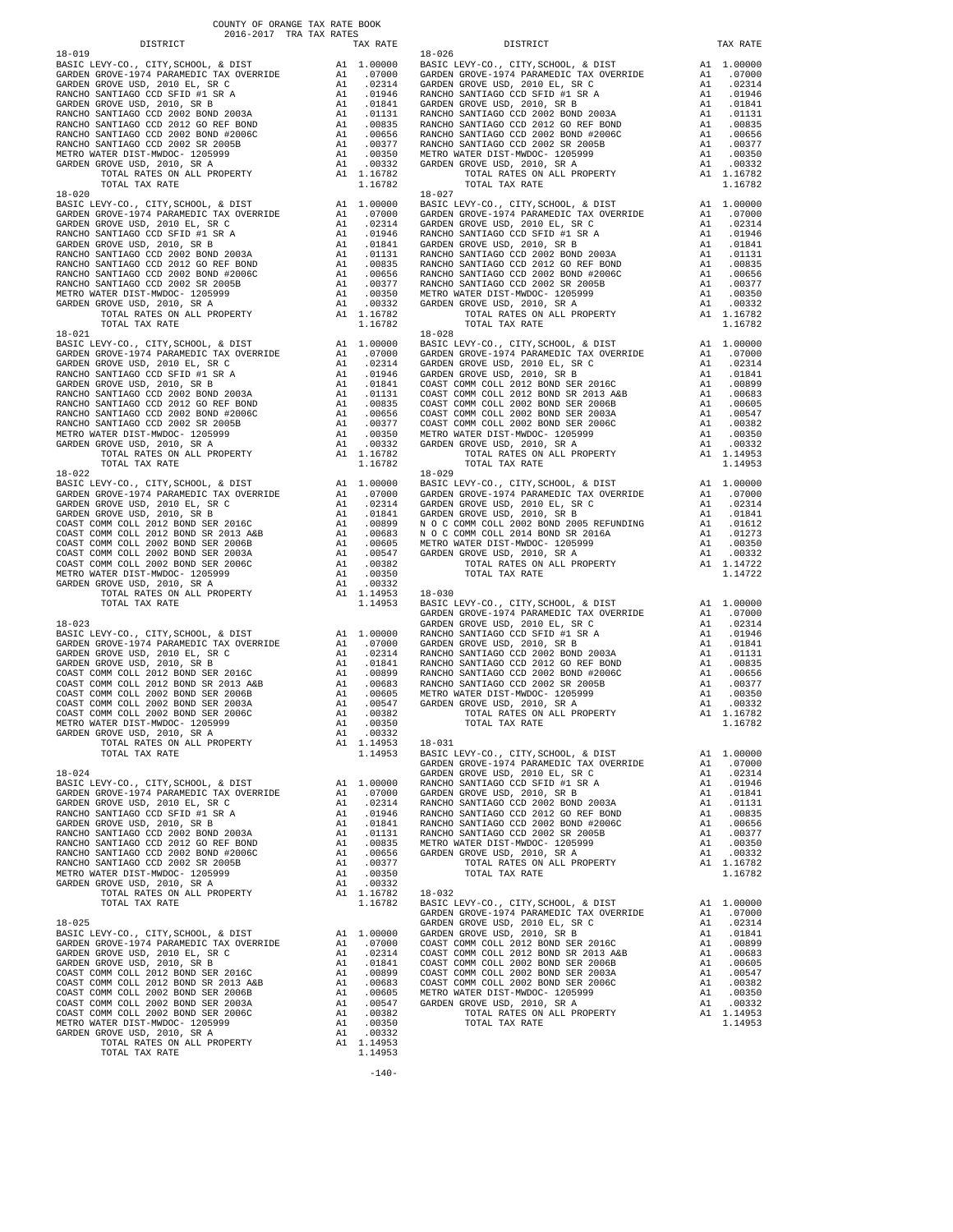| COUNTY OF ORANGE TAX RATE BOOK<br>2016-2017 TRA TAX RATES |                                                                                                                                                                                                                                                                       |            |
|-----------------------------------------------------------|-----------------------------------------------------------------------------------------------------------------------------------------------------------------------------------------------------------------------------------------------------------------------|------------|
| DISTRICT<br>$18 - 033$                                    | TAX RATE                                                                                                                                                                                                                                                              | $18 - 040$ |
|                                                           |                                                                                                                                                                                                                                                                       |            |
|                                                           |                                                                                                                                                                                                                                                                       |            |
|                                                           |                                                                                                                                                                                                                                                                       |            |
|                                                           |                                                                                                                                                                                                                                                                       |            |
|                                                           |                                                                                                                                                                                                                                                                       |            |
|                                                           |                                                                                                                                                                                                                                                                       |            |
|                                                           |                                                                                                                                                                                                                                                                       |            |
|                                                           |                                                                                                                                                                                                                                                                       |            |
|                                                           |                                                                                                                                                                                                                                                                       |            |
|                                                           |                                                                                                                                                                                                                                                                       |            |
|                                                           |                                                                                                                                                                                                                                                                       |            |
|                                                           |                                                                                                                                                                                                                                                                       |            |
|                                                           |                                                                                                                                                                                                                                                                       |            |
| $18 - 034$                                                |                                                                                                                                                                                                                                                                       | $18 - 041$ |
|                                                           |                                                                                                                                                                                                                                                                       |            |
|                                                           |                                                                                                                                                                                                                                                                       |            |
|                                                           |                                                                                                                                                                                                                                                                       |            |
|                                                           |                                                                                                                                                                                                                                                                       |            |
|                                                           |                                                                                                                                                                                                                                                                       |            |
|                                                           |                                                                                                                                                                                                                                                                       |            |
|                                                           |                                                                                                                                                                                                                                                                       |            |
|                                                           |                                                                                                                                                                                                                                                                       |            |
|                                                           |                                                                                                                                                                                                                                                                       |            |
|                                                           |                                                                                                                                                                                                                                                                       |            |
|                                                           |                                                                                                                                                                                                                                                                       |            |
|                                                           |                                                                                                                                                                                                                                                                       |            |
|                                                           |                                                                                                                                                                                                                                                                       | GARDEN     |
|                                                           |                                                                                                                                                                                                                                                                       |            |
|                                                           |                                                                                                                                                                                                                                                                       |            |
|                                                           |                                                                                                                                                                                                                                                                       |            |
|                                                           |                                                                                                                                                                                                                                                                       |            |
|                                                           |                                                                                                                                                                                                                                                                       |            |
|                                                           |                                                                                                                                                                                                                                                                       |            |
|                                                           |                                                                                                                                                                                                                                                                       |            |
|                                                           |                                                                                                                                                                                                                                                                       |            |
|                                                           |                                                                                                                                                                                                                                                                       |            |
|                                                           |                                                                                                                                                                                                                                                                       |            |
|                                                           |                                                                                                                                                                                                                                                                       |            |
|                                                           |                                                                                                                                                                                                                                                                       |            |
|                                                           |                                                                                                                                                                                                                                                                       |            |
|                                                           |                                                                                                                                                                                                                                                                       |            |
|                                                           |                                                                                                                                                                                                                                                                       | GARDEN     |
|                                                           |                                                                                                                                                                                                                                                                       |            |
|                                                           |                                                                                                                                                                                                                                                                       |            |
|                                                           |                                                                                                                                                                                                                                                                       |            |
|                                                           |                                                                                                                                                                                                                                                                       |            |
|                                                           |                                                                                                                                                                                                                                                                       |            |
|                                                           |                                                                                                                                                                                                                                                                       |            |
|                                                           |                                                                                                                                                                                                                                                                       |            |
|                                                           |                                                                                                                                                                                                                                                                       |            |
|                                                           |                                                                                                                                                                                                                                                                       |            |
|                                                           |                                                                                                                                                                                                                                                                       |            |
|                                                           |                                                                                                                                                                                                                                                                       |            |
| $18 - 037$                                                |                                                                                                                                                                                                                                                                       | $18 - 044$ |
|                                                           |                                                                                                                                                                                                                                                                       |            |
|                                                           |                                                                                                                                                                                                                                                                       |            |
|                                                           |                                                                                                                                                                                                                                                                       |            |
|                                                           |                                                                                                                                                                                                                                                                       |            |
|                                                           |                                                                                                                                                                                                                                                                       |            |
|                                                           |                                                                                                                                                                                                                                                                       |            |
|                                                           |                                                                                                                                                                                                                                                                       |            |
|                                                           |                                                                                                                                                                                                                                                                       |            |
|                                                           |                                                                                                                                                                                                                                                                       |            |
|                                                           |                                                                                                                                                                                                                                                                       |            |
|                                                           |                                                                                                                                                                                                                                                                       |            |
| TOTAL RATES ON ALL PROPERTY<br>TOTAL TAX RATE             | A1 1.14953<br>1.14953                                                                                                                                                                                                                                                 |            |
| $18 - 038$                                                |                                                                                                                                                                                                                                                                       | $18 - 045$ |
| BASIC LEVY-CO., CITY, SCHOOL, & DIST                      |                                                                                                                                                                                                                                                                       |            |
| GARDEN GROVE USD, 2010 EL, SR C                           |                                                                                                                                                                                                                                                                       |            |
| GARDEN GROVE USD, 2010, SR B                              |                                                                                                                                                                                                                                                                       |            |
| COAST COMM COLL 2012 BOND SER 2016C                       |                                                                                                                                                                                                                                                                       |            |
| COAST COMM COLL 2012 BOND SR 2013 A&B                     |                                                                                                                                                                                                                                                                       |            |
| COAST COMM COLL 2002 BOND SER 2006B                       |                                                                                                                                                                                                                                                                       |            |
| COAST COMM COLL 2002 BOND SER 2003A                       |                                                                                                                                                                                                                                                                       |            |
| COAST COMM COLL 2002 BOND SER 2006C                       |                                                                                                                                                                                                                                                                       |            |
| METRO WATER DIST-MWDOC- 1205999                           |                                                                                                                                                                                                                                                                       |            |
| GARDEN GROVE USD, 2010, SR A                              |                                                                                                                                                                                                                                                                       |            |
| TOTAL RATES ON ALL PROPERTY                               | 18-045<br>A1 1.00000 BASIC L<br>A1 .02314 GARDEN<br>A1 .01849 GARDEN<br>A1 .00699 GARDEN<br>A1 .00683 COAST C<br>A1 .00663 COAST C<br>A1 .00547 COAST C<br>A1 .00382 COAST C<br>A1 .00382 COAST C<br>A1 .00332 METRO W<br>A1 .00332 METRO W<br>A1 .00332 METRO W<br>A |            |
| TOTAL TAX RATE                                            | 1.07953                                                                                                                                                                                                                                                               |            |
| $18 - 039$                                                |                                                                                                                                                                                                                                                                       |            |
|                                                           |                                                                                                                                                                                                                                                                       |            |
|                                                           |                                                                                                                                                                                                                                                                       |            |
|                                                           |                                                                                                                                                                                                                                                                       |            |
|                                                           |                                                                                                                                                                                                                                                                       |            |
|                                                           |                                                                                                                                                                                                                                                                       |            |
| COAST COMM COLL 2012 BOND SR 2013 A&B                     |                                                                                                                                                                                                                                                                       |            |
| COAST COMM COLL 2002 BOND SER 2006B                       |                                                                                                                                                                                                                                                                       |            |
| COAST COMM COLL 2002 BOND SER 2003A                       | A1 .00899 NAHOLLAS<br>A1 .00683 GARDEN<br>A1 .00665 RANCHO<br>A1 .00547 RANCHO<br>A1 .00382 RANCHO                                                                                                                                                                    |            |
| COAST COMM COLL 2002 BOND SER 2006C                       |                                                                                                                                                                                                                                                                       |            |
|                                                           |                                                                                                                                                                                                                                                                       |            |

| OASI CUMM CULL ZUUZ BUND SER ZUUUB. |  |
|-------------------------------------|--|
| OAST COMM COLL 2002 BOND SER 2003A  |  |
| OAST COMM COLL 2002 BOND SER 2006C  |  |
| ETRO WATER DIST-MWDOC- 1205999      |  |
| ARDEN GROVE USD. 2010. SR A         |  |
| TOTAL RATES ON ALL PROPERTY         |  |
| <b>TOTAL TAY DATE</b>               |  |

| DISTRICT       | TAX RATE | DISTRICT               |         | TAX RATE |
|----------------|----------|------------------------|---------|----------|
| $18 - 033$     |          | $18 - 040$             |         |          |
|                |          |                        |         |          |
|                |          |                        |         |          |
|                |          |                        |         |          |
|                |          |                        |         |          |
|                |          |                        |         |          |
|                |          |                        |         |          |
|                |          |                        |         |          |
|                |          |                        |         |          |
|                |          |                        |         |          |
|                |          |                        |         |          |
|                |          |                        |         |          |
|                |          |                        |         |          |
|                |          |                        |         |          |
|                |          |                        |         |          |
|                |          |                        |         |          |
|                |          |                        |         |          |
|                |          |                        |         |          |
|                |          |                        |         |          |
|                |          |                        |         |          |
|                |          |                        |         |          |
|                |          |                        |         |          |
|                |          |                        |         |          |
|                |          |                        |         |          |
|                |          |                        |         |          |
|                |          |                        |         |          |
|                |          |                        |         |          |
|                |          |                        |         |          |
|                |          |                        |         |          |
|                |          |                        |         |          |
| $18 - 037$     |          | $18 - 044$             |         |          |
|                |          |                        |         |          |
|                |          |                        |         |          |
|                |          |                        |         |          |
|                |          |                        |         |          |
|                |          |                        |         |          |
|                |          |                        |         |          |
| TOTAL TAX RATE |          | 1.14953 TOTAL TAX RATE | 1.14953 |          |
| $18 - 038$     |          | $18 - 045$             |         |          |
|                |          |                        |         |          |
|                |          |                        |         |          |
|                |          |                        |         |          |
|                |          |                        |         |          |
|                |          |                        |         |          |
|                |          |                        |         |          |
|                |          |                        |         |          |
| $18 - 039$     |          |                        |         |          |
|                |          |                        |         |          |
|                |          |                        |         |          |
|                |          |                        |         |          |
|                |          |                        |         |          |
|                |          |                        |         |          |
|                |          |                        |         |          |
|                |          |                        |         |          |
|                |          |                        |         |          |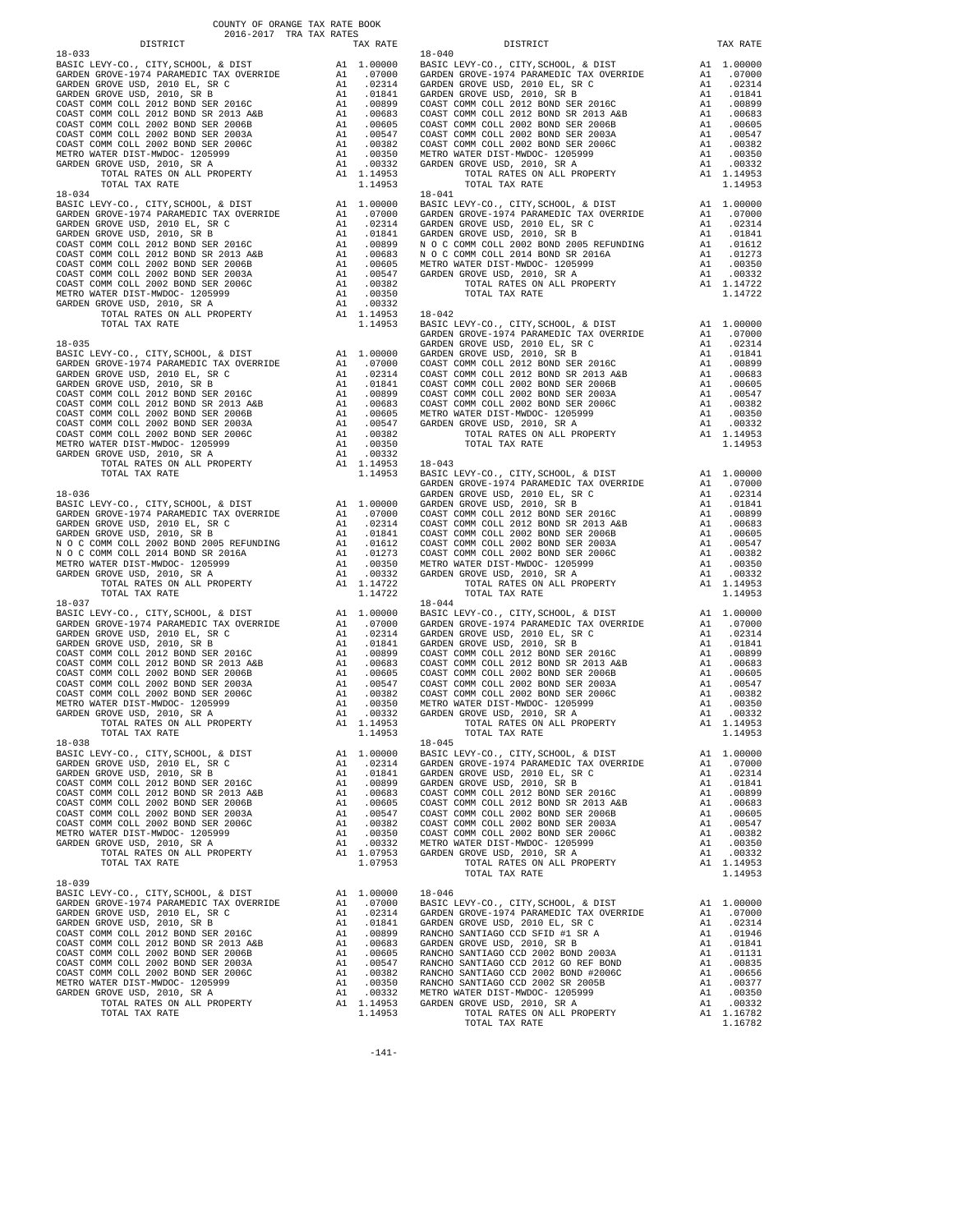| $18 - 047$                                                                                  |                                       | $18 - 054$        |
|---------------------------------------------------------------------------------------------|---------------------------------------|-------------------|
| TOTAL TAX RATE                                                                              | 1.14953                               |                   |
| $18 - 048$                                                                                  |                                       | $18 - 055$        |
|                                                                                             |                                       |                   |
|                                                                                             |                                       | $18 - 057$        |
|                                                                                             |                                       | $18 - 058$        |
| $18 - 052$                                                                                  |                                       | BASIC L<br>GARDEN |
| $18 - 053$<br>GARDEN GROVE USD, 2010, SR A<br>TOTAL RATES ON ALL PROPERTY<br>TOTAL TAX RATE | $A1$ . 00332<br>A1 1.14722<br>1.14722 | BASIC L<br>GARDEN |

| DISTRICT | 2016-2017 TRA TAX RATES | TAX RATE | DISTRICT                                                                                                                                                                                                                                                                                                                                                                                                                          | TAX RATE |
|----------|-------------------------|----------|-----------------------------------------------------------------------------------------------------------------------------------------------------------------------------------------------------------------------------------------------------------------------------------------------------------------------------------------------------------------------------------------------------------------------------------|----------|
|          |                         |          |                                                                                                                                                                                                                                                                                                                                                                                                                                   |          |
|          |                         |          |                                                                                                                                                                                                                                                                                                                                                                                                                                   |          |
|          |                         |          |                                                                                                                                                                                                                                                                                                                                                                                                                                   |          |
|          |                         |          |                                                                                                                                                                                                                                                                                                                                                                                                                                   |          |
|          |                         |          |                                                                                                                                                                                                                                                                                                                                                                                                                                   |          |
|          |                         |          |                                                                                                                                                                                                                                                                                                                                                                                                                                   |          |
|          |                         |          |                                                                                                                                                                                                                                                                                                                                                                                                                                   |          |
|          |                         |          |                                                                                                                                                                                                                                                                                                                                                                                                                                   |          |
|          |                         |          |                                                                                                                                                                                                                                                                                                                                                                                                                                   |          |
|          |                         |          |                                                                                                                                                                                                                                                                                                                                                                                                                                   |          |
|          |                         |          |                                                                                                                                                                                                                                                                                                                                                                                                                                   |          |
|          |                         |          |                                                                                                                                                                                                                                                                                                                                                                                                                                   |          |
|          |                         |          |                                                                                                                                                                                                                                                                                                                                                                                                                                   |          |
|          |                         |          |                                                                                                                                                                                                                                                                                                                                                                                                                                   |          |
|          |                         |          |                                                                                                                                                                                                                                                                                                                                                                                                                                   |          |
|          |                         |          |                                                                                                                                                                                                                                                                                                                                                                                                                                   |          |
|          |                         |          |                                                                                                                                                                                                                                                                                                                                                                                                                                   |          |
|          |                         |          |                                                                                                                                                                                                                                                                                                                                                                                                                                   |          |
|          |                         |          |                                                                                                                                                                                                                                                                                                                                                                                                                                   |          |
|          |                         |          |                                                                                                                                                                                                                                                                                                                                                                                                                                   |          |
|          |                         |          |                                                                                                                                                                                                                                                                                                                                                                                                                                   |          |
|          |                         |          |                                                                                                                                                                                                                                                                                                                                                                                                                                   |          |
|          |                         |          |                                                                                                                                                                                                                                                                                                                                                                                                                                   |          |
|          |                         |          |                                                                                                                                                                                                                                                                                                                                                                                                                                   |          |
|          |                         |          |                                                                                                                                                                                                                                                                                                                                                                                                                                   |          |
|          |                         |          |                                                                                                                                                                                                                                                                                                                                                                                                                                   |          |
|          |                         |          |                                                                                                                                                                                                                                                                                                                                                                                                                                   |          |
|          |                         |          |                                                                                                                                                                                                                                                                                                                                                                                                                                   |          |
|          |                         |          |                                                                                                                                                                                                                                                                                                                                                                                                                                   |          |
|          |                         |          |                                                                                                                                                                                                                                                                                                                                                                                                                                   |          |
|          |                         |          |                                                                                                                                                                                                                                                                                                                                                                                                                                   |          |
|          |                         |          |                                                                                                                                                                                                                                                                                                                                                                                                                                   |          |
|          |                         |          |                                                                                                                                                                                                                                                                                                                                                                                                                                   |          |
|          |                         |          |                                                                                                                                                                                                                                                                                                                                                                                                                                   |          |
|          |                         |          |                                                                                                                                                                                                                                                                                                                                                                                                                                   |          |
|          |                         |          |                                                                                                                                                                                                                                                                                                                                                                                                                                   |          |
|          |                         |          |                                                                                                                                                                                                                                                                                                                                                                                                                                   |          |
|          |                         |          |                                                                                                                                                                                                                                                                                                                                                                                                                                   |          |
|          |                         |          |                                                                                                                                                                                                                                                                                                                                                                                                                                   |          |
|          |                         |          |                                                                                                                                                                                                                                                                                                                                                                                                                                   |          |
|          |                         |          |                                                                                                                                                                                                                                                                                                                                                                                                                                   |          |
|          |                         |          |                                                                                                                                                                                                                                                                                                                                                                                                                                   |          |
|          |                         |          |                                                                                                                                                                                                                                                                                                                                                                                                                                   |          |
|          |                         |          |                                                                                                                                                                                                                                                                                                                                                                                                                                   |          |
|          |                         |          |                                                                                                                                                                                                                                                                                                                                                                                                                                   |          |
|          |                         |          |                                                                                                                                                                                                                                                                                                                                                                                                                                   |          |
|          |                         |          | $\begin{tabular}{c cccc} \multicolumn{4}{c}{\textbf{1.14953}} & \multicolumn{4}{c}{\textbf{1.14953}} & \multicolumn{4}{c}{\textbf{1.14953}} & \multicolumn{4}{c}{\textbf{1.14953}} & \multicolumn{4}{c}{\textbf{1.14953}} & \multicolumn{4}{c}{\textbf{1.14953}} & \multicolumn{4}{c}{\textbf{1.14953}} & \multicolumn{4}{c}{\textbf{1.10000}} & \multicolumn{4}{c}{\textbf{0.1415}} & \multicolumn{4}{c}{\textbf{$<br>$18 - 058$ |          |
|          |                         |          |                                                                                                                                                                                                                                                                                                                                                                                                                                   |          |
|          |                         |          |                                                                                                                                                                                                                                                                                                                                                                                                                                   |          |
|          |                         |          |                                                                                                                                                                                                                                                                                                                                                                                                                                   |          |
|          |                         |          |                                                                                                                                                                                                                                                                                                                                                                                                                                   |          |
|          |                         |          |                                                                                                                                                                                                                                                                                                                                                                                                                                   |          |
|          |                         |          |                                                                                                                                                                                                                                                                                                                                                                                                                                   |          |
|          |                         |          |                                                                                                                                                                                                                                                                                                                                                                                                                                   |          |
|          |                         |          |                                                                                                                                                                                                                                                                                                                                                                                                                                   |          |
|          |                         |          |                                                                                                                                                                                                                                                                                                                                                                                                                                   |          |
|          |                         |          |                                                                                                                                                                                                                                                                                                                                                                                                                                   |          |
|          |                         |          | VETRO WATER DIST-MWDOC-1205999 A1 .00352 GARDEN COASI CONSIL PROPERTY A1 1.07953<br>METRO WATER DIST-MWDOC-1205999 A1 .00330 TOTAL RATES ON ALL PROPERTY A1 1.07953<br>GARDEN GROE USD (SR A A1 .00332 TOTAL TAX RATE ALL PROPERTY                                                                                                                                                                                                |          |
|          |                         |          |                                                                                                                                                                                                                                                                                                                                                                                                                                   |          |
|          |                         |          |                                                                                                                                                                                                                                                                                                                                                                                                                                   |          |
|          |                         |          |                                                                                                                                                                                                                                                                                                                                                                                                                                   |          |
|          |                         |          |                                                                                                                                                                                                                                                                                                                                                                                                                                   |          |
|          |                         |          |                                                                                                                                                                                                                                                                                                                                                                                                                                   |          |
|          |                         |          |                                                                                                                                                                                                                                                                                                                                                                                                                                   |          |
|          |                         |          |                                                                                                                                                                                                                                                                                                                                                                                                                                   |          |
|          |                         |          |                                                                                                                                                                                                                                                                                                                                                                                                                                   |          |
|          |                         |          |                                                                                                                                                                                                                                                                                                                                                                                                                                   |          |
|          |                         |          |                                                                                                                                                                                                                                                                                                                                                                                                                                   |          |
|          |                         |          |                                                                                                                                                                                                                                                                                                                                                                                                                                   |          |
|          |                         |          |                                                                                                                                                                                                                                                                                                                                                                                                                                   |          |
|          |                         |          |                                                                                                                                                                                                                                                                                                                                                                                                                                   |          |
|          |                         |          |                                                                                                                                                                                                                                                                                                                                                                                                                                   |          |
|          |                         |          |                                                                                                                                                                                                                                                                                                                                                                                                                                   |          |
|          |                         |          |                                                                                                                                                                                                                                                                                                                                                                                                                                   |          |
|          |                         |          |                                                                                                                                                                                                                                                                                                                                                                                                                                   |          |
|          |                         |          |                                                                                                                                                                                                                                                                                                                                                                                                                                   |          |
|          |                         |          |                                                                                                                                                                                                                                                                                                                                                                                                                                   |          |
|          |                         |          |                                                                                                                                                                                                                                                                                                                                                                                                                                   |          |
|          |                         |          |                                                                                                                                                                                                                                                                                                                                                                                                                                   |          |
|          |                         |          |                                                                                                                                                                                                                                                                                                                                                                                                                                   |          |
|          |                         |          |                                                                                                                                                                                                                                                                                                                                                                                                                                   |          |
|          |                         |          |                                                                                                                                                                                                                                                                                                                                                                                                                                   |          |

-142-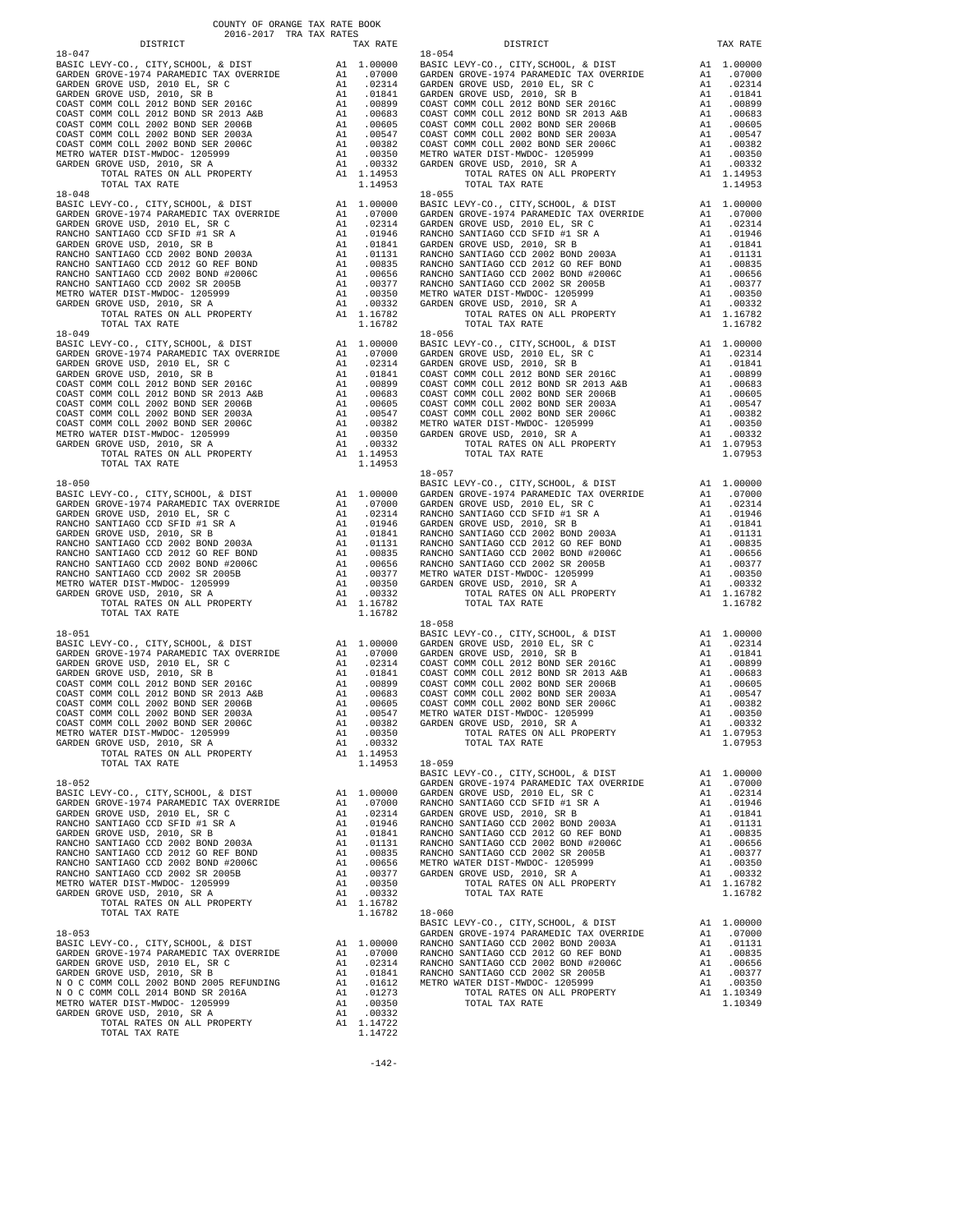| TOTAL TAX RATE                                                                   |                                                                                                                                                                                       | 1.15778                                                                                                                                                                                                                                                          |            |
|----------------------------------------------------------------------------------|---------------------------------------------------------------------------------------------------------------------------------------------------------------------------------------|------------------------------------------------------------------------------------------------------------------------------------------------------------------------------------------------------------------------------------------------------------------|------------|
| $18 - 062$                                                                       |                                                                                                                                                                                       |                                                                                                                                                                                                                                                                  | $18 - 068$ |
|                                                                                  |                                                                                                                                                                                       |                                                                                                                                                                                                                                                                  |            |
|                                                                                  |                                                                                                                                                                                       |                                                                                                                                                                                                                                                                  |            |
|                                                                                  |                                                                                                                                                                                       |                                                                                                                                                                                                                                                                  |            |
|                                                                                  |                                                                                                                                                                                       |                                                                                                                                                                                                                                                                  |            |
|                                                                                  |                                                                                                                                                                                       |                                                                                                                                                                                                                                                                  |            |
|                                                                                  |                                                                                                                                                                                       |                                                                                                                                                                                                                                                                  |            |
|                                                                                  |                                                                                                                                                                                       |                                                                                                                                                                                                                                                                  |            |
|                                                                                  |                                                                                                                                                                                       |                                                                                                                                                                                                                                                                  |            |
|                                                                                  |                                                                                                                                                                                       |                                                                                                                                                                                                                                                                  |            |
|                                                                                  |                                                                                                                                                                                       |                                                                                                                                                                                                                                                                  |            |
|                                                                                  |                                                                                                                                                                                       |                                                                                                                                                                                                                                                                  |            |
|                                                                                  |                                                                                                                                                                                       |                                                                                                                                                                                                                                                                  |            |
|                                                                                  |                                                                                                                                                                                       |                                                                                                                                                                                                                                                                  | GARDEN     |
| $18 - 063$                                                                       |                                                                                                                                                                                       |                                                                                                                                                                                                                                                                  | GARDEN     |
|                                                                                  |                                                                                                                                                                                       |                                                                                                                                                                                                                                                                  |            |
|                                                                                  |                                                                                                                                                                                       |                                                                                                                                                                                                                                                                  |            |
|                                                                                  |                                                                                                                                                                                       |                                                                                                                                                                                                                                                                  |            |
|                                                                                  |                                                                                                                                                                                       |                                                                                                                                                                                                                                                                  |            |
|                                                                                  |                                                                                                                                                                                       |                                                                                                                                                                                                                                                                  |            |
|                                                                                  |                                                                                                                                                                                       |                                                                                                                                                                                                                                                                  |            |
|                                                                                  |                                                                                                                                                                                       |                                                                                                                                                                                                                                                                  |            |
|                                                                                  |                                                                                                                                                                                       |                                                                                                                                                                                                                                                                  |            |
|                                                                                  |                                                                                                                                                                                       |                                                                                                                                                                                                                                                                  |            |
|                                                                                  |                                                                                                                                                                                       |                                                                                                                                                                                                                                                                  |            |
|                                                                                  |                                                                                                                                                                                       |                                                                                                                                                                                                                                                                  |            |
|                                                                                  |                                                                                                                                                                                       |                                                                                                                                                                                                                                                                  |            |
|                                                                                  |                                                                                                                                                                                       |                                                                                                                                                                                                                                                                  |            |
|                                                                                  |                                                                                                                                                                                       |                                                                                                                                                                                                                                                                  |            |
|                                                                                  |                                                                                                                                                                                       |                                                                                                                                                                                                                                                                  |            |
|                                                                                  |                                                                                                                                                                                       |                                                                                                                                                                                                                                                                  |            |
|                                                                                  |                                                                                                                                                                                       |                                                                                                                                                                                                                                                                  |            |
|                                                                                  |                                                                                                                                                                                       |                                                                                                                                                                                                                                                                  |            |
|                                                                                  |                                                                                                                                                                                       |                                                                                                                                                                                                                                                                  |            |
|                                                                                  |                                                                                                                                                                                       |                                                                                                                                                                                                                                                                  |            |
|                                                                                  |                                                                                                                                                                                       |                                                                                                                                                                                                                                                                  |            |
|                                                                                  |                                                                                                                                                                                       |                                                                                                                                                                                                                                                                  |            |
|                                                                                  |                                                                                                                                                                                       |                                                                                                                                                                                                                                                                  |            |
|                                                                                  |                                                                                                                                                                                       |                                                                                                                                                                                                                                                                  |            |
|                                                                                  |                                                                                                                                                                                       |                                                                                                                                                                                                                                                                  |            |
|                                                                                  |                                                                                                                                                                                       |                                                                                                                                                                                                                                                                  |            |
|                                                                                  |                                                                                                                                                                                       |                                                                                                                                                                                                                                                                  | GARDEN     |
| $18 - 065$                                                                       |                                                                                                                                                                                       | A1 1.00000                                                                                                                                                                                                                                                       |            |
| BASIC LEVY-CO., CITY, SCHOOL, & DIST<br>GARDEN GROVE-1974 PARAMEDIC TAX OVERRIDE | A1                                                                                                                                                                                    | .07000                                                                                                                                                                                                                                                           |            |
| HUNT BEACH HIGH SCH 2004 BOND#2004A                                              |                                                                                                                                                                                       |                                                                                                                                                                                                                                                                  |            |
| WESTMINSTER ELEM-2008 BOND SR 2009                                               |                                                                                                                                                                                       |                                                                                                                                                                                                                                                                  |            |
| COAST COMM COLL 2012 BOND SER 2016C<br>COAST COMM COLL 2012 BOND SR 2013 A&B     | A1 .02451 18-072<br>A1 .02387 BASIC L<br>A1 .00893 GARDEN<br>A1 .00683 GARDEN<br>A1 .00605 GARDEN<br>A1 .00507 COAST C<br>A1 .00382 COAST C<br>A1 .00350 COAST C<br>A1 .00350 COAST C |                                                                                                                                                                                                                                                                  |            |
| COAST COMM COLL 2002 BOND SER 2006B                                              |                                                                                                                                                                                       |                                                                                                                                                                                                                                                                  |            |
| COAST COMM COLL 2002 BOND SER 2003A                                              |                                                                                                                                                                                       |                                                                                                                                                                                                                                                                  |            |
| COAST COMM COLL 2002 BOND SER 2006C<br>METRO WATER DIST-MWDOC- 1205999           |                                                                                                                                                                                       |                                                                                                                                                                                                                                                                  |            |
| WESTMINSTER ELEM-2008 BOND SR 2013B                                              |                                                                                                                                                                                       |                                                                                                                                                                                                                                                                  |            |
| WESTMINSTER ELEM-2008 BOND SR 2013                                               |                                                                                                                                                                                       |                                                                                                                                                                                                                                                                  |            |
| HUNT BEACH HIGH SCH 2004 BOND #2007                                              |                                                                                                                                                                                       | AL .00382 COAST C<br>Al .00350 COAST C<br>Al .00350 COAST C<br>Al .00193 COAST C<br>Al .00001 COAST C<br>Al .00001 METRO W<br>Al .00001 METRO W<br>Al .00001 GARDEN                                                                                              |            |
| HUNT BEACH HIGH SCH 2004 BOND#2005<br>TOTAL RATES ON ALL PROPERTY                |                                                                                                                                                                                       | A1 1.15778                                                                                                                                                                                                                                                       |            |
| TOTAL TAX RATE                                                                   |                                                                                                                                                                                       | 1.15778                                                                                                                                                                                                                                                          |            |
| $18 - 066$                                                                       |                                                                                                                                                                                       |                                                                                                                                                                                                                                                                  | $18 - 073$ |
| BASIC LEVY-CO., CITY, SCHOOL, & DIST                                             |                                                                                                                                                                                       | 18-073<br>A1 1.00000 BASIC L<br>A1 .02314 GARDEN<br>A1 .01314 GARDEN<br>A1 .01841 GARDEN<br>A1 .01831 COAST C<br>A1 .00856 COAST C<br>A1 .00377 COAST C<br>A1 .00370 COAST C<br>A1 .00350 COAST C<br>A1 .00350 COAST C<br>A1 .00350 METRO N<br>A1 1.09782 GARDEN |            |
| GARDEN GROVE USD, 2010 EL, SR C<br>RANCHO SANTIAGO CCD SFID #1 SR A              |                                                                                                                                                                                       |                                                                                                                                                                                                                                                                  |            |
| GARDEN GROVE USD, 2010, SR B                                                     |                                                                                                                                                                                       |                                                                                                                                                                                                                                                                  |            |
| RANCHO SANTIAGO CCD 2002 BOND 2003A                                              |                                                                                                                                                                                       |                                                                                                                                                                                                                                                                  |            |
| RANCHO SANTIAGO CCD 2012 GO REF BOND<br>RANCHO SANTIAGO CCD 2002 BOND #2006C     | $\frac{\text{Al}}{\text{Al}}$                                                                                                                                                         |                                                                                                                                                                                                                                                                  |            |
| RANCHO SANTIAGO CCD 2002 SR 2005B                                                |                                                                                                                                                                                       |                                                                                                                                                                                                                                                                  |            |
| METRO WATER DIST-MWDOC- 1205999                                                  |                                                                                                                                                                                       |                                                                                                                                                                                                                                                                  |            |
| GARDEN GROVE USD, 2010, SR A                                                     |                                                                                                                                                                                       |                                                                                                                                                                                                                                                                  |            |
| TOTAL RATES ON ALL PROPERTY                                                      |                                                                                                                                                                                       |                                                                                                                                                                                                                                                                  |            |

| COUNTY OF ORANGE TAX RATE BOOK<br>2016-2017 TRA TAX RATES |          |            |          |
|-----------------------------------------------------------|----------|------------|----------|
| DISTRICT                                                  | TAX RATE | DISTRICT   | TAX RATE |
|                                                           |          | $18 - 067$ |          |
|                                                           |          |            |          |
|                                                           |          |            |          |
|                                                           |          |            |          |
|                                                           |          |            |          |
|                                                           |          |            |          |
|                                                           |          |            |          |
|                                                           |          |            |          |
|                                                           |          |            |          |
|                                                           |          |            |          |
|                                                           |          |            |          |
|                                                           |          |            |          |
|                                                           |          |            |          |
|                                                           |          |            |          |
|                                                           |          |            |          |
|                                                           |          |            |          |
|                                                           |          |            |          |
|                                                           |          |            |          |
|                                                           |          |            |          |
|                                                           |          |            |          |
|                                                           |          |            |          |
|                                                           |          |            |          |
|                                                           |          |            |          |
|                                                           |          |            |          |
|                                                           |          |            |          |
|                                                           |          |            |          |
|                                                           |          |            |          |
|                                                           |          |            |          |
|                                                           |          |            |          |
|                                                           |          |            |          |
|                                                           |          |            |          |
|                                                           |          |            |          |
|                                                           |          |            |          |
|                                                           |          |            |          |
|                                                           |          |            |          |
|                                                           |          |            |          |
|                                                           |          |            |          |
|                                                           |          |            |          |
|                                                           |          |            |          |
|                                                           |          |            |          |
|                                                           |          |            |          |
|                                                           |          |            |          |
|                                                           |          |            |          |
|                                                           |          |            |          |
|                                                           |          |            |          |
|                                                           |          |            |          |
|                                                           |          |            |          |
|                                                           |          |            |          |
|                                                           |          |            |          |
|                                                           |          |            |          |
|                                                           |          |            |          |
|                                                           |          |            |          |
|                                                           |          |            |          |
|                                                           |          |            |          |
|                                                           |          |            |          |
|                                                           |          |            |          |
|                                                           |          |            |          |
|                                                           |          |            |          |
|                                                           |          |            |          |
|                                                           |          |            |          |
|                                                           |          |            |          |
|                                                           |          |            |          |
|                                                           |          |            |          |
|                                                           |          |            |          |
|                                                           |          |            |          |
|                                                           |          |            |          |
|                                                           |          |            |          |
|                                                           |          |            |          |
|                                                           |          |            |          |
|                                                           |          |            |          |
|                                                           |          |            |          |
|                                                           |          |            |          |
|                                                           |          |            |          |
|                                                           |          |            |          |
|                                                           |          |            |          |
|                                                           |          |            |          |
|                                                           |          |            |          |
|                                                           |          |            |          |
|                                                           |          |            |          |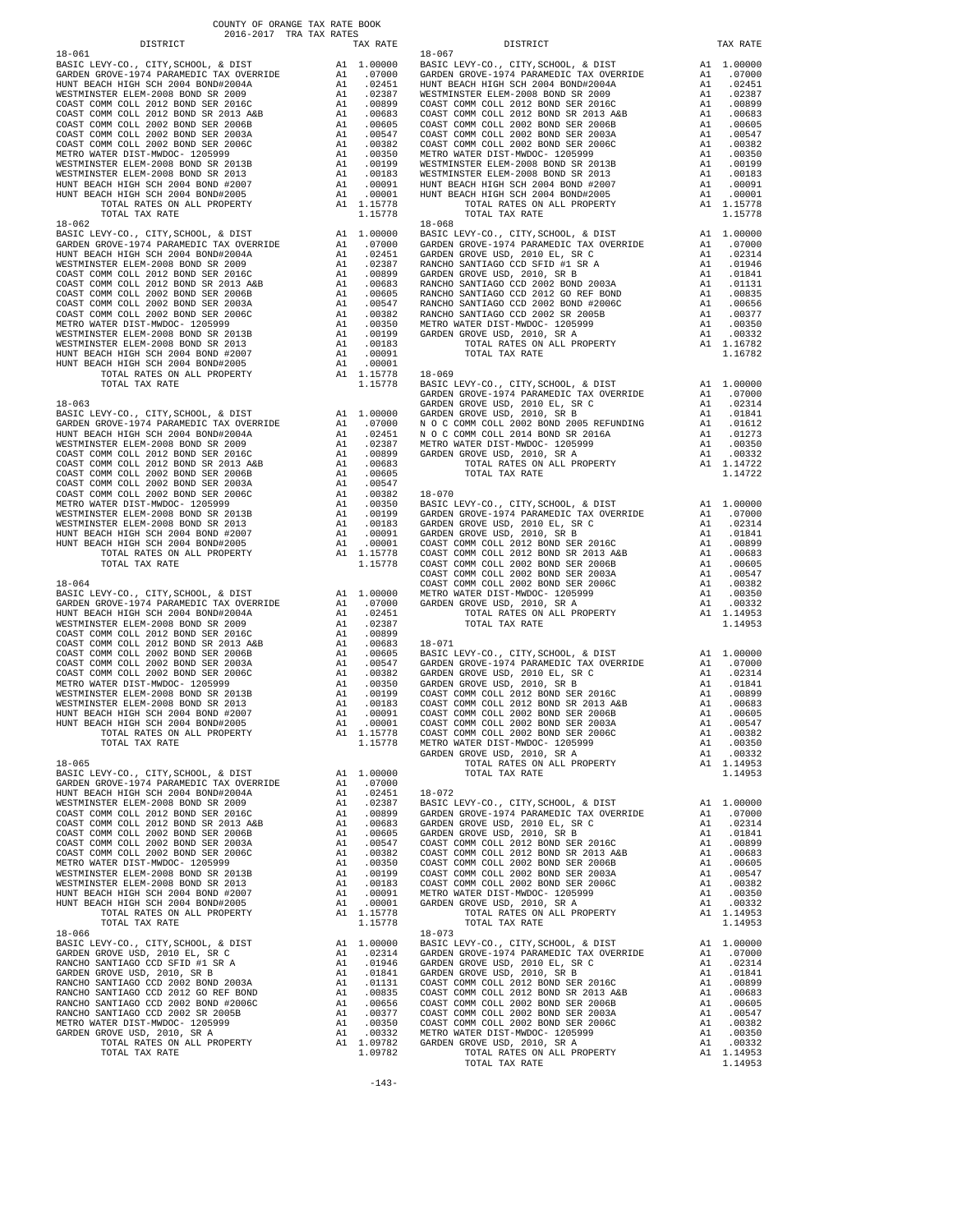| COUNTY OF ORANGE TAX RATE BOOK<br>2016-2017 TRA TAX RATES                                                                                                                                                                                                                                                                           |          |                                                                                                                              |                    |
|-------------------------------------------------------------------------------------------------------------------------------------------------------------------------------------------------------------------------------------------------------------------------------------------------------------------------------------|----------|------------------------------------------------------------------------------------------------------------------------------|--------------------|
| DISTRICT                                                                                                                                                                                                                                                                                                                            |          | TAX RATE                                                                                                                     |                    |
| $18 - 074$                                                                                                                                                                                                                                                                                                                          |          |                                                                                                                              | 18-081             |
|                                                                                                                                                                                                                                                                                                                                     |          |                                                                                                                              |                    |
|                                                                                                                                                                                                                                                                                                                                     |          |                                                                                                                              |                    |
|                                                                                                                                                                                                                                                                                                                                     |          |                                                                                                                              |                    |
|                                                                                                                                                                                                                                                                                                                                     |          |                                                                                                                              |                    |
|                                                                                                                                                                                                                                                                                                                                     |          |                                                                                                                              |                    |
|                                                                                                                                                                                                                                                                                                                                     |          |                                                                                                                              |                    |
|                                                                                                                                                                                                                                                                                                                                     |          |                                                                                                                              |                    |
|                                                                                                                                                                                                                                                                                                                                     |          |                                                                                                                              |                    |
|                                                                                                                                                                                                                                                                                                                                     |          |                                                                                                                              |                    |
|                                                                                                                                                                                                                                                                                                                                     |          |                                                                                                                              |                    |
|                                                                                                                                                                                                                                                                                                                                     |          |                                                                                                                              |                    |
|                                                                                                                                                                                                                                                                                                                                     |          |                                                                                                                              |                    |
|                                                                                                                                                                                                                                                                                                                                     |          |                                                                                                                              |                    |
|                                                                                                                                                                                                                                                                                                                                     |          |                                                                                                                              |                    |
|                                                                                                                                                                                                                                                                                                                                     |          |                                                                                                                              |                    |
|                                                                                                                                                                                                                                                                                                                                     |          |                                                                                                                              |                    |
|                                                                                                                                                                                                                                                                                                                                     |          |                                                                                                                              |                    |
|                                                                                                                                                                                                                                                                                                                                     |          |                                                                                                                              |                    |
|                                                                                                                                                                                                                                                                                                                                     |          |                                                                                                                              |                    |
|                                                                                                                                                                                                                                                                                                                                     |          |                                                                                                                              |                    |
| $18 - 076$                                                                                                                                                                                                                                                                                                                          |          |                                                                                                                              | GARDEN             |
| GARDEN GROVE-1974 PARAMEDIC TAX OVERRIDE A1 .00000 GARDEN GROVE-1974 PARAMEDIC TAX OVERRIDE A1 .07000 GARDEN GROVE USD 2010 EL, SR C                                                                                                                                                                                                |          |                                                                                                                              |                    |
|                                                                                                                                                                                                                                                                                                                                     |          | A1.02314                                                                                                                     |                    |
|                                                                                                                                                                                                                                                                                                                                     |          |                                                                                                                              |                    |
|                                                                                                                                                                                                                                                                                                                                     |          |                                                                                                                              |                    |
|                                                                                                                                                                                                                                                                                                                                     |          |                                                                                                                              |                    |
|                                                                                                                                                                                                                                                                                                                                     |          |                                                                                                                              |                    |
|                                                                                                                                                                                                                                                                                                                                     |          |                                                                                                                              |                    |
|                                                                                                                                                                                                                                                                                                                                     |          |                                                                                                                              |                    |
|                                                                                                                                                                                                                                                                                                                                     |          |                                                                                                                              | METRO W            |
|                                                                                                                                                                                                                                                                                                                                     |          |                                                                                                                              |                    |
|                                                                                                                                                                                                                                                                                                                                     |          |                                                                                                                              |                    |
|                                                                                                                                                                                                                                                                                                                                     |          |                                                                                                                              |                    |
|                                                                                                                                                                                                                                                                                                                                     |          |                                                                                                                              |                    |
|                                                                                                                                                                                                                                                                                                                                     |          |                                                                                                                              |                    |
|                                                                                                                                                                                                                                                                                                                                     |          |                                                                                                                              |                    |
|                                                                                                                                                                                                                                                                                                                                     |          |                                                                                                                              |                    |
|                                                                                                                                                                                                                                                                                                                                     |          |                                                                                                                              |                    |
|                                                                                                                                                                                                                                                                                                                                     |          |                                                                                                                              |                    |
|                                                                                                                                                                                                                                                                                                                                     |          |                                                                                                                              | GARDEN             |
| $18 - 078$                                                                                                                                                                                                                                                                                                                          |          |                                                                                                                              |                    |
|                                                                                                                                                                                                                                                                                                                                     |          |                                                                                                                              |                    |
|                                                                                                                                                                                                                                                                                                                                     |          |                                                                                                                              |                    |
|                                                                                                                                                                                                                                                                                                                                     |          |                                                                                                                              |                    |
|                                                                                                                                                                                                                                                                                                                                     |          |                                                                                                                              |                    |
|                                                                                                                                                                                                                                                                                                                                     |          |                                                                                                                              |                    |
|                                                                                                                                                                                                                                                                                                                                     |          |                                                                                                                              |                    |
|                                                                                                                                                                                                                                                                                                                                     |          |                                                                                                                              |                    |
|                                                                                                                                                                                                                                                                                                                                     |          |                                                                                                                              |                    |
|                                                                                                                                                                                                                                                                                                                                     |          |                                                                                                                              |                    |
|                                                                                                                                                                                                                                                                                                                                     |          |                                                                                                                              |                    |
|                                                                                                                                                                                                                                                                                                                                     |          |                                                                                                                              |                    |
| $\begin{tabular}{lllllllllll} 18-079 & & & & & & & & & 18-086 \\ \texttt{BASC LEVY-CO.}, & CITY, SCHOOL, & & DIST & & & & & & 10000 & BAST C & & & \\ \texttt{GARDEN GROVE-1974 PARRMEDIC TAX OVERILDE} & & & & & 1.00000 & BAST C & & \\ \texttt{GARDEN GROVE USD, 2010 EL, SR C} & & & & & & & 0.2314 & ANAHEIM \\ \end{tabular}$ |          |                                                                                                                              |                    |
|                                                                                                                                                                                                                                                                                                                                     |          |                                                                                                                              |                    |
|                                                                                                                                                                                                                                                                                                                                     |          |                                                                                                                              |                    |
| GARDEN GROVE USD, 2010, SR B                                                                                                                                                                                                                                                                                                        | A1       | .01841                                                                                                                       | ANAHEIM            |
| COAST COMM COLL 2012 BOND SER 2016C                                                                                                                                                                                                                                                                                                 | A1       | .00899                                                                                                                       | NOCC               |
| COAST COMM COLL 2012 BOND SR 2013 A&B                                                                                                                                                                                                                                                                                               | A1       | .00683                                                                                                                       | MAGNOLI            |
| COAST COMM COLL 2002 BOND SER 2006B                                                                                                                                                                                                                                                                                                 |          | A1 .00605 NOCC                                                                                                               |                    |
| COAST COMM COLL 2002 BOND SER 2003A<br>COAST COMM COLL 2002 BOND SER 2006C                                                                                                                                                                                                                                                          |          | A1.00547<br>A1.00382                                                                                                         | MAGNOLI<br>MAGNOLI |
| METRO WATER DIST-MWDOC- 1205999                                                                                                                                                                                                                                                                                                     | A1       | .00350                                                                                                                       | ANAHEIM            |
| GARDEN GROVE USD, 2010, SR A                                                                                                                                                                                                                                                                                                        | A1       | .00332                                                                                                                       | METRO W            |
| TOTAL RATES ON ALL PROPERTY                                                                                                                                                                                                                                                                                                         |          | A1 1.14953                                                                                                                   | MAGNOLI            |
| TOTAL TAX RATE                                                                                                                                                                                                                                                                                                                      |          | 1.14953                                                                                                                      |                    |
| $18 - 080$                                                                                                                                                                                                                                                                                                                          |          |                                                                                                                              |                    |
| BASIC LEVY-CO., CITY, SCHOOL, & DIST                                                                                                                                                                                                                                                                                                | A1       | 1.00000                                                                                                                      | 18-087             |
| GARDEN GROVE-1974 PARAMEDIC TAX OVERRIDE                                                                                                                                                                                                                                                                                            |          | A1 .07000                                                                                                                    | BASIC L            |
| GARDEN GROVE USD, 2010 EL, SR C<br>GARDEN GROVE USD, 2010, SR B                                                                                                                                                                                                                                                                     |          |                                                                                                                              |                    |
| COAST COMM COLL 2012 BOND SER 2016C                                                                                                                                                                                                                                                                                                 |          |                                                                                                                              |                    |
| COAST COMM COLL 2012 BOND SR 2013 A&B                                                                                                                                                                                                                                                                                               |          |                                                                                                                              |                    |
| COAST COMM COLL 2002 BOND SER 2006B                                                                                                                                                                                                                                                                                                 |          | A1 .0000 BASIC LARDEN<br>A1 .01841 GARDEN<br>A1 .01841 GARDEN<br>A1 .00683 N O C C<br>A1 .00683 N O C C<br>A1 .00647 METPO W |                    |
| COAST COMM COLL 2002 BOND SER 2003A                                                                                                                                                                                                                                                                                                 |          | A1.00547                                                                                                                     | METRO W            |
| COAST COMM COLL 2002 BOND SER 2006C                                                                                                                                                                                                                                                                                                 |          | A1 .00382<br>.00350                                                                                                          | GARDEN             |
| METRO WATER DIST-MWDOC- 1205999<br>GARDEN GROVE HSD 2010 SR A                                                                                                                                                                                                                                                                       | A1<br>A1 | 00332                                                                                                                        |                    |

| 2016-2017 TRA TAX RATES<br>DISTRICT | TAX RATE | DISTRICT | TAX RATE |
|-------------------------------------|----------|----------|----------|
|                                     |          |          |          |
|                                     |          |          |          |
|                                     |          |          |          |
|                                     |          |          |          |
|                                     |          |          |          |
|                                     |          |          |          |
|                                     |          |          |          |
|                                     |          |          |          |
|                                     |          |          |          |
|                                     |          |          |          |
|                                     |          |          |          |
|                                     |          |          |          |
|                                     |          |          |          |
|                                     |          |          |          |
|                                     |          |          |          |
|                                     |          |          |          |
|                                     |          |          |          |
|                                     |          |          |          |
|                                     |          |          |          |
|                                     |          |          |          |
|                                     |          |          |          |
|                                     |          |          |          |
|                                     |          |          |          |
|                                     |          |          |          |
|                                     |          |          |          |
|                                     |          |          |          |
|                                     |          |          |          |
|                                     |          |          |          |
|                                     |          |          |          |
|                                     |          |          |          |
|                                     |          |          |          |
|                                     |          |          |          |
|                                     |          |          |          |
|                                     |          |          |          |
|                                     |          |          |          |
|                                     |          |          |          |
|                                     |          |          |          |
|                                     |          |          |          |
|                                     |          |          |          |
|                                     |          |          |          |
|                                     |          |          |          |
|                                     |          |          |          |
|                                     |          |          |          |
|                                     |          |          |          |
|                                     |          |          |          |
|                                     |          |          |          |
|                                     |          |          |          |
|                                     |          |          |          |
|                                     |          |          |          |
|                                     |          |          |          |
|                                     |          |          |          |
|                                     |          |          |          |
|                                     |          |          |          |
|                                     |          |          |          |
|                                     |          |          |          |
|                                     |          |          |          |
|                                     |          |          |          |
|                                     |          |          |          |
| 18-080                              |          |          |          |
|                                     |          |          |          |
|                                     |          |          |          |
|                                     |          |          |          |
|                                     |          |          |          |
|                                     |          |          |          |
|                                     |          |          |          |
|                                     |          |          |          |
|                                     |          |          |          |
|                                     |          |          |          |
|                                     |          |          |          |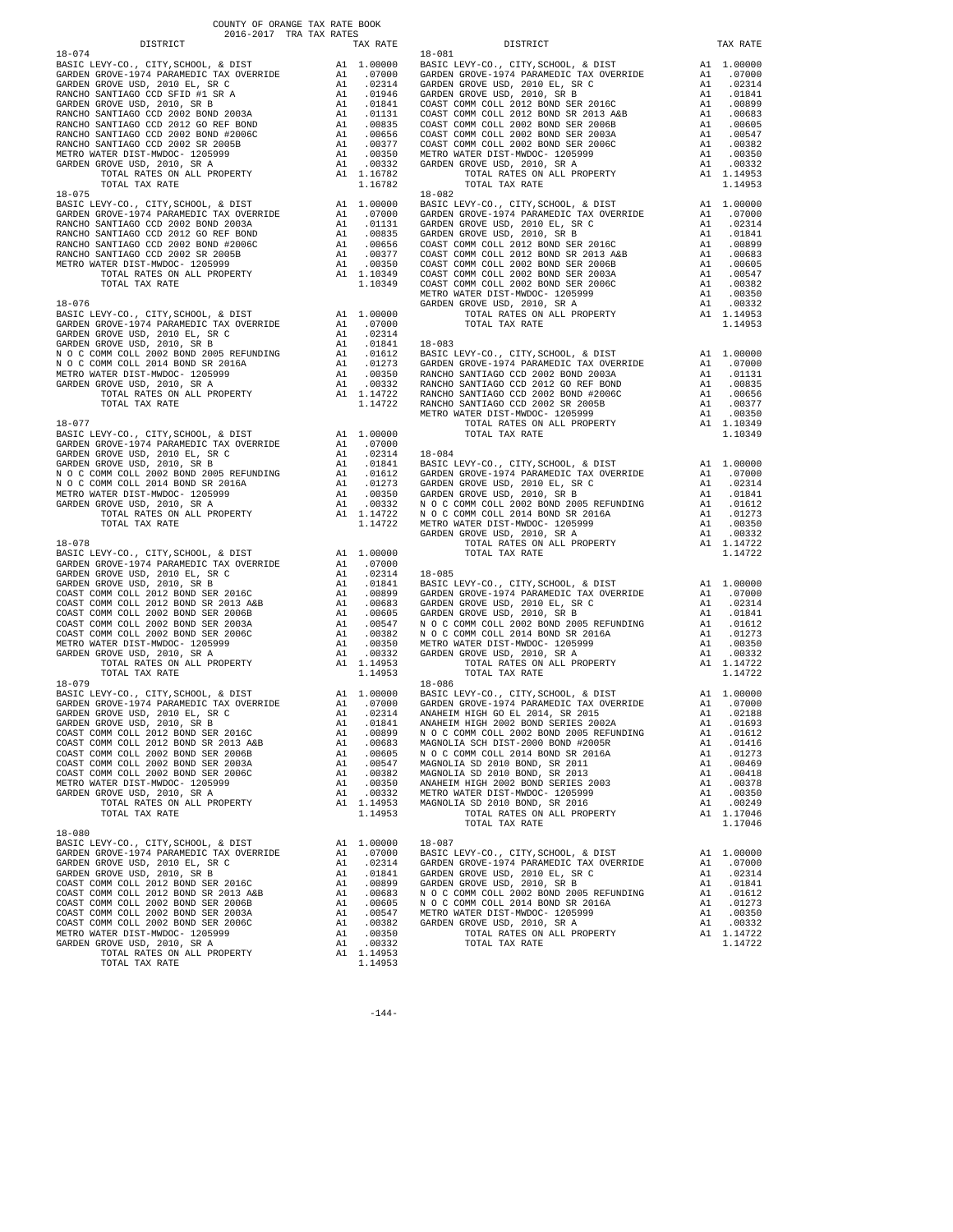| 2016-2017 TRA TAX RATES<br>$\begin{tabular}{l cccc} 18-088 & DISTRICT & 2016-2017 TRA TAR RATES & 18-095 \\ \hline \texttt{BASIC LEVY-CO.}, CITT, SCHOOL, & DISTR & 11.00000 & BASTC LEV-CO. , CITY, SCHOOL, & DISTR & 11.00000 \\ \texttt{GARDEN GROVE-1974 PARAMEDIC TAX OVERIDE & 11.00000 & BASTC LEV-CO. , CITY, SCHOOL, & DISTR & 11.00000 \\ \texttt{GARDEN GROVE-1974 PARAMEDIC TAX OVERIDE & 11.00000$ |  |  |  |
|-----------------------------------------------------------------------------------------------------------------------------------------------------------------------------------------------------------------------------------------------------------------------------------------------------------------------------------------------------------------------------------------------------------------|--|--|--|
|                                                                                                                                                                                                                                                                                                                                                                                                                 |  |  |  |
|                                                                                                                                                                                                                                                                                                                                                                                                                 |  |  |  |
|                                                                                                                                                                                                                                                                                                                                                                                                                 |  |  |  |
|                                                                                                                                                                                                                                                                                                                                                                                                                 |  |  |  |
|                                                                                                                                                                                                                                                                                                                                                                                                                 |  |  |  |
|                                                                                                                                                                                                                                                                                                                                                                                                                 |  |  |  |
|                                                                                                                                                                                                                                                                                                                                                                                                                 |  |  |  |
|                                                                                                                                                                                                                                                                                                                                                                                                                 |  |  |  |
|                                                                                                                                                                                                                                                                                                                                                                                                                 |  |  |  |
|                                                                                                                                                                                                                                                                                                                                                                                                                 |  |  |  |
|                                                                                                                                                                                                                                                                                                                                                                                                                 |  |  |  |
| $18 - 089$                                                                                                                                                                                                                                                                                                                                                                                                      |  |  |  |
|                                                                                                                                                                                                                                                                                                                                                                                                                 |  |  |  |
|                                                                                                                                                                                                                                                                                                                                                                                                                 |  |  |  |
|                                                                                                                                                                                                                                                                                                                                                                                                                 |  |  |  |
|                                                                                                                                                                                                                                                                                                                                                                                                                 |  |  |  |
|                                                                                                                                                                                                                                                                                                                                                                                                                 |  |  |  |
|                                                                                                                                                                                                                                                                                                                                                                                                                 |  |  |  |
|                                                                                                                                                                                                                                                                                                                                                                                                                 |  |  |  |
|                                                                                                                                                                                                                                                                                                                                                                                                                 |  |  |  |
|                                                                                                                                                                                                                                                                                                                                                                                                                 |  |  |  |
|                                                                                                                                                                                                                                                                                                                                                                                                                 |  |  |  |
|                                                                                                                                                                                                                                                                                                                                                                                                                 |  |  |  |
|                                                                                                                                                                                                                                                                                                                                                                                                                 |  |  |  |
|                                                                                                                                                                                                                                                                                                                                                                                                                 |  |  |  |
|                                                                                                                                                                                                                                                                                                                                                                                                                 |  |  |  |
|                                                                                                                                                                                                                                                                                                                                                                                                                 |  |  |  |
|                                                                                                                                                                                                                                                                                                                                                                                                                 |  |  |  |
|                                                                                                                                                                                                                                                                                                                                                                                                                 |  |  |  |
|                                                                                                                                                                                                                                                                                                                                                                                                                 |  |  |  |
|                                                                                                                                                                                                                                                                                                                                                                                                                 |  |  |  |
|                                                                                                                                                                                                                                                                                                                                                                                                                 |  |  |  |
|                                                                                                                                                                                                                                                                                                                                                                                                                 |  |  |  |
|                                                                                                                                                                                                                                                                                                                                                                                                                 |  |  |  |
|                                                                                                                                                                                                                                                                                                                                                                                                                 |  |  |  |
|                                                                                                                                                                                                                                                                                                                                                                                                                 |  |  |  |
|                                                                                                                                                                                                                                                                                                                                                                                                                 |  |  |  |
|                                                                                                                                                                                                                                                                                                                                                                                                                 |  |  |  |
|                                                                                                                                                                                                                                                                                                                                                                                                                 |  |  |  |
|                                                                                                                                                                                                                                                                                                                                                                                                                 |  |  |  |
|                                                                                                                                                                                                                                                                                                                                                                                                                 |  |  |  |
|                                                                                                                                                                                                                                                                                                                                                                                                                 |  |  |  |
|                                                                                                                                                                                                                                                                                                                                                                                                                 |  |  |  |
|                                                                                                                                                                                                                                                                                                                                                                                                                 |  |  |  |
|                                                                                                                                                                                                                                                                                                                                                                                                                 |  |  |  |
|                                                                                                                                                                                                                                                                                                                                                                                                                 |  |  |  |
|                                                                                                                                                                                                                                                                                                                                                                                                                 |  |  |  |
|                                                                                                                                                                                                                                                                                                                                                                                                                 |  |  |  |
|                                                                                                                                                                                                                                                                                                                                                                                                                 |  |  |  |
|                                                                                                                                                                                                                                                                                                                                                                                                                 |  |  |  |
|                                                                                                                                                                                                                                                                                                                                                                                                                 |  |  |  |
|                                                                                                                                                                                                                                                                                                                                                                                                                 |  |  |  |
|                                                                                                                                                                                                                                                                                                                                                                                                                 |  |  |  |
|                                                                                                                                                                                                                                                                                                                                                                                                                 |  |  |  |
|                                                                                                                                                                                                                                                                                                                                                                                                                 |  |  |  |
|                                                                                                                                                                                                                                                                                                                                                                                                                 |  |  |  |
|                                                                                                                                                                                                                                                                                                                                                                                                                 |  |  |  |
|                                                                                                                                                                                                                                                                                                                                                                                                                 |  |  |  |
|                                                                                                                                                                                                                                                                                                                                                                                                                 |  |  |  |
|                                                                                                                                                                                                                                                                                                                                                                                                                 |  |  |  |
|                                                                                                                                                                                                                                                                                                                                                                                                                 |  |  |  |
|                                                                                                                                                                                                                                                                                                                                                                                                                 |  |  |  |
|                                                                                                                                                                                                                                                                                                                                                                                                                 |  |  |  |
|                                                                                                                                                                                                                                                                                                                                                                                                                 |  |  |  |
|                                                                                                                                                                                                                                                                                                                                                                                                                 |  |  |  |
|                                                                                                                                                                                                                                                                                                                                                                                                                 |  |  |  |
|                                                                                                                                                                                                                                                                                                                                                                                                                 |  |  |  |
|                                                                                                                                                                                                                                                                                                                                                                                                                 |  |  |  |
|                                                                                                                                                                                                                                                                                                                                                                                                                 |  |  |  |
|                                                                                                                                                                                                                                                                                                                                                                                                                 |  |  |  |
|                                                                                                                                                                                                                                                                                                                                                                                                                 |  |  |  |
|                                                                                                                                                                                                                                                                                                                                                                                                                 |  |  |  |
|                                                                                                                                                                                                                                                                                                                                                                                                                 |  |  |  |
|                                                                                                                                                                                                                                                                                                                                                                                                                 |  |  |  |
|                                                                                                                                                                                                                                                                                                                                                                                                                 |  |  |  |
|                                                                                                                                                                                                                                                                                                                                                                                                                 |  |  |  |
|                                                                                                                                                                                                                                                                                                                                                                                                                 |  |  |  |
|                                                                                                                                                                                                                                                                                                                                                                                                                 |  |  |  |

COUNTY OF ORANGE TAX RATE BOOK

|  | TAX | Г |
|--|-----|---|
|  |     |   |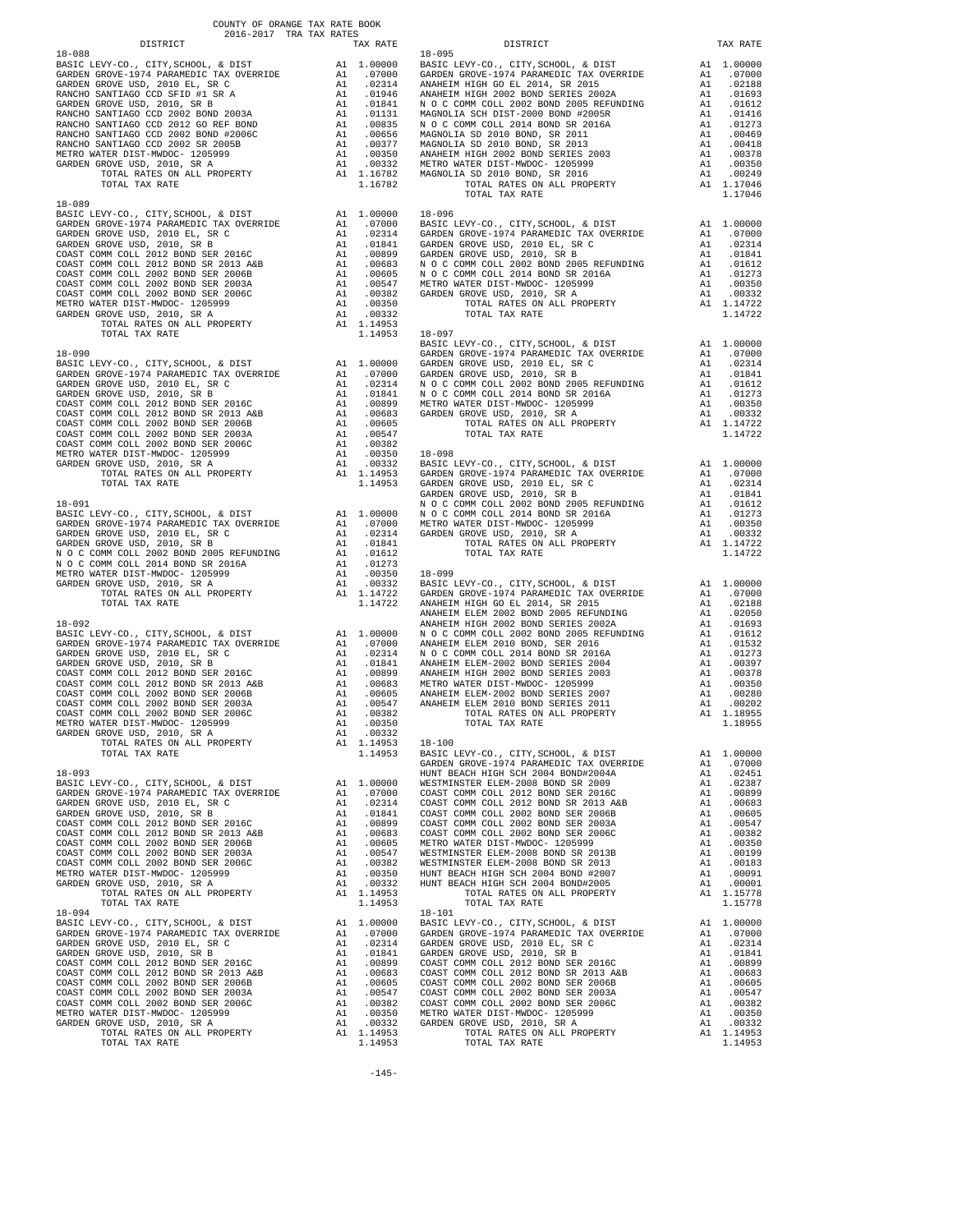| 2016-2017 TRA TAX RATES<br>DISTRICT | TAX RATE | DISTRICT | TAX RATE |
|-------------------------------------|----------|----------|----------|
|                                     |          |          |          |
|                                     |          |          |          |
|                                     |          |          |          |
|                                     |          |          |          |
|                                     |          |          |          |
|                                     |          |          |          |
|                                     |          |          |          |
|                                     |          |          |          |
|                                     |          |          |          |
|                                     |          |          |          |
|                                     |          |          |          |
|                                     |          |          |          |
|                                     |          |          |          |
|                                     |          |          |          |
|                                     |          |          |          |
|                                     |          |          |          |
|                                     |          |          |          |
|                                     |          |          |          |
|                                     |          |          |          |
|                                     |          |          |          |
|                                     |          |          |          |
|                                     |          |          |          |
|                                     |          |          |          |
|                                     |          |          |          |
|                                     |          |          |          |
|                                     |          |          |          |
|                                     |          |          |          |
|                                     |          |          |          |
|                                     |          |          |          |
|                                     |          |          |          |
|                                     |          |          |          |
|                                     |          |          |          |
|                                     |          |          |          |
|                                     |          |          |          |
|                                     |          |          |          |
|                                     |          |          |          |
|                                     |          |          |          |
|                                     |          |          |          |
|                                     |          |          |          |
|                                     |          |          |          |
|                                     |          |          |          |
|                                     |          |          |          |
|                                     |          |          |          |
|                                     |          |          |          |
|                                     |          |          |          |
|                                     |          |          |          |
|                                     |          |          |          |
|                                     |          |          |          |
|                                     |          |          |          |
|                                     |          |          |          |
|                                     |          |          |          |
|                                     |          |          |          |
|                                     |          |          |          |
|                                     |          |          |          |
|                                     |          |          |          |
|                                     |          |          |          |
|                                     |          |          |          |
|                                     |          |          |          |
|                                     |          |          |          |
|                                     |          |          |          |
|                                     |          |          |          |
|                                     |          |          |          |
|                                     |          |          |          |
|                                     |          |          |          |
|                                     |          |          |          |
|                                     |          |          |          |
|                                     |          |          |          |
|                                     |          |          |          |
|                                     |          |          |          |
|                                     |          |          |          |
|                                     |          |          |          |
|                                     |          |          |          |
|                                     |          |          |          |
|                                     |          |          |          |
|                                     |          |          |          |

COUNTY OF ORANGE TAX RATE BOOK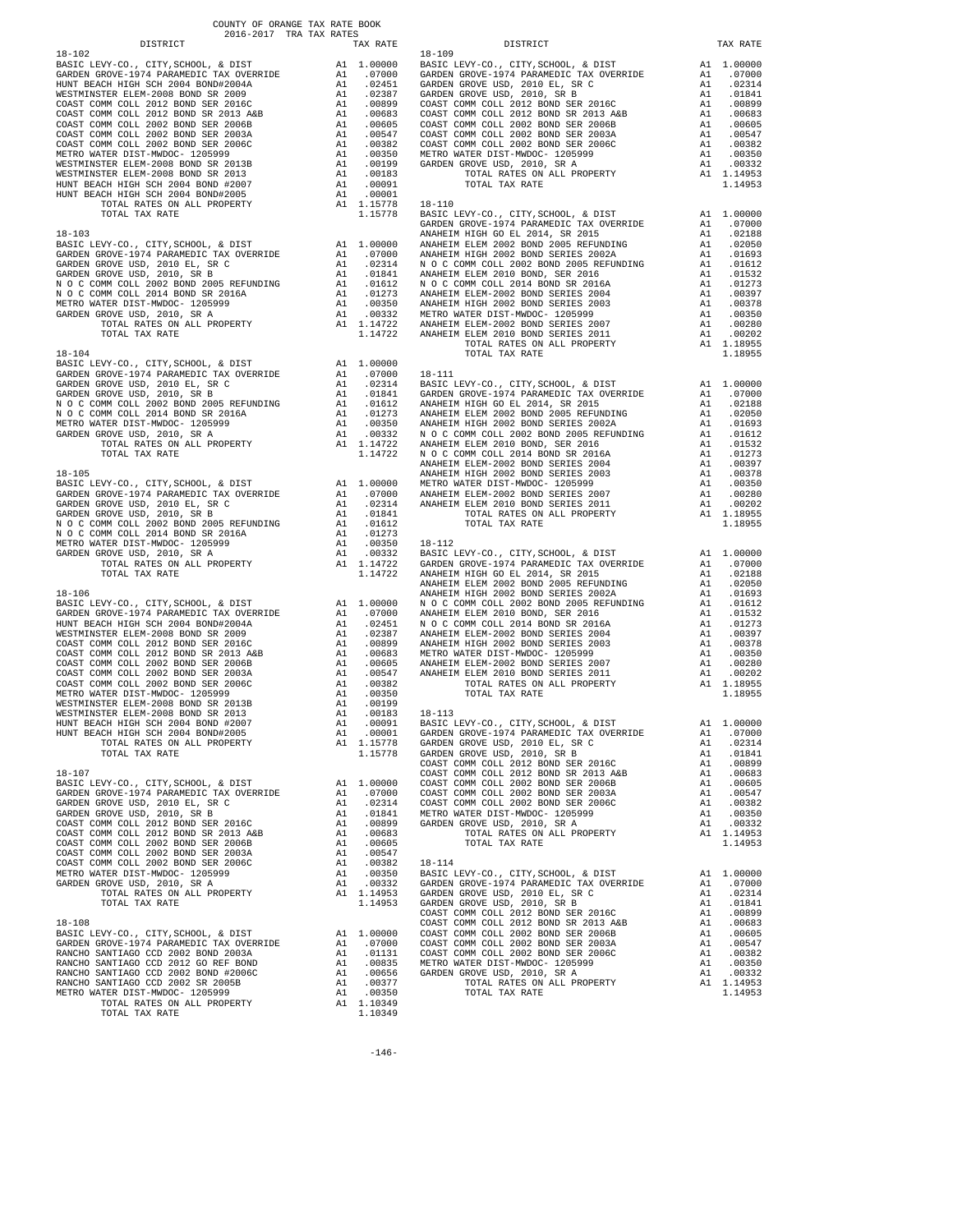| COUNTY OF ORANGE TAX RATE BOOK<br>2016-2017 TRA TAX RATES                                                                                                                                                                                                                                                                                                                                        |          |                                                                                                                                                                                                                                                                                                                                                                                                         |          |
|--------------------------------------------------------------------------------------------------------------------------------------------------------------------------------------------------------------------------------------------------------------------------------------------------------------------------------------------------------------------------------------------------|----------|---------------------------------------------------------------------------------------------------------------------------------------------------------------------------------------------------------------------------------------------------------------------------------------------------------------------------------------------------------------------------------------------------------|----------|
| DISTRICT                                                                                                                                                                                                                                                                                                                                                                                         | TAX RATE | DISTRICT                                                                                                                                                                                                                                                                                                                                                                                                | TAX RATE |
| $18 - 115$<br>$\begin{tabular}{cccc} 18-115 & \mbox{\small 18-115} & \mbox{\small 18-115} & \mbox{\small 18-115} & \mbox{\small 18-115} & \mbox{\small 18-115} & \mbox{\small 18-115} & \mbox{\small 18-125} & \mbox{\small 18-125} & \mbox{\small 18-125} & \mbox{\small 18-125} & \mbox{\small 18-125} & \mbox{\small 18-125} & \mbox{\small 18-125} & \mbox{\small 18-125} & \mbox{\small 18$ |          | $18 - 121$                                                                                                                                                                                                                                                                                                                                                                                              |          |
|                                                                                                                                                                                                                                                                                                                                                                                                  |          |                                                                                                                                                                                                                                                                                                                                                                                                         |          |
|                                                                                                                                                                                                                                                                                                                                                                                                  |          |                                                                                                                                                                                                                                                                                                                                                                                                         |          |
|                                                                                                                                                                                                                                                                                                                                                                                                  |          |                                                                                                                                                                                                                                                                                                                                                                                                         |          |
|                                                                                                                                                                                                                                                                                                                                                                                                  |          |                                                                                                                                                                                                                                                                                                                                                                                                         |          |
|                                                                                                                                                                                                                                                                                                                                                                                                  |          |                                                                                                                                                                                                                                                                                                                                                                                                         |          |
|                                                                                                                                                                                                                                                                                                                                                                                                  |          |                                                                                                                                                                                                                                                                                                                                                                                                         |          |
|                                                                                                                                                                                                                                                                                                                                                                                                  |          |                                                                                                                                                                                                                                                                                                                                                                                                         |          |
|                                                                                                                                                                                                                                                                                                                                                                                                  |          |                                                                                                                                                                                                                                                                                                                                                                                                         |          |
|                                                                                                                                                                                                                                                                                                                                                                                                  |          |                                                                                                                                                                                                                                                                                                                                                                                                         |          |
|                                                                                                                                                                                                                                                                                                                                                                                                  |          |                                                                                                                                                                                                                                                                                                                                                                                                         |          |
|                                                                                                                                                                                                                                                                                                                                                                                                  |          |                                                                                                                                                                                                                                                                                                                                                                                                         |          |
|                                                                                                                                                                                                                                                                                                                                                                                                  |          |                                                                                                                                                                                                                                                                                                                                                                                                         |          |
|                                                                                                                                                                                                                                                                                                                                                                                                  |          |                                                                                                                                                                                                                                                                                                                                                                                                         |          |
|                                                                                                                                                                                                                                                                                                                                                                                                  |          |                                                                                                                                                                                                                                                                                                                                                                                                         |          |
|                                                                                                                                                                                                                                                                                                                                                                                                  |          |                                                                                                                                                                                                                                                                                                                                                                                                         |          |
|                                                                                                                                                                                                                                                                                                                                                                                                  |          |                                                                                                                                                                                                                                                                                                                                                                                                         |          |
|                                                                                                                                                                                                                                                                                                                                                                                                  |          |                                                                                                                                                                                                                                                                                                                                                                                                         |          |
|                                                                                                                                                                                                                                                                                                                                                                                                  |          |                                                                                                                                                                                                                                                                                                                                                                                                         |          |
|                                                                                                                                                                                                                                                                                                                                                                                                  |          |                                                                                                                                                                                                                                                                                                                                                                                                         |          |
|                                                                                                                                                                                                                                                                                                                                                                                                  |          |                                                                                                                                                                                                                                                                                                                                                                                                         |          |
|                                                                                                                                                                                                                                                                                                                                                                                                  |          |                                                                                                                                                                                                                                                                                                                                                                                                         |          |
|                                                                                                                                                                                                                                                                                                                                                                                                  |          |                                                                                                                                                                                                                                                                                                                                                                                                         |          |
|                                                                                                                                                                                                                                                                                                                                                                                                  |          |                                                                                                                                                                                                                                                                                                                                                                                                         |          |
|                                                                                                                                                                                                                                                                                                                                                                                                  |          |                                                                                                                                                                                                                                                                                                                                                                                                         |          |
|                                                                                                                                                                                                                                                                                                                                                                                                  |          |                                                                                                                                                                                                                                                                                                                                                                                                         |          |
|                                                                                                                                                                                                                                                                                                                                                                                                  |          |                                                                                                                                                                                                                                                                                                                                                                                                         |          |
|                                                                                                                                                                                                                                                                                                                                                                                                  |          |                                                                                                                                                                                                                                                                                                                                                                                                         |          |
|                                                                                                                                                                                                                                                                                                                                                                                                  |          |                                                                                                                                                                                                                                                                                                                                                                                                         |          |
|                                                                                                                                                                                                                                                                                                                                                                                                  |          |                                                                                                                                                                                                                                                                                                                                                                                                         |          |
|                                                                                                                                                                                                                                                                                                                                                                                                  |          |                                                                                                                                                                                                                                                                                                                                                                                                         |          |
|                                                                                                                                                                                                                                                                                                                                                                                                  |          |                                                                                                                                                                                                                                                                                                                                                                                                         |          |
|                                                                                                                                                                                                                                                                                                                                                                                                  |          | $\begin{tabular}{cccccccc} {\bf 16-116}\\ \hline & {\bf 1774}, {\bf 1774}, {\bf 18-18}, {\bf 19-100}, {\bf 10000}\\ \hline \textbf{18-116}\\ \hline \textbf{18-116}\\ \hline \textbf{19-116}\\ \hline \textbf{19-116}\\ \hline \textbf{19-116}\\ \hline \textbf{19-116}\\ \hline \textbf{19-116}\\ \hline \textbf{19-116}\\ \hline \textbf{19-16}\\ \hline \textbf{19-16}\\ \hline \textbf{19-16}\\ \h$ |          |
|                                                                                                                                                                                                                                                                                                                                                                                                  |          |                                                                                                                                                                                                                                                                                                                                                                                                         |          |
|                                                                                                                                                                                                                                                                                                                                                                                                  |          |                                                                                                                                                                                                                                                                                                                                                                                                         |          |
|                                                                                                                                                                                                                                                                                                                                                                                                  |          |                                                                                                                                                                                                                                                                                                                                                                                                         |          |
|                                                                                                                                                                                                                                                                                                                                                                                                  |          |                                                                                                                                                                                                                                                                                                                                                                                                         |          |
|                                                                                                                                                                                                                                                                                                                                                                                                  |          |                                                                                                                                                                                                                                                                                                                                                                                                         |          |
|                                                                                                                                                                                                                                                                                                                                                                                                  |          |                                                                                                                                                                                                                                                                                                                                                                                                         |          |
|                                                                                                                                                                                                                                                                                                                                                                                                  |          |                                                                                                                                                                                                                                                                                                                                                                                                         |          |
|                                                                                                                                                                                                                                                                                                                                                                                                  |          |                                                                                                                                                                                                                                                                                                                                                                                                         |          |
|                                                                                                                                                                                                                                                                                                                                                                                                  |          |                                                                                                                                                                                                                                                                                                                                                                                                         |          |
|                                                                                                                                                                                                                                                                                                                                                                                                  |          |                                                                                                                                                                                                                                                                                                                                                                                                         |          |
|                                                                                                                                                                                                                                                                                                                                                                                                  |          |                                                                                                                                                                                                                                                                                                                                                                                                         |          |
|                                                                                                                                                                                                                                                                                                                                                                                                  |          |                                                                                                                                                                                                                                                                                                                                                                                                         |          |
|                                                                                                                                                                                                                                                                                                                                                                                                  |          |                                                                                                                                                                                                                                                                                                                                                                                                         |          |
|                                                                                                                                                                                                                                                                                                                                                                                                  |          |                                                                                                                                                                                                                                                                                                                                                                                                         |          |
|                                                                                                                                                                                                                                                                                                                                                                                                  |          |                                                                                                                                                                                                                                                                                                                                                                                                         |          |
|                                                                                                                                                                                                                                                                                                                                                                                                  |          |                                                                                                                                                                                                                                                                                                                                                                                                         |          |
|                                                                                                                                                                                                                                                                                                                                                                                                  |          |                                                                                                                                                                                                                                                                                                                                                                                                         |          |
|                                                                                                                                                                                                                                                                                                                                                                                                  |          |                                                                                                                                                                                                                                                                                                                                                                                                         |          |
|                                                                                                                                                                                                                                                                                                                                                                                                  |          |                                                                                                                                                                                                                                                                                                                                                                                                         |          |
|                                                                                                                                                                                                                                                                                                                                                                                                  |          |                                                                                                                                                                                                                                                                                                                                                                                                         |          |
|                                                                                                                                                                                                                                                                                                                                                                                                  |          |                                                                                                                                                                                                                                                                                                                                                                                                         |          |
|                                                                                                                                                                                                                                                                                                                                                                                                  |          |                                                                                                                                                                                                                                                                                                                                                                                                         |          |
|                                                                                                                                                                                                                                                                                                                                                                                                  |          |                                                                                                                                                                                                                                                                                                                                                                                                         |          |
|                                                                                                                                                                                                                                                                                                                                                                                                  |          |                                                                                                                                                                                                                                                                                                                                                                                                         |          |
|                                                                                                                                                                                                                                                                                                                                                                                                  |          |                                                                                                                                                                                                                                                                                                                                                                                                         |          |
|                                                                                                                                                                                                                                                                                                                                                                                                  |          |                                                                                                                                                                                                                                                                                                                                                                                                         |          |
|                                                                                                                                                                                                                                                                                                                                                                                                  |          |                                                                                                                                                                                                                                                                                                                                                                                                         |          |
|                                                                                                                                                                                                                                                                                                                                                                                                  |          |                                                                                                                                                                                                                                                                                                                                                                                                         |          |
|                                                                                                                                                                                                                                                                                                                                                                                                  |          |                                                                                                                                                                                                                                                                                                                                                                                                         |          |
|                                                                                                                                                                                                                                                                                                                                                                                                  |          |                                                                                                                                                                                                                                                                                                                                                                                                         |          |
|                                                                                                                                                                                                                                                                                                                                                                                                  |          |                                                                                                                                                                                                                                                                                                                                                                                                         |          |
|                                                                                                                                                                                                                                                                                                                                                                                                  |          |                                                                                                                                                                                                                                                                                                                                                                                                         |          |
|                                                                                                                                                                                                                                                                                                                                                                                                  |          |                                                                                                                                                                                                                                                                                                                                                                                                         |          |
|                                                                                                                                                                                                                                                                                                                                                                                                  |          |                                                                                                                                                                                                                                                                                                                                                                                                         |          |
|                                                                                                                                                                                                                                                                                                                                                                                                  |          |                                                                                                                                                                                                                                                                                                                                                                                                         |          |
|                                                                                                                                                                                                                                                                                                                                                                                                  |          |                                                                                                                                                                                                                                                                                                                                                                                                         |          |
|                                                                                                                                                                                                                                                                                                                                                                                                  |          |                                                                                                                                                                                                                                                                                                                                                                                                         |          |
|                                                                                                                                                                                                                                                                                                                                                                                                  |          |                                                                                                                                                                                                                                                                                                                                                                                                         |          |
|                                                                                                                                                                                                                                                                                                                                                                                                  |          |                                                                                                                                                                                                                                                                                                                                                                                                         |          |
|                                                                                                                                                                                                                                                                                                                                                                                                  |          |                                                                                                                                                                                                                                                                                                                                                                                                         |          |
|                                                                                                                                                                                                                                                                                                                                                                                                  |          |                                                                                                                                                                                                                                                                                                                                                                                                         |          |
|                                                                                                                                                                                                                                                                                                                                                                                                  |          |                                                                                                                                                                                                                                                                                                                                                                                                         |          |
|                                                                                                                                                                                                                                                                                                                                                                                                  |          |                                                                                                                                                                                                                                                                                                                                                                                                         |          |
|                                                                                                                                                                                                                                                                                                                                                                                                  |          |                                                                                                                                                                                                                                                                                                                                                                                                         |          |
|                                                                                                                                                                                                                                                                                                                                                                                                  |          |                                                                                                                                                                                                                                                                                                                                                                                                         |          |
|                                                                                                                                                                                                                                                                                                                                                                                                  |          |                                                                                                                                                                                                                                                                                                                                                                                                         |          |
|                                                                                                                                                                                                                                                                                                                                                                                                  |          |                                                                                                                                                                                                                                                                                                                                                                                                         |          |
|                                                                                                                                                                                                                                                                                                                                                                                                  |          |                                                                                                                                                                                                                                                                                                                                                                                                         |          |
|                                                                                                                                                                                                                                                                                                                                                                                                  |          |                                                                                                                                                                                                                                                                                                                                                                                                         |          |
|                                                                                                                                                                                                                                                                                                                                                                                                  |          |                                                                                                                                                                                                                                                                                                                                                                                                         |          |
|                                                                                                                                                                                                                                                                                                                                                                                                  |          |                                                                                                                                                                                                                                                                                                                                                                                                         |          |
|                                                                                                                                                                                                                                                                                                                                                                                                  |          |                                                                                                                                                                                                                                                                                                                                                                                                         |          |
|                                                                                                                                                                                                                                                                                                                                                                                                  |          |                                                                                                                                                                                                                                                                                                                                                                                                         |          |
|                                                                                                                                                                                                                                                                                                                                                                                                  |          |                                                                                                                                                                                                                                                                                                                                                                                                         |          |
|                                                                                                                                                                                                                                                                                                                                                                                                  |          |                                                                                                                                                                                                                                                                                                                                                                                                         |          |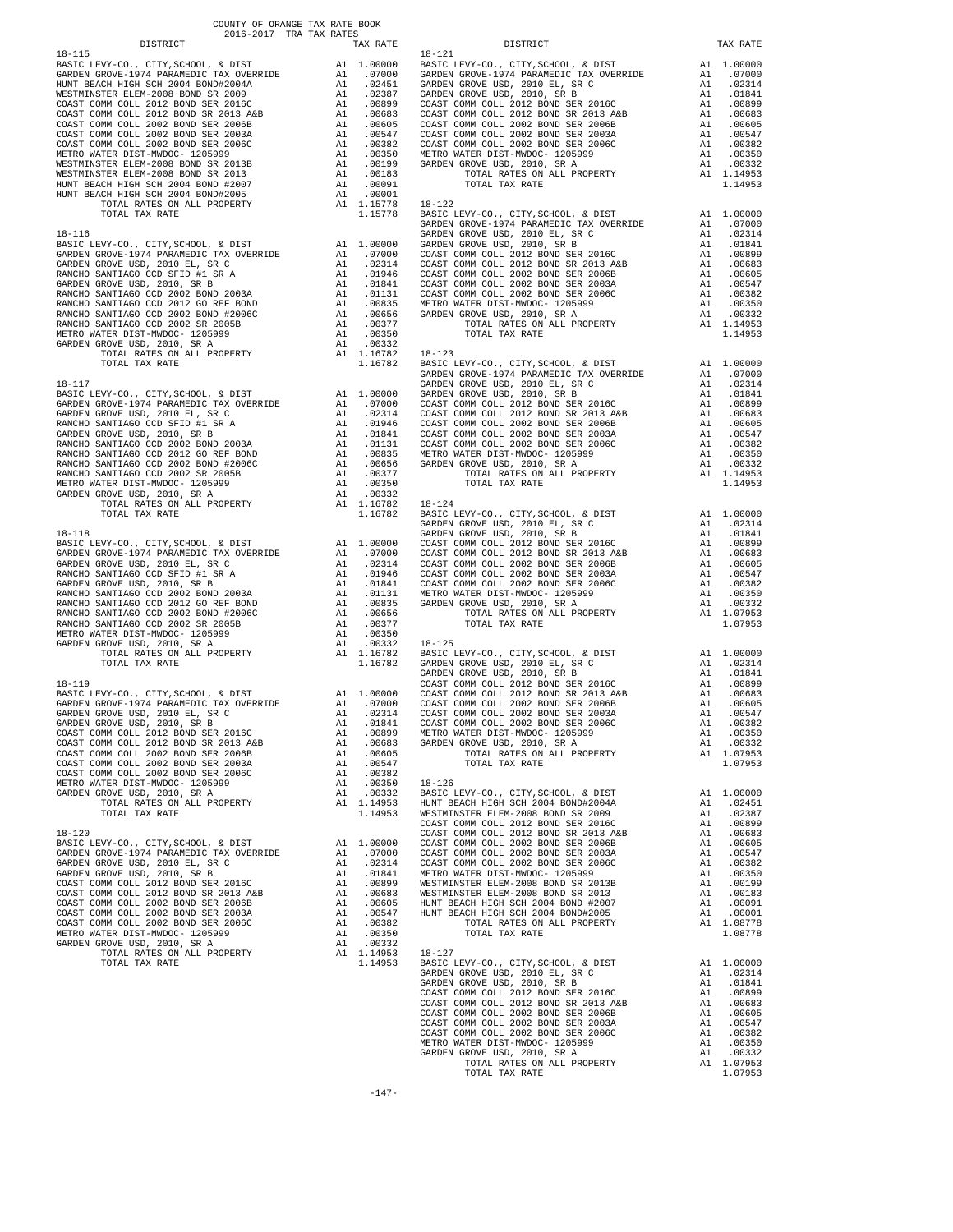| DISTRICT       | 2016-2017 TRA TAX RATES | TAX RATE |                  |
|----------------|-------------------------|----------|------------------|
|                |                         |          |                  |
|                |                         |          |                  |
|                |                         |          |                  |
|                |                         |          |                  |
|                |                         |          |                  |
|                |                         |          |                  |
|                |                         |          |                  |
|                |                         |          |                  |
|                |                         |          |                  |
|                |                         |          |                  |
|                |                         |          |                  |
|                |                         |          | GARDEN           |
|                |                         |          |                  |
|                |                         |          |                  |
|                |                         |          |                  |
|                |                         |          |                  |
|                |                         |          |                  |
|                |                         |          |                  |
|                |                         |          |                  |
|                |                         |          |                  |
|                |                         |          |                  |
|                |                         |          |                  |
|                |                         |          | GARDEN           |
|                |                         |          |                  |
|                |                         |          |                  |
|                |                         |          |                  |
|                |                         |          |                  |
|                |                         |          |                  |
|                |                         |          |                  |
|                |                         |          |                  |
|                |                         |          |                  |
|                |                         |          |                  |
|                |                         |          |                  |
|                |                         |          | GARDEN           |
|                |                         |          |                  |
|                |                         |          |                  |
|                |                         |          |                  |
|                |                         |          |                  |
|                |                         |          |                  |
|                |                         |          |                  |
|                |                         |          |                  |
|                |                         |          |                  |
|                |                         |          |                  |
|                |                         |          |                  |
|                |                         |          |                  |
| 18-132         |                         |          | GARDEN<br>GARDEN |
|                |                         |          |                  |
|                |                         |          |                  |
|                |                         |          |                  |
|                |                         |          |                  |
|                |                         |          |                  |
|                |                         |          |                  |
|                |                         |          |                  |
|                |                         |          |                  |
|                |                         |          |                  |
|                |                         |          |                  |
|                |                         |          |                  |
|                |                         |          |                  |
|                |                         |          |                  |
| $18 - 133$     |                         |          | NOCC             |
|                |                         |          |                  |
|                |                         |          |                  |
|                |                         |          |                  |
|                |                         |          |                  |
|                |                         |          |                  |
|                |                         |          |                  |
|                |                         |          |                  |
|                |                         |          |                  |
|                |                         |          |                  |
|                |                         |          |                  |
| $18 - 134$     |                         |          | GARDEN           |
|                |                         |          |                  |
|                |                         |          |                  |
|                |                         |          |                  |
|                |                         |          |                  |
|                |                         |          |                  |
|                |                         |          |                  |
|                |                         |          |                  |
| TOTAL TAX RATE |                         | 1.14722  |                  |

 $-148-$ 

| COUNTY OF ORANGE TAX RATE BOOK<br>2016-2017 TRA TAX RATES                                                                                                                                                                                                                                                                                                                                                          |          |                                                                                                                                                                                                                                                                                                                                                                                                           |          |
|--------------------------------------------------------------------------------------------------------------------------------------------------------------------------------------------------------------------------------------------------------------------------------------------------------------------------------------------------------------------------------------------------------------------|----------|-----------------------------------------------------------------------------------------------------------------------------------------------------------------------------------------------------------------------------------------------------------------------------------------------------------------------------------------------------------------------------------------------------------|----------|
| DISTRICT<br>$18 - 128$                                                                                                                                                                                                                                                                                                                                                                                             | TAX RATE | DISTRICT<br>$18 - 135$                                                                                                                                                                                                                                                                                                                                                                                    | TAX RATE |
|                                                                                                                                                                                                                                                                                                                                                                                                                    |          |                                                                                                                                                                                                                                                                                                                                                                                                           |          |
|                                                                                                                                                                                                                                                                                                                                                                                                                    |          |                                                                                                                                                                                                                                                                                                                                                                                                           |          |
|                                                                                                                                                                                                                                                                                                                                                                                                                    |          |                                                                                                                                                                                                                                                                                                                                                                                                           |          |
|                                                                                                                                                                                                                                                                                                                                                                                                                    |          |                                                                                                                                                                                                                                                                                                                                                                                                           |          |
|                                                                                                                                                                                                                                                                                                                                                                                                                    |          |                                                                                                                                                                                                                                                                                                                                                                                                           |          |
|                                                                                                                                                                                                                                                                                                                                                                                                                    |          |                                                                                                                                                                                                                                                                                                                                                                                                           |          |
|                                                                                                                                                                                                                                                                                                                                                                                                                    |          |                                                                                                                                                                                                                                                                                                                                                                                                           |          |
|                                                                                                                                                                                                                                                                                                                                                                                                                    |          |                                                                                                                                                                                                                                                                                                                                                                                                           |          |
|                                                                                                                                                                                                                                                                                                                                                                                                                    |          |                                                                                                                                                                                                                                                                                                                                                                                                           |          |
|                                                                                                                                                                                                                                                                                                                                                                                                                    |          |                                                                                                                                                                                                                                                                                                                                                                                                           |          |
|                                                                                                                                                                                                                                                                                                                                                                                                                    |          |                                                                                                                                                                                                                                                                                                                                                                                                           |          |
|                                                                                                                                                                                                                                                                                                                                                                                                                    |          |                                                                                                                                                                                                                                                                                                                                                                                                           |          |
|                                                                                                                                                                                                                                                                                                                                                                                                                    |          |                                                                                                                                                                                                                                                                                                                                                                                                           |          |
|                                                                                                                                                                                                                                                                                                                                                                                                                    |          |                                                                                                                                                                                                                                                                                                                                                                                                           |          |
|                                                                                                                                                                                                                                                                                                                                                                                                                    |          |                                                                                                                                                                                                                                                                                                                                                                                                           |          |
|                                                                                                                                                                                                                                                                                                                                                                                                                    |          |                                                                                                                                                                                                                                                                                                                                                                                                           |          |
|                                                                                                                                                                                                                                                                                                                                                                                                                    |          |                                                                                                                                                                                                                                                                                                                                                                                                           |          |
|                                                                                                                                                                                                                                                                                                                                                                                                                    |          |                                                                                                                                                                                                                                                                                                                                                                                                           |          |
|                                                                                                                                                                                                                                                                                                                                                                                                                    |          |                                                                                                                                                                                                                                                                                                                                                                                                           |          |
|                                                                                                                                                                                                                                                                                                                                                                                                                    |          |                                                                                                                                                                                                                                                                                                                                                                                                           |          |
|                                                                                                                                                                                                                                                                                                                                                                                                                    |          |                                                                                                                                                                                                                                                                                                                                                                                                           |          |
|                                                                                                                                                                                                                                                                                                                                                                                                                    |          |                                                                                                                                                                                                                                                                                                                                                                                                           |          |
|                                                                                                                                                                                                                                                                                                                                                                                                                    |          | $\begin{tabular}{c cccc} \multicolumn{4}{c}{\textbf{14.14793}} & \multicolumn{4}{c}{\textbf{15.16782}} & \multicolumn{4}{c}{\textbf{15.16782}} & \multicolumn{4}{c}{\textbf{15.16782}} & \multicolumn{4}{c}{\textbf{15.16782}} & \multicolumn{4}{c}{\textbf{15.16782}} & \multicolumn{4}{c}{\textbf{15.16782}} & \multicolumn{4}{c}{\textbf{15.16782}} & \multicolumn{4}{c}{\textbf{15.16782}} & \multic$ |          |
|                                                                                                                                                                                                                                                                                                                                                                                                                    |          |                                                                                                                                                                                                                                                                                                                                                                                                           |          |
|                                                                                                                                                                                                                                                                                                                                                                                                                    |          |                                                                                                                                                                                                                                                                                                                                                                                                           |          |
|                                                                                                                                                                                                                                                                                                                                                                                                                    |          |                                                                                                                                                                                                                                                                                                                                                                                                           |          |
|                                                                                                                                                                                                                                                                                                                                                                                                                    |          |                                                                                                                                                                                                                                                                                                                                                                                                           |          |
|                                                                                                                                                                                                                                                                                                                                                                                                                    |          |                                                                                                                                                                                                                                                                                                                                                                                                           |          |
|                                                                                                                                                                                                                                                                                                                                                                                                                    |          |                                                                                                                                                                                                                                                                                                                                                                                                           |          |
|                                                                                                                                                                                                                                                                                                                                                                                                                    |          |                                                                                                                                                                                                                                                                                                                                                                                                           |          |
|                                                                                                                                                                                                                                                                                                                                                                                                                    |          |                                                                                                                                                                                                                                                                                                                                                                                                           |          |
|                                                                                                                                                                                                                                                                                                                                                                                                                    |          |                                                                                                                                                                                                                                                                                                                                                                                                           |          |
|                                                                                                                                                                                                                                                                                                                                                                                                                    |          |                                                                                                                                                                                                                                                                                                                                                                                                           |          |
|                                                                                                                                                                                                                                                                                                                                                                                                                    |          |                                                                                                                                                                                                                                                                                                                                                                                                           |          |
|                                                                                                                                                                                                                                                                                                                                                                                                                    |          |                                                                                                                                                                                                                                                                                                                                                                                                           |          |
|                                                                                                                                                                                                                                                                                                                                                                                                                    |          |                                                                                                                                                                                                                                                                                                                                                                                                           |          |
|                                                                                                                                                                                                                                                                                                                                                                                                                    |          |                                                                                                                                                                                                                                                                                                                                                                                                           |          |
|                                                                                                                                                                                                                                                                                                                                                                                                                    |          |                                                                                                                                                                                                                                                                                                                                                                                                           |          |
|                                                                                                                                                                                                                                                                                                                                                                                                                    |          |                                                                                                                                                                                                                                                                                                                                                                                                           |          |
| $\begin{tabular}{c cccc} \multicolumn{4}{c}{\textbf{10.141}} \multicolumn{4}{c}{\textbf{1.14953}} & \multicolumn{4}{c}{\textbf{1.14953}} & \multicolumn{4}{c}{\textbf{1.14953}} & \multicolumn{4}{c}{\textbf{1.14953}} & \multicolumn{4}{c}{\textbf{1.14953}} & \multicolumn{4}{c}{\textbf{1.14953}} & \multicolumn{4}{c}{\textbf{1.14953}} & \multicolumn{4}{c}{\textbf{1.14953}} & \multicolumn{4}{c}{\textbf{1$ |          |                                                                                                                                                                                                                                                                                                                                                                                                           |          |
|                                                                                                                                                                                                                                                                                                                                                                                                                    |          |                                                                                                                                                                                                                                                                                                                                                                                                           |          |
|                                                                                                                                                                                                                                                                                                                                                                                                                    |          |                                                                                                                                                                                                                                                                                                                                                                                                           |          |
|                                                                                                                                                                                                                                                                                                                                                                                                                    |          |                                                                                                                                                                                                                                                                                                                                                                                                           |          |
|                                                                                                                                                                                                                                                                                                                                                                                                                    |          |                                                                                                                                                                                                                                                                                                                                                                                                           |          |
|                                                                                                                                                                                                                                                                                                                                                                                                                    |          |                                                                                                                                                                                                                                                                                                                                                                                                           |          |
|                                                                                                                                                                                                                                                                                                                                                                                                                    |          |                                                                                                                                                                                                                                                                                                                                                                                                           |          |
|                                                                                                                                                                                                                                                                                                                                                                                                                    |          |                                                                                                                                                                                                                                                                                                                                                                                                           |          |
|                                                                                                                                                                                                                                                                                                                                                                                                                    |          |                                                                                                                                                                                                                                                                                                                                                                                                           |          |
|                                                                                                                                                                                                                                                                                                                                                                                                                    |          |                                                                                                                                                                                                                                                                                                                                                                                                           |          |
|                                                                                                                                                                                                                                                                                                                                                                                                                    |          |                                                                                                                                                                                                                                                                                                                                                                                                           |          |
|                                                                                                                                                                                                                                                                                                                                                                                                                    |          |                                                                                                                                                                                                                                                                                                                                                                                                           |          |
|                                                                                                                                                                                                                                                                                                                                                                                                                    |          |                                                                                                                                                                                                                                                                                                                                                                                                           |          |
|                                                                                                                                                                                                                                                                                                                                                                                                                    |          |                                                                                                                                                                                                                                                                                                                                                                                                           |          |
|                                                                                                                                                                                                                                                                                                                                                                                                                    |          |                                                                                                                                                                                                                                                                                                                                                                                                           |          |
|                                                                                                                                                                                                                                                                                                                                                                                                                    |          |                                                                                                                                                                                                                                                                                                                                                                                                           |          |
|                                                                                                                                                                                                                                                                                                                                                                                                                    |          |                                                                                                                                                                                                                                                                                                                                                                                                           |          |
|                                                                                                                                                                                                                                                                                                                                                                                                                    |          |                                                                                                                                                                                                                                                                                                                                                                                                           |          |
|                                                                                                                                                                                                                                                                                                                                                                                                                    |          |                                                                                                                                                                                                                                                                                                                                                                                                           |          |
|                                                                                                                                                                                                                                                                                                                                                                                                                    |          |                                                                                                                                                                                                                                                                                                                                                                                                           |          |
|                                                                                                                                                                                                                                                                                                                                                                                                                    |          |                                                                                                                                                                                                                                                                                                                                                                                                           |          |
|                                                                                                                                                                                                                                                                                                                                                                                                                    |          |                                                                                                                                                                                                                                                                                                                                                                                                           |          |
|                                                                                                                                                                                                                                                                                                                                                                                                                    |          |                                                                                                                                                                                                                                                                                                                                                                                                           |          |
|                                                                                                                                                                                                                                                                                                                                                                                                                    |          |                                                                                                                                                                                                                                                                                                                                                                                                           |          |
|                                                                                                                                                                                                                                                                                                                                                                                                                    |          |                                                                                                                                                                                                                                                                                                                                                                                                           |          |
|                                                                                                                                                                                                                                                                                                                                                                                                                    |          |                                                                                                                                                                                                                                                                                                                                                                                                           |          |
|                                                                                                                                                                                                                                                                                                                                                                                                                    |          |                                                                                                                                                                                                                                                                                                                                                                                                           |          |
|                                                                                                                                                                                                                                                                                                                                                                                                                    |          |                                                                                                                                                                                                                                                                                                                                                                                                           |          |
|                                                                                                                                                                                                                                                                                                                                                                                                                    |          |                                                                                                                                                                                                                                                                                                                                                                                                           |          |
|                                                                                                                                                                                                                                                                                                                                                                                                                    |          |                                                                                                                                                                                                                                                                                                                                                                                                           |          |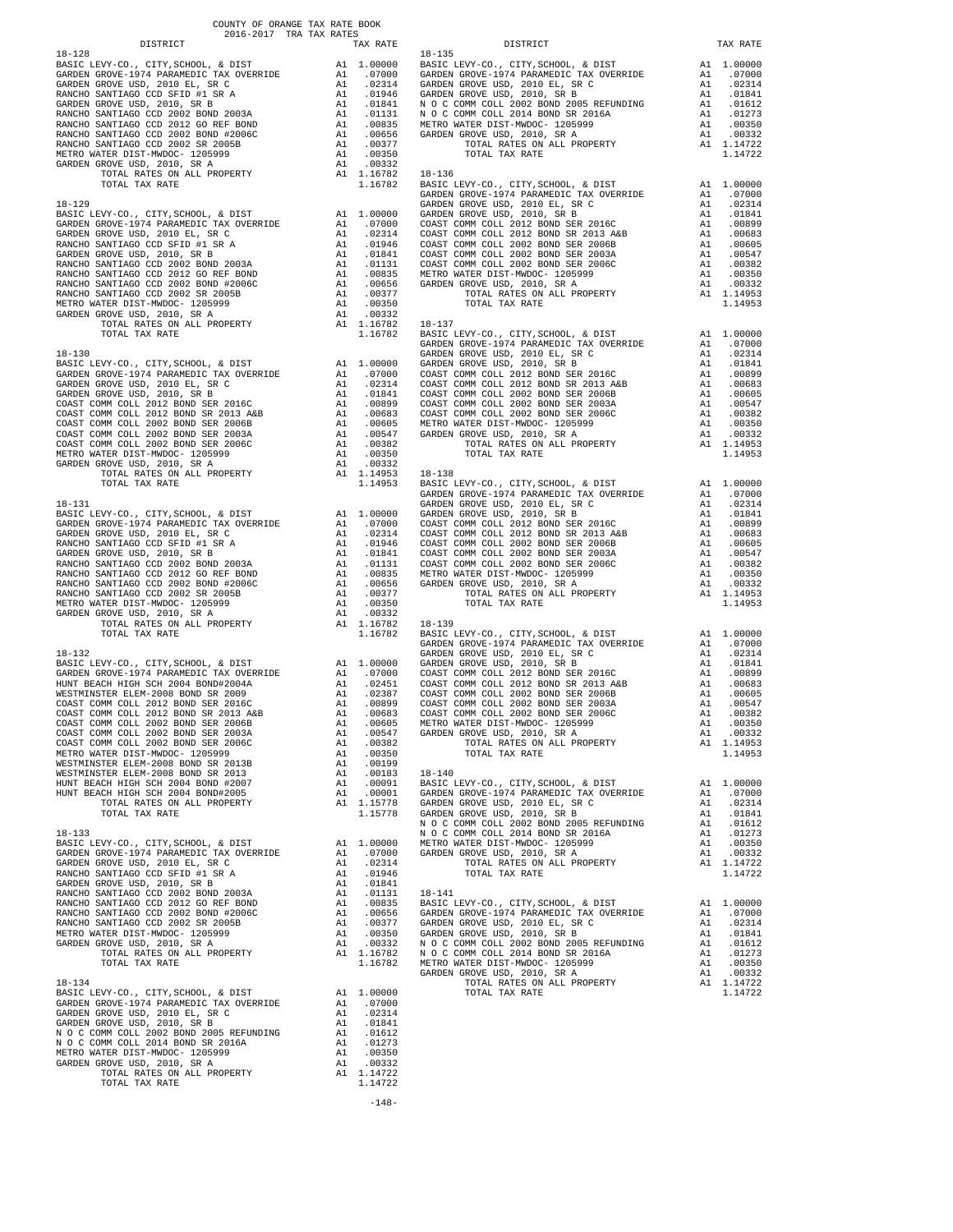| 2016-2017 TRA TAX RATES<br>DISTRICT | TAX RATE | DISTRICT | TAX RATE |
|-------------------------------------|----------|----------|----------|
|                                     |          |          |          |
|                                     |          |          |          |
|                                     |          |          |          |
|                                     |          |          |          |
|                                     |          |          |          |
|                                     |          |          |          |
|                                     |          |          |          |
|                                     |          |          |          |
|                                     |          |          |          |
|                                     |          |          |          |
|                                     |          |          |          |
|                                     |          |          |          |
|                                     |          |          |          |
|                                     |          |          |          |
|                                     |          |          |          |
|                                     |          |          |          |
|                                     |          |          |          |
|                                     |          |          |          |
|                                     |          |          |          |
|                                     |          |          |          |
|                                     |          |          |          |
|                                     |          |          |          |
|                                     |          |          |          |
|                                     |          |          |          |
|                                     |          |          |          |
|                                     |          |          |          |
|                                     |          |          |          |
|                                     |          |          |          |
|                                     |          |          |          |
|                                     |          |          |          |
|                                     |          |          |          |
|                                     |          |          |          |
|                                     |          |          |          |
|                                     |          |          |          |
|                                     |          |          |          |
|                                     |          |          |          |
|                                     |          |          |          |
|                                     |          |          |          |
|                                     |          |          |          |
|                                     |          |          |          |
|                                     |          |          |          |
|                                     |          |          |          |
|                                     |          |          |          |
|                                     |          |          |          |
|                                     |          |          |          |
|                                     |          |          |          |
|                                     |          |          |          |
|                                     |          |          |          |
|                                     |          |          |          |
|                                     |          |          |          |
|                                     |          |          |          |
|                                     |          |          |          |
|                                     |          |          |          |
|                                     |          |          |          |
|                                     |          |          |          |
|                                     |          |          |          |
|                                     |          |          |          |
|                                     |          |          |          |
|                                     |          |          |          |
|                                     |          |          |          |
|                                     |          |          |          |
|                                     |          |          |          |
|                                     |          |          |          |
|                                     |          |          |          |
|                                     |          |          |          |
|                                     |          |          |          |
|                                     |          |          |          |
|                                     |          |          |          |
|                                     |          |          |          |
|                                     |          |          |          |
|                                     |          |          |          |
|                                     |          |          |          |
|                                     |          |          |          |
|                                     |          |          |          |
|                                     |          |          |          |
|                                     |          |          |          |
|                                     |          |          |          |
|                                     |          |          |          |
|                                     |          |          |          |
|                                     |          |          |          |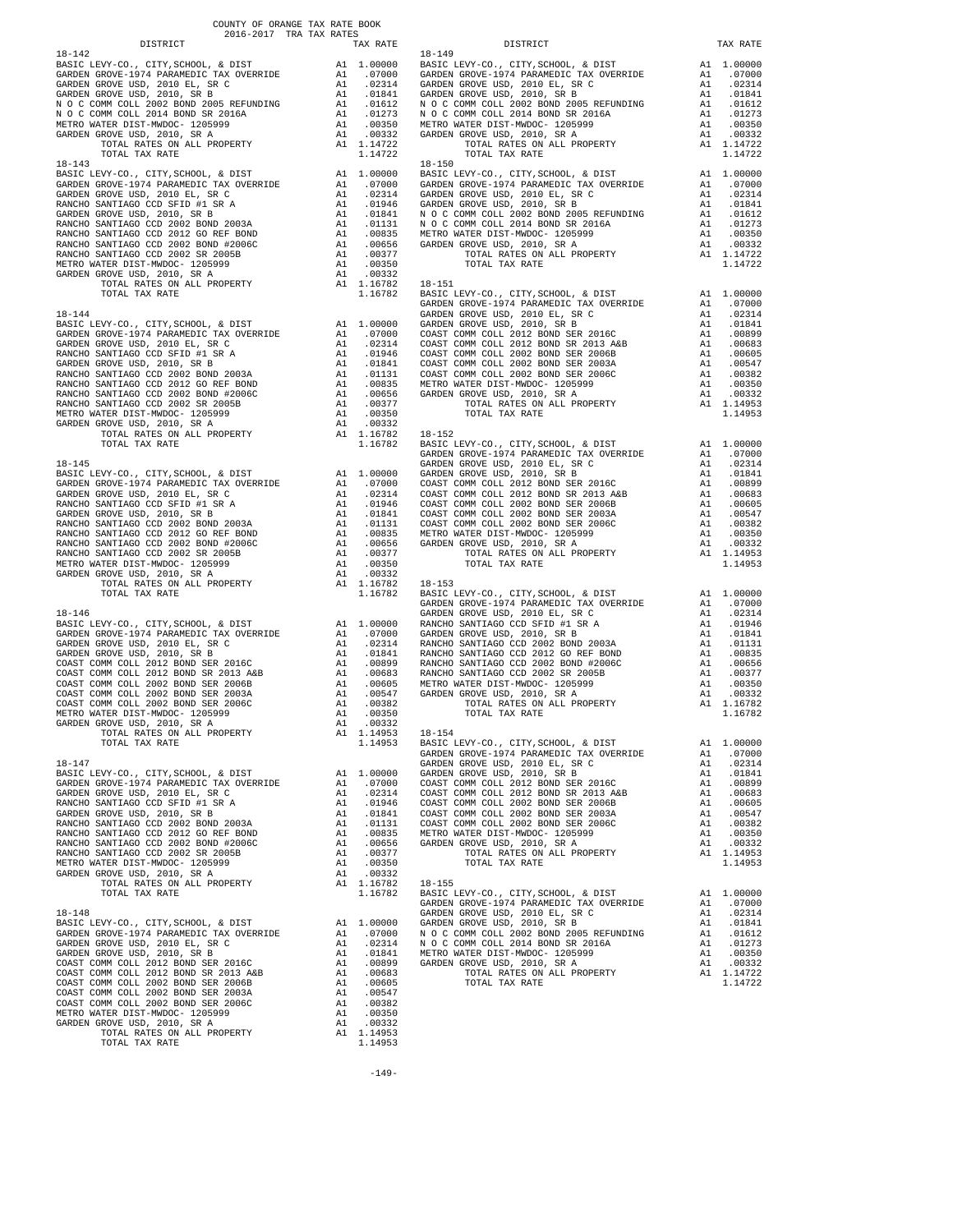| $\begin{tabular}{l c c c c c} \multicolumn{1}{c}{\textbf{RANCHO}} \multicolumn{1}{c}{\textbf{SANTHAGO}} \multicolumn{1}{c}{\textbf{CCD}} \multicolumn{1}{c}{\textbf{CLOATICO}} \multicolumn{1}{c}{\textbf{RANCHO}} \multicolumn{1}{c}{\textbf{CODATICO}} \multicolumn{1}{c}{\textbf{CODATICO}} \multicolumn{1}{c}{\textbf{CODATICO}} \multicolumn{1}{c}{\textbf{RANCHO}} \multicolumn{1}{c}{\textbf{SANTHAGO}} \multicolumn{1}{c}{\textbf{CCD}} \mult$ |    |                                                                                                                         |                    |
|--------------------------------------------------------------------------------------------------------------------------------------------------------------------------------------------------------------------------------------------------------------------------------------------------------------------------------------------------------------------------------------------------------------------------------------------------------|----|-------------------------------------------------------------------------------------------------------------------------|--------------------|
|                                                                                                                                                                                                                                                                                                                                                                                                                                                        |    |                                                                                                                         |                    |
|                                                                                                                                                                                                                                                                                                                                                                                                                                                        |    |                                                                                                                         |                    |
| TOTAL TAX RATE                                                                                                                                                                                                                                                                                                                                                                                                                                         |    | 1.16782                                                                                                                 |                    |
|                                                                                                                                                                                                                                                                                                                                                                                                                                                        |    |                                                                                                                         |                    |
|                                                                                                                                                                                                                                                                                                                                                                                                                                                        |    |                                                                                                                         |                    |
|                                                                                                                                                                                                                                                                                                                                                                                                                                                        |    |                                                                                                                         |                    |
|                                                                                                                                                                                                                                                                                                                                                                                                                                                        |    |                                                                                                                         |                    |
|                                                                                                                                                                                                                                                                                                                                                                                                                                                        |    |                                                                                                                         |                    |
|                                                                                                                                                                                                                                                                                                                                                                                                                                                        |    |                                                                                                                         |                    |
|                                                                                                                                                                                                                                                                                                                                                                                                                                                        |    |                                                                                                                         |                    |
|                                                                                                                                                                                                                                                                                                                                                                                                                                                        |    |                                                                                                                         |                    |
|                                                                                                                                                                                                                                                                                                                                                                                                                                                        |    |                                                                                                                         |                    |
|                                                                                                                                                                                                                                                                                                                                                                                                                                                        |    |                                                                                                                         |                    |
|                                                                                                                                                                                                                                                                                                                                                                                                                                                        |    |                                                                                                                         |                    |
|                                                                                                                                                                                                                                                                                                                                                                                                                                                        |    |                                                                                                                         |                    |
|                                                                                                                                                                                                                                                                                                                                                                                                                                                        |    |                                                                                                                         |                    |
|                                                                                                                                                                                                                                                                                                                                                                                                                                                        |    |                                                                                                                         | COAST C            |
| $18 - 158$                                                                                                                                                                                                                                                                                                                                                                                                                                             |    |                                                                                                                         | COAST C            |
|                                                                                                                                                                                                                                                                                                                                                                                                                                                        |    |                                                                                                                         |                    |
|                                                                                                                                                                                                                                                                                                                                                                                                                                                        |    |                                                                                                                         |                    |
|                                                                                                                                                                                                                                                                                                                                                                                                                                                        |    |                                                                                                                         |                    |
|                                                                                                                                                                                                                                                                                                                                                                                                                                                        |    |                                                                                                                         |                    |
|                                                                                                                                                                                                                                                                                                                                                                                                                                                        |    |                                                                                                                         |                    |
|                                                                                                                                                                                                                                                                                                                                                                                                                                                        |    |                                                                                                                         |                    |
|                                                                                                                                                                                                                                                                                                                                                                                                                                                        |    |                                                                                                                         |                    |
|                                                                                                                                                                                                                                                                                                                                                                                                                                                        |    |                                                                                                                         |                    |
|                                                                                                                                                                                                                                                                                                                                                                                                                                                        |    |                                                                                                                         |                    |
|                                                                                                                                                                                                                                                                                                                                                                                                                                                        |    |                                                                                                                         |                    |
|                                                                                                                                                                                                                                                                                                                                                                                                                                                        |    |                                                                                                                         |                    |
|                                                                                                                                                                                                                                                                                                                                                                                                                                                        |    |                                                                                                                         |                    |
|                                                                                                                                                                                                                                                                                                                                                                                                                                                        |    |                                                                                                                         | GARDEN             |
| $18 - 159$                                                                                                                                                                                                                                                                                                                                                                                                                                             |    |                                                                                                                         |                    |
|                                                                                                                                                                                                                                                                                                                                                                                                                                                        |    |                                                                                                                         |                    |
|                                                                                                                                                                                                                                                                                                                                                                                                                                                        |    |                                                                                                                         |                    |
|                                                                                                                                                                                                                                                                                                                                                                                                                                                        |    |                                                                                                                         |                    |
|                                                                                                                                                                                                                                                                                                                                                                                                                                                        |    |                                                                                                                         |                    |
|                                                                                                                                                                                                                                                                                                                                                                                                                                                        |    |                                                                                                                         |                    |
|                                                                                                                                                                                                                                                                                                                                                                                                                                                        |    |                                                                                                                         |                    |
|                                                                                                                                                                                                                                                                                                                                                                                                                                                        |    |                                                                                                                         |                    |
|                                                                                                                                                                                                                                                                                                                                                                                                                                                        |    |                                                                                                                         | GARDEN             |
| $18 - 160$                                                                                                                                                                                                                                                                                                                                                                                                                                             |    |                                                                                                                         |                    |
|                                                                                                                                                                                                                                                                                                                                                                                                                                                        |    |                                                                                                                         |                    |
|                                                                                                                                                                                                                                                                                                                                                                                                                                                        |    |                                                                                                                         |                    |
|                                                                                                                                                                                                                                                                                                                                                                                                                                                        |    |                                                                                                                         |                    |
|                                                                                                                                                                                                                                                                                                                                                                                                                                                        |    |                                                                                                                         |                    |
|                                                                                                                                                                                                                                                                                                                                                                                                                                                        |    |                                                                                                                         |                    |
|                                                                                                                                                                                                                                                                                                                                                                                                                                                        |    |                                                                                                                         |                    |
|                                                                                                                                                                                                                                                                                                                                                                                                                                                        |    |                                                                                                                         |                    |
|                                                                                                                                                                                                                                                                                                                                                                                                                                                        |    |                                                                                                                         |                    |
| 18-161                                                                                                                                                                                                                                                                                                                                                                                                                                                 |    |                                                                                                                         | NOCC<br>ANAHEIM    |
|                                                                                                                                                                                                                                                                                                                                                                                                                                                        |    |                                                                                                                         |                    |
|                                                                                                                                                                                                                                                                                                                                                                                                                                                        |    |                                                                                                                         |                    |
| GARDEN GROVE USD, 2010 EL, SR<br>GARDEN GROVE USD, 2010, SR B                                                                                                                                                                                                                                                                                                                                                                                          |    | A1 .02314 ANAHEIM<br>A1 .01841 ANAHEIM                                                                                  |                    |
| COAST COMM COLL 2012 BOND SER 2016C                                                                                                                                                                                                                                                                                                                                                                                                                    |    | A1.00899                                                                                                                |                    |
| COAST COMM COLL 2012 BOND SR 2013 A&B                                                                                                                                                                                                                                                                                                                                                                                                                  |    |                                                                                                                         |                    |
| COAST COMM COLL 2002 BOND SER 2006B                                                                                                                                                                                                                                                                                                                                                                                                                    |    | A1 .00683<br>A1 .00605<br>A1 .00547<br>A1 .00382                                                                        |                    |
| COAST COMM COLL 2002 BOND SER 2003A<br>COAST COMM COLL 2002 BOND SER 2006C                                                                                                                                                                                                                                                                                                                                                                             |    |                                                                                                                         |                    |
| METRO WATER DIST-MWDOC- 1205999                                                                                                                                                                                                                                                                                                                                                                                                                        |    |                                                                                                                         |                    |
| GARDEN GROVE USD, 2010, SR A                                                                                                                                                                                                                                                                                                                                                                                                                           |    |                                                                                                                         |                    |
| TOTAL RATES ON ALL PROPERTY                                                                                                                                                                                                                                                                                                                                                                                                                            |    | A1 .00547 18-169<br>A1 .00382 BASIC L<br>A1 .00350 GARDEN<br>A1 .00332 GARDEN<br>A1 1.14953 GARDEN<br>A1 1.14953 GARDEN |                    |
| TOTAL TAX RATE                                                                                                                                                                                                                                                                                                                                                                                                                                         |    | 1.14953                                                                                                                 | COAST C<br>COAST C |
| 18-162                                                                                                                                                                                                                                                                                                                                                                                                                                                 |    |                                                                                                                         | COAST C            |
| BASIC LEVY-CO., CITY, SCHOOL, & DIST                                                                                                                                                                                                                                                                                                                                                                                                                   |    | A1 1.00000 COAST C<br>A1 .07000 COAST C<br>A1 .02314 METRO W<br>A1 .01841 GARDEN                                        |                    |
| GARDEN GROVE-1974 PARAMEDIC TAX OVERRIDE                                                                                                                                                                                                                                                                                                                                                                                                               |    |                                                                                                                         |                    |
| GARDEN GROVE USD, 2010 EL, SR C<br>GARDEN GROVE USD, 2010, SR B                                                                                                                                                                                                                                                                                                                                                                                        |    |                                                                                                                         |                    |
| COAST COMM COLL 2012 BOND SER 2016C                                                                                                                                                                                                                                                                                                                                                                                                                    |    | A1 .00899                                                                                                               |                    |
| COAST COMM COLL 2012 BOND SR 2013 A&B                                                                                                                                                                                                                                                                                                                                                                                                                  |    |                                                                                                                         |                    |
| COAST COMM COLL 2002 BOND SER 2006B                                                                                                                                                                                                                                                                                                                                                                                                                    |    |                                                                                                                         |                    |
| COAST COMM COLL 2002 BOND SER 2003A<br>COAST COMM COLL 2002 BOND SER 2006C                                                                                                                                                                                                                                                                                                                                                                             |    | A1 .00683<br>A1 .00605<br>A1 .00547<br>A1 .00382                                                                        |                    |
| METRO WATER DIST-MWDOC- 1205999                                                                                                                                                                                                                                                                                                                                                                                                                        |    | A1 .00350                                                                                                               |                    |
| GARDEN GROVE USD, 2010, SR A                                                                                                                                                                                                                                                                                                                                                                                                                           | A1 | .00332                                                                                                                  |                    |
| TOTAL RATES ON ALL PROPERTY<br>TOTAL TAX RATE                                                                                                                                                                                                                                                                                                                                                                                                          |    | A1 1.14953<br>1.14953                                                                                                   |                    |
|                                                                                                                                                                                                                                                                                                                                                                                                                                                        |    |                                                                                                                         |                    |
|                                                                                                                                                                                                                                                                                                                                                                                                                                                        |    | $-150-$                                                                                                                 |                    |

| COUNTY OF ORANGE TAX RATE BOOK<br>2016-2017 TRA TAX RATES<br>$2016-2017\begin{array}{l} \multicolumn{1}{c}{\text{ITR}}\begin{array}{l}\text{HAX RATE BC}\\ \text{TRA TAX RATES}\end{array}\end{array}$ |          |            |          |  |
|--------------------------------------------------------------------------------------------------------------------------------------------------------------------------------------------------------|----------|------------|----------|--|
|                                                                                                                                                                                                        | TAX RATE | DISTRICT   | TAX RATE |  |
| $18 - 156$                                                                                                                                                                                             |          | $18 - 163$ |          |  |
|                                                                                                                                                                                                        |          |            |          |  |
|                                                                                                                                                                                                        |          |            |          |  |
|                                                                                                                                                                                                        |          |            |          |  |
|                                                                                                                                                                                                        |          |            |          |  |
|                                                                                                                                                                                                        |          |            |          |  |
|                                                                                                                                                                                                        |          |            |          |  |
|                                                                                                                                                                                                        |          |            |          |  |
|                                                                                                                                                                                                        |          |            |          |  |
|                                                                                                                                                                                                        |          |            |          |  |
|                                                                                                                                                                                                        |          |            |          |  |
|                                                                                                                                                                                                        |          |            |          |  |
|                                                                                                                                                                                                        |          |            |          |  |
|                                                                                                                                                                                                        |          |            |          |  |
|                                                                                                                                                                                                        |          |            |          |  |
|                                                                                                                                                                                                        |          |            |          |  |
|                                                                                                                                                                                                        |          |            |          |  |
|                                                                                                                                                                                                        |          |            |          |  |
|                                                                                                                                                                                                        |          |            |          |  |
|                                                                                                                                                                                                        |          |            |          |  |
|                                                                                                                                                                                                        |          |            |          |  |
|                                                                                                                                                                                                        |          |            |          |  |
|                                                                                                                                                                                                        |          |            |          |  |
|                                                                                                                                                                                                        |          |            |          |  |
|                                                                                                                                                                                                        |          |            |          |  |
|                                                                                                                                                                                                        |          |            |          |  |
|                                                                                                                                                                                                        |          |            |          |  |
|                                                                                                                                                                                                        |          |            |          |  |
|                                                                                                                                                                                                        |          |            |          |  |
|                                                                                                                                                                                                        |          |            |          |  |
|                                                                                                                                                                                                        |          |            |          |  |
|                                                                                                                                                                                                        |          |            |          |  |
|                                                                                                                                                                                                        |          |            |          |  |
|                                                                                                                                                                                                        |          |            |          |  |
|                                                                                                                                                                                                        |          |            |          |  |
|                                                                                                                                                                                                        |          |            |          |  |
|                                                                                                                                                                                                        |          |            |          |  |
|                                                                                                                                                                                                        |          |            |          |  |
|                                                                                                                                                                                                        |          |            |          |  |
|                                                                                                                                                                                                        |          |            |          |  |
|                                                                                                                                                                                                        |          |            |          |  |
|                                                                                                                                                                                                        |          |            |          |  |
|                                                                                                                                                                                                        |          |            |          |  |
|                                                                                                                                                                                                        |          |            |          |  |
|                                                                                                                                                                                                        |          |            |          |  |
|                                                                                                                                                                                                        |          |            |          |  |
|                                                                                                                                                                                                        |          |            |          |  |
|                                                                                                                                                                                                        |          |            |          |  |
|                                                                                                                                                                                                        |          |            |          |  |
|                                                                                                                                                                                                        |          |            |          |  |
|                                                                                                                                                                                                        |          |            |          |  |
|                                                                                                                                                                                                        |          |            |          |  |
|                                                                                                                                                                                                        |          |            |          |  |
|                                                                                                                                                                                                        |          |            |          |  |
|                                                                                                                                                                                                        |          |            |          |  |
|                                                                                                                                                                                                        |          |            |          |  |
|                                                                                                                                                                                                        |          |            |          |  |
|                                                                                                                                                                                                        |          |            |          |  |
|                                                                                                                                                                                                        |          |            |          |  |
|                                                                                                                                                                                                        |          |            |          |  |
|                                                                                                                                                                                                        |          |            |          |  |
|                                                                                                                                                                                                        |          |            |          |  |
|                                                                                                                                                                                                        |          |            |          |  |
|                                                                                                                                                                                                        |          |            |          |  |
|                                                                                                                                                                                                        |          |            |          |  |
|                                                                                                                                                                                                        |          |            |          |  |
|                                                                                                                                                                                                        |          |            |          |  |
|                                                                                                                                                                                                        |          |            |          |  |
|                                                                                                                                                                                                        |          |            |          |  |
|                                                                                                                                                                                                        |          |            |          |  |
|                                                                                                                                                                                                        |          |            |          |  |
|                                                                                                                                                                                                        |          |            |          |  |
|                                                                                                                                                                                                        |          |            |          |  |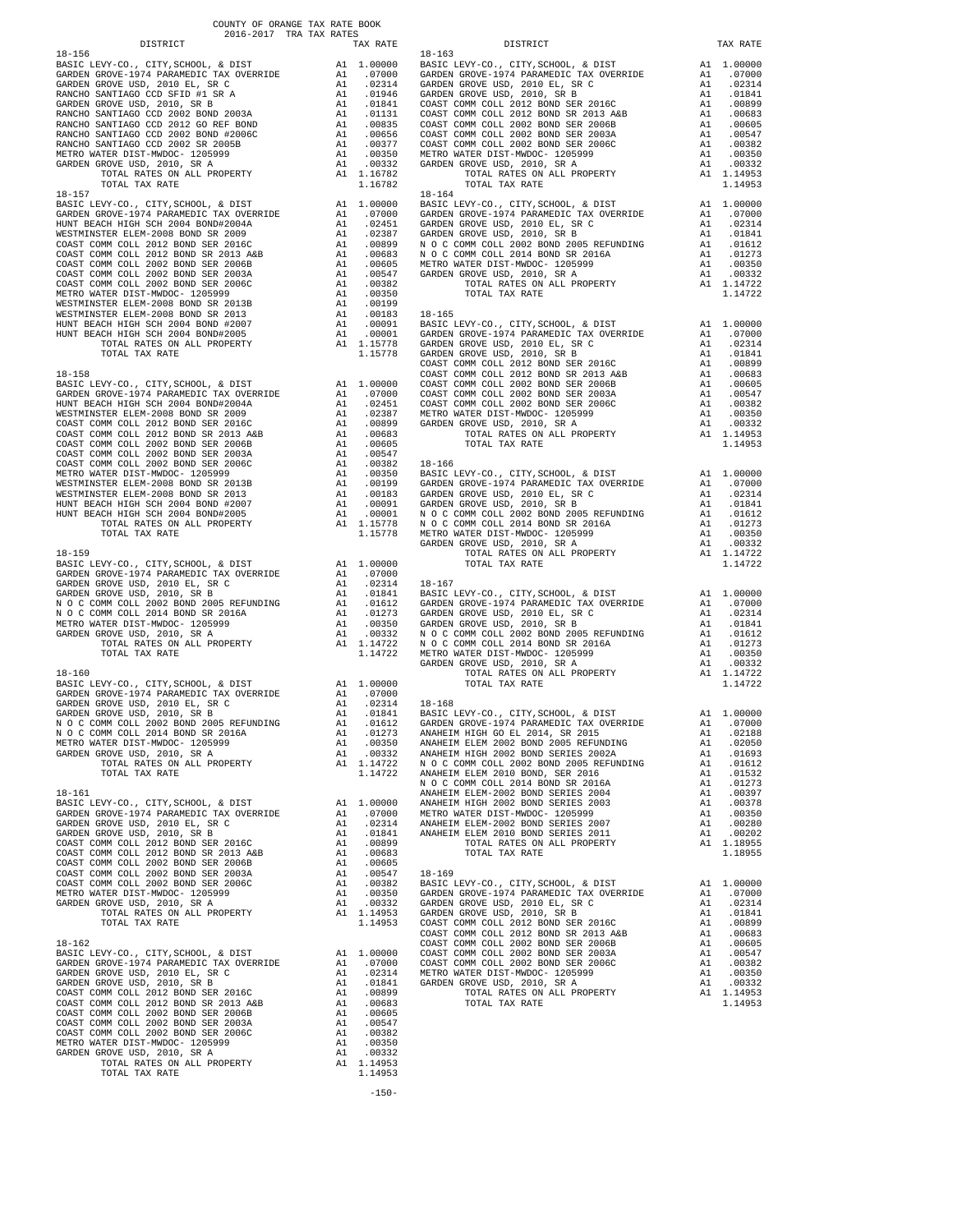| COUNTY OF ORANGE TAX RATE BOOK                                                                                                                                                                                                                                                                                                                                                                                                                                                                                                |  |                                                                                                                                                                                                                                         |          |
|-------------------------------------------------------------------------------------------------------------------------------------------------------------------------------------------------------------------------------------------------------------------------------------------------------------------------------------------------------------------------------------------------------------------------------------------------------------------------------------------------------------------------------|--|-----------------------------------------------------------------------------------------------------------------------------------------------------------------------------------------------------------------------------------------|----------|
| $\begin{tabular}{ccccc} & $\textsc{--}\xspace$ & $\textsc{--}\xspace$ & $\textsc{--}\xspace$ & $\textsc{--}\xspace$ & $\textsc{--}\xspace$ & $\textsc{--}\xspace$ & $\textsc{--}\xspace$ & $\textsc{--}\xspace$ & $\textsc{--}\xspace$ & $\textsc{--}\xspace$ & $\textsc{--}\xspace$ & $\textsc{--}\xspace$ & $\textsc{--}\xspace$ & $\textsc{--}\xspace$ & $\textsc{--}\xspace$ & $\textsc{--}\xspace$ & $\textsc{--}\xspace$ & $\textsc{--}\xspace$ & $\textsc{--}\xspace$ & $\textsc{--}\xspace$ & $\textsc{--}\xspace$ &$ |  |                                                                                                                                                                                                                                         | TAX RATE |
|                                                                                                                                                                                                                                                                                                                                                                                                                                                                                                                               |  |                                                                                                                                                                                                                                         |          |
|                                                                                                                                                                                                                                                                                                                                                                                                                                                                                                                               |  |                                                                                                                                                                                                                                         |          |
|                                                                                                                                                                                                                                                                                                                                                                                                                                                                                                                               |  |                                                                                                                                                                                                                                         |          |
|                                                                                                                                                                                                                                                                                                                                                                                                                                                                                                                               |  |                                                                                                                                                                                                                                         |          |
|                                                                                                                                                                                                                                                                                                                                                                                                                                                                                                                               |  |                                                                                                                                                                                                                                         |          |
|                                                                                                                                                                                                                                                                                                                                                                                                                                                                                                                               |  |                                                                                                                                                                                                                                         |          |
|                                                                                                                                                                                                                                                                                                                                                                                                                                                                                                                               |  |                                                                                                                                                                                                                                         |          |
|                                                                                                                                                                                                                                                                                                                                                                                                                                                                                                                               |  |                                                                                                                                                                                                                                         |          |
|                                                                                                                                                                                                                                                                                                                                                                                                                                                                                                                               |  |                                                                                                                                                                                                                                         |          |
|                                                                                                                                                                                                                                                                                                                                                                                                                                                                                                                               |  |                                                                                                                                                                                                                                         |          |
|                                                                                                                                                                                                                                                                                                                                                                                                                                                                                                                               |  |                                                                                                                                                                                                                                         |          |
|                                                                                                                                                                                                                                                                                                                                                                                                                                                                                                                               |  |                                                                                                                                                                                                                                         |          |
|                                                                                                                                                                                                                                                                                                                                                                                                                                                                                                                               |  |                                                                                                                                                                                                                                         |          |
|                                                                                                                                                                                                                                                                                                                                                                                                                                                                                                                               |  |                                                                                                                                                                                                                                         |          |
|                                                                                                                                                                                                                                                                                                                                                                                                                                                                                                                               |  |                                                                                                                                                                                                                                         |          |
|                                                                                                                                                                                                                                                                                                                                                                                                                                                                                                                               |  |                                                                                                                                                                                                                                         |          |
|                                                                                                                                                                                                                                                                                                                                                                                                                                                                                                                               |  |                                                                                                                                                                                                                                         |          |
|                                                                                                                                                                                                                                                                                                                                                                                                                                                                                                                               |  |                                                                                                                                                                                                                                         |          |
|                                                                                                                                                                                                                                                                                                                                                                                                                                                                                                                               |  |                                                                                                                                                                                                                                         |          |
|                                                                                                                                                                                                                                                                                                                                                                                                                                                                                                                               |  |                                                                                                                                                                                                                                         |          |
|                                                                                                                                                                                                                                                                                                                                                                                                                                                                                                                               |  |                                                                                                                                                                                                                                         |          |
|                                                                                                                                                                                                                                                                                                                                                                                                                                                                                                                               |  |                                                                                                                                                                                                                                         |          |
|                                                                                                                                                                                                                                                                                                                                                                                                                                                                                                                               |  |                                                                                                                                                                                                                                         |          |
|                                                                                                                                                                                                                                                                                                                                                                                                                                                                                                                               |  |                                                                                                                                                                                                                                         |          |
|                                                                                                                                                                                                                                                                                                                                                                                                                                                                                                                               |  |                                                                                                                                                                                                                                         |          |
|                                                                                                                                                                                                                                                                                                                                                                                                                                                                                                                               |  |                                                                                                                                                                                                                                         |          |
|                                                                                                                                                                                                                                                                                                                                                                                                                                                                                                                               |  |                                                                                                                                                                                                                                         |          |
|                                                                                                                                                                                                                                                                                                                                                                                                                                                                                                                               |  |                                                                                                                                                                                                                                         |          |
|                                                                                                                                                                                                                                                                                                                                                                                                                                                                                                                               |  |                                                                                                                                                                                                                                         |          |
|                                                                                                                                                                                                                                                                                                                                                                                                                                                                                                                               |  |                                                                                                                                                                                                                                         |          |
|                                                                                                                                                                                                                                                                                                                                                                                                                                                                                                                               |  |                                                                                                                                                                                                                                         |          |
|                                                                                                                                                                                                                                                                                                                                                                                                                                                                                                                               |  |                                                                                                                                                                                                                                         |          |
|                                                                                                                                                                                                                                                                                                                                                                                                                                                                                                                               |  |                                                                                                                                                                                                                                         |          |
|                                                                                                                                                                                                                                                                                                                                                                                                                                                                                                                               |  |                                                                                                                                                                                                                                         |          |
|                                                                                                                                                                                                                                                                                                                                                                                                                                                                                                                               |  | $[18-174$ $[18-174$ BASIC LEVY-CO., CITY, SCHOOL, & DIST<br>BASIC LEVY-CO., CITY, SCHOOL, & DIST<br>BASIC LEVY-CO., CITY, SCHOOL, & DIST<br>GARDEN GROVE 1974 PARAMEDIC TAX OVERRIDE<br>GARDEN GROVE USD, 2010 EL, SR C<br>GARDEN GROVE |          |
|                                                                                                                                                                                                                                                                                                                                                                                                                                                                                                                               |  |                                                                                                                                                                                                                                         |          |
|                                                                                                                                                                                                                                                                                                                                                                                                                                                                                                                               |  |                                                                                                                                                                                                                                         |          |
|                                                                                                                                                                                                                                                                                                                                                                                                                                                                                                                               |  |                                                                                                                                                                                                                                         |          |
|                                                                                                                                                                                                                                                                                                                                                                                                                                                                                                                               |  |                                                                                                                                                                                                                                         |          |
|                                                                                                                                                                                                                                                                                                                                                                                                                                                                                                                               |  |                                                                                                                                                                                                                                         |          |
|                                                                                                                                                                                                                                                                                                                                                                                                                                                                                                                               |  |                                                                                                                                                                                                                                         |          |
|                                                                                                                                                                                                                                                                                                                                                                                                                                                                                                                               |  |                                                                                                                                                                                                                                         |          |
|                                                                                                                                                                                                                                                                                                                                                                                                                                                                                                                               |  |                                                                                                                                                                                                                                         |          |
|                                                                                                                                                                                                                                                                                                                                                                                                                                                                                                                               |  |                                                                                                                                                                                                                                         |          |
|                                                                                                                                                                                                                                                                                                                                                                                                                                                                                                                               |  |                                                                                                                                                                                                                                         |          |
|                                                                                                                                                                                                                                                                                                                                                                                                                                                                                                                               |  |                                                                                                                                                                                                                                         |          |
|                                                                                                                                                                                                                                                                                                                                                                                                                                                                                                                               |  |                                                                                                                                                                                                                                         |          |
|                                                                                                                                                                                                                                                                                                                                                                                                                                                                                                                               |  |                                                                                                                                                                                                                                         |          |
|                                                                                                                                                                                                                                                                                                                                                                                                                                                                                                                               |  |                                                                                                                                                                                                                                         |          |
|                                                                                                                                                                                                                                                                                                                                                                                                                                                                                                                               |  |                                                                                                                                                                                                                                         |          |
|                                                                                                                                                                                                                                                                                                                                                                                                                                                                                                                               |  |                                                                                                                                                                                                                                         |          |
|                                                                                                                                                                                                                                                                                                                                                                                                                                                                                                                               |  |                                                                                                                                                                                                                                         |          |
|                                                                                                                                                                                                                                                                                                                                                                                                                                                                                                                               |  |                                                                                                                                                                                                                                         |          |
|                                                                                                                                                                                                                                                                                                                                                                                                                                                                                                                               |  |                                                                                                                                                                                                                                         |          |
|                                                                                                                                                                                                                                                                                                                                                                                                                                                                                                                               |  |                                                                                                                                                                                                                                         |          |
|                                                                                                                                                                                                                                                                                                                                                                                                                                                                                                                               |  |                                                                                                                                                                                                                                         |          |
|                                                                                                                                                                                                                                                                                                                                                                                                                                                                                                                               |  |                                                                                                                                                                                                                                         |          |
|                                                                                                                                                                                                                                                                                                                                                                                                                                                                                                                               |  |                                                                                                                                                                                                                                         |          |
|                                                                                                                                                                                                                                                                                                                                                                                                                                                                                                                               |  |                                                                                                                                                                                                                                         |          |
|                                                                                                                                                                                                                                                                                                                                                                                                                                                                                                                               |  |                                                                                                                                                                                                                                         |          |
|                                                                                                                                                                                                                                                                                                                                                                                                                                                                                                                               |  |                                                                                                                                                                                                                                         |          |
|                                                                                                                                                                                                                                                                                                                                                                                                                                                                                                                               |  |                                                                                                                                                                                                                                         |          |

| DISTRICT | TAX RATE | $\begin{minipage}{.4\linewidth} \texttt{DISTRICT} \end{minipage}$<br>1990, 2002, 2002, 2002, 2002, 2002, 2002, 2002, 2002, 2002, 2002, 2002, 2002, 2002, 2002, 2002, 2002, 2002, 2002, 2002, 2002, 2002, 2002, 2002, 2002, 2002, 2002, 2002, 2002, 2002, 2002, 2002, 2002, 2002, 2002, 2002, 2002 | TAX RATE |
|----------|----------|---------------------------------------------------------------------------------------------------------------------------------------------------------------------------------------------------------------------------------------------------------------------------------------------------|----------|
|          |          |                                                                                                                                                                                                                                                                                                   |          |
|          |          |                                                                                                                                                                                                                                                                                                   |          |
|          |          |                                                                                                                                                                                                                                                                                                   |          |
|          |          |                                                                                                                                                                                                                                                                                                   |          |
|          |          |                                                                                                                                                                                                                                                                                                   |          |
|          |          |                                                                                                                                                                                                                                                                                                   |          |
|          |          |                                                                                                                                                                                                                                                                                                   |          |
|          |          |                                                                                                                                                                                                                                                                                                   |          |
|          |          |                                                                                                                                                                                                                                                                                                   |          |
|          |          |                                                                                                                                                                                                                                                                                                   |          |
|          |          |                                                                                                                                                                                                                                                                                                   |          |
|          |          |                                                                                                                                                                                                                                                                                                   |          |
|          |          |                                                                                                                                                                                                                                                                                                   |          |
|          |          |                                                                                                                                                                                                                                                                                                   |          |
|          |          |                                                                                                                                                                                                                                                                                                   |          |
|          |          |                                                                                                                                                                                                                                                                                                   |          |
|          |          |                                                                                                                                                                                                                                                                                                   |          |
|          |          |                                                                                                                                                                                                                                                                                                   |          |
|          |          |                                                                                                                                                                                                                                                                                                   |          |
|          |          |                                                                                                                                                                                                                                                                                                   |          |
|          |          |                                                                                                                                                                                                                                                                                                   |          |
|          |          |                                                                                                                                                                                                                                                                                                   |          |
|          |          |                                                                                                                                                                                                                                                                                                   |          |
|          |          |                                                                                                                                                                                                                                                                                                   |          |
|          |          |                                                                                                                                                                                                                                                                                                   |          |
|          |          |                                                                                                                                                                                                                                                                                                   |          |
|          |          |                                                                                                                                                                                                                                                                                                   |          |
|          |          |                                                                                                                                                                                                                                                                                                   |          |
|          |          |                                                                                                                                                                                                                                                                                                   |          |
|          |          |                                                                                                                                                                                                                                                                                                   |          |
|          |          |                                                                                                                                                                                                                                                                                                   |          |
|          |          |                                                                                                                                                                                                                                                                                                   |          |
|          |          |                                                                                                                                                                                                                                                                                                   |          |
|          |          |                                                                                                                                                                                                                                                                                                   |          |
|          |          |                                                                                                                                                                                                                                                                                                   |          |
|          |          |                                                                                                                                                                                                                                                                                                   |          |
|          |          |                                                                                                                                                                                                                                                                                                   |          |
|          |          |                                                                                                                                                                                                                                                                                                   |          |
|          |          |                                                                                                                                                                                                                                                                                                   |          |
|          |          |                                                                                                                                                                                                                                                                                                   |          |
|          |          |                                                                                                                                                                                                                                                                                                   |          |
|          |          |                                                                                                                                                                                                                                                                                                   |          |
|          |          |                                                                                                                                                                                                                                                                                                   |          |
|          |          |                                                                                                                                                                                                                                                                                                   |          |
|          |          |                                                                                                                                                                                                                                                                                                   |          |
|          |          |                                                                                                                                                                                                                                                                                                   |          |
|          |          |                                                                                                                                                                                                                                                                                                   |          |
|          |          |                                                                                                                                                                                                                                                                                                   |          |
|          |          |                                                                                                                                                                                                                                                                                                   |          |
|          |          |                                                                                                                                                                                                                                                                                                   |          |
|          |          |                                                                                                                                                                                                                                                                                                   |          |
|          |          |                                                                                                                                                                                                                                                                                                   |          |
|          |          |                                                                                                                                                                                                                                                                                                   |          |
|          |          |                                                                                                                                                                                                                                                                                                   |          |
|          |          |                                                                                                                                                                                                                                                                                                   |          |
|          |          |                                                                                                                                                                                                                                                                                                   |          |
|          |          |                                                                                                                                                                                                                                                                                                   |          |
|          |          |                                                                                                                                                                                                                                                                                                   |          |
|          |          |                                                                                                                                                                                                                                                                                                   |          |
|          |          |                                                                                                                                                                                                                                                                                                   |          |
|          |          |                                                                                                                                                                                                                                                                                                   |          |
|          |          |                                                                                                                                                                                                                                                                                                   |          |
|          |          |                                                                                                                                                                                                                                                                                                   |          |
|          |          |                                                                                                                                                                                                                                                                                                   |          |
|          |          |                                                                                                                                                                                                                                                                                                   |          |
|          |          |                                                                                                                                                                                                                                                                                                   |          |
|          |          |                                                                                                                                                                                                                                                                                                   |          |
|          |          |                                                                                                                                                                                                                                                                                                   |          |
|          |          |                                                                                                                                                                                                                                                                                                   |          |
|          |          |                                                                                                                                                                                                                                                                                                   |          |
|          |          |                                                                                                                                                                                                                                                                                                   |          |
|          |          |                                                                                                                                                                                                                                                                                                   |          |
|          |          |                                                                                                                                                                                                                                                                                                   |          |
|          |          |                                                                                                                                                                                                                                                                                                   |          |
|          |          |                                                                                                                                                                                                                                                                                                   |          |
|          |          |                                                                                                                                                                                                                                                                                                   |          |
|          |          |                                                                                                                                                                                                                                                                                                   |          |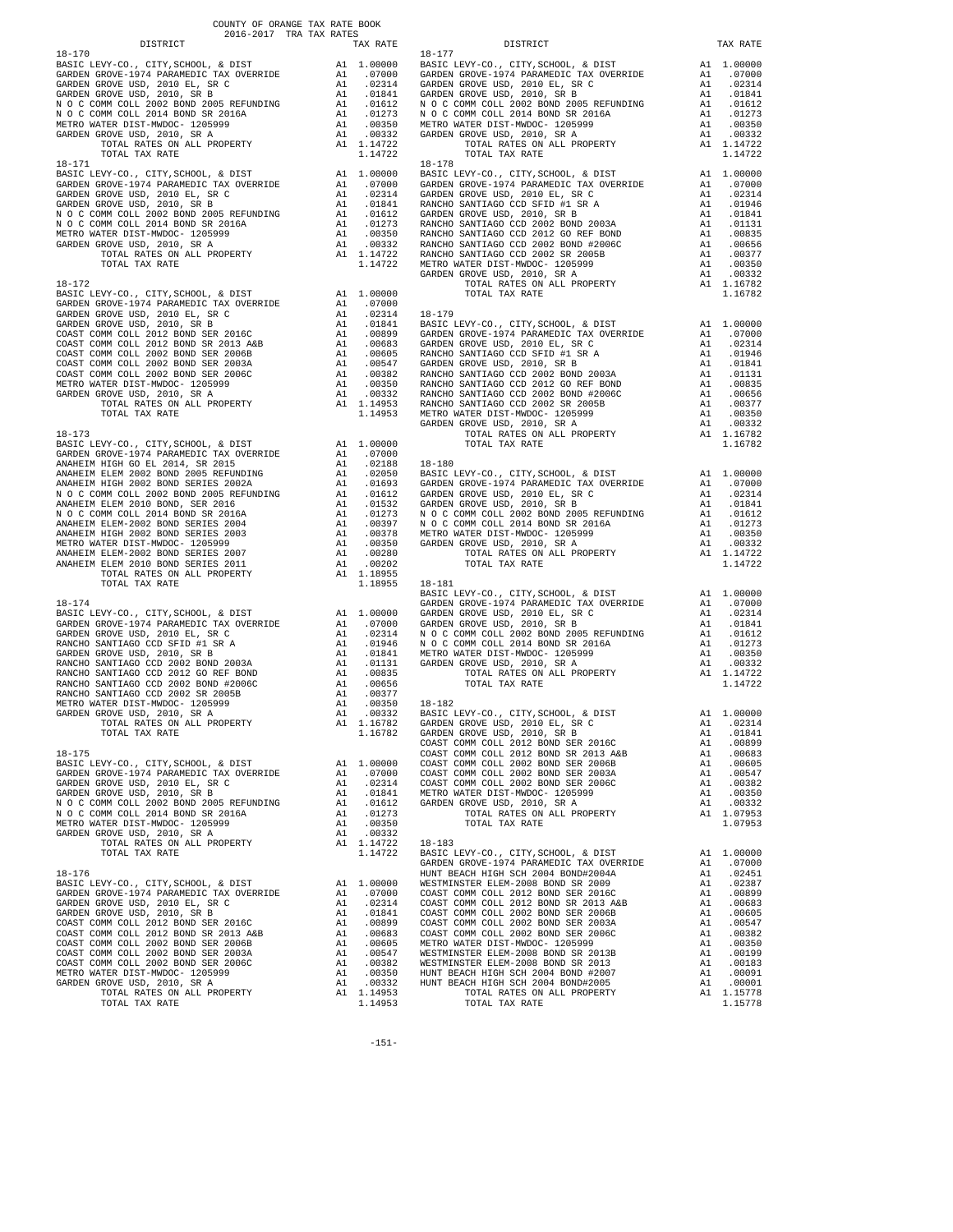| COUNTY OF ORANGE TAX RATE BOOK<br>2016-2017 TRA TAX RATES                                                                                                                                                              |          |                                                                                                                                                                                      |                          |
|------------------------------------------------------------------------------------------------------------------------------------------------------------------------------------------------------------------------|----------|--------------------------------------------------------------------------------------------------------------------------------------------------------------------------------------|--------------------------|
| DISTRICT                                                                                                                                                                                                               |          | TAX RATE                                                                                                                                                                             |                          |
| $18 - 184$                                                                                                                                                                                                             |          |                                                                                                                                                                                      | 18-191                   |
|                                                                                                                                                                                                                        |          |                                                                                                                                                                                      |                          |
|                                                                                                                                                                                                                        |          |                                                                                                                                                                                      |                          |
|                                                                                                                                                                                                                        |          |                                                                                                                                                                                      |                          |
|                                                                                                                                                                                                                        |          |                                                                                                                                                                                      |                          |
|                                                                                                                                                                                                                        |          |                                                                                                                                                                                      |                          |
|                                                                                                                                                                                                                        |          |                                                                                                                                                                                      |                          |
|                                                                                                                                                                                                                        |          |                                                                                                                                                                                      |                          |
|                                                                                                                                                                                                                        |          |                                                                                                                                                                                      |                          |
|                                                                                                                                                                                                                        |          |                                                                                                                                                                                      |                          |
|                                                                                                                                                                                                                        |          |                                                                                                                                                                                      |                          |
|                                                                                                                                                                                                                        |          |                                                                                                                                                                                      |                          |
|                                                                                                                                                                                                                        |          |                                                                                                                                                                                      |                          |
|                                                                                                                                                                                                                        |          |                                                                                                                                                                                      |                          |
|                                                                                                                                                                                                                        |          |                                                                                                                                                                                      |                          |
|                                                                                                                                                                                                                        |          |                                                                                                                                                                                      |                          |
|                                                                                                                                                                                                                        |          |                                                                                                                                                                                      |                          |
|                                                                                                                                                                                                                        |          |                                                                                                                                                                                      |                          |
|                                                                                                                                                                                                                        |          |                                                                                                                                                                                      |                          |
|                                                                                                                                                                                                                        |          |                                                                                                                                                                                      |                          |
| $18 - 186$                                                                                                                                                                                                             |          |                                                                                                                                                                                      |                          |
|                                                                                                                                                                                                                        |          |                                                                                                                                                                                      |                          |
|                                                                                                                                                                                                                        |          |                                                                                                                                                                                      |                          |
|                                                                                                                                                                                                                        |          |                                                                                                                                                                                      |                          |
|                                                                                                                                                                                                                        |          |                                                                                                                                                                                      |                          |
|                                                                                                                                                                                                                        |          |                                                                                                                                                                                      |                          |
|                                                                                                                                                                                                                        |          |                                                                                                                                                                                      |                          |
|                                                                                                                                                                                                                        |          |                                                                                                                                                                                      |                          |
|                                                                                                                                                                                                                        |          |                                                                                                                                                                                      |                          |
|                                                                                                                                                                                                                        |          |                                                                                                                                                                                      |                          |
|                                                                                                                                                                                                                        |          |                                                                                                                                                                                      |                          |
|                                                                                                                                                                                                                        |          |                                                                                                                                                                                      |                          |
|                                                                                                                                                                                                                        |          |                                                                                                                                                                                      |                          |
|                                                                                                                                                                                                                        |          |                                                                                                                                                                                      |                          |
|                                                                                                                                                                                                                        |          |                                                                                                                                                                                      |                          |
|                                                                                                                                                                                                                        |          |                                                                                                                                                                                      |                          |
|                                                                                                                                                                                                                        |          |                                                                                                                                                                                      |                          |
|                                                                                                                                                                                                                        |          |                                                                                                                                                                                      |                          |
|                                                                                                                                                                                                                        |          |                                                                                                                                                                                      | GARDEN                   |
| 18-188                                                                                                                                                                                                                 |          |                                                                                                                                                                                      |                          |
| GARDEN GROVE-1974 PARAMEDIC TAX OVERRIDE<br>SARDEN GROVE-1974 PARAMEDIC TAX OVERRIDE<br>A1 .07000 GARDEN GROVE USD, 2010 EL, SR C<br>BAMCHO GARDEN SARDEN BARRIDE – 20000 PAMCHO GARDEN SARDEN BARRIDE – 2000 EL, SR C |          |                                                                                                                                                                                      |                          |
|                                                                                                                                                                                                                        |          |                                                                                                                                                                                      |                          |
| RANCHO SANTIAGO CCD SFID #1 SR A<br>GARDEN GROVE USD, 2010, SR B                                                                                                                                                       |          |                                                                                                                                                                                      |                          |
| RANCHO SANTIAGO CCD 2002 BOND 2003A                                                                                                                                                                                    |          |                                                                                                                                                                                      |                          |
|                                                                                                                                                                                                                        |          |                                                                                                                                                                                      |                          |
|                                                                                                                                                                                                                        |          |                                                                                                                                                                                      |                          |
|                                                                                                                                                                                                                        |          |                                                                                                                                                                                      |                          |
| NEARLY SANTIAGO CCD 2012 GO REF BOND<br>RANCHO SANTIAGO CCD 2002 BOND #2006C<br>RANCHO SANTIAGO CCD 2002 SR 2005B<br>METRO WATER DIST-MWDOC- 1205999<br>GARDEN GROVE USD, 2010, SR A                                   |          |                                                                                                                                                                                      |                          |
| TOTAL TAX RATE                                                                                                                                                                                                         |          | 1.16782                                                                                                                                                                              | METRO W                  |
|                                                                                                                                                                                                                        |          |                                                                                                                                                                                      | GARDEN                   |
| $18 - 189$<br>BASIC LEVY-CO., CITY, SCHOOL, & DIST                                                                                                                                                                     |          | A1 1.00000                                                                                                                                                                           |                          |
| GARDEN GROVE-1974 PARAMEDIC TAX OVERRIDE                                                                                                                                                                               |          | A1 .07000                                                                                                                                                                            |                          |
| GARDEN GROVE USD, 2010 EL, SR C                                                                                                                                                                                        |          | A1 .02314 18-196                                                                                                                                                                     | BASIC L                  |
| RANCHO SANTIAGO CCD SFID #1 SR A<br>GARDEN GROVE USD, 2010, SR B                                                                                                                                                       | A1<br>A1 | .01946<br>.01841                                                                                                                                                                     | GARDEN                   |
| RANCHO SANTIAGO CCD 2002 BOND 2003A                                                                                                                                                                                    |          |                                                                                                                                                                                      |                          |
| RANCHO SANTIAGO CCD 2012 GO REF BOND                                                                                                                                                                                   |          |                                                                                                                                                                                      |                          |
| RANCHO SANTIAGO CCD 2002 BOND #2006C<br>RANCHO SANTIAGO CCD 2002 SR 2005B                                                                                                                                              |          |                                                                                                                                                                                      |                          |
| METRO WATER DIST-MWDOC- 1205999                                                                                                                                                                                        |          |                                                                                                                                                                                      |                          |
| GARDEN GROVE USD, 2010, SR A                                                                                                                                                                                           |          |                                                                                                                                                                                      |                          |
| TOTAL RATES ON ALL PROPERTY<br>TOTAL TAX RATE                                                                                                                                                                          |          | A1 .01841 GARDEN<br>A1 .01131 GARDEN<br>A1 .00835 RANCHO<br>A1 .00656 GARDEN<br>A1 .00350 RANCHO<br>A1 .00350 RANCHO<br>A1 .00352 RANCHO<br>A1 1.15782 MATCHO<br>1.16782 METRO METRO |                          |
|                                                                                                                                                                                                                        |          |                                                                                                                                                                                      | GARDEN                   |
| $18 - 190$<br>BASIC LEVY-CO., CITY, SCHOOL, & DIST                                                                                                                                                                     |          |                                                                                                                                                                                      |                          |
| GARDEN GROVE-1974 PARAMEDIC TAX OVERRIDE                                                                                                                                                                               |          | A1 1.00000<br>A1 .07000                                                                                                                                                              |                          |
| GARDEN GROVE USD, 2010 EL, SR C<br>RANCHO SANTIAGO CCD SFID #1 SR A                                                                                                                                                    | A1<br>A1 | .01946                                                                                                                                                                               | .02314 18-197<br>BASIC L |
| GARDEN GROVE USD, 2010, SR B                                                                                                                                                                                           |          |                                                                                                                                                                                      |                          |
| RANCHO SANTIAGO CCD 2002 BOND 2003A                                                                                                                                                                                    |          |                                                                                                                                                                                      |                          |
| RANCHO SANTIAGO CCD 2012 GO REF BOND<br>RANCHO SANTIAGO CCD 2002 BOND #2006C                                                                                                                                           |          |                                                                                                                                                                                      |                          |
| RANCHO SANTIAGO CCD 2002 SR 2005B                                                                                                                                                                                      |          |                                                                                                                                                                                      |                          |
| METRO WATER DIST-MWDOC- 1205999                                                                                                                                                                                        |          |                                                                                                                                                                                      |                          |
| GARDEN GROVE USD, 2010, SR A                                                                                                                                                                                           |          |                                                                                                                                                                                      |                          |

| DISTRICT   | TAX RATE | DISTRICT                                                                                                                                                                                                                                                                            | TAX RATE |
|------------|----------|-------------------------------------------------------------------------------------------------------------------------------------------------------------------------------------------------------------------------------------------------------------------------------------|----------|
|            |          | $18 - 191$<br>$\begin{tabular}{l cccc} 18-184 & 100000 & 18-184 & 100000 & 18-184 & 100000 & 18-184 & 100000 & 18-184 & 100000 & 18-184 & 100000 & 18-184 & 100000 & 18-184 & 100000 & 18-184 & 100000 & 18-184 & 100000 & 18-184 & 100000 & 18-184 & 100000 & 18-184 & 100000 & 1$ |          |
|            |          |                                                                                                                                                                                                                                                                                     |          |
|            |          |                                                                                                                                                                                                                                                                                     |          |
|            |          |                                                                                                                                                                                                                                                                                     |          |
|            |          |                                                                                                                                                                                                                                                                                     |          |
|            |          |                                                                                                                                                                                                                                                                                     |          |
|            |          |                                                                                                                                                                                                                                                                                     |          |
|            |          |                                                                                                                                                                                                                                                                                     |          |
|            |          |                                                                                                                                                                                                                                                                                     |          |
|            |          |                                                                                                                                                                                                                                                                                     |          |
|            |          |                                                                                                                                                                                                                                                                                     |          |
|            |          |                                                                                                                                                                                                                                                                                     |          |
|            |          |                                                                                                                                                                                                                                                                                     |          |
|            |          |                                                                                                                                                                                                                                                                                     |          |
|            |          |                                                                                                                                                                                                                                                                                     |          |
|            |          |                                                                                                                                                                                                                                                                                     |          |
|            |          |                                                                                                                                                                                                                                                                                     |          |
|            |          |                                                                                                                                                                                                                                                                                     |          |
|            |          |                                                                                                                                                                                                                                                                                     |          |
|            |          |                                                                                                                                                                                                                                                                                     |          |
|            |          |                                                                                                                                                                                                                                                                                     |          |
|            |          |                                                                                                                                                                                                                                                                                     |          |
|            |          |                                                                                                                                                                                                                                                                                     |          |
|            |          |                                                                                                                                                                                                                                                                                     |          |
|            |          |                                                                                                                                                                                                                                                                                     |          |
|            |          |                                                                                                                                                                                                                                                                                     |          |
|            |          |                                                                                                                                                                                                                                                                                     |          |
|            |          |                                                                                                                                                                                                                                                                                     |          |
|            |          |                                                                                                                                                                                                                                                                                     |          |
|            |          |                                                                                                                                                                                                                                                                                     |          |
|            |          |                                                                                                                                                                                                                                                                                     |          |
|            |          |                                                                                                                                                                                                                                                                                     |          |
|            |          |                                                                                                                                                                                                                                                                                     |          |
| $18 - 187$ |          | $18 - 194$                                                                                                                                                                                                                                                                          |          |
|            |          |                                                                                                                                                                                                                                                                                     |          |
|            |          |                                                                                                                                                                                                                                                                                     |          |
|            |          |                                                                                                                                                                                                                                                                                     |          |
|            |          |                                                                                                                                                                                                                                                                                     |          |
|            |          |                                                                                                                                                                                                                                                                                     |          |
|            |          |                                                                                                                                                                                                                                                                                     |          |
|            |          |                                                                                                                                                                                                                                                                                     |          |
|            |          |                                                                                                                                                                                                                                                                                     |          |
|            |          |                                                                                                                                                                                                                                                                                     |          |
|            |          |                                                                                                                                                                                                                                                                                     |          |
|            |          |                                                                                                                                                                                                                                                                                     |          |
|            |          |                                                                                                                                                                                                                                                                                     |          |
|            |          |                                                                                                                                                                                                                                                                                     |          |
|            |          |                                                                                                                                                                                                                                                                                     |          |
|            |          |                                                                                                                                                                                                                                                                                     |          |
|            |          |                                                                                                                                                                                                                                                                                     |          |
|            |          |                                                                                                                                                                                                                                                                                     |          |
|            |          |                                                                                                                                                                                                                                                                                     |          |
|            |          |                                                                                                                                                                                                                                                                                     |          |
|            |          |                                                                                                                                                                                                                                                                                     |          |
|            |          |                                                                                                                                                                                                                                                                                     |          |
|            |          |                                                                                                                                                                                                                                                                                     |          |
|            |          |                                                                                                                                                                                                                                                                                     |          |
|            |          |                                                                                                                                                                                                                                                                                     |          |
|            |          |                                                                                                                                                                                                                                                                                     |          |
|            |          |                                                                                                                                                                                                                                                                                     |          |
|            |          |                                                                                                                                                                                                                                                                                     |          |
|            |          |                                                                                                                                                                                                                                                                                     |          |
|            |          |                                                                                                                                                                                                                                                                                     |          |
|            |          |                                                                                                                                                                                                                                                                                     |          |
|            |          |                                                                                                                                                                                                                                                                                     |          |
|            |          |                                                                                                                                                                                                                                                                                     |          |
|            |          |                                                                                                                                                                                                                                                                                     |          |
|            |          |                                                                                                                                                                                                                                                                                     |          |
|            |          |                                                                                                                                                                                                                                                                                     |          |
|            |          |                                                                                                                                                                                                                                                                                     |          |
|            |          |                                                                                                                                                                                                                                                                                     |          |
|            |          |                                                                                                                                                                                                                                                                                     |          |
|            |          |                                                                                                                                                                                                                                                                                     |          |
|            |          |                                                                                                                                                                                                                                                                                     |          |
|            |          |                                                                                                                                                                                                                                                                                     |          |
|            |          |                                                                                                                                                                                                                                                                                     |          |
|            |          |                                                                                                                                                                                                                                                                                     |          |
|            |          |                                                                                                                                                                                                                                                                                     |          |
|            |          |                                                                                                                                                                                                                                                                                     | 1.14953  |
|            |          |                                                                                                                                                                                                                                                                                     |          |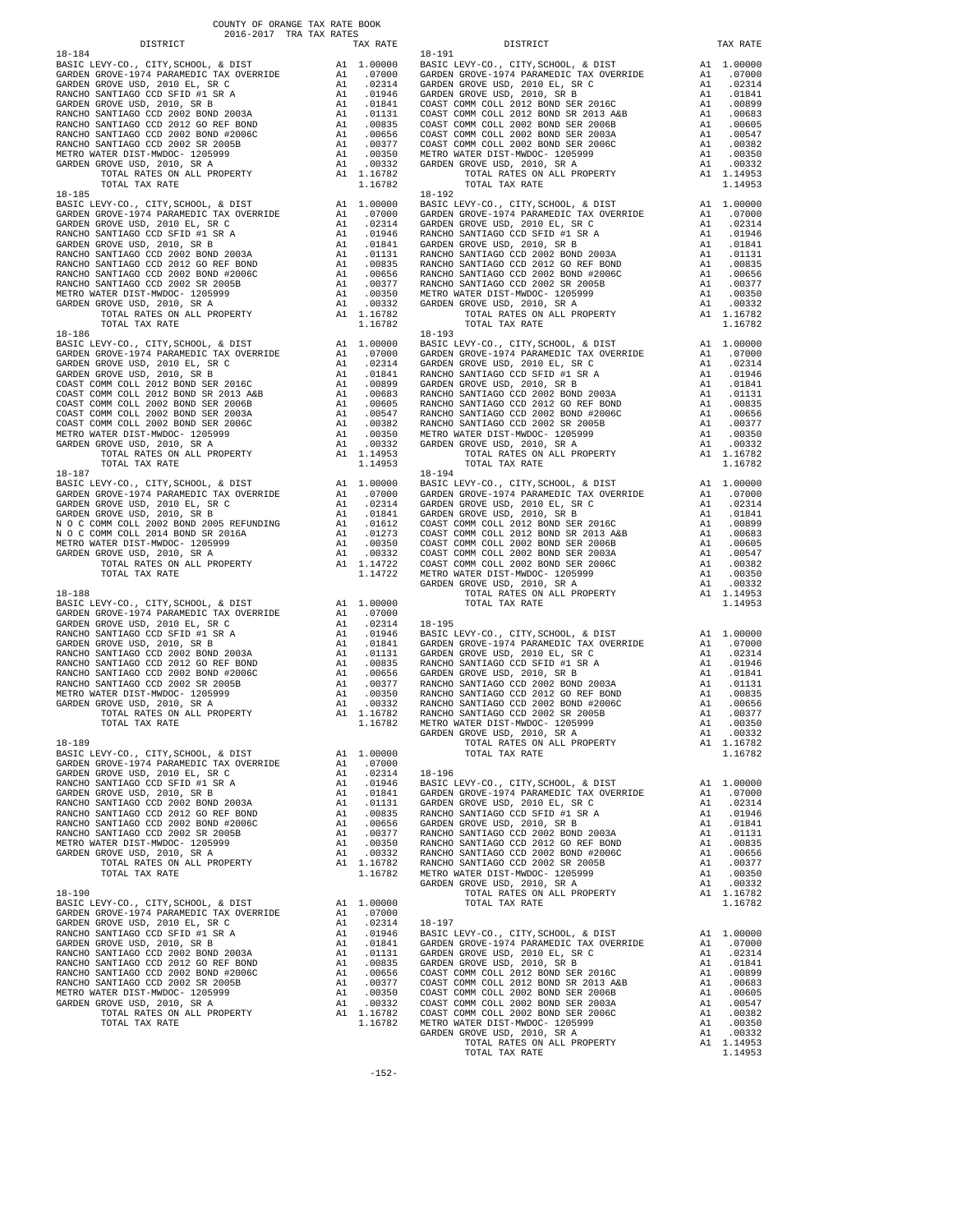|                                                                              |                 |                                                                                                                                                                                                                      | GARDEN           |
|------------------------------------------------------------------------------|-----------------|----------------------------------------------------------------------------------------------------------------------------------------------------------------------------------------------------------------------|------------------|
|                                                                              |                 |                                                                                                                                                                                                                      |                  |
|                                                                              |                 |                                                                                                                                                                                                                      |                  |
|                                                                              |                 |                                                                                                                                                                                                                      |                  |
|                                                                              |                 |                                                                                                                                                                                                                      |                  |
|                                                                              |                 |                                                                                                                                                                                                                      |                  |
|                                                                              |                 |                                                                                                                                                                                                                      |                  |
|                                                                              |                 |                                                                                                                                                                                                                      |                  |
|                                                                              |                 |                                                                                                                                                                                                                      |                  |
|                                                                              |                 |                                                                                                                                                                                                                      |                  |
|                                                                              |                 |                                                                                                                                                                                                                      |                  |
|                                                                              |                 |                                                                                                                                                                                                                      |                  |
|                                                                              |                 |                                                                                                                                                                                                                      | GARDEN           |
|                                                                              |                 |                                                                                                                                                                                                                      |                  |
|                                                                              |                 |                                                                                                                                                                                                                      |                  |
|                                                                              |                 |                                                                                                                                                                                                                      |                  |
|                                                                              |                 |                                                                                                                                                                                                                      |                  |
|                                                                              |                 |                                                                                                                                                                                                                      |                  |
|                                                                              |                 |                                                                                                                                                                                                                      |                  |
|                                                                              |                 |                                                                                                                                                                                                                      |                  |
|                                                                              |                 |                                                                                                                                                                                                                      |                  |
|                                                                              |                 |                                                                                                                                                                                                                      |                  |
|                                                                              |                 |                                                                                                                                                                                                                      |                  |
|                                                                              |                 |                                                                                                                                                                                                                      | GARDEN           |
|                                                                              |                 |                                                                                                                                                                                                                      |                  |
|                                                                              |                 |                                                                                                                                                                                                                      |                  |
|                                                                              |                 |                                                                                                                                                                                                                      |                  |
|                                                                              |                 |                                                                                                                                                                                                                      |                  |
|                                                                              |                 |                                                                                                                                                                                                                      |                  |
|                                                                              |                 |                                                                                                                                                                                                                      |                  |
|                                                                              |                 |                                                                                                                                                                                                                      |                  |
|                                                                              |                 |                                                                                                                                                                                                                      |                  |
|                                                                              |                 |                                                                                                                                                                                                                      |                  |
|                                                                              |                 |                                                                                                                                                                                                                      |                  |
|                                                                              |                 |                                                                                                                                                                                                                      | GARDEN           |
|                                                                              |                 |                                                                                                                                                                                                                      |                  |
|                                                                              |                 |                                                                                                                                                                                                                      |                  |
|                                                                              |                 |                                                                                                                                                                                                                      |                  |
|                                                                              |                 |                                                                                                                                                                                                                      |                  |
|                                                                              |                 |                                                                                                                                                                                                                      |                  |
| COAST COMM COLL 2002 BOND SER 2006B                                          | $\overline{A1}$ | .00605                                                                                                                                                                                                               | METRO W          |
| COAST COMM COLL 2002 BOND SER 2003A                                          | A1              | .00547                                                                                                                                                                                                               | GARDEN           |
| COAST COMM COLL 2002 BOND SER 2006C<br>METRO WATER DIST-MWDOC- 1205999       | A1<br>A1        | .00382<br>.00350                                                                                                                                                                                                     |                  |
| GARDEN GROVE USD, 2010, SR A                                                 | A1              | .00332                                                                                                                                                                                                               |                  |
| TOTAL RATES ON ALL PROPERTY                                                  |                 | A1 1.14953                                                                                                                                                                                                           | 18-209           |
| TOTAL TAX RATE                                                               |                 | 1.14953                                                                                                                                                                                                              | BASIC L          |
| $18 - 203$                                                                   |                 |                                                                                                                                                                                                                      | GARDEN<br>GARDEN |
| BASIC LEVY-CO., CITY, SCHOOL, & DIST                                         | A1              | 1.00000                                                                                                                                                                                                              | GARDEN           |
| GARDEN GROVE-1974 PARAMEDIC TAX OVERRIDE                                     |                 |                                                                                                                                                                                                                      |                  |
| GARDEN GROVE USD, 2010 EL, SR C<br>RANCHO SANTIAGO CCD SFID #1 SR A          |                 | A1 .00000 GABTE<br>A1 .07000 GABT C<br>A1 .02314 COAST C<br>A1 .01314 COAST C<br>A1 .01841 COAST C<br>A1 .01841 COAST C<br>A1 .00855 METRO W<br>A1 .00855 GARDEN<br>A1 .00377<br>A1 .00377<br>A1 .00377<br>A1 .00377 |                  |
| GARDEN GROVE USD, 2010, SR B                                                 |                 |                                                                                                                                                                                                                      |                  |
| RANCHO SANTIAGO CCD 2002 BOND 2003A                                          |                 |                                                                                                                                                                                                                      |                  |
| RANCHO SANTIAGO CCD 2012 GO REF BOND<br>RANCHO SANTIAGO CCD 2002 BOND #2006C |                 |                                                                                                                                                                                                                      |                  |
| RANCHO SANTIAGO CCD 2002 SR 2005B                                            |                 |                                                                                                                                                                                                                      |                  |
| METRO WATER DIST-MWDOC- 1205999                                              |                 | A1 .00350                                                                                                                                                                                                            |                  |
| GARDEN GROVE USD, 2010, SR A<br>TOTAL RATES ON ALL PROPERTY                  | A1              | .00332<br>A1 1.16782                                                                                                                                                                                                 | 18-210           |
| TOTAL TAX RATE                                                               |                 | 1.16782                                                                                                                                                                                                              | BASIC L          |
|                                                                              |                 |                                                                                                                                                                                                                      | CADDUM           |

| COUNTY OF ORANGE TAX RATE BOOK<br>2016-2017 TRA TAX RATES |          |                                                                                                                                                                                                                                                                                                                                                                          |          |
|-----------------------------------------------------------|----------|--------------------------------------------------------------------------------------------------------------------------------------------------------------------------------------------------------------------------------------------------------------------------------------------------------------------------------------------------------------------------|----------|
| DISTRICT                                                  | TAX RATE | DISTRICT                                                                                                                                                                                                                                                                                                                                                                 | TAX RATE |
|                                                           |          | $18 - 204$<br>$\begin{tabular}{cccc} 18-198 & \rule{0.2cm}{0.12cm} & \rule{0.2cm}{0.12cm} & \rule{0.2cm}{0.12cm} & \rule{0.2cm}{0.12cm} & \rule{0.2cm}{0.12cm} & \rule{0.2cm}{0.12cm} & \rule{0.2cm}{0.12cm} & \rule{0.2cm}{0.12cm} & \rule{0.2cm}{0.12cm} & \rule{0.2cm}{0.12cm} & \rule{0.2cm}{0.12cm} & \rule{0.2cm}{0.12cm} & \rule{0.2cm}{0.12cm} & \rule{0.2cm}{0$ |          |
|                                                           |          |                                                                                                                                                                                                                                                                                                                                                                          |          |
|                                                           |          |                                                                                                                                                                                                                                                                                                                                                                          |          |
|                                                           |          |                                                                                                                                                                                                                                                                                                                                                                          |          |
|                                                           |          |                                                                                                                                                                                                                                                                                                                                                                          |          |
|                                                           |          |                                                                                                                                                                                                                                                                                                                                                                          |          |
|                                                           |          |                                                                                                                                                                                                                                                                                                                                                                          |          |
|                                                           |          |                                                                                                                                                                                                                                                                                                                                                                          |          |
|                                                           |          |                                                                                                                                                                                                                                                                                                                                                                          |          |
|                                                           |          |                                                                                                                                                                                                                                                                                                                                                                          |          |
|                                                           |          |                                                                                                                                                                                                                                                                                                                                                                          |          |
|                                                           |          |                                                                                                                                                                                                                                                                                                                                                                          |          |
|                                                           |          |                                                                                                                                                                                                                                                                                                                                                                          |          |
|                                                           |          |                                                                                                                                                                                                                                                                                                                                                                          |          |
|                                                           |          |                                                                                                                                                                                                                                                                                                                                                                          |          |
|                                                           |          |                                                                                                                                                                                                                                                                                                                                                                          |          |
|                                                           |          |                                                                                                                                                                                                                                                                                                                                                                          |          |
|                                                           |          |                                                                                                                                                                                                                                                                                                                                                                          |          |
|                                                           |          |                                                                                                                                                                                                                                                                                                                                                                          |          |
|                                                           |          |                                                                                                                                                                                                                                                                                                                                                                          |          |
|                                                           |          |                                                                                                                                                                                                                                                                                                                                                                          |          |
|                                                           |          |                                                                                                                                                                                                                                                                                                                                                                          |          |
|                                                           |          |                                                                                                                                                                                                                                                                                                                                                                          |          |
|                                                           |          |                                                                                                                                                                                                                                                                                                                                                                          |          |
|                                                           |          |                                                                                                                                                                                                                                                                                                                                                                          |          |
|                                                           |          |                                                                                                                                                                                                                                                                                                                                                                          |          |
|                                                           |          |                                                                                                                                                                                                                                                                                                                                                                          |          |
|                                                           |          |                                                                                                                                                                                                                                                                                                                                                                          |          |
|                                                           |          |                                                                                                                                                                                                                                                                                                                                                                          |          |
|                                                           |          |                                                                                                                                                                                                                                                                                                                                                                          |          |
|                                                           |          |                                                                                                                                                                                                                                                                                                                                                                          |          |
|                                                           |          |                                                                                                                                                                                                                                                                                                                                                                          |          |
|                                                           |          |                                                                                                                                                                                                                                                                                                                                                                          |          |
|                                                           |          |                                                                                                                                                                                                                                                                                                                                                                          |          |
|                                                           |          |                                                                                                                                                                                                                                                                                                                                                                          |          |
|                                                           |          |                                                                                                                                                                                                                                                                                                                                                                          |          |
|                                                           |          |                                                                                                                                                                                                                                                                                                                                                                          |          |
|                                                           |          |                                                                                                                                                                                                                                                                                                                                                                          |          |
|                                                           |          |                                                                                                                                                                                                                                                                                                                                                                          |          |
|                                                           |          |                                                                                                                                                                                                                                                                                                                                                                          |          |
|                                                           |          |                                                                                                                                                                                                                                                                                                                                                                          |          |
|                                                           |          |                                                                                                                                                                                                                                                                                                                                                                          |          |
|                                                           |          |                                                                                                                                                                                                                                                                                                                                                                          |          |
|                                                           |          |                                                                                                                                                                                                                                                                                                                                                                          |          |
|                                                           |          |                                                                                                                                                                                                                                                                                                                                                                          |          |
|                                                           |          |                                                                                                                                                                                                                                                                                                                                                                          |          |
|                                                           |          |                                                                                                                                                                                                                                                                                                                                                                          |          |
|                                                           |          |                                                                                                                                                                                                                                                                                                                                                                          |          |
|                                                           |          |                                                                                                                                                                                                                                                                                                                                                                          |          |
|                                                           |          |                                                                                                                                                                                                                                                                                                                                                                          |          |
|                                                           |          |                                                                                                                                                                                                                                                                                                                                                                          |          |
|                                                           |          |                                                                                                                                                                                                                                                                                                                                                                          |          |
|                                                           |          |                                                                                                                                                                                                                                                                                                                                                                          |          |
|                                                           |          |                                                                                                                                                                                                                                                                                                                                                                          |          |
|                                                           |          |                                                                                                                                                                                                                                                                                                                                                                          |          |
|                                                           |          |                                                                                                                                                                                                                                                                                                                                                                          |          |
|                                                           |          |                                                                                                                                                                                                                                                                                                                                                                          |          |
|                                                           |          |                                                                                                                                                                                                                                                                                                                                                                          |          |
|                                                           |          |                                                                                                                                                                                                                                                                                                                                                                          |          |
|                                                           |          |                                                                                                                                                                                                                                                                                                                                                                          |          |
|                                                           |          |                                                                                                                                                                                                                                                                                                                                                                          |          |
|                                                           |          |                                                                                                                                                                                                                                                                                                                                                                          |          |
|                                                           |          |                                                                                                                                                                                                                                                                                                                                                                          |          |
|                                                           |          |                                                                                                                                                                                                                                                                                                                                                                          |          |
|                                                           |          |                                                                                                                                                                                                                                                                                                                                                                          |          |
|                                                           |          |                                                                                                                                                                                                                                                                                                                                                                          |          |
|                                                           |          |                                                                                                                                                                                                                                                                                                                                                                          |          |
|                                                           |          |                                                                                                                                                                                                                                                                                                                                                                          |          |
|                                                           |          |                                                                                                                                                                                                                                                                                                                                                                          |          |
|                                                           |          |                                                                                                                                                                                                                                                                                                                                                                          |          |
|                                                           |          |                                                                                                                                                                                                                                                                                                                                                                          |          |
|                                                           |          |                                                                                                                                                                                                                                                                                                                                                                          |          |
|                                                           |          |                                                                                                                                                                                                                                                                                                                                                                          |          |
|                                                           |          |                                                                                                                                                                                                                                                                                                                                                                          |          |
|                                                           |          |                                                                                                                                                                                                                                                                                                                                                                          |          |
|                                                           |          |                                                                                                                                                                                                                                                                                                                                                                          |          |
|                                                           |          |                                                                                                                                                                                                                                                                                                                                                                          |          |
|                                                           |          |                                                                                                                                                                                                                                                                                                                                                                          |          |
|                                                           |          |                                                                                                                                                                                                                                                                                                                                                                          |          |
|                                                           |          |                                                                                                                                                                                                                                                                                                                                                                          |          |
|                                                           |          |                                                                                                                                                                                                                                                                                                                                                                          |          |
|                                                           |          |                                                                                                                                                                                                                                                                                                                                                                          |          |
|                                                           |          |                                                                                                                                                                                                                                                                                                                                                                          |          |
|                                                           |          |                                                                                                                                                                                                                                                                                                                                                                          |          |
|                                                           |          |                                                                                                                                                                                                                                                                                                                                                                          |          |
|                                                           |          |                                                                                                                                                                                                                                                                                                                                                                          |          |
|                                                           |          |                                                                                                                                                                                                                                                                                                                                                                          |          |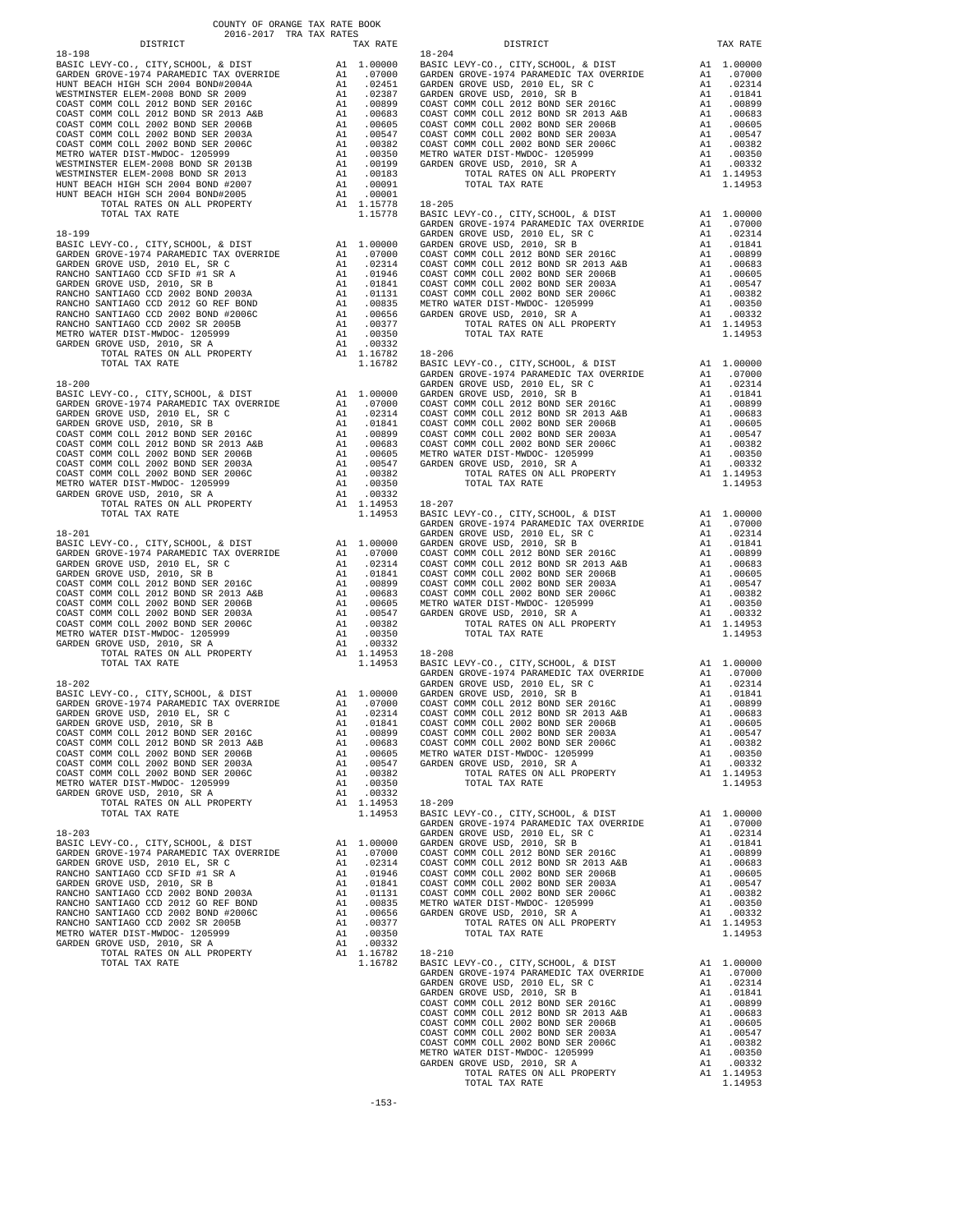|                                                                                                                                                                                                                                                                                                                                                                                                                                                                                       | COUNTY OF ORANGE TAX RATE BOOK<br>2016-2017 TRA TAX RATES |                                                                                                                                                                                                                                                                                      |
|---------------------------------------------------------------------------------------------------------------------------------------------------------------------------------------------------------------------------------------------------------------------------------------------------------------------------------------------------------------------------------------------------------------------------------------------------------------------------------------|-----------------------------------------------------------|--------------------------------------------------------------------------------------------------------------------------------------------------------------------------------------------------------------------------------------------------------------------------------------|
| DISTRICT                                                                                                                                                                                                                                                                                                                                                                                                                                                                              |                                                           | TAX RATE                                                                                                                                                                                                                                                                             |
|                                                                                                                                                                                                                                                                                                                                                                                                                                                                                       |                                                           |                                                                                                                                                                                                                                                                                      |
|                                                                                                                                                                                                                                                                                                                                                                                                                                                                                       |                                                           |                                                                                                                                                                                                                                                                                      |
|                                                                                                                                                                                                                                                                                                                                                                                                                                                                                       |                                                           |                                                                                                                                                                                                                                                                                      |
| $18 - 214$                                                                                                                                                                                                                                                                                                                                                                                                                                                                            |                                                           | NOCC<br>NOCC                                                                                                                                                                                                                                                                         |
| $18 - 215$<br>BASIC LEVY-CO., CITY, SCHOOL, & DIST<br>GARDEN GROVE-1974 PARAMEDIC TAX OVERRIDE<br>GARDEN GROVE USD, 2010 EL, SR C<br>RANCHO SANTIAGO CCD SFID #1 SR A<br>GARDEN GROVE USD, 2010, SR B<br>RANCHO SANTIAGO CCD 2002 BOND 2003A<br>RANCHO SANTIAGO CCD 2012 GO REF BOND<br>RANCHO SANTIAGO CCD 2002 BOND #2006C<br>RANCHO SANTIAGO CCD 2002 SR 2005B<br>METRO WATER DIST-MWDOC- 1205999<br>GARDEN GROVE USD, 2010, SR A<br>TOTAL RATES ON ALL PROPERTY<br>TOTAL TAX RATE |                                                           | A1 1.00000<br>A1 1.00000 18-222<br>A1 .07000 18-222<br>A1 .02314 BASIC L<br>A1 .01946 GARDEN<br>A1 .01946 GARDEN<br>A1 .01311 GARDEN<br>A1 .00335 COAST C<br>A1 .00356 COAST C<br>A1 .00350 COAST C<br>A1 .00350 COAST C<br>A1 .00332 COAST C<br>A1 .00332 COAST C                   |
| $18 - 216$<br>BASIC LEVY-CO., CITY, SCHOOL, & DIST<br>GARDEN GROVE-1974 PARAMEDIC TAX OVERRIDE<br>GARDEN GROVE USD, 2010 EL, SR C<br>GARDEN GROVE USD, 2010, SR B<br>COAST COMM COLL 2012 BOND SER 2016C<br>COAST COMM COLL 2012 BOND SR 2013 A&B<br>COAST COMM COLL 2002 BOND SER 2006B<br>COAST COMM COLL 2002 BOND SER 2003A<br>COAST COMM COLL 2002 BOND SER 2006C<br>METRO WATER DIST-MWDOC- 1205999<br>GARDEN GROVE USD, 2010, SR A<br>TOTAL RATES ON ALL PROPERTY              | A1                                                        | 1.00000<br>A1 .00000 18-223<br>A1 .02314 BASIC L<br>A1 .02314 GARDEN<br>A1 .00899 GARDEN<br>A1 .00683 GARDEN<br>A1 .00605 COAST C<br>A1 .00567 COAST C<br>A1 .00567 COAST C<br>1 .00382 COAST C<br>A1 .00382 COAST C<br>A1 .00350 COAST C<br>A1 .00332 COAST C<br>A1 1.14953 METRO W |

| DISTRICT                                                                                                                               | TAX RATE | DISTRICT   | TAX RATE |
|----------------------------------------------------------------------------------------------------------------------------------------|----------|------------|----------|
|                                                                                                                                        |          | $18 - 217$ |          |
|                                                                                                                                        |          |            |          |
|                                                                                                                                        |          |            |          |
|                                                                                                                                        |          |            |          |
|                                                                                                                                        |          |            |          |
|                                                                                                                                        |          |            |          |
|                                                                                                                                        |          |            |          |
|                                                                                                                                        |          |            |          |
|                                                                                                                                        |          |            |          |
|                                                                                                                                        |          |            |          |
|                                                                                                                                        |          |            |          |
|                                                                                                                                        |          |            |          |
|                                                                                                                                        |          |            |          |
|                                                                                                                                        |          |            |          |
|                                                                                                                                        |          |            |          |
|                                                                                                                                        |          |            |          |
|                                                                                                                                        |          |            |          |
|                                                                                                                                        |          |            |          |
|                                                                                                                                        |          |            |          |
|                                                                                                                                        |          |            |          |
|                                                                                                                                        |          |            |          |
|                                                                                                                                        |          |            |          |
|                                                                                                                                        |          |            |          |
|                                                                                                                                        |          |            |          |
|                                                                                                                                        |          |            |          |
|                                                                                                                                        |          |            |          |
|                                                                                                                                        |          |            |          |
|                                                                                                                                        |          |            |          |
|                                                                                                                                        |          |            |          |
|                                                                                                                                        |          |            |          |
|                                                                                                                                        |          |            |          |
|                                                                                                                                        |          |            |          |
|                                                                                                                                        |          |            |          |
|                                                                                                                                        |          |            |          |
|                                                                                                                                        |          |            |          |
|                                                                                                                                        |          |            |          |
|                                                                                                                                        |          |            |          |
|                                                                                                                                        |          |            |          |
|                                                                                                                                        |          |            |          |
|                                                                                                                                        |          |            |          |
|                                                                                                                                        |          |            |          |
|                                                                                                                                        |          |            |          |
|                                                                                                                                        |          |            |          |
|                                                                                                                                        |          |            |          |
|                                                                                                                                        |          |            |          |
|                                                                                                                                        |          |            |          |
|                                                                                                                                        |          |            |          |
|                                                                                                                                        |          |            |          |
|                                                                                                                                        |          |            |          |
|                                                                                                                                        |          |            |          |
|                                                                                                                                        |          |            |          |
|                                                                                                                                        |          |            |          |
|                                                                                                                                        |          |            |          |
|                                                                                                                                        |          |            |          |
|                                                                                                                                        |          |            |          |
|                                                                                                                                        |          |            |          |
|                                                                                                                                        |          |            |          |
|                                                                                                                                        |          |            |          |
| BASIC LEVY-CO., CITY, SCHOOL, & DIST A1 1.00000<br>GARDEN GROUE-1974 PARAMEDIC TAX OVERRIDE A1 .07000<br>CARDEN CROWE HED 2010 FI SP C |          | $18 - 222$ |          |
|                                                                                                                                        |          |            |          |
|                                                                                                                                        |          |            |          |
|                                                                                                                                        |          |            |          |
|                                                                                                                                        |          |            |          |
|                                                                                                                                        |          |            |          |
|                                                                                                                                        |          |            |          |
|                                                                                                                                        |          |            |          |
|                                                                                                                                        |          |            |          |
|                                                                                                                                        |          |            |          |
|                                                                                                                                        |          |            |          |
|                                                                                                                                        |          |            |          |
|                                                                                                                                        |          |            |          |
|                                                                                                                                        |          |            |          |
|                                                                                                                                        |          |            |          |
|                                                                                                                                        |          |            |          |
|                                                                                                                                        |          |            |          |
|                                                                                                                                        |          |            |          |
|                                                                                                                                        |          |            |          |
|                                                                                                                                        |          |            |          |
|                                                                                                                                        |          |            |          |
|                                                                                                                                        |          |            |          |
|                                                                                                                                        |          |            |          |
|                                                                                                                                        |          |            |          |
|                                                                                                                                        |          |            |          |
|                                                                                                                                        |          |            |          |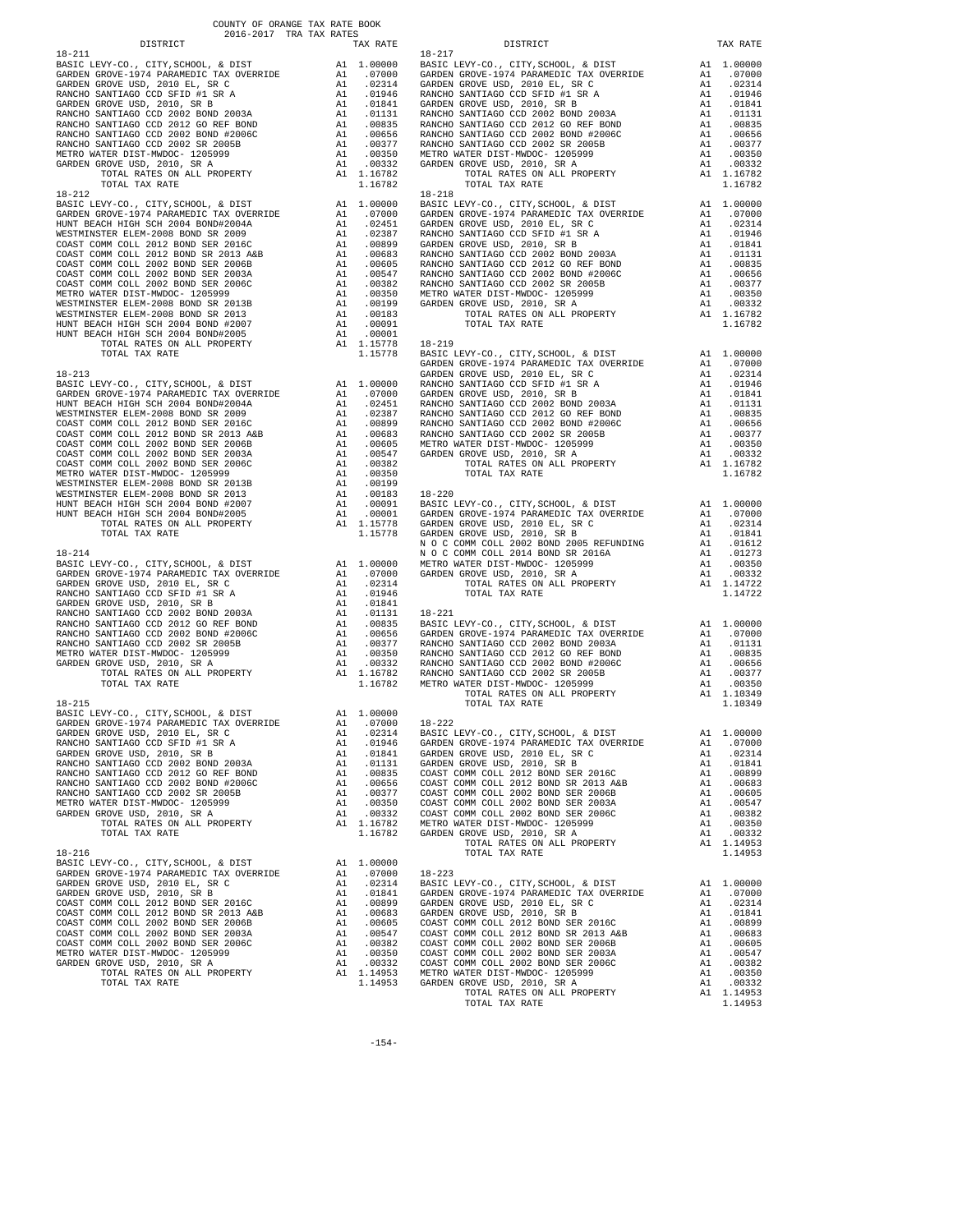| COUNTY OF ORANGE TAX RATE BOOK<br>2016-2017 TRA TAX RATES |          |                        |          |
|-----------------------------------------------------------|----------|------------------------|----------|
| DISTRICT<br>$18 - 224$                                    | TAX RATE | DISTRICT<br>$18 - 231$ | TAX RATE |
|                                                           |          |                        |          |
|                                                           |          |                        |          |
|                                                           |          |                        |          |
|                                                           |          |                        |          |
|                                                           |          |                        |          |
|                                                           |          |                        |          |
|                                                           |          |                        |          |
|                                                           |          |                        |          |
|                                                           |          |                        |          |
|                                                           |          |                        |          |
|                                                           |          |                        |          |
|                                                           |          |                        |          |
|                                                           |          |                        |          |
|                                                           |          |                        |          |
|                                                           |          |                        |          |
|                                                           |          |                        |          |
|                                                           |          |                        |          |
|                                                           |          |                        |          |
|                                                           |          |                        |          |
|                                                           |          |                        |          |
|                                                           |          |                        |          |
|                                                           |          |                        |          |
|                                                           |          |                        |          |
|                                                           |          |                        |          |
|                                                           |          |                        |          |
|                                                           |          |                        |          |
|                                                           |          |                        |          |
|                                                           |          |                        |          |
|                                                           |          |                        |          |
|                                                           |          |                        |          |
|                                                           |          |                        |          |
|                                                           |          |                        |          |
|                                                           |          |                        |          |
|                                                           |          |                        |          |
|                                                           |          |                        |          |
|                                                           |          |                        |          |
|                                                           |          |                        |          |
|                                                           |          |                        |          |
|                                                           |          |                        |          |
|                                                           |          |                        |          |
|                                                           |          |                        |          |
|                                                           |          |                        |          |
|                                                           |          |                        |          |
|                                                           |          |                        |          |
|                                                           |          |                        |          |
|                                                           |          |                        |          |
|                                                           |          |                        |          |
|                                                           |          |                        |          |
|                                                           |          |                        |          |
|                                                           |          |                        |          |
|                                                           |          |                        |          |
|                                                           |          |                        |          |
|                                                           |          |                        |          |
|                                                           |          |                        |          |
|                                                           |          |                        |          |
|                                                           |          |                        |          |
|                                                           |          |                        |          |
|                                                           |          |                        |          |
|                                                           |          |                        |          |
|                                                           |          |                        |          |
|                                                           |          |                        |          |
|                                                           |          |                        |          |
|                                                           |          |                        |          |
|                                                           |          |                        |          |
|                                                           |          |                        |          |
|                                                           |          |                        |          |
|                                                           |          |                        |          |
|                                                           |          |                        |          |
|                                                           |          |                        |          |
|                                                           |          |                        |          |
|                                                           |          |                        |          |
|                                                           |          |                        |          |
|                                                           |          |                        |          |
|                                                           |          |                        |          |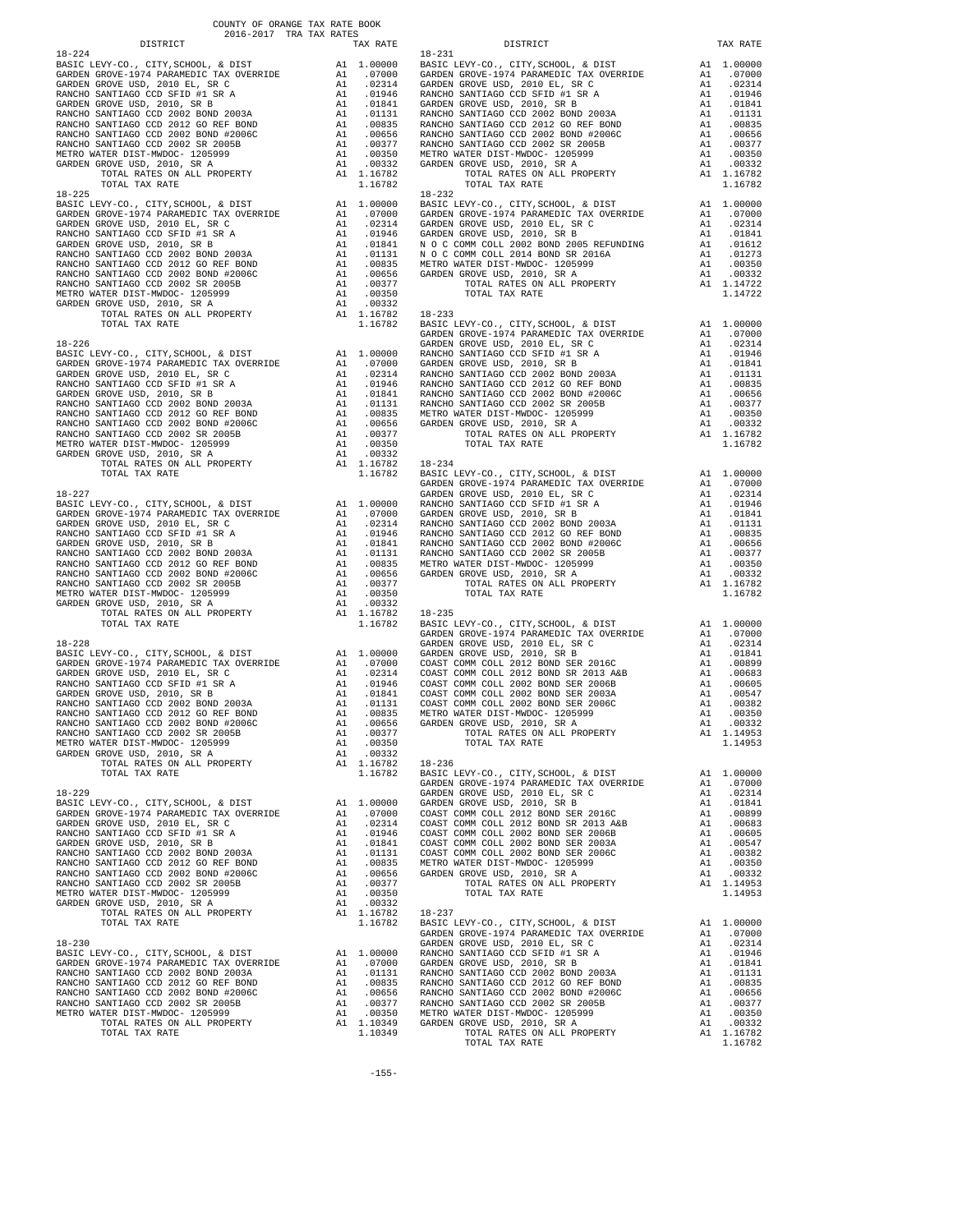| COUNTY OF ORANGE TAX RATE BOOK<br>2016-2017 TRA TAX RATES |          |                        |          |
|-----------------------------------------------------------|----------|------------------------|----------|
| DISTRICT<br>$18 - 238$                                    | TAX RATE | DISTRICT<br>$18 - 245$ | TAX RATE |
|                                                           |          |                        |          |
|                                                           |          |                        |          |
|                                                           |          |                        |          |
|                                                           |          |                        |          |
|                                                           |          |                        |          |
|                                                           |          |                        |          |
|                                                           |          |                        |          |
|                                                           |          |                        |          |
|                                                           |          |                        |          |
|                                                           |          |                        |          |

|  | $-156-$ |  |  |
|--|---------|--|--|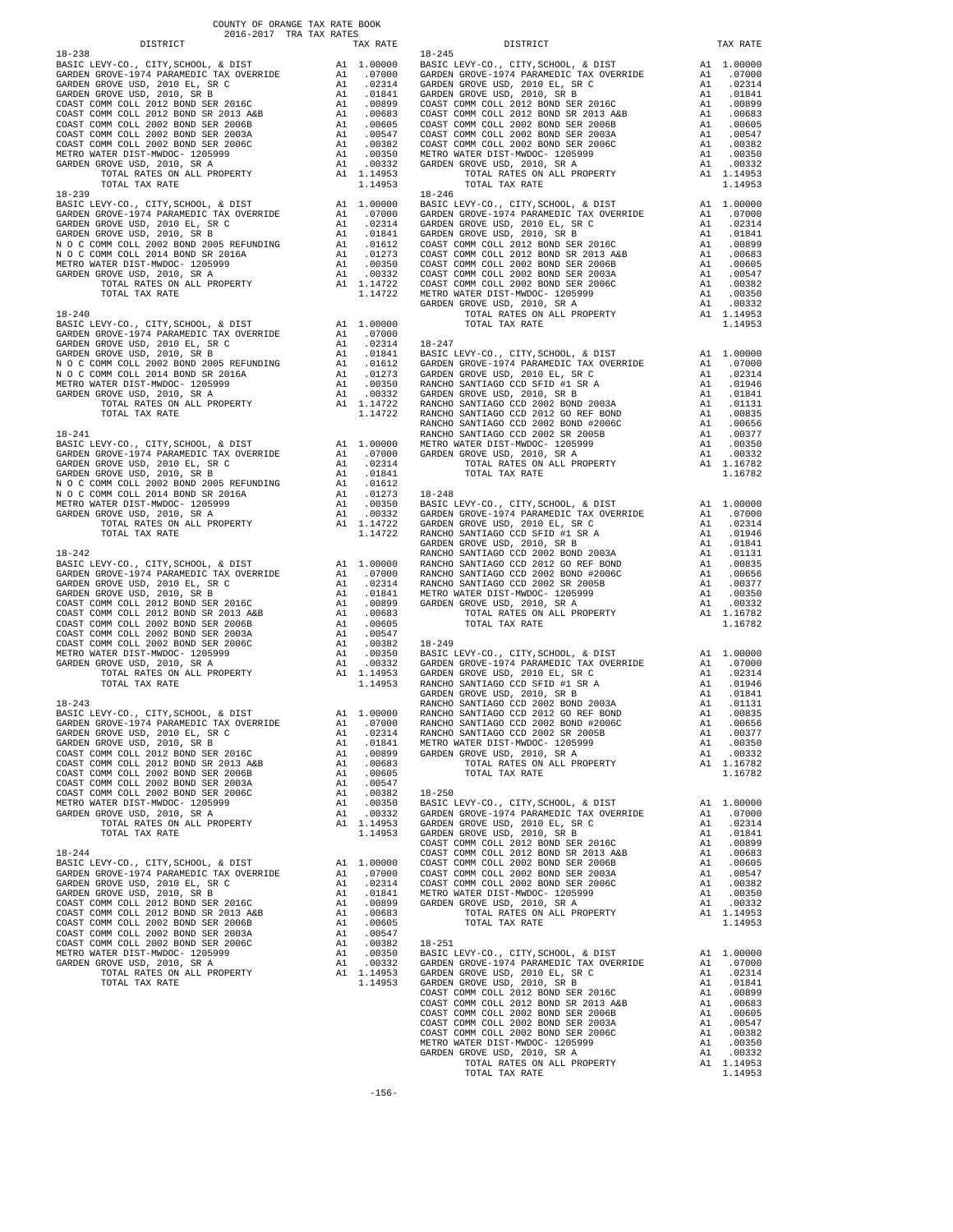COUNTY OF ORANGE TAX RATE BOOK 2016-2017 TRA TAX RATES

 DISTRICT TAX RATE DISTRICT TAX RATE 18-252 18-259 BASIC LEVY-CO., CITY,SCHOOL, & DIST A1 1.00000 BASIC LEVY-CO., CITY,SCHOOL, & DIST A1 1.00000 GARDEN GROVE-1974 PARAMEDIC TAX OVERRIDE A1 .07000 GARDEN GROVE-1974 PARAMEDIC TAX OVERRIDE A1 .07000 GARDEN GROVE USD, 2010 EL, SR C A1 .02314 GARDEN GROVE USD, 2010 EL, SR C A1 .02314 RANCHO SANTIAGO CCD SFID #1 SR A A1 .01946 GARDEN GROVE USD, 2010, SR B A1 .01841 GARDEN GROVE USD, 2010, SR B A1 .01841 COAST COMM COLL 2012 BOND SER 2016C A1 .00899 RANCHO SANTIAGO CCD 2002 BOND 2003A A1 .01131 COAST COMM COLL 2012 BOND SR 2013 A&B A1 .00683 RANCHO SANTIAGO CCD 2012 GO REF BOND A1 .00835 COAST COMM COLL 2002 BOND SER 2006B A1 .00605 RANCHO SANTIAGO CCD 2002 BOND #2006C A1 .00656 COAST COMM COLL 2002 BOND SER 2003A A1 .00547 RANCHO SANTIAGO CCD 2002 SR 2005B A1 .00377 COAST COMM COLL 2002 BOND SER 2006C A1 .00382 METRO WATER DIST-MWDOC- 1205999 A1 .00350 METRO WATER DIST-MWDOC- 1205999 A1 .00350 GARDEN GROVE USD, 2010, SR A A1 .00332 GARDEN GROVE USD, 2010, SR A A1 .00332 TOTAL RATES ON ALL PROPERTY A1 1.16782 TOTAL RATES ON ALL PROPERTY A1 1.14953 TOTAL TAX RATE 1.16782 TOTAL TAX RATE 1.14953  $\begin{tabular}{cccc} 18-253 \\ \text{BASIDE} & \text{BAC} & \text{CITY}, \text{SCHOOL}, & \text{A DIST} \\ \text{GARDEN GROVE-1974 } \text{PARMEDIC TAX OVERIDE} & \text{A1 } 1.00000 \\ \text{GARDEN GROVE-1974 } \text{PARMEDIC TAX OVERIDE} & \text{A1 } 1.07000 \\ \text{GARDEN GROVE-1974 } \text{PARMEDIC TAX OVERIDE} & \text{A1 } 1.07000 \\ \text{GARDEN GROVE-1974 } \text{PARMEDIC TAX OVERIDE} & \text{A1 } 1.0$  $\begin{tabular}{l|c|c|c|c|c} \multicolumn{4}{c}{BAREEN GROV-C0},&CITY,SCHOOL, &CITY,SCHOOL, &CIST &A1 & 1.00000 & BASIC LEVY-CO., CITY,SCHOOL, &C DIST &A1 & 1.00000 & GARDEN GROV-E197 &A1 & 1.00000 & GARDEN GROV-E197 &A1 & 1.00000 & GARDEN GROV-E197 &A1 & 1.00000 & GARDEN GROV-E197 &A1 & 1.00000 & GARDEN GROV-E1 &A1 & 1.00000 & GARDEN GROV-E1$  TOTAL TAX RATE 1.16782 TOTAL TAX RATE 1.14953 18-255 18-262 BASIC LEVY-CO., CITY,SCHOOL, & DIST A1 1.00000 BASIC LEVY-CO., CITY,SCHOOL, & DIST A1 1.00000 GARDEN GROVE-1974 PARAMEDIC TAX OVERRIDE A1 .07000 GARDEN GROVE-1974 PARAMEDIC TAX OVERRIDE A1 .07000 GARDEN GROVE USD, 2010 EL, SR C A1 .02314 GARDEN GROVE USD, 2010 EL, SR C A1 .02314 GARDEN GROVE USD, 2010, SR B A1 .01841 GARDEN GROVE USD, 2010, SR B A1 .01841 COAST COMM COLL 2012 BOND SER 2016C A1 .00899 COAST COMM COLL 2012 BOND SER 2016C A1 .00899 COAST COMM COLL 2012 BOND SR 2013 A&B A1 .00683 COAST COMM COLL 2012 BOND SR 2013 A&B A1 .00683 COAST COMM COLL 2002 BOND SER 2006B A1 .00605 COAST COMM COLL 2002 BOND SER 2006B A1 .00605 COAST COMM COLL 2002 BOND SER 2003A A1 .00547 COAST COMM COLL 2002 BOND SER 2003A A1 .00547 COAST COMM COLL 2002 BOND SER 2006C A1 .00382 COAST COMM COLL 2002 BOND SER 2006C A1 .00382 METRO WATER DIST-MWDOC- 1205999 A1 .00350 METRO WATER DIST-MWDOC- 1205999 A1 .00350 GARDEN GROVE USD, 2010, SR A A1 .00332 GARDEN GROVE USD, 2010, SR A A1 .00332 TOTAL RATES ON ALL PROPERTY A1 1.14953 TOTAL RATES ON ALL PROPERTY A1 1.14953 TOTAL TAX RATE 1.14953 TOTAL TAX RATE 1.14953 18-256 18-263 BASIC LEVY-CO., CITY,SCHOOL, & DIST A1 1.00000 BASIC LEVY-CO., CITY,SCHOOL, & DIST A1 1.00000 GARDEN GROVE-1974 PARAMEDIC TAX OVERRIDE A1 .07000 GARDEN GROVE-1974 PARAMEDIC TAX OVERRIDE A1 .07000 GARDEN GROVE USD, 2010 EL, SR C A1 .02314 GARDEN GROVE USD, 2010 EL, SR C A1 .02314 RANCHO SANTIAGO CCD SFID #1 SR A A1 .01946 RANCHO SANTIAGO CCD SFID #1 SR A A1 .01946 GARDEN GROVE USD, 2010, SR B A1 .01841 GARDEN GROVE USD, 2010, SR B A1 .01841 RANCHO SANTIAGO CCD 2002 BOND 2003A A1 .01131 RANCHO SANTIAGO CCD 2002 BOND 2003A A1 .01131 RANCHO SANTIAGO CCD 2012 GO REF BOND A1 .00835 RANCHO SANTIAGO CCD 2012 GO REF BOND A1 .00835 RANCHO SANTIAGO CCD 2002 BOND #2006C A1 .00656 RANCHO SANTIAGO CCD 2002 BOND #2006C A1 .00656 RANCHO SANTIAGO CCD 2002 SR 2005B A1 .00377 RANCHO SANTIAGO CCD 2002 SR 2005B A1 .00377 METRO WATER DIST-MWDOC- 1205999 A1 .00350 METRO WATER DIST-MWDOC- 1205999 A1 .00350 GARDEN GROVE USD, 2010, SR A A1 .00332 GARDEN GROVE USD, 2010, SR A A1 .00332 TOTAL RATES ON ALL PROPERTY A1 1.16782 TOTAL RATES ON ALL PROPERTY A1 1.16782 TOTAL TAX RATE 1.16782 TOTAL TAX RATE 1.16782  $\begin{tabular}{cccc} 18-257 \\ \text{BASDEN GROV} & 19-4 & 100000 \\ \text{GARDBN GROV} & 0.7177, \text{SCHOOL}, & 6. DIST \\ \text{GARDBN GROV} & 0.01851 & 0.0000 \\ \text{GARDBN GROV} & 0.01851 & 0.0000 \\ \text{GARDBN GROV} & 0.01851 & 0.0000 \\ \text{GARDBN GROV} & 0.01851 & 0.0000 \\ \text{GARDBN GROV} & 0.01851 & 0.0000$ BASIC LEVY-CO., CITY,SCHOOL, & DIST A1 1.00000 BASIC LEVY-CO., CITY,SCHOOL, & DIST A1 1.00000<br>GARDEN GROVE-1974 PARAMEDIC TAX OVERRIDE  $\begin{tabular}{l|c|c|c|c|c} GARDEN GROVE USD, 2010 EL, SR C & A1 & .02314 & GARDEN GROVE USD, 2010, SR C & A1 & .02314 \\ RANCHO SMINTAGO CCD SETID H1 SR & A1 & .01841 & 01844 & GARDEN GROVE USD, 2010, SR B & A1 & .01841 \\ GRMCHO SMINTAGO CDD 2002 BOND 2003 A & A1 & .01841 & N & O C COMM COLL 2002 BOND 2005 REFUNDING & A1 & .01841 \\ RANCHO SMINTAGO CD 2002 BOND 2003$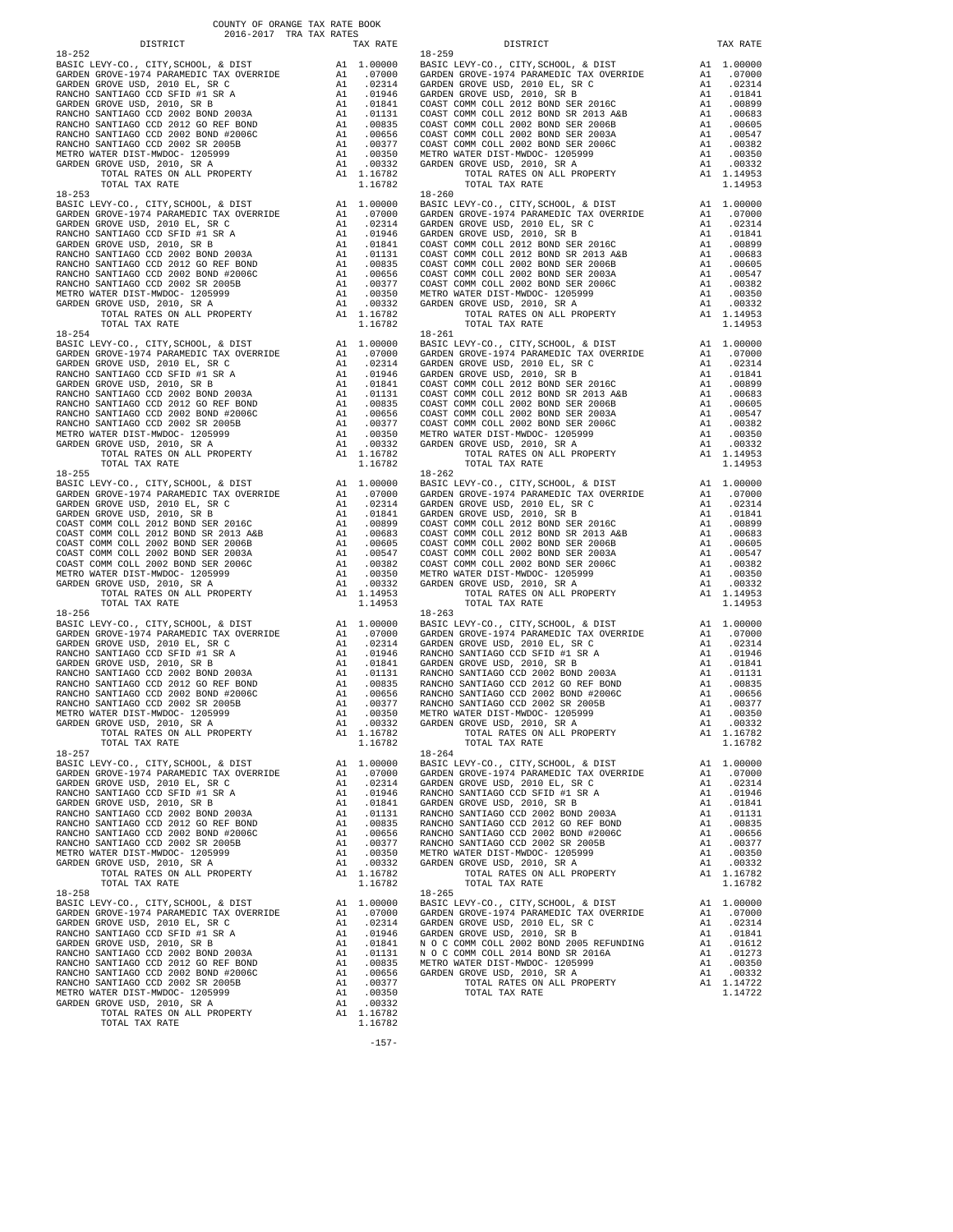| DISTRICT                                 |      | TAX RATE                                                                                                                                                                                |                  |
|------------------------------------------|------|-----------------------------------------------------------------------------------------------------------------------------------------------------------------------------------------|------------------|
|                                          |      |                                                                                                                                                                                         |                  |
|                                          |      |                                                                                                                                                                                         |                  |
|                                          |      |                                                                                                                                                                                         |                  |
|                                          |      |                                                                                                                                                                                         |                  |
|                                          |      |                                                                                                                                                                                         |                  |
|                                          |      |                                                                                                                                                                                         |                  |
|                                          |      |                                                                                                                                                                                         |                  |
|                                          |      |                                                                                                                                                                                         |                  |
|                                          |      |                                                                                                                                                                                         |                  |
|                                          |      |                                                                                                                                                                                         |                  |
|                                          |      |                                                                                                                                                                                         |                  |
|                                          |      |                                                                                                                                                                                         |                  |
|                                          |      |                                                                                                                                                                                         |                  |
|                                          |      |                                                                                                                                                                                         |                  |
| $18 - 268$                               |      |                                                                                                                                                                                         | $18 - 274$       |
|                                          |      |                                                                                                                                                                                         |                  |
|                                          |      |                                                                                                                                                                                         |                  |
|                                          |      |                                                                                                                                                                                         |                  |
|                                          |      |                                                                                                                                                                                         |                  |
|                                          |      |                                                                                                                                                                                         |                  |
|                                          |      |                                                                                                                                                                                         |                  |
|                                          |      |                                                                                                                                                                                         |                  |
|                                          |      |                                                                                                                                                                                         |                  |
|                                          |      |                                                                                                                                                                                         |                  |
|                                          |      |                                                                                                                                                                                         |                  |
|                                          |      |                                                                                                                                                                                         |                  |
|                                          |      |                                                                                                                                                                                         |                  |
|                                          |      |                                                                                                                                                                                         |                  |
| TOTAL TAX RATE                           |      | 1.16782                                                                                                                                                                                 |                  |
|                                          |      |                                                                                                                                                                                         |                  |
|                                          |      |                                                                                                                                                                                         |                  |
|                                          |      |                                                                                                                                                                                         |                  |
|                                          |      |                                                                                                                                                                                         |                  |
|                                          |      |                                                                                                                                                                                         |                  |
|                                          |      |                                                                                                                                                                                         |                  |
|                                          |      |                                                                                                                                                                                         |                  |
|                                          |      |                                                                                                                                                                                         |                  |
|                                          |      |                                                                                                                                                                                         |                  |
|                                          |      |                                                                                                                                                                                         |                  |
|                                          |      |                                                                                                                                                                                         |                  |
|                                          |      |                                                                                                                                                                                         |                  |
|                                          |      |                                                                                                                                                                                         |                  |
|                                          |      |                                                                                                                                                                                         |                  |
|                                          |      |                                                                                                                                                                                         | GARDEN           |
|                                          |      |                                                                                                                                                                                         |                  |
|                                          |      |                                                                                                                                                                                         |                  |
|                                          |      |                                                                                                                                                                                         |                  |
|                                          |      |                                                                                                                                                                                         |                  |
|                                          |      |                                                                                                                                                                                         |                  |
|                                          |      |                                                                                                                                                                                         |                  |
|                                          |      |                                                                                                                                                                                         |                  |
|                                          |      |                                                                                                                                                                                         |                  |
|                                          |      |                                                                                                                                                                                         |                  |
|                                          |      |                                                                                                                                                                                         |                  |
|                                          |      |                                                                                                                                                                                         |                  |
|                                          |      |                                                                                                                                                                                         |                  |
|                                          |      |                                                                                                                                                                                         |                  |
|                                          |      |                                                                                                                                                                                         |                  |
|                                          |      |                                                                                                                                                                                         |                  |
|                                          |      |                                                                                                                                                                                         | GARDEN           |
| 18-271                                   |      |                                                                                                                                                                                         | RANCHO           |
|                                          |      |                                                                                                                                                                                         |                  |
|                                          |      |                                                                                                                                                                                         |                  |
|                                          |      |                                                                                                                                                                                         |                  |
|                                          |      |                                                                                                                                                                                         |                  |
|                                          |      |                                                                                                                                                                                         |                  |
|                                          |      |                                                                                                                                                                                         |                  |
|                                          |      |                                                                                                                                                                                         |                  |
|                                          |      |                                                                                                                                                                                         |                  |
|                                          |      |                                                                                                                                                                                         |                  |
|                                          |      |                                                                                                                                                                                         |                  |
| WESTMINSTER ELEM-2008 BOND SR 2013B      | Al - | .00199                                                                                                                                                                                  |                  |
| WESTMINSTER ELEM-2008 BOND SR 2013       | A1   | .00183                                                                                                                                                                                  | GARDEN<br>GARDEN |
| HUNT BEACH HIGH SCH 2004 BOND #2007      | A1   | .00091                                                                                                                                                                                  | ${\tt GARDEN}$   |
| HUNT BEACH HIGH SCH 2004 BOND#2005       |      |                                                                                                                                                                                         |                  |
| TOTAL RATES ON ALL PROPERTY              |      |                                                                                                                                                                                         |                  |
| TOTAL TAX RATE                           |      | A1 .00001 COAST C<br>A1 1.15778 COAST C<br>1.15778 COAST C                                                                                                                              |                  |
|                                          |      |                                                                                                                                                                                         | COAST C          |
| $18 - 272$                               |      |                                                                                                                                                                                         | COAST C          |
| BASIC LEVY-CO., CITY, SCHOOL, & DIST     |      | A1 1.00000 METRO W<br>A1 .07000 GARDEN                                                                                                                                                  |                  |
| GARDEN GROVE-1974 PARAMEDIC TAX OVERRIDE |      |                                                                                                                                                                                         |                  |
| GARDEN GROVE USD, 2010 EL, SR C          | A1   | .02314                                                                                                                                                                                  |                  |
| RANCHO SANTIAGO CCD SFID #1 SR A         | A1   | .01946                                                                                                                                                                                  |                  |
| GARDEN GROVE USD, 2010, SR B             | A1   | .01841                                                                                                                                                                                  |                  |
| RANCHO SANTIAGO CCD 2002 BOND 2003A      |      |                                                                                                                                                                                         |                  |
|                                          |      |                                                                                                                                                                                         |                  |
| RANCHO SANTIAGO CCD 2012 GO REF BOND     |      |                                                                                                                                                                                         |                  |
| RANCHO SANTIAGO CCD 2002 BOND #2006C     |      |                                                                                                                                                                                         |                  |
| RANCHO SANTIAGO CCD 2002 SR 2005B        |      |                                                                                                                                                                                         |                  |
| METRO WATER DIST-MWDOC- 1205999          |      |                                                                                                                                                                                         |                  |
| GARDEN GROVE USD, 2010, SR A             |      |                                                                                                                                                                                         |                  |
| TOTAL RATES ON ALL PROPERTY              |      |                                                                                                                                                                                         |                  |
| TOTAL TAX RATE                           |      | A1 .0131<br>18-279<br>A1 .00835 BASIC L<br>A1 .00656 GARDEN<br>A1 .00350 GARDEN<br>A1 .00350 GARDEN<br>A1 .00352 COAST C<br>A1 1.16782 COAST C<br>A1 1.16782 COAST C<br>1.16782 COAST C |                  |
|                                          |      |                                                                                                                                                                                         | COAST C          |
|                                          |      |                                                                                                                                                                                         | COAST C          |

| $2016-2017\begin{array}{l} \texttt{?} \\ \texttt{TRA} \\ \texttt{TRA} \\ \texttt{RATES} \end{array}$ DISTRICT | TAX RATE | DISTRICT   | TAX RATE |
|---------------------------------------------------------------------------------------------------------------|----------|------------|----------|
| $18 - 266$                                                                                                    |          | $18 - 273$ |          |
|                                                                                                               |          |            |          |
|                                                                                                               |          |            |          |
|                                                                                                               |          |            |          |
|                                                                                                               |          |            |          |
|                                                                                                               |          |            |          |
|                                                                                                               |          |            |          |
|                                                                                                               |          |            |          |
|                                                                                                               |          |            |          |
|                                                                                                               |          |            |          |
|                                                                                                               |          |            |          |
|                                                                                                               |          |            |          |
|                                                                                                               |          |            |          |
|                                                                                                               |          |            |          |
|                                                                                                               |          |            |          |
|                                                                                                               |          |            |          |
|                                                                                                               |          |            |          |
|                                                                                                               |          |            |          |
|                                                                                                               |          |            |          |
|                                                                                                               |          |            |          |
|                                                                                                               |          |            |          |
|                                                                                                               |          |            |          |
|                                                                                                               |          |            |          |
|                                                                                                               |          |            |          |
|                                                                                                               |          |            |          |
|                                                                                                               |          |            |          |
|                                                                                                               |          |            |          |
|                                                                                                               |          |            |          |
|                                                                                                               |          |            |          |
|                                                                                                               |          |            |          |
|                                                                                                               |          |            |          |
|                                                                                                               |          |            |          |
|                                                                                                               |          |            |          |
|                                                                                                               |          |            |          |
|                                                                                                               |          |            |          |
|                                                                                                               |          |            |          |
|                                                                                                               |          |            |          |
|                                                                                                               |          |            |          |
|                                                                                                               |          |            |          |
|                                                                                                               |          |            |          |
|                                                                                                               |          |            |          |
|                                                                                                               |          |            |          |
|                                                                                                               |          |            |          |
|                                                                                                               |          |            |          |
|                                                                                                               |          |            |          |
|                                                                                                               |          |            |          |
|                                                                                                               |          |            |          |
|                                                                                                               |          |            |          |
|                                                                                                               |          |            |          |
|                                                                                                               |          |            |          |
|                                                                                                               |          |            |          |
|                                                                                                               |          |            |          |
|                                                                                                               |          |            |          |
|                                                                                                               |          |            |          |
|                                                                                                               |          |            |          |
|                                                                                                               |          |            |          |
|                                                                                                               |          |            |          |
|                                                                                                               |          |            |          |
|                                                                                                               |          |            |          |
|                                                                                                               |          |            |          |
|                                                                                                               |          |            |          |
|                                                                                                               |          |            |          |
|                                                                                                               |          |            |          |
|                                                                                                               |          |            |          |
|                                                                                                               |          |            |          |
|                                                                                                               |          |            |          |
|                                                                                                               |          |            |          |
|                                                                                                               |          |            |          |
|                                                                                                               |          |            |          |
|                                                                                                               |          |            |          |
|                                                                                                               |          |            |          |
|                                                                                                               |          |            |          |
|                                                                                                               |          |            |          |
|                                                                                                               |          |            |          |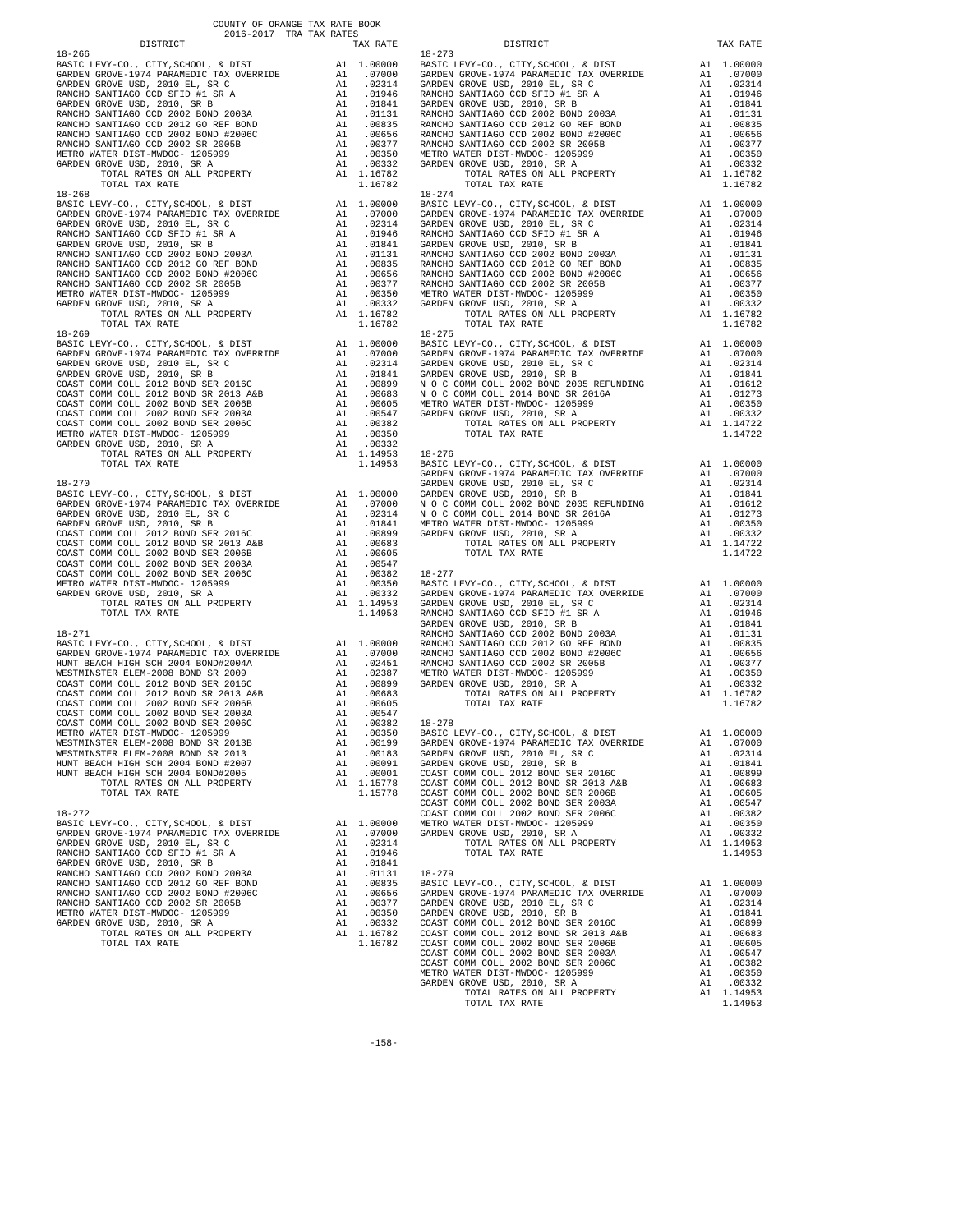| COUNTY OF ORANGE TAX RATE BOOK<br>2016-2017 TRA TAX RATES | TAX RATE | DISTRICT | TAX RATE |
|-----------------------------------------------------------|----------|----------|----------|
|                                                           |          |          |          |
|                                                           |          |          |          |
|                                                           |          |          |          |
|                                                           |          |          |          |
|                                                           |          |          |          |
|                                                           |          |          |          |
|                                                           |          |          |          |
|                                                           |          |          |          |
|                                                           |          |          |          |
|                                                           |          |          |          |
|                                                           |          |          |          |
|                                                           |          |          |          |
|                                                           |          |          |          |
|                                                           |          |          |          |
|                                                           |          |          |          |
|                                                           |          |          |          |
|                                                           |          |          |          |
|                                                           |          |          |          |
|                                                           |          |          |          |
|                                                           |          |          |          |
|                                                           |          |          |          |
|                                                           |          |          |          |
|                                                           |          |          |          |
|                                                           |          |          |          |
|                                                           |          |          |          |
|                                                           |          |          |          |
|                                                           |          |          |          |
|                                                           |          |          |          |
|                                                           |          |          |          |
|                                                           |          |          |          |
|                                                           |          |          |          |
|                                                           |          |          |          |
|                                                           |          |          |          |
|                                                           |          |          |          |
|                                                           |          |          |          |
|                                                           |          |          |          |
|                                                           |          |          |          |
|                                                           |          |          |          |
|                                                           |          |          |          |
|                                                           |          |          |          |
|                                                           |          |          |          |
|                                                           |          |          |          |
|                                                           |          |          |          |
|                                                           |          |          |          |
|                                                           |          |          |          |
|                                                           |          |          |          |
|                                                           |          |          |          |
|                                                           |          |          |          |
|                                                           |          |          |          |
|                                                           |          |          |          |
|                                                           |          |          |          |
|                                                           |          |          |          |
|                                                           |          |          |          |
|                                                           |          |          |          |
|                                                           |          |          |          |
|                                                           |          |          |          |
|                                                           |          |          |          |
|                                                           |          |          |          |
|                                                           |          |          |          |
|                                                           |          |          |          |
|                                                           |          |          |          |
|                                                           |          |          |          |
|                                                           |          |          |          |
|                                                           |          |          |          |
|                                                           |          |          |          |
|                                                           |          |          |          |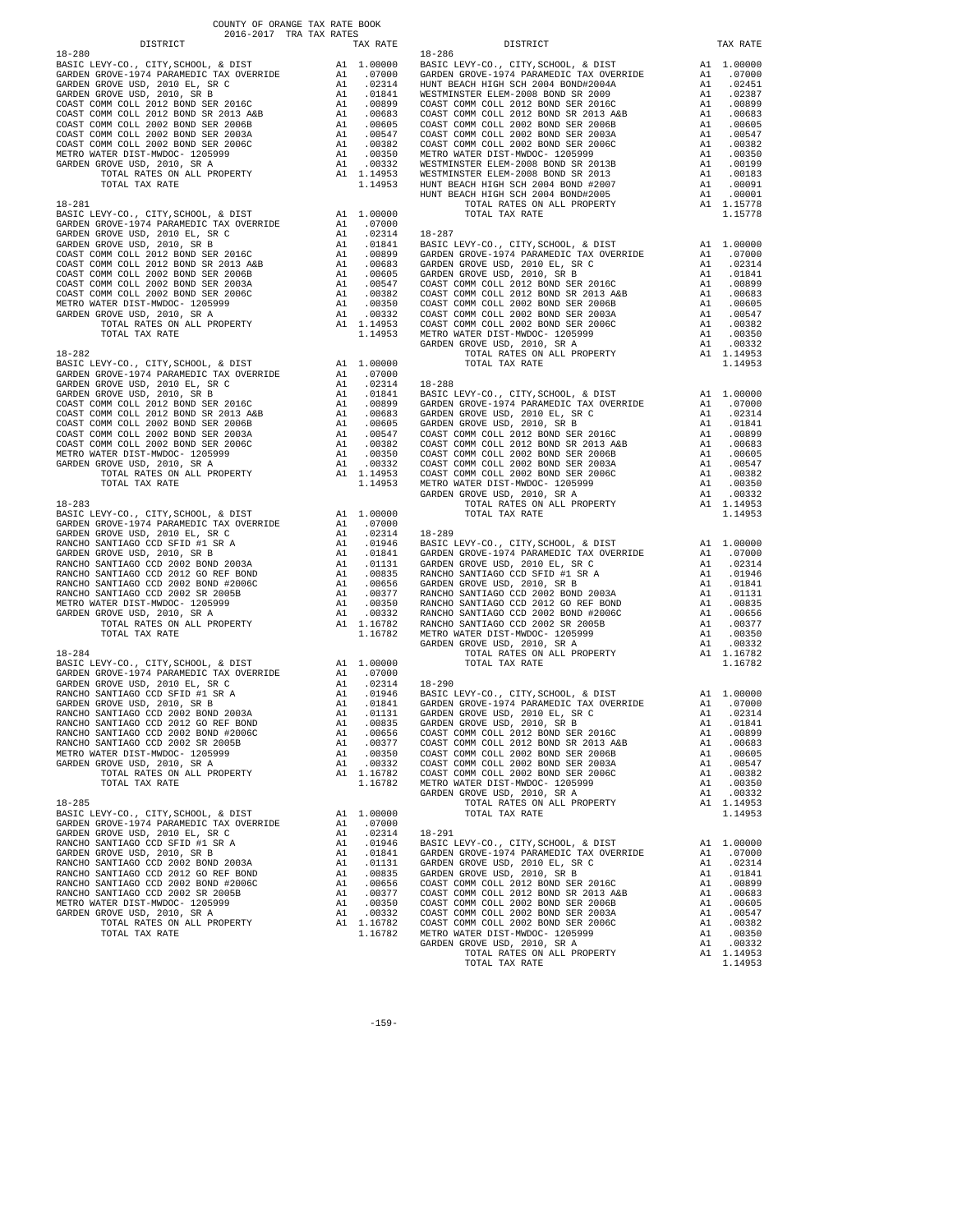| COUNTY OF ORANGE TAX RATE BOOK<br>2016-2017 TRA TAX RATES                      |    |                                                                                |            |
|--------------------------------------------------------------------------------|----|--------------------------------------------------------------------------------|------------|
| DISTRICT                                                                       |    | TAX RATE                                                                       |            |
| $18 - 292$                                                                     |    |                                                                                | $18 - 299$ |
|                                                                                |    |                                                                                |            |
|                                                                                |    |                                                                                |            |
|                                                                                |    |                                                                                |            |
|                                                                                |    |                                                                                |            |
|                                                                                |    |                                                                                |            |
|                                                                                |    |                                                                                |            |
|                                                                                |    |                                                                                |            |
|                                                                                |    |                                                                                |            |
|                                                                                |    |                                                                                |            |
|                                                                                |    |                                                                                |            |
|                                                                                |    | 1.16782                                                                        |            |
|                                                                                |    |                                                                                |            |
|                                                                                |    |                                                                                |            |
|                                                                                |    |                                                                                |            |
|                                                                                |    |                                                                                |            |
|                                                                                |    |                                                                                |            |
|                                                                                |    |                                                                                |            |
|                                                                                |    |                                                                                |            |
|                                                                                |    |                                                                                |            |
|                                                                                |    |                                                                                |            |
|                                                                                |    |                                                                                |            |
|                                                                                |    |                                                                                |            |
|                                                                                |    |                                                                                |            |
|                                                                                |    |                                                                                |            |
|                                                                                |    |                                                                                |            |
|                                                                                |    |                                                                                |            |
|                                                                                |    |                                                                                |            |
|                                                                                |    |                                                                                |            |
|                                                                                |    |                                                                                |            |
|                                                                                |    |                                                                                |            |
|                                                                                |    |                                                                                |            |
|                                                                                |    |                                                                                |            |
|                                                                                |    |                                                                                |            |
|                                                                                |    |                                                                                |            |
|                                                                                |    |                                                                                |            |
|                                                                                |    |                                                                                |            |
|                                                                                |    |                                                                                |            |
|                                                                                |    |                                                                                |            |
|                                                                                |    |                                                                                |            |
|                                                                                |    |                                                                                |            |
|                                                                                |    |                                                                                |            |
|                                                                                |    |                                                                                |            |
|                                                                                |    |                                                                                |            |
|                                                                                |    |                                                                                |            |
|                                                                                |    |                                                                                |            |
|                                                                                |    |                                                                                |            |
|                                                                                |    |                                                                                |            |
|                                                                                |    |                                                                                |            |
|                                                                                |    |                                                                                |            |
|                                                                                |    |                                                                                |            |
|                                                                                |    |                                                                                |            |
|                                                                                |    |                                                                                |            |
|                                                                                |    |                                                                                |            |
|                                                                                |    |                                                                                |            |
|                                                                                |    |                                                                                |            |
|                                                                                |    |                                                                                |            |
|                                                                                |    |                                                                                |            |
|                                                                                |    |                                                                                |            |
|                                                                                |    |                                                                                | GARDEN     |
| $18 - 297$                                                                     |    |                                                                                |            |
| BASIC LEVY-CO., CITY, SCHOOL, & DIST                                           |    | $A1$ 1.00000<br>Al $0.783$                                                     |            |
| GARDEN GROVE-1974 PARAMEDIC TAX OVERRIDE                                       |    | A1 .07000                                                                      |            |
| GARDEN GROVE USD, 2010 EL, SR C                                                |    | A1 .02314                                                                      | $18 - 304$ |
| GARDEN GROVE USD, 2010, SR B                                                   |    | A1.01841                                                                       | BASIC L    |
| N O C COMM COLL 2002 BOND 2005 REFUNDING<br>N O C COMM COLL 2014 BOND SR 2016A | A1 | .01612<br>.01273                                                               | GARDEN     |
| METRO WATER DIST-MWDOC- 1205999                                                | A1 |                                                                                | GARDEN     |
| GARDEN GROVE USD, 2010, SR A                                                   |    |                                                                                |            |
| TOTAL RATES ON ALL PROPERTY                                                    |    |                                                                                |            |
| TOTAL TAX RATE                                                                 |    | Al .00350 GARDEN<br>Al .00332 COAST C<br>Al 1.14722 COAST C<br>1.14722 COAST C |            |
|                                                                                |    |                                                                                | COAST C    |
| $18 - 298$                                                                     |    |                                                                                | COAST C    |
| BASIC LEVY-CO., CITY, SCHOOL, & DIST                                           |    |                                                                                |            |
| GARDEN GROVE-1974 PARAMEDIC TAX OVERRIDE                                       |    |                                                                                |            |
| GARDEN GROVE USD, 2010 EL, SR C                                                |    |                                                                                |            |
| RANCHO SANTIAGO CCD SFID #1 SR A<br>GARDEN GROVE USD, 2010, SR B               |    | A1 .01946<br>A1.01841                                                          |            |
| RANCHO SANTIAGO CCD 2002 BOND 2003A                                            |    | A1 .01131                                                                      | $18 - 305$ |
| RANCHO SANTIAGO CCD 2012 GO REF BOND                                           | A1 | .00835                                                                         | BASIC L    |
| RANCHO SANTIAGO CCD 2002 BOND #2006C                                           | A1 | .00656                                                                         | GARDEN     |
| RANCHO SANTIAGO CCD 2002 SR 2005B                                              | A1 | .00377                                                                         | GARDEN     |
| METRO WATER DIST-MWDOC- 1205999                                                |    |                                                                                |            |
| GARDEN GROVE USD, 2010, SR A                                                   |    | A1 .00350 GARDEN<br>A1 .00332 COAST C<br>A1 1.16782 COAST C                    |            |
| TOTAL RATES ON ALL PROPERTY                                                    |    | 1.16782 COAST C                                                                |            |
| TOTAL TAX RATE                                                                 |    |                                                                                |            |

| 2016-2017 TRA TAX RATES<br>DISTRICT | TAX RATE | DISTRICT   | TAX RATE |
|-------------------------------------|----------|------------|----------|
|                                     |          |            |          |
|                                     |          |            |          |
|                                     |          |            |          |
|                                     |          |            |          |
|                                     |          |            |          |
|                                     |          |            |          |
|                                     |          |            |          |
|                                     |          |            |          |
|                                     |          |            |          |
|                                     |          |            |          |
|                                     |          |            |          |
|                                     |          |            |          |
|                                     |          |            |          |
|                                     |          |            |          |
|                                     |          |            |          |
|                                     |          |            |          |
|                                     |          |            |          |
|                                     |          |            |          |
|                                     |          |            |          |
|                                     |          |            |          |
|                                     |          |            |          |
|                                     |          |            |          |
|                                     |          |            |          |
|                                     |          |            |          |
|                                     |          |            |          |
|                                     |          |            |          |
|                                     |          |            |          |
|                                     |          |            |          |
|                                     |          |            |          |
|                                     |          |            |          |
|                                     |          |            |          |
|                                     |          |            |          |
|                                     |          |            |          |
|                                     |          |            |          |
|                                     |          |            |          |
|                                     |          |            |          |
|                                     |          |            |          |
|                                     |          |            |          |
|                                     |          |            |          |
|                                     |          |            |          |
|                                     |          |            |          |
|                                     |          |            |          |
|                                     |          |            |          |
| $18 - 296$                          |          | $18 - 303$ |          |
|                                     |          |            |          |
|                                     |          |            |          |
|                                     |          |            |          |
|                                     |          |            |          |
|                                     |          |            |          |
|                                     |          |            |          |
|                                     |          |            |          |
|                                     |          |            |          |
|                                     |          |            |          |
|                                     |          |            |          |
|                                     |          |            |          |
|                                     |          |            |          |
|                                     |          |            |          |
|                                     |          |            |          |
|                                     |          |            |          |
|                                     |          |            |          |
|                                     |          |            |          |
|                                     |          |            |          |
|                                     |          |            |          |
|                                     |          |            |          |
|                                     |          |            |          |
|                                     |          |            |          |
|                                     |          |            |          |
|                                     |          |            |          |
|                                     |          |            |          |
|                                     |          |            |          |
|                                     |          |            |          |
|                                     |          |            |          |
|                                     |          |            |          |
|                                     |          |            |          |
|                                     |          |            |          |
|                                     |          |            |          |
|                                     |          |            |          |
|                                     |          |            |          |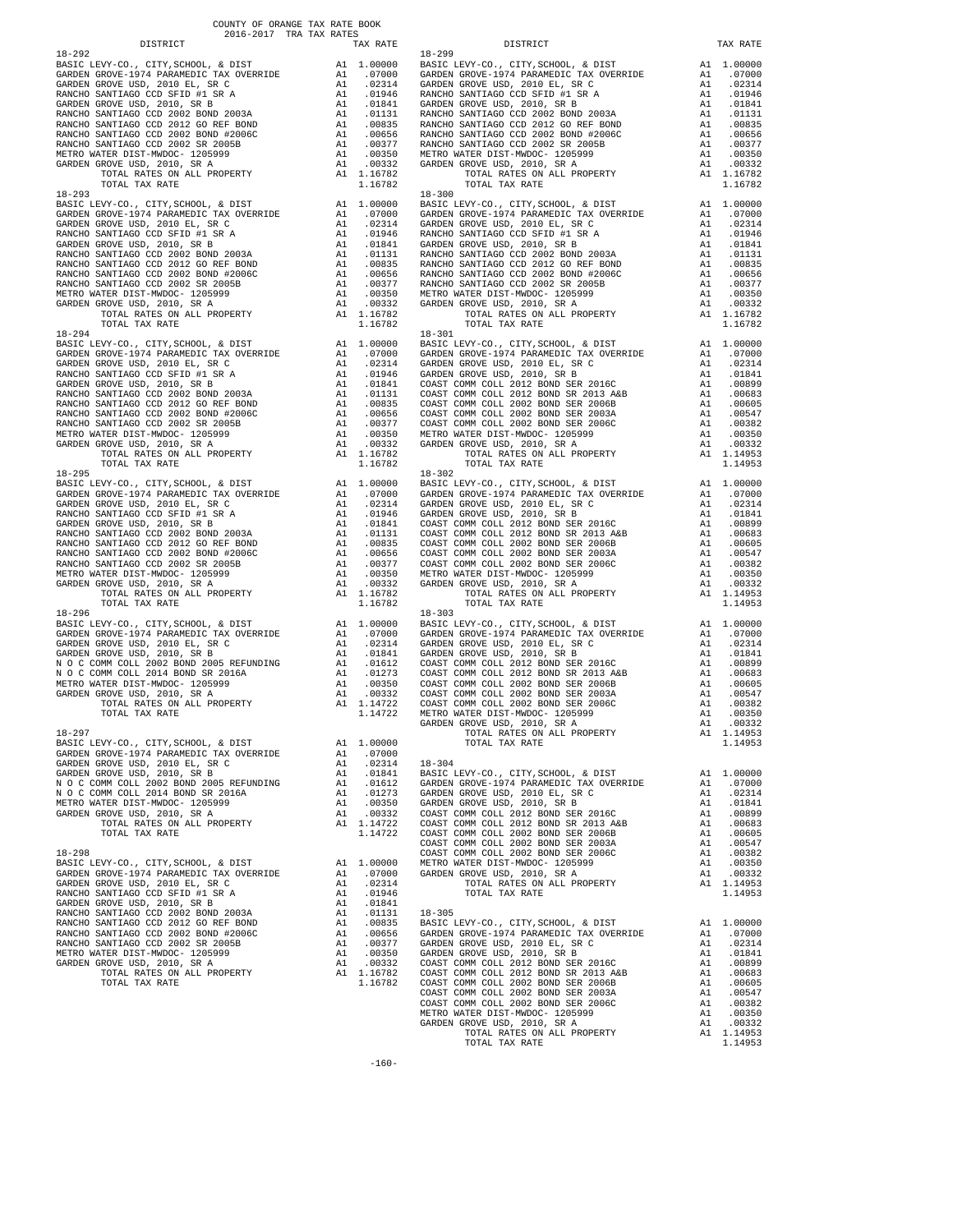| COUNTY OF ORANGE TAX RATE BOOK<br>2016-2017 TRA TAX RATES<br>DISTRICT |          |          |          |
|-----------------------------------------------------------------------|----------|----------|----------|
|                                                                       | TAX RATE | DISTRICT | TAX RATE |
|                                                                       |          |          |          |
|                                                                       |          |          |          |
|                                                                       |          |          |          |
|                                                                       |          |          |          |
|                                                                       |          |          |          |
|                                                                       |          |          |          |
|                                                                       |          |          |          |
|                                                                       |          |          |          |
|                                                                       |          |          |          |
|                                                                       |          |          |          |
|                                                                       |          |          |          |
|                                                                       |          |          |          |
|                                                                       |          |          |          |
|                                                                       |          |          |          |
|                                                                       |          |          |          |
|                                                                       |          |          |          |
|                                                                       |          |          |          |
|                                                                       |          |          |          |
|                                                                       |          |          |          |
|                                                                       |          |          |          |
|                                                                       |          |          |          |
|                                                                       |          |          |          |
|                                                                       |          |          |          |
|                                                                       |          |          |          |
|                                                                       |          |          |          |
|                                                                       |          |          |          |
|                                                                       |          |          |          |
|                                                                       |          |          |          |
|                                                                       |          |          |          |
|                                                                       |          |          |          |
|                                                                       |          |          |          |
|                                                                       |          |          |          |
|                                                                       |          |          |          |
|                                                                       |          |          |          |
|                                                                       |          |          |          |
|                                                                       |          |          |          |
|                                                                       |          |          |          |
|                                                                       |          |          |          |
|                                                                       |          |          |          |
|                                                                       |          |          |          |
|                                                                       |          |          |          |
|                                                                       |          |          |          |
|                                                                       |          |          |          |
|                                                                       |          |          |          |
|                                                                       |          |          |          |
|                                                                       |          |          |          |
|                                                                       |          |          |          |
|                                                                       |          |          |          |
|                                                                       |          |          |          |
|                                                                       |          |          |          |
|                                                                       |          |          |          |
|                                                                       |          |          |          |
|                                                                       |          |          |          |
|                                                                       |          |          |          |
|                                                                       |          |          |          |
|                                                                       |          |          |          |
|                                                                       |          |          |          |
|                                                                       |          |          |          |
|                                                                       |          |          |          |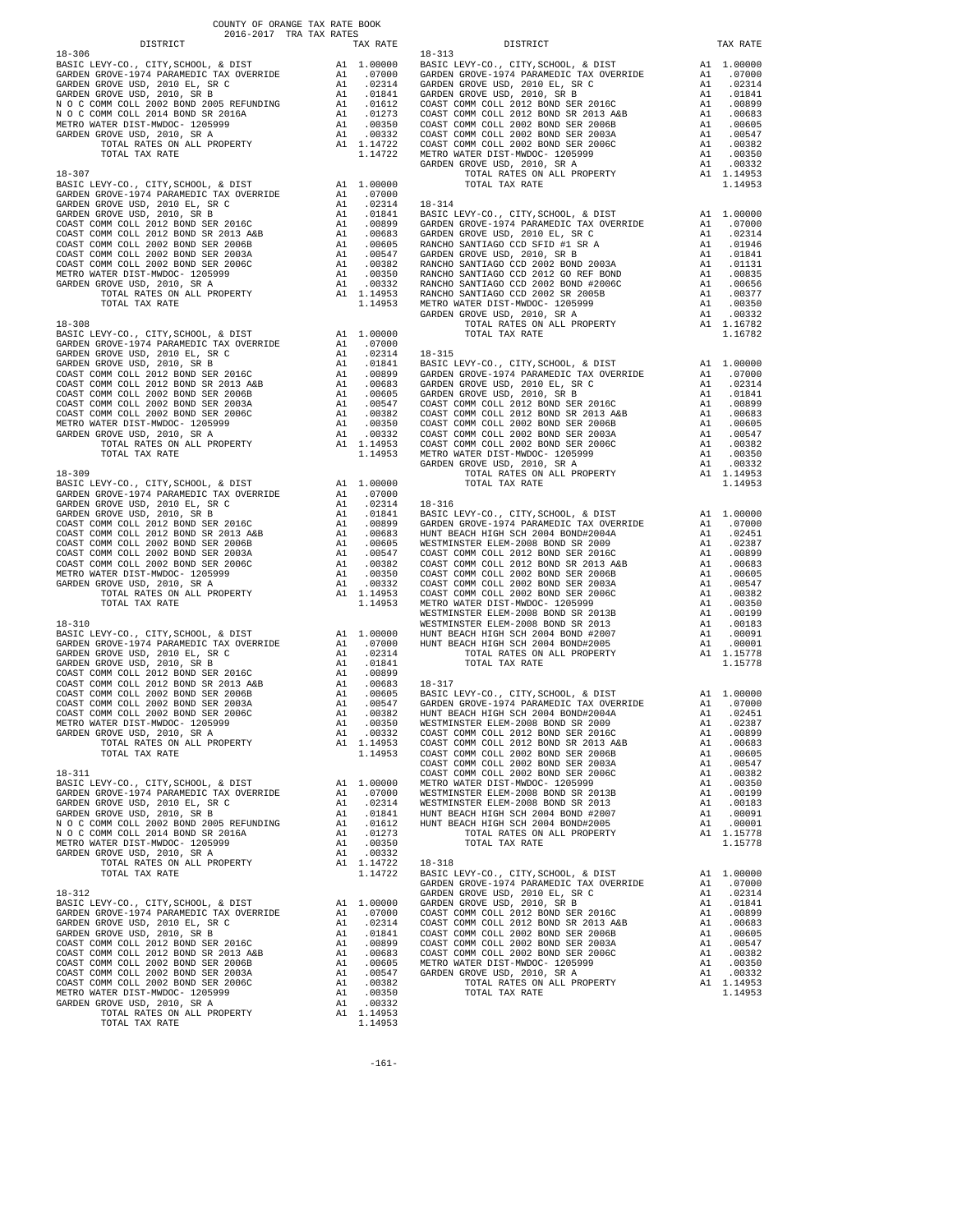| $18 - 319$                                                                                                                                                                                                                        |    |                                                                                                                                                                                                                          | $18 - 326$        |
|-----------------------------------------------------------------------------------------------------------------------------------------------------------------------------------------------------------------------------------|----|--------------------------------------------------------------------------------------------------------------------------------------------------------------------------------------------------------------------------|-------------------|
|                                                                                                                                                                                                                                   |    |                                                                                                                                                                                                                          |                   |
|                                                                                                                                                                                                                                   |    |                                                                                                                                                                                                                          |                   |
|                                                                                                                                                                                                                                   |    |                                                                                                                                                                                                                          |                   |
|                                                                                                                                                                                                                                   |    |                                                                                                                                                                                                                          |                   |
|                                                                                                                                                                                                                                   |    |                                                                                                                                                                                                                          |                   |
|                                                                                                                                                                                                                                   |    |                                                                                                                                                                                                                          |                   |
|                                                                                                                                                                                                                                   |    |                                                                                                                                                                                                                          |                   |
|                                                                                                                                                                                                                                   |    |                                                                                                                                                                                                                          |                   |
| TOTAL TAX RATE                                                                                                                                                                                                                    |    | 1.16782                                                                                                                                                                                                                  |                   |
|                                                                                                                                                                                                                                   |    |                                                                                                                                                                                                                          |                   |
|                                                                                                                                                                                                                                   |    |                                                                                                                                                                                                                          |                   |
|                                                                                                                                                                                                                                   |    |                                                                                                                                                                                                                          |                   |
|                                                                                                                                                                                                                                   |    |                                                                                                                                                                                                                          |                   |
|                                                                                                                                                                                                                                   |    |                                                                                                                                                                                                                          |                   |
|                                                                                                                                                                                                                                   |    |                                                                                                                                                                                                                          |                   |
|                                                                                                                                                                                                                                   |    |                                                                                                                                                                                                                          |                   |
|                                                                                                                                                                                                                                   |    |                                                                                                                                                                                                                          |                   |
|                                                                                                                                                                                                                                   |    |                                                                                                                                                                                                                          |                   |
|                                                                                                                                                                                                                                   |    |                                                                                                                                                                                                                          |                   |
|                                                                                                                                                                                                                                   |    |                                                                                                                                                                                                                          |                   |
|                                                                                                                                                                                                                                   |    |                                                                                                                                                                                                                          |                   |
|                                                                                                                                                                                                                                   |    |                                                                                                                                                                                                                          |                   |
|                                                                                                                                                                                                                                   |    |                                                                                                                                                                                                                          |                   |
|                                                                                                                                                                                                                                   |    |                                                                                                                                                                                                                          |                   |
|                                                                                                                                                                                                                                   |    |                                                                                                                                                                                                                          |                   |
|                                                                                                                                                                                                                                   |    |                                                                                                                                                                                                                          |                   |
|                                                                                                                                                                                                                                   |    |                                                                                                                                                                                                                          |                   |
|                                                                                                                                                                                                                                   |    |                                                                                                                                                                                                                          |                   |
|                                                                                                                                                                                                                                   |    |                                                                                                                                                                                                                          |                   |
| $18 - 322$                                                                                                                                                                                                                        |    |                                                                                                                                                                                                                          | $18 - 329$        |
|                                                                                                                                                                                                                                   |    |                                                                                                                                                                                                                          |                   |
|                                                                                                                                                                                                                                   |    |                                                                                                                                                                                                                          |                   |
|                                                                                                                                                                                                                                   |    |                                                                                                                                                                                                                          |                   |
|                                                                                                                                                                                                                                   |    |                                                                                                                                                                                                                          |                   |
|                                                                                                                                                                                                                                   |    |                                                                                                                                                                                                                          |                   |
|                                                                                                                                                                                                                                   |    |                                                                                                                                                                                                                          |                   |
|                                                                                                                                                                                                                                   |    |                                                                                                                                                                                                                          |                   |
|                                                                                                                                                                                                                                   |    |                                                                                                                                                                                                                          | GARDEN            |
| $18 - 323$                                                                                                                                                                                                                        |    |                                                                                                                                                                                                                          |                   |
| BASIC LEVY-CO., CITY, SCHOOL, & DIST $\begin{array}{ccc} \text{A1} & 1.00000 \\ \text{GADRDEN GROVE} & 1974 \text{ PARAMEDIC TAX} & \text{A1} \\ \text{GADENN GPOVE TIGD A21} & \text{GADN TAX} & \text{GADN TAX} \\ \end{array}$ |    |                                                                                                                                                                                                                          |                   |
|                                                                                                                                                                                                                                   |    |                                                                                                                                                                                                                          |                   |
|                                                                                                                                                                                                                                   |    |                                                                                                                                                                                                                          |                   |
|                                                                                                                                                                                                                                   |    |                                                                                                                                                                                                                          |                   |
|                                                                                                                                                                                                                                   |    |                                                                                                                                                                                                                          |                   |
|                                                                                                                                                                                                                                   |    |                                                                                                                                                                                                                          |                   |
|                                                                                                                                                                                                                                   |    |                                                                                                                                                                                                                          |                   |
|                                                                                                                                                                                                                                   |    |                                                                                                                                                                                                                          |                   |
|                                                                                                                                                                                                                                   |    |                                                                                                                                                                                                                          |                   |
|                                                                                                                                                                                                                                   |    |                                                                                                                                                                                                                          | GARDEN            |
| $18 - 324$                                                                                                                                                                                                                        |    |                                                                                                                                                                                                                          |                   |
|                                                                                                                                                                                                                                   |    |                                                                                                                                                                                                                          |                   |
|                                                                                                                                                                                                                                   |    | .02314                                                                                                                                                                                                                   | $18 - 331$        |
| RANCHO SANTIAGO CCD SFID #1 SR A                                                                                                                                                                                                  | A1 | .01946                                                                                                                                                                                                                   | BASIC L           |
| GARDEN GROVE USD, 2010, SR B<br>RANCHO SANTIAGO CCD 2002 BOND 2003A                                                                                                                                                               |    | A1 .01940 BASIC L<br>A1 .01841 GARDEN<br>A1 .0131 GARDEN<br>A1 .00335 RANCHO<br>A1 .00355 RANCHO<br>A1 .00377 RANCHO<br>A1 .00332 RANCHO<br>A1 .00332 RANCHO<br>A1 .00332 RANCHO<br>A1 1.16782 METRO METRO 1.16782 METRO |                   |
| RANCHO SANTIAGO CCD 2012 GO REF BOND                                                                                                                                                                                              |    |                                                                                                                                                                                                                          |                   |
| RANCHO SANTIAGO CCD 2002 BOND #2006C<br>RANCHO SANTIAGO CCD 2002 SR 2005B                                                                                                                                                         |    |                                                                                                                                                                                                                          |                   |
| METRO WATER DIST-MWDOC- 1205999                                                                                                                                                                                                   |    |                                                                                                                                                                                                                          |                   |
| GARDEN GROVE USD, 2010, SR A                                                                                                                                                                                                      |    |                                                                                                                                                                                                                          |                   |
| TOTAL RATES ON ALL PROPERTY<br>TOTAL TAX RATE                                                                                                                                                                                     |    |                                                                                                                                                                                                                          |                   |
|                                                                                                                                                                                                                                   |    |                                                                                                                                                                                                                          | GARDEN            |
| $18 - 325$<br>BASIC LEVY-CO., CITY, SCHOOL, & DIST                                                                                                                                                                                |    | A1 1.00000                                                                                                                                                                                                               |                   |
| BASIC LEVI-CO., CIII, SCHOOL, & DISI<br>GARDEN GROVE-1974 PARAMEDIC TAX OVERRIDE                                                                                                                                                  |    | A1 .07000                                                                                                                                                                                                                |                   |
| GARDEN GROVE USD, 2010 EL, SR C                                                                                                                                                                                                   | A1 | .02314                                                                                                                                                                                                                   | 18-332<br>BASIC L |
| RANCHO SANTIAGO CCD SFID #1 SR A<br>GARDEN GROVE USD, 2010, SR B                                                                                                                                                                  | A1 | .01946                                                                                                                                                                                                                   |                   |
| RANCHO SANTIAGO CCD 2002 BOND 2003A                                                                                                                                                                                               |    |                                                                                                                                                                                                                          |                   |
| RANCHO SANTIAGO CCD 2012 GO REF BOND<br>RANCHO SANTIAGO CCD 2002 BOND #2006C                                                                                                                                                      |    |                                                                                                                                                                                                                          |                   |
| RANCHO SANTIAGO CCD 2002 SR 2005B                                                                                                                                                                                                 |    |                                                                                                                                                                                                                          |                   |
| METRO WATER DIST-MWDOC- 1205999                                                                                                                                                                                                   |    |                                                                                                                                                                                                                          |                   |
| GARDEN GROVE USD, 2010, SR A<br>TOTAL RATES ON ALL PROPERTY                                                                                                                                                                       |    | A1 .01940 BASIC L<br>A1 .01841 GARDEN<br>A1 .01131 GARDEN<br>A1 .00335 GARDEN<br>A1 .00355 GARDEN<br>A1 .00350 COAST C<br>A1 .00350 COAST C<br>A1 .00332 COAST C<br>A1 1.16782 COAST C                                   |                   |
|                                                                                                                                                                                                                                   |    |                                                                                                                                                                                                                          |                   |

| COUNTY OF ORANGE TAX RATE BOOK<br>2016-2017 TRA TAX RATES                                                                                                                                                                                                               |          |            |          |
|-------------------------------------------------------------------------------------------------------------------------------------------------------------------------------------------------------------------------------------------------------------------------|----------|------------|----------|
| DISTRICT                                                                                                                                                                                                                                                                | TAX RATE | DISTRICT   | TAX RATE |
| $18 - 319$                                                                                                                                                                                                                                                              |          | $18 - 326$ |          |
|                                                                                                                                                                                                                                                                         |          |            |          |
|                                                                                                                                                                                                                                                                         |          |            |          |
|                                                                                                                                                                                                                                                                         |          |            |          |
|                                                                                                                                                                                                                                                                         |          |            |          |
|                                                                                                                                                                                                                                                                         |          |            |          |
|                                                                                                                                                                                                                                                                         |          |            |          |
|                                                                                                                                                                                                                                                                         |          |            |          |
|                                                                                                                                                                                                                                                                         |          |            |          |
|                                                                                                                                                                                                                                                                         |          |            |          |
|                                                                                                                                                                                                                                                                         |          |            |          |
|                                                                                                                                                                                                                                                                         |          |            |          |
|                                                                                                                                                                                                                                                                         |          |            |          |
|                                                                                                                                                                                                                                                                         |          |            |          |
|                                                                                                                                                                                                                                                                         |          |            |          |
|                                                                                                                                                                                                                                                                         |          |            |          |
|                                                                                                                                                                                                                                                                         |          |            |          |
|                                                                                                                                                                                                                                                                         |          |            |          |
|                                                                                                                                                                                                                                                                         |          |            |          |
|                                                                                                                                                                                                                                                                         |          |            |          |
|                                                                                                                                                                                                                                                                         |          |            |          |
| $\begin{tabular}{ c c c c c c c c c c c c c} \hline & 70746 & 70746 & 10746 & 10746 & 10746 & 10746 & 10746 & 10746 & 10746 & 10746 & 10746 & 10746 & 10746 & 10746 & 10746 & 10746 & 10746 & 10746 & 10746 & 10746 & 10746 & 10746 & 10746 & 10746 & 10746 & 10746 & $ |          |            |          |
|                                                                                                                                                                                                                                                                         |          |            |          |
|                                                                                                                                                                                                                                                                         |          |            |          |
|                                                                                                                                                                                                                                                                         |          |            |          |
|                                                                                                                                                                                                                                                                         |          |            |          |
|                                                                                                                                                                                                                                                                         |          |            |          |
|                                                                                                                                                                                                                                                                         |          |            |          |
|                                                                                                                                                                                                                                                                         |          |            |          |
|                                                                                                                                                                                                                                                                         |          |            |          |
| $18 - 322$                                                                                                                                                                                                                                                              |          | $18 - 329$ |          |
|                                                                                                                                                                                                                                                                         |          |            |          |
|                                                                                                                                                                                                                                                                         |          |            |          |
|                                                                                                                                                                                                                                                                         |          |            |          |
|                                                                                                                                                                                                                                                                         |          |            |          |
|                                                                                                                                                                                                                                                                         |          |            |          |
|                                                                                                                                                                                                                                                                         |          |            |          |
|                                                                                                                                                                                                                                                                         |          |            |          |
|                                                                                                                                                                                                                                                                         |          |            |          |
|                                                                                                                                                                                                                                                                         |          |            |          |
|                                                                                                                                                                                                                                                                         |          |            |          |
|                                                                                                                                                                                                                                                                         |          |            |          |
|                                                                                                                                                                                                                                                                         |          |            |          |
|                                                                                                                                                                                                                                                                         |          |            |          |
|                                                                                                                                                                                                                                                                         |          |            |          |
|                                                                                                                                                                                                                                                                         |          |            |          |
|                                                                                                                                                                                                                                                                         |          |            |          |
|                                                                                                                                                                                                                                                                         |          |            |          |
|                                                                                                                                                                                                                                                                         |          |            |          |
|                                                                                                                                                                                                                                                                         |          |            |          |
|                                                                                                                                                                                                                                                                         |          |            |          |
|                                                                                                                                                                                                                                                                         |          |            |          |
|                                                                                                                                                                                                                                                                         |          |            |          |
|                                                                                                                                                                                                                                                                         |          |            |          |
|                                                                                                                                                                                                                                                                         |          |            |          |
|                                                                                                                                                                                                                                                                         |          |            |          |
|                                                                                                                                                                                                                                                                         |          |            |          |
|                                                                                                                                                                                                                                                                         |          |            |          |
|                                                                                                                                                                                                                                                                         |          |            |          |
|                                                                                                                                                                                                                                                                         |          |            |          |
|                                                                                                                                                                                                                                                                         |          |            |          |
|                                                                                                                                                                                                                                                                         |          |            |          |
|                                                                                                                                                                                                                                                                         |          |            |          |
|                                                                                                                                                                                                                                                                         |          |            |          |
|                                                                                                                                                                                                                                                                         |          |            |          |
|                                                                                                                                                                                                                                                                         |          |            |          |
|                                                                                                                                                                                                                                                                         |          |            |          |
|                                                                                                                                                                                                                                                                         |          |            |          |
|                                                                                                                                                                                                                                                                         |          |            |          |
|                                                                                                                                                                                                                                                                         |          |            |          |
|                                                                                                                                                                                                                                                                         |          |            |          |
|                                                                                                                                                                                                                                                                         |          |            |          |
|                                                                                                                                                                                                                                                                         |          |            |          |
|                                                                                                                                                                                                                                                                         |          |            |          |
|                                                                                                                                                                                                                                                                         |          |            |          |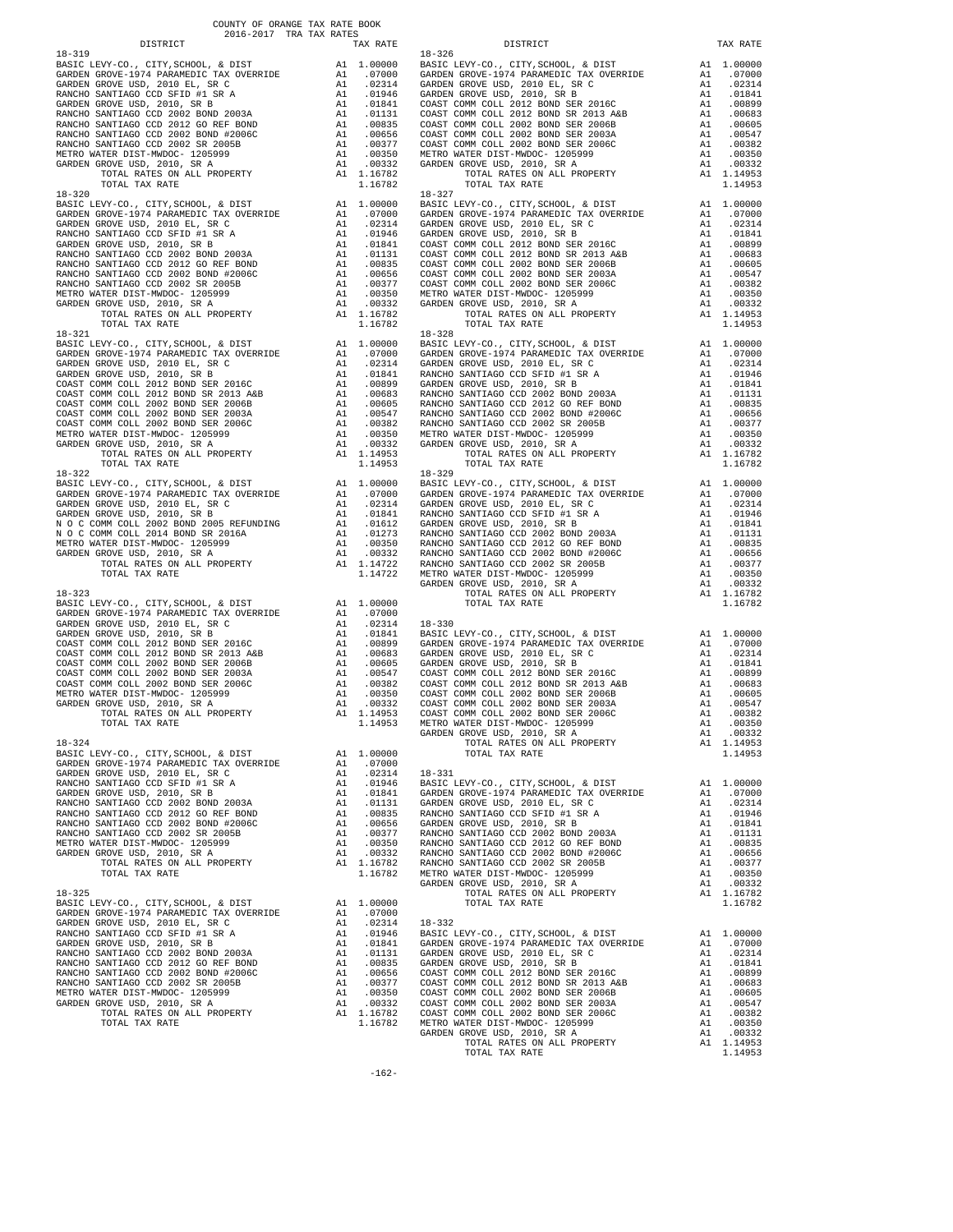| COUNTY OF ORANGE TAX RATE BOOK                                                                                                                                                                                                                                                                                                                                                                                                             |                |                                                                                                                                                                                   |
|--------------------------------------------------------------------------------------------------------------------------------------------------------------------------------------------------------------------------------------------------------------------------------------------------------------------------------------------------------------------------------------------------------------------------------------------|----------------|-----------------------------------------------------------------------------------------------------------------------------------------------------------------------------------|
| 2016-2017 TRA TAX RATES<br>DISTRICT                                                                                                                                                                                                                                                                                                                                                                                                        | TAX RATE       |                                                                                                                                                                                   |
| $\begin{tabular}{l c c c} \multicolumn{1}{c}{\textbf{RASTC }} \textbf{LEYY-CO.}, \textbf{CITY}, \textbf{SCHOOL}, \textbf{ & \textbf{DIST}} & \textbf{TAX RATE} \\ \multicolumn{1}{c}{\textbf{GARDEN GROVE-1974 } PARMEDIC TAX OVERRIDE} & \textbf{A1} & 1.00000} & \textbf{BASIC L} \\ \multicolumn{1}{c}{\textbf{GARDEN GROVE USD}}, \textbf{ 2010 E, SR C} & \textbf{A1} & .07000} & \textbf{GARDEN} \\ \multicolumn{1}{c}{\textbf{GARD$ |                |                                                                                                                                                                                   |
|                                                                                                                                                                                                                                                                                                                                                                                                                                            |                |                                                                                                                                                                                   |
|                                                                                                                                                                                                                                                                                                                                                                                                                                            |                |                                                                                                                                                                                   |
|                                                                                                                                                                                                                                                                                                                                                                                                                                            |                |                                                                                                                                                                                   |
|                                                                                                                                                                                                                                                                                                                                                                                                                                            |                |                                                                                                                                                                                   |
|                                                                                                                                                                                                                                                                                                                                                                                                                                            |                |                                                                                                                                                                                   |
|                                                                                                                                                                                                                                                                                                                                                                                                                                            |                |                                                                                                                                                                                   |
|                                                                                                                                                                                                                                                                                                                                                                                                                                            |                |                                                                                                                                                                                   |
|                                                                                                                                                                                                                                                                                                                                                                                                                                            |                |                                                                                                                                                                                   |
|                                                                                                                                                                                                                                                                                                                                                                                                                                            |                |                                                                                                                                                                                   |
|                                                                                                                                                                                                                                                                                                                                                                                                                                            |                |                                                                                                                                                                                   |
|                                                                                                                                                                                                                                                                                                                                                                                                                                            |                |                                                                                                                                                                                   |
|                                                                                                                                                                                                                                                                                                                                                                                                                                            |                |                                                                                                                                                                                   |
|                                                                                                                                                                                                                                                                                                                                                                                                                                            |                |                                                                                                                                                                                   |
|                                                                                                                                                                                                                                                                                                                                                                                                                                            |                |                                                                                                                                                                                   |
|                                                                                                                                                                                                                                                                                                                                                                                                                                            |                |                                                                                                                                                                                   |
|                                                                                                                                                                                                                                                                                                                                                                                                                                            |                |                                                                                                                                                                                   |
|                                                                                                                                                                                                                                                                                                                                                                                                                                            |                |                                                                                                                                                                                   |
|                                                                                                                                                                                                                                                                                                                                                                                                                                            |                |                                                                                                                                                                                   |
|                                                                                                                                                                                                                                                                                                                                                                                                                                            |                |                                                                                                                                                                                   |
|                                                                                                                                                                                                                                                                                                                                                                                                                                            |                |                                                                                                                                                                                   |
|                                                                                                                                                                                                                                                                                                                                                                                                                                            |                |                                                                                                                                                                                   |
|                                                                                                                                                                                                                                                                                                                                                                                                                                            |                | GARDEN                                                                                                                                                                            |
|                                                                                                                                                                                                                                                                                                                                                                                                                                            |                |                                                                                                                                                                                   |
|                                                                                                                                                                                                                                                                                                                                                                                                                                            |                |                                                                                                                                                                                   |
|                                                                                                                                                                                                                                                                                                                                                                                                                                            |                |                                                                                                                                                                                   |
|                                                                                                                                                                                                                                                                                                                                                                                                                                            |                |                                                                                                                                                                                   |
|                                                                                                                                                                                                                                                                                                                                                                                                                                            |                |                                                                                                                                                                                   |
|                                                                                                                                                                                                                                                                                                                                                                                                                                            |                |                                                                                                                                                                                   |
|                                                                                                                                                                                                                                                                                                                                                                                                                                            |                |                                                                                                                                                                                   |
|                                                                                                                                                                                                                                                                                                                                                                                                                                            |                |                                                                                                                                                                                   |
|                                                                                                                                                                                                                                                                                                                                                                                                                                            |                |                                                                                                                                                                                   |
|                                                                                                                                                                                                                                                                                                                                                                                                                                            |                |                                                                                                                                                                                   |
|                                                                                                                                                                                                                                                                                                                                                                                                                                            |                |                                                                                                                                                                                   |
|                                                                                                                                                                                                                                                                                                                                                                                                                                            |                | GARDEN                                                                                                                                                                            |
|                                                                                                                                                                                                                                                                                                                                                                                                                                            |                |                                                                                                                                                                                   |
|                                                                                                                                                                                                                                                                                                                                                                                                                                            |                |                                                                                                                                                                                   |
|                                                                                                                                                                                                                                                                                                                                                                                                                                            |                |                                                                                                                                                                                   |
|                                                                                                                                                                                                                                                                                                                                                                                                                                            |                |                                                                                                                                                                                   |
|                                                                                                                                                                                                                                                                                                                                                                                                                                            |                |                                                                                                                                                                                   |
|                                                                                                                                                                                                                                                                                                                                                                                                                                            |                |                                                                                                                                                                                   |
|                                                                                                                                                                                                                                                                                                                                                                                                                                            |                |                                                                                                                                                                                   |
|                                                                                                                                                                                                                                                                                                                                                                                                                                            |                |                                                                                                                                                                                   |
|                                                                                                                                                                                                                                                                                                                                                                                                                                            |                |                                                                                                                                                                                   |
|                                                                                                                                                                                                                                                                                                                                                                                                                                            |                |                                                                                                                                                                                   |
|                                                                                                                                                                                                                                                                                                                                                                                                                                            |                |                                                                                                                                                                                   |
|                                                                                                                                                                                                                                                                                                                                                                                                                                            |                | GARDEN                                                                                                                                                                            |
|                                                                                                                                                                                                                                                                                                                                                                                                                                            |                |                                                                                                                                                                                   |
|                                                                                                                                                                                                                                                                                                                                                                                                                                            |                |                                                                                                                                                                                   |
|                                                                                                                                                                                                                                                                                                                                                                                                                                            |                |                                                                                                                                                                                   |
|                                                                                                                                                                                                                                                                                                                                                                                                                                            |                |                                                                                                                                                                                   |
|                                                                                                                                                                                                                                                                                                                                                                                                                                            |                |                                                                                                                                                                                   |
|                                                                                                                                                                                                                                                                                                                                                                                                                                            |                | METRO W                                                                                                                                                                           |
| COAST COMM COLL 2002 BOND SER 2003A                                                                                                                                                                                                                                                                                                                                                                                                        | A1 .00547      |                                                                                                                                                                                   |
| COAST COMM COLL 2002 BOND SER 2006C                                                                                                                                                                                                                                                                                                                                                                                                        |                | A1 .00382<br>A1 .00382<br>A1 .00350<br>A1 .00199<br>A1 .00091 BASIC L<br>A1 .00091 BASIC L<br>A1 .00091 GARDEN<br>A1 .00001 GARDEN                                                |
| METRO WATER DIST-MWDOC- 1205999                                                                                                                                                                                                                                                                                                                                                                                                            |                |                                                                                                                                                                                   |
| WESTMINSTER ELEM-2008 BOND SR 2013B<br>WESTMINSTER ELEM-2008 BOND SR 2013                                                                                                                                                                                                                                                                                                                                                                  |                |                                                                                                                                                                                   |
| HUNT BEACH HIGH SCH 2004 BOND #2007                                                                                                                                                                                                                                                                                                                                                                                                        |                |                                                                                                                                                                                   |
| HUNT BEACH HIGH SCH 2004 BOND#2005                                                                                                                                                                                                                                                                                                                                                                                                         |                |                                                                                                                                                                                   |
| TOTAL RATES ON ALL PROPERTY                                                                                                                                                                                                                                                                                                                                                                                                                | A1 1.15778     | GARDEN                                                                                                                                                                            |
| TOTAL TAX RATE                                                                                                                                                                                                                                                                                                                                                                                                                             | 1.15778        | GARDEN<br>COAST C                                                                                                                                                                 |
| $18 - 338$                                                                                                                                                                                                                                                                                                                                                                                                                                 |                | COAST C                                                                                                                                                                           |
|                                                                                                                                                                                                                                                                                                                                                                                                                                            |                |                                                                                                                                                                                   |
|                                                                                                                                                                                                                                                                                                                                                                                                                                            |                |                                                                                                                                                                                   |
|                                                                                                                                                                                                                                                                                                                                                                                                                                            |                |                                                                                                                                                                                   |
|                                                                                                                                                                                                                                                                                                                                                                                                                                            |                |                                                                                                                                                                                   |
| COAST COMM COLL 2012 BOND SR 2013 A&B                                                                                                                                                                                                                                                                                                                                                                                                      |                |                                                                                                                                                                                   |
| COAST COMM COLL 2002 BOND SER 2006B                                                                                                                                                                                                                                                                                                                                                                                                        |                |                                                                                                                                                                                   |
| COAST COMM COLL 2002 BOND SER 2003A<br>COAST COMM COLL 2002 BOND SER 2006C                                                                                                                                                                                                                                                                                                                                                                 |                |                                                                                                                                                                                   |
| METRO WATER DIST-MWDOC- 1205999                                                                                                                                                                                                                                                                                                                                                                                                            |                | A1 .00683<br>A1 .00683<br>A1 .00683<br>A1 .00382<br>A1 .00380<br>A1 .00332<br>CARDEN<br>A1 .00332<br>CARDEN<br>A1 1.14953<br>CARDEN<br>A1 .14953<br>CARDEN<br>A1 .14953<br>CARDEN |
| GARDEN GROVE USD, 2010, SR A                                                                                                                                                                                                                                                                                                                                                                                                               |                |                                                                                                                                                                                   |
| TOTAL RATES ON ALL PROPERTY                                                                                                                                                                                                                                                                                                                                                                                                                |                |                                                                                                                                                                                   |
| TOTAL TAX RATE                                                                                                                                                                                                                                                                                                                                                                                                                             | 1.14953 GARDEN |                                                                                                                                                                                   |

| 2016-2017 TRA TAX RATES<br>DISTRICT | TAX RATE | DISTRICT                                                                                                                                                                                                                                                                                                                            | TAX RATE |
|-------------------------------------|----------|-------------------------------------------------------------------------------------------------------------------------------------------------------------------------------------------------------------------------------------------------------------------------------------------------------------------------------------|----------|
| $18 - 333$                          |          | $18 - 339$                                                                                                                                                                                                                                                                                                                          |          |
|                                     |          |                                                                                                                                                                                                                                                                                                                                     |          |
|                                     |          |                                                                                                                                                                                                                                                                                                                                     |          |
|                                     |          |                                                                                                                                                                                                                                                                                                                                     |          |
|                                     |          |                                                                                                                                                                                                                                                                                                                                     |          |
|                                     |          |                                                                                                                                                                                                                                                                                                                                     |          |
|                                     |          |                                                                                                                                                                                                                                                                                                                                     |          |
|                                     |          |                                                                                                                                                                                                                                                                                                                                     |          |
|                                     |          |                                                                                                                                                                                                                                                                                                                                     |          |
|                                     |          |                                                                                                                                                                                                                                                                                                                                     |          |
|                                     |          |                                                                                                                                                                                                                                                                                                                                     |          |
|                                     |          |                                                                                                                                                                                                                                                                                                                                     |          |
|                                     |          |                                                                                                                                                                                                                                                                                                                                     |          |
|                                     |          |                                                                                                                                                                                                                                                                                                                                     |          |
|                                     |          |                                                                                                                                                                                                                                                                                                                                     |          |
|                                     |          |                                                                                                                                                                                                                                                                                                                                     |          |
|                                     |          |                                                                                                                                                                                                                                                                                                                                     |          |
|                                     |          |                                                                                                                                                                                                                                                                                                                                     |          |
|                                     |          |                                                                                                                                                                                                                                                                                                                                     |          |
|                                     |          |                                                                                                                                                                                                                                                                                                                                     |          |
|                                     |          |                                                                                                                                                                                                                                                                                                                                     |          |
|                                     |          |                                                                                                                                                                                                                                                                                                                                     |          |
|                                     |          |                                                                                                                                                                                                                                                                                                                                     |          |
|                                     |          |                                                                                                                                                                                                                                                                                                                                     |          |
|                                     |          |                                                                                                                                                                                                                                                                                                                                     |          |
|                                     |          |                                                                                                                                                                                                                                                                                                                                     |          |
|                                     |          |                                                                                                                                                                                                                                                                                                                                     |          |
|                                     |          |                                                                                                                                                                                                                                                                                                                                     |          |
|                                     |          |                                                                                                                                                                                                                                                                                                                                     |          |
|                                     |          |                                                                                                                                                                                                                                                                                                                                     |          |
|                                     |          |                                                                                                                                                                                                                                                                                                                                     |          |
|                                     |          |                                                                                                                                                                                                                                                                                                                                     |          |
|                                     |          | $\begin{tabular}{l cccc} \multicolumn{4}{c}{\textbf{1.14953}} & $\cdots$ & $\cdots$ & $\cdots$ & $\cdots$ \\[0.0000$ & $1.14953$ & $1.14953$ & $1.8851C LEVY-C0$, $\zeta$ & $1.14953$ \\[0.00000$ & $1.14953$ & $1.14953$ & $1.881C LEVY-C0$, $\zeta$ & $1.577$ \\[0.00000$ & $1.14953$ & $1.14953$ & $1.14953$ & $1.14953$ & $1.1$ |          |
|                                     |          |                                                                                                                                                                                                                                                                                                                                     |          |
|                                     |          |                                                                                                                                                                                                                                                                                                                                     |          |
|                                     |          |                                                                                                                                                                                                                                                                                                                                     |          |
|                                     |          |                                                                                                                                                                                                                                                                                                                                     |          |
|                                     |          |                                                                                                                                                                                                                                                                                                                                     |          |
|                                     |          |                                                                                                                                                                                                                                                                                                                                     |          |
|                                     |          |                                                                                                                                                                                                                                                                                                                                     |          |
|                                     |          |                                                                                                                                                                                                                                                                                                                                     |          |
|                                     |          |                                                                                                                                                                                                                                                                                                                                     |          |
|                                     |          |                                                                                                                                                                                                                                                                                                                                     |          |
|                                     |          |                                                                                                                                                                                                                                                                                                                                     |          |
|                                     |          |                                                                                                                                                                                                                                                                                                                                     |          |
|                                     |          |                                                                                                                                                                                                                                                                                                                                     |          |
|                                     |          |                                                                                                                                                                                                                                                                                                                                     |          |
|                                     |          |                                                                                                                                                                                                                                                                                                                                     |          |
|                                     |          |                                                                                                                                                                                                                                                                                                                                     |          |
|                                     |          |                                                                                                                                                                                                                                                                                                                                     |          |
|                                     |          |                                                                                                                                                                                                                                                                                                                                     |          |
|                                     |          |                                                                                                                                                                                                                                                                                                                                     |          |
|                                     |          |                                                                                                                                                                                                                                                                                                                                     |          |
|                                     |          |                                                                                                                                                                                                                                                                                                                                     |          |
|                                     |          |                                                                                                                                                                                                                                                                                                                                     |          |
|                                     |          |                                                                                                                                                                                                                                                                                                                                     |          |
|                                     |          |                                                                                                                                                                                                                                                                                                                                     |          |
|                                     |          |                                                                                                                                                                                                                                                                                                                                     |          |
|                                     |          |                                                                                                                                                                                                                                                                                                                                     |          |
|                                     |          |                                                                                                                                                                                                                                                                                                                                     |          |
|                                     |          |                                                                                                                                                                                                                                                                                                                                     |          |
|                                     |          |                                                                                                                                                                                                                                                                                                                                     |          |
|                                     |          |                                                                                                                                                                                                                                                                                                                                     |          |
|                                     |          |                                                                                                                                                                                                                                                                                                                                     |          |
|                                     |          |                                                                                                                                                                                                                                                                                                                                     |          |
|                                     |          |                                                                                                                                                                                                                                                                                                                                     |          |
|                                     |          |                                                                                                                                                                                                                                                                                                                                     |          |
|                                     |          |                                                                                                                                                                                                                                                                                                                                     |          |
|                                     |          |                                                                                                                                                                                                                                                                                                                                     |          |
|                                     |          |                                                                                                                                                                                                                                                                                                                                     |          |
|                                     |          |                                                                                                                                                                                                                                                                                                                                     |          |
|                                     |          |                                                                                                                                                                                                                                                                                                                                     |          |
|                                     |          |                                                                                                                                                                                                                                                                                                                                     |          |
|                                     |          |                                                                                                                                                                                                                                                                                                                                     |          |
|                                     |          |                                                                                                                                                                                                                                                                                                                                     |          |
|                                     |          |                                                                                                                                                                                                                                                                                                                                     |          |
|                                     |          |                                                                                                                                                                                                                                                                                                                                     |          |
|                                     |          |                                                                                                                                                                                                                                                                                                                                     |          |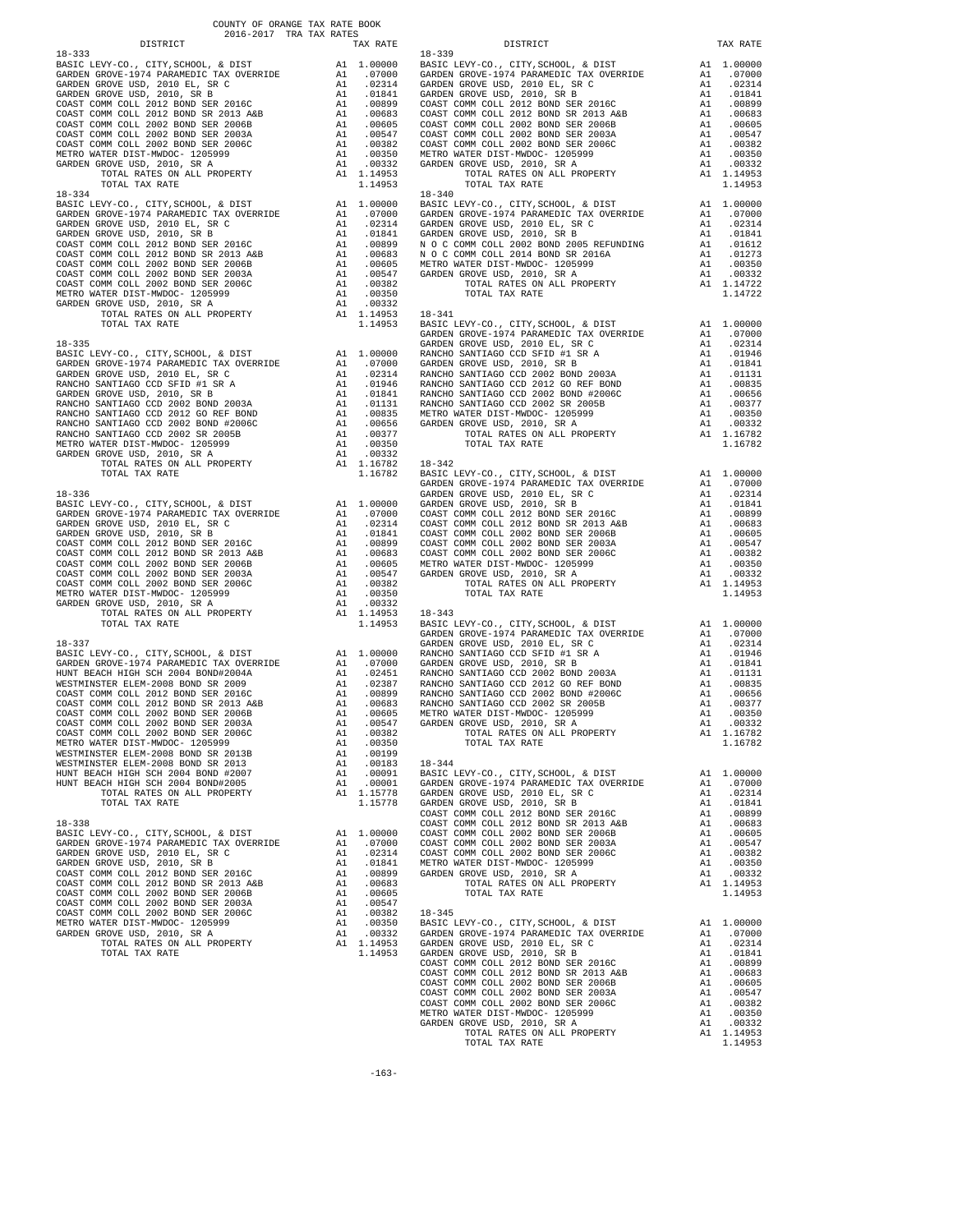| COUNTY OF ORANGE TAX RATE BOOK     |           |          |          |
|------------------------------------|-----------|----------|----------|
| DISTRICT                           | TAX RATE  | DISTRICT | TAX RATE |
|                                    |           |          |          |
|                                    |           |          |          |
|                                    |           |          |          |
|                                    |           |          |          |
|                                    |           |          |          |
|                                    |           |          |          |
|                                    |           |          |          |
|                                    |           |          |          |
|                                    |           |          |          |
|                                    |           |          |          |
|                                    |           |          |          |
|                                    |           |          |          |
|                                    |           |          |          |
|                                    |           |          |          |
|                                    |           |          |          |
|                                    |           |          |          |
|                                    |           |          |          |
|                                    |           |          |          |
|                                    |           |          |          |
|                                    |           |          |          |
|                                    |           |          |          |
|                                    |           |          |          |
|                                    |           |          |          |
|                                    |           |          |          |
|                                    |           |          |          |
|                                    |           |          |          |
|                                    |           |          |          |
|                                    |           |          |          |
|                                    |           |          |          |
|                                    |           |          |          |
|                                    |           |          |          |
|                                    |           |          |          |
|                                    |           |          |          |
|                                    |           |          |          |
|                                    |           |          |          |
|                                    |           |          |          |
|                                    |           |          |          |
|                                    |           |          |          |
|                                    |           |          |          |
|                                    |           |          |          |
|                                    |           |          |          |
|                                    |           |          |          |
|                                    |           |          |          |
|                                    |           |          |          |
|                                    |           |          |          |
|                                    |           |          |          |
|                                    |           |          |          |
|                                    |           |          |          |
|                                    |           |          |          |
|                                    |           |          |          |
|                                    |           |          |          |
|                                    |           |          |          |
|                                    |           |          |          |
|                                    |           |          |          |
|                                    |           |          |          |
|                                    |           |          |          |
|                                    |           |          |          |
|                                    |           |          |          |
|                                    |           |          |          |
|                                    |           |          |          |
|                                    |           |          |          |
|                                    |           |          |          |
| WESTMINSTER ELEM-2008 BOND SR 2009 | A1 .02387 | 10.250   |          |

| BASIC LEVY-CO., CITY, SCHOOL, & DIST     | A1.            | 1,00000    | GARDEN GROVE USD, 2010, SR A             | A1             | .00332     |
|------------------------------------------|----------------|------------|------------------------------------------|----------------|------------|
| GARDEN GROVE-1974 PARAMEDIC TAX OVERRIDE | A1             | .07000     | TOTAL RATES ON ALL PROPERTY              |                | A1 1.14722 |
| HUNT BEACH HIGH SCH 2004 BOND#2004A      | A <sub>1</sub> | .02451     | TOTAL TAX RATE                           |                | 1.14722    |
| WESTMINSTER ELEM-2008 BOND SR 2009       | A1             | .02387     |                                          |                |            |
| COAST COMM COLL 2012 BOND SER 2016C      | A1             | .00899     | $18 - 359$                               |                |            |
| COAST COMM COLL 2012 BOND SR 2013 A&B    | A1             | .00683     | BASIC LEVY-CO., CITY, SCHOOL, & DIST     |                | A1 1,00000 |
| COAST COMM COLL 2002 BOND SER 2006B      | A1             | .00605     | GARDEN GROVE-1974 PARAMEDIC TAX OVERRIDE | A <sub>1</sub> | .07000     |
| COAST COMM COLL 2002 BOND SER 2003A      | A1             | .00547     | GARDEN GROVE USD, 2010 EL, SR C          | A <sub>1</sub> | .02314     |
| COAST COMM COLL 2002 BOND SER 2006C      | A1             | .00382     | GARDEN GROVE USD, 2010, SR B             | A <sub>1</sub> | .01841     |
| METRO WATER DIST-MWDOC- 1205999          | A1             | .00350     | N O C COMM COLL 2002 BOND 2005 REFUNDING | A <sub>1</sub> | .01612     |
| WESTMINSTER ELEM-2008 BOND SR 2013B      | A1             | .00199     | N O C COMM COLL 2014 BOND SR 2016A       | A <sub>1</sub> | .01273     |
| WESTMINSTER ELEM-2008 BOND SR 2013       | A1             | .00183     | METRO WATER DIST-MWDOC- 1205999          | A <sub>1</sub> | .00350     |
| HUNT BEACH HIGH SCH 2004 BOND #2007      | A1             | .00091     | GARDEN GROVE USD, 2010, SR A             | A <sub>1</sub> | .00332     |
| HUNT BEACH HIGH SCH 2004 BOND#2005       | A1             | .00001     | TOTAL RATES ON ALL PROPERTY              |                | A1 1.14722 |
| TOTAL RATES ON ALL PROPERTY              |                | A1 1.15778 | TOTAL TAX RATE                           |                | 1.14722    |
| TOTAL TAX RATE                           |                | 1.15778    |                                          |                |            |

-164-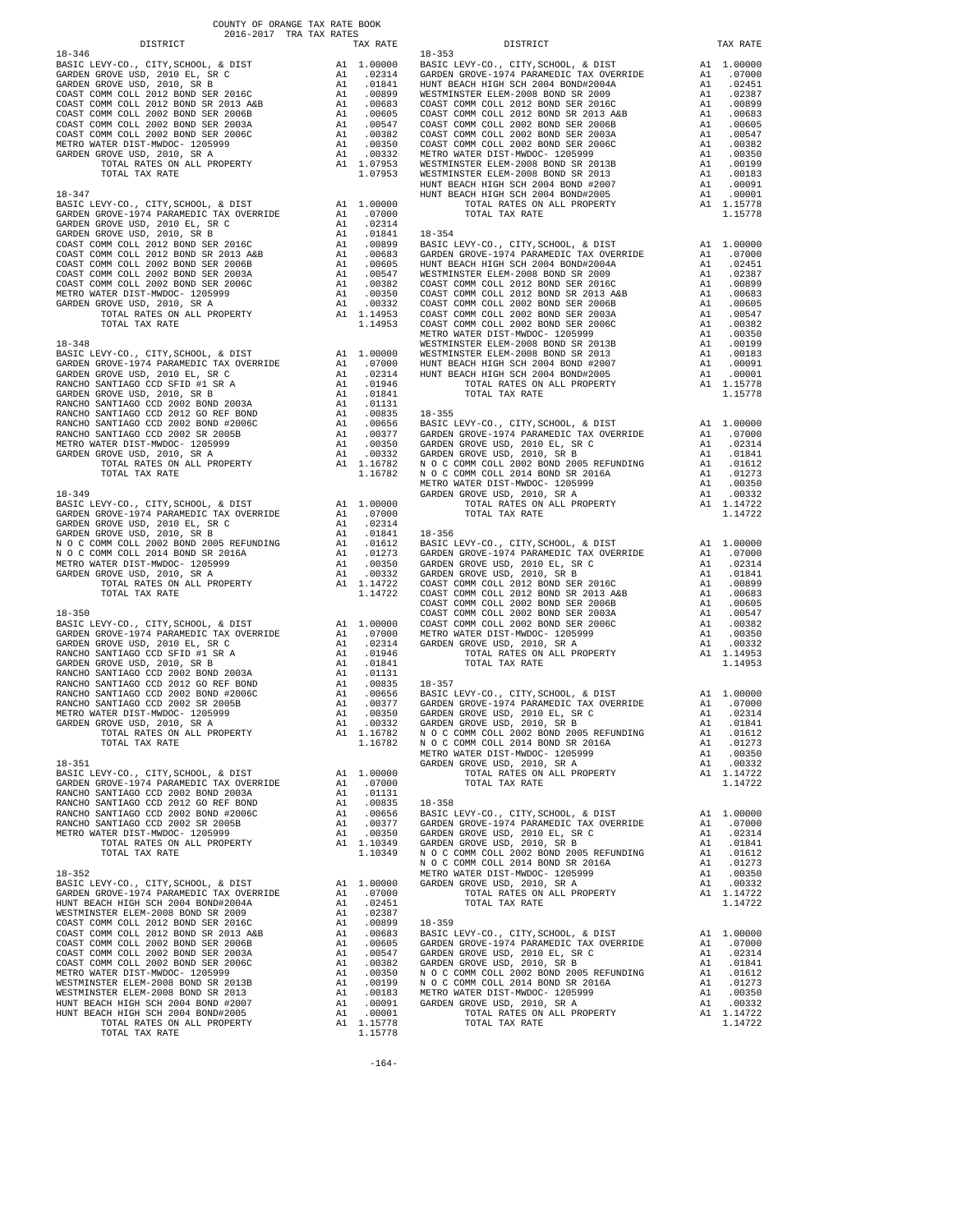| COUNTY OF ORANGE TAX RATE BOOK<br>2016-2017 TRA TAX RATES<br>$2016-2017\quad\text{TRA TAX RATES}\label{eq:2016-2017}$ DISTRICT                   |          |                |          |
|--------------------------------------------------------------------------------------------------------------------------------------------------|----------|----------------|----------|
|                                                                                                                                                  | TAX RATE | DISTRICT       | TAX RATE |
| $18 - 360$                                                                                                                                       |          | $18 - 367$     |          |
|                                                                                                                                                  |          |                |          |
|                                                                                                                                                  |          |                |          |
|                                                                                                                                                  |          |                |          |
|                                                                                                                                                  |          |                |          |
|                                                                                                                                                  |          |                |          |
|                                                                                                                                                  |          |                |          |
|                                                                                                                                                  |          |                |          |
|                                                                                                                                                  |          |                |          |
|                                                                                                                                                  |          |                |          |
|                                                                                                                                                  |          |                |          |
|                                                                                                                                                  |          |                |          |
|                                                                                                                                                  |          |                |          |
|                                                                                                                                                  |          |                |          |
|                                                                                                                                                  |          |                |          |
|                                                                                                                                                  |          |                |          |
|                                                                                                                                                  |          |                |          |
|                                                                                                                                                  |          |                |          |
| $P_{\text{LRC}}$ 1.14953<br>$P_{\text{CVE}}$ USD, 2010, SR A $\text{L}$<br>$P_{\text{CVE}}$ TOTAL RATES ON ALL PROPERTY A1 1.14953<br>$18 - 365$ |          | TOTAL TAX RATE | 1.14953  |
|                                                                                                                                                  |          |                |          |
|                                                                                                                                                  |          |                |          |
|                                                                                                                                                  |          |                |          |
|                                                                                                                                                  |          |                |          |
|                                                                                                                                                  |          |                |          |
|                                                                                                                                                  |          |                |          |
|                                                                                                                                                  |          |                |          |
|                                                                                                                                                  |          |                |          |
|                                                                                                                                                  |          |                |          |
|                                                                                                                                                  |          |                |          |
|                                                                                                                                                  |          |                |          |
|                                                                                                                                                  |          |                |          |
|                                                                                                                                                  |          |                |          |
|                                                                                                                                                  |          |                |          |
|                                                                                                                                                  |          |                |          |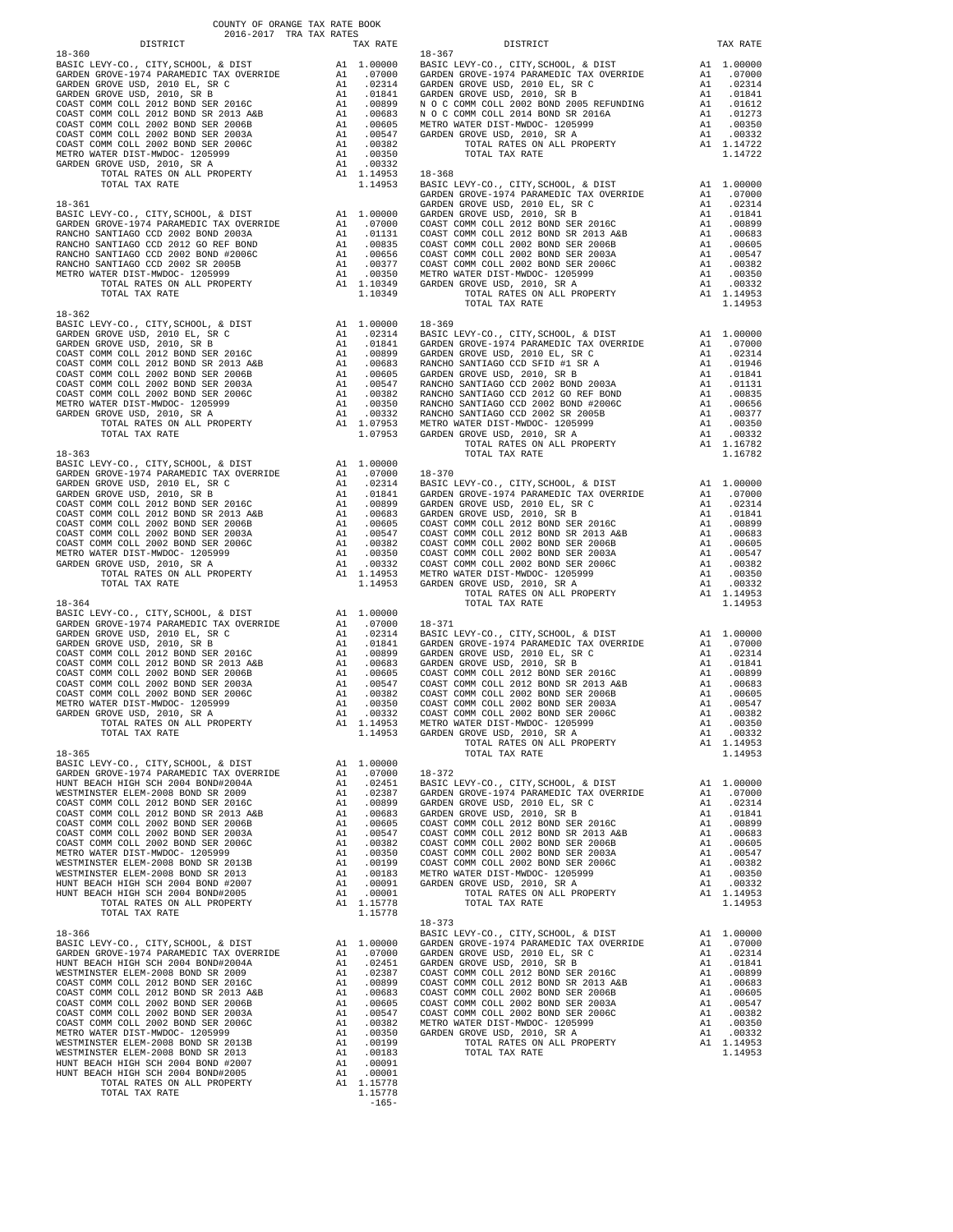| TOTAL RATES ON ALL PROPERTY                                 |                                                                                                                         | A1 1.16782           |                       |
|-------------------------------------------------------------|-------------------------------------------------------------------------------------------------------------------------|----------------------|-----------------------|
| TOTAL TAX RATE                                              |                                                                                                                         | 1.16782              |                       |
| $18 - 375$                                                  |                                                                                                                         |                      | 18-382                |
|                                                             |                                                                                                                         |                      |                       |
|                                                             |                                                                                                                         |                      |                       |
|                                                             |                                                                                                                         |                      |                       |
|                                                             |                                                                                                                         |                      |                       |
|                                                             |                                                                                                                         |                      |                       |
|                                                             |                                                                                                                         |                      |                       |
|                                                             |                                                                                                                         |                      |                       |
|                                                             |                                                                                                                         |                      |                       |
| TOTAL TAX RATE                                              |                                                                                                                         | 1.16782              |                       |
|                                                             |                                                                                                                         |                      |                       |
|                                                             |                                                                                                                         |                      |                       |
|                                                             |                                                                                                                         |                      |                       |
|                                                             |                                                                                                                         |                      |                       |
|                                                             |                                                                                                                         |                      |                       |
|                                                             |                                                                                                                         |                      |                       |
|                                                             |                                                                                                                         |                      |                       |
|                                                             |                                                                                                                         |                      |                       |
|                                                             |                                                                                                                         |                      |                       |
|                                                             |                                                                                                                         |                      |                       |
|                                                             |                                                                                                                         |                      | GARDEN                |
| 18-377                                                      |                                                                                                                         |                      | GARDEN                |
|                                                             |                                                                                                                         |                      |                       |
|                                                             |                                                                                                                         |                      |                       |
|                                                             |                                                                                                                         |                      |                       |
|                                                             |                                                                                                                         |                      |                       |
|                                                             |                                                                                                                         |                      |                       |
|                                                             |                                                                                                                         |                      |                       |
|                                                             |                                                                                                                         |                      |                       |
|                                                             |                                                                                                                         |                      |                       |
| TOTAL TAX RATE                                              |                                                                                                                         | 1.14953              | BASIC L               |
|                                                             |                                                                                                                         |                      | GARDEN                |
| $18 - 378$                                                  |                                                                                                                         |                      | GARDEN                |
|                                                             |                                                                                                                         |                      |                       |
|                                                             |                                                                                                                         |                      |                       |
|                                                             |                                                                                                                         |                      |                       |
|                                                             |                                                                                                                         |                      |                       |
|                                                             |                                                                                                                         |                      |                       |
|                                                             |                                                                                                                         |                      |                       |
| METRO WATER DIST-MWDOC- 1205999                             |                                                                                                                         |                      |                       |
| GARDEN GROVE USD, 2010, SR A<br>TOTAL RATES ON ALL PROPERTY |                                                                                                                         |                      |                       |
| TOTAL TAX RATE                                              | Al .005,<br>Al .00382<br>Al .00350<br>Al .00352<br>Al 1.14953 18-386<br>Al 1.14953 BASIC I<br>CRARDER CARDER<br>ANAHEIN |                      |                       |
|                                                             |                                                                                                                         |                      |                       |
| 18-379                                                      |                                                                                                                         |                      | <b>ANAHEIM</b>        |
|                                                             |                                                                                                                         |                      |                       |
|                                                             |                                                                                                                         |                      |                       |
|                                                             |                                                                                                                         |                      |                       |
|                                                             |                                                                                                                         |                      |                       |
|                                                             |                                                                                                                         |                      |                       |
|                                                             |                                                                                                                         |                      |                       |
|                                                             |                                                                                                                         |                      |                       |
| GARDEN GROVE USD, 2010, SR A<br>TOTAL RATES ON ALL PROPERTY | A1                                                                                                                      | .00332<br>A1 1.14953 |                       |
| TOTAL TAX RATE                                              |                                                                                                                         | 1.14953              |                       |
| $18 - 380$                                                  |                                                                                                                         |                      | $18 - 387$<br>BASIC L |
|                                                             |                                                                                                                         |                      |                       |
|                                                             |                                                                                                                         |                      |                       |
|                                                             |                                                                                                                         |                      |                       |
|                                                             |                                                                                                                         |                      |                       |
|                                                             |                                                                                                                         |                      |                       |
|                                                             |                                                                                                                         |                      |                       |
|                                                             |                                                                                                                         |                      |                       |
| GARDEN GROVE USD, 2010, SR A                                | A1                                                                                                                      | .00332               |                       |
| TOTAL RATES ON ALL PROPERTY                                 |                                                                                                                         | A1 1.16782           |                       |
| TOTAL TAX RATE                                              |                                                                                                                         | 1.16782              |                       |
|                                                             |                                                                                                                         |                      |                       |

| DISTRICT   | TAX RATE | DISTRICT | TAX RATE |
|------------|----------|----------|----------|
| $18 - 374$ |          | 18-381   |          |
|            |          |          |          |
|            |          |          |          |
|            |          |          |          |
|            |          |          |          |
|            |          |          |          |
|            |          |          |          |
|            |          |          |          |
|            |          |          |          |
|            |          |          |          |
|            |          |          |          |
|            |          |          |          |
|            |          |          |          |
|            |          |          |          |
|            |          |          |          |
|            |          |          |          |
|            |          |          |          |
|            |          |          |          |
|            |          |          |          |
|            |          |          |          |
|            |          |          |          |
|            |          |          |          |
|            |          |          |          |
|            |          |          |          |
|            |          |          |          |
|            |          |          |          |
|            |          |          |          |
|            |          |          |          |
|            |          |          |          |
|            |          |          |          |
|            |          |          |          |
|            |          |          |          |
|            |          |          |          |
|            |          |          |          |
|            |          |          |          |
|            |          |          |          |
|            |          |          |          |
|            |          |          |          |
|            |          |          |          |
|            |          |          |          |
|            |          |          |          |
|            |          |          |          |
|            |          |          |          |
|            |          |          |          |
|            |          |          |          |
|            |          |          |          |
|            |          |          |          |
|            |          |          |          |
|            |          |          |          |
|            |          |          |          |
|            |          |          |          |
|            |          |          |          |
|            |          |          |          |
|            |          |          |          |
|            |          |          |          |
|            |          |          |          |
|            |          |          |          |
|            |          |          |          |
|            |          |          |          |
|            |          |          |          |
|            |          |          |          |
|            |          |          |          |
|            |          |          |          |
|            |          |          |          |
|            |          |          |          |
|            |          |          |          |
|            |          |          |          |
|            |          |          |          |
|            |          |          |          |
|            |          |          |          |
|            |          |          |          |
|            |          |          |          |
|            |          |          |          |
|            |          |          |          |
|            |          |          |          |
|            |          |          |          |
|            |          |          |          |
|            |          |          |          |
|            |          |          |          |
|            |          |          |          |
|            |          |          |          |
|            |          |          |          |
|            |          |          |          |
|            |          |          |          |
|            |          |          |          |
|            |          |          |          |
|            |          |          |          |
|            |          |          |          |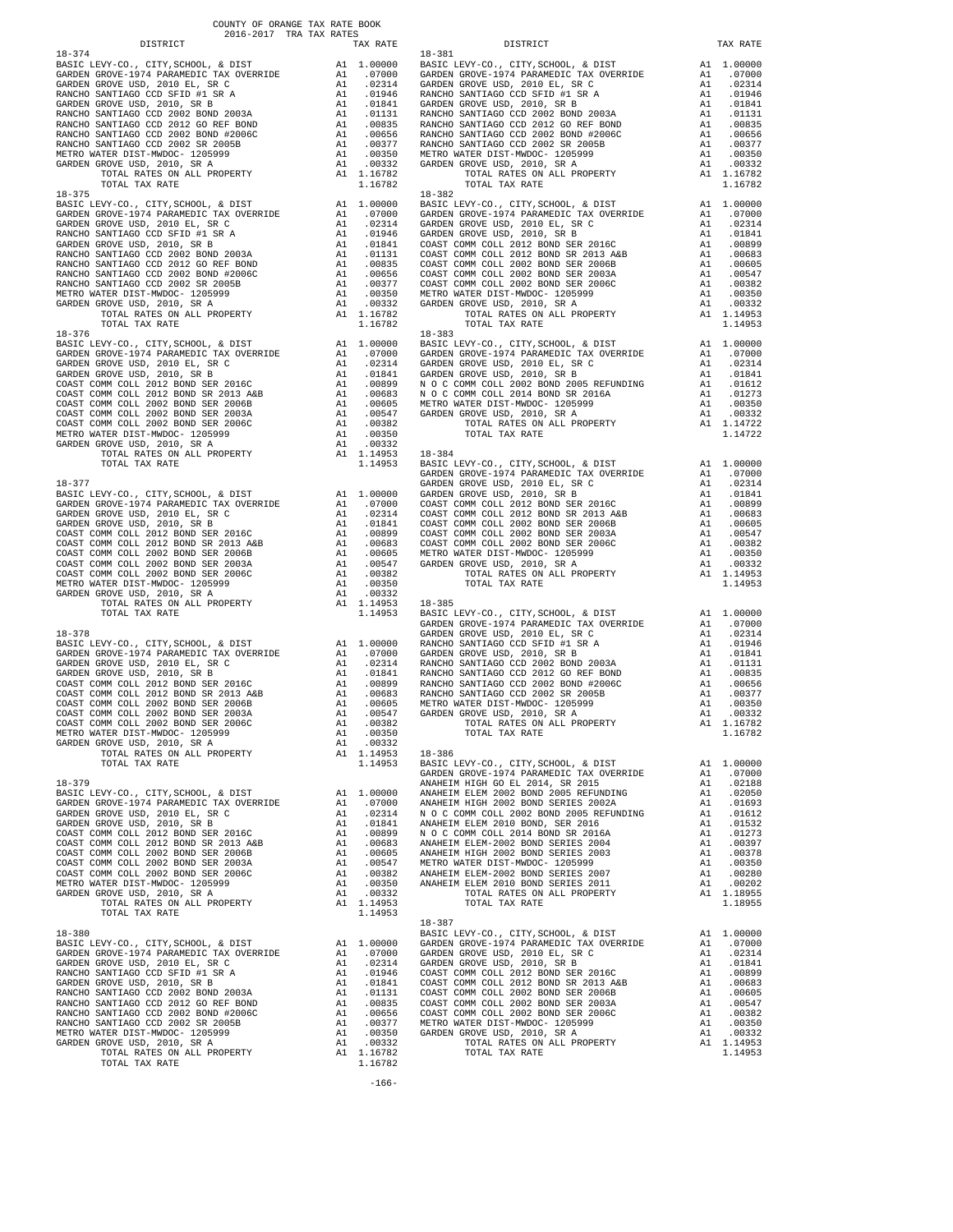| COUNTY OF ORANGE TAX RATE BOOK<br>2016-2017 TRA TAX RATES |          |            |          |
|-----------------------------------------------------------|----------|------------|----------|
| DISTRICT                                                  | TAX RATE | DISTRICT   | TAX RATE |
| $18 - 388$                                                |          | $18 - 396$ |          |
|                                                           |          |            |          |
|                                                           |          |            |          |
|                                                           |          |            |          |
|                                                           |          |            |          |
|                                                           |          |            |          |
|                                                           |          |            |          |
|                                                           |          |            |          |
|                                                           |          |            |          |
|                                                           |          |            |          |
|                                                           |          |            |          |
|                                                           |          |            |          |
|                                                           |          |            |          |
|                                                           |          |            |          |
|                                                           |          |            |          |
|                                                           |          |            |          |
|                                                           |          |            |          |
|                                                           |          |            |          |
|                                                           |          |            |          |
|                                                           |          |            |          |
|                                                           |          |            |          |
|                                                           |          |            |          |
|                                                           |          |            |          |
|                                                           |          |            |          |
|                                                           |          |            |          |
|                                                           |          |            |          |
|                                                           |          |            |          |
|                                                           |          |            |          |
|                                                           |          |            |          |
|                                                           |          |            |          |
|                                                           |          |            |          |
|                                                           |          |            |          |
|                                                           |          |            |          |
|                                                           |          |            |          |
|                                                           |          |            |          |
|                                                           |          |            |          |
|                                                           |          |            |          |
|                                                           |          |            |          |
|                                                           |          |            |          |
|                                                           |          |            |          |
|                                                           |          |            |          |
|                                                           |          |            |          |
|                                                           |          |            |          |
|                                                           |          |            |          |
|                                                           |          |            |          |
|                                                           |          |            |          |
|                                                           |          |            |          |
|                                                           |          |            |          |
|                                                           |          |            |          |
|                                                           |          |            |          |
|                                                           |          |            |          |
|                                                           |          |            |          |
|                                                           |          |            |          |
|                                                           |          |            |          |
|                                                           |          |            |          |
|                                                           |          |            |          |
|                                                           |          |            |          |
|                                                           |          |            |          |
|                                                           |          |            |          |
|                                                           |          |            |          |
|                                                           |          |            |          |
|                                                           |          |            |          |
|                                                           |          |            |          |
|                                                           |          |            |          |
|                                                           |          |            |          |
|                                                           |          |            |          |
|                                                           |          |            |          |
|                                                           |          |            |          |
|                                                           |          |            |          |
|                                                           |          |            |          |
|                                                           |          |            |          |
|                                                           |          |            |          |

-167-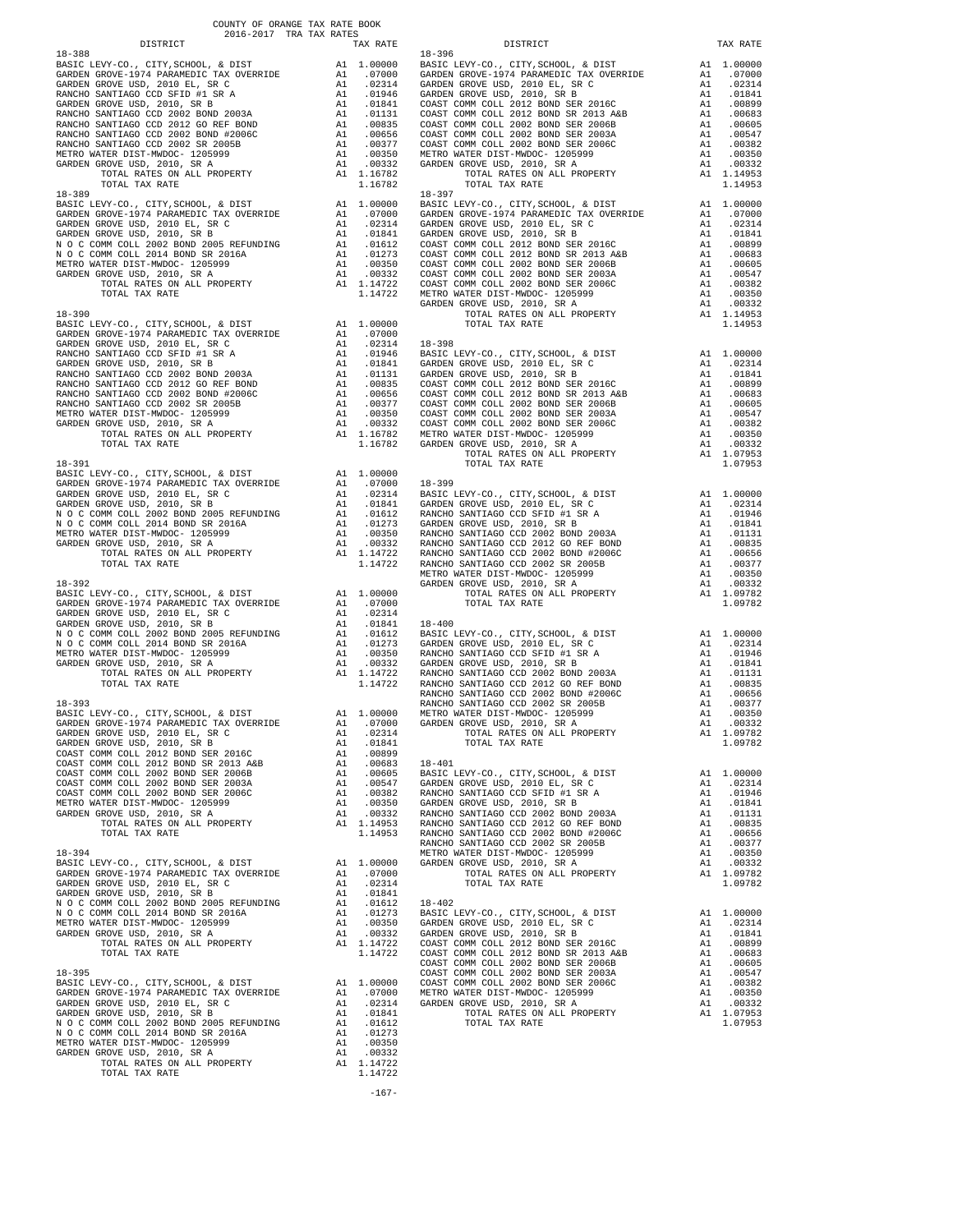| COUNTY OF ORANGE TAX RATE BOOK<br>$2016-2017\quad\text{TRA TAX RATES}\label{eq:2016-2017}$ DISTRICT                                                                                                                                                                                                                                                                     |          |                        |          |
|-------------------------------------------------------------------------------------------------------------------------------------------------------------------------------------------------------------------------------------------------------------------------------------------------------------------------------------------------------------------------|----------|------------------------|----------|
| $18 - 403$                                                                                                                                                                                                                                                                                                                                                              | TAX RATE | DISTRICT<br>$18 - 410$ | TAX RATE |
|                                                                                                                                                                                                                                                                                                                                                                         |          |                        |          |
|                                                                                                                                                                                                                                                                                                                                                                         |          |                        |          |
|                                                                                                                                                                                                                                                                                                                                                                         |          |                        |          |
|                                                                                                                                                                                                                                                                                                                                                                         |          |                        |          |
|                                                                                                                                                                                                                                                                                                                                                                         |          |                        |          |
|                                                                                                                                                                                                                                                                                                                                                                         |          |                        |          |
|                                                                                                                                                                                                                                                                                                                                                                         |          |                        |          |
|                                                                                                                                                                                                                                                                                                                                                                         |          |                        |          |
|                                                                                                                                                                                                                                                                                                                                                                         |          |                        |          |
| $18 - 404$                                                                                                                                                                                                                                                                                                                                                              |          | TOTAL TAX RATE         | 1.16782  |
|                                                                                                                                                                                                                                                                                                                                                                         |          |                        |          |
|                                                                                                                                                                                                                                                                                                                                                                         |          |                        |          |
|                                                                                                                                                                                                                                                                                                                                                                         |          |                        |          |
|                                                                                                                                                                                                                                                                                                                                                                         |          |                        |          |
|                                                                                                                                                                                                                                                                                                                                                                         |          |                        |          |
|                                                                                                                                                                                                                                                                                                                                                                         |          |                        |          |
|                                                                                                                                                                                                                                                                                                                                                                         |          |                        |          |
|                                                                                                                                                                                                                                                                                                                                                                         |          |                        |          |
|                                                                                                                                                                                                                                                                                                                                                                         |          |                        |          |
| $18 - 405$                                                                                                                                                                                                                                                                                                                                                              |          | TOTAL TAX RATE         | 1.16782  |
|                                                                                                                                                                                                                                                                                                                                                                         |          |                        |          |
|                                                                                                                                                                                                                                                                                                                                                                         |          |                        |          |
|                                                                                                                                                                                                                                                                                                                                                                         |          |                        |          |
|                                                                                                                                                                                                                                                                                                                                                                         |          |                        |          |
|                                                                                                                                                                                                                                                                                                                                                                         |          |                        |          |
|                                                                                                                                                                                                                                                                                                                                                                         |          |                        |          |
|                                                                                                                                                                                                                                                                                                                                                                         |          |                        |          |
|                                                                                                                                                                                                                                                                                                                                                                         |          |                        |          |
|                                                                                                                                                                                                                                                                                                                                                                         |          |                        |          |
|                                                                                                                                                                                                                                                                                                                                                                         |          |                        |          |
|                                                                                                                                                                                                                                                                                                                                                                         |          |                        |          |
|                                                                                                                                                                                                                                                                                                                                                                         |          |                        |          |
|                                                                                                                                                                                                                                                                                                                                                                         |          |                        |          |
|                                                                                                                                                                                                                                                                                                                                                                         |          |                        |          |
|                                                                                                                                                                                                                                                                                                                                                                         |          |                        |          |
|                                                                                                                                                                                                                                                                                                                                                                         |          |                        |          |
|                                                                                                                                                                                                                                                                                                                                                                         |          |                        |          |
|                                                                                                                                                                                                                                                                                                                                                                         |          |                        |          |
|                                                                                                                                                                                                                                                                                                                                                                         |          |                        |          |
|                                                                                                                                                                                                                                                                                                                                                                         |          |                        |          |
|                                                                                                                                                                                                                                                                                                                                                                         |          |                        |          |
|                                                                                                                                                                                                                                                                                                                                                                         |          |                        |          |
|                                                                                                                                                                                                                                                                                                                                                                         |          |                        |          |
|                                                                                                                                                                                                                                                                                                                                                                         |          |                        |          |
|                                                                                                                                                                                                                                                                                                                                                                         |          |                        |          |
|                                                                                                                                                                                                                                                                                                                                                                         |          |                        |          |
|                                                                                                                                                                                                                                                                                                                                                                         |          |                        |          |
|                                                                                                                                                                                                                                                                                                                                                                         |          |                        |          |
|                                                                                                                                                                                                                                                                                                                                                                         |          |                        |          |
|                                                                                                                                                                                                                                                                                                                                                                         |          |                        |          |
|                                                                                                                                                                                                                                                                                                                                                                         |          |                        |          |
|                                                                                                                                                                                                                                                                                                                                                                         |          |                        |          |
| $\begin{tabular}{@{}c@{}}\textbf{METRO WATER DIF-MBIO}-1205999 & \textbf{A1} & .00350 & \textbf{GREDER} & 0310 & \textbf{SRB} & 0310 & \textbf{SRB} \\ \textbf{GADER R GNER DIF-R DIF-RI PIO}-120599 & \textbf{A1} & .0014 & .0014 & .0014 \\ \textbf{TO RAL RISTS} & 0.017 & .017 & .017 & .017 & .017 & .018 \\ \textbf{HSTO WATER DIF-RI}-0.017 & .017 & .017 & .01$ |          |                        |          |
|                                                                                                                                                                                                                                                                                                                                                                         |          |                        |          |
|                                                                                                                                                                                                                                                                                                                                                                         |          |                        |          |
|                                                                                                                                                                                                                                                                                                                                                                         |          |                        |          |
|                                                                                                                                                                                                                                                                                                                                                                         |          |                        |          |
|                                                                                                                                                                                                                                                                                                                                                                         |          |                        |          |
|                                                                                                                                                                                                                                                                                                                                                                         |          |                        |          |
|                                                                                                                                                                                                                                                                                                                                                                         |          |                        |          |
|                                                                                                                                                                                                                                                                                                                                                                         |          |                        |          |
|                                                                                                                                                                                                                                                                                                                                                                         |          |                        |          |
|                                                                                                                                                                                                                                                                                                                                                                         |          |                        |          |
|                                                                                                                                                                                                                                                                                                                                                                         |          |                        |          |
|                                                                                                                                                                                                                                                                                                                                                                         |          |                        |          |
|                                                                                                                                                                                                                                                                                                                                                                         |          |                        |          |
|                                                                                                                                                                                                                                                                                                                                                                         |          |                        |          |
|                                                                                                                                                                                                                                                                                                                                                                         |          |                        |          |
|                                                                                                                                                                                                                                                                                                                                                                         |          |                        |          |
|                                                                                                                                                                                                                                                                                                                                                                         |          |                        |          |
|                                                                                                                                                                                                                                                                                                                                                                         |          |                        |          |
|                                                                                                                                                                                                                                                                                                                                                                         |          |                        |          |
|                                                                                                                                                                                                                                                                                                                                                                         | $-168-$  |                        |          |
|                                                                                                                                                                                                                                                                                                                                                                         |          |                        |          |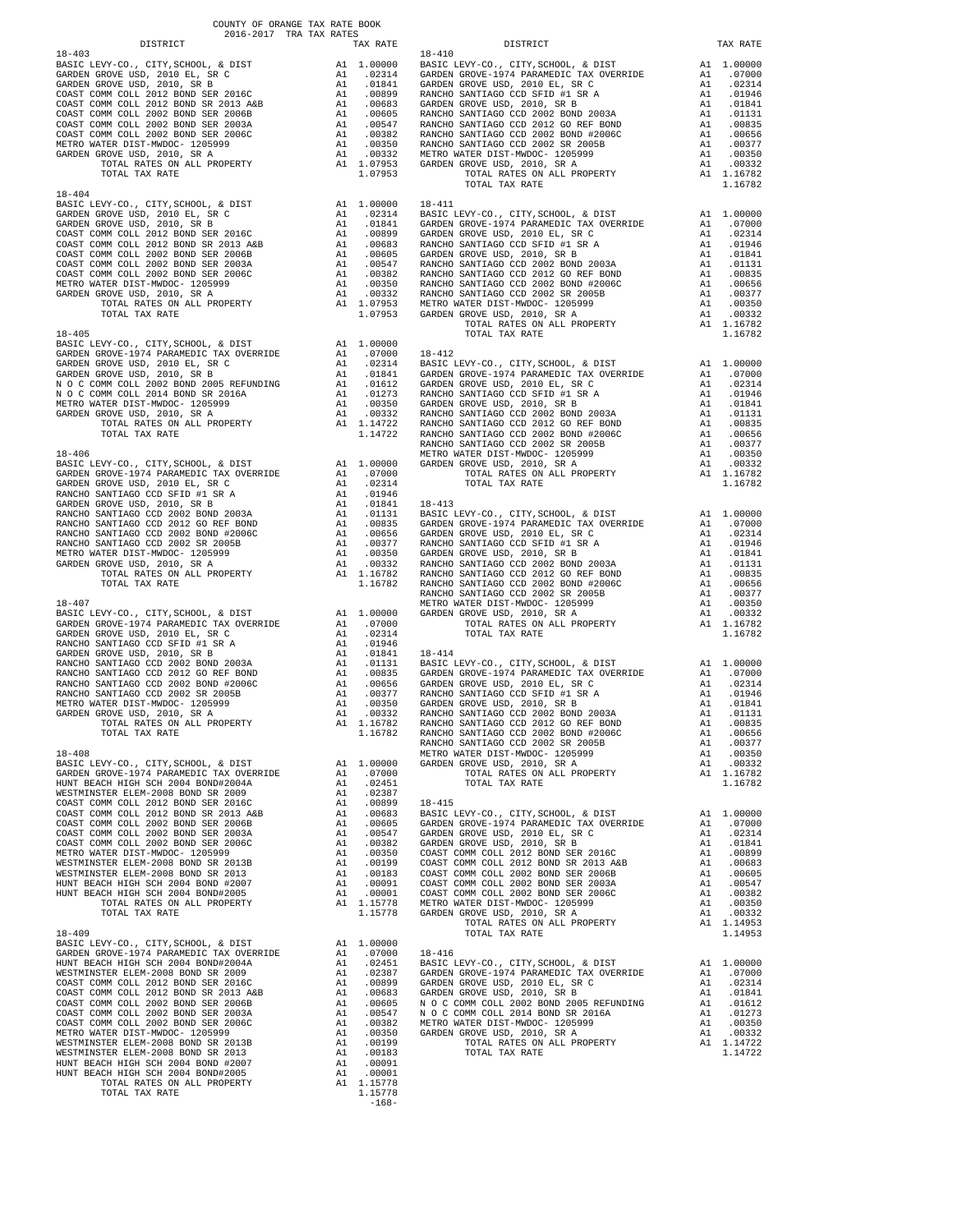| COUNTY OF ORANGE TAX RATE BOOK<br>2016-2017 TRA TAX RATES                                                                                                                                                                                                                                                                                                                                                                                                                              |          |                                                                                                                          |                        |
|----------------------------------------------------------------------------------------------------------------------------------------------------------------------------------------------------------------------------------------------------------------------------------------------------------------------------------------------------------------------------------------------------------------------------------------------------------------------------------------|----------|--------------------------------------------------------------------------------------------------------------------------|------------------------|
| DISTRICT                                                                                                                                                                                                                                                                                                                                                                                                                                                                               |          | TAX RATE                                                                                                                 |                        |
| $18 - 417$                                                                                                                                                                                                                                                                                                                                                                                                                                                                             |          |                                                                                                                          | 18-902                 |
|                                                                                                                                                                                                                                                                                                                                                                                                                                                                                        |          |                                                                                                                          |                        |
|                                                                                                                                                                                                                                                                                                                                                                                                                                                                                        |          |                                                                                                                          |                        |
|                                                                                                                                                                                                                                                                                                                                                                                                                                                                                        |          |                                                                                                                          |                        |
|                                                                                                                                                                                                                                                                                                                                                                                                                                                                                        |          |                                                                                                                          |                        |
|                                                                                                                                                                                                                                                                                                                                                                                                                                                                                        |          |                                                                                                                          |                        |
|                                                                                                                                                                                                                                                                                                                                                                                                                                                                                        |          |                                                                                                                          |                        |
|                                                                                                                                                                                                                                                                                                                                                                                                                                                                                        |          |                                                                                                                          |                        |
|                                                                                                                                                                                                                                                                                                                                                                                                                                                                                        |          |                                                                                                                          |                        |
|                                                                                                                                                                                                                                                                                                                                                                                                                                                                                        |          |                                                                                                                          |                        |
| TOTAL TAX RATE                                                                                                                                                                                                                                                                                                                                                                                                                                                                         |          | 1.07953                                                                                                                  |                        |
| $18 - 418$                                                                                                                                                                                                                                                                                                                                                                                                                                                                             |          |                                                                                                                          | $18 - 903$             |
|                                                                                                                                                                                                                                                                                                                                                                                                                                                                                        |          |                                                                                                                          |                        |
|                                                                                                                                                                                                                                                                                                                                                                                                                                                                                        |          |                                                                                                                          |                        |
|                                                                                                                                                                                                                                                                                                                                                                                                                                                                                        |          |                                                                                                                          |                        |
|                                                                                                                                                                                                                                                                                                                                                                                                                                                                                        |          |                                                                                                                          |                        |
|                                                                                                                                                                                                                                                                                                                                                                                                                                                                                        |          |                                                                                                                          |                        |
|                                                                                                                                                                                                                                                                                                                                                                                                                                                                                        |          |                                                                                                                          |                        |
|                                                                                                                                                                                                                                                                                                                                                                                                                                                                                        |          |                                                                                                                          |                        |
|                                                                                                                                                                                                                                                                                                                                                                                                                                                                                        |          |                                                                                                                          |                        |
|                                                                                                                                                                                                                                                                                                                                                                                                                                                                                        |          |                                                                                                                          |                        |
|                                                                                                                                                                                                                                                                                                                                                                                                                                                                                        |          |                                                                                                                          |                        |
|                                                                                                                                                                                                                                                                                                                                                                                                                                                                                        |          |                                                                                                                          |                        |
|                                                                                                                                                                                                                                                                                                                                                                                                                                                                                        |          |                                                                                                                          | $18 - 904$             |
|                                                                                                                                                                                                                                                                                                                                                                                                                                                                                        |          |                                                                                                                          |                        |
|                                                                                                                                                                                                                                                                                                                                                                                                                                                                                        |          |                                                                                                                          |                        |
|                                                                                                                                                                                                                                                                                                                                                                                                                                                                                        |          |                                                                                                                          |                        |
|                                                                                                                                                                                                                                                                                                                                                                                                                                                                                        |          |                                                                                                                          |                        |
|                                                                                                                                                                                                                                                                                                                                                                                                                                                                                        |          |                                                                                                                          |                        |
|                                                                                                                                                                                                                                                                                                                                                                                                                                                                                        |          |                                                                                                                          |                        |
|                                                                                                                                                                                                                                                                                                                                                                                                                                                                                        |          |                                                                                                                          |                        |
|                                                                                                                                                                                                                                                                                                                                                                                                                                                                                        |          |                                                                                                                          |                        |
|                                                                                                                                                                                                                                                                                                                                                                                                                                                                                        |          |                                                                                                                          |                        |
|                                                                                                                                                                                                                                                                                                                                                                                                                                                                                        |          |                                                                                                                          |                        |
| $18 - 420$                                                                                                                                                                                                                                                                                                                                                                                                                                                                             |          |                                                                                                                          |                        |
|                                                                                                                                                                                                                                                                                                                                                                                                                                                                                        |          |                                                                                                                          |                        |
|                                                                                                                                                                                                                                                                                                                                                                                                                                                                                        |          |                                                                                                                          |                        |
|                                                                                                                                                                                                                                                                                                                                                                                                                                                                                        |          |                                                                                                                          |                        |
|                                                                                                                                                                                                                                                                                                                                                                                                                                                                                        |          |                                                                                                                          |                        |
|                                                                                                                                                                                                                                                                                                                                                                                                                                                                                        |          |                                                                                                                          |                        |
|                                                                                                                                                                                                                                                                                                                                                                                                                                                                                        |          |                                                                                                                          |                        |
|                                                                                                                                                                                                                                                                                                                                                                                                                                                                                        |          |                                                                                                                          |                        |
|                                                                                                                                                                                                                                                                                                                                                                                                                                                                                        |          |                                                                                                                          |                        |
|                                                                                                                                                                                                                                                                                                                                                                                                                                                                                        |          |                                                                                                                          |                        |
|                                                                                                                                                                                                                                                                                                                                                                                                                                                                                        |          |                                                                                                                          |                        |
|                                                                                                                                                                                                                                                                                                                                                                                                                                                                                        |          |                                                                                                                          |                        |
|                                                                                                                                                                                                                                                                                                                                                                                                                                                                                        |          |                                                                                                                          |                        |
|                                                                                                                                                                                                                                                                                                                                                                                                                                                                                        |          |                                                                                                                          |                        |
|                                                                                                                                                                                                                                                                                                                                                                                                                                                                                        |          |                                                                                                                          |                        |
|                                                                                                                                                                                                                                                                                                                                                                                                                                                                                        |          |                                                                                                                          |                        |
|                                                                                                                                                                                                                                                                                                                                                                                                                                                                                        |          |                                                                                                                          |                        |
|                                                                                                                                                                                                                                                                                                                                                                                                                                                                                        |          |                                                                                                                          |                        |
|                                                                                                                                                                                                                                                                                                                                                                                                                                                                                        |          |                                                                                                                          |                        |
|                                                                                                                                                                                                                                                                                                                                                                                                                                                                                        |          |                                                                                                                          |                        |
|                                                                                                                                                                                                                                                                                                                                                                                                                                                                                        |          |                                                                                                                          |                        |
|                                                                                                                                                                                                                                                                                                                                                                                                                                                                                        |          |                                                                                                                          |                        |
|                                                                                                                                                                                                                                                                                                                                                                                                                                                                                        |          |                                                                                                                          |                        |
| TOTAL RATES ON ALL PROPERTY                                                                                                                                                                                                                                                                                                                                                                                                                                                            | $A1$ $1$ |                                                                                                                          | 1.16782 ANAHEIM        |
| TOTAL TAX RATE                                                                                                                                                                                                                                                                                                                                                                                                                                                                         |          | 1.16782                                                                                                                  | ANAHEIM                |
| $18 - 422$                                                                                                                                                                                                                                                                                                                                                                                                                                                                             |          |                                                                                                                          | NOCC<br><b>CYPRESS</b> |
|                                                                                                                                                                                                                                                                                                                                                                                                                                                                                        |          |                                                                                                                          |                        |
|                                                                                                                                                                                                                                                                                                                                                                                                                                                                                        |          |                                                                                                                          |                        |
|                                                                                                                                                                                                                                                                                                                                                                                                                                                                                        |          |                                                                                                                          |                        |
|                                                                                                                                                                                                                                                                                                                                                                                                                                                                                        |          |                                                                                                                          |                        |
| COAST COMM COLL 2012 BOND SER 2016C                                                                                                                                                                                                                                                                                                                                                                                                                                                    | A1       | .00899                                                                                                                   |                        |
| COAST COMM COLL 2012 BOND SR 2013 A&B<br>COAST COMM COLL 2002 BOND SER 2006B                                                                                                                                                                                                                                                                                                                                                                                                           |          | A1 .00683                                                                                                                |                        |
| COAST COMM COLL 2002 BOND SER 2003A                                                                                                                                                                                                                                                                                                                                                                                                                                                    |          | A1 .00605<br>A1 .00547                                                                                                   |                        |
| COAST COMM COLL 2002 BOND SER 2006C                                                                                                                                                                                                                                                                                                                                                                                                                                                    |          |                                                                                                                          |                        |
| METRO WATER DIST-MWDOC- 1205999                                                                                                                                                                                                                                                                                                                                                                                                                                                        |          |                                                                                                                          |                        |
| GARDEN GROVE USD, 2010, SR A                                                                                                                                                                                                                                                                                                                                                                                                                                                           |          | A1 .00547 19-001<br>A1 .00382 BASIC L<br>A1 .00330 ANAHEIM<br>A1 .00332 ANAHEIM<br>A1 1.14953 N O C C<br>1.14953 CYPRESS |                        |
| TOTAL RATES ON ALL PROPERTY                                                                                                                                                                                                                                                                                                                                                                                                                                                            |          |                                                                                                                          |                        |
| TOTAL TAX RATE                                                                                                                                                                                                                                                                                                                                                                                                                                                                         |          |                                                                                                                          | NOCC                   |
| $18 - 901$                                                                                                                                                                                                                                                                                                                                                                                                                                                                             |          |                                                                                                                          | CYPRESS                |
| BASIC LEVY-CO., CITY, SCHOOL, & DIST                                                                                                                                                                                                                                                                                                                                                                                                                                                   |          | A1 1.00000 ANAHEIM<br>A1 .07000 METROW                                                                                   |                        |
| BASIC LEVY-CO., CITY, SCHOOL, & DIST<br>GARDEN GROVE-1974 PARAMEDIC TAX OVERRIDE                                                                                                                                                                                                                                                                                                                                                                                                       |          |                                                                                                                          |                        |
| GARDEN GROVE USD, 2010 EL, SR C                                                                                                                                                                                                                                                                                                                                                                                                                                                        | A1       | .02314                                                                                                                   |                        |
| GARDEN GROVE USD, 2010, SR B                                                                                                                                                                                                                                                                                                                                                                                                                                                           | A1       | .01841                                                                                                                   |                        |
|                                                                                                                                                                                                                                                                                                                                                                                                                                                                                        |          | .01612                                                                                                                   |                        |
| $\begin{tabular}{lllllllllllll} \textsc{N} & $\textsc{O}$ & $\textsc{O}$ & $\textsc{M}$ & $\textsc{Al}$ \\ \textsc{N} & $\textsc{O}$ & $\textsc{COMM}$ & $\textsc{COLL}$ & $2014$ & $BND$ & $2016 \textsc{A}$ & $\textsc{Al}$ \\ \textsc{N} & $\textsc{O}$ & $\textsc{COMM}$ & $\textsc{COLL}$ & $2014$ & $BND$ & $2016 \textsc{A}$ & $\textsc{Al}$ \\ \textsc{GAPDEN} & $\textsc{GROYE}$ & $\textsc{15D}$ & $2010$ & $\textsc{co}$ & $\textsc{h}$ \\$<br>GARDEN GROVE USD, 2010, SR A |          |                                                                                                                          |                        |
| TOTAL RATES ON ALL PROPERTY                                                                                                                                                                                                                                                                                                                                                                                                                                                            |          |                                                                                                                          |                        |
| TOTAL TAX RATE                                                                                                                                                                                                                                                                                                                                                                                                                                                                         |          | A1 .01273 19-002<br>A1 .00332 BASIC L<br>A1 1.14372 ANAHEIM<br>1.14372 ANAHEIM                                           | $\sim$ $\sim$          |

| DISTRICT   | ZUID-ZUIT IRA IAA RAIBS<br>TAX RATE | DISTRICT   | TAX RATE |
|------------|-------------------------------------|------------|----------|
| $18 - 417$ |                                     | $18 - 902$ |          |
|            |                                     |            |          |
| $18 - 420$ |                                     |            |          |
|            |                                     |            |          |
|            |                                     |            |          |
|            |                                     |            |          |
|            |                                     |            |          |
|            |                                     |            |          |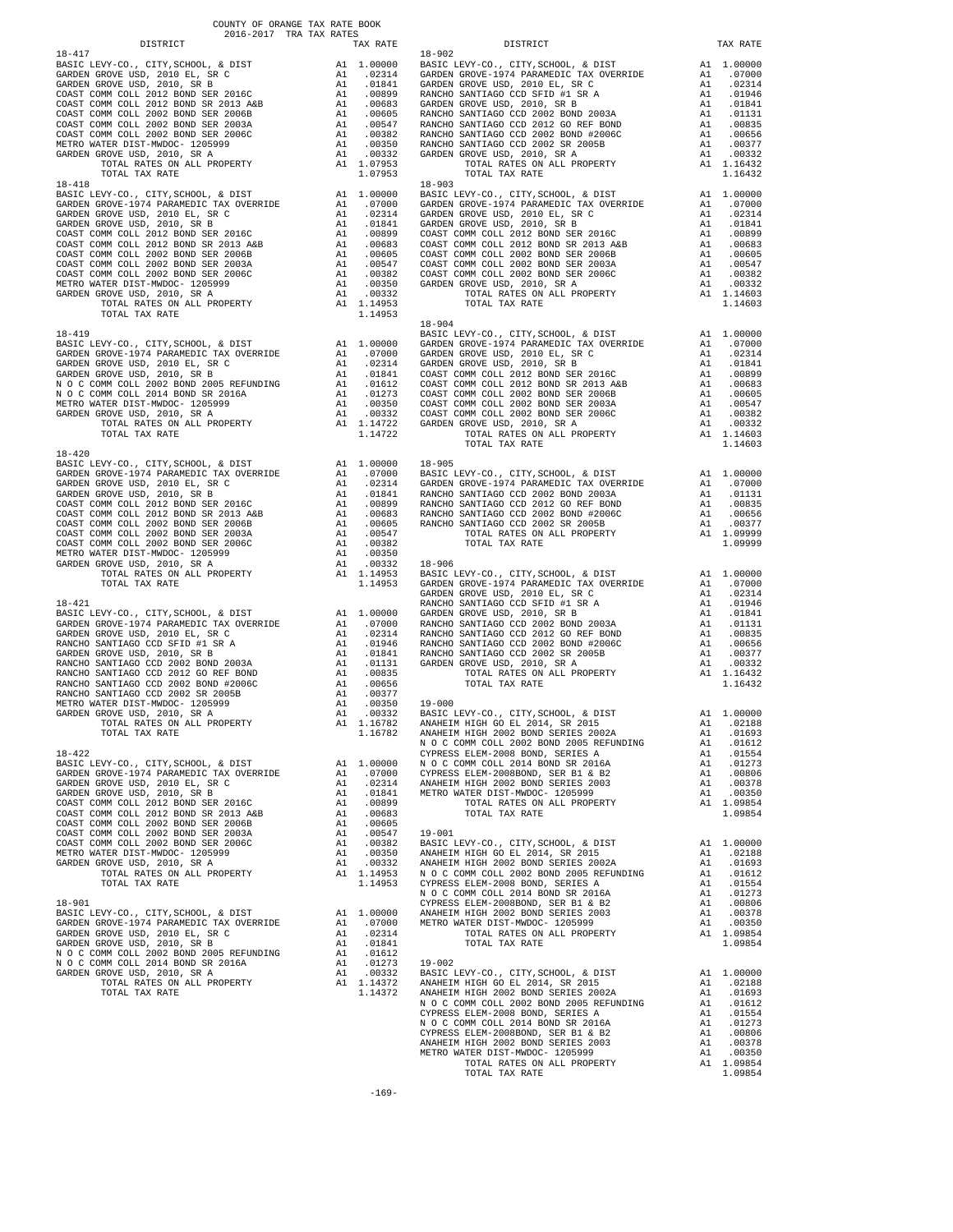| TOTAL RATES ON ALL PROPERTY<br>TOTAL TAX RATE | A1.                                                                                                                                                                                                                           | 1.10159<br>1.10159 |
|-----------------------------------------------|-------------------------------------------------------------------------------------------------------------------------------------------------------------------------------------------------------------------------------|--------------------|
|                                               |                                                                                                                                                                                                                               |                    |
| $19 - 011$                                    |                                                                                                                                                                                                                               |                    |
| BASIC LEVY-CO., CITY, SCHOOL, & DIST          | A1                                                                                                                                                                                                                            | 1.00000            |
| ANAHEIM HIGH GO EL 2014, SR 2015              | A1                                                                                                                                                                                                                            | .02188             |
| ANAHEIM HIGH 2002 BOND SERIES 2002A           | A1 a                                                                                                                                                                                                                          | .01693             |
| N O C COMM COLL 2002 BOND 2005 REFUNDING      | A1 and a set of the set of the set of the set of the set of the set of the set of the set of the set of the set of the set of the set of the set of the set of the set of the set of the set of the set of the set of the set | .01612             |
| CYPRESS ELEM-2008 BOND, SERIES A              | A1                                                                                                                                                                                                                            | .01554             |
| N O C COMM COLL 2014 BOND SR 2016A            | A1                                                                                                                                                                                                                            | .01273             |
| CYPRESS ELEM-2008BOND, SER B1 & B2            | A1                                                                                                                                                                                                                            | .00806             |
| ANAHEIM HIGH 2002 BOND SERIES 2003            | A1                                                                                                                                                                                                                            | .00378             |
| METRO WATER DIST-MWDOC- 1205999               | A1                                                                                                                                                                                                                            | .00350             |
| TOTAL RATES ON ALL PROPERTY                   |                                                                                                                                                                                                                               | A1 1.09854         |
| TOTAL TAX RATE                                |                                                                                                                                                                                                                               | 1.09854            |

-170-

 DISTRICT TAX RATE DISTRICT TAX RATE CYPRESS ELEM-2008 BOND, SERIES A A1 .01554 CYPRESS ELEM-2008 BOND, SERIES A A1 .01554

| $19 - 007$                                                                                                                                                                                                                                                                                                                                                                                                  |  |  |
|-------------------------------------------------------------------------------------------------------------------------------------------------------------------------------------------------------------------------------------------------------------------------------------------------------------------------------------------------------------------------------------------------------------|--|--|
|                                                                                                                                                                                                                                                                                                                                                                                                             |  |  |
| $\begin{tabular}{c c c c} \multicolumn{1}{c}{\textbf{1.09854}} & \multicolumn{1}{c}{\textbf{1.09854}} & \multicolumn{1}{c}{\textbf{1.09854}} & \multicolumn{1}{c}{\textbf{1.09854}} & \multicolumn{1}{c}{\textbf{1.00000}} & \multicolumn{1}{c}{\textbf{1.00000}} & \multicolumn{1}{c}{\textbf{1.00000}} & \multicolumn{1}{c}{\textbf{1.00000}} & \multicolumn{1}{c}{\textbf{1.00000}} & \multicolumn{1}{c$ |  |  |
|                                                                                                                                                                                                                                                                                                                                                                                                             |  |  |
|                                                                                                                                                                                                                                                                                                                                                                                                             |  |  |
|                                                                                                                                                                                                                                                                                                                                                                                                             |  |  |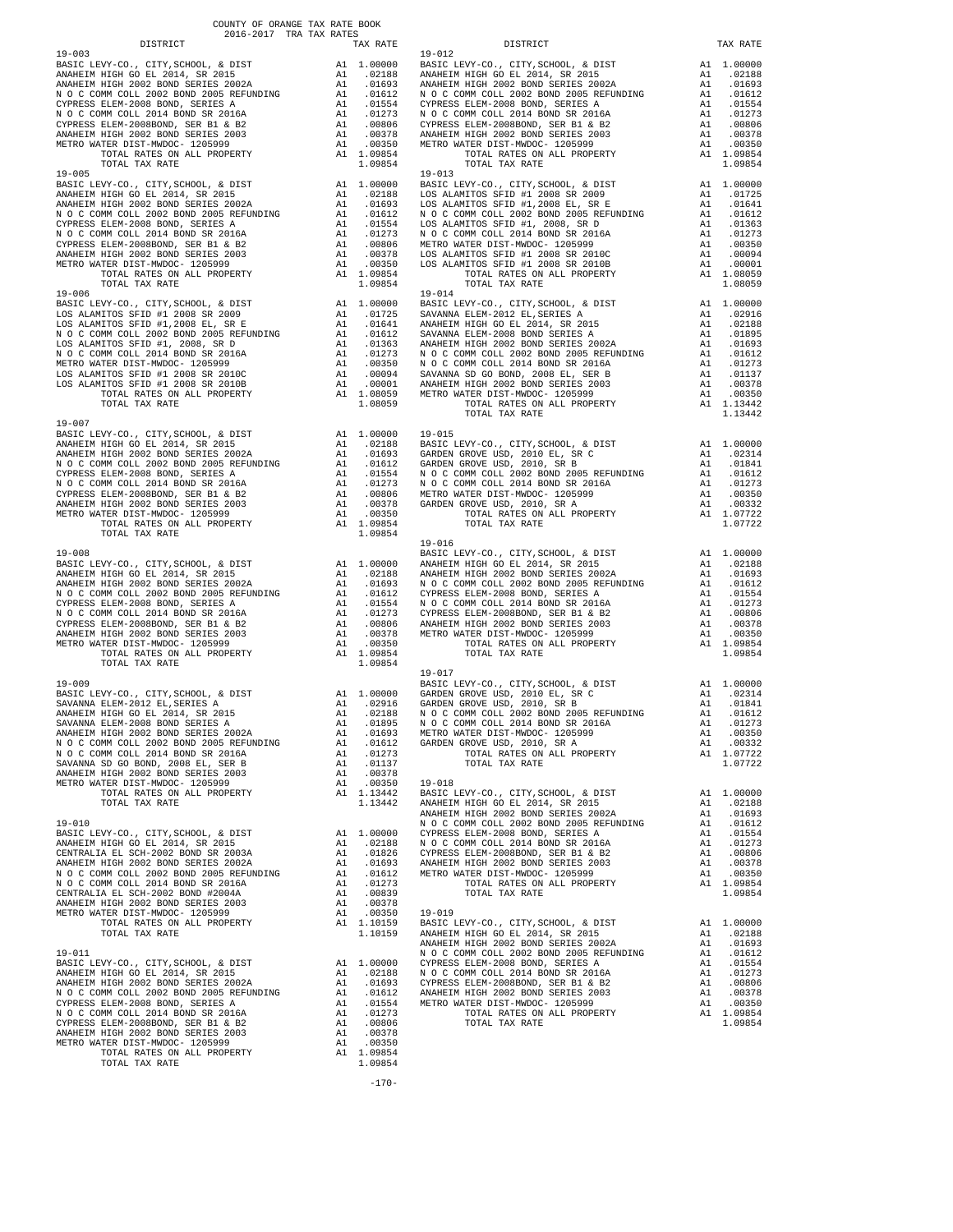| COUNTY OF ORANGE TAX RATE BOOK<br>2016-2017 TRA TAX RATES                                                                                                                                                                                                            |  |                               |          |
|----------------------------------------------------------------------------------------------------------------------------------------------------------------------------------------------------------------------------------------------------------------------|--|-------------------------------|----------|
|                                                                                                                                                                                                                                                                      |  | TAX RATE DISTRICT<br>$19-028$ | TAX RATE |
|                                                                                                                                                                                                                                                                      |  |                               |          |
|                                                                                                                                                                                                                                                                      |  |                               |          |
|                                                                                                                                                                                                                                                                      |  |                               |          |
|                                                                                                                                                                                                                                                                      |  |                               |          |
|                                                                                                                                                                                                                                                                      |  |                               |          |
|                                                                                                                                                                                                                                                                      |  |                               |          |
|                                                                                                                                                                                                                                                                      |  |                               |          |
|                                                                                                                                                                                                                                                                      |  |                               |          |
|                                                                                                                                                                                                                                                                      |  |                               |          |
|                                                                                                                                                                                                                                                                      |  |                               |          |
| $\begin{tabular}{l c c c c c} \hline 19-021 & 19-029 & 19-029 & 19-029 & 19-029 & 19-029 & 19-029 & 19-029 & 19-029 & 19-029 & 19-029 & 19-029 & 19-029 & 19-029 & 19-029 & 19-029 & 19-029 & 19-029 & 19-020 & 19-020 & 19-020 & 19-020 & 19-020 & 19-020 & 19-020$ |  |                               |          |
|                                                                                                                                                                                                                                                                      |  |                               |          |
|                                                                                                                                                                                                                                                                      |  |                               |          |
|                                                                                                                                                                                                                                                                      |  |                               |          |
|                                                                                                                                                                                                                                                                      |  |                               |          |
|                                                                                                                                                                                                                                                                      |  |                               |          |
|                                                                                                                                                                                                                                                                      |  |                               |          |
|                                                                                                                                                                                                                                                                      |  |                               |          |
|                                                                                                                                                                                                                                                                      |  |                               |          |
|                                                                                                                                                                                                                                                                      |  |                               |          |
|                                                                                                                                                                                                                                                                      |  | $\frac{19-030}{BA9+0}$        |          |
|                                                                                                                                                                                                                                                                      |  |                               |          |
|                                                                                                                                                                                                                                                                      |  |                               |          |
|                                                                                                                                                                                                                                                                      |  |                               |          |
|                                                                                                                                                                                                                                                                      |  |                               |          |
|                                                                                                                                                                                                                                                                      |  |                               |          |
|                                                                                                                                                                                                                                                                      |  |                               |          |
|                                                                                                                                                                                                                                                                      |  |                               |          |
|                                                                                                                                                                                                                                                                      |  |                               |          |
|                                                                                                                                                                                                                                                                      |  |                               |          |
|                                                                                                                                                                                                                                                                      |  |                               |          |
|                                                                                                                                                                                                                                                                      |  |                               |          |
|                                                                                                                                                                                                                                                                      |  |                               |          |
|                                                                                                                                                                                                                                                                      |  |                               |          |
|                                                                                                                                                                                                                                                                      |  |                               |          |
|                                                                                                                                                                                                                                                                      |  |                               |          |
|                                                                                                                                                                                                                                                                      |  |                               |          |
|                                                                                                                                                                                                                                                                      |  |                               |          |
|                                                                                                                                                                                                                                                                      |  |                               |          |
|                                                                                                                                                                                                                                                                      |  |                               |          |
|                                                                                                                                                                                                                                                                      |  |                               |          |
|                                                                                                                                                                                                                                                                      |  |                               |          |
|                                                                                                                                                                                                                                                                      |  |                               |          |
|                                                                                                                                                                                                                                                                      |  |                               |          |
|                                                                                                                                                                                                                                                                      |  |                               |          |
|                                                                                                                                                                                                                                                                      |  |                               |          |
|                                                                                                                                                                                                                                                                      |  |                               |          |
|                                                                                                                                                                                                                                                                      |  |                               |          |
|                                                                                                                                                                                                                                                                      |  |                               |          |
|                                                                                                                                                                                                                                                                      |  |                               |          |
|                                                                                                                                                                                                                                                                      |  |                               |          |
|                                                                                                                                                                                                                                                                      |  |                               |          |
| $\begin{tabular}{c c c c} 19-04 & 1.09854 & 1.09854 & 1.09854 & 1.09854 & 1.09854 & 1.09854 & 1.09854 & 1.09854 & 1.09854 & 1.09854 & 1.09854 & 1.09854 & 1.09854 & 1.09854 & 1.09854 & 1.09854 & 1.09854 & 1.09854 & 1.09854 & 1.09854 & 1.09854 & 1.09854 & $      |  |                               |          |
|                                                                                                                                                                                                                                                                      |  |                               |          |
|                                                                                                                                                                                                                                                                      |  |                               |          |
|                                                                                                                                                                                                                                                                      |  |                               |          |
|                                                                                                                                                                                                                                                                      |  |                               |          |
|                                                                                                                                                                                                                                                                      |  |                               |          |
|                                                                                                                                                                                                                                                                      |  |                               |          |
|                                                                                                                                                                                                                                                                      |  |                               |          |
|                                                                                                                                                                                                                                                                      |  |                               |          |
| $19 - 026$                                                                                                                                                                                                                                                           |  |                               |          |
|                                                                                                                                                                                                                                                                      |  |                               |          |
|                                                                                                                                                                                                                                                                      |  |                               |          |
|                                                                                                                                                                                                                                                                      |  |                               |          |
|                                                                                                                                                                                                                                                                      |  |                               |          |
|                                                                                                                                                                                                                                                                      |  |                               |          |
|                                                                                                                                                                                                                                                                      |  |                               |          |
|                                                                                                                                                                                                                                                                      |  |                               |          |
|                                                                                                                                                                                                                                                                      |  |                               |          |
|                                                                                                                                                                                                                                                                      |  |                               |          |
|                                                                                                                                                                                                                                                                      |  |                               |          |
|                                                                                                                                                                                                                                                                      |  |                               |          |
|                                                                                                                                                                                                                                                                      |  |                               |          |
|                                                                                                                                                                                                                                                                      |  |                               |          |
|                                                                                                                                                                                                                                                                      |  |                               |          |
|                                                                                                                                                                                                                                                                      |  |                               |          |
|                                                                                                                                                                                                                                                                      |  |                               |          |
|                                                                                                                                                                                                                                                                      |  |                               |          |
|                                                                                                                                                                                                                                                                      |  |                               |          |
|                                                                                                                                                                                                                                                                      |  |                               |          |
|                                                                                                                                                                                                                                                                      |  |                               |          |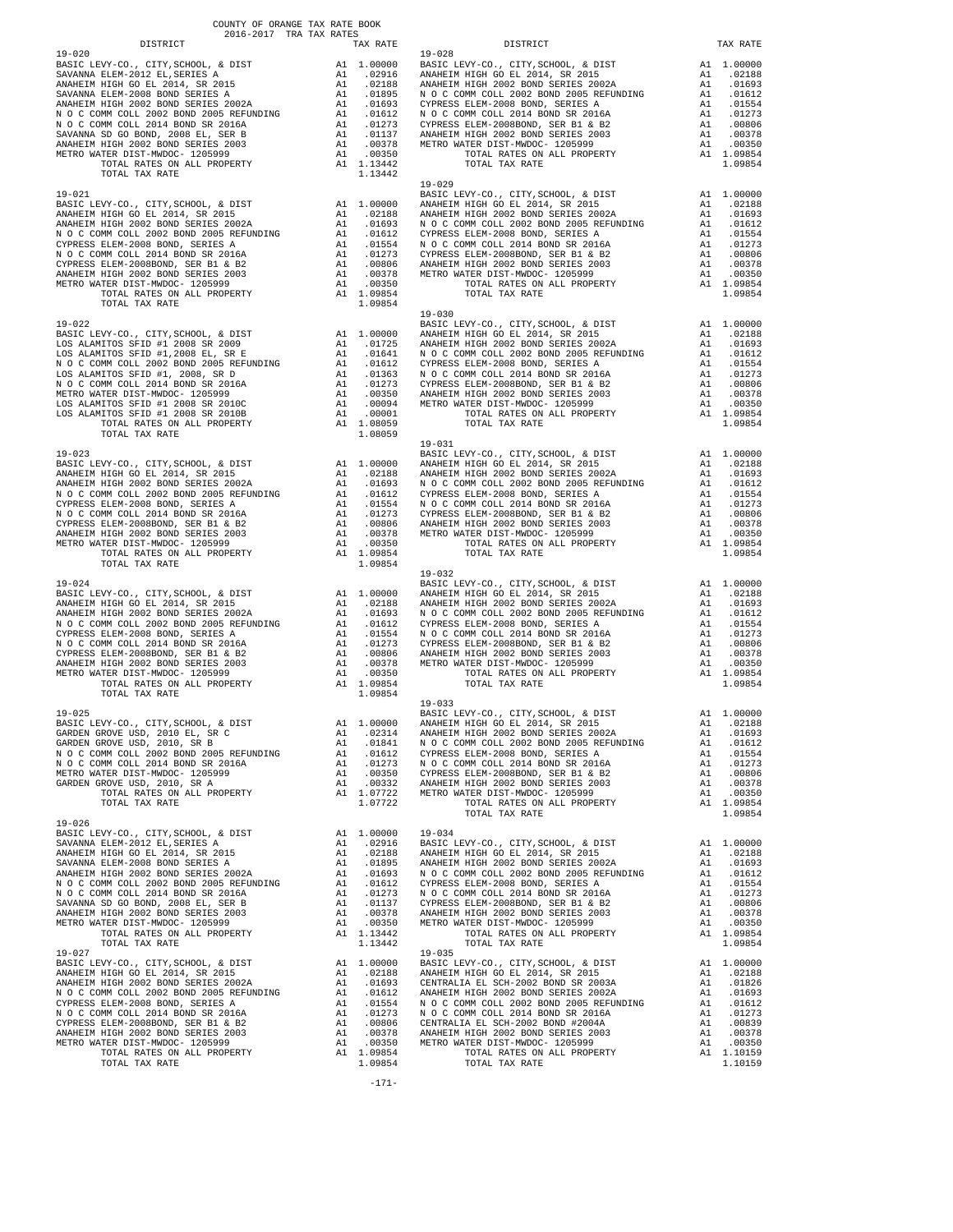| COUNTY OF ORANGE TAX RATE BOOK<br>2016-2017 TRA TAX RATES                                                                                    |          |                        |          |
|----------------------------------------------------------------------------------------------------------------------------------------------|----------|------------------------|----------|
| $2016-2017\begin{array}{lcl} & \text{SUSY} & \text{IAX RATE} \\ \text{RATESTRICT} & \text{RATESTR} & \text{RATES} \end{array}$<br>$19 - 036$ | TAX RATE | DISTRICT<br>$20 - 002$ | TAX RATE |
|                                                                                                                                              |          |                        |          |
|                                                                                                                                              |          |                        |          |
|                                                                                                                                              |          |                        |          |
|                                                                                                                                              |          |                        |          |
|                                                                                                                                              |          |                        |          |
|                                                                                                                                              |          |                        |          |
|                                                                                                                                              |          |                        |          |
|                                                                                                                                              |          | $20 - 007$             |          |
|                                                                                                                                              |          |                        |          |
|                                                                                                                                              |          |                        |          |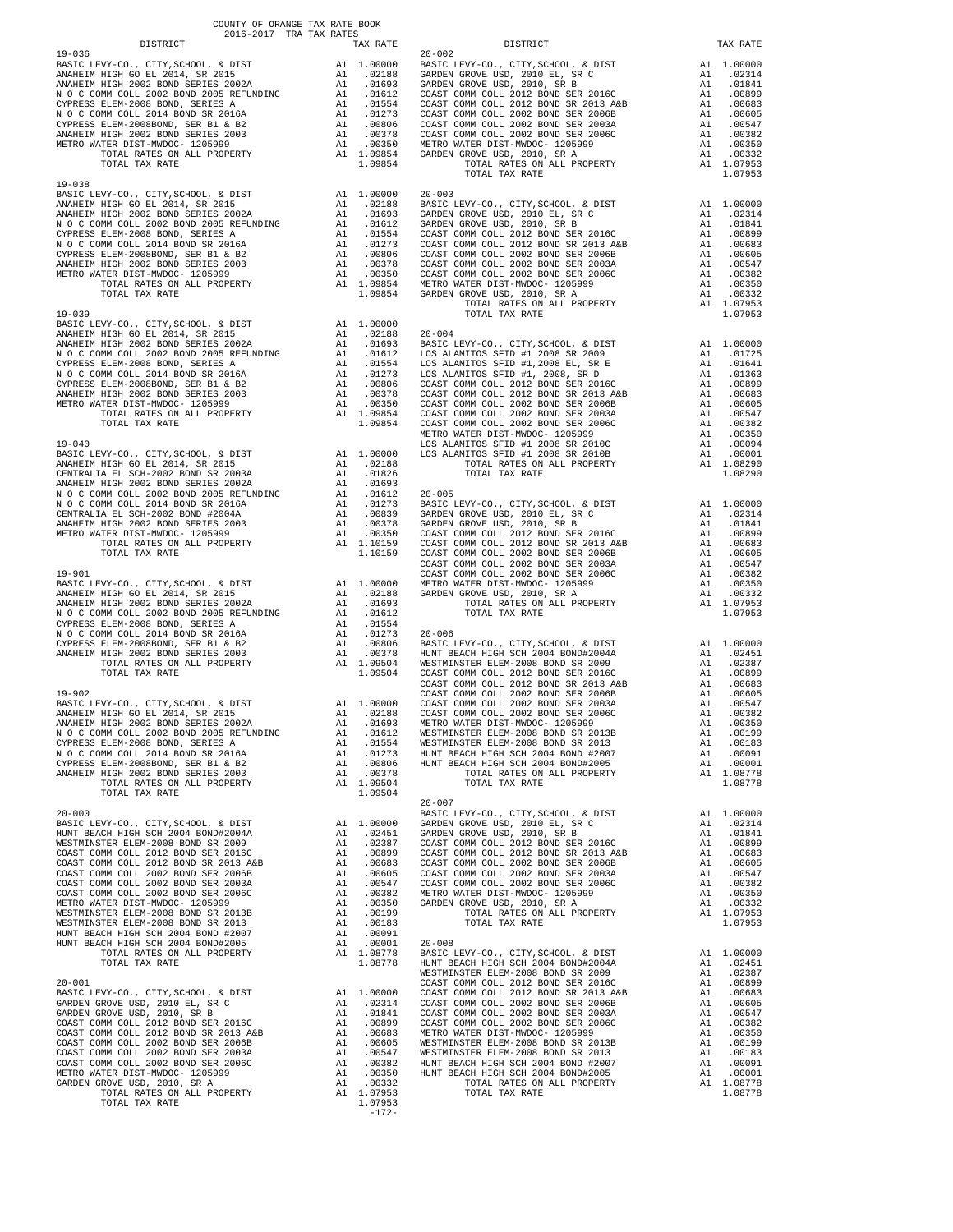| DISTRICT<br>$\begin{tabular}{@{}c@{}}\hline & \textbf{DISTRICT} & \textbf{TAX RATE} & \textbf{DISTRICT} & \textbf{TAX RATE} \\ \hline \textbf{BACIE VV-CO, CITY, SCHOOL, & \textbf{L D10000} & \textbf{BASTWINSTERE, ELEM-2008 BOND SR 2016} & \textbf{A1} & 0.00010 \\ \textbf{RSTMINISTER ELEM-2008 BOND SR 2019} & \textbf{A1} & 0.00000 & \textbf{PASIC AUPS} \\ \hline \textbf{COAST COMM COLL 2012 BOND SR 2$ | TAX RATE | DISTRICT | TAX RATE |
|---------------------------------------------------------------------------------------------------------------------------------------------------------------------------------------------------------------------------------------------------------------------------------------------------------------------------------------------------------------------------------------------------------------------|----------|----------|----------|
|                                                                                                                                                                                                                                                                                                                                                                                                                     |          |          |          |
|                                                                                                                                                                                                                                                                                                                                                                                                                     |          |          |          |
|                                                                                                                                                                                                                                                                                                                                                                                                                     |          |          |          |
|                                                                                                                                                                                                                                                                                                                                                                                                                     |          |          |          |
|                                                                                                                                                                                                                                                                                                                                                                                                                     |          |          |          |
|                                                                                                                                                                                                                                                                                                                                                                                                                     |          |          |          |
|                                                                                                                                                                                                                                                                                                                                                                                                                     |          |          |          |
|                                                                                                                                                                                                                                                                                                                                                                                                                     |          |          |          |
|                                                                                                                                                                                                                                                                                                                                                                                                                     |          |          |          |
|                                                                                                                                                                                                                                                                                                                                                                                                                     |          |          |          |
|                                                                                                                                                                                                                                                                                                                                                                                                                     |          |          |          |
|                                                                                                                                                                                                                                                                                                                                                                                                                     |          |          |          |
|                                                                                                                                                                                                                                                                                                                                                                                                                     |          |          |          |
|                                                                                                                                                                                                                                                                                                                                                                                                                     |          |          |          |
|                                                                                                                                                                                                                                                                                                                                                                                                                     |          |          |          |
|                                                                                                                                                                                                                                                                                                                                                                                                                     |          |          |          |
|                                                                                                                                                                                                                                                                                                                                                                                                                     |          |          |          |
|                                                                                                                                                                                                                                                                                                                                                                                                                     |          |          |          |
|                                                                                                                                                                                                                                                                                                                                                                                                                     |          |          |          |
|                                                                                                                                                                                                                                                                                                                                                                                                                     |          |          |          |
|                                                                                                                                                                                                                                                                                                                                                                                                                     |          |          |          |
|                                                                                                                                                                                                                                                                                                                                                                                                                     |          |          |          |
|                                                                                                                                                                                                                                                                                                                                                                                                                     |          |          |          |
|                                                                                                                                                                                                                                                                                                                                                                                                                     |          |          |          |
|                                                                                                                                                                                                                                                                                                                                                                                                                     |          |          |          |
|                                                                                                                                                                                                                                                                                                                                                                                                                     |          |          |          |
|                                                                                                                                                                                                                                                                                                                                                                                                                     |          |          |          |
|                                                                                                                                                                                                                                                                                                                                                                                                                     |          |          |          |
|                                                                                                                                                                                                                                                                                                                                                                                                                     |          |          |          |
|                                                                                                                                                                                                                                                                                                                                                                                                                     |          |          |          |
|                                                                                                                                                                                                                                                                                                                                                                                                                     |          |          |          |
|                                                                                                                                                                                                                                                                                                                                                                                                                     |          |          |          |
|                                                                                                                                                                                                                                                                                                                                                                                                                     |          |          |          |
|                                                                                                                                                                                                                                                                                                                                                                                                                     |          |          |          |
|                                                                                                                                                                                                                                                                                                                                                                                                                     |          |          |          |
|                                                                                                                                                                                                                                                                                                                                                                                                                     |          |          |          |
|                                                                                                                                                                                                                                                                                                                                                                                                                     |          |          |          |
|                                                                                                                                                                                                                                                                                                                                                                                                                     |          |          |          |
|                                                                                                                                                                                                                                                                                                                                                                                                                     |          |          |          |
|                                                                                                                                                                                                                                                                                                                                                                                                                     |          |          |          |
|                                                                                                                                                                                                                                                                                                                                                                                                                     |          |          |          |
|                                                                                                                                                                                                                                                                                                                                                                                                                     |          |          |          |
|                                                                                                                                                                                                                                                                                                                                                                                                                     |          |          |          |
|                                                                                                                                                                                                                                                                                                                                                                                                                     |          |          |          |
|                                                                                                                                                                                                                                                                                                                                                                                                                     |          |          |          |
|                                                                                                                                                                                                                                                                                                                                                                                                                     |          |          |          |
|                                                                                                                                                                                                                                                                                                                                                                                                                     |          |          |          |
|                                                                                                                                                                                                                                                                                                                                                                                                                     |          |          |          |
|                                                                                                                                                                                                                                                                                                                                                                                                                     |          |          |          |
|                                                                                                                                                                                                                                                                                                                                                                                                                     |          |          |          |
|                                                                                                                                                                                                                                                                                                                                                                                                                     |          |          |          |
|                                                                                                                                                                                                                                                                                                                                                                                                                     |          |          |          |
|                                                                                                                                                                                                                                                                                                                                                                                                                     |          |          |          |
|                                                                                                                                                                                                                                                                                                                                                                                                                     |          |          |          |
|                                                                                                                                                                                                                                                                                                                                                                                                                     |          |          |          |
|                                                                                                                                                                                                                                                                                                                                                                                                                     |          |          |          |
|                                                                                                                                                                                                                                                                                                                                                                                                                     |          |          |          |
|                                                                                                                                                                                                                                                                                                                                                                                                                     |          |          |          |
|                                                                                                                                                                                                                                                                                                                                                                                                                     |          |          |          |
|                                                                                                                                                                                                                                                                                                                                                                                                                     |          |          |          |
|                                                                                                                                                                                                                                                                                                                                                                                                                     |          |          |          |
|                                                                                                                                                                                                                                                                                                                                                                                                                     |          |          |          |
|                                                                                                                                                                                                                                                                                                                                                                                                                     |          |          |          |
|                                                                                                                                                                                                                                                                                                                                                                                                                     |          |          |          |
|                                                                                                                                                                                                                                                                                                                                                                                                                     |          |          |          |
|                                                                                                                                                                                                                                                                                                                                                                                                                     |          |          |          |
|                                                                                                                                                                                                                                                                                                                                                                                                                     |          |          |          |
|                                                                                                                                                                                                                                                                                                                                                                                                                     |          |          |          |
|                                                                                                                                                                                                                                                                                                                                                                                                                     |          |          |          |
|                                                                                                                                                                                                                                                                                                                                                                                                                     |          |          |          |
|                                                                                                                                                                                                                                                                                                                                                                                                                     |          |          |          |
|                                                                                                                                                                                                                                                                                                                                                                                                                     |          |          |          |
|                                                                                                                                                                                                                                                                                                                                                                                                                     |          |          |          |
|                                                                                                                                                                                                                                                                                                                                                                                                                     |          |          |          |
|                                                                                                                                                                                                                                                                                                                                                                                                                     |          |          |          |
|                                                                                                                                                                                                                                                                                                                                                                                                                     |          |          |          |
|                                                                                                                                                                                                                                                                                                                                                                                                                     |          |          |          |
|                                                                                                                                                                                                                                                                                                                                                                                                                     |          |          |          |
|                                                                                                                                                                                                                                                                                                                                                                                                                     |          |          |          |
| HOW TRACH HIGH SCH 2003 ARDEN (1903) MS. 100891<br>HOW TRACH HIGH SCH 2004 BORD 2005 (1904) MS. 1009101 COAST COMM COLL 2012 BORD SR 2015<br>TOTAL BATES ON ALL PROPERTY AT 1.00001 COAST COMM COLL 2012 BORD SR 2015<br>TOTAL TAXE                                                                                                                                                                                 |          |          |          |
|                                                                                                                                                                                                                                                                                                                                                                                                                     |          |          |          |

-173-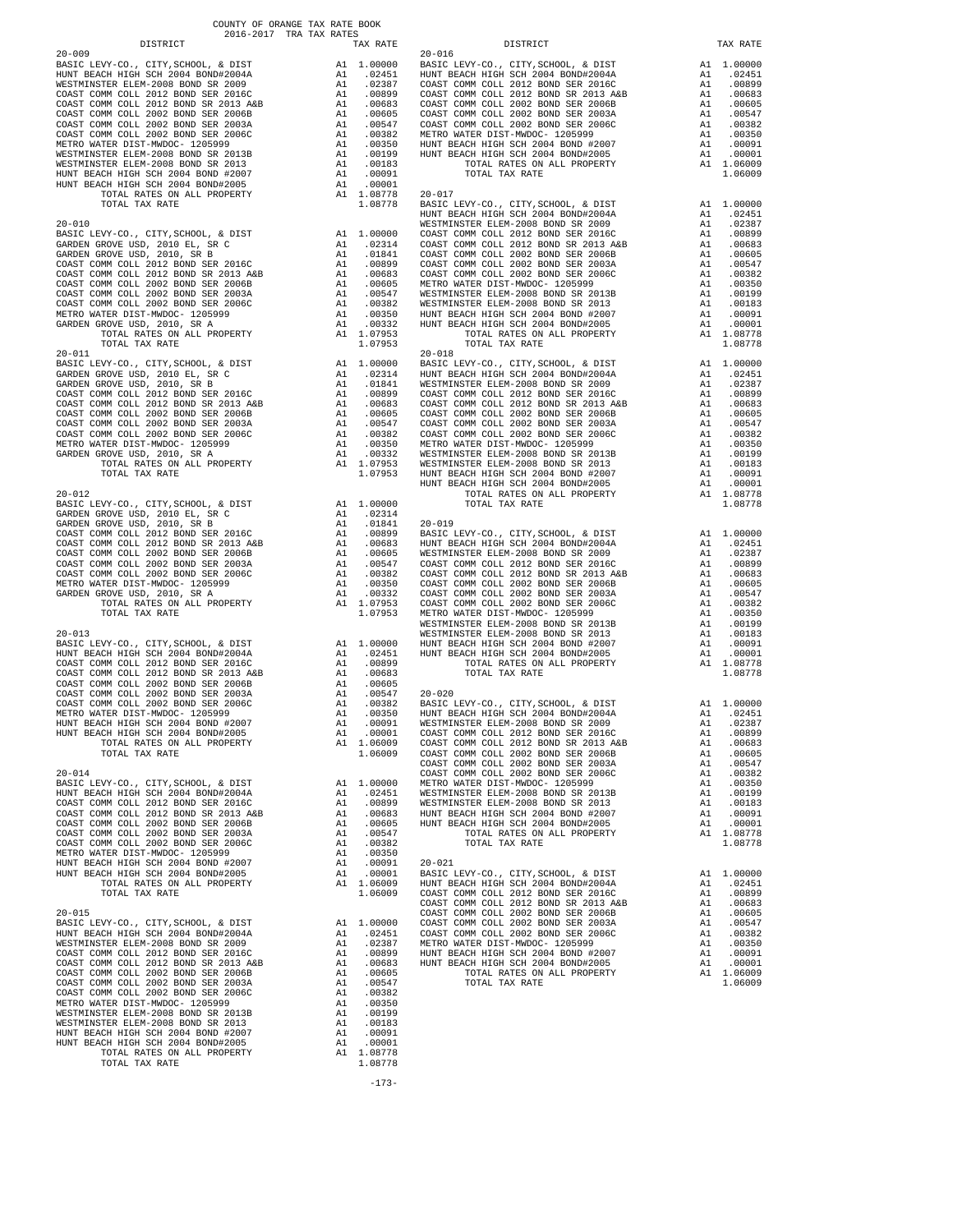| COUNTY OF ORANGE TAX RATE BOOK<br>$2016-2017\begin{array}{l} \multicolumn{1}{c}{\begin{tabular}{c} \multicolumn{1}{c}{\textbf{1.A}}\end{tabular}}\end{array}}\begin{tabular}{l} \multicolumn{1}{c}{\textbf{1.A}}\end{tabular}}\end{tabular}\begin{tabular}{l} \multicolumn{1}{c}{\textbf{1.A}}\end{tabular}}\end{tabular}\label{tab:2B}$ DISTRICT |                    |            |          |
|---------------------------------------------------------------------------------------------------------------------------------------------------------------------------------------------------------------------------------------------------------------------------------------------------------------------------------------------------|--------------------|------------|----------|
|                                                                                                                                                                                                                                                                                                                                                   | TAX RATE           | DISTRICT   | TAX RATE |
| $20 - 022$                                                                                                                                                                                                                                                                                                                                        |                    | $20 - 029$ |          |
|                                                                                                                                                                                                                                                                                                                                                   |                    |            |          |
|                                                                                                                                                                                                                                                                                                                                                   |                    |            |          |
|                                                                                                                                                                                                                                                                                                                                                   |                    |            |          |
|                                                                                                                                                                                                                                                                                                                                                   |                    |            |          |
|                                                                                                                                                                                                                                                                                                                                                   |                    |            |          |
|                                                                                                                                                                                                                                                                                                                                                   |                    |            |          |
|                                                                                                                                                                                                                                                                                                                                                   |                    |            |          |
|                                                                                                                                                                                                                                                                                                                                                   |                    |            |          |
|                                                                                                                                                                                                                                                                                                                                                   |                    |            |          |
|                                                                                                                                                                                                                                                                                                                                                   |                    |            |          |
|                                                                                                                                                                                                                                                                                                                                                   |                    |            |          |
|                                                                                                                                                                                                                                                                                                                                                   |                    |            |          |
|                                                                                                                                                                                                                                                                                                                                                   |                    |            |          |
|                                                                                                                                                                                                                                                                                                                                                   |                    |            |          |
|                                                                                                                                                                                                                                                                                                                                                   |                    |            |          |
|                                                                                                                                                                                                                                                                                                                                                   |                    |            |          |
|                                                                                                                                                                                                                                                                                                                                                   |                    |            |          |
|                                                                                                                                                                                                                                                                                                                                                   |                    |            |          |
|                                                                                                                                                                                                                                                                                                                                                   |                    |            |          |
|                                                                                                                                                                                                                                                                                                                                                   |                    |            |          |
|                                                                                                                                                                                                                                                                                                                                                   |                    |            |          |
|                                                                                                                                                                                                                                                                                                                                                   |                    |            |          |
|                                                                                                                                                                                                                                                                                                                                                   |                    |            |          |
|                                                                                                                                                                                                                                                                                                                                                   |                    |            |          |
|                                                                                                                                                                                                                                                                                                                                                   |                    |            |          |
|                                                                                                                                                                                                                                                                                                                                                   |                    |            |          |
|                                                                                                                                                                                                                                                                                                                                                   |                    |            |          |
|                                                                                                                                                                                                                                                                                                                                                   |                    |            |          |
|                                                                                                                                                                                                                                                                                                                                                   |                    |            |          |
|                                                                                                                                                                                                                                                                                                                                                   |                    |            |          |
|                                                                                                                                                                                                                                                                                                                                                   |                    |            |          |
|                                                                                                                                                                                                                                                                                                                                                   |                    |            |          |
|                                                                                                                                                                                                                                                                                                                                                   |                    |            |          |
|                                                                                                                                                                                                                                                                                                                                                   |                    |            |          |
|                                                                                                                                                                                                                                                                                                                                                   |                    |            |          |
|                                                                                                                                                                                                                                                                                                                                                   |                    |            |          |
|                                                                                                                                                                                                                                                                                                                                                   |                    |            |          |
|                                                                                                                                                                                                                                                                                                                                                   |                    |            |          |
|                                                                                                                                                                                                                                                                                                                                                   |                    |            |          |
|                                                                                                                                                                                                                                                                                                                                                   |                    |            |          |
|                                                                                                                                                                                                                                                                                                                                                   |                    |            |          |
|                                                                                                                                                                                                                                                                                                                                                   |                    |            |          |
|                                                                                                                                                                                                                                                                                                                                                   |                    |            |          |
|                                                                                                                                                                                                                                                                                                                                                   |                    |            |          |
|                                                                                                                                                                                                                                                                                                                                                   |                    |            |          |
|                                                                                                                                                                                                                                                                                                                                                   |                    |            |          |
|                                                                                                                                                                                                                                                                                                                                                   |                    |            |          |
|                                                                                                                                                                                                                                                                                                                                                   |                    |            |          |
|                                                                                                                                                                                                                                                                                                                                                   |                    |            |          |
|                                                                                                                                                                                                                                                                                                                                                   |                    |            |          |
|                                                                                                                                                                                                                                                                                                                                                   |                    |            |          |
|                                                                                                                                                                                                                                                                                                                                                   |                    |            |          |
|                                                                                                                                                                                                                                                                                                                                                   |                    |            |          |
|                                                                                                                                                                                                                                                                                                                                                   |                    |            |          |
|                                                                                                                                                                                                                                                                                                                                                   |                    |            |          |
|                                                                                                                                                                                                                                                                                                                                                   |                    |            |          |
|                                                                                                                                                                                                                                                                                                                                                   |                    |            |          |
|                                                                                                                                                                                                                                                                                                                                                   |                    |            |          |
|                                                                                                                                                                                                                                                                                                                                                   |                    |            |          |
|                                                                                                                                                                                                                                                                                                                                                   |                    |            |          |
|                                                                                                                                                                                                                                                                                                                                                   |                    |            |          |
|                                                                                                                                                                                                                                                                                                                                                   |                    |            |          |
|                                                                                                                                                                                                                                                                                                                                                   |                    |            |          |
|                                                                                                                                                                                                                                                                                                                                                   |                    |            |          |
|                                                                                                                                                                                                                                                                                                                                                   |                    |            |          |
|                                                                                                                                                                                                                                                                                                                                                   |                    |            |          |
|                                                                                                                                                                                                                                                                                                                                                   |                    |            |          |
|                                                                                                                                                                                                                                                                                                                                                   |                    |            |          |
|                                                                                                                                                                                                                                                                                                                                                   |                    |            |          |
|                                                                                                                                                                                                                                                                                                                                                   |                    |            |          |
|                                                                                                                                                                                                                                                                                                                                                   |                    |            |          |
|                                                                                                                                                                                                                                                                                                                                                   |                    |            |          |
|                                                                                                                                                                                                                                                                                                                                                   |                    |            |          |
|                                                                                                                                                                                                                                                                                                                                                   |                    |            |          |
|                                                                                                                                                                                                                                                                                                                                                   |                    |            |          |
|                                                                                                                                                                                                                                                                                                                                                   |                    |            |          |
|                                                                                                                                                                                                                                                                                                                                                   |                    |            |          |
|                                                                                                                                                                                                                                                                                                                                                   | $1.08778$<br>-174- |            |          |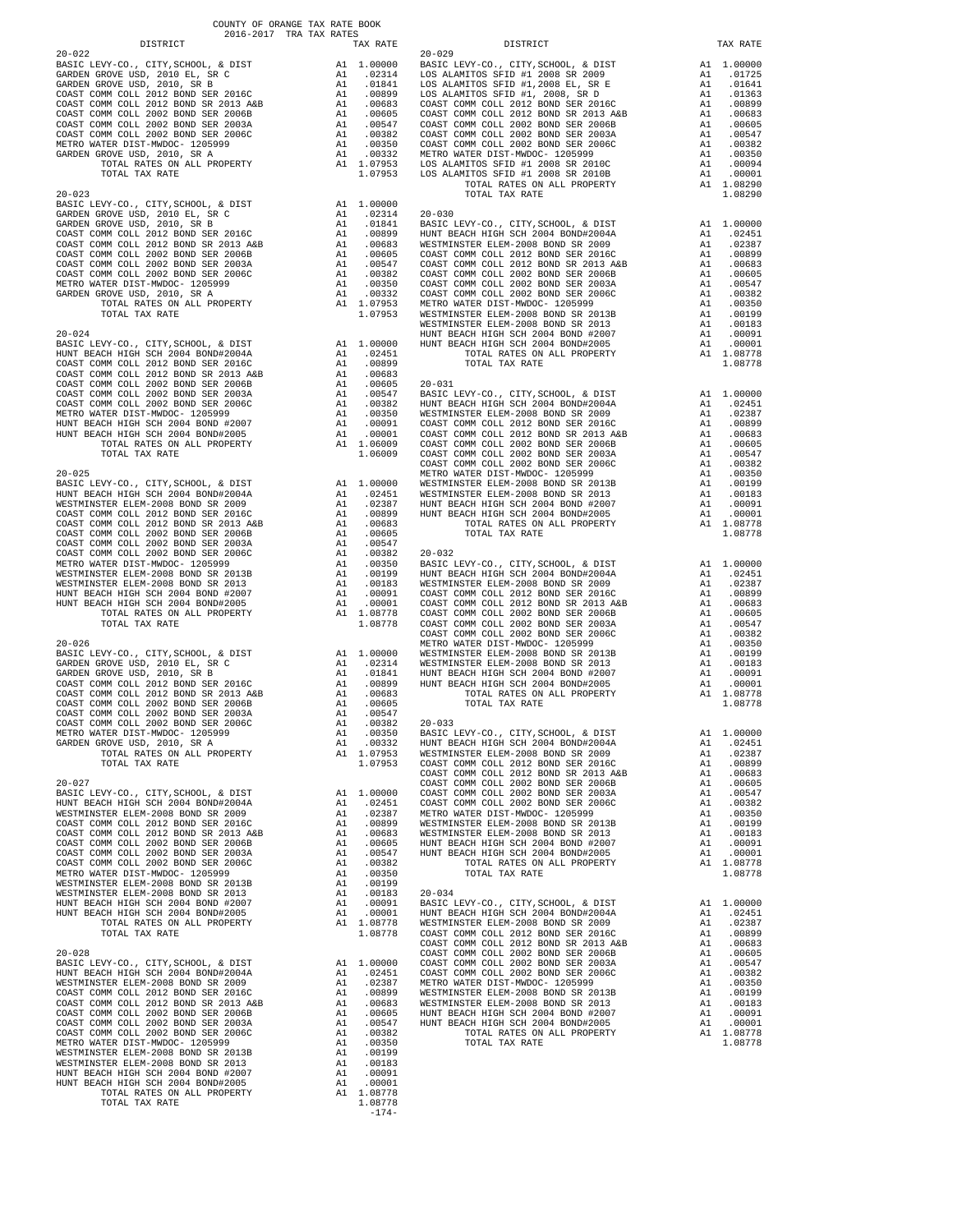| BASIC LEVI-CU., CIII, SCHOOL, & DISI<br>HUNT BEACH HIGH SCH 2004 BOND#2004A  | A1 .00000 BASIC LINE<br>A1 .02451 HUNT BE<br>A1 .02451 HUNT BE<br>A1 .00899 COAST C<br>A1 .00663 COAST C<br>A1 .00665 COAST C<br>A1 .00562 COAST C<br>A1 .00382 COAST C<br>A1 .00382 COAST C<br>A1 .00382 METMIN<br>A1 .00199 MESTMIN<br>A1 .00091 H |                                                                                                                                                                                                                                                                                                                                                                                                                                                                                                                       |            |
|------------------------------------------------------------------------------|------------------------------------------------------------------------------------------------------------------------------------------------------------------------------------------------------------------------------------------------------|-----------------------------------------------------------------------------------------------------------------------------------------------------------------------------------------------------------------------------------------------------------------------------------------------------------------------------------------------------------------------------------------------------------------------------------------------------------------------------------------------------------------------|------------|
| WESTMINSTER ELEM-2008 BOND SR 2009                                           |                                                                                                                                                                                                                                                      |                                                                                                                                                                                                                                                                                                                                                                                                                                                                                                                       |            |
| COAST COMM COLL 2012 BOND SER 2016C                                          |                                                                                                                                                                                                                                                      |                                                                                                                                                                                                                                                                                                                                                                                                                                                                                                                       |            |
| COAST COMM COLL 2012 BOND SR 2013 A&B                                        |                                                                                                                                                                                                                                                      |                                                                                                                                                                                                                                                                                                                                                                                                                                                                                                                       |            |
| COAST COMM COLL 2002 BOND SER 2006B                                          |                                                                                                                                                                                                                                                      |                                                                                                                                                                                                                                                                                                                                                                                                                                                                                                                       |            |
| COAST COMM COLL 2002 BOND SER 2003A                                          |                                                                                                                                                                                                                                                      |                                                                                                                                                                                                                                                                                                                                                                                                                                                                                                                       |            |
| COAST COMM COLL 2002 BOND SER 2006C                                          |                                                                                                                                                                                                                                                      |                                                                                                                                                                                                                                                                                                                                                                                                                                                                                                                       |            |
| METRO WATER DIST-MWDOC- 1205999                                              |                                                                                                                                                                                                                                                      |                                                                                                                                                                                                                                                                                                                                                                                                                                                                                                                       |            |
| WESTMINSTER ELEM-2008 BOND SR 2013B                                          |                                                                                                                                                                                                                                                      |                                                                                                                                                                                                                                                                                                                                                                                                                                                                                                                       |            |
| WESTMINSTER ELEM-2008 BOND SR 2013                                           |                                                                                                                                                                                                                                                      |                                                                                                                                                                                                                                                                                                                                                                                                                                                                                                                       |            |
| HUNT BEACH HIGH SCH 2004 BOND #2007                                          |                                                                                                                                                                                                                                                      |                                                                                                                                                                                                                                                                                                                                                                                                                                                                                                                       |            |
| HUNT BEACH HIGH SCH 2004 BOND#2005                                           |                                                                                                                                                                                                                                                      |                                                                                                                                                                                                                                                                                                                                                                                                                                                                                                                       |            |
| TOTAL RATES ON ALL PROPERTY                                                  |                                                                                                                                                                                                                                                      | A1 1.08778                                                                                                                                                                                                                                                                                                                                                                                                                                                                                                            |            |
| TOTAL TAX RATE<br>$20 - 036$                                                 |                                                                                                                                                                                                                                                      | 1.08778                                                                                                                                                                                                                                                                                                                                                                                                                                                                                                               |            |
|                                                                              |                                                                                                                                                                                                                                                      |                                                                                                                                                                                                                                                                                                                                                                                                                                                                                                                       | $20 - 042$ |
| BASIC LEVY-CO., CITY, SCHOOL, & DIST<br>HUNT BEACH HIGH SCH 2004 BOND#2004A  |                                                                                                                                                                                                                                                      |                                                                                                                                                                                                                                                                                                                                                                                                                                                                                                                       |            |
| WESTMINSTER ELEM-2008 BOND SR 2009                                           |                                                                                                                                                                                                                                                      |                                                                                                                                                                                                                                                                                                                                                                                                                                                                                                                       |            |
| COAST COMM COLL 2012 BOND SER 2016C                                          |                                                                                                                                                                                                                                                      |                                                                                                                                                                                                                                                                                                                                                                                                                                                                                                                       |            |
|                                                                              |                                                                                                                                                                                                                                                      |                                                                                                                                                                                                                                                                                                                                                                                                                                                                                                                       |            |
| COAST COMM COLL 2012 BOND SR 2013 A&B COAST COMM COLL 2002 BOND SER 2006B    |                                                                                                                                                                                                                                                      |                                                                                                                                                                                                                                                                                                                                                                                                                                                                                                                       |            |
| COAST COMM COLL 2002 BOND SER 2003A                                          |                                                                                                                                                                                                                                                      |                                                                                                                                                                                                                                                                                                                                                                                                                                                                                                                       |            |
| COAST COMM COLL 2002 BOND SER 2006C                                          |                                                                                                                                                                                                                                                      |                                                                                                                                                                                                                                                                                                                                                                                                                                                                                                                       |            |
| METRO WATER DIST-MWDOC- 1205999                                              |                                                                                                                                                                                                                                                      |                                                                                                                                                                                                                                                                                                                                                                                                                                                                                                                       |            |
| WESTMINSTER ELEM-2008 BOND SR 2013B                                          |                                                                                                                                                                                                                                                      |                                                                                                                                                                                                                                                                                                                                                                                                                                                                                                                       |            |
| WESTMINSTER ELEM-2008 BOND SR 2013                                           |                                                                                                                                                                                                                                                      |                                                                                                                                                                                                                                                                                                                                                                                                                                                                                                                       |            |
| HUNT BEACH HIGH SCH 2004 BOND #2007                                          |                                                                                                                                                                                                                                                      |                                                                                                                                                                                                                                                                                                                                                                                                                                                                                                                       |            |
| HUNT BEACH HIGH SCH 2004 BOND#2005                                           |                                                                                                                                                                                                                                                      |                                                                                                                                                                                                                                                                                                                                                                                                                                                                                                                       |            |
| TOTAL RATES ON ALL PROPERTY                                                  |                                                                                                                                                                                                                                                      | $\begin{tabular}{ll} 1.08778 & \quad 20-043 \\ 1.08778 & \quad BASIC \ \end{tabular}$                                                                                                                                                                                                                                                                                                                                                                                                                                 |            |
| TOTAL TAX RATE                                                               |                                                                                                                                                                                                                                                      |                                                                                                                                                                                                                                                                                                                                                                                                                                                                                                                       |            |
|                                                                              |                                                                                                                                                                                                                                                      |                                                                                                                                                                                                                                                                                                                                                                                                                                                                                                                       | HUNT BE    |
| $20 - 037$                                                                   |                                                                                                                                                                                                                                                      | WESTMIN WESTMIN WESTMIN 20067 COAST COAST COAST COAST COAST COAST COAST COAST COAST COAST COAST COAST COAST COAST COAST COAST COAST COAST COAST COAST COAST COAST COAST COAST COAST COAST COAST COAST COAST COAST COAST COAST                                                                                                                                                                                                                                                                                         | WESTMIN    |
| BASIC LEVY-CO., CITY, SCHOOL, & DIST<br>HUNT BEACH HIGH SCH 2004 BOND#2004A  |                                                                                                                                                                                                                                                      |                                                                                                                                                                                                                                                                                                                                                                                                                                                                                                                       |            |
|                                                                              |                                                                                                                                                                                                                                                      |                                                                                                                                                                                                                                                                                                                                                                                                                                                                                                                       |            |
| WESTMINSTER ELEM-2008 BOND SR 2009                                           |                                                                                                                                                                                                                                                      |                                                                                                                                                                                                                                                                                                                                                                                                                                                                                                                       |            |
| COAST COMM COLL 2012 BOND SER 2016C                                          |                                                                                                                                                                                                                                                      |                                                                                                                                                                                                                                                                                                                                                                                                                                                                                                                       |            |
| COAST COMM COLL 2012 BOND SR 2013 A&B                                        |                                                                                                                                                                                                                                                      |                                                                                                                                                                                                                                                                                                                                                                                                                                                                                                                       |            |
| COAST COMM COLL 2002 BOND SER 2006B                                          |                                                                                                                                                                                                                                                      |                                                                                                                                                                                                                                                                                                                                                                                                                                                                                                                       |            |
| COAST COMM COLL 2002 BOND SER 2003A                                          |                                                                                                                                                                                                                                                      |                                                                                                                                                                                                                                                                                                                                                                                                                                                                                                                       |            |
| COAST COMM COLL 2002 BOND SER 2006C<br>METRO WATER DIST-MWDOC- 1205999       |                                                                                                                                                                                                                                                      |                                                                                                                                                                                                                                                                                                                                                                                                                                                                                                                       |            |
|                                                                              |                                                                                                                                                                                                                                                      |                                                                                                                                                                                                                                                                                                                                                                                                                                                                                                                       |            |
| WESTMINSTER ELEM-2008 BOND SR 2013B<br>WESTMINSTER ELEM-2008 BOND SR 2013    |                                                                                                                                                                                                                                                      |                                                                                                                                                                                                                                                                                                                                                                                                                                                                                                                       |            |
| HUNT BEACH HIGH SCH 2004 BOND #2007                                          |                                                                                                                                                                                                                                                      |                                                                                                                                                                                                                                                                                                                                                                                                                                                                                                                       |            |
| HUNT BEACH HIGH SCH 2004 BOND#2005                                           |                                                                                                                                                                                                                                                      |                                                                                                                                                                                                                                                                                                                                                                                                                                                                                                                       |            |
| TOTAL RATES ON ALL PROPERTY                                                  |                                                                                                                                                                                                                                                      |                                                                                                                                                                                                                                                                                                                                                                                                                                                                                                                       |            |
| TOTAL TAX RATE                                                               |                                                                                                                                                                                                                                                      |                                                                                                                                                                                                                                                                                                                                                                                                                                                                                                                       |            |
|                                                                              |                                                                                                                                                                                                                                                      |                                                                                                                                                                                                                                                                                                                                                                                                                                                                                                                       | HUNT BE    |
| $20 - 038$                                                                   |                                                                                                                                                                                                                                                      | HUNT BE<br>A1 1.00000 COAST C<br>A1 .02314 COAST C<br>A1 .01841 COAST C<br>A1 .01841 COAST C<br>A1 .00699 COAST C<br>A1 .00605 COAST C<br>A1 .00605 METRO W<br>A1 .00320 WESTMIN<br>A1 .00332 HUNT BE<br>A1 .00332 HUNT BE<br>A1 .00332 HUNT BE<br>A1                                                                                                                                                                                                                                                                 |            |
| BASIC LEVY-CO., CITY, SCHOOL, & DIST                                         |                                                                                                                                                                                                                                                      |                                                                                                                                                                                                                                                                                                                                                                                                                                                                                                                       |            |
| GARDEN GROVE USD, 2010 EL, SR C                                              |                                                                                                                                                                                                                                                      |                                                                                                                                                                                                                                                                                                                                                                                                                                                                                                                       |            |
| GARDEN GROVE USD, 2010, SR B                                                 |                                                                                                                                                                                                                                                      |                                                                                                                                                                                                                                                                                                                                                                                                                                                                                                                       |            |
| COAST COMM COLL 2012 BOND SER 2016C                                          |                                                                                                                                                                                                                                                      |                                                                                                                                                                                                                                                                                                                                                                                                                                                                                                                       |            |
| COAST COMM COLL 2012 BOND SR 2013 A&B                                        |                                                                                                                                                                                                                                                      |                                                                                                                                                                                                                                                                                                                                                                                                                                                                                                                       |            |
| COAST COMM COLL 2002 BOND SER 2006B                                          |                                                                                                                                                                                                                                                      |                                                                                                                                                                                                                                                                                                                                                                                                                                                                                                                       |            |
| COAST COMM COLL 2002 BOND SER 2003A                                          |                                                                                                                                                                                                                                                      |                                                                                                                                                                                                                                                                                                                                                                                                                                                                                                                       |            |
| COAST COMM COLL 2002 BOND SER 2006C                                          |                                                                                                                                                                                                                                                      |                                                                                                                                                                                                                                                                                                                                                                                                                                                                                                                       |            |
| METRO WATER DIST-MWDOC- 1205999                                              |                                                                                                                                                                                                                                                      |                                                                                                                                                                                                                                                                                                                                                                                                                                                                                                                       |            |
| GARDEN GROVE USD, 2010, SR A                                                 |                                                                                                                                                                                                                                                      |                                                                                                                                                                                                                                                                                                                                                                                                                                                                                                                       |            |
| TOTAL RATES ON ALL PROPERTY                                                  |                                                                                                                                                                                                                                                      | A1 1.07953                                                                                                                                                                                                                                                                                                                                                                                                                                                                                                            |            |
| TOTAL TAX RATE                                                               |                                                                                                                                                                                                                                                      | 1.07953                                                                                                                                                                                                                                                                                                                                                                                                                                                                                                               |            |
| $20 - 039$                                                                   | 20-046<br>A1 1.00000 BASIC L<br>A1 .02451 GARDEN<br>A1 .02387 GARDEN<br>A1 .00689 COAST C<br>A1 .00605 COAST C<br>A1 .00605 COAST C<br>A1 .00605 COAST C<br>A1 .00605 COAST C                                                                        |                                                                                                                                                                                                                                                                                                                                                                                                                                                                                                                       | $20 - 046$ |
| BASIC LEVY-CO., CITY, SCHOOL, & DIST<br>HUNT BEACH HIGH SCH 2004 BOND#2004A  |                                                                                                                                                                                                                                                      |                                                                                                                                                                                                                                                                                                                                                                                                                                                                                                                       |            |
| WESTMINSTER ELEM-2008 BOND SR 2009                                           |                                                                                                                                                                                                                                                      |                                                                                                                                                                                                                                                                                                                                                                                                                                                                                                                       |            |
|                                                                              |                                                                                                                                                                                                                                                      |                                                                                                                                                                                                                                                                                                                                                                                                                                                                                                                       |            |
| COAST COMM COLL 2012 BOND SER 2016C<br>COAST COMM COLL 2012 BOND SR 2013 A&B |                                                                                                                                                                                                                                                      |                                                                                                                                                                                                                                                                                                                                                                                                                                                                                                                       |            |
| COAST COMM COLL 2002 BOND SER 2006B                                          |                                                                                                                                                                                                                                                      |                                                                                                                                                                                                                                                                                                                                                                                                                                                                                                                       |            |
| COAST COMM COLL 2002 BOND SER 2003A                                          |                                                                                                                                                                                                                                                      |                                                                                                                                                                                                                                                                                                                                                                                                                                                                                                                       |            |
| COAST COMM COLL 2002 BOND SER 2006C                                          | A1                                                                                                                                                                                                                                                   | .00382                                                                                                                                                                                                                                                                                                                                                                                                                                                                                                                | COAST C    |
| METRO WATER DIST-MWDOC- 1205999                                              | A1                                                                                                                                                                                                                                                   |                                                                                                                                                                                                                                                                                                                                                                                                                                                                                                                       |            |
| WESTMINSTER ELEM-2008 BOND SR 2013B                                          |                                                                                                                                                                                                                                                      | ت دهمان ـ 00382<br>-00350 METRO W.<br>-00199 GARDEN<br>A1 .00199                                                                                                                                                                                                                                                                                                                                                                                                                                                      |            |
| WESTMINSTER ELEM-2008 BOND SR 2013                                           | A1                                                                                                                                                                                                                                                   | .00183                                                                                                                                                                                                                                                                                                                                                                                                                                                                                                                |            |
| HUNT BEACH HIGH SCH 2004 BOND #2007                                          | A1                                                                                                                                                                                                                                                   | .00091                                                                                                                                                                                                                                                                                                                                                                                                                                                                                                                |            |
| HUNT BEACH HIGH SCH 2004 BOND#2005                                           | A1                                                                                                                                                                                                                                                   | .00001                                                                                                                                                                                                                                                                                                                                                                                                                                                                                                                |            |
| TOTAL RATES ON ALL PROPERTY                                                  |                                                                                                                                                                                                                                                      | A1 1.08778                                                                                                                                                                                                                                                                                                                                                                                                                                                                                                            | $20 - 047$ |
| TOTAL TAX RATE                                                               |                                                                                                                                                                                                                                                      | 1.08778                                                                                                                                                                                                                                                                                                                                                                                                                                                                                                               | BASIC L    |
|                                                                              |                                                                                                                                                                                                                                                      |                                                                                                                                                                                                                                                                                                                                                                                                                                                                                                                       | GARDEN     |
| $20 - 040$                                                                   |                                                                                                                                                                                                                                                      |                                                                                                                                                                                                                                                                                                                                                                                                                                                                                                                       | GARDEN     |
| BASIC LEVY-CO., CITY, SCHOOL, & DIST                                         |                                                                                                                                                                                                                                                      | A1 1.00000 COAST C<br>A1 .02451 COAST C                                                                                                                                                                                                                                                                                                                                                                                                                                                                               |            |
| HUNT BEACH HIGH SCH 2004 BOND#2004A                                          |                                                                                                                                                                                                                                                      | A1.02451                                                                                                                                                                                                                                                                                                                                                                                                                                                                                                              |            |
| COAST COMM COLL 2012 BOND SER 2016C                                          | A1                                                                                                                                                                                                                                                   | .00899                                                                                                                                                                                                                                                                                                                                                                                                                                                                                                                | COAST C    |
| COAST COMM COLL 2012 BOND SR 2013 A&B                                        | A1                                                                                                                                                                                                                                                   | .00683                                                                                                                                                                                                                                                                                                                                                                                                                                                                                                                | COAST C    |
| COAST COMM COLL 2002 BOND SER 2006B                                          | A1                                                                                                                                                                                                                                                   | .00605                                                                                                                                                                                                                                                                                                                                                                                                                                                                                                                | COAST C    |
| COAST COMM COLL 2002 BOND SER 2003A                                          |                                                                                                                                                                                                                                                      |                                                                                                                                                                                                                                                                                                                                                                                                                                                                                                                       |            |
| COAST COMM COLL 2002 BOND SER 2006C                                          |                                                                                                                                                                                                                                                      | $\begin{tabular}{ccc} \multicolumn{2}{c}{\begin{tabular}{c} $\cdots$ & $\cdots$ & $\cdots$ \\ \multicolumn{2}{c}{$\neg$ & $\cdots$ & $\cdots$ \\ $\cdots$ & $\cdots$ & $\cdots$ \\ $\cdots$ & $\cdots$ & $\cdots$ \\ $\cdots$ & $\cdots$ & $\cdots$ \\ $\cdots$ & $\cdots$ & $\cdots$ \\ $\cdots$ & $\cdots$ & $\cdots$ \\ $\cdots$ & $\cdots$ & $\cdots$ \\ $\cdots$ & $\cdots$ & $\cdots$ \\ $\cdots$ & $\cdots$ & $\cdots$ \\ $\cdots$ & $\cdots$ & $\cdots$ \\ $\cdots$ & $\cdots$ & $\cdots$ \\ $\cdots$ & $\cd$ |            |
| METRO WATER DIST-MWDOC- 1205999                                              |                                                                                                                                                                                                                                                      |                                                                                                                                                                                                                                                                                                                                                                                                                                                                                                                       |            |

| DISTRICT   | TAX RATE | DISTRICT   | TAX RATE |
|------------|----------|------------|----------|
| $20 - 035$ |          | $20 - 041$ |          |
|            |          |            |          |
|            |          |            |          |
|            |          |            |          |
|            |          |            |          |
|            |          |            |          |
|            |          |            |          |
|            |          |            |          |
|            |          |            |          |
|            |          |            |          |
|            |          |            |          |
|            |          |            |          |
|            |          |            |          |
|            |          |            |          |
|            |          |            |          |
|            |          |            |          |
|            |          |            |          |
|            |          |            |          |
|            |          |            |          |
|            |          |            |          |
|            |          |            |          |
|            |          |            |          |
|            |          |            |          |
|            |          |            |          |
|            |          |            |          |
|            |          |            |          |
|            |          |            |          |
|            |          |            |          |
|            |          |            |          |
|            |          |            |          |
|            |          |            |          |
|            |          |            |          |
|            |          |            |          |
|            |          |            |          |
|            |          |            |          |
|            |          |            |          |
|            |          |            |          |
|            |          |            |          |
|            |          |            |          |
|            |          |            |          |
|            |          |            |          |
|            |          |            |          |
|            |          |            |          |
|            |          |            |          |
|            |          |            |          |
|            |          |            |          |
|            |          |            |          |
|            |          |            |          |
|            |          |            |          |
|            |          |            |          |
|            |          |            |          |
|            |          |            |          |
|            |          |            |          |
|            |          |            |          |
|            |          |            |          |
|            |          |            |          |
|            |          |            |          |
|            |          |            |          |
|            |          |            |          |
|            |          |            |          |
|            |          |            |          |
|            |          |            |          |
|            |          |            |          |
|            |          |            |          |
|            |          |            |          |
|            |          |            |          |
|            |          |            |          |
|            |          |            |          |
|            |          |            |          |
|            |          |            |          |
|            |          |            |          |
|            |          |            |          |
|            |          |            |          |
|            |          |            |          |
|            |          |            |          |
|            |          |            |          |
|            |          |            |          |
|            |          |            |          |
|            |          |            |          |
|            |          |            |          |
|            |          |            |          |
|            |          |            |          |
|            |          |            |          |
|            |          |            |          |
|            |          |            |          |
|            |          |            |          |
|            |          |            |          |
|            |          |            |          |
|            |          |            |          |
|            |          |            |          |
|            |          |            |          |
|            |          |            |          |
|            |          |            |          |
|            |          |            |          |
|            |          |            |          |
|            |          |            |          |
|            |          |            |          |
|            |          |            |          |
|            |          |            |          |
|            |          |            |          |
|            |          |            |          |
|            |          |            |          |
|            |          |            |          |
|            |          |            |          |
|            |          |            |          |
|            |          |            |          |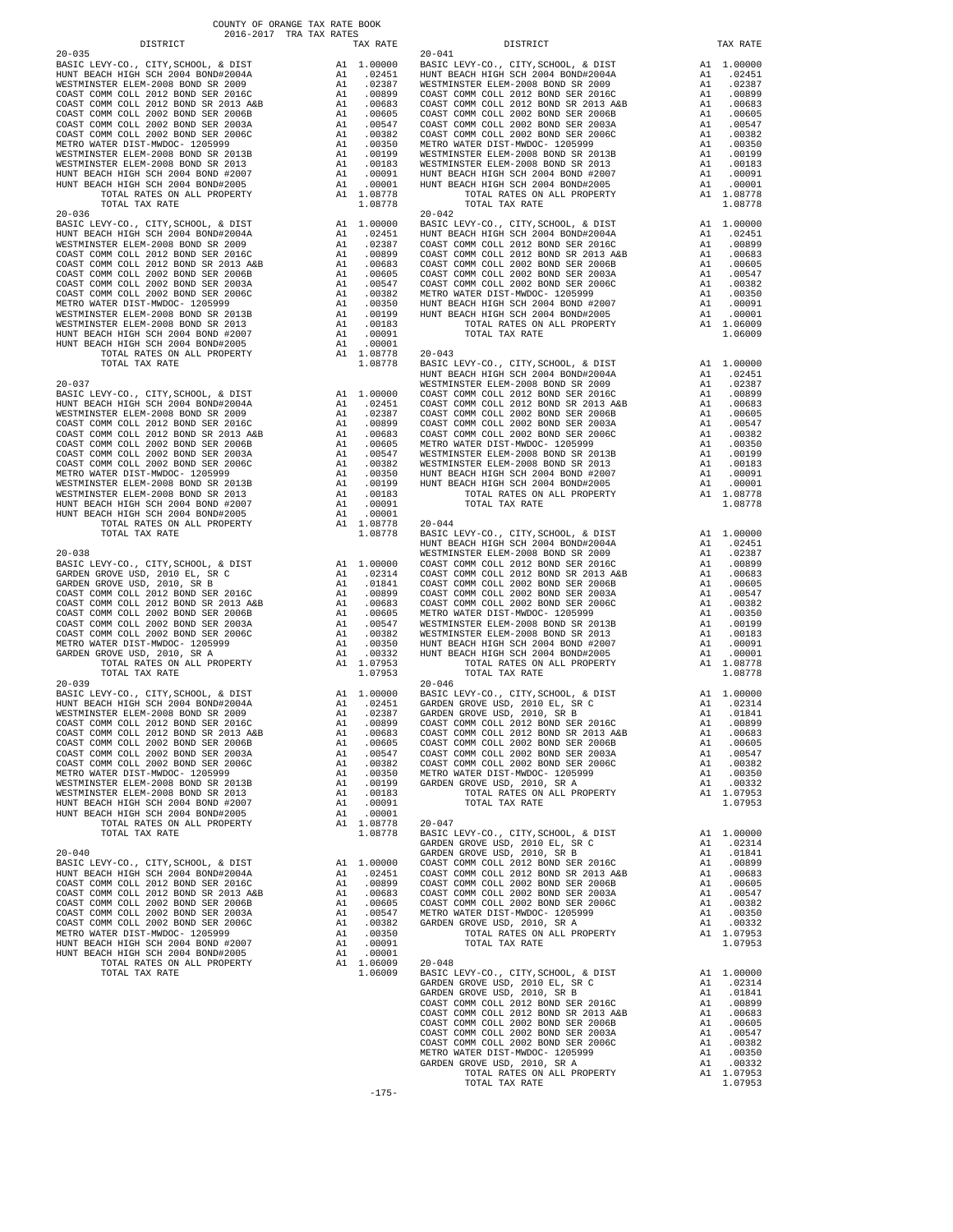| $\begin{tabular}{@{}c@{}}\hline \textbf{GADRDSN (S070 1507, 02010, 581 & 1.00332 & 20-053 & 20-059 & 20-059 & 20-059 & 20-059 & 20-059 & 20-059 & 20-059 & 20-059 & 20-059 & 20-059 & 20-059 & 20-059 & 20-059 & 20-059 & 20-059 & 20-059 & 20-059 & 20-059 & 20-059 & 20-$ |  |  |  |
|-----------------------------------------------------------------------------------------------------------------------------------------------------------------------------------------------------------------------------------------------------------------------------|--|--|--|
|                                                                                                                                                                                                                                                                             |  |  |  |
|                                                                                                                                                                                                                                                                             |  |  |  |
|                                                                                                                                                                                                                                                                             |  |  |  |
|                                                                                                                                                                                                                                                                             |  |  |  |
|                                                                                                                                                                                                                                                                             |  |  |  |
|                                                                                                                                                                                                                                                                             |  |  |  |
|                                                                                                                                                                                                                                                                             |  |  |  |
|                                                                                                                                                                                                                                                                             |  |  |  |
|                                                                                                                                                                                                                                                                             |  |  |  |
|                                                                                                                                                                                                                                                                             |  |  |  |
|                                                                                                                                                                                                                                                                             |  |  |  |

TOTAL RATES ON ALL PROPERTY A1 1.08778 TOTAL TAX RATE 1.08778

-176-

| DISTRICT   | CHINA ANI ANI INA TUSTUS | TAX RATE | DISTRICT                                                                                                                                                                                                                                                                                                | TAX RATE |
|------------|--------------------------|----------|---------------------------------------------------------------------------------------------------------------------------------------------------------------------------------------------------------------------------------------------------------------------------------------------------------|----------|
| $20 - 049$ |                          |          | $20 - 055$                                                                                                                                                                                                                                                                                              |          |
|            |                          |          |                                                                                                                                                                                                                                                                                                         |          |
|            |                          |          |                                                                                                                                                                                                                                                                                                         |          |
|            |                          |          |                                                                                                                                                                                                                                                                                                         |          |
|            |                          |          |                                                                                                                                                                                                                                                                                                         |          |
|            |                          |          |                                                                                                                                                                                                                                                                                                         |          |
|            |                          |          |                                                                                                                                                                                                                                                                                                         |          |
|            |                          |          |                                                                                                                                                                                                                                                                                                         |          |
|            |                          |          |                                                                                                                                                                                                                                                                                                         |          |
|            |                          |          |                                                                                                                                                                                                                                                                                                         |          |
|            |                          |          |                                                                                                                                                                                                                                                                                                         |          |
|            |                          |          |                                                                                                                                                                                                                                                                                                         |          |
|            |                          |          |                                                                                                                                                                                                                                                                                                         |          |
|            |                          |          |                                                                                                                                                                                                                                                                                                         |          |
|            |                          |          |                                                                                                                                                                                                                                                                                                         |          |
|            |                          |          |                                                                                                                                                                                                                                                                                                         |          |
|            |                          |          |                                                                                                                                                                                                                                                                                                         |          |
|            |                          |          |                                                                                                                                                                                                                                                                                                         |          |
|            |                          |          |                                                                                                                                                                                                                                                                                                         |          |
|            |                          |          |                                                                                                                                                                                                                                                                                                         |          |
|            |                          |          |                                                                                                                                                                                                                                                                                                         |          |
|            |                          |          |                                                                                                                                                                                                                                                                                                         |          |
|            |                          |          |                                                                                                                                                                                                                                                                                                         |          |
|            |                          |          |                                                                                                                                                                                                                                                                                                         |          |
|            |                          |          |                                                                                                                                                                                                                                                                                                         |          |
|            |                          |          |                                                                                                                                                                                                                                                                                                         |          |
|            |                          |          |                                                                                                                                                                                                                                                                                                         |          |
|            |                          |          |                                                                                                                                                                                                                                                                                                         |          |
|            |                          |          |                                                                                                                                                                                                                                                                                                         |          |
|            |                          |          |                                                                                                                                                                                                                                                                                                         |          |
|            |                          |          |                                                                                                                                                                                                                                                                                                         |          |
|            |                          |          |                                                                                                                                                                                                                                                                                                         |          |
|            |                          |          |                                                                                                                                                                                                                                                                                                         |          |
|            |                          |          |                                                                                                                                                                                                                                                                                                         |          |
|            |                          |          |                                                                                                                                                                                                                                                                                                         |          |
|            |                          |          |                                                                                                                                                                                                                                                                                                         |          |
|            |                          |          |                                                                                                                                                                                                                                                                                                         |          |
|            |                          |          |                                                                                                                                                                                                                                                                                                         |          |
|            |                          |          |                                                                                                                                                                                                                                                                                                         |          |
|            |                          |          |                                                                                                                                                                                                                                                                                                         |          |
|            |                          |          |                                                                                                                                                                                                                                                                                                         |          |
|            |                          |          |                                                                                                                                                                                                                                                                                                         |          |
|            |                          |          |                                                                                                                                                                                                                                                                                                         |          |
|            |                          |          |                                                                                                                                                                                                                                                                                                         |          |
|            |                          |          |                                                                                                                                                                                                                                                                                                         |          |
|            |                          |          |                                                                                                                                                                                                                                                                                                         |          |
|            |                          |          |                                                                                                                                                                                                                                                                                                         |          |
|            |                          |          |                                                                                                                                                                                                                                                                                                         |          |
|            |                          |          |                                                                                                                                                                                                                                                                                                         |          |
|            |                          |          |                                                                                                                                                                                                                                                                                                         |          |
|            |                          |          |                                                                                                                                                                                                                                                                                                         |          |
|            |                          |          |                                                                                                                                                                                                                                                                                                         |          |
|            |                          |          |                                                                                                                                                                                                                                                                                                         |          |
|            |                          |          |                                                                                                                                                                                                                                                                                                         |          |
|            |                          |          |                                                                                                                                                                                                                                                                                                         |          |
|            |                          |          |                                                                                                                                                                                                                                                                                                         |          |
|            |                          |          |                                                                                                                                                                                                                                                                                                         |          |
|            |                          |          |                                                                                                                                                                                                                                                                                                         |          |
|            |                          |          |                                                                                                                                                                                                                                                                                                         |          |
|            |                          |          |                                                                                                                                                                                                                                                                                                         |          |
|            |                          |          |                                                                                                                                                                                                                                                                                                         |          |
|            |                          |          |                                                                                                                                                                                                                                                                                                         |          |
|            |                          |          |                                                                                                                                                                                                                                                                                                         |          |
|            |                          |          |                                                                                                                                                                                                                                                                                                         |          |
|            |                          |          |                                                                                                                                                                                                                                                                                                         |          |
|            |                          |          |                                                                                                                                                                                                                                                                                                         |          |
|            |                          |          |                                                                                                                                                                                                                                                                                                         |          |
|            |                          |          |                                                                                                                                                                                                                                                                                                         |          |
|            |                          |          |                                                                                                                                                                                                                                                                                                         |          |
|            |                          |          |                                                                                                                                                                                                                                                                                                         |          |
|            |                          |          |                                                                                                                                                                                                                                                                                                         |          |
|            |                          |          |                                                                                                                                                                                                                                                                                                         |          |
|            |                          |          | $\begin{tabular}{l c c c c c} \hline \textsc{HUT} & \textsc{BCTA} & \textsc{HUT} & \textsc{BCTA} & \textsc{BCTB} & \textsc{A1} & 0.0001 & 0.0010 & 0.0011 & 0.00001 & 0.0001 & 0.0001 & 0.0001 & 0.0001 & 0.0001 & 0.0001 & 0.0001 & 0.0001 & 0.0001 & 0.0001 & 0.0001 & 0.0001 & 0.0001 & 0.0001 & 0.$ |          |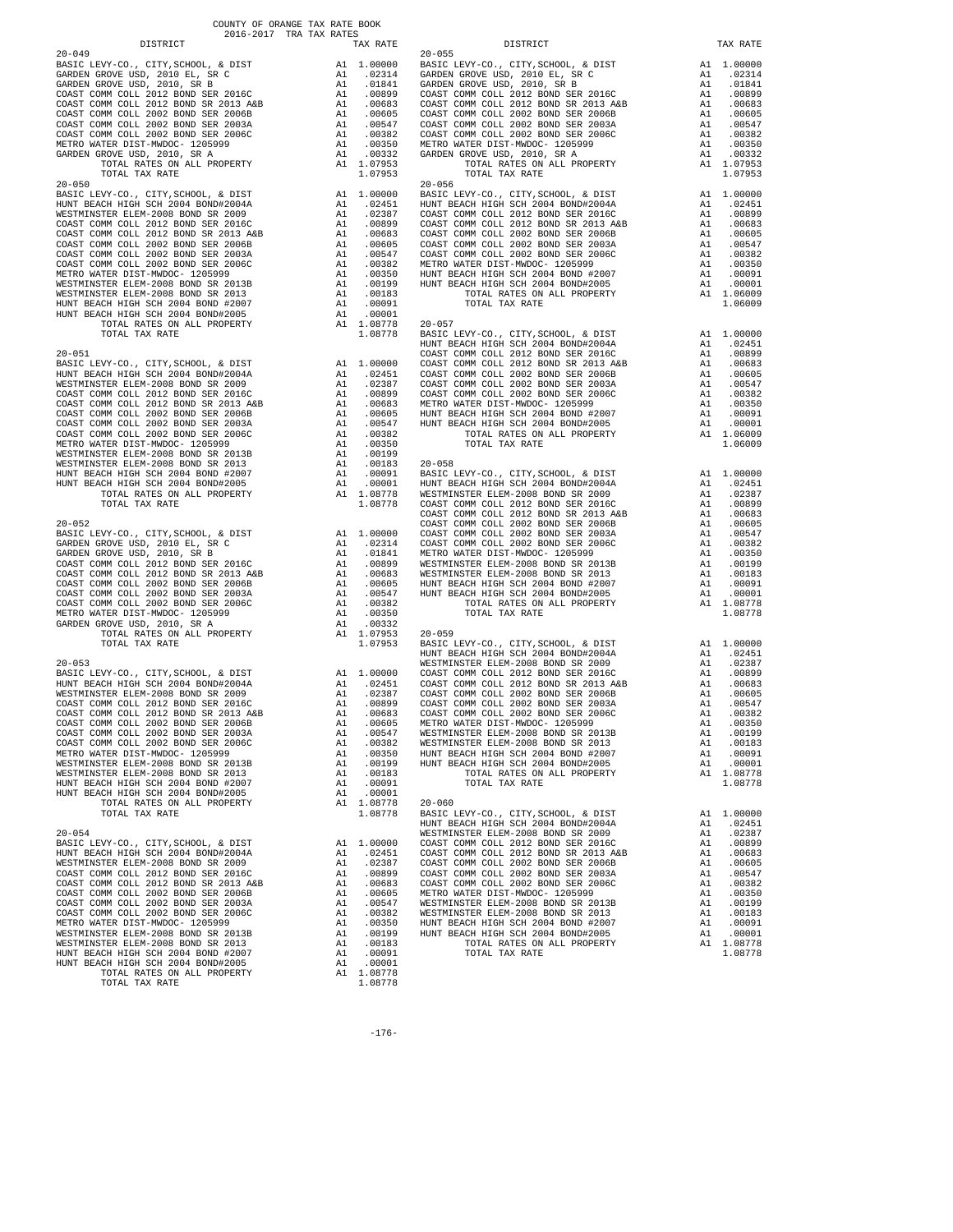TOTAL RATES ON COAST COMM COLL 2002 BOND SER 2003A<br>COAST COMM COLL 2002 BOND SER 2006C TOTAL RATES ON ALL PROPERTY A1 1.08778 TOTAL RATES ON ALL PROPERTY A1 1.06009 TOTAL TAX RATE 1.08778 TOTAL TAX RATE 1.06009

| DISTRICT | TAX RATE | DISTRICT | TAX RATE |
|----------|----------|----------|----------|
|          |          |          |          |
|          |          |          |          |
|          |          |          |          |
|          |          |          |          |
|          |          |          |          |
|          |          |          |          |
|          |          |          |          |
|          |          |          |          |
|          |          |          |          |
|          |          |          |          |
|          |          |          |          |
|          |          |          |          |
|          |          |          |          |
|          |          |          |          |
|          |          |          |          |
|          |          |          |          |
|          |          |          |          |
|          |          |          |          |
|          |          |          |          |
|          |          |          |          |
|          |          |          |          |
|          |          |          |          |
|          |          |          |          |
|          |          |          |          |
|          |          |          |          |
|          |          |          |          |
|          |          |          |          |
|          |          |          |          |
|          |          |          |          |
|          |          |          |          |
|          |          |          |          |
|          |          |          |          |
|          |          |          |          |
|          |          |          |          |
|          |          |          |          |
|          |          |          |          |
|          |          |          |          |
|          |          |          |          |
|          |          |          |          |
|          |          |          |          |
|          |          |          |          |
|          |          |          |          |
|          |          |          |          |
|          |          |          |          |
|          |          |          |          |
|          |          |          |          |
|          |          |          |          |
|          |          |          |          |
|          |          |          |          |
|          |          |          |          |
|          |          |          |          |
|          |          |          |          |
|          |          |          |          |
|          |          |          |          |
|          |          |          |          |
|          |          |          |          |
|          |          |          |          |
|          |          |          |          |
|          |          |          |          |
|          |          |          |          |
|          |          |          |          |
|          |          |          |          |
|          |          |          |          |
|          |          |          |          |
|          |          |          |          |
|          |          |          |          |
|          |          |          |          |
|          |          |          |          |
|          |          |          |          |
|          |          |          |          |
|          |          |          |          |
|          |          |          |          |
|          |          |          |          |
|          |          |          |          |
|          |          |          |          |
|          |          |          |          |
|          |          |          |          |
|          |          |          |          |
|          |          |          |          |
|          |          |          |          |
|          |          |          |          |
|          |          |          |          |
|          |          |          |          |
|          |          |          |          |
|          |          |          |          |
|          |          |          |          |
|          |          |          |          |
|          |          |          |          |
|          |          |          |          |
|          |          |          |          |
|          |          |          |          |
|          |          |          |          |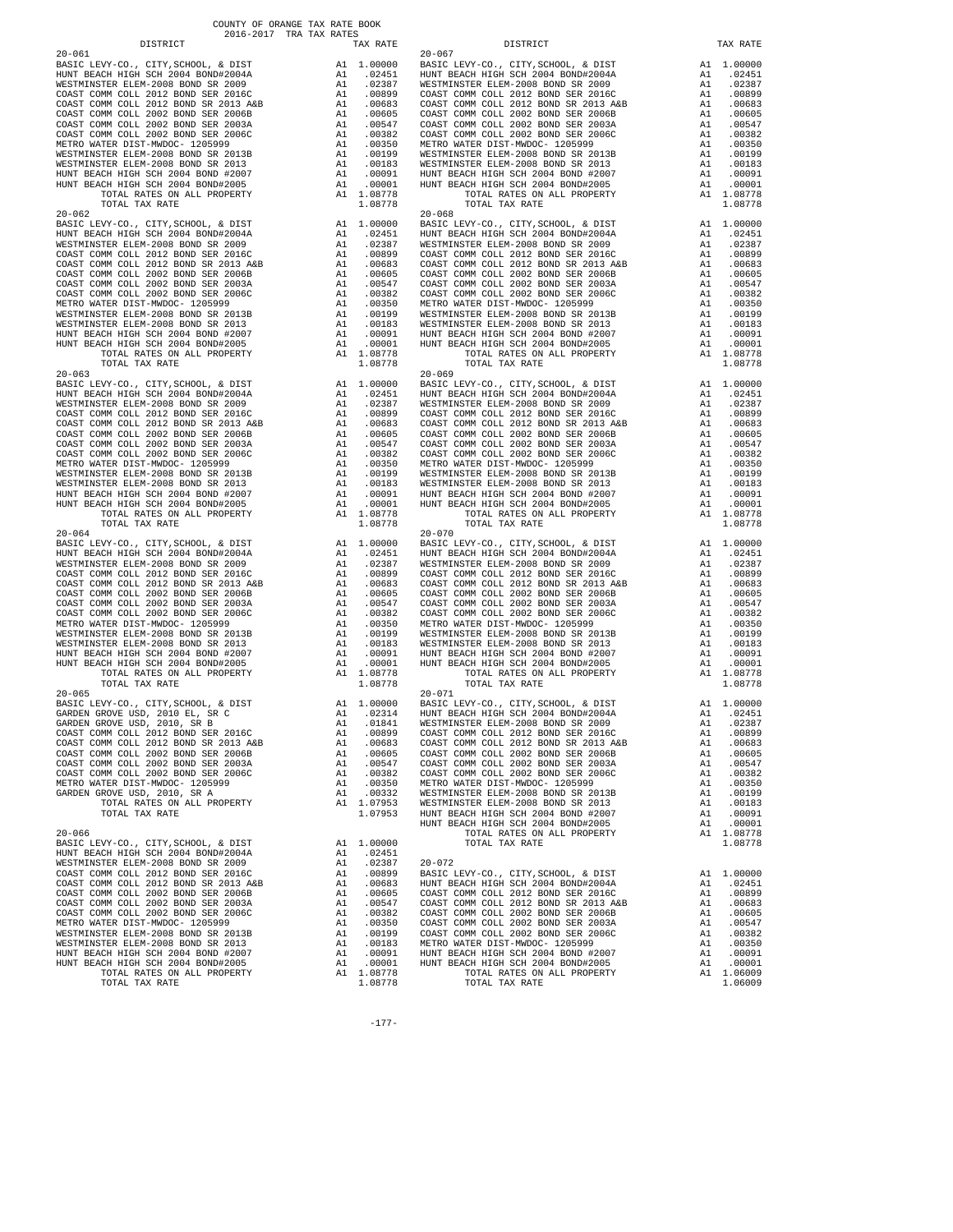| DISTRICT | TAX RATE | DISTRICT | TAX RATE |
|----------|----------|----------|----------|
|          |          |          |          |
|          |          |          |          |
|          |          |          |          |
|          |          |          |          |
|          |          |          |          |
|          |          |          |          |
|          |          |          |          |
|          |          |          |          |
|          |          |          |          |
|          |          |          |          |
|          |          |          |          |
|          |          |          |          |
|          |          |          |          |
|          |          |          |          |
|          |          |          |          |
|          |          |          |          |
|          |          |          |          |
|          |          |          |          |
|          |          |          |          |
|          |          |          |          |
|          |          |          |          |
|          |          |          |          |
|          |          |          |          |
|          |          |          |          |
|          |          |          |          |
|          |          |          |          |
|          |          |          |          |
|          |          |          |          |
|          |          |          |          |
|          |          |          |          |
|          |          |          |          |
|          |          |          |          |
|          |          |          |          |
|          |          |          |          |
|          |          |          |          |
|          |          |          |          |
|          |          |          |          |
|          |          |          |          |
|          |          |          |          |
|          |          |          |          |
|          |          |          |          |
|          |          |          |          |
|          |          |          |          |
|          |          |          |          |
|          |          |          |          |
|          |          |          |          |
|          |          |          |          |
|          |          |          |          |
|          |          |          |          |
|          |          |          |          |
|          |          |          |          |
|          |          |          |          |
|          |          |          |          |
|          |          |          |          |
|          |          |          |          |
|          |          |          |          |
|          |          |          |          |
|          |          |          |          |
|          |          |          |          |
|          |          |          |          |
|          |          |          |          |
|          |          |          |          |
|          |          |          |          |
|          |          |          |          |
|          |          |          |          |
|          |          |          |          |
|          |          |          |          |
|          |          |          |          |
|          |          |          |          |
|          |          |          |          |
|          |          |          |          |
|          |          |          |          |
|          |          |          |          |
|          |          |          |          |
|          |          |          |          |
|          |          |          |          |
|          |          |          |          |
|          |          |          |          |
|          |          |          |          |

-178-

| : RATE         | DISTRICT                                                                                                                                                                                                                                    | TAX RAT                                                            |
|----------------|---------------------------------------------------------------------------------------------------------------------------------------------------------------------------------------------------------------------------------------------|--------------------------------------------------------------------|
| 00000          | $20 - 080$<br>BASIC LEVY-CO., CITY, SCHOOL, & DIST                                                                                                                                                                                          | A1 1.0000                                                          |
| 02314          | HUNT BEACH HIGH SCH 2004 BOND#2004A                                                                                                                                                                                                         | A1<br>.0245                                                        |
| 01841          | WESTMINSTER ELEM-2008 BOND SR 2009                                                                                                                                                                                                          | A1<br>.0238                                                        |
| 00899          | COAST COMM COLL 2012 BOND SER 2016C                                                                                                                                                                                                         | A1<br>.0089<br>.0068<br>A1                                         |
|                | COAST COMM COLL 2012 BOND SR 2013 A&B<br>COAST COMM COLL 2002 BOND SER 2006B                                                                                                                                                                | A1<br>.0060                                                        |
|                |                                                                                                                                                                                                                                             | A1<br>.0054                                                        |
|                |                                                                                                                                                                                                                                             | A1<br>.0038                                                        |
|                |                                                                                                                                                                                                                                             | A1<br>.0035<br>A1<br>.0019                                         |
|                |                                                                                                                                                                                                                                             | A1<br>.0018                                                        |
|                |                                                                                                                                                                                                                                             | .0009<br>A1                                                        |
|                |                                                                                                                                                                                                                                             | A1<br>.0000                                                        |
|                |                                                                                                                                                                                                                                             | A1<br>1.0877<br>1.0877                                             |
| 02451          |                                                                                                                                                                                                                                             |                                                                    |
| 02387          | $20 - 081$                                                                                                                                                                                                                                  |                                                                    |
|                |                                                                                                                                                                                                                                             | A1<br>1.0000<br>A1<br>.0245                                        |
|                |                                                                                                                                                                                                                                             | A1<br>.0238                                                        |
|                |                                                                                                                                                                                                                                             | A1<br>.0089                                                        |
|                |                                                                                                                                                                                                                                             | A1<br>.0068                                                        |
|                |                                                                                                                                                                                                                                             | A1<br>.0060<br>A1<br>.0054                                         |
|                |                                                                                                                                                                                                                                             | .0038                                                              |
|                |                                                                                                                                                                                                                                             | $\begin{array}{c} \mathtt{Al} \\ \mathtt{Al} \end{array}$<br>.0035 |
|                |                                                                                                                                                                                                                                             | A1<br>.0019<br>A1                                                  |
|                |                                                                                                                                                                                                                                             | .0018<br>A1<br>.0009                                               |
|                | HUNT BEACH HIGH SCH 2004 BOND#2005                                                                                                                                                                                                          | A1<br>.0000                                                        |
|                | TOTAL RATES ON ALL PROPERTY                                                                                                                                                                                                                 | A1 1.0877                                                          |
| 00000<br>02451 | TOTAL TAX RATE                                                                                                                                                                                                                              | 1.0877                                                             |
|                |                                                                                                                                                                                                                                             |                                                                    |
|                |                                                                                                                                                                                                                                             | A1<br>1.0000                                                       |
|                |                                                                                                                                                                                                                                             | A1<br>.0245<br>.0238                                               |
|                |                                                                                                                                                                                                                                             | A1<br>A1<br>.0089                                                  |
|                |                                                                                                                                                                                                                                             | A1<br>.0068                                                        |
|                |                                                                                                                                                                                                                                             | A1<br>.0060                                                        |
|                | 02451<br>00899 20-082<br>00683 BASIC LEVY-CO., CITY, SCHOOL, & DIST<br>00663 HUNT BEACH HIGH SCH 2004 BOND#2004A<br>006547 WESTMINSTER ELEM-2008 BOND SR 2009<br>00382 COAST COMM COLL 2012 BOND SR 2016<br>00380 COAST COMM COLL 2012 BO   | A1<br>.0054<br>A1<br>.0038                                         |
|                |                                                                                                                                                                                                                                             | A1<br>.0035                                                        |
|                | WESTMINSTER ELEM-2008 BOND SR 2013B                                                                                                                                                                                                         | A1<br>.0019                                                        |
|                | WESTMINSTER ELEM-2008 BOND SR 2013                                                                                                                                                                                                          | A1<br>.0018                                                        |
| 00000<br>02314 | HUNT BEACH HIGH SCH 2004 BOND #2007<br>HUNT BEACH HIGH SCH 2004 BOND#2005                                                                                                                                                                   | A1<br>.0009<br>.0000<br>A1                                         |
| 01841          | TOTAL RATES ON ALL PROPERTY                                                                                                                                                                                                                 | 1.0877<br>A1                                                       |
| 00899          | TOTAL TAX RATE                                                                                                                                                                                                                              | 1.0877                                                             |
| 00683          |                                                                                                                                                                                                                                             |                                                                    |
|                | 00665<br>00665<br>20-083<br>00547 BASIC LEVY-CO., CITY, SCHOOL, & DIST<br>00382 GARDEN GROVE USD, 2010 EL, SR C<br>00350 GARDEN GROVE USD, 2010, SR B<br>00332 COAST COMM COLL 2012 BOND SR 2015<br>07953 COAST COMM COLL 2012 BOND SR 2013 | A1<br>1.0000                                                       |
|                |                                                                                                                                                                                                                                             | A1<br>.0231                                                        |
|                |                                                                                                                                                                                                                                             | A1<br>.0184                                                        |
|                |                                                                                                                                                                                                                                             | .0089<br>A1<br>A1<br>.0068                                         |
|                |                                                                                                                                                                                                                                             | A1<br>.0060                                                        |
|                | COAST COMM COLL 2002 BOND SER 2003A                                                                                                                                                                                                         | A1<br>.0054                                                        |
|                | COAST COMM COLL 2002 BOND SER 2006C                                                                                                                                                                                                         | A1<br>.0038                                                        |
|                |                                                                                                                                                                                                                                             | A1<br>.0035<br>.0033<br>A1                                         |
|                | $\begin{array}{lll} 00000 & \text{METRO WATER DIST-MMDOC-} & 1205999 \\ 02314 & \text{GARDEN GROVE USD,} & 2010\text{, SR A} \\ 01841 & \text{TOTAL RATES ON ALL PROP:} \end{array}$<br>TOTAL RATES ON ALL PROPERTY                         | 1.0795<br>A1                                                       |
| 00899          | TOTAL TAX RATE                                                                                                                                                                                                                              | 1.0795                                                             |
| 00683          |                                                                                                                                                                                                                                             |                                                                    |
|                | 00605<br>00605 20-084<br>00382 HUNT BEACH HIGH SCH 2004 BOND#2004A<br>00382 HUNT BEACH HIGH SCH 2004 BOND SR 2009<br>00350 WESTMINSTER ELEM-2008 BOND SR 2009                                                                               | A1 1.0000                                                          |
|                |                                                                                                                                                                                                                                             | .0245<br>A1                                                        |
| 00332          | COAST COMM COLL 2012 BOND SER 2016C                                                                                                                                                                                                         | A1<br>.0238<br>.0089<br>Α1                                         |
| 07953          | COAST COMM COLL 2012 BOND SR 2013 A&B                                                                                                                                                                                                       | Α1<br>.0068                                                        |
| 07953          | COAST COMM COLL 2002 BOND SER 2006B                                                                                                                                                                                                         | Α1<br>.006(                                                        |
|                | COAST COMM COLL 2002 BOND SER 2003A                                                                                                                                                                                                         | A1<br>.0054                                                        |
| 00000          | COAST COMM COLL 2002 BOND SER 2006C<br>METRO WATER DIST-MWDOC- 1205999                                                                                                                                                                      | A1<br>.0038<br>.0035<br>A1                                         |
| 02451          | WESTMINSTER ELEM-2008 BOND SR 2013B                                                                                                                                                                                                         | .0019<br>A1                                                        |
| 00899          | WESTMINSTER ELEM-2008 BOND SR 2013                                                                                                                                                                                                          | A1<br>.0018                                                        |
| 00683<br>00605 | HUNT BEACH HIGH SCH 2004 BOND #2007<br>HUNT BEACH HIGH SCH 2004 BOND#2005                                                                                                                                                                   | .0009<br>A1<br>.0000<br>A1                                         |
| 00547          | TOTAL RATES ON ALL PROPERTY                                                                                                                                                                                                                 | A1<br>1.0877                                                       |
| 00382          | TOTAL TAX RATE                                                                                                                                                                                                                              | 1.0877                                                             |
| 00350          | $20 - 085$                                                                                                                                                                                                                                  |                                                                    |
| 00091<br>00001 | BASIC LEVY-CO., CITY, SCHOOL, & DIST                                                                                                                                                                                                        | A1<br>1.0000                                                       |
| 06009          | GARDEN GROVE USD, 2010 EL, SR C                                                                                                                                                                                                             | A1<br>.0231                                                        |
| 06009          | GARDEN GROVE USD, 2010, SR B                                                                                                                                                                                                                | .0184<br>A1                                                        |
|                | COAST COMM COLL 2012 BOND SER 2016C<br>COAST COMM COLL 2012 BOND SR 2013 A&B                                                                                                                                                                | A1<br>.0089<br>A1<br>.0068                                         |
| 00000          | COAST COMM COLL 2002 BOND SER 2006B                                                                                                                                                                                                         | A1<br>.0060                                                        |
| 02451          | COAST COMM COLL 2002 BOND SER 2003A                                                                                                                                                                                                         | .0054<br>A1                                                        |
| 02387          | COAST COMM COLL 2002 BOND SER 2006C                                                                                                                                                                                                         | .0038<br>A1                                                        |
| 00899<br>00683 | METRO WATER DIST-MWDOC- 1205999<br>GARDEN GROVE USD, 2010, SR A                                                                                                                                                                             | A1<br>.0035<br>.0033<br>A1                                         |
| 00605          | TOTAL RATES ON ALL PROPERTY                                                                                                                                                                                                                 | 1.0795<br>A1                                                       |
| 00547          | TOTAL TAX RATE                                                                                                                                                                                                                              | 1.0795                                                             |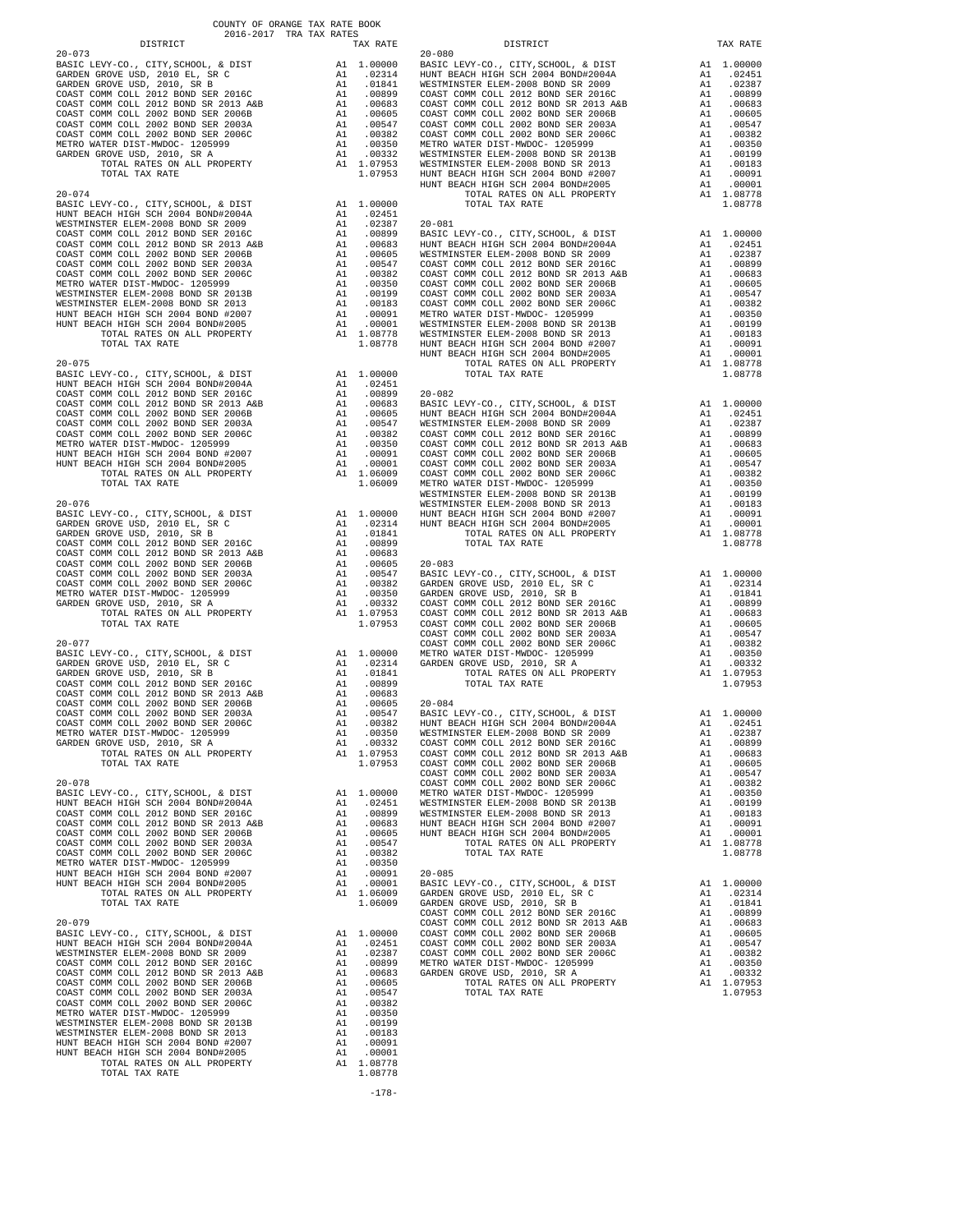| DISTRICT | TAX RATE | DISTRICT | TAX RATE |
|----------|----------|----------|----------|
|          |          |          |          |
|          |          |          |          |
|          |          |          |          |
|          |          |          |          |
|          |          |          |          |
|          |          |          |          |
|          |          |          |          |
|          |          |          |          |
|          |          |          |          |
|          |          |          |          |
|          |          |          |          |
|          |          |          |          |
|          |          |          |          |
|          |          |          |          |
|          |          |          |          |
|          |          |          |          |
|          |          |          |          |
|          |          |          |          |
|          |          |          |          |
|          |          |          |          |
|          |          |          |          |
|          |          |          |          |
|          |          |          |          |
|          |          |          |          |
|          |          |          |          |
|          |          |          |          |
|          |          |          |          |
|          |          |          |          |
|          |          |          |          |
|          |          |          |          |
|          |          |          |          |
|          |          |          |          |
|          |          |          |          |
|          |          |          |          |
|          |          |          |          |
|          |          |          |          |
|          |          |          |          |
|          |          |          |          |
|          |          |          |          |
|          |          |          |          |
|          |          |          |          |
|          |          |          |          |
|          |          |          |          |
|          |          |          |          |
|          |          |          |          |
|          |          |          |          |
|          |          |          |          |
|          |          |          |          |
|          |          |          |          |
|          |          |          |          |
|          |          |          |          |
|          |          |          |          |
|          |          |          |          |
|          |          |          |          |
|          |          |          |          |
|          |          |          |          |
|          |          |          |          |
|          |          |          |          |
|          |          |          |          |
|          |          |          |          |
|          |          |          |          |
|          |          |          |          |
|          |          |          |          |
|          |          |          |          |
|          |          |          |          |
|          |          |          |          |
|          |          |          |          |
|          |          |          |          |
|          |          |          |          |
|          |          |          |          |
|          |          |          |          |
|          |          |          |          |
|          |          |          |          |
|          |          |          |          |
|          |          |          |          |
|          |          |          |          |
|          |          |          |          |
|          |          |          |          |
|          |          |          |          |
|          |          |          |          |
|          |          |          |          |
|          |          |          |          |
|          |          |          |          |
|          |          |          |          |
|          |          |          |          |
|          |          |          |          |
|          |          |          |          |
|          |          |          |          |
|          |          |          |          |
|          |          |          |          |
|          |          |          |          |
|          |          |          |          |
|          |          |          |          |
|          |          |          |          |
|          |          |          |          |
|          |          |          |          |
|          |          |          |          |
|          |          |          |          |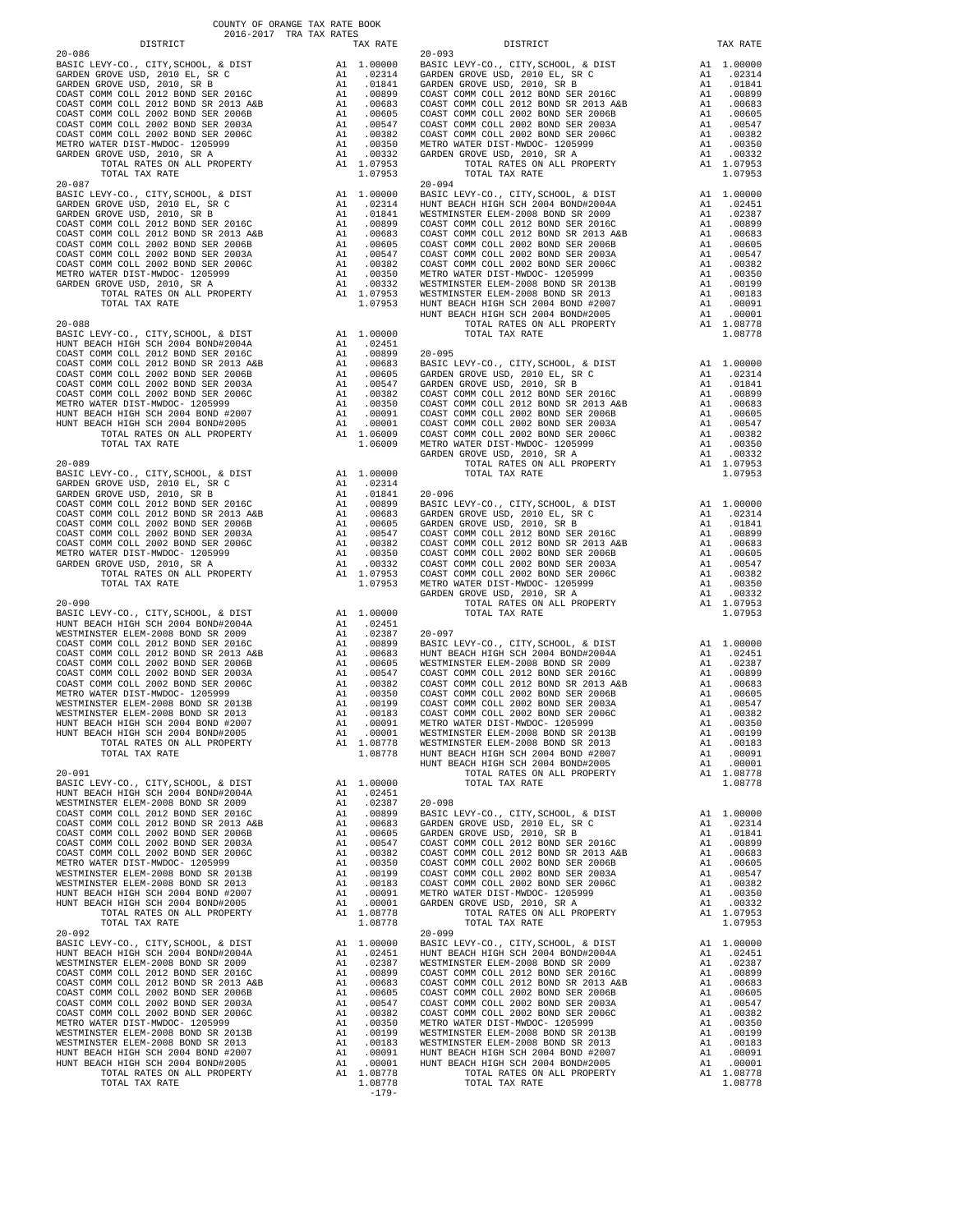| DISTRICT | 2010-2017 IRA IAA RAILD<br>TAX RATE | DISTRICT   | TAX RATE |
|----------|-------------------------------------|------------|----------|
|          |                                     | $20 - 107$ |          |
|          |                                     |            |          |
|          |                                     |            |          |
|          |                                     |            |          |
|          |                                     |            |          |
|          |                                     |            |          |
|          |                                     |            |          |
|          |                                     |            |          |
|          |                                     |            |          |
|          |                                     |            |          |
|          |                                     |            |          |
|          |                                     |            |          |
|          |                                     |            |          |
|          |                                     |            |          |
|          |                                     |            |          |
|          |                                     |            |          |
|          |                                     |            |          |
|          |                                     |            |          |
|          |                                     |            |          |
|          |                                     |            |          |
|          |                                     |            |          |
|          |                                     |            |          |
|          |                                     |            |          |
|          |                                     |            |          |
|          |                                     |            |          |
|          |                                     |            |          |
|          |                                     |            |          |
|          |                                     |            |          |
|          |                                     |            |          |
|          |                                     |            |          |
|          |                                     |            |          |
|          |                                     |            |          |
|          |                                     |            |          |
|          |                                     |            |          |
|          |                                     |            |          |
|          |                                     |            |          |
|          |                                     |            |          |
|          |                                     |            |          |
|          |                                     |            |          |
|          |                                     |            |          |
|          |                                     |            |          |
|          |                                     |            |          |
|          |                                     |            |          |
|          |                                     |            |          |
|          |                                     |            |          |
|          |                                     |            |          |
|          |                                     |            |          |
|          |                                     |            |          |
|          |                                     |            |          |
|          |                                     |            |          |
|          |                                     |            |          |
|          |                                     |            |          |
|          |                                     |            |          |
|          |                                     |            |          |
|          |                                     |            |          |
|          |                                     |            |          |
|          |                                     |            |          |
|          |                                     |            |          |
|          |                                     |            |          |
|          |                                     |            |          |
|          |                                     |            |          |
|          |                                     |            |          |
|          |                                     |            |          |
|          |                                     |            |          |
|          |                                     |            |          |
|          |                                     |            |          |
|          |                                     |            |          |
|          |                                     |            |          |
|          |                                     |            |          |
|          |                                     |            |          |
|          |                                     |            |          |
|          |                                     |            |          |
|          |                                     |            |          |
|          |                                     |            |          |
|          |                                     |            |          |
|          |                                     |            |          |
|          |                                     |            |          |
|          |                                     |            |          |
|          |                                     |            |          |
|          |                                     |            |          |
|          |                                     |            |          |
|          |                                     |            |          |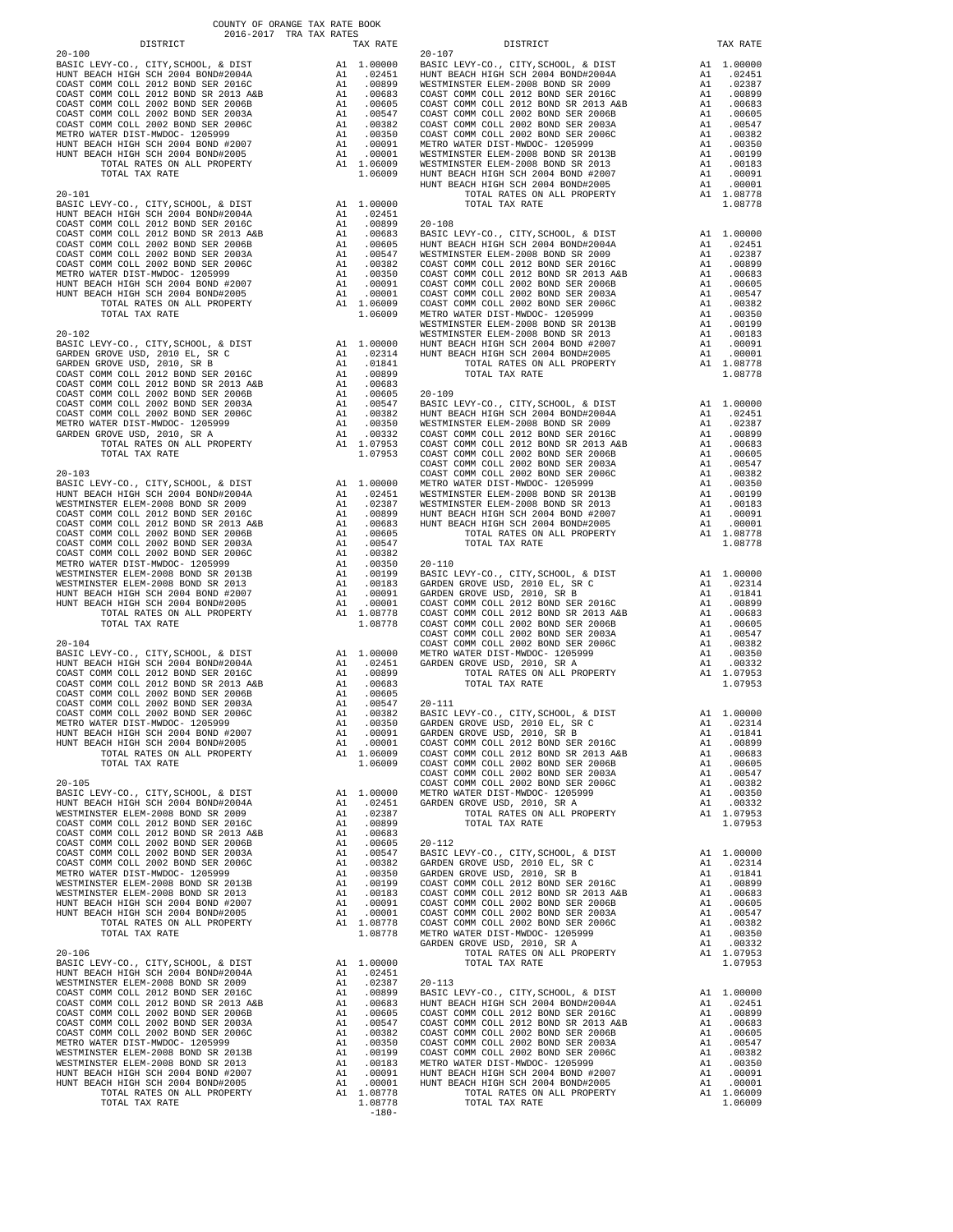| TOTAL RATES ON ALL PROPERTY                                                                                                                                                                                                           |                                                                                                                                                                                                                                                                                                                                                                                                      | A1 1.08778                                                                                                                                                                                                                                             |                    |
|---------------------------------------------------------------------------------------------------------------------------------------------------------------------------------------------------------------------------------------|------------------------------------------------------------------------------------------------------------------------------------------------------------------------------------------------------------------------------------------------------------------------------------------------------------------------------------------------------------------------------------------------------|--------------------------------------------------------------------------------------------------------------------------------------------------------------------------------------------------------------------------------------------------------|--------------------|
| TOTAL TAX RATE                                                                                                                                                                                                                        |                                                                                                                                                                                                                                                                                                                                                                                                      | 1.08778                                                                                                                                                                                                                                                |                    |
| $20 - 115$                                                                                                                                                                                                                            |                                                                                                                                                                                                                                                                                                                                                                                                      |                                                                                                                                                                                                                                                        | $20 - 121$         |
| BASIC LEVY-CO., CITY, SCHOOL, & DIST<br>HUNT BEACH HIGH SCH 2004 BOND#2004A                                                                                                                                                           | $\begin{tabular}{cc} $20-121$ \\ \hline \text{A1} & 1.00000 & \text{BASIC L} \\ \hline \text{A1} & .02451 & \text{HUNT BE} \\ \text{A1} & .00899 & \text{WESTMIM} \\ \text{A1} & .00683 & \text{COAST C} \\ \text{A1} & .00605 & \text{COAST C} \\ \text{A1} & .00547 & \text{COAST C} \\ \text{A1} & .00382 & \text{COAST C} \\ \text{A1} & .00350 & \text{COAST C} \\ \text{A1} & .00091 & \text{$ |                                                                                                                                                                                                                                                        |                    |
| COAST COMM COLL 2012 BOND SER 2016C                                                                                                                                                                                                   |                                                                                                                                                                                                                                                                                                                                                                                                      |                                                                                                                                                                                                                                                        |                    |
| COAST COMM COLL 2012 BOND SR 2013 A&B                                                                                                                                                                                                 |                                                                                                                                                                                                                                                                                                                                                                                                      |                                                                                                                                                                                                                                                        |                    |
| COAST COMM COLL 2002 BOND SER 2006B<br>COAST COMM COLL 2002 BOND SER 2003A                                                                                                                                                            |                                                                                                                                                                                                                                                                                                                                                                                                      |                                                                                                                                                                                                                                                        |                    |
| COAST COMM COLL 2002 BOND SER 2006C                                                                                                                                                                                                   |                                                                                                                                                                                                                                                                                                                                                                                                      |                                                                                                                                                                                                                                                        |                    |
| METRO WATER DIST-MWDOC- 1205999                                                                                                                                                                                                       |                                                                                                                                                                                                                                                                                                                                                                                                      |                                                                                                                                                                                                                                                        |                    |
| HUNT BEACH HIGH SCH 2004 BOND #2007<br>HUNT BEACH HIGH SCH 2004 BOND#2005                                                                                                                                                             |                                                                                                                                                                                                                                                                                                                                                                                                      |                                                                                                                                                                                                                                                        |                    |
| HUNT BEACH HIGH SCH 2004 BOND#2005<br>TOTAL RATES ON ALL PROPERTY                                                                                                                                                                     |                                                                                                                                                                                                                                                                                                                                                                                                      |                                                                                                                                                                                                                                                        |                    |
| TOTAL TAX RATE                                                                                                                                                                                                                        |                                                                                                                                                                                                                                                                                                                                                                                                      |                                                                                                                                                                                                                                                        |                    |
|                                                                                                                                                                                                                                       |                                                                                                                                                                                                                                                                                                                                                                                                      |                                                                                                                                                                                                                                                        | HUNT BE            |
| $20 - 116$                                                                                                                                                                                                                            |                                                                                                                                                                                                                                                                                                                                                                                                      |                                                                                                                                                                                                                                                        |                    |
| BASIC LEVY-CO., CITY, SCHOOL, & DIST<br>GARDEN GROVE USD, 2010 EL, SR C                                                                                                                                                               |                                                                                                                                                                                                                                                                                                                                                                                                      | A1 1.00000<br>A1 .02314                                                                                                                                                                                                                                |                    |
|                                                                                                                                                                                                                                       |                                                                                                                                                                                                                                                                                                                                                                                                      |                                                                                                                                                                                                                                                        |                    |
|                                                                                                                                                                                                                                       |                                                                                                                                                                                                                                                                                                                                                                                                      |                                                                                                                                                                                                                                                        |                    |
|                                                                                                                                                                                                                                       |                                                                                                                                                                                                                                                                                                                                                                                                      |                                                                                                                                                                                                                                                        |                    |
| GARDEN GROE USD. 2010 EL, SR C and 1.01841 20-122<br>CARDEN GROE USD. 2010, SR B<br>COAST COMM COLL 2012 BOND SER 2016C and 1.01841 20-122<br>COAST COMM COLL 2012 BOND SER 2016<br>COAST COMM COLL 2002 BOND SER 2006B A1 0.0689 GAR |                                                                                                                                                                                                                                                                                                                                                                                                      |                                                                                                                                                                                                                                                        |                    |
|                                                                                                                                                                                                                                       |                                                                                                                                                                                                                                                                                                                                                                                                      |                                                                                                                                                                                                                                                        |                    |
|                                                                                                                                                                                                                                       |                                                                                                                                                                                                                                                                                                                                                                                                      |                                                                                                                                                                                                                                                        |                    |
|                                                                                                                                                                                                                                       |                                                                                                                                                                                                                                                                                                                                                                                                      |                                                                                                                                                                                                                                                        |                    |
|                                                                                                                                                                                                                                       |                                                                                                                                                                                                                                                                                                                                                                                                      |                                                                                                                                                                                                                                                        |                    |
|                                                                                                                                                                                                                                       |                                                                                                                                                                                                                                                                                                                                                                                                      |                                                                                                                                                                                                                                                        | GARDEN             |
| $20 - 117$                                                                                                                                                                                                                            |                                                                                                                                                                                                                                                                                                                                                                                                      |                                                                                                                                                                                                                                                        |                    |
| BASIC LEVY-CO., CITY, SCHOOL, & DIST<br>HUNT BEACH HIGH SCH 2004 BOND#2004A                                                                                                                                                           |                                                                                                                                                                                                                                                                                                                                                                                                      | A1 1.00000                                                                                                                                                                                                                                             |                    |
| COAST COMM COLL 2012 BOND SER 2016C                                                                                                                                                                                                   |                                                                                                                                                                                                                                                                                                                                                                                                      |                                                                                                                                                                                                                                                        |                    |
| COAST COMM COLL 2012 BOND SR 2013 A&B                                                                                                                                                                                                 |                                                                                                                                                                                                                                                                                                                                                                                                      |                                                                                                                                                                                                                                                        |                    |
| COAST COMM COLL 2002 BOND SER 2006B<br>COAST COMM COLL 2002 BOND SER 2003A                                                                                                                                                            |                                                                                                                                                                                                                                                                                                                                                                                                      |                                                                                                                                                                                                                                                        |                    |
| COAST COMM COLL 2002 BOND SER 2006C                                                                                                                                                                                                   |                                                                                                                                                                                                                                                                                                                                                                                                      |                                                                                                                                                                                                                                                        |                    |
| METRO WATER DIST-MWDOC- 1205999                                                                                                                                                                                                       |                                                                                                                                                                                                                                                                                                                                                                                                      |                                                                                                                                                                                                                                                        |                    |
| HUNT BEACH HIGH SCH 2004 BOND #2007<br>HUNT BEACH HIGH SCH 2004 BOND#2005                                                                                                                                                             |                                                                                                                                                                                                                                                                                                                                                                                                      |                                                                                                                                                                                                                                                        |                    |
| HUNT BEACH HIGH SCH 2004 BOND#2005<br>TOTAL RATES ON ALL PROPERTY                                                                                                                                                                     |                                                                                                                                                                                                                                                                                                                                                                                                      | A1 1.0000<br>A1 .02451<br>A1 .00899 20-148<br>A1 .00693 BASIC L<br>A1 .00605 BARDEN<br>A1 .00505 GARDEN<br>A1 .00547 GARDEN<br>A1 .00350 COAST C<br>A1 .00091 COAST C<br>A1 .00091 COAST C<br>A1 .00001 COAST C<br>A1 .00000 COAST C<br>A1 .00000 COAS |                    |
| TOTAL TAX RATE                                                                                                                                                                                                                        |                                                                                                                                                                                                                                                                                                                                                                                                      |                                                                                                                                                                                                                                                        |                    |
|                                                                                                                                                                                                                                       |                                                                                                                                                                                                                                                                                                                                                                                                      |                                                                                                                                                                                                                                                        | GARDEN             |
| $20 - 118$                                                                                                                                                                                                                            |                                                                                                                                                                                                                                                                                                                                                                                                      |                                                                                                                                                                                                                                                        |                    |
| BASIC LEVY-CO., CITY, SCHOOL, & DIST<br>HUNT BEACH HIGH SCH 2004 BOND#2004A                                                                                                                                                           | A1 1.00000<br>A1 .02451<br>A1 .02387                                                                                                                                                                                                                                                                                                                                                                 |                                                                                                                                                                                                                                                        |                    |
| WESTMINSTER ELEM-2008 BOND SR 2009                                                                                                                                                                                                    |                                                                                                                                                                                                                                                                                                                                                                                                      | $.02387$ $20-149$                                                                                                                                                                                                                                      |                    |
| COAST COMM COLL 2012 BOND SER 2016C                                                                                                                                                                                                   | A1                                                                                                                                                                                                                                                                                                                                                                                                   | .00899                                                                                                                                                                                                                                                 | BASIC L            |
| COAST COMM COLL 2012 BOND SR 2013 A&B<br>COAST COMM COLL 2002 BOND SER 2006B                                                                                                                                                          |                                                                                                                                                                                                                                                                                                                                                                                                      |                                                                                                                                                                                                                                                        |                    |
| COAST COMM COLL 2002 BOND SER 2003A                                                                                                                                                                                                   |                                                                                                                                                                                                                                                                                                                                                                                                      |                                                                                                                                                                                                                                                        |                    |
| COAST COMM COLL 2002 BOND SER 2006C                                                                                                                                                                                                   |                                                                                                                                                                                                                                                                                                                                                                                                      | A1 .00899 BASIC L<br>A1 .00683 GARDEN<br>A1 .00605 GARDEN<br>A1 .00547 COAST C<br>A1 .00382 COAST C<br>A1 .00380 COAST C<br>A1 .00199 COAST C<br>A1 .00193 COAST C<br>A1 .00091 METRO W<br>A1 .00001 GARDEN<br>A1 .00001 GARDEN<br>A1 .00001 GARDEN    |                    |
| METRO WATER DIST-MWDOC- 1205999                                                                                                                                                                                                       |                                                                                                                                                                                                                                                                                                                                                                                                      |                                                                                                                                                                                                                                                        |                    |
| WESTMINSTER ELEM-2008 BOND SR 2013B<br>WESTMINSTER ELEM-2008 BOND SR 2013                                                                                                                                                             |                                                                                                                                                                                                                                                                                                                                                                                                      |                                                                                                                                                                                                                                                        |                    |
| HUNT BEACH HIGH SCH 2004 BOND #2007                                                                                                                                                                                                   |                                                                                                                                                                                                                                                                                                                                                                                                      |                                                                                                                                                                                                                                                        |                    |
| HUNT BEACH HIGH SCH 2004 BOND#2005                                                                                                                                                                                                    |                                                                                                                                                                                                                                                                                                                                                                                                      |                                                                                                                                                                                                                                                        |                    |
| TOTAL RATES ON ALL PROPERTY                                                                                                                                                                                                           |                                                                                                                                                                                                                                                                                                                                                                                                      |                                                                                                                                                                                                                                                        |                    |
| TOTAL TAX RATE<br>$20 - 119$                                                                                                                                                                                                          |                                                                                                                                                                                                                                                                                                                                                                                                      | 1.08778                                                                                                                                                                                                                                                | $20 - 150$         |
| BASIC LEVY-CO., CITY, SCHOOL, & DIST                                                                                                                                                                                                  |                                                                                                                                                                                                                                                                                                                                                                                                      | A1 1.00000 BASIC L                                                                                                                                                                                                                                     |                    |
| HUNT BEACH HIGH SCH 2004 BOND#2004A                                                                                                                                                                                                   | A1                                                                                                                                                                                                                                                                                                                                                                                                   | .02451                                                                                                                                                                                                                                                 | GARDEN             |
| WESTMINSTER ELEM-2008 BOND SR 2009<br>COAST COMM COLL 2012 BOND SER 2016C                                                                                                                                                             | A1                                                                                                                                                                                                                                                                                                                                                                                                   | .02387                                                                                                                                                                                                                                                 | GARDEN             |
| COAST COMM COLL 2012 BOND SR 2013 A&B                                                                                                                                                                                                 | A1<br>A1                                                                                                                                                                                                                                                                                                                                                                                             | .00899<br>.00683                                                                                                                                                                                                                                       | COAST C<br>COAST C |
| COAST COMM COLL 2002 BOND SER 2006B                                                                                                                                                                                                   | A1                                                                                                                                                                                                                                                                                                                                                                                                   | .00605                                                                                                                                                                                                                                                 | COAST C            |
| COAST COMM COLL 2002 BOND SER 2003A                                                                                                                                                                                                   | A1                                                                                                                                                                                                                                                                                                                                                                                                   | .00547                                                                                                                                                                                                                                                 | COAST C            |
| COAST COMM COLL 2002 BOND SER 2006C<br>METRO WATER DIST-MWDOC- 1205999                                                                                                                                                                | A1<br>A1                                                                                                                                                                                                                                                                                                                                                                                             | .00382<br>.00350                                                                                                                                                                                                                                       | COAST C<br>METRO W |
| WESTMINSTER ELEM-2008 BOND SR 2013B                                                                                                                                                                                                   | A1                                                                                                                                                                                                                                                                                                                                                                                                   | .00199                                                                                                                                                                                                                                                 | GARDEN             |
| WESTMINSTER ELEM-2008 BOND SR 2013                                                                                                                                                                                                    | A1                                                                                                                                                                                                                                                                                                                                                                                                   | .00183                                                                                                                                                                                                                                                 |                    |
| HUNT BEACH HIGH SCH 2004 BOND #2007                                                                                                                                                                                                   | A1                                                                                                                                                                                                                                                                                                                                                                                                   | .00091                                                                                                                                                                                                                                                 |                    |
| HUNT BEACH HIGH SCH 2004 BOND#2005<br>TOTAL RATES ON ALL PROPERTY                                                                                                                                                                     | A1                                                                                                                                                                                                                                                                                                                                                                                                   | .00001<br>A1 1.08778                                                                                                                                                                                                                                   | $20 - 151$         |
|                                                                                                                                                                                                                                       |                                                                                                                                                                                                                                                                                                                                                                                                      |                                                                                                                                                                                                                                                        |                    |

| DISTRICT | TAX RATE | DISTRICT | TAX RATE |
|----------|----------|----------|----------|
|          |          |          |          |
|          |          |          |          |
|          |          |          |          |
|          |          |          |          |
|          |          |          |          |
|          |          |          |          |
|          |          |          |          |
|          |          |          |          |
|          |          |          |          |
|          |          |          |          |
|          |          |          |          |
|          |          |          |          |
|          |          |          |          |
|          |          |          |          |
|          |          |          |          |
|          |          |          |          |
|          |          |          |          |
|          |          |          |          |
|          |          |          |          |
|          |          |          |          |
|          |          |          |          |
|          |          |          |          |
|          |          |          |          |
|          |          |          |          |
|          |          |          |          |
|          |          |          |          |
|          |          |          |          |
|          |          |          |          |
|          |          |          |          |
|          |          |          |          |
|          |          |          |          |
|          |          |          |          |
|          |          |          |          |
|          |          |          |          |
|          |          |          |          |
|          |          |          |          |
|          |          |          |          |
|          |          |          |          |
|          |          |          |          |
|          |          |          |          |
|          |          |          |          |
|          |          |          |          |
|          |          |          |          |
|          |          |          |          |
|          |          |          |          |
|          |          |          |          |
|          |          |          |          |
|          |          |          |          |
|          |          |          |          |
|          |          |          |          |
|          |          |          |          |
|          |          |          |          |
|          |          |          |          |
|          |          |          |          |
|          |          |          |          |
|          |          |          |          |
|          |          |          |          |
|          |          |          |          |
|          |          |          |          |
|          |          |          |          |
|          |          |          |          |
|          |          |          |          |
|          |          |          |          |
|          |          |          |          |
|          |          |          |          |
|          |          |          |          |
|          |          |          |          |
|          |          |          |          |
|          |          |          |          |
|          |          |          |          |
|          |          |          |          |
|          |          |          |          |
|          |          |          |          |
|          |          |          |          |
|          |          |          |          |
|          |          |          |          |
|          |          |          |          |
|          |          |          |          |
|          |          |          |          |
|          |          |          |          |
|          |          |          |          |
|          |          |          |          |
|          |          |          |          |
|          |          |          |          |
|          |          |          |          |
|          |          |          |          |
|          |          |          |          |
|          |          |          |          |
|          |          |          |          |
|          |          |          |          |
|          |          |          |          |
|          |          |          |          |
|          |          |          |          |
|          |          |          |          |
|          |          |          |          |
|          |          |          |          |
|          |          |          |          |
|          |          |          |          |
|          |          |          |          |
|          |          |          |          |
|          |          |          |          |
|          |          |          |          |

-181-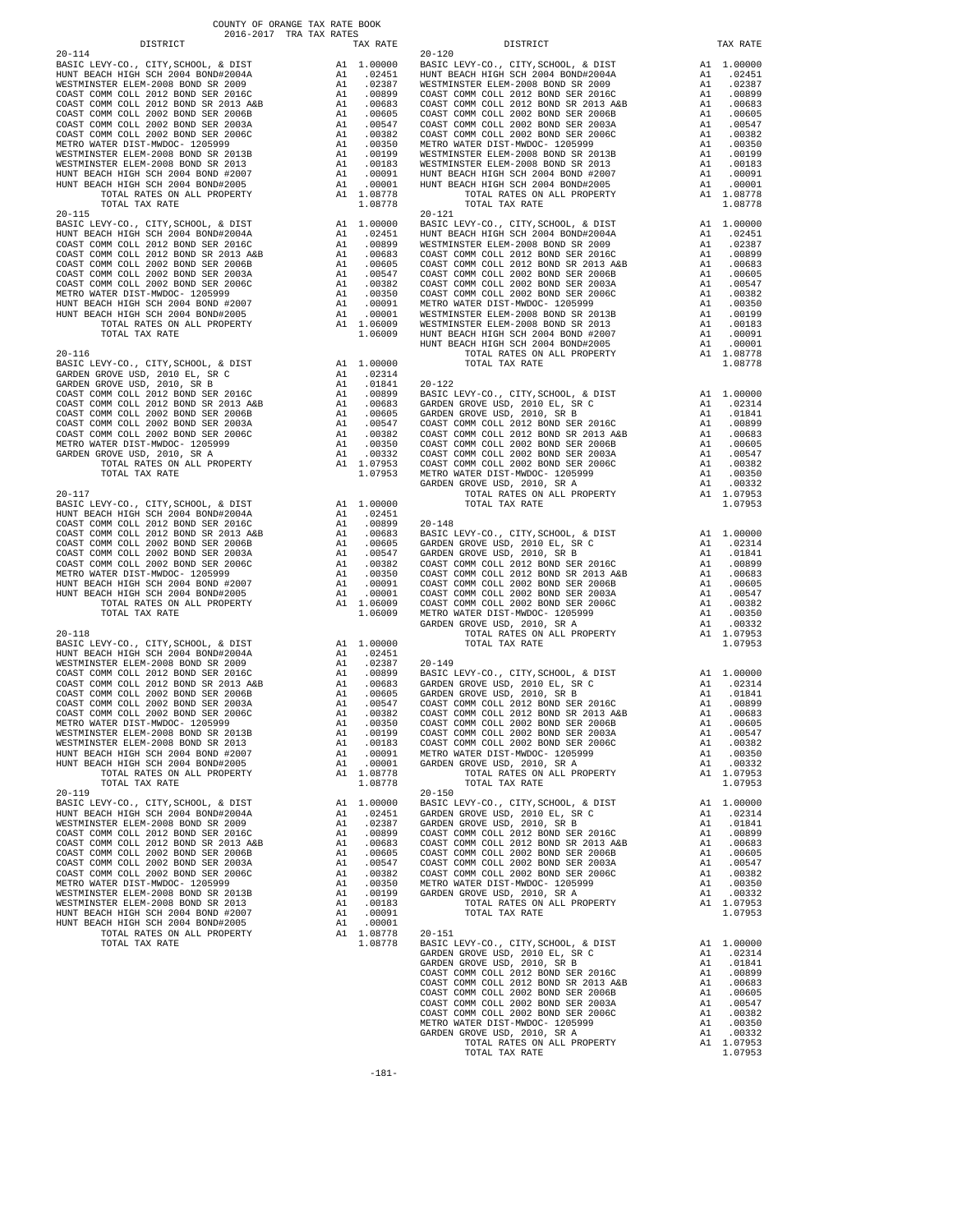| TOTAL TAX RATE<br>$20 - 153$                                                                                          |                                                                                                                                                                                                                                                                                                                                                                                                                       | 1.07953                                                                                                                                                                       | $20 - 159$                     |
|-----------------------------------------------------------------------------------------------------------------------|-----------------------------------------------------------------------------------------------------------------------------------------------------------------------------------------------------------------------------------------------------------------------------------------------------------------------------------------------------------------------------------------------------------------------|-------------------------------------------------------------------------------------------------------------------------------------------------------------------------------|--------------------------------|
| BASIC LEVY-CO., CITY, SCHOOL, & DIST                                                                                  |                                                                                                                                                                                                                                                                                                                                                                                                                       |                                                                                                                                                                               |                                |
| HUNT BEACH HIGH SCH $2004$ BOND#2004A                                                                                 |                                                                                                                                                                                                                                                                                                                                                                                                                       |                                                                                                                                                                               |                                |
| WESTMINSTER ELEM-2008 BOND SR 2009<br>COAST COMM COLL 2012 BOND SER 2016C                                             |                                                                                                                                                                                                                                                                                                                                                                                                                       |                                                                                                                                                                               |                                |
| COAST COMM COLL 2012 BOND SR 2013 A&B                                                                                 |                                                                                                                                                                                                                                                                                                                                                                                                                       |                                                                                                                                                                               |                                |
| COAST COMM COLL 2002 BOND SER 2006B                                                                                   |                                                                                                                                                                                                                                                                                                                                                                                                                       |                                                                                                                                                                               |                                |
|                                                                                                                       | $\begin{tabular}{cc} {\bf A1} & 1.00000 & {\bf Ba3-159} \\ {\bf A1} & .02451 & {\bf HUNT BE} \\ {\bf A1} & .02451 & {\bf HUNT BE} \\ {\bf A1} & .00899 & {\bf COAST} & {\bf C} \\ {\bf A1} & .00663 & {\bf COAST} & {\bf C} \\ {\bf A1} & .00665 & {\bf COAST} & {\bf C} \\ {\bf A1} & .00645 & {\bf COAST} & {\bf C} \\ {\bf A1} & .00382 & {\bf COAST} & {\bf C} \\ {\bf A1} & .00382 & {\bf COAST} & {\bf WETMIN}$ |                                                                                                                                                                               |                                |
| METRO WATER DIST-MWDOC- 1205999                                                                                       |                                                                                                                                                                                                                                                                                                                                                                                                                       |                                                                                                                                                                               |                                |
| WESTMINSTER ELEM-2008 BOND SR 2013B<br>WESTMINSTER ELEM-2008 BOND SR 2013                                             |                                                                                                                                                                                                                                                                                                                                                                                                                       |                                                                                                                                                                               |                                |
| HUNT BEACH HIGH SCH 2004 BOND #2007                                                                                   |                                                                                                                                                                                                                                                                                                                                                                                                                       |                                                                                                                                                                               |                                |
| HUNT BEACH HIGH SCH 2004 BOND#2005                                                                                    |                                                                                                                                                                                                                                                                                                                                                                                                                       |                                                                                                                                                                               |                                |
| TOTAL RATES ON ALL PROPERTY<br>TOTAL TAX RATE                                                                         |                                                                                                                                                                                                                                                                                                                                                                                                                       | A1 1.08778<br>1.08778                                                                                                                                                         |                                |
| $20 - 154$                                                                                                            |                                                                                                                                                                                                                                                                                                                                                                                                                       |                                                                                                                                                                               | $20 - 160$                     |
| BASIC LEVY-CO., CITY, SCHOOL, & DIST                                                                                  |                                                                                                                                                                                                                                                                                                                                                                                                                       |                                                                                                                                                                               |                                |
| HUNT BEACH HIGH SCH 2004 BOND#2004A<br>WESTMINSTER ELEM-2008 BOND SR 2009                                             |                                                                                                                                                                                                                                                                                                                                                                                                                       |                                                                                                                                                                               |                                |
| COAST COMM COLL 2012 BOND SER 2016C                                                                                   |                                                                                                                                                                                                                                                                                                                                                                                                                       |                                                                                                                                                                               |                                |
| COAST COMM COLL 2012 BOND SR 2013 A&B COAST COMM COLL 2002 BOND SER 2006B                                             |                                                                                                                                                                                                                                                                                                                                                                                                                       |                                                                                                                                                                               |                                |
| COAST COMM COLL 2002 BOND SER 2003A                                                                                   | 20-160<br>Al 1.00000 BASIC L<br>Al .02451 GARDEN<br>Al .02357 GARDEN<br>Al .00899 GOAST C<br>Al .00683 COAST C<br>Al .00683 COAST C<br>Al .006547 COAST C<br>Al .00352 COAST C<br>Al .00352 GARDEN<br>Al .00199 GARDEN<br>Al .00199 GARDEN<br>Al .0019                                                                                                                                                                |                                                                                                                                                                               |                                |
| COAST COMM COLL 2002 BOND SER 2006C                                                                                   |                                                                                                                                                                                                                                                                                                                                                                                                                       |                                                                                                                                                                               |                                |
| METRO WATER DIST-MWDOC- 1205999                                                                                       |                                                                                                                                                                                                                                                                                                                                                                                                                       |                                                                                                                                                                               |                                |
| WESTMINSTER ELEM-2008 BOND SR 2013B<br>WESTMINSTER ELEM-2008 BOND SR 2013                                             |                                                                                                                                                                                                                                                                                                                                                                                                                       |                                                                                                                                                                               |                                |
| HUNT BEACH HIGH SCH 2004 BOND #2007                                                                                   |                                                                                                                                                                                                                                                                                                                                                                                                                       |                                                                                                                                                                               |                                |
| HUNT BEACH HIGH SCH 2004 BOND#2005<br>TOTAL RATES ON ALL PROPERTY                                                     |                                                                                                                                                                                                                                                                                                                                                                                                                       |                                                                                                                                                                               |                                |
| TOTAL TAX RATE                                                                                                        |                                                                                                                                                                                                                                                                                                                                                                                                                       | $\begin{tabular}{cc} 1.08778 & \hspace{1.5mm} 20-161 \\ 1.08778 & \hspace{1.5mm} BASIC & L \end{tabular}$                                                                     |                                |
|                                                                                                                       |                                                                                                                                                                                                                                                                                                                                                                                                                       |                                                                                                                                                                               | GARDEN                         |
| $20 - 155$<br>BASIC LEVY-CO., CITY, SCHOOL, & DIST                                                                    |                                                                                                                                                                                                                                                                                                                                                                                                                       | GARDEN GARDEN<br>A1 1.00000 GOAST C<br>A1 .02451 COAST C<br>A1 .02387 COAST C<br>A1 .00693 COAST C<br>A1 .00663 METRO W<br>A1 .006647 GARDEN<br>A1 .00547 GARDEN<br>A1 .00382 | GARDEN                         |
| HUNT BEACH HIGH SCH 2004 BOND#2004A                                                                                   |                                                                                                                                                                                                                                                                                                                                                                                                                       |                                                                                                                                                                               |                                |
| WESTMINSTER ELEM-2008 BOND SR 2009                                                                                    |                                                                                                                                                                                                                                                                                                                                                                                                                       |                                                                                                                                                                               |                                |
| COAST COMM COLL 2012 BOND SER 2016C<br>COAST COMM COLL 2012 BOND SR 2013 A&B                                          |                                                                                                                                                                                                                                                                                                                                                                                                                       |                                                                                                                                                                               |                                |
| COAST COMM COLL 2002 BOND SER 2006B                                                                                   |                                                                                                                                                                                                                                                                                                                                                                                                                       |                                                                                                                                                                               |                                |
| COAST COMM COLL 2002 BOND SER 2003A<br>COAST COMM COLL 2002 BOND SER 2006C                                            |                                                                                                                                                                                                                                                                                                                                                                                                                       |                                                                                                                                                                               |                                |
| METRO WATER DIST-MWDOC- 1205999                                                                                       |                                                                                                                                                                                                                                                                                                                                                                                                                       |                                                                                                                                                                               |                                |
| WESTMINSTER ELEM-2008 BOND SR 2013B                                                                                   |                                                                                                                                                                                                                                                                                                                                                                                                                       | A1 .00350<br>A1 .00350<br>A1 .00193 20-162<br>A1 .00091 BASIC L<br>A1 .00001 BASIC L<br>A1 1.08778 WESTMIN<br>1.08778 COAST C<br>COAST COAST                                  |                                |
| WESTMINSTER ELEM-2008 BOND SR 2013<br>HUNT BEACH HIGH SCH 2004 BOND #2007                                             |                                                                                                                                                                                                                                                                                                                                                                                                                       |                                                                                                                                                                               |                                |
| HUNT BEACH HIGH SCH 2004 BOND#2005                                                                                    |                                                                                                                                                                                                                                                                                                                                                                                                                       |                                                                                                                                                                               |                                |
| TOTAL RATES ON ALL PROPERTY                                                                                           |                                                                                                                                                                                                                                                                                                                                                                                                                       |                                                                                                                                                                               |                                |
| TOTAL TAX RATE                                                                                                        |                                                                                                                                                                                                                                                                                                                                                                                                                       |                                                                                                                                                                               | COAST C                        |
| $20 - 156$                                                                                                            |                                                                                                                                                                                                                                                                                                                                                                                                                       |                                                                                                                                                                               |                                |
| BASIC LEVY-CO., CITY, SCHOOL, & DIST<br>HUNT BEACH HIGH SCH 2004 BOND#2004A                                           |                                                                                                                                                                                                                                                                                                                                                                                                                       |                                                                                                                                                                               |                                |
| WESTMINSTER ELEM-2008 BOND SR 2009                                                                                    |                                                                                                                                                                                                                                                                                                                                                                                                                       |                                                                                                                                                                               |                                |
| COAST COMM COLL 2012 BOND SER 2016C                                                                                   |                                                                                                                                                                                                                                                                                                                                                                                                                       |                                                                                                                                                                               |                                |
| COAST COMM COLL 2012 BOND SR 2013 A&B<br>COAST COMM COLL 2012 BOND SR 2013 A&B<br>COAST COMM COLL 2002 BOND SER 2006B | CAST CONST CONST CONST CONST CONST CONST CONST CONST CONST CONST CONST CONST CONST CONST CONST CONST CONST CONST CONST AND 0.00000 NEW THE ALL 0.00547 HUNT BE ALL 0.00547 HUNT BE ALL 0.00547 HUNT BE ALL 0.00547 HUNT BE ALL                                                                                                                                                                                        |                                                                                                                                                                               |                                |
| COAST COMM COLL 2002 BOND SER 2003A                                                                                   |                                                                                                                                                                                                                                                                                                                                                                                                                       |                                                                                                                                                                               |                                |
| COAST COMM COLL 2002 BOND SER 2006C                                                                                   | A1                                                                                                                                                                                                                                                                                                                                                                                                                    | A1 .00382<br>A1 .00350                                                                                                                                                        |                                |
| METRO WATER DIST-MWDOC- 1205999<br>WESTMINSTER ELEM-2008 BOND SR 2013B                                                |                                                                                                                                                                                                                                                                                                                                                                                                                       | A1 .00199                                                                                                                                                                     |                                |
| WESTMINSTER ELEM-2008 BOND SR 2013                                                                                    |                                                                                                                                                                                                                                                                                                                                                                                                                       | A1 .00183                                                                                                                                                                     | $20 - 163$                     |
| HUNT BEACH HIGH SCH 2004 BOND #2007                                                                                   | A1                                                                                                                                                                                                                                                                                                                                                                                                                    | .00091                                                                                                                                                                        | BASIC L                        |
| HUNT BEACH HIGH SCH 2004 BOND#2005<br>TOTAL RATES ON ALL PROPERTY                                                     | A1                                                                                                                                                                                                                                                                                                                                                                                                                    | 11 .00091 PASIC<br>Al .00001 GARDEN<br>Al 1.08778 GARDEN<br>1.08778 COAST C                                                                                                   |                                |
| TOTAL TAX RATE                                                                                                        |                                                                                                                                                                                                                                                                                                                                                                                                                       |                                                                                                                                                                               |                                |
|                                                                                                                       |                                                                                                                                                                                                                                                                                                                                                                                                                       |                                                                                                                                                                               | COAST C                        |
| $20 - 157$<br>BASIC LEVY-CO., CITY, SCHOOL, & DIST                                                                    |                                                                                                                                                                                                                                                                                                                                                                                                                       |                                                                                                                                                                               | COAST C                        |
| HUNT BEACH HIGH SCH 2004 BOND#2004A                                                                                   |                                                                                                                                                                                                                                                                                                                                                                                                                       | A1  1.00000  COAST  C<br>A1  .02451  COAST  C<br>A1.02451                                                                                                                     |                                |
| WESTMINSTER ELEM-2008 BOND SR 2009                                                                                    | A1                                                                                                                                                                                                                                                                                                                                                                                                                    |                                                                                                                                                                               | .02387 METROW<br>.00899 GARDEN |
| COAST COMM COLL 2012 BOND SER 2016C<br>COAST COMM COLL 2012 BOND SR 2013 A&B                                          | A1                                                                                                                                                                                                                                                                                                                                                                                                                    | A1 .00683                                                                                                                                                                     |                                |
| COAST COMM COLL 2002 BOND SER 2006B                                                                                   |                                                                                                                                                                                                                                                                                                                                                                                                                       | A1 .00605                                                                                                                                                                     |                                |
| COAST COMM COLL 2002 BOND SER 2003A<br>COAST COMM COLL 2002 BOND SER 2006C                                            |                                                                                                                                                                                                                                                                                                                                                                                                                       | A1.00547                                                                                                                                                                      |                                |
| METRO WATER DIST-MWDOC- 1205999                                                                                       |                                                                                                                                                                                                                                                                                                                                                                                                                       | A1 .00382 20-901<br>A1 .00350 BASIC L<br>A1 .00350 HUNT BE<br>A1 .00183 WESTMIN<br>A1 .00091 COAST C<br>A1 .00091 COAST C<br>A1 .00091 COAST C                                |                                |
| WESTMINSTER ELEM-2008 BOND SR 2013B                                                                                   |                                                                                                                                                                                                                                                                                                                                                                                                                       |                                                                                                                                                                               |                                |
| WESTMINSTER ELEM-2008 BOND SR 2013<br>HUNT BEACH HIGH SCH 2004 BOND #2007                                             |                                                                                                                                                                                                                                                                                                                                                                                                                       |                                                                                                                                                                               |                                |
| HUNT BEACH HIGH SCH 2004 BOND#2005                                                                                    |                                                                                                                                                                                                                                                                                                                                                                                                                       |                                                                                                                                                                               |                                |
| TOTAL RATES ON ALL PROPERTY                                                                                           |                                                                                                                                                                                                                                                                                                                                                                                                                       |                                                                                                                                                                               |                                |

| COUNTY OF ORANGE TAX RATE BOOK<br>$2016-2017\quad\text{TRA TAX RATES}\label{eq:2016-2017}$ DISTRICT |          |            |          |  |
|-----------------------------------------------------------------------------------------------------|----------|------------|----------|--|
|                                                                                                     | TAX RATE | DISTRICT   | TAX RATE |  |
| $20 - 152$                                                                                          |          | $20 - 158$ |          |  |
|                                                                                                     |          |            |          |  |
|                                                                                                     |          |            |          |  |
|                                                                                                     |          |            |          |  |
|                                                                                                     |          |            |          |  |
|                                                                                                     |          |            |          |  |
|                                                                                                     |          |            |          |  |
|                                                                                                     |          |            |          |  |
|                                                                                                     |          |            |          |  |
|                                                                                                     |          |            |          |  |
|                                                                                                     |          |            |          |  |
|                                                                                                     |          |            |          |  |
|                                                                                                     |          |            |          |  |
|                                                                                                     |          |            |          |  |
|                                                                                                     |          |            |          |  |
|                                                                                                     |          |            |          |  |
|                                                                                                     |          |            |          |  |
|                                                                                                     |          |            |          |  |
|                                                                                                     |          |            |          |  |
|                                                                                                     |          |            |          |  |
|                                                                                                     |          |            |          |  |
|                                                                                                     |          |            |          |  |
| $20 - 154$                                                                                          |          | $20 - 160$ |          |  |
|                                                                                                     |          |            |          |  |
|                                                                                                     |          |            |          |  |
|                                                                                                     |          |            |          |  |
|                                                                                                     |          |            |          |  |
|                                                                                                     |          |            |          |  |
|                                                                                                     |          |            |          |  |
|                                                                                                     |          |            |          |  |
|                                                                                                     |          |            |          |  |
|                                                                                                     |          |            |          |  |
|                                                                                                     |          |            |          |  |
|                                                                                                     |          |            |          |  |
|                                                                                                     |          |            |          |  |
|                                                                                                     |          |            |          |  |
|                                                                                                     |          |            |          |  |
|                                                                                                     |          |            |          |  |
|                                                                                                     |          |            |          |  |
|                                                                                                     |          |            |          |  |
|                                                                                                     |          |            |          |  |
|                                                                                                     |          |            |          |  |
|                                                                                                     |          |            |          |  |
|                                                                                                     |          |            |          |  |
|                                                                                                     |          |            |          |  |
|                                                                                                     |          |            |          |  |
|                                                                                                     |          |            |          |  |
|                                                                                                     |          |            |          |  |
|                                                                                                     |          |            |          |  |
|                                                                                                     |          |            |          |  |
|                                                                                                     |          |            |          |  |
|                                                                                                     |          |            |          |  |
|                                                                                                     |          |            |          |  |
|                                                                                                     |          |            |          |  |
|                                                                                                     |          |            |          |  |
|                                                                                                     |          |            |          |  |
|                                                                                                     |          |            |          |  |
|                                                                                                     |          |            |          |  |
|                                                                                                     |          |            |          |  |
|                                                                                                     |          |            |          |  |
|                                                                                                     |          |            |          |  |
|                                                                                                     |          |            |          |  |
|                                                                                                     |          |            |          |  |
|                                                                                                     |          |            |          |  |
|                                                                                                     |          |            |          |  |
|                                                                                                     |          |            |          |  |
|                                                                                                     |          |            |          |  |
|                                                                                                     |          |            |          |  |
|                                                                                                     |          |            |          |  |
|                                                                                                     |          |            |          |  |
|                                                                                                     |          |            |          |  |
|                                                                                                     |          |            |          |  |
|                                                                                                     |          |            |          |  |
|                                                                                                     |          |            |          |  |
|                                                                                                     |          |            |          |  |
|                                                                                                     |          |            |          |  |
|                                                                                                     | $-182-$  |            |          |  |
|                                                                                                     |          |            |          |  |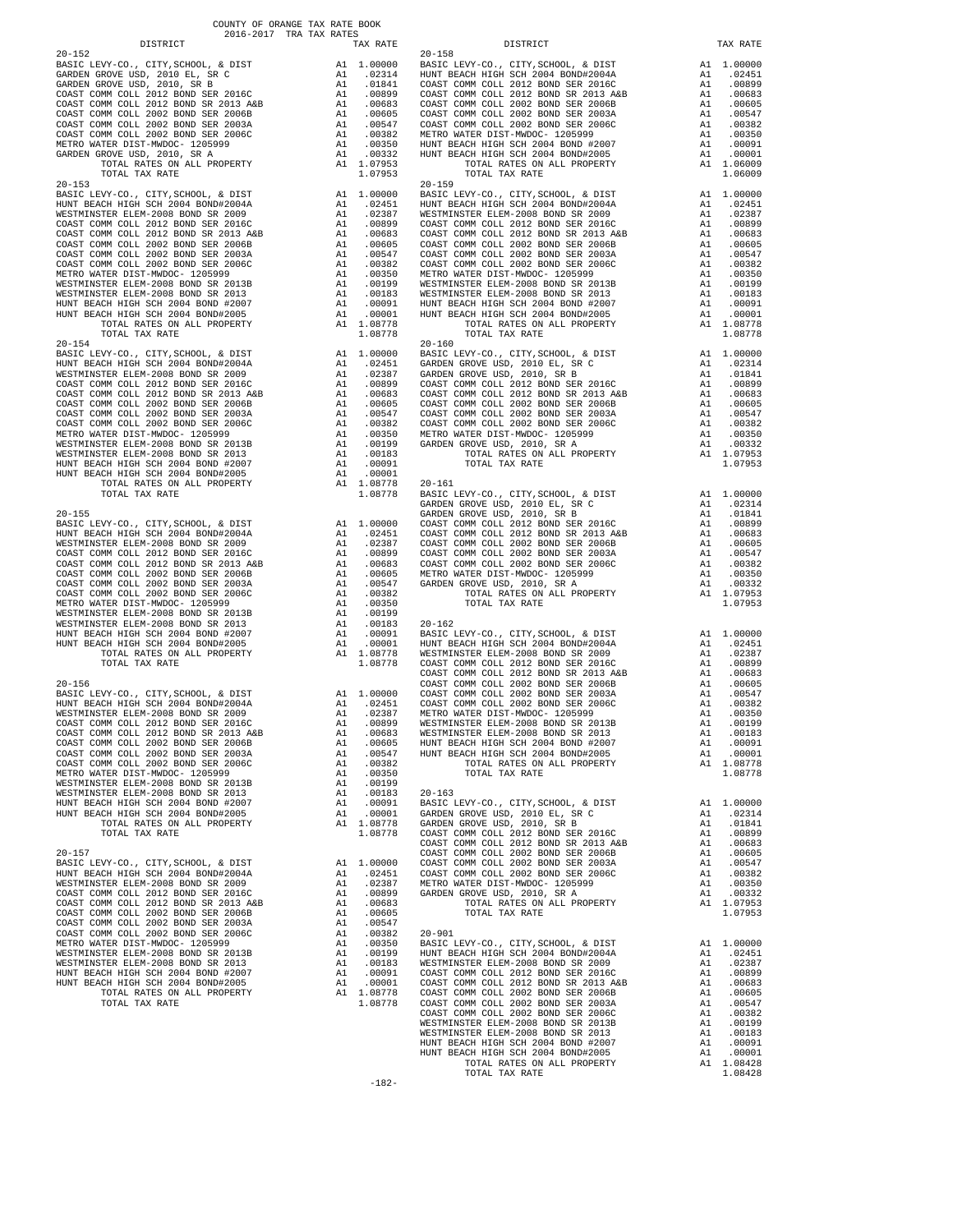| TOTAL TAX RATE                                                                                                     |                                                     |                                        |                   |
|--------------------------------------------------------------------------------------------------------------------|-----------------------------------------------------|----------------------------------------|-------------------|
|                                                                                                                    |                                                     | $1.08428$ $21-003$<br>BASIC L          |                   |
| $20 - 903$                                                                                                         |                                                     |                                        | GARDEN            |
|                                                                                                                    |                                                     |                                        |                   |
|                                                                                                                    |                                                     |                                        |                   |
|                                                                                                                    |                                                     |                                        |                   |
|                                                                                                                    |                                                     |                                        |                   |
|                                                                                                                    |                                                     |                                        |                   |
|                                                                                                                    |                                                     |                                        |                   |
|                                                                                                                    |                                                     |                                        |                   |
|                                                                                                                    |                                                     |                                        |                   |
|                                                                                                                    |                                                     |                                        | $21 - 004$        |
| $20 - 904$                                                                                                         |                                                     |                                        | BASIC L           |
|                                                                                                                    |                                                     |                                        |                   |
|                                                                                                                    |                                                     |                                        |                   |
|                                                                                                                    |                                                     |                                        |                   |
|                                                                                                                    |                                                     |                                        |                   |
|                                                                                                                    |                                                     |                                        |                   |
|                                                                                                                    |                                                     |                                        |                   |
|                                                                                                                    |                                                     |                                        |                   |
|                                                                                                                    |                                                     |                                        |                   |
|                                                                                                                    |                                                     |                                        |                   |
|                                                                                                                    |                                                     |                                        |                   |
|                                                                                                                    |                                                     |                                        |                   |
|                                                                                                                    |                                                     |                                        |                   |
|                                                                                                                    |                                                     |                                        |                   |
|                                                                                                                    |                                                     |                                        |                   |
|                                                                                                                    |                                                     |                                        |                   |
|                                                                                                                    |                                                     |                                        |                   |
| TOTAL TAX RATE                                                                                                     |                                                     | 1.07603                                |                   |
| $20 - 906$                                                                                                         |                                                     |                                        |                   |
|                                                                                                                    |                                                     |                                        |                   |
|                                                                                                                    |                                                     |                                        |                   |
|                                                                                                                    |                                                     |                                        |                   |
|                                                                                                                    |                                                     |                                        |                   |
|                                                                                                                    |                                                     |                                        |                   |
|                                                                                                                    |                                                     |                                        |                   |
|                                                                                                                    |                                                     |                                        |                   |
|                                                                                                                    |                                                     |                                        |                   |
|                                                                                                                    |                                                     |                                        |                   |
| $20 - 907$                                                                                                         |                                                     |                                        |                   |
| BASIC LEVY-CO., CITY, SCHOOL, & DIST<br>HUNT BEACH HIGH SCH 2004 BOND#2004A<br>TUNT BEACH HIGH SCHOOL TO THE COLOR |                                                     |                                        |                   |
| WESTMINSTER ELEM-2008 BOND SR 2009                                                                                 | A1 1.00000<br>A1 .02451 21-007<br>A1 .02387 BASIC L |                                        |                   |
| COAST COMM COLL 2012 BOND SER 2016C                                                                                | A1                                                  | .00899<br>A1 .00683<br>A1 .00663       | GARDEN            |
| COAST COMM COLL 2012 BOND SR 2013 A&B<br>COAST COMM COLL 2002 BOND SER 2006B                                       |                                                     |                                        | GARDEN<br>COAST C |
| COAST COMM COLL 2002 BOND SER 2003A                                                                                | A1                                                  | .00547                                 | COAST C           |
| COAST COMM COLL 2002 BOND SER 2006C                                                                                |                                                     | A1 .00382 COAST C<br>A1 .00199 COAST C |                   |
| WESTMINSTER ELEM-2008 BOND SR 2013B<br>WESTMINSTER ELEM-2008 BOND SR 2013                                          |                                                     | A1.00183                               | COAST C           |
| HUNT BEACH HIGH SCH 2004 BOND #2007                                                                                |                                                     | A1.00091                               | METRO W           |
| HUNT BEACH HIGH SCH 2004 BOND#2005                                                                                 | A1                                                  | .00001                                 | GARDEN            |
| TOTAL RATES ON ALL PROPERTY<br>TOTAL TAX RATE                                                                      |                                                     | A1 1.08428<br>1.08428                  |                   |
| $21 - 001$                                                                                                         |                                                     |                                        | $21 - 009$        |
| BASIC LEVY-CO., CITY, SCHOOL, & DIST                                                                               |                                                     |                                        |                   |
| GARDEN GROVE USD, 2010 EL, SR C<br>RANCHO SANTIAGO CCD SFID #1 SR A                                                |                                                     |                                        |                   |
| GARDEN GROVE USD, 2010, SR B                                                                                       |                                                     |                                        |                   |
| RANCHO SANTIAGO CCD 2002 BOND 2003A                                                                                |                                                     |                                        |                   |
| RANCHO SANTIAGO CCD 2012 GO REF BOND<br>RANCHO SANTIAGO CCD 2002 BOND #2006C                                       |                                                     |                                        |                   |
| RANCHO SANTIAGO CCD 2002 SR 2005B                                                                                  |                                                     |                                        |                   |
| METRO WATER DIST-MWDOC- 1205999                                                                                    |                                                     |                                        |                   |
| GARDEN GROVE USD, 2010, SR A                                                                                       |                                                     | A1 .00332                              | GARDEN            |

| $20 - 902$ | TOTAL TAX RATE                       |                | 1.08428 21-003 | $21 - 002$                                                                                                                                                                                                                                                                                                                                                                                                       |  |
|------------|--------------------------------------|----------------|----------------|------------------------------------------------------------------------------------------------------------------------------------------------------------------------------------------------------------------------------------------------------------------------------------------------------------------------------------------------------------------------------------------------------------------|--|
|            |                                      |                |                | $\begin{tabular}{c c c c} \multicolumn{4}{c}{\textbf{20-903}} & \multicolumn{4}{c}{\textbf{20-903}} & \multicolumn{4}{c}{\textbf{20-903}} & \multicolumn{4}{c}{\textbf{20-903}} & \multicolumn{4}{c}{\textbf{20-903}} & \multicolumn{4}{c}{\textbf{20-903}} & \multicolumn{4}{c}{\textbf{20-903}} & \multicolumn{4}{c}{\textbf{20-903}} & \multicolumn{4}{c}{\textbf{20-903}} & \multicolumn{4}{c}{\textbf{20-9$ |  |
|            |                                      |                |                | $21 - 004$                                                                                                                                                                                                                                                                                                                                                                                                       |  |
|            |                                      |                |                |                                                                                                                                                                                                                                                                                                                                                                                                                  |  |
|            |                                      |                |                | TOTAL TAX RATE                                                                                                                                                                                                                                                                                                                                                                                                   |  |
|            | BASIC LEVY-CO., CITY, SCHOOL, & DIST | $A1 \t1.00000$ |                |                                                                                                                                                                                                                                                                                                                                                                                                                  |  |
|            |                                      |                |                |                                                                                                                                                                                                                                                                                                                                                                                                                  |  |

COUNTY OF ORANGE TAX RATE BOOK<br>2016-2017 TRA TAX RATES DISTRICT DISTRICT TAX RATE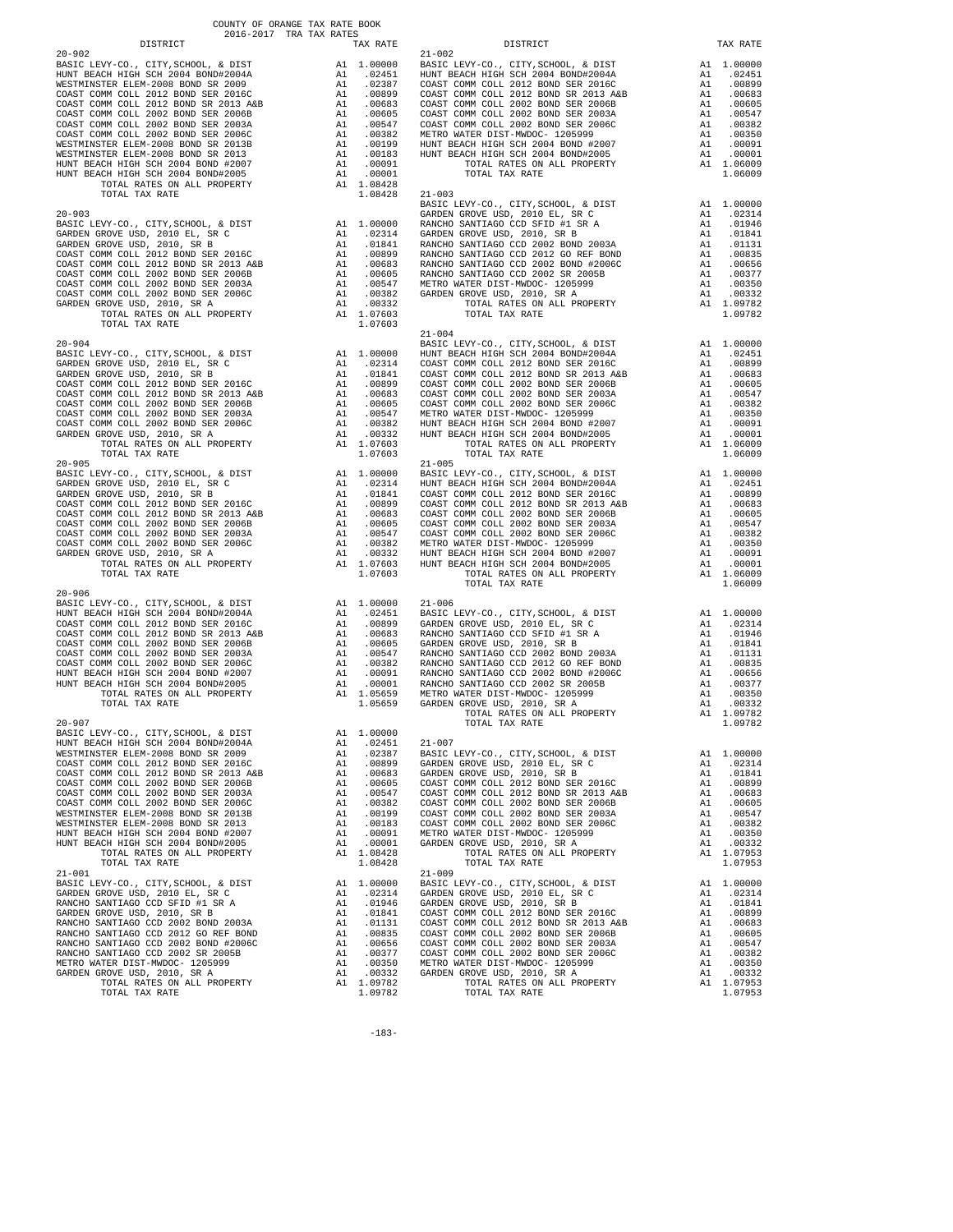| TAX RATE<br>DISTRICT |  | DISTRICT | TAX RATE |
|----------------------|--|----------|----------|
|                      |  |          |          |
|                      |  |          |          |
|                      |  |          |          |
|                      |  |          |          |
|                      |  |          |          |
|                      |  |          |          |
|                      |  |          |          |
|                      |  |          |          |
|                      |  |          |          |
|                      |  |          |          |
|                      |  |          |          |
|                      |  |          |          |
|                      |  |          |          |
|                      |  |          |          |
|                      |  |          |          |
|                      |  |          |          |
|                      |  |          |          |
|                      |  |          |          |
|                      |  |          |          |
|                      |  |          |          |
|                      |  |          |          |
|                      |  |          |          |
|                      |  |          |          |
|                      |  |          |          |
|                      |  |          |          |
|                      |  |          |          |
|                      |  |          |          |
|                      |  |          |          |
|                      |  |          |          |
|                      |  |          |          |
|                      |  |          |          |
|                      |  |          |          |
|                      |  |          |          |
|                      |  |          |          |
|                      |  |          |          |
|                      |  |          |          |
|                      |  |          |          |
|                      |  |          |          |
|                      |  |          |          |
|                      |  |          |          |
|                      |  |          |          |
|                      |  |          |          |
|                      |  |          |          |
|                      |  |          |          |
|                      |  |          |          |
|                      |  |          |          |
|                      |  |          |          |
|                      |  |          |          |
|                      |  |          |          |
|                      |  |          |          |
|                      |  |          |          |
|                      |  |          |          |
|                      |  |          |          |
|                      |  |          |          |
|                      |  |          |          |
|                      |  |          |          |
|                      |  |          |          |
|                      |  |          |          |
|                      |  |          |          |
|                      |  |          |          |
|                      |  |          |          |
|                      |  |          |          |
|                      |  |          |          |
|                      |  |          |          |
|                      |  |          |          |
|                      |  |          |          |
|                      |  |          |          |
|                      |  |          |          |
|                      |  |          |          |
|                      |  |          |          |
|                      |  |          |          |
|                      |  |          |          |
|                      |  |          |          |
|                      |  |          |          |
|                      |  |          |          |
|                      |  |          |          |
|                      |  |          |          |
|                      |  |          |          |
|                      |  |          |          |
|                      |  |          |          |
|                      |  |          |          |
|                      |  |          |          |
|                      |  |          |          |
|                      |  |          |          |
|                      |  |          |          |
|                      |  |          |          |
|                      |  |          |          |
|                      |  |          |          |

-184-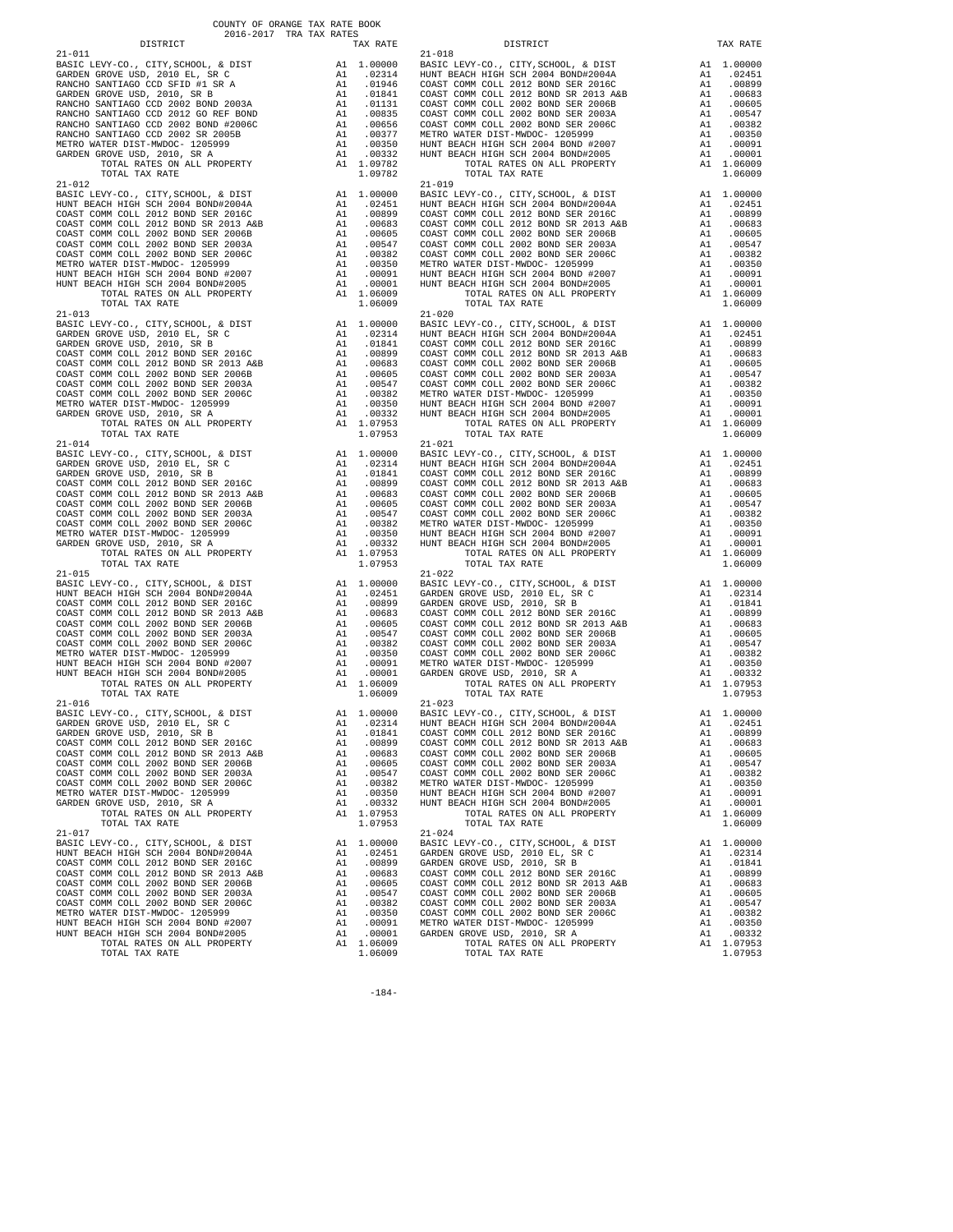| $21 - 025$                                                                                                                           |                                                                                                                                         |                                                                                | $22 - 002$         |
|--------------------------------------------------------------------------------------------------------------------------------------|-----------------------------------------------------------------------------------------------------------------------------------------|--------------------------------------------------------------------------------|--------------------|
|                                                                                                                                      |                                                                                                                                         |                                                                                |                    |
|                                                                                                                                      |                                                                                                                                         |                                                                                |                    |
|                                                                                                                                      |                                                                                                                                         |                                                                                |                    |
|                                                                                                                                      |                                                                                                                                         |                                                                                |                    |
|                                                                                                                                      |                                                                                                                                         |                                                                                |                    |
|                                                                                                                                      |                                                                                                                                         |                                                                                |                    |
|                                                                                                                                      |                                                                                                                                         |                                                                                |                    |
|                                                                                                                                      |                                                                                                                                         |                                                                                | $22 - 003$         |
| $21 - 026$                                                                                                                           |                                                                                                                                         |                                                                                | BASIC L            |
|                                                                                                                                      |                                                                                                                                         |                                                                                |                    |
|                                                                                                                                      |                                                                                                                                         |                                                                                |                    |
|                                                                                                                                      |                                                                                                                                         |                                                                                |                    |
|                                                                                                                                      |                                                                                                                                         |                                                                                |                    |
|                                                                                                                                      |                                                                                                                                         |                                                                                |                    |
|                                                                                                                                      |                                                                                                                                         |                                                                                |                    |
|                                                                                                                                      |                                                                                                                                         |                                                                                |                    |
| TOTAL TAX RATE                                                                                                                       |                                                                                                                                         | $1.07953$ $22-004$<br>BASIC L                                                  |                    |
| $21 - 027$                                                                                                                           |                                                                                                                                         |                                                                                | ANAHEIM            |
|                                                                                                                                      |                                                                                                                                         |                                                                                |                    |
|                                                                                                                                      |                                                                                                                                         |                                                                                |                    |
|                                                                                                                                      |                                                                                                                                         |                                                                                |                    |
|                                                                                                                                      |                                                                                                                                         |                                                                                |                    |
|                                                                                                                                      |                                                                                                                                         |                                                                                |                    |
|                                                                                                                                      |                                                                                                                                         |                                                                                |                    |
|                                                                                                                                      |                                                                                                                                         |                                                                                |                    |
|                                                                                                                                      |                                                                                                                                         |                                                                                |                    |
| $21 - 028$                                                                                                                           |                                                                                                                                         |                                                                                | LOS ALA<br>LOS ALA |
|                                                                                                                                      |                                                                                                                                         |                                                                                |                    |
|                                                                                                                                      |                                                                                                                                         |                                                                                |                    |
|                                                                                                                                      |                                                                                                                                         |                                                                                |                    |
|                                                                                                                                      |                                                                                                                                         |                                                                                |                    |
|                                                                                                                                      |                                                                                                                                         |                                                                                |                    |
|                                                                                                                                      |                                                                                                                                         |                                                                                |                    |
|                                                                                                                                      |                                                                                                                                         |                                                                                |                    |
|                                                                                                                                      |                                                                                                                                         |                                                                                |                    |
|                                                                                                                                      |                                                                                                                                         |                                                                                | LOS ALA            |
| $21 - 029$                                                                                                                           |                                                                                                                                         |                                                                                | NOCC               |
|                                                                                                                                      |                                                                                                                                         |                                                                                |                    |
|                                                                                                                                      |                                                                                                                                         |                                                                                |                    |
|                                                                                                                                      |                                                                                                                                         |                                                                                |                    |
|                                                                                                                                      |                                                                                                                                         |                                                                                |                    |
|                                                                                                                                      |                                                                                                                                         |                                                                                |                    |
|                                                                                                                                      |                                                                                                                                         |                                                                                |                    |
|                                                                                                                                      |                                                                                                                                         |                                                                                |                    |
|                                                                                                                                      |                                                                                                                                         |                                                                                | NOCC               |
| $21 - 901$<br>BASIC LEVY-CO., CITY, SCHOOL, & DIST                                                                                   |                                                                                                                                         |                                                                                | LOS ALA            |
| HUNT BEACH HIGH SCH 2004 BOND#2004A                                                                                                  | A1 1.00000 NOCC<br>A1 .02451 METROW<br>A1 .00899 LOS ALA<br>A1 .00683 LOS ALA                                                           |                                                                                |                    |
| COAST COMM COLL 2012 BOND SER 2016C<br>COAST COMM COLL 2012 BOND SR 2013 A&B                                                         |                                                                                                                                         |                                                                                |                    |
| COAST COMM COLL 2002 BOND SER 2006B                                                                                                  |                                                                                                                                         |                                                                                |                    |
| COAST COMM COLL 2002 BOND SER 2003A<br>COAST COMM COLL 2002 BOND SER 2006C                                                           |                                                                                                                                         |                                                                                |                    |
| HUNT BEACH HIGH SCH 2004 BOND #2007                                                                                                  | A1 .0038<br>A1 .00382<br>A1 .00031 22-008<br>A1 .00001 BASIC L<br>A1 .00001 BASIC LOS ALA<br>A1 1.05659 LOS ALA<br>NOCC<br>NOCC LOS ALA |                                                                                |                    |
| HUNT BEACH HIGH SCH 2004 BOND#2005<br>TOTAL RATES ON ALL PROPERTY                                                                    |                                                                                                                                         |                                                                                |                    |
| TOTAL TAX RATE                                                                                                                       |                                                                                                                                         |                                                                                |                    |
| $21 - 902$                                                                                                                           |                                                                                                                                         |                                                                                |                    |
| BASIC LEVY-CO., CITY, SCHOOL, & DIST                                                                                                 |                                                                                                                                         | A1 1.00000 NOCC<br>A1 .02314 METRO W<br>A1 .01946 LOS ALA<br>A1 .01841 LOS ALA |                    |
| GARDEN GROVE USD, 2010 EL, SR C<br>RANCHO SANTIAGO CCD SFID #1 SR A                                                                  |                                                                                                                                         |                                                                                |                    |
|                                                                                                                                      |                                                                                                                                         |                                                                                |                    |
|                                                                                                                                      |                                                                                                                                         |                                                                                |                    |
|                                                                                                                                      |                                                                                                                                         |                                                                                |                    |
|                                                                                                                                      |                                                                                                                                         |                                                                                |                    |
|                                                                                                                                      |                                                                                                                                         |                                                                                |                    |
|                                                                                                                                      |                                                                                                                                         |                                                                                | NOCC               |
| $22 - 001$                                                                                                                           |                                                                                                                                         |                                                                                | LOS ALA            |
|                                                                                                                                      |                                                                                                                                         |                                                                                |                    |
|                                                                                                                                      |                                                                                                                                         |                                                                                |                    |
|                                                                                                                                      | A1                                                                                                                                      | .01273                                                                         |                    |
| N O C COMM COLL 2014 BOND SR 2016A<br>METRO WATER DIST-MWDOC- 1205999<br>GARDEN GROVE USD, 2010, SR A<br>TOTAL RATES ON ALL PROPERTY | A1                                                                                                                                      | A1 .00350<br>.00332                                                            |                    |
|                                                                                                                                      |                                                                                                                                         | A1 1.07722                                                                     |                    |
| TOTAL TAX RATE                                                                                                                       |                                                                                                                                         | 1.07722                                                                        |                    |

| $2016-2017\begin{array}{l} \multicolumn{1}{c}{\begin{tabular}{c} \multicolumn{1}{c}{\textbf{1.A}}\end{tabular}}\end{array}}\begin{tabular}{l} \multicolumn{1}{c}{\textbf{1.A}}\end{tabular}}\end{tabular}\begin{tabular}{l} \multicolumn{1}{c}{\textbf{1.A}}\end{tabular}}\end{tabular}\label{tab:2B}$ DISTRICT | COUNTY OF ORANGE TAX RATE BOOK |         |                                                                                                                                                                                                                               |          |
|-----------------------------------------------------------------------------------------------------------------------------------------------------------------------------------------------------------------------------------------------------------------------------------------------------------------|--------------------------------|---------|-------------------------------------------------------------------------------------------------------------------------------------------------------------------------------------------------------------------------------|----------|
| $21 - 025$                                                                                                                                                                                                                                                                                                      | TAX RATE                       |         | DISTRICT<br>$22 - 002$                                                                                                                                                                                                        | TAX RATE |
|                                                                                                                                                                                                                                                                                                                 |                                |         |                                                                                                                                                                                                                               |          |
|                                                                                                                                                                                                                                                                                                                 |                                |         |                                                                                                                                                                                                                               |          |
|                                                                                                                                                                                                                                                                                                                 |                                |         |                                                                                                                                                                                                                               |          |
|                                                                                                                                                                                                                                                                                                                 |                                |         |                                                                                                                                                                                                                               |          |
|                                                                                                                                                                                                                                                                                                                 |                                |         |                                                                                                                                                                                                                               |          |
|                                                                                                                                                                                                                                                                                                                 |                                |         |                                                                                                                                                                                                                               |          |
|                                                                                                                                                                                                                                                                                                                 |                                |         |                                                                                                                                                                                                                               |          |
|                                                                                                                                                                                                                                                                                                                 |                                |         |                                                                                                                                                                                                                               |          |
|                                                                                                                                                                                                                                                                                                                 |                                |         |                                                                                                                                                                                                                               |          |
|                                                                                                                                                                                                                                                                                                                 |                                |         |                                                                                                                                                                                                                               |          |
|                                                                                                                                                                                                                                                                                                                 |                                |         |                                                                                                                                                                                                                               |          |
|                                                                                                                                                                                                                                                                                                                 |                                |         |                                                                                                                                                                                                                               |          |
|                                                                                                                                                                                                                                                                                                                 |                                |         |                                                                                                                                                                                                                               |          |
|                                                                                                                                                                                                                                                                                                                 |                                |         |                                                                                                                                                                                                                               |          |
|                                                                                                                                                                                                                                                                                                                 |                                |         |                                                                                                                                                                                                                               |          |
|                                                                                                                                                                                                                                                                                                                 |                                |         |                                                                                                                                                                                                                               |          |
|                                                                                                                                                                                                                                                                                                                 |                                |         |                                                                                                                                                                                                                               |          |
|                                                                                                                                                                                                                                                                                                                 |                                |         |                                                                                                                                                                                                                               |          |
|                                                                                                                                                                                                                                                                                                                 |                                |         |                                                                                                                                                                                                                               |          |
|                                                                                                                                                                                                                                                                                                                 |                                |         |                                                                                                                                                                                                                               |          |
|                                                                                                                                                                                                                                                                                                                 |                                |         |                                                                                                                                                                                                                               |          |
|                                                                                                                                                                                                                                                                                                                 |                                |         |                                                                                                                                                                                                                               |          |
|                                                                                                                                                                                                                                                                                                                 |                                |         |                                                                                                                                                                                                                               |          |
|                                                                                                                                                                                                                                                                                                                 |                                |         |                                                                                                                                                                                                                               |          |
|                                                                                                                                                                                                                                                                                                                 |                                |         |                                                                                                                                                                                                                               |          |
|                                                                                                                                                                                                                                                                                                                 |                                |         |                                                                                                                                                                                                                               |          |
|                                                                                                                                                                                                                                                                                                                 |                                |         |                                                                                                                                                                                                                               |          |
|                                                                                                                                                                                                                                                                                                                 |                                |         |                                                                                                                                                                                                                               |          |
|                                                                                                                                                                                                                                                                                                                 |                                |         |                                                                                                                                                                                                                               |          |
|                                                                                                                                                                                                                                                                                                                 |                                |         |                                                                                                                                                                                                                               |          |
|                                                                                                                                                                                                                                                                                                                 |                                |         |                                                                                                                                                                                                                               |          |
|                                                                                                                                                                                                                                                                                                                 |                                |         |                                                                                                                                                                                                                               |          |
|                                                                                                                                                                                                                                                                                                                 |                                |         |                                                                                                                                                                                                                               |          |
|                                                                                                                                                                                                                                                                                                                 |                                |         |                                                                                                                                                                                                                               |          |
|                                                                                                                                                                                                                                                                                                                 |                                |         |                                                                                                                                                                                                                               |          |
|                                                                                                                                                                                                                                                                                                                 |                                |         |                                                                                                                                                                                                                               |          |
|                                                                                                                                                                                                                                                                                                                 |                                |         |                                                                                                                                                                                                                               |          |
|                                                                                                                                                                                                                                                                                                                 |                                |         |                                                                                                                                                                                                                               |          |
|                                                                                                                                                                                                                                                                                                                 |                                |         |                                                                                                                                                                                                                               |          |
|                                                                                                                                                                                                                                                                                                                 |                                |         |                                                                                                                                                                                                                               |          |
|                                                                                                                                                                                                                                                                                                                 |                                |         |                                                                                                                                                                                                                               |          |
|                                                                                                                                                                                                                                                                                                                 |                                |         |                                                                                                                                                                                                                               |          |
|                                                                                                                                                                                                                                                                                                                 |                                |         |                                                                                                                                                                                                                               |          |
|                                                                                                                                                                                                                                                                                                                 |                                |         |                                                                                                                                                                                                                               |          |
|                                                                                                                                                                                                                                                                                                                 |                                |         |                                                                                                                                                                                                                               |          |
|                                                                                                                                                                                                                                                                                                                 |                                |         |                                                                                                                                                                                                                               |          |
|                                                                                                                                                                                                                                                                                                                 |                                |         |                                                                                                                                                                                                                               |          |
|                                                                                                                                                                                                                                                                                                                 |                                |         |                                                                                                                                                                                                                               |          |
|                                                                                                                                                                                                                                                                                                                 |                                |         |                                                                                                                                                                                                                               |          |
|                                                                                                                                                                                                                                                                                                                 |                                |         |                                                                                                                                                                                                                               |          |
|                                                                                                                                                                                                                                                                                                                 |                                |         |                                                                                                                                                                                                                               |          |
|                                                                                                                                                                                                                                                                                                                 |                                |         |                                                                                                                                                                                                                               |          |
|                                                                                                                                                                                                                                                                                                                 |                                |         |                                                                                                                                                                                                                               |          |
|                                                                                                                                                                                                                                                                                                                 |                                |         |                                                                                                                                                                                                                               |          |
|                                                                                                                                                                                                                                                                                                                 |                                |         |                                                                                                                                                                                                                               |          |
|                                                                                                                                                                                                                                                                                                                 |                                | $-185-$ | COART COME STATE (1970 SEE 20018 22.00 22.00 22.00 22.00 22.00 22.00 22.00 22.00 23.00 23.00 23.00 23.00 23.00 23.00 23.00 23.00 23.00 23.00 23.00 23.00 23.00 23.00 23.00 23.00 23.00 23.00 23.00 23.00 23.00 23.00 23.00 23 |          |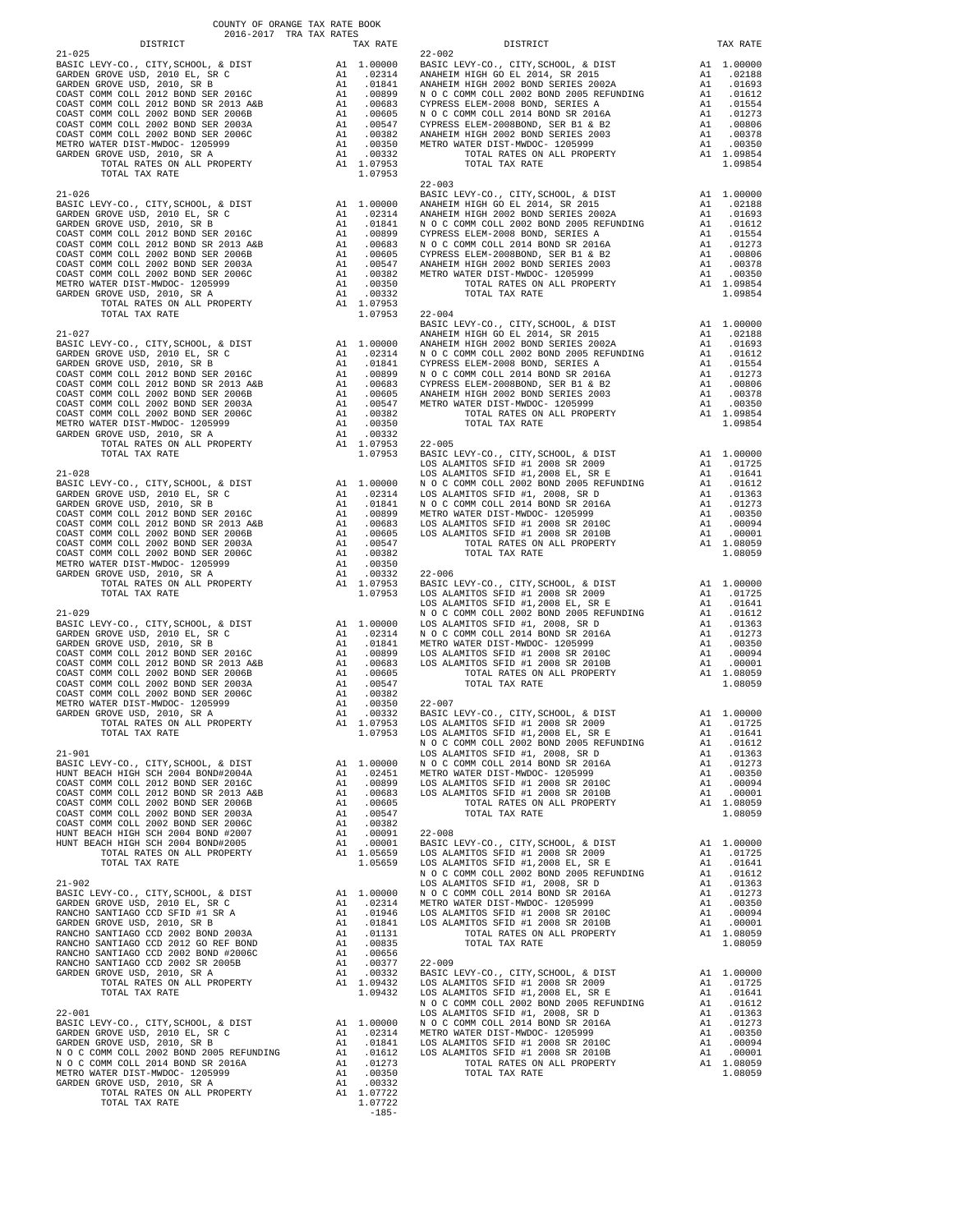| COUNTY OF ORANGE TAX RATE BOOK<br>2016-2017 TRA TAX RATES |  |                                                                                                                                                                                                                                                                                                                                                                                                          |          |
|-----------------------------------------------------------|--|----------------------------------------------------------------------------------------------------------------------------------------------------------------------------------------------------------------------------------------------------------------------------------------------------------------------------------------------------------------------------------------------------------|----------|
| DISTRICT<br>$22 - 010$                                    |  | $\begin{array}{ll}\n\text{1.1.1}\n\text{1.1.1}\n\text{1.1.1}\n\text{1.1.1}\n\text{1.1.1}\n\text{1.1.1}\n\text{1.1.1}\n\text{1.1.1}\n\text{1.1.1}\n\text{1.1.1}\n\text{1.1.1}\n\text{1.1.1}\n\text{1.1.1}\n\text{1.1.1}\n\text{1.1.1}\n\text{1.1.1}\n\text{1.1.1}\n\text{1.1.1}\n\text{1.1.1}\n\text{1.1.1}\n\text{1.1.1}\n\text$                                                                         | TAX RATE |
|                                                           |  |                                                                                                                                                                                                                                                                                                                                                                                                          |          |
|                                                           |  |                                                                                                                                                                                                                                                                                                                                                                                                          |          |
|                                                           |  |                                                                                                                                                                                                                                                                                                                                                                                                          |          |
|                                                           |  |                                                                                                                                                                                                                                                                                                                                                                                                          |          |
|                                                           |  |                                                                                                                                                                                                                                                                                                                                                                                                          |          |
|                                                           |  |                                                                                                                                                                                                                                                                                                                                                                                                          |          |
|                                                           |  |                                                                                                                                                                                                                                                                                                                                                                                                          |          |
|                                                           |  |                                                                                                                                                                                                                                                                                                                                                                                                          |          |
|                                                           |  |                                                                                                                                                                                                                                                                                                                                                                                                          |          |
|                                                           |  |                                                                                                                                                                                                                                                                                                                                                                                                          |          |
|                                                           |  |                                                                                                                                                                                                                                                                                                                                                                                                          |          |
|                                                           |  |                                                                                                                                                                                                                                                                                                                                                                                                          |          |
|                                                           |  |                                                                                                                                                                                                                                                                                                                                                                                                          |          |
|                                                           |  |                                                                                                                                                                                                                                                                                                                                                                                                          |          |
|                                                           |  |                                                                                                                                                                                                                                                                                                                                                                                                          |          |
|                                                           |  |                                                                                                                                                                                                                                                                                                                                                                                                          |          |
|                                                           |  |                                                                                                                                                                                                                                                                                                                                                                                                          |          |
|                                                           |  |                                                                                                                                                                                                                                                                                                                                                                                                          |          |
| $22 - 012$                                                |  |                                                                                                                                                                                                                                                                                                                                                                                                          |          |
|                                                           |  |                                                                                                                                                                                                                                                                                                                                                                                                          |          |
|                                                           |  |                                                                                                                                                                                                                                                                                                                                                                                                          |          |
|                                                           |  |                                                                                                                                                                                                                                                                                                                                                                                                          |          |
|                                                           |  |                                                                                                                                                                                                                                                                                                                                                                                                          |          |
|                                                           |  |                                                                                                                                                                                                                                                                                                                                                                                                          |          |
|                                                           |  |                                                                                                                                                                                                                                                                                                                                                                                                          |          |
|                                                           |  |                                                                                                                                                                                                                                                                                                                                                                                                          |          |
|                                                           |  |                                                                                                                                                                                                                                                                                                                                                                                                          |          |
|                                                           |  |                                                                                                                                                                                                                                                                                                                                                                                                          |          |
|                                                           |  |                                                                                                                                                                                                                                                                                                                                                                                                          |          |
|                                                           |  |                                                                                                                                                                                                                                                                                                                                                                                                          |          |
|                                                           |  |                                                                                                                                                                                                                                                                                                                                                                                                          |          |
|                                                           |  |                                                                                                                                                                                                                                                                                                                                                                                                          |          |
|                                                           |  |                                                                                                                                                                                                                                                                                                                                                                                                          |          |
|                                                           |  |                                                                                                                                                                                                                                                                                                                                                                                                          |          |
|                                                           |  |                                                                                                                                                                                                                                                                                                                                                                                                          |          |
|                                                           |  |                                                                                                                                                                                                                                                                                                                                                                                                          |          |
|                                                           |  |                                                                                                                                                                                                                                                                                                                                                                                                          |          |
|                                                           |  |                                                                                                                                                                                                                                                                                                                                                                                                          |          |
|                                                           |  |                                                                                                                                                                                                                                                                                                                                                                                                          |          |
|                                                           |  |                                                                                                                                                                                                                                                                                                                                                                                                          |          |
|                                                           |  |                                                                                                                                                                                                                                                                                                                                                                                                          |          |
|                                                           |  |                                                                                                                                                                                                                                                                                                                                                                                                          |          |
|                                                           |  |                                                                                                                                                                                                                                                                                                                                                                                                          |          |
|                                                           |  |                                                                                                                                                                                                                                                                                                                                                                                                          |          |
|                                                           |  |                                                                                                                                                                                                                                                                                                                                                                                                          |          |
|                                                           |  |                                                                                                                                                                                                                                                                                                                                                                                                          |          |
|                                                           |  |                                                                                                                                                                                                                                                                                                                                                                                                          |          |
|                                                           |  | $\begin{tabular}{l c c c c c} \multicolumn{4}{c}{ANAEHEIM HIGH 2002 BOND SEREIES 2002A} & \multicolumn{4}{c}{A1} & .01693 \\ \multicolumn{4}{c}{NNAHEIM HIGH 2002 BOND SEREIES 2002A} & \multicolumn{4}{c}{A1} & .01693 \\ \multicolumn{4}{c}{N O C COMOCLL 2008 BOND 2005 REFFUNDING} & \multicolumn{4}{c}{A1} & .01612 & 23-006 \\ \multicolumn{4}{c}{N O C COMOCLL 2014 BOND SREIES A} & \multic$     |          |
|                                                           |  |                                                                                                                                                                                                                                                                                                                                                                                                          |          |
|                                                           |  |                                                                                                                                                                                                                                                                                                                                                                                                          |          |
|                                                           |  |                                                                                                                                                                                                                                                                                                                                                                                                          |          |
|                                                           |  |                                                                                                                                                                                                                                                                                                                                                                                                          |          |
|                                                           |  |                                                                                                                                                                                                                                                                                                                                                                                                          |          |
| $22 - 016$                                                |  |                                                                                                                                                                                                                                                                                                                                                                                                          |          |
|                                                           |  |                                                                                                                                                                                                                                                                                                                                                                                                          |          |
|                                                           |  |                                                                                                                                                                                                                                                                                                                                                                                                          |          |
|                                                           |  |                                                                                                                                                                                                                                                                                                                                                                                                          |          |
|                                                           |  |                                                                                                                                                                                                                                                                                                                                                                                                          |          |
|                                                           |  |                                                                                                                                                                                                                                                                                                                                                                                                          |          |
|                                                           |  |                                                                                                                                                                                                                                                                                                                                                                                                          |          |
|                                                           |  |                                                                                                                                                                                                                                                                                                                                                                                                          |          |
|                                                           |  |                                                                                                                                                                                                                                                                                                                                                                                                          |          |
|                                                           |  |                                                                                                                                                                                                                                                                                                                                                                                                          |          |
|                                                           |  | $\begin{tabular}{c c c c c} \multicolumn{3}{c c c c} \multicolumn{3}{c c c} \multicolumn{3}{c c c} \multicolumn{3}{c c c} \multicolumn{3}{c c c} \multicolumn{3}{c c c} \multicolumn{3}{c c c} \multicolumn{3}{c c c} \multicolumn{3}{c c c} \multicolumn{3}{c c c} \multicolumn{3}{c c c} \multicolumn{3}{c c c} \multicolumn{3}{c c c} \multicolumn{3}{c c c} \multicolumn{3}{c c c} \multicolumn{3}{$ |          |
|                                                           |  |                                                                                                                                                                                                                                                                                                                                                                                                          |          |
|                                                           |  |                                                                                                                                                                                                                                                                                                                                                                                                          |          |
|                                                           |  |                                                                                                                                                                                                                                                                                                                                                                                                          |          |
|                                                           |  |                                                                                                                                                                                                                                                                                                                                                                                                          |          |
|                                                           |  | $\begin{tabular}{l c c c c c} \hline \texttt{TOTAL} \texttt{IAA} \texttt{AAA} & \texttt{0.0000} & \texttt{1.00000} & \texttt{1.00000} & \texttt{1.00000} & \texttt{1.00000} & \texttt{1.00000} & \texttt{1.00000} & \texttt{1.00000} & \texttt{1.00000} & \texttt{1.00000} & \texttt{1.00000} & \texttt{1.00000} & \texttt{1.00000} & \texttt{1.00$                                                      |          |
|                                                           |  |                                                                                                                                                                                                                                                                                                                                                                                                          |          |
|                                                           |  |                                                                                                                                                                                                                                                                                                                                                                                                          |          |
|                                                           |  |                                                                                                                                                                                                                                                                                                                                                                                                          |          |
|                                                           |  |                                                                                                                                                                                                                                                                                                                                                                                                          |          |
|                                                           |  |                                                                                                                                                                                                                                                                                                                                                                                                          |          |
|                                                           |  |                                                                                                                                                                                                                                                                                                                                                                                                          |          |
|                                                           |  |                                                                                                                                                                                                                                                                                                                                                                                                          |          |

-186-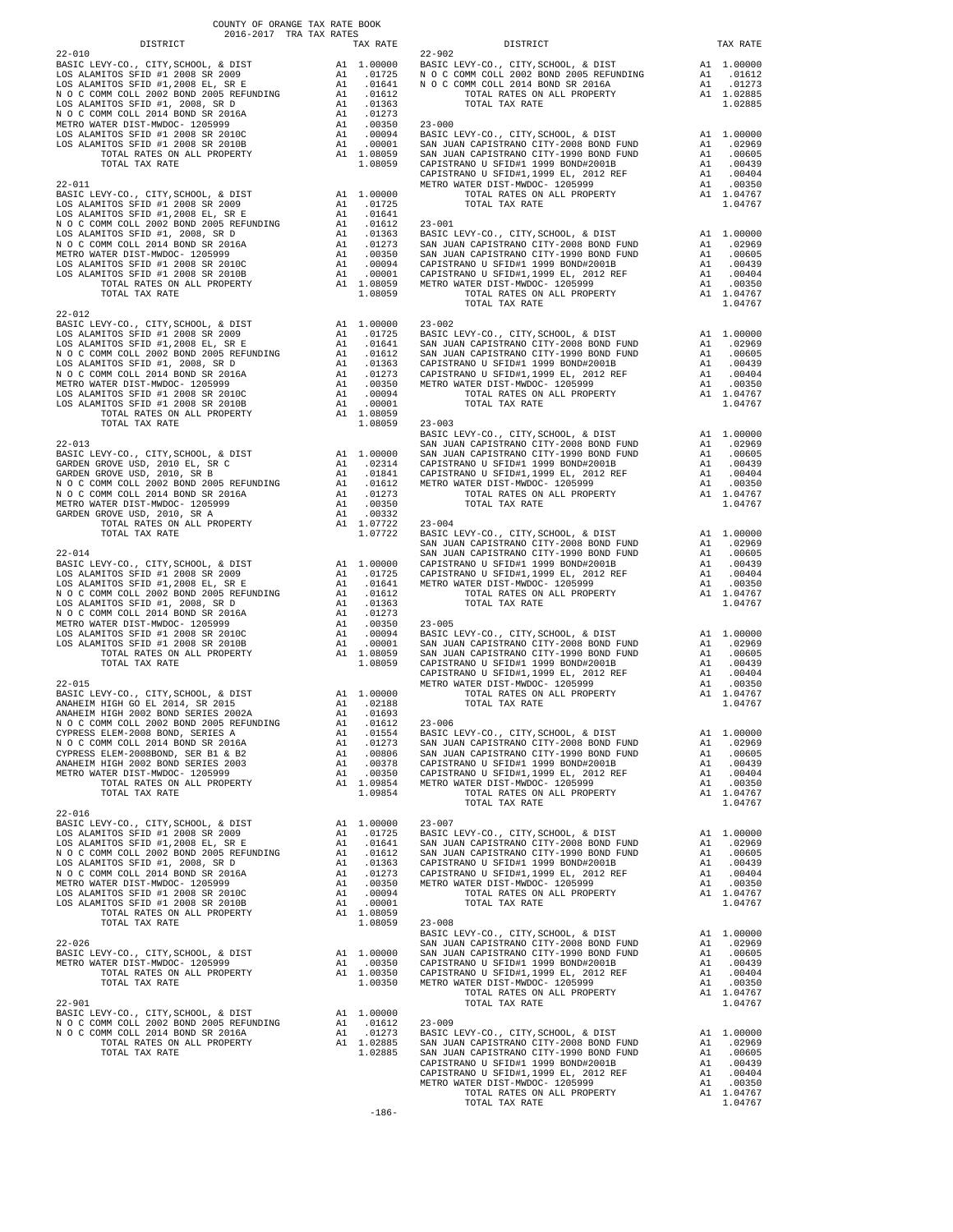|            |         | $\begin{tabular}{c c c c c} \multicolumn{1}{c}{23-011} & \multicolumn{1}{c}{23-012} & \multicolumn{1}{c}{23-012} & \multicolumn{1}{c}{23-012} & \multicolumn{1}{c}{23-012} & \multicolumn{1}{c}{23-012} & \multicolumn{1}{c}{23-012} & \multicolumn{1}{c}{23-012} & \multicolumn{1}{c}{23-012} & \multicolumn{1}{c}{23-012} & \multicolumn{1}{c}{23-012} & \multicolumn{1}{c}{23-012} &$ |         |
|------------|---------|------------------------------------------------------------------------------------------------------------------------------------------------------------------------------------------------------------------------------------------------------------------------------------------------------------------------------------------------------------------------------------------|---------|
|            |         |                                                                                                                                                                                                                                                                                                                                                                                          |         |
|            |         |                                                                                                                                                                                                                                                                                                                                                                                          |         |
|            |         |                                                                                                                                                                                                                                                                                                                                                                                          |         |
|            |         |                                                                                                                                                                                                                                                                                                                                                                                          |         |
|            |         |                                                                                                                                                                                                                                                                                                                                                                                          |         |
|            |         |                                                                                                                                                                                                                                                                                                                                                                                          |         |
| $23 - 012$ |         | $23 - 022$                                                                                                                                                                                                                                                                                                                                                                               |         |
|            |         |                                                                                                                                                                                                                                                                                                                                                                                          |         |
|            |         |                                                                                                                                                                                                                                                                                                                                                                                          |         |
|            |         |                                                                                                                                                                                                                                                                                                                                                                                          |         |
|            |         |                                                                                                                                                                                                                                                                                                                                                                                          |         |
|            |         |                                                                                                                                                                                                                                                                                                                                                                                          |         |
|            |         |                                                                                                                                                                                                                                                                                                                                                                                          |         |
|            |         |                                                                                                                                                                                                                                                                                                                                                                                          |         |
|            |         |                                                                                                                                                                                                                                                                                                                                                                                          |         |
|            |         |                                                                                                                                                                                                                                                                                                                                                                                          |         |
|            |         |                                                                                                                                                                                                                                                                                                                                                                                          |         |
|            |         |                                                                                                                                                                                                                                                                                                                                                                                          |         |
|            |         |                                                                                                                                                                                                                                                                                                                                                                                          |         |
|            |         |                                                                                                                                                                                                                                                                                                                                                                                          |         |
|            |         |                                                                                                                                                                                                                                                                                                                                                                                          |         |
|            |         |                                                                                                                                                                                                                                                                                                                                                                                          |         |
|            |         |                                                                                                                                                                                                                                                                                                                                                                                          |         |
|            |         |                                                                                                                                                                                                                                                                                                                                                                                          |         |
|            |         |                                                                                                                                                                                                                                                                                                                                                                                          |         |
|            |         |                                                                                                                                                                                                                                                                                                                                                                                          |         |
|            |         |                                                                                                                                                                                                                                                                                                                                                                                          |         |
|            |         |                                                                                                                                                                                                                                                                                                                                                                                          |         |
|            |         |                                                                                                                                                                                                                                                                                                                                                                                          |         |
|            |         |                                                                                                                                                                                                                                                                                                                                                                                          |         |
|            |         |                                                                                                                                                                                                                                                                                                                                                                                          |         |
|            |         |                                                                                                                                                                                                                                                                                                                                                                                          |         |
|            |         |                                                                                                                                                                                                                                                                                                                                                                                          |         |
|            |         |                                                                                                                                                                                                                                                                                                                                                                                          |         |
|            |         |                                                                                                                                                                                                                                                                                                                                                                                          |         |
|            |         |                                                                                                                                                                                                                                                                                                                                                                                          |         |
|            |         |                                                                                                                                                                                                                                                                                                                                                                                          |         |
|            |         |                                                                                                                                                                                                                                                                                                                                                                                          |         |
|            |         |                                                                                                                                                                                                                                                                                                                                                                                          |         |
|            |         |                                                                                                                                                                                                                                                                                                                                                                                          |         |
|            |         |                                                                                                                                                                                                                                                                                                                                                                                          |         |
|            |         |                                                                                                                                                                                                                                                                                                                                                                                          |         |
|            |         |                                                                                                                                                                                                                                                                                                                                                                                          |         |
|            |         |                                                                                                                                                                                                                                                                                                                                                                                          |         |
|            |         |                                                                                                                                                                                                                                                                                                                                                                                          |         |
|            |         |                                                                                                                                                                                                                                                                                                                                                                                          |         |
|            |         |                                                                                                                                                                                                                                                                                                                                                                                          |         |
|            |         |                                                                                                                                                                                                                                                                                                                                                                                          |         |
|            |         |                                                                                                                                                                                                                                                                                                                                                                                          |         |
|            |         |                                                                                                                                                                                                                                                                                                                                                                                          | 1.03924 |
| $23 - 018$ | 1.04767 | $23 - 028$                                                                                                                                                                                                                                                                                                                                                                               |         |
|            |         |                                                                                                                                                                                                                                                                                                                                                                                          |         |
|            |         |                                                                                                                                                                                                                                                                                                                                                                                          |         |
|            |         |                                                                                                                                                                                                                                                                                                                                                                                          |         |
|            |         |                                                                                                                                                                                                                                                                                                                                                                                          |         |
|            |         |                                                                                                                                                                                                                                                                                                                                                                                          |         |
|            |         | $\begin{tabular}{c c c c c} \multicolumn{4}{c}{23-018} \multicolumn{4}{c}{23-018} \multicolumn{4}{c}{23-018} \multicolumn{4}{c}{23-019} \multicolumn{4}{c}{23-019} \multicolumn{4}{c}{23-019} \multicolumn{4}{c}{23-019} \multicolumn{4}{c}{23-019} \multicolumn{4}{c}{23-019} \multicolumn{4}{c}{23-019} \multicolumn{4}{c}{23-019} \multicolumn{4}{c}{23-019} \multicolumn{4}{c}{23-$  |         |
|            |         |                                                                                                                                                                                                                                                                                                                                                                                          |         |
| $23 - 019$ |         | TOTAL TAX RATE                                                                                                                                                                                                                                                                                                                                                                           | 1.14144 |
|            |         |                                                                                                                                                                                                                                                                                                                                                                                          |         |
|            |         |                                                                                                                                                                                                                                                                                                                                                                                          |         |
|            |         |                                                                                                                                                                                                                                                                                                                                                                                          |         |
|            |         |                                                                                                                                                                                                                                                                                                                                                                                          |         |
|            |         |                                                                                                                                                                                                                                                                                                                                                                                          |         |
|            |         |                                                                                                                                                                                                                                                                                                                                                                                          |         |
|            |         |                                                                                                                                                                                                                                                                                                                                                                                          |         |
|            |         |                                                                                                                                                                                                                                                                                                                                                                                          |         |

COUNTY OF ORANGE TAX RATE BOOK 2016-2017 TRA TAX RATES

TOTAL RATES ON ALL PROPERTY A1 1.04767<br>
TOTAL TAX RATE 1.04767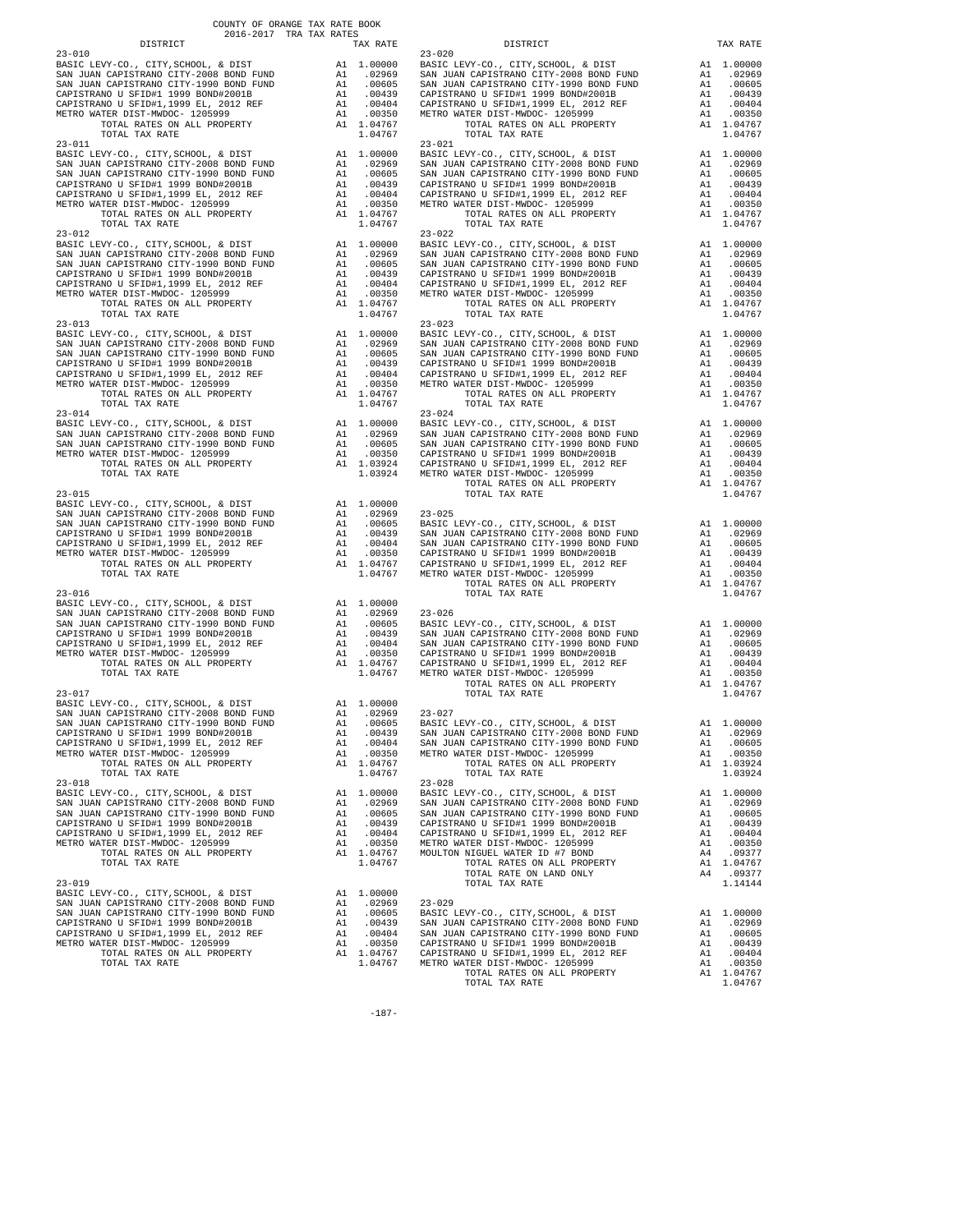|                                                                                    |    |                                                       | $23 - 042$            |
|------------------------------------------------------------------------------------|----|-------------------------------------------------------|-----------------------|
|                                                                                    |    |                                                       |                       |
|                                                                                    |    |                                                       |                       |
|                                                                                    |    |                                                       |                       |
|                                                                                    |    |                                                       |                       |
|                                                                                    |    |                                                       |                       |
| TOTAL TAX RATE                                                                     |    | 1.04767                                               |                       |
| $23 - 032$                                                                         |    |                                                       | $23 - 043$            |
|                                                                                    |    |                                                       |                       |
|                                                                                    |    |                                                       |                       |
|                                                                                    |    |                                                       |                       |
|                                                                                    |    |                                                       |                       |
|                                                                                    |    |                                                       |                       |
|                                                                                    |    |                                                       |                       |
| $23 - 034$                                                                         |    |                                                       | $23 - 044$            |
|                                                                                    |    |                                                       |                       |
|                                                                                    |    |                                                       |                       |
|                                                                                    |    |                                                       |                       |
|                                                                                    |    |                                                       |                       |
|                                                                                    |    |                                                       |                       |
| TOTAL TAX RATE                                                                     |    | 1.04767                                               |                       |
|                                                                                    |    |                                                       |                       |
|                                                                                    |    |                                                       |                       |
|                                                                                    |    |                                                       |                       |
|                                                                                    |    |                                                       |                       |
|                                                                                    |    |                                                       |                       |
|                                                                                    |    |                                                       |                       |
|                                                                                    |    |                                                       | BASIC L               |
|                                                                                    |    |                                                       |                       |
|                                                                                    |    |                                                       |                       |
|                                                                                    |    |                                                       |                       |
|                                                                                    |    |                                                       |                       |
|                                                                                    |    |                                                       |                       |
|                                                                                    |    |                                                       |                       |
|                                                                                    |    | 1.04767 23-047                                        |                       |
| $23 - 037$                                                                         |    |                                                       | BASIC L               |
|                                                                                    |    |                                                       | SAN JUA               |
|                                                                                    |    |                                                       |                       |
|                                                                                    |    |                                                       |                       |
|                                                                                    |    |                                                       |                       |
|                                                                                    |    |                                                       |                       |
|                                                                                    |    |                                                       |                       |
|                                                                                    |    |                                                       | BASIC L               |
| $23 - 038$                                                                         |    |                                                       | SAN JUA               |
|                                                                                    |    |                                                       |                       |
|                                                                                    |    |                                                       |                       |
| CAPISTRANO U SFID#1 1999 BOND#2001B                                                |    | A1 .00439                                             | METRO W               |
| CAPISTRANO U SFID#1,1999 EL, 2012 REF                                              |    | $A1$ . 00404<br>Al . 00404                            |                       |
| METRO WATER DIST-MWDOC- 1205999<br>TOTAL RATES ON ALL PROPERTY                     |    | A1 1.04767                                            |                       |
| TOTAL TAX RATE                                                                     |    | 1.04767                                               | $23 - 049$            |
|                                                                                    |    |                                                       | BASIC L               |
| $23 - 039$<br>BASIC LEVY-CO., CITY, SCHOOL, & DIST                                 |    | A1 1.00000                                            | SAN JUA<br>SAN JUA    |
| SAN JUAN CAPISTRANO CITY-2008 BOND FUND                                            |    | A1.02969                                              | CAPISTR               |
| SAN JUAN CAPISTRANO CITY-1990 BOND FUND                                            | A1 | .00605<br>.00439                                      | CAPISTR               |
| CAPISTRANO U SFID#1 1999 BOND#2001B<br>CAPISTRANO U SFID#1,1999 EL, 2012 REF       | A1 | A1 .00404                                             | METRO W               |
| METRO WATER DIST-MWDOC- 1205999                                                    |    | A1 .00350                                             |                       |
| TOTAL RATES ON ALL PROPERTY                                                        |    | A1 1.04767                                            |                       |
| TOTAL TAX RATE                                                                     |    | 1.04767                                               | $23 - 050$<br>BASIC L |
| $23 - 040$                                                                         |    |                                                       | SAN JUA               |
| BASIC LEVY-CO., CITY, SCHOOL, & DIST                                               |    | A1 1.00000<br>A1 1.00000 SAN JUA<br>A1 .02969 CAPISTR |                       |
| SAN JUAN CAPISTRANO CITY-2008 BOND FUND<br>SAN JUAN CAPISTRANO CITY-1990 BOND FUND |    |                                                       |                       |
| CAPISTRANO U SFID#1 1999 BOND#2001B                                                |    | A1 .00605 CAPISTR<br>A1 .00439 METROW                 |                       |
| CAPISTRANO U SFID#1,1999 EL, 2012 REF                                              |    | A1 .00404                                             |                       |
| METRO WATER DIST-MWDOC- 1205999                                                    | A1 | .00350                                                |                       |

| COUNTY OF ORANGE TAX RATE BOOK<br>$2016-2017\quad\text{TRA RATES}\xspace$ DISTRICT                                                                                                                                                                                                                                                                                                                                    |          |                        |          |
|-----------------------------------------------------------------------------------------------------------------------------------------------------------------------------------------------------------------------------------------------------------------------------------------------------------------------------------------------------------------------------------------------------------------------|----------|------------------------|----------|
| $23 - 030$                                                                                                                                                                                                                                                                                                                                                                                                            | TAX RATE | DISTRICT<br>$23 - 041$ | TAX RATE |
|                                                                                                                                                                                                                                                                                                                                                                                                                       |          |                        |          |
| $23 - 031$                                                                                                                                                                                                                                                                                                                                                                                                            |          | $23 - 042$             |          |
|                                                                                                                                                                                                                                                                                                                                                                                                                       |          |                        |          |
| $23 - 034$                                                                                                                                                                                                                                                                                                                                                                                                            |          | $23 - 044$             |          |
|                                                                                                                                                                                                                                                                                                                                                                                                                       |          |                        |          |
|                                                                                                                                                                                                                                                                                                                                                                                                                       |          |                        |          |
| $\begin{tabular}{cccc} \texttt{23-036} & \texttt{1.03924} & \texttt{1.03924} & \texttt{1.03924} \\ & & \texttt{BASTC LEVY-CO.}, \texttt{CITY}, \texttt{SCHOOL}, \texttt{ & DIST} & \texttt{A1} & \texttt{1.00000} \\ \texttt{BASIC LEVY-CO.}, \texttt{CITY}, \texttt{SCHOOL}, \texttt{ & DIST} & \texttt{A1} & \texttt{1.00000} \\ \texttt{BASIC LEVY-CO.}, \texttt{CITY}, \texttt{SCHOOL}, \texttt{ & DIST} & \text$ |          |                        |          |
|                                                                                                                                                                                                                                                                                                                                                                                                                       |          |                        |          |
|                                                                                                                                                                                                                                                                                                                                                                                                                       |          |                        |          |
|                                                                                                                                                                                                                                                                                                                                                                                                                       |          |                        |          |
|                                                                                                                                                                                                                                                                                                                                                                                                                       |          |                        |          |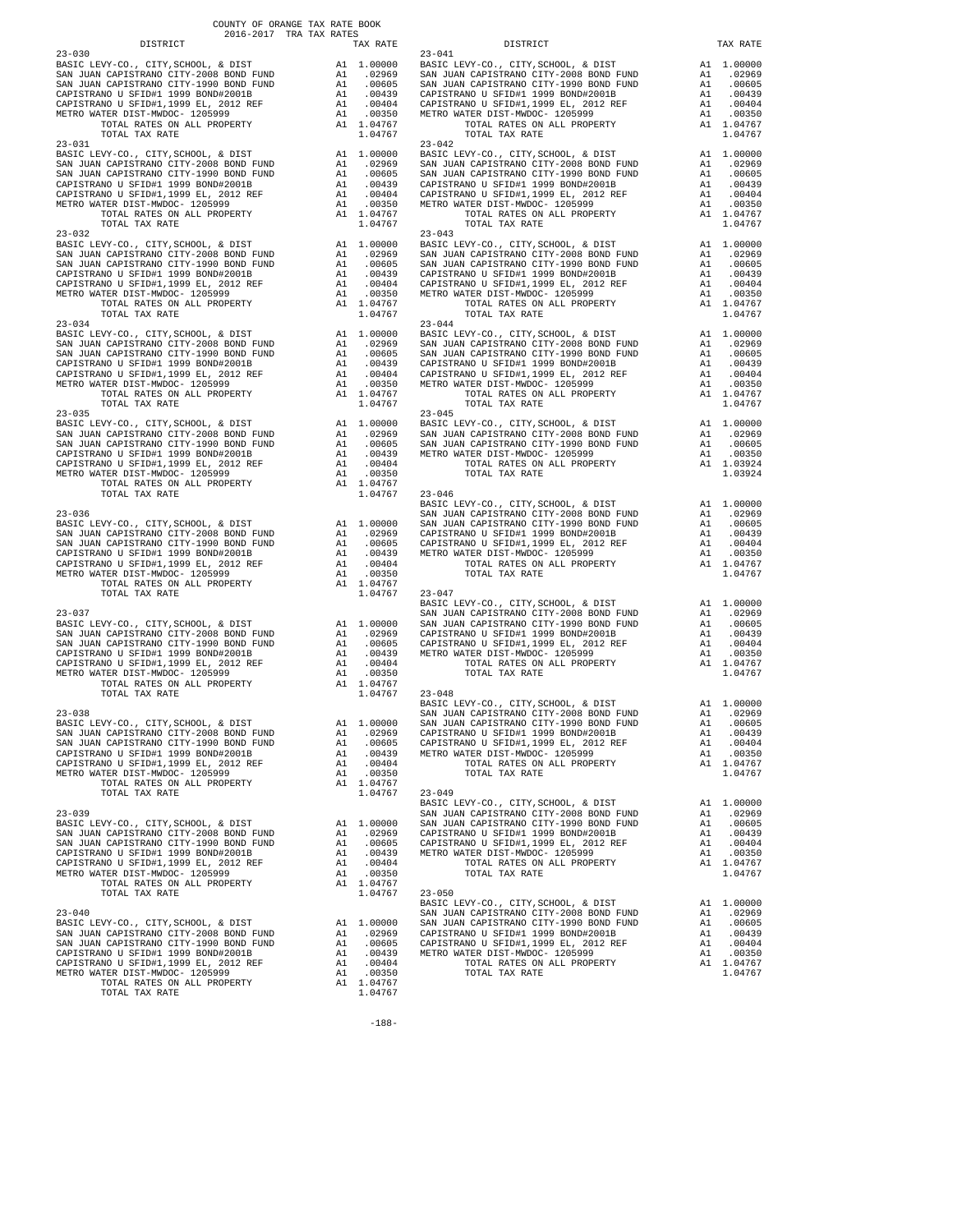| DISTRICT                                                                                                                           |    | TAX RATE                                                    |            |
|------------------------------------------------------------------------------------------------------------------------------------|----|-------------------------------------------------------------|------------|
| $23 - 051$                                                                                                                         |    |                                                             | $23 - 061$ |
|                                                                                                                                    |    |                                                             |            |
|                                                                                                                                    |    |                                                             |            |
|                                                                                                                                    |    |                                                             |            |
|                                                                                                                                    |    |                                                             |            |
|                                                                                                                                    |    |                                                             |            |
|                                                                                                                                    |    |                                                             |            |
|                                                                                                                                    |    |                                                             |            |
|                                                                                                                                    |    |                                                             |            |
|                                                                                                                                    |    |                                                             |            |
|                                                                                                                                    |    |                                                             |            |
|                                                                                                                                    |    |                                                             |            |
|                                                                                                                                    |    |                                                             |            |
|                                                                                                                                    |    |                                                             |            |
|                                                                                                                                    |    |                                                             |            |
|                                                                                                                                    |    |                                                             |            |
|                                                                                                                                    |    |                                                             |            |
|                                                                                                                                    |    |                                                             |            |
| $23 - 053$                                                                                                                         |    |                                                             | SAN JUA    |
|                                                                                                                                    |    |                                                             |            |
|                                                                                                                                    |    |                                                             |            |
|                                                                                                                                    |    |                                                             |            |
|                                                                                                                                    |    |                                                             |            |
|                                                                                                                                    |    |                                                             |            |
|                                                                                                                                    |    |                                                             |            |
|                                                                                                                                    |    |                                                             |            |
|                                                                                                                                    |    |                                                             | SAN JUA    |
|                                                                                                                                    |    |                                                             |            |
|                                                                                                                                    |    |                                                             |            |
|                                                                                                                                    |    |                                                             |            |
|                                                                                                                                    |    |                                                             |            |
|                                                                                                                                    |    |                                                             |            |
|                                                                                                                                    |    |                                                             |            |
|                                                                                                                                    |    |                                                             |            |
|                                                                                                                                    |    |                                                             |            |
|                                                                                                                                    |    |                                                             | CAPISTR    |
| $23 - 055$                                                                                                                         |    |                                                             | METRO W    |
|                                                                                                                                    |    |                                                             |            |
|                                                                                                                                    |    |                                                             |            |
|                                                                                                                                    |    |                                                             |            |
|                                                                                                                                    |    |                                                             |            |
|                                                                                                                                    |    |                                                             |            |
|                                                                                                                                    |    |                                                             |            |
|                                                                                                                                    |    |                                                             |            |
|                                                                                                                                    |    |                                                             | CAPISTR    |
|                                                                                                                                    |    |                                                             | METRO W    |
|                                                                                                                                    |    |                                                             |            |
|                                                                                                                                    |    |                                                             |            |
|                                                                                                                                    |    |                                                             |            |
|                                                                                                                                    |    |                                                             |            |
|                                                                                                                                    |    |                                                             |            |
|                                                                                                                                    |    |                                                             |            |
|                                                                                                                                    |    |                                                             |            |
|                                                                                                                                    |    |                                                             |            |
|                                                                                                                                    |    |                                                             | CAPISTR    |
|                                                                                                                                    |    |                                                             |            |
|                                                                                                                                    |    |                                                             |            |
|                                                                                                                                    |    |                                                             |            |
|                                                                                                                                    |    |                                                             |            |
|                                                                                                                                    |    |                                                             |            |
|                                                                                                                                    |    |                                                             |            |
|                                                                                                                                    |    |                                                             |            |
|                                                                                                                                    |    |                                                             |            |
|                                                                                                                                    |    |                                                             |            |
|                                                                                                                                    |    |                                                             |            |
| BASIC LEVY-CO., CITY, SCHOOL, & DIST                                                                                               |    | A1 1.00000                                                  | CAPISTR    |
| SAN JUAN CAPISTRANO CITY-2008 BOND FUND<br>SAN JUAN CAPISTRANO CITY-1990 BOND FUND                                                 |    | A1 .02969 CAPISTR<br>A1 .00605 METRO W                      |            |
| CAPISTRANO U SFID#1 1999 BOND#2001B                                                                                                |    |                                                             |            |
|                                                                                                                                    |    | A1.00439                                                    |            |
| CAPISTRANO U SFID#1,1999 EL, 2012 REF<br>METRO WATER DIST-MWDOC- 1205999                                                           | A1 | A1 .00404<br>.00350                                         |            |
| TOTAL RATES ON ALL PROPERTY                                                                                                        |    | A1 1.04767                                                  | $23 - 069$ |
| TOTAL TAX RATE                                                                                                                     |    | 1.04767                                                     | BASIC L    |
|                                                                                                                                    |    |                                                             | SAN JUA    |
| $23 - 059$                                                                                                                         |    |                                                             | SAN JUA    |
| BASIC LEVY-CO., CITY, SCHOOL, & DIST                                                                                               |    | A1 1.00000 CAPISTR<br>A1 .02969 CAPISTR<br>A1 .00605 METROW |            |
|                                                                                                                                    |    |                                                             |            |
| BASIC LEVITOR (APISTRANO CITY-2008 BOND FUND<br>SAN JUAN CAPISTRANO CITY-2008 BOND FUND<br>SAN JUAN CAPISTRANO CITY-1990 BOND FUND |    |                                                             |            |
| CAPISTRANO U SFID#1 1999 BOND#2001B                                                                                                | A1 | .00439                                                      |            |
| CAPISTRANO U SFID#1,1999 EL, 2012 REF                                                                                              | A1 | .00404                                                      |            |
| METRO WATER DIST-MWDOC- 1205999<br>TOTAL RATES ON ALL PROPERTY                                                                     | A1 | .00350<br>A1 1.04767                                        | $23 - 070$ |
| TOTAL TAX RATE                                                                                                                     |    | 1.04767                                                     | BASIC L    |
|                                                                                                                                    |    |                                                             | SAN JUA    |
| $23 - 060$                                                                                                                         |    |                                                             | SAN JUA    |
| BASIC LEVY-CO., CITY, SCHOOL, & DIST                                                                                               |    | A1 1.00000                                                  | CAPISTR    |
| SAN JUAN CAPISTRANO CITY-2008 BOND FUND                                                                                            |    | A1.02969                                                    | CAPISTR    |
| SAN JUAN CAPISTRANO CITY-1990 BOND FUND                                                                                            | A1 | .00605                                                      | METRO W    |
| CAPISTRANO U SFID#1 1999 BOND#2001B                                                                                                | A1 | .00439                                                      |            |
| CAPISTRANO U SFID#1,1999 EL, 2012 REF                                                                                              |    | A1 .00404                                                   |            |
| METRO WATER DIST-MWDOC- 1205999                                                                                                    | A1 | .00350                                                      |            |
| TOTAL RATES ON ALL PROPERTY                                                                                                        |    | A1 1.04767                                                  | $23 - 071$ |
| TOTAL TAX RATE                                                                                                                     |    | 1.04767 BASIC L                                             |            |

| COUNTY OF ORANGE TAX RATE BOOK<br>2016-2017 TRA TAX RATES                                                                                                                                                                                                                                                                                                                                                                             |          |            |          |
|---------------------------------------------------------------------------------------------------------------------------------------------------------------------------------------------------------------------------------------------------------------------------------------------------------------------------------------------------------------------------------------------------------------------------------------|----------|------------|----------|
| DISTRICT                                                                                                                                                                                                                                                                                                                                                                                                                              | TAX RATE | DISTRICT   | TAX RATE |
| $23 - 051$                                                                                                                                                                                                                                                                                                                                                                                                                            |          | $23 - 061$ |          |
| $23 - 052$                                                                                                                                                                                                                                                                                                                                                                                                                            |          | $23 - 062$ |          |
|                                                                                                                                                                                                                                                                                                                                                                                                                                       |          |            |          |
|                                                                                                                                                                                                                                                                                                                                                                                                                                       |          |            |          |
|                                                                                                                                                                                                                                                                                                                                                                                                                                       |          |            |          |
|                                                                                                                                                                                                                                                                                                                                                                                                                                       |          |            |          |
|                                                                                                                                                                                                                                                                                                                                                                                                                                       |          |            |          |
|                                                                                                                                                                                                                                                                                                                                                                                                                                       |          |            |          |
|                                                                                                                                                                                                                                                                                                                                                                                                                                       |          |            |          |
|                                                                                                                                                                                                                                                                                                                                                                                                                                       |          |            |          |
|                                                                                                                                                                                                                                                                                                                                                                                                                                       |          |            |          |
|                                                                                                                                                                                                                                                                                                                                                                                                                                       |          |            |          |
|                                                                                                                                                                                                                                                                                                                                                                                                                                       |          |            |          |
|                                                                                                                                                                                                                                                                                                                                                                                                                                       |          |            |          |
|                                                                                                                                                                                                                                                                                                                                                                                                                                       |          |            |          |
|                                                                                                                                                                                                                                                                                                                                                                                                                                       |          |            |          |
|                                                                                                                                                                                                                                                                                                                                                                                                                                       |          |            |          |
|                                                                                                                                                                                                                                                                                                                                                                                                                                       |          |            |          |
|                                                                                                                                                                                                                                                                                                                                                                                                                                       |          |            |          |
|                                                                                                                                                                                                                                                                                                                                                                                                                                       |          |            |          |
|                                                                                                                                                                                                                                                                                                                                                                                                                                       |          |            |          |
|                                                                                                                                                                                                                                                                                                                                                                                                                                       |          |            |          |
|                                                                                                                                                                                                                                                                                                                                                                                                                                       |          |            |          |
|                                                                                                                                                                                                                                                                                                                                                                                                                                       |          |            |          |
|                                                                                                                                                                                                                                                                                                                                                                                                                                       |          |            |          |
|                                                                                                                                                                                                                                                                                                                                                                                                                                       |          |            |          |
|                                                                                                                                                                                                                                                                                                                                                                                                                                       |          |            |          |
|                                                                                                                                                                                                                                                                                                                                                                                                                                       |          |            |          |
|                                                                                                                                                                                                                                                                                                                                                                                                                                       |          |            |          |
|                                                                                                                                                                                                                                                                                                                                                                                                                                       |          |            |          |
|                                                                                                                                                                                                                                                                                                                                                                                                                                       |          |            |          |
|                                                                                                                                                                                                                                                                                                                                                                                                                                       |          |            |          |
|                                                                                                                                                                                                                                                                                                                                                                                                                                       |          |            |          |
|                                                                                                                                                                                                                                                                                                                                                                                                                                       |          |            |          |
|                                                                                                                                                                                                                                                                                                                                                                                                                                       |          |            |          |
|                                                                                                                                                                                                                                                                                                                                                                                                                                       |          |            |          |
|                                                                                                                                                                                                                                                                                                                                                                                                                                       |          |            |          |
|                                                                                                                                                                                                                                                                                                                                                                                                                                       |          |            |          |
|                                                                                                                                                                                                                                                                                                                                                                                                                                       |          |            |          |
| $\begin{tabular}{cccccc} $\mathsf{L}(\mathsf{A}\mathsf{L}\ \texttt{RATE} & \mathsf{S}(\mathsf{A}\mathsf{L}\mathsf{L}\ \texttt{PQDEFRTY}$ & $\mathsf{A1}$ & $\mathsf{1.04767}$ & $\mathsf{23-068}$ & $\mathsf{1.41207}$ \\ $\mathsf{1.41767}$ & $\mathsf{BAB1C EWY-OO},$, $\mathsf{CITY},\mathsf{SCHOOL},$\mathsf{E}\ \texttt{DATE} & $\mathsf{A1}$ & $\mathsf{1.00000}$ & $\mathsf{CAPISTRANO U STIPAID} & $\mathsf{1.1999} & $\math$ |          |            |          |
|                                                                                                                                                                                                                                                                                                                                                                                                                                       |          |            |          |
|                                                                                                                                                                                                                                                                                                                                                                                                                                       |          |            |          |
|                                                                                                                                                                                                                                                                                                                                                                                                                                       |          |            |          |
|                                                                                                                                                                                                                                                                                                                                                                                                                                       |          |            |          |
|                                                                                                                                                                                                                                                                                                                                                                                                                                       |          |            |          |
|                                                                                                                                                                                                                                                                                                                                                                                                                                       |          |            |          |
|                                                                                                                                                                                                                                                                                                                                                                                                                                       |          |            |          |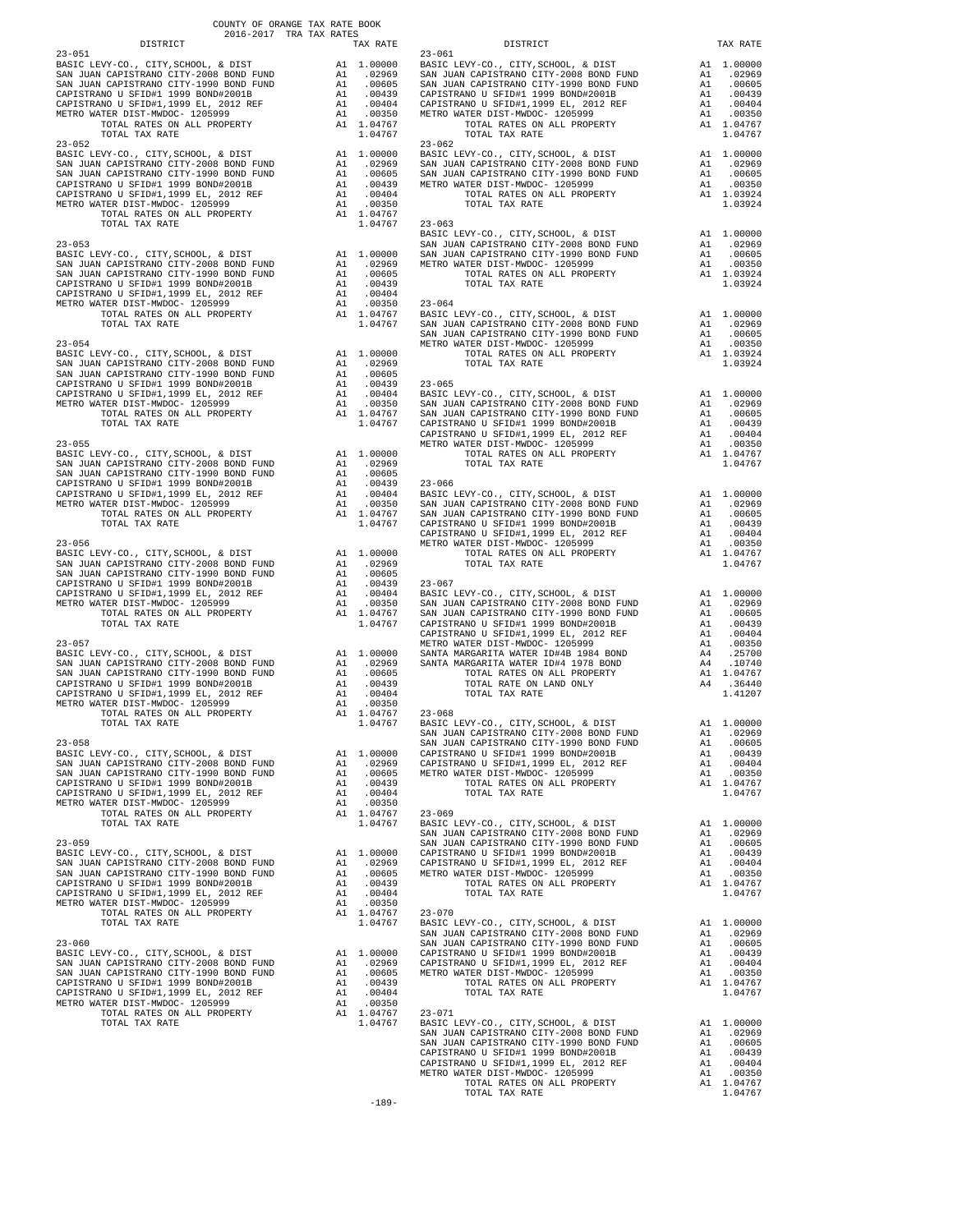|                                                                                                                                                                                                                                                                                                                                                                                                                |  | TOTAL TAX RATE                                                                                                                                         | 1.04417 |
|----------------------------------------------------------------------------------------------------------------------------------------------------------------------------------------------------------------------------------------------------------------------------------------------------------------------------------------------------------------------------------------------------------------|--|--------------------------------------------------------------------------------------------------------------------------------------------------------|---------|
| $23 - 077$                                                                                                                                                                                                                                                                                                                                                                                                     |  |                                                                                                                                                        |         |
|                                                                                                                                                                                                                                                                                                                                                                                                                |  |                                                                                                                                                        |         |
|                                                                                                                                                                                                                                                                                                                                                                                                                |  |                                                                                                                                                        |         |
|                                                                                                                                                                                                                                                                                                                                                                                                                |  |                                                                                                                                                        |         |
|                                                                                                                                                                                                                                                                                                                                                                                                                |  |                                                                                                                                                        |         |
|                                                                                                                                                                                                                                                                                                                                                                                                                |  |                                                                                                                                                        |         |
|                                                                                                                                                                                                                                                                                                                                                                                                                |  |                                                                                                                                                        |         |
|                                                                                                                                                                                                                                                                                                                                                                                                                |  |                                                                                                                                                        |         |
|                                                                                                                                                                                                                                                                                                                                                                                                                |  |                                                                                                                                                        |         |
|                                                                                                                                                                                                                                                                                                                                                                                                                |  |                                                                                                                                                        |         |
| $23 - 078$                                                                                                                                                                                                                                                                                                                                                                                                     |  | $23 - 904$                                                                                                                                             |         |
|                                                                                                                                                                                                                                                                                                                                                                                                                |  |                                                                                                                                                        |         |
|                                                                                                                                                                                                                                                                                                                                                                                                                |  |                                                                                                                                                        |         |
|                                                                                                                                                                                                                                                                                                                                                                                                                |  |                                                                                                                                                        |         |
|                                                                                                                                                                                                                                                                                                                                                                                                                |  |                                                                                                                                                        |         |
|                                                                                                                                                                                                                                                                                                                                                                                                                |  |                                                                                                                                                        |         |
|                                                                                                                                                                                                                                                                                                                                                                                                                |  |                                                                                                                                                        |         |
|                                                                                                                                                                                                                                                                                                                                                                                                                |  | $23 - 905$                                                                                                                                             |         |
|                                                                                                                                                                                                                                                                                                                                                                                                                |  |                                                                                                                                                        |         |
|                                                                                                                                                                                                                                                                                                                                                                                                                |  |                                                                                                                                                        |         |
|                                                                                                                                                                                                                                                                                                                                                                                                                |  | 23-079<br>BASIC LEVY-CO., CITY, SCHOOL, & DIST<br>BASIC LEVY-CO., CITY, SCHOOL, & DIST<br>Al 1.00000 SAN JUAN CAPISTRANO CITY-2008 BOND FUND AL .02969 |         |
|                                                                                                                                                                                                                                                                                                                                                                                                                |  |                                                                                                                                                        |         |
|                                                                                                                                                                                                                                                                                                                                                                                                                |  |                                                                                                                                                        |         |
|                                                                                                                                                                                                                                                                                                                                                                                                                |  |                                                                                                                                                        |         |
|                                                                                                                                                                                                                                                                                                                                                                                                                |  |                                                                                                                                                        |         |
|                                                                                                                                                                                                                                                                                                                                                                                                                |  |                                                                                                                                                        |         |
|                                                                                                                                                                                                                                                                                                                                                                                                                |  |                                                                                                                                                        |         |
|                                                                                                                                                                                                                                                                                                                                                                                                                |  |                                                                                                                                                        |         |
|                                                                                                                                                                                                                                                                                                                                                                                                                |  |                                                                                                                                                        |         |
|                                                                                                                                                                                                                                                                                                                                                                                                                |  |                                                                                                                                                        |         |
|                                                                                                                                                                                                                                                                                                                                                                                                                |  |                                                                                                                                                        |         |
|                                                                                                                                                                                                                                                                                                                                                                                                                |  |                                                                                                                                                        |         |
|                                                                                                                                                                                                                                                                                                                                                                                                                |  |                                                                                                                                                        |         |
|                                                                                                                                                                                                                                                                                                                                                                                                                |  |                                                                                                                                                        |         |
|                                                                                                                                                                                                                                                                                                                                                                                                                |  |                                                                                                                                                        |         |
|                                                                                                                                                                                                                                                                                                                                                                                                                |  |                                                                                                                                                        |         |
| $\begin{tabular}{cccc} \texttt{23-080} & \texttt{1.04417} & \texttt{24-000} & \texttt{BASTC LEvy-CO.}, & \texttt{CITY}, \texttt{SCHOOL}, & \texttt{A DIST} & \texttt{A1 1.00000} \\ & \texttt{RASTC LEvy-CO.}, & \texttt{CITY}, \texttt{SCHOOL}, & \texttt{A DIST} & \texttt{A1 1.00000} \\ \texttt{RASTC LEvy-CO.}, & \texttt{CITY}, \texttt{SCHOOL}, & \texttt{A DIST} & \texttt{A1 1.00000} \\ \texttt{RAN$ |  |                                                                                                                                                        |         |
|                                                                                                                                                                                                                                                                                                                                                                                                                |  |                                                                                                                                                        |         |
|                                                                                                                                                                                                                                                                                                                                                                                                                |  |                                                                                                                                                        |         |
|                                                                                                                                                                                                                                                                                                                                                                                                                |  |                                                                                                                                                        |         |
|                                                                                                                                                                                                                                                                                                                                                                                                                |  |                                                                                                                                                        |         |
|                                                                                                                                                                                                                                                                                                                                                                                                                |  |                                                                                                                                                        |         |
| $\begin{tabular}{c c c c c} \multicolumn{4}{c c c} \multicolumn{4}{c c c} \multicolumn{4}{c c c} \multicolumn{4}{c c c} \multicolumn{4}{c c c} \multicolumn{4}{c c c} \multicolumn{4}{c c c} \multicolumn{4}{c c c} \multicolumn{4}{c c c} \multicolumn{4}{c c c} \multicolumn{4}{c c c} \multicolumn{4}{c c c} \multicolumn{4}{c c c} \multicolumn{4}{c c c} \multicolumn{4}{c c c} \multicolumn{4}{c $       |  |                                                                                                                                                        |         |

-190-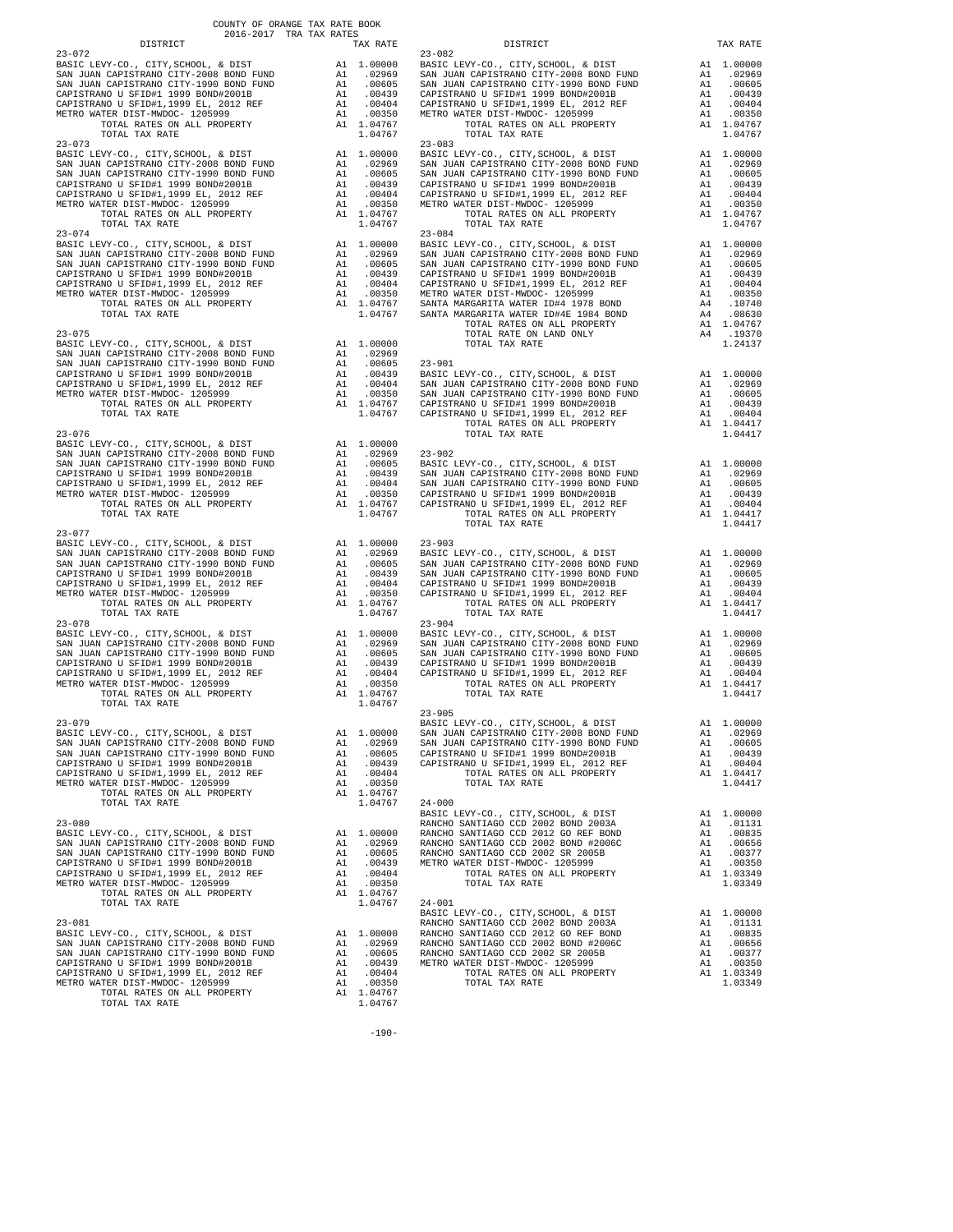| DISTRICT                                                                                                                                                                                                                                                                                                                                                                                                                                    |                                                                                                                                                                                                                                                                                                                           | TAX RATE                                                                                                                                                                                                          |                               |
|---------------------------------------------------------------------------------------------------------------------------------------------------------------------------------------------------------------------------------------------------------------------------------------------------------------------------------------------------------------------------------------------------------------------------------------------|---------------------------------------------------------------------------------------------------------------------------------------------------------------------------------------------------------------------------------------------------------------------------------------------------------------------------|-------------------------------------------------------------------------------------------------------------------------------------------------------------------------------------------------------------------|-------------------------------|
| $24 - 002$<br>BASIC LEVY-CO., CITY, SCHOOL, & DIST<br>RANCHO SANTIAGO CCD 2002 BOND 2003A<br>--------- SANTIAGO CCD 2012 GO REF BOND<br>RANCHO SANTIAGO CCD 2002 BOND #2006C<br>RANCHO SANTIAGO CCD 2002 SR 2005B<br>METRO WATER DIST-MWDOC- 1205999<br>TOTAT TIMPOC- 1205999<br>TOTAL RATES ON ALL PROPERTY<br>TOTAL TAX RATE                                                                                                              | $\begin{tabular}{ll} {\bf A1} & 1.00000 & 24-012 \\ {\bf A1} & .01131 & {\bf RANC} & {\bf A1} \\ {\bf A1} & .00835 & {\bf RANCHO} \\ {\bf A1} & .00656 & {\bf RANCHO} \\ {\bf A1} & .00577 & {\bf RANCHO} \\ {\bf A1} & .00350 & {\bf METRO W} \\ {\bf A1} & 1.03349 & \\ {\bf A1} & 1.03349 & {\bf A1} \\ \end{tabular}$ | 1.03349                                                                                                                                                                                                           | $24 - 012$                    |
| $24 - 003$                                                                                                                                                                                                                                                                                                                                                                                                                                  |                                                                                                                                                                                                                                                                                                                           |                                                                                                                                                                                                                   | $25 - 001$<br>METRO W         |
| $24 - 004$                                                                                                                                                                                                                                                                                                                                                                                                                                  |                                                                                                                                                                                                                                                                                                                           |                                                                                                                                                                                                                   | PLAC-YO                       |
| $\begin{tabular}{l c c c c c} & \multicolumn{1}{c}{\textbf{N} & $\mathcal{O}$ C}\\ \multicolumn{1}{c}{\textbf{BASE L} & $\mathcal{E}$V1-GO.}, $\mathcal{C}$ ITY, SCHOOL, $\&$ DIST$ & \multicolumn{1}{c}{\textbf{R}AC-HO} & \multicolumn{1}{c}{\textbf{PLAC-YB}}\\ \multicolumn{1}{c}{\textbf{RAMCHO SAMITAGO CCD 2002 BOND 2003A}} & \multicolumn{1}{c}{\textbf{A1}} & \multicolumn{1}{c}{\textbf{1.00000}} & \multicolumn{1}{c}{\textbf{$ |                                                                                                                                                                                                                                                                                                                           |                                                                                                                                                                                                                   | NOCC                          |
|                                                                                                                                                                                                                                                                                                                                                                                                                                             |                                                                                                                                                                                                                                                                                                                           |                                                                                                                                                                                                                   | NOCC                          |
| 24-007<br>BASIC LEVY-CO., CITY, SCHOOL, & DIST<br>RANCHO SANTIAGO CCD 2002 BOND 2003<br>RANCHO SANTIAGO CCD 2012 GO REF BOND<br>RANCHO SANTIAGO CCD 2002 BOND #2006C<br>RANCHO SANTIAGO CCD 2002 SR 2005B<br>PANCHO SANTIAGO CCD 2002 SR 2<br>METRO WATER DIST-MWDOC- 1205999<br>TOTAL TAX RATE                                                                                                                                             |                                                                                                                                                                                                                                                                                                                           | 1.03349                                                                                                                                                                                                           | PLAC-YO                       |
| $24 - 008$                                                                                                                                                                                                                                                                                                                                                                                                                                  |                                                                                                                                                                                                                                                                                                                           |                                                                                                                                                                                                                   | PLAC-YO                       |
| $24 - 009$<br>BASIC LEVY-CO., CITY, SCHOOL, & DIST<br>RANCHO SANTIAGO CCD 2002 BOND 2003A<br>RANCHO SANTIAGO CCD 2012 GO REF BOND<br>RANCHO SANTIAGO CCD 2002 BOND #2006C<br>RANCHO SANTIAGO CCD 2002 SR 2005B<br>METRO WATER DIST-MWDOC- 1205999<br>TOTAL RATES ON ALL PROPERTY<br>TOTAL TAX RATE                                                                                                                                          | A1                                                                                                                                                                                                                                                                                                                        | A1 1.00000 PLAC-YO<br>A1 .01131 PLAC-YO<br>A1 .00835 PLAC-YO<br>A1 .00656 PLAC-YO<br>A1.00377<br>.00350<br>A1 1.03349<br>1.03349                                                                                  | METRO W<br>$25 - 005$         |
| $24 - 010$<br>BASIC LEVY-CO., CITY, SCHOOL, & DIST<br>RANCHO SANTIAGO CCD 2002 BOND 2003A<br>RANCHO SANTIAGO CCD 2012 GO REF BOND<br>RANCHO SANTIAGO CCD 2002 BOND #2006C<br>RANCHO SANTIAGO CCD 2002 SR 2005B<br>METRO WATER DIST-MWDOC- 1205999<br>TOTAL RATES ON ALL PROPERTY<br>TOTAL TAX RATE                                                                                                                                          |                                                                                                                                                                                                                                                                                                                           | Al 1.00000 PLAC-YO C C C AL 00835 N O C C AL 00835 N O C C AL 00835 N O C C AL 00370 PLAC-YO Al 1.03349 METRO W<br>Al 1.0335 M O C C AL 00377 PLAC-YO Al 1.03349 METRO W<br>Al 1.03349 METRO W<br>1.03349 PLAC-YO | BASIC L<br>NOCC               |
| $24 - 011$<br>BASIC LEVY-CO., CITY, SCHOOL, & DIST<br>RANCHO SANTIAGO CCD 2002 BOND 2003A<br>RANCHO SANTIAGO CCD 2012 GO REF BOND<br>RANCHO SANTIAGO CCD 2002 BOND #2006C<br>RANCHO SANTIAGO CCD 2002 SR 2005B<br>METRO WATER DIST-MWDOC- 1205999<br>TOTAL RATES ON ALL PROPERTY<br>TOTAL TAX RATE                                                                                                                                          | A1                                                                                                                                                                                                                                                                                                                        | A1 1.00000<br>A1 .01131<br>.00835<br>A1 .00656<br>A1 .00377<br>A1 .00350<br>A1 1.03349<br>1.03349                                                                                                                 | PLAC-YO<br>PLAC-YO<br>PLAC-YO |

COUNTY OF ORANGE TAX RATE BOOK 2016-2017 TRA TAX RATES

| $24 - 008$                                                                                                                                                                                                                                                                                           |  |  |  |
|------------------------------------------------------------------------------------------------------------------------------------------------------------------------------------------------------------------------------------------------------------------------------------------------------|--|--|--|
|                                                                                                                                                                                                                                                                                                      |  |  |  |
|                                                                                                                                                                                                                                                                                                      |  |  |  |
|                                                                                                                                                                                                                                                                                                      |  |  |  |
|                                                                                                                                                                                                                                                                                                      |  |  |  |
|                                                                                                                                                                                                                                                                                                      |  |  |  |
|                                                                                                                                                                                                                                                                                                      |  |  |  |
|                                                                                                                                                                                                                                                                                                      |  |  |  |
|                                                                                                                                                                                                                                                                                                      |  |  |  |
|                                                                                                                                                                                                                                                                                                      |  |  |  |
|                                                                                                                                                                                                                                                                                                      |  |  |  |
|                                                                                                                                                                                                                                                                                                      |  |  |  |
|                                                                                                                                                                                                                                                                                                      |  |  |  |
|                                                                                                                                                                                                                                                                                                      |  |  |  |
|                                                                                                                                                                                                                                                                                                      |  |  |  |
|                                                                                                                                                                                                                                                                                                      |  |  |  |
|                                                                                                                                                                                                                                                                                                      |  |  |  |
|                                                                                                                                                                                                                                                                                                      |  |  |  |
|                                                                                                                                                                                                                                                                                                      |  |  |  |
|                                                                                                                                                                                                                                                                                                      |  |  |  |
|                                                                                                                                                                                                                                                                                                      |  |  |  |
|                                                                                                                                                                                                                                                                                                      |  |  |  |
|                                                                                                                                                                                                                                                                                                      |  |  |  |
|                                                                                                                                                                                                                                                                                                      |  |  |  |
|                                                                                                                                                                                                                                                                                                      |  |  |  |
|                                                                                                                                                                                                                                                                                                      |  |  |  |
|                                                                                                                                                                                                                                                                                                      |  |  |  |
|                                                                                                                                                                                                                                                                                                      |  |  |  |
|                                                                                                                                                                                                                                                                                                      |  |  |  |
|                                                                                                                                                                                                                                                                                                      |  |  |  |
|                                                                                                                                                                                                                                                                                                      |  |  |  |
|                                                                                                                                                                                                                                                                                                      |  |  |  |
|                                                                                                                                                                                                                                                                                                      |  |  |  |
|                                                                                                                                                                                                                                                                                                      |  |  |  |
|                                                                                                                                                                                                                                                                                                      |  |  |  |
| $\begin{tabular}{c cccc} 24-010 & .03749 & 25-005 & .03749 & .03710 & .03710 & .03710 & .03710 & .03710 & .03710 & .03710 & .03710 & .03710 & .03710 & .03710 & .03710 & .03710 & .03710 & .03710 & .03710 & .03710 & .03710 & .03710 & .03710 & .03710 & .03710 & .03710 & .03710 & .03710 & .0371$ |  |  |  |
|                                                                                                                                                                                                                                                                                                      |  |  |  |

-191-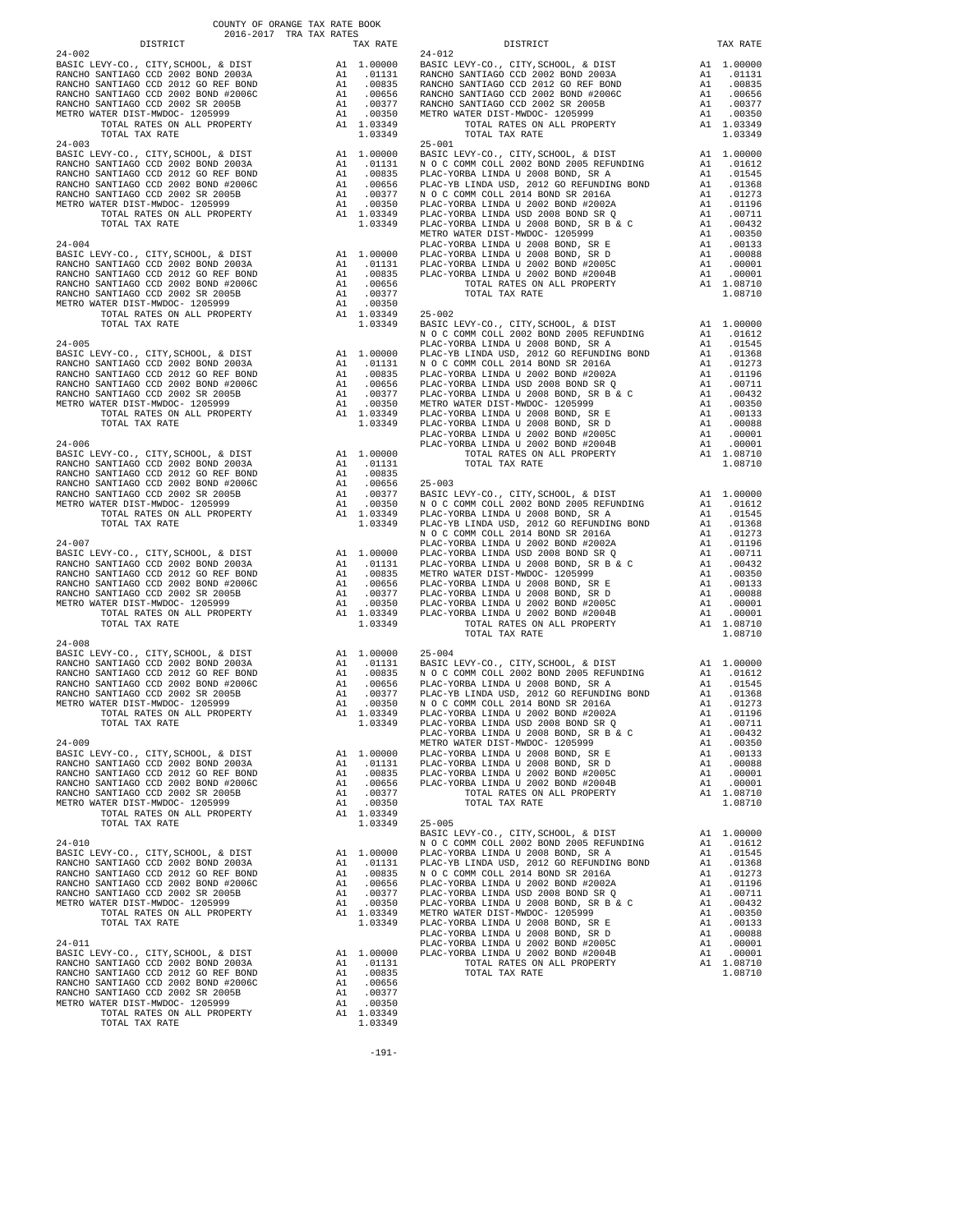COUNTY OF ORANGE TAX RATE BOOK 2016-2017 TRA TAX RATES DISTRICT TAX RATE DISTRICT TAX RATE 25-006 25-012 BASIC LEVY-CO., CITY,SCHOOL, & DIST A1 1.00000 BASIC LEVY-CO., CITY,SCHOOL, & DIST A1 1.00000 N O C COMM COLL 2002 BOND 2005 REFUNDING A1 .01612 N O C COMM COLL 2002 BOND 2005 REFUNDING A1 .01612 PLAC-YORBA LINDA U 2008 BOND, SR A A1 .01545 PLAC-YORBA LINDA U 2008 BOND, SR A A1 .01545 PLAC-YB LINDA USD, 2012 GO REFUNDING BOND A1 .01368 PLAC-YB LINDA USD, 2012 GO REFUNDING BOND A1 .01368 N O C COMM COLL 2014 BOND SR 2016A A1 .01273 N O C COMM COLL 2014 BOND SR 2016A A1 .01273 PLAC-YORBA LINDA U 2002 BOND #2002A A1 .01196 PLAC-YORBA LINDA U 2002 BOND #2002A A1 .01196 PLAC-YORBA LINDA USD 2008 BOND SR Q A1 .00711 PLAC-YORBA LINDA USD 2008 BOND SR Q A1 .00711 PLAC-YORBA LINDA U 2008 BOND, SR B & C A1 .00432 PLAC-YORBA LINDA U 2008 BOND, SR B & C A1 .00432 METRO WATER DIST-MWDOC- 1205999 A1 .00350 METRO WATER DIST-MWDOC- 1205999 A1 .00350 PLAC-YORBA LINDA U 2008 BOND, SR E A1 .00133 PLAC-YORBA LINDA U 2008 BOND, SR E A1 .00133 PLAC-YORBA LINDA U 2008 BOND, SR D A1 .00088 PLAC-YORBA LINDA U 2008 BOND, SR D A1 .00088 PLAC-YORBA LINDA U 2002 BOND #2005C A1 .00001 PLAC-YORBA LINDA U 2002 BOND #2005C A1 .00001 PLAC-YORBA LINDA U 2002 BOND #2004B A1 .00001 PLAC-YORBA LINDA U 2002 BOND #2004B A1 .00001 TOTAL RATES ON ALL PROPERTY A1 1.08710 TOTAL RATES ON ALL PROPERTY A1 1.08710 TOTAL TAX RATE 1.08710 TOTAL TAX RATE 1.08710 25-007 25-013 BASIC LEVY-CO., CITY,SCHOOL, & DIST A1 1.00000 BASIC LEVY-CO., CITY,SCHOOL, & DIST A1 1.00000 N O C COMM COLL 2002 BOND 2005 REFUNDING A1 .01612 N O C COMM COLL 2002 BOND 2005 REFUNDING A1 .01612 PLAC-YORBA LINDA U 2008 BOND, SR A A1 .01545 PLAC-YORBA LINDA U 2008 BOND, SR A A1 .01545 PLAC-YB LINDA USD, 2012 GO REFUNDING BOND A1 .01368 PLAC-YB LINDA USD, 2012 GO REFUNDING BOND A1 .01368 N O C COMM COLL 2014 BOND SR 2016A A1 .01273 N O C COMM COLL 2014 BOND SR 2016A A1 .01273 PLAC-YORBA LINDA U 2002 BOND #2002A A1 .01196 PLAC-YORBA LINDA U 2002 BOND #2002A A1 .01196 PLAC-YORBA LINDA USD 2008 BOND SR Q A1 .00711 PLAC-YORBA LINDA USD 2008 BOND SR Q A1 .00711 9 PLAC -YORBA LINDA U 2008 BOND, SR B & C<br>
METRO WATER DIST -WINDOC - 120599 PLAC -YORBA LINDA U 2008 BOND, SR B & C<br>
METRO WATER DIST -WINDOC - 120599 PLAC -YORBA LINDA U 2008 BOND, SR B A 1<br>
PLAC -YORBA LINDA U 2008 BOND  $\begin{tabular}{ c | c | c | c} \hline 25-008 & 25-014 & 2002 BOND, 205-14 & 0.0000 & BASTC LEVY-CO., CITY, SCHOOL, & DIST & A1 1.00000 & BASTC LEVY-CO., CITY, SCHOOL, & DIST & A1 1.00000 & BISTC LEVY-CO., CITY, SCHOOL, & DIST & A1 1.00000 & BASTC LEVY-CO., CITY, SCHOOL, & DIST & A1 1.00000 & BASTC LEVY-CO., CITY, SCHOOL, & DIST & A1 1.00000 & BASTC LEVY-CO$  $\begin{tabular}{ c | c | c | c} \hline 25-019 & 25-011 & 0.0000 & 0.0000 & 0.00000 & 0.00000 & 0.000000 & 0.000000 & 0.000000 & 0.000000 & 0.000000 & 0.000000 & 0.000000 & 0.000000 & 0.000000 & 0.000000 & 0.000000 & 0.000000 & 0.000000 & 0.000000 & 0.000000 & 0.$  $\begin{tabular}{ c | c | c | c} \hline 25-010 & 25-010 & 26-010 & 26-010 & 26-010 & 26-0100 & 26-01000 & 26-01000 & 26-010000 & 26-010000 & 26-010000 & 26-010000 & 26-010000 & 26-010000 & 26-010000 & 26-010000 & 26-010000 & 26-010000 & 26-010000 & 26-010000 & 2$  25-011 25-017 BASIC LEVY-CO., CITY, SCHOOL, & DIST<br>NOC COMM COLL 2002 DON DONG COMM COLL 2002 BOND 2008 DONG COMM COLL 2002 DONG COMM COLL 2002 DONG COMM COLL 20<br>PLAC-YORBA LINDA U 2008 DONG DONG RETUNDING A1 .01545 PLAC-YORBA LINDA U 2  $\begin{tabular}{0.95\textwidth} {\bf N O C COM COL} 2014 BOND SR 2016 A & 0.1273 & 0.1273  
PLAC-YORBA LINDA U 2002 BOND 42008 BOND SR 2016 A & 0.1273  
PLAC-YORBA LINDA U 2008 BOND SR Q & 0.10011  
PLAC-YORBA LINDA U 2008 BOND SR R Q & 0.100111  
PLAC-YORBA LINDA U 2008 BOND SR R B & 0.100121  
MLCP-YORBA LINDA U 2008 BOND SER B & 1.0032  
MLPC-$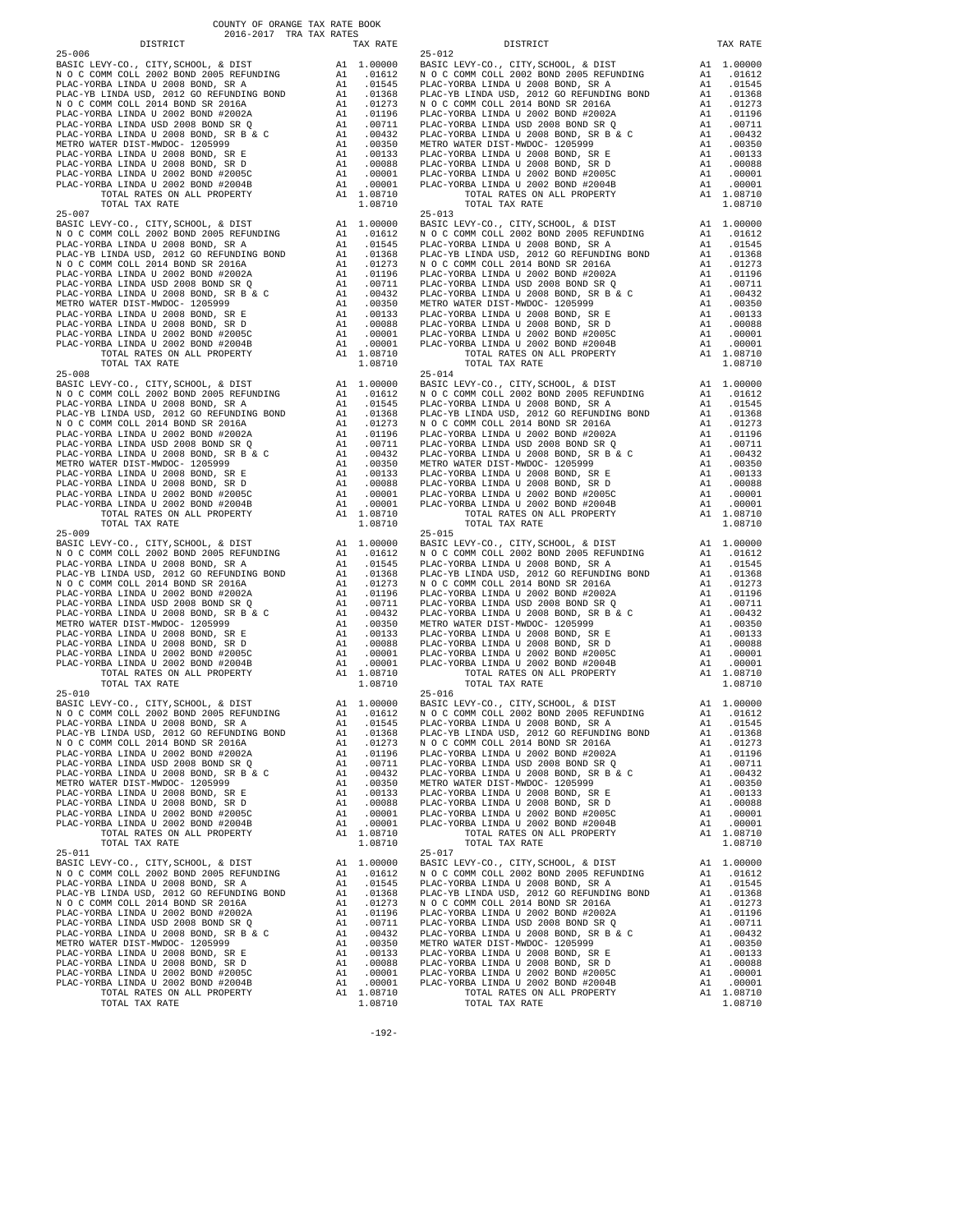| COUNTY OF ORANGE TAX RATE BOOK<br>$2016-2017\quad\text{TRA TAX RATES}\label{eq:2016-2017}$ DISTRICT |                                                                                                                                                                                                                                                                                                                                                                                                                                                                                                 |          |
|-----------------------------------------------------------------------------------------------------|-------------------------------------------------------------------------------------------------------------------------------------------------------------------------------------------------------------------------------------------------------------------------------------------------------------------------------------------------------------------------------------------------------------------------------------------------------------------------------------------------|----------|
| $25 - 018$                                                                                          | $\begin{array}{cccc}\texttt{min} & \texttt{max} & \texttt{max} & \texttt{max} & \texttt{max} & \texttt{max} & \texttt{max} & \texttt{max} & \texttt{max} & \texttt{max} & \texttt{max} & \texttt{max} & \texttt{max} & \texttt{max} & \texttt{max} & \texttt{max} & \texttt{max} & \texttt{max} & \texttt{max} & \texttt{max} & \texttt{max} & \texttt{max} & \texttt{max} & \texttt{max} & \texttt{max} & \texttt{max} & \texttt{max} & \texttt{max} & \texttt{max} & \texttt{max} & \texttt{$ | TAX RATE |
|                                                                                                     |                                                                                                                                                                                                                                                                                                                                                                                                                                                                                                 |          |
|                                                                                                     |                                                                                                                                                                                                                                                                                                                                                                                                                                                                                                 |          |
|                                                                                                     |                                                                                                                                                                                                                                                                                                                                                                                                                                                                                                 |          |
|                                                                                                     |                                                                                                                                                                                                                                                                                                                                                                                                                                                                                                 |          |
|                                                                                                     |                                                                                                                                                                                                                                                                                                                                                                                                                                                                                                 |          |
|                                                                                                     |                                                                                                                                                                                                                                                                                                                                                                                                                                                                                                 |          |
|                                                                                                     |                                                                                                                                                                                                                                                                                                                                                                                                                                                                                                 |          |
|                                                                                                     |                                                                                                                                                                                                                                                                                                                                                                                                                                                                                                 |          |
|                                                                                                     |                                                                                                                                                                                                                                                                                                                                                                                                                                                                                                 |          |
|                                                                                                     |                                                                                                                                                                                                                                                                                                                                                                                                                                                                                                 |          |
|                                                                                                     |                                                                                                                                                                                                                                                                                                                                                                                                                                                                                                 |          |
|                                                                                                     |                                                                                                                                                                                                                                                                                                                                                                                                                                                                                                 |          |
|                                                                                                     |                                                                                                                                                                                                                                                                                                                                                                                                                                                                                                 |          |
|                                                                                                     |                                                                                                                                                                                                                                                                                                                                                                                                                                                                                                 |          |
|                                                                                                     |                                                                                                                                                                                                                                                                                                                                                                                                                                                                                                 |          |
|                                                                                                     |                                                                                                                                                                                                                                                                                                                                                                                                                                                                                                 |          |
|                                                                                                     |                                                                                                                                                                                                                                                                                                                                                                                                                                                                                                 |          |
|                                                                                                     |                                                                                                                                                                                                                                                                                                                                                                                                                                                                                                 |          |
|                                                                                                     |                                                                                                                                                                                                                                                                                                                                                                                                                                                                                                 |          |
|                                                                                                     |                                                                                                                                                                                                                                                                                                                                                                                                                                                                                                 |          |
|                                                                                                     |                                                                                                                                                                                                                                                                                                                                                                                                                                                                                                 |          |
|                                                                                                     |                                                                                                                                                                                                                                                                                                                                                                                                                                                                                                 |          |
|                                                                                                     |                                                                                                                                                                                                                                                                                                                                                                                                                                                                                                 |          |
|                                                                                                     |                                                                                                                                                                                                                                                                                                                                                                                                                                                                                                 |          |
|                                                                                                     |                                                                                                                                                                                                                                                                                                                                                                                                                                                                                                 |          |
|                                                                                                     |                                                                                                                                                                                                                                                                                                                                                                                                                                                                                                 |          |
|                                                                                                     |                                                                                                                                                                                                                                                                                                                                                                                                                                                                                                 |          |
|                                                                                                     |                                                                                                                                                                                                                                                                                                                                                                                                                                                                                                 |          |
|                                                                                                     |                                                                                                                                                                                                                                                                                                                                                                                                                                                                                                 |          |
|                                                                                                     |                                                                                                                                                                                                                                                                                                                                                                                                                                                                                                 |          |
|                                                                                                     |                                                                                                                                                                                                                                                                                                                                                                                                                                                                                                 |          |
|                                                                                                     |                                                                                                                                                                                                                                                                                                                                                                                                                                                                                                 |          |
|                                                                                                     |                                                                                                                                                                                                                                                                                                                                                                                                                                                                                                 |          |
|                                                                                                     |                                                                                                                                                                                                                                                                                                                                                                                                                                                                                                 |          |
|                                                                                                     |                                                                                                                                                                                                                                                                                                                                                                                                                                                                                                 |          |
|                                                                                                     |                                                                                                                                                                                                                                                                                                                                                                                                                                                                                                 |          |
|                                                                                                     |                                                                                                                                                                                                                                                                                                                                                                                                                                                                                                 |          |
|                                                                                                     |                                                                                                                                                                                                                                                                                                                                                                                                                                                                                                 |          |
|                                                                                                     |                                                                                                                                                                                                                                                                                                                                                                                                                                                                                                 |          |
|                                                                                                     |                                                                                                                                                                                                                                                                                                                                                                                                                                                                                                 |          |
|                                                                                                     |                                                                                                                                                                                                                                                                                                                                                                                                                                                                                                 |          |
|                                                                                                     |                                                                                                                                                                                                                                                                                                                                                                                                                                                                                                 |          |
|                                                                                                     |                                                                                                                                                                                                                                                                                                                                                                                                                                                                                                 |          |
|                                                                                                     |                                                                                                                                                                                                                                                                                                                                                                                                                                                                                                 |          |
|                                                                                                     |                                                                                                                                                                                                                                                                                                                                                                                                                                                                                                 |          |
|                                                                                                     |                                                                                                                                                                                                                                                                                                                                                                                                                                                                                                 |          |
|                                                                                                     |                                                                                                                                                                                                                                                                                                                                                                                                                                                                                                 |          |
|                                                                                                     |                                                                                                                                                                                                                                                                                                                                                                                                                                                                                                 |          |
|                                                                                                     |                                                                                                                                                                                                                                                                                                                                                                                                                                                                                                 |          |
|                                                                                                     |                                                                                                                                                                                                                                                                                                                                                                                                                                                                                                 |          |
|                                                                                                     |                                                                                                                                                                                                                                                                                                                                                                                                                                                                                                 |          |
|                                                                                                     |                                                                                                                                                                                                                                                                                                                                                                                                                                                                                                 |          |
|                                                                                                     |                                                                                                                                                                                                                                                                                                                                                                                                                                                                                                 |          |
|                                                                                                     |                                                                                                                                                                                                                                                                                                                                                                                                                                                                                                 |          |
|                                                                                                     |                                                                                                                                                                                                                                                                                                                                                                                                                                                                                                 |          |
|                                                                                                     |                                                                                                                                                                                                                                                                                                                                                                                                                                                                                                 |          |
|                                                                                                     |                                                                                                                                                                                                                                                                                                                                                                                                                                                                                                 |          |
|                                                                                                     |                                                                                                                                                                                                                                                                                                                                                                                                                                                                                                 |          |
|                                                                                                     |                                                                                                                                                                                                                                                                                                                                                                                                                                                                                                 |          |
|                                                                                                     |                                                                                                                                                                                                                                                                                                                                                                                                                                                                                                 |          |
|                                                                                                     |                                                                                                                                                                                                                                                                                                                                                                                                                                                                                                 |          |
|                                                                                                     |                                                                                                                                                                                                                                                                                                                                                                                                                                                                                                 |          |
|                                                                                                     |                                                                                                                                                                                                                                                                                                                                                                                                                                                                                                 |          |
|                                                                                                     |                                                                                                                                                                                                                                                                                                                                                                                                                                                                                                 |          |
|                                                                                                     |                                                                                                                                                                                                                                                                                                                                                                                                                                                                                                 |          |
|                                                                                                     |                                                                                                                                                                                                                                                                                                                                                                                                                                                                                                 |          |
|                                                                                                     |                                                                                                                                                                                                                                                                                                                                                                                                                                                                                                 |          |
|                                                                                                     |                                                                                                                                                                                                                                                                                                                                                                                                                                                                                                 |          |
|                                                                                                     |                                                                                                                                                                                                                                                                                                                                                                                                                                                                                                 |          |
|                                                                                                     |                                                                                                                                                                                                                                                                                                                                                                                                                                                                                                 |          |
|                                                                                                     |                                                                                                                                                                                                                                                                                                                                                                                                                                                                                                 |          |
|                                                                                                     |                                                                                                                                                                                                                                                                                                                                                                                                                                                                                                 |          |
|                                                                                                     |                                                                                                                                                                                                                                                                                                                                                                                                                                                                                                 |          |
|                                                                                                     |                                                                                                                                                                                                                                                                                                                                                                                                                                                                                                 |          |
|                                                                                                     |                                                                                                                                                                                                                                                                                                                                                                                                                                                                                                 |          |
|                                                                                                     |                                                                                                                                                                                                                                                                                                                                                                                                                                                                                                 |          |

TOTAL TAX RATE 1.08710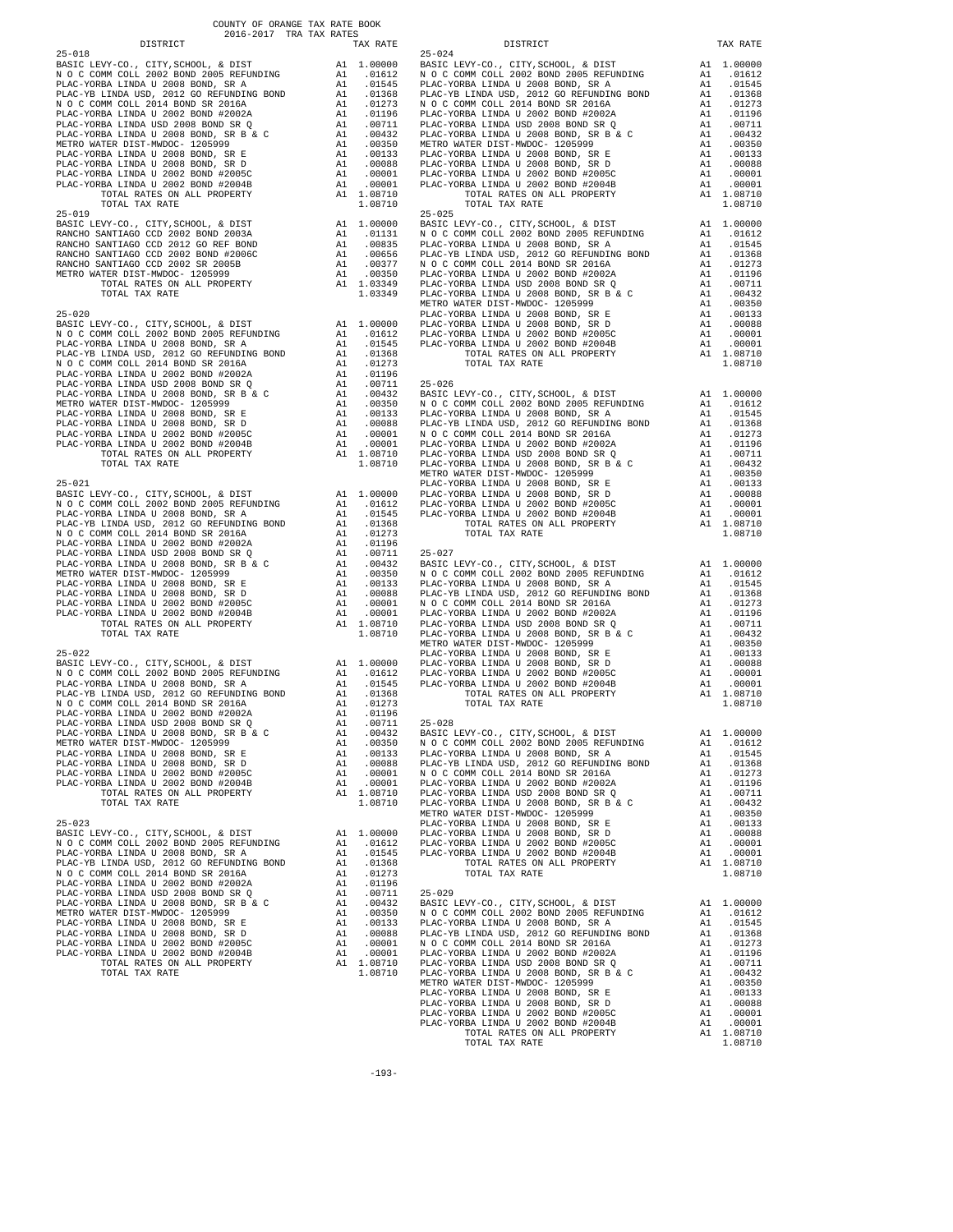COUNTY OF ORANGE TAX RATE BOOK 2016-2017 TRA TAX RATES DISTRICT TAX RATE DISTRICT TAX RATE 25-030 25-036 BASIC LEVY-CO., CITY,SCHOOL, & DIST A1 1.00000 BASIC LEVY-CO., CITY,SCHOOL, & DIST A1 1.00000 N O C COMM COLL 2002 BOND 2005 REFUNDING A1 .01612 N O C COMM COLL 2002 BOND 2005 REFUNDING A1 .01612 PLAC-YORBA LINDA U 2008 BOND, SR A A1 .01545 PLAC-YORBA LINDA U 2008 BOND, SR A A1 .01545 PLAC-YB LINDA USD, 2012 GO REFUNDING BOND A1 .01368 PLAC-YB LINDA USD, 2012 GO REFUNDING BOND A1 .01368 N O C COMM COLL 2014 BOND SR 2016A A1 .01273 N O C COMM COLL 2014 BOND SR 2016A A1 .01273 PLAC-YORBA LINDA U 2002 BOND #2002A A1 .01196 PLAC-YORBA LINDA U 2002 BOND #2002A A1 .01196 PLAC-YORBA LINDA USD 2008 BOND SR Q A1 .00711 PLAC-YORBA LINDA USD 2008 BOND SR Q A1 .00711 PLAC-YORBA LINDA U 2008 BOND, SR B & C A1 .00432 PLAC-YORBA LINDA U 2008 BOND, SR B & C A1 .00432 METRO WATER DIST-MWDOC- 1205999 A1 .00350 METRO WATER DIST-MWDOC- 1205999 A1 .00350 PLAC-YORBA LINDA U 2008 BOND, SR E A1 .00133 PLAC-YORBA LINDA U 2008 BOND, SR E A1 .00133 PLAC-YORBA LINDA U 2008 BOND, SR D A1 .00088 PLAC-YORBA LINDA U 2008 BOND, SR D A1 .00088 PLAC-YORBA LINDA U 2002 BOND #2005C A1 .00001 PLAC-YORBA LINDA U 2002 BOND #2005C A1 .00001 PLAC-YORBA LINDA U 2002 BOND #2004B A1 .00001 PLAC-YORBA LINDA U 2002 BOND #2004B A1 .00001 TOTAL RATES ON ALL PROPERTY A1 1.08710 TOTAL RATES ON ALL PROPERTY A1 1.08710 TOTAL TAX RATE 1.08710 TOTAL TAX RATE 1.08710 25-031 25-037 BASIC LEVY-CO., CITY,SCHOOL, & DIST A1 1.00000 BASIC LEVY-CO., CITY,SCHOOL, & DIST A1 1.00000 N O C COMM COLL 2002 BOND 2005 REFUNDING A1 .01612 N O C COMM COLL 2002 BOND 2005 REFUNDING A1 .01612 PLAC-YORBA LINDA U 2008 BOND, SR A A1 .01545 PLAC-YORBA LINDA U 2008 BOND, SR A A1 .01545 PLAC-YB LINDA USD, 2012 GO REFUNDING BOND A1 .01368 PLAC-YB LINDA USD, 2012 GO REFUNDING BOND A1 .01368 N O C COMM COLL 2014 BOND SR 2016A A1 .01273 N O C COMM COLL 2014 BOND SR 2016A A1 .01273 PLAC-YORBA LINDA U 2002 BOND #2002A A1 .01196 PLAC-YORBA LINDA U 2002 BOND #2002A A1 .01196 PLAC-YORBA LINDA USD 2008 BOND SR Q A1 .00711 PLAC-YORBA LINDA USD 2008 BOND SR Q A1 .00711 9 PLAC -YORBA LINDA U 2008 BOND, SR B & C<br>
METRO WATER DIST -WINDOC - 120599 PLAC -YORBA LINDA U 2008 BOND, SR B & C<br>
METRO WATER DIST -WINDOC - 120599 PLAC -YORBA LINDA U 2008 BOND, SR B A 1<br>
PLAC -YORBA LINDA U 2008 BOND 25-032 25-038 BASIC LEVY-CO., CITY,SCHOOL, & DIST A1 1.00000 BASIC LEVY-CO., CITY,SCHOOL, & DIST A1 1.00000 N O C COMM COLL 2002 BOND 2005 REFUNDING A1 .01612 N O C COMM COLL 2002 BOND 2005 REFUNDING A1 .01612 PLAC-YORBA LINDA U 2008 BOND, SR A A1 .01545 PLAC-YORBA LINDA U 2008 BOND, SR A A1 .01545 PLAC-YB LINDA USD, 2012 GO REFUNDING BOND A1 .01368 PLAC-YB LINDA USD, 2012 GO REFUNDING BOND A1 .01368 N O C COMM COLL 2014 BOND SR 2016A A1 .01273 N O C COMM COLL 2014 BOND SR 2016A A1 .01273 PLAC-YORBA LINDA U 2002 BOND #2002A A1 .01196 PLAC-YORBA LINDA U 2002 BOND #2002A A1 .01196 PLAC-YORBA LINDA USD 2008 BOND SR Q A1 .00711 PLAC-YORBA LINDA USD 2008 BOND SR Q A1 .00711 PLAC-YORBA LINDA U 2008 BOND, SR B & C A1 .00432 PLAC-YORBA LINDA U 2008 BOND, SR B & C A1 .00432 METRO WATER DIST-MWDOC- 1205999 A1 .00350 METRO WATER DIST-MWDOC- 1205999 A1 .00350 PLAC-YORBA LINDA U 2008 BOND, SR E A1 .00133 PLAC-YORBA LINDA U 2008 BOND, SR E A1 .00133 PLAC-YORBA LINDA U 2008 BOND, SR D A1 .00088 PLAC-YORBA LINDA U 2008 BOND, SR D A1 .00088 PLAC-YORBA LINDA U 2002 BOND #2005C A1 .00001 PLAC-YORBA LINDA U 2002 BOND #2005C A1 .00001 PLAC-YORBA LINDA U 2002 BOND #2004B A1 .00001 PLAC-YORBA LINDA U 2002 BOND #2004B A1 .00001 TOTAL RATES ON ALL PROPERTY A1 1.08710 TOTAL RATES ON ALL PROPERTY A1 1.08710 TOTAL TAX RATE 1.08710 TOTAL TAX RATE 1.08710  $\begin{tabular}{ c | c | c| c|c} \hline 25-033 & 25-039 \\ \hline \text{RAC}-\text{YORBA LINDA U 2002 BOND } 2005 \text{ REFDMDIMG} & \text{A1 } 1.00000 & \text{BASTC LEVY-CO., CITY, SCHOOL, & \& DIST \\ \hline \text{PLAC-YORB LINDA U 2002 BOND } 2005 \text{ REFDMDIMG} & \text{A1 } 0.01545 & \text{PLAC-CYORB LINDA U 2002 BOND } 2005 \text{ REFDMDIMG} & \text{A1 } 0.$  25-034 25-040 BASIC LEVY-CO., CITY,SCHOOL, & DIST A1 1.00000 BASIC LEVY-CO., CITY,SCHOOL, & DIST A1 1.00000 N O C COMM COLL 2002 BOND 2005 REFUNDING A1 .01612 N O C COMM COLL 2002 BOND 2005 REFUNDING A1 .01612 PLAC-YORBA LINDA U 2008 BOND, SR A A1 .01545 PLAC-YORBA LINDA U 2008 BOND, SR A A1 .01545 PLAC-YB LINDA USD, 2012 GO REFUNDING BOND A1 .01368 PLAC-YB LINDA USD, 2012 GO REFUNDING BOND A1 .01368 N O C COMM COLL 2014 BOND SR 2016A A1 .01273 N O C COMM COLL 2014 BOND SR 2016A A1 .01273 PLAC-YORBA LINDA U 2002 BOND #2002A A1 .01196 PLAC-YORBA LINDA U 2002 BOND #2002A A1 .01196 PLAC-YORBA LINDA USD 2008 BOND SR Q A1 .00711 PLAC-YORBA LINDA USD 2008 BOND SR Q A1 .00711 PLAC-YORBA LINDA U 2008 BOND, SR B & C A1 .00432 PLAC-YORBA LINDA U 2008 BOND, SR B & C A1 .00432 METRO WATER DIST-MWDOC- 1205999 A1 .00350 METRO WATER DIST-MWDOC- 1205999 A1 .00350 PLAC-YORBA LINDA U 2008 BOND, SR E A1 .00133 PLAC-YORBA LINDA U 2008 BOND, SR E A1 .00133 PLAC-YORBA LINDA U 2008 BOND, SR D A1 .00088 PLAC-YORBA LINDA U 2008 BOND, SR D A1 .00088 PLAC-YORBA LINDA U 2002 BOND #2005C A1 .00001 PLAC-YORBA LINDA U 2002 BOND #2005C A1 .00001 PLAC-YORBA LINDA U 2002 BOND #2004B A1 .00001 PLAC-YORBA LINDA U 2002 BOND #2004B A1 .00001 TOTAL RATES ON ALL PROPERTY A1 1.08710 TOTAL RATES ON ALL PROPERTY A1 1.08710 TOTAL TAX RATE 1.08710 TOTAL TAX RATE 1.08710 25-035 25-041 BASIC LEVY-CO., CITY, SCHOOL, & DIST<br>NOC COMM COLL 2002 DON DONG COMM COLL 2002 BOND 2008 DONG COMM COLL 2002 DONG COMM COLL 2002 DONG COMM COLL 20<br>PLAC-YORBA LINDA U 2008 DONG DONG RETUNDING A1 .01545 PLAC-YORBA LINDA U 2  $\begin{tabular}{0.95\textwidth} {\bf N O C COM COL} 2014 BOND SR 2016 A & 0.1273 & 0.1273  
PLAC-YORBA LINDA U 2002 BOND 42008 BOND SR 2016 A & 0.1273  
PLAC-YORBA LINDA U 2008 BOND SR Q & 0.10011  
PLAC-YORBA LINDA U 2008 BOND SR R Q & 0.100111  
PLAC-YORBA LINDA U 2008 BOND SR R B & 0.100121  
MLCP-YORBA LINDA U 2008 BOND SER B & 1.0032  
MLPC-$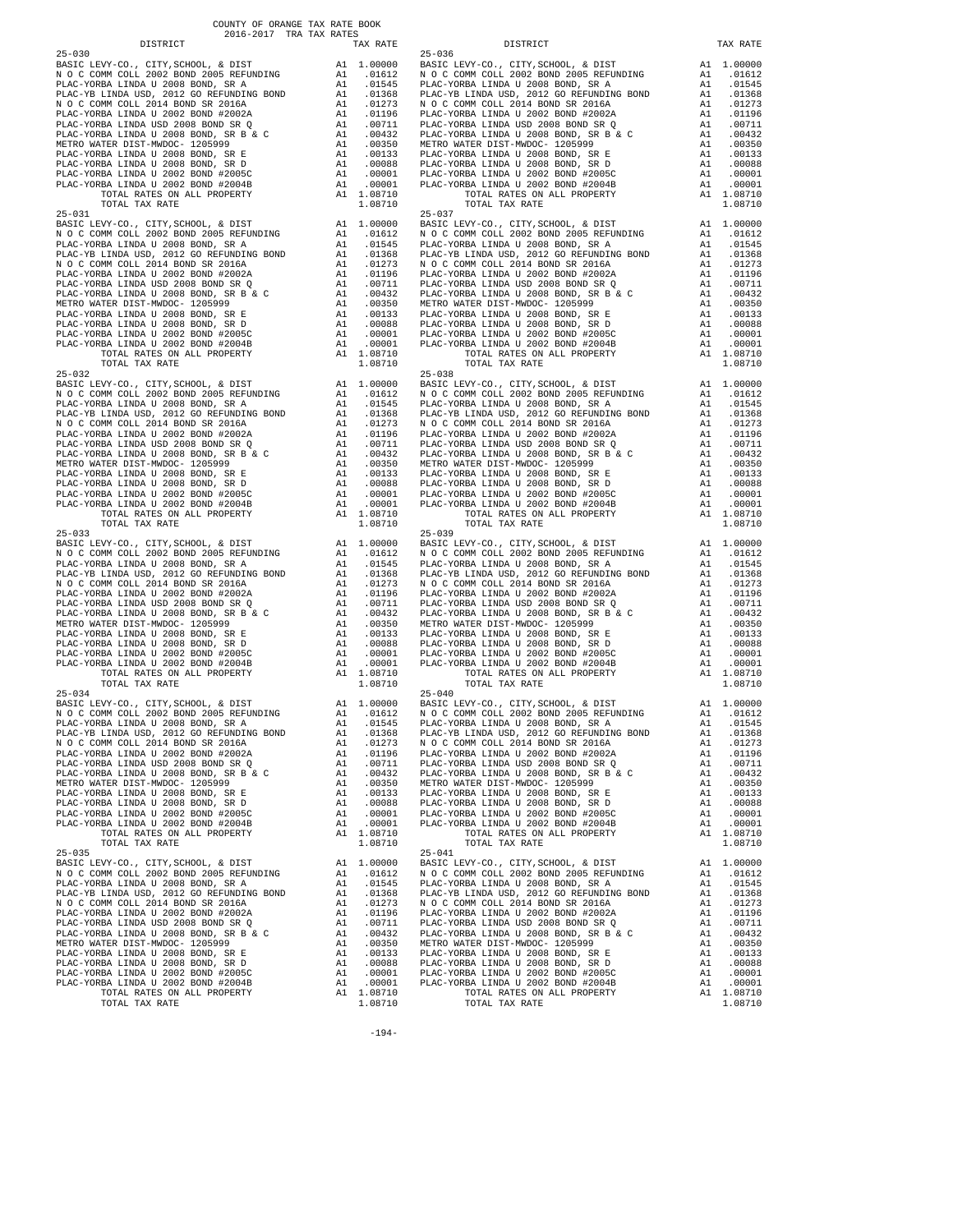COUNTY OF ORANGE TAX RATE BOOK 2016-2017 TRA TAX RATES DISTRICT TAX RATE DISTRICT TAX RATE 25-042 25-048 BASIC LEVY-CO., CITY,SCHOOL, & DIST A1 1.00000 BASIC LEVY-CO., CITY,SCHOOL, & DIST A1 1.00000 N O C COMM COLL 2002 BOND 2005 REFUNDING A1 .01612 N O C COMM COLL 2002 BOND 2005 REFUNDING A1 .01612 PLAC-YORBA LINDA U 2008 BOND, SR A A1 .01545 PLAC-YORBA LINDA U 2008 BOND, SR A A1 .01545 PLAC-YB LINDA USD, 2012 GO REFUNDING BOND A1 .01368 PLAC-YB LINDA USD, 2012 GO REFUNDING BOND A1 .01368 N O C COMM COLL 2014 BOND SR 2016A A1 .01273 N O C COMM COLL 2014 BOND SR 2016A A1 .01273 PLAC-YORBA LINDA U 2002 BOND #2002A A1 .01196 PLAC-YORBA LINDA U 2002 BOND #2002A A1 .01196 PLAC-YORBA LINDA USD 2008 BOND SR Q A1 .00711 PLAC-YORBA LINDA USD 2008 BOND SR Q A1 .00711 PLAC-YORBA LINDA U 2008 BOND, SR B & C A1 .00432 PLAC-YORBA LINDA U 2008 BOND, SR B & C A1 .00432 METRO WATER DIST-MWDOC- 1205999 A1 .00350 METRO WATER DIST-MWDOC- 1205999 A1 .00350 PLAC-YORBA LINDA U 2008 BOND, SR E A1 .00133 PLAC-YORBA LINDA U 2008 BOND, SR E A1 .00133 PLAC-YORBA LINDA U 2008 BOND, SR D A1 .00088 PLAC-YORBA LINDA U 2008 BOND, SR D A1 .00088 PLAC-YORBA LINDA U 2002 BOND #2005C A1 .00001 PLAC-YORBA LINDA U 2002 BOND #2005C A1 .00001 PLAC-YORBA LINDA U 2002 BOND #2004B A1 .00001 PLAC-YORBA LINDA U 2002 BOND #2004B A1 .00001 TOTAL RATES ON ALL PROPERTY A1 1.08710 TOTAL RATES ON ALL PROPERTY A1 1.08710 TOTAL TAX RATE 1.08710 TOTAL TAX RATE 1.08710 25-043 25-049 BASIC LEVY-CO., CITY,SCHOOL, & DIST A1 1.00000 BASIC LEVY-CO., CITY,SCHOOL, & DIST A1 1.00000 N O C COMM COLL 2002 BOND 2005 REFUNDING A1 .01612 N O C COMM COLL 2002 BOND 2005 REFUNDING A1 .01612 PLAC-YORBA LINDA U 2008 BOND, SR A A1 .01545 PLAC-YORBA LINDA U 2008 BOND, SR A A1 .01545 PLAC-YB LINDA USD, 2012 GO REFUNDING BOND A1 .01368 PLAC-YB LINDA USD, 2012 GO REFUNDING BOND A1 .01368 N O C COMM COLL 2014 BOND SR 2016A A1 .01273 N O C COMM COLL 2014 BOND SR 2016A A1 .01273 PLAC-YORBA LINDA U 2002 BOND #2002A A1 .01196 PLAC-YORBA LINDA U 2002 BOND #2002A A1 .01196 PLAC-YORBA LINDA USD 2008 BOND SR Q A1 .00711 PLAC-YORBA LINDA USD 2008 BOND SR Q A1 .00711 9 PLAC -YORBA LINDA U 2008 BOND, SR B & C<br>
METRO WATER DIST -WINDOC - 120599 PLAC -YORBA LINDA U 2008 BOND, SR B & C<br>
METRO WATER DIST -WINDOC - 120599 PLAC -YORBA LINDA U 2008 BOND, SR B A 1<br>
PLAC -YORBA LINDA U 2008 BOND 25-044 25-050 BASIC LEVY-CO., CITY,SCHOOL, & DIST A1 1.00000 BASIC LEVY-CO., CITY,SCHOOL, & DIST A1 1.00000 N O C COMM COLL 2002 BOND 2005 REFUNDING A1 .01612 N O C COMM COLL 2002 BOND 2005 REFUNDING A1 .01612 PLAC-YORBA LINDA U 2008 BOND, SR A A1 .01545 PLAC-YORBA LINDA U 2008 BOND, SR A A1 .01545 PLAC-YB LINDA USD, 2012 GO REFUNDING BOND A1 .01368 PLAC-YB LINDA USD, 2012 GO REFUNDING BOND A1 .01368 N O C COMM COLL 2014 BOND SR 2016A A1 .01273 N O C COMM COLL 2014 BOND SR 2016A A1 .01273 PLAC-YORBA LINDA U 2002 BOND #2002A A1 .01196 PLAC-YORBA LINDA U 2002 BOND #2002A A1 .01196 PLAC-YORBA LINDA USD 2008 BOND SR Q A1 .00711 PLAC-YORBA LINDA USD 2008 BOND SR Q A1 .00711 PLAC-YORBA LINDA U 2008 BOND, SR B & C A1 .00432 PLAC-YORBA LINDA U 2008 BOND, SR B & C A1 .00432 METRO WATER DIST-MWDOC- 1205999 A1 .00350 METRO WATER DIST-MWDOC- 1205999 A1 .00350 PLAC-YORBA LINDA U 2008 BOND, SR E A1 .00133 PLAC-YORBA LINDA U 2008 BOND, SR E A1 .00133 PLAC-YORBA LINDA U 2008 BOND, SR D A1 .00088 PLAC-YORBA LINDA U 2008 BOND, SR D A1 .00088 PLAC-YORBA LINDA U 2002 BOND #2005C A1 .00001 PLAC-YORBA LINDA U 2002 BOND #2005C A1 .00001 PLAC-YORBA LINDA U 2002 BOND #2004B A1 .00001 PLAC-YORBA LINDA U 2002 BOND #2004B A1 .00001 TOTAL RATES ON ALL PROPERTY A1 1.08710 TOTAL RATES ON ALL PROPERTY A1 1.08710 TOTAL TAX RATE 1.08710 TOTAL TAX RATE 1.08710  $\begin{tabular}{ c | c | c | c} \hline 25-0451 & 2002 BOND & 25-051 & 25-051 & 25-051 & 25-051 & 25-051 & 25-051 & 25-051 & 25-051 & 25-051 & 25-051 & 25-051 & 25-051 & 25-051 & 25-051 & 25-051 & 25-051 & 25-051 & 25-051 & 25-051 & 25-051 & 25-051 & 25-051 & 25-051 &$  $\begin{tabular}{ c | c | c | c} \hline 25-046 & 25-046 & 2002 BOND & BASIC LEVY-CO., CITY, SCHOOL, & DIST & A1 1.00000 & BASIC LEVY-CO., CITY, SCHOOL, & DIST & A1 1.00000 & BISTC LEVY-CO., CITY, SCHOOL, & DIST & A1 1.00000 & BISTC LEVY-CO., CITY, SCHOOL, & DIST & A1 1.00000 & BISTC LEVY-CO., CITY, SCHOOL, & DIST & A1 1.00000 & BASTC LEVY-CO., CITY, SCHOOL, & DIST & A1$  25-047 25-053 BASIC LEVY-CO., CITY, SCHOOL, & DIST<br>NOC COMM COLL 2002 DON DONG COMM COLL 2002 BOND 2008 DONG COMM COLL 2002 DONG COMM COLL 2002 DONG COMM COLL 20<br>PLAC-YORBA LINDA U 2008 DONG DONG RETUNDING A1 .01545 PLAC-YORBA LINDA U 2  $\begin{tabular}{0.95\textwidth} {\bf N O C COM COL} 2014 BOND SR 2016 A & 0.1273 & 0.1273  
PLAC-YORBA LINDA U 2002 BOND 42008 BOND SR 2016 A & 0.1273  
PLAC-YORBA LINDA U 2008 BOND SR Q & 0.10011  
PLAC-YORBA LINDA U 2008 BOND SR R Q & 0.100111  
PLAC-YORBA LINDA U 2008 BOND SR R B & 0.100121  
MLCP-YORBA LINDA U 2008 BOND SER B & 1.0032  
MLPC-$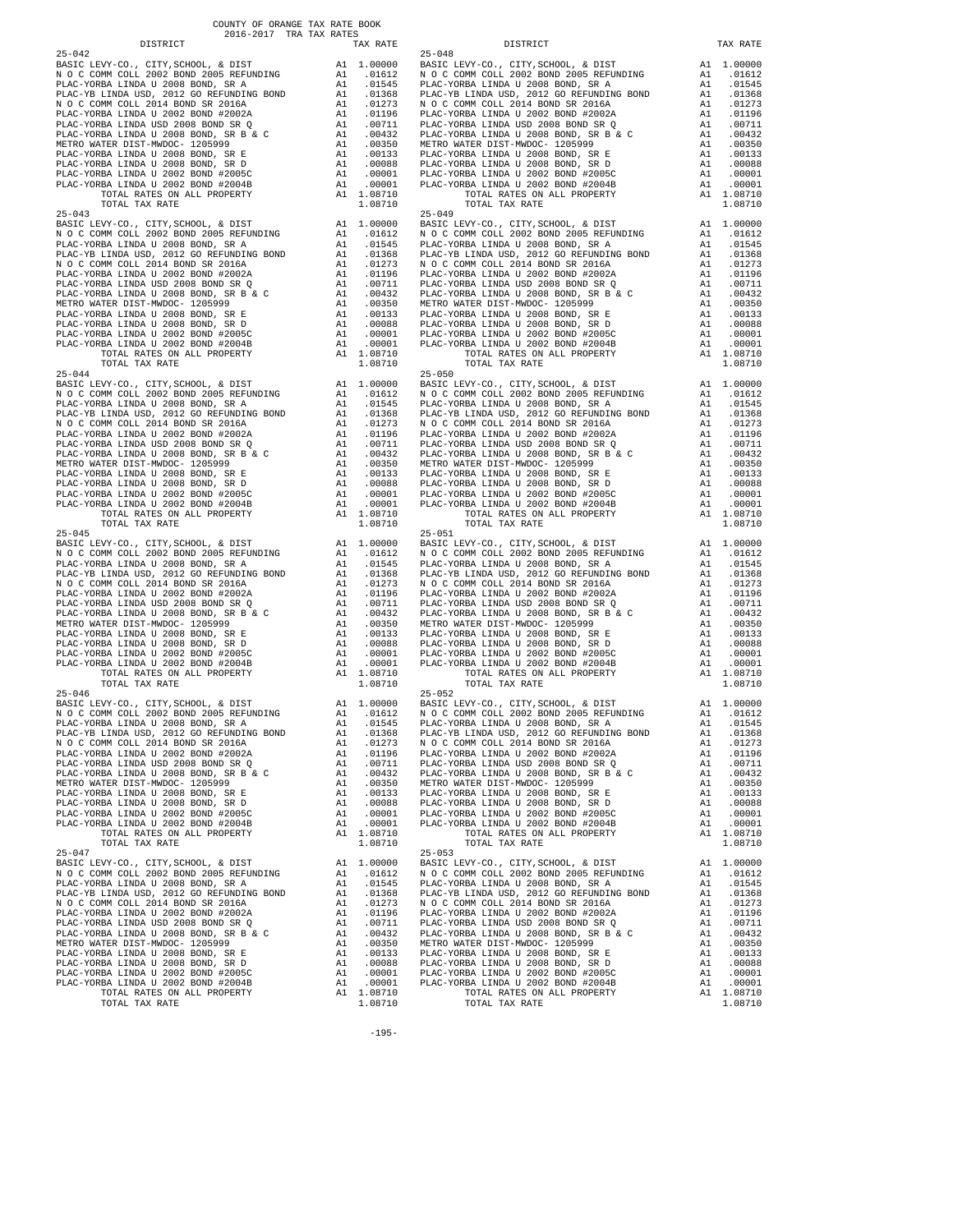COUNTY OF ORANGE TAX RATE BOOK 2016-2017 TRA TAX RATES DISTRICT TAX RATE DISTRICT TAX RATE 25-054 25-060 BASIC LEVY-CO., CITY,SCHOOL, & DIST A1 1.00000 BASIC LEVY-CO., CITY,SCHOOL, & DIST A1 1.00000 N O C COMM COLL 2002 BOND 2005 REFUNDING A1 .01612 N O C COMM COLL 2002 BOND 2005 REFUNDING A1 .01612 PLAC-YORBA LINDA U 2008 BOND, SR A A1 .01545 PLAC-YORBA LINDA U 2008 BOND, SR A A1 .01545 PLAC-YB LINDA USD, 2012 GO REFUNDING BOND A1 .01368 PLAC-YB LINDA USD, 2012 GO REFUNDING BOND A1 .01368 N O C COMM COLL 2014 BOND SR 2016A A1 .01273 N O C COMM COLL 2014 BOND SR 2016A A1 .01273 PLAC-YORBA LINDA U 2002 BOND #2002A A1 .01196 PLAC-YORBA LINDA U 2002 BOND #2002A A1 .01196 PLAC-YORBA LINDA USD 2008 BOND SR Q A1 .00711 PLAC-YORBA LINDA USD 2008 BOND SR Q A1 .00711 PLAC-YORBA LINDA U 2008 BOND, SR B & C A1 .00432 PLAC-YORBA LINDA U 2008 BOND, SR B & C A1 .00432 METRO WATER DIST-MWDOC- 1205999 A1 .00350 METRO WATER DIST-MWDOC- 1205999 A1 .00350 PLAC-YORBA LINDA U 2008 BOND, SR E A1 .00133 PLAC-YORBA LINDA U 2008 BOND, SR E A1 .00133 PLAC-YORBA LINDA U 2008 BOND, SR D A1 .00088 PLAC-YORBA LINDA U 2008 BOND, SR D A1 .00088 PLAC-YORBA LINDA U 2002 BOND #2005C A1 .00001 PLAC-YORBA LINDA U 2002 BOND #2005C A1 .00001 PLAC-YORBA LINDA U 2002 BOND #2004B A1 .00001 PLAC-YORBA LINDA U 2002 BOND #2004B A1 .00001 TOTAL RATES ON ALL PROPERTY A1 1.08710 TOTAL RATES ON ALL PROPERTY A1 1.08710 TOTAL TAX RATE 1.08710 TOTAL TAX RATE 1.08710 25-055 25-061 BASIC LEVY-CO., CITY,SCHOOL, & DIST A1 1.00000 BASIC LEVY-CO., CITY,SCHOOL, & DIST A1 1.00000 N O C COMM COLL 2002 BOND 2005 REFUNDING A1 .01612 N O C COMM COLL 2002 BOND 2005 REFUNDING A1 .01612 PLAC-YORBA LINDA U 2008 BOND, SR A A1 .01545 PLAC-YORBA LINDA U 2008 BOND, SR A A1 .01545 PLAC-YB LINDA USD, 2012 GO REFUNDING BOND A1 .01368 PLAC-YB LINDA USD, 2012 GO REFUNDING BOND A1 .01368 N O C COMM COLL 2014 BOND SR 2016A A1 .01273 N O C COMM COLL 2014 BOND SR 2016A A1 .01273 PLAC-YORBA LINDA U 2002 BOND #2002A A1 .01196 PLAC-YORBA LINDA U 2002 BOND #2002A A1 .01196 PLAC-YORBA LINDA USD 2008 BOND SR Q A1 .00711 PLAC-YORBA LINDA USD 2008 BOND SR Q A1 .00711 9 PLAC -YORBA LINDA U 2008 BOND, SR B & C<br>
METRO WATER DIST -WINDOC - 120599 PLAC -YORBA LINDA U 2008 BOND, SR B & C<br>
METRO WATER DIST -WINDOC - 120599 PLAC -YORBA LINDA U 2008 BOND, SR B A 1<br>
PLAC -YORBA LINDA U 2008 BOND  $\begin{tabular}{ c | c | c | c} \hline 25-056 & 100000 & 2200000 & 2400000 & 25-062 & 25-062 & 25-062 & 25-062 & 25-062 & 25-062 & 25-062 & 25-062 & 25-062 & 25-062 & 25-062 & 25-062 & 25-062 & 25-062 & 25-062 & 25-062 & 25-062 & 25-062 & 25-062 & 25-062 & 25-062 &$  $\begin{tabular}{ c | c | c} 25-057 & 25-063 & 25-063 \\ \hline \text{RAC}-\text{YORBA LINDA U 2002 BOND } 2005 \text{ REFDINDING} & \text{A1 } 1.00000 & \text{BASTC LEVY-CO., CITY, SCHOOL, & \& DIST \\ \text{PLAC-YORB LINDA U 2002 BOND } 2005 \text{ REFDINDING} & \text{A1 } 0.01545 & \text{PLAC-CYORB LINDA U 2003 BOND } 2005 \text{ REFDINDING} & \text{A1 } 0.01545$  25-058 25-064 BASIC LEVY-CO., CITY,SCHOOL, & DIST A1 1.00000 BASIC LEVY-CO., CITY,SCHOOL, & DIST A1 1.00000 N O C COMM COLL 2002 BOND 2005 REFUNDING A1 .01612 N O C COMM COLL 2002 BOND 2005 REFUNDING A1 .01612 PLAC-YORBA LINDA U 2008 BOND, SR A A1 .01545 PLAC-YORBA LINDA U 2008 BOND, SR A A1 .01545 PLAC-YB LINDA USD, 2012 GO REFUNDING BOND A1 .01368 PLAC-YB LINDA USD, 2012 GO REFUNDING BOND A1 .01368 N O C COMM COLL 2014 BOND SR 2016A A1 .01273 N O C COMM COLL 2014 BOND SR 2016A A1 .01273 PLAC-YORBA LINDA U 2002 BOND #2002A A1 .01196 PLAC-YORBA LINDA U 2002 BOND #2002A A1 .01196 PLAC-YORBA LINDA USD 2008 BOND SR Q A1 .00711 PLAC-YORBA LINDA USD 2008 BOND SR Q A1 .00711 PLAC-YORBA LINDA U 2008 BOND, SR B & C A1 .00432 PLAC-YORBA LINDA U 2008 BOND, SR B & C A1 .00432 METRO WATER DIST-MWDOC- 1205999 A1 .00350 METRO WATER DIST-MWDOC- 1205999 A1 .00350 PLAC-YORBA LINDA U 2008 BOND, SR E A1 .00133 PLAC-YORBA LINDA U 2008 BOND, SR E A1 .00133 PLAC-YORBA LINDA U 2008 BOND, SR D A1 .00088 PLAC-YORBA LINDA U 2008 BOND, SR D A1 .00088 PLAC-YORBA LINDA U 2002 BOND #2005C A1 .00001 PLAC-YORBA LINDA U 2002 BOND #2005C A1 .00001 PLAC-YORBA LINDA U 2002 BOND #2004B A1 .00001 PLAC-YORBA LINDA U 2002 BOND #2004B A1 .00001 TOTAL RATES ON ALL PROPERTY A1 1.08710 TOTAL RATES ON ALL PROPERTY A1 1.08710 TOTAL TAX RATE 1.08710 TOTAL TAX RATE 1.08710 25-059 25-065 BASIC LEVY-CO., CITY, SCHOOL, & DIST<br>NOC COMM COLL 2002 DON DONG COMM COLL 2002 BOND 2008 DONG COMM COLL 2002 DONG COMM COLL 2002 DONG COMM COLL 20<br>PLAC-YORBA LINDA U 2008 DONG DONG RETUNDING A1 .01545 PLAC-YORBA LINDA U 2  $\begin{tabular}{0.95\textwidth} {\bf N O C COM COL} 2014 BOND SR 2016 A & 0.1273 & 0.1273  
PLAC-YORBA LINDA U 2002 BOND 42008 BOND SR 2016 A & 0.1273  
PLAC-YORBA LINDA U 2008 BOND SR Q & 0.10011  
PLAC-YORBA LINDA U 2008 BOND SR R Q & 0.100111  
PLAC-YORBA LINDA U 2008 BOND SR R B & 0.100121  
MLCP-YORBA LINDA U 2008 BOND SER B & 1.0032  
MLPC-$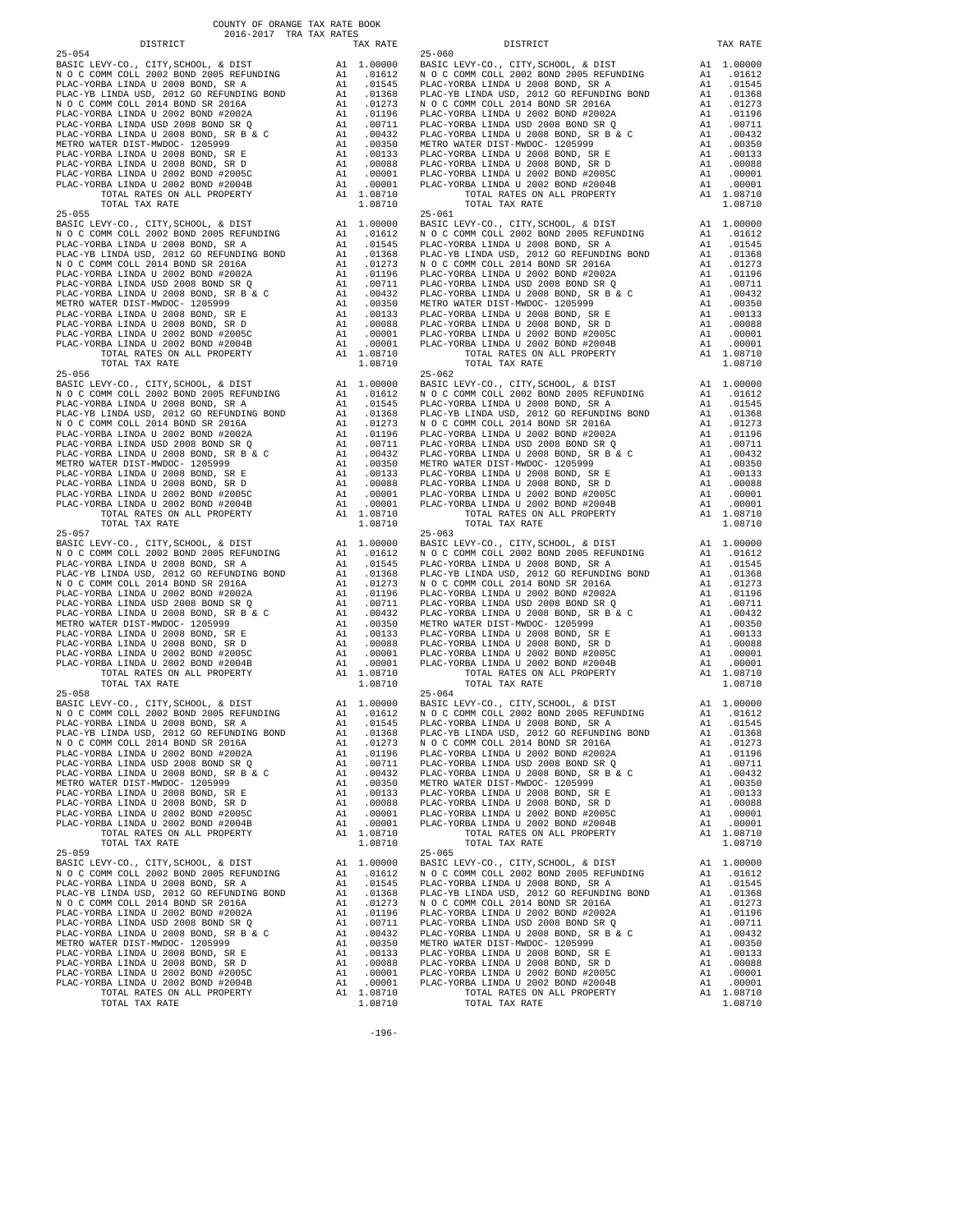| COUNTY OF ORANGE TAX RATE BOOK<br>$2016-2017\quad\text{TRA TAX RATES}\label{eq:2016-2017}$ DISTRICT |          |                                    |              |
|-----------------------------------------------------------------------------------------------------|----------|------------------------------------|--------------|
|                                                                                                     | TAX RATE | DISTRICT                           | TAX RATE     |
| $25 - 066$                                                                                          |          | $25 - 072$                         |              |
|                                                                                                     |          |                                    |              |
|                                                                                                     |          |                                    |              |
|                                                                                                     |          |                                    |              |
|                                                                                                     |          |                                    |              |
|                                                                                                     |          |                                    |              |
|                                                                                                     |          |                                    |              |
|                                                                                                     |          |                                    |              |
|                                                                                                     |          |                                    |              |
|                                                                                                     |          |                                    |              |
|                                                                                                     |          |                                    |              |
|                                                                                                     |          |                                    |              |
|                                                                                                     |          |                                    |              |
|                                                                                                     |          |                                    |              |
|                                                                                                     |          |                                    |              |
|                                                                                                     |          |                                    |              |
|                                                                                                     |          |                                    |              |
|                                                                                                     |          |                                    |              |
|                                                                                                     |          |                                    |              |
|                                                                                                     |          |                                    |              |
|                                                                                                     |          |                                    |              |
|                                                                                                     |          |                                    |              |
|                                                                                                     |          |                                    |              |
|                                                                                                     |          |                                    |              |
|                                                                                                     |          |                                    |              |
|                                                                                                     |          |                                    |              |
|                                                                                                     |          |                                    |              |
|                                                                                                     |          |                                    |              |
|                                                                                                     |          |                                    |              |
|                                                                                                     |          |                                    |              |
|                                                                                                     |          |                                    |              |
|                                                                                                     |          |                                    |              |
|                                                                                                     |          |                                    |              |
|                                                                                                     |          |                                    |              |
|                                                                                                     |          |                                    |              |
|                                                                                                     |          |                                    |              |
|                                                                                                     |          |                                    |              |
|                                                                                                     |          |                                    |              |
|                                                                                                     |          |                                    |              |
|                                                                                                     |          |                                    |              |
|                                                                                                     |          |                                    |              |
|                                                                                                     |          |                                    |              |
|                                                                                                     |          |                                    |              |
|                                                                                                     |          |                                    |              |
|                                                                                                     |          |                                    |              |
|                                                                                                     |          |                                    |              |
|                                                                                                     |          |                                    |              |
|                                                                                                     |          |                                    |              |
|                                                                                                     |          |                                    |              |
|                                                                                                     |          |                                    |              |
| PLAC-YORBA LINDA U 2008 BOND, SR A MALL 01545                                                       |          | PLAC-YORBA LINDA U 2008 BOND, SR A | A1<br>.01545 |
|                                                                                                     |          |                                    |              |
|                                                                                                     |          |                                    |              |
|                                                                                                     |          |                                    |              |
|                                                                                                     |          |                                    |              |
|                                                                                                     |          |                                    |              |
|                                                                                                     |          |                                    |              |
|                                                                                                     |          |                                    |              |
|                                                                                                     |          |                                    |              |
| TOTAL TAX RATE                                                                                      | 1.08710  | TOTAL TAX RATE                     | 1.08710      |
| $25 - 071$                                                                                          |          | $25 - 077$                         |              |
|                                                                                                     |          |                                    |              |
|                                                                                                     |          |                                    |              |
|                                                                                                     |          |                                    |              |
|                                                                                                     |          |                                    |              |
|                                                                                                     |          |                                    |              |
|                                                                                                     |          |                                    |              |
|                                                                                                     |          |                                    |              |
|                                                                                                     |          |                                    |              |
|                                                                                                     |          |                                    |              |
|                                                                                                     |          |                                    |              |
| TOTAL TAX RATE                                                                                      | 1.08710  | TOTAL TAX RATE                     | 1.08710      |
|                                                                                                     |          |                                    |              |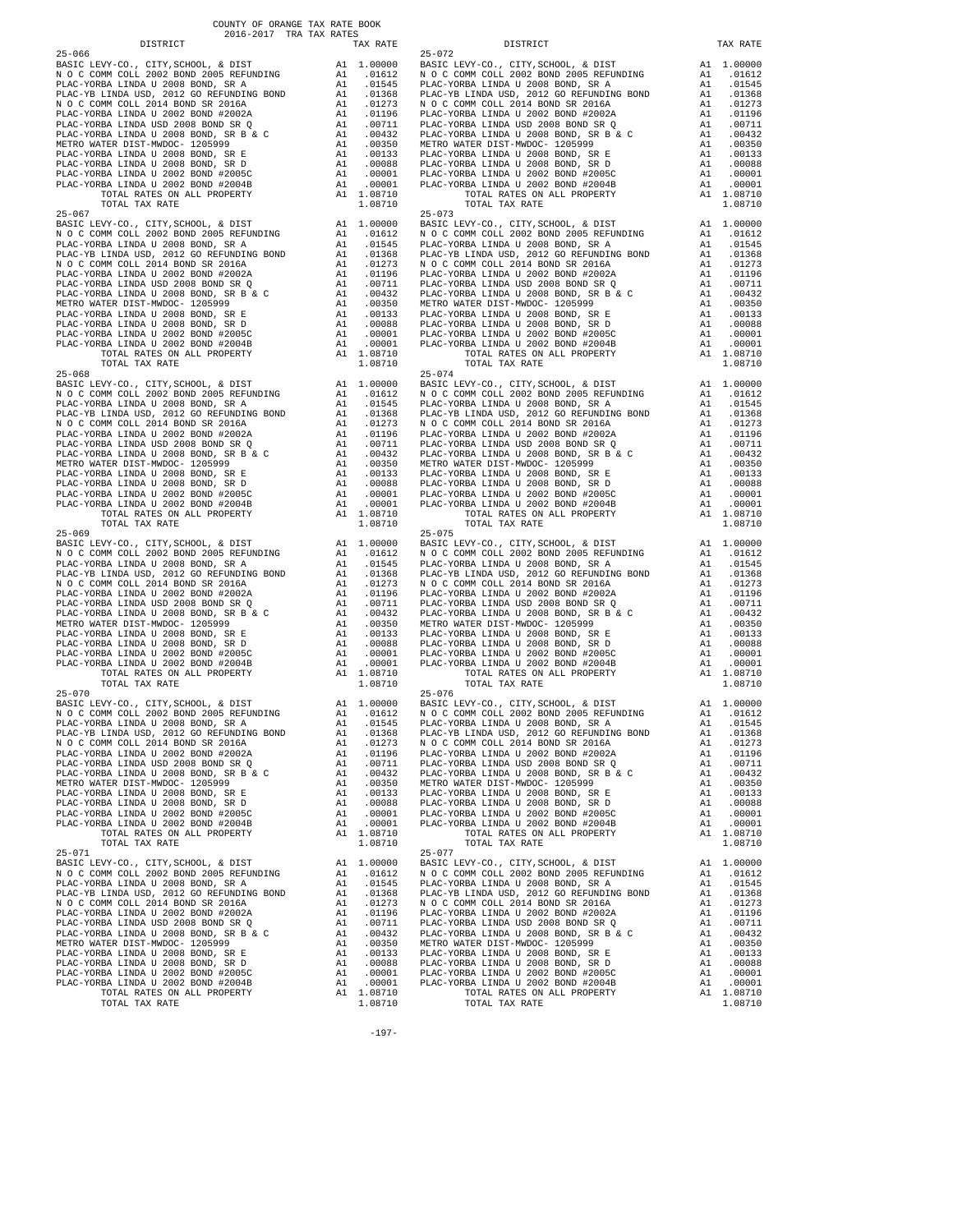| 2016-2017 TRA TAX RATES |  |  |  |
|-------------------------|--|--|--|
|                         |  |  |  |
|                         |  |  |  |
|                         |  |  |  |
|                         |  |  |  |
|                         |  |  |  |
|                         |  |  |  |
|                         |  |  |  |
|                         |  |  |  |
|                         |  |  |  |
|                         |  |  |  |
|                         |  |  |  |
|                         |  |  |  |
|                         |  |  |  |
|                         |  |  |  |
|                         |  |  |  |
|                         |  |  |  |
|                         |  |  |  |
|                         |  |  |  |
|                         |  |  |  |
|                         |  |  |  |
|                         |  |  |  |
|                         |  |  |  |
|                         |  |  |  |
|                         |  |  |  |
|                         |  |  |  |
|                         |  |  |  |
|                         |  |  |  |
|                         |  |  |  |
|                         |  |  |  |
|                         |  |  |  |
|                         |  |  |  |
|                         |  |  |  |
|                         |  |  |  |
|                         |  |  |  |
|                         |  |  |  |
|                         |  |  |  |
|                         |  |  |  |
|                         |  |  |  |
|                         |  |  |  |
|                         |  |  |  |
|                         |  |  |  |
|                         |  |  |  |
|                         |  |  |  |
|                         |  |  |  |
|                         |  |  |  |
|                         |  |  |  |
|                         |  |  |  |
|                         |  |  |  |
|                         |  |  |  |
|                         |  |  |  |
|                         |  |  |  |
|                         |  |  |  |
|                         |  |  |  |
|                         |  |  |  |
|                         |  |  |  |
|                         |  |  |  |
|                         |  |  |  |
|                         |  |  |  |
|                         |  |  |  |
|                         |  |  |  |
|                         |  |  |  |
|                         |  |  |  |
|                         |  |  |  |
|                         |  |  |  |
|                         |  |  |  |
|                         |  |  |  |
|                         |  |  |  |
|                         |  |  |  |
|                         |  |  |  |
|                         |  |  |  |
|                         |  |  |  |
|                         |  |  |  |

COUNTY OF ORANGE TAX RATE BOOK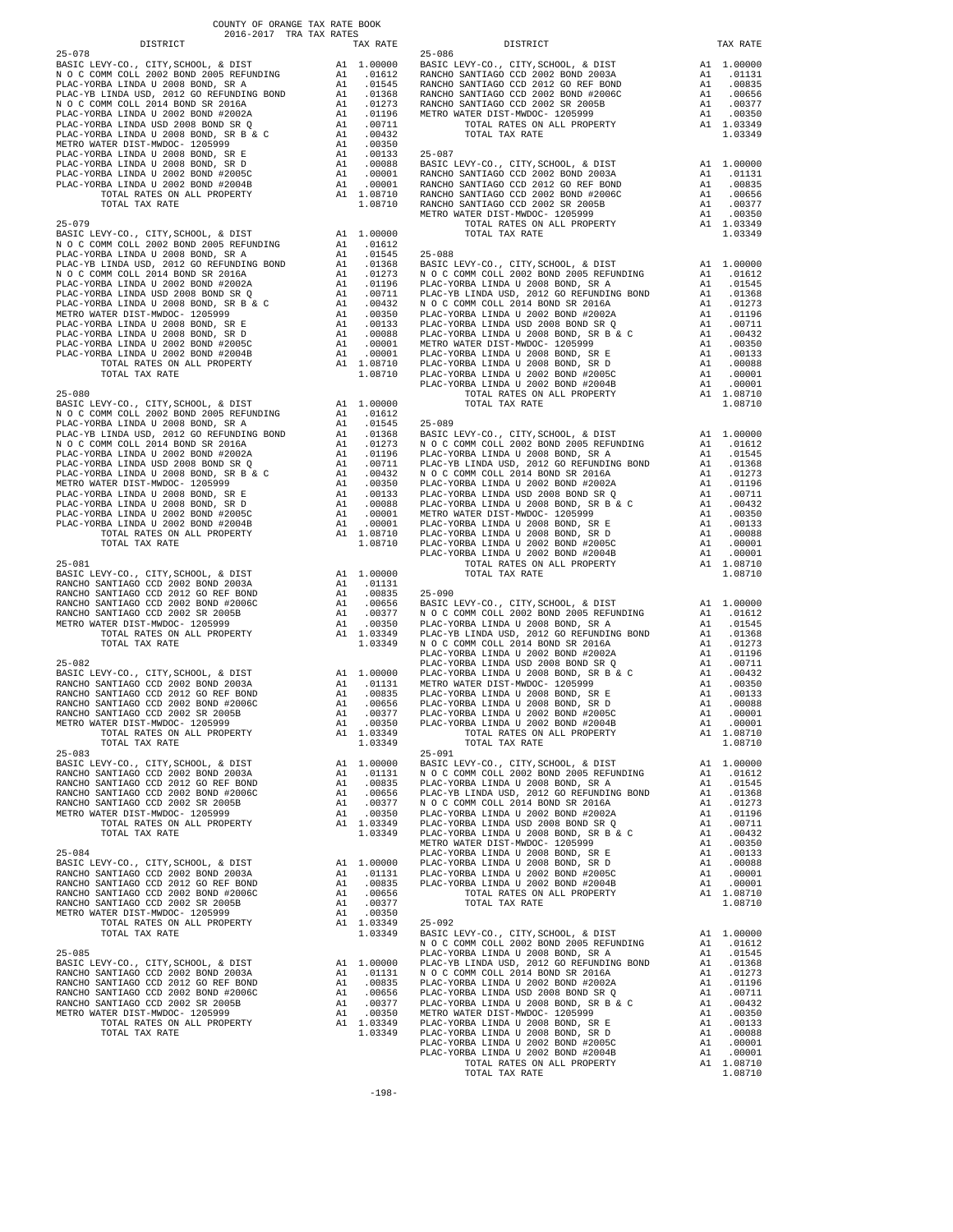| $2016-2017\begin{array}{lcl}\text{I-AA KAI'E B} \text{OOK}\\ \text{DISTRICT} \end{array}$ |  |                               |          |
|-------------------------------------------------------------------------------------------|--|-------------------------------|----------|
| $25 - 093$                                                                                |  | $TAX RATE$<br>25-101 DISTRICT | TAX RATE |
|                                                                                           |  |                               |          |
|                                                                                           |  |                               |          |
|                                                                                           |  |                               |          |
|                                                                                           |  |                               |          |
|                                                                                           |  |                               |          |
|                                                                                           |  |                               |          |
|                                                                                           |  |                               |          |
|                                                                                           |  |                               |          |
|                                                                                           |  |                               |          |
|                                                                                           |  |                               |          |
|                                                                                           |  |                               |          |
|                                                                                           |  |                               |          |
|                                                                                           |  |                               |          |
|                                                                                           |  |                               |          |
|                                                                                           |  |                               |          |
|                                                                                           |  |                               |          |
|                                                                                           |  |                               |          |
|                                                                                           |  |                               |          |
|                                                                                           |  |                               |          |
|                                                                                           |  |                               |          |
|                                                                                           |  |                               |          |
|                                                                                           |  |                               |          |
|                                                                                           |  |                               |          |
|                                                                                           |  |                               |          |
|                                                                                           |  |                               |          |
|                                                                                           |  |                               |          |
|                                                                                           |  |                               |          |
|                                                                                           |  |                               |          |
|                                                                                           |  |                               |          |
|                                                                                           |  |                               |          |
|                                                                                           |  |                               |          |
|                                                                                           |  |                               |          |
|                                                                                           |  |                               |          |
|                                                                                           |  |                               |          |
|                                                                                           |  |                               |          |
|                                                                                           |  |                               |          |
|                                                                                           |  |                               |          |
|                                                                                           |  |                               |          |
|                                                                                           |  |                               |          |
|                                                                                           |  |                               |          |
|                                                                                           |  |                               |          |
|                                                                                           |  |                               |          |
|                                                                                           |  |                               |          |
|                                                                                           |  |                               |          |
|                                                                                           |  |                               |          |
|                                                                                           |  |                               |          |
|                                                                                           |  |                               |          |
|                                                                                           |  |                               |          |
|                                                                                           |  |                               |          |
|                                                                                           |  |                               |          |
|                                                                                           |  |                               |          |
|                                                                                           |  |                               |          |
|                                                                                           |  |                               |          |
| $25 - 099$                                                                                |  |                               |          |
|                                                                                           |  |                               |          |
|                                                                                           |  |                               |          |
|                                                                                           |  |                               |          |
|                                                                                           |  |                               |          |
|                                                                                           |  |                               |          |
|                                                                                           |  |                               |          |
|                                                                                           |  |                               |          |
|                                                                                           |  |                               |          |
|                                                                                           |  |                               |          |
|                                                                                           |  |                               |          |
|                                                                                           |  |                               |          |
|                                                                                           |  |                               |          |
|                                                                                           |  |                               |          |
|                                                                                           |  |                               |          |
|                                                                                           |  |                               |          |
|                                                                                           |  |                               |          |
|                                                                                           |  |                               |          |
|                                                                                           |  |                               |          |
|                                                                                           |  |                               |          |
|                                                                                           |  |                               |          |
|                                                                                           |  |                               |          |
|                                                                                           |  |                               |          |
|                                                                                           |  |                               |          |
|                                                                                           |  |                               |          |
|                                                                                           |  |                               |          |
|                                                                                           |  |                               |          |
|                                                                                           |  |                               |          |

| RATE  | DISTRICT                          |
|-------|-----------------------------------|
|       | $25 - 101$                        |
| 10000 | BASIC LEVY-CO., CITY, SCHOOL, & D |
| 1612  | N O C COMM COLL 2002 BOND 2005 R  |
| 1545  | PLAC-YORBA LINDA U 2008 BOND, SR  |
| 1368  | PLAC-YB LINDA USD, 2012 GO REFUN  |
| 1273  | N O C COMM COLL 2014 BOND SR 201  |
| 1196  | PLAC-YORBA LINDA U 2002 BOND #20  |
| 10711 | PLAC-YORBA LINDA USD 2008 BOND S  |
| 0432  | PLAC-YORBA LINDA U 2008 BOND, SR  |
| 0350  | METRO WATER DIST-MWDOC- 1205999   |
| 0133  | PLAC-YORBA LINDA U 2008 BOND. SR  |
| 10088 | PLAC-YORBA LINDA U 2008 BOND. SR  |
| 0001  | PLAC-YORBA LINDA U 2002 BOND #20  |
| 10001 | PLAC-YORBA LINDA U 2002 BOND #20  |
| 18710 | TOTAL RATES ON ALL PROPE          |
| 8710  | TOTAL TAX RATE                    |
|       | $25 - 102$                        |
| 10000 | BASIC LEVY-CO., CITY, SCHOOL, & D |
| 1131  | N O C COMM COLL 2002 BOND 2005 R  |
| 0835  | PLAC-YORBA LINDA U 2008 BOND, SR  |
| 0656  | PLAC-YB LINDA USD, 2012 GO REFUN  |
| 10377 | N O C COMM COLL 2014 BOND SR 201  |
| 0350  | PLAC-YORBA LINDA U 2002 BOND #20  |
| 13349 | PLAC-YORRA LINDA HSD 2008 ROND S  |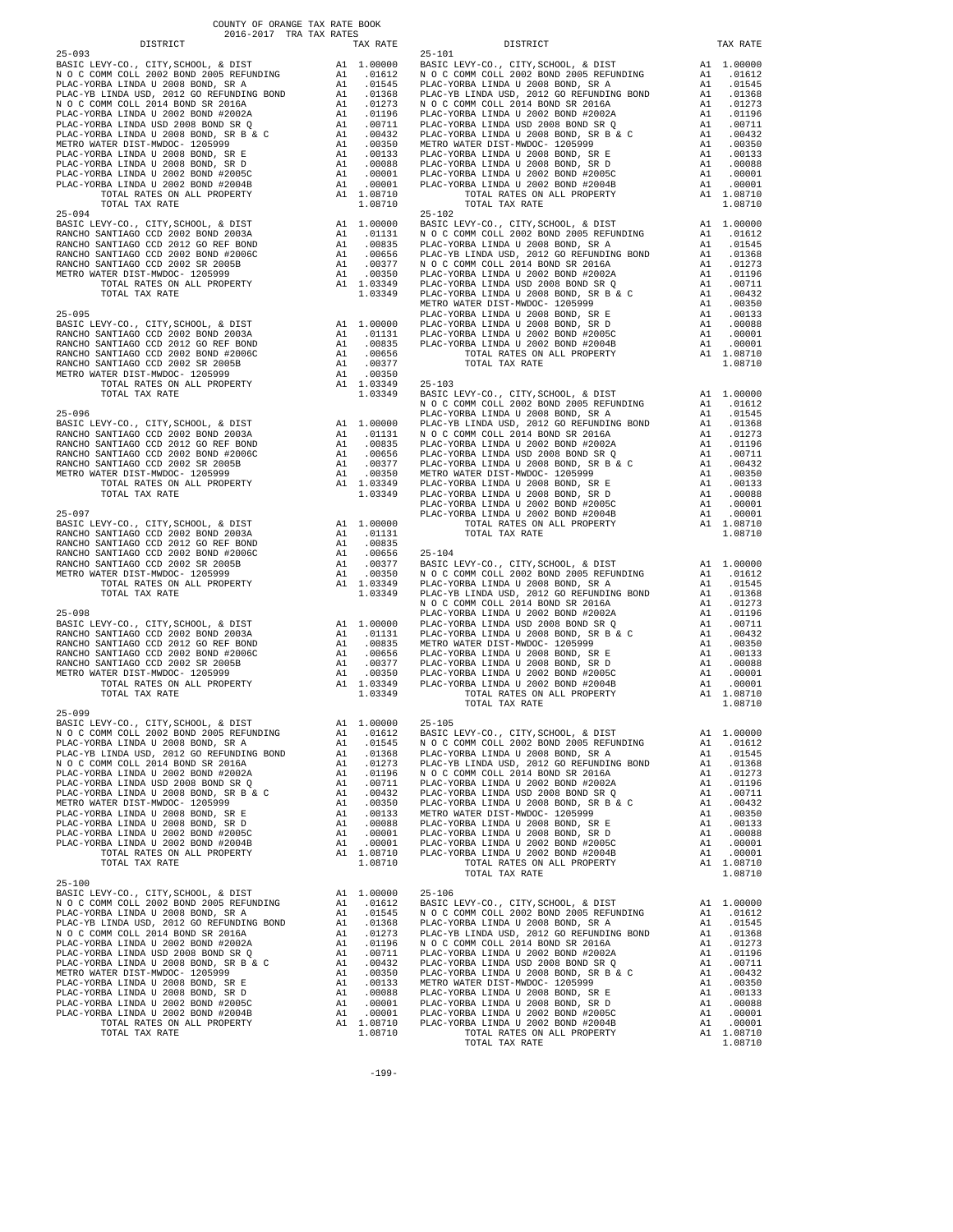| COUNTY OF ORANGE TAX RATE BOOK<br>$2016-2017\quad\text{TRA TAX RATES}\label{eq:2016-2017}$ DISTRICT                                                                                                                                                                                                                                                                                                                   |    |           |                                                                                 |                           |
|-----------------------------------------------------------------------------------------------------------------------------------------------------------------------------------------------------------------------------------------------------------------------------------------------------------------------------------------------------------------------------------------------------------------------|----|-----------|---------------------------------------------------------------------------------|---------------------------|
|                                                                                                                                                                                                                                                                                                                                                                                                                       |    | TAX RATE  | DISTRICT                                                                        | TAX RATE                  |
| $25 - 107$                                                                                                                                                                                                                                                                                                                                                                                                            |    |           | $25 - 113$                                                                      |                           |
|                                                                                                                                                                                                                                                                                                                                                                                                                       |    |           |                                                                                 |                           |
|                                                                                                                                                                                                                                                                                                                                                                                                                       |    |           |                                                                                 |                           |
|                                                                                                                                                                                                                                                                                                                                                                                                                       |    |           |                                                                                 |                           |
|                                                                                                                                                                                                                                                                                                                                                                                                                       |    |           |                                                                                 |                           |
|                                                                                                                                                                                                                                                                                                                                                                                                                       |    |           |                                                                                 |                           |
|                                                                                                                                                                                                                                                                                                                                                                                                                       |    |           |                                                                                 |                           |
|                                                                                                                                                                                                                                                                                                                                                                                                                       |    |           |                                                                                 |                           |
|                                                                                                                                                                                                                                                                                                                                                                                                                       |    |           |                                                                                 |                           |
|                                                                                                                                                                                                                                                                                                                                                                                                                       |    |           |                                                                                 |                           |
|                                                                                                                                                                                                                                                                                                                                                                                                                       |    |           |                                                                                 |                           |
|                                                                                                                                                                                                                                                                                                                                                                                                                       |    |           |                                                                                 |                           |
|                                                                                                                                                                                                                                                                                                                                                                                                                       |    |           |                                                                                 |                           |
|                                                                                                                                                                                                                                                                                                                                                                                                                       |    |           |                                                                                 |                           |
|                                                                                                                                                                                                                                                                                                                                                                                                                       |    |           |                                                                                 |                           |
|                                                                                                                                                                                                                                                                                                                                                                                                                       |    |           |                                                                                 |                           |
|                                                                                                                                                                                                                                                                                                                                                                                                                       |    |           |                                                                                 |                           |
|                                                                                                                                                                                                                                                                                                                                                                                                                       |    |           |                                                                                 |                           |
|                                                                                                                                                                                                                                                                                                                                                                                                                       |    |           |                                                                                 |                           |
|                                                                                                                                                                                                                                                                                                                                                                                                                       |    |           |                                                                                 |                           |
|                                                                                                                                                                                                                                                                                                                                                                                                                       |    |           |                                                                                 |                           |
|                                                                                                                                                                                                                                                                                                                                                                                                                       |    |           |                                                                                 |                           |
|                                                                                                                                                                                                                                                                                                                                                                                                                       |    |           |                                                                                 |                           |
|                                                                                                                                                                                                                                                                                                                                                                                                                       |    |           |                                                                                 |                           |
|                                                                                                                                                                                                                                                                                                                                                                                                                       |    |           |                                                                                 |                           |
|                                                                                                                                                                                                                                                                                                                                                                                                                       |    |           |                                                                                 |                           |
|                                                                                                                                                                                                                                                                                                                                                                                                                       |    |           |                                                                                 |                           |
|                                                                                                                                                                                                                                                                                                                                                                                                                       |    |           |                                                                                 |                           |
|                                                                                                                                                                                                                                                                                                                                                                                                                       |    |           |                                                                                 |                           |
|                                                                                                                                                                                                                                                                                                                                                                                                                       |    |           |                                                                                 |                           |
|                                                                                                                                                                                                                                                                                                                                                                                                                       |    |           |                                                                                 |                           |
|                                                                                                                                                                                                                                                                                                                                                                                                                       |    |           |                                                                                 |                           |
|                                                                                                                                                                                                                                                                                                                                                                                                                       |    |           |                                                                                 |                           |
|                                                                                                                                                                                                                                                                                                                                                                                                                       |    |           |                                                                                 |                           |
|                                                                                                                                                                                                                                                                                                                                                                                                                       |    |           |                                                                                 |                           |
|                                                                                                                                                                                                                                                                                                                                                                                                                       |    |           |                                                                                 |                           |
|                                                                                                                                                                                                                                                                                                                                                                                                                       |    |           |                                                                                 |                           |
|                                                                                                                                                                                                                                                                                                                                                                                                                       |    |           |                                                                                 |                           |
|                                                                                                                                                                                                                                                                                                                                                                                                                       |    |           |                                                                                 |                           |
|                                                                                                                                                                                                                                                                                                                                                                                                                       |    |           |                                                                                 |                           |
|                                                                                                                                                                                                                                                                                                                                                                                                                       |    |           |                                                                                 |                           |
|                                                                                                                                                                                                                                                                                                                                                                                                                       |    |           |                                                                                 |                           |
|                                                                                                                                                                                                                                                                                                                                                                                                                       |    |           |                                                                                 |                           |
|                                                                                                                                                                                                                                                                                                                                                                                                                       |    |           |                                                                                 |                           |
|                                                                                                                                                                                                                                                                                                                                                                                                                       |    |           |                                                                                 |                           |
|                                                                                                                                                                                                                                                                                                                                                                                                                       |    |           |                                                                                 |                           |
|                                                                                                                                                                                                                                                                                                                                                                                                                       |    |           |                                                                                 |                           |
|                                                                                                                                                                                                                                                                                                                                                                                                                       |    |           |                                                                                 |                           |
|                                                                                                                                                                                                                                                                                                                                                                                                                       |    |           |                                                                                 |                           |
|                                                                                                                                                                                                                                                                                                                                                                                                                       |    |           |                                                                                 |                           |
| PLAC-YORBA LINDA U 2008 BOND, SR A                                                                                                                                                                                                                                                                                                                                                                                    | A1 | .01545    | PLAC-YORBA LINDA U 2008 BOND, SR A                                              | A1<br>.01545              |
|                                                                                                                                                                                                                                                                                                                                                                                                                       |    |           |                                                                                 |                           |
| $\begin{tabular}{l c c c c c c} \hline \texttt{PLAC-YORBA LINDA U 2008 BOND SRE A} & 0.01545 & \texttt{PLAC-YORBA LINDA U 2008 BOND SRE B} & 0.0001 & 0.0001 & 0.0001 & 0.0001 & 0.001 & 0.001 & 0.001 & 0.001 & 0.001 & 0.001 & 0.001 & 0.001 & 0.001 & 0.001 & 0.001 & 0.001 & 0.001 & 0.001 & 0.001 & $                                                                                                            |    |           |                                                                                 |                           |
|                                                                                                                                                                                                                                                                                                                                                                                                                       |    |           |                                                                                 |                           |
|                                                                                                                                                                                                                                                                                                                                                                                                                       |    |           |                                                                                 |                           |
|                                                                                                                                                                                                                                                                                                                                                                                                                       |    |           |                                                                                 |                           |
|                                                                                                                                                                                                                                                                                                                                                                                                                       |    |           |                                                                                 |                           |
|                                                                                                                                                                                                                                                                                                                                                                                                                       |    |           |                                                                                 |                           |
|                                                                                                                                                                                                                                                                                                                                                                                                                       |    |           |                                                                                 |                           |
| TOTAL TAX RATE                                                                                                                                                                                                                                                                                                                                                                                                        |    | 1.08710   | TOTAL TAX RATE                                                                  | 1.08710                   |
| $25 - 112$                                                                                                                                                                                                                                                                                                                                                                                                            |    |           | $25 - 118$                                                                      |                           |
|                                                                                                                                                                                                                                                                                                                                                                                                                       |    |           | BASIC LEVY-CO., CITY,SCHOOL, & DIST<br>N O C COMM COLL 2002 BOND 2005 REFUNDING | A1 1.00000                |
| PLAC-YORBA LINDA U 2008 BOND, SR A                                                                                                                                                                                                                                                                                                                                                                                    |    | A1 .01545 | PLAC-YORBA LINDA U 2008 BOND, SR A                                              | A1 .01612<br>A1 .01545    |
|                                                                                                                                                                                                                                                                                                                                                                                                                       |    |           |                                                                                 | A1 .01368                 |
|                                                                                                                                                                                                                                                                                                                                                                                                                       |    |           |                                                                                 | A1 .01273                 |
|                                                                                                                                                                                                                                                                                                                                                                                                                       |    |           |                                                                                 | A1 .01196<br>A1 .00711    |
|                                                                                                                                                                                                                                                                                                                                                                                                                       |    |           |                                                                                 | A1 .00432                 |
|                                                                                                                                                                                                                                                                                                                                                                                                                       |    |           |                                                                                 | A1 .00350                 |
|                                                                                                                                                                                                                                                                                                                                                                                                                       |    |           |                                                                                 | A1 .00133<br>A1<br>.00088 |
|                                                                                                                                                                                                                                                                                                                                                                                                                       |    |           |                                                                                 | A1 .00001                 |
|                                                                                                                                                                                                                                                                                                                                                                                                                       |    |           |                                                                                 | A1 .00001                 |
| $\begin{tabular}{l c c c c c} \hline \texttt{PLAC-YORBA LINDA U 2008 BOND, SR A & .01545 & PLAC-YORBA LINDA U 2008 BOND, SR A \\ \hline \texttt{PLAC-YORBA LINDA U 2012 GO REFDUNING BOND A1 & .01368 PLAC-YORBA LINDA U 2012 GO REFDUNING BOND A2 & .01273 & N O C COMM COLL 2014 BOND SR 2016A \\ \hline \texttt{PLAC-YORBA LINDA U 2002 BOND H 2002B & .01196 & PLAC-YORBA LINDA U 2002 BOND H $<br>TOTAL TAX RATE |    | 1.08710   | TOTAL TAX RATE                                                                  | A1 1.08710<br>1.08710     |
|                                                                                                                                                                                                                                                                                                                                                                                                                       |    |           |                                                                                 |                           |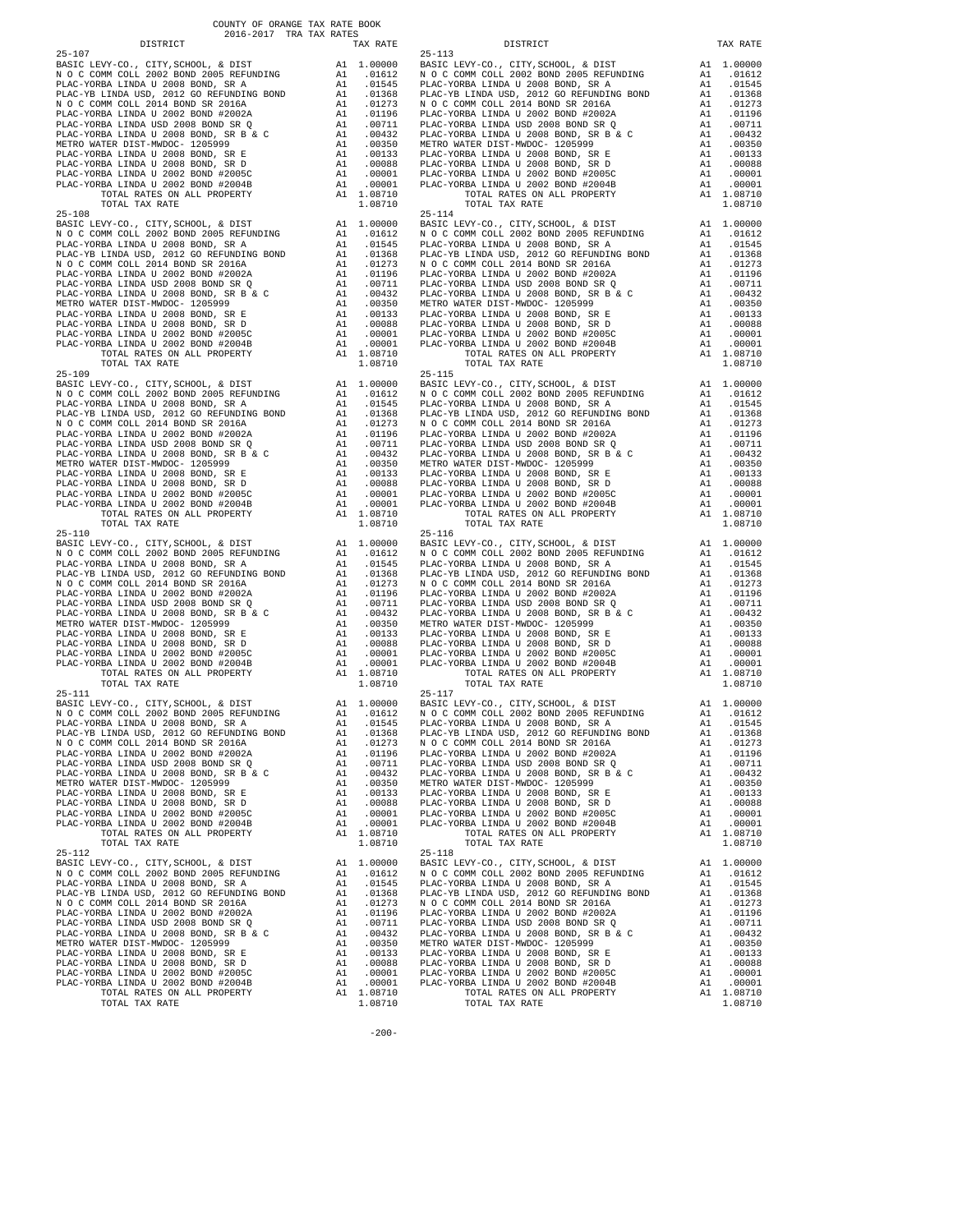COUNTY OF ORANGE TAX RATE BOOK 2016-2017 TRA TAX RATES DISTRICT TAX RATE DISTRICT TAX RATE 25-119 25-125 BASIC LEVY-CO., CITY,SCHOOL, & DIST A1 1.00000 BASIC LEVY-CO., CITY,SCHOOL, & DIST A1 1.00000 N O C COMM COLL 2002 BOND 2005 REFUNDING A1 .01612 N O C COMM COLL 2002 BOND 2005 REFUNDING A1 .01612 PLAC-YORBA LINDA U 2008 BOND, SR A A1 .01545 PLAC-YORBA LINDA U 2008 BOND, SR A A1 .01545 PLAC-YB LINDA USD, 2012 GO REFUNDING BOND A1 .01368 PLAC-YB LINDA USD, 2012 GO REFUNDING BOND A1 .01368 N O C COMM COLL 2014 BOND SR 2016A A1 .01273 N O C COMM COLL 2014 BOND SR 2016A A1 .01273 PLAC-YORBA LINDA U 2002 BOND #2002A A1 .01196 PLAC-YORBA LINDA U 2002 BOND #2002A A1 .01196 PLAC-YORBA LINDA USD 2008 BOND SR Q A1 .00711 PLAC-YORBA LINDA USD 2008 BOND SR Q A1 .00711 PLAC-YORBA LINDA U 2008 BOND, SR B & C A1 .00432 PLAC-YORBA LINDA U 2008 BOND, SR B & C A1 .00432 METRO WATER DIST-MWDOC- 1205999 A1 .00350 METRO WATER DIST-MWDOC- 1205999 A1 .00350 PLAC-YORBA LINDA U 2008 BOND, SR E A1 .00133 PLAC-YORBA LINDA U 2008 BOND, SR E A1 .00133 PLAC-YORBA LINDA U 2008 BOND, SR D A1 .00088 PLAC-YORBA LINDA U 2008 BOND, SR D A1 .00088 PLAC-YORBA LINDA U 2002 BOND #2005C A1 .00001 PLAC-YORBA LINDA U 2002 BOND #2005C A1 .00001 PLAC-YORBA LINDA U 2002 BOND #2004B A1 .00001 PLAC-YORBA LINDA U 2002 BOND #2004B A1 .00001 TOTAL RATES ON ALL PROPERTY A1 1.08710 TOTAL RATES ON ALL PROPERTY A1 1.08710 TOTAL TAX RATE 1.08710 TOTAL TAX RATE 1.08710 25-120 25-126 BASIC LEVY-CO., CITY,SCHOOL, & DIST A1 1.00000 BASIC LEVY-CO., CITY,SCHOOL, & DIST A1 1.00000 N O C COMM COLL 2002 BOND 2005 REFUNDING A1 .01612 N O C COMM COLL 2002 BOND 2005 REFUNDING A1 .01612 PLAC-YORBA LINDA U 2008 BOND, SR A A1 .01545 PLAC-YORBA LINDA U 2008 BOND, SR A A1 .01545 PLAC-YB LINDA USD, 2012 GO REFUNDING BOND A1 .01368 PLAC-YB LINDA USD, 2012 GO REFUNDING BOND A1 .01368 N O C COMM COLL 2014 BOND SR 2016A A1 .01273 N O C COMM COLL 2014 BOND SR 2016A A1 .01273 PLAC-YORBA LINDA U 2002 BOND #2002A A1 .01196 PLAC-YORBA LINDA U 2002 BOND #2002A A1 .01196 PLAC-YORBA LINDA USD 2008 BOND SR Q A1 .00711 PLAC-YORBA LINDA USD 2008 BOND SR Q A1 .00711 9 PLAC -YORBA LINDA U 2008 BOND, SR B & C<br>
METRO WATER DIST -WINDOC - 120599 PLAC -YORBA LINDA U 2008 BOND, SR B & C<br>
METRO WATER DIST -WINDOC - 120599 PLAC -YORBA LINDA U 2008 BOND, SR B A 1<br>
PLAC -YORBA LINDA U 2008 BOND  $\begin{tabular}{ c | c| c|c|c|c} \hline 25-121 & 25-121 & 26-121 & 2008 & 2008 & 2008 & 2008 & 2008 & 2008 & 2008 & 2008 & 2008 & 2008 & 2008 & 2008 & 2008 & 2008 & 2008 & 2008 & 2008 & 2008 & 2008 & 2008 & 2008 & 2008 & 2008 & 2008 & 2008 & 2008 & 2008 & 2008 & 2008 &$  $\begin{tabular}{ c| c| c|c|c|c} \hline 25-122 & 25-128 & 25-128 & 25-128 & 25-128 & 25-128 & 25-128 & 25-128 & 25-128 & 25-128 & 25-128 & 25-128 & 25-128 & 25-128 & 25-128 & 25-128 & 25-128 & 25-128 & 25-128 & 25-128 & 25-128 & 25-128 & 25-128 & 25-128 & 25-128$  25-123 25-129 BASIC LEVY-CO., CITY,SCHOOL, & DIST A1 1.00000 BASIC LEVY-CO., CITY,SCHOOL, & DIST A1 1.00000 N O C COMM COLL 2002 BOND 2005 REFUNDING A1 .01612 N O C COMM COLL 2002 BOND 2005 REFUNDING A1 .01612 PLAC-YORBA LINDA U 2008 BOND, SR A A1 .01545 PLAC-YORBA LINDA U 2008 BOND, SR A A1 .01545 PLAC-YB LINDA USD, 2012 GO REFUNDING BOND A1 .01368 PLAC-YB LINDA USD, 2012 GO REFUNDING BOND A1 .01368 N O C COMM COLL 2014 BOND SR 2016A A1 .01273 N O C COMM COLL 2014 BOND SR 2016A A1 .01273 PLAC-YORBA LINDA U 2002 BOND #2002A A1 .01196 PLAC-YORBA LINDA U 2002 BOND #2002A A1 .01196 PLAC-YORBA LINDA USD 2008 BOND SR Q A1 .00711 PLAC-YORBA LINDA USD 2008 BOND SR Q A1 .00711 PLAC-YORBA LINDA U 2008 BOND, SR B & C A1 .00432 PLAC-YORBA LINDA U 2008 BOND, SR B & C A1 .00432 METRO WATER DIST-MWDOC- 1205999 A1 .00350 METRO WATER DIST-MWDOC- 1205999 A1 .00350 PLAC-YORBA LINDA U 2008 BOND, SR E A1 .00133 PLAC-YORBA LINDA U 2008 BOND, SR E A1 .00133 PLAC-YORBA LINDA U 2008 BOND, SR D A1 .00088 PLAC-YORBA LINDA U 2008 BOND, SR D A1 .00088 PLAC-YORBA LINDA U 2002 BOND #2005C A1 .00001 PLAC-YORBA LINDA U 2002 BOND #2005C A1 .00001 PLAC-YORBA LINDA U 2002 BOND #2004B A1 .00001 PLAC-YORBA LINDA U 2002 BOND #2004B A1 .00001 TOTAL RATES ON ALL PROPERTY A1 1.08710 TOTAL RATES ON ALL PROPERTY A1 1.08710 TOTAL TAX RATE 1.08710 TOTAL TAX RATE 1.08710 25-124 25-130 BASIC LEVY-CO., CITY, SCHOOL, & DIST<br>NOC COMM COLL 2002 DON DONG COMM COLL 2002 BOND 2008 DONG COMM COLL 2002 DONG COMM COLL 2002 DONG COMM COLL 20<br>PLAC-YORBA LINDA U 2008 DONG DONG RETUNDING A1 .01545 PLAC-YORBA LINDA U 2  $\begin{tabular}{0.95\textwidth} {\bf N O C COM COL} 2014 BOND SR 2016 A & 0.1273 & 0.1273  
PLAC-YORBA LINDA U 2002 BOND 42008 BOND SR 2016 A & 0.1273  
PLAC-YORBA LINDA U 2008 BOND SR Q & 0.10011  
PLAC-YORBA LINDA U 2008 BOND SR R Q & 0.100111  
PLAC-YORBA LINDA U 2008 BOND SR R B & 0.100121  
MLCP-YORBA LINDA U 2008 BOND SER B & 1.0032  
MLPC-$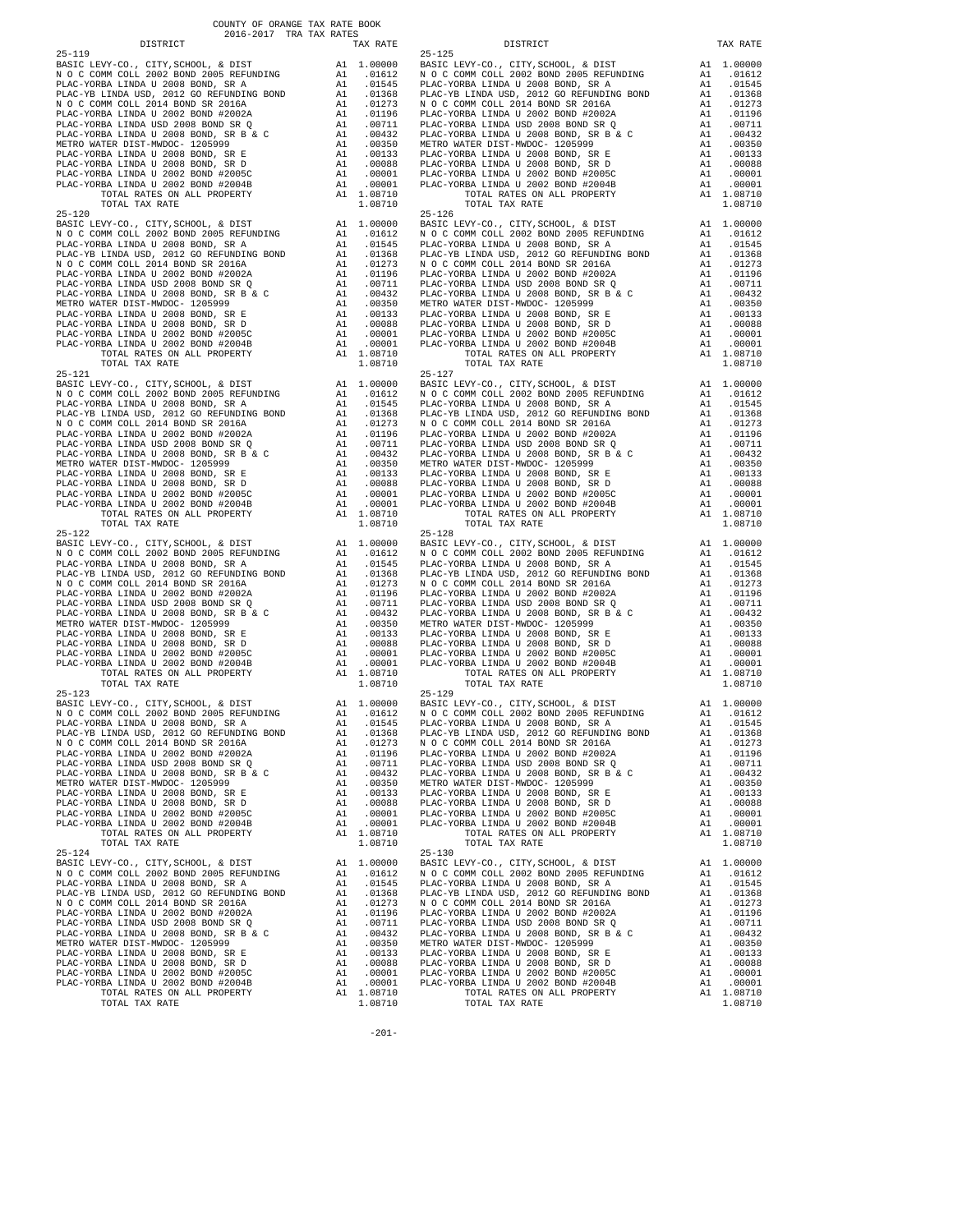TOTAL RATES ON ALL PROPERTY A1 1.08710 TOTAL TAX RATE 1.08710

| 35-131 DISTRICT (2016-2017 TRA TAX RIKE TAX RATES (2016-2017 TRA TAX RATES (2017 TRA TAX RATES (2017 TRA TAX RATES (2016-2017 TRA TAX RATES (2016-2017 TRA TAX RATES (2016-2017 TRA TAX RATES (2016-2017 TRA TAX RATES (2016- |  |  |  |
|-------------------------------------------------------------------------------------------------------------------------------------------------------------------------------------------------------------------------------|--|--|--|
|                                                                                                                                                                                                                               |  |  |  |
|                                                                                                                                                                                                                               |  |  |  |
|                                                                                                                                                                                                                               |  |  |  |
|                                                                                                                                                                                                                               |  |  |  |
|                                                                                                                                                                                                                               |  |  |  |
|                                                                                                                                                                                                                               |  |  |  |
|                                                                                                                                                                                                                               |  |  |  |
|                                                                                                                                                                                                                               |  |  |  |
|                                                                                                                                                                                                                               |  |  |  |
|                                                                                                                                                                                                                               |  |  |  |
|                                                                                                                                                                                                                               |  |  |  |
|                                                                                                                                                                                                                               |  |  |  |
|                                                                                                                                                                                                                               |  |  |  |
|                                                                                                                                                                                                                               |  |  |  |
|                                                                                                                                                                                                                               |  |  |  |
|                                                                                                                                                                                                                               |  |  |  |
|                                                                                                                                                                                                                               |  |  |  |
|                                                                                                                                                                                                                               |  |  |  |
|                                                                                                                                                                                                                               |  |  |  |
|                                                                                                                                                                                                                               |  |  |  |
|                                                                                                                                                                                                                               |  |  |  |
|                                                                                                                                                                                                                               |  |  |  |
|                                                                                                                                                                                                                               |  |  |  |
|                                                                                                                                                                                                                               |  |  |  |
|                                                                                                                                                                                                                               |  |  |  |
|                                                                                                                                                                                                                               |  |  |  |
|                                                                                                                                                                                                                               |  |  |  |
|                                                                                                                                                                                                                               |  |  |  |
|                                                                                                                                                                                                                               |  |  |  |
|                                                                                                                                                                                                                               |  |  |  |
|                                                                                                                                                                                                                               |  |  |  |
|                                                                                                                                                                                                                               |  |  |  |
|                                                                                                                                                                                                                               |  |  |  |
|                                                                                                                                                                                                                               |  |  |  |
|                                                                                                                                                                                                                               |  |  |  |
|                                                                                                                                                                                                                               |  |  |  |
|                                                                                                                                                                                                                               |  |  |  |
|                                                                                                                                                                                                                               |  |  |  |
|                                                                                                                                                                                                                               |  |  |  |
|                                                                                                                                                                                                                               |  |  |  |
|                                                                                                                                                                                                                               |  |  |  |
|                                                                                                                                                                                                                               |  |  |  |
|                                                                                                                                                                                                                               |  |  |  |
|                                                                                                                                                                                                                               |  |  |  |
|                                                                                                                                                                                                                               |  |  |  |
|                                                                                                                                                                                                                               |  |  |  |
|                                                                                                                                                                                                                               |  |  |  |
|                                                                                                                                                                                                                               |  |  |  |
|                                                                                                                                                                                                                               |  |  |  |
|                                                                                                                                                                                                                               |  |  |  |
|                                                                                                                                                                                                                               |  |  |  |
|                                                                                                                                                                                                                               |  |  |  |
|                                                                                                                                                                                                                               |  |  |  |
|                                                                                                                                                                                                                               |  |  |  |
| 25 - 130 - 2023 - 2014 - 2023 - 2023 - 2023 - 2023 - 2023 - 2023 - 2023 - 2023 - 2023 - 2023 - 2023 - 2023 - 2023 - 2023 - 2023 - 2023 - 2023 - 2023 - 2023 - 2023 - 2023 - 2023 - 2023 - 2023 - 2023 - 2023 - 2023 - 2023 -  |  |  |  |
|                                                                                                                                                                                                                               |  |  |  |
|                                                                                                                                                                                                                               |  |  |  |
|                                                                                                                                                                                                                               |  |  |  |
|                                                                                                                                                                                                                               |  |  |  |
|                                                                                                                                                                                                                               |  |  |  |
|                                                                                                                                                                                                                               |  |  |  |
|                                                                                                                                                                                                                               |  |  |  |
|                                                                                                                                                                                                                               |  |  |  |
|                                                                                                                                                                                                                               |  |  |  |
|                                                                                                                                                                                                                               |  |  |  |
|                                                                                                                                                                                                                               |  |  |  |
|                                                                                                                                                                                                                               |  |  |  |
|                                                                                                                                                                                                                               |  |  |  |
|                                                                                                                                                                                                                               |  |  |  |
|                                                                                                                                                                                                                               |  |  |  |
|                                                                                                                                                                                                                               |  |  |  |
|                                                                                                                                                                                                                               |  |  |  |
|                                                                                                                                                                                                                               |  |  |  |
|                                                                                                                                                                                                                               |  |  |  |
|                                                                                                                                                                                                                               |  |  |  |
|                                                                                                                                                                                                                               |  |  |  |
|                                                                                                                                                                                                                               |  |  |  |
|                                                                                                                                                                                                                               |  |  |  |
|                                                                                                                                                                                                                               |  |  |  |
|                                                                                                                                                                                                                               |  |  |  |
|                                                                                                                                                                                                                               |  |  |  |
|                                                                                                                                                                                                                               |  |  |  |

-202-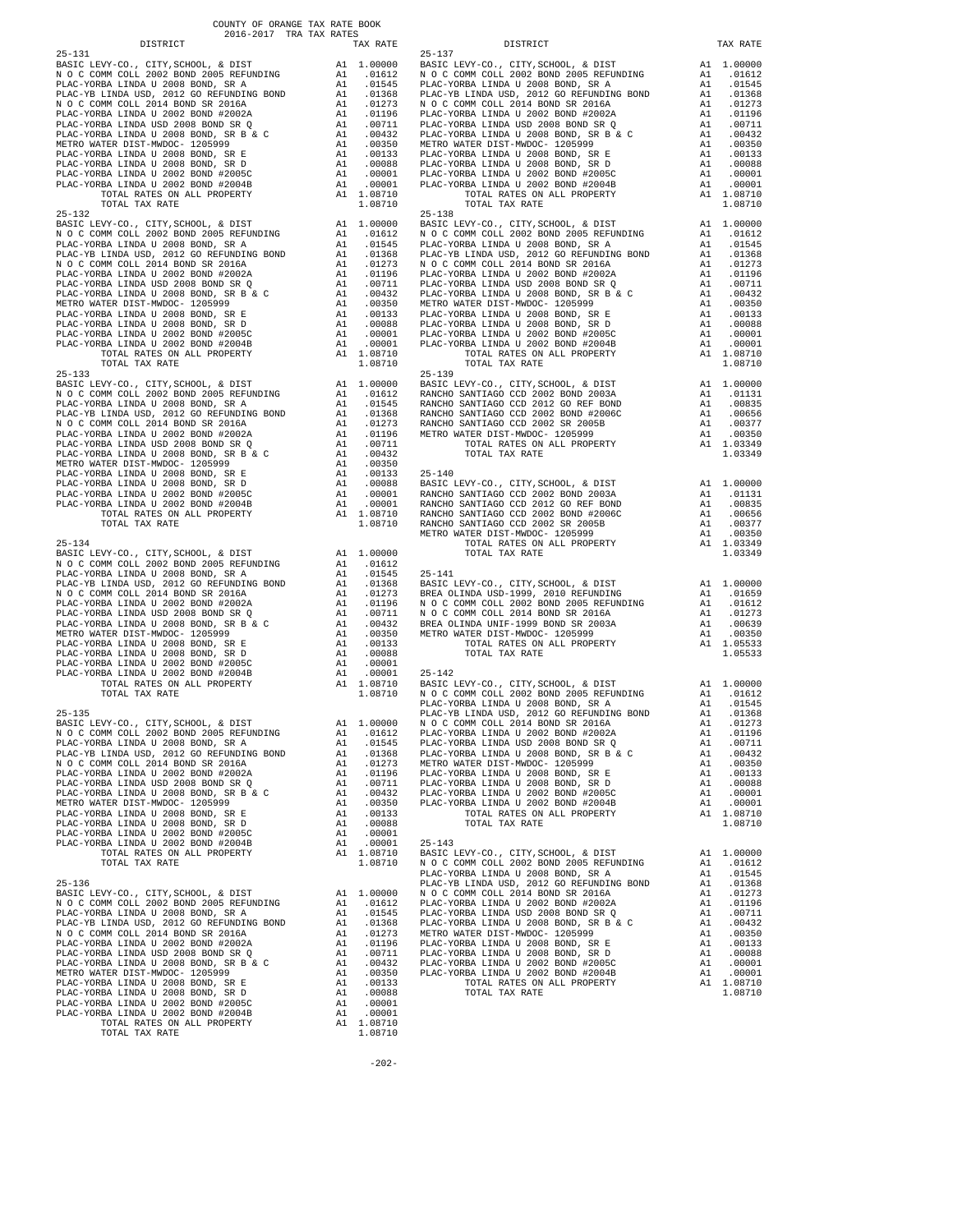| COUNTY OF ORANGE TAX RATE BOOK<br>$2016-2017 \quad \text{TRA RATE}$ DISTRICT $\hspace{0.5cm}$                                                                                                                                 |              |                                                                                                                                                                                                                                                                                                                     |                           |
|-------------------------------------------------------------------------------------------------------------------------------------------------------------------------------------------------------------------------------|--------------|---------------------------------------------------------------------------------------------------------------------------------------------------------------------------------------------------------------------------------------------------------------------------------------------------------------------|---------------------------|
|                                                                                                                                                                                                                               | TAX RATE     | DISTRICT                                                                                                                                                                                                                                                                                                            | TAX RATE                  |
| $25 - 144$                                                                                                                                                                                                                    |              | $25 - 150$                                                                                                                                                                                                                                                                                                          |                           |
|                                                                                                                                                                                                                               |              |                                                                                                                                                                                                                                                                                                                     |                           |
|                                                                                                                                                                                                                               |              |                                                                                                                                                                                                                                                                                                                     |                           |
|                                                                                                                                                                                                                               |              |                                                                                                                                                                                                                                                                                                                     |                           |
|                                                                                                                                                                                                                               |              |                                                                                                                                                                                                                                                                                                                     |                           |
|                                                                                                                                                                                                                               |              |                                                                                                                                                                                                                                                                                                                     |                           |
|                                                                                                                                                                                                                               |              |                                                                                                                                                                                                                                                                                                                     |                           |
|                                                                                                                                                                                                                               |              |                                                                                                                                                                                                                                                                                                                     |                           |
|                                                                                                                                                                                                                               |              |                                                                                                                                                                                                                                                                                                                     |                           |
|                                                                                                                                                                                                                               |              |                                                                                                                                                                                                                                                                                                                     |                           |
|                                                                                                                                                                                                                               |              |                                                                                                                                                                                                                                                                                                                     |                           |
|                                                                                                                                                                                                                               |              |                                                                                                                                                                                                                                                                                                                     |                           |
|                                                                                                                                                                                                                               |              |                                                                                                                                                                                                                                                                                                                     |                           |
|                                                                                                                                                                                                                               |              |                                                                                                                                                                                                                                                                                                                     |                           |
|                                                                                                                                                                                                                               |              |                                                                                                                                                                                                                                                                                                                     |                           |
|                                                                                                                                                                                                                               |              |                                                                                                                                                                                                                                                                                                                     |                           |
|                                                                                                                                                                                                                               |              |                                                                                                                                                                                                                                                                                                                     |                           |
|                                                                                                                                                                                                                               |              |                                                                                                                                                                                                                                                                                                                     |                           |
|                                                                                                                                                                                                                               |              |                                                                                                                                                                                                                                                                                                                     |                           |
|                                                                                                                                                                                                                               |              |                                                                                                                                                                                                                                                                                                                     |                           |
|                                                                                                                                                                                                                               |              |                                                                                                                                                                                                                                                                                                                     |                           |
|                                                                                                                                                                                                                               |              |                                                                                                                                                                                                                                                                                                                     |                           |
|                                                                                                                                                                                                                               |              |                                                                                                                                                                                                                                                                                                                     |                           |
|                                                                                                                                                                                                                               |              |                                                                                                                                                                                                                                                                                                                     |                           |
|                                                                                                                                                                                                                               |              |                                                                                                                                                                                                                                                                                                                     |                           |
|                                                                                                                                                                                                                               |              |                                                                                                                                                                                                                                                                                                                     |                           |
|                                                                                                                                                                                                                               |              |                                                                                                                                                                                                                                                                                                                     |                           |
|                                                                                                                                                                                                                               |              |                                                                                                                                                                                                                                                                                                                     |                           |
|                                                                                                                                                                                                                               |              |                                                                                                                                                                                                                                                                                                                     |                           |
|                                                                                                                                                                                                                               |              |                                                                                                                                                                                                                                                                                                                     |                           |
|                                                                                                                                                                                                                               |              |                                                                                                                                                                                                                                                                                                                     |                           |
|                                                                                                                                                                                                                               |              |                                                                                                                                                                                                                                                                                                                     |                           |
|                                                                                                                                                                                                                               |              |                                                                                                                                                                                                                                                                                                                     |                           |
|                                                                                                                                                                                                                               |              |                                                                                                                                                                                                                                                                                                                     |                           |
|                                                                                                                                                                                                                               |              |                                                                                                                                                                                                                                                                                                                     |                           |
|                                                                                                                                                                                                                               |              |                                                                                                                                                                                                                                                                                                                     |                           |
|                                                                                                                                                                                                                               |              |                                                                                                                                                                                                                                                                                                                     |                           |
|                                                                                                                                                                                                                               |              |                                                                                                                                                                                                                                                                                                                     |                           |
|                                                                                                                                                                                                                               |              |                                                                                                                                                                                                                                                                                                                     |                           |
|                                                                                                                                                                                                                               |              |                                                                                                                                                                                                                                                                                                                     |                           |
|                                                                                                                                                                                                                               |              |                                                                                                                                                                                                                                                                                                                     |                           |
|                                                                                                                                                                                                                               |              |                                                                                                                                                                                                                                                                                                                     |                           |
|                                                                                                                                                                                                                               |              |                                                                                                                                                                                                                                                                                                                     |                           |
|                                                                                                                                                                                                                               |              |                                                                                                                                                                                                                                                                                                                     |                           |
|                                                                                                                                                                                                                               |              |                                                                                                                                                                                                                                                                                                                     |                           |
|                                                                                                                                                                                                                               |              |                                                                                                                                                                                                                                                                                                                     |                           |
|                                                                                                                                                                                                                               |              |                                                                                                                                                                                                                                                                                                                     |                           |
|                                                                                                                                                                                                                               |              |                                                                                                                                                                                                                                                                                                                     |                           |
|                                                                                                                                                                                                                               |              |                                                                                                                                                                                                                                                                                                                     |                           |
|                                                                                                                                                                                                                               |              |                                                                                                                                                                                                                                                                                                                     |                           |
| FACTORIZE LEARN SURFAINS AND A SURFAINS AND A CONFERENT PROPERTY. THE CAR CORRECT SURFAINS AND A SURFAINS AND A CONFERENT CHANNEL CONFERENCE IN A SURFAIN OF A SURFAINS AND A SURFAINS AND A SURFAINS AND A SURFAINS AND A SU |              |                                                                                                                                                                                                                                                                                                                     |                           |
| PLAC-YORBA LINDA U 2008 BOND, SR A                                                                                                                                                                                            | A1<br>.01545 | PLAC-YORBA LINDA U 2008 BOND, SR A                                                                                                                                                                                                                                                                                  | A1<br>.01545              |
|                                                                                                                                                                                                                               |              |                                                                                                                                                                                                                                                                                                                     |                           |
|                                                                                                                                                                                                                               |              |                                                                                                                                                                                                                                                                                                                     |                           |
|                                                                                                                                                                                                                               |              |                                                                                                                                                                                                                                                                                                                     |                           |
|                                                                                                                                                                                                                               |              |                                                                                                                                                                                                                                                                                                                     |                           |
|                                                                                                                                                                                                                               |              |                                                                                                                                                                                                                                                                                                                     |                           |
|                                                                                                                                                                                                                               |              | $[{\tt PLAC-YORBA\ LINDA U 2008\ BOND\ SRE\ A\ L10108\ BND\ A1\ 01208\ BOND\ A2008\ BND\ A31\ 01273\ B1AC-YORBA\ LINDA U 2008\ BOND\ A41\ 01273\ B1AC-YORBA\ LINDA U 2008\ BOND\ A1\ 01273\ B1AC-YORBA\ LINDA U 2008\ BOND\ A2008\ BND\ A1\ 01273\ B1AC-YORBA\ LINDA U 2008\ BOND\ A2008\ BND\ A1\ 01273\ B1AC-YOR$ |                           |
|                                                                                                                                                                                                                               |              |                                                                                                                                                                                                                                                                                                                     |                           |
|                                                                                                                                                                                                                               |              |                                                                                                                                                                                                                                                                                                                     |                           |
| TOTAL TAX RATE<br>$25 - 149$                                                                                                                                                                                                  | 1.08710      | TOTAL TAX RATE<br>$25 - 156$                                                                                                                                                                                                                                                                                        | 1.08710                   |
|                                                                                                                                                                                                                               |              |                                                                                                                                                                                                                                                                                                                     | A1 1,00000                |
|                                                                                                                                                                                                                               |              | BASIC LEVY-CO., CITY,SCHOOL, & DIST<br>N O C COMM COLL 2002 BOND 2005 REFUNDING                                                                                                                                                                                                                                     | A1 .01612                 |
|                                                                                                                                                                                                                               |              | PLAC-YORBA LINDA U 2008 BOND, SR A                                                                                                                                                                                                                                                                                  | A1 .01545<br>A1 .01368    |
|                                                                                                                                                                                                                               |              |                                                                                                                                                                                                                                                                                                                     | A1 .01273                 |
|                                                                                                                                                                                                                               |              |                                                                                                                                                                                                                                                                                                                     | A1 .01196                 |
|                                                                                                                                                                                                                               |              |                                                                                                                                                                                                                                                                                                                     | A1 .00711<br>A1 .00432    |
|                                                                                                                                                                                                                               |              |                                                                                                                                                                                                                                                                                                                     | A1 .00350                 |
|                                                                                                                                                                                                                               |              |                                                                                                                                                                                                                                                                                                                     | A1 .00133                 |
|                                                                                                                                                                                                                               |              |                                                                                                                                                                                                                                                                                                                     | A1<br>.00088<br>A1 .00001 |
|                                                                                                                                                                                                                               |              |                                                                                                                                                                                                                                                                                                                     | A1 .00001                 |
|                                                                                                                                                                                                                               |              |                                                                                                                                                                                                                                                                                                                     | A1 1.08710                |
| TOTAL TAX RATE                                                                                                                                                                                                                | 1.08710      | TOTAL TAX RATE                                                                                                                                                                                                                                                                                                      | 1.08710                   |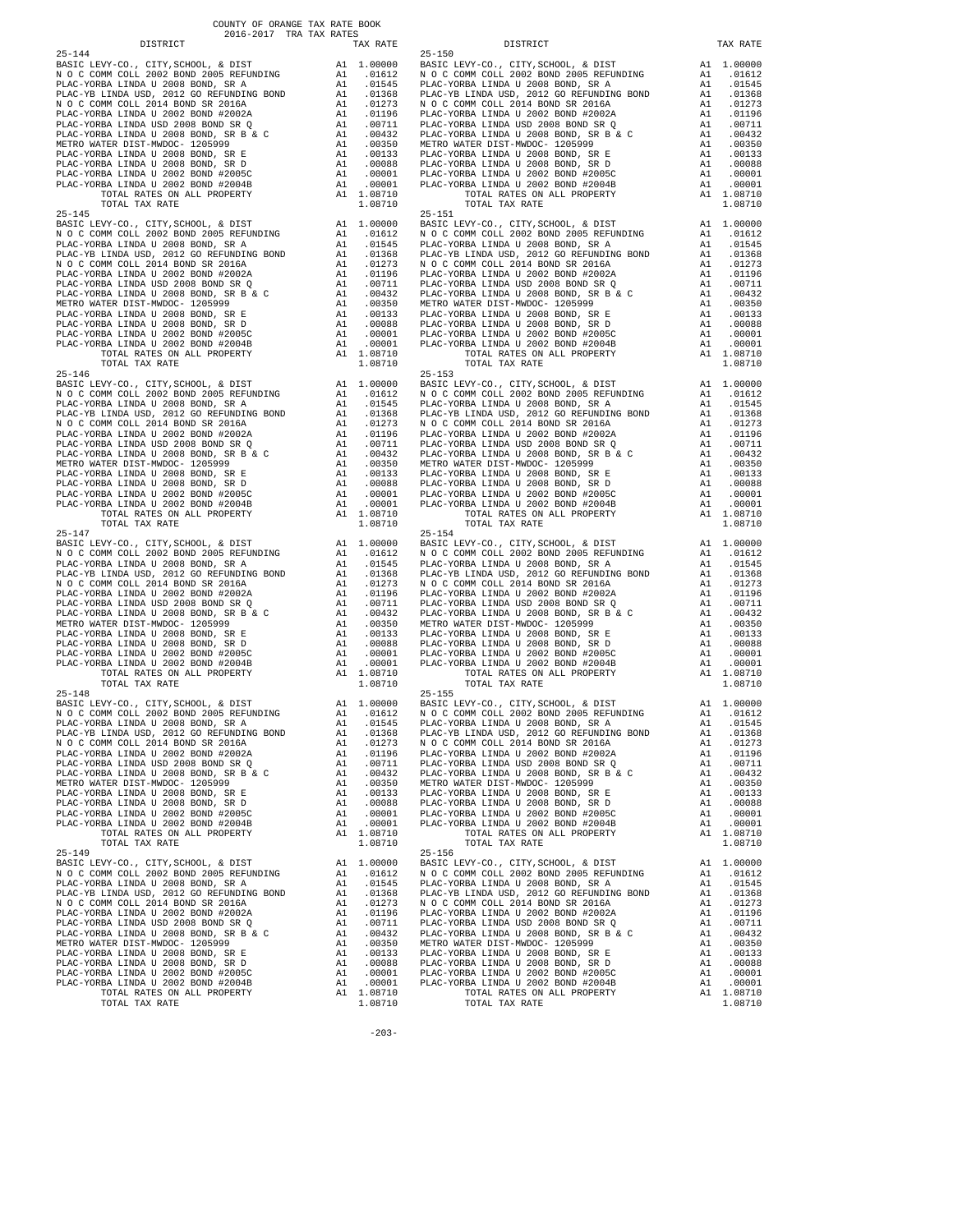| COUNTY OF ORANGE TAX RATE BOOK<br>2016-2017 TRA TAX RATES<br>$2016-2017 \quad \text{TRA RATES}$ DISTRICT $\hspace{0.5cm}$                                                                                                                                                                                                                                                                                                                          |         |                                 |          |
|----------------------------------------------------------------------------------------------------------------------------------------------------------------------------------------------------------------------------------------------------------------------------------------------------------------------------------------------------------------------------------------------------------------------------------------------------|---------|---------------------------------|----------|
|                                                                                                                                                                                                                                                                                                                                                                                                                                                    |         | TAX RATE<br>26-011 DISTRICT     | TAX RATE |
| $\begin{tabular}{@{}c@{}}\textbf{25-157}& \textbf{115}7 \textbf{16} \textbf{16} & \textbf{16} \textbf{17} \textbf{17} \textbf{18} & \textbf{17} \textbf{18} \textbf{18} \textbf{18} & \textbf{18} \textbf{18} \textbf{19} & \textbf{19} \textbf{18} \textbf{19} \\ \textbf{18-15} \textbf{18} \textbf{19} \textbf{10} \textbf{10} \textbf{10} \textbf{10} \textbf{10} \textbf{10} \textbf{1$                                                       |         |                                 |          |
|                                                                                                                                                                                                                                                                                                                                                                                                                                                    |         |                                 |          |
|                                                                                                                                                                                                                                                                                                                                                                                                                                                    |         |                                 |          |
|                                                                                                                                                                                                                                                                                                                                                                                                                                                    |         |                                 |          |
|                                                                                                                                                                                                                                                                                                                                                                                                                                                    |         |                                 |          |
|                                                                                                                                                                                                                                                                                                                                                                                                                                                    |         |                                 |          |
|                                                                                                                                                                                                                                                                                                                                                                                                                                                    |         |                                 |          |
|                                                                                                                                                                                                                                                                                                                                                                                                                                                    |         |                                 |          |
|                                                                                                                                                                                                                                                                                                                                                                                                                                                    |         |                                 |          |
|                                                                                                                                                                                                                                                                                                                                                                                                                                                    |         |                                 |          |
|                                                                                                                                                                                                                                                                                                                                                                                                                                                    |         |                                 |          |
|                                                                                                                                                                                                                                                                                                                                                                                                                                                    |         |                                 |          |
|                                                                                                                                                                                                                                                                                                                                                                                                                                                    |         |                                 |          |
|                                                                                                                                                                                                                                                                                                                                                                                                                                                    |         |                                 |          |
| $25 - 901$                                                                                                                                                                                                                                                                                                                                                                                                                                         |         |                                 |          |
|                                                                                                                                                                                                                                                                                                                                                                                                                                                    |         |                                 |          |
|                                                                                                                                                                                                                                                                                                                                                                                                                                                    |         |                                 |          |
|                                                                                                                                                                                                                                                                                                                                                                                                                                                    |         |                                 |          |
|                                                                                                                                                                                                                                                                                                                                                                                                                                                    |         |                                 |          |
|                                                                                                                                                                                                                                                                                                                                                                                                                                                    |         |                                 |          |
|                                                                                                                                                                                                                                                                                                                                                                                                                                                    |         |                                 |          |
|                                                                                                                                                                                                                                                                                                                                                                                                                                                    |         |                                 |          |
|                                                                                                                                                                                                                                                                                                                                                                                                                                                    |         |                                 |          |
|                                                                                                                                                                                                                                                                                                                                                                                                                                                    |         |                                 |          |
|                                                                                                                                                                                                                                                                                                                                                                                                                                                    |         |                                 |          |
|                                                                                                                                                                                                                                                                                                                                                                                                                                                    |         |                                 |          |
|                                                                                                                                                                                                                                                                                                                                                                                                                                                    |         |                                 |          |
|                                                                                                                                                                                                                                                                                                                                                                                                                                                    |         |                                 |          |
|                                                                                                                                                                                                                                                                                                                                                                                                                                                    |         |                                 |          |
|                                                                                                                                                                                                                                                                                                                                                                                                                                                    |         |                                 |          |
|                                                                                                                                                                                                                                                                                                                                                                                                                                                    |         |                                 |          |
|                                                                                                                                                                                                                                                                                                                                                                                                                                                    |         |                                 |          |
|                                                                                                                                                                                                                                                                                                                                                                                                                                                    |         |                                 |          |
|                                                                                                                                                                                                                                                                                                                                                                                                                                                    |         |                                 |          |
|                                                                                                                                                                                                                                                                                                                                                                                                                                                    |         |                                 |          |
|                                                                                                                                                                                                                                                                                                                                                                                                                                                    |         |                                 |          |
|                                                                                                                                                                                                                                                                                                                                                                                                                                                    |         |                                 |          |
|                                                                                                                                                                                                                                                                                                                                                                                                                                                    |         |                                 |          |
|                                                                                                                                                                                                                                                                                                                                                                                                                                                    |         |                                 |          |
|                                                                                                                                                                                                                                                                                                                                                                                                                                                    |         |                                 |          |
|                                                                                                                                                                                                                                                                                                                                                                                                                                                    |         |                                 |          |
|                                                                                                                                                                                                                                                                                                                                                                                                                                                    |         |                                 |          |
|                                                                                                                                                                                                                                                                                                                                                                                                                                                    |         |                                 |          |
|                                                                                                                                                                                                                                                                                                                                                                                                                                                    |         |                                 |          |
|                                                                                                                                                                                                                                                                                                                                                                                                                                                    |         |                                 |          |
|                                                                                                                                                                                                                                                                                                                                                                                                                                                    |         |                                 |          |
|                                                                                                                                                                                                                                                                                                                                                                                                                                                    |         |                                 |          |
|                                                                                                                                                                                                                                                                                                                                                                                                                                                    |         |                                 |          |
|                                                                                                                                                                                                                                                                                                                                                                                                                                                    |         |                                 |          |
|                                                                                                                                                                                                                                                                                                                                                                                                                                                    |         |                                 |          |
|                                                                                                                                                                                                                                                                                                                                                                                                                                                    |         |                                 |          |
|                                                                                                                                                                                                                                                                                                                                                                                                                                                    |         |                                 |          |
|                                                                                                                                                                                                                                                                                                                                                                                                                                                    |         |                                 |          |
|                                                                                                                                                                                                                                                                                                                                                                                                                                                    |         |                                 |          |
|                                                                                                                                                                                                                                                                                                                                                                                                                                                    |         |                                 |          |
| $\begin{tabular}{cccc} {\bf 1.02336} & {\bf 26-010} & {\bf 26-019} \\ {\bf 2707AL} \end{tabular} \hfill {\bf 1.00000} & {\bf 28.810} & {\bf 26-019} \\ {\bf 28-000} & {\bf 28.810} & {\bf 28.820} \\ {\bf 29-010} & {\bf 29.835} \\ {\bf 20.811} \end{tabular} \hfill {\bf 29.836} \\ {\bf 20.811} \end{tabular} \hfill {\bf 20.81} \\ {\bf 21.02009}$                                                                                             |         |                                 |          |
| $26 - 005$                                                                                                                                                                                                                                                                                                                                                                                                                                         |         | $\frac{1}{2}$<br>TOTAL TAX RATE | 1.11672  |
| 26-005<br>BASIC LEVY-CO., CITY, SCHOOL, & DIST<br>METRO WATER DIST<br>—MWDOC-1205999<br>METRO WATER DIST—MWDOC-1205999<br>TOTAL RATES ON ALL PROPERTY A1 1.00350<br>                                                                                                                                                                                                                                                                               |         |                                 |          |
|                                                                                                                                                                                                                                                                                                                                                                                                                                                    |         |                                 |          |
|                                                                                                                                                                                                                                                                                                                                                                                                                                                    |         |                                 |          |
|                                                                                                                                                                                                                                                                                                                                                                                                                                                    |         | TOTAL TAX RATE                  | 1.00350  |
|                                                                                                                                                                                                                                                                                                                                                                                                                                                    |         |                                 |          |
|                                                                                                                                                                                                                                                                                                                                                                                                                                                    |         |                                 |          |
|                                                                                                                                                                                                                                                                                                                                                                                                                                                    |         |                                 |          |
|                                                                                                                                                                                                                                                                                                                                                                                                                                                    |         |                                 |          |
|                                                                                                                                                                                                                                                                                                                                                                                                                                                    |         |                                 |          |
| $\begin{tabular}{lllllllllllllllll} \multicolumn{4}{c}{\textbf{26-006}} & \multicolumn{4}{c}{\textbf{26-006}} & \multicolumn{4}{c}{\textbf{26-006}} & \multicolumn{4}{c}{\textbf{26-006}} & \multicolumn{4}{c}{\textbf{26-006}} & \multicolumn{4}{c}{\textbf{26-006}} & \multicolumn{4}{c}{\textbf{26-021}} & \multicolumn{4}{c}{\textbf{26-021}} & \multicolumn{4}{c}{\textbf{26-021}} & \multicolumn{4}{c}{\textbf{26$                           |         |                                 |          |
| $\begin{tabular}{lllllllllllllllllllll} \hline 26-007 & & & & & & & & & & & & & & \\ \hline \text{BASTC LEVY-CO., CITY, SCHOOL, & & & & & & & & & & & \\ \text{METRO WATER DIST-MWDOC- 1205999} & & & & & & & & & & & \\ \text{METRO WATER DIST-MWDOC- 1205999} & & & & & & & & & & \\ \text{TOTAL RATES ON ALL PROPERTIESTY & & & & & & & & & \\ \text{TOTAL TAX RATE & & & & & & & & & \\ \text{TOTAL TAX RATE & & & & & & & & \\ \text{TOTAL T$ |         |                                 |          |
|                                                                                                                                                                                                                                                                                                                                                                                                                                                    |         |                                 |          |
|                                                                                                                                                                                                                                                                                                                                                                                                                                                    |         |                                 |          |
|                                                                                                                                                                                                                                                                                                                                                                                                                                                    |         |                                 |          |
|                                                                                                                                                                                                                                                                                                                                                                                                                                                    |         |                                 |          |
|                                                                                                                                                                                                                                                                                                                                                                                                                                                    |         |                                 |          |
|                                                                                                                                                                                                                                                                                                                                                                                                                                                    |         |                                 |          |
|                                                                                                                                                                                                                                                                                                                                                                                                                                                    |         |                                 |          |
|                                                                                                                                                                                                                                                                                                                                                                                                                                                    |         |                                 |          |
|                                                                                                                                                                                                                                                                                                                                                                                                                                                    |         |                                 |          |
|                                                                                                                                                                                                                                                                                                                                                                                                                                                    |         |                                 |          |
|                                                                                                                                                                                                                                                                                                                                                                                                                                                    |         |                                 |          |
|                                                                                                                                                                                                                                                                                                                                                                                                                                                    |         |                                 |          |
|                                                                                                                                                                                                                                                                                                                                                                                                                                                    |         |                                 |          |
|                                                                                                                                                                                                                                                                                                                                                                                                                                                    |         |                                 |          |
|                                                                                                                                                                                                                                                                                                                                                                                                                                                    |         |                                 |          |
|                                                                                                                                                                                                                                                                                                                                                                                                                                                    |         |                                 |          |
|                                                                                                                                                                                                                                                                                                                                                                                                                                                    |         |                                 |          |
|                                                                                                                                                                                                                                                                                                                                                                                                                                                    |         |                                 |          |
|                                                                                                                                                                                                                                                                                                                                                                                                                                                    |         |                                 |          |
|                                                                                                                                                                                                                                                                                                                                                                                                                                                    | $-204-$ |                                 |          |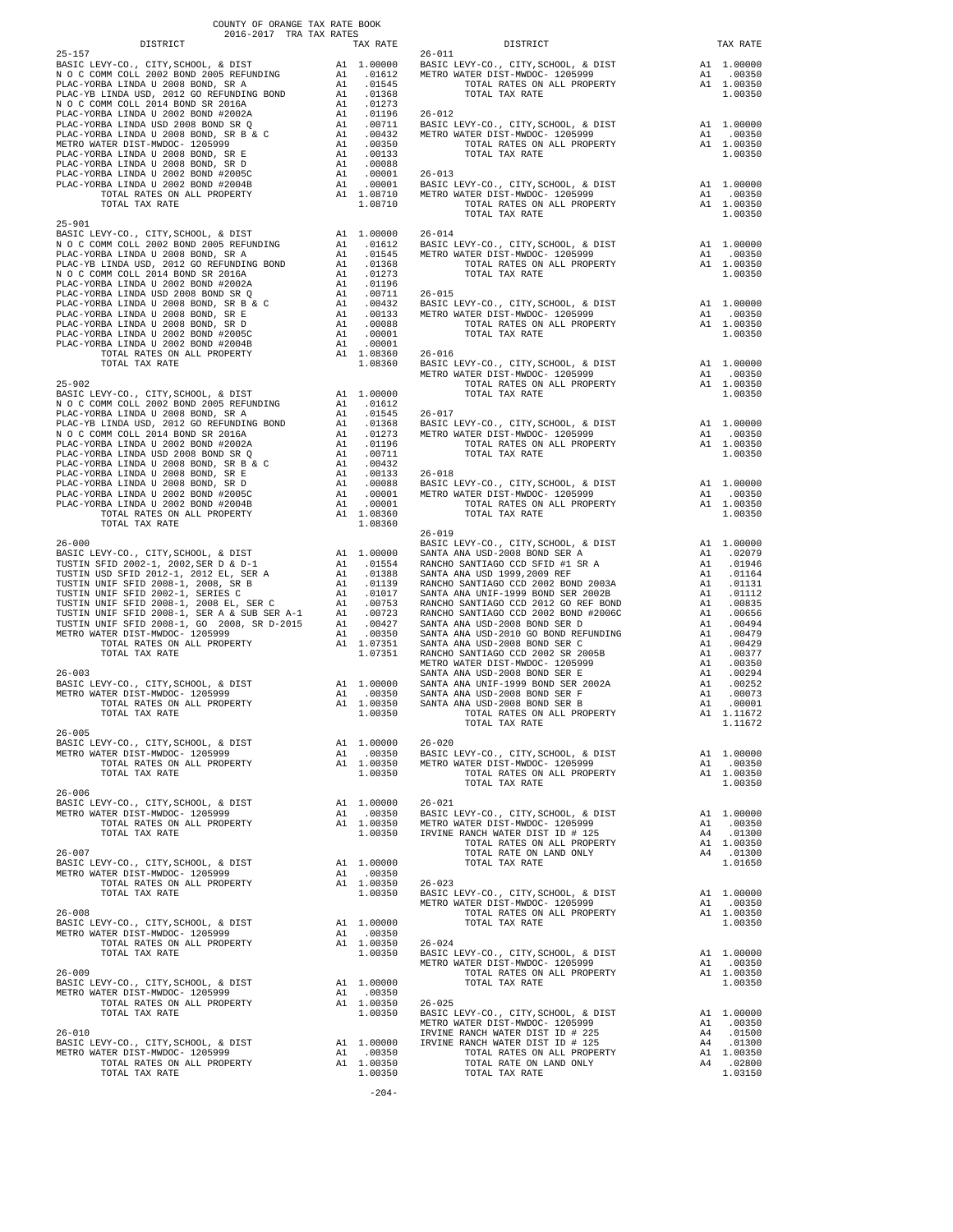| COUNTY OF ORANGE TAX RATE BOOK<br>2016-2017 TRA TAX RATES<br>DISTRICT TAX RI |                                                                                                                                                                                                                              |  |
|------------------------------------------------------------------------------|------------------------------------------------------------------------------------------------------------------------------------------------------------------------------------------------------------------------------|--|
|                                                                              |                                                                                                                                                                                                                              |  |
|                                                                              |                                                                                                                                                                                                                              |  |
|                                                                              |                                                                                                                                                                                                                              |  |
|                                                                              |                                                                                                                                                                                                                              |  |
|                                                                              |                                                                                                                                                                                                                              |  |
|                                                                              |                                                                                                                                                                                                                              |  |
|                                                                              |                                                                                                                                                                                                                              |  |
|                                                                              |                                                                                                                                                                                                                              |  |
|                                                                              |                                                                                                                                                                                                                              |  |
|                                                                              |                                                                                                                                                                                                                              |  |
|                                                                              |                                                                                                                                                                                                                              |  |
|                                                                              |                                                                                                                                                                                                                              |  |
|                                                                              |                                                                                                                                                                                                                              |  |
|                                                                              |                                                                                                                                                                                                                              |  |
|                                                                              |                                                                                                                                                                                                                              |  |
|                                                                              |                                                                                                                                                                                                                              |  |
|                                                                              |                                                                                                                                                                                                                              |  |
|                                                                              |                                                                                                                                                                                                                              |  |
|                                                                              |                                                                                                                                                                                                                              |  |
|                                                                              |                                                                                                                                                                                                                              |  |
|                                                                              |                                                                                                                                                                                                                              |  |
|                                                                              |                                                                                                                                                                                                                              |  |
|                                                                              |                                                                                                                                                                                                                              |  |
|                                                                              |                                                                                                                                                                                                                              |  |
|                                                                              | The street of the street of the street of the street of the street of the street of the street of the street of the street of the street of the street of the street of the street of the street of the street of the street |  |
|                                                                              |                                                                                                                                                                                                                              |  |
|                                                                              |                                                                                                                                                                                                                              |  |
|                                                                              |                                                                                                                                                                                                                              |  |
|                                                                              |                                                                                                                                                                                                                              |  |
|                                                                              |                                                                                                                                                                                                                              |  |
|                                                                              |                                                                                                                                                                                                                              |  |
|                                                                              |                                                                                                                                                                                                                              |  |
|                                                                              |                                                                                                                                                                                                                              |  |
|                                                                              |                                                                                                                                                                                                                              |  |
|                                                                              |                                                                                                                                                                                                                              |  |
|                                                                              |                                                                                                                                                                                                                              |  |
|                                                                              |                                                                                                                                                                                                                              |  |
|                                                                              |                                                                                                                                                                                                                              |  |
|                                                                              |                                                                                                                                                                                                                              |  |
|                                                                              |                                                                                                                                                                                                                              |  |
|                                                                              |                                                                                                                                                                                                                              |  |
|                                                                              |                                                                                                                                                                                                                              |  |
|                                                                              |                                                                                                                                                                                                                              |  |
|                                                                              |                                                                                                                                                                                                                              |  |
|                                                                              |                                                                                                                                                                                                                              |  |
|                                                                              |                                                                                                                                                                                                                              |  |
|                                                                              |                                                                                                                                                                                                                              |  |
|                                                                              |                                                                                                                                                                                                                              |  |
|                                                                              |                                                                                                                                                                                                                              |  |
|                                                                              |                                                                                                                                                                                                                              |  |
|                                                                              |                                                                                                                                                                                                                              |  |
|                                                                              |                                                                                                                                                                                                                              |  |
|                                                                              |                                                                                                                                                                                                                              |  |
|                                                                              |                                                                                                                                                                                                                              |  |
|                                                                              |                                                                                                                                                                                                                              |  |
|                                                                              |                                                                                                                                                                                                                              |  |
|                                                                              |                                                                                                                                                                                                                              |  |
|                                                                              |                                                                                                                                                                                                                              |  |
|                                                                              |                                                                                                                                                                                                                              |  |
|                                                                              |                                                                                                                                                                                                                              |  |
|                                                                              |                                                                                                                                                                                                                              |  |
|                                                                              |                                                                                                                                                                                                                              |  |
|                                                                              |                                                                                                                                                                                                                              |  |
|                                                                              |                                                                                                                                                                                                                              |  |
|                                                                              |                                                                                                                                                                                                                              |  |
|                                                                              |                                                                                                                                                                                                                              |  |
|                                                                              |                                                                                                                                                                                                                              |  |
|                                                                              |                                                                                                                                                                                                                              |  |
|                                                                              |                                                                                                                                                                                                                              |  |
|                                                                              |                                                                                                                                                                                                                              |  |
|                                                                              |                                                                                                                                                                                                                              |  |
|                                                                              |                                                                                                                                                                                                                              |  |
|                                                                              |                                                                                                                                                                                                                              |  |
|                                                                              |                                                                                                                                                                                                                              |  |
|                                                                              |                                                                                                                                                                                                                              |  |
|                                                                              |                                                                                                                                                                                                                              |  |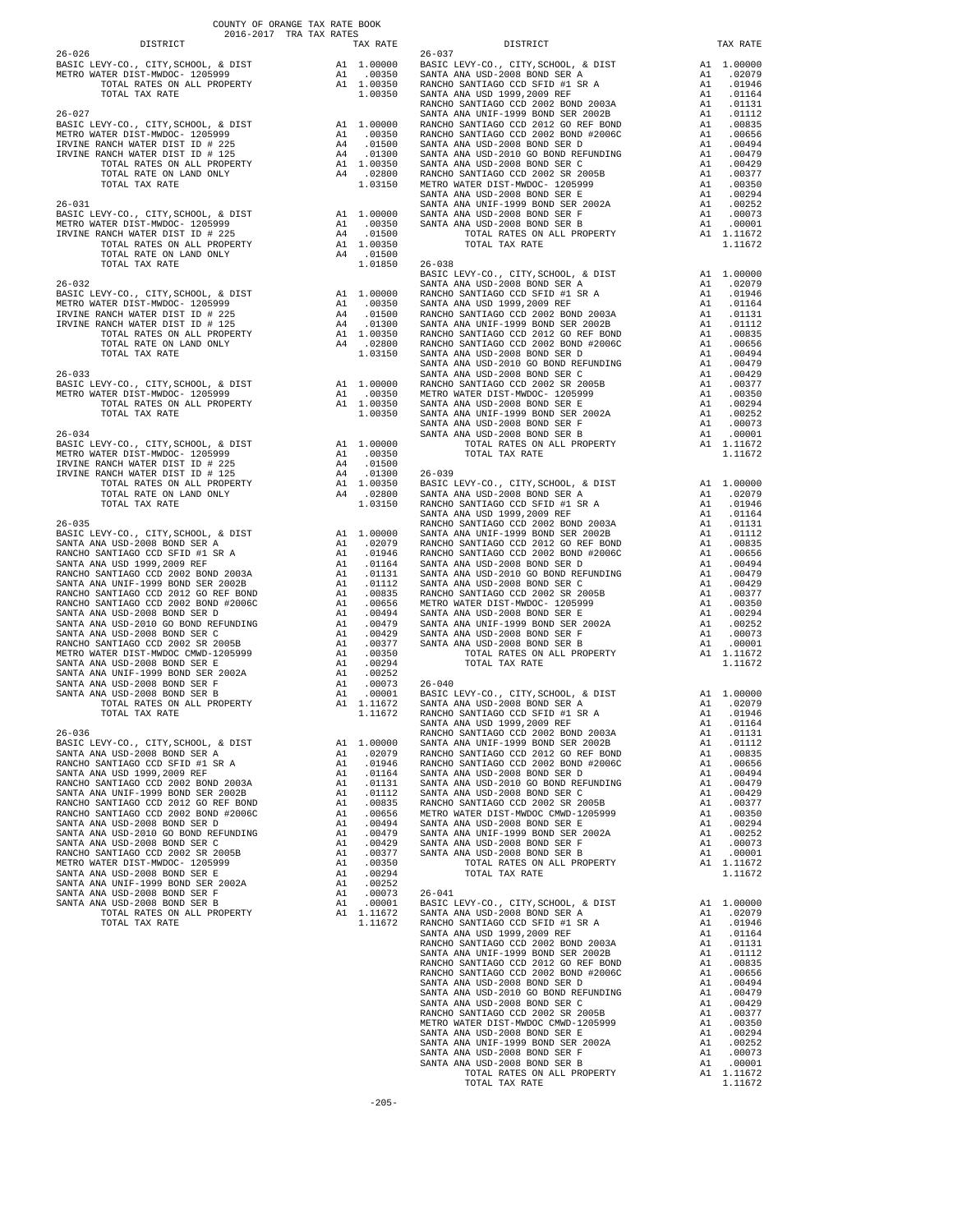| $26 - 042$                                                                                               |          |                                                                                                                                                                                                                                       | $26 - 047$         |
|----------------------------------------------------------------------------------------------------------|----------|---------------------------------------------------------------------------------------------------------------------------------------------------------------------------------------------------------------------------------------|--------------------|
|                                                                                                          |          |                                                                                                                                                                                                                                       |                    |
|                                                                                                          |          |                                                                                                                                                                                                                                       |                    |
|                                                                                                          |          |                                                                                                                                                                                                                                       |                    |
|                                                                                                          |          |                                                                                                                                                                                                                                       |                    |
|                                                                                                          |          |                                                                                                                                                                                                                                       |                    |
|                                                                                                          |          |                                                                                                                                                                                                                                       |                    |
|                                                                                                          |          |                                                                                                                                                                                                                                       |                    |
|                                                                                                          |          |                                                                                                                                                                                                                                       |                    |
|                                                                                                          |          |                                                                                                                                                                                                                                       |                    |
|                                                                                                          |          |                                                                                                                                                                                                                                       |                    |
|                                                                                                          |          |                                                                                                                                                                                                                                       |                    |
|                                                                                                          |          |                                                                                                                                                                                                                                       |                    |
|                                                                                                          |          |                                                                                                                                                                                                                                       |                    |
|                                                                                                          |          |                                                                                                                                                                                                                                       |                    |
|                                                                                                          |          |                                                                                                                                                                                                                                       |                    |
| TOTAL RATES ON ALL PROPERTY<br>TOTAL TAX RATE                                                            |          | A1 1.11672<br>1.11672                                                                                                                                                                                                                 |                    |
| $26 - 043$                                                                                               |          |                                                                                                                                                                                                                                       | $26 - 048$         |
| BASIC LEVY-CO., CITY, SCHOOL, & DIST                                                                     |          |                                                                                                                                                                                                                                       |                    |
| METRO WATER DIST-MWDOC- 1205999                                                                          |          |                                                                                                                                                                                                                                       |                    |
| IRVINE RANCH WATER DIST ID # 225<br>IRVINE RANCH WATER DIST ID # 225<br>IRVINE RANCH WATER DIST ID # 125 |          |                                                                                                                                                                                                                                       |                    |
|                                                                                                          |          |                                                                                                                                                                                                                                       |                    |
|                                                                                                          |          |                                                                                                                                                                                                                                       |                    |
|                                                                                                          |          |                                                                                                                                                                                                                                       |                    |
|                                                                                                          |          |                                                                                                                                                                                                                                       | RANCHO             |
|                                                                                                          |          |                                                                                                                                                                                                                                       |                    |
|                                                                                                          |          |                                                                                                                                                                                                                                       |                    |
|                                                                                                          |          |                                                                                                                                                                                                                                       |                    |
|                                                                                                          |          |                                                                                                                                                                                                                                       |                    |
|                                                                                                          |          |                                                                                                                                                                                                                                       |                    |
|                                                                                                          |          |                                                                                                                                                                                                                                       |                    |
|                                                                                                          |          |                                                                                                                                                                                                                                       |                    |
|                                                                                                          |          |                                                                                                                                                                                                                                       |                    |
|                                                                                                          |          |                                                                                                                                                                                                                                       |                    |
|                                                                                                          |          |                                                                                                                                                                                                                                       |                    |
|                                                                                                          |          |                                                                                                                                                                                                                                       |                    |
|                                                                                                          |          |                                                                                                                                                                                                                                       |                    |
|                                                                                                          |          |                                                                                                                                                                                                                                       |                    |
|                                                                                                          |          |                                                                                                                                                                                                                                       |                    |
|                                                                                                          |          |                                                                                                                                                                                                                                       |                    |
|                                                                                                          |          |                                                                                                                                                                                                                                       |                    |
|                                                                                                          |          |                                                                                                                                                                                                                                       |                    |
|                                                                                                          |          |                                                                                                                                                                                                                                       |                    |
|                                                                                                          |          |                                                                                                                                                                                                                                       |                    |
| $26 - 045$                                                                                               |          |                                                                                                                                                                                                                                       | SANTA A            |
| BASIC LEVY-CO., CITY, SCHOOL, & DIST                                                                     |          | MAI 1.00000 SANTA A<br>A1 .02079 SANTA A<br>A1 .01946 RANCHO<br>A1 .01164 RANCHO<br>A1 .01164 METRO W<br>A1 .01131 SANTA A<br>A1 .01112 SANTA A<br>A1 .00835 SANTA A<br>A1 .00494<br>A1 .00494<br>A1 .00494<br>A1 .00494<br>A1 .00494 |                    |
| SANTA ANA USD-2008 BOND SER A                                                                            |          |                                                                                                                                                                                                                                       |                    |
| RANCHO SANTIAGO CCD SFID #1 SR A<br>SANTA ANA USD 1999, 2009 REF                                         |          |                                                                                                                                                                                                                                       |                    |
| RANCHO SANTIAGO CCD 2002 BOND 2003A                                                                      |          |                                                                                                                                                                                                                                       |                    |
| SANTA ANA UNIF-1999 BOND SER 2002B                                                                       |          |                                                                                                                                                                                                                                       |                    |
| RANCHO SANTIAGO CCD 2012 GO REF BOND                                                                     |          |                                                                                                                                                                                                                                       |                    |
| RANCHO SANTIAGO CCD 2002 BOND #2006C                                                                     |          |                                                                                                                                                                                                                                       |                    |
| SANTA ANA USD-2008 BOND SER D<br>SANTA ANA USD-2000 BOND SER D<br>SANTA ANA USD-2010 GO BOND REFUNDING   |          |                                                                                                                                                                                                                                       |                    |
|                                                                                                          |          |                                                                                                                                                                                                                                       |                    |
| SANTA ANA USD-2008 BOND SER C<br>RANCHO SANTIAGO CCD 2002 SR 2005B                                       | A1       | .00429                                                                                                                                                                                                                                |                    |
| METRO WATER DIST-MWDOC CMWD-1205999                                                                      |          |                                                                                                                                                                                                                                       |                    |
| SANTA ANA USD-2008 BOND SER E                                                                            |          |                                                                                                                                                                                                                                       |                    |
| SANTA ANA UNIF-1999 BOND SER 2002A                                                                       |          |                                                                                                                                                                                                                                       |                    |
| SANTA ANA USD-2008 BOND SER F                                                                            |          |                                                                                                                                                                                                                                       |                    |
|                                                                                                          |          |                                                                                                                                                                                                                                       |                    |
|                                                                                                          |          |                                                                                                                                                                                                                                       |                    |
|                                                                                                          |          |                                                                                                                                                                                                                                       |                    |
|                                                                                                          |          |                                                                                                                                                                                                                                       | RANCHO             |
| $26 - 046$<br>BASIC LEVY-CO., CITY, SCHOOL, & DIST                                                       | A1       | 1.00000                                                                                                                                                                                                                               | SANTA A<br>SANTA A |
| TUSTIN SFID 2002-1, 2002, SER D & D-1                                                                    |          | A1 .01554                                                                                                                                                                                                                             | SANTA A            |
| TUSTIN USD SFID 2012-1, 2012 EL, SER A                                                                   | A1       | .01388                                                                                                                                                                                                                                | RANCHO             |
| TUSTIN UNIF SFID 2008-1, 2008, SR B                                                                      | A1       | .01139                                                                                                                                                                                                                                | METRO W            |
| TUSTIN UNIF SFID 2002-1, SERIES C                                                                        | A1       | .01017                                                                                                                                                                                                                                | SANTA A            |
| TUSTIN UNIF SFID 2008-1, 2008 EL, SER C                                                                  | A1       | .00753                                                                                                                                                                                                                                | SANTA A            |
| TUSTIN UNIF SFID 2008-1, SER A & SUB SER A-1                                                             | A1       | .00723                                                                                                                                                                                                                                | SANTA A            |
| TUSTIN UNIF SFID 2008-1, GO 2008, SR D-2015<br>METRO WATER DIST-MWDOC- 1205999                           |          | A1.00427                                                                                                                                                                                                                              | SANTA A            |
| IRVINE RANCH WATER DIST ID # 225                                                                         | A1<br>A4 | .00350<br>.01500                                                                                                                                                                                                                      |                    |
| IRVINE RANCH WATER DIST ID # 125                                                                         | A4       | .01300                                                                                                                                                                                                                                |                    |
| TOTAL RATES ON ALL PROPERTY                                                                              |          | A1 1.07351                                                                                                                                                                                                                            | $26 - 051$         |
| TOTAL RATE ON LAND ONLY                                                                                  | A4       | .02800                                                                                                                                                                                                                                | BASIC L            |
| TOTAL TAX RATE                                                                                           |          | 1.10151                                                                                                                                                                                                                               | TUSTIN             |

| COUNTY OF ORANGE TAX RATE BOOK<br>$2016-2017 \quad \text{TRA TAX RATES}$ DISTRICT $\hspace{2.5cm}$ |          |          |          |
|----------------------------------------------------------------------------------------------------|----------|----------|----------|
|                                                                                                    | TAX RATE | DISTRICT | TAX RATE |
|                                                                                                    |          |          |          |
|                                                                                                    |          |          |          |
|                                                                                                    |          |          |          |
|                                                                                                    |          |          |          |
|                                                                                                    |          |          |          |
|                                                                                                    |          |          |          |
|                                                                                                    |          |          |          |
|                                                                                                    |          |          |          |
|                                                                                                    |          |          |          |
|                                                                                                    |          |          |          |
|                                                                                                    |          |          |          |
|                                                                                                    |          |          |          |
|                                                                                                    |          |          |          |
|                                                                                                    |          |          |          |
|                                                                                                    |          |          |          |
|                                                                                                    |          |          |          |
|                                                                                                    |          |          |          |
|                                                                                                    |          |          |          |
|                                                                                                    |          |          |          |
|                                                                                                    |          |          |          |
|                                                                                                    |          |          |          |
|                                                                                                    |          |          |          |
|                                                                                                    |          |          |          |
|                                                                                                    |          |          |          |
|                                                                                                    |          |          |          |
|                                                                                                    |          |          |          |
|                                                                                                    |          |          |          |
|                                                                                                    |          |          |          |
|                                                                                                    |          |          |          |
|                                                                                                    |          |          |          |
|                                                                                                    |          |          |          |
|                                                                                                    |          |          |          |
|                                                                                                    |          |          |          |
|                                                                                                    |          |          |          |
|                                                                                                    |          |          |          |
|                                                                                                    |          |          |          |
|                                                                                                    |          |          |          |
|                                                                                                    |          |          |          |
|                                                                                                    |          |          |          |
|                                                                                                    |          |          |          |
|                                                                                                    |          |          |          |
|                                                                                                    |          |          |          |
|                                                                                                    |          |          |          |
|                                                                                                    |          |          |          |
|                                                                                                    |          |          |          |
|                                                                                                    |          |          |          |
|                                                                                                    |          |          |          |
|                                                                                                    |          |          |          |
|                                                                                                    |          |          |          |
|                                                                                                    |          |          |          |
|                                                                                                    |          |          |          |
|                                                                                                    |          |          |          |
|                                                                                                    |          |          |          |
|                                                                                                    |          |          |          |
|                                                                                                    |          |          |          |
|                                                                                                    |          |          |          |
|                                                                                                    |          |          |          |
|                                                                                                    |          |          |          |
|                                                                                                    |          |          |          |
|                                                                                                    |          |          |          |
|                                                                                                    |          |          |          |
|                                                                                                    |          |          |          |
|                                                                                                    |          |          |          |
|                                                                                                    |          |          |          |
|                                                                                                    |          |          |          |
|                                                                                                    |          |          |          |
|                                                                                                    |          |          |          |
|                                                                                                    |          |          |          |
|                                                                                                    |          |          |          |
|                                                                                                    |          |          |          |
|                                                                                                    |          |          |          |
|                                                                                                    |          |          |          |
|                                                                                                    |          |          |          |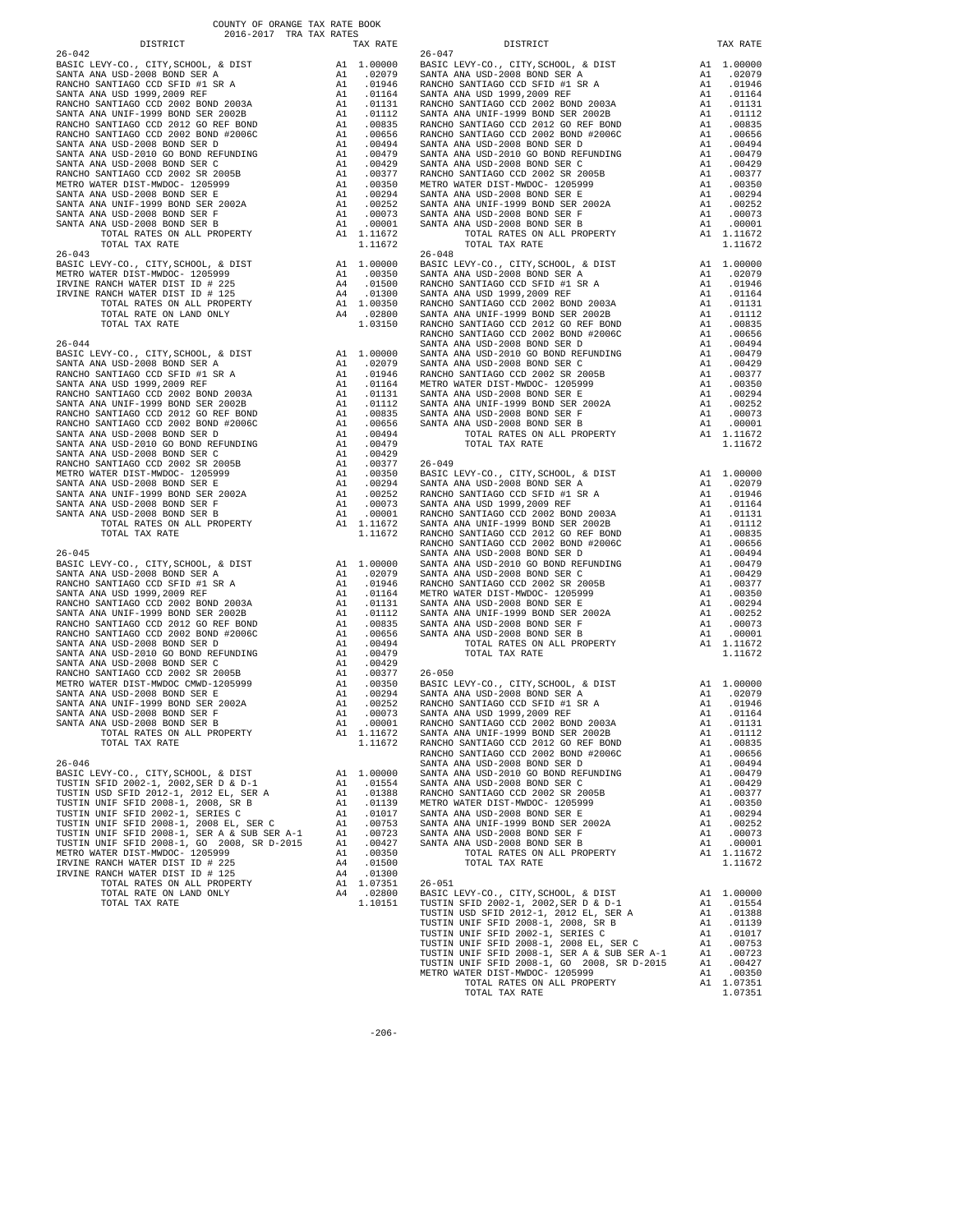|                |                |                                                                                                                                                                                                                                                                                                                                                                                                                                                                                                               | TAX RATE |
|----------------|----------------|---------------------------------------------------------------------------------------------------------------------------------------------------------------------------------------------------------------------------------------------------------------------------------------------------------------------------------------------------------------------------------------------------------------------------------------------------------------------------------------------------------------|----------|
| $26 - 052$     |                |                                                                                                                                                                                                                                                                                                                                                                                                                                                                                                               |          |
|                |                |                                                                                                                                                                                                                                                                                                                                                                                                                                                                                                               |          |
|                |                |                                                                                                                                                                                                                                                                                                                                                                                                                                                                                                               |          |
|                |                |                                                                                                                                                                                                                                                                                                                                                                                                                                                                                                               |          |
|                |                |                                                                                                                                                                                                                                                                                                                                                                                                                                                                                                               |          |
|                |                |                                                                                                                                                                                                                                                                                                                                                                                                                                                                                                               |          |
|                |                |                                                                                                                                                                                                                                                                                                                                                                                                                                                                                                               |          |
|                |                |                                                                                                                                                                                                                                                                                                                                                                                                                                                                                                               |          |
|                |                |                                                                                                                                                                                                                                                                                                                                                                                                                                                                                                               |          |
|                |                |                                                                                                                                                                                                                                                                                                                                                                                                                                                                                                               |          |
|                |                |                                                                                                                                                                                                                                                                                                                                                                                                                                                                                                               |          |
|                |                |                                                                                                                                                                                                                                                                                                                                                                                                                                                                                                               |          |
|                |                |                                                                                                                                                                                                                                                                                                                                                                                                                                                                                                               |          |
|                |                |                                                                                                                                                                                                                                                                                                                                                                                                                                                                                                               |          |
|                |                |                                                                                                                                                                                                                                                                                                                                                                                                                                                                                                               |          |
|                |                |                                                                                                                                                                                                                                                                                                                                                                                                                                                                                                               |          |
|                |                |                                                                                                                                                                                                                                                                                                                                                                                                                                                                                                               |          |
|                |                |                                                                                                                                                                                                                                                                                                                                                                                                                                                                                                               |          |
|                |                |                                                                                                                                                                                                                                                                                                                                                                                                                                                                                                               |          |
| $26 - 055$     |                |                                                                                                                                                                                                                                                                                                                                                                                                                                                                                                               |          |
|                |                |                                                                                                                                                                                                                                                                                                                                                                                                                                                                                                               |          |
|                |                |                                                                                                                                                                                                                                                                                                                                                                                                                                                                                                               |          |
|                |                |                                                                                                                                                                                                                                                                                                                                                                                                                                                                                                               |          |
|                |                |                                                                                                                                                                                                                                                                                                                                                                                                                                                                                                               |          |
|                |                |                                                                                                                                                                                                                                                                                                                                                                                                                                                                                                               |          |
|                |                |                                                                                                                                                                                                                                                                                                                                                                                                                                                                                                               |          |
| TOTAL TAX RATE | 1.00350 26-068 |                                                                                                                                                                                                                                                                                                                                                                                                                                                                                                               |          |
|                |                | $\begin{tabular}{lllllllllllllllllll} \multicolumn{3}{c}{\begin{tabular}{l} \multicolumn{3}{c}{\begin{tabular}{c} \multicolumn{3}{c}{\begin{tabular}{c} \multicolumn{3}{c}{\begin{tabular}{c} \multicolumn{3}{c}{\begin{tabular}{c} \multicolumn{3}{c}{\begin{tabular}{c} \multicolumn{3}{c}{\begin{tabular}{c} \multicolumn{3}{c}{\begin{tabular}{c} \multicolumn{3}{c}{\begin{tabular}{c} \multicolumn{3}{c}{\begin{tabular}{c} \multicolumn{3}{c}{\begin{tabular}{c} \multicolumn{3}{c}{\begin{tabular}{c$ |          |
|                |                |                                                                                                                                                                                                                                                                                                                                                                                                                                                                                                               |          |
|                |                |                                                                                                                                                                                                                                                                                                                                                                                                                                                                                                               |          |
|                |                |                                                                                                                                                                                                                                                                                                                                                                                                                                                                                                               |          |
|                |                |                                                                                                                                                                                                                                                                                                                                                                                                                                                                                                               |          |
|                |                |                                                                                                                                                                                                                                                                                                                                                                                                                                                                                                               |          |
|                |                |                                                                                                                                                                                                                                                                                                                                                                                                                                                                                                               |          |
|                |                |                                                                                                                                                                                                                                                                                                                                                                                                                                                                                                               |          |
|                |                |                                                                                                                                                                                                                                                                                                                                                                                                                                                                                                               |          |
|                |                | $\begin{array}{cccccccc} 26-058 & & & & & & \\ \texttt{BASTC LEVY-CO} & , & \texttt{CITY}, \texttt{SCHOOL} & \& \texttt{DIST} & \texttt{A1} & 1.00000 & 26-069 & \\ \texttt{METRO WATER DIST-WFDCO} & - 1205999 & & & & & \\ \texttt{METRO WATER DIST-WFDCO} & - 1205999 & & & & \\ \texttt{TOTAL RATES ON ALL PROBERTY} & & & & & \\ \texttt{TOTAL TAX RATE} & & & & & \\ \end{array} \quad \begin{array}{cccc} \texttt{A1} & 1.00$                                                                          |          |
|                |                |                                                                                                                                                                                                                                                                                                                                                                                                                                                                                                               |          |
|                |                |                                                                                                                                                                                                                                                                                                                                                                                                                                                                                                               |          |
|                |                |                                                                                                                                                                                                                                                                                                                                                                                                                                                                                                               |          |
|                |                |                                                                                                                                                                                                                                                                                                                                                                                                                                                                                                               |          |
|                |                |                                                                                                                                                                                                                                                                                                                                                                                                                                                                                                               |          |
|                |                |                                                                                                                                                                                                                                                                                                                                                                                                                                                                                                               |          |
|                |                |                                                                                                                                                                                                                                                                                                                                                                                                                                                                                                               |          |
|                |                |                                                                                                                                                                                                                                                                                                                                                                                                                                                                                                               |          |
|                |                |                                                                                                                                                                                                                                                                                                                                                                                                                                                                                                               |          |
|                |                |                                                                                                                                                                                                                                                                                                                                                                                                                                                                                                               |          |
|                |                |                                                                                                                                                                                                                                                                                                                                                                                                                                                                                                               |          |
|                |                |                                                                                                                                                                                                                                                                                                                                                                                                                                                                                                               |          |
|                |                |                                                                                                                                                                                                                                                                                                                                                                                                                                                                                                               |          |
|                |                |                                                                                                                                                                                                                                                                                                                                                                                                                                                                                                               |          |
|                |                |                                                                                                                                                                                                                                                                                                                                                                                                                                                                                                               |          |
|                |                |                                                                                                                                                                                                                                                                                                                                                                                                                                                                                                               |          |
|                |                |                                                                                                                                                                                                                                                                                                                                                                                                                                                                                                               |          |
|                |                |                                                                                                                                                                                                                                                                                                                                                                                                                                                                                                               |          |
|                |                |                                                                                                                                                                                                                                                                                                                                                                                                                                                                                                               |          |
|                |                |                                                                                                                                                                                                                                                                                                                                                                                                                                                                                                               |          |
|                |                |                                                                                                                                                                                                                                                                                                                                                                                                                                                                                                               |          |
|                |                |                                                                                                                                                                                                                                                                                                                                                                                                                                                                                                               |          |
|                |                |                                                                                                                                                                                                                                                                                                                                                                                                                                                                                                               |          |
|                |                |                                                                                                                                                                                                                                                                                                                                                                                                                                                                                                               |          |
|                |                |                                                                                                                                                                                                                                                                                                                                                                                                                                                                                                               |          |
|                |                |                                                                                                                                                                                                                                                                                                                                                                                                                                                                                                               |          |
|                |                |                                                                                                                                                                                                                                                                                                                                                                                                                                                                                                               |          |
|                |                |                                                                                                                                                                                                                                                                                                                                                                                                                                                                                                               |          |
|                |                |                                                                                                                                                                                                                                                                                                                                                                                                                                                                                                               |          |
|                |                |                                                                                                                                                                                                                                                                                                                                                                                                                                                                                                               |          |
|                |                |                                                                                                                                                                                                                                                                                                                                                                                                                                                                                                               |          |
|                |                |                                                                                                                                                                                                                                                                                                                                                                                                                                                                                                               |          |
|                |                |                                                                                                                                                                                                                                                                                                                                                                                                                                                                                                               |          |
|                |                |                                                                                                                                                                                                                                                                                                                                                                                                                                                                                                               |          |
|                |                |                                                                                                                                                                                                                                                                                                                                                                                                                                                                                                               |          |

-207-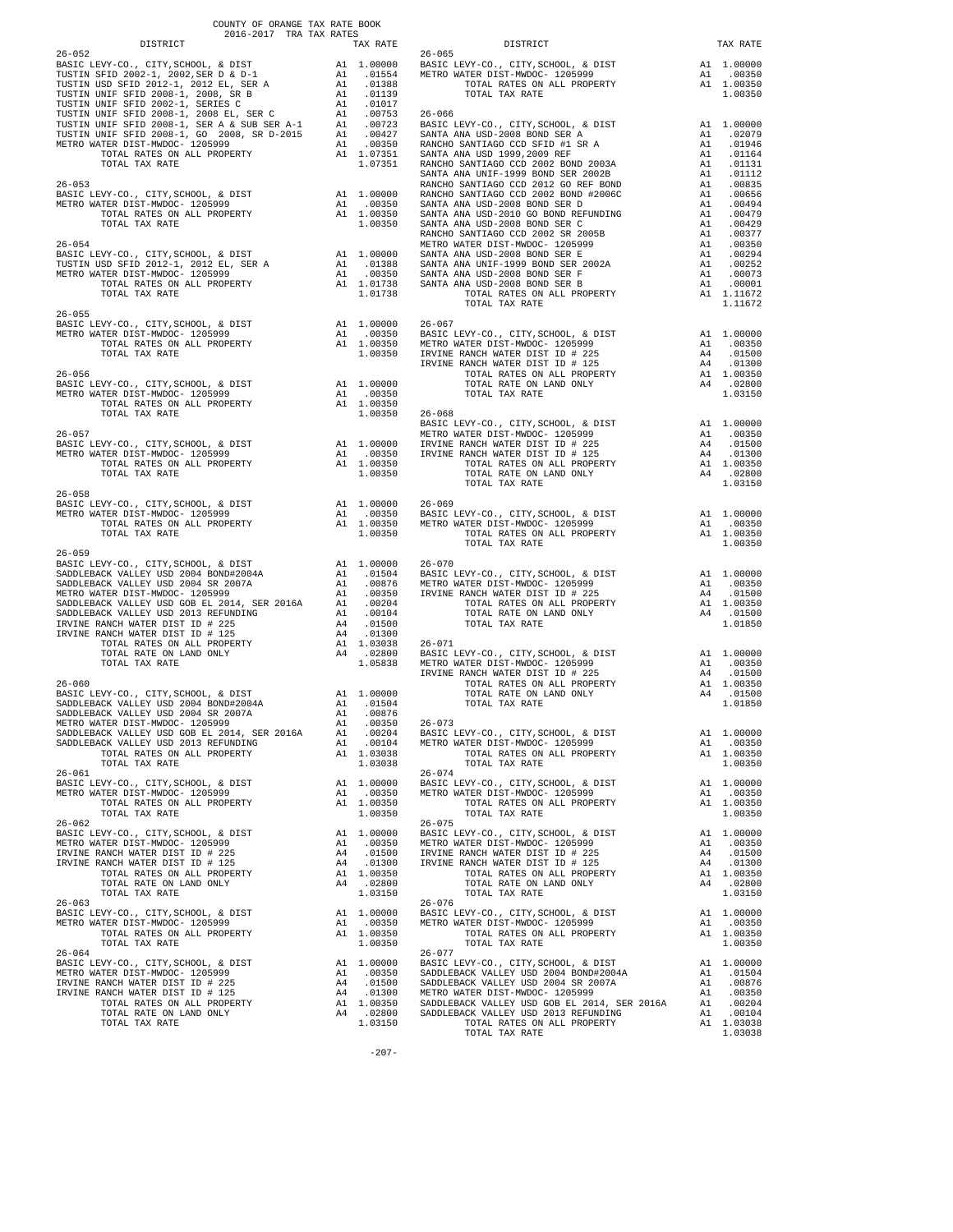| COUNTY OF ORANGE TAX RATE BOOK<br>2016-2017 TRA TAX RATES<br>$2016-2017\begin{array}{lcl} 1\ \text{RA-RA} & \text{RATE B} \text{OOK}\\ 2016-2017 & \text{TRA TAX RATES}\\ \end{array}$<br>$\begin{tabular}{ l c c c c} \multicolumn{4}{c c c} {\mbox{\small{DISTRICT}} & \mbox{\small{DISTRICT}} & \mbox{\small{26-017}} & \mbox{\small{TRR-RTB}} & \mbox{\small{26-090}} & \mbox{\small{DISTRICT}} & \mbox{\small{26-018}} & \mbox{\small{26-090}} & \mbox{\small{26-090}} & \mbox{\small{26-090}} & \mbox{\small{26-090}} & \mbox{\small{26-090}} & \mbox{\small{26-090}} & \mbox{\small{26-090}} & \m$ |         |  |
|-----------------------------------------------------------------------------------------------------------------------------------------------------------------------------------------------------------------------------------------------------------------------------------------------------------------------------------------------------------------------------------------------------------------------------------------------------------------------------------------------------------------------------------------------------------------------------------------------------------|---------|--|
|                                                                                                                                                                                                                                                                                                                                                                                                                                                                                                                                                                                                           |         |  |
|                                                                                                                                                                                                                                                                                                                                                                                                                                                                                                                                                                                                           |         |  |
|                                                                                                                                                                                                                                                                                                                                                                                                                                                                                                                                                                                                           |         |  |
|                                                                                                                                                                                                                                                                                                                                                                                                                                                                                                                                                                                                           |         |  |
|                                                                                                                                                                                                                                                                                                                                                                                                                                                                                                                                                                                                           |         |  |
|                                                                                                                                                                                                                                                                                                                                                                                                                                                                                                                                                                                                           |         |  |
|                                                                                                                                                                                                                                                                                                                                                                                                                                                                                                                                                                                                           |         |  |
|                                                                                                                                                                                                                                                                                                                                                                                                                                                                                                                                                                                                           |         |  |
|                                                                                                                                                                                                                                                                                                                                                                                                                                                                                                                                                                                                           |         |  |
|                                                                                                                                                                                                                                                                                                                                                                                                                                                                                                                                                                                                           |         |  |
|                                                                                                                                                                                                                                                                                                                                                                                                                                                                                                                                                                                                           |         |  |
| $\begin{tabular}{l c c c c c c} \multicolumn{3}{c c c} \multicolumn{3}{c c c} \multicolumn{3}{c c c} \multicolumn{3}{c c} \multicolumn{3}{c c} \multicolumn{3}{c c} \multicolumn{3}{c c} \multicolumn{3}{c c} \multicolumn{3}{c c} \multicolumn{3}{c c} \multicolumn{3}{c c} \multicolumn{3}{c c} \multicolumn{3}{c c} \multicolumn{3}{c c} \multicolumn{3}{c c} \multicolumn{3}{c c} \multicolumn{3}{c c} \multicolumn{3}{$                                                                                                                                                                              |         |  |
|                                                                                                                                                                                                                                                                                                                                                                                                                                                                                                                                                                                                           |         |  |
|                                                                                                                                                                                                                                                                                                                                                                                                                                                                                                                                                                                                           |         |  |
|                                                                                                                                                                                                                                                                                                                                                                                                                                                                                                                                                                                                           |         |  |
|                                                                                                                                                                                                                                                                                                                                                                                                                                                                                                                                                                                                           |         |  |
|                                                                                                                                                                                                                                                                                                                                                                                                                                                                                                                                                                                                           |         |  |
|                                                                                                                                                                                                                                                                                                                                                                                                                                                                                                                                                                                                           |         |  |
|                                                                                                                                                                                                                                                                                                                                                                                                                                                                                                                                                                                                           |         |  |
|                                                                                                                                                                                                                                                                                                                                                                                                                                                                                                                                                                                                           |         |  |
|                                                                                                                                                                                                                                                                                                                                                                                                                                                                                                                                                                                                           |         |  |
|                                                                                                                                                                                                                                                                                                                                                                                                                                                                                                                                                                                                           |         |  |
|                                                                                                                                                                                                                                                                                                                                                                                                                                                                                                                                                                                                           |         |  |
|                                                                                                                                                                                                                                                                                                                                                                                                                                                                                                                                                                                                           |         |  |
|                                                                                                                                                                                                                                                                                                                                                                                                                                                                                                                                                                                                           |         |  |
|                                                                                                                                                                                                                                                                                                                                                                                                                                                                                                                                                                                                           |         |  |
|                                                                                                                                                                                                                                                                                                                                                                                                                                                                                                                                                                                                           |         |  |
|                                                                                                                                                                                                                                                                                                                                                                                                                                                                                                                                                                                                           |         |  |
|                                                                                                                                                                                                                                                                                                                                                                                                                                                                                                                                                                                                           |         |  |
|                                                                                                                                                                                                                                                                                                                                                                                                                                                                                                                                                                                                           |         |  |
|                                                                                                                                                                                                                                                                                                                                                                                                                                                                                                                                                                                                           |         |  |
|                                                                                                                                                                                                                                                                                                                                                                                                                                                                                                                                                                                                           |         |  |
|                                                                                                                                                                                                                                                                                                                                                                                                                                                                                                                                                                                                           |         |  |
|                                                                                                                                                                                                                                                                                                                                                                                                                                                                                                                                                                                                           |         |  |
|                                                                                                                                                                                                                                                                                                                                                                                                                                                                                                                                                                                                           |         |  |
|                                                                                                                                                                                                                                                                                                                                                                                                                                                                                                                                                                                                           |         |  |
|                                                                                                                                                                                                                                                                                                                                                                                                                                                                                                                                                                                                           |         |  |
|                                                                                                                                                                                                                                                                                                                                                                                                                                                                                                                                                                                                           |         |  |
|                                                                                                                                                                                                                                                                                                                                                                                                                                                                                                                                                                                                           |         |  |
|                                                                                                                                                                                                                                                                                                                                                                                                                                                                                                                                                                                                           |         |  |
|                                                                                                                                                                                                                                                                                                                                                                                                                                                                                                                                                                                                           |         |  |
|                                                                                                                                                                                                                                                                                                                                                                                                                                                                                                                                                                                                           |         |  |
|                                                                                                                                                                                                                                                                                                                                                                                                                                                                                                                                                                                                           |         |  |
|                                                                                                                                                                                                                                                                                                                                                                                                                                                                                                                                                                                                           |         |  |
|                                                                                                                                                                                                                                                                                                                                                                                                                                                                                                                                                                                                           |         |  |
|                                                                                                                                                                                                                                                                                                                                                                                                                                                                                                                                                                                                           |         |  |
|                                                                                                                                                                                                                                                                                                                                                                                                                                                                                                                                                                                                           |         |  |
|                                                                                                                                                                                                                                                                                                                                                                                                                                                                                                                                                                                                           |         |  |
|                                                                                                                                                                                                                                                                                                                                                                                                                                                                                                                                                                                                           |         |  |
|                                                                                                                                                                                                                                                                                                                                                                                                                                                                                                                                                                                                           |         |  |
|                                                                                                                                                                                                                                                                                                                                                                                                                                                                                                                                                                                                           |         |  |
|                                                                                                                                                                                                                                                                                                                                                                                                                                                                                                                                                                                                           |         |  |
| $\begin{tabular}{c c c c} \multicolumn{1}{c}{\textbf{26--084}} & \multicolumn{1}{c}{\textbf{26--084}} & \multicolumn{1}{c}{\textbf{26--084}} & \multicolumn{1}{c}{\textbf{26--084}} & \multicolumn{1}{c}{\textbf{26--084}} & \multicolumn{1}{c}{\textbf{26--097}} & \multicolumn{1}{c}{\textbf{26--097}} & \multicolumn{1}{c}{\textbf{26--098}} & \multicolumn{1}{c}{\textbf{26--097}} & \multicolumn{1}{c}{\textbf{26--0$                                                                                                                                                                                |         |  |
|                                                                                                                                                                                                                                                                                                                                                                                                                                                                                                                                                                                                           |         |  |
|                                                                                                                                                                                                                                                                                                                                                                                                                                                                                                                                                                                                           |         |  |
|                                                                                                                                                                                                                                                                                                                                                                                                                                                                                                                                                                                                           |         |  |
|                                                                                                                                                                                                                                                                                                                                                                                                                                                                                                                                                                                                           |         |  |
|                                                                                                                                                                                                                                                                                                                                                                                                                                                                                                                                                                                                           |         |  |
|                                                                                                                                                                                                                                                                                                                                                                                                                                                                                                                                                                                                           |         |  |
|                                                                                                                                                                                                                                                                                                                                                                                                                                                                                                                                                                                                           |         |  |
|                                                                                                                                                                                                                                                                                                                                                                                                                                                                                                                                                                                                           |         |  |
|                                                                                                                                                                                                                                                                                                                                                                                                                                                                                                                                                                                                           |         |  |
|                                                                                                                                                                                                                                                                                                                                                                                                                                                                                                                                                                                                           |         |  |
|                                                                                                                                                                                                                                                                                                                                                                                                                                                                                                                                                                                                           |         |  |
|                                                                                                                                                                                                                                                                                                                                                                                                                                                                                                                                                                                                           |         |  |
|                                                                                                                                                                                                                                                                                                                                                                                                                                                                                                                                                                                                           |         |  |
|                                                                                                                                                                                                                                                                                                                                                                                                                                                                                                                                                                                                           |         |  |
|                                                                                                                                                                                                                                                                                                                                                                                                                                                                                                                                                                                                           |         |  |
|                                                                                                                                                                                                                                                                                                                                                                                                                                                                                                                                                                                                           |         |  |
|                                                                                                                                                                                                                                                                                                                                                                                                                                                                                                                                                                                                           |         |  |
|                                                                                                                                                                                                                                                                                                                                                                                                                                                                                                                                                                                                           |         |  |
|                                                                                                                                                                                                                                                                                                                                                                                                                                                                                                                                                                                                           |         |  |
|                                                                                                                                                                                                                                                                                                                                                                                                                                                                                                                                                                                                           |         |  |
|                                                                                                                                                                                                                                                                                                                                                                                                                                                                                                                                                                                                           |         |  |
|                                                                                                                                                                                                                                                                                                                                                                                                                                                                                                                                                                                                           |         |  |
|                                                                                                                                                                                                                                                                                                                                                                                                                                                                                                                                                                                                           |         |  |
|                                                                                                                                                                                                                                                                                                                                                                                                                                                                                                                                                                                                           |         |  |
|                                                                                                                                                                                                                                                                                                                                                                                                                                                                                                                                                                                                           |         |  |
| METRO WEEN DUIT-MANU AND CHOINNER (1997)<br>METRO WEEN DUIT-MANU AND PROPERTY<br>1993 - 24-04<br>1993 - 24-04<br>1993 - 24-04<br>1993 - 24-04<br>1993 - 24-04<br>1993 - 24-04<br>1993 - 24-04<br>1993 - 24-04<br>1993 - 24-04<br>1993 - 24-04<br>1993                                                                                                                                                                                                                                                                                                                                                     |         |  |
|                                                                                                                                                                                                                                                                                                                                                                                                                                                                                                                                                                                                           |         |  |
|                                                                                                                                                                                                                                                                                                                                                                                                                                                                                                                                                                                                           |         |  |
|                                                                                                                                                                                                                                                                                                                                                                                                                                                                                                                                                                                                           | $-208-$ |  |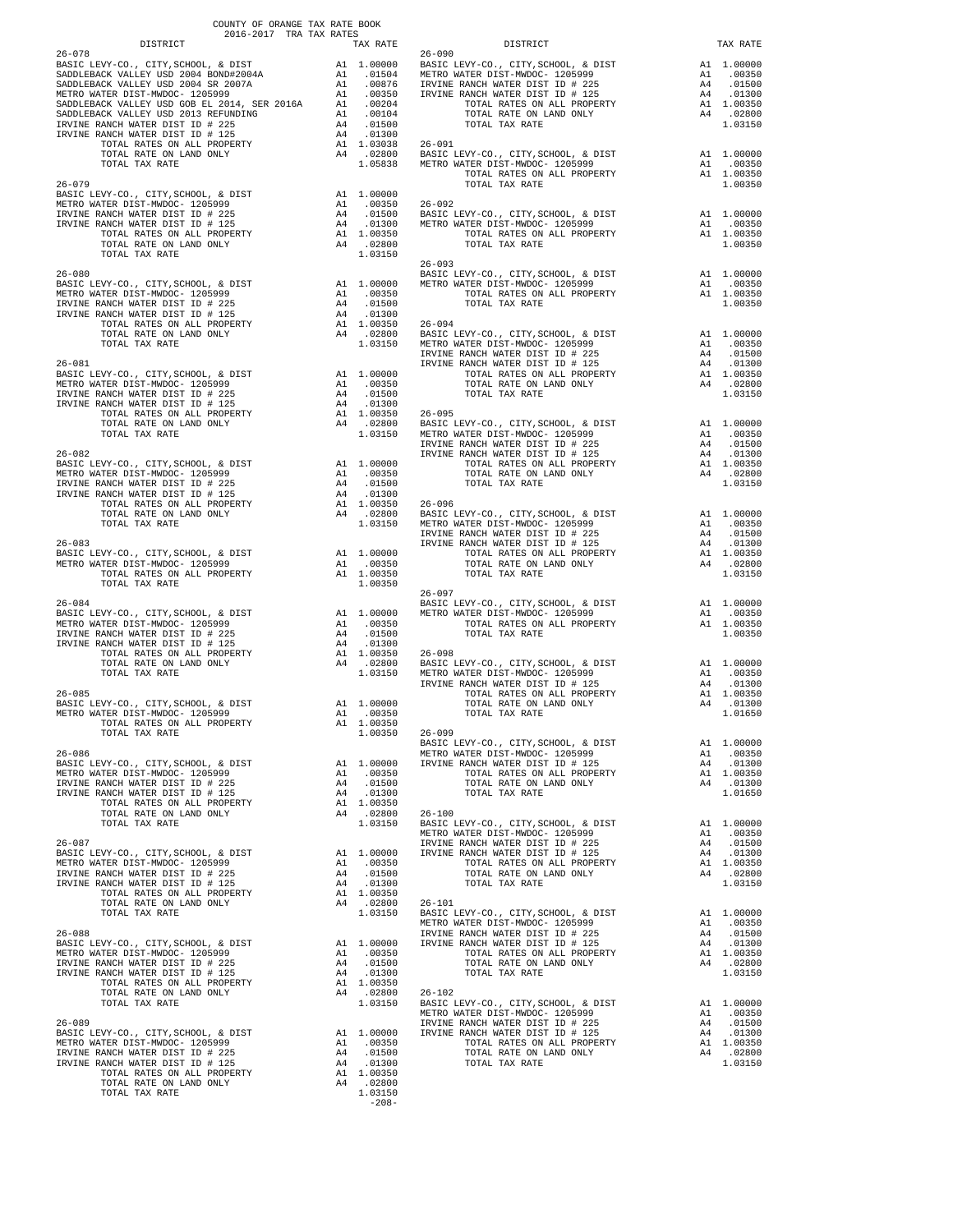| COUNTY OF ORANGE TAX RATE BOOK<br>2016-2017 TRA TAX RATES                                                                                                                                                                                                                                                                                                                                                      |          |                        |          |
|----------------------------------------------------------------------------------------------------------------------------------------------------------------------------------------------------------------------------------------------------------------------------------------------------------------------------------------------------------------------------------------------------------------|----------|------------------------|----------|
| $\begin{minipage}{0.5\textwidth} \begin{minipage}{0.5\textwidth} \centering \begin{tabular}{@{}l@{}} \textbf{2016-2017} & \textbf{TRA} & \textbf{RATE B} & \textbf{300K} \\ \textbf{2016-2017} & \textbf{TRA} & \textbf{RAK RATES} \\ \textbf{5018-2017} & \textbf{TRA} & \textbf{RATES} \\ \textbf{1018-2018} & \textbf{1018-2018} & \textbf{1018-2018} \\ \textbf{2028-2018} & \textbf{1018-2$<br>$26 - 103$ | TAX RATE | DISTRICT<br>$26 - 120$ | TAX RATE |
|                                                                                                                                                                                                                                                                                                                                                                                                                |          |                        |          |
|                                                                                                                                                                                                                                                                                                                                                                                                                |          |                        |          |
|                                                                                                                                                                                                                                                                                                                                                                                                                |          |                        |          |
|                                                                                                                                                                                                                                                                                                                                                                                                                |          |                        |          |
|                                                                                                                                                                                                                                                                                                                                                                                                                |          |                        |          |
|                                                                                                                                                                                                                                                                                                                                                                                                                |          |                        |          |
| $26 - 106$                                                                                                                                                                                                                                                                                                                                                                                                     |          | $26 - 123$             |          |
|                                                                                                                                                                                                                                                                                                                                                                                                                |          |                        |          |
|                                                                                                                                                                                                                                                                                                                                                                                                                |          |                        |          |
|                                                                                                                                                                                                                                                                                                                                                                                                                |          |                        |          |
|                                                                                                                                                                                                                                                                                                                                                                                                                |          |                        |          |
|                                                                                                                                                                                                                                                                                                                                                                                                                |          |                        |          |
|                                                                                                                                                                                                                                                                                                                                                                                                                |          |                        |          |
|                                                                                                                                                                                                                                                                                                                                                                                                                |          |                        |          |
|                                                                                                                                                                                                                                                                                                                                                                                                                |          |                        |          |
|                                                                                                                                                                                                                                                                                                                                                                                                                |          |                        |          |
|                                                                                                                                                                                                                                                                                                                                                                                                                |          |                        |          |
|                                                                                                                                                                                                                                                                                                                                                                                                                |          |                        |          |
|                                                                                                                                                                                                                                                                                                                                                                                                                |          |                        |          |
|                                                                                                                                                                                                                                                                                                                                                                                                                |          |                        |          |
|                                                                                                                                                                                                                                                                                                                                                                                                                |          |                        |          |
|                                                                                                                                                                                                                                                                                                                                                                                                                |          |                        |          |
|                                                                                                                                                                                                                                                                                                                                                                                                                |          |                        |          |
|                                                                                                                                                                                                                                                                                                                                                                                                                |          |                        |          |
|                                                                                                                                                                                                                                                                                                                                                                                                                |          |                        |          |
|                                                                                                                                                                                                                                                                                                                                                                                                                |          |                        |          |
|                                                                                                                                                                                                                                                                                                                                                                                                                |          |                        |          |
|                                                                                                                                                                                                                                                                                                                                                                                                                |          |                        |          |
|                                                                                                                                                                                                                                                                                                                                                                                                                |          |                        |          |
|                                                                                                                                                                                                                                                                                                                                                                                                                |          |                        |          |
|                                                                                                                                                                                                                                                                                                                                                                                                                |          |                        |          |
|                                                                                                                                                                                                                                                                                                                                                                                                                |          |                        |          |
|                                                                                                                                                                                                                                                                                                                                                                                                                |          |                        |          |
|                                                                                                                                                                                                                                                                                                                                                                                                                |          |                        |          |
|                                                                                                                                                                                                                                                                                                                                                                                                                |          |                        |          |
|                                                                                                                                                                                                                                                                                                                                                                                                                |          |                        |          |
|                                                                                                                                                                                                                                                                                                                                                                                                                |          |                        |          |
|                                                                                                                                                                                                                                                                                                                                                                                                                |          |                        |          |
|                                                                                                                                                                                                                                                                                                                                                                                                                |          |                        |          |
|                                                                                                                                                                                                                                                                                                                                                                                                                |          |                        |          |
|                                                                                                                                                                                                                                                                                                                                                                                                                |          |                        |          |
|                                                                                                                                                                                                                                                                                                                                                                                                                |          |                        |          |
|                                                                                                                                                                                                                                                                                                                                                                                                                |          |                        |          |
| $26 - 116$                                                                                                                                                                                                                                                                                                                                                                                                     |          |                        |          |
|                                                                                                                                                                                                                                                                                                                                                                                                                |          |                        |          |
|                                                                                                                                                                                                                                                                                                                                                                                                                |          |                        |          |
|                                                                                                                                                                                                                                                                                                                                                                                                                |          |                        |          |
|                                                                                                                                                                                                                                                                                                                                                                                                                |          |                        |          |
|                                                                                                                                                                                                                                                                                                                                                                                                                |          |                        |          |
|                                                                                                                                                                                                                                                                                                                                                                                                                |          |                        |          |
|                                                                                                                                                                                                                                                                                                                                                                                                                |          |                        |          |
|                                                                                                                                                                                                                                                                                                                                                                                                                |          |                        |          |
|                                                                                                                                                                                                                                                                                                                                                                                                                |          |                        |          |
|                                                                                                                                                                                                                                                                                                                                                                                                                |          |                        |          |
|                                                                                                                                                                                                                                                                                                                                                                                                                |          |                        |          |
|                                                                                                                                                                                                                                                                                                                                                                                                                |          |                        |          |
|                                                                                                                                                                                                                                                                                                                                                                                                                | 1.00350  |                        |          |
|                                                                                                                                                                                                                                                                                                                                                                                                                |          |                        |          |
|                                                                                                                                                                                                                                                                                                                                                                                                                |          |                        |          |
|                                                                                                                                                                                                                                                                                                                                                                                                                |          |                        |          |
|                                                                                                                                                                                                                                                                                                                                                                                                                | $-209-$  |                        |          |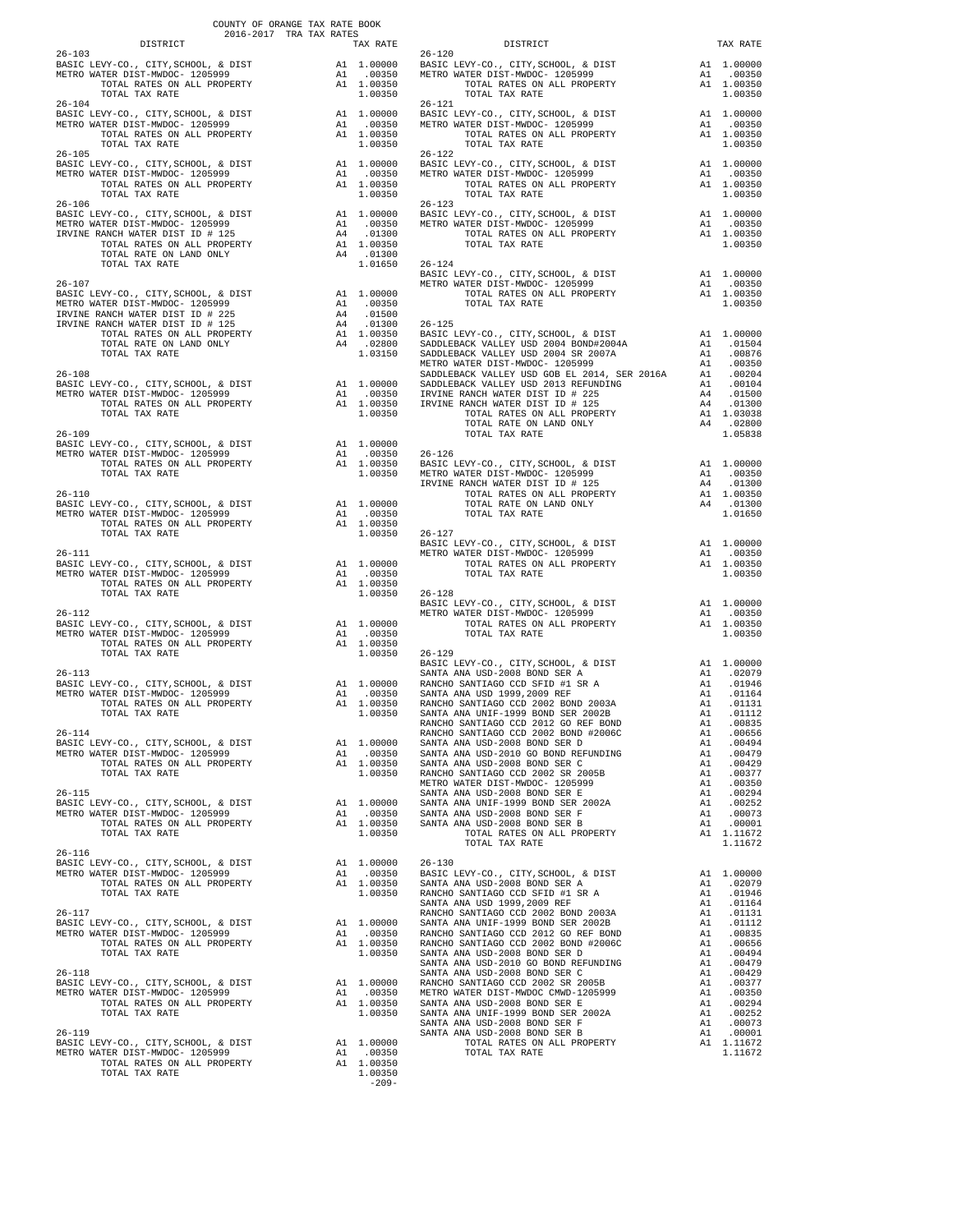| COUNTY OF ORANGE TAX RATE BOOK<br>2016-2017 TRA TAX RATES                                                                                                                                                                                                                                                                                                                                                                     |          |                                                                                         |                                                      |
|-------------------------------------------------------------------------------------------------------------------------------------------------------------------------------------------------------------------------------------------------------------------------------------------------------------------------------------------------------------------------------------------------------------------------------|----------|-----------------------------------------------------------------------------------------|------------------------------------------------------|
| DISTRICT                                                                                                                                                                                                                                                                                                                                                                                                                      |          | TAX RATE                                                                                |                                                      |
|                                                                                                                                                                                                                                                                                                                                                                                                                               |          |                                                                                         |                                                      |
| $26 - 132$<br>A A HONDREY CO., CITY, SCHOOL, & DIST A 1 1.00000 BASIC LABSIC LEVY-CO., CITY, SCHOOL, & DIST A 1 1.00000 BASIC LABSIC LABSIC LONGREY AND TOTAL RATES ON ALL PROPERTY A 1 .00350 METRO WETRO TOTAL FAXIES ON ALL PROPERTY A 1                                                                                                                                                                                   |          |                                                                                         | $26 - 148$                                           |
|                                                                                                                                                                                                                                                                                                                                                                                                                               |          |                                                                                         | METRO W                                              |
| $26 - 134$<br>BASIC LEVY-CO., CITY, SCHOOL, & DIST A1 1.00000<br>METRO WATER DIST-MWDOC- 1205999<br>LEVY-CO., CITY, SCHOOL, & DIST<br>NATER DIST-MWDOC-1205999<br>TOTAL RATES ON ALL PROPERTY A1 1.00350 26-150<br>TOTAL RATES ON ALL PROPERTY A1 1.00350 BASIC L<br>METRO WE TROW                                                                                                                                            |          |                                                                                         | METRO W                                              |
| $26 - 135$                                                                                                                                                                                                                                                                                                                                                                                                                    |          |                                                                                         |                                                      |
| $\begin{tabular}{lllllllllllllllllllllll} \multicolumn{4}{c}{\textbf{26-136}}\\ \multicolumn{4}{c}{\textbf{BASE LEVY-C0.}, & CITY, SCHOOL, & E DIST} & \multicolumn{4}{c}{\textbf{A1}} & 1.00000\\ \multicolumn{4}{c}{\textbf{METRO WATER DIST-MMDOC- 120599}} & \multicolumn{4}{c}{\textbf{A1}} & .00350\\ \multicolumn{4}{c}{\textbf{METRO WATER DIST-MMDOC- 120599}} & \multicolumn{4}{c}{\textbf{A1}} & .00350\\ & & 1.0$ |          |                                                                                         |                                                      |
| 26-137<br>BASIC LEVY-CO., CITY, SCHOOL, & DIST<br>METRO WATER DIST-MWDOC-1205999<br>TOTAL RATES ON ALL PROPERTY<br>TOTAL RATES ON ALL PROPERTY<br>26-153<br>TOTAL RATES ON ALL PROPERTY<br>26-153<br>1.00350<br>METRO METRO METRO N                                                                                                                                                                                           |          |                                                                                         | METRO W                                              |
| $26 - 138$<br>IRVINE<br>A1 1.00000 IRVINE<br>A1 00350<br>BASIC LEVY-CO., CITY, SCHOOL, & DIST<br>METRO WATER DIST-MWDOC- 1205999<br>TOTAL RATES ON ALL PROPERTY<br>TOTAL TAX RATE                                                                                                                                                                                                                                             |          | A1 1.00350<br>1.00350                                                                   |                                                      |
| $26 - 139$                                                                                                                                                                                                                                                                                                                                                                                                                    |          |                                                                                         | $26 - 154$                                           |
| $26 - 140$<br>BASIC LEVY-CO., CITY, SCHOOL, & DIST<br>A1 1.00000<br>A1 .00350<br>A1 1.00350 26-155<br>1.00350 BASICL<br>THERE<br>METRO WATER DIST-MWDOC- 1205999<br>TOTAL RATES ON ALL PROPERTY<br>TOTAL TAX RATE                                                                                                                                                                                                             |          |                                                                                         | METRO W                                              |
| $26 - 141$<br>$\begin{tabular}{ccccc} A1 & 1.00000 & \text{IRVINE} \\ \text{\texttt{A1}} & 1.00000 & \text{IRVINE} \end{tabular}$<br>BASIC LEVY-CO., CITY, SCHOOL, & DIST<br>METRO WATER DIST-MWDOC- 1205999<br>TOTAL RATES ON ALL PROPERTY<br>TOTAL TAX RATE                                                                                                                                                                 |          | A1 .00350<br>A1 1.00350<br>1.00350                                                      |                                                      |
| $26 - 142$<br>BASIC LEVY-CO., CITY, SCHOOL, & DIST<br>METRO WATER DIST-MWDOC- 1205999<br>TOTAL RATES ON ALL PROPERTY<br>TOTAL TAX RATE                                                                                                                                                                                                                                                                                        |          | A1   1.00000   BASIC   L<br>A1   .00350   METRO   W<br>A1   1.00350   IRVINE<br>1.00350 | $26 - 156$                                           |
| $26 - 143$<br>BASIC LEVY-CO., CITY, SCHOOL, & DIST<br>METRO WATER DIST-MWDOC- 1205999<br>TOTAL RATES ON ALL PROPERTY<br>TOTAL TAX RATE                                                                                                                                                                                                                                                                                        |          | A1 1.00000<br>A1 .00350 26-157<br>A1 1.00350<br>1.00350                                 | BASIC L<br>METRO W<br>IRVINE                         |
| $26 - 144$<br>BASIC LEVY-CO., CITY, SCHOOL, & DIST<br>METRO WATER DIST-MWDOC- 1205999<br>TOTAL RATES ON ALL PROPERTY<br>TOTAL TAX RATE                                                                                                                                                                                                                                                                                        |          | A1 1.00000<br>A1 .00350<br>A1 1.00350<br>1.00350                                        | IRVINE                                               |
| $26 - 145$<br>BASIC LEVY-CO., CITY, SCHOOL, & DIST<br>METRO WATER DIST-MWDOC- 1205999<br>TOTAL RATES ON ALL PROPERTY<br>TOTAL TAX RATE                                                                                                                                                                                                                                                                                        |          | A1 1.00000 METRO W<br>A1 .00350<br>A1 1.00350<br>1.00350                                | $26 - 158$<br>BASIC L                                |
| $26 - 146$<br>BASIC LEVY-CO., CITY, SCHOOL, & DIST<br>METRO WATER DIST-MWDOC- 1205999<br>IRVINE RANCH WATER DIST ID # 225<br>IRVINE RANCH WATER DIST ID # 125<br>TOTAL RATES ON ALL PROPERTY<br>TOTAL RATE ON LAND ONLY<br>TOTAL TAX RATE                                                                                                                                                                                     | A4<br>A4 | A1 1.00000<br>A1 .00350<br>.01500<br>.01300<br>A1 1.00350<br>A4 .02800<br>1.03150       | $26 - 159$<br>BASIC L<br>METRO W<br>IRVINE<br>IRVINE |

| $\sim$ $\sim$ $\sim$ $\sim$ $\sim$<br>$-1$ |                                                                                                                                                                                                                                                                                                                                                                                                                 |  |
|--------------------------------------------|-----------------------------------------------------------------------------------------------------------------------------------------------------------------------------------------------------------------------------------------------------------------------------------------------------------------------------------------------------------------------------------------------------------------|--|
| <b>DISTRICT</b>                            |                                                                                                                                                                                                                                                                                                                                                                                                                 |  |
|                                            |                                                                                                                                                                                                                                                                                                                                                                                                                 |  |
|                                            |                                                                                                                                                                                                                                                                                                                                                                                                                 |  |
|                                            |                                                                                                                                                                                                                                                                                                                                                                                                                 |  |
|                                            |                                                                                                                                                                                                                                                                                                                                                                                                                 |  |
|                                            |                                                                                                                                                                                                                                                                                                                                                                                                                 |  |
|                                            |                                                                                                                                                                                                                                                                                                                                                                                                                 |  |
|                                            |                                                                                                                                                                                                                                                                                                                                                                                                                 |  |
|                                            |                                                                                                                                                                                                                                                                                                                                                                                                                 |  |
|                                            |                                                                                                                                                                                                                                                                                                                                                                                                                 |  |
|                                            |                                                                                                                                                                                                                                                                                                                                                                                                                 |  |
|                                            |                                                                                                                                                                                                                                                                                                                                                                                                                 |  |
|                                            |                                                                                                                                                                                                                                                                                                                                                                                                                 |  |
|                                            |                                                                                                                                                                                                                                                                                                                                                                                                                 |  |
|                                            |                                                                                                                                                                                                                                                                                                                                                                                                                 |  |
|                                            |                                                                                                                                                                                                                                                                                                                                                                                                                 |  |
|                                            |                                                                                                                                                                                                                                                                                                                                                                                                                 |  |
|                                            |                                                                                                                                                                                                                                                                                                                                                                                                                 |  |
|                                            |                                                                                                                                                                                                                                                                                                                                                                                                                 |  |
|                                            |                                                                                                                                                                                                                                                                                                                                                                                                                 |  |
|                                            |                                                                                                                                                                                                                                                                                                                                                                                                                 |  |
|                                            |                                                                                                                                                                                                                                                                                                                                                                                                                 |  |
|                                            |                                                                                                                                                                                                                                                                                                                                                                                                                 |  |
|                                            |                                                                                                                                                                                                                                                                                                                                                                                                                 |  |
|                                            |                                                                                                                                                                                                                                                                                                                                                                                                                 |  |
|                                            |                                                                                                                                                                                                                                                                                                                                                                                                                 |  |
|                                            |                                                                                                                                                                                                                                                                                                                                                                                                                 |  |
|                                            |                                                                                                                                                                                                                                                                                                                                                                                                                 |  |
|                                            |                                                                                                                                                                                                                                                                                                                                                                                                                 |  |
|                                            |                                                                                                                                                                                                                                                                                                                                                                                                                 |  |
|                                            |                                                                                                                                                                                                                                                                                                                                                                                                                 |  |
|                                            |                                                                                                                                                                                                                                                                                                                                                                                                                 |  |
|                                            |                                                                                                                                                                                                                                                                                                                                                                                                                 |  |
|                                            |                                                                                                                                                                                                                                                                                                                                                                                                                 |  |
|                                            |                                                                                                                                                                                                                                                                                                                                                                                                                 |  |
|                                            |                                                                                                                                                                                                                                                                                                                                                                                                                 |  |
|                                            |                                                                                                                                                                                                                                                                                                                                                                                                                 |  |
|                                            |                                                                                                                                                                                                                                                                                                                                                                                                                 |  |
|                                            |                                                                                                                                                                                                                                                                                                                                                                                                                 |  |
|                                            |                                                                                                                                                                                                                                                                                                                                                                                                                 |  |
|                                            |                                                                                                                                                                                                                                                                                                                                                                                                                 |  |
|                                            |                                                                                                                                                                                                                                                                                                                                                                                                                 |  |
|                                            |                                                                                                                                                                                                                                                                                                                                                                                                                 |  |
|                                            |                                                                                                                                                                                                                                                                                                                                                                                                                 |  |
|                                            |                                                                                                                                                                                                                                                                                                                                                                                                                 |  |
|                                            |                                                                                                                                                                                                                                                                                                                                                                                                                 |  |
|                                            |                                                                                                                                                                                                                                                                                                                                                                                                                 |  |
|                                            |                                                                                                                                                                                                                                                                                                                                                                                                                 |  |
|                                            | $\begin{tabular}{l c c c c c c} \multicolumn{1}{c}{\textbf{26-142}} & \multicolumn{1}{c}{\textbf{26-142}} & \multicolumn{1}{c}{\textbf{26-156}} & \multicolumn{1}{c}{\textbf{26-156}} & \multicolumn{1}{c}{\textbf{26-166}} & \multicolumn{1}{c}{\textbf{26-166}} & \multicolumn{1}{c}{\textbf{26-166}} & \multicolumn{1}{c}{\textbf{26-166}} & \multicolumn{1}{c}{\textbf{26-166}} & \multicolumn{1}{c}{\text$ |  |
|                                            |                                                                                                                                                                                                                                                                                                                                                                                                                 |  |
|                                            |                                                                                                                                                                                                                                                                                                                                                                                                                 |  |
|                                            |                                                                                                                                                                                                                                                                                                                                                                                                                 |  |
|                                            |                                                                                                                                                                                                                                                                                                                                                                                                                 |  |
|                                            |                                                                                                                                                                                                                                                                                                                                                                                                                 |  |
|                                            |                                                                                                                                                                                                                                                                                                                                                                                                                 |  |
|                                            |                                                                                                                                                                                                                                                                                                                                                                                                                 |  |
|                                            |                                                                                                                                                                                                                                                                                                                                                                                                                 |  |
|                                            |                                                                                                                                                                                                                                                                                                                                                                                                                 |  |
|                                            |                                                                                                                                                                                                                                                                                                                                                                                                                 |  |
|                                            | $26 - 158$                                                                                                                                                                                                                                                                                                                                                                                                      |  |
|                                            |                                                                                                                                                                                                                                                                                                                                                                                                                 |  |
|                                            |                                                                                                                                                                                                                                                                                                                                                                                                                 |  |
|                                            |                                                                                                                                                                                                                                                                                                                                                                                                                 |  |
|                                            | $\begin{array}{cccccccccccc} \texttt{111} & \texttt{20--150} & \texttt{20--150} & \texttt{20--150} & \texttt{20--150} & \texttt{20--150} & \texttt{20--150} & \texttt{20--150} & \texttt{31} & 1.00000 & \texttt{10--150} & \texttt{31} & 1.00000 & \texttt{10--150} & \texttt{31} & 1.00000 & \texttt{310} & \texttt{310} & \texttt{310} & \texttt{310} & \texttt{310$<br>$26 - 159$                           |  |
|                                            | $\begin{tabular}{lllllllllllllllllllll} \multicolumn{3}{c}{26-146} & \multicolumn{3}{c}{26-146} & \multicolumn{3}{c}{26-146} & \multicolumn{3}{c}{26-146} & \multicolumn{3}{c}{26-146} & \multicolumn{3}{c}{26-146} & \multicolumn{3}{c}{26-146} & \multicolumn{3}{c}{BASLC LEVY-C0.}, & \text{CITY}, \text{SCHOOL}, & \text{$\&$ DIST$} & \text{$\&$ A1$ $1.00000} & \text{$\&$ BASIC LEVY-C0.}, & \text{$     |  |
|                                            |                                                                                                                                                                                                                                                                                                                                                                                                                 |  |
|                                            |                                                                                                                                                                                                                                                                                                                                                                                                                 |  |
|                                            |                                                                                                                                                                                                                                                                                                                                                                                                                 |  |
|                                            |                                                                                                                                                                                                                                                                                                                                                                                                                 |  |
|                                            |                                                                                                                                                                                                                                                                                                                                                                                                                 |  |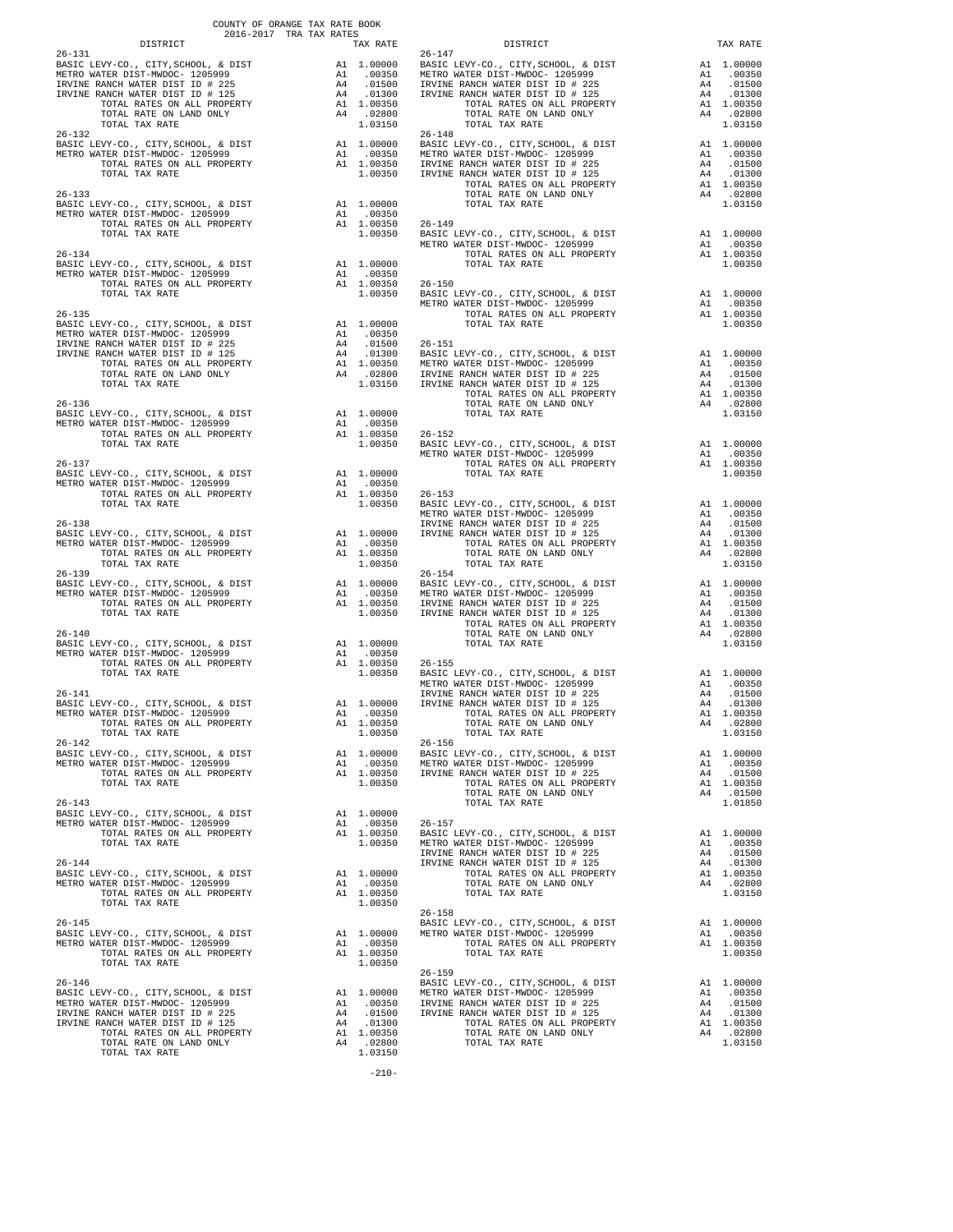| COUNTY OF ORANGE TAX RATE BOOK<br>$2016-2017\begin{array}{l} \text{ 1.4}\text{ FWHL BUCA}\\ \text{ 2016-2017} \end{array} \begin{array}{l} \text{ 1.4}\text{FWHR} \\ \text{ 1.4}\text{ FWHR} \\ \text{ 2.4}\text{ FWHR} \end{array}$ |  |                                                                                                                                                                                                                                                                                                                                                                                                                   |          |
|--------------------------------------------------------------------------------------------------------------------------------------------------------------------------------------------------------------------------------------|--|-------------------------------------------------------------------------------------------------------------------------------------------------------------------------------------------------------------------------------------------------------------------------------------------------------------------------------------------------------------------------------------------------------------------|----------|
| $26 - 160$                                                                                                                                                                                                                           |  | TRA TAX RATES $\begin{tabular}{ll} \bf \texttt{TRA} & \bf \texttt{MAX} & \bf \texttt{RATE} \\ \bf \texttt{MAX} & \bf \texttt{RATE} \\ & \bf \texttt{26-173} \end{tabular}$                                                                                                                                                                                                                                        | TAX RATE |
|                                                                                                                                                                                                                                      |  |                                                                                                                                                                                                                                                                                                                                                                                                                   |          |
|                                                                                                                                                                                                                                      |  |                                                                                                                                                                                                                                                                                                                                                                                                                   |          |
|                                                                                                                                                                                                                                      |  |                                                                                                                                                                                                                                                                                                                                                                                                                   |          |
|                                                                                                                                                                                                                                      |  |                                                                                                                                                                                                                                                                                                                                                                                                                   |          |
|                                                                                                                                                                                                                                      |  | $\begin{tabular}{cccccccc} \texttt{1.0150} & \texttt{1.0150} & \texttt{26-176} & \texttt{26-176} \\ \texttt{26-163} & \texttt{BASIC LEV-CO.}, & \texttt{CITY}, \texttt{SCHOOL}, & \texttt{& DIST} & \texttt{A1} & 1.00000 \\ \texttt{BASIC LEV-CO.}, & \texttt{CITY}, \texttt{SCHOOL}, & \texttt{CIST} & \texttt{A1} & 1.00000 \\ \texttt{RSTRO WATER DIST-MWDOC-} & 1205999 & \texttt{A1} & 0.00350 \\$          |          |
| $26 - 164$                                                                                                                                                                                                                           |  |                                                                                                                                                                                                                                                                                                                                                                                                                   |          |
|                                                                                                                                                                                                                                      |  |                                                                                                                                                                                                                                                                                                                                                                                                                   |          |
|                                                                                                                                                                                                                                      |  |                                                                                                                                                                                                                                                                                                                                                                                                                   |          |
|                                                                                                                                                                                                                                      |  |                                                                                                                                                                                                                                                                                                                                                                                                                   |          |
|                                                                                                                                                                                                                                      |  |                                                                                                                                                                                                                                                                                                                                                                                                                   |          |
|                                                                                                                                                                                                                                      |  |                                                                                                                                                                                                                                                                                                                                                                                                                   |          |
|                                                                                                                                                                                                                                      |  | $\begin{tabular}{lllllllllllllllllllllll} \textbf{26-166} & & & & & & & & \\ \textbf{BASTC LEVY-CO. , CITY, SCHOOL, & & DIST RITC WATER DIST-MIDOC- 1205999 & & & & & & \\ \textbf{METRO WATER DIST-MIDOC- 1205999} & & & & & & & \\ \textbf{18-100000} & & & & & & & & \\ \textbf{18-100000} & & & & & & & & \\ \textbf{18-100000} & & & & & & & & \\ \textbf{18-100000} & & & & & & & & \\ \textbf{18-1$        |          |
| 26-167                                                                                                                                                                                                                               |  |                                                                                                                                                                                                                                                                                                                                                                                                                   |          |
|                                                                                                                                                                                                                                      |  |                                                                                                                                                                                                                                                                                                                                                                                                                   |          |
|                                                                                                                                                                                                                                      |  |                                                                                                                                                                                                                                                                                                                                                                                                                   |          |
|                                                                                                                                                                                                                                      |  |                                                                                                                                                                                                                                                                                                                                                                                                                   |          |
|                                                                                                                                                                                                                                      |  |                                                                                                                                                                                                                                                                                                                                                                                                                   |          |
|                                                                                                                                                                                                                                      |  | $\begin{tabular}{l c c c c} \multicolumn{4}{c}{\textbf{26-169}} \multicolumn{4}{c}{\textbf{26-161}} \multicolumn{4}{c}{\textbf{26-162}} \multicolumn{4}{c}{\textbf{26-162}} \multicolumn{4}{c}{\textbf{26-163}} \multicolumn{4}{c}{\textbf{26-164}} \multicolumn{4}{c}{\textbf{26-162}} \multicolumn{4}{c}{\textbf{26-163}} \multicolumn{4}{c}{\textbf{26-164}} \multicolumn{4}{c}{\textbf{26-165}} \multicolumn$ |          |
|                                                                                                                                                                                                                                      |  |                                                                                                                                                                                                                                                                                                                                                                                                                   |          |
|                                                                                                                                                                                                                                      |  |                                                                                                                                                                                                                                                                                                                                                                                                                   |          |
|                                                                                                                                                                                                                                      |  |                                                                                                                                                                                                                                                                                                                                                                                                                   |          |
|                                                                                                                                                                                                                                      |  |                                                                                                                                                                                                                                                                                                                                                                                                                   |          |
|                                                                                                                                                                                                                                      |  |                                                                                                                                                                                                                                                                                                                                                                                                                   |          |
|                                                                                                                                                                                                                                      |  |                                                                                                                                                                                                                                                                                                                                                                                                                   |          |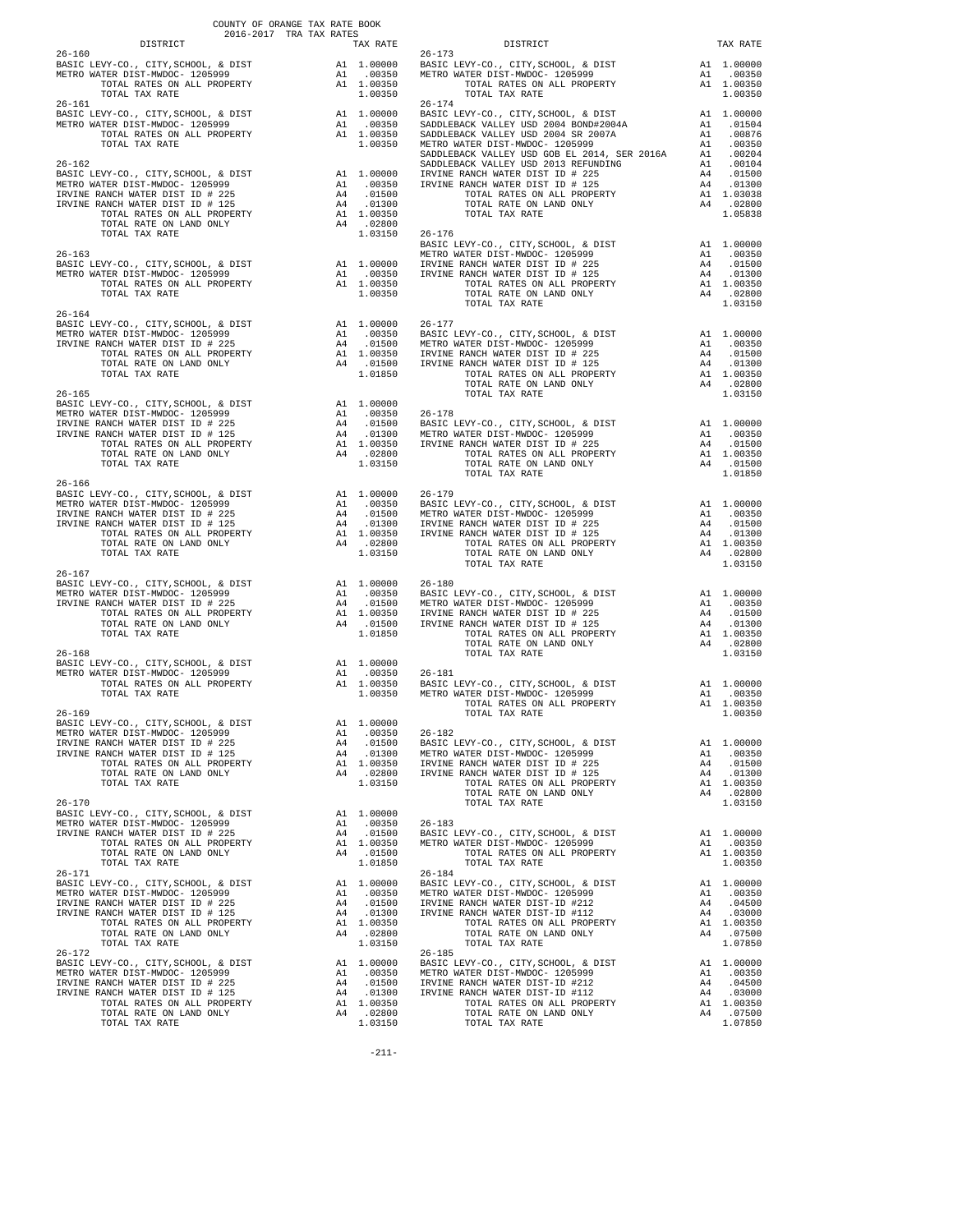| COUNTY OF ORANGE TAX RATE BOOK<br>2016-2017 TRA TAX RATES<br>$2016-2017\begin{array}{lcl}\text{\small 2-14A} & \text{RATE BOK}\\ \text{\small 2016-2017} & \text{TRA TAX RATES} \end{array}$ |          |                                                                                                                                                                                                                                                                    |          |
|----------------------------------------------------------------------------------------------------------------------------------------------------------------------------------------------|----------|--------------------------------------------------------------------------------------------------------------------------------------------------------------------------------------------------------------------------------------------------------------------|----------|
|                                                                                                                                                                                              | TAX RATE | DISTRICT                                                                                                                                                                                                                                                           | TAX RATE |
| $26 - 186$                                                                                                                                                                                   |          | $26 - 199$                                                                                                                                                                                                                                                         |          |
|                                                                                                                                                                                              |          |                                                                                                                                                                                                                                                                    |          |
|                                                                                                                                                                                              |          |                                                                                                                                                                                                                                                                    |          |
|                                                                                                                                                                                              |          |                                                                                                                                                                                                                                                                    |          |
|                                                                                                                                                                                              |          |                                                                                                                                                                                                                                                                    |          |
|                                                                                                                                                                                              |          |                                                                                                                                                                                                                                                                    |          |
|                                                                                                                                                                                              |          |                                                                                                                                                                                                                                                                    |          |
|                                                                                                                                                                                              |          |                                                                                                                                                                                                                                                                    |          |
|                                                                                                                                                                                              |          |                                                                                                                                                                                                                                                                    |          |
|                                                                                                                                                                                              |          |                                                                                                                                                                                                                                                                    |          |
|                                                                                                                                                                                              |          |                                                                                                                                                                                                                                                                    |          |
|                                                                                                                                                                                              |          |                                                                                                                                                                                                                                                                    |          |
|                                                                                                                                                                                              |          |                                                                                                                                                                                                                                                                    |          |
|                                                                                                                                                                                              |          |                                                                                                                                                                                                                                                                    |          |
|                                                                                                                                                                                              |          |                                                                                                                                                                                                                                                                    |          |
|                                                                                                                                                                                              |          |                                                                                                                                                                                                                                                                    |          |
|                                                                                                                                                                                              |          |                                                                                                                                                                                                                                                                    |          |
|                                                                                                                                                                                              |          |                                                                                                                                                                                                                                                                    |          |
|                                                                                                                                                                                              |          |                                                                                                                                                                                                                                                                    |          |
|                                                                                                                                                                                              |          |                                                                                                                                                                                                                                                                    |          |
|                                                                                                                                                                                              |          |                                                                                                                                                                                                                                                                    |          |
|                                                                                                                                                                                              |          |                                                                                                                                                                                                                                                                    |          |
|                                                                                                                                                                                              |          |                                                                                                                                                                                                                                                                    |          |
|                                                                                                                                                                                              |          |                                                                                                                                                                                                                                                                    |          |
|                                                                                                                                                                                              |          |                                                                                                                                                                                                                                                                    |          |
|                                                                                                                                                                                              |          |                                                                                                                                                                                                                                                                    |          |
|                                                                                                                                                                                              |          |                                                                                                                                                                                                                                                                    |          |
|                                                                                                                                                                                              |          |                                                                                                                                                                                                                                                                    |          |
|                                                                                                                                                                                              |          |                                                                                                                                                                                                                                                                    |          |
|                                                                                                                                                                                              |          |                                                                                                                                                                                                                                                                    |          |
|                                                                                                                                                                                              |          |                                                                                                                                                                                                                                                                    |          |
|                                                                                                                                                                                              |          |                                                                                                                                                                                                                                                                    |          |
|                                                                                                                                                                                              |          |                                                                                                                                                                                                                                                                    |          |
|                                                                                                                                                                                              |          |                                                                                                                                                                                                                                                                    |          |
|                                                                                                                                                                                              |          |                                                                                                                                                                                                                                                                    |          |
|                                                                                                                                                                                              |          |                                                                                                                                                                                                                                                                    |          |
|                                                                                                                                                                                              |          |                                                                                                                                                                                                                                                                    |          |
|                                                                                                                                                                                              |          |                                                                                                                                                                                                                                                                    |          |
|                                                                                                                                                                                              |          |                                                                                                                                                                                                                                                                    |          |
|                                                                                                                                                                                              |          |                                                                                                                                                                                                                                                                    |          |
|                                                                                                                                                                                              |          |                                                                                                                                                                                                                                                                    |          |
|                                                                                                                                                                                              |          |                                                                                                                                                                                                                                                                    |          |
|                                                                                                                                                                                              |          |                                                                                                                                                                                                                                                                    |          |
|                                                                                                                                                                                              |          |                                                                                                                                                                                                                                                                    |          |
|                                                                                                                                                                                              |          |                                                                                                                                                                                                                                                                    |          |
|                                                                                                                                                                                              |          |                                                                                                                                                                                                                                                                    |          |
|                                                                                                                                                                                              |          |                                                                                                                                                                                                                                                                    |          |
|                                                                                                                                                                                              |          |                                                                                                                                                                                                                                                                    |          |
| $26 - 193$                                                                                                                                                                                   |          |                                                                                                                                                                                                                                                                    |          |
|                                                                                                                                                                                              |          |                                                                                                                                                                                                                                                                    |          |
|                                                                                                                                                                                              |          |                                                                                                                                                                                                                                                                    |          |
|                                                                                                                                                                                              |          | Al 1.00000 26-207<br>METRO WATER DIST MEDIC LEVY-CO., CITY, SCHOOL, & DIST Al 1.00000<br>IRVINE RANCH WATER DIST ID #225 Al .00350 BASIC LEVY-CO., CITY, SCHOOL, & DIST Al 1.00000<br>IRVINE RANCH WATER DIST ID #225 A4 .01300 METR                               |          |
| MARINE MILE PROPERTY AT 1.00350<br>TOTAL RATES ON ALL PROPERTY A1 1.00350<br>TOTAL RATE ON LAND ONLY A4 .02800<br>TOTAL TAX RATE 1.03150 26-208<br>BASIC L                                   |          | $\frac{1}{2}$<br>TOTAL TAX RATE                                                                                                                                                                                                                                    | 1.00350  |
|                                                                                                                                                                                              |          |                                                                                                                                                                                                                                                                    |          |
|                                                                                                                                                                                              |          |                                                                                                                                                                                                                                                                    |          |
|                                                                                                                                                                                              |          |                                                                                                                                                                                                                                                                    |          |
|                                                                                                                                                                                              |          |                                                                                                                                                                                                                                                                    |          |
|                                                                                                                                                                                              |          | $\begin{tabular}{cccc} 26-194 & 1.03150 & 26-208 & 1.00350 & 1.00350 & 1.00350 & 1.00350 & 1.00350 & 1.00350 & 1.00350 & 1.00350 & 1.00350 & 1.00350 & 1.00350 & 1.00350 & 1.00350 & 1.00350 & 1.00350 & 1.00350 & 1.00350 & 1.00350 & 1.00350 & 1.00350 & 1.0035$ |          |
|                                                                                                                                                                                              |          |                                                                                                                                                                                                                                                                    |          |
|                                                                                                                                                                                              |          |                                                                                                                                                                                                                                                                    |          |
|                                                                                                                                                                                              |          |                                                                                                                                                                                                                                                                    |          |
|                                                                                                                                                                                              |          |                                                                                                                                                                                                                                                                    |          |
|                                                                                                                                                                                              |          |                                                                                                                                                                                                                                                                    |          |
|                                                                                                                                                                                              |          |                                                                                                                                                                                                                                                                    |          |
|                                                                                                                                                                                              |          |                                                                                                                                                                                                                                                                    |          |
|                                                                                                                                                                                              |          |                                                                                                                                                                                                                                                                    |          |
|                                                                                                                                                                                              |          |                                                                                                                                                                                                                                                                    |          |
|                                                                                                                                                                                              |          |                                                                                                                                                                                                                                                                    |          |
|                                                                                                                                                                                              |          |                                                                                                                                                                                                                                                                    |          |
|                                                                                                                                                                                              |          |                                                                                                                                                                                                                                                                    |          |
|                                                                                                                                                                                              |          |                                                                                                                                                                                                                                                                    |          |
|                                                                                                                                                                                              |          |                                                                                                                                                                                                                                                                    |          |
|                                                                                                                                                                                              |          |                                                                                                                                                                                                                                                                    |          |
|                                                                                                                                                                                              |          |                                                                                                                                                                                                                                                                    |          |
|                                                                                                                                                                                              |          |                                                                                                                                                                                                                                                                    |          |
|                                                                                                                                                                                              |          |                                                                                                                                                                                                                                                                    |          |
|                                                                                                                                                                                              |          |                                                                                                                                                                                                                                                                    |          |
|                                                                                                                                                                                              |          |                                                                                                                                                                                                                                                                    |          |
|                                                                                                                                                                                              |          |                                                                                                                                                                                                                                                                    |          |
|                                                                                                                                                                                              |          |                                                                                                                                                                                                                                                                    |          |
|                                                                                                                                                                                              |          |                                                                                                                                                                                                                                                                    |          |

-212-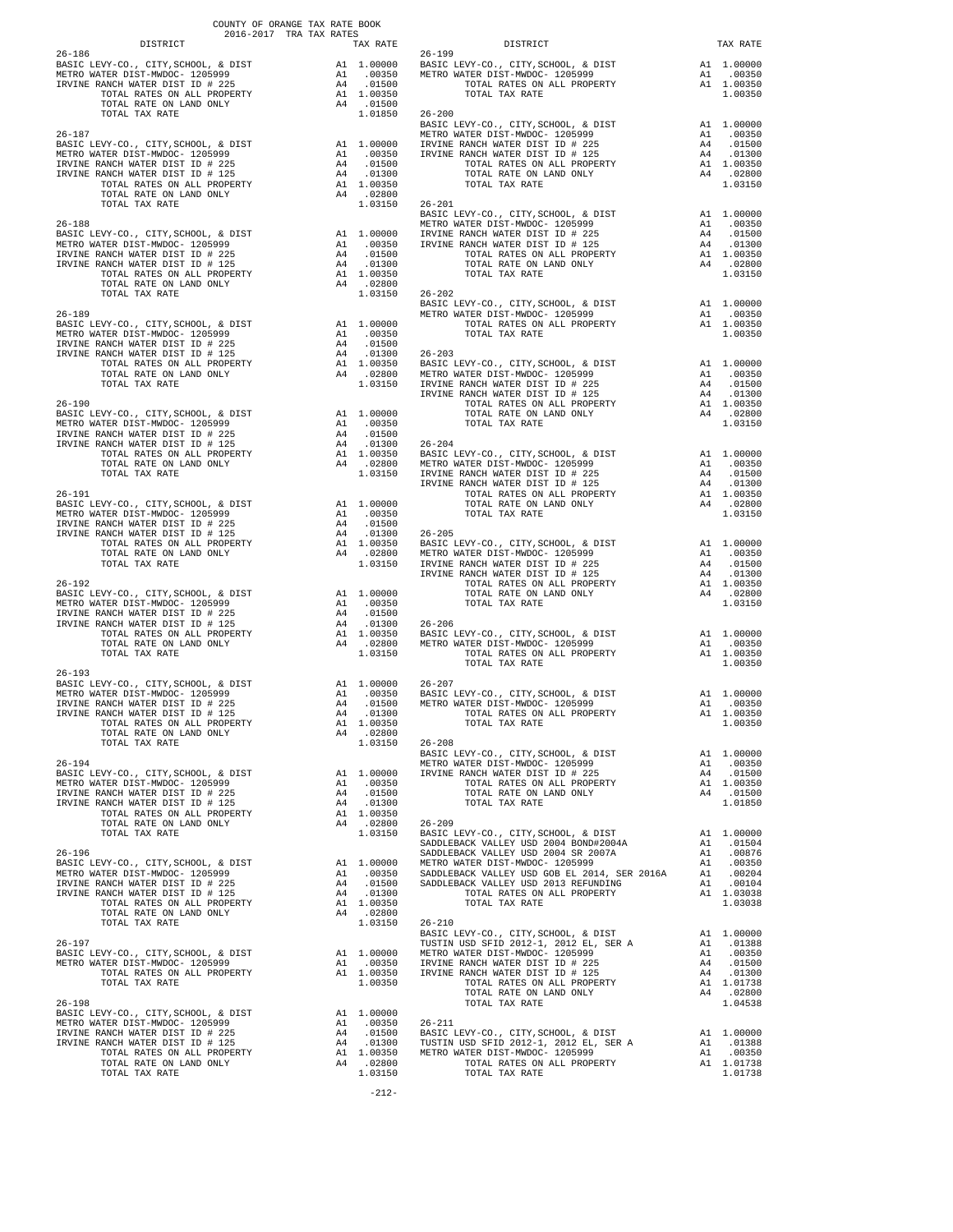| COUNTY OF ORANGE TAX RATE BOOK<br>$\begin{minipage}{0.5\textwidth} \begin{tabular}{@{}c@{}} \multicolumn{2}{c}{\textbf{1.5}\textwidth} \multicolumn{2}{c}{\textbf{1.6}\textwidth} \end{tabular} \end{minipage} \begin{minipage}{0.5\textwidth} \begin{tabular}{@{}c@{}} \multicolumn{2}{c}{\textbf{1.6}\textwidth} \multicolumn{2}{c}{\textbf{1.6}\textwidth} \end{tabular} \end{minipage} \begin{minipage}{0.5\textwidth} \begin{tabular}{@{}c@{}} \multicolumn{2}{c}{\textbf{1.6}\textwidth} \multicolumn{2}{c}{\textbf{1.6$ |                |                                                                                                                                                                                                                                                                                                                                                                                                             |          |
|--------------------------------------------------------------------------------------------------------------------------------------------------------------------------------------------------------------------------------------------------------------------------------------------------------------------------------------------------------------------------------------------------------------------------------------------------------------------------------------------------------------------------------|----------------|-------------------------------------------------------------------------------------------------------------------------------------------------------------------------------------------------------------------------------------------------------------------------------------------------------------------------------------------------------------------------------------------------------------|----------|
| $26 - 212$                                                                                                                                                                                                                                                                                                                                                                                                                                                                                                                     |                | TAX RATE DISTRICT<br>26-225                                                                                                                                                                                                                                                                                                                                                                                 | TAX RATE |
|                                                                                                                                                                                                                                                                                                                                                                                                                                                                                                                                |                |                                                                                                                                                                                                                                                                                                                                                                                                             |          |
|                                                                                                                                                                                                                                                                                                                                                                                                                                                                                                                                |                |                                                                                                                                                                                                                                                                                                                                                                                                             |          |
|                                                                                                                                                                                                                                                                                                                                                                                                                                                                                                                                |                |                                                                                                                                                                                                                                                                                                                                                                                                             |          |
|                                                                                                                                                                                                                                                                                                                                                                                                                                                                                                                                |                |                                                                                                                                                                                                                                                                                                                                                                                                             |          |
|                                                                                                                                                                                                                                                                                                                                                                                                                                                                                                                                |                |                                                                                                                                                                                                                                                                                                                                                                                                             |          |
|                                                                                                                                                                                                                                                                                                                                                                                                                                                                                                                                |                |                                                                                                                                                                                                                                                                                                                                                                                                             |          |
|                                                                                                                                                                                                                                                                                                                                                                                                                                                                                                                                |                |                                                                                                                                                                                                                                                                                                                                                                                                             |          |
|                                                                                                                                                                                                                                                                                                                                                                                                                                                                                                                                |                |                                                                                                                                                                                                                                                                                                                                                                                                             |          |
|                                                                                                                                                                                                                                                                                                                                                                                                                                                                                                                                |                |                                                                                                                                                                                                                                                                                                                                                                                                             |          |
|                                                                                                                                                                                                                                                                                                                                                                                                                                                                                                                                |                |                                                                                                                                                                                                                                                                                                                                                                                                             |          |
|                                                                                                                                                                                                                                                                                                                                                                                                                                                                                                                                |                |                                                                                                                                                                                                                                                                                                                                                                                                             |          |
|                                                                                                                                                                                                                                                                                                                                                                                                                                                                                                                                |                |                                                                                                                                                                                                                                                                                                                                                                                                             |          |
|                                                                                                                                                                                                                                                                                                                                                                                                                                                                                                                                |                |                                                                                                                                                                                                                                                                                                                                                                                                             |          |
|                                                                                                                                                                                                                                                                                                                                                                                                                                                                                                                                |                |                                                                                                                                                                                                                                                                                                                                                                                                             |          |
|                                                                                                                                                                                                                                                                                                                                                                                                                                                                                                                                |                |                                                                                                                                                                                                                                                                                                                                                                                                             |          |
|                                                                                                                                                                                                                                                                                                                                                                                                                                                                                                                                |                |                                                                                                                                                                                                                                                                                                                                                                                                             |          |
|                                                                                                                                                                                                                                                                                                                                                                                                                                                                                                                                |                |                                                                                                                                                                                                                                                                                                                                                                                                             |          |
|                                                                                                                                                                                                                                                                                                                                                                                                                                                                                                                                |                |                                                                                                                                                                                                                                                                                                                                                                                                             |          |
|                                                                                                                                                                                                                                                                                                                                                                                                                                                                                                                                |                |                                                                                                                                                                                                                                                                                                                                                                                                             |          |
|                                                                                                                                                                                                                                                                                                                                                                                                                                                                                                                                |                |                                                                                                                                                                                                                                                                                                                                                                                                             |          |
|                                                                                                                                                                                                                                                                                                                                                                                                                                                                                                                                |                |                                                                                                                                                                                                                                                                                                                                                                                                             |          |
|                                                                                                                                                                                                                                                                                                                                                                                                                                                                                                                                |                |                                                                                                                                                                                                                                                                                                                                                                                                             |          |
|                                                                                                                                                                                                                                                                                                                                                                                                                                                                                                                                |                |                                                                                                                                                                                                                                                                                                                                                                                                             |          |
|                                                                                                                                                                                                                                                                                                                                                                                                                                                                                                                                |                |                                                                                                                                                                                                                                                                                                                                                                                                             |          |
|                                                                                                                                                                                                                                                                                                                                                                                                                                                                                                                                |                |                                                                                                                                                                                                                                                                                                                                                                                                             |          |
|                                                                                                                                                                                                                                                                                                                                                                                                                                                                                                                                |                |                                                                                                                                                                                                                                                                                                                                                                                                             |          |
|                                                                                                                                                                                                                                                                                                                                                                                                                                                                                                                                |                |                                                                                                                                                                                                                                                                                                                                                                                                             |          |
|                                                                                                                                                                                                                                                                                                                                                                                                                                                                                                                                |                |                                                                                                                                                                                                                                                                                                                                                                                                             |          |
|                                                                                                                                                                                                                                                                                                                                                                                                                                                                                                                                |                |                                                                                                                                                                                                                                                                                                                                                                                                             |          |
|                                                                                                                                                                                                                                                                                                                                                                                                                                                                                                                                |                |                                                                                                                                                                                                                                                                                                                                                                                                             |          |
|                                                                                                                                                                                                                                                                                                                                                                                                                                                                                                                                |                |                                                                                                                                                                                                                                                                                                                                                                                                             |          |
|                                                                                                                                                                                                                                                                                                                                                                                                                                                                                                                                |                |                                                                                                                                                                                                                                                                                                                                                                                                             |          |
|                                                                                                                                                                                                                                                                                                                                                                                                                                                                                                                                |                |                                                                                                                                                                                                                                                                                                                                                                                                             |          |
|                                                                                                                                                                                                                                                                                                                                                                                                                                                                                                                                |                |                                                                                                                                                                                                                                                                                                                                                                                                             |          |
|                                                                                                                                                                                                                                                                                                                                                                                                                                                                                                                                |                |                                                                                                                                                                                                                                                                                                                                                                                                             |          |
|                                                                                                                                                                                                                                                                                                                                                                                                                                                                                                                                |                |                                                                                                                                                                                                                                                                                                                                                                                                             |          |
|                                                                                                                                                                                                                                                                                                                                                                                                                                                                                                                                |                |                                                                                                                                                                                                                                                                                                                                                                                                             |          |
|                                                                                                                                                                                                                                                                                                                                                                                                                                                                                                                                |                |                                                                                                                                                                                                                                                                                                                                                                                                             |          |
|                                                                                                                                                                                                                                                                                                                                                                                                                                                                                                                                |                |                                                                                                                                                                                                                                                                                                                                                                                                             |          |
|                                                                                                                                                                                                                                                                                                                                                                                                                                                                                                                                |                |                                                                                                                                                                                                                                                                                                                                                                                                             |          |
|                                                                                                                                                                                                                                                                                                                                                                                                                                                                                                                                |                |                                                                                                                                                                                                                                                                                                                                                                                                             |          |
|                                                                                                                                                                                                                                                                                                                                                                                                                                                                                                                                |                |                                                                                                                                                                                                                                                                                                                                                                                                             |          |
|                                                                                                                                                                                                                                                                                                                                                                                                                                                                                                                                |                |                                                                                                                                                                                                                                                                                                                                                                                                             |          |
|                                                                                                                                                                                                                                                                                                                                                                                                                                                                                                                                |                |                                                                                                                                                                                                                                                                                                                                                                                                             |          |
|                                                                                                                                                                                                                                                                                                                                                                                                                                                                                                                                |                |                                                                                                                                                                                                                                                                                                                                                                                                             |          |
|                                                                                                                                                                                                                                                                                                                                                                                                                                                                                                                                |                |                                                                                                                                                                                                                                                                                                                                                                                                             |          |
|                                                                                                                                                                                                                                                                                                                                                                                                                                                                                                                                |                |                                                                                                                                                                                                                                                                                                                                                                                                             |          |
|                                                                                                                                                                                                                                                                                                                                                                                                                                                                                                                                |                |                                                                                                                                                                                                                                                                                                                                                                                                             |          |
|                                                                                                                                                                                                                                                                                                                                                                                                                                                                                                                                |                |                                                                                                                                                                                                                                                                                                                                                                                                             |          |
|                                                                                                                                                                                                                                                                                                                                                                                                                                                                                                                                |                |                                                                                                                                                                                                                                                                                                                                                                                                             |          |
|                                                                                                                                                                                                                                                                                                                                                                                                                                                                                                                                |                |                                                                                                                                                                                                                                                                                                                                                                                                             |          |
| TOTAL TAX RATE                                                                                                                                                                                                                                                                                                                                                                                                                                                                                                                 | 1.00350 26-229 | BASIC LEVY-CO., CITY, SCHOOL, & DIST<br>MASIC LEVY-CO., CITY, SCHOOL, & DIST<br>MARIA CONTRACT LEVING 1995099                                                                                                                                                                                                                                                                                               |          |
|                                                                                                                                                                                                                                                                                                                                                                                                                                                                                                                                |                |                                                                                                                                                                                                                                                                                                                                                                                                             |          |
|                                                                                                                                                                                                                                                                                                                                                                                                                                                                                                                                |                |                                                                                                                                                                                                                                                                                                                                                                                                             |          |
|                                                                                                                                                                                                                                                                                                                                                                                                                                                                                                                                |                |                                                                                                                                                                                                                                                                                                                                                                                                             |          |
|                                                                                                                                                                                                                                                                                                                                                                                                                                                                                                                                |                |                                                                                                                                                                                                                                                                                                                                                                                                             |          |
|                                                                                                                                                                                                                                                                                                                                                                                                                                                                                                                                |                |                                                                                                                                                                                                                                                                                                                                                                                                             |          |
|                                                                                                                                                                                                                                                                                                                                                                                                                                                                                                                                |                |                                                                                                                                                                                                                                                                                                                                                                                                             |          |
|                                                                                                                                                                                                                                                                                                                                                                                                                                                                                                                                |                |                                                                                                                                                                                                                                                                                                                                                                                                             |          |
|                                                                                                                                                                                                                                                                                                                                                                                                                                                                                                                                |                |                                                                                                                                                                                                                                                                                                                                                                                                             |          |
|                                                                                                                                                                                                                                                                                                                                                                                                                                                                                                                                |                |                                                                                                                                                                                                                                                                                                                                                                                                             |          |
|                                                                                                                                                                                                                                                                                                                                                                                                                                                                                                                                |                |                                                                                                                                                                                                                                                                                                                                                                                                             |          |
|                                                                                                                                                                                                                                                                                                                                                                                                                                                                                                                                |                |                                                                                                                                                                                                                                                                                                                                                                                                             |          |
|                                                                                                                                                                                                                                                                                                                                                                                                                                                                                                                                |                |                                                                                                                                                                                                                                                                                                                                                                                                             |          |
|                                                                                                                                                                                                                                                                                                                                                                                                                                                                                                                                |                |                                                                                                                                                                                                                                                                                                                                                                                                             |          |
|                                                                                                                                                                                                                                                                                                                                                                                                                                                                                                                                |                |                                                                                                                                                                                                                                                                                                                                                                                                             |          |
|                                                                                                                                                                                                                                                                                                                                                                                                                                                                                                                                |                |                                                                                                                                                                                                                                                                                                                                                                                                             |          |
|                                                                                                                                                                                                                                                                                                                                                                                                                                                                                                                                |                |                                                                                                                                                                                                                                                                                                                                                                                                             |          |
|                                                                                                                                                                                                                                                                                                                                                                                                                                                                                                                                |                |                                                                                                                                                                                                                                                                                                                                                                                                             |          |
|                                                                                                                                                                                                                                                                                                                                                                                                                                                                                                                                |                |                                                                                                                                                                                                                                                                                                                                                                                                             |          |
|                                                                                                                                                                                                                                                                                                                                                                                                                                                                                                                                |                |                                                                                                                                                                                                                                                                                                                                                                                                             |          |
|                                                                                                                                                                                                                                                                                                                                                                                                                                                                                                                                |                |                                                                                                                                                                                                                                                                                                                                                                                                             |          |
| $26 - 224$                                                                                                                                                                                                                                                                                                                                                                                                                                                                                                                     |                | $\begin{tabular}{lllllllllllllllllllllll} \textbf{26-224} & & & & & & & \\ \textbf{26-224} & & & & & & & \\ \textbf{26-225} & & & & & & & \\ \textbf{26-236} & & & & & & & \\ \textbf{26-24} & & & & & & & \\ \textbf{26-25} & & & & & & & \\ \textbf{26-26} & & & & & & & \\ \textbf{26-27} & & & & & & & \\ \textbf{27-28} & & & & & & & \\ \textbf{28-29} & & & & & & & \\ \textbf{28-20} & & & & & & &$ |          |
|                                                                                                                                                                                                                                                                                                                                                                                                                                                                                                                                |                |                                                                                                                                                                                                                                                                                                                                                                                                             |          |
|                                                                                                                                                                                                                                                                                                                                                                                                                                                                                                                                |                |                                                                                                                                                                                                                                                                                                                                                                                                             |          |
|                                                                                                                                                                                                                                                                                                                                                                                                                                                                                                                                |                |                                                                                                                                                                                                                                                                                                                                                                                                             |          |
|                                                                                                                                                                                                                                                                                                                                                                                                                                                                                                                                |                |                                                                                                                                                                                                                                                                                                                                                                                                             |          |
|                                                                                                                                                                                                                                                                                                                                                                                                                                                                                                                                |                |                                                                                                                                                                                                                                                                                                                                                                                                             |          |
|                                                                                                                                                                                                                                                                                                                                                                                                                                                                                                                                |                |                                                                                                                                                                                                                                                                                                                                                                                                             |          |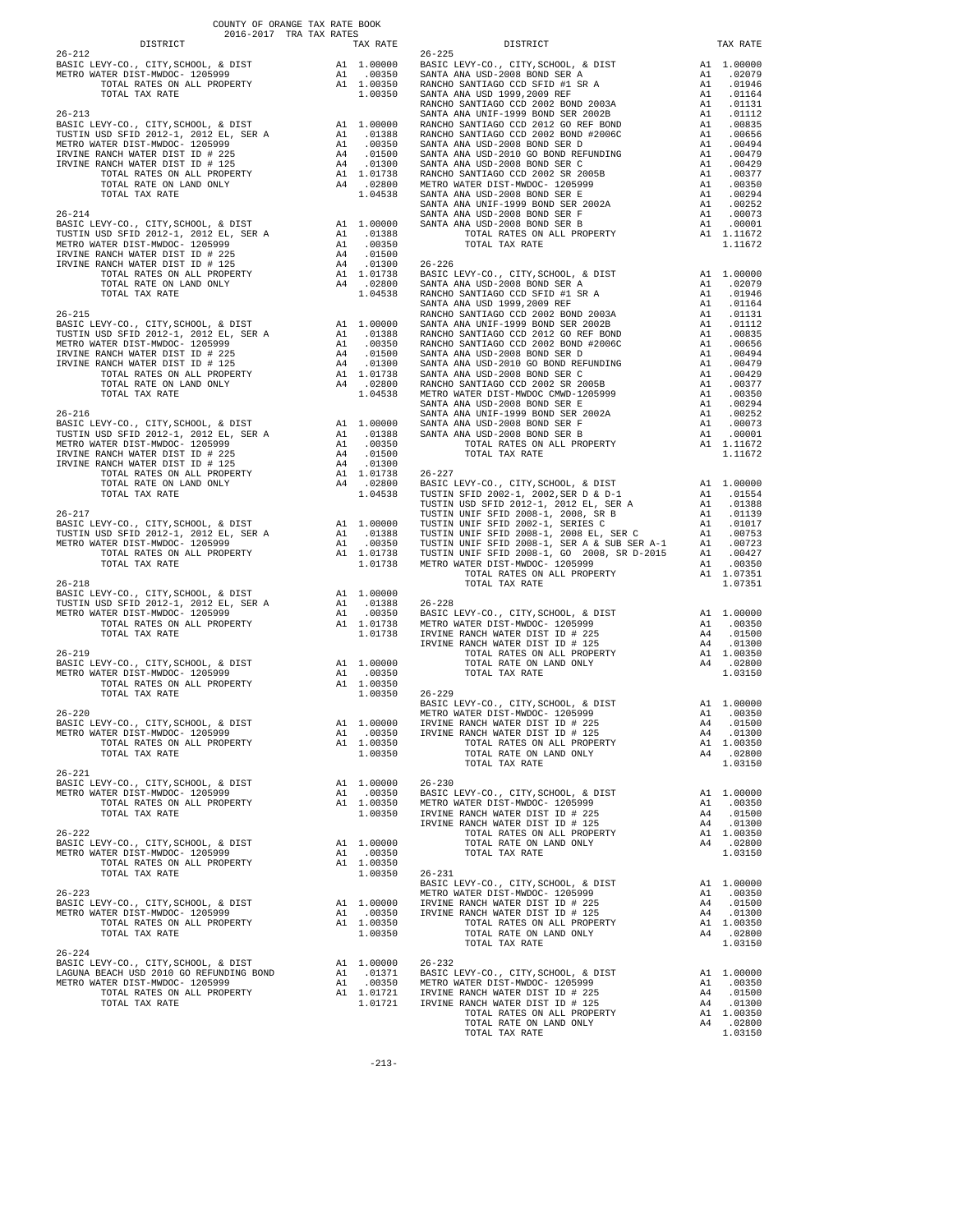| $\begin{minipage}{.4\linewidth} \begin{tabular}{lcccccc} . & . & . & . & . \\ . & . & . & . \\ . & . & . & . \\ . & . & . & . \\ \end{tabular} \end{minipage}$ DISTRICT |  |                                                        |          |
|-------------------------------------------------------------------------------------------------------------------------------------------------------------------------|--|--------------------------------------------------------|----------|
| $26 - 233$                                                                                                                                                              |  | TAX RATE DISTRICT<br>TAX RATE 26-244                   | TAX RATE |
|                                                                                                                                                                         |  |                                                        |          |
|                                                                                                                                                                         |  |                                                        |          |
|                                                                                                                                                                         |  |                                                        |          |
|                                                                                                                                                                         |  |                                                        |          |
|                                                                                                                                                                         |  |                                                        |          |
|                                                                                                                                                                         |  |                                                        |          |
|                                                                                                                                                                         |  |                                                        |          |
|                                                                                                                                                                         |  |                                                        |          |
|                                                                                                                                                                         |  |                                                        |          |
|                                                                                                                                                                         |  |                                                        |          |
|                                                                                                                                                                         |  |                                                        |          |
|                                                                                                                                                                         |  |                                                        |          |
|                                                                                                                                                                         |  |                                                        |          |
|                                                                                                                                                                         |  |                                                        |          |
|                                                                                                                                                                         |  |                                                        |          |
|                                                                                                                                                                         |  |                                                        |          |
|                                                                                                                                                                         |  |                                                        |          |
|                                                                                                                                                                         |  |                                                        |          |
|                                                                                                                                                                         |  |                                                        |          |
|                                                                                                                                                                         |  |                                                        |          |
|                                                                                                                                                                         |  |                                                        |          |
|                                                                                                                                                                         |  |                                                        |          |
|                                                                                                                                                                         |  |                                                        |          |
|                                                                                                                                                                         |  |                                                        |          |
|                                                                                                                                                                         |  |                                                        |          |
|                                                                                                                                                                         |  |                                                        |          |
|                                                                                                                                                                         |  |                                                        |          |
|                                                                                                                                                                         |  |                                                        |          |
|                                                                                                                                                                         |  |                                                        |          |
|                                                                                                                                                                         |  |                                                        |          |
|                                                                                                                                                                         |  |                                                        |          |
|                                                                                                                                                                         |  |                                                        |          |
|                                                                                                                                                                         |  |                                                        |          |
|                                                                                                                                                                         |  |                                                        |          |
|                                                                                                                                                                         |  |                                                        |          |
|                                                                                                                                                                         |  |                                                        |          |
|                                                                                                                                                                         |  |                                                        |          |
|                                                                                                                                                                         |  |                                                        |          |
|                                                                                                                                                                         |  |                                                        |          |
|                                                                                                                                                                         |  |                                                        |          |
|                                                                                                                                                                         |  |                                                        |          |
|                                                                                                                                                                         |  |                                                        |          |
|                                                                                                                                                                         |  |                                                        |          |
|                                                                                                                                                                         |  |                                                        |          |
|                                                                                                                                                                         |  |                                                        |          |
|                                                                                                                                                                         |  |                                                        |          |
|                                                                                                                                                                         |  |                                                        |          |
|                                                                                                                                                                         |  |                                                        |          |
|                                                                                                                                                                         |  |                                                        |          |
|                                                                                                                                                                         |  |                                                        |          |
| $26 - 240$                                                                                                                                                              |  | SADDLEBACK VALLEY USD GOB EL 2014, SER 2016A A1 .00204 |          |
|                                                                                                                                                                         |  |                                                        |          |
|                                                                                                                                                                         |  |                                                        |          |
|                                                                                                                                                                         |  |                                                        |          |
|                                                                                                                                                                         |  |                                                        |          |
|                                                                                                                                                                         |  |                                                        |          |
|                                                                                                                                                                         |  |                                                        |          |
|                                                                                                                                                                         |  | $26 - 252$                                             |          |
|                                                                                                                                                                         |  |                                                        |          |
|                                                                                                                                                                         |  |                                                        |          |
|                                                                                                                                                                         |  |                                                        |          |
|                                                                                                                                                                         |  |                                                        |          |
|                                                                                                                                                                         |  |                                                        |          |
|                                                                                                                                                                         |  |                                                        |          |
|                                                                                                                                                                         |  |                                                        |          |
|                                                                                                                                                                         |  |                                                        |          |
|                                                                                                                                                                         |  |                                                        |          |
|                                                                                                                                                                         |  |                                                        |          |
|                                                                                                                                                                         |  |                                                        |          |
|                                                                                                                                                                         |  |                                                        |          |
|                                                                                                                                                                         |  |                                                        |          |
|                                                                                                                                                                         |  |                                                        |          |
|                                                                                                                                                                         |  |                                                        |          |
|                                                                                                                                                                         |  |                                                        |          |
|                                                                                                                                                                         |  |                                                        |          |
|                                                                                                                                                                         |  |                                                        |          |
|                                                                                                                                                                         |  |                                                        |          |
|                                                                                                                                                                         |  |                                                        |          |
|                                                                                                                                                                         |  |                                                        |          |
|                                                                                                                                                                         |  |                                                        |          |

-214-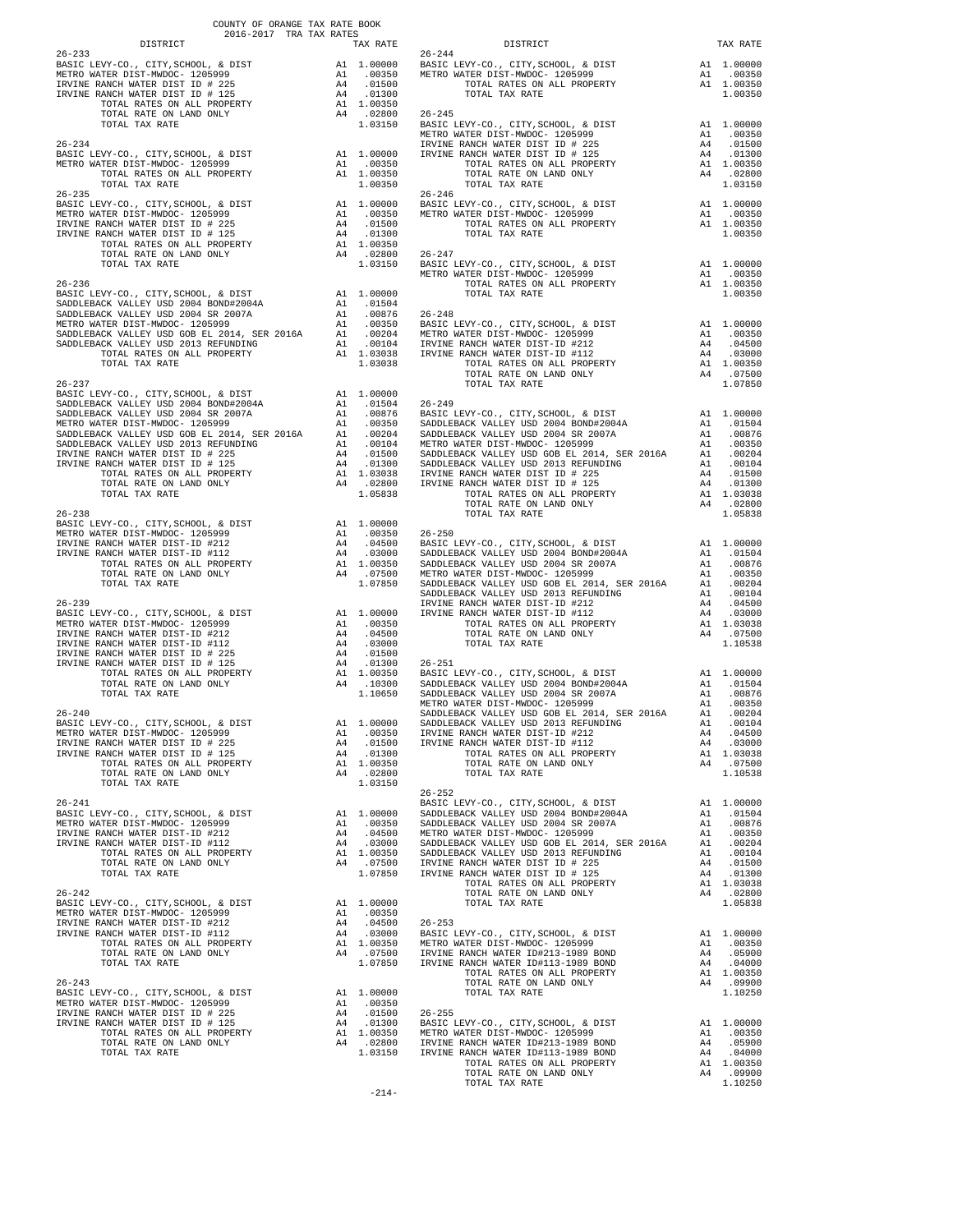| COUNTY OF ORANGE TAX RATE BOOK<br>2016-2017 TRA TAX RATES<br>$2016-2017\begin{array}{l} \circ \hspace{0.1cm} \circ \hspace{0.1cm} \circ \hspace{0.1cm} \circ \hspace{0.1cm} \circ \hspace{0.1cm} \circ \hspace{0.1cm} \circ \hspace{0.1cm} \circ \hspace{0.1cm} \circ \hspace{0.1cm} \text{RAR RATES} \hspace{0.1cm} \\ \text{DISTRICT} \end{array}$ |          |                                                                                                                                                                                                                                                                                                                                                                                                 |          |
|------------------------------------------------------------------------------------------------------------------------------------------------------------------------------------------------------------------------------------------------------------------------------------------------------------------------------------------------------|----------|-------------------------------------------------------------------------------------------------------------------------------------------------------------------------------------------------------------------------------------------------------------------------------------------------------------------------------------------------------------------------------------------------|----------|
|                                                                                                                                                                                                                                                                                                                                                      | TAX RATE | DISTRICT<br>26-2158 2007<br>MONTO MONTENO - CITY, SCROOL 6 10 12 2000 10000 10000 10000 10000 10000 10000 20000 10000 20000 20000 10000 20000 10000 20000 10000 20000 10000 20000 20000 20000 20000 20000 20000 20000 20000 20000 20000 200                                                                                                                                                     | TAX RATE |
|                                                                                                                                                                                                                                                                                                                                                      |          |                                                                                                                                                                                                                                                                                                                                                                                                 |          |
|                                                                                                                                                                                                                                                                                                                                                      |          |                                                                                                                                                                                                                                                                                                                                                                                                 |          |
|                                                                                                                                                                                                                                                                                                                                                      |          |                                                                                                                                                                                                                                                                                                                                                                                                 |          |
|                                                                                                                                                                                                                                                                                                                                                      |          |                                                                                                                                                                                                                                                                                                                                                                                                 |          |
|                                                                                                                                                                                                                                                                                                                                                      |          |                                                                                                                                                                                                                                                                                                                                                                                                 |          |
|                                                                                                                                                                                                                                                                                                                                                      |          |                                                                                                                                                                                                                                                                                                                                                                                                 |          |
|                                                                                                                                                                                                                                                                                                                                                      |          |                                                                                                                                                                                                                                                                                                                                                                                                 |          |
|                                                                                                                                                                                                                                                                                                                                                      |          |                                                                                                                                                                                                                                                                                                                                                                                                 |          |
|                                                                                                                                                                                                                                                                                                                                                      |          |                                                                                                                                                                                                                                                                                                                                                                                                 |          |
|                                                                                                                                                                                                                                                                                                                                                      |          |                                                                                                                                                                                                                                                                                                                                                                                                 |          |
|                                                                                                                                                                                                                                                                                                                                                      |          |                                                                                                                                                                                                                                                                                                                                                                                                 |          |
|                                                                                                                                                                                                                                                                                                                                                      |          |                                                                                                                                                                                                                                                                                                                                                                                                 |          |
|                                                                                                                                                                                                                                                                                                                                                      |          |                                                                                                                                                                                                                                                                                                                                                                                                 |          |
|                                                                                                                                                                                                                                                                                                                                                      |          |                                                                                                                                                                                                                                                                                                                                                                                                 |          |
|                                                                                                                                                                                                                                                                                                                                                      |          |                                                                                                                                                                                                                                                                                                                                                                                                 |          |
|                                                                                                                                                                                                                                                                                                                                                      |          |                                                                                                                                                                                                                                                                                                                                                                                                 |          |
|                                                                                                                                                                                                                                                                                                                                                      |          |                                                                                                                                                                                                                                                                                                                                                                                                 |          |
|                                                                                                                                                                                                                                                                                                                                                      |          |                                                                                                                                                                                                                                                                                                                                                                                                 |          |
|                                                                                                                                                                                                                                                                                                                                                      |          |                                                                                                                                                                                                                                                                                                                                                                                                 |          |
|                                                                                                                                                                                                                                                                                                                                                      |          |                                                                                                                                                                                                                                                                                                                                                                                                 |          |
|                                                                                                                                                                                                                                                                                                                                                      |          |                                                                                                                                                                                                                                                                                                                                                                                                 |          |
|                                                                                                                                                                                                                                                                                                                                                      |          |                                                                                                                                                                                                                                                                                                                                                                                                 |          |
|                                                                                                                                                                                                                                                                                                                                                      |          |                                                                                                                                                                                                                                                                                                                                                                                                 |          |
|                                                                                                                                                                                                                                                                                                                                                      |          |                                                                                                                                                                                                                                                                                                                                                                                                 |          |
|                                                                                                                                                                                                                                                                                                                                                      |          |                                                                                                                                                                                                                                                                                                                                                                                                 |          |
|                                                                                                                                                                                                                                                                                                                                                      |          |                                                                                                                                                                                                                                                                                                                                                                                                 |          |
|                                                                                                                                                                                                                                                                                                                                                      |          |                                                                                                                                                                                                                                                                                                                                                                                                 |          |
|                                                                                                                                                                                                                                                                                                                                                      |          |                                                                                                                                                                                                                                                                                                                                                                                                 |          |
|                                                                                                                                                                                                                                                                                                                                                      |          |                                                                                                                                                                                                                                                                                                                                                                                                 |          |
|                                                                                                                                                                                                                                                                                                                                                      |          |                                                                                                                                                                                                                                                                                                                                                                                                 |          |
|                                                                                                                                                                                                                                                                                                                                                      |          |                                                                                                                                                                                                                                                                                                                                                                                                 |          |
|                                                                                                                                                                                                                                                                                                                                                      |          |                                                                                                                                                                                                                                                                                                                                                                                                 |          |
|                                                                                                                                                                                                                                                                                                                                                      |          |                                                                                                                                                                                                                                                                                                                                                                                                 |          |
|                                                                                                                                                                                                                                                                                                                                                      |          |                                                                                                                                                                                                                                                                                                                                                                                                 |          |
|                                                                                                                                                                                                                                                                                                                                                      |          |                                                                                                                                                                                                                                                                                                                                                                                                 |          |
|                                                                                                                                                                                                                                                                                                                                                      |          |                                                                                                                                                                                                                                                                                                                                                                                                 |          |
|                                                                                                                                                                                                                                                                                                                                                      |          |                                                                                                                                                                                                                                                                                                                                                                                                 |          |
|                                                                                                                                                                                                                                                                                                                                                      |          |                                                                                                                                                                                                                                                                                                                                                                                                 |          |
|                                                                                                                                                                                                                                                                                                                                                      |          |                                                                                                                                                                                                                                                                                                                                                                                                 |          |
|                                                                                                                                                                                                                                                                                                                                                      |          |                                                                                                                                                                                                                                                                                                                                                                                                 |          |
|                                                                                                                                                                                                                                                                                                                                                      |          |                                                                                                                                                                                                                                                                                                                                                                                                 |          |
|                                                                                                                                                                                                                                                                                                                                                      |          |                                                                                                                                                                                                                                                                                                                                                                                                 |          |
|                                                                                                                                                                                                                                                                                                                                                      |          | $\begin{tabular}{c c c c c c} \hline \textsc{10TAL} \textsc{RATE} \textsc{0N} \textsc{LAN} \textsc{0N} \textsc{1N} & \textsc{0N} \textsc{1N} \textsc{1N} & \textsc{0N} \textsc{1N} \textsc{1N} \textsc{1N} & \textsc{0N} \textsc{1N} \textsc{1N} \textsc{1N} \textsc{1N} \textsc{1N} \textsc{1N} \textsc{1N} \textsc{1N} \textsc{1N} \textsc{1N} \textsc{1N} \textsc{1N} \textsc{1N} \textsc{1$ |          |
|                                                                                                                                                                                                                                                                                                                                                      |          |                                                                                                                                                                                                                                                                                                                                                                                                 |          |
|                                                                                                                                                                                                                                                                                                                                                      |          |                                                                                                                                                                                                                                                                                                                                                                                                 |          |
|                                                                                                                                                                                                                                                                                                                                                      |          |                                                                                                                                                                                                                                                                                                                                                                                                 |          |
|                                                                                                                                                                                                                                                                                                                                                      |          |                                                                                                                                                                                                                                                                                                                                                                                                 |          |
|                                                                                                                                                                                                                                                                                                                                                      |          | $\frac{1}{2}$<br>TOTAL TAX RATE                                                                                                                                                                                                                                                                                                                                                                 | 1.03349  |
|                                                                                                                                                                                                                                                                                                                                                      |          |                                                                                                                                                                                                                                                                                                                                                                                                 |          |
|                                                                                                                                                                                                                                                                                                                                                      |          |                                                                                                                                                                                                                                                                                                                                                                                                 |          |
|                                                                                                                                                                                                                                                                                                                                                      |          |                                                                                                                                                                                                                                                                                                                                                                                                 |          |
|                                                                                                                                                                                                                                                                                                                                                      |          |                                                                                                                                                                                                                                                                                                                                                                                                 |          |
|                                                                                                                                                                                                                                                                                                                                                      |          |                                                                                                                                                                                                                                                                                                                                                                                                 |          |
|                                                                                                                                                                                                                                                                                                                                                      |          |                                                                                                                                                                                                                                                                                                                                                                                                 |          |
|                                                                                                                                                                                                                                                                                                                                                      |          |                                                                                                                                                                                                                                                                                                                                                                                                 |          |
|                                                                                                                                                                                                                                                                                                                                                      |          |                                                                                                                                                                                                                                                                                                                                                                                                 |          |
|                                                                                                                                                                                                                                                                                                                                                      |          |                                                                                                                                                                                                                                                                                                                                                                                                 |          |
|                                                                                                                                                                                                                                                                                                                                                      |          |                                                                                                                                                                                                                                                                                                                                                                                                 |          |
|                                                                                                                                                                                                                                                                                                                                                      |          |                                                                                                                                                                                                                                                                                                                                                                                                 |          |
|                                                                                                                                                                                                                                                                                                                                                      |          |                                                                                                                                                                                                                                                                                                                                                                                                 |          |
|                                                                                                                                                                                                                                                                                                                                                      |          |                                                                                                                                                                                                                                                                                                                                                                                                 |          |
|                                                                                                                                                                                                                                                                                                                                                      |          |                                                                                                                                                                                                                                                                                                                                                                                                 |          |
|                                                                                                                                                                                                                                                                                                                                                      |          |                                                                                                                                                                                                                                                                                                                                                                                                 |          |
|                                                                                                                                                                                                                                                                                                                                                      |          |                                                                                                                                                                                                                                                                                                                                                                                                 |          |
|                                                                                                                                                                                                                                                                                                                                                      |          |                                                                                                                                                                                                                                                                                                                                                                                                 |          |
|                                                                                                                                                                                                                                                                                                                                                      |          | $26 - 278$                                                                                                                                                                                                                                                                                                                                                                                      |          |
|                                                                                                                                                                                                                                                                                                                                                      |          | 26-278<br>BASIC LEVY-CO., CITY, SCHOOL, & DIST and 1.00000<br>METRO WATER DIST-MWDOC-1205999 A1 .00350<br>TOTAL RATES ON ALL PROPERTY A1 1.00350<br>TOTAL TATES ON ALL PROPERTY 1.00350                                                                                                                                                                                                         |          |
|                                                                                                                                                                                                                                                                                                                                                      |          |                                                                                                                                                                                                                                                                                                                                                                                                 |          |
|                                                                                                                                                                                                                                                                                                                                                      |          | TOTAL TAX RATE                                                                                                                                                                                                                                                                                                                                                                                  | 1.00350  |
|                                                                                                                                                                                                                                                                                                                                                      |          | $26 - 279$                                                                                                                                                                                                                                                                                                                                                                                      |          |
|                                                                                                                                                                                                                                                                                                                                                      |          | EXACTLEVY-CO., CITY, SCHOOL, & DIST Al 1.00000<br>METRO WATER DIST-MWDOC- 1205999 Al .00350<br>TOTAL RATES ON ALL PROPERTY AL 1.00350<br>TOTAL TAX RATE                                                                                                                                                                                                                                         |          |
|                                                                                                                                                                                                                                                                                                                                                      |          |                                                                                                                                                                                                                                                                                                                                                                                                 |          |
|                                                                                                                                                                                                                                                                                                                                                      | $-215-$  | TOTAL TAX RATE                                                                                                                                                                                                                                                                                                                                                                                  | 1.00350  |
|                                                                                                                                                                                                                                                                                                                                                      |          |                                                                                                                                                                                                                                                                                                                                                                                                 |          |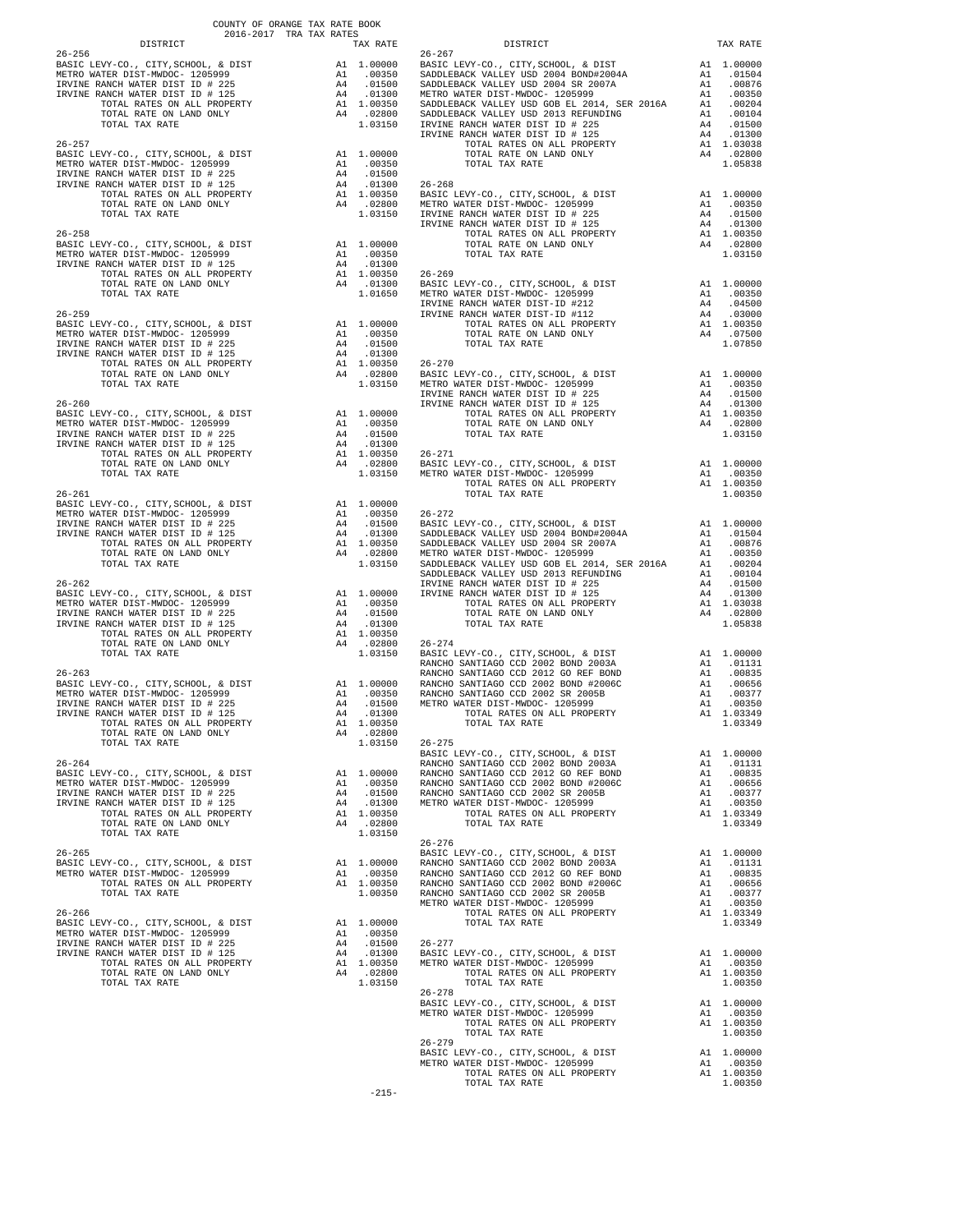| $26 - 280$ |  | TAR RATE DISTRICT TAR RATE DISTRICT                                                                                                                                                                                                                                                                                                                                                                   | TAX RATE |
|------------|--|-------------------------------------------------------------------------------------------------------------------------------------------------------------------------------------------------------------------------------------------------------------------------------------------------------------------------------------------------------------------------------------------------------|----------|
|            |  |                                                                                                                                                                                                                                                                                                                                                                                                       |          |
|            |  |                                                                                                                                                                                                                                                                                                                                                                                                       |          |
|            |  |                                                                                                                                                                                                                                                                                                                                                                                                       |          |
|            |  |                                                                                                                                                                                                                                                                                                                                                                                                       |          |
|            |  |                                                                                                                                                                                                                                                                                                                                                                                                       |          |
|            |  |                                                                                                                                                                                                                                                                                                                                                                                                       |          |
|            |  |                                                                                                                                                                                                                                                                                                                                                                                                       |          |
| $26 - 282$ |  |                                                                                                                                                                                                                                                                                                                                                                                                       |          |
|            |  |                                                                                                                                                                                                                                                                                                                                                                                                       |          |
|            |  |                                                                                                                                                                                                                                                                                                                                                                                                       |          |
|            |  |                                                                                                                                                                                                                                                                                                                                                                                                       |          |
|            |  |                                                                                                                                                                                                                                                                                                                                                                                                       |          |
|            |  |                                                                                                                                                                                                                                                                                                                                                                                                       |          |
|            |  |                                                                                                                                                                                                                                                                                                                                                                                                       |          |
|            |  |                                                                                                                                                                                                                                                                                                                                                                                                       |          |
|            |  |                                                                                                                                                                                                                                                                                                                                                                                                       |          |
|            |  |                                                                                                                                                                                                                                                                                                                                                                                                       |          |
|            |  |                                                                                                                                                                                                                                                                                                                                                                                                       |          |
|            |  |                                                                                                                                                                                                                                                                                                                                                                                                       |          |
|            |  |                                                                                                                                                                                                                                                                                                                                                                                                       |          |
|            |  |                                                                                                                                                                                                                                                                                                                                                                                                       |          |
|            |  |                                                                                                                                                                                                                                                                                                                                                                                                       |          |
|            |  |                                                                                                                                                                                                                                                                                                                                                                                                       |          |
|            |  |                                                                                                                                                                                                                                                                                                                                                                                                       |          |
|            |  |                                                                                                                                                                                                                                                                                                                                                                                                       |          |
|            |  |                                                                                                                                                                                                                                                                                                                                                                                                       |          |
|            |  |                                                                                                                                                                                                                                                                                                                                                                                                       |          |
|            |  |                                                                                                                                                                                                                                                                                                                                                                                                       |          |
|            |  |                                                                                                                                                                                                                                                                                                                                                                                                       |          |
|            |  |                                                                                                                                                                                                                                                                                                                                                                                                       |          |
|            |  |                                                                                                                                                                                                                                                                                                                                                                                                       |          |
|            |  |                                                                                                                                                                                                                                                                                                                                                                                                       |          |
|            |  |                                                                                                                                                                                                                                                                                                                                                                                                       |          |
|            |  |                                                                                                                                                                                                                                                                                                                                                                                                       |          |
|            |  |                                                                                                                                                                                                                                                                                                                                                                                                       |          |
|            |  |                                                                                                                                                                                                                                                                                                                                                                                                       |          |
|            |  | $\begin{tabular}{c c c c c} \hline \text{TOTAL TAX RATE} & & & & & & & 1.00350 & 26-300 & 6-3000 & 8-30000 & 6-30000 & 6-30000 & 8-30000 & 8-30000 & 8-30000 & 8-30000 & 8-30000 & 8-30000 & 8-30000 & 8-30000 & 8-30000 & 8-30000 & 8-30000 & 8-30000 & 8-30000 & 8-30000 & 8-300$                                                                                                                   |          |
|            |  |                                                                                                                                                                                                                                                                                                                                                                                                       |          |
|            |  |                                                                                                                                                                                                                                                                                                                                                                                                       |          |
|            |  |                                                                                                                                                                                                                                                                                                                                                                                                       |          |
|            |  |                                                                                                                                                                                                                                                                                                                                                                                                       |          |
|            |  |                                                                                                                                                                                                                                                                                                                                                                                                       |          |
|            |  |                                                                                                                                                                                                                                                                                                                                                                                                       |          |
|            |  |                                                                                                                                                                                                                                                                                                                                                                                                       |          |
|            |  |                                                                                                                                                                                                                                                                                                                                                                                                       |          |
|            |  |                                                                                                                                                                                                                                                                                                                                                                                                       |          |
|            |  | $\begin{tabular}{@{}c@{}}\hline\textbf{26--280}&\textbf{28--281}&\textbf{28--282}&\textbf{28--286}\\\textbf{METRO WATER DIST-MDOC}-1205999&\textbf{ALI, PROPERITY}\\ \hline\textbf{METRO WATER DIST-MDOC}-120599&\textbf{ALI, PROPERITY}\\ \hline\textbf{METRO WATER DIST-MDOC}-120599&\textbf{ALI, PROPERITY}\\ \hline\textbf{METRO WATER DIST-MDOC}-120599&\textbf{ALI, 00150}\\ \hline\textbf{MET$ |          |
|            |  |                                                                                                                                                                                                                                                                                                                                                                                                       |          |
|            |  |                                                                                                                                                                                                                                                                                                                                                                                                       |          |
|            |  |                                                                                                                                                                                                                                                                                                                                                                                                       |          |
|            |  |                                                                                                                                                                                                                                                                                                                                                                                                       |          |
|            |  | $\begin{tabular}{lllllllllllllllllllllll} \textsc{291} & \textsc{A1} & 1.00000 & 26-303 \\ \textsc{BASIC LEVY-CO.}, & \textsc{CTY}, \textsc{SCHODL}, & \textsc{A} & \textsc{DIST} & \textsc{A1} & 1.00000 \\ \textsc{METER DIST-MWDOC} & 1205999 & \textsc{A1} & .00350 & \textsc{BASIC LEVY-CO.}, & \textsc{CTY}, \textsc{SCHODL}, & \textsc{DIST} & \textsc{A1} & 1.00000 \\ \textsc{IRVINE RN$     |          |
|            |  |                                                                                                                                                                                                                                                                                                                                                                                                       |          |
|            |  |                                                                                                                                                                                                                                                                                                                                                                                                       |          |
|            |  |                                                                                                                                                                                                                                                                                                                                                                                                       |          |
|            |  |                                                                                                                                                                                                                                                                                                                                                                                                       |          |
|            |  |                                                                                                                                                                                                                                                                                                                                                                                                       |          |
|            |  |                                                                                                                                                                                                                                                                                                                                                                                                       |          |
|            |  | $\begin{tabular}{lllllllllllllllllllllll} \textsc{TOT1AL} & \textsc{14A} & \textsc{14A} & \textsc{14A} & \textsc{14A} & \textsc{14A} & \textsc{14A} & \textsc{14A} & \textsc{14A} & \textsc{14A} & \textsc{14A} & \textsc{14A} & \textsc{14A} & \textsc{14A} & \textsc{14A} & \textsc{14A} & \textsc{14A} & \textsc{14A} & \textsc{14A} & \textsc{14A} & \textsc{14A} & \textsc{14A} & \text$         |          |
|            |  |                                                                                                                                                                                                                                                                                                                                                                                                       |          |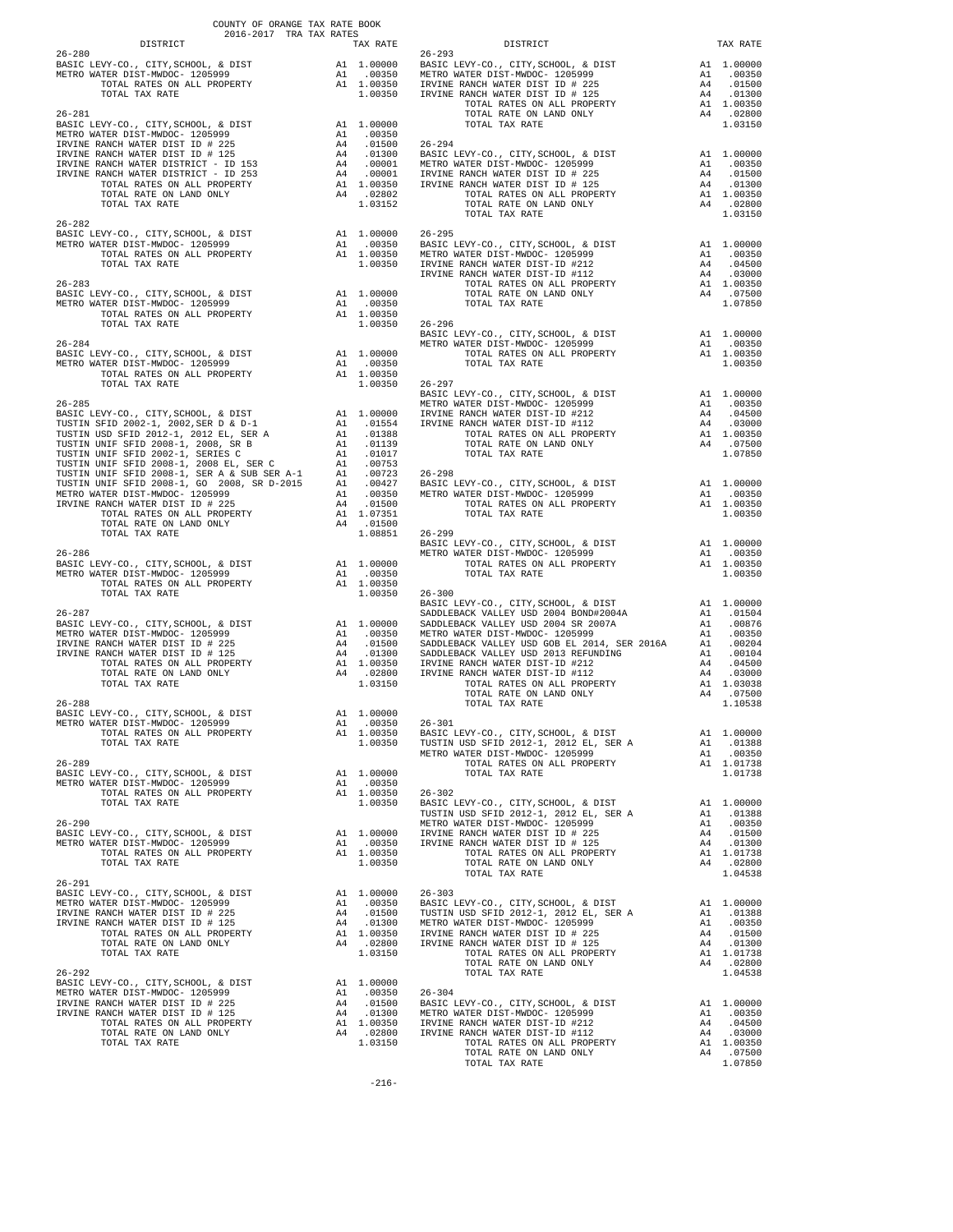| COUNTY OF ORANGE TAX RATE BOOK<br>$\begin{tabular}{lllllllll} & . & . & . & . & . \\ & . & . & . & . \\ & . & 2016-2017 & TRA TAX RATES \\ \end{tabular}$<br>DISTRICT |          |                                                                                                                                                                                                                                                                                                                                                                                                                                                                                                                |          |
|-----------------------------------------------------------------------------------------------------------------------------------------------------------------------|----------|----------------------------------------------------------------------------------------------------------------------------------------------------------------------------------------------------------------------------------------------------------------------------------------------------------------------------------------------------------------------------------------------------------------------------------------------------------------------------------------------------------------|----------|
| $26 - 305$                                                                                                                                                            | TAX RATE | DISTRICT<br>$26 - 317$                                                                                                                                                                                                                                                                                                                                                                                                                                                                                         | TAX RATE |
|                                                                                                                                                                       |          |                                                                                                                                                                                                                                                                                                                                                                                                                                                                                                                |          |
| $26 - 306$                                                                                                                                                            |          | $26 - 318$                                                                                                                                                                                                                                                                                                                                                                                                                                                                                                     |          |
| $26 - 307$                                                                                                                                                            |          | $26 - 319$                                                                                                                                                                                                                                                                                                                                                                                                                                                                                                     |          |
|                                                                                                                                                                       |          |                                                                                                                                                                                                                                                                                                                                                                                                                                                                                                                |          |
|                                                                                                                                                                       |          |                                                                                                                                                                                                                                                                                                                                                                                                                                                                                                                |          |
|                                                                                                                                                                       |          | $\begin{tabular}{@{}c@{}} 26-309 & $\cdots$ & $26-321 & $20000 \\ 26-309 & $241 & $100000 \\ \hline \texttt{METRO WATER DIST - MMDOC- 1205999} & \texttt{Al} & 1.00000 \\ \hline \texttt{METRO WATER DIST - MMDOC- 1205999} & \texttt{Al} & 1.00000 \\ \hline \texttt{METRO WATER DIST - MMDOC- 1205999} & \texttt{Al} & 1.00000 \\ \hline \texttt{METRO WATER DIST - MMDOC- $                                                                                                                                 |          |
|                                                                                                                                                                       |          |                                                                                                                                                                                                                                                                                                                                                                                                                                                                                                                |          |
|                                                                                                                                                                       |          |                                                                                                                                                                                                                                                                                                                                                                                                                                                                                                                |          |
|                                                                                                                                                                       |          | $\begin{tabular}{lllllllllllllllllllll} \multicolumn{4}{c}{\begin{tabular}{l} \multicolumn{4}{c}{\begin{tabular}{l} \multicolumn{4}{c}{\begin{tabular}{l} \multicolumn{4}{c}{\begin{tabular}{l} \multicolumn{4}{c}{\begin{tabular}{l} \multicolumn{4}{c}{\begin{tabular}{l} \multicolumn{4}{c}{\begin{tabular}{c} \multicolumn{4}{c}{\begin{tabular}{c} \multicolumn{4}{c}{\begin{tabular}{c} \multicolumn{4}{c}{\begin{tabular}{c} \multicolumn{4}{c}{\begin{tabular}{c} \multicolumn{4}{c}{\begin{tabular}{$ |          |
|                                                                                                                                                                       |          | $\begin{tabular}{lllllllllllllllllllllll} \multicolumn{3}{c}{26-313} & & & & & & & & & & & & \\ 26-313 & & & & & & & & & & & & & \\ 26-312 & & & & & & & & & & & & & \\ 26-313 & & & & & & & & & & & & & \\ 26-314 & & & & & & & & & & & & & \\ 26-315 & & & & & & & & & & & & & \\ 26-316 & & & & & & & & & & & & & \\ 26-317 & & & & & & & & & & & & & \\ 26-318 & & & & & & & & & & & & \\ 26-3$                                                                                                            |          |
|                                                                                                                                                                       |          |                                                                                                                                                                                                                                                                                                                                                                                                                                                                                                                |          |
|                                                                                                                                                                       |          |                                                                                                                                                                                                                                                                                                                                                                                                                                                                                                                |          |
|                                                                                                                                                                       |          | $\begin{tabular}{c c c c c} \multicolumn{4}{c c c c} \multicolumn{4}{c c c} \multicolumn{4}{c c c} \multicolumn{4}{c c c} \multicolumn{4}{c c c} \multicolumn{4}{c c c} \multicolumn{4}{c c c} \multicolumn{4}{c c c} \multicolumn{4}{c c c} \multicolumn{4}{c c c} \multicolumn{4}{c c c} \multicolumn{4}{c c c} \multicolumn{4}{c c c} \multicolumn{4}{c c c} \multicolumn{4}{c c c} \multicolumn{4}{$                                                                                                       |          |

|                      | 1.000                                                                                                                                                                                                          |
|----------------------|----------------------------------------------------------------------------------------------------------------------------------------------------------------------------------------------------------------|
|                      | .003                                                                                                                                                                                                           |
|                      | .015<br>.013                                                                                                                                                                                                   |
|                      | A1 1.003                                                                                                                                                                                                       |
|                      | .028                                                                                                                                                                                                           |
|                      | 1.031                                                                                                                                                                                                          |
|                      |                                                                                                                                                                                                                |
| A1                   | 1.000                                                                                                                                                                                                          |
| A1                   | .003                                                                                                                                                                                                           |
|                      | .015                                                                                                                                                                                                           |
|                      | .013                                                                                                                                                                                                           |
|                      | .028                                                                                                                                                                                                           |
|                      | 1.031                                                                                                                                                                                                          |
|                      |                                                                                                                                                                                                                |
|                      | A1 1.000                                                                                                                                                                                                       |
| A1                   | .003                                                                                                                                                                                                           |
|                      | .015                                                                                                                                                                                                           |
|                      | .013                                                                                                                                                                                                           |
|                      | .028                                                                                                                                                                                                           |
|                      | 1.031                                                                                                                                                                                                          |
|                      |                                                                                                                                                                                                                |
|                      | A1 1.000                                                                                                                                                                                                       |
| A1                   | .003                                                                                                                                                                                                           |
| A4                   | .015                                                                                                                                                                                                           |
| A4                   | .013                                                                                                                                                                                                           |
|                      | A1 1.003                                                                                                                                                                                                       |
|                      | .028<br>1.031                                                                                                                                                                                                  |
|                      |                                                                                                                                                                                                                |
|                      | A1 1.000                                                                                                                                                                                                       |
|                      | A1 .015                                                                                                                                                                                                        |
| A1                   | .013                                                                                                                                                                                                           |
| A1                   | .011                                                                                                                                                                                                           |
|                      |                                                                                                                                                                                                                |
|                      |                                                                                                                                                                                                                |
|                      |                                                                                                                                                                                                                |
|                      |                                                                                                                                                                                                                |
|                      |                                                                                                                                                                                                                |
|                      | A1 1.073                                                                                                                                                                                                       |
| A4                   | .013                                                                                                                                                                                                           |
|                      | 1.086                                                                                                                                                                                                          |
| A4<br>A4<br>A1<br>A4 | .015<br>.013<br>1.003<br>.028<br>1.031                                                                                                                                                                         |
|                      |                                                                                                                                                                                                                |
| A1                   | 1.000                                                                                                                                                                                                          |
| A1                   | .003                                                                                                                                                                                                           |
|                      | .015                                                                                                                                                                                                           |
|                      | .013<br>1.003                                                                                                                                                                                                  |
|                      | .028                                                                                                                                                                                                           |
|                      | 1.031                                                                                                                                                                                                          |
|                      |                                                                                                                                                                                                                |
|                      |                                                                                                                                                                                                                |
|                      | A1 1.000                                                                                                                                                                                                       |
| A1                   | .003                                                                                                                                                                                                           |
|                      | .015                                                                                                                                                                                                           |
|                      | .013<br>1.003                                                                                                                                                                                                  |
|                      | .028                                                                                                                                                                                                           |
|                      | 1.031                                                                                                                                                                                                          |
|                      |                                                                                                                                                                                                                |
|                      |                                                                                                                                                                                                                |
| Α1                   | 1.000                                                                                                                                                                                                          |
| A1                   | .003                                                                                                                                                                                                           |
|                      | .015                                                                                                                                                                                                           |
|                      | .013                                                                                                                                                                                                           |
|                      | 1.003<br>.028                                                                                                                                                                                                  |
|                      | 1.031                                                                                                                                                                                                          |
|                      |                                                                                                                                                                                                                |
|                      |                                                                                                                                                                                                                |
| A1                   | 1.000                                                                                                                                                                                                          |
| A1                   | .003                                                                                                                                                                                                           |
| A4                   | .015                                                                                                                                                                                                           |
|                      | .013<br>1.003                                                                                                                                                                                                  |
|                      | .028                                                                                                                                                                                                           |
|                      | 1.031                                                                                                                                                                                                          |
|                      |                                                                                                                                                                                                                |
|                      |                                                                                                                                                                                                                |
|                      | A1 1.000                                                                                                                                                                                                       |
| A1                   | .003                                                                                                                                                                                                           |
|                      | .015                                                                                                                                                                                                           |
|                      |                                                                                                                                                                                                                |
| A4                   | .013                                                                                                                                                                                                           |
| A4                   | A1 1.003<br>.028                                                                                                                                                                                               |
|                      | A1<br>A1<br>A4<br>A4<br>A4<br>A4<br>A4<br>A1 1.003<br>A4<br>A4<br>A4<br>A1 1.003<br>A4<br>A4<br>A1 1.000<br>A1<br>A4<br>A4<br>A1<br>A4<br>A4<br>A4<br>A1<br>A4<br>A4<br>A4<br>A1<br>A4<br>A4<br>A1<br>A4<br>A4 |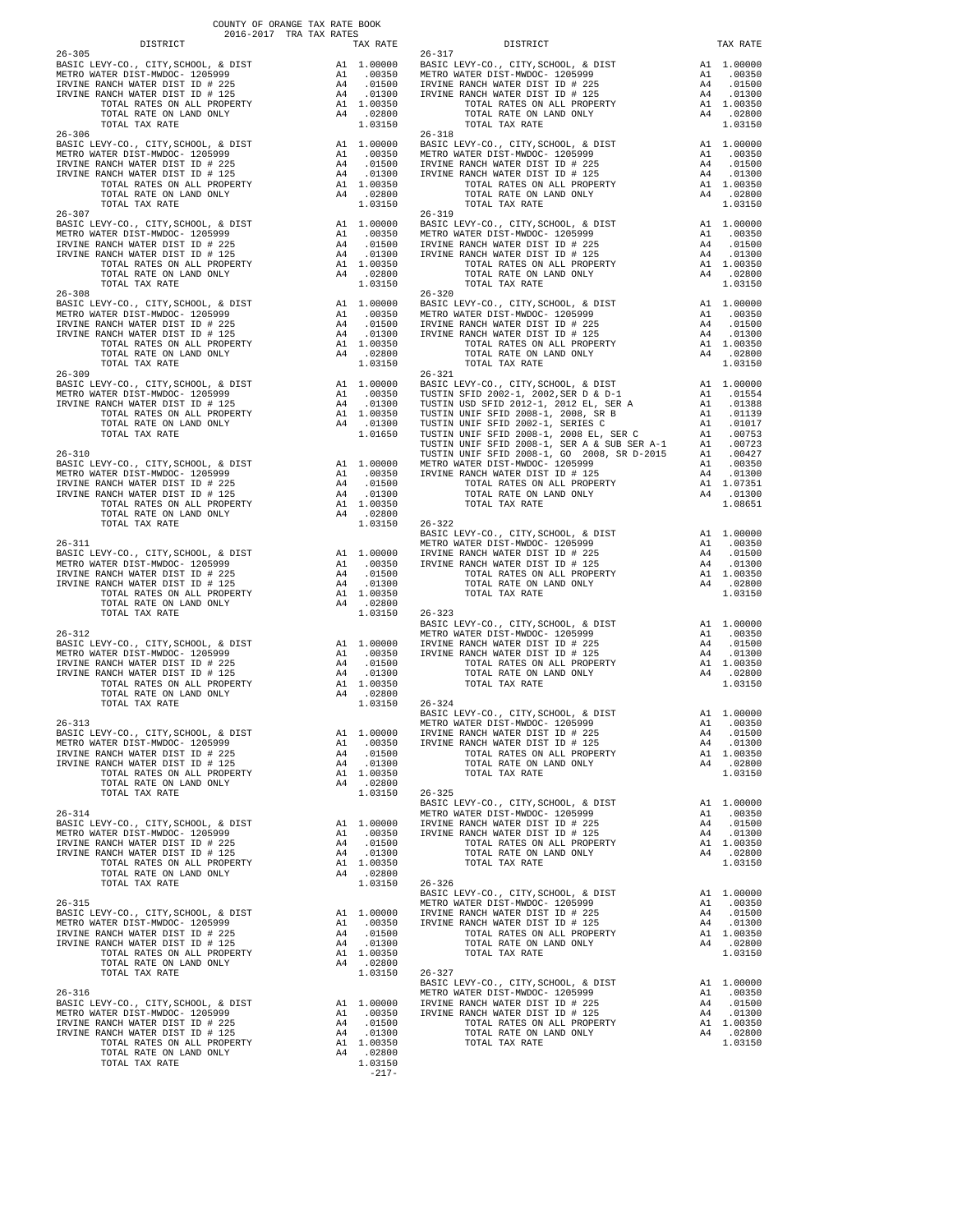| COUNTY OF ORANGE TAX RATE BOOK<br>$\begin{tabular}{lllllll} & $\textsc{--}-$ & $\textsc{--}-$ & $\textsc{--} $ & $\textsc{--} $ & $\textsc{--} $ \\ & $ & $ & $ & $ & $ & $ & $ \\ \textsc{DISTRICT} & & & & $ & $ & $ & $ & $ & $ \\ \end{tabular} \vspace{.2in} \begin{tabular}{lllllllll} \textsc{--} & $\textsc{--} $ & $\textsc{--} $ & $\textsc{--} $ & $\textsc{--} $ & $\textsc{--} $ & $\textsc{--} $ & $\textsc{--} $ & $\textsc{--} $ & $\textsc{--} $ & $\textsc{--} $ & $\textsc{--} $ & $\textsc{--} $$ |          |                                                                                                                                                                                                                                                                       |          |
|-----------------------------------------------------------------------------------------------------------------------------------------------------------------------------------------------------------------------------------------------------------------------------------------------------------------------------------------------------------------------------------------------------------------------------------------------------------------------------------------------------------------------|----------|-----------------------------------------------------------------------------------------------------------------------------------------------------------------------------------------------------------------------------------------------------------------------|----------|
| $26 - 328$                                                                                                                                                                                                                                                                                                                                                                                                                                                                                                            | TAX RATE | DISTRICT<br>$26 - 338$                                                                                                                                                                                                                                                | TAX RATE |
|                                                                                                                                                                                                                                                                                                                                                                                                                                                                                                                       |          |                                                                                                                                                                                                                                                                       |          |
|                                                                                                                                                                                                                                                                                                                                                                                                                                                                                                                       |          |                                                                                                                                                                                                                                                                       |          |
| $26 - 329$                                                                                                                                                                                                                                                                                                                                                                                                                                                                                                            |          |                                                                                                                                                                                                                                                                       |          |
|                                                                                                                                                                                                                                                                                                                                                                                                                                                                                                                       |          | $\begin{array}{cccccc} 26-319 & 100100 & 26-319 & 1101152 & 101152 & 101152 & 101152 & 101152 & 101152 & 101152 & 101152 & 101152 & 101152 & 101152 & 101152 & 101152 & 101152 & 101152 & 101152 & 101152 & 101152 & 101152 & 101152 & 101152 & 101152 & 101152 & 10$ |          |
|                                                                                                                                                                                                                                                                                                                                                                                                                                                                                                                       |          |                                                                                                                                                                                                                                                                       |          |
|                                                                                                                                                                                                                                                                                                                                                                                                                                                                                                                       |          |                                                                                                                                                                                                                                                                       |          |
|                                                                                                                                                                                                                                                                                                                                                                                                                                                                                                                       |          |                                                                                                                                                                                                                                                                       |          |
|                                                                                                                                                                                                                                                                                                                                                                                                                                                                                                                       |          |                                                                                                                                                                                                                                                                       |          |
|                                                                                                                                                                                                                                                                                                                                                                                                                                                                                                                       |          |                                                                                                                                                                                                                                                                       |          |
|                                                                                                                                                                                                                                                                                                                                                                                                                                                                                                                       |          |                                                                                                                                                                                                                                                                       |          |
|                                                                                                                                                                                                                                                                                                                                                                                                                                                                                                                       |          |                                                                                                                                                                                                                                                                       |          |
|                                                                                                                                                                                                                                                                                                                                                                                                                                                                                                                       |          |                                                                                                                                                                                                                                                                       |          |
|                                                                                                                                                                                                                                                                                                                                                                                                                                                                                                                       |          |                                                                                                                                                                                                                                                                       |          |
|                                                                                                                                                                                                                                                                                                                                                                                                                                                                                                                       |          |                                                                                                                                                                                                                                                                       |          |
|                                                                                                                                                                                                                                                                                                                                                                                                                                                                                                                       |          |                                                                                                                                                                                                                                                                       |          |
|                                                                                                                                                                                                                                                                                                                                                                                                                                                                                                                       |          |                                                                                                                                                                                                                                                                       |          |
|                                                                                                                                                                                                                                                                                                                                                                                                                                                                                                                       |          |                                                                                                                                                                                                                                                                       |          |
|                                                                                                                                                                                                                                                                                                                                                                                                                                                                                                                       |          |                                                                                                                                                                                                                                                                       |          |
|                                                                                                                                                                                                                                                                                                                                                                                                                                                                                                                       |          |                                                                                                                                                                                                                                                                       |          |
|                                                                                                                                                                                                                                                                                                                                                                                                                                                                                                                       |          |                                                                                                                                                                                                                                                                       |          |
|                                                                                                                                                                                                                                                                                                                                                                                                                                                                                                                       |          |                                                                                                                                                                                                                                                                       |          |
|                                                                                                                                                                                                                                                                                                                                                                                                                                                                                                                       |          |                                                                                                                                                                                                                                                                       |          |
|                                                                                                                                                                                                                                                                                                                                                                                                                                                                                                                       |          |                                                                                                                                                                                                                                                                       |          |
|                                                                                                                                                                                                                                                                                                                                                                                                                                                                                                                       |          |                                                                                                                                                                                                                                                                       |          |
|                                                                                                                                                                                                                                                                                                                                                                                                                                                                                                                       |          |                                                                                                                                                                                                                                                                       |          |
|                                                                                                                                                                                                                                                                                                                                                                                                                                                                                                                       |          |                                                                                                                                                                                                                                                                       |          |
|                                                                                                                                                                                                                                                                                                                                                                                                                                                                                                                       |          |                                                                                                                                                                                                                                                                       |          |
|                                                                                                                                                                                                                                                                                                                                                                                                                                                                                                                       |          |                                                                                                                                                                                                                                                                       |          |
|                                                                                                                                                                                                                                                                                                                                                                                                                                                                                                                       |          |                                                                                                                                                                                                                                                                       |          |
|                                                                                                                                                                                                                                                                                                                                                                                                                                                                                                                       |          |                                                                                                                                                                                                                                                                       |          |
|                                                                                                                                                                                                                                                                                                                                                                                                                                                                                                                       |          |                                                                                                                                                                                                                                                                       |          |
|                                                                                                                                                                                                                                                                                                                                                                                                                                                                                                                       |          |                                                                                                                                                                                                                                                                       |          |
|                                                                                                                                                                                                                                                                                                                                                                                                                                                                                                                       |          |                                                                                                                                                                                                                                                                       |          |
|                                                                                                                                                                                                                                                                                                                                                                                                                                                                                                                       |          |                                                                                                                                                                                                                                                                       |          |
|                                                                                                                                                                                                                                                                                                                                                                                                                                                                                                                       |          |                                                                                                                                                                                                                                                                       |          |
|                                                                                                                                                                                                                                                                                                                                                                                                                                                                                                                       |          |                                                                                                                                                                                                                                                                       |          |
|                                                                                                                                                                                                                                                                                                                                                                                                                                                                                                                       |          |                                                                                                                                                                                                                                                                       |          |
|                                                                                                                                                                                                                                                                                                                                                                                                                                                                                                                       |          |                                                                                                                                                                                                                                                                       |          |
|                                                                                                                                                                                                                                                                                                                                                                                                                                                                                                                       |          |                                                                                                                                                                                                                                                                       |          |
|                                                                                                                                                                                                                                                                                                                                                                                                                                                                                                                       |          |                                                                                                                                                                                                                                                                       |          |
|                                                                                                                                                                                                                                                                                                                                                                                                                                                                                                                       |          |                                                                                                                                                                                                                                                                       |          |
|                                                                                                                                                                                                                                                                                                                                                                                                                                                                                                                       |          |                                                                                                                                                                                                                                                                       |          |
|                                                                                                                                                                                                                                                                                                                                                                                                                                                                                                                       |          |                                                                                                                                                                                                                                                                       |          |
|                                                                                                                                                                                                                                                                                                                                                                                                                                                                                                                       |          |                                                                                                                                                                                                                                                                       |          |
|                                                                                                                                                                                                                                                                                                                                                                                                                                                                                                                       |          |                                                                                                                                                                                                                                                                       |          |
|                                                                                                                                                                                                                                                                                                                                                                                                                                                                                                                       |          |                                                                                                                                                                                                                                                                       |          |
|                                                                                                                                                                                                                                                                                                                                                                                                                                                                                                                       |          |                                                                                                                                                                                                                                                                       |          |
|                                                                                                                                                                                                                                                                                                                                                                                                                                                                                                                       |          |                                                                                                                                                                                                                                                                       |          |
|                                                                                                                                                                                                                                                                                                                                                                                                                                                                                                                       |          |                                                                                                                                                                                                                                                                       |          |
|                                                                                                                                                                                                                                                                                                                                                                                                                                                                                                                       |          |                                                                                                                                                                                                                                                                       |          |
|                                                                                                                                                                                                                                                                                                                                                                                                                                                                                                                       |          |                                                                                                                                                                                                                                                                       |          |
|                                                                                                                                                                                                                                                                                                                                                                                                                                                                                                                       |          | $-218-$                                                                                                                                                                                                                                                               |          |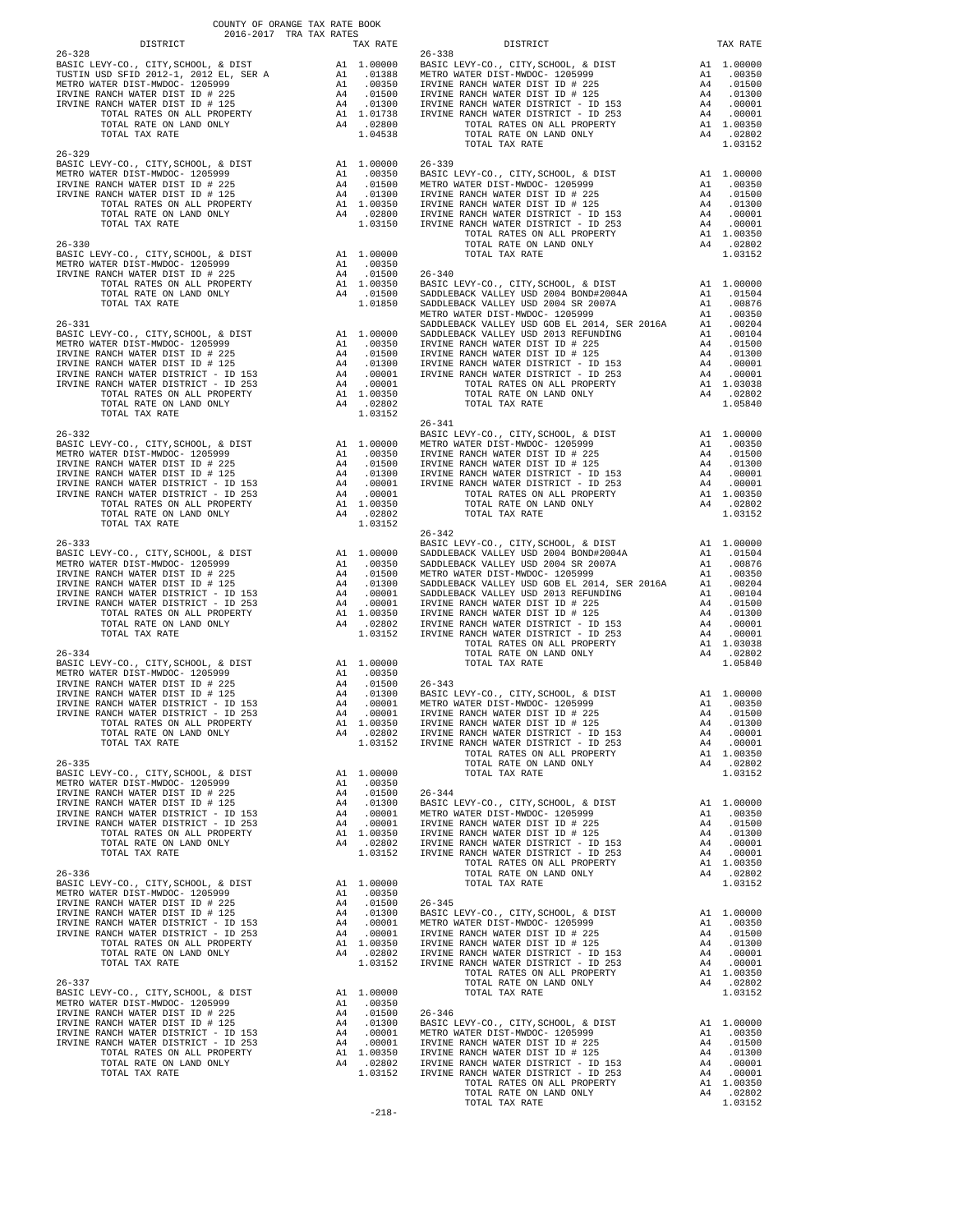| COUNTY OF ORANGE TAX RATE BOOK<br>$2016-2017\quad\text{TRA TAX RATES}\label{eq:2016-2017}$ DISTRICT |          |                        |          |
|-----------------------------------------------------------------------------------------------------|----------|------------------------|----------|
| $26 - 347$                                                                                          | TAX RATE | DISTRICT<br>$26 - 356$ | TAX RATE |
|                                                                                                     |          |                        |          |
|                                                                                                     |          |                        |          |
| $26 - 349$                                                                                          |          |                        |          |
|                                                                                                     |          |                        |          |
|                                                                                                     |          |                        |          |
|                                                                                                     |          |                        |          |
|                                                                                                     |          |                        |          |
|                                                                                                     |          |                        |          |
|                                                                                                     |          |                        |          |
|                                                                                                     |          |                        |          |
|                                                                                                     |          |                        |          |
|                                                                                                     |          |                        |          |
|                                                                                                     |          |                        |          |
|                                                                                                     |          |                        |          |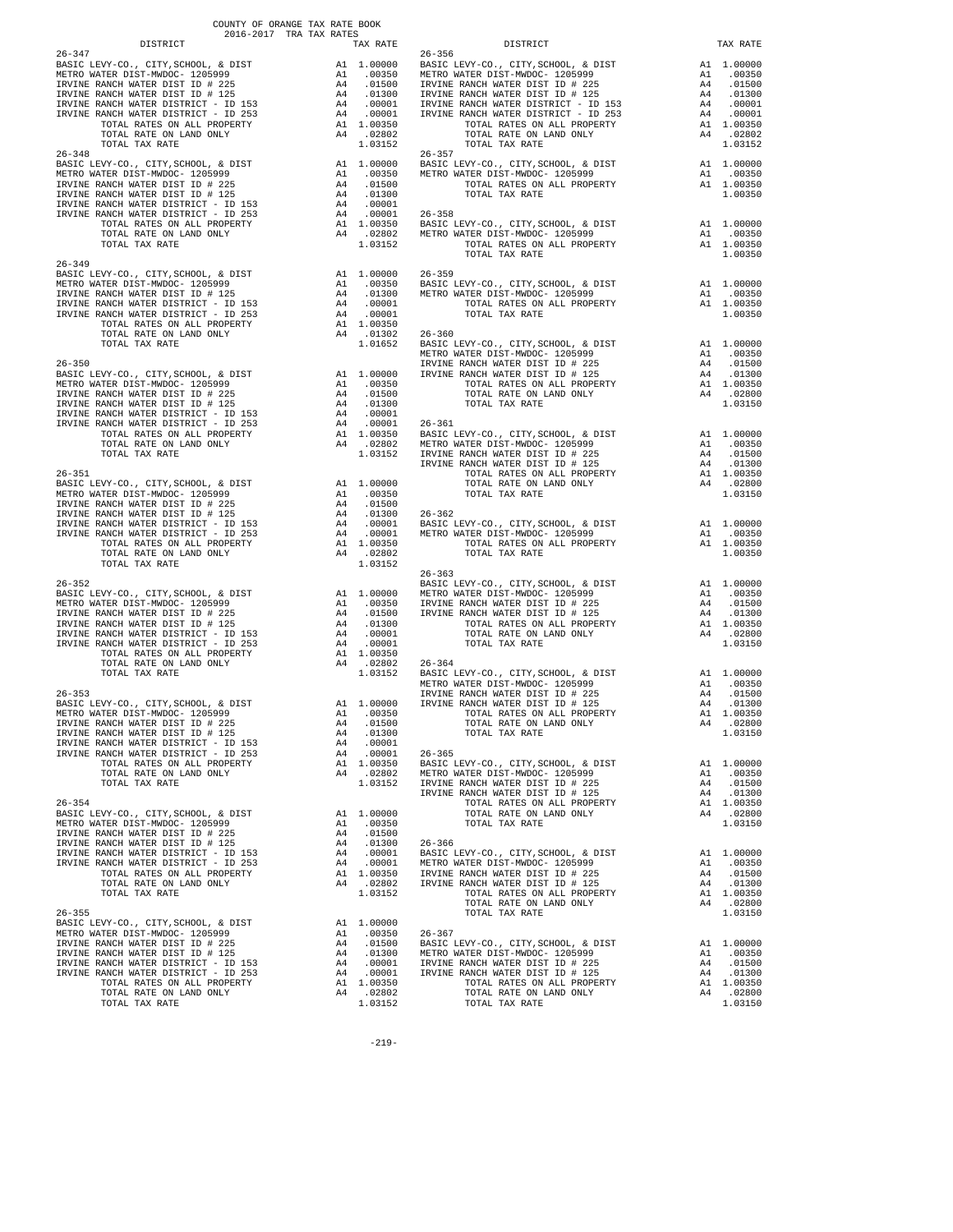| DISTRICT   | 2016-2017 TRA TAX RATES<br>TAX RATE | $\begin{array}{c}\n 27-006 \\  \text{p} \cdot \text{c}\n \end{array}$                                                                                                                                                                                                                                                                                                                              | TAX RATE |
|------------|-------------------------------------|----------------------------------------------------------------------------------------------------------------------------------------------------------------------------------------------------------------------------------------------------------------------------------------------------------------------------------------------------------------------------------------------------|----------|
| $26 - 368$ |                                     |                                                                                                                                                                                                                                                                                                                                                                                                    |          |
|            |                                     |                                                                                                                                                                                                                                                                                                                                                                                                    |          |
|            |                                     |                                                                                                                                                                                                                                                                                                                                                                                                    |          |
|            |                                     |                                                                                                                                                                                                                                                                                                                                                                                                    |          |
|            |                                     |                                                                                                                                                                                                                                                                                                                                                                                                    |          |
|            |                                     |                                                                                                                                                                                                                                                                                                                                                                                                    |          |
|            |                                     |                                                                                                                                                                                                                                                                                                                                                                                                    |          |
|            |                                     |                                                                                                                                                                                                                                                                                                                                                                                                    |          |
|            |                                     |                                                                                                                                                                                                                                                                                                                                                                                                    |          |
|            |                                     |                                                                                                                                                                                                                                                                                                                                                                                                    |          |
|            |                                     |                                                                                                                                                                                                                                                                                                                                                                                                    |          |
|            |                                     |                                                                                                                                                                                                                                                                                                                                                                                                    |          |
|            |                                     |                                                                                                                                                                                                                                                                                                                                                                                                    |          |
|            |                                     |                                                                                                                                                                                                                                                                                                                                                                                                    |          |
|            |                                     |                                                                                                                                                                                                                                                                                                                                                                                                    |          |
|            |                                     |                                                                                                                                                                                                                                                                                                                                                                                                    |          |
|            |                                     |                                                                                                                                                                                                                                                                                                                                                                                                    |          |
|            |                                     |                                                                                                                                                                                                                                                                                                                                                                                                    |          |
|            |                                     |                                                                                                                                                                                                                                                                                                                                                                                                    |          |
|            |                                     |                                                                                                                                                                                                                                                                                                                                                                                                    |          |
|            |                                     |                                                                                                                                                                                                                                                                                                                                                                                                    |          |
|            |                                     |                                                                                                                                                                                                                                                                                                                                                                                                    |          |
|            |                                     |                                                                                                                                                                                                                                                                                                                                                                                                    |          |
|            |                                     |                                                                                                                                                                                                                                                                                                                                                                                                    |          |
|            |                                     |                                                                                                                                                                                                                                                                                                                                                                                                    |          |
|            |                                     |                                                                                                                                                                                                                                                                                                                                                                                                    |          |
|            |                                     |                                                                                                                                                                                                                                                                                                                                                                                                    |          |
|            |                                     |                                                                                                                                                                                                                                                                                                                                                                                                    |          |
|            |                                     |                                                                                                                                                                                                                                                                                                                                                                                                    |          |
|            |                                     |                                                                                                                                                                                                                                                                                                                                                                                                    |          |
|            |                                     |                                                                                                                                                                                                                                                                                                                                                                                                    |          |
|            |                                     |                                                                                                                                                                                                                                                                                                                                                                                                    |          |
|            |                                     |                                                                                                                                                                                                                                                                                                                                                                                                    |          |
|            |                                     |                                                                                                                                                                                                                                                                                                                                                                                                    |          |
|            |                                     |                                                                                                                                                                                                                                                                                                                                                                                                    |          |
|            |                                     |                                                                                                                                                                                                                                                                                                                                                                                                    |          |
|            |                                     |                                                                                                                                                                                                                                                                                                                                                                                                    |          |
|            |                                     |                                                                                                                                                                                                                                                                                                                                                                                                    |          |
|            |                                     |                                                                                                                                                                                                                                                                                                                                                                                                    |          |
|            |                                     |                                                                                                                                                                                                                                                                                                                                                                                                    |          |
|            |                                     |                                                                                                                                                                                                                                                                                                                                                                                                    |          |
|            |                                     |                                                                                                                                                                                                                                                                                                                                                                                                    |          |
|            |                                     |                                                                                                                                                                                                                                                                                                                                                                                                    |          |
|            |                                     |                                                                                                                                                                                                                                                                                                                                                                                                    |          |
|            |                                     |                                                                                                                                                                                                                                                                                                                                                                                                    |          |
|            |                                     |                                                                                                                                                                                                                                                                                                                                                                                                    |          |
|            |                                     | $\begin{tabular}{lllllllllllllllllllllll} \textsc{26-901} & \textsc{RATES ON ALL PROPERTIES} & \textsc{A1} & 1.00000 & 27-013 & \textsc{36-901} & \textsc{56-902} & \textsc{707AL RATES ON ALL PROPERTIES} & \textsc{A1} & 1.00000 & \textsc{28-302} & \textsc{36-902} & \textsc{56-902} & \textsc{66-902} & \textsc{66-902} & \textsc{707AL RATES ON ALL PROPERTIES} & \textsc{A1} & 1.00000 & \$ |          |
|            |                                     |                                                                                                                                                                                                                                                                                                                                                                                                    |          |
|            |                                     |                                                                                                                                                                                                                                                                                                                                                                                                    |          |
|            |                                     |                                                                                                                                                                                                                                                                                                                                                                                                    |          |
|            |                                     |                                                                                                                                                                                                                                                                                                                                                                                                    |          |
|            |                                     |                                                                                                                                                                                                                                                                                                                                                                                                    |          |
|            |                                     |                                                                                                                                                                                                                                                                                                                                                                                                    | 1.01193  |
|            |                                     |                                                                                                                                                                                                                                                                                                                                                                                                    |          |
|            |                                     |                                                                                                                                                                                                                                                                                                                                                                                                    |          |
|            |                                     |                                                                                                                                                                                                                                                                                                                                                                                                    |          |
|            |                                     |                                                                                                                                                                                                                                                                                                                                                                                                    |          |
|            |                                     |                                                                                                                                                                                                                                                                                                                                                                                                    |          |
|            |                                     |                                                                                                                                                                                                                                                                                                                                                                                                    |          |
|            |                                     |                                                                                                                                                                                                                                                                                                                                                                                                    |          |
|            |                                     |                                                                                                                                                                                                                                                                                                                                                                                                    |          |
|            |                                     |                                                                                                                                                                                                                                                                                                                                                                                                    |          |
|            |                                     |                                                                                                                                                                                                                                                                                                                                                                                                    |          |
|            |                                     |                                                                                                                                                                                                                                                                                                                                                                                                    |          |
|            |                                     | TOTAL TAX RATE                                                                                                                                                                                                                                                                                                                                                                                     | 1.01193  |
| $27 - 004$ |                                     |                                                                                                                                                                                                                                                                                                                                                                                                    |          |
|            |                                     |                                                                                                                                                                                                                                                                                                                                                                                                    |          |
|            |                                     |                                                                                                                                                                                                                                                                                                                                                                                                    |          |
|            |                                     |                                                                                                                                                                                                                                                                                                                                                                                                    |          |
|            |                                     |                                                                                                                                                                                                                                                                                                                                                                                                    |          |
|            |                                     |                                                                                                                                                                                                                                                                                                                                                                                                    |          |
|            |                                     | $\begin{tabular}{@{}c@{\small\hbox{2-1--014}}\hline 27-004 & 27-017\\BASL (GeVY-CO, , CITY, SCHOOL, & DIST & A1 & 1.00000 & 27-017\\CAPISTRANO U SETDH1 1999 BOND#2001B & A1 & .00439 & BASIC LEVY-CO, , CITY, SCHOOL, & DIST & A1 & 1.00000\\CAPISTRING WATER DIST-RNO U SETDF1 1999 BCDN DFTO WATER DIST-RIMO U SETDF1 1999 BONDH2001B & A1 & .00439\\METRO WATER DIST-RNO$                      |          |
|            |                                     |                                                                                                                                                                                                                                                                                                                                                                                                    |          |
|            |                                     |                                                                                                                                                                                                                                                                                                                                                                                                    |          |
|            |                                     |                                                                                                                                                                                                                                                                                                                                                                                                    |          |
|            |                                     |                                                                                                                                                                                                                                                                                                                                                                                                    |          |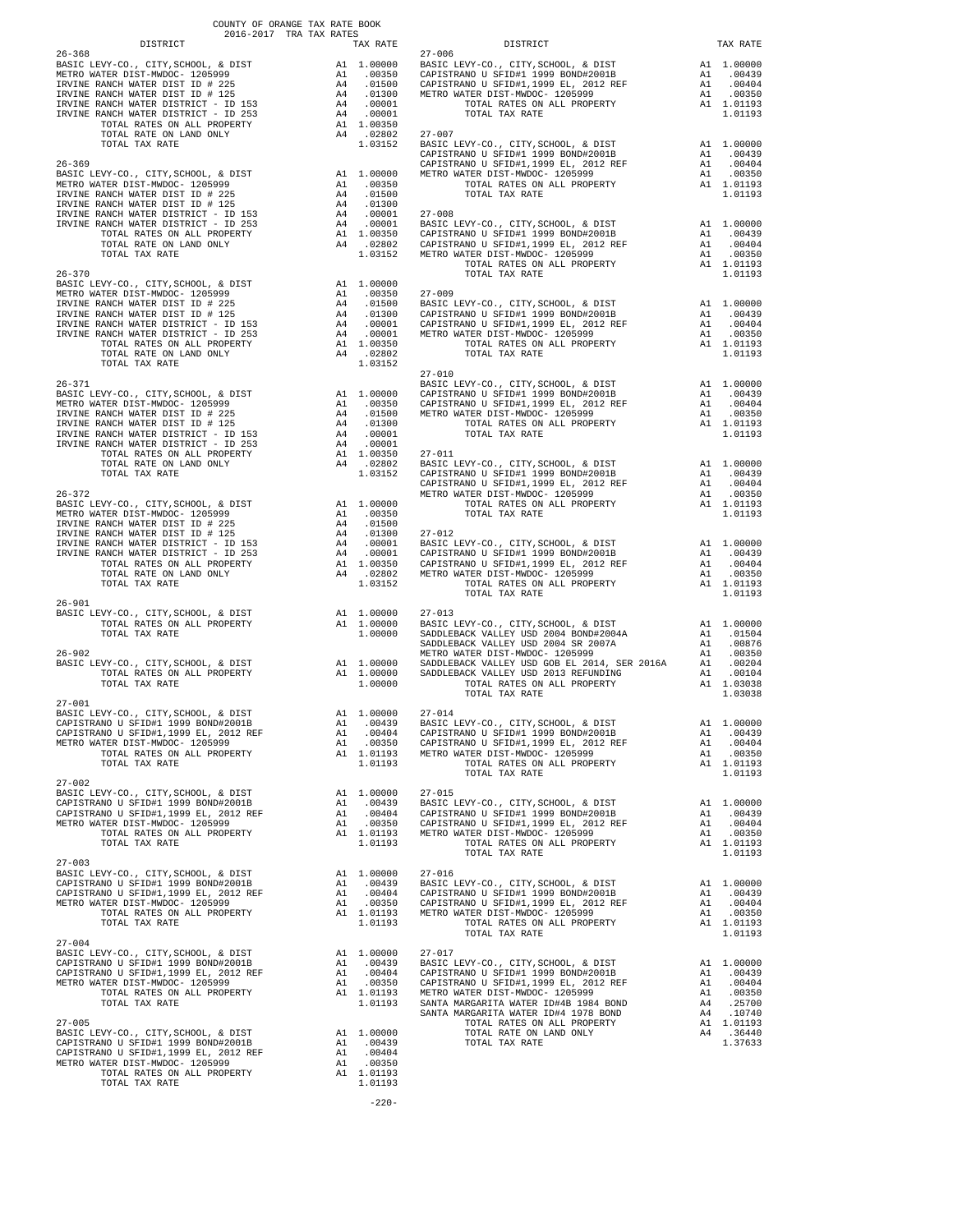| TAX RATE<br>DISTRICT |  | DISTRICT                                                                                                                                                                                                                                                                                                                                                                                                                                                                                                                                            | TAX RATE |
|----------------------|--|-----------------------------------------------------------------------------------------------------------------------------------------------------------------------------------------------------------------------------------------------------------------------------------------------------------------------------------------------------------------------------------------------------------------------------------------------------------------------------------------------------------------------------------------------------|----------|
| $27 - 018$           |  | $27 - 030$<br>$\begin{tabular}{@{}c@{\thinspace}c@{\thinspace}c@{\thinspace}c@{\thinspace}c@{\thinspace}c@{\thinspace}c@{\thinspace}c@{\thinspace}c@{\thinspace}c@{\thinspace}c@{\thinspace}c@{\thinspace}c@{\thinspace}c@{\thinspace}c@{\thinspace}c@{\thinspace}c@{\thinspace}c@{\thinspace}c@{\thinspace}c@{\thinspace}c@{\thinspace}c@{\thinspace}c@{\thinspace}c@{\thinspace}c@{\thinspace}c@{\thinspace}c@{\thinspace}c@{\thinspace}c@{\thinspace}c@{\thinspace}c@{\thinspace}c@{\thinspace}c@{\thinspace}c@{\thinspace}c@{\thinspace}c@$     |          |
|                      |  |                                                                                                                                                                                                                                                                                                                                                                                                                                                                                                                                                     |          |
|                      |  |                                                                                                                                                                                                                                                                                                                                                                                                                                                                                                                                                     |          |
|                      |  |                                                                                                                                                                                                                                                                                                                                                                                                                                                                                                                                                     |          |
|                      |  |                                                                                                                                                                                                                                                                                                                                                                                                                                                                                                                                                     |          |
|                      |  |                                                                                                                                                                                                                                                                                                                                                                                                                                                                                                                                                     |          |
|                      |  |                                                                                                                                                                                                                                                                                                                                                                                                                                                                                                                                                     |          |
|                      |  |                                                                                                                                                                                                                                                                                                                                                                                                                                                                                                                                                     |          |
|                      |  |                                                                                                                                                                                                                                                                                                                                                                                                                                                                                                                                                     |          |
|                      |  |                                                                                                                                                                                                                                                                                                                                                                                                                                                                                                                                                     |          |
|                      |  |                                                                                                                                                                                                                                                                                                                                                                                                                                                                                                                                                     |          |
|                      |  |                                                                                                                                                                                                                                                                                                                                                                                                                                                                                                                                                     |          |
|                      |  |                                                                                                                                                                                                                                                                                                                                                                                                                                                                                                                                                     |          |
|                      |  |                                                                                                                                                                                                                                                                                                                                                                                                                                                                                                                                                     |          |
|                      |  |                                                                                                                                                                                                                                                                                                                                                                                                                                                                                                                                                     |          |
|                      |  |                                                                                                                                                                                                                                                                                                                                                                                                                                                                                                                                                     |          |
|                      |  |                                                                                                                                                                                                                                                                                                                                                                                                                                                                                                                                                     |          |
|                      |  |                                                                                                                                                                                                                                                                                                                                                                                                                                                                                                                                                     |          |
|                      |  |                                                                                                                                                                                                                                                                                                                                                                                                                                                                                                                                                     |          |
| $27 - 025$           |  | $\begin{tabular}{@{}c@{\thinspace}c@{\thinspace}c@{\thinspace}c@{\thinspace}c@{\thinspace}c@{\thinspace}c@{\thinspace}c@{\thinspace}c@{\thinspace}c@{\thinspace}c@{\thinspace}c@{\thinspace}c@{\thinspace}c@{\thinspace}c@{\thinspace}c@{\thinspace}c@{\thinspace}c@{\thinspace}c@{\thinspace}c@{\thinspace}c@{\thinspace}c@{\thinspace}c@{\thinspace}c@{\thinspace}c@{\thinspace}c@{\thinspace}c@{\thinspace}c@{\thinspace}c@{\thinspace}c@{\thinspace}c@{\thinspace}c@{\thinspace}c@{\thinspace}c@{\thinspace}c@{\thinspace}c@$<br>TOTAL TAX RATE | 1.03038  |
|                      |  |                                                                                                                                                                                                                                                                                                                                                                                                                                                                                                                                                     |          |
|                      |  |                                                                                                                                                                                                                                                                                                                                                                                                                                                                                                                                                     |          |
|                      |  |                                                                                                                                                                                                                                                                                                                                                                                                                                                                                                                                                     |          |
|                      |  |                                                                                                                                                                                                                                                                                                                                                                                                                                                                                                                                                     |          |
|                      |  |                                                                                                                                                                                                                                                                                                                                                                                                                                                                                                                                                     |          |
|                      |  |                                                                                                                                                                                                                                                                                                                                                                                                                                                                                                                                                     |          |
|                      |  |                                                                                                                                                                                                                                                                                                                                                                                                                                                                                                                                                     |          |
|                      |  |                                                                                                                                                                                                                                                                                                                                                                                                                                                                                                                                                     |          |
|                      |  |                                                                                                                                                                                                                                                                                                                                                                                                                                                                                                                                                     |          |
|                      |  |                                                                                                                                                                                                                                                                                                                                                                                                                                                                                                                                                     |          |
|                      |  |                                                                                                                                                                                                                                                                                                                                                                                                                                                                                                                                                     |          |
|                      |  |                                                                                                                                                                                                                                                                                                                                                                                                                                                                                                                                                     |          |
|                      |  |                                                                                                                                                                                                                                                                                                                                                                                                                                                                                                                                                     |          |
|                      |  |                                                                                                                                                                                                                                                                                                                                                                                                                                                                                                                                                     |          |
|                      |  |                                                                                                                                                                                                                                                                                                                                                                                                                                                                                                                                                     |          |
|                      |  |                                                                                                                                                                                                                                                                                                                                                                                                                                                                                                                                                     |          |
|                      |  |                                                                                                                                                                                                                                                                                                                                                                                                                                                                                                                                                     |          |
|                      |  |                                                                                                                                                                                                                                                                                                                                                                                                                                                                                                                                                     |          |
|                      |  |                                                                                                                                                                                                                                                                                                                                                                                                                                                                                                                                                     |          |
|                      |  |                                                                                                                                                                                                                                                                                                                                                                                                                                                                                                                                                     |          |
|                      |  |                                                                                                                                                                                                                                                                                                                                                                                                                                                                                                                                                     |          |
|                      |  |                                                                                                                                                                                                                                                                                                                                                                                                                                                                                                                                                     |          |
|                      |  |                                                                                                                                                                                                                                                                                                                                                                                                                                                                                                                                                     |          |
|                      |  |                                                                                                                                                                                                                                                                                                                                                                                                                                                                                                                                                     |          |
|                      |  |                                                                                                                                                                                                                                                                                                                                                                                                                                                                                                                                                     |          |
|                      |  |                                                                                                                                                                                                                                                                                                                                                                                                                                                                                                                                                     |          |
|                      |  |                                                                                                                                                                                                                                                                                                                                                                                                                                                                                                                                                     |          |
|                      |  |                                                                                                                                                                                                                                                                                                                                                                                                                                                                                                                                                     |          |
|                      |  |                                                                                                                                                                                                                                                                                                                                                                                                                                                                                                                                                     |          |

COUNTY OF ORANGE TAX RATE BOOK 2016-2017 TRA TAX RATES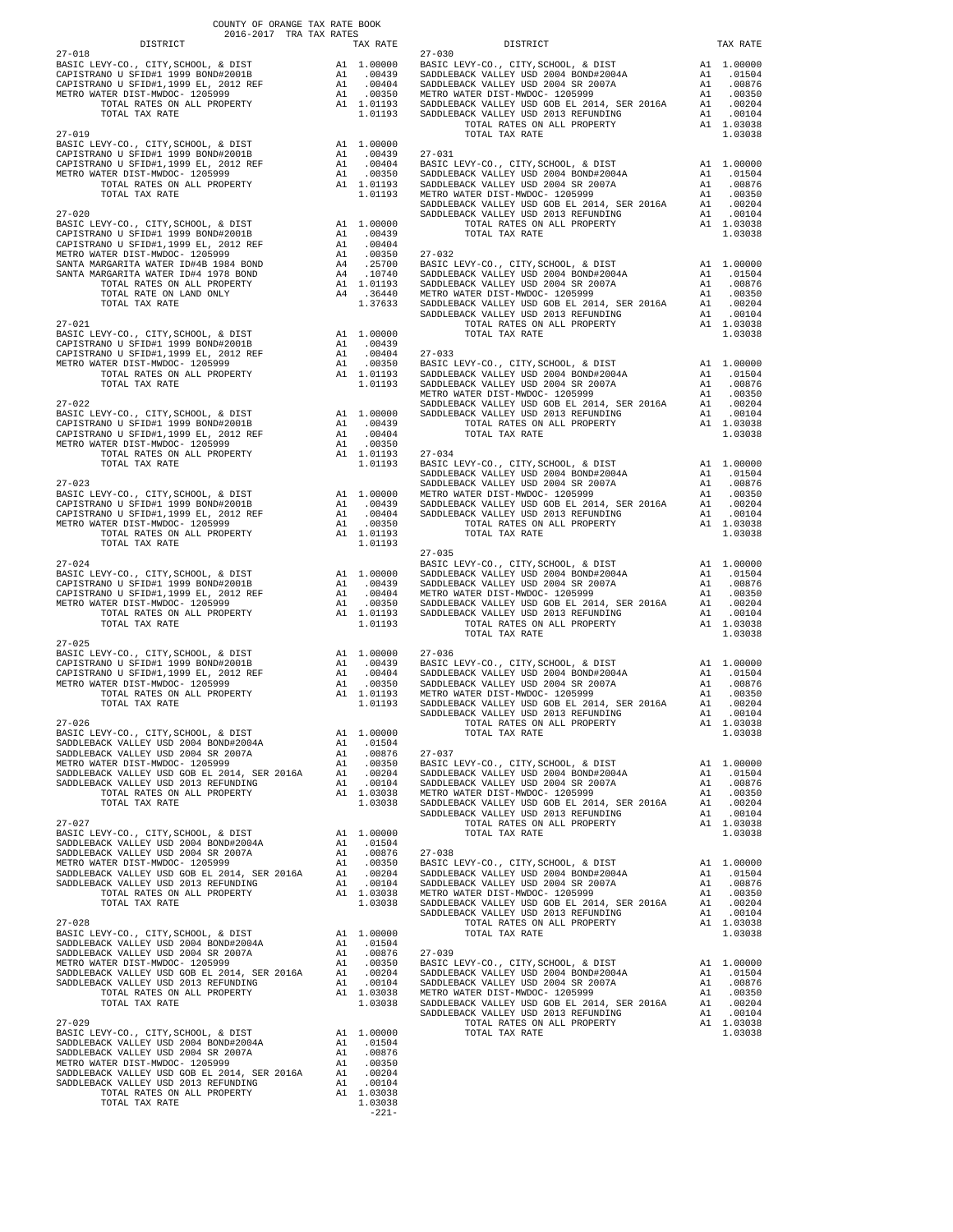| COUNTY OF ORANGE TAX RATE BOOK<br>2016-2017 TRA TAX RATES |          |                                                                                                                                                                                                                                                                                                                                                                                                                       |            |          |
|-----------------------------------------------------------|----------|-----------------------------------------------------------------------------------------------------------------------------------------------------------------------------------------------------------------------------------------------------------------------------------------------------------------------------------------------------------------------------------------------------------------------|------------|----------|
| 2016-2017 TRA TAX RATES<br>DISTRICT                       | TAX RATE | DISTRICT                                                                                                                                                                                                                                                                                                                                                                                                              |            | TAX RATE |
|                                                           |          | $27 - 050$                                                                                                                                                                                                                                                                                                                                                                                                            |            |          |
|                                                           |          |                                                                                                                                                                                                                                                                                                                                                                                                                       |            |          |
|                                                           |          |                                                                                                                                                                                                                                                                                                                                                                                                                       |            |          |
|                                                           |          |                                                                                                                                                                                                                                                                                                                                                                                                                       |            |          |
|                                                           |          |                                                                                                                                                                                                                                                                                                                                                                                                                       |            |          |
|                                                           |          |                                                                                                                                                                                                                                                                                                                                                                                                                       |            |          |
|                                                           |          |                                                                                                                                                                                                                                                                                                                                                                                                                       |            |          |
|                                                           |          |                                                                                                                                                                                                                                                                                                                                                                                                                       |            |          |
|                                                           |          |                                                                                                                                                                                                                                                                                                                                                                                                                       |            |          |
|                                                           |          |                                                                                                                                                                                                                                                                                                                                                                                                                       |            |          |
|                                                           |          |                                                                                                                                                                                                                                                                                                                                                                                                                       |            |          |
|                                                           |          |                                                                                                                                                                                                                                                                                                                                                                                                                       |            |          |
|                                                           |          |                                                                                                                                                                                                                                                                                                                                                                                                                       |            |          |
|                                                           |          |                                                                                                                                                                                                                                                                                                                                                                                                                       |            |          |
|                                                           |          |                                                                                                                                                                                                                                                                                                                                                                                                                       |            |          |
|                                                           |          |                                                                                                                                                                                                                                                                                                                                                                                                                       |            |          |
|                                                           |          |                                                                                                                                                                                                                                                                                                                                                                                                                       |            |          |
|                                                           |          |                                                                                                                                                                                                                                                                                                                                                                                                                       |            |          |
|                                                           |          |                                                                                                                                                                                                                                                                                                                                                                                                                       |            |          |
|                                                           |          |                                                                                                                                                                                                                                                                                                                                                                                                                       |            |          |
|                                                           |          |                                                                                                                                                                                                                                                                                                                                                                                                                       |            |          |
|                                                           |          |                                                                                                                                                                                                                                                                                                                                                                                                                       |            |          |
|                                                           |          |                                                                                                                                                                                                                                                                                                                                                                                                                       |            |          |
|                                                           |          |                                                                                                                                                                                                                                                                                                                                                                                                                       |            |          |
|                                                           |          |                                                                                                                                                                                                                                                                                                                                                                                                                       |            |          |
|                                                           |          |                                                                                                                                                                                                                                                                                                                                                                                                                       |            |          |
|                                                           |          |                                                                                                                                                                                                                                                                                                                                                                                                                       |            |          |
|                                                           |          |                                                                                                                                                                                                                                                                                                                                                                                                                       |            |          |
|                                                           |          |                                                                                                                                                                                                                                                                                                                                                                                                                       |            |          |
|                                                           |          |                                                                                                                                                                                                                                                                                                                                                                                                                       |            |          |
|                                                           |          |                                                                                                                                                                                                                                                                                                                                                                                                                       |            |          |
|                                                           |          |                                                                                                                                                                                                                                                                                                                                                                                                                       |            |          |
|                                                           |          |                                                                                                                                                                                                                                                                                                                                                                                                                       |            |          |
|                                                           |          |                                                                                                                                                                                                                                                                                                                                                                                                                       |            |          |
|                                                           |          |                                                                                                                                                                                                                                                                                                                                                                                                                       |            |          |
|                                                           |          |                                                                                                                                                                                                                                                                                                                                                                                                                       |            |          |
|                                                           |          |                                                                                                                                                                                                                                                                                                                                                                                                                       |            |          |
|                                                           |          |                                                                                                                                                                                                                                                                                                                                                                                                                       |            |          |
|                                                           |          |                                                                                                                                                                                                                                                                                                                                                                                                                       |            |          |
|                                                           |          |                                                                                                                                                                                                                                                                                                                                                                                                                       |            |          |
|                                                           |          |                                                                                                                                                                                                                                                                                                                                                                                                                       |            |          |
|                                                           |          |                                                                                                                                                                                                                                                                                                                                                                                                                       |            |          |
|                                                           |          |                                                                                                                                                                                                                                                                                                                                                                                                                       |            |          |
|                                                           |          |                                                                                                                                                                                                                                                                                                                                                                                                                       |            |          |
|                                                           |          |                                                                                                                                                                                                                                                                                                                                                                                                                       |            |          |
|                                                           |          |                                                                                                                                                                                                                                                                                                                                                                                                                       |            |          |
|                                                           |          |                                                                                                                                                                                                                                                                                                                                                                                                                       |            |          |
|                                                           |          |                                                                                                                                                                                                                                                                                                                                                                                                                       |            |          |
|                                                           |          |                                                                                                                                                                                                                                                                                                                                                                                                                       |            |          |
|                                                           |          |                                                                                                                                                                                                                                                                                                                                                                                                                       |            |          |
|                                                           |          |                                                                                                                                                                                                                                                                                                                                                                                                                       |            |          |
|                                                           |          |                                                                                                                                                                                                                                                                                                                                                                                                                       |            |          |
|                                                           |          |                                                                                                                                                                                                                                                                                                                                                                                                                       |            |          |
|                                                           |          |                                                                                                                                                                                                                                                                                                                                                                                                                       |            |          |
|                                                           |          |                                                                                                                                                                                                                                                                                                                                                                                                                       |            |          |
|                                                           |          |                                                                                                                                                                                                                                                                                                                                                                                                                       |            |          |
|                                                           |          | $\begin{tabular}{l c c c c c} \multicolumn{1}{c}{\textbf{AA1}} & 1.00350 & \multicolumn{1}{c}{\textbf{27--040}} & \multicolumn{1}{c}{\textbf{27--040}} & \multicolumn{1}{c}{\textbf{27--040}} & \multicolumn{1}{c}{\textbf{27--040}} & \multicolumn{1}{c}{\textbf{27--040}} & \multicolumn{1}{c}{\textbf{27--040}} & \multicolumn{1}{c}{\textbf{27--040}} & \multicolumn{1}{c}{\textbf{27--040}} & \multicolumn{1}{c$ |            |          |
|                                                           |          | BASIC LEVY-CO., CITY, SCHOOL, & DIST                                                                                                                                                                                                                                                                                                                                                                                  | A1 1.00000 |          |
|                                                           |          |                                                                                                                                                                                                                                                                                                                                                                                                                       |            |          |
|                                                           |          |                                                                                                                                                                                                                                                                                                                                                                                                                       |            |          |
|                                                           |          |                                                                                                                                                                                                                                                                                                                                                                                                                       |            |          |
|                                                           |          |                                                                                                                                                                                                                                                                                                                                                                                                                       |            |          |
|                                                           |          |                                                                                                                                                                                                                                                                                                                                                                                                                       |            |          |
|                                                           |          |                                                                                                                                                                                                                                                                                                                                                                                                                       |            |          |
|                                                           |          |                                                                                                                                                                                                                                                                                                                                                                                                                       |            |          |
|                                                           |          |                                                                                                                                                                                                                                                                                                                                                                                                                       |            |          |
|                                                           |          |                                                                                                                                                                                                                                                                                                                                                                                                                       |            |          |
|                                                           |          |                                                                                                                                                                                                                                                                                                                                                                                                                       |            |          |
|                                                           |          |                                                                                                                                                                                                                                                                                                                                                                                                                       |            |          |
|                                                           |          |                                                                                                                                                                                                                                                                                                                                                                                                                       |            |          |
|                                                           |          |                                                                                                                                                                                                                                                                                                                                                                                                                       |            |          |
|                                                           |          |                                                                                                                                                                                                                                                                                                                                                                                                                       |            |          |
|                                                           |          |                                                                                                                                                                                                                                                                                                                                                                                                                       |            |          |
|                                                           |          |                                                                                                                                                                                                                                                                                                                                                                                                                       |            |          |
|                                                           |          |                                                                                                                                                                                                                                                                                                                                                                                                                       |            |          |
|                                                           |          |                                                                                                                                                                                                                                                                                                                                                                                                                       |            |          |
|                                                           |          |                                                                                                                                                                                                                                                                                                                                                                                                                       |            |          |
|                                                           |          |                                                                                                                                                                                                                                                                                                                                                                                                                       |            |          |
|                                                           |          | $\begin{tabular}{l c c c c c c} \multicolumn{2}{c c c c} \multicolumn{2}{c c c} \multicolumn{2}{c c c} \multicolumn{2}{c c c} \multicolumn{2}{c c c} \multicolumn{2}{c c c} \multicolumn{2}{c c c} \multicolumn{2}{c c c} \multicolumn{2}{c c c} \multicolumn{2}{c c c} \multicolumn{2}{c c c} \multicolumn{2}{c c c} \multicolumn{2}{c c c} \multicolumn{2}{c c c} \multicolumn{2}{c c c} \multic$                   |            |          |
|                                                           |          |                                                                                                                                                                                                                                                                                                                                                                                                                       |            |          |
|                                                           |          |                                                                                                                                                                                                                                                                                                                                                                                                                       |            |          |
|                                                           |          |                                                                                                                                                                                                                                                                                                                                                                                                                       |            |          |
|                                                           |          |                                                                                                                                                                                                                                                                                                                                                                                                                       |            |          |
|                                                           |          |                                                                                                                                                                                                                                                                                                                                                                                                                       |            |          |
|                                                           |          |                                                                                                                                                                                                                                                                                                                                                                                                                       |            |          |
|                                                           |          |                                                                                                                                                                                                                                                                                                                                                                                                                       |            |          |
|                                                           |          |                                                                                                                                                                                                                                                                                                                                                                                                                       |            |          |
|                                                           |          | TOTAL TAX RATE                                                                                                                                                                                                                                                                                                                                                                                                        | 1.01193    |          |

-222-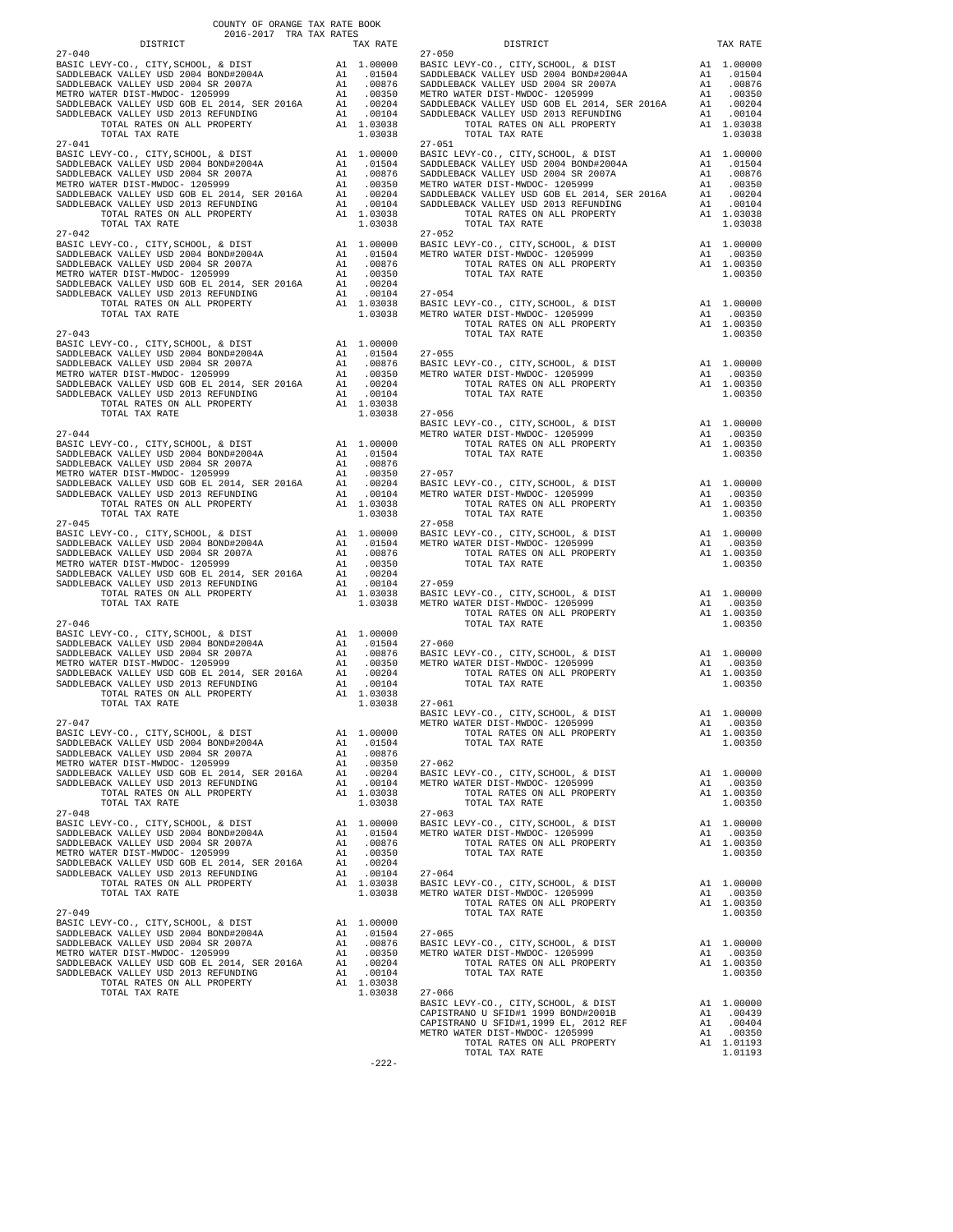| $$\tt 2.5$$ $$\tt 2016-2017$$ TRA TAX RATES DISTRICT                                                                                                  |         |                                                                                                                                                                                                                                                                                                                                                                                                                                                                                                             |          |
|-------------------------------------------------------------------------------------------------------------------------------------------------------|---------|-------------------------------------------------------------------------------------------------------------------------------------------------------------------------------------------------------------------------------------------------------------------------------------------------------------------------------------------------------------------------------------------------------------------------------------------------------------------------------------------------------------|----------|
|                                                                                                                                                       |         | TRA TAX RATES<br>TAX RATE 27-080 DISTRICT                                                                                                                                                                                                                                                                                                                                                                                                                                                                   | TAX RATE |
| $27 - 067$                                                                                                                                            |         |                                                                                                                                                                                                                                                                                                                                                                                                                                                                                                             |          |
|                                                                                                                                                       |         |                                                                                                                                                                                                                                                                                                                                                                                                                                                                                                             |          |
|                                                                                                                                                       |         |                                                                                                                                                                                                                                                                                                                                                                                                                                                                                                             |          |
|                                                                                                                                                       |         |                                                                                                                                                                                                                                                                                                                                                                                                                                                                                                             |          |
|                                                                                                                                                       |         |                                                                                                                                                                                                                                                                                                                                                                                                                                                                                                             |          |
|                                                                                                                                                       |         |                                                                                                                                                                                                                                                                                                                                                                                                                                                                                                             |          |
|                                                                                                                                                       |         |                                                                                                                                                                                                                                                                                                                                                                                                                                                                                                             |          |
|                                                                                                                                                       |         |                                                                                                                                                                                                                                                                                                                                                                                                                                                                                                             |          |
|                                                                                                                                                       |         |                                                                                                                                                                                                                                                                                                                                                                                                                                                                                                             |          |
|                                                                                                                                                       |         |                                                                                                                                                                                                                                                                                                                                                                                                                                                                                                             |          |
|                                                                                                                                                       |         |                                                                                                                                                                                                                                                                                                                                                                                                                                                                                                             |          |
|                                                                                                                                                       |         |                                                                                                                                                                                                                                                                                                                                                                                                                                                                                                             |          |
|                                                                                                                                                       |         |                                                                                                                                                                                                                                                                                                                                                                                                                                                                                                             |          |
|                                                                                                                                                       |         |                                                                                                                                                                                                                                                                                                                                                                                                                                                                                                             |          |
|                                                                                                                                                       |         |                                                                                                                                                                                                                                                                                                                                                                                                                                                                                                             |          |
|                                                                                                                                                       |         |                                                                                                                                                                                                                                                                                                                                                                                                                                                                                                             |          |
|                                                                                                                                                       |         |                                                                                                                                                                                                                                                                                                                                                                                                                                                                                                             |          |
|                                                                                                                                                       |         |                                                                                                                                                                                                                                                                                                                                                                                                                                                                                                             |          |
|                                                                                                                                                       |         |                                                                                                                                                                                                                                                                                                                                                                                                                                                                                                             |          |
|                                                                                                                                                       |         |                                                                                                                                                                                                                                                                                                                                                                                                                                                                                                             |          |
|                                                                                                                                                       |         |                                                                                                                                                                                                                                                                                                                                                                                                                                                                                                             |          |
|                                                                                                                                                       |         |                                                                                                                                                                                                                                                                                                                                                                                                                                                                                                             |          |
|                                                                                                                                                       |         |                                                                                                                                                                                                                                                                                                                                                                                                                                                                                                             |          |
|                                                                                                                                                       |         |                                                                                                                                                                                                                                                                                                                                                                                                                                                                                                             |          |
|                                                                                                                                                       |         |                                                                                                                                                                                                                                                                                                                                                                                                                                                                                                             |          |
|                                                                                                                                                       |         |                                                                                                                                                                                                                                                                                                                                                                                                                                                                                                             |          |
|                                                                                                                                                       |         |                                                                                                                                                                                                                                                                                                                                                                                                                                                                                                             |          |
|                                                                                                                                                       |         |                                                                                                                                                                                                                                                                                                                                                                                                                                                                                                             |          |
|                                                                                                                                                       |         |                                                                                                                                                                                                                                                                                                                                                                                                                                                                                                             |          |
|                                                                                                                                                       |         |                                                                                                                                                                                                                                                                                                                                                                                                                                                                                                             |          |
|                                                                                                                                                       |         |                                                                                                                                                                                                                                                                                                                                                                                                                                                                                                             |          |
|                                                                                                                                                       |         |                                                                                                                                                                                                                                                                                                                                                                                                                                                                                                             |          |
|                                                                                                                                                       |         |                                                                                                                                                                                                                                                                                                                                                                                                                                                                                                             |          |
|                                                                                                                                                       |         |                                                                                                                                                                                                                                                                                                                                                                                                                                                                                                             |          |
|                                                                                                                                                       |         |                                                                                                                                                                                                                                                                                                                                                                                                                                                                                                             |          |
|                                                                                                                                                       |         |                                                                                                                                                                                                                                                                                                                                                                                                                                                                                                             |          |
|                                                                                                                                                       |         |                                                                                                                                                                                                                                                                                                                                                                                                                                                                                                             |          |
|                                                                                                                                                       |         |                                                                                                                                                                                                                                                                                                                                                                                                                                                                                                             |          |
|                                                                                                                                                       |         |                                                                                                                                                                                                                                                                                                                                                                                                                                                                                                             |          |
|                                                                                                                                                       |         |                                                                                                                                                                                                                                                                                                                                                                                                                                                                                                             |          |
|                                                                                                                                                       |         |                                                                                                                                                                                                                                                                                                                                                                                                                                                                                                             |          |
|                                                                                                                                                       |         |                                                                                                                                                                                                                                                                                                                                                                                                                                                                                                             |          |
|                                                                                                                                                       |         |                                                                                                                                                                                                                                                                                                                                                                                                                                                                                                             |          |
| $27 - 075$                                                                                                                                            |         | TOTAL TAX RATE                                                                                                                                                                                                                                                                                                                                                                                                                                                                                              | 1.03038  |
| BASIC LEVY-CO., CITY, SCHOOL, & DIST $\begin{array}{ccc} \text{A1} & 1.00000 \\ \text{METRO} & \text{MATER} & \text{DITST} & \text{MIST} \end{array}$ |         |                                                                                                                                                                                                                                                                                                                                                                                                                                                                                                             |          |
|                                                                                                                                                       |         |                                                                                                                                                                                                                                                                                                                                                                                                                                                                                                             |          |
|                                                                                                                                                       |         |                                                                                                                                                                                                                                                                                                                                                                                                                                                                                                             |          |
|                                                                                                                                                       |         |                                                                                                                                                                                                                                                                                                                                                                                                                                                                                                             |          |
|                                                                                                                                                       |         |                                                                                                                                                                                                                                                                                                                                                                                                                                                                                                             |          |
|                                                                                                                                                       |         |                                                                                                                                                                                                                                                                                                                                                                                                                                                                                                             |          |
|                                                                                                                                                       |         |                                                                                                                                                                                                                                                                                                                                                                                                                                                                                                             |          |
|                                                                                                                                                       |         |                                                                                                                                                                                                                                                                                                                                                                                                                                                                                                             |          |
|                                                                                                                                                       |         |                                                                                                                                                                                                                                                                                                                                                                                                                                                                                                             |          |
|                                                                                                                                                       |         |                                                                                                                                                                                                                                                                                                                                                                                                                                                                                                             |          |
|                                                                                                                                                       |         |                                                                                                                                                                                                                                                                                                                                                                                                                                                                                                             |          |
|                                                                                                                                                       |         |                                                                                                                                                                                                                                                                                                                                                                                                                                                                                                             |          |
|                                                                                                                                                       |         | $\begin{tabular}{lllllllllllllllllllllll} \multicolumn{4}{c }{\begin{tabular}{l} \multicolumn{4}{c}{\begin{tabular}{l} \multicolumn{4}{c}{\begin{tabular}{l} \multicolumn{4}{c}{\begin{tabular}{l} \multicolumn{4}{c}{\begin{tabular}{l} \multicolumn{4}{c}{\begin{tabular}{l} \multicolumn{4}{c}{\begin{tabular}{c} \multicolumn{4}{c}{\begin{tabular}{c} \multicolumn{4}{c}{\begin{tabular}{c} \multicolumn{4}{c}{\begin{tabular}{c} \multicolumn{4}{c}{\begin{tabular}{c} \multicolumn{4}{c}{\begin{tab$ |          |
|                                                                                                                                                       |         |                                                                                                                                                                                                                                                                                                                                                                                                                                                                                                             |          |
|                                                                                                                                                       |         |                                                                                                                                                                                                                                                                                                                                                                                                                                                                                                             |          |
|                                                                                                                                                       |         |                                                                                                                                                                                                                                                                                                                                                                                                                                                                                                             |          |
|                                                                                                                                                       |         |                                                                                                                                                                                                                                                                                                                                                                                                                                                                                                             |          |
|                                                                                                                                                       |         |                                                                                                                                                                                                                                                                                                                                                                                                                                                                                                             |          |
| $27 - 079$                                                                                                                                            |         | $27 - 093$                                                                                                                                                                                                                                                                                                                                                                                                                                                                                                  |          |
|                                                                                                                                                       |         |                                                                                                                                                                                                                                                                                                                                                                                                                                                                                                             |          |
|                                                                                                                                                       |         |                                                                                                                                                                                                                                                                                                                                                                                                                                                                                                             |          |
|                                                                                                                                                       |         |                                                                                                                                                                                                                                                                                                                                                                                                                                                                                                             |          |
|                                                                                                                                                       |         |                                                                                                                                                                                                                                                                                                                                                                                                                                                                                                             |          |
|                                                                                                                                                       |         |                                                                                                                                                                                                                                                                                                                                                                                                                                                                                                             |          |
| TOTAL TAX RATE                                                                                                                                        | 1.03038 |                                                                                                                                                                                                                                                                                                                                                                                                                                                                                                             |          |
|                                                                                                                                                       | $-223-$ |                                                                                                                                                                                                                                                                                                                                                                                                                                                                                                             |          |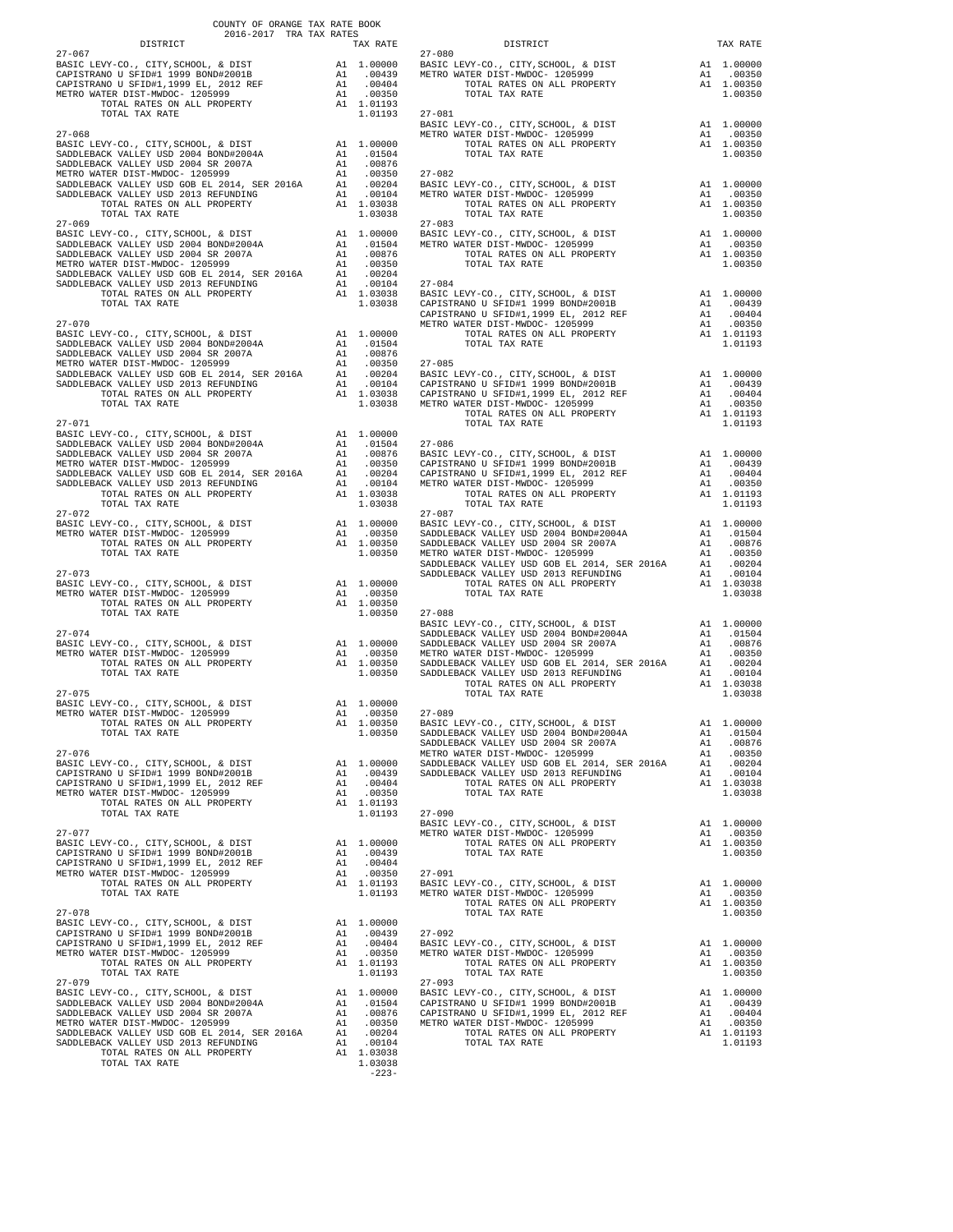| COUNTY OF ORANGE TAX RATE BOOK<br>2016-2017 TRA TAX RATES<br>$2016-2017\begin{array}{lcl} & \text{SUSY} & \text{IAX RATE} \\ \text{RATESTRICT} & \text{RATESTR} & \text{RATES} \end{array}$ |          |          |          |
|---------------------------------------------------------------------------------------------------------------------------------------------------------------------------------------------|----------|----------|----------|
|                                                                                                                                                                                             | TAX RATE | DISTRICT | TAX RATE |
|                                                                                                                                                                                             |          |          |          |
|                                                                                                                                                                                             |          |          |          |
|                                                                                                                                                                                             |          |          |          |
|                                                                                                                                                                                             |          |          |          |
|                                                                                                                                                                                             |          |          |          |
|                                                                                                                                                                                             |          |          |          |
|                                                                                                                                                                                             |          |          |          |
|                                                                                                                                                                                             |          |          |          |
|                                                                                                                                                                                             |          |          |          |
|                                                                                                                                                                                             |          |          |          |
|                                                                                                                                                                                             |          |          |          |
|                                                                                                                                                                                             |          |          |          |
|                                                                                                                                                                                             |          |          |          |
|                                                                                                                                                                                             |          |          |          |
|                                                                                                                                                                                             |          |          |          |
|                                                                                                                                                                                             |          |          |          |
|                                                                                                                                                                                             |          |          |          |
|                                                                                                                                                                                             |          |          |          |
|                                                                                                                                                                                             |          |          |          |
|                                                                                                                                                                                             |          |          |          |
|                                                                                                                                                                                             |          |          |          |
|                                                                                                                                                                                             |          |          |          |
|                                                                                                                                                                                             |          |          |          |
|                                                                                                                                                                                             |          |          |          |
|                                                                                                                                                                                             |          |          |          |
|                                                                                                                                                                                             |          |          |          |
|                                                                                                                                                                                             |          |          |          |
|                                                                                                                                                                                             |          |          |          |
|                                                                                                                                                                                             |          |          |          |
|                                                                                                                                                                                             |          |          |          |
|                                                                                                                                                                                             |          |          |          |
|                                                                                                                                                                                             |          |          |          |
|                                                                                                                                                                                             |          |          |          |
|                                                                                                                                                                                             |          |          |          |
|                                                                                                                                                                                             |          |          |          |
|                                                                                                                                                                                             |          |          |          |
|                                                                                                                                                                                             |          |          |          |
|                                                                                                                                                                                             |          |          |          |
|                                                                                                                                                                                             |          |          |          |
|                                                                                                                                                                                             |          |          |          |
|                                                                                                                                                                                             |          |          |          |
|                                                                                                                                                                                             |          |          |          |
|                                                                                                                                                                                             |          |          |          |
|                                                                                                                                                                                             |          |          |          |
|                                                                                                                                                                                             |          |          |          |
|                                                                                                                                                                                             |          |          |          |
|                                                                                                                                                                                             |          |          |          |
|                                                                                                                                                                                             |          |          |          |
|                                                                                                                                                                                             |          |          |          |
|                                                                                                                                                                                             |          |          |          |
|                                                                                                                                                                                             |          |          |          |
|                                                                                                                                                                                             |          |          |          |
|                                                                                                                                                                                             |          |          |          |
|                                                                                                                                                                                             |          |          |          |
|                                                                                                                                                                                             |          |          |          |
|                                                                                                                                                                                             |          |          |          |
|                                                                                                                                                                                             |          |          |          |
|                                                                                                                                                                                             |          |          |          |
|                                                                                                                                                                                             |          |          |          |
|                                                                                                                                                                                             |          |          |          |
|                                                                                                                                                                                             |          |          |          |
|                                                                                                                                                                                             |          |          |          |
|                                                                                                                                                                                             |          |          |          |
|                                                                                                                                                                                             |          |          |          |
|                                                                                                                                                                                             |          |          |          |
|                                                                                                                                                                                             |          |          |          |
|                                                                                                                                                                                             |          |          |          |
|                                                                                                                                                                                             |          |          |          |
|                                                                                                                                                                                             |          |          |          |
|                                                                                                                                                                                             |          |          |          |
|                                                                                                                                                                                             |          |          |          |
|                                                                                                                                                                                             |          |          |          |
|                                                                                                                                                                                             |          |          |          |
|                                                                                                                                                                                             |          |          |          |
|                                                                                                                                                                                             |          |          |          |

-224-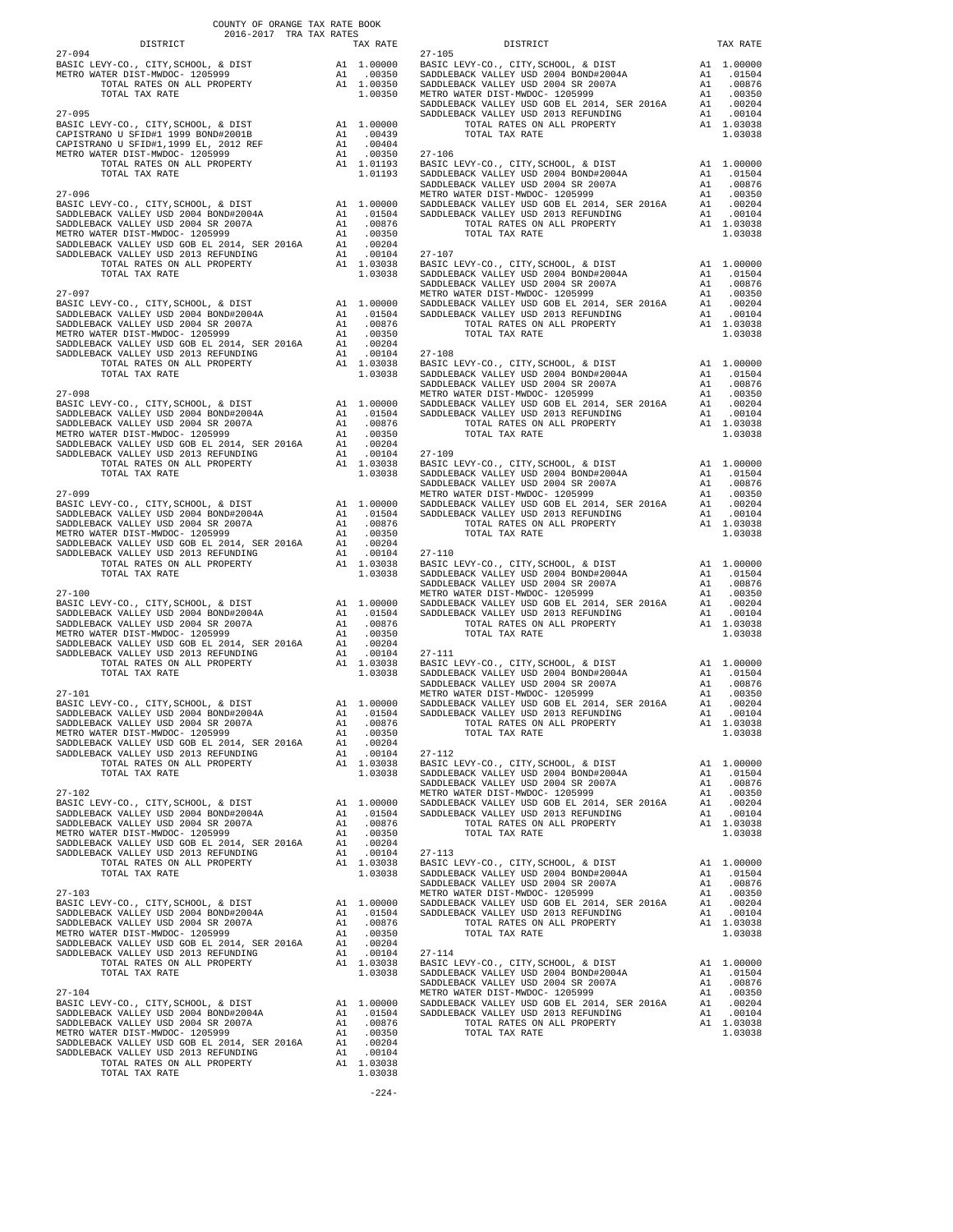| COUNTY OF ORANGE TAX RATE BOOK<br>2016-2017 TRA TAX RATES                                                                                                                                                                                                                                                                                                                                                                |          |                        |          |
|--------------------------------------------------------------------------------------------------------------------------------------------------------------------------------------------------------------------------------------------------------------------------------------------------------------------------------------------------------------------------------------------------------------------------|----------|------------------------|----------|
| $27 - 115$                                                                                                                                                                                                                                                                                                                                                                                                               | TAX RATE | DISTRICT<br>$28 - 002$ | TAX RATE |
|                                                                                                                                                                                                                                                                                                                                                                                                                          |          |                        |          |
|                                                                                                                                                                                                                                                                                                                                                                                                                          |          |                        |          |
|                                                                                                                                                                                                                                                                                                                                                                                                                          |          |                        |          |
|                                                                                                                                                                                                                                                                                                                                                                                                                          |          |                        |          |
|                                                                                                                                                                                                                                                                                                                                                                                                                          |          |                        |          |
|                                                                                                                                                                                                                                                                                                                                                                                                                          |          |                        |          |
| $\begin{tabular}{l c c c c c} \multicolumn{2}{c}{27.116} & 28-003 & \multicolumn{2}{c}{\textbf{BASE }} \textbf{LEVY-CO.}, \textbf{CITY}, \textbf{SCHOOL}, \textbf{ & \textbf{DIST}} & \textbf{A1} & 1.00000 \\ \textbf{BASE } \textbf{LEVY-CO.}, \textbf{CITY}, \textbf{SCHOOL}, \textbf{ & \textbf{DIST}} & \textbf{A1} & 1.00000 \\ \textbf{SADDEBACK } \textbf{VALEY } \textbf{USD } 2004 & \textbf{BONDH} 2004A & \$ |          |                        |          |
|                                                                                                                                                                                                                                                                                                                                                                                                                          |          |                        |          |
|                                                                                                                                                                                                                                                                                                                                                                                                                          |          |                        |          |
|                                                                                                                                                                                                                                                                                                                                                                                                                          |          |                        |          |
|                                                                                                                                                                                                                                                                                                                                                                                                                          |          |                        |          |
|                                                                                                                                                                                                                                                                                                                                                                                                                          |          |                        |          |
|                                                                                                                                                                                                                                                                                                                                                                                                                          |          |                        |          |
|                                                                                                                                                                                                                                                                                                                                                                                                                          |          |                        |          |
|                                                                                                                                                                                                                                                                                                                                                                                                                          |          |                        |          |
|                                                                                                                                                                                                                                                                                                                                                                                                                          |          |                        |          |
|                                                                                                                                                                                                                                                                                                                                                                                                                          |          |                        |          |
|                                                                                                                                                                                                                                                                                                                                                                                                                          |          |                        |          |
|                                                                                                                                                                                                                                                                                                                                                                                                                          |          |                        |          |
|                                                                                                                                                                                                                                                                                                                                                                                                                          |          |                        |          |
|                                                                                                                                                                                                                                                                                                                                                                                                                          |          |                        |          |
|                                                                                                                                                                                                                                                                                                                                                                                                                          |          |                        |          |
|                                                                                                                                                                                                                                                                                                                                                                                                                          |          |                        |          |
|                                                                                                                                                                                                                                                                                                                                                                                                                          |          |                        |          |
|                                                                                                                                                                                                                                                                                                                                                                                                                          |          |                        |          |
|                                                                                                                                                                                                                                                                                                                                                                                                                          |          |                        |          |
|                                                                                                                                                                                                                                                                                                                                                                                                                          |          |                        |          |
|                                                                                                                                                                                                                                                                                                                                                                                                                          |          |                        |          |
|                                                                                                                                                                                                                                                                                                                                                                                                                          |          |                        |          |
|                                                                                                                                                                                                                                                                                                                                                                                                                          |          |                        |          |
| $\begin{tabular}{l cccc} \textbf{METRO} & \textbf{METRO} & \textbf{27-140} & \textbf{1.00000} & \textbf{1.00000} & \textbf{28-007} & \textbf{28-000} & \textbf{28-007} & \textbf{28-000} & \textbf{28-000} & \textbf{28-000} & \textbf{28-000} & \textbf{28-000} & \textbf{28-000} & \textbf{28-000} & \textbf{28-000} & \textbf{28-000} & \textbf{28-000$                                                               |          |                        |          |
|                                                                                                                                                                                                                                                                                                                                                                                                                          |          |                        |          |
|                                                                                                                                                                                                                                                                                                                                                                                                                          |          |                        |          |
|                                                                                                                                                                                                                                                                                                                                                                                                                          |          |                        |          |
|                                                                                                                                                                                                                                                                                                                                                                                                                          |          |                        |          |
|                                                                                                                                                                                                                                                                                                                                                                                                                          |          |                        |          |
|                                                                                                                                                                                                                                                                                                                                                                                                                          |          |                        |          |
|                                                                                                                                                                                                                                                                                                                                                                                                                          |          |                        |          |
|                                                                                                                                                                                                                                                                                                                                                                                                                          |          |                        |          |
|                                                                                                                                                                                                                                                                                                                                                                                                                          |          |                        |          |
|                                                                                                                                                                                                                                                                                                                                                                                                                          |          |                        |          |
|                                                                                                                                                                                                                                                                                                                                                                                                                          |          |                        |          |
|                                                                                                                                                                                                                                                                                                                                                                                                                          |          |                        |          |
|                                                                                                                                                                                                                                                                                                                                                                                                                          |          |                        |          |
|                                                                                                                                                                                                                                                                                                                                                                                                                          |          |                        |          |
|                                                                                                                                                                                                                                                                                                                                                                                                                          |          |                        |          |
|                                                                                                                                                                                                                                                                                                                                                                                                                          |          |                        |          |
|                                                                                                                                                                                                                                                                                                                                                                                                                          |          |                        |          |
|                                                                                                                                                                                                                                                                                                                                                                                                                          |          |                        |          |
| $\begin{tabular}{l c c c c c c c c} \hline \texttt{BASTC LEVY-CO.}, & \texttt{CTTY}, \texttt{SCHODL}, & \texttt{A DIST} & \texttt{A1} & 1.00000 & \texttt{MOLITON NIGUEL WATER ID} & \texttt{H7ED} & \texttt{BND} & \texttt{A1} & .00377 \\ \hline \texttt{METRO WATER DIST-MMDOC-1205999} & \texttt{A1} & .00350 & \texttt{TOTAL RATES ON ALL PROPERTIES} & \texttt{A1} & 1.01400 \\ \texttt{TOTL MATER DIST$           |          |                        |          |
|                                                                                                                                                                                                                                                                                                                                                                                                                          |          |                        |          |
|                                                                                                                                                                                                                                                                                                                                                                                                                          |          |                        |          |
|                                                                                                                                                                                                                                                                                                                                                                                                                          |          |                        |          |
|                                                                                                                                                                                                                                                                                                                                                                                                                          |          |                        |          |
|                                                                                                                                                                                                                                                                                                                                                                                                                          |          |                        |          |
|                                                                                                                                                                                                                                                                                                                                                                                                                          |          |                        |          |
|                                                                                                                                                                                                                                                                                                                                                                                                                          |          |                        |          |
|                                                                                                                                                                                                                                                                                                                                                                                                                          |          |                        |          |
|                                                                                                                                                                                                                                                                                                                                                                                                                          |          |                        |          |
|                                                                                                                                                                                                                                                                                                                                                                                                                          |          |                        |          |
|                                                                                                                                                                                                                                                                                                                                                                                                                          |          |                        |          |
|                                                                                                                                                                                                                                                                                                                                                                                                                          |          |                        |          |
|                                                                                                                                                                                                                                                                                                                                                                                                                          |          |                        |          |
|                                                                                                                                                                                                                                                                                                                                                                                                                          |          |                        |          |
|                                                                                                                                                                                                                                                                                                                                                                                                                          |          |                        |          |
|                                                                                                                                                                                                                                                                                                                                                                                                                          |          |                        |          |
|                                                                                                                                                                                                                                                                                                                                                                                                                          |          |                        |          |
|                                                                                                                                                                                                                                                                                                                                                                                                                          |          |                        |          |
|                                                                                                                                                                                                                                                                                                                                                                                                                          |          |                        |          |
|                                                                                                                                                                                                                                                                                                                                                                                                                          |          |                        |          |
|                                                                                                                                                                                                                                                                                                                                                                                                                          |          |                        |          |
| $\begin{tabular}{@{}c@{\hspace{0.2cm}}c@{\hspace{0.2cm}}c@{\hspace{0.2cm}}c@{\hspace{0.2cm}}c@{\hspace{0.2cm}}c@{\hspace{0.2cm}}c@{\hspace{0.2cm}}c@{\hspace{0.2cm}}c@{\hspace{0.2cm}}c@{\hspace{0.2cm}}c@{\hspace{0.2cm}}c@{\hspace{0.2cm}}c@{\hspace{0.2cm}}c@{\hspace{0.2cm}}c@{\hspace{0.2cm}}c@{\hspace{0.2cm}}c@{\hspace{0.2cm}}c@{\hspace{0.2cm}}c@{\hspace{0.2cm}}c@{\$                                          |          |                        |          |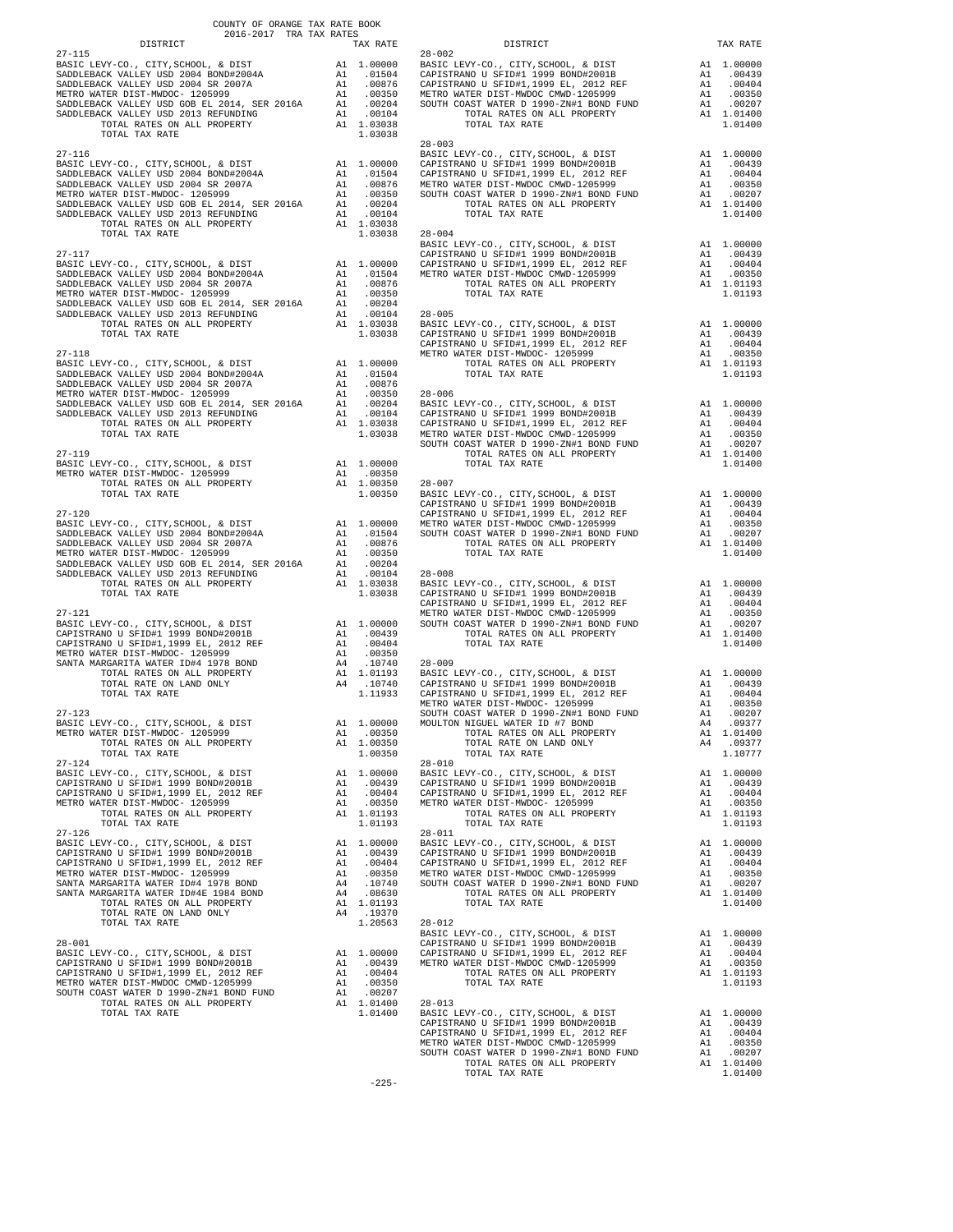| COUNTY OF ORANGE TAX RATE BOOK<br>2016-2017 TRA TAX RATES                                                                                                                                                                                                                 |                                                                                                                |                 |
|---------------------------------------------------------------------------------------------------------------------------------------------------------------------------------------------------------------------------------------------------------------------------|----------------------------------------------------------------------------------------------------------------|-----------------|
| DISTRICT<br>$28 - 014$                                                                                                                                                                                                                                                    | TAX RATE                                                                                                       | $28 - 027$      |
|                                                                                                                                                                                                                                                                           |                                                                                                                |                 |
|                                                                                                                                                                                                                                                                           |                                                                                                                |                 |
|                                                                                                                                                                                                                                                                           |                                                                                                                |                 |
|                                                                                                                                                                                                                                                                           |                                                                                                                |                 |
| TOTAL TAX RATE<br>$28 - 015$                                                                                                                                                                                                                                              | 1.01193                                                                                                        | $28 - 028$      |
|                                                                                                                                                                                                                                                                           |                                                                                                                |                 |
|                                                                                                                                                                                                                                                                           |                                                                                                                |                 |
|                                                                                                                                                                                                                                                                           |                                                                                                                |                 |
|                                                                                                                                                                                                                                                                           |                                                                                                                |                 |
| TOTAL TAX RATE                                                                                                                                                                                                                                                            | 1.01193                                                                                                        |                 |
| $28 - 016$                                                                                                                                                                                                                                                                |                                                                                                                | $28 - 029$      |
|                                                                                                                                                                                                                                                                           |                                                                                                                |                 |
|                                                                                                                                                                                                                                                                           |                                                                                                                |                 |
|                                                                                                                                                                                                                                                                           |                                                                                                                |                 |
|                                                                                                                                                                                                                                                                           |                                                                                                                |                 |
| $28 - 017$                                                                                                                                                                                                                                                                |                                                                                                                | $28 - 030$      |
|                                                                                                                                                                                                                                                                           |                                                                                                                |                 |
|                                                                                                                                                                                                                                                                           |                                                                                                                |                 |
|                                                                                                                                                                                                                                                                           |                                                                                                                |                 |
| TOTAL TAX RATE                                                                                                                                                                                                                                                            | 1.01193                                                                                                        |                 |
| $28 - 018$                                                                                                                                                                                                                                                                |                                                                                                                | $28 - 031$      |
|                                                                                                                                                                                                                                                                           |                                                                                                                |                 |
|                                                                                                                                                                                                                                                                           |                                                                                                                |                 |
|                                                                                                                                                                                                                                                                           |                                                                                                                |                 |
|                                                                                                                                                                                                                                                                           |                                                                                                                |                 |
| TOTAL TAX RATE                                                                                                                                                                                                                                                            | 1.01193                                                                                                        |                 |
| $28 - 019$                                                                                                                                                                                                                                                                |                                                                                                                |                 |
|                                                                                                                                                                                                                                                                           |                                                                                                                |                 |
|                                                                                                                                                                                                                                                                           |                                                                                                                |                 |
|                                                                                                                                                                                                                                                                           |                                                                                                                |                 |
|                                                                                                                                                                                                                                                                           |                                                                                                                |                 |
| TOTAL TAX RATE                                                                                                                                                                                                                                                            | 1.01193                                                                                                        |                 |
| $28 - 020$                                                                                                                                                                                                                                                                |                                                                                                                |                 |
|                                                                                                                                                                                                                                                                           |                                                                                                                |                 |
|                                                                                                                                                                                                                                                                           |                                                                                                                |                 |
|                                                                                                                                                                                                                                                                           |                                                                                                                |                 |
|                                                                                                                                                                                                                                                                           |                                                                                                                |                 |
|                                                                                                                                                                                                                                                                           |                                                                                                                |                 |
| $28 - 021$                                                                                                                                                                                                                                                                |                                                                                                                |                 |
|                                                                                                                                                                                                                                                                           | A1 1.00000<br>A1 .00439                                                                                        |                 |
|                                                                                                                                                                                                                                                                           |                                                                                                                |                 |
|                                                                                                                                                                                                                                                                           |                                                                                                                |                 |
| BASIC LEVY-CO., CITY, SCHOOL, & DIST<br>CAPISTRANO U SFID#1 1999 BOND#2001B<br>CAPISTRANO U SFID#1,1999 EL, 2012 REF<br>METRO WATER DIST-MWDOC- 1205999<br>TOTAL RATES ON ALL PROPERTY                                                                                    | A1 .00000<br>A1 .00439 28-034<br>A1 .00439 28-034<br>A1 .00350 CAPISTR<br>A1 1.01193 CAPISTR<br>1.01193 METROW |                 |
| TOTAL TAX RATE                                                                                                                                                                                                                                                            |                                                                                                                |                 |
| $28 - 022$                                                                                                                                                                                                                                                                |                                                                                                                |                 |
|                                                                                                                                                                                                                                                                           |                                                                                                                |                 |
|                                                                                                                                                                                                                                                                           |                                                                                                                |                 |
| BASIC LEVY-CO., CITY, SCHOOL, & DIST<br>CAPISTRANO U SFID#1 1999 BOND#2001B<br>CAPISTRANO U SFID#1,1999 EL, 2012 REF<br>METRO WATER DIST-MWDOC CMWD-1205999                                                                                                               |                                                                                                                |                 |
|                                                                                                                                                                                                                                                                           |                                                                                                                |                 |
|                                                                                                                                                                                                                                                                           |                                                                                                                |                 |
| TOTAL TAX RATE                                                                                                                                                                                                                                                            |                                                                                                                | 1.01400 SOUTH C |
| $28 - 023$                                                                                                                                                                                                                                                                |                                                                                                                |                 |
|                                                                                                                                                                                                                                                                           | A1 1.00000                                                                                                     |                 |
|                                                                                                                                                                                                                                                                           |                                                                                                                |                 |
|                                                                                                                                                                                                                                                                           |                                                                                                                |                 |
|                                                                                                                                                                                                                                                                           |                                                                                                                |                 |
| TOTAL TAX RATE                                                                                                                                                                                                                                                            | 1.01400                                                                                                        |                 |
|                                                                                                                                                                                                                                                                           |                                                                                                                |                 |
| $28 - 024$                                                                                                                                                                                                                                                                |                                                                                                                |                 |
| BASIC LEVY-CO., CITY, SCHOOL, & DIST<br>BASIC LEVY-CO., CITY, SCHOOL, & DIST<br>CAPISTRANO U SFID#1 1999 BOND#2001B<br>CAPISTRANO U SFID#1, 1999 EL, 2012 REF<br>PERSION U SFID#1, 1999 EL, 2012 REF                                                                      |                                                                                                                |                 |
|                                                                                                                                                                                                                                                                           |                                                                                                                |                 |
| METRO WATER DIST-MWDOC CMWD-1205999                                                                                                                                                                                                                                       |                                                                                                                |                 |
| TOTAL RATES ON ALL PROPERTY                                                                                                                                                                                                                                               | A1 1.00000 28-037<br>A1 .00439 BASIC L<br>A1 .00404 CAPISTR<br>A1 .00350 CAPISTR<br>A1 1.01193 METROW          |                 |
| TOTAL TAX RATE                                                                                                                                                                                                                                                            | 1.01193                                                                                                        |                 |
| $28 - 025$                                                                                                                                                                                                                                                                |                                                                                                                |                 |
| BASIC LEVY-CO., CITY, SCHOOL, & DIST<br>BASIC LEVY-CO., CITY, SCHOOL, & DIST<br>CAPISTRANO U SFID#1 1999 BOND#2001B<br>CAPISTRANO U SFID#1,1999 BL, 2012 REF<br>METRO WATER DIST-MWDOC CMWD-1205999<br>METRO WATER DIST-MWDOC CMWD-1205999<br>TOTAL RATES ON ALL PROPERTY | A1 1.00000 28-038                                                                                              |                 |
|                                                                                                                                                                                                                                                                           | A1.00439                                                                                                       | BASIC L         |
|                                                                                                                                                                                                                                                                           | A1 .00404 CAPISTR<br>A1 .00350 CAPISTR<br>A1 1.01193 METROW                                                    |                 |
| TOTAL RATES ON ALL PROPERTY                                                                                                                                                                                                                                               |                                                                                                                |                 |
| TOTAL TAX RATE                                                                                                                                                                                                                                                            | 1.01193                                                                                                        |                 |
| $28 - 026$                                                                                                                                                                                                                                                                |                                                                                                                |                 |
|                                                                                                                                                                                                                                                                           |                                                                                                                |                 |
|                                                                                                                                                                                                                                                                           |                                                                                                                |                 |
|                                                                                                                                                                                                                                                                           |                                                                                                                |                 |
|                                                                                                                                                                                                                                                                           |                                                                                                                |                 |
| TOTAL RATES ON ALL PROPERTY<br>TOTAL TAX RATE                                                                                                                                                                                                                             | A1 1.01400<br>1.01400                                                                                          |                 |
|                                                                                                                                                                                                                                                                           | $-226-$                                                                                                        |                 |

| DISTRICT   | CAINA ANI AAI INA-UIUS<br>TAX RATE |                    | DISTRICT                               | TAX RATE |
|------------|------------------------------------|--------------------|----------------------------------------|----------|
| $28 - 014$ |                                    |                    | $28 - 027$                             |          |
|            |                                    |                    |                                        |          |
|            |                                    |                    |                                        |          |
|            |                                    |                    |                                        |          |
|            |                                    |                    |                                        |          |
| $28 - 015$ |                                    |                    | $28 - 028$                             |          |
|            |                                    |                    |                                        |          |
|            |                                    |                    |                                        |          |
|            |                                    |                    |                                        |          |
|            |                                    |                    |                                        |          |
|            |                                    |                    |                                        |          |
|            |                                    |                    |                                        |          |
|            |                                    |                    |                                        |          |
|            |                                    |                    |                                        |          |
| $28 - 017$ |                                    |                    | $28 - 030$                             |          |
|            |                                    |                    |                                        |          |
|            |                                    |                    |                                        |          |
|            |                                    |                    |                                        |          |
|            |                                    |                    |                                        |          |
|            |                                    |                    |                                        |          |
|            |                                    |                    |                                        |          |
|            |                                    |                    |                                        |          |
|            |                                    |                    |                                        |          |
|            |                                    |                    |                                        |          |
|            |                                    |                    | TOTAL TAX RATE                         | 1.01400  |
|            |                                    |                    |                                        |          |
|            |                                    |                    |                                        |          |
|            |                                    |                    |                                        |          |
|            |                                    |                    |                                        |          |
|            |                                    |                    |                                        |          |
|            |                                    |                    |                                        |          |
|            |                                    |                    |                                        |          |
|            |                                    |                    |                                        |          |
|            |                                    |                    |                                        |          |
|            |                                    |                    |                                        |          |
|            |                                    |                    |                                        |          |
|            |                                    |                    |                                        |          |
|            |                                    |                    |                                        |          |
|            |                                    |                    |                                        |          |
|            |                                    |                    |                                        |          |
|            |                                    |                    |                                        |          |
|            |                                    |                    |                                        |          |
|            |                                    |                    |                                        |          |
|            |                                    |                    |                                        |          |
|            |                                    |                    |                                        |          |
|            |                                    |                    |                                        |          |
|            |                                    |                    |                                        |          |
|            |                                    |                    | TOTAL RATES ON ALL PROPERTY A1 1.01400 |          |
|            |                                    |                    |                                        |          |
|            |                                    |                    |                                        |          |
|            |                                    |                    |                                        |          |
|            |                                    |                    |                                        |          |
|            |                                    |                    |                                        |          |
|            |                                    |                    |                                        |          |
| $28 - 024$ |                                    |                    |                                        |          |
|            |                                    |                    |                                        |          |
|            |                                    |                    |                                        |          |
|            |                                    |                    |                                        |          |
|            |                                    |                    |                                        |          |
|            |                                    |                    |                                        |          |
|            |                                    |                    |                                        |          |
|            |                                    |                    |                                        |          |
|            |                                    |                    |                                        |          |
|            |                                    |                    |                                        |          |
|            |                                    |                    |                                        |          |
| $28 - 026$ |                                    |                    |                                        |          |
|            |                                    |                    |                                        |          |
|            |                                    |                    |                                        |          |
|            |                                    |                    |                                        |          |
|            |                                    |                    |                                        |          |
|            |                                    | $1.01400$<br>-226- |                                        |          |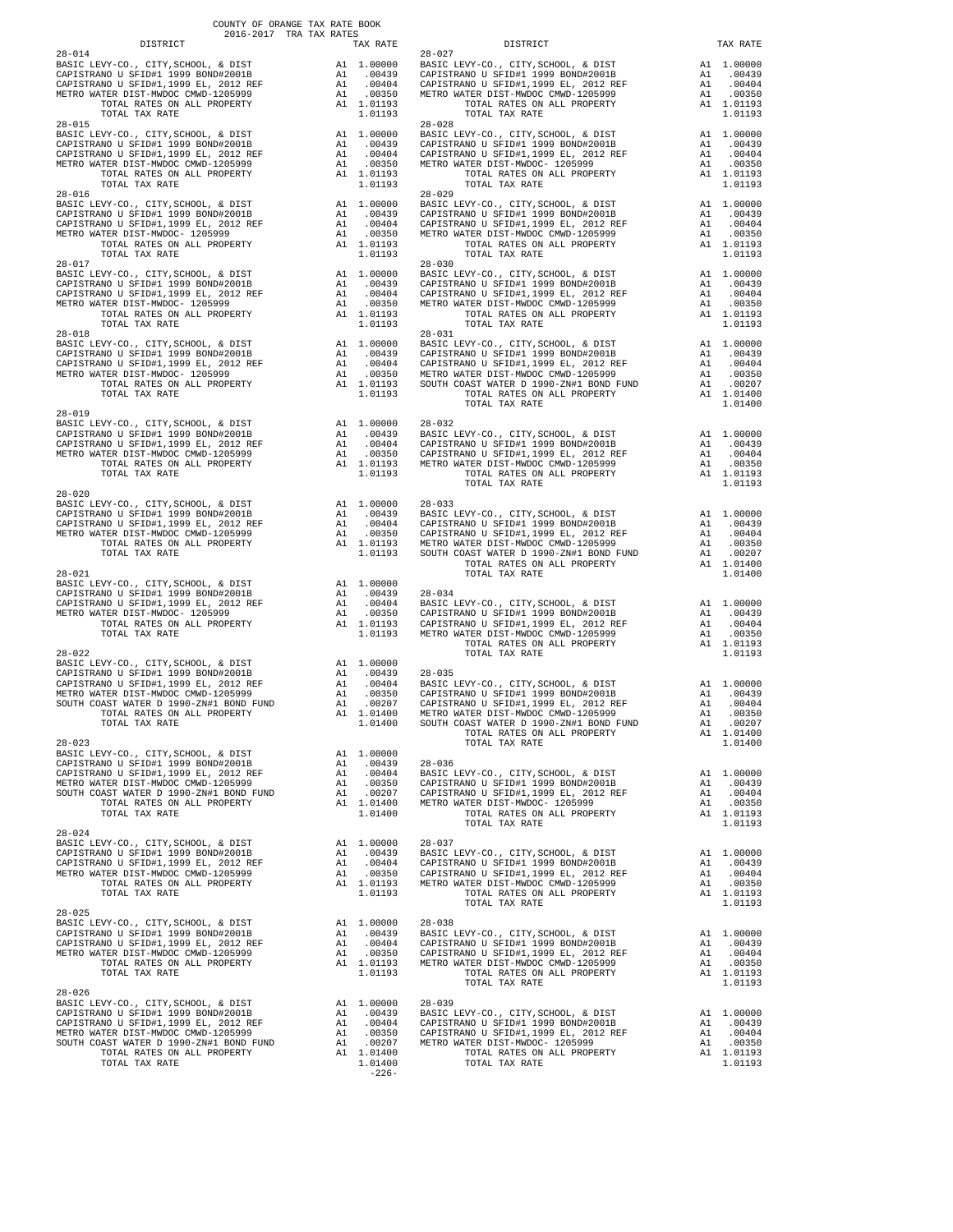| COUNTY OF ORANGE TAX RATE BOOK<br>2016-2017 TRA TAX RATES                                                                                                                                                                              |    |                                |                                                                                                                                                                                                                                                     |
|----------------------------------------------------------------------------------------------------------------------------------------------------------------------------------------------------------------------------------------|----|--------------------------------|-----------------------------------------------------------------------------------------------------------------------------------------------------------------------------------------------------------------------------------------------------|
| DISTRICT                                                                                                                                                                                                                               |    | TAX RATE                       |                                                                                                                                                                                                                                                     |
|                                                                                                                                                                                                                                        |    |                                |                                                                                                                                                                                                                                                     |
|                                                                                                                                                                                                                                        |    |                                |                                                                                                                                                                                                                                                     |
|                                                                                                                                                                                                                                        |    |                                | $28 - 054$                                                                                                                                                                                                                                          |
|                                                                                                                                                                                                                                        |    |                                |                                                                                                                                                                                                                                                     |
|                                                                                                                                                                                                                                        |    |                                |                                                                                                                                                                                                                                                     |
| TOTAL TAX RATE                                                                                                                                                                                                                         |    | 1.01193                        |                                                                                                                                                                                                                                                     |
| $28 - 042$                                                                                                                                                                                                                             |    |                                | $28 - 055$                                                                                                                                                                                                                                          |
|                                                                                                                                                                                                                                        |    |                                |                                                                                                                                                                                                                                                     |
|                                                                                                                                                                                                                                        |    |                                |                                                                                                                                                                                                                                                     |
| $28 - 043$                                                                                                                                                                                                                             |    |                                | $28 - 056$                                                                                                                                                                                                                                          |
|                                                                                                                                                                                                                                        |    |                                |                                                                                                                                                                                                                                                     |
|                                                                                                                                                                                                                                        |    |                                |                                                                                                                                                                                                                                                     |
|                                                                                                                                                                                                                                        |    |                                |                                                                                                                                                                                                                                                     |
| TOTAL TAX RATE                                                                                                                                                                                                                         |    | 1.01193                        |                                                                                                                                                                                                                                                     |
| $28 - 044$                                                                                                                                                                                                                             |    |                                | $28 - 057$                                                                                                                                                                                                                                          |
|                                                                                                                                                                                                                                        |    |                                |                                                                                                                                                                                                                                                     |
|                                                                                                                                                                                                                                        |    |                                |                                                                                                                                                                                                                                                     |
| TOTAL TAX RATE                                                                                                                                                                                                                         |    | 1.01193                        |                                                                                                                                                                                                                                                     |
| $28 - 045$                                                                                                                                                                                                                             |    |                                |                                                                                                                                                                                                                                                     |
|                                                                                                                                                                                                                                        |    |                                |                                                                                                                                                                                                                                                     |
|                                                                                                                                                                                                                                        |    |                                |                                                                                                                                                                                                                                                     |
|                                                                                                                                                                                                                                        |    |                                |                                                                                                                                                                                                                                                     |
| ERIC LEVY-CO., CITY, SCHOOL, & DIST A1 1.00000 28-058<br>CAPISTRANO U SFID#1 1999 BOND#2001B A1 .00439 BASIC L<br>CAPISTRANO U SFID#1,1999 BL, 2012 REF A1 .00404 CAPISTR<br>METRO WATER DIST-MWDOC- 1205999 A1 .00404 CAPISTR<br>METR |    |                                |                                                                                                                                                                                                                                                     |
| $28 - 046$                                                                                                                                                                                                                             |    |                                |                                                                                                                                                                                                                                                     |
|                                                                                                                                                                                                                                        |    |                                |                                                                                                                                                                                                                                                     |
|                                                                                                                                                                                                                                        |    |                                |                                                                                                                                                                                                                                                     |
|                                                                                                                                                                                                                                        |    |                                |                                                                                                                                                                                                                                                     |
| $28 - 047$                                                                                                                                                                                                                             |    |                                |                                                                                                                                                                                                                                                     |
|                                                                                                                                                                                                                                        |    |                                |                                                                                                                                                                                                                                                     |
|                                                                                                                                                                                                                                        |    |                                |                                                                                                                                                                                                                                                     |
|                                                                                                                                                                                                                                        |    |                                |                                                                                                                                                                                                                                                     |
|                                                                                                                                                                                                                                        |    |                                |                                                                                                                                                                                                                                                     |
| $28 - 048$                                                                                                                                                                                                                             |    |                                |                                                                                                                                                                                                                                                     |
|                                                                                                                                                                                                                                        |    |                                |                                                                                                                                                                                                                                                     |
| BASIC LEVY-CO., CITY, SCHOOL, & DIST<br>CAPISTRANO U SFID#1 1999 BOND#2001B<br>CAPISTRANO U SFID#1, 1999 EL, 2012 REF<br>METRO WATER DIST-MWDOC CMWD-1205999                                                                           |    |                                |                                                                                                                                                                                                                                                     |
|                                                                                                                                                                                                                                        |    |                                |                                                                                                                                                                                                                                                     |
| TOTAL TAX RATE                                                                                                                                                                                                                         |    | 1.01400                        |                                                                                                                                                                                                                                                     |
| $28 - 049$<br>BASIC LEVY-CO., CITY, SCHOOL, & DIST                                                                                                                                                                                     |    |                                |                                                                                                                                                                                                                                                     |
| CAPISTRANO U SFID#1 1999 BOND#2001B<br>CAPISTRANO U SFID#1 1999 BOND#2001B<br>CAPISTRANO U SFID#1,1999 EL, 2012 REF                                                                                                                    |    |                                |                                                                                                                                                                                                                                                     |
| METRO WATER DIST-MWDOC- 1205999                                                                                                                                                                                                        |    |                                | $\begin{tabular}{llllll} \texttt{A1} & 1.00000 & 28-062 \\ \texttt{A1} & .00439 & \texttt{BASIC L} \\ \texttt{A1} & .00404 & \texttt{CAPISTR} \\ \texttt{A1} & .00350 & \texttt{CAPISTR} \\ \texttt{A1} & 1.01193 & \texttt{METRO W} \end{tabular}$ |
| TOTAL RATES ON ALL PROPERTY                                                                                                                                                                                                            |    |                                |                                                                                                                                                                                                                                                     |
| TOTAL TAX RATE                                                                                                                                                                                                                         |    | 1.01193                        |                                                                                                                                                                                                                                                     |
| $28 - 050$<br>BASIC LEVY-CO., CITY, SCHOOL, & DIST                                                                                                                                                                                     |    |                                |                                                                                                                                                                                                                                                     |
| BASIC LEVY-CO., CITY,SCHOOL, & DIST<br>CAPISTRANO U SFID#1 1999 BOND#2001B<br>CAPISTRANO U SFID#1,1999 EL, 2012 REF<br>METRO WATER DIST-MWDOC CMWD-1205999                                                                             |    |                                |                                                                                                                                                                                                                                                     |
| METRO WATER DIST-MWDOC CMWD-1205999                                                                                                                                                                                                    |    |                                |                                                                                                                                                                                                                                                     |
| TOTAL RATES ON ALL PROPERTY<br>TOTAL TAX RATE                                                                                                                                                                                          |    |                                | A1 1.00000 28-063<br>A1 .00439 BASIC L<br>A1 .00404 CAPISTR<br>A1 .00350 CAPISTR<br>A1 1.01193 METRO W<br>1.01193 SOUTH C                                                                                                                           |
| $28 - 051$                                                                                                                                                                                                                             |    |                                |                                                                                                                                                                                                                                                     |
| BASIC LEVY-CO., CITY, SCHOOL, & DIST<br>CAPISTRANO U SFID#1 1999 BOND#2001B                                                                                                                                                            |    | A1 1.00000<br>A1 .00439 28-064 |                                                                                                                                                                                                                                                     |
|                                                                                                                                                                                                                                        | A1 | .00404                         | BASIC L                                                                                                                                                                                                                                             |
| CAPISTRANO U SFID#1 1999 BOND#2001B<br>CAPISTRANO U SFID#1,1999 EL, 2012 REF<br>METRO WATER DIST-MWDOC CMWD-1205999<br>TOTAL RATES ON ALL PROPERTY<br>TOTAL RATES ON ALL PROPERTY                                                      |    |                                | A1 .00350 CAPISTR<br>A1 1.01193 CAPISTR<br>1.01193 METROW                                                                                                                                                                                           |
| TOTAL TAX RATE                                                                                                                                                                                                                         |    |                                |                                                                                                                                                                                                                                                     |
| $28 - 052$                                                                                                                                                                                                                             |    |                                | SANTA M<br>SANTA M                                                                                                                                                                                                                                  |
|                                                                                                                                                                                                                                        |    |                                |                                                                                                                                                                                                                                                     |
|                                                                                                                                                                                                                                        |    |                                |                                                                                                                                                                                                                                                     |
|                                                                                                                                                                                                                                        |    |                                |                                                                                                                                                                                                                                                     |
|                                                                                                                                                                                                                                        |    |                                |                                                                                                                                                                                                                                                     |
| TOTAL TAX RATE                                                                                                                                                                                                                         |    | 1.01400<br>$-227-$             |                                                                                                                                                                                                                                                     |
|                                                                                                                                                                                                                                        |    |                                |                                                                                                                                                                                                                                                     |

| DISTRICT   | ZUI0-ZUI/ IRA IAA KAILD<br>TAX RATE | DISTRICT                                                                                                                                                                                                                                                                                                                                                                | TAX RATE |
|------------|-------------------------------------|-------------------------------------------------------------------------------------------------------------------------------------------------------------------------------------------------------------------------------------------------------------------------------------------------------------------------------------------------------------------------|----------|
| $28 - 040$ |                                     | $28 - 053$                                                                                                                                                                                                                                                                                                                                                              |          |
|            |                                     |                                                                                                                                                                                                                                                                                                                                                                         |          |
|            |                                     |                                                                                                                                                                                                                                                                                                                                                                         |          |
|            |                                     |                                                                                                                                                                                                                                                                                                                                                                         |          |
|            |                                     |                                                                                                                                                                                                                                                                                                                                                                         |          |
| $28 - 041$ |                                     | $28 - 054$                                                                                                                                                                                                                                                                                                                                                              |          |
|            |                                     |                                                                                                                                                                                                                                                                                                                                                                         |          |
|            |                                     |                                                                                                                                                                                                                                                                                                                                                                         |          |
|            |                                     |                                                                                                                                                                                                                                                                                                                                                                         |          |
|            |                                     |                                                                                                                                                                                                                                                                                                                                                                         |          |
|            |                                     |                                                                                                                                                                                                                                                                                                                                                                         |          |
|            |                                     |                                                                                                                                                                                                                                                                                                                                                                         |          |
|            |                                     |                                                                                                                                                                                                                                                                                                                                                                         |          |
|            |                                     |                                                                                                                                                                                                                                                                                                                                                                         |          |
|            |                                     |                                                                                                                                                                                                                                                                                                                                                                         |          |
| $28 - 043$ |                                     | $28 - 056$                                                                                                                                                                                                                                                                                                                                                              |          |
|            |                                     |                                                                                                                                                                                                                                                                                                                                                                         |          |
|            |                                     |                                                                                                                                                                                                                                                                                                                                                                         |          |
|            |                                     |                                                                                                                                                                                                                                                                                                                                                                         |          |
|            |                                     |                                                                                                                                                                                                                                                                                                                                                                         |          |
|            |                                     |                                                                                                                                                                                                                                                                                                                                                                         |          |
|            |                                     |                                                                                                                                                                                                                                                                                                                                                                         |          |
|            |                                     |                                                                                                                                                                                                                                                                                                                                                                         |          |
|            |                                     |                                                                                                                                                                                                                                                                                                                                                                         |          |
|            |                                     |                                                                                                                                                                                                                                                                                                                                                                         |          |
|            |                                     |                                                                                                                                                                                                                                                                                                                                                                         |          |
| $28 - 045$ |                                     | TOTAL TAX RATE                                                                                                                                                                                                                                                                                                                                                          | 1.01400  |
|            |                                     |                                                                                                                                                                                                                                                                                                                                                                         |          |
|            |                                     |                                                                                                                                                                                                                                                                                                                                                                         |          |
|            |                                     |                                                                                                                                                                                                                                                                                                                                                                         |          |
|            |                                     |                                                                                                                                                                                                                                                                                                                                                                         |          |
|            |                                     |                                                                                                                                                                                                                                                                                                                                                                         |          |
|            |                                     |                                                                                                                                                                                                                                                                                                                                                                         |          |
|            |                                     |                                                                                                                                                                                                                                                                                                                                                                         |          |
|            |                                     |                                                                                                                                                                                                                                                                                                                                                                         |          |
|            |                                     |                                                                                                                                                                                                                                                                                                                                                                         |          |
|            |                                     |                                                                                                                                                                                                                                                                                                                                                                         |          |
|            |                                     |                                                                                                                                                                                                                                                                                                                                                                         |          |
|            |                                     |                                                                                                                                                                                                                                                                                                                                                                         |          |
|            |                                     |                                                                                                                                                                                                                                                                                                                                                                         |          |
|            |                                     |                                                                                                                                                                                                                                                                                                                                                                         |          |
|            |                                     |                                                                                                                                                                                                                                                                                                                                                                         |          |
|            |                                     |                                                                                                                                                                                                                                                                                                                                                                         |          |
|            |                                     |                                                                                                                                                                                                                                                                                                                                                                         |          |
|            |                                     |                                                                                                                                                                                                                                                                                                                                                                         |          |
|            |                                     |                                                                                                                                                                                                                                                                                                                                                                         |          |
|            |                                     |                                                                                                                                                                                                                                                                                                                                                                         |          |
|            |                                     |                                                                                                                                                                                                                                                                                                                                                                         |          |
|            |                                     |                                                                                                                                                                                                                                                                                                                                                                         |          |
|            |                                     |                                                                                                                                                                                                                                                                                                                                                                         |          |
|            |                                     | TOTAL TAX RATE                                                                                                                                                                                                                                                                                                                                                          | 1.01193  |
|            |                                     | $\begin{tabular}{lllllllllllllllllllllll} \texttt{28-049} & \texttt{AA1 1.00000} & \texttt{28-062} \\ \texttt{BASIC LEVY-CO., CITY, SCHOOL, & DIST & A1 1.00000 & 28-062 \\ \texttt{CAPISTERANO U SFIDH1 1999 BONDF42001B} & \texttt{A1 00040} & \texttt{A1 00000} & \texttt{28-062} \\ \texttt{CAPISTERANO U SFIDH1 1999 BONDF42001B} & \texttt{A1 00404} & \texttt{C$ |          |
|            |                                     |                                                                                                                                                                                                                                                                                                                                                                         |          |
|            |                                     |                                                                                                                                                                                                                                                                                                                                                                         |          |
|            |                                     |                                                                                                                                                                                                                                                                                                                                                                         |          |
|            |                                     |                                                                                                                                                                                                                                                                                                                                                                         |          |
|            |                                     | TOTAL TAX RATE                                                                                                                                                                                                                                                                                                                                                          | 1.01193  |
|            |                                     |                                                                                                                                                                                                                                                                                                                                                                         |          |
|            |                                     |                                                                                                                                                                                                                                                                                                                                                                         |          |
|            |                                     |                                                                                                                                                                                                                                                                                                                                                                         |          |
|            |                                     |                                                                                                                                                                                                                                                                                                                                                                         |          |
|            |                                     |                                                                                                                                                                                                                                                                                                                                                                         |          |
|            |                                     |                                                                                                                                                                                                                                                                                                                                                                         |          |
|            |                                     |                                                                                                                                                                                                                                                                                                                                                                         |          |
|            |                                     |                                                                                                                                                                                                                                                                                                                                                                         |          |
|            |                                     |                                                                                                                                                                                                                                                                                                                                                                         |          |
|            |                                     |                                                                                                                                                                                                                                                                                                                                                                         |          |
|            |                                     |                                                                                                                                                                                                                                                                                                                                                                         |          |
|            |                                     |                                                                                                                                                                                                                                                                                                                                                                         |          |
|            |                                     |                                                                                                                                                                                                                                                                                                                                                                         |          |
|            |                                     |                                                                                                                                                                                                                                                                                                                                                                         |          |
|            |                                     |                                                                                                                                                                                                                                                                                                                                                                         |          |
|            |                                     |                                                                                                                                                                                                                                                                                                                                                                         |          |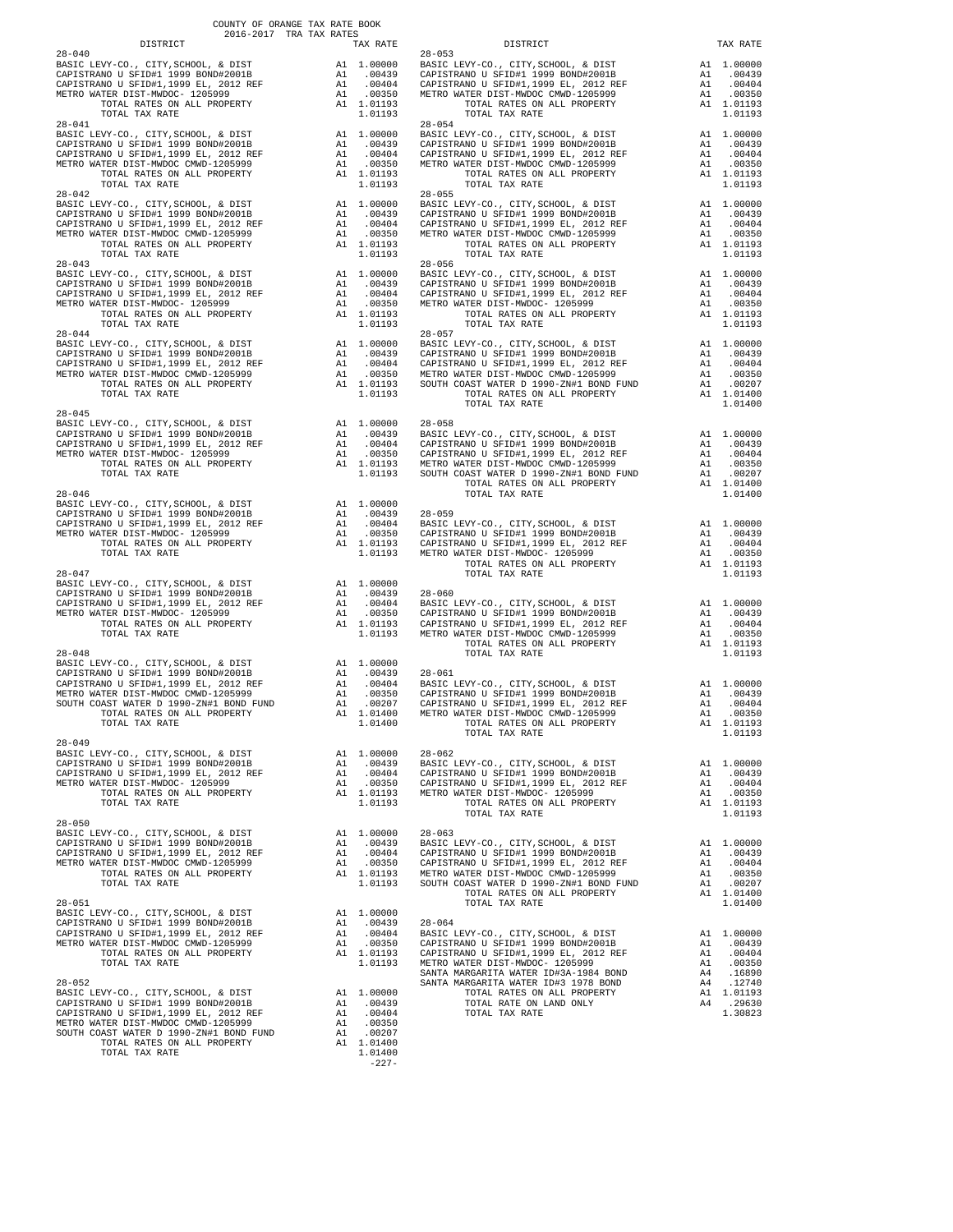| COUNTY OF ORANGE TAX RATE BOOK<br>2016-2017 TRA TAX RATES<br>$2016-2017\quad\text{TRA TAX RATES}\label{eq:2016-2017}$ DISTRICT |          |                |          |
|--------------------------------------------------------------------------------------------------------------------------------|----------|----------------|----------|
|                                                                                                                                | TAX RATE | DISTRICT       | TAX RATE |
| $28 - 065$                                                                                                                     |          | $28 - 077$     |          |
|                                                                                                                                |          |                |          |
|                                                                                                                                |          |                |          |
|                                                                                                                                |          |                |          |
|                                                                                                                                |          |                |          |
|                                                                                                                                |          |                |          |
|                                                                                                                                |          |                |          |
|                                                                                                                                |          |                |          |
|                                                                                                                                |          |                |          |
|                                                                                                                                |          |                |          |
|                                                                                                                                |          |                |          |
|                                                                                                                                |          |                |          |
|                                                                                                                                |          |                |          |
|                                                                                                                                |          |                |          |
|                                                                                                                                |          |                |          |
|                                                                                                                                |          |                |          |
|                                                                                                                                |          |                |          |
|                                                                                                                                |          |                |          |
|                                                                                                                                |          |                |          |
|                                                                                                                                |          |                |          |
|                                                                                                                                |          |                |          |
|                                                                                                                                |          |                |          |
|                                                                                                                                |          |                |          |
|                                                                                                                                |          |                |          |
|                                                                                                                                |          |                |          |
|                                                                                                                                |          |                |          |
|                                                                                                                                |          |                |          |
|                                                                                                                                |          |                |          |
|                                                                                                                                |          |                |          |
|                                                                                                                                |          |                |          |
|                                                                                                                                |          |                |          |
|                                                                                                                                |          |                |          |
|                                                                                                                                |          |                |          |
|                                                                                                                                |          |                |          |
|                                                                                                                                |          |                |          |
|                                                                                                                                |          |                |          |
|                                                                                                                                |          |                |          |
|                                                                                                                                |          |                |          |
|                                                                                                                                |          |                |          |
|                                                                                                                                |          |                |          |
|                                                                                                                                |          |                |          |
|                                                                                                                                |          |                |          |
|                                                                                                                                |          |                |          |
|                                                                                                                                |          |                |          |
|                                                                                                                                |          |                |          |
|                                                                                                                                |          |                |          |
|                                                                                                                                |          |                |          |
|                                                                                                                                |          |                |          |
|                                                                                                                                |          |                |          |
|                                                                                                                                |          |                |          |
|                                                                                                                                |          |                |          |
|                                                                                                                                |          |                |          |
|                                                                                                                                |          |                |          |
|                                                                                                                                |          |                |          |
|                                                                                                                                |          |                |          |
|                                                                                                                                |          |                |          |
|                                                                                                                                |          |                |          |
|                                                                                                                                |          |                |          |
|                                                                                                                                |          |                |          |
|                                                                                                                                |          |                |          |
|                                                                                                                                |          |                |          |
|                                                                                                                                |          |                |          |
|                                                                                                                                |          |                |          |
|                                                                                                                                |          |                |          |
|                                                                                                                                |          |                |          |
|                                                                                                                                |          |                |          |
|                                                                                                                                |          |                |          |
|                                                                                                                                |          |                |          |
|                                                                                                                                |          |                |          |
|                                                                                                                                |          |                |          |
|                                                                                                                                |          |                |          |
|                                                                                                                                |          |                |          |
|                                                                                                                                |          |                |          |
|                                                                                                                                |          |                |          |
|                                                                                                                                |          |                |          |
|                                                                                                                                |          |                |          |
|                                                                                                                                |          | TOTAL TAX RATE | 1.01400  |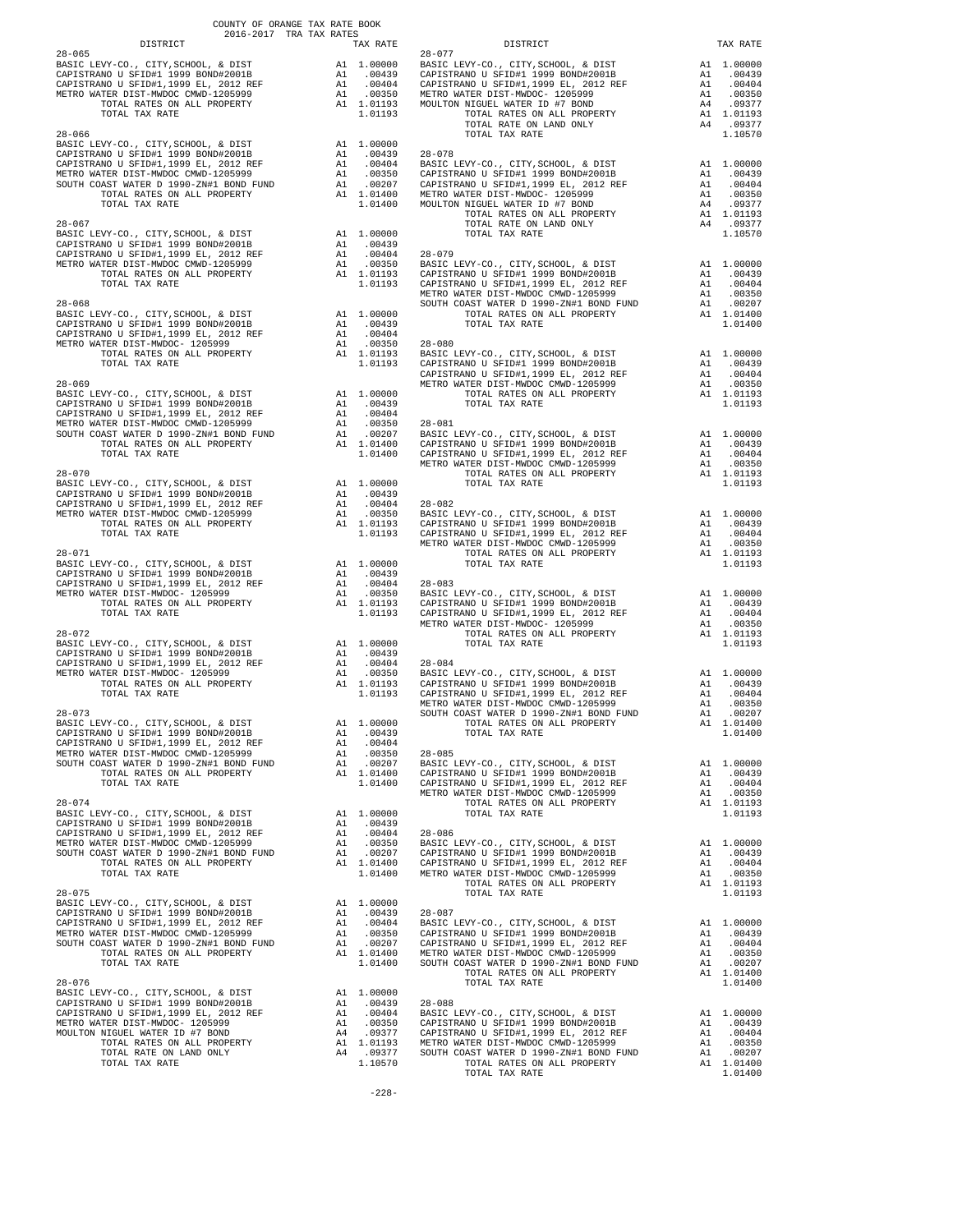| COUNTY OF ORANGE TAX RATE BOOK<br>2016-2017 TRA TAX RATES                                               |         |                                                                                                                                                                                                                                                                                                                                                                                                                                  |          |
|---------------------------------------------------------------------------------------------------------|---------|----------------------------------------------------------------------------------------------------------------------------------------------------------------------------------------------------------------------------------------------------------------------------------------------------------------------------------------------------------------------------------------------------------------------------------|----------|
| DISTRICT                                                                                                |         | TRA TAX RATES $\begin{tabular}{ll} \bf TRA TAX RATES & \tt{TAX RATE} \\ \bf{TAX RATE & \tt{28-102} \end{tabular}$                                                                                                                                                                                                                                                                                                                | TAX RATE |
| $28 - 089$                                                                                              |         |                                                                                                                                                                                                                                                                                                                                                                                                                                  |          |
|                                                                                                         |         |                                                                                                                                                                                                                                                                                                                                                                                                                                  |          |
|                                                                                                         |         |                                                                                                                                                                                                                                                                                                                                                                                                                                  |          |
|                                                                                                         |         |                                                                                                                                                                                                                                                                                                                                                                                                                                  |          |
|                                                                                                         |         |                                                                                                                                                                                                                                                                                                                                                                                                                                  |          |
|                                                                                                         |         |                                                                                                                                                                                                                                                                                                                                                                                                                                  |          |
|                                                                                                         |         |                                                                                                                                                                                                                                                                                                                                                                                                                                  |          |
|                                                                                                         |         |                                                                                                                                                                                                                                                                                                                                                                                                                                  |          |
|                                                                                                         |         |                                                                                                                                                                                                                                                                                                                                                                                                                                  |          |
|                                                                                                         |         |                                                                                                                                                                                                                                                                                                                                                                                                                                  |          |
|                                                                                                         |         |                                                                                                                                                                                                                                                                                                                                                                                                                                  |          |
|                                                                                                         |         |                                                                                                                                                                                                                                                                                                                                                                                                                                  |          |
|                                                                                                         |         |                                                                                                                                                                                                                                                                                                                                                                                                                                  |          |
|                                                                                                         |         |                                                                                                                                                                                                                                                                                                                                                                                                                                  |          |
|                                                                                                         |         |                                                                                                                                                                                                                                                                                                                                                                                                                                  |          |
|                                                                                                         |         |                                                                                                                                                                                                                                                                                                                                                                                                                                  |          |
|                                                                                                         |         |                                                                                                                                                                                                                                                                                                                                                                                                                                  |          |
|                                                                                                         |         |                                                                                                                                                                                                                                                                                                                                                                                                                                  |          |
|                                                                                                         |         |                                                                                                                                                                                                                                                                                                                                                                                                                                  |          |
|                                                                                                         |         |                                                                                                                                                                                                                                                                                                                                                                                                                                  |          |
|                                                                                                         |         | $\begin{tabular}{l c c c c c} \multicolumn{1}{c}{\textbf{28--09}} & \multicolumn{1}{c}{\textbf{28--09}} & \multicolumn{1}{c}{\textbf{28--09}} & \multicolumn{1}{c}{\textbf{28--09}} & \multicolumn{1}{c}{\textbf{28--09}} & \multicolumn{1}{c}{\textbf{28--09}} & \multicolumn{1}{c}{\textbf{28--09}} & \multicolumn{1}{c}{\textbf{28--09}} & \multicolumn{1}{c}{\textbf{28--09}} & \multicolumn{1}{c}{\textbf{28--09}} & \mult$ |          |
|                                                                                                         |         | $28 - 106$                                                                                                                                                                                                                                                                                                                                                                                                                       |          |
|                                                                                                         |         |                                                                                                                                                                                                                                                                                                                                                                                                                                  |          |
|                                                                                                         |         |                                                                                                                                                                                                                                                                                                                                                                                                                                  |          |
|                                                                                                         |         |                                                                                                                                                                                                                                                                                                                                                                                                                                  |          |
|                                                                                                         |         |                                                                                                                                                                                                                                                                                                                                                                                                                                  |          |
|                                                                                                         |         | $\begin{tabular}{cccccccc} $28-023$ & $108-021$ & $14.00000$ & $28-106$ & $14.00000$ & $28-106$ & $14.00000$ & $28-021$ & $14.00000$ & $28-021$ & $14.00000$ & $28-021$ & $14.00000$ \\ \hline \texttt{0.872570A300} & 0.871794 & 1999 & 80009800 & 141.00000 & 0.0000000 & 0.000000000$                                                                                                                                         |          |
|                                                                                                         |         |                                                                                                                                                                                                                                                                                                                                                                                                                                  |          |
|                                                                                                         |         |                                                                                                                                                                                                                                                                                                                                                                                                                                  |          |
|                                                                                                         |         |                                                                                                                                                                                                                                                                                                                                                                                                                                  |          |
|                                                                                                         |         |                                                                                                                                                                                                                                                                                                                                                                                                                                  |          |
|                                                                                                         |         |                                                                                                                                                                                                                                                                                                                                                                                                                                  |          |
|                                                                                                         |         |                                                                                                                                                                                                                                                                                                                                                                                                                                  |          |
|                                                                                                         |         |                                                                                                                                                                                                                                                                                                                                                                                                                                  |          |
|                                                                                                         |         |                                                                                                                                                                                                                                                                                                                                                                                                                                  |          |
|                                                                                                         |         |                                                                                                                                                                                                                                                                                                                                                                                                                                  |          |
|                                                                                                         |         |                                                                                                                                                                                                                                                                                                                                                                                                                                  |          |
|                                                                                                         |         |                                                                                                                                                                                                                                                                                                                                                                                                                                  |          |
|                                                                                                         |         |                                                                                                                                                                                                                                                                                                                                                                                                                                  |          |
|                                                                                                         |         |                                                                                                                                                                                                                                                                                                                                                                                                                                  |          |
|                                                                                                         |         |                                                                                                                                                                                                                                                                                                                                                                                                                                  |          |
|                                                                                                         |         |                                                                                                                                                                                                                                                                                                                                                                                                                                  |          |
|                                                                                                         |         |                                                                                                                                                                                                                                                                                                                                                                                                                                  |          |
| BASIC LEVY-CO., CITY, SCHOOL, & DIST A1 1.00000<br>CAPISTRANO U SFID#1 1999 BOND#2001B A1 .00439 28-110 |         |                                                                                                                                                                                                                                                                                                                                                                                                                                  |          |
|                                                                                                         |         |                                                                                                                                                                                                                                                                                                                                                                                                                                  |          |
|                                                                                                         |         |                                                                                                                                                                                                                                                                                                                                                                                                                                  |          |
|                                                                                                         |         |                                                                                                                                                                                                                                                                                                                                                                                                                                  |          |
|                                                                                                         |         | TOTAL TAX RATE                                                                                                                                                                                                                                                                                                                                                                                                                   | 1.01193  |
|                                                                                                         |         |                                                                                                                                                                                                                                                                                                                                                                                                                                  |          |
|                                                                                                         |         |                                                                                                                                                                                                                                                                                                                                                                                                                                  |          |
|                                                                                                         |         |                                                                                                                                                                                                                                                                                                                                                                                                                                  |          |
|                                                                                                         |         |                                                                                                                                                                                                                                                                                                                                                                                                                                  |          |
|                                                                                                         |         |                                                                                                                                                                                                                                                                                                                                                                                                                                  |          |
|                                                                                                         |         |                                                                                                                                                                                                                                                                                                                                                                                                                                  |          |
|                                                                                                         |         |                                                                                                                                                                                                                                                                                                                                                                                                                                  |          |
|                                                                                                         |         |                                                                                                                                                                                                                                                                                                                                                                                                                                  |          |
|                                                                                                         |         |                                                                                                                                                                                                                                                                                                                                                                                                                                  |          |
|                                                                                                         |         |                                                                                                                                                                                                                                                                                                                                                                                                                                  |          |
|                                                                                                         |         |                                                                                                                                                                                                                                                                                                                                                                                                                                  |          |
|                                                                                                         |         |                                                                                                                                                                                                                                                                                                                                                                                                                                  |          |
|                                                                                                         |         |                                                                                                                                                                                                                                                                                                                                                                                                                                  |          |
|                                                                                                         |         | $\begin{tabular}{@{}c@{}}\hline 28-098\\ 28-098\\ 28-028\\ 28-028\\ 28-028\\ 28-028\\ 28-028\\ 28-028\\ 28-028\\ 28-028\\ 28-029\\ 28-029\\ 28-029\\ 28-029\\ 28-029\\ 28-029\\ 28-029\\ 28-029\\ 28-029\\ 28-029\\ 28-029\\ 28-029\\ 28-029\\ 28-029\\ 28-029\\ 28-0$                                                                                                                                                           |          |
|                                                                                                         |         |                                                                                                                                                                                                                                                                                                                                                                                                                                  |          |
|                                                                                                         |         |                                                                                                                                                                                                                                                                                                                                                                                                                                  |          |
|                                                                                                         |         |                                                                                                                                                                                                                                                                                                                                                                                                                                  |          |
|                                                                                                         |         |                                                                                                                                                                                                                                                                                                                                                                                                                                  |          |
|                                                                                                         |         |                                                                                                                                                                                                                                                                                                                                                                                                                                  |          |
|                                                                                                         |         |                                                                                                                                                                                                                                                                                                                                                                                                                                  |          |
|                                                                                                         |         |                                                                                                                                                                                                                                                                                                                                                                                                                                  |          |
|                                                                                                         | $-229-$ |                                                                                                                                                                                                                                                                                                                                                                                                                                  |          |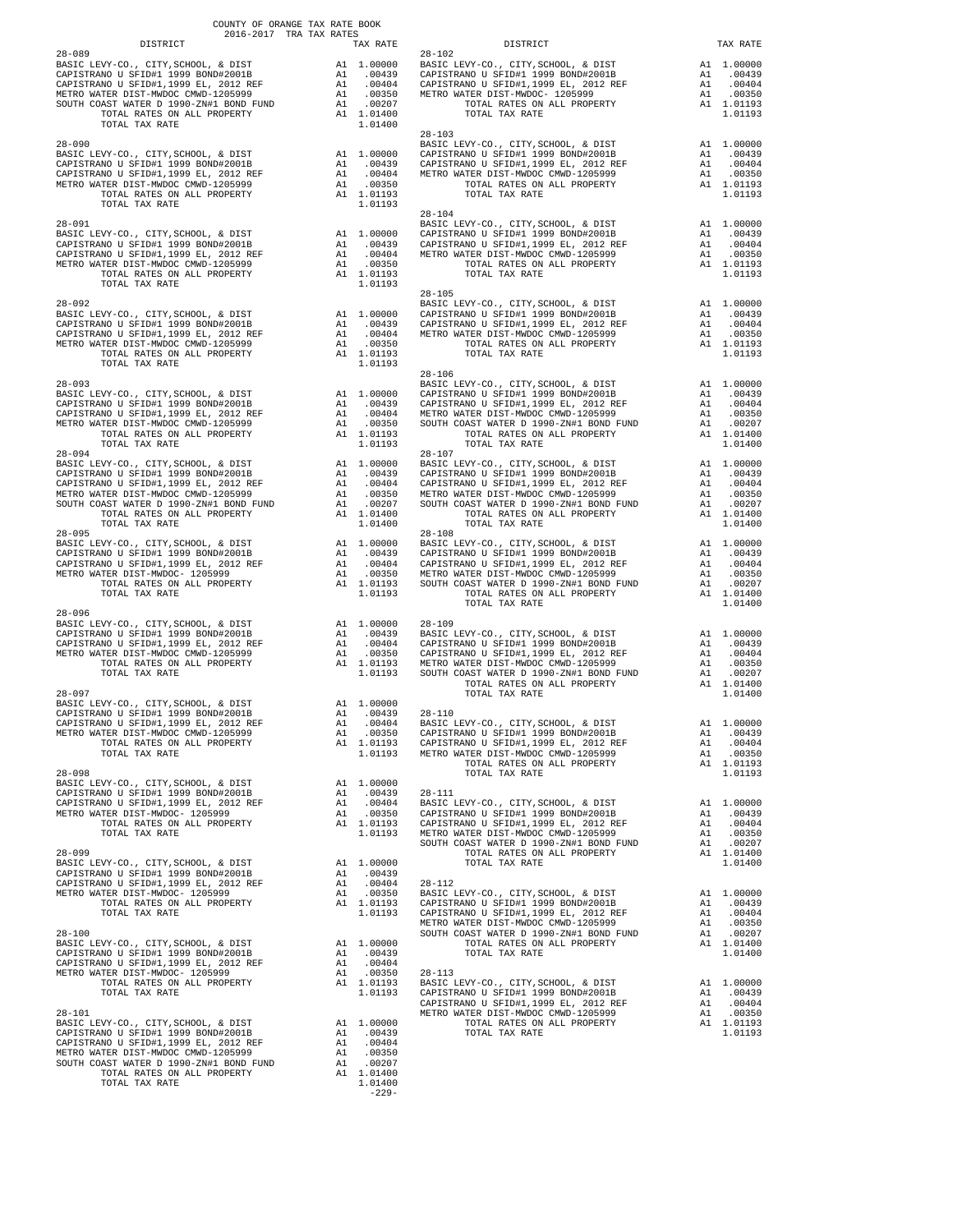| COUNTY OF ORANGE TAX RATE BOOK<br>2016-2017 TRA TAX RATES                                                                                |  |                                                                                                                                                                                                                                                                                                                                                                                                                     |          |
|------------------------------------------------------------------------------------------------------------------------------------------|--|---------------------------------------------------------------------------------------------------------------------------------------------------------------------------------------------------------------------------------------------------------------------------------------------------------------------------------------------------------------------------------------------------------------------|----------|
| DISTRICT<br>$28 - 114$                                                                                                                   |  | RA TAX RATES<br>TAX RATE POLICY DISTRICT<br>$28 - 126$                                                                                                                                                                                                                                                                                                                                                              | TAX RATE |
|                                                                                                                                          |  |                                                                                                                                                                                                                                                                                                                                                                                                                     |          |
|                                                                                                                                          |  |                                                                                                                                                                                                                                                                                                                                                                                                                     |          |
|                                                                                                                                          |  |                                                                                                                                                                                                                                                                                                                                                                                                                     |          |
|                                                                                                                                          |  |                                                                                                                                                                                                                                                                                                                                                                                                                     |          |
|                                                                                                                                          |  |                                                                                                                                                                                                                                                                                                                                                                                                                     |          |
|                                                                                                                                          |  |                                                                                                                                                                                                                                                                                                                                                                                                                     |          |
|                                                                                                                                          |  |                                                                                                                                                                                                                                                                                                                                                                                                                     |          |
|                                                                                                                                          |  |                                                                                                                                                                                                                                                                                                                                                                                                                     |          |
|                                                                                                                                          |  |                                                                                                                                                                                                                                                                                                                                                                                                                     |          |
|                                                                                                                                          |  |                                                                                                                                                                                                                                                                                                                                                                                                                     |          |
|                                                                                                                                          |  |                                                                                                                                                                                                                                                                                                                                                                                                                     |          |
|                                                                                                                                          |  |                                                                                                                                                                                                                                                                                                                                                                                                                     |          |
|                                                                                                                                          |  |                                                                                                                                                                                                                                                                                                                                                                                                                     |          |
|                                                                                                                                          |  |                                                                                                                                                                                                                                                                                                                                                                                                                     |          |
|                                                                                                                                          |  |                                                                                                                                                                                                                                                                                                                                                                                                                     |          |
|                                                                                                                                          |  |                                                                                                                                                                                                                                                                                                                                                                                                                     |          |
|                                                                                                                                          |  |                                                                                                                                                                                                                                                                                                                                                                                                                     |          |
|                                                                                                                                          |  |                                                                                                                                                                                                                                                                                                                                                                                                                     |          |
|                                                                                                                                          |  |                                                                                                                                                                                                                                                                                                                                                                                                                     |          |
|                                                                                                                                          |  |                                                                                                                                                                                                                                                                                                                                                                                                                     |          |
|                                                                                                                                          |  |                                                                                                                                                                                                                                                                                                                                                                                                                     |          |
|                                                                                                                                          |  |                                                                                                                                                                                                                                                                                                                                                                                                                     |          |
|                                                                                                                                          |  |                                                                                                                                                                                                                                                                                                                                                                                                                     |          |
|                                                                                                                                          |  |                                                                                                                                                                                                                                                                                                                                                                                                                     |          |
|                                                                                                                                          |  |                                                                                                                                                                                                                                                                                                                                                                                                                     |          |
|                                                                                                                                          |  |                                                                                                                                                                                                                                                                                                                                                                                                                     |          |
|                                                                                                                                          |  |                                                                                                                                                                                                                                                                                                                                                                                                                     |          |
|                                                                                                                                          |  |                                                                                                                                                                                                                                                                                                                                                                                                                     |          |
|                                                                                                                                          |  |                                                                                                                                                                                                                                                                                                                                                                                                                     |          |
|                                                                                                                                          |  |                                                                                                                                                                                                                                                                                                                                                                                                                     |          |
|                                                                                                                                          |  |                                                                                                                                                                                                                                                                                                                                                                                                                     |          |
|                                                                                                                                          |  |                                                                                                                                                                                                                                                                                                                                                                                                                     |          |
|                                                                                                                                          |  |                                                                                                                                                                                                                                                                                                                                                                                                                     |          |
|                                                                                                                                          |  |                                                                                                                                                                                                                                                                                                                                                                                                                     |          |
|                                                                                                                                          |  |                                                                                                                                                                                                                                                                                                                                                                                                                     |          |
|                                                                                                                                          |  |                                                                                                                                                                                                                                                                                                                                                                                                                     |          |
|                                                                                                                                          |  |                                                                                                                                                                                                                                                                                                                                                                                                                     |          |
|                                                                                                                                          |  |                                                                                                                                                                                                                                                                                                                                                                                                                     |          |
|                                                                                                                                          |  |                                                                                                                                                                                                                                                                                                                                                                                                                     |          |
|                                                                                                                                          |  |                                                                                                                                                                                                                                                                                                                                                                                                                     |          |
|                                                                                                                                          |  |                                                                                                                                                                                                                                                                                                                                                                                                                     |          |
|                                                                                                                                          |  |                                                                                                                                                                                                                                                                                                                                                                                                                     |          |
|                                                                                                                                          |  |                                                                                                                                                                                                                                                                                                                                                                                                                     |          |
|                                                                                                                                          |  |                                                                                                                                                                                                                                                                                                                                                                                                                     |          |
|                                                                                                                                          |  |                                                                                                                                                                                                                                                                                                                                                                                                                     |          |
|                                                                                                                                          |  | $\begin{tabular}{ccccc} 28-121 & 28-133 & 28-133 & 28-133 & 28-133 & 28-134 & 28-135 & 28-136 & 28-137 & 28-137 & 28-138 & 28-137 & 28-137 & 28-137 & 28-137 & 28-137 & 28-137 & 28-137 & 28-137 & 28-137 & 28-137 & 28-137 & 28-137 & 28-137 & 28-137 & 28-137 & 28$                                                                                                                                               |          |
|                                                                                                                                          |  |                                                                                                                                                                                                                                                                                                                                                                                                                     |          |
|                                                                                                                                          |  |                                                                                                                                                                                                                                                                                                                                                                                                                     |          |
|                                                                                                                                          |  | TOTAL TAX RATE                                                                                                                                                                                                                                                                                                                                                                                                      | 1.01721  |
| METRO WATER DIST-MWDOC-1205999<br>TOTAL RATES ON ALL PROPERTY A1 1.01193<br>TOTAL TAX RATE 1.01193<br>TOTAL TAX RATE 1.01193<br>BASIC LI |  |                                                                                                                                                                                                                                                                                                                                                                                                                     |          |
|                                                                                                                                          |  |                                                                                                                                                                                                                                                                                                                                                                                                                     |          |
|                                                                                                                                          |  |                                                                                                                                                                                                                                                                                                                                                                                                                     |          |
|                                                                                                                                          |  |                                                                                                                                                                                                                                                                                                                                                                                                                     |          |
|                                                                                                                                          |  |                                                                                                                                                                                                                                                                                                                                                                                                                     |          |
|                                                                                                                                          |  |                                                                                                                                                                                                                                                                                                                                                                                                                     |          |
|                                                                                                                                          |  |                                                                                                                                                                                                                                                                                                                                                                                                                     |          |
|                                                                                                                                          |  |                                                                                                                                                                                                                                                                                                                                                                                                                     |          |
|                                                                                                                                          |  |                                                                                                                                                                                                                                                                                                                                                                                                                     |          |
|                                                                                                                                          |  |                                                                                                                                                                                                                                                                                                                                                                                                                     |          |
|                                                                                                                                          |  |                                                                                                                                                                                                                                                                                                                                                                                                                     |          |
|                                                                                                                                          |  |                                                                                                                                                                                                                                                                                                                                                                                                                     |          |
|                                                                                                                                          |  |                                                                                                                                                                                                                                                                                                                                                                                                                     |          |
|                                                                                                                                          |  |                                                                                                                                                                                                                                                                                                                                                                                                                     |          |
|                                                                                                                                          |  | $28 - 136$                                                                                                                                                                                                                                                                                                                                                                                                          |          |
|                                                                                                                                          |  |                                                                                                                                                                                                                                                                                                                                                                                                                     |          |
|                                                                                                                                          |  |                                                                                                                                                                                                                                                                                                                                                                                                                     |          |
|                                                                                                                                          |  |                                                                                                                                                                                                                                                                                                                                                                                                                     |          |
|                                                                                                                                          |  |                                                                                                                                                                                                                                                                                                                                                                                                                     |          |
|                                                                                                                                          |  |                                                                                                                                                                                                                                                                                                                                                                                                                     |          |
|                                                                                                                                          |  |                                                                                                                                                                                                                                                                                                                                                                                                                     |          |
|                                                                                                                                          |  | $\begin{tabular}{c c c c c} \multicolumn{4}{c }{\textbf{28--125}} & \multicolumn{4}{c }{\textbf{28--125}} & \multicolumn{4}{c }{\textbf{28--125}} & \multicolumn{4}{c }{\textbf{28--125}} & \multicolumn{4}{c }{\textbf{28--125}} & \multicolumn{4}{c }{\textbf{28--125}} & \multicolumn{4}{c }{\textbf{28--125}} & \multicolumn{4}{c }{\textbf{28--125}} & \multicolumn{4}{c }{\textbf{28--125}} & \multicolumn{4$ |          |
|                                                                                                                                          |  |                                                                                                                                                                                                                                                                                                                                                                                                                     |          |
|                                                                                                                                          |  |                                                                                                                                                                                                                                                                                                                                                                                                                     |          |
|                                                                                                                                          |  |                                                                                                                                                                                                                                                                                                                                                                                                                     |          |
|                                                                                                                                          |  |                                                                                                                                                                                                                                                                                                                                                                                                                     |          |
|                                                                                                                                          |  |                                                                                                                                                                                                                                                                                                                                                                                                                     |          |
|                                                                                                                                          |  |                                                                                                                                                                                                                                                                                                                                                                                                                     |          |

| 439        | 000 BASIC LEVY-CO., CITY, SCHOOL, & DIST<br>CAPISTRANO U SFID#1 1999 BOND#2001B                                     | A1                            | A1 1.000<br>.004  |
|------------|---------------------------------------------------------------------------------------------------------------------|-------------------------------|-------------------|
| 404        | CAPISTRANO U SFID#1,1999 EL, 2012 REF<br>METRO WATER DIST-MWDOC CMWD-1205999                                        | A1                            | .004              |
| 350        | TOTAL RATES ON ALL PROPERTY                                                                                         | A1                            | .003              |
| 207<br>400 | TOTAL TAX RATE                                                                                                      |                               | A1 1.011<br>1.011 |
| 400        |                                                                                                                     |                               |                   |
|            | $28 - 127$<br>BASIC LEVY-CO., CITY, SCHOOL, & DIST                                                                  | A1                            | 1.000             |
| 000        | CAPISTRANO U SFID#1 1999 BOND#2001B                                                                                 | A1                            | .004              |
| 439        | CAPISTRANO U SFID#1,1999 EL, 2012 REF<br>METRO WATER DIST-MWDOC CMWD-1205999                                        | A1                            | .004              |
| 404        | TOTAL RATES ON ALL PROPERTY                                                                                         | A1                            | .003              |
| 350<br>207 | TOTAL TAX RATE                                                                                                      |                               | A1 1.011<br>1.011 |
| 400        |                                                                                                                     |                               |                   |
| 400        | $28 - 128$                                                                                                          |                               |                   |
|            | BASIC LEVY-CO., CITY, SCHOOL, & DIST                                                                                |                               | A1 1.000          |
| 000        | CAPISTRANO U SFID#1 1999 BOND#2001B<br>CAPISTRANO U SFID#1,1999 EL, 2012 REF                                        | A1<br>A1                      | .004<br>.004      |
| 439        | METRO WATER DIST-MWDOC- 1205999                                                                                     | A1                            | .003              |
| 404        | MOULTON NIGUEL WATER ID #7 BOND                                                                                     | A4                            | .093              |
| 350        | TOTAL RATES ON ALL PROPERTY                                                                                         |                               | A1 1.011          |
| 377<br>193 | TOTAL RATE ON LAND ONLY<br>TOTAL TAX RATE                                                                           | A4                            | .093<br>1.105     |
| 377        |                                                                                                                     |                               |                   |
| 570        | $28 - 129$                                                                                                          |                               |                   |
|            | BASIC LEVY-CO., CITY, SCHOOL, & DIST                                                                                | A1                            | 1.000             |
|            | CAPISTRANO U SFID#1 1999 BOND#2001B                                                                                 | A1<br>A1                      | .004<br>.004      |
|            | 000 CAPISTRANO U SFID#1,1999 EL, 2012 REF<br>439 METRO WATER DIST-MWDOC CMWD-1205999                                | A1                            | .003              |
| 404        | TOTAL RATES ON ALL PROPERTY                                                                                         |                               | A1 1.011          |
| 350        | TOTAL TAX RATE                                                                                                      |                               | 1.011             |
| 207<br>400 | $28 - 130$                                                                                                          |                               |                   |
| 400        | BASIC LEVY-CO., CITY, SCHOOL, & DIST                                                                                |                               | A1 1.000          |
|            | CAPISTRANO U SFID#1 1999 BOND#2001B                                                                                 |                               | A1 .004           |
|            | CAPISTRANO U SFID#1,1999 EL, 2012 REF                                                                               | A1                            | .004              |
| 000        | METRO WATER DIST-MWDOC CMWD-1205999                                                                                 | A1                            | .003              |
| 439<br>404 | TOTAL RATES ON ALL PROPERTY<br>TOTAL TAX RATE                                                                       |                               | A1 1.011<br>1.011 |
| 350        |                                                                                                                     |                               |                   |
| 193        | 28-131<br>BASIC LEVY-CO., CITY,SCHOOL, & DIST                                                                       |                               |                   |
| 193        |                                                                                                                     |                               | A1 1.000          |
|            | CAPISTRANO U SFID#1 1999 BOND#2001B<br>CAPISTRANO U SFID#1,1999 EL, 2012 REF                                        | A1                            | A1.004<br>.004    |
| 000        | METRO WATER DIST-MWDOC- 1205999                                                                                     | A1                            | .003              |
| 439        | MOULTON NIGUEL WATER ID #7 BOND                                                                                     | A4                            | .093              |
| 404        | TOTAL RATES ON ALL PROPERTY                                                                                         |                               | A1 1.011          |
| 350<br>193 | TOTAL RATE ON LAND ONLY<br>TOTAL TAX RATE                                                                           | A4                            | .093<br>1.105     |
| 193        |                                                                                                                     |                               |                   |
|            | $28 - 132$                                                                                                          |                               |                   |
|            | BASIC LEVY-CO., CITY, SCHOOL, & DIST                                                                                |                               | A1 1.000          |
| 000<br>439 | CAPISTRANO U SFID#1 1999 BOND#2001B                                                                                 | A1<br>A1                      | .004              |
| 404        |                                                                                                                     |                               | .004<br>.003      |
| 350        | CAPISTRANO U SFID#1,1999 EL, 2012 REF<br>METRO WATER DIST-MWDOC- 1205999<br>SOUTH COAST WATER D 1990-ZN#1 BOND FUND | $\frac{\text{A1}}{\text{A1}}$ | .002              |
| 207        | TOTAL RATES ON ALL PROPERTY                                                                                         |                               | A1 1.014          |
| 400        | TOTAL TAX RATE                                                                                                      |                               | 1.014             |
| 400        | $28 - 133$                                                                                                          |                               |                   |
|            | BASIC LEVY-CO., CITY, SCHOOL, & DIST                                                                                |                               | A1 1.000          |
| 000        | LAGUNA BEACH USD 2010 GO REFUNDING BOND<br>METRO WATER DIST-MWDOC CMWD-1205999                                      | A1                            | .013              |
| 439        | METRO WATER DIST-MWDOC CMWD-1205999                                                                                 | A1                            | .003              |
| 404<br>350 | TOTAL RATES ON ALL PROPERTY<br>TOTAL TAX RATE                                                                       | A1                            | 1.017<br>1.017    |
| 193        |                                                                                                                     |                               |                   |
| 193        | $28 - 134$                                                                                                          |                               |                   |
|            | BASIC LEVY-CO., CITY, SCHOOL, & DIST                                                                                | A1                            | 1.000             |
| 000        | CAPISTRANO U SFID#1 1999 BOND#2001B<br>CAPISTRANO U SFID#1,1999 EL, 2012 REF                                        | A1                            | .004<br>.004      |
| 439        | METRO WATER DIST-MWDOC CMWD-1205999                                                                                 | A1<br>A1                      | .003              |
| 404        | SOUTH COAST WATER D 1990-ZN#1 BOND FUND                                                                             | A1                            | .002              |
| 350        | TOTAL RATES ON ALL PROPERTY                                                                                         |                               | A1 1.014          |
| 207        | TOTAL TAX RATE                                                                                                      |                               | 1.014             |
| 400<br>400 | $28 - 135$                                                                                                          |                               |                   |
|            | BASIC LEVY-CO., CITY, SCHOOL, & DIST                                                                                | A1                            | 1.000             |
|            | CAPISTRANO U SFID#1 1999 BOND#2001B                                                                                 | A1                            | .004              |
| 000        | CAPISTRANO U SFID#1,1999 EL, 2012 REF                                                                               | A1                            | .004              |
| 439<br>404 | METRO WATER DIST-MWDOC- 1205999<br>MOULTON NIGUEL WATER ID #7 BOND                                                  | A1<br>A4                      | .003<br>.093      |
| 350        | TOTAL RATES ON ALL PROPERTY                                                                                         |                               | A1 1.011          |
| 207        | TOTAL RATE ON LAND ONLY                                                                                             | A4                            | .093              |
| 400        | TOTAL TAX RATE                                                                                                      |                               | 1.105             |
| 400        | $28 - 136$                                                                                                          |                               |                   |
|            | BASIC LEVY-CO., CITY, SCHOOL, & DIST                                                                                |                               | A1 1.000          |
| 000        | CAPISTRANO U SFID#1 1999 BOND#2001B                                                                                 | A1                            | .004              |
| 439        | CAPISTRANO U SFID#1,1999 EL, 2012 REF                                                                               | A1                            | .004              |
| 404        | METRO WATER DIST-MWDOC CMWD-1205999                                                                                 | A1                            | .003              |
| 350<br>207 | TOTAL RATES ON ALL PROPERTY                                                                                         |                               | A1 1.011<br>1.011 |
| 400        | TOTAL TAX RATE                                                                                                      |                               |                   |
| 400        | 28-137                                                                                                              |                               |                   |
|            | BASIC LEVY-CO., CITY, SCHOOL, & DIST                                                                                |                               | A1 1.000          |
|            | CAPISTRANO U SFID#1 1999 BOND#2001B<br>CAPISTRANO U SFID#1,1999 EL, 2012 REF                                        | A1                            | .004              |
| 000<br>439 | METRO WATER DIST-MWDOC CMWD-1205999                                                                                 | A1<br>A1                      | .004<br>.003      |
| 404        | TOTAL RATES ON ALL PROPERTY                                                                                         | A1                            | 1.011             |
| 350        | TOTAL TAX RATE                                                                                                      |                               | 1.011             |
| 207<br>100 |                                                                                                                     |                               |                   |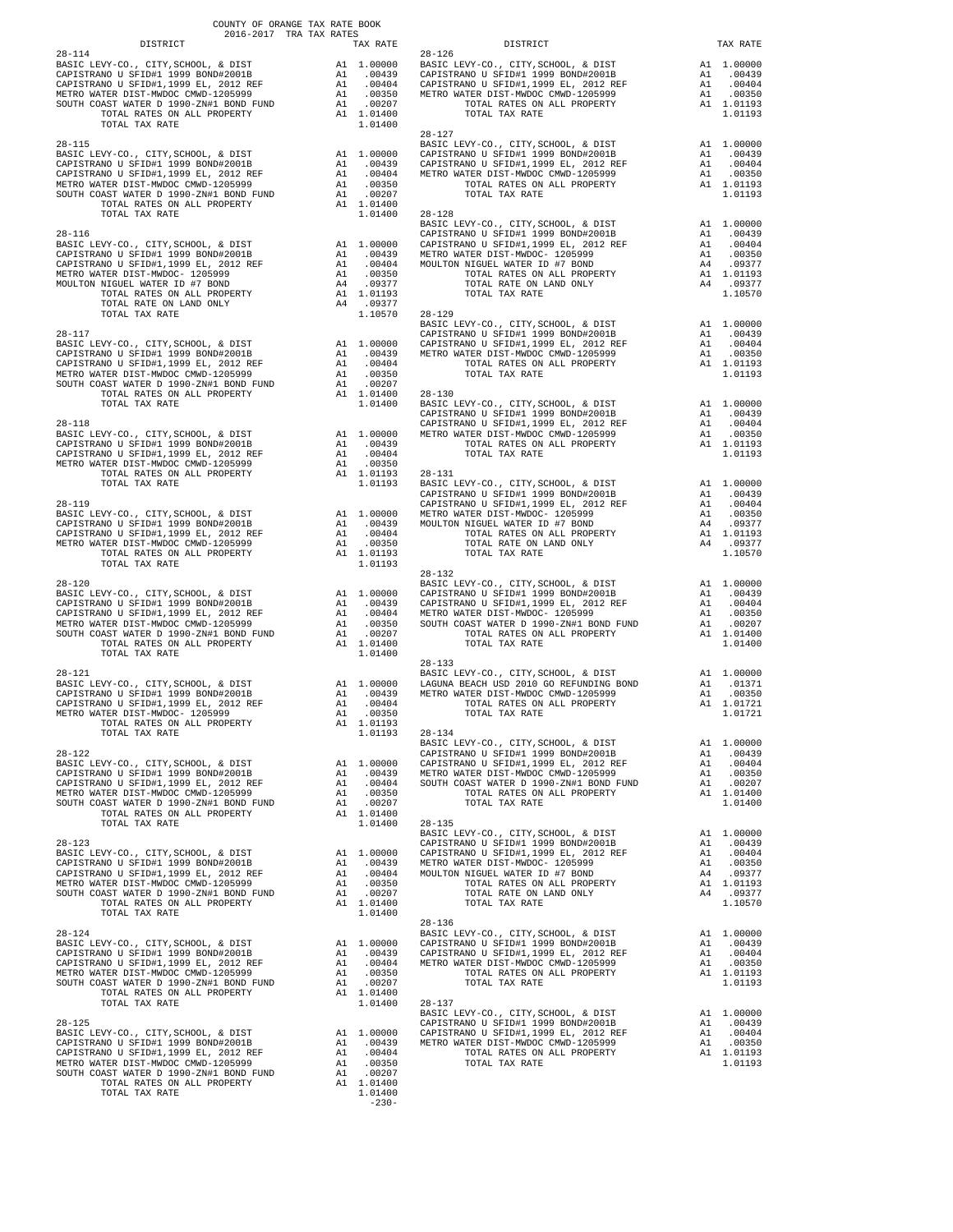| $2016-2017 \begin{array}{l} 2.244 \text{ KATE} \\ \text{TRR} \\ \text{TRR} \\ \text{TRR} \\ \text{TRR} \\ \end{array}$<br>$28 - 138$ | COUNTY OF ORANGE TAX RATE BOOK<br>2016-2017 TRA TAX RATES | TAX RATE | DISTRICT                                                                                                                                                                                                                                                                                                                                            | TAX RATE |
|--------------------------------------------------------------------------------------------------------------------------------------|-----------------------------------------------------------|----------|-----------------------------------------------------------------------------------------------------------------------------------------------------------------------------------------------------------------------------------------------------------------------------------------------------------------------------------------------------|----------|
|                                                                                                                                      |                                                           |          | $29 - 003$                                                                                                                                                                                                                                                                                                                                          |          |
|                                                                                                                                      |                                                           |          |                                                                                                                                                                                                                                                                                                                                                     |          |
|                                                                                                                                      |                                                           |          |                                                                                                                                                                                                                                                                                                                                                     |          |
|                                                                                                                                      |                                                           |          |                                                                                                                                                                                                                                                                                                                                                     |          |
|                                                                                                                                      |                                                           |          |                                                                                                                                                                                                                                                                                                                                                     |          |
|                                                                                                                                      |                                                           |          |                                                                                                                                                                                                                                                                                                                                                     |          |
|                                                                                                                                      |                                                           |          |                                                                                                                                                                                                                                                                                                                                                     |          |
|                                                                                                                                      |                                                           |          |                                                                                                                                                                                                                                                                                                                                                     |          |
|                                                                                                                                      |                                                           |          |                                                                                                                                                                                                                                                                                                                                                     |          |
|                                                                                                                                      |                                                           |          |                                                                                                                                                                                                                                                                                                                                                     |          |
|                                                                                                                                      |                                                           |          | $\begin{tabular}{cccccccc} $28-139$ & $707 \text{A} \cup 104.764$ & $707 \text{A} \cup 104.764$ & $707 \text{A} \cup 104.764$ & $707 \text{A} \cup 104.764$ & $707 \text{A} \cup 104.764$ & $707 \text{A} \cup 104.764$ \\ \text{CAP157RAMO U SFIDH 1999 BOND42001B} & \text{A1} & 0.0439 & \text{BABIC LRWV-CO} \text{, CITY, SCHOL, 4 DISTT T AN$ |          |
|                                                                                                                                      |                                                           |          |                                                                                                                                                                                                                                                                                                                                                     |          |
|                                                                                                                                      |                                                           |          |                                                                                                                                                                                                                                                                                                                                                     |          |
|                                                                                                                                      |                                                           |          |                                                                                                                                                                                                                                                                                                                                                     |          |
|                                                                                                                                      |                                                           |          |                                                                                                                                                                                                                                                                                                                                                     |          |
|                                                                                                                                      |                                                           |          |                                                                                                                                                                                                                                                                                                                                                     |          |
|                                                                                                                                      |                                                           |          |                                                                                                                                                                                                                                                                                                                                                     |          |
|                                                                                                                                      |                                                           |          |                                                                                                                                                                                                                                                                                                                                                     |          |
|                                                                                                                                      |                                                           |          |                                                                                                                                                                                                                                                                                                                                                     |          |
|                                                                                                                                      |                                                           |          |                                                                                                                                                                                                                                                                                                                                                     |          |
|                                                                                                                                      |                                                           |          |                                                                                                                                                                                                                                                                                                                                                     |          |
|                                                                                                                                      |                                                           |          |                                                                                                                                                                                                                                                                                                                                                     |          |
|                                                                                                                                      |                                                           |          |                                                                                                                                                                                                                                                                                                                                                     |          |
|                                                                                                                                      |                                                           |          |                                                                                                                                                                                                                                                                                                                                                     |          |
|                                                                                                                                      |                                                           |          |                                                                                                                                                                                                                                                                                                                                                     |          |
|                                                                                                                                      |                                                           |          |                                                                                                                                                                                                                                                                                                                                                     |          |
|                                                                                                                                      |                                                           |          |                                                                                                                                                                                                                                                                                                                                                     |          |
|                                                                                                                                      |                                                           |          |                                                                                                                                                                                                                                                                                                                                                     |          |
|                                                                                                                                      |                                                           |          |                                                                                                                                                                                                                                                                                                                                                     |          |
|                                                                                                                                      |                                                           |          |                                                                                                                                                                                                                                                                                                                                                     |          |
|                                                                                                                                      |                                                           |          |                                                                                                                                                                                                                                                                                                                                                     |          |
|                                                                                                                                      |                                                           |          |                                                                                                                                                                                                                                                                                                                                                     |          |
|                                                                                                                                      |                                                           |          |                                                                                                                                                                                                                                                                                                                                                     |          |
|                                                                                                                                      |                                                           |          |                                                                                                                                                                                                                                                                                                                                                     |          |
|                                                                                                                                      |                                                           |          |                                                                                                                                                                                                                                                                                                                                                     |          |
|                                                                                                                                      |                                                           |          |                                                                                                                                                                                                                                                                                                                                                     |          |
|                                                                                                                                      |                                                           |          |                                                                                                                                                                                                                                                                                                                                                     |          |
|                                                                                                                                      |                                                           |          |                                                                                                                                                                                                                                                                                                                                                     |          |
|                                                                                                                                      |                                                           |          |                                                                                                                                                                                                                                                                                                                                                     |          |
|                                                                                                                                      |                                                           |          |                                                                                                                                                                                                                                                                                                                                                     |          |
|                                                                                                                                      |                                                           |          |                                                                                                                                                                                                                                                                                                                                                     |          |
|                                                                                                                                      |                                                           |          |                                                                                                                                                                                                                                                                                                                                                     |          |
|                                                                                                                                      |                                                           |          |                                                                                                                                                                                                                                                                                                                                                     |          |
|                                                                                                                                      |                                                           |          |                                                                                                                                                                                                                                                                                                                                                     |          |
|                                                                                                                                      |                                                           |          |                                                                                                                                                                                                                                                                                                                                                     |          |
|                                                                                                                                      |                                                           |          |                                                                                                                                                                                                                                                                                                                                                     |          |
|                                                                                                                                      |                                                           |          |                                                                                                                                                                                                                                                                                                                                                     |          |
|                                                                                                                                      |                                                           |          |                                                                                                                                                                                                                                                                                                                                                     |          |
|                                                                                                                                      |                                                           |          |                                                                                                                                                                                                                                                                                                                                                     |          |
|                                                                                                                                      |                                                           |          |                                                                                                                                                                                                                                                                                                                                                     |          |
|                                                                                                                                      |                                                           |          |                                                                                                                                                                                                                                                                                                                                                     |          |
|                                                                                                                                      |                                                           |          |                                                                                                                                                                                                                                                                                                                                                     |          |
|                                                                                                                                      |                                                           |          |                                                                                                                                                                                                                                                                                                                                                     |          |
|                                                                                                                                      |                                                           |          |                                                                                                                                                                                                                                                                                                                                                     |          |
|                                                                                                                                      |                                                           |          |                                                                                                                                                                                                                                                                                                                                                     |          |
|                                                                                                                                      |                                                           |          |                                                                                                                                                                                                                                                                                                                                                     |          |
|                                                                                                                                      |                                                           |          |                                                                                                                                                                                                                                                                                                                                                     |          |
|                                                                                                                                      |                                                           |          |                                                                                                                                                                                                                                                                                                                                                     |          |
|                                                                                                                                      |                                                           |          |                                                                                                                                                                                                                                                                                                                                                     |          |
|                                                                                                                                      |                                                           |          |                                                                                                                                                                                                                                                                                                                                                     |          |
|                                                                                                                                      |                                                           |          |                                                                                                                                                                                                                                                                                                                                                     |          |
|                                                                                                                                      |                                                           |          |                                                                                                                                                                                                                                                                                                                                                     |          |
|                                                                                                                                      |                                                           |          |                                                                                                                                                                                                                                                                                                                                                     |          |
|                                                                                                                                      |                                                           |          |                                                                                                                                                                                                                                                                                                                                                     |          |
|                                                                                                                                      |                                                           |          |                                                                                                                                                                                                                                                                                                                                                     |          |
|                                                                                                                                      |                                                           |          |                                                                                                                                                                                                                                                                                                                                                     |          |
|                                                                                                                                      |                                                           |          |                                                                                                                                                                                                                                                                                                                                                     |          |
|                                                                                                                                      |                                                           |          |                                                                                                                                                                                                                                                                                                                                                     |          |
|                                                                                                                                      |                                                           |          |                                                                                                                                                                                                                                                                                                                                                     |          |
|                                                                                                                                      |                                                           |          |                                                                                                                                                                                                                                                                                                                                                     |          |
|                                                                                                                                      |                                                           |          |                                                                                                                                                                                                                                                                                                                                                     |          |
|                                                                                                                                      |                                                           |          |                                                                                                                                                                                                                                                                                                                                                     |          |
|                                                                                                                                      |                                                           |          |                                                                                                                                                                                                                                                                                                                                                     |          |
|                                                                                                                                      |                                                           |          |                                                                                                                                                                                                                                                                                                                                                     |          |
|                                                                                                                                      |                                                           |          |                                                                                                                                                                                                                                                                                                                                                     |          |
|                                                                                                                                      |                                                           |          |                                                                                                                                                                                                                                                                                                                                                     |          |
|                                                                                                                                      |                                                           |          |                                                                                                                                                                                                                                                                                                                                                     |          |

-231-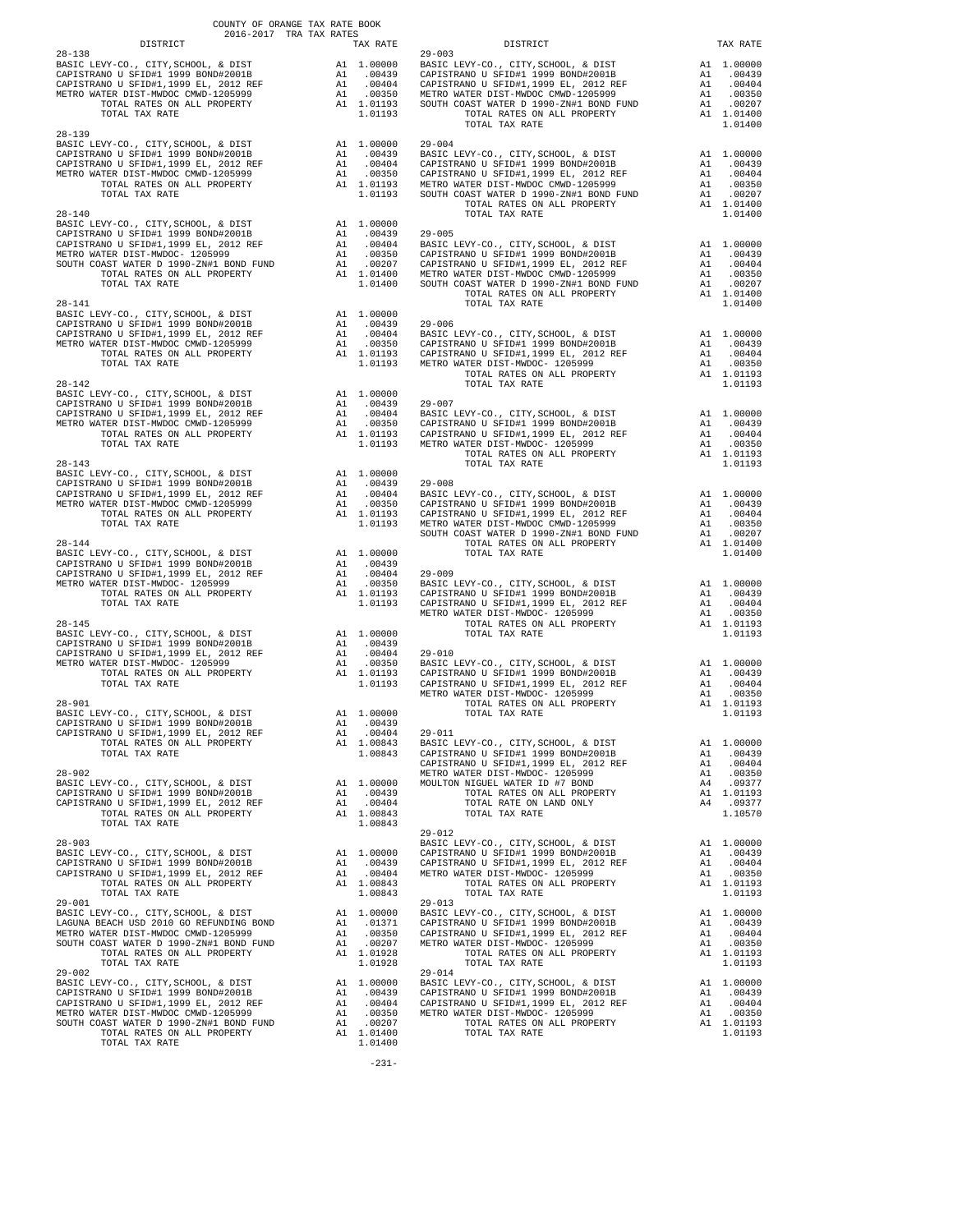| DISTRICT                                                                                                                                                                                                                                 |                           | TAX RATE                                                                                                                            |                                                        |
|------------------------------------------------------------------------------------------------------------------------------------------------------------------------------------------------------------------------------------------|---------------------------|-------------------------------------------------------------------------------------------------------------------------------------|--------------------------------------------------------|
| $29 - 015$                                                                                                                                                                                                                               |                           |                                                                                                                                     | 29-028                                                 |
|                                                                                                                                                                                                                                          |                           |                                                                                                                                     |                                                        |
| TOTAL TAX RATE                                                                                                                                                                                                                           |                           | 1.01193                                                                                                                             |                                                        |
| $29 - 018$                                                                                                                                                                                                                               |                           |                                                                                                                                     | $29 - 031$                                             |
| $29 - 019$                                                                                                                                                                                                                               |                           |                                                                                                                                     | $29 - 032$                                             |
|                                                                                                                                                                                                                                          |                           |                                                                                                                                     |                                                        |
| $29 - 021$<br>TOTAL RATES ON ALL PROPERTY<br>TOTAL TAX RATE                                                                                                                                                                              |                           | A1 .00350<br>A1 1.01193<br>1.01193                                                                                                  | $29 - 034$                                             |
| $29 - 022$                                                                                                                                                                                                                               |                           |                                                                                                                                     | $29 - 035$                                             |
| $29 - 023$                                                                                                                                                                                                                               |                           |                                                                                                                                     | $29 - 036$<br>BASIC L                                  |
| $29 - 024$<br>BASIC LEVY-CO., CITY, SCHOOL, & DIST A1 1.00000 CAPISTR<br>CAPISTRANO U SFID#1 1999 BOND#2001B<br>CAPISTRANO U SFID#1,1999 EL, 2012 REF<br>METRO WATER DIST-MWDOC- 1205999<br>TOTAL RATES ON ALL PROPERTY                  |                           | $1.01400$ $29-037$<br>A1 .00439<br>A1 1.01193                                                                                       | BASIC L<br>CAPISTR<br>METRO W<br>SOUTH C               |
| TOTAL TAX RATE<br>$29 - 025$<br>BASIC LEVY-CO., CITY, SCHOOL, & DIST<br>CAPISTRANO U SFID#1 1999 BOND#2001B<br>CAPISTRANO U SFID#1,1999 EL, 2012 REF<br>METRO WATER DIST-MWDOC- 1205999<br>TOTAL RATES ON ALL PROPERTY                   | A1<br>A1<br>$\mathbf{A1}$ | 1.01193<br>A1 1.00000<br>.00439<br>.00404<br>.00350<br>A1 1.01193                                                                   | $29 - 038$<br>BASIC L<br>CAPISTR<br>CAPISTR<br>METRO W |
| TOTAL TAX RATE<br>$29 - 026$<br>BASIC LEVY-CO., CITY, SCHOOL, & DIST<br>CAPISTRANO U SFID#1 1999 BOND#2001B<br>CAPISTRANO U SFID#1,1999 EL, 2012 REF<br>METRO WATER DIST-MWDOC- 1205999<br>TOTAL RATES ON ALL PROPERTY<br>TOTAL TAX RATE | A1<br>$\mathtt{Al}$       | 1.01193<br>A1 1.00000<br>1.00000 CAPISTR<br>.00439 CAPISTR<br>.00404 METROW<br>.00350 SOUTH C<br>A1 .00439<br>A1 1.01193<br>1.01193 | $29 - 039$<br>BASIC L                                  |
| $29 - 027$<br>BASIC LEVY-CO., CITY, SCHOOL, & DIST<br>CAPISTRANO U SFID#1 1999 BOND#2001B<br>CAPISTRANO U SFID#1,1999 EL, 2012 REF<br>METRO WATER DIST-MWDOC- 1205999                                                                    |                           | A1 1.00000<br>A1 .00439<br>A1 .00404 CAPISTR<br>A1 .00350 METROW                                                                    | $29 - 040$<br>BASIC L<br>CAPISTR                       |

| COUNTY OF ORANGE TAX RATE BOOK<br>2016-2017 TRA TAX RATES<br>$2016-2017\begin{array}{l} \text{ 1.4A} \text{ RATE BC} \\ \text{ 2016-2017} \text{ TRA} \text{ TAX RATES} \end{array}$                                                                                                                                                                                                     |            |                                      |          |
|------------------------------------------------------------------------------------------------------------------------------------------------------------------------------------------------------------------------------------------------------------------------------------------------------------------------------------------------------------------------------------------|------------|--------------------------------------|----------|
| $29 - 015$                                                                                                                                                                                                                                                                                                                                                                               | TAX RATE   | DISTRICT<br>$29 - 028$               | TAX RATE |
|                                                                                                                                                                                                                                                                                                                                                                                          |            |                                      |          |
|                                                                                                                                                                                                                                                                                                                                                                                          |            |                                      |          |
| $29 - 017$                                                                                                                                                                                                                                                                                                                                                                               | $29 - 030$ |                                      |          |
| $29 - 019$                                                                                                                                                                                                                                                                                                                                                                               |            |                                      |          |
|                                                                                                                                                                                                                                                                                                                                                                                          | $29 - 032$ |                                      |          |
|                                                                                                                                                                                                                                                                                                                                                                                          |            |                                      |          |
| $29 - 021$                                                                                                                                                                                                                                                                                                                                                                               |            | $29 - 034$                           |          |
|                                                                                                                                                                                                                                                                                                                                                                                          |            |                                      |          |
|                                                                                                                                                                                                                                                                                                                                                                                          |            |                                      |          |
|                                                                                                                                                                                                                                                                                                                                                                                          |            | BASIC LEVY-CO., CITY, SCHOOL, & DIST |          |
|                                                                                                                                                                                                                                                                                                                                                                                          |            |                                      |          |
| $\begin{tabular}{l c c c c} \multicolumn{1}{c}{29-026} & \multicolumn{1}{c}{29-039} & \multicolumn{1}{c}{29-039} & \multicolumn{1}{c}{29-039} & \multicolumn{1}{c}{29-039} & \multicolumn{1}{c}{29-039} & \multicolumn{1}{c}{29-039} & \multicolumn{1}{c}{29-039} & \multicolumn{1}{c}{29-039} & \multicolumn{1}{c}{29-039} & \multicolumn{1}{c}{29-039} & \multicolumn{1}{c}{20+037} &$ |            |                                      |          |
|                                                                                                                                                                                                                                                                                                                                                                                          |            |                                      |          |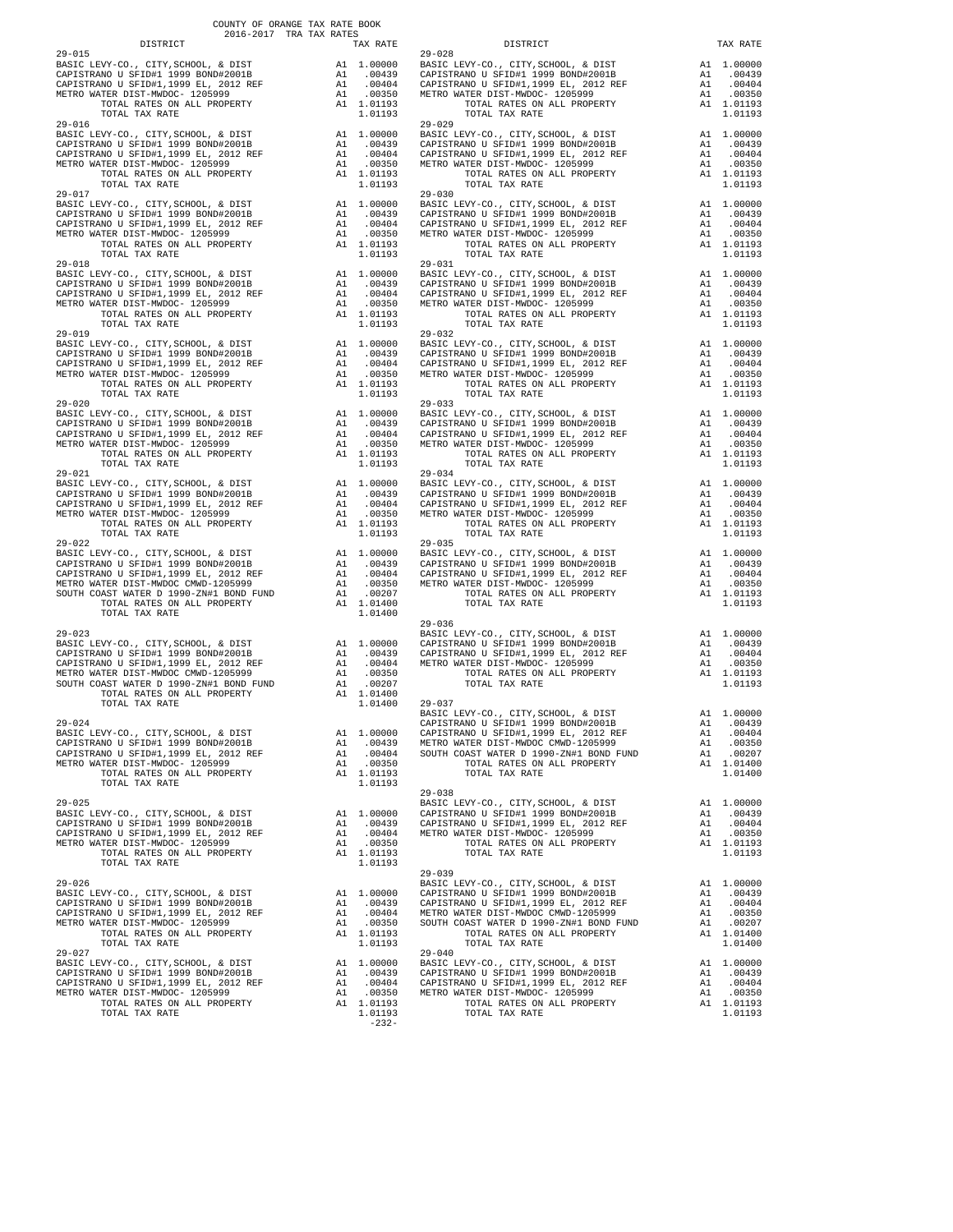| $\begin{minipage}{.4\linewidth} \begin{tabular}{lcccccc} \multicolumn{2}{c}{\textbf{0.1}} & \multicolumn{2}{c}{\textbf{0.1}} & \multicolumn{2}{c}{\textbf{0.1}} & \multicolumn{2}{c}{\textbf{0.1}} & \multicolumn{2}{c}{\textbf{0.1}} & \multicolumn{2}{c}{\textbf{0.1}} & \multicolumn{2}{c}{\textbf{0.1}} & \multicolumn{2}{c}{\textbf{0.1}} & \multicolumn{2}{c}{\textbf{0.1}} & \multicolumn{2}{c}{\textbf{0.1}} & \multicolumn{2}{c}{\textbf{0.1}} &$ |         |                                                                                                                                                                                                                                                                                                                                                                                                                  |          |
|------------------------------------------------------------------------------------------------------------------------------------------------------------------------------------------------------------------------------------------------------------------------------------------------------------------------------------------------------------------------------------------------------------------------------------------------------------|---------|------------------------------------------------------------------------------------------------------------------------------------------------------------------------------------------------------------------------------------------------------------------------------------------------------------------------------------------------------------------------------------------------------------------|----------|
| $29 - 041$                                                                                                                                                                                                                                                                                                                                                                                                                                                 |         |                                                                                                                                                                                                                                                                                                                                                                                                                  | TAX RATE |
|                                                                                                                                                                                                                                                                                                                                                                                                                                                            |         | $\begin{tabular}{l c c c c c} \multicolumn{1}{c}{\textbf{29-041}} & \multicolumn{1}{c}{29-054} \\ \multicolumn{1}{c}{\textbf{29-041}} & \multicolumn{1}{c}{\textbf{29-054}} & \multicolumn{1}{c}{\textbf{29-054}} & \multicolumn{1}{c}{\textbf{29-054}} & \multicolumn{1}{c}{\textbf{29-054}} & \multicolumn{1}{c}{\textbf{29-054}} & \multicolumn{1}{c}{\textbf{29-054}} \\ \multicolumn{1}{c}{\textbf{RATES}}$ |          |
|                                                                                                                                                                                                                                                                                                                                                                                                                                                            |         |                                                                                                                                                                                                                                                                                                                                                                                                                  |          |
|                                                                                                                                                                                                                                                                                                                                                                                                                                                            |         |                                                                                                                                                                                                                                                                                                                                                                                                                  |          |
|                                                                                                                                                                                                                                                                                                                                                                                                                                                            |         |                                                                                                                                                                                                                                                                                                                                                                                                                  |          |
|                                                                                                                                                                                                                                                                                                                                                                                                                                                            |         |                                                                                                                                                                                                                                                                                                                                                                                                                  |          |
| TOTAL RATE ON LAND ONLY $\begin{bmatrix} 1.0197 \\ 2.9-044 \\ 2.9-045 \\ 2.9-045 \\ 2.9-045 \\ 2.9-045 \\ 2.9-045 \\ 2.9-045 \\ 2.9-045 \\ 2.9-045 \\ 2.9-045 \\ 2.9-045 \\ 2.9-045 \\ 2.9-045 \\ 2.9-045 \\ 2.9-045 \\ 2.9-045 \\ 2.9-045 \\ 2.9-045 \\ 2.9-045 \\ 2.9-045 \\ 2$                                                                                                                                                                          |         |                                                                                                                                                                                                                                                                                                                                                                                                                  |          |
|                                                                                                                                                                                                                                                                                                                                                                                                                                                            |         |                                                                                                                                                                                                                                                                                                                                                                                                                  |          |
|                                                                                                                                                                                                                                                                                                                                                                                                                                                            |         |                                                                                                                                                                                                                                                                                                                                                                                                                  |          |
|                                                                                                                                                                                                                                                                                                                                                                                                                                                            |         |                                                                                                                                                                                                                                                                                                                                                                                                                  |          |
|                                                                                                                                                                                                                                                                                                                                                                                                                                                            |         |                                                                                                                                                                                                                                                                                                                                                                                                                  |          |
|                                                                                                                                                                                                                                                                                                                                                                                                                                                            |         |                                                                                                                                                                                                                                                                                                                                                                                                                  |          |
|                                                                                                                                                                                                                                                                                                                                                                                                                                                            |         |                                                                                                                                                                                                                                                                                                                                                                                                                  |          |
|                                                                                                                                                                                                                                                                                                                                                                                                                                                            |         |                                                                                                                                                                                                                                                                                                                                                                                                                  |          |
|                                                                                                                                                                                                                                                                                                                                                                                                                                                            |         |                                                                                                                                                                                                                                                                                                                                                                                                                  |          |
|                                                                                                                                                                                                                                                                                                                                                                                                                                                            |         |                                                                                                                                                                                                                                                                                                                                                                                                                  |          |
|                                                                                                                                                                                                                                                                                                                                                                                                                                                            |         |                                                                                                                                                                                                                                                                                                                                                                                                                  |          |
|                                                                                                                                                                                                                                                                                                                                                                                                                                                            |         |                                                                                                                                                                                                                                                                                                                                                                                                                  |          |
|                                                                                                                                                                                                                                                                                                                                                                                                                                                            |         |                                                                                                                                                                                                                                                                                                                                                                                                                  |          |
|                                                                                                                                                                                                                                                                                                                                                                                                                                                            |         |                                                                                                                                                                                                                                                                                                                                                                                                                  |          |
|                                                                                                                                                                                                                                                                                                                                                                                                                                                            |         |                                                                                                                                                                                                                                                                                                                                                                                                                  |          |
|                                                                                                                                                                                                                                                                                                                                                                                                                                                            |         |                                                                                                                                                                                                                                                                                                                                                                                                                  |          |
|                                                                                                                                                                                                                                                                                                                                                                                                                                                            |         |                                                                                                                                                                                                                                                                                                                                                                                                                  |          |
|                                                                                                                                                                                                                                                                                                                                                                                                                                                            |         |                                                                                                                                                                                                                                                                                                                                                                                                                  |          |
|                                                                                                                                                                                                                                                                                                                                                                                                                                                            |         |                                                                                                                                                                                                                                                                                                                                                                                                                  |          |
|                                                                                                                                                                                                                                                                                                                                                                                                                                                            |         |                                                                                                                                                                                                                                                                                                                                                                                                                  |          |
|                                                                                                                                                                                                                                                                                                                                                                                                                                                            |         |                                                                                                                                                                                                                                                                                                                                                                                                                  |          |
|                                                                                                                                                                                                                                                                                                                                                                                                                                                            |         |                                                                                                                                                                                                                                                                                                                                                                                                                  |          |
|                                                                                                                                                                                                                                                                                                                                                                                                                                                            |         |                                                                                                                                                                                                                                                                                                                                                                                                                  |          |
|                                                                                                                                                                                                                                                                                                                                                                                                                                                            |         |                                                                                                                                                                                                                                                                                                                                                                                                                  |          |
|                                                                                                                                                                                                                                                                                                                                                                                                                                                            |         |                                                                                                                                                                                                                                                                                                                                                                                                                  |          |
|                                                                                                                                                                                                                                                                                                                                                                                                                                                            |         |                                                                                                                                                                                                                                                                                                                                                                                                                  |          |
|                                                                                                                                                                                                                                                                                                                                                                                                                                                            |         |                                                                                                                                                                                                                                                                                                                                                                                                                  |          |
|                                                                                                                                                                                                                                                                                                                                                                                                                                                            |         |                                                                                                                                                                                                                                                                                                                                                                                                                  |          |
|                                                                                                                                                                                                                                                                                                                                                                                                                                                            |         |                                                                                                                                                                                                                                                                                                                                                                                                                  |          |
|                                                                                                                                                                                                                                                                                                                                                                                                                                                            |         |                                                                                                                                                                                                                                                                                                                                                                                                                  |          |
|                                                                                                                                                                                                                                                                                                                                                                                                                                                            |         |                                                                                                                                                                                                                                                                                                                                                                                                                  |          |
|                                                                                                                                                                                                                                                                                                                                                                                                                                                            |         |                                                                                                                                                                                                                                                                                                                                                                                                                  |          |
|                                                                                                                                                                                                                                                                                                                                                                                                                                                            |         |                                                                                                                                                                                                                                                                                                                                                                                                                  |          |
|                                                                                                                                                                                                                                                                                                                                                                                                                                                            |         |                                                                                                                                                                                                                                                                                                                                                                                                                  |          |
|                                                                                                                                                                                                                                                                                                                                                                                                                                                            |         |                                                                                                                                                                                                                                                                                                                                                                                                                  |          |
|                                                                                                                                                                                                                                                                                                                                                                                                                                                            |         |                                                                                                                                                                                                                                                                                                                                                                                                                  |          |
|                                                                                                                                                                                                                                                                                                                                                                                                                                                            |         |                                                                                                                                                                                                                                                                                                                                                                                                                  |          |
|                                                                                                                                                                                                                                                                                                                                                                                                                                                            |         |                                                                                                                                                                                                                                                                                                                                                                                                                  |          |
|                                                                                                                                                                                                                                                                                                                                                                                                                                                            |         |                                                                                                                                                                                                                                                                                                                                                                                                                  |          |
|                                                                                                                                                                                                                                                                                                                                                                                                                                                            |         |                                                                                                                                                                                                                                                                                                                                                                                                                  |          |
|                                                                                                                                                                                                                                                                                                                                                                                                                                                            |         | $\begin{tabular}{@{}c@{}}\hline 29-046 & 101193 \\ \hline \textbf{BASIC LEVY-CO.}, & CITY, SCHOOL, & 5 DIST & \textbf{A1 } 1.00000 \\ \hline \textbf{CAPISTRAMO U SFDH1 1999 BONDH2001B} & \textbf{A1 } 1.00000 \\ \hline \textbf{CAPISTRAMO U SFDH1 1999 BONDH2001B} & \textbf{A1 } 0.00459 \\ \hline \textbf{ARTDS WATER DISTH-MDO C} & 1205999 & \textbf{A1 } 0.00$                                           |          |
|                                                                                                                                                                                                                                                                                                                                                                                                                                                            |         |                                                                                                                                                                                                                                                                                                                                                                                                                  |          |
|                                                                                                                                                                                                                                                                                                                                                                                                                                                            |         |                                                                                                                                                                                                                                                                                                                                                                                                                  |          |
|                                                                                                                                                                                                                                                                                                                                                                                                                                                            |         |                                                                                                                                                                                                                                                                                                                                                                                                                  |          |
|                                                                                                                                                                                                                                                                                                                                                                                                                                                            |         |                                                                                                                                                                                                                                                                                                                                                                                                                  |          |
|                                                                                                                                                                                                                                                                                                                                                                                                                                                            |         |                                                                                                                                                                                                                                                                                                                                                                                                                  |          |
|                                                                                                                                                                                                                                                                                                                                                                                                                                                            |         |                                                                                                                                                                                                                                                                                                                                                                                                                  |          |
|                                                                                                                                                                                                                                                                                                                                                                                                                                                            |         |                                                                                                                                                                                                                                                                                                                                                                                                                  |          |
|                                                                                                                                                                                                                                                                                                                                                                                                                                                            |         |                                                                                                                                                                                                                                                                                                                                                                                                                  |          |
|                                                                                                                                                                                                                                                                                                                                                                                                                                                            |         |                                                                                                                                                                                                                                                                                                                                                                                                                  |          |
|                                                                                                                                                                                                                                                                                                                                                                                                                                                            |         |                                                                                                                                                                                                                                                                                                                                                                                                                  |          |
|                                                                                                                                                                                                                                                                                                                                                                                                                                                            |         |                                                                                                                                                                                                                                                                                                                                                                                                                  |          |
|                                                                                                                                                                                                                                                                                                                                                                                                                                                            |         |                                                                                                                                                                                                                                                                                                                                                                                                                  |          |
|                                                                                                                                                                                                                                                                                                                                                                                                                                                            |         |                                                                                                                                                                                                                                                                                                                                                                                                                  |          |
|                                                                                                                                                                                                                                                                                                                                                                                                                                                            |         |                                                                                                                                                                                                                                                                                                                                                                                                                  |          |
|                                                                                                                                                                                                                                                                                                                                                                                                                                                            |         |                                                                                                                                                                                                                                                                                                                                                                                                                  |          |
|                                                                                                                                                                                                                                                                                                                                                                                                                                                            |         |                                                                                                                                                                                                                                                                                                                                                                                                                  |          |
|                                                                                                                                                                                                                                                                                                                                                                                                                                                            |         |                                                                                                                                                                                                                                                                                                                                                                                                                  |          |
|                                                                                                                                                                                                                                                                                                                                                                                                                                                            |         | $\begin{tabular}{l c c c c c} \hline \texttt{TOTAL TAA RATE} & \texttt{RATE} & \texttt{1.00000} & \texttt{101m} & \texttt{1.0000} \\ \hline \texttt{RASEC LEVY-CO., CITY, SCHOOL, & \texttt{EDTT} & \texttt{A1 1.00000} & \texttt{101m} & \texttt{1.0000} \\ \texttt{CAPISTRANO U SFID#1,1999 EL, 2012 REF} & \texttt{A1 1.00439} & \texttt{29-063} & \texttt{1.01493} & \$                                      |          |
|                                                                                                                                                                                                                                                                                                                                                                                                                                                            |         |                                                                                                                                                                                                                                                                                                                                                                                                                  |          |
|                                                                                                                                                                                                                                                                                                                                                                                                                                                            |         |                                                                                                                                                                                                                                                                                                                                                                                                                  |          |
|                                                                                                                                                                                                                                                                                                                                                                                                                                                            |         |                                                                                                                                                                                                                                                                                                                                                                                                                  |          |
|                                                                                                                                                                                                                                                                                                                                                                                                                                                            |         |                                                                                                                                                                                                                                                                                                                                                                                                                  |          |
|                                                                                                                                                                                                                                                                                                                                                                                                                                                            |         |                                                                                                                                                                                                                                                                                                                                                                                                                  |          |
|                                                                                                                                                                                                                                                                                                                                                                                                                                                            |         |                                                                                                                                                                                                                                                                                                                                                                                                                  |          |
|                                                                                                                                                                                                                                                                                                                                                                                                                                                            |         |                                                                                                                                                                                                                                                                                                                                                                                                                  |          |
|                                                                                                                                                                                                                                                                                                                                                                                                                                                            |         |                                                                                                                                                                                                                                                                                                                                                                                                                  |          |
|                                                                                                                                                                                                                                                                                                                                                                                                                                                            |         |                                                                                                                                                                                                                                                                                                                                                                                                                  |          |
|                                                                                                                                                                                                                                                                                                                                                                                                                                                            |         | $\begin{tabular}{lllllllllllllllllllllll} \begin{tabular}{l} \multicolumn{4}{c} {\bf TOTAL RATES & 0N ALL FNCFAL1}\\ \hline 29-052 & {\bf TOTAL RATES & 0N ALL FNCFAL11}\\ \hline CAPISTSRANO U SFIDH1 1999 BONDH2001B & 01 & 00439 & 29-065\\ \hline \multicolumn{4}{c} {\bf APISTRO WATERO U STDFI1} & 1999 BONDF3001B & 01 & 00439 & 01 & 01043\\ \hline \multicolumn{4}{c} {\bf APISTRO WATERD U STDF$       |          |
|                                                                                                                                                                                                                                                                                                                                                                                                                                                            | $-233-$ |                                                                                                                                                                                                                                                                                                                                                                                                                  |          |
|                                                                                                                                                                                                                                                                                                                                                                                                                                                            |         |                                                                                                                                                                                                                                                                                                                                                                                                                  |          |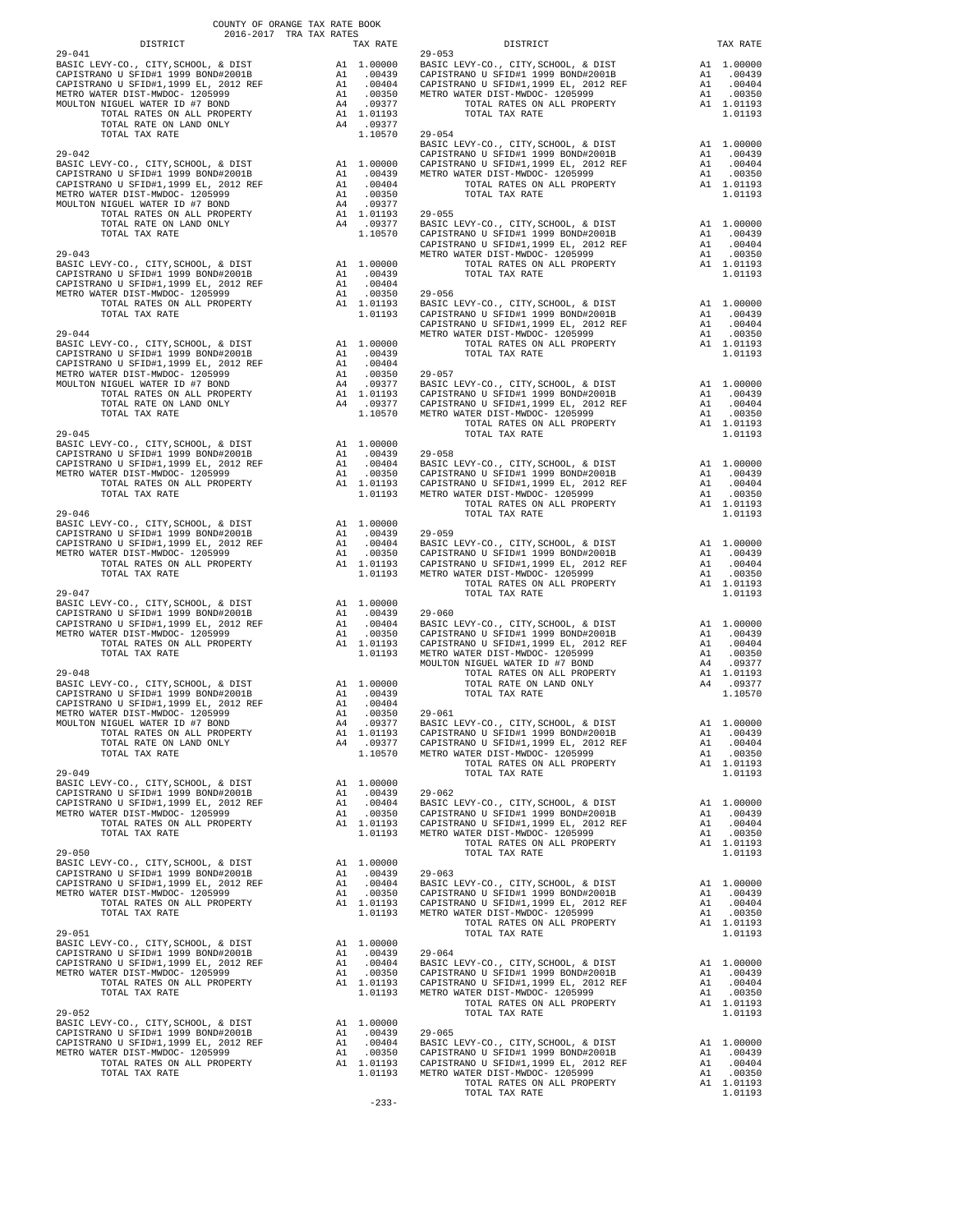| COUNTY OF ORANGE TAX RATE BOOK<br>2016-2017 TRA TAX RATES |  |         |                   |          |  |  |  |
|-----------------------------------------------------------|--|---------|-------------------|----------|--|--|--|
| DISTRICT<br>$29 - 066$                                    |  |         | TAX RATE DISTRICT | TAX RATE |  |  |  |
|                                                           |  |         |                   |          |  |  |  |
| $29 - 067$                                                |  |         | $29 - 080$        |          |  |  |  |
|                                                           |  |         |                   |          |  |  |  |
|                                                           |  |         |                   |          |  |  |  |
|                                                           |  |         |                   |          |  |  |  |
|                                                           |  |         |                   |          |  |  |  |
|                                                           |  |         |                   |          |  |  |  |
|                                                           |  |         |                   |          |  |  |  |
|                                                           |  |         | TOTAL TAX RATE    |          |  |  |  |
|                                                           |  |         |                   |          |  |  |  |
|                                                           |  |         |                   |          |  |  |  |
|                                                           |  |         |                   |          |  |  |  |
|                                                           |  |         |                   |          |  |  |  |
|                                                           |  |         |                   |          |  |  |  |
|                                                           |  |         |                   |          |  |  |  |
|                                                           |  |         |                   |          |  |  |  |
|                                                           |  |         |                   |          |  |  |  |
|                                                           |  |         |                   |          |  |  |  |
|                                                           |  |         |                   |          |  |  |  |
|                                                           |  |         |                   |          |  |  |  |
|                                                           |  |         |                   |          |  |  |  |
|                                                           |  |         |                   |          |  |  |  |
|                                                           |  |         |                   |          |  |  |  |
|                                                           |  |         |                   |          |  |  |  |
|                                                           |  |         |                   |          |  |  |  |
|                                                           |  |         |                   |          |  |  |  |
|                                                           |  |         |                   |          |  |  |  |
|                                                           |  |         |                   |          |  |  |  |
|                                                           |  |         |                   |          |  |  |  |
|                                                           |  |         |                   |          |  |  |  |
|                                                           |  |         |                   |          |  |  |  |
|                                                           |  |         |                   |          |  |  |  |
|                                                           |  |         |                   |          |  |  |  |
|                                                           |  |         |                   |          |  |  |  |
|                                                           |  |         |                   |          |  |  |  |
|                                                           |  |         |                   |          |  |  |  |
|                                                           |  |         |                   |          |  |  |  |
|                                                           |  | $-234-$ |                   |          |  |  |  |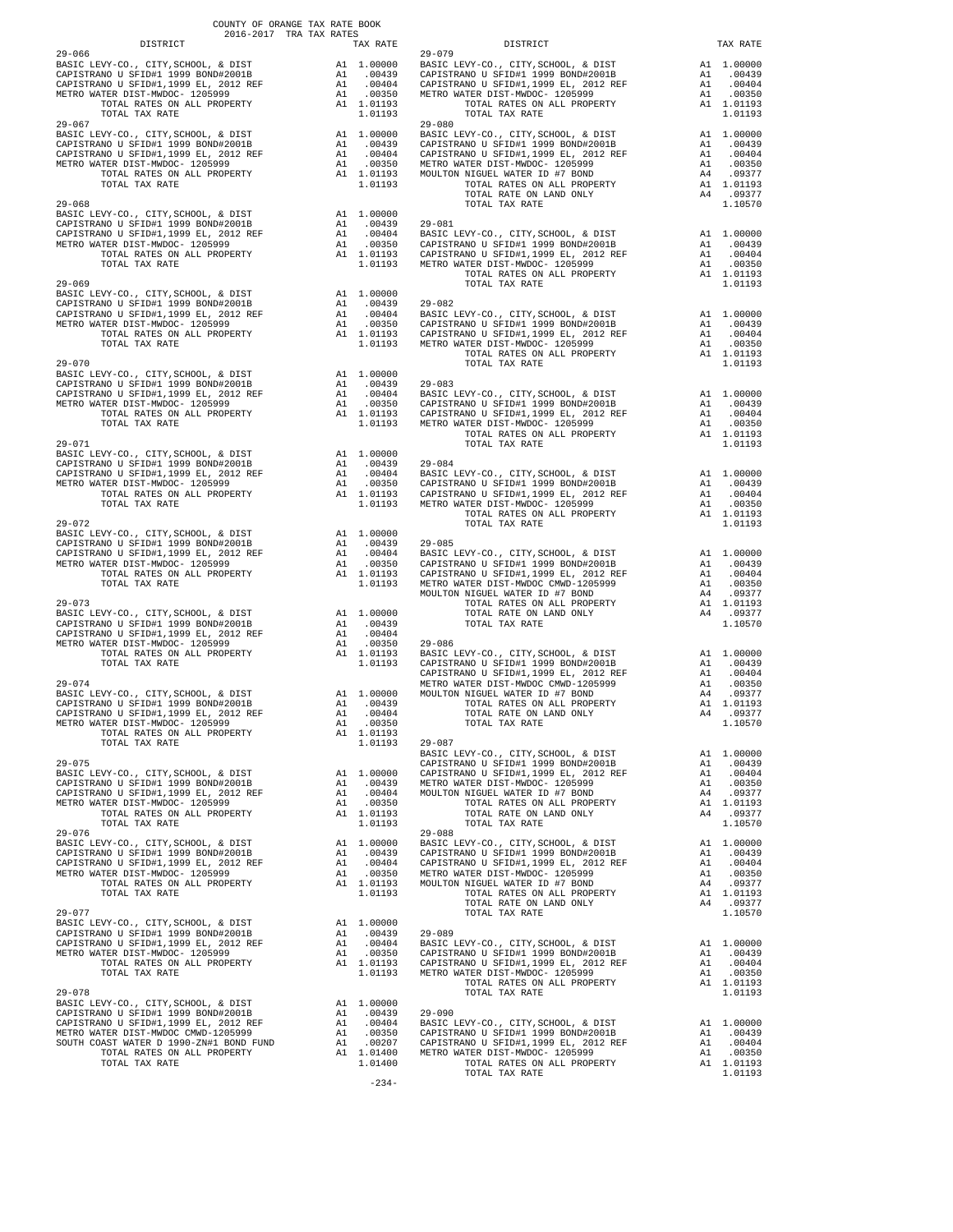| e de la componente de la componente de la componente de la componente de la componente de la componente de la<br>Entre de la componente de la componente de la componente de la componente de la componente de la componente de<br>TOTAL TAX RATE<br>1.01193 30-007 | TAX RATE |
|---------------------------------------------------------------------------------------------------------------------------------------------------------------------------------------------------------------------------------------------------------------------|----------|
|                                                                                                                                                                                                                                                                     |          |
|                                                                                                                                                                                                                                                                     |          |
|                                                                                                                                                                                                                                                                     |          |
|                                                                                                                                                                                                                                                                     |          |
|                                                                                                                                                                                                                                                                     |          |
|                                                                                                                                                                                                                                                                     |          |
|                                                                                                                                                                                                                                                                     |          |
|                                                                                                                                                                                                                                                                     |          |
|                                                                                                                                                                                                                                                                     |          |
|                                                                                                                                                                                                                                                                     |          |
|                                                                                                                                                                                                                                                                     |          |
|                                                                                                                                                                                                                                                                     |          |
|                                                                                                                                                                                                                                                                     |          |
|                                                                                                                                                                                                                                                                     |          |
|                                                                                                                                                                                                                                                                     |          |
|                                                                                                                                                                                                                                                                     |          |
|                                                                                                                                                                                                                                                                     |          |
|                                                                                                                                                                                                                                                                     |          |
|                                                                                                                                                                                                                                                                     |          |
|                                                                                                                                                                                                                                                                     |          |
|                                                                                                                                                                                                                                                                     |          |
|                                                                                                                                                                                                                                                                     |          |
|                                                                                                                                                                                                                                                                     |          |
|                                                                                                                                                                                                                                                                     |          |
|                                                                                                                                                                                                                                                                     |          |
|                                                                                                                                                                                                                                                                     |          |
|                                                                                                                                                                                                                                                                     |          |
|                                                                                                                                                                                                                                                                     |          |
|                                                                                                                                                                                                                                                                     |          |
|                                                                                                                                                                                                                                                                     |          |
|                                                                                                                                                                                                                                                                     |          |
|                                                                                                                                                                                                                                                                     |          |
|                                                                                                                                                                                                                                                                     |          |
|                                                                                                                                                                                                                                                                     |          |
|                                                                                                                                                                                                                                                                     |          |
|                                                                                                                                                                                                                                                                     |          |
|                                                                                                                                                                                                                                                                     |          |
|                                                                                                                                                                                                                                                                     |          |
|                                                                                                                                                                                                                                                                     |          |
|                                                                                                                                                                                                                                                                     |          |
|                                                                                                                                                                                                                                                                     |          |
|                                                                                                                                                                                                                                                                     |          |
|                                                                                                                                                                                                                                                                     |          |
|                                                                                                                                                                                                                                                                     |          |
|                                                                                                                                                                                                                                                                     |          |
|                                                                                                                                                                                                                                                                     |          |
|                                                                                                                                                                                                                                                                     |          |
|                                                                                                                                                                                                                                                                     |          |
|                                                                                                                                                                                                                                                                     |          |
|                                                                                                                                                                                                                                                                     |          |
|                                                                                                                                                                                                                                                                     |          |
|                                                                                                                                                                                                                                                                     |          |
|                                                                                                                                                                                                                                                                     |          |
|                                                                                                                                                                                                                                                                     |          |
|                                                                                                                                                                                                                                                                     |          |
|                                                                                                                                                                                                                                                                     |          |
|                                                                                                                                                                                                                                                                     |          |
|                                                                                                                                                                                                                                                                     |          |
|                                                                                                                                                                                                                                                                     |          |
|                                                                                                                                                                                                                                                                     |          |
|                                                                                                                                                                                                                                                                     |          |
|                                                                                                                                                                                                                                                                     |          |
|                                                                                                                                                                                                                                                                     |          |
|                                                                                                                                                                                                                                                                     |          |
|                                                                                                                                                                                                                                                                     |          |
|                                                                                                                                                                                                                                                                     |          |
|                                                                                                                                                                                                                                                                     |          |
|                                                                                                                                                                                                                                                                     |          |
|                                                                                                                                                                                                                                                                     |          |
|                                                                                                                                                                                                                                                                     |          |
|                                                                                                                                                                                                                                                                     |          |

-235-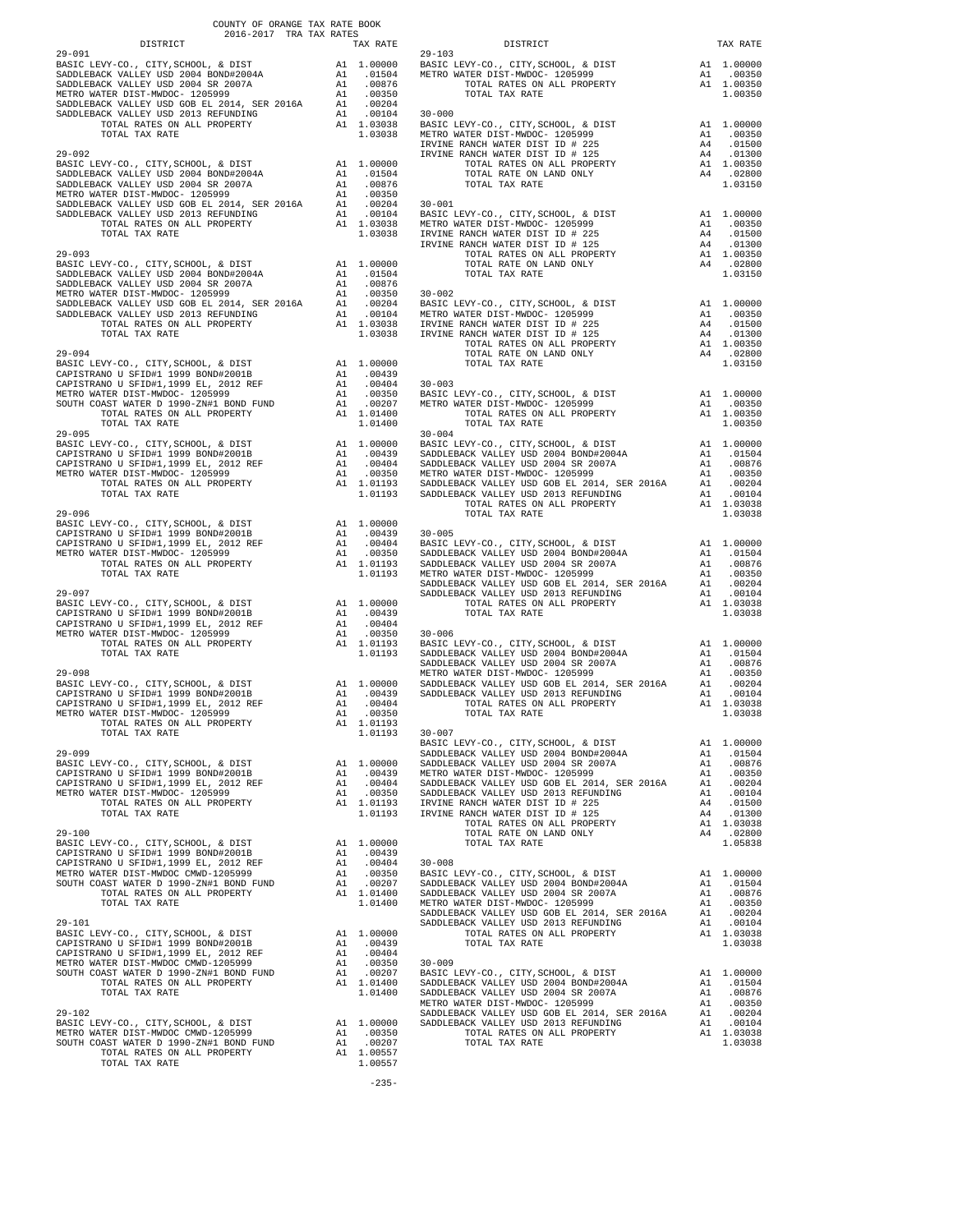| COUNTY OF ORANGE TAX RATE BOOK<br>2016-2017 TRA TAX RATES<br>$2016-2017\begin{array}{l} \texttt{?} \\ \texttt{TRA} \\ \texttt{TRA} \\ \texttt{RATES} \end{array}$ DISTRICT |          |                                                                                                                                                                                                                                                                                                                                                                                                                                            |          |
|----------------------------------------------------------------------------------------------------------------------------------------------------------------------------|----------|--------------------------------------------------------------------------------------------------------------------------------------------------------------------------------------------------------------------------------------------------------------------------------------------------------------------------------------------------------------------------------------------------------------------------------------------|----------|
|                                                                                                                                                                            | TAX RATE | DISTRICT<br>$\begin{tabular}{l c c c c} \multicolumn{4}{c}{DISTRICT} & \multicolumn{4}{c}{DISTRICT} & \multicolumn{4}{c}{\textbf{20-010}} & \multicolumn{4}{c}{DISTRICT} & \multicolumn{4}{c}{\textbf{20-010}} & \multicolumn{4}{c}{\textbf{20-010}} & \multicolumn{4}{c}{\textbf{20-010}} & \multicolumn{4}{c}{\textbf{20-010}} & \multicolumn{4}{c}{\textbf{20-010}} & \multicolumn{4}{c}{\textbf{20-010}} & \multicolumn{4}{c}{\textbf$ | TAX RATE |
|                                                                                                                                                                            |          |                                                                                                                                                                                                                                                                                                                                                                                                                                            |          |
|                                                                                                                                                                            |          |                                                                                                                                                                                                                                                                                                                                                                                                                                            |          |
|                                                                                                                                                                            |          |                                                                                                                                                                                                                                                                                                                                                                                                                                            |          |
|                                                                                                                                                                            |          |                                                                                                                                                                                                                                                                                                                                                                                                                                            |          |
|                                                                                                                                                                            |          |                                                                                                                                                                                                                                                                                                                                                                                                                                            |          |
|                                                                                                                                                                            |          |                                                                                                                                                                                                                                                                                                                                                                                                                                            |          |
|                                                                                                                                                                            |          |                                                                                                                                                                                                                                                                                                                                                                                                                                            |          |
|                                                                                                                                                                            |          |                                                                                                                                                                                                                                                                                                                                                                                                                                            |          |
|                                                                                                                                                                            |          |                                                                                                                                                                                                                                                                                                                                                                                                                                            |          |
|                                                                                                                                                                            |          |                                                                                                                                                                                                                                                                                                                                                                                                                                            |          |
|                                                                                                                                                                            |          |                                                                                                                                                                                                                                                                                                                                                                                                                                            |          |
|                                                                                                                                                                            |          |                                                                                                                                                                                                                                                                                                                                                                                                                                            |          |
|                                                                                                                                                                            |          |                                                                                                                                                                                                                                                                                                                                                                                                                                            |          |
|                                                                                                                                                                            |          |                                                                                                                                                                                                                                                                                                                                                                                                                                            |          |
|                                                                                                                                                                            |          |                                                                                                                                                                                                                                                                                                                                                                                                                                            |          |
|                                                                                                                                                                            |          |                                                                                                                                                                                                                                                                                                                                                                                                                                            |          |
|                                                                                                                                                                            |          |                                                                                                                                                                                                                                                                                                                                                                                                                                            |          |
|                                                                                                                                                                            |          |                                                                                                                                                                                                                                                                                                                                                                                                                                            |          |
|                                                                                                                                                                            |          |                                                                                                                                                                                                                                                                                                                                                                                                                                            |          |
|                                                                                                                                                                            |          |                                                                                                                                                                                                                                                                                                                                                                                                                                            |          |
|                                                                                                                                                                            |          |                                                                                                                                                                                                                                                                                                                                                                                                                                            |          |
|                                                                                                                                                                            |          |                                                                                                                                                                                                                                                                                                                                                                                                                                            |          |
|                                                                                                                                                                            |          |                                                                                                                                                                                                                                                                                                                                                                                                                                            |          |
|                                                                                                                                                                            |          |                                                                                                                                                                                                                                                                                                                                                                                                                                            |          |
|                                                                                                                                                                            |          |                                                                                                                                                                                                                                                                                                                                                                                                                                            |          |
|                                                                                                                                                                            |          |                                                                                                                                                                                                                                                                                                                                                                                                                                            |          |
|                                                                                                                                                                            |          |                                                                                                                                                                                                                                                                                                                                                                                                                                            |          |
|                                                                                                                                                                            |          |                                                                                                                                                                                                                                                                                                                                                                                                                                            |          |
|                                                                                                                                                                            |          |                                                                                                                                                                                                                                                                                                                                                                                                                                            |          |
|                                                                                                                                                                            |          |                                                                                                                                                                                                                                                                                                                                                                                                                                            |          |
|                                                                                                                                                                            |          |                                                                                                                                                                                                                                                                                                                                                                                                                                            |          |
|                                                                                                                                                                            |          |                                                                                                                                                                                                                                                                                                                                                                                                                                            |          |
|                                                                                                                                                                            |          |                                                                                                                                                                                                                                                                                                                                                                                                                                            |          |
|                                                                                                                                                                            |          |                                                                                                                                                                                                                                                                                                                                                                                                                                            |          |
|                                                                                                                                                                            |          |                                                                                                                                                                                                                                                                                                                                                                                                                                            |          |
|                                                                                                                                                                            |          |                                                                                                                                                                                                                                                                                                                                                                                                                                            |          |
|                                                                                                                                                                            |          |                                                                                                                                                                                                                                                                                                                                                                                                                                            |          |
|                                                                                                                                                                            |          |                                                                                                                                                                                                                                                                                                                                                                                                                                            |          |
|                                                                                                                                                                            |          |                                                                                                                                                                                                                                                                                                                                                                                                                                            |          |
|                                                                                                                                                                            |          |                                                                                                                                                                                                                                                                                                                                                                                                                                            |          |
|                                                                                                                                                                            |          |                                                                                                                                                                                                                                                                                                                                                                                                                                            |          |
|                                                                                                                                                                            |          |                                                                                                                                                                                                                                                                                                                                                                                                                                            |          |
|                                                                                                                                                                            |          |                                                                                                                                                                                                                                                                                                                                                                                                                                            |          |
|                                                                                                                                                                            |          |                                                                                                                                                                                                                                                                                                                                                                                                                                            |          |
|                                                                                                                                                                            |          |                                                                                                                                                                                                                                                                                                                                                                                                                                            |          |
|                                                                                                                                                                            |          |                                                                                                                                                                                                                                                                                                                                                                                                                                            |          |
|                                                                                                                                                                            |          |                                                                                                                                                                                                                                                                                                                                                                                                                                            |          |
|                                                                                                                                                                            |          |                                                                                                                                                                                                                                                                                                                                                                                                                                            |          |
|                                                                                                                                                                            |          |                                                                                                                                                                                                                                                                                                                                                                                                                                            |          |
|                                                                                                                                                                            |          |                                                                                                                                                                                                                                                                                                                                                                                                                                            |          |
|                                                                                                                                                                            |          |                                                                                                                                                                                                                                                                                                                                                                                                                                            |          |
|                                                                                                                                                                            |          |                                                                                                                                                                                                                                                                                                                                                                                                                                            |          |
|                                                                                                                                                                            |          |                                                                                                                                                                                                                                                                                                                                                                                                                                            |          |
|                                                                                                                                                                            |          |                                                                                                                                                                                                                                                                                                                                                                                                                                            |          |
|                                                                                                                                                                            |          |                                                                                                                                                                                                                                                                                                                                                                                                                                            |          |
|                                                                                                                                                                            |          |                                                                                                                                                                                                                                                                                                                                                                                                                                            |          |
|                                                                                                                                                                            |          |                                                                                                                                                                                                                                                                                                                                                                                                                                            |          |
|                                                                                                                                                                            |          |                                                                                                                                                                                                                                                                                                                                                                                                                                            |          |
|                                                                                                                                                                            |          |                                                                                                                                                                                                                                                                                                                                                                                                                                            |          |
|                                                                                                                                                                            |          |                                                                                                                                                                                                                                                                                                                                                                                                                                            |          |
|                                                                                                                                                                            |          |                                                                                                                                                                                                                                                                                                                                                                                                                                            |          |
|                                                                                                                                                                            |          |                                                                                                                                                                                                                                                                                                                                                                                                                                            |          |
|                                                                                                                                                                            |          |                                                                                                                                                                                                                                                                                                                                                                                                                                            |          |
|                                                                                                                                                                            |          |                                                                                                                                                                                                                                                                                                                                                                                                                                            |          |
|                                                                                                                                                                            |          |                                                                                                                                                                                                                                                                                                                                                                                                                                            |          |
|                                                                                                                                                                            |          | $\begin{tabular}{c cccc} {\bf TUTAL { { {ARTE}} } & {\bf{1.05538}} & {\bf{1.05838}} & {\bf{1.05838}} & {\bf{1.05838}} & {\bf{1.05838}} & {\bf{1.05838}} & {\bf{1.05838}} & {\bf{1.05838}} & {\bf{1.05838}} & {\bf{1.05838}} & {\bf{1.05838}} & {\bf{1.05838}} & {\bf{1.05838}} & {\bf{1.05838}} & {\bf{1.05838}} & {\bf{1.05838}} & {\bf{1.$                                                                                               |          |
|                                                                                                                                                                            |          |                                                                                                                                                                                                                                                                                                                                                                                                                                            |          |
|                                                                                                                                                                            |          |                                                                                                                                                                                                                                                                                                                                                                                                                                            |          |
|                                                                                                                                                                            |          |                                                                                                                                                                                                                                                                                                                                                                                                                                            |          |
|                                                                                                                                                                            |          |                                                                                                                                                                                                                                                                                                                                                                                                                                            |          |
|                                                                                                                                                                            |          |                                                                                                                                                                                                                                                                                                                                                                                                                                            |          |
|                                                                                                                                                                            |          |                                                                                                                                                                                                                                                                                                                                                                                                                                            |          |
|                                                                                                                                                                            |          |                                                                                                                                                                                                                                                                                                                                                                                                                                            |          |
|                                                                                                                                                                            |          |                                                                                                                                                                                                                                                                                                                                                                                                                                            |          |
|                                                                                                                                                                            |          |                                                                                                                                                                                                                                                                                                                                                                                                                                            |          |
|                                                                                                                                                                            |          |                                                                                                                                                                                                                                                                                                                                                                                                                                            |          |
|                                                                                                                                                                            |          |                                                                                                                                                                                                                                                                                                                                                                                                                                            |          |
|                                                                                                                                                                            |          |                                                                                                                                                                                                                                                                                                                                                                                                                                            |          |
|                                                                                                                                                                            |          |                                                                                                                                                                                                                                                                                                                                                                                                                                            |          |
|                                                                                                                                                                            |          |                                                                                                                                                                                                                                                                                                                                                                                                                                            |          |
|                                                                                                                                                                            |          |                                                                                                                                                                                                                                                                                                                                                                                                                                            |          |
|                                                                                                                                                                            |          |                                                                                                                                                                                                                                                                                                                                                                                                                                            |          |
|                                                                                                                                                                            |          |                                                                                                                                                                                                                                                                                                                                                                                                                                            |          |
|                                                                                                                                                                            |          |                                                                                                                                                                                                                                                                                                                                                                                                                                            |          |
|                                                                                                                                                                            |          |                                                                                                                                                                                                                                                                                                                                                                                                                                            |          |
|                                                                                                                                                                            |          |                                                                                                                                                                                                                                                                                                                                                                                                                                            |          |
|                                                                                                                                                                            |          |                                                                                                                                                                                                                                                                                                                                                                                                                                            |          |
|                                                                                                                                                                            | $-236-$  |                                                                                                                                                                                                                                                                                                                                                                                                                                            |          |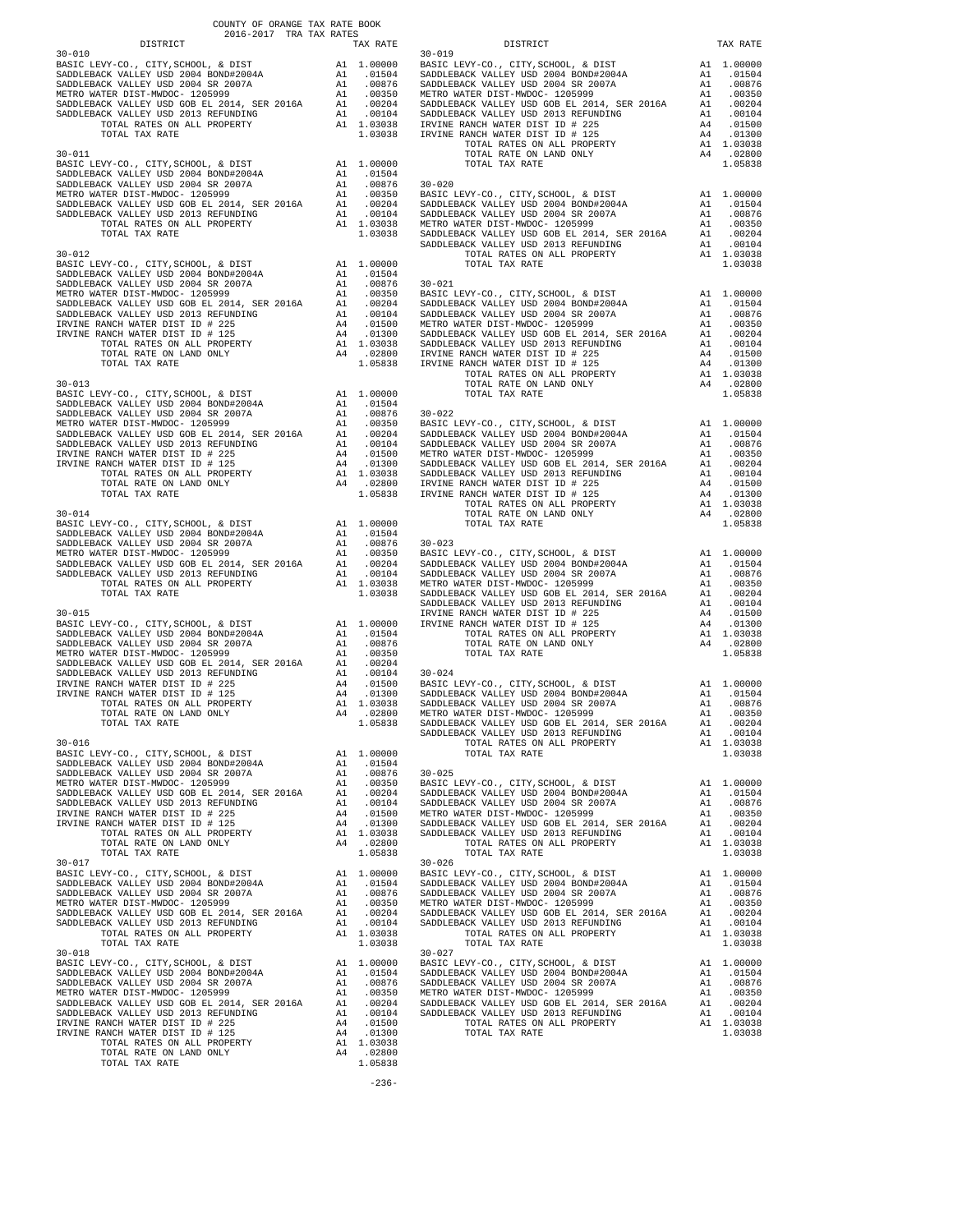| COUNTY OF ORANGE TAX RATE BOOK<br>2016-2017 TRA TAX RATES<br>$2016-2017\begin{array}{l} \texttt{?} \\ \texttt{TRA} \\ \texttt{TRA} \\ \texttt{RATES} \end{array}$ DISTRICT |          |            |          |
|----------------------------------------------------------------------------------------------------------------------------------------------------------------------------|----------|------------|----------|
|                                                                                                                                                                            | TAX RATE | DISTRICT   | TAX RATE |
|                                                                                                                                                                            |          |            |          |
|                                                                                                                                                                            |          |            |          |
|                                                                                                                                                                            |          |            |          |
|                                                                                                                                                                            |          |            |          |
|                                                                                                                                                                            |          |            |          |
|                                                                                                                                                                            |          |            |          |
|                                                                                                                                                                            |          |            |          |
|                                                                                                                                                                            |          |            |          |
|                                                                                                                                                                            |          |            |          |
|                                                                                                                                                                            |          |            |          |
|                                                                                                                                                                            |          |            |          |
|                                                                                                                                                                            |          |            |          |
|                                                                                                                                                                            |          |            |          |
|                                                                                                                                                                            |          |            |          |
|                                                                                                                                                                            |          |            |          |
|                                                                                                                                                                            |          |            |          |
|                                                                                                                                                                            |          |            |          |
|                                                                                                                                                                            |          |            |          |
|                                                                                                                                                                            |          | $30 - 041$ |          |
|                                                                                                                                                                            |          |            |          |
|                                                                                                                                                                            |          |            |          |
|                                                                                                                                                                            |          |            |          |
|                                                                                                                                                                            |          |            |          |
|                                                                                                                                                                            |          |            |          |
|                                                                                                                                                                            |          |            |          |
|                                                                                                                                                                            |          |            |          |
|                                                                                                                                                                            |          |            |          |
|                                                                                                                                                                            |          |            |          |
|                                                                                                                                                                            |          |            |          |
|                                                                                                                                                                            |          |            |          |
|                                                                                                                                                                            |          |            |          |
|                                                                                                                                                                            |          |            |          |
|                                                                                                                                                                            |          |            |          |
|                                                                                                                                                                            |          |            |          |
|                                                                                                                                                                            |          |            |          |
|                                                                                                                                                                            |          |            |          |
|                                                                                                                                                                            |          |            |          |
|                                                                                                                                                                            |          |            |          |
|                                                                                                                                                                            |          |            |          |
|                                                                                                                                                                            |          |            |          |
|                                                                                                                                                                            |          |            |          |
|                                                                                                                                                                            |          |            |          |
|                                                                                                                                                                            |          |            |          |
|                                                                                                                                                                            |          |            |          |
|                                                                                                                                                                            |          |            |          |
|                                                                                                                                                                            |          |            |          |
|                                                                                                                                                                            |          |            |          |
|                                                                                                                                                                            |          |            |          |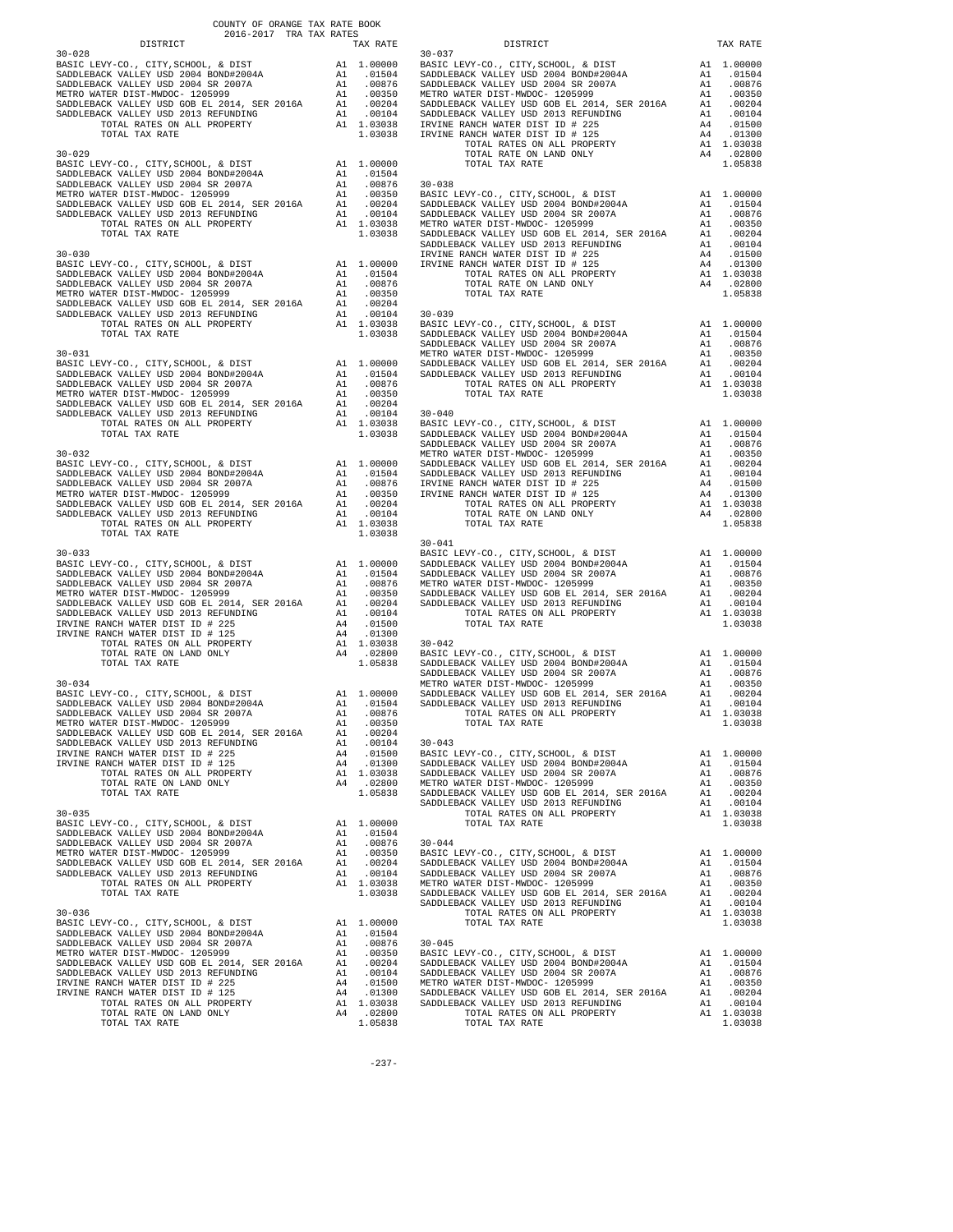| 2016-2017 TRA TAX RATES<br>DISTRICT | TAX RATE | DISTRICT                                                                                                                                                                                                                                                                                                                                                                                         | TAX RATE |
|-------------------------------------|----------|--------------------------------------------------------------------------------------------------------------------------------------------------------------------------------------------------------------------------------------------------------------------------------------------------------------------------------------------------------------------------------------------------|----------|
|                                     |          | $30 - 055$                                                                                                                                                                                                                                                                                                                                                                                       |          |
|                                     |          |                                                                                                                                                                                                                                                                                                                                                                                                  |          |
|                                     |          |                                                                                                                                                                                                                                                                                                                                                                                                  |          |
|                                     |          |                                                                                                                                                                                                                                                                                                                                                                                                  |          |
|                                     |          |                                                                                                                                                                                                                                                                                                                                                                                                  |          |
|                                     |          |                                                                                                                                                                                                                                                                                                                                                                                                  |          |
|                                     |          |                                                                                                                                                                                                                                                                                                                                                                                                  |          |
|                                     |          |                                                                                                                                                                                                                                                                                                                                                                                                  |          |
|                                     |          |                                                                                                                                                                                                                                                                                                                                                                                                  |          |
|                                     |          |                                                                                                                                                                                                                                                                                                                                                                                                  |          |
|                                     |          |                                                                                                                                                                                                                                                                                                                                                                                                  |          |
|                                     |          |                                                                                                                                                                                                                                                                                                                                                                                                  |          |
|                                     |          |                                                                                                                                                                                                                                                                                                                                                                                                  |          |
|                                     |          |                                                                                                                                                                                                                                                                                                                                                                                                  |          |
|                                     |          |                                                                                                                                                                                                                                                                                                                                                                                                  |          |
|                                     |          |                                                                                                                                                                                                                                                                                                                                                                                                  |          |
|                                     |          |                                                                                                                                                                                                                                                                                                                                                                                                  |          |
|                                     |          |                                                                                                                                                                                                                                                                                                                                                                                                  |          |
|                                     |          |                                                                                                                                                                                                                                                                                                                                                                                                  |          |
|                                     |          |                                                                                                                                                                                                                                                                                                                                                                                                  |          |
|                                     |          |                                                                                                                                                                                                                                                                                                                                                                                                  |          |
|                                     |          |                                                                                                                                                                                                                                                                                                                                                                                                  |          |
|                                     |          |                                                                                                                                                                                                                                                                                                                                                                                                  |          |
|                                     |          |                                                                                                                                                                                                                                                                                                                                                                                                  |          |
|                                     |          |                                                                                                                                                                                                                                                                                                                                                                                                  |          |
|                                     |          |                                                                                                                                                                                                                                                                                                                                                                                                  |          |
|                                     |          |                                                                                                                                                                                                                                                                                                                                                                                                  |          |
|                                     |          |                                                                                                                                                                                                                                                                                                                                                                                                  |          |
|                                     |          |                                                                                                                                                                                                                                                                                                                                                                                                  |          |
|                                     |          |                                                                                                                                                                                                                                                                                                                                                                                                  |          |
|                                     |          |                                                                                                                                                                                                                                                                                                                                                                                                  |          |
|                                     |          |                                                                                                                                                                                                                                                                                                                                                                                                  |          |
|                                     |          |                                                                                                                                                                                                                                                                                                                                                                                                  |          |
|                                     |          |                                                                                                                                                                                                                                                                                                                                                                                                  |          |
|                                     |          |                                                                                                                                                                                                                                                                                                                                                                                                  |          |
|                                     |          |                                                                                                                                                                                                                                                                                                                                                                                                  |          |
|                                     |          |                                                                                                                                                                                                                                                                                                                                                                                                  |          |
|                                     |          |                                                                                                                                                                                                                                                                                                                                                                                                  |          |
|                                     |          |                                                                                                                                                                                                                                                                                                                                                                                                  |          |
|                                     |          |                                                                                                                                                                                                                                                                                                                                                                                                  |          |
|                                     |          |                                                                                                                                                                                                                                                                                                                                                                                                  |          |
|                                     |          |                                                                                                                                                                                                                                                                                                                                                                                                  |          |
|                                     |          |                                                                                                                                                                                                                                                                                                                                                                                                  |          |
|                                     |          |                                                                                                                                                                                                                                                                                                                                                                                                  |          |
|                                     |          |                                                                                                                                                                                                                                                                                                                                                                                                  |          |
|                                     |          |                                                                                                                                                                                                                                                                                                                                                                                                  |          |
|                                     |          |                                                                                                                                                                                                                                                                                                                                                                                                  |          |
|                                     |          |                                                                                                                                                                                                                                                                                                                                                                                                  |          |
|                                     |          |                                                                                                                                                                                                                                                                                                                                                                                                  |          |
|                                     |          |                                                                                                                                                                                                                                                                                                                                                                                                  |          |
|                                     |          |                                                                                                                                                                                                                                                                                                                                                                                                  |          |
|                                     |          | $\begin{tabular}{l c c c c c} \hline \text{TOTAL RATE ON LAND ONLY} & \text{A4} & .02800 & 30-060 & \\ \hline \text{30-051} & 1.05838 & \text{BASIC LEVY-CO.}, \text{CITY}, \text{SCHOOL}, & \text{A DIST} & \text{A DIST} & 1.00000 & \text{SADDEBACK VALLEY USD 2004 ARDLEBACK} & \text{A DIST} & 1.00000 & \text{SADDEBACK VALEY USD 2004 SRDDEBACK} & \text{A DIST} & 1.00000 & \text{SADDE$ |          |
|                                     |          |                                                                                                                                                                                                                                                                                                                                                                                                  |          |
|                                     |          |                                                                                                                                                                                                                                                                                                                                                                                                  |          |
|                                     |          |                                                                                                                                                                                                                                                                                                                                                                                                  |          |
|                                     |          |                                                                                                                                                                                                                                                                                                                                                                                                  |          |
|                                     |          |                                                                                                                                                                                                                                                                                                                                                                                                  |          |
|                                     |          |                                                                                                                                                                                                                                                                                                                                                                                                  |          |
|                                     |          |                                                                                                                                                                                                                                                                                                                                                                                                  |          |
|                                     |          |                                                                                                                                                                                                                                                                                                                                                                                                  |          |
|                                     |          |                                                                                                                                                                                                                                                                                                                                                                                                  |          |
|                                     |          |                                                                                                                                                                                                                                                                                                                                                                                                  |          |
|                                     |          |                                                                                                                                                                                                                                                                                                                                                                                                  |          |
|                                     |          |                                                                                                                                                                                                                                                                                                                                                                                                  |          |
|                                     |          |                                                                                                                                                                                                                                                                                                                                                                                                  |          |
|                                     |          |                                                                                                                                                                                                                                                                                                                                                                                                  |          |
|                                     |          |                                                                                                                                                                                                                                                                                                                                                                                                  |          |
|                                     |          |                                                                                                                                                                                                                                                                                                                                                                                                  |          |
|                                     |          |                                                                                                                                                                                                                                                                                                                                                                                                  |          |
|                                     |          |                                                                                                                                                                                                                                                                                                                                                                                                  |          |
|                                     |          |                                                                                                                                                                                                                                                                                                                                                                                                  |          |
|                                     |          |                                                                                                                                                                                                                                                                                                                                                                                                  |          |
|                                     |          |                                                                                                                                                                                                                                                                                                                                                                                                  |          |
|                                     |          |                                                                                                                                                                                                                                                                                                                                                                                                  |          |
|                                     |          |                                                                                                                                                                                                                                                                                                                                                                                                  |          |
|                                     |          |                                                                                                                                                                                                                                                                                                                                                                                                  |          |

-238-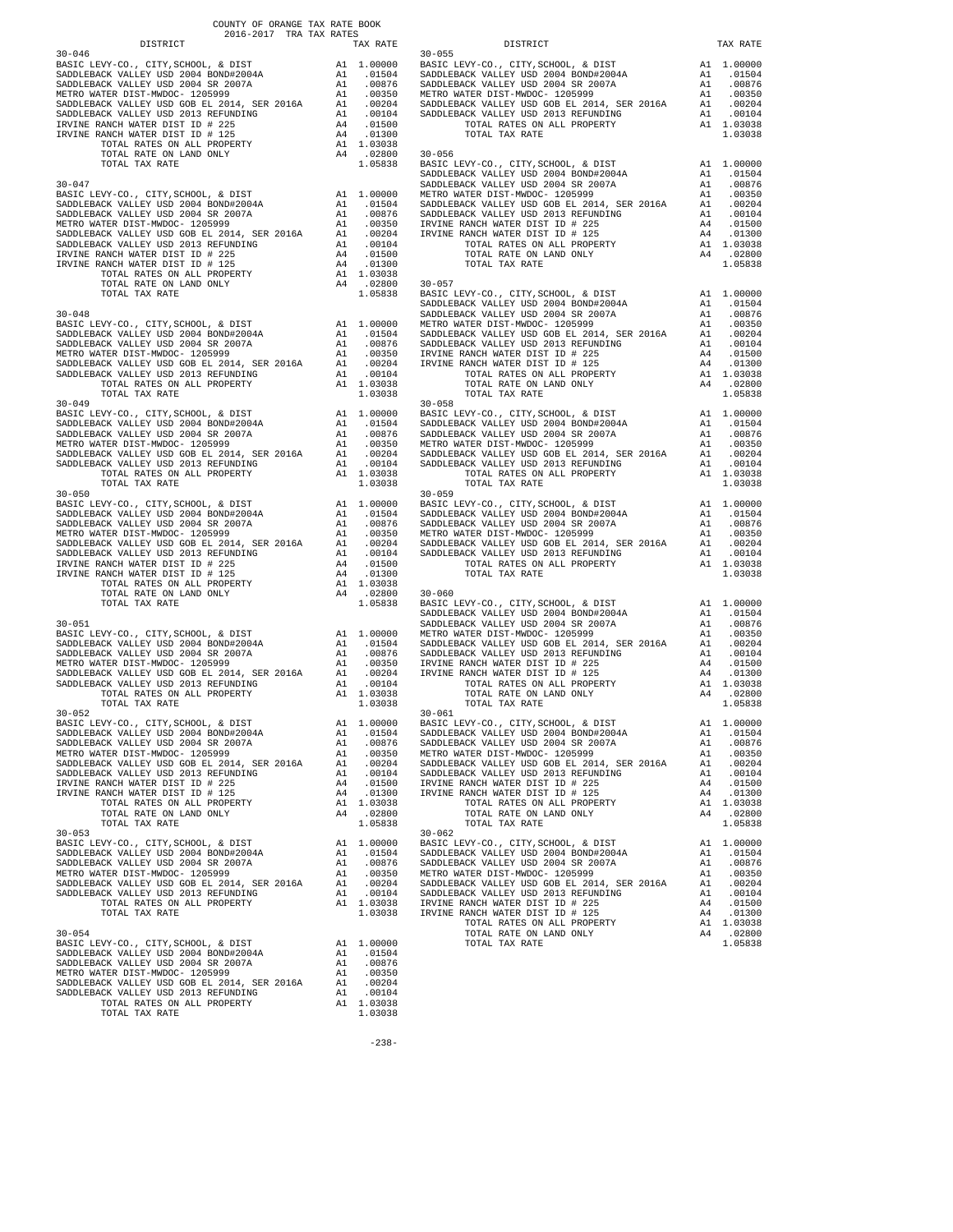| COUNTY OF ORANGE TAX RATE BOOK<br>2016-2017 TRA TAX RATES<br>$2016-2017\quad\text{TRA TAX RATES}\label{eq:2016-2017}$ DISTRICT |          |                                                                                                                                                                                                                              |          |
|--------------------------------------------------------------------------------------------------------------------------------|----------|------------------------------------------------------------------------------------------------------------------------------------------------------------------------------------------------------------------------------|----------|
|                                                                                                                                | TAX RATE | DISTRICT                                                                                                                                                                                                                     | TAX RATE |
| $30 - 063$                                                                                                                     |          | $30 - 071$                                                                                                                                                                                                                   |          |
|                                                                                                                                |          |                                                                                                                                                                                                                              |          |
|                                                                                                                                |          |                                                                                                                                                                                                                              |          |
|                                                                                                                                |          |                                                                                                                                                                                                                              |          |
|                                                                                                                                |          |                                                                                                                                                                                                                              |          |
|                                                                                                                                |          |                                                                                                                                                                                                                              |          |
|                                                                                                                                |          |                                                                                                                                                                                                                              |          |
|                                                                                                                                |          |                                                                                                                                                                                                                              |          |
|                                                                                                                                |          |                                                                                                                                                                                                                              |          |
|                                                                                                                                |          |                                                                                                                                                                                                                              |          |
|                                                                                                                                |          |                                                                                                                                                                                                                              |          |
|                                                                                                                                |          |                                                                                                                                                                                                                              |          |
|                                                                                                                                |          |                                                                                                                                                                                                                              |          |
|                                                                                                                                |          |                                                                                                                                                                                                                              |          |
|                                                                                                                                |          |                                                                                                                                                                                                                              |          |
|                                                                                                                                |          |                                                                                                                                                                                                                              |          |
|                                                                                                                                |          |                                                                                                                                                                                                                              |          |
|                                                                                                                                |          |                                                                                                                                                                                                                              |          |
|                                                                                                                                |          |                                                                                                                                                                                                                              |          |
|                                                                                                                                |          |                                                                                                                                                                                                                              |          |
|                                                                                                                                |          |                                                                                                                                                                                                                              |          |
|                                                                                                                                |          |                                                                                                                                                                                                                              |          |
|                                                                                                                                |          | 270724 AND COLLEGE COMPANY (1992) 21-0222 AND 270724 AND 270722 AND 270722 AND 27122 AND 27122 AND 28122 AND 2812 AND 2822 AND 2822 AND 2822 AND 2822 AND 2822 AND 2822 AND 2822 AND 282 AND 282 AND 282 AND 282 AND 282 AND |          |
|                                                                                                                                |          |                                                                                                                                                                                                                              |          |
|                                                                                                                                |          |                                                                                                                                                                                                                              |          |
|                                                                                                                                |          |                                                                                                                                                                                                                              |          |
|                                                                                                                                |          |                                                                                                                                                                                                                              |          |
| $30 - 068$                                                                                                                     |          | $30 - 076$                                                                                                                                                                                                                   |          |
|                                                                                                                                |          |                                                                                                                                                                                                                              |          |
|                                                                                                                                |          |                                                                                                                                                                                                                              |          |
|                                                                                                                                |          |                                                                                                                                                                                                                              |          |
|                                                                                                                                |          |                                                                                                                                                                                                                              |          |
|                                                                                                                                |          |                                                                                                                                                                                                                              |          |
| TOTAL RATES ON ALL PROPERTY FOR A 1.02800 TOTAL RATE ON LAND ONLY A4 1.02800 TOTAL TAX RATE<br>$30 - 069$                      |          | TOTAL RATE ON ALD ONLY A4 .02800<br>TOTAL TAX RATE ON LAND ONLY A4 .02800<br>TOTAL TAX RATE 1.05838                                                                                                                          |          |
|                                                                                                                                |          |                                                                                                                                                                                                                              |          |
|                                                                                                                                |          |                                                                                                                                                                                                                              |          |
|                                                                                                                                |          |                                                                                                                                                                                                                              |          |
|                                                                                                                                |          |                                                                                                                                                                                                                              |          |
|                                                                                                                                |          |                                                                                                                                                                                                                              |          |
|                                                                                                                                |          |                                                                                                                                                                                                                              |          |
|                                                                                                                                |          |                                                                                                                                                                                                                              |          |
|                                                                                                                                |          |                                                                                                                                                                                                                              |          |
|                                                                                                                                |          |                                                                                                                                                                                                                              |          |
|                                                                                                                                |          |                                                                                                                                                                                                                              |          |
|                                                                                                                                |          |                                                                                                                                                                                                                              |          |
|                                                                                                                                |          |                                                                                                                                                                                                                              |          |
|                                                                                                                                |          |                                                                                                                                                                                                                              |          |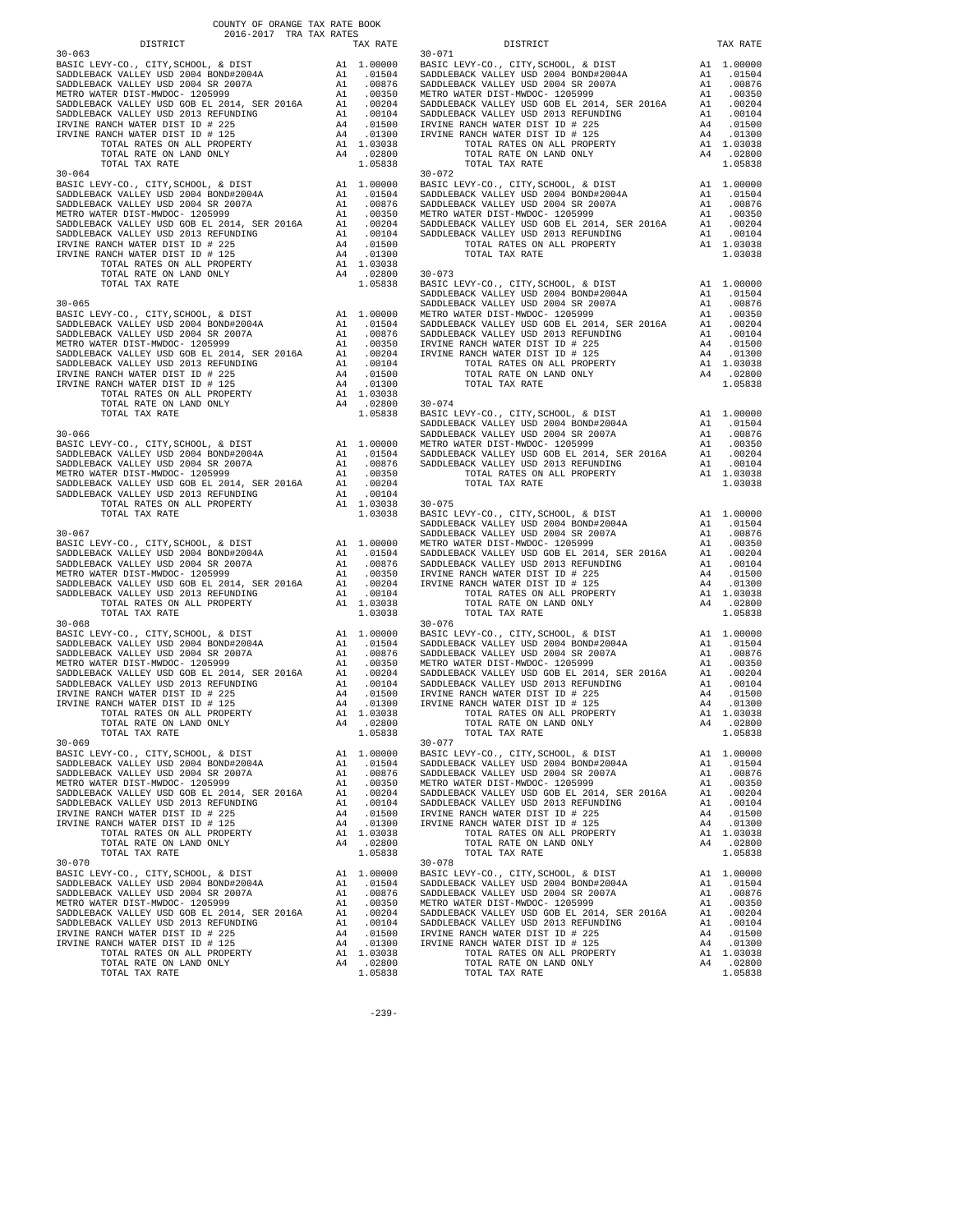| COUNTY OF ORANGE TAX RATE BOOK<br>2016-2017 TRA TAX RATES<br>DISTRICT |  |                                                                                                                                                                                                                                                                                                                                                                                                                                                                             |          |
|-----------------------------------------------------------------------|--|-----------------------------------------------------------------------------------------------------------------------------------------------------------------------------------------------------------------------------------------------------------------------------------------------------------------------------------------------------------------------------------------------------------------------------------------------------------------------------|----------|
|                                                                       |  |                                                                                                                                                                                                                                                                                                                                                                                                                                                                             | TAX RATE |
|                                                                       |  |                                                                                                                                                                                                                                                                                                                                                                                                                                                                             |          |
|                                                                       |  |                                                                                                                                                                                                                                                                                                                                                                                                                                                                             |          |
|                                                                       |  |                                                                                                                                                                                                                                                                                                                                                                                                                                                                             |          |
|                                                                       |  |                                                                                                                                                                                                                                                                                                                                                                                                                                                                             |          |
|                                                                       |  |                                                                                                                                                                                                                                                                                                                                                                                                                                                                             |          |
|                                                                       |  |                                                                                                                                                                                                                                                                                                                                                                                                                                                                             |          |
|                                                                       |  |                                                                                                                                                                                                                                                                                                                                                                                                                                                                             |          |
|                                                                       |  |                                                                                                                                                                                                                                                                                                                                                                                                                                                                             |          |
|                                                                       |  |                                                                                                                                                                                                                                                                                                                                                                                                                                                                             |          |
|                                                                       |  |                                                                                                                                                                                                                                                                                                                                                                                                                                                                             |          |
|                                                                       |  |                                                                                                                                                                                                                                                                                                                                                                                                                                                                             |          |
|                                                                       |  |                                                                                                                                                                                                                                                                                                                                                                                                                                                                             |          |
|                                                                       |  |                                                                                                                                                                                                                                                                                                                                                                                                                                                                             |          |
|                                                                       |  |                                                                                                                                                                                                                                                                                                                                                                                                                                                                             |          |
|                                                                       |  |                                                                                                                                                                                                                                                                                                                                                                                                                                                                             |          |
|                                                                       |  |                                                                                                                                                                                                                                                                                                                                                                                                                                                                             |          |
|                                                                       |  |                                                                                                                                                                                                                                                                                                                                                                                                                                                                             |          |
|                                                                       |  |                                                                                                                                                                                                                                                                                                                                                                                                                                                                             |          |
|                                                                       |  |                                                                                                                                                                                                                                                                                                                                                                                                                                                                             |          |
|                                                                       |  |                                                                                                                                                                                                                                                                                                                                                                                                                                                                             |          |
|                                                                       |  |                                                                                                                                                                                                                                                                                                                                                                                                                                                                             |          |
|                                                                       |  |                                                                                                                                                                                                                                                                                                                                                                                                                                                                             |          |
|                                                                       |  |                                                                                                                                                                                                                                                                                                                                                                                                                                                                             |          |
|                                                                       |  |                                                                                                                                                                                                                                                                                                                                                                                                                                                                             |          |
|                                                                       |  |                                                                                                                                                                                                                                                                                                                                                                                                                                                                             |          |
|                                                                       |  |                                                                                                                                                                                                                                                                                                                                                                                                                                                                             |          |
|                                                                       |  |                                                                                                                                                                                                                                                                                                                                                                                                                                                                             |          |
|                                                                       |  |                                                                                                                                                                                                                                                                                                                                                                                                                                                                             |          |
|                                                                       |  |                                                                                                                                                                                                                                                                                                                                                                                                                                                                             |          |
|                                                                       |  |                                                                                                                                                                                                                                                                                                                                                                                                                                                                             |          |
|                                                                       |  |                                                                                                                                                                                                                                                                                                                                                                                                                                                                             |          |
|                                                                       |  |                                                                                                                                                                                                                                                                                                                                                                                                                                                                             |          |
|                                                                       |  |                                                                                                                                                                                                                                                                                                                                                                                                                                                                             |          |
|                                                                       |  |                                                                                                                                                                                                                                                                                                                                                                                                                                                                             |          |
|                                                                       |  |                                                                                                                                                                                                                                                                                                                                                                                                                                                                             |          |
|                                                                       |  |                                                                                                                                                                                                                                                                                                                                                                                                                                                                             |          |
|                                                                       |  |                                                                                                                                                                                                                                                                                                                                                                                                                                                                             |          |
|                                                                       |  |                                                                                                                                                                                                                                                                                                                                                                                                                                                                             |          |
|                                                                       |  |                                                                                                                                                                                                                                                                                                                                                                                                                                                                             |          |
|                                                                       |  |                                                                                                                                                                                                                                                                                                                                                                                                                                                                             |          |
|                                                                       |  |                                                                                                                                                                                                                                                                                                                                                                                                                                                                             |          |
|                                                                       |  |                                                                                                                                                                                                                                                                                                                                                                                                                                                                             |          |
|                                                                       |  |                                                                                                                                                                                                                                                                                                                                                                                                                                                                             |          |
|                                                                       |  |                                                                                                                                                                                                                                                                                                                                                                                                                                                                             |          |
|                                                                       |  |                                                                                                                                                                                                                                                                                                                                                                                                                                                                             |          |
|                                                                       |  |                                                                                                                                                                                                                                                                                                                                                                                                                                                                             |          |
|                                                                       |  |                                                                                                                                                                                                                                                                                                                                                                                                                                                                             |          |
|                                                                       |  |                                                                                                                                                                                                                                                                                                                                                                                                                                                                             |          |
|                                                                       |  |                                                                                                                                                                                                                                                                                                                                                                                                                                                                             |          |
|                                                                       |  |                                                                                                                                                                                                                                                                                                                                                                                                                                                                             |          |
|                                                                       |  |                                                                                                                                                                                                                                                                                                                                                                                                                                                                             |          |
|                                                                       |  |                                                                                                                                                                                                                                                                                                                                                                                                                                                                             |          |
|                                                                       |  |                                                                                                                                                                                                                                                                                                                                                                                                                                                                             |          |
|                                                                       |  |                                                                                                                                                                                                                                                                                                                                                                                                                                                                             |          |
|                                                                       |  |                                                                                                                                                                                                                                                                                                                                                                                                                                                                             |          |
|                                                                       |  |                                                                                                                                                                                                                                                                                                                                                                                                                                                                             |          |
|                                                                       |  |                                                                                                                                                                                                                                                                                                                                                                                                                                                                             |          |
|                                                                       |  |                                                                                                                                                                                                                                                                                                                                                                                                                                                                             |          |
|                                                                       |  |                                                                                                                                                                                                                                                                                                                                                                                                                                                                             |          |
|                                                                       |  |                                                                                                                                                                                                                                                                                                                                                                                                                                                                             |          |
|                                                                       |  |                                                                                                                                                                                                                                                                                                                                                                                                                                                                             |          |
|                                                                       |  |                                                                                                                                                                                                                                                                                                                                                                                                                                                                             |          |
|                                                                       |  |                                                                                                                                                                                                                                                                                                                                                                                                                                                                             |          |
|                                                                       |  |                                                                                                                                                                                                                                                                                                                                                                                                                                                                             |          |
|                                                                       |  |                                                                                                                                                                                                                                                                                                                                                                                                                                                                             |          |
|                                                                       |  | $\begin{tabular}{c c c c} \hline {\tt TOTAL RATE & TOTAL RATE & TOTAL RATE & $\tau$ & $TOTAL RATE & $\tau$ & $TOTAL RATE & $\tau$ & $TOTAL RATE & $\tau$ & $TOTAL RATE & $\tau$ & $TOTAL RATE & $\tau$ & $TOTAL RATE & $\tau$ & $TOTAL RATE & $\tau$ & $TOTAL RATE & $\tau$ & $TOTAL RATE & $\tau$ & $TOTAL RATE & $\tau$ & $TOTAL RATE & $\tau$ & $TOTAL RATE & $\tau$ & $TOTAL RATE & $\tau$ & $TOTAL RATE & $\tau$ & $TOTAL RATE & $\tau$ & $TOTAL RATE & $\tau$ & $TOT$ |          |
|                                                                       |  |                                                                                                                                                                                                                                                                                                                                                                                                                                                                             |          |
|                                                                       |  |                                                                                                                                                                                                                                                                                                                                                                                                                                                                             |          |
|                                                                       |  |                                                                                                                                                                                                                                                                                                                                                                                                                                                                             |          |
|                                                                       |  |                                                                                                                                                                                                                                                                                                                                                                                                                                                                             |          |
|                                                                       |  |                                                                                                                                                                                                                                                                                                                                                                                                                                                                             |          |
|                                                                       |  |                                                                                                                                                                                                                                                                                                                                                                                                                                                                             |          |
|                                                                       |  |                                                                                                                                                                                                                                                                                                                                                                                                                                                                             |          |
|                                                                       |  |                                                                                                                                                                                                                                                                                                                                                                                                                                                                             |          |
|                                                                       |  |                                                                                                                                                                                                                                                                                                                                                                                                                                                                             |          |
|                                                                       |  |                                                                                                                                                                                                                                                                                                                                                                                                                                                                             |          |
|                                                                       |  |                                                                                                                                                                                                                                                                                                                                                                                                                                                                             |          |
|                                                                       |  |                                                                                                                                                                                                                                                                                                                                                                                                                                                                             |          |
|                                                                       |  |                                                                                                                                                                                                                                                                                                                                                                                                                                                                             |          |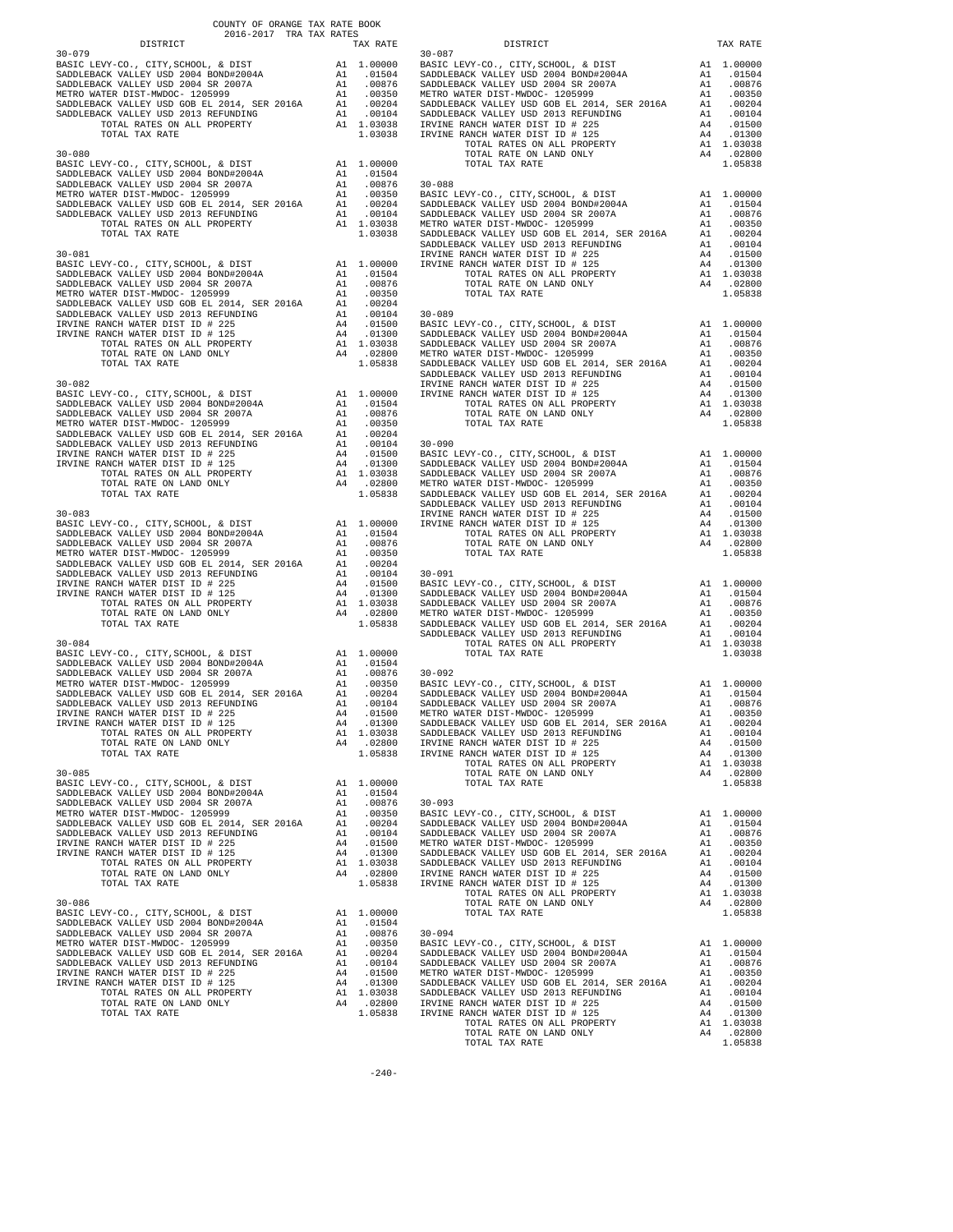| COUNTY OF ORANGE TAX RATE BOOK<br>2016-2017 TRA TAX RATES<br>$2016-2017\quad\text{TRA RATES}\label{eq:2016-2017}$ DISTRICT |  |            |  |
|----------------------------------------------------------------------------------------------------------------------------|--|------------|--|
|                                                                                                                            |  |            |  |
|                                                                                                                            |  |            |  |
|                                                                                                                            |  |            |  |
|                                                                                                                            |  |            |  |
|                                                                                                                            |  |            |  |
|                                                                                                                            |  |            |  |
|                                                                                                                            |  |            |  |
|                                                                                                                            |  |            |  |
|                                                                                                                            |  |            |  |
|                                                                                                                            |  |            |  |
|                                                                                                                            |  |            |  |
|                                                                                                                            |  |            |  |
|                                                                                                                            |  |            |  |
|                                                                                                                            |  |            |  |
|                                                                                                                            |  |            |  |
|                                                                                                                            |  |            |  |
|                                                                                                                            |  |            |  |
|                                                                                                                            |  |            |  |
|                                                                                                                            |  |            |  |
|                                                                                                                            |  |            |  |
|                                                                                                                            |  |            |  |
|                                                                                                                            |  |            |  |
|                                                                                                                            |  |            |  |
|                                                                                                                            |  |            |  |
|                                                                                                                            |  |            |  |
|                                                                                                                            |  |            |  |
|                                                                                                                            |  |            |  |
|                                                                                                                            |  |            |  |
|                                                                                                                            |  |            |  |
|                                                                                                                            |  |            |  |
|                                                                                                                            |  |            |  |
|                                                                                                                            |  |            |  |
|                                                                                                                            |  |            |  |
|                                                                                                                            |  |            |  |
|                                                                                                                            |  |            |  |
|                                                                                                                            |  |            |  |
|                                                                                                                            |  |            |  |
|                                                                                                                            |  |            |  |
|                                                                                                                            |  |            |  |
|                                                                                                                            |  |            |  |
|                                                                                                                            |  |            |  |
|                                                                                                                            |  |            |  |
|                                                                                                                            |  |            |  |
|                                                                                                                            |  |            |  |
|                                                                                                                            |  |            |  |
|                                                                                                                            |  |            |  |
|                                                                                                                            |  |            |  |
|                                                                                                                            |  |            |  |
|                                                                                                                            |  |            |  |
|                                                                                                                            |  |            |  |
|                                                                                                                            |  |            |  |
|                                                                                                                            |  |            |  |
|                                                                                                                            |  | $30 - 111$ |  |
|                                                                                                                            |  |            |  |
|                                                                                                                            |  |            |  |
|                                                                                                                            |  |            |  |
|                                                                                                                            |  |            |  |
|                                                                                                                            |  |            |  |
|                                                                                                                            |  |            |  |
|                                                                                                                            |  |            |  |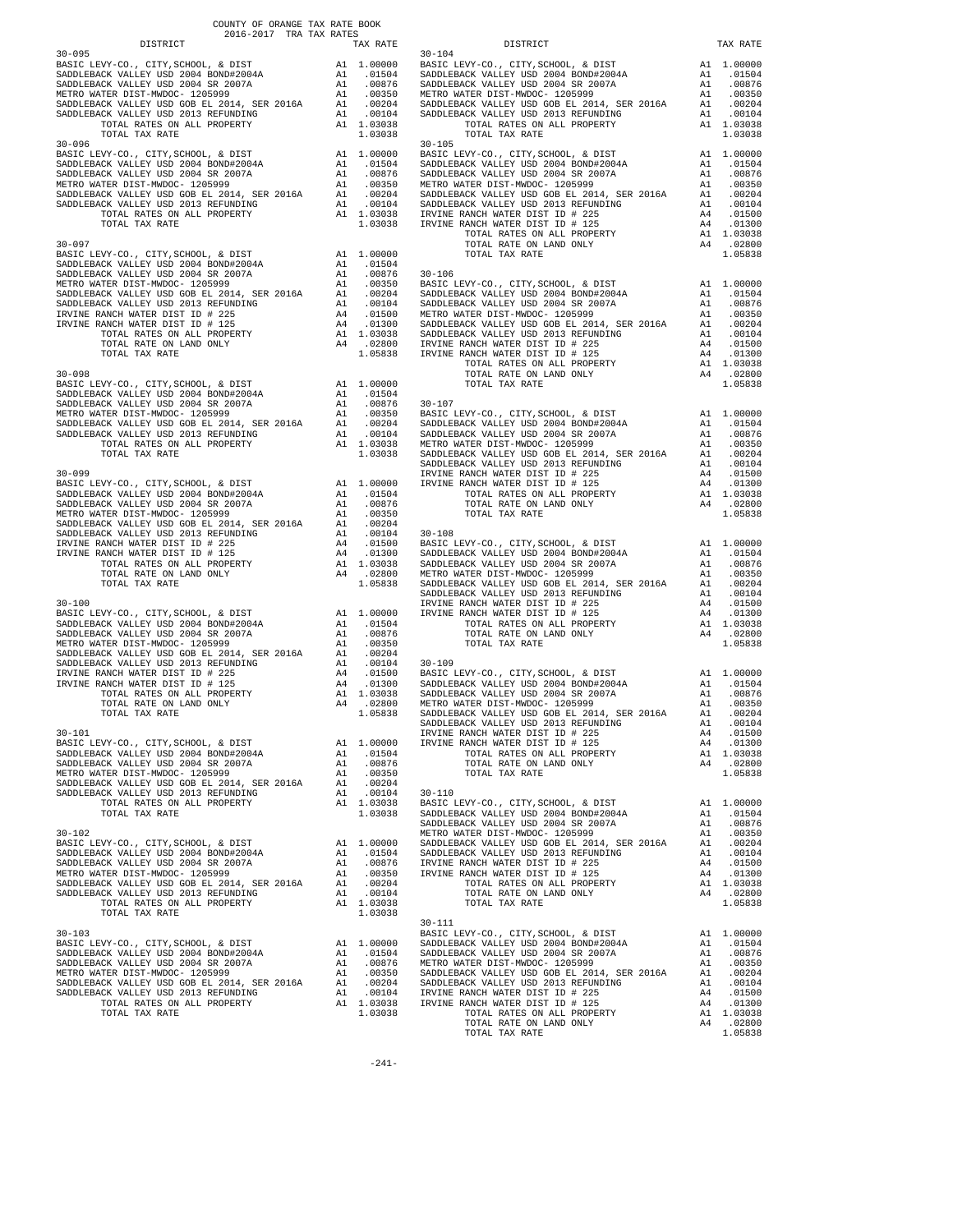| 2016-2017 TRA TAX RATES<br>DISTRICT | TAX KATES<br>TAX RATE DISTRICT                                                                                                                                                                                                                                                                                                                                                              | TAX RATE |
|-------------------------------------|---------------------------------------------------------------------------------------------------------------------------------------------------------------------------------------------------------------------------------------------------------------------------------------------------------------------------------------------------------------------------------------------|----------|
| $30 - 112$                          | $30 - 120$                                                                                                                                                                                                                                                                                                                                                                                  |          |
|                                     |                                                                                                                                                                                                                                                                                                                                                                                             |          |
|                                     |                                                                                                                                                                                                                                                                                                                                                                                             |          |
| $30 - 115$                          | $30 - 123$                                                                                                                                                                                                                                                                                                                                                                                  |          |
| $30 - 116$                          | $30 - 124$                                                                                                                                                                                                                                                                                                                                                                                  |          |
| $30 - 117$                          | $30 - 125$                                                                                                                                                                                                                                                                                                                                                                                  |          |
|                                     | $\begin{tabular}{c c c c c} 30-118 & 30-126 \\ \texttt{BADLEBACK} \texttt{VALLEY} \texttt{CO}, \texttt{CITY}, \texttt{SCHOOL}, \texttt{& \texttt{DIST}} & \texttt{A1} & 1.00000 & \texttt{BASIDLEBACK} \texttt{VALLEY} \texttt{USD} & 2004 BONDH#2004A & \texttt{A1} & .01504 \\ \texttt{SADDLEBACK} \texttt{VALLEY} \texttt{USD} & 2004 BONDH#2004A & \texttt{A1} & .01504 \\ \texttt{SAD$ |          |
|                                     |                                                                                                                                                                                                                                                                                                                                                                                             |          |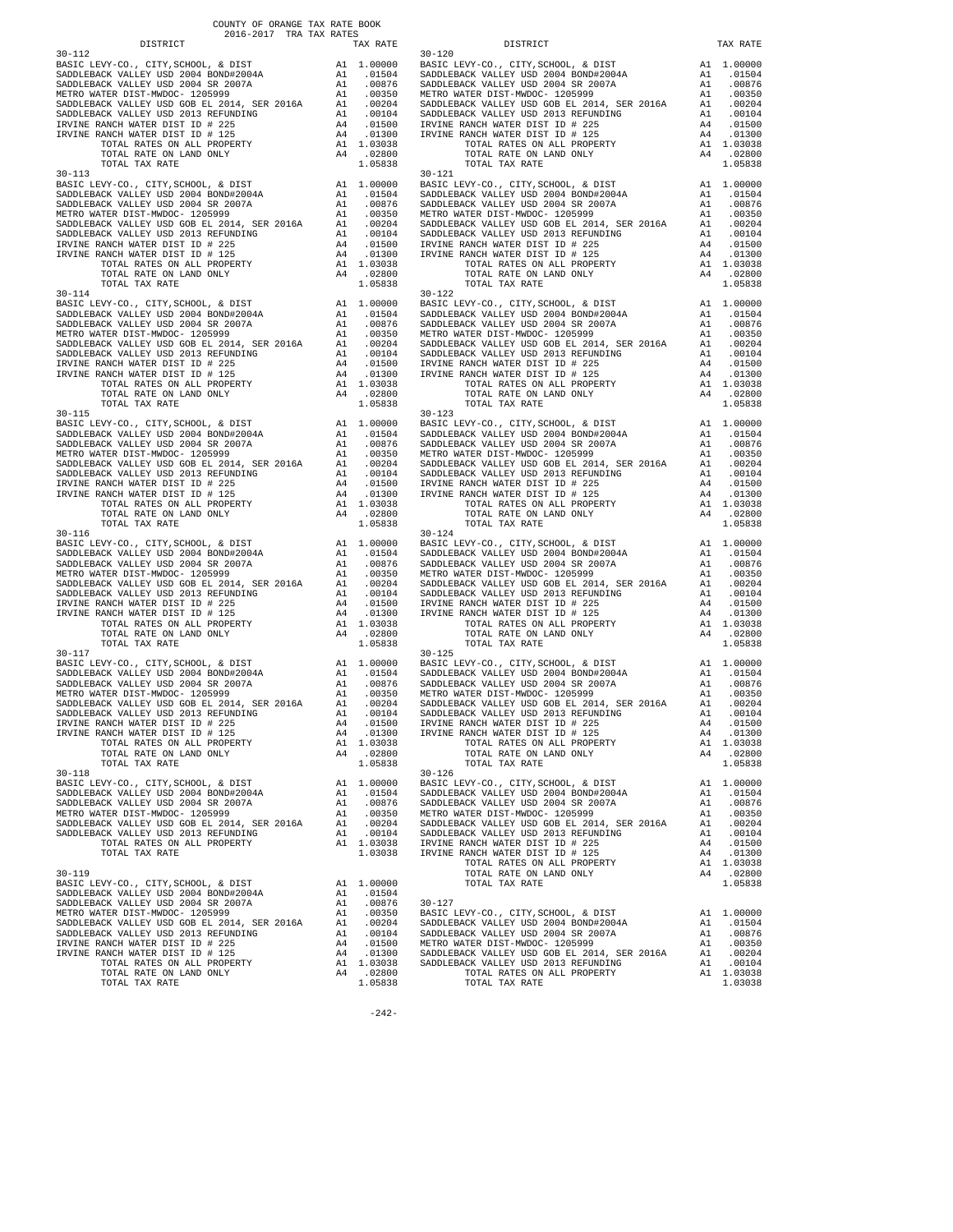| 2016-2017 TRA TAX RATES<br>DISTRICT                                                                                                                                                                                                     | TAX RATE | DISTRICT   | TAX RATE |
|-----------------------------------------------------------------------------------------------------------------------------------------------------------------------------------------------------------------------------------------|----------|------------|----------|
| $30 - 128$                                                                                                                                                                                                                              |          | $30 - 137$ |          |
|                                                                                                                                                                                                                                         |          |            |          |
|                                                                                                                                                                                                                                         |          |            |          |
|                                                                                                                                                                                                                                         |          |            |          |
|                                                                                                                                                                                                                                         |          |            |          |
|                                                                                                                                                                                                                                         |          |            |          |
|                                                                                                                                                                                                                                         |          |            |          |
|                                                                                                                                                                                                                                         |          |            |          |
|                                                                                                                                                                                                                                         |          |            |          |
|                                                                                                                                                                                                                                         |          |            |          |
|                                                                                                                                                                                                                                         |          |            |          |
|                                                                                                                                                                                                                                         |          |            |          |
|                                                                                                                                                                                                                                         |          |            |          |
|                                                                                                                                                                                                                                         |          |            |          |
|                                                                                                                                                                                                                                         |          |            |          |
|                                                                                                                                                                                                                                         |          |            |          |
|                                                                                                                                                                                                                                         |          |            |          |
|                                                                                                                                                                                                                                         |          |            |          |
|                                                                                                                                                                                                                                         |          |            |          |
|                                                                                                                                                                                                                                         |          |            |          |
|                                                                                                                                                                                                                                         |          |            |          |
|                                                                                                                                                                                                                                         |          |            |          |
|                                                                                                                                                                                                                                         |          |            |          |
|                                                                                                                                                                                                                                         |          |            |          |
|                                                                                                                                                                                                                                         |          |            |          |
|                                                                                                                                                                                                                                         |          |            |          |
|                                                                                                                                                                                                                                         |          |            |          |
|                                                                                                                                                                                                                                         |          |            |          |
|                                                                                                                                                                                                                                         |          |            |          |
|                                                                                                                                                                                                                                         |          |            |          |
|                                                                                                                                                                                                                                         |          |            |          |
|                                                                                                                                                                                                                                         |          |            |          |
|                                                                                                                                                                                                                                         |          |            |          |
|                                                                                                                                                                                                                                         |          |            |          |
|                                                                                                                                                                                                                                         |          |            |          |
|                                                                                                                                                                                                                                         |          |            |          |
|                                                                                                                                                                                                                                         |          | $30 - 141$ |          |
|                                                                                                                                                                                                                                         |          |            |          |
|                                                                                                                                                                                                                                         |          |            |          |
|                                                                                                                                                                                                                                         |          |            |          |
|                                                                                                                                                                                                                                         |          |            |          |
|                                                                                                                                                                                                                                         |          |            |          |
|                                                                                                                                                                                                                                         |          |            |          |
|                                                                                                                                                                                                                                         |          |            |          |
|                                                                                                                                                                                                                                         |          |            |          |
|                                                                                                                                                                                                                                         |          |            |          |
|                                                                                                                                                                                                                                         |          |            |          |
|                                                                                                                                                                                                                                         |          |            |          |
|                                                                                                                                                                                                                                         |          |            |          |
|                                                                                                                                                                                                                                         |          |            |          |
|                                                                                                                                                                                                                                         |          |            |          |
|                                                                                                                                                                                                                                         |          |            |          |
|                                                                                                                                                                                                                                         |          |            |          |
|                                                                                                                                                                                                                                         |          |            |          |
|                                                                                                                                                                                                                                         |          |            |          |
|                                                                                                                                                                                                                                         |          |            |          |
|                                                                                                                                                                                                                                         |          |            |          |
|                                                                                                                                                                                                                                         |          |            |          |
|                                                                                                                                                                                                                                         |          |            |          |
|                                                                                                                                                                                                                                         |          |            |          |
|                                                                                                                                                                                                                                         |          |            |          |
|                                                                                                                                                                                                                                         |          |            |          |
|                                                                                                                                                                                                                                         |          |            |          |
|                                                                                                                                                                                                                                         |          |            |          |
|                                                                                                                                                                                                                                         |          |            |          |
|                                                                                                                                                                                                                                         |          |            |          |
|                                                                                                                                                                                                                                         |          |            |          |
|                                                                                                                                                                                                                                         |          |            |          |
|                                                                                                                                                                                                                                         |          |            |          |
|                                                                                                                                                                                                                                         |          |            |          |
|                                                                                                                                                                                                                                         |          |            |          |
|                                                                                                                                                                                                                                         |          | $30 - 145$ |          |
|                                                                                                                                                                                                                                         |          |            |          |
| METRO MYRR DIST-MONOC-1205999<br>SADDLERACK VALLEY USD OGO EL 2013 (1930)<br>SADDLERACK VALLEY USD OGO EL 2014 (1930)<br>SADDLERACK VALLEY USD OGO EL 2014 (1930)<br>IRVIN ENCE NORTHAL TAX RATE (1930)<br>TOTAL RATE ON LAND PODERTY ( |          |            |          |
|                                                                                                                                                                                                                                         |          |            |          |
|                                                                                                                                                                                                                                         |          |            |          |
|                                                                                                                                                                                                                                         |          |            |          |
|                                                                                                                                                                                                                                         |          |            |          |
|                                                                                                                                                                                                                                         |          |            |          |
|                                                                                                                                                                                                                                         |          |            |          |
|                                                                                                                                                                                                                                         |          |            |          |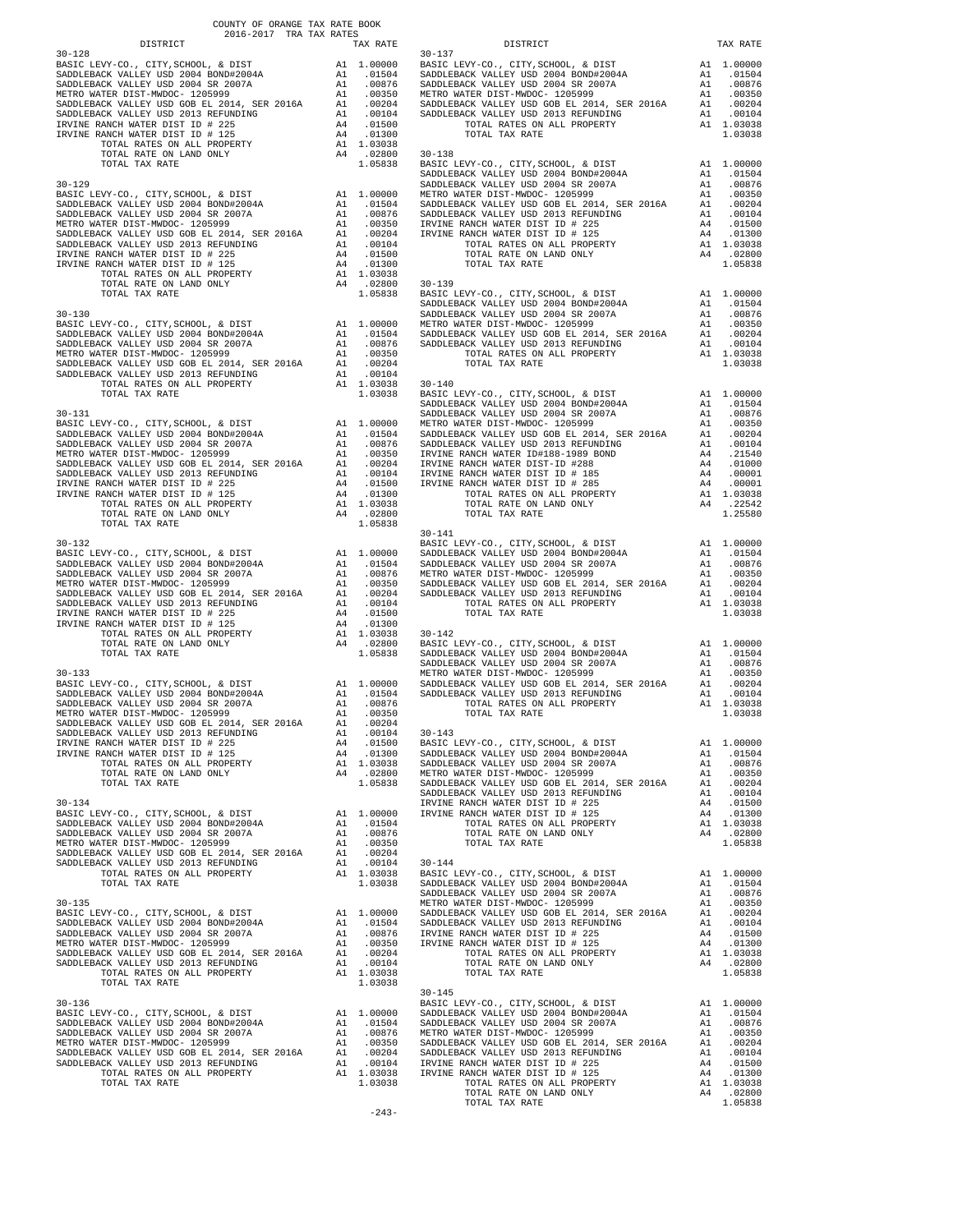| COUNTY OF ORANGE TAX RATE BOOK<br>2016-2017 TRA TAX RATES<br>$2016-2017\quad\text{TRA RATES}\label{eq:2016-2017}$ DISTRICT                                                                                                                                                                                                                                                                                     |          |          |          |
|----------------------------------------------------------------------------------------------------------------------------------------------------------------------------------------------------------------------------------------------------------------------------------------------------------------------------------------------------------------------------------------------------------------|----------|----------|----------|
| $\begin{tabular}{l c c c c c} \multicolumn{4}{c}{DISTRICT} & \multicolumn{4}{c}{\begin{tabular}{c} DISTRICT\\ \hline BASIC LEVY-CO, CITY, SCHOOL, & DISTT\\ \hline SADDEEBACK VALEY USD 2004 BONDH2004A & A1 & .01504 & SADDEEBACK VALEY USD 2004 BONDH2004A & A1 & .01504\\ \hline SADDEEBACK VALEY USD 2004 SONDLEBACK VALEY USD 2004 SADDEBACK VALEY USD 2004 SappLEBACK VALEY USD 2007A & A1 & .01504\\ \$ | TAX RATE | DISTRICT | TAX RATE |
|                                                                                                                                                                                                                                                                                                                                                                                                                |          |          |          |
|                                                                                                                                                                                                                                                                                                                                                                                                                |          |          |          |
|                                                                                                                                                                                                                                                                                                                                                                                                                |          |          |          |
|                                                                                                                                                                                                                                                                                                                                                                                                                |          |          |          |
|                                                                                                                                                                                                                                                                                                                                                                                                                |          |          |          |
|                                                                                                                                                                                                                                                                                                                                                                                                                |          |          |          |
|                                                                                                                                                                                                                                                                                                                                                                                                                |          |          |          |
|                                                                                                                                                                                                                                                                                                                                                                                                                |          |          |          |
|                                                                                                                                                                                                                                                                                                                                                                                                                |          |          |          |
|                                                                                                                                                                                                                                                                                                                                                                                                                |          |          |          |
|                                                                                                                                                                                                                                                                                                                                                                                                                |          |          |          |
|                                                                                                                                                                                                                                                                                                                                                                                                                |          |          |          |
|                                                                                                                                                                                                                                                                                                                                                                                                                |          |          |          |
|                                                                                                                                                                                                                                                                                                                                                                                                                |          |          |          |
|                                                                                                                                                                                                                                                                                                                                                                                                                |          |          |          |
|                                                                                                                                                                                                                                                                                                                                                                                                                |          |          |          |
|                                                                                                                                                                                                                                                                                                                                                                                                                |          |          |          |
|                                                                                                                                                                                                                                                                                                                                                                                                                |          |          |          |
|                                                                                                                                                                                                                                                                                                                                                                                                                |          |          |          |
|                                                                                                                                                                                                                                                                                                                                                                                                                |          |          |          |
|                                                                                                                                                                                                                                                                                                                                                                                                                |          |          |          |
|                                                                                                                                                                                                                                                                                                                                                                                                                |          |          |          |
|                                                                                                                                                                                                                                                                                                                                                                                                                |          |          |          |
|                                                                                                                                                                                                                                                                                                                                                                                                                |          |          |          |
|                                                                                                                                                                                                                                                                                                                                                                                                                |          |          |          |
|                                                                                                                                                                                                                                                                                                                                                                                                                |          |          |          |
|                                                                                                                                                                                                                                                                                                                                                                                                                |          |          |          |
|                                                                                                                                                                                                                                                                                                                                                                                                                |          |          |          |
|                                                                                                                                                                                                                                                                                                                                                                                                                |          |          |          |
|                                                                                                                                                                                                                                                                                                                                                                                                                |          |          |          |
|                                                                                                                                                                                                                                                                                                                                                                                                                |          |          |          |
|                                                                                                                                                                                                                                                                                                                                                                                                                |          |          |          |
|                                                                                                                                                                                                                                                                                                                                                                                                                |          |          |          |
|                                                                                                                                                                                                                                                                                                                                                                                                                |          |          |          |
|                                                                                                                                                                                                                                                                                                                                                                                                                |          |          |          |
|                                                                                                                                                                                                                                                                                                                                                                                                                |          |          |          |
|                                                                                                                                                                                                                                                                                                                                                                                                                |          |          |          |
|                                                                                                                                                                                                                                                                                                                                                                                                                |          |          |          |
|                                                                                                                                                                                                                                                                                                                                                                                                                |          |          |          |
|                                                                                                                                                                                                                                                                                                                                                                                                                |          |          |          |
|                                                                                                                                                                                                                                                                                                                                                                                                                |          |          |          |
|                                                                                                                                                                                                                                                                                                                                                                                                                |          |          |          |
|                                                                                                                                                                                                                                                                                                                                                                                                                |          |          |          |
|                                                                                                                                                                                                                                                                                                                                                                                                                |          |          |          |
|                                                                                                                                                                                                                                                                                                                                                                                                                |          |          |          |
|                                                                                                                                                                                                                                                                                                                                                                                                                |          |          |          |
|                                                                                                                                                                                                                                                                                                                                                                                                                |          |          |          |
|                                                                                                                                                                                                                                                                                                                                                                                                                |          |          |          |
|                                                                                                                                                                                                                                                                                                                                                                                                                |          |          |          |
|                                                                                                                                                                                                                                                                                                                                                                                                                |          |          |          |
|                                                                                                                                                                                                                                                                                                                                                                                                                |          |          |          |
|                                                                                                                                                                                                                                                                                                                                                                                                                |          |          |          |
|                                                                                                                                                                                                                                                                                                                                                                                                                |          |          |          |
|                                                                                                                                                                                                                                                                                                                                                                                                                |          |          |          |
|                                                                                                                                                                                                                                                                                                                                                                                                                |          |          |          |
|                                                                                                                                                                                                                                                                                                                                                                                                                |          |          |          |
|                                                                                                                                                                                                                                                                                                                                                                                                                |          |          |          |
|                                                                                                                                                                                                                                                                                                                                                                                                                |          |          |          |
|                                                                                                                                                                                                                                                                                                                                                                                                                |          |          |          |
|                                                                                                                                                                                                                                                                                                                                                                                                                |          |          |          |
|                                                                                                                                                                                                                                                                                                                                                                                                                |          |          |          |
|                                                                                                                                                                                                                                                                                                                                                                                                                |          |          |          |
|                                                                                                                                                                                                                                                                                                                                                                                                                |          |          |          |
|                                                                                                                                                                                                                                                                                                                                                                                                                |          |          |          |
|                                                                                                                                                                                                                                                                                                                                                                                                                |          |          |          |
|                                                                                                                                                                                                                                                                                                                                                                                                                |          |          |          |
|                                                                                                                                                                                                                                                                                                                                                                                                                |          |          |          |
|                                                                                                                                                                                                                                                                                                                                                                                                                |          |          |          |
|                                                                                                                                                                                                                                                                                                                                                                                                                |          |          |          |
|                                                                                                                                                                                                                                                                                                                                                                                                                |          |          |          |
|                                                                                                                                                                                                                                                                                                                                                                                                                |          |          |          |
|                                                                                                                                                                                                                                                                                                                                                                                                                |          |          |          |
|                                                                                                                                                                                                                                                                                                                                                                                                                |          |          |          |
|                                                                                                                                                                                                                                                                                                                                                                                                                |          |          |          |
|                                                                                                                                                                                                                                                                                                                                                                                                                |          |          |          |
|                                                                                                                                                                                                                                                                                                                                                                                                                |          |          |          |
|                                                                                                                                                                                                                                                                                                                                                                                                                |          |          |          |
|                                                                                                                                                                                                                                                                                                                                                                                                                |          |          |          |
|                                                                                                                                                                                                                                                                                                                                                                                                                |          |          |          |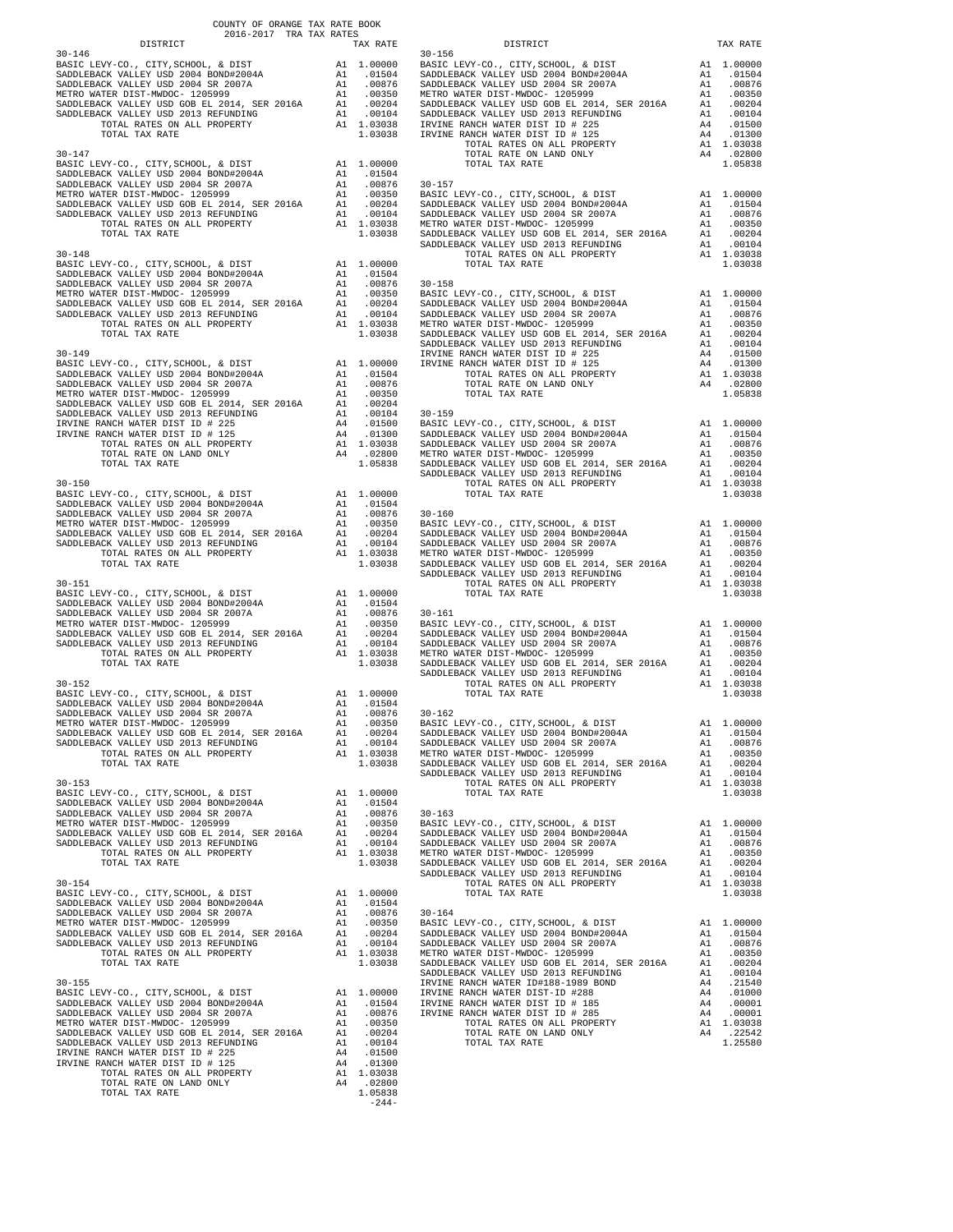| COUNTY OF ORANGE TAX RATE BOOK                                                                                                                                                                                                                                                                                                                                                                                                                                                                                               |  |                                                                                                                                                                                                                                           |          |
|------------------------------------------------------------------------------------------------------------------------------------------------------------------------------------------------------------------------------------------------------------------------------------------------------------------------------------------------------------------------------------------------------------------------------------------------------------------------------------------------------------------------------|--|-------------------------------------------------------------------------------------------------------------------------------------------------------------------------------------------------------------------------------------------|----------|
| $\begin{tabular}{lllllll} & $\textsc{--}\xspace$ & $\textsc{--}\xspace$ & $\textsc{--}\xspace$ & $\textsc{--}\xspace$ & $\textsc{--}\xspace$ & $\textsc{--}\xspace$ & $\textsc{--}\xspace$ & $\textsc{--}\xspace$ & $\textsc{--}\xspace$ & $\textsc{--}\xspace$ & $\textsc{--}\xspace$ & $\textsc{--}\xspace$ & $\textsc{--}\xspace$ & $\textsc{--}\xspace$ & $\textsc{--}\xspace$ & $\textsc{--}\xspace$ & $\textsc{--}\xspace$ & $\textsc{--}\xspace$ & $\textsc{--}\xspace$ & $\textsc{--}\xspace$ & $\textsc{--}\xspace$ |  | TRA TAX RATES<br>TAX RATE 015TRICT<br>30-174                                                                                                                                                                                              | TAX RATE |
| $30 - 165$                                                                                                                                                                                                                                                                                                                                                                                                                                                                                                                   |  | 30–165 (2007) 2014–2017 TAX RATES<br>2014–2017 TAX RATES<br>2014–2017 TAX RATES<br>2015–2017 TAX RATES<br>2015–2017 TAX RATES<br>2015–2017 (2007) 2015–2017 TAX RATES<br>2016–2017 (2007) 2015–2017 (2007) 2015–2017 (2007) 2015–2017 (20 |          |
|                                                                                                                                                                                                                                                                                                                                                                                                                                                                                                                              |  |                                                                                                                                                                                                                                           |          |
|                                                                                                                                                                                                                                                                                                                                                                                                                                                                                                                              |  |                                                                                                                                                                                                                                           |          |
|                                                                                                                                                                                                                                                                                                                                                                                                                                                                                                                              |  |                                                                                                                                                                                                                                           |          |
|                                                                                                                                                                                                                                                                                                                                                                                                                                                                                                                              |  |                                                                                                                                                                                                                                           |          |
|                                                                                                                                                                                                                                                                                                                                                                                                                                                                                                                              |  |                                                                                                                                                                                                                                           |          |
|                                                                                                                                                                                                                                                                                                                                                                                                                                                                                                                              |  |                                                                                                                                                                                                                                           |          |
|                                                                                                                                                                                                                                                                                                                                                                                                                                                                                                                              |  |                                                                                                                                                                                                                                           |          |
|                                                                                                                                                                                                                                                                                                                                                                                                                                                                                                                              |  |                                                                                                                                                                                                                                           |          |
|                                                                                                                                                                                                                                                                                                                                                                                                                                                                                                                              |  |                                                                                                                                                                                                                                           |          |
|                                                                                                                                                                                                                                                                                                                                                                                                                                                                                                                              |  |                                                                                                                                                                                                                                           |          |
|                                                                                                                                                                                                                                                                                                                                                                                                                                                                                                                              |  |                                                                                                                                                                                                                                           |          |
|                                                                                                                                                                                                                                                                                                                                                                                                                                                                                                                              |  |                                                                                                                                                                                                                                           |          |
|                                                                                                                                                                                                                                                                                                                                                                                                                                                                                                                              |  |                                                                                                                                                                                                                                           |          |
|                                                                                                                                                                                                                                                                                                                                                                                                                                                                                                                              |  |                                                                                                                                                                                                                                           |          |
|                                                                                                                                                                                                                                                                                                                                                                                                                                                                                                                              |  |                                                                                                                                                                                                                                           |          |
|                                                                                                                                                                                                                                                                                                                                                                                                                                                                                                                              |  |                                                                                                                                                                                                                                           |          |
|                                                                                                                                                                                                                                                                                                                                                                                                                                                                                                                              |  |                                                                                                                                                                                                                                           |          |
|                                                                                                                                                                                                                                                                                                                                                                                                                                                                                                                              |  |                                                                                                                                                                                                                                           |          |
|                                                                                                                                                                                                                                                                                                                                                                                                                                                                                                                              |  |                                                                                                                                                                                                                                           |          |
|                                                                                                                                                                                                                                                                                                                                                                                                                                                                                                                              |  |                                                                                                                                                                                                                                           |          |
|                                                                                                                                                                                                                                                                                                                                                                                                                                                                                                                              |  |                                                                                                                                                                                                                                           |          |
| $30 - 170$                                                                                                                                                                                                                                                                                                                                                                                                                                                                                                                   |  |                                                                                                                                                                                                                                           |          |
|                                                                                                                                                                                                                                                                                                                                                                                                                                                                                                                              |  |                                                                                                                                                                                                                                           |          |
|                                                                                                                                                                                                                                                                                                                                                                                                                                                                                                                              |  |                                                                                                                                                                                                                                           |          |
|                                                                                                                                                                                                                                                                                                                                                                                                                                                                                                                              |  |                                                                                                                                                                                                                                           |          |
|                                                                                                                                                                                                                                                                                                                                                                                                                                                                                                                              |  |                                                                                                                                                                                                                                           |          |
|                                                                                                                                                                                                                                                                                                                                                                                                                                                                                                                              |  |                                                                                                                                                                                                                                           |          |
|                                                                                                                                                                                                                                                                                                                                                                                                                                                                                                                              |  |                                                                                                                                                                                                                                           |          |
|                                                                                                                                                                                                                                                                                                                                                                                                                                                                                                                              |  |                                                                                                                                                                                                                                           |          |
|                                                                                                                                                                                                                                                                                                                                                                                                                                                                                                                              |  |                                                                                                                                                                                                                                           |          |
|                                                                                                                                                                                                                                                                                                                                                                                                                                                                                                                              |  |                                                                                                                                                                                                                                           |          |
|                                                                                                                                                                                                                                                                                                                                                                                                                                                                                                                              |  |                                                                                                                                                                                                                                           |          |
|                                                                                                                                                                                                                                                                                                                                                                                                                                                                                                                              |  |                                                                                                                                                                                                                                           |          |
|                                                                                                                                                                                                                                                                                                                                                                                                                                                                                                                              |  |                                                                                                                                                                                                                                           |          |
|                                                                                                                                                                                                                                                                                                                                                                                                                                                                                                                              |  |                                                                                                                                                                                                                                           |          |
|                                                                                                                                                                                                                                                                                                                                                                                                                                                                                                                              |  |                                                                                                                                                                                                                                           |          |
|                                                                                                                                                                                                                                                                                                                                                                                                                                                                                                                              |  |                                                                                                                                                                                                                                           |          |
|                                                                                                                                                                                                                                                                                                                                                                                                                                                                                                                              |  |                                                                                                                                                                                                                                           |          |
|                                                                                                                                                                                                                                                                                                                                                                                                                                                                                                                              |  |                                                                                                                                                                                                                                           |          |
|                                                                                                                                                                                                                                                                                                                                                                                                                                                                                                                              |  |                                                                                                                                                                                                                                           |          |
|                                                                                                                                                                                                                                                                                                                                                                                                                                                                                                                              |  |                                                                                                                                                                                                                                           |          |
|                                                                                                                                                                                                                                                                                                                                                                                                                                                                                                                              |  |                                                                                                                                                                                                                                           |          |
|                                                                                                                                                                                                                                                                                                                                                                                                                                                                                                                              |  |                                                                                                                                                                                                                                           |          |
|                                                                                                                                                                                                                                                                                                                                                                                                                                                                                                                              |  |                                                                                                                                                                                                                                           |          |
|                                                                                                                                                                                                                                                                                                                                                                                                                                                                                                                              |  |                                                                                                                                                                                                                                           |          |
|                                                                                                                                                                                                                                                                                                                                                                                                                                                                                                                              |  |                                                                                                                                                                                                                                           |          |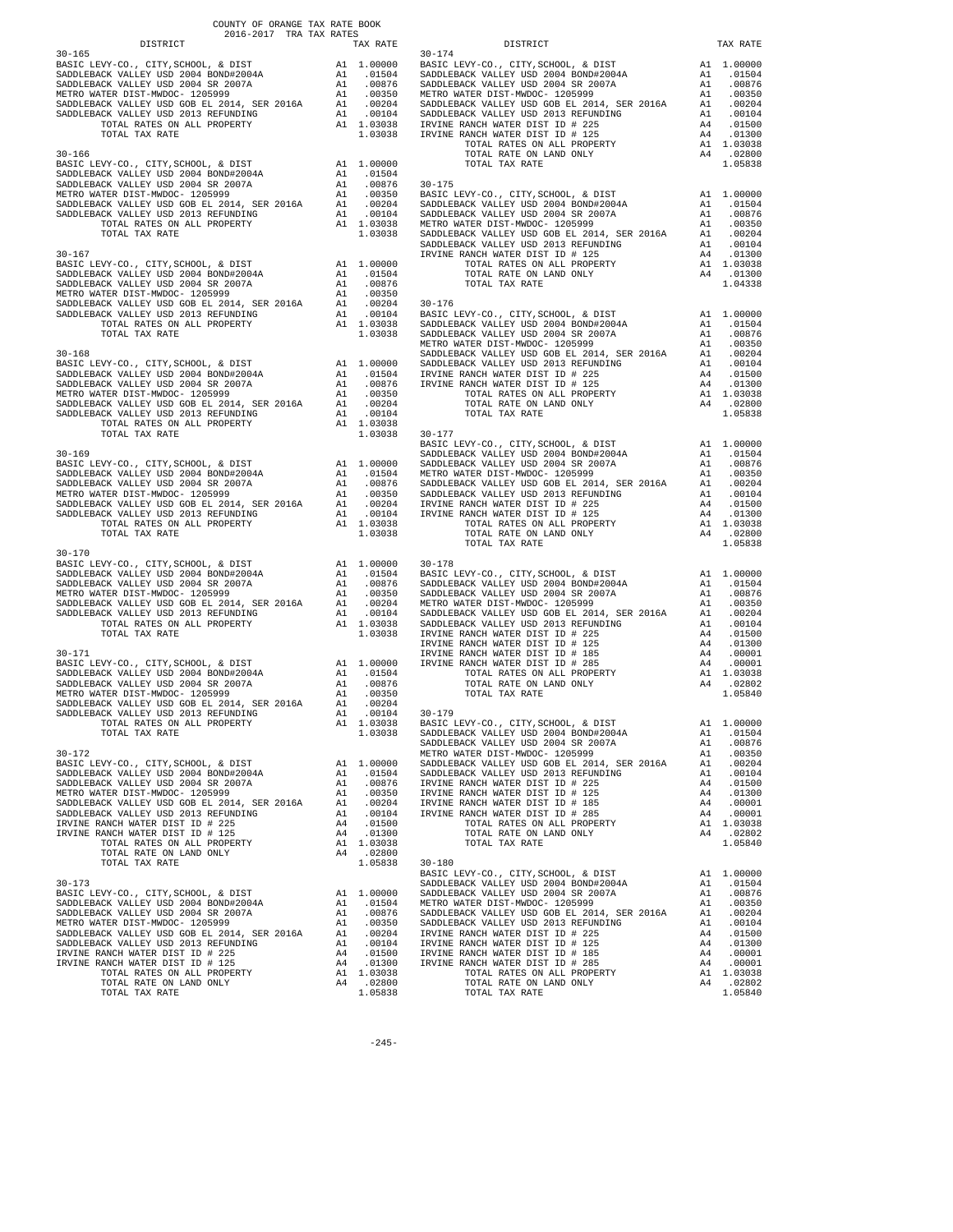| COUNTY OF ORANGE TAX RATE BOOK<br>2016-2017 TRA TAX RATES<br>$2016-2017\quad\text{TRA RATES}\label{eq:2016-2017}$ DISTRICT |          |                                                                                                                                                                                                                                                                                                                                                                                                          |           |
|----------------------------------------------------------------------------------------------------------------------------|----------|----------------------------------------------------------------------------------------------------------------------------------------------------------------------------------------------------------------------------------------------------------------------------------------------------------------------------------------------------------------------------------------------------------|-----------|
| $30 - 181$                                                                                                                 | TAX RATE | DISTRICT<br>$31 - 006$                                                                                                                                                                                                                                                                                                                                                                                   | TAX RATE  |
|                                                                                                                            |          |                                                                                                                                                                                                                                                                                                                                                                                                          |           |
|                                                                                                                            |          |                                                                                                                                                                                                                                                                                                                                                                                                          |           |
|                                                                                                                            |          |                                                                                                                                                                                                                                                                                                                                                                                                          |           |
|                                                                                                                            |          |                                                                                                                                                                                                                                                                                                                                                                                                          |           |
|                                                                                                                            |          |                                                                                                                                                                                                                                                                                                                                                                                                          |           |
|                                                                                                                            |          |                                                                                                                                                                                                                                                                                                                                                                                                          |           |
|                                                                                                                            |          |                                                                                                                                                                                                                                                                                                                                                                                                          |           |
|                                                                                                                            |          |                                                                                                                                                                                                                                                                                                                                                                                                          |           |
|                                                                                                                            |          |                                                                                                                                                                                                                                                                                                                                                                                                          |           |
|                                                                                                                            |          |                                                                                                                                                                                                                                                                                                                                                                                                          |           |
|                                                                                                                            |          |                                                                                                                                                                                                                                                                                                                                                                                                          |           |
|                                                                                                                            |          |                                                                                                                                                                                                                                                                                                                                                                                                          |           |
|                                                                                                                            |          |                                                                                                                                                                                                                                                                                                                                                                                                          |           |
|                                                                                                                            |          |                                                                                                                                                                                                                                                                                                                                                                                                          |           |
|                                                                                                                            |          |                                                                                                                                                                                                                                                                                                                                                                                                          |           |
|                                                                                                                            |          |                                                                                                                                                                                                                                                                                                                                                                                                          |           |
|                                                                                                                            |          |                                                                                                                                                                                                                                                                                                                                                                                                          |           |
|                                                                                                                            |          |                                                                                                                                                                                                                                                                                                                                                                                                          |           |
|                                                                                                                            |          |                                                                                                                                                                                                                                                                                                                                                                                                          |           |
|                                                                                                                            |          |                                                                                                                                                                                                                                                                                                                                                                                                          |           |
|                                                                                                                            |          |                                                                                                                                                                                                                                                                                                                                                                                                          |           |
|                                                                                                                            |          |                                                                                                                                                                                                                                                                                                                                                                                                          |           |
|                                                                                                                            |          |                                                                                                                                                                                                                                                                                                                                                                                                          |           |
|                                                                                                                            |          |                                                                                                                                                                                                                                                                                                                                                                                                          |           |
|                                                                                                                            |          |                                                                                                                                                                                                                                                                                                                                                                                                          |           |
|                                                                                                                            |          |                                                                                                                                                                                                                                                                                                                                                                                                          |           |
|                                                                                                                            |          |                                                                                                                                                                                                                                                                                                                                                                                                          |           |
|                                                                                                                            |          |                                                                                                                                                                                                                                                                                                                                                                                                          |           |
|                                                                                                                            |          |                                                                                                                                                                                                                                                                                                                                                                                                          |           |
|                                                                                                                            |          | $\begin{tabular}{c c c c c} \multicolumn{4}{c c c} \multicolumn{4}{c c c} \multicolumn{4}{c c c} \multicolumn{4}{c c c} \multicolumn{4}{c c c} \multicolumn{4}{c c c} \multicolumn{4}{c c c} \multicolumn{4}{c c c} \multicolumn{4}{c c c} \multicolumn{4}{c c c} \multicolumn{4}{c c c} \multicolumn{4}{c c c} \multicolumn{4}{c c c} \multicolumn{4}{c c c} \multicolumn{4}{c c c} \multicolumn{4}{c $ |           |
|                                                                                                                            |          |                                                                                                                                                                                                                                                                                                                                                                                                          |           |
|                                                                                                                            |          |                                                                                                                                                                                                                                                                                                                                                                                                          |           |
|                                                                                                                            |          |                                                                                                                                                                                                                                                                                                                                                                                                          |           |
|                                                                                                                            |          |                                                                                                                                                                                                                                                                                                                                                                                                          |           |
|                                                                                                                            |          |                                                                                                                                                                                                                                                                                                                                                                                                          |           |
|                                                                                                                            |          |                                                                                                                                                                                                                                                                                                                                                                                                          |           |
|                                                                                                                            |          |                                                                                                                                                                                                                                                                                                                                                                                                          |           |
|                                                                                                                            |          | $31 - 011$                                                                                                                                                                                                                                                                                                                                                                                               |           |
|                                                                                                                            |          |                                                                                                                                                                                                                                                                                                                                                                                                          |           |
|                                                                                                                            |          |                                                                                                                                                                                                                                                                                                                                                                                                          |           |
|                                                                                                                            |          |                                                                                                                                                                                                                                                                                                                                                                                                          |           |
|                                                                                                                            |          |                                                                                                                                                                                                                                                                                                                                                                                                          |           |
|                                                                                                                            |          | TOTAL TAX RATE                                                                                                                                                                                                                                                                                                                                                                                           | 1.03038   |
|                                                                                                                            |          |                                                                                                                                                                                                                                                                                                                                                                                                          |           |
|                                                                                                                            |          |                                                                                                                                                                                                                                                                                                                                                                                                          |           |
|                                                                                                                            |          |                                                                                                                                                                                                                                                                                                                                                                                                          |           |
|                                                                                                                            |          |                                                                                                                                                                                                                                                                                                                                                                                                          |           |
|                                                                                                                            |          |                                                                                                                                                                                                                                                                                                                                                                                                          |           |
|                                                                                                                            |          | SADDLEBACK VALLEY USD 2013 REFUNDING                                                                                                                                                                                                                                                                                                                                                                     | A1 .00104 |
|                                                                                                                            |          |                                                                                                                                                                                                                                                                                                                                                                                                          |           |
|                                                                                                                            |          |                                                                                                                                                                                                                                                                                                                                                                                                          |           |
|                                                                                                                            |          |                                                                                                                                                                                                                                                                                                                                                                                                          |           |
|                                                                                                                            |          |                                                                                                                                                                                                                                                                                                                                                                                                          |           |
|                                                                                                                            |          |                                                                                                                                                                                                                                                                                                                                                                                                          |           |
|                                                                                                                            |          |                                                                                                                                                                                                                                                                                                                                                                                                          |           |
|                                                                                                                            |          |                                                                                                                                                                                                                                                                                                                                                                                                          |           |
|                                                                                                                            |          |                                                                                                                                                                                                                                                                                                                                                                                                          |           |
|                                                                                                                            |          |                                                                                                                                                                                                                                                                                                                                                                                                          |           |
|                                                                                                                            |          |                                                                                                                                                                                                                                                                                                                                                                                                          |           |
|                                                                                                                            |          |                                                                                                                                                                                                                                                                                                                                                                                                          |           |
|                                                                                                                            |          |                                                                                                                                                                                                                                                                                                                                                                                                          |           |
|                                                                                                                            |          |                                                                                                                                                                                                                                                                                                                                                                                                          |           |
|                                                                                                                            |          |                                                                                                                                                                                                                                                                                                                                                                                                          |           |
|                                                                                                                            |          |                                                                                                                                                                                                                                                                                                                                                                                                          |           |
|                                                                                                                            |          |                                                                                                                                                                                                                                                                                                                                                                                                          |           |
|                                                                                                                            |          |                                                                                                                                                                                                                                                                                                                                                                                                          |           |
|                                                                                                                            |          |                                                                                                                                                                                                                                                                                                                                                                                                          |           |
|                                                                                                                            |          |                                                                                                                                                                                                                                                                                                                                                                                                          |           |
|                                                                                                                            |          |                                                                                                                                                                                                                                                                                                                                                                                                          |           |
|                                                                                                                            |          |                                                                                                                                                                                                                                                                                                                                                                                                          |           |
|                                                                                                                            |          |                                                                                                                                                                                                                                                                                                                                                                                                          |           |
|                                                                                                                            |          |                                                                                                                                                                                                                                                                                                                                                                                                          |           |
|                                                                                                                            |          |                                                                                                                                                                                                                                                                                                                                                                                                          |           |
|                                                                                                                            |          |                                                                                                                                                                                                                                                                                                                                                                                                          |           |
|                                                                                                                            |          |                                                                                                                                                                                                                                                                                                                                                                                                          |           |
|                                                                                                                            |          |                                                                                                                                                                                                                                                                                                                                                                                                          |           |
|                                                                                                                            |          |                                                                                                                                                                                                                                                                                                                                                                                                          |           |
|                                                                                                                            |          |                                                                                                                                                                                                                                                                                                                                                                                                          |           |
|                                                                                                                            |          |                                                                                                                                                                                                                                                                                                                                                                                                          |           |
|                                                                                                                            |          |                                                                                                                                                                                                                                                                                                                                                                                                          |           |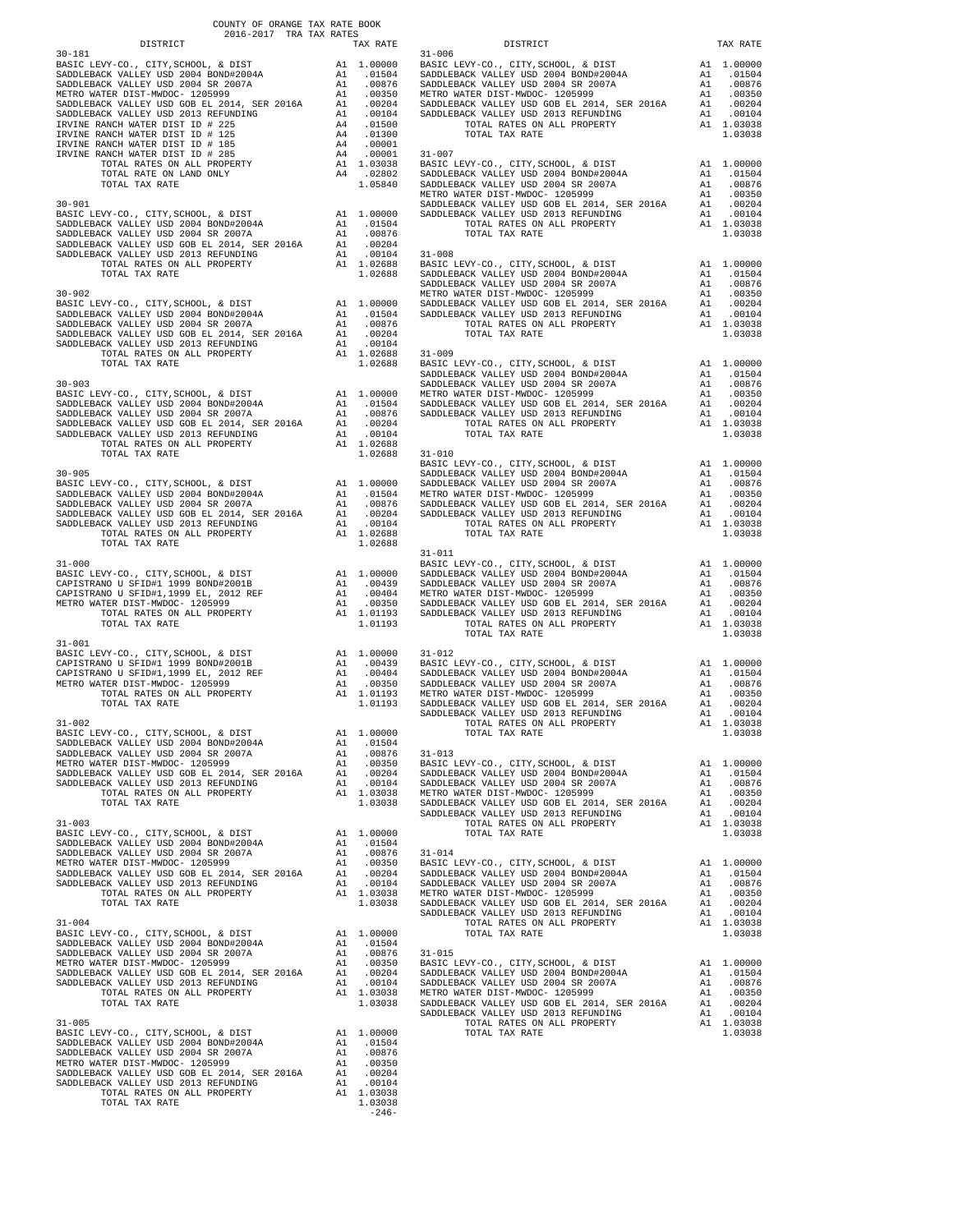| COUNTY OF ORANGE TAX RATE BOOK<br>2016-2017 TRA TAX RATES<br>$2016-2017\quad\text{TRA TAX RATES}\label{eq:2016-2017}$ DISTRICT |          |                                                                                                                                                                                                                                                                                                                                                                                                                       |          |
|--------------------------------------------------------------------------------------------------------------------------------|----------|-----------------------------------------------------------------------------------------------------------------------------------------------------------------------------------------------------------------------------------------------------------------------------------------------------------------------------------------------------------------------------------------------------------------------|----------|
|                                                                                                                                | TAX RATE | DISTRICT                                                                                                                                                                                                                                                                                                                                                                                                              | TAX RATE |
| $31 - 016$                                                                                                                     |          | $31 - 026$<br>$\begin{tabular}{c c c c c} 31-016 & 31-016 \\ \hline BASDLEBACK\ VALLEY\ CO\ ,\ CITY, SCHOOL\ ,\ &EVY-CO\ ,\ CITY, SCHOOL\ ,\ &EDIST \\\[-2mm] BASIC LEVY-CO\ ,\ &CITY, SCHOOL\ ,\ &EDIST \\\[-2mm] SADLEBACK\ VALLEY\ USD\ 2004\ BONDH2004A & A1 \quad .01504 \\\[-2mm] SADDEBACK\ VALLEY\ USD\ 2004\ SADDEBACK\ VALLEY\ USD\ 2004\ SRDDEBACK\ VALLEY\ USD\ 2004\$                                    |          |
|                                                                                                                                |          |                                                                                                                                                                                                                                                                                                                                                                                                                       |          |
|                                                                                                                                |          | $\begin{tabular}{cccc} 31-017 & 1014 \text{L} & 104 \text{L} & 104 \text{L} & 104 \text{L} & 104 \text{L} & 104 \text{L} & 104 \text{L} & 104 \text{L} & 104 \text{L} & 104 \text{L} & 104 \text{L} & 104 \text{L} & 104 \text{L} & 104 \text{L} & 104 \text{L} & 104 \text{L} & 104 \text{L} & 104 \text{L} & 104 \text{L} & 104 \text{L} & 10$                                                                      |          |
|                                                                                                                                |          |                                                                                                                                                                                                                                                                                                                                                                                                                       |          |
| $31 - 019$                                                                                                                     |          | $31 - 029$                                                                                                                                                                                                                                                                                                                                                                                                            |          |
|                                                                                                                                |          | $\begin{tabular}{c c c c} 31-019 & 31-019 \\ \texttt{BADLEBACK} \texttt{VALLEY} -\texttt{CO.}, \texttt{CITY}, \texttt{CHOO1}, \texttt{& \texttt{DIST}} & \texttt{A1} & 1.00000 & \texttt{BASIDLEBACK} \texttt{VALLEY} -\texttt{CO.}, \texttt{CITY}, \texttt{SCHOO1}, \texttt{& \texttt{DIST}} & \texttt{A1} & 1.00000 \\ \texttt{SADDLEBACK} \texttt{VALLEY} \texttt{USD} & 2004 \texttt{BONDH} & 2004 \text$         |          |
|                                                                                                                                |          | $\begin{tabular}{c c c c} 31-020 & 31-030 \\ \texttt{BADLEBACK VALUEY-CO} & \texttt{CITY}, \texttt{SCHOOL}, & \texttt{EUY-CO} & \texttt{CITY}, \texttt{SCHOOL}, & \texttt{EUST} & \texttt{A1} & 1.00000 \\ \texttt{SADDEBACK VALUEY USD 2004 BONDH#2004A} & \texttt{A1} & .01504 & \texttt{BADDEBACK VALUEY USD 2004 BONDH#2004A} & \texttt{A1} & .01504 \\ \texttt{SADDEBACK VALUEY USD 2004 B$                      |          |
|                                                                                                                                |          |                                                                                                                                                                                                                                                                                                                                                                                                                       |          |
|                                                                                                                                |          |                                                                                                                                                                                                                                                                                                                                                                                                                       |          |
| TOTAL TAX RATE                                                                                                                 | 1.03038  | $\begin{tabular}{l c c c c c} \texttt{MALLEY} & 0.0164 & 0.0164 & 0.00168 & 0.00168 & 0.00168 & 0.00168 & 0.00168 & 0.00168 & 0.00168 & 0.00168 & 0.00168 & 0.00168 & 0.00168 & 0.00168 & 0.00168 & 0.00168 & 0.00168 & 0.00168 & 0.00168 & 0.00168 & 0.00168 & 0.00$<br>TOTAL TAX RATE                                                                                                                               | 1.03038  |
| $31 - 024$                                                                                                                     |          | $31 - 034$<br>$\begin{tabular}{c c c c c} 31-024 & 31-034 \\ \texttt{BADLEBACK} \texttt{CEVY-CO} \,, \texttt{CITY}, \texttt{SCHOOL}, \texttt{& \texttt{DIST}} & \texttt{A1} & 1.00000 & \texttt{BASIC} \texttt{LEVY-CO} \,, \texttt{CITY}, \texttt{SCHOOL}, \texttt{& \texttt{DIST}} & \texttt{A1} & 1.00000 \\ \texttt{SADDLEBACK} \texttt{VALEY} \texttt{USD} \texttt{2004} \texttt{BONDH2004A} & \texttt{A1} & .0$ |          |
|                                                                                                                                |          |                                                                                                                                                                                                                                                                                                                                                                                                                       |          |

 $-247-$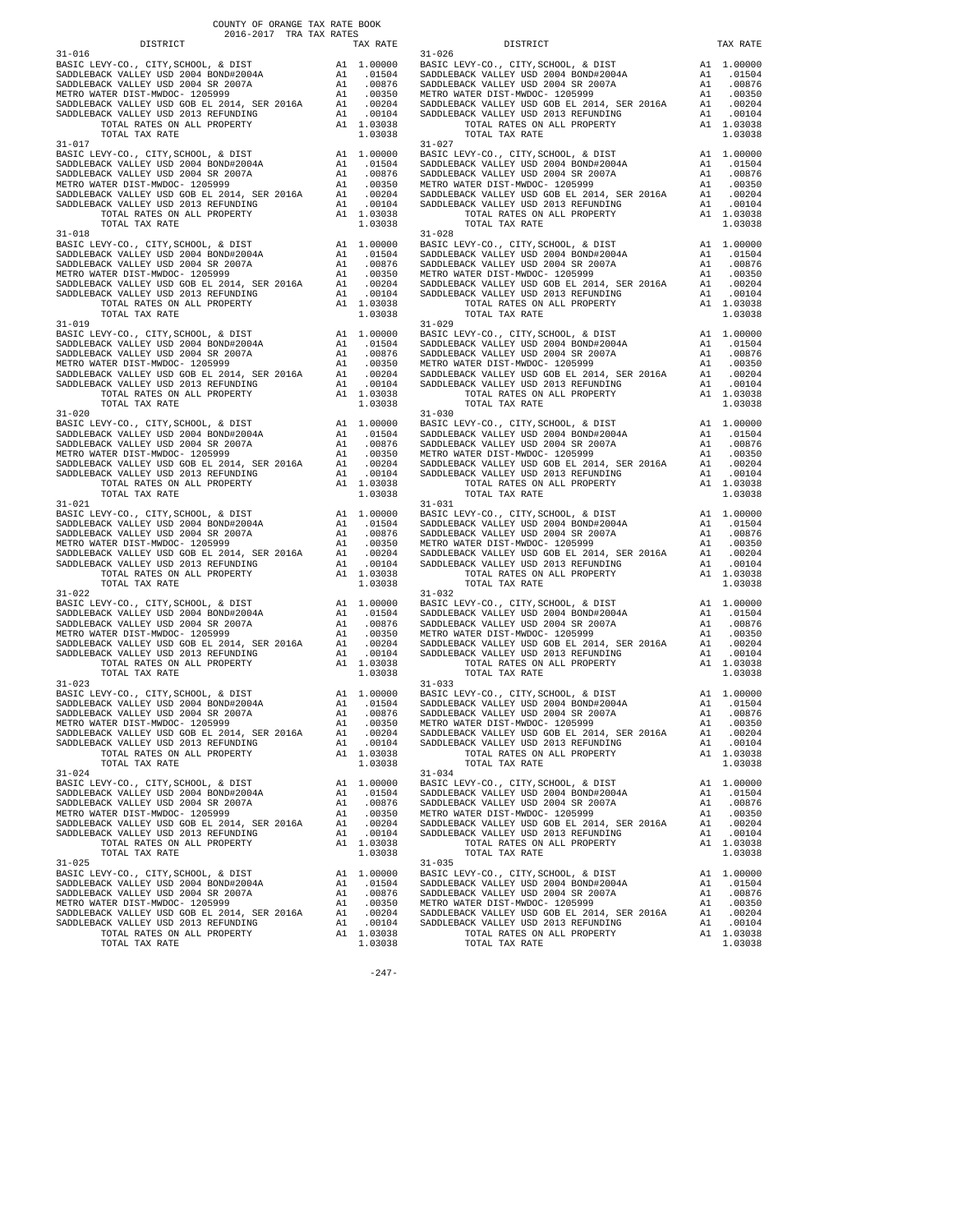| COUNTY OF ORANGE TAX RATE BOOK<br>2016-2017 TRA TAX RATES<br>$2016-2017\quad\text{TRA RATES}\xspace$ DISTRICT |          |                                                                                                                                                                                                                                                                                                                                                                                                               |          |
|---------------------------------------------------------------------------------------------------------------|----------|---------------------------------------------------------------------------------------------------------------------------------------------------------------------------------------------------------------------------------------------------------------------------------------------------------------------------------------------------------------------------------------------------------------|----------|
|                                                                                                               | TAX RATE | DISTRICT                                                                                                                                                                                                                                                                                                                                                                                                      | TAX RATE |
| $31 - 036$                                                                                                    |          | $31 - 046$<br>$\begin{tabular}{c c c c c} 31-036 & 31-046 \\ \texttt{BADLEBACK VALUEY-CO} & , \texttt{CITY}, \texttt{SCHOOL}, & \texttt{EUY-CO}, & , \texttt{CITY}, \texttt{SCHOOL}, & \texttt{EDIST} & \texttt{A1 1.00000} \\ \texttt{SADDEBACK VALUEY USD 2004 BONDH2004A} & \texttt{A1 0.01504} & \texttt{SADDEBACK VALUEY USD 2004 SRDDEBACK VALUEY USD 2004 SRDDEBACK} & \texttt{A1 0.01504} & \texttt{$ |          |
|                                                                                                               |          |                                                                                                                                                                                                                                                                                                                                                                                                               |          |
|                                                                                                               |          |                                                                                                                                                                                                                                                                                                                                                                                                               |          |
|                                                                                                               |          |                                                                                                                                                                                                                                                                                                                                                                                                               |          |
|                                                                                                               |          |                                                                                                                                                                                                                                                                                                                                                                                                               |          |
|                                                                                                               |          |                                                                                                                                                                                                                                                                                                                                                                                                               |          |
|                                                                                                               |          |                                                                                                                                                                                                                                                                                                                                                                                                               |          |
|                                                                                                               |          |                                                                                                                                                                                                                                                                                                                                                                                                               |          |
|                                                                                                               |          |                                                                                                                                                                                                                                                                                                                                                                                                               |          |
|                                                                                                               |          |                                                                                                                                                                                                                                                                                                                                                                                                               |          |
|                                                                                                               |          |                                                                                                                                                                                                                                                                                                                                                                                                               |          |
|                                                                                                               |          |                                                                                                                                                                                                                                                                                                                                                                                                               |          |
|                                                                                                               |          |                                                                                                                                                                                                                                                                                                                                                                                                               |          |
|                                                                                                               |          |                                                                                                                                                                                                                                                                                                                                                                                                               |          |
|                                                                                                               |          |                                                                                                                                                                                                                                                                                                                                                                                                               |          |
|                                                                                                               |          |                                                                                                                                                                                                                                                                                                                                                                                                               |          |
|                                                                                                               |          |                                                                                                                                                                                                                                                                                                                                                                                                               |          |
| $31 - 039$                                                                                                    |          | $31 - 049$                                                                                                                                                                                                                                                                                                                                                                                                    |          |
|                                                                                                               |          | $\begin{tabular}{c c c c} 31-039 & 31-049 \\ \texttt{SADDEBACK VALUEY -CO} \ , \ \texttt{CITY}, \texttt{SCHOOL}, \ \ & \texttt{BIST} & \texttt{A1} & 1.00000 & \texttt{BASIDLEBACK VALUEY} & \texttt{SDF} & \texttt{A1} & 1.00000 \\ \texttt{SADDEBACK VALUEY USD 2004 BONDH#2004A} & \texttt{A1} & .01504 & \texttt{SADDEBACK VALUEY USD 2004 SNDLEBACK VALUEY USD 2004 SRLDERACK VALUEY USD 20$             |          |
|                                                                                                               |          |                                                                                                                                                                                                                                                                                                                                                                                                               |          |
|                                                                                                               |          |                                                                                                                                                                                                                                                                                                                                                                                                               |          |
|                                                                                                               |          |                                                                                                                                                                                                                                                                                                                                                                                                               |          |
|                                                                                                               |          |                                                                                                                                                                                                                                                                                                                                                                                                               |          |
|                                                                                                               |          |                                                                                                                                                                                                                                                                                                                                                                                                               |          |
|                                                                                                               |          |                                                                                                                                                                                                                                                                                                                                                                                                               |          |
|                                                                                                               |          |                                                                                                                                                                                                                                                                                                                                                                                                               |          |
|                                                                                                               |          |                                                                                                                                                                                                                                                                                                                                                                                                               |          |
|                                                                                                               |          |                                                                                                                                                                                                                                                                                                                                                                                                               |          |
|                                                                                                               |          |                                                                                                                                                                                                                                                                                                                                                                                                               |          |
|                                                                                                               |          | $\begin{tabular}{c c c c c} 31-040 & 31-050 & 31-050 \\ \texttt{BADLEBACK VALUEY-CO, CITY, SCHOOL, & DIST & A1 & 1.00000 & BASIC LEVY-CO., CITY, SCHOOL, & DIST & A1 & 1.00000 \\ \texttt{SADDEBACK VALUEY USD 2004 BONDH2004A & A1 & .01504 & SADDLEBACK VALUEY USD 2004 SNDDEBACK VALUEY USD 2004 SNDLEBACK VALUEY USD 2004 SNDLEBACK VALUEY USD 2004 SNDLEBACK VALUEY USD 2004 SNDLEBACK VALUEY USD 200$   |          |
|                                                                                                               |          |                                                                                                                                                                                                                                                                                                                                                                                                               |          |
|                                                                                                               |          |                                                                                                                                                                                                                                                                                                                                                                                                               |          |
|                                                                                                               |          |                                                                                                                                                                                                                                                                                                                                                                                                               |          |
|                                                                                                               |          |                                                                                                                                                                                                                                                                                                                                                                                                               |          |
|                                                                                                               |          |                                                                                                                                                                                                                                                                                                                                                                                                               |          |
|                                                                                                               |          |                                                                                                                                                                                                                                                                                                                                                                                                               |          |
|                                                                                                               |          |                                                                                                                                                                                                                                                                                                                                                                                                               |          |
|                                                                                                               |          |                                                                                                                                                                                                                                                                                                                                                                                                               |          |
|                                                                                                               |          |                                                                                                                                                                                                                                                                                                                                                                                                               |          |
|                                                                                                               |          |                                                                                                                                                                                                                                                                                                                                                                                                               |          |
|                                                                                                               |          |                                                                                                                                                                                                                                                                                                                                                                                                               |          |
|                                                                                                               |          |                                                                                                                                                                                                                                                                                                                                                                                                               |          |
|                                                                                                               |          | $\begin{tabular}{cccc} {\bf 10.41 } {\bf 1.03038 } {\bf 2.1-041 } {\bf 2.03038 } {\bf 2.0308 } {\bf 3.00015800, } & {\bf 1.03038 } {\bf 3.00015800, } & {\bf 1.03038 } {\bf 3.00015800, } & {\bf 1.03038 } {\bf 3.00015800, } & {\bf 1.03008 } {\bf 3.00015800, } & {\bf 1.03008 } {\bf 3.00015800, } & {\bf 1.0300$                                                                                          |          |
|                                                                                                               |          |                                                                                                                                                                                                                                                                                                                                                                                                               |          |
|                                                                                                               |          |                                                                                                                                                                                                                                                                                                                                                                                                               |          |
|                                                                                                               |          |                                                                                                                                                                                                                                                                                                                                                                                                               |          |
|                                                                                                               |          |                                                                                                                                                                                                                                                                                                                                                                                                               |          |
| TOTAL TAX RATE                                                                                                | 1.03038  | $\begin{tabular}{l c c c c c} \texttt{MADDEBACK VALLEX} & \texttt{A1} & .00350 & \texttt{A1} & .00350 & \texttt{METRO WALEX} & 0.0350 & 0.0104 & \texttt{SADDLEBACK VALLEX} & 0.0104 & 0.00350 & 0.0004 & 0.00004 & 0.00004 & 0.00004 & 0.00004 & 0.00004 & 0.00004 & 0.00004 & 0.00004 & 0.00004 & 0.00004 & $<br>TOTAL TAX RATE                                                                             | 1.03038  |
| $31 - 044$                                                                                                    |          | $31 - 054$                                                                                                                                                                                                                                                                                                                                                                                                    |          |
|                                                                                                               |          |                                                                                                                                                                                                                                                                                                                                                                                                               |          |
|                                                                                                               |          |                                                                                                                                                                                                                                                                                                                                                                                                               |          |
|                                                                                                               |          |                                                                                                                                                                                                                                                                                                                                                                                                               |          |
|                                                                                                               |          |                                                                                                                                                                                                                                                                                                                                                                                                               |          |
|                                                                                                               |          |                                                                                                                                                                                                                                                                                                                                                                                                               |          |
|                                                                                                               |          | $\begin{tabular}{c c c c c} 31-044 & 31-044 & 31-054 \\ \hline BASIC LEVY-CO\ ,\ CITY, SCHOOL\ ,\ &E DIST \\ \end{tabular} \begin{tabular}{c c c c} 31-044 & 31-054 & 31-054 \\ \end{tabular} \begin{tabular}{c c c} 31-054 & 31-054 \\ \end{tabular} \begin{tabular}{c c c} 31-054 & 31-0554 \\ \end{tabular} \begin{tabular}{c c c} 31-054 & 31-0554 \\ \end{tab$                                           |          |
|                                                                                                               |          |                                                                                                                                                                                                                                                                                                                                                                                                               |          |
|                                                                                                               |          |                                                                                                                                                                                                                                                                                                                                                                                                               |          |
|                                                                                                               |          |                                                                                                                                                                                                                                                                                                                                                                                                               |          |
|                                                                                                               |          |                                                                                                                                                                                                                                                                                                                                                                                                               |          |
|                                                                                                               |          |                                                                                                                                                                                                                                                                                                                                                                                                               |          |
|                                                                                                               |          |                                                                                                                                                                                                                                                                                                                                                                                                               |          |

 $-248-$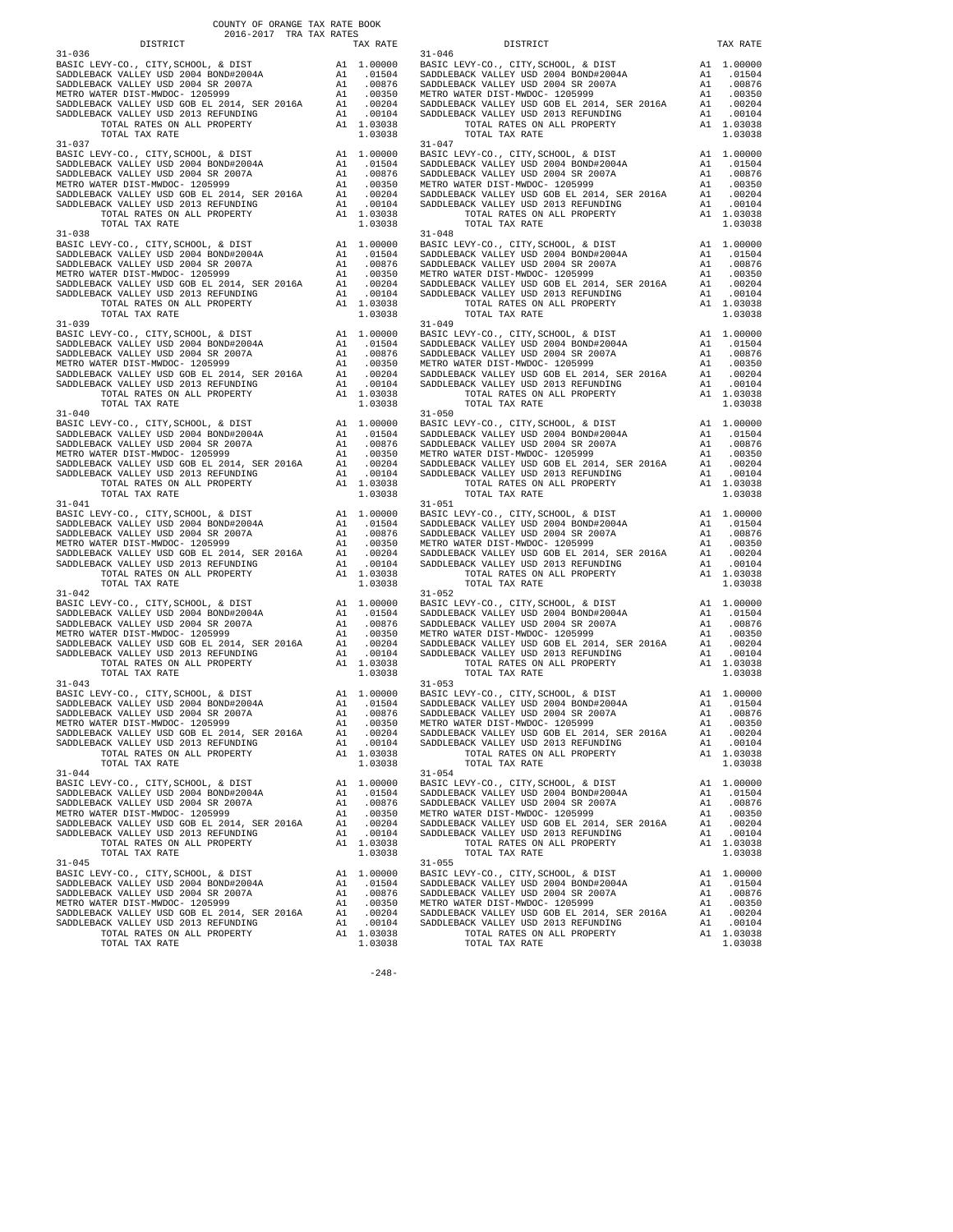| COUNTY OF ORANGE TAX RATE BOOK<br>2016-2017 TRA TAX RATES<br>2016-2017 TRA TAX RATES<br>DISTRICT | TAX RATE | DISTRICT                                                                                                                                                                                                                                                                                                                                                                                                       | TAX RATE |
|--------------------------------------------------------------------------------------------------|----------|----------------------------------------------------------------------------------------------------------------------------------------------------------------------------------------------------------------------------------------------------------------------------------------------------------------------------------------------------------------------------------------------------------------|----------|
| $31 - 056$                                                                                       |          | $31 - 066$                                                                                                                                                                                                                                                                                                                                                                                                     |          |
|                                                                                                  |          |                                                                                                                                                                                                                                                                                                                                                                                                                |          |
|                                                                                                  |          |                                                                                                                                                                                                                                                                                                                                                                                                                |          |
|                                                                                                  |          |                                                                                                                                                                                                                                                                                                                                                                                                                |          |
|                                                                                                  |          |                                                                                                                                                                                                                                                                                                                                                                                                                |          |
|                                                                                                  |          |                                                                                                                                                                                                                                                                                                                                                                                                                |          |
|                                                                                                  |          |                                                                                                                                                                                                                                                                                                                                                                                                                |          |
|                                                                                                  |          |                                                                                                                                                                                                                                                                                                                                                                                                                |          |
|                                                                                                  |          |                                                                                                                                                                                                                                                                                                                                                                                                                |          |
|                                                                                                  |          |                                                                                                                                                                                                                                                                                                                                                                                                                |          |
|                                                                                                  |          |                                                                                                                                                                                                                                                                                                                                                                                                                |          |
|                                                                                                  |          |                                                                                                                                                                                                                                                                                                                                                                                                                |          |
|                                                                                                  |          |                                                                                                                                                                                                                                                                                                                                                                                                                |          |
|                                                                                                  |          |                                                                                                                                                                                                                                                                                                                                                                                                                |          |
|                                                                                                  |          |                                                                                                                                                                                                                                                                                                                                                                                                                |          |
| $31 - 059$                                                                                       |          | $31 - 069$                                                                                                                                                                                                                                                                                                                                                                                                     |          |
|                                                                                                  |          | $\begin{tabular}{c c c c} 31-059 \\ \texttt{BADLEBACK} \texttt{CEVY-CO} \,, \texttt{CITY}, \texttt{SCHOOL}, \texttt{& \texttt{DIST}} & \texttt{A1} & 1.00000 & \texttt{BASIDLEBACK} \texttt{VALLEY} \texttt{USD} & 2004 \texttt{BONDH} 2004 \texttt{AD} & \texttt{A1} & 1.00000 \\ \texttt{SADDLEBACK} \texttt{VALLEY} \texttt{USD} & 2004 \texttt{BONDH} 2004 \texttt{AD} & \texttt{A1} & 0$                  |          |
|                                                                                                  |          |                                                                                                                                                                                                                                                                                                                                                                                                                |          |
|                                                                                                  |          |                                                                                                                                                                                                                                                                                                                                                                                                                |          |
|                                                                                                  |          |                                                                                                                                                                                                                                                                                                                                                                                                                |          |
|                                                                                                  |          |                                                                                                                                                                                                                                                                                                                                                                                                                |          |
|                                                                                                  |          |                                                                                                                                                                                                                                                                                                                                                                                                                |          |
|                                                                                                  |          |                                                                                                                                                                                                                                                                                                                                                                                                                |          |
|                                                                                                  |          |                                                                                                                                                                                                                                                                                                                                                                                                                |          |
|                                                                                                  |          |                                                                                                                                                                                                                                                                                                                                                                                                                |          |
|                                                                                                  |          |                                                                                                                                                                                                                                                                                                                                                                                                                |          |
| $31 - 061$                                                                                       |          | $31 - 071$                                                                                                                                                                                                                                                                                                                                                                                                     |          |
|                                                                                                  |          |                                                                                                                                                                                                                                                                                                                                                                                                                |          |
|                                                                                                  |          |                                                                                                                                                                                                                                                                                                                                                                                                                |          |
|                                                                                                  |          |                                                                                                                                                                                                                                                                                                                                                                                                                |          |
|                                                                                                  |          |                                                                                                                                                                                                                                                                                                                                                                                                                |          |
|                                                                                                  |          |                                                                                                                                                                                                                                                                                                                                                                                                                |          |
|                                                                                                  |          |                                                                                                                                                                                                                                                                                                                                                                                                                |          |
|                                                                                                  |          |                                                                                                                                                                                                                                                                                                                                                                                                                |          |
|                                                                                                  |          |                                                                                                                                                                                                                                                                                                                                                                                                                |          |
|                                                                                                  |          |                                                                                                                                                                                                                                                                                                                                                                                                                |          |
|                                                                                                  |          |                                                                                                                                                                                                                                                                                                                                                                                                                |          |
|                                                                                                  |          | $\begin{tabular}{cccc} {\bf TOLL TNA} & {\bf TCRL T,XR RATE & 1.03038 & {\bf TOLL TAX RATE \\ \bf{SADDEBRACHLW-CO}, {\bf C. TCTY, SCHOOL}, {\bf 6. DIST} & {\bf 8.1.00008} & {\bf RAGIC LEWC}, {\bf C. TCTY, SCHOOL}, {\bf C. TCTY, SCHOOL}, {\bf C. TCTY, SCHOOL}, {\bf C. TCTY, SCHOOL}, {\bf C. TCTY, SCHOOL}, {\bf C. TCTY, SCHOOL}, {\bf C. TCTY, SCHOOL}, {\bf C. TCTY, SCHOOL}, {\bf C. TCTY, SCHOOL},$ |          |
|                                                                                                  |          |                                                                                                                                                                                                                                                                                                                                                                                                                |          |
|                                                                                                  |          |                                                                                                                                                                                                                                                                                                                                                                                                                |          |
|                                                                                                  |          | $\begin{tabular}{l c c c c c c} \texttt{MALLEY USD } 2016 & \texttt{METRO WALLEY USD} 2016 & \texttt{METRO WALLEY USD} 2016 & \texttt{METRO WALEST} 2016 & \texttt{METRO WALEST} 2016 & \texttt{METRO WALEST} 2016 & \texttt{METRO WALEST} 2016 & \texttt{METRO WALEST} 2016 & \texttt{METRO WALEST} 2016 & \texttt{METRO WALEST} 2016 & \texttt{METRO WALEST} 2016$                                           |          |
| TOTAL TAX RATE                                                                                   | 1.03038  | TOTAL TAX RATE                                                                                                                                                                                                                                                                                                                                                                                                 | 1.03038  |
| $31 - 064$                                                                                       |          | $31 - 074$                                                                                                                                                                                                                                                                                                                                                                                                     |          |
|                                                                                                  |          |                                                                                                                                                                                                                                                                                                                                                                                                                |          |
|                                                                                                  |          |                                                                                                                                                                                                                                                                                                                                                                                                                |          |
|                                                                                                  |          |                                                                                                                                                                                                                                                                                                                                                                                                                |          |
|                                                                                                  |          |                                                                                                                                                                                                                                                                                                                                                                                                                |          |
|                                                                                                  |          | $\begin{tabular}{c c c c c} 31-064 & 31-074 \\ \texttt{BADLEBACK} \texttt{VALEY} \texttt{USD} \texttt{2004} & \texttt{BOND} \texttt{H} \texttt{2004} & \texttt{BASIC} \texttt{LEYY-CO.}, \texttt{CITY}, \texttt{SCHOOL}, \texttt{ & \texttt{DIST}} & \texttt{A1} \texttt{ 1.00000} \\ \texttt{SADDEBACK} \texttt{VALLEY} \texttt{USD} \texttt{2004} & \texttt{BOND} \texttt{42004A} & \texttt{A$               |          |
|                                                                                                  |          |                                                                                                                                                                                                                                                                                                                                                                                                                |          |
|                                                                                                  |          |                                                                                                                                                                                                                                                                                                                                                                                                                |          |
|                                                                                                  |          |                                                                                                                                                                                                                                                                                                                                                                                                                |          |
|                                                                                                  |          |                                                                                                                                                                                                                                                                                                                                                                                                                |          |
|                                                                                                  |          |                                                                                                                                                                                                                                                                                                                                                                                                                |          |
|                                                                                                  |          |                                                                                                                                                                                                                                                                                                                                                                                                                |          |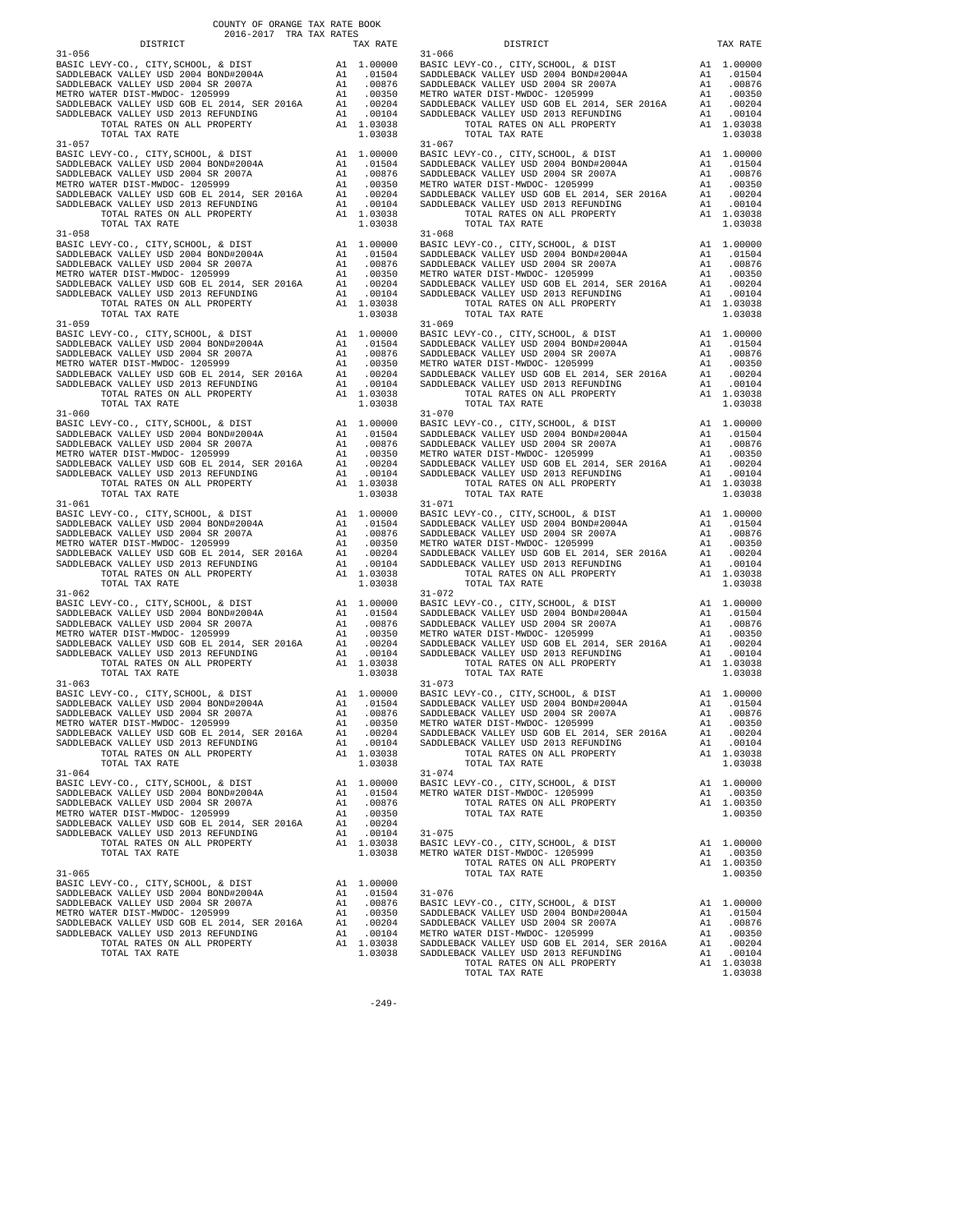| COUNTY OF ORANGE TAX RATE BOOK<br>2016-2017 TRA TAX RATES<br>$2016-2017\quad\text{TRA TAX RATES}\label{eq:2016-2017}$ DISTRICT |          |                                                                                                                                                                                                                                                                                                                                                                                                                   |          |
|--------------------------------------------------------------------------------------------------------------------------------|----------|-------------------------------------------------------------------------------------------------------------------------------------------------------------------------------------------------------------------------------------------------------------------------------------------------------------------------------------------------------------------------------------------------------------------|----------|
|                                                                                                                                | TAX RATE | DISTRICT                                                                                                                                                                                                                                                                                                                                                                                                          | TAX RATE |
| $31 - 077$                                                                                                                     |          | $31 - 087$<br>$\begin{tabular}{c c c c c} 31-077 & 31-087 \\ \hline BASDLEBACK\ VALLEY \texttt{CLO}\,, \hspace{0.5cm} CITY, SCHOOL\,, \hspace{0.5cm} & DIST & A1 & 1.00000 \\ \texttt{SADLEBACK\ VALLEY \texttt{USD 2004 BONDF42004A}} & A1 & .01504 & BASIDLEBACK\ VALLEY \texttt{USD 2004 BONDF42004A} & A1 & .01504 \\ \texttt{SADDEBACK\ VALLEY \texttt{USD 2004 BONDF42004A}} & A1$                          |          |
|                                                                                                                                |          | $\begin{tabular}{@{}c c c c} 11 & 1014 \text{ I} & 1014 \text{ I} & 1014 \text{ I} & 1014 \text{ I} & 1014 \text{ I} & 1014 \text{ I} & 1014 \text{ I} & 1014 \text{ I} & 1014 \text{ I} & 1014 \text{ I} & 1014 \text{ I} & 1014 \text{ I} & 1014 \text{ I} & 1014 \text{ I} & 1014 \text{ I} & 1014 \text{ I} & 1014 \text{ I} & 1014 \text{ I} & 1$                                                            |          |
| $31 - 080$                                                                                                                     |          | $31 - 090$                                                                                                                                                                                                                                                                                                                                                                                                        |          |
|                                                                                                                                |          | $\begin{tabular}{c c c c c} 31-080 & 31-090 \\ \texttt{BADLEBACK} \texttt{VALLEY} \texttt{CO}, \texttt{CITY}, \texttt{CHOOA} & \texttt{A1} & 1.00000 & \texttt{BASIDLEBACK} \texttt{VALLEY} \texttt{USD} & 2004 \texttt{BONDH} 2004 \texttt{A} & \texttt{A1} & 1.00000 \\ \texttt{SADDEBACK} \texttt{VALLEY} \texttt{USD} & 2004 \texttt{BONDH} 2004 \texttt{A} & \texttt{A1} & .015$                             |          |
|                                                                                                                                |          | $\begin{tabular}{c c c c} 31-081 & 31-081 & 31-091 \\ \hline BASDLEBACK VALLEY USD 2004 BONDH#2004A & 21 & 0.01504 & BASIC LEVY-CO., CITY, SCHOOL, & & DIST & A1 & 1.00000 \\ \hline SADDEBACK VALLEY USD 2004 BONDH#2004A & 21 & 0.01504 & 3ADLEBACK VALLEY USD 2004 SRDDEBACK VALLEY USD 2004 SRLP BACK VALLEY USD 2004 SRLP BACK VALLEY USD 2015099$                                                           |          |
|                                                                                                                                |          |                                                                                                                                                                                                                                                                                                                                                                                                                   |          |
|                                                                                                                                |          |                                                                                                                                                                                                                                                                                                                                                                                                                   |          |
| TOTAL TAX RATE                                                                                                                 | 1.03038  | $\begin{tabular}{l c c c c c} \texttt{MALLEY} & 0.0164 & 0.0164 & 0.00168 & 0.00168 & 0.00168 & 0.00168 & 0.00168 & 0.00168 & 0.00168 & 0.00168 & 0.00168 & 0.00168 & 0.00168 & 0.00168 & 0.00168 & 0.00168 & 0.00168 & 0.00168 & 0.00168 & 0.00168 & 0.00168 & 0.00$<br>TOTAL TAX RATE                                                                                                                           | 1.03038  |
| $31 - 085$                                                                                                                     |          | $31 - 095$<br>$\begin{tabular}{c c c c c} 31-085 & 31-085 \\ \texttt{BADLEBACK} \texttt{CEVY-CO} \,, \texttt{CITY}, \texttt{SCHOOL}, \texttt{& DIST} & \texttt{A1} & 1.00000 & \texttt{BASIC} \texttt{LEVY-CO} \,, \texttt{CITY}, \texttt{SCHOOL}, \texttt{& DIST} & \texttt{A1} & 1.00000 \\ \texttt{SADDEBACK} \texttt{VALEY} \texttt{USD} \texttt{2004} \texttt{BONDH2004A} & \texttt{A1} & .01504 & \texttt{$ |          |
|                                                                                                                                |          |                                                                                                                                                                                                                                                                                                                                                                                                                   |          |

-250-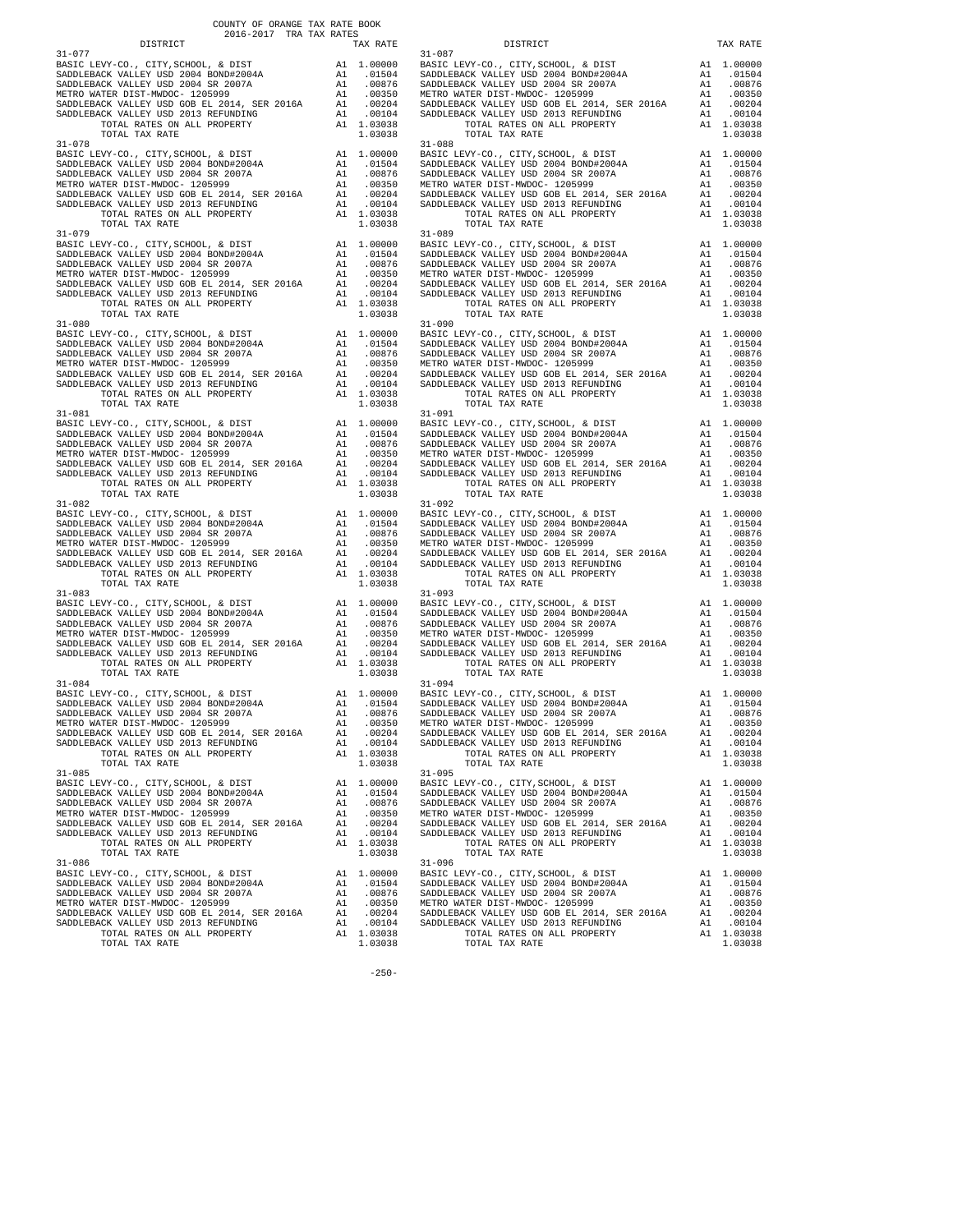| COUNTY OF ORANGE TAX RATE BOOK<br>2016-2017 TRA TAX RATES<br>$2016-2017\quad\text{TRA RATE B}$ DISTRICT 2016-2017 TRA TAX RATES | TAX RATE | DISTRICT                                                                                                                                                                                                                                                     | TAX RATE |
|---------------------------------------------------------------------------------------------------------------------------------|----------|--------------------------------------------------------------------------------------------------------------------------------------------------------------------------------------------------------------------------------------------------------------|----------|
| $31 - 097$                                                                                                                      |          | $31 - 107$                                                                                                                                                                                                                                                   |          |
|                                                                                                                                 |          |                                                                                                                                                                                                                                                              |          |
|                                                                                                                                 |          |                                                                                                                                                                                                                                                              |          |
|                                                                                                                                 |          |                                                                                                                                                                                                                                                              |          |
|                                                                                                                                 |          |                                                                                                                                                                                                                                                              |          |
|                                                                                                                                 |          |                                                                                                                                                                                                                                                              |          |
|                                                                                                                                 |          |                                                                                                                                                                                                                                                              |          |
|                                                                                                                                 |          |                                                                                                                                                                                                                                                              |          |
|                                                                                                                                 |          |                                                                                                                                                                                                                                                              |          |
|                                                                                                                                 |          |                                                                                                                                                                                                                                                              |          |
|                                                                                                                                 |          |                                                                                                                                                                                                                                                              |          |
|                                                                                                                                 |          |                                                                                                                                                                                                                                                              |          |
|                                                                                                                                 |          |                                                                                                                                                                                                                                                              |          |
|                                                                                                                                 |          |                                                                                                                                                                                                                                                              |          |
|                                                                                                                                 |          |                                                                                                                                                                                                                                                              |          |
|                                                                                                                                 |          |                                                                                                                                                                                                                                                              |          |
|                                                                                                                                 |          |                                                                                                                                                                                                                                                              |          |
|                                                                                                                                 |          |                                                                                                                                                                                                                                                              |          |
|                                                                                                                                 |          |                                                                                                                                                                                                                                                              |          |
|                                                                                                                                 |          |                                                                                                                                                                                                                                                              |          |
|                                                                                                                                 |          |                                                                                                                                                                                                                                                              |          |
|                                                                                                                                 |          |                                                                                                                                                                                                                                                              |          |
|                                                                                                                                 |          |                                                                                                                                                                                                                                                              |          |
|                                                                                                                                 |          |                                                                                                                                                                                                                                                              |          |
|                                                                                                                                 |          |                                                                                                                                                                                                                                                              |          |
|                                                                                                                                 |          |                                                                                                                                                                                                                                                              |          |
|                                                                                                                                 |          |                                                                                                                                                                                                                                                              |          |
|                                                                                                                                 |          |                                                                                                                                                                                                                                                              |          |
|                                                                                                                                 |          |                                                                                                                                                                                                                                                              |          |
|                                                                                                                                 |          |                                                                                                                                                                                                                                                              |          |
|                                                                                                                                 |          |                                                                                                                                                                                                                                                              |          |
|                                                                                                                                 |          |                                                                                                                                                                                                                                                              |          |
|                                                                                                                                 |          |                                                                                                                                                                                                                                                              |          |
|                                                                                                                                 |          |                                                                                                                                                                                                                                                              |          |
|                                                                                                                                 |          |                                                                                                                                                                                                                                                              |          |
|                                                                                                                                 |          |                                                                                                                                                                                                                                                              |          |
|                                                                                                                                 |          |                                                                                                                                                                                                                                                              |          |
|                                                                                                                                 |          |                                                                                                                                                                                                                                                              |          |
|                                                                                                                                 |          |                                                                                                                                                                                                                                                              |          |
|                                                                                                                                 |          |                                                                                                                                                                                                                                                              |          |
|                                                                                                                                 |          |                                                                                                                                                                                                                                                              |          |
|                                                                                                                                 |          | TOTAL TAX RATE                                                                                                                                                                                                                                               |          |
|                                                                                                                                 |          |                                                                                                                                                                                                                                                              |          |
|                                                                                                                                 |          |                                                                                                                                                                                                                                                              |          |
|                                                                                                                                 |          |                                                                                                                                                                                                                                                              |          |
|                                                                                                                                 |          |                                                                                                                                                                                                                                                              |          |
|                                                                                                                                 |          |                                                                                                                                                                                                                                                              |          |
|                                                                                                                                 |          |                                                                                                                                                                                                                                                              |          |
| 31-104                                                                                                                          |          | $31-118$                                                                                                                                                                                                                                                     |          |
|                                                                                                                                 |          |                                                                                                                                                                                                                                                              |          |
|                                                                                                                                 |          |                                                                                                                                                                                                                                                              |          |
|                                                                                                                                 |          |                                                                                                                                                                                                                                                              |          |
|                                                                                                                                 |          |                                                                                                                                                                                                                                                              |          |
|                                                                                                                                 |          | $\begin{tabular}{l c c c c c} 31-104 & 31-100000 & 31-118 & 31-100000 & 31-118 & 31-100000 & 31-118 & 31-100000 & 31-118 & 31-100000 & 31-118 & 31-100000 & 31-118 & 31-100000 & 31-100000 & 31-100000 & 31-100000 & 31-100000 & 31-100000 & 31-100000 & 31$ |          |
|                                                                                                                                 |          |                                                                                                                                                                                                                                                              |          |
|                                                                                                                                 |          |                                                                                                                                                                                                                                                              |          |
|                                                                                                                                 |          |                                                                                                                                                                                                                                                              |          |
|                                                                                                                                 |          |                                                                                                                                                                                                                                                              |          |
|                                                                                                                                 |          |                                                                                                                                                                                                                                                              |          |
|                                                                                                                                 |          |                                                                                                                                                                                                                                                              |          |
|                                                                                                                                 |          |                                                                                                                                                                                                                                                              |          |
|                                                                                                                                 |          |                                                                                                                                                                                                                                                              |          |
|                                                                                                                                 |          |                                                                                                                                                                                                                                                              |          |
|                                                                                                                                 |          |                                                                                                                                                                                                                                                              |          |
|                                                                                                                                 |          |                                                                                                                                                                                                                                                              |          |
|                                                                                                                                 |          |                                                                                                                                                                                                                                                              |          |
|                                                                                                                                 |          |                                                                                                                                                                                                                                                              |          |
|                                                                                                                                 |          |                                                                                                                                                                                                                                                              |          |
|                                                                                                                                 |          |                                                                                                                                                                                                                                                              |          |
|                                                                                                                                 |          |                                                                                                                                                                                                                                                              |          |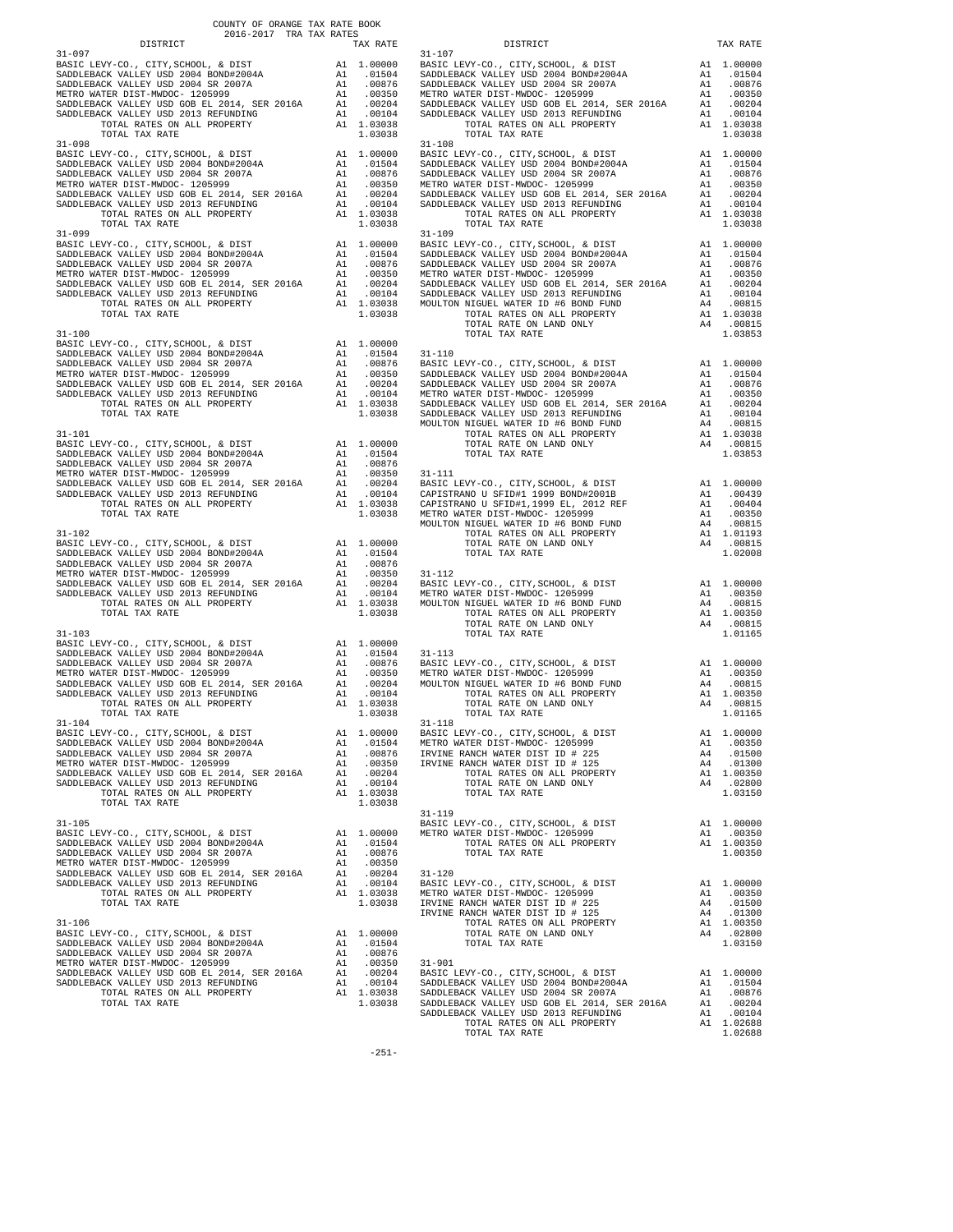|            |  | TRA TAX RATES<br>TAX RATE<br>32-013 DISTRICT | TAX RATE |
|------------|--|----------------------------------------------|----------|
|            |  |                                              |          |
|            |  |                                              |          |
|            |  |                                              |          |
|            |  |                                              |          |
|            |  |                                              |          |
|            |  |                                              |          |
|            |  |                                              |          |
|            |  |                                              |          |
|            |  |                                              |          |
|            |  |                                              |          |
|            |  |                                              |          |
|            |  |                                              |          |
|            |  |                                              |          |
|            |  |                                              |          |
|            |  |                                              |          |
|            |  |                                              |          |
|            |  |                                              |          |
|            |  |                                              |          |
|            |  |                                              |          |
|            |  |                                              |          |
|            |  |                                              |          |
|            |  |                                              |          |
|            |  |                                              |          |
|            |  |                                              |          |
|            |  |                                              |          |
|            |  |                                              |          |
|            |  |                                              |          |
|            |  |                                              |          |
|            |  |                                              |          |
|            |  |                                              |          |
|            |  |                                              |          |
|            |  |                                              |          |
| $32 - 009$ |  |                                              |          |
|            |  |                                              |          |
|            |  |                                              |          |
|            |  |                                              |          |
|            |  |                                              |          |
|            |  |                                              |          |
|            |  |                                              |          |
|            |  |                                              |          |
|            |  |                                              |          |
|            |  |                                              |          |
|            |  |                                              |          |
|            |  |                                              |          |
|            |  |                                              |          |
|            |  |                                              |          |
|            |  |                                              |          |
|            |  |                                              |          |
|            |  |                                              |          |
|            |  |                                              |          |
|            |  |                                              |          |
|            |  |                                              |          |
|            |  |                                              |          |
|            |  |                                              |          |
|            |  |                                              |          |
|            |  |                                              |          |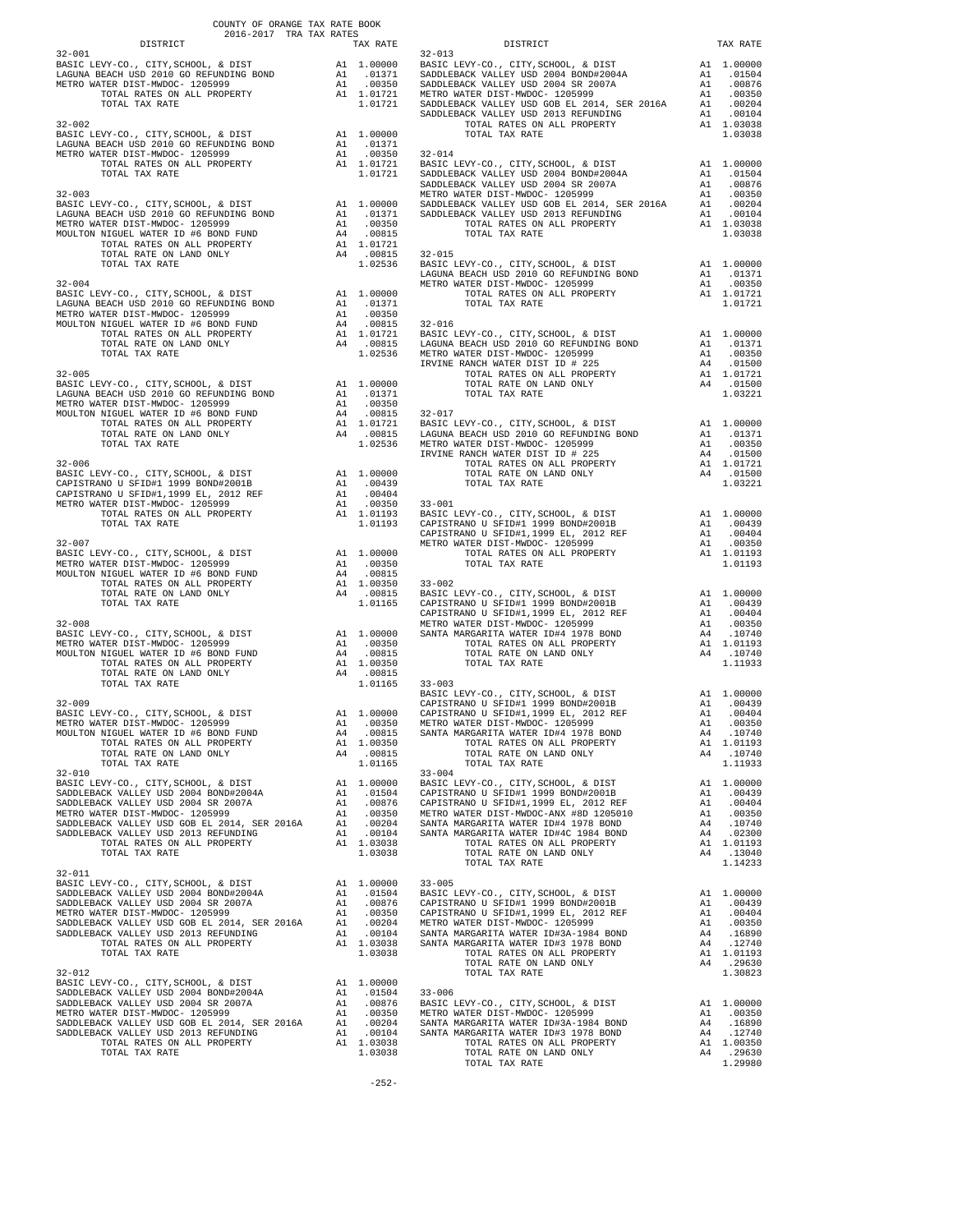| COUNTY OF ORANGE TAX RATE BOOK<br>2016-2017 TRA TAX RATES                                                                                       |    |                                                                                           |                       |
|-------------------------------------------------------------------------------------------------------------------------------------------------|----|-------------------------------------------------------------------------------------------|-----------------------|
| DISTRICT<br>$33 - 007$                                                                                                                          |    | TAX RATE                                                                                  | $33 - 017$            |
|                                                                                                                                                 |    |                                                                                           |                       |
|                                                                                                                                                 |    |                                                                                           |                       |
|                                                                                                                                                 |    |                                                                                           |                       |
|                                                                                                                                                 |    |                                                                                           |                       |
| TOTAL TAX RATE<br>$33 - 008$                                                                                                                    |    | 1.11933                                                                                   | $33 - 018$            |
|                                                                                                                                                 |    |                                                                                           |                       |
|                                                                                                                                                 |    |                                                                                           |                       |
|                                                                                                                                                 |    |                                                                                           |                       |
|                                                                                                                                                 |    |                                                                                           |                       |
| TOTAL TAX RATE                                                                                                                                  |    | 1,29980                                                                                   |                       |
| $33 - 009$                                                                                                                                      |    |                                                                                           | $33 - 019$            |
|                                                                                                                                                 |    |                                                                                           |                       |
|                                                                                                                                                 |    |                                                                                           |                       |
|                                                                                                                                                 |    |                                                                                           |                       |
|                                                                                                                                                 |    |                                                                                           |                       |
| TOTAL TAX RATE                                                                                                                                  |    | 1.29980                                                                                   |                       |
| $33 - 010$                                                                                                                                      |    |                                                                                           |                       |
|                                                                                                                                                 |    |                                                                                           |                       |
|                                                                                                                                                 |    |                                                                                           |                       |
|                                                                                                                                                 |    |                                                                                           |                       |
|                                                                                                                                                 |    |                                                                                           |                       |
|                                                                                                                                                 |    |                                                                                           |                       |
| TOTAL TAX RATE                                                                                                                                  |    | 1.32223                                                                                   |                       |
| $33 - 011$                                                                                                                                      |    |                                                                                           | $33 - 021$            |
|                                                                                                                                                 |    |                                                                                           | BASIC L               |
|                                                                                                                                                 |    |                                                                                           |                       |
|                                                                                                                                                 |    |                                                                                           |                       |
|                                                                                                                                                 |    |                                                                                           |                       |
|                                                                                                                                                 |    |                                                                                           |                       |
|                                                                                                                                                 |    |                                                                                           |                       |
| TOTAL TAX RATE                                                                                                                                  |    | 1.32223                                                                                   | $33 - 022$            |
| $33 - 012$                                                                                                                                      |    |                                                                                           | BASIC L               |
|                                                                                                                                                 |    |                                                                                           |                       |
|                                                                                                                                                 |    |                                                                                           |                       |
|                                                                                                                                                 |    |                                                                                           |                       |
|                                                                                                                                                 |    |                                                                                           |                       |
|                                                                                                                                                 |    |                                                                                           |                       |
| TOTAL TAX RATE                                                                                                                                  |    | 1.37633                                                                                   |                       |
| $33 - 013$                                                                                                                                      |    |                                                                                           | $33 - 023$<br>BASIC L |
|                                                                                                                                                 |    |                                                                                           |                       |
|                                                                                                                                                 |    |                                                                                           |                       |
|                                                                                                                                                 |    |                                                                                           |                       |
|                                                                                                                                                 |    |                                                                                           |                       |
|                                                                                                                                                 |    |                                                                                           |                       |
| TOTAL RATE ON LAND ONLY                                                                                                                         |    | A4 .36440 33-024<br>1.37633 BASIC L                                                       |                       |
| TOTAL TAX RATE                                                                                                                                  |    |                                                                                           | METRO W               |
| $33 - 014$                                                                                                                                      |    |                                                                                           | SANTA M               |
| BASIC LEVY-CO., CITY, SCHOOL, & DIST<br>CAPISTRANO U SFID#1 1999 BOND#2001B                                                                     |    | A1 1.00000 SANTA M<br>A1 .00439                                                           |                       |
| CAPISTRANO U SFID#1 1999 BOND#2001B<br>CAPISTRANO U SFID#1,1999 EL, 2012 REF                                                                    | A1 | .00404                                                                                    |                       |
| METRO WATER DIST-MWDOC- 1205999                                                                                                                 | A1 | .00350                                                                                    |                       |
| METRO WATER DIST-MWDOC- 1205999<br>SANTA MARGARITA WATER ID#4B 1984 BOND<br>SANTA MARGARITA WATER ID#4 1978 BOND<br>TOTAL RATES ON ALL PROPERTY |    |                                                                                           |                       |
| TOTAL RATE ON LAND ONLY                                                                                                                         |    |                                                                                           |                       |
| TOTAL TAX RATE                                                                                                                                  |    | A4 .25700<br>A4 .10740 33-025<br>A4 .10740 33-025<br>A4 .36440 METRO W<br>1.37633 SANTA M |                       |
| $33 - 015$                                                                                                                                      |    |                                                                                           | SANTA M               |
| BASIC LEVY-CO., CITY, SCHOOL, & DIST                                                                                                            |    | A1 1.00000                                                                                |                       |
| CAPISTRANO U SFID#1 1999 BOND#2001B<br>CAPISIRANO U SFID#1 1999 BL, 2012 REF<br>CAPISTRANO U SFID#1,1999 EL, 2012 REF                           |    | A1 .00439<br>A1 .00404                                                                    |                       |
| METRO WATER DIST-MWDOC- 1205999                                                                                                                 |    |                                                                                           |                       |
| SANTA MARGARITA WATER ID#4 1978 BOND                                                                                                            |    | A1 .00350 33-026<br>A4 .10740 BASIC L                                                     |                       |
| SANTA MARGARITA WATER ID#4C 1984 BOND<br>TOTAL RATES ON ALL PROPERTY                                                                            |    |                                                                                           |                       |
| TOTAL RATE ON LAND ONLY                                                                                                                         |    |                                                                                           |                       |
| TOTAL TAX RATE                                                                                                                                  |    | A4 .02300 CAPISTR<br>A1 1.01193 CAPISTR<br>A4 .13040 METROW<br>1.14233 SANTA M            | SANTA M               |
| $33 - 016$                                                                                                                                      |    |                                                                                           |                       |
| CAPISTRANO U SFIDH 1999 BOND#2001B<br>CAPISTRANO U SFIDH 1999 BOND#2001B A1 00420<br>CAPISTRANO U OTTELL 1000                                   |    |                                                                                           |                       |
| CAPISTRANO U SFID#1,1999 EL, 2012 REF                                                                                                           | A1 | .00404                                                                                    |                       |
| METRO WATER DIST-MWDOC- 1205999                                                                                                                 | A1 | .00350                                                                                    |                       |
|                                                                                                                                                 |    | A4 .10740<br>A4 .02300<br>A1 1.01193                                                      |                       |
| --- --------------- MATER ID#4 1978 BOND<br>SANTA MARGARITA WATER ID#4C 1984 BOND<br>TOTAL RATES ON ALL PROPERTY<br>TOTAL RATE ON LAND ON '     |    |                                                                                           |                       |
| TOTAL TAX RATE                                                                                                                                  |    | A4 .13040<br>1.14233                                                                      |                       |
|                                                                                                                                                 |    | $-253-$                                                                                   |                       |
|                                                                                                                                                 |    |                                                                                           |                       |

| DISTRICT   | 2016-2017 TRA TAX RATES<br>TAX RATE | DISTRICT                                                                                                                                                                                                                                                                                                                                                                                | TAX RATE |
|------------|-------------------------------------|-----------------------------------------------------------------------------------------------------------------------------------------------------------------------------------------------------------------------------------------------------------------------------------------------------------------------------------------------------------------------------------------|----------|
| $33 - 007$ |                                     | $33 - 017$                                                                                                                                                                                                                                                                                                                                                                              |          |
|            |                                     |                                                                                                                                                                                                                                                                                                                                                                                         |          |
|            |                                     |                                                                                                                                                                                                                                                                                                                                                                                         |          |
|            |                                     |                                                                                                                                                                                                                                                                                                                                                                                         |          |
|            |                                     |                                                                                                                                                                                                                                                                                                                                                                                         |          |
|            |                                     |                                                                                                                                                                                                                                                                                                                                                                                         |          |
|            |                                     |                                                                                                                                                                                                                                                                                                                                                                                         |          |
|            |                                     |                                                                                                                                                                                                                                                                                                                                                                                         |          |
|            |                                     |                                                                                                                                                                                                                                                                                                                                                                                         |          |
|            |                                     |                                                                                                                                                                                                                                                                                                                                                                                         |          |
|            |                                     |                                                                                                                                                                                                                                                                                                                                                                                         |          |
|            |                                     |                                                                                                                                                                                                                                                                                                                                                                                         |          |
|            |                                     |                                                                                                                                                                                                                                                                                                                                                                                         |          |
|            |                                     |                                                                                                                                                                                                                                                                                                                                                                                         |          |
|            |                                     |                                                                                                                                                                                                                                                                                                                                                                                         |          |
|            |                                     |                                                                                                                                                                                                                                                                                                                                                                                         |          |
|            |                                     |                                                                                                                                                                                                                                                                                                                                                                                         |          |
|            |                                     | $\begin{tabular}{c c c c c} \multicolumn{1}{c}{33-019} \multicolumn{1}{c}{33-019} \multicolumn{1}{c}{33-019} \multicolumn{1}{c}{33-019} \multicolumn{1}{c}{33-019} \multicolumn{1}{c}{33-019} \multicolumn{1}{c}{33-019} \multicolumn{1}{c}{33-019} \multicolumn{1}{c}{33-019} \multicolumn{1}{c}{33-019} \multicolumn{1}{c}{33-019} \multicolumn{1}{c}{33-019} \multicolumn{1}{c}{33-$ |          |
| $33 - 010$ |                                     |                                                                                                                                                                                                                                                                                                                                                                                         |          |
|            |                                     |                                                                                                                                                                                                                                                                                                                                                                                         |          |
|            |                                     |                                                                                                                                                                                                                                                                                                                                                                                         |          |
|            |                                     |                                                                                                                                                                                                                                                                                                                                                                                         |          |
|            |                                     |                                                                                                                                                                                                                                                                                                                                                                                         |          |
|            |                                     |                                                                                                                                                                                                                                                                                                                                                                                         |          |
|            |                                     |                                                                                                                                                                                                                                                                                                                                                                                         |          |
|            |                                     |                                                                                                                                                                                                                                                                                                                                                                                         |          |
|            |                                     |                                                                                                                                                                                                                                                                                                                                                                                         |          |
|            |                                     |                                                                                                                                                                                                                                                                                                                                                                                         |          |
|            |                                     |                                                                                                                                                                                                                                                                                                                                                                                         |          |
|            |                                     |                                                                                                                                                                                                                                                                                                                                                                                         |          |
|            |                                     |                                                                                                                                                                                                                                                                                                                                                                                         |          |
|            |                                     |                                                                                                                                                                                                                                                                                                                                                                                         |          |
|            |                                     | $33 - 022$                                                                                                                                                                                                                                                                                                                                                                              |          |
|            |                                     |                                                                                                                                                                                                                                                                                                                                                                                         |          |
|            |                                     |                                                                                                                                                                                                                                                                                                                                                                                         |          |
|            |                                     |                                                                                                                                                                                                                                                                                                                                                                                         |          |
|            |                                     |                                                                                                                                                                                                                                                                                                                                                                                         |          |
|            |                                     |                                                                                                                                                                                                                                                                                                                                                                                         |          |
|            |                                     |                                                                                                                                                                                                                                                                                                                                                                                         |          |
|            |                                     |                                                                                                                                                                                                                                                                                                                                                                                         |          |
|            |                                     | $33 - 023$                                                                                                                                                                                                                                                                                                                                                                              |          |
|            |                                     |                                                                                                                                                                                                                                                                                                                                                                                         |          |
|            |                                     |                                                                                                                                                                                                                                                                                                                                                                                         |          |
|            |                                     |                                                                                                                                                                                                                                                                                                                                                                                         |          |
|            |                                     |                                                                                                                                                                                                                                                                                                                                                                                         |          |
|            |                                     |                                                                                                                                                                                                                                                                                                                                                                                         |          |
|            |                                     |                                                                                                                                                                                                                                                                                                                                                                                         |          |
|            |                                     |                                                                                                                                                                                                                                                                                                                                                                                         |          |
|            |                                     |                                                                                                                                                                                                                                                                                                                                                                                         |          |
|            |                                     |                                                                                                                                                                                                                                                                                                                                                                                         |          |
|            |                                     |                                                                                                                                                                                                                                                                                                                                                                                         |          |
|            |                                     |                                                                                                                                                                                                                                                                                                                                                                                         |          |
|            |                                     |                                                                                                                                                                                                                                                                                                                                                                                         |          |
|            |                                     |                                                                                                                                                                                                                                                                                                                                                                                         |          |
|            |                                     |                                                                                                                                                                                                                                                                                                                                                                                         |          |
|            |                                     |                                                                                                                                                                                                                                                                                                                                                                                         |          |
|            |                                     |                                                                                                                                                                                                                                                                                                                                                                                         |          |
|            |                                     |                                                                                                                                                                                                                                                                                                                                                                                         |          |
|            |                                     |                                                                                                                                                                                                                                                                                                                                                                                         |          |
|            |                                     |                                                                                                                                                                                                                                                                                                                                                                                         |          |
|            |                                     |                                                                                                                                                                                                                                                                                                                                                                                         |          |
|            |                                     |                                                                                                                                                                                                                                                                                                                                                                                         |          |
|            |                                     |                                                                                                                                                                                                                                                                                                                                                                                         |          |
|            |                                     |                                                                                                                                                                                                                                                                                                                                                                                         |          |
|            |                                     |                                                                                                                                                                                                                                                                                                                                                                                         |          |
|            |                                     |                                                                                                                                                                                                                                                                                                                                                                                         |          |
|            |                                     |                                                                                                                                                                                                                                                                                                                                                                                         |          |
|            | $1.0710$                            |                                                                                                                                                                                                                                                                                                                                                                                         |          |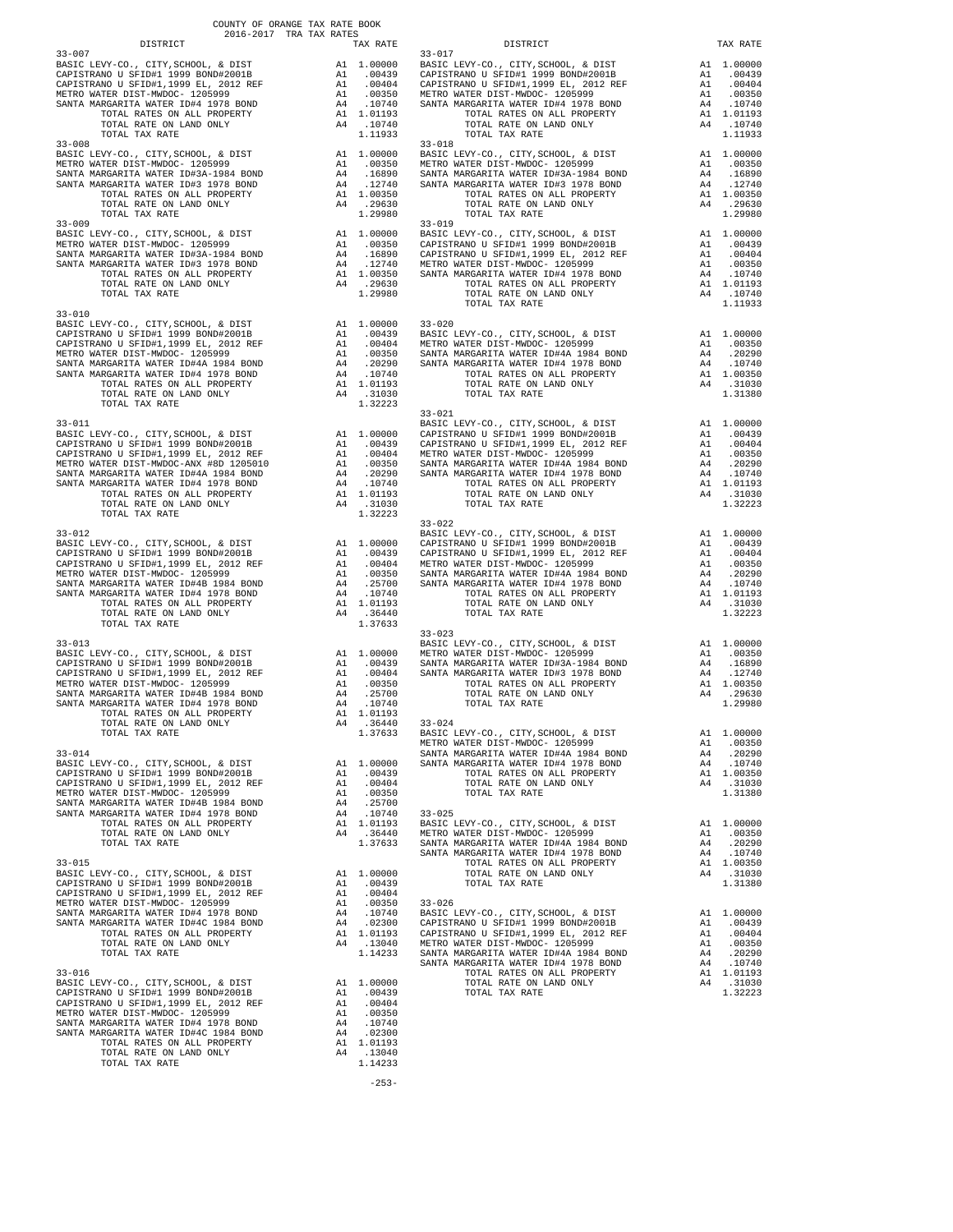| COUNTY OF ORANGE TAX RATE BOOK<br>2016-2017 TRA TAX RATES<br>$2016-2017\quad\text{TRA RATES}\label{eq:2016-2017}$ DISTRICT $$$ |          |                                                                                                                                                                                                                                  |          |
|--------------------------------------------------------------------------------------------------------------------------------|----------|----------------------------------------------------------------------------------------------------------------------------------------------------------------------------------------------------------------------------------|----------|
|                                                                                                                                | TAX RATE | DISTRICT                                                                                                                                                                                                                         | TAX RATE |
|                                                                                                                                |          |                                                                                                                                                                                                                                  |          |
|                                                                                                                                |          |                                                                                                                                                                                                                                  |          |
|                                                                                                                                |          |                                                                                                                                                                                                                                  |          |
|                                                                                                                                |          |                                                                                                                                                                                                                                  |          |
|                                                                                                                                |          |                                                                                                                                                                                                                                  |          |
|                                                                                                                                |          |                                                                                                                                                                                                                                  |          |
|                                                                                                                                |          |                                                                                                                                                                                                                                  |          |
|                                                                                                                                |          |                                                                                                                                                                                                                                  |          |
|                                                                                                                                |          |                                                                                                                                                                                                                                  |          |
|                                                                                                                                |          |                                                                                                                                                                                                                                  |          |
|                                                                                                                                |          |                                                                                                                                                                                                                                  |          |
|                                                                                                                                |          |                                                                                                                                                                                                                                  |          |
|                                                                                                                                |          |                                                                                                                                                                                                                                  |          |
|                                                                                                                                |          |                                                                                                                                                                                                                                  |          |
|                                                                                                                                |          | TOTAL TAX RATE                                                                                                                                                                                                                   |          |
|                                                                                                                                |          |                                                                                                                                                                                                                                  |          |
|                                                                                                                                |          |                                                                                                                                                                                                                                  |          |
|                                                                                                                                |          |                                                                                                                                                                                                                                  |          |
|                                                                                                                                |          |                                                                                                                                                                                                                                  |          |
|                                                                                                                                |          |                                                                                                                                                                                                                                  |          |
|                                                                                                                                |          |                                                                                                                                                                                                                                  |          |
|                                                                                                                                |          |                                                                                                                                                                                                                                  |          |
| $33 - 030$                                                                                                                     |          |                                                                                                                                                                                                                                  |          |
|                                                                                                                                |          |                                                                                                                                                                                                                                  |          |
|                                                                                                                                |          |                                                                                                                                                                                                                                  |          |
|                                                                                                                                |          |                                                                                                                                                                                                                                  |          |
|                                                                                                                                |          |                                                                                                                                                                                                                                  |          |
|                                                                                                                                |          |                                                                                                                                                                                                                                  |          |
|                                                                                                                                |          | 33–0301 AND ONLY THE PROPERTY AND TOTAL RATE ON LAND ONLY AND TOTAL RATE ON LAND ONLY AND TOTAL RATE ON LAND ONLY AND CAPTER AND CAPTER AT A 1 1,00000 CONDERACK VALLEY USD 2004 BONDH#2004A<br>CAPTER AND SET AND SALL PROPERTY |          |
|                                                                                                                                |          |                                                                                                                                                                                                                                  |          |
|                                                                                                                                |          |                                                                                                                                                                                                                                  |          |
|                                                                                                                                |          |                                                                                                                                                                                                                                  |          |
|                                                                                                                                |          |                                                                                                                                                                                                                                  |          |
|                                                                                                                                |          |                                                                                                                                                                                                                                  |          |
|                                                                                                                                |          |                                                                                                                                                                                                                                  |          |
|                                                                                                                                |          |                                                                                                                                                                                                                                  |          |
|                                                                                                                                |          |                                                                                                                                                                                                                                  |          |
|                                                                                                                                |          |                                                                                                                                                                                                                                  |          |
|                                                                                                                                |          |                                                                                                                                                                                                                                  |          |
|                                                                                                                                |          |                                                                                                                                                                                                                                  |          |
|                                                                                                                                |          |                                                                                                                                                                                                                                  |          |
|                                                                                                                                |          |                                                                                                                                                                                                                                  |          |
|                                                                                                                                |          |                                                                                                                                                                                                                                  |          |
|                                                                                                                                |          |                                                                                                                                                                                                                                  |          |
|                                                                                                                                |          |                                                                                                                                                                                                                                  |          |
|                                                                                                                                |          |                                                                                                                                                                                                                                  |          |
|                                                                                                                                |          |                                                                                                                                                                                                                                  |          |
|                                                                                                                                |          |                                                                                                                                                                                                                                  |          |
|                                                                                                                                |          |                                                                                                                                                                                                                                  |          |
|                                                                                                                                |          |                                                                                                                                                                                                                                  |          |
|                                                                                                                                |          |                                                                                                                                                                                                                                  |          |
|                                                                                                                                |          |                                                                                                                                                                                                                                  |          |
|                                                                                                                                |          |                                                                                                                                                                                                                                  |          |
|                                                                                                                                |          |                                                                                                                                                                                                                                  |          |
|                                                                                                                                |          |                                                                                                                                                                                                                                  |          |
|                                                                                                                                |          |                                                                                                                                                                                                                                  |          |
|                                                                                                                                |          |                                                                                                                                                                                                                                  |          |
|                                                                                                                                |          |                                                                                                                                                                                                                                  |          |
|                                                                                                                                |          |                                                                                                                                                                                                                                  |          |
|                                                                                                                                |          |                                                                                                                                                                                                                                  |          |
|                                                                                                                                |          |                                                                                                                                                                                                                                  |          |
|                                                                                                                                |          |                                                                                                                                                                                                                                  |          |
|                                                                                                                                |          |                                                                                                                                                                                                                                  |          |
|                                                                                                                                |          |                                                                                                                                                                                                                                  |          |
|                                                                                                                                |          |                                                                                                                                                                                                                                  |          |
|                                                                                                                                |          |                                                                                                                                                                                                                                  |          |
|                                                                                                                                |          |                                                                                                                                                                                                                                  |          |
|                                                                                                                                |          |                                                                                                                                                                                                                                  |          |
|                                                                                                                                |          |                                                                                                                                                                                                                                  |          |
|                                                                                                                                |          |                                                                                                                                                                                                                                  |          |
|                                                                                                                                |          |                                                                                                                                                                                                                                  |          |
|                                                                                                                                |          |                                                                                                                                                                                                                                  |          |
|                                                                                                                                |          |                                                                                                                                                                                                                                  |          |
|                                                                                                                                |          |                                                                                                                                                                                                                                  |          |
|                                                                                                                                |          |                                                                                                                                                                                                                                  |          |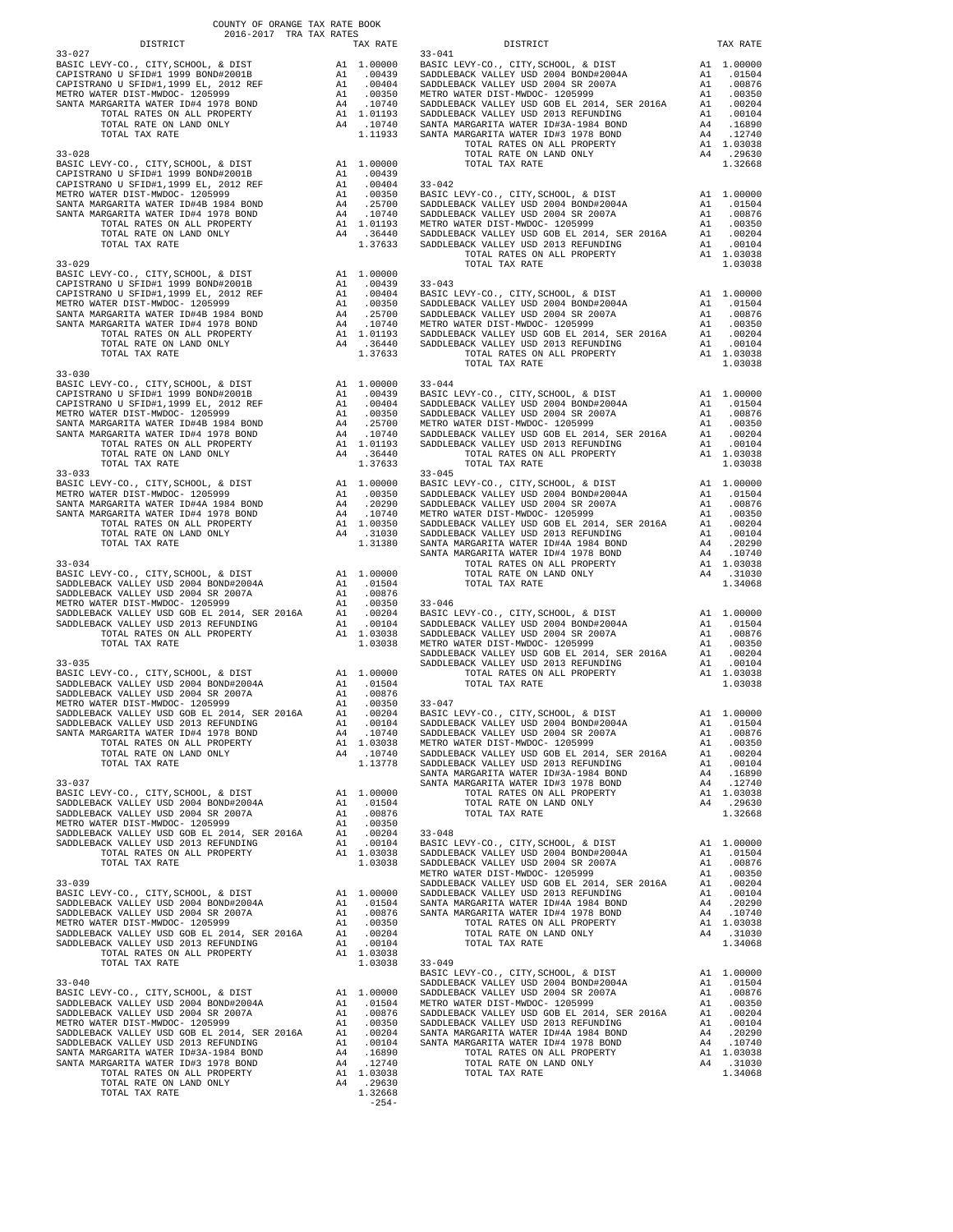| COUNTY OF ORANGE TAX RATE BOOK<br>2016-2017 TRA TAX RATES |          |            |          |
|-----------------------------------------------------------|----------|------------|----------|
| $33 - 050$                                                | TAX RATE | DISTRICT   | TAX RATE |
|                                                           |          | $33 - 060$ |          |
|                                                           |          |            |          |
|                                                           |          |            |          |
|                                                           |          |            |          |
|                                                           |          |            |          |
|                                                           |          |            |          |
|                                                           |          |            |          |
|                                                           |          |            |          |
|                                                           |          |            |          |
|                                                           |          |            |          |
|                                                           |          |            |          |
|                                                           |          |            |          |
|                                                           |          |            |          |
|                                                           |          |            |          |
|                                                           |          |            |          |
|                                                           |          |            |          |
|                                                           |          |            |          |
|                                                           |          |            |          |
|                                                           |          |            |          |
|                                                           |          |            |          |
|                                                           |          |            |          |
|                                                           |          |            |          |
|                                                           |          |            |          |
|                                                           |          |            |          |
|                                                           |          |            |          |
|                                                           |          |            |          |
|                                                           |          |            |          |
|                                                           |          |            |          |
|                                                           |          |            |          |
|                                                           |          |            |          |
|                                                           |          |            |          |
|                                                           |          |            |          |
|                                                           |          |            |          |
|                                                           |          |            |          |
|                                                           |          | $33 - 064$ |          |
|                                                           |          |            |          |
|                                                           |          |            |          |
|                                                           |          |            |          |
|                                                           |          |            |          |
|                                                           |          |            |          |
|                                                           |          |            |          |
|                                                           |          |            |          |
|                                                           |          |            |          |
|                                                           |          |            |          |
|                                                           |          |            |          |
|                                                           |          |            |          |
|                                                           |          |            |          |
|                                                           |          |            |          |
|                                                           |          |            |          |
|                                                           |          |            |          |
|                                                           |          |            |          |
|                                                           |          |            |          |
|                                                           |          |            |          |
|                                                           |          |            |          |
|                                                           |          |            |          |
|                                                           |          |            |          |
|                                                           |          |            |          |
|                                                           |          |            |          |
|                                                           |          |            |          |
|                                                           |          |            |          |
|                                                           |          |            |          |
|                                                           |          |            |          |
|                                                           |          |            |          |
|                                                           |          |            |          |
|                                                           |          |            |          |
|                                                           |          |            |          |
|                                                           |          |            |          |
|                                                           |          |            |          |
|                                                           |          |            |          |
|                                                           |          |            |          |
|                                                           |          |            |          |
|                                                           |          |            |          |
|                                                           |          |            |          |

 $-255-$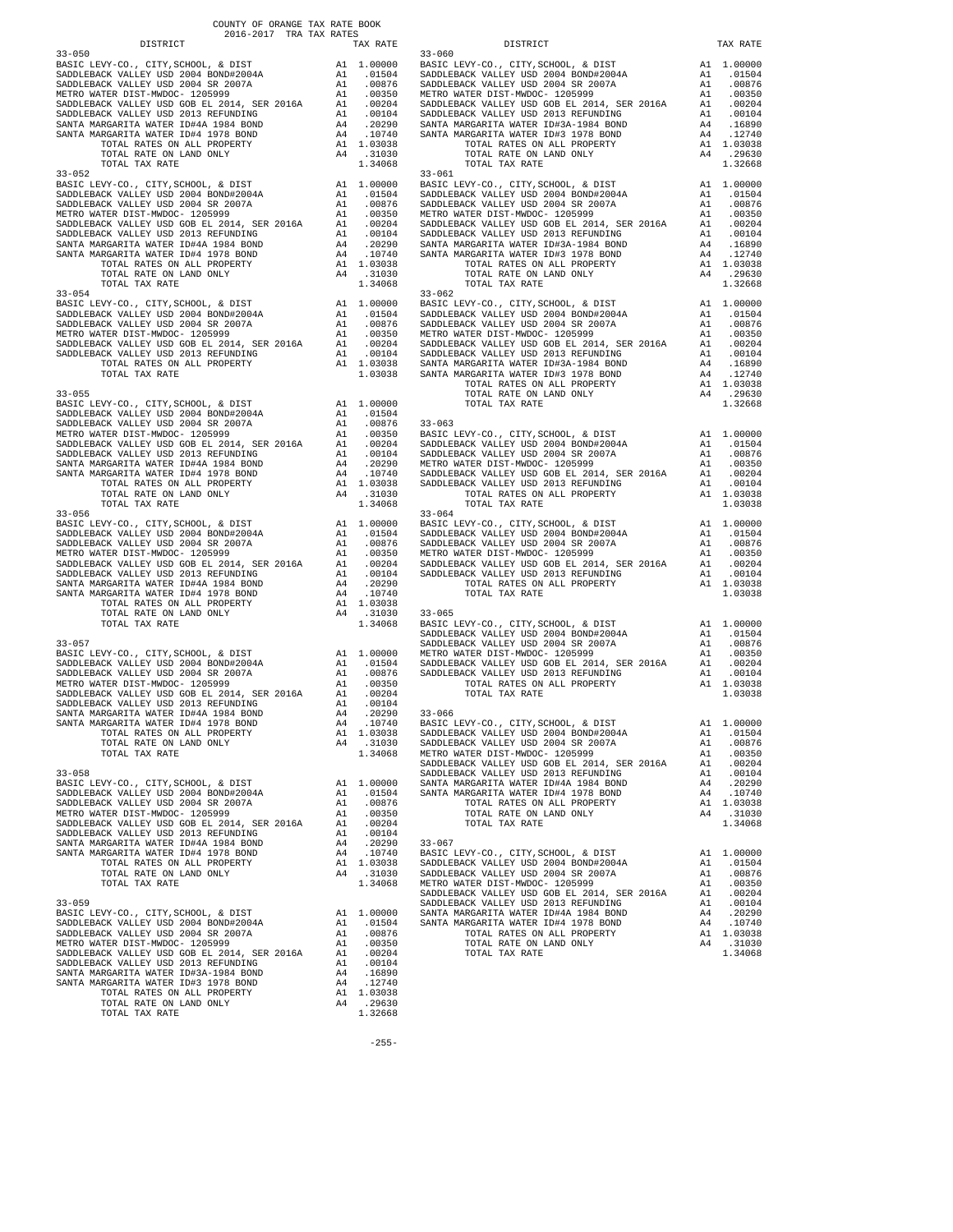| ${\small \begin{tabular}{l c c c c c c} \multicolumn{4}{c }{\textbf{CPISTRANO U SFLIF1}_1999 & \textbf{EL}, 2012 REF} & \textbf{AL} & .00404 \\ \multicolumn{4}{c }{\textbf{METRO WISTF1}_11999 & \textbf{EL}, 2012 REF} & \textbf{AL} & .00404 \\ \multicolumn{4}{c }{\textbf{METRO WATER ID}} & \textbf{ED} & \textbf{ED} & \textbf{AL} & .00350 & 34-019 \\ \multicolumn{4}{c }{\textbf{METRO WATER ID}} & \$   |  |  |  |
|--------------------------------------------------------------------------------------------------------------------------------------------------------------------------------------------------------------------------------------------------------------------------------------------------------------------------------------------------------------------------------------------------------------------|--|--|--|
|                                                                                                                                                                                                                                                                                                                                                                                                                    |  |  |  |
|                                                                                                                                                                                                                                                                                                                                                                                                                    |  |  |  |
|                                                                                                                                                                                                                                                                                                                                                                                                                    |  |  |  |
|                                                                                                                                                                                                                                                                                                                                                                                                                    |  |  |  |
|                                                                                                                                                                                                                                                                                                                                                                                                                    |  |  |  |
|                                                                                                                                                                                                                                                                                                                                                                                                                    |  |  |  |
|                                                                                                                                                                                                                                                                                                                                                                                                                    |  |  |  |
|                                                                                                                                                                                                                                                                                                                                                                                                                    |  |  |  |
|                                                                                                                                                                                                                                                                                                                                                                                                                    |  |  |  |
|                                                                                                                                                                                                                                                                                                                                                                                                                    |  |  |  |
|                                                                                                                                                                                                                                                                                                                                                                                                                    |  |  |  |
|                                                                                                                                                                                                                                                                                                                                                                                                                    |  |  |  |
|                                                                                                                                                                                                                                                                                                                                                                                                                    |  |  |  |
|                                                                                                                                                                                                                                                                                                                                                                                                                    |  |  |  |
|                                                                                                                                                                                                                                                                                                                                                                                                                    |  |  |  |
|                                                                                                                                                                                                                                                                                                                                                                                                                    |  |  |  |
|                                                                                                                                                                                                                                                                                                                                                                                                                    |  |  |  |
| $\begin{tabular}{cccc} 34-008 \\ \hline \textbf{ADIST-EMO U SFTIMD} & \textbf{XCHOOL}, & \textbf{E DST} \\ \hline \textbf{ADIST-EMO U SFTIMD} & \textbf{SOS-EMO} \\ \hline \textbf{ADIST-EMO U SFTIND} & \textbf{A1} & 0.0000 \\ \hline \textbf{ADIST-EMO U SFTIND} & \textbf{A1} & 0.0000 \\ \hline \textbf{ADIST-EMO U SFTIND} & \textbf{A1} & 0.0000 \\ \hline \textbf{ADIST-EMO U SFTIND} & \textbf{A2} & 0.0$ |  |  |  |
|                                                                                                                                                                                                                                                                                                                                                                                                                    |  |  |  |
|                                                                                                                                                                                                                                                                                                                                                                                                                    |  |  |  |
|                                                                                                                                                                                                                                                                                                                                                                                                                    |  |  |  |
|                                                                                                                                                                                                                                                                                                                                                                                                                    |  |  |  |

COUNTY OF ORANGE TAX RATE BOOK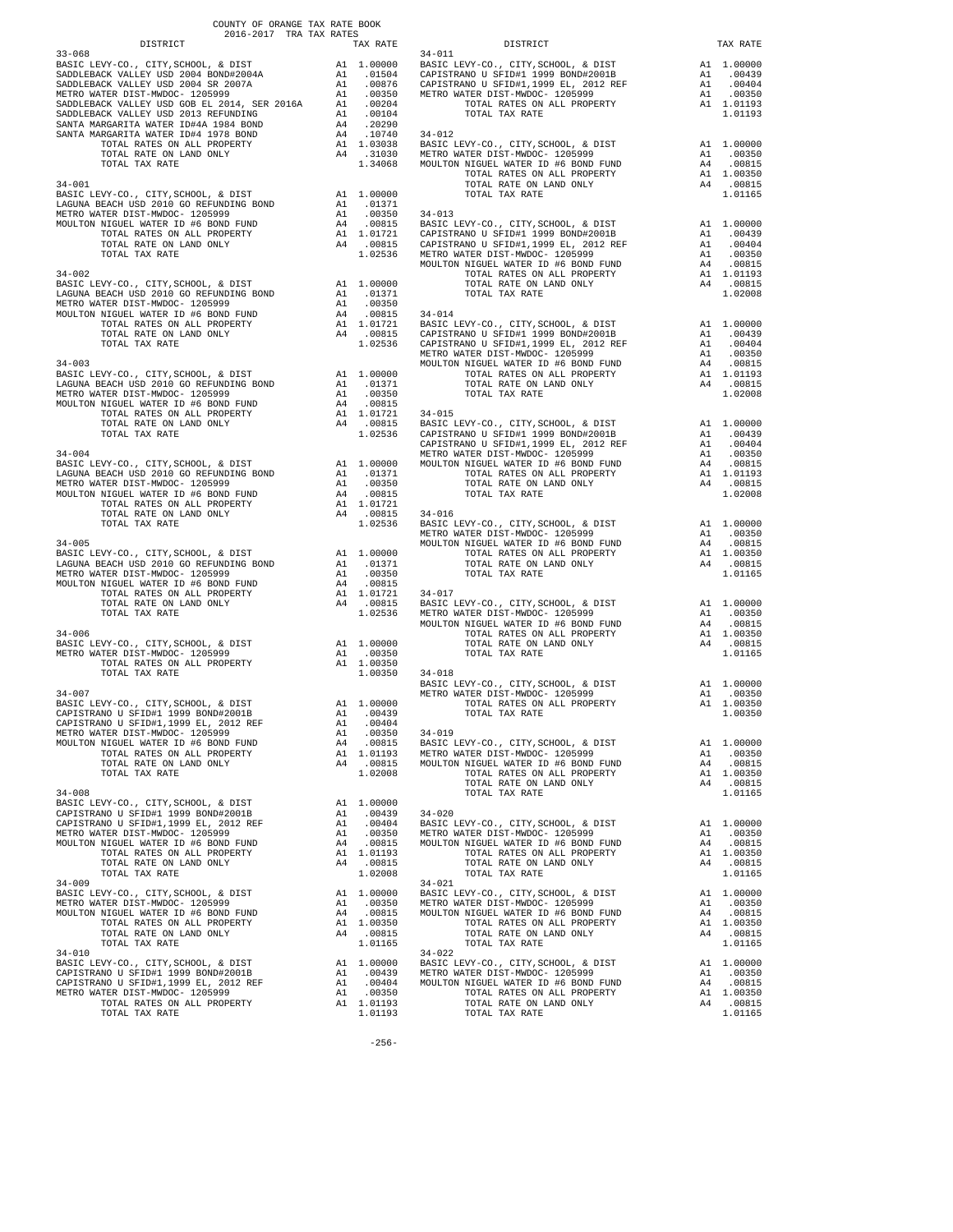| $\begin{tabular}{lllllllll} & $\textsc{0.04}$. & $\textsc{0.04}$. & $\textsc{0.04}$. & $\textsc{0.04}$. \\ & $\textsc{0.04}$ & $\textsc{0.04}$ & $\textsc{0.04}$ & $\textsc{0.04}$ & $\textsc{0.04}$ & $\textsc{0.04}$ \\ & $\textsc{0.04}$ & $\textsc{0.04}$ & $\textsc{0.04}$ & $\textsc{0.04}$ & $\textsc{0.04}$ & $\textsc{0.04}$ & $\textsc{0.04}$ & $\textsc{0.04}$ \\ & $\textsc{0.04}$ & $\textsc{0.04}$ &$ |  |                                                                                                                                                                                                                                                                                                                                                                                                             |          |
|---------------------------------------------------------------------------------------------------------------------------------------------------------------------------------------------------------------------------------------------------------------------------------------------------------------------------------------------------------------------------------------------------------------------|--|-------------------------------------------------------------------------------------------------------------------------------------------------------------------------------------------------------------------------------------------------------------------------------------------------------------------------------------------------------------------------------------------------------------|----------|
| $34 - 023$                                                                                                                                                                                                                                                                                                                                                                                                          |  | IRA IAA KAIES<br>TAX RATE 53-000 DISTRICT                                                                                                                                                                                                                                                                                                                                                                   | TAX RATE |
|                                                                                                                                                                                                                                                                                                                                                                                                                     |  | $\begin{tabular}{l c c c c c} \multicolumn{4}{c}{\textbf{A1}} & 1.00000 & \multicolumn{4}{c}{\textbf{BASIC LEV-CO.}}, & \texttt{CITY}, \texttt{SCHOOL}, & \texttt{EDST} & \texttt{A1} & 1.00000 \\ \multicolumn{4}{c}{\textbf{BASIC LEV-CO.}}, & \texttt{CITY}, \texttt{SCHOOL}, & \texttt{EDST} & \texttt{A1} & 1.00000 \\ \multicolumn{4}{c}{\textbf{METRO WATER DIST-}WIDOC-1205999} & \texttt{A1} & .0$ |          |
|                                                                                                                                                                                                                                                                                                                                                                                                                     |  |                                                                                                                                                                                                                                                                                                                                                                                                             |          |
|                                                                                                                                                                                                                                                                                                                                                                                                                     |  |                                                                                                                                                                                                                                                                                                                                                                                                             |          |
|                                                                                                                                                                                                                                                                                                                                                                                                                     |  |                                                                                                                                                                                                                                                                                                                                                                                                             |          |
|                                                                                                                                                                                                                                                                                                                                                                                                                     |  |                                                                                                                                                                                                                                                                                                                                                                                                             |          |
|                                                                                                                                                                                                                                                                                                                                                                                                                     |  |                                                                                                                                                                                                                                                                                                                                                                                                             |          |
|                                                                                                                                                                                                                                                                                                                                                                                                                     |  |                                                                                                                                                                                                                                                                                                                                                                                                             |          |
|                                                                                                                                                                                                                                                                                                                                                                                                                     |  |                                                                                                                                                                                                                                                                                                                                                                                                             |          |
|                                                                                                                                                                                                                                                                                                                                                                                                                     |  |                                                                                                                                                                                                                                                                                                                                                                                                             |          |
|                                                                                                                                                                                                                                                                                                                                                                                                                     |  |                                                                                                                                                                                                                                                                                                                                                                                                             |          |
|                                                                                                                                                                                                                                                                                                                                                                                                                     |  |                                                                                                                                                                                                                                                                                                                                                                                                             |          |
|                                                                                                                                                                                                                                                                                                                                                                                                                     |  |                                                                                                                                                                                                                                                                                                                                                                                                             |          |
|                                                                                                                                                                                                                                                                                                                                                                                                                     |  |                                                                                                                                                                                                                                                                                                                                                                                                             |          |
|                                                                                                                                                                                                                                                                                                                                                                                                                     |  |                                                                                                                                                                                                                                                                                                                                                                                                             |          |
|                                                                                                                                                                                                                                                                                                                                                                                                                     |  |                                                                                                                                                                                                                                                                                                                                                                                                             |          |
|                                                                                                                                                                                                                                                                                                                                                                                                                     |  |                                                                                                                                                                                                                                                                                                                                                                                                             |          |
|                                                                                                                                                                                                                                                                                                                                                                                                                     |  |                                                                                                                                                                                                                                                                                                                                                                                                             |          |
|                                                                                                                                                                                                                                                                                                                                                                                                                     |  |                                                                                                                                                                                                                                                                                                                                                                                                             |          |
|                                                                                                                                                                                                                                                                                                                                                                                                                     |  |                                                                                                                                                                                                                                                                                                                                                                                                             |          |
|                                                                                                                                                                                                                                                                                                                                                                                                                     |  |                                                                                                                                                                                                                                                                                                                                                                                                             |          |
|                                                                                                                                                                                                                                                                                                                                                                                                                     |  |                                                                                                                                                                                                                                                                                                                                                                                                             |          |
|                                                                                                                                                                                                                                                                                                                                                                                                                     |  |                                                                                                                                                                                                                                                                                                                                                                                                             |          |
|                                                                                                                                                                                                                                                                                                                                                                                                                     |  |                                                                                                                                                                                                                                                                                                                                                                                                             |          |
|                                                                                                                                                                                                                                                                                                                                                                                                                     |  |                                                                                                                                                                                                                                                                                                                                                                                                             |          |
|                                                                                                                                                                                                                                                                                                                                                                                                                     |  |                                                                                                                                                                                                                                                                                                                                                                                                             |          |
|                                                                                                                                                                                                                                                                                                                                                                                                                     |  |                                                                                                                                                                                                                                                                                                                                                                                                             |          |
|                                                                                                                                                                                                                                                                                                                                                                                                                     |  |                                                                                                                                                                                                                                                                                                                                                                                                             |          |
|                                                                                                                                                                                                                                                                                                                                                                                                                     |  |                                                                                                                                                                                                                                                                                                                                                                                                             |          |
|                                                                                                                                                                                                                                                                                                                                                                                                                     |  |                                                                                                                                                                                                                                                                                                                                                                                                             |          |
|                                                                                                                                                                                                                                                                                                                                                                                                                     |  |                                                                                                                                                                                                                                                                                                                                                                                                             |          |
|                                                                                                                                                                                                                                                                                                                                                                                                                     |  |                                                                                                                                                                                                                                                                                                                                                                                                             |          |
|                                                                                                                                                                                                                                                                                                                                                                                                                     |  |                                                                                                                                                                                                                                                                                                                                                                                                             |          |
|                                                                                                                                                                                                                                                                                                                                                                                                                     |  |                                                                                                                                                                                                                                                                                                                                                                                                             |          |
|                                                                                                                                                                                                                                                                                                                                                                                                                     |  |                                                                                                                                                                                                                                                                                                                                                                                                             |          |
|                                                                                                                                                                                                                                                                                                                                                                                                                     |  |                                                                                                                                                                                                                                                                                                                                                                                                             |          |
|                                                                                                                                                                                                                                                                                                                                                                                                                     |  |                                                                                                                                                                                                                                                                                                                                                                                                             |          |
|                                                                                                                                                                                                                                                                                                                                                                                                                     |  |                                                                                                                                                                                                                                                                                                                                                                                                             |          |
|                                                                                                                                                                                                                                                                                                                                                                                                                     |  |                                                                                                                                                                                                                                                                                                                                                                                                             |          |
|                                                                                                                                                                                                                                                                                                                                                                                                                     |  |                                                                                                                                                                                                                                                                                                                                                                                                             |          |
|                                                                                                                                                                                                                                                                                                                                                                                                                     |  |                                                                                                                                                                                                                                                                                                                                                                                                             |          |
|                                                                                                                                                                                                                                                                                                                                                                                                                     |  |                                                                                                                                                                                                                                                                                                                                                                                                             |          |
|                                                                                                                                                                                                                                                                                                                                                                                                                     |  |                                                                                                                                                                                                                                                                                                                                                                                                             |          |
|                                                                                                                                                                                                                                                                                                                                                                                                                     |  |                                                                                                                                                                                                                                                                                                                                                                                                             |          |
|                                                                                                                                                                                                                                                                                                                                                                                                                     |  |                                                                                                                                                                                                                                                                                                                                                                                                             |          |
|                                                                                                                                                                                                                                                                                                                                                                                                                     |  |                                                                                                                                                                                                                                                                                                                                                                                                             |          |
|                                                                                                                                                                                                                                                                                                                                                                                                                     |  |                                                                                                                                                                                                                                                                                                                                                                                                             |          |
|                                                                                                                                                                                                                                                                                                                                                                                                                     |  |                                                                                                                                                                                                                                                                                                                                                                                                             |          |
|                                                                                                                                                                                                                                                                                                                                                                                                                     |  | $\begin{tabular}{cccccccc} \textbf{34--030} & \textbf{14--04} & \textbf{14--04} & \textbf{14--04} & \textbf{14--04} & \textbf{14--04} & \textbf{14--04} & \textbf{14--04} & \textbf{14--04} & \textbf{14--04} & \textbf{14--04} \\ \textbf{14--030} & \textbf{14--04} & \textbf{14--04} & \textbf{14--04} & \textbf{14--04} & \textbf{14--04} & \textbf{14--04} & \textbf{14--04} \\$                       |          |
|                                                                                                                                                                                                                                                                                                                                                                                                                     |  | $\begin{tabular}{lllllllll} $34-032$ & $54-017$ \\ BA1 & 1.00000 & BAST & $54-017$ \\ BA2 & 1.00000 & BAST & $54-017$ \\ METD & METD & MTCD & 1.00000 & $54-017$ \\ METD & METD & 1.00000 & $54-017$ & $54-017$ & $54-017$ \\ A1 & 1.00000 & 1.00000 & $54-017$ & $54-017$ & $54-017$ & $54-017$ \\ \end{tabular}$                                                                                          |          |
|                                                                                                                                                                                                                                                                                                                                                                                                                     |  | 01739. METRO WATER DIST-MWDOC-1205999 ME A1 .00350 BUENA PARK ELEM-2014 BD SR 2014A & 2014B                                                                                                                                                                                                                                                                                                                 |          |
|                                                                                                                                                                                                                                                                                                                                                                                                                     |  |                                                                                                                                                                                                                                                                                                                                                                                                             |          |
|                                                                                                                                                                                                                                                                                                                                                                                                                     |  | $\begin{tabular}{l c c c c c} \multicolumn{4}{l}{\textbf{METRO WATER DIST-MINDCC--1205999}} & \multicolumn{4}{l}{\textbf{A1}} & .00350 & \multicolumn{4}{l}{\textbf{BURA PARK ELEM-2014 BDR 2014B B CR 2014B B CR 2014B B CR 2014B B CR 2014B B CR 2014B B CR 2014B B CR 2014B B CR 2014B B CR 2014B B CR 2014B B CR 2014B B CR 2014B B CR 2014B B CR 2014$                                                 |          |
|                                                                                                                                                                                                                                                                                                                                                                                                                     |  |                                                                                                                                                                                                                                                                                                                                                                                                             |          |
|                                                                                                                                                                                                                                                                                                                                                                                                                     |  |                                                                                                                                                                                                                                                                                                                                                                                                             |          |
|                                                                                                                                                                                                                                                                                                                                                                                                                     |  |                                                                                                                                                                                                                                                                                                                                                                                                             |          |
|                                                                                                                                                                                                                                                                                                                                                                                                                     |  |                                                                                                                                                                                                                                                                                                                                                                                                             |          |
|                                                                                                                                                                                                                                                                                                                                                                                                                     |  |                                                                                                                                                                                                                                                                                                                                                                                                             |          |
|                                                                                                                                                                                                                                                                                                                                                                                                                     |  |                                                                                                                                                                                                                                                                                                                                                                                                             |          |
|                                                                                                                                                                                                                                                                                                                                                                                                                     |  |                                                                                                                                                                                                                                                                                                                                                                                                             |          |
|                                                                                                                                                                                                                                                                                                                                                                                                                     |  |                                                                                                                                                                                                                                                                                                                                                                                                             |          |
|                                                                                                                                                                                                                                                                                                                                                                                                                     |  |                                                                                                                                                                                                                                                                                                                                                                                                             |          |
|                                                                                                                                                                                                                                                                                                                                                                                                                     |  |                                                                                                                                                                                                                                                                                                                                                                                                             |          |
|                                                                                                                                                                                                                                                                                                                                                                                                                     |  |                                                                                                                                                                                                                                                                                                                                                                                                             |          |
|                                                                                                                                                                                                                                                                                                                                                                                                                     |  |                                                                                                                                                                                                                                                                                                                                                                                                             |          |
|                                                                                                                                                                                                                                                                                                                                                                                                                     |  |                                                                                                                                                                                                                                                                                                                                                                                                             |          |
|                                                                                                                                                                                                                                                                                                                                                                                                                     |  |                                                                                                                                                                                                                                                                                                                                                                                                             |          |
|                                                                                                                                                                                                                                                                                                                                                                                                                     |  |                                                                                                                                                                                                                                                                                                                                                                                                             |          |
|                                                                                                                                                                                                                                                                                                                                                                                                                     |  |                                                                                                                                                                                                                                                                                                                                                                                                             |          |
|                                                                                                                                                                                                                                                                                                                                                                                                                     |  |                                                                                                                                                                                                                                                                                                                                                                                                             |          |
|                                                                                                                                                                                                                                                                                                                                                                                                                     |  |                                                                                                                                                                                                                                                                                                                                                                                                             |          |
|                                                                                                                                                                                                                                                                                                                                                                                                                     |  |                                                                                                                                                                                                                                                                                                                                                                                                             |          |
|                                                                                                                                                                                                                                                                                                                                                                                                                     |  |                                                                                                                                                                                                                                                                                                                                                                                                             |          |
|                                                                                                                                                                                                                                                                                                                                                                                                                     |  |                                                                                                                                                                                                                                                                                                                                                                                                             |          |
|                                                                                                                                                                                                                                                                                                                                                                                                                     |  |                                                                                                                                                                                                                                                                                                                                                                                                             |          |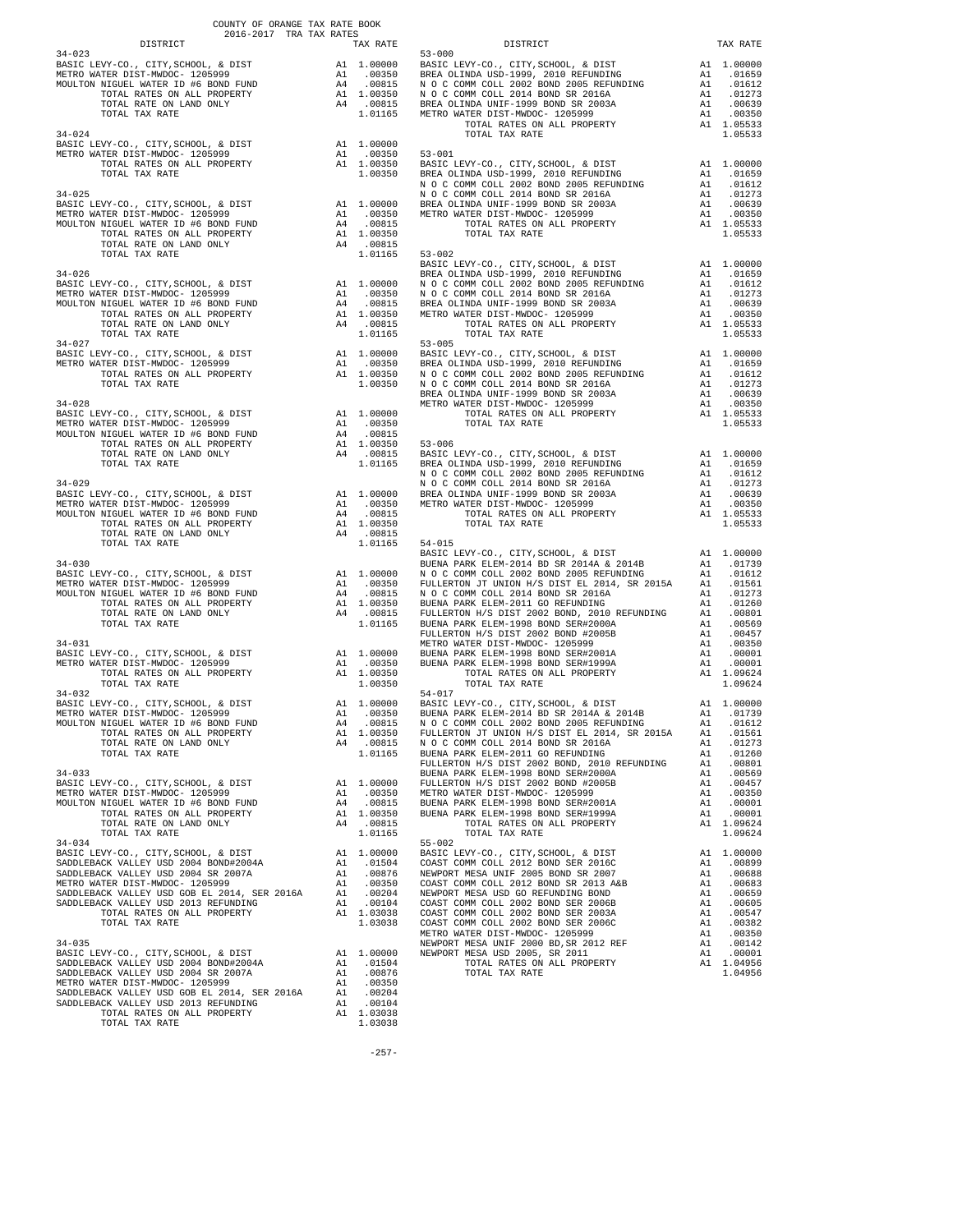| risino maissa piol ninpod tauggaa     | --- | .          |
|---------------------------------------|-----|------------|
| NEWPORT MESA UNIF 2000 BD.SR 2012 REF | A1  | .00142     |
| NEWPORT MESA USD 2005, SR 2011        | A1  | .00001     |
| TOTAL RATES ON ALL PROPERTY           |     | A1 1.04956 |
| TOTAL TAX RATE                        |     | 1.04956    |
|                                       |     |            |
| $55 - 016$                            |     |            |
| BASIC LEVY-CO., CITY, SCHOOL, & DIST  |     | A1 1,00000 |
| COAST COMM COLL 2012 BOND SER 2016C   | A1  | .00899     |
| NEWPORT MESA UNIF 2005 BOND SR 2007   | A1  | .00688     |
| COAST COMM COLL 2012 BOND SR 2013 A&B | A1  | .00683     |
| NEWPORT MESA USD GO REFUNDING BOND    | A1  | .00659     |
| COAST COMM COLL 2002 BOND SER 2006B   | A1  | .00605     |
| COAST COMM COLL 2002 BOND SER 2003A   | A1  | .00547     |
| COAST COMM COLL 2002 BOND SER 2006C   | A1  | .00382     |
| METRO WATER DIST-MWDOC- 1205999       | A1  | .00350     |
| NEWPORT MESA UNIF 2000 BD.SR 2012 REF | A1  | .00142     |
| NEWPORT MESA USD 2005, SR 2011        | A1  | .00001     |
| TOTAL RATES ON ALL PROPERTY           | A1  | 1.04956    |
| TOTAL TAX RATE                        |     | 1.04956    |

| DISTRICT                           | TAX RATE | DISTRICT | TAX RATE |
|------------------------------------|----------|----------|----------|
|                                    |          |          |          |
|                                    |          |          |          |
|                                    |          |          |          |
|                                    |          |          |          |
|                                    |          |          |          |
|                                    |          |          |          |
|                                    |          |          |          |
|                                    |          |          |          |
|                                    |          |          |          |
|                                    |          |          |          |
|                                    |          |          |          |
|                                    |          |          |          |
|                                    |          |          |          |
|                                    |          |          |          |
|                                    |          |          |          |
|                                    |          |          |          |
|                                    |          |          |          |
|                                    |          |          |          |
|                                    |          |          |          |
|                                    |          |          |          |
|                                    |          |          |          |
|                                    |          |          |          |
|                                    |          |          |          |
|                                    |          |          |          |
|                                    |          |          |          |
|                                    |          |          |          |
|                                    |          |          |          |
|                                    |          |          |          |
|                                    |          |          |          |
|                                    |          |          |          |
|                                    |          |          |          |
|                                    |          |          |          |
|                                    |          |          |          |
|                                    |          |          |          |
|                                    |          |          |          |
|                                    |          |          |          |
|                                    |          |          |          |
|                                    |          |          |          |
|                                    |          |          |          |
|                                    |          |          |          |
|                                    |          |          |          |
|                                    |          |          |          |
|                                    |          |          |          |
|                                    |          |          |          |
|                                    |          |          |          |
|                                    |          |          |          |
|                                    |          |          |          |
|                                    |          |          |          |
|                                    |          |          |          |
|                                    |          |          |          |
|                                    |          |          |          |
|                                    |          |          |          |
|                                    |          |          |          |
|                                    |          |          |          |
|                                    |          |          |          |
|                                    |          |          |          |
|                                    |          |          |          |
|                                    |          |          |          |
|                                    |          |          |          |
|                                    |          |          |          |
|                                    |          |          |          |
|                                    |          |          |          |
|                                    |          |          |          |
|                                    |          |          |          |
|                                    |          |          |          |
|                                    |          |          |          |
|                                    |          |          |          |
|                                    |          |          |          |
|                                    |          |          |          |
|                                    |          |          |          |
|                                    |          |          |          |
|                                    |          |          |          |
|                                    |          |          |          |
|                                    |          |          |          |
|                                    |          |          |          |
|                                    |          |          |          |
|                                    |          |          |          |
|                                    |          |          |          |
|                                    |          |          |          |
|                                    |          |          |          |
|                                    |          |          |          |
|                                    |          |          |          |
|                                    |          |          |          |
|                                    |          |          |          |
|                                    |          |          |          |
|                                    |          |          |          |
|                                    |          |          |          |
|                                    |          |          |          |
|                                    |          |          |          |
|                                    |          |          |          |
|                                    |          |          |          |
|                                    |          |          |          |
|                                    |          |          |          |
|                                    |          |          |          |
|                                    |          |          |          |
|                                    |          |          |          |
|                                    |          |          |          |
| www.pop.woo.thirp.coo.pp.cp.co.com |          |          |          |

-258-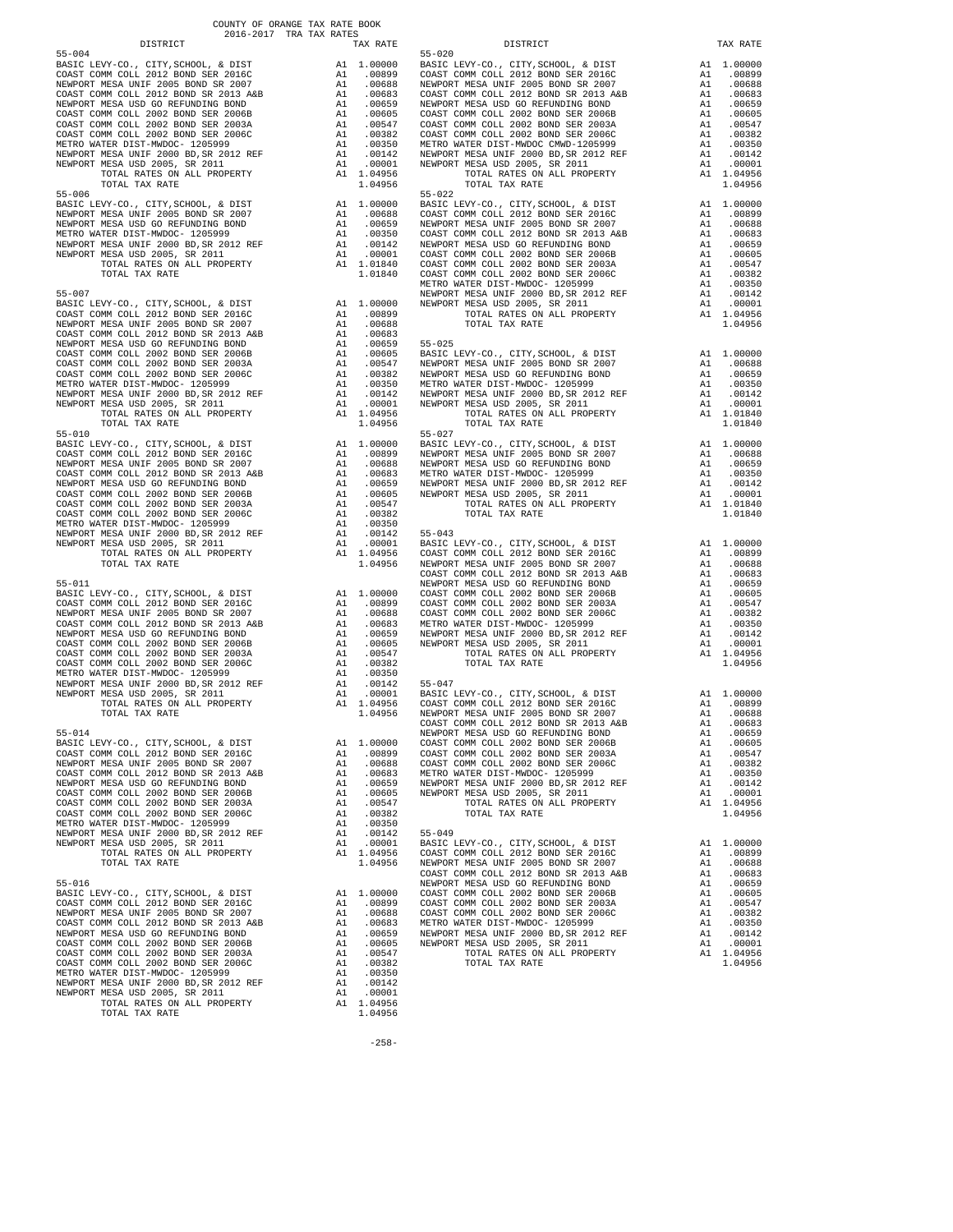|                                                                                                                                          |                                                                                                                                                                                                                                                        | A1 1.04956         |                    |
|------------------------------------------------------------------------------------------------------------------------------------------|--------------------------------------------------------------------------------------------------------------------------------------------------------------------------------------------------------------------------------------------------------|--------------------|--------------------|
| TOTAL TAX RATE                                                                                                                           |                                                                                                                                                                                                                                                        | 1.04956            |                    |
| $55 - 053$                                                                                                                               |                                                                                                                                                                                                                                                        |                    | $55 - 072$         |
|                                                                                                                                          |                                                                                                                                                                                                                                                        |                    |                    |
|                                                                                                                                          |                                                                                                                                                                                                                                                        |                    |                    |
|                                                                                                                                          |                                                                                                                                                                                                                                                        |                    |                    |
|                                                                                                                                          |                                                                                                                                                                                                                                                        |                    |                    |
|                                                                                                                                          |                                                                                                                                                                                                                                                        |                    |                    |
|                                                                                                                                          |                                                                                                                                                                                                                                                        |                    |                    |
|                                                                                                                                          |                                                                                                                                                                                                                                                        |                    |                    |
|                                                                                                                                          |                                                                                                                                                                                                                                                        |                    |                    |
|                                                                                                                                          |                                                                                                                                                                                                                                                        |                    |                    |
|                                                                                                                                          |                                                                                                                                                                                                                                                        |                    |                    |
|                                                                                                                                          |                                                                                                                                                                                                                                                        |                    |                    |
| TOTAL TAX RATE<br>$55 - 054$                                                                                                             |                                                                                                                                                                                                                                                        | 1.04956            | $55 - 075$         |
| BASIC LEVY-CO., CITY, SCHOOL, & DIST                                                                                                     |                                                                                                                                                                                                                                                        |                    |                    |
| COAST COMM COLL 2012 BOND SER 2016C<br>NEWDORT MESA INIE 2005 BOND SER 2007                                                              |                                                                                                                                                                                                                                                        |                    |                    |
| NEWPORT MESA UNIF 2005 BOND SR 2007                                                                                                      |                                                                                                                                                                                                                                                        |                    |                    |
| COAST COMM COLL 2012 BOND SR 2013 A&B                                                                                                    |                                                                                                                                                                                                                                                        |                    |                    |
| NEWPORT MESA USD GO REFUNDING BOND                                                                                                       |                                                                                                                                                                                                                                                        |                    |                    |
| COAST COMM COLL 2002 BOND SER 2006B                                                                                                      |                                                                                                                                                                                                                                                        |                    |                    |
| COAST COMM COLL 2002 BOND SER 2003A<br>COAST COMM COLL 2002 BOND SER 2006C<br>METRO WATER DIST-MWDOC- 1205999<br>NEWPORT MESA THATE COCL |                                                                                                                                                                                                                                                        |                    |                    |
|                                                                                                                                          |                                                                                                                                                                                                                                                        |                    |                    |
|                                                                                                                                          |                                                                                                                                                                                                                                                        |                    |                    |
| NEWPORT MESA UNIF 2000 BD, SR 2012 REF<br>NEWPORT MESA USD 2005, SR 2011<br>NEWPORT MESA USD 2005, SR 2011                               |                                                                                                                                                                                                                                                        |                    |                    |
| TOTAL RATES ON ALL PROPERTY                                                                                                              | 55-075<br>A1 1.00000 BASIC L<br>A1 .00899 COAST C<br>A1 .00688 NEWPORT<br>A1 .00683 COAST C<br>A1 .00659 NEWPORT<br>A1 .00605 COAST C<br>A1 .00382 COAST C<br>A1 .00382 COAST C<br>A1 .00350 METRO W<br>A1 .00350 METRO W<br>A1 .00142 NEWPORT<br>A1 . | A1 1.04956         |                    |
| TOTAL TAX RATE                                                                                                                           |                                                                                                                                                                                                                                                        | 1.04956            |                    |
| $55 - 055$                                                                                                                               |                                                                                                                                                                                                                                                        |                    | 55-076             |
|                                                                                                                                          |                                                                                                                                                                                                                                                        |                    |                    |
|                                                                                                                                          |                                                                                                                                                                                                                                                        |                    |                    |
|                                                                                                                                          |                                                                                                                                                                                                                                                        |                    |                    |
|                                                                                                                                          |                                                                                                                                                                                                                                                        |                    |                    |
|                                                                                                                                          |                                                                                                                                                                                                                                                        |                    |                    |
|                                                                                                                                          |                                                                                                                                                                                                                                                        |                    |                    |
|                                                                                                                                          |                                                                                                                                                                                                                                                        |                    |                    |
|                                                                                                                                          |                                                                                                                                                                                                                                                        |                    |                    |
|                                                                                                                                          |                                                                                                                                                                                                                                                        |                    |                    |
|                                                                                                                                          |                                                                                                                                                                                                                                                        |                    |                    |
| TOTAL RATES ON ALL PROPERTY<br>TOTAL TAX RATE                                                                                            |                                                                                                                                                                                                                                                        | A1 1.04956         |                    |
| $55 - 059$                                                                                                                               |                                                                                                                                                                                                                                                        | 1.04956            | 55-077             |
| BASIC LEVY-CO., CITY, SCHOOL, & DIST                                                                                                     | 55-077<br>A1 1.00000 BASIC L<br>A1 .00899 COAST C<br>A1 .00688 NEWPORT<br>A1 .00668 NEWPORT<br>A1 .00659 COAST C<br>A1 .00659 COAST C<br>A1 .00547 COAST C<br>A1 .00350 METRO W<br>A1 .00350 METRO W<br>A1 .00142 MEWPORT<br>A1 .00142 MEWPORT<br>A1 . |                    |                    |
| BASIC LEVY-CO., CITY, SCHOOL, & DIST<br>COAST COMM COLL 2012 BOND SER 2016C<br>NEWDORE MEER INIE 2005 BOND SER 2007                      |                                                                                                                                                                                                                                                        |                    |                    |
| NEWPORT MESA UNIF 2005 BOND SR 2007                                                                                                      |                                                                                                                                                                                                                                                        |                    |                    |
| COAST COMM COLL 2012 BOND SR 2013 A&B                                                                                                    |                                                                                                                                                                                                                                                        |                    |                    |
| NEWPORT MESA USD GO REFUNDING BOND                                                                                                       |                                                                                                                                                                                                                                                        |                    |                    |
| COAST COMM COLL 2002 BOND SER 2006B                                                                                                      |                                                                                                                                                                                                                                                        |                    |                    |
| COAST COMM COLL 2002 BOND SER 2003A                                                                                                      |                                                                                                                                                                                                                                                        |                    |                    |
| COAST COMM COLL 2002 BOND SER 2006C<br>METRO WATER DIST-MWDOC- 1205999                                                                   |                                                                                                                                                                                                                                                        |                    |                    |
| NEWPORT MESA UNIF 2000 BD, SR 2012 REF<br>NEWPORT MESA USD 2005, SR 2011                                                                 |                                                                                                                                                                                                                                                        |                    |                    |
|                                                                                                                                          |                                                                                                                                                                                                                                                        |                    |                    |
| TOTAL RATES ON ALL PROPERTY                                                                                                              |                                                                                                                                                                                                                                                        | A1 1.04956         |                    |
| TOTAL TAX RATE                                                                                                                           |                                                                                                                                                                                                                                                        | 1.04956            |                    |
| $55 - 067$                                                                                                                               |                                                                                                                                                                                                                                                        |                    | $60 - 001$         |
| BASIC LEVY-CO., CITY, SCHOOL, & DIST                                                                                                     |                                                                                                                                                                                                                                                        | A1 1.00000 BASIC L |                    |
| COAST COMM COLL 2012 BOND SER 2016C                                                                                                      | A1                                                                                                                                                                                                                                                     | .00899             | HUNT BE            |
| NEWPORT MESA UNIF 2005 BOND SR 2007                                                                                                      | A1                                                                                                                                                                                                                                                     | .00688             | COAST C            |
| COAST COMM COLL 2012 BOND SR 2013 A&B<br>NEWPORT MESA USD GO REFUNDING BOND                                                              | A1<br>A1                                                                                                                                                                                                                                               | .00683<br>.00659   | COAST C<br>COAST C |
| COAST COMM COLL 2002 BOND SER 2006B                                                                                                      | A1                                                                                                                                                                                                                                                     | .00605             | COAST C            |
| COAST COMM COLL 2002 BOND SER 2003A                                                                                                      | A1                                                                                                                                                                                                                                                     | .00547             | COAST C            |
| COAST COMM COLL 2002 BOND SER 2006C                                                                                                      | A1                                                                                                                                                                                                                                                     | .00382             | METRO W            |
| METRO WATER DIST-MWDOC- 1205999                                                                                                          | A1                                                                                                                                                                                                                                                     | .00350             | HUNT BE            |
| NEWPORT MESA UNIF 2000 BD, SR 2012 REF                                                                                                   | A1                                                                                                                                                                                                                                                     | .00142             | HUNT BE            |
| NEWPORT MESA USD 2005, SR 2011                                                                                                           | A1                                                                                                                                                                                                                                                     | .00001             |                    |
| TOTAL RATES ON ALL PROPERTY                                                                                                              |                                                                                                                                                                                                                                                        | A1 1.04956         |                    |
| TOTAL TAX RATE                                                                                                                           |                                                                                                                                                                                                                                                        | 1.04956            |                    |

| レエウエルエニエ                                                                                                                                                                                                                                                                                                                                                                      | TWV WITH | ----------     | TWV WITH |
|-------------------------------------------------------------------------------------------------------------------------------------------------------------------------------------------------------------------------------------------------------------------------------------------------------------------------------------------------------------------------------|----------|----------------|----------|
|                                                                                                                                                                                                                                                                                                                                                                               |          |                |          |
|                                                                                                                                                                                                                                                                                                                                                                               |          |                |          |
|                                                                                                                                                                                                                                                                                                                                                                               |          |                |          |
|                                                                                                                                                                                                                                                                                                                                                                               |          |                |          |
|                                                                                                                                                                                                                                                                                                                                                                               |          |                |          |
|                                                                                                                                                                                                                                                                                                                                                                               |          |                |          |
|                                                                                                                                                                                                                                                                                                                                                                               |          |                |          |
|                                                                                                                                                                                                                                                                                                                                                                               |          |                |          |
|                                                                                                                                                                                                                                                                                                                                                                               |          |                |          |
|                                                                                                                                                                                                                                                                                                                                                                               |          |                |          |
|                                                                                                                                                                                                                                                                                                                                                                               |          |                |          |
|                                                                                                                                                                                                                                                                                                                                                                               |          |                |          |
|                                                                                                                                                                                                                                                                                                                                                                               |          |                |          |
|                                                                                                                                                                                                                                                                                                                                                                               |          |                |          |
|                                                                                                                                                                                                                                                                                                                                                                               |          |                |          |
|                                                                                                                                                                                                                                                                                                                                                                               |          |                |          |
|                                                                                                                                                                                                                                                                                                                                                                               |          |                |          |
|                                                                                                                                                                                                                                                                                                                                                                               |          |                |          |
|                                                                                                                                                                                                                                                                                                                                                                               |          |                |          |
|                                                                                                                                                                                                                                                                                                                                                                               |          |                |          |
|                                                                                                                                                                                                                                                                                                                                                                               |          |                |          |
|                                                                                                                                                                                                                                                                                                                                                                               |          |                |          |
|                                                                                                                                                                                                                                                                                                                                                                               |          |                |          |
|                                                                                                                                                                                                                                                                                                                                                                               |          |                |          |
|                                                                                                                                                                                                                                                                                                                                                                               |          |                |          |
|                                                                                                                                                                                                                                                                                                                                                                               |          |                |          |
|                                                                                                                                                                                                                                                                                                                                                                               |          |                |          |
|                                                                                                                                                                                                                                                                                                                                                                               |          |                |          |
|                                                                                                                                                                                                                                                                                                                                                                               |          |                |          |
|                                                                                                                                                                                                                                                                                                                                                                               |          |                |          |
|                                                                                                                                                                                                                                                                                                                                                                               |          |                |          |
|                                                                                                                                                                                                                                                                                                                                                                               |          |                |          |
|                                                                                                                                                                                                                                                                                                                                                                               |          |                |          |
|                                                                                                                                                                                                                                                                                                                                                                               |          |                |          |
|                                                                                                                                                                                                                                                                                                                                                                               |          |                |          |
|                                                                                                                                                                                                                                                                                                                                                                               |          |                |          |
|                                                                                                                                                                                                                                                                                                                                                                               |          |                |          |
|                                                                                                                                                                                                                                                                                                                                                                               |          |                |          |
|                                                                                                                                                                                                                                                                                                                                                                               |          |                |          |
|                                                                                                                                                                                                                                                                                                                                                                               |          |                |          |
|                                                                                                                                                                                                                                                                                                                                                                               |          |                |          |
|                                                                                                                                                                                                                                                                                                                                                                               |          |                |          |
|                                                                                                                                                                                                                                                                                                                                                                               |          |                |          |
|                                                                                                                                                                                                                                                                                                                                                                               |          |                |          |
|                                                                                                                                                                                                                                                                                                                                                                               |          |                |          |
|                                                                                                                                                                                                                                                                                                                                                                               |          |                |          |
|                                                                                                                                                                                                                                                                                                                                                                               |          |                |          |
|                                                                                                                                                                                                                                                                                                                                                                               |          |                |          |
|                                                                                                                                                                                                                                                                                                                                                                               |          |                |          |
|                                                                                                                                                                                                                                                                                                                                                                               |          |                |          |
|                                                                                                                                                                                                                                                                                                                                                                               |          |                |          |
|                                                                                                                                                                                                                                                                                                                                                                               |          |                |          |
|                                                                                                                                                                                                                                                                                                                                                                               |          |                |          |
|                                                                                                                                                                                                                                                                                                                                                                               |          |                |          |
|                                                                                                                                                                                                                                                                                                                                                                               |          |                |          |
|                                                                                                                                                                                                                                                                                                                                                                               |          |                |          |
|                                                                                                                                                                                                                                                                                                                                                                               |          |                |          |
|                                                                                                                                                                                                                                                                                                                                                                               |          |                |          |
|                                                                                                                                                                                                                                                                                                                                                                               |          |                |          |
| TOTAL TAX RATE                                                                                                                                                                                                                                                                                                                                                                | 1.04956  | TOTAL TAX RATE | 1.04956  |
|                                                                                                                                                                                                                                                                                                                                                                               |          |                |          |
|                                                                                                                                                                                                                                                                                                                                                                               |          |                |          |
|                                                                                                                                                                                                                                                                                                                                                                               |          |                |          |
|                                                                                                                                                                                                                                                                                                                                                                               |          |                |          |
|                                                                                                                                                                                                                                                                                                                                                                               |          |                |          |
|                                                                                                                                                                                                                                                                                                                                                                               |          |                |          |
|                                                                                                                                                                                                                                                                                                                                                                               |          |                |          |
|                                                                                                                                                                                                                                                                                                                                                                               |          |                |          |
|                                                                                                                                                                                                                                                                                                                                                                               |          |                |          |
|                                                                                                                                                                                                                                                                                                                                                                               |          |                |          |
|                                                                                                                                                                                                                                                                                                                                                                               |          |                |          |
|                                                                                                                                                                                                                                                                                                                                                                               |          |                |          |
|                                                                                                                                                                                                                                                                                                                                                                               |          |                |          |
|                                                                                                                                                                                                                                                                                                                                                                               |          |                |          |
|                                                                                                                                                                                                                                                                                                                                                                               |          |                |          |
|                                                                                                                                                                                                                                                                                                                                                                               |          |                |          |
|                                                                                                                                                                                                                                                                                                                                                                               |          |                |          |
|                                                                                                                                                                                                                                                                                                                                                                               |          |                |          |
|                                                                                                                                                                                                                                                                                                                                                                               |          |                |          |
|                                                                                                                                                                                                                                                                                                                                                                               |          |                |          |
|                                                                                                                                                                                                                                                                                                                                                                               |          |                |          |
|                                                                                                                                                                                                                                                                                                                                                                               |          |                |          |
| $\begin{tabular}{cccccc} $55-0.59$ & $707 \text{A} & $74 \text{A} & $10.4956$ & $10.4956$ & $10.4956$ & $10.4956$ & $10.4956$ & $10.4956$ & $10.4956$ & $10.4956$ & $10.4956$ \\ \text{RAGR} & \text{EMV} & \text{CMR} & \text{CMR} & \text{CMR} & \text{CMR} & \text{CMR} & \text{CMR} & \text{CMR} & \text{CMR} & \text{CMR} & \text{CMR} & \text{CMR} &$<br>TOTAL TAY RATE |          |                |          |
|                                                                                                                                                                                                                                                                                                                                                                               |          |                |          |

-259-

COUNTY OF ORANGE TAX RATE BOOK<br>2016-2017 TRA TAX RATES DISTRICT DISTRICT TAX RATE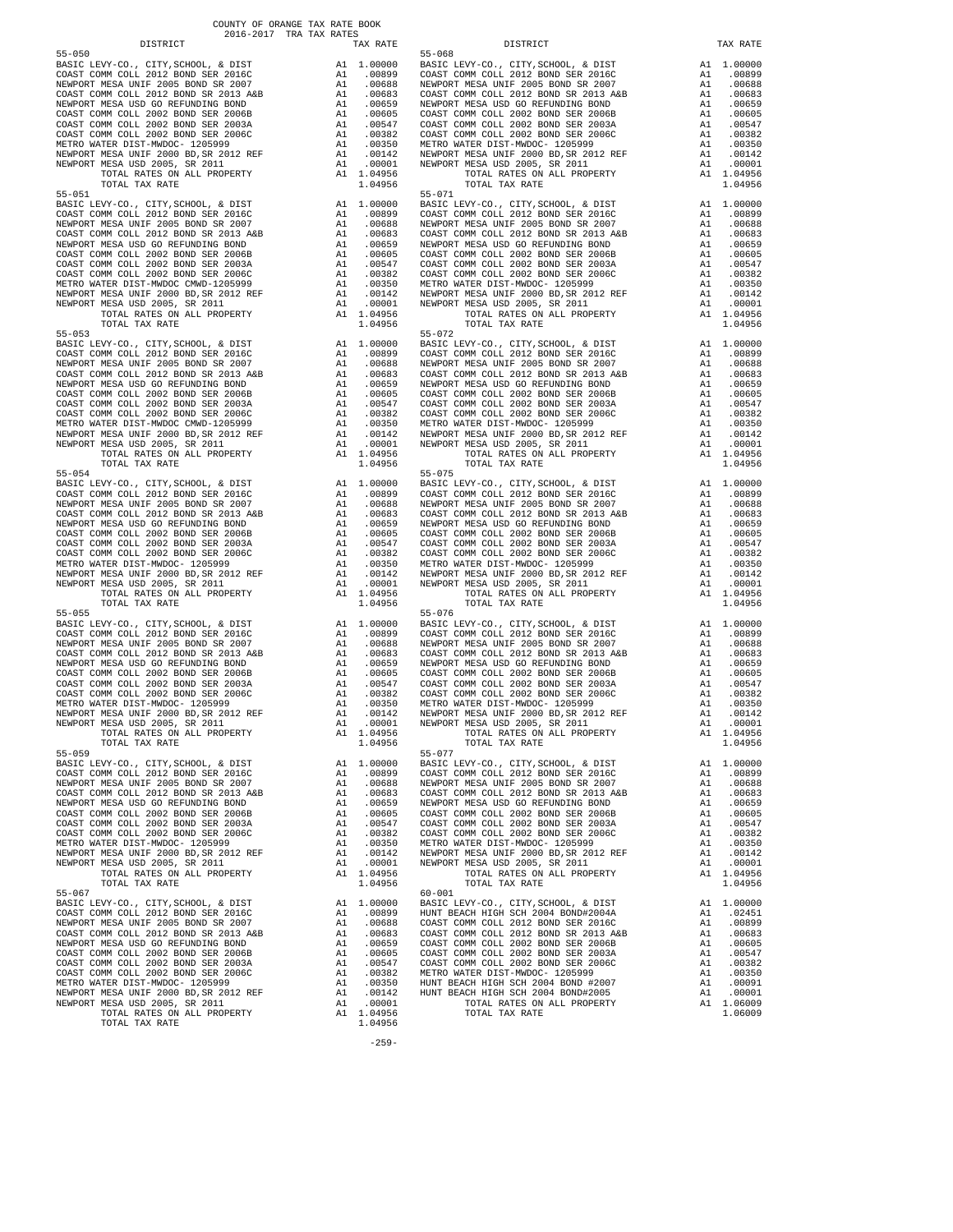| COUNTY OF ORANGE TAX RATE BOOK<br>2016-2017 TRA TAX RATES                |    |                                                                                                          |            |
|--------------------------------------------------------------------------|----|----------------------------------------------------------------------------------------------------------|------------|
| DISTRICT                                                                 |    | TAX RATE                                                                                                 |            |
|                                                                          |    |                                                                                                          |            |
|                                                                          |    |                                                                                                          |            |
|                                                                          |    |                                                                                                          |            |
|                                                                          |    |                                                                                                          |            |
|                                                                          |    |                                                                                                          |            |
|                                                                          |    |                                                                                                          |            |
|                                                                          |    |                                                                                                          |            |
|                                                                          |    |                                                                                                          |            |
|                                                                          |    |                                                                                                          |            |
|                                                                          |    |                                                                                                          |            |
|                                                                          |    |                                                                                                          |            |
|                                                                          |    |                                                                                                          |            |
|                                                                          |    |                                                                                                          |            |
|                                                                          |    |                                                                                                          |            |
|                                                                          |    |                                                                                                          |            |
|                                                                          |    |                                                                                                          |            |
|                                                                          |    |                                                                                                          |            |
|                                                                          |    |                                                                                                          |            |
|                                                                          |    |                                                                                                          |            |
|                                                                          |    |                                                                                                          |            |
|                                                                          |    |                                                                                                          |            |
|                                                                          |    |                                                                                                          |            |
|                                                                          |    |                                                                                                          |            |
|                                                                          |    |                                                                                                          |            |
|                                                                          |    |                                                                                                          |            |
|                                                                          |    |                                                                                                          |            |
|                                                                          |    |                                                                                                          |            |
|                                                                          |    |                                                                                                          |            |
|                                                                          |    |                                                                                                          |            |
|                                                                          |    |                                                                                                          |            |
|                                                                          |    |                                                                                                          |            |
|                                                                          |    |                                                                                                          | GARDEN     |
|                                                                          |    |                                                                                                          |            |
|                                                                          |    |                                                                                                          |            |
|                                                                          |    |                                                                                                          |            |
|                                                                          |    |                                                                                                          |            |
|                                                                          |    |                                                                                                          |            |
|                                                                          |    |                                                                                                          |            |
|                                                                          |    |                                                                                                          |            |
|                                                                          |    |                                                                                                          |            |
|                                                                          |    |                                                                                                          |            |
|                                                                          |    |                                                                                                          |            |
|                                                                          |    |                                                                                                          |            |
|                                                                          |    |                                                                                                          |            |
|                                                                          |    |                                                                                                          |            |
|                                                                          |    |                                                                                                          |            |
|                                                                          |    |                                                                                                          |            |
|                                                                          |    |                                                                                                          |            |
|                                                                          |    |                                                                                                          |            |
|                                                                          |    |                                                                                                          |            |
|                                                                          |    |                                                                                                          |            |
|                                                                          |    |                                                                                                          |            |
|                                                                          |    |                                                                                                          |            |
| $62 - 006$                                                               |    |                                                                                                          |            |
|                                                                          |    |                                                                                                          |            |
|                                                                          |    |                                                                                                          |            |
|                                                                          |    |                                                                                                          |            |
|                                                                          |    |                                                                                                          |            |
| N O C COMM COLL 2014 BOND SR 2016A                                       |    | A1 .01273 GARDEN                                                                                         |            |
| METRO WATER DIST-MWDOC- 1205999                                          | A1 | .00350                                                                                                   | GARDEN     |
| GARDEN GROVE USD, 2010, SR A<br>TOTAL RATES ON ALL PROPERTY              | A1 | A1 .00332 NOCC<br>A1 1.07722 NOCC                                                                        |            |
| TOTAL TAX RATE                                                           |    | 1.07722                                                                                                  | METRO W    |
|                                                                          |    |                                                                                                          | GARDEN     |
| $62 - 009$                                                               |    |                                                                                                          |            |
| BASIC LEVY-CO., CITY, SCHOOL, & DIST                                     |    | A1 1.00000                                                                                               |            |
| GARDEN GROVE USD, 2010 EL, SR C                                          |    | A1 .02314                                                                                                |            |
| GARDEN GROVE USD, 2010, SR B<br>N O C COMM COLL 2002 BOND 2005 REFUNDING | A1 | .01841 62-051<br>A1 .01612                                                                               | BASIC L    |
| N O C COMM COLL 2014 BOND SR 2016A                                       |    |                                                                                                          |            |
| METRO WATER DIST-MWDOC- 1205999                                          |    |                                                                                                          |            |
| GARDEN GROVE USD, 2010, SR A                                             |    |                                                                                                          |            |
| TOTAL RATES ON ALL PROPERTY                                              |    | A1 .01273<br>A1 .01273 GARDEN<br>A1 .01350 GARDEN<br>A1 .00332 NOCC<br>A1 1.07722 NOCC<br>1.07722 METROW |            |
| TOTAL TAX RATE                                                           |    |                                                                                                          |            |
|                                                                          |    |                                                                                                          | GARDEN     |
| $62 - 010$<br>BASIC LEVY-CO., CITY, SCHOOL, & DIST                       |    | A1 1.00000                                                                                               |            |
| GARDEN GROVE USD, 2010 EL, SR C                                          |    | A1.02314                                                                                                 |            |
| GARDEN GROVE USD, 2010, SR B                                             | A1 | .01841                                                                                                   | $62 - 052$ |
| N O C COMM COLL 2002 BOND 2005 REFUNDING                                 | A1 | .01612                                                                                                   | BASIC L    |
| N O C COMM COLL 2014 BOND SR 2016A                                       | A1 | .01273                                                                                                   | GARDEN     |
| METRO WATER DIST-MWDOC- 1205999                                          |    |                                                                                                          |            |
| GARDEN GROVE USD, 2010, SR A                                             |    | A1 .00350 GARDEN<br>A1 .00350 GARDEN<br>A1 .00332 NOCC<br>A1 1.07722 NOCC<br>1.07722 METROW              |            |
| TOTAL RATES ON ALL PROPERTY                                              |    |                                                                                                          |            |
| TOTAL TAX RATE                                                           |    |                                                                                                          |            |

| TAX RATE<br>DISTRICT |  | DISTRICT | TAX RATE |
|----------------------|--|----------|----------|
|                      |  |          |          |
|                      |  |          |          |
|                      |  |          |          |
|                      |  |          |          |
|                      |  |          |          |
|                      |  |          |          |
|                      |  |          |          |
|                      |  |          |          |
|                      |  |          |          |
|                      |  |          |          |
|                      |  |          |          |
|                      |  |          |          |
|                      |  |          |          |
|                      |  |          |          |
|                      |  |          |          |
|                      |  |          |          |
|                      |  |          |          |
|                      |  |          |          |
|                      |  |          |          |
|                      |  |          |          |
|                      |  |          |          |
|                      |  |          |          |
|                      |  |          |          |
|                      |  |          |          |
|                      |  |          |          |
|                      |  |          |          |
|                      |  |          |          |
|                      |  |          |          |
|                      |  |          |          |
|                      |  |          |          |
|                      |  |          |          |
|                      |  |          |          |
|                      |  |          |          |
|                      |  |          |          |
|                      |  |          |          |
|                      |  |          |          |
|                      |  |          |          |
|                      |  |          |          |
|                      |  |          |          |
|                      |  |          |          |
|                      |  |          |          |
|                      |  |          |          |
|                      |  |          |          |
|                      |  |          |          |
|                      |  |          |          |
|                      |  |          |          |
|                      |  |          |          |
|                      |  |          |          |
|                      |  |          |          |
|                      |  |          |          |
|                      |  |          |          |
|                      |  |          |          |
|                      |  |          |          |
|                      |  |          |          |
|                      |  |          |          |
|                      |  |          |          |
|                      |  |          |          |
|                      |  |          |          |
|                      |  |          |          |
|                      |  |          |          |
|                      |  |          |          |
|                      |  |          |          |
|                      |  |          |          |
|                      |  |          |          |
|                      |  |          |          |
|                      |  |          |          |
|                      |  |          |          |
|                      |  |          |          |
|                      |  |          |          |
|                      |  |          |          |
|                      |  |          |          |
|                      |  |          |          |
|                      |  |          |          |
|                      |  |          |          |
|                      |  |          |          |
|                      |  |          |          |
|                      |  |          |          |
|                      |  |          |          |
|                      |  |          |          |
|                      |  |          |          |
|                      |  |          |          |
|                      |  |          |          |
|                      |  |          |          |
|                      |  |          |          |
|                      |  |          |          |
|                      |  |          |          |
|                      |  |          |          |
|                      |  |          |          |
|                      |  |          |          |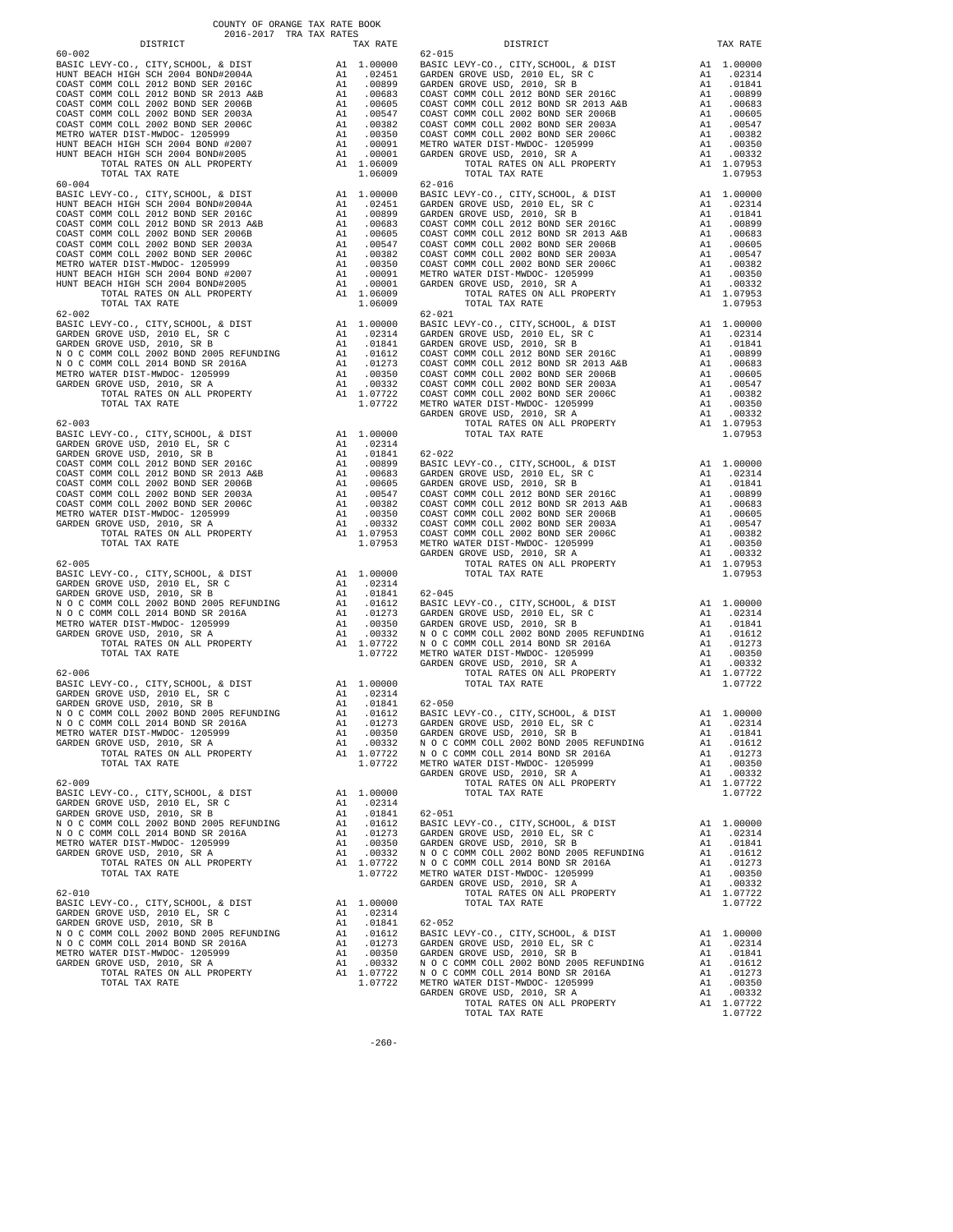| COUNTY OF ORANGE TAX RATE BOOK<br>$\begin{minipage}{0.5\textwidth} \begin{tabular}{c} \multicolumn{2}{c}{\textwidth} \begin{tabular}{c} $\color{red}\text{1} & $\color{red}\text{1} & $\color{blue}\text{1} & $\color{blue}\text{1} & $\color{blue}\text{1} & $\color{blue}\text{1} & $\color{blue}\text{1} & $\color{blue}\text{1} & $\color{blue}\text{1} & $\color{blue}\text{1} & $\color{blue}\text{1} & $\color{blue}\text{1} & $\color{blue}\text{1} & $\color{blue}\text{1} & $\color{blue}\text{1} & $\color{blue}\text{1} & $\color{blue}\text{1} & $\color{blue}\text{$ |         |                |          |
|------------------------------------------------------------------------------------------------------------------------------------------------------------------------------------------------------------------------------------------------------------------------------------------------------------------------------------------------------------------------------------------------------------------------------------------------------------------------------------------------------------------------------------------------------------------------------------|---------|----------------|----------|
| $62 - 053$                                                                                                                                                                                                                                                                                                                                                                                                                                                                                                                                                                         |         | $66 - 002$     | TAX RATE |
|                                                                                                                                                                                                                                                                                                                                                                                                                                                                                                                                                                                    |         |                |          |
|                                                                                                                                                                                                                                                                                                                                                                                                                                                                                                                                                                                    |         |                |          |
|                                                                                                                                                                                                                                                                                                                                                                                                                                                                                                                                                                                    |         |                |          |
|                                                                                                                                                                                                                                                                                                                                                                                                                                                                                                                                                                                    |         |                |          |
|                                                                                                                                                                                                                                                                                                                                                                                                                                                                                                                                                                                    |         |                |          |
|                                                                                                                                                                                                                                                                                                                                                                                                                                                                                                                                                                                    |         |                |          |
|                                                                                                                                                                                                                                                                                                                                                                                                                                                                                                                                                                                    |         |                |          |
|                                                                                                                                                                                                                                                                                                                                                                                                                                                                                                                                                                                    |         |                |          |
|                                                                                                                                                                                                                                                                                                                                                                                                                                                                                                                                                                                    |         |                |          |
|                                                                                                                                                                                                                                                                                                                                                                                                                                                                                                                                                                                    |         |                |          |
|                                                                                                                                                                                                                                                                                                                                                                                                                                                                                                                                                                                    |         |                |          |
|                                                                                                                                                                                                                                                                                                                                                                                                                                                                                                                                                                                    |         |                |          |
|                                                                                                                                                                                                                                                                                                                                                                                                                                                                                                                                                                                    |         |                |          |
|                                                                                                                                                                                                                                                                                                                                                                                                                                                                                                                                                                                    |         |                |          |
|                                                                                                                                                                                                                                                                                                                                                                                                                                                                                                                                                                                    |         |                |          |
|                                                                                                                                                                                                                                                                                                                                                                                                                                                                                                                                                                                    |         |                |          |
|                                                                                                                                                                                                                                                                                                                                                                                                                                                                                                                                                                                    |         |                |          |
|                                                                                                                                                                                                                                                                                                                                                                                                                                                                                                                                                                                    |         |                |          |
|                                                                                                                                                                                                                                                                                                                                                                                                                                                                                                                                                                                    |         |                |          |
|                                                                                                                                                                                                                                                                                                                                                                                                                                                                                                                                                                                    |         |                |          |
|                                                                                                                                                                                                                                                                                                                                                                                                                                                                                                                                                                                    |         |                |          |
|                                                                                                                                                                                                                                                                                                                                                                                                                                                                                                                                                                                    |         |                |          |
|                                                                                                                                                                                                                                                                                                                                                                                                                                                                                                                                                                                    |         |                |          |
|                                                                                                                                                                                                                                                                                                                                                                                                                                                                                                                                                                                    |         |                |          |
|                                                                                                                                                                                                                                                                                                                                                                                                                                                                                                                                                                                    |         |                |          |
|                                                                                                                                                                                                                                                                                                                                                                                                                                                                                                                                                                                    |         |                |          |
|                                                                                                                                                                                                                                                                                                                                                                                                                                                                                                                                                                                    |         |                |          |
|                                                                                                                                                                                                                                                                                                                                                                                                                                                                                                                                                                                    |         |                |          |
|                                                                                                                                                                                                                                                                                                                                                                                                                                                                                                                                                                                    |         |                |          |
|                                                                                                                                                                                                                                                                                                                                                                                                                                                                                                                                                                                    |         |                |          |
|                                                                                                                                                                                                                                                                                                                                                                                                                                                                                                                                                                                    |         |                |          |
|                                                                                                                                                                                                                                                                                                                                                                                                                                                                                                                                                                                    |         |                |          |
|                                                                                                                                                                                                                                                                                                                                                                                                                                                                                                                                                                                    |         |                |          |
|                                                                                                                                                                                                                                                                                                                                                                                                                                                                                                                                                                                    |         |                |          |
|                                                                                                                                                                                                                                                                                                                                                                                                                                                                                                                                                                                    |         |                |          |
|                                                                                                                                                                                                                                                                                                                                                                                                                                                                                                                                                                                    |         |                |          |
|                                                                                                                                                                                                                                                                                                                                                                                                                                                                                                                                                                                    |         |                |          |
|                                                                                                                                                                                                                                                                                                                                                                                                                                                                                                                                                                                    |         |                |          |
|                                                                                                                                                                                                                                                                                                                                                                                                                                                                                                                                                                                    |         |                |          |
|                                                                                                                                                                                                                                                                                                                                                                                                                                                                                                                                                                                    |         |                |          |
|                                                                                                                                                                                                                                                                                                                                                                                                                                                                                                                                                                                    |         |                |          |
|                                                                                                                                                                                                                                                                                                                                                                                                                                                                                                                                                                                    |         |                |          |
|                                                                                                                                                                                                                                                                                                                                                                                                                                                                                                                                                                                    |         |                |          |
|                                                                                                                                                                                                                                                                                                                                                                                                                                                                                                                                                                                    |         |                |          |
|                                                                                                                                                                                                                                                                                                                                                                                                                                                                                                                                                                                    |         |                |          |
| $64 - 007$                                                                                                                                                                                                                                                                                                                                                                                                                                                                                                                                                                         |         | TOTAL TAX RATE | 1.01721  |
|                                                                                                                                                                                                                                                                                                                                                                                                                                                                                                                                                                                    |         |                |          |
|                                                                                                                                                                                                                                                                                                                                                                                                                                                                                                                                                                                    |         |                |          |
|                                                                                                                                                                                                                                                                                                                                                                                                                                                                                                                                                                                    |         |                |          |
|                                                                                                                                                                                                                                                                                                                                                                                                                                                                                                                                                                                    |         |                |          |
|                                                                                                                                                                                                                                                                                                                                                                                                                                                                                                                                                                                    |         |                |          |
|                                                                                                                                                                                                                                                                                                                                                                                                                                                                                                                                                                                    |         |                |          |
|                                                                                                                                                                                                                                                                                                                                                                                                                                                                                                                                                                                    |         |                |          |
|                                                                                                                                                                                                                                                                                                                                                                                                                                                                                                                                                                                    |         |                |          |
|                                                                                                                                                                                                                                                                                                                                                                                                                                                                                                                                                                                    |         |                |          |
|                                                                                                                                                                                                                                                                                                                                                                                                                                                                                                                                                                                    |         |                |          |
|                                                                                                                                                                                                                                                                                                                                                                                                                                                                                                                                                                                    |         |                |          |
|                                                                                                                                                                                                                                                                                                                                                                                                                                                                                                                                                                                    |         |                |          |
|                                                                                                                                                                                                                                                                                                                                                                                                                                                                                                                                                                                    |         |                |          |
|                                                                                                                                                                                                                                                                                                                                                                                                                                                                                                                                                                                    |         |                |          |
|                                                                                                                                                                                                                                                                                                                                                                                                                                                                                                                                                                                    |         |                |          |
|                                                                                                                                                                                                                                                                                                                                                                                                                                                                                                                                                                                    |         |                |          |
|                                                                                                                                                                                                                                                                                                                                                                                                                                                                                                                                                                                    |         |                |          |
|                                                                                                                                                                                                                                                                                                                                                                                                                                                                                                                                                                                    |         |                |          |
|                                                                                                                                                                                                                                                                                                                                                                                                                                                                                                                                                                                    |         |                |          |
|                                                                                                                                                                                                                                                                                                                                                                                                                                                                                                                                                                                    |         |                |          |
|                                                                                                                                                                                                                                                                                                                                                                                                                                                                                                                                                                                    |         |                |          |
|                                                                                                                                                                                                                                                                                                                                                                                                                                                                                                                                                                                    |         |                |          |
|                                                                                                                                                                                                                                                                                                                                                                                                                                                                                                                                                                                    |         |                |          |
|                                                                                                                                                                                                                                                                                                                                                                                                                                                                                                                                                                                    | $-261-$ |                |          |
|                                                                                                                                                                                                                                                                                                                                                                                                                                                                                                                                                                                    |         |                |          |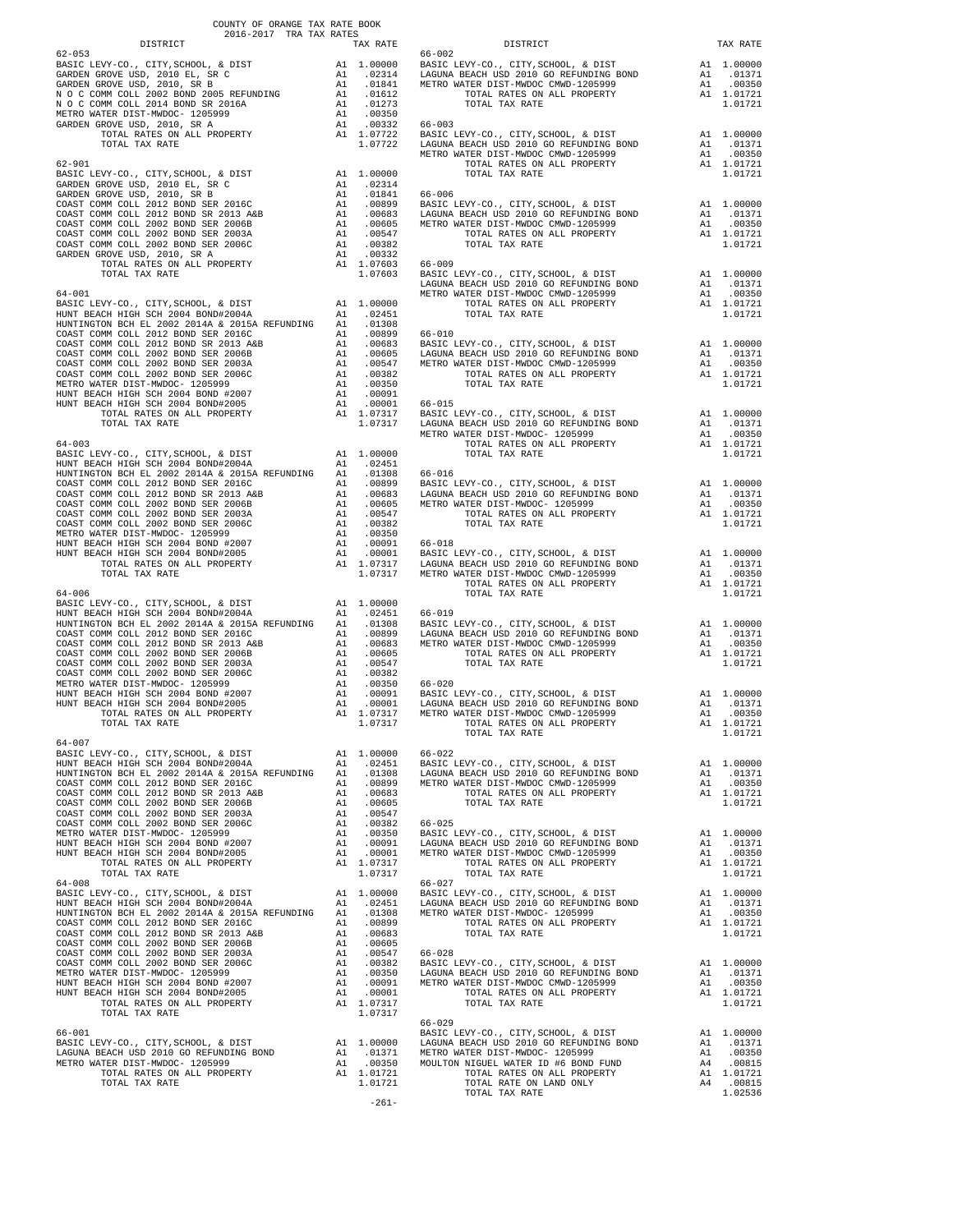|                                                                                                                                                                                                                                             |  | TAX RATE $68-001$ DISTRICT | TAX RATE |
|---------------------------------------------------------------------------------------------------------------------------------------------------------------------------------------------------------------------------------------------|--|----------------------------|----------|
| 66-030                                                                                                                                                                                                                                      |  |                            |          |
|                                                                                                                                                                                                                                             |  |                            |          |
|                                                                                                                                                                                                                                             |  |                            |          |
|                                                                                                                                                                                                                                             |  |                            |          |
|                                                                                                                                                                                                                                             |  |                            |          |
|                                                                                                                                                                                                                                             |  |                            |          |
|                                                                                                                                                                                                                                             |  |                            |          |
|                                                                                                                                                                                                                                             |  |                            |          |
|                                                                                                                                                                                                                                             |  |                            |          |
|                                                                                                                                                                                                                                             |  |                            |          |
|                                                                                                                                                                                                                                             |  | $68 - 006$                 |          |
|                                                                                                                                                                                                                                             |  |                            |          |
|                                                                                                                                                                                                                                             |  |                            |          |
|                                                                                                                                                                                                                                             |  |                            |          |
|                                                                                                                                                                                                                                             |  |                            |          |
|                                                                                                                                                                                                                                             |  |                            |          |
|                                                                                                                                                                                                                                             |  |                            |          |
|                                                                                                                                                                                                                                             |  |                            |          |
|                                                                                                                                                                                                                                             |  |                            |          |
|                                                                                                                                                                                                                                             |  |                            |          |
|                                                                                                                                                                                                                                             |  |                            |          |
|                                                                                                                                                                                                                                             |  |                            |          |
|                                                                                                                                                                                                                                             |  |                            |          |
|                                                                                                                                                                                                                                             |  |                            |          |
|                                                                                                                                                                                                                                             |  |                            |          |
|                                                                                                                                                                                                                                             |  |                            |          |
|                                                                                                                                                                                                                                             |  |                            |          |
|                                                                                                                                                                                                                                             |  |                            |          |
|                                                                                                                                                                                                                                             |  |                            |          |
|                                                                                                                                                                                                                                             |  |                            |          |
|                                                                                                                                                                                                                                             |  |                            |          |
|                                                                                                                                                                                                                                             |  |                            |          |
|                                                                                                                                                                                                                                             |  |                            |          |
|                                                                                                                                                                                                                                             |  |                            |          |
|                                                                                                                                                                                                                                             |  |                            |          |
|                                                                                                                                                                                                                                             |  |                            |          |
|                                                                                                                                                                                                                                             |  |                            |          |
|                                                                                                                                                                                                                                             |  |                            |          |
|                                                                                                                                                                                                                                             |  |                            |          |
|                                                                                                                                                                                                                                             |  |                            |          |
|                                                                                                                                                                                                                                             |  |                            |          |
|                                                                                                                                                                                                                                             |  |                            |          |
|                                                                                                                                                                                                                                             |  |                            |          |
|                                                                                                                                                                                                                                             |  |                            |          |
|                                                                                                                                                                                                                                             |  |                            |          |
|                                                                                                                                                                                                                                             |  |                            |          |
|                                                                                                                                                                                                                                             |  |                            |          |
|                                                                                                                                                                                                                                             |  |                            |          |
|                                                                                                                                                                                                                                             |  |                            |          |
|                                                                                                                                                                                                                                             |  |                            |          |
|                                                                                                                                                                                                                                             |  |                            |          |
|                                                                                                                                                                                                                                             |  |                            |          |
|                                                                                                                                                                                                                                             |  |                            |          |
|                                                                                                                                                                                                                                             |  |                            |          |
|                                                                                                                                                                                                                                             |  |                            |          |
|                                                                                                                                                                                                                                             |  |                            |          |
|                                                                                                                                                                                                                                             |  |                            |          |
|                                                                                                                                                                                                                                             |  |                            |          |
|                                                                                                                                                                                                                                             |  |                            |          |
|                                                                                                                                                                                                                                             |  |                            |          |
|                                                                                                                                                                                                                                             |  |                            |          |
|                                                                                                                                                                                                                                             |  |                            |          |
|                                                                                                                                                                                                                                             |  |                            |          |
|                                                                                                                                                                                                                                             |  |                            |          |
|                                                                                                                                                                                                                                             |  |                            |          |
|                                                                                                                                                                                                                                             |  |                            |          |
|                                                                                                                                                                                                                                             |  |                            |          |
|                                                                                                                                                                                                                                             |  |                            |          |
|                                                                                                                                                                                                                                             |  |                            |          |
|                                                                                                                                                                                                                                             |  |                            |          |
|                                                                                                                                                                                                                                             |  |                            |          |
|                                                                                                                                                                                                                                             |  |                            |          |
|                                                                                                                                                                                                                                             |  |                            |          |
|                                                                                                                                                                                                                                             |  |                            |          |
|                                                                                                                                                                                                                                             |  |                            |          |
|                                                                                                                                                                                                                                             |  |                            |          |
|                                                                                                                                                                                                                                             |  |                            |          |
|                                                                                                                                                                                                                                             |  |                            |          |
|                                                                                                                                                                                                                                             |  |                            |          |
|                                                                                                                                                                                                                                             |  |                            |          |
| $\begin{smallmatrix} 1.0311&0.0000&0.0000&0.0000&0.0000&0.0000&0.0000&0.0000&0.0000&0.0000&0.0000&0.0000&0.0000&0.0000&0.0000&0.0000&0.0000&0.0000&0.0000&0.0000&0.0000&0.0000&0.0000&0.0000&0.0000&0.0000&0.0000&0.0000&0.0000&0.0000&0.0$ |  |                            |          |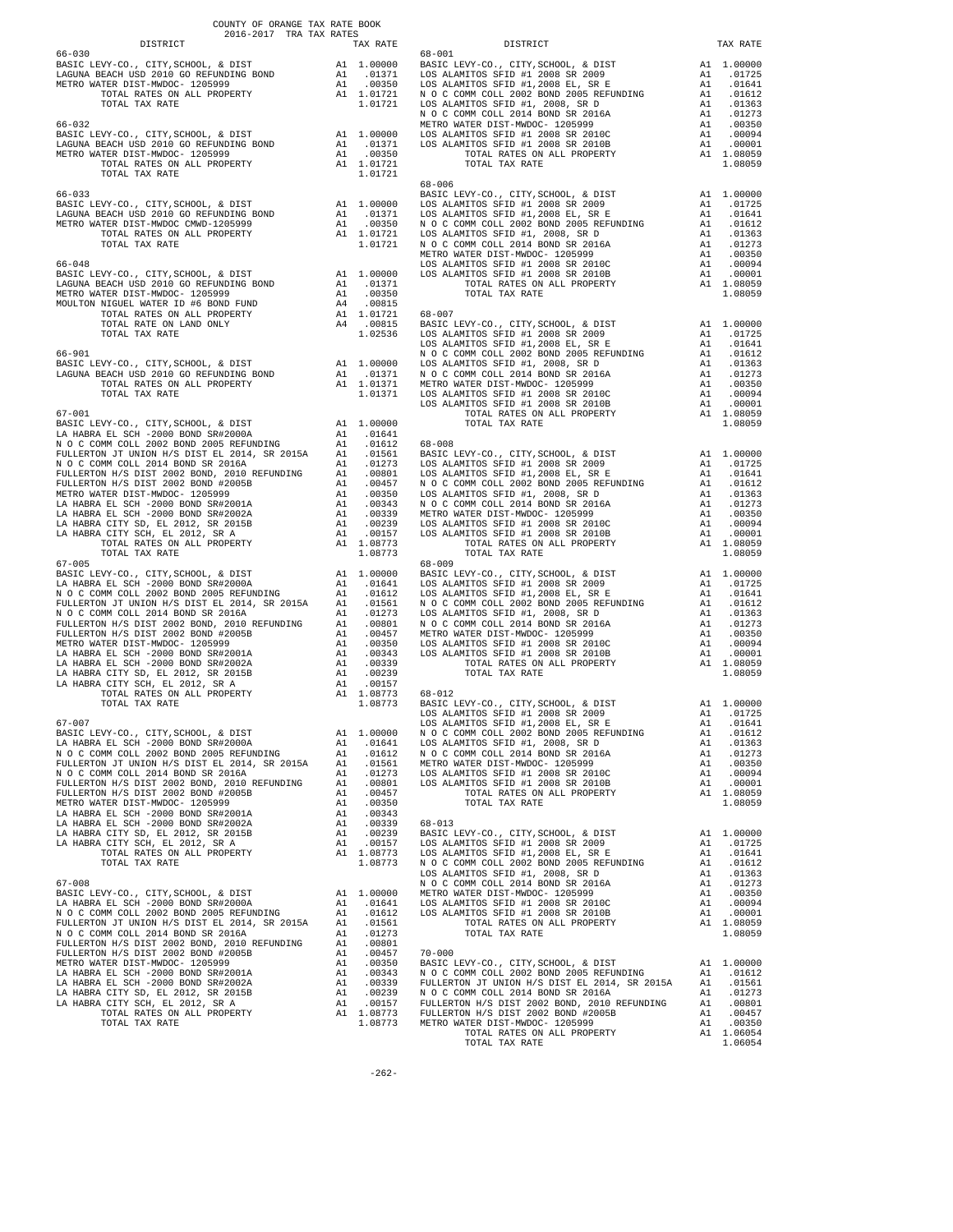| COUNTY OF ORANGE TAX RATE BOOK<br>2016-2017 TRA TAX RATES                            |  |                                     |          |
|--------------------------------------------------------------------------------------|--|-------------------------------------|----------|
| $2016-2017\begin{array}{l} \text{CNOT} \\ \text{TRA TAX RATES} \end{array}$ DISTRICT |  | TAX RATE $$71-007$ $$\tt DISTRICT$$ | TAX RATE |
|                                                                                      |  |                                     |          |
|                                                                                      |  |                                     |          |
|                                                                                      |  |                                     |          |
|                                                                                      |  |                                     |          |
|                                                                                      |  |                                     |          |
|                                                                                      |  |                                     |          |
|                                                                                      |  |                                     |          |
|                                                                                      |  |                                     |          |
|                                                                                      |  |                                     |          |
|                                                                                      |  |                                     |          |
|                                                                                      |  |                                     |          |
|                                                                                      |  |                                     |          |
|                                                                                      |  |                                     |          |
|                                                                                      |  |                                     |          |
|                                                                                      |  |                                     |          |
|                                                                                      |  |                                     |          |
|                                                                                      |  |                                     |          |
|                                                                                      |  |                                     |          |
|                                                                                      |  |                                     |          |
|                                                                                      |  |                                     |          |
|                                                                                      |  |                                     |          |
|                                                                                      |  |                                     |          |
|                                                                                      |  |                                     |          |
|                                                                                      |  |                                     |          |
|                                                                                      |  |                                     |          |
|                                                                                      |  |                                     |          |
|                                                                                      |  |                                     |          |
|                                                                                      |  |                                     |          |
|                                                                                      |  |                                     |          |
|                                                                                      |  |                                     |          |
|                                                                                      |  |                                     |          |
|                                                                                      |  |                                     |          |
|                                                                                      |  |                                     |          |
|                                                                                      |  |                                     |          |
|                                                                                      |  |                                     |          |
|                                                                                      |  |                                     |          |
|                                                                                      |  |                                     |          |
|                                                                                      |  |                                     |          |
|                                                                                      |  |                                     |          |
|                                                                                      |  |                                     |          |
|                                                                                      |  |                                     |          |
|                                                                                      |  |                                     |          |
|                                                                                      |  |                                     |          |
|                                                                                      |  |                                     |          |
|                                                                                      |  |                                     |          |
|                                                                                      |  |                                     |          |
|                                                                                      |  |                                     |          |
|                                                                                      |  |                                     |          |
|                                                                                      |  |                                     |          |
|                                                                                      |  |                                     |          |
|                                                                                      |  |                                     |          |
|                                                                                      |  |                                     |          |
|                                                                                      |  |                                     |          |
|                                                                                      |  |                                     |          |
|                                                                                      |  |                                     |          |
|                                                                                      |  |                                     |          |
|                                                                                      |  |                                     |          |
|                                                                                      |  |                                     |          |
|                                                                                      |  |                                     |          |
|                                                                                      |  |                                     |          |
|                                                                                      |  |                                     |          |
|                                                                                      |  |                                     |          |
|                                                                                      |  |                                     |          |
|                                                                                      |  |                                     |          |
|                                                                                      |  |                                     |          |
|                                                                                      |  |                                     |          |
|                                                                                      |  |                                     |          |
|                                                                                      |  |                                     |          |
|                                                                                      |  |                                     |          |
|                                                                                      |  |                                     |          |
|                                                                                      |  |                                     |          |
|                                                                                      |  |                                     |          |
|                                                                                      |  |                                     |          |
|                                                                                      |  |                                     |          |
|                                                                                      |  |                                     |          |
|                                                                                      |  |                                     |          |
|                                                                                      |  |                                     |          |
|                                                                                      |  |                                     |          |
|                                                                                      |  |                                     |          |
|                                                                                      |  |                                     |          |
|                                                                                      |  |                                     |          |
|                                                                                      |  |                                     |          |
|                                                                                      |  |                                     |          |
|                                                                                      |  |                                     |          |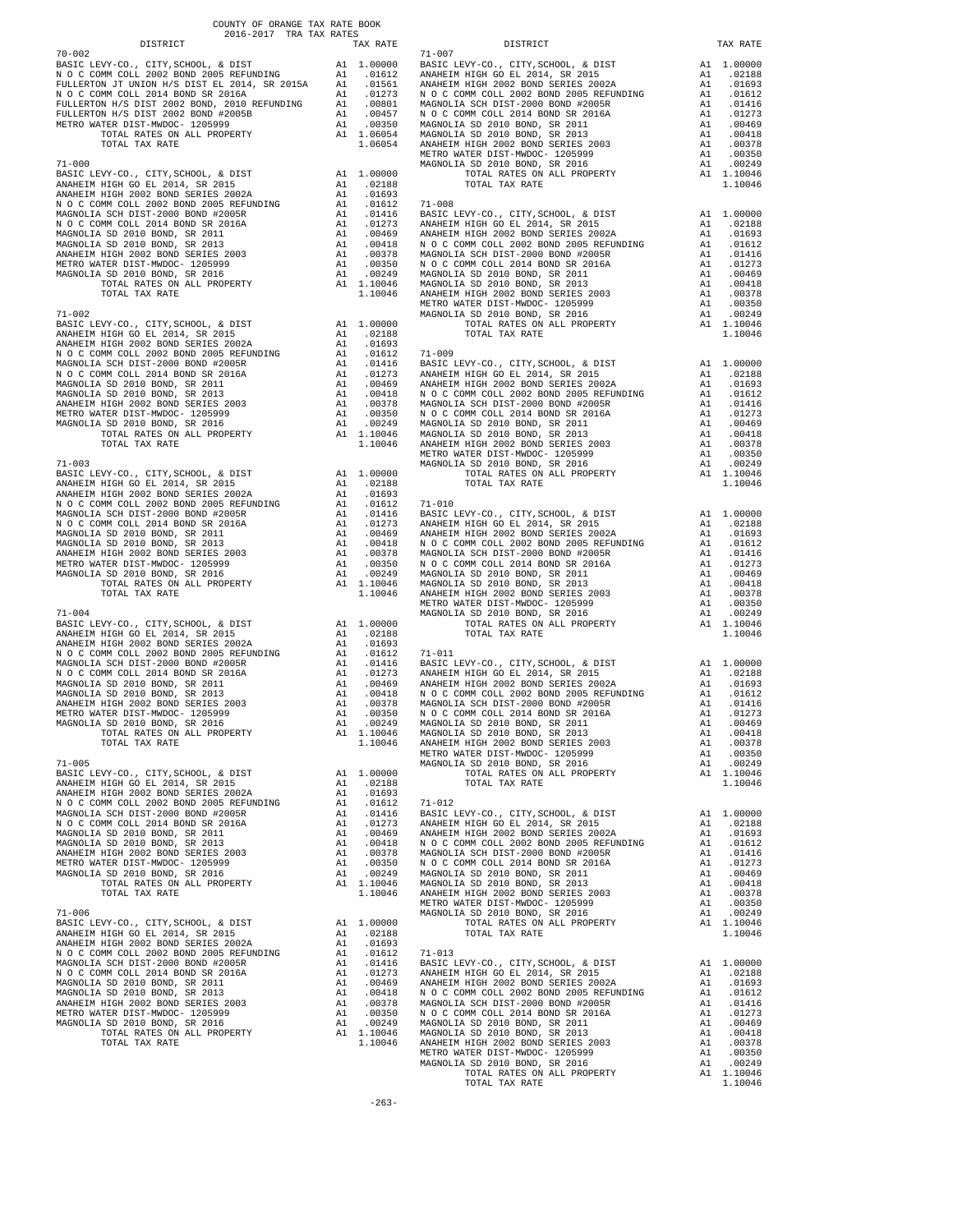| AUIU-AUIT INA IAA NAIBU<br>DISTRICT |  | TAX RATE | DISTRICT                                                                                                                                                                                                                                                                                                                                                                       | TAX RATE |
|-------------------------------------|--|----------|--------------------------------------------------------------------------------------------------------------------------------------------------------------------------------------------------------------------------------------------------------------------------------------------------------------------------------------------------------------------------------|----------|
| $71 - 014$                          |  |          | $76 - 000$                                                                                                                                                                                                                                                                                                                                                                     |          |
|                                     |  |          |                                                                                                                                                                                                                                                                                                                                                                                |          |
|                                     |  |          |                                                                                                                                                                                                                                                                                                                                                                                |          |
|                                     |  |          |                                                                                                                                                                                                                                                                                                                                                                                |          |
|                                     |  |          |                                                                                                                                                                                                                                                                                                                                                                                |          |
|                                     |  |          |                                                                                                                                                                                                                                                                                                                                                                                |          |
|                                     |  |          |                                                                                                                                                                                                                                                                                                                                                                                |          |
|                                     |  |          |                                                                                                                                                                                                                                                                                                                                                                                |          |
|                                     |  |          |                                                                                                                                                                                                                                                                                                                                                                                |          |
|                                     |  |          |                                                                                                                                                                                                                                                                                                                                                                                |          |
|                                     |  |          |                                                                                                                                                                                                                                                                                                                                                                                |          |
|                                     |  |          |                                                                                                                                                                                                                                                                                                                                                                                |          |
|                                     |  |          |                                                                                                                                                                                                                                                                                                                                                                                |          |
|                                     |  |          |                                                                                                                                                                                                                                                                                                                                                                                |          |
|                                     |  |          |                                                                                                                                                                                                                                                                                                                                                                                |          |
|                                     |  |          |                                                                                                                                                                                                                                                                                                                                                                                |          |
|                                     |  |          |                                                                                                                                                                                                                                                                                                                                                                                |          |
|                                     |  |          |                                                                                                                                                                                                                                                                                                                                                                                |          |
|                                     |  |          |                                                                                                                                                                                                                                                                                                                                                                                |          |
|                                     |  |          |                                                                                                                                                                                                                                                                                                                                                                                |          |
|                                     |  |          |                                                                                                                                                                                                                                                                                                                                                                                |          |
|                                     |  |          |                                                                                                                                                                                                                                                                                                                                                                                |          |
|                                     |  |          |                                                                                                                                                                                                                                                                                                                                                                                |          |
|                                     |  |          |                                                                                                                                                                                                                                                                                                                                                                                |          |
|                                     |  |          |                                                                                                                                                                                                                                                                                                                                                                                |          |
|                                     |  |          |                                                                                                                                                                                                                                                                                                                                                                                |          |
|                                     |  |          |                                                                                                                                                                                                                                                                                                                                                                                |          |
|                                     |  |          |                                                                                                                                                                                                                                                                                                                                                                                |          |
|                                     |  |          |                                                                                                                                                                                                                                                                                                                                                                                |          |
|                                     |  |          |                                                                                                                                                                                                                                                                                                                                                                                |          |
|                                     |  |          |                                                                                                                                                                                                                                                                                                                                                                                |          |
|                                     |  |          |                                                                                                                                                                                                                                                                                                                                                                                |          |
|                                     |  |          |                                                                                                                                                                                                                                                                                                                                                                                |          |
|                                     |  |          | $\begin{tabular}{cccc} \textbf{70-10}, \textbf{10-00} & \textbf{70-01}, \textbf{10-00} \\ \textbf{71-003}, \textbf{10-01}, \textbf{10-02}, \textbf{10-03} \\ \textbf{10-02}, \textbf{10-03} \\ \textbf{10-03} \\ \textbf{10-04} \\ \textbf{10-04} \\ \textbf{10-04} \\ \textbf{10-04} \\ \textbf{10-04} \\ \textbf{10-04} \\ \textbf{10-04} \\ \textbf{10-04} \\ \textbf{10-0$ |          |
|                                     |  |          |                                                                                                                                                                                                                                                                                                                                                                                |          |
|                                     |  |          |                                                                                                                                                                                                                                                                                                                                                                                |          |
|                                     |  |          |                                                                                                                                                                                                                                                                                                                                                                                |          |
|                                     |  |          |                                                                                                                                                                                                                                                                                                                                                                                |          |
|                                     |  |          |                                                                                                                                                                                                                                                                                                                                                                                |          |
|                                     |  |          |                                                                                                                                                                                                                                                                                                                                                                                |          |
|                                     |  |          |                                                                                                                                                                                                                                                                                                                                                                                |          |
|                                     |  |          |                                                                                                                                                                                                                                                                                                                                                                                |          |
|                                     |  |          |                                                                                                                                                                                                                                                                                                                                                                                |          |
|                                     |  |          |                                                                                                                                                                                                                                                                                                                                                                                |          |
|                                     |  |          |                                                                                                                                                                                                                                                                                                                                                                                |          |
|                                     |  |          |                                                                                                                                                                                                                                                                                                                                                                                |          |
|                                     |  |          |                                                                                                                                                                                                                                                                                                                                                                                |          |
|                                     |  |          |                                                                                                                                                                                                                                                                                                                                                                                |          |
|                                     |  |          |                                                                                                                                                                                                                                                                                                                                                                                |          |
|                                     |  |          |                                                                                                                                                                                                                                                                                                                                                                                |          |
|                                     |  |          |                                                                                                                                                                                                                                                                                                                                                                                |          |
|                                     |  |          |                                                                                                                                                                                                                                                                                                                                                                                |          |
|                                     |  |          |                                                                                                                                                                                                                                                                                                                                                                                |          |
|                                     |  |          |                                                                                                                                                                                                                                                                                                                                                                                |          |
|                                     |  |          |                                                                                                                                                                                                                                                                                                                                                                                |          |
|                                     |  |          |                                                                                                                                                                                                                                                                                                                                                                                |          |
|                                     |  |          |                                                                                                                                                                                                                                                                                                                                                                                |          |
|                                     |  |          |                                                                                                                                                                                                                                                                                                                                                                                |          |
|                                     |  |          |                                                                                                                                                                                                                                                                                                                                                                                |          |
|                                     |  |          |                                                                                                                                                                                                                                                                                                                                                                                |          |
|                                     |  |          |                                                                                                                                                                                                                                                                                                                                                                                |          |
|                                     |  |          |                                                                                                                                                                                                                                                                                                                                                                                |          |
|                                     |  |          |                                                                                                                                                                                                                                                                                                                                                                                |          |
|                                     |  |          |                                                                                                                                                                                                                                                                                                                                                                                |          |
|                                     |  |          |                                                                                                                                                                                                                                                                                                                                                                                |          |
|                                     |  |          |                                                                                                                                                                                                                                                                                                                                                                                |          |
|                                     |  |          | METRO WITHE MACHINEARS (1977) MACHINEARS (1978) MACHINEARS (1978) MACHINEARS (1978) 2005 1120 (1978) 1005 12005 12005 12006 12006 12006 12006 12006 12006 12006 12006 12006 12006 12006 12006 12006 12006 12006 12006 12006 1                                                                                                                                                  |          |
|                                     |  |          |                                                                                                                                                                                                                                                                                                                                                                                |          |
|                                     |  |          |                                                                                                                                                                                                                                                                                                                                                                                |          |
|                                     |  |          |                                                                                                                                                                                                                                                                                                                                                                                |          |
|                                     |  |          |                                                                                                                                                                                                                                                                                                                                                                                |          |
|                                     |  |          |                                                                                                                                                                                                                                                                                                                                                                                |          |
|                                     |  |          |                                                                                                                                                                                                                                                                                                                                                                                |          |
|                                     |  |          |                                                                                                                                                                                                                                                                                                                                                                                |          |
|                                     |  |          |                                                                                                                                                                                                                                                                                                                                                                                |          |
|                                     |  |          |                                                                                                                                                                                                                                                                                                                                                                                |          |
|                                     |  |          |                                                                                                                                                                                                                                                                                                                                                                                |          |
|                                     |  |          |                                                                                                                                                                                                                                                                                                                                                                                |          |
|                                     |  |          |                                                                                                                                                                                                                                                                                                                                                                                |          |
|                                     |  |          |                                                                                                                                                                                                                                                                                                                                                                                |          |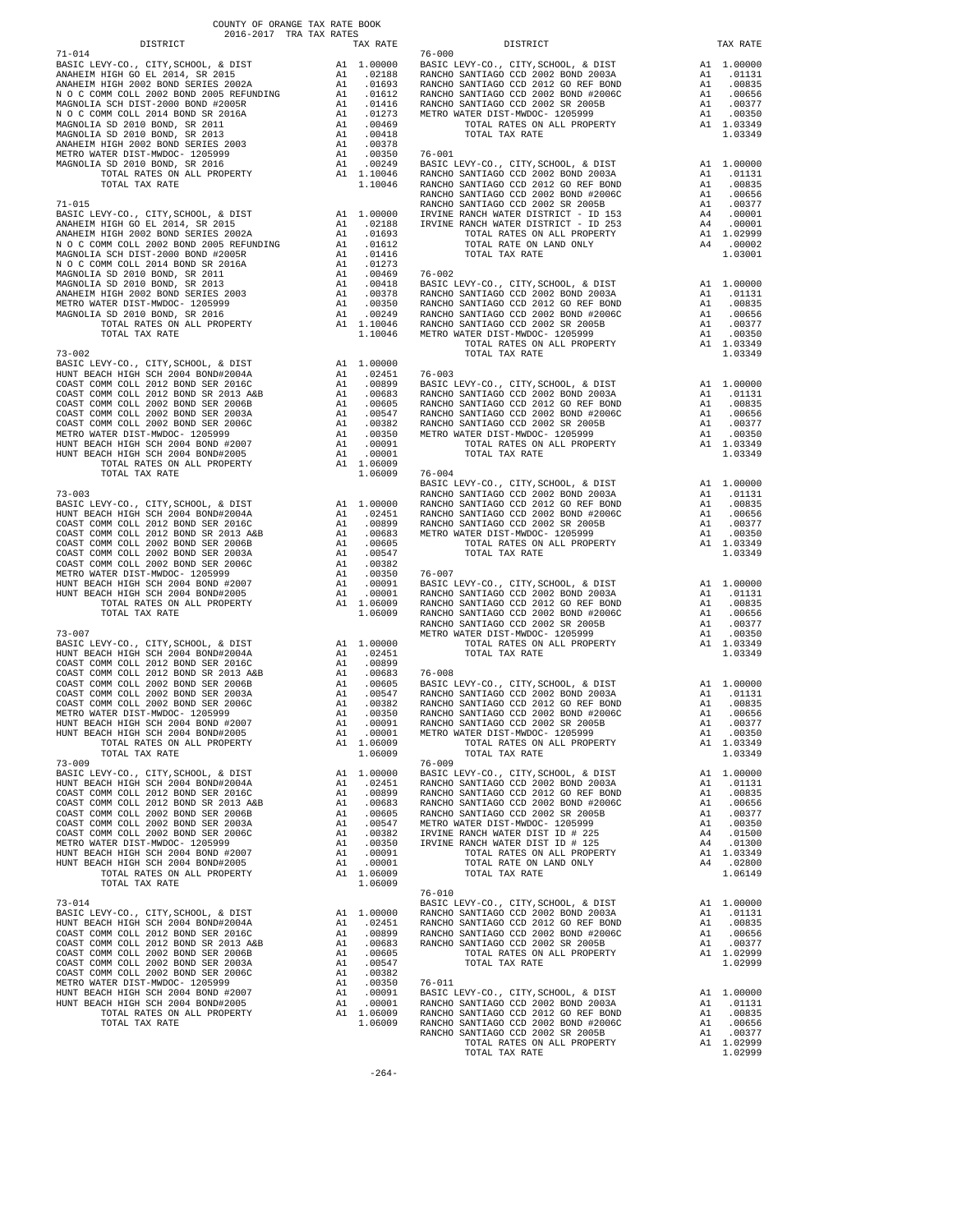|                                                          |         | $\begin{tabular}{cccccccc} $76-114$ & $177A, $14876$ & $141$ & $1.03449$ & $777A, $14876$ & $1.03449$ & $1.03449$ & $1.03449$ & $1.03449$ & $1.03449$ & $1.03449$ & $1.03449$ & $1.03449$ & $1.03449$ & $1.03449$ & $1.03449$ & $1.03449$ & $1.03449$ & $1.03449$ & $1.03449$ & $1.03449$ |         |  |
|----------------------------------------------------------|---------|-------------------------------------------------------------------------------------------------------------------------------------------------------------------------------------------------------------------------------------------------------------------------------------------|---------|--|
|                                                          |         |                                                                                                                                                                                                                                                                                           |         |  |
|                                                          |         |                                                                                                                                                                                                                                                                                           |         |  |
|                                                          |         |                                                                                                                                                                                                                                                                                           |         |  |
|                                                          |         |                                                                                                                                                                                                                                                                                           |         |  |
|                                                          |         |                                                                                                                                                                                                                                                                                           |         |  |
|                                                          |         |                                                                                                                                                                                                                                                                                           |         |  |
|                                                          |         |                                                                                                                                                                                                                                                                                           |         |  |
|                                                          |         |                                                                                                                                                                                                                                                                                           |         |  |
|                                                          |         |                                                                                                                                                                                                                                                                                           |         |  |
|                                                          |         |                                                                                                                                                                                                                                                                                           |         |  |
|                                                          |         |                                                                                                                                                                                                                                                                                           |         |  |
|                                                          |         |                                                                                                                                                                                                                                                                                           |         |  |
|                                                          |         |                                                                                                                                                                                                                                                                                           |         |  |
|                                                          |         |                                                                                                                                                                                                                                                                                           |         |  |
|                                                          |         | $\begin{tabular}{l c c c c c} \hline $76-019$ & $76-032$ & $76-032$ & $76-032$ & $76-032$ & $76-032$ & $76-032$ & $76-032$ & $76-032$ & $76-032$ & $76-032$ & $76-032$ & $76-032$ & $76-032$ & $76-032$ & $76-032$ & $76-032$ & $76-032$ & $76-032$ & $76-032$ & $76-032$ & $76-032$ & $$ |         |  |
|                                                          |         |                                                                                                                                                                                                                                                                                           |         |  |
| TOTAL RATES ON ALL PROPERTY A1 1.03349<br>TOTAL TAX RATE |         | TOTAL RATES ON ALL PROPERTY A1 1.03349<br>TOTAL RATES ON ALL PROPERTY A1 1.03349                                                                                                                                                                                                          |         |  |
| TOTAL TAX RATE                                           | 1.03349 | TOTAL TAX RATE                                                                                                                                                                                                                                                                            | 1.03349 |  |
| 76-020                                                   |         | $76 - 033$                                                                                                                                                                                                                                                                                |         |  |
|                                                          |         |                                                                                                                                                                                                                                                                                           |         |  |
|                                                          |         |                                                                                                                                                                                                                                                                                           |         |  |
|                                                          |         |                                                                                                                                                                                                                                                                                           |         |  |
|                                                          |         |                                                                                                                                                                                                                                                                                           |         |  |
|                                                          |         |                                                                                                                                                                                                                                                                                           |         |  |
|                                                          |         |                                                                                                                                                                                                                                                                                           |         |  |
|                                                          |         |                                                                                                                                                                                                                                                                                           |         |  |
|                                                          |         |                                                                                                                                                                                                                                                                                           |         |  |
| $76 - 021$                                               |         |                                                                                                                                                                                                                                                                                           |         |  |
|                                                          |         |                                                                                                                                                                                                                                                                                           |         |  |
|                                                          |         |                                                                                                                                                                                                                                                                                           |         |  |
|                                                          |         |                                                                                                                                                                                                                                                                                           |         |  |
|                                                          |         |                                                                                                                                                                                                                                                                                           |         |  |
|                                                          |         |                                                                                                                                                                                                                                                                                           |         |  |
|                                                          |         |                                                                                                                                                                                                                                                                                           |         |  |
|                                                          |         |                                                                                                                                                                                                                                                                                           |         |  |

|                |         | $\begin{tabular}{l c c c c c} \hline 76-013 & 76-023 \\ \hline \texttt{RANCHO SANTIAGO CCD, CITY, SCHOOL, & DIST & A1 1.00000 \\ \texttt{RANCHO SANTIAGO CCD 2002 BOND 2003A & A1 01131 \\ \texttt{RANCHO SANTIAGO CCD 2002 BOND 2003A & A1 01131 \\ \texttt{RANCHO SANTIAGO CCD 2002 BOND 2003A & A1 01131 \\ \texttt{RANCHO SANTIAGO CCD 2002 BOND 2003B & A1 00835 \\$                                             |            |         |
|----------------|---------|-----------------------------------------------------------------------------------------------------------------------------------------------------------------------------------------------------------------------------------------------------------------------------------------------------------------------------------------------------------------------------------------------------------------------|------------|---------|
|                |         |                                                                                                                                                                                                                                                                                                                                                                                                                       |            |         |
|                |         |                                                                                                                                                                                                                                                                                                                                                                                                                       |            |         |
|                |         |                                                                                                                                                                                                                                                                                                                                                                                                                       |            |         |
|                |         |                                                                                                                                                                                                                                                                                                                                                                                                                       |            |         |
|                |         |                                                                                                                                                                                                                                                                                                                                                                                                                       |            |         |
|                |         |                                                                                                                                                                                                                                                                                                                                                                                                                       |            |         |
|                |         |                                                                                                                                                                                                                                                                                                                                                                                                                       |            |         |
|                |         |                                                                                                                                                                                                                                                                                                                                                                                                                       |            |         |
|                |         |                                                                                                                                                                                                                                                                                                                                                                                                                       |            |         |
|                |         |                                                                                                                                                                                                                                                                                                                                                                                                                       |            |         |
|                |         |                                                                                                                                                                                                                                                                                                                                                                                                                       |            |         |
|                |         |                                                                                                                                                                                                                                                                                                                                                                                                                       |            |         |
|                |         |                                                                                                                                                                                                                                                                                                                                                                                                                       |            |         |
|                |         |                                                                                                                                                                                                                                                                                                                                                                                                                       |            |         |
|                |         |                                                                                                                                                                                                                                                                                                                                                                                                                       |            |         |
|                |         |                                                                                                                                                                                                                                                                                                                                                                                                                       |            |         |
|                |         |                                                                                                                                                                                                                                                                                                                                                                                                                       |            |         |
|                |         |                                                                                                                                                                                                                                                                                                                                                                                                                       |            |         |
|                |         |                                                                                                                                                                                                                                                                                                                                                                                                                       |            |         |
|                |         |                                                                                                                                                                                                                                                                                                                                                                                                                       |            |         |
|                |         |                                                                                                                                                                                                                                                                                                                                                                                                                       |            |         |
|                |         |                                                                                                                                                                                                                                                                                                                                                                                                                       |            |         |
|                |         |                                                                                                                                                                                                                                                                                                                                                                                                                       |            |         |
|                |         |                                                                                                                                                                                                                                                                                                                                                                                                                       |            |         |
|                |         |                                                                                                                                                                                                                                                                                                                                                                                                                       |            |         |
|                |         |                                                                                                                                                                                                                                                                                                                                                                                                                       |            |         |
|                |         |                                                                                                                                                                                                                                                                                                                                                                                                                       |            |         |
|                |         |                                                                                                                                                                                                                                                                                                                                                                                                                       |            |         |
|                |         |                                                                                                                                                                                                                                                                                                                                                                                                                       |            |         |
|                |         |                                                                                                                                                                                                                                                                                                                                                                                                                       |            |         |
|                |         |                                                                                                                                                                                                                                                                                                                                                                                                                       |            |         |
|                |         |                                                                                                                                                                                                                                                                                                                                                                                                                       |            |         |
|                |         |                                                                                                                                                                                                                                                                                                                                                                                                                       |            |         |
|                |         |                                                                                                                                                                                                                                                                                                                                                                                                                       |            |         |
|                |         |                                                                                                                                                                                                                                                                                                                                                                                                                       |            |         |
|                |         |                                                                                                                                                                                                                                                                                                                                                                                                                       |            |         |
|                |         |                                                                                                                                                                                                                                                                                                                                                                                                                       |            |         |
|                |         |                                                                                                                                                                                                                                                                                                                                                                                                                       |            |         |
|                |         |                                                                                                                                                                                                                                                                                                                                                                                                                       |            |         |
|                |         |                                                                                                                                                                                                                                                                                                                                                                                                                       |            |         |
|                |         |                                                                                                                                                                                                                                                                                                                                                                                                                       |            |         |
|                |         |                                                                                                                                                                                                                                                                                                                                                                                                                       |            |         |
|                |         |                                                                                                                                                                                                                                                                                                                                                                                                                       |            |         |
|                |         |                                                                                                                                                                                                                                                                                                                                                                                                                       |            |         |
|                |         |                                                                                                                                                                                                                                                                                                                                                                                                                       |            |         |
|                |         | $\begin{smallmatrix} \textbf{1.6} & \textbf{0.6} & \textbf{0.6} & \textbf{0.6} & \textbf{0.6} & \textbf{0.6} & \textbf{0.6} & \textbf{0.6} & \textbf{0.6} & \textbf{0.6} & \textbf{0.6} & \textbf{0.6} & \textbf{0.6} & \textbf{0.6} & \textbf{0.6} & \textbf{0.6} & \textbf{0.6} & \textbf{0.6} & \textbf{0.6} & \textbf{0.6} & \textbf{0.6} & \textbf{0.6} & \textbf{0.6} & \textbf{0.6$                            |            |         |
|                |         |                                                                                                                                                                                                                                                                                                                                                                                                                       |            |         |
|                |         |                                                                                                                                                                                                                                                                                                                                                                                                                       |            |         |
|                |         |                                                                                                                                                                                                                                                                                                                                                                                                                       |            |         |
|                |         |                                                                                                                                                                                                                                                                                                                                                                                                                       |            |         |
|                |         |                                                                                                                                                                                                                                                                                                                                                                                                                       |            |         |
|                |         |                                                                                                                                                                                                                                                                                                                                                                                                                       |            |         |
|                |         |                                                                                                                                                                                                                                                                                                                                                                                                                       |            |         |
|                |         |                                                                                                                                                                                                                                                                                                                                                                                                                       |            |         |
|                |         |                                                                                                                                                                                                                                                                                                                                                                                                                       |            |         |
|                |         |                                                                                                                                                                                                                                                                                                                                                                                                                       |            |         |
|                |         |                                                                                                                                                                                                                                                                                                                                                                                                                       |            |         |
|                |         |                                                                                                                                                                                                                                                                                                                                                                                                                       |            |         |
|                |         |                                                                                                                                                                                                                                                                                                                                                                                                                       |            |         |
|                |         |                                                                                                                                                                                                                                                                                                                                                                                                                       |            |         |
|                |         |                                                                                                                                                                                                                                                                                                                                                                                                                       |            |         |
|                |         |                                                                                                                                                                                                                                                                                                                                                                                                                       |            |         |
|                |         |                                                                                                                                                                                                                                                                                                                                                                                                                       |            |         |
|                |         |                                                                                                                                                                                                                                                                                                                                                                                                                       |            |         |
|                |         |                                                                                                                                                                                                                                                                                                                                                                                                                       |            |         |
|                |         |                                                                                                                                                                                                                                                                                                                                                                                                                       |            |         |
|                |         |                                                                                                                                                                                                                                                                                                                                                                                                                       |            |         |
|                |         |                                                                                                                                                                                                                                                                                                                                                                                                                       |            |         |
|                |         |                                                                                                                                                                                                                                                                                                                                                                                                                       |            |         |
|                |         |                                                                                                                                                                                                                                                                                                                                                                                                                       |            |         |
|                |         |                                                                                                                                                                                                                                                                                                                                                                                                                       |            |         |
|                |         |                                                                                                                                                                                                                                                                                                                                                                                                                       |            |         |
| TOTAL TAX RATE | 1.02999 | TOTAL RATES ON ALL PROPERTY                                                                                                                                                                                                                                                                                                                                                                                           | A1 1.03349 |         |
|                |         | TOTAL TAX RATE<br>$\begin{tabular}{l c c c c c} \multicolumn{4}{c}{\textbf{76--021}} & \multicolumn{4}{c}{\textbf{BASE LEVY-CO.}, & \textbf{CITY}, \textbf{SCHOOL}, & \textbf{a DIST} & \textbf{AA 1.00000} & \textbf{76--034} & \textbf{RANCHO} & \textbf{XDST} & \textbf{A1 1.00000} & \textbf{76--034} & \textbf{RANCHO} & \textbf{XDST} & \textbf{A1 1.00000} & \textbf{76--034} & \textbf{RANCHO} & \textbf{BAT$ |            | 1.03349 |
|                |         |                                                                                                                                                                                                                                                                                                                                                                                                                       |            |         |
|                |         |                                                                                                                                                                                                                                                                                                                                                                                                                       |            |         |
|                |         |                                                                                                                                                                                                                                                                                                                                                                                                                       |            |         |
|                |         |                                                                                                                                                                                                                                                                                                                                                                                                                       |            |         |
|                |         |                                                                                                                                                                                                                                                                                                                                                                                                                       |            |         |
|                |         |                                                                                                                                                                                                                                                                                                                                                                                                                       |            |         |
|                |         |                                                                                                                                                                                                                                                                                                                                                                                                                       |            |         |
|                |         |                                                                                                                                                                                                                                                                                                                                                                                                                       |            |         |
|                |         |                                                                                                                                                                                                                                                                                                                                                                                                                       |            |         |
|                |         |                                                                                                                                                                                                                                                                                                                                                                                                                       |            |         |
|                |         |                                                                                                                                                                                                                                                                                                                                                                                                                       |            |         |
|                |         |                                                                                                                                                                                                                                                                                                                                                                                                                       |            |         |
|                |         |                                                                                                                                                                                                                                                                                                                                                                                                                       |            |         |
|                |         |                                                                                                                                                                                                                                                                                                                                                                                                                       |            |         |

-265-

COUNTY OF ORANGE TAX RATE BOOK 2016-2017 TRA TAX RATES

DISTRICT TAX RATE DISTRICT TAX RATE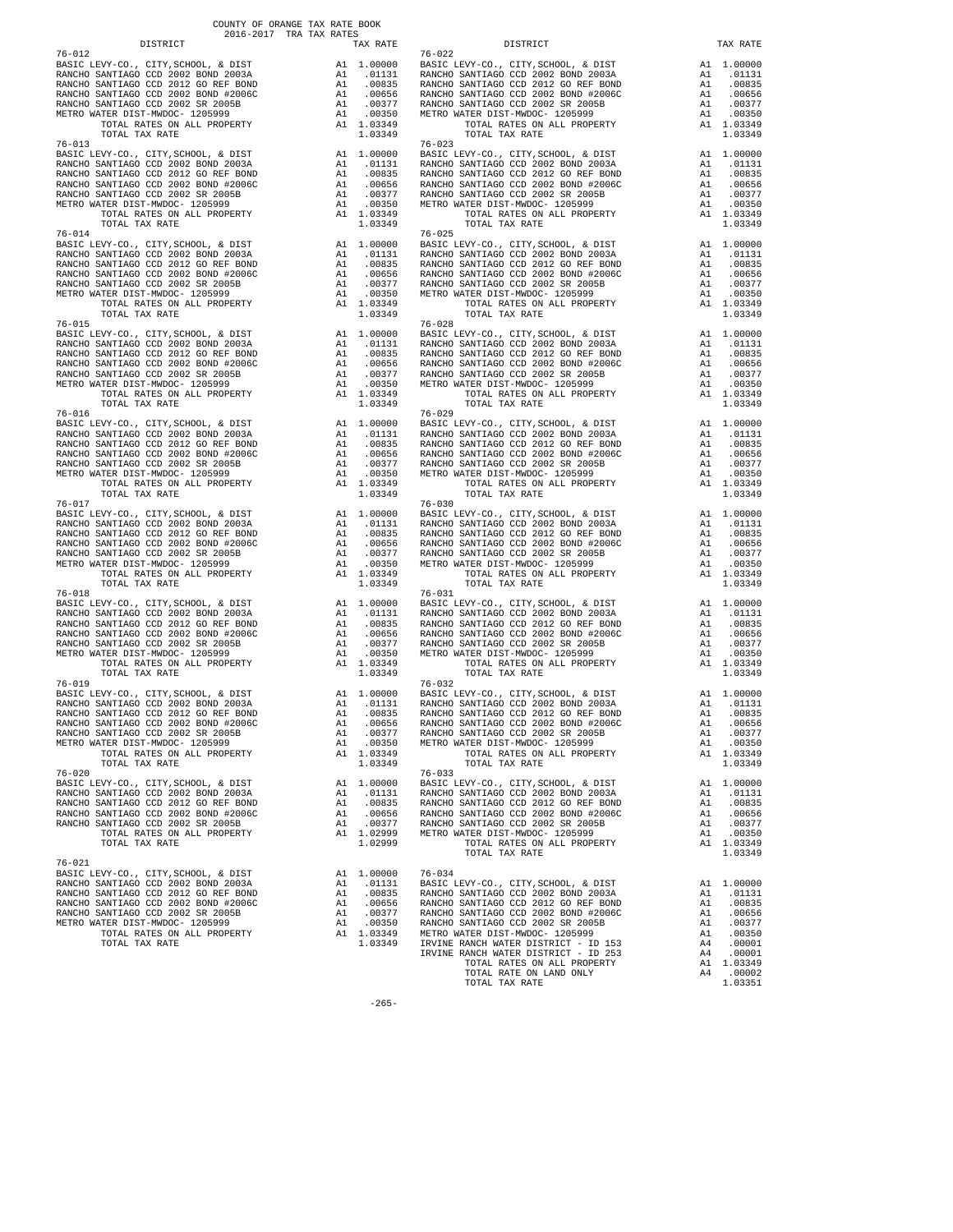| $\begin{tabular}{l cccc} \hline \textbf{RASC} & \textbf{EV} & \textbf{GU} & \textbf{GU} & \textbf{GU} & \textbf{GU} & \textbf{GU} & \textbf{GU} & \textbf{GU} & \textbf{GU} & \textbf{GU} & \textbf{GU} & \textbf{GU} & \textbf{GU} & \textbf{GU} & \textbf{GU} & \textbf{GU} & \textbf{GU} & \textbf{GU} & \textbf{GU} & \textbf{GU} & \textbf{GU} & \textbf{GU} & \textbf{GU} & \textbf{GU} & \textbf{GU}$ |  |                                         |         |
|--------------------------------------------------------------------------------------------------------------------------------------------------------------------------------------------------------------------------------------------------------------------------------------------------------------------------------------------------------------------------------------------------------------|--|-----------------------------------------|---------|
|                                                                                                                                                                                                                                                                                                                                                                                                              |  |                                         |         |
|                                                                                                                                                                                                                                                                                                                                                                                                              |  |                                         |         |
|                                                                                                                                                                                                                                                                                                                                                                                                              |  |                                         |         |
|                                                                                                                                                                                                                                                                                                                                                                                                              |  |                                         |         |
|                                                                                                                                                                                                                                                                                                                                                                                                              |  |                                         |         |
|                                                                                                                                                                                                                                                                                                                                                                                                              |  |                                         |         |
|                                                                                                                                                                                                                                                                                                                                                                                                              |  |                                         |         |
|                                                                                                                                                                                                                                                                                                                                                                                                              |  |                                         |         |
|                                                                                                                                                                                                                                                                                                                                                                                                              |  |                                         |         |
|                                                                                                                                                                                                                                                                                                                                                                                                              |  |                                         |         |
|                                                                                                                                                                                                                                                                                                                                                                                                              |  |                                         |         |
|                                                                                                                                                                                                                                                                                                                                                                                                              |  |                                         |         |
|                                                                                                                                                                                                                                                                                                                                                                                                              |  |                                         |         |
|                                                                                                                                                                                                                                                                                                                                                                                                              |  |                                         |         |
|                                                                                                                                                                                                                                                                                                                                                                                                              |  |                                         |         |
| $\begin{tabular}{l c c c c c} \hline 76-038 & 76-050 & 76-050 \\ \hline \texttt{RANCHO} \texttt{SASTL EVV-CO} \texttt{C, CITY}, \texttt{CITV}, \texttt{SCHOOL} \texttt{A} & 1.00000 & \texttt{BASTC} \texttt{LEVV-CO} \texttt{C, CITY}, \texttt{SCHOOL} \texttt{A} & 1.00000 \\ \texttt{RANCHO} \texttt{SANTIAGO} \texttt{CCD} \texttt{2002} \texttt{BOND} \texttt{2003A} & \texttt{A1} & $                  |  |                                         |         |
|                                                                                                                                                                                                                                                                                                                                                                                                              |  |                                         |         |
|                                                                                                                                                                                                                                                                                                                                                                                                              |  |                                         |         |
|                                                                                                                                                                                                                                                                                                                                                                                                              |  |                                         |         |
|                                                                                                                                                                                                                                                                                                                                                                                                              |  |                                         |         |
|                                                                                                                                                                                                                                                                                                                                                                                                              |  |                                         |         |
|                                                                                                                                                                                                                                                                                                                                                                                                              |  |                                         |         |
|                                                                                                                                                                                                                                                                                                                                                                                                              |  |                                         |         |
|                                                                                                                                                                                                                                                                                                                                                                                                              |  |                                         |         |
|                                                                                                                                                                                                                                                                                                                                                                                                              |  |                                         |         |
|                                                                                                                                                                                                                                                                                                                                                                                                              |  |                                         |         |
|                                                                                                                                                                                                                                                                                                                                                                                                              |  |                                         |         |
|                                                                                                                                                                                                                                                                                                                                                                                                              |  |                                         |         |
|                                                                                                                                                                                                                                                                                                                                                                                                              |  |                                         |         |
|                                                                                                                                                                                                                                                                                                                                                                                                              |  |                                         |         |
|                                                                                                                                                                                                                                                                                                                                                                                                              |  |                                         |         |
|                                                                                                                                                                                                                                                                                                                                                                                                              |  |                                         |         |
|                                                                                                                                                                                                                                                                                                                                                                                                              |  |                                         |         |
|                                                                                                                                                                                                                                                                                                                                                                                                              |  |                                         |         |
|                                                                                                                                                                                                                                                                                                                                                                                                              |  |                                         |         |
|                                                                                                                                                                                                                                                                                                                                                                                                              |  |                                         |         |
|                                                                                                                                                                                                                                                                                                                                                                                                              |  |                                         |         |
|                                                                                                                                                                                                                                                                                                                                                                                                              |  |                                         |         |
|                                                                                                                                                                                                                                                                                                                                                                                                              |  |                                         |         |
|                                                                                                                                                                                                                                                                                                                                                                                                              |  |                                         |         |
|                                                                                                                                                                                                                                                                                                                                                                                                              |  |                                         |         |
|                                                                                                                                                                                                                                                                                                                                                                                                              |  |                                         |         |
|                                                                                                                                                                                                                                                                                                                                                                                                              |  |                                         |         |
|                                                                                                                                                                                                                                                                                                                                                                                                              |  |                                         |         |
| TOTAL TAX RATE<br>$76 - 045$                                                                                                                                                                                                                                                                                                                                                                                 |  | 1.03349<br>TOTAL TAX RATE<br>$76 - 057$ | 1.03349 |
|                                                                                                                                                                                                                                                                                                                                                                                                              |  |                                         |         |
|                                                                                                                                                                                                                                                                                                                                                                                                              |  |                                         |         |
|                                                                                                                                                                                                                                                                                                                                                                                                              |  |                                         |         |
|                                                                                                                                                                                                                                                                                                                                                                                                              |  |                                         |         |
|                                                                                                                                                                                                                                                                                                                                                                                                              |  |                                         |         |
|                                                                                                                                                                                                                                                                                                                                                                                                              |  |                                         |         |
|                                                                                                                                                                                                                                                                                                                                                                                                              |  |                                         |         |
|                                                                                                                                                                                                                                                                                                                                                                                                              |  |                                         |         |
|                                                                                                                                                                                                                                                                                                                                                                                                              |  |                                         |         |
|                                                                                                                                                                                                                                                                                                                                                                                                              |  |                                         |         |
|                                                                                                                                                                                                                                                                                                                                                                                                              |  |                                         |         |
|                                                                                                                                                                                                                                                                                                                                                                                                              |  |                                         |         |
|                                                                                                                                                                                                                                                                                                                                                                                                              |  |                                         |         |
|                                                                                                                                                                                                                                                                                                                                                                                                              |  |                                         |         |

-266-

| ---------                                                                                                                                                                                                                                                                                                                                                                                                   | aran sunaw | ---------                                                                                                                                                                                                                                                                                                                                                                                                          |  |
|-------------------------------------------------------------------------------------------------------------------------------------------------------------------------------------------------------------------------------------------------------------------------------------------------------------------------------------------------------------------------------------------------------------|------------|--------------------------------------------------------------------------------------------------------------------------------------------------------------------------------------------------------------------------------------------------------------------------------------------------------------------------------------------------------------------------------------------------------------------|--|
| $76 - 035$<br>$\begin{tabular}{l c c c c c} \hline 76-035 & 76-047 \\ \hline \texttt{RANCHO} \texttt{SASTL LEVY-CO.}, \texttt{CITY}, \texttt{SCHOOL}, \& \texttt{DIST} & \texttt{A1} & 1.00000 \\ \texttt{RANCHO} \texttt{SANTIAGO} \texttt{CCD} \texttt{2002} \texttt{BOND} \texttt{2003A} & \texttt{A1} & .01131 & \texttt{RANCHO} \texttt{SANTIAGO} \texttt{CCD} \texttt{2003} \texttt{QND} \texttt{200$ |            | $76 - 047$                                                                                                                                                                                                                                                                                                                                                                                                         |  |
|                                                                                                                                                                                                                                                                                                                                                                                                             |            |                                                                                                                                                                                                                                                                                                                                                                                                                    |  |
|                                                                                                                                                                                                                                                                                                                                                                                                             |            |                                                                                                                                                                                                                                                                                                                                                                                                                    |  |
|                                                                                                                                                                                                                                                                                                                                                                                                             |            |                                                                                                                                                                                                                                                                                                                                                                                                                    |  |
|                                                                                                                                                                                                                                                                                                                                                                                                             |            |                                                                                                                                                                                                                                                                                                                                                                                                                    |  |
|                                                                                                                                                                                                                                                                                                                                                                                                             |            |                                                                                                                                                                                                                                                                                                                                                                                                                    |  |
|                                                                                                                                                                                                                                                                                                                                                                                                             |            |                                                                                                                                                                                                                                                                                                                                                                                                                    |  |
|                                                                                                                                                                                                                                                                                                                                                                                                             |            |                                                                                                                                                                                                                                                                                                                                                                                                                    |  |
|                                                                                                                                                                                                                                                                                                                                                                                                             |            |                                                                                                                                                                                                                                                                                                                                                                                                                    |  |
|                                                                                                                                                                                                                                                                                                                                                                                                             |            |                                                                                                                                                                                                                                                                                                                                                                                                                    |  |
|                                                                                                                                                                                                                                                                                                                                                                                                             |            |                                                                                                                                                                                                                                                                                                                                                                                                                    |  |
| $\begin{tabular}{l c c c c c} \hline 76-036 & 76-048 \\ \hline \texttt{RANC} & \texttt{KEY-CO} & \texttt{CITY}, \texttt{SCHOOL}, & \texttt{EUY-CO} & \texttt{CITY}, \texttt{SCHOOL}, & \texttt{EUST} & \texttt{A1} & 1.00000 \\ \texttt{RANC} & \texttt{SANTIAGO} & \texttt{CCD} & 2002 & \texttt{BOND} & 2003 \texttt{A} & 0.0131 & \texttt{RANC} & \texttt{SANTIAGO} & \texttt{CCD} & 2002 &$             |            |                                                                                                                                                                                                                                                                                                                                                                                                                    |  |
|                                                                                                                                                                                                                                                                                                                                                                                                             |            |                                                                                                                                                                                                                                                                                                                                                                                                                    |  |
|                                                                                                                                                                                                                                                                                                                                                                                                             |            |                                                                                                                                                                                                                                                                                                                                                                                                                    |  |
|                                                                                                                                                                                                                                                                                                                                                                                                             |            |                                                                                                                                                                                                                                                                                                                                                                                                                    |  |
|                                                                                                                                                                                                                                                                                                                                                                                                             |            |                                                                                                                                                                                                                                                                                                                                                                                                                    |  |
|                                                                                                                                                                                                                                                                                                                                                                                                             |            |                                                                                                                                                                                                                                                                                                                                                                                                                    |  |
|                                                                                                                                                                                                                                                                                                                                                                                                             |            |                                                                                                                                                                                                                                                                                                                                                                                                                    |  |
|                                                                                                                                                                                                                                                                                                                                                                                                             |            |                                                                                                                                                                                                                                                                                                                                                                                                                    |  |
|                                                                                                                                                                                                                                                                                                                                                                                                             |            |                                                                                                                                                                                                                                                                                                                                                                                                                    |  |
|                                                                                                                                                                                                                                                                                                                                                                                                             |            |                                                                                                                                                                                                                                                                                                                                                                                                                    |  |
|                                                                                                                                                                                                                                                                                                                                                                                                             |            |                                                                                                                                                                                                                                                                                                                                                                                                                    |  |
|                                                                                                                                                                                                                                                                                                                                                                                                             |            |                                                                                                                                                                                                                                                                                                                                                                                                                    |  |
|                                                                                                                                                                                                                                                                                                                                                                                                             |            |                                                                                                                                                                                                                                                                                                                                                                                                                    |  |
|                                                                                                                                                                                                                                                                                                                                                                                                             |            |                                                                                                                                                                                                                                                                                                                                                                                                                    |  |
|                                                                                                                                                                                                                                                                                                                                                                                                             |            |                                                                                                                                                                                                                                                                                                                                                                                                                    |  |
|                                                                                                                                                                                                                                                                                                                                                                                                             |            |                                                                                                                                                                                                                                                                                                                                                                                                                    |  |
|                                                                                                                                                                                                                                                                                                                                                                                                             |            |                                                                                                                                                                                                                                                                                                                                                                                                                    |  |
|                                                                                                                                                                                                                                                                                                                                                                                                             |            |                                                                                                                                                                                                                                                                                                                                                                                                                    |  |
|                                                                                                                                                                                                                                                                                                                                                                                                             |            |                                                                                                                                                                                                                                                                                                                                                                                                                    |  |
|                                                                                                                                                                                                                                                                                                                                                                                                             |            |                                                                                                                                                                                                                                                                                                                                                                                                                    |  |
|                                                                                                                                                                                                                                                                                                                                                                                                             |            |                                                                                                                                                                                                                                                                                                                                                                                                                    |  |
|                                                                                                                                                                                                                                                                                                                                                                                                             |            | $\begin{tabular}{l c c c c c} \hline 76-037 & 76-049 & 76-049 & 76-049 & 76-049 & 76-049 & 76-049 & 76-049 & 76-049 & 76-049 & 76-049 & 76-049 & 76-049 & 76-049 & 76-049 & 76-049 & 76-049 & 76-049 & 76-049 & 76-049 & 76-049 & 76-049 & 76-049 & 76-049 & 76-049$                                                                                                                                               |  |
|                                                                                                                                                                                                                                                                                                                                                                                                             |            |                                                                                                                                                                                                                                                                                                                                                                                                                    |  |
|                                                                                                                                                                                                                                                                                                                                                                                                             |            |                                                                                                                                                                                                                                                                                                                                                                                                                    |  |
|                                                                                                                                                                                                                                                                                                                                                                                                             |            |                                                                                                                                                                                                                                                                                                                                                                                                                    |  |
|                                                                                                                                                                                                                                                                                                                                                                                                             |            |                                                                                                                                                                                                                                                                                                                                                                                                                    |  |
|                                                                                                                                                                                                                                                                                                                                                                                                             |            |                                                                                                                                                                                                                                                                                                                                                                                                                    |  |
|                                                                                                                                                                                                                                                                                                                                                                                                             |            |                                                                                                                                                                                                                                                                                                                                                                                                                    |  |
|                                                                                                                                                                                                                                                                                                                                                                                                             |            |                                                                                                                                                                                                                                                                                                                                                                                                                    |  |
|                                                                                                                                                                                                                                                                                                                                                                                                             |            |                                                                                                                                                                                                                                                                                                                                                                                                                    |  |
|                                                                                                                                                                                                                                                                                                                                                                                                             |            |                                                                                                                                                                                                                                                                                                                                                                                                                    |  |
|                                                                                                                                                                                                                                                                                                                                                                                                             |            |                                                                                                                                                                                                                                                                                                                                                                                                                    |  |
|                                                                                                                                                                                                                                                                                                                                                                                                             |            |                                                                                                                                                                                                                                                                                                                                                                                                                    |  |
|                                                                                                                                                                                                                                                                                                                                                                                                             |            |                                                                                                                                                                                                                                                                                                                                                                                                                    |  |
|                                                                                                                                                                                                                                                                                                                                                                                                             |            |                                                                                                                                                                                                                                                                                                                                                                                                                    |  |
|                                                                                                                                                                                                                                                                                                                                                                                                             |            |                                                                                                                                                                                                                                                                                                                                                                                                                    |  |
|                                                                                                                                                                                                                                                                                                                                                                                                             |            |                                                                                                                                                                                                                                                                                                                                                                                                                    |  |
|                                                                                                                                                                                                                                                                                                                                                                                                             |            |                                                                                                                                                                                                                                                                                                                                                                                                                    |  |
|                                                                                                                                                                                                                                                                                                                                                                                                             |            |                                                                                                                                                                                                                                                                                                                                                                                                                    |  |
|                                                                                                                                                                                                                                                                                                                                                                                                             |            |                                                                                                                                                                                                                                                                                                                                                                                                                    |  |
|                                                                                                                                                                                                                                                                                                                                                                                                             |            |                                                                                                                                                                                                                                                                                                                                                                                                                    |  |
|                                                                                                                                                                                                                                                                                                                                                                                                             |            |                                                                                                                                                                                                                                                                                                                                                                                                                    |  |
|                                                                                                                                                                                                                                                                                                                                                                                                             |            |                                                                                                                                                                                                                                                                                                                                                                                                                    |  |
|                                                                                                                                                                                                                                                                                                                                                                                                             |            |                                                                                                                                                                                                                                                                                                                                                                                                                    |  |
|                                                                                                                                                                                                                                                                                                                                                                                                             |            |                                                                                                                                                                                                                                                                                                                                                                                                                    |  |
|                                                                                                                                                                                                                                                                                                                                                                                                             |            |                                                                                                                                                                                                                                                                                                                                                                                                                    |  |
|                                                                                                                                                                                                                                                                                                                                                                                                             |            |                                                                                                                                                                                                                                                                                                                                                                                                                    |  |
|                                                                                                                                                                                                                                                                                                                                                                                                             |            |                                                                                                                                                                                                                                                                                                                                                                                                                    |  |
|                                                                                                                                                                                                                                                                                                                                                                                                             |            |                                                                                                                                                                                                                                                                                                                                                                                                                    |  |
|                                                                                                                                                                                                                                                                                                                                                                                                             |            |                                                                                                                                                                                                                                                                                                                                                                                                                    |  |
|                                                                                                                                                                                                                                                                                                                                                                                                             |            |                                                                                                                                                                                                                                                                                                                                                                                                                    |  |
|                                                                                                                                                                                                                                                                                                                                                                                                             |            |                                                                                                                                                                                                                                                                                                                                                                                                                    |  |
|                                                                                                                                                                                                                                                                                                                                                                                                             |            |                                                                                                                                                                                                                                                                                                                                                                                                                    |  |
|                                                                                                                                                                                                                                                                                                                                                                                                             |            |                                                                                                                                                                                                                                                                                                                                                                                                                    |  |
|                                                                                                                                                                                                                                                                                                                                                                                                             |            |                                                                                                                                                                                                                                                                                                                                                                                                                    |  |
| $76 - 043$                                                                                                                                                                                                                                                                                                                                                                                                  |            | $76 - 055$                                                                                                                                                                                                                                                                                                                                                                                                         |  |
|                                                                                                                                                                                                                                                                                                                                                                                                             |            |                                                                                                                                                                                                                                                                                                                                                                                                                    |  |
|                                                                                                                                                                                                                                                                                                                                                                                                             |            |                                                                                                                                                                                                                                                                                                                                                                                                                    |  |
|                                                                                                                                                                                                                                                                                                                                                                                                             |            |                                                                                                                                                                                                                                                                                                                                                                                                                    |  |
|                                                                                                                                                                                                                                                                                                                                                                                                             |            |                                                                                                                                                                                                                                                                                                                                                                                                                    |  |
|                                                                                                                                                                                                                                                                                                                                                                                                             |            |                                                                                                                                                                                                                                                                                                                                                                                                                    |  |
|                                                                                                                                                                                                                                                                                                                                                                                                             |            |                                                                                                                                                                                                                                                                                                                                                                                                                    |  |
|                                                                                                                                                                                                                                                                                                                                                                                                             |            |                                                                                                                                                                                                                                                                                                                                                                                                                    |  |
|                                                                                                                                                                                                                                                                                                                                                                                                             |            | $\begin{tabular}{l c c c c c} \hline 76-043 & 76-055 \\ \hline \texttt{BASIC LEVY-CO.}\,, & \texttt{CITY}, \texttt{SCHOOL}\,, & \texttt{& DIST} & \texttt{A1} & 1.00000 & \texttt{BASIC LEVY-CO.}\,, & \texttt{CITY}, \texttt{SCHOOL}\,, & \texttt{& DIST} & \texttt{A1} & 1.00000 \\ \texttt{RANCEO SANTIAGO CCD 2002 BOND 2003A} & \texttt{A1} & .01131 & \texttt{RANCED SANTIAGO CCD 2003A} & \text$            |  |
|                                                                                                                                                                                                                                                                                                                                                                                                             |            |                                                                                                                                                                                                                                                                                                                                                                                                                    |  |
|                                                                                                                                                                                                                                                                                                                                                                                                             |            |                                                                                                                                                                                                                                                                                                                                                                                                                    |  |
|                                                                                                                                                                                                                                                                                                                                                                                                             |            |                                                                                                                                                                                                                                                                                                                                                                                                                    |  |
|                                                                                                                                                                                                                                                                                                                                                                                                             |            |                                                                                                                                                                                                                                                                                                                                                                                                                    |  |
|                                                                                                                                                                                                                                                                                                                                                                                                             |            |                                                                                                                                                                                                                                                                                                                                                                                                                    |  |
|                                                                                                                                                                                                                                                                                                                                                                                                             |            |                                                                                                                                                                                                                                                                                                                                                                                                                    |  |
|                                                                                                                                                                                                                                                                                                                                                                                                             |            |                                                                                                                                                                                                                                                                                                                                                                                                                    |  |
|                                                                                                                                                                                                                                                                                                                                                                                                             |            |                                                                                                                                                                                                                                                                                                                                                                                                                    |  |
|                                                                                                                                                                                                                                                                                                                                                                                                             |            |                                                                                                                                                                                                                                                                                                                                                                                                                    |  |
|                                                                                                                                                                                                                                                                                                                                                                                                             |            |                                                                                                                                                                                                                                                                                                                                                                                                                    |  |
|                                                                                                                                                                                                                                                                                                                                                                                                             |            |                                                                                                                                                                                                                                                                                                                                                                                                                    |  |
|                                                                                                                                                                                                                                                                                                                                                                                                             |            |                                                                                                                                                                                                                                                                                                                                                                                                                    |  |
|                                                                                                                                                                                                                                                                                                                                                                                                             |            |                                                                                                                                                                                                                                                                                                                                                                                                                    |  |
|                                                                                                                                                                                                                                                                                                                                                                                                             |            |                                                                                                                                                                                                                                                                                                                                                                                                                    |  |
|                                                                                                                                                                                                                                                                                                                                                                                                             |            |                                                                                                                                                                                                                                                                                                                                                                                                                    |  |
|                                                                                                                                                                                                                                                                                                                                                                                                             |            |                                                                                                                                                                                                                                                                                                                                                                                                                    |  |
|                                                                                                                                                                                                                                                                                                                                                                                                             |            |                                                                                                                                                                                                                                                                                                                                                                                                                    |  |
|                                                                                                                                                                                                                                                                                                                                                                                                             |            |                                                                                                                                                                                                                                                                                                                                                                                                                    |  |
|                                                                                                                                                                                                                                                                                                                                                                                                             |            |                                                                                                                                                                                                                                                                                                                                                                                                                    |  |
|                                                                                                                                                                                                                                                                                                                                                                                                             |            |                                                                                                                                                                                                                                                                                                                                                                                                                    |  |
|                                                                                                                                                                                                                                                                                                                                                                                                             |            |                                                                                                                                                                                                                                                                                                                                                                                                                    |  |
|                                                                                                                                                                                                                                                                                                                                                                                                             |            |                                                                                                                                                                                                                                                                                                                                                                                                                    |  |
|                                                                                                                                                                                                                                                                                                                                                                                                             |            |                                                                                                                                                                                                                                                                                                                                                                                                                    |  |
|                                                                                                                                                                                                                                                                                                                                                                                                             |            |                                                                                                                                                                                                                                                                                                                                                                                                                    |  |
|                                                                                                                                                                                                                                                                                                                                                                                                             |            |                                                                                                                                                                                                                                                                                                                                                                                                                    |  |
| $76 - 046$                                                                                                                                                                                                                                                                                                                                                                                                  |            | $76 - 058$                                                                                                                                                                                                                                                                                                                                                                                                         |  |
|                                                                                                                                                                                                                                                                                                                                                                                                             |            |                                                                                                                                                                                                                                                                                                                                                                                                                    |  |
|                                                                                                                                                                                                                                                                                                                                                                                                             |            |                                                                                                                                                                                                                                                                                                                                                                                                                    |  |
|                                                                                                                                                                                                                                                                                                                                                                                                             |            |                                                                                                                                                                                                                                                                                                                                                                                                                    |  |
|                                                                                                                                                                                                                                                                                                                                                                                                             |            |                                                                                                                                                                                                                                                                                                                                                                                                                    |  |
|                                                                                                                                                                                                                                                                                                                                                                                                             |            |                                                                                                                                                                                                                                                                                                                                                                                                                    |  |
|                                                                                                                                                                                                                                                                                                                                                                                                             |            |                                                                                                                                                                                                                                                                                                                                                                                                                    |  |
|                                                                                                                                                                                                                                                                                                                                                                                                             |            |                                                                                                                                                                                                                                                                                                                                                                                                                    |  |
|                                                                                                                                                                                                                                                                                                                                                                                                             |            |                                                                                                                                                                                                                                                                                                                                                                                                                    |  |
|                                                                                                                                                                                                                                                                                                                                                                                                             |            |                                                                                                                                                                                                                                                                                                                                                                                                                    |  |
|                                                                                                                                                                                                                                                                                                                                                                                                             |            | $\begin{tabular}{l c c c c c} \hline $76-046$ & $76-058$ \\ \hline \texttt{BASIC LEVY-CO} \ , & CITY, STROOL \ , & E DIST & \texttt{A1} & 1.00000 & \texttt{BASIC LEVY-CO} \ , & CITY, SCHOOL \ , & E DIST & \texttt{A1} & 1.00000 \\ \texttt{RANCE BATIC LEVY-CO} \ , & CITY, SCHOOL \ , & E DIST & \texttt{A1} & 1.00000 \\ \texttt{RANCEO SANTIAGO CCD 2012 SO REF BOND & \texttt{A1} & .01131 & \texttt{RANCE$ |  |

COUNTY OF ORANGE TAX RATE BOOK<br>2016-2017 TRA TAX RATES DISTRICT DISTRICT TAX RATE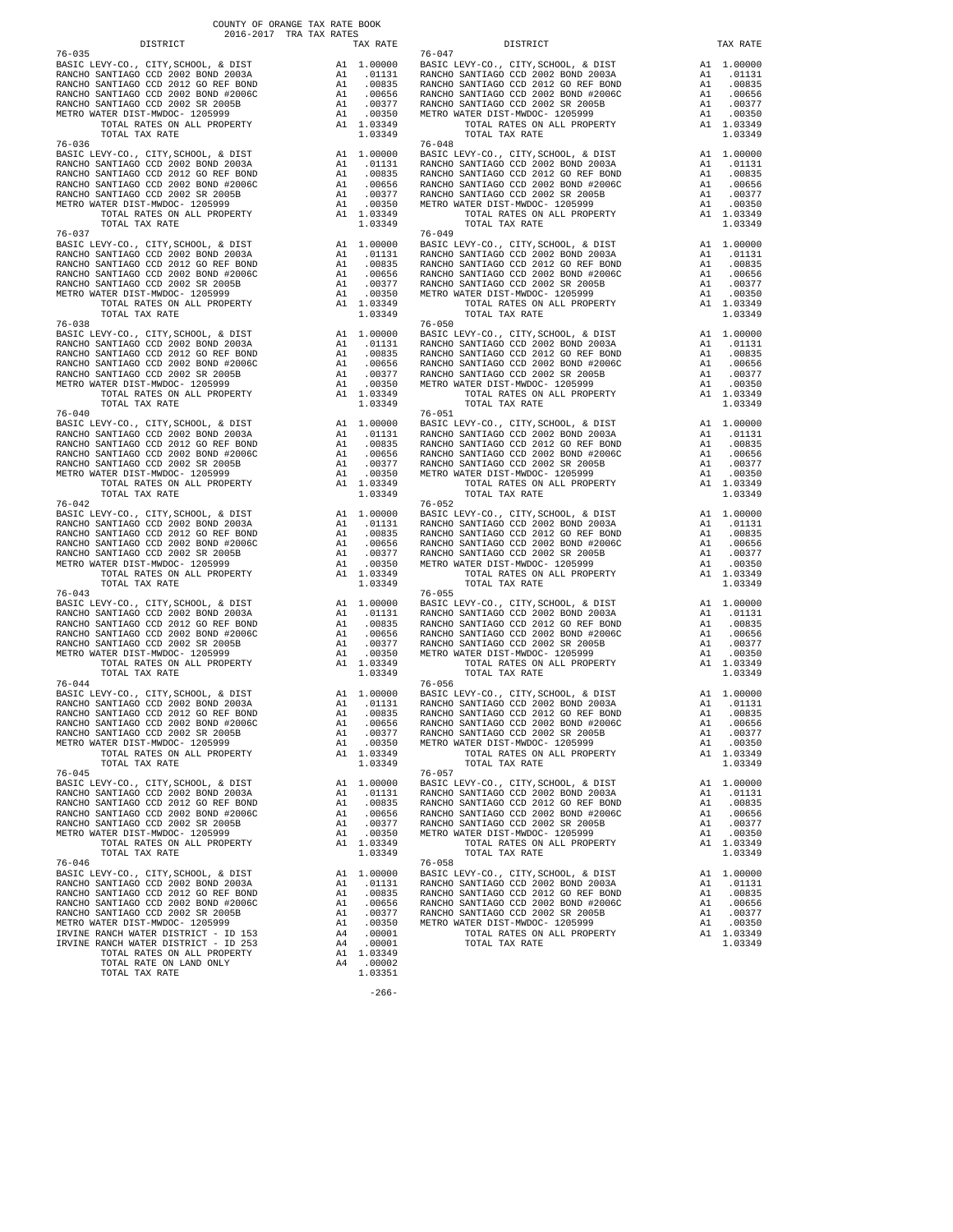| DISTRICT       | ZUID-ZUI/ TRA TAX RATES<br>TAX RATE | DISTRICT                                                                                                                                                                                                                                                                                                                                                                                                                                    | TAX RATE |
|----------------|-------------------------------------|---------------------------------------------------------------------------------------------------------------------------------------------------------------------------------------------------------------------------------------------------------------------------------------------------------------------------------------------------------------------------------------------------------------------------------------------|----------|
| $76 - 062$     |                                     | $76 - 077$                                                                                                                                                                                                                                                                                                                                                                                                                                  |          |
| TOTAL TAX RATE | 1.03349                             | $76 - 080$                                                                                                                                                                                                                                                                                                                                                                                                                                  |          |
|                |                                     |                                                                                                                                                                                                                                                                                                                                                                                                                                             |          |
|                |                                     |                                                                                                                                                                                                                                                                                                                                                                                                                                             |          |
|                |                                     |                                                                                                                                                                                                                                                                                                                                                                                                                                             |          |
|                |                                     |                                                                                                                                                                                                                                                                                                                                                                                                                                             |          |
|                |                                     |                                                                                                                                                                                                                                                                                                                                                                                                                                             |          |
|                |                                     |                                                                                                                                                                                                                                                                                                                                                                                                                                             |          |
|                |                                     |                                                                                                                                                                                                                                                                                                                                                                                                                                             |          |
|                |                                     |                                                                                                                                                                                                                                                                                                                                                                                                                                             |          |
|                |                                     |                                                                                                                                                                                                                                                                                                                                                                                                                                             |          |
|                |                                     |                                                                                                                                                                                                                                                                                                                                                                                                                                             |          |
|                |                                     |                                                                                                                                                                                                                                                                                                                                                                                                                                             |          |
|                |                                     |                                                                                                                                                                                                                                                                                                                                                                                                                                             |          |
|                |                                     |                                                                                                                                                                                                                                                                                                                                                                                                                                             |          |
|                |                                     |                                                                                                                                                                                                                                                                                                                                                                                                                                             |          |
|                |                                     |                                                                                                                                                                                                                                                                                                                                                                                                                                             |          |
|                |                                     |                                                                                                                                                                                                                                                                                                                                                                                                                                             |          |
| $76 - 071$     |                                     |                                                                                                                                                                                                                                                                                                                                                                                                                                             |          |
|                |                                     |                                                                                                                                                                                                                                                                                                                                                                                                                                             |          |
|                |                                     |                                                                                                                                                                                                                                                                                                                                                                                                                                             |          |
|                |                                     |                                                                                                                                                                                                                                                                                                                                                                                                                                             |          |
|                |                                     | TOTAL TAX RATE                                                                                                                                                                                                                                                                                                                                                                                                                              | 1.03349  |
| $76 - 072$     |                                     |                                                                                                                                                                                                                                                                                                                                                                                                                                             |          |
|                |                                     |                                                                                                                                                                                                                                                                                                                                                                                                                                             |          |
|                |                                     |                                                                                                                                                                                                                                                                                                                                                                                                                                             |          |
|                |                                     |                                                                                                                                                                                                                                                                                                                                                                                                                                             |          |
| TOTAL TAX RATE |                                     | 1.03349 TOTAL RATES ON ALL PROPERTY A1 1.03349<br>TOTAL TAX RATE                                                                                                                                                                                                                                                                                                                                                                            | 1.03349  |
|                |                                     |                                                                                                                                                                                                                                                                                                                                                                                                                                             |          |
|                |                                     |                                                                                                                                                                                                                                                                                                                                                                                                                                             |          |
|                |                                     |                                                                                                                                                                                                                                                                                                                                                                                                                                             |          |
|                |                                     |                                                                                                                                                                                                                                                                                                                                                                                                                                             |          |
|                |                                     |                                                                                                                                                                                                                                                                                                                                                                                                                                             |          |
|                |                                     |                                                                                                                                                                                                                                                                                                                                                                                                                                             |          |
|                |                                     |                                                                                                                                                                                                                                                                                                                                                                                                                                             |          |
|                |                                     |                                                                                                                                                                                                                                                                                                                                                                                                                                             |          |
|                |                                     |                                                                                                                                                                                                                                                                                                                                                                                                                                             |          |
|                |                                     | $\begin{tabular}{l c c c c c} \multicolumn{4}{c}{\textbf{76--075}}\textbf{BASTC LEVY-CO.}, & CITY, SCHOOL}, & & DIST \end{tabular} \begin{tabular}{l c c c} \multicolumn{4}{c}{\textbf{RASTC LEVY-CO.}}, & CITY, SCHOOL}, & & DIST \end{tabular} \begin{tabular}{l c c c} \multicolumn{4}{c}{\textbf{RASTC LEVY-CO.}}, & CITY, SCHOOL}, & & DIST \end{tabular} \begin{tabular}{l c c c} \multicolumn{4}{c}{\textbf{RANCHO SANTIAGO CCD 200$ |          |
|                |                                     |                                                                                                                                                                                                                                                                                                                                                                                                                                             |          |
|                |                                     |                                                                                                                                                                                                                                                                                                                                                                                                                                             |          |
|                |                                     |                                                                                                                                                                                                                                                                                                                                                                                                                                             |          |
|                |                                     |                                                                                                                                                                                                                                                                                                                                                                                                                                             |          |
|                |                                     |                                                                                                                                                                                                                                                                                                                                                                                                                                             |          |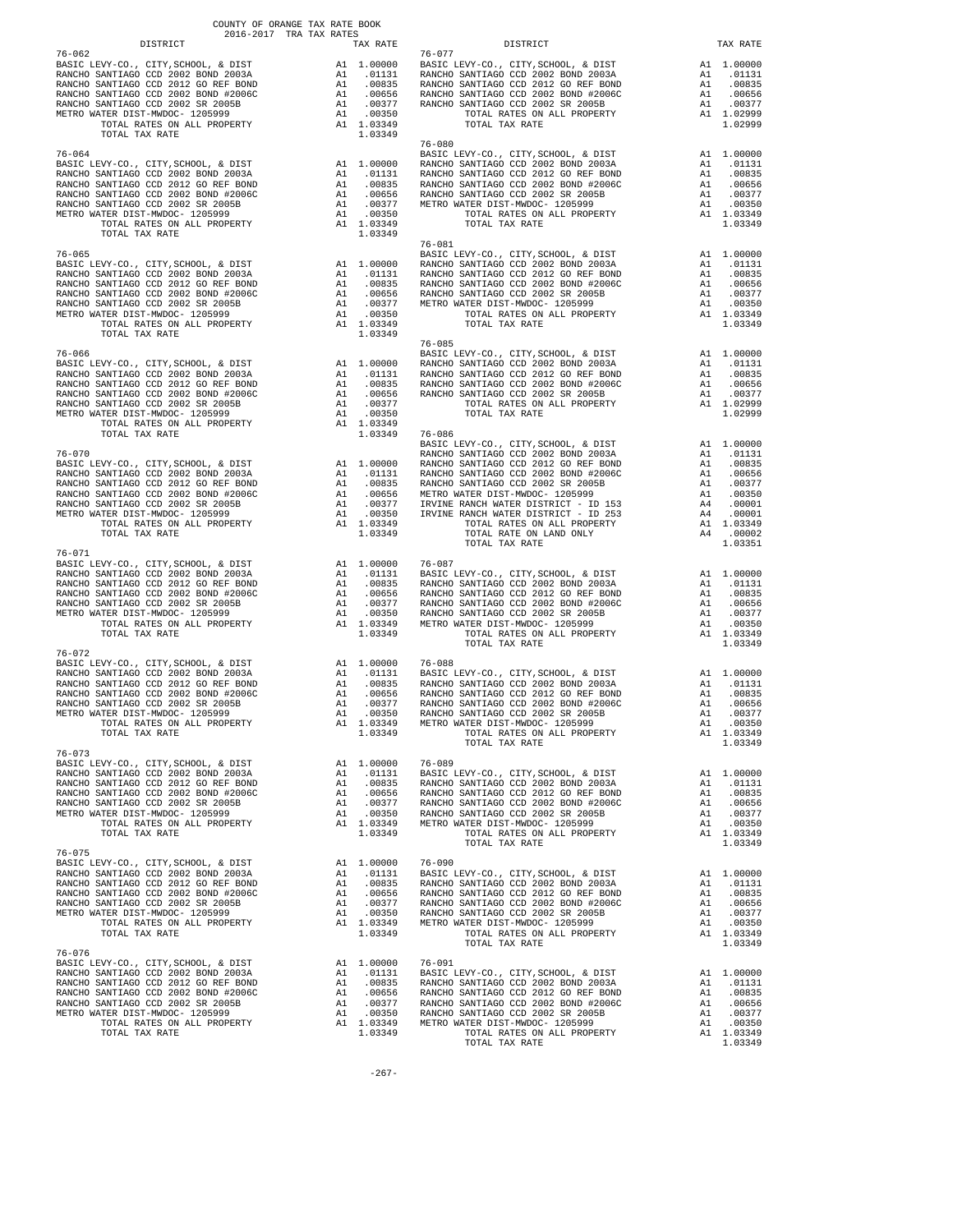| $\begin{tabular}{l c c c c c c c c} \multicolumn{2}{c}{\textbf{RAWCHO}} & \multicolumn{2}{c}{\textbf{SAWCHO}} & \multicolumn{2}{c}{\textbf{SAWCHO}} & \multicolumn{2}{c}{\textbf{AAWCHO}} & \multicolumn{2}{c}{\textbf{RAWCHO}} & \multicolumn{2}{c}{\textbf{RAWCHO}} & \multicolumn{2}{c}{\textbf{RAWCHO}} & \multicolumn{2}{c}{\textbf{RAWCHO}} & \multicolumn{2}{c}{\textbf{RAWCHO}} & \multicolumn{2}{c}{\textbf{RAWCHO}} & \multicolumn{2}{c}{\textbf{RAWCHO$ |                                                                                                                                                                                                                                                                                                                                                                                          |                                                                                       |                                                                                 |
|--------------------------------------------------------------------------------------------------------------------------------------------------------------------------------------------------------------------------------------------------------------------------------------------------------------------------------------------------------------------------------------------------------------------------------------------------------------------|------------------------------------------------------------------------------------------------------------------------------------------------------------------------------------------------------------------------------------------------------------------------------------------------------------------------------------------------------------------------------------------|---------------------------------------------------------------------------------------|---------------------------------------------------------------------------------|
| TOTAL TAX RATE                                                                                                                                                                                                                                                                                                                                                                                                                                                     |                                                                                                                                                                                                                                                                                                                                                                                          | 1.03349                                                                               |                                                                                 |
| $76 - 094$<br>BASIC LEVY-CO., CITY, SCHOOL, & DIST<br>RANCHO SANTIAGO CCD 2002 BOND 2003A<br>------- JANI1AGU CCD 2012 GO REF BOND<br>RANCHO SANTIAGO CCD 2002 BOND #2006C<br>RANCHO SANTIAGO CCD 2002 SR 2005B<br>METRO WATER DIST-MWDOC 100565<br>METRO WATER DIST-MWDOC- 1205999<br>TOTAL RATES ON ALL PROPERTY<br>TOTAL TAX RATE                                                                                                                               | $\begin{tabular}{ll} \multicolumn{2}{l}{{\bf 76--107}}\\ \multicolumn{2}{l}{\bf 76--107}\\ \multicolumn{2}{l}{\bf 741} & .01131} & {\bf RANCHO}\\ \multicolumn{2}{l}{\bf 741} & .00835} & {\bf RANCHO}\\ \multicolumn{2}{l}{\bf 741} & .00835} & {\bf RANCHO}\\ \multicolumn{2}{l}{\bf 741} & .00656 & {\bf RANCHO}\\ \multicolumn{2}{l}{\bf 741} & .00350} & {\bf METRO} \end{tabular}$ | 1.03349                                                                               | $76 - 107$                                                                      |
| TOTAL TAX RATE                                                                                                                                                                                                                                                                                                                                                                                                                                                     |                                                                                                                                                                                                                                                                                                                                                                                          | 1.03349                                                                               |                                                                                 |
| $76 - 097$<br>PASIC LEVY-CO., CITY, SCHOOL, & DIST<br>RANCHO SANTIAGO CCD 2002 BOND 2003A<br>RANCHO SANTIAGO CCD 2012 GO REF BOND<br>RANCHO SANTIAGO CCD 2002 BOND #2006C<br>RANCHO SANTIAGO CCD 2002 BR 2005R<br>RANCHO SANTIAGO CCD 2002 SR 2005B<br>METRO WATER DIST-MWDOC- 1205999<br>TOTAL TAX RATE                                                                                                                                                           |                                                                                                                                                                                                                                                                                                                                                                                          | 1.03349                                                                               |                                                                                 |
| $76 - 099$<br>TOTAL TAX RATE                                                                                                                                                                                                                                                                                                                                                                                                                                       |                                                                                                                                                                                                                                                                                                                                                                                          | 1.03349                                                                               |                                                                                 |
| $76 - 100$                                                                                                                                                                                                                                                                                                                                                                                                                                                         |                                                                                                                                                                                                                                                                                                                                                                                          |                                                                                       |                                                                                 |
| $76 - 101$<br>BASIC LEVY-CO., CITY, SCHOOL, & DIST<br>BASIC LEVY-CO., CITY, SCHOOL, & DIST<br>RANCHO SANTIAGO CCD 2002 BOND 2003A<br>RANCHO SANTIAGO CCD 2012 GO REF BOND<br>RANCHO SANTIAGO CCD 2002 BOND #2006C<br>RANCHO SANTIAGO CCD 2002 SR 2005B<br>METRO WATER DIST-MWDOC- 1205999<br>RANCHO SANTIAGO CCD 2002 SR 2005B<br>METRO WATER DIST-MWDOC- 1205999<br>$76 - 102$<br>BASIC LEVY-CO., CITY, SCHOOL, & DIST                                            |                                                                                                                                                                                                                                                                                                                                                                                          |                                                                                       | RANCHO                                                                          |
| RANCHO SANTIAGO CCD 2002 BOND 2003A<br>RANCHO SANTIAGO CCD 2012 GO REF BOND<br>RANCHO SANTIAGO CCD 2002 BOND #2006C<br>RANCHO SANTIAGO CCD 2002 SR 2005B<br>METRO WATER DIST-MWDOC- 1205999<br>TOTAL RATES ON ALL PROPERTY<br>TOTAL TAX RATE                                                                                                                                                                                                                       | NETRO WE<br>A1 1.00000 IRVINE<br>A1 .01131 IRVINE<br>A1 .00835<br><br>A1<br>A1<br>A1                                                                                                                                                                                                                                                                                                     | .00656<br>.00377<br>.00350<br>A1 1.03349<br>1.03349                                   | $76 - 115$<br>BASIC L<br>RANCHO                                                 |
| $76 - 103$<br>BASIC LEVY-CO., CITY, SCHOOL, & DIST<br>RANCHO SANTIAGO CCD 2002 BOND 2003A<br>RANCHO SANTIAGO CCD 2012 GO REF BOND<br>RANCHO SANTIAGO CCD 2002 BOND #2006C<br>RANCHO SANTIAGO CCD 2002 SR 2005B<br>METRO WATER DIST-MWDOC- 1205999<br>TOTAL RATES ON ALL PROPERTY<br>TOTAL TAX RATE                                                                                                                                                                 | A1<br>A1<br>A1<br>A1<br>A1                                                                                                                                                                                                                                                                                                                                                               | 1.00000<br>.01131<br>.00835<br>A1 .00656<br>.00377<br>.00350<br>A1 1.03349<br>1.03349 | RANCHO<br>RANCHO<br>RANCHO<br>METRO W<br>IRVINE<br>IRVINE                       |
| $76 - 104$<br>BASIC LEVY-CO., CITY, SCHOOL, & DIST<br>RANCHO SANTIAGO CCD 2002 BOND 2003A<br>RANCHO SANTIAGO CCD 2012 GO REF BOND<br>RANCHO SANTIAGO CCD 2002 BOND #2006C<br>RANCHO SANTIAGO CCD 2002 SR 2005B<br>METRO WATER DIST-MWDOC- 1205999<br>TOTAL RATES ON ALL PROPERTY                                                                                                                                                                                   | A1<br>A1<br>A1                                                                                                                                                                                                                                                                                                                                                                           | A1 1.00000<br>A1 .01131<br>A1 .00835<br>.00656<br>.00350<br>A1 1.03349 IRVINE         | $76 - 116$<br>BASIC L<br>RANCHO<br>RANCHO<br>RANCHO<br>.00377 RANCHO<br>METRO W |

| DISTRICT                                                                                                                                                                                                                                                                                                                                                                                                               | 2016-2017 TRA TAX RATES<br>TAX RATE | DISTRICT                                                                                                                                                                                                                                                                                   | TAX RATE |
|------------------------------------------------------------------------------------------------------------------------------------------------------------------------------------------------------------------------------------------------------------------------------------------------------------------------------------------------------------------------------------------------------------------------|-------------------------------------|--------------------------------------------------------------------------------------------------------------------------------------------------------------------------------------------------------------------------------------------------------------------------------------------|----------|
|                                                                                                                                                                                                                                                                                                                                                                                                                        |                                     |                                                                                                                                                                                                                                                                                            |          |
|                                                                                                                                                                                                                                                                                                                                                                                                                        |                                     |                                                                                                                                                                                                                                                                                            |          |
|                                                                                                                                                                                                                                                                                                                                                                                                                        |                                     |                                                                                                                                                                                                                                                                                            |          |
|                                                                                                                                                                                                                                                                                                                                                                                                                        |                                     |                                                                                                                                                                                                                                                                                            |          |
|                                                                                                                                                                                                                                                                                                                                                                                                                        |                                     |                                                                                                                                                                                                                                                                                            |          |
| $\begin{tabular}{lcccc} 76-093 & DISTRICT & TAX RATE & DISTRICT & TAX RATE \\ BASIC LEV-CO & CITY, SCHOOL, & E DIST & TAX RATE \\ RANCE BANTIAGO CCD 2002 BOND 2003A & A1 & 1.00000 & BASIC LEV-CO, CITY, SCHOOL BOND 2003A & A1 & 1.00000 \\ RANCEO SANTIAGO COD 2012 GO REF BOND & A1 & 0.0835 & RANCECO SANTIAGO CCD 2012 GO REF BOND & A1 & 0.0835 \\ RANCEO SANTIAGO COD 2012 GO REF BOND & A2006C & A1 & 0.0835$ |                                     |                                                                                                                                                                                                                                                                                            |          |
|                                                                                                                                                                                                                                                                                                                                                                                                                        |                                     | $\begin{tabular}{l ll} $76-096$ & $1071$ & $100000$ & $1071$ & $100000$ & $1071$ & $100000$ & $1071$ & $100000$ & $1071$ & $100000$ & $100000$ & $100000$ & $100000$ & $100000$ & $100000$ & $100000$ & $100000$ & $100000$ & $100000$ & $100000$ & $100000$ & $100000$ & $100000$ & $100$ |          |
|                                                                                                                                                                                                                                                                                                                                                                                                                        |                                     |                                                                                                                                                                                                                                                                                            |          |
|                                                                                                                                                                                                                                                                                                                                                                                                                        |                                     |                                                                                                                                                                                                                                                                                            |          |
|                                                                                                                                                                                                                                                                                                                                                                                                                        |                                     |                                                                                                                                                                                                                                                                                            |          |
|                                                                                                                                                                                                                                                                                                                                                                                                                        |                                     |                                                                                                                                                                                                                                                                                            |          |
|                                                                                                                                                                                                                                                                                                                                                                                                                        |                                     |                                                                                                                                                                                                                                                                                            |          |
|                                                                                                                                                                                                                                                                                                                                                                                                                        |                                     |                                                                                                                                                                                                                                                                                            |          |
|                                                                                                                                                                                                                                                                                                                                                                                                                        |                                     |                                                                                                                                                                                                                                                                                            |          |
|                                                                                                                                                                                                                                                                                                                                                                                                                        |                                     |                                                                                                                                                                                                                                                                                            |          |
|                                                                                                                                                                                                                                                                                                                                                                                                                        |                                     |                                                                                                                                                                                                                                                                                            |          |
|                                                                                                                                                                                                                                                                                                                                                                                                                        |                                     |                                                                                                                                                                                                                                                                                            |          |
|                                                                                                                                                                                                                                                                                                                                                                                                                        |                                     |                                                                                                                                                                                                                                                                                            |          |
|                                                                                                                                                                                                                                                                                                                                                                                                                        |                                     |                                                                                                                                                                                                                                                                                            |          |
|                                                                                                                                                                                                                                                                                                                                                                                                                        |                                     |                                                                                                                                                                                                                                                                                            |          |
|                                                                                                                                                                                                                                                                                                                                                                                                                        |                                     |                                                                                                                                                                                                                                                                                            |          |
|                                                                                                                                                                                                                                                                                                                                                                                                                        |                                     |                                                                                                                                                                                                                                                                                            |          |
|                                                                                                                                                                                                                                                                                                                                                                                                                        |                                     |                                                                                                                                                                                                                                                                                            |          |
|                                                                                                                                                                                                                                                                                                                                                                                                                        |                                     |                                                                                                                                                                                                                                                                                            |          |
|                                                                                                                                                                                                                                                                                                                                                                                                                        |                                     |                                                                                                                                                                                                                                                                                            |          |
|                                                                                                                                                                                                                                                                                                                                                                                                                        |                                     |                                                                                                                                                                                                                                                                                            |          |
|                                                                                                                                                                                                                                                                                                                                                                                                                        |                                     |                                                                                                                                                                                                                                                                                            |          |
|                                                                                                                                                                                                                                                                                                                                                                                                                        |                                     |                                                                                                                                                                                                                                                                                            |          |
|                                                                                                                                                                                                                                                                                                                                                                                                                        |                                     |                                                                                                                                                                                                                                                                                            |          |
|                                                                                                                                                                                                                                                                                                                                                                                                                        |                                     |                                                                                                                                                                                                                                                                                            |          |
|                                                                                                                                                                                                                                                                                                                                                                                                                        |                                     |                                                                                                                                                                                                                                                                                            |          |
|                                                                                                                                                                                                                                                                                                                                                                                                                        |                                     |                                                                                                                                                                                                                                                                                            |          |
|                                                                                                                                                                                                                                                                                                                                                                                                                        |                                     | $\begin{tabular}{cccccccc} $78-101$ (WV+0.7, 767-0001, 767-00010, 60177\\ \hline 104316 (WV+0.7, 677-000101, 60177\\ \hline 104316 (WV+0.7, 677-00010, 6017-00010, 6017-00010, 6017-00010, 6017-00010, 6017-00010, 6017-00010, 6017-00010, 6017-00010, 6017$                               |          |
| $76 - 100$                                                                                                                                                                                                                                                                                                                                                                                                             |                                     |                                                                                                                                                                                                                                                                                            |          |
|                                                                                                                                                                                                                                                                                                                                                                                                                        |                                     |                                                                                                                                                                                                                                                                                            |          |
|                                                                                                                                                                                                                                                                                                                                                                                                                        |                                     |                                                                                                                                                                                                                                                                                            |          |
|                                                                                                                                                                                                                                                                                                                                                                                                                        |                                     |                                                                                                                                                                                                                                                                                            |          |
|                                                                                                                                                                                                                                                                                                                                                                                                                        |                                     |                                                                                                                                                                                                                                                                                            |          |
|                                                                                                                                                                                                                                                                                                                                                                                                                        |                                     |                                                                                                                                                                                                                                                                                            |          |
|                                                                                                                                                                                                                                                                                                                                                                                                                        |                                     |                                                                                                                                                                                                                                                                                            |          |
|                                                                                                                                                                                                                                                                                                                                                                                                                        |                                     |                                                                                                                                                                                                                                                                                            |          |
|                                                                                                                                                                                                                                                                                                                                                                                                                        |                                     |                                                                                                                                                                                                                                                                                            |          |
|                                                                                                                                                                                                                                                                                                                                                                                                                        |                                     |                                                                                                                                                                                                                                                                                            |          |
|                                                                                                                                                                                                                                                                                                                                                                                                                        |                                     |                                                                                                                                                                                                                                                                                            |          |
|                                                                                                                                                                                                                                                                                                                                                                                                                        |                                     |                                                                                                                                                                                                                                                                                            |          |
|                                                                                                                                                                                                                                                                                                                                                                                                                        |                                     |                                                                                                                                                                                                                                                                                            |          |
|                                                                                                                                                                                                                                                                                                                                                                                                                        |                                     |                                                                                                                                                                                                                                                                                            |          |
|                                                                                                                                                                                                                                                                                                                                                                                                                        |                                     |                                                                                                                                                                                                                                                                                            |          |
|                                                                                                                                                                                                                                                                                                                                                                                                                        |                                     |                                                                                                                                                                                                                                                                                            |          |
|                                                                                                                                                                                                                                                                                                                                                                                                                        |                                     |                                                                                                                                                                                                                                                                                            |          |
|                                                                                                                                                                                                                                                                                                                                                                                                                        |                                     |                                                                                                                                                                                                                                                                                            |          |
|                                                                                                                                                                                                                                                                                                                                                                                                                        |                                     |                                                                                                                                                                                                                                                                                            |          |
|                                                                                                                                                                                                                                                                                                                                                                                                                        |                                     |                                                                                                                                                                                                                                                                                            |          |
|                                                                                                                                                                                                                                                                                                                                                                                                                        |                                     |                                                                                                                                                                                                                                                                                            |          |
|                                                                                                                                                                                                                                                                                                                                                                                                                        |                                     |                                                                                                                                                                                                                                                                                            |          |
|                                                                                                                                                                                                                                                                                                                                                                                                                        |                                     |                                                                                                                                                                                                                                                                                            |          |
|                                                                                                                                                                                                                                                                                                                                                                                                                        |                                     |                                                                                                                                                                                                                                                                                            |          |
|                                                                                                                                                                                                                                                                                                                                                                                                                        |                                     |                                                                                                                                                                                                                                                                                            |          |
|                                                                                                                                                                                                                                                                                                                                                                                                                        |                                     |                                                                                                                                                                                                                                                                                            |          |
|                                                                                                                                                                                                                                                                                                                                                                                                                        |                                     |                                                                                                                                                                                                                                                                                            |          |
|                                                                                                                                                                                                                                                                                                                                                                                                                        |                                     |                                                                                                                                                                                                                                                                                            |          |
|                                                                                                                                                                                                                                                                                                                                                                                                                        |                                     | $\begin{tabular}{l c c c c c} \hline 76-104 & 76-116 & 76-116 & 76-116 & 76-116 & 76-116 & 76-116 & 76-116 & 76-116 & 76-116 & 76-116 & 76-116 & 76-116 & 76-116 & 76-116 & 76-116 & 76-116 & 76-116 & 76-116 & 76-116 & 76-116 & 76-116 & 76-116 & 76-116 & 76-116$                       |          |
|                                                                                                                                                                                                                                                                                                                                                                                                                        |                                     |                                                                                                                                                                                                                                                                                            |          |
|                                                                                                                                                                                                                                                                                                                                                                                                                        |                                     |                                                                                                                                                                                                                                                                                            |          |
|                                                                                                                                                                                                                                                                                                                                                                                                                        |                                     |                                                                                                                                                                                                                                                                                            |          |
|                                                                                                                                                                                                                                                                                                                                                                                                                        |                                     |                                                                                                                                                                                                                                                                                            |          |
|                                                                                                                                                                                                                                                                                                                                                                                                                        |                                     |                                                                                                                                                                                                                                                                                            |          |
|                                                                                                                                                                                                                                                                                                                                                                                                                        |                                     |                                                                                                                                                                                                                                                                                            |          |
|                                                                                                                                                                                                                                                                                                                                                                                                                        |                                     |                                                                                                                                                                                                                                                                                            |          |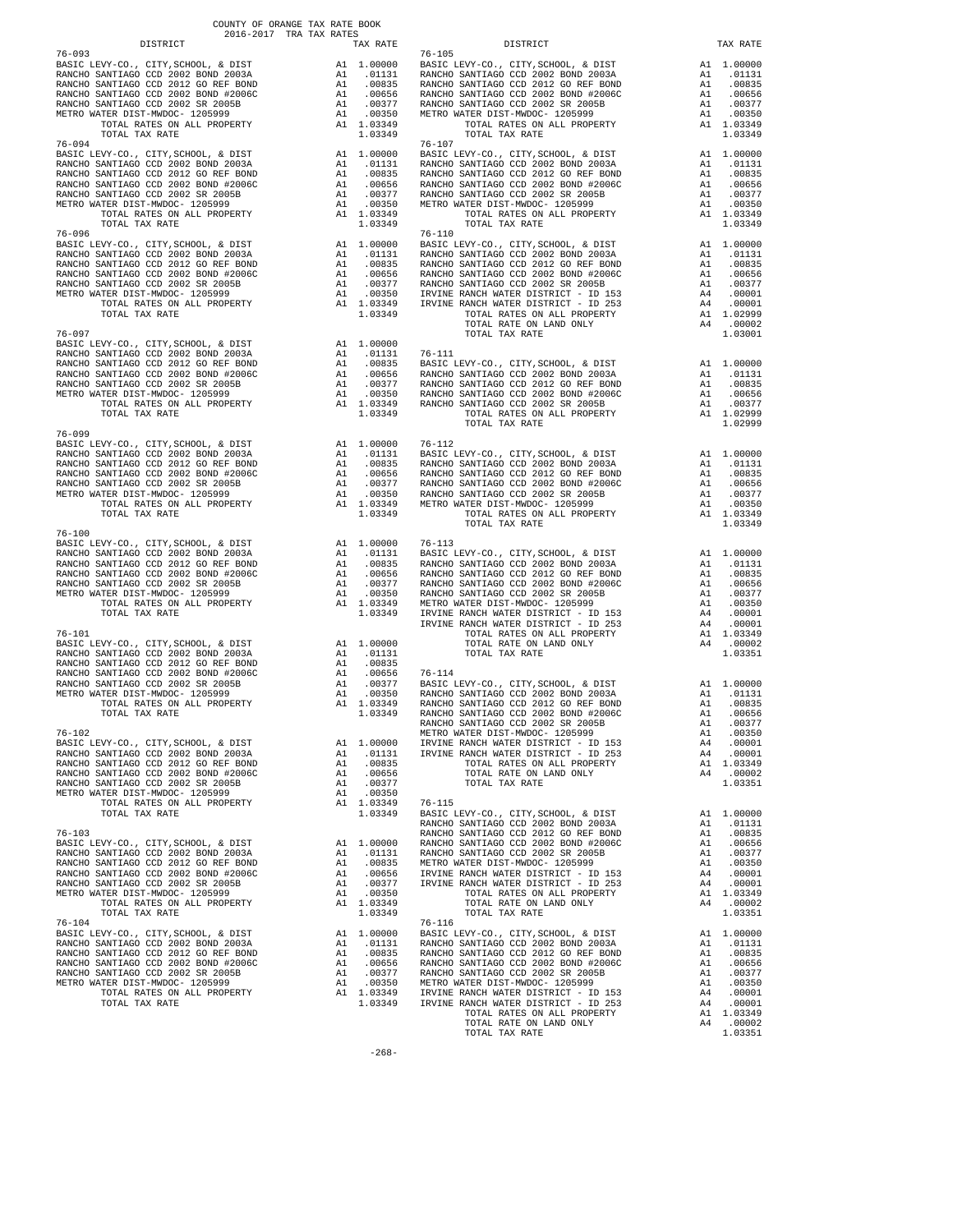| DISTRICT | 2016-2017 TRA TAX RATES | TAX RATE | DISTRICT                                                                                                                                                                                                                                  | TAX RATE |
|----------|-------------------------|----------|-------------------------------------------------------------------------------------------------------------------------------------------------------------------------------------------------------------------------------------------|----------|
|          |                         |          |                                                                                                                                                                                                                                           |          |
|          |                         |          |                                                                                                                                                                                                                                           |          |
|          |                         |          |                                                                                                                                                                                                                                           |          |
|          |                         |          |                                                                                                                                                                                                                                           |          |
|          |                         |          |                                                                                                                                                                                                                                           |          |
|          |                         |          |                                                                                                                                                                                                                                           |          |
|          |                         |          |                                                                                                                                                                                                                                           |          |
|          |                         |          |                                                                                                                                                                                                                                           |          |
|          |                         |          |                                                                                                                                                                                                                                           |          |
|          |                         |          |                                                                                                                                                                                                                                           |          |
|          |                         |          |                                                                                                                                                                                                                                           |          |
|          |                         |          |                                                                                                                                                                                                                                           |          |
|          |                         |          |                                                                                                                                                                                                                                           |          |
|          |                         |          |                                                                                                                                                                                                                                           |          |
|          |                         |          |                                                                                                                                                                                                                                           |          |
|          |                         |          |                                                                                                                                                                                                                                           |          |
|          |                         |          |                                                                                                                                                                                                                                           |          |
|          |                         |          |                                                                                                                                                                                                                                           |          |
|          |                         |          |                                                                                                                                                                                                                                           |          |
|          |                         |          |                                                                                                                                                                                                                                           |          |
|          |                         |          |                                                                                                                                                                                                                                           |          |
|          |                         |          |                                                                                                                                                                                                                                           |          |
|          |                         |          |                                                                                                                                                                                                                                           |          |
|          |                         |          |                                                                                                                                                                                                                                           |          |
|          |                         |          |                                                                                                                                                                                                                                           |          |
|          |                         |          |                                                                                                                                                                                                                                           |          |
|          |                         |          |                                                                                                                                                                                                                                           |          |
|          |                         |          |                                                                                                                                                                                                                                           |          |
|          |                         |          |                                                                                                                                                                                                                                           |          |
|          |                         |          |                                                                                                                                                                                                                                           |          |
|          |                         |          |                                                                                                                                                                                                                                           |          |
|          |                         |          |                                                                                                                                                                                                                                           |          |
|          |                         |          |                                                                                                                                                                                                                                           |          |
|          |                         |          |                                                                                                                                                                                                                                           |          |
|          |                         |          |                                                                                                                                                                                                                                           |          |
|          |                         |          |                                                                                                                                                                                                                                           |          |
|          |                         |          |                                                                                                                                                                                                                                           |          |
|          |                         |          |                                                                                                                                                                                                                                           |          |
|          |                         |          |                                                                                                                                                                                                                                           |          |
|          |                         |          |                                                                                                                                                                                                                                           |          |
|          |                         |          |                                                                                                                                                                                                                                           |          |
|          |                         |          |                                                                                                                                                                                                                                           |          |
|          |                         |          |                                                                                                                                                                                                                                           |          |
|          |                         |          |                                                                                                                                                                                                                                           |          |
|          |                         |          |                                                                                                                                                                                                                                           |          |
|          |                         |          |                                                                                                                                                                                                                                           |          |
|          |                         |          |                                                                                                                                                                                                                                           |          |
|          |                         |          |                                                                                                                                                                                                                                           |          |
|          |                         |          |                                                                                                                                                                                                                                           |          |
|          |                         |          |                                                                                                                                                                                                                                           |          |
|          |                         |          |                                                                                                                                                                                                                                           |          |
|          |                         |          |                                                                                                                                                                                                                                           |          |
|          |                         |          |                                                                                                                                                                                                                                           |          |
|          |                         |          |                                                                                                                                                                                                                                           |          |
|          |                         |          |                                                                                                                                                                                                                                           |          |
|          |                         |          |                                                                                                                                                                                                                                           |          |
|          |                         |          |                                                                                                                                                                                                                                           |          |
|          |                         |          |                                                                                                                                                                                                                                           |          |
|          |                         |          |                                                                                                                                                                                                                                           |          |
|          |                         |          |                                                                                                                                                                                                                                           |          |
|          |                         |          |                                                                                                                                                                                                                                           |          |
|          |                         |          |                                                                                                                                                                                                                                           |          |
|          |                         |          |                                                                                                                                                                                                                                           |          |
|          |                         |          |                                                                                                                                                                                                                                           |          |
|          |                         |          | PARCED SIMPTRON COD 5012 ENG.<br>RANGEL SARTING COD 5001 END #2006C<br>RANGEL SARTING COD 5001 ENG.<br>RANGEL SARTING COD 5001 ENG.<br>RANGEL SARTING COD 5001 ENG.<br>NETTO MATERIAL COD 5001 ENG.<br>NETTO MATERIAL STATES ON A 1.00035 |          |
|          |                         |          |                                                                                                                                                                                                                                           |          |
|          |                         |          |                                                                                                                                                                                                                                           |          |
|          |                         |          |                                                                                                                                                                                                                                           |          |
|          |                         |          |                                                                                                                                                                                                                                           |          |
|          |                         |          |                                                                                                                                                                                                                                           |          |
|          |                         |          |                                                                                                                                                                                                                                           |          |
|          |                         |          |                                                                                                                                                                                                                                           |          |
|          |                         |          |                                                                                                                                                                                                                                           |          |
|          |                         |          |                                                                                                                                                                                                                                           |          |

COUNTY OF ORANGE TAX RATE BOOK

-269-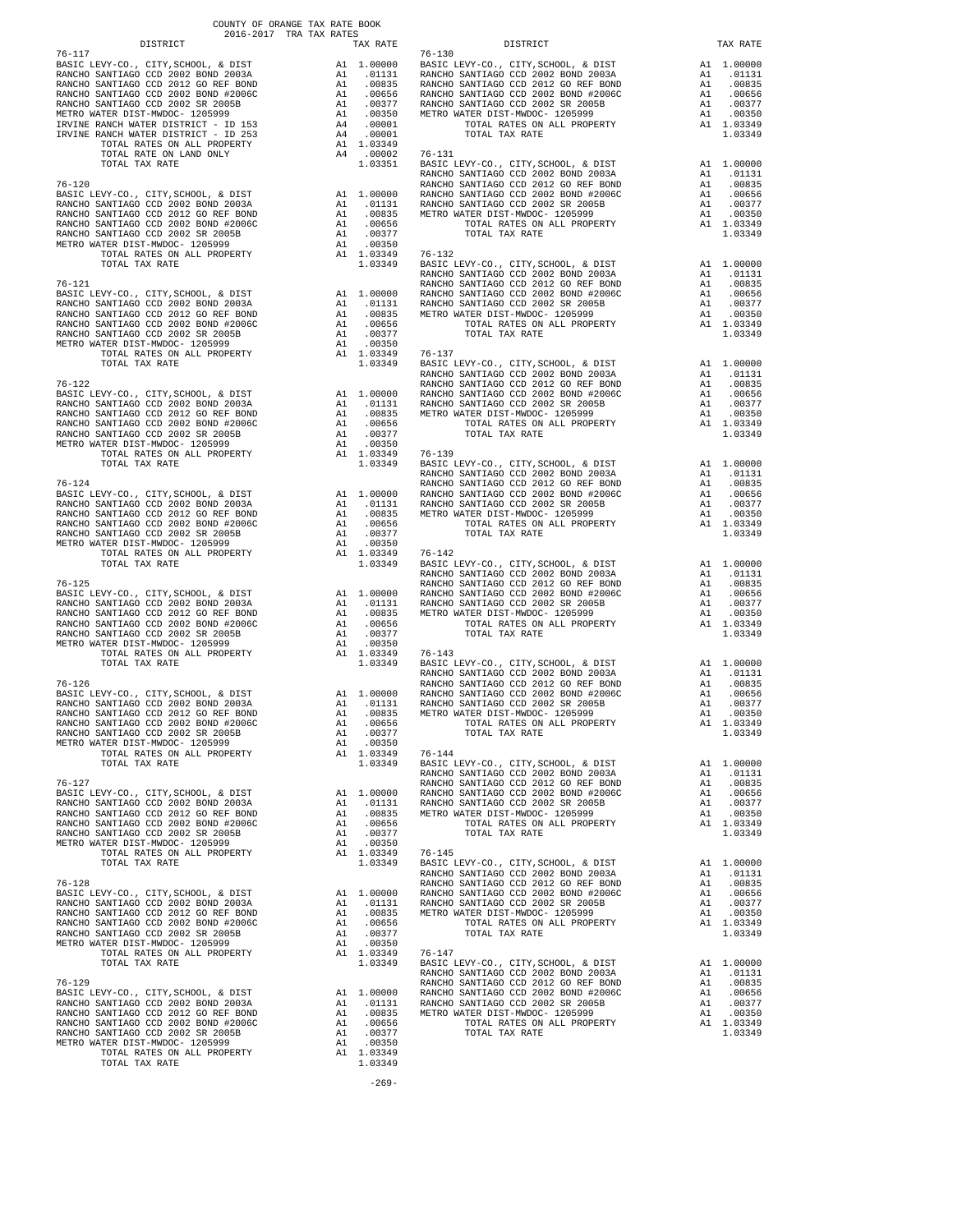| COUNTY OF ORANGE TAX RATE BOOK<br>2016-2017 TRA TAX RATES<br>$2016-2017\quad\text{TRA TAX RATES}\label{eq:2016-2017}$ DISTRICT |          |                                                                                                                                                                                                                                                                                                                                                                                                                                                               |          |
|--------------------------------------------------------------------------------------------------------------------------------|----------|---------------------------------------------------------------------------------------------------------------------------------------------------------------------------------------------------------------------------------------------------------------------------------------------------------------------------------------------------------------------------------------------------------------------------------------------------------------|----------|
|                                                                                                                                | TAX RATE | DISTRICT<br>$\begin{tabular}{l c c c c c} \multicolumn{1}{c}{DISTRTCT} & \multicolumn{1}{c}{\begin{tabular}{c} DISTRTCT\\ \hline \multicolumn{1}{c}{\begin{tabular}{c} DISTRTCT\\ \text{RANCHO SANTIAGO CCD 2002 BOND 2003A} & \multicolumn{1}{c}{\begin{tabular}{c} $A1$ & $1,00000$ & BASTC LEVY-CO., CITY, SCHOOL, & $DIST$ \\ \text{RANCHO SANTIAGO CCD 2002 BOND 2003A & A1 & .01131 & RANCHO SANTIAGO CCD 2002 BOND 2003A &$                            | TAX RATE |
|                                                                                                                                |          |                                                                                                                                                                                                                                                                                                                                                                                                                                                               |          |
|                                                                                                                                |          |                                                                                                                                                                                                                                                                                                                                                                                                                                                               |          |
|                                                                                                                                |          |                                                                                                                                                                                                                                                                                                                                                                                                                                                               |          |
|                                                                                                                                |          |                                                                                                                                                                                                                                                                                                                                                                                                                                                               |          |
|                                                                                                                                |          |                                                                                                                                                                                                                                                                                                                                                                                                                                                               |          |
|                                                                                                                                |          |                                                                                                                                                                                                                                                                                                                                                                                                                                                               |          |
|                                                                                                                                |          |                                                                                                                                                                                                                                                                                                                                                                                                                                                               |          |
|                                                                                                                                |          | $\begin{tabular}{l c c c c c} \multicolumn{4}{c}{\textbf{76--150}} \multicolumn{4}{c}{\textbf{RANCHO}} \textbf{SANTIAGO} \textbf{CCD}, & \textbf{CITY}, \textbf{SCHODL}, & \textbf{R DIST} & \textbf{A1} & 1.00000 & 76-169 \\ \multicolumn{4}{c}{\textbf{RANCHO}} \textbf{SANTIAGO} \textbf{CCD} & 2002 & \textbf{BOND} & 2003 \textbf{A} & \textbf{A1} & 0.0131 & \textbf{BASIC LEVY-CO.}, & \textbf{CITY$                                                  |          |
|                                                                                                                                |          |                                                                                                                                                                                                                                                                                                                                                                                                                                                               |          |
|                                                                                                                                |          |                                                                                                                                                                                                                                                                                                                                                                                                                                                               |          |
|                                                                                                                                |          |                                                                                                                                                                                                                                                                                                                                                                                                                                                               |          |
|                                                                                                                                |          |                                                                                                                                                                                                                                                                                                                                                                                                                                                               |          |
|                                                                                                                                |          |                                                                                                                                                                                                                                                                                                                                                                                                                                                               |          |
|                                                                                                                                |          |                                                                                                                                                                                                                                                                                                                                                                                                                                                               |          |
|                                                                                                                                |          | $\begin{tabular}{l c c c c c} \multicolumn{1}{c}{\textbf{76-151}} & \multicolumn{1}{c}{\textbf{1}} & \multicolumn{1}{c}{\textbf{1}} & \multicolumn{1}{c}{\textbf{1}} & \multicolumn{1}{c}{\textbf{1}} & \multicolumn{1}{c}{\textbf{1}} & \multicolumn{1}{c}{\textbf{1}} & \multicolumn{1}{c}{\textbf{1}} & \multicolumn{1}{c}{\textbf{1}} & \multicolumn{1}{c}{\textbf{1}} & \multicolumn{1}{c}{\textbf{1}} & \multicolumn{1}{c}{\textbf{1}} & \multicolumn{$ |          |
|                                                                                                                                |          |                                                                                                                                                                                                                                                                                                                                                                                                                                                               |          |
|                                                                                                                                |          |                                                                                                                                                                                                                                                                                                                                                                                                                                                               |          |
|                                                                                                                                |          |                                                                                                                                                                                                                                                                                                                                                                                                                                                               |          |
|                                                                                                                                |          |                                                                                                                                                                                                                                                                                                                                                                                                                                                               |          |
|                                                                                                                                |          |                                                                                                                                                                                                                                                                                                                                                                                                                                                               |          |
|                                                                                                                                |          |                                                                                                                                                                                                                                                                                                                                                                                                                                                               |          |
|                                                                                                                                |          |                                                                                                                                                                                                                                                                                                                                                                                                                                                               |          |
|                                                                                                                                |          |                                                                                                                                                                                                                                                                                                                                                                                                                                                               |          |
|                                                                                                                                |          | $76 - 171$                                                                                                                                                                                                                                                                                                                                                                                                                                                    |          |
|                                                                                                                                |          |                                                                                                                                                                                                                                                                                                                                                                                                                                                               |          |
|                                                                                                                                |          |                                                                                                                                                                                                                                                                                                                                                                                                                                                               |          |
|                                                                                                                                |          |                                                                                                                                                                                                                                                                                                                                                                                                                                                               |          |
|                                                                                                                                |          |                                                                                                                                                                                                                                                                                                                                                                                                                                                               |          |
|                                                                                                                                |          |                                                                                                                                                                                                                                                                                                                                                                                                                                                               |          |
|                                                                                                                                |          |                                                                                                                                                                                                                                                                                                                                                                                                                                                               |          |
|                                                                                                                                |          |                                                                                                                                                                                                                                                                                                                                                                                                                                                               |          |
|                                                                                                                                |          |                                                                                                                                                                                                                                                                                                                                                                                                                                                               |          |
|                                                                                                                                |          |                                                                                                                                                                                                                                                                                                                                                                                                                                                               |          |
|                                                                                                                                |          |                                                                                                                                                                                                                                                                                                                                                                                                                                                               |          |
|                                                                                                                                |          |                                                                                                                                                                                                                                                                                                                                                                                                                                                               |          |
|                                                                                                                                |          |                                                                                                                                                                                                                                                                                                                                                                                                                                                               |          |
|                                                                                                                                |          |                                                                                                                                                                                                                                                                                                                                                                                                                                                               |          |
|                                                                                                                                |          |                                                                                                                                                                                                                                                                                                                                                                                                                                                               |          |
|                                                                                                                                |          |                                                                                                                                                                                                                                                                                                                                                                                                                                                               |          |
|                                                                                                                                |          |                                                                                                                                                                                                                                                                                                                                                                                                                                                               |          |
|                                                                                                                                |          |                                                                                                                                                                                                                                                                                                                                                                                                                                                               |          |
|                                                                                                                                |          |                                                                                                                                                                                                                                                                                                                                                                                                                                                               |          |
|                                                                                                                                |          |                                                                                                                                                                                                                                                                                                                                                                                                                                                               |          |
|                                                                                                                                |          |                                                                                                                                                                                                                                                                                                                                                                                                                                                               |          |
|                                                                                                                                |          | $\begin{tabular}{l c c c c c} \hline 76-161 & 76-174 \\ \hline \texttt{RANCHO SANTIAGO CCD , CITY, SCHOOL, & DIST} & \texttt{A1 1.00000} & \texttt{BASTC LEVY-CO., CITY, SCHOOL, & DIST} & \texttt{A1 1.00000} \\ \texttt{RANCHO SANTIAGO CCD 2002 BOND 2003A} & \texttt{A1 01131} & \texttt{RANCHO SANTIAGO CCD 2002 BOND 2003A} & \texttt{A1 01131} \\ \texttt{RANCHO SANTIAGO CCD$                                                                         |          |
|                                                                                                                                |          |                                                                                                                                                                                                                                                                                                                                                                                                                                                               |          |
|                                                                                                                                |          |                                                                                                                                                                                                                                                                                                                                                                                                                                                               |          |
|                                                                                                                                |          |                                                                                                                                                                                                                                                                                                                                                                                                                                                               |          |
|                                                                                                                                |          |                                                                                                                                                                                                                                                                                                                                                                                                                                                               |          |
|                                                                                                                                |          |                                                                                                                                                                                                                                                                                                                                                                                                                                                               |          |
|                                                                                                                                |          |                                                                                                                                                                                                                                                                                                                                                                                                                                                               |          |
| TANCH WHILE A LAND ONLY TOTAL RATES ON ALL PROPERTY TOTAL RATE ON LAND ONLY A4 0.02800 1.06149                                 |          | TOTAL RATE ON LAND ONLY 24 .00002<br>TOTAL RATE ON LAND ONLY 24 .00002<br>TOTAL RATE ON LAND ONLY TOTAL TAX RATE $76-175 \label{eq:17}$                                                                                                                                                                                                                                                                                                                       |          |
|                                                                                                                                |          | $\begin{tabular}{l c c c c c} \multicolumn{1}{c}{\begin{tabular}{l c c c} \multicolumn{1}{c}{\begin{tabular}{l c c c} \multicolumn{1}{c}{\begin{tabular}{l c c} \multicolumn{1}{c}{\begin{tabular}{l c c} \multicolumn{1}{c}{\begin{tabular}{l c} \multicolumn{1}{c}{\begin{tabular}{l c} \multicolumn{1}{c}{\begin{tabular}{l c} \multicolumn{1}{c}{\begin{tabular}{l c} \multicolumn{1}{c}{\begin{tabular}{l c} \multicolumn{1}{c}{\begin{tabular}{l c}$    |          |
|                                                                                                                                |          |                                                                                                                                                                                                                                                                                                                                                                                                                                                               |          |
|                                                                                                                                |          |                                                                                                                                                                                                                                                                                                                                                                                                                                                               |          |
|                                                                                                                                |          |                                                                                                                                                                                                                                                                                                                                                                                                                                                               |          |
|                                                                                                                                |          |                                                                                                                                                                                                                                                                                                                                                                                                                                                               |          |
|                                                                                                                                |          |                                                                                                                                                                                                                                                                                                                                                                                                                                                               |          |
|                                                                                                                                |          |                                                                                                                                                                                                                                                                                                                                                                                                                                                               |          |
|                                                                                                                                |          |                                                                                                                                                                                                                                                                                                                                                                                                                                                               |          |
|                                                                                                                                |          |                                                                                                                                                                                                                                                                                                                                                                                                                                                               |          |
|                                                                                                                                |          |                                                                                                                                                                                                                                                                                                                                                                                                                                                               |          |
|                                                                                                                                |          |                                                                                                                                                                                                                                                                                                                                                                                                                                                               |          |
|                                                                                                                                |          |                                                                                                                                                                                                                                                                                                                                                                                                                                                               |          |
|                                                                                                                                |          |                                                                                                                                                                                                                                                                                                                                                                                                                                                               |          |
|                                                                                                                                |          |                                                                                                                                                                                                                                                                                                                                                                                                                                                               |          |
|                                                                                                                                |          |                                                                                                                                                                                                                                                                                                                                                                                                                                                               |          |
|                                                                                                                                |          |                                                                                                                                                                                                                                                                                                                                                                                                                                                               |          |
|                                                                                                                                |          |                                                                                                                                                                                                                                                                                                                                                                                                                                                               |          |
|                                                                                                                                |          |                                                                                                                                                                                                                                                                                                                                                                                                                                                               |          |
|                                                                                                                                |          |                                                                                                                                                                                                                                                                                                                                                                                                                                                               |          |
|                                                                                                                                |          |                                                                                                                                                                                                                                                                                                                                                                                                                                                               |          |
|                                                                                                                                |          |                                                                                                                                                                                                                                                                                                                                                                                                                                                               |          |

-270-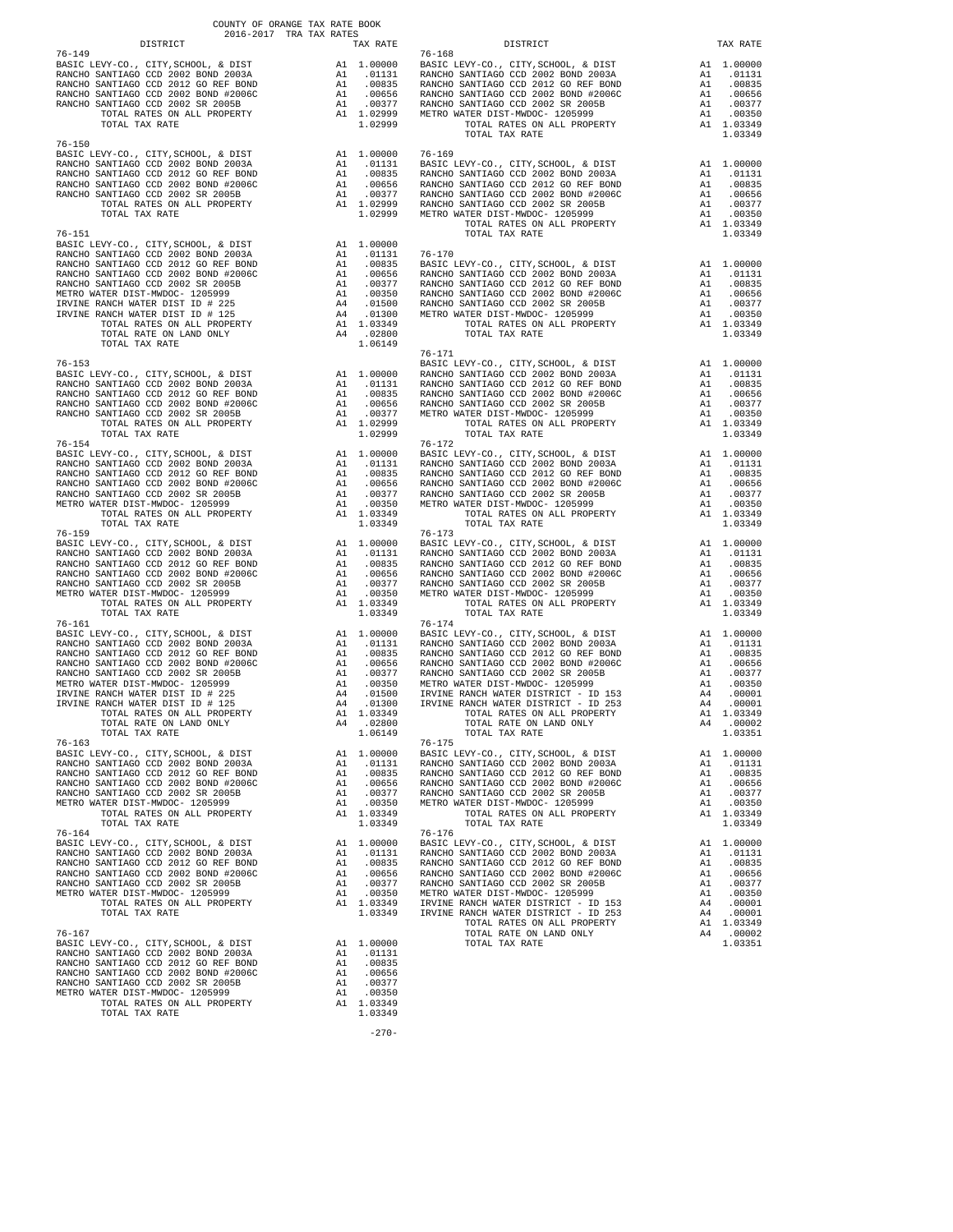| レエウエルエニエ   | tuv vute | ----------                                                                                                                                                                                                                                                                                                                                                                                                                                                                                                                                                                                                                                                                                                                                                                                                                                                    | TWV WITH |
|------------|----------|---------------------------------------------------------------------------------------------------------------------------------------------------------------------------------------------------------------------------------------------------------------------------------------------------------------------------------------------------------------------------------------------------------------------------------------------------------------------------------------------------------------------------------------------------------------------------------------------------------------------------------------------------------------------------------------------------------------------------------------------------------------------------------------------------------------------------------------------------------------|----------|
| $76 - 177$ |          | 76-187                                                                                                                                                                                                                                                                                                                                                                                                                                                                                                                                                                                                                                                                                                                                                                                                                                                        |          |
|            |          |                                                                                                                                                                                                                                                                                                                                                                                                                                                                                                                                                                                                                                                                                                                                                                                                                                                               |          |
|            |          |                                                                                                                                                                                                                                                                                                                                                                                                                                                                                                                                                                                                                                                                                                                                                                                                                                                               |          |
|            |          |                                                                                                                                                                                                                                                                                                                                                                                                                                                                                                                                                                                                                                                                                                                                                                                                                                                               |          |
|            |          |                                                                                                                                                                                                                                                                                                                                                                                                                                                                                                                                                                                                                                                                                                                                                                                                                                                               |          |
|            |          |                                                                                                                                                                                                                                                                                                                                                                                                                                                                                                                                                                                                                                                                                                                                                                                                                                                               |          |
|            |          |                                                                                                                                                                                                                                                                                                                                                                                                                                                                                                                                                                                                                                                                                                                                                                                                                                                               |          |
|            |          |                                                                                                                                                                                                                                                                                                                                                                                                                                                                                                                                                                                                                                                                                                                                                                                                                                                               |          |
|            |          |                                                                                                                                                                                                                                                                                                                                                                                                                                                                                                                                                                                                                                                                                                                                                                                                                                                               |          |
|            |          |                                                                                                                                                                                                                                                                                                                                                                                                                                                                                                                                                                                                                                                                                                                                                                                                                                                               |          |
|            |          |                                                                                                                                                                                                                                                                                                                                                                                                                                                                                                                                                                                                                                                                                                                                                                                                                                                               |          |
|            |          |                                                                                                                                                                                                                                                                                                                                                                                                                                                                                                                                                                                                                                                                                                                                                                                                                                                               |          |
|            |          | $\begin{tabular}{l c c c c c} \hline 76-177 & 76-187 \\ \hline \texttt{RANCHO SANTIAGO CCD, 2002 BOND 2003A} & \texttt{A1} & 1.00000 & \texttt{BASTC LEVY-CO.}, \texttt{CITY}, \texttt{SCHOOL}, 4 \texttt{DIST} & \texttt{A1} & 1.00000 \\ \texttt{RANCHO SANTIAGO CCD 2002 BOND 2003A} & \texttt{A1} & .01131 & \texttt{RANCHO SANTIAGO CCD 2002 BOND 2003A} & \texttt{A1}$<br>$\begin{tabular}{l c c c c c} \multicolumn{1}{c}{\begin{tabular}{l c c c} \multicolumn{1}{c}{\begin{tabular}[c]{c} \multicolumn{1}{c}{\begin{tabular}[c]{c} \multicolumn{1}{c}{\begin{tabular}[c]{c} \multicolumn{1}{c}{\begin{tabular}[c]{c} \multicolumn{1}{c}{\begin{tabular}[c]{c} \multicolumn{1}{c}{\begin{tabular}[c]{c} \multicolumn{1}{c}{\begin{tabular}[c]{c} \multicolumn{1}{c}{\begin{tabular}[c]{c} \multicolumn{1}{c}{\begin{tabular}[c]{c} \multicolumn{1}{c$ |          |
|            |          |                                                                                                                                                                                                                                                                                                                                                                                                                                                                                                                                                                                                                                                                                                                                                                                                                                                               |          |
|            |          |                                                                                                                                                                                                                                                                                                                                                                                                                                                                                                                                                                                                                                                                                                                                                                                                                                                               |          |
|            |          |                                                                                                                                                                                                                                                                                                                                                                                                                                                                                                                                                                                                                                                                                                                                                                                                                                                               |          |
|            |          |                                                                                                                                                                                                                                                                                                                                                                                                                                                                                                                                                                                                                                                                                                                                                                                                                                                               |          |
|            |          |                                                                                                                                                                                                                                                                                                                                                                                                                                                                                                                                                                                                                                                                                                                                                                                                                                                               |          |
|            |          |                                                                                                                                                                                                                                                                                                                                                                                                                                                                                                                                                                                                                                                                                                                                                                                                                                                               |          |
|            |          |                                                                                                                                                                                                                                                                                                                                                                                                                                                                                                                                                                                                                                                                                                                                                                                                                                                               |          |
|            |          |                                                                                                                                                                                                                                                                                                                                                                                                                                                                                                                                                                                                                                                                                                                                                                                                                                                               |          |
|            |          |                                                                                                                                                                                                                                                                                                                                                                                                                                                                                                                                                                                                                                                                                                                                                                                                                                                               |          |
|            |          |                                                                                                                                                                                                                                                                                                                                                                                                                                                                                                                                                                                                                                                                                                                                                                                                                                                               |          |
|            |          |                                                                                                                                                                                                                                                                                                                                                                                                                                                                                                                                                                                                                                                                                                                                                                                                                                                               |          |
|            |          |                                                                                                                                                                                                                                                                                                                                                                                                                                                                                                                                                                                                                                                                                                                                                                                                                                                               |          |
| $76 - 179$ |          | $76 - 189$                                                                                                                                                                                                                                                                                                                                                                                                                                                                                                                                                                                                                                                                                                                                                                                                                                                    |          |
|            |          |                                                                                                                                                                                                                                                                                                                                                                                                                                                                                                                                                                                                                                                                                                                                                                                                                                                               |          |
|            |          |                                                                                                                                                                                                                                                                                                                                                                                                                                                                                                                                                                                                                                                                                                                                                                                                                                                               |          |
|            |          |                                                                                                                                                                                                                                                                                                                                                                                                                                                                                                                                                                                                                                                                                                                                                                                                                                                               |          |
|            |          |                                                                                                                                                                                                                                                                                                                                                                                                                                                                                                                                                                                                                                                                                                                                                                                                                                                               |          |
|            |          |                                                                                                                                                                                                                                                                                                                                                                                                                                                                                                                                                                                                                                                                                                                                                                                                                                                               |          |
|            |          |                                                                                                                                                                                                                                                                                                                                                                                                                                                                                                                                                                                                                                                                                                                                                                                                                                                               |          |
|            |          |                                                                                                                                                                                                                                                                                                                                                                                                                                                                                                                                                                                                                                                                                                                                                                                                                                                               |          |
|            |          |                                                                                                                                                                                                                                                                                                                                                                                                                                                                                                                                                                                                                                                                                                                                                                                                                                                               |          |
|            |          | $\begin{tabular}{l c c c c c} \hline 76-179 & 76-189 \\ \hline \texttt{RANC} & \texttt{KEY-CO} & \texttt{CITY}, \texttt{CHOOL}, & \texttt{CITY}, \texttt{SCHOOL}, & \texttt{CITY}, \texttt{SCHOOL}, & \texttt{CIST} & \texttt{A1} & 1.00000 \\ \texttt{RANC} & \texttt{SANTIAGO} & \texttt{CCD} & 2002 & \texttt{BOND} & 2003 \texttt{A} & 01131 \\ \texttt{RANC} & \texttt{SANTIAGO} & \texttt{CCD} & 20$                                                                                                                                                                                                                                                                                                                                                                                                                                                    |          |
|            |          |                                                                                                                                                                                                                                                                                                                                                                                                                                                                                                                                                                                                                                                                                                                                                                                                                                                               |          |
|            |          |                                                                                                                                                                                                                                                                                                                                                                                                                                                                                                                                                                                                                                                                                                                                                                                                                                                               |          |
|            |          |                                                                                                                                                                                                                                                                                                                                                                                                                                                                                                                                                                                                                                                                                                                                                                                                                                                               |          |
|            |          |                                                                                                                                                                                                                                                                                                                                                                                                                                                                                                                                                                                                                                                                                                                                                                                                                                                               |          |
|            |          |                                                                                                                                                                                                                                                                                                                                                                                                                                                                                                                                                                                                                                                                                                                                                                                                                                                               |          |
|            |          |                                                                                                                                                                                                                                                                                                                                                                                                                                                                                                                                                                                                                                                                                                                                                                                                                                                               |          |
|            |          |                                                                                                                                                                                                                                                                                                                                                                                                                                                                                                                                                                                                                                                                                                                                                                                                                                                               |          |
|            |          |                                                                                                                                                                                                                                                                                                                                                                                                                                                                                                                                                                                                                                                                                                                                                                                                                                                               |          |
|            |          |                                                                                                                                                                                                                                                                                                                                                                                                                                                                                                                                                                                                                                                                                                                                                                                                                                                               |          |
|            |          |                                                                                                                                                                                                                                                                                                                                                                                                                                                                                                                                                                                                                                                                                                                                                                                                                                                               |          |
|            |          |                                                                                                                                                                                                                                                                                                                                                                                                                                                                                                                                                                                                                                                                                                                                                                                                                                                               |          |
|            |          |                                                                                                                                                                                                                                                                                                                                                                                                                                                                                                                                                                                                                                                                                                                                                                                                                                                               |          |
|            |          |                                                                                                                                                                                                                                                                                                                                                                                                                                                                                                                                                                                                                                                                                                                                                                                                                                                               |          |
|            |          |                                                                                                                                                                                                                                                                                                                                                                                                                                                                                                                                                                                                                                                                                                                                                                                                                                                               |          |
|            |          |                                                                                                                                                                                                                                                                                                                                                                                                                                                                                                                                                                                                                                                                                                                                                                                                                                                               |          |
|            |          |                                                                                                                                                                                                                                                                                                                                                                                                                                                                                                                                                                                                                                                                                                                                                                                                                                                               |          |
|            |          |                                                                                                                                                                                                                                                                                                                                                                                                                                                                                                                                                                                                                                                                                                                                                                                                                                                               |          |
|            |          |                                                                                                                                                                                                                                                                                                                                                                                                                                                                                                                                                                                                                                                                                                                                                                                                                                                               |          |
|            |          |                                                                                                                                                                                                                                                                                                                                                                                                                                                                                                                                                                                                                                                                                                                                                                                                                                                               |          |
|            |          |                                                                                                                                                                                                                                                                                                                                                                                                                                                                                                                                                                                                                                                                                                                                                                                                                                                               |          |
|            |          |                                                                                                                                                                                                                                                                                                                                                                                                                                                                                                                                                                                                                                                                                                                                                                                                                                                               |          |
|            |          |                                                                                                                                                                                                                                                                                                                                                                                                                                                                                                                                                                                                                                                                                                                                                                                                                                                               |          |
|            |          |                                                                                                                                                                                                                                                                                                                                                                                                                                                                                                                                                                                                                                                                                                                                                                                                                                                               |          |
|            |          |                                                                                                                                                                                                                                                                                                                                                                                                                                                                                                                                                                                                                                                                                                                                                                                                                                                               |          |
|            |          |                                                                                                                                                                                                                                                                                                                                                                                                                                                                                                                                                                                                                                                                                                                                                                                                                                                               |          |
|            |          |                                                                                                                                                                                                                                                                                                                                                                                                                                                                                                                                                                                                                                                                                                                                                                                                                                                               |          |
|            |          |                                                                                                                                                                                                                                                                                                                                                                                                                                                                                                                                                                                                                                                                                                                                                                                                                                                               |          |
|            |          |                                                                                                                                                                                                                                                                                                                                                                                                                                                                                                                                                                                                                                                                                                                                                                                                                                                               |          |
|            |          |                                                                                                                                                                                                                                                                                                                                                                                                                                                                                                                                                                                                                                                                                                                                                                                                                                                               |          |
|            |          |                                                                                                                                                                                                                                                                                                                                                                                                                                                                                                                                                                                                                                                                                                                                                                                                                                                               |          |
|            |          |                                                                                                                                                                                                                                                                                                                                                                                                                                                                                                                                                                                                                                                                                                                                                                                                                                                               |          |
|            |          |                                                                                                                                                                                                                                                                                                                                                                                                                                                                                                                                                                                                                                                                                                                                                                                                                                                               |          |
|            |          |                                                                                                                                                                                                                                                                                                                                                                                                                                                                                                                                                                                                                                                                                                                                                                                                                                                               |          |
|            |          |                                                                                                                                                                                                                                                                                                                                                                                                                                                                                                                                                                                                                                                                                                                                                                                                                                                               |          |
|            |          |                                                                                                                                                                                                                                                                                                                                                                                                                                                                                                                                                                                                                                                                                                                                                                                                                                                               |          |
|            |          |                                                                                                                                                                                                                                                                                                                                                                                                                                                                                                                                                                                                                                                                                                                                                                                                                                                               |          |
|            |          |                                                                                                                                                                                                                                                                                                                                                                                                                                                                                                                                                                                                                                                                                                                                                                                                                                                               |          |
|            |          |                                                                                                                                                                                                                                                                                                                                                                                                                                                                                                                                                                                                                                                                                                                                                                                                                                                               |          |
|            |          |                                                                                                                                                                                                                                                                                                                                                                                                                                                                                                                                                                                                                                                                                                                                                                                                                                                               |          |
|            |          |                                                                                                                                                                                                                                                                                                                                                                                                                                                                                                                                                                                                                                                                                                                                                                                                                                                               |          |
|            |          |                                                                                                                                                                                                                                                                                                                                                                                                                                                                                                                                                                                                                                                                                                                                                                                                                                                               |          |
|            |          |                                                                                                                                                                                                                                                                                                                                                                                                                                                                                                                                                                                                                                                                                                                                                                                                                                                               |          |
|            |          |                                                                                                                                                                                                                                                                                                                                                                                                                                                                                                                                                                                                                                                                                                                                                                                                                                                               |          |
|            |          |                                                                                                                                                                                                                                                                                                                                                                                                                                                                                                                                                                                                                                                                                                                                                                                                                                                               |          |
|            |          |                                                                                                                                                                                                                                                                                                                                                                                                                                                                                                                                                                                                                                                                                                                                                                                                                                                               |          |
|            |          |                                                                                                                                                                                                                                                                                                                                                                                                                                                                                                                                                                                                                                                                                                                                                                                                                                                               |          |
|            |          |                                                                                                                                                                                                                                                                                                                                                                                                                                                                                                                                                                                                                                                                                                                                                                                                                                                               |          |
|            |          |                                                                                                                                                                                                                                                                                                                                                                                                                                                                                                                                                                                                                                                                                                                                                                                                                                                               |          |
|            |          |                                                                                                                                                                                                                                                                                                                                                                                                                                                                                                                                                                                                                                                                                                                                                                                                                                                               |          |
|            |          |                                                                                                                                                                                                                                                                                                                                                                                                                                                                                                                                                                                                                                                                                                                                                                                                                                                               |          |
|            |          |                                                                                                                                                                                                                                                                                                                                                                                                                                                                                                                                                                                                                                                                                                                                                                                                                                                               |          |
|            |          |                                                                                                                                                                                                                                                                                                                                                                                                                                                                                                                                                                                                                                                                                                                                                                                                                                                               |          |
|            |          |                                                                                                                                                                                                                                                                                                                                                                                                                                                                                                                                                                                                                                                                                                                                                                                                                                                               |          |
|            |          |                                                                                                                                                                                                                                                                                                                                                                                                                                                                                                                                                                                                                                                                                                                                                                                                                                                               |          |
|            |          |                                                                                                                                                                                                                                                                                                                                                                                                                                                                                                                                                                                                                                                                                                                                                                                                                                                               |          |
|            |          |                                                                                                                                                                                                                                                                                                                                                                                                                                                                                                                                                                                                                                                                                                                                                                                                                                                               |          |
|            |          |                                                                                                                                                                                                                                                                                                                                                                                                                                                                                                                                                                                                                                                                                                                                                                                                                                                               |          |
|            |          |                                                                                                                                                                                                                                                                                                                                                                                                                                                                                                                                                                                                                                                                                                                                                                                                                                                               |          |
|            |          |                                                                                                                                                                                                                                                                                                                                                                                                                                                                                                                                                                                                                                                                                                                                                                                                                                                               |          |
|            |          |                                                                                                                                                                                                                                                                                                                                                                                                                                                                                                                                                                                                                                                                                                                                                                                                                                                               |          |
|            |          |                                                                                                                                                                                                                                                                                                                                                                                                                                                                                                                                                                                                                                                                                                                                                                                                                                                               |          |
|            |          | RANCHO SANTIAGO CCD 2002 BORBE POND A1 .00037<br>RANCHO SANTIAGO CCD 2002 BORBE POND A1 .00035 NETRO WATER DISTLANCHO CCD 2002 SE ANCHO SANTIAGO CCD 2002 BORBE POND 1.000550<br>RANCHO SANTIAGO CCD 2002 BORBE POND A1 .000550<br>                                                                                                                                                                                                                                                                                                                                                                                                                                                                                                                                                                                                                           |          |
|            |          |                                                                                                                                                                                                                                                                                                                                                                                                                                                                                                                                                                                                                                                                                                                                                                                                                                                               |          |
|            |          |                                                                                                                                                                                                                                                                                                                                                                                                                                                                                                                                                                                                                                                                                                                                                                                                                                                               |          |

| $76 - 177$                                                                                                                                                                                                                      | $2016-2017\begin{array}{l} \multicolumn{1}{c}{\text{Tr}}\text{A} & \text{RATE} \end{array}$ DISTRICT $$\tt 2016-2017$\tt TRA}$<br>TAX RATE | DISTRICT                                                                                                                                                                                                                                                                                                                                                                                                          | TAX RATE |
|---------------------------------------------------------------------------------------------------------------------------------------------------------------------------------------------------------------------------------|--------------------------------------------------------------------------------------------------------------------------------------------|-------------------------------------------------------------------------------------------------------------------------------------------------------------------------------------------------------------------------------------------------------------------------------------------------------------------------------------------------------------------------------------------------------------------|----------|
|                                                                                                                                                                                                                                 |                                                                                                                                            | $76 - 187$<br>$\begin{tabular}{l c c c c c} \hline 76-177 & 76-187 \\ \hline RANCE BAYC-CO, CITY, SCHOOL, & DIST \\ \hline RANCEO SANTIAGO CCD 2002 BOND 2003A & A1 & .01131 \\ \hline RANCEO SANTIAGO CCD 2012 GO REF BOND & A1 & .01131 \\ \hline RANCEO SANTIAGO CCD 2012 GO REF BOND & A1 & .01131 \\ \hline RANCEO SANTIAGO CCD 2002 BOND 2003A & A1 & .01131 \\ \hline RANCEO SANTIAGO CCD 2002 BOND 2003A$ |          |
|                                                                                                                                                                                                                                 |                                                                                                                                            |                                                                                                                                                                                                                                                                                                                                                                                                                   |          |
|                                                                                                                                                                                                                                 |                                                                                                                                            |                                                                                                                                                                                                                                                                                                                                                                                                                   |          |
|                                                                                                                                                                                                                                 |                                                                                                                                            |                                                                                                                                                                                                                                                                                                                                                                                                                   |          |
|                                                                                                                                                                                                                                 |                                                                                                                                            |                                                                                                                                                                                                                                                                                                                                                                                                                   |          |
|                                                                                                                                                                                                                                 |                                                                                                                                            |                                                                                                                                                                                                                                                                                                                                                                                                                   |          |
|                                                                                                                                                                                                                                 |                                                                                                                                            |                                                                                                                                                                                                                                                                                                                                                                                                                   |          |
|                                                                                                                                                                                                                                 |                                                                                                                                            |                                                                                                                                                                                                                                                                                                                                                                                                                   |          |
|                                                                                                                                                                                                                                 |                                                                                                                                            |                                                                                                                                                                                                                                                                                                                                                                                                                   |          |
|                                                                                                                                                                                                                                 |                                                                                                                                            |                                                                                                                                                                                                                                                                                                                                                                                                                   |          |
|                                                                                                                                                                                                                                 |                                                                                                                                            |                                                                                                                                                                                                                                                                                                                                                                                                                   |          |
|                                                                                                                                                                                                                                 |                                                                                                                                            |                                                                                                                                                                                                                                                                                                                                                                                                                   |          |
|                                                                                                                                                                                                                                 |                                                                                                                                            |                                                                                                                                                                                                                                                                                                                                                                                                                   |          |
|                                                                                                                                                                                                                                 |                                                                                                                                            |                                                                                                                                                                                                                                                                                                                                                                                                                   |          |
|                                                                                                                                                                                                                                 |                                                                                                                                            |                                                                                                                                                                                                                                                                                                                                                                                                                   |          |
|                                                                                                                                                                                                                                 |                                                                                                                                            |                                                                                                                                                                                                                                                                                                                                                                                                                   |          |
|                                                                                                                                                                                                                                 |                                                                                                                                            |                                                                                                                                                                                                                                                                                                                                                                                                                   |          |
|                                                                                                                                                                                                                                 |                                                                                                                                            |                                                                                                                                                                                                                                                                                                                                                                                                                   |          |
|                                                                                                                                                                                                                                 |                                                                                                                                            |                                                                                                                                                                                                                                                                                                                                                                                                                   |          |
|                                                                                                                                                                                                                                 |                                                                                                                                            |                                                                                                                                                                                                                                                                                                                                                                                                                   |          |
|                                                                                                                                                                                                                                 |                                                                                                                                            |                                                                                                                                                                                                                                                                                                                                                                                                                   |          |
|                                                                                                                                                                                                                                 |                                                                                                                                            |                                                                                                                                                                                                                                                                                                                                                                                                                   |          |
|                                                                                                                                                                                                                                 |                                                                                                                                            |                                                                                                                                                                                                                                                                                                                                                                                                                   |          |
|                                                                                                                                                                                                                                 |                                                                                                                                            |                                                                                                                                                                                                                                                                                                                                                                                                                   |          |
|                                                                                                                                                                                                                                 |                                                                                                                                            |                                                                                                                                                                                                                                                                                                                                                                                                                   |          |
|                                                                                                                                                                                                                                 |                                                                                                                                            |                                                                                                                                                                                                                                                                                                                                                                                                                   |          |
|                                                                                                                                                                                                                                 |                                                                                                                                            |                                                                                                                                                                                                                                                                                                                                                                                                                   |          |
|                                                                                                                                                                                                                                 |                                                                                                                                            |                                                                                                                                                                                                                                                                                                                                                                                                                   |          |
|                                                                                                                                                                                                                                 |                                                                                                                                            |                                                                                                                                                                                                                                                                                                                                                                                                                   |          |
|                                                                                                                                                                                                                                 |                                                                                                                                            |                                                                                                                                                                                                                                                                                                                                                                                                                   |          |
|                                                                                                                                                                                                                                 |                                                                                                                                            |                                                                                                                                                                                                                                                                                                                                                                                                                   |          |
|                                                                                                                                                                                                                                 |                                                                                                                                            |                                                                                                                                                                                                                                                                                                                                                                                                                   |          |
|                                                                                                                                                                                                                                 |                                                                                                                                            |                                                                                                                                                                                                                                                                                                                                                                                                                   |          |
|                                                                                                                                                                                                                                 |                                                                                                                                            |                                                                                                                                                                                                                                                                                                                                                                                                                   |          |
|                                                                                                                                                                                                                                 |                                                                                                                                            |                                                                                                                                                                                                                                                                                                                                                                                                                   |          |
|                                                                                                                                                                                                                                 |                                                                                                                                            |                                                                                                                                                                                                                                                                                                                                                                                                                   |          |
| $76 - 181$                                                                                                                                                                                                                      |                                                                                                                                            | $76 - 191$                                                                                                                                                                                                                                                                                                                                                                                                        |          |
|                                                                                                                                                                                                                                 |                                                                                                                                            |                                                                                                                                                                                                                                                                                                                                                                                                                   |          |
|                                                                                                                                                                                                                                 |                                                                                                                                            |                                                                                                                                                                                                                                                                                                                                                                                                                   |          |
|                                                                                                                                                                                                                                 |                                                                                                                                            |                                                                                                                                                                                                                                                                                                                                                                                                                   |          |
|                                                                                                                                                                                                                                 |                                                                                                                                            |                                                                                                                                                                                                                                                                                                                                                                                                                   |          |
|                                                                                                                                                                                                                                 |                                                                                                                                            |                                                                                                                                                                                                                                                                                                                                                                                                                   |          |
|                                                                                                                                                                                                                                 |                                                                                                                                            |                                                                                                                                                                                                                                                                                                                                                                                                                   |          |
|                                                                                                                                                                                                                                 |                                                                                                                                            |                                                                                                                                                                                                                                                                                                                                                                                                                   |          |
|                                                                                                                                                                                                                                 |                                                                                                                                            |                                                                                                                                                                                                                                                                                                                                                                                                                   |          |
|                                                                                                                                                                                                                                 |                                                                                                                                            |                                                                                                                                                                                                                                                                                                                                                                                                                   |          |
|                                                                                                                                                                                                                                 |                                                                                                                                            |                                                                                                                                                                                                                                                                                                                                                                                                                   |          |
|                                                                                                                                                                                                                                 |                                                                                                                                            |                                                                                                                                                                                                                                                                                                                                                                                                                   |          |
|                                                                                                                                                                                                                                 |                                                                                                                                            |                                                                                                                                                                                                                                                                                                                                                                                                                   |          |
|                                                                                                                                                                                                                                 |                                                                                                                                            |                                                                                                                                                                                                                                                                                                                                                                                                                   |          |
|                                                                                                                                                                                                                                 |                                                                                                                                            |                                                                                                                                                                                                                                                                                                                                                                                                                   |          |
|                                                                                                                                                                                                                                 |                                                                                                                                            |                                                                                                                                                                                                                                                                                                                                                                                                                   |          |
|                                                                                                                                                                                                                                 |                                                                                                                                            |                                                                                                                                                                                                                                                                                                                                                                                                                   |          |
|                                                                                                                                                                                                                                 |                                                                                                                                            |                                                                                                                                                                                                                                                                                                                                                                                                                   |          |
|                                                                                                                                                                                                                                 |                                                                                                                                            |                                                                                                                                                                                                                                                                                                                                                                                                                   |          |
|                                                                                                                                                                                                                                 |                                                                                                                                            |                                                                                                                                                                                                                                                                                                                                                                                                                   |          |
|                                                                                                                                                                                                                                 |                                                                                                                                            |                                                                                                                                                                                                                                                                                                                                                                                                                   |          |
|                                                                                                                                                                                                                                 |                                                                                                                                            |                                                                                                                                                                                                                                                                                                                                                                                                                   |          |
|                                                                                                                                                                                                                                 |                                                                                                                                            |                                                                                                                                                                                                                                                                                                                                                                                                                   |          |
|                                                                                                                                                                                                                                 |                                                                                                                                            |                                                                                                                                                                                                                                                                                                                                                                                                                   |          |
|                                                                                                                                                                                                                                 |                                                                                                                                            |                                                                                                                                                                                                                                                                                                                                                                                                                   |          |
|                                                                                                                                                                                                                                 |                                                                                                                                            |                                                                                                                                                                                                                                                                                                                                                                                                                   |          |
|                                                                                                                                                                                                                                 |                                                                                                                                            |                                                                                                                                                                                                                                                                                                                                                                                                                   |          |
|                                                                                                                                                                                                                                 |                                                                                                                                            |                                                                                                                                                                                                                                                                                                                                                                                                                   |          |
|                                                                                                                                                                                                                                 |                                                                                                                                            |                                                                                                                                                                                                                                                                                                                                                                                                                   |          |
|                                                                                                                                                                                                                                 |                                                                                                                                            |                                                                                                                                                                                                                                                                                                                                                                                                                   |          |
|                                                                                                                                                                                                                                 |                                                                                                                                            |                                                                                                                                                                                                                                                                                                                                                                                                                   |          |
|                                                                                                                                                                                                                                 |                                                                                                                                            |                                                                                                                                                                                                                                                                                                                                                                                                                   |          |
|                                                                                                                                                                                                                                 |                                                                                                                                            |                                                                                                                                                                                                                                                                                                                                                                                                                   |          |
|                                                                                                                                                                                                                                 |                                                                                                                                            |                                                                                                                                                                                                                                                                                                                                                                                                                   |          |
|                                                                                                                                                                                                                                 |                                                                                                                                            |                                                                                                                                                                                                                                                                                                                                                                                                                   |          |
|                                                                                                                                                                                                                                 |                                                                                                                                            |                                                                                                                                                                                                                                                                                                                                                                                                                   |          |
|                                                                                                                                                                                                                                 |                                                                                                                                            |                                                                                                                                                                                                                                                                                                                                                                                                                   |          |
|                                                                                                                                                                                                                                 |                                                                                                                                            |                                                                                                                                                                                                                                                                                                                                                                                                                   |          |
|                                                                                                                                                                                                                                 |                                                                                                                                            |                                                                                                                                                                                                                                                                                                                                                                                                                   |          |
|                                                                                                                                                                                                                                 |                                                                                                                                            |                                                                                                                                                                                                                                                                                                                                                                                                                   |          |
|                                                                                                                                                                                                                                 |                                                                                                                                            |                                                                                                                                                                                                                                                                                                                                                                                                                   |          |
|                                                                                                                                                                                                                                 |                                                                                                                                            |                                                                                                                                                                                                                                                                                                                                                                                                                   |          |
|                                                                                                                                                                                                                                 |                                                                                                                                            |                                                                                                                                                                                                                                                                                                                                                                                                                   |          |
|                                                                                                                                                                                                                                 |                                                                                                                                            |                                                                                                                                                                                                                                                                                                                                                                                                                   |          |
|                                                                                                                                                                                                                                 |                                                                                                                                            |                                                                                                                                                                                                                                                                                                                                                                                                                   |          |
|                                                                                                                                                                                                                                 |                                                                                                                                            |                                                                                                                                                                                                                                                                                                                                                                                                                   |          |
|                                                                                                                                                                                                                                 |                                                                                                                                            |                                                                                                                                                                                                                                                                                                                                                                                                                   |          |
|                                                                                                                                                                                                                                 |                                                                                                                                            |                                                                                                                                                                                                                                                                                                                                                                                                                   |          |
|                                                                                                                                                                                                                                 |                                                                                                                                            |                                                                                                                                                                                                                                                                                                                                                                                                                   |          |
|                                                                                                                                                                                                                                 |                                                                                                                                            |                                                                                                                                                                                                                                                                                                                                                                                                                   |          |
| 76-18<br>76-17 (1971). CHY, SCHOOL 6 DEST AND PARCHO SANTAGO COD 2002 RENE SONT 100000 PARCHO SANTIFACO COD 2002 RENE SONT 100000 PARCHO SANTIFACO COD 2002 RENE SONTAGO COD 2002 RENE SONTAGO COD 2002 RENE SONTAGO COD 2002 R |                                                                                                                                            |                                                                                                                                                                                                                                                                                                                                                                                                                   |          |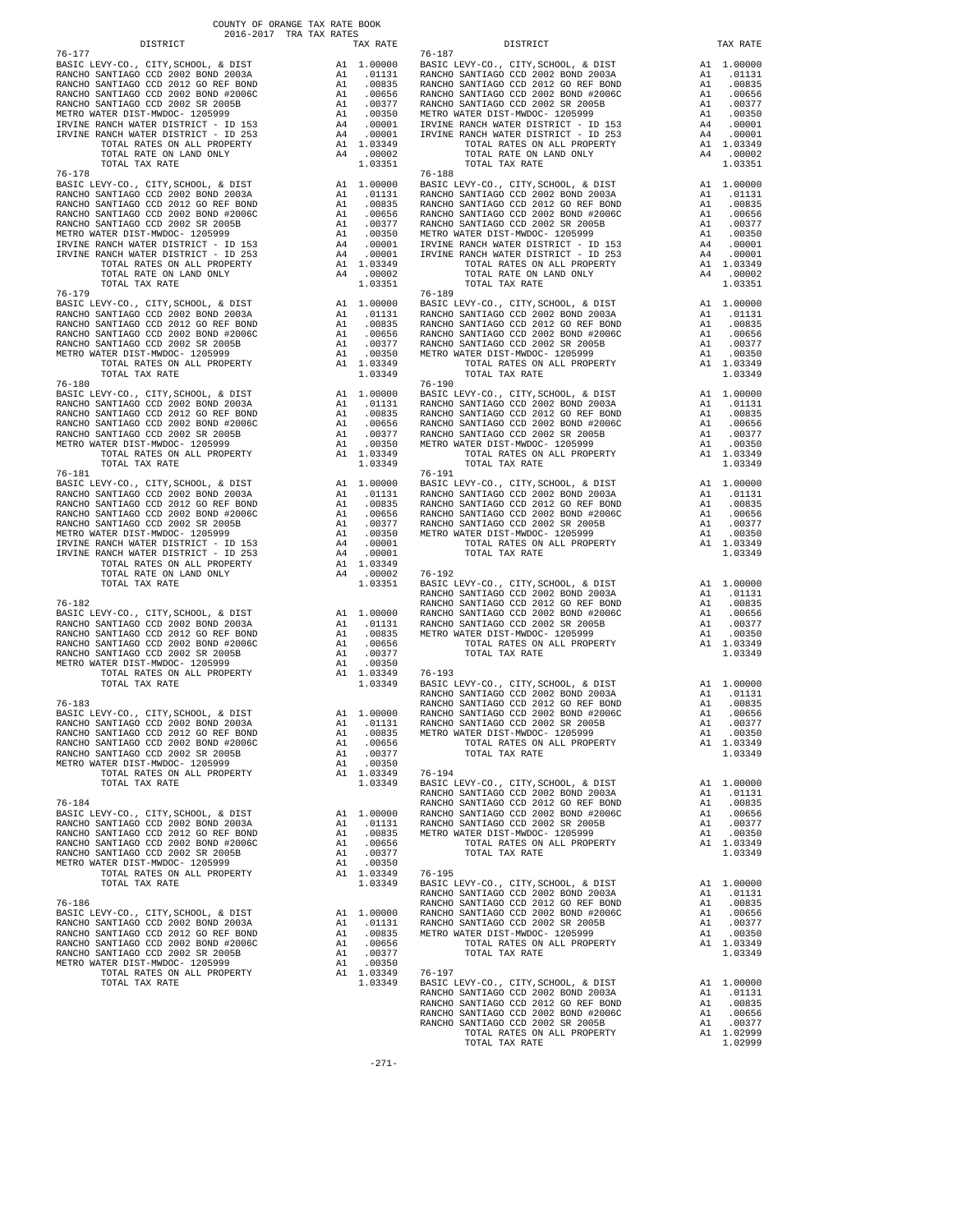| BASIC LEVY-CO., CITY, SCHOOL, & DIST<br>RANCHO SANTIAGO CCD 2002 BOND 2003A                                                                                                                     | A1 1.00000 BASIC L<br>A1 .01835 RANCHO<br>A1 .00835 RANCHO<br>A1 .00656 RANCHO<br>A1 .00377 RANCHO<br>A1 .03349<br>A1 1.03349                                                                                                                                                                                                               |                       |                  |
|-------------------------------------------------------------------------------------------------------------------------------------------------------------------------------------------------|---------------------------------------------------------------------------------------------------------------------------------------------------------------------------------------------------------------------------------------------------------------------------------------------------------------------------------------------|-----------------------|------------------|
| RANCHO SANTIAGO CCD 2012 GO REF BOND                                                                                                                                                            |                                                                                                                                                                                                                                                                                                                                             |                       |                  |
| RANCHO SANTIAGO CCD 2002 BOND #2006C                                                                                                                                                            |                                                                                                                                                                                                                                                                                                                                             |                       |                  |
| RANCHO SANTIAGO CCD 2002 SR 2005B                                                                                                                                                               |                                                                                                                                                                                                                                                                                                                                             |                       |                  |
| METRO WATER DIST-MWDOC- 1205999                                                                                                                                                                 |                                                                                                                                                                                                                                                                                                                                             |                       |                  |
| TOTAL RATES ON ALL PROPERTY<br>TOTAL TAX RATE                                                                                                                                                   |                                                                                                                                                                                                                                                                                                                                             | 1.03349               |                  |
| $76 - 200$                                                                                                                                                                                      | 76-211<br>A1 1.00000 BASIC L<br>A1 .01131 RANCHO<br>A1 .00835 RANCHO<br>A1 .00656 RANCHO<br>A1 .00377 RANCHO<br>A1 .00350 METRO W                                                                                                                                                                                                           |                       | $76 - 211$       |
| BASIC LEVY-CO., CITY, SCHOOL, & DIST<br>RANCHO SANTIAGO CCD 2002 BOND 2003A                                                                                                                     |                                                                                                                                                                                                                                                                                                                                             |                       |                  |
| RANCHO SANTIAGO CCD 2012 GO REF BOND                                                                                                                                                            |                                                                                                                                                                                                                                                                                                                                             |                       |                  |
| RANCHO SANTIAGO CCD 2002 BOND #2006C                                                                                                                                                            |                                                                                                                                                                                                                                                                                                                                             |                       |                  |
| RANCHO SANTIAGO CCD 2002 SR 2005B                                                                                                                                                               |                                                                                                                                                                                                                                                                                                                                             |                       |                  |
| METRO WATER DIST-MWDOC- 1205999                                                                                                                                                                 |                                                                                                                                                                                                                                                                                                                                             |                       |                  |
| TOTAL RATES ON ALL PROPERTY<br>TOTAL TAX RATE                                                                                                                                                   |                                                                                                                                                                                                                                                                                                                                             | A1 1.03349<br>1.03349 |                  |
| $76 - 201$                                                                                                                                                                                      | $\begin{tabular}{ll} \bf{A1} & 1.00000 & BAGC L1 \\ \bf{A1} & .01131 & RANCHO \\ \bf{A1} & .00835 & RANCHO \\ \bf{A1} & .00856 & RANCHO \\ \bf{A1} & .00566 & RANCHO \\ \bf{A1} & .00377 & RANCHO \\ \bf{A1} & .00350 & METRO W \\ \bf{A1} & 1.03349 & \\ \bf{A2} & .03349 & .01180 & .01180 \\ \bf{A3} & .00350 & .01180 & .01180 \\ \bf{$ |                       | $76 - 212$       |
| BASIC LEVY-CO., CITY, SCHOOL, & DIST                                                                                                                                                            |                                                                                                                                                                                                                                                                                                                                             |                       |                  |
| RANCHO SANTIAGO CCD 2002 BOND 2003A<br>RANCHO SANTIAGO CCD 2012 GO REF BOND                                                                                                                     |                                                                                                                                                                                                                                                                                                                                             |                       |                  |
| RANCHO SANTIAGO CCD 2002 BOND #2006C                                                                                                                                                            |                                                                                                                                                                                                                                                                                                                                             |                       |                  |
| RANCHO SANTIAGO CCD 2002 SR 2005B                                                                                                                                                               |                                                                                                                                                                                                                                                                                                                                             |                       |                  |
| METRO WATER DIST-MWDOC- 1205999                                                                                                                                                                 |                                                                                                                                                                                                                                                                                                                                             |                       |                  |
| TOTAL RATES ON ALL PROPERTY                                                                                                                                                                     |                                                                                                                                                                                                                                                                                                                                             |                       |                  |
| TOTAL TAX RATE<br>$76 - 202$                                                                                                                                                                    |                                                                                                                                                                                                                                                                                                                                             | 1.03349               | $76 - 213$       |
| BASIC LEVY-CO., CITY, SCHOOL, & DIST                                                                                                                                                            | A1 1.00000 BASIC L<br>A1 .01131 RANCHO<br>A1 .00835 RANCHO<br>A1 .00855 RANCHO<br>A1 .00377 RANCHO<br>A1 .00350 METRO W                                                                                                                                                                                                                     |                       |                  |
| RANCHO SANTIAGO CCD 2002 BOND 2003A                                                                                                                                                             |                                                                                                                                                                                                                                                                                                                                             |                       |                  |
| RANCHO SANTIAGO CCD 2012 GO REF BOND                                                                                                                                                            |                                                                                                                                                                                                                                                                                                                                             |                       |                  |
| RANCHO SANTIAGO CCD 2002 BOND #2006C                                                                                                                                                            |                                                                                                                                                                                                                                                                                                                                             |                       |                  |
| RANCHO SANTIAGO CCD 2002 SR 2005B                                                                                                                                                               |                                                                                                                                                                                                                                                                                                                                             |                       |                  |
| METRO WATER DIST-MWDOC- 1205999<br>TOTAL RATES ON ALL PROPERTY                                                                                                                                  |                                                                                                                                                                                                                                                                                                                                             | A1 1.03349            |                  |
| TOTAL TAX RATE                                                                                                                                                                                  |                                                                                                                                                                                                                                                                                                                                             | 1.03349               |                  |
| $76 - 204$                                                                                                                                                                                      |                                                                                                                                                                                                                                                                                                                                             |                       | $76 - 214$       |
| BASIC LEVY-CO., CITY, SCHOOL, & DIST                                                                                                                                                            | A1 1.00000 BASIC<br>A1 .01131 RANCHO<br>A1 .00835 RANCHO<br>A1 .00856 RANCHO<br>A1 .00377 RANCHO<br>A1 .00377 RANCHO<br>A1 .00377 RANCHO<br>A1 .00377 METRO W                                                                                                                                                                               |                       |                  |
| RANCHO SANTIAGO CCD 2002 BOND 2003A<br>RANCHO SANTIAGO CCD 2002 BOND 2003A<br>RANCHO SANTIAGO CCD 2012 GO REF BOND<br>RANCHO SANTIAGO CCD 2002 BOND #2006C<br>PANCHO SANTIAGO CCD 2002 BD 2005D |                                                                                                                                                                                                                                                                                                                                             |                       |                  |
|                                                                                                                                                                                                 |                                                                                                                                                                                                                                                                                                                                             |                       |                  |
| RANCHO SANTIAGO CCD 2002 SR 2005B                                                                                                                                                               |                                                                                                                                                                                                                                                                                                                                             |                       |                  |
| METRO WATER DIST-MWDOC- 1205999                                                                                                                                                                 |                                                                                                                                                                                                                                                                                                                                             |                       |                  |
| TOTAL RATES ON ALL PROPERTY<br>TOTAL TAX RATE                                                                                                                                                   |                                                                                                                                                                                                                                                                                                                                             | A1 1.03349            |                  |
| $76 - 205$                                                                                                                                                                                      |                                                                                                                                                                                                                                                                                                                                             | 1.03349               | $76 - 215$       |
| BASIC LEVY-CO., CITY, SCHOOL, & DIST                                                                                                                                                            |                                                                                                                                                                                                                                                                                                                                             |                       |                  |
| RANCHO SANTIAGO CCD 2002 BOND 2003A                                                                                                                                                             |                                                                                                                                                                                                                                                                                                                                             |                       |                  |
| RANCHO SANTIAGO CCD 2012 GO REF BOND                                                                                                                                                            |                                                                                                                                                                                                                                                                                                                                             |                       |                  |
| RANCHO SANTIAGO CCD 2002 BOND #2006C                                                                                                                                                            |                                                                                                                                                                                                                                                                                                                                             |                       |                  |
| RANCHO SANTIAGO CCD 2002 SR 2005B<br>METRO WATER DIST-MWDOC- 1205999                                                                                                                            |                                                                                                                                                                                                                                                                                                                                             |                       |                  |
| TOTAL RATES ON ALL PROPERTY                                                                                                                                                                     |                                                                                                                                                                                                                                                                                                                                             |                       |                  |
| TOTAL TAX RATE                                                                                                                                                                                  |                                                                                                                                                                                                                                                                                                                                             | 1.03349               |                  |
| $76 - 206$                                                                                                                                                                                      | 76-216<br>A1 1.00000 BASIC L<br>A1 .01131 RANCHO<br>A1 .00835 RANCHO<br>A1 .00356 RANCHO<br>A1 .00377 RANCHO<br>A1 .00350 METRO W<br>A1 1.03349                                                                                                                                                                                             |                       | $76 - 216$       |
| BASIC LEVY-CO., CITY, SCHOOL, & DIST<br>RANCHO SANTIAGO CCD 2002 BOND 2003A                                                                                                                     |                                                                                                                                                                                                                                                                                                                                             |                       |                  |
| RANCHO SANTIAGO CCD 2012 GO REF BOND                                                                                                                                                            |                                                                                                                                                                                                                                                                                                                                             |                       |                  |
| RANCHO SANTIAGO CCD 2002 BOND #2006C                                                                                                                                                            |                                                                                                                                                                                                                                                                                                                                             |                       |                  |
| RANCHO SANTIAGO CCD 2002 SR 2005B                                                                                                                                                               |                                                                                                                                                                                                                                                                                                                                             |                       |                  |
| METRO WATER DIST-MWDOC- 1205999                                                                                                                                                                 |                                                                                                                                                                                                                                                                                                                                             |                       |                  |
| TOTAL RATES ON ALL PROPERTY                                                                                                                                                                     |                                                                                                                                                                                                                                                                                                                                             |                       |                  |
| TOTAL TAX RATE                                                                                                                                                                                  |                                                                                                                                                                                                                                                                                                                                             | 1.03349               |                  |
|                                                                                                                                                                                                 |                                                                                                                                                                                                                                                                                                                                             |                       |                  |
|                                                                                                                                                                                                 |                                                                                                                                                                                                                                                                                                                                             |                       |                  |
|                                                                                                                                                                                                 |                                                                                                                                                                                                                                                                                                                                             |                       |                  |
|                                                                                                                                                                                                 |                                                                                                                                                                                                                                                                                                                                             |                       |                  |
|                                                                                                                                                                                                 |                                                                                                                                                                                                                                                                                                                                             |                       |                  |
|                                                                                                                                                                                                 |                                                                                                                                                                                                                                                                                                                                             |                       |                  |
| TOTAL TAX RATE                                                                                                                                                                                  |                                                                                                                                                                                                                                                                                                                                             | 1.03349               | IRVINE           |
| $76 - 208$                                                                                                                                                                                      |                                                                                                                                                                                                                                                                                                                                             |                       |                  |
| BASIC LEVY-CO., CITY, SCHOOL, & DIST                                                                                                                                                            | A1                                                                                                                                                                                                                                                                                                                                          | 1.00000               |                  |
| RANCHO SANTIAGO CCD 2002 BOND 2003A                                                                                                                                                             |                                                                                                                                                                                                                                                                                                                                             | A1 .01131             |                  |
| RANCHO SANTIAGO CCD 2012 GO REF BOND                                                                                                                                                            | A1                                                                                                                                                                                                                                                                                                                                          | .00835                | 76-218           |
| RANCHO SANTIAGO CCD 2002 BOND #2006C                                                                                                                                                            | A1                                                                                                                                                                                                                                                                                                                                          | .00656                | BASIC L          |
| RANCHO SANTIAGO CCD 2002 SR 2005B<br>METRO WATER DIST-MWDOC- 1205999                                                                                                                            | A1<br>A1                                                                                                                                                                                                                                                                                                                                    | .00377<br>.00350      | RANCHO<br>RANCHO |
| TOTAL RATES ON ALL PROPERTY                                                                                                                                                                     |                                                                                                                                                                                                                                                                                                                                             | A1 1.03349            | RANCHO           |
| TOTAL TAX RATE                                                                                                                                                                                  |                                                                                                                                                                                                                                                                                                                                             | 1.03349 RANCHO        |                  |
|                                                                                                                                                                                                 |                                                                                                                                                                                                                                                                                                                                             |                       | METRO W          |
| $76 - 209$<br>BASIC LEVY-CO., CITY, SCHOOL, & DIST                                                                                                                                              |                                                                                                                                                                                                                                                                                                                                             | A1 1.00000            |                  |
| RANCHO SANTIAGO CCD 2002 BOND 2003A                                                                                                                                                             |                                                                                                                                                                                                                                                                                                                                             | A1 .01131             |                  |
| RANCHO SANTIAGO CCD 2012 GO REF BOND                                                                                                                                                            | A1                                                                                                                                                                                                                                                                                                                                          | .00835                | $76 - 219$       |
| RANCHO SANTIAGO CCD 2002 BOND #2006C                                                                                                                                                            |                                                                                                                                                                                                                                                                                                                                             | A1 .00656             | BASIC L          |

| DISTRICT                                                                                                                                                                                                                                                                                                                                                                                                                                                                                             | TAX RATE | DISTRICT | TAX RATE |
|------------------------------------------------------------------------------------------------------------------------------------------------------------------------------------------------------------------------------------------------------------------------------------------------------------------------------------------------------------------------------------------------------------------------------------------------------------------------------------------------------|----------|----------|----------|
|                                                                                                                                                                                                                                                                                                                                                                                                                                                                                                      |          |          |          |
|                                                                                                                                                                                                                                                                                                                                                                                                                                                                                                      |          |          |          |
|                                                                                                                                                                                                                                                                                                                                                                                                                                                                                                      |          |          |          |
|                                                                                                                                                                                                                                                                                                                                                                                                                                                                                                      |          |          |          |
|                                                                                                                                                                                                                                                                                                                                                                                                                                                                                                      |          |          |          |
|                                                                                                                                                                                                                                                                                                                                                                                                                                                                                                      |          |          |          |
|                                                                                                                                                                                                                                                                                                                                                                                                                                                                                                      |          |          |          |
|                                                                                                                                                                                                                                                                                                                                                                                                                                                                                                      |          |          |          |
| $\begin{tabular}{l c c c c c} \multicolumn{1}{c}{\begin{tabular}{c} \multicolumn{1}{c}{\begin{tabular}{c} \multicolumn{1}{c}{\begin{tabular}{c} \multicolumn{1}{c}{\begin{tabular}{c} \multicolumn{1}{c}{\begin{tabular}{c} \multicolumn{1}{c}{\begin{tabular}{c} \multicolumn{1}{c}{\begin{tabular}{c} \multicolumn{1}{c}{\begin{tabular}{c} \multicolumn{1}{c}{\begin{tabular}{c} \multicolumn{1}{c}{\begin{tabular}{c} \multicolumn{1}{c}{\begin{tabular}{c} \multicolumn{1}{c}{\begin{tabular}{$ |          |          |          |
|                                                                                                                                                                                                                                                                                                                                                                                                                                                                                                      |          |          |          |
|                                                                                                                                                                                                                                                                                                                                                                                                                                                                                                      |          |          |          |
|                                                                                                                                                                                                                                                                                                                                                                                                                                                                                                      |          |          |          |
|                                                                                                                                                                                                                                                                                                                                                                                                                                                                                                      |          |          |          |
|                                                                                                                                                                                                                                                                                                                                                                                                                                                                                                      |          |          |          |
|                                                                                                                                                                                                                                                                                                                                                                                                                                                                                                      |          |          |          |
|                                                                                                                                                                                                                                                                                                                                                                                                                                                                                                      |          |          |          |
|                                                                                                                                                                                                                                                                                                                                                                                                                                                                                                      |          |          |          |
|                                                                                                                                                                                                                                                                                                                                                                                                                                                                                                      |          |          |          |
|                                                                                                                                                                                                                                                                                                                                                                                                                                                                                                      |          |          |          |
|                                                                                                                                                                                                                                                                                                                                                                                                                                                                                                      |          |          |          |
|                                                                                                                                                                                                                                                                                                                                                                                                                                                                                                      |          |          |          |
|                                                                                                                                                                                                                                                                                                                                                                                                                                                                                                      |          |          |          |
| $\begin{tabular}{l c c c c} \hline 76-201 & 76-212 \\ \hline \texttt{RANCBO CEN-IC }} & 76-212 \\ \texttt{RANCHO SANTIAGO CCD 2002 BOND 2003A} & \texttt{A1} & 1.00000 & \texttt{BASTC LEVY-CO.}, \texttt{CITY}, \texttt{SCHOOL}, & \texttt{E DIST} & \texttt{A1} & 1.00000 \\ \texttt{RANCHO SANTIAGO CCD 2002 BOND 2003A} & \texttt{A1} & .01131 & \texttt{RANCHO SANTIAGO CCD 20$                                                                                                                 |          |          |          |
|                                                                                                                                                                                                                                                                                                                                                                                                                                                                                                      |          |          |          |
|                                                                                                                                                                                                                                                                                                                                                                                                                                                                                                      |          |          |          |
|                                                                                                                                                                                                                                                                                                                                                                                                                                                                                                      |          |          |          |
|                                                                                                                                                                                                                                                                                                                                                                                                                                                                                                      |          |          |          |
|                                                                                                                                                                                                                                                                                                                                                                                                                                                                                                      |          |          |          |
|                                                                                                                                                                                                                                                                                                                                                                                                                                                                                                      |          |          |          |
|                                                                                                                                                                                                                                                                                                                                                                                                                                                                                                      |          |          |          |
|                                                                                                                                                                                                                                                                                                                                                                                                                                                                                                      |          |          |          |
|                                                                                                                                                                                                                                                                                                                                                                                                                                                                                                      |          |          |          |
|                                                                                                                                                                                                                                                                                                                                                                                                                                                                                                      |          |          |          |
|                                                                                                                                                                                                                                                                                                                                                                                                                                                                                                      |          |          |          |
|                                                                                                                                                                                                                                                                                                                                                                                                                                                                                                      |          |          |          |
|                                                                                                                                                                                                                                                                                                                                                                                                                                                                                                      |          |          |          |
|                                                                                                                                                                                                                                                                                                                                                                                                                                                                                                      |          |          |          |
|                                                                                                                                                                                                                                                                                                                                                                                                                                                                                                      |          |          |          |
|                                                                                                                                                                                                                                                                                                                                                                                                                                                                                                      |          |          |          |
|                                                                                                                                                                                                                                                                                                                                                                                                                                                                                                      |          |          |          |
|                                                                                                                                                                                                                                                                                                                                                                                                                                                                                                      |          |          |          |
|                                                                                                                                                                                                                                                                                                                                                                                                                                                                                                      |          |          |          |
|                                                                                                                                                                                                                                                                                                                                                                                                                                                                                                      |          |          |          |
|                                                                                                                                                                                                                                                                                                                                                                                                                                                                                                      |          |          |          |
|                                                                                                                                                                                                                                                                                                                                                                                                                                                                                                      |          |          |          |
|                                                                                                                                                                                                                                                                                                                                                                                                                                                                                                      |          |          |          |
|                                                                                                                                                                                                                                                                                                                                                                                                                                                                                                      |          |          |          |
|                                                                                                                                                                                                                                                                                                                                                                                                                                                                                                      |          |          |          |
|                                                                                                                                                                                                                                                                                                                                                                                                                                                                                                      |          |          |          |
|                                                                                                                                                                                                                                                                                                                                                                                                                                                                                                      |          |          |          |
|                                                                                                                                                                                                                                                                                                                                                                                                                                                                                                      |          |          |          |
| $\begin{tabular}{l c c c c c} \hline 76-206 & 76-206 & 76-206 \\ \hline \texttt{RANC} & \texttt{REVY-C0} &, \texttt{CITY}, \texttt{SCHOOL}, & \texttt{EUY-C0} &, \texttt{CITY}, \texttt{SCHOOL}, & \texttt{EUST} & \texttt{A1} & 1.00000 \\ \texttt{RANCHO SANTIAGO CCD 2002 BOND 2003A} & \texttt{A1} & .01131 & \texttt{RANCHO SANTIAGO CCD 2002 BOND 2003A} & \texttt{A1} & .01$                                                                                                                  |          |          |          |
|                                                                                                                                                                                                                                                                                                                                                                                                                                                                                                      |          |          |          |
|                                                                                                                                                                                                                                                                                                                                                                                                                                                                                                      |          |          |          |
|                                                                                                                                                                                                                                                                                                                                                                                                                                                                                                      |          |          |          |
|                                                                                                                                                                                                                                                                                                                                                                                                                                                                                                      |          |          |          |
|                                                                                                                                                                                                                                                                                                                                                                                                                                                                                                      |          |          |          |
|                                                                                                                                                                                                                                                                                                                                                                                                                                                                                                      |          |          |          |
|                                                                                                                                                                                                                                                                                                                                                                                                                                                                                                      |          |          |          |
|                                                                                                                                                                                                                                                                                                                                                                                                                                                                                                      |          |          |          |
|                                                                                                                                                                                                                                                                                                                                                                                                                                                                                                      |          |          |          |
|                                                                                                                                                                                                                                                                                                                                                                                                                                                                                                      |          |          |          |
|                                                                                                                                                                                                                                                                                                                                                                                                                                                                                                      |          |          |          |
|                                                                                                                                                                                                                                                                                                                                                                                                                                                                                                      |          |          |          |
|                                                                                                                                                                                                                                                                                                                                                                                                                                                                                                      |          |          |          |
|                                                                                                                                                                                                                                                                                                                                                                                                                                                                                                      |          |          |          |
|                                                                                                                                                                                                                                                                                                                                                                                                                                                                                                      |          |          |          |
|                                                                                                                                                                                                                                                                                                                                                                                                                                                                                                      |          |          |          |
|                                                                                                                                                                                                                                                                                                                                                                                                                                                                                                      |          |          |          |
|                                                                                                                                                                                                                                                                                                                                                                                                                                                                                                      |          |          |          |
|                                                                                                                                                                                                                                                                                                                                                                                                                                                                                                      |          |          |          |
|                                                                                                                                                                                                                                                                                                                                                                                                                                                                                                      |          |          |          |
|                                                                                                                                                                                                                                                                                                                                                                                                                                                                                                      |          |          |          |
|                                                                                                                                                                                                                                                                                                                                                                                                                                                                                                      |          |          |          |
|                                                                                                                                                                                                                                                                                                                                                                                                                                                                                                      |          |          |          |
|                                                                                                                                                                                                                                                                                                                                                                                                                                                                                                      |          |          |          |
|                                                                                                                                                                                                                                                                                                                                                                                                                                                                                                      |          |          |          |
|                                                                                                                                                                                                                                                                                                                                                                                                                                                                                                      |          |          |          |
|                                                                                                                                                                                                                                                                                                                                                                                                                                                                                                      |          |          |          |
|                                                                                                                                                                                                                                                                                                                                                                                                                                                                                                      |          |          |          |
|                                                                                                                                                                                                                                                                                                                                                                                                                                                                                                      |          |          |          |
|                                                                                                                                                                                                                                                                                                                                                                                                                                                                                                      |          |          |          |
|                                                                                                                                                                                                                                                                                                                                                                                                                                                                                                      |          |          |          |
|                                                                                                                                                                                                                                                                                                                                                                                                                                                                                                      |          |          |          |
|                                                                                                                                                                                                                                                                                                                                                                                                                                                                                                      |          |          |          |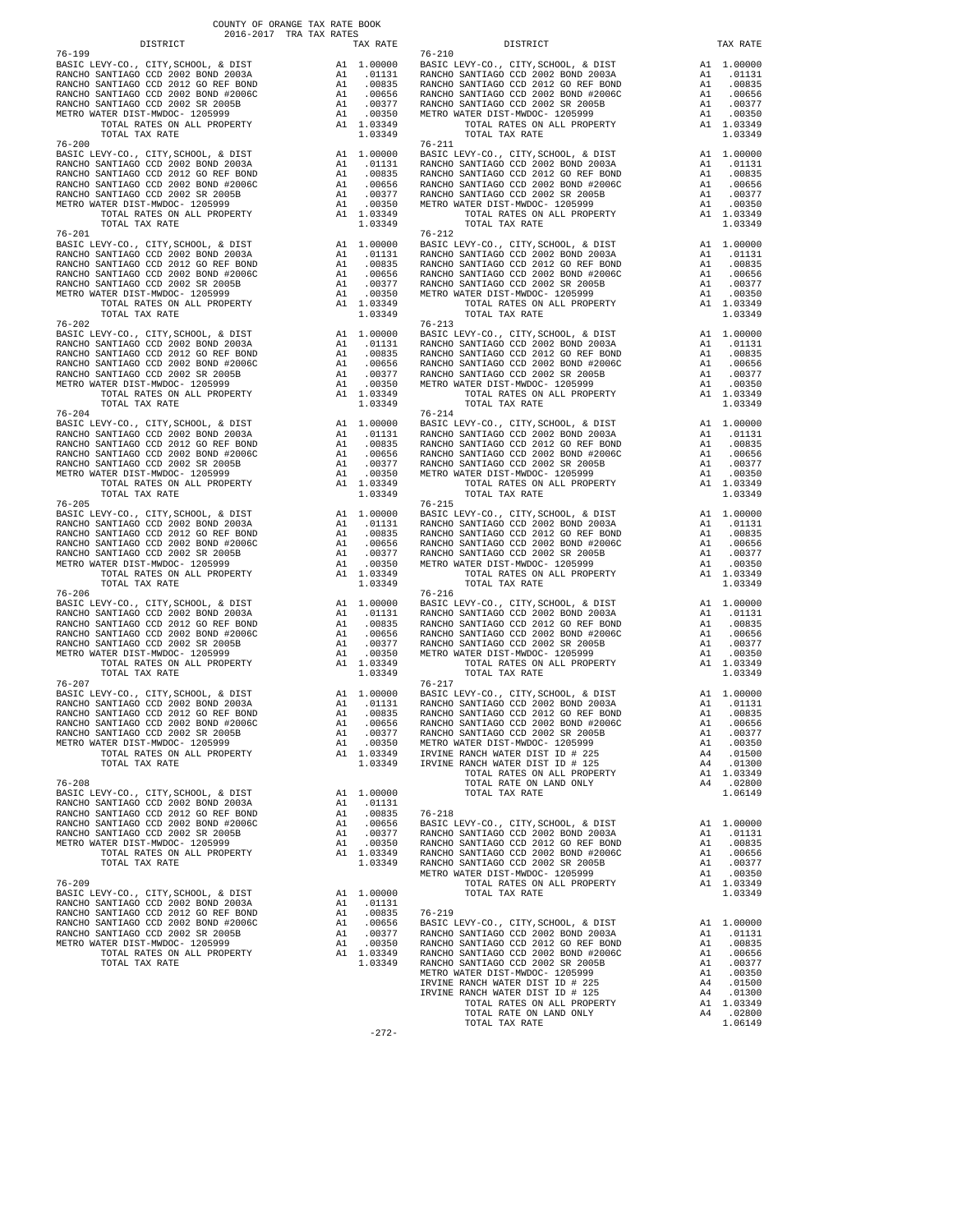| COUNTY OF ORANGE TAX RATE BOOK<br>2016-2017 TRA TAX RATES |                                                                                                                                                                                                                               |          |
|-----------------------------------------------------------|-------------------------------------------------------------------------------------------------------------------------------------------------------------------------------------------------------------------------------|----------|
| DISTRICT                                                  | TAX RATES TAX RATE<br>PISTRICT<br>PISTRICT<br>$80 - 006$                                                                                                                                                                      | TAX RATE |
|                                                           |                                                                                                                                                                                                                               |          |
|                                                           |                                                                                                                                                                                                                               |          |
|                                                           |                                                                                                                                                                                                                               |          |
|                                                           |                                                                                                                                                                                                                               |          |
|                                                           |                                                                                                                                                                                                                               |          |
|                                                           |                                                                                                                                                                                                                               |          |
|                                                           |                                                                                                                                                                                                                               |          |
|                                                           |                                                                                                                                                                                                                               |          |
|                                                           |                                                                                                                                                                                                                               |          |
|                                                           |                                                                                                                                                                                                                               |          |
|                                                           |                                                                                                                                                                                                                               |          |
|                                                           |                                                                                                                                                                                                                               |          |
|                                                           |                                                                                                                                                                                                                               |          |
|                                                           |                                                                                                                                                                                                                               |          |
|                                                           |                                                                                                                                                                                                                               |          |
|                                                           |                                                                                                                                                                                                                               |          |
|                                                           |                                                                                                                                                                                                                               |          |
|                                                           |                                                                                                                                                                                                                               |          |
|                                                           |                                                                                                                                                                                                                               |          |
|                                                           |                                                                                                                                                                                                                               |          |
|                                                           |                                                                                                                                                                                                                               |          |
|                                                           |                                                                                                                                                                                                                               |          |
|                                                           |                                                                                                                                                                                                                               |          |
|                                                           |                                                                                                                                                                                                                               |          |
|                                                           |                                                                                                                                                                                                                               |          |
|                                                           |                                                                                                                                                                                                                               |          |
|                                                           |                                                                                                                                                                                                                               |          |
|                                                           |                                                                                                                                                                                                                               |          |
|                                                           |                                                                                                                                                                                                                               |          |
|                                                           |                                                                                                                                                                                                                               |          |
|                                                           |                                                                                                                                                                                                                               |          |
|                                                           |                                                                                                                                                                                                                               |          |
|                                                           |                                                                                                                                                                                                                               |          |
|                                                           |                                                                                                                                                                                                                               |          |
|                                                           |                                                                                                                                                                                                                               |          |
|                                                           |                                                                                                                                                                                                                               |          |
|                                                           |                                                                                                                                                                                                                               |          |
|                                                           |                                                                                                                                                                                                                               |          |
|                                                           |                                                                                                                                                                                                                               |          |
|                                                           |                                                                                                                                                                                                                               |          |
|                                                           |                                                                                                                                                                                                                               |          |
|                                                           |                                                                                                                                                                                                                               |          |
|                                                           |                                                                                                                                                                                                                               |          |
|                                                           |                                                                                                                                                                                                                               |          |
|                                                           |                                                                                                                                                                                                                               |          |
|                                                           |                                                                                                                                                                                                                               |          |
|                                                           |                                                                                                                                                                                                                               |          |
|                                                           |                                                                                                                                                                                                                               |          |
|                                                           |                                                                                                                                                                                                                               |          |
|                                                           |                                                                                                                                                                                                                               |          |
|                                                           |                                                                                                                                                                                                                               |          |
|                                                           |                                                                                                                                                                                                                               |          |
|                                                           |                                                                                                                                                                                                                               |          |
|                                                           |                                                                                                                                                                                                                               |          |
|                                                           |                                                                                                                                                                                                                               |          |
|                                                           |                                                                                                                                                                                                                               |          |
|                                                           |                                                                                                                                                                                                                               |          |
|                                                           |                                                                                                                                                                                                                               |          |
|                                                           |                                                                                                                                                                                                                               |          |
|                                                           |                                                                                                                                                                                                                               |          |
|                                                           |                                                                                                                                                                                                                               |          |
|                                                           |                                                                                                                                                                                                                               |          |
|                                                           |                                                                                                                                                                                                                               |          |
|                                                           |                                                                                                                                                                                                                               |          |
|                                                           |                                                                                                                                                                                                                               |          |
|                                                           | 36760 MWHz = 2014 1000 MWHz = 11000 MWHz = 12000 MWHz = 12000 MWHz = 12000 MWHz = 12000 MWHz = 12000 MWHz = 12000 MWHz = 12000 MWHz = 12000 MWHz = 12000 MWHz = 12000 MWHz = 12000 MWHz = 12000 MWHz = 12000 MWHz = 12000 MWH |          |

-273-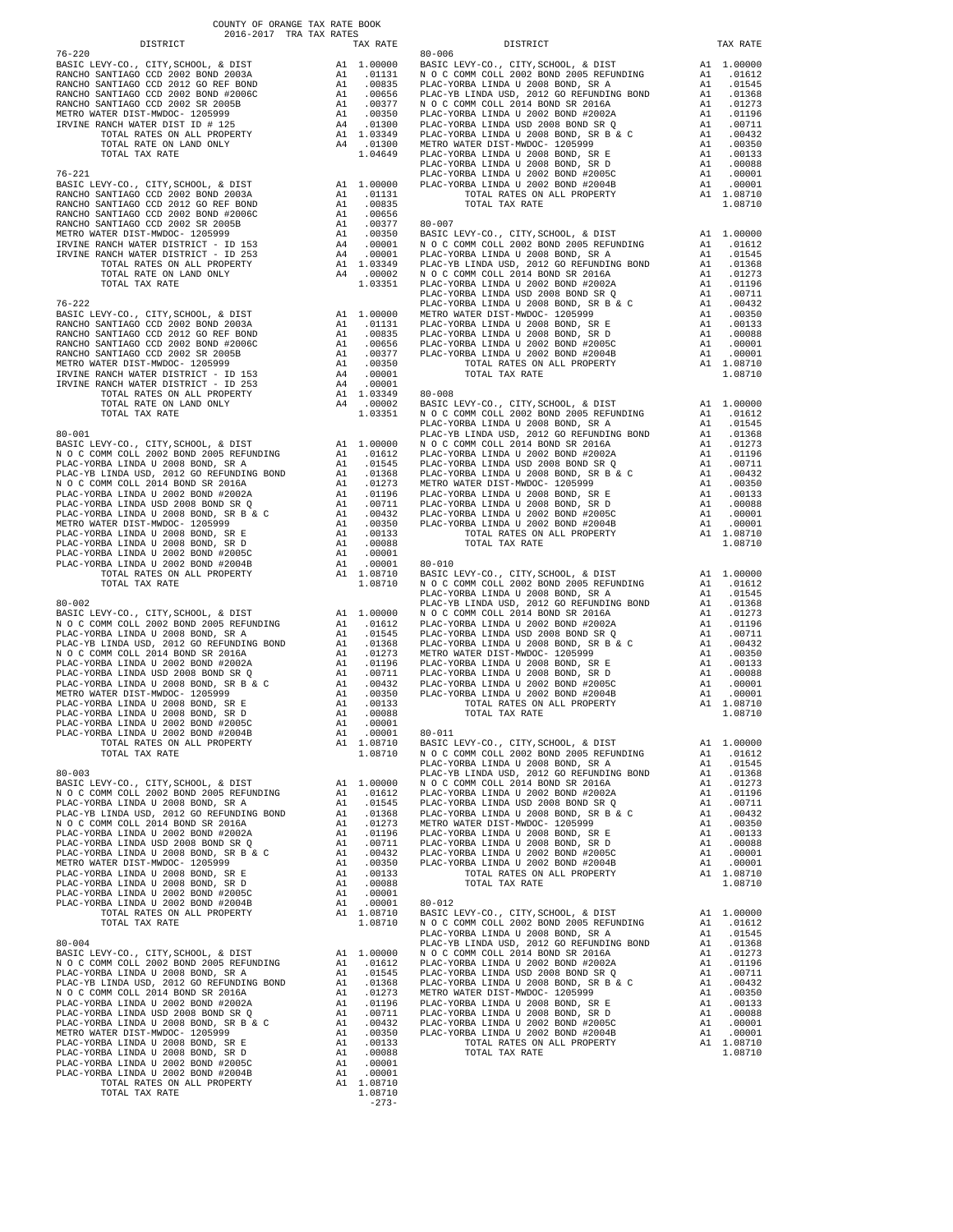| COUNTY OF ORANGE TAX RATE BOOK<br>$2016-2017\quad\text{TRA TAX RATES}\label{eq:2016-2017}$ DISTRICT |              |                                                                                                                                                                                                                                                                                                                                                                                   |                           |
|-----------------------------------------------------------------------------------------------------|--------------|-----------------------------------------------------------------------------------------------------------------------------------------------------------------------------------------------------------------------------------------------------------------------------------------------------------------------------------------------------------------------------------|---------------------------|
|                                                                                                     | TAX RATE     | DISTRICT                                                                                                                                                                                                                                                                                                                                                                          | TAX RATE                  |
| $80 - 013$                                                                                          |              | $80 - 020$                                                                                                                                                                                                                                                                                                                                                                        |                           |
|                                                                                                     |              |                                                                                                                                                                                                                                                                                                                                                                                   |                           |
|                                                                                                     |              |                                                                                                                                                                                                                                                                                                                                                                                   |                           |
|                                                                                                     |              |                                                                                                                                                                                                                                                                                                                                                                                   |                           |
|                                                                                                     |              |                                                                                                                                                                                                                                                                                                                                                                                   |                           |
|                                                                                                     |              |                                                                                                                                                                                                                                                                                                                                                                                   |                           |
|                                                                                                     |              |                                                                                                                                                                                                                                                                                                                                                                                   |                           |
|                                                                                                     |              |                                                                                                                                                                                                                                                                                                                                                                                   |                           |
|                                                                                                     |              |                                                                                                                                                                                                                                                                                                                                                                                   |                           |
|                                                                                                     |              |                                                                                                                                                                                                                                                                                                                                                                                   |                           |
|                                                                                                     |              |                                                                                                                                                                                                                                                                                                                                                                                   |                           |
|                                                                                                     |              |                                                                                                                                                                                                                                                                                                                                                                                   |                           |
|                                                                                                     |              |                                                                                                                                                                                                                                                                                                                                                                                   |                           |
|                                                                                                     |              |                                                                                                                                                                                                                                                                                                                                                                                   |                           |
|                                                                                                     |              |                                                                                                                                                                                                                                                                                                                                                                                   |                           |
|                                                                                                     |              |                                                                                                                                                                                                                                                                                                                                                                                   |                           |
|                                                                                                     |              |                                                                                                                                                                                                                                                                                                                                                                                   |                           |
|                                                                                                     |              |                                                                                                                                                                                                                                                                                                                                                                                   |                           |
|                                                                                                     |              |                                                                                                                                                                                                                                                                                                                                                                                   |                           |
|                                                                                                     |              |                                                                                                                                                                                                                                                                                                                                                                                   |                           |
|                                                                                                     |              |                                                                                                                                                                                                                                                                                                                                                                                   |                           |
|                                                                                                     |              |                                                                                                                                                                                                                                                                                                                                                                                   |                           |
|                                                                                                     |              |                                                                                                                                                                                                                                                                                                                                                                                   |                           |
|                                                                                                     |              |                                                                                                                                                                                                                                                                                                                                                                                   |                           |
|                                                                                                     |              |                                                                                                                                                                                                                                                                                                                                                                                   |                           |
|                                                                                                     |              |                                                                                                                                                                                                                                                                                                                                                                                   |                           |
|                                                                                                     |              |                                                                                                                                                                                                                                                                                                                                                                                   |                           |
|                                                                                                     |              |                                                                                                                                                                                                                                                                                                                                                                                   |                           |
|                                                                                                     |              |                                                                                                                                                                                                                                                                                                                                                                                   |                           |
|                                                                                                     |              |                                                                                                                                                                                                                                                                                                                                                                                   |                           |
|                                                                                                     |              |                                                                                                                                                                                                                                                                                                                                                                                   |                           |
|                                                                                                     |              |                                                                                                                                                                                                                                                                                                                                                                                   |                           |
|                                                                                                     |              |                                                                                                                                                                                                                                                                                                                                                                                   |                           |
|                                                                                                     |              |                                                                                                                                                                                                                                                                                                                                                                                   |                           |
|                                                                                                     |              |                                                                                                                                                                                                                                                                                                                                                                                   |                           |
|                                                                                                     |              |                                                                                                                                                                                                                                                                                                                                                                                   |                           |
|                                                                                                     |              |                                                                                                                                                                                                                                                                                                                                                                                   |                           |
|                                                                                                     |              |                                                                                                                                                                                                                                                                                                                                                                                   |                           |
|                                                                                                     |              |                                                                                                                                                                                                                                                                                                                                                                                   |                           |
|                                                                                                     |              |                                                                                                                                                                                                                                                                                                                                                                                   |                           |
|                                                                                                     |              |                                                                                                                                                                                                                                                                                                                                                                                   |                           |
|                                                                                                     |              |                                                                                                                                                                                                                                                                                                                                                                                   |                           |
|                                                                                                     |              |                                                                                                                                                                                                                                                                                                                                                                                   |                           |
|                                                                                                     |              |                                                                                                                                                                                                                                                                                                                                                                                   |                           |
|                                                                                                     |              |                                                                                                                                                                                                                                                                                                                                                                                   |                           |
|                                                                                                     |              |                                                                                                                                                                                                                                                                                                                                                                                   |                           |
|                                                                                                     |              |                                                                                                                                                                                                                                                                                                                                                                                   |                           |
|                                                                                                     |              |                                                                                                                                                                                                                                                                                                                                                                                   |                           |
|                                                                                                     |              |                                                                                                                                                                                                                                                                                                                                                                                   |                           |
|                                                                                                     |              | 80-017<br>BASIC LEVY-CO., CITY, SCHOOL, & DIST<br>NO C COMM COLL 2002 BOND 2005 REFUNDING A1 0.0000 BASIC LEVY-CO., CITY, SCHOOL, & DIST A1 1.00000<br>NO C COMM COLL 2002 BOND 2005 REFUNDING A1 0.01612 NO C COMM COLL 2002 BOND                                                                                                                                                |                           |
|                                                                                                     |              |                                                                                                                                                                                                                                                                                                                                                                                   |                           |
| PLAC-YORBA LINDA U 2008 BOND, SR A                                                                  | A1<br>.01545 | PLAC-YORBA LINDA U 2008 BOND, SR A                                                                                                                                                                                                                                                                                                                                                | A1<br>.01545              |
|                                                                                                     |              | $[{\tt PLAC-YORBA\text{ LINDA U 2008 BOND SRE A 1.01545 }\over{PLAC-YORBA\text{ LINDA U 2008 BOND SRE B 2015 }\over{PLAC-YORBA\text{ LINDA U 2008 BOND SRE B 2016 A 2008 BOND SRE B 2016 B 2017 }\over{PLAC-YORBA\text{ LINDA U 2008 BOND SRE B 2016 B 2017 }\over{PLAC-YORBA\text{ LINDA U 2008 BOND SRE B 2016 A 2008 BOND SRE B 2016 B 2017 }\over{PLAC-YORBA\text{ LINDA U 2$ |                           |
|                                                                                                     |              |                                                                                                                                                                                                                                                                                                                                                                                   |                           |
|                                                                                                     |              |                                                                                                                                                                                                                                                                                                                                                                                   |                           |
|                                                                                                     |              |                                                                                                                                                                                                                                                                                                                                                                                   |                           |
|                                                                                                     |              |                                                                                                                                                                                                                                                                                                                                                                                   |                           |
|                                                                                                     |              |                                                                                                                                                                                                                                                                                                                                                                                   |                           |
|                                                                                                     |              |                                                                                                                                                                                                                                                                                                                                                                                   |                           |
|                                                                                                     |              |                                                                                                                                                                                                                                                                                                                                                                                   |                           |
| TOTAL TAX RATE<br>$80 - 019$                                                                        | 1.08710      | TOTAL TAX RATE<br>$80 - 029$                                                                                                                                                                                                                                                                                                                                                      | 1.08710                   |
|                                                                                                     |              |                                                                                                                                                                                                                                                                                                                                                                                   | A1 1,00000                |
|                                                                                                     |              | BASIC LEVY-CO., CITY,SCHOOL, & DIST<br>N O C COMM COLL 2002 BOND 2005 REFUNDING                                                                                                                                                                                                                                                                                                   | A1 .01612                 |
|                                                                                                     | A1 .01545    | PLAC-YORBA LINDA U 2008 BOND, SR A                                                                                                                                                                                                                                                                                                                                                | A1 .01545<br>A1 .01368    |
|                                                                                                     |              |                                                                                                                                                                                                                                                                                                                                                                                   | A1 .01273                 |
|                                                                                                     |              |                                                                                                                                                                                                                                                                                                                                                                                   | A1 .01196                 |
|                                                                                                     |              |                                                                                                                                                                                                                                                                                                                                                                                   | A1 .00711<br>A1 .00432    |
|                                                                                                     |              |                                                                                                                                                                                                                                                                                                                                                                                   | A1 .00350                 |
|                                                                                                     |              |                                                                                                                                                                                                                                                                                                                                                                                   | A1 .00133                 |
|                                                                                                     |              |                                                                                                                                                                                                                                                                                                                                                                                   | A1<br>.00088<br>A1 .00001 |
|                                                                                                     |              |                                                                                                                                                                                                                                                                                                                                                                                   | A1 .00001                 |
|                                                                                                     |              |                                                                                                                                                                                                                                                                                                                                                                                   | A1 1.08710                |
| TOTAL TAX RATE                                                                                      | 1.08710      | TOTAL TAX RATE                                                                                                                                                                                                                                                                                                                                                                    | 1.08710                   |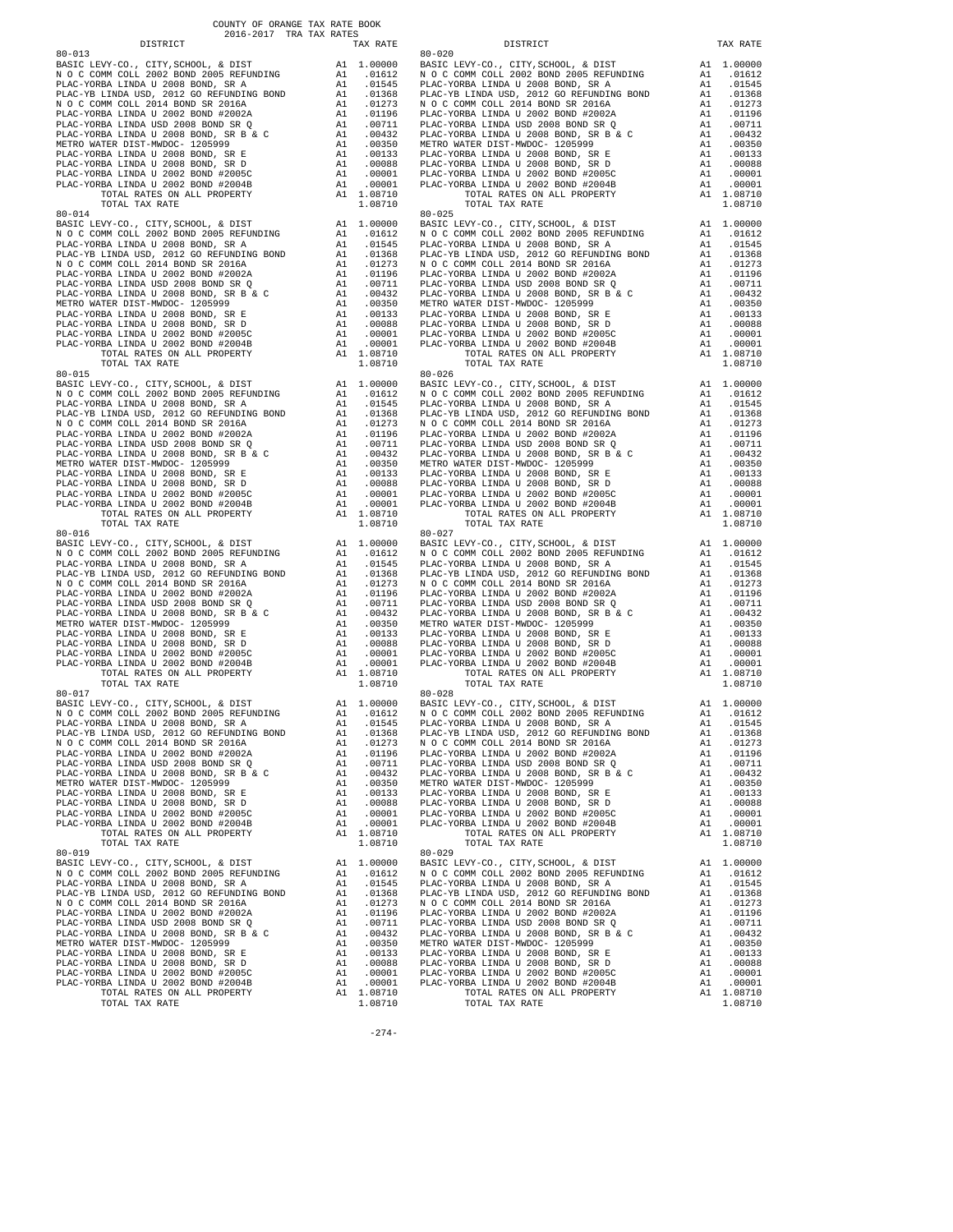| COUNTY OF ORANGE TAX RATE BOOK<br>$2016-2017\quad\text{TRA RATES}\label{eq:2016-2017}$ DISTRICT                                                                                                                                                                                                                                                                                                                   |          |                        |          |
|-------------------------------------------------------------------------------------------------------------------------------------------------------------------------------------------------------------------------------------------------------------------------------------------------------------------------------------------------------------------------------------------------------------------|----------|------------------------|----------|
| $80 - 030$                                                                                                                                                                                                                                                                                                                                                                                                        | TAX RATE | DISTRICT<br>$80 - 038$ | TAX RATE |
|                                                                                                                                                                                                                                                                                                                                                                                                                   |          |                        |          |
|                                                                                                                                                                                                                                                                                                                                                                                                                   |          |                        |          |
|                                                                                                                                                                                                                                                                                                                                                                                                                   |          |                        |          |
|                                                                                                                                                                                                                                                                                                                                                                                                                   |          |                        |          |
|                                                                                                                                                                                                                                                                                                                                                                                                                   |          |                        |          |
|                                                                                                                                                                                                                                                                                                                                                                                                                   |          |                        |          |
|                                                                                                                                                                                                                                                                                                                                                                                                                   |          |                        |          |
|                                                                                                                                                                                                                                                                                                                                                                                                                   |          |                        |          |
|                                                                                                                                                                                                                                                                                                                                                                                                                   |          |                        |          |
|                                                                                                                                                                                                                                                                                                                                                                                                                   |          |                        |          |
|                                                                                                                                                                                                                                                                                                                                                                                                                   |          |                        |          |
|                                                                                                                                                                                                                                                                                                                                                                                                                   |          |                        |          |
|                                                                                                                                                                                                                                                                                                                                                                                                                   |          |                        |          |
|                                                                                                                                                                                                                                                                                                                                                                                                                   |          |                        |          |
|                                                                                                                                                                                                                                                                                                                                                                                                                   |          |                        |          |
|                                                                                                                                                                                                                                                                                                                                                                                                                   |          |                        |          |
|                                                                                                                                                                                                                                                                                                                                                                                                                   |          |                        |          |
|                                                                                                                                                                                                                                                                                                                                                                                                                   |          |                        |          |
|                                                                                                                                                                                                                                                                                                                                                                                                                   |          |                        |          |
|                                                                                                                                                                                                                                                                                                                                                                                                                   |          |                        |          |
|                                                                                                                                                                                                                                                                                                                                                                                                                   |          |                        |          |
|                                                                                                                                                                                                                                                                                                                                                                                                                   |          |                        |          |
|                                                                                                                                                                                                                                                                                                                                                                                                                   |          |                        |          |
|                                                                                                                                                                                                                                                                                                                                                                                                                   |          |                        |          |
|                                                                                                                                                                                                                                                                                                                                                                                                                   |          |                        |          |
|                                                                                                                                                                                                                                                                                                                                                                                                                   |          |                        |          |
|                                                                                                                                                                                                                                                                                                                                                                                                                   |          |                        |          |
|                                                                                                                                                                                                                                                                                                                                                                                                                   |          |                        |          |
|                                                                                                                                                                                                                                                                                                                                                                                                                   |          |                        |          |
|                                                                                                                                                                                                                                                                                                                                                                                                                   |          |                        |          |
|                                                                                                                                                                                                                                                                                                                                                                                                                   |          |                        |          |
|                                                                                                                                                                                                                                                                                                                                                                                                                   |          |                        |          |
| $\begin{array}{cccccccc} \texttt{80-034} & \texttt{30-034} & \texttt{81-006} & \texttt{81-006} & \texttt{81-006} & \texttt{81-006} & \texttt{81-007} & \texttt{81-008} & \texttt{81-008} & \texttt{81-008} & \texttt{81-008} & \texttt{81-008} & \texttt{81-008} & \texttt{81-008} & \texttt{81-008} & \texttt{81-008} & \texttt{81-008} & \texttt{81-0$                                                          |          |                        |          |
|                                                                                                                                                                                                                                                                                                                                                                                                                   |          |                        |          |
|                                                                                                                                                                                                                                                                                                                                                                                                                   |          |                        |          |
|                                                                                                                                                                                                                                                                                                                                                                                                                   |          |                        |          |
|                                                                                                                                                                                                                                                                                                                                                                                                                   |          |                        |          |
|                                                                                                                                                                                                                                                                                                                                                                                                                   |          |                        |          |
|                                                                                                                                                                                                                                                                                                                                                                                                                   |          |                        |          |
|                                                                                                                                                                                                                                                                                                                                                                                                                   |          |                        |          |
| $\begin{tabular}{l c c c c} \hline \texttt{RIST-MFDOC} & \texttt{ECVY-CO}, & \texttt{CUTY}, & \texttt{SCHODM} & \texttt{COU-M} & \texttt{COU} & \texttt{COU} & \texttt{COU} & \texttt{COU} & \texttt{COU} \\ \hline \texttt{FIAC-YOERA} & \texttt{LINDA} & \texttt{USD} & \texttt{7OZ} & \texttt{BODB} & \texttt{DSD} & \texttt{R2} & \texttt{R2} & \texttt{15} \\ \hline \texttt{FIAC-YOERA} & \texttt{LINDA} &$ |          |                        |          |
|                                                                                                                                                                                                                                                                                                                                                                                                                   |          |                        |          |
|                                                                                                                                                                                                                                                                                                                                                                                                                   |          |                        |          |
|                                                                                                                                                                                                                                                                                                                                                                                                                   |          |                        |          |
|                                                                                                                                                                                                                                                                                                                                                                                                                   |          |                        |          |
|                                                                                                                                                                                                                                                                                                                                                                                                                   |          |                        |          |
|                                                                                                                                                                                                                                                                                                                                                                                                                   |          |                        |          |
|                                                                                                                                                                                                                                                                                                                                                                                                                   |          |                        |          |
|                                                                                                                                                                                                                                                                                                                                                                                                                   |          |                        |          |
|                                                                                                                                                                                                                                                                                                                                                                                                                   |          |                        | 1.00350  |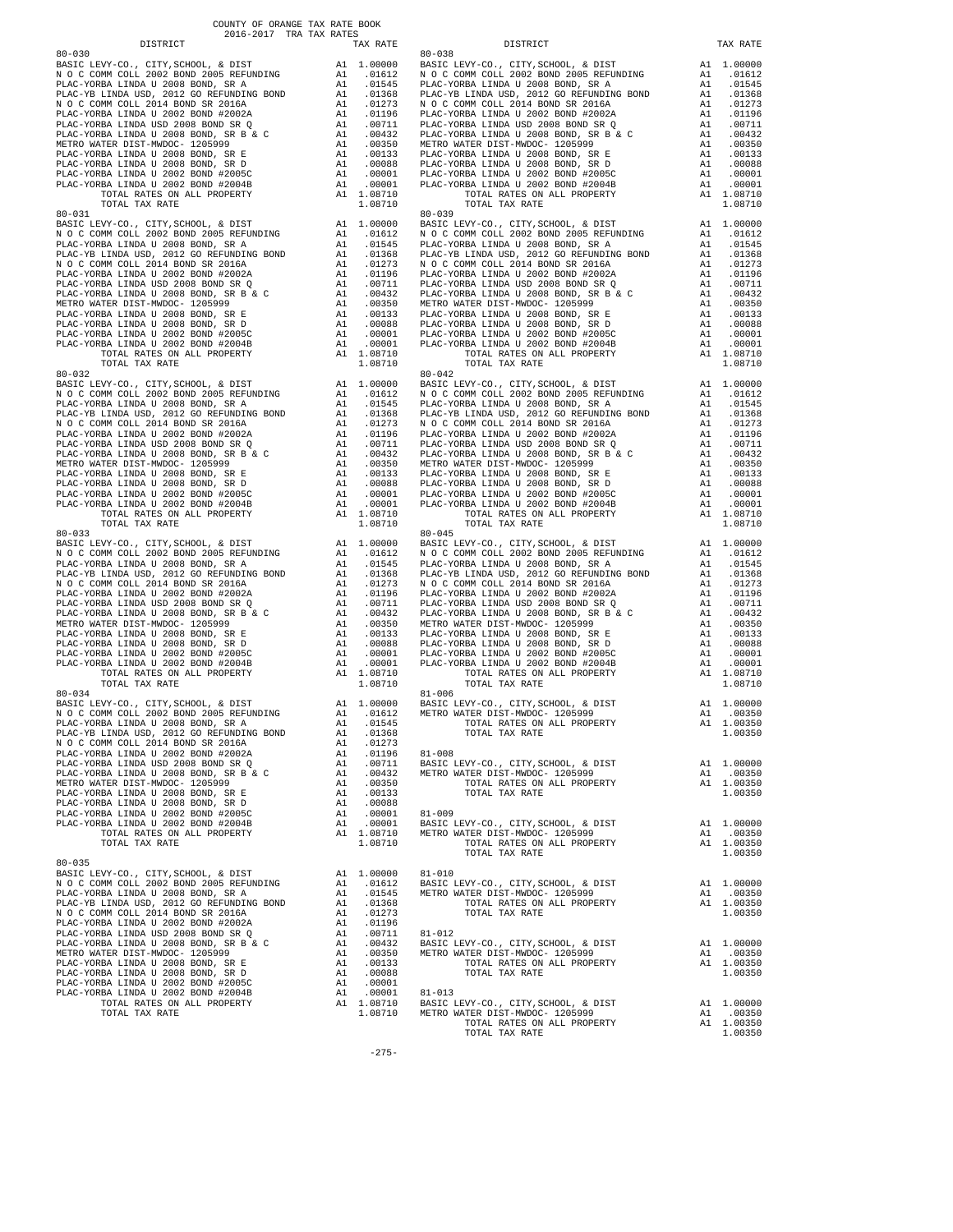|            | 2016-2017 TRA TAX RATES | $\begin{tabular}{l c c c c c} \multicolumn{1}{c}{ \begin{tabular}{c} $81-014$ & $max RATE$ \\ \rule{0.2cm}{0.1cm} \multicolumn{1}{c}{ \begin{tabular}{c} $81-014$ & $max RATE$ \\ \rule{0.2cm}{0.1cm} \multicolumn{1}{c}{ \begin{tabular}{c} $81-016$ \\ \rule{0.2cm}{0.1cm} \multicolumn{1}{c}{ \begin{tabular}{c} $81-015$ \\ \rule{0.2cm}{0.1cm} \multicolumn{1}{c}{ \begin{tabular}{c} $81-015$ \\ \rule{0.2$     |  |
|------------|-------------------------|-----------------------------------------------------------------------------------------------------------------------------------------------------------------------------------------------------------------------------------------------------------------------------------------------------------------------------------------------------------------------------------------------------------------------|--|
|            |                         |                                                                                                                                                                                                                                                                                                                                                                                                                       |  |
|            |                         |                                                                                                                                                                                                                                                                                                                                                                                                                       |  |
|            |                         |                                                                                                                                                                                                                                                                                                                                                                                                                       |  |
|            |                         |                                                                                                                                                                                                                                                                                                                                                                                                                       |  |
|            |                         |                                                                                                                                                                                                                                                                                                                                                                                                                       |  |
|            |                         |                                                                                                                                                                                                                                                                                                                                                                                                                       |  |
|            |                         |                                                                                                                                                                                                                                                                                                                                                                                                                       |  |
|            |                         |                                                                                                                                                                                                                                                                                                                                                                                                                       |  |
|            |                         |                                                                                                                                                                                                                                                                                                                                                                                                                       |  |
|            |                         |                                                                                                                                                                                                                                                                                                                                                                                                                       |  |
|            |                         |                                                                                                                                                                                                                                                                                                                                                                                                                       |  |
|            |                         |                                                                                                                                                                                                                                                                                                                                                                                                                       |  |
|            |                         |                                                                                                                                                                                                                                                                                                                                                                                                                       |  |
|            |                         |                                                                                                                                                                                                                                                                                                                                                                                                                       |  |
|            |                         |                                                                                                                                                                                                                                                                                                                                                                                                                       |  |
|            |                         |                                                                                                                                                                                                                                                                                                                                                                                                                       |  |
|            |                         |                                                                                                                                                                                                                                                                                                                                                                                                                       |  |
|            |                         |                                                                                                                                                                                                                                                                                                                                                                                                                       |  |
|            |                         |                                                                                                                                                                                                                                                                                                                                                                                                                       |  |
|            |                         |                                                                                                                                                                                                                                                                                                                                                                                                                       |  |
|            |                         |                                                                                                                                                                                                                                                                                                                                                                                                                       |  |
|            |                         |                                                                                                                                                                                                                                                                                                                                                                                                                       |  |
|            |                         |                                                                                                                                                                                                                                                                                                                                                                                                                       |  |
|            |                         |                                                                                                                                                                                                                                                                                                                                                                                                                       |  |
|            |                         |                                                                                                                                                                                                                                                                                                                                                                                                                       |  |
|            |                         |                                                                                                                                                                                                                                                                                                                                                                                                                       |  |
|            |                         |                                                                                                                                                                                                                                                                                                                                                                                                                       |  |
|            |                         |                                                                                                                                                                                                                                                                                                                                                                                                                       |  |
|            |                         |                                                                                                                                                                                                                                                                                                                                                                                                                       |  |
|            |                         |                                                                                                                                                                                                                                                                                                                                                                                                                       |  |
|            |                         |                                                                                                                                                                                                                                                                                                                                                                                                                       |  |
|            |                         |                                                                                                                                                                                                                                                                                                                                                                                                                       |  |
|            |                         |                                                                                                                                                                                                                                                                                                                                                                                                                       |  |
|            |                         |                                                                                                                                                                                                                                                                                                                                                                                                                       |  |
|            |                         |                                                                                                                                                                                                                                                                                                                                                                                                                       |  |
|            |                         |                                                                                                                                                                                                                                                                                                                                                                                                                       |  |
|            |                         |                                                                                                                                                                                                                                                                                                                                                                                                                       |  |
|            |                         |                                                                                                                                                                                                                                                                                                                                                                                                                       |  |
|            |                         |                                                                                                                                                                                                                                                                                                                                                                                                                       |  |
|            |                         | $\begin{tabular}{l c c c c c} \hline \text{TOTAL RATE} & \text{N}} & \text{RATE} & \text{RATE} & \text{RATE} \\ \hline \text{B1--054} & \text{B2--04} & \text{B2--04} & \text{B2--04} & \text{B2--04} & \text{B2--04} & \text{B2--04} \\ \hline \text{BASE} & \text{LEVY} - \text{CO} & \text{CITY}, \text{SCHOOL}, & \& \text{DIST} & \text{A1} & 1.00000 \\ \hline \text{METR} & \text{MRTR} & \text{DSTR} & \text$ |  |
|            |                         |                                                                                                                                                                                                                                                                                                                                                                                                                       |  |
|            |                         |                                                                                                                                                                                                                                                                                                                                                                                                                       |  |
|            |                         |                                                                                                                                                                                                                                                                                                                                                                                                                       |  |
|            |                         |                                                                                                                                                                                                                                                                                                                                                                                                                       |  |
|            |                         |                                                                                                                                                                                                                                                                                                                                                                                                                       |  |
|            |                         |                                                                                                                                                                                                                                                                                                                                                                                                                       |  |
|            |                         |                                                                                                                                                                                                                                                                                                                                                                                                                       |  |
|            |                         |                                                                                                                                                                                                                                                                                                                                                                                                                       |  |
|            |                         |                                                                                                                                                                                                                                                                                                                                                                                                                       |  |
|            |                         |                                                                                                                                                                                                                                                                                                                                                                                                                       |  |
|            |                         |                                                                                                                                                                                                                                                                                                                                                                                                                       |  |
| $81 - 117$ |                         | $\begin{array}{cccccc} 81-117 & 1774L & 174R & 1878 & 102423 & 102424 & 102424 & 102424 & 102424 & 102424 & 102424 & 102424 & 102424 & 102424 & 102424 & 102424 & 102424 & 102424 & 102424 & 102424 & 102424 & 102424 & 102424 & 102424 & 102424 & 102424 & 102424 & $                                                                                                                                                |  |
|            |                         |                                                                                                                                                                                                                                                                                                                                                                                                                       |  |
|            |                         |                                                                                                                                                                                                                                                                                                                                                                                                                       |  |
|            |                         |                                                                                                                                                                                                                                                                                                                                                                                                                       |  |
|            |                         |                                                                                                                                                                                                                                                                                                                                                                                                                       |  |
|            |                         |                                                                                                                                                                                                                                                                                                                                                                                                                       |  |
|            |                         |                                                                                                                                                                                                                                                                                                                                                                                                                       |  |
|            |                         |                                                                                                                                                                                                                                                                                                                                                                                                                       |  |
|            |                         |                                                                                                                                                                                                                                                                                                                                                                                                                       |  |
|            |                         |                                                                                                                                                                                                                                                                                                                                                                                                                       |  |
|            |                         |                                                                                                                                                                                                                                                                                                                                                                                                                       |  |
|            |                         |                                                                                                                                                                                                                                                                                                                                                                                                                       |  |
|            |                         |                                                                                                                                                                                                                                                                                                                                                                                                                       |  |
|            |                         |                                                                                                                                                                                                                                                                                                                                                                                                                       |  |
|            |                         |                                                                                                                                                                                                                                                                                                                                                                                                                       |  |
|            |                         |                                                                                                                                                                                                                                                                                                                                                                                                                       |  |
|            |                         |                                                                                                                                                                                                                                                                                                                                                                                                                       |  |
|            |                         |                                                                                                                                                                                                                                                                                                                                                                                                                       |  |
|            |                         |                                                                                                                                                                                                                                                                                                                                                                                                                       |  |
|            |                         |                                                                                                                                                                                                                                                                                                                                                                                                                       |  |
|            |                         |                                                                                                                                                                                                                                                                                                                                                                                                                       |  |

COUNTY OF ORANGE TAX RATE BOOK

-276-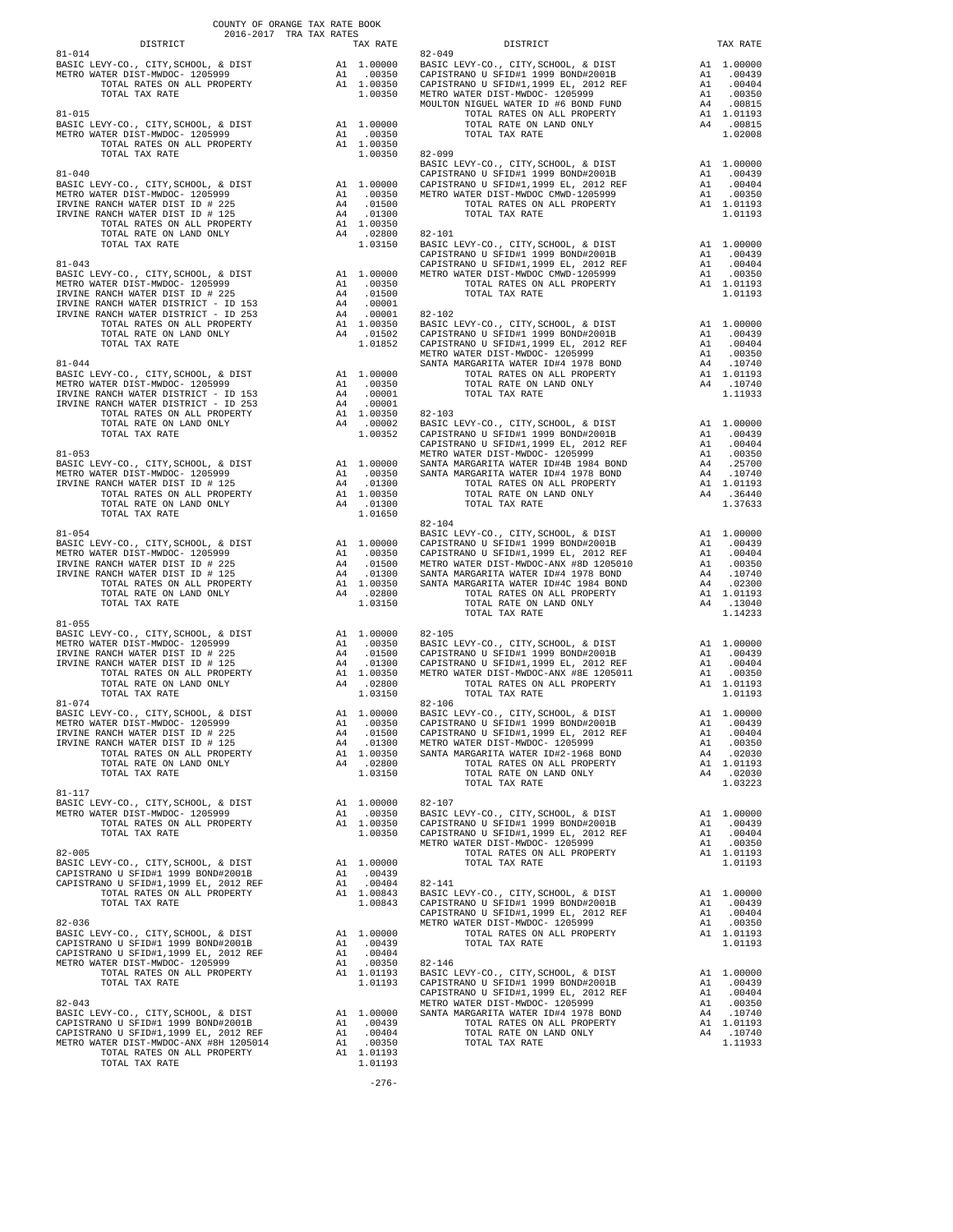| COUNTY OF ORANGE TAX RATE BOOK      |          |                                                                                                                                                                                                                                                                                                                                                                                                                      |          |
|-------------------------------------|----------|----------------------------------------------------------------------------------------------------------------------------------------------------------------------------------------------------------------------------------------------------------------------------------------------------------------------------------------------------------------------------------------------------------------------|----------|
| 2016-2017 TRA TAX RATES<br>DISTRICT | TAX RATE | DISTRICT                                                                                                                                                                                                                                                                                                                                                                                                             | TAX RATE |
| $82 - 151$                          |          | $82 - 215$                                                                                                                                                                                                                                                                                                                                                                                                           |          |
|                                     |          |                                                                                                                                                                                                                                                                                                                                                                                                                      |          |
|                                     |          |                                                                                                                                                                                                                                                                                                                                                                                                                      |          |
|                                     |          |                                                                                                                                                                                                                                                                                                                                                                                                                      |          |
|                                     |          |                                                                                                                                                                                                                                                                                                                                                                                                                      |          |
|                                     |          |                                                                                                                                                                                                                                                                                                                                                                                                                      |          |
|                                     |          |                                                                                                                                                                                                                                                                                                                                                                                                                      |          |
| $82 - 155$                          |          | $82 - 216$                                                                                                                                                                                                                                                                                                                                                                                                           |          |
|                                     |          |                                                                                                                                                                                                                                                                                                                                                                                                                      |          |
|                                     |          |                                                                                                                                                                                                                                                                                                                                                                                                                      |          |
|                                     |          |                                                                                                                                                                                                                                                                                                                                                                                                                      |          |
|                                     |          |                                                                                                                                                                                                                                                                                                                                                                                                                      |          |
|                                     |          |                                                                                                                                                                                                                                                                                                                                                                                                                      |          |
| $82 - 160$                          |          |                                                                                                                                                                                                                                                                                                                                                                                                                      |          |
|                                     |          |                                                                                                                                                                                                                                                                                                                                                                                                                      |          |
|                                     |          |                                                                                                                                                                                                                                                                                                                                                                                                                      |          |
|                                     |          |                                                                                                                                                                                                                                                                                                                                                                                                                      |          |
|                                     |          |                                                                                                                                                                                                                                                                                                                                                                                                                      |          |
|                                     |          |                                                                                                                                                                                                                                                                                                                                                                                                                      |          |
|                                     |          |                                                                                                                                                                                                                                                                                                                                                                                                                      |          |
|                                     |          |                                                                                                                                                                                                                                                                                                                                                                                                                      |          |
|                                     |          |                                                                                                                                                                                                                                                                                                                                                                                                                      |          |
|                                     |          |                                                                                                                                                                                                                                                                                                                                                                                                                      |          |
|                                     |          |                                                                                                                                                                                                                                                                                                                                                                                                                      |          |
|                                     |          |                                                                                                                                                                                                                                                                                                                                                                                                                      |          |
|                                     |          |                                                                                                                                                                                                                                                                                                                                                                                                                      |          |
|                                     |          |                                                                                                                                                                                                                                                                                                                                                                                                                      |          |
|                                     |          |                                                                                                                                                                                                                                                                                                                                                                                                                      |          |
|                                     |          |                                                                                                                                                                                                                                                                                                                                                                                                                      |          |
|                                     |          |                                                                                                                                                                                                                                                                                                                                                                                                                      |          |
|                                     |          |                                                                                                                                                                                                                                                                                                                                                                                                                      |          |
|                                     |          |                                                                                                                                                                                                                                                                                                                                                                                                                      |          |
|                                     |          |                                                                                                                                                                                                                                                                                                                                                                                                                      |          |
|                                     |          |                                                                                                                                                                                                                                                                                                                                                                                                                      |          |
|                                     |          |                                                                                                                                                                                                                                                                                                                                                                                                                      |          |
|                                     |          |                                                                                                                                                                                                                                                                                                                                                                                                                      |          |
|                                     |          |                                                                                                                                                                                                                                                                                                                                                                                                                      |          |
|                                     |          |                                                                                                                                                                                                                                                                                                                                                                                                                      |          |
|                                     |          |                                                                                                                                                                                                                                                                                                                                                                                                                      |          |
|                                     |          |                                                                                                                                                                                                                                                                                                                                                                                                                      |          |
|                                     |          |                                                                                                                                                                                                                                                                                                                                                                                                                      |          |
|                                     |          |                                                                                                                                                                                                                                                                                                                                                                                                                      |          |
|                                     |          |                                                                                                                                                                                                                                                                                                                                                                                                                      |          |
|                                     |          |                                                                                                                                                                                                                                                                                                                                                                                                                      |          |
|                                     |          |                                                                                                                                                                                                                                                                                                                                                                                                                      |          |
|                                     |          | $\begin{tabular}{c cccc} \multicolumn{4}{c}{\textbf{0.37633}} & \multicolumn{4}{c}{\textbf{0.4764}} & \multicolumn{4}{c}{\textbf{0.4764}} & \multicolumn{4}{c}{\textbf{0.4765}} & \multicolumn{4}{c}{\textbf{0.4766}} & \multicolumn{4}{c}{\textbf{0.4766}} & \multicolumn{4}{c}{\textbf{0.4766}} & \multicolumn{4}{c}{\textbf{0.4766}} & \multicolumn{4}{c}{\textbf{0.4766}} & \multicolumn{4}{c}{\textbf{0.4766}}$ |          |
|                                     |          |                                                                                                                                                                                                                                                                                                                                                                                                                      |          |
|                                     |          |                                                                                                                                                                                                                                                                                                                                                                                                                      |          |
|                                     |          |                                                                                                                                                                                                                                                                                                                                                                                                                      |          |
|                                     |          |                                                                                                                                                                                                                                                                                                                                                                                                                      |          |
|                                     |          |                                                                                                                                                                                                                                                                                                                                                                                                                      |          |
|                                     |          |                                                                                                                                                                                                                                                                                                                                                                                                                      |          |
|                                     |          |                                                                                                                                                                                                                                                                                                                                                                                                                      |          |
|                                     |          |                                                                                                                                                                                                                                                                                                                                                                                                                      |          |
|                                     |          |                                                                                                                                                                                                                                                                                                                                                                                                                      |          |
|                                     |          |                                                                                                                                                                                                                                                                                                                                                                                                                      |          |
|                                     |          |                                                                                                                                                                                                                                                                                                                                                                                                                      |          |
|                                     |          |                                                                                                                                                                                                                                                                                                                                                                                                                      |          |
|                                     |          |                                                                                                                                                                                                                                                                                                                                                                                                                      |          |
|                                     |          |                                                                                                                                                                                                                                                                                                                                                                                                                      |          |
|                                     |          |                                                                                                                                                                                                                                                                                                                                                                                                                      |          |
|                                     |          |                                                                                                                                                                                                                                                                                                                                                                                                                      |          |
|                                     |          |                                                                                                                                                                                                                                                                                                                                                                                                                      |          |
|                                     |          |                                                                                                                                                                                                                                                                                                                                                                                                                      |          |
|                                     |          |                                                                                                                                                                                                                                                                                                                                                                                                                      |          |
|                                     |          |                                                                                                                                                                                                                                                                                                                                                                                                                      |          |
|                                     |          |                                                                                                                                                                                                                                                                                                                                                                                                                      |          |
|                                     |          |                                                                                                                                                                                                                                                                                                                                                                                                                      |          |
|                                     |          |                                                                                                                                                                                                                                                                                                                                                                                                                      |          |
|                                     |          |                                                                                                                                                                                                                                                                                                                                                                                                                      |          |

- 
- TOTAL TAX RATE THAT A RATE THAT ALLOWS A LOTAL TAX RATE -277-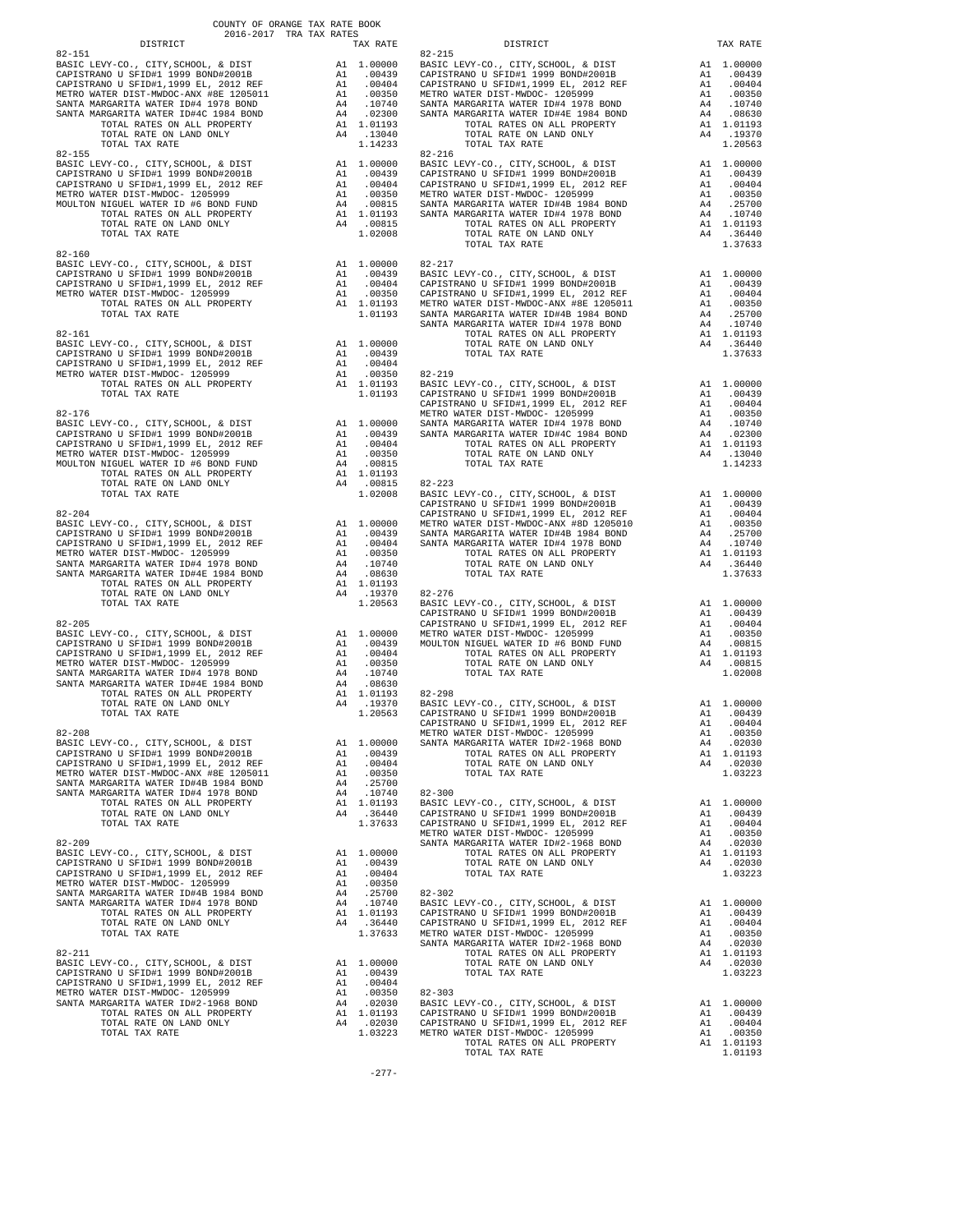| COUNTY OF ORANGE TAX RATE BOOK<br>2016-2017 TRA TAX RATES           |            |            |                                                                                  |
|---------------------------------------------------------------------|------------|------------|----------------------------------------------------------------------------------|
| DISTRICT                                                            |            | TAX RATE   |                                                                                  |
| $82 - 304$                                                          |            |            | $82 - 329$                                                                       |
|                                                                     |            |            |                                                                                  |
|                                                                     |            |            |                                                                                  |
|                                                                     |            |            |                                                                                  |
|                                                                     |            |            |                                                                                  |
|                                                                     |            |            |                                                                                  |
| TOTAL TAX RATE                                                      |            | 1.03223    |                                                                                  |
| $82 - 307$                                                          |            |            | $82 - 330$                                                                       |
|                                                                     |            |            |                                                                                  |
|                                                                     |            |            |                                                                                  |
|                                                                     |            |            |                                                                                  |
|                                                                     |            |            |                                                                                  |
|                                                                     |            |            |                                                                                  |
|                                                                     |            |            |                                                                                  |
| TOTAL TAX RATE                                                      |            |            | 1.03223 82-331                                                                   |
|                                                                     |            |            | BASIC L                                                                          |
|                                                                     |            |            |                                                                                  |
|                                                                     |            |            |                                                                                  |
|                                                                     |            |            |                                                                                  |
|                                                                     |            |            |                                                                                  |
|                                                                     |            |            |                                                                                  |
|                                                                     |            |            |                                                                                  |
|                                                                     |            |            |                                                                                  |
|                                                                     |            |            | BASIC L                                                                          |
| $82 - 312$                                                          |            |            | METRO W                                                                          |
|                                                                     |            |            |                                                                                  |
|                                                                     |            |            |                                                                                  |
|                                                                     |            |            |                                                                                  |
|                                                                     |            |            |                                                                                  |
| TOTAL TAX RATE                                                      |            |            | 1.02380 82-333                                                                   |
|                                                                     |            |            | BASIC L                                                                          |
| 82-313<br>BASIC LEVY-CO., CITY, SCHOOL, & DIST                      |            |            | CAPISTR                                                                          |
|                                                                     |            |            |                                                                                  |
|                                                                     |            |            |                                                                                  |
|                                                                     |            |            |                                                                                  |
|                                                                     |            |            |                                                                                  |
| TOTAL TAX RATE<br>$82 - 314$                                        |            | 1.01165    | 82-341                                                                           |
|                                                                     |            |            |                                                                                  |
|                                                                     |            |            |                                                                                  |
|                                                                     |            |            |                                                                                  |
|                                                                     |            |            |                                                                                  |
|                                                                     |            |            |                                                                                  |
| TOTAL TAX RATE                                                      |            | 1.01165    |                                                                                  |
|                                                                     |            |            |                                                                                  |
|                                                                     |            |            |                                                                                  |
|                                                                     |            |            |                                                                                  |
|                                                                     |            |            |                                                                                  |
|                                                                     |            |            |                                                                                  |
|                                                                     |            |            |                                                                                  |
|                                                                     |            |            | SANTA M                                                                          |
| $82 - 321$                                                          |            |            |                                                                                  |
|                                                                     |            |            |                                                                                  |
|                                                                     |            |            |                                                                                  |
|                                                                     |            |            |                                                                                  |
|                                                                     |            |            |                                                                                  |
| TOTAL RATES ON ALL PROPERTY                                         | A1 1.01193 |            | CAPISTR                                                                          |
| TOTAL RATE ON LAND ONLY                                             |            |            | A4 .02030 CAPISTR                                                                |
| TOTAL TAX RATE                                                      |            |            | 1.03223 METRO W                                                                  |
|                                                                     |            |            | SANTA M                                                                          |
| 82-322<br>BASIC LEVY-CO., CITY, SCHOOL, & DIST                      | A1         | 1.00000    |                                                                                  |
| METRO WATER DIST-MWDOC- 1205999                                     |            | A1 .00350  |                                                                                  |
| SANTA MARGARITA WATER ID#2-1968 BOND                                | A4         | .02030     |                                                                                  |
| TOTAL RATES ON ALL PROPERTY                                         |            | A1 1.00350 | 82-344<br>BASIC L                                                                |
| TOTAL RATE ON LAND ONLY                                             |            | A4 .02030  |                                                                                  |
| TOTAL TAX RATE                                                      |            |            | 1.02380 METRO W                                                                  |
| $82 - 323$                                                          |            |            |                                                                                  |
| BASIC LEVY-CO., CITY, SCHOOL, & DIST                                |            | A1 1.00000 |                                                                                  |
| CAPISTRANO U SFID#1 1999 BOND#2001B                                 |            |            | A1 .00439 82-345                                                                 |
| CAPISTRANO U SFID#1,1999 EL, 2012 REF                               | A1         | .00404     | BASIC L                                                                          |
| METRO WATER DIST-MWDOC- 1205999                                     |            |            |                                                                                  |
| SANTA MARGARITA WATER ID#2-1968 BOND                                |            |            | A1 .00350 CAPISTR<br>A4 .02030 CAPISTR<br>A1 .01193 METRO W<br>A4 .02030 SANTA M |
| TOTAL RATES ON ALL PROPERTY<br>TOTAL RATE ON LAND ONLY              |            |            |                                                                                  |
| TOTAL TAX RATE                                                      |            | 1.03223    |                                                                                  |
|                                                                     |            |            |                                                                                  |
| $82 - 324$                                                          |            |            |                                                                                  |
| BASIC LEVY-CO., CITY, SCHOOL, & DIST                                |            | A1 1.00000 |                                                                                  |
| METRO WATER DIST-MWDOC- 1205999                                     | A4         |            | A1 .00350 82-346                                                                 |
| SANTA MARGARITA WATER ID#2-1968 BOND<br>TOTAL RATES ON ALL PROPERTY |            | .02030     | BASIC L                                                                          |
| TOTAL RATE ON LAND ONLY                                             |            |            | A1 1.00350 METROW<br>A4 .02030 SANTAM                                            |
| TOTAL TAX RATE                                                      |            | 1.02380    |                                                                                  |
|                                                                     |            |            |                                                                                  |

| DISTRICT                                                                                                                                                                                                                                                                                                                                    | AUIUTAUI IRA IAA RAILD<br>TAX RATE | DISTRICT   | TAX RATE |
|---------------------------------------------------------------------------------------------------------------------------------------------------------------------------------------------------------------------------------------------------------------------------------------------------------------------------------------------|------------------------------------|------------|----------|
| $82 - 304$                                                                                                                                                                                                                                                                                                                                  |                                    | $82 - 329$ |          |
|                                                                                                                                                                                                                                                                                                                                             |                                    |            |          |
|                                                                                                                                                                                                                                                                                                                                             |                                    |            |          |
|                                                                                                                                                                                                                                                                                                                                             |                                    |            |          |
|                                                                                                                                                                                                                                                                                                                                             |                                    |            |          |
|                                                                                                                                                                                                                                                                                                                                             |                                    |            |          |
|                                                                                                                                                                                                                                                                                                                                             |                                    |            |          |
|                                                                                                                                                                                                                                                                                                                                             |                                    |            |          |
|                                                                                                                                                                                                                                                                                                                                             |                                    |            |          |
|                                                                                                                                                                                                                                                                                                                                             |                                    |            |          |
|                                                                                                                                                                                                                                                                                                                                             |                                    |            |          |
|                                                                                                                                                                                                                                                                                                                                             |                                    |            |          |
|                                                                                                                                                                                                                                                                                                                                             |                                    |            |          |
|                                                                                                                                                                                                                                                                                                                                             |                                    |            |          |
|                                                                                                                                                                                                                                                                                                                                             |                                    |            |          |
|                                                                                                                                                                                                                                                                                                                                             |                                    |            |          |
|                                                                                                                                                                                                                                                                                                                                             |                                    |            |          |
|                                                                                                                                                                                                                                                                                                                                             |                                    |            |          |
|                                                                                                                                                                                                                                                                                                                                             |                                    |            |          |
|                                                                                                                                                                                                                                                                                                                                             |                                    |            |          |
|                                                                                                                                                                                                                                                                                                                                             |                                    |            |          |
|                                                                                                                                                                                                                                                                                                                                             |                                    |            |          |
|                                                                                                                                                                                                                                                                                                                                             |                                    |            |          |
|                                                                                                                                                                                                                                                                                                                                             |                                    |            |          |
|                                                                                                                                                                                                                                                                                                                                             |                                    |            |          |
|                                                                                                                                                                                                                                                                                                                                             |                                    |            |          |
|                                                                                                                                                                                                                                                                                                                                             |                                    |            |          |
|                                                                                                                                                                                                                                                                                                                                             |                                    |            |          |
|                                                                                                                                                                                                                                                                                                                                             |                                    |            |          |
|                                                                                                                                                                                                                                                                                                                                             |                                    |            |          |
|                                                                                                                                                                                                                                                                                                                                             |                                    |            |          |
|                                                                                                                                                                                                                                                                                                                                             |                                    |            |          |
|                                                                                                                                                                                                                                                                                                                                             |                                    |            |          |
|                                                                                                                                                                                                                                                                                                                                             |                                    |            |          |
|                                                                                                                                                                                                                                                                                                                                             |                                    |            |          |
|                                                                                                                                                                                                                                                                                                                                             |                                    |            |          |
|                                                                                                                                                                                                                                                                                                                                             |                                    |            |          |
|                                                                                                                                                                                                                                                                                                                                             |                                    |            |          |
|                                                                                                                                                                                                                                                                                                                                             |                                    |            |          |
|                                                                                                                                                                                                                                                                                                                                             |                                    |            |          |
|                                                                                                                                                                                                                                                                                                                                             |                                    |            |          |
|                                                                                                                                                                                                                                                                                                                                             |                                    |            |          |
|                                                                                                                                                                                                                                                                                                                                             |                                    |            |          |
|                                                                                                                                                                                                                                                                                                                                             |                                    |            |          |
|                                                                                                                                                                                                                                                                                                                                             |                                    |            |          |
|                                                                                                                                                                                                                                                                                                                                             |                                    |            |          |
|                                                                                                                                                                                                                                                                                                                                             |                                    |            |          |
|                                                                                                                                                                                                                                                                                                                                             |                                    |            |          |
|                                                                                                                                                                                                                                                                                                                                             |                                    |            |          |
|                                                                                                                                                                                                                                                                                                                                             |                                    |            |          |
|                                                                                                                                                                                                                                                                                                                                             |                                    |            |          |
|                                                                                                                                                                                                                                                                                                                                             |                                    |            |          |
|                                                                                                                                                                                                                                                                                                                                             |                                    |            |          |
|                                                                                                                                                                                                                                                                                                                                             |                                    |            |          |
|                                                                                                                                                                                                                                                                                                                                             |                                    |            |          |
|                                                                                                                                                                                                                                                                                                                                             |                                    |            |          |
|                                                                                                                                                                                                                                                                                                                                             |                                    |            |          |
|                                                                                                                                                                                                                                                                                                                                             |                                    |            |          |
|                                                                                                                                                                                                                                                                                                                                             |                                    |            |          |
|                                                                                                                                                                                                                                                                                                                                             |                                    |            |          |
|                                                                                                                                                                                                                                                                                                                                             |                                    |            |          |
|                                                                                                                                                                                                                                                                                                                                             |                                    |            |          |
|                                                                                                                                                                                                                                                                                                                                             |                                    |            |          |
|                                                                                                                                                                                                                                                                                                                                             |                                    |            |          |
|                                                                                                                                                                                                                                                                                                                                             |                                    |            |          |
|                                                                                                                                                                                                                                                                                                                                             |                                    |            |          |
|                                                                                                                                                                                                                                                                                                                                             |                                    |            |          |
|                                                                                                                                                                                                                                                                                                                                             |                                    |            |          |
|                                                                                                                                                                                                                                                                                                                                             |                                    |            |          |
|                                                                                                                                                                                                                                                                                                                                             |                                    |            |          |
|                                                                                                                                                                                                                                                                                                                                             |                                    |            |          |
|                                                                                                                                                                                                                                                                                                                                             |                                    |            |          |
|                                                                                                                                                                                                                                                                                                                                             |                                    |            |          |
|                                                                                                                                                                                                                                                                                                                                             |                                    |            |          |
|                                                                                                                                                                                                                                                                                                                                             |                                    |            |          |
| $\begin{tabular}{lllllllllllllllllll} \multicolumn{4}{c}{\textbf{8ASTC LEVY-CO.}, CITY, SCHOOL, & $\&$ DIST$ & & $\&$1.00000$ & & $\&$3.0000$ & & $\&$3.0000$ & & $\&$5.0000$ & & $\&$5.0000$ & & $\&$6.0000$ & & $\&$7.0000$ & & $\&$8.0000$ & & $\&$8.0000$ & & $\&$9.0000$ & & $\&$9.0000$ & & $\&$9.0000$ & & $\&$1.00000$ & & $\&$1.0$ |                                    |            |          |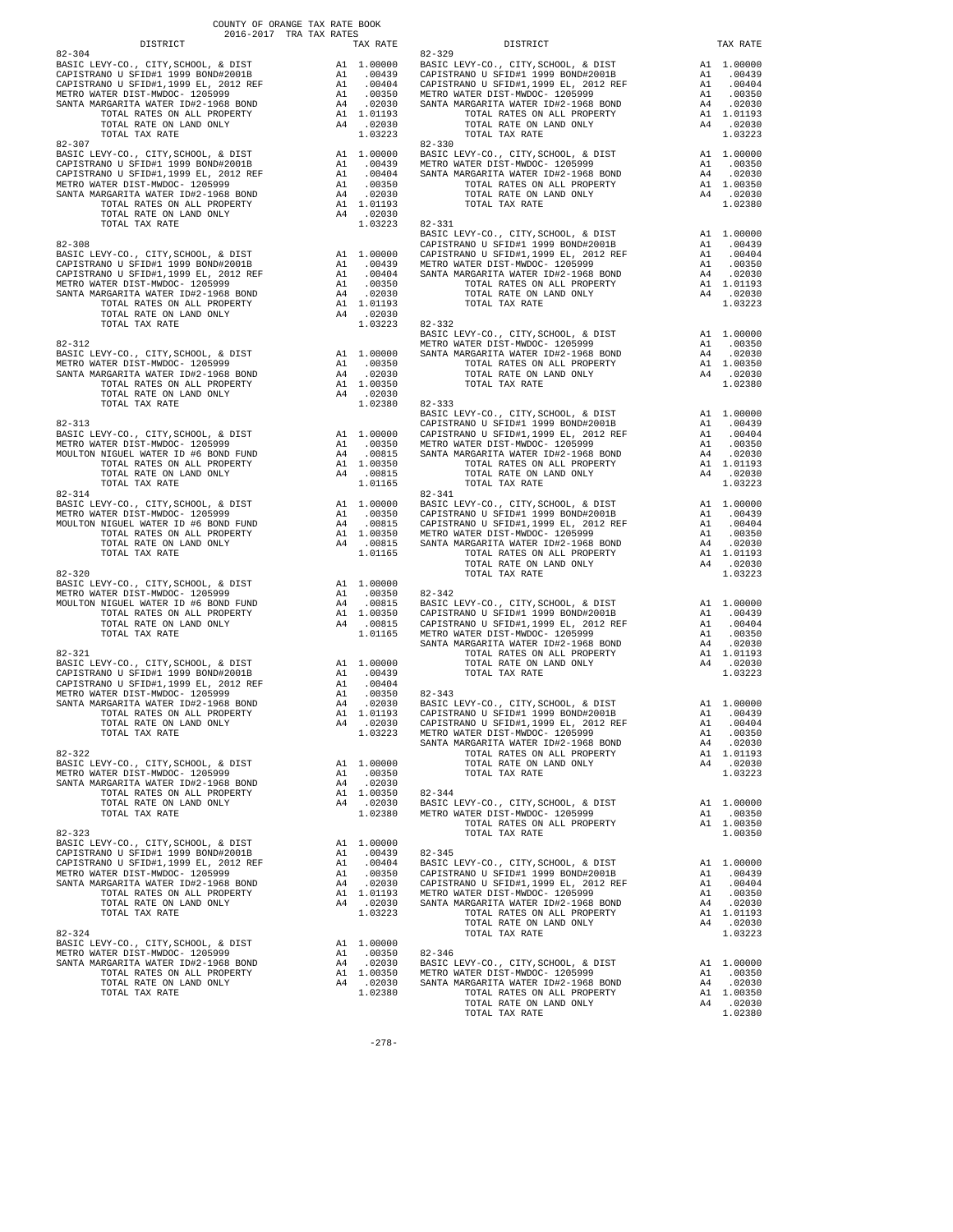| DISTRICT | TAX RATE | DISTRICT                                                                                                                                                                                                                                                                                            | TAX RATE |
|----------|----------|-----------------------------------------------------------------------------------------------------------------------------------------------------------------------------------------------------------------------------------------------------------------------------------------------------|----------|
|          |          |                                                                                                                                                                                                                                                                                                     |          |
|          |          |                                                                                                                                                                                                                                                                                                     |          |
|          |          |                                                                                                                                                                                                                                                                                                     |          |
|          |          |                                                                                                                                                                                                                                                                                                     |          |
|          |          | $82 - 369$                                                                                                                                                                                                                                                                                          |          |
|          |          |                                                                                                                                                                                                                                                                                                     |          |
|          |          |                                                                                                                                                                                                                                                                                                     |          |
|          |          |                                                                                                                                                                                                                                                                                                     |          |
|          |          | $\begin{tabular}{cccccccc} $8-357$ & $00000, $6$ & $10000$ & $270000, $6$ & $10000$ & $270000, $6$ & $10000$ & $270000, $6$ & $10000$ & $270000, $6$ & $10000$ & $270000, $6$ & $10000$ & $270000, $6$ & $10000$ & $270000, $6$ & $10000$ & $270000, $6$ & $10000$ & $270000, $6$ & $10000$ & $270$ |          |
|          |          |                                                                                                                                                                                                                                                                                                     |          |
|          |          |                                                                                                                                                                                                                                                                                                     |          |
|          |          |                                                                                                                                                                                                                                                                                                     |          |
|          |          |                                                                                                                                                                                                                                                                                                     |          |
|          |          |                                                                                                                                                                                                                                                                                                     |          |
|          |          |                                                                                                                                                                                                                                                                                                     |          |
|          |          |                                                                                                                                                                                                                                                                                                     |          |
|          |          |                                                                                                                                                                                                                                                                                                     |          |
|          |          |                                                                                                                                                                                                                                                                                                     |          |
|          | $-279-$  |                                                                                                                                                                                                                                                                                                     |          |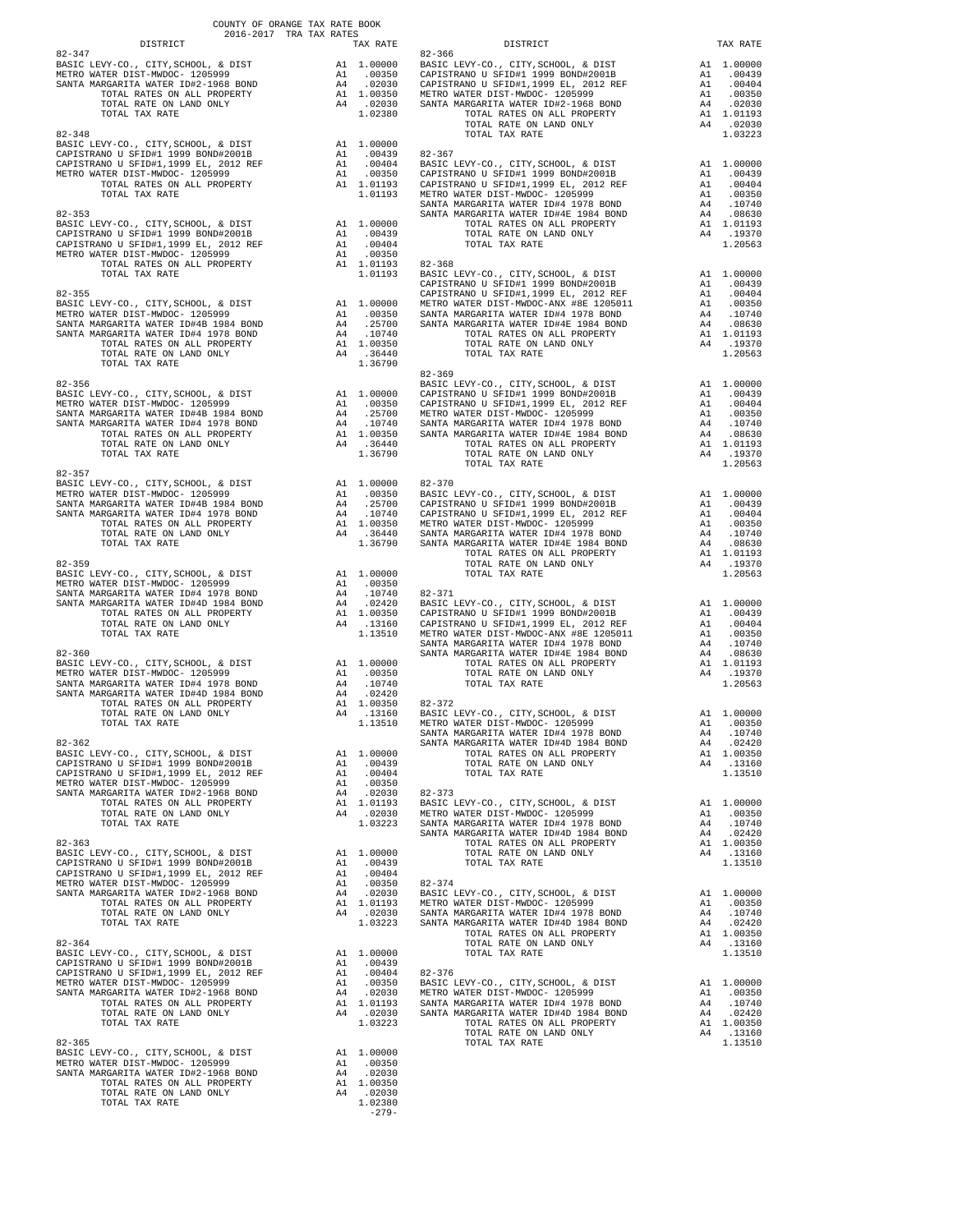| RA TAX KATES<br>TAX RATE DISTRICT<br>$82 - 377$<br>$83 - 004$ | COUNTY OF ORANGE TAX RATE BOOK |  |          |
|---------------------------------------------------------------|--------------------------------|--|----------|
|                                                               |                                |  | TAX RATE |
|                                                               |                                |  |          |
|                                                               |                                |  |          |
|                                                               |                                |  |          |
|                                                               |                                |  |          |
|                                                               |                                |  |          |
|                                                               |                                |  |          |
|                                                               |                                |  |          |
|                                                               |                                |  |          |
|                                                               |                                |  |          |
|                                                               |                                |  |          |
|                                                               |                                |  |          |
|                                                               |                                |  |          |
|                                                               |                                |  |          |
|                                                               |                                |  |          |
|                                                               |                                |  |          |
|                                                               |                                |  |          |
|                                                               |                                |  |          |
|                                                               |                                |  |          |
|                                                               |                                |  |          |
|                                                               |                                |  |          |
|                                                               |                                |  |          |
|                                                               |                                |  |          |
|                                                               |                                |  |          |
|                                                               |                                |  |          |
|                                                               |                                |  |          |
|                                                               |                                |  |          |
|                                                               |                                |  |          |
|                                                               |                                |  |          |
|                                                               |                                |  |          |
|                                                               |                                |  |          |
|                                                               |                                |  |          |
|                                                               |                                |  |          |
|                                                               |                                |  |          |
|                                                               |                                |  |          |
|                                                               |                                |  |          |
|                                                               |                                |  |          |
|                                                               |                                |  |          |
|                                                               |                                |  |          |
|                                                               |                                |  |          |
|                                                               |                                |  |          |
|                                                               |                                |  |          |
|                                                               |                                |  |          |
|                                                               |                                |  |          |
|                                                               |                                |  |          |
|                                                               |                                |  |          |
|                                                               |                                |  |          |
|                                                               |                                |  |          |
|                                                               |                                |  |          |
|                                                               |                                |  |          |
|                                                               |                                |  |          |
|                                                               |                                |  |          |
|                                                               |                                |  |          |
|                                                               |                                |  |          |
|                                                               |                                |  |          |
|                                                               |                                |  |          |
|                                                               |                                |  |          |
|                                                               |                                |  |          |
|                                                               |                                |  |          |
|                                                               |                                |  |          |

| DISTRICT | ZUID-ZUIT TRA TAX RATES | TAX RATE | DISTRICT                                                                                                                                                                                                                                                              | TAX RATE |
|----------|-------------------------|----------|-----------------------------------------------------------------------------------------------------------------------------------------------------------------------------------------------------------------------------------------------------------------------|----------|
|          |                         |          | $83 - 004$                                                                                                                                                                                                                                                            |          |
|          |                         |          |                                                                                                                                                                                                                                                                       |          |
|          |                         |          |                                                                                                                                                                                                                                                                       |          |
|          |                         |          |                                                                                                                                                                                                                                                                       |          |
|          |                         |          |                                                                                                                                                                                                                                                                       |          |
|          |                         |          |                                                                                                                                                                                                                                                                       |          |
|          |                         |          |                                                                                                                                                                                                                                                                       |          |
|          |                         |          |                                                                                                                                                                                                                                                                       |          |
|          |                         |          |                                                                                                                                                                                                                                                                       |          |
|          |                         |          |                                                                                                                                                                                                                                                                       |          |
|          |                         |          |                                                                                                                                                                                                                                                                       |          |
|          |                         |          |                                                                                                                                                                                                                                                                       |          |
|          |                         |          |                                                                                                                                                                                                                                                                       |          |
|          |                         |          |                                                                                                                                                                                                                                                                       |          |
|          |                         |          |                                                                                                                                                                                                                                                                       |          |
|          |                         |          |                                                                                                                                                                                                                                                                       |          |
|          |                         |          |                                                                                                                                                                                                                                                                       |          |
|          |                         |          |                                                                                                                                                                                                                                                                       |          |
|          |                         |          |                                                                                                                                                                                                                                                                       |          |
|          |                         |          |                                                                                                                                                                                                                                                                       |          |
|          |                         |          |                                                                                                                                                                                                                                                                       |          |
|          |                         |          |                                                                                                                                                                                                                                                                       |          |
|          |                         |          |                                                                                                                                                                                                                                                                       |          |
|          |                         |          |                                                                                                                                                                                                                                                                       |          |
|          |                         |          |                                                                                                                                                                                                                                                                       |          |
|          |                         |          |                                                                                                                                                                                                                                                                       |          |
|          |                         |          |                                                                                                                                                                                                                                                                       |          |
|          |                         |          |                                                                                                                                                                                                                                                                       |          |
|          |                         |          |                                                                                                                                                                                                                                                                       |          |
|          |                         |          |                                                                                                                                                                                                                                                                       |          |
|          |                         |          |                                                                                                                                                                                                                                                                       |          |
|          |                         |          |                                                                                                                                                                                                                                                                       |          |
|          |                         |          |                                                                                                                                                                                                                                                                       |          |
|          |                         |          |                                                                                                                                                                                                                                                                       |          |
|          |                         |          |                                                                                                                                                                                                                                                                       |          |
|          |                         |          |                                                                                                                                                                                                                                                                       |          |
|          |                         |          |                                                                                                                                                                                                                                                                       |          |
|          |                         |          |                                                                                                                                                                                                                                                                       |          |
|          |                         |          |                                                                                                                                                                                                                                                                       |          |
|          |                         |          |                                                                                                                                                                                                                                                                       |          |
|          |                         |          |                                                                                                                                                                                                                                                                       |          |
|          |                         |          |                                                                                                                                                                                                                                                                       |          |
|          |                         |          |                                                                                                                                                                                                                                                                       |          |
|          |                         |          |                                                                                                                                                                                                                                                                       |          |
|          |                         |          |                                                                                                                                                                                                                                                                       |          |
|          |                         |          |                                                                                                                                                                                                                                                                       |          |
|          |                         |          |                                                                                                                                                                                                                                                                       |          |
|          |                         |          |                                                                                                                                                                                                                                                                       |          |
|          |                         |          |                                                                                                                                                                                                                                                                       |          |
|          |                         |          |                                                                                                                                                                                                                                                                       |          |
|          |                         |          |                                                                                                                                                                                                                                                                       |          |
|          |                         |          |                                                                                                                                                                                                                                                                       |          |
|          |                         |          |                                                                                                                                                                                                                                                                       |          |
|          |                         |          |                                                                                                                                                                                                                                                                       |          |
|          |                         |          |                                                                                                                                                                                                                                                                       |          |
|          |                         |          |                                                                                                                                                                                                                                                                       |          |
|          |                         |          |                                                                                                                                                                                                                                                                       |          |
|          |                         |          |                                                                                                                                                                                                                                                                       |          |
|          |                         |          |                                                                                                                                                                                                                                                                       |          |
|          |                         |          |                                                                                                                                                                                                                                                                       |          |
|          |                         |          |                                                                                                                                                                                                                                                                       |          |
|          |                         |          |                                                                                                                                                                                                                                                                       |          |
|          |                         |          |                                                                                                                                                                                                                                                                       |          |
|          |                         |          | $\begin{bmatrix} 0.044 & 0.045 & 0.445 & 0.045 & 0.045 & 0.045 & 0.045 & 0.045 & 0.045 & 0.045 & 0.045 & 0.045 & 0.045 & 0.045 & 0.045 & 0.045 & 0.045 & 0.045 & 0.045 & 0.045 & 0.045 & 0.045 & 0.045 & 0.045 & 0.045 & 0.045 & 0.045 & 0.045 & 0.045 & 0.045 & 0.0$ |          |
|          |                         |          |                                                                                                                                                                                                                                                                       |          |
|          |                         |          |                                                                                                                                                                                                                                                                       |          |
|          |                         |          |                                                                                                                                                                                                                                                                       |          |
|          |                         |          |                                                                                                                                                                                                                                                                       |          |
|          |                         |          |                                                                                                                                                                                                                                                                       |          |
|          |                         |          |                                                                                                                                                                                                                                                                       |          |
|          |                         |          |                                                                                                                                                                                                                                                                       |          |
|          |                         |          |                                                                                                                                                                                                                                                                       |          |
|          |                         |          |                                                                                                                                                                                                                                                                       |          |
|          |                         |          |                                                                                                                                                                                                                                                                       |          |
|          |                         |          |                                                                                                                                                                                                                                                                       |          |
|          |                         |          |                                                                                                                                                                                                                                                                       |          |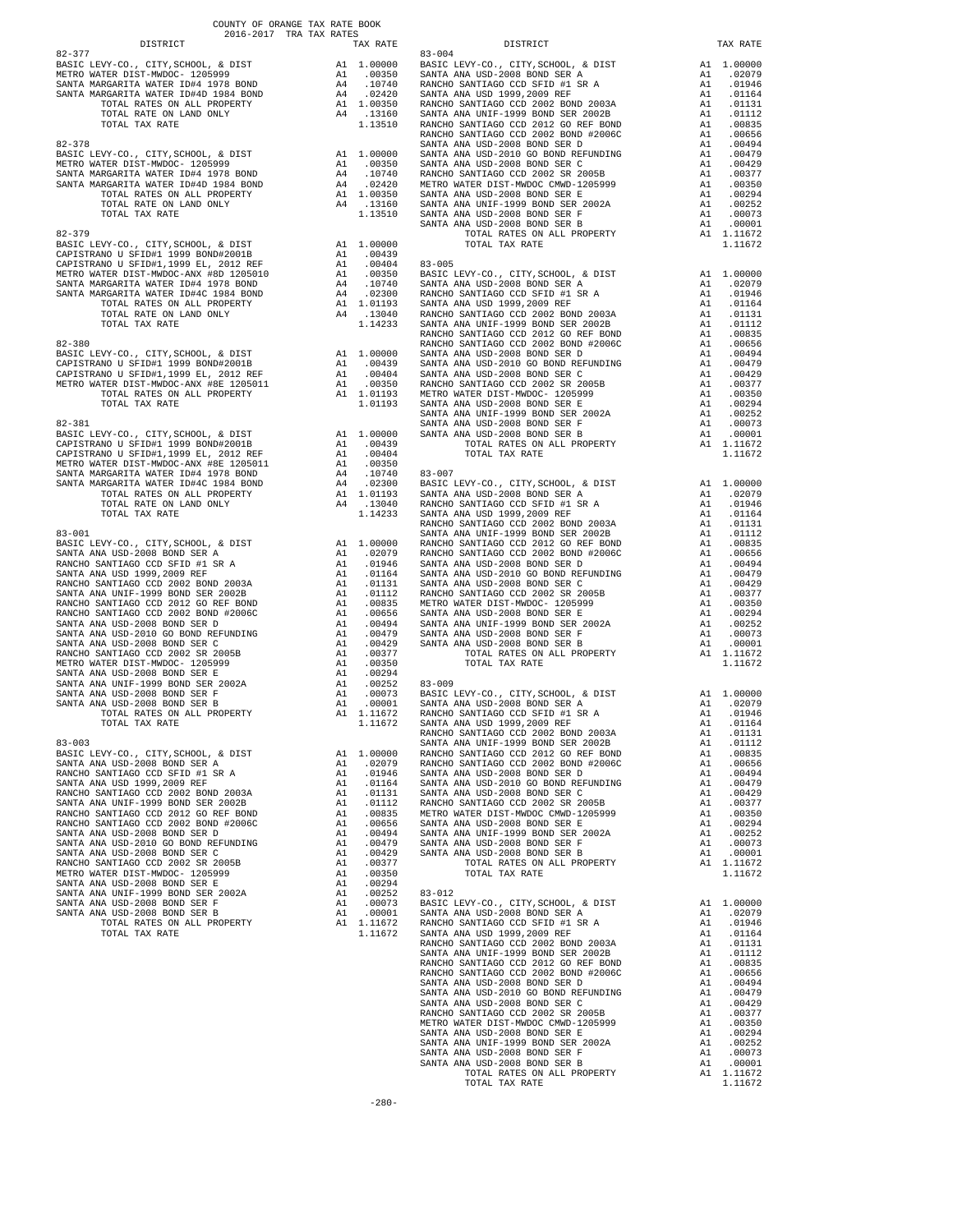| DISTRICT                             |                                                                                                                                                                                                                                                                                                                                                                                            | TAX RATE                                                                                                    |            |
|--------------------------------------|--------------------------------------------------------------------------------------------------------------------------------------------------------------------------------------------------------------------------------------------------------------------------------------------------------------------------------------------------------------------------------------------|-------------------------------------------------------------------------------------------------------------|------------|
| $83 - 013$                           |                                                                                                                                                                                                                                                                                                                                                                                            |                                                                                                             | $83 - 027$ |
| BASIC LEVY-CO., CITY, SCHOOL, & DIST |                                                                                                                                                                                                                                                                                                                                                                                            |                                                                                                             |            |
| SANTA ANA USD-2008 BOND SER A        |                                                                                                                                                                                                                                                                                                                                                                                            |                                                                                                             |            |
| RANCHO SANTIAGO CCD SFID #1 SR A     |                                                                                                                                                                                                                                                                                                                                                                                            |                                                                                                             |            |
| SANTA ANA USD 1999, 2009 REF         |                                                                                                                                                                                                                                                                                                                                                                                            |                                                                                                             |            |
| RANCHO SANTIAGO CCD 2002 BOND 2003A  |                                                                                                                                                                                                                                                                                                                                                                                            |                                                                                                             |            |
| SANTA ANA UNIF-1999 BOND SER 2002B   |                                                                                                                                                                                                                                                                                                                                                                                            |                                                                                                             |            |
| RANCHO SANTIAGO CCD 2012 GO REF BOND |                                                                                                                                                                                                                                                                                                                                                                                            |                                                                                                             |            |
| RANCHO SANTIAGO CCD 2002 BOND #2006C |                                                                                                                                                                                                                                                                                                                                                                                            |                                                                                                             |            |
| SANTA ANA USD-2008 BOND SER D        |                                                                                                                                                                                                                                                                                                                                                                                            |                                                                                                             |            |
| SANTA ANA USD-2010 GO BOND REFUNDING |                                                                                                                                                                                                                                                                                                                                                                                            |                                                                                                             |            |
| SANTA ANA USD-2008 BOND SER C        |                                                                                                                                                                                                                                                                                                                                                                                            |                                                                                                             |            |
| RANCHO SANTIAGO CCD 2002 SR 2005B    |                                                                                                                                                                                                                                                                                                                                                                                            |                                                                                                             |            |
| METRO WATER DIST-MWDOC- 1205999      |                                                                                                                                                                                                                                                                                                                                                                                            |                                                                                                             |            |
| SANTA ANA USD-2008 BOND SER E        |                                                                                                                                                                                                                                                                                                                                                                                            |                                                                                                             |            |
| SANTA ANA UNIF-1999 BOND SER 2002A   |                                                                                                                                                                                                                                                                                                                                                                                            |                                                                                                             |            |
| SANTA ANA USD-2008 BOND SER F        |                                                                                                                                                                                                                                                                                                                                                                                            |                                                                                                             |            |
| SANTA ANA USD-2008 BOND SER B        |                                                                                                                                                                                                                                                                                                                                                                                            |                                                                                                             |            |
| TOTAL RATES ON ALL PROPERTY          | $\begin{tabular}{cc} $\tt num \hspace{0.5cm} mm$ & $\tt 83-027$ \\ \text{Al} & 1.00000 & \text{BASTC L} \\ \text{Al} & 0.02079 & \text{SANTA A} \\ \text{Al} & 0.1946 & \text{RANTA A} \\ \text{Al} & 0.1151 & \text{RANTA A} \\ \text{Al} & 0.1112 & \text{SANTA A} \\ \text{Al} & 0.00855 & \text{RANTA A} \\ \text{Al} & 0.00656 & \text{RANTA A} \\ \text{Al} & 0.00494 & \text{SANTA$ |                                                                                                             |            |
| TOTAL TAX RATE                       | 1.11672<br>A1 1.00000 BASIC L<br>A1 1.00000 BASIC L<br>A1 .02079 SANTA A<br>0.1164 RANCHO<br>A1 .01164 SANTA A<br>A1 .01164 SANTA A<br>A1 .01164 SANTA A<br>A1 .01112 SANTA A<br>A1 .00835 RANCHO<br>A1 .00499 SANTA A<br>A1 .00479 SANTA A<br>A1 .004                                                                                                                                     | 1.11672                                                                                                     |            |
| $83 - 014$                           |                                                                                                                                                                                                                                                                                                                                                                                            |                                                                                                             |            |
| BASIC LEVY-CO., CITY, SCHOOL, & DIST |                                                                                                                                                                                                                                                                                                                                                                                            |                                                                                                             |            |
| SANTA ANA USD-2008 BOND SER A        |                                                                                                                                                                                                                                                                                                                                                                                            |                                                                                                             |            |
| RANCHO SANTIAGO CCD SFID #1 SR A     |                                                                                                                                                                                                                                                                                                                                                                                            |                                                                                                             |            |
| SANTA ANA USD 1999, 2009 REF         |                                                                                                                                                                                                                                                                                                                                                                                            |                                                                                                             |            |
| RANCHO SANTIAGO CCD 2002 BOND 2003A  |                                                                                                                                                                                                                                                                                                                                                                                            |                                                                                                             |            |
| SANTA ANA UNIF-1999 BOND SER 2002B   |                                                                                                                                                                                                                                                                                                                                                                                            |                                                                                                             |            |
| RANCHO SANTIAGO CCD 2012 GO REF BOND |                                                                                                                                                                                                                                                                                                                                                                                            |                                                                                                             |            |
| RANCHO SANTIAGO CCD 2002 BOND #2006C |                                                                                                                                                                                                                                                                                                                                                                                            |                                                                                                             |            |
| SANTA ANA USD-2008 BOND SER D        |                                                                                                                                                                                                                                                                                                                                                                                            |                                                                                                             |            |
| SANTA ANA USD-2010 GO BOND REFUNDING |                                                                                                                                                                                                                                                                                                                                                                                            |                                                                                                             |            |
| SANTA ANA USD-2008 BOND SER C        |                                                                                                                                                                                                                                                                                                                                                                                            |                                                                                                             |            |
| RANCHO SANTIAGO CCD 2002 SR 2005B    |                                                                                                                                                                                                                                                                                                                                                                                            |                                                                                                             |            |
| METRO WATER DIST-MWDOC CMWD-1205999  |                                                                                                                                                                                                                                                                                                                                                                                            |                                                                                                             |            |
| SANTA ANA USD-2008 BOND SER E        |                                                                                                                                                                                                                                                                                                                                                                                            |                                                                                                             |            |
| SANTA ANA UNIF-1999 BOND SER 2002A   |                                                                                                                                                                                                                                                                                                                                                                                            |                                                                                                             |            |
| SANTA ANA USD-2008 BOND SER F        |                                                                                                                                                                                                                                                                                                                                                                                            |                                                                                                             |            |
| SANTA ANA USD-2008 BOND SER B        |                                                                                                                                                                                                                                                                                                                                                                                            |                                                                                                             |            |
| TOTAL RATES ON ALL PROPERTY          |                                                                                                                                                                                                                                                                                                                                                                                            | A1 1.11672                                                                                                  |            |
| TOTAL TAX RATE                       |                                                                                                                                                                                                                                                                                                                                                                                            | 1.11672                                                                                                     |            |
| $83 - 015$                           |                                                                                                                                                                                                                                                                                                                                                                                            |                                                                                                             | $83 - 058$ |
| BASIC LEVY-CO., CITY, SCHOOL, & DIST |                                                                                                                                                                                                                                                                                                                                                                                            |                                                                                                             |            |
| SANTA ANA USD-2008 BOND SER A        |                                                                                                                                                                                                                                                                                                                                                                                            |                                                                                                             |            |
| RANCHO SANTIAGO CCD SFID #1 SR A     |                                                                                                                                                                                                                                                                                                                                                                                            |                                                                                                             |            |
| SANTA ANA USD 1999, 2009 REF         |                                                                                                                                                                                                                                                                                                                                                                                            |                                                                                                             |            |
| RANCHO SANTIAGO CCD 2002 BOND 2003A  |                                                                                                                                                                                                                                                                                                                                                                                            |                                                                                                             |            |
| SANTA ANA UNIF-1999 BOND SER 2002B   |                                                                                                                                                                                                                                                                                                                                                                                            |                                                                                                             |            |
| RANCHO SANTIAGO CCD 2012 GO REF BOND |                                                                                                                                                                                                                                                                                                                                                                                            |                                                                                                             |            |
| RANCHO SANTIAGO CCD 2002 BOND #2006C |                                                                                                                                                                                                                                                                                                                                                                                            |                                                                                                             |            |
| SANTA ANA USD-2008 BOND SER D        |                                                                                                                                                                                                                                                                                                                                                                                            |                                                                                                             |            |
| SANTA ANA USD-2010 GO BOND REFUNDING |                                                                                                                                                                                                                                                                                                                                                                                            |                                                                                                             |            |
| SANTA ANA USD-2008 BOND SER C        |                                                                                                                                                                                                                                                                                                                                                                                            |                                                                                                             |            |
| RANCHO SANTIAGO CCD 2002 SR 2005B    |                                                                                                                                                                                                                                                                                                                                                                                            |                                                                                                             |            |
| METRO WATER DIST-MWDOC- 1205999      |                                                                                                                                                                                                                                                                                                                                                                                            |                                                                                                             |            |
| SANTA ANA USD-2008 BOND SER E        |                                                                                                                                                                                                                                                                                                                                                                                            |                                                                                                             |            |
| SANTA ANA UNIF-1999 BOND SER 2002A   |                                                                                                                                                                                                                                                                                                                                                                                            |                                                                                                             |            |
| SANTA ANA USD-2008 BOND SER F        |                                                                                                                                                                                                                                                                                                                                                                                            |                                                                                                             |            |
| SANTA ANA USD-2008 BOND SER B        |                                                                                                                                                                                                                                                                                                                                                                                            |                                                                                                             |            |
| TOTAL RATES ON ALL PROPERTY          |                                                                                                                                                                                                                                                                                                                                                                                            | A1 1.11672                                                                                                  |            |
| TOTAL TAX RATE                       |                                                                                                                                                                                                                                                                                                                                                                                            | 1.11672                                                                                                     |            |
| $83 - 021$                           |                                                                                                                                                                                                                                                                                                                                                                                            |                                                                                                             | $88 - 001$ |
| BASIC LEVY-CO., CITY, SCHOOL, & DIST |                                                                                                                                                                                                                                                                                                                                                                                            |                                                                                                             |            |
| SANTA ANA USD-2008 BOND SER A        |                                                                                                                                                                                                                                                                                                                                                                                            |                                                                                                             |            |
| RANCHO SANTIAGO CCD SFID #1 SR A     |                                                                                                                                                                                                                                                                                                                                                                                            |                                                                                                             |            |
| SANTA ANA USD 1999, 2009 REF         |                                                                                                                                                                                                                                                                                                                                                                                            |                                                                                                             |            |
| RANCHO SANTIAGO CCD 2002 BOND 2003A  |                                                                                                                                                                                                                                                                                                                                                                                            | 84 1.00000<br>A1 .02079 SADDLEB<br>A1 .01946 SADDLEB<br>A1 .01164 SADDLEB<br>A1 .01131 SADDLEB<br>A1 .01112 |            |
| SANTA ANA UNIF-1999 BOND SER 2002B   |                                                                                                                                                                                                                                                                                                                                                                                            |                                                                                                             |            |
| RANCHO SANTIAGO CCD 2012 GO REF BOND | A1 .01112<br>A1 .00835<br>A1 .00656                                                                                                                                                                                                                                                                                                                                                        |                                                                                                             |            |
| RANCHO SANTIAGO CCD 2002 BOND #2006C |                                                                                                                                                                                                                                                                                                                                                                                            |                                                                                                             |            |
| SANTA ANA USD-2008 BOND SER D        |                                                                                                                                                                                                                                                                                                                                                                                            |                                                                                                             |            |
| SANTA ANA USD-2010 GO BOND REFUNDING |                                                                                                                                                                                                                                                                                                                                                                                            | A1 .00494 88-003<br>A1 .00479 BASIC L<br>A1 .00429 SADDLEB                                                  |            |
| SANTA ANA USD-2008 BOND SER C        |                                                                                                                                                                                                                                                                                                                                                                                            |                                                                                                             |            |
| RANCHO SANTIAGO CCD 2002 SR 2005B    |                                                                                                                                                                                                                                                                                                                                                                                            |                                                                                                             |            |
| METRO WATER DIST-MWDOC- 1205999      |                                                                                                                                                                                                                                                                                                                                                                                            | SADDLEB<br>A1 .00377 SADDLEB<br>A1 .00350 METROW<br>A1 .00294 SADDLEB<br>100294 SADDLEB                     |            |
| SANTA ANA USD-2008 BOND SER E        |                                                                                                                                                                                                                                                                                                                                                                                            | A1 .00294 SADDLEB<br>A1 .00252 SADDLEB                                                                      |            |
| SANTA ANA UNIF-1999 BOND SER 2002A   |                                                                                                                                                                                                                                                                                                                                                                                            |                                                                                                             |            |
| SANTA ANA USD-2008 BOND SER F        |                                                                                                                                                                                                                                                                                                                                                                                            | A1 .00073                                                                                                   |            |
| SANTA ANA USD-2008 BOND SER B        | A1                                                                                                                                                                                                                                                                                                                                                                                         | .00001                                                                                                      |            |
| TOTAL RATES ON ALL PROPERTY          |                                                                                                                                                                                                                                                                                                                                                                                            | A1 1.11672                                                                                                  |            |
| TOTAL TAX RATE                       |                                                                                                                                                                                                                                                                                                                                                                                            | 1.11672                                                                                                     | $88 - 005$ |
|                                      |                                                                                                                                                                                                                                                                                                                                                                                            |                                                                                                             | BASIC L    |
| $83 - 023$                           |                                                                                                                                                                                                                                                                                                                                                                                            |                                                                                                             | SADDLEB    |
| BASIC LEVY-CO., CITY, SCHOOL, & DIST |                                                                                                                                                                                                                                                                                                                                                                                            |                                                                                                             |            |
| SANTA ANA USD-2008 BOND SER A        |                                                                                                                                                                                                                                                                                                                                                                                            |                                                                                                             |            |
| RANCHO SANTIAGO CCD SFID #1 SR A     |                                                                                                                                                                                                                                                                                                                                                                                            |                                                                                                             |            |
| SANTA ANA USD 1999, 2009 REF         |                                                                                                                                                                                                                                                                                                                                                                                            | A1 1.00000 SADDLEB<br>A1 .02079 METRO W<br>A1 .01946 SADDLEB<br>A1 .01164 SADDLEB                           |            |
| RANCHO SANTIAGO CCD 2002 BOND 2003A  | A1                                                                                                                                                                                                                                                                                                                                                                                         | .01131                                                                                                      |            |
| SANTA ANA UNIF-1999 BOND SER 2002B   | A1                                                                                                                                                                                                                                                                                                                                                                                         | .01112                                                                                                      |            |
| RANCHO SANTIAGO CCD 2012 GO REF BOND |                                                                                                                                                                                                                                                                                                                                                                                            |                                                                                                             |            |
| RANCHO SANTIAGO CCD 2002 BOND #2006C |                                                                                                                                                                                                                                                                                                                                                                                            | A1 .00835<br>A1 .00656                                                                                      |            |
| SANTA ANA USD-2008 BOND SER D        |                                                                                                                                                                                                                                                                                                                                                                                            | A1 .00656 88-007<br>A1 .00494 BASIC L<br>A1 .00479 SADDLEB<br>A1 .00429 SADDLEB                             |            |
| SANTA ANA USD-2010 GO BOND REFUNDING |                                                                                                                                                                                                                                                                                                                                                                                            |                                                                                                             |            |
| SANTA ANA USD-2008 BOND SER C        |                                                                                                                                                                                                                                                                                                                                                                                            |                                                                                                             |            |
| RANCHO SANTIAGO CCD 2002 SR 2005B    |                                                                                                                                                                                                                                                                                                                                                                                            |                                                                                                             |            |
| METRO WATER DIST-MWDOC CMWD-1205999  |                                                                                                                                                                                                                                                                                                                                                                                            | A1 .00377 METRO W<br>A1 .00350 SADDLEB<br>A1 .00294 SADDLEB                                                 |            |
| SANTA ANA USD-2008 BOND SER E        |                                                                                                                                                                                                                                                                                                                                                                                            |                                                                                                             |            |
|                                      |                                                                                                                                                                                                                                                                                                                                                                                            |                                                                                                             |            |

| COUNTY OF ORANGE TAX RATE BOOK<br>$2016-2017\begin{array}{lcl}\text{EXAMPLE} & \text{FAX RATE} \\ \text{DISTRICT} & \text{TRA TAX RATES} \end{array}$ |          |            |          |
|-------------------------------------------------------------------------------------------------------------------------------------------------------|----------|------------|----------|
|                                                                                                                                                       | TAX RATE | DISTRICT   | TAX RATE |
|                                                                                                                                                       |          | $83 - 027$ |          |
|                                                                                                                                                       |          |            |          |
|                                                                                                                                                       |          |            |          |
|                                                                                                                                                       |          |            |          |
|                                                                                                                                                       |          |            |          |
|                                                                                                                                                       |          |            |          |
|                                                                                                                                                       |          |            |          |
|                                                                                                                                                       |          |            |          |
|                                                                                                                                                       |          |            |          |
|                                                                                                                                                       |          |            |          |
|                                                                                                                                                       |          |            |          |
|                                                                                                                                                       |          |            |          |
|                                                                                                                                                       |          |            |          |
|                                                                                                                                                       |          |            |          |
|                                                                                                                                                       |          |            |          |
|                                                                                                                                                       |          |            |          |
|                                                                                                                                                       |          |            |          |
|                                                                                                                                                       |          |            |          |
|                                                                                                                                                       |          |            |          |
|                                                                                                                                                       |          |            |          |
|                                                                                                                                                       |          |            |          |
|                                                                                                                                                       |          |            |          |
|                                                                                                                                                       |          |            |          |
|                                                                                                                                                       |          |            |          |
|                                                                                                                                                       |          |            |          |
|                                                                                                                                                       |          |            |          |
|                                                                                                                                                       |          |            |          |
|                                                                                                                                                       |          |            |          |
|                                                                                                                                                       |          |            |          |
|                                                                                                                                                       |          |            |          |
|                                                                                                                                                       |          |            |          |
|                                                                                                                                                       |          |            |          |
|                                                                                                                                                       |          |            |          |
|                                                                                                                                                       |          |            |          |
|                                                                                                                                                       |          |            |          |
|                                                                                                                                                       |          |            |          |
|                                                                                                                                                       |          |            |          |
|                                                                                                                                                       |          |            |          |
|                                                                                                                                                       |          |            |          |
|                                                                                                                                                       |          |            |          |
|                                                                                                                                                       |          |            |          |
|                                                                                                                                                       |          |            |          |
|                                                                                                                                                       |          |            |          |
|                                                                                                                                                       |          |            |          |
|                                                                                                                                                       |          |            |          |
|                                                                                                                                                       |          |            |          |
|                                                                                                                                                       |          |            |          |
|                                                                                                                                                       |          |            |          |
|                                                                                                                                                       |          |            |          |
|                                                                                                                                                       |          |            |          |
|                                                                                                                                                       |          |            |          |
|                                                                                                                                                       |          |            |          |
|                                                                                                                                                       |          |            |          |
|                                                                                                                                                       |          |            |          |
|                                                                                                                                                       |          |            |          |
|                                                                                                                                                       |          |            |          |
|                                                                                                                                                       |          |            |          |
|                                                                                                                                                       |          |            |          |
|                                                                                                                                                       |          |            |          |
|                                                                                                                                                       |          |            |          |
|                                                                                                                                                       |          |            |          |
|                                                                                                                                                       |          |            |          |
|                                                                                                                                                       |          |            |          |
|                                                                                                                                                       |          |            |          |
|                                                                                                                                                       |          |            |          |
|                                                                                                                                                       |          |            |          |
|                                                                                                                                                       |          |            |          |
|                                                                                                                                                       |          |            |          |
|                                                                                                                                                       |          |            |          |
|                                                                                                                                                       |          |            |          |
|                                                                                                                                                       |          |            |          |
|                                                                                                                                                       |          |            |          |
|                                                                                                                                                       |          |            |          |
|                                                                                                                                                       |          |            |          |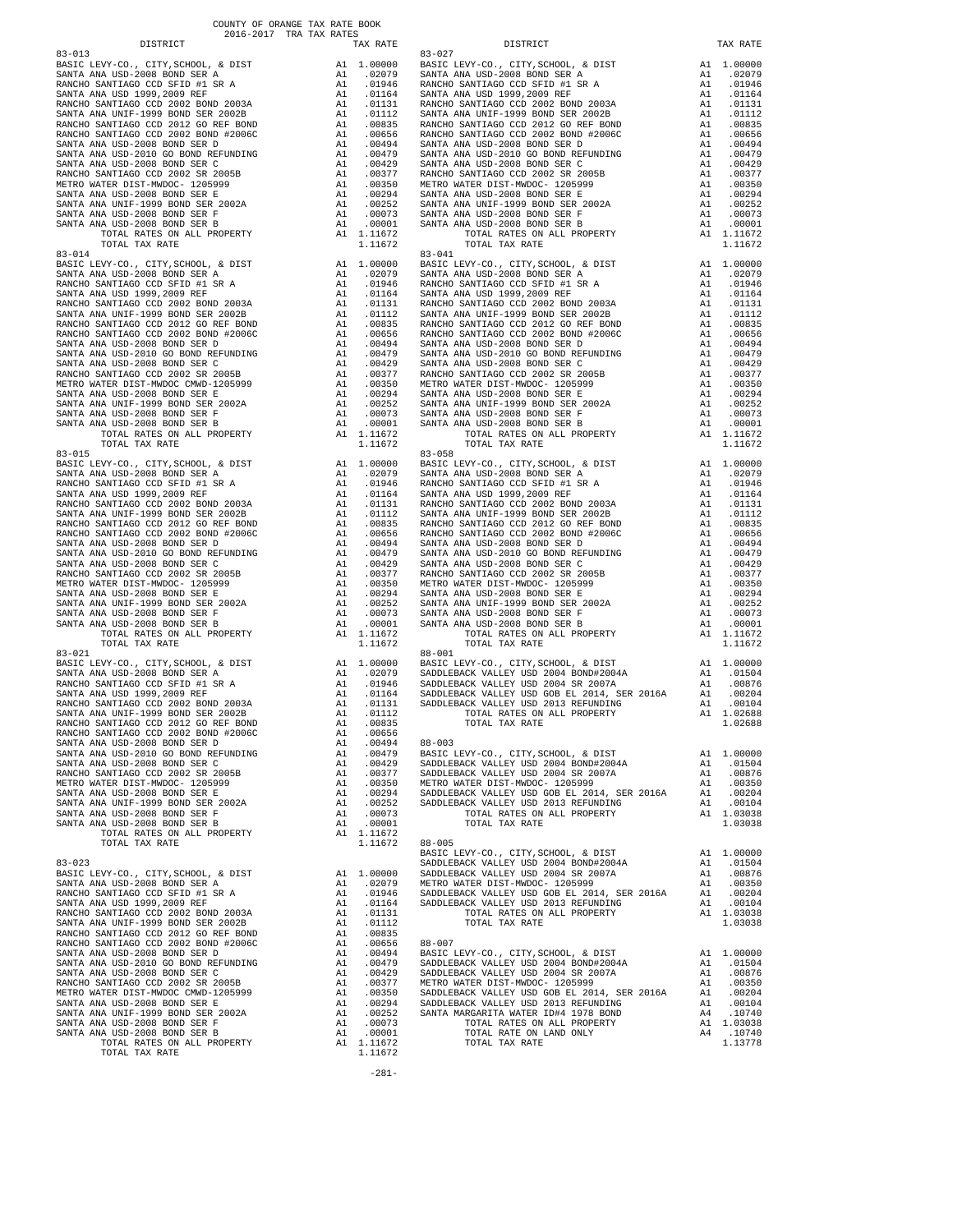| COUNTY OF ORANGE TAX RATE BOOK<br>2016-2017 TRA TAX RATES |         |                |          |
|-----------------------------------------------------------|---------|----------------|----------|
| DISTRICT<br>$88 - 008$                                    |         | $88 - 212$     | TAX RATE |
|                                                           |         |                |          |
|                                                           |         |                |          |
| $88 - 011$                                                |         |                |          |
|                                                           |         |                |          |
| $88 - 024$                                                |         | TOTAL TAX RATE | 1.03038  |
| 88-071                                                    |         | TOTAL TAX RATE | 1.03038  |
| $88 - 072$                                                |         |                |          |
|                                                           |         |                |          |
| 88-194                                                    |         | TOTAL TAX RATE | 1.03038  |
|                                                           |         |                |          |
|                                                           | $-282-$ |                |          |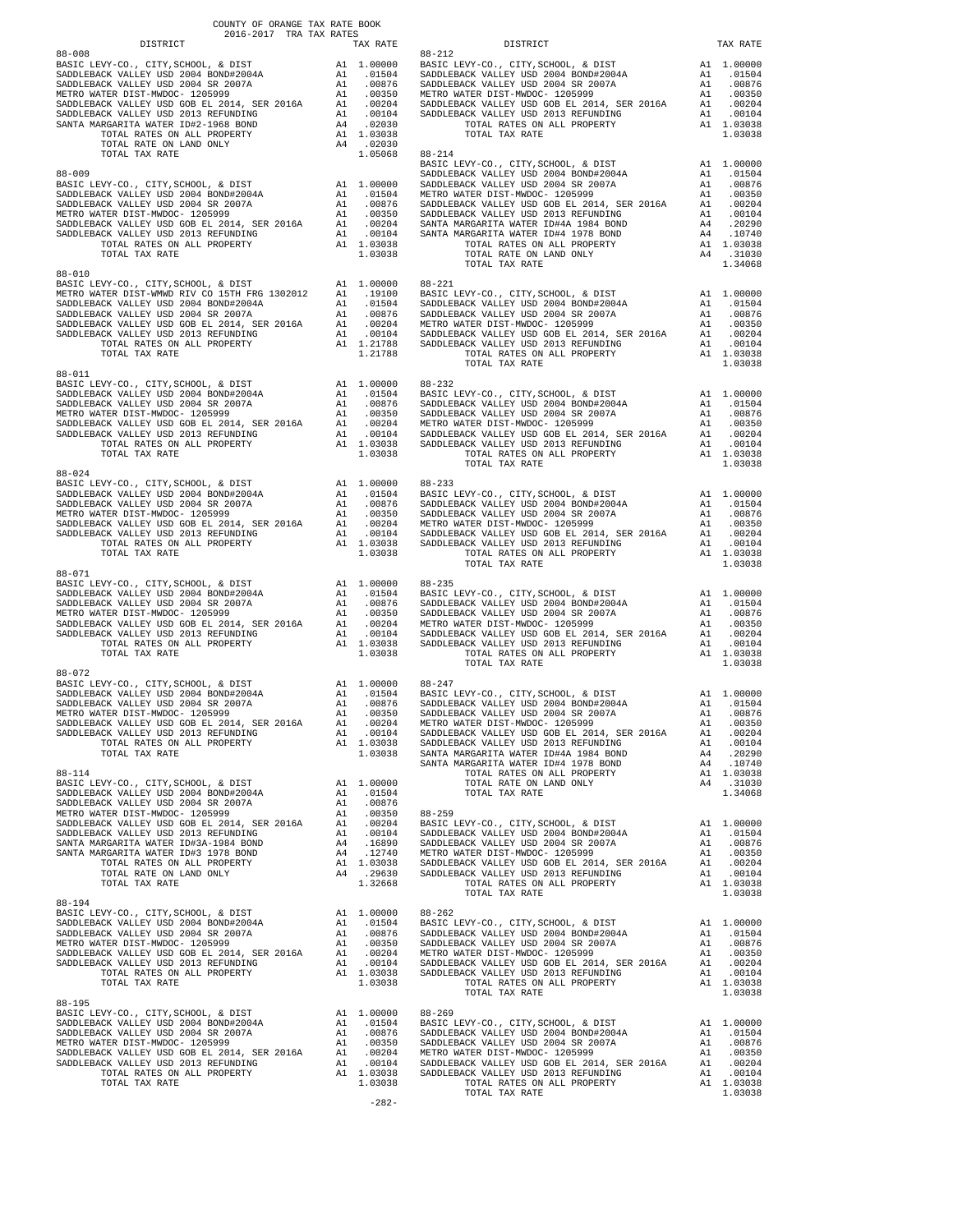| COUNTY OF ORANGE TAX RATE BOOK<br>2016-2017 TRA TAX RATES<br>$2016-2017\quad\text{TRA TAX RATES}\label{eq:2016-2017}$ DISTRICT | TAX RATE | DISTRICT       | TAX RATE |
|--------------------------------------------------------------------------------------------------------------------------------|----------|----------------|----------|
| $88 - 270$                                                                                                                     |          | $89 - 002$     |          |
|                                                                                                                                |          |                |          |
|                                                                                                                                |          |                |          |
|                                                                                                                                |          |                |          |
|                                                                                                                                |          |                |          |
|                                                                                                                                |          |                |          |
|                                                                                                                                |          |                |          |
|                                                                                                                                |          | TOTAL TAX RATE | 1.07351  |
| $88 - 272$                                                                                                                     |          |                |          |
|                                                                                                                                |          |                |          |
|                                                                                                                                |          |                |          |
|                                                                                                                                |          |                |          |
|                                                                                                                                |          |                |          |
|                                                                                                                                |          |                |          |
|                                                                                                                                |          |                |          |
|                                                                                                                                |          |                |          |
|                                                                                                                                |          |                |          |
|                                                                                                                                |          |                |          |
|                                                                                                                                |          |                |          |
|                                                                                                                                |          |                |          |
|                                                                                                                                |          |                |          |
|                                                                                                                                |          |                |          |
|                                                                                                                                |          |                |          |
|                                                                                                                                |          |                |          |
|                                                                                                                                |          |                |          |
|                                                                                                                                |          |                |          |
|                                                                                                                                |          |                |          |
|                                                                                                                                |          |                |          |
|                                                                                                                                |          |                |          |
|                                                                                                                                |          |                |          |
|                                                                                                                                |          |                |          |
|                                                                                                                                |          |                |          |
|                                                                                                                                |          |                |          |
|                                                                                                                                |          |                |          |
|                                                                                                                                |          |                |          |
|                                                                                                                                |          |                |          |
|                                                                                                                                |          |                |          |
|                                                                                                                                |          |                |          |
|                                                                                                                                |          |                |          |
|                                                                                                                                |          |                |          |
|                                                                                                                                |          |                |          |
|                                                                                                                                |          |                |          |
|                                                                                                                                |          |                |          |
|                                                                                                                                |          |                |          |
|                                                                                                                                |          |                |          |
|                                                                                                                                |          |                |          |
|                                                                                                                                |          |                |          |
|                                                                                                                                |          |                |          |
|                                                                                                                                |          |                |          |
|                                                                                                                                |          |                |          |
|                                                                                                                                |          |                |          |
|                                                                                                                                |          |                |          |
|                                                                                                                                |          |                |          |
|                                                                                                                                |          |                |          |
|                                                                                                                                |          |                |          |
|                                                                                                                                |          |                |          |
|                                                                                                                                |          |                |          |
|                                                                                                                                |          |                |          |
|                                                                                                                                |          |                |          |
|                                                                                                                                |          |                |          |
|                                                                                                                                |          |                |          |
|                                                                                                                                |          |                |          |
|                                                                                                                                |          |                |          |
|                                                                                                                                |          |                |          |
|                                                                                                                                |          |                |          |
|                                                                                                                                |          |                |          |
|                                                                                                                                |          |                |          |
|                                                                                                                                |          |                |          |
|                                                                                                                                |          |                |          |
|                                                                                                                                |          |                |          |
|                                                                                                                                |          |                |          |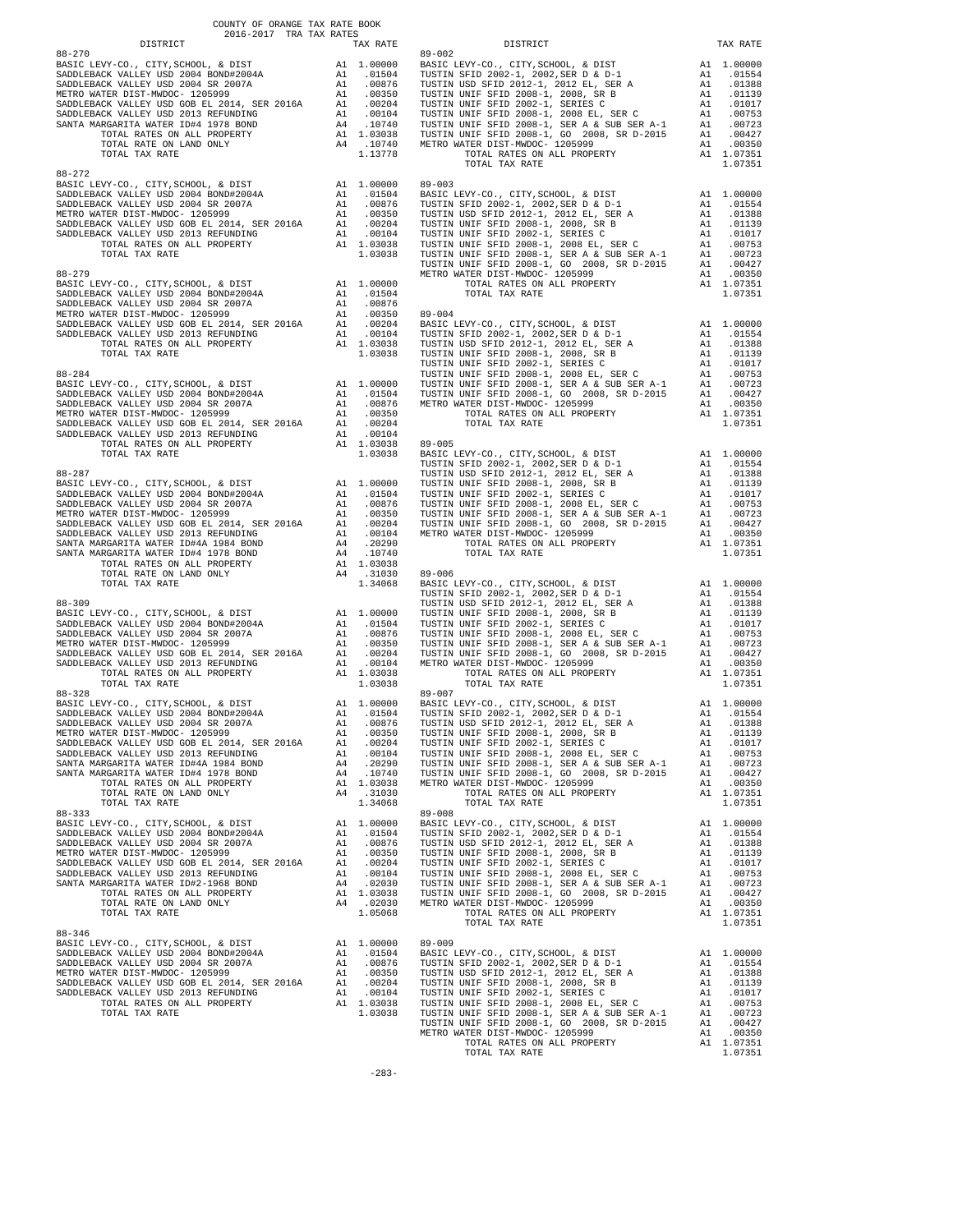89-016 89-024

 COUNTY OF ORANGE TAX RATE BOOK 2016-2017 TRA TAX RATES DISTRICT TAX RATE DISTRICT TAX RATE 89-010<br>
BASIC LEVY-CO., CITY, SCHOOL, & DIST<br>
TUSTIN SFID 2002-1, 2002, SER D & D-1<br>
TUSTIN SFID 2002-1, 2012 EL, SER A<br>
TUSTIN UNIF SFID 2008-1, 2008, SR B<br>
TUSTIN UNIF SFID 2008-1, 2008, SR B<br>
TUSTIN UNIF SFID 2008-1, SE BASIC LEVY-CO., CITY,SCHOOL, & DIST A1 1.00000 BASIC LEVY-CO., CITY,SCHOOL, & DIST A1 1.00000 TUSTIN SFID 2002-1, 2002,SER D & D-1 A1 .01554 TUSTIN SFID 2002-1, 2002,SER D & D-1 A1 .01554 TUSTIN USD SFID 2012-1, 2012 EL, SER A A1 .01388 TUSTIN USD SFID 2012-1, 2012 EL, SER A A1 .01388 TUSTIN UNIF SFID 2008-1, 2008, SR B A1 .01139 TUSTIN UNIF SFID 2008-1, 2008, SR B A1 .01139 TUSTIN UNIF SFID 2002-1, SERIES C A1 .01017 TUSTIN UNIF SFID 2002-1, SERIES C A1 .01017 TUSTIN UNIF SFID 2008-1, 2008 EL, SER C A1 .00753 TUSTIN UNIF SFID 2008-1, 2008 EL, SER C A1 .00753 TUSTIN UNIF SFID 2008-1, SER A & SUB SER A-1 A1 .00723 TUSTIN UNIF SFID 2008-1, SER A & SUB SER A-1 A1 .00723 TUSTIN UNIF SFID 2008-1, GO 2008, SR D-2015 A1 .00427 TUSTIN UNIF SFID 2008-1, GO 2008, SR D-2015 A1 .00427 METRO WATER DIST-MWDOC- 1205999 A1 .00350 METRO WATER DIST-MWDOC- 1205999 A1 .00350 TOTAL RATES ON ALL PROPERTY A1 1.07351 TOTAL RATES ON ALL PROPERTY A1 1.07351 TOTAL TAX RATE 1.07351 TOTAL TAX RATE 1.07351 89-011 89-019 BASIC LEVY-CO., CITY, SCHOOL, & DIST<br>
TUSTIN SFID 2002-1, 2002, SER D & D. Al 1.00000<br>
TUSTIN USD STID 2012-1, 2012 EL, SER A Al .01388<br>
TUSTIN USD SFID 2012-1, 2012 EL, SER A Al .01388<br>
TUSTIN UNIF SFID 2008-1, 2008, SR B TUSTIN UNIF SFID 2008-1, SER A & SUB SER A-1 A1 .00723 TUSTIN UNIF SFID 2008-1, SER A & SUB SER A-1 A1 .00723 TUSTIN UNIF SFID 2008-1, GO 2008, SR D-2015 A1 .00427 TUSTIN UNIF SFID 2008-1, GO 2008, SR D-2015 A1 .00427 METRO WATER DIST-MWDOC- 1205999 A1 .00350 METRO WATER DIST-MWDOC- 1205999 A1 .00350 TOTAL RATES ON ALL PROPERTY A1 1.07351 TOTAL RATES ON ALL PROPERTY A1 1.07351 TOTAL TAX RATE 1.07351 TOTAL TAX RATE 1.07351 89-012 89-020 BASIC LEVY-CO., CITY,SCHOOL, & DIST A1 1.00000 BASIC LEVY-CO., CITY,SCHOOL, & DIST A1 1.00000 TUSTIN SFID 2002-1, 2002,SER D & D-1 A1 .01554 TUSTIN SFID 2002-1, 2002,SER D & D-1 A1 .01554 TUSTIN USD SFID 2012-1, 2012 EL, SER A A1 .01388 TUSTIN USD SFID 2012-1, 2012 EL, SER A A1 .01388 TUSTIN UNIF SFID 2008-1, 2008, SR B A1 .01139 TUSTIN UNIF SFID 2008-1, 2008, SR B A1 .01139 TUSTIN UNIF SFID 2002-1, SERIES C A1 .01017 TUSTIN UNIF SFID 2002-1, SERIES C A1 .01017 TUSTIN UNIF SFID 2008-1, 2008 EL, SER C A1 .00753 TUSTIN UNIF SFID 2008-1, 2008 EL, SER C A1 .00753 TUSTIN UNIF SFID 2008-1, SER A & SUB SER A-1 A1 .00723 TUSTIN UNIF SFID 2008-1, SER A & SUB SER A-1 A1 .00723 TUSTIN UNIF SFID 2008-1, GO 2008, SR D-2015 A1 .00427 TUSTIN UNIF SFID 2008-1, GO 2008, SR D-2015 A1 .00427 METRO WATER DIST-MWDOC- 1205999 A1 .00350 METRO WATER DIST-MWDOC- 1205999 A1 .00350 TOTAL RATES ON ALL PROPERTY A1 1.07351 TOTAL RATES ON ALL PROPERTY A1 1.07351 TOTAL TAX RATE 1.07351 TOTAL TAX RATE 1.07351 89-013 89-021 BASIC LEVY-CO., CITY,SCHOOL, & DIST A1 1.00000 BASIC LEVY-CO., CITY,SCHOOL, & DIST A1 1.00000 TUSTIN SFID 2002-1, 2002,SER D & D-1 A1 .01554 TUSTIN SFID 2002-1, 2002,SER D & D-1 A1 .01554 TUSTIN USD SFID 2012-1, 2012 EL, SER A A1 .01388 TUSTIN USD SFID 2012-1, 2012 EL, SER A A1 .01388 TUSTIN UNIF SFID 2008-1, 2008, SR B A1 .01139 TUSTIN UNIF SFID 2008-1, 2008, SR B A1 .01139 TUSTIN UNIF SFID 2002-1, SERIES C A1 .01017 TUSTIN UNIF SFID 2002-1, SERIES C A1 .01017 TUSTIN UNIF SFID 2008-1, 2008 EL, SER C A1 .00753 TUSTIN UNIF SFID 2008-1, 2008 EL, SER C A1 .00753 TUSTIN UNIF SFID 2008-1, SER A & SUB SER A-1 A1 .00723 TUSTIN UNIF SFID 2008-1, SER A & SUB SER A-1 A1 .00723 TUSTIN UNIF SFID 2008-1, GO 2008, SR D-2015 A1 .00427 TUSTIN UNIF SFID 2008-1, GO 2008, SR D-2015 A1 .00427 METRO WATER DIST-MWDOC- 1205999 A1 .00350 METRO WATER DIST-MWDOC- 1205999 A1 .00350 TOTAL RATES ON ALL PROPERTY A1 1.07351 TOTAL RATES ON ALL PROPERTY A1 1.07351 TOTAL TAX RATE 1.07351 TOTAL TAX RATE 1.07351 89-014 89-022 BASIC LEVY-CO., CITY,SCHOOL, & DIST A1 1.00000 BASIC LEVY-CO., CITY,SCHOOL, & DIST A1 1.00000 TUSTIN SFID 2002-1, 2002,SER D & D-1 A1 .01554 TUSTIN SFID 2002-1, 2002,SER D & D-1 A1 .01554 TUSTIN USD SFID 2012-1, 2012 EL, SER A A1 .01388 TUSTIN USD SFID 2012-1, 2012 EL, SER A A1 .01388 TUSTIN UNIF SFID 2008-1, 2008, SR B A1 .01139 TUSTIN UNIF SFID 2008-1, 2008, SR B A1 .01139 TUSTIN UNIF SFID 2002-1, SERIES C A1 .01017 TUSTIN UNIF SFID 2002-1, SERIES C A1 .01017 TUSTIN UNIF SFID 2008–1, 2008 EL, SER C<br>TUSTIN UNIF SFID 2008–1, 2008 EL, SER A & SUB SER A-1 AL 00753<br>TUSTIN UNIF SFID 2008–1, SER A & SUB SER A-1 AL 00723<br>TUSTIN UNIF SFID 2008–1, GO 2008, SR D-2015 A1 0.00427<br>TUSTIN UNI 89-015 (1990)<br>BASIC LEVY-CO., CITY, SCHOOL, & DIST<br>TUSTIN SFID 2002-1, 2002, SER D & D-1 (1990)<br>TUSTIN USD SFID 2012-1, 2012 EL, SER A (1990)<br>TUSTIN USD SFID 2002-1, 2012 EL, SER A (1990)<br>TUSTIN UNIF SFID 2002-1, SER A A1 TUSTIN UNIF SFID 2008-1, 2008 EL, SER C<br>TUSTIN UNIF SFID 2008-1, SER A & SUB SER A-1 al 00753<br>TUSTIN UNIF SFID 2008-1, SER A & SUB SER A-1 al 00723<br>TUSTIN UNIF SFID 2008, SR D-2018, SR D-2015 al 00427<br>METRO WATER DIST-MWDO TOTAL TAX RATE 1.07351 TOTAL TAX RATE 1.07351 BASIC LEVY-CO., CITY,SCHOOL, & DIST A1 1.00000 BASIC LEVY-CO., CITY,SCHOOL, & DIST A1 1.00000 TUSTIN SFID 2002-1, 2002, SER D & D-1 A1 .01554 TUSTIN SFID 2002-1, 2002, SER D & D-1 A1 .01554<br>TUSTIN USD SFID 2012-1, 2012 EL, SER A A1 .01388 TUSTIN USD SFID 2012-1, 2012 EL, SER A A1 .01388<br>TUSTIN UNIF SFID 2002-1, SER TUSTIN UNIF SFID 2008–1, SER A & SUB SER A-1 (00723 TUSTIN UNIF SFID 2008–1, SER A & SUB SER A-1 (00723 TUSTIN UNIF SFID 2008–1, SER A & SUB SER A-1 (00427 TUSTIN UNIF SFID 2008–1, GO 2008), SR D-2015 (00427 TUSTIN UNIF S 89-017 89-025 BASIC LEVY-CO., CITY,SCHOOL, & DIST A1 1.00000 BASIC LEVY-CO., CITY,SCHOOL, & DIST A1 1.00000 TUSTIN SFID 2002-1, 2002,SER D & D-1 A1 .01554 TUSTIN SFID 2002-1, 2002,SER D & D-1 A1 .01554 TUSTIN USD SFID 2012-1, 2012 EL, SER A A1 .01388 TUSTIN USD SFID 2012-1, 2012 EL, SER A A1 .01388 TUSTIN UNIF SFID 2008-1, 2008, SR B A1 .01139 TUSTIN UNIF SFID 2008-1, 2008, SR B A1 .01139 TUSTIN UNIF SFID 2002-1, SERIES C A1 .01017 TUSTIN UNIF SFID 2002-1, SERIES C A1 .01017 TUSTIN UNIF SFID 2008-1, 2008 EL, SER CAI .00753 TUSTIN UNIF SFID 2008-1, 2008 EL, SER CAI .00753<br>TUSTIN UNIF SFID 2008-1, SER A & SUB SER A-1 AI .00723 TUSTIN UNIF SFID 2008-1, SER RA & SUB SER A-1 AI .00723<br>TUSTIN UNIF S TOTAL RATES ON ALL PROPERTY A1 1.07351 TOTAL RATES ON ALL PROPERTY A1 1.07351 TOTAL TAX RATE 1.07351 TOTAL TAX RATE 1.07351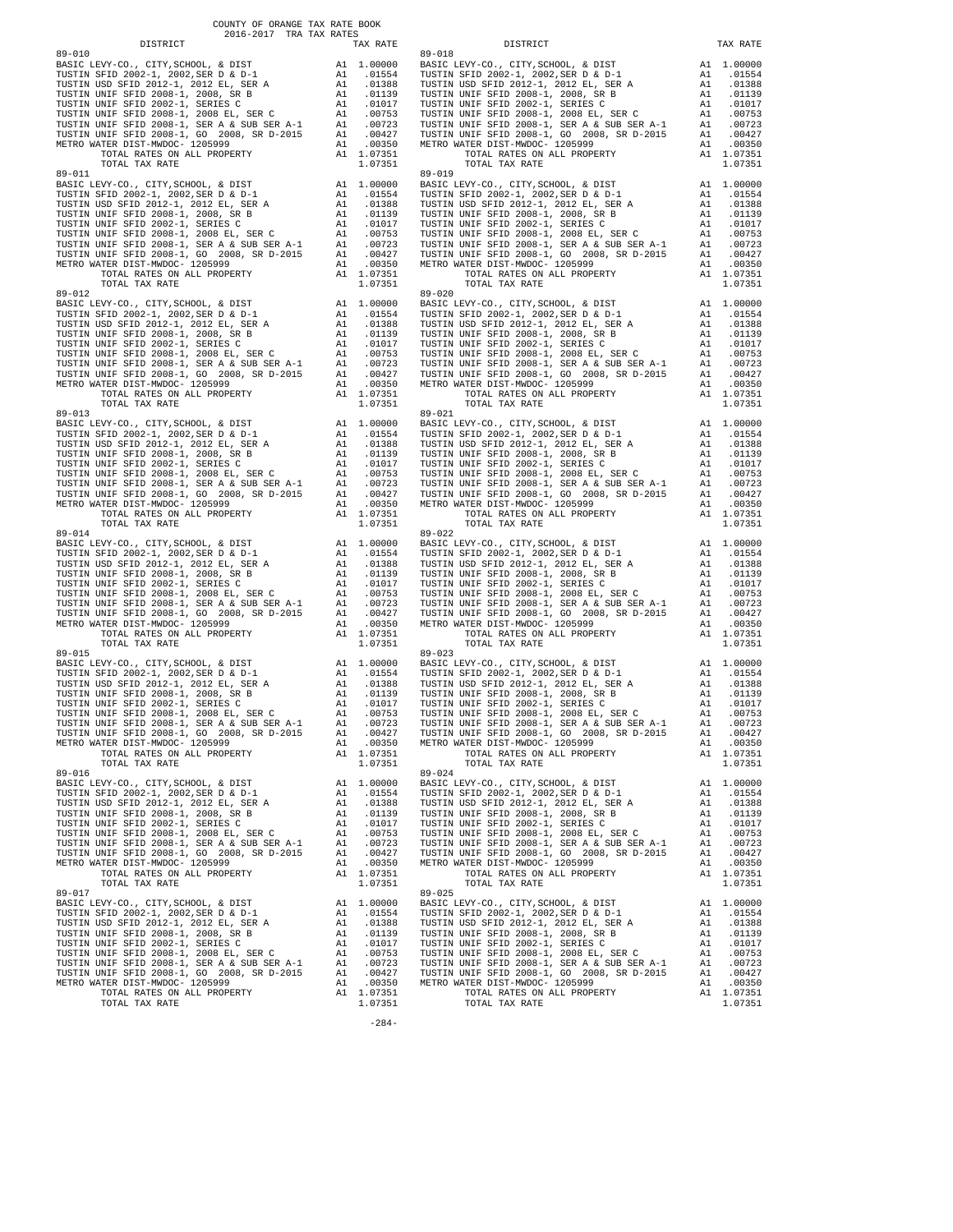| COUNTY OF ORANGE TAX RATE BOOK<br>2016-2017 TRA TAX RATES |          |                                                                                                                                                                                                                                                                                                                                                                                                                                                                                                                                               |          |
|-----------------------------------------------------------|----------|-----------------------------------------------------------------------------------------------------------------------------------------------------------------------------------------------------------------------------------------------------------------------------------------------------------------------------------------------------------------------------------------------------------------------------------------------------------------------------------------------------------------------------------------------|----------|
| DISTRICT                                                  | TAX RATE | DISTRICT                                                                                                                                                                                                                                                                                                                                                                                                                                                                                                                                      | TAX RATE |
| $89 - 026$                                                |          | $89 - 036$                                                                                                                                                                                                                                                                                                                                                                                                                                                                                                                                    |          |
|                                                           |          |                                                                                                                                                                                                                                                                                                                                                                                                                                                                                                                                               |          |
|                                                           |          |                                                                                                                                                                                                                                                                                                                                                                                                                                                                                                                                               |          |
|                                                           |          |                                                                                                                                                                                                                                                                                                                                                                                                                                                                                                                                               |          |
|                                                           |          | $\begin{minipage}[t] \begin{tabular}{0.95\textwidth}\begin{tabular}{0.95\textwidth}\begin{tabular}{0.95\textwidth}\begin{tabular}{0.95\textwidth}\begin{tabular}{0.95\textwidth}\begin{tabular}{0.95\textwidth}\begin{tabular}{0.95\textwidth}\begin{tabular}{0.95\textwidth}\begin{tabular}{0.95\textwidth}\begin{tabular}{0.95\textwidth}\begin{tabular}{0.95\textwidth}\begin{tabular}{0.95\textwidth}\begin{tabular}{0.95\textwidth}\begin{tabular}{0.95\textwidth}\begin{tabular}{0.95\textwidth}\begin{tabular}{0.95\textwidth}\begin{$ |          |
|                                                           |          | TUSTIN UNIF SFID 2008-1, SER A & SUB SER A-1 (00723 TUSTIN UNIF SFID 2008-1, SER A & SUB SER A-1 (00723 TUSTIN UNIF SFID 2008-1, SER A & SUB SER A-1 (00723 TUSTIN UNIF SFID 2008-1, SER A & SUB SER A-1 (00723 TUSTIN UNIF SF                                                                                                                                                                                                                                                                                                                |          |
| $89 - 034$                                                |          | $89 - 046$                                                                                                                                                                                                                                                                                                                                                                                                                                                                                                                                    |          |
|                                                           |          |                                                                                                                                                                                                                                                                                                                                                                                                                                                                                                                                               |          |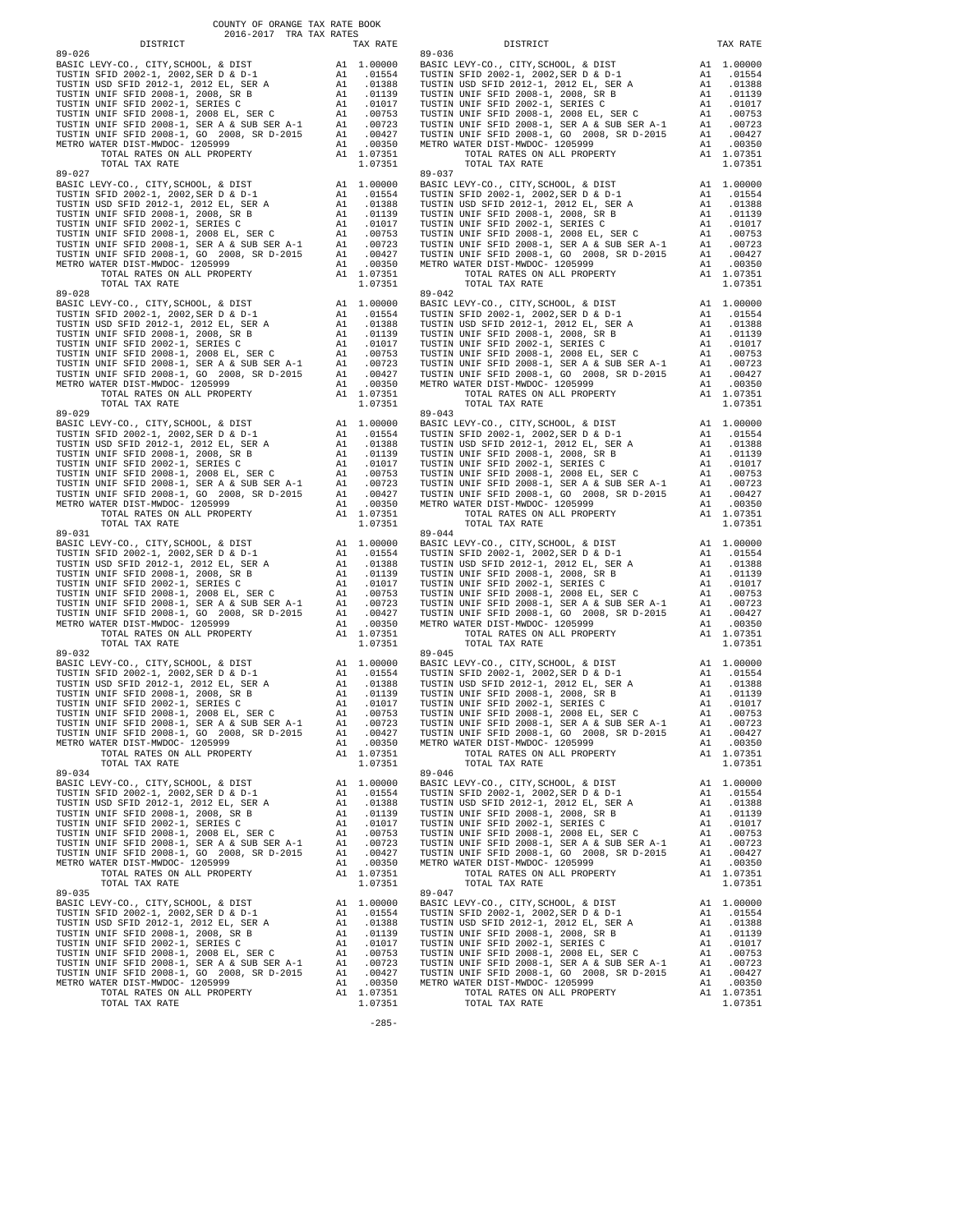| 2016-2017 TRA TAX RATES<br>DISTRICT | TAX RATE | DISTRICT                                                                                                                                                                                                                                                                       | TAX RATE |
|-------------------------------------|----------|--------------------------------------------------------------------------------------------------------------------------------------------------------------------------------------------------------------------------------------------------------------------------------|----------|
| $89 - 048$                          |          | $89 - 057$                                                                                                                                                                                                                                                                     |          |
|                                     |          |                                                                                                                                                                                                                                                                                |          |
|                                     |          |                                                                                                                                                                                                                                                                                |          |
|                                     |          |                                                                                                                                                                                                                                                                                |          |
|                                     |          |                                                                                                                                                                                                                                                                                |          |
|                                     |          |                                                                                                                                                                                                                                                                                |          |
|                                     |          |                                                                                                                                                                                                                                                                                |          |
|                                     |          |                                                                                                                                                                                                                                                                                |          |
|                                     |          |                                                                                                                                                                                                                                                                                |          |
|                                     |          |                                                                                                                                                                                                                                                                                |          |
|                                     |          |                                                                                                                                                                                                                                                                                |          |
|                                     |          |                                                                                                                                                                                                                                                                                |          |
|                                     |          |                                                                                                                                                                                                                                                                                |          |
|                                     |          |                                                                                                                                                                                                                                                                                |          |
|                                     |          |                                                                                                                                                                                                                                                                                |          |
|                                     |          |                                                                                                                                                                                                                                                                                |          |
|                                     |          |                                                                                                                                                                                                                                                                                |          |
|                                     |          |                                                                                                                                                                                                                                                                                |          |
|                                     |          |                                                                                                                                                                                                                                                                                |          |
|                                     |          |                                                                                                                                                                                                                                                                                |          |
|                                     |          |                                                                                                                                                                                                                                                                                |          |
|                                     |          |                                                                                                                                                                                                                                                                                |          |
|                                     |          |                                                                                                                                                                                                                                                                                |          |
|                                     |          |                                                                                                                                                                                                                                                                                |          |
|                                     |          |                                                                                                                                                                                                                                                                                |          |
|                                     |          |                                                                                                                                                                                                                                                                                |          |
|                                     |          |                                                                                                                                                                                                                                                                                |          |
|                                     |          |                                                                                                                                                                                                                                                                                |          |
|                                     |          |                                                                                                                                                                                                                                                                                |          |
|                                     |          |                                                                                                                                                                                                                                                                                |          |
|                                     |          |                                                                                                                                                                                                                                                                                |          |
|                                     |          |                                                                                                                                                                                                                                                                                |          |
|                                     |          |                                                                                                                                                                                                                                                                                |          |
|                                     |          |                                                                                                                                                                                                                                                                                |          |
|                                     |          |                                                                                                                                                                                                                                                                                |          |
|                                     |          |                                                                                                                                                                                                                                                                                |          |
|                                     |          |                                                                                                                                                                                                                                                                                |          |
|                                     |          |                                                                                                                                                                                                                                                                                |          |
|                                     |          |                                                                                                                                                                                                                                                                                |          |
|                                     |          |                                                                                                                                                                                                                                                                                |          |
|                                     |          |                                                                                                                                                                                                                                                                                |          |
|                                     |          | $\begin{array}{cccccccccccc} 10701 & 0.046 & 0.046 & 0.046 & 0.046 & 0.046 & 0.046 & 0.046 & 0.046 & 0.046 & 0.046 & 0.046 & 0.046 & 0.046 & 0.046 & 0.046 & 0.046 & 0.046 & 0.046 & 0.046 & 0.046 & 0.046 & 0.046 & 0.046 & 0.046 & 0.046 & 0.046 & 0.046 & 0.046 & 0.046 & $ |          |
|                                     |          |                                                                                                                                                                                                                                                                                |          |
|                                     |          |                                                                                                                                                                                                                                                                                |          |
|                                     |          |                                                                                                                                                                                                                                                                                |          |
|                                     |          |                                                                                                                                                                                                                                                                                |          |
|                                     |          |                                                                                                                                                                                                                                                                                |          |
|                                     |          |                                                                                                                                                                                                                                                                                |          |
|                                     |          |                                                                                                                                                                                                                                                                                |          |
|                                     |          |                                                                                                                                                                                                                                                                                |          |
|                                     |          |                                                                                                                                                                                                                                                                                |          |
|                                     |          |                                                                                                                                                                                                                                                                                |          |
|                                     |          |                                                                                                                                                                                                                                                                                |          |
|                                     |          |                                                                                                                                                                                                                                                                                |          |
|                                     |          |                                                                                                                                                                                                                                                                                |          |
|                                     |          |                                                                                                                                                                                                                                                                                |          |
|                                     |          |                                                                                                                                                                                                                                                                                |          |
|                                     |          |                                                                                                                                                                                                                                                                                |          |
|                                     |          |                                                                                                                                                                                                                                                                                |          |
|                                     |          |                                                                                                                                                                                                                                                                                |          |
|                                     |          |                                                                                                                                                                                                                                                                                |          |
|                                     |          |                                                                                                                                                                                                                                                                                |          |
|                                     |          |                                                                                                                                                                                                                                                                                |          |
|                                     |          |                                                                                                                                                                                                                                                                                |          |
|                                     |          |                                                                                                                                                                                                                                                                                |          |
|                                     |          |                                                                                                                                                                                                                                                                                |          |
|                                     |          |                                                                                                                                                                                                                                                                                |          |
|                                     |          |                                                                                                                                                                                                                                                                                |          |
|                                     |          |                                                                                                                                                                                                                                                                                |          |
|                                     |          |                                                                                                                                                                                                                                                                                |          |
|                                     |          |                                                                                                                                                                                                                                                                                |          |
|                                     |          |                                                                                                                                                                                                                                                                                |          |
|                                     |          |                                                                                                                                                                                                                                                                                |          |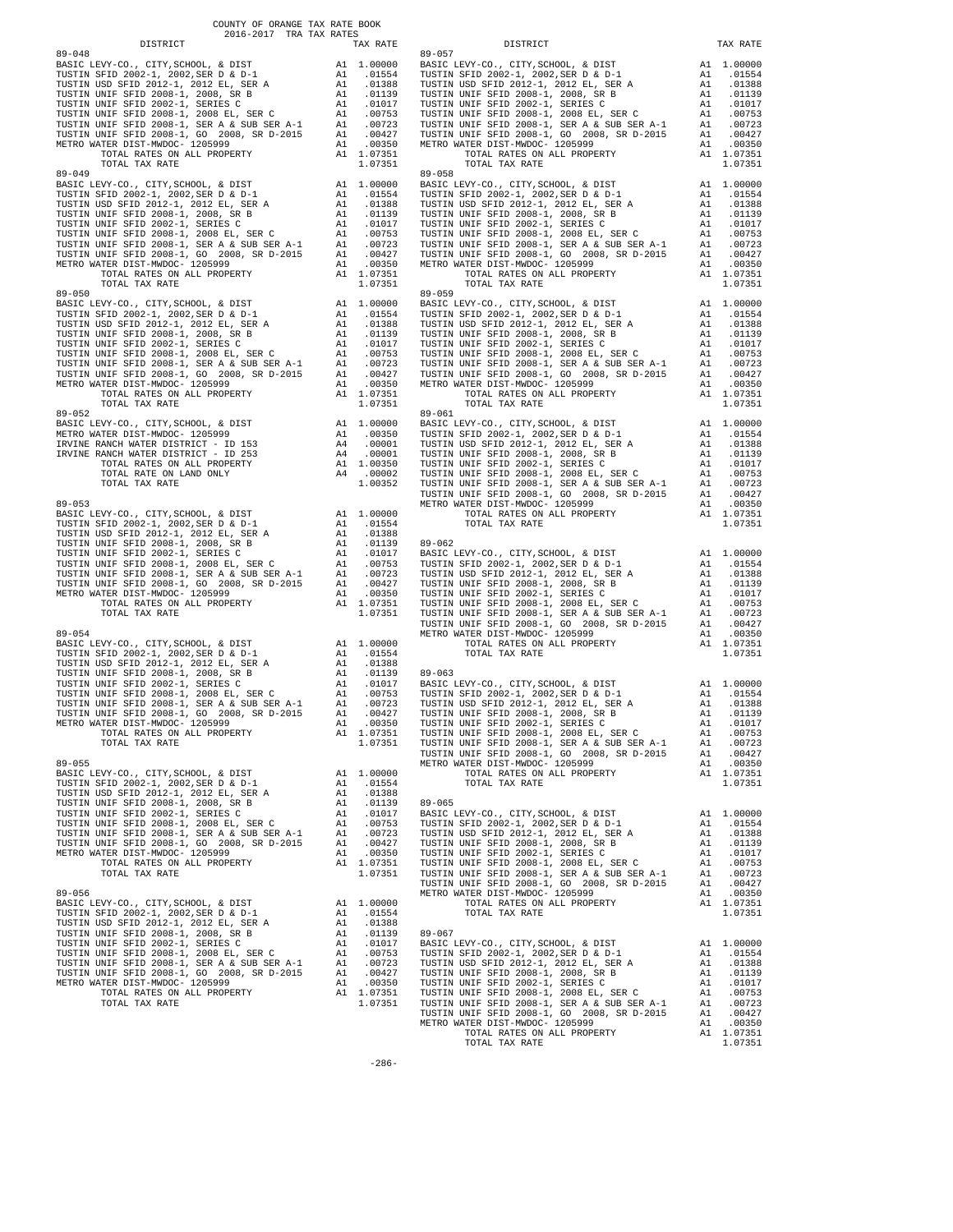| DISIRICI                               | IAA KAIL                                                                    |         |
|----------------------------------------|-----------------------------------------------------------------------------|---------|
| $89 - 068$                             |                                                                             | 89-075  |
|                                        |                                                                             |         |
|                                        |                                                                             |         |
|                                        |                                                                             |         |
|                                        |                                                                             |         |
|                                        |                                                                             |         |
|                                        |                                                                             |         |
|                                        |                                                                             |         |
|                                        |                                                                             |         |
|                                        |                                                                             |         |
| TOTAL TAX RATE                         | 1.07351                                                                     |         |
| $89 - 069$                             |                                                                             | 89-076  |
|                                        |                                                                             |         |
|                                        |                                                                             |         |
|                                        |                                                                             |         |
|                                        |                                                                             |         |
|                                        |                                                                             |         |
|                                        |                                                                             |         |
|                                        |                                                                             |         |
|                                        |                                                                             |         |
|                                        |                                                                             |         |
|                                        |                                                                             |         |
|                                        |                                                                             |         |
|                                        |                                                                             |         |
|                                        |                                                                             |         |
|                                        |                                                                             | TUSTIN  |
| $89 - 070$                             |                                                                             | TUSTIN  |
|                                        |                                                                             |         |
|                                        |                                                                             |         |
|                                        |                                                                             |         |
|                                        |                                                                             |         |
|                                        |                                                                             |         |
|                                        |                                                                             |         |
|                                        |                                                                             |         |
|                                        |                                                                             |         |
|                                        |                                                                             |         |
|                                        |                                                                             |         |
|                                        |                                                                             | TUSTIN  |
| $89 - 071$                             |                                                                             | TUSTIN  |
|                                        |                                                                             |         |
|                                        |                                                                             |         |
|                                        |                                                                             |         |
|                                        |                                                                             |         |
|                                        |                                                                             |         |
|                                        |                                                                             |         |
|                                        |                                                                             |         |
|                                        |                                                                             |         |
|                                        |                                                                             |         |
|                                        |                                                                             |         |
|                                        |                                                                             | TUSTIN  |
|                                        |                                                                             |         |
|                                        |                                                                             |         |
|                                        |                                                                             |         |
|                                        |                                                                             |         |
|                                        |                                                                             |         |
|                                        |                                                                             |         |
|                                        |                                                                             |         |
|                                        |                                                                             |         |
|                                        |                                                                             |         |
|                                        |                                                                             |         |
|                                        |                                                                             |         |
|                                        |                                                                             |         |
| BASIC LEVY-CO., CITY, SCHOOL, & DIST   | A1 1.00000                                                                  | TUSTIN  |
| TUSTIN SFID 2002-1, 2002, SER D & D-1  | A1 .01554                                                                   | TUSTIN  |
| TUSTIN USD SFID 2012-1, 2012 EL, SER A | A1 .01388                                                                   | TUSTIN  |
|                                        |                                                                             |         |
|                                        |                                                                             |         |
|                                        |                                                                             |         |
|                                        |                                                                             |         |
|                                        |                                                                             |         |
| TOTAL RATES ON ALL PROPERTY            | A1 1.07351                                                                  | BASIC L |
| TOTAL TAX RATE                         | 1.07351                                                                     | TUSTIN  |
|                                        |                                                                             | TUSTIN  |
| $89 - 074$                             |                                                                             | TUSTIN  |
| BASIC LEVY-CO., CITY, SCHOOL, & DIST   | A1 1.00000                                                                  | TUSTIN  |
|                                        |                                                                             |         |
|                                        |                                                                             |         |
|                                        |                                                                             |         |
|                                        |                                                                             |         |
|                                        |                                                                             |         |
|                                        | $\begin{array}{ccc}\n & & \sqrt{23} \\ A1 & 00427 \\ A1 & 002\n\end{array}$ |         |
|                                        |                                                                             |         |
| TOTAL RATES ON ALL PROPERTY            | A1 1.07351                                                                  |         |
| TOTAL TAX RATE                         | 1.07351                                                                     |         |
|                                        |                                                                             |         |

| COUNTY OF ORANGE TAX RATE BOOK<br>2016-2017 TRA TAX RATES |          |                        |          |
|-----------------------------------------------------------|----------|------------------------|----------|
| DISTRICT<br>$89 - 068$                                    | TAX RATE | DISTRICT<br>$89 - 075$ | TAX RATE |
|                                                           |          |                        |          |
|                                                           |          |                        |          |
|                                                           |          |                        |          |
|                                                           |          |                        |          |
|                                                           |          |                        |          |
|                                                           |          |                        |          |
|                                                           |          |                        |          |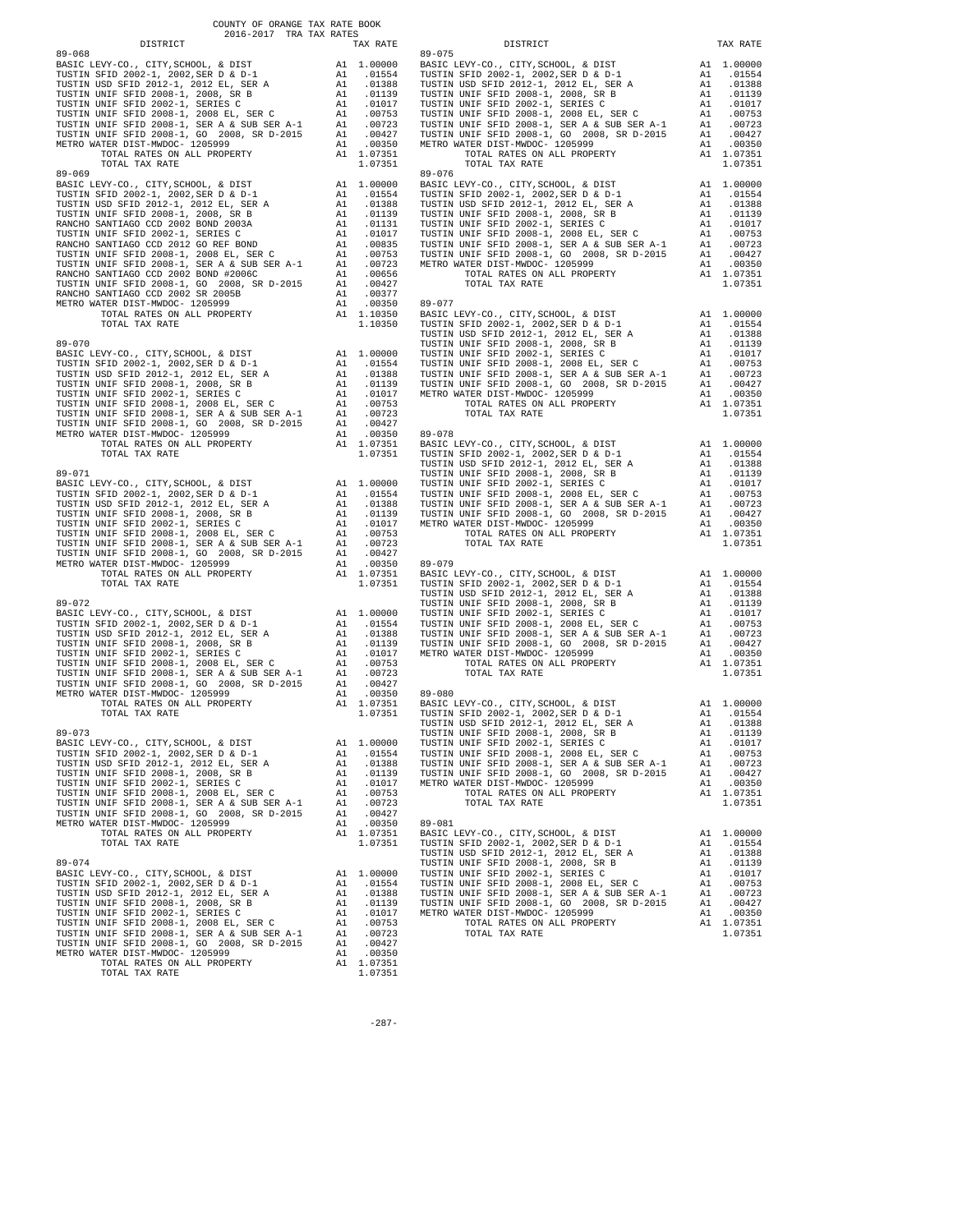| DISTRICT | TAX RATE | DISTRICT       | TAX RATE |
|----------|----------|----------------|----------|
|          |          |                |          |
|          |          |                |          |
|          |          |                |          |
|          |          |                |          |
|          |          |                |          |
|          |          |                |          |
|          |          |                |          |
|          |          |                |          |
|          |          |                |          |
|          |          |                |          |
|          |          |                |          |
|          |          |                |          |
|          |          |                |          |
|          |          |                |          |
|          |          |                |          |
|          |          |                |          |
|          |          |                |          |
|          |          |                |          |
|          |          |                |          |
|          |          |                |          |
|          |          |                |          |
|          |          |                |          |
|          |          |                |          |
|          |          |                |          |
|          |          |                |          |
|          |          |                |          |
|          |          |                |          |
|          |          |                |          |
|          |          |                |          |
|          |          |                |          |
|          |          |                |          |
|          |          |                |          |
|          |          |                |          |
|          |          |                |          |
|          |          |                |          |
|          |          |                |          |
|          |          |                |          |
|          |          |                |          |
|          |          |                |          |
|          |          |                |          |
|          |          |                |          |
|          |          |                |          |
|          |          |                |          |
|          |          |                |          |
|          |          |                |          |
|          |          |                |          |
|          |          |                |          |
|          |          |                |          |
|          |          |                |          |
|          |          |                |          |
|          |          |                |          |
|          |          |                |          |
|          |          |                |          |
|          |          |                |          |
|          |          |                |          |
|          |          |                |          |
|          |          |                |          |
|          |          |                |          |
|          |          |                |          |
|          |          |                |          |
|          |          |                |          |
|          |          |                |          |
|          |          |                |          |
|          |          |                |          |
|          |          |                |          |
|          |          |                |          |
|          |          |                |          |
|          |          |                |          |
|          |          |                |          |
|          |          |                |          |
|          |          |                |          |
|          |          |                |          |
|          |          |                |          |
|          |          |                |          |
|          |          |                |          |
|          |          |                |          |
|          |          |                |          |
|          |          |                |          |
|          |          |                |          |
|          |          |                |          |
|          |          |                |          |
|          |          |                |          |
|          |          |                |          |
|          |          |                |          |
|          |          |                |          |
|          |          |                |          |
|          |          |                |          |
|          |          |                |          |
|          |          |                |          |
|          |          |                |          |
|          |          |                |          |
|          |          | TOTAL TAX RATE |          |
|          |          |                |          |

COUNTY OF ORANGE TAX RATE BOOK 2016-2017 TRA TAX RATES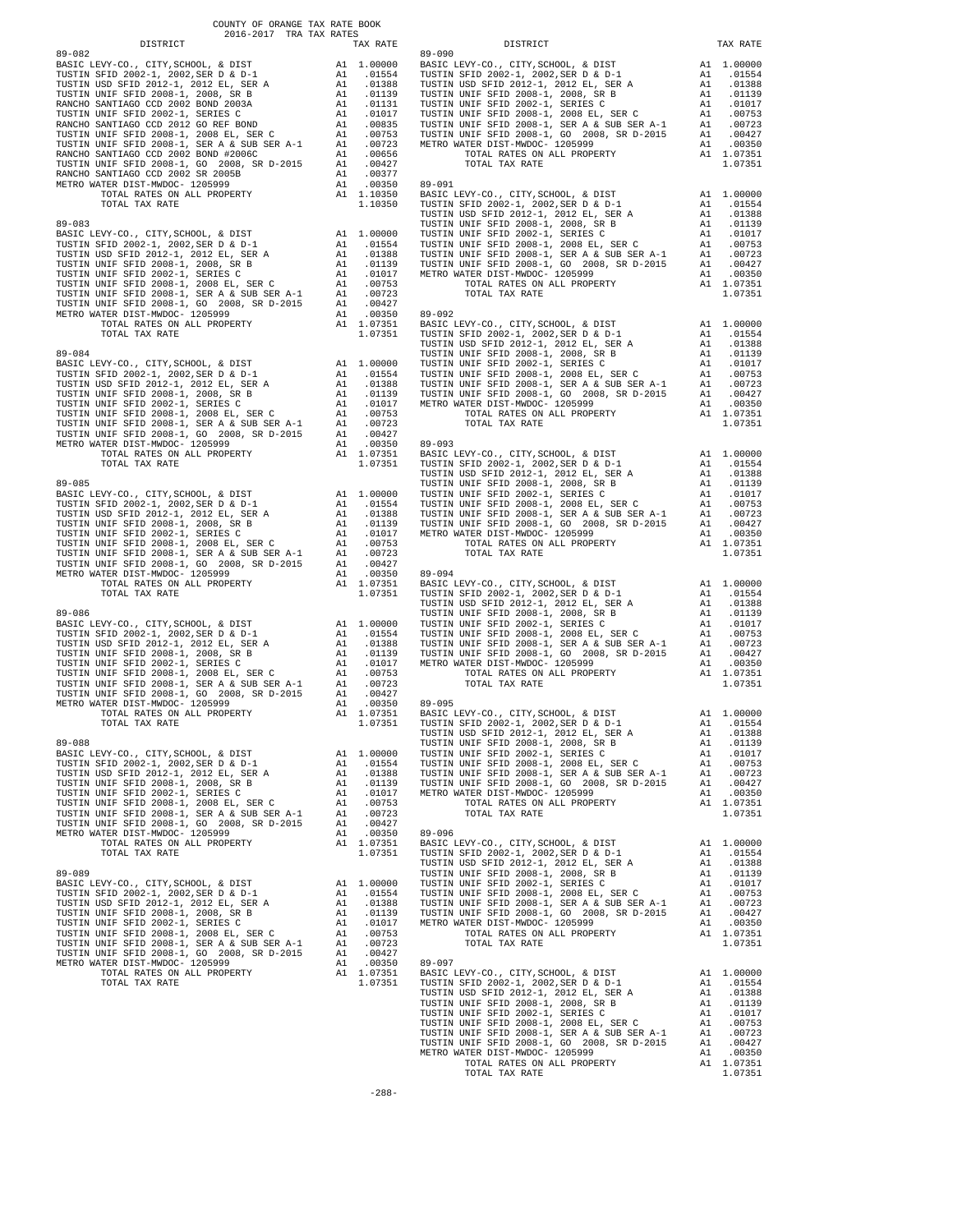89-104 89-112

 COUNTY OF ORANGE TAX RATE BOOK 2016-2017 TRA TAX RATES DISTRICT TAX RATE DISTRICT TAX RATE 89-098<br>
BASIC LEVY-CO., CITY, SCHOOL, & DIST<br>
TUSTIN SFID 2002-1, 2002, SER D & D-1<br>
TUSTIN SFID 2002-1, 2012 EL, SER A<br>
TUSTIN UNIF SFID 2008-1, 2008, SR B<br>
TUSTIN UNIF SFID 2008-1, 2008, SR B<br>
TUSTIN UNIF SFID 2008-1, SE BASIC LEVY-CO., CITY,SCHOOL, & DIST A1 1.00000 BASIC LEVY-CO., CITY,SCHOOL, & DIST A1 1.00000 TUSTIN SFID 2002-1, 2002,SER D & D-1 A1 .01554 TUSTIN SFID 2002-1, 2002,SER D & D-1 A1 .01554 TUSTIN USD SFID 2012-1, 2012 EL, SER A A1 .01388 TUSTIN USD SFID 2012-1, 2012 EL, SER A A1 .01388 TUSTIN UNIF SFID 2008-1, 2008, SR B A1 .01139 TUSTIN UNIF SFID 2008-1, 2008, SR B A1 .01139 TUSTIN UNIF SFID 2002-1, SERIES C A1 .01017 TUSTIN UNIF SFID 2002-1, SERIES C A1 .01017 TUSTIN UNIF SFID 2008-1, 2008 EL, SER C A1 .00753 TUSTIN UNIF SFID 2008-1, 2008 EL, SER C A1 .00753 TUSTIN UNIF SFID 2008-1, SER A & SUB SER A-1 A1 .00723 TUSTIN UNIF SFID 2008-1, SER A & SUB SER A-1 A1 .00723 TUSTIN UNIF SFID 2008-1, GO 2008, SR D-2015 A1 .00427 TUSTIN UNIF SFID 2008-1, GO 2008, SR D-2015 A1 .00427 METRO WATER DIST-MWDOC- 1205999 A1 .00350 METRO WATER DIST-MWDOC- 1205999 A1 .00350 TOTAL RATES ON ALL PROPERTY A1 1.07351 TOTAL RATES ON ALL PROPERTY A1 1.07351 TOTAL TAX RATE 1.07351 TOTAL TAX RATE 1.07351 89-099 89-107 BASIC LEVY-CO., CITY,SCHOOL, & DIST A1 1.00000 BASIC LEVY-CO., CITY,SCHOOL, & DIST A1 1.00000 TUSTIN SFID 2002-1, 2002,SER D & D-1 A1 .01554 TUSTIN SFID 2002-1, 2002,SER D & D-1 A1 .01554 TUSTIN USD SFID 2012-1, 2012 EL, SER A A1 .01388 TUSTIN USD SFID 2012-1, 2012 EL, SER A A1 .01388 TUSTIN UNIF SFID 2008-1, 2008, SR B A1 .01139 TUSTIN UNIF SFID 2008-1, 2008, SR B A1 .01139 TUSTIN UNIF SFID 2002-1, SERIES C A1 .01017 TUSTIN UNIF SFID 2002-1, SERIES C A1 .01017 TUSTIN UNIF SFID 2008-1, 2008 EL, SER C A1 .00753 TUSTIN UNIF SFID 2008-1, 2008 EL, SER C A1 .00753 TUSTIN UNIF SFID 2008-1, SER A & SUB SER A-1 A1 .00723 TUSTIN UNIF SFID 2008-1, SER A & SUB SER A-1 A1 .00723 TUSTIN UNIF SFID 2008-1, GO 2008, SR D-2015 A1 .00427 TUSTIN UNIF SFID 2008-1, GO 2008, SR D-2015 A1 .00427 METRO WATER DIST-MWDOC- 1205999 A1 .00350 METRO WATER DIST-MWDOC- 1205999 A1 .00350 TOTAL RATES ON ALL PROPERTY A1 1.07351 TOTAL RATES ON ALL PROPERTY A1 1.07351 TOTAL TAX RATE 1.07351 TOTAL TAX RATE 1.07351 89-100 89-108 BASIC LEVY-CO., CITY,SCHOOL, & DIST A1 1.00000 BASIC LEVY-CO., CITY,SCHOOL, & DIST A1 1.00000 TUSTIN SFID 2002-1, 2002,SER D & D-1 A1 .01554 TUSTIN SFID 2002-1, 2002,SER D & D-1 A1 .01554 TUSTIN USD SFID 2012-1, 2012 EL, SER A A1 .01388 TUSTIN USD SFID 2012-1, 2012 EL, SER A A1 .01388 TUSTIN UNIF SFID 2008-1, 2008, SR B A1 .01139 TUSTIN UNIF SFID 2008-1, 2008, SR B A1 .01139 TUSTIN UNIF SFID 2002-1, SERIES C A1 .01017 TUSTIN UNIF SFID 2002-1, SERIES C A1 .01017 TUSTIN UNIF SFID 2008-1, 2008 EL, SER C A1 .00753 TUSTIN UNIF SFID 2008-1, 2008 EL, SER C A1 .00753 TUSTIN UNIF SFID 2008-1, SER A & SUB SER A-1 A1 .00723 TUSTIN UNIF SFID 2008-1, SER A & SUB SER A-1 A1 .00723 TUSTIN UNIF SFID 2008-1, GO 2008, SR D-2015 A1 .00427 TUSTIN UNIF SFID 2008-1, GO 2008, SR D-2015 A1 .00427 METRO WATER DIST-MWDOC- 1205999 A1 .00350 METRO WATER DIST-MWDOC- 1205999 A1 .00350 TOTAL RATES ON ALL PROPERTY A1 1.07351 TOTAL RATES ON ALL PROPERTY A1 1.07351 TOTAL TAX RATE 1.07351 TOTAL TAX RATE 1.07351 89-101 89-109 BASIC LEVY-CO., CITY,SCHOOL, & DIST A1 1.00000 BASIC LEVY-CO., CITY,SCHOOL, & DIST A1 1.00000 TUSTIN SFID 2002-1, 2002,SER D & D-1 A1 .01554 TUSTIN SFID 2002-1, 2002,SER D & D-1 A1 .01554 TUSTIN USD SFID 2012-1, 2012 EL, SER A A1 .01388 TUSTIN USD SFID 2012-1, 2012 EL, SER A A1 .01388 TUSTIN UNIF SFID 2008-1, 2008, SR B A1 .01139 TUSTIN UNIF SFID 2008-1, 2008, SR B A1 .01139 TUSTIN UNIF SFID 2002-1, SERIES C A1 .01017 TUSTIN UNIF SFID 2002-1, SERIES C A1 .01017 TUSTIN UNIF SFID 2008-1, 2008 EL, SER C A1 .00753 TUSTIN UNIF SFID 2008-1, 2008 EL, SER C A1 .00753 TUSTIN UNIF SFID 2008-1, SER A & SUB SER A-1 A1 .00723 TUSTIN UNIF SFID 2008-1, SER A & SUB SER A-1 A1 .00723 TUSTIN UNIF SFID 2008-1, GO 2008, SR D-2015 A1 .00427 TUSTIN UNIF SFID 2008-1, GO 2008, SR D-2015 A1 .00427 METRO WATER DIST-MWDOC- 1205999 A1 .00350 METRO WATER DIST-MWDOC- 1205999 A1 .00350 TOTAL RATES ON ALL PROPERTY A1 1.07351 TOTAL RATES ON ALL PROPERTY A1 1.07351 TOTAL TAX RATE 1.07351 TOTAL TAX RATE 1.07351 89–10<br>
BASIC LEVY-CO., CITY, SCHOOL, & DIST<br>
TUSTIN USD STID 2002–1, 2002, SER D & D-1<br>
TUSTIN USD STID 2012–1, 2012 EL, SER A al .01554<br>
TUSTIN USD STID 2002–1, 2012 EL, SER A Al .01388<br>
TUSTIN UNIF STID 2002–1, 2028, SER TUSTIN UNIF SFID 2008–1, 2008 EL, SER C<br>TUSTIN UNIF SFID 2008–1, 2008 EL, SER A & SUB SER A-1 AL 00753<br>TUSTIN UNIF SFID 2008–1, SER A & SUB SER A-1 AL 00723<br>TUSTIN UNIF SFID 2008–1, GO 2008, SR D-2015 A1 0.00427<br>TUSTIN UNI 89-103 89-111 BASIC LEVY-CO., CITY,SCHOOL, & DIST A1 1.00000 BASIC LEVY-CO., CITY,SCHOOL, & DIST A1 1.00000 TUSTIN SFID 2002-1, 2002,SER D & D-1 A1 .01554 TUSTIN SFID 2002-1, 2002,SER D & D-1 A1 .01554 TUSTIN USD SFID 2012-1, 2012 EL, SER A A1 .01388 TUSTIN USD SFID 2012-1, 2012 EL, SER A A1 .01388 TUSTIN UNIF SFID 2008-1, 2008, SR B A1 .01139 TUSTIN UNIF SFID 2008-1, 2008, SR B A1 .01139 TUSTIN UNIF SFID 2002-1, SERIES C A1 .01017 TUSTIN UNIF SFID 2002-1, SERIES C A1 .01017 TUSTIN UNIF SFID 2008-1, 2008 EL, SER C<br>TUSTIN UNIF SFID 2008-1, SER A & SUB SER A-1 al 00753<br>TUSTIN UNIF SFID 2008-1, SER A & SUB SER A-1 al 00723<br>TUSTIN UNIF SFID 2008, SR D-2018, SR D-2015 al 00427<br>METRO WATER DIST-MWDO TOTAL TAX RATE 1.07351 TOTAL TAX RATE 1.07351 BASIC LEVY-CO., CITY,SCHOOL, & DIST A1 1.00000 BASIC LEVY-CO., CITY,SCHOOL, & DIST A1 1.00000 TUSTIN SFID 2002-1, 2002, SER D & D-1 A1 .01554 TUSTIN SFID 2002-1, 2002, SER D & D-1 A1 .01554<br>TUSTIN USD SFID 2012-1, 2012 EL, SER A A1 .01388 TUSTIN USD SFID 2012-1, 2012 EL, SER A A1 .01388<br>TUSTIN UNIF SFID 2002-1, SER TUSTIN UNIF SFID 2008–1, SER A & SUB SER A-1 (00723 TUSTIN UNIF SFID 2008–1, SER A & SUB SER A-1 (00723 TUSTIN UNIF SFID 2008–1, SER A & SUB SER A-1 (00427 TUSTIN UNIF SFID 2008–1, GO 2008), SR D-2015 (00427 TUSTIN UNIF S 89–105 <br>
BASIC LEVY-CO., CITY, SCHOOL, & DIST<br>
TUSTIN USD STID 2002–1, 2002, SER D & D-1 a1 .00000 BASIC LEVY-CO., CITY, SCHOOL, & DIST<br>
TUSTIN USD SFID 2002–1, 2012 EL, SER A a1 .01388 TUSTIN USD SFID 2012–1, 2012 EL, SER TUSTIN UNIF SFID 2008-1, 2008 EL, SER CAI .00753 TUSTIN UNIF SFID 2008-1, 2008 EL, SER CAI .00753<br>TUSTIN UNIF SFID 2008-1, SER A & SUB SER A-1 AI .00723 TUSTIN UNIF SFID 2008-1, SER RA & SUB SER A-1 AI .00723<br>TUSTIN UNIF S TOTAL RATES ON ALL PROPERTY A1 1.07351 TOTAL RATES ON ALL PROPERTY A1 1.07351 TOTAL TAX RATE 1.07351 TOTAL TAX RATE 1.07351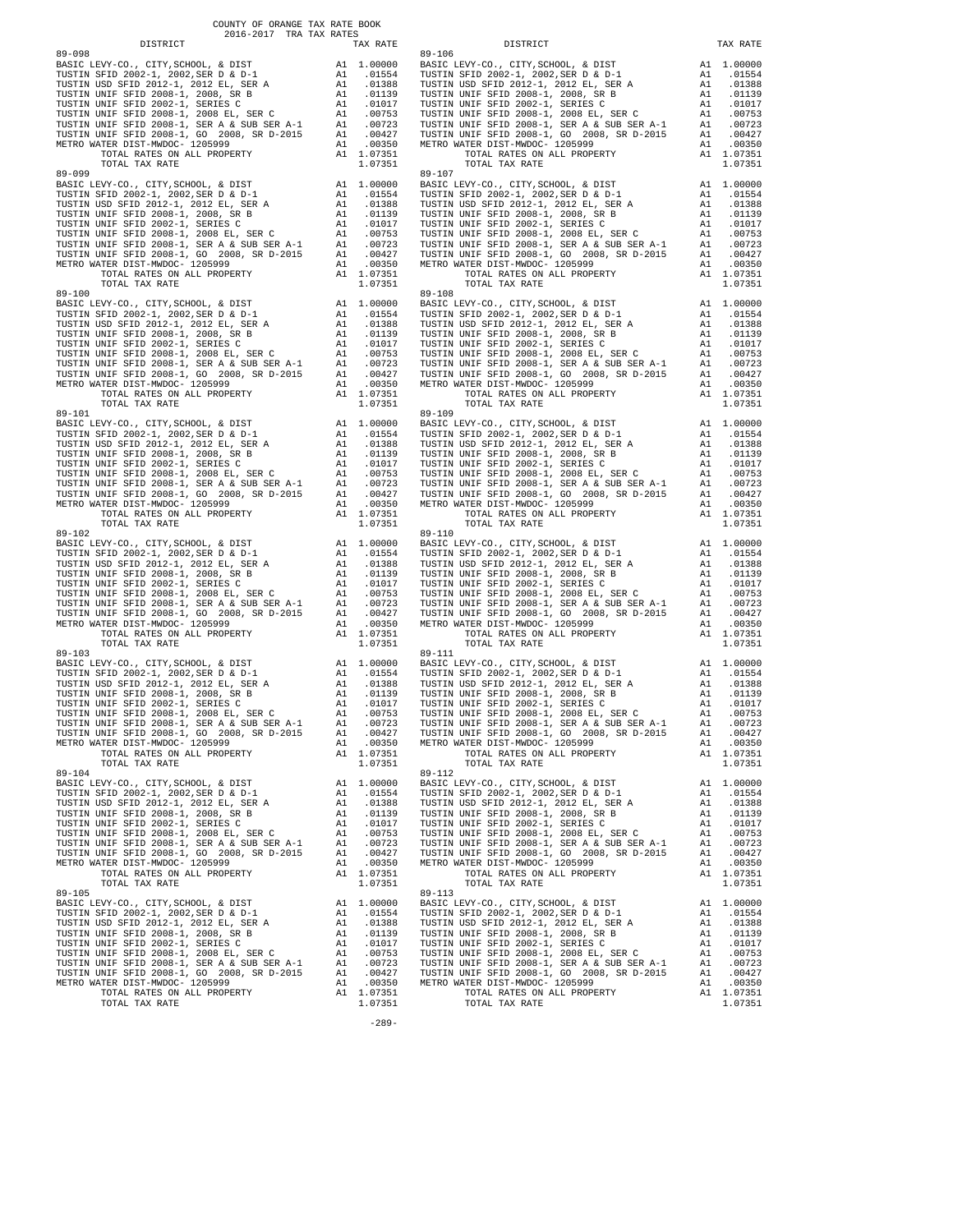| 2016-2017 TRA TAX RATES<br>DISTRICT |  | TAX RATE   |            |
|-------------------------------------|--|------------|------------|
|                                     |  |            |            |
|                                     |  |            |            |
|                                     |  |            |            |
|                                     |  |            |            |
|                                     |  |            |            |
|                                     |  |            |            |
|                                     |  |            |            |
|                                     |  |            |            |
|                                     |  |            |            |
| $89 - 115$                          |  |            | $89 - 123$ |
|                                     |  |            |            |
|                                     |  |            |            |
|                                     |  |            |            |
|                                     |  |            |            |
|                                     |  |            |            |
|                                     |  |            |            |
|                                     |  |            |            |
|                                     |  |            |            |
| $89 - 116$                          |  |            | $89 - 124$ |
|                                     |  |            |            |
|                                     |  |            |            |
|                                     |  |            |            |
|                                     |  |            |            |
|                                     |  |            |            |
|                                     |  |            |            |
|                                     |  |            |            |
|                                     |  |            |            |
|                                     |  |            |            |
|                                     |  |            |            |
|                                     |  |            |            |
|                                     |  |            |            |
|                                     |  |            |            |
|                                     |  |            |            |
|                                     |  |            |            |
|                                     |  |            |            |
|                                     |  |            |            |
|                                     |  |            |            |
|                                     |  |            |            |
|                                     |  |            | TUSTIN     |
| 89-118                              |  |            | TUSTIN     |
|                                     |  |            |            |
|                                     |  |            |            |
|                                     |  |            |            |
|                                     |  |            |            |
|                                     |  |            |            |
|                                     |  |            |            |
|                                     |  |            |            |
|                                     |  |            |            |
|                                     |  |            | TUSTIN     |
| 89-119                              |  |            | RANCHO     |
|                                     |  |            |            |
|                                     |  |            |            |
|                                     |  |            |            |
|                                     |  |            |            |
|                                     |  |            |            |
|                                     |  |            |            |
|                                     |  |            |            |
|                                     |  |            |            |
| TOTAL TAX RATE                      |  | 1.07351    | 89-127     |
|                                     |  |            |            |
|                                     |  |            |            |
|                                     |  |            |            |
|                                     |  |            |            |
|                                     |  |            |            |
|                                     |  |            |            |
|                                     |  |            |            |
|                                     |  |            |            |
|                                     |  |            |            |
|                                     |  |            | METRO W    |
| $89 - 121$                          |  |            |            |
|                                     |  |            |            |
|                                     |  |            |            |
|                                     |  |            |            |
|                                     |  |            |            |
|                                     |  |            |            |
|                                     |  |            |            |
|                                     |  |            |            |
| TOTAL RATES ON ALL PROPERTY         |  | A1 1.07351 |            |
| TOTAL TAX RATE                      |  | 1.07351    |            |

| COUNTY OF ORANGE TAX RATE BOOK<br>2016-2017 TRA TAX RATES<br>2016-2017 TRA TAX RATES |          |                                                                                                                                                                                                                               |          |
|--------------------------------------------------------------------------------------|----------|-------------------------------------------------------------------------------------------------------------------------------------------------------------------------------------------------------------------------------|----------|
| DISTRICT<br>89-114                                                                   | TAX RATE | DISTRICT<br>$89 - 122$                                                                                                                                                                                                        | TAX RATE |
|                                                                                      |          |                                                                                                                                                                                                                               |          |
|                                                                                      |          |                                                                                                                                                                                                                               |          |
|                                                                                      |          | 179714 APPR APPR (1971) 1971 11. PROPERTY 2012 11. PRINCIPAL INTERFERENCE AND A CONTENT ON A 119751 11. PRINCIPAL INTERFERENCE AND A 119751 11. PRINCIPAL INTERFERENCE AND A 119751 11. PRINCIPAL INTERFERENCE AND A 119751 1 |          |
|                                                                                      |          |                                                                                                                                                                                                                               |          |
|                                                                                      |          |                                                                                                                                                                                                                               |          |
|                                                                                      |          |                                                                                                                                                                                                                               |          |
|                                                                                      |          | $89 - 127$                                                                                                                                                                                                                    |          |
|                                                                                      |          |                                                                                                                                                                                                                               |          |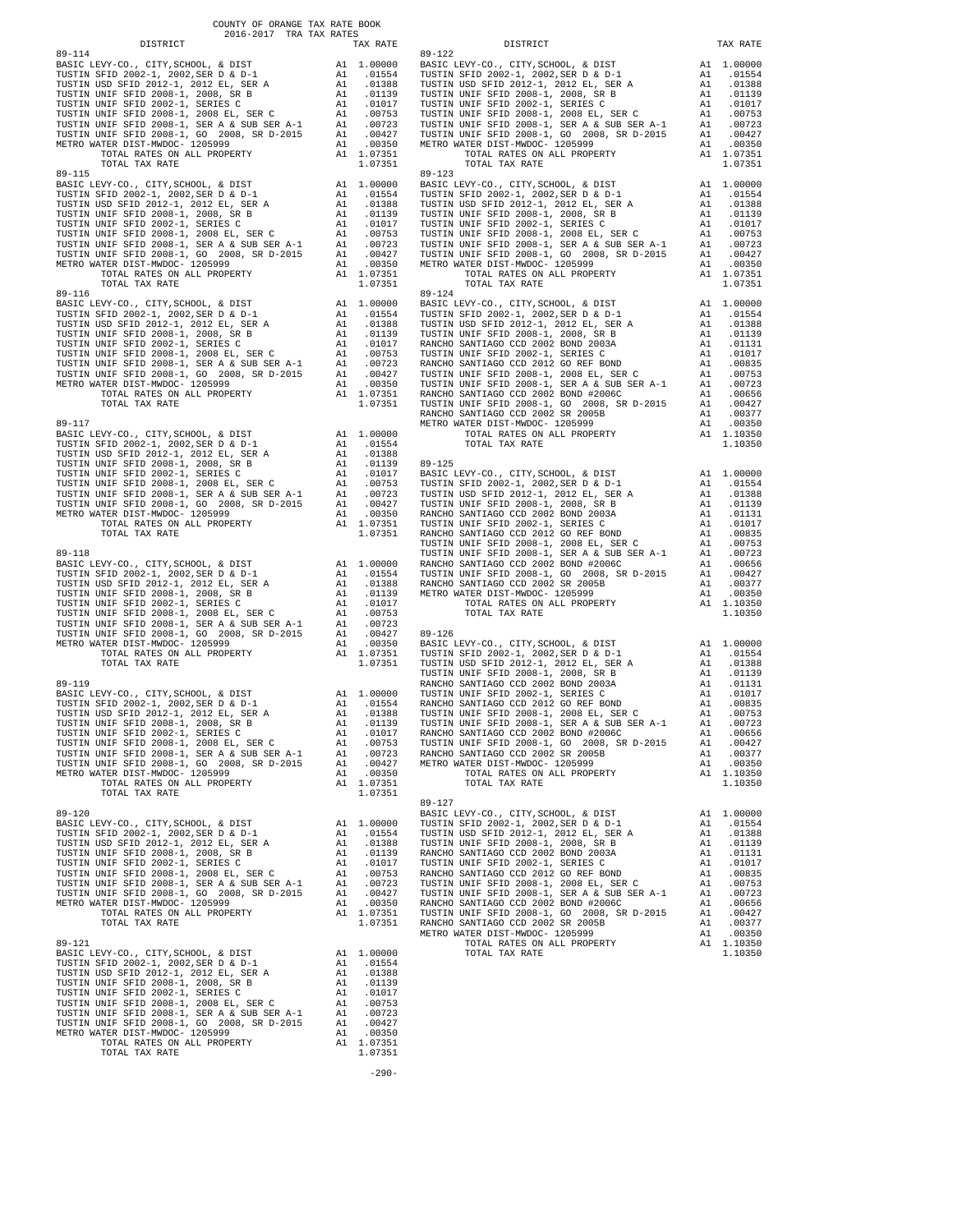| COUNTY OF ORANGE TAX RATE BOOK<br>2016-2017 TRA TAX RATES |          |                                                                                                                                                                                                                                                                                                                                                                                                               |          |  |
|-----------------------------------------------------------|----------|---------------------------------------------------------------------------------------------------------------------------------------------------------------------------------------------------------------------------------------------------------------------------------------------------------------------------------------------------------------------------------------------------------------|----------|--|
| DISTRICT                                                  | TAX RATE | DISTRICT                                                                                                                                                                                                                                                                                                                                                                                                      | TAX RATE |  |
|                                                           |          | $89 - 134$                                                                                                                                                                                                                                                                                                                                                                                                    |          |  |
|                                                           |          |                                                                                                                                                                                                                                                                                                                                                                                                               |          |  |
|                                                           |          |                                                                                                                                                                                                                                                                                                                                                                                                               |          |  |
|                                                           |          |                                                                                                                                                                                                                                                                                                                                                                                                               |          |  |
|                                                           |          |                                                                                                                                                                                                                                                                                                                                                                                                               |          |  |
|                                                           |          |                                                                                                                                                                                                                                                                                                                                                                                                               |          |  |
|                                                           |          |                                                                                                                                                                                                                                                                                                                                                                                                               |          |  |
|                                                           |          |                                                                                                                                                                                                                                                                                                                                                                                                               |          |  |
|                                                           |          |                                                                                                                                                                                                                                                                                                                                                                                                               |          |  |
|                                                           |          |                                                                                                                                                                                                                                                                                                                                                                                                               |          |  |
|                                                           |          |                                                                                                                                                                                                                                                                                                                                                                                                               |          |  |
|                                                           |          |                                                                                                                                                                                                                                                                                                                                                                                                               |          |  |
|                                                           |          |                                                                                                                                                                                                                                                                                                                                                                                                               |          |  |
|                                                           |          |                                                                                                                                                                                                                                                                                                                                                                                                               |          |  |
|                                                           |          |                                                                                                                                                                                                                                                                                                                                                                                                               |          |  |
|                                                           |          |                                                                                                                                                                                                                                                                                                                                                                                                               |          |  |
|                                                           |          |                                                                                                                                                                                                                                                                                                                                                                                                               |          |  |
|                                                           |          |                                                                                                                                                                                                                                                                                                                                                                                                               |          |  |
|                                                           |          |                                                                                                                                                                                                                                                                                                                                                                                                               |          |  |
|                                                           |          |                                                                                                                                                                                                                                                                                                                                                                                                               |          |  |
|                                                           |          |                                                                                                                                                                                                                                                                                                                                                                                                               |          |  |
|                                                           |          |                                                                                                                                                                                                                                                                                                                                                                                                               |          |  |
|                                                           |          |                                                                                                                                                                                                                                                                                                                                                                                                               |          |  |
|                                                           |          |                                                                                                                                                                                                                                                                                                                                                                                                               |          |  |
|                                                           |          |                                                                                                                                                                                                                                                                                                                                                                                                               |          |  |
|                                                           |          |                                                                                                                                                                                                                                                                                                                                                                                                               |          |  |
|                                                           |          |                                                                                                                                                                                                                                                                                                                                                                                                               |          |  |
|                                                           |          |                                                                                                                                                                                                                                                                                                                                                                                                               |          |  |
|                                                           |          |                                                                                                                                                                                                                                                                                                                                                                                                               |          |  |
|                                                           |          |                                                                                                                                                                                                                                                                                                                                                                                                               |          |  |
|                                                           |          |                                                                                                                                                                                                                                                                                                                                                                                                               |          |  |
|                                                           |          |                                                                                                                                                                                                                                                                                                                                                                                                               |          |  |
|                                                           |          |                                                                                                                                                                                                                                                                                                                                                                                                               |          |  |
|                                                           |          |                                                                                                                                                                                                                                                                                                                                                                                                               |          |  |
|                                                           |          |                                                                                                                                                                                                                                                                                                                                                                                                               |          |  |
|                                                           |          |                                                                                                                                                                                                                                                                                                                                                                                                               |          |  |
|                                                           |          |                                                                                                                                                                                                                                                                                                                                                                                                               |          |  |
|                                                           |          |                                                                                                                                                                                                                                                                                                                                                                                                               |          |  |
| $89 - 131$                                                |          |                                                                                                                                                                                                                                                                                                                                                                                                               |          |  |
|                                                           |          |                                                                                                                                                                                                                                                                                                                                                                                                               |          |  |
|                                                           |          |                                                                                                                                                                                                                                                                                                                                                                                                               |          |  |
|                                                           |          |                                                                                                                                                                                                                                                                                                                                                                                                               |          |  |
|                                                           |          |                                                                                                                                                                                                                                                                                                                                                                                                               |          |  |
|                                                           |          |                                                                                                                                                                                                                                                                                                                                                                                                               |          |  |
|                                                           |          |                                                                                                                                                                                                                                                                                                                                                                                                               |          |  |
|                                                           |          |                                                                                                                                                                                                                                                                                                                                                                                                               |          |  |
|                                                           |          |                                                                                                                                                                                                                                                                                                                                                                                                               |          |  |
|                                                           |          |                                                                                                                                                                                                                                                                                                                                                                                                               |          |  |
|                                                           |          |                                                                                                                                                                                                                                                                                                                                                                                                               |          |  |
|                                                           |          |                                                                                                                                                                                                                                                                                                                                                                                                               |          |  |
|                                                           |          |                                                                                                                                                                                                                                                                                                                                                                                                               |          |  |
|                                                           |          |                                                                                                                                                                                                                                                                                                                                                                                                               |          |  |
|                                                           |          |                                                                                                                                                                                                                                                                                                                                                                                                               |          |  |
|                                                           |          |                                                                                                                                                                                                                                                                                                                                                                                                               |          |  |
|                                                           |          |                                                                                                                                                                                                                                                                                                                                                                                                               |          |  |
|                                                           |          |                                                                                                                                                                                                                                                                                                                                                                                                               |          |  |
|                                                           |          |                                                                                                                                                                                                                                                                                                                                                                                                               |          |  |
|                                                           |          |                                                                                                                                                                                                                                                                                                                                                                                                               |          |  |
|                                                           |          |                                                                                                                                                                                                                                                                                                                                                                                                               |          |  |
|                                                           |          |                                                                                                                                                                                                                                                                                                                                                                                                               |          |  |
|                                                           |          | $\begin{array}{cccccccc} \text{MERW} & \text{MREB} & \text{MREB} & \text{MREB} & \text{MREB} & \text{MREB} & \text{MREB} & \text{MREB} & \text{MREB} & \text{MREB} & \text{MREB} & \text{MREB} & \text{MREB} & \text{MREB} & \text{MREB} & \text{MREB} & \text{MREB} & \text{MREB} & \text{MREB} & \text{MREB} & \text{MREB} & \text{MREB} & \text{MREB} & \text{MREB} & \text{MREB} & \text{MREB} & \text{M$ |          |  |
|                                                           |          |                                                                                                                                                                                                                                                                                                                                                                                                               |          |  |
|                                                           |          |                                                                                                                                                                                                                                                                                                                                                                                                               |          |  |
|                                                           |          |                                                                                                                                                                                                                                                                                                                                                                                                               |          |  |
|                                                           |          |                                                                                                                                                                                                                                                                                                                                                                                                               |          |  |
|                                                           |          |                                                                                                                                                                                                                                                                                                                                                                                                               |          |  |
|                                                           |          |                                                                                                                                                                                                                                                                                                                                                                                                               |          |  |
|                                                           |          |                                                                                                                                                                                                                                                                                                                                                                                                               |          |  |
|                                                           |          |                                                                                                                                                                                                                                                                                                                                                                                                               |          |  |
|                                                           |          |                                                                                                                                                                                                                                                                                                                                                                                                               |          |  |
|                                                           |          |                                                                                                                                                                                                                                                                                                                                                                                                               |          |  |
|                                                           |          |                                                                                                                                                                                                                                                                                                                                                                                                               |          |  |
|                                                           |          |                                                                                                                                                                                                                                                                                                                                                                                                               |          |  |
|                                                           |          |                                                                                                                                                                                                                                                                                                                                                                                                               |          |  |
|                                                           |          |                                                                                                                                                                                                                                                                                                                                                                                                               |          |  |
|                                                           |          |                                                                                                                                                                                                                                                                                                                                                                                                               |          |  |
|                                                           |          |                                                                                                                                                                                                                                                                                                                                                                                                               |          |  |
|                                                           |          |                                                                                                                                                                                                                                                                                                                                                                                                               |          |  |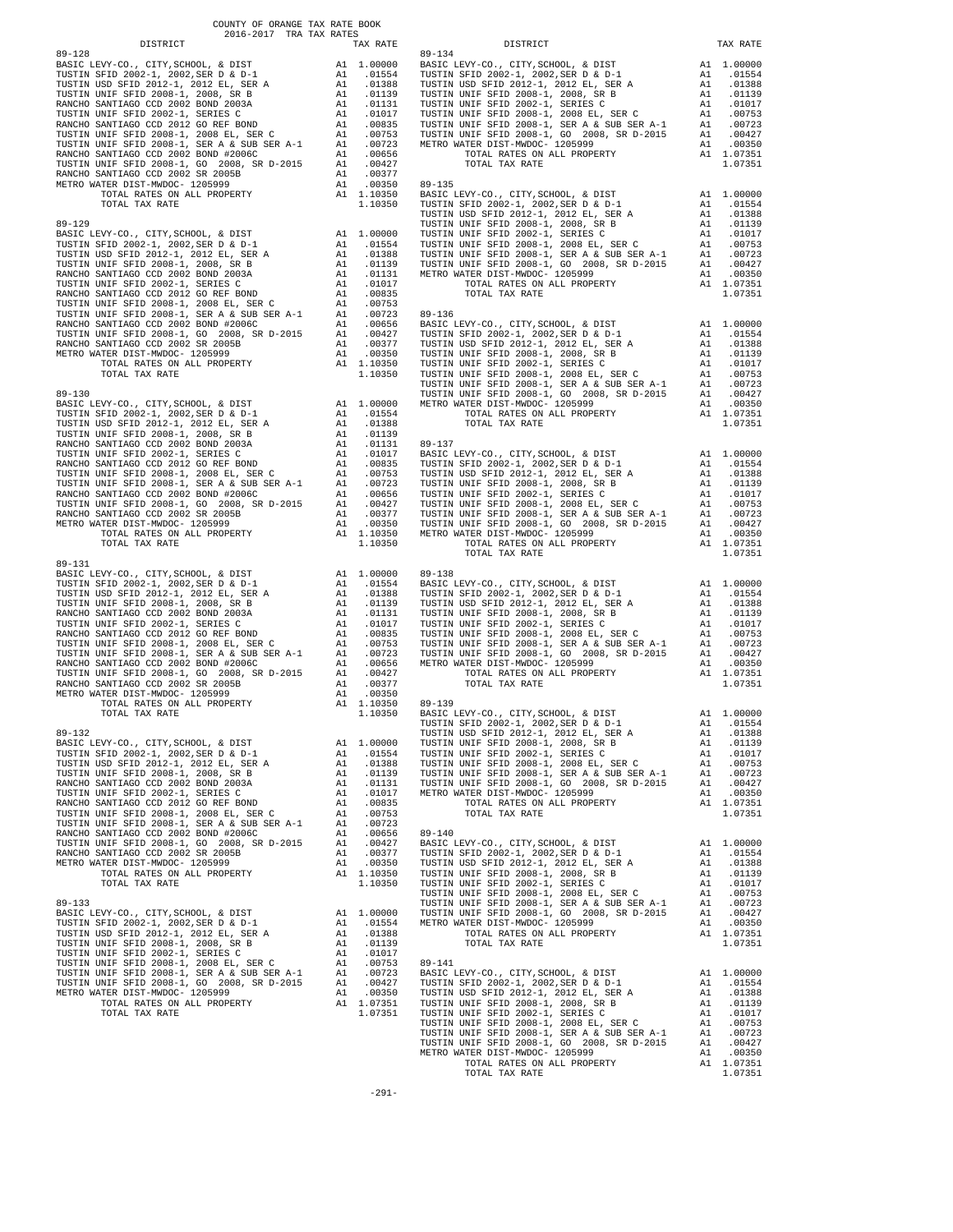| $89 - 145$<br>METRO W<br>RANCHO<br>TUSTIN<br>$89 - 147$<br>TUSTIN<br>COAST C<br>TOTAL RATES ON ALL PROPERTY<br>A1 1.10350 | COUNTY OF ORANGE TAX RATE BOOK<br>2016-2017 TRA TAX RATES |          |  |
|---------------------------------------------------------------------------------------------------------------------------|-----------------------------------------------------------|----------|--|
|                                                                                                                           | DISTRICT                                                  | TAX RATE |  |
|                                                                                                                           |                                                           |          |  |
|                                                                                                                           |                                                           |          |  |
|                                                                                                                           |                                                           |          |  |
|                                                                                                                           |                                                           |          |  |
|                                                                                                                           |                                                           |          |  |
|                                                                                                                           |                                                           |          |  |
|                                                                                                                           |                                                           |          |  |
|                                                                                                                           |                                                           |          |  |
|                                                                                                                           |                                                           |          |  |
|                                                                                                                           |                                                           |          |  |
|                                                                                                                           |                                                           |          |  |
|                                                                                                                           |                                                           |          |  |
|                                                                                                                           |                                                           |          |  |
|                                                                                                                           |                                                           |          |  |
|                                                                                                                           |                                                           |          |  |
|                                                                                                                           |                                                           |          |  |
|                                                                                                                           |                                                           |          |  |
|                                                                                                                           |                                                           |          |  |
|                                                                                                                           |                                                           |          |  |
|                                                                                                                           |                                                           |          |  |
|                                                                                                                           |                                                           |          |  |
|                                                                                                                           |                                                           |          |  |
|                                                                                                                           |                                                           |          |  |
|                                                                                                                           |                                                           |          |  |
|                                                                                                                           |                                                           |          |  |
|                                                                                                                           |                                                           |          |  |
|                                                                                                                           |                                                           |          |  |
|                                                                                                                           |                                                           |          |  |
|                                                                                                                           |                                                           |          |  |
|                                                                                                                           |                                                           |          |  |
|                                                                                                                           |                                                           |          |  |
|                                                                                                                           |                                                           |          |  |
|                                                                                                                           |                                                           |          |  |
|                                                                                                                           |                                                           |          |  |
|                                                                                                                           |                                                           |          |  |
|                                                                                                                           |                                                           |          |  |
|                                                                                                                           |                                                           |          |  |
|                                                                                                                           |                                                           |          |  |
|                                                                                                                           |                                                           |          |  |
|                                                                                                                           |                                                           |          |  |
|                                                                                                                           |                                                           |          |  |
|                                                                                                                           |                                                           |          |  |
|                                                                                                                           |                                                           |          |  |
|                                                                                                                           |                                                           |          |  |
|                                                                                                                           |                                                           |          |  |
|                                                                                                                           |                                                           |          |  |
|                                                                                                                           |                                                           |          |  |
|                                                                                                                           |                                                           |          |  |
|                                                                                                                           |                                                           |          |  |
|                                                                                                                           |                                                           |          |  |
|                                                                                                                           |                                                           |          |  |
|                                                                                                                           |                                                           |          |  |
|                                                                                                                           |                                                           |          |  |
|                                                                                                                           |                                                           |          |  |
|                                                                                                                           |                                                           |          |  |
|                                                                                                                           |                                                           |          |  |
|                                                                                                                           |                                                           |          |  |
|                                                                                                                           |                                                           |          |  |
|                                                                                                                           |                                                           |          |  |
|                                                                                                                           |                                                           |          |  |
|                                                                                                                           |                                                           |          |  |
|                                                                                                                           |                                                           |          |  |
|                                                                                                                           |                                                           |          |  |
|                                                                                                                           |                                                           |          |  |
|                                                                                                                           |                                                           |          |  |
|                                                                                                                           |                                                           |          |  |
|                                                                                                                           |                                                           |          |  |
|                                                                                                                           |                                                           |          |  |
|                                                                                                                           |                                                           |          |  |
|                                                                                                                           |                                                           |          |  |
|                                                                                                                           |                                                           |          |  |
|                                                                                                                           |                                                           |          |  |
|                                                                                                                           |                                                           |          |  |
|                                                                                                                           |                                                           |          |  |
|                                                                                                                           |                                                           |          |  |
|                                                                                                                           |                                                           |          |  |
|                                                                                                                           |                                                           |          |  |
|                                                                                                                           |                                                           |          |  |
|                                                                                                                           |                                                           |          |  |
|                                                                                                                           |                                                           |          |  |
|                                                                                                                           |                                                           |          |  |
|                                                                                                                           |                                                           |          |  |
|                                                                                                                           | TOTAL TAX RATE                                            | 1.10350  |  |

| DISTRICT   | 2020 2021 | TIAS TERT TAITED | TAX RATE | DISTRICT   | TAX RATE |
|------------|-----------|------------------|----------|------------|----------|
| $89 - 142$ |           |                  |          | $89 - 149$ |          |
|            |           |                  |          |            |          |
|            |           |                  |          |            |          |
|            |           |                  |          |            |          |
|            |           |                  |          |            |          |
|            |           |                  |          |            |          |
|            |           |                  |          |            |          |
|            |           |                  |          |            |          |

-292-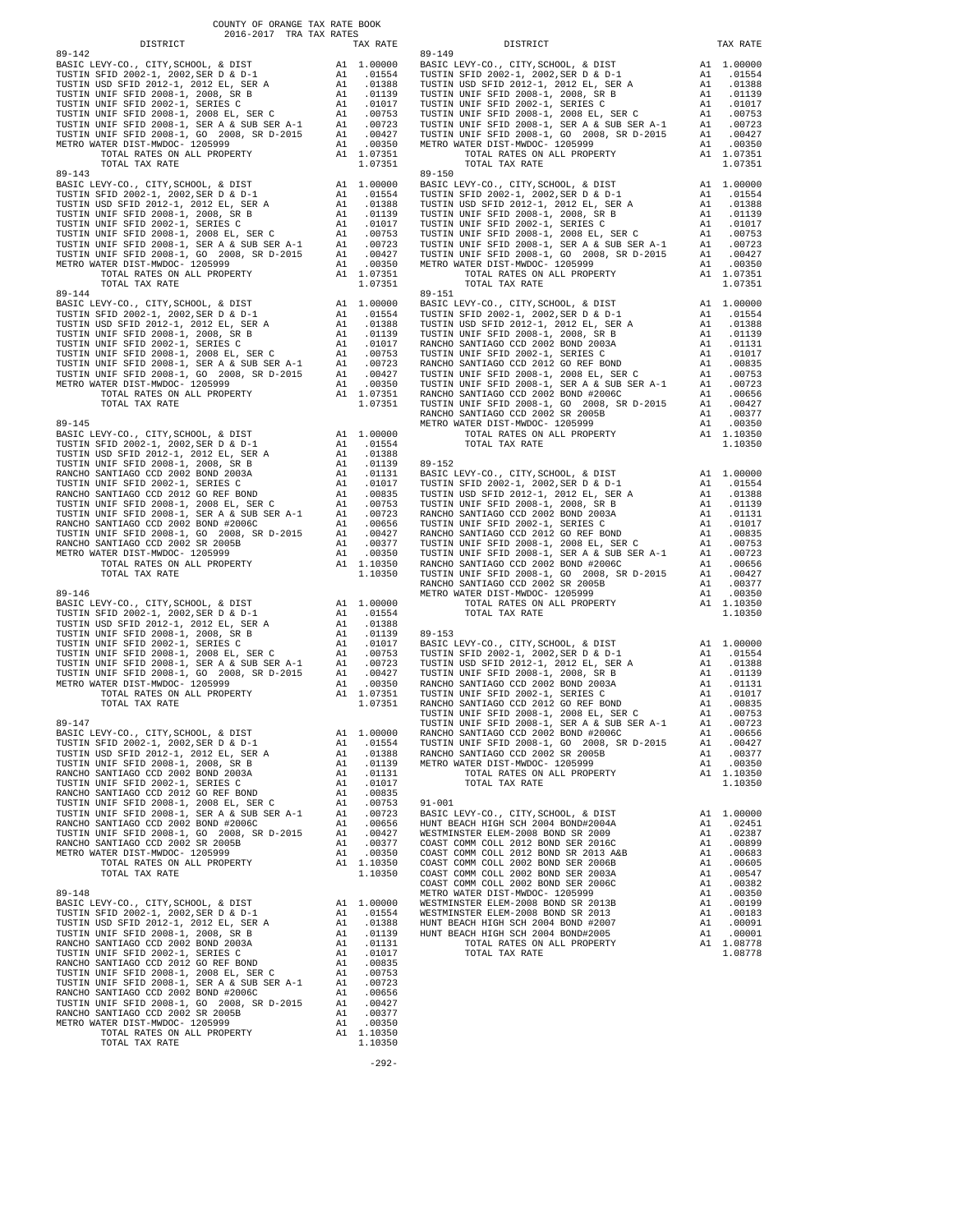| $91 - 003$ |  | $91 - 013$                                                                                                                                                                                                                                 |         |
|------------|--|--------------------------------------------------------------------------------------------------------------------------------------------------------------------------------------------------------------------------------------------|---------|
|            |  |                                                                                                                                                                                                                                            |         |
|            |  |                                                                                                                                                                                                                                            |         |
|            |  |                                                                                                                                                                                                                                            |         |
|            |  |                                                                                                                                                                                                                                            |         |
|            |  |                                                                                                                                                                                                                                            |         |
|            |  |                                                                                                                                                                                                                                            |         |
|            |  |                                                                                                                                                                                                                                            |         |
|            |  |                                                                                                                                                                                                                                            |         |
|            |  |                                                                                                                                                                                                                                            |         |
|            |  |                                                                                                                                                                                                                                            |         |
|            |  |                                                                                                                                                                                                                                            |         |
|            |  |                                                                                                                                                                                                                                            |         |
|            |  |                                                                                                                                                                                                                                            |         |
|            |  |                                                                                                                                                                                                                                            |         |
|            |  |                                                                                                                                                                                                                                            |         |
|            |  |                                                                                                                                                                                                                                            |         |
|            |  |                                                                                                                                                                                                                                            |         |
|            |  |                                                                                                                                                                                                                                            |         |
|            |  |                                                                                                                                                                                                                                            |         |
|            |  |                                                                                                                                                                                                                                            |         |
|            |  |                                                                                                                                                                                                                                            |         |
|            |  |                                                                                                                                                                                                                                            |         |
|            |  |                                                                                                                                                                                                                                            |         |
|            |  |                                                                                                                                                                                                                                            |         |
|            |  |                                                                                                                                                                                                                                            |         |
|            |  |                                                                                                                                                                                                                                            |         |
|            |  |                                                                                                                                                                                                                                            |         |
|            |  |                                                                                                                                                                                                                                            |         |
|            |  |                                                                                                                                                                                                                                            |         |
|            |  |                                                                                                                                                                                                                                            |         |
|            |  |                                                                                                                                                                                                                                            |         |
|            |  |                                                                                                                                                                                                                                            |         |
|            |  |                                                                                                                                                                                                                                            |         |
|            |  |                                                                                                                                                                                                                                            |         |
|            |  |                                                                                                                                                                                                                                            |         |
|            |  |                                                                                                                                                                                                                                            |         |
|            |  |                                                                                                                                                                                                                                            |         |
|            |  |                                                                                                                                                                                                                                            |         |
|            |  |                                                                                                                                                                                                                                            |         |
|            |  |                                                                                                                                                                                                                                            |         |
|            |  |                                                                                                                                                                                                                                            |         |
|            |  |                                                                                                                                                                                                                                            |         |
|            |  |                                                                                                                                                                                                                                            |         |
|            |  |                                                                                                                                                                                                                                            |         |
|            |  |                                                                                                                                                                                                                                            |         |
|            |  |                                                                                                                                                                                                                                            |         |
| $91 - 006$ |  | $91 - 023$                                                                                                                                                                                                                                 |         |
|            |  |                                                                                                                                                                                                                                            |         |
|            |  |                                                                                                                                                                                                                                            |         |
|            |  |                                                                                                                                                                                                                                            |         |
|            |  |                                                                                                                                                                                                                                            |         |
|            |  |                                                                                                                                                                                                                                            |         |
|            |  |                                                                                                                                                                                                                                            |         |
|            |  |                                                                                                                                                                                                                                            |         |
|            |  |                                                                                                                                                                                                                                            |         |
|            |  |                                                                                                                                                                                                                                            |         |
|            |  |                                                                                                                                                                                                                                            |         |
|            |  |                                                                                                                                                                                                                                            |         |
|            |  | MESTIMINSTER ELEM-2008 BOND SR 2013<br>MESTIMINSTER ELEM-2008 BOND SR 2013<br>HUNT BEACH HIGH SCH 2004 BOND #2007<br>HUNT BEACH HIGH SCH 2004 BOND #2007<br>HUNT BEACH HIGH SCH 2004 BOND #2007<br>HUNT BEACH HIGH SCH 2004 BOND #2007<br> |         |
|            |  |                                                                                                                                                                                                                                            |         |
|            |  |                                                                                                                                                                                                                                            |         |
| $91 - 007$ |  | $91 - 024$                                                                                                                                                                                                                                 |         |
|            |  |                                                                                                                                                                                                                                            |         |
|            |  |                                                                                                                                                                                                                                            |         |
|            |  |                                                                                                                                                                                                                                            |         |
|            |  |                                                                                                                                                                                                                                            |         |
|            |  |                                                                                                                                                                                                                                            |         |
|            |  |                                                                                                                                                                                                                                            |         |
|            |  |                                                                                                                                                                                                                                            |         |
|            |  |                                                                                                                                                                                                                                            |         |
|            |  |                                                                                                                                                                                                                                            |         |
|            |  |                                                                                                                                                                                                                                            |         |
|            |  |                                                                                                                                                                                                                                            |         |
|            |  |                                                                                                                                                                                                                                            |         |
|            |  |                                                                                                                                                                                                                                            |         |
|            |  |                                                                                                                                                                                                                                            |         |
|            |  |                                                                                                                                                                                                                                            | 1.08778 |

-293-

| DISTRICT                      | TAX RATE | DISTRICT      | TAX RATE |
|-------------------------------|----------|---------------|----------|
|                               |          |               |          |
|                               |          |               |          |
|                               |          |               |          |
|                               |          |               |          |
|                               |          |               |          |
| BRACH HEAR ONE DOOR BOTTLOODE | 0.0001   | $\frac{1}{2}$ |          |